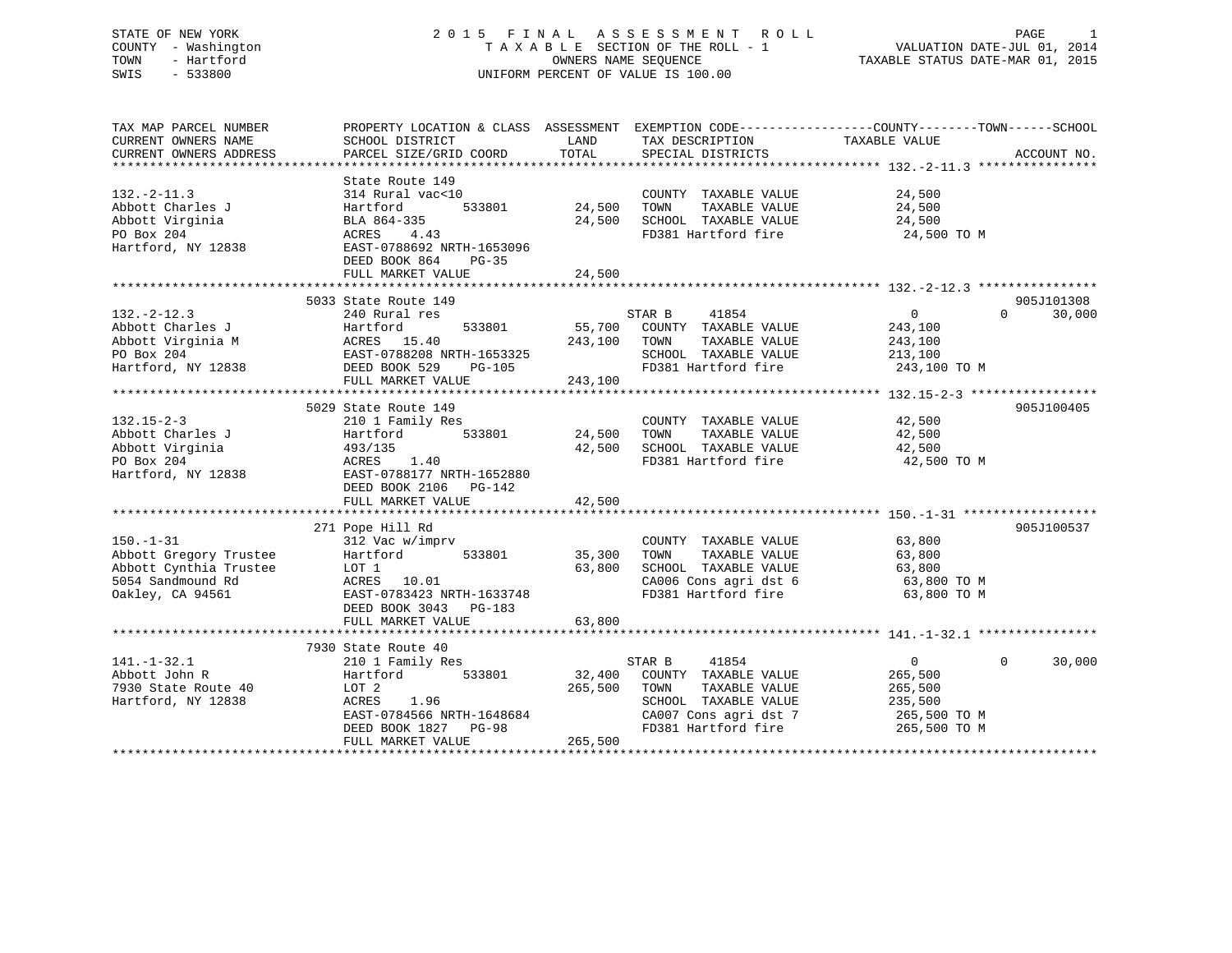# STATE OF NEW YORK 2 0 1 5 F I N A L A S S E S S M E N T R O L L PAGE 2 COUNTY - Washington T A X A B L E SECTION OF THE ROLL - 1 VALUATION DATE-JUL 01, 2014 TOWN - Hartford OWNERS NAME SEQUENCE TAXABLE STATUS DATE-MAR 01, 2015 SWIS - 533800 UNIFORM PERCENT OF VALUE IS 100.00

| TAX MAP PARCEL NUMBER     |                                                                                                               |                                                                                                                                                                                                                                        | PROPERTY LOCATION & CLASS ASSESSMENT EXEMPTION CODE---------------COUNTY-------TOWN------SCHOOL |
|---------------------------|---------------------------------------------------------------------------------------------------------------|----------------------------------------------------------------------------------------------------------------------------------------------------------------------------------------------------------------------------------------|-------------------------------------------------------------------------------------------------|
| CURRENT OWNERS NAME       | SCHOOL DISTRICT                                                                                               | LAND<br>TAX DESCRIPTION                                                                                                                                                                                                                | TAXABLE VALUE                                                                                   |
| CURRENT OWNERS ADDRESS    |                                                                                                               | TOTAL                                                                                                                                                                                                                                  |                                                                                                 |
|                           |                                                                                                               |                                                                                                                                                                                                                                        |                                                                                                 |
|                           | Blood St                                                                                                      |                                                                                                                                                                                                                                        | 905J100010                                                                                      |
| $142. - 1 - 20$           | 311 Res vac land                                                                                              | COUNTY TAXABLE VALUE                                                                                                                                                                                                                   | 1,000                                                                                           |
| Abbott Stephen A          | Hartford                                                                                                      | TAXABLE VALUE                                                                                                                                                                                                                          | 1,000                                                                                           |
|                           |                                                                                                               | 1,000<br>SCHOOL TAXABLE VALUE                                                                                                                                                                                                          | 1,000                                                                                           |
|                           |                                                                                                               | FD381 Hartford fire                                                                                                                                                                                                                    | 1,000 TO M                                                                                      |
|                           | Duval Angelia L<br>199 Blood St<br>199 Blood St<br>199 Blood St<br>199 Blood St<br>2832 DEED BOOK 2448 PG-113 |                                                                                                                                                                                                                                        |                                                                                                 |
|                           | FULL MARKET VALUE                                                                                             | 1,000                                                                                                                                                                                                                                  |                                                                                                 |
|                           |                                                                                                               |                                                                                                                                                                                                                                        |                                                                                                 |
|                           | 199 Blood St                                                                                                  |                                                                                                                                                                                                                                        | 905J100334                                                                                      |
| $142. - 1 - 21$           | 210 1 Family Res                                                                                              | STAR B 41854<br>27,100 COUNTY TAXABLE VALUE                                                                                                                                                                                            | $\overline{0}$<br>$\Omega$<br>30,000                                                            |
|                           |                                                                                                               |                                                                                                                                                                                                                                        |                                                                                                 |
|                           |                                                                                                               |                                                                                                                                                                                                                                        |                                                                                                 |
|                           |                                                                                                               |                                                                                                                                                                                                                                        |                                                                                                 |
|                           |                                                                                                               | 142.-1-21 210 1 Family Res<br>Abbott Stephen A Hartford 533801 27,100 COUNTY TAXABLE VALUE<br>Duval Angelia L ACRES 2.08 133,100 TOWN TAXABLE VALUE 133,100<br>199 Blood St EAST-0792696 NRTH-1645423 SCHOOL TAXABLE VALUE 103,100<br> | 133,100 TO M                                                                                    |
|                           | FULL MARKET VALUE                                                                                             | 133,100                                                                                                                                                                                                                                |                                                                                                 |
|                           |                                                                                                               |                                                                                                                                                                                                                                        |                                                                                                 |
|                           | 52 Baker Rd                                                                                                   |                                                                                                                                                                                                                                        | 905J101050                                                                                      |
| $132. - 2 - 19.3$         | 210 1 Family Res                                                                                              | STAR EN<br>41834                                                                                                                                                                                                                       | $\Omega$<br>65,300<br>$0 \qquad \qquad$                                                         |
| 132.-2<br>Abolafia Andrew | Hartfo<br>ACRES<br>533801<br>Hartford                                                                         | 25,300 COUNTY TAXABLE VALUE                                                                                                                                                                                                            | 119,200                                                                                         |
|                           | 1.60                                                                                                          | 119,200<br>TAXABLE VALUE<br>TOWN                                                                                                                                                                                                       | 119,200                                                                                         |
| Granville, NY 12832       | EAST-0791803 NRTH-1653403                                                                                     | SCHOOL TAXABLE VALUE 53,900                                                                                                                                                                                                            |                                                                                                 |
|                           | DEED BOOK 821<br>PG-119                                                                                       | FD381 Hartford fire                                                                                                                                                                                                                    | 119,200 TO M                                                                                    |
|                           | FULL MARKET VALUE                                                                                             | 119,200                                                                                                                                                                                                                                |                                                                                                 |
|                           |                                                                                                               |                                                                                                                                                                                                                                        |                                                                                                 |
|                           | 48 Gilchrist Hill Ext                                                                                         |                                                                                                                                                                                                                                        | 905J100547                                                                                      |
| $141. - 3 - 8$            | 210 1 Family Res                                                                                              | STAR B<br>41854                                                                                                                                                                                                                        | $\Omega$<br>$\overline{0}$<br>30,000                                                            |
|                           |                                                                                                               | 29,600 COUNTY TAXABLE VALUE                                                                                                                                                                                                            | 200,000                                                                                         |
|                           |                                                                                                               | TAXABLE VALUE                                                                                                                                                                                                                          | 200,000                                                                                         |
|                           | Adams Robert L<br>Higgins Betty A (ACRES 2.44<br>48 Gilchrist Hill Ext EAST-0784538 NRTH-1644146              | $200,000$ TOWN<br>46 SCHOOI<br>FD381<br>SCHOOL TAXABLE VALUE 170,000                                                                                                                                                                   |                                                                                                 |
| Hartford, NY 12838        | DEED BOOK 3112 PG-309                                                                                         | FD381 Hartford fire                                                                                                                                                                                                                    | 200,000 TO M                                                                                    |
|                           | FULL MARKET VALUE                                                                                             | 200,000                                                                                                                                                                                                                                |                                                                                                 |
|                           |                                                                                                               |                                                                                                                                                                                                                                        |                                                                                                 |
|                           | 41 Lily Pond Rd                                                                                               |                                                                                                                                                                                                                                        |                                                                                                 |
| $150. -1 - 8.2$           | 210 1 Family Res                                                                                              | AG BUILD 41700                                                                                                                                                                                                                         | 3,800<br>3,800<br>3,800                                                                         |
| Allen John                | 533801<br>Hartford                                                                                            | 27,500 COUNTY TAXABLE VALUE                                                                                                                                                                                                            | 101,200                                                                                         |
| Allen Rebecca             | Sub Div Lot 2                                                                                                 | TAXABLE VALUE<br>105,000<br>TOWN                                                                                                                                                                                                       | 101,200                                                                                         |
| 468 County Route 12       | 7.93<br>ACRES                                                                                                 | SCHOOL TAXABLE VALUE                                                                                                                                                                                                                   | 101,200                                                                                         |
| Whitehall, NY 12887       |                                                                                                               | CA008 Cons agri dst 8                                                                                                                                                                                                                  | 105,000 TO M                                                                                    |
|                           | DEED BOOK 2801 PG-309<br>FIJLT. MADVET ***---                                                                 | FD381 Hartford fire                                                                                                                                                                                                                    | 105,000 TO M                                                                                    |
| MAY BE SUBJECT TO PAYMENT | FULL MARKET VALUE                                                                                             | 105,000                                                                                                                                                                                                                                |                                                                                                 |
| UNDER RPTL483 UNTIL 2021  |                                                                                                               |                                                                                                                                                                                                                                        |                                                                                                 |
|                           |                                                                                                               |                                                                                                                                                                                                                                        |                                                                                                 |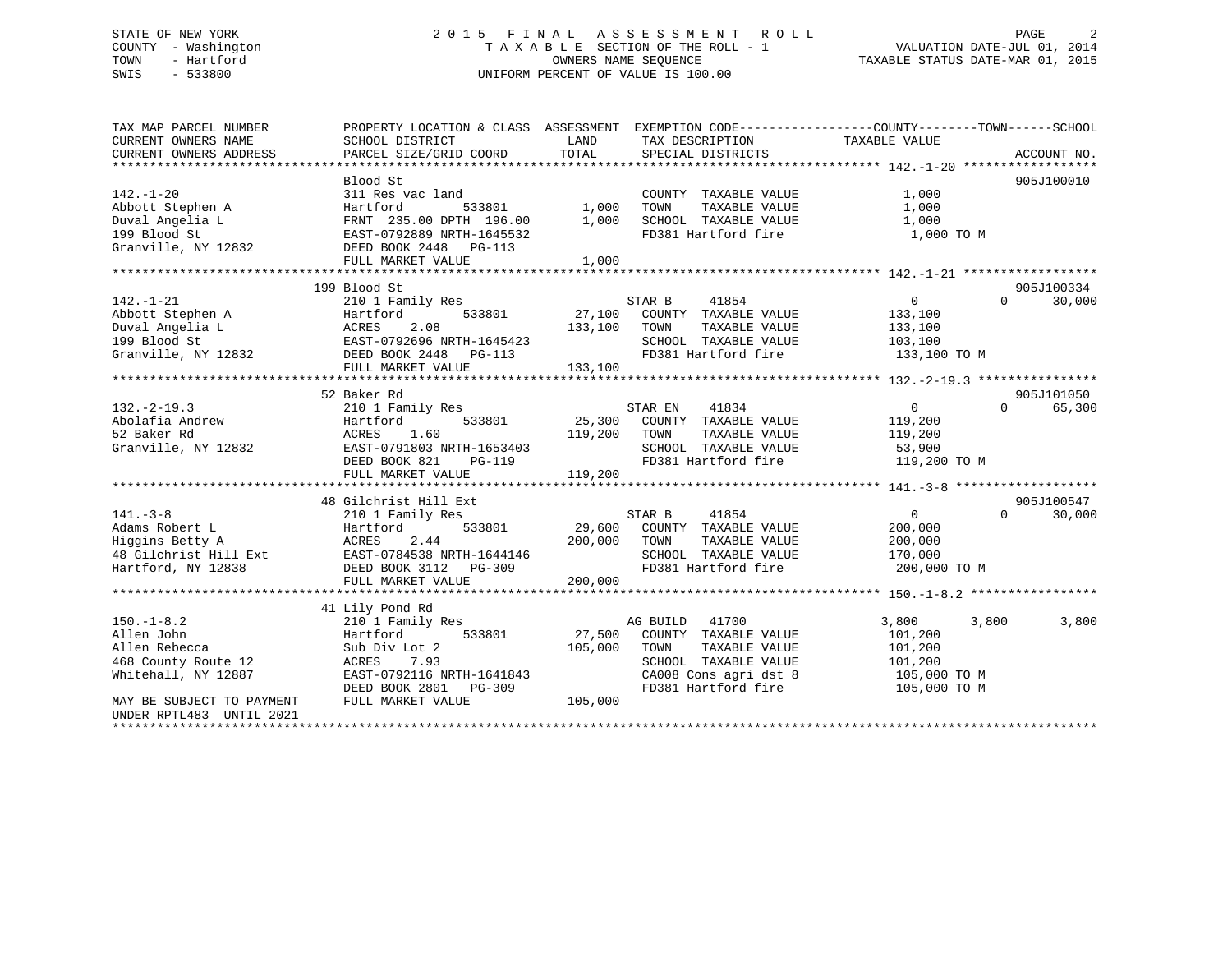# STATE OF NEW YORK 2 0 1 5 F I N A L A S S E S S M E N T R O L L PAGE 3 COUNTY - Washington T A X A B L E SECTION OF THE ROLL - 1 VALUATION DATE-JUL 01, 2014 TOWN - Hartford **TAXABLE STATUS DATE-MAR 01, 2015** OWNERS NAME SEQUENCE TAXABLE STATUS DATE-MAR 01, 2015 SWIS - 533800 UNIFORM PERCENT OF VALUE IS 100.00

| TAX MAP PARCEL NUMBER<br>CURRENT OWNERS NAME           | SCHOOL DISTRICT                                                                                                                                                                                                                                           | PROPERTY LOCATION & CLASS ASSESSMENT EXEMPTION CODE-----------------COUNTY-------TOWN------SCHOOL<br>LAND TAX DESCRIPTION                                                                                                                                                                                                                                                                | TAXABLE VALUE                                                                                                                                                                                                                                                                                                       |
|--------------------------------------------------------|-----------------------------------------------------------------------------------------------------------------------------------------------------------------------------------------------------------------------------------------------------------|------------------------------------------------------------------------------------------------------------------------------------------------------------------------------------------------------------------------------------------------------------------------------------------------------------------------------------------------------------------------------------------|---------------------------------------------------------------------------------------------------------------------------------------------------------------------------------------------------------------------------------------------------------------------------------------------------------------------|
| CURRENT OWNERS ADDRESS                                 | PARCEL SIZE/GRID COORD                                                                                                                                                                                                                                    | TOTAL SPECIAL DISTRICTS                                                                                                                                                                                                                                                                                                                                                                  | ACCOUNT NO.                                                                                                                                                                                                                                                                                                         |
|                                                        | 109 & 135 North Rd                                                                                                                                                                                                                                        |                                                                                                                                                                                                                                                                                                                                                                                          | 905J101075                                                                                                                                                                                                                                                                                                          |
|                                                        |                                                                                                                                                                                                                                                           |                                                                                                                                                                                                                                                                                                                                                                                          | $\overline{0}$<br>30,000                                                                                                                                                                                                                                                                                            |
|                                                        |                                                                                                                                                                                                                                                           | 280 Res Multiple 533801 STAR B 41854<br>Hartford 533801 90,700 COUNTY TAXABLE VALUE                                                                                                                                                                                                                                                                                                      |                                                                                                                                                                                                                                                                                                                     |
|                                                        |                                                                                                                                                                                                                                                           |                                                                                                                                                                                                                                                                                                                                                                                          |                                                                                                                                                                                                                                                                                                                     |
|                                                        |                                                                                                                                                                                                                                                           |                                                                                                                                                                                                                                                                                                                                                                                          |                                                                                                                                                                                                                                                                                                                     |
|                                                        |                                                                                                                                                                                                                                                           |                                                                                                                                                                                                                                                                                                                                                                                          |                                                                                                                                                                                                                                                                                                                     |
|                                                        |                                                                                                                                                                                                                                                           |                                                                                                                                                                                                                                                                                                                                                                                          |                                                                                                                                                                                                                                                                                                                     |
|                                                        |                                                                                                                                                                                                                                                           | $\begin{array}{cccccccc} 140.-1-16 & 280\,\, {\rm Res\,\, {\rm Multiple}} & 533801 & 90,700 & {\rm COUNTY\,\,} & {\rm TAXABLE\,\, VALUE} & 0 & 0 & 30,000 \\ \text{Allen Sheryl\,\, E} & 141.34 & 533801 & 90,700 & {\rm COUNTY\,\,} & {\rm TAXABLE\,\, VALUE} & 321,600 \\ 109\,\, {\tt North\,\, R}\\ \text{Fort\,\, Anr\,\, } & NY\,\, 12827 & EAST-0772323\,\, {\tt NRTH-164$        |                                                                                                                                                                                                                                                                                                                     |
|                                                        | 1400 Baldwin Corners Rd                                                                                                                                                                                                                                   |                                                                                                                                                                                                                                                                                                                                                                                          |                                                                                                                                                                                                                                                                                                                     |
| $121. -4 - 7.1$                                        | 323 Vacant rural                                                                                                                                                                                                                                          | AG DIST<br>41720                                                                                                                                                                                                                                                                                                                                                                         | 35,364<br>35,364<br>35,364                                                                                                                                                                                                                                                                                          |
|                                                        | 121.-4-7.1<br>Amato Giulio Hartford 533801 81,900<br>Amato Loretta 121.-1-7.1 81,900<br>1374 Baldwin Corners Rd ACRES 77.00<br>Fort Ann, NY 12827 EAST-0768848 NRTH-1662043                                                                               | 533801 81,900 COUNTY TAXABLE VALUE                                                                                                                                                                                                                                                                                                                                                       | 46,536                                                                                                                                                                                                                                                                                                              |
|                                                        |                                                                                                                                                                                                                                                           | 81,900<br>TOWN<br>TAXABLE VALUE                                                                                                                                                                                                                                                                                                                                                          | 46,536                                                                                                                                                                                                                                                                                                              |
|                                                        |                                                                                                                                                                                                                                                           |                                                                                                                                                                                                                                                                                                                                                                                          |                                                                                                                                                                                                                                                                                                                     |
|                                                        |                                                                                                                                                                                                                                                           | SCHOOL TAXABLE VALUE 46,536<br>CA007 Cons agri dst 7 46,536                                                                                                                                                                                                                                                                                                                              | 46,536 TO M                                                                                                                                                                                                                                                                                                         |
|                                                        |                                                                                                                                                                                                                                                           |                                                                                                                                                                                                                                                                                                                                                                                          |                                                                                                                                                                                                                                                                                                                     |
| MAY BE SUBJECT TO PAYMENT<br>UNDER AGDIST LAW TIL 2019 |                                                                                                                                                                                                                                                           | DEED BOOK 940 PG-163<br>FULL MARKET VALUE 81,900 FD381 Hartford fire                                                                                                                                                                                                                                                                                                                     | 81,900 TO M                                                                                                                                                                                                                                                                                                         |
|                                                        |                                                                                                                                                                                                                                                           |                                                                                                                                                                                                                                                                                                                                                                                          |                                                                                                                                                                                                                                                                                                                     |
|                                                        |                                                                                                                                                                                                                                                           |                                                                                                                                                                                                                                                                                                                                                                                          |                                                                                                                                                                                                                                                                                                                     |
|                                                        |                                                                                                                                                                                                                                                           |                                                                                                                                                                                                                                                                                                                                                                                          | $\Omega$<br>30,000<br>$\sim$ 0 $\sim$ 0 $\sim$ 0 $\sim$ 0 $\sim$ 0 $\sim$ 0 $\sim$ 0 $\sim$ 0 $\sim$ 0 $\sim$ 0 $\sim$ 0 $\sim$ 0 $\sim$ 0 $\sim$ 0 $\sim$ 0 $\sim$ 0 $\sim$ 0 $\sim$ 0 $\sim$ 0 $\sim$ 0 $\sim$ 0 $\sim$ 0 $\sim$ 0 $\sim$ 0 $\sim$ 0 $\sim$ 0 $\sim$ 0 $\sim$ 0 $\sim$ 0 $\sim$ 0 $\sim$ 0 $\sim$ |
|                                                        |                                                                                                                                                                                                                                                           |                                                                                                                                                                                                                                                                                                                                                                                          | 236,700                                                                                                                                                                                                                                                                                                             |
|                                                        |                                                                                                                                                                                                                                                           |                                                                                                                                                                                                                                                                                                                                                                                          | 236,700                                                                                                                                                                                                                                                                                                             |
|                                                        |                                                                                                                                                                                                                                                           |                                                                                                                                                                                                                                                                                                                                                                                          | 206,700                                                                                                                                                                                                                                                                                                             |
|                                                        |                                                                                                                                                                                                                                                           | CA007 Cons agri dst 7 236,700 TO M                                                                                                                                                                                                                                                                                                                                                       |                                                                                                                                                                                                                                                                                                                     |
|                                                        |                                                                                                                                                                                                                                                           | FD381 Hartford fire 236,700 TO M                                                                                                                                                                                                                                                                                                                                                         |                                                                                                                                                                                                                                                                                                                     |
|                                                        |                                                                                                                                                                                                                                                           | $\begin{tabular}{lcccc} \bf 121.-4-7.2 & 1374 BA1QW1R columns in a 533801 & STAR B & 41854Amato Giulio & Hartford & 533801 & 30,800 COUNT TAXABLE VALUEAmato Loretta & 28A-130 & 236,700 TOWN & TAXABLE VALUE1374 Balwin corners RdFort Ann, NY 12827 & EAST-0768194 NRTH-1661942 & CAO07 Cons agri dist 7DEED BOOK 940 PG-163 & P381 Hartford firemit number of a 236,700 & TONN236,70$ |                                                                                                                                                                                                                                                                                                                     |
|                                                        |                                                                                                                                                                                                                                                           |                                                                                                                                                                                                                                                                                                                                                                                          |                                                                                                                                                                                                                                                                                                                     |
|                                                        | 171 Gilchrist Hill Rd                                                                                                                                                                                                                                     |                                                                                                                                                                                                                                                                                                                                                                                          | 905J100674                                                                                                                                                                                                                                                                                                          |
|                                                        |                                                                                                                                                                                                                                                           |                                                                                                                                                                                                                                                                                                                                                                                          | $\overline{0}$<br>$\Omega$<br>30,000                                                                                                                                                                                                                                                                                |
|                                                        |                                                                                                                                                                                                                                                           |                                                                                                                                                                                                                                                                                                                                                                                          | 96,000                                                                                                                                                                                                                                                                                                              |
|                                                        |                                                                                                                                                                                                                                                           |                                                                                                                                                                                                                                                                                                                                                                                          | 96,000                                                                                                                                                                                                                                                                                                              |
|                                                        |                                                                                                                                                                                                                                                           |                                                                                                                                                                                                                                                                                                                                                                                          | 66,000                                                                                                                                                                                                                                                                                                              |
|                                                        |                                                                                                                                                                                                                                                           | 11 GIOI Family Res<br>210 I Family Res<br>210 I Family Res<br>210 I Family Res<br>33801<br>210 I Family Res<br>533801<br>34,600 COUNTY TAXABLE VALUE<br>210 I Family Res<br>34,600 COUNTY TAXABLE VALUE<br>26,000 TOWN TAXABLE VALUE<br>26,000 TOWN<br>SCHOOL TAXABLE VALUE<br>FD381 Hartford fire                                                                                       | 96,000 TO M                                                                                                                                                                                                                                                                                                         |
|                                                        | DEED BOOK 496<br>PG-302                                                                                                                                                                                                                                   |                                                                                                                                                                                                                                                                                                                                                                                          |                                                                                                                                                                                                                                                                                                                     |
|                                                        |                                                                                                                                                                                                                                                           |                                                                                                                                                                                                                                                                                                                                                                                          |                                                                                                                                                                                                                                                                                                                     |
|                                                        |                                                                                                                                                                                                                                                           |                                                                                                                                                                                                                                                                                                                                                                                          |                                                                                                                                                                                                                                                                                                                     |
|                                                        | 176 Baker Rd                                                                                                                                                                                                                                              |                                                                                                                                                                                                                                                                                                                                                                                          |                                                                                                                                                                                                                                                                                                                     |
| $132. - 4 - 4.5$                                       | 210 1 Family Res                                                                                                                                                                                                                                          |                                                                                                                                                                                                                                                                                                                                                                                          | 65,300<br>$0 \qquad \qquad$<br>$\Omega$                                                                                                                                                                                                                                                                             |
|                                                        |                                                                                                                                                                                                                                                           |                                                                                                                                                                                                                                                                                                                                                                                          | 131,400                                                                                                                                                                                                                                                                                                             |
|                                                        |                                                                                                                                                                                                                                                           | TAXABLE VALUE                                                                                                                                                                                                                                                                                                                                                                            | 131,400                                                                                                                                                                                                                                                                                                             |
|                                                        |                                                                                                                                                                                                                                                           | SCHOOL TAXABLE VALUE<br>FD381 Hartford fire                                                                                                                                                                                                                                                                                                                                              | $66,100$<br>131 400                                                                                                                                                                                                                                                                                                 |
|                                                        | 132.-4-4.5<br>Anderson Charles E<br>Anderson Lorraine<br>176 Baker Rd<br>Granville, NY 12832<br>283801<br>26,600 COUNTY<br>26,600 COUNTY<br>26,600 COUNTY<br>26,600 COUNTY<br>26,7600 COUNTY<br>26,800 COUNTY<br>26,800 COUNTY<br>26,800 COUNTY<br>26,800 |                                                                                                                                                                                                                                                                                                                                                                                          | 131,400 TO M                                                                                                                                                                                                                                                                                                        |
|                                                        | FULL MARKET VALUE                                                                                                                                                                                                                                         | 131,400                                                                                                                                                                                                                                                                                                                                                                                  |                                                                                                                                                                                                                                                                                                                     |
|                                                        |                                                                                                                                                                                                                                                           |                                                                                                                                                                                                                                                                                                                                                                                          |                                                                                                                                                                                                                                                                                                                     |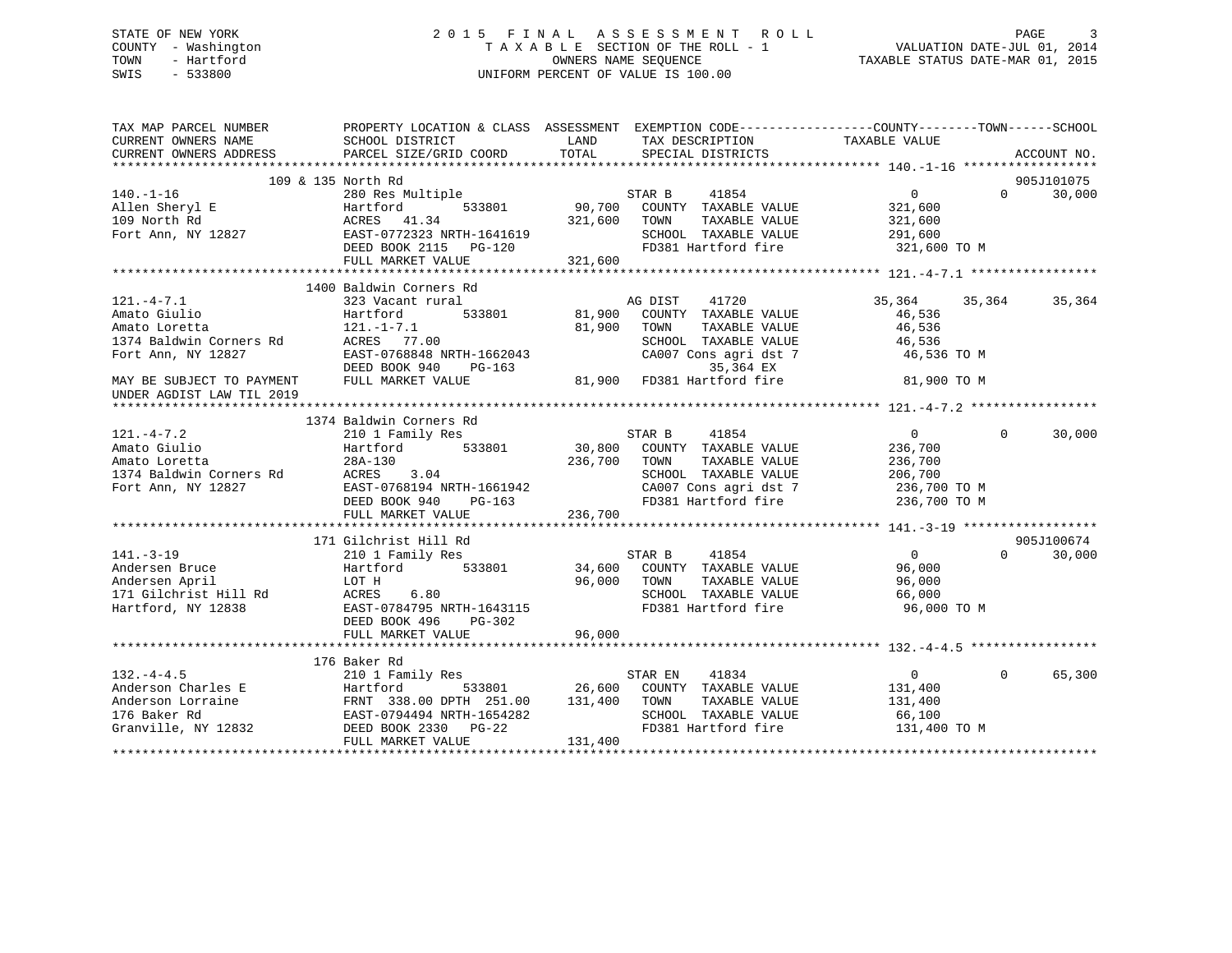# STATE OF NEW YORK 2 0 1 5 F I N A L A S S E S S M E N T R O L L PAGE 4 COUNTY - Washington T A X A B L E SECTION OF THE ROLL - 1 VALUATION DATE-JUL 01, 2014 TOWN - Hartford **TAXABLE STATUS DATE-MAR 01, 2015** OWNERS NAME SEQUENCE TAXABLE STATUS DATE-MAR 01, 2015 SWIS - 533800 UNIFORM PERCENT OF VALUE IS 100.00

| TAX MAP PARCEL NUMBER  | PROPERTY LOCATION & CLASS ASSESSMENT EXEMPTION CODE---------------COUNTY-------TOWN-----SCHOOL |             |                                                                  |                |                    |
|------------------------|------------------------------------------------------------------------------------------------|-------------|------------------------------------------------------------------|----------------|--------------------|
| CURRENT OWNERS NAME    | SCHOOL DISTRICT                                                                                | LAND        | TAX DESCRIPTION                                                  | TAXABLE VALUE  |                    |
| CURRENT OWNERS ADDRESS | PARCEL SIZE/GRID COORD                                                                         | TOTAL       | SPECIAL DISTRICTS                                                |                | ACCOUNT NO.        |
|                        |                                                                                                |             |                                                                  |                |                    |
|                        | Mcdougal Rd OFF                                                                                |             |                                                                  |                | 905J100005         |
| $148. - 1 - 19$        | 314 Rural vac<10                                                                               |             | COUNTY TAXABLE VALUE                                             | 3,800          |                    |
| Anderson Neil R        | 533801<br>Hartford                                                                             | 3,800       | TAXABLE VALUE<br>TOWN                                            | 3,800          |                    |
| Anderson Lulumae       | 5.90<br>ACRES                                                                                  | 3,800       | SCHOOL TAXABLE VALUE                                             | 3,800          |                    |
| PO Box 65              | EAST-0766352 NRTH-1631946                                                                      |             | CA006 Cons agri dst 6                                            | 3,800 TO M     |                    |
| Hudson Falls, NY 12839 | DEED BOOK 431<br>PG-383                                                                        |             | FD381 Hartford fire                                              | 3,800 TO M     |                    |
|                        | FULL MARKET VALUE                                                                              | 3,800       |                                                                  |                |                    |
|                        |                                                                                                |             |                                                                  |                |                    |
|                        | Warren Rd                                                                                      |             |                                                                  |                |                    |
| $123. - 1 - 11.9$      | 260 Seasonal res                                                                               |             | COUNTY TAXABLE VALUE                                             | 31,000         |                    |
| Andrews Daniel L       | 533801<br>Hartford                                                                             | 15,600      | TOWN<br>TAXABLE VALUE                                            | 31,000         |                    |
| 427 Hasting Rd         | 5.00<br>ACRES                                                                                  | 31,000      | SCHOOL TAXABLE VALUE 31,000<br>CA007 Cons agri dst 7 31,000 TO M |                |                    |
| Granville, NY 12832    | EAST-0792303 NRTH-1664006                                                                      |             |                                                                  |                |                    |
|                        | DEED BOOK 3004 PG-20                                                                           |             | FD381 Hartford fire 31,000 TO M                                  |                |                    |
|                        | FULL MARKET VALUE                                                                              | 31,000      |                                                                  |                |                    |
|                        | 46 Hastings Rd                                                                                 |             |                                                                  |                | 905J100006         |
| $132.-1-11.1$          | 210 1 Family Res                                                                               |             | STAR EN<br>41834                                                 | $\overline{0}$ | $\Omega$<br>65,300 |
| Andrews George M Sr    | Hartford 533801                                                                                |             | 32,900 COUNTY TAXABLE VALUE                                      | 174,000        |                    |
| Andrews Kathleen E     | BLA 764/233                                                                                    | 174,000     | TOWN<br>TAXABLE VALUE                                            | 174,000        |                    |
| 46 Hastings Rd         | ACRES<br>8.30                                                                                  |             | SCHOOL TAXABLE VALUE                                             | 108,700        |                    |
| Granville, NY 12832    | EAST-0787585 NRTH-1656818                                                                      |             | CA007 Cons agri dst 7 174,000 TO M                               |                |                    |
|                        | DEED BOOK 401<br>PG-224                                                                        |             | FD381 Hartford fire 174,000 TO M                                 |                |                    |
|                        | FULL MARKET VALUE                                                                              | 174,000     |                                                                  |                |                    |
|                        |                                                                                                |             |                                                                  |                |                    |
|                        | 95 Hastings Rd                                                                                 |             |                                                                  |                | 905J100007         |
| $132. - 1 - 8$         | 210 1 Family Res                                                                               |             | STAR EN<br>41834                                                 | $\overline{0}$ | $\Omega$<br>51,600 |
| Andrews Robert F       | 533801<br>Hartford                                                                             |             | 21,200 COUNTY TAXABLE VALUE                                      | 51,600         |                    |
| 95 Hastings Rd         | FRNT 116.00 DPTH 300.00                                                                        | 51,600 TOWN | TAXABLE VALUE                                                    | 51,600         |                    |
| Granville, NY 12832    | EAST-0786509 NRTH-1657296                                                                      |             |                                                                  | $\overline{0}$ |                    |
|                        | DEED BOOK 423 PG-751                                                                           |             | SCHOOL TAXABLE VALUE<br>CA007 Cons agri dst 7                    | 51,600 TO M    |                    |
|                        | FULL MARKET VALUE                                                                              |             | 51,600 FD381 Hartford fire                                       | 51,600 TO M    |                    |
|                        |                                                                                                |             |                                                                  |                |                    |
|                        | 8291 State Route 40                                                                            |             |                                                                  |                | 905J101231         |
| $132. - 1 - 18.3$      | 210 1 Family Res                                                                               |             | COUNTY TAXABLE VALUE                                             | 192,600        |                    |
| Appling William        | 533801<br>Hartford                                                                             | 34,300      | TAXABLE VALUE<br>TOWN                                            | 192,600        |                    |
| 8291 State Route 40    | ACRES<br>3.97                                                                                  | 192,600     | SCHOOL TAXABLE VALUE                                             | 192,600        |                    |
| Granville, NY 12832    | EAST-0789463 NRTH-1656603                                                                      |             | CA007 Cons agri dst 7                                            | 192,600 TO M   |                    |
|                        | DEED BOOK 858<br>PG-308                                                                        |             | FD381 Hartford fire                                              | 192,600 TO M   |                    |
|                        | FULL MARKET VALUE                                                                              | 192,600     |                                                                  |                |                    |
|                        |                                                                                                |             |                                                                  |                |                    |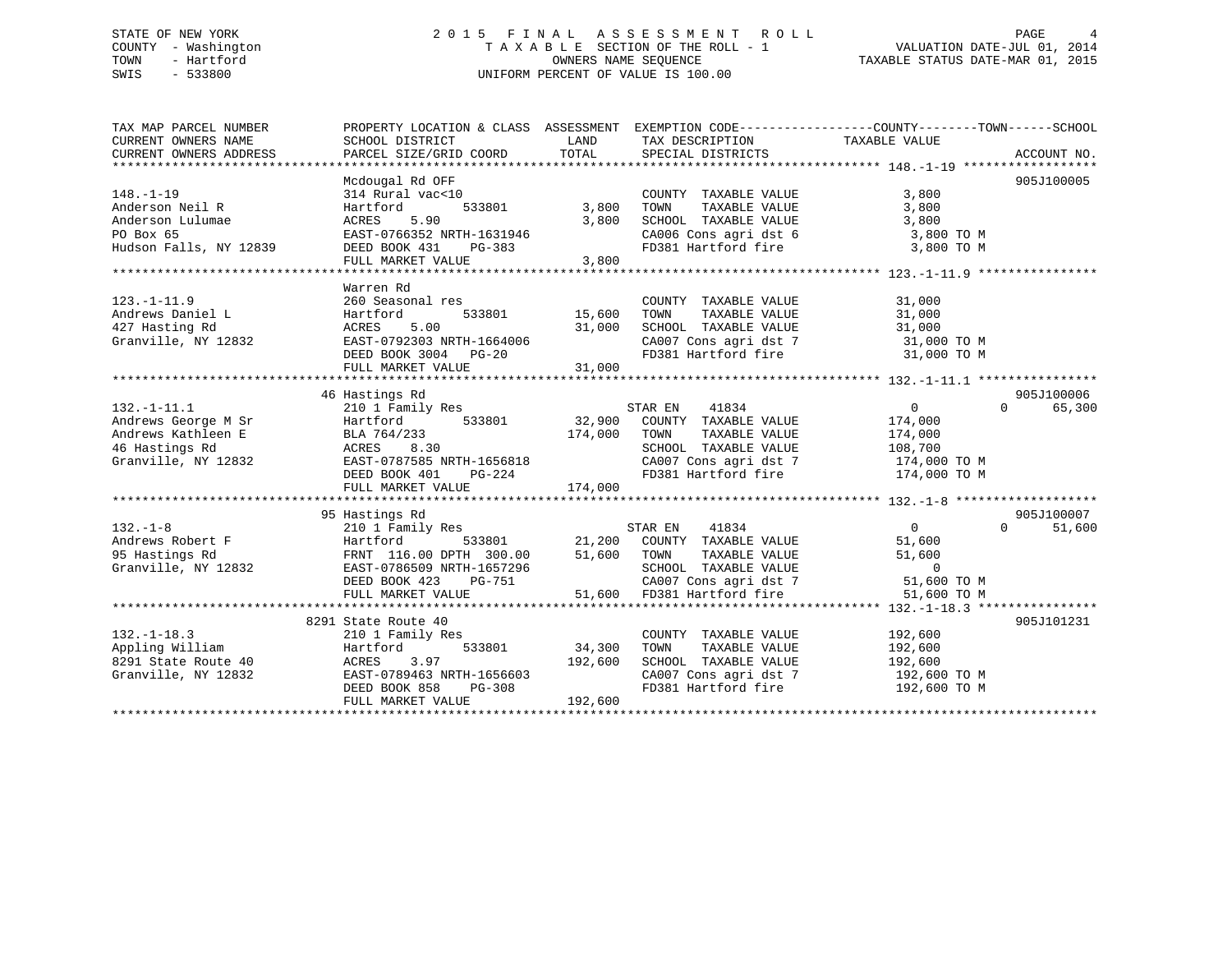# STATE OF NEW YORK 2 0 1 5 F I N A L A S S E S S M E N T R O L L PAGE 5 COUNTY - Washington T A X A B L E SECTION OF THE ROLL - 1 VALUATION DATE-JUL 01, 2014 TOWN - Hartford **TAXABLE STATUS DATE-MAR 01, 2015** OWNERS NAME SEQUENCE TAXABLE STATUS DATE-MAR 01, 2015 SWIS - 533800 UNIFORM PERCENT OF VALUE IS 100.00

| TAX MAP PARCEL NUMBER<br>CURRENT OWNERS NAME<br>CURRENT OWNERS ADDRESS                                       | PROPERTY LOCATION & CLASS ASSESSMENT EXEMPTION CODE---------------COUNTY-------TOWN------SCHOOL<br>SCHOOL DISTRICT<br>PARCEL SIZE/GRID COORD                                        | LAND<br>TOTAL                                                                         | TAX DESCRIPTION TAXABLE VALUE SPECIAL DISTRICTS                                                                                                                                   |                                                                                                                               | ACCOUNT NO.                        |
|--------------------------------------------------------------------------------------------------------------|-------------------------------------------------------------------------------------------------------------------------------------------------------------------------------------|---------------------------------------------------------------------------------------|-----------------------------------------------------------------------------------------------------------------------------------------------------------------------------------|-------------------------------------------------------------------------------------------------------------------------------|------------------------------------|
| $141. - 3 - 24.1$<br>Arberger Shawn<br>177 Marlboro Country Rd<br>Hartford, NY 12838                         | 177 Marlboro Country Rd<br>210 1 Family Res<br>533801<br>Hartford<br>2567/321<br>FRNT 102.00 DPTH 199.00<br>EAST-0785144 NRTH-1643279<br>DEED BOOK 3027 PG-174<br>FULL MARKET VALUE | $\begin{array}{cc} & & \text{S1} \\ 801 & & 16,600 \end{array}$<br>101,400<br>101,400 | STAR B<br>41854<br>COUNTY TAXABLE VALUE<br>TOWN<br>TAXABLE VALUE<br>SCHOOL TAXABLE VALUE<br>FD381 Hartford fire                                                                   | $0 \qquad \qquad$<br>101,400<br>101,400<br>71,400<br>101,400 TO M                                                             | 905J100102<br>$\Omega$<br>30,000   |
|                                                                                                              |                                                                                                                                                                                     |                                                                                       |                                                                                                                                                                                   |                                                                                                                               |                                    |
| $150. - 1 - 48$<br>Archambault Michael B<br>Archambault Nancy<br>416 Gilchrist Hill Rd<br>Hartford, NY 12838 | 416 Gilchrist Hill Rd<br>210 1 Family Res<br>533801<br>Hartford<br>6.84<br>ACRES<br>EAST-0783139 NRTH-1639291<br>DEED BOOK 507<br>PG-752<br>FULL MARKET VALUE                       | 148,600<br>148,600                                                                    | STAR B<br>41854<br>36,200 COUNTY TAXABLE VALUE<br>TOWN<br>TAXABLE VALUE<br>SCHOOL TAXABLE VALUE 118,600<br>FD381 Hartford fire                                                    | $\overline{0}$<br>$148,600$<br>$149,600$<br>148,600<br>148,600 TO M                                                           | 905J101243<br>$\Omega$<br>30,000   |
|                                                                                                              |                                                                                                                                                                                     |                                                                                       |                                                                                                                                                                                   |                                                                                                                               |                                    |
| $141. - 1 - 20.1$<br>Arlen Darwin J<br>Arlen Rebecca<br>54 Gilchrist Hill Rd<br>Hartford, NY 12838           | ouate Route 40<br>323 Vacant rural<br>Hartford 53<br>ACRES 38.90<br>Rd EAST-0782542 NRTH-1<br>}<br>DEED P^^<br>EAST-0782542 NRTH-1644803<br>PG-119<br>FULL MARKET VALUE             | 56,400<br>56,400                                                                      | COUNTY TAXABLE VALUE 56,400<br>TOWN<br>TAXABLE VALUE<br>SCHOOL TAXABLE VALUE 56,400<br>FD381 Hartford fire                                                                        | 56,400<br>56,400 TO M                                                                                                         | 905J100254                         |
|                                                                                                              | 54 Gilchrist Hill Rd                                                                                                                                                                |                                                                                       |                                                                                                                                                                                   |                                                                                                                               | 905J101077                         |
| $141. - 1 - 20.2$<br>Arlen Darwin J<br>Arlen A. Rebecca<br>54 Gilchrist Hill Rd<br>Hartford, NY 12838        | 210 1 Family Res<br>Hartford<br>510/265<br>510/265<br>ACRES 3.40<br>EAST-0783349 NRTH-1644949<br>DEED BOOK 462<br>$PG-126$<br>FULL MARKET VALUE                                     |                                                                                       | AGED-CO/TN 41801<br>533801 32,100 AGED-SCH 41804<br>156,100 STAR EN 41834<br>COUNTY TAXABLE VALUE<br>TAXABLE VALUE<br>TOWN<br>SCHOOL TAXABLE VALUE<br>156,100 FD381 Hartford fire | 78,050<br>78,050 78<br>$\overline{0}$<br>$\Omega$<br>$\overline{0}$<br>$\Omega$<br>78,050<br>78,050<br>28,360<br>156,100 TO M | $\overline{0}$<br>62,440<br>65,300 |
|                                                                                                              |                                                                                                                                                                                     |                                                                                       |                                                                                                                                                                                   |                                                                                                                               |                                    |
| $141. - 1 - 20.5$<br>Arlen Darwin J<br>Hartford, NY 12838                                                    | 29 Gibson Rd<br>714 Lite Ind Man<br>533801<br>Hartford<br>ACRES 3.00<br>EAST-0783172 NRTH-1645857<br>DEED BOOK 841<br>PG-185<br>FULL MARKET VALUE                                   | 29,600<br>147,500<br>147,500                                                          | COUNTY TAXABLE VALUE<br>TAXABLE VALUE<br>TOWN<br>SCHOOL TAXABLE VALUE<br>FD381 Hartford fire                                                                                      | 147,500<br>147,500<br>147,500<br>147,500 TO M                                                                                 |                                    |
|                                                                                                              |                                                                                                                                                                                     |                                                                                       |                                                                                                                                                                                   |                                                                                                                               |                                    |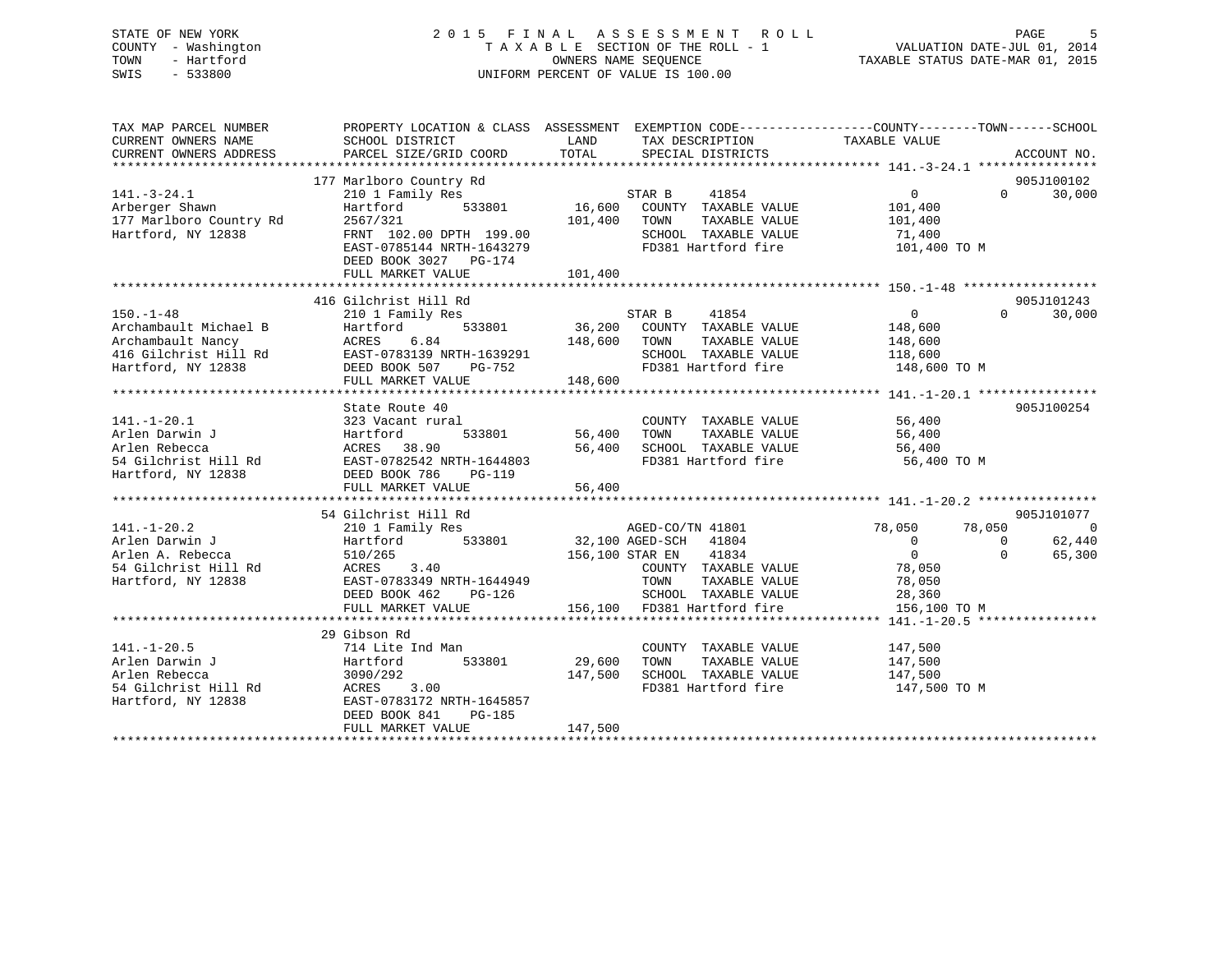# STATE OF NEW YORK 2 0 1 5 F I N A L A S S E S S M E N T R O L L PAGE 6 COUNTY - Washington T A X A B L E SECTION OF THE ROLL - 1 VALUATION DATE-JUL 01, 2014 TOWN - Hartford **TAXABLE STATUS DATE-MAR 01, 2015** OWNERS NAME SEQUENCE TAXABLE STATUS DATE-MAR 01, 2015 SWIS - 533800 UNIFORM PERCENT OF VALUE IS 100.00

| TAX MAP PARCEL NUMBER<br>CURRENT OWNERS NAME<br>CURRENT OWNERS ADDRESS                                                                                                                                                                                                             | PROPERTY LOCATION & CLASS ASSESSMENT EXEMPTION CODE----------------COUNTY-------TOWN------SCHOOL<br>SCHOOL DISTRICT<br>PARCEL SIZE/GRID COORD                                                                                                                                                                          | LAND<br>TOTAL                               | TAX DESCRIPTION<br>SPECIAL DISTRICTS                                                                                                                                                                                                                                                                            | TAXABLE VALUE                                                                                                                                                  |                                           | ACCOUNT NO.                                                               |
|------------------------------------------------------------------------------------------------------------------------------------------------------------------------------------------------------------------------------------------------------------------------------------|------------------------------------------------------------------------------------------------------------------------------------------------------------------------------------------------------------------------------------------------------------------------------------------------------------------------|---------------------------------------------|-----------------------------------------------------------------------------------------------------------------------------------------------------------------------------------------------------------------------------------------------------------------------------------------------------------------|----------------------------------------------------------------------------------------------------------------------------------------------------------------|-------------------------------------------|---------------------------------------------------------------------------|
|                                                                                                                                                                                                                                                                                    |                                                                                                                                                                                                                                                                                                                        |                                             |                                                                                                                                                                                                                                                                                                                 |                                                                                                                                                                |                                           |                                                                           |
| $149. - 1 - 24.8$<br>Arlen Jesse<br>10 Hinck Ln<br>Argyle, NY 12809                                                                                                                                                                                                                | 10 Hinck Ln<br>210 1 Family Res<br>533801<br>Hartford<br>6.40<br>ACRES<br>EAST-0779723 NRTH-1640215<br>DEED BOOK 841<br>PG-188<br>FULL MARKET VALUE                                                                                                                                                                    | 43,500<br>172,400<br>172,400                | 41854<br>STAR B<br>COUNTY TAXABLE VALUE<br>TOWN<br>TAXABLE VALUE<br>SCHOOL TAXABLE VALUE<br>FD381 Hartford fire                                                                                                                                                                                                 | $\overline{0}$<br>172,400<br>172,400<br>142,400<br>172,400 TO M                                                                                                | $\Omega$                                  | 30,000                                                                    |
|                                                                                                                                                                                                                                                                                    |                                                                                                                                                                                                                                                                                                                        |                                             |                                                                                                                                                                                                                                                                                                                 |                                                                                                                                                                |                                           |                                                                           |
|                                                                                                                                                                                                                                                                                    | 8774 State Route 40                                                                                                                                                                                                                                                                                                    |                                             |                                                                                                                                                                                                                                                                                                                 |                                                                                                                                                                |                                           | 905J100092                                                                |
| $114. - 1 - 11$<br>Armenio Matthew W<br>8774 State Route 40<br>Fort Ann, NY 12827                                                                                                                                                                                                  | 210 1 Family Res<br>533801<br>Hartford<br>7.16<br>ACRES<br>EAST-0792355 NRTH-1666962<br>DEED BOOK 2743 PG-103<br>FULL MARKET VALUE                                                                                                                                                                                     | 46,400<br>165,000                           | STAR B<br>41854<br>COUNTY TAXABLE VALUE<br>TOWN<br>TAXABLE VALUE<br>SCHOOL TAXABLE VALUE<br>CA007 Cons agri dst 7<br>165,000 FD381 Hartford fire                                                                                                                                                                | $\overline{0}$<br>165,000<br>165,000<br>135,000<br>165,000 TO M<br>165,000 TO M                                                                                | $\Omega$                                  | 30,000                                                                    |
|                                                                                                                                                                                                                                                                                    |                                                                                                                                                                                                                                                                                                                        |                                             |                                                                                                                                                                                                                                                                                                                 |                                                                                                                                                                |                                           |                                                                           |
| $132.15 - 2 - 39$<br>Armstrong Donald H<br>Armstrong Sharon L<br>PO Box 117<br>Hartford, NY 12838<br>$132. - 1 - 31$<br>Armstrong Family Irrevoc Trust Hartford<br>Pruiksma, Trustee Trudy<br>Care of: Richard L Armstrong 440/719 470/915<br>143 Wright Rd<br>Granville, NY 12832 | 92 County Route 23<br>210 1 Family Res<br>Hartford<br>533801<br>FRNT 150.00 DPTH 225.00<br>EAST-0786911 NRTH-1653700<br>DEED BOOK 464<br>PG-311<br>FULL MARKET VALUE<br>143 Wright Rd<br>112 Dairy farm<br>533801<br>Life Estate to house & 1<br>ACRES 318.60<br>EAST-0782121 NRTH-1655051<br>DEED BOOK 3198<br>PG-173 | 20,900 STAR B<br>349,200 STAR EN<br>493,700 | VET COM CT 41131<br>41854<br>108,300 COUNTY TAXABLE VALUE<br>TOWN<br>TAXABLE VALUE<br>SCHOOL TAXABLE VALUE<br>108,300 CA007 Cons agri dst 7<br>FD381 Hartford fire<br>AG DIST<br>41720<br>41834<br>COUNTY TAXABLE VALUE<br>TOWN<br>TAXABLE VALUE<br>SCHOOL TAXABLE VALUE<br>CA007 Cons agri dst 7<br>203,906 EX | 27,075<br>$\overline{0}$<br>81,225<br>81,225<br>78,300<br>108,300 TO M<br>108,300 TO M<br>203,906<br>$\Omega$<br>289,794<br>289,794<br>224,494<br>289,794 TO M | 27,075<br>$\Omega$<br>203,906<br>$\Omega$ | 905J100402<br>$\overline{0}$<br>30,000<br>905J100012<br>203,906<br>65,300 |
| MAY BE SUBJECT TO PAYMENT<br>UNDER AGDIST LAW TIL 2019                                                                                                                                                                                                                             | FULL MARKET VALUE                                                                                                                                                                                                                                                                                                      |                                             | 493,700 FD381 Hartford fire                                                                                                                                                                                                                                                                                     | 493,700 TO M                                                                                                                                                   |                                           |                                                                           |
| $132.15 - 2 - 41$<br>Armstrong Kevin D<br>PO Box 72<br>Hartford, NY 12838                                                                                                                                                                                                          | 98 County Route 23<br>210 1 Family Res<br>Hartford<br>533801<br>Survey12595<br>FRNT 147.00 DPTH<br>ACRES<br>0.78<br>EAST-0786975 NRTH-1653893<br>DEED BOOK 3414<br>PG-54                                                                                                                                               | 21,000<br>68,800                            | STAR B<br>41854<br>COUNTY TAXABLE VALUE<br>TAXABLE VALUE<br>TOWN<br>SCHOOL TAXABLE VALUE<br>CA007 Cons agri dst 7<br>FD381 Hartford fire                                                                                                                                                                        | $\overline{0}$<br>68,800<br>68,800<br>38,800<br>68,800 TO M<br>68,800 TO M                                                                                     | $\Omega$                                  | 905J100304<br>30,000                                                      |
|                                                                                                                                                                                                                                                                                    | FULL MARKET VALUE                                                                                                                                                                                                                                                                                                      | 68,800                                      |                                                                                                                                                                                                                                                                                                                 |                                                                                                                                                                |                                           |                                                                           |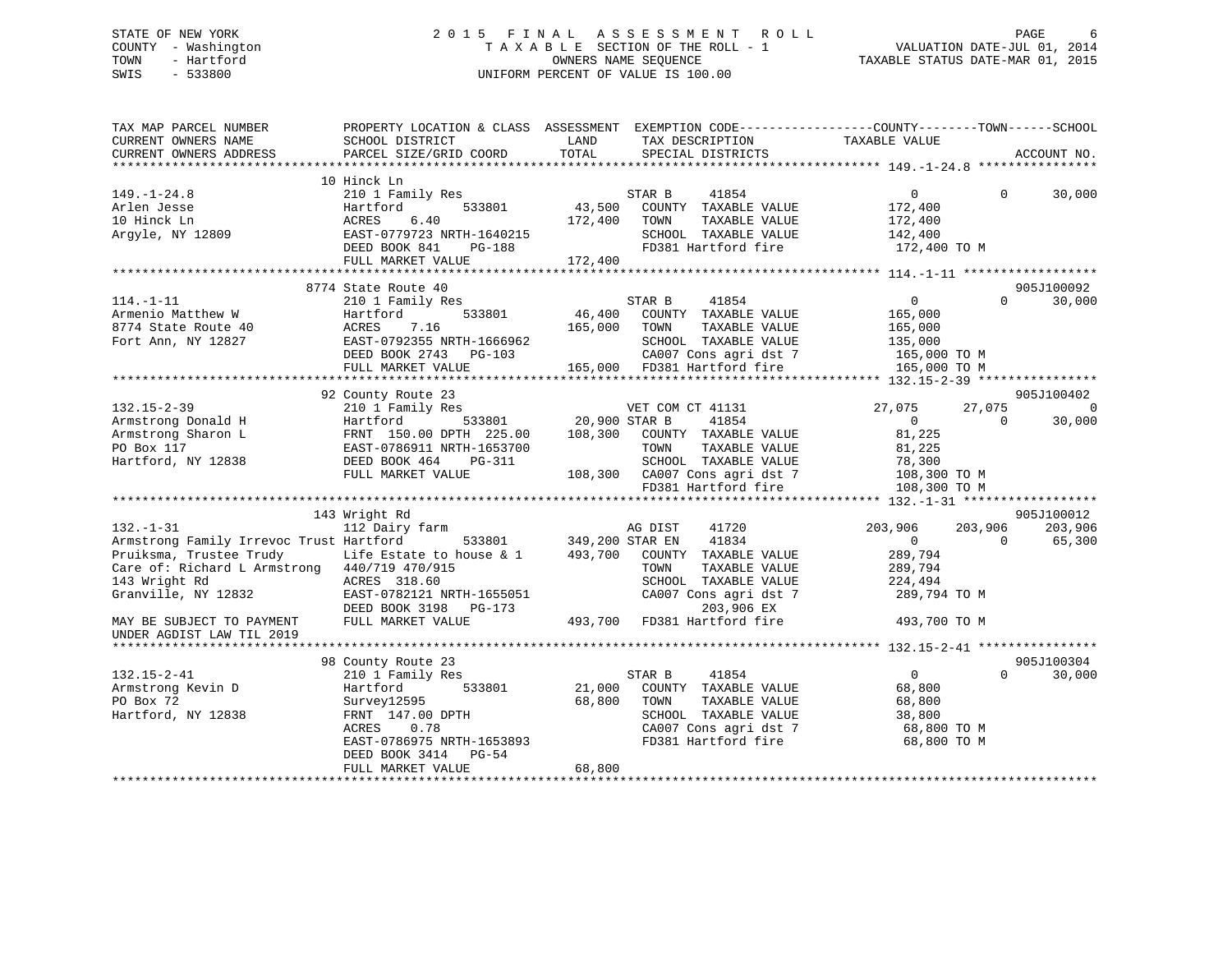# STATE OF NEW YORK 2 0 1 5 F I N A L A S S E S S M E N T R O L L PAGE 7 COUNTY - Washington T A X A B L E SECTION OF THE ROLL - 1 VALUATION DATE-JUL 01, 2014 TOWN - Hartford **TAXABLE STATUS DATE-MAR 01, 2015** OWNERS NAME SEQUENCE TAXABLE STATUS DATE-MAR 01, 2015 SWIS - 533800 UNIFORM PERCENT OF VALUE IS 100.00

| 69 Rowe Hill Rd      |                                                                                                                                                                                                                               | 905J100627                                                                                                                                                                                                                                                                                                                                                                                                                        |
|----------------------|-------------------------------------------------------------------------------------------------------------------------------------------------------------------------------------------------------------------------------|-----------------------------------------------------------------------------------------------------------------------------------------------------------------------------------------------------------------------------------------------------------------------------------------------------------------------------------------------------------------------------------------------------------------------------------|
|                      |                                                                                                                                                                                                                               |                                                                                                                                                                                                                                                                                                                                                                                                                                   |
|                      |                                                                                                                                                                                                                               |                                                                                                                                                                                                                                                                                                                                                                                                                                   |
|                      |                                                                                                                                                                                                                               |                                                                                                                                                                                                                                                                                                                                                                                                                                   |
|                      |                                                                                                                                                                                                                               |                                                                                                                                                                                                                                                                                                                                                                                                                                   |
|                      |                                                                                                                                                                                                                               |                                                                                                                                                                                                                                                                                                                                                                                                                                   |
|                      |                                                                                                                                                                                                                               |                                                                                                                                                                                                                                                                                                                                                                                                                                   |
| 1156 Lundy Rd        | 87 PCT OF VALUE USED FOR EXEMPTION PURPOSES                                                                                                                                                                                   | 905J100014                                                                                                                                                                                                                                                                                                                                                                                                                        |
|                      |                                                                                                                                                                                                                               | $\overline{0}$                                                                                                                                                                                                                                                                                                                                                                                                                    |
|                      |                                                                                                                                                                                                                               | $\overline{\phantom{0}}$                                                                                                                                                                                                                                                                                                                                                                                                          |
|                      |                                                                                                                                                                                                                               | 65,300                                                                                                                                                                                                                                                                                                                                                                                                                            |
|                      |                                                                                                                                                                                                                               |                                                                                                                                                                                                                                                                                                                                                                                                                                   |
|                      |                                                                                                                                                                                                                               |                                                                                                                                                                                                                                                                                                                                                                                                                                   |
|                      |                                                                                                                                                                                                                               |                                                                                                                                                                                                                                                                                                                                                                                                                                   |
|                      |                                                                                                                                                                                                                               |                                                                                                                                                                                                                                                                                                                                                                                                                                   |
|                      |                                                                                                                                                                                                                               |                                                                                                                                                                                                                                                                                                                                                                                                                                   |
| 3470 State Route 196 |                                                                                                                                                                                                                               | 905J100694                                                                                                                                                                                                                                                                                                                                                                                                                        |
|                      |                                                                                                                                                                                                                               |                                                                                                                                                                                                                                                                                                                                                                                                                                   |
|                      |                                                                                                                                                                                                                               |                                                                                                                                                                                                                                                                                                                                                                                                                                   |
|                      |                                                                                                                                                                                                                               |                                                                                                                                                                                                                                                                                                                                                                                                                                   |
|                      |                                                                                                                                                                                                                               |                                                                                                                                                                                                                                                                                                                                                                                                                                   |
|                      |                                                                                                                                                                                                                               |                                                                                                                                                                                                                                                                                                                                                                                                                                   |
|                      |                                                                                                                                                                                                                               |                                                                                                                                                                                                                                                                                                                                                                                                                                   |
|                      |                                                                                                                                                                                                                               | $\begin{tabular}{lllllllllllllllllll} \hline & & & & & & 3470 \text{ State Route } 196 & & & & & & & 905 \text{J100694} \\ \text{Table Kenneth} & & & & & & & & & 11,400 & \text{COUNTY} & \text{TABLE VALUE} & & & 153,300 & & & 30,000 \\ \text{Martford} & & & & & & & & & & 11,400 & \text{COUNTY} & \text{TAXABLE VALUE} & & & 153,300 & & & 30,000 \\ \text{Martson} & & & & & & & & & & 153,300 & \text{TONINN} & \text{T$ |
| 3466 State Route 196 |                                                                                                                                                                                                                               | 905J101342                                                                                                                                                                                                                                                                                                                                                                                                                        |
|                      |                                                                                                                                                                                                                               | $\Omega$<br>30,000                                                                                                                                                                                                                                                                                                                                                                                                                |
|                      |                                                                                                                                                                                                                               |                                                                                                                                                                                                                                                                                                                                                                                                                                   |
|                      |                                                                                                                                                                                                                               |                                                                                                                                                                                                                                                                                                                                                                                                                                   |
|                      |                                                                                                                                                                                                                               |                                                                                                                                                                                                                                                                                                                                                                                                                                   |
|                      |                                                                                                                                                                                                                               |                                                                                                                                                                                                                                                                                                                                                                                                                                   |
|                      |                                                                                                                                                                                                                               |                                                                                                                                                                                                                                                                                                                                                                                                                                   |
| 23 Blood St          |                                                                                                                                                                                                                               |                                                                                                                                                                                                                                                                                                                                                                                                                                   |
|                      |                                                                                                                                                                                                                               |                                                                                                                                                                                                                                                                                                                                                                                                                                   |
|                      |                                                                                                                                                                                                                               |                                                                                                                                                                                                                                                                                                                                                                                                                                   |
|                      |                                                                                                                                                                                                                               |                                                                                                                                                                                                                                                                                                                                                                                                                                   |
|                      | 210 1 Family Res<br>Hartford 533801 28,500 TOWN TAXABLE VALUE 96,500<br>LOT 1 96,500 SCHOOL TAXABLE VALUE 96,500<br>ACRES 2.45 CA008 Cons agri dst 8 96,500 TO M<br>EAST-0790140 NRTH-1642345 FD381 Hartford fire 96,500 TO M |                                                                                                                                                                                                                                                                                                                                                                                                                                   |
|                      |                                                                                                                                                                                                                               |                                                                                                                                                                                                                                                                                                                                                                                                                                   |
| DEED BOOK 3427 PG-84 |                                                                                                                                                                                                                               |                                                                                                                                                                                                                                                                                                                                                                                                                                   |
| FULL MARKET VALUE    | 96,500                                                                                                                                                                                                                        |                                                                                                                                                                                                                                                                                                                                                                                                                                   |
|                      |                                                                                                                                                                                                                               |                                                                                                                                                                                                                                                                                                                                                                                                                                   |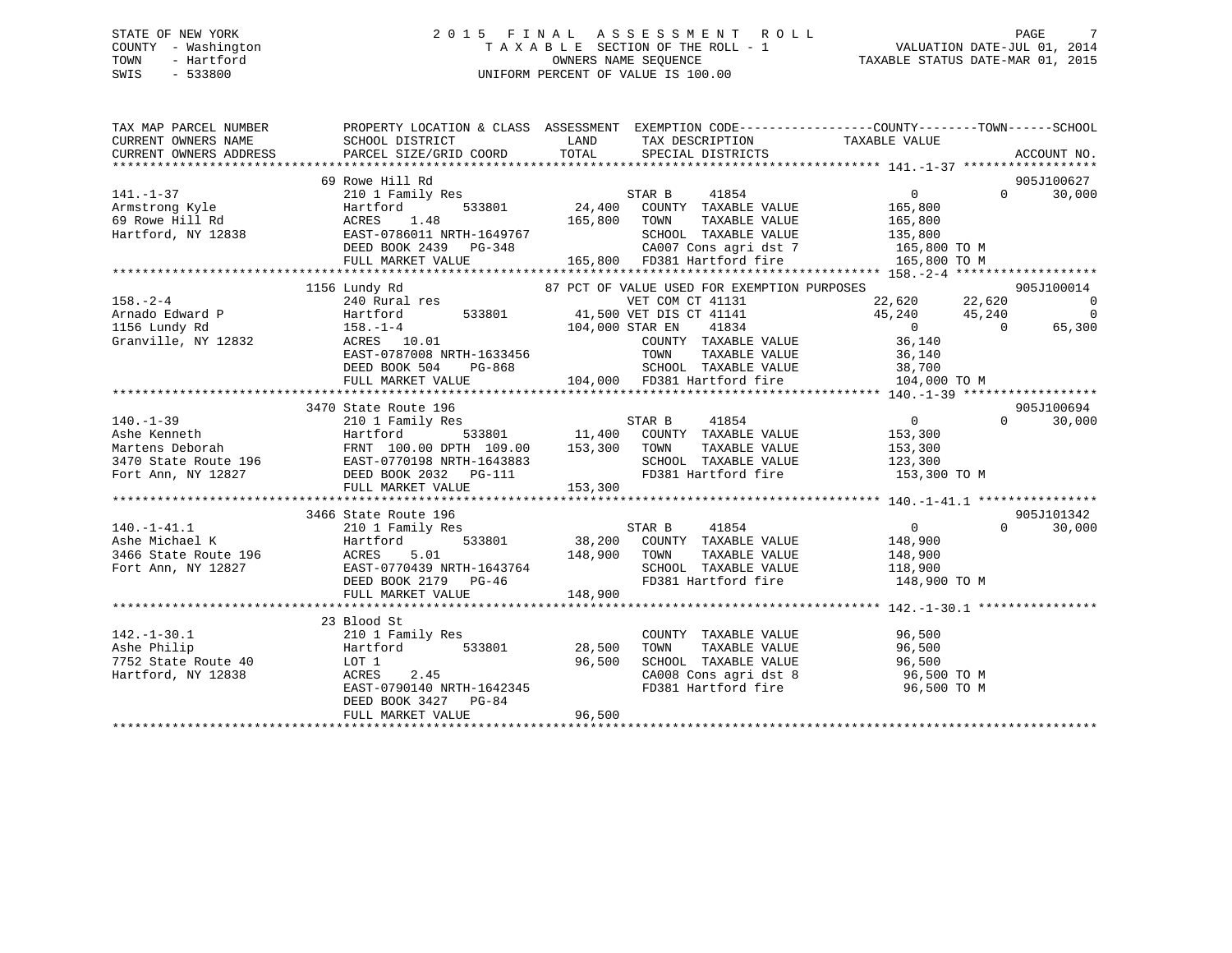# STATE OF NEW YORK 2 0 1 5 F I N A L A S S E S S M E N T R O L L PAGE 8 COUNTY - Washington T A X A B L E SECTION OF THE ROLL - 1 VALUATION DATE-JUL 01, 2014 TOWN - Hartford **TAXABLE STATUS DATE-MAR 01, 2015** OWNERS NAME SEQUENCE TAXABLE STATUS DATE-MAR 01, 2015 SWIS - 533800 UNIFORM PERCENT OF VALUE IS 100.00

| TAX MAP PARCEL NUMBER                       | PROPERTY LOCATION & CLASS ASSESSMENT EXEMPTION CODE-----------------COUNTY--------TOWN------SCHOOL                                                                                                                                                                                                                                                                                                                                                              |                                                |                                       |                                                                        |                   |             |
|---------------------------------------------|-----------------------------------------------------------------------------------------------------------------------------------------------------------------------------------------------------------------------------------------------------------------------------------------------------------------------------------------------------------------------------------------------------------------------------------------------------------------|------------------------------------------------|---------------------------------------|------------------------------------------------------------------------|-------------------|-------------|
| CURRENT OWNERS NAME                         | SCHOOL DISTRICT                                                                                                                                                                                                                                                                                                                                                                                                                                                 | <b>LAND</b><br>TAX DESCRIPTION                 |                                       | TAXABLE VALUE                                                          |                   |             |
| CURRENT OWNERS ADDRESS                      | PARCEL SIZE/GRID COORD                                                                                                                                                                                                                                                                                                                                                                                                                                          | TOTAL<br>SPECIAL DISTRICTS                     |                                       |                                                                        |                   | ACCOUNT NO. |
|                                             |                                                                                                                                                                                                                                                                                                                                                                                                                                                                 | 33 PCT OF VALUE USED FOR EXEMPTION PURPOSES    |                                       |                                                                        |                   | 905J100024  |
| $149. - 1 - 2$                              | 3245 State Route 196 33 PCT OF VALUE USED FOR EXEMPLE 280 Res Multiple<br>280 Res Multiple 333801 181,400 AGRI-D IND 41730<br>181,400 AGRI-D IND 41801                                                                                                                                                                                                                                                                                                          |                                                |                                       |                                                                        |                   | 80,180      |
|                                             |                                                                                                                                                                                                                                                                                                                                                                                                                                                                 |                                                |                                       | $56,843$<br>0 0 0                                                      |                   | 0           |
| Aubrey Doris<br>Aubrey Willard              |                                                                                                                                                                                                                                                                                                                                                                                                                                                                 | 344,500 STAR EN                                | 41801<br>41834                        |                                                                        |                   | 65,300      |
| 3245 State Route 196                        | 379/391<br>ACRES 128.50                                                                                                                                                                                                                                                                                                                                                                                                                                         |                                                | COUNTY TAXABLE VALUE                  | 207,477                                                                |                   |             |
| Fort Ann, NY 12827                          | EAST-0768397 NRTH-1638829                                                                                                                                                                                                                                                                                                                                                                                                                                       | TOWN                                           | TAXABLE VALUE                         | 207,477                                                                |                   |             |
|                                             | DEED BOOK 318                                                                                                                                                                                                                                                                                                                                                                                                                                                   | PG-578                                         |                                       | SCHOOL TAXABLE VALUE 199,020                                           |                   |             |
| MAY BE SUBJECT TO PAYMENT FULL MARKET VALUE |                                                                                                                                                                                                                                                                                                                                                                                                                                                                 | 344,500 FD381 Hartford fire 344,500 TO M       |                                       |                                                                        |                   |             |
| UNDER AGDIST LAW TIL 2022                   |                                                                                                                                                                                                                                                                                                                                                                                                                                                                 |                                                |                                       |                                                                        |                   |             |
|                                             |                                                                                                                                                                                                                                                                                                                                                                                                                                                                 |                                                |                                       |                                                                        |                   |             |
|                                             | 141 Baker Rd                                                                                                                                                                                                                                                                                                                                                                                                                                                    |                                                |                                       |                                                                        |                   | 905J100595  |
| $132 - 4 - 1$                               | 240 Rural res<br>533801                                                                                                                                                                                                                                                                                                                                                                                                                                         | STAR EN<br>46,900 COUNTY TAXABLE VALUE         | 41834                                 | $\overline{0}$<br>243,700                                              | $\Omega$          | 65,300      |
| Aubrey Jean                                 | Hartford                                                                                                                                                                                                                                                                                                                                                                                                                                                        | 243,700 TOWN                                   |                                       | TAXABLE VALUE 243,700                                                  |                   |             |
|                                             |                                                                                                                                                                                                                                                                                                                                                                                                                                                                 |                                                |                                       |                                                                        |                   |             |
|                                             |                                                                                                                                                                                                                                                                                                                                                                                                                                                                 |                                                |                                       |                                                                        |                   |             |
|                                             | FULL MARKET VALUE                                                                                                                                                                                                                                                                                                                                                                                                                                               | 243,700                                        |                                       |                                                                        |                   |             |
|                                             |                                                                                                                                                                                                                                                                                                                                                                                                                                                                 |                                                |                                       |                                                                        |                   |             |
|                                             | 13 Rowe Hill Rd                                                                                                                                                                                                                                                                                                                                                                                                                                                 |                                                |                                       |                                                                        |                   | 905J100396  |
| 141.-1-42                                   | 210 1 Family Res                                                                                                                                                                                                                                                                                                                                                                                                                                                | STAR B 41854                                   |                                       | $\overline{0}$                                                         | $0 \qquad \qquad$ | 30,000      |
|                                             |                                                                                                                                                                                                                                                                                                                                                                                                                                                                 |                                                |                                       |                                                                        |                   |             |
|                                             |                                                                                                                                                                                                                                                                                                                                                                                                                                                                 |                                                |                                       |                                                                        |                   |             |
|                                             |                                                                                                                                                                                                                                                                                                                                                                                                                                                                 |                                                |                                       |                                                                        |                   |             |
|                                             |                                                                                                                                                                                                                                                                                                                                                                                                                                                                 |                                                |                                       |                                                                        |                   |             |
|                                             | $\begin{tabular}{lllllllllllllllllllllll} \multicolumn{3}{c}{\textbf{141.}-1-42} & \multicolumn{3}{c}{\textbf{210 I family Res}} & \multicolumn{3}{c}{\textbf{533801}} & \multicolumn{3}{c}{\textbf{17,600}} & \multicolumn{3}{c}{\textbf{0.100}} & \multicolumn{3}{c}{\textbf{135,200}} & \multicolumn{3}{c}{\textbf{210 I family Res}} & \multicolumn{3}{c}{\textbf{210 I family Res}} & \multicolumn{3}{c}{\textbf{210 I family Res}} & \multicolumn{3}{c}{$ |                                                |                                       |                                                                        |                   |             |
|                                             | Hall Rd                                                                                                                                                                                                                                                                                                                                                                                                                                                         |                                                |                                       |                                                                        |                   |             |
| $122. - 1 - 27.3$                           | 314 Rural vac<10                                                                                                                                                                                                                                                                                                                                                                                                                                                |                                                | COUNTY TAXABLE VALUE                  | 20,000                                                                 |                   |             |
| Aubrey Nathan H                             | 533801<br>Hartford                                                                                                                                                                                                                                                                                                                                                                                                                                              | 20,000<br>TOWN                                 | TAXABLE VALUE                         | 20,000                                                                 |                   |             |
| Aubrey Amy L                                | LOT 3                                                                                                                                                                                                                                                                                                                                                                                                                                                           | 20,000                                         | SCHOOL TAXABLE VALUE                  | 20,000                                                                 |                   |             |
| 295 Hall Rd                                 |                                                                                                                                                                                                                                                                                                                                                                                                                                                                 |                                                | CA007 Cons agri dst 7                 | 20,000 TO M                                                            |                   |             |
| Fort Ann, NY 12827                          | ACKES 3.17<br>EAST-0772925 NRTH-1661894                                                                                                                                                                                                                                                                                                                                                                                                                         |                                                | FD381 Hartford fire                   | 20,000 TO M                                                            |                   |             |
|                                             | DEED BOOK 935<br>PG-213                                                                                                                                                                                                                                                                                                                                                                                                                                         |                                                |                                       |                                                                        |                   |             |
|                                             |                                                                                                                                                                                                                                                                                                                                                                                                                                                                 |                                                |                                       |                                                                        |                   |             |
|                                             |                                                                                                                                                                                                                                                                                                                                                                                                                                                                 |                                                |                                       |                                                                        |                   |             |
|                                             | 295 Hall Rd                                                                                                                                                                                                                                                                                                                                                                                                                                                     |                                                |                                       |                                                                        |                   |             |
| $122. - 1 - 27.4$                           | 210 1 Family Res                                                                                                                                                                                                                                                                                                                                                                                                                                                | STAR B                                         | 41854                                 | $\overline{0}$                                                         | $\Omega$          | 30,000      |
| Aubrey Nathan H                             | 533801<br>Hartford                                                                                                                                                                                                                                                                                                                                                                                                                                              | 37,200 COUNTY TAXABLE VALUE<br>226,600<br>TOWN |                                       | 226,600                                                                |                   |             |
| Aubrey Amy L<br>295 Hall Rd                 | LOT 3<br>ACRES<br>4.73                                                                                                                                                                                                                                                                                                                                                                                                                                          |                                                | TAXABLE VALUE<br>SCHOOL TAXABLE VALUE | 226,600                                                                |                   |             |
| Fort Ann, NY 12827                          |                                                                                                                                                                                                                                                                                                                                                                                                                                                                 |                                                |                                       | 196,600                                                                |                   |             |
|                                             | EAST-0772649 NRTH-1661913<br>DEED BOOK 935 PG-213<br>FIILL MADVET WALLER                                                                                                                                                                                                                                                                                                                                                                                        |                                                |                                       | CA007 Cons agri dst 7 226,600 TO M<br>FD381 Hartford fire 226,600 TO M |                   |             |
|                                             | FULL MARKET VALUE                                                                                                                                                                                                                                                                                                                                                                                                                                               | 226,600                                        |                                       |                                                                        |                   |             |
|                                             |                                                                                                                                                                                                                                                                                                                                                                                                                                                                 |                                                |                                       |                                                                        |                   |             |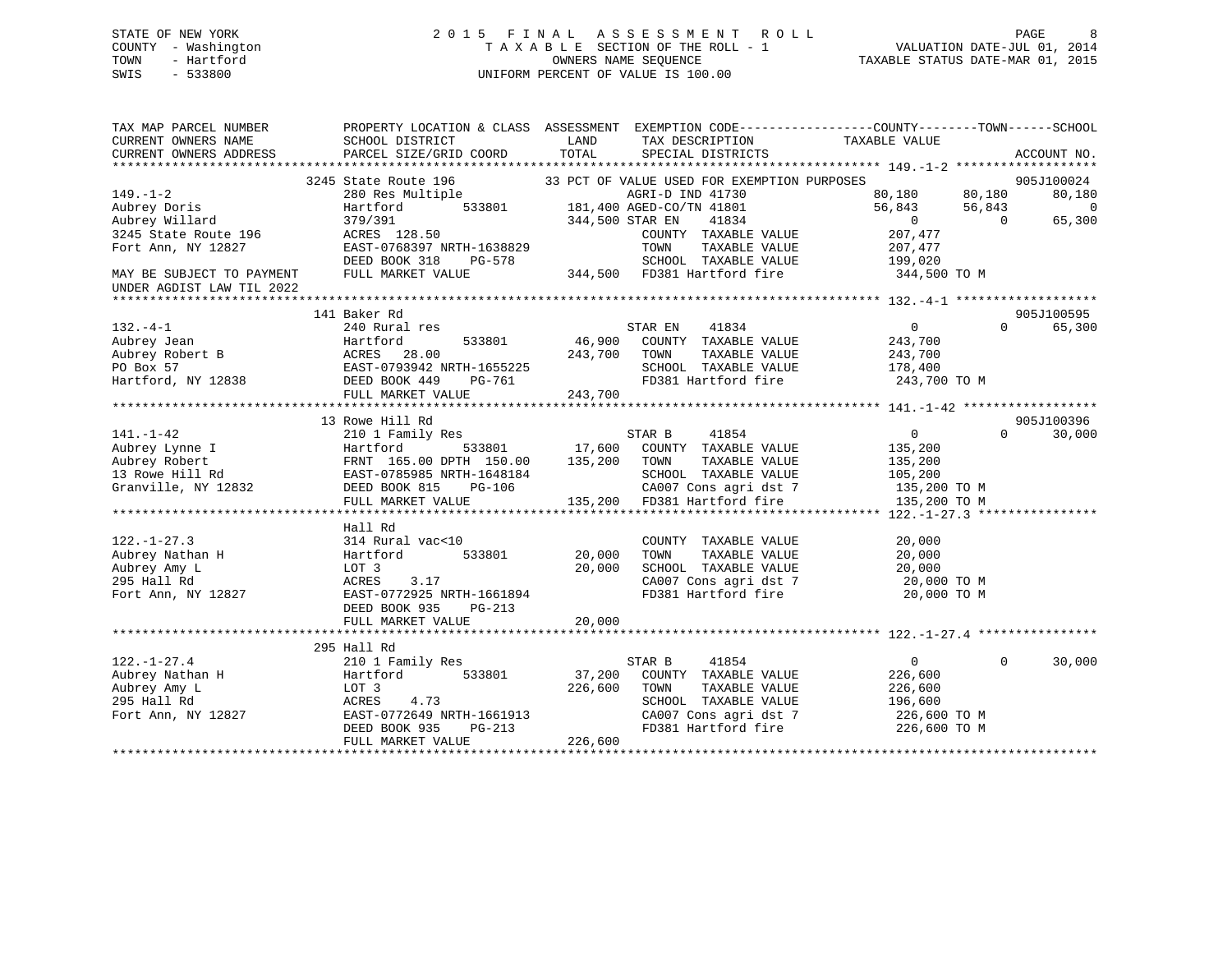# STATE OF NEW YORK 2 0 1 5 F I N A L A S S E S S M E N T R O L L PAGE 9 COUNTY - Washington T A X A B L E SECTION OF THE ROLL - 1 VALUATION DATE-JUL 01, 2014 TOWN - Hartford OWNERS NAME SEQUENCE TAXABLE STATUS DATE-MAR 01, 2015 SWIS - 533800 UNIFORM PERCENT OF VALUE IS 100.00

| TAX MAP PARCEL NUMBER<br>CURRENT OWNERS NAME<br>CURRENT OWNERS ADDRESS                                                          | SCHOOL DISTRICT<br>PARCEL SIZE/GRID COORD                                                                                                                                                                                                                                                                                | LAND<br>TOTAL                     | TAX DESCRIPTION<br>SPECIAL DISTRICTS                                                                                                                                          | PROPERTY LOCATION & CLASS ASSESSMENT EXEMPTION CODE---------------COUNTY-------TOWN------SCHOOL<br>TAXABLE VALUE | ACCOUNT NO.                                              |
|---------------------------------------------------------------------------------------------------------------------------------|--------------------------------------------------------------------------------------------------------------------------------------------------------------------------------------------------------------------------------------------------------------------------------------------------------------------------|-----------------------------------|-------------------------------------------------------------------------------------------------------------------------------------------------------------------------------|------------------------------------------------------------------------------------------------------------------|----------------------------------------------------------|
|                                                                                                                                 |                                                                                                                                                                                                                                                                                                                          |                                   |                                                                                                                                                                               |                                                                                                                  |                                                          |
| $141. - 3 - 29.4$<br>Aubrey Rebecca M<br>5625 County Route 30<br>Granville, NY 12832                                            | 5625 County Route 30<br>240 Rural res<br>533801<br>Hartford<br>LOT 3<br>ACRES 13.94<br>EAST-0787486 NRTH-1643420                                                                                                                                                                                                         | 37,500<br>127,900                 | COUNTY TAXABLE VALUE<br>TOWN<br>TAXABLE VALUE<br>SCHOOL TAXABLE VALUE<br>CA008 Cons agri dst 8                                                                                | 127,900<br>127,900<br>127,900<br>127,900 TO M<br>FD381 Hartford fire 127,900 TO M                                |                                                          |
|                                                                                                                                 | DEED BOOK 3474 PG-151<br>FULL MARKET VALUE                                                                                                                                                                                                                                                                               | 127,900                           |                                                                                                                                                                               |                                                                                                                  |                                                          |
|                                                                                                                                 |                                                                                                                                                                                                                                                                                                                          |                                   |                                                                                                                                                                               |                                                                                                                  |                                                          |
| $148. - 1 - 5.1$<br>Aubrey Richard J<br>Aubrey Betty Ann                                                                        | 3236 County Route 43 50 PCT OF VALUE USED FOR EXEMPTION PURPOSES<br>240 Rural res<br>Hartford<br><b>ACRES</b> 65.00<br>3236 County Route 43 EAST-0766163 NRTH-1640451<br>Fort Ann, NY 12827 DEED BOOK 341 PG-482<br>FULL MARKET VALUE                                                                                    | 533801 106,200 STAR EN<br>248,900 | AGED-CO/TN 41801<br>41834<br>COUNTY TAXABLE VALUE<br>TOWN<br>--<br>TAXABLE VALUE<br>SCHOOL TAXABLE VALUE<br>248,900 CA007 Cons agri dst 7 248,900 TO M<br>FD381 Hartford fire | 62,225<br>62,225<br>$\Omega$<br>$\Omega$<br>186,675<br>186,675<br>183,600<br>248,900 TO M                        | 905J100020<br>$\Omega$<br>65,300                         |
|                                                                                                                                 |                                                                                                                                                                                                                                                                                                                          |                                   |                                                                                                                                                                               |                                                                                                                  |                                                          |
| $141. - 1 - 70.3$<br>Hartfo<br>ACRES<br>Aubrey Robert<br>Aubrey Lynne E<br>13 Rowe Hill Rd<br>Granville, NY 12832 DEED BOOK 824 | Rowe Hill Rd<br>312 Vac w/imprv<br>Hartford<br>2.80<br>ACKES 2.00<br>EAST-0786314 NRTH-1648162<br>PG-42<br>FULL MARKET VALUE                                                                                                                                                                                             | 533801 13,500<br>15,500<br>15,500 | COUNTY TAXABLE VALUE<br>TOWN<br>TAXABLE VALUE<br>SCHOOL TAXABLE VALUE<br>FD381 Hartford fire                                                                                  | 15,500<br>15,500<br>15,500<br>CA007 Cons agri dst 7 15,500 TO M<br>15,500 TO M                                   |                                                          |
|                                                                                                                                 |                                                                                                                                                                                                                                                                                                                          |                                   |                                                                                                                                                                               |                                                                                                                  |                                                          |
| $132.15 - 2 - 37$<br>Aubrey Robert B<br>Aubrey Jean A<br>PO Box 57<br>Hartford, NY 12838                                        | 82 County Route 23<br>210 1 Family Res<br>19 Martiora<br>FRNT 150.00 DPTH 230.00<br>EAST-0786812 NRTH-1653381<br>DEED BOOK 462 PG-977<br>COOK 462 PG-977<br>FULL MARKET VALUE                                                                                                                                            | 533801 21,100<br>77,700<br>77,700 | COUNTY TAXABLE VALUE<br>TOWN<br>TAXABLE VALUE<br>SCHOOL TAXABLE VALUE 77,700<br>CA007 Cons agri dst 7<br>FD381 Hartford fire                                                  | 77,700<br>77,700<br>77,700 TO M<br>77,700 TO M                                                                   | 905J100023                                               |
| $141. - 3 - 49$                                                                                                                 | 186 Gilchrist Hill Rd<br>210 1 Family Res<br>Auney Herbert A<br>Auney Bonnie M<br>186 Gilchrist Hill Rd<br>186 Gilchrist Hill Rd<br>19838<br>19828<br>19828<br>19828<br>19828<br>19828<br>198296<br>198296<br>198296<br>198296<br>198296<br>198296<br>1984635<br>1984635<br>1984615<br>1984615<br>1984615<br>1984615<br> |                                   | VET COM CT 41131<br>533801 26,400 AGED-CO/TN 41801<br>104,400 STAR EN<br>41834<br>COUNTY TAXABLE VALUE<br>TAXABLE VALUE<br>TOWN                                               | 26,100<br>26,100<br>39,150<br>39,150<br>$\overline{0}$<br>$\Omega$<br>39,150<br>39,150                           | 905J100030<br>$\overline{0}$<br>$\overline{0}$<br>65,300 |
|                                                                                                                                 | FULL MARKET VALUE                                                                                                                                                                                                                                                                                                        |                                   | 104,400 SCHOOL TAXABLE VALUE<br>FD381 Hartford fire                                                                                                                           | 39,100<br>104,400 TO M                                                                                           |                                                          |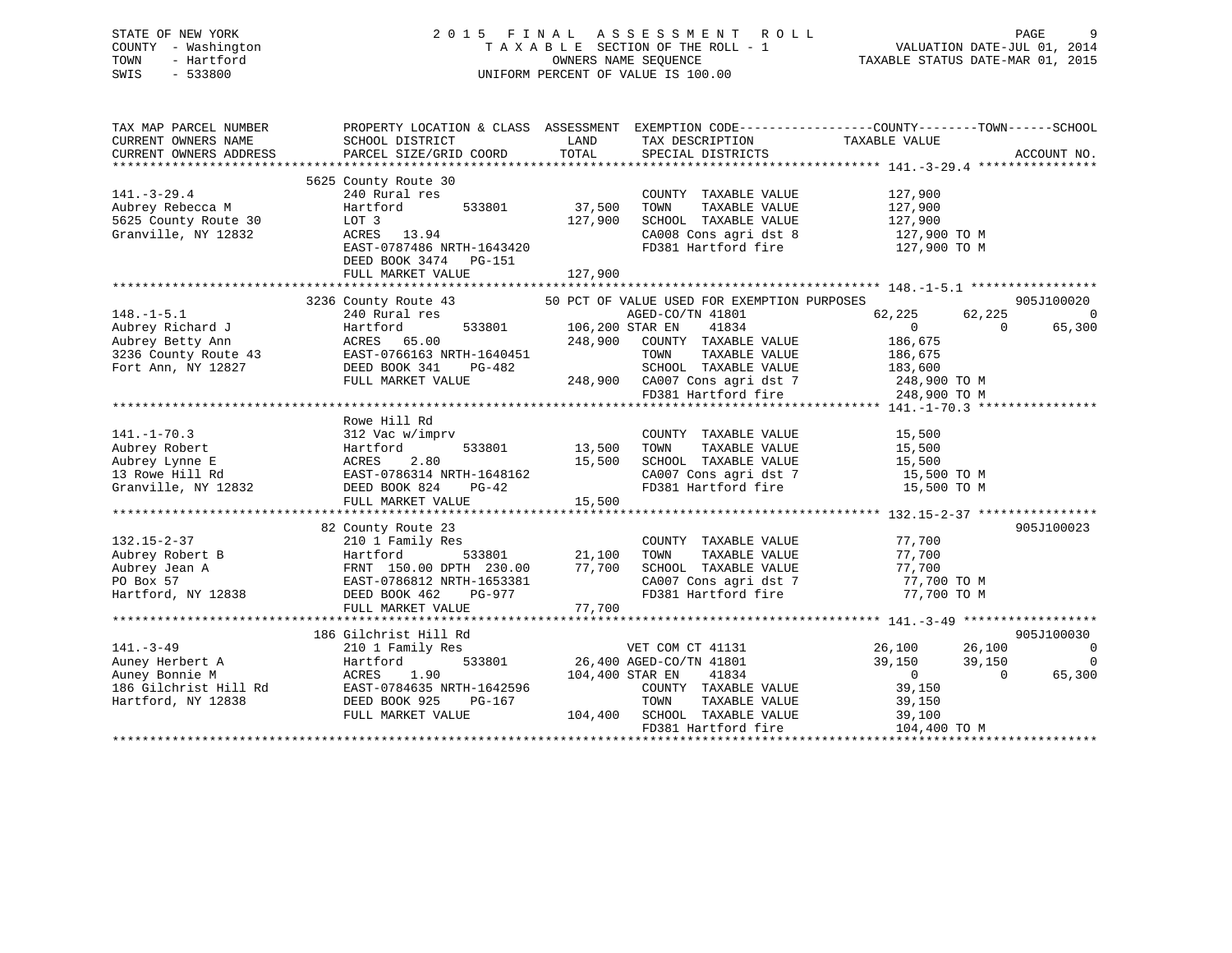# STATE OF NEW YORK 2 0 1 5 F I N A L A S S E S S M E N T R O L L PAGE 10 COUNTY - Washington T A X A B L E SECTION OF THE ROLL - 1 VALUATION DATE-JUL 01, 2014 TOWN - Hartford **TAXABLE STATUS DATE-MAR 01, 2015** OWNERS NAME SEQUENCE TAXABLE STATUS DATE-MAR 01, 2015 SWIS - 533800 UNIFORM PERCENT OF VALUE IS 100.00

| TAX MAP PARCEL NUMBER                                                                                                                                                                                                                              | PROPERTY LOCATION & CLASS ASSESSMENT EXEMPTION CODE---------------COUNTY-------TOWN-----SCHOOL |                         |                                                                                   |                                             |                |                        |        |   |               |                                                |                         |  |  |  |  |  |  |
|----------------------------------------------------------------------------------------------------------------------------------------------------------------------------------------------------------------------------------------------------|------------------------------------------------------------------------------------------------|-------------------------|-----------------------------------------------------------------------------------|---------------------------------------------|----------------|------------------------|--------|---|---------------|------------------------------------------------|-------------------------|--|--|--|--|--|--|
| $141. - 1 - 67$                                                                                                                                                                                                                                    | 93 Dick Hill Rd<br>210 1 Family Res                                                            |                         | VET WAR CT 41121                                                                  | 19,875                                      | 19,875         | 905J100025<br>$\Omega$ |        |   |               |                                                |                         |  |  |  |  |  |  |
|                                                                                                                                                                                                                                                    |                                                                                                |                         | 41854                                                                             |                                             | $\bigcirc$     | 30,000                 |        |   |               |                                                |                         |  |  |  |  |  |  |
| Pustin Richard E Jr Hartford 533801<br>Austin Linda ACRES 7.50<br>PO Box 96 EAST-0788435 NRTH-1648391<br>Hartford, NY 12838 DEED BOOK 497 PG-1023<br>FUIL MAPKET VALUE                                                                             | $\frac{1}{2}$ 533801 32,000 STAR B                                                             |                         | 132,500 COUNTY TAXABLE VALUE                                                      | $\begin{array}{c} 0 \\ 112,625 \end{array}$ |                |                        |        |   |               |                                                |                         |  |  |  |  |  |  |
|                                                                                                                                                                                                                                                    |                                                                                                |                         | TOWN                                                                              | TAXABLE VALUE 112,625                       |                |                        |        |   |               |                                                |                         |  |  |  |  |  |  |
|                                                                                                                                                                                                                                                    |                                                                                                |                         |                                                                                   |                                             |                |                        |        |   |               |                                                |                         |  |  |  |  |  |  |
|                                                                                                                                                                                                                                                    | FULL MARKET VALUE                                                                              |                         | 3-1023 SCHOOL TAXABLE VALUE 102,500<br>132,500 CA007 Cons agri dst 7 132,500 TO M |                                             |                |                        |        |   |               |                                                |                         |  |  |  |  |  |  |
|                                                                                                                                                                                                                                                    |                                                                                                |                         | FD381 Hartford fire 132,500 TO M                                                  |                                             |                |                        |        |   |               |                                                |                         |  |  |  |  |  |  |
|                                                                                                                                                                                                                                                    |                                                                                                |                         |                                                                                   |                                             |                |                        |        |   |               |                                                |                         |  |  |  |  |  |  |
|                                                                                                                                                                                                                                                    | State Route 40 OFF                                                                             |                         |                                                                                   |                                             |                |                        |        |   |               |                                                |                         |  |  |  |  |  |  |
| 141.-1-10.1<br>Backus Curtis (1990)<br>Backus E Jean (1991)<br>FRNT 165.00 DPTH 50.00 500 SCHOOL TAXABLE VALUE 500 FORM TAXABLE VALUE 500 FORM CANABLE VALUE 500 FORM CANABLE VALUE 500 FORM CANABLE VALUE 500 FORM CANABLE VALUE 50               |                                                                                                |                         |                                                                                   |                                             |                |                        |        |   |               |                                                |                         |  |  |  |  |  |  |
|                                                                                                                                                                                                                                                    |                                                                                                |                         |                                                                                   |                                             |                |                        |        |   |               |                                                |                         |  |  |  |  |  |  |
|                                                                                                                                                                                                                                                    |                                                                                                |                         |                                                                                   |                                             |                |                        |        |   |               |                                                |                         |  |  |  |  |  |  |
|                                                                                                                                                                                                                                                    |                                                                                                |                         |                                                                                   | $500$ TO M                                  |                |                        |        |   |               |                                                |                         |  |  |  |  |  |  |
|                                                                                                                                                                                                                                                    |                                                                                                |                         |                                                                                   | 500 TO M                                    |                |                        |        |   |               |                                                |                         |  |  |  |  |  |  |
|                                                                                                                                                                                                                                                    | FULL MARKET VALUE                                                                              | 500                     |                                                                                   |                                             |                |                        |        |   |               |                                                |                         |  |  |  |  |  |  |
|                                                                                                                                                                                                                                                    |                                                                                                |                         |                                                                                   |                                             |                |                        |        |   |               |                                                |                         |  |  |  |  |  |  |
|                                                                                                                                                                                                                                                    | 7841 State Route 40                                                                            |                         |                                                                                   |                                             |                | 905J100265             |        |   |               |                                                |                         |  |  |  |  |  |  |
|                                                                                                                                                                                                                                                    |                                                                                                |                         |                                                                                   |                                             | $\Omega$       | 65,300                 |        |   |               |                                                |                         |  |  |  |  |  |  |
|                                                                                                                                                                                                                                                    |                                                                                                |                         |                                                                                   |                                             |                |                        |        |   |               |                                                |                         |  |  |  |  |  |  |
|                                                                                                                                                                                                                                                    |                                                                                                |                         |                                                                                   |                                             |                |                        |        |   |               |                                                |                         |  |  |  |  |  |  |
|                                                                                                                                                                                                                                                    |                                                                                                |                         |                                                                                   |                                             |                |                        |        |   |               |                                                |                         |  |  |  |  |  |  |
|                                                                                                                                                                                                                                                    |                                                                                                |                         |                                                                                   |                                             |                |                        |        |   |               |                                                |                         |  |  |  |  |  |  |
| $\n\n\n141.-1-11\n7841 State Route 40\n533801\n533801\n533801\n633801\n641834\n0\n\n\nBackus Curtis\n194,300300301432,900433,900434,300533801533801\n64183443,90043,90053380$                                                                      | 141.-1-11                                                                                      | 7841 State Route 40     | 533801                                                                            | 533801                                      | 533801         | 633801                 | 641834 | 0 | Backus Curtis | 194,300300301432,900433,900434,300533801533801 | 64183443,90043,90053380 |  |  |  |  |  |  |
| 141.-1-11                                                                                                                                                                                                                                          | 7841 State Route 40                                                                            | 533801                  | 533801                                                                            | 533801                                      | 633801         | 641834                 | 0      |   |               |                                                |                         |  |  |  |  |  |  |
| Backus Curtis                                                                                                                                                                                                                                      | 194,300300301432,900433,900434,300533801533801                                                 | 64183443,90043,90053380 |                                                                                   |                                             |                |                        |        |   |               |                                                |                         |  |  |  |  |  |  |
|                                                                                                                                                                                                                                                    |                                                                                                |                         |                                                                                   |                                             |                |                        |        |   |               |                                                |                         |  |  |  |  |  |  |
|                                                                                                                                                                                                                                                    | 11 County Route 23                                                                             |                         |                                                                                   |                                             |                |                        |        |   |               |                                                |                         |  |  |  |  |  |  |
|                                                                                                                                                                                                                                                    |                                                                                                |                         |                                                                                   | $\begin{array}{c} 0 \\ 178,500 \end{array}$ | $\overline{0}$ | 30,000                 |        |   |               |                                                |                         |  |  |  |  |  |  |
|                                                                                                                                                                                                                                                    |                                                                                                |                         |                                                                                   |                                             |                |                        |        |   |               |                                                |                         |  |  |  |  |  |  |
|                                                                                                                                                                                                                                                    |                                                                                                |                         |                                                                                   | TAXABLE VALUE 178,500                       |                |                        |        |   |               |                                                |                         |  |  |  |  |  |  |
| Hartford, NY 12838                                                                                                                                                                                                                                 | ACRES<br>2.00                                                                                  |                         | SCHOOL TAXABLE VALUE 148,500<br>CA007 Cons agri dst 7 178,500 TO M                |                                             |                |                        |        |   |               |                                                |                         |  |  |  |  |  |  |
|                                                                                                                                                                                                                                                    | EAST-0785908 NRTH-1651975                                                                      |                         |                                                                                   |                                             |                |                        |        |   |               |                                                |                         |  |  |  |  |  |  |
|                                                                                                                                                                                                                                                    | DEED BOOK 3242 PG-214                                                                          |                         | FD381 Hartford fire 178,500 TO M                                                  |                                             |                |                        |        |   |               |                                                |                         |  |  |  |  |  |  |
|                                                                                                                                                                                                                                                    | FULL MARKET VALUE                                                                              | 178,500                 |                                                                                   |                                             |                |                        |        |   |               |                                                |                         |  |  |  |  |  |  |
|                                                                                                                                                                                                                                                    | 7823 State Route 40                                                                            |                         |                                                                                   |                                             |                | 905J101041             |        |   |               |                                                |                         |  |  |  |  |  |  |
| $141. - 1 - 2.3$                                                                                                                                                                                                                                   |                                                                                                |                         | VET WAR CT 41121<br>MORT AND STAR R 41854                                         | 24,240                                      | 24,240         | $\Omega$               |        |   |               |                                                |                         |  |  |  |  |  |  |
|                                                                                                                                                                                                                                                    | 210 1 Family Res                                                                               |                         |                                                                                   |                                             | $\Omega$       | 30,000                 |        |   |               |                                                |                         |  |  |  |  |  |  |
|                                                                                                                                                                                                                                                    |                                                                                                |                         |                                                                                   |                                             |                |                        |        |   |               |                                                |                         |  |  |  |  |  |  |
|                                                                                                                                                                                                                                                    |                                                                                                |                         |                                                                                   |                                             |                |                        |        |   |               |                                                |                         |  |  |  |  |  |  |
|                                                                                                                                                                                                                                                    |                                                                                                |                         |                                                                                   |                                             |                |                        |        |   |               |                                                |                         |  |  |  |  |  |  |
| $[141. -1-2.3$ Backus Mazella L<br>Backus Mazella L<br>7823 State Route 40<br>Hartford 533801<br>FRNT 355.00 DPTH 270.00<br>FRNT 355.00 DPTH 270.00<br>161,600 COUNTY TAXABLE VALUE<br>700N TAXABLE VALUE<br>700N TAXABLE VALUE<br>137,360<br>161, |                                                                                                |                         |                                                                                   | 161,600 TO M                                |                |                        |        |   |               |                                                |                         |  |  |  |  |  |  |
|                                                                                                                                                                                                                                                    |                                                                                                |                         |                                                                                   |                                             |                |                        |        |   |               |                                                |                         |  |  |  |  |  |  |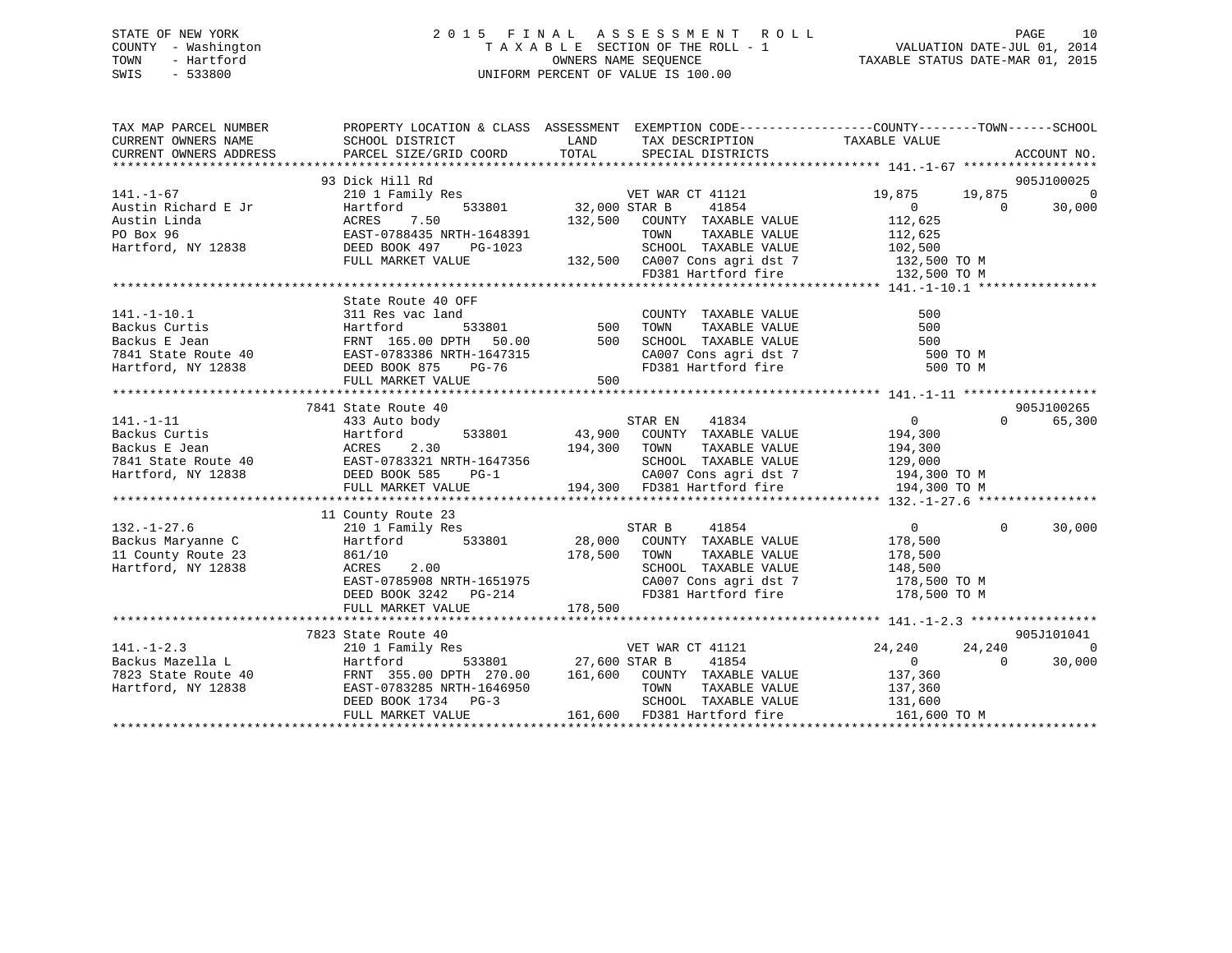# STATE OF NEW YORK 2 0 1 5 F I N A L A S S E S S M E N T R O L L PAGE 11 COUNTY - Washington T A X A B L E SECTION OF THE ROLL - 1 VALUATION DATE-JUL 01, 2014 TOWN - Hartford **TAXABLE STATUS DATE-MAR 01, 2015** OWNERS NAME SEQUENCE TAXABLE STATUS DATE-MAR 01, 2015 SWIS - 533800 UNIFORM PERCENT OF VALUE IS 100.00

| TAX MAP PARCEL NUMBER                                           | PROPERTY LOCATION & CLASS ASSESSMENT EXEMPTION CODE----------------COUNTY-------TOWN------SCHOOL                                                |                      |                                                                          |               |                    |
|-----------------------------------------------------------------|-------------------------------------------------------------------------------------------------------------------------------------------------|----------------------|--------------------------------------------------------------------------|---------------|--------------------|
| CURRENT OWNERS NAME                                             | SCHOOL DISTRICT                                                                                                                                 | LAND                 | TAX DESCRIPTION                                                          | TAXABLE VALUE |                    |
| CURRENT OWNERS ADDRESS                                          | PARCEL SIZE/GRID COORD TOTAL SPECIAL DISTRICTS                                                                                                  |                      |                                                                          |               | ACCOUNT NO.        |
|                                                                 |                                                                                                                                                 |                      |                                                                          |               |                    |
|                                                                 | Baldwin Corners Rd                                                                                                                              |                      |                                                                          |               | 905J101359         |
| $122. - 1 - 33.2$                                               | 323 Vacant rural                                                                                                                                |                      | COUNTY TAXABLE VALUE 55,000<br>TOWN TAXABLE VALUE 55,000                 |               |                    |
| Bacon Newell                                                    | Hartford                                                                                                                                        | 533801 55,000 TOWN   | TAXABLE VALUE                                                            | 55,000        |                    |
|                                                                 | ACRES 54.45                                                                                                                                     |                      | 55,000 SCHOOL TAXABLE VALUE                                              | 55,000        |                    |
| Bacon Nancy<br>1546 County Route 42 Rd<br>Fort Edward, NY 12828 | EAST-0770342 NRTH-1662053<br>DEED BOOK 2873 PG-136                                                                                              |                      | CA007 Cons agri dst 7 55,000 TO M<br>FD381 Hartford fire 55,000 TO M     |               |                    |
|                                                                 |                                                                                                                                                 |                      |                                                                          |               |                    |
|                                                                 | FULL MARKET VALUE                                                                                                                               | 55,000               |                                                                          |               |                    |
|                                                                 |                                                                                                                                                 |                      |                                                                          |               |                    |
|                                                                 | Baldwin Corners Rd                                                                                                                              |                      |                                                                          |               |                    |
| $122. - 1 - 33.7$                                               | 311 Res vac land                                                                                                                                | COUNTY<br>1,500 TOWN | COUNTY TAXABLE VALUE 1,500                                               |               |                    |
|                                                                 |                                                                                                                                                 |                      | 1,500 TOWN TAXABLE VALUE 1,500<br>1,500 SCHOOL TAXABLE VALUE 1,500       |               |                    |
|                                                                 |                                                                                                                                                 |                      |                                                                          |               |                    |
|                                                                 | Bacon Newell<br>Bacon Nancy<br>1546 County Route 42 Rd<br>FRNT 37.00 DPTH 583.00<br>Fort Edward, NY 12828<br>EAST-0770899 NRTH-1663290          |                      | CA007 Cons agri dst 7 $1,500$ TO M                                       |               |                    |
|                                                                 |                                                                                                                                                 |                      | FD381 Hartford fire                                                      | 1,500 TO M    |                    |
|                                                                 | DEED BOOK 2873 PG-136                                                                                                                           |                      |                                                                          |               |                    |
|                                                                 | FULL MARKET VALUE                                                                                                                               | 1,500                |                                                                          |               |                    |
|                                                                 |                                                                                                                                                 |                      |                                                                          |               |                    |
|                                                                 | 258 Blood St<br>$311$ Res vac land                                                                                                              |                      | COUNTY TAXABLE VALUE 2,100                                               |               | 905J101258         |
| $142.-1-16.1$<br>Bailey James M                                 | 533801 2,100 TOWN                                                                                                                               |                      | TAXABLE VALUE                                                            |               |                    |
| ta a shekarar 1990.<br>Matukio<br>260 Blood St                  | Hartford                                                                                                                                        |                      |                                                                          | 2,100         |                    |
| Granville, NY 12832                                             | FRNT 120.00 DPTH 140.00 $2,100$ SCHOOL TAXABLE VALUE $2,100$<br>BANK 35                                                                         |                      | FD381 Hartford fire                                                      | 2,100 TO M    |                    |
|                                                                 | EAST-0793804 NRTH-1646531                                                                                                                       |                      |                                                                          |               |                    |
|                                                                 | DEED BOOK 777 PG-118                                                                                                                            |                      |                                                                          |               |                    |
|                                                                 | FULL MARKET VALUE                                                                                                                               | 2,100                |                                                                          |               |                    |
|                                                                 |                                                                                                                                                 |                      |                                                                          |               |                    |
|                                                                 | 260 Blood St                                                                                                                                    |                      |                                                                          |               | 905J100609         |
|                                                                 |                                                                                                                                                 |                      |                                                                          |               | 30,000<br>$\Omega$ |
|                                                                 |                                                                                                                                                 |                      | using 533801 571R B 41854 0<br>533801 17,900 COUNTY TAXABLE VALUE 34,900 |               |                    |
|                                                                 |                                                                                                                                                 |                      | TAXABLE VALUE                                                            | 34,900        |                    |
|                                                                 |                                                                                                                                                 |                      | SCHOOL TAXABLE VALUE 4,900                                               |               |                    |
|                                                                 | Granville, NY 12832 DEED BOOK 1898 PG-161                                                                                                       |                      | FD381 Hartford fire 34,900 TO M                                          |               |                    |
|                                                                 | FULL MARKET VALUE                                                                                                                               | 34,900               |                                                                          |               |                    |
|                                                                 |                                                                                                                                                 |                      |                                                                          |               |                    |
|                                                                 | 7791 State Route 40                                                                                                                             |                      |                                                                          |               | 905J100579         |
| $140.-2-11$                                                     | 210 1 Family Res                                                                                                                                |                      | COUNTY TAXABLE VALUE 60,000                                              |               |                    |
| Bain Loanne                                                     |                                                                                                                                                 |                      | TAXABLE VALUE                                                            | 60,000        |                    |
| 275 Street Rd                                                   | Hartford 533801 9,200 TOWN TAXABLE VALUE<br>FRNT 54.00 DPTH 165.00 60,000 SCHOOL TAXABLE VALUE<br>EAST-0782688 NRTH-1646189 FD381 Hartford fire |                      |                                                                          | 60,000        |                    |
| Argyle, NY 12809                                                |                                                                                                                                                 |                      |                                                                          | 60,000 TO M   |                    |
|                                                                 | DEED BOOK 890<br>PG-241                                                                                                                         |                      |                                                                          |               |                    |
|                                                                 | FULL MARKET VALUE                                                                                                                               | 60,000               |                                                                          |               |                    |
|                                                                 |                                                                                                                                                 |                      |                                                                          |               |                    |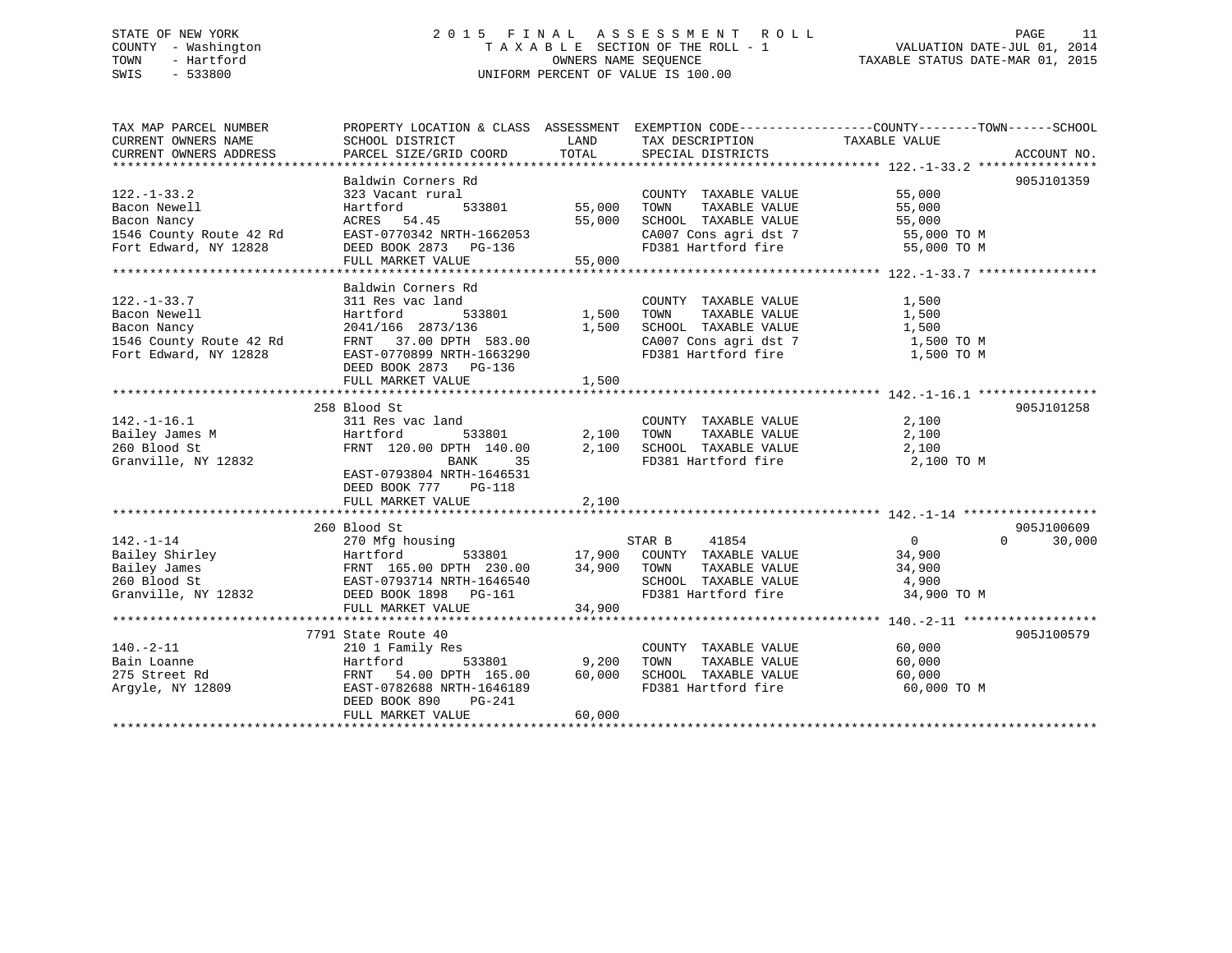# STATE OF NEW YORK 2 0 1 5 F I N A L A S S E S S M E N T R O L L PAGE 12 COUNTY - Washington T A X A B L E SECTION OF THE ROLL - 1 VALUATION DATE-JUL 01, 2014 TOWN - Hartford **TAXABLE STATUS DATE-MAR 01, 2015** OWNERS NAME SEQUENCE TAXABLE STATUS DATE-MAR 01, 2015 SWIS - 533800 UNIFORM PERCENT OF VALUE IS 100.00

| TAX MAP PARCEL NUMBER<br>CURRENT OWNERS NAME | PROPERTY LOCATION & CLASS ASSESSMENT EXEMPTION CODE---------------COUNTY-------TOWN-----SCHOOL<br>SCHOOL DISTRICT                                                                                                                                     | <b>LAND</b>                           | TAX DESCRIPTION TAXABLE VALUE SPECIAL DISTRICTS                    |                                                                                              |                    |
|----------------------------------------------|-------------------------------------------------------------------------------------------------------------------------------------------------------------------------------------------------------------------------------------------------------|---------------------------------------|--------------------------------------------------------------------|----------------------------------------------------------------------------------------------|--------------------|
| CURRENT OWNERS ADDRESS                       | PARCEL SIZE/GRID COORD                                                                                                                                                                                                                                |                                       | TOTAL SPECIAL DISTRICTS                                            |                                                                                              | ACCOUNT NO.        |
|                                              |                                                                                                                                                                                                                                                       |                                       |                                                                    |                                                                                              |                    |
| $132. - 1 - 25.1$                            | 8185 State Route 40<br>210 1 Family Res                                                                                                                                                                                                               | з<br>533801                    48,500 |                                                                    |                                                                                              | 905J100319         |
| Baker Amanda M                               |                                                                                                                                                                                                                                                       |                                       | COUNTY TAXABLE VALUE 155,100<br>TOWN TAXABLE VALUE 155,100<br>TOWN |                                                                                              |                    |
|                                              | Hartford                                                                                                                                                                                                                                              |                                       |                                                                    |                                                                                              |                    |
| 8185 State Route 40<br>Granville, NY 12832   | Trans Exempt Repay 2015 155,100                                                                                                                                                                                                                       |                                       | SCHOOL TAXABLE VALUE 155,100<br>CA007 Cons agri dst 7 155,100 TO M |                                                                                              |                    |
| Granville, NY 12832                          | 7.71<br>ACRES                                                                                                                                                                                                                                         |                                       |                                                                    |                                                                                              |                    |
|                                              | EAST-0787949 NRTH-1654311<br>DEED BOOK 3446 PG-72                                                                                                                                                                                                     |                                       |                                                                    |                                                                                              |                    |
|                                              |                                                                                                                                                                                                                                                       |                                       |                                                                    | FD381 Hartford fire<br>TD381 Hartford fire 155,100 TO M<br>TE533 Trans exmt repay-flg .00 MT |                    |
|                                              | FULL MARKET VALUE                                                                                                                                                                                                                                     | 155,100                               |                                                                    |                                                                                              |                    |
|                                              |                                                                                                                                                                                                                                                       |                                       |                                                                    |                                                                                              |                    |
| 132.-2-4<br>Baker Dennis J<br>100 Paker Rd   | Baker Rd                           75 PCT OF VALUE USED FOR EXEMPTION PURPOSES                                 AGED-ALL     41800<br>129 Baker Rd                                                                                                     |                                       |                                                                    |                                                                                              | 905J100028         |
|                                              |                                                                                                                                                                                                                                                       |                                       |                                                                    | $58,500$ $58,500$ 0                                                                          | 58,500             |
|                                              |                                                                                                                                                                                                                                                       |                                       |                                                                    |                                                                                              | 65,300             |
|                                              | Hartford 533801 81,300 STAR EN 41834<br>ACRES 33.90 156,000 COUNTY TAXABLE VALUE<br>EAST-0793308 NRTH-1655187 TOWN TAXABLE VALUE                                                                                                                      |                                       |                                                                    | 97,500                                                                                       |                    |
| Granville, NY 12832                          |                                                                                                                                                                                                                                                       |                                       |                                                                    |                                                                                              |                    |
|                                              |                                                                                                                                                                                                                                                       |                                       |                                                                    |                                                                                              |                    |
| MAY BE SUBJECT TO PAYMENT                    |                                                                                                                                                                                                                                                       |                                       |                                                                    |                                                                                              |                    |
| UNDER AGDIST LAW TIL 2015                    | EAST-0793308 NRTH-1655187 TOWN TAXABLE VALUE 97,500<br>DEED BOOK 507 PG-43 SCHOOL TAXABLE VALUE 32,200<br>FULL MARKET VALUE 156,000 CA007 Cons agri dst 7 156,000 TO M<br>FD381 Hartford fire 156,000 TO M                                            |                                       |                                                                    |                                                                                              |                    |
|                                              |                                                                                                                                                                                                                                                       |                                       |                                                                    |                                                                                              |                    |
|                                              | 7797 State Route 40                                                                                                                                                                                                                                   |                                       |                                                                    |                                                                                              | 905J100040         |
|                                              |                                                                                                                                                                                                                                                       |                                       |                                                                    |                                                                                              |                    |
|                                              |                                                                                                                                                                                                                                                       |                                       |                                                                    |                                                                                              |                    |
|                                              |                                                                                                                                                                                                                                                       |                                       |                                                                    |                                                                                              |                    |
|                                              |                                                                                                                                                                                                                                                       |                                       |                                                                    | 3,000 TO M                                                                                   |                    |
|                                              |                                                                                                                                                                                                                                                       |                                       |                                                                    |                                                                                              |                    |
|                                              | 140.-2-10<br>Baker Jeffrey W Hartford 533801 3,000 TOWN TAXABLE VALUE 3,000<br>408 Pooles Hill Rd FRNT 78.00 DPTH 165.00 3,000 SCHOOL TAXABLE VALUE 3,000<br>Ancram, NY 12502 EAST-0782727 NRTH-1646241 PD381 Hartford fire 3,000<br>                 |                                       |                                                                    |                                                                                              |                    |
|                                              |                                                                                                                                                                                                                                                       |                                       |                                                                    |                                                                                              |                    |
|                                              | 140.-1-29<br>Baker Joseph M<br>Baker Tina M<br>3583 State Route 196<br>Fort Ann, NY 12827<br>EAST-0772344 NRTH-16454;<br>COLLECT 21844<br>PORT ACRES<br>FORT 21844 NRTH-16454;<br>COLLECT 21844<br>PORT 21844 NRTH-16454;<br>COLLECT 21844<br>PORT 21 |                                       |                                                                    |                                                                                              | 905J100203         |
|                                              |                                                                                                                                                                                                                                                       |                                       |                                                                    |                                                                                              | $\Omega$<br>30,000 |
|                                              | 210 1 Family Res<br>Hartford 533801 29,100 COUNTY TAXABLE VALUE 189,400                                                                                                                                                                               |                                       |                                                                    |                                                                                              |                    |
|                                              |                                                                                                                                                                                                                                                       | 189,400 TOWN                          | TAXABLE VALUE                                                      | 189,400                                                                                      |                    |
|                                              |                                                                                                                                                                                                                                                       |                                       | SCHOOL TAXABLE VALUE 159,400                                       |                                                                                              |                    |
|                                              |                                                                                                                                                                                                                                                       |                                       | FD381 Hartford fire                                                |                                                                                              |                    |
|                                              |                                                                                                                                                                                                                                                       |                                       |                                                                    | 189,400 TO M                                                                                 |                    |
|                                              | EAST-0772344 NRTH-1645487                                                                                                                                                                                                                             |                                       |                                                                    |                                                                                              |                    |
|                                              |                                                                                                                                                                                                                                                       |                                       |                                                                    |                                                                                              |                    |
|                                              |                                                                                                                                                                                                                                                       |                                       |                                                                    |                                                                                              |                    |
|                                              |                                                                                                                                                                                                                                                       |                                       |                                                                    |                                                                                              |                    |
|                                              | 236 Dick Hill Rd                                                                                                                                                                                                                                      |                                       |                                                                    |                                                                                              | 905J100496         |
| $132 - 2 - 32$                               | ard C<br>$\begin{array}{ccc}\n & & 323 \text{ Vac} & \dots \\ \text{int } \text{Rd} \\ \text{int } \text{Rd} \\ \text{Rd} \\ \text{RAFES} \\ \text{RAF} - 0791257 \text{ N} \\ \text{FAF} - 07941\n\end{array}$<br>323 Vacant rural                   |                                       | COUNTY TAXABLE VALUE 34,700                                        |                                                                                              |                    |
| Baker Richard C                              |                                                                                                                                                                                                                                                       |                                       |                                                                    |                                                                                              |                    |
| 360 Rock City Rd                             |                                                                                                                                                                                                                                                       |                                       |                                                                    |                                                                                              |                    |
| Hudson Falls, NY 12839                       | Partford 533801 34,700<br>ACRES 34.40 34,700<br>EAST-0791257 NRTH-1651043                                                                                                                                                                             |                                       | FD381 Hartford fire                                                | 34,700 TO M                                                                                  |                    |
|                                              | DEED BOOK 3441 PG-164                                                                                                                                                                                                                                 |                                       |                                                                    |                                                                                              |                    |
|                                              | FULL MARKET VALUE                                                                                                                                                                                                                                     | 34,700                                |                                                                    |                                                                                              |                    |
|                                              |                                                                                                                                                                                                                                                       |                                       |                                                                    |                                                                                              |                    |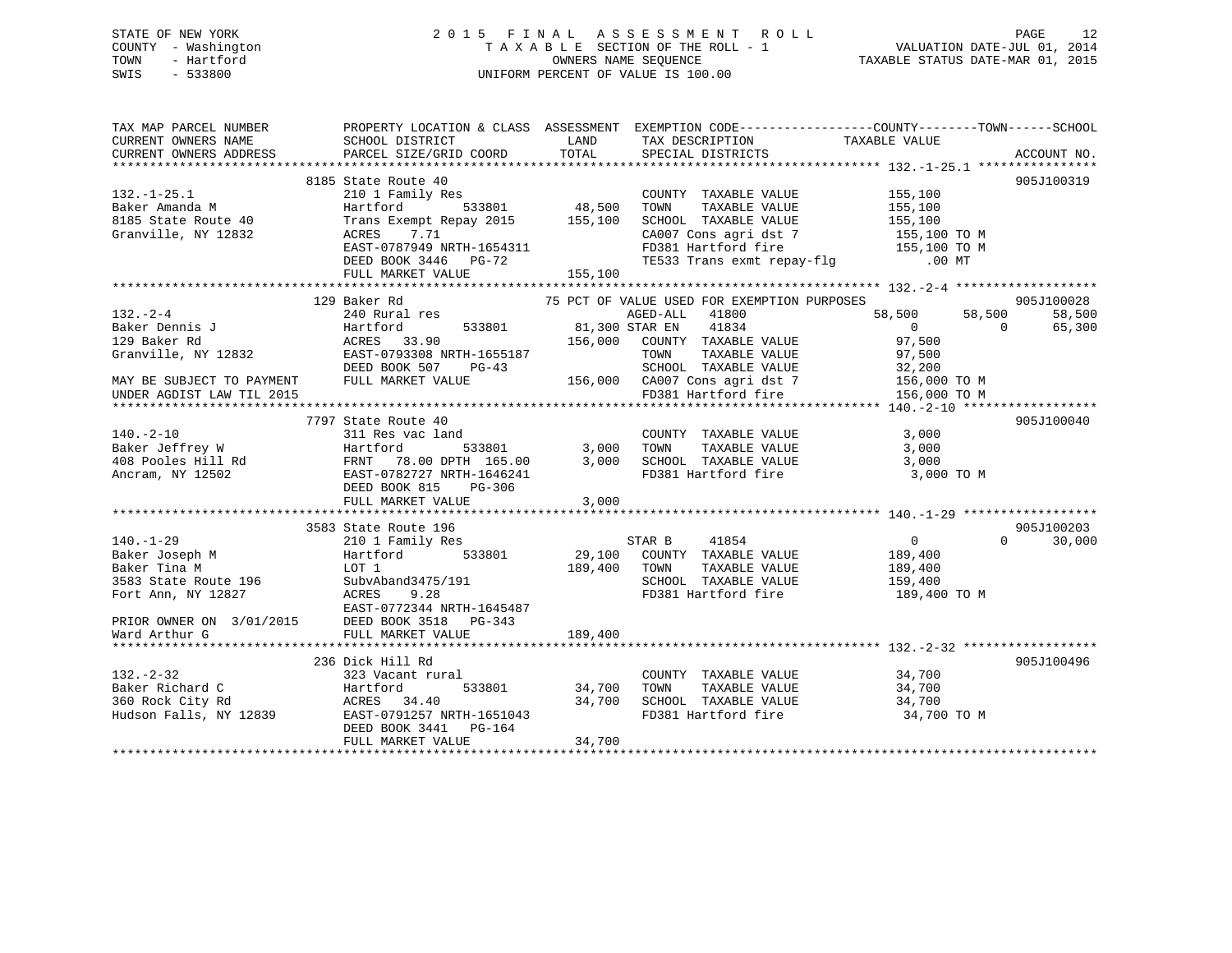# STATE OF NEW YORK 2 0 1 5 F I N A L A S S E S S M E N T R O L L PAGE 13 COUNTY - Washington T A X A B L E SECTION OF THE ROLL - 1 VALUATION DATE-JUL 01, 2014 TOWN - Hartford **TAXABLE STATUS DATE-MAR 01, 2015** OWNERS NAME SEQUENCE TAXABLE STATUS DATE-MAR 01, 2015 SWIS - 533800 UNIFORM PERCENT OF VALUE IS 100.00

| TAX MAP PARCEL NUMBER<br>CURRENT OWNERS NAME<br>CURRENT OWNERS ADDRESS                               | SCHOOL DISTRICT<br>PARCEL SIZE/GRID COORD                                                                                                                                                                                                                                                           | LAND<br>TOTAL    | TAX DESCRIPTION<br>SPECIAL DISTRICTS                                                                                  | PROPERTY LOCATION & CLASS ASSESSMENT EXEMPTION CODE----------------COUNTY-------TOWN------SCHOOL<br>TAXABLE VALUE<br>ACCOUNT NO. |
|------------------------------------------------------------------------------------------------------|-----------------------------------------------------------------------------------------------------------------------------------------------------------------------------------------------------------------------------------------------------------------------------------------------------|------------------|-----------------------------------------------------------------------------------------------------------------------|----------------------------------------------------------------------------------------------------------------------------------|
| $132 - 2 - 32.1$<br>Baker Richard C<br>360 Rock City Rd<br>Hudson Falls, NY 12839                    | Dick Hill Rd OFF<br>)<br>533801<br>322 Rural vac>10<br>Hartford 533801<br>ACRES 14.32<br>EAST-0792731 NRTH-1651300<br>DEED BOOK 3441 PG-164<br>FULL MARKET VALUE                                                                                                                                    | 8,400<br>8,400   | COUNTY TAXABLE VALUE<br>8,400 TOWN TAXABLE VALUE<br>SCHOOL TAXABLE VALUE<br>FD381 Hartford fire                       | 8,400<br>8,400<br>8,400<br>8,400 TO M                                                                                            |
| $132 - 2 - 32.2$                                                                                     | 244 Dick Hill Rd<br>322 Rural vac>10<br>Baker Richard C<br>Hartford 533801 11,100 TOWN TAXABLE VALUE 11,100<br>360 Rock City Rd ACRES 17.00 11,100 SCHOOL TAXABLE VALUE 11,100<br>Hudson Falls, NY 12839 EAST-0792245 NRTH-1651289 FD381 Hartford fire 11,100<br>DEED BOOK 344<br>FULL MARKET VALUE | 11,100           | COUNTY TAXABLE VALUE                                                                                                  | 11,100<br>11,100 TO M                                                                                                            |
|                                                                                                      |                                                                                                                                                                                                                                                                                                     |                  |                                                                                                                       |                                                                                                                                  |
| $132 - 2 - 32.3$                                                                                     | 242 Dick Hill Rd<br>311 Res vac land<br>DEED BOOK 3441 PG-164<br>FULL MARKET VALUE                                                                                                                                                                                                                  | 300              | COUNTY TAXABLE VALUE                                                                                                  | 300<br>300<br>300<br>300 TO M                                                                                                    |
|                                                                                                      |                                                                                                                                                                                                                                                                                                     |                  |                                                                                                                       |                                                                                                                                  |
| $132 - 2 - 32.4$<br>Baker Richard C<br>360 Rock City Rd<br>Hudson Falls, NY 12839                    | 221 Dick Hill Rd<br>323 Vacant rural<br>Hartford<br>ACRES 33.59<br>12839 EAST-0790131 NE<br>Hartford<br>EAST-0790131 NRTH-1651501<br>DEED BOOK 3441 PG-164<br>FULL MARKET VALUE                                                                                                                     | 33,400           | COUNTY TAXABLE VALUE 33,400<br>533801 33,400 TOWN TAXABLE VALUE<br>33,400 SCHOOL TAXABLE VALUE<br>FD381 Hartford fire | 33,400<br>33,400<br>33,400 TO M                                                                                                  |
|                                                                                                      |                                                                                                                                                                                                                                                                                                     |                  |                                                                                                                       |                                                                                                                                  |
| $132 - 2 - 38.3$<br>Baker Richard C<br>360 Rock City Rd<br>Hudson Falls, NY 12839                    | Dick Hill Rd OFF<br>314 Rural vac<10 COUNTY TAXABLE VALUE<br>Hartford 533801 4,800 TOWN TAXABLE VALUE<br>ACRES 7.43<br>EAST-0789913 NRTH-1651228<br>DEED BOOK 3441 PG-164<br>FULL MARKET VALUE                                                                                                      | 4,800            | 4,800 SCHOOL TAXABLE VALUE<br>FD381 Hartford fire                                                                     | 905J101211<br>4,800<br>4,800<br>4,800<br>4,800 TO M                                                                              |
|                                                                                                      |                                                                                                                                                                                                                                                                                                     |                  |                                                                                                                       |                                                                                                                                  |
| $141. - 3 - 45$<br>Baker Richard C<br>360 Rock City Rd<br>360 Rock City Rd<br>Hudson Falls, NY 12839 | Gilchrist Hill Rd<br>323 Vacant rural<br>533801 40,600<br>Hartford<br>ACRES 43.40<br>EAST-0784511 NRTH-1641689<br>DEED BOOK 2184 PG-311<br>FULL MARKET VALUE                                                                                                                                        | 40,600<br>40,600 | COUNTY TAXABLE VALUE 40,600<br>TOWN      TAXABLE VALUE<br>SCHOOL   TAXABLE VALUE<br>FD381 Hartford fire               | 905J100234<br>40,600<br>40,600<br>40,600<br>40,600 TO M                                                                          |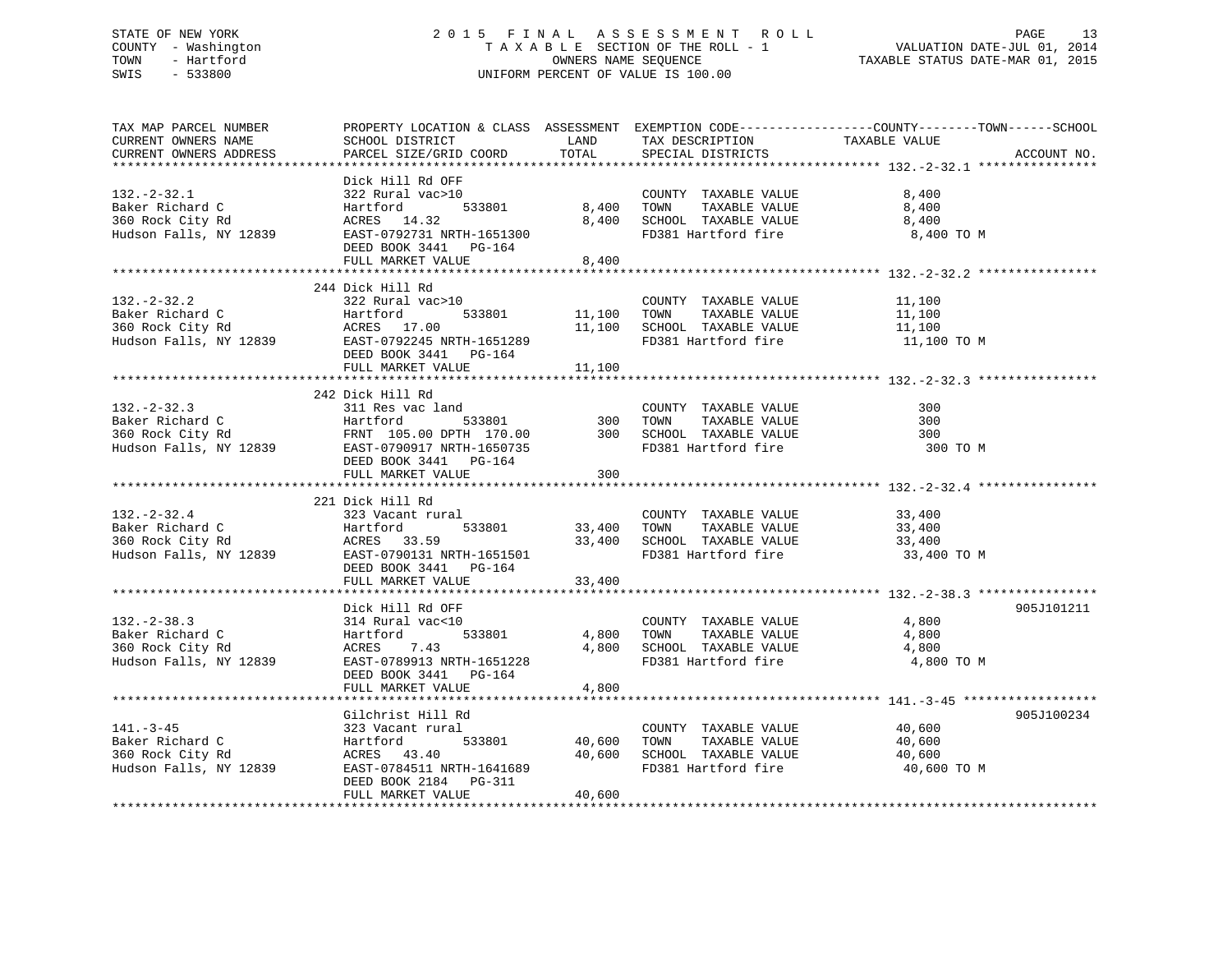| STATE OF NEW YORK<br>COUNTY - Washington<br>TOWN<br>- Hartford<br>SWIS<br>$-533800$               |                                                                                                                                                                                         | OWNERS NAME SEQUENCE       | 2015 FINAL ASSESSMENT ROLL<br>TAXABLE SECTION OF THE ROLL - 1<br>UNIFORM PERCENT OF VALUE IS 100.00                                      | PAGE 14<br>VALUATION DATE-JUL 01, 2014<br>TAXABLE STATUS DATE VILLET       |                                  |
|---------------------------------------------------------------------------------------------------|-----------------------------------------------------------------------------------------------------------------------------------------------------------------------------------------|----------------------------|------------------------------------------------------------------------------------------------------------------------------------------|----------------------------------------------------------------------------|----------------------------------|
| TAX MAP PARCEL NUMBER<br>CURRENT OWNERS NAME<br>CURRENT OWNERS ADDRESS                            | PROPERTY LOCATION & CLASS ASSESSMENT EXEMPTION CODE----------------COUNTY-------TOWN------SCHOOL<br>SCHOOL DISTRICT<br>PARCEL SIZE/GRID COORD                                           | LAND<br>TOTAL              | TAX DESCRIPTION<br>SPECIAL DISTRICTS                                                                                                     | TAXABLE VALUE                                                              | ACCOUNT NO.                      |
|                                                                                                   | 501 Halls Pond Rd                                                                                                                                                                       |                            |                                                                                                                                          |                                                                            | 905J100649                       |
| $158. - 2 - 9$<br>Baker Richard P<br>9400 Woodington Dr<br>Potomac, MD 20850                      | 323 Vacant rural<br>Hartford<br>533801<br>891/193 + 196+ 198<br>$158. - 1 - 9$<br>ACRES 50.90<br>EAST-0789445 NRTH-1632303<br>DEED BOOK 891 PG-198                                      | 48,400<br>48,400           | COUNTY TAXABLE VALUE<br>TOWN<br>TAXABLE VALUE<br>SCHOOL TAXABLE VALUE<br>CA008 Cons agri dst 8<br>FD381 Hartford fire                    | 48,400<br>48,400<br>48,400<br>48,400 TO M<br>48,400 TO M                   |                                  |
|                                                                                                   | FULL MARKET VALUE                                                                                                                                                                       | 48,400                     |                                                                                                                                          |                                                                            |                                  |
|                                                                                                   |                                                                                                                                                                                         |                            |                                                                                                                                          |                                                                            |                                  |
|                                                                                                   | 122 Gilchrist Hill Rd                                                                                                                                                                   |                            |                                                                                                                                          |                                                                            |                                  |
| $141.-3-53.1$<br>Baker Walter L<br>Baker Marilyn J<br>122 Gilchrist Hill Rd<br>Hartford, NY 12838 | 210 1 Family Res<br>533801<br>Hartford<br>Lot A<br>ACRES 1.27<br>EAST-0783560 NRTH-1643344<br>DEED BOOK 3139 PG-147                                                                     | 24,000                     | STAR EN<br>41834<br>COUNTY TAXABLE VALUE<br>TAXABLE VALUE<br>90,600 TOWN<br>SCHOOL TAXABLE VALUE<br>FD381 Hartford fire                  | $\overline{0}$<br>90,600<br>90,600<br>25,300<br>90,600 TO M                | $\Omega$<br>65,300               |
|                                                                                                   | FULL MARKET VALUE                                                                                                                                                                       | 90,600                     |                                                                                                                                          |                                                                            |                                  |
|                                                                                                   |                                                                                                                                                                                         |                            |                                                                                                                                          |                                                                            |                                  |
| $141. - 3 - 11$<br>Baldwin Karen<br>79 Gilchrist Hill Ext<br>Hartford, NY 12838                   | 79 Gilchrist Hill Ext<br>210 1 Family Res<br>533801<br>Hartford<br>ACRES 1.89<br>EAST-0785020 NRTH-1644850<br>DEED BOOK 2878 PG-144<br>FULL MARKET VALUE                                | 159,100 TOWN<br>159,100    | STAR B<br>41854<br>24,900 COUNTY TAXABLE VALUE<br>TAXABLE VALUE<br>SCHOOL TAXABLE VALUE<br>FD381 Hartford fire                           | $\overline{0}$<br>159,100<br>159,100<br>129,100<br>159,100 TO M            | 905J100171<br>$\Omega$<br>30,000 |
|                                                                                                   |                                                                                                                                                                                         |                            |                                                                                                                                          |                                                                            |                                  |
| $151 - 2 - 13.2$<br>Bardin Ann<br>PO Box 3<br>Hartford, NY 12838                                  | 158 Washburn Hill Rd<br>220 2 Family Res<br>533801<br>Hartford<br>$151.-1-13.2$<br>FRNT 125.00 DPTH 140.00<br>EAST-0792914 NRTH-1637348<br>DEED BOOK 658 PG-296                         | 15,000<br>60,300           | COUNTY TAXABLE VALUE<br>TOWN<br>TAXABLE VALUE<br>SCHOOL TAXABLE VALUE<br>CA008 Cons agri dst 8<br>FD381 Hartford fire                    | 60,300<br>60,300<br>60,300<br>60,300 TO M<br>60,300 TO M                   |                                  |
|                                                                                                   | FULL MARKET VALUE                                                                                                                                                                       | 60,300                     |                                                                                                                                          |                                                                            |                                  |
|                                                                                                   |                                                                                                                                                                                         |                            |                                                                                                                                          |                                                                            |                                  |
| $151. - 2 - 14.3$<br>Bardin Louise<br>172 Washburn Hill Rd<br>Granville, NY 12832                 | 172 Washburn Hill Rd<br>210 1 Family Res<br>Hartford<br>533801<br>$151.-1-14.3$<br>FRNT 215.00 DPTH 300.00<br>EAST-0793317 NRTH-1637620<br>DEED BOOK 658<br>PG-293<br>FULL MARKET VALUE | 24,800<br>82,600<br>82,600 | STAR B<br>41854<br>COUNTY TAXABLE VALUE<br>TOWN<br>TAXABLE VALUE<br>SCHOOL TAXABLE VALUE<br>CA008 Cons agri dst 8<br>FD381 Hartford fire | $\overline{0}$<br>82,600<br>82,600<br>52,600<br>82,600 TO M<br>82,600 TO M | $\Omega$<br>30,000               |
| *********************                                                                             |                                                                                                                                                                                         |                            |                                                                                                                                          |                                                                            |                                  |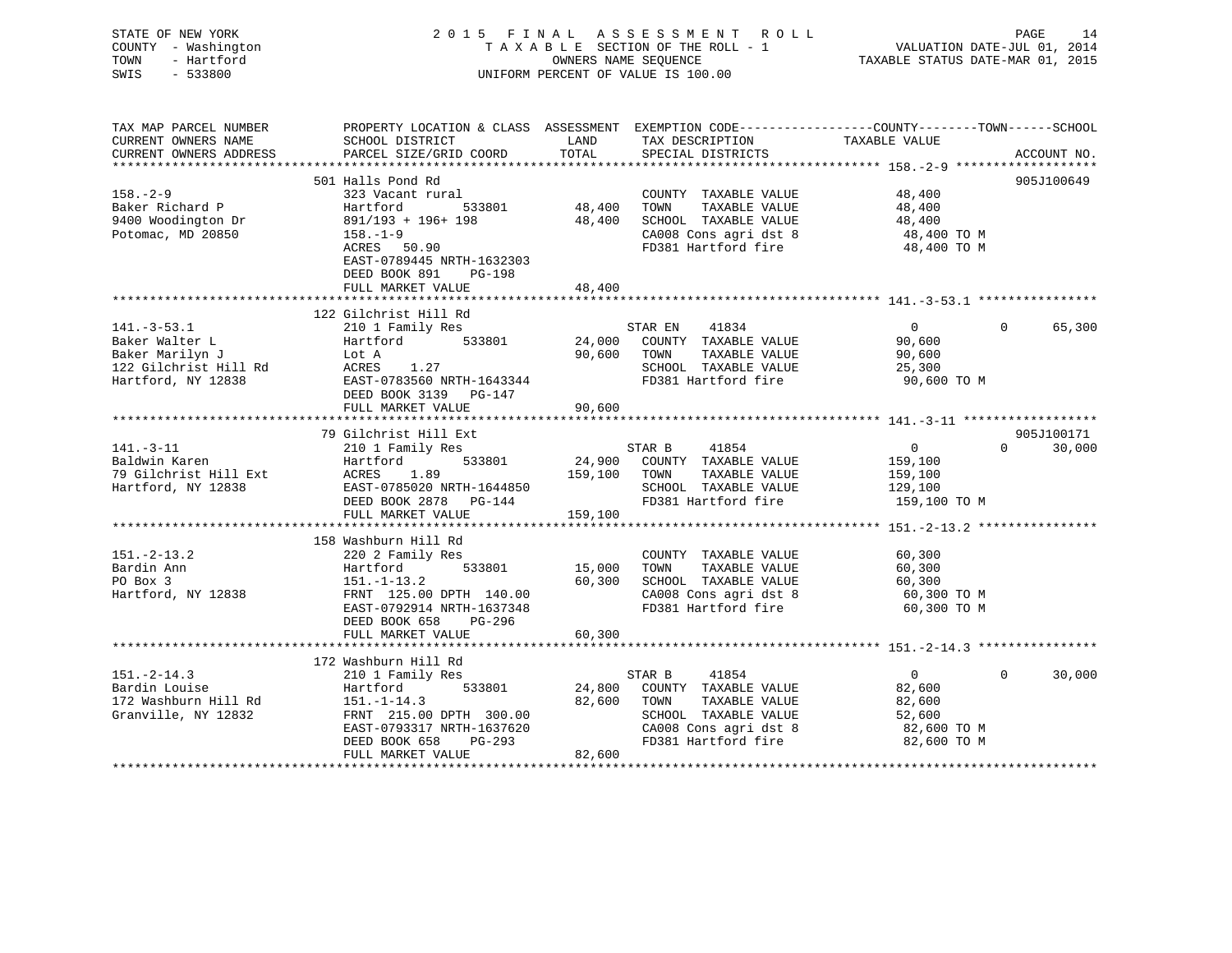# STATE OF NEW YORK 2 0 1 5 F I N A L A S S E S S M E N T R O L L PAGE 15 COUNTY - Washington T A X A B L E SECTION OF THE ROLL - 1 VALUATION DATE-JUL 01, 2014 TOWN - Hartford **TAXABLE STATUS DATE-MAR 01, 2015** OWNERS NAME SEQUENCE TAXABLE STATUS DATE-MAR 01, 2015 SWIS - 533800 UNIFORM PERCENT OF VALUE IS 100.00

| 1427 Baldwin Corners Rd<br>905J101320<br>COUNTY TAXABLE VALUE 33,500<br>533801 13,500<br>TOWN<br>TAXABLE VALUE 33,500<br>TAXABLE VALUE 33,500<br>Example 2010 For the Martford S33801<br>Bardin Janice Land Martford 533801<br>2106 State Route 4<br>Fort Edward, NY 12828<br>PEED BOOK 3489<br>33,500<br>SCHOOL TAXABLE VALUE<br>FD381 Hartford fire 33,500 TO M<br>33,500<br>702 Halls Pond Rd<br>905J101398<br>$\overline{0}$<br>30,000<br>$151.-2-14.1$<br>210 1 Family Res<br>STAR B<br>41854<br>$\Omega$<br>39,200 COUNTY TAXABLE VALUE<br>533801<br>Bardin Raymond A<br>Hartford<br>148,300<br>Bardin Elizabeth A<br>148,300<br>TAXABLE VALUE<br>$151.-1-14.1$<br>TOWN<br>148,300<br>ACRES 2.23<br>EAST-0791929 NRTH-1636298<br>COLLECTER PG-229<br>702 Halls Pond Rd<br>SCHOOL TAXABLE VALUE 118,300<br>CA008 Cons agri dst 8 148,300 TO M<br>Granville, NY 12832<br>FD381 Hartford fire 148,300 TO M<br>FULL MARKET VALUE<br>148,300<br>748 Halls Pond Rd<br>$151. - 2 - 14.2$<br>210 1 Family Res<br>COUNTY TAXABLE VALUE<br>50,300<br>Bardin Raymond A<br>533801<br>17,000<br>TOWN<br>TAXABLE VALUE<br>50,300<br>Hartford<br>50,300<br>50,300 TO M<br>200 TO M<br>Bardin Elizabeth<br>50,300<br>SCHOOL TAXABLE VALUE<br>$151. - 1 - 14.2$<br>702 Halls Pond Rd<br>CA008 Cons agri dst 8<br>FRNT 130.00 DPTH 165.00<br>FD381 Hartford fire<br>Granville, NY 12832<br>EAST-0791526 NRTH-1637320<br>50,300 TO M |
|-------------------------------------------------------------------------------------------------------------------------------------------------------------------------------------------------------------------------------------------------------------------------------------------------------------------------------------------------------------------------------------------------------------------------------------------------------------------------------------------------------------------------------------------------------------------------------------------------------------------------------------------------------------------------------------------------------------------------------------------------------------------------------------------------------------------------------------------------------------------------------------------------------------------------------------------------------------------------------------------------------------------------------------------------------------------------------------------------------------------------------------------------------------------------------------------------------------------------------------------------------------------------------------------------------------------------------------------------------------------------------------------------------------------------|
|                                                                                                                                                                                                                                                                                                                                                                                                                                                                                                                                                                                                                                                                                                                                                                                                                                                                                                                                                                                                                                                                                                                                                                                                                                                                                                                                                                                                                         |
|                                                                                                                                                                                                                                                                                                                                                                                                                                                                                                                                                                                                                                                                                                                                                                                                                                                                                                                                                                                                                                                                                                                                                                                                                                                                                                                                                                                                                         |
|                                                                                                                                                                                                                                                                                                                                                                                                                                                                                                                                                                                                                                                                                                                                                                                                                                                                                                                                                                                                                                                                                                                                                                                                                                                                                                                                                                                                                         |
|                                                                                                                                                                                                                                                                                                                                                                                                                                                                                                                                                                                                                                                                                                                                                                                                                                                                                                                                                                                                                                                                                                                                                                                                                                                                                                                                                                                                                         |
|                                                                                                                                                                                                                                                                                                                                                                                                                                                                                                                                                                                                                                                                                                                                                                                                                                                                                                                                                                                                                                                                                                                                                                                                                                                                                                                                                                                                                         |
|                                                                                                                                                                                                                                                                                                                                                                                                                                                                                                                                                                                                                                                                                                                                                                                                                                                                                                                                                                                                                                                                                                                                                                                                                                                                                                                                                                                                                         |
|                                                                                                                                                                                                                                                                                                                                                                                                                                                                                                                                                                                                                                                                                                                                                                                                                                                                                                                                                                                                                                                                                                                                                                                                                                                                                                                                                                                                                         |
|                                                                                                                                                                                                                                                                                                                                                                                                                                                                                                                                                                                                                                                                                                                                                                                                                                                                                                                                                                                                                                                                                                                                                                                                                                                                                                                                                                                                                         |
|                                                                                                                                                                                                                                                                                                                                                                                                                                                                                                                                                                                                                                                                                                                                                                                                                                                                                                                                                                                                                                                                                                                                                                                                                                                                                                                                                                                                                         |
|                                                                                                                                                                                                                                                                                                                                                                                                                                                                                                                                                                                                                                                                                                                                                                                                                                                                                                                                                                                                                                                                                                                                                                                                                                                                                                                                                                                                                         |
|                                                                                                                                                                                                                                                                                                                                                                                                                                                                                                                                                                                                                                                                                                                                                                                                                                                                                                                                                                                                                                                                                                                                                                                                                                                                                                                                                                                                                         |
|                                                                                                                                                                                                                                                                                                                                                                                                                                                                                                                                                                                                                                                                                                                                                                                                                                                                                                                                                                                                                                                                                                                                                                                                                                                                                                                                                                                                                         |
|                                                                                                                                                                                                                                                                                                                                                                                                                                                                                                                                                                                                                                                                                                                                                                                                                                                                                                                                                                                                                                                                                                                                                                                                                                                                                                                                                                                                                         |
|                                                                                                                                                                                                                                                                                                                                                                                                                                                                                                                                                                                                                                                                                                                                                                                                                                                                                                                                                                                                                                                                                                                                                                                                                                                                                                                                                                                                                         |
|                                                                                                                                                                                                                                                                                                                                                                                                                                                                                                                                                                                                                                                                                                                                                                                                                                                                                                                                                                                                                                                                                                                                                                                                                                                                                                                                                                                                                         |
|                                                                                                                                                                                                                                                                                                                                                                                                                                                                                                                                                                                                                                                                                                                                                                                                                                                                                                                                                                                                                                                                                                                                                                                                                                                                                                                                                                                                                         |
|                                                                                                                                                                                                                                                                                                                                                                                                                                                                                                                                                                                                                                                                                                                                                                                                                                                                                                                                                                                                                                                                                                                                                                                                                                                                                                                                                                                                                         |
|                                                                                                                                                                                                                                                                                                                                                                                                                                                                                                                                                                                                                                                                                                                                                                                                                                                                                                                                                                                                                                                                                                                                                                                                                                                                                                                                                                                                                         |
|                                                                                                                                                                                                                                                                                                                                                                                                                                                                                                                                                                                                                                                                                                                                                                                                                                                                                                                                                                                                                                                                                                                                                                                                                                                                                                                                                                                                                         |
|                                                                                                                                                                                                                                                                                                                                                                                                                                                                                                                                                                                                                                                                                                                                                                                                                                                                                                                                                                                                                                                                                                                                                                                                                                                                                                                                                                                                                         |
|                                                                                                                                                                                                                                                                                                                                                                                                                                                                                                                                                                                                                                                                                                                                                                                                                                                                                                                                                                                                                                                                                                                                                                                                                                                                                                                                                                                                                         |
|                                                                                                                                                                                                                                                                                                                                                                                                                                                                                                                                                                                                                                                                                                                                                                                                                                                                                                                                                                                                                                                                                                                                                                                                                                                                                                                                                                                                                         |
|                                                                                                                                                                                                                                                                                                                                                                                                                                                                                                                                                                                                                                                                                                                                                                                                                                                                                                                                                                                                                                                                                                                                                                                                                                                                                                                                                                                                                         |
| DEED BOOK 658 PG-290                                                                                                                                                                                                                                                                                                                                                                                                                                                                                                                                                                                                                                                                                                                                                                                                                                                                                                                                                                                                                                                                                                                                                                                                                                                                                                                                                                                                    |
| 50, 300<br>FULL MARKET VALUE                                                                                                                                                                                                                                                                                                                                                                                                                                                                                                                                                                                                                                                                                                                                                                                                                                                                                                                                                                                                                                                                                                                                                                                                                                                                                                                                                                                            |
|                                                                                                                                                                                                                                                                                                                                                                                                                                                                                                                                                                                                                                                                                                                                                                                                                                                                                                                                                                                                                                                                                                                                                                                                                                                                                                                                                                                                                         |
| Washburn Hill Rd<br>905J100273                                                                                                                                                                                                                                                                                                                                                                                                                                                                                                                                                                                                                                                                                                                                                                                                                                                                                                                                                                                                                                                                                                                                                                                                                                                                                                                                                                                          |
| $151. - 2 - 13$<br>323 Vacant rural<br>AG DIST<br>41720<br>69,371<br>69,371<br>69,371                                                                                                                                                                                                                                                                                                                                                                                                                                                                                                                                                                                                                                                                                                                                                                                                                                                                                                                                                                                                                                                                                                                                                                                                                                                                                                                                   |
| Bardin Raymond etal<br>533801<br>117,600<br>COUNTY TAXABLE VALUE<br>Hartford<br>48,229                                                                                                                                                                                                                                                                                                                                                                                                                                                                                                                                                                                                                                                                                                                                                                                                                                                                                                                                                                                                                                                                                                                                                                                                                                                                                                                                  |
| Bardin Louise<br>117,600<br>TAXABLE VALUE<br>48,229<br>$151. - 1 - 13$<br>TOWN                                                                                                                                                                                                                                                                                                                                                                                                                                                                                                                                                                                                                                                                                                                                                                                                                                                                                                                                                                                                                                                                                                                                                                                                                                                                                                                                          |
| SCHOOL TAXABLE VALUE<br>702 Halls Pond Rd<br>ACRES 88.00<br>48,229                                                                                                                                                                                                                                                                                                                                                                                                                                                                                                                                                                                                                                                                                                                                                                                                                                                                                                                                                                                                                                                                                                                                                                                                                                                                                                                                                      |
| CA008 Cons agri dst 8<br>Granville, NY 12832<br>EAST-0793037 NRTH-1636820<br>48,229 TO M                                                                                                                                                                                                                                                                                                                                                                                                                                                                                                                                                                                                                                                                                                                                                                                                                                                                                                                                                                                                                                                                                                                                                                                                                                                                                                                                |
| PG-299<br>69,371 EX<br>DEED BOOK 658                                                                                                                                                                                                                                                                                                                                                                                                                                                                                                                                                                                                                                                                                                                                                                                                                                                                                                                                                                                                                                                                                                                                                                                                                                                                                                                                                                                    |
| $117,600$ FD381 Hartford fire<br>FULL MARKET VALUE<br>117,600 TO M<br>MAY BE SUBJECT TO PAYMENT                                                                                                                                                                                                                                                                                                                                                                                                                                                                                                                                                                                                                                                                                                                                                                                                                                                                                                                                                                                                                                                                                                                                                                                                                                                                                                                         |
| UNDER AGDIST LAW TIL 2019                                                                                                                                                                                                                                                                                                                                                                                                                                                                                                                                                                                                                                                                                                                                                                                                                                                                                                                                                                                                                                                                                                                                                                                                                                                                                                                                                                                               |
|                                                                                                                                                                                                                                                                                                                                                                                                                                                                                                                                                                                                                                                                                                                                                                                                                                                                                                                                                                                                                                                                                                                                                                                                                                                                                                                                                                                                                         |
| Washburn Hill Rd<br>905J100033                                                                                                                                                                                                                                                                                                                                                                                                                                                                                                                                                                                                                                                                                                                                                                                                                                                                                                                                                                                                                                                                                                                                                                                                                                                                                                                                                                                          |
| $151. - 2 - 14$<br>AG DIST 41720<br>147, 149 147, 149<br>120 Field crops<br>147,149                                                                                                                                                                                                                                                                                                                                                                                                                                                                                                                                                                                                                                                                                                                                                                                                                                                                                                                                                                                                                                                                                                                                                                                                                                                                                                                                     |
| Bardin Raymond etal<br>533801<br>269,000 COUNTY TAXABLE VALUE<br>Hartford<br>131,851                                                                                                                                                                                                                                                                                                                                                                                                                                                                                                                                                                                                                                                                                                                                                                                                                                                                                                                                                                                                                                                                                                                                                                                                                                                                                                                                    |
| Bardin Louise<br>279,000<br>$151.-1-14$<br>TOWN<br>TAXABLE VALUE<br>131,851                                                                                                                                                                                                                                                                                                                                                                                                                                                                                                                                                                                                                                                                                                                                                                                                                                                                                                                                                                                                                                                                                                                                                                                                                                                                                                                                             |
| 702 Halls Pond Rd<br>ACRES 248.00<br>SCHOOL TAXABLE VALUE<br>131,851                                                                                                                                                                                                                                                                                                                                                                                                                                                                                                                                                                                                                                                                                                                                                                                                                                                                                                                                                                                                                                                                                                                                                                                                                                                                                                                                                    |
| Granville, NY 12832<br>EAST-0793215 NRTH-1638373<br>131,851 TO M                                                                                                                                                                                                                                                                                                                                                                                                                                                                                                                                                                                                                                                                                                                                                                                                                                                                                                                                                                                                                                                                                                                                                                                                                                                                                                                                                        |
| CA008 Cons agri dst 8<br>147,149 EX<br>1638373 CA008 Cons agri dst 8 131,851 TO M<br>3-302 147,149 EX<br>279,000 FD381 Hartford fire 279,000 TO M<br>DEED BOOK 658<br>PG-302                                                                                                                                                                                                                                                                                                                                                                                                                                                                                                                                                                                                                                                                                                                                                                                                                                                                                                                                                                                                                                                                                                                                                                                                                                            |
| FULL MARKET VALUE<br>MAY BE SUBJECT TO PAYMENT                                                                                                                                                                                                                                                                                                                                                                                                                                                                                                                                                                                                                                                                                                                                                                                                                                                                                                                                                                                                                                                                                                                                                                                                                                                                                                                                                                          |
| UNDER AGDIST LAW TIL 2019                                                                                                                                                                                                                                                                                                                                                                                                                                                                                                                                                                                                                                                                                                                                                                                                                                                                                                                                                                                                                                                                                                                                                                                                                                                                                                                                                                                               |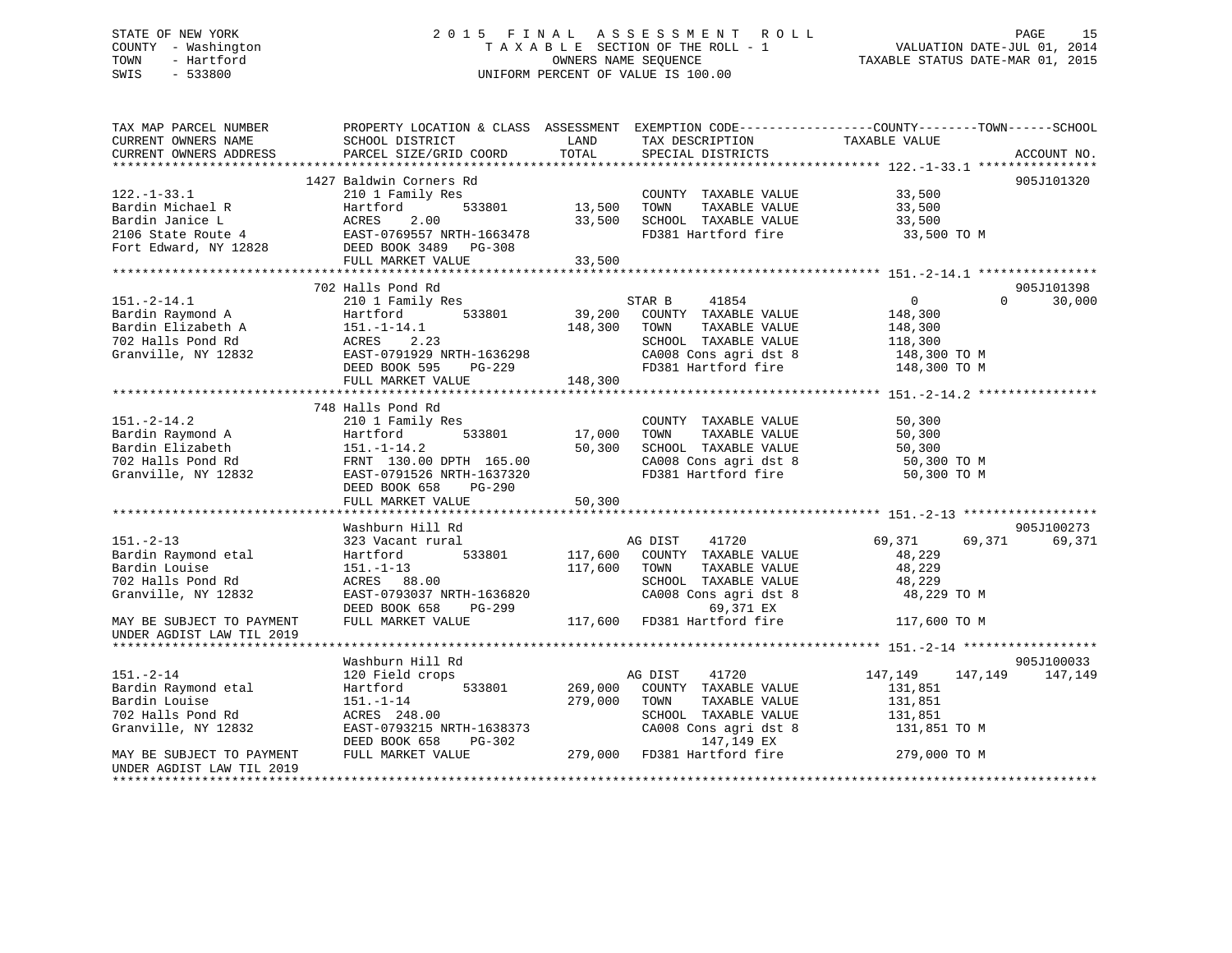# STATE OF NEW YORK 2 0 1 5 F I N A L A S S E S S M E N T R O L L PAGE 16 COUNTY - Washington T A X A B L E SECTION OF THE ROLL - 1 VALUATION DATE-JUL 01, 2014 TOWN - Hartford **TAXABLE STATUS DATE-MAR 01, 2015** OWNERS NAME SEQUENCE TAXABLE STATUS DATE-MAR 01, 2015 SWIS - 533800 UNIFORM PERCENT OF VALUE IS 100.00

| TAX MAP PARCEL NUMBER<br>CURRENT OWNERS NAME<br>CURRENT OWNERS ADDRESS | SCHOOL DISTRICT<br>PARCEL SIZE/GRID COORD                                                                                                         | PROPERTY LOCATION & CLASS ASSESSMENT EXEMPTION CODE---------------COUNTY-------TOWN-----SCHOOL<br>LAND<br>TAX DESCRIPTION<br>TOTAL<br>SPECIAL DISTRICTS | TAXABLE VALUE              | ACCOUNT NO.    |
|------------------------------------------------------------------------|---------------------------------------------------------------------------------------------------------------------------------------------------|---------------------------------------------------------------------------------------------------------------------------------------------------------|----------------------------|----------------|
|                                                                        |                                                                                                                                                   |                                                                                                                                                         |                            |                |
|                                                                        | 1624 Burch Rd                                                                                                                                     |                                                                                                                                                         |                            | 905J100036     |
| $151 - 2 - 5$                                                          | 210 1 Family Res                                                                                                                                  | VET WAR CT 41121                                                                                                                                        | 18,750<br>18,750           | $\overline{0}$ |
| Bardwell Lewis G                                                       | Hartford                                                                                                                                          | 533801 33,900 STAR EN<br>41834                                                                                                                          | $\Omega$<br>$\Omega$       | 65,300         |
| Bardwell Carol A                                                       | $151. - 1 - 5$                                                                                                                                    | 125,000 COUNTY TAXABLE VALUE                                                                                                                            | 106,250                    |                |
| 1624 Burch Rd                                                          | ACRES 3.86                                                                                                                                        | TAXABLE VALUE<br>TOWN                                                                                                                                   | 106,250                    |                |
| Granville, NY 12832                                                    | EAST-0795991 NRTH-1639542                                                                                                                         | SCHOOL TAXABLE VALUE<br>SCHOOL TAXABLE VALUE 59,700<br>CAOO8 Cons agri dst 8 125,000 TO M                                                               |                            |                |
|                                                                        | DEED BOOK 950<br>PG-86                                                                                                                            |                                                                                                                                                         |                            |                |
|                                                                        | FULL MARKET VALUE                                                                                                                                 | 125,000 FD381 Hartford fire                                                                                                                             | 125,000 TO M               |                |
|                                                                        |                                                                                                                                                   |                                                                                                                                                         |                            |                |
|                                                                        | 153 Gulf Ln                                                                                                                                       |                                                                                                                                                         | $\overline{0}$             | 905J100037     |
| $139. -4 - 6$                                                          | 280 Res Multiple<br>533801                                                                                                                        | STAR EN 41834                                                                                                                                           | $\Omega$<br>84,300         | 65,300         |
| Barker C. Dale<br>Parker Elaine G<br>Barker Elaine G                   | Hartford                                                                                                                                          | 31,400 COUNTY TAXABLE VALUE                                                                                                                             |                            |                |
|                                                                        | 449/90                                                                                                                                            | 84,300<br>TAXABLE VALUE<br>TOWN                                                                                                                         | 84,300                     |                |
| 153 Gulf Ln                                                            | Bdy Line Agmt 805-119                                                                                                                             | SCHOOL TAXABLE VALUE                                                                                                                                    | 19,000<br>84,300 TO M      |                |
| Fort Ann, NY 12827                                                     | $139. - 1 - 6$                                                                                                                                    | CA007 Cons agri dst 7                                                                                                                                   |                            |                |
|                                                                        | ACRES<br>3.20                                                                                                                                     | FD381 Hartford fire 84,300 TO M                                                                                                                         |                            |                |
|                                                                        | EAST-0764730 NRTH-1643724                                                                                                                         |                                                                                                                                                         |                            |                |
|                                                                        | DEED BOOK 354<br>PG-576                                                                                                                           |                                                                                                                                                         |                            |                |
|                                                                        | FULL MARKET VALUE                                                                                                                                 | 84,300                                                                                                                                                  |                            |                |
|                                                                        |                                                                                                                                                   |                                                                                                                                                         |                            |                |
|                                                                        | State Route 196                                                                                                                                   |                                                                                                                                                         |                            | 905J100039     |
| $140. - 2 - 5$                                                         | 311 Res vac land                                                                                                                                  | COUNTY TAXABLE VALUE                                                                                                                                    | 300                        |                |
| Barker Deborah<br>The Planet St                                        | Hartford 533801 300<br>FRNT 200.00 DPTH 156.00 300                                                                                                | TAXABLE VALUE<br>TOWN                                                                                                                                   | 300                        |                |
| 503 Blood St                                                           |                                                                                                                                                   | SCHOOL TAXABLE VALUE                                                                                                                                    | 300                        |                |
| Granville, NY 12832                                                    | EAST-0781575<br>== 0781575 NRTH-1645661<br>== 0807 CM DC-66                                                                                       | SCHOOD Innumer<br>CA007 Cons agri dst 7<br>----- Tentford fire                                                                                          | 300 TO M                   |                |
|                                                                        | DEED BOOK 684 PG-66                                                                                                                               |                                                                                                                                                         | 300 TO M                   |                |
|                                                                        | FULL MARKET VALUE                                                                                                                                 | 300                                                                                                                                                     |                            |                |
|                                                                        |                                                                                                                                                   |                                                                                                                                                         |                            |                |
|                                                                        | 1787 Burch Rd                                                                                                                                     |                                                                                                                                                         |                            | 905J100041     |
| $150. - 1 - 11$                                                        | 210 1 Family Res                                                                                                                                  | STAR EN 41834                                                                                                                                           | $\overline{0}$<br>$\Omega$ | 64,100         |
|                                                                        |                                                                                                                                                   | 533801 24,500 COUNTY TAXABLE VALUE                                                                                                                      | 64,100                     |                |
|                                                                        |                                                                                                                                                   | 64,100 TOWN<br>TOWN TAXABLE VALUE<br>SCHOOL TAXABLE VALUE                                                                                               | 64,100                     |                |
|                                                                        |                                                                                                                                                   |                                                                                                                                                         | $\sim$ 0                   |                |
|                                                                        | Barnes William M Sr<br>Barnes Joann M M ACRES 1.40 64,100<br>1787 Burch Rd EAST-0792677 NRTH-1641228<br>Granville, NY 12832 DEED BOOK 2737 PG-260 | CA008 Cons agri dst 8<br>64,100 FD381 Hartford fire                                                                                                     | 64,100 TO M                |                |
|                                                                        | FULL MARKET VALUE                                                                                                                                 |                                                                                                                                                         | 64,100 TO M                |                |
|                                                                        |                                                                                                                                                   |                                                                                                                                                         |                            |                |
|                                                                        | 125 Country Ln                                                                                                                                    |                                                                                                                                                         |                            |                |
| $122. - 1 - 46.2$                                                      | 210 1 Family Res                                                                                                                                  | STAR B<br>41854                                                                                                                                         | $\overline{0}$<br>$\Omega$ | 30,000         |
| Barrachina Michael A                                                   | Hartford 533801                                                                                                                                   | 25,500<br>COUNTY TAXABLE VALUE                                                                                                                          | 151,100                    |                |
| Barrachina Deborah<br>125 Country Ln                                   | 695-46                                                                                                                                            | 151,100<br>TOWN<br>TAXABLE VALUE                                                                                                                        | 151,100                    |                |
|                                                                        | ACRES<br>1.65                                                                                                                                     | SCHOOL TAXABLE VALUE                                                                                                                                    | 121,100                    |                |
| Fort Ann, NY 12827                                                     | IRTH-1659625<br>PG-252<br>EAST-0769281 NRTH-1659625                                                                                               | CA007 Cons agri dst 7 151,100 TO M<br>FD381 Hartford fire 151,100 TO M                                                                                  |                            |                |
|                                                                        | DEED BOOK 684                                                                                                                                     |                                                                                                                                                         |                            |                |
|                                                                        | FULL MARKET VALUE                                                                                                                                 | 151,100                                                                                                                                                 |                            |                |
|                                                                        |                                                                                                                                                   |                                                                                                                                                         |                            |                |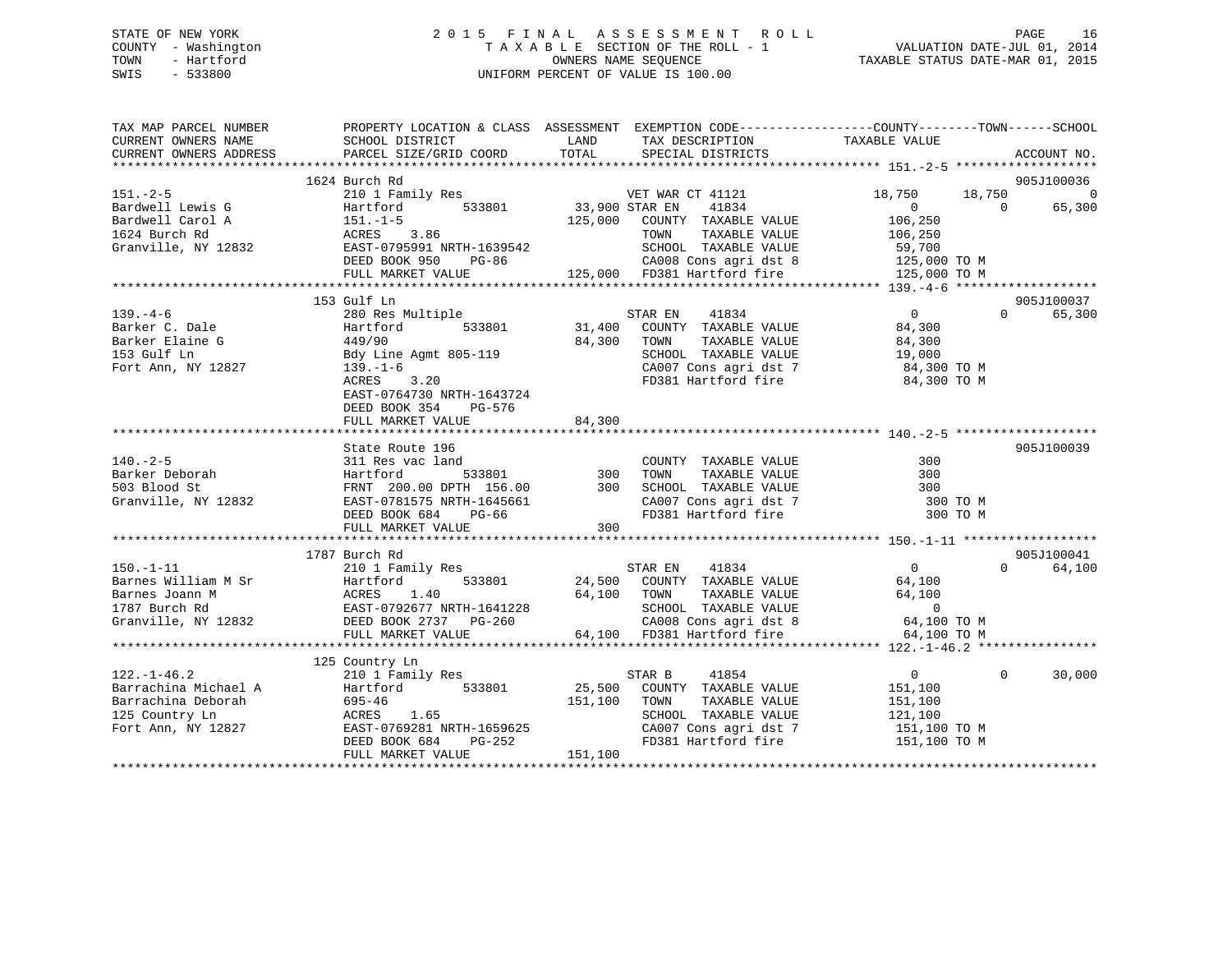# STATE OF NEW YORK 2 0 1 5 F I N A L A S S E S S M E N T R O L L PAGE 17 COUNTY - Washington T A X A B L E SECTION OF THE ROLL - 1 VALUATION DATE-JUL 01, 2014 TOWN - Hartford **TAXABLE STATUS DATE-MAR 01, 2015** OWNERS NAME SEQUENCE TAXABLE STATUS DATE-MAR 01, 2015 SWIS - 533800 UNIFORM PERCENT OF VALUE IS 100.00

| TAX MAP PARCEL NUMBER                         |                                           | PROPERTY LOCATION & CLASS ASSESSMENT EXEMPTION CODE---------------COUNTY-------TOWN------SCHOOL<br>LAND |                                      |
|-----------------------------------------------|-------------------------------------------|---------------------------------------------------------------------------------------------------------|--------------------------------------|
| CURRENT OWNERS NAME<br>CURRENT OWNERS ADDRESS | SCHOOL DISTRICT<br>PARCEL SIZE/GRID COORD | TAX DESCRIPTION<br>TOTAL<br>SPECIAL DISTRICTS                                                           | TAXABLE VALUE<br>ACCOUNT NO.         |
|                                               |                                           |                                                                                                         |                                      |
|                                               | 3519 State Route 196                      |                                                                                                         | 905J101076                           |
|                                               |                                           |                                                                                                         | $\overline{0}$<br>65,300<br>$\Omega$ |
| $140. - 1 - 33$                               | 210 1 Family Res<br>533801                | STAR EN<br>41834<br>24,500 COUNTY TAXABLE VALUE                                                         |                                      |
|                                               |                                           |                                                                                                         | 83,500                               |
|                                               |                                           | 83,500 TOWN<br>TAXABLE VALUE                                                                            | 83,500                               |
|                                               | EAST-0771199 NRTH-1644683                 | SCHOOL TAXABLE VALUE<br>SCHUOL TAXABLE VALUE<br>FD381 Hartford fire                                     | 18,200                               |
|                                               |                                           |                                                                                                         | 83,500 TO M                          |
|                                               |                                           | 83,500                                                                                                  |                                      |
|                                               |                                           |                                                                                                         |                                      |
|                                               | 7741 State Route 40                       |                                                                                                         | 905J100641                           |
| $140. -2 - 31$                                | 312 Vac w/imprv                           | COUNTY TAXABLE VALUE                                                                                    | 13,500                               |
| Barrett Lorri A                               | Hartford                                  | 533801 10,000<br>TAXABLE VALUE<br>TOWN                                                                  | 13,500                               |
| 7737 State Route 40                           | 830/24:1731/46                            | 13,500<br>SCHOOL TAXABLE VALUE                                                                          | 13,500                               |
| Hartford, NY 12838                            | FRNT 42.00 DPTH 340.00                    | VALUE VALUE<br>FD381 Hartford fire                                                                      | $13,500$ TO M                        |
|                                               | EAST-0781869 NRTH-1645209                 |                                                                                                         |                                      |
|                                               | DEED BOOK 2158 PG-226                     |                                                                                                         |                                      |
|                                               | FULL MARKET VALUE                         | 13,500                                                                                                  |                                      |
|                                               |                                           |                                                                                                         |                                      |
|                                               | 7737 State Route 40                       |                                                                                                         | 905J100076                           |
| $140. - 2 - 32$                               | 210 1 Family Res                          |                                                                                                         | $\overline{0}$<br>$\Omega$<br>30,000 |
| Barrett Lorri A                               | Hartford                                  |                                                                                                         | 77,600                               |
| 7737 State Route 40                           | FRNT 57.00 DPTH 345.00                    | 77,600 TOWN<br>TAXABLE VALUE                                                                            | 77,600                               |
| Hartford, NY 12838                            | EAST-0781834 NRTH-1645172                 | SCHOOL TAXABLE VALUE                                                                                    | 47,600                               |
|                                               | DEED BOOK 1731 PG-49                      | FD381 Hartford fire                                                                                     | 77,600 TO M                          |
|                                               |                                           | 77,600                                                                                                  |                                      |
|                                               | FULL MARKET VALUE                         |                                                                                                         |                                      |
|                                               |                                           |                                                                                                         |                                      |
|                                               | 3696 State Route 149                      |                                                                                                         | 905J100109                           |
| $130. - 1 - 10$                               | 323 Vacant rural                          | AG DIST<br>41720                                                                                        | 85,978<br>85,978<br>85,978           |
| Barrett Shawn M                               | Hudson Falls<br>534401                    | 154,600<br>COUNTY TAXABLE VALUE                                                                         | 68,622                               |
| Barrett Virginia D                            | ACRES 119.50                              | 154,600 TOWN<br>TAXABLE VALUE                                                                           | 68,622                               |
| 11800 Lakewood Ln                             | EAST-0764960 NRTH-1649942                 | SCHOOL TAXABLE VALUE                                                                                    | 68,622                               |
| Fairfax Station, VA 22039                     | DEED BOOK 2985 PG-41                      | CA007 Cons agri dst 7                                                                                   | 68,622 TO M                          |
|                                               | FULL MARKET VALUE                         | 154,600<br>85,978 EX                                                                                    |                                      |
| MAY BE SUBJECT TO PAYMENT                     |                                           | FD381 Hartford fire                                                                                     | 154,600 TO M                         |
| UNDER AGDIST LAW TIL 2019                     |                                           |                                                                                                         |                                      |
|                                               |                                           |                                                                                                         |                                      |
|                                               | 256 Blood St                              |                                                                                                         | 905L100541                           |
| $142. - 1 - 16$                               | 270 Mfg housing                           | AGED-ALL<br>41800                                                                                       | 19,050<br>19,050<br>19,050           |
| Bassett Vaughn M                              | Hartford                                  | 533801 28,000 STAR EN<br>41834                                                                          | $\overline{0}$<br>$\Omega$<br>19,050 |
| 256 Blood St                                  | ACRES<br>4.80                             | 38,100 COUNTY TAXABLE VALUE                                                                             | 19,050                               |
| Granville, NY 12832                           | EAST-0793632 NRTH-1646183                 | TOWN<br>TAXABLE VALUE                                                                                   | 19,050                               |
|                                               | DEED BOOK 718<br>$PG-19$                  | SCHOOL TAXABLE VALUE                                                                                    | $\Omega$                             |
|                                               | FULL MARKET VALUE                         | 38,100 FD381 Hartford fire                                                                              | 38,100 TO M                          |
|                                               |                                           |                                                                                                         |                                      |
|                                               |                                           |                                                                                                         |                                      |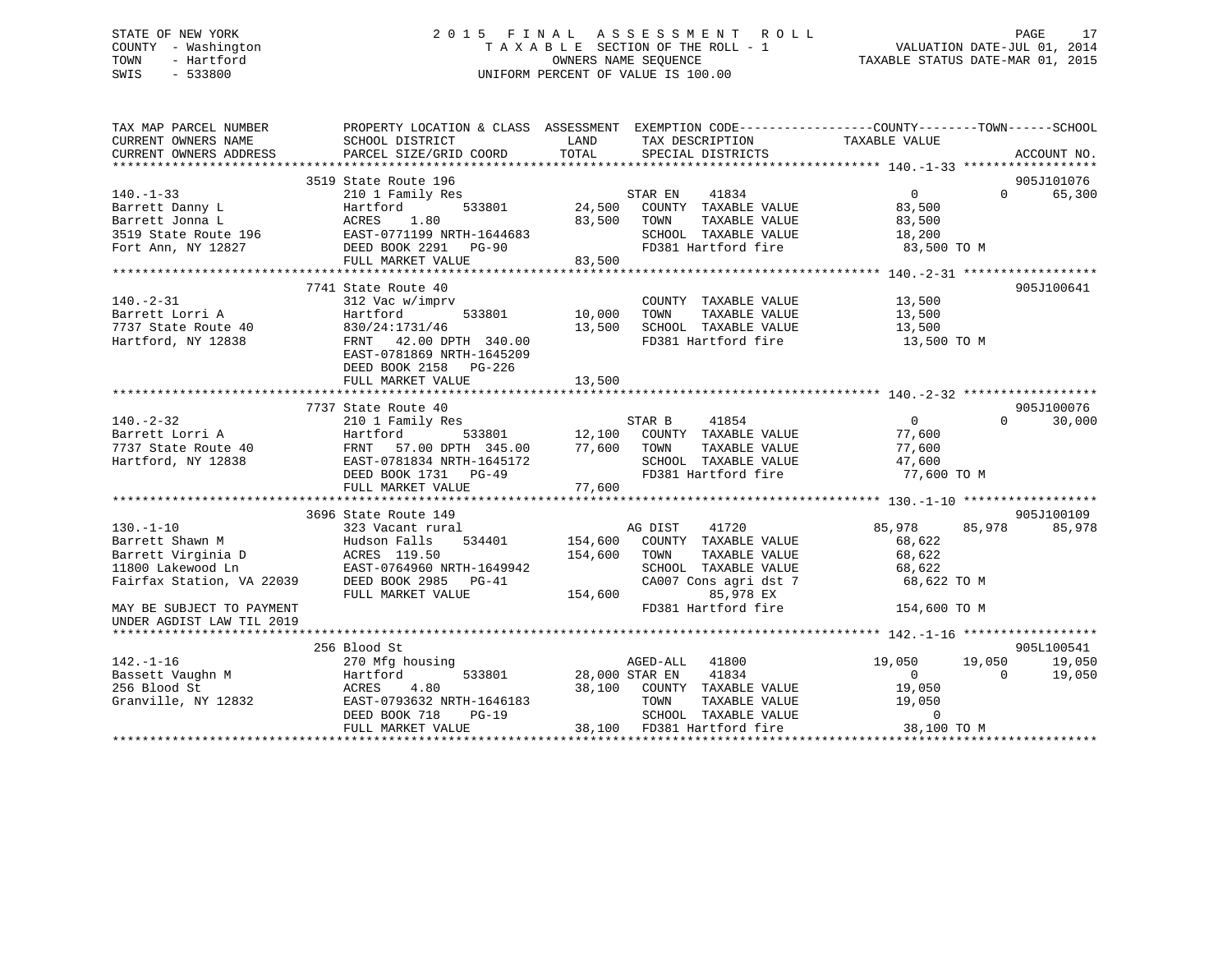# STATE OF NEW YORK 2 0 1 5 F I N A L A S S E S S M E N T R O L L PAGE 18 COUNTY - Washington T A X A B L E SECTION OF THE ROLL - 1 VALUATION DATE-JUL 01, 2014 TOWN - Hartford OWNERS NAME SEQUENCE TAXABLE STATUS DATE-MAR 01, 2015 SWIS - 533800 UNIFORM PERCENT OF VALUE IS 100.00

| TAX MAP PARCEL NUMBER<br>CURRENT OWNERS NAME<br>CURRENT OWNERS ADDRESS | SCHOOL DISTRICT<br>PARCEL SIZE/GRID COORD                                                                                                                                                                                                        | LAND<br>TOTAL   | TAX DESCRIPTION<br>SPECIAL DISTRICTS                    | PROPERTY LOCATION & CLASS ASSESSMENT EXEMPTION CODE---------------COUNTY-------TOWN-----SCHOOL<br>TAXABLE VALUE                                                                                                                                  | ACCOUNT NO.        |
|------------------------------------------------------------------------|--------------------------------------------------------------------------------------------------------------------------------------------------------------------------------------------------------------------------------------------------|-----------------|---------------------------------------------------------|--------------------------------------------------------------------------------------------------------------------------------------------------------------------------------------------------------------------------------------------------|--------------------|
|                                                                        |                                                                                                                                                                                                                                                  |                 |                                                         |                                                                                                                                                                                                                                                  |                    |
|                                                                        | 1508 Baldwin Corners Rd                                                                                                                                                                                                                          |                 |                                                         |                                                                                                                                                                                                                                                  | 905J101319         |
| $122. - 1 - 31.3$                                                      | 210 1 Family Res                                                                                                                                                                                                                                 |                 |                                                         | $\overline{0}$                                                                                                                                                                                                                                   | 30,000<br>$\Omega$ |
| Batchelder Kenneth W                                                   | Hartford                                                                                                                                                                                                                                         |                 |                                                         | 224,900                                                                                                                                                                                                                                          |                    |
|                                                                        |                                                                                                                                                                                                                                                  | 40 224,900 TOWN | TAXABLE VALUE                                           | 224,900                                                                                                                                                                                                                                          |                    |
|                                                                        |                                                                                                                                                                                                                                                  |                 | SCHOOL TAXABLE VALUE                                    | 194,900                                                                                                                                                                                                                                          |                    |
|                                                                        | Batchelder Janette<br>Batchelder Janette<br>1508 Baldwin Corners Rd<br>1508 Baldwin Corners Rd<br>1508 Baldwin Corners Rd<br>1608 Baldwin Corners Rd<br>1608 Baldwin Corners Rd<br>1608 Baldwin Corners Rd<br>1608 Baldwin Corners Rd<br>1608 Ba |                 |                                                         | CA007 Cons agri dst 7 224,900 TO M                                                                                                                                                                                                               |                    |
|                                                                        | FULL MARKET VALUE                                                                                                                                                                                                                                |                 | 224,900 FD381 Hartford fire                             | 224,900 TO M                                                                                                                                                                                                                                     |                    |
|                                                                        |                                                                                                                                                                                                                                                  |                 |                                                         |                                                                                                                                                                                                                                                  |                    |
|                                                                        | 103 Gilchrist Hill Rd                                                                                                                                                                                                                            |                 |                                                         |                                                                                                                                                                                                                                                  | 905J100561         |
| $141. - 3 - 2$                                                         | 210 1 Family Res                                                                                                                                                                                                                                 |                 | STAR B<br>41854                                         | $\overline{0}$<br>$\Omega$                                                                                                                                                                                                                       | 30,000             |
| Bates Janet R                                                          | Hartford                                                                                                                                                                                                                                         |                 | $\overline{333801}$ 35,700 COUNTY TAXABLE VALUE 129,500 |                                                                                                                                                                                                                                                  |                    |
|                                                                        |                                                                                                                                                                                                                                                  | 129,500         | TAXABLE VALUE<br>TOWN                                   | 129,500                                                                                                                                                                                                                                          |                    |
|                                                                        |                                                                                                                                                                                                                                                  |                 | SCHOOL TAXABLE VALUE                                    | 99,500                                                                                                                                                                                                                                           |                    |
|                                                                        | DEED BOOK 851<br>PG-197                                                                                                                                                                                                                          |                 |                                                         | FD381 Hartford fire 129,500 TO M                                                                                                                                                                                                                 |                    |
|                                                                        | FULL MARKET VALUE                                                                                                                                                                                                                                | 129,500         |                                                         |                                                                                                                                                                                                                                                  |                    |
|                                                                        |                                                                                                                                                                                                                                                  |                 |                                                         |                                                                                                                                                                                                                                                  |                    |
|                                                                        | 20 County Route 23                                                                                                                                                                                                                               |                 |                                                         |                                                                                                                                                                                                                                                  | 9079900736         |
| $132.15 - 2 - 19$                                                      | 210 1 Family Res                                                                                                                                                                                                                                 |                 | COUNTY TAXABLE VALUE 79,200                             |                                                                                                                                                                                                                                                  |                    |
| Bates Judith B                                                         | Hartford                                                                                                                                                                                                                                         | 533801 16,100   | TOWN<br>TAXABLE VALUE                                   | 79,200                                                                                                                                                                                                                                           |                    |
|                                                                        |                                                                                                                                                                                                                                                  |                 |                                                         |                                                                                                                                                                                                                                                  |                    |
|                                                                        |                                                                                                                                                                                                                                                  |                 |                                                         |                                                                                                                                                                                                                                                  |                    |
|                                                                        |                                                                                                                                                                                                                                                  |                 |                                                         |                                                                                                                                                                                                                                                  |                    |
|                                                                        |                                                                                                                                                                                                                                                  |                 |                                                         |                                                                                                                                                                                                                                                  |                    |
|                                                                        | 3.19 Smith St. 2000 EXAMBLE VALUE<br>Fort Edward, NY 12828 EAST-0786308 NRTH-1651940 CA007 Cons agri dst 7 79,200 TO M<br>FERNT 100.00 DPTH 195.00 79,200 CA007 Cons agri dst 7 79,200 TO M<br>DEED BOOK 2084 PG-154 FD381 Hartford              |                 |                                                         |                                                                                                                                                                                                                                                  |                    |
|                                                                        | Swamp Ln                                                                                                                                                                                                                                         |                 |                                                         |                                                                                                                                                                                                                                                  | 905J101266         |
| $149. - 1 - 30.7$                                                      | 314 Rural vac<10                                                                                                                                                                                                                                 |                 | COUNTY TAXABLE VALUE                                    | 27,500                                                                                                                                                                                                                                           |                    |
| Bates Stephanie A                                                      | 533801 27,500<br>Hartford                                                                                                                                                                                                                        |                 | TAXABLE VALUE<br>TOWN                                   | 27,500                                                                                                                                                                                                                                           |                    |
| Bates James M                                                          | LOT 7                                                                                                                                                                                                                                            | 27,500          |                                                         |                                                                                                                                                                                                                                                  |                    |
| 114 Swamp Ln                                                           | 6.29<br>ACRES                                                                                                                                                                                                                                    |                 |                                                         | SCHOOL TAXABLE VALUE 27,500<br>CA006 Cons agri dst 6 27,500 TO M                                                                                                                                                                                 |                    |
| Argyle, NY 12809                                                       | EAST-0775956 NRTH-1634437                                                                                                                                                                                                                        |                 | FD381 Hartford fire                                     | 27,500 TO M                                                                                                                                                                                                                                      |                    |
|                                                                        |                                                                                                                                                                                                                                                  |                 |                                                         |                                                                                                                                                                                                                                                  |                    |
|                                                                        |                                                                                                                                                                                                                                                  | 27,500          |                                                         |                                                                                                                                                                                                                                                  |                    |
|                                                                        | FULL MARKET VALUE                                                                                                                                                                                                                                |                 |                                                         |                                                                                                                                                                                                                                                  |                    |
|                                                                        |                                                                                                                                                                                                                                                  |                 |                                                         |                                                                                                                                                                                                                                                  | 905J100046         |
|                                                                        | Christian Hill Rd                                                                                                                                                                                                                                |                 |                                                         |                                                                                                                                                                                                                                                  |                    |
| $132. - 1 - 26.1$                                                      | 105 Vac farmland                                                                                                                                                                                                                                 |                 | AG DIST 41720                                           | 21,326<br>21,326                                                                                                                                                                                                                                 | 21,326             |
| Battease Adrienne                                                      | 533801<br>Hartford                                                                                                                                                                                                                               | 28,000          | COUNTY TAXABLE VALUE                                    | 6,674                                                                                                                                                                                                                                            |                    |
| Battease Richard J                                                     | 20.00<br>ACRES                                                                                                                                                                                                                                   | 28,000          | TOWN<br>TAXABLE VALUE                                   | 6,674                                                                                                                                                                                                                                            |                    |
| 8098 State Route 40                                                    | EAST-0785747 NRTH-1653124                                                                                                                                                                                                                        |                 |                                                         |                                                                                                                                                                                                                                                  |                    |
| Hartford, NY 12838                                                     | PG-990<br>DEED BOOK 448                                                                                                                                                                                                                          |                 |                                                         | $\begin{tabular}{lllllll} \multicolumn{2}{c}{\textbf{SCHODL}} & \textbf{TAXABLE} & \textbf{VALUE} & \textbf{6,674} \\ \textbf{CA007} & \textbf{Cons}\ \textbf{agri}\ \textbf{dst}\ \textbf{7} & \textbf{6,674} & \textbf{TO M} \\ \end{tabular}$ |                    |
|                                                                        | FULL MARKET VALUE                                                                                                                                                                                                                                | 28,000          | 21,326 EX                                               |                                                                                                                                                                                                                                                  |                    |
| MAY BE SUBJECT TO PAYMENT                                              |                                                                                                                                                                                                                                                  |                 | FD381 Hartford fire                                     | 28,000 TO M                                                                                                                                                                                                                                      |                    |
| UNDER AGDIST LAW TIL 2019                                              |                                                                                                                                                                                                                                                  |                 |                                                         |                                                                                                                                                                                                                                                  |                    |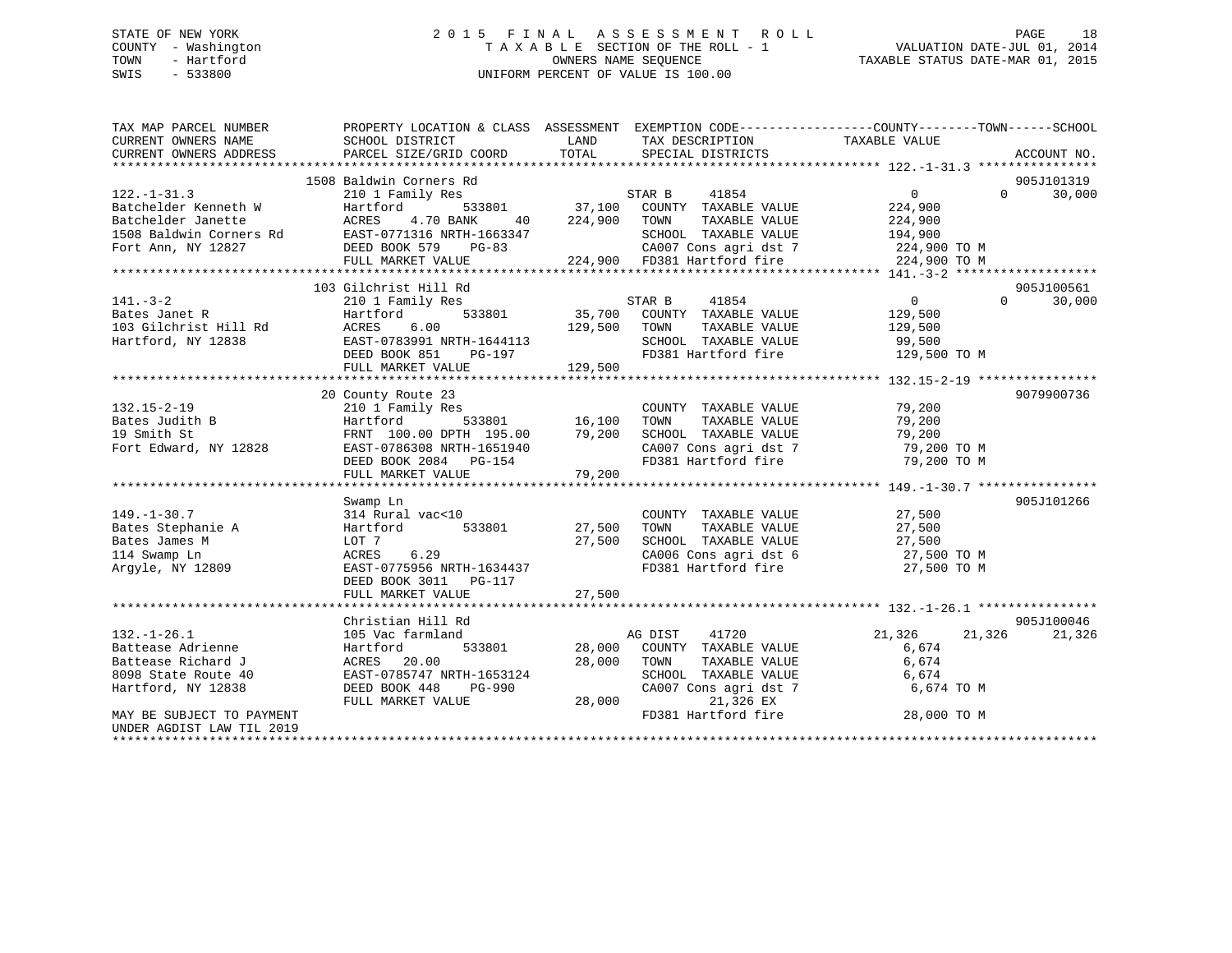# STATE OF NEW YORK 2 0 1 5 F I N A L A S S E S S M E N T R O L L PAGE 19 COUNTY - Washington T A X A B L E SECTION OF THE ROLL - 1 VALUATION DATE-JUL 01, 2014 TOWN - Hartford **TAXABLE STATUS DATE-MAR 01, 2015** OWNERS NAME SEQUENCE TAXABLE STATUS DATE-MAR 01, 2015 SWIS - 533800 UNIFORM PERCENT OF VALUE IS 100.00

| TAX MAP PARCEL NUMBER<br>CURRENT OWNERS NAME<br>CURRENT OWNERS ADDRESS | SCHOOL DISTRICT<br><b>LAND</b><br>PARCEL SIZE/GRID COORD | TAX DESCRIPTION<br>TOTAL<br>SPECIAL DISTRICTS  | PROPERTY LOCATION & CLASS ASSESSMENT EXEMPTION CODE---------------COUNTY-------TOWN-----SCHOOL<br>TAXABLE VALUE<br>ACCOUNT NO. |
|------------------------------------------------------------------------|----------------------------------------------------------|------------------------------------------------|--------------------------------------------------------------------------------------------------------------------------------|
|                                                                        |                                                          |                                                |                                                                                                                                |
|                                                                        | 8098 State Route 40                                      | 48 PCT OF VALUE USED FOR EXEMPTION PURPOSES    | 905J100045                                                                                                                     |
| $132 - 2 - 39$                                                         | 240 Rural res                                            | AG DIST<br>41720                               | 83,350<br>83,350<br>83,350                                                                                                     |
| Battease Adrienne S                                                    | Hartford                                                 | AG DIST 41720<br>533801 144,000 AGED-ALL 41800 | 57,600<br>57,600<br>57,600                                                                                                     |
| Battease Richard J                                                     | 771/181                                                  | 41834<br>240,000 STAR EN                       | $\overline{0}$<br>$\Omega$<br>65,300                                                                                           |
| 8098 State Route 40                                                    | SUBJ TO EASEMENT 2417/216                                | COUNTY TAXABLE VALUE                           | 99,050                                                                                                                         |
| Hartford, NY 12838                                                     | ACRES 94.90                                              | TOWN<br>TAXABLE VALUE                          | 99,050                                                                                                                         |
|                                                                        | EAST-0787948 NRTH-1651074                                | SCHOOL TAXABLE VALUE                           | 33,750                                                                                                                         |
| MAY BE SUBJECT TO PAYMENT                                              | DEED BOOK 448<br>PG-990                                  | CA007 Cons agri dst 7                          | 156,650 TO M                                                                                                                   |
| UNDER AGDIST LAW TIL 2019                                              | FULL MARKET VALUE                                        | 240,000<br>83,350 EX                           |                                                                                                                                |
|                                                                        |                                                          | FD381 Hartford fire                            | 240,000 TO M                                                                                                                   |
|                                                                        |                                                          |                                                |                                                                                                                                |
|                                                                        | 1776 Burch Rd                                            |                                                | 905J100194                                                                                                                     |
| $142. - 1 - 26$                                                        | 240 Rural res                                            | FOR 480A 47460                                 | 42,300<br>42,300<br>42,300                                                                                                     |
| Baumgartner Johann                                                     | 533801                                                   | 94,600<br>COUNTY TAXABLE VALUE                 | 155,600                                                                                                                        |
| Baumgartner Sonja                                                      | Hartford<br>ACRES 103.00                                 | 197,900<br>TOWN<br>TAXABLE VALUE               | 155,600                                                                                                                        |
| 9 Lindberg Ct                                                          | EAST-0794827 NRTH-1642116                                | SCHOOL TAXABLE VALUE                           | 155,600                                                                                                                        |
| Northport, NY 11768                                                    | DEED BOOK 864<br>PG-37a                                  | CA008 Cons agri dst 8                          | 197,900 TO M                                                                                                                   |
|                                                                        | FULL MARKET VALUE                                        | 197,900 FD381 Hartford fire 197,900 TO M       |                                                                                                                                |
| MAY BE SUBJECT TO PAYMENT<br>UNDER RPTL480A UNTIL 2024                 |                                                          |                                                |                                                                                                                                |
|                                                                        |                                                          |                                                | 905J101429                                                                                                                     |
|                                                                        | 8192 State Route 40                                      | STAR EN                                        | $\overline{0}$<br>$\Omega$                                                                                                     |
| $132 - 2 - 1.2$                                                        | 210 1 Family Res                                         | 41834<br>$533801$ 26,000 COUNTY TAXABLE VALUE  | 65,300                                                                                                                         |
| Bawlick Gregory L Sr                                                   | Hartford                                                 |                                                | 172,700                                                                                                                        |
| Bawlick Patricia E                                                     | 1.78<br>ACRES                                            | 172,700<br>TOWN<br>TAXABLE VALUE               | 172,700                                                                                                                        |
| 8192 State Route 40                                                    | EAST-0788776 NRTH-1654378                                | SCHOOL TAXABLE VALUE                           | 107,400                                                                                                                        |
| Granville, NY 12832                                                    | DEED BOOK 824 PG-11                                      | FD381 Hartford fire                            | 172,700 TO M                                                                                                                   |
|                                                                        | FULL MARKET VALUE                                        | 172,700                                        |                                                                                                                                |
|                                                                        |                                                          |                                                |                                                                                                                                |
| $132.15 - 1 - 14$                                                      | 45 County Route 23                                       |                                                | 905J100412                                                                                                                     |
|                                                                        | 210 1 Family Res                                         | COUNTY TAXABLE VALUE                           | 180,200                                                                                                                        |
| Beach Patricia                                                         | Hartford<br>533801                                       | TAXABLE VALUE<br>25,100<br>TOWN                | 180,200                                                                                                                        |
| 45 County Route 23                                                     | ACRES 1.54                                               | 180,200<br>SCHOOL TAXABLE VALUE                | 180,200                                                                                                                        |
| Hartford, NY 12838                                                     | EAST-0786118 NRTH-1652677                                | CA007 Cons agri dst 7                          | 180,200 TO M                                                                                                                   |
|                                                                        | DEED BOOK 2276 PG-220                                    | FD381 Hartford fire                            | 180,200 TO M                                                                                                                   |
|                                                                        | FULL MARKET VALUE                                        | 180,200                                        |                                                                                                                                |
|                                                                        |                                                          |                                                |                                                                                                                                |
|                                                                        | 7188 State Route 40                                      | 71 PCT OF VALUE USED FOR EXEMPTION PURPOSES    |                                                                                                                                |
| $149. - 1 - 37.3$                                                      | 240 Rural res                                            | VET COM CT 41131                               | $\overline{0}$<br>41,198<br>41,198                                                                                             |
| Beadnell Patrick                                                       | 533801<br>Hartford                                       | 73,600 VET DIS CT 41141                        | 49,437<br>$\overline{0}$<br>49,437                                                                                             |
| Beadnell Brenda                                                        | ACRES 41.90                                              | 232,100 AG DIST<br>41720                       | 33,929<br>33,929<br>33,929                                                                                                     |
| 7188 State Route 40                                                    | EAST-0774182 NRTH-1634671                                | 41834<br>STAR EN                               | $\overline{0}$<br>$\overline{0}$<br>65,300                                                                                     |
| Argyle, NY 12809                                                       | DEED BOOK 1892 PG-253                                    | COUNTY TAXABLE VALUE                           | 107,536                                                                                                                        |
|                                                                        | FULL MARKET VALUE                                        | 232,100 TOWN<br>TAXABLE VALUE                  | 107,536                                                                                                                        |
| MAY BE SUBJECT TO PAYMENT                                              |                                                          | SCHOOL TAXABLE VALUE                           | 132,871                                                                                                                        |
| UNDER AGDIST LAW TIL 2019                                              |                                                          | CA006 Cons agri dst 6                          | 198,171 TO M                                                                                                                   |
|                                                                        |                                                          | 33,929 EX                                      |                                                                                                                                |
|                                                                        |                                                          | FD381 Hartford fire                            | 232,100 TO M                                                                                                                   |
|                                                                        |                                                          |                                                |                                                                                                                                |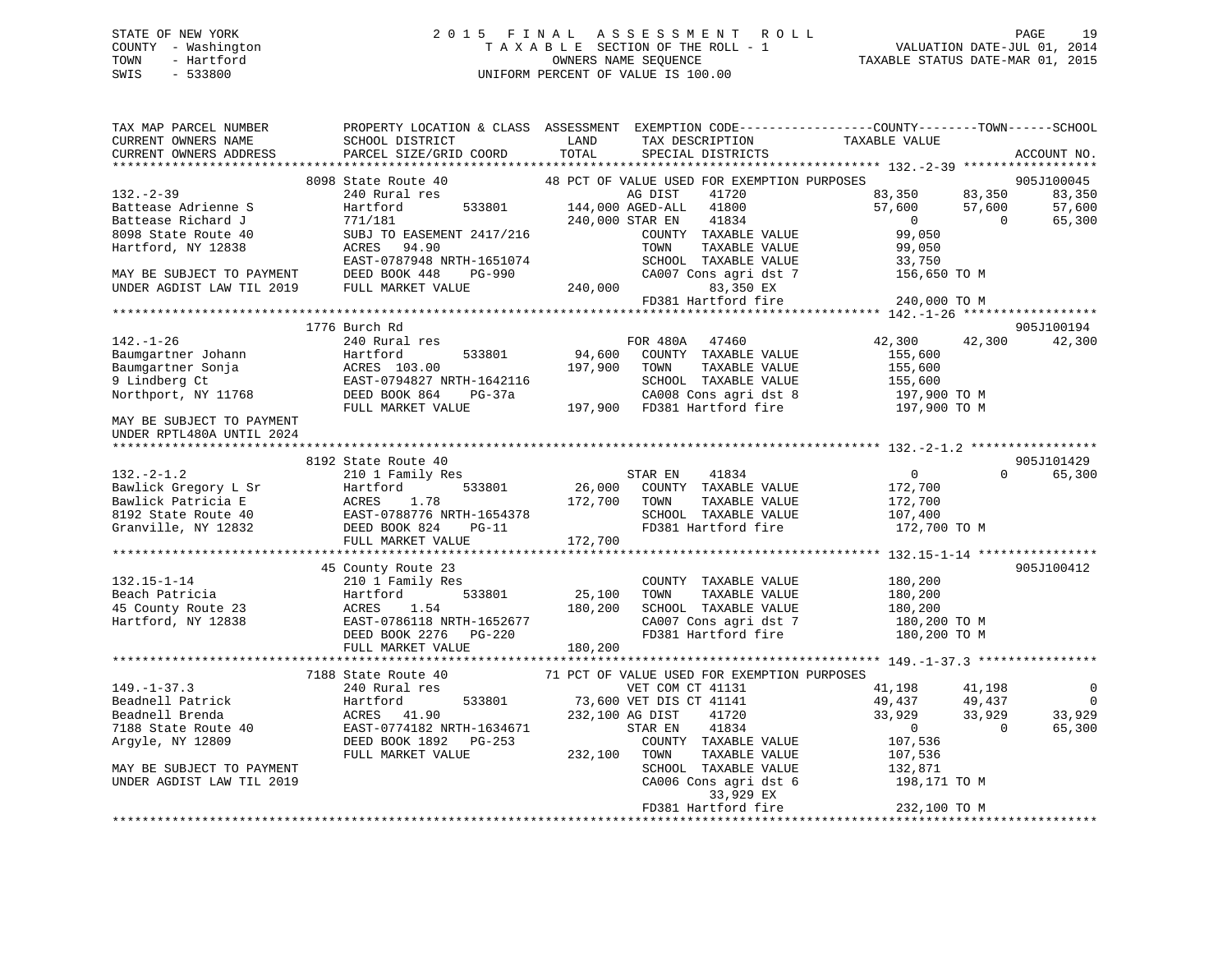# STATE OF NEW YORK 2 0 1 5 F I N A L A S S E S S M E N T R O L L PAGE 20 COUNTY - Washington T A X A B L E SECTION OF THE ROLL - 1 VALUATION DATE-JUL 01, 2014 TOWN - Hartford **TAXABLE STATUS DATE-MAR 01, 2015** OWNERS NAME SEQUENCE TAXABLE STATUS DATE-MAR 01, 2015 SWIS - 533800 UNIFORM PERCENT OF VALUE IS 100.00

| TAX MAP PARCEL NUMBER<br>CURRENT OWNERS NAME<br>CURRENT OWNERS ADDRESS | SCHOOL DISTRICT<br>PARCEL SIZE/GRID COORD                         | PROPERTY LOCATION & CLASS ASSESSMENT EXEMPTION CODE---------------COUNTY-------TOWN-----SCHOOL<br>TAX DESCRIPTION TAXABLE VALUE<br>SPECIAL DISTRICTS<br>LAND<br>TOTAL                                                                                                                                                                                                   |                                                        | ACCOUNT NO.    |
|------------------------------------------------------------------------|-------------------------------------------------------------------|-------------------------------------------------------------------------------------------------------------------------------------------------------------------------------------------------------------------------------------------------------------------------------------------------------------------------------------------------------------------------|--------------------------------------------------------|----------------|
|                                                                        |                                                                   |                                                                                                                                                                                                                                                                                                                                                                         |                                                        |                |
|                                                                        | 124 Rowe Hill Rd                                                  |                                                                                                                                                                                                                                                                                                                                                                         |                                                        | 905J100049     |
| $141. - 1 - 48$                                                        |                                                                   | 210 1 Family Res<br>Hartford 533801 34,800 COUNTY TAXABLE VALUE<br>ACRES 4.10 124,600 TOWN TAXABLE VALUE                                                                                                                                                                                                                                                                | $\overline{0}$<br>$\Omega$                             | 65,300         |
| Bebo Patricia J                                                        |                                                                   |                                                                                                                                                                                                                                                                                                                                                                         | 124,600                                                |                |
| PO Box 85                                                              |                                                                   | TAXABLE VALUE 124,600                                                                                                                                                                                                                                                                                                                                                   |                                                        |                |
| Hartford, NY 12838                                                     |                                                                   |                                                                                                                                                                                                                                                                                                                                                                         |                                                        |                |
|                                                                        |                                                                   |                                                                                                                                                                                                                                                                                                                                                                         |                                                        |                |
|                                                                        |                                                                   |                                                                                                                                                                                                                                                                                                                                                                         |                                                        |                |
|                                                                        |                                                                   | 2004<br>2007 EXEST-0786744 NRTH-1651017 CHOOL TAXABLE VALUE 59,300<br>DEED BOOK 658 PG-45 (2007 Cons agri dst 7 124,600 TO M<br>21,600 TO M FULL MARKET VALUE 124,600 FD381 Hartford fire 124,600 TO M<br>21,600 TO M FULL MARKET VALUE 12                                                                                                                              |                                                        |                |
|                                                                        | 3939 State Route 196                                              |                                                                                                                                                                                                                                                                                                                                                                         |                                                        |                |
| $140. - 2 - 2.4$                                                       | 210 1 Family Res                                                  |                                                                                                                                                                                                                                                                                                                                                                         |                                                        | 0              |
| 1991<br>3939 State Route 196<br>Fort Ann, NY 12827                     | Hartford                                                          | 91121 VET WAR CT 41121<br>1133801 24,300 VET DIS CT 41141                                                                                                                                                                                                                                                                                                               | $18,255$ $18,255$<br>$60,850$ $60,850$<br>$0$ $42,595$ | $\overline{0}$ |
|                                                                        | ACRES 1.34                                                        | 121,700 STAR EN<br>41834                                                                                                                                                                                                                                                                                                                                                |                                                        | 65,300         |
|                                                                        | EAST-0780868 NRTH-1645889                                         | COUNTY TAXABLE VALUE                                                                                                                                                                                                                                                                                                                                                    |                                                        |                |
|                                                                        | DEED BOOK 2378 PG-116                                             | TAXABLE VALUE 42,595<br>TOWN                                                                                                                                                                                                                                                                                                                                            |                                                        |                |
|                                                                        | FULL MARKET VALUE                                                 |                                                                                                                                                                                                                                                                                                                                                                         |                                                        |                |
|                                                                        |                                                                   | 121,700 SCHOOL TAXABLE VALUE 56,400<br>CA007 Cons agri dst 7 121,700 TO M                                                                                                                                                                                                                                                                                               |                                                        |                |
|                                                                        |                                                                   | FD381 Hartford fire                                                                                                                                                                                                                                                                                                                                                     | 121,700 TO M                                           |                |
|                                                                        |                                                                   |                                                                                                                                                                                                                                                                                                                                                                         |                                                        |                |
|                                                                        |                                                                   |                                                                                                                                                                                                                                                                                                                                                                         |                                                        | 905J101333     |
|                                                                        | 221 Pope Hill Rd                                                  |                                                                                                                                                                                                                                                                                                                                                                         | $\overline{0}$<br>$\Omega$                             |                |
|                                                                        |                                                                   |                                                                                                                                                                                                                                                                                                                                                                         |                                                        | 30,000         |
|                                                                        |                                                                   |                                                                                                                                                                                                                                                                                                                                                                         | 231,100                                                |                |
| Beebe Crystal D                                                        |                                                                   | $231,100$ TOWN<br>TAXABLE VALUE                                                                                                                                                                                                                                                                                                                                         | 231,100                                                |                |
| 221 Pope Hill Rd                                                       |                                                                   | SCHOOL TAXABLE VALUE                                                                                                                                                                                                                                                                                                                                                    | 201,100                                                |                |
| Argyle, NY 12809                                                       | LOT 1 231,100<br>ACRES 13.14 231,100<br>EAST-0782139 NRTH-1634913 | FD381 Hartford fire 231,100 TO M                                                                                                                                                                                                                                                                                                                                        |                                                        |                |
|                                                                        | DEED BOOK 554 PG-215                                              |                                                                                                                                                                                                                                                                                                                                                                         |                                                        |                |
|                                                                        | FULL MARKET VALUE                                                 | 231,100                                                                                                                                                                                                                                                                                                                                                                 |                                                        |                |
|                                                                        |                                                                   |                                                                                                                                                                                                                                                                                                                                                                         |                                                        |                |
|                                                                        |                                                                   |                                                                                                                                                                                                                                                                                                                                                                         |                                                        | 905J100051     |
|                                                                        |                                                                   |                                                                                                                                                                                                                                                                                                                                                                         | 41,400                                                 | 0              |
|                                                                        |                                                                   |                                                                                                                                                                                                                                                                                                                                                                         | $\overline{0}$                                         | 65,300         |
|                                                                        |                                                                   |                                                                                                                                                                                                                                                                                                                                                                         |                                                        |                |
|                                                                        |                                                                   | EAST-0782618 NRTH-1645638 TOWN TAXABLE VALUE $41,400$<br>DEED BOOK 390 PG-549 SCHOOL TAXABLE VALUE 17,500<br>FULL MARKET VALUE 82,800 FD381 Hartford fire 82,800 TO M                                                                                                                                                                                                   |                                                        |                |
|                                                                        |                                                                   |                                                                                                                                                                                                                                                                                                                                                                         |                                                        |                |
|                                                                        |                                                                   |                                                                                                                                                                                                                                                                                                                                                                         |                                                        |                |
|                                                                        |                                                                   |                                                                                                                                                                                                                                                                                                                                                                         |                                                        |                |
|                                                                        | 390 Gibbs Rd                                                      |                                                                                                                                                                                                                                                                                                                                                                         |                                                        |                |
|                                                                        |                                                                   |                                                                                                                                                                                                                                                                                                                                                                         | $\overline{0}$<br>$\Omega$                             | 30,000         |
|                                                                        |                                                                   | $\begin{tabular}{lcccccc} 123.-1-8.1 & 2101 Family Res & 533801 & 533801 & 25,300 & COUNTY TAXABLE VALUE \\ 390 Gibbs Rd & 2827 & 295 & 533801 & 25,300 & COUNTY TAXABLE VALUE \\ 390 Gibbs Rd & 2827 & EAST-0788556 NRTH-1663734 & 25,300 & TOWN & TAXABLE VALUE \\ 390 CDDS & 295 & 295 & 136,700 & TOWN & TAXABLE VALUE \\ 390 CDOS & 295 & 295 & 295 & 295 & 295 &$ | 136,700                                                |                |
|                                                                        |                                                                   | TAXABLE VALUE 136,700                                                                                                                                                                                                                                                                                                                                                   |                                                        |                |
|                                                                        |                                                                   |                                                                                                                                                                                                                                                                                                                                                                         |                                                        |                |
|                                                                        |                                                                   | SCHOOL TAXABLE VALUE 106,700<br>CA007 Cons agri dst 7 136,700 TO M                                                                                                                                                                                                                                                                                                      |                                                        |                |
|                                                                        | DEED BOOK 2758 PG-80<br>FULL MARKET WATTER<br>FULL MARKET VALUE   | 136,700 FD381 Hartford fire                                                                                                                                                                                                                                                                                                                                             | 136,700 TO M                                           |                |
|                                                                        |                                                                   |                                                                                                                                                                                                                                                                                                                                                                         |                                                        |                |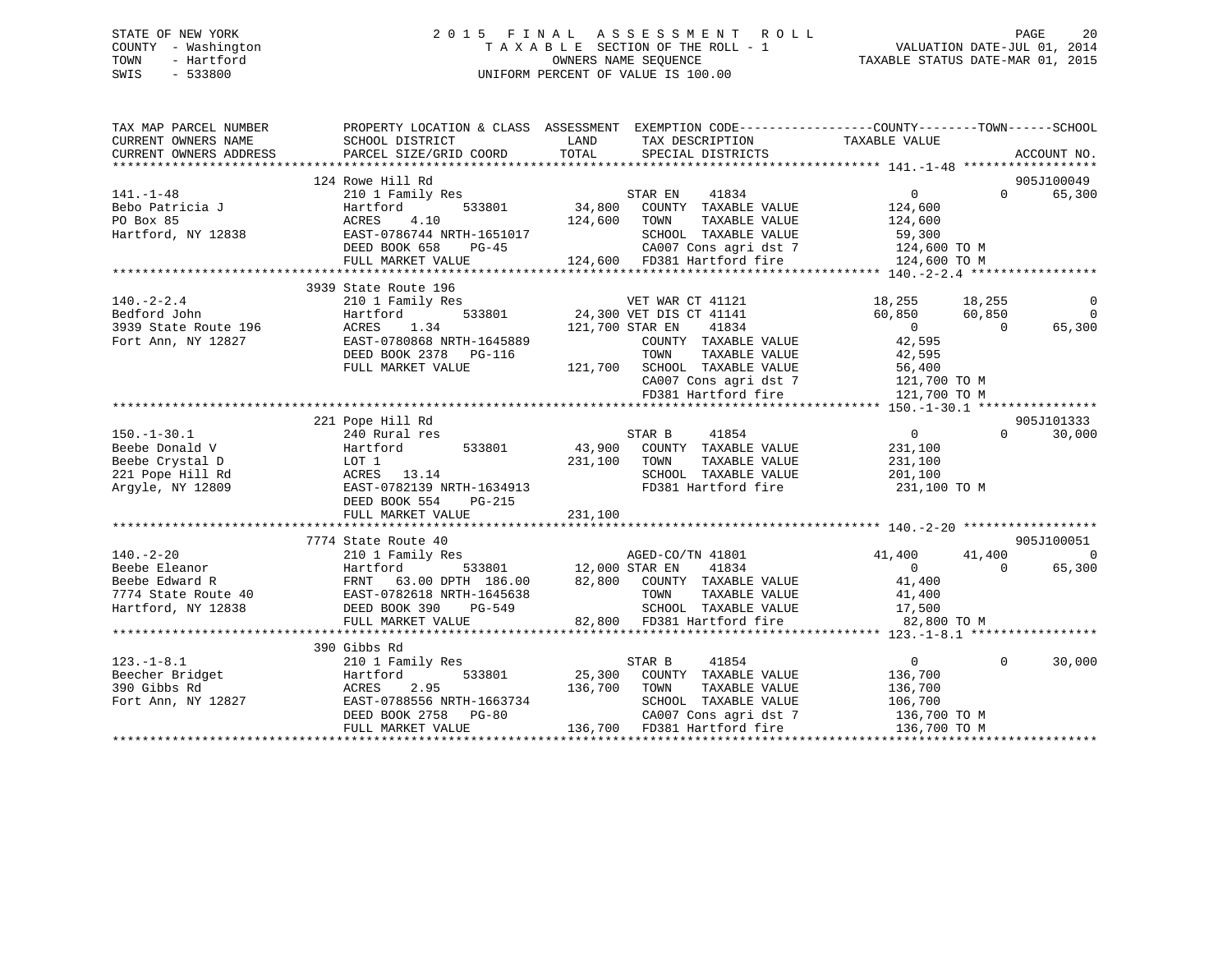# STATE OF NEW YORK 2 0 1 5 F I N A L A S S E S S M E N T R O L L PAGE 21 COUNTY - Washington T A X A B L E SECTION OF THE ROLL - 1 VALUATION DATE-JUL 01, 2014 TOWN - Hartford **TAXABLE STATUS DATE-MAR 01, 2015** OWNERS NAME SEQUENCE TAXABLE STATUS DATE-MAR 01, 2015 SWIS - 533800 UNIFORM PERCENT OF VALUE IS 100.00

| TAX MAP PARCEL NUMBER<br>CURRENT OWNERS NAME<br>CURRENT OWNERS ADDRESS | SCHOOL DISTRICT<br>PARCEL SIZE/GRID COORD  | LAND<br>TAX DESCRIPTION<br>TOTAL<br>SPECIAL DISTRICTS | PROPERTY LOCATION & CLASS ASSESSMENT EXEMPTION CODE---------------COUNTY-------TOWN------SCHOOL<br>TAXABLE VALUE<br>ACCOUNT NO. |
|------------------------------------------------------------------------|--------------------------------------------|-------------------------------------------------------|---------------------------------------------------------------------------------------------------------------------------------|
|                                                                        |                                            |                                                       |                                                                                                                                 |
|                                                                        | 590 Warren Rd                              | 46 PCT OF VALUE USED FOR EXEMPTION PURPOSES           | 905J100565                                                                                                                      |
| $123. - 1 - 8$                                                         | 112 Dairy farm                             | VET COM CT 41131                                      | 50,106<br>45,000<br>$\overline{0}$                                                                                              |
| Beecher Lawrence W                                                     | 533801<br>Hartford                         | 159,500 AG DIST<br>41720                              | 80,867<br>80,867<br>80,867                                                                                                      |
| Beecher Barbara S                                                      | $440 - 489$                                | 435,700 STAR EN<br>41834                              | $\overline{0}$<br>$\Omega$<br>65,300                                                                                            |
| 590 Warren Rd                                                          | ACRES 96.80                                | COUNTY TAXABLE VALUE<br>TOWN                          | 304,727                                                                                                                         |
| Fort Ann, NY 12827                                                     | EAST-0790130 NRTH-1663465<br>DEED BOOK 589 | TAXABLE VALUE<br>SCHOOL TAXABLE VALUE                 | 309,833                                                                                                                         |
| MAY BE SUBJECT TO PAYMENT                                              | PG-225<br>FULL MARKET VALUE                | 435,700<br>CA007 Cons agri dst 7                      | 289,533                                                                                                                         |
| UNDER AGDIST LAW TIL 2019                                              |                                            | 80,867 EX                                             | 354,833 TO M                                                                                                                    |
|                                                                        |                                            | FD381 Hartford fire                                   | 435,700 TO M                                                                                                                    |
|                                                                        |                                            |                                                       |                                                                                                                                 |
|                                                                        | 68 Blood St                                |                                                       | 905J100055                                                                                                                      |
| $142. - 1 - 28$                                                        | 280 Res Multiple                           | COUNTY TAXABLE VALUE                                  | 93,100                                                                                                                          |
| Belden Dorothy                                                         | Hartford<br>533801                         | 47,300<br>TOWN<br>TAXABLE VALUE                       | 93,100                                                                                                                          |
| Belden Estate Foster Jr                                                | Prior Owner-Dorothy Belde                  | SCHOOL TAXABLE VALUE<br>93,100                        | 93,100                                                                                                                          |
| 70 Blood St                                                            | ACRES 24.30                                | CA008 Cons agri dst 8                                 | 93,100 TO M                                                                                                                     |
| Granville, NY 12832                                                    | EAST-0790997 NRTH-1642323                  | FD381 Hartford fire                                   | 93,100 TO M                                                                                                                     |
|                                                                        | DEED BOOK 3505 PG-84                       |                                                       |                                                                                                                                 |
| PRIOR OWNER ON 3/01/2015                                               | FULL MARKET VALUE                          | 93,100                                                |                                                                                                                                 |
| Washington County                                                      |                                            |                                                       |                                                                                                                                 |
| ******************                                                     |                                            |                                                       |                                                                                                                                 |
|                                                                        | 51 Skyview Meadows Ln                      |                                                       | 905J101016                                                                                                                      |
| $141. - 1 - 53$                                                        | 210 1 Family Res                           | VET COM CT 41131                                      | 36,350<br>36,350<br>$\Omega$                                                                                                    |
| Benincasa Elaine I -LE-                                                | Hartford<br>533801                         | 32,200 STAR EN<br>41834                               | $\mathbf{0}$<br>65,300<br>$\Omega$                                                                                              |
| Benincasa Michael K                                                    | ACRES<br>1.90                              | 145,400<br>COUNTY TAXABLE VALUE                       | 109,050                                                                                                                         |
| PO Box 123                                                             | EAST-0787312 NRTH-1648897                  | TAXABLE VALUE<br>TOWN                                 | 109,050                                                                                                                         |
| Hartford, NY 12838                                                     | DEED BOOK 775<br>$PG-27$                   | SCHOOL TAXABLE VALUE                                  | 80,100                                                                                                                          |
|                                                                        | FULL MARKET VALUE                          | 145,400 CA007 Cons agri dst 7                         | 145,400 TO M                                                                                                                    |
|                                                                        |                                            | FD381 Hartford fire                                   | 145,400 TO M                                                                                                                    |
|                                                                        | 276 Eldridge Ln                            | 95 PCT OF VALUE USED FOR EXEMPTION PURPOSES           | 905J100483                                                                                                                      |
| $140. - 1 - 1.1$                                                       | 210 1 Family Res                           | VET WAR CT 41121                                      | 25,622<br>25,622<br>$\Omega$                                                                                                    |
| Bennett Gordon J                                                       | Hartford<br>533801                         | 39,200 STAR EN<br>41834                               | 65,300<br>$\overline{0}$<br>$\Omega$                                                                                            |
| 276 Eldridge Ln                                                        | ACRES<br>9.68                              | 179,800<br>COUNTY TAXABLE VALUE                       | 154,178                                                                                                                         |
| Fort Ann, NY 12827                                                     | EAST-0770738 NRTH-1650212                  | TOWN<br>TAXABLE VALUE                                 | 154,178                                                                                                                         |
|                                                                        | DEED BOOK 795<br>PG-204                    | SCHOOL TAXABLE VALUE                                  | 114,500                                                                                                                         |
|                                                                        | FULL MARKET VALUE                          | 179,800<br>FD381 Hartford fire                        | 179,800 TO M                                                                                                                    |
|                                                                        |                                            |                                                       |                                                                                                                                 |
|                                                                        | 71 Christian Hill Rd                       |                                                       | 905J100079                                                                                                                      |
| $132.15 - 1 - 28$                                                      | 220 2 Family Res                           | COUNTY TAXABLE VALUE                                  | 54,300                                                                                                                          |
| Bennett William A                                                      | Hartford<br>533801                         | TAXABLE VALUE<br>22,300<br>TOWN                       | 54,300                                                                                                                          |
| Bennett Christie A                                                     | FRNT 134.00 DPTH 298.00                    | 54,300<br>SCHOOL TAXABLE VALUE                        | 54,300                                                                                                                          |
| 473 Dix Ave                                                            | EAST-0785849 NRTH-1652499                  | CA007 Cons agri dst 7                                 | 54,300 TO M                                                                                                                     |
| Queensbury, NY 12804                                                   | DEED BOOK 586<br>PG-161                    | FD381 Hartford fire                                   | 54,300 TO M                                                                                                                     |
|                                                                        | FULL MARKET VALUE                          | 54,300                                                |                                                                                                                                 |
|                                                                        |                                            |                                                       |                                                                                                                                 |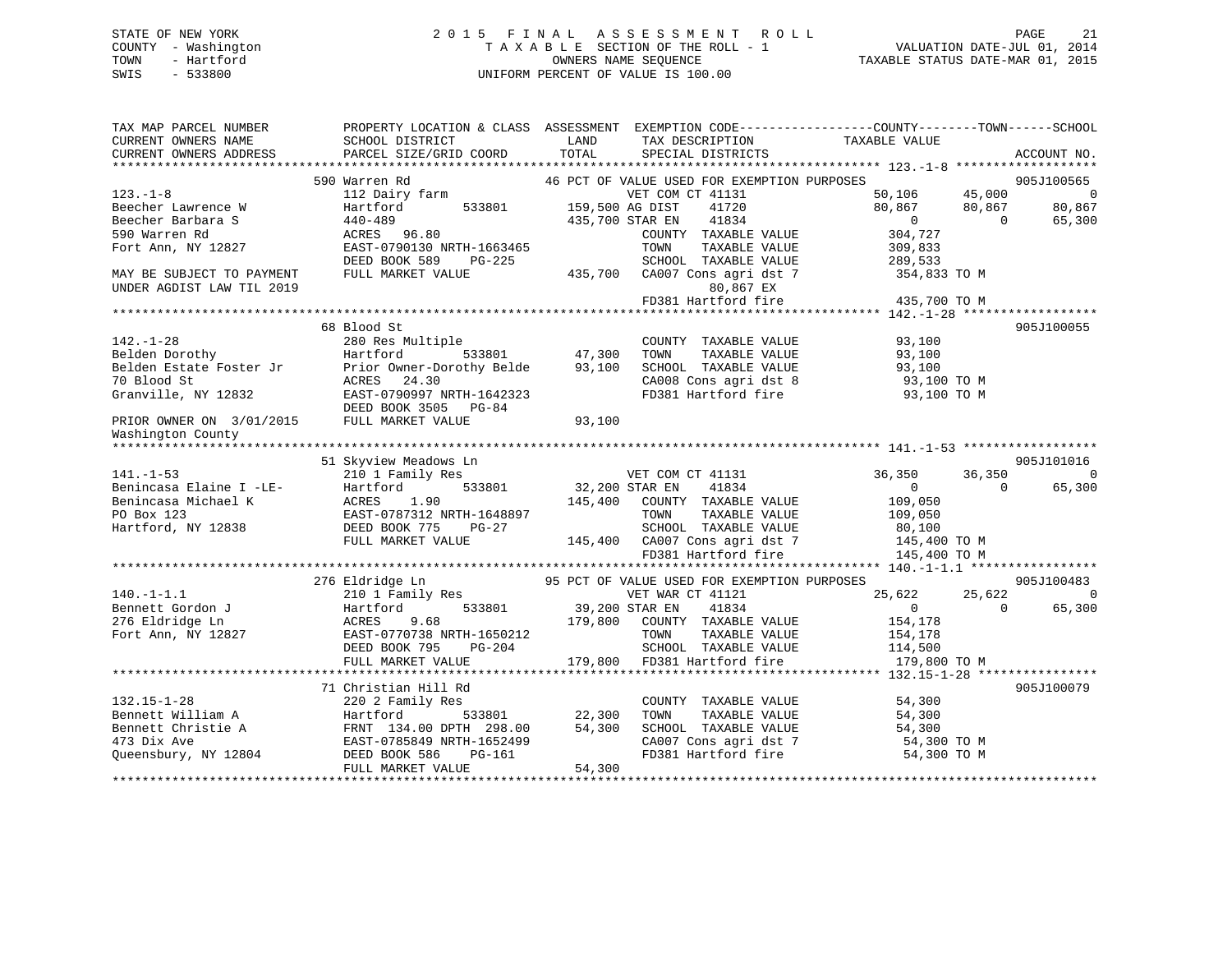# STATE OF NEW YORK 2 0 1 5 F I N A L A S S E S S M E N T R O L L PAGE 22 COUNTY - Washington T A X A B L E SECTION OF THE ROLL - 1 VALUATION DATE-JUL 01, 2014 TOWN - Hartford **TAXABLE STATUS DATE-MAR 01, 2015** OWNERS NAME SEQUENCE TAXABLE STATUS DATE-MAR 01, 2015 SWIS - 533800 UNIFORM PERCENT OF VALUE IS 100.00

| TAX MAP PARCEL NUMBER<br>CURRENT OWNERS NAME<br>CURRENT OWNERS ADDRESS | PROPERTY LOCATION & CLASS ASSESSMENT<br>SCHOOL DISTRICT<br>PARCEL SIZE/GRID COORD | LAND<br>TOTAL         | TAX DESCRIPTION TAXABLE VALUE<br>SPECIAL DISTRICTS  | EXEMPTION CODE-----------------COUNTY-------TOWN------SCHOOL | ACCOUNT NO.        |
|------------------------------------------------------------------------|-----------------------------------------------------------------------------------|-----------------------|-----------------------------------------------------|--------------------------------------------------------------|--------------------|
|                                                                        | 8 Marlboro Country Rd                                                             |                       |                                                     |                                                              | 905J100624         |
| $141.-3-44.1$                                                          | 210 1 Family Res                                                                  |                       | VET COM CT 41131                                    | 29,250<br>29,250                                             | $\overline{0}$     |
| Benson Dennis F                                                        | Hartford                                                                          | 533801 28,300 STAR EN | 41834                                               | $\overline{0}$<br>$\Omega$                                   | 65,300             |
| Benson Shirley                                                         | 2.39<br>ACRES                                                                     |                       | 117,000 COUNTY TAXABLE VALUE                        | 87,750                                                       |                    |
| 8 Marlboro Country Rd EAST-0785540 NRTH-1641360                        |                                                                                   |                       | TOWN<br>TAXABLE VALUE                               | 87,750                                                       |                    |
| Hartford, NY 12838                                                     | DEED BOOK 466<br>PG-631                                                           |                       | SCHOOL TAXABLE VALUE                                | 51,700                                                       |                    |
|                                                                        | FULL MARKET VALUE                                                                 |                       | 117,000 FD381 Hartford fire                         | 117,000 TO M                                                 |                    |
|                                                                        |                                                                                   |                       |                                                     |                                                              |                    |
|                                                                        | 5584 County Route 30                                                              |                       |                                                     |                                                              | 905J100612         |
| $141. - 3 - 31$                                                        | 210 1 Family Res                                                                  |                       | STAR B<br>41854                                     | $0 \qquad \qquad$<br>$\Omega$                                | 30,000             |
| Benson Jacob A                                                         | 533801<br>Hartford                                                                |                       | 35,500 COUNTY TAXABLE VALUE                         | 123,300                                                      |                    |
| 5584 County Route 30                                                   | 3.98<br>ACRES                                                                     | 123,300 TOWN          | TAXABLE VALUE                                       | 123,300                                                      |                    |
| Granville, NY 12832                                                    | EAST-0788694 NRTH-1643126                                                         |                       | SCHOOL TAXABLE VALUE                                | 93,300                                                       |                    |
|                                                                        | DEED BOOK 3262 PG-180                                                             |                       | CA008 Cons agri dst 8                               | 123,300 TO M                                                 |                    |
|                                                                        | FULL MARKET VALUE                                                                 |                       | 123,300 FD381 Hartford fire                         | 123,300 TO M                                                 |                    |
|                                                                        |                                                                                   |                       |                                                     |                                                              |                    |
|                                                                        | State Route 40                                                                    |                       |                                                     |                                                              | 905J101149         |
| $132. - 2 - 2.4$                                                       | 312 Vac w/imprv                                                                   |                       | COUNTY TAXABLE VALUE                                | 16,000                                                       |                    |
| Bentley Schult Lucille N LE                                            | Hartford<br>533801                                                                | 11,000                | TOWN      TAXABLE  VALUE<br>SCHOOL   TAXABLE  VALUE | 16,000                                                       |                    |
| Schult Eric S                                                          | ACRES<br>1.20                                                                     | 16,000                |                                                     | 16,000                                                       |                    |
| 6 Hillcrest Way                                                        | EAST-0790057 NRTH-1656892                                                         |                       | FD381 Hartford fire                                 | 16,000 TO M                                                  |                    |
| Granville, NY 12832                                                    | DEED BOOK 3472 PG-196                                                             |                       |                                                     |                                                              |                    |
|                                                                        | FULL MARKET VALUE                                                                 | 16,000                |                                                     |                                                              |                    |
|                                                                        |                                                                                   |                       |                                                     |                                                              |                    |
|                                                                        | 51 Rowe Hill Rd                                                                   |                       |                                                     |                                                              | 905J100422         |
| $141. - 1 - 39$                                                        | 210 1 Family Res                                                                  |                       | STAR EN<br>41834                                    | $\overline{0}$                                               | $\Omega$<br>65,300 |
| Berky Michael Jr                                                       | Hartford                                                                          | 533801 22,100         | COUNTY TAXABLE VALUE                                | 186,400                                                      |                    |
| Kalms M Evelyn                                                         | FRNT 152.00 DPTH 259.00                                                           | 186,400               | TOWN<br>TAXABLE VALUE                               | 186,400                                                      |                    |
| PO Box 125                                                             | EAST-0785791 NRTH-1649260                                                         |                       | SCHOOL TAXABLE VALUE                                | 121,100                                                      |                    |
| Hartford, NY 12838                                                     | DEED BOOK 934<br>PG-255                                                           |                       | CA007 Cons agri dst 7                               | 186,400 TO M                                                 |                    |
|                                                                        | FULL MARKET VALUE                                                                 |                       | 186,400 FD381 Hartford fire                         | 186,400 TO M                                                 |                    |
|                                                                        |                                                                                   |                       |                                                     |                                                              |                    |
|                                                                        | 7679 State Route 40                                                               |                       |                                                     |                                                              | 905J101368         |
| $140. - 2 - 37.3$                                                      | 210 1 Family Res                                                                  |                       | 41854<br>STAR B                                     | $\overline{0}$<br>$\Omega$                                   | 30,000             |
| Bidwell Bradley B                                                      | Hartford<br>533801                                                                |                       | 24,300 COUNTY TAXABLE VALUE                         | 112,300                                                      |                    |
| 7679 State Route 40                                                    | FRNT 387.00 DPTH 331.00                                                           | 112,300               | TOWN<br>TAXABLE VALUE                               | 112,300                                                      |                    |
| Hartford, NY 12838                                                     | BANK 185                                                                          |                       | SCHOOL TAXABLE VALUE                                | 82,300                                                       |                    |
|                                                                        | EAST-0780970 NRTH-1643987                                                         |                       |                                                     | CA007 Cons agri dst 7 112,300 TO M                           |                    |
|                                                                        | DEED BOOK 2544 PG-24                                                              |                       | FD381 Hartford fire                                 | 112,300 TO M                                                 |                    |
|                                                                        | FULL MARKET VALUE                                                                 | 112,300               |                                                     |                                                              |                    |
|                                                                        |                                                                                   |                       |                                                     |                                                              |                    |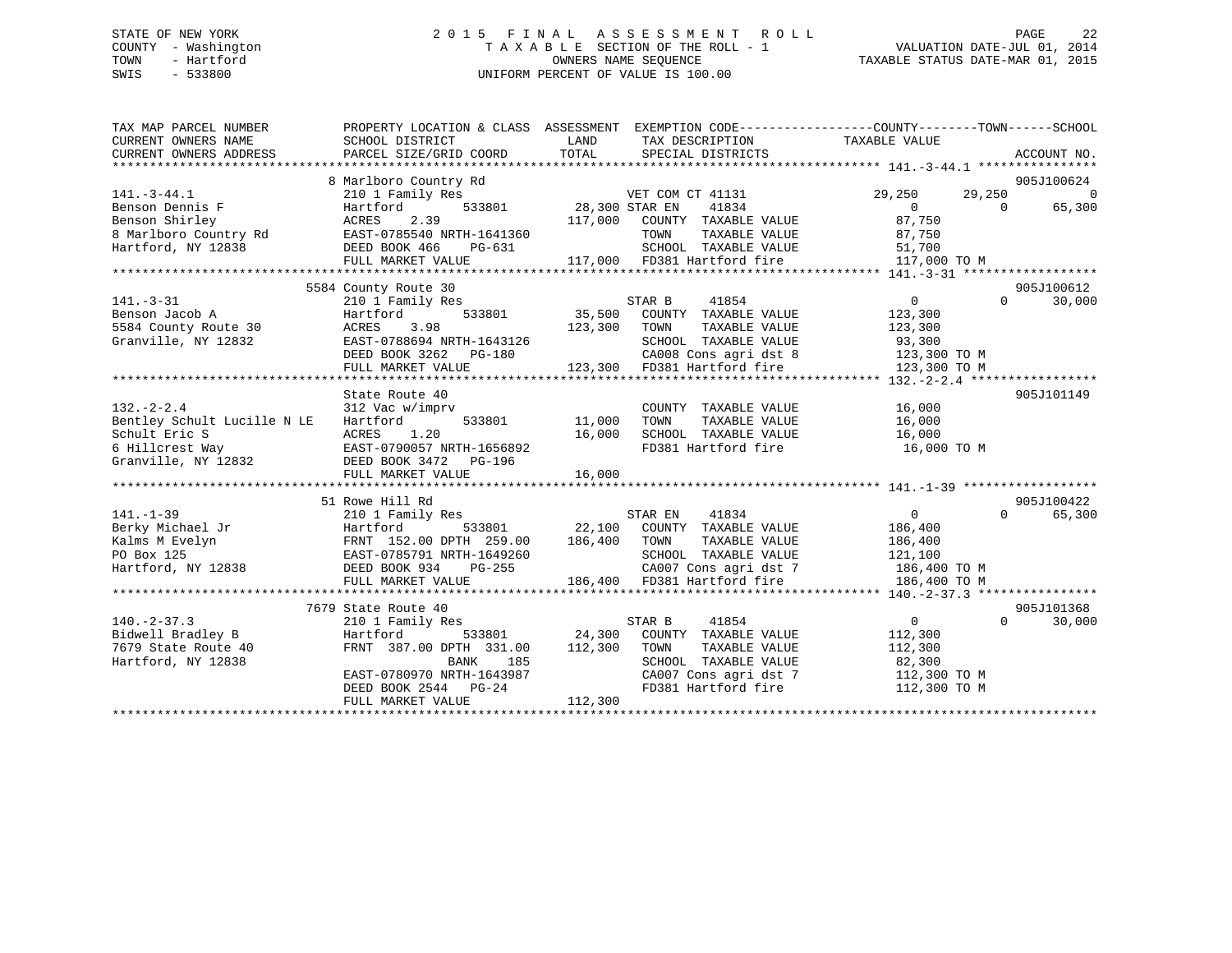# STATE OF NEW YORK 2 0 1 5 F I N A L A S S E S S M E N T R O L L PAGE 23 COUNTY - Washington T A X A B L E SECTION OF THE ROLL - 1 VALUATION DATE-JUL 01, 2014 TOWN - Hartford **TAXABLE STATUS DATE-MAR 01, 2015** OWNERS NAME SEQUENCE TAXABLE STATUS DATE-MAR 01, 2015 SWIS - 533800 UNIFORM PERCENT OF VALUE IS 100.00

| TAX MAP PARCEL NUMBER<br>CURRENT OWNERS NAME<br>CURRENT OWNERS ADDRESS | PROPERTY LOCATION & CLASS ASSESSMENT EXEMPTION CODE---------------COUNTY-------TOWN-----SCHOOL<br>SCHOOL DISTRICT<br>PARCEL SIZE/GRID COORD | LAND<br>TOTAL | TAX DESCRIPTION TAXABLE VALUE<br>SPECIAL DISTRICTS |                | ACCOUNT NO.        |
|------------------------------------------------------------------------|---------------------------------------------------------------------------------------------------------------------------------------------|---------------|----------------------------------------------------|----------------|--------------------|
|                                                                        |                                                                                                                                             |               |                                                    |                |                    |
|                                                                        | 1215 Baldwin Corners Rd                                                                                                                     |               |                                                    |                | 905J101065         |
| $121. - 4 - 12$                                                        | 210 1 Family Res                                                                                                                            |               | 41834<br>STAR EN                                   | $\mathbf{0}$   | 65,300<br>$\Omega$ |
| Blanford Sharon M                                                      | Fort Ann<br>532802                                                                                                                          | 37,100        | COUNTY TAXABLE VALUE                               | 118,500        |                    |
| 1215 Baldwin Corners Rd                                                | $121. - 1 - 12$                                                                                                                             | 118,500       | TAXABLE VALUE<br>TOWN                              | 118,500        |                    |
| Fort Ann, NY 12827                                                     | ACRES<br>4.71                                                                                                                               |               | SCHOOL TAXABLE VALUE                               | 53,200         |                    |
|                                                                        | EAST-0764696 NRTH-1661636                                                                                                                   |               | FD381 Hartford fire                                | 118,500 TO M   |                    |
|                                                                        | DEED BOOK 461<br>PG-444                                                                                                                     |               |                                                    |                |                    |
|                                                                        | FULL MARKET VALUE                                                                                                                           | 118,500       |                                                    |                |                    |
|                                                                        |                                                                                                                                             |               |                                                    |                |                    |
|                                                                        | 61 Winch Way                                                                                                                                |               |                                                    |                | 905J100259         |
| $149. - 1 - 26.17$                                                     | 240 Rural res                                                                                                                               |               | STAR B<br>41854                                    | $\overline{0}$ | $\Omega$<br>30,000 |
| Bleau Shirley A                                                        | Hartford<br>533801                                                                                                                          |               | 27,100 COUNTY TAXABLE VALUE                        | 78,800         |                    |
| 61 Winch Way                                                           | ACRES 10.14                                                                                                                                 | 78,800 TOWN   | TAXABLE VALUE                                      | 78,800         |                    |
| Argyle, NY 12809                                                       | EAST-0780428 NRTH-1636973                                                                                                                   |               | SCHOOL TAXABLE VALUE                               | 48,800         |                    |
|                                                                        | DEED BOOK 892<br>PG-162                                                                                                                     |               | FD381 Hartford fire                                | 78,800 TO M    |                    |
|                                                                        | FULL MARKET VALUE                                                                                                                           | 78,800        |                                                    |                |                    |
|                                                                        |                                                                                                                                             |               |                                                    |                |                    |
|                                                                        | 2064 County Route 43                                                                                                                        |               |                                                    |                |                    |
| $148. - 1 - 25.2$                                                      | 270 Mfg housing                                                                                                                             |               | STAR EN<br>41834                                   | $\overline{0}$ | 61,000<br>$\Omega$ |
| Bogardus Harry F                                                       | Hartford<br>533801                                                                                                                          | 29,400        | COUNTY TAXABLE VALUE                               | 61,000         |                    |
| Bogardus Peggy A                                                       | LOT <sub>3</sub>                                                                                                                            | 61,000        | TOWN<br>TAXABLE VALUE                              | 61,000         |                    |
| 2064 County Route 43                                                   | ACRES<br>6.00                                                                                                                               |               | SCHOOL TAXABLE VALUE                               | $\overline{0}$ |                    |
| Fort Edward, NY 12828                                                  | EAST-0765726 NRTH-1635319                                                                                                                   |               | CA006 Cons agri dst 6                              | 61,000 TO M    |                    |
|                                                                        | DEED BOOK 726<br>PG-347                                                                                                                     |               | FD381 Hartford fire                                | 61,000 TO M    |                    |
|                                                                        | FULL MARKET VALUE                                                                                                                           | 61,000        |                                                    |                |                    |
|                                                                        |                                                                                                                                             |               |                                                    |                |                    |
|                                                                        | 8360 State Route 40                                                                                                                         |               |                                                    |                | 905J101230         |
| $123. - 1 - 13.4$                                                      | 210 1 Family Res                                                                                                                            |               | COUNTY TAXABLE VALUE                               | 90,500         |                    |
| Boisvenue Albert L                                                     | 533801<br>Hartford                                                                                                                          | 23,000        | TOWN<br>TAXABLE VALUE                              | 90,500         |                    |
| Boisvenue Thomas A                                                     | ACRES<br>1.00                                                                                                                               | 90,500        | SCHOOL TAXABLE VALUE                               | 90,500         |                    |
| 4297 Deacon Ct SW                                                      | EAST-0790567 NRTH-1657743                                                                                                                   |               | FD381 Hartford fire                                | 90,500 TO M    |                    |
| Concord, NC 28025                                                      | DEED BOOK 1774 PG-273                                                                                                                       |               |                                                    |                |                    |
|                                                                        | FULL MARKET VALUE                                                                                                                           | 90,500        |                                                    |                |                    |
|                                                                        |                                                                                                                                             |               |                                                    |                |                    |
|                                                                        | 326 Warren Rd                                                                                                                               |               |                                                    |                | 905J100634         |
| $123. - 1 - 18$                                                        | 210 1 Family Res                                                                                                                            |               | COUNTY TAXABLE VALUE                               | 112,000        |                    |
| Boisvenue Albert L                                                     | 533801<br>Hartford                                                                                                                          | 41,200        | TAXABLE VALUE<br>TOWN                              | 112,000        |                    |
| Boisvenue Joan R                                                       | ACRES<br>5.80                                                                                                                               | 112,000       | SCHOOL TAXABLE VALUE                               | 112,000        |                    |
| 4297 Deacon Ct SW                                                      | EAST-0785708 NRTH-1662412                                                                                                                   |               |                                                    | 112,000 TO M   |                    |
| Concord, NC 28025                                                      | DEED BOOK 1774 PG-270                                                                                                                       |               | CA007 Cons agri dst 7<br>FD381 Hartford fire       | 112,000 TO M   |                    |
|                                                                        |                                                                                                                                             |               |                                                    |                |                    |
|                                                                        | FULL MARKET VALUE                                                                                                                           | 112,000       |                                                    |                |                    |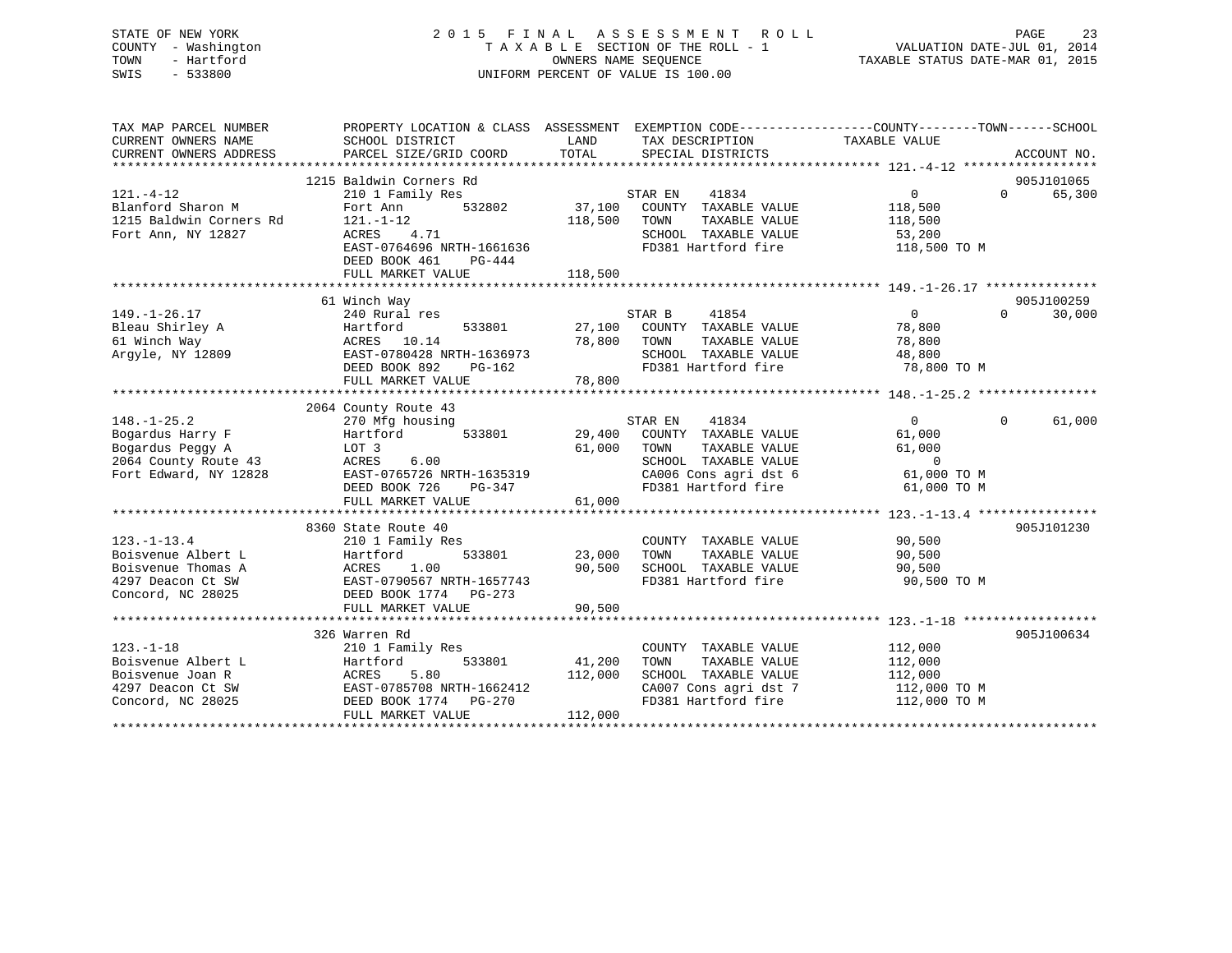|      | STATE OF NEW YORK   | 2015 FINAL ASSESSMENT ROLL         | 2.4<br>PAGE                      |
|------|---------------------|------------------------------------|----------------------------------|
|      | COUNTY - Washington | TAXABLE SECTION OF THE ROLL - 1    | VALUATION DATE-JUL 01, 2014      |
| TOWN | - Hartford          | OWNERS NAME SEOUENCE               | TAXABLE STATUS DATE-MAR 01, 2015 |
| SWIS | $-533800$           | UNIFORM PERCENT OF VALUE IS 100.00 |                                  |

| TAX MAP PARCEL NUMBER                                        |                                                                                                                                                                                                                                      |         | PROPERTY LOCATION & CLASS ASSESSMENT EXEMPTION CODE----------------COUNTY-------TOWN------SCHOOL |                                             |          |               |
|--------------------------------------------------------------|--------------------------------------------------------------------------------------------------------------------------------------------------------------------------------------------------------------------------------------|---------|--------------------------------------------------------------------------------------------------|---------------------------------------------|----------|---------------|
| CURRENT OWNERS NAME                                          | SCHOOL DISTRICT                                                                                                                                                                                                                      | LAND    | TAX DESCRIPTION                                                                                  | TAXABLE VALUE                               |          |               |
| CURRENT OWNERS ADDRESS                                       | PARCEL SIZE/GRID COORD                                                                                                                                                                                                               |         | TOTAL SPECIAL DISTRICTS                                                                          |                                             |          | ACCOUNT NO.   |
|                                                              |                                                                                                                                                                                                                                      |         |                                                                                                  |                                             |          |               |
|                                                              | 7849 State Route 40                                                                                                                                                                                                                  |         |                                                                                                  |                                             |          | 905J100266    |
| $141. - 1 - 10$                                              | 270 Mfg housing<br>270 Mfg housing<br>370 Mfg housing<br>37,801 16,600 AGED-CO/TN 41801 15,938 15,938 0<br>37,500 AGED-SCH 41804 0 0 9,375                                                                                           |         |                                                                                                  |                                             |          |               |
|                                                              |                                                                                                                                                                                                                                      |         |                                                                                                  |                                             |          |               |
|                                                              |                                                                                                                                                                                                                                      |         |                                                                                                  |                                             |          |               |
| Bonner Violet E<br>7849 State Route 40<br>Hartford, NY 12838 | EAST-0783463 NRTH-1647288                                                                                                                                                                                                            |         | STAR EN 41834                                                                                    | $\overline{0}$                              | $\Omega$ | 28,125        |
|                                                              | DEED BOOK 606<br>$PG-213$                                                                                                                                                                                                            |         | COUNTY TAXABLE VALUE                                                                             | 15,937                                      |          |               |
|                                                              | FULL MARKET VALUE                                                                                                                                                                                                                    |         |                                                                                                  |                                             |          |               |
|                                                              |                                                                                                                                                                                                                                      |         | TOWN TAXABLE VALUE 15,937<br>SCHOOL TAXABLE VALUE 0<br>CA007 Cons agri dst 7 37,500 TO M         |                                             |          |               |
|                                                              |                                                                                                                                                                                                                                      |         |                                                                                                  |                                             |          |               |
|                                                              |                                                                                                                                                                                                                                      |         |                                                                                                  |                                             |          |               |
|                                                              |                                                                                                                                                                                                                                      |         |                                                                                                  |                                             |          |               |
|                                                              | 275 Blood St                                                                                                                                                                                                                         |         |                                                                                                  | $\begin{array}{c}\n0 \\ 65400\n\end{array}$ |          | 905J100070    |
| $142. - 1 - 13$                                              | 240 Rural res                                                                                                                                                                                                                        |         | STAR B<br>41854                                                                                  |                                             | $\Omega$ | 30,000        |
| Borden Phyllis<br>275 Blood St                               |                                                                                                                                                                                                                                      |         | 41,300 COUNTY TAXABLE VALUE<br>TAXABLE VALUE                                                     |                                             |          |               |
| 275 Blood St                                                 |                                                                                                                                                                                                                                      |         | 65,400 TOWN                                                                                      | 65,400                                      |          |               |
| Granville, NY 12832                                          |                                                                                                                                                                                                                                      |         | SCHOOL TAXABLE VALUE 35,400<br>FD381 Hartford fire 65,400 TO M                                   |                                             |          |               |
|                                                              |                                                                                                                                                                                                                                      |         |                                                                                                  |                                             |          |               |
|                                                              |                                                                                                                                                                                                                                      |         |                                                                                                  |                                             |          |               |
|                                                              | 7787&7789 State Route 40                                                                                                                                                                                                             |         |                                                                                                  |                                             |          | 905J100280    |
| $140. - 2 - 12$                                              | 280 Res Multiple                                                                                                                                                                                                                     |         | COUNTY TAXABLE VALUE 131,600                                                                     |                                             |          |               |
| Boucher Brian D                                              | 533801                                                                                                                                                                                                                               | 23,000  | TAXABLE VALUE<br>TOWN                                                                            | 131,600                                     |          |               |
| 7785 State Route 40                                          |                                                                                                                                                                                                                                      |         | 131,600 SCHOOL TAXABLE VALUE                                                                     | 131,600                                     |          |               |
| Hartford, NY 12838                                           | 2nd bldg 2 family                                                                                                                                                                                                                    |         | FD381 Hartford fire 131,600 TO M                                                                 |                                             |          |               |
|                                                              | FRNT 132.00 DPTH 165.00                                                                                                                                                                                                              |         |                                                                                                  |                                             |          |               |
|                                                              | EAST-0782632 NRTH-1646114                                                                                                                                                                                                            |         |                                                                                                  |                                             |          |               |
|                                                              | DEED BOOK 561 PG-135                                                                                                                                                                                                                 |         |                                                                                                  |                                             |          |               |
|                                                              | FULL MARKET VALUE                                                                                                                                                                                                                    | 131,600 |                                                                                                  |                                             |          |               |
|                                                              |                                                                                                                                                                                                                                      |         |                                                                                                  |                                             |          |               |
|                                                              | 7785 State Route 40                                                                                                                                                                                                                  |         |                                                                                                  |                                             |          | 905J100248    |
| $140. - 2 - 13$                                              | 210 1 Family Res                                                                                                                                                                                                                     |         | STAR B 41854                                                                                     | $\overline{0}$                              |          | $0 \t 30,000$ |
| Boucher Brian D                                              |                                                                                                                                                                                                                                      |         |                                                                                                  |                                             |          |               |
| 7785 State Route 40                                          |                                                                                                                                                                                                                                      |         |                                                                                                  |                                             |          |               |
| Hartford, NY 12838                                           |                                                                                                                                                                                                                                      |         |                                                                                                  |                                             |          |               |
|                                                              |                                                                                                                                                                                                                                      |         |                                                                                                  |                                             |          |               |
|                                                              |                                                                                                                                                                                                                                      |         |                                                                                                  |                                             |          |               |
|                                                              | 0.-2-13<br>ucher Brian D and Martford (1.00 DPH 191.00 100,700 TOWN TAXABLE VALUE 100,700<br>EAST-0782587 NRTH-1646027 SCHOOL TAXABLE VALUE 100,700<br>FULL MARKET VALUE 100,700 DEED BOOK 529 PG-15 FD381 Hartford fire 100,700 TOW |         |                                                                                                  |                                             |          |               |
|                                                              | 7804 State Route 40                                                                                                                                                                                                                  |         |                                                                                                  |                                             |          | 905J100681    |
| $141. - 1 - 13$                                              | 210 1 Family Res                                                                                                                                                                                                                     |         | 41854<br>STAR B                                                                                  | $\overline{0}$                              | $\Omega$ | 30,000        |
|                                                              |                                                                                                                                                                                                                                      |         | 533801 21,800 COUNTY TAXABLE VALUE                                                               | 220,600                                     |          |               |
|                                                              |                                                                                                                                                                                                                                      |         | TAXABLE VALUE 220,600                                                                            |                                             |          |               |
| Hartford, NY 12838                                           | EAST-0783004 NRTH-1646202                                                                                                                                                                                                            |         | SCHOOL TAXABLE VALUE 190,600<br>FD381 Hartford fire 1220,600                                     |                                             |          |               |
|                                                              | DEED BOOK 3264 PG-29                                                                                                                                                                                                                 |         |                                                                                                  | 220,600 TO M                                |          |               |
|                                                              | FULL MARKET VALUE                                                                                                                                                                                                                    | 220,600 |                                                                                                  |                                             |          |               |
|                                                              |                                                                                                                                                                                                                                      |         |                                                                                                  |                                             |          |               |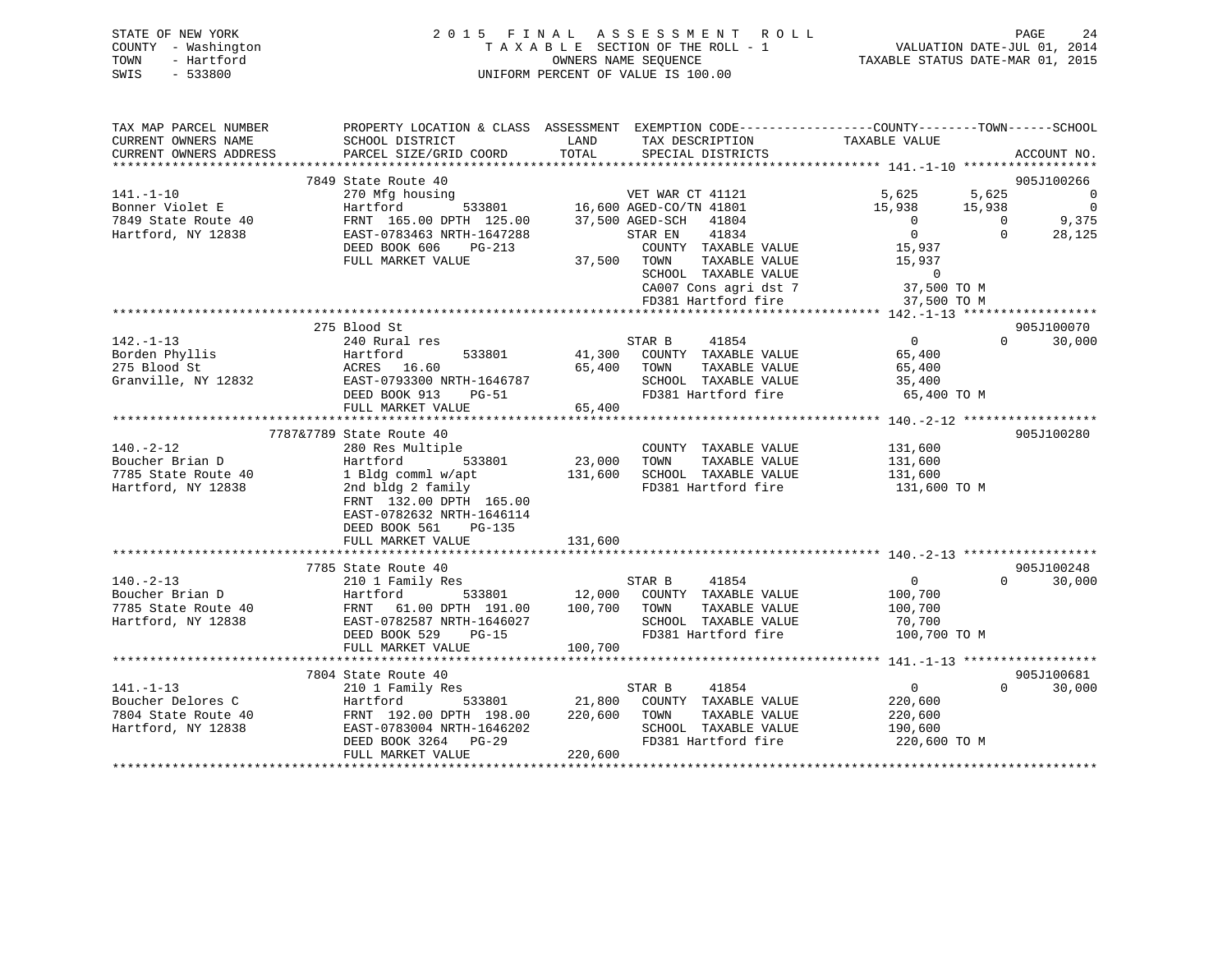# STATE OF NEW YORK 2 0 1 5 F I N A L A S S E S S M E N T R O L L PAGE 25 COUNTY - Washington T A X A B L E SECTION OF THE ROLL - 1 VALUATION DATE-JUL 01, 2014 TOWN - Hartford **TAXABLE STATUS DATE-MAR 01, 2015** OWNERS NAME SEQUENCE TAXABLE STATUS DATE-MAR 01, 2015 SWIS - 533800 UNIFORM PERCENT OF VALUE IS 100.00

| TAX MAP PARCEL NUMBER<br>CURRENT OWNERS NAME<br>CURRENT OWNERS ADDRESS | PROPERTY LOCATION & CLASS ASSESSMENT<br>SCHOOL DISTRICT<br>PARCEL SIZE/GRID COORD | LAND<br>TOTAL | EXEMPTION CODE-----------------COUNTY-------TOWN------SCHOOL<br>TAX DESCRIPTION TAXABLE VALUE<br>SPECIAL DISTRICTS |                            | ACCOUNT NO.        |
|------------------------------------------------------------------------|-----------------------------------------------------------------------------------|---------------|--------------------------------------------------------------------------------------------------------------------|----------------------------|--------------------|
|                                                                        |                                                                                   |               |                                                                                                                    |                            |                    |
|                                                                        | 208 County Route 23                                                               |               |                                                                                                                    |                            | 905J100408         |
| $132. - 1 - 20$                                                        | 270 Mfg housing                                                                   |               | STAR EN<br>41834                                                                                                   | $\overline{0}$             | 65,300<br>$\Omega$ |
| Boucher Douglas                                                        | Hartford<br>533801                                                                | 14,000        | COUNTY TAXABLE VALUE                                                                                               | 66,000                     |                    |
| Boucher Zoeann                                                         | 685/176                                                                           | 66,000        | TOWN<br>TAXABLE VALUE                                                                                              | 66,000                     |                    |
| 208 County Route 23                                                    | FRNT 126.00 DPTH 126.00                                                           |               | SCHOOL TAXABLE VALUE                                                                                               | 700                        |                    |
| Granville, NY 12832                                                    | EAST-0788676 NRTH-1655743                                                         |               | CA007 Cons agri dst 7                                                                                              | 66,000 TO M                |                    |
|                                                                        | DEED BOOK 3226 PG-343                                                             |               | FD381 Hartford fire                                                                                                | 66,000 TO M                |                    |
|                                                                        | FULL MARKET VALUE                                                                 | 66,000        |                                                                                                                    |                            |                    |
|                                                                        |                                                                                   |               |                                                                                                                    |                            |                    |
|                                                                        | 27 East St                                                                        |               |                                                                                                                    |                            | 905J100074         |
| $132.15 - 2 - 6$                                                       | 210 1 Family Res                                                                  |               | STAR B<br>41854                                                                                                    | $\overline{0}$             | $\Omega$<br>30,000 |
| Boucher Janet E                                                        | 533801<br>Hartford                                                                |               | 28,300 COUNTY TAXABLE VALUE                                                                                        | 136,700                    |                    |
| 27 East St                                                             | ACRES<br>2.40                                                                     | 136,700       | TAXABLE VALUE<br>TOWN                                                                                              | 136,700                    |                    |
| Hartford, NY 12838                                                     | EAST-0787070 NRTH-1652470                                                         |               | SCHOOL TAXABLE VALUE                                                                                               | 106,700                    |                    |
|                                                                        | DEED BOOK 931<br>PG-80                                                            |               |                                                                                                                    | 136,700 TO M               |                    |
|                                                                        | FULL MARKET VALUE                                                                 |               | CA007 Cons agri dst 7<br>136,700 FD381 Hartford fire                                                               | 136,700 TO M               |                    |
|                                                                        |                                                                                   |               |                                                                                                                    |                            |                    |
|                                                                        | 44 Marlboro Country Rd                                                            |               |                                                                                                                    |                            | 905J100206         |
| $141. - 3 - 40$                                                        | 210 1 Family Res                                                                  |               | 41854<br>STAR B                                                                                                    | $\overline{0}$<br>$\Omega$ | 30,000             |
| Boucher Robbie                                                         | Hartford 533801                                                                   |               | 31,400 COUNTY TAXABLE VALUE                                                                                        | 195,000                    |                    |
| 44 Marlboro Country Rd                                                 | 812/217                                                                           | 195,000       | TOWN<br>TAXABLE VALUE                                                                                              | 195,000                    |                    |
| Hartford, NY 12838                                                     | 3.20<br>ACRES                                                                     |               | SCHOOL TAXABLE VALUE                                                                                               | 165,000                    |                    |
|                                                                        | EAST-0786266 NRTH-1642075                                                         |               | FD381 Hartford fire                                                                                                | 195,000 TO M               |                    |
|                                                                        | DEED BOOK 2923 PG-273                                                             |               |                                                                                                                    |                            |                    |
|                                                                        | FULL MARKET VALUE                                                                 | 195,000       |                                                                                                                    |                            |                    |
|                                                                        |                                                                                   |               |                                                                                                                    |                            |                    |
|                                                                        | 7941 State Route 40                                                               |               |                                                                                                                    |                            | 905J100075         |
| $141. - 1 - 7$                                                         | 210 1 Family Res                                                                  |               | COUNTY TAXABLE VALUE                                                                                               | 189,300                    |                    |
| Boucher Scott                                                          | 533801<br>Hartford                                                                | 27,200        | TAXABLE VALUE<br>TOWN                                                                                              | 189,300                    |                    |
| 7941 State Route 40                                                    | 626/57                                                                            | 189,300       | SCHOOL TAXABLE VALUE                                                                                               | 189,300                    |                    |
| Hartford, NY 12838                                                     | ACRES<br>1.80                                                                     |               | CA007 Cons agri dst 7                                                                                              | 189,300 TO M               |                    |
|                                                                        | EAST-0784643 NRTH-1649376                                                         |               | FD381 Hartford fire                                                                                                | 189,300 TO M               |                    |
|                                                                        | DEED BOOK 2745 PG-215                                                             |               |                                                                                                                    |                            |                    |
|                                                                        | FULL MARKET VALUE                                                                 | 189,300       |                                                                                                                    |                            |                    |
|                                                                        |                                                                                   |               |                                                                                                                    |                            |                    |
|                                                                        | State Route 40                                                                    |               |                                                                                                                    |                            | 905J101389         |
| $141. - 1 - 8.1$                                                       | 311 Res vac land                                                                  |               | COUNTY TAXABLE VALUE                                                                                               | 1,000                      |                    |
| Boucher Scott                                                          | Hartford<br>533801                                                                | 1,000         | TAXABLE VALUE<br>TOWN                                                                                              | 1,000                      |                    |
| 7941 State Route 40                                                    | FRNT 54.00 DPTH 300.00                                                            | 1,000         | SCHOOL TAXABLE VALUE                                                                                               | 1,000                      |                    |
| Hartford, NY 12838                                                     | EAST-0784540 NRTH-1649251                                                         |               |                                                                                                                    | 1,000 TO M                 |                    |
|                                                                        | DEED BOOK 2745 PG-215                                                             |               | CA007 Cons agri dst 7<br>FD381 Hartford fire                                                                       | 1,000 TO M                 |                    |
|                                                                        | FULL MARKET VALUE                                                                 | 1,000         |                                                                                                                    |                            |                    |
|                                                                        |                                                                                   |               |                                                                                                                    |                            |                    |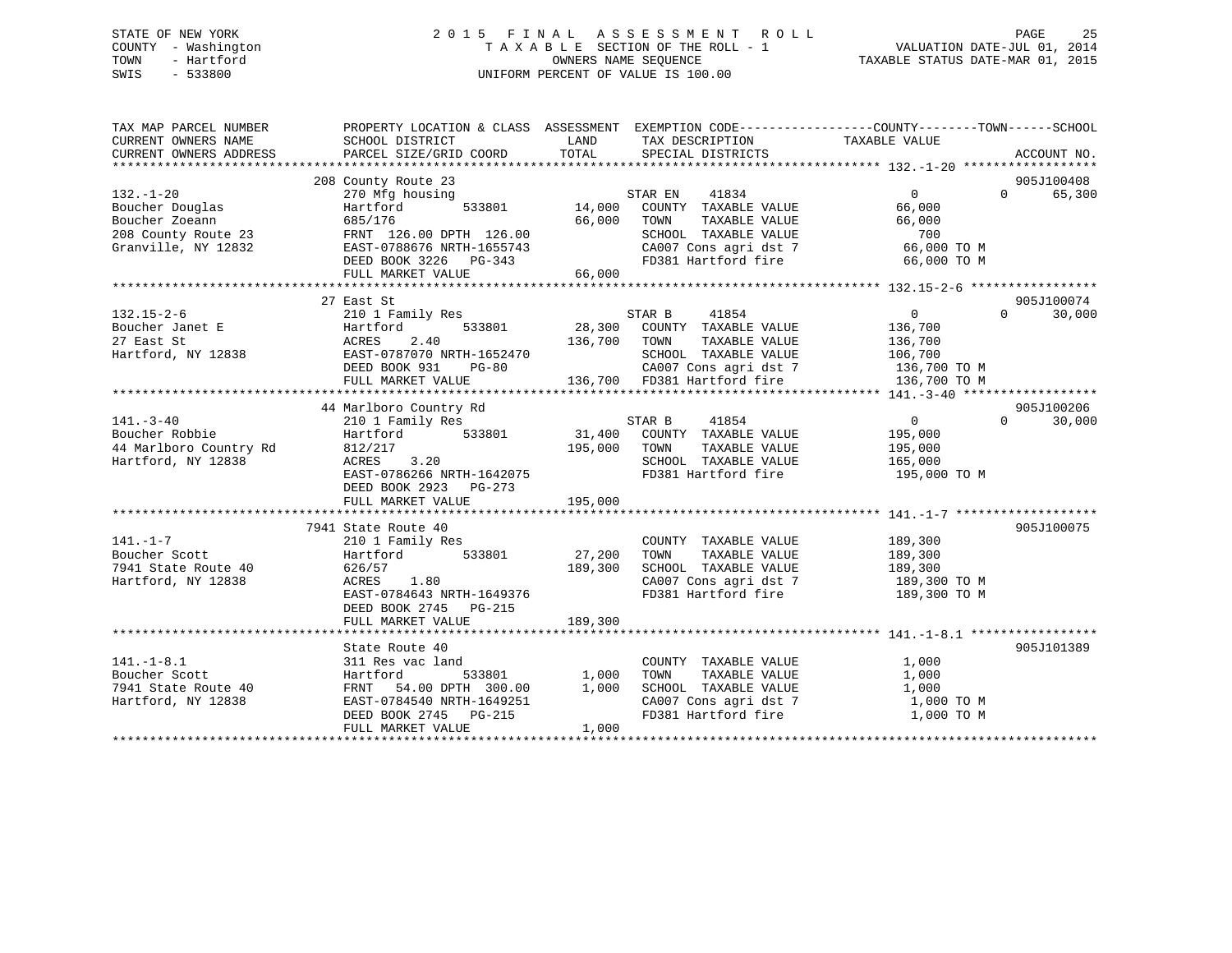| STATE OF NEW YORK<br>COUNTY - Washington<br>TOWN<br>- Hartford<br>$-533800$<br>SWIS              |                                                                                                                                                                                          | OWNERS NAME SEQUENCE | 2015 FINAL ASSESSMENT ROLL<br>TAXABLE SECTION OF THE ROLL - 1<br>UNIFORM PERCENT OF VALUE IS 100.00                          |                                                                  | PAGE<br>26<br>VALUATION DATE-JUL 01, 2014<br>TAXABLE STATUS DATE-MAR 01, 2015 |
|--------------------------------------------------------------------------------------------------|------------------------------------------------------------------------------------------------------------------------------------------------------------------------------------------|----------------------|------------------------------------------------------------------------------------------------------------------------------|------------------------------------------------------------------|-------------------------------------------------------------------------------|
| TAX MAP PARCEL NUMBER<br>CURRENT OWNERS NAME<br>CURRENT OWNERS ADDRESS                           | PROPERTY LOCATION & CLASS ASSESSMENT EXEMPTION CODE----------------COUNTY-------TOWN------SCHOOL<br>SCHOOL DISTRICT<br>PARCEL SIZE/GRID COORD                                            | LAND<br>TOTAL        | TAX DESCRIPTION TAXABLE VALUE<br>SPECIAL DISTRICTS<br>SPECIAL DISTRICTS                                                      |                                                                  | ACCOUNT NO.                                                                   |
|                                                                                                  | 1418 Burch Rd                                                                                                                                                                            |                      |                                                                                                                              |                                                                  |                                                                               |
| $151. - 2 - 8.3$<br>Boucher Shellie<br>1418 Burch Rd<br>Granville, NY 12832                      | 210 1 Family Res<br>Hartford 533801<br>Sub div 12272 lot 2<br>985/240<br>5.15<br>ACRES<br>EAST-0796844 NRTH-1634766<br>DEED BOOK 3427 PG-4<br>FULL MARKET VALUE                          | 26,900<br>98,200     | COUNTY TAXABLE VALUE<br>TOWN<br>TAXABLE VALUE<br>98,200 SCHOOL TAXABLE VALUE<br>CA008 Cons agri dst 8<br>FD381 Hartford fire | 98,200<br>98,200<br>98,200<br>98,200 TO M<br>98,200 TO M         |                                                                               |
|                                                                                                  |                                                                                                                                                                                          | ***********          |                                                                                                                              |                                                                  |                                                                               |
|                                                                                                  | 190 County Route 23                                                                                                                                                                      |                      |                                                                                                                              |                                                                  | 905L100303                                                                    |
| $132. - 1 - 24$<br>Boucher Timothy A<br>PO Box 62<br>Hartford, NY 12838                          | DEED BOOK 1887 PG-171<br>FULL MARKET VALUE                                                                                                                                               |                      | VET COM CT 41131<br>41834<br>COUNTY TAXABLE VALUE<br>TOWN<br>TAXABLE VALUE<br>78,300 SCHOOL TAXABLE VALUE                    | 19,575<br>35,235<br>$\overline{0}$<br>23,490<br>23,490<br>13,000 | 19,575<br>0<br>35,235<br>0<br>$\sim$ 0<br>65,300                              |
|                                                                                                  |                                                                                                                                                                                          |                      | CA007 Cons agri dst 7                                                                                                        | 78,300 TO M                                                      |                                                                               |
|                                                                                                  |                                                                                                                                                                                          |                      | FD381 Hartford fire                                                                                                          | 78,300 TO M                                                      |                                                                               |
|                                                                                                  | 5545 County Route 30                                                                                                                                                                     |                      |                                                                                                                              |                                                                  |                                                                               |
| $141. - 3 - 34.2$<br>Bowen Philip<br>Bowen Sherry<br>5545 County Route 30<br>Granville, NY 12832 | 210 1 Family Res<br>$Hartford$ 533801<br>LOT B<br>ACRES 6.09<br>EAST-0788455 NRTH-1641809<br>DEED BOOK 2364 PG-21                                                                        | 117,900 TOWN         | STAR B<br>41854<br>32,700 COUNTY TAXABLE VALUE<br>TAXABLE VALUE<br>SCHOOL TAXABLE VALUE<br>FD381 Hartford fire               | $\overline{0}$<br>117,900<br>117,900<br>87,900<br>117,900 TO M   | $\Omega$<br>30,000                                                            |
|                                                                                                  | FULL MARKET VALUE                                                                                                                                                                        | 117,900              |                                                                                                                              |                                                                  |                                                                               |
| $141. - 3 - 35$<br>Bowen Philip<br>Bowen Sherry<br>5545 County Route 30<br>Granville, NY 12832   | 5537 County Route 30<br>311 Res vac land<br>Hartford 533801<br>FRNT 74.00 DPTH 99.00<br>EAST-0788840 NRTH-1642033<br>----- 2531 DG-291<br>DEED BOOK 2771 PG-291<br>FULL MARKET VALUE     | 500<br>500           | COUNTY TAXABLE VALUE<br>TAXABLE VALUE<br>TOWN<br>500 SCHOOL TAXABLE VALUE<br>FD381 Hartford fire                             | 500<br>500<br>500<br>500 TO M                                    | 905J100173                                                                    |
|                                                                                                  | County Route 30                                                                                                                                                                          |                      |                                                                                                                              |                                                                  |                                                                               |
| $150. - 1 - 3.2$<br>Bowen Philip<br>Bowen Sherry<br>5545 County Route 30<br>Granville, NY 12832  | 314 Rural vac<10<br>si <del>i</del> Kurai<br>Hartford<br>533801<br>2011 to be combined $w/34$ .<br>ACRES 2.28<br>EAST-0788829 NRTH-1641813<br>DEED BOOK 2706 PG-164<br>FULL MARKET VALUE | 6,000<br>6.000       | COUNTY TAXABLE VALUE<br>TOWN<br>TAXABLE VALUE<br>6,000 SCHOOL TAXABLE VALUE<br>CA008 Cons agri dst 8<br>FD381 Hartford fire  | 6,000<br>6,000<br>6,000<br>6,000 TO M<br>6,000 TO M              |                                                                               |
|                                                                                                  |                                                                                                                                                                                          |                      |                                                                                                                              |                                                                  |                                                                               |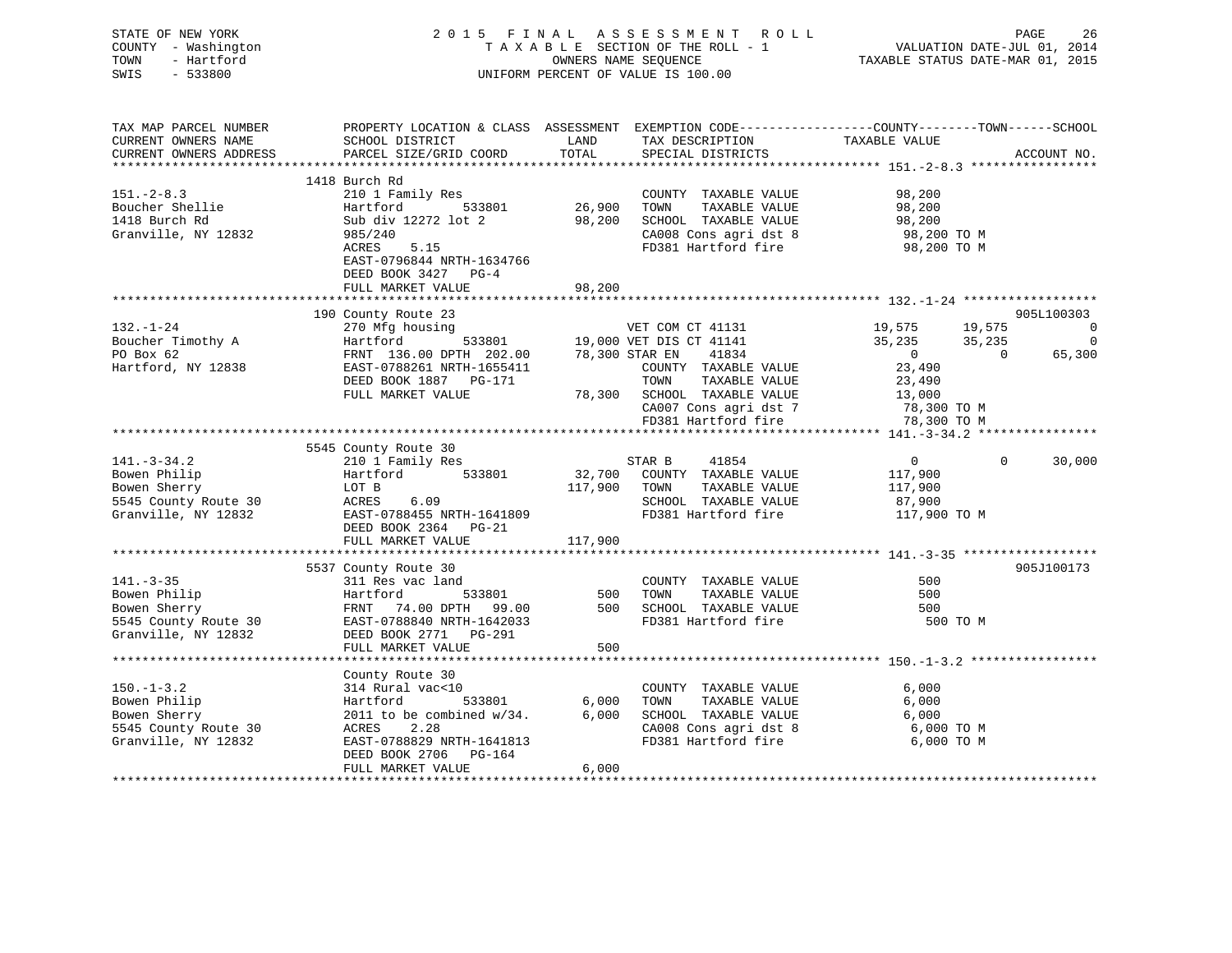# STATE OF NEW YORK 2 0 1 5 F I N A L A S S E S S M E N T R O L L PAGE 27 COUNTY - Washington T A X A B L E SECTION OF THE ROLL - 1 VALUATION DATE-JUL 01, 2014 TOWN - Hartford OWNERS NAME SEQUENCE TAXABLE STATUS DATE-MAR 01, 2015 SWIS - 533800 UNIFORM PERCENT OF VALUE IS 100.00

| TAX MAP PARCEL NUMBER                         |                           |             |                                                           | PROPERTY LOCATION & CLASS ASSESSMENT EXEMPTION CODE---------------COUNTY-------TOWN------SCHOOL |
|-----------------------------------------------|---------------------------|-------------|-----------------------------------------------------------|-------------------------------------------------------------------------------------------------|
| CURRENT OWNERS NAME                           | SCHOOL DISTRICT           | LAND        | TAX DESCRIPTION                                           | TAXABLE VALUE                                                                                   |
| CURRENT OWNERS ADDRESS                        | PARCEL SIZE/GRID COORD    | TOTAL       | SPECIAL DISTRICTS                                         | ACCOUNT NO.                                                                                     |
|                                               |                           |             |                                                           |                                                                                                 |
|                                               | Gilchrist Hill Rd OFF     |             |                                                           | 905J101295                                                                                      |
| $150. - 1 - 59$                               | 322 Rural vac>10          |             | COUNTY TAXABLE VALUE                                      | 6,800                                                                                           |
| Bradley Stanley H Jr                          | 533801<br>Hartford        | 6,800       | TOWN<br>TAXABLE VALUE                                     | 6,800                                                                                           |
| 421 Gilchrist Hill Rd                         | LOT 12                    | 6,800       | SCHOOL TAXABLE VALUE                                      | 6,800                                                                                           |
| Hartford, NY 12838                            | ACRES 10.53               |             | FD381 Hartford fire                                       | 6,800 TO M                                                                                      |
|                                               |                           |             |                                                           |                                                                                                 |
|                                               | EAST-0783783 NRTH-1638480 |             |                                                           |                                                                                                 |
| MAY BE SUBJECT TO PAYMENT                     | DEED BOOK 666<br>PG-29    |             |                                                           |                                                                                                 |
| UNDER AGDIST LAW TIL 2021                     | FULL MARKET VALUE         | 6,800       |                                                           |                                                                                                 |
|                                               |                           |             |                                                           |                                                                                                 |
|                                               | Gilchrist Hill Rd OFF     |             |                                                           | 905J101296                                                                                      |
| $150. - 1 - 60$                               | 312 Vac w/imprv           |             | COUNTY TAXABLE VALUE                                      | 50,700                                                                                          |
| Bradley Stanley H Jr                          | 533801<br>Hartford        | 24,100      | TOWN<br>TAXABLE VALUE                                     | 50,700                                                                                          |
| 421 Gilchrist Hill Rd                         | LOT 13                    | 50,700      | SCHOOL TAXABLE VALUE                                      | 50,700                                                                                          |
| Hartford, NY 12838                            | ACRES<br>3.91             |             | FD381 Hartford fire                                       | 50,700 TO M                                                                                     |
|                                               | EAST-0783867 NRTH-1638099 |             |                                                           |                                                                                                 |
|                                               | DEED BOOK 854<br>PG-235   |             |                                                           |                                                                                                 |
|                                               | FULL MARKET VALUE         | 50,700      |                                                           |                                                                                                 |
|                                               |                           |             |                                                           |                                                                                                 |
|                                               | Gilchrist Hill Rd OFF     |             |                                                           | 905J101297                                                                                      |
|                                               |                           |             |                                                           |                                                                                                 |
| $150. - 1 - 62$                               | 322 Rural vac>10          |             | COUNTY TAXABLE VALUE                                      | 21,400                                                                                          |
| Bradley Stanley H Jr                          | 533801<br>Hartford        | 21,400 TOWN | TAXABLE VALUE                                             | 21,400                                                                                          |
| 421 Gilchrist Hill Rd                         | LOTS 14 & 15              | 21,400      | SCHOOL TAXABLE VALUE                                      | 21,400                                                                                          |
| Hartford, NY 12838                            | 517/212 622/340           |             | FD381 Hartford fire                                       | 21,400 TO M                                                                                     |
|                                               | ACRES<br>22.87            |             |                                                           |                                                                                                 |
|                                               | EAST-0783927 NRTH-1637540 |             |                                                           |                                                                                                 |
|                                               | DEED BOOK 513<br>PG-220   |             |                                                           |                                                                                                 |
|                                               | FULL MARKET VALUE         | 21,400      |                                                           |                                                                                                 |
|                                               |                           |             |                                                           |                                                                                                 |
|                                               | 421 Gilchrist Hill Rd     |             |                                                           | 905J101295                                                                                      |
| $150. - 1 - 64$                               | 240 Rural res             |             | STAR B<br>41854                                           | $\Omega$<br>$\overline{0}$<br>30,000                                                            |
| Bradley Stanley H Jr<br>And Gilchrist Hill Rd | Hartford<br>533801        |             |                                                           | 265,300                                                                                         |
|                                               | P/O LOT 11 & LOTS 16, 17  |             | 39,100 COUNTY TAXABLE VALUE<br>265,300 TOWN TAXABLE VALUE | 265,300                                                                                         |
| Hartford, NY 12838                            | ACRES 15.70               |             | SCHOOL TAXABLE VALUE                                      | 235,300                                                                                         |
|                                               |                           |             |                                                           |                                                                                                 |
|                                               | EAST-0783373 NRTH-1637810 |             | FD381 Hartford fire                                       | 265,300 TO M                                                                                    |
| MAY BE SUBJECT TO PAYMENT                     | DEED BOOK 609<br>PG-312   |             |                                                           |                                                                                                 |
| UNDER AGDIST LAW TIL 2020                     |                           |             |                                                           |                                                                                                 |
|                                               |                           |             |                                                           |                                                                                                 |
|                                               | 4221 State Route 149      |             |                                                           | 905J101362                                                                                      |
| $131. - 1 - 8.2$                              | 210 1 Family Res          |             | 41854<br>STAR B                                           | $\Omega$<br>$\mathbf{0}$<br>30,000                                                              |
| Braundsdorf Wayne R<br>Braundsdorf Shirley    | Hartford<br>533801        | 19,000      | COUNTY TAXABLE VALUE                                      | 160,500                                                                                         |
|                                               | ACRES<br>3.73             | 160,500     | TOWN<br>TAXABLE VALUE                                     | 160,500                                                                                         |
| PO Box 131                                    | EAST-0776101 NRTH-1653718 |             | SCHOOL TAXABLE VALUE                                      | 130,500                                                                                         |
| Hartford, NY 12838                            | DEED BOOK 579<br>PG-117   |             | CA007 Cons agri dst 7                                     | 160,500 TO M                                                                                    |
|                                               | FULL MARKET VALUE         |             | 160,500 FD381 Hartford fire                               | 160,500 TO M                                                                                    |
|                                               |                           |             |                                                           |                                                                                                 |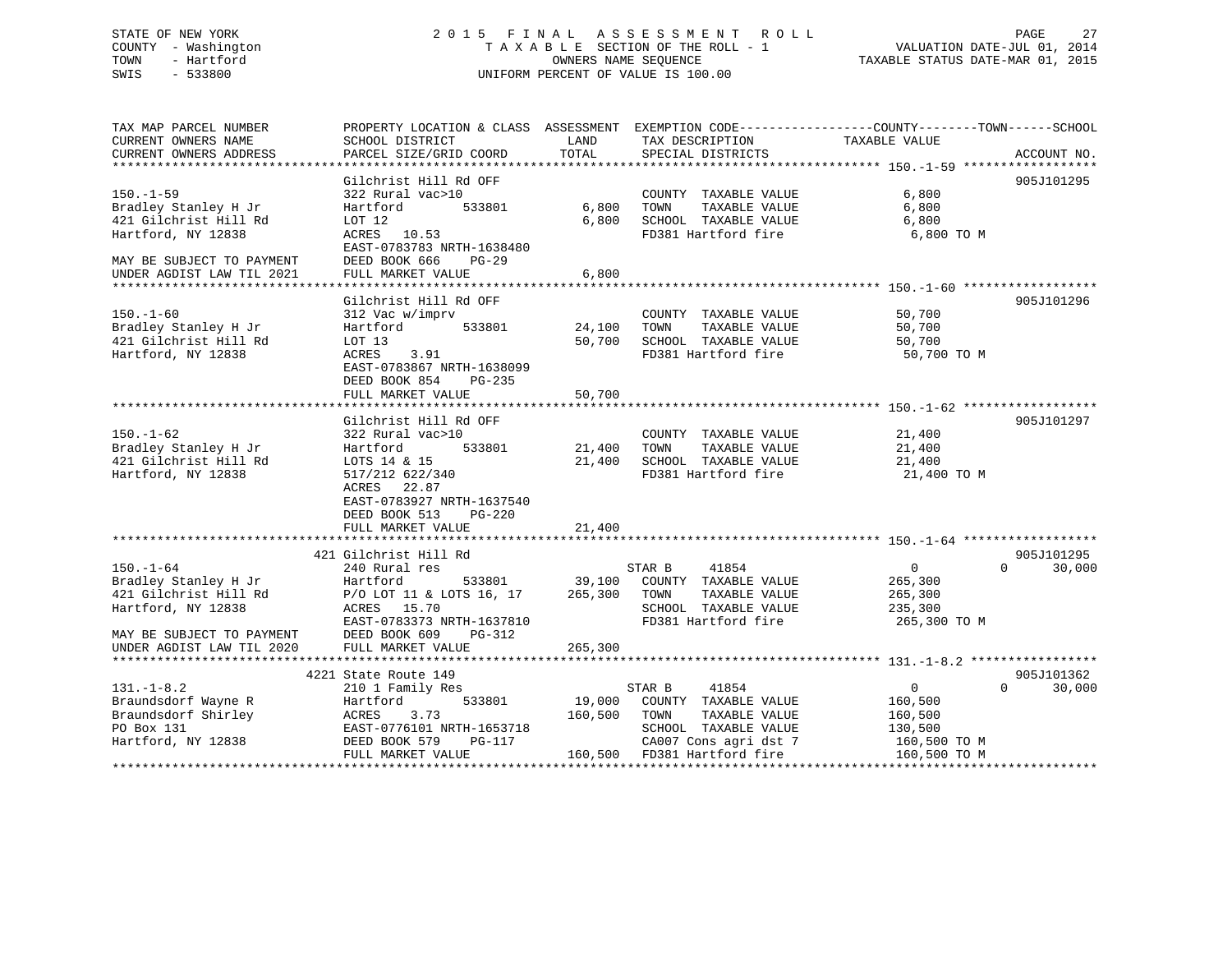# STATE OF NEW YORK 2 0 1 5 F I N A L A S S E S S M E N T R O L L PAGE 28 COUNTY - Washington T A X A B L E SECTION OF THE ROLL - 1 VALUATION DATE-JUL 01, 2014 TOWN - Hartford **TAXABLE STATUS DATE-MAR 01, 2015** OWNERS NAME SEQUENCE TAXABLE STATUS DATE-MAR 01, 2015 SWIS - 533800 UNIFORM PERCENT OF VALUE IS 100.00

| TAX MAP PARCEL NUMBER<br>CURRENT OWNERS NAME<br>CURRENT OWNERS ADDRESS                    | PROPERTY LOCATION & CLASS ASSESSMENT EXEMPTION CODE---------------COUNTY-------TOWN------SCHOOL<br>SCHOOL DISTRICT<br>PARCEL SIZE/GRID COORD | LAND<br>TOTAL      | TAX DESCRIPTION TAXABLE VALUE<br>SPECIAL DISTRICTS |                                                | ACCOUNT NO.                      |
|-------------------------------------------------------------------------------------------|----------------------------------------------------------------------------------------------------------------------------------------------|--------------------|----------------------------------------------------|------------------------------------------------|----------------------------------|
|                                                                                           |                                                                                                                                              |                    |                                                    |                                                |                                  |
| $148. - 1 - 8$                                                                            | 3151 State Route 196<br>240 Rural res                                                                                                        |                    | STAR B<br>41854                                    | $\overline{0}$                                 | 905J100703<br>$\Omega$<br>30,000 |
| Brayman Mickey<br>3151 State Route 196                                                    | Hartford<br>533801<br>ACRES 56.40                                                                                                            | 116,600<br>300,000 | COUNTY TAXABLE VALUE<br>TOWN<br>TAXABLE VALUE      | 300,000<br>300,000                             |                                  |
| Fort Ann, NY 12827                                                                        | EAST-0766241 NRTH-1638162<br>DEED BOOK 688<br>PG-240                                                                                         |                    | SCHOOL TAXABLE VALUE<br>FD381 Hartford fire        | 270,000<br>300,000 TO M                        |                                  |
|                                                                                           | FULL MARKET VALUE                                                                                                                            | 300,000            |                                                    |                                                |                                  |
|                                                                                           | State Route 196                                                                                                                              |                    |                                                    |                                                |                                  |
| $148. - 1 - 14.1$                                                                         | 314 Rural vac<10                                                                                                                             |                    | COUNTY TAXABLE VALUE 18,500                        |                                                |                                  |
| Brayman Mickey                                                                            | 533801<br>Hartford                                                                                                                           | 18,500             | TOWN      TAXABLE VALUE<br>SCHOOL   TAXABLE VALUE  | 18,500                                         |                                  |
| Brayman Nancy                                                                             | ACRES<br>2.75                                                                                                                                | 18,500             |                                                    | 18,500                                         |                                  |
| 3151 State Route 196 EAST-0766697 NRTH-1637495<br>Fort Ann, NY 12827 DEED BOOK 805 PG-168 |                                                                                                                                              |                    | FD381 Hartford fire 18,500 TO M                    |                                                |                                  |
|                                                                                           | FULL MARKET VALUE                                                                                                                            | 18,500             |                                                    |                                                |                                  |
|                                                                                           | State Route 196                                                                                                                              |                    |                                                    |                                                | 905J101394                       |
| $148. - 1 - 27$                                                                           | 314 Rural vac<10                                                                                                                             |                    | COUNTY TAXABLE VALUE                               | 2,000                                          |                                  |
| Brayman Mickey                                                                            | Hartford<br>533801                                                                                                                           | 2,000              | TOWN<br>TAXABLE VALUE                              | 2,000                                          |                                  |
| Griffin Mary S                                                                            | 688/240                                                                                                                                      | 2,000              | SCHOOL TAXABLE VALUE                               | 2,000                                          |                                  |
| $3151$ State Route 196<br>Fort Ann, NY 12827                                              | 688/127 Thru 130<br>FRNT 204.00 DPTH 234.00<br>EAST-0766978 NRTH-1637659<br>DEED BOOK 407<br>PG-112                                          |                    | FD381 Hartford fire                                | 2,000 TO M                                     |                                  |
|                                                                                           | FULL MARKET VALUE                                                                                                                            | 2,000              |                                                    |                                                |                                  |
|                                                                                           |                                                                                                                                              |                    |                                                    |                                                |                                  |
| $132. -4 - 3.1$                                                                           | Baker Rd                                                                                                                                     |                    |                                                    | 6,500                                          | 905J100689                       |
| Breault Dale L                                                                            | 314 Rural vac<10<br>Hartford                                                                                                                 | 533801 6,500       | COUNTY TAXABLE VALUE<br>TOWN<br>TAXABLE VALUE      | 6,500                                          |                                  |
| 163 Baker Rd                                                                              | ACRES<br>1.00                                                                                                                                | 6,500              | SCHOOL TAXABLE VALUE                               | 6,500                                          |                                  |
| Granville, NY 12832                                                                       | EAST-0794449 NRTH-1654574<br>DEED BOOK 819<br>PG-143                                                                                         |                    | FD381 Hartford fire                                | 6,500 TO M                                     |                                  |
|                                                                                           | FULL MARKET VALUE                                                                                                                            | 6,500              |                                                    |                                                |                                  |
|                                                                                           |                                                                                                                                              |                    |                                                    |                                                |                                  |
| $132. - 4 - 3.2$                                                                          | 163 Baker Rd                                                                                                                                 |                    |                                                    |                                                | 905J101133<br>$\overline{0}$     |
| Breault Dale L                                                                            | 210 1 Family Res<br>533801<br>Hartford                                                                                                       | 23,000 STAR B      | VET WAR CT 41121<br>41854                          | 16,365<br>16,365<br>$\overline{0}$<br>$\Omega$ | 30,000                           |
| 163 Baker Rd                                                                              | ACRES 1.00                                                                                                                                   |                    | 109,100 COUNTY TAXABLE VALUE                       | 92,735                                         |                                  |
| Granville, NY 12832                                                                       | EAST-0794296 NRTH-1654592                                                                                                                    |                    | TOWN<br>TAXABLE VALUE                              | 92,735                                         |                                  |
|                                                                                           | DEED BOOK 819<br>PG-143                                                                                                                      |                    | SCHOOL TAXABLE VALUE                               | 79,100                                         |                                  |
|                                                                                           | FULL MARKET VALUE                                                                                                                            |                    | 109,100 FD381 Hartford fire                        | 109,100 TO M                                   |                                  |
|                                                                                           |                                                                                                                                              |                    |                                                    |                                                |                                  |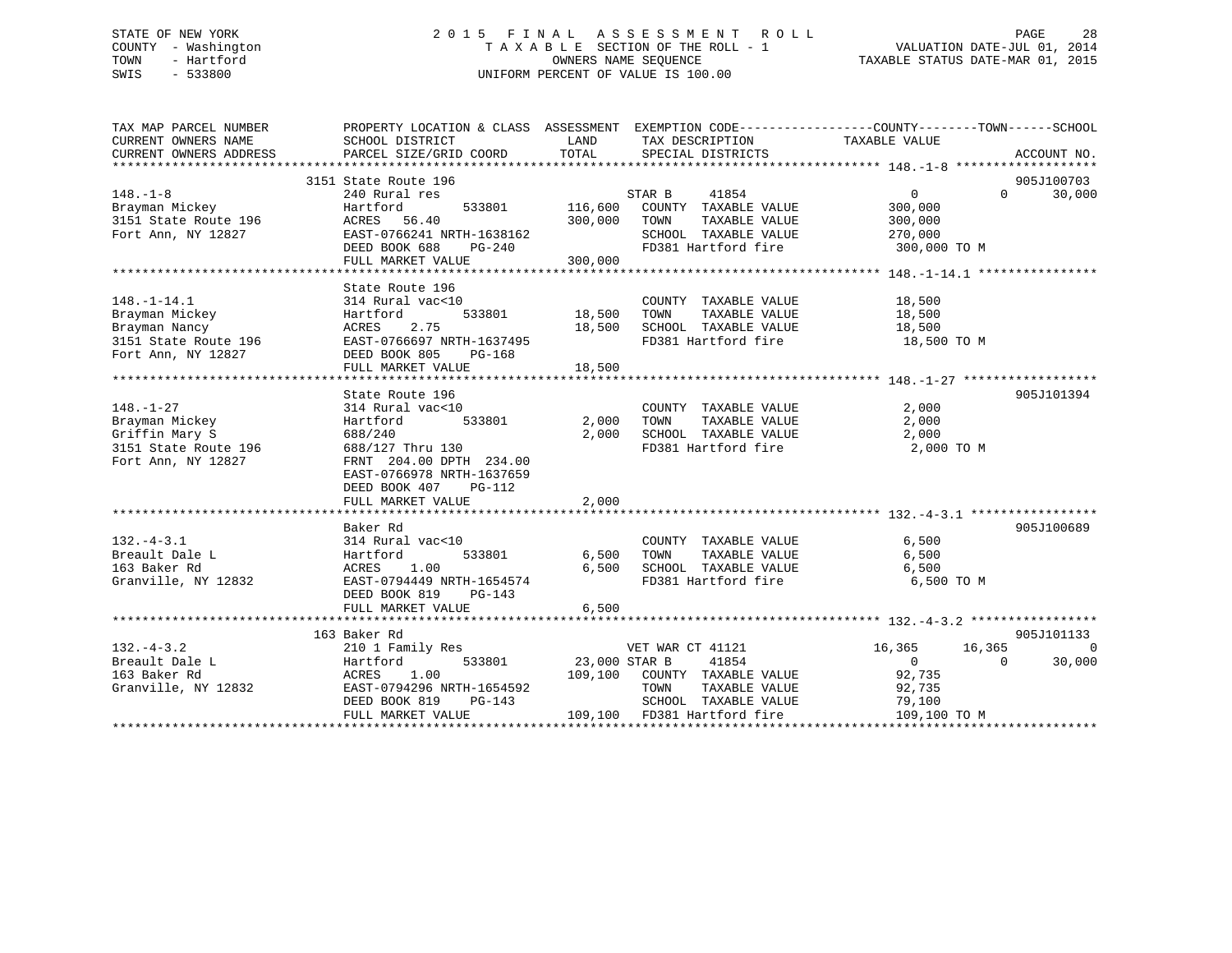# STATE OF NEW YORK 2 0 1 5 F I N A L A S S E S S M E N T R O L L PAGE 29 COUNTY - Washington T A X A B L E SECTION OF THE ROLL - 1 VALUATION DATE-JUL 01, 2014 TOWN - Hartford **TAXABLE STATUS DATE-MAR 01, 2015** OWNERS NAME SEQUENCE TAXABLE STATUS DATE-MAR 01, 2015 SWIS - 533800 UNIFORM PERCENT OF VALUE IS 100.00

| TAX MAP PARCEL NUMBER                         | PROPERTY LOCATION & CLASS ASSESSMENT EXEMPTION CODE---------------COUNTY-------TOWN-----SCHOOL                                                                                                                                                   |         |                                                                                                                                   |                                  |                |
|-----------------------------------------------|--------------------------------------------------------------------------------------------------------------------------------------------------------------------------------------------------------------------------------------------------|---------|-----------------------------------------------------------------------------------------------------------------------------------|----------------------------------|----------------|
|                                               |                                                                                                                                                                                                                                                  |         |                                                                                                                                   |                                  |                |
|                                               | Baker Rd                                                                                                                                                                                                                                         |         |                                                                                                                                   |                                  | 905J101218     |
| $132. -4 - 4.1$                               |                                                                                                                                                                                                                                                  |         |                                                                                                                                   |                                  |                |
| Breault Dale L                                | $314 \text{ Rural vac} < 10 \qquad \qquad \text{COUNTY} \\ \text{Hartford} \qquad \qquad 533801 \qquad \qquad 10,200 \qquad \text{TOWN}$                                                                                                         |         |                                                                                                                                   |                                  |                |
|                                               |                                                                                                                                                                                                                                                  |         |                                                                                                                                   |                                  |                |
|                                               | EAST-0794402 NRTH-1654921                                                                                                                                                                                                                        |         | FD381 Hartford fire                                                                                                               | 10,200 TO M                      |                |
|                                               |                                                                                                                                                                                                                                                  |         |                                                                                                                                   |                                  |                |
|                                               |                                                                                                                                                                                                                                                  |         |                                                                                                                                   |                                  |                |
|                                               |                                                                                                                                                                                                                                                  |         |                                                                                                                                   |                                  |                |
|                                               | 8 Cedar Ridge Way                                                                                                                                                                                                                                |         |                                                                                                                                   |                                  | 905J101127     |
|                                               |                                                                                                                                                                                                                                                  |         |                                                                                                                                   | 56,655<br>56,655                 | $\overline{0}$ |
|                                               |                                                                                                                                                                                                                                                  |         |                                                                                                                                   | $\overline{0}$<br>$\overline{0}$ | 65,300         |
|                                               |                                                                                                                                                                                                                                                  |         | 20,100 SIAN EN 11001<br>125,900 COUNTY TAXABLE VALUE 69,245<br>TOWN TAXABLE VALUE 69,245                                          |                                  |                |
|                                               |                                                                                                                                                                                                                                                  |         |                                                                                                                                   |                                  |                |
|                                               |                                                                                                                                                                                                                                                  |         | 1659451<br>3-252 CAOOL TAXABLE VALUE 60,600<br>3-252 CAO07 Consagridst 7 125,900 TO M<br>125,900 FD381 Hartford fire 125,900 TO M |                                  |                |
|                                               | DEED BOOK 875 PG-252                                                                                                                                                                                                                             |         |                                                                                                                                   |                                  |                |
|                                               | FULL MARKET VALUE                                                                                                                                                                                                                                |         |                                                                                                                                   |                                  |                |
|                                               |                                                                                                                                                                                                                                                  |         |                                                                                                                                   |                                  |                |
|                                               | 32 Cedar Ridge Way                                                                                                                                                                                                                               |         |                                                                                                                                   |                                  | 905J101382     |
| $122. - 1 - 46.1$                             | 210 1 Family Res                                                                                                                                                                                                                                 |         | STAR B 41854                                                                                                                      | $\overline{0}$<br>$\Omega$       | 30,000         |
|                                               |                                                                                                                                                                                                                                                  |         |                                                                                                                                   |                                  |                |
|                                               |                                                                                                                                                                                                                                                  |         |                                                                                                                                   |                                  |                |
|                                               |                                                                                                                                                                                                                                                  |         |                                                                                                                                   |                                  |                |
|                                               |                                                                                                                                                                                                                                                  |         |                                                                                                                                   |                                  |                |
|                                               | Execut Michael L and Hartford 533801 30,600 COUNTY TAXABLE VALUE 159,000<br>Breault Lorraine ACRES 3.00 159,000 TOWN TAXABLE VALUE 159,000<br>32 Cedar Ridge Way EAST-0769194 NRTH-1659297 SCHOOL TAXABLE VALUE 129,000<br>Fort Ann,             |         |                                                                                                                                   |                                  |                |
|                                               |                                                                                                                                                                                                                                                  |         |                                                                                                                                   |                                  |                |
| 123.-1-15.3<br>Britton David B<br>All Diana M | 8329 State Route 40<br>329 State Route 40<br>210 1 Family Res<br>Hartford 533801 27,600 COUNTY TAXABLE VALUE<br>127,400 TOWN TAXABLE VALUE<br>SCHOOL TAXABLE VALUE<br>SCHOOL TAXABLE VALUE<br>127,400 TOWN TAXABLE VALUE<br>SCHOOL TAXABLE VALUE |         |                                                                                                                                   |                                  |                |
|                                               |                                                                                                                                                                                                                                                  |         |                                                                                                                                   | $\overline{0}$<br>$\Omega$       | 30,000         |
|                                               |                                                                                                                                                                                                                                                  |         |                                                                                                                                   | 127,400                          |                |
|                                               |                                                                                                                                                                                                                                                  |         |                                                                                                                                   |                                  |                |
|                                               |                                                                                                                                                                                                                                                  |         |                                                                                                                                   |                                  |                |
|                                               |                                                                                                                                                                                                                                                  |         |                                                                                                                                   |                                  |                |
|                                               |                                                                                                                                                                                                                                                  |         |                                                                                                                                   |                                  |                |
|                                               |                                                                                                                                                                                                                                                  |         |                                                                                                                                   |                                  |                |
|                                               | Britton David B Martion (1992)<br>Britton Diana M and Lot 2<br>Britton Diana M and Lot 2<br>Britton Diana M and 22<br>Bast-0789968 NRTH-1657561<br>EED BOOK 2554 PG-225 PD381 Hartford fire 127,400 TO M FULL MARKET VALUE<br>FULL MARKET        |         |                                                                                                                                   |                                  |                |
|                                               | 3665 State Route 196                                                                                                                                                                                                                             |         |                                                                                                                                   |                                  |                |
| $140. -1 - 4.1$                               | 323 Vacant rural                                                                                                                                                                                                                                 |         | COUNTY TAXABLE VALUE                                                                                                              | 121,800                          |                |
| Britton Stephen<br>Po Por 247                 | 533801 121,800                                                                                                                                                                                                                                   |         | TOWN<br>TAXABLE VALUE                                                                                                             | 121,800                          |                |
| PO Box 347                                    | ACRES 47.00<br>Lake George, NY 12845 EAST-0774234 NRTH-1647980                                                                                                                                                                                   | 121,800 | SCHOOL TAXABLE VALUE<br>CA007 Cons agri dst 7 121,800 TO M                                                                        | 121,800                          |                |
|                                               |                                                                                                                                                                                                                                                  |         |                                                                                                                                   |                                  |                |
| MAY BE SUBJECT TO PAYMENT                     | DEED BOOK 3052 PG-41<br>FULL MARKET VALUE                                                                                                                                                                                                        | 121,800 | FD381 Hartford fire                                                                                                               | 121,800 TO M                     |                |
| UNDER AGDIST LAW TIL 2019                     |                                                                                                                                                                                                                                                  |         |                                                                                                                                   |                                  |                |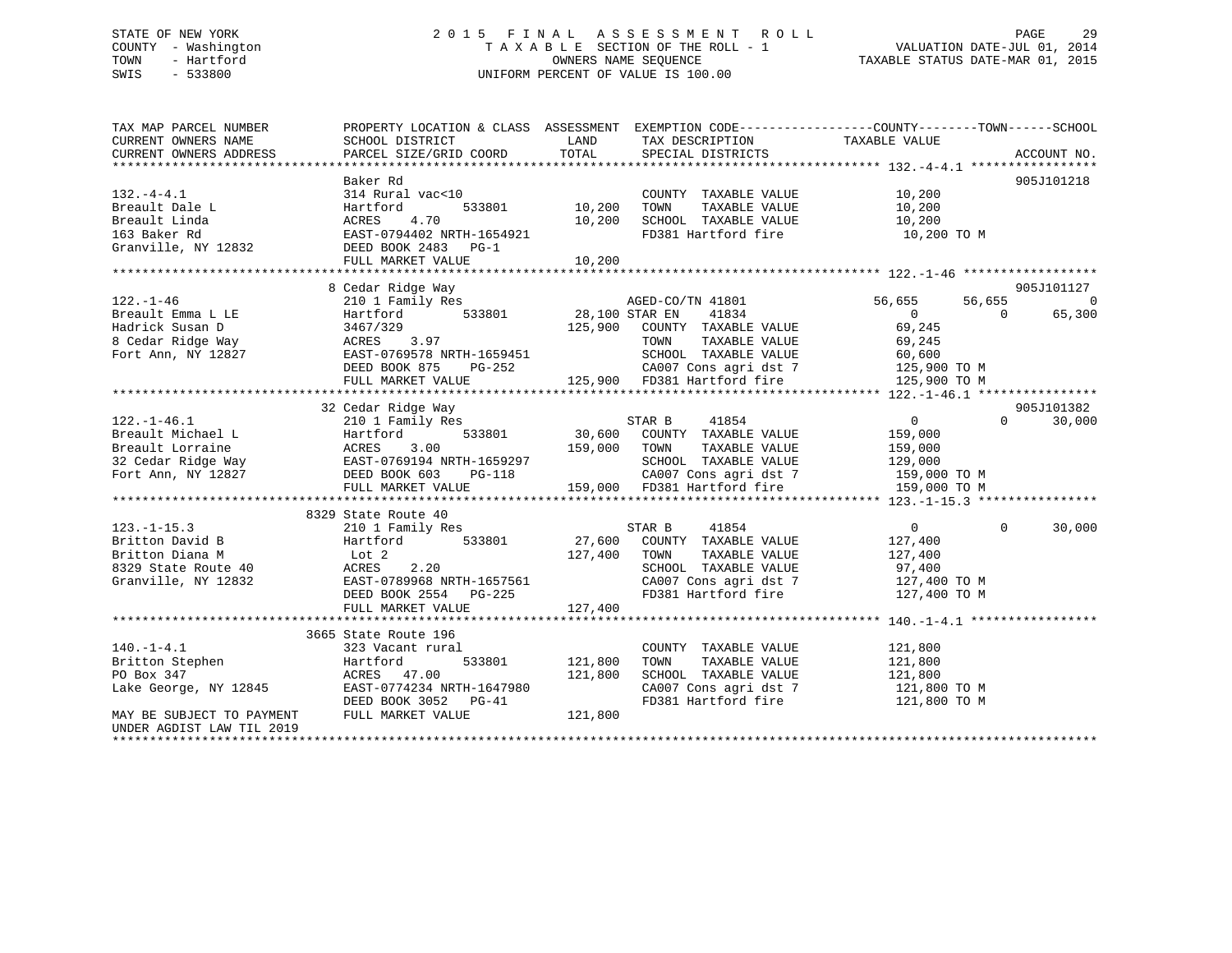# STATE OF NEW YORK 2 0 1 5 F I N A L A S S E S S M E N T R O L L PAGE 30 COUNTY - Washington T A X A B L E SECTION OF THE ROLL - 1 VALUATION DATE-JUL 01, 2014 TOWN - Hartford OWNERS NAME SEQUENCE TAXABLE STATUS DATE-MAR 01, 2015 SWIS - 533800 UNIFORM PERCENT OF VALUE IS 100.00

| TAX MAP PARCEL NUMBER<br>CURRENT OWNERS NAME           | SCHOOL DISTRICT                                        | LAND<br>TOTAL | TAX DESCRIPTION                              | PROPERTY LOCATION & CLASS ASSESSMENT EXEMPTION CODE----------------COUNTY-------TOWN------SCHOOL<br>TAXABLE VALUE |
|--------------------------------------------------------|--------------------------------------------------------|---------------|----------------------------------------------|-------------------------------------------------------------------------------------------------------------------|
| CURRENT OWNERS ADDRESS                                 | PARCEL SIZE/GRID COORD                                 |               | SPECIAL DISTRICTS                            | ACCOUNT NO.                                                                                                       |
|                                                        | State Route 196                                        |               |                                              | 905J101042                                                                                                        |
| $140. - 1 - 7$                                         | 314 Rural vac<10                                       |               | COUNTY TAXABLE VALUE                         | 22,700                                                                                                            |
| Britton Stephen                                        | 533801<br>Hartford                                     | 22,700        | TOWN<br>TAXABLE VALUE                        | 22,700                                                                                                            |
| PO Box 347                                             | 8.00<br>ACRES                                          | 22,700        | SCHOOL TAXABLE VALUE                         | 22,700                                                                                                            |
| Lake George, NY 12845                                  | EAST-0774090 NRTH-1646393                              |               | CA007 Cons agri dst 7                        | 22,700 TO M                                                                                                       |
|                                                        | DEED BOOK 3052 PG-41                                   |               | FD381 Hartford fire                          | 22,700 TO M                                                                                                       |
| MAY BE SUBJECT TO PAYMENT<br>UNDER AGDIST LAW TIL 2018 | FULL MARKET VALUE                                      | 22,700        |                                              |                                                                                                                   |
|                                                        |                                                        |               |                                              |                                                                                                                   |
|                                                        | State Route 196 OFF                                    |               |                                              | 905J101309                                                                                                        |
| $140. -2 - 1.4$                                        | 323 Vacant rural                                       |               | COUNTY TAXABLE VALUE                         | 49,800                                                                                                            |
| Britton Stephen                                        | Hartford<br>533801                                     | 49,800        | TOWN<br>TAXABLE VALUE                        | 49,800                                                                                                            |
| PO Box 347                                             | ACRES 46.60                                            | 49,800        | SCHOOL TAXABLE VALUE                         | 49,800                                                                                                            |
| Lake George, NY 12845                                  | EAST-0775206 NRTH-1649321<br>DEED BOOK 3052<br>$PG-41$ |               | CA007 Cons agri dst 7<br>FD381 Hartford fire | 49,800 TO M<br>49,800 TO M                                                                                        |
| MAY BE SUBJECT TO PAYMENT                              | FULL MARKET VALUE                                      | 49,800        |                                              |                                                                                                                   |
| UNDER AGDIST LAW TIL 2018                              |                                                        |               |                                              |                                                                                                                   |
|                                                        | 336 Shine Hill Rd                                      |               |                                              | 905J101379                                                                                                        |
| $149. - 1 - 32.6$                                      | 210 1 Family Res                                       |               | VET WAR CT 41121                             | 10,605<br>10,605<br>$\Omega$                                                                                      |
| Bromley Harry J                                        | Hartford<br>533801                                     |               | 41834<br>35,400 STAR EN                      | $\Omega$<br>65,300<br>$\mathbf{0}$                                                                                |
| Bromley Euphrosine M                                   | LOT 3                                                  | 70,700        | COUNTY TAXABLE VALUE                         | 60,095                                                                                                            |
| 336 Shine Hill Rd                                      | 5.41<br>ACRES                                          |               | TAXABLE VALUE<br>TOWN                        | 60,095                                                                                                            |
| Fort Ann, NY 12827                                     | EAST-0774759 NRTH-1637960                              |               | SCHOOL TAXABLE VALUE                         | 5,400                                                                                                             |
|                                                        | DEED BOOK 813<br>$PG-348$                              |               | CA006 Cons agri dst 6                        | 70,700 TO M                                                                                                       |
|                                                        | FULL MARKET VALUE                                      |               | 70,700 FD381 Hartford fire                   | 70,700 TO M                                                                                                       |
|                                                        |                                                        |               |                                              |                                                                                                                   |
|                                                        | 24 North Rd                                            |               |                                              | 905J100521                                                                                                        |
| $149. - 1 - 12$                                        | 210 1 Family Res                                       |               | COUNTY TAXABLE VALUE                         | 133,000                                                                                                           |
| Brooking Gary                                          | 533801<br>Hartford                                     | 30,600        | TOWN<br>TAXABLE VALUE                        | 133,000                                                                                                           |
| Brooking Kelly                                         | 3.00<br>ACRES                                          | 133,000       | SCHOOL TAXABLE VALUE                         | 133,000                                                                                                           |
| 24 North Rd                                            | EAST-0773864 NRTH-1639549                              |               | FD381 Hartford fire                          | 133,000 TO M                                                                                                      |
| Fort Ann, NY 12827                                     | DEED BOOK 2260 PG-53                                   |               |                                              |                                                                                                                   |
|                                                        | FULL MARKET VALUE                                      | 133,000       |                                              |                                                                                                                   |
|                                                        | 1100 Lundy Rd/OFF                                      |               |                                              | 905J100400                                                                                                        |
| $158. - 2 - 5$                                         | 240 Rural res                                          |               | STAR B<br>41854                              | $\mathbf{0}$<br>$\Omega$<br>30,000                                                                                |
| Brophy Thomas                                          | 533801<br>Hartford                                     | 41,400        | COUNTY TAXABLE VALUE                         | 105,000                                                                                                           |
| 1100 Lundy Rd                                          | ROW 609/102                                            | 105,000       | TAXABLE VALUE<br>TOWN                        | 105,000                                                                                                           |
| Granville, NY 12832                                    | $158. - 1 - 5$                                         |               | SCHOOL TAXABLE VALUE                         | 75,000                                                                                                            |
|                                                        | ACRES 10.09                                            |               | FD381 Hartford fire                          | 105,000 TO M                                                                                                      |
|                                                        | EAST-0787646 NRTH-1633541                              |               |                                              |                                                                                                                   |
|                                                        | DEED BOOK 3445<br>PG-169                               |               |                                              |                                                                                                                   |
|                                                        | FULL MARKET VALUE                                      | 105,000       |                                              |                                                                                                                   |
|                                                        |                                                        |               |                                              |                                                                                                                   |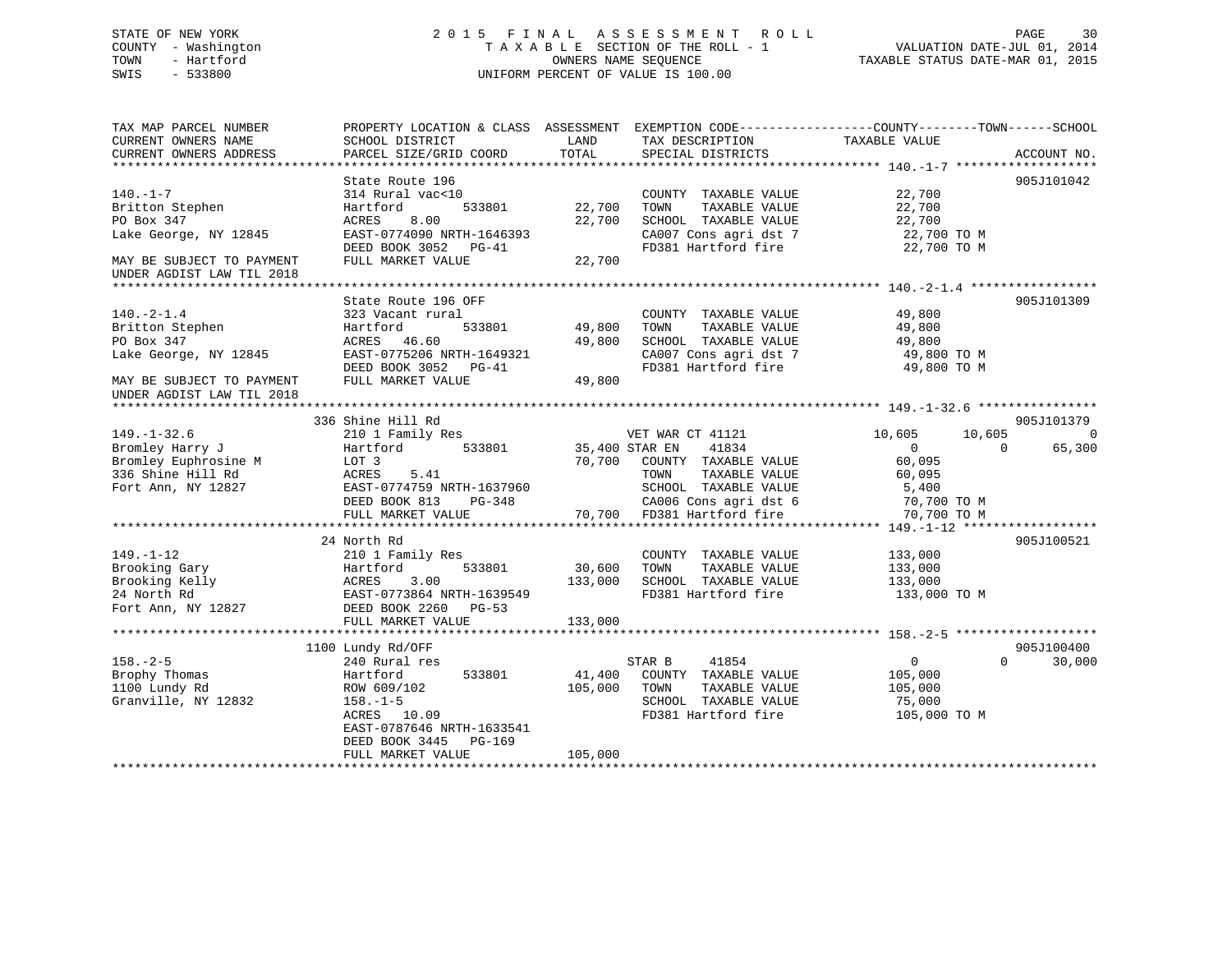# STATE OF NEW YORK 2 0 1 5 F I N A L A S S E S S M E N T R O L L PAGE 31 COUNTY - Washington T A X A B L E SECTION OF THE ROLL - 1 VALUATION DATE-JUL 01, 2014 TOWN - Hartford **TAXABLE STATUS DATE-MAR 01, 2015** OWNERS NAME SEQUENCE TAXABLE STATUS DATE-MAR 01, 2015 SWIS - 533800 UNIFORM PERCENT OF VALUE IS 100.00

| TAX MAP PARCEL NUMBER<br>CURRENT OWNERS NAME | PROPERTY LOCATION & CLASS ASSESSMENT EXEMPTION CODE---------------COUNTY-------TOWN-----SCHOOL<br>SCHOOL DISTRICT                                                                                      | LAND          | TAX DESCRIPTION                                                                                                                                                                                                                                                                                         | TAXABLE VALUE     |                    |
|----------------------------------------------|--------------------------------------------------------------------------------------------------------------------------------------------------------------------------------------------------------|---------------|---------------------------------------------------------------------------------------------------------------------------------------------------------------------------------------------------------------------------------------------------------------------------------------------------------|-------------------|--------------------|
| CURRENT OWNERS ADDRESS                       | PARCEL SIZE/GRID COORD                                                                                                                                                                                 | TOTAL         | SPECIAL DISTRICTS                                                                                                                                                                                                                                                                                       |                   | ACCOUNT NO.        |
|                                              | 212 West Starbuck Ln                                                                                                                                                                                   |               |                                                                                                                                                                                                                                                                                                         |                   | 905J101054         |
| $112. - 2 - 4$                               | 210 1 Family Res                                                                                                                                                                                       |               |                                                                                                                                                                                                                                                                                                         | 0                 | 30,000<br>$\Omega$ |
| 112.-2-4<br>Brown Douglas                    | 532802<br>Fort Ann                                                                                                                                                                                     |               | STAR B 41854<br>2802 21,500 COUNTY TAXABLE VALUE                                                                                                                                                                                                                                                        | 121,400           |                    |
| 212 West Starbuck Ln                         | $112. -1 - 4$                                                                                                                                                                                          | 121,400 TOWN  | TAXABLE VALUE                                                                                                                                                                                                                                                                                           | 121,400           |                    |
| Fort Ann, NY 12827                           | FRNT 364.00 DPTH 100.00                                                                                                                                                                                |               | SCHOOL TAXABLE VALUE                                                                                                                                                                                                                                                                                    | 91,400            |                    |
|                                              | FRN1 504.00 DPTH 100.00<br>EAST-0768168 NRTH-1668338                                                                                                                                                   |               | FD381 Hartford fire                                                                                                                                                                                                                                                                                     | 121,400 TO M      |                    |
|                                              | DEED BOOK 664<br>PG-217                                                                                                                                                                                |               |                                                                                                                                                                                                                                                                                                         |                   |                    |
|                                              |                                                                                                                                                                                                        |               |                                                                                                                                                                                                                                                                                                         |                   |                    |
|                                              |                                                                                                                                                                                                        |               |                                                                                                                                                                                                                                                                                                         |                   |                    |
|                                              | 39 Brayton Rd                                                                                                                                                                                          |               |                                                                                                                                                                                                                                                                                                         |                   | 905J101227         |
| $113. - 2 - 3.1$                             | 210 1 Family Res                                                                                                                                                                                       |               | STAR B<br>41854                                                                                                                                                                                                                                                                                         | $\overline{0}$    | 30,000<br>$\Omega$ |
|                                              |                                                                                                                                                                                                        |               | 533801 22,400 COUNTY TAXABLE VALUE                                                                                                                                                                                                                                                                      | 132,100           |                    |
|                                              |                                                                                                                                                                                                        | 132,100       | TAXABLE VALUE<br>TOWN                                                                                                                                                                                                                                                                                   | 132,100           |                    |
|                                              | Hartford 533801<br>Hartford 533801<br>Brown Susan 113.-1-3.1<br>39 Brayton Rd FRNT 203.00 DPTH 200.00<br>Fort Ann, NY 12827 EAST-0779821 NRTH-1668368                                                  |               | SCHOOL TAXABLE VALUE                                                                                                                                                                                                                                                                                    | 102,100           |                    |
|                                              | EAST-0779821 NRTH-1668368                                                                                                                                                                              |               | CA007 Cons agri dst 7 132,100 TO M<br>FD381 Hartford fire 132,100 TO M                                                                                                                                                                                                                                  |                   |                    |
|                                              | $PG-140$<br>DEED BOOK 501                                                                                                                                                                              |               |                                                                                                                                                                                                                                                                                                         |                   |                    |
|                                              | FULL MARKET VALUE                                                                                                                                                                                      | 132,100       |                                                                                                                                                                                                                                                                                                         |                   |                    |
|                                              |                                                                                                                                                                                                        |               |                                                                                                                                                                                                                                                                                                         |                   |                    |
|                                              | 5069 State Route 149                                                                                                                                                                                   |               |                                                                                                                                                                                                                                                                                                         |                   | 905J101236         |
| $132 - 2 - 11.2$                             | 210 1 Family Res                                                                                                                                                                                       |               |                                                                                                                                                                                                                                                                                                         | $0 \qquad \qquad$ | $\Omega$<br>30,000 |
| Brown Gregory W<br>Brown Suzanne             | Hartford                                                                                                                                                                                               |               |                                                                                                                                                                                                                                                                                                         | 234,000           |                    |
| Brown Suzanne<br>5069 State Route 149        | 1833/209 3207/326<br>6.81                                                                                                                                                                              | 234,000 TOWN  | TAXABLE VALUE                                                                                                                                                                                                                                                                                           | 234,000           |                    |
| Granville, NY 12832                          | ACRES<br>EAST-0788982 NRTH-1653683                                                                                                                                                                     |               | SCHOOL TAXABLE VALUE<br>FD381 Hartford fire 234,000 TO M                                                                                                                                                                                                                                                | 204,000           |                    |
|                                              | DEED BOOK 1833 PG-213                                                                                                                                                                                  |               |                                                                                                                                                                                                                                                                                                         |                   |                    |
|                                              | FULL MARKET VALUE                                                                                                                                                                                      | 234,000       |                                                                                                                                                                                                                                                                                                         |                   |                    |
|                                              |                                                                                                                                                                                                        |               |                                                                                                                                                                                                                                                                                                         |                   |                    |
|                                              | 508 County Route 17                                                                                                                                                                                    |               |                                                                                                                                                                                                                                                                                                         |                   |                    |
| $122. - 1 - 10.5$                            | 270 Mfg housing                                                                                                                                                                                        |               |                                                                                                                                                                                                                                                                                                         | $\overline{0}$    | $\Omega$<br>30,000 |
| Brown Kelsey                                 | 533801<br>Hartford                                                                                                                                                                                     |               |                                                                                                                                                                                                                                                                                                         | 53,400            |                    |
| 39 Brayton Rd                                | 2.05<br>ACRES                                                                                                                                                                                          |               | $\begin{tabular}{ccccc} \multicolumn{2}{c}{STAR} & & & & \multicolumn{2}{c}{4LOJ} \cr 25,000 & \multicolumn{2}{c}{COUNTY} & \multicolumn{2}{c}{TAXABLE} & \text{VALUE} \cr & & & & \multicolumn{2}{c}{TAXABLE} & \text{VALUE} \cr & & & & \multicolumn{2}{c}{TAXABLE} & \text{VALUE} \cr \end{tabular}$ | 53,400            |                    |
| Fort Ann, NY 12827                           | EAST-0778720 NRTH-1663356<br>print book 2914 PG-182                                                                                                                                                    |               |                                                                                                                                                                                                                                                                                                         |                   |                    |
|                                              |                                                                                                                                                                                                        |               | SCHOOL TAXABLE VALUE 23,400<br>CA007 Cons agri dst 7 53,400 TO M                                                                                                                                                                                                                                        |                   |                    |
|                                              | FULL MARKET VALUE                                                                                                                                                                                      |               | 53,400 FD381 Hartford fire                                                                                                                                                                                                                                                                              | 53,400 TO M       |                    |
|                                              |                                                                                                                                                                                                        |               |                                                                                                                                                                                                                                                                                                         |                   |                    |
|                                              | Pope Hill Rd                                                                                                                                                                                           |               |                                                                                                                                                                                                                                                                                                         |                   |                    |
| $150. - 1 - 29.12$                           | 314 Rural vac<10                                                                                                                                                                                       |               | COUNTY TAXABLE VALUE                                                                                                                                                                                                                                                                                    | 33,500            |                    |
| Brown Terry L                                | Argyle                                                                                                                                                                                                 | 532001 33,500 | TAXABLE VALUE<br>TOWN                                                                                                                                                                                                                                                                                   | 33,500            |                    |
| Brown Carol N                                |                                                                                                                                                                                                        |               | SCHOOL TAXABLE VALUE                                                                                                                                                                                                                                                                                    | 33,500            |                    |
| 402 Luzerne Rd                               |                                                                                                                                                                                                        |               | CA006 Cons agri dst 6<br>FD381 Hartford fire                                                                                                                                                                                                                                                            | 33,500 TO M       |                    |
| Oueensbury, NY 12804                         | $\begin{tabular}{l l l l} \hline . & . & . & . & . \\ \hline EAST-0782139 \mbox{ NRTH}-1633534 & 33,500 \\ DEED \mbox{ BOK 660} & PG-235 \\ FULL \mbox{ MARKET VATITE} \end{tabular}$<br>DEED BOOK 660 |               |                                                                                                                                                                                                                                                                                                         | 33,500 TO M       |                    |
|                                              |                                                                                                                                                                                                        | 33,500        |                                                                                                                                                                                                                                                                                                         |                   |                    |
|                                              |                                                                                                                                                                                                        |               |                                                                                                                                                                                                                                                                                                         |                   |                    |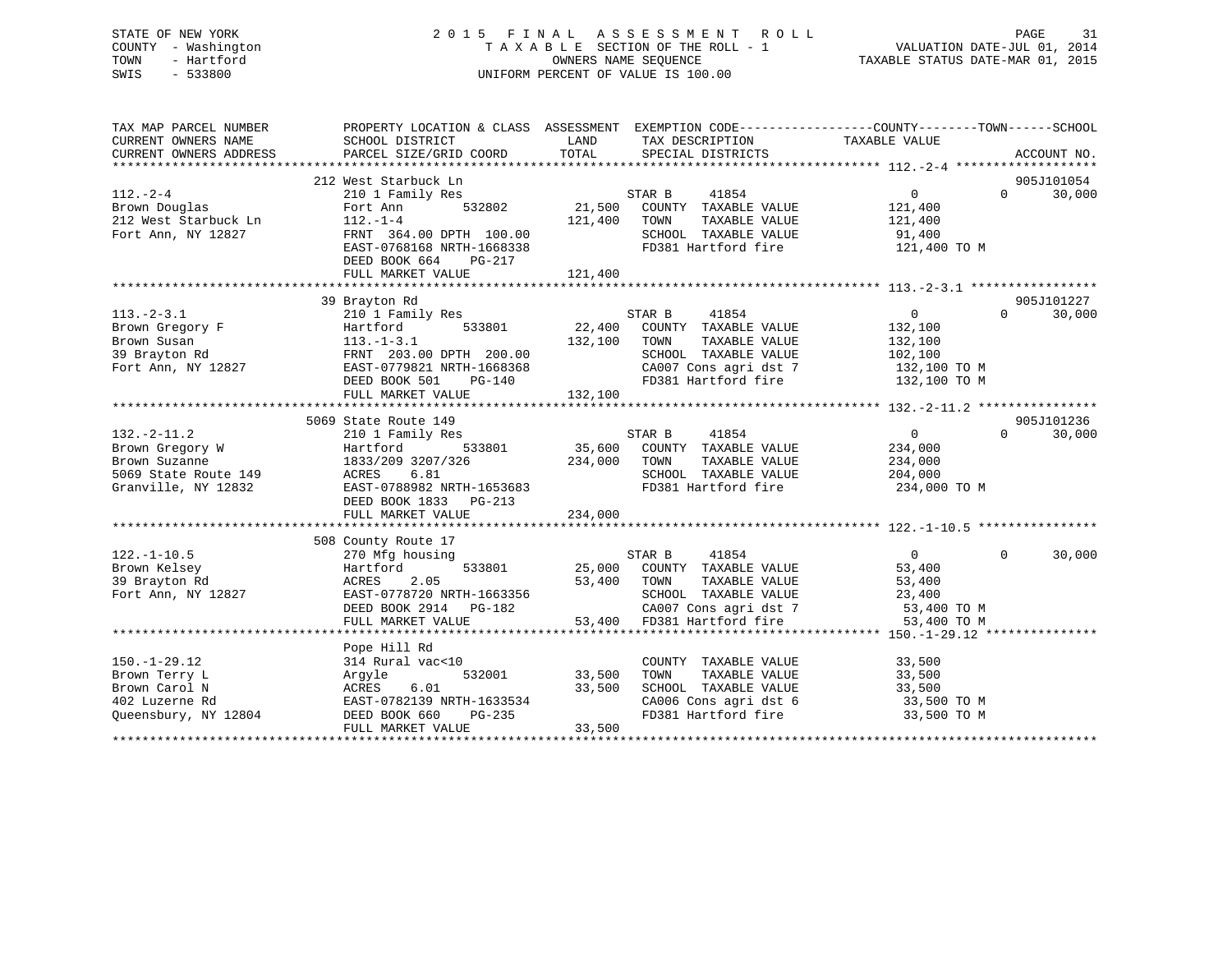# STATE OF NEW YORK 2 0 1 5 F I N A L A S S E S S M E N T R O L L PAGE 32 COUNTY - Washington T A X A B L E SECTION OF THE ROLL - 1 VALUATION DATE-JUL 01, 2014 TOWN - Hartford OWNERS NAME SEQUENCE TAXABLE STATUS DATE-MAR 01, 2015 SWIS - 533800 UNIFORM PERCENT OF VALUE IS 100.00

| TAX MAP PARCEL NUMBER<br>CURRENT OWNERS NAME<br>CURRENT OWNERS ADDRESS                       | SCHOOL DISTRICT<br>PARCEL SIZE/GRID COORD                                                                                            | LAND<br>TOTAL                | TAX DESCRIPTION<br>SPECIAL DISTRICTS                                                                                                             | PROPERTY LOCATION & CLASS ASSESSMENT EXEMPTION CODE----------------COUNTY-------TOWN------SCHOOL<br>TAXABLE VALUE<br>ACCOUNT NO. |
|----------------------------------------------------------------------------------------------|--------------------------------------------------------------------------------------------------------------------------------------|------------------------------|--------------------------------------------------------------------------------------------------------------------------------------------------|----------------------------------------------------------------------------------------------------------------------------------|
| $122. - 1 - 44$                                                                              | 77 Country Ln<br>210 1 Family Res                                                                                                    |                              | COUNTY TAXABLE VALUE                                                                                                                             | 905J101177<br>138,300                                                                                                            |
| Brown Travis B<br>Brown Nathalie G<br>77 Country Ln<br>Fort Ann, NY 12827                    | 533801<br>Hartford<br>ACRES<br>5.00<br>EAST-0770131 NRTH-1658947<br>DEED BOOK 3509 PG-231                                            | 38,200<br>138,300            | TAXABLE VALUE<br>TOWN<br>SCHOOL TAXABLE VALUE<br>CA007 Cons agri dst 7<br>FD381 Hartford fire                                                    | 138,300<br>138,300<br>138,300 TO M<br>138,300 TO M                                                                               |
| PRIOR OWNER ON 3/01/2015                                                                     | FULL MARKET VALUE                                                                                                                    | 138,300                      |                                                                                                                                                  |                                                                                                                                  |
| Izzo Daniel R<br>**********************                                                      |                                                                                                                                      |                              |                                                                                                                                                  |                                                                                                                                  |
|                                                                                              | 23 Country Ln                                                                                                                        |                              |                                                                                                                                                  |                                                                                                                                  |
| $122. - 1 - 41.1$<br>Brummagyn Bo<br>23 Country Ln<br>Fort Ann, NY 12827                     | 240 Rural res<br>533801<br>Hartford<br>ACRES 15.88<br>EAST-0770251 NRTH-1658026<br>DEED BOOK 2744 PG-99                              | 31,000<br>202,600            | STAR B<br>41854<br>COUNTY TAXABLE VALUE<br>TAXABLE VALUE<br>TOWN<br>SCHOOL TAXABLE VALUE<br>CA007 Cons agri dst 7                                | $\overline{0}$<br>30,000<br>$\Omega$<br>202,600<br>202,600<br>172,600<br>202,600 TO M                                            |
|                                                                                              | FULL MARKET VALUE                                                                                                                    |                              | 202,600 FD381 Hartford fire                                                                                                                      | 202,600 TO M                                                                                                                     |
|                                                                                              | 77 Christian Hill Rd                                                                                                                 |                              |                                                                                                                                                  | 905J100482                                                                                                                       |
| $132.15 - 1 - 30$<br>Brummagyn LLC<br>19 Country Ln<br>Fort Ann, NY 12827                    | $425$ Bar<br>533801<br>Hartford<br>FRNT 120.00 DPTH 200.00<br>EAST-0786024 NRTH-1652525<br>DEED BOOK 3118<br>PG-174                  | 17,200<br>116,000            | COUNTY TAXABLE VALUE<br>TOWN<br>TAXABLE VALUE<br>SCHOOL TAXABLE VALUE<br>CA007 Cons agri dst 7<br>FD381 Hartford fire                            | 116,000<br>116,000<br>116,000<br>116,000 TO M<br>116,000 TO M                                                                    |
|                                                                                              | FULL MARKET VALUE                                                                                                                    | 116,000                      |                                                                                                                                                  |                                                                                                                                  |
| $122. - 1 - 40$                                                                              | 19 Country Ln<br>240 Rural res                                                                                                       |                              | STAR B<br>41854                                                                                                                                  | 905J101195<br>$\overline{0}$<br>$\Omega$<br>30,000                                                                               |
| Brummagyn Paul F<br>Brummagyn Cecilia S<br>19 Country Ln<br>Fort Ann, NY 12827               | 533801<br>Hartford<br>519/3,860/237<br>ACRES 16.30<br>EAST-0770508 NRTH-1657768<br>DEED BOOK 519<br>$PG-3$<br>FULL MARKET VALUE      | 31,400<br>234,000<br>234,000 | COUNTY TAXABLE VALUE<br>TOWN<br>TAXABLE VALUE<br>SCHOOL TAXABLE VALUE<br>CA007 Cons agri dst 7<br>FD381 Hartford fire                            | 234,000<br>234,000<br>204,000<br>234,000 TO M<br>234,000 TO M                                                                    |
|                                                                                              | 137 Townsend Rd                                                                                                                      |                              |                                                                                                                                                  | 905J101369                                                                                                                       |
| $141. - 1 - 1.2$<br>Bryer Arthur E<br>Bryer Susan K<br>137 Townsend Rd<br>Hartford, NY 12838 | 210 1 Family Res<br>Hartford<br>533801<br>ACRES<br>2.61<br>EAST-0780806 NRTH-1648910<br>DEED BOOK 569<br>PG-280<br>FULL MARKET VALUE | 29,100<br>123,700            | 41854<br>STAR B<br>COUNTY TAXABLE VALUE<br>TOWN<br>TAXABLE VALUE<br>SCHOOL TAXABLE VALUE<br>CA007 Cons agri dst 7<br>123,700 FD381 Hartford fire | 0<br>$\Omega$<br>30,000<br>123,700<br>123,700<br>93,700<br>123,700 TO M<br>123,700 TO M                                          |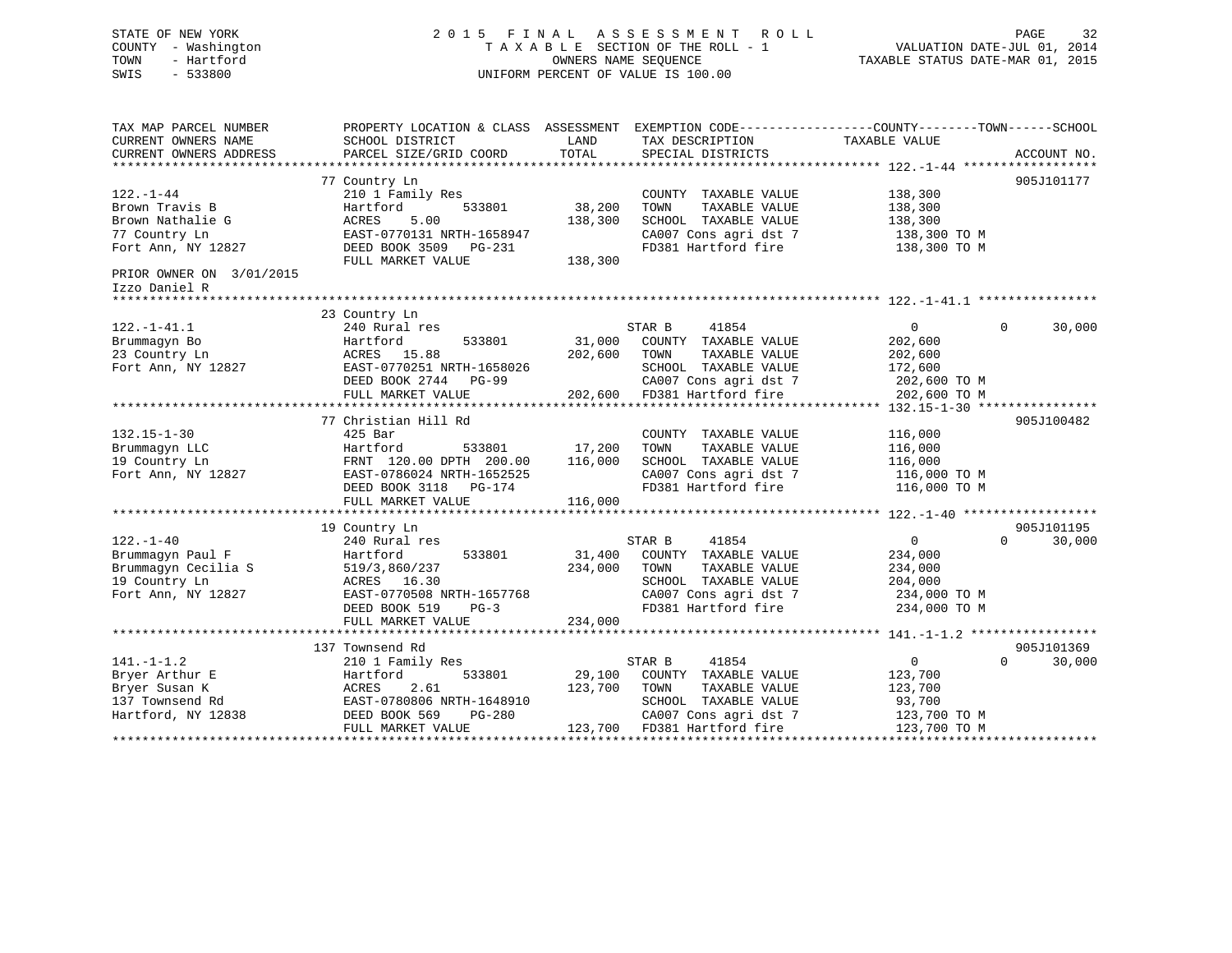| STATE OF NEW YORK<br>COUNTY - Washington<br>- Hartford<br>TOWN<br>SWIS<br>$-533800$ | 2015 FINAL                                   |         | A S S E S S M E N T<br>R O L L<br>TAXABLE SECTION OF THE ROLL - 1<br>OWNERS NAME SEOUENCE<br>UNIFORM PERCENT OF VALUE IS 100.00 | VALUATION DATE-JUL 01, 2014<br>TAXABLE STATUS DATE-MAR 01, 2015                                                 | PAGE<br>33  |
|-------------------------------------------------------------------------------------|----------------------------------------------|---------|---------------------------------------------------------------------------------------------------------------------------------|-----------------------------------------------------------------------------------------------------------------|-------------|
| TAX MAP PARCEL NUMBER<br>CURRENT OWNERS NAME                                        | SCHOOL DISTRICT                              | LAND    | TAX DESCRIPTION                                                                                                                 | PROPERTY LOCATION & CLASS ASSESSMENT EXEMPTION CODE---------------COUNTY-------TOWN-----SCHOOL<br>TAXABLE VALUE |             |
| CURRENT OWNERS ADDRESS                                                              | PARCEL SIZE/GRID COORD                       | TOTAL   | SPECIAL DISTRICTS                                                                                                               |                                                                                                                 | ACCOUNT NO. |
|                                                                                     | 12 Old Mill Ln                               |         |                                                                                                                                 |                                                                                                                 | 905J100495  |
| $141. - 1 - 23$                                                                     | 210 1 Family Res                             |         | COUNTY TAXABLE VALUE                                                                                                            | 107,000                                                                                                         |             |
| Brynes Keith R                                                                      | Hartford<br>533801                           | 23,700  | TAXABLE VALUE<br>TOWN                                                                                                           | 107,000                                                                                                         |             |
| Brynes Marlene L                                                                    | 543/223                                      | 107,000 | SCHOOL TAXABLE VALUE                                                                                                            | 107,000                                                                                                         |             |
| PO Box 26                                                                           | FRNT 185.00 DPTH 224.00                      |         | FD381 Hartford fire                                                                                                             | 107,000 TO M                                                                                                    |             |
| Hartford, NY 12838                                                                  | EAST-0783414 NRTH-1646313                    |         |                                                                                                                                 |                                                                                                                 |             |
|                                                                                     | DEED BOOK 3350 PG-59                         |         |                                                                                                                                 |                                                                                                                 |             |
|                                                                                     | FULL MARKET VALUE                            | 107,000 |                                                                                                                                 |                                                                                                                 |             |
|                                                                                     |                                              |         |                                                                                                                                 |                                                                                                                 |             |
|                                                                                     | 13 Old Mill Ln                               |         |                                                                                                                                 |                                                                                                                 | 905J100436  |
| $141. - 1 - 25$                                                                     | 210 1 Family Res                             |         | STAR B<br>41854                                                                                                                 | $\overline{0}$<br>$\Omega$                                                                                      | 30,000      |
| Brynes Keith R                                                                      | Hartford<br>533801                           | 53,600  | COUNTY TAXABLE VALUE                                                                                                            | 191,800                                                                                                         |             |
| Brynes Marlene                                                                      | <b>ACRES</b><br>9.05                         | 191,800 | TAXABLE VALUE<br>TOWN                                                                                                           | 191,800                                                                                                         |             |
| PO Box 26                                                                           | EAST-0783788 NRTH-1646477                    |         | SCHOOL TAXABLE VALUE                                                                                                            | 161,800                                                                                                         |             |
| Hartford, NY 12838                                                                  | DEED BOOK 764<br>PG-219<br>FULL MARKET VALUE | 191,800 | FD381 Hartford fire                                                                                                             | 191,800 TO M                                                                                                    |             |
|                                                                                     |                                              |         |                                                                                                                                 |                                                                                                                 |             |
|                                                                                     | Old Mill Ln OFF                              |         |                                                                                                                                 |                                                                                                                 | 905J101310  |
| $141. - 1 - 25.1$                                                                   | 311 Res vac land                             |         | COUNTY TAXABLE VALUE                                                                                                            | 500                                                                                                             |             |
| Brynes Keith R                                                                      | Hartford<br>533801                           | 500     | TAXABLE VALUE<br>TOWN                                                                                                           | 500                                                                                                             |             |
| Brynes Marlene L                                                                    | 570/113-133                                  | 500     | SCHOOL TAXABLE VALUE                                                                                                            | 500                                                                                                             |             |
| PO Box 26                                                                           | FRNT 37.00 DPTH 69.00                        |         | FD381 Hartford fire                                                                                                             | 500 TO M                                                                                                        |             |
| Hartford, NY 12838                                                                  | EAST-0783534 NRTH-1646362                    |         |                                                                                                                                 |                                                                                                                 |             |
|                                                                                     | DEED BOOK 3350 PG-59                         |         |                                                                                                                                 |                                                                                                                 |             |
|                                                                                     | FULL MARKET VALUE                            | 500     |                                                                                                                                 |                                                                                                                 |             |
|                                                                                     |                                              |         |                                                                                                                                 |                                                                                                                 |             |
|                                                                                     | 28 Big Burch Hill Rd                         |         |                                                                                                                                 |                                                                                                                 |             |
| $151. - 2 - 4.5$                                                                    | 210 1 Family Res                             |         | COUNTY TAXABLE VALUE                                                                                                            | 114,900                                                                                                         |             |
| Burch Benjamin C                                                                    | 533801<br>Hartford                           | 24,500  | TAXABLE VALUE<br>TOWN                                                                                                           | 114,900                                                                                                         |             |
| 28 Big Burch Hill Rd                                                                | $151. - 1 - 4.5$                             | 114,900 | SCHOOL TAXABLE VALUE                                                                                                            | 114,900                                                                                                         |             |
| Granville, NY 12832                                                                 | ACRES 1.40<br>EAST-0796545 NRTH-1638643      |         | CA008 Cons agri dst 8<br>FD381 Hartford fire                                                                                    | 114,900 TO M                                                                                                    |             |
|                                                                                     | DEED BOOK 2703 PG-59                         |         |                                                                                                                                 | 114,900 TO M                                                                                                    |             |
|                                                                                     | FULL MARKET VALUE                            | 114,900 |                                                                                                                                 |                                                                                                                 |             |
|                                                                                     |                                              |         |                                                                                                                                 |                                                                                                                 |             |
|                                                                                     | 183 Pope Hill Rd                             |         |                                                                                                                                 |                                                                                                                 | 905J100222  |
| $150. - 1 - 28$                                                                     | 210 1 Family Res                             |         | STAR B<br>41854                                                                                                                 | $\mathbf 0$<br>$\Omega$                                                                                         | 30,000      |
| Burch Brian S                                                                       | Argyle<br>532001                             | 28,000  | COUNTY TAXABLE VALUE                                                                                                            | 160,800                                                                                                         |             |
| Burch Linda                                                                         | ACRES<br>2.00                                | 160,800 | TOWN<br>TAXABLE VALUE                                                                                                           | 160,800                                                                                                         |             |
| 183 Pope Hill Rd                                                                    | EAST-0781130 NRTH-1633899                    |         | SCHOOL TAXABLE VALUE                                                                                                            | 130,800                                                                                                         |             |
| Argyle, NY 12809                                                                    | DEED BOOK 2747 PG-269                        |         | CA006 Cons agri dst 6                                                                                                           | 160,800 TO M                                                                                                    |             |
|                                                                                     | FULL MARKET VALUE                            | 160,800 | FD381 Hartford fire                                                                                                             | 160,800 TO M                                                                                                    |             |

\*\*\*\*\*\*\*\*\*\*\*\*\*\*\*\*\*\*\*\*\*\*\*\*\*\*\*\*\*\*\*\*\*\*\*\*\*\*\*\*\*\*\*\*\*\*\*\*\*\*\*\*\*\*\*\*\*\*\*\*\*\*\*\*\*\*\*\*\*\*\*\*\*\*\*\*\*\*\*\*\*\*\*\*\*\*\*\*\*\*\*\*\*\*\*\*\*\*\*\*\*\*\*\*\*\*\*\*\*\*\*\*\*\*\*\*\*\*\*\*\*\*\*\*\*\*\*\*\*\*\*\*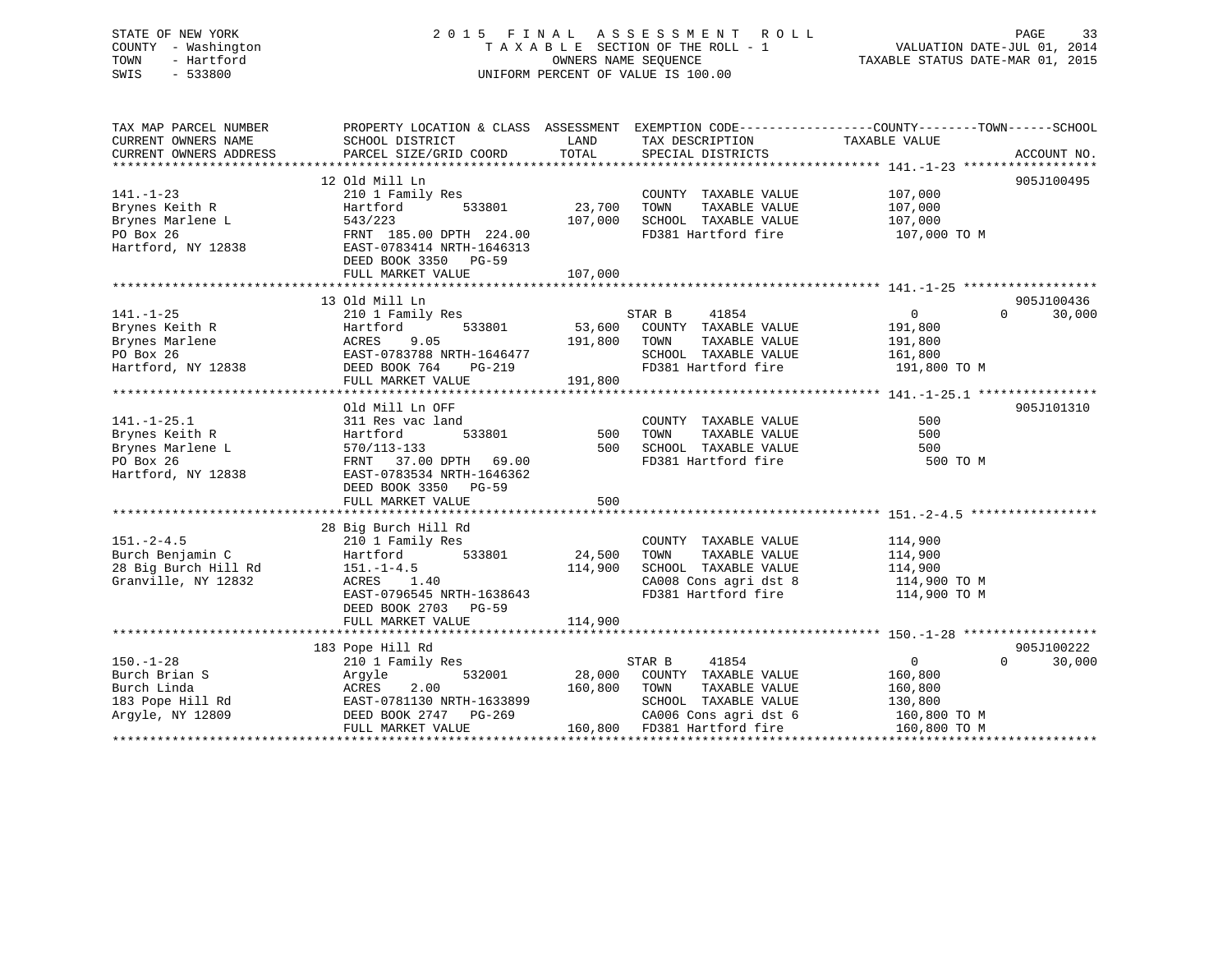# STATE OF NEW YORK 2 0 1 5 F I N A L A S S E S S M E N T R O L L PAGE 34 COUNTY - Washington T A X A B L E SECTION OF THE ROLL - 1 VALUATION DATE-JUL 01, 2014 TOWN - Hartford OWNERS NAME SEQUENCE TAXABLE STATUS DATE-MAR 01, 2015 SWIS - 533800 UNIFORM PERCENT OF VALUE IS 100.00

| TAX MAP PARCEL NUMBER<br>CURRENT OWNERS NAME                          | SCHOOL DISTRICT           | LAND         |                                                              | PROPERTY LOCATION & CLASS ASSESSMENT EXEMPTION CODE---------------COUNTY-------TOWN-----SCHOOL |
|-----------------------------------------------------------------------|---------------------------|--------------|--------------------------------------------------------------|------------------------------------------------------------------------------------------------|
| CURRENT OWNERS ADDRESS                                                | PARCEL SIZE/GRID COORD    | TOTAL        | TAX DESCRIPTION TAXABLE VALUE SPECIAL DISTRICTS              | ACCOUNT NO.                                                                                    |
|                                                                       |                           |              |                                                              |                                                                                                |
|                                                                       | Pope Hill Rd              |              |                                                              |                                                                                                |
| $150.-1-29.11$                                                        | 314 Rural vac<10          |              | COUNTY TAXABLE VALUE                                         | 30,000                                                                                         |
| Burch Brian S                                                         | 532001<br>Argyle          | 30,000       | TOWN<br>TAXABLE VALUE                                        | 30,000                                                                                         |
| 183 Pope Hill Rd                                                      | 2.36<br>ACRES             | 30,000       | SCHOOL TAXABLE VALUE                                         | 30,000                                                                                         |
| Arqyle, NY 12809                                                      | EAST-0781296 NRTH-1634027 |              |                                                              | CA006 Cons agri dst 6 30,000 TO M<br>FD381 Hartford fire 30,000 TO M                           |
|                                                                       |                           |              |                                                              |                                                                                                |
|                                                                       | FULL MARKET VALUE         | 30,000       |                                                              |                                                                                                |
|                                                                       |                           |              |                                                              |                                                                                                |
|                                                                       | Burch Rd OFF              |              |                                                              | 905J100105                                                                                     |
| $151. - 2 - 9$                                                        | 314 Rural vac<10          |              | COUNTY TAXABLE VALUE                                         | 5,800                                                                                          |
| Burch Brian S                                                         | 533801<br>Hartford        | 5,800        | TAXABLE VALUE<br>TOWN                                        | 5,800                                                                                          |
| King David J                                                          | 151.-1-9                  | 5,800        |                                                              | 5,800                                                                                          |
| 183 Pope Hill Rd                                                      | ACRES 9.50                |              | SCHOOL TAXABLE VALUE<br>CA008 Cons agri dst 8                | $5,800$ TO M                                                                                   |
| Argyle, NY 12809                                                      | EAST-0794791 NRTH-1634249 |              | FD381 Hartford fire                                          | 5,800 TO M                                                                                     |
|                                                                       | DEED BOOK 2190 PG-338     |              |                                                              |                                                                                                |
|                                                                       | FULL MARKET VALUE         | 5,800        |                                                              |                                                                                                |
|                                                                       |                           |              |                                                              |                                                                                                |
|                                                                       | Burch Rd OFF              |              |                                                              | 905J100062                                                                                     |
| $151. - 2 - 10$                                                       | 322 Rural vac>10          |              | COUNTY TAXABLE VALUE                                         | 7,400                                                                                          |
| Burch Brian S                                                         | 533801<br>Hartford        | 7,400        | TOWN<br>TAXABLE VALUE                                        | 7,400                                                                                          |
| King David J                                                          |                           | 7,400        | SCHOOL TAXABLE VALUE 7,400                                   |                                                                                                |
| 183 Pope Hill Rd                                                      |                           |              |                                                              | 7,400 TO M                                                                                     |
| Argyle, NY 12809                                                      |                           |              | CA008 Cons agri dst 8<br>FD381 Hartford fire                 | 7,400 TO M                                                                                     |
|                                                                       | DEED BOOK 2190 PG-338     |              |                                                              |                                                                                                |
|                                                                       | FULL MARKET VALUE         | 7,400        |                                                              |                                                                                                |
|                                                                       |                           |              |                                                              |                                                                                                |
|                                                                       | 5059 State Route 149      |              |                                                              | 905J101210                                                                                     |
|                                                                       |                           |              |                                                              |                                                                                                |
| $132.-2-11.1$                                                         | 230 3 Family Res          |              | COUNTY TAXABLE VALUE 134,500                                 |                                                                                                |
| Burch Bruce                                                           | Hartford 533801           | 37,300       | TOWN TAXABLE VALUE                                           | 134,500<br>134,500                                                                             |
| Burch Carolyn                                                         | 2806/125,2806/128         | 134,500      | SCHOOL TAXABLE VALUE                                         |                                                                                                |
| 5059 State Route 149 MCRES 4.77<br>Granville, NY 12832 EAST-0788993 I |                           |              |                                                              | FD381 Hartford fire 134,500 TO M                                                               |
|                                                                       | EAST-0788993 NRTH-1653180 |              |                                                              |                                                                                                |
|                                                                       | DEED BOOK 3183 PG-67      |              |                                                              |                                                                                                |
|                                                                       | FULL MARKET VALUE         | 134,500      |                                                              |                                                                                                |
|                                                                       |                           |              |                                                              |                                                                                                |
|                                                                       | 4388 State Route 149      |              |                                                              | 905J101067                                                                                     |
| $131. - 1 - 16$                                                       | 210 1 Family Res          |              | 41854<br>STAR B                                              | $\overline{0}$<br>$\Omega$<br>30,000                                                           |
| Burch Daniel H                                                        | 533801<br>Hartford        | 33,600       | COUNTY TAXABLE VALUE                                         | 102,600                                                                                        |
| Burch Judith I                                                        | ACRES 5.50                | 102,600 TOWN | TAXABLE VALUE                                                | 102,600                                                                                        |
| 4388 State Route 149 EAST-0778356 NRTH-1651201                        |                           |              | SCHOOL TAXABLE VALUE                                         | 72,600                                                                                         |
| Fort Ann, NY 12827                                                    | DEED BOOK 462<br>$PG-26$  |              | CA007 Cons agri dst 7                                        | 102,600 TO M                                                                                   |
|                                                                       | FULL MARKET VALUE         |              | $102,600$ FD381 Hartford fire<br>102,600 FD381 Hartford fire | 102,600 TO M                                                                                   |
|                                                                       |                           |              |                                                              |                                                                                                |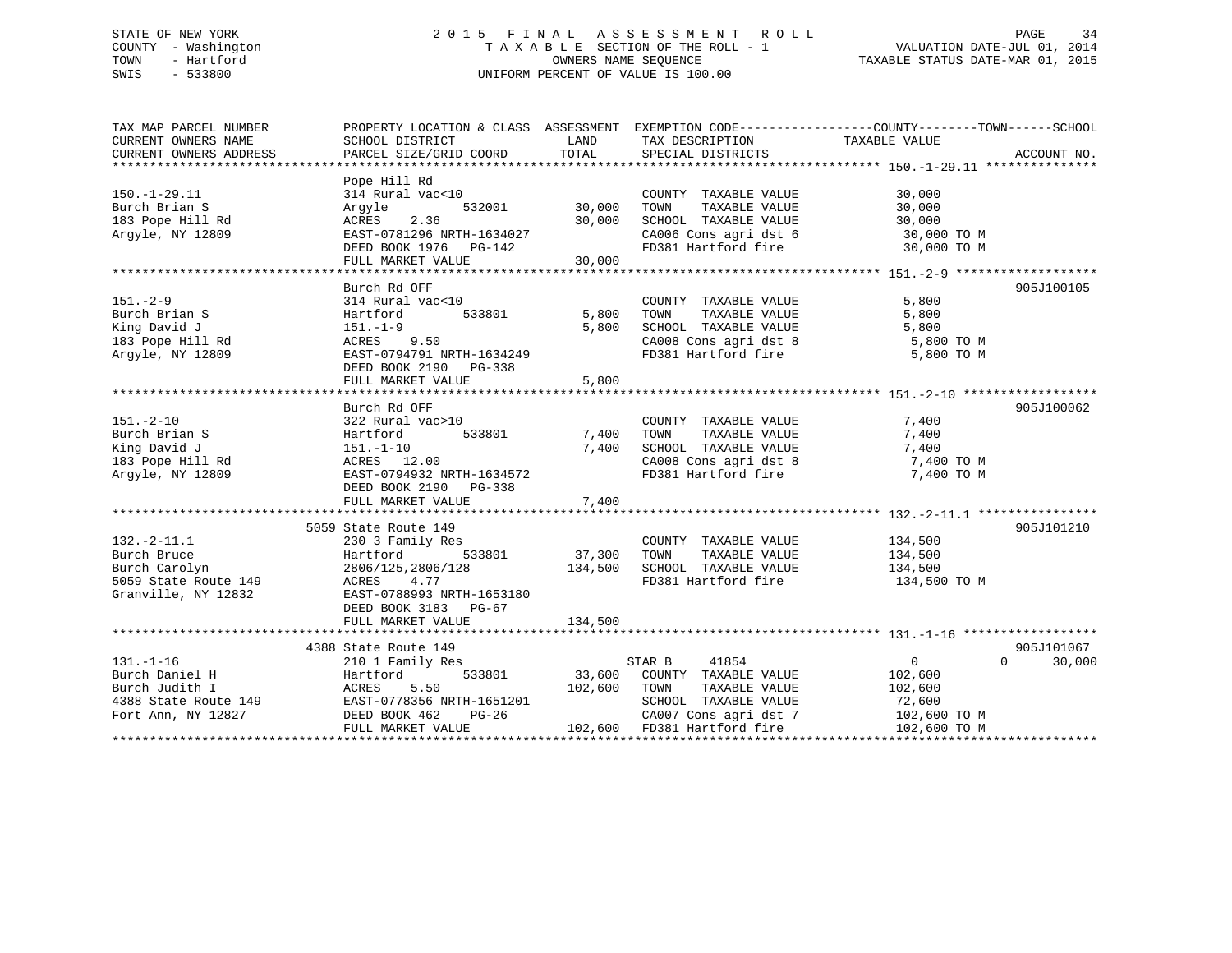# STATE OF NEW YORK 2 0 1 5 F I N A L A S S E S S M E N T R O L L PAGE 35 COUNTY - Washington T A X A B L E SECTION OF THE ROLL - 1 VALUATION DATE-JUL 01, 2014 TOWN - Hartford **TAXABLE STATUS DATE-MAR 01, 2015** OWNERS NAME SEQUENCE TAXABLE STATUS DATE-MAR 01, 2015 SWIS - 533800 UNIFORM PERCENT OF VALUE IS 100.00

| TAX MAP PARCEL NUMBER<br>CURRENT OWNERS NAME                                                                                  | SCHOOL DISTRICT                                                                                       | PROPERTY LOCATION & CLASS ASSESSMENT EXEMPTION CODE----------------COUNTY-------TOWN------SCHOOL<br>LAND<br>TAX DESCRIPTION | TAXABLE VALUE                        |                |
|-------------------------------------------------------------------------------------------------------------------------------|-------------------------------------------------------------------------------------------------------|-----------------------------------------------------------------------------------------------------------------------------|--------------------------------------|----------------|
| CURRENT OWNERS ADDRESS                                                                                                        | PARCEL SIZE/GRID COORD                                                                                | TOTAL<br>SPECIAL DISTRICTS                                                                                                  | ACCOUNT NO.                          |                |
|                                                                                                                               | State Route 196                                                                                       |                                                                                                                             | 905J100104                           |                |
| $140. -2 - 15$                                                                                                                | 311 Res vac land                                                                                      | COUNTY TAXABLE VALUE                                                                                                        | 3,000                                |                |
|                                                                                                                               |                                                                                                       | TOWN<br>TAXABLE VALUE                                                                                                       | 3,000                                |                |
|                                                                                                                               |                                                                                                       | 3,000 SCHOOL TAXABLE VALUE                                                                                                  | 3,000                                |                |
|                                                                                                                               | DEED BOOK 530<br>PG-87                                                                                | FD381 Hartford fire                                                                                                         | 3,000 TO M                           |                |
|                                                                                                                               | FULL MARKET VALUE                                                                                     | 3,000                                                                                                                       |                                      |                |
|                                                                                                                               | 1466 Burch Rd                                                                                         |                                                                                                                             | 905J101089                           |                |
| $151. - 2 - 4.2$                                                                                                              | 210 1 Family Res                                                                                      | AGED-CO/TN 41801                                                                                                            | 59,900<br>59,900                     | $\overline{0}$ |
| Burch Duane L<br>Burch Duane L<br>Burch Stephanie 1747/60<br>1466 Burch Rd<br>151.-1-4.2<br>Granville, NY 12832<br>ACRES 1.65 | Hartford 533801                                                                                       | 20,156 AGED-SCH 41804                                                                                                       | 47,920<br>$\overline{0}$<br>$\Omega$ |                |
|                                                                                                                               |                                                                                                       | 119,800 STAR EN<br>41834                                                                                                    | $\overline{0}$<br>$\Omega$<br>65,300 |                |
|                                                                                                                               |                                                                                                       | COUNTY TAXABLE VALUE                                                                                                        | 59,900                               |                |
|                                                                                                                               |                                                                                                       | TOWN<br>TAXABLE VALUE                                                                                                       | 59,900                               |                |
|                                                                                                                               |                                                                                                       |                                                                                                                             | 6,580                                |                |
|                                                                                                                               |                                                                                                       |                                                                                                                             | 119,800 TO M                         |                |
|                                                                                                                               | FULL MARKET VALUE                                                                                     | 119,800 FD381 Hartford fire                                                                                                 | 119,800 TO M                         |                |
|                                                                                                                               |                                                                                                       |                                                                                                                             |                                      |                |
|                                                                                                                               | Burch Rd                                                                                              |                                                                                                                             |                                      |                |
| $151. - 2 - 4.10$                                                                                                             | 323 Vacant rural                                                                                      | AG DIST 41720<br>33,500 COUNTY TAXABLE VALUE                                                                                | 23,078<br>23,078<br>23,078           |                |
| Burch Duane L                                                                                                                 | 533801                                                                                                |                                                                                                                             | 10,422                               |                |
| Burch Stephanie<br>1466 Burch Rd                                                                                              | Hartford<br>Sub div Lot 2<br>ACRES 29.59                                                              | 33,500<br>TOWN<br>TAXABLE VALUE                                                                                             | 10,422                               |                |
| 1466 Burch Rd                                                                                                                 |                                                                                                       | SCHOOL TAXABLE VALUE                                                                                                        | 10,422                               |                |
| Granville, NY 12832                                                                                                           | EAST-0796237 NRTH-1637977                                                                             | CA008 Cons agri dst 8                                                                                                       | 10,422 TO M                          |                |
|                                                                                                                               | DEED BOOK 1747 PG-60                                                                                  | 23,078 EX<br>$\frac{23,000}{23,500}$ FD381 Hartford fire                                                                    |                                      |                |
| MAY BE SUBJECT TO PAYMENT<br>UNDER AGDIST LAW TIL 2019                                                                        | FULL MARKET VALUE                                                                                     |                                                                                                                             | 33,500 TO M                          |                |
|                                                                                                                               |                                                                                                       |                                                                                                                             |                                      |                |
|                                                                                                                               | 1471 Burch Rd                                                                                         |                                                                                                                             | 905J100094                           |                |
| $151. - 2 - 8$                                                                                                                | 120 Field crops                                                                                       | AG DIST 41720                                                                                                               | 38,833<br>38,833<br>38,833           |                |
| Burch Duane L                                                                                                                 | 533801<br>Hartford                                                                                    | 101,300 COUNTY TAXABLE VALUE                                                                                                | 62,467                               |                |
| 1466 Burch Rd                                                                                                                 |                                                                                                       | TAXABLE VALUE<br>TOWN                                                                                                       | 62,467                               |                |
| Granville, NY 12832                                                                                                           |                                                                                                       | SCHOOL TAXABLE VALUE<br>SCHOOL TAXABLE VALUE<br>CA008 Cons agri dst 8                                                       | 62,467                               |                |
|                                                                                                                               |                                                                                                       |                                                                                                                             | 62,467 TO M                          |                |
| MAY BE SUBJECT TO PAYMENT<br>UNDER AGDIST LAW TIL 2019                                                                        |                                                                                                       | 38,833 EX                                                                                                                   |                                      |                |
|                                                                                                                               | 895/240<br>151.-1-8<br>ACRES 111.40<br>EAST-0795801 NRTH-1635020<br>TIP ROOK 2939<br>PG-27<br>101,300 | FD381 Hartford fire                                                                                                         | 101,300 TO M                         |                |
|                                                                                                                               |                                                                                                       |                                                                                                                             |                                      |                |
|                                                                                                                               | Burch Rd                                                                                              |                                                                                                                             |                                      |                |
| $151 - 2 - 8.4$                                                                                                               | 322 Rural vac>10                                                                                      | AG DIST<br>41720                                                                                                            | 7,416<br>7,416<br>7,416              |                |
| Burch Duane L                                                                                                                 | 533801<br>Hartford                                                                                    | 27,300<br>COUNTY TAXABLE VALUE                                                                                              | 19,884                               |                |
| 1466 Burch Rd                                                                                                                 | Subdiv 12272; Lot 3                                                                                   | 27,300 TOWN<br>TAXABLE VALUE                                                                                                | 19,884                               |                |
| Granville, NY 12832                                                                                                           | 895/240                                                                                               | SCHOOL TAXABLE VALUE                                                                                                        | 19,884                               |                |
|                                                                                                                               |                                                                                                       | CA008 Cons agri dst 8                                                                                                       | 19,884 TO M                          |                |
| MAY BE SUBJECT TO PAYMENT                                                                                                     | EAST-0797558 NRTH-1633430<br>DEED BOOK 2939 PG-27<br>FULL MAPKET WALLER                               | 7,416 EX                                                                                                                    |                                      |                |
| UNDER AGDIST LAW TIL 2019                                                                                                     |                                                                                                       | FD381 Hartford fire                                                                                                         | 27,300 TO M                          |                |
|                                                                                                                               | FULL MARKET VALUE                                                                                     | 27,300                                                                                                                      |                                      |                |
|                                                                                                                               |                                                                                                       |                                                                                                                             |                                      |                |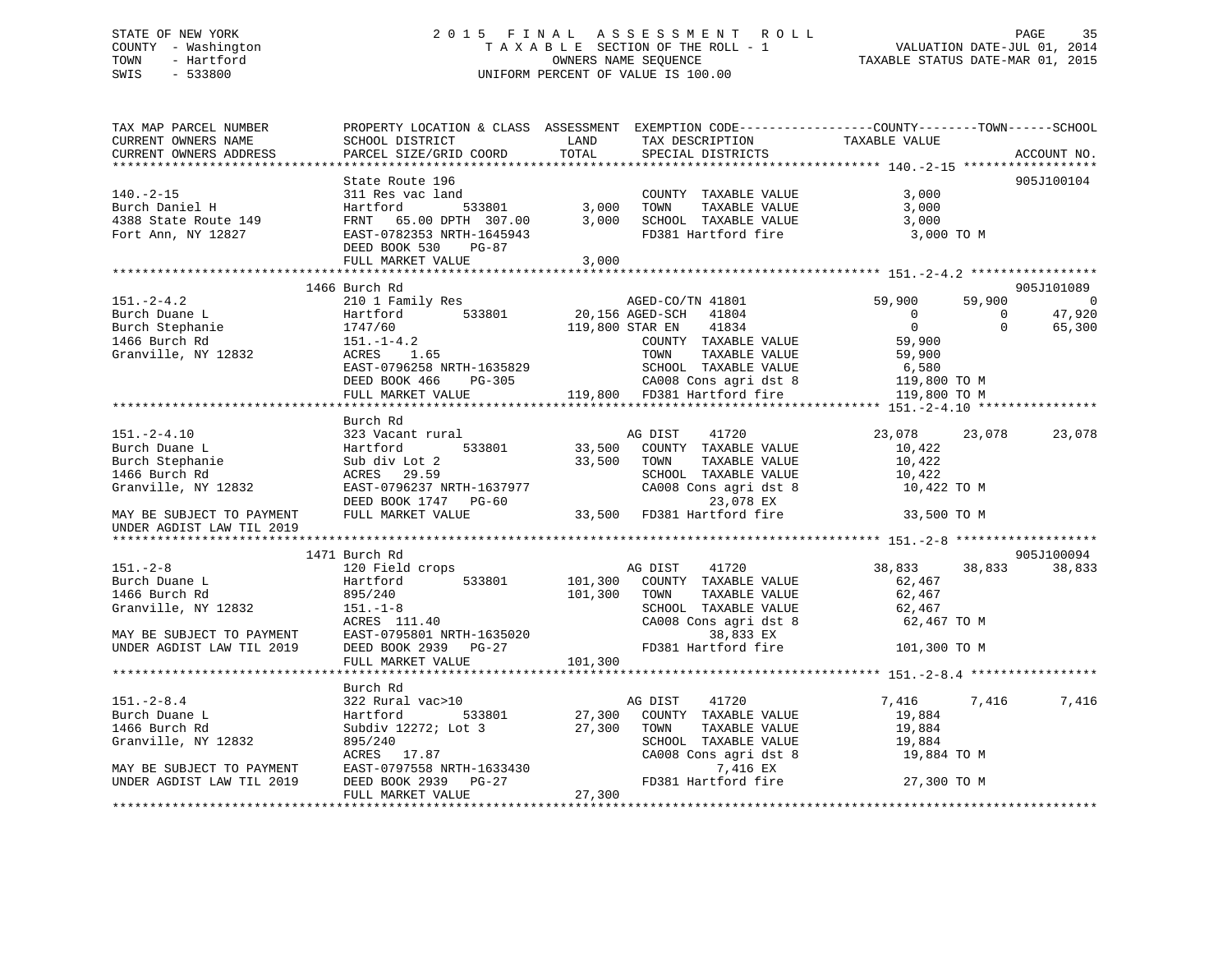# STATE OF NEW YORK 2 0 1 5 F I N A L A S S E S S M E N T R O L L PAGE 36 COUNTY - Washington T A X A B L E SECTION OF THE ROLL - 1 VALUATION DATE-JUL 01, 2014 TOWN - Hartford OWNERS NAME SEQUENCE TAXABLE STATUS DATE-MAR 01, 2015 SWIS - 533800 UNIFORM PERCENT OF VALUE IS 100.00

| TAX MAP PARCEL NUMBER<br>CURRENT OWNERS NAME                    | <b>LAND</b><br>SCHOOL DISTRICT                                 | PROPERTY LOCATION & CLASS ASSESSMENT EXEMPTION CODE----------------COUNTY-------TOWN------SCHOOL<br>TAX DESCRIPTION<br>TOTAL                                                   | TAXABLE VALUE                            |                                |
|-----------------------------------------------------------------|----------------------------------------------------------------|--------------------------------------------------------------------------------------------------------------------------------------------------------------------------------|------------------------------------------|--------------------------------|
| CURRENT OWNERS ADDRESS                                          | PARCEL SIZE/GRID COORD                                         | SPECIAL DISTRICTS                                                                                                                                                              |                                          | ACCOUNT NO.                    |
|                                                                 | James Rd OFF                                                   |                                                                                                                                                                                |                                          | 905J100628                     |
| $151. - 2 - 12$<br>Burch Duane L<br>Burch Stephanie M           | 322 Rural vac>10<br>533801<br>Hartford<br>$151. - 1 - 12$      | 41720<br>AG DIST<br>6,500 COUNTY TAXABLE VALUE<br>6,500 TOWN<br>TAXABLE VALUE                                                                                                  | 2,660<br>2,660<br>3,840<br>3,840         | 2,660                          |
| 1466 Burch Rd                                                   | ACRES 10.00                                                    | SCHOOL TAXABLE VALUE                                                                                                                                                           | 3,840                                    |                                |
| Granville, NY 12832                                             | EAST-0793565 NRTH-1635281<br>DEED BOOK 1747 PG-60              | CA008 Cons agri dst 8<br>2,660 EX                                                                                                                                              | 3,840 TO M                               |                                |
| MAY BE SUBJECT TO PAYMENT<br>UNDER AGDIST LAW TIL 2019          | FULL MARKET VALUE                                              | 2,660 EX<br>6,500 FD381 Hartford fire                                                                                                                                          | 6,500 TO M                               |                                |
|                                                                 |                                                                |                                                                                                                                                                                |                                          |                                |
| $140. - 2 - 2$<br>Burch Elinor                                  | 3985 State Route 196<br>210 1 Family Res<br>533801<br>Hartford | AGED-ALL<br>51,500 STAR EN<br>AGED-ALL<br>41800<br>41834                                                                                                                       | 88,550<br>88,550<br>$\sim$ 0<br>$\Omega$ | 905J100100<br>88,550<br>65,300 |
| 3985 State Route 196<br>Westfand NW 19939<br>Hartford, NY 12838 | 8.50<br>ACRES                                                  | 371/767 455/817 732/242 177,100 COUNTY TAXABLE VALUE<br>TOWN<br>TAXABLE VALUE                                                                                                  | 88,550<br>88,550                         |                                |
|                                                                 |                                                                | EAST-0781952 NRTH-1645847 SCHOOL TAXABLE VALUE 23,250<br>DEED BOOK 1874 PG-91 CA007 Cons agri dst 7 177,100 TO M<br>FULL MARKET VALUE 177,100 FD381 Hartford fire 177,100 TO M |                                          |                                |
|                                                                 |                                                                |                                                                                                                                                                                |                                          |                                |
|                                                                 | 1678 Burch Rd                                                  |                                                                                                                                                                                |                                          | 905J101137                     |
| $151. - 2 - 4.3$                                                |                                                                |                                                                                                                                                                                | 20,520<br>20,520                         | $\overline{0}$                 |
| Burch Gary E                                                    |                                                                |                                                                                                                                                                                | $\overline{0}$<br>$\bigcap$              | 65,300                         |
| 1678 Burch Rd                                                   | $151. - 1 - 4.3$                                               | 136,800 COUNTY TAXABLE VALUE                                                                                                                                                   | 116,280                                  |                                |
| Granville, NY 12832                                             | ACRES 1.31                                                     | TAXABLE VALUE<br>TOWN                                                                                                                                                          | 116,280                                  |                                |
|                                                                 | EAST-0795121 NRTH-1640846                                      | SCHOOL TAXABLE VALUE                                                                                                                                                           | 71,500                                   |                                |
|                                                                 | DEED BOOK 471 PG-615                                           | G-615 CA008 Cons agri dst 8<br>136,800 FD381 Hartford fire                                                                                                                     | 136,800 TO M<br>136,800 TO M             |                                |
|                                                                 | FULL MARKET VALUE                                              |                                                                                                                                                                                |                                          |                                |
|                                                                 | Burch Rd                                                       |                                                                                                                                                                                |                                          |                                |
| $151 - 2 - 4.4$                                                 | 323 Vacant rural                                               |                                                                                                                                                                                | 15,100 15,100                            | 15,100                         |
| Burch Gary E                                                    | Hartford                                                       | rural FOR 480A 47460<br>533801 18,900 COUNTY TAXABLE VALUE                                                                                                                     | 3,800                                    |                                |
| Burch Donna                                                     | forestTax 3494/101                                             | 18,900 TOWN<br>TAXABLE VALUE                                                                                                                                                   | 3,800                                    |                                |
| 1678 Burch Rd                                                   | $151. - 1 - 4.4$                                               | SCHOOL TAXABLE VALUE                                                                                                                                                           | 3,800                                    |                                |
| Granville, NY 12832                                             | ACRES 29.00                                                    | CA008 Cons agri dst 8                                                                                                                                                          | 18,900 TO M                              |                                |
| MAY BE SUBJECT TO PAYMENT DEED BOOK 776 PG-65                   | EAST-0795963 NRTH-1641107                                      | FD381 Hartford fire                                                                                                                                                            | 18,900 TO M                              |                                |
| UNDER RPTL480A UNTIL 2024                                       | FULL MARKET VALUE                                              | 18,900                                                                                                                                                                         |                                          |                                |
|                                                                 | 1395 Burch Rd                                                  |                                                                                                                                                                                |                                          |                                |
| $151 - 2 - 8.2$                                                 | 270 Mfg housing                                                |                                                                                                                                                                                | $\overline{0}$<br>$\Omega$               | 30,000                         |
|                                                                 | 533801<br>Hartford                                             |                                                                                                                                                                                | 80,800                                   |                                |
| Burch Gary E Jr<br>Burch Keri A                                 | $151. - 1 - 8.2$                                               | 28,000 COUNTY TAXABLE VALUE<br>80,800 TOWN TAXABLE VALUE                                                                                                                       | 80,800                                   |                                |
| 1395 Burch Rd                                                   | ACRES 4.79                                                     |                                                                                                                                                                                | 50,800                                   |                                |
| Granville, NY 12832                                             | EAST-0796796 NRTH-1633962<br>DEED BOOK 2708 PG-303             | SCHOOL TAXABLE VALUE<br>CA008 Cons agri dst 8                                                                                                                                  | 80,800 TO M                              |                                |
|                                                                 |                                                                | FD381 Hartford fire                                                                                                                                                            | 80,800 TO M                              |                                |
|                                                                 | FULL MARKET VALUE                                              | 80,800                                                                                                                                                                         |                                          |                                |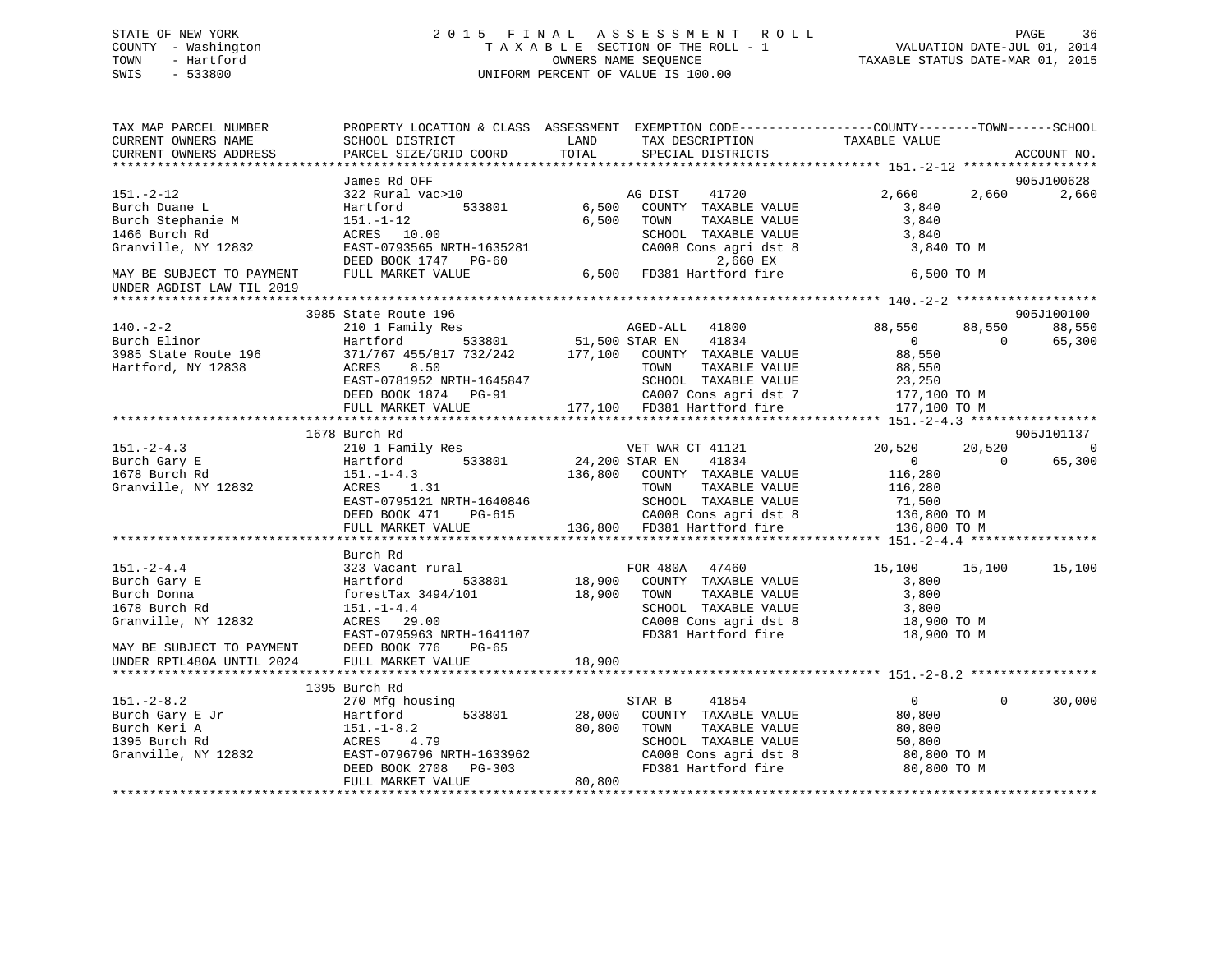## STATE OF NEW YORK 2 0 1 5 F I N A L A S S E S S M E N T R O L L PAGE 37 COUNTY - Washington T A X A B L E SECTION OF THE ROLL - 1 VALUATION DATE-JUL 01, 2014 TOWN - Hartford OWNERS NAME SEQUENCE TAXABLE STATUS DATE-MAR 01, 2015 SWIS - 533800 UNIFORM PERCENT OF VALUE IS 100.00

| TAX MAP PARCEL NUMBER<br>CURRENT OWNERS NAME | PROPERTY LOCATION & CLASS ASSESSMENT EXEMPTION CODE---------------COUNTY-------TOWN------SCHOOL<br>SCHOOL DISTRICT                                                                                                               | LAND           | TAX DESCRIPTION TAXABLE VALUE                 |                                          |                             |
|----------------------------------------------|----------------------------------------------------------------------------------------------------------------------------------------------------------------------------------------------------------------------------------|----------------|-----------------------------------------------|------------------------------------------|-----------------------------|
| CURRENT OWNERS ADDRESS                       | PARCEL SIZE/GRID COORD                                                                                                                                                                                                           | TOTAL          | SPECIAL DISTRICTS                             |                                          | ACCOUNT NO.                 |
|                                              | 4437 State Route 149                                                                                                                                                                                                             |                |                                               |                                          | 905J100296                  |
|                                              | 210 1 Family Res<br>Hartford 533801 26,500 COUNTY TAXABLE VALUE<br>ACRES 2.38 76,500 TOWN TAXABLE VALUE<br>EAST-0779353 NRTH-1651555 SCHOOL TAXABLE VALUE<br>DEED BOOK 2965 PG-191 CA007 Cons agri dst 7<br>FIILL MAPKET VALUE   |                |                                               | $\overline{0}$                           | $0 \qquad \qquad$<br>30,000 |
| 131.-1-6<br>Burch Heide                      |                                                                                                                                                                                                                                  |                |                                               | 76,500                                   |                             |
| 4437 State Route 149                         |                                                                                                                                                                                                                                  |                |                                               | TAXABLE VALUE 76,500                     |                             |
| Fort Ann, NY 12827                           |                                                                                                                                                                                                                                  |                |                                               |                                          |                             |
|                                              |                                                                                                                                                                                                                                  |                | SCHOOL TAXABLE VALUE<br>CA007 Cons agri dst 7 |                                          |                             |
|                                              | FULL MARKET VALUE                                                                                                                                                                                                                |                | 76,500 FD381 Hartford fire 76,500 TO M        | 46,500<br>76,500 TO M<br>ר <u>בר הרה</u> |                             |
|                                              |                                                                                                                                                                                                                                  |                |                                               |                                          |                             |
|                                              | 12 Mcdougal Rd                                                                                                                                                                                                                   |                |                                               |                                          | 905J100660                  |
| $148. - 1 - 13$                              |                                                                                                                                                                                                                                  |                | VET WAR CT 41121                              | 14,955 14,955                            | $\Omega$                    |
|                                              | 210 1 Family Res WET WAR<br>Hartford 533801 10,900 STAR EN                                                                                                                                                                       |                |                                               | $\overline{0}$<br>$\overline{0}$         | 65,300                      |
|                                              |                                                                                                                                                                                                                                  |                |                                               | 84,745                                   |                             |
|                                              |                                                                                                                                                                                                                                  |                |                                               | 84,745                                   |                             |
|                                              | DEED BOOK 521<br>PG-251                                                                                                                                                                                                          |                | SCHOOL TAXABLE VALUE 34,400                   |                                          |                             |
|                                              | FULL MARKET VALUE                                                                                                                                                                                                                |                | 99,700 FD381 Hartford fire                    | 99,700 TO M                              |                             |
|                                              |                                                                                                                                                                                                                                  |                |                                               |                                          |                             |
|                                              | 8137 State Route 40                                                                                                                                                                                                              |                |                                               |                                          | 905J100002                  |
| $132. - 2 - 12.2$                            | 210 1 Family Res                                                                                                                                                                                                                 |                | STAR B<br>41854                               | $\overline{0}$                           | $\Omega$<br>30,000          |
| Burch Justin Patrick                         | Hartford                                                                                                                                                                                                                         |                | 533801 25,700 COUNTY TAXABLE VALUE            | 137,800                                  |                             |
|                                              |                                                                                                                                                                                                                                  |                |                                               |                                          |                             |
|                                              |                                                                                                                                                                                                                                  |                |                                               |                                          |                             |
|                                              |                                                                                                                                                                                                                                  |                |                                               |                                          |                             |
|                                              | Carroll Heather Ann (137,800 MRTH-1653280 137,800 TOWN TAXABLE VALUE 137,800 1237,800 NOROX 85 EAST-0787502 NRTH-1653280 SCHOOL TAXABLE VALUE 137,800 10 M<br>Fort Ann, NY 12827 DEED BOOK 3442 PG-102 (2007 Cons agri dst 7 137 |                |                                               |                                          |                             |
|                                              |                                                                                                                                                                                                                                  |                |                                               |                                          |                             |
|                                              | 82 Camp A Way                                                                                                                                                                                                                    |                |                                               |                                          | 905J101113                  |
| $142. - 1 - 46$                              | 260 Seasonal res                                                                                                                                                                                                                 |                | COUNTY TAXABLE VALUE                          | 59,600                                   |                             |
| Burch Ronald F                               | Hartford                                                                                                                                                                                                                         | 533801 13,400  | TOWN<br>TAXABLE VALUE                         | 59,600                                   |                             |
| Burch Patricia                               | LOT K                                                                                                                                                                                                                            | 59,600         | SCHOOL TAXABLE VALUE                          | 59,600                                   |                             |
| 36 Burch Rd                                  | ACRES 10.06                                                                                                                                                                                                                      |                | FD381 Hartford fire                           | 59,600 TO M                              |                             |
| Queensbury, NY 12804                         | EAST-0791147 NRTH-1646997                                                                                                                                                                                                        |                |                                               |                                          |                             |
|                                              | DEED BOOK 539 PG-1                                                                                                                                                                                                               |                |                                               |                                          |                             |
|                                              | FULL MARKET VALUE                                                                                                                                                                                                                | 59,600         |                                               |                                          |                             |
|                                              |                                                                                                                                                                                                                                  |                |                                               |                                          |                             |
|                                              | 255 Wright Rd                                                                                                                                                                                                                    |                |                                               |                                          | 905J100664                  |
| $122. - 1 - 15$                              | 112 Dairy farm                                                                                                                                                                                                                   |                | 41720<br>AG DIST                              | 88,599<br>88,599                         | 88,599                      |
| Burch Thomas E                               | Hartford<br>533801                                                                                                                                                                                                               | 168,900 STAR B | 41854                                         | $\overline{0}$<br>$\overline{0}$         | 30,000                      |
| PO Box 183                                   | 958/315                                                                                                                                                                                                                          |                | 303,600 COUNTY TAXABLE VALUE                  | 215,001                                  |                             |
| Hartford, NY 12838                           | ACRES 113.10                                                                                                                                                                                                                     |                | TAXABLE VALUE<br>TOWN                         | 215,001                                  |                             |
|                                              | EAST-0780342 NRTH-1657696                                                                                                                                                                                                        |                | SCHOOL TAXABLE VALUE                          | 185,001                                  |                             |
| MAY BE SUBJECT TO PAYMENT                    | DEED BOOK 753<br>PG-112                                                                                                                                                                                                          |                | CA007 Cons agri dst 7                         | 215,001 TO M                             |                             |
| UNDER AGDIST LAW TIL 2019                    | FULL MARKET VALUE                                                                                                                                                                                                                | 303,600        | 88,599 EX                                     |                                          |                             |
|                                              |                                                                                                                                                                                                                                  |                | FD381 Hartford fire                           | 303,600 TO M                             |                             |
|                                              |                                                                                                                                                                                                                                  |                |                                               |                                          |                             |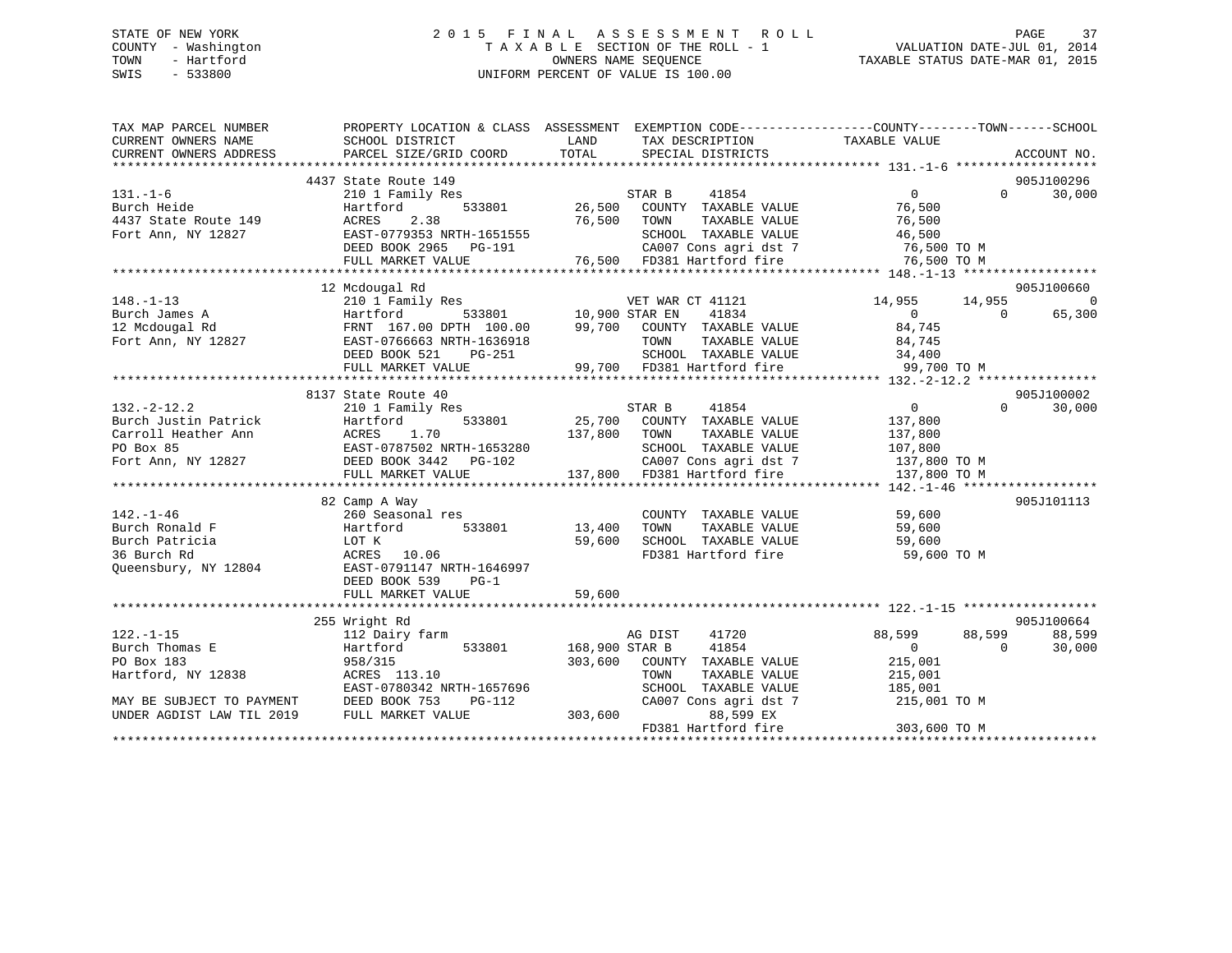## STATE OF NEW YORK 2 0 1 5 F I N A L A S S E S S M E N T R O L L PAGE 38 COUNTY - Washington T A X A B L E SECTION OF THE ROLL - 1 VALUATION DATE-JUL 01, 2014 TOWN - Hartford **TAXABLE STATUS DATE-MAR 01, 2015** OWNERS NAME SEQUENCE TAXABLE STATUS DATE-MAR 01, 2015 SWIS - 533800 UNIFORM PERCENT OF VALUE IS 100.00

| TAX MAP PARCEL NUMBER<br>CURRENT OWNERS NAME | SCHOOL DISTRICT                                                                                                                                                                                                                                        | PROPERTY LOCATION & CLASS ASSESSMENT EXEMPTION CODE----------------COUNTY-------TOWN------SCHOOL<br>LAND<br>TAX DESCRIPTION                                                                                                                                                                                                                                                                                                                                                    | TAXABLE VALUE                    |                            |
|----------------------------------------------|--------------------------------------------------------------------------------------------------------------------------------------------------------------------------------------------------------------------------------------------------------|--------------------------------------------------------------------------------------------------------------------------------------------------------------------------------------------------------------------------------------------------------------------------------------------------------------------------------------------------------------------------------------------------------------------------------------------------------------------------------|----------------------------------|----------------------------|
| CURRENT OWNERS ADDRESS                       | PARCEL SIZE/GRID COORD                                                                                                                                                                                                                                 | SPECIAL DISTRICTS<br>TOTAL                                                                                                                                                                                                                                                                                                                                                                                                                                                     | ACCOUNT NO.                      |                            |
|                                              | 3985 State Route 196                                                                                                                                                                                                                                   |                                                                                                                                                                                                                                                                                                                                                                                                                                                                                |                                  |                            |
| $140. -2 - 2.6$                              | 105 Vac farmland                                                                                                                                                                                                                                       | 196<br>mland 533801 331,600 FOR 480A 47460<br>533801 331,600 FOR 480A 47460<br>331,600 FOR 480A 47460                                                                                                                                                                                                                                                                                                                                                                          | 168,645 168,645 168,645          |                            |
|                                              | Purel. 2-2.0<br>Burch Thomas E<br>Burch Holly M<br>Po Box 183<br>Po Box 183<br>Hartford, NY 12838<br>Hartford, NY 12838<br>Po Box 183<br>EAST-0779305 NRTH-1647856<br>MAY BE SUBJECT TO PAYMENT<br>FULL MARKET VALUE<br>TINDER RPTL480A INTIL 2024<br> |                                                                                                                                                                                                                                                                                                                                                                                                                                                                                | 41,080 41,080 41,080             |                            |
|                                              |                                                                                                                                                                                                                                                        | $331,600$ $000$ WTY TAXABLE VALUE                                                                                                                                                                                                                                                                                                                                                                                                                                              | 121,875                          |                            |
|                                              |                                                                                                                                                                                                                                                        | TAXABLE VALUE<br>TOWN                                                                                                                                                                                                                                                                                                                                                                                                                                                          | 121,875                          |                            |
|                                              |                                                                                                                                                                                                                                                        | SCHOOL TAXABLE VALUE                                                                                                                                                                                                                                                                                                                                                                                                                                                           | 121,875                          |                            |
|                                              |                                                                                                                                                                                                                                                        | $CAO07$ Cons agri dst 7 $162,955$ TO M                                                                                                                                                                                                                                                                                                                                                                                                                                         |                                  |                            |
|                                              |                                                                                                                                                                                                                                                        | 331,600<br>168,645 EX                                                                                                                                                                                                                                                                                                                                                                                                                                                          |                                  |                            |
| UNDER RPTL480A UNTIL 2024                    |                                                                                                                                                                                                                                                        | FD381 Hartford fire 331,600 TO M                                                                                                                                                                                                                                                                                                                                                                                                                                               |                                  |                            |
|                                              |                                                                                                                                                                                                                                                        |                                                                                                                                                                                                                                                                                                                                                                                                                                                                                |                                  |                            |
|                                              | 4711 State Route 149                                                                                                                                                                                                                                   |                                                                                                                                                                                                                                                                                                                                                                                                                                                                                | 905J100200                       |                            |
| $132.15 - 2 - 16$                            | 210 1 Family Res                                                                                                                                                                                                                                       | 3 VET WAR CT 41121<br>533801 32,300 STAR EN 41834                                                                                                                                                                                                                                                                                                                                                                                                                              | 20,760<br>20,760                 | $\sim$ 0                   |
|                                              | Example 210 1 Family Res<br>Burke James P LE<br>Burke Erica<br>4711 State Route 149<br>Hartford, NY 12838<br>PEAST-0786356 NRTH-1651641<br>EAST-0786356 PRTH-1651641<br>PEAST-0786356 PRTH-1651641<br>PEAST-0786356 PRTH-1651641<br>PEAST-078635       |                                                                                                                                                                                                                                                                                                                                                                                                                                                                                | $\overline{0}$<br>$\overline{0}$ | 65,300                     |
|                                              |                                                                                                                                                                                                                                                        | 138,400 COUNTY TAXABLE VALUE                                                                                                                                                                                                                                                                                                                                                                                                                                                   | 117,640<br>117,640               |                            |
|                                              |                                                                                                                                                                                                                                                        | TOWN<br>TAXABLE VALUE                                                                                                                                                                                                                                                                                                                                                                                                                                                          |                                  |                            |
|                                              |                                                                                                                                                                                                                                                        | SCHOOL TAXABLE VALUE 73,100<br>138,400 CA007 Cons agri dst 7 138,400 TO M                                                                                                                                                                                                                                                                                                                                                                                                      |                                  |                            |
|                                              | FULL MARKET VALUE                                                                                                                                                                                                                                      |                                                                                                                                                                                                                                                                                                                                                                                                                                                                                |                                  |                            |
|                                              |                                                                                                                                                                                                                                                        | FD381 Hartford fire                                                                                                                                                                                                                                                                                                                                                                                                                                                            | 138,400 TO M                     |                            |
|                                              |                                                                                                                                                                                                                                                        |                                                                                                                                                                                                                                                                                                                                                                                                                                                                                |                                  |                            |
|                                              | 34 Deer Run Way                                                                                                                                                                                                                                        |                                                                                                                                                                                                                                                                                                                                                                                                                                                                                | 905J101350                       |                            |
| $141. - 3 - 59$                              | 210 1 Family Res                                                                                                                                                                                                                                       | VET WAR C 41122                                                                                                                                                                                                                                                                                                                                                                                                                                                                | 28,350<br>$\mathbf{0}$           | $\overline{0}$<br>$\Omega$ |
|                                              |                                                                                                                                                                                                                                                        | 141.-3-59<br>Burns Daniel Hartford 533801 34,100 VET WAR T 41123<br>Burns Daniel LOT 10<br>34 Deer Run Way ACRES 6.10<br>Hartford, NY 12838 EAST-0783334 NRTH-1642569 TOWN TAXABLE VALUE<br>PRIOR OWNER ON 3/01/2015 FULL MARKET VALUE<br>                                                                                                                                                                                                                                     | 27,000<br>$\overline{0}$         |                            |
|                                              |                                                                                                                                                                                                                                                        |                                                                                                                                                                                                                                                                                                                                                                                                                                                                                |                                  | 30,000                     |
|                                              |                                                                                                                                                                                                                                                        |                                                                                                                                                                                                                                                                                                                                                                                                                                                                                |                                  |                            |
|                                              |                                                                                                                                                                                                                                                        |                                                                                                                                                                                                                                                                                                                                                                                                                                                                                |                                  |                            |
|                                              |                                                                                                                                                                                                                                                        |                                                                                                                                                                                                                                                                                                                                                                                                                                                                                |                                  |                            |
| Yando Nathan                                 |                                                                                                                                                                                                                                                        |                                                                                                                                                                                                                                                                                                                                                                                                                                                                                |                                  |                            |
|                                              |                                                                                                                                                                                                                                                        |                                                                                                                                                                                                                                                                                                                                                                                                                                                                                |                                  |                            |
|                                              |                                                                                                                                                                                                                                                        |                                                                                                                                                                                                                                                                                                                                                                                                                                                                                | 905J100429                       |                            |
|                                              |                                                                                                                                                                                                                                                        |                                                                                                                                                                                                                                                                                                                                                                                                                                                                                | $\Omega$                         | 30,000                     |
|                                              |                                                                                                                                                                                                                                                        |                                                                                                                                                                                                                                                                                                                                                                                                                                                                                |                                  |                            |
|                                              |                                                                                                                                                                                                                                                        |                                                                                                                                                                                                                                                                                                                                                                                                                                                                                |                                  |                            |
|                                              |                                                                                                                                                                                                                                                        |                                                                                                                                                                                                                                                                                                                                                                                                                                                                                |                                  |                            |
|                                              |                                                                                                                                                                                                                                                        |                                                                                                                                                                                                                                                                                                                                                                                                                                                                                |                                  |                            |
|                                              |                                                                                                                                                                                                                                                        |                                                                                                                                                                                                                                                                                                                                                                                                                                                                                |                                  |                            |
|                                              |                                                                                                                                                                                                                                                        | $\begin{tabular}{lllllllllllllllllll} \hline & & & & & & & & \hline \\ 132.15-2-10 && 2101 Family Res && 533801 && 10,100 COUNTY TAXABLE VALUE && 96,800 \\ \hline \text{Burns James} & & & & & & \hline \\ \text{Burns Charles} & & & & & & \hline \\ \text{Burns Charles} & & & & & & \hline \\ \text{Burns Charles} & & & & & & \hline \\ \text{Burns Charles} & & & & & & \hline \\ \text{Burns Charles} & & & & & & \hline \\ \text{Burns the RNTT 60.00 DPTH} & & & & &$ |                                  |                            |
|                                              | Camp A Way                                                                                                                                                                                                                                             |                                                                                                                                                                                                                                                                                                                                                                                                                                                                                | 905J100236                       |                            |
| $142. - 1 - 38$                              | 322 Rural vac>10                                                                                                                                                                                                                                       | COUNTY TAXABLE VALUE                                                                                                                                                                                                                                                                                                                                                                                                                                                           | 14,900                           |                            |
| Burt Frank                                   | Hartford<br>533801                                                                                                                                                                                                                                     | 14,900<br>TAXABLE VALUE<br>TOWN                                                                                                                                                                                                                                                                                                                                                                                                                                                | 14,900                           |                            |
| 1066 Route 9                                 | ACRES 12.36                                                                                                                                                                                                                                            | SCHOOL TAXABLE VALUE 14,900<br>14,900                                                                                                                                                                                                                                                                                                                                                                                                                                          |                                  |                            |
| Fort Edward, NY 12828                        | EAST-0790537 NRTH-1645601                                                                                                                                                                                                                              | FD381 Hartford fire                                                                                                                                                                                                                                                                                                                                                                                                                                                            | 14,900 TO M                      |                            |
|                                              | DEED BOOK 2736 PG-118                                                                                                                                                                                                                                  |                                                                                                                                                                                                                                                                                                                                                                                                                                                                                |                                  |                            |
|                                              | FULL MARKET VALUE                                                                                                                                                                                                                                      | 14,900                                                                                                                                                                                                                                                                                                                                                                                                                                                                         |                                  |                            |
|                                              |                                                                                                                                                                                                                                                        |                                                                                                                                                                                                                                                                                                                                                                                                                                                                                |                                  |                            |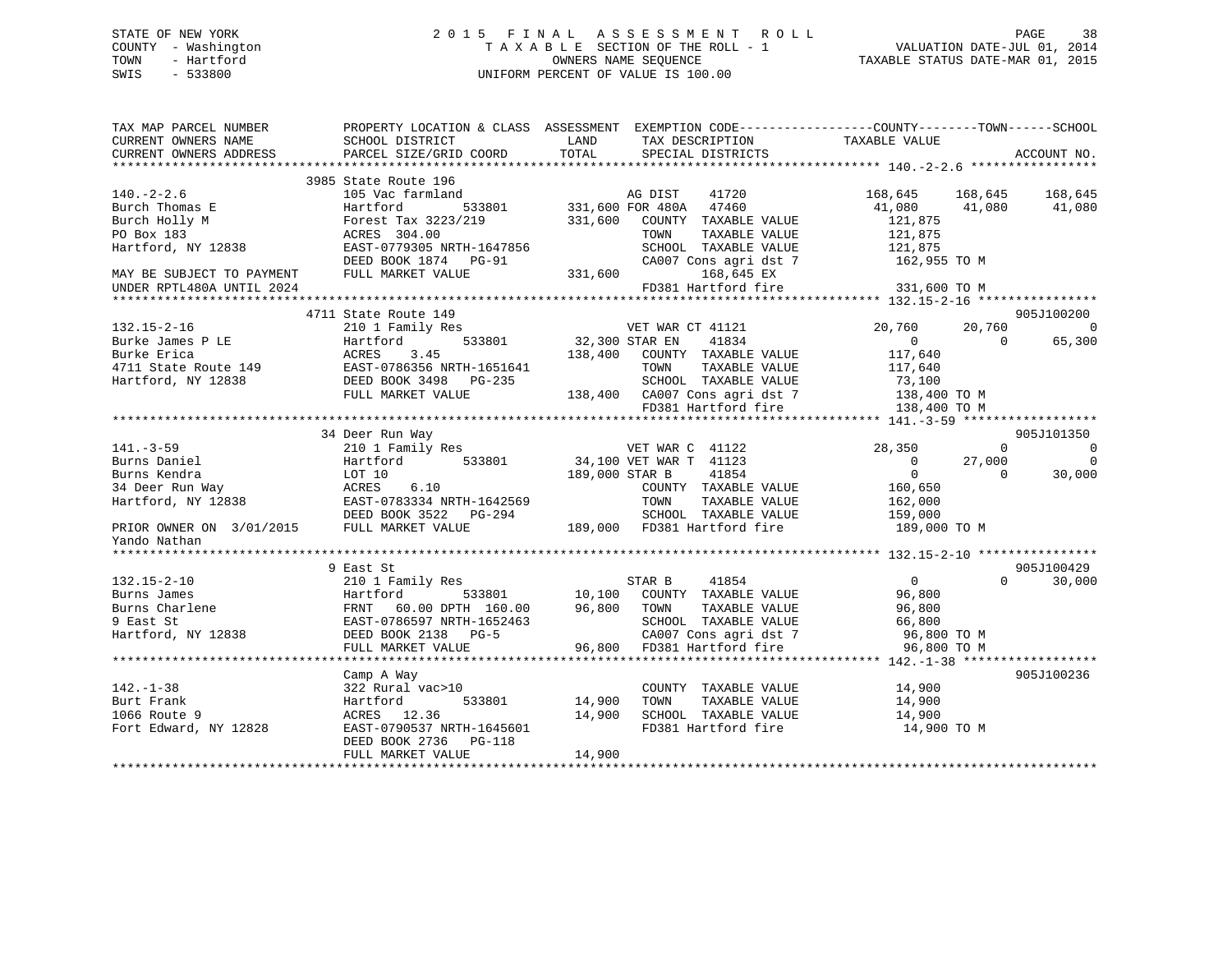## STATE OF NEW YORK 2 0 1 5 F I N A L A S S E S S M E N T R O L L PAGE 39 COUNTY - Washington T A X A B L E SECTION OF THE ROLL - 1 VALUATION DATE-JUL 01, 2014 TOWN - Hartford **TAXABLE STATUS DATE-MAR 01, 2015** OWNERS NAME SEQUENCE TAXABLE STATUS DATE-MAR 01, 2015 SWIS - 533800 UNIFORM PERCENT OF VALUE IS 100.00

| TAX MAP PARCEL NUMBER<br>CURRENT OWNERS NAME                                                                                                                                                                                                                                                                                                                                                                                                                                                                   | SCHOOL DISTRICT                                                                                          | LAND                  |                                                                                                           | PROPERTY LOCATION & CLASS ASSESSMENT EXEMPTION CODE-----------------COUNTY-------TOWN------SCHOOL | ACCOUNT NO.        |
|----------------------------------------------------------------------------------------------------------------------------------------------------------------------------------------------------------------------------------------------------------------------------------------------------------------------------------------------------------------------------------------------------------------------------------------------------------------------------------------------------------------|----------------------------------------------------------------------------------------------------------|-----------------------|-----------------------------------------------------------------------------------------------------------|---------------------------------------------------------------------------------------------------|--------------------|
|                                                                                                                                                                                                                                                                                                                                                                                                                                                                                                                |                                                                                                          |                       |                                                                                                           |                                                                                                   |                    |
|                                                                                                                                                                                                                                                                                                                                                                                                                                                                                                                | 3814 State Route 196                                                                                     |                       |                                                                                                           |                                                                                                   | 905J100244         |
|                                                                                                                                                                                                                                                                                                                                                                                                                                                                                                                | 112 Dairy farm                                                                                           |                       | AG DIST<br>41720                                                                                          | 119,566<br>119,566                                                                                | 119,566            |
| 140.-2-42<br>Bush Jeffrey L<br>$\begin{array}{ccc}\n & & & 112 \text{ bar} \\ \text{Bush } \text{Jeffrey L} & & \text{Hartford} \\ \hline\n & \text{Martford} & & 489/908 \\ \end{array}$                                                                                                                                                                                                                                                                                                                      | Hartford                                                                                                 | 533801 218,000 STAR B | 41854                                                                                                     | $\overline{0}$<br>$\overline{0}$                                                                  | 30,000             |
|                                                                                                                                                                                                                                                                                                                                                                                                                                                                                                                |                                                                                                          | 297,600               | COUNTY TAXABLE VALUE                                                                                      | 178,034                                                                                           |                    |
| Fort Ann, NY 12827                                                                                                                                                                                                                                                                                                                                                                                                                                                                                             | ACRES 175.10                                                                                             |                       | TOWN<br>TAXABLE VALUE                                                                                     | 178,034<br>148,034                                                                                |                    |
|                                                                                                                                                                                                                                                                                                                                                                                                                                                                                                                |                                                                                                          |                       |                                                                                                           | SCHOOL TAXABLE VALUE 148,034<br>CA007 Cons agri dst 7 178,034 TO M                                |                    |
|                                                                                                                                                                                                                                                                                                                                                                                                                                                                                                                |                                                                                                          |                       |                                                                                                           |                                                                                                   |                    |
|                                                                                                                                                                                                                                                                                                                                                                                                                                                                                                                |                                                                                                          |                       |                                                                                                           |                                                                                                   |                    |
| $\begin{tabular}{lllllllllll} \multicolumn{2}{c}{\begin{tabular}{l} \multicolumn{2}{c}{\begin{tabular}{l} \multicolumn{2}{c}{\begin{tabular}{l} \multicolumn{2}{c}{\begin{tabular}{l} \multicolumn{2}{c}{\begin{tabular}{c} \multicolumn{2}{c}{\begin{tabular}{c} \multicolumn{2}{c}{\begin{tabular}{c} \multicolumn{2}{c}{\begin{tabular}{c} \multicolumn{2}{c}{\begin{tabular}{c} \multicolumn{2}{c}{\begin{tabular}{c} \multicolumn{2}{c}{\begin{tabular}{c} \multicolumn{2}{c}{\begin{tabular}{c} \multic$ |                                                                                                          |                       |                                                                                                           | 119,566 EX<br>FD381 Hartford fire 297,600 TO M                                                    |                    |
|                                                                                                                                                                                                                                                                                                                                                                                                                                                                                                                |                                                                                                          |                       |                                                                                                           |                                                                                                   |                    |
|                                                                                                                                                                                                                                                                                                                                                                                                                                                                                                                | 3776 State Route 149                                                                                     |                       |                                                                                                           |                                                                                                   | 905J101130         |
|                                                                                                                                                                                                                                                                                                                                                                                                                                                                                                                |                                                                                                          |                       |                                                                                                           |                                                                                                   |                    |
|                                                                                                                                                                                                                                                                                                                                                                                                                                                                                                                |                                                                                                          |                       |                                                                                                           |                                                                                                   |                    |
|                                                                                                                                                                                                                                                                                                                                                                                                                                                                                                                |                                                                                                          |                       |                                                                                                           |                                                                                                   |                    |
|                                                                                                                                                                                                                                                                                                                                                                                                                                                                                                                |                                                                                                          |                       |                                                                                                           |                                                                                                   |                    |
|                                                                                                                                                                                                                                                                                                                                                                                                                                                                                                                |                                                                                                          |                       |                                                                                                           |                                                                                                   |                    |
| $\begin{tabular}{ccccc} 130.-1-9.2 & 3776 State Route 149 & 95,400 & 30,000 \\ 130.-1-9.2 & 210 1 Family Res & 533801 & 21,400 COUNTY TAXABLE VALUE & 95,400 \\ 130.1-1-9.2 & 210 1 Family Res & 533801 & 21,400 COUNTY TAXABLE VALUE & 95,400 \\ 13776 State Route 149 & 2188 & 95,400 TOWN & TAXABLE VALUE & 95,400 \\ 3776 State Route 149 & EAST-0766821 NRTH-1$                                                                                                                                           |                                                                                                          |                       |                                                                                                           |                                                                                                   |                    |
|                                                                                                                                                                                                                                                                                                                                                                                                                                                                                                                |                                                                                                          |                       |                                                                                                           |                                                                                                   |                    |
|                                                                                                                                                                                                                                                                                                                                                                                                                                                                                                                | 41 Townsend Rd                                                                                           |                       |                                                                                                           |                                                                                                   |                    |
|                                                                                                                                                                                                                                                                                                                                                                                                                                                                                                                | imprv COUNT 533801 23,000 TOWN                                                                           |                       | COUNTY TAXABLE VALUE                                                                                      | 24,000                                                                                            |                    |
|                                                                                                                                                                                                                                                                                                                                                                                                                                                                                                                |                                                                                                          |                       | TAXABLE VALUE                                                                                             | 24,000                                                                                            |                    |
|                                                                                                                                                                                                                                                                                                                                                                                                                                                                                                                |                                                                                                          |                       |                                                                                                           |                                                                                                   |                    |
|                                                                                                                                                                                                                                                                                                                                                                                                                                                                                                                |                                                                                                          |                       |                                                                                                           |                                                                                                   |                    |
|                                                                                                                                                                                                                                                                                                                                                                                                                                                                                                                |                                                                                                          |                       | SCHOOL TAXABLE VALUE $24,000$<br>CA007 Cons agri dst 7 $24,000$ TO M<br>FD381 Hartford fire $24,000$ TO M |                                                                                                   |                    |
| 140.-2-2.3<br>Bush Leonard L<br>312 Vac w/imprv<br>533801 23,000<br>3776 State Route 149<br>FRNT 208.00 DPTH 210.00 24,000<br>Fort Ann, NY 12827<br>EAST-0782139 NRTH-1647136<br>DEED BOOK 3428 PG-229<br>PHIT MAPKET VALUE 24,000<br>24,000                                                                                                                                                                                                                                                                   |                                                                                                          |                       |                                                                                                           |                                                                                                   |                    |
|                                                                                                                                                                                                                                                                                                                                                                                                                                                                                                                |                                                                                                          |                       |                                                                                                           |                                                                                                   |                    |
|                                                                                                                                                                                                                                                                                                                                                                                                                                                                                                                | 17 Miller Rdg                                                                                            |                       |                                                                                                           |                                                                                                   | 905J101140         |
| $141. - 3 - 39.4$                                                                                                                                                                                                                                                                                                                                                                                                                                                                                              | Miller Ruy<br>210 1 Family Res                                                                           |                       | STAR B 41854                                                                                              | $\overline{0}$                                                                                    | $\Omega$<br>30,000 |
|                                                                                                                                                                                                                                                                                                                                                                                                                                                                                                                |                                                                                                          |                       | 533801 35,700 COUNTY TAXABLE VALUE 80,900                                                                 |                                                                                                   |                    |
|                                                                                                                                                                                                                                                                                                                                                                                                                                                                                                                |                                                                                                          |                       |                                                                                                           |                                                                                                   |                    |
|                                                                                                                                                                                                                                                                                                                                                                                                                                                                                                                |                                                                                                          |                       |                                                                                                           |                                                                                                   |                    |
|                                                                                                                                                                                                                                                                                                                                                                                                                                                                                                                | ACRES 4.35<br>EAST-0786119 NRTH-1641652                                                                  |                       | FD381 Hartford fire 60,900 TO M                                                                           |                                                                                                   |                    |
|                                                                                                                                                                                                                                                                                                                                                                                                                                                                                                                | DEED BOOK 475<br>PG-304                                                                                  |                       |                                                                                                           |                                                                                                   |                    |
|                                                                                                                                                                                                                                                                                                                                                                                                                                                                                                                | FULL MARKET VALUE                                                                                        | 80,900                |                                                                                                           |                                                                                                   |                    |
|                                                                                                                                                                                                                                                                                                                                                                                                                                                                                                                |                                                                                                          |                       |                                                                                                           |                                                                                                   |                    |
|                                                                                                                                                                                                                                                                                                                                                                                                                                                                                                                | 3739 State Route 196                                                                                     |                       |                                                                                                           |                                                                                                   | 905J101136         |
| $140. - 2 - 1.3$                                                                                                                                                                                                                                                                                                                                                                                                                                                                                               | 210 1 Family Res                                                                                         |                       | COUNTY TAXABLE VALUE                                                                                      | 93,400<br>93,400                                                                                  |                    |
| Bush Reginald L LE                                                                                                                                                                                                                                                                                                                                                                                                                                                                                             | Ero I Part                                                                                               | 5<br>33801 16,800     | TOWN<br>TAXABLE VALUE                                                                                     |                                                                                                   |                    |
| Brayman Nicholas I                                                                                                                                                                                                                                                                                                                                                                                                                                                                                             |                                                                                                          |                       | SCHOOL TAXABLE VALUE                                                                                      | 93,400                                                                                            |                    |
| 215 Gore St                                                                                                                                                                                                                                                                                                                                                                                                                                                                                                    |                                                                                                          |                       |                                                                                                           | CA007 Cons agri dst 7 93,400 TO M<br>FD381 Hartford fire 93,400 TO M                              |                    |
| Nelson, B.C., Canada                                                                                                                                                                                                                                                                                                                                                                                                                                                                                           | 1 18. I FRNT 115.00 DPTH 180.00 93,400<br>Las I EAST-0776231 NRTH-1646566<br>Canada DEED BOOK 3438 PG-94 |                       |                                                                                                           |                                                                                                   |                    |
| VIL5B6                                                                                                                                                                                                                                                                                                                                                                                                                                                                                                         | FULL MARKET VALUE                                                                                        | 93,400                |                                                                                                           |                                                                                                   |                    |
|                                                                                                                                                                                                                                                                                                                                                                                                                                                                                                                |                                                                                                          |                       |                                                                                                           |                                                                                                   |                    |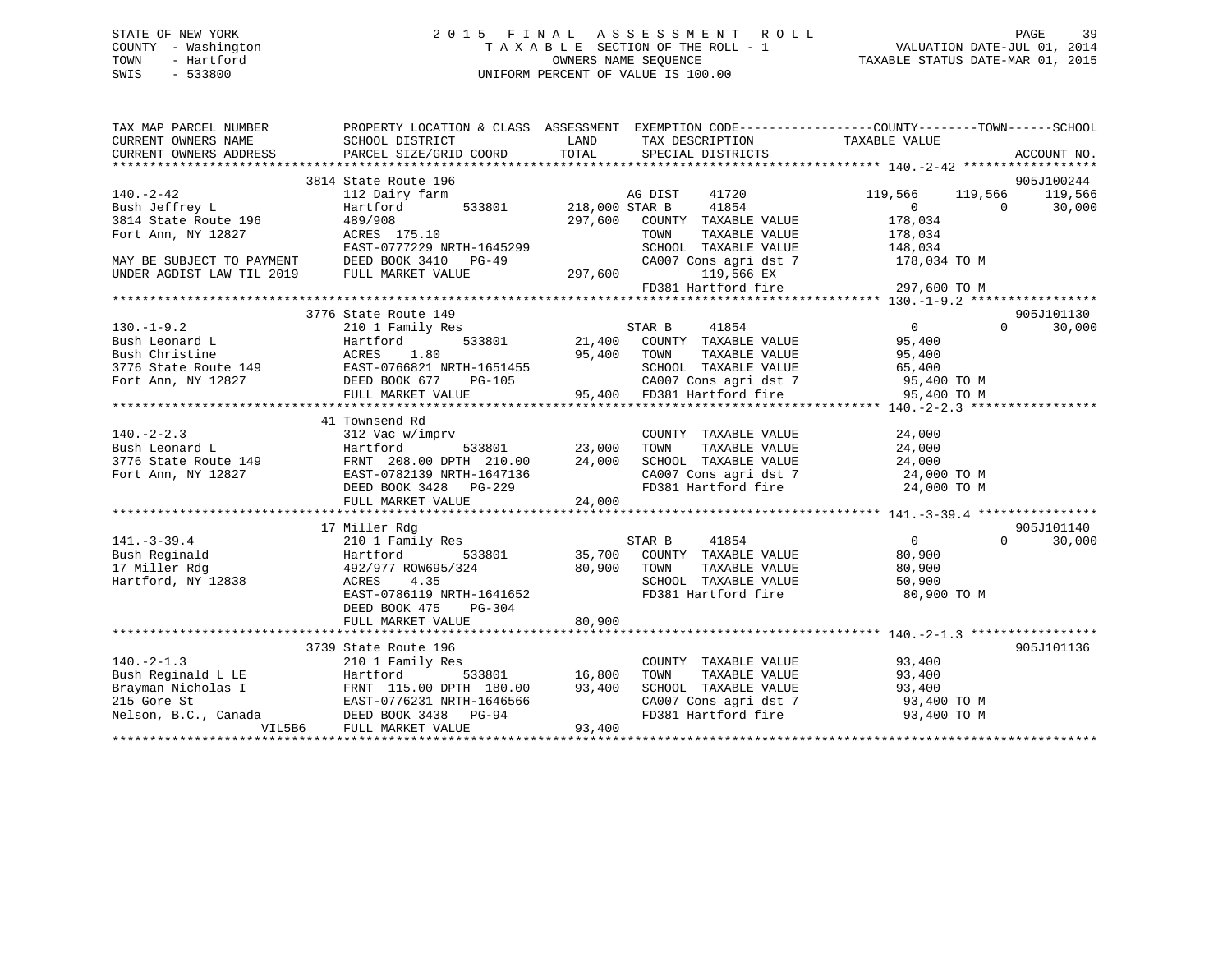# STATE OF NEW YORK 2 0 1 5 F I N A L A S S E S S M E N T R O L L PAGE 40COUNTY - Washington  $T A X A B L E$  SECTION OF THE ROLL - 1<br>TOWN - Hartford SWIS - 533800 UNIFORM PERCENT OF VALUE IS 100.00

TAXABLE STATUS DATE-MAR 01, 2015

| TAXABLE VALUE<br>CURRENT OWNERS NAME<br>SCHOOL DISTRICT<br>LAND<br>TAX DESCRIPTION<br>TOTAL<br>CURRENT OWNERS ADDRESS<br>PARCEL SIZE/GRID COORD<br>SPECIAL DISTRICTS<br>ACCOUNT NO.<br>5235 State Route 149<br>905J100597<br>30,000<br>$132 - 2 - 22$<br>210 1 Family Res<br>STAR B<br>41854<br>$\overline{0}$<br>$\Omega$<br>37,900<br>Butler Adam<br>Hartford<br>533801<br>COUNTY TAXABLE VALUE<br>157,200<br>4.93<br>157,200<br>TAXABLE VALUE<br>Butler Wendy<br>ACRES<br>TOWN<br>157,200<br>EAST-0792987 NRTH-1653570<br>5235 State Route 149<br>SCHOOL TAXABLE VALUE<br>127,200<br>FD381 Hartford fire<br>Granville, NY 12832<br>DEED BOOK 745<br>PG-271<br>157,200 TO M<br>FULL MARKET VALUE<br>157,200<br>14 County Route 23<br>905J100418<br>$132.15 - 2 - 17$<br>210 1 Family Res<br>93,500<br>COUNTY TAXABLE VALUE<br>Butler Donna<br>Hartford<br>533801 16,800<br>TAXABLE VALUE<br>93,500<br>TOWN<br>FRNT 128.00 DPTH 165.00<br>93,500<br>2 Ghost Pony Rd<br>SCHOOL TAXABLE VALUE<br>93,500<br>Berkeley Heights, NJ 07922<br>EAST-0786145 NRTH-1651776<br>CA007 Cons agri dst 7<br>93,500 TO M<br>FD381 Hartford fire<br>DEED BOOK 3385 PG-215<br>93,500 TO M<br>FULL MARKET VALUE<br>93,500<br>905J101100<br>1098 Lundy Rd<br>$158. - 2 - 6.6$<br>210 1 Family Res<br>0<br>30,000<br>STAR B<br>41854<br>$\Omega$<br>42,000<br>Campbell James<br>533801<br>COUNTY TAXABLE VALUE<br>122,500<br>Hartford<br>Campbell Kelly<br>122,500<br>TAXABLE VALUE<br>ROW 834/247<br>TOWN<br>122,500<br>1098 Lundy Rd<br>$158. - 1 - 6.6$<br>SCHOOL TAXABLE VALUE<br>92,500<br>Granville, NY 12832<br>FD381 Hartford fire<br>ACRES<br>$6.00$ BANK<br>26<br>122,500 TO M<br>EAST-0786853 NRTH-1632943<br>DEED BOOK 942<br>PG-232<br>FULL MARKET VALUE<br>122,500<br>451 Gilchrist Hill Rd<br>905J100017<br>$150. - 1 - 43$<br>210 1 Family Res<br>50,700<br>$\overline{\phantom{0}}$<br>AGED-CO/TN 41801<br>50,700<br>27,600 AGED-SCH 41804<br>25,350<br>Capone Gerry J<br>533801<br>$\overline{0}$<br>Hartford<br>$\Omega$<br>$\overline{0}$<br>451 Gilchrist Hill Rd<br>2.20<br>41834<br>ACRES<br>101,400 STAR EN<br>$\Omega$<br>65,300<br>Hartford, NY 12838<br>EAST-0782029 NRTH-1639068<br>COUNTY TAXABLE VALUE<br>50,700<br>DEED BOOK 2852 PG-84<br>TOWN<br>TAXABLE VALUE<br>50,700<br>FULL MARKET VALUE<br>101,400 SCHOOL TAXABLE VALUE<br>10,750<br>FD381 Hartford fire<br>101,400 TO M<br>905J100118<br>549 Warren Rd<br>$114. - 1 - 16$<br>210 1 Family Res<br>100,800<br>COUNTY TAXABLE VALUE<br>Caprood James W Jr<br>533801<br>34,400<br>TOWN<br>TAXABLE VALUE<br>100,800<br>Hartford<br>Jabot Deborah M<br>ACRES<br>4.00<br>100,800<br>SCHOOL TAXABLE VALUE<br>100,800<br>EAST-0790411 NRTH-1664489<br>ATT: Jabot Deborah M<br>CA007 Cons agri dst 7<br>100,800 TO M<br>Box 74<br>FD381 Hartford fire<br>DEED BOOK 1893 PG-347<br>100,800 TO M<br>FULL MARKET VALUE<br>100,800<br>118 East St<br>Hartford, NY 12838 | TAX MAP PARCEL NUMBER |  | PROPERTY LOCATION & CLASS ASSESSMENT EXEMPTION CODE---------------COUNTY-------TOWN-----SCHOOL |
|-------------------------------------------------------------------------------------------------------------------------------------------------------------------------------------------------------------------------------------------------------------------------------------------------------------------------------------------------------------------------------------------------------------------------------------------------------------------------------------------------------------------------------------------------------------------------------------------------------------------------------------------------------------------------------------------------------------------------------------------------------------------------------------------------------------------------------------------------------------------------------------------------------------------------------------------------------------------------------------------------------------------------------------------------------------------------------------------------------------------------------------------------------------------------------------------------------------------------------------------------------------------------------------------------------------------------------------------------------------------------------------------------------------------------------------------------------------------------------------------------------------------------------------------------------------------------------------------------------------------------------------------------------------------------------------------------------------------------------------------------------------------------------------------------------------------------------------------------------------------------------------------------------------------------------------------------------------------------------------------------------------------------------------------------------------------------------------------------------------------------------------------------------------------------------------------------------------------------------------------------------------------------------------------------------------------------------------------------------------------------------------------------------------------------------------------------------------------------------------------------------------------------------------------------------------------------------------------------------------------------------------------------------------------------------------------------------------------------------------------------------------------------------------------------------------------------------------------------------------------------------------------------------------------------------|-----------------------|--|------------------------------------------------------------------------------------------------|
|                                                                                                                                                                                                                                                                                                                                                                                                                                                                                                                                                                                                                                                                                                                                                                                                                                                                                                                                                                                                                                                                                                                                                                                                                                                                                                                                                                                                                                                                                                                                                                                                                                                                                                                                                                                                                                                                                                                                                                                                                                                                                                                                                                                                                                                                                                                                                                                                                                                                                                                                                                                                                                                                                                                                                                                                                                                                                                                               |                       |  |                                                                                                |
|                                                                                                                                                                                                                                                                                                                                                                                                                                                                                                                                                                                                                                                                                                                                                                                                                                                                                                                                                                                                                                                                                                                                                                                                                                                                                                                                                                                                                                                                                                                                                                                                                                                                                                                                                                                                                                                                                                                                                                                                                                                                                                                                                                                                                                                                                                                                                                                                                                                                                                                                                                                                                                                                                                                                                                                                                                                                                                                               |                       |  |                                                                                                |
|                                                                                                                                                                                                                                                                                                                                                                                                                                                                                                                                                                                                                                                                                                                                                                                                                                                                                                                                                                                                                                                                                                                                                                                                                                                                                                                                                                                                                                                                                                                                                                                                                                                                                                                                                                                                                                                                                                                                                                                                                                                                                                                                                                                                                                                                                                                                                                                                                                                                                                                                                                                                                                                                                                                                                                                                                                                                                                                               |                       |  |                                                                                                |
|                                                                                                                                                                                                                                                                                                                                                                                                                                                                                                                                                                                                                                                                                                                                                                                                                                                                                                                                                                                                                                                                                                                                                                                                                                                                                                                                                                                                                                                                                                                                                                                                                                                                                                                                                                                                                                                                                                                                                                                                                                                                                                                                                                                                                                                                                                                                                                                                                                                                                                                                                                                                                                                                                                                                                                                                                                                                                                                               |                       |  |                                                                                                |
|                                                                                                                                                                                                                                                                                                                                                                                                                                                                                                                                                                                                                                                                                                                                                                                                                                                                                                                                                                                                                                                                                                                                                                                                                                                                                                                                                                                                                                                                                                                                                                                                                                                                                                                                                                                                                                                                                                                                                                                                                                                                                                                                                                                                                                                                                                                                                                                                                                                                                                                                                                                                                                                                                                                                                                                                                                                                                                                               |                       |  |                                                                                                |
|                                                                                                                                                                                                                                                                                                                                                                                                                                                                                                                                                                                                                                                                                                                                                                                                                                                                                                                                                                                                                                                                                                                                                                                                                                                                                                                                                                                                                                                                                                                                                                                                                                                                                                                                                                                                                                                                                                                                                                                                                                                                                                                                                                                                                                                                                                                                                                                                                                                                                                                                                                                                                                                                                                                                                                                                                                                                                                                               |                       |  |                                                                                                |
|                                                                                                                                                                                                                                                                                                                                                                                                                                                                                                                                                                                                                                                                                                                                                                                                                                                                                                                                                                                                                                                                                                                                                                                                                                                                                                                                                                                                                                                                                                                                                                                                                                                                                                                                                                                                                                                                                                                                                                                                                                                                                                                                                                                                                                                                                                                                                                                                                                                                                                                                                                                                                                                                                                                                                                                                                                                                                                                               |                       |  |                                                                                                |
|                                                                                                                                                                                                                                                                                                                                                                                                                                                                                                                                                                                                                                                                                                                                                                                                                                                                                                                                                                                                                                                                                                                                                                                                                                                                                                                                                                                                                                                                                                                                                                                                                                                                                                                                                                                                                                                                                                                                                                                                                                                                                                                                                                                                                                                                                                                                                                                                                                                                                                                                                                                                                                                                                                                                                                                                                                                                                                                               |                       |  |                                                                                                |
|                                                                                                                                                                                                                                                                                                                                                                                                                                                                                                                                                                                                                                                                                                                                                                                                                                                                                                                                                                                                                                                                                                                                                                                                                                                                                                                                                                                                                                                                                                                                                                                                                                                                                                                                                                                                                                                                                                                                                                                                                                                                                                                                                                                                                                                                                                                                                                                                                                                                                                                                                                                                                                                                                                                                                                                                                                                                                                                               |                       |  |                                                                                                |
|                                                                                                                                                                                                                                                                                                                                                                                                                                                                                                                                                                                                                                                                                                                                                                                                                                                                                                                                                                                                                                                                                                                                                                                                                                                                                                                                                                                                                                                                                                                                                                                                                                                                                                                                                                                                                                                                                                                                                                                                                                                                                                                                                                                                                                                                                                                                                                                                                                                                                                                                                                                                                                                                                                                                                                                                                                                                                                                               |                       |  |                                                                                                |
|                                                                                                                                                                                                                                                                                                                                                                                                                                                                                                                                                                                                                                                                                                                                                                                                                                                                                                                                                                                                                                                                                                                                                                                                                                                                                                                                                                                                                                                                                                                                                                                                                                                                                                                                                                                                                                                                                                                                                                                                                                                                                                                                                                                                                                                                                                                                                                                                                                                                                                                                                                                                                                                                                                                                                                                                                                                                                                                               |                       |  |                                                                                                |
|                                                                                                                                                                                                                                                                                                                                                                                                                                                                                                                                                                                                                                                                                                                                                                                                                                                                                                                                                                                                                                                                                                                                                                                                                                                                                                                                                                                                                                                                                                                                                                                                                                                                                                                                                                                                                                                                                                                                                                                                                                                                                                                                                                                                                                                                                                                                                                                                                                                                                                                                                                                                                                                                                                                                                                                                                                                                                                                               |                       |  |                                                                                                |
|                                                                                                                                                                                                                                                                                                                                                                                                                                                                                                                                                                                                                                                                                                                                                                                                                                                                                                                                                                                                                                                                                                                                                                                                                                                                                                                                                                                                                                                                                                                                                                                                                                                                                                                                                                                                                                                                                                                                                                                                                                                                                                                                                                                                                                                                                                                                                                                                                                                                                                                                                                                                                                                                                                                                                                                                                                                                                                                               |                       |  |                                                                                                |
|                                                                                                                                                                                                                                                                                                                                                                                                                                                                                                                                                                                                                                                                                                                                                                                                                                                                                                                                                                                                                                                                                                                                                                                                                                                                                                                                                                                                                                                                                                                                                                                                                                                                                                                                                                                                                                                                                                                                                                                                                                                                                                                                                                                                                                                                                                                                                                                                                                                                                                                                                                                                                                                                                                                                                                                                                                                                                                                               |                       |  |                                                                                                |
|                                                                                                                                                                                                                                                                                                                                                                                                                                                                                                                                                                                                                                                                                                                                                                                                                                                                                                                                                                                                                                                                                                                                                                                                                                                                                                                                                                                                                                                                                                                                                                                                                                                                                                                                                                                                                                                                                                                                                                                                                                                                                                                                                                                                                                                                                                                                                                                                                                                                                                                                                                                                                                                                                                                                                                                                                                                                                                                               |                       |  |                                                                                                |
|                                                                                                                                                                                                                                                                                                                                                                                                                                                                                                                                                                                                                                                                                                                                                                                                                                                                                                                                                                                                                                                                                                                                                                                                                                                                                                                                                                                                                                                                                                                                                                                                                                                                                                                                                                                                                                                                                                                                                                                                                                                                                                                                                                                                                                                                                                                                                                                                                                                                                                                                                                                                                                                                                                                                                                                                                                                                                                                               |                       |  |                                                                                                |
|                                                                                                                                                                                                                                                                                                                                                                                                                                                                                                                                                                                                                                                                                                                                                                                                                                                                                                                                                                                                                                                                                                                                                                                                                                                                                                                                                                                                                                                                                                                                                                                                                                                                                                                                                                                                                                                                                                                                                                                                                                                                                                                                                                                                                                                                                                                                                                                                                                                                                                                                                                                                                                                                                                                                                                                                                                                                                                                               |                       |  |                                                                                                |
|                                                                                                                                                                                                                                                                                                                                                                                                                                                                                                                                                                                                                                                                                                                                                                                                                                                                                                                                                                                                                                                                                                                                                                                                                                                                                                                                                                                                                                                                                                                                                                                                                                                                                                                                                                                                                                                                                                                                                                                                                                                                                                                                                                                                                                                                                                                                                                                                                                                                                                                                                                                                                                                                                                                                                                                                                                                                                                                               |                       |  |                                                                                                |
|                                                                                                                                                                                                                                                                                                                                                                                                                                                                                                                                                                                                                                                                                                                                                                                                                                                                                                                                                                                                                                                                                                                                                                                                                                                                                                                                                                                                                                                                                                                                                                                                                                                                                                                                                                                                                                                                                                                                                                                                                                                                                                                                                                                                                                                                                                                                                                                                                                                                                                                                                                                                                                                                                                                                                                                                                                                                                                                               |                       |  |                                                                                                |
|                                                                                                                                                                                                                                                                                                                                                                                                                                                                                                                                                                                                                                                                                                                                                                                                                                                                                                                                                                                                                                                                                                                                                                                                                                                                                                                                                                                                                                                                                                                                                                                                                                                                                                                                                                                                                                                                                                                                                                                                                                                                                                                                                                                                                                                                                                                                                                                                                                                                                                                                                                                                                                                                                                                                                                                                                                                                                                                               |                       |  |                                                                                                |
|                                                                                                                                                                                                                                                                                                                                                                                                                                                                                                                                                                                                                                                                                                                                                                                                                                                                                                                                                                                                                                                                                                                                                                                                                                                                                                                                                                                                                                                                                                                                                                                                                                                                                                                                                                                                                                                                                                                                                                                                                                                                                                                                                                                                                                                                                                                                                                                                                                                                                                                                                                                                                                                                                                                                                                                                                                                                                                                               |                       |  |                                                                                                |
|                                                                                                                                                                                                                                                                                                                                                                                                                                                                                                                                                                                                                                                                                                                                                                                                                                                                                                                                                                                                                                                                                                                                                                                                                                                                                                                                                                                                                                                                                                                                                                                                                                                                                                                                                                                                                                                                                                                                                                                                                                                                                                                                                                                                                                                                                                                                                                                                                                                                                                                                                                                                                                                                                                                                                                                                                                                                                                                               |                       |  |                                                                                                |
|                                                                                                                                                                                                                                                                                                                                                                                                                                                                                                                                                                                                                                                                                                                                                                                                                                                                                                                                                                                                                                                                                                                                                                                                                                                                                                                                                                                                                                                                                                                                                                                                                                                                                                                                                                                                                                                                                                                                                                                                                                                                                                                                                                                                                                                                                                                                                                                                                                                                                                                                                                                                                                                                                                                                                                                                                                                                                                                               |                       |  |                                                                                                |
|                                                                                                                                                                                                                                                                                                                                                                                                                                                                                                                                                                                                                                                                                                                                                                                                                                                                                                                                                                                                                                                                                                                                                                                                                                                                                                                                                                                                                                                                                                                                                                                                                                                                                                                                                                                                                                                                                                                                                                                                                                                                                                                                                                                                                                                                                                                                                                                                                                                                                                                                                                                                                                                                                                                                                                                                                                                                                                                               |                       |  |                                                                                                |
|                                                                                                                                                                                                                                                                                                                                                                                                                                                                                                                                                                                                                                                                                                                                                                                                                                                                                                                                                                                                                                                                                                                                                                                                                                                                                                                                                                                                                                                                                                                                                                                                                                                                                                                                                                                                                                                                                                                                                                                                                                                                                                                                                                                                                                                                                                                                                                                                                                                                                                                                                                                                                                                                                                                                                                                                                                                                                                                               |                       |  |                                                                                                |
|                                                                                                                                                                                                                                                                                                                                                                                                                                                                                                                                                                                                                                                                                                                                                                                                                                                                                                                                                                                                                                                                                                                                                                                                                                                                                                                                                                                                                                                                                                                                                                                                                                                                                                                                                                                                                                                                                                                                                                                                                                                                                                                                                                                                                                                                                                                                                                                                                                                                                                                                                                                                                                                                                                                                                                                                                                                                                                                               |                       |  |                                                                                                |
|                                                                                                                                                                                                                                                                                                                                                                                                                                                                                                                                                                                                                                                                                                                                                                                                                                                                                                                                                                                                                                                                                                                                                                                                                                                                                                                                                                                                                                                                                                                                                                                                                                                                                                                                                                                                                                                                                                                                                                                                                                                                                                                                                                                                                                                                                                                                                                                                                                                                                                                                                                                                                                                                                                                                                                                                                                                                                                                               |                       |  |                                                                                                |
|                                                                                                                                                                                                                                                                                                                                                                                                                                                                                                                                                                                                                                                                                                                                                                                                                                                                                                                                                                                                                                                                                                                                                                                                                                                                                                                                                                                                                                                                                                                                                                                                                                                                                                                                                                                                                                                                                                                                                                                                                                                                                                                                                                                                                                                                                                                                                                                                                                                                                                                                                                                                                                                                                                                                                                                                                                                                                                                               |                       |  |                                                                                                |
|                                                                                                                                                                                                                                                                                                                                                                                                                                                                                                                                                                                                                                                                                                                                                                                                                                                                                                                                                                                                                                                                                                                                                                                                                                                                                                                                                                                                                                                                                                                                                                                                                                                                                                                                                                                                                                                                                                                                                                                                                                                                                                                                                                                                                                                                                                                                                                                                                                                                                                                                                                                                                                                                                                                                                                                                                                                                                                                               |                       |  |                                                                                                |
|                                                                                                                                                                                                                                                                                                                                                                                                                                                                                                                                                                                                                                                                                                                                                                                                                                                                                                                                                                                                                                                                                                                                                                                                                                                                                                                                                                                                                                                                                                                                                                                                                                                                                                                                                                                                                                                                                                                                                                                                                                                                                                                                                                                                                                                                                                                                                                                                                                                                                                                                                                                                                                                                                                                                                                                                                                                                                                                               |                       |  |                                                                                                |
|                                                                                                                                                                                                                                                                                                                                                                                                                                                                                                                                                                                                                                                                                                                                                                                                                                                                                                                                                                                                                                                                                                                                                                                                                                                                                                                                                                                                                                                                                                                                                                                                                                                                                                                                                                                                                                                                                                                                                                                                                                                                                                                                                                                                                                                                                                                                                                                                                                                                                                                                                                                                                                                                                                                                                                                                                                                                                                                               |                       |  |                                                                                                |
|                                                                                                                                                                                                                                                                                                                                                                                                                                                                                                                                                                                                                                                                                                                                                                                                                                                                                                                                                                                                                                                                                                                                                                                                                                                                                                                                                                                                                                                                                                                                                                                                                                                                                                                                                                                                                                                                                                                                                                                                                                                                                                                                                                                                                                                                                                                                                                                                                                                                                                                                                                                                                                                                                                                                                                                                                                                                                                                               |                       |  |                                                                                                |
|                                                                                                                                                                                                                                                                                                                                                                                                                                                                                                                                                                                                                                                                                                                                                                                                                                                                                                                                                                                                                                                                                                                                                                                                                                                                                                                                                                                                                                                                                                                                                                                                                                                                                                                                                                                                                                                                                                                                                                                                                                                                                                                                                                                                                                                                                                                                                                                                                                                                                                                                                                                                                                                                                                                                                                                                                                                                                                                               |                       |  |                                                                                                |
|                                                                                                                                                                                                                                                                                                                                                                                                                                                                                                                                                                                                                                                                                                                                                                                                                                                                                                                                                                                                                                                                                                                                                                                                                                                                                                                                                                                                                                                                                                                                                                                                                                                                                                                                                                                                                                                                                                                                                                                                                                                                                                                                                                                                                                                                                                                                                                                                                                                                                                                                                                                                                                                                                                                                                                                                                                                                                                                               |                       |  |                                                                                                |
|                                                                                                                                                                                                                                                                                                                                                                                                                                                                                                                                                                                                                                                                                                                                                                                                                                                                                                                                                                                                                                                                                                                                                                                                                                                                                                                                                                                                                                                                                                                                                                                                                                                                                                                                                                                                                                                                                                                                                                                                                                                                                                                                                                                                                                                                                                                                                                                                                                                                                                                                                                                                                                                                                                                                                                                                                                                                                                                               |                       |  |                                                                                                |
|                                                                                                                                                                                                                                                                                                                                                                                                                                                                                                                                                                                                                                                                                                                                                                                                                                                                                                                                                                                                                                                                                                                                                                                                                                                                                                                                                                                                                                                                                                                                                                                                                                                                                                                                                                                                                                                                                                                                                                                                                                                                                                                                                                                                                                                                                                                                                                                                                                                                                                                                                                                                                                                                                                                                                                                                                                                                                                                               |                       |  |                                                                                                |
|                                                                                                                                                                                                                                                                                                                                                                                                                                                                                                                                                                                                                                                                                                                                                                                                                                                                                                                                                                                                                                                                                                                                                                                                                                                                                                                                                                                                                                                                                                                                                                                                                                                                                                                                                                                                                                                                                                                                                                                                                                                                                                                                                                                                                                                                                                                                                                                                                                                                                                                                                                                                                                                                                                                                                                                                                                                                                                                               |                       |  |                                                                                                |
|                                                                                                                                                                                                                                                                                                                                                                                                                                                                                                                                                                                                                                                                                                                                                                                                                                                                                                                                                                                                                                                                                                                                                                                                                                                                                                                                                                                                                                                                                                                                                                                                                                                                                                                                                                                                                                                                                                                                                                                                                                                                                                                                                                                                                                                                                                                                                                                                                                                                                                                                                                                                                                                                                                                                                                                                                                                                                                                               |                       |  |                                                                                                |
|                                                                                                                                                                                                                                                                                                                                                                                                                                                                                                                                                                                                                                                                                                                                                                                                                                                                                                                                                                                                                                                                                                                                                                                                                                                                                                                                                                                                                                                                                                                                                                                                                                                                                                                                                                                                                                                                                                                                                                                                                                                                                                                                                                                                                                                                                                                                                                                                                                                                                                                                                                                                                                                                                                                                                                                                                                                                                                                               |                       |  |                                                                                                |
|                                                                                                                                                                                                                                                                                                                                                                                                                                                                                                                                                                                                                                                                                                                                                                                                                                                                                                                                                                                                                                                                                                                                                                                                                                                                                                                                                                                                                                                                                                                                                                                                                                                                                                                                                                                                                                                                                                                                                                                                                                                                                                                                                                                                                                                                                                                                                                                                                                                                                                                                                                                                                                                                                                                                                                                                                                                                                                                               |                       |  |                                                                                                |
|                                                                                                                                                                                                                                                                                                                                                                                                                                                                                                                                                                                                                                                                                                                                                                                                                                                                                                                                                                                                                                                                                                                                                                                                                                                                                                                                                                                                                                                                                                                                                                                                                                                                                                                                                                                                                                                                                                                                                                                                                                                                                                                                                                                                                                                                                                                                                                                                                                                                                                                                                                                                                                                                                                                                                                                                                                                                                                                               |                       |  |                                                                                                |
|                                                                                                                                                                                                                                                                                                                                                                                                                                                                                                                                                                                                                                                                                                                                                                                                                                                                                                                                                                                                                                                                                                                                                                                                                                                                                                                                                                                                                                                                                                                                                                                                                                                                                                                                                                                                                                                                                                                                                                                                                                                                                                                                                                                                                                                                                                                                                                                                                                                                                                                                                                                                                                                                                                                                                                                                                                                                                                                               |                       |  |                                                                                                |
|                                                                                                                                                                                                                                                                                                                                                                                                                                                                                                                                                                                                                                                                                                                                                                                                                                                                                                                                                                                                                                                                                                                                                                                                                                                                                                                                                                                                                                                                                                                                                                                                                                                                                                                                                                                                                                                                                                                                                                                                                                                                                                                                                                                                                                                                                                                                                                                                                                                                                                                                                                                                                                                                                                                                                                                                                                                                                                                               |                       |  |                                                                                                |
|                                                                                                                                                                                                                                                                                                                                                                                                                                                                                                                                                                                                                                                                                                                                                                                                                                                                                                                                                                                                                                                                                                                                                                                                                                                                                                                                                                                                                                                                                                                                                                                                                                                                                                                                                                                                                                                                                                                                                                                                                                                                                                                                                                                                                                                                                                                                                                                                                                                                                                                                                                                                                                                                                                                                                                                                                                                                                                                               |                       |  |                                                                                                |
|                                                                                                                                                                                                                                                                                                                                                                                                                                                                                                                                                                                                                                                                                                                                                                                                                                                                                                                                                                                                                                                                                                                                                                                                                                                                                                                                                                                                                                                                                                                                                                                                                                                                                                                                                                                                                                                                                                                                                                                                                                                                                                                                                                                                                                                                                                                                                                                                                                                                                                                                                                                                                                                                                                                                                                                                                                                                                                                               |                       |  |                                                                                                |
|                                                                                                                                                                                                                                                                                                                                                                                                                                                                                                                                                                                                                                                                                                                                                                                                                                                                                                                                                                                                                                                                                                                                                                                                                                                                                                                                                                                                                                                                                                                                                                                                                                                                                                                                                                                                                                                                                                                                                                                                                                                                                                                                                                                                                                                                                                                                                                                                                                                                                                                                                                                                                                                                                                                                                                                                                                                                                                                               |                       |  |                                                                                                |
|                                                                                                                                                                                                                                                                                                                                                                                                                                                                                                                                                                                                                                                                                                                                                                                                                                                                                                                                                                                                                                                                                                                                                                                                                                                                                                                                                                                                                                                                                                                                                                                                                                                                                                                                                                                                                                                                                                                                                                                                                                                                                                                                                                                                                                                                                                                                                                                                                                                                                                                                                                                                                                                                                                                                                                                                                                                                                                                               |                       |  |                                                                                                |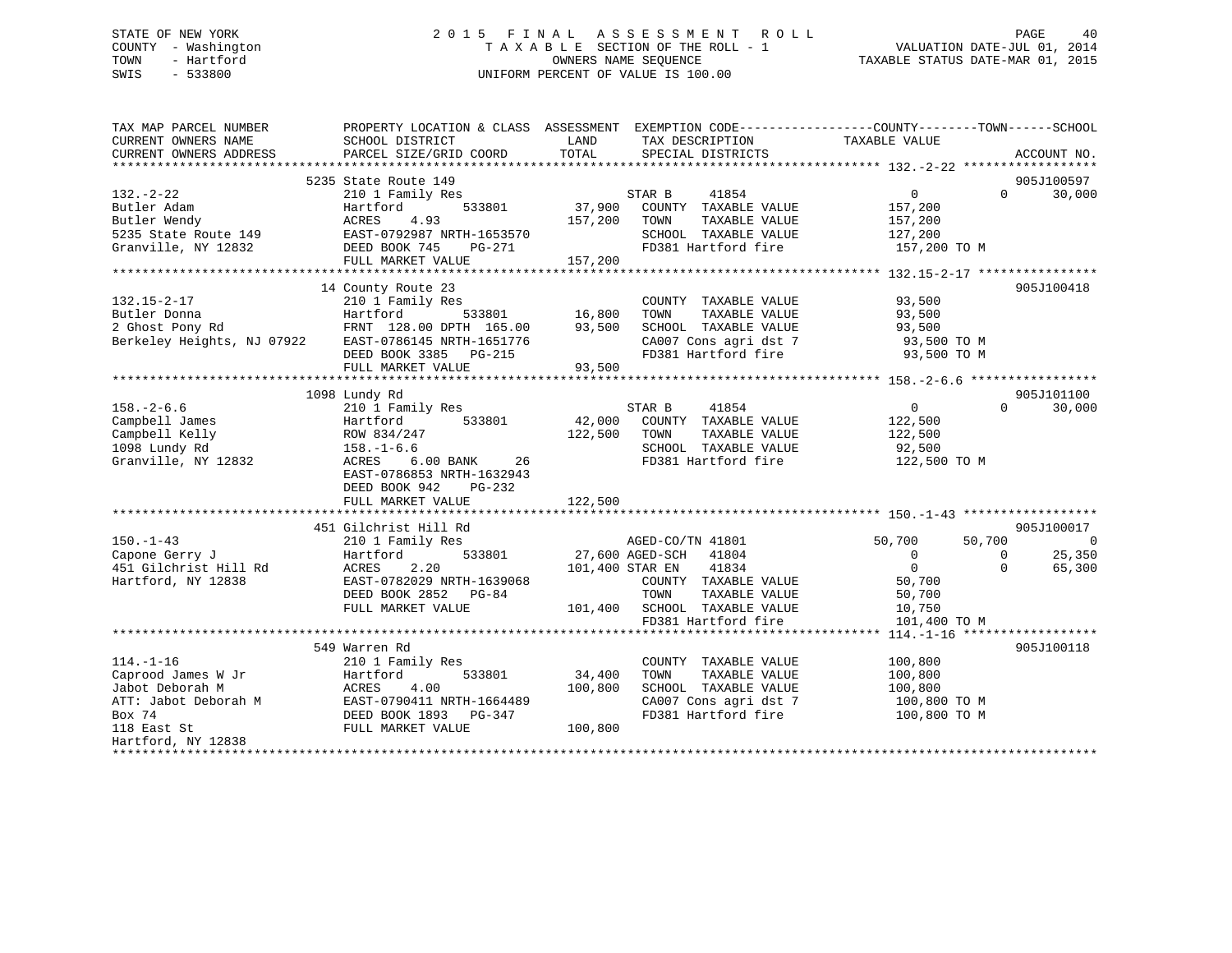## STATE OF NEW YORK 2 0 1 5 F I N A L A S S E S S M E N T R O L L PAGE 41 COUNTY - Washington T A X A B L E SECTION OF THE ROLL - 1 VALUATION DATE-JUL 01, 2014 TOWN - Hartford **TAXABLE STATUS DATE-MAR 01, 2015** OWNERS NAME SEQUENCE TAXABLE STATUS DATE-MAR 01, 2015 SWIS - 533800 UNIFORM PERCENT OF VALUE IS 100.00

| 339 Pope Hill Rd<br>905J100072<br>VET WAR<br>26,800 STAR EN<br>$150. - 1 - 32$<br>210 1 Family Res<br>VET WAR CT 41121<br>15,915<br>15,915<br>Carabeau Vernon<br>41834<br>$\Omega$<br>65,300<br>Hartford<br>533801<br>$\overline{0}$<br>Carabeau Mildred<br>ACRES<br>7.58<br>106,100<br>COUNTY TAXABLE VALUE<br>90,185<br>PO Box 162<br>EAST-0784627 NRTH-1632865<br>TOWN<br>TAXABLE VALUE<br>90,185 | ACCOUNT NO. |
|------------------------------------------------------------------------------------------------------------------------------------------------------------------------------------------------------------------------------------------------------------------------------------------------------------------------------------------------------------------------------------------------------|-------------|
|                                                                                                                                                                                                                                                                                                                                                                                                      |             |
|                                                                                                                                                                                                                                                                                                                                                                                                      |             |
|                                                                                                                                                                                                                                                                                                                                                                                                      | $\Omega$    |
|                                                                                                                                                                                                                                                                                                                                                                                                      |             |
|                                                                                                                                                                                                                                                                                                                                                                                                      |             |
|                                                                                                                                                                                                                                                                                                                                                                                                      |             |
| Hartford, NY 12838<br>SCHOOL TAXABLE VALUE<br>40,800<br>DEED BOOK 3288 PG-46                                                                                                                                                                                                                                                                                                                         |             |
| 106,100 FD381 Hartford fire<br>FULL MARKET VALUE<br>106,100 TO M                                                                                                                                                                                                                                                                                                                                     |             |
|                                                                                                                                                                                                                                                                                                                                                                                                      |             |
| 211 Dick Hill Rd<br>905J101432                                                                                                                                                                                                                                                                                                                                                                       |             |
| $0 \qquad \qquad$<br>30,000<br>$142. - 1 - 1.1$<br>270 Mfg housing<br>STAR B<br>41854<br>$\Omega$                                                                                                                                                                                                                                                                                                    |             |
| Carlton George E<br>533801<br>30,200 COUNTY TAXABLE VALUE<br>Hartford<br>34,600                                                                                                                                                                                                                                                                                                                      |             |
| PO Box 32<br>ACRES<br>2.90<br>34,600<br>TOWN<br>TAXABLE VALUE<br>34,600                                                                                                                                                                                                                                                                                                                              |             |
| Hartford, NY 12838<br>EAST-0789891 NRTH-1650400<br>SCHOOL TAXABLE VALUE<br>4,600                                                                                                                                                                                                                                                                                                                     |             |
| CA007 Cons agri dst 7 34,600 TO M<br>DEED BOOK 633<br>$PG-122$                                                                                                                                                                                                                                                                                                                                       |             |
| 34,600 FD381 Hartford fire<br>34,600 TO M<br>FULL MARKET VALUE                                                                                                                                                                                                                                                                                                                                       |             |
|                                                                                                                                                                                                                                                                                                                                                                                                      |             |
| 163 Dick Hill Rd<br>905J101206                                                                                                                                                                                                                                                                                                                                                                       |             |
| $142. - 1 - 1$<br>240 Rural res<br>STAR B<br>41854<br>$\overline{0}$<br>$\Omega$<br>30,000                                                                                                                                                                                                                                                                                                           |             |
| 37,500<br>COUNTY TAXABLE VALUE<br>Carlton James R<br>Hartford<br>533801<br>47,300                                                                                                                                                                                                                                                                                                                    |             |
| PO Box 43<br>Ex & Res 489/817<br>47,300<br>TAXABLE VALUE<br>TOWN<br>47,300                                                                                                                                                                                                                                                                                                                           |             |
| 17,300<br>Hartford, NY 12838<br>SCHOOL TAXABLE VALUE<br>ACRES 23.10                                                                                                                                                                                                                                                                                                                                  |             |
| CA007 Cons agri dst 7<br>EAST-0789304 NRTH-1649939<br>47,300 TO M                                                                                                                                                                                                                                                                                                                                    |             |
| DEED BOOK 441<br>PG-856<br>FD381 Hartford fire<br>47,300 TO M                                                                                                                                                                                                                                                                                                                                        |             |
| 47,300<br>FULL MARKET VALUE                                                                                                                                                                                                                                                                                                                                                                          |             |
|                                                                                                                                                                                                                                                                                                                                                                                                      |             |
| 905J101397<br>391 Gilchrist Hill Rd                                                                                                                                                                                                                                                                                                                                                                  |             |
| STAR B<br>41854<br>$\overline{0}$<br>$\Omega$<br>30,000<br>$150. - 1 - 57.1$<br>210 1 Family Res                                                                                                                                                                                                                                                                                                     |             |
| Carpenter Loren E<br>Hartford<br>533801<br>28,700 COUNTY TAXABLE VALUE<br>127,000                                                                                                                                                                                                                                                                                                                    |             |
| 127,000<br>Carpenter Sharon L<br>LOT 1<br>TOWN<br>TAXABLE VALUE<br>127,000                                                                                                                                                                                                                                                                                                                           |             |
| 391 Gilchrist Hill Rd<br>SCHOOL TAXABLE VALUE<br>ACRES<br>2.50<br>97,000                                                                                                                                                                                                                                                                                                                             |             |
| FD381 Hartford fire<br>Hartford, NY 12838<br>EAST-0783665 NRTH-1639104<br>127,000 TO M                                                                                                                                                                                                                                                                                                               |             |
| DEED BOOK 939<br>PG-118                                                                                                                                                                                                                                                                                                                                                                              |             |
| 127,000<br>FULL MARKET VALUE                                                                                                                                                                                                                                                                                                                                                                         |             |
|                                                                                                                                                                                                                                                                                                                                                                                                      |             |
| 54 Pope Hill Rd<br>905J100669                                                                                                                                                                                                                                                                                                                                                                        |             |
| $149. - 1 - 28.1$<br>117,800<br>210 1 Family Res<br>COUNTY TAXABLE VALUE                                                                                                                                                                                                                                                                                                                             |             |
| 27,800<br>TAXABLE VALUE<br>Carpenter Matthew<br>533801<br>TOWN<br>117,800<br>Hartford                                                                                                                                                                                                                                                                                                                |             |
| SCHOOL TAXABLE VALUE<br>54 Pope Hill Rd<br>Sub Div Lot 1<br>117,800<br>117,800                                                                                                                                                                                                                                                                                                                       |             |
| FD381 Hartford fire<br>Argyle, NY 12809<br>2.25<br>117,800 TO M<br>ACRES                                                                                                                                                                                                                                                                                                                             |             |
| EAST-0778506 NRTH-1632679                                                                                                                                                                                                                                                                                                                                                                            |             |
| DEED BOOK 2692 PG-196                                                                                                                                                                                                                                                                                                                                                                                |             |
| 117,800<br>FULL MARKET VALUE                                                                                                                                                                                                                                                                                                                                                                         |             |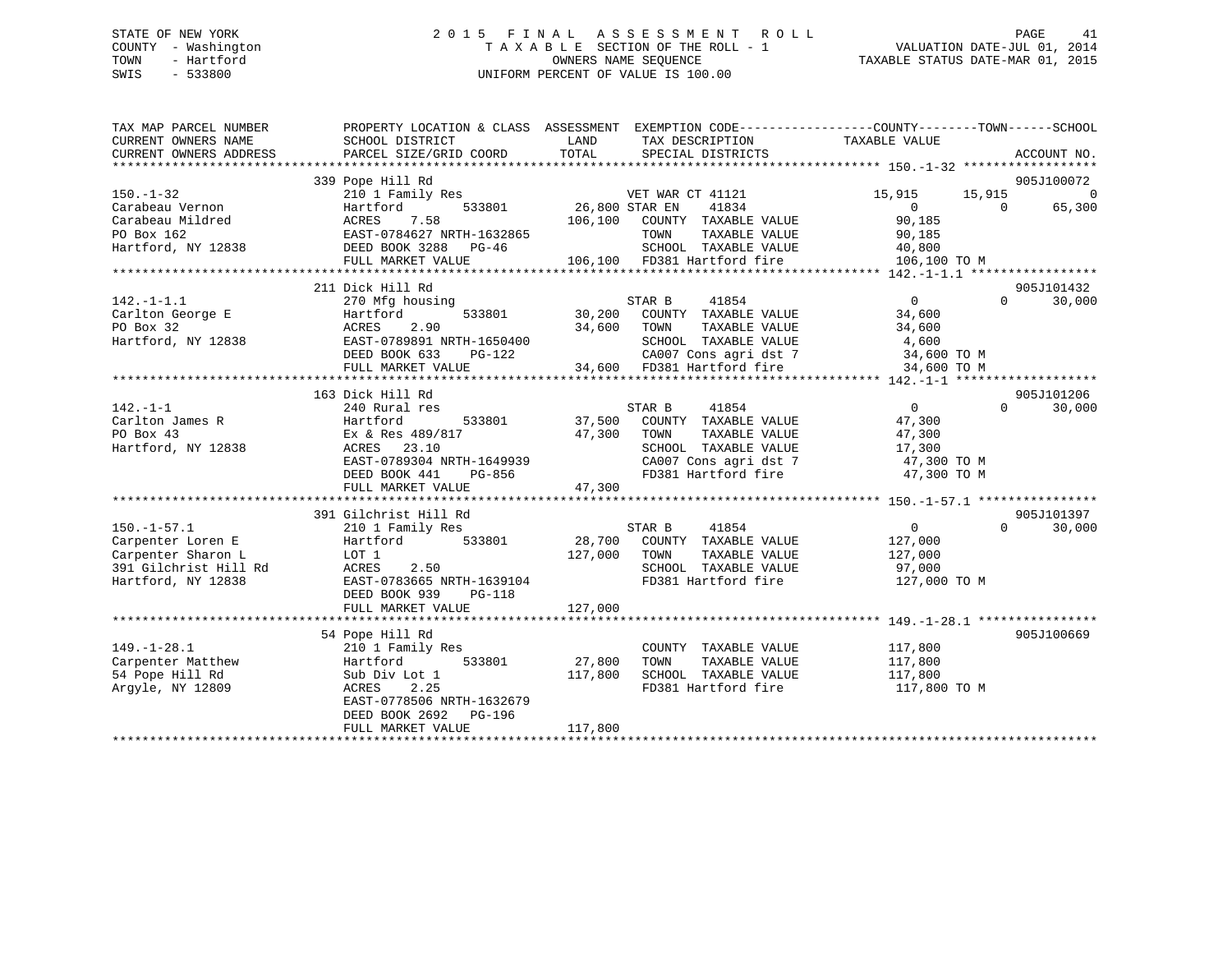## STATE OF NEW YORK 2 0 1 5 F I N A L A S S E S S M E N T R O L L PAGE 42 COUNTY - Washington T A X A B L E SECTION OF THE ROLL - 1 VALUATION DATE-JUL 01, 2014 TOWN - Hartford **TAXABLE STATUS DATE-MAR 01, 2015** OWNERS NAME SEQUENCE TAXABLE STATUS DATE-MAR 01, 2015 SWIS - 533800 UNIFORM PERCENT OF VALUE IS 100.00

| TAX MAP PARCEL NUMBER<br>CURRENT OWNERS NAME<br>CURRENT OWNERS ADDRESS | PROPERTY LOCATION & CLASS ASSESSMENT EXEMPTION CODE---------------COUNTY-------TOWN-----SCHOOL<br>SCHOOL DISTRICT<br><b>EXAMPLE SERVICE SERVICE SERVICE SERVICE SERVICE SERVICE SERVICE SERVICE SERVICE SERVICE SERVICE SERVICE SERVICE</b><br>PARCEL SIZE/GRID COORD | TOTAL                 | TAX DESCRIPTION TAXABLE VALUE SPECIAL DISTRICTS                                |                                  | ACCOUNT NO.              |
|------------------------------------------------------------------------|-----------------------------------------------------------------------------------------------------------------------------------------------------------------------------------------------------------------------------------------------------------------------|-----------------------|--------------------------------------------------------------------------------|----------------------------------|--------------------------|
|                                                                        |                                                                                                                                                                                                                                                                       |                       |                                                                                |                                  |                          |
|                                                                        | 8555 State Route 40                                                                                                                                                                                                                                                   |                       |                                                                                |                                  | 905J101383               |
| $123. - 1 - 11.6$                                                      | 210 1 Family Res<br>Hartford 533801 26,900 VET DIS CT 41141                                                                                                                                                                                                           |                       |                                                                                | 27,870 27,000                    | $\overline{\phantom{0}}$ |
| Carpenter Michael J                                                    | Hartford                                                                                                                                                                                                                                                              |                       |                                                                                | 90,000<br>92,900                 | $\mathbf 0$              |
| 8555 State Route 40                                                    |                                                                                                                                                                                                                                                                       | 185,800 STAR B        | 41854                                                                          | $\overline{0}$<br>$\overline{0}$ | 30,000                   |
| Granville, NY 12832                                                    | 1993/219<br>ACRES 7.00                                                                                                                                                                                                                                                |                       | COUNTY TAXABLE VALUE                                                           | 65,030                           |                          |
|                                                                        | EAST-0792399 NRTH-1661836                                                                                                                                                                                                                                             |                       | TAXABLE VALUE<br>TOWN                                                          | 68,800                           |                          |
|                                                                        | DEED BOOK 3027 PG-338                                                                                                                                                                                                                                                 |                       | SCHOOL TAXABLE VALUE 155,800                                                   |                                  |                          |
|                                                                        | FULL MARKET VALUE                                                                                                                                                                                                                                                     |                       |                                                                                |                                  |                          |
|                                                                        |                                                                                                                                                                                                                                                                       |                       | 185,800 CA007 Cons agri dst 7 185,800 TO M<br>FD381 Hartford fire 185,800 TO M |                                  |                          |
|                                                                        |                                                                                                                                                                                                                                                                       |                       |                                                                                |                                  |                          |
|                                                                        | State Route 40                                                                                                                                                                                                                                                        |                       |                                                                                |                                  | 905J101407               |
| $123. - 1 - 11.7$                                                      | 314 Rural vac<10                                                                                                                                                                                                                                                      |                       |                                                                                |                                  |                          |
| Carpenter Michael J                                                    | 533801                                                                                                                                                                                                                                                                | COUNTY<br>13,500 TOWN | COUNTY TAXABLE VALUE 13,500<br>TOWN TAXABLE VALUE 13,500                       |                                  |                          |
| Bradley Grace                                                          | 314 Rudal Vacsio<br>Hartford 533801<br>ACRES 5.50<br>EAST-0792409 NRTH-1662055                                                                                                                                                                                        | 13,500                |                                                                                |                                  |                          |
| 8555 State Route 40                                                    |                                                                                                                                                                                                                                                                       |                       | SCHOOL TAXABLE VALUE 13,500<br>CA007 Cons agri dst 7 13,500 TO M               |                                  |                          |
| Granville, NY 12832                                                    |                                                                                                                                                                                                                                                                       |                       | FD381 Hartford fire 13,500 TO M                                                |                                  |                          |
|                                                                        |                                                                                                                                                                                                                                                                       |                       |                                                                                |                                  |                          |
|                                                                        |                                                                                                                                                                                                                                                                       |                       |                                                                                |                                  |                          |
|                                                                        | 59 Slate Way                                                                                                                                                                                                                                                          |                       |                                                                                |                                  |                          |
| $140. - 1 - 41.7$                                                      | 210 1 Family Res                                                                                                                                                                                                                                                      |                       |                                                                                | $\frac{0}{77}$                   | $\Omega$<br>30,000       |
| Carroll Robert                                                         | Hartford 533801                                                                                                                                                                                                                                                       |                       | STAR B 41854<br>45,500 COUNTY TAXABLE VALUE                                    |                                  |                          |
| Carroll Helen                                                          | LOT 1<br>LOT 1<br>ACRES                                                                                                                                                                                                                                               | 77,600 TOWN<br>SCHOOL | TAXABLE VALUE                                                                  | 77,600                           |                          |
| 59 Slate Way                                                           | 6.91                                                                                                                                                                                                                                                                  |                       | SCHOOL TAXABLE VALUE                                                           | 47,600                           |                          |
|                                                                        |                                                                                                                                                                                                                                                                       |                       | FD381 Hartford fire                                                            | 77,600 TO M                      |                          |
|                                                                        | DEED BOOK 715 PG-325                                                                                                                                                                                                                                                  |                       |                                                                                |                                  |                          |
|                                                                        | FULL MARKET VALUE                                                                                                                                                                                                                                                     | 77,600                |                                                                                |                                  |                          |
|                                                                        |                                                                                                                                                                                                                                                                       |                       |                                                                                |                                  |                          |
|                                                                        | 1660 Burch Rd                                                                                                                                                                                                                                                         |                       |                                                                                |                                  |                          |
| $151. - 2 - 4.8$                                                       | 240 Rural res                                                                                                                                                                                                                                                         |                       | STAR B 41854                                                                   | $\overline{0}$                   | $\Omega$<br>30,000       |
|                                                                        |                                                                                                                                                                                                                                                                       |                       | 33,800 COUNTY TAXABLE VALUE                                                    | 197,200                          |                          |
| Cary Herbert C<br>Cary Rose M<br>PO Box 111                            |                                                                                                                                                                                                                                                                       | 197,200 TOWN          | TAXABLE VALUE                                                                  |                                  |                          |
| PO Box 111                                                             | ACKES 10.01<br>EAST-0795604 NRTH-1640493<br>DEED BOOK 3246 PG-260<br>EHII WINGS 1                                                                                                                                                                                     |                       | SCHOOL TAXABLE VALUE                                                           | 197,200<br>167,200               |                          |
| Granville, NY 12832                                                    |                                                                                                                                                                                                                                                                       |                       | CA008 Cons agri dst 8 197,200 TO M                                             |                                  |                          |
|                                                                        |                                                                                                                                                                                                                                                                       |                       | FD381 Hartford fire                                                            | 197,200 TO M                     |                          |
|                                                                        | FULL MARKET VALUE                                                                                                                                                                                                                                                     | 197,200               |                                                                                |                                  |                          |
|                                                                        |                                                                                                                                                                                                                                                                       |                       |                                                                                |                                  |                          |
|                                                                        | 7935 State Route 40                                                                                                                                                                                                                                                   |                       |                                                                                |                                  | 905J101390               |
| $141. - 1 - 8.2$                                                       | 210 1 Family Res                                                                                                                                                                                                                                                      |                       | COUNTY TAXABLE VALUE                                                           | 152,100                          |                          |
| Case Bridget                                                           | $533801$ 24,400<br>Hartford                                                                                                                                                                                                                                           |                       | TOWN                                                                           | TAXABLE VALUE 152,100            |                          |
| PO Box 89                                                              | ROW released @2826/99 152,100<br>ACRES 1.74                                                                                                                                                                                                                           |                       | SCHOOL TAXABLE VALUE                                                           | 152,100                          |                          |
| Greenwich, NY 12834                                                    | 1.74                                                                                                                                                                                                                                                                  |                       | CA007 Cons agri dst 7 152,100 TO M                                             |                                  |                          |
|                                                                        | EAST-0784340 NRTH-1648989                                                                                                                                                                                                                                             |                       | FD381 Hartford fire                                                            | 152,100 TO M                     |                          |
|                                                                        | DEED BOOK 2733 PG-27                                                                                                                                                                                                                                                  |                       |                                                                                |                                  |                          |
|                                                                        | FULL MARKET VALUE                                                                                                                                                                                                                                                     | 152,100               |                                                                                |                                  |                          |
|                                                                        |                                                                                                                                                                                                                                                                       |                       |                                                                                |                                  |                          |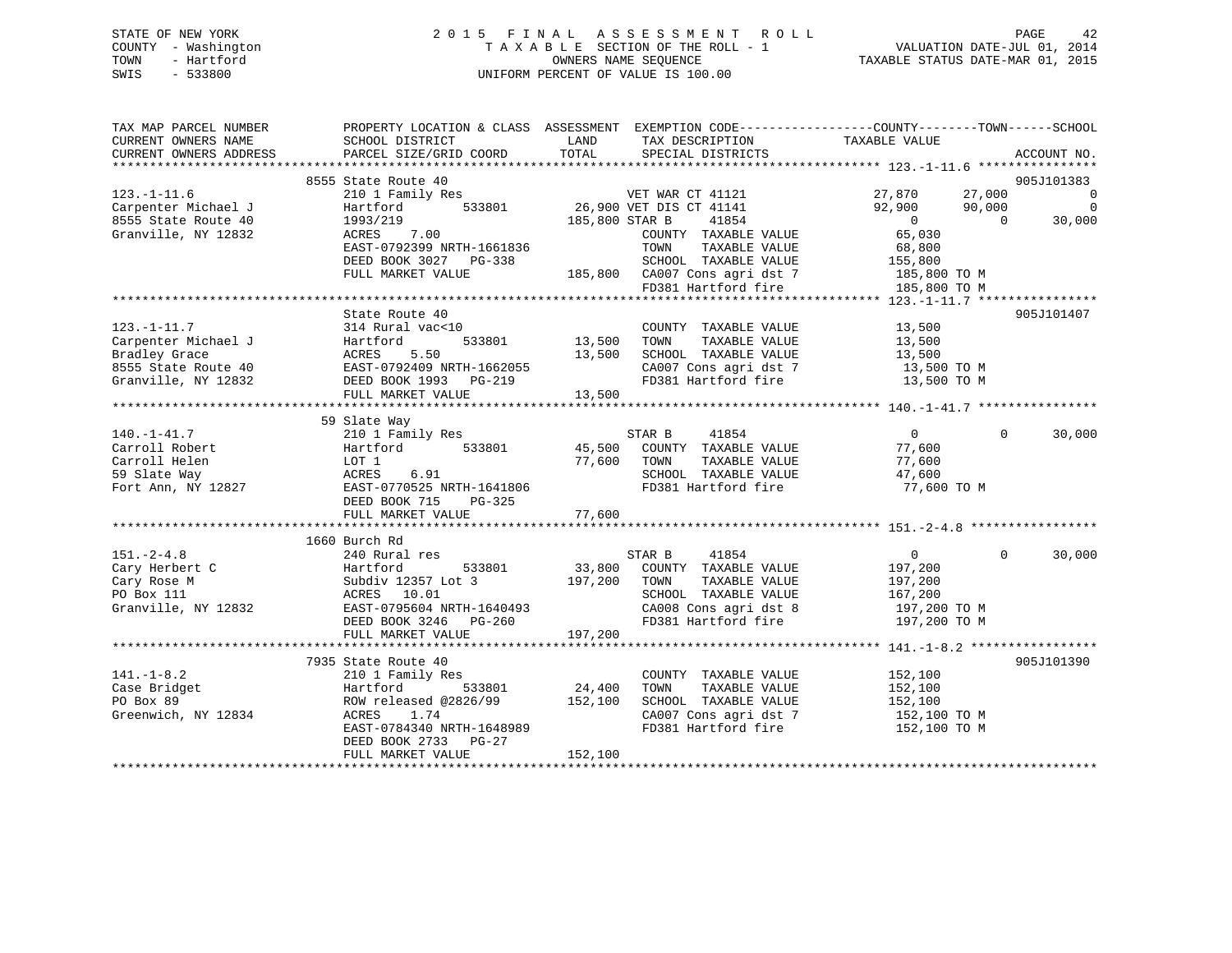## STATE OF NEW YORK 2 0 1 5 F I N A L A S S E S S M E N T R O L L PAGE 43 COUNTY - Washington T A X A B L E SECTION OF THE ROLL - 1 VALUATION DATE-JUL 01, 2014 TOWN - Hartford **TAXABLE STATUS DATE-MAR 01, 2015** OWNERS NAME SEQUENCE TAXABLE STATUS DATE-MAR 01, 2015 SWIS - 533800 UNIFORM PERCENT OF VALUE IS 100.00

| TAX MAP PARCEL NUMBER<br>CURRENT OWNERS NAME<br>CURRENT OWNERS ADDRESS                                                          | PROPERTY LOCATION & CLASS ASSESSMENT EXEMPTION CODE---------------COUNTY-------TOWN-----SCHOOL<br>SCHOOL DISTRICT<br>PARCEL SIZE/GRID COORD                                                       | LAND<br>TOTAL                              | TAX DESCRIPTION TAXABLE VALUE<br>SPECIAL DISTRICTS                                                                                                                                                   |                                                                                             | ACCOUNT NO.          |
|---------------------------------------------------------------------------------------------------------------------------------|---------------------------------------------------------------------------------------------------------------------------------------------------------------------------------------------------|--------------------------------------------|------------------------------------------------------------------------------------------------------------------------------------------------------------------------------------------------------|---------------------------------------------------------------------------------------------|----------------------|
| $149. - 1 - 22.6$<br>Case Paul E<br>7395 State Route 40<br>Fort Ann, NY 12827                                                   | 7395 State Route 40<br>210 1 Family Res<br>Hartford<br>FRNT 139.00 DPTH 300.00<br>EAST-0775956 NRTH-1639215<br>DEED BOOK 3049 PG-125<br>FULL MARKET VALUE                                         | 533801 22,600<br>103,800<br>103,800        | COUNTY TAXABLE VALUE<br>TOWN<br>TAXABLE VALUE<br>SCHOOL TAXABLE VALUE<br>FD381 Hartford fire                                                                                                         | 103,800<br>103,800<br>103,800<br>103,800 TO M                                               |                      |
| 141.-1-66.5<br>Casey Timothy P<br>Casey Colleen E<br>22 Skyview Meadows<br>22 Skyview Meadows<br>22 Skyview MY 12832            | 22 Skyview Meadows Ln<br>210 1 Family Res<br>Hartford<br>1.52<br>ACRES<br>EAST-0787394 NRTH-1648196<br>DEED BOOK 2570 PG-200<br>FULL MARKET VALUE                                                 | F VET COM<br>533801 25,000 STAR B          | VET COM CT 41131<br>41854<br>230,000 COUNTY TAXABLE VALUE<br>TOWN<br>TAXABLE VALUE<br>SCHOOL TAXABLE VALUE 200,000<br>230,000 CA007 Cons agri dst 7 230,000 TO M<br>FD381 Hartford fire 230,000 TO M | 55,000<br>45,000<br>$\Omega$<br>$\Omega$<br>175,000<br>185,000                              | $\Omega$<br>30,000   |
|                                                                                                                                 | 34 Toad Ln                                                                                                                                                                                        |                                            |                                                                                                                                                                                                      |                                                                                             | 905J100126           |
| $141. - 3 - 23$<br>141.-3-23<br>Cassant Lawrence<br>Cassant Vicki<br>34 Toad Ln<br>Hartford, NY 12838<br>BEED BOOK<br>DEED BOOK | 210 1 Family Res<br>2.00<br>EAST-0785501 NRTH-1644167<br>DEED BOOK 444<br>FULL MARKET VALUE                                                                                                       | 118,300<br>H-1644167<br>PG-1093<br>118,300 | STAR B<br>41854<br>533801 26,800 COUNTY TAXABLE VALUE<br>TOWN<br>TAXABLE VALUE<br>SCHOOL TAXABLE VALUE 88,300<br>FD381 Hartford fire 118,300 TO M                                                    | $0 \qquad \qquad$<br>$\Omega$<br>118,300<br>118,300                                         | 30,000               |
| $131. - 1 - 12$<br>Cassingham Amy L<br>3950 State Route 149<br>Fort Ann, NY 12827                                               | 3950 State Route 149<br>ly Res<br>533801<br>210 1 Family Res<br>Hartford<br>6.40<br>ACRES<br>EAST-0769224 NRTH-1654308<br>LASI-0709224 NRTH-1654308<br>DEED BOOK 2930 PG-197<br>FULL MARKET VALUE | 148,400 TOWN<br>148,400                    | STAR B<br>41854<br>43,500 COUNTY TAXABLE VALUE<br>TAXABLE VALUE<br>SCHOOL TAXABLE VALUE<br>CA007 Cons agri dst 7<br>FD381 Hartford fire                                                              | $\overline{0}$<br>$\Omega$<br>148,400<br>148,400<br>118,400<br>148,400 TO M<br>148,400 TO M | 905J101057<br>30,000 |
|                                                                                                                                 | Gilchrist Hill Rd OFF                                                                                                                                                                             |                                            |                                                                                                                                                                                                      |                                                                                             | 905J101199           |
| $141. - 3 - 24.6$<br>Catone Anthony<br>catone Anthony<br>5 Marlboro Country Rd<br>Hartford, NY 12838                            | 322 Rural vac>10<br>533801<br>Hartford<br>ACRES 24.00<br>EAST-0785666 NRTH-1643027<br>DEED BOOK 2834 PG-332<br>FULL MARKET VALUE                                                                  | 34,500<br>34,500<br>34,500                 | COUNTY TAXABLE VALUE<br>TOWN<br>TAXABLE VALUE<br>TOWN       TAXABLE  VALUE<br>SCHOOL    TAXABLE  VALUE<br>FD381 Hartford fire                                                                        | 34,500<br>34,500<br>34,500<br>34,500 TO M                                                   |                      |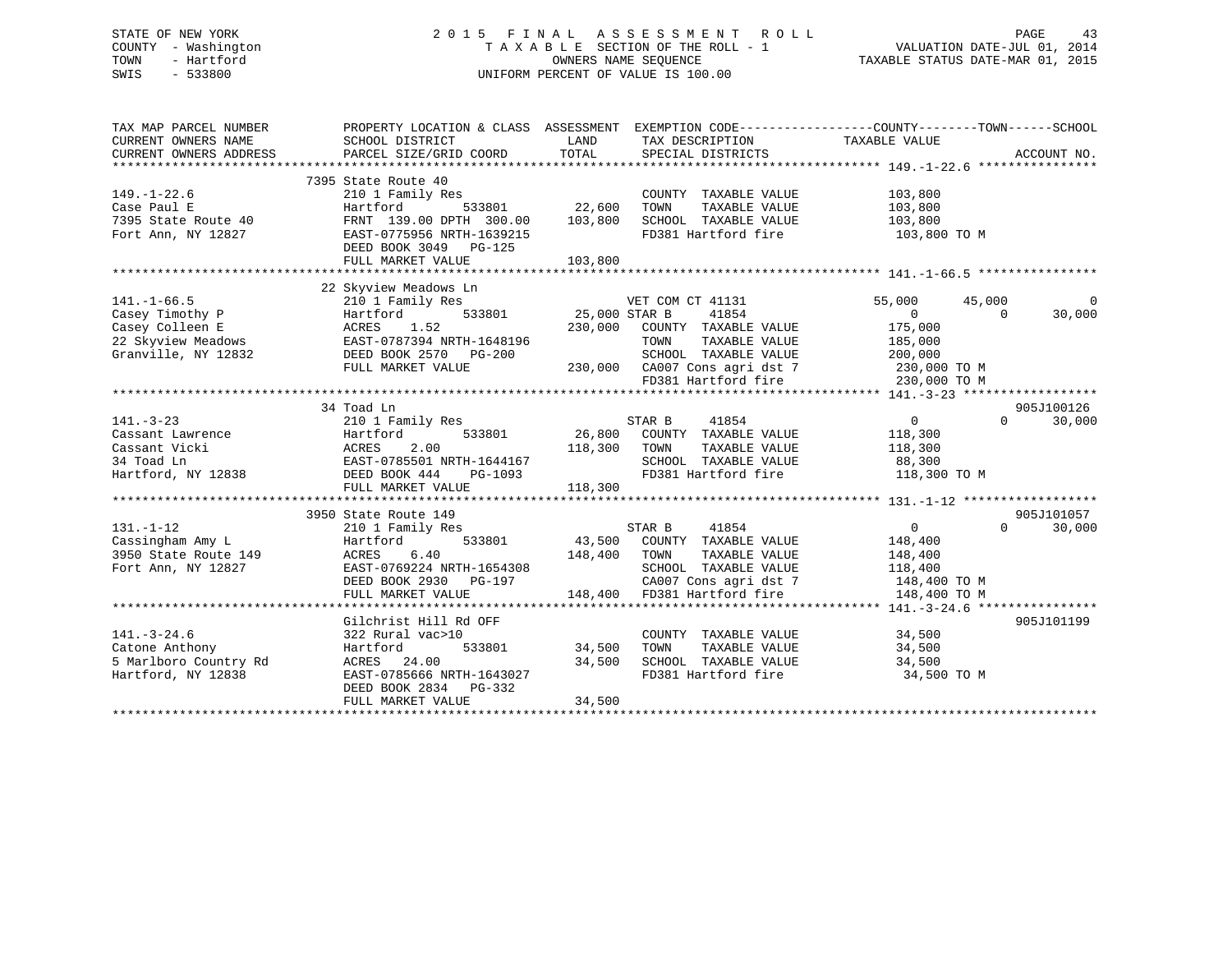## STATE OF NEW YORK 2 0 1 5 F I N A L A S S E S S M E N T R O L L PAGE 44 COUNTY - Washington T A X A B L E SECTION OF THE ROLL - 1 VALUATION DATE-JUL 01, 2014 TOWN - Hartford **TAXABLE STATUS DATE-MAR 01, 2015** OWNERS NAME SEQUENCE TAXABLE STATUS DATE-MAR 01, 2015 SWIS - 533800 UNIFORM PERCENT OF VALUE IS 100.00

| TAX MAP PARCEL NUMBER<br>CURRENT OWNERS NAME<br>CURRENT OWNERS ADDRESS                                      | PROPERTY LOCATION & CLASS ASSESSMENT<br>SCHOOL DISTRICT<br>PARCEL SIZE/GRID COORD                                                                            | LAND<br>TAX DESCRIPTION<br>TOTAL<br>SPECIAL DISTRICTS                                                                                                                    | EXEMPTION CODE-----------------COUNTY-------TOWN------SCHOOL<br>TAXABLE VALUE<br>ACCOUNT NO.        |
|-------------------------------------------------------------------------------------------------------------|--------------------------------------------------------------------------------------------------------------------------------------------------------------|--------------------------------------------------------------------------------------------------------------------------------------------------------------------------|-----------------------------------------------------------------------------------------------------|
| ***********************                                                                                     |                                                                                                                                                              |                                                                                                                                                                          |                                                                                                     |
| $141. - 3 - 43$<br>Catone Anthony<br>5 Marlboro Country Rd<br>Hartford, NY 12838                            | 5 Marlboro Country Rd<br>210 1 Family Res<br>533801<br>Hartford<br>ACRES<br>6.10<br>EAST-0785546 NRTH-1642306<br>DEED BOOK 2834 PG-332                       | STAR B<br>41854<br>48,100<br>COUNTY TAXABLE VALUE<br>147,800<br>TOWN<br>TAXABLE VALUE<br>SCHOOL TAXABLE VALUE<br>FD381 Hartford fire                                     | 905J100388<br>$\mathbf{0}$<br>$\Omega$<br>30,000<br>147,800<br>147,800<br>117,800<br>147,800 TO M   |
|                                                                                                             | FULL MARKET VALUE                                                                                                                                            | 147,800                                                                                                                                                                  |                                                                                                     |
|                                                                                                             |                                                                                                                                                              |                                                                                                                                                                          |                                                                                                     |
| $132. - 1 - 21.1$<br>Catone Karin E<br>1 Kittie Mae Way<br>Granville, NY 12832                              | 1 Kittie Mae Way<br>210 1 Family Res<br>533801<br>Hartford<br>ACRES<br>1.76<br>EAST-0788431 NRTH-1654571<br>DEED BOOK 3098 PG-325                            | 41854<br>STAR B<br>25,900<br>COUNTY TAXABLE VALUE<br>175,000<br>TOWN<br>TAXABLE VALUE<br>SCHOOL TAXABLE VALUE<br>CA007 Cons agri dst 7                                   | 905J101235<br>$\overline{0}$<br>$\Omega$<br>30,000<br>175,000<br>175,000<br>145,000<br>175,000 TO M |
|                                                                                                             | FULL MARKET VALUE                                                                                                                                            | 175,000<br>FD381 Hartford fire                                                                                                                                           | 175,000 TO M                                                                                        |
| $150. - 1 - 29.5$<br>Cavanaugh Robert Jr<br>Mello Tracy<br>232 Pope Hill Rd<br>Argyle, NY 12809             | 264 Pope Hill Rd<br>314 Rural vac<10<br>Hartford<br>533801<br>ACRES<br>5.08<br>EAST-0782910 NRTH-1633151<br>DEED BOOK 825<br>$PG-53$<br>FULL MARKET VALUE    | COUNTY TAXABLE VALUE<br>28,500<br>TOWN<br>TAXABLE VALUE<br>28,500<br>SCHOOL TAXABLE VALUE<br>CA006 Cons agri dst 6<br>FD381 Hartford fire<br>28,500                      | 28,500<br>28,500<br>28,500<br>28,500 TO M<br>28,500 TO M                                            |
|                                                                                                             | 232 Pope Hill Rd                                                                                                                                             |                                                                                                                                                                          |                                                                                                     |
| $150. - 1 - 29.13$<br>Cavanaugh Robert Jr<br>232 Pope Hill Rd<br>Argyle, NY 12809                           | 210 1 Family Res<br>532001<br>Argyle<br>ACRES<br>5.32<br>EAST-0782537 NRTH-1633474<br>DEED BOOK 737<br>PG-341<br>FULL MARKET VALUE                           | STAR B<br>41854<br>40,600<br>COUNTY TAXABLE VALUE<br>178,400<br>TOWN<br>TAXABLE VALUE<br>SCHOOL TAXABLE VALUE<br>CA006 Cons agri dst 6<br>178,400<br>FD381 Hartford fire | $\mathsf{O}$<br>30,000<br>$\Omega$<br>178,400<br>178,400<br>148,400<br>178,400 TO M<br>178,400 TO M |
|                                                                                                             | **************************                                                                                                                                   |                                                                                                                                                                          |                                                                                                     |
| $140. - 2 - 41.2$<br>Cenate Michael A -LE-<br>Cenate Patricia<br>3890 State Route 196<br>Fort Ann, NY 12827 | 3890 State Route 196<br>270 Mfg housing<br>533801<br>Hartford<br>ACRES<br>5.90<br>EAST-0779794 NRTH-1645283<br>DEED BOOK 1889<br>PG-293<br>FULL MARKET VALUE | 41834<br>STAR EN<br>41,600<br>COUNTY TAXABLE VALUE<br>82,900<br>TOWN<br>TAXABLE VALUE<br>SCHOOL TAXABLE VALUE<br>CA007 Cons agri dst 7<br>82,900<br>FD381 Hartford fire  | $\overline{0}$<br>$\mathbf 0$<br>65,300<br>82,900<br>82,900<br>17,600<br>82,900 TO M<br>82,900 TO M |
|                                                                                                             | ************************<br>3562 State Route 196                                                                                                             | ************************                                                                                                                                                 | ********** 140.-1-25 ******************<br>905J100695                                               |
| $140. - 1 - 25$<br>Chadwick Laura B<br>Chadwick Rock E<br>3562 State Route 196<br>Fort Ann, NY 12827        | 210 1 Family Res<br>Hartford<br>533801<br>3422/114<br>FRNT 150.00 DPTH 250.00<br>3.50<br>ACRES<br>EAST-0772252 NRTH-1644622                                  | 41854<br>STAR B<br>32,500<br>COUNTY TAXABLE VALUE<br>142,800<br>TOWN<br>TAXABLE VALUE<br>SCHOOL TAXABLE VALUE<br>FD381 Hartford fire                                     | 30,000<br>$\overline{0}$<br>$\Omega$<br>142,800<br>142,800<br>112,800<br>142,800 TO M               |
|                                                                                                             | DEED BOOK 574<br>PG-116<br>FULL MARKET VALUE                                                                                                                 | 142,800                                                                                                                                                                  |                                                                                                     |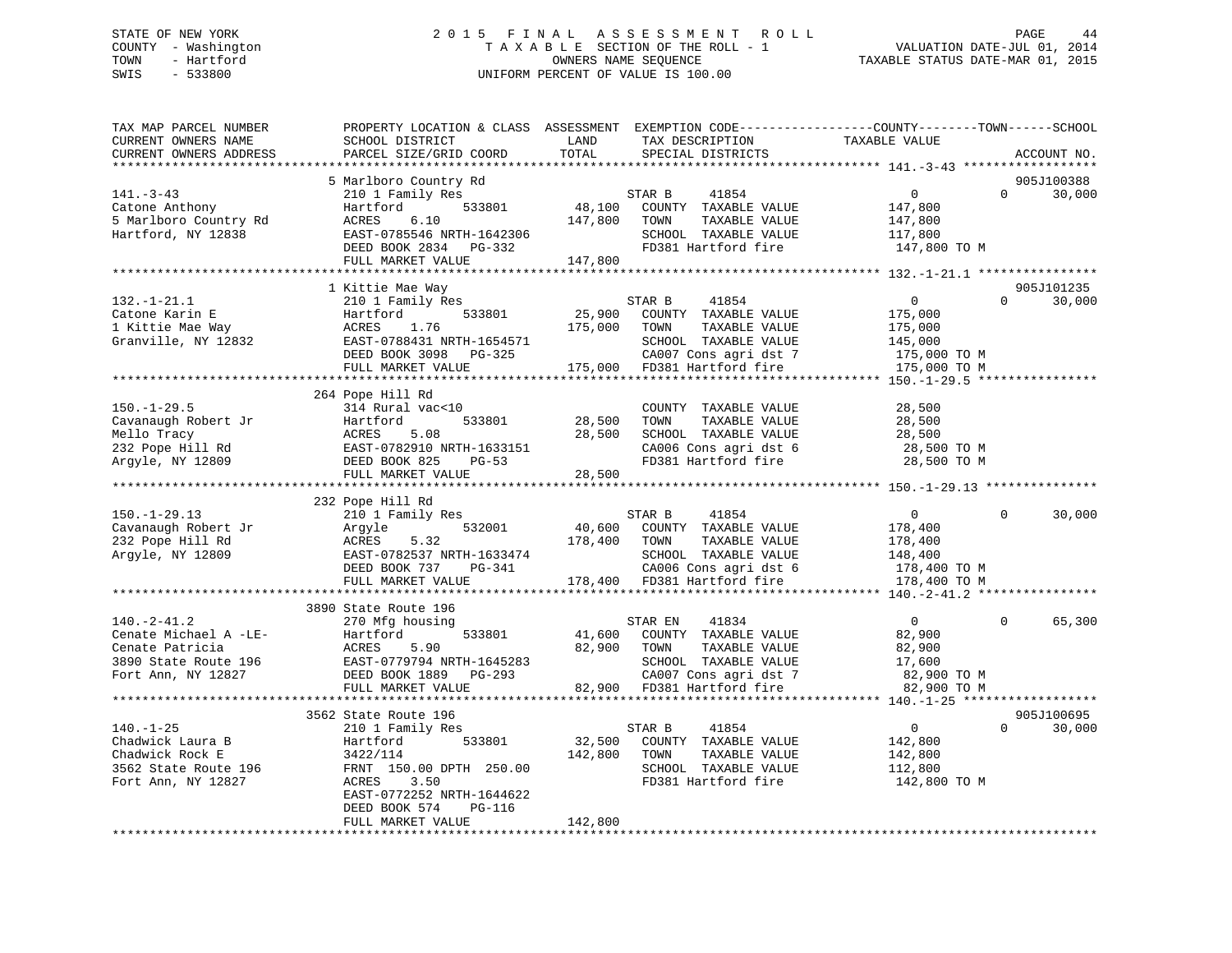## STATE OF NEW YORK 2 0 1 5 F I N A L A S S E S S M E N T R O L L PAGE 45 COUNTY - Washington T A X A B L E SECTION OF THE ROLL - 1 VALUATION DATE-JUL 01, 2014 TOWN - Hartford **TAXABLE STATUS DATE-MAR 01, 2015** OWNERS NAME SEQUENCE TAXABLE STATUS DATE-MAR 01, 2015 SWIS - 533800 UNIFORM PERCENT OF VALUE IS 100.00

| TAX MAP PARCEL NUMBER<br>CURRENT OWNERS NAME<br>CURRENT OWNERS ADDRESS                                                                                                                                                                              | PROPERTY LOCATION & CLASS ASSESSMENT EXEMPTION CODE-----------------COUNTY--------TOWN------SCHOOL<br>SCHOOL DISTRICT<br>PARCEL SIZE/GRID COORD TOTAL | LAND                         | TAX DESCRIPTION TAXABLE VALUE<br>SPECIAL DISTRICTS         |                  | ACCOUNT NO.                 |
|-----------------------------------------------------------------------------------------------------------------------------------------------------------------------------------------------------------------------------------------------------|-------------------------------------------------------------------------------------------------------------------------------------------------------|------------------------------|------------------------------------------------------------|------------------|-----------------------------|
|                                                                                                                                                                                                                                                     |                                                                                                                                                       |                              |                                                            |                  |                             |
|                                                                                                                                                                                                                                                     | 7799 State Route 40                                                                                                                                   |                              |                                                            |                  | 905J100127                  |
|                                                                                                                                                                                                                                                     |                                                                                                                                                       |                              |                                                            | $\overline{0}$   | $0 \qquad \qquad$<br>30,000 |
|                                                                                                                                                                                                                                                     |                                                                                                                                                       |                              |                                                            | 93,600           |                             |
|                                                                                                                                                                                                                                                     |                                                                                                                                                       |                              | TAXABLE VALUE                                              | 93,600           |                             |
|                                                                                                                                                                                                                                                     |                                                                                                                                                       |                              | SCHOOL TAXABLE VALUE 63,600                                |                  |                             |
|                                                                                                                                                                                                                                                     |                                                                                                                                                       |                              | FD381 Hartford fire                                        | 93,600 TO M      |                             |
| 140.-2-9<br>Chadwick Richard<br>Chadwick Richard<br>Chadwick Janice<br>Chadwick Janice<br>Chadwick Janice<br>Chadwick Janice<br>FRNT 79.00 DPTH 165.00<br>FRNT 79.00 DPTH 165.00<br>93,600 TOWN TAXABLE VALUE<br>SCHOOL TAXABLE VALUE<br>SCHOOL TAX |                                                                                                                                                       |                              |                                                            |                  |                             |
|                                                                                                                                                                                                                                                     |                                                                                                                                                       |                              |                                                            |                  |                             |
|                                                                                                                                                                                                                                                     | 66 Christian Hill Rd                                                                                                                                  |                              |                                                            |                  | 905J100130                  |
|                                                                                                                                                                                                                                                     |                                                                                                                                                       |                              |                                                            |                  | $\Omega$<br>65,300          |
|                                                                                                                                                                                                                                                     |                                                                                                                                                       |                              |                                                            |                  |                             |
|                                                                                                                                                                                                                                                     |                                                                                                                                                       |                              |                                                            |                  |                             |
|                                                                                                                                                                                                                                                     |                                                                                                                                                       |                              |                                                            |                  |                             |
|                                                                                                                                                                                                                                                     |                                                                                                                                                       |                              |                                                            |                  |                             |
|                                                                                                                                                                                                                                                     |                                                                                                                                                       |                              |                                                            |                  |                             |
|                                                                                                                                                                                                                                                     |                                                                                                                                                       |                              |                                                            |                  |                             |
| $132. -4 - 8$                                                                                                                                                                                                                                       | Blood St<br>314 Rural vac<10                                                                                                                          |                              |                                                            |                  | 905J100128                  |
|                                                                                                                                                                                                                                                     |                                                                                                                                                       |                              | COUNTY TAXABLE VALUE 18,900                                |                  |                             |
|                                                                                                                                                                                                                                                     |                                                                                                                                                       | 533801 18,900 TOWN<br>18,900 | TOWN      TAXABLE VALUE<br>SCHOOL   TAXABLE VALUE          | 18,900<br>18,900 |                             |
|                                                                                                                                                                                                                                                     |                                                                                                                                                       |                              | FD381 Hartford fire 18,900 TO M                            |                  |                             |
|                                                                                                                                                                                                                                                     |                                                                                                                                                       |                              |                                                            |                  |                             |
| Chadwick Royal C<br>Chadwick Stephanie M<br>462 Blood St<br>Granville, NY 12832<br>2007 BLOOD 18,900<br>2007 BLOOD 18,900<br>2007 BC-21<br>2007 BC-21<br>2007 BC-21                                                                                 | FULL MARKET VALUE                                                                                                                                     | 18,900                       |                                                            |                  |                             |
|                                                                                                                                                                                                                                                     |                                                                                                                                                       |                              |                                                            |                  |                             |
|                                                                                                                                                                                                                                                     | 462 Blood St                                                                                                                                          |                              |                                                            |                  | 905J101366                  |
| $132. -4 - 8.1$                                                                                                                                                                                                                                     | 210 1 Family Res                                                                                                                                      |                              | STAR B<br>41854                                            | $\overline{0}$   | $\Omega$<br>30,000          |
|                                                                                                                                                                                                                                                     | Hartford 533801                                                                                                                                       |                              | 34,200 COUNTY TAXABLE VALUE                                | 180,000          |                             |
|                                                                                                                                                                                                                                                     |                                                                                                                                                       | 180,000 TOWN                 | TAXABLE VALUE                                              | 180,000          |                             |
|                                                                                                                                                                                                                                                     | 8.48                                                                                                                                                  |                              | SCHOOL TAXABLE VALUE 150,000                               |                  |                             |
| Granville, NY 12832                                                                                                                                                                                                                                 | EAST-0794915 NRTH-1651212                                                                                                                             |                              | FD381 Hartford fire                                        | 180,000 TO M     |                             |
|                                                                                                                                                                                                                                                     | DEED BOOK 604<br>PG-220                                                                                                                               |                              |                                                            |                  |                             |
|                                                                                                                                                                                                                                                     | FULL MARKET VALUE                                                                                                                                     | 180,000                      |                                                            |                  |                             |
|                                                                                                                                                                                                                                                     |                                                                                                                                                       |                              |                                                            |                  |                             |
|                                                                                                                                                                                                                                                     | 8395 State Route 40                                                                                                                                   |                              | 61 PCT OF VALUE USED FOR EXEMPTION PURPOSES                |                  |                             |
| $123. - 1 - 13.6$                                                                                                                                                                                                                                   | 240 Rural res                                                                                                                                         |                              | VET COM CT 41131                                           | 24,492<br>24,492 | $\Omega$                    |
| Chaney Kyle T                                                                                                                                                                                                                                       | 533801 69,800 STAR B<br>Hartford                                                                                                                      |                              | 41854                                                      | $\overline{0}$   | 30,000<br>$\Omega$          |
| Chaney Ayie 1<br>Chaney Kim L<br>8395 State Route 40<br>Granville, NY 12832<br>Change Changes DEED BOOK 805 PG-136<br>Changes Changes DEED BOOK 805 PG-136                                                                                          |                                                                                                                                                       |                              | 160,600 COUNTY TAXABLE VALUE                               | 136,108          |                             |
|                                                                                                                                                                                                                                                     |                                                                                                                                                       |                              |                                                            |                  |                             |
|                                                                                                                                                                                                                                                     | PG-136                                                                                                                                                |                              | TOWN TAXABLE VALUE 136,108<br>SCHOOL TAXABLE VALUE 130,600 |                  |                             |
|                                                                                                                                                                                                                                                     | FULL MARKET VALUE                                                                                                                                     |                              | 160,600 CA007 Cons agri dst 7 160,600 TO M                 |                  |                             |
|                                                                                                                                                                                                                                                     |                                                                                                                                                       |                              | FD381 Hartford fire                                        | 160,600 TO M     |                             |
|                                                                                                                                                                                                                                                     |                                                                                                                                                       |                              |                                                            |                  |                             |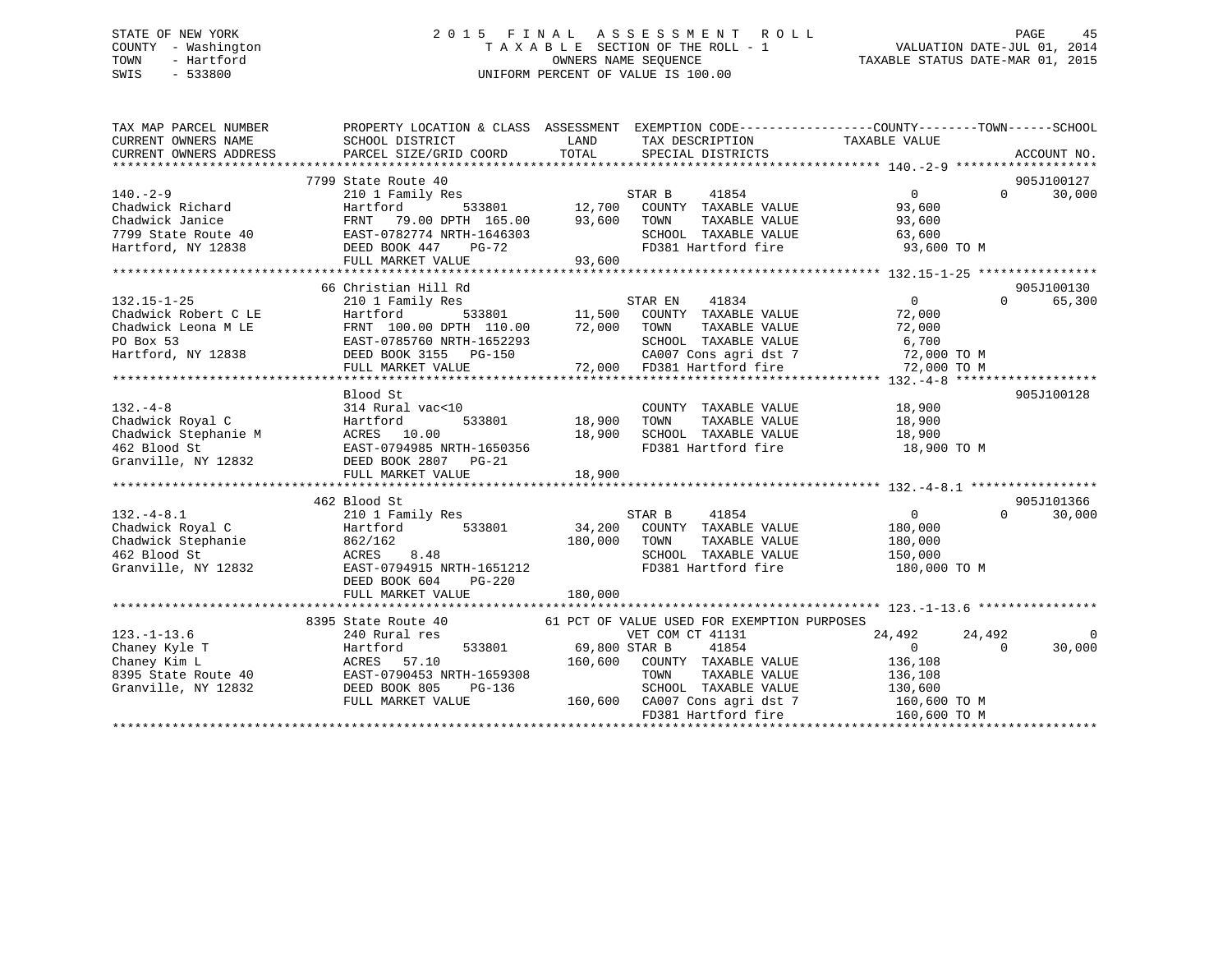## STATE OF NEW YORK 2 0 1 5 F I N A L A S S E S S M E N T R O L L PAGE 46 COUNTY - Washington T A X A B L E SECTION OF THE ROLL - 1 VALUATION DATE-JUL 01, 2014 TOWN - Hartford **TAXABLE STATUS DATE-MAR 01, 2015** OWNERS NAME SEQUENCE TAXABLE STATUS DATE-MAR 01, 2015 SWIS - 533800 UNIFORM PERCENT OF VALUE IS 100.00

| TAX MAP PARCEL NUMBER<br>CURRENT OWNERS NAME           | SCHOOL DISTRICT                | LAND<br>TAX DESCRIPTION                              | PROPERTY LOCATION & CLASS ASSESSMENT EXEMPTION CODE---------------COUNTY-------TOWN-----SCHOOL<br>TAXABLE VALUE |
|--------------------------------------------------------|--------------------------------|------------------------------------------------------|-----------------------------------------------------------------------------------------------------------------|
| CURRENT OWNERS ADDRESS                                 | PARCEL SIZE/GRID COORD         | TOTAL<br>SPECIAL DISTRICTS                           | ACCOUNT NO.                                                                                                     |
|                                                        | Brayton Rd                     |                                                      | 905J100083                                                                                                      |
| $114. - 1 - 1$                                         | 120 Field crops                | AG DIST<br>41720                                     | 76,111<br>76,111<br>76,111                                                                                      |
| Chapin Raymond Trustee                                 | 533801<br>Hartford             | 138,300<br>COUNTY TAXABLE VALUE                      | 76,389                                                                                                          |
| Chapin Sharon Trustee                                  | 572/243                        | 152,500<br>TAXABLE VALUE<br>TOWN                     | 76,389                                                                                                          |
| 18 Chapin Farm Ln                                      | ACRES 103.90                   | SCHOOL TAXABLE VALUE                                 | 76,389                                                                                                          |
| Fort Ann, NY 12827                                     | EAST-0781148 NRTH-1669673      | CA007 Cons agri dst 7                                | 76,389 TO M                                                                                                     |
|                                                        | DEED BOOK 3087<br>PG-296       | 76,111 EX                                            |                                                                                                                 |
| MAY BE SUBJECT TO PAYMENT<br>UNDER AGDIST LAW TIL 2019 | FULL MARKET VALUE              | 152,500 FD381 Hartford fire                          | 152,500 TO M                                                                                                    |
|                                                        |                                |                                                      |                                                                                                                 |
|                                                        | 18 Chapin Farm Ln              |                                                      | 905J100133                                                                                                      |
| $114. - 1 - 2$                                         | 112 Dairy farm                 | AG DIST<br>41720                                     | 125,957<br>125,957<br>125,957                                                                                   |
| Chapin Raymond Trustee                                 | 533801<br>Hartford             | 245,400 STAR EN<br>41834                             | $\overline{0}$<br>$\Omega$<br>65,300                                                                            |
| Chapin Sharon Trustee                                  | 442/1071                       | 354,500<br>COUNTY TAXABLE VALUE                      | 228,543                                                                                                         |
| 18 Chapin Farm Ln                                      | ACRES 204.90                   | TAXABLE VALUE<br>TOWN                                | 228,543                                                                                                         |
| Fort Ann, NY 12827                                     | EAST-0781931 NRTH-1667443      | SCHOOL TAXABLE VALUE                                 | 163,243                                                                                                         |
|                                                        | DEED BOOK 3087 PG-291          | CA007 Cons agri dst 7                                | 228,543 TO M                                                                                                    |
| MAY BE SUBJECT TO PAYMENT                              | FULL MARKET VALUE              | 354,500<br>125,957 EX<br>FD381 Hartford fire         | 354,500 TO M                                                                                                    |
| UNDER AGDIST LAW TIL 2019                              |                                |                                                      |                                                                                                                 |
|                                                        | 8327 State Route 40            |                                                      |                                                                                                                 |
| $123. - 1 - 15.2$                                      | 314 Rural vac<10               | COUNTY TAXABLE VALUE                                 | 13,500                                                                                                          |
| Chapman Carlene C                                      | Hartford<br>533801             | 13,500<br>TOWN<br>TAXABLE VALUE                      | 13,500                                                                                                          |
| 25 Hillview Ave                                        | LOT 1                          | 13,500<br>SCHOOL TAXABLE VALUE                       | 13,500                                                                                                          |
| Fort Edward, NY 12828                                  | 1.28<br>ACRES                  | CA007 Cons agri dst 7                                | 13,500 TO M                                                                                                     |
|                                                        | EAST-0789860 NRTH-1657380      | FD381 Hartford fire                                  | 13,500 TO M                                                                                                     |
|                                                        | DEED BOOK 2066<br>$PG-14$      |                                                      |                                                                                                                 |
|                                                        | FULL MARKET VALUE              | 13,500                                               |                                                                                                                 |
|                                                        |                                |                                                      |                                                                                                                 |
|                                                        | State Route 40                 |                                                      |                                                                                                                 |
| $123. - 1 - 15.5$                                      | 311 Res vac land               | COUNTY TAXABLE VALUE                                 | 11,500                                                                                                          |
| Chapman Carlene C                                      | Hartford<br>533801             | 11,500<br>TOWN<br>TAXABLE VALUE                      | 11,500                                                                                                          |
| 25 Hillview Ave                                        | 33.00 DPTH 387.00<br>FRNT      | 11,500<br>SCHOOL TAXABLE VALUE                       | 11,500                                                                                                          |
| Fort Edward, NY 12828                                  | EAST-0789806 NRTH-1657270      | SCHOOL Induct-<br>CA007 Cons agri dst 7<br>Lind fire | 11,500 TO M                                                                                                     |
|                                                        | DEED BOOK 2268 PG-245          |                                                      | 11,500 TO M                                                                                                     |
|                                                        | FULL MARKET VALUE              | 11,500                                               |                                                                                                                 |
|                                                        |                                |                                                      | 905J100516                                                                                                      |
| $142. - 1 - 42$                                        | Camp A Way<br>314 Rural vac<10 | COUNTY TAXABLE VALUE                                 | 8,300                                                                                                           |
| Chapman John P                                         | Hartford<br>533801             | 8,300<br>TAXABLE VALUE<br>TOWN                       | 8,300                                                                                                           |
| Brooks Robert                                          | 2.30<br>ACRES                  | 8,300<br>SCHOOL TAXABLE VALUE                        | 8,300                                                                                                           |
| 44 State Route 197                                     | EAST-0790488 NRTH-1646238      | FD381 Hartford fire                                  | 8,300 TO M                                                                                                      |
| Fort Edward, NY 12828                                  | DEED BOOK 545<br>PG-168        |                                                      |                                                                                                                 |
|                                                        | FULL MARKET VALUE              | 8,300                                                |                                                                                                                 |
|                                                        |                                |                                                      |                                                                                                                 |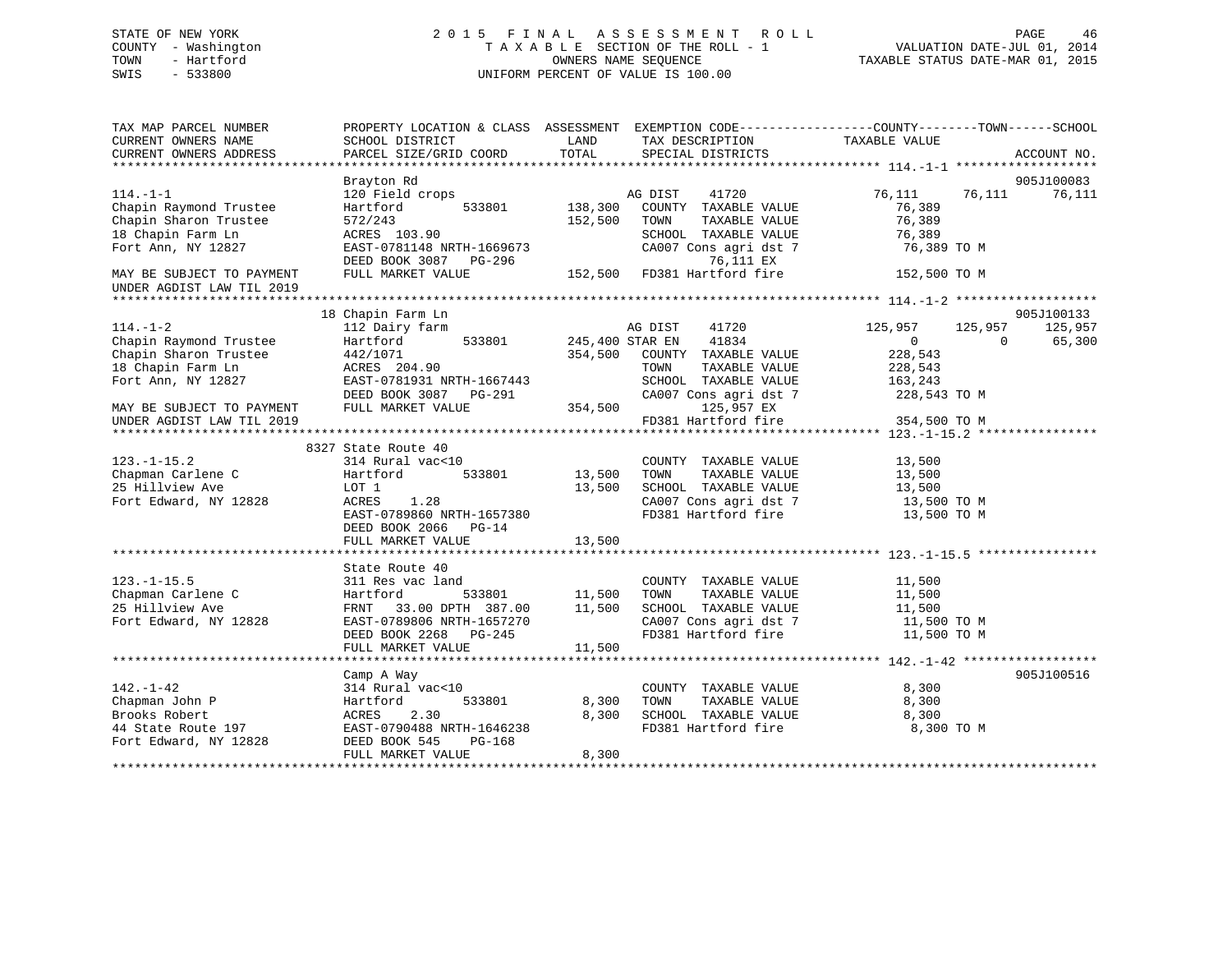## STATE OF NEW YORK 2 0 1 5 F I N A L A S S E S S M E N T R O L L PAGE 47 COUNTY - Washington T A X A B L E SECTION OF THE ROLL - 1 VALUATION DATE-JUL 01, 2014 TOWN - Hartford OWNERS NAME SEQUENCE TAXABLE STATUS DATE-MAR 01, 2015 SWIS - 533800 UNIFORM PERCENT OF VALUE IS 100.00

| TAX MAP PARCEL NUMBER<br>CURRENT OWNERS NAME<br>CURRENT OWNERS ADDRESS | PROPERTY LOCATION & CLASS ASSESSMENT<br>SCHOOL DISTRICT<br>PARCEL SIZE/GRID COORD | LAND<br>TOTAL | TAX DESCRIPTION<br>SPECIAL DISTRICTS         | EXEMPTION CODE-----------------COUNTY-------TOWN------SCHOOL<br>TAXABLE VALUE | ACCOUNT NO. |
|------------------------------------------------------------------------|-----------------------------------------------------------------------------------|---------------|----------------------------------------------|-------------------------------------------------------------------------------|-------------|
| **********************                                                 |                                                                                   |               |                                              |                                                                               |             |
|                                                                        | 96 Camp A Way                                                                     |               |                                              |                                                                               | 905J100386  |
| $142. - 1 - 43$                                                        | 260 Seasonal res                                                                  |               | COUNTY TAXABLE VALUE                         | 31,000                                                                        |             |
| Chapman John P ETAL                                                    | 533801<br>Hartford                                                                | 8,400         | TOWN<br>TAXABLE VALUE                        | 31,000                                                                        |             |
| Flores Frank D                                                         | 2.31<br>ACRES                                                                     | 31,000        | SCHOOL TAXABLE VALUE                         | 31,000                                                                        |             |
| 44 State Route 197                                                     | EAST-0790760 NRTH-1646254                                                         |               | FD381 Hartford fire                          | 31,000 TO M                                                                   |             |
| Fort Edward, NY 12828                                                  | DEED BOOK 545<br>PG-164                                                           |               |                                              |                                                                               |             |
|                                                                        | FULL MARKET VALUE                                                                 | 31,000        |                                              |                                                                               |             |
|                                                                        | 7180 State Route 40                                                               |               |                                              |                                                                               | 905J101351  |
| $149. - 1 - 38.1$                                                      | 210 1 Family Res                                                                  |               | COUNTY TAXABLE VALUE                         | 44,300                                                                        |             |
| Chapman Marcus M                                                       | 533801<br>Hartford                                                                | 25,300        | TOWN<br>TAXABLE VALUE                        | 44,300                                                                        |             |
| 7180 State Route 40                                                    | 890/238                                                                           | 44,300        | SCHOOL TAXABLE VALUE                         | 44,300                                                                        |             |
| Argyle, NY 12809                                                       | 1.60<br>ACRES                                                                     |               | CA006 Cons agri dst 6                        | 44,300 TO M                                                                   |             |
|                                                                        | EAST-0772806 NRTH-1634756                                                         |               | FD381 Hartford fire                          | 44,300 TO M                                                                   |             |
|                                                                        | DEED BOOK 2538<br>PG-188                                                          |               |                                              |                                                                               |             |
|                                                                        | FULL MARKET VALUE                                                                 | 44,300        |                                              |                                                                               |             |
|                                                                        | ************************                                                          |               |                                              |                                                                               |             |
|                                                                        | 5235 County Route 30                                                              |               |                                              |                                                                               | 905J100135  |
| $150. - 1 - 37.1$                                                      | 240 Rural res                                                                     |               | AGED-CO/TN 41801                             | 39,350<br>39,350                                                              | $\mathbf 0$ |
| Chapman Robert J                                                       | Hartford<br>533801                                                                |               | 45,400 AGED-SCH<br>41804                     | $\mathbf 0$<br>0                                                              | 15,740      |
| Chapman Cathy                                                          | 13.20<br>ACRES                                                                    |               | 78,700 STAR EN<br>41834                      | $\mathbf{0}$<br>$\Omega$                                                      | 62,960      |
| 5235 County Route 30                                                   | EAST-0787822 NRTH-1635483                                                         |               | COUNTY TAXABLE VALUE                         | 39,350                                                                        |             |
| Granville, NY 12832                                                    | DEED BOOK 750<br><b>PG-180</b>                                                    |               | TOWN<br>TAXABLE VALUE                        | 39,350                                                                        |             |
|                                                                        | FULL MARKET VALUE                                                                 | 78,700        | SCHOOL TAXABLE VALUE                         | $\mathbf 0$                                                                   |             |
|                                                                        |                                                                                   |               | CA008 Cons agri dst 8<br>FD381 Hartford fire | 78,700 TO M                                                                   |             |
|                                                                        |                                                                                   |               |                                              | 78,700 TO M                                                                   |             |
|                                                                        | 7166 State Route 40                                                               |               |                                              |                                                                               | 905J100134  |
| $149. - 1 - 38$                                                        | 210 1 Family Res                                                                  |               | VET WAR CT 41121                             | 20,670<br>20,670                                                              | $\Omega$    |
| Chapman Webster L                                                      | 533801<br>Hartford                                                                |               | 24,900 STAR EN<br>41834                      | $\mathbf{0}$<br>$\Omega$                                                      | 65,300      |
| 7166 State Route 40                                                    | 1.50<br>ACRES                                                                     | 137,800       | COUNTY TAXABLE VALUE                         | 117,130                                                                       |             |
| Argyle, NY 12809                                                       | EAST-0772632 NRTH-1634573                                                         |               | TOWN<br>TAXABLE VALUE                        | 117,130                                                                       |             |
|                                                                        | DEED BOOK 592<br>$PG-87$                                                          |               | SCHOOL TAXABLE VALUE                         | 72,500                                                                        |             |
|                                                                        | FULL MARKET VALUE                                                                 | 137,800       | CA006 Cons agri dst 6                        | 137,800 TO M                                                                  |             |
|                                                                        |                                                                                   |               | FD381 Hartford fire                          | 137,800 TO M                                                                  |             |
|                                                                        |                                                                                   |               |                                              | $112 - 2 - 1$ ******                                                          |             |
|                                                                        | LOT 1 Provincial Pat                                                              |               |                                              |                                                                               | 905J100138  |
| $112. - 2 - 1$                                                         | 312 Vac w/imprv                                                                   |               | COUNTY TAXABLE VALUE                         | 102,700                                                                       |             |
| Cheney Arthur F                                                        | Fort Ann<br>532802                                                                | 92,000        | TOWN<br>TAXABLE VALUE                        | 102,700                                                                       |             |
| Cheney Florence                                                        | 100 Ad                                                                            | 102,700       | SCHOOL TAXABLE VALUE                         | 102,700                                                                       |             |
| PO Box 146                                                             | $112.-1-1$                                                                        |               | FD381 Hartford fire                          | 102,700 TO M                                                                  |             |
| Bath, NH 03740                                                         | ACRES 89.80<br>EAST-0763627 NRTH-1666350                                          |               |                                              |                                                                               |             |
|                                                                        | DEED BOOK 384<br>PG-737                                                           |               |                                              |                                                                               |             |
|                                                                        | FULL MARKET VALUE                                                                 | 102,700       |                                              |                                                                               |             |
|                                                                        |                                                                                   |               |                                              |                                                                               |             |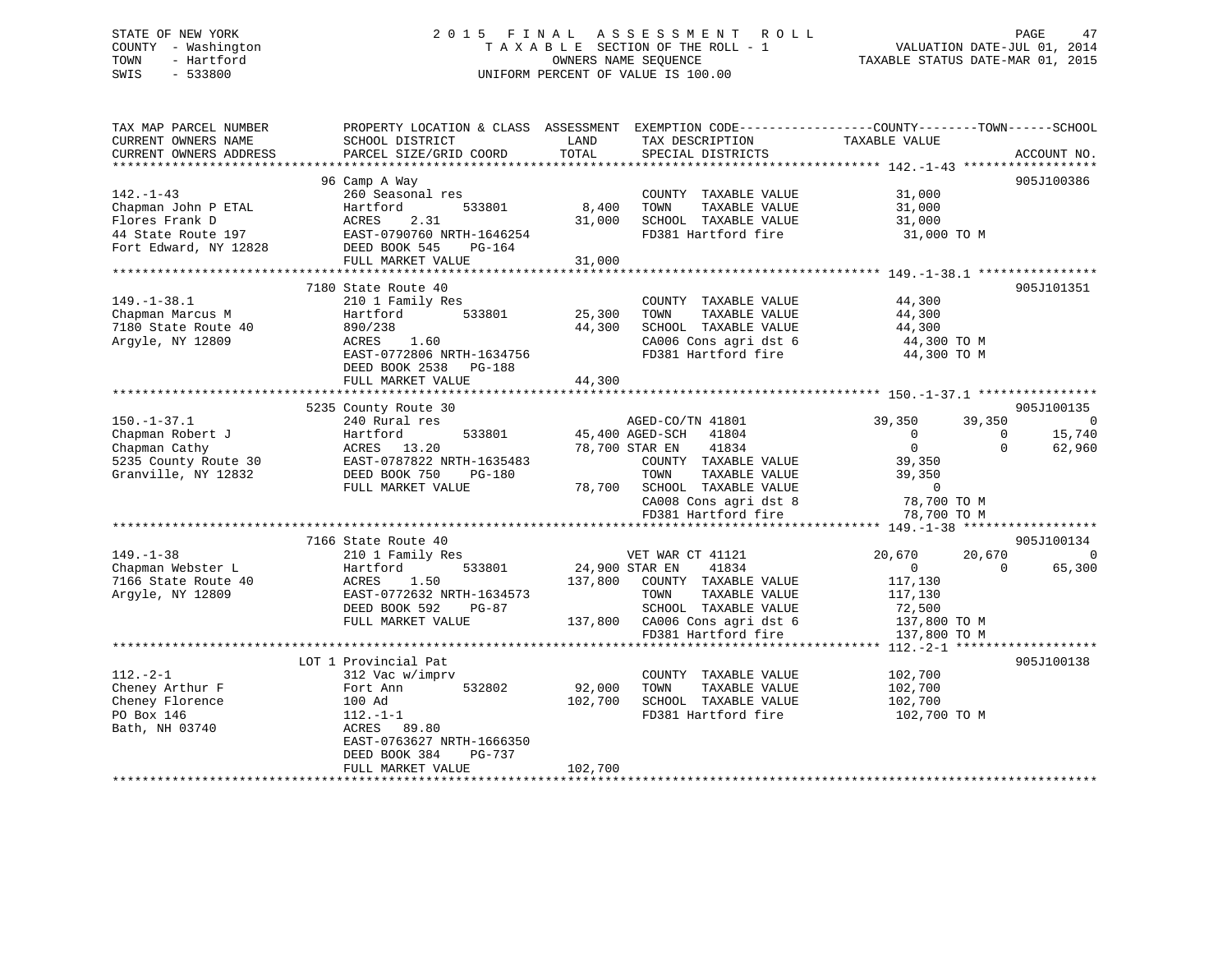|      | STATE OF NEW YORK   | 2015 FINAL ASSESSMENT ROLL                               | PAGE                        | 48 |
|------|---------------------|----------------------------------------------------------|-----------------------------|----|
|      | COUNTY - Washington | TAXABLE SECTION OF THE ROLL - 1                          | VALUATION DATE-JUL 01, 2014 |    |
| TOWN | - Hartford          | TAXABLE STATUS DATE-MAR 01, 2015<br>OWNERS NAME SEOUENCE |                             |    |
| SWIS | - 533800            | UNIFORM PERCENT OF VALUE IS 100.00                       |                             |    |

| TAX MAP PARCEL NUMBER<br>CURRENT OWNERS NAME                                                                                                                                                | SCHOOL DISTRICT                                                                                         | LAND                         | PROPERTY LOCATION & CLASS ASSESSMENT EXEMPTION CODE---------------COUNTY-------TOWN-----SCHOOL<br>TAX DESCRIPTION                                 | TAXABLE VALUE                                              |                |                                            |
|---------------------------------------------------------------------------------------------------------------------------------------------------------------------------------------------|---------------------------------------------------------------------------------------------------------|------------------------------|---------------------------------------------------------------------------------------------------------------------------------------------------|------------------------------------------------------------|----------------|--------------------------------------------|
| CURRENT OWNERS ADDRESS                                                                                                                                                                      | PARCEL SIZE/GRID COORD                                                                                  | TOTAL                        | SPECIAL DISTRICTS                                                                                                                                 |                                                            |                | ACCOUNT NO.                                |
|                                                                                                                                                                                             | 7312 State Route 40                                                                                     |                              |                                                                                                                                                   |                                                            |                | 905J100337                                 |
| $149. - 1 - 33$<br>Christian Philip J Sr<br>Christian Barbara J                                                                                                                             | 210 1 Family Res<br>Hartford<br>Trans Exempt Repay 2015 152,000 STAR EN                                 |                              | ver COM CT 41131 38,000 38,000<br>533801 46,000 VET DIS CT 41141 22,800 22,800 22,800<br>41834                                                    | $\overline{0}$                                             | $\overline{0}$ | $\overline{0}$<br>$\overline{0}$<br>65,300 |
| 7312 State Route 40<br>Fort Ann, NY 12827                                                                                                                                                   | 5.00<br>ACRES<br>EAST-0775199 NRTH-1637214<br>DEED BOOK 3466 PG-275<br>FULL MARKET VALUE                |                              | COUNTY TAXABLE VALUE<br>TOWN<br>TAXABLE VALUE<br>SCHOOL TAXABLE VALUE<br>152,000 CA006 Cons agri dst 6                                            | 91,200<br>91,200<br>86,700<br>152,000 TO M<br>152,000 TO M |                |                                            |
|                                                                                                                                                                                             |                                                                                                         |                              | FD381 Hartford fire<br>TE533 Trans exmt repay-flg                                                                                                 | $.00$ MT                                                   |                |                                            |
|                                                                                                                                                                                             | 35 Skyview Meadows Ln                                                                                   |                              |                                                                                                                                                   |                                                            |                | 905J100368                                 |
| $141. - 1 - 57$<br>Christopher Family Irrevocable Hartford<br>Christopher Tina Trustee ACRES 3.40<br>105 Mill St EAST-0786911 NRTH-1648501<br>Little Valley, NY 14755 DEED BOOK 2485 PG-272 | 210 1 Family Res<br>533801                                                                              | 33,300<br>158,600            | COUNTY TAXABLE VALUE<br>TOWN<br>TAXABLE VALUE<br>CA007 Cons agri dst 7<br>CA007 Cons agri dst 7<br>FD201 YV C<br>FD381 Hartford fire 158,600 TO M | 158,600<br>158,600<br>158,600<br>158,600 TO M              |                |                                            |
|                                                                                                                                                                                             | FULL MARKET VALUE                                                                                       | 158,600                      |                                                                                                                                                   |                                                            |                |                                            |
| $132. - 1 - 4$                                                                                                                                                                              | 125 County Route 23<br>210 1 Family Res                                                                 |                              | VET WAR CT 41121                                                                                                                                  | 19,620                                                     | 19,620         | 905J100139<br>$\overline{0}$               |
| Churchill Glen H Jr -LE-<br>Ward Glen H<br>Ward Glen H<br>125 County Route 23                                                                                                               | Hartford<br>533801<br>ACRES<br>3.80<br>RCRES 3.00<br>EAST-0786999 NRTH-1654689<br>DEED BOOK 1678 PG-136 | 34,800 STAR EN               | 41834<br>130,800 COUNTY TAXABLE VALUE<br>TAXABLE VALUE<br>TOWN                                                                                    | $\overline{0}$<br>111,180<br>111,180                       | $\Omega$       | 65,300                                     |
| Granville, NY 12832                                                                                                                                                                         | FULL MARKET VALUE                                                                                       |                              | SCHOOL TAXABLE VALUE<br>130,800 CA007 Cons agri dst 7<br>FD381 Hartford fire                                                                      | 65,500<br>130,800 TO M<br>130,800 TO M                     |                |                                            |
|                                                                                                                                                                                             | 65 Baker Rd                                                                                             |                              |                                                                                                                                                   |                                                            |                | 905J100448                                 |
| $132 - 2 - 8$                                                                                                                                                                               | 240 Rural res<br>FULL MARKET VALUE                                                                      | 30,500<br>188,200<br>188,200 | COUNTY TAXABLE VALUE<br>TOWN<br>TAXABLE VALUE<br>SCHOOL TAXABLE VALUE<br>FD381 Hartford fire 188,200 TO M                                         | 188,200<br>188,200<br>188,200                              |                |                                            |
|                                                                                                                                                                                             | 45 Baker Rd                                                                                             |                              |                                                                                                                                                   |                                                            |                | 905J100140                                 |
| $132 - 2 - 9$<br>Cirino Richard P<br>Cirino Margot<br>11 South St<br>Glens Falls, NY 12801-3506 DEED BOOK 662                                                                               | 240 Rural res<br>533801<br>Hartford<br>ACRES 12.40<br>EAST-0791294 NRTH-1654038<br>PG-102               | 34,800<br>137,800            | COUNTY TAXABLE VALUE<br>TOWN<br>TAXABLE VALUE<br>SCHOOL TAXABLE VALUE<br>FD381 Hartford fire                                                      | 137,800<br>137,800<br>137,800<br>137,800 TO M              |                |                                            |
|                                                                                                                                                                                             | FULL MARKET VALUE                                                                                       | 137,800                      |                                                                                                                                                   |                                                            |                |                                            |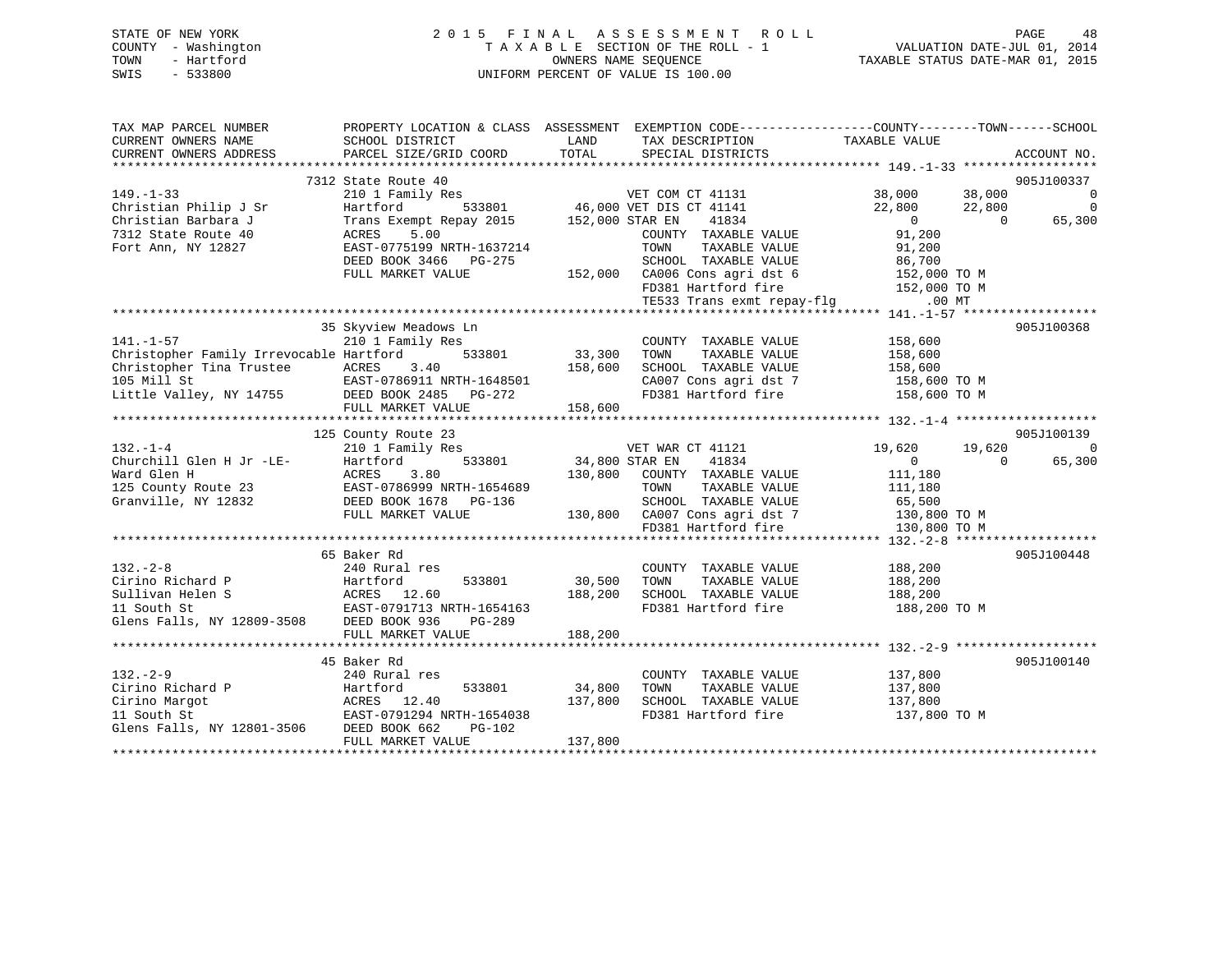## STATE OF NEW YORK 2 0 1 5 F I N A L A S S E S S M E N T R O L L PAGE 49 COUNTY - Washington T A X A B L E SECTION OF THE ROLL - 1 VALUATION DATE-JUL 01, 2014 TOWN - Hartford **TAXABLE STATUS DATE-MAR 01, 2015** OWNERS NAME SEQUENCE TAXABLE STATUS DATE-MAR 01, 2015 SWIS - 533800 UNIFORM PERCENT OF VALUE IS 100.00

| TAX MAP PARCEL NUMBER<br>CURRENT OWNERS NAME | PROPERTY LOCATION & CLASS ASSESSMENT<br>SCHOOL DISTRICT | LAND              | EXEMPTION CODE-----------------COUNTY-------TOWN------SCHOOL<br>TAX DESCRIPTION | TAXABLE VALUE      |                    |  |
|----------------------------------------------|---------------------------------------------------------|-------------------|---------------------------------------------------------------------------------|--------------------|--------------------|--|
| CURRENT OWNERS ADDRESS                       | PARCEL SIZE/GRID COORD                                  | TOTAL             | SPECIAL DISTRICTS                                                               |                    | ACCOUNT NO.        |  |
|                                              |                                                         |                   |                                                                                 |                    |                    |  |
|                                              | 38 Marlboro Country Rd                                  |                   |                                                                                 |                    | 905J101116         |  |
| $141. - 3 - 39.2$                            | 240 Rural res                                           |                   | STAR B<br>41854                                                                 | 0                  | 30,000<br>$\Omega$ |  |
| Cirino William P<br>Cirino Debra             | 533801<br>Hartford<br>1683-292                          | 52,300<br>185,300 | COUNTY TAXABLE VALUE<br>TAXABLE VALUE<br>TOWN                                   | 185,300            |                    |  |
| 38 Marlboro Country Rd                       | ACRES 35.23                                             |                   | SCHOOL TAXABLE VALUE                                                            | 185,300<br>155,300 |                    |  |
| Hartford, NY 12838                           | EAST-0787442 NRTH-1641973                               |                   | FD381 Hartford fire                                                             | 185,300 TO M       |                    |  |
|                                              | DEED BOOK 474<br>PG-453                                 |                   |                                                                                 |                    |                    |  |
|                                              | FULL MARKET VALUE                                       | 185,300           |                                                                                 |                    |                    |  |
|                                              |                                                         |                   |                                                                                 |                    |                    |  |
|                                              | Marlboro Country Rd                                     |                   |                                                                                 |                    | 905J101431         |  |
| $141. - 3 - 39.6$                            | 311 Res vac land                                        |                   | COUNTY TAXABLE VALUE                                                            | 1,000              |                    |  |
| Cirino William P                             | Hartford<br>533801                                      | 1,000             | TAXABLE VALUE<br>TOWN                                                           | 1,000              |                    |  |
| 38 Marlboro Country Rd                       | FRNT 284.00 DPTH 73.00                                  | 1,000             | SCHOOL TAXABLE VALUE                                                            | 1,000              |                    |  |
| Hartford, NY 12838                           | EAST-0786031 NRTH-1642021                               |                   | FD381 Hartford fire                                                             | 1,000 TO M         |                    |  |
|                                              | DEED BOOK 635<br>PG-213                                 |                   |                                                                                 |                    |                    |  |
|                                              | FULL MARKET VALUE                                       | 1,000             |                                                                                 |                    |                    |  |
|                                              |                                                         |                   |                                                                                 |                    |                    |  |
|                                              | 8 Miller Rdg                                            |                   |                                                                                 |                    |                    |  |
| $141. - 3 - 39.7$                            | 210 1 Family Res                                        |                   | STAR EN<br>41834                                                                | $\overline{0}$     | $\Omega$<br>65,300 |  |
| Clairmont Forrest                            | 533801<br>Hartford                                      |                   | 29,600 COUNTY TAXABLE VALUE                                                     | 118,100            |                    |  |
| Croff Helena                                 | FRNT 298.00 DPTH 401.00                                 | 118,100           | TOWN<br>TAXABLE VALUE                                                           | 118,100            |                    |  |
| 8 Miller Ridge Way                           | EAST-0785767 NRTH-1641628                               |                   | SCHOOL TAXABLE VALUE                                                            | 52,800             |                    |  |
| Hartford, NY 12838                           | DEED BOOK 778<br>$PG-85$                                |                   | FD381 Hartford fire                                                             | 118,100 TO M       |                    |  |
|                                              | FULL MARKET VALUE                                       | 118,100           |                                                                                 |                    |                    |  |
|                                              |                                                         |                   |                                                                                 |                    |                    |  |
|                                              | 125 Swamp Ln                                            |                   |                                                                                 |                    | 905J101281         |  |
| $149. - 1 - 30.23$                           | 270 Mfg housing                                         |                   | STAR B<br>41854                                                                 | $\overline{0}$     | $\Omega$<br>30,000 |  |
| Clark Cynthia M                              | 533801<br>Hartford                                      | 25,300            | COUNTY TAXABLE VALUE                                                            | 46,400             |                    |  |
| 125 Swamp Ln                                 | LOT 23                                                  | 46,400            | TAXABLE VALUE<br>TOWN                                                           | 46,400             |                    |  |
| Argyle, NY 12809                             | 6.14<br>ACRES                                           |                   | SCHOOL TAXABLE VALUE                                                            | 16,400             |                    |  |
|                                              | EAST-0776848 NRTH-1635219                               |                   | CA006 Cons agri dst 6                                                           | 46,400 TO M        |                    |  |
|                                              | DEED BOOK 810<br>PG-248                                 |                   | FD381 Hartford fire                                                             | 46,400 TO M        |                    |  |
|                                              | FULL MARKET VALUE                                       | 46,400            |                                                                                 |                    |                    |  |
|                                              |                                                         |                   |                                                                                 |                    |                    |  |
|                                              | 176 County Route 23                                     |                   |                                                                                 |                    | 905J100008         |  |
| $132. - 1 - 15.2$                            | 210 1 Family Res                                        |                   | STAR B<br>41854                                                                 | $\mathbf 0$        | $\Omega$<br>30,000 |  |
| Clark Joshua J                               | 533801<br>Hartford                                      | 26,800            | COUNTY TAXABLE VALUE                                                            | 101,000            |                    |  |
| 176 County Route 23                          | Sub Div Lot 1                                           | 101,000           | TOWN<br>TAXABLE VALUE                                                           | 101,000            |                    |  |
| Granville, NY 12832                          | ACRES<br>2.01                                           |                   | SCHOOL TAXABLE VALUE                                                            | 71,000             |                    |  |
|                                              | EAST-0788096 NRTH-1655262                               |                   | CA007 Cons agri dst 7                                                           | 101,000 TO M       |                    |  |
|                                              | DEED BOOK 2917 PG-252                                   |                   | FD381 Hartford fire                                                             | 101,000 TO M       |                    |  |
|                                              | FULL MARKET VALUE                                       | 101,000           |                                                                                 |                    |                    |  |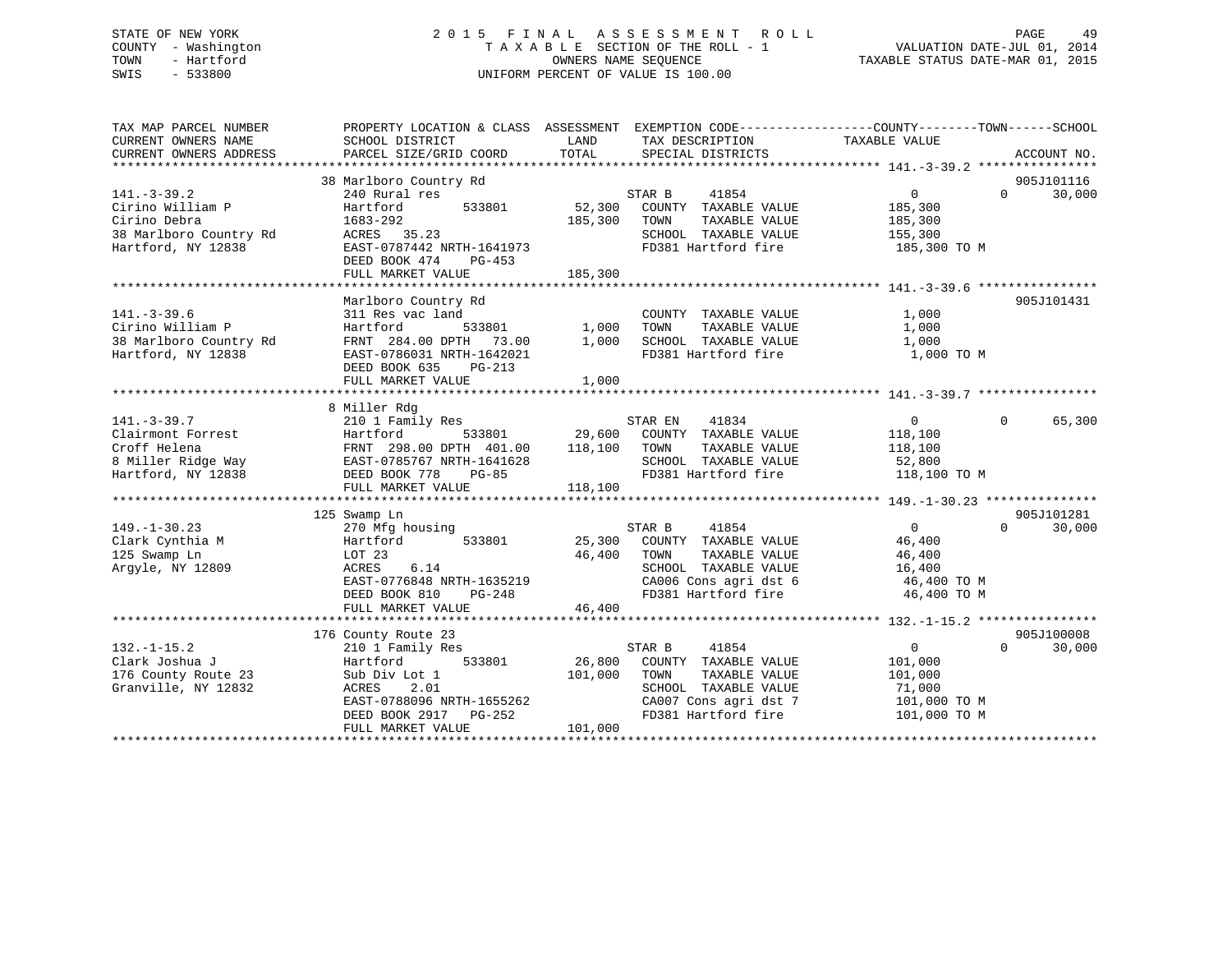## STATE OF NEW YORK 2 0 1 5 F I N A L A S S E S S M E N T R O L L PAGE 50 COUNTY - Washington T A X A B L E SECTION OF THE ROLL - 1 VALUATION DATE-JUL 01, 2014 TOWN - Hartford **TAXABLE STATUS DATE-MAR 01, 2015** OWNERS NAME SEQUENCE TAXABLE STATUS DATE-MAR 01, 2015 SWIS - 533800 UNIFORM PERCENT OF VALUE IS 100.00

| TAX MAP PARCEL NUMBER<br>CURRENT OWNERS NAME                                                                                                                                                                                                                                                                                                                                   | PROPERTY LOCATION & CLASS ASSESSMENT EXEMPTION CODE----------------COUNTY-------TOWN------SCHOOL<br>SCHOOL DISTRICT                                                                |             | LAND TAX DESCRIPTION                                                                                                                                                       | TAXABLE VALUE      |                    |
|--------------------------------------------------------------------------------------------------------------------------------------------------------------------------------------------------------------------------------------------------------------------------------------------------------------------------------------------------------------------------------|------------------------------------------------------------------------------------------------------------------------------------------------------------------------------------|-------------|----------------------------------------------------------------------------------------------------------------------------------------------------------------------------|--------------------|--------------------|
| CURRENT OWNERS ADDRESS                                                                                                                                                                                                                                                                                                                                                         | PARCEL SIZE/GRID COORD                                                                                                                                                             |             | TOTAL SPECIAL DISTRICTS                                                                                                                                                    |                    | ACCOUNT NO.        |
|                                                                                                                                                                                                                                                                                                                                                                                |                                                                                                                                                                                    |             |                                                                                                                                                                            |                    |                    |
|                                                                                                                                                                                                                                                                                                                                                                                | 8186 State Route 40                                                                                                                                                                |             |                                                                                                                                                                            |                    | 905J100090         |
| $132 - 2 - 11$                                                                                                                                                                                                                                                                                                                                                                 | 210 1 Family Res<br>Hartford 533801 27,700 COUNTY TAXABLE VALUE                                                                                                                    |             |                                                                                                                                                                            | $\overline{0}$     | 30,000<br>$\Omega$ |
| Clark Kenneth                                                                                                                                                                                                                                                                                                                                                                  |                                                                                                                                                                                    |             |                                                                                                                                                                            | 157,400            |                    |
|                                                                                                                                                                                                                                                                                                                                                                                |                                                                                                                                                                                    |             | TAXABLE VALUE                                                                                                                                                              | 157,400<br>127,400 |                    |
|                                                                                                                                                                                                                                                                                                                                                                                |                                                                                                                                                                                    |             | SCHOOL TAXABLE VALUE                                                                                                                                                       |                    |                    |
|                                                                                                                                                                                                                                                                                                                                                                                |                                                                                                                                                                                    |             | FD381 Hartford fire 157,400 TO M                                                                                                                                           |                    |                    |
|                                                                                                                                                                                                                                                                                                                                                                                | FULL MARKET VALUE 157,400                                                                                                                                                          |             |                                                                                                                                                                            |                    |                    |
|                                                                                                                                                                                                                                                                                                                                                                                |                                                                                                                                                                                    |             |                                                                                                                                                                            |                    |                    |
|                                                                                                                                                                                                                                                                                                                                                                                | 3054 Coach Rd                                                                                                                                                                      |             |                                                                                                                                                                            |                    | 905J101222         |
| $149. - 1 - 26.15$                                                                                                                                                                                                                                                                                                                                                             | 240 Rural res                                                                                                                                                                      |             | STAR B<br>41854                                                                                                                                                            | $\overline{0}$     | $\Omega$<br>30,000 |
|                                                                                                                                                                                                                                                                                                                                                                                |                                                                                                                                                                                    |             | 45,500 COUNTY TAXABLE VALUE                                                                                                                                                | 138,800            |                    |
|                                                                                                                                                                                                                                                                                                                                                                                |                                                                                                                                                                                    |             | TAXABLE VALUE<br>TOWN                                                                                                                                                      | 138,800            |                    |
|                                                                                                                                                                                                                                                                                                                                                                                |                                                                                                                                                                                    |             | SCHOOL TAXABLE VALUE                                                                                                                                                       | 108,800            |                    |
| Clark Kent<br>Clark Kent<br>Clark Beth<br>3054 Coach Rd<br>Argyle, NY 12809<br>Argyle, NY 12809<br>Clark Beth<br>2013054 Coach Rd<br>Argyle, NY 12809<br>2023<br>2024 NRTH-1635420<br>2021<br>2021<br>2021<br>2021<br>2021<br>2021<br>2021<br>2021<br>2021                                                                                                                     |                                                                                                                                                                                    |             | FD381 Hartford fire 138,800 TO M                                                                                                                                           |                    |                    |
|                                                                                                                                                                                                                                                                                                                                                                                | DEED BOOK 495 PG-329                                                                                                                                                               |             |                                                                                                                                                                            |                    |                    |
|                                                                                                                                                                                                                                                                                                                                                                                | FULL MARKET VALUE                                                                                                                                                                  | 138,800     |                                                                                                                                                                            |                    |                    |
|                                                                                                                                                                                                                                                                                                                                                                                |                                                                                                                                                                                    |             |                                                                                                                                                                            |                    |                    |
|                                                                                                                                                                                                                                                                                                                                                                                | 5052 State Route 149                                                                                                                                                               |             |                                                                                                                                                                            |                    | 905J101224         |
| $132. -2 - 38.2$                                                                                                                                                                                                                                                                                                                                                               | 240 Rural res                                                                                                                                                                      |             |                                                                                                                                                                            | $\overline{0}$     | $\Omega$<br>30,000 |
|                                                                                                                                                                                                                                                                                                                                                                                |                                                                                                                                                                                    |             | ${\tt res} \qquad \qquad {\tt STRR \ B} \qquad \qquad {\tt 41854} \label{eq:28.900}$ ${\tt 533801} \qquad \qquad {\tt 28.900 \quad \  COUNTY \quad \  TAXABLE \,\, VALUE}$ | 143,500            |                    |
| Clark Russell A<br>Clark Lori A<br>Clark Lori A                                                                                                                                                                                                                                                                                                                                |                                                                                                                                                                                    |             | TAXABLE VALUE                                                                                                                                                              | 143,500            |                    |
| 5052 State Route 149                                                                                                                                                                                                                                                                                                                                                           |                                                                                                                                                                                    |             | SCHOOL TAXABLE VALUE                                                                                                                                                       | 113,500            |                    |
| Granville, NY 12832                                                                                                                                                                                                                                                                                                                                                            |                                                                                                                                                                                    |             | FD381 Hartford fire 143,500 TO M                                                                                                                                           |                    |                    |
|                                                                                                                                                                                                                                                                                                                                                                                |                                                                                                                                                                                    |             | TE533 Trans exmt repay-flg .00 MT                                                                                                                                          |                    |                    |
|                                                                                                                                                                                                                                                                                                                                                                                | 240 Rural 1es<br>Hartford 533801 28,900 COOM<br>Trans Exempt Repay 2015 143,500 TOWN<br>ACRES 10.00 SCHOO<br>EAST-078866 NRTH-1652399 FD381<br>TE533<br>TE533<br>FULL MARKET VALUE | 143,500     |                                                                                                                                                                            |                    |                    |
|                                                                                                                                                                                                                                                                                                                                                                                |                                                                                                                                                                                    |             |                                                                                                                                                                            |                    |                    |
|                                                                                                                                                                                                                                                                                                                                                                                | 432 Gilchrist Hill Rd                                                                                                                                                              |             |                                                                                                                                                                            |                    | 905J101242         |
| $150. - 1 - 43.1$                                                                                                                                                                                                                                                                                                                                                              | 210 1 Family Res                                                                                                                                                                   |             | STAR B 41854                                                                                                                                                               | $\sim$ 0           | $\Omega$<br>30,000 |
|                                                                                                                                                                                                                                                                                                                                                                                |                                                                                                                                                                                    |             |                                                                                                                                                                            | 193,200            |                    |
|                                                                                                                                                                                                                                                                                                                                                                                |                                                                                                                                                                                    |             | TAXABLE VALUE                                                                                                                                                              | 193,200            |                    |
|                                                                                                                                                                                                                                                                                                                                                                                |                                                                                                                                                                                    |             | SCHOOL TAXABLE VALUE 163,200                                                                                                                                               |                    |                    |
|                                                                                                                                                                                                                                                                                                                                                                                |                                                                                                                                                                                    |             | FD381 Hartford fire                                                                                                                                                        | 193,200 TO M       |                    |
| Clark Linda<br>Clark Linda<br>Clark Linda<br>ACRES 5.80<br>26,100 COUNTY TAXABLE VALUE<br>26,100 COUNTY TAXABLE VALUE<br>26,100 COUNTY TAXABLE VALUE<br>26,100 COUNTY TAXABLE VALUE<br>26,100 COUNTY TAXABLE VALUE<br>26,100 COUNTY TAXABLE VALU                                                                                                                               | FULL MARKET VALUE                                                                                                                                                                  | 193,200     |                                                                                                                                                                            |                    |                    |
|                                                                                                                                                                                                                                                                                                                                                                                |                                                                                                                                                                                    |             |                                                                                                                                                                            |                    |                    |
|                                                                                                                                                                                                                                                                                                                                                                                | LOT 1 Provincial Pat                                                                                                                                                               |             |                                                                                                                                                                            |                    | 905J101147         |
| $112. - 2 - 6$                                                                                                                                                                                                                                                                                                                                                                 | 322 Rural vac>10                                                                                                                                                                   |             | COUNTY TAXABLE VALUE                                                                                                                                                       |                    |                    |
| $\begin{array}{lllll} \text{112.} - \text{22.0} & \text{32.0} & \text{32.0} \\ \text{12.0} & \text{111} & \text{Estates LLC} & \text{22.0} \\ \text{7.0} & \text{9.0} & \text{12.0} \\ \text{9.0} & \text{11.0} & \text{12.0} \\ \text{12.0} & \text{13.0} & \text{11.0} \\ \text{13.0} & \text{13.0} & \text{13.0} \\ \text{14.0} & \text{15.0} & \text{15.0} \\ \text{16.0}$ |                                                                                                                                                                                    | 16,200 TOWN | TAXABLE VALUE                                                                                                                                                              | 16,200<br>16,200   |                    |
|                                                                                                                                                                                                                                                                                                                                                                                |                                                                                                                                                                                    |             | 16,200 SCHOOL TAXABLE VALUE 16,200                                                                                                                                         |                    |                    |
|                                                                                                                                                                                                                                                                                                                                                                                |                                                                                                                                                                                    |             | FD381 Hartford fire                                                                                                                                                        | 16,200 TO M        |                    |
|                                                                                                                                                                                                                                                                                                                                                                                | EAST-0762635 NRTH-1667118                                                                                                                                                          |             |                                                                                                                                                                            |                    |                    |
|                                                                                                                                                                                                                                                                                                                                                                                | DEED BOOK 2696 PG-55                                                                                                                                                               |             |                                                                                                                                                                            |                    |                    |
|                                                                                                                                                                                                                                                                                                                                                                                | FULL MARKET VALUE                                                                                                                                                                  | 16,200      |                                                                                                                                                                            |                    |                    |
|                                                                                                                                                                                                                                                                                                                                                                                |                                                                                                                                                                                    |             |                                                                                                                                                                            |                    |                    |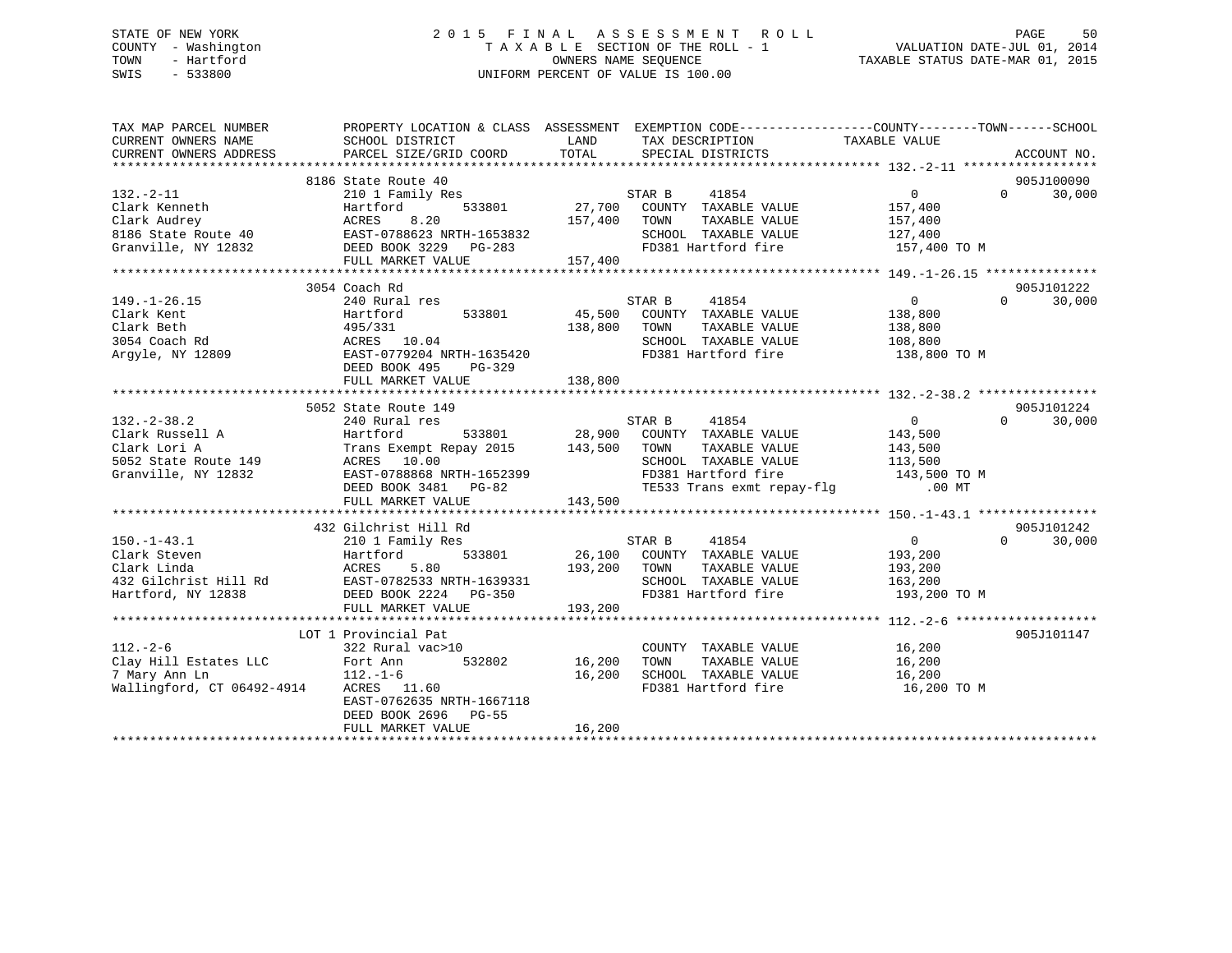| STATE OF NEW YORK<br>- Washington<br>COUNTY |                                      |                      | 2015 FINAL ASSESSMENT ROLL         | 51<br>PAGE<br>T A X A B L E SECTION OF THE ROLL - 1 VALUATION DATE-JUL 01, 2014 |
|---------------------------------------------|--------------------------------------|----------------------|------------------------------------|---------------------------------------------------------------------------------|
| - Hartford<br>TOWN                          |                                      |                      | OWNERS NAME SEQUENCE               | TAXABLE STATUS DATE-MAR 01, 2015                                                |
| $-533800$<br>SWIS                           |                                      |                      | UNIFORM PERCENT OF VALUE IS 100.00 |                                                                                 |
|                                             |                                      |                      |                                    |                                                                                 |
|                                             |                                      |                      |                                    |                                                                                 |
| TAX MAP PARCEL NUMBER                       | PROPERTY LOCATION & CLASS ASSESSMENT |                      |                                    | EXEMPTION CODE-----------------COUNTY-------TOWN------SCHOOL                    |
| CURRENT OWNERS NAME                         | SCHOOL DISTRICT                      |                      | LAND TAX DESCRIPTION TAXABLE VALUE |                                                                                 |
|                                             |                                      |                      |                                    |                                                                                 |
|                                             |                                      |                      |                                    |                                                                                 |
|                                             | LOT 1 Provincial Pat                 |                      |                                    | 905J101148                                                                      |
| $112 - 2 - 7$                               | 314 Rural vac<10                     |                      | COUNTY<br>TAXABLE VALUE            | 3,800                                                                           |
| Clay Hill Estates LLC                       | Fort Ann<br>532802                   | 3,800                | TOWN<br>TAXABLE VALUE              | 3,800                                                                           |
| 7 Mary Ann Ln                               | $112. - 1 - 7$                       | 3,800                | SCHOOL<br>TAXABLE VALUE            | 3,800                                                                           |
| Wallingford, CT 06492-4914                  | ACRES 5.80                           |                      | FD381 Hartford fire                | 3,800 TO M                                                                      |
|                                             | EAST-0763054 NRTH-1667233            |                      |                                    |                                                                                 |
|                                             | DEED BOOK 2696 PG-55                 |                      |                                    |                                                                                 |
|                                             | FULL MARKET VALUE                    | 3,800                |                                    |                                                                                 |
|                                             |                                      |                      |                                    |                                                                                 |
|                                             | 3124 Coach Rd                        |                      |                                    | 905J101188                                                                      |
| $149. - 1 - 26.11$                          | 210 1 Family Res                     |                      | 41854<br>STAR B                    | $\Omega$<br>$\Omega$<br>30,000                                                  |
| Clearwater Roger                            | Hartford                             | 533801 35,000 COUNTY | TAXABLE VALUE                      | 175,500                                                                         |
| Clearwater Stephanie                        | ACRES 5.01                           | 175,500              | TOWN<br>TAXABLE VALUE              | 175,500                                                                         |
| 3124 Coach Rd                               | EAST-0779614 NRTH-1636992            |                      | SCHOOL<br>TAXABLE VALUE            | 145,500                                                                         |
| Argyle, NY 12809                            | DEED BOOK 2195 PG-296                |                      | FD381 Hartford fire                | 175,500 TO M                                                                    |

|                           | FULL MARKET VALUE         | 175,500                           |                                   |
|---------------------------|---------------------------|-----------------------------------|-----------------------------------|
|                           |                           |                                   |                                   |
|                           | 1484 Baldwin Corners Rd   |                                   | 905J100391                        |
| $122. - 1 - 32$           | 270 Mfg housing           | 41854<br>STAR B                   | $\Omega$<br>$\Omega$<br>30,000    |
| Cloutier Norman           | Hartford<br>533801        | 23,500<br>COUNTY<br>TAXABLE VALUE | 55,000                            |
| Lysobey Denise            | 1.90<br>ACRES             | 55,000<br>TAXABLE VALUE<br>TOWN   | 55,000                            |
| 1484 Baldwin Corners Rd   | EAST-0770790 NRTH-1663313 | SCHOOL<br>TAXABLE VALUE           | 25,000                            |
| Fort Ann, NY 12827        | DEED BOOK 2622 PG-313     | CA007 Cons agri dst 7             | 55,000 TO M                       |
|                           | FULL MARKET VALUE         | 55,000 FD381 Hartford fire        | 55,000 TO M                       |
|                           |                           |                                   |                                   |
|                           | 7115 State Route 40       |                                   | 905J100210                        |
| $149. - 1 - 43.1$         | 210 1 Family Res          | COUNTY<br>TAXABLE VALUE           | 124,800                           |
| Collins Garth E           | Hartford<br>533801        | 32,900<br>TAXABLE VALUE<br>TOWN   | 124,800                           |
| 7115 State Route 40       | Lot 1                     | 124,800<br>SCHOOL TAXABLE VALUE   | 124,800                           |
| Argyle, NY 12809          | ACRES 8.01                | CA006 Cons agri dst 6             | 124,800 TO M                      |
|                           | EAST-0771561 NRTH-1633651 | FD381 Hartford fire               | 124,800 TO M                      |
| MAY BE SUBJECT TO PAYMENT | DEED BOOK 3289 PG-220     |                                   |                                   |
| UNDER AGDIST LAW TIL 2017 | FULL MARKET VALUE         | 124,800                           |                                   |
|                           |                           |                                   |                                   |
|                           | 3164 County Route 43      |                                   | 905J101421                        |
| $148. - 1 - 8.3$          | 210 1 Family Res          | 41854<br>STAR B                   | 30,000<br>$\mathbf 0$<br>$\Omega$ |
| Collins Thomas E          | Hartford<br>533801        | COUNTY<br>34,900<br>TAXABLE VALUE | 199,000                           |
| Collins Dawn M            | 3.84<br>ACRES             | 199,000<br>TOWN<br>TAXABLE VALUE  | 199,000                           |
| 3164 County Route 43      | EAST-0765511 NRTH-1637993 | TAXABLE VALUE<br>SCHOOL           | 169,000                           |
| Fort Ann, NY 12827        | DEED BOOK 627<br>PG-276   | FD381 Hartford fire               | 199,000 TO M                      |
|                           | FULL MARKET VALUE         | 199,000                           |                                   |
|                           |                           |                                   |                                   |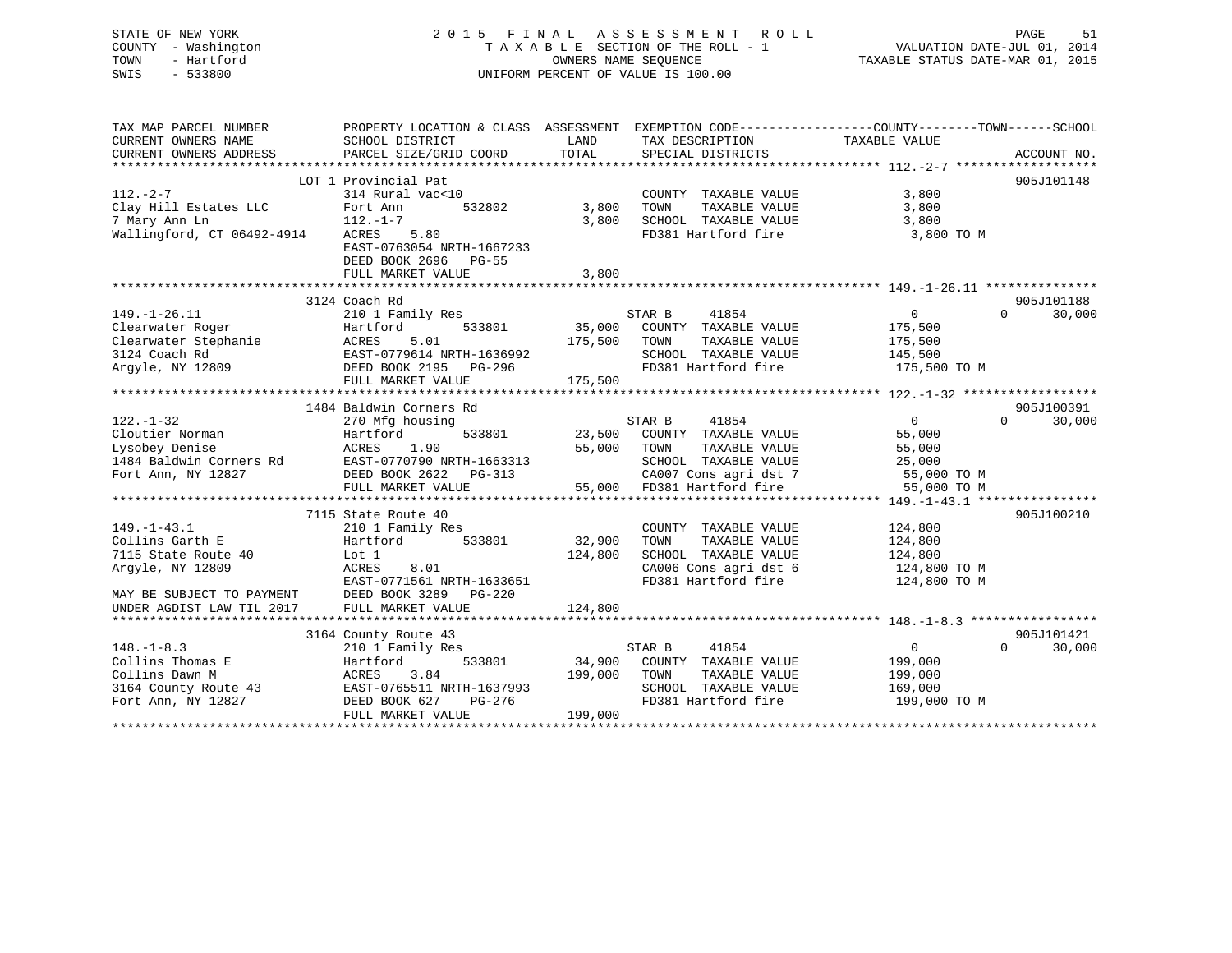## STATE OF NEW YORK 2 0 1 5 F I N A L A S S E S S M E N T R O L L PAGE 52 COUNTY - Washington T A X A B L E SECTION OF THE ROLL - 1 VALUATION DATE-JUL 01, 2014 TOWN - Hartford **TAXABLE STATUS DATE-MAR 01, 2015** OWNERS NAME SEQUENCE TAXABLE STATUS DATE-MAR 01, 2015 SWIS - 533800 UNIFORM PERCENT OF VALUE IS 100.00

| 905J100115<br>1488 Baldwin Corners Rd<br>$\overline{0}$<br>$\Omega$<br>30,000<br>$122. - 1 - 31.1$<br>270 Mfg housing<br>STAR B<br>41854<br>533801 28,500<br>83,800<br>Hartford<br>COUNTY TAXABLE VALUE<br>2.46<br>83,800<br>83,800<br>ACRES<br>TOWN<br>TAXABLE VALUE<br>Fort Ann, NY 12827<br>EAST-0771025 NRTH-1663200<br>SCHOOL TAXABLE VALUE<br>53,800<br>CA007 Cons agri dst 7 83,800 TO M<br>83,800 FD381 Hartford fire 83,800 TO M<br>DEED BOOK 939<br>PG-294<br>FULL MARKET VALUE<br>905J101237<br>5068 State Route 149<br>$\overline{0}$<br>$132. - 2 - 38.4$<br>210 1 Family Res<br>41834<br>$\Omega$<br>65,300<br>STAR EN<br>533801 24,500 COUNTY TAXABLE VALUE<br>78,000<br>Colvin Joan M LE<br>Hartford<br>78,000<br>78,000<br>Colvin Ronald J LE<br>612/23<br>TOWN<br>TAXABLE VALUE<br>SCHOOL TAXABLE VALUE 12,700<br>ACRES 1.40<br>PO Box 134<br>EAST-0789259 NRTH-1652734<br>Hartford, NY 12838<br>FD381 Hartford fire<br>78,000 TO M<br>DEED BOOK 3365 PG-66<br>905J101361<br>41 Guilder Hollow Rd<br>30,000<br>$123. - 1 - 11.4$<br>STAR B<br>41854<br>$\overline{0}$<br>$\Omega$<br>444 Lumber yd/ml<br>533801 44,900 COUNTY TAXABLE VALUE<br>Hartford<br>369,300<br>369,300 TOWN<br>369,300<br>ACRES 18.86<br>PO Box 171<br>TAXABLE VALUE<br>Hartford, NY 12838<br>EAST-0793394 NRTH-1660493<br>SCHOOL TAXABLE VALUE<br>339,300<br>LASI-U73394 NRTH-1660493<br>DEED BOOK 576 PG-121<br>CA007 Cons agri dst 7<br>369,300 TO M<br>369,300 FD381 Hartford fire<br>FULL MARKET VALUE<br>369,300 TO M<br>905J100159<br>8958 State Route 40<br>AGED-CO/<br>30,100 STAR EN<br>43,800<br>$114. - 1 - 5$<br>210 1 Family Res<br>AGED-CO/TN 41801<br>43,800<br>$\overline{0}$<br>65,300<br>Conklin Richard E Martford 533801<br>Conklin Carol ACRES 2.88<br>8958 State Route 40 EAST-0791985 NRTH-1670729<br>Fort Ann, NY 12827 DEED BOOK 466 PG-155<br>41834<br>$\overline{0}$<br>$\Omega$<br>87,600 COUNTY TAXABLE VALUE<br>43,800<br>TOWN<br>TAXABLE VALUE<br>43,800<br>22,300<br>SCHOOL TAXABLE VALUE 22,300<br>87,600 CA007 Cons agri dst 7 67,600 TO M<br>FULL MARKET VALUE<br>FD381 Hartford fire<br>87,600 TO M<br>533 Scott Hill Rd<br>905J100676<br>$\Omega$<br>$\Omega$<br>30,000<br>$158. - 2 - 2$<br>240 Rural res<br>STAR B<br>41854<br>Conte Darryl Jr<br>533801 101,100 COUNTY TAXABLE VALUE<br>208,700<br>Hartford<br>208,700<br>TAXABLE VALUE<br>208,700<br>TOWN<br>SCHOOL TAXABLE VALUE<br>178,700<br>CA008 Cons agri dst 8 208,700 TO M | TAX MAP PARCEL NUMBER<br>CURRENT OWNERS NAME<br>CURRENT OWNERS ADDRESS | PROPERTY LOCATION & CLASS ASSESSMENT EXEMPTION CODE---------------COUNTY-------TOWN------SCHOOL<br>SCHOOL DISTRICT<br>PARCEL SIZE/GRID COORD | LAND<br>TOTAL | TAX DESCRIPTION TAXABLE VALUE<br>SPECIAL DISTRICTS |  | ACCOUNT NO. |
|-----------------------------------------------------------------------------------------------------------------------------------------------------------------------------------------------------------------------------------------------------------------------------------------------------------------------------------------------------------------------------------------------------------------------------------------------------------------------------------------------------------------------------------------------------------------------------------------------------------------------------------------------------------------------------------------------------------------------------------------------------------------------------------------------------------------------------------------------------------------------------------------------------------------------------------------------------------------------------------------------------------------------------------------------------------------------------------------------------------------------------------------------------------------------------------------------------------------------------------------------------------------------------------------------------------------------------------------------------------------------------------------------------------------------------------------------------------------------------------------------------------------------------------------------------------------------------------------------------------------------------------------------------------------------------------------------------------------------------------------------------------------------------------------------------------------------------------------------------------------------------------------------------------------------------------------------------------------------------------------------------------------------------------------------------------------------------------------------------------------------------------------------------------------------------------------------------------------------------------------------------------------------------------------------------------------------------------------------------------------------------------------------------------------------------------------------------------------------|------------------------------------------------------------------------|----------------------------------------------------------------------------------------------------------------------------------------------|---------------|----------------------------------------------------|--|-------------|
|                                                                                                                                                                                                                                                                                                                                                                                                                                                                                                                                                                                                                                                                                                                                                                                                                                                                                                                                                                                                                                                                                                                                                                                                                                                                                                                                                                                                                                                                                                                                                                                                                                                                                                                                                                                                                                                                                                                                                                                                                                                                                                                                                                                                                                                                                                                                                                                                                                                                       |                                                                        |                                                                                                                                              |               |                                                    |  |             |
|                                                                                                                                                                                                                                                                                                                                                                                                                                                                                                                                                                                                                                                                                                                                                                                                                                                                                                                                                                                                                                                                                                                                                                                                                                                                                                                                                                                                                                                                                                                                                                                                                                                                                                                                                                                                                                                                                                                                                                                                                                                                                                                                                                                                                                                                                                                                                                                                                                                                       |                                                                        |                                                                                                                                              |               |                                                    |  |             |
|                                                                                                                                                                                                                                                                                                                                                                                                                                                                                                                                                                                                                                                                                                                                                                                                                                                                                                                                                                                                                                                                                                                                                                                                                                                                                                                                                                                                                                                                                                                                                                                                                                                                                                                                                                                                                                                                                                                                                                                                                                                                                                                                                                                                                                                                                                                                                                                                                                                                       |                                                                        |                                                                                                                                              |               |                                                    |  |             |
|                                                                                                                                                                                                                                                                                                                                                                                                                                                                                                                                                                                                                                                                                                                                                                                                                                                                                                                                                                                                                                                                                                                                                                                                                                                                                                                                                                                                                                                                                                                                                                                                                                                                                                                                                                                                                                                                                                                                                                                                                                                                                                                                                                                                                                                                                                                                                                                                                                                                       | Columbetti Wendy                                                       |                                                                                                                                              |               |                                                    |  |             |
|                                                                                                                                                                                                                                                                                                                                                                                                                                                                                                                                                                                                                                                                                                                                                                                                                                                                                                                                                                                                                                                                                                                                                                                                                                                                                                                                                                                                                                                                                                                                                                                                                                                                                                                                                                                                                                                                                                                                                                                                                                                                                                                                                                                                                                                                                                                                                                                                                                                                       | 1488 Baldwin Corners Rd                                                |                                                                                                                                              |               |                                                    |  |             |
|                                                                                                                                                                                                                                                                                                                                                                                                                                                                                                                                                                                                                                                                                                                                                                                                                                                                                                                                                                                                                                                                                                                                                                                                                                                                                                                                                                                                                                                                                                                                                                                                                                                                                                                                                                                                                                                                                                                                                                                                                                                                                                                                                                                                                                                                                                                                                                                                                                                                       |                                                                        |                                                                                                                                              |               |                                                    |  |             |
|                                                                                                                                                                                                                                                                                                                                                                                                                                                                                                                                                                                                                                                                                                                                                                                                                                                                                                                                                                                                                                                                                                                                                                                                                                                                                                                                                                                                                                                                                                                                                                                                                                                                                                                                                                                                                                                                                                                                                                                                                                                                                                                                                                                                                                                                                                                                                                                                                                                                       |                                                                        |                                                                                                                                              |               |                                                    |  |             |
|                                                                                                                                                                                                                                                                                                                                                                                                                                                                                                                                                                                                                                                                                                                                                                                                                                                                                                                                                                                                                                                                                                                                                                                                                                                                                                                                                                                                                                                                                                                                                                                                                                                                                                                                                                                                                                                                                                                                                                                                                                                                                                                                                                                                                                                                                                                                                                                                                                                                       |                                                                        |                                                                                                                                              |               |                                                    |  |             |
|                                                                                                                                                                                                                                                                                                                                                                                                                                                                                                                                                                                                                                                                                                                                                                                                                                                                                                                                                                                                                                                                                                                                                                                                                                                                                                                                                                                                                                                                                                                                                                                                                                                                                                                                                                                                                                                                                                                                                                                                                                                                                                                                                                                                                                                                                                                                                                                                                                                                       |                                                                        |                                                                                                                                              |               |                                                    |  |             |
|                                                                                                                                                                                                                                                                                                                                                                                                                                                                                                                                                                                                                                                                                                                                                                                                                                                                                                                                                                                                                                                                                                                                                                                                                                                                                                                                                                                                                                                                                                                                                                                                                                                                                                                                                                                                                                                                                                                                                                                                                                                                                                                                                                                                                                                                                                                                                                                                                                                                       |                                                                        |                                                                                                                                              |               |                                                    |  |             |
|                                                                                                                                                                                                                                                                                                                                                                                                                                                                                                                                                                                                                                                                                                                                                                                                                                                                                                                                                                                                                                                                                                                                                                                                                                                                                                                                                                                                                                                                                                                                                                                                                                                                                                                                                                                                                                                                                                                                                                                                                                                                                                                                                                                                                                                                                                                                                                                                                                                                       |                                                                        |                                                                                                                                              |               |                                                    |  |             |
|                                                                                                                                                                                                                                                                                                                                                                                                                                                                                                                                                                                                                                                                                                                                                                                                                                                                                                                                                                                                                                                                                                                                                                                                                                                                                                                                                                                                                                                                                                                                                                                                                                                                                                                                                                                                                                                                                                                                                                                                                                                                                                                                                                                                                                                                                                                                                                                                                                                                       |                                                                        |                                                                                                                                              |               |                                                    |  |             |
|                                                                                                                                                                                                                                                                                                                                                                                                                                                                                                                                                                                                                                                                                                                                                                                                                                                                                                                                                                                                                                                                                                                                                                                                                                                                                                                                                                                                                                                                                                                                                                                                                                                                                                                                                                                                                                                                                                                                                                                                                                                                                                                                                                                                                                                                                                                                                                                                                                                                       |                                                                        |                                                                                                                                              |               |                                                    |  |             |
|                                                                                                                                                                                                                                                                                                                                                                                                                                                                                                                                                                                                                                                                                                                                                                                                                                                                                                                                                                                                                                                                                                                                                                                                                                                                                                                                                                                                                                                                                                                                                                                                                                                                                                                                                                                                                                                                                                                                                                                                                                                                                                                                                                                                                                                                                                                                                                                                                                                                       |                                                                        |                                                                                                                                              |               |                                                    |  |             |
|                                                                                                                                                                                                                                                                                                                                                                                                                                                                                                                                                                                                                                                                                                                                                                                                                                                                                                                                                                                                                                                                                                                                                                                                                                                                                                                                                                                                                                                                                                                                                                                                                                                                                                                                                                                                                                                                                                                                                                                                                                                                                                                                                                                                                                                                                                                                                                                                                                                                       |                                                                        |                                                                                                                                              |               |                                                    |  |             |
|                                                                                                                                                                                                                                                                                                                                                                                                                                                                                                                                                                                                                                                                                                                                                                                                                                                                                                                                                                                                                                                                                                                                                                                                                                                                                                                                                                                                                                                                                                                                                                                                                                                                                                                                                                                                                                                                                                                                                                                                                                                                                                                                                                                                                                                                                                                                                                                                                                                                       |                                                                        |                                                                                                                                              |               |                                                    |  |             |
|                                                                                                                                                                                                                                                                                                                                                                                                                                                                                                                                                                                                                                                                                                                                                                                                                                                                                                                                                                                                                                                                                                                                                                                                                                                                                                                                                                                                                                                                                                                                                                                                                                                                                                                                                                                                                                                                                                                                                                                                                                                                                                                                                                                                                                                                                                                                                                                                                                                                       |                                                                        |                                                                                                                                              |               |                                                    |  |             |
|                                                                                                                                                                                                                                                                                                                                                                                                                                                                                                                                                                                                                                                                                                                                                                                                                                                                                                                                                                                                                                                                                                                                                                                                                                                                                                                                                                                                                                                                                                                                                                                                                                                                                                                                                                                                                                                                                                                                                                                                                                                                                                                                                                                                                                                                                                                                                                                                                                                                       |                                                                        |                                                                                                                                              |               |                                                    |  |             |
|                                                                                                                                                                                                                                                                                                                                                                                                                                                                                                                                                                                                                                                                                                                                                                                                                                                                                                                                                                                                                                                                                                                                                                                                                                                                                                                                                                                                                                                                                                                                                                                                                                                                                                                                                                                                                                                                                                                                                                                                                                                                                                                                                                                                                                                                                                                                                                                                                                                                       |                                                                        |                                                                                                                                              |               |                                                    |  |             |
|                                                                                                                                                                                                                                                                                                                                                                                                                                                                                                                                                                                                                                                                                                                                                                                                                                                                                                                                                                                                                                                                                                                                                                                                                                                                                                                                                                                                                                                                                                                                                                                                                                                                                                                                                                                                                                                                                                                                                                                                                                                                                                                                                                                                                                                                                                                                                                                                                                                                       |                                                                        |                                                                                                                                              |               |                                                    |  |             |
|                                                                                                                                                                                                                                                                                                                                                                                                                                                                                                                                                                                                                                                                                                                                                                                                                                                                                                                                                                                                                                                                                                                                                                                                                                                                                                                                                                                                                                                                                                                                                                                                                                                                                                                                                                                                                                                                                                                                                                                                                                                                                                                                                                                                                                                                                                                                                                                                                                                                       | Combs Ronald                                                           |                                                                                                                                              |               |                                                    |  |             |
|                                                                                                                                                                                                                                                                                                                                                                                                                                                                                                                                                                                                                                                                                                                                                                                                                                                                                                                                                                                                                                                                                                                                                                                                                                                                                                                                                                                                                                                                                                                                                                                                                                                                                                                                                                                                                                                                                                                                                                                                                                                                                                                                                                                                                                                                                                                                                                                                                                                                       |                                                                        |                                                                                                                                              |               |                                                    |  |             |
|                                                                                                                                                                                                                                                                                                                                                                                                                                                                                                                                                                                                                                                                                                                                                                                                                                                                                                                                                                                                                                                                                                                                                                                                                                                                                                                                                                                                                                                                                                                                                                                                                                                                                                                                                                                                                                                                                                                                                                                                                                                                                                                                                                                                                                                                                                                                                                                                                                                                       |                                                                        |                                                                                                                                              |               |                                                    |  |             |
|                                                                                                                                                                                                                                                                                                                                                                                                                                                                                                                                                                                                                                                                                                                                                                                                                                                                                                                                                                                                                                                                                                                                                                                                                                                                                                                                                                                                                                                                                                                                                                                                                                                                                                                                                                                                                                                                                                                                                                                                                                                                                                                                                                                                                                                                                                                                                                                                                                                                       |                                                                        |                                                                                                                                              |               |                                                    |  |             |
|                                                                                                                                                                                                                                                                                                                                                                                                                                                                                                                                                                                                                                                                                                                                                                                                                                                                                                                                                                                                                                                                                                                                                                                                                                                                                                                                                                                                                                                                                                                                                                                                                                                                                                                                                                                                                                                                                                                                                                                                                                                                                                                                                                                                                                                                                                                                                                                                                                                                       |                                                                        |                                                                                                                                              |               |                                                    |  |             |
|                                                                                                                                                                                                                                                                                                                                                                                                                                                                                                                                                                                                                                                                                                                                                                                                                                                                                                                                                                                                                                                                                                                                                                                                                                                                                                                                                                                                                                                                                                                                                                                                                                                                                                                                                                                                                                                                                                                                                                                                                                                                                                                                                                                                                                                                                                                                                                                                                                                                       |                                                                        |                                                                                                                                              |               |                                                    |  |             |
|                                                                                                                                                                                                                                                                                                                                                                                                                                                                                                                                                                                                                                                                                                                                                                                                                                                                                                                                                                                                                                                                                                                                                                                                                                                                                                                                                                                                                                                                                                                                                                                                                                                                                                                                                                                                                                                                                                                                                                                                                                                                                                                                                                                                                                                                                                                                                                                                                                                                       |                                                                        |                                                                                                                                              |               |                                                    |  |             |
|                                                                                                                                                                                                                                                                                                                                                                                                                                                                                                                                                                                                                                                                                                                                                                                                                                                                                                                                                                                                                                                                                                                                                                                                                                                                                                                                                                                                                                                                                                                                                                                                                                                                                                                                                                                                                                                                                                                                                                                                                                                                                                                                                                                                                                                                                                                                                                                                                                                                       |                                                                        |                                                                                                                                              |               |                                                    |  |             |
|                                                                                                                                                                                                                                                                                                                                                                                                                                                                                                                                                                                                                                                                                                                                                                                                                                                                                                                                                                                                                                                                                                                                                                                                                                                                                                                                                                                                                                                                                                                                                                                                                                                                                                                                                                                                                                                                                                                                                                                                                                                                                                                                                                                                                                                                                                                                                                                                                                                                       |                                                                        |                                                                                                                                              |               |                                                    |  |             |
|                                                                                                                                                                                                                                                                                                                                                                                                                                                                                                                                                                                                                                                                                                                                                                                                                                                                                                                                                                                                                                                                                                                                                                                                                                                                                                                                                                                                                                                                                                                                                                                                                                                                                                                                                                                                                                                                                                                                                                                                                                                                                                                                                                                                                                                                                                                                                                                                                                                                       |                                                                        |                                                                                                                                              |               |                                                    |  |             |
|                                                                                                                                                                                                                                                                                                                                                                                                                                                                                                                                                                                                                                                                                                                                                                                                                                                                                                                                                                                                                                                                                                                                                                                                                                                                                                                                                                                                                                                                                                                                                                                                                                                                                                                                                                                                                                                                                                                                                                                                                                                                                                                                                                                                                                                                                                                                                                                                                                                                       |                                                                        |                                                                                                                                              |               |                                                    |  |             |
|                                                                                                                                                                                                                                                                                                                                                                                                                                                                                                                                                                                                                                                                                                                                                                                                                                                                                                                                                                                                                                                                                                                                                                                                                                                                                                                                                                                                                                                                                                                                                                                                                                                                                                                                                                                                                                                                                                                                                                                                                                                                                                                                                                                                                                                                                                                                                                                                                                                                       |                                                                        |                                                                                                                                              |               |                                                    |  |             |
|                                                                                                                                                                                                                                                                                                                                                                                                                                                                                                                                                                                                                                                                                                                                                                                                                                                                                                                                                                                                                                                                                                                                                                                                                                                                                                                                                                                                                                                                                                                                                                                                                                                                                                                                                                                                                                                                                                                                                                                                                                                                                                                                                                                                                                                                                                                                                                                                                                                                       |                                                                        |                                                                                                                                              |               |                                                    |  |             |
|                                                                                                                                                                                                                                                                                                                                                                                                                                                                                                                                                                                                                                                                                                                                                                                                                                                                                                                                                                                                                                                                                                                                                                                                                                                                                                                                                                                                                                                                                                                                                                                                                                                                                                                                                                                                                                                                                                                                                                                                                                                                                                                                                                                                                                                                                                                                                                                                                                                                       |                                                                        |                                                                                                                                              |               |                                                    |  |             |
|                                                                                                                                                                                                                                                                                                                                                                                                                                                                                                                                                                                                                                                                                                                                                                                                                                                                                                                                                                                                                                                                                                                                                                                                                                                                                                                                                                                                                                                                                                                                                                                                                                                                                                                                                                                                                                                                                                                                                                                                                                                                                                                                                                                                                                                                                                                                                                                                                                                                       |                                                                        |                                                                                                                                              |               |                                                    |  |             |
|                                                                                                                                                                                                                                                                                                                                                                                                                                                                                                                                                                                                                                                                                                                                                                                                                                                                                                                                                                                                                                                                                                                                                                                                                                                                                                                                                                                                                                                                                                                                                                                                                                                                                                                                                                                                                                                                                                                                                                                                                                                                                                                                                                                                                                                                                                                                                                                                                                                                       |                                                                        |                                                                                                                                              |               |                                                    |  |             |
|                                                                                                                                                                                                                                                                                                                                                                                                                                                                                                                                                                                                                                                                                                                                                                                                                                                                                                                                                                                                                                                                                                                                                                                                                                                                                                                                                                                                                                                                                                                                                                                                                                                                                                                                                                                                                                                                                                                                                                                                                                                                                                                                                                                                                                                                                                                                                                                                                                                                       |                                                                        |                                                                                                                                              |               |                                                    |  |             |
|                                                                                                                                                                                                                                                                                                                                                                                                                                                                                                                                                                                                                                                                                                                                                                                                                                                                                                                                                                                                                                                                                                                                                                                                                                                                                                                                                                                                                                                                                                                                                                                                                                                                                                                                                                                                                                                                                                                                                                                                                                                                                                                                                                                                                                                                                                                                                                                                                                                                       |                                                                        |                                                                                                                                              |               |                                                    |  |             |
|                                                                                                                                                                                                                                                                                                                                                                                                                                                                                                                                                                                                                                                                                                                                                                                                                                                                                                                                                                                                                                                                                                                                                                                                                                                                                                                                                                                                                                                                                                                                                                                                                                                                                                                                                                                                                                                                                                                                                                                                                                                                                                                                                                                                                                                                                                                                                                                                                                                                       |                                                                        |                                                                                                                                              |               |                                                    |  |             |
|                                                                                                                                                                                                                                                                                                                                                                                                                                                                                                                                                                                                                                                                                                                                                                                                                                                                                                                                                                                                                                                                                                                                                                                                                                                                                                                                                                                                                                                                                                                                                                                                                                                                                                                                                                                                                                                                                                                                                                                                                                                                                                                                                                                                                                                                                                                                                                                                                                                                       |                                                                        |                                                                                                                                              |               |                                                    |  |             |
|                                                                                                                                                                                                                                                                                                                                                                                                                                                                                                                                                                                                                                                                                                                                                                                                                                                                                                                                                                                                                                                                                                                                                                                                                                                                                                                                                                                                                                                                                                                                                                                                                                                                                                                                                                                                                                                                                                                                                                                                                                                                                                                                                                                                                                                                                                                                                                                                                                                                       |                                                                        |                                                                                                                                              |               |                                                    |  |             |
| 208,700 FD381 Hartford fire<br>208,700 TO M<br>FULL MARKET VALUE                                                                                                                                                                                                                                                                                                                                                                                                                                                                                                                                                                                                                                                                                                                                                                                                                                                                                                                                                                                                                                                                                                                                                                                                                                                                                                                                                                                                                                                                                                                                                                                                                                                                                                                                                                                                                                                                                                                                                                                                                                                                                                                                                                                                                                                                                                                                                                                                      |                                                                        |                                                                                                                                              |               |                                                    |  |             |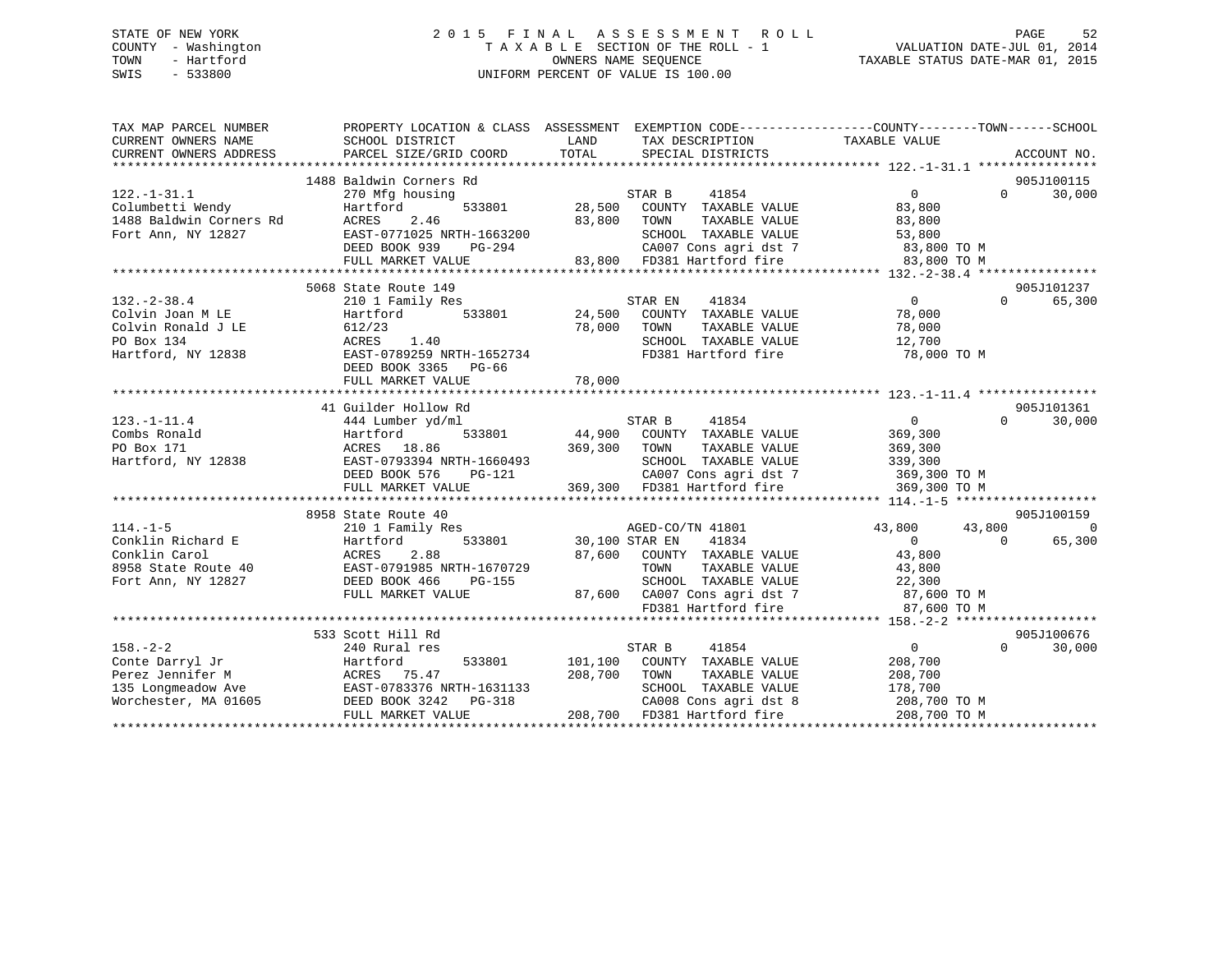## STATE OF NEW YORK 2 0 1 5 F I N A L A S S E S S M E N T R O L L PAGE 53 COUNTY - Washington T A X A B L E SECTION OF THE ROLL - 1 VALUATION DATE-JUL 01, 2014 TOWN - Hartford **TAXABLE STATUS DATE-MAR 01, 2015** OWNERS NAME SEQUENCE TAXABLE STATUS DATE-MAR 01, 2015 SWIS - 533800 UNIFORM PERCENT OF VALUE IS 100.00

| TAX MAP PARCEL NUMBER<br>CURRENT OWNERS NAME<br>CURRENT OWNERS ADDRESS                                   | PROPERTY LOCATION & CLASS ASSESSMENT EXEMPTION CODE---------------COUNTY-------TOWN------SCHOOL<br>SCHOOL DISTRICT<br>PARCEL SIZE/GRID COORD                                           | LAND<br>TOTAL                | TAX DESCRIPTION<br>SPECIAL DISTRICTS                                                                                                                               | TAXABLE VALUE                                            | ACCOUNT NO.                      |
|----------------------------------------------------------------------------------------------------------|----------------------------------------------------------------------------------------------------------------------------------------------------------------------------------------|------------------------------|--------------------------------------------------------------------------------------------------------------------------------------------------------------------|----------------------------------------------------------|----------------------------------|
| $141. - 1 - 66.2$<br>Cook Andrew<br>Cook Elizabeth<br>34 Skyview Meadows Ln<br>Granville, NY 12832       | 34 Skyview Meadows Ln<br>210 1 Family Res<br>533801<br>Hartford<br>2.21<br>ACRES<br>EAST-0787528 NRTH-1648356<br>DEED BOOK 3283 PG-259<br>FULL MARKET VALUE                            | 27,600<br>223,000 TOWN       | 41854<br>STAR B<br>COUNTY TAXABLE VALUE<br>TAXABLE VALUE<br>SCHOOL TAXABLE VALUE<br>CA007 Cons agri dst 7 223,000 TO M<br>223,000 FD381 Hartford fire 223,000 TO M | $\overline{0}$<br>223,000<br>223,000<br>193,000          | 905J101063<br>$\Omega$<br>30,000 |
| $149. - 1 - 32.5$<br>Cook Craig M<br>13A Tammy Ct<br>Hudson, NH 03051                                    | Shine Hill Rd<br>314 Rural vac<10<br>Hartford<br>533801<br>$P/O$ LOT $2$<br>2.80<br>ACRES<br>EAST-0774427 NRTH-1637955<br>DEED BOOK 860<br>$PG-3$<br>FULL MARKET VALUE                 | 15,500<br>15,500<br>15,500   | COUNTY TAXABLE VALUE<br>TAXABLE VALUE<br>TOWN<br>SCHOOL TAXABLE VALUE<br>CA006 Cons agri dst 6<br>FD381 Hartford fire                                              | 15,500<br>15,500<br>15,500<br>15,500 TO M<br>15,500 TO M | 905J101372                       |
| $149. - 1 - 32.4$<br>Coppens Thomas B<br>Coppens Elizabeth M<br>318 Shine Hill Rd<br>Fort Ann, NY 12827  | 318 Shine Hill Rd<br>210 1 Family Res<br>Hartford<br>533801<br>LOT 1<br>5.50<br>ACRES<br>EAST-0774256 NRTH-1638225<br>$PG-65$<br>DEED BOOK 645<br>FULL MARKET VALUE                    | 52,000<br>221,300<br>221,300 | STAR B<br>41854<br>COUNTY TAXABLE VALUE<br>TOWN<br>TAXABLE VALUE<br>SCHOOL TAXABLE VALUE<br>CA006 Cons agri dst 6 221,300 TO M<br>FD381 Hartford fire 221,300 TO M | $\overline{0}$<br>221,300<br>221,300<br>191,300          | 905J101371<br>$\Omega$<br>30,000 |
| $149. - 1 - 32.8$<br>Coppens Thomas B<br>Coppens Elizabeth M<br>318 Shine Hill Rd<br>Fort Ann, NY 12827  | Shine Hill Rd<br>314 Rural vac<10<br>533801<br>Hartford<br>$P/O$ LOT 2B<br>ACRES 1.57<br>EAST-0774559 NRTH-1638170<br>DEED BOOK 866<br>PG-136<br>FULL MARKET VALUE                     | 11,500<br>11,500<br>11,500   | COUNTY TAXABLE VALUE<br>TAXABLE VALUE<br>TOWN<br>SCHOOL TAXABLE VALUE<br>CA006 Cons agri dst 6<br>FD381 Hartford fire                                              | 11,500<br>11,500<br>11,500<br>11,500 TO M<br>11,500 TO M | 905J101395                       |
| $149. - 1 - 32.16$<br>Coppens Thomas B<br>Coppens Elizabeth M<br>318 Shine Hill Rd<br>Fort Ann, NY 12827 | Shine Hill Rd<br>311 Res vac land<br>533801<br>Hartford<br>778/253 876/194<br>31.00 DPTH 1342.00<br>FRNT<br>EAST-0773377 NRTH-1638133<br>DEED BOOK 1986<br>PG-321<br>FULL MARKET VALUE | 500<br>500<br>500            | COUNTY TAXABLE VALUE<br>TOWN<br>TAXABLE VALUE<br>SCHOOL TAXABLE VALUE<br>CA006 Cons agri dst 6<br>FD381 Hartford fire                                              | 500<br>500<br>500<br>500 TO M<br>500 TO M                |                                  |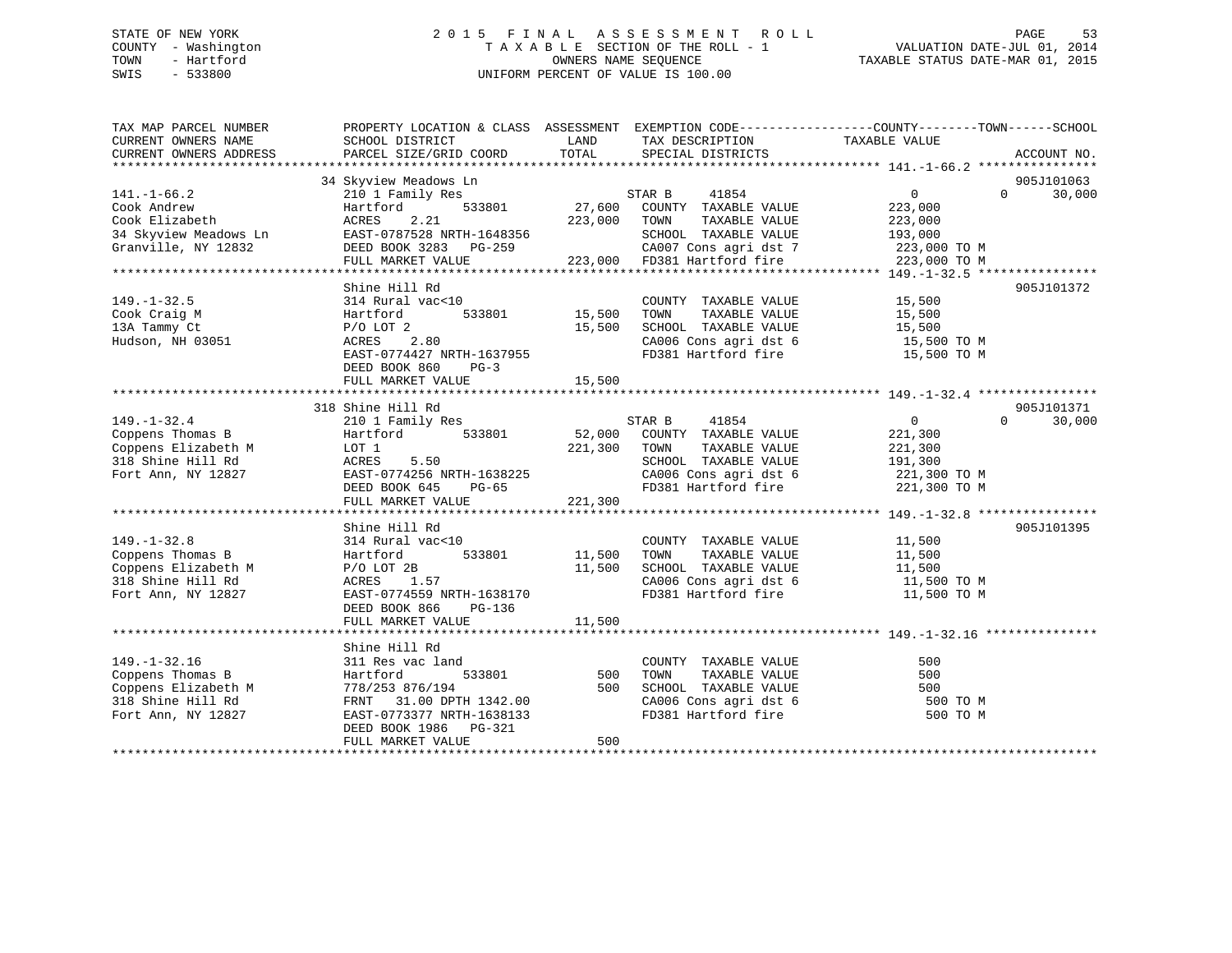## STATE OF NEW YORK 2 0 1 5 F I N A L A S S E S S M E N T R O L L PAGE 54 COUNTY - Washington T A X A B L E SECTION OF THE ROLL - 1 VALUATION DATE-JUL 01, 2014 TOWN - Hartford **TAXABLE STATUS DATE-MAR 01, 2015** OWNERS NAME SEQUENCE TAXABLE STATUS DATE-MAR 01, 2015 SWIS - 533800 UNIFORM PERCENT OF VALUE IS 100.00

| TAX MAP PARCEL NUMBER<br>CURRENT OWNERS NAME<br>CURRENT OWNERS ADDRESS                                                                                               | SCHOOL DISTRICT<br>PARCEL SIZE/GRID COORD                                                                                                                                                                                             | LAND<br>TOTAL                | TAX DESCRIPTION<br>SPECIAL DISTRICTS                                                                                                                                                                                                   | PROPERTY LOCATION & CLASS ASSESSMENT EXEMPTION CODE----------------COUNTY-------TOWN------SCHOOL<br>TAXABLE VALUE                                      | ACCOUNT NO.                           |
|----------------------------------------------------------------------------------------------------------------------------------------------------------------------|---------------------------------------------------------------------------------------------------------------------------------------------------------------------------------------------------------------------------------------|------------------------------|----------------------------------------------------------------------------------------------------------------------------------------------------------------------------------------------------------------------------------------|--------------------------------------------------------------------------------------------------------------------------------------------------------|---------------------------------------|
|                                                                                                                                                                      |                                                                                                                                                                                                                                       |                              |                                                                                                                                                                                                                                        |                                                                                                                                                        |                                       |
| $149. - 1 - 52.1$<br>Coppens Thomas B<br>Coppens Elizabeth M<br>318 Shine Hill Rd<br>Fort Ann, NY 12827                                                              | Shine Hill Rd s/off<br>311 Res vac land<br>533801<br>Hartford<br>7.80<br>ACRES<br>EAST-0773042 NRTH-1637165<br>DEED BOOK 3292 PG-173                                                                                                  | 5,100<br>5,100               | COUNTY TAXABLE VALUE<br>TOWN<br>TAXABLE VALUE<br>SCHOOL TAXABLE VALUE<br>CA006 Cons agri dst 6<br>FD381 Hartford fire                                                                                                                  | 5,100<br>5,100<br>5,100<br>5,100 TO M<br>5,100 TO M                                                                                                    |                                       |
|                                                                                                                                                                      | FULL MARKET VALUE                                                                                                                                                                                                                     | 5.100                        |                                                                                                                                                                                                                                        |                                                                                                                                                        |                                       |
| $149. - 1 - 53.8$<br>Coppens Thomas B<br>Coppens Elizabeth<br>318 Shine Hill Rd<br>Fort Ann, NY 12827                                                                | Shine Hill Rd<br>314 Rural vac<10<br>533801<br>Hartford<br>LOT 1<br>$876 - 70$<br>ACRES<br>8.10<br>EAST-0773876 NRTH-1638377<br>DEED BOOK 2723 PG-133                                                                                 | 17,600<br>17,600             | COUNTY TAXABLE VALUE<br>TOWN<br>TAXABLE VALUE<br>SCHOOL TAXABLE VALUE<br>CA006 Cons agri dst 6<br>FD381 Hartford fire                                                                                                                  | 17,600<br>17,600<br>17,600<br>17,600 TO M<br>17,600 TO M                                                                                               |                                       |
|                                                                                                                                                                      | FULL MARKET VALUE                                                                                                                                                                                                                     | 17,600                       |                                                                                                                                                                                                                                        |                                                                                                                                                        |                                       |
|                                                                                                                                                                      |                                                                                                                                                                                                                                       |                              |                                                                                                                                                                                                                                        |                                                                                                                                                        |                                       |
| $132. - 2 - 12.1$<br>Corey Donna R<br>8149 State Route 40<br>Hartford, NY 12838<br>PRIOR OWNER ON 3/01/2015<br>Dobbins Ronald T<br>$148. - 1 - 6.4$<br>Cornell Carol | 8149 State Route 40<br>210 1 Family Res<br>533801<br>Hartford<br>650/126-130<br>ACRES<br>3.00<br>EAST-0787639 NRTH-1653621<br>DEED BOOK 3508 PG-275<br>FULL MARKET VALUE<br>State Route 196<br>314 Rural vac<10<br>533801<br>Hartford | 160,300 STAR EN<br>15,100    | VET WAR CT 41121<br>30,600 AGED-CO/TN 41801<br>41834<br>COUNTY TAXABLE VALUE<br>TOWN<br>TAXABLE VALUE<br>SCHOOL TAXABLE VALUE<br>160,300 CA007 Cons agri dst 7<br>FD381 Hartford fire<br>COUNTY TAXABLE VALUE<br>TOWN<br>TAXABLE VALUE | 24,045<br>24,045<br>54,502<br>54,502<br>$\overline{0}$<br>$\bigcirc$<br>81,753<br>81,753<br>95,000<br>160,300 TO M<br>160,300 TO M<br>15,100<br>15,100 | 905J100260<br>0<br>$\Omega$<br>65,300 |
| Cornell Jeffrey J<br>3341 State Route 196<br>Fort Ann, NY 12827                                                                                                      | LOT 4<br>5.10<br>ACRES<br>EAST-0768636 NRTH-1640162<br>DEED BOOK 815<br>$PG-8$<br>FULL MARKET VALUE                                                                                                                                   | 15,100<br>15,100             | SCHOOL TAXABLE VALUE<br>FD381 Hartford fire                                                                                                                                                                                            | 15,100<br>15,100 TO M                                                                                                                                  |                                       |
|                                                                                                                                                                      |                                                                                                                                                                                                                                       |                              |                                                                                                                                                                                                                                        |                                                                                                                                                        |                                       |
| $148. - 1 - 7$<br>Cornell Donald J LE<br>Cornell Carol A LE<br>3341 State Route 196<br>Fort Ann, NY 12827                                                            | 3341 State Route 196<br>210 1 Family Res<br>Hartford<br>533801<br>3293/213<br>ACRES<br>9.00<br>EAST-0768878 NRTH-1640636<br>DEED BOOK 3345<br>PG-131<br>FULL MARKET VALUE                                                             | 41,400<br>178,800<br>178,800 | 41854<br>STAR B<br>COUNTY TAXABLE VALUE<br>TOWN<br>TAXABLE VALUE<br>SCHOOL TAXABLE VALUE<br>FD381 Hartford fire                                                                                                                        | $\overline{0}$<br>$\Omega$<br>178,800<br>178,800<br>148,800<br>178,800 TO M                                                                            | 905J100150<br>30,000                  |
|                                                                                                                                                                      |                                                                                                                                                                                                                                       |                              |                                                                                                                                                                                                                                        |                                                                                                                                                        |                                       |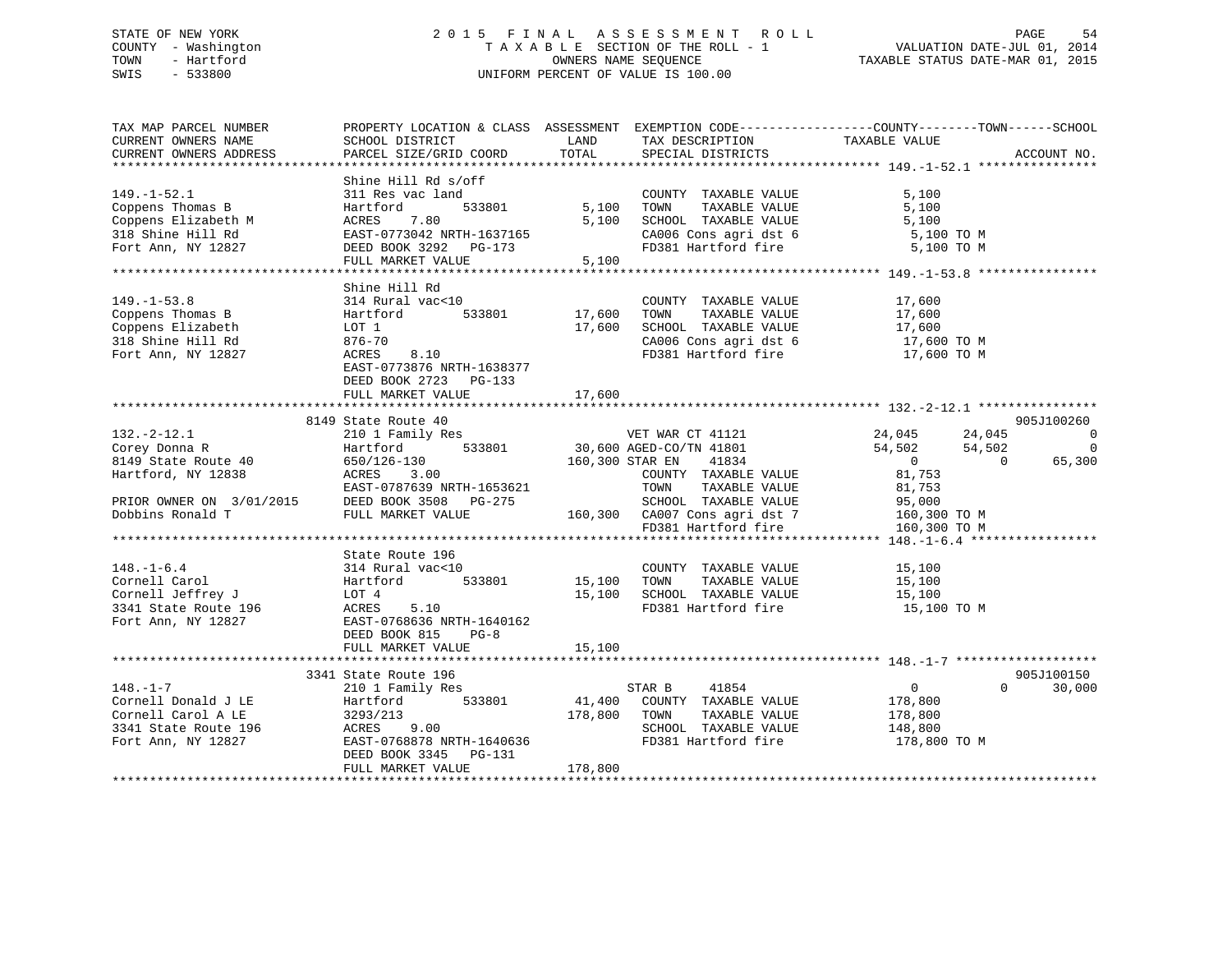## STATE OF NEW YORK 2 0 1 5 F I N A L A S S E S S M E N T R O L L PAGE 55 COUNTY - Washington T A X A B L E SECTION OF THE ROLL - 1 VALUATION DATE-JUL 01, 2014 TOWN - Hartford **TAXABLE STATUS DATE-MAR 01, 2015** OWNERS NAME SEQUENCE TAXABLE STATUS DATE-MAR 01, 2015 SWIS - 533800 UNIFORM PERCENT OF VALUE IS 100.00

| TAX MAP PARCEL NUMBER<br>CURRENT OWNERS NAME<br>CURRENT OWNERS ADDRESS                                  | PROPERTY LOCATION & CLASS ASSESSMENT EXEMPTION CODE----------------COUNTY-------TOWN------SCHOOL<br>SCHOOL DISTRICT<br>PARCEL SIZE/GRID COORD                     | LAND<br>TOTAL     | TAX DESCRIPTION<br>SPECIAL DISTRICTS                                                                                                            | TAXABLE VALUE                                                                  | ACCOUNT NO.                               |
|---------------------------------------------------------------------------------------------------------|-------------------------------------------------------------------------------------------------------------------------------------------------------------------|-------------------|-------------------------------------------------------------------------------------------------------------------------------------------------|--------------------------------------------------------------------------------|-------------------------------------------|
|                                                                                                         |                                                                                                                                                                   |                   |                                                                                                                                                 |                                                                                |                                           |
| $148. - 1 - 8.1$                                                                                        | 3188 County Route 43<br>240 Rural res                                                                                                                             |                   | 41854<br>STAR B                                                                                                                                 | $\overline{0}$                                                                 | 905J101422<br>$\Omega$<br>30,000          |
| Cornell Jeffrey J<br>Cornell Lisa                                                                       | 533801<br>Hartford<br>621/261                                                                                                                                     | 51,000<br>179,600 | COUNTY TAXABLE VALUE<br>TAXABLE VALUE<br>TOWN                                                                                                   | 179,600<br>179,600                                                             |                                           |
| 3188 County Route 43<br>Fort Ann, NY 12827                                                              | ACRES 20.73<br>EAST-0765538 NRTH-1638891<br>DEED BOOK 621<br>PG-263                                                                                               |                   | SCHOOL TAXABLE VALUE<br>FD381 Hartford fire                                                                                                     | 149,600<br>179,600 TO M                                                        |                                           |
|                                                                                                         | FULL MARKET VALUE                                                                                                                                                 | 179,600           |                                                                                                                                                 |                                                                                |                                           |
|                                                                                                         | Swamp Ln                                                                                                                                                          |                   |                                                                                                                                                 |                                                                                | 905J101280                                |
| $149. - 1 - 30.22$<br>Cornell Jeffrey J<br>Cornell Lisa<br>3188 County Route 43                         | 314 Rural vac<10<br>Hartford<br>533801<br>LOT 22<br>5.13<br>ACRES                                                                                                 | 26,500<br>26,500  | COUNTY TAXABLE VALUE<br>TOWN<br>TAXABLE VALUE<br>SCHOOL TAXABLE VALUE<br>CA006 Cons agri dst 6                                                  | 26,500<br>26,500<br>26,500<br>26,500 TO M                                      |                                           |
| Fort Ann, NY 12827                                                                                      | EAST-0776658 NRTH-1635314<br>DEED BOOK 531<br>PG-267<br>FULL MARKET VALUE                                                                                         | 26,500            | FD381 Hartford fire                                                                                                                             | 26,500 TO M                                                                    |                                           |
|                                                                                                         |                                                                                                                                                                   |                   |                                                                                                                                                 |                                                                                |                                           |
|                                                                                                         | 3391 State Route 196                                                                                                                                              |                   |                                                                                                                                                 |                                                                                | 905J101166                                |
| $139. -4 - 4.2$<br>Cosey Marquerite M<br>Bannon Leslie M<br>10501 State Route 22<br>Granville, NY 12832 | 240 Rural res<br>533801<br>Hartford<br>$139. - 1 - 4.2$<br>ACRES 13.80<br>EAST-0767505 NRTH-1642278<br>DEED BOOK 2155 PG-321                                      | 28,600<br>63,800  | COUNTY TAXABLE VALUE<br>TAXABLE VALUE<br>TOWN<br>SCHOOL TAXABLE VALUE<br>FD381 Hartford fire                                                    | 63,800<br>63,800<br>63,800<br>63,800 TO M                                      |                                           |
|                                                                                                         | FULL MARKET VALUE                                                                                                                                                 | 63,800            |                                                                                                                                                 |                                                                                |                                           |
|                                                                                                         |                                                                                                                                                                   |                   |                                                                                                                                                 |                                                                                |                                           |
| $139. -4 - 4.6$<br>Cosey Marquerite M<br>Bannon Leslie E<br>10501 State Route 22<br>Granville, NY 12832 | State Route 196<br>692 Road/str/hwy<br>533801<br>Hartford<br>Roadway<br>$139. - 1 - 4.6$<br>ACRES<br>2.67<br>EAST-0768987 NRTH-1642237<br>DEED BOOK 847<br>PG-117 | 1,200<br>1,200    | RPTL1138<br>29700<br>COUNTY TAXABLE VALUE<br>TOWN<br>TAXABLE VALUE<br>SCHOOL TAXABLE VALUE<br>FD381 Hartford fire<br>1,200 EX                   | 1,200<br>1,200<br>$\Omega$<br>$\Omega$<br>$\Omega$<br>0 TO M                   | 1,200                                     |
|                                                                                                         | FULL MARKET VALUE                                                                                                                                                 | 1,200             |                                                                                                                                                 |                                                                                |                                           |
|                                                                                                         | 83 Camp A Way                                                                                                                                                     |                   |                                                                                                                                                 |                                                                                | 905J100531                                |
| $142. - 1 - 36$<br>Courville Mark ETAL<br>Courville Eileen ETAL<br>PO Box 205<br>Hartford, NY 12838     | 240 Rural res<br>Hartford<br>533801<br>ACRES 11.75<br>EAST-0791613 NRTH-1646377<br>DEED BOOK 2635<br>PG-195<br>FULL MARKET VALUE                                  | 63,000            | VET WAR CT 41121<br>14,500 AGED-CO/TN 41801<br>63,000 STAR EN<br>41834<br>COUNTY TAXABLE VALUE<br>TOWN<br>TAXABLE VALUE<br>SCHOOL TAXABLE VALUE | 9,450<br>9,450<br>26,775<br>26,775<br>$\Omega$<br>26,775<br>26,775<br>$\Omega$ | 0<br>$\overline{0}$<br>63,000<br>$\Omega$ |
|                                                                                                         |                                                                                                                                                                   |                   | FD381 Hartford fire                                                                                                                             | 63,000 TO M                                                                    |                                           |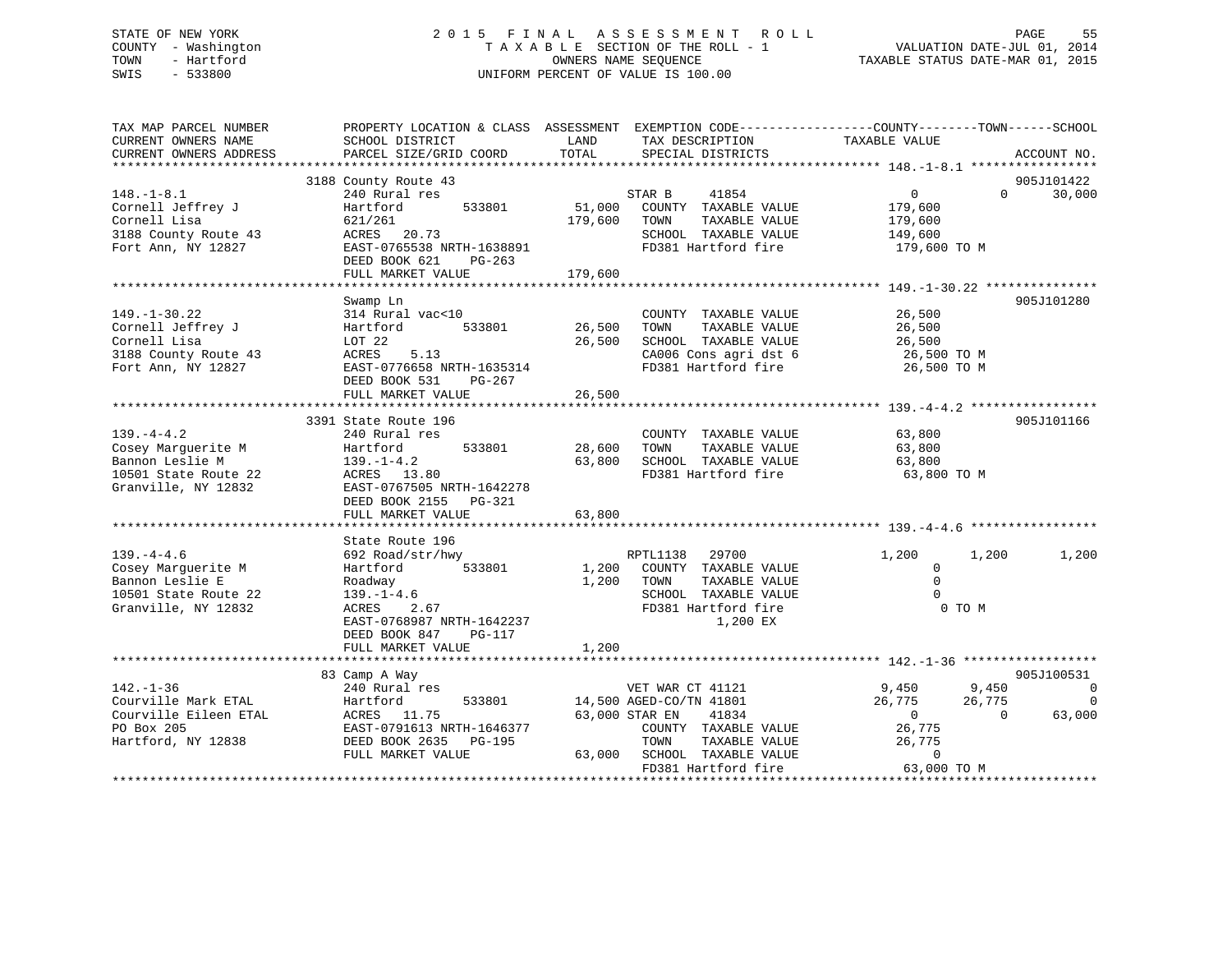## STATE OF NEW YORK 2 0 1 5 F I N A L A S S E S S M E N T R O L L PAGE 56 COUNTY - Washington T A X A B L E SECTION OF THE ROLL - 1 VALUATION DATE-JUL 01, 2014 TOWN - Hartford **TAXABLE STATUS DATE-MAR 01, 2015** OWNERS NAME SEQUENCE TAXABLE STATUS DATE-MAR 01, 2015 SWIS - 533800 UNIFORM PERCENT OF VALUE IS 100.00

| TAX MAP PARCEL NUMBER<br>CURRENT OWNERS NAME<br>CURRENT OWNERS ADDRESS                           | PROPERTY LOCATION & CLASS ASSESSMENT EXEMPTION CODE---------------COUNTY-------TOWN-----SCHOOL<br>SCHOOL DISTRICT<br>PARCEL SIZE/GRID COORD                                       | LAND<br>TOTAL                 | TAX DESCRIPTION<br>SPECIAL DISTRICTS                                                                                                     | TAXABLE VALUE                                                                              | ACCOUNT NO.          |
|--------------------------------------------------------------------------------------------------|-----------------------------------------------------------------------------------------------------------------------------------------------------------------------------------|-------------------------------|------------------------------------------------------------------------------------------------------------------------------------------|--------------------------------------------------------------------------------------------|----------------------|
| $141. - 3 - 50$<br>Crawford Wayne M<br>172 Gilchrist Hill Rd<br>Hartford, NY 12838               | 172 Gilchrist Hill Rd<br>210 1 Family Res<br>533801<br>Hartford<br>LOT 1<br>ACRES<br>2.25<br>EAST-0784505 NRTH-1642801<br>DEED BOOK 738<br>PG-211                                 | 27,800<br>114,200             | STAR B<br>41854<br>COUNTY TAXABLE VALUE<br>TOWN<br>TAXABLE VALUE<br>SCHOOL TAXABLE VALUE<br>FD381 Hartford fire                          | 0<br>$\Omega$<br>114,200<br>114,200<br>84,200<br>114,200 TO M                              | 905J100137<br>30,000 |
|                                                                                                  | FULL MARKET VALUE<br>*************************                                                                                                                                    | 114,200<br>************       |                                                                                                                                          |                                                                                            |                      |
| $132.15 - 2 - 4$<br>CRN Self Storage, LLC<br>PO Box 92<br>Argyle, NY 12809                       | 8136 State Route 40<br>442 MiniWhseSelf<br>Hartford<br>533801<br>ACRES<br>2.69<br>EAST-0787801 NRTH-1652888<br>DEED BOOK 3464 PG-208<br>FULL MARKET VALUE                         | 39,600<br>144,400<br>144,400  | COUNTY TAXABLE VALUE<br>TOWN<br>TAXABLE VALUE<br>SCHOOL TAXABLE VALUE<br>CA007 Cons agri dst 7<br>FD381 Hartford fire                    | 144,400<br>144,400<br>144,400<br>144,400 TO M<br>144,400 TO M                              | 905J100425           |
|                                                                                                  |                                                                                                                                                                                   |                               |                                                                                                                                          |                                                                                            |                      |
| $132. -4 - 11.1$<br>Crumley Timothy S<br>Crumley Hannah R<br>477 Blood St<br>Granville, NY 12832 | 477 Blood St<br>240 Rural res<br>533801<br>Hartford<br>BLA 802/21-23<br>ACRES 74.80<br>EAST-0793677 NRTH-1650980<br>DEED BOOK 882<br>PG-144<br>FULL MARKET VALUE                  | 116,000<br>191,900<br>191,900 | STAR B<br>41854<br>COUNTY TAXABLE VALUE<br>TOWN<br>TAXABLE VALUE<br>SCHOOL TAXABLE VALUE<br>FD381 Hartford fire                          | $\overline{0}$<br>$\Omega$<br>191,900<br>191,900<br>161,900<br>191,900 TO M                | 905J100354<br>30,000 |
|                                                                                                  |                                                                                                                                                                                   |                               |                                                                                                                                          |                                                                                            |                      |
| $150. - 1 - 8.1$<br>Cummings Joshua<br>Oswald Emily H<br>1886 Burch Rd<br>Granville, NY 12832    | 1886 Burch Rd<br>240 Rural res<br>533801<br>Hartford<br>Rel Of Option 775/119<br>2535/194<br>25.93<br>ACRES<br>EAST-0790963 NRTH-1641588<br>DEED BOOK 2752 PG-75                  | 46,700<br>107,800             | STAR B<br>41854<br>COUNTY TAXABLE VALUE<br>TOWN<br>TAXABLE VALUE<br>SCHOOL TAXABLE VALUE<br>CA008 Cons agri dst 8<br>FD381 Hartford fire | $\overline{0}$<br>$\Omega$<br>107,800<br>107,800<br>77,800<br>107,800 TO M<br>107,800 TO M | 30,000               |
|                                                                                                  | FULL MARKET VALUE                                                                                                                                                                 | 107,800                       |                                                                                                                                          |                                                                                            |                      |
| $150. - 1 - 8.3$<br>Cummings Joshua<br>Oswald Emily H<br>1886 Burch Rd<br>Granville, NY 12832    | Burch Rd<br>323 Vacant rural<br>533801<br>Hartford<br>Sub Div Lot 3<br>to be combined in 2011 w/<br>46.36<br>ACRES<br>EAST-0791587 NRTH-1640669<br>DEED BOOK 2752<br><b>PG-75</b> | 42,500<br>42,500              | COUNTY TAXABLE VALUE<br>TAXABLE VALUE<br>TOWN<br>SCHOOL TAXABLE VALUE<br>CA008 Cons agri dst 8<br>FD381 Hartford fire                    | 42,500<br>42,500<br>42,500<br>42,500 TO M<br>42,500 TO M                                   |                      |
|                                                                                                  | FULL MARKET VALUE                                                                                                                                                                 | 42,500                        |                                                                                                                                          |                                                                                            |                      |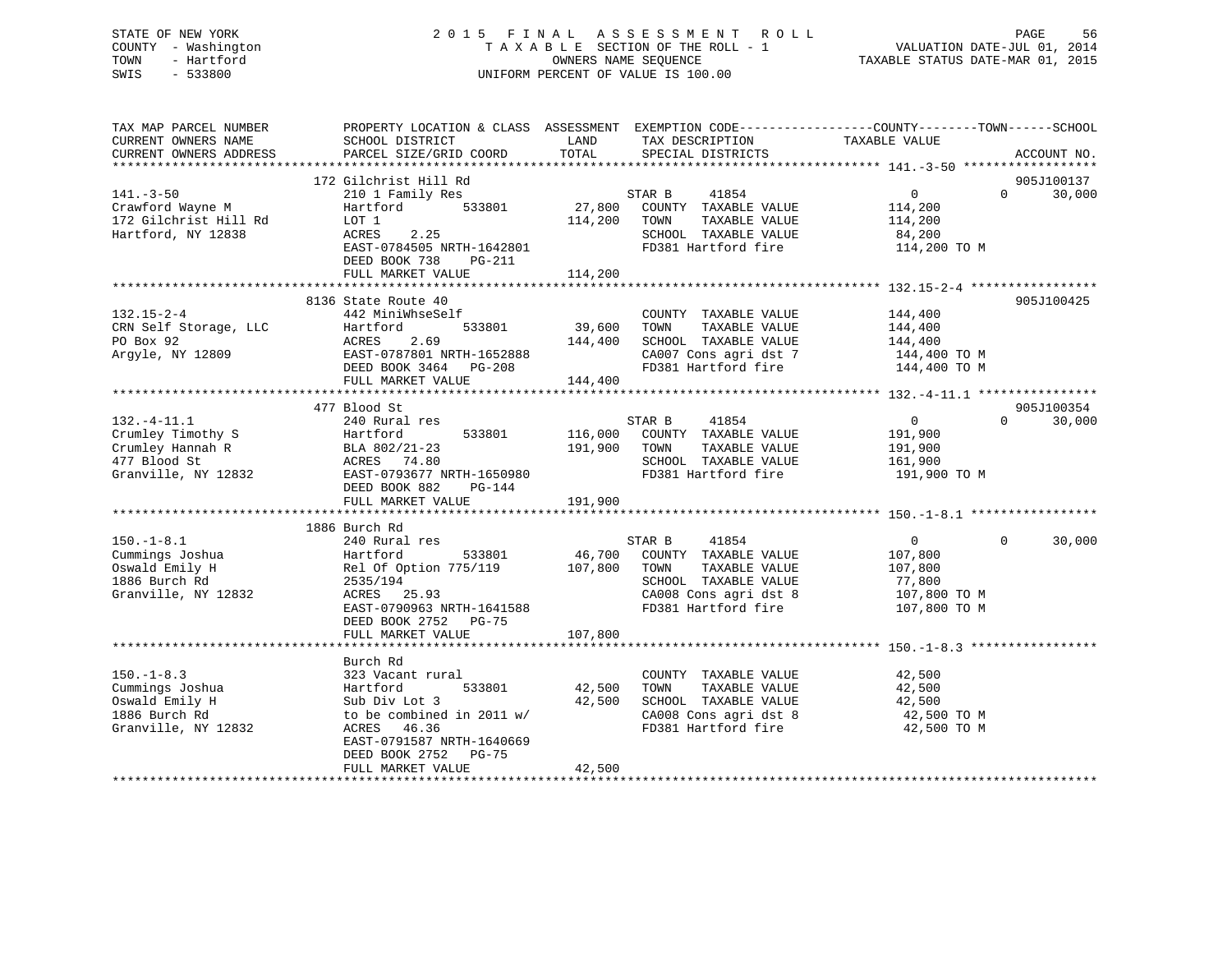## STATE OF NEW YORK 2 0 1 5 F I N A L A S S E S S M E N T R O L L PAGE 57 COUNTY - Washington T A X A B L E SECTION OF THE ROLL - 1 VALUATION DATE-JUL 01, 2014 TOWN - Hartford OWNERS NAME SEQUENCE TAXABLE STATUS DATE-MAR 01, 2015 SWIS - 533800 UNIFORM PERCENT OF VALUE IS 100.00

| TAX MAP PARCEL NUMBER<br>CURRENT OWNERS NAME<br>CURRENT OWNERS ADDRESS | PROPERTY LOCATION & CLASS ASSESSMENT<br>SCHOOL DISTRICT<br>PARCEL SIZE/GRID COORD | LAND<br>TOTAL  | TAX DESCRIPTION<br>SPECIAL DISTRICTS | EXEMPTION CODE-----------------COUNTY-------TOWN------SCHOOL<br>TAXABLE VALUE | ACCOUNT NO. |
|------------------------------------------------------------------------|-----------------------------------------------------------------------------------|----------------|--------------------------------------|-------------------------------------------------------------------------------|-------------|
|                                                                        |                                                                                   |                |                                      |                                                                               |             |
|                                                                        | 83 Rojcewicz Ln                                                                   |                |                                      |                                                                               | 905J100550  |
| $140. - 1 - 11$                                                        | 270 Mfg housing                                                                   |                | COUNTY TAXABLE VALUE                 | 44,600                                                                        |             |
| Cuomo Properties                                                       | Hartford<br>533801                                                                | 23,000         | TAXABLE VALUE<br>TOWN                | 44,600                                                                        |             |
| C/O Frank McFarren                                                     | Ex & Res 466/115                                                                  | 44,600         | SCHOOL TAXABLE VALUE                 | 44,600                                                                        |             |
| 83 Rojcewicz Ln                                                        | ACRES<br>1.00                                                                     |                | CA007 Cons agri dst 7                | 44,600 TO M                                                                   |             |
| Fort Ann, NY 12827                                                     | EAST-0775371 NRTH-1643333                                                         |                | FD381 Hartford fire                  | 44,600 TO M                                                                   |             |
|                                                                        | DEED BOOK 2724<br>PG-288                                                          |                |                                      |                                                                               |             |
|                                                                        | FULL MARKET VALUE                                                                 | 44,600         |                                      |                                                                               |             |
|                                                                        |                                                                                   |                |                                      |                                                                               |             |
|                                                                        | 164 Pope Hill Rd                                                                  |                |                                      |                                                                               |             |
| $150. - 1 - 29.15$                                                     | 210 1 Family Res                                                                  |                | STAR B<br>41854                      | $\overline{0}$<br>$\Omega$                                                    | 30,000      |
| Curlis Karen I                                                         | 532001<br>Argyle                                                                  | 49,200         | COUNTY TAXABLE VALUE                 | 232,400                                                                       |             |
| 164 Pope Hill Rd                                                       | 843-327                                                                           | 232,400        | TOWN<br>TAXABLE VALUE                | 232,400                                                                       |             |
| Argyle, NY 12809                                                       | 7.60<br>ACRES                                                                     |                | SCHOOL TAXABLE VALUE                 | 202,400                                                                       |             |
|                                                                        | EAST-0780761 NRTH-1633143                                                         |                | CA006 Cons agri dst 6                |                                                                               |             |
|                                                                        |                                                                                   |                | FD381 Hartford fire                  | 232,400 TO M                                                                  |             |
|                                                                        | DEED BOOK 691<br>$PG-8$                                                           |                |                                      | 232,400 TO M                                                                  |             |
|                                                                        | FULL MARKET VALUE                                                                 | 232,400        |                                      |                                                                               |             |
|                                                                        |                                                                                   |                |                                      |                                                                               |             |
|                                                                        | 1+2+54 Wooddell Ln                                                                |                |                                      |                                                                               | 905J100163  |
| $114. - 1 - 4$                                                         | 113 Cattle farm                                                                   |                | AG DIST<br>41720                     | 176,694<br>176,694                                                            | 176,694     |
| Curtis Lloyd D                                                         | 533801<br>Hartford                                                                | 370,200 STAR B | 41854                                | $\overline{0}$<br>$\Omega$                                                    | 30,000      |
| Curtis Cynthia                                                         | ACRES 326.80                                                                      | 437,800        | COUNTY TAXABLE VALUE                 | 261,106                                                                       |             |
| 1 Woodell Ln                                                           | EAST-0787656 NRTH-1669195                                                         |                | TAXABLE VALUE<br>TOWN                | 261,106                                                                       |             |
| Fort Ann, NY 12827                                                     | DEED BOOK 662<br>PG-331                                                           |                | SCHOOL TAXABLE VALUE                 | 231,106                                                                       |             |
|                                                                        | FULL MARKET VALUE                                                                 | 437,800        | CA007 Cons agri dst 7                | 261,106 TO M                                                                  |             |
| MAY BE SUBJECT TO PAYMENT                                              |                                                                                   |                | 176,694 EX                           |                                                                               |             |
| UNDER AGDIST LAW TIL 2019                                              |                                                                                   |                | FD381 Hartford fire                  | 437,800 TO M                                                                  |             |
|                                                                        |                                                                                   |                |                                      |                                                                               |             |
|                                                                        | 56 North Rd                                                                       |                |                                      |                                                                               |             |
| $149. - 1 - 9.2$                                                       | 210 1 Family Res                                                                  |                | STAR EN<br>41834                     | $\Omega$<br>$\overline{0}$                                                    | 65,300      |
| Cushine Jon                                                            | 533801<br>Hartford                                                                | 26,900         | COUNTY TAXABLE VALUE                 | 205,500                                                                       |             |
| Cushine Melinda                                                        | 28A-127                                                                           | 205,500        | TAXABLE VALUE<br>TOWN                | 205,500                                                                       |             |
| 56 North Rd                                                            | ACRES<br>2.03                                                                     |                | SCHOOL TAXABLE VALUE                 | 140,200                                                                       |             |
| Fort Ann, NY 12827                                                     | EAST-0773756 NRTH-1640180                                                         |                | FD381 Hartford fire                  | 205,500 TO M                                                                  |             |
|                                                                        | DEED BOOK 2636 PG-342                                                             |                |                                      |                                                                               |             |
|                                                                        | FULL MARKET VALUE                                                                 | 205,500        |                                      |                                                                               |             |
|                                                                        |                                                                                   |                |                                      |                                                                               |             |
|                                                                        | 57 Country Ln                                                                     |                |                                      |                                                                               | 905J101095  |
| $122. - 1 - 43$                                                        | 240 Rural res                                                                     |                | 41854<br>STAR B                      | $\mathbf 0$<br>$\Omega$                                                       | 30,000      |
| Cushing Thomas                                                         | 533801<br>Hartford                                                                | 32,200         | COUNTY TAXABLE VALUE                 | 142,600                                                                       |             |
|                                                                        |                                                                                   |                |                                      |                                                                               |             |
| Cushing Kathleen                                                       | ACRES 16.41                                                                       | 142,600        | TOWN<br>TAXABLE VALUE                | 142,600                                                                       |             |
| 57 Country Ln                                                          | EAST-0769915 NRTH-1658608                                                         |                | SCHOOL TAXABLE VALUE                 | 112,600                                                                       |             |
| Fort Ann, NY 12827                                                     | DEED BOOK 584<br>PG-333                                                           |                | CA007 Cons agri dst 7                | 142,600 TO M                                                                  |             |
|                                                                        | FULL MARKET VALUE                                                                 |                | 142,600 FD381 Hartford fire          | 142,600 TO M                                                                  |             |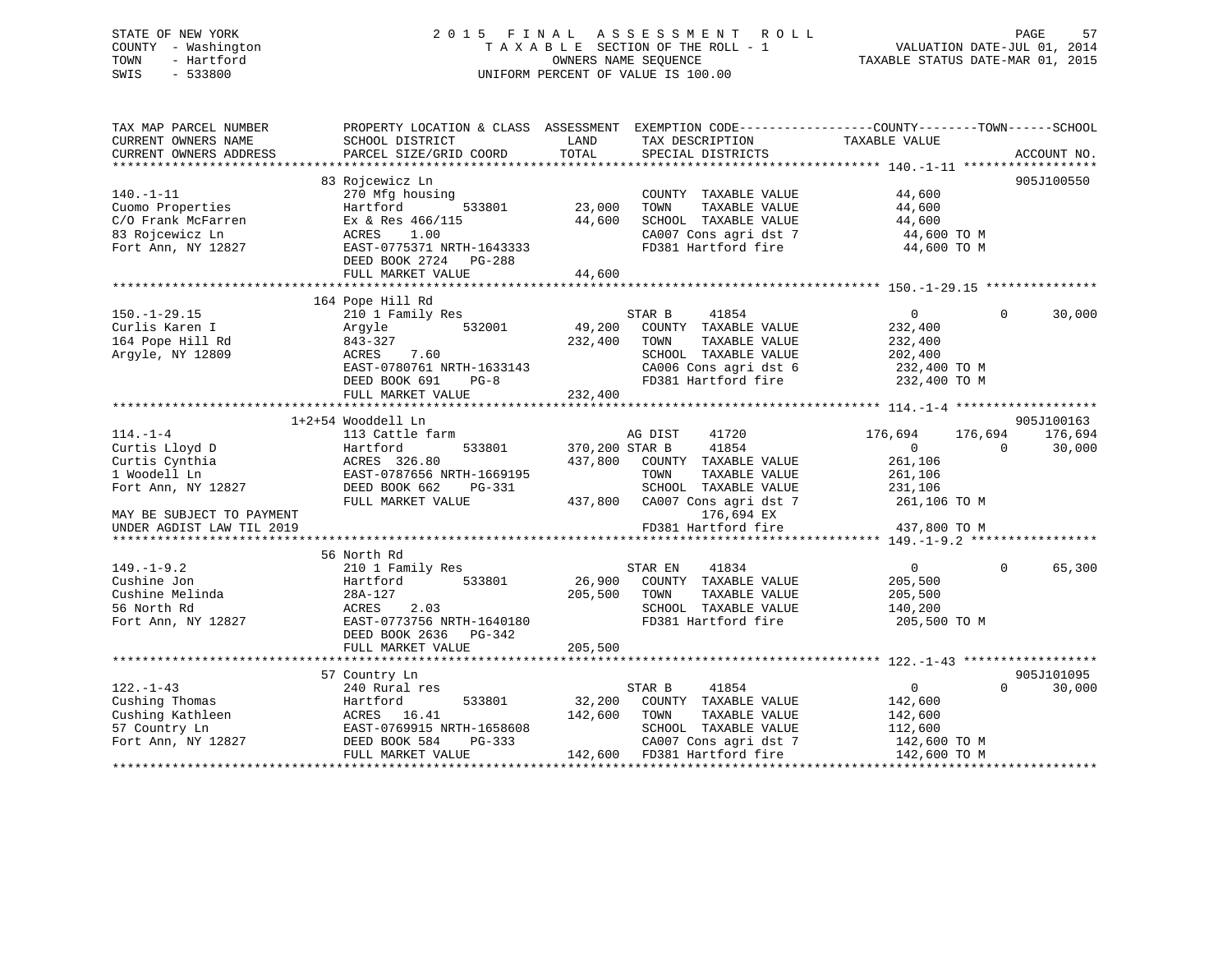### STATE OF NEW YORK STATE OF NEW YORK SEE SOMEN THE SEE SOME NOT THE ROLL SEE SOME OF A LIMIT AS SEES SMENT ROLL COUNTY - Washington T A X A B L E SECTION OF THE ROLL - 1<br>TOWN - Hartford TOWN - And COUNTRINAL SEQUENCE OWNERS NAME SEQUENCE TAXABLE STATUS DATE-MAR 01, 2015 SWIS - 533800 UNIFORM PERCENT OF VALUE IS 100.00

| TAX MAP PARCEL NUMBER<br>CURRENT OWNERS NAME<br>CURRENT OWNERS ADDRESS                                                                                                                                                                                            | PROPERTY LOCATION & CLASS ASSESSMENT EXEMPTION CODE----------------COUNTY-------TOWN------SCHOOL<br>SCHOOL DISTRICT<br>PARCEL SIZE/GRID COORD TOTAL SPECIAL DISTRICTS | LAND                  | TAX DESCRIPTION TAXABLE VALUE                                                                                                                                                                                                                               |                                                                                  |                          | ACCOUNT NO.            |
|-------------------------------------------------------------------------------------------------------------------------------------------------------------------------------------------------------------------------------------------------------------------|-----------------------------------------------------------------------------------------------------------------------------------------------------------------------|-----------------------|-------------------------------------------------------------------------------------------------------------------------------------------------------------------------------------------------------------------------------------------------------------|----------------------------------------------------------------------------------|--------------------------|------------------------|
| $149. - 1 - 25$                                                                                                                                                                                                                                                   | 3180 Coach Rd                                                                                                                                                         |                       |                                                                                                                                                                                                                                                             |                                                                                  |                          | 905J100167<br>$\Omega$ |
| Cuthbert Robert G<br>Cuthbert Helene L<br>3180 Coach Rd<br>3180 Coach Rd<br>3180 Coach Rd<br>3180 Coach Rd<br>3180 EAST-0779622 NRTH-1638267                                                                                                                      | DEED BOOK 425 PG-1039                                                                                                                                                 |                       | VET WAR CT 41121<br>41834<br>178,200 COUNTY TAXABLE VALUE<br>TOWN<br>TAXABLE VALUE<br>SCHOOL TAXABLE VALULE<br>FD381 Hartford fire<br>SCHOOL TAXABLE VALUE 112,900                                                                                          | 26,730<br>$\begin{array}{c} 0 \\ 151,470 \end{array}$<br>151,470<br>178,200 TO M | 26,730<br>$\overline{0}$ | 65,300                 |
|                                                                                                                                                                                                                                                                   | FULL MARKET VALUE                                                                                                                                                     | 178,200               |                                                                                                                                                                                                                                                             |                                                                                  |                          |                        |
|                                                                                                                                                                                                                                                                   | 4083 State Route 149                                                                                                                                                  |                       |                                                                                                                                                                                                                                                             |                                                                                  |                          |                        |
| $131. - 1 - 2.1$<br>Cutler Barbara<br>PO Box 141<br>Hartford, NY 12838<br>EAST-0772742 NRTH-1654976                                                                                                                                                               | 210 1 Family Res<br>Hartford<br>DEED BOOK W776 PG-254<br>FULL MARKET VALUE                                                                                            |                       | 3<br>533801 24,100 STAR EN 41834<br>533801 24,100 STAR EN 41834<br>178,000 COUNTY TAXABLE VALUE<br>TOWN TAXABLE VALUE<br>SCHOOL TAXABLE VALUE<br>TAXABLE VALUE<br>SCHOOL TAXABLE VALUE<br>178,000 CA007 Cons agri dst 7 178,000 TO M<br>FD381 Hartford fire | 71,200 71,200<br>$\overline{0}$<br>106,800<br>106,800<br>112,700<br>178,000 TO M | $\Omega$                 | 0<br>65,300            |
|                                                                                                                                                                                                                                                                   |                                                                                                                                                                       |                       |                                                                                                                                                                                                                                                             |                                                                                  |                          |                        |
|                                                                                                                                                                                                                                                                   | 46 County Route 23                                                                                                                                                    |                       | COUNTY TAXABLE VALUE 130,900<br>10,200 TOWN TAXABLE VALUE<br>130,900 CHOOL TAXABLE VALUE 130,900<br>130,900 SCHOOL TAXABLE VALUE 130,900<br>CA007 Cons agri dst 7 130,900 TO M<br>FD381 Hartford fire 130,900 TO M                                          | 130,900                                                                          |                          | 905J100329             |
|                                                                                                                                                                                                                                                                   | FULL MARKET VALUE                                                                                                                                                     | 130,900               |                                                                                                                                                                                                                                                             |                                                                                  |                          |                        |
| $141. - 3 - 17$<br>Darrow Brothers Construction Hartford 533801<br>538 Gansevoort Rd<br>Fort Edward, NY 12828                                                                                                                                                     | Gilchrist Hill Ext<br>314 Rural vac<10<br>1917/37<br>ACRES 1.21<br>EAST-0784791 NRTH-1643815<br>DEED BOOK 2059 PG-284                                                 | COUNTY<br>13,500 TOWN | COUNTY TAXABLE VALUE 13,500<br>TOWN TAXABLE VALUE 13,500<br>13,500 SCHOOL TAXABLE VALUE 13,500<br>FD381 Hartford fire                                                                                                                                       | 13,500 TO M                                                                      |                          |                        |
|                                                                                                                                                                                                                                                                   | FULL MARKET VALUE                                                                                                                                                     | 13,500                |                                                                                                                                                                                                                                                             |                                                                                  |                          |                        |
|                                                                                                                                                                                                                                                                   | 3759 State Route 149                                                                                                                                                  |                       |                                                                                                                                                                                                                                                             |                                                                                  |                          |                        |
| $130.-1-9.61$<br>Davidson Richard E<br>Davidson Kerry L<br>PO Box 2557<br>San EAST-0766156 NRTH-1651940<br>Glens Falls, NY 12801<br>EAST-0766156 NRTH-1651940<br>ERST-0766156 NRTH-1651940<br>ERST-0766156 NRTH-1651940<br>ERST-0766156 NRTH-1651940<br>ERST-0766 | 240 Rural res<br>533801 77,200 STAR B<br>FULL MARKET VALUE                                                                                                            |                       | CW_10_VET/ 41151<br>41854<br>346,400 COUNTY TAXABLE VALUE<br>TOWN<br>$G-287$ SCHOOL TAXABLE VALUE 316,400<br>346,400 CA007 Cons agri dst 7 346,400 TO M<br>FD381 Hartford fire                                                                              | 8,000<br>$\overline{0}$<br>338,400<br>TAXABLE VALUE 338,400<br>346,400 TO M      | 8,000<br>$\Omega$        | $\mathbf 0$<br>30,000  |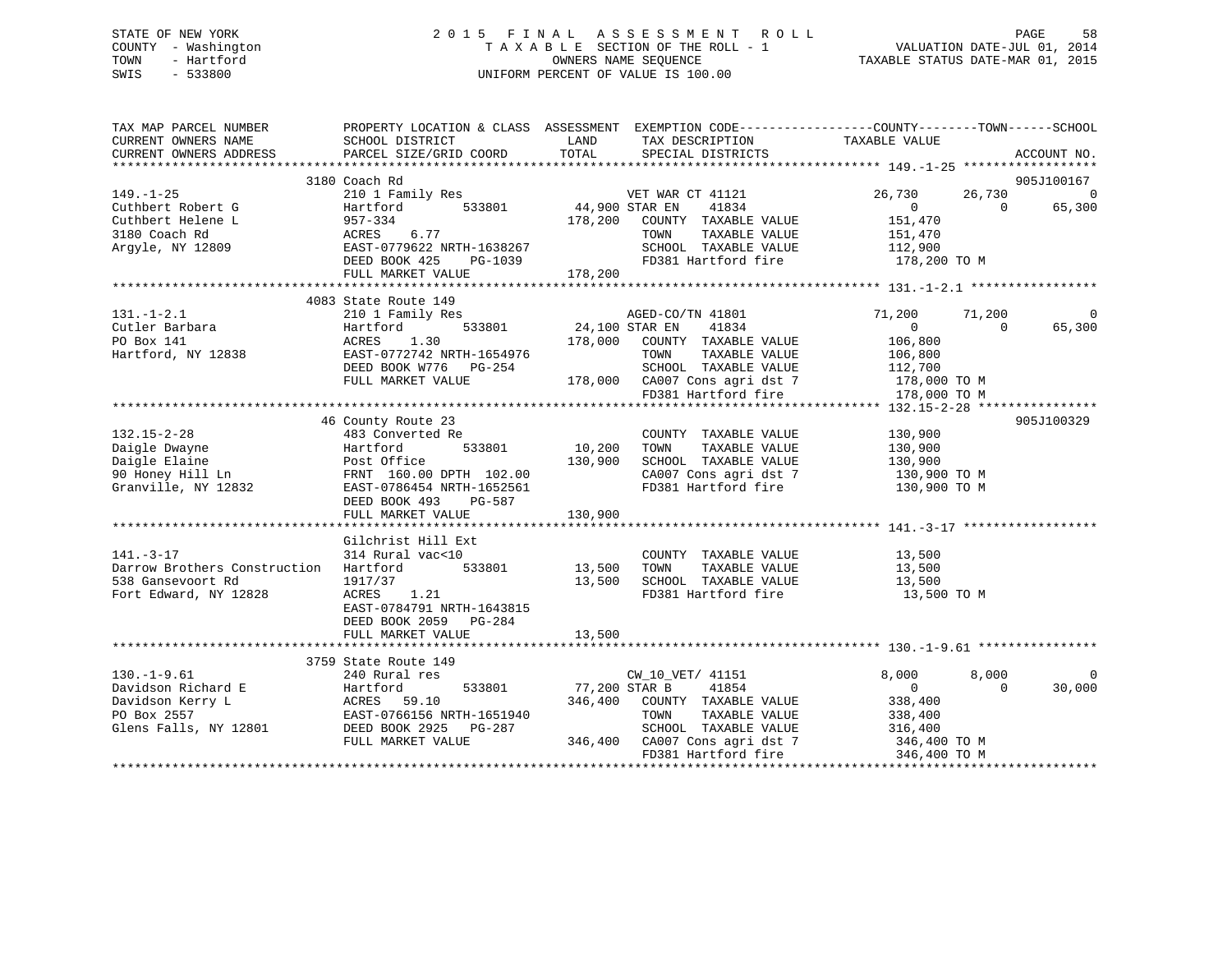## STATE OF NEW YORK 2 0 1 5 F I N A L A S S E S S M E N T R O L L PAGE 59 COUNTY - Washington T A X A B L E SECTION OF THE ROLL - 1 VALUATION DATE-JUL 01, 2014 TOWN - Hartford **TAXABLE STATUS DATE-MAR 01, 2015** OWNERS NAME SEQUENCE TAXABLE STATUS DATE-MAR 01, 2015 SWIS - 533800 UNIFORM PERCENT OF VALUE IS 100.00

| TAX MAP PARCEL NUMBER             | PROPERTY LOCATION & CLASS ASSESSMENT EXEMPTION CODE---------------COUNTY-------TOWN-----SCHOOL |              |                                             |                  |                                    |
|-----------------------------------|------------------------------------------------------------------------------------------------|--------------|---------------------------------------------|------------------|------------------------------------|
| CURRENT OWNERS NAME               | SCHOOL DISTRICT                                                                                | LAND         | TAX DESCRIPTION                             | TAXABLE VALUE    |                                    |
| CURRENT OWNERS ADDRESS            | PARCEL SIZE/GRID COORD                                                                         | TOTAL        | SPECIAL DISTRICTS                           |                  | ACCOUNT NO.                        |
|                                   |                                                                                                |              |                                             |                  |                                    |
|                                   | State Route 149                                                                                |              |                                             |                  |                                    |
| $130. - 1 - 10.2$                 | 314 Rural vac<10                                                                               | 19,400       | COUNTY TAXABLE VALUE                        | 19,400           |                                    |
| Davidson Richard E                | Hudson Falls<br>534401                                                                         |              | TOWN<br>TAXABLE VALUE                       | 19,400           |                                    |
| Davidson Kerry L                  | ACRES<br>8.50                                                                                  | 19,400       | SCHOOL TAXABLE VALUE                        | 19,400           |                                    |
| PO Box 2557                       | EAST-0765218 NRTH-1651472                                                                      |              | CA007 Cons agri dst 7                       | $19,400$ TO M    |                                    |
| Glens Falls, NY 12801             | DEED BOOK 2925 PG-287                                                                          |              | FD381 Hartford fire                         | 19,400 TO M      |                                    |
|                                   | FULL MARKET VALUE                                                                              | 19,400       |                                             |                  |                                    |
|                                   |                                                                                                |              |                                             |                  |                                    |
|                                   | 331 Shine Hill Rd                                                                              |              |                                             |                  | 905J100336                         |
| $149. - 1 - 13$                   | 240 Rural res                                                                                  |              | STAR B<br>41854                             | $\overline{0}$   | 30,000<br>$\Omega$                 |
| DeBolt Gary                       | 533801<br>Hartford                                                                             | 39,500       | COUNTY TAXABLE VALUE                        | 338,000          |                                    |
| DeBolt Gwendolyn C                | ACRES 11.98                                                                                    | 338,000      | TOWN<br>TAXABLE VALUE                       | 338,000          |                                    |
| 331 Shine Hill Rd                 | EAST-0774632 NRTH-1638978                                                                      |              | SCHOOL TAXABLE VALUE                        | 308,000          |                                    |
| Fort Ann, NY 12827                | DEED BOOK 3288 PG-138                                                                          |              |                                             | 338,000 TO M     |                                    |
|                                   | FULL MARKET VALUE                                                                              |              |                                             | 338,000 TO M     |                                    |
| MAY BE SUBJECT TO PAYMENT         |                                                                                                |              |                                             |                  |                                    |
| UNDER AGDIST LAW TIL 2018         |                                                                                                |              |                                             |                  |                                    |
|                                   |                                                                                                |              |                                             |                  |                                    |
|                                   | 24 Winch Way                                                                                   |              | 78 PCT OF VALUE USED FOR EXEMPTION PURPOSES |                  | 905J101174                         |
| $149. - 1 - 26.2$                 | 240 Rural res                                                                                  |              | VET WAR CT 41121                            | 15,023<br>15,023 | $\overline{0}$                     |
| DeCota Helen LE                   | 533801<br>Hartford                                                                             |              | 34,600 AGED-CO/TN 41801                     | 42,565           | $\overline{\phantom{0}}$<br>42,565 |
| DeCota Michael S                  | ACRES 22.40                                                                                    |              | 128,400 AGED-SCH 41804                      | $\overline{0}$   | 40,061<br>$\overline{0}$           |
| 24 Winch Way                      | EAST-0780166 NRTH-1635637                                                                      |              | 41834<br>STAR EN                            | $\overline{0}$   | $\Omega$<br>65,300                 |
| Argyle, NY 12809                  | DEED BOOK 3101 PG-304                                                                          |              | COUNTY TAXABLE VALUE                        | 70,812           |                                    |
|                                   | FULL MARKET VALUE                                                                              | 128,400 TOWN | TAXABLE VALUE                               | 70,812           |                                    |
|                                   |                                                                                                |              | SCHOOL TAXABLE VALUE                        | 23,039           |                                    |
|                                   |                                                                                                |              | FD381 Hartford fire                         | 128,400 TO M     |                                    |
|                                   |                                                                                                |              |                                             |                  |                                    |
|                                   | State Route 196                                                                                |              |                                             |                  | 905J101109                         |
| $140. - 1 - 10$                   | 322 Rural vac>10                                                                               |              | COUNTY TAXABLE VALUE                        | 20,100           |                                    |
| Delacruz Jesse Jr                 | Hartford<br>533801                                                                             | 20,100       | TAXABLE VALUE<br>TOWN                       | 20,100           |                                    |
| Scuderi-Delacruz Alicia Ann       | 730/268 Hwy App                                                                                | 20,100       | SCHOOL TAXABLE VALUE                        | 20,100           |                                    |
| 110 Rojcewicz Ln                  | ACRES 11.90                                                                                    |              | CA007 Cons agri dst 7                       | 20,100 TO M      |                                    |
| Fort Ann, NY 12827                | EAST-0775271 NRTH-1645742                                                                      |              | FD381 Hartford fire                         | 20,100 TO M      |                                    |
|                                   | DEED BOOK 3423 PG-89                                                                           |              |                                             |                  |                                    |
|                                   | FULL MARKET VALUE                                                                              | 20,100       |                                             |                  |                                    |
|                                   |                                                                                                |              |                                             |                  |                                    |
|                                   | 110 Rojcewicz Ln                                                                               |              |                                             |                  | 905J101437                         |
| $140. - 1 - 12.1$                 | 210 1 Family Res                                                                               |              | VET COM CT 41131                            | 44,575           | 44,575<br>$\overline{0}$           |
| Delacruz Jesse Jr                 | Hartford<br>533801                                                                             |              | 23,400 VET DIS CT 41141                     | 53,490           | $\overline{0}$<br>53,490           |
| Scuderi-Delacruz Alicia Ann ACRES | 1,11                                                                                           |              | 178,300 STAR B<br>41854                     | $\overline{0}$   | 30,000<br>$\Omega$                 |
| 110 Rojcewicz Ln                  | EAST-0775294 NRTH-1643691                                                                      |              | COUNTY TAXABLE VALUE                        |                  |                                    |
|                                   |                                                                                                |              |                                             | 80,235           |                                    |
| Fort Ann, NY 12827                | DEED BOOK 2544 PG-53                                                                           |              | TAXABLE VALUE<br>TOWN                       | 80,235           |                                    |
|                                   | FULL MARKET VALUE                                                                              |              | 178,300 SCHOOL TAXABLE VALUE                | 148,300          |                                    |
|                                   |                                                                                                |              | CA007 Cons agri dst 7                       | 178,300 TO M     |                                    |
|                                   |                                                                                                |              | FD381 Hartford fire                         | 178,300 TO M     |                                    |
|                                   |                                                                                                |              |                                             |                  |                                    |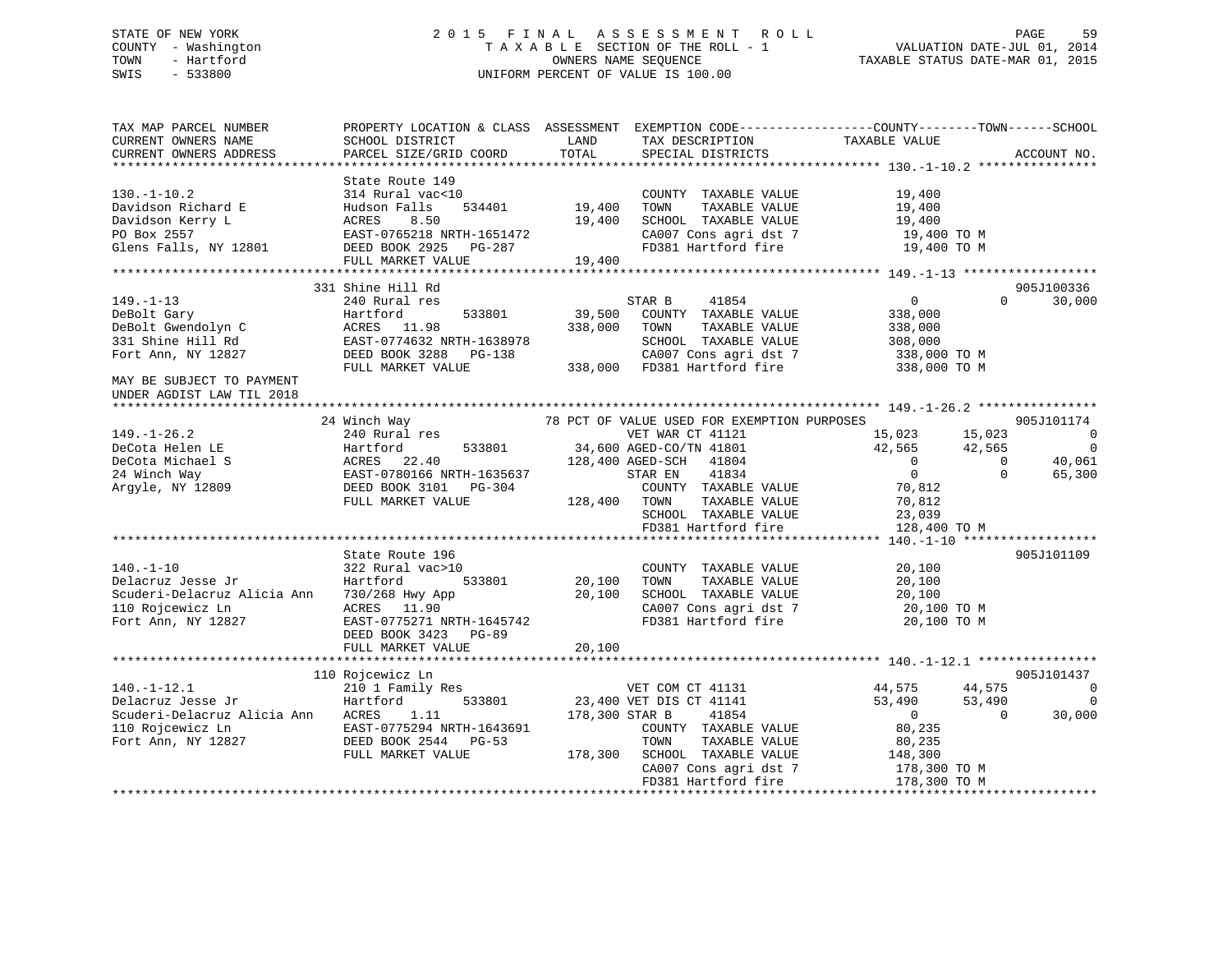| STATE OF NEW YORK<br>COUNTY - Washington<br>- Hartford<br>TOWN<br>SWIS<br>$-533800$ | 2015 FINAL                                                            | OWNERS NAME SEQUENCE     | A S S E S S M E N T<br>R O L L<br>TAXABLE SECTION OF THE ROLL - 1<br>UNIFORM PERCENT OF VALUE IS 100.00 | PAGE<br>VALUATION DATE-JUL 01, 2014<br>TAXABLE STATUS DATE-MAR 01, 2015                                           | 60     |
|-------------------------------------------------------------------------------------|-----------------------------------------------------------------------|--------------------------|---------------------------------------------------------------------------------------------------------|-------------------------------------------------------------------------------------------------------------------|--------|
| TAX MAP PARCEL NUMBER<br>CURRENT OWNERS NAME                                        | SCHOOL DISTRICT                                                       | LAND                     | TAX DESCRIPTION                                                                                         | PROPERTY LOCATION & CLASS ASSESSMENT EXEMPTION CODE----------------COUNTY-------TOWN------SCHOOL<br>TAXABLE VALUE |        |
| CURRENT OWNERS ADDRESS                                                              | PARCEL SIZE/GRID COORD                                                | TOTAL                    | SPECIAL DISTRICTS                                                                                       | ACCOUNT NO.                                                                                                       |        |
|                                                                                     |                                                                       |                          |                                                                                                         |                                                                                                                   |        |
|                                                                                     | 30 Mcdougal Rd                                                        |                          |                                                                                                         |                                                                                                                   |        |
| $148. - 1 - 25.1$                                                                   | 210 1 Family Res                                                      |                          | 41854<br>STAR B                                                                                         | $\mathbf{0}$<br>$\Omega$                                                                                          | 30,000 |
| Delisle Anthony J II                                                                | 533801<br>Hartford                                                    | 26,400                   | COUNTY TAXABLE VALUE                                                                                    | 281,500                                                                                                           |        |
| Delisle Verna L                                                                     | LOT 2                                                                 | 281,500                  | TOWN<br>TAXABLE VALUE                                                                                   | 281,500                                                                                                           |        |
| 30 McDougal Rd                                                                      | 897/249                                                               |                          | SCHOOL TAXABLE VALUE                                                                                    | 251,500                                                                                                           |        |
| Fort Ann, NY 12827                                                                  | ACRES<br>1.90                                                         |                          | CA006 Cons agri dst 6                                                                                   | 281,500 TO M                                                                                                      |        |
|                                                                                     | EAST-0766459 NRTH-1636495                                             |                          | FD381 Hartford fire                                                                                     | 281,500 TO M                                                                                                      |        |
|                                                                                     | DEED BOOK 3378 PG-131                                                 |                          |                                                                                                         |                                                                                                                   |        |
|                                                                                     | FULL MARKET VALUE                                                     | 281,500                  |                                                                                                         |                                                                                                                   |        |
|                                                                                     | 7201 State Route 40                                                   |                          |                                                                                                         | 905J101114                                                                                                        |        |
| $149. - 1 - 37.2$                                                                   | 240 Rural res                                                         |                          | STAR B<br>41854                                                                                         | $\overline{0}$<br>$\Omega$                                                                                        | 30,000 |
| Deluca Lucy                                                                         | 533801<br>Hartford                                                    | 65,000                   | COUNTY TAXABLE VALUE                                                                                    | 167,200                                                                                                           |        |
| Cavallari Vito                                                                      | ACRES 59.30                                                           | 167,200                  | TOWN<br>TAXABLE VALUE                                                                                   | 167,200                                                                                                           |        |
| 7201 State Route 40                                                                 | EAST-0772645 NRTH-1636177                                             |                          | SCHOOL TAXABLE VALUE                                                                                    | 137,200                                                                                                           |        |
| Argyle, NY 12809                                                                    | DEED BOOK 473<br>PG-177                                               |                          | CA006 Cons agri dst 6                                                                                   | 167,200 TO M                                                                                                      |        |
|                                                                                     | FULL MARKET VALUE                                                     | 167,200                  | FD381 Hartford fire                                                                                     | 167,200 TO M                                                                                                      |        |
|                                                                                     | *********************                                                 | **************           |                                                                                                         | **************** 141.-3-55 *******************                                                                    |        |
|                                                                                     | 66 Deer Run Way                                                       |                          |                                                                                                         | 905J101347                                                                                                        |        |
| $141. - 3 - 55$                                                                     | 210 1 Family Res                                                      |                          | COUNTY TAXABLE VALUE                                                                                    | 208,300                                                                                                           |        |
| Demarsh Tina M                                                                      | Hartford<br>533801                                                    | 50,000                   | TAXABLE VALUE<br>TOWN                                                                                   | 208,300                                                                                                           |        |
| 81 Old West Rd                                                                      | LOT 6                                                                 | 208,300                  | SCHOOL TAXABLE VALUE                                                                                    | 208,300                                                                                                           |        |
| Gansevoort, NY 12831                                                                | ACRES<br>8.11<br>EAST-0783047 NRTH-1643157<br>DEED BOOK 2643<br>PG-16 |                          | FD381 Hartford fire                                                                                     | 208,300 TO M                                                                                                      |        |
|                                                                                     | FULL MARKET VALUE                                                     | 208,300                  |                                                                                                         |                                                                                                                   |        |
|                                                                                     |                                                                       | *********                |                                                                                                         | ************************ 149. -1-28. 2 ****************                                                           |        |
|                                                                                     | Pope Hill Rd                                                          |                          |                                                                                                         | 905J100669                                                                                                        |        |
| $149. - 1 - 28.2$                                                                   | 314 Rural vac<10                                                      |                          | COUNTY TAXABLE VALUE                                                                                    | 25,500                                                                                                            |        |
| Dern Claude                                                                         | Hartford<br>533801                                                    | 25,500                   | TAXABLE VALUE<br>TOWN                                                                                   | 25,500                                                                                                            |        |
| 51 Peckham Ln                                                                       | Sub Div Lot 2                                                         | 25,500                   | SCHOOL TAXABLE VALUE                                                                                    | 25,500                                                                                                            |        |
| Dorset, VT 05251                                                                    | 4.77<br>ACRES                                                         |                          | FD381 Hartford fire                                                                                     | 25,500 TO M                                                                                                       |        |
|                                                                                     | EAST-0778506 NRTH-1633477                                             |                          |                                                                                                         |                                                                                                                   |        |
|                                                                                     | DEED BOOK 2057 PG-160                                                 |                          |                                                                                                         |                                                                                                                   |        |
|                                                                                     | FULL MARKET VALUE<br>********************                             | 25,500<br>************** |                                                                                                         |                                                                                                                   |        |
|                                                                                     | Pope Hill Rd                                                          |                          |                                                                                                         | 905J100669                                                                                                        |        |
| $149. - 1 - 28.3$                                                                   | 322 Rural vac>10                                                      |                          | COUNTY TAXABLE VALUE                                                                                    | 31,500                                                                                                            |        |
| Dern Claude                                                                         | Hartford<br>533801                                                    | 31,500                   | TOWN<br>TAXABLE VALUE                                                                                   | 31,500                                                                                                            |        |
| 51 Peckham Ln                                                                       | Sub Div Lot 3                                                         | 31,500                   | SCHOOL TAXABLE VALUE                                                                                    | 31,500                                                                                                            |        |
| Dorset, VT 05251                                                                    | ACRES 10.10                                                           |                          | FD381 Hartford fire                                                                                     | 31,500 TO M                                                                                                       |        |
|                                                                                     | EAST-0778288 NRTH-1634158                                             |                          |                                                                                                         |                                                                                                                   |        |

31,500

\*\*\*\*\*\*\*\*\*\*\*\*\*\*\*\*\*\*\*\*\*\*\*\*\*\*\*\*\*\*\*\*\*\*\*\*\*\*\*\*\*\*\*\*\*\*\*\*\*\*\*\*\*\*\*\*\*\*\*\*\*\*\*\*\*\*\*\*\*\*\*\*\*\*\*\*\*\*\*\*\*\*\*\*\*\*\*\*\*\*\*\*\*\*\*\*\*\*\*\*\*\*\*\*\*\*\*\*\*\*\*\*\*\*\*\*\*\*\*\*\*\*\*\*\*\*\*\*\*\*\*\*

DEED BOOK 2057 PG-160

FULL MARKET VALUE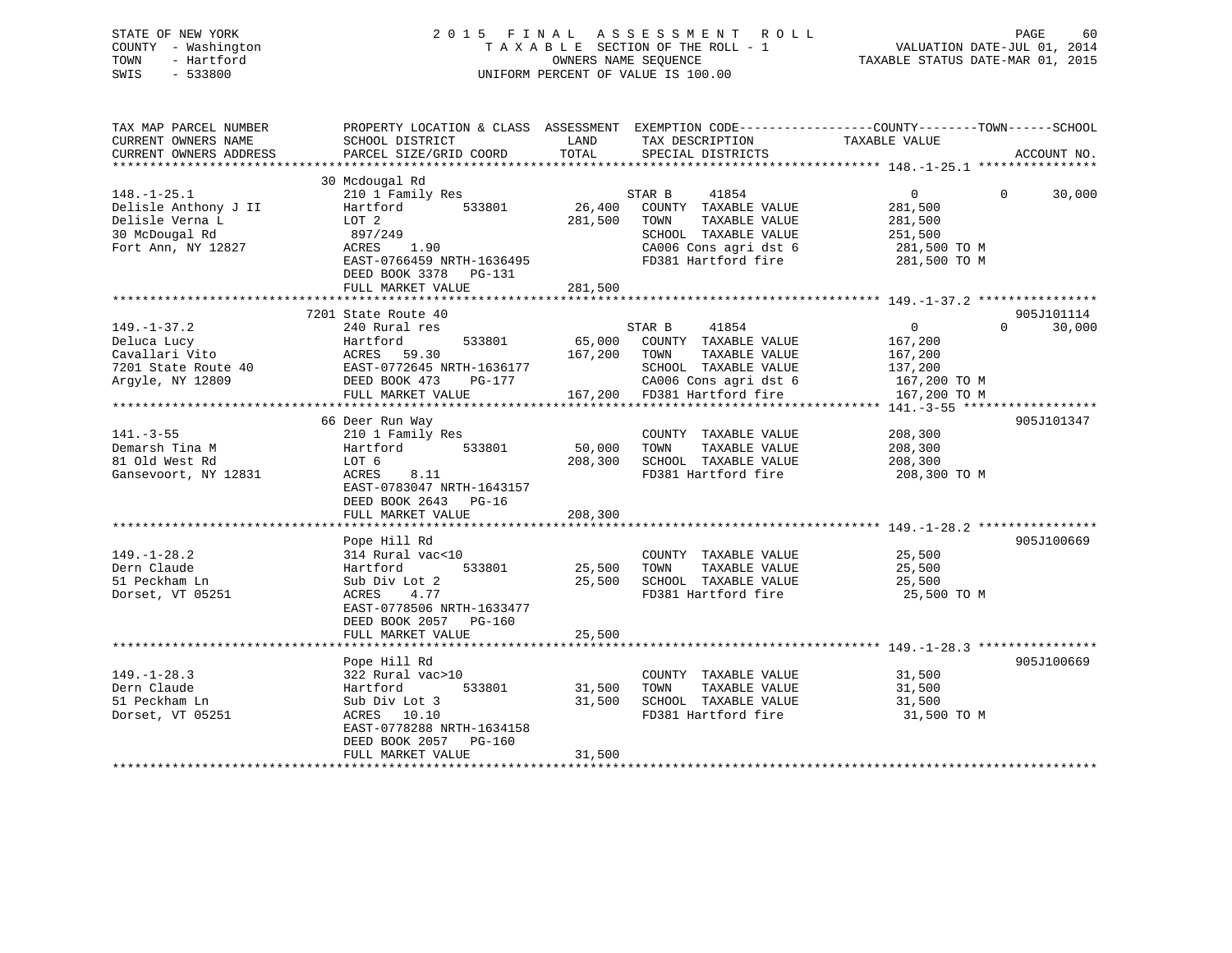## STATE OF NEW YORK 2 0 1 5 F I N A L A S S E S S M E N T R O L L PAGE 61 COUNTY - Washington T A X A B L E SECTION OF THE ROLL - 1 VALUATION DATE-JUL 01, 2014 TOWN - Hartford OWNERS NAME SEQUENCE TAXABLE STATUS DATE-MAR 01, 2015 SWIS - 533800 UNIFORM PERCENT OF VALUE IS 100.00

| TAX MAP PARCEL NUMBER      | PROPERTY LOCATION & CLASS ASSESSMENT EXEMPTION CODE----------------COUNTY-------TOWN------SCHOOL                                                                                                                                                     |       |                                                                     |                                                   |                                  |                |
|----------------------------|------------------------------------------------------------------------------------------------------------------------------------------------------------------------------------------------------------------------------------------------------|-------|---------------------------------------------------------------------|---------------------------------------------------|----------------------------------|----------------|
| CURRENT OWNERS NAME        | SCHOOL DISTRICT                                                                                                                                                                                                                                      | LAND  | TAX DESCRIPTION TAXABLE VALUE                                       |                                                   |                                  |                |
| CURRENT OWNERS ADDRESS     | PARCEL SIZE/GRID COORD                                                                                                                                                                                                                               | TOTAL | SPECIAL DISTRICTS                                                   |                                                   |                                  | ACCOUNT NO.    |
|                            |                                                                                                                                                                                                                                                      |       |                                                                     |                                                   |                                  |                |
|                            | 59 Dick Hill Rd                                                                                                                                                                                                                                      |       |                                                                     |                                                   |                                  | 905J100375     |
| $141. - 1 - 66.1$          |                                                                                                                                                                                                                                                      |       |                                                                     | $\overline{0}$                                    | $\Omega$                         | 30,000         |
|                            |                                                                                                                                                                                                                                                      |       |                                                                     | 217,900                                           |                                  |                |
|                            |                                                                                                                                                                                                                                                      |       |                                                                     | TAXABLE VALUE 217,900                             |                                  |                |
|                            |                                                                                                                                                                                                                                                      |       | SCHOOL TAXABLE VALUE 187,900<br>CA007 Cons agri dst 7 1217,900 TO M |                                                   |                                  |                |
|                            |                                                                                                                                                                                                                                                      |       |                                                                     |                                                   |                                  |                |
|                            | FULL MARKET VALUE                                                                                                                                                                                                                                    |       | 217,900 FD381 Hartford fire 217,900 TO M                            |                                                   |                                  |                |
|                            |                                                                                                                                                                                                                                                      |       |                                                                     |                                                   |                                  |                |
|                            | 5 Skyview Meadows Ln                                                                                                                                                                                                                                 |       |                                                                     |                                                   |                                  | 905J101081     |
|                            |                                                                                                                                                                                                                                                      |       |                                                                     | $\begin{smallmatrix}&&0\153,900\end{smallmatrix}$ | $\Omega$                         | 30,000         |
|                            |                                                                                                                                                                                                                                                      |       |                                                                     |                                                   |                                  |                |
|                            |                                                                                                                                                                                                                                                      |       |                                                                     | TAXABLE VALUE 153,900                             |                                  |                |
|                            |                                                                                                                                                                                                                                                      |       | SCHOOL TAXABLE VALUE 123,900<br>CA007 Cons agri dst 7 153,900 TO M  |                                                   |                                  |                |
|                            |                                                                                                                                                                                                                                                      |       |                                                                     |                                                   |                                  |                |
|                            |                                                                                                                                                                                                                                                      |       | 153,900 FD381 Hartford fire 153,900 TO M                            |                                                   |                                  |                |
|                            |                                                                                                                                                                                                                                                      |       |                                                                     |                                                   |                                  |                |
|                            | 5521 County Route 30                                                                                                                                                                                                                                 |       |                                                                     |                                                   |                                  | 905J100172     |
|                            |                                                                                                                                                                                                                                                      |       |                                                                     |                                                   | $\Omega$                         | 30,000         |
|                            |                                                                                                                                                                                                                                                      |       |                                                                     |                                                   |                                  |                |
|                            |                                                                                                                                                                                                                                                      |       |                                                                     |                                                   |                                  |                |
|                            |                                                                                                                                                                                                                                                      |       |                                                                     |                                                   |                                  |                |
|                            |                                                                                                                                                                                                                                                      |       |                                                                     |                                                   |                                  |                |
|                            |                                                                                                                                                                                                                                                      |       |                                                                     |                                                   |                                  |                |
|                            |                                                                                                                                                                                                                                                      |       |                                                                     |                                                   |                                  |                |
|                            | County Route 30                                                                                                                                                                                                                                      |       |                                                                     |                                                   |                                  | 905J100699     |
|                            |                                                                                                                                                                                                                                                      |       | COUNTY TAXABLE VALUE                                                | 5,900                                             |                                  |                |
|                            |                                                                                                                                                                                                                                                      |       | TOWN TAXABLE VALUE 5,900<br>SCHOOL TAXABLE VALUE 5,900              |                                                   |                                  |                |
|                            |                                                                                                                                                                                                                                                      |       |                                                                     |                                                   |                                  |                |
|                            |                                                                                                                                                                                                                                                      |       |                                                                     | CA008 Cons agri dst 8 5,900 TO M                  |                                  |                |
|                            | 150.-1-5<br>Dewey Michael A<br>512 Vac w/imprv<br>533801 4,300<br>521 County Route 30<br>6721 County Route 30<br>6721 County Route 30<br>6721 County Route 30<br>FRNT 71.00 DPTH 201.00<br>5,900<br>6721 CAST-0788992 NRTH-1641792<br>DEED BOOK 1754 |       | FD381 Hartford fire                                                 | 5,900 TO M                                        |                                  |                |
|                            |                                                                                                                                                                                                                                                      |       |                                                                     |                                                   |                                  |                |
|                            |                                                                                                                                                                                                                                                      |       |                                                                     |                                                   |                                  |                |
|                            | 58 Hastings Rd                                                                                                                                                                                                                                       |       | 73 PCT OF VALUE USED FOR EXEMPTION PURPOSES                         |                                                   |                                  | 905J101046     |
| $132. - 1 - 11.2$          | 281 Multiple res                                                                                                                                                                                                                                     |       | VET COM CT 41131                                                    | 19,382 19,382                                     |                                  | $\overline{0}$ |
| Dewey Milton               | Hartford<br>BLA 764/233<br>2 Star exemp                                                                                                                                                                                                              |       | $41834$<br>$41864$                                                  | $\overline{0}$                                    | $\begin{matrix}0\\0\end{matrix}$ | 65,300         |
| Dewey Ella<br>$\mathbf{a}$ |                                                                                                                                                                                                                                                      |       |                                                                     | $\overline{0}$                                    |                                  | 28,000         |
| PO Box 4                   | Hartford 533801 13,400 STAR EN 41834<br>BLA 764/233 106,200 STAR B MH 41864<br>2 Star exemptions COUNTY TAXABLE<br>ACRES 2.00                                                                                                                        |       | COUNTY TAXABLE VALUE 86,818                                         |                                                   |                                  |                |
| Hartford, NY 12838         | EAST-0787358 NRTH-1656868                                                                                                                                                                                                                            |       |                                                                     |                                                   |                                  |                |
|                            |                                                                                                                                                                                                                                                      |       |                                                                     |                                                   |                                  |                |
|                            |                                                                                                                                                                                                                                                      |       |                                                                     |                                                   |                                  |                |
|                            |                                                                                                                                                                                                                                                      |       |                                                                     |                                                   |                                  |                |
|                            |                                                                                                                                                                                                                                                      |       |                                                                     |                                                   |                                  |                |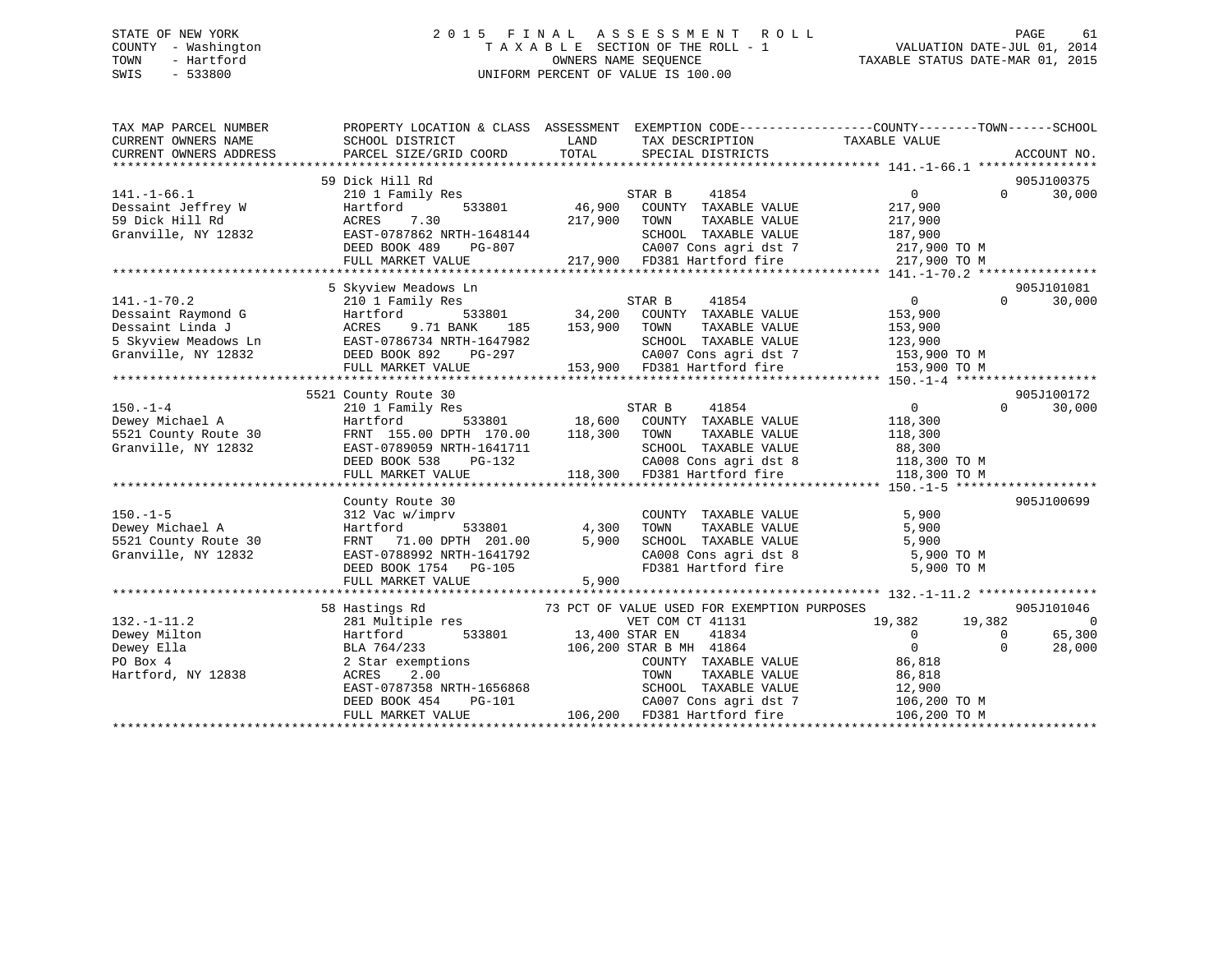## STATE OF NEW YORK 2 0 1 5 F I N A L A S S E S S M E N T R O L L PAGE 62 COUNTY - Washington T A X A B L E SECTION OF THE ROLL - 1 VALUATION DATE-JUL 01, 2014 TOWN - Hartford **TAXABLE STATUS DATE-MAR 01, 2015** OWNERS NAME SEQUENCE TAXABLE STATUS DATE-MAR 01, 2015 SWIS - 533800 UNIFORM PERCENT OF VALUE IS 100.00

| TAX MAP PARCEL NUMBER  |                           |                                  | PROPERTY LOCATION & CLASS ASSESSMENT EXEMPTION CODE----------------COUNTY-------TOWN------SCHOOL |
|------------------------|---------------------------|----------------------------------|--------------------------------------------------------------------------------------------------|
| CURRENT OWNERS NAME    | SCHOOL DISTRICT           | LAND<br>TAX DESCRIPTION          | TAXABLE VALUE                                                                                    |
| CURRENT OWNERS ADDRESS | PARCEL SIZE/GRID COORD    | TOTAL<br>SPECIAL DISTRICTS       | ACCOUNT NO.                                                                                      |
|                        |                           |                                  |                                                                                                  |
|                        | 340 Pope Hill Rd          |                                  |                                                                                                  |
| $150. - 1 - 23.3$      | 210 1 Family Res          | COUNTY TAXABLE VALUE             | 102,800                                                                                          |
| Dewey Scott H          | Hartford<br>533801        | 38,300<br>TOWN<br>TAXABLE VALUE  | 102,800                                                                                          |
| Dewey Arlene B         | LOT 3                     | 102,800<br>SCHOOL TAXABLE VALUE  | 102,800                                                                                          |
| 340 Pope Hill Rd       | 5.02<br>ACRES             | FD381 Hartford fire              | 102,800 TO M                                                                                     |
| Granville, NY 12832    | EAST-0784564 NRTH-1632129 |                                  |                                                                                                  |
|                        | DEED BOOK 763<br>PG-142   |                                  |                                                                                                  |
|                        | FULL MARKET VALUE         | 102,800                          |                                                                                                  |
|                        |                           |                                  |                                                                                                  |
|                        | Pope Hill Rd              |                                  |                                                                                                  |
| $150. - 1 - 23.4$      | 314 Rural vac<10          | COUNTY TAXABLE VALUE             | 20,000                                                                                           |
| Dewey Scott H          | 533801<br>Hartford        | 20,000<br>TAXABLE VALUE<br>TOWN  | 20,000                                                                                           |
| Dewey Arlene B         | LOT 2B                    | 20,000<br>SCHOOL TAXABLE VALUE   | 20,000                                                                                           |
| 340 Pope Hill Rd       | ACRES 3.14                | FD381 Hartford fire              | 20,000 TO M                                                                                      |
| Granville, NY 12832    | EAST-0784213 NRTH-1632063 |                                  |                                                                                                  |
|                        | DEED BOOK 2564 PG-6       |                                  |                                                                                                  |
|                        | FULL MARKET VALUE         | 20,000                           |                                                                                                  |
|                        |                           |                                  |                                                                                                  |
|                        | 41 Winch Way              |                                  |                                                                                                  |
| $149. - 1 - 26.19$     | 210 1 Family Res          | 41854<br>STAR B                  | $\Omega$<br>$\Omega$<br>30,000                                                                   |
| Deyette Sharon         | 533801<br>Hartford        | 22,900<br>COUNTY TAXABLE VALUE   | 89,600                                                                                           |
| 41 Winch Way           | 1.57<br>ACRES             | 89,600<br>TOWN<br>TAXABLE VALUE  | 89,600                                                                                           |
| Argyle, NY 12809       | EAST-0779557 NRTH-1636342 | SCHOOL TAXABLE VALUE             | 59,600                                                                                           |
|                        | DEED BOOK 727<br>$PG-32$  | FD381 Hartford fire              | 89,600 TO M                                                                                      |
|                        | FULL MARKET VALUE         | 89,600                           |                                                                                                  |
|                        |                           |                                  |                                                                                                  |
|                        | 12 Rowe Hill Rd           |                                  | 905J101327                                                                                       |
| $141. - 1 - 43.1$      | 210 1 Family Res          | STAR B<br>41854                  | $\overline{0}$<br>$\Omega$<br>30,000                                                             |
| Deyoe Michael J        | 533801<br>Hartford        | 34,900 COUNTY TAXABLE VALUE      | 279,000                                                                                          |
| Deyoe Joanne L         | ACRES<br>4.47             | 279,000 TOWN<br>TAXABLE VALUE    | 279,000                                                                                          |
| 12 Rowe Hill Rd        | EAST-0786420 NRTH-1648498 | SCHOOL TAXABLE VALUE             | 249,000                                                                                          |
| Hartford, NY 12838     | DEED BOOK 923<br>PG-92    | CA007 Cons agri dst 7            | 279,000 TO M                                                                                     |
|                        | FULL MARKET VALUE         | 279,000 FD381 Hartford fire      | 279,000 TO M                                                                                     |
|                        |                           |                                  |                                                                                                  |
|                        | 5641 County Route 30      |                                  | 905J100576                                                                                       |
| $141. - 3 - 29$        | 210 1 Family Res          | 41854<br>STAR B                  | $\overline{0}$<br>$\Omega$<br>30,000                                                             |
| Dibble Daniel W        | 533801<br>Hartford        | 38,700<br>COUNTY TAXABLE VALUE   | 166,800                                                                                          |
| 5641 County Route 30   | LOT 1                     | 166,800<br>TOWN<br>TAXABLE VALUE | 166,800                                                                                          |
| Granville, NY 12832    | ACRES<br>5.13 BANK<br>185 | SCHOOL TAXABLE VALUE             | 136,800                                                                                          |
|                        | EAST-0787468 NRTH-1644245 | CA008 Cons agri dst 8            | 166,800 TO M                                                                                     |
|                        | DEED BOOK 858<br>PG-272   | FD381 Hartford fire              | 166,800 TO M                                                                                     |
|                        | FULL MARKET VALUE         | 166,800                          |                                                                                                  |
|                        |                           |                                  |                                                                                                  |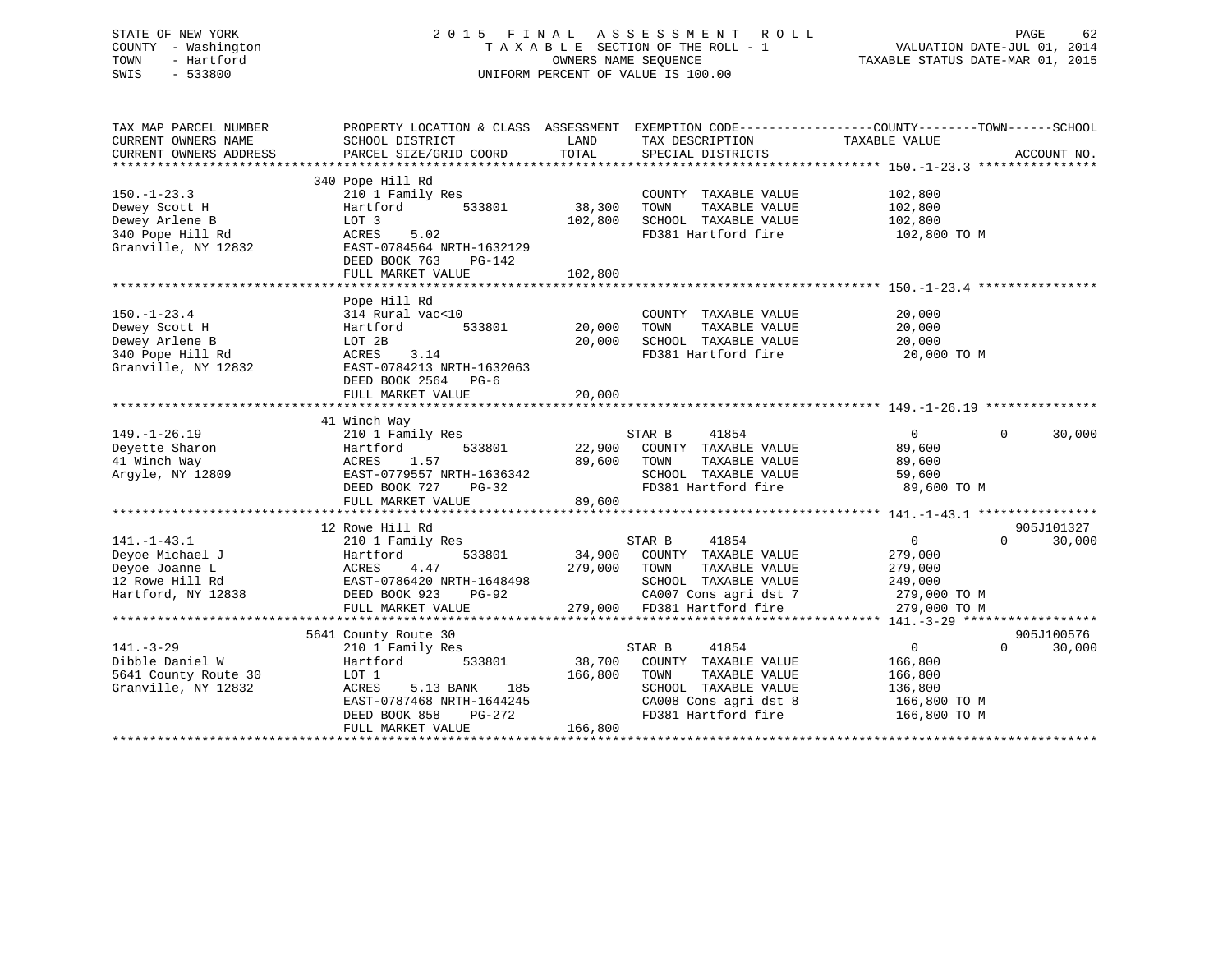## STATE OF NEW YORK 2 0 1 5 F I N A L A S S E S S M E N T R O L L PAGE 63 COUNTY - Washington T A X A B L E SECTION OF THE ROLL - 1 VALUATION DATE-JUL 01, 2014 TOWN - Hartford **TAXABLE STATUS DATE-MAR 01, 2015** OWNERS NAME SEQUENCE TAXABLE STATUS DATE-MAR 01, 2015 SWIS - 533800 UNIFORM PERCENT OF VALUE IS 100.00

| TAX MAP PARCEL NUMBER<br>CURRENT OWNERS NAME<br>CURRENT OWNERS ADDRESS                                        | PROPERTY LOCATION & CLASS ASSESSMENT<br>SCHOOL DISTRICT<br>PARCEL SIZE/GRID COORD                                                                                  | LAND<br>TOTAL                | TAX DESCRIPTION<br>SPECIAL DISTRICTS                                                                                                              | EXEMPTION CODE----------------COUNTY-------TOWN-----SCHOOL<br>TAXABLE VALUE    | ACCOUNT NO.                      |
|---------------------------------------------------------------------------------------------------------------|--------------------------------------------------------------------------------------------------------------------------------------------------------------------|------------------------------|---------------------------------------------------------------------------------------------------------------------------------------------------|--------------------------------------------------------------------------------|----------------------------------|
| $141. - 3 - 29.3$<br>Dibble Daniel W<br>5641 County Route 30<br>Granville, NY 12832                           | County Route 30<br>314 Rural vac<10<br>533801<br>Hartford<br>LOT 2<br>7.73<br>ACRES<br>EAST-0787324 NRTH-1643795<br>DEED BOOK 2402 PG-312<br>FULL MARKET VALUE     | 29,000<br>29,000<br>29,000   | COUNTY TAXABLE VALUE<br>TAXABLE VALUE<br>TOWN<br>SCHOOL TAXABLE VALUE<br>CA008 Cons agri dst 8<br>FD381 Hartford fire                             | 29,000<br>29,000<br>29,000<br>29,000 TO M<br>29,000 TO M                       |                                  |
|                                                                                                               |                                                                                                                                                                    |                              |                                                                                                                                                   |                                                                                |                                  |
| $122. - 1 - 33.6$<br>Dickinson Dennis C<br>Dickinson Linda A<br>1486 Baldwin Corners Rd<br>Fort Ann, NY 12827 | 1486 Baldwin Corners Rd<br>210 1 Family Res<br>533801<br>Hartford<br>9.87<br>ACRES<br>EAST-0770869 NRTH-1662478<br>DEED BOOK 2070 PG-261<br>FULL MARKET VALUE      | 41,000<br>156,700            | 41834<br>STAR EN<br>COUNTY TAXABLE VALUE<br>TOWN<br>TAXABLE VALUE<br>SCHOOL TAXABLE VALUE<br>CA007 Cons agri dst 7<br>156,700 FD381 Hartford fire | $\overline{0}$<br>156,700<br>156,700<br>91,400<br>156,700 TO M<br>156,700 TO M | 65,300<br>$\Omega$               |
|                                                                                                               |                                                                                                                                                                    |                              |                                                                                                                                                   |                                                                                |                                  |
|                                                                                                               | 71 Marlboro Country Rd                                                                                                                                             |                              |                                                                                                                                                   |                                                                                | 905J101091                       |
| $141. - 3 - 24.5$<br>Didas J Stephen<br>Didas Margaret A<br>71 Marlboro Country Rd<br>Hartford, NY 12838      | 210 1 Family Res<br>533801<br>Hartford<br>5.51<br>ACRES<br>EAST-0786404 NRTH-1643106<br>DEED BOOK 468<br>PG-244<br>FULL MARKET VALUE                               | 174,300<br>174,300           | STAR B<br>41854<br>41,300 COUNTY TAXABLE VALUE<br>TOWN<br>TAXABLE VALUE<br>SCHOOL TAXABLE VALUE<br>FD381 Hartford fire                            | $\overline{0}$<br>174,300<br>174,300<br>144,300<br>174,300 TO M                | $\Omega$<br>30,000               |
|                                                                                                               |                                                                                                                                                                    |                              |                                                                                                                                                   |                                                                                |                                  |
| $150. - 1 - 40$<br>Dillon Robert E<br>PO Box 5<br>Hartford, NY 12838                                          | 23 Acorn Hill Way<br>210 1 Family Res<br>Hartford<br>533801<br>LOT 1<br>8.21<br>ACRES<br>EAST-0782651 NRTH-1639874<br>DEED BOOK 518<br>PG-330<br>FULL MARKET VALUE | 51,500<br>162,700<br>162,700 | 41854<br>STAR B<br>COUNTY TAXABLE VALUE<br>TAXABLE VALUE<br>TOWN<br>SCHOOL TAXABLE VALUE<br>FD381 Hartford fire                                   | $\overline{0}$<br>162,700<br>162,700<br>132,700<br>162,700 TO M                | 905J100144<br>$\Omega$<br>30,000 |
|                                                                                                               | Gilchrist Hill Rd                                                                                                                                                  |                              |                                                                                                                                                   |                                                                                | 905J101287                       |
| $150 - 1 - 50$<br>Dillon Robert E<br>PO Box 5<br>Hartford, NY 12838                                           | 314 Rural vac<10<br>Hartford<br>533801<br>LOT 3<br>ACRES<br>6.60<br>EAST-0783247 NRTH-1639642<br>DEED BOOK 836<br>PG-322<br>FULL MARKET VALUE                      | 16,300<br>16,300<br>16,300   | COUNTY TAXABLE VALUE<br>TOWN<br>TAXABLE VALUE<br>SCHOOL TAXABLE VALUE<br>FD381 Hartford fire                                                      | 16,300<br>16,300<br>16,300<br>16,300 TO M                                      |                                  |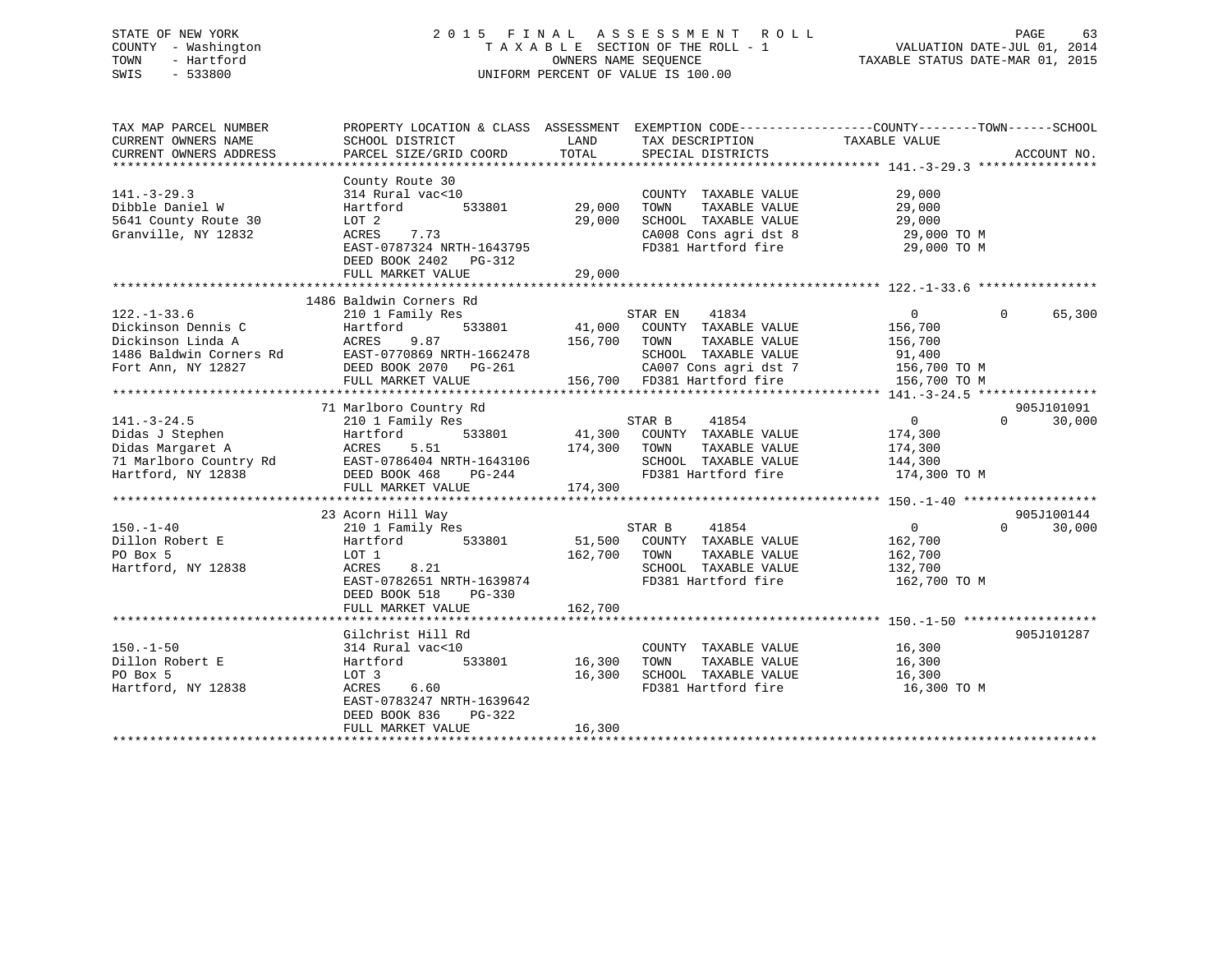## STATE OF NEW YORK 2 0 1 5 F I N A L A S S E S S M E N T R O L L PAGE 64 COUNTY - Washington T A X A B L E SECTION OF THE ROLL - 1 VALUATION DATE-JUL 01, 2014 TOWN - Hartford **TAXABLE STATUS DATE-MAR 01, 2015** OWNERS NAME SEQUENCE TAXABLE STATUS DATE-MAR 01, 2015 SWIS - 533800 UNIFORM PERCENT OF VALUE IS 100.00

| TAX MAP PARCEL NUMBER<br>CURRENT OWNERS NAME                               | PROPERTY LOCATION & CLASS ASSESSMENT EXEMPTION CODE----------------COUNTY-------TOWN------SCHOOL<br>SCHOOL DISTRICT                                                                                                                                                                                            | LAND    | TAX DESCRIPTION                                                                                                                                  | TAXABLE VALUE                    |                |                    |
|----------------------------------------------------------------------------|----------------------------------------------------------------------------------------------------------------------------------------------------------------------------------------------------------------------------------------------------------------------------------------------------------------|---------|--------------------------------------------------------------------------------------------------------------------------------------------------|----------------------------------|----------------|--------------------|
| CURRENT OWNERS ADDRESS                                                     | PARCEL SIZE/GRID COORD TOTAL                                                                                                                                                                                                                                                                                   |         | SPECIAL DISTRICTS                                                                                                                                |                                  |                | ACCOUNT NO.        |
|                                                                            | 5 Smith Ln                                                                                                                                                                                                                                                                                                     |         | 41 PCT OF VALUE USED FOR EXEMPTION PURPOSES                                                                                                      |                                  |                | 905J100175         |
|                                                                            |                                                                                                                                                                                                                                                                                                                |         | VET COM CT 41131 13.376 13,376 13,376 0<br>AGED-ALL 41800 20,065 20,065 26,753<br>STAR EN 41834 0 65,300<br>COUNTY TAXABLE VALUE 97,059 0 65,300 |                                  |                |                    |
|                                                                            | FULL MARKET VALUE                                                                                                                                                                                                                                                                                              |         |                                                                                                                                                  |                                  |                |                    |
|                                                                            |                                                                                                                                                                                                                                                                                                                |         | TOWN TAXABLE VALUE 97,059<br>130,500 SCHOOL TAXABLE VALUE 38,447<br>CA006 Cons agri dst 6 130,500 TO M<br>FD381 Hartford fire 130,500 TO M       |                                  |                |                    |
|                                                                            | 360 Gilchrist Hill Rd                                                                                                                                                                                                                                                                                          |         |                                                                                                                                                  |                                  |                | 905J101233         |
| $150. - 1 - 47$                                                            | 240 Rural res                                                                                                                                                                                                                                                                                                  |         | COUNTY TAXABLE VALUE 188,200                                                                                                                     | TAXABLE VALUE 188,200<br>188,200 |                |                    |
|                                                                            | Dolderer Theodore<br>Dolderer Nancy<br>Dolderer Nancy<br>97-15 76th St<br>272/125 866/64<br>272/125 866/64<br>272/125 866/64<br>272/125 866/64<br>272/125 866/64<br>272/125 866/64<br>272/125 866/64<br>272/125 866/64<br>272/125 866/64<br>27381 Hartfo<br>EAST-0783599 NRTH-1640478<br>DEED BOOK 3024 PG-126 |         | FD381 Hartford fire 188,200 TO M                                                                                                                 |                                  |                |                    |
|                                                                            | FULL MARKET VALUE                                                                                                                                                                                                                                                                                              | 188,200 |                                                                                                                                                  |                                  |                |                    |
|                                                                            | State Route 196                                                                                                                                                                                                                                                                                                |         |                                                                                                                                                  |                                  |                | 905J100176         |
| $149. - 1 - 1$                                                             | 323 Vacant rural                                                                                                                                                                                                                                                                                               |         | AGRI-D IND 41730                                                                                                                                 | 63,850                           | 63,850         | 63,850             |
| 149.-1-1<br>Donaldson Paul P<br>3360 State Route 196<br>Fort Ann, NY 12827 | Hartford                                                                                                                                                                                                                                                                                                       |         |                                                                                                                                                  |                                  |                |                    |
|                                                                            |                                                                                                                                                                                                                                                                                                                |         | 533801 117,600 COUNTY TAXABLE VALUE<br>299 117,600 TOWN TAXABLE VALUE                                                                            | 53,750<br>53,750                 |                |                    |
|                                                                            |                                                                                                                                                                                                                                                                                                                |         |                                                                                                                                                  |                                  |                |                    |
|                                                                            | sub div 12299 117,600 TOWN TAXABLE VALUE 53,750<br>ACRES 85.70 SCHOOL TAXABLE VALUE 53,750<br>EAST-0770480 NRTH-1640480 FD381 Hartford fire 117,600                                                                                                                                                            |         |                                                                                                                                                  | 117,600 TO M                     |                |                    |
| MAY BE SUBJECT TO PAYMENT<br>UNDER AGDIST LAW TIL 2022                     | DEED BOOK 462<br>PG-691<br>FULL MARKET VALUE                                                                                                                                                                                                                                                                   | 117,600 |                                                                                                                                                  |                                  |                |                    |
|                                                                            | 3360 State Route 196                                                                                                                                                                                                                                                                                           |         |                                                                                                                                                  |                                  |                |                    |
| $149. - 1 - 1.2$                                                           | State Route 196<br>210 1 Family Res<br>149.-1-1.2 210 1 Family Res 57AR EN 41834 0<br>Donaldson Paul P Hartford 533801 39,300 COUNTY TAXABLE VALUE 194,800<br>3360 State Route 196 5ubdiv 12299 Lot 1 194,800 TOWN TAXABLE VALUE 194,800<br>Fort Ann, NY 12827 ACRES 5.30 S                                    |         | STAR EN 41834                                                                                                                                    | $\overline{0}$                   |                | $\Omega$<br>65,300 |
|                                                                            | EAST-0769783 NRTH-1641296<br>PG-691<br>DEED BOOK 462                                                                                                                                                                                                                                                           |         | SCHOOL TAXABLE VALUE 129,500<br>FD381 Hartford fire                                                                                              | 194,800 TO M                     |                |                    |
|                                                                            | FULL MARKET VALUE                                                                                                                                                                                                                                                                                              | 194,800 |                                                                                                                                                  |                                  |                |                    |
|                                                                            |                                                                                                                                                                                                                                                                                                                |         |                                                                                                                                                  |                                  |                |                    |
| $149. - 1 - 1.1$                                                           | 3302 State Route 196                                                                                                                                                                                                                                                                                           |         |                                                                                                                                                  |                                  | 27,491         | 27,491             |
| Donaldson William R<br>3302 State Route 196                                |                                                                                                                                                                                                                                                                                                                |         |                                                                                                                                                  |                                  | $\overline{0}$ | 30,000             |
| Fort Ann, NY 12827                                                         |                                                                                                                                                                                                                                                                                                                |         |                                                                                                                                                  |                                  |                |                    |
| MAY BE SUBJECT TO PAYMENT FULL MARKET VALUE<br>UNDER AGDIST LAW TIL 2022   | 3302 State Route 196<br>240 Rural res<br>240 Rural res<br>Hartford 533801 49,100 STAR B 41854 0<br>ACRES 18.80 228,500 COUNTY TAXABLE VALUE 201,009<br>EAST-0769319 NRTH-1639840 70WN TAXABLE VALUE 201,009<br>DEED BOOK 2496 PG-219 SCHO                                                                      |         |                                                                                                                                                  |                                  |                |                    |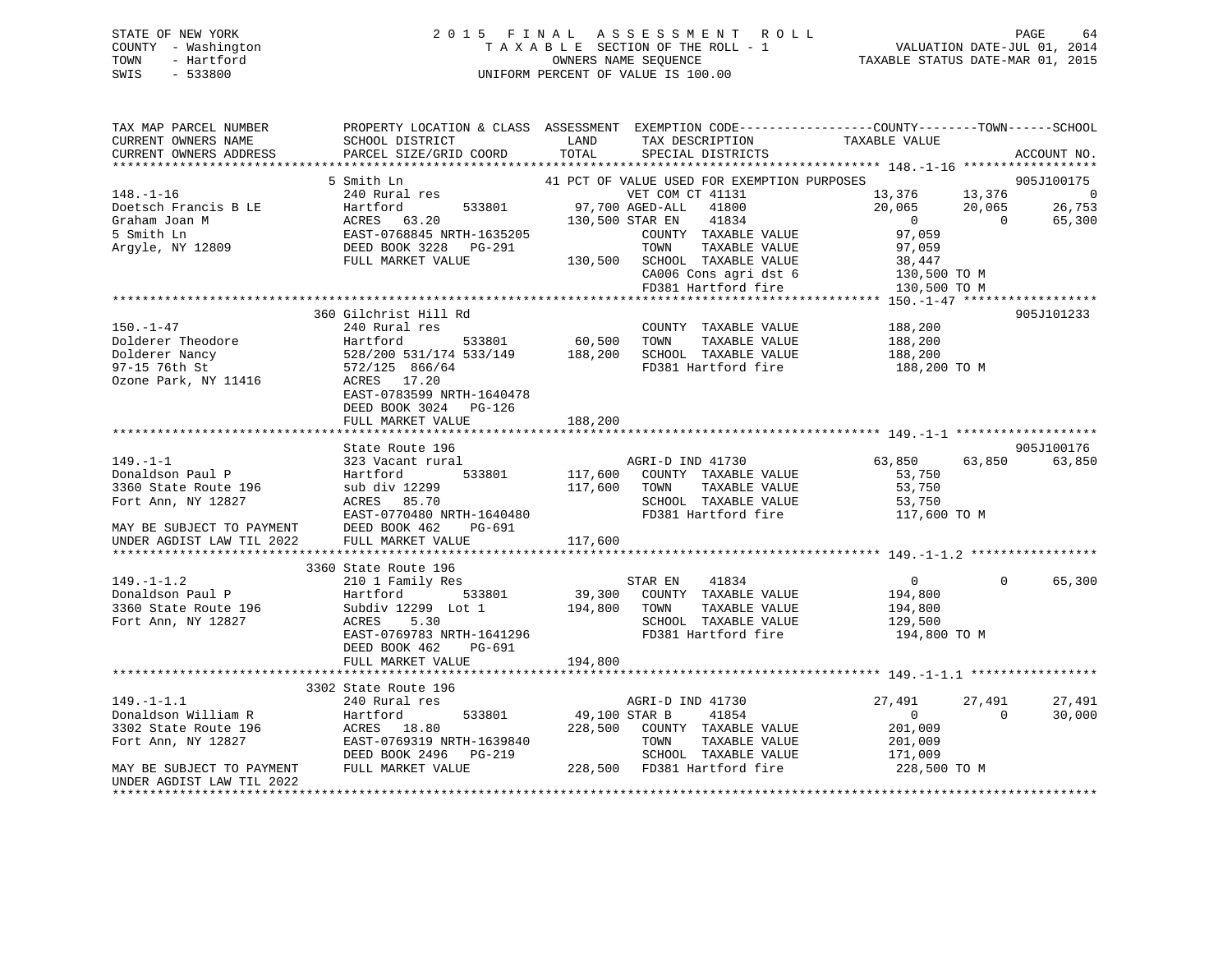| STATE OF NEW YORK   | 2015 FINAL ASSESSMENT ROLL         | 65<br>PAGE                       |
|---------------------|------------------------------------|----------------------------------|
| COUNTY - Washington | TAXABLE SECTION OF THE ROLL - 1    | VALUATION DATE-JUL 01, 2014      |
| TOWN<br>- Hartford  | OWNERS NAME SEOUENCE               | TAXABLE STATUS DATE-MAR 01, 2015 |
| SWIS<br>- 533800    | UNIFORM PERCENT OF VALUE IS 100.00 |                                  |
|                     |                                    |                                  |

| TAX MAP PARCEL NUMBER     | PROPERTY LOCATION & CLASS ASSESSMENT EXEMPTION CODE----------------COUNTY-------TOWN-----SCHOOL                                                                                                                             |                       |                                             |                                                                 |                |                          |
|---------------------------|-----------------------------------------------------------------------------------------------------------------------------------------------------------------------------------------------------------------------------|-----------------------|---------------------------------------------|-----------------------------------------------------------------|----------------|--------------------------|
| CURRENT OWNERS NAME       | SCHOOL DISTRICT                                                                                                                                                                                                             | LAND                  | TAX DESCRIPTION                             | TAXABLE VALUE                                                   |                |                          |
|                           | CONNERS ADDRESS DESCLE SIZE/GRID COORD TOTAL SECIAL DISTRICTS CONNERS ADDRESS DESCLE SIZE/GRID COORD TOTAL SECIAL DISTRICTS ACCOUNT NO.<br>CURRENT OWNERS ADDRESS DARCEL SIZE/GRID COORD TOTAL SECIAL DISTRICTS ACCOUNT NO. |                       |                                             |                                                                 |                |                          |
|                           |                                                                                                                                                                                                                             |                       |                                             |                                                                 |                |                          |
|                           | 7405 State Route 40                                                                                                                                                                                                         |                       | 42 PCT OF VALUE USED FOR EXEMPTION PURPOSES |                                                                 |                | 905J100177               |
| $140. - 2 - 39$           | 280 Res Multiple 533801 AG DIST<br>Hartford 533801 345,600 AGED-CO                                                                                                                                                          |                       | 41720                                       | 135,656                                                         | 135,656        | 135,656                  |
| Doniguian Michel          |                                                                                                                                                                                                                             |                       | 41802                                       | 10,637                                                          | $\overline{0}$ | $\overline{0}$           |
| 7405 State Route 40       | 440/286                                                                                                                                                                                                                     |                       | 506,500 AGED-TOWN 41803                     | $\overline{0}$                                                  | 10,637         | $\Omega$                 |
| Fort Ann, NY 12827        | $ACRES$ 319.60                                                                                                                                                                                                              |                       | 41834<br>STAR EN                            | $\Omega$                                                        | $\overline{0}$ | 65,300                   |
|                           | EAST-0776877 NRTH-1641182                                                                                                                                                                                                   |                       | COUNTY TAXABLE VALUE                        | 360,207                                                         |                |                          |
| MAY BE SUBJECT TO PAYMENT | DEED BOOK 3040 PG-112                                                                                                                                                                                                       |                       | TAXABLE VALUE<br>TOWN                       | 360,207                                                         |                |                          |
| UNDER AGDIST LAW TIL 2019 | FULL MARKET VALUE                                                                                                                                                                                                           |                       | 506,500 SCHOOL TAXABLE VALUE                | 305,544                                                         |                |                          |
|                           |                                                                                                                                                                                                                             |                       |                                             | CA007 Cons agri dst 7 370,844 TO M                              |                |                          |
|                           |                                                                                                                                                                                                                             |                       | 135,656 EX                                  |                                                                 |                |                          |
|                           |                                                                                                                                                                                                                             |                       | FD381 Hartford fire                         | 506,500 TO M                                                    |                |                          |
|                           |                                                                                                                                                                                                                             |                       |                                             |                                                                 |                |                          |
|                           | 3445 State Route 196                                                                                                                                                                                                        |                       |                                             |                                                                 |                | 905J101399               |
| $140. - 1 - 47.1$         | 280 Res Multiple                                                                                                                                                                                                            |                       | AGED-CO/TN 41801                            | 85,700                                                          | 85,700         | $\overline{\phantom{0}}$ |
| Donovan Charles P         | Hartford                                                                                                                                                                                                                    | 533801 51,500 STAR EN | 41834                                       | $\overline{0}$                                                  | $\cap$         | 65,300                   |
| Donovan Michele A         | 775/218 Hwy Appr                                                                                                                                                                                                            |                       | 171,400 COUNTY TAXABLE VALUE                | 85,700                                                          |                |                          |
| 3445 State Route 196      | 2.96<br>ACRES                                                                                                                                                                                                               |                       | TAXABLE VALUE<br>TOWN                       | 85,700                                                          |                |                          |
| Fort Ann, NY 12827        | EAST-0769838 NRTH-1643356                                                                                                                                                                                                   |                       | SCHOOL TAXABLE VALUE                        | 106,100                                                         |                |                          |
|                           | DEED BOOK 618<br>PG-342                                                                                                                                                                                                     |                       |                                             | FD381 Hartford fire 171,400 TO M                                |                |                          |
|                           |                                                                                                                                                                                                                             |                       |                                             |                                                                 |                |                          |
|                           | FULL MARKET VALUE                                                                                                                                                                                                           | 171,400               |                                             |                                                                 |                |                          |
|                           | 503 Blood St                                                                                                                                                                                                                |                       |                                             |                                                                 |                | 905J100086               |
| $132. - 4 - 12$           |                                                                                                                                                                                                                             |                       | 41834<br>STAR EN                            | $\overline{0}$                                                  | $\Omega$       | 65,300                   |
|                           | 210 1 Family Res                                                                                                                                                                                                            |                       |                                             |                                                                 |                |                          |
| Downing Brian D           | 533801<br>Hartford                                                                                                                                                                                                          |                       | 35,200 COUNTY TAXABLE VALUE                 | 122,800                                                         |                |                          |
| 503 Blood St              | 6.70<br>ACRES                                                                                                                                                                                                               |                       | 122,800 TOWN<br>TAXABLE VALUE               | 122,800                                                         |                |                          |
| Granville, NY 12832       | EAST-0793763 NRTH-1652033                                                                                                                                                                                                   |                       |                                             | SCHOOL TAXABLE VALUE 57,500<br>FD381 Hartford fire 122,800 TO M |                |                          |
|                           | DEED BOOK 632 PG-21                                                                                                                                                                                                         |                       |                                             |                                                                 |                |                          |
|                           | FULL MARKET VALUE                                                                                                                                                                                                           | 122,800               |                                             |                                                                 |                |                          |
|                           |                                                                                                                                                                                                                             |                       |                                             |                                                                 |                |                          |
|                           | Camp A Way                                                                                                                                                                                                                  |                       |                                             |                                                                 |                | 905J100567               |
| $142. - 1 - 48$           | 322 Rural vac>10                                                                                                                                                                                                            |                       | COUNTY TAXABLE VALUE                        | 13,400                                                          |                |                          |
| Downing Brian D           | 533801<br>Hartford                                                                                                                                                                                                          | 13,400                | TAXABLE VALUE<br>TOWN                       | 13,400                                                          |                |                          |
| 503 Blood St              | ACRES 10.08                                                                                                                                                                                                                 | 13,400                | SCHOOL TAXABLE VALUE<br>FD381 Hartford fire | 13,400<br>13,400 TO M                                           |                |                          |
| Granville, NY 12832       | EAST-0792161 NRTH-1647663                                                                                                                                                                                                   |                       |                                             |                                                                 |                |                          |
|                           | DEED BOOK 632<br>$PG-19$                                                                                                                                                                                                    |                       |                                             |                                                                 |                |                          |
|                           | FULL MARKET VALUE                                                                                                                                                                                                           | 13,400                |                                             |                                                                 |                |                          |
|                           |                                                                                                                                                                                                                             |                       |                                             |                                                                 |                |                          |
|                           | North Rd                                                                                                                                                                                                                    |                       |                                             |                                                                 |                | 905J100178               |
| $140. - 1 - 17$           | 322 Rural vac>10                                                                                                                                                                                                            |                       | COUNTY TAXABLE VALUE                        | $35,500$<br>$35,500$                                            |                |                          |
| Doyle Kathleen M          | Hartford<br>533801                                                                                                                                                                                                          | 35,500                | TAXABLE VALUE<br>TOWN                       | 35,500                                                          |                |                          |
| 29 Haviland Ave           | ACRES 13.60                                                                                                                                                                                                                 | 35,500                | SCHOOL TAXABLE VALUE                        | 35,500                                                          |                |                          |
| Glens Falls, NY 12801     | EAST-0772213 NRTH-1642311                                                                                                                                                                                                   |                       | FD381 Hartford fire                         | 35,500 TO M                                                     |                |                          |
|                           | DEED BOOK 480<br>PG-508                                                                                                                                                                                                     |                       |                                             |                                                                 |                |                          |
|                           | FULL MARKET VALUE                                                                                                                                                                                                           | 35,500                |                                             |                                                                 |                |                          |
|                           |                                                                                                                                                                                                                             |                       |                                             |                                                                 |                |                          |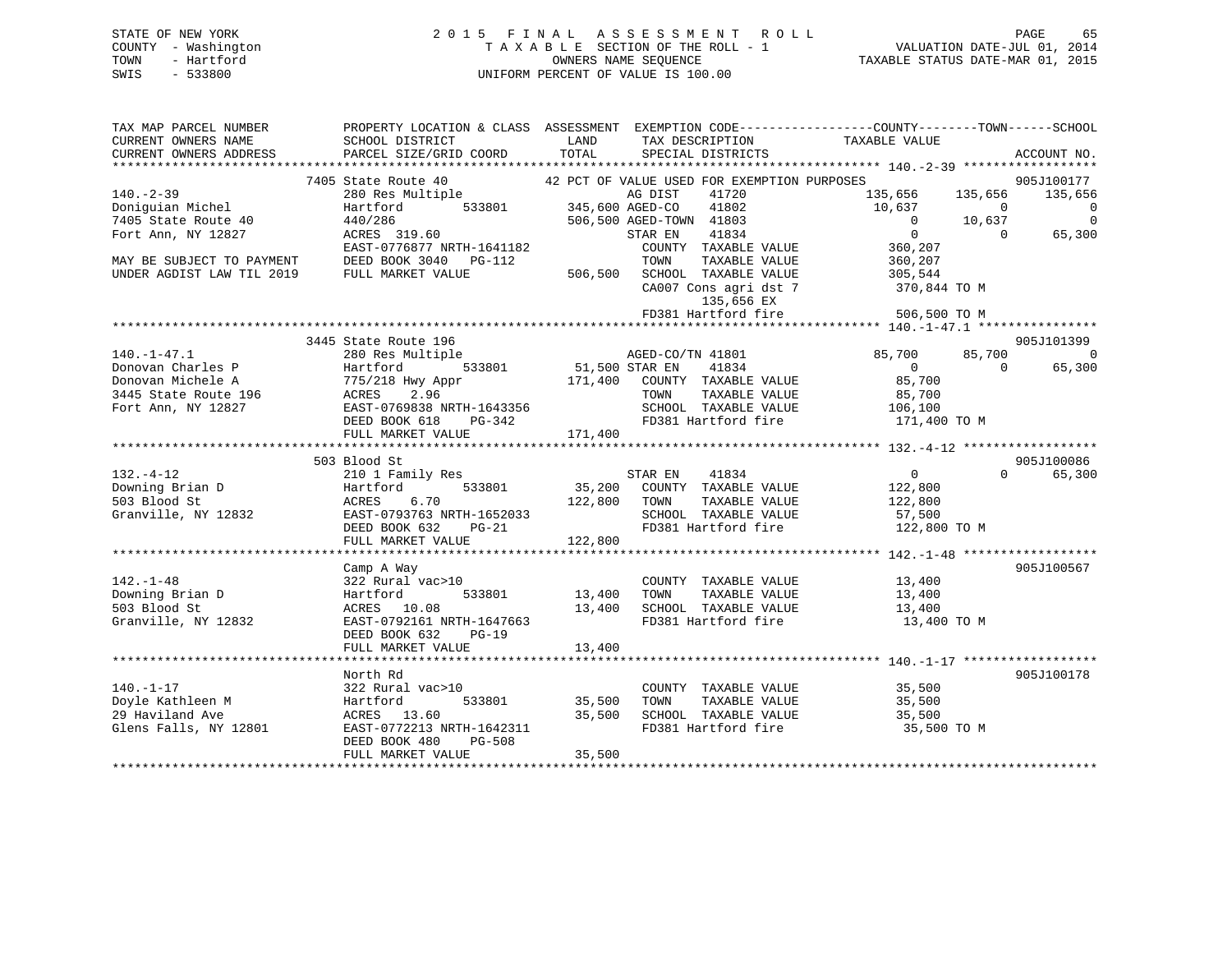## STATE OF NEW YORK 2 0 1 5 F I N A L A S S E S S M E N T R O L L PAGE 66 COUNTY - Washington T A X A B L E SECTION OF THE ROLL - 1 VALUATION DATE-JUL 01, 2014 TOWN - Hartford **TAXABLE STATUS DATE-MAR 01, 2015** OWNERS NAME SEQUENCE TAXABLE STATUS DATE-MAR 01, 2015 SWIS - 533800 UNIFORM PERCENT OF VALUE IS 100.00

| TAX MAP PARCEL NUMBER<br>CURRENT OWNERS NAME<br>CURRENT OWNERS ADDRESS | SCHOOL DISTRICT<br>PARCEL SIZE/GRID COORD                               | PROPERTY LOCATION & CLASS ASSESSMENT EXEMPTION CODE----------------COUNTY-------TOWN------SCHOOL<br>LAND<br>TAX DESCRIPTION<br>TOTAL<br>SPECIAL DISTRICTS | TAXABLE VALUE                                               | ACCOUNT NO.               |
|------------------------------------------------------------------------|-------------------------------------------------------------------------|-----------------------------------------------------------------------------------------------------------------------------------------------------------|-------------------------------------------------------------|---------------------------|
|                                                                        |                                                                         |                                                                                                                                                           |                                                             |                           |
| $148. - 1 - 25.6$                                                      | 76 Mcdougal Rd<br>210 1 Family Res                                      | STAR EN<br>41834                                                                                                                                          | $\overline{0}$<br>$\Omega$                                  | 65,300                    |
| Dudley Russell E Sr<br>76 McDougall Rd<br>Fort Ann, NY 12827           | 533801<br>Hartford<br>LOT 4<br>ACRES<br>7.50                            | COUNTY TAXABLE VALUE<br>29,400<br>99,800<br>TAXABLE VALUE<br>TOWN<br>SCHOOL TAXABLE VALUE                                                                 | 99,800<br>99,800<br>34,500                                  |                           |
|                                                                        | EAST-0766381 NRTH-1635101<br>DEED BOOK 2241 PG-93<br>FULL MARKET VALUE  | CA006 Cons agri dst 6<br>FD381 Hartford fire<br>99,800                                                                                                    | 99,800 TO M<br>99,800 TO M                                  |                           |
|                                                                        |                                                                         |                                                                                                                                                           |                                                             |                           |
|                                                                        | 3984 State Route 149                                                    |                                                                                                                                                           |                                                             | 905J101234                |
| $131. - 1 - 13.3$<br>Duel Betty P -LE-<br>OConnor Diane E              | 210 1 Family Res<br>533801<br>Hartford<br>1.10<br>ACRES                 | EFVET CL/T 41003<br>23,400 ELG FVT/CO 41102<br>108,500 AGED-CO/TN 41801                                                                                   | 60,911<br>$\Omega$<br>3,200<br>$\Omega$<br>52,650<br>23,795 | 0<br>$\Omega$<br>$\Omega$ |
| 3984 State Route 149<br>Fort Ann, NY 12827                             | EAST-0770272 NRTH-1654557<br>DEED BOOK 743<br>PG-192                    | STAR EN<br>41834<br>COUNTY TAXABLE VALUE                                                                                                                  | $\overline{0}$<br>$\Omega$<br>52,650                        | 65,300                    |
|                                                                        | FULL MARKET VALUE                                                       | 108,500<br>TOWN<br>TAXABLE VALUE<br>SCHOOL TAXABLE VALUE<br>CA007 Cons agri dst 7                                                                         | 23,794<br>43,200<br>108,500 TO M                            |                           |
|                                                                        |                                                                         | FD381 Hartford fire                                                                                                                                       | 108,500 TO M                                                |                           |
|                                                                        | 7 Winch Way                                                             |                                                                                                                                                           |                                                             | 905J101221                |
| $149. - 1 - 26.13$                                                     | 314 Rural vac<10                                                        | COUNTY TAXABLE VALUE                                                                                                                                      | 14,500                                                      |                           |
| Duffy Devin<br>Morrow Sarah                                            | Hartford<br>533801<br>1.57 BANK<br>ACRES<br>185                         | 14,500<br>TOWN<br>TAXABLE VALUE<br>14,500<br>SCHOOL TAXABLE VALUE                                                                                         | 14,500<br>14,500                                            |                           |
| 5 Winch Wa<br>Argyle, NY 12809                                         | EAST-0779312 NRTH-1636083<br>DEED BOOK 2325 PG-37                       | FD381 Hartford fire                                                                                                                                       | 14,500 TO M                                                 |                           |
|                                                                        | FULL MARKET VALUE                                                       | 14,500                                                                                                                                                    |                                                             |                           |
|                                                                        |                                                                         |                                                                                                                                                           |                                                             |                           |
| $149. - 1 - 26.20$                                                     | 5 Winch Way<br>210 1 Family Res                                         | STAR B<br>41854                                                                                                                                           | $\Omega$<br>$\Omega$                                        | 30,000                    |
| Duffy Devin<br>Morrow Sarah                                            | 533801<br>Hartford<br>1.56 BANK<br>ACRES                                | 22,800 COUNTY TAXABLE VALUE<br>185 74,700 TOWN<br>TAXABLE VALUE                                                                                           | 74,700<br>74,700                                            |                           |
| 5 Winch Wa<br>Argyle, NY 12809                                         | EAST-0779132 NRTH-1635825<br>DEED BOOK 2325 PG-37                       | SCHOOL TAXABLE VALUE<br>FD381 Hartford fire                                                                                                               | 44,700<br>74,700 TO M                                       |                           |
|                                                                        | FULL MARKET VALUE                                                       | 74,700                                                                                                                                                    |                                                             |                           |
|                                                                        |                                                                         |                                                                                                                                                           |                                                             |                           |
| $114. - 1 - 1.3$                                                       | 58 Brayton Rd<br>210 1 Family Res                                       | STAR B<br>41854                                                                                                                                           | $\mathbf 0$<br>$\overline{0}$                               | 30,000                    |
| DuFore Thomas<br>DuFore Tanya                                          | 533801<br>Hartford<br>ACRES<br>3.41                                     | 32,200<br>COUNTY TAXABLE VALUE<br>191,100<br>TOWN<br>TAXABLE VALUE                                                                                        | 191,100<br>191,100                                          |                           |
| 58 Brayton Rd<br>Ft Ann, NY 12827                                      | EAST-0780028 NRTH-1669072<br>DEED BOOK 3267 PG-113<br>FULL MARKET VALUE | SCHOOL TAXABLE VALUE<br>CA007 Cons agri dst 7<br>191,100 FD381 Hartford fire                                                                              | 161,100<br>191,100 TO M                                     |                           |
|                                                                        |                                                                         |                                                                                                                                                           | 191,100 TO M                                                |                           |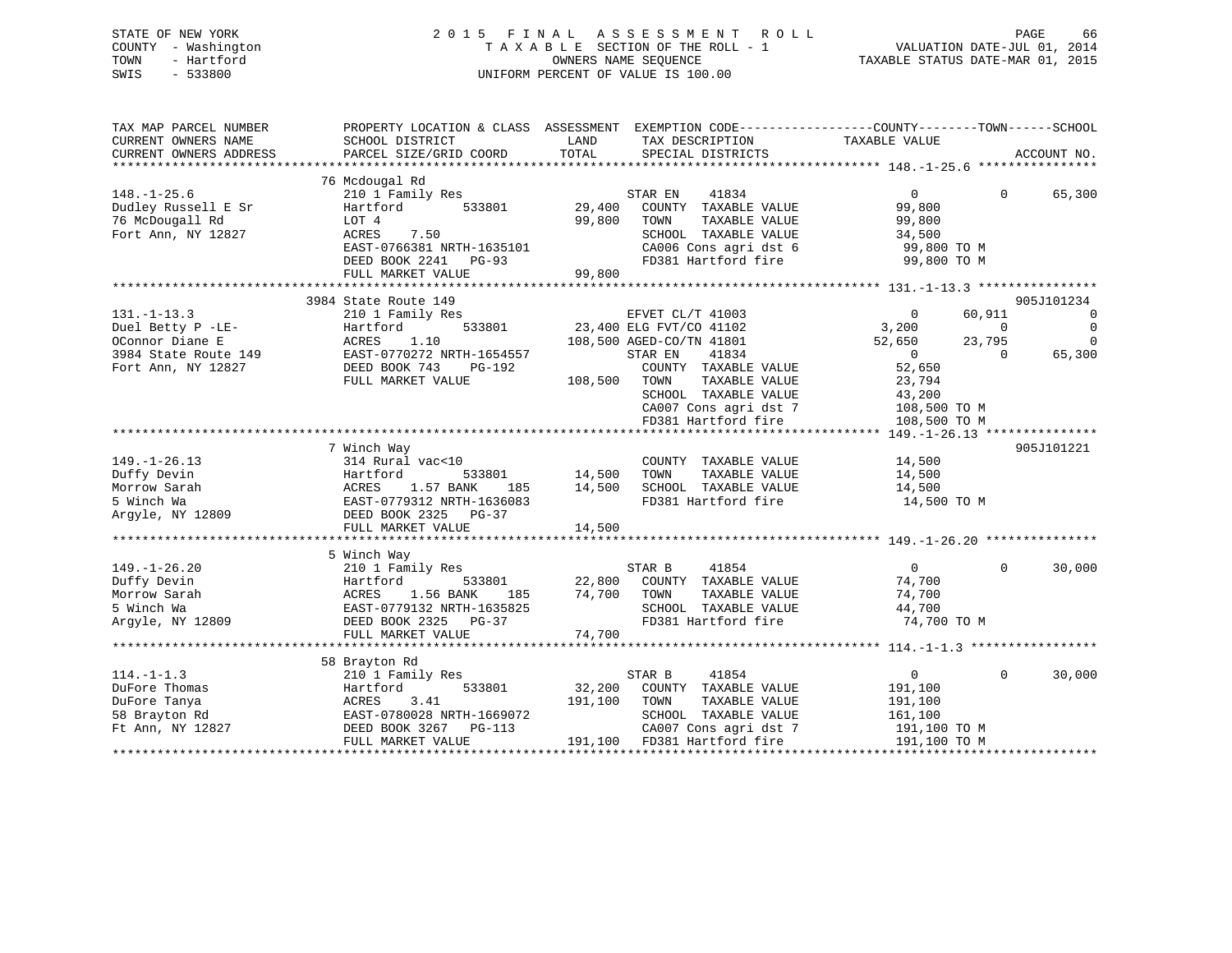## STATE OF NEW YORK 2 0 1 5 F I N A L A S S E S S M E N T R O L L PAGE 67 COUNTY - Washington T A X A B L E SECTION OF THE ROLL - 1 VALUATION DATE-JUL 01, 2014 TOWN - Hartford **TAXABLE STATUS DATE-MAR 01, 2015** OWNERS NAME SEQUENCE TAXABLE STATUS DATE-MAR 01, 2015 SWIS - 533800 UNIFORM PERCENT OF VALUE IS 100.00

| TAX MAP PARCEL NUMBER<br>CURRENT OWNERS NAME<br>CURRENT OWNERS ADDRESS                          | SCHOOL DISTRICT<br>PARCEL SIZE/GRID COORD                                                                                                                                      | PROPERTY LOCATION & CLASS ASSESSMENT EXEMPTION CODE----------------COUNTY-------TOWN------SCHOOL<br>LAND<br>TAX DESCRIPTION<br>TOTAL<br>SPECIAL DISTRICTS                                                                                                                                                                                                                                                                                                                                                               | TAXABLE VALUE<br>ACCOUNT NO.                                                                                        |
|-------------------------------------------------------------------------------------------------|--------------------------------------------------------------------------------------------------------------------------------------------------------------------------------|-------------------------------------------------------------------------------------------------------------------------------------------------------------------------------------------------------------------------------------------------------------------------------------------------------------------------------------------------------------------------------------------------------------------------------------------------------------------------------------------------------------------------|---------------------------------------------------------------------------------------------------------------------|
| $150. - 1 - 30.2$<br>Dufour Michael<br>Dufour Sherry<br>241 Pope Hill Rd<br>Arqyle, NY 12809    | 241 Pope Hill Rd<br>240 Rural res<br>533801<br>Hartford<br>LOT 2<br>ACRES 13.78<br>EAST-0782410 NRTH-1634884<br>DEED BOOK 706<br>PG-54<br>FULL MARKET VALUE                    | STAR B<br>41854<br>46,400<br>COUNTY TAXABLE VALUE<br>208,800<br>TAXABLE VALUE<br>TOWN<br>SCHOOL TAXABLE VALUE<br>FD381 Hartford fire<br>208,800                                                                                                                                                                                                                                                                                                                                                                         | 905J101334<br>$\Omega$<br>30,000<br>$\overline{0}$<br>208,800<br>208,800<br>178,800<br>208,800 TO M                 |
| $132. - 4 - 11.3$<br>Dunster Richard<br>Dunster Marsha<br>Granville, NY 12832                   | 501 Blood St<br>210 1 Family Res<br>533801<br>Hartford<br>2.70<br>ACRES                                                                                                        | 41834<br>STAR EN<br>29,500 COUNTY TAXABLE VALUE<br>157,800<br>TOWN<br>TAXABLE VALUE<br>$\begin{tabular}{lllllllllll} \texttt{501 Blood St} & & & & & \texttt{EAST-0794223 NRTH-1651831} & & & & \texttt{SCHOOL} & \texttt{TAXABLE VALUE} & & & \texttt{92,500} \\ \texttt{Granville, NY 12832} & & & & \texttt{DEED BOOK 488} & & \texttt{PG-695} & & \texttt{FD381 Hartford fire} & & \texttt{157,800 TO M} \\ & & & & & \texttt{FULL MARKET VALUE} & & & \texttt{157,800} & & & \texttt{157,800 TO M} & & \texttt{15$ | 905J101203<br>$\overline{0}$<br>65,300<br>$\Omega$<br>157,800<br>157,800                                            |
| $149. - 1 - 29.4$<br>Durant Rhonda<br>46 Pope Hill Rd<br>Arqyle, NY 12809                       | 46 Pope Hill Rd<br>210 1 Family Res<br>Hartford<br>FRNT 100.00 DPTH 400.00<br>EAST-0778180 NRTH-1632997<br>DEED BOOK 2608 PG-1<br>FULL MARKET VALUE                            | 41854<br>STAR B<br>533801 21,300 COUNTY TAXABLE VALUE<br>90,600<br>TOWN<br>TAXABLE VALUE<br>SCHOOL TAXABLE VALUE<br>CA006 Cons agri dst 6 90,600 TO M<br>90,600 FD381 Hartford fire                                                                                                                                                                                                                                                                                                                                     | 905J101232<br>$\overline{0}$<br>$\Omega$<br>30,000<br>90,600<br>90,600<br>60,600<br>90,600 TO M                     |
| $122. - 1 - 18$<br>Durkee Dale R<br>Durkee Sonia R<br>198 County Route 17<br>Fort Ann, NY 12827 | 198 County Route 17<br>210 1 Family Res<br>Hartford<br>533801<br>1.89<br>ACRES<br>EAST-0773348 NRTH-1658413<br>DEED BOOK 3438 PG-45<br>FULL MARKET VALUE                       | 41854<br>STAR B<br>26,400 COUNTY TAXABLE VALUE<br>165,600<br>TAXABLE VALUE<br>TOWN<br>SCHOOL TAXABLE VALUE<br>CA007 Cons agri dst 7<br>165,600 FD381 Hartford fire                                                                                                                                                                                                                                                                                                                                                      | 905J100620<br>$\overline{0}$<br>$\Omega$<br>30,000<br>165,600<br>165,600<br>135,600<br>165,600 TO M<br>165,600 TO M |
| $122. - 1 - 17.1$<br>Durkee Douglas W<br>Durkee Sandra L<br>Fort Ann, NY 12827                  | 143 County Route 17<br>210 1 Family Res<br>533801<br>Hartford<br>3.83<br>ACRES<br>143 County Route 17 EAST-0772101 NRTH-1658178<br>DEED BOOK 722<br>PG-82<br>FULL MARKET VALUE | STAR B<br>41854<br>34,900<br>COUNTY TAXABLE VALUE<br>201,700<br>TOWN<br>TAXABLE VALUE<br>SCHOOL TAXABLE VALUE<br>CA007 Cons agri dst 7<br>201,700 FD381 Hartford fire                                                                                                                                                                                                                                                                                                                                                   | $\overline{0}$<br>$\Omega$<br>30,000<br>201,700<br>201,700<br>171,700<br>201,700 TO M<br>201,700 TO M               |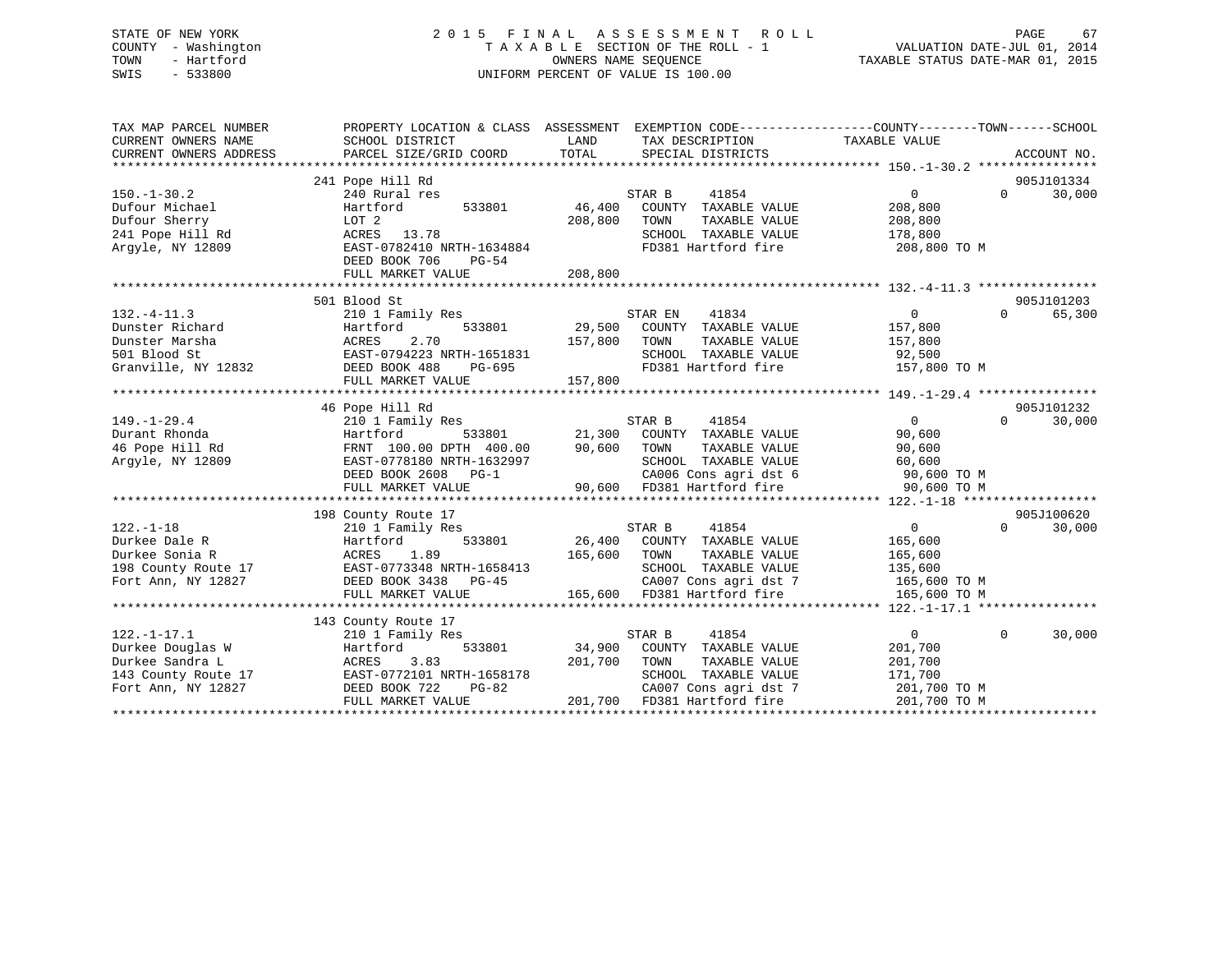## STATE OF NEW YORK 2 0 1 5 F I N A L A S S E S S M E N T R O L L PAGE 68 COUNTY - Washington T A X A B L E SECTION OF THE ROLL - 1 VALUATION DATE-JUL 01, 2014 TOWN - Hartford **TAXABLE STATUS DATE-MAR 01, 2015** OWNERS NAME SEQUENCE TAXABLE STATUS DATE-MAR 01, 2015 SWIS - 533800 UNIFORM PERCENT OF VALUE IS 100.00

| TAX MAP PARCEL NUMBER<br>CURRENT OWNERS NAME<br>CURRENT OWNERS ADDRESS                   | SCHOOL DISTRICT<br>PARCEL SIZE/GRID COORD                                                                                                                                                                                                                                     | LAND<br>TOTAL                | TAX DESCRIPTION<br>SPECIAL DISTRICTS                                                                                                                                                                                                        | PROPERTY LOCATION & CLASS ASSESSMENT EXEMPTION CODE---------------COUNTY-------TOWN-----SCHOOL<br>TAXABLE VALUE | ACCOUNT NO.                              |
|------------------------------------------------------------------------------------------|-------------------------------------------------------------------------------------------------------------------------------------------------------------------------------------------------------------------------------------------------------------------------------|------------------------------|---------------------------------------------------------------------------------------------------------------------------------------------------------------------------------------------------------------------------------------------|-----------------------------------------------------------------------------------------------------------------|------------------------------------------|
|                                                                                          |                                                                                                                                                                                                                                                                               |                              |                                                                                                                                                                                                                                             |                                                                                                                 |                                          |
| $132. - 1 - 18.2$<br>Durkee Gordon<br>Durkee Mary Lou<br>PO Box 44<br>Fort Ann, NY 12827 | County Route 23<br>323 Vacant rural<br>533801<br>Hartford<br>507/453<br>ACRES 55.10<br>EAST-0788476 NRTH-1657504                                                                                                                                                              | 75,700<br>75,700             | COUNTY TAXABLE VALUE<br>TOWN<br>TAXABLE VALUE<br>SCHOOL TAXABLE VALUE<br>CA007 Cons agri dst 7<br>FD381 Hartford fire                                                                                                                       | 75,700<br>75,700<br>טט/,15<br>75,700 TO M<br>רי רי די<br>75,700 TO M                                            | 905J101099                               |
|                                                                                          | DEED BOOK 502<br>PG-248                                                                                                                                                                                                                                                       |                              |                                                                                                                                                                                                                                             |                                                                                                                 |                                          |
|                                                                                          | FULL MARKET VALUE                                                                                                                                                                                                                                                             | 75,700                       |                                                                                                                                                                                                                                             |                                                                                                                 |                                          |
|                                                                                          |                                                                                                                                                                                                                                                                               |                              |                                                                                                                                                                                                                                             |                                                                                                                 |                                          |
| $114. - 1 - 20$<br>MAY BE SUBJECT TO PAYMENT<br>UNDER AGDIST LAW TIL 2019                | 56 Durkee Ln<br>112 Dairy farm<br>Durkee Irrov Living Trust Hartford 533801<br>Durkee Cecil M 2628/181Covenants&Restric<br>56 Durkee Ln 1955/39WRP eastment 2865/<br>Fort Ann, NY 12827 ACRES 85.86<br>EAST-0785060 NRTH-1665792<br>DEED BOOK 1955 PG-39<br>FULL MARKET VALUE | 185,500                      | 17 PCT OF VALUE USED FOR EXEMPTION PURPOSES<br>AG DIST<br>41720<br>533801 123,800 AGED-ALL 41800<br>185,500 STAR EN<br>41834<br>COUNTY TAXABLE VALUE<br>TOWN<br>TAXABLE VALUE<br>SCHOOL TAXABLE VALUE<br>CA007 Cons agri dst 7<br>54,735 EX | 54,735<br>54,735<br>15,768<br>15,768<br>$\sim$ 0<br>$\Omega$<br>114,997<br>114,997<br>49,697<br>130,765 TO M    | 905J100186<br>54,735<br>15,768<br>65,300 |
|                                                                                          |                                                                                                                                                                                                                                                                               |                              | FD381 Hartford fire                                                                                                                                                                                                                         | 185,500 TO M                                                                                                    |                                          |
| $122. - 1 - 17$                                                                          | 231 County Route 17<br>112 Dairy farm                                                                                                                                                                                                                                         |                              | AG DIST<br>41720                                                                                                                                                                                                                            | 198,643<br>198,643                                                                                              | 905J100189<br>198,643                    |
| Durkee Willard L<br>Durkee Beverly A<br>143 Hall Rd<br>Fort Ann, NY 12827                | Hartford<br>449/1049 424/105-408/245<br>ACRES 383.40<br>EAST-0773780 NRTH-1658705                                                                                                                                                                                             | 705,400                      | 533801 434,800 TEMP GRHSE 42120<br>COUNTY TAXABLE VALUE<br>TOWN<br>TAXABLE VALUE<br>SCHOOL TAXABLE VALUE                                                                                                                                    | 50,000 50,000<br>456,757<br>456,757<br>456,757                                                                  | 50,000                                   |
| MAY BE SUBJECT TO PAYMENT<br>UNDER AGDIST LAW TIL 2019                                   | FULL MARKET VALUE                                                                                                                                                                                                                                                             |                              | 705,400 CA007 Cons agri dst 7<br>248,643 EX<br>FD381 Hartford fire<br>50,000 EX                                                                                                                                                             | 456,757 TO M<br>655,400 TO M                                                                                    |                                          |
|                                                                                          |                                                                                                                                                                                                                                                                               |                              |                                                                                                                                                                                                                                             |                                                                                                                 |                                          |
| $122. - 1 - 19$<br>Durkee Willard L<br>Durkee Beverly A<br>143 Hall Rd                   | 143 Hall Rd<br>210 1 Family Res<br>533801<br>Hartford 533801<br>ACRES 1.20<br>EAST-0773484 NRTH-1658225<br>DEED BOOK 529 PG-75                                                                                                                                                | 178,500 TOWN                 | STAR EN<br>41834<br>23,800 COUNTY TAXABLE VALUE<br>TAXABLE VALUE<br>SCHOOL TAXABLE VALUE                                                                                                                                                    | $\overline{0}$<br>$\Omega$<br>178,500<br>178,500<br>113,200                                                     | 905J100275<br>65,300                     |
| Fort Ann, NY 12827                                                                       | FULL MARKET VALUE                                                                                                                                                                                                                                                             |                              | CA007 Cons agri dst 7<br>178,500 FD381 Hartford fire                                                                                                                                                                                        | 178,500 TO M<br>178,500 TO M                                                                                    |                                          |
| $150. - 1 - 34.6$                                                                        | 27 Old Town Way<br>210 1 Family Res<br>Durling John D<br>Durling Paul A<br>27 Old Town Way<br>Granville, NY 12832<br>EAST-0785082 NRTH-1633987<br>DEED BOOK 2379 PG-209<br>DEED BOOK 2379 PG-209<br>DEED BOOK 2379 PG-209<br>PETIT MARKET VALUE<br>FULL MARKET VALUE          | 39,400<br>154,500<br>154,500 | 41854<br>STAR B<br>COUNTY TAXABLE VALUE<br>TAXABLE VALUE<br>TOWN<br>SCHOOL TAXABLE VALUE<br>FD381 Hartford fire                                                                                                                             | $\overline{0}$<br>$\Omega$<br>154,500<br>154,500<br>124,500<br>154,500 TO M                                     | 30,000                                   |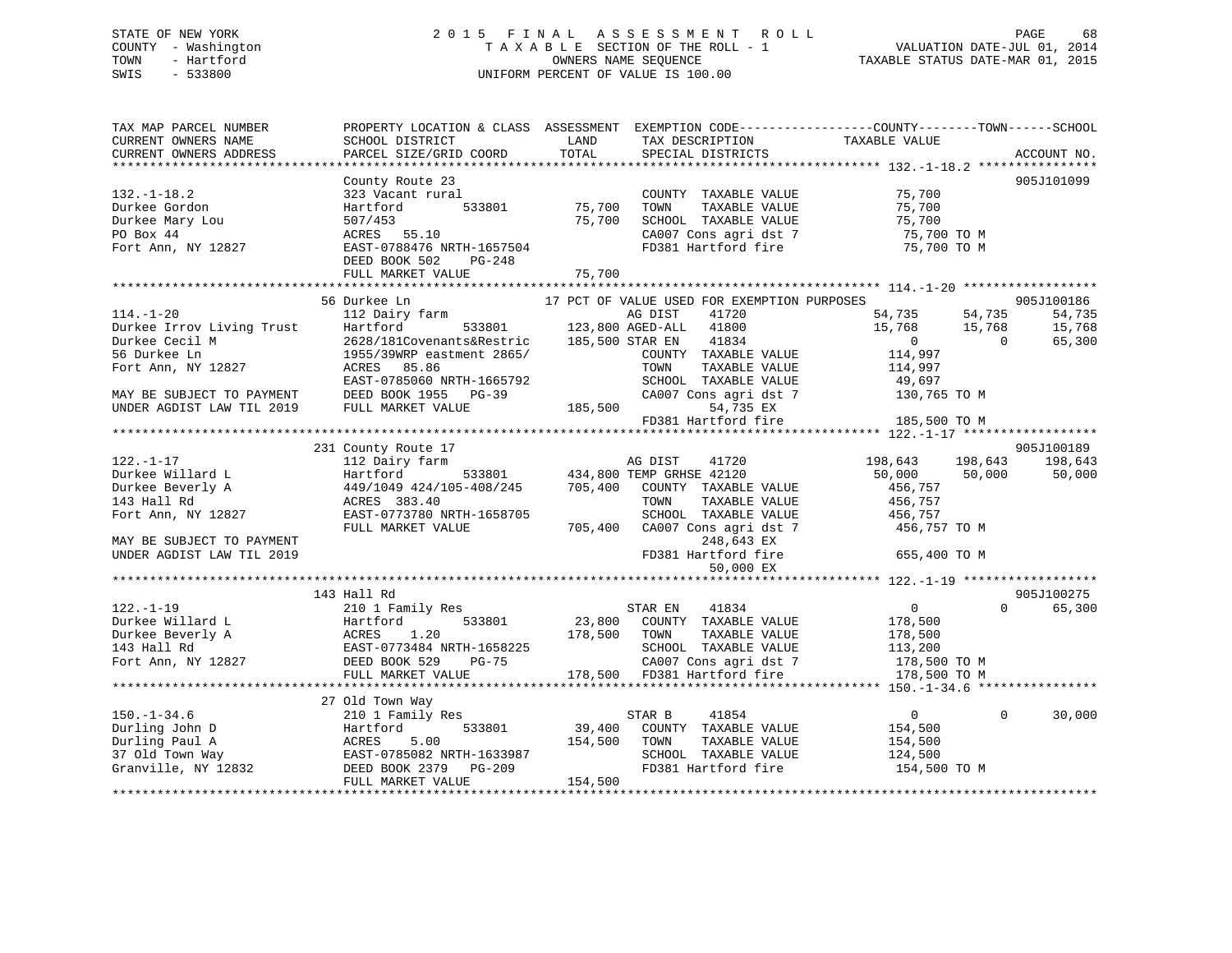## STATE OF NEW YORK 2 0 1 5 F I N A L A S S E S S M E N T R O L L PAGE 69 COUNTY - Washington T A X A B L E SECTION OF THE ROLL - 1 VALUATION DATE-JUL 01, 2014 TOWN - Hartford OWNERS NAME SEQUENCE TAXABLE STATUS DATE-MAR 01, 2015 SWIS - 533800 UNIFORM PERCENT OF VALUE IS 100.00

| TAX MAP PARCEL NUMBER<br>CURRENT OWNERS NAME<br>CURRENT OWNERS ADDRESS                              | SCHOOL DISTRICT<br>PARCEL SIZE/GRID COORD                                                                                                                                       | LAND<br>TAX DESCRIPTION<br>TOTAL<br>SPECIAL DISTRICTS                                                                                                          | PROPERTY LOCATION & CLASS ASSESSMENT EXEMPTION CODE----------------COUNTY-------TOWN------SCHOOL<br>TAXABLE VALUE<br>ACCOUNT NO. |
|-----------------------------------------------------------------------------------------------------|---------------------------------------------------------------------------------------------------------------------------------------------------------------------------------|----------------------------------------------------------------------------------------------------------------------------------------------------------------|----------------------------------------------------------------------------------------------------------------------------------|
|                                                                                                     |                                                                                                                                                                                 |                                                                                                                                                                |                                                                                                                                  |
| $150. - 1 - 31.2$<br>Durling Paul A<br>Durling Marjorie M<br>37 Old Town Way<br>Granville, NY 12832 | Pope Hill Rd<br>322 Rural vac>10<br>Hartford<br>533801<br>LOT 3<br>ACRES 10.28<br>EAST-0783912 NRTH-1633362<br>DEED BOOK 945<br>PG-286                                          | AG DIST<br>41720<br>22,000<br>COUNTY TAXABLE VALUE<br>22,000<br>TOWN<br>TAXABLE VALUE<br>SCHOOL TAXABLE VALUE<br>CA006 Cons agri dst 6<br>4,624 EX             | 4,624<br>4,624<br>4,624<br>17,376<br>17,376<br>17,376<br>17,376 TO M                                                             |
| MAY BE SUBJECT TO PAYMENT<br>UNDER AGDIST LAW TIL 2019                                              | FULL MARKET VALUE                                                                                                                                                               | 22,000 FD381 Hartford fire                                                                                                                                     | 22,000 TO M                                                                                                                      |
|                                                                                                     |                                                                                                                                                                                 |                                                                                                                                                                |                                                                                                                                  |
| $150. - 1 - 34.2$<br>Durling Paul A<br>Durling John D<br>37 Old Town Way<br>Granville, NY 12832     | Old Town Way<br>322 Rural vac>10<br>Hartford<br>533801<br>ACRES 22.00<br>EAST-0784636 NRTH-1633582<br>DEED BOOK 2379 PG-213<br>FULL MARKET VALUE                                | AGRI-D IND 41730<br>33,400<br>COUNTY TAXABLE VALUE<br>33,400<br>TOWN<br>TAXABLE VALUE<br>SCHOOL TAXABLE VALUE<br>FD381 Hartford fire<br>33,400                 | 905J101191<br>8,943<br>8,943<br>8,943<br>24,457<br>24,457<br>24,457<br>33,400 TO M                                               |
| MAY BE SUBJECT TO PAYMENT<br>UNDER AGDIST LAW TIL 2022                                              |                                                                                                                                                                                 |                                                                                                                                                                |                                                                                                                                  |
|                                                                                                     | 37 Old Town Way                                                                                                                                                                 |                                                                                                                                                                | 905J101401                                                                                                                       |
| $150. - 1 - 34.5$<br>Durling Paul A<br>Durling Marjorie M<br>37 Old Town Way<br>Granville, NY 12832 | 240 Rural res<br>Hartford<br>533801<br>ACRES 18.00<br>EAST-0784736 NRTH-1634437<br>DEED BOOK 940<br>PG-292<br>FULL MARKET VALUE                                                 | AGRI-D IND 41730<br>41,200 STAR EN<br>41834<br>173,600<br>COUNTY TAXABLE VALUE<br>TAXABLE VALUE<br>TOWN<br>SCHOOL TAXABLE VALUE<br>173,600 FD381 Hartford fire | 9,144<br>9,144<br>9,144<br>65,300<br>$\overline{0}$<br>$\Omega$<br>164,456<br>164,456<br>99,156<br>173,600 TO M                  |
| MAY BE SUBJECT TO PAYMENT<br>UNDER AGDIST LAW TIL 2022                                              |                                                                                                                                                                                 |                                                                                                                                                                |                                                                                                                                  |
| $158. - 2 - 6.3$<br>Durling Paul A<br>Durling Marjorie<br>37 Old Town Way<br>Granville, NY 12832    | Lundy Rd OFF<br>312 Vac w/imprv<br>533801<br>Hartford<br>3206/57<br>$158. - 1 - 6.3$<br>ACRES<br>9.94<br>EAST-0788191 NRTH-1632351<br>DEED BOOK 3271 PG-95<br>FULL MARKET VALUE | COUNTY TAXABLE VALUE<br>6,500<br>TOWN<br>TAXABLE VALUE<br>18,900 SCHOOL TAXABLE VALUE<br>FD381 Hartford fire<br>18,900                                         | 905J100154<br>18,900<br>18,900<br>18,900<br>18,900 TO M                                                                          |
|                                                                                                     |                                                                                                                                                                                 |                                                                                                                                                                |                                                                                                                                  |
| $142. - 1 - 21.1$<br>Duval Andre E II<br>Duval Linda<br>201 Blood St<br>Granville, NY 12832         | 201 Blood St<br>210 1 Family Res<br>533801<br>Hartford<br>ROW 551/180<br>ACRES<br>3.50<br>EAST-0792629 NRTH-1645798<br>DEED BOOK 551<br>PG-179<br>FULL MARKET VALUE             | STAR B<br>41854<br>32,500<br>COUNTY TAXABLE VALUE<br>127,700<br>TOWN<br>TAXABLE VALUE<br>SCHOOL TAXABLE VALUE<br>FD381 Hartford fire<br>127,700                | 905J101311<br>$\mathbf{0}$<br>$\Omega$<br>30,000<br>127,700<br>127,700<br>97,700<br>127,700 TO M                                 |
|                                                                                                     |                                                                                                                                                                                 |                                                                                                                                                                |                                                                                                                                  |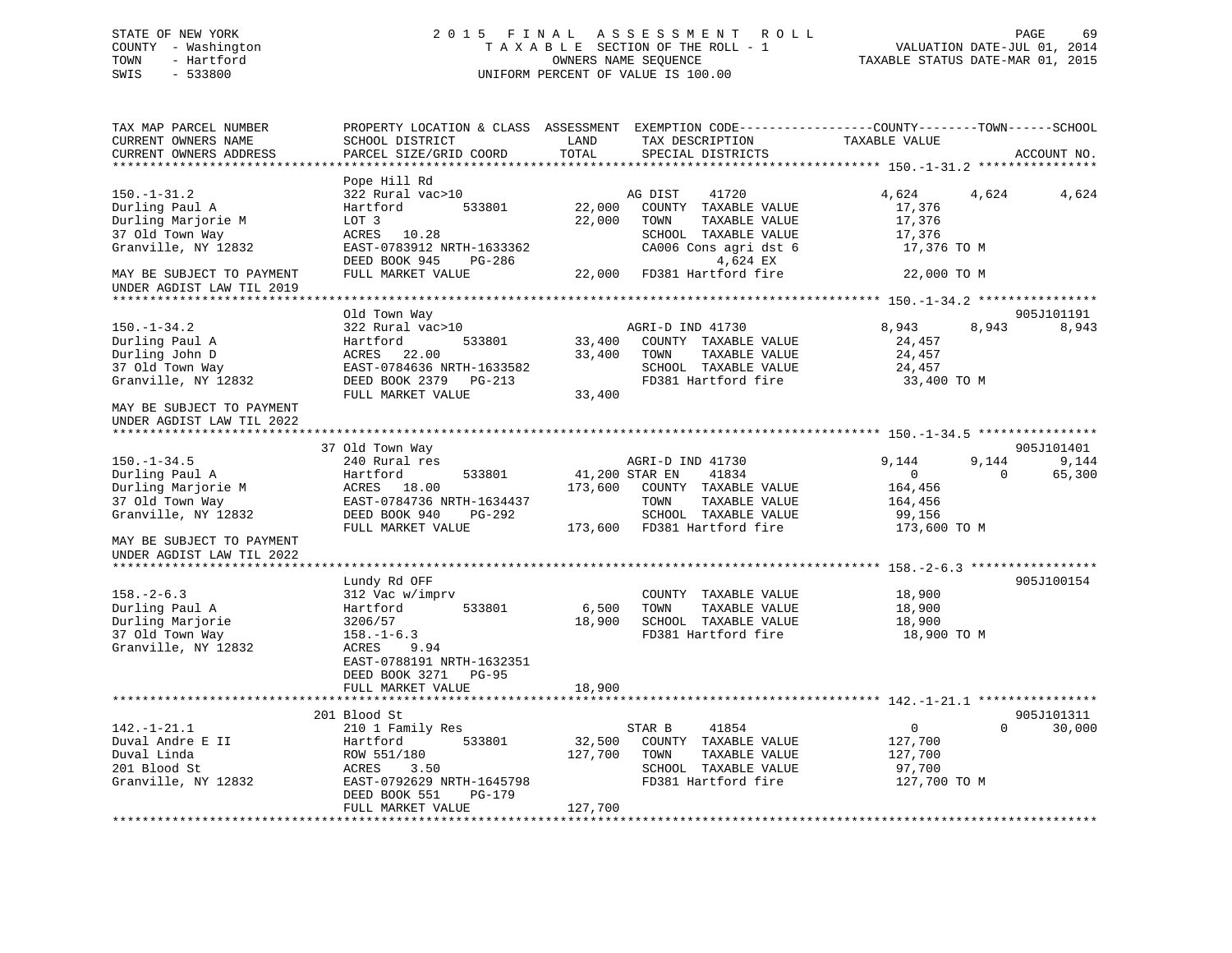## STATE OF NEW YORK 2 0 1 5 F I N A L A S S E S S M E N T R O L L PAGE 70 COUNTY - Washington T A X A B L E SECTION OF THE ROLL - 1 VALUATION DATE-JUL 01, 2014 TOWN - Hartford OWNERS NAME SEQUENCE TAXABLE STATUS DATE-MAR 01, 2015 SWIS - 533800 UNIFORM PERCENT OF VALUE IS 100.00

| TAX MAP PARCEL NUMBER<br>CURRENT OWNERS NAME<br>CURRENT OWNERS ADDRESS                                 | PROPERTY LOCATION & CLASS ASSESSMENT EXEMPTION CODE----------------COUNTY-------TOWN------SCHOOL<br>SCHOOL DISTRICT<br>PARCEL SIZE/GRID COORD                            | LAND<br>TOTAL                       | TAX DESCRIPTION TAXABLE VALUE<br>SPECIAL DISTRICTS                                                                             |                                                                 | ACCOUNT NO.            |
|--------------------------------------------------------------------------------------------------------|--------------------------------------------------------------------------------------------------------------------------------------------------------------------------|-------------------------------------|--------------------------------------------------------------------------------------------------------------------------------|-----------------------------------------------------------------|------------------------|
| $142. - 1 - 9$                                                                                         | 322 Blood St<br>210 1 Family Res                                                                                                                                         |                                     | AGED-CO/TN 41801                                                                                                               | 24,270<br>24,270                                                | 905J101200<br>$\Omega$ |
| Duval Pierre<br>Duval Pauline<br>322 Blood St<br>Granville, NY 12832                                   | Hartford<br>533801<br>$142. -1 - 9. -1$<br>ACRES 5.70<br>EAST-0794934 NRTH-1647854<br>DEED BOOK 488<br>PG-620                                                            | 40,900 STAR EN<br>80,900<br>TOWN    | 41834<br>COUNTY TAXABLE VALUE<br>TAXABLE VALUE<br>SCHOOL TAXABLE VALUE 15,600                                                  | $\Omega$<br>56,630<br>56,630<br>FD381 Hartford fire 80,900 TO M | 65,300<br>$\Omega$     |
|                                                                                                        | FULL MARKET VALUE                                                                                                                                                        | 80,900                              |                                                                                                                                |                                                                 |                        |
|                                                                                                        |                                                                                                                                                                          |                                     |                                                                                                                                |                                                                 |                        |
|                                                                                                        | 4229 State Route 149                                                                                                                                                     |                                     |                                                                                                                                |                                                                 | 905J100124             |
| $131. - 1 - 8$<br>Dyer Christy A<br>4229 State Route 149<br>Fort Ann, NY 12827                         | 210 1 Family Res<br>533801<br>Hartford<br>6.55<br>ACRES<br>EAST-0776085 NRTH-1653418<br>DEED BOOK 916<br>PG-246                                                          | STAR B<br>44,100<br>160,400<br>TOWN | 41854<br>COUNTY TAXABLE VALUE<br>TAXABLE VALUE<br>SCHOOL TAXABLE VALUE<br>CA007 Cons agri dst 7<br>160,400 FD381 Hartford fire | $\overline{0}$<br>160,400<br>160,400<br>130,400<br>160,400 TO M | $\Omega$<br>30,000     |
|                                                                                                        | FULL MARKET VALUE                                                                                                                                                        |                                     |                                                                                                                                | 160,400 TO M                                                    |                        |
|                                                                                                        | Baldwin Corners Rd                                                                                                                                                       |                                     |                                                                                                                                |                                                                 | 905J100345             |
| $122. - 1 - 3$<br>Eagles Nest LLC<br>648 Truesdale Hill Rd<br>Lake George, NY 12845                    | 720 Mine/quarry<br>Hartford 533801<br>815/212<br>ACRES 49.00<br>EAST-0771629 NRTH-1664546<br>DEED BOOK 794<br>PG-315                                                     | 140,700<br>TOWN<br>140,700          | COUNTY TAXABLE VALUE<br>TAXABLE VALUE<br>SCHOOL TAXABLE VALUE<br>CA007 Cons agri dst 7<br>FD381 Hartford fire                  | 140,700<br>140,700<br>140,700<br>140,700 TO M<br>140,700 TO M   |                        |
|                                                                                                        | FULL MARKET VALUE                                                                                                                                                        | 140,700                             |                                                                                                                                |                                                                 |                        |
|                                                                                                        |                                                                                                                                                                          |                                     |                                                                                                                                |                                                                 |                        |
| $141. - 3 - 39.3$<br>Efficacy Holdings LLC<br>8216 Revels Rd<br>Riverview, FL 33569                    | Miller Rdg<br>311 Res vac land<br>Hartford 533801 500<br>FRNT 97.00 DPTH 66.00 500<br>EAST-0785866 NRTH-1641408<br>DEED BOOK 3020 PG-317<br>FULL MARKET VALUE            | TOWN<br>500                         | COUNTY TAXABLE VALUE<br>TAXABLE VALUE<br>SCHOOL TAXABLE VALUE<br>FD381 Hartford fire                                           | 500<br>500<br>500<br>500 TO M                                   | 905J101143             |
|                                                                                                        |                                                                                                                                                                          |                                     |                                                                                                                                |                                                                 |                        |
| $132. - 2 - 38.7$<br>Efthimiou Basil<br>Efthimiou Claudia<br>95 Stratford Ave<br>Garden City, NY 11530 | State Route 149 OFF<br>314 Rural vac<10<br>533801<br>Hartford<br>Ease 611/238<br>ACRES 3.15<br>EAST-0788993 NRTH-1651690<br>DEED BOOK 609<br>PG-243<br>FULL MARKET VALUE | 10,500<br>TOWN<br>10,500<br>10,500  | COUNTY TAXABLE VALUE<br>TAXABLE VALUE<br>SCHOOL TAXABLE VALUE<br>FD381 Hartford fire                                           | 10,500<br>10,500<br>10,500<br>10,500 TO M                       | 905J101386             |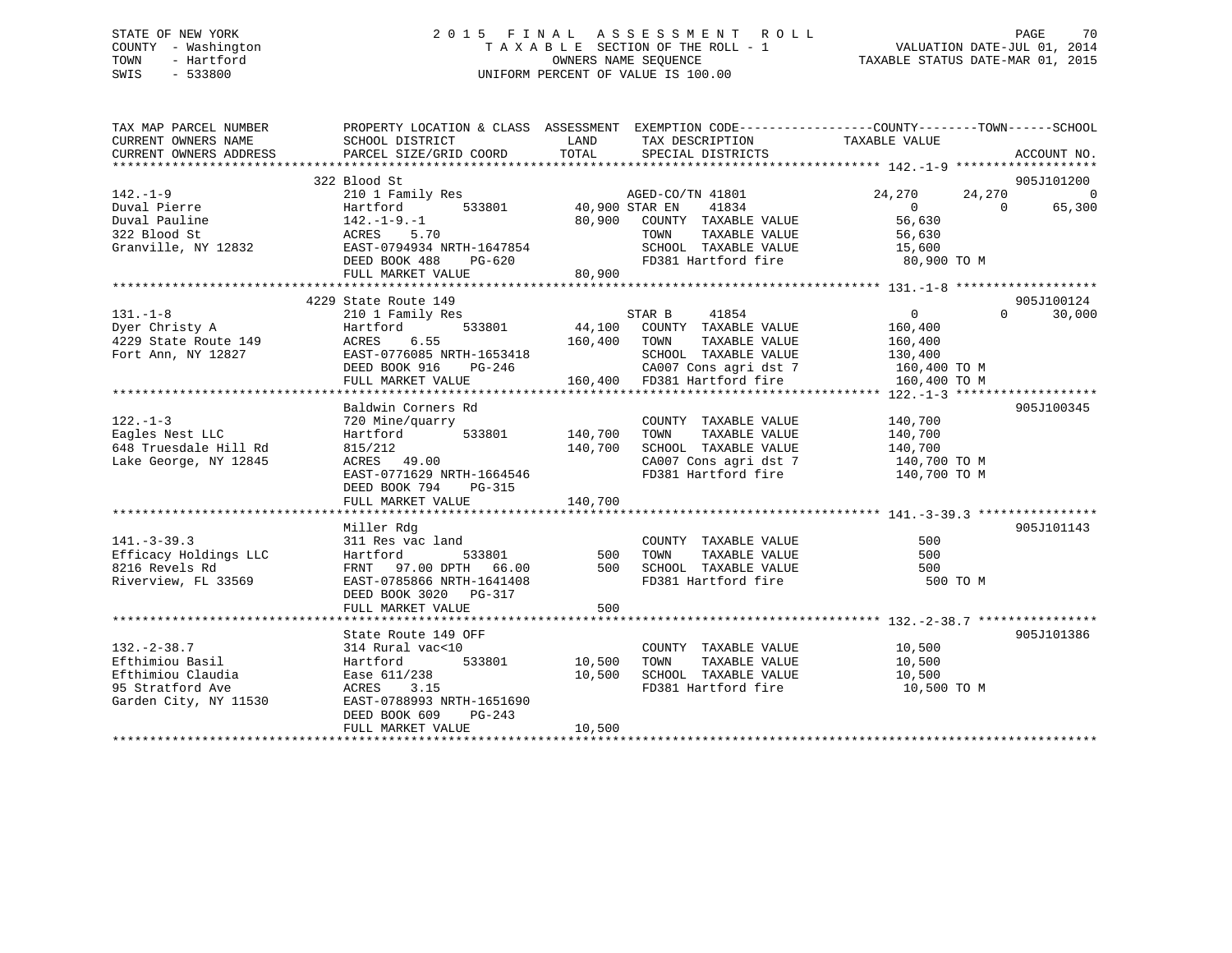|      | STATE OF NEW YORK   | 2015 FINAL ASSESSMENT ROLL         | PAGE                             | -71 |
|------|---------------------|------------------------------------|----------------------------------|-----|
|      | COUNTY - Washington | TAXABLE SECTION OF THE ROLL - 1    | VALUATION DATE-JUL 01, 2014      |     |
| TOWN | - Hartford          | OWNERS NAME SEOUENCE               | TAXABLE STATUS DATE-MAR 01, 2015 |     |
| SWIS | $-533800$           | UNIFORM PERCENT OF VALUE IS 100.00 |                                  |     |
|      |                     |                                    |                                  |     |
|      |                     |                                    |                                  |     |

| TAX MAP PARCEL NUMBER THE PROPERTY LOCATION & CLASS ASSESSMENT EXEMPTION CODE--------------COUNTY--------TOWN------SCHOOL                                                                                                                                                                                                                                                                                                      |                           |           |  |             |
|--------------------------------------------------------------------------------------------------------------------------------------------------------------------------------------------------------------------------------------------------------------------------------------------------------------------------------------------------------------------------------------------------------------------------------|---------------------------|-----------|--|-------------|
|                                                                                                                                                                                                                                                                                                                                                                                                                                |                           |           |  |             |
|                                                                                                                                                                                                                                                                                                                                                                                                                                |                           |           |  | ACCOUNT NO. |
|                                                                                                                                                                                                                                                                                                                                                                                                                                |                           |           |  |             |
|                                                                                                                                                                                                                                                                                                                                                                                                                                | 1944 Burch Rd             |           |  | 905L100427  |
|                                                                                                                                                                                                                                                                                                                                                                                                                                |                           |           |  |             |
|                                                                                                                                                                                                                                                                                                                                                                                                                                |                           |           |  |             |
|                                                                                                                                                                                                                                                                                                                                                                                                                                |                           |           |  |             |
|                                                                                                                                                                                                                                                                                                                                                                                                                                |                           |           |  |             |
|                                                                                                                                                                                                                                                                                                                                                                                                                                |                           |           |  |             |
|                                                                                                                                                                                                                                                                                                                                                                                                                                |                           |           |  |             |
|                                                                                                                                                                                                                                                                                                                                                                                                                                |                           |           |  |             |
|                                                                                                                                                                                                                                                                                                                                                                                                                                |                           |           |  |             |
|                                                                                                                                                                                                                                                                                                                                                                                                                                |                           |           |  |             |
|                                                                                                                                                                                                                                                                                                                                                                                                                                | 7748 State Route 40       |           |  | 905J100286  |
|                                                                                                                                                                                                                                                                                                                                                                                                                                |                           |           |  |             |
|                                                                                                                                                                                                                                                                                                                                                                                                                                |                           |           |  |             |
|                                                                                                                                                                                                                                                                                                                                                                                                                                |                           |           |  |             |
|                                                                                                                                                                                                                                                                                                                                                                                                                                |                           |           |  |             |
|                                                                                                                                                                                                                                                                                                                                                                                                                                |                           |           |  |             |
|                                                                                                                                                                                                                                                                                                                                                                                                                                |                           |           |  |             |
|                                                                                                                                                                                                                                                                                                                                                                                                                                |                           |           |  |             |
|                                                                                                                                                                                                                                                                                                                                                                                                                                |                           |           |  |             |
|                                                                                                                                                                                                                                                                                                                                                                                                                                | County Route 30 OFF       |           |  | 905J100208  |
|                                                                                                                                                                                                                                                                                                                                                                                                                                |                           |           |  |             |
|                                                                                                                                                                                                                                                                                                                                                                                                                                |                           |           |  |             |
|                                                                                                                                                                                                                                                                                                                                                                                                                                |                           |           |  |             |
|                                                                                                                                                                                                                                                                                                                                                                                                                                |                           |           |  |             |
|                                                                                                                                                                                                                                                                                                                                                                                                                                |                           |           |  |             |
|                                                                                                                                                                                                                                                                                                                                                                                                                                | EAST-0782374 NRTH-1631886 |           |  |             |
|                                                                                                                                                                                                                                                                                                                                                                                                                                | DEED BOOK 2137 PG-67      |           |  |             |
|                                                                                                                                                                                                                                                                                                                                                                                                                                |                           |           |  |             |
|                                                                                                                                                                                                                                                                                                                                                                                                                                |                           |           |  |             |
| 149.-1-53.2<br>216+218 Shine Hill Rd<br>Engler Werner LE<br>216-2018 Solet Hill Rd<br>216 Shine Hill Rd<br>216 Shine Hill Rd<br>216 Shine Hill Rd<br>216 Shine Hill Rd<br>216 Shine Hill Rd<br>216 Shine Hill Rd<br>216 Shine Hill Rd<br>216 Shine H                                                                                                                                                                           |                           |           |  |             |
|                                                                                                                                                                                                                                                                                                                                                                                                                                |                           |           |  |             |
|                                                                                                                                                                                                                                                                                                                                                                                                                                |                           |           |  |             |
|                                                                                                                                                                                                                                                                                                                                                                                                                                |                           |           |  |             |
|                                                                                                                                                                                                                                                                                                                                                                                                                                |                           |           |  |             |
|                                                                                                                                                                                                                                                                                                                                                                                                                                |                           |           |  |             |
|                                                                                                                                                                                                                                                                                                                                                                                                                                |                           |           |  |             |
|                                                                                                                                                                                                                                                                                                                                                                                                                                |                           |           |  |             |
|                                                                                                                                                                                                                                                                                                                                                                                                                                |                           |           |  |             |
|                                                                                                                                                                                                                                                                                                                                                                                                                                |                           |           |  |             |
|                                                                                                                                                                                                                                                                                                                                                                                                                                |                           |           |  |             |
|                                                                                                                                                                                                                                                                                                                                                                                                                                |                           |           |  |             |
|                                                                                                                                                                                                                                                                                                                                                                                                                                |                           |           |  |             |
|                                                                                                                                                                                                                                                                                                                                                                                                                                |                           |           |  |             |
| $\begin{tabular}{l cccc} \textbf{151.}-2-11 & \textbf{1269 James Rd} & \textbf{57 PCT OF VALUE ISED FOR EXENPTION PURPOSES} \\ \hline 151.-2-11 & \textbf{240 Rural res} & \textbf{95.1100528} \\ \hline 240 Rural res & \textbf{151.}-11 & \textbf{240 Rural res} \\ \hline 240 Rural res & \textbf{151.}-11 & \textbf{241.}-11 & \textbf{242.}-11 \\ \hline 240 Rural res & \textbf{151.}-11 & \textbf{242.}-11 & \textbf{2$ |                           |           |  |             |
|                                                                                                                                                                                                                                                                                                                                                                                                                                |                           |           |  |             |
|                                                                                                                                                                                                                                                                                                                                                                                                                                |                           |           |  |             |
|                                                                                                                                                                                                                                                                                                                                                                                                                                |                           |           |  |             |
|                                                                                                                                                                                                                                                                                                                                                                                                                                |                           |           |  |             |
|                                                                                                                                                                                                                                                                                                                                                                                                                                |                           | 54,790 EX |  |             |
|                                                                                                                                                                                                                                                                                                                                                                                                                                |                           |           |  |             |
|                                                                                                                                                                                                                                                                                                                                                                                                                                |                           |           |  |             |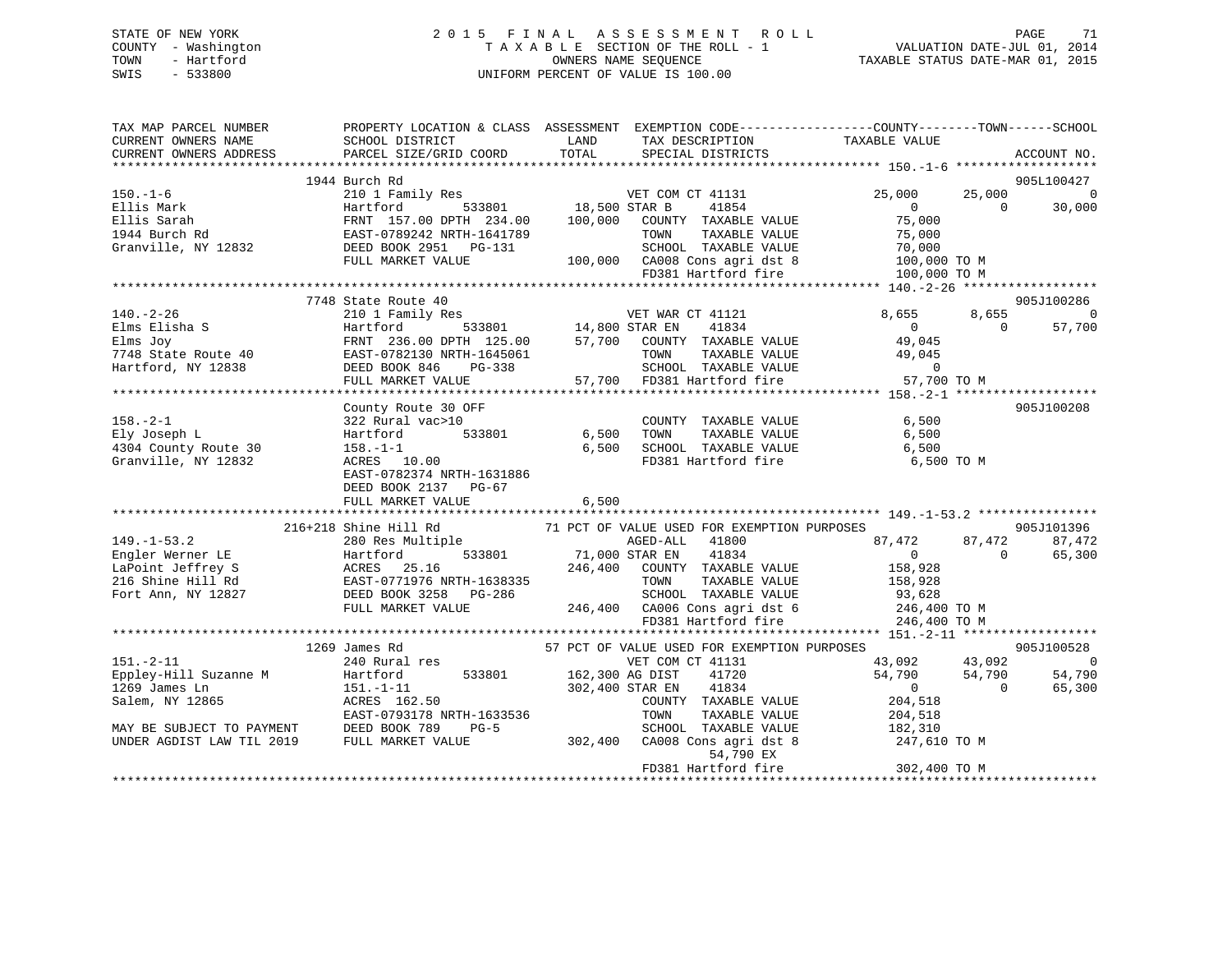## STATE OF NEW YORK 2 0 1 5 F I N A L A S S E S S M E N T R O L L PAGE 72 COUNTY - Washington T A X A B L E SECTION OF THE ROLL - 1 VALUATION DATE-JUL 01, 2014 TOWN - Hartford **TAXABLE STATUS DATE-MAR 01, 2015** OWNERS NAME SEQUENCE TAXABLE STATUS DATE-MAR 01, 2015 SWIS - 533800 UNIFORM PERCENT OF VALUE IS 100.00

| TAX MAP PARCEL NUMBER<br>CURRENT OWNERS NAME<br>CURRENT OWNERS ADDRESS                                                                                                                                                                                                             | PROPERTY LOCATION & CLASS ASSESSMENT EXEMPTION CODE-----------------COUNTY-------TOWN------SCHOOL<br>SCHOOL DISTRICT<br>PARCEL SIZE/GRID COORD TOTAL SPECIAL DISTRICTS |                | LAND TAX DESCRIPTION TAXABLE VALUE                                                                   |                                     | ACCOUNT NO.                               |
|------------------------------------------------------------------------------------------------------------------------------------------------------------------------------------------------------------------------------------------------------------------------------------|------------------------------------------------------------------------------------------------------------------------------------------------------------------------|----------------|------------------------------------------------------------------------------------------------------|-------------------------------------|-------------------------------------------|
| $149. - 1 - 44$<br>$[149.-1-44$ Evans Carl<br>Evans Catherine $402/1161$<br>$474/529$<br>Evans Catherine $402/1161$<br>$474/529$<br>$533801$<br>$402/1161$<br>$474/529$<br>$59,900$<br>$59,900$<br>$59,900$<br>$59,900$<br>$59,900$<br>$59,900$<br>$59,900$<br>$59,900$<br>$59,90$ | 32 Russell Ln                                                                                                                                                          |                |                                                                                                      | $\overline{0}$                      | 905J100209<br>$0 \qquad \qquad$<br>65,300 |
| 110.11-10<br>Evens Family Trust<br>Evens Family Trust<br>ATT:Jared L Evens Trustee 869-308<br>3107 State Route 196 ACRES 2.80<br>Fort Ann, NY 12827<br>Fort Ann, NY 12827<br>29,800<br>29,800<br>57,600<br>57,600<br>Fort Ann, NY 12827<br>29,800<br>29,                           | DEED BOOK 835 PG-161                                                                                                                                                   |                | COUNTY TAXABLE VALUE 57,600<br>57,600 SCHOOL TAXABLE VALUE 57,600<br>FD381 Hartford fire 57,600 TO M | TAXABLE VALUE 57,600                | 905J100268                                |
| $142. - 1 - 40$<br>FAB Revocable Trust dated Oct Hartford<br>1606 Route 9<br>Fort Edward, NY 12828 EAST-0789752 NRTH-1646254                                                                                                                                                       | 107 Camp A Way<br>$314$ Rural vac<10<br>$533801$ 2,000<br>ACRES 3.30<br>DEED BOOK 2629 PG-215<br>FULL MARKET VALUE                                                     | 2,000<br>2,000 | COUNTY TAXABLE VALUE<br>TAXABLE VALUE<br>TOWN                                                        | 2,000<br>2,000                      | 905J100707                                |
| $142. - 1 - 40.1$<br>FAB Revocable Trust dated Oct Hartford<br>1606 Route 9 		 ACRES 3.28 		 42,100 SCHOOL TAXABLE VALUE 		 42,100 		 42,100 		 FOTT Edward, NY 12828 		 EAST-0790132 NRTH-1646243 		 FD381 Hartford fire 		 42,100 		 42,100                                      | 109 Camp A Way<br>مسبب به way<br>260 Seasonal res<br>533801 14,500 TOWN<br>DEED BOOK 2629 PG-215<br>FULL MARKET VALUE                                                  | 42,100         | COUNTY TAXABLE VALUE 42,100                                                                          | TAXABLE VALUE 42,100<br>42,100 TO M |                                           |
| $142. - 1 - 41$<br>FAB Revocable Trust dated Oct Hartford<br>1606 Route 9<br>Fort Edward, NY 12828<br>Fort Edward, NY 12828<br>Fort Canada EAST-0790002 NRTH-1646646                                                                                                               | 115 Camp A Way<br>country<br>314 Rural vac<10 000NTY<br>Hartford 533801 11,200 TOWN<br>DEED BOOK 2629 PG-215                                                           |                | 11,200 SCHOOL TAXABLE VALUE 11,200<br>FD381 Hartford fire                                            | 11,200 TO M                         | 905J100708                                |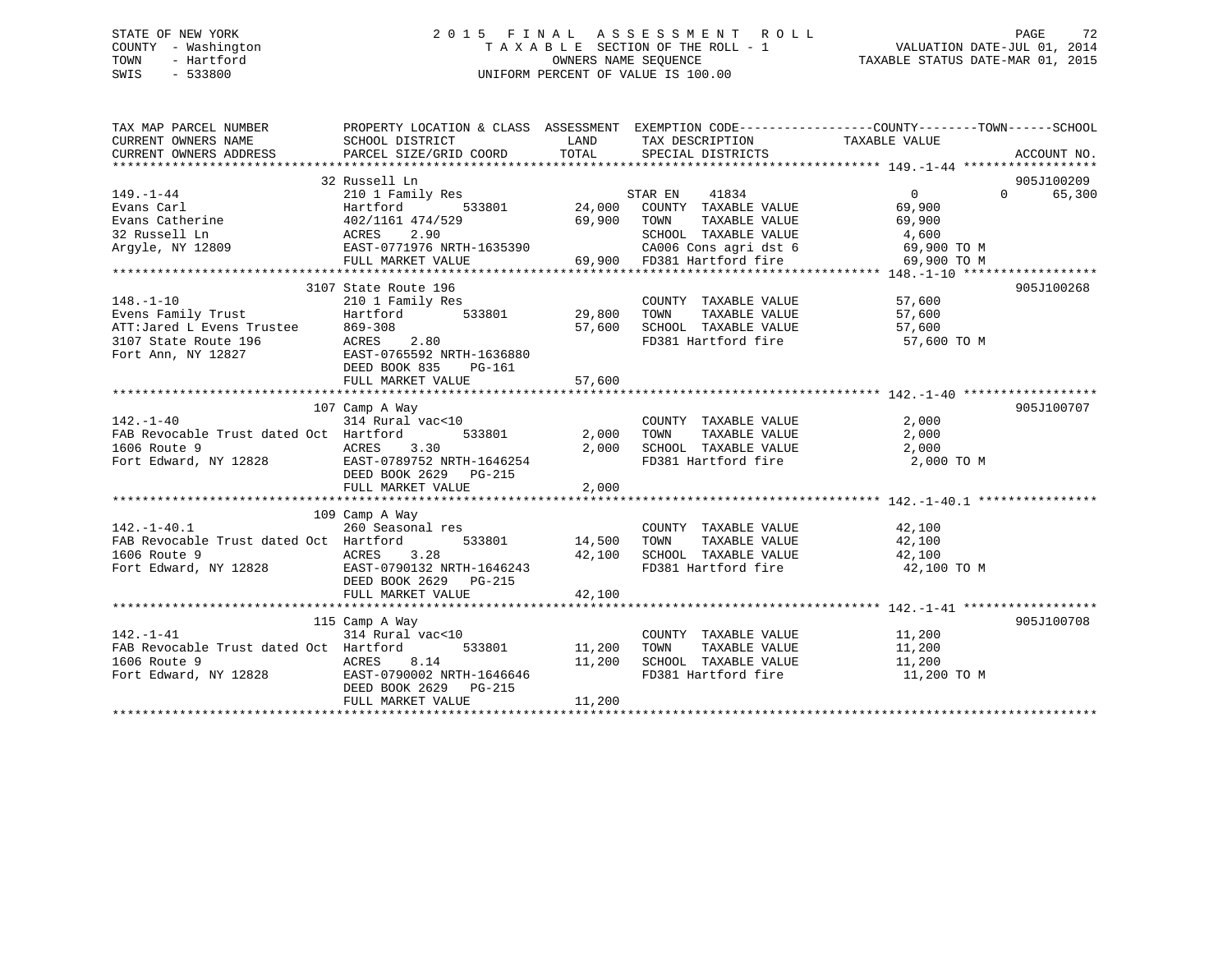# STATE OF NEW YORK 2 0 1 5 F I N A L A S S E S S M E N T R O L L PAGE 73 COUNTY - Washington T A X A B L E SECTION OF THE ROLL - 1 VALUATION DATE-JUL 01, 2014 TOWN - Hartford **TAXABLE STATUS DATE-MAR 01, 2015** OWNERS NAME SEQUENCE TAXABLE STATUS DATE-MAR 01, 2015 SWIS - 533800 UNIFORM PERCENT OF VALUE IS 100.00

| TAX MAP PARCEL NUMBER                                                                                                                                                                                                                                                                                                                                                                                                       | PROPERTY LOCATION & CLASS ASSESSMENT EXEMPTION CODE---------------COUNTY-------TOWN------SCHOOL                                  |                                      |                                                                                                                 |        |              |            |
|-----------------------------------------------------------------------------------------------------------------------------------------------------------------------------------------------------------------------------------------------------------------------------------------------------------------------------------------------------------------------------------------------------------------------------|----------------------------------------------------------------------------------------------------------------------------------|--------------------------------------|-----------------------------------------------------------------------------------------------------------------|--------|--------------|------------|
| CURRENT OWNERS NAME                                                                                                                                                                                                                                                                                                                                                                                                         | SCHOOL DISTRICT                                                                                                                  | <b>LAND</b>                          | TAX DESCRIPTION TAXABLE VALUE                                                                                   |        |              |            |
|                                                                                                                                                                                                                                                                                                                                                                                                                             |                                                                                                                                  |                                      |                                                                                                                 |        |              |            |
|                                                                                                                                                                                                                                                                                                                                                                                                                             |                                                                                                                                  |                                      |                                                                                                                 |        |              |            |
|                                                                                                                                                                                                                                                                                                                                                                                                                             | State Route 149                                                                                                                  |                                      |                                                                                                                 |        |              | 905J101363 |
|                                                                                                                                                                                                                                                                                                                                                                                                                             |                                                                                                                                  | 0<br>533801                   19,500 |                                                                                                                 |        |              |            |
|                                                                                                                                                                                                                                                                                                                                                                                                                             |                                                                                                                                  |                                      |                                                                                                                 |        |              |            |
|                                                                                                                                                                                                                                                                                                                                                                                                                             |                                                                                                                                  |                                      |                                                                                                                 |        |              |            |
|                                                                                                                                                                                                                                                                                                                                                                                                                             |                                                                                                                                  |                                      | CA007 Cons agri dst 7 19,500 TO M<br>FD381 Hartford fire 19,500 TO M                                            |        |              |            |
|                                                                                                                                                                                                                                                                                                                                                                                                                             |                                                                                                                                  |                                      |                                                                                                                 |        |              |            |
| 131.-1-13.5<br>Fahey James<br>Fahey Lori 202 Rural vac>10<br>Fahey Lori 202 Rural vac>10<br>Fahey Lori 202 Rural vac>10<br>Fahey Lori 202 Rural vac>10<br>Fahey Lori 2033801<br>Fahey Lori 2032 Rural vac>10<br>Fahey Lori 20381<br>Fahey Lori 2                                                                                                                                                                            |                                                                                                                                  |                                      |                                                                                                                 |        |              |            |
|                                                                                                                                                                                                                                                                                                                                                                                                                             |                                                                                                                                  |                                      |                                                                                                                 |        |              |            |
|                                                                                                                                                                                                                                                                                                                                                                                                                             | 924 County Route 17                                                                                                              |                                      |                                                                                                                 |        |              | 905J100352 |
|                                                                                                                                                                                                                                                                                                                                                                                                                             |                                                                                                                                  |                                      | 129,796 129,796 129,796 129,796 129,796 129,796 129,796 533801 250,400 COUNTY TAXABLE VALUE 234,404             |        |              | 129,796    |
|                                                                                                                                                                                                                                                                                                                                                                                                                             |                                                                                                                                  |                                      |                                                                                                                 |        |              |            |
|                                                                                                                                                                                                                                                                                                                                                                                                                             |                                                                                                                                  |                                      |                                                                                                                 |        |              |            |
|                                                                                                                                                                                                                                                                                                                                                                                                                             |                                                                                                                                  |                                      |                                                                                                                 |        |              |            |
|                                                                                                                                                                                                                                                                                                                                                                                                                             |                                                                                                                                  |                                      |                                                                                                                 |        |              |            |
|                                                                                                                                                                                                                                                                                                                                                                                                                             |                                                                                                                                  |                                      |                                                                                                                 |        |              |            |
|                                                                                                                                                                                                                                                                                                                                                                                                                             |                                                                                                                                  |                                      |                                                                                                                 |        |              |            |
|                                                                                                                                                                                                                                                                                                                                                                                                                             |                                                                                                                                  |                                      |                                                                                                                 |        |              |            |
|                                                                                                                                                                                                                                                                                                                                                                                                                             | County Route 17 OFF                                                                                                              |                                      |                                                                                                                 |        |              |            |
| $114. - 1 - 20.3$                                                                                                                                                                                                                                                                                                                                                                                                           | 105 Vac farmland                                                                                                                 |                                      | ite 17 Orr<br>190,600 COUNTY TAXABLE VALUE 53,620<br>53,801 90,600 COUNTY TAXABLE VALUE 36,980<br>54,980 36,980 | 53,620 | 53,620       | 53,620     |
| Faille Mark L                                                                                                                                                                                                                                                                                                                                                                                                               | Hartford                                                                                                                         |                                      |                                                                                                                 |        |              |            |
| 1932 US Highway 206                                                                                                                                                                                                                                                                                                                                                                                                         |                                                                                                                                  |                                      |                                                                                                                 |        |              |            |
| Skillman, NJ 08558                                                                                                                                                                                                                                                                                                                                                                                                          |                                                                                                                                  |                                      | TOWN TAXABLE VALUE 36,980<br>SCHOOL TAXABLE VALUE 36,980<br>CA007 Cons agri dst 7 36,980 TO M                   |        |              |            |
|                                                                                                                                                                                                                                                                                                                                                                                                                             |                                                                                                                                  |                                      |                                                                                                                 |        |              |            |
|                                                                                                                                                                                                                                                                                                                                                                                                                             |                                                                                                                                  |                                      |                                                                                                                 |        |              |            |
| MAY BE SUBJECT TO PAYMENT                                                                                                                                                                                                                                                                                                                                                                                                   | ACRES 78.17 90,600 TOWN<br>EAST-0785441 NRTH-1668543 SCHOOL<br>DEED BOOK 2830 PG-1 CA007 CC<br>FULL MARKET VALUE 90,600 FD381 Hz |                                      | 53,620 EX<br>FD381 Hartford fire 90,600 TO M                                                                    |        |              |            |
| UNDER AGDIST LAW TIL 2019                                                                                                                                                                                                                                                                                                                                                                                                   |                                                                                                                                  |                                      |                                                                                                                 |        |              |            |
|                                                                                                                                                                                                                                                                                                                                                                                                                             |                                                                                                                                  |                                      |                                                                                                                 |        |              |            |
| 141.-3-18.1<br>141.-3-18.1<br>111.-3-18.1<br>2101 Family Res STAR B 41854 0<br>21,200 COUNTY TAXABLE VALUE 170,000<br>170,000 TOWN TAXABLE VALUE 170,000<br>16 Gilchrist Hill Ext EAST-0784484 NRTH-1643289 SCHOOL TAXABLE VALUE 170,00                                                                                                                                                                                     |                                                                                                                                  |                                      |                                                                                                                 |        |              |            |
|                                                                                                                                                                                                                                                                                                                                                                                                                             |                                                                                                                                  |                                      |                                                                                                                 |        | $\mathbf{0}$ | 30,000     |
|                                                                                                                                                                                                                                                                                                                                                                                                                             |                                                                                                                                  |                                      |                                                                                                                 |        |              |            |
|                                                                                                                                                                                                                                                                                                                                                                                                                             |                                                                                                                                  |                                      |                                                                                                                 |        |              |            |
|                                                                                                                                                                                                                                                                                                                                                                                                                             |                                                                                                                                  |                                      |                                                                                                                 |        |              |            |
|                                                                                                                                                                                                                                                                                                                                                                                                                             |                                                                                                                                  |                                      | FD381 Hartford fire 170,000 TO M                                                                                |        |              |            |
|                                                                                                                                                                                                                                                                                                                                                                                                                             |                                                                                                                                  |                                      |                                                                                                                 |        |              |            |
|                                                                                                                                                                                                                                                                                                                                                                                                                             |                                                                                                                                  |                                      |                                                                                                                 |        |              |            |
|                                                                                                                                                                                                                                                                                                                                                                                                                             | 21 Kittie Mae Way                                                                                                                |                                      |                                                                                                                 |        |              |            |
|                                                                                                                                                                                                                                                                                                                                                                                                                             |                                                                                                                                  |                                      |                                                                                                                 |        |              | 30,000     |
|                                                                                                                                                                                                                                                                                                                                                                                                                             |                                                                                                                                  |                                      |                                                                                                                 |        |              |            |
|                                                                                                                                                                                                                                                                                                                                                                                                                             |                                                                                                                                  |                                      |                                                                                                                 |        |              |            |
|                                                                                                                                                                                                                                                                                                                                                                                                                             |                                                                                                                                  |                                      |                                                                                                                 |        |              |            |
|                                                                                                                                                                                                                                                                                                                                                                                                                             |                                                                                                                                  |                                      |                                                                                                                 |        |              |            |
| $\begin{array}{cccccccc} \texttt{132.-1-21.4} & \texttt{21 Kittie Mae Way} & \texttt{21 Kittie Mae Way} & \texttt{132.-1-21.4} & 0 & 0 & 3 \\ \texttt{Falk Kathy K} & \texttt{Hartford} & \texttt{533801} & 30,500 & \texttt{COUNT TAXABLE VALUE} & 97,000 \\ \texttt{21 Kittie Mae Way} & \texttt{ACRES} & 2.68 BANK & 107 & 97,000 & \texttt{TOWN} & \texttt{TAXABLE VALUE} & 97,000 \\ \texttt{Granville, NY 12832} & \$ |                                                                                                                                  |                                      |                                                                                                                 |        |              |            |
|                                                                                                                                                                                                                                                                                                                                                                                                                             |                                                                                                                                  |                                      |                                                                                                                 |        |              |            |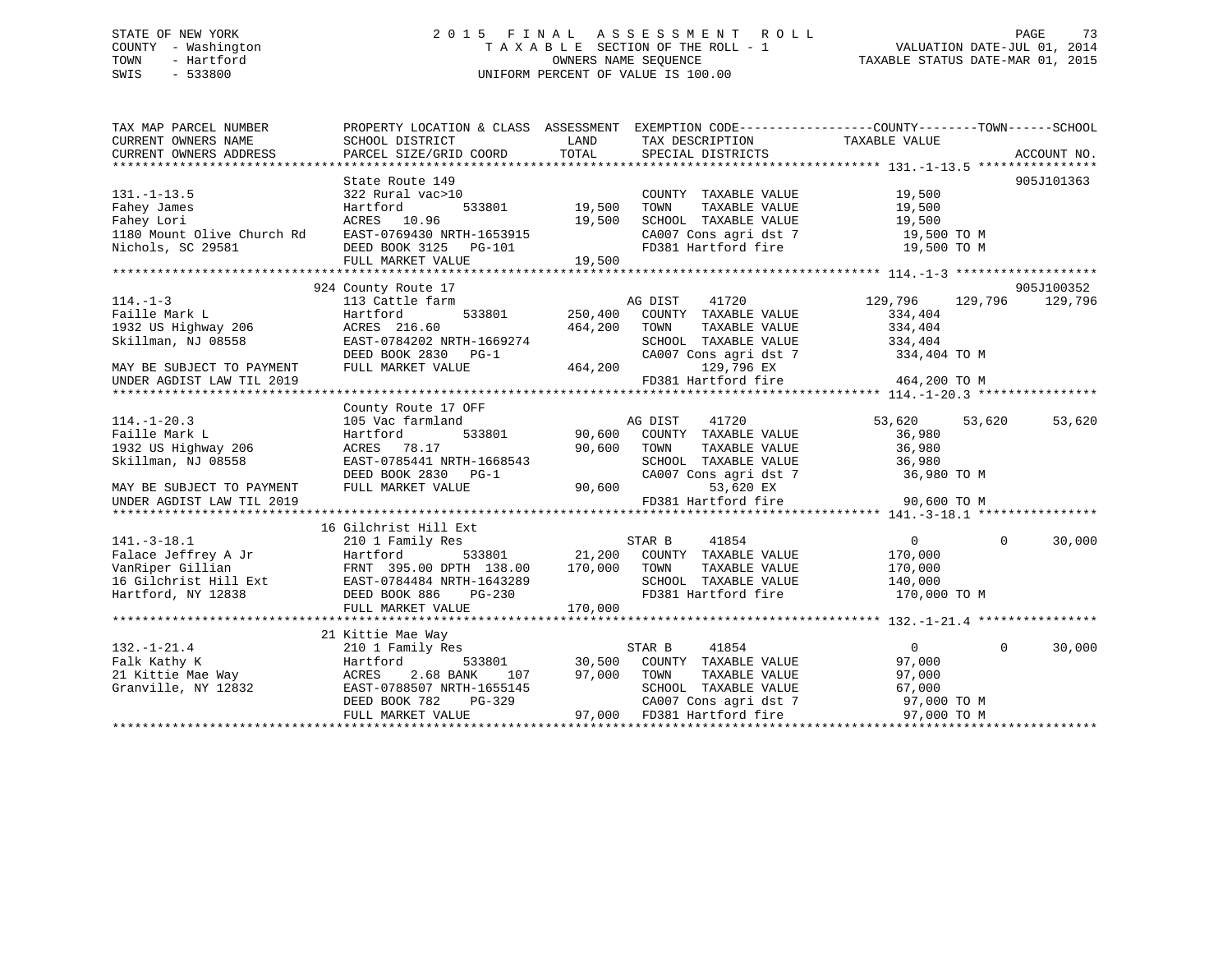# STATE OF NEW YORK 2 0 1 5 F I N A L A S S E S S M E N T R O L L PAGE 74 COUNTY - Washington T A X A B L E SECTION OF THE ROLL - 1 VALUATION DATE-JUL 01, 2014 TOWN - Hartford **TAXABLE STATUS DATE-MAR 01, 2015** OWNERS NAME SEQUENCE TAXABLE STATUS DATE-MAR 01, 2015 SWIS - 533800 UNIFORM PERCENT OF VALUE IS 100.00

| TAX MAP PARCEL NUMBER                         | PROPERTY LOCATION & CLASS ASSESSMENT EXEMPTION CODE----------------COUNTY-------TOWN------SCHOOL     | LAND          |                                      | TAXABLE VALUE  |          |             |
|-----------------------------------------------|------------------------------------------------------------------------------------------------------|---------------|--------------------------------------|----------------|----------|-------------|
| CURRENT OWNERS NAME<br>CURRENT OWNERS ADDRESS | SCHOOL DISTRICT<br>PARCEL SIZE/GRID COORD                                                            | TOTAL         | TAX DESCRIPTION<br>SPECIAL DISTRICTS |                |          | ACCOUNT NO. |
|                                               |                                                                                                      |               |                                      |                |          |             |
|                                               | 3114 Coach Rd                                                                                        |               |                                      |                |          | 905J101220  |
| $149. - 1 - 26.12$                            | 210 1 Family Res                                                                                     |               | STAR B<br>41854                      | $\Omega$       | $\Omega$ | 30,000      |
| Farley Sean M                                 | 533801<br>Hartford                                                                                   |               | 37,300 COUNTY TAXABLE VALUE          | 210,300        |          |             |
| Farley Jenifer M                              | 7.29<br>ACRES                                                                                        | 210,300 TOWN  | TAXABLE VALUE                        | 210,300        |          |             |
| 3114 Coach Rd                                 | EAST-0779705 NRTH-1636665                                                                            |               | SCHOOL TAXABLE VALUE                 | 180,300        |          |             |
| Argyle, NY 12809                              | DEED BOOK 786<br>PG-86                                                                               |               | FD381 Hartford fire                  | 210,300 TO M   |          |             |
|                                               | FULL MARKET VALUE                                                                                    | 210, 300      |                                      |                |          |             |
|                                               |                                                                                                      |               |                                      |                |          |             |
|                                               | 264 Gilchrist Hill Rd                                                                                |               |                                      |                |          | 905J101292  |
| $150. - 1 - 55$                               | 210 1 Family Res                                                                                     |               | VET COM CT 41131                     | 24,025         | 24,025   | $\Omega$    |
| Fassler Joan M                                | Hartford<br>533801                                                                                   | 39,000 STAR B | 41854                                | $\overline{0}$ | $\Omega$ | 30,000      |
| 264 Gilchrist Hill Rd                         | LOT 8                                                                                                | 96,100        | COUNTY TAXABLE VALUE                 | 72,075         |          |             |
| Hartford, NY 12838                            | 5.20<br>ACRES                                                                                        |               | TAXABLE VALUE<br>TOWN                | 72,075         |          |             |
|                                               | EAST-0784951 NRTH-1640820                                                                            |               | SCHOOL TAXABLE VALUE                 | 66,100         |          |             |
|                                               | DEED BOOK 3483 PG-246                                                                                |               | FD381 Hartford fire                  | 96,100 TO M    |          |             |
|                                               | FULL MARKET VALUE                                                                                    | 96,100        |                                      |                |          |             |
|                                               |                                                                                                      |               |                                      |                |          |             |
|                                               | 186 Marlboro Country Rd                                                                              |               |                                      |                |          | 905J100181  |
| $141. - 3 - 21$                               | 210 1 Family Res                                                                                     |               | COUNTY TAXABLE VALUE                 | 167,000        |          |             |
| Fed National Mortgage Assoctn Hartford        | 533801                                                                                               | 24,800        | TAXABLE VALUE<br>TOWN                | 167,000        |          |             |
| 1900 Market St                                | 1.48<br>ACRES                                                                                        | 167,000       | SCHOOL TAXABLE VALUE                 | 167,000        |          |             |
| Philadelphia, PA 19103                        | EAST-0785108 NRTH-1643643                                                                            |               | FD381 Hartford fire                  | 167,000 TO M   |          |             |
|                                               | DEED BOOK 3402 PG-225                                                                                |               |                                      |                |          |             |
|                                               | FULL MARKET VALUE                                                                                    | 167,000       |                                      |                |          |             |
|                                               |                                                                                                      |               |                                      |                |          |             |
|                                               | 228 Pope Hill Rd                                                                                     |               |                                      |                |          | 905J101001  |
| $150. - 1 - 25$                               |                                                                                                      |               | COUNTY TAXABLE VALUE                 | 171,400        |          |             |
| Felice Laurie                                 |                                                                                                      | 50,500        | TOWN<br>TAXABLE VALUE                | 171,400        |          |             |
| 33 Manross Rd                                 |                                                                                                      | 171,400       | SCHOOL TAXABLE VALUE                 | 171,400        |          |             |
| Bristol, CT 06010                             |                                                                                                      |               | FD381 Hartford fire                  | 171,400 TO M   |          |             |
|                                               | 240 Rural 100<br>Hartford 533801<br>ACRES 15.00<br>EAST-0782112 NRTH-1632644<br>TAR DOOK 2715 PG-135 |               |                                      |                |          |             |
|                                               | FULL MARKET VALUE                                                                                    | 171,400       |                                      |                |          |             |
|                                               |                                                                                                      |               |                                      |                |          |             |
|                                               | 5173 County Route 30                                                                                 |               |                                      |                |          | 905J100211  |
| $150. - 1 - 35$                               | 240 Rural res                                                                                        |               | 41720<br>AG DIST                     | 66,640         | 66,640   | 66,640      |
|                                               | 533801<br>Hartford                                                                                   | 203,000       | COUNTY TAXABLE VALUE                 | 221,660        |          |             |
| Fessenden Janet A<br>Robbins Sarah J Trustee  | ACRES 223.10                                                                                         | 288,300       | TOWN<br>TAXABLE VALUE                | 221,660        |          |             |
| C/O Sarah J Robbins                           |                                                                                                      |               | SCHOOL TAXABLE VALUE                 | 221,660        |          |             |
| 16 E State St                                 | EAST-0786020 NRTH-1636312<br>DEED BOOK 2723 PG-20                                                    |               | CA008 Cons agri dst 8                | 221,660 TO M   |          |             |
| Glens Falls, NY 12801                         | FULL MARKET VALUE                                                                                    | 288,300       | 66,640 EX                            |                |          |             |
|                                               |                                                                                                      |               | FD381 Hartford fire                  | 288,300 TO M   |          |             |
| MAY BE SUBJECT TO PAYMENT                     |                                                                                                      |               |                                      |                |          |             |
| UNDER AGDIST LAW TIL 2019                     |                                                                                                      |               |                                      |                |          |             |
|                                               |                                                                                                      |               |                                      |                |          |             |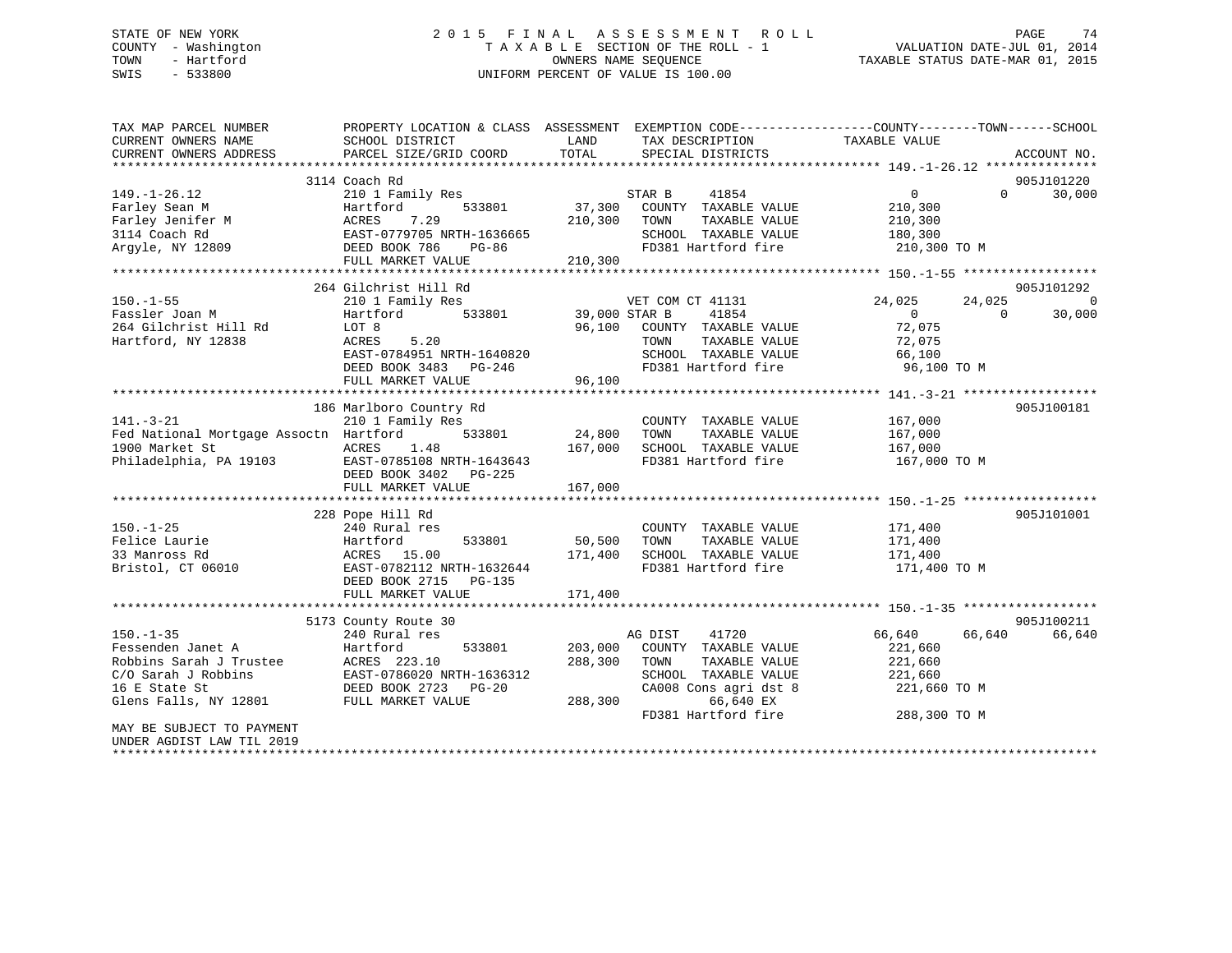# STATE OF NEW YORK 2 0 1 5 F I N A L A S S E S S M E N T R O L L PAGE 75 COUNTY - Washington T A X A B L E SECTION OF THE ROLL - 1 VALUATION DATE-JUL 01, 2014 TOWN - Hartford **TAXABLE STATUS DATE-MAR 01, 2015** OWNERS NAME SEQUENCE TAXABLE STATUS DATE-MAR 01, 2015 SWIS - 533800 UNIFORM PERCENT OF VALUE IS 100.00

| TAX MAP PARCEL NUMBER<br>CURRENT OWNERS NAME<br>CURRENT OWNERS ADDRESS                                                                                                                                               | SCHOOL DISTRICT<br>PARCEL SIZE/GRID COORD              | PROPERTY LOCATION & CLASS ASSESSMENT EXEMPTION CODE---------------COUNTY-------TOWN-----SCHOOL<br>LAND<br>TAX DESCRIPTION<br>TOTAL<br>SPECIAL DISTRICTS                                                                                                                                                                                                                                                                                                                                          | TAXABLE VALUE<br>ACCOUNT NO.                                                     |
|----------------------------------------------------------------------------------------------------------------------------------------------------------------------------------------------------------------------|--------------------------------------------------------|--------------------------------------------------------------------------------------------------------------------------------------------------------------------------------------------------------------------------------------------------------------------------------------------------------------------------------------------------------------------------------------------------------------------------------------------------------------------------------------------------|----------------------------------------------------------------------------------|
|                                                                                                                                                                                                                      |                                                        |                                                                                                                                                                                                                                                                                                                                                                                                                                                                                                  |                                                                                  |
| $149. - 1 - 18$                                                                                                                                                                                                      | 7381 State Route 40<br>473 Greenhouse                  | 2 + 0<br>1001 533801 1002 533801 533801 533801 533801 533801 533801 533801 533801 533801 533801 533860 541854                                                                                                                                                                                                                                                                                                                                                                                    | 905J100324<br>25,000 25,000<br>25,000                                            |
| Fiddlehead Creek LLC<br>7381 State Route 40<br>Fort Ann, NY 12827                                                                                                                                                    | Hartford<br>ACRES<br>1.70<br>EAST-0775738 NRTH-1638931 | 172,000 STAR B<br>41854<br>COUNTY TAXABLE VALUE                                                                                                                                                                                                                                                                                                                                                                                                                                                  | 2,500<br>2,500<br>2,500<br>$\overline{0}$<br>30,000<br>$\overline{0}$<br>144,500 |
|                                                                                                                                                                                                                      |                                                        | TAXABLE VALUE                                                                                                                                                                                                                                                                                                                                                                                                                                                                                    | 144,500                                                                          |
| MAY BE SUBJECT TO PAYMENT<br>UNDER RPTL483 UNTIL 2024                                                                                                                                                                |                                                        | $\begin{array}{lllllllll} \texttt{EAST-U775750} & \texttt{min}\ & \texttt{172,000} & \texttt{10WN} & \texttt{160mm}\ & \texttt{172,000} & \texttt{SCH0OL} & \texttt{TXABLE VALUE} \\ \texttt{min}\ & \texttt{maxKET} & \texttt{VALUE} & \texttt{172,000} & \texttt{SCH0OL} & \texttt{TAXABLE VALUE} \\ \texttt{maxKET} & \texttt{VALUE} & \texttt{172,000} & \texttt{172,000} & \texttt{172,000} & \texttt{172,000} &$<br>CA007 Cons agri dst 7 172,000 TO M<br>FD381 Hartford fire 172,000 TO M | 114,500                                                                          |
|                                                                                                                                                                                                                      |                                                        |                                                                                                                                                                                                                                                                                                                                                                                                                                                                                                  |                                                                                  |
|                                                                                                                                                                                                                      | State Route 40 OFF                                     |                                                                                                                                                                                                                                                                                                                                                                                                                                                                                                  | 905J101303                                                                       |
| $149. - 1 - 18.1$<br>Fiddlehead Creek LLC<br>7381 State Route 40 (Figure 2014)<br>Fort Ann, NY 12827 (FAST-0775283 NRTH-1639293                                                                                      | 322 Rural vac>10                                       | COUNTY TAXABLE VALUE<br>17,700 TOWN<br>TAXABLE VALUE<br>17,700 SCHOOL TAXABLE VALUE<br>CA007 Cons agri dst 7                                                                                                                                                                                                                                                                                                                                                                                     | $\frac{17}{17}$ , 700<br>17,700 TO M<br>17,700 TO M<br>200 TO M                  |
|                                                                                                                                                                                                                      | DEED BOOK 3260 PG-27                                   | FD381 Hartford fire 17,700 TO M<br>17,700                                                                                                                                                                                                                                                                                                                                                                                                                                                        |                                                                                  |
|                                                                                                                                                                                                                      | FULL MARKET VALUE                                      |                                                                                                                                                                                                                                                                                                                                                                                                                                                                                                  |                                                                                  |
|                                                                                                                                                                                                                      | 289 Gilchrist Hill Rd                                  |                                                                                                                                                                                                                                                                                                                                                                                                                                                                                                  | 905J101301                                                                       |
| $150. - 1 - 67$<br>Field Charles E Jr                                                                                                                                                                                | 312 Vac w/imprv<br>Hartford                            | COUNTY TAXABLE VALUE<br>533801 22,200 TOWN<br>TAXABLE VALUE                                                                                                                                                                                                                                                                                                                                                                                                                                      | 32,400<br>32,400                                                                 |
| Field Janet A<br>PO Box 631<br>Shelter Island, NY 11964<br>EAST-0785049 NRTH-1638473                                                                                                                                 |                                                        | 32,400 SCHOOL TAXABLE VALUE<br>FD381 Hartford fire 32,400 TO M                                                                                                                                                                                                                                                                                                                                                                                                                                   | 32,400                                                                           |
|                                                                                                                                                                                                                      | DEED BOOK 952<br>PG-43<br>FULL MARKET VALUE            | 32,400                                                                                                                                                                                                                                                                                                                                                                                                                                                                                           |                                                                                  |
|                                                                                                                                                                                                                      |                                                        |                                                                                                                                                                                                                                                                                                                                                                                                                                                                                                  |                                                                                  |
|                                                                                                                                                                                                                      | 3812 State Route 149                                   |                                                                                                                                                                                                                                                                                                                                                                                                                                                                                                  | 905J100220                                                                       |
| $130. - 1 - 7.1$<br>Fioretti Edward J<br>Fioretti Lora Lin (Hudson Falls 534401 137,100 STAR B<br>307,900 COUNTY 1<br>3812 State Route 149 EAST-0768105 NRTH-1652107 TOWN T<br>For the NY 19997 CHANGE COUNTY TOWN T | 112 Dairy farm                                         | AG DIST<br>41720<br>41854                                                                                                                                                                                                                                                                                                                                                                                                                                                                        | 79,678<br>79,678<br>79,678<br>$\sim$ 0<br>$\overline{0}$<br>30,000               |
|                                                                                                                                                                                                                      |                                                        | 307,900 COUNTY TAXABLE VALUE<br>TAXABLE VALUE                                                                                                                                                                                                                                                                                                                                                                                                                                                    | 228,222<br>228,222                                                               |
| Fort Ann, NY 12827                                                                                                                                                                                                   | DEED BOOK 1789 PG-334                                  |                                                                                                                                                                                                                                                                                                                                                                                                                                                                                                  |                                                                                  |
| MAY BE SUBJECT TO PAYMENT                                                                                                                                                                                            | FULL MARKET VALUE                                      | SCHOOL TAXABLE VALUE 198,222<br>307,900 CA007 Cons agri dst 7 228,222 TO M<br>79,678 EX                                                                                                                                                                                                                                                                                                                                                                                                          |                                                                                  |
| UNDER AGDIST LAW TIL 2019                                                                                                                                                                                            |                                                        | FD381 Hartford fire                                                                                                                                                                                                                                                                                                                                                                                                                                                                              | 307,900 TO M                                                                     |
|                                                                                                                                                                                                                      |                                                        |                                                                                                                                                                                                                                                                                                                                                                                                                                                                                                  |                                                                                  |
|                                                                                                                                                                                                                      | LOT 59 Provincial Pat                                  |                                                                                                                                                                                                                                                                                                                                                                                                                                                                                                  | 905J100218                                                                       |
| $130. - 1 - 8$                                                                                                                                                                                                       | 105 Vac farmland                                       | AG DIST<br>41720                                                                                                                                                                                                                                                                                                                                                                                                                                                                                 | 29,986 29,986<br>29,986                                                          |
|                                                                                                                                                                                                                      | 533801                                                 | 50,500 COUNTY TAXABLE VALUE                                                                                                                                                                                                                                                                                                                                                                                                                                                                      | 20,514                                                                           |
|                                                                                                                                                                                                                      |                                                        | 50,500 TOWN<br>TAXABLE VALUE                                                                                                                                                                                                                                                                                                                                                                                                                                                                     | 20,514<br>20,514                                                                 |
| Figure 1.1.<br>Fioretti Lora Lin<br>3812 State Route 149<br>The May 12827<br>2000 DEED BOOK 1789 PG-334<br>2000 PG-334                                                                                               |                                                        | SCHOOL TAXABLE VALUE<br>CA007 Cons agri dst 7<br>29.986 EX                                                                                                                                                                                                                                                                                                                                                                                                                                       | 20,514 TO M                                                                      |
|                                                                                                                                                                                                                      | FULL MARKET VALUE                                      | 50,500<br>29,986 EX                                                                                                                                                                                                                                                                                                                                                                                                                                                                              |                                                                                  |
| MAY BE SUBJECT TO PAYMENT<br>UNDER AGDIST LAW TIL 2019                                                                                                                                                               |                                                        | FD381 Hartford fire                                                                                                                                                                                                                                                                                                                                                                                                                                                                              | 50,500 TO M                                                                      |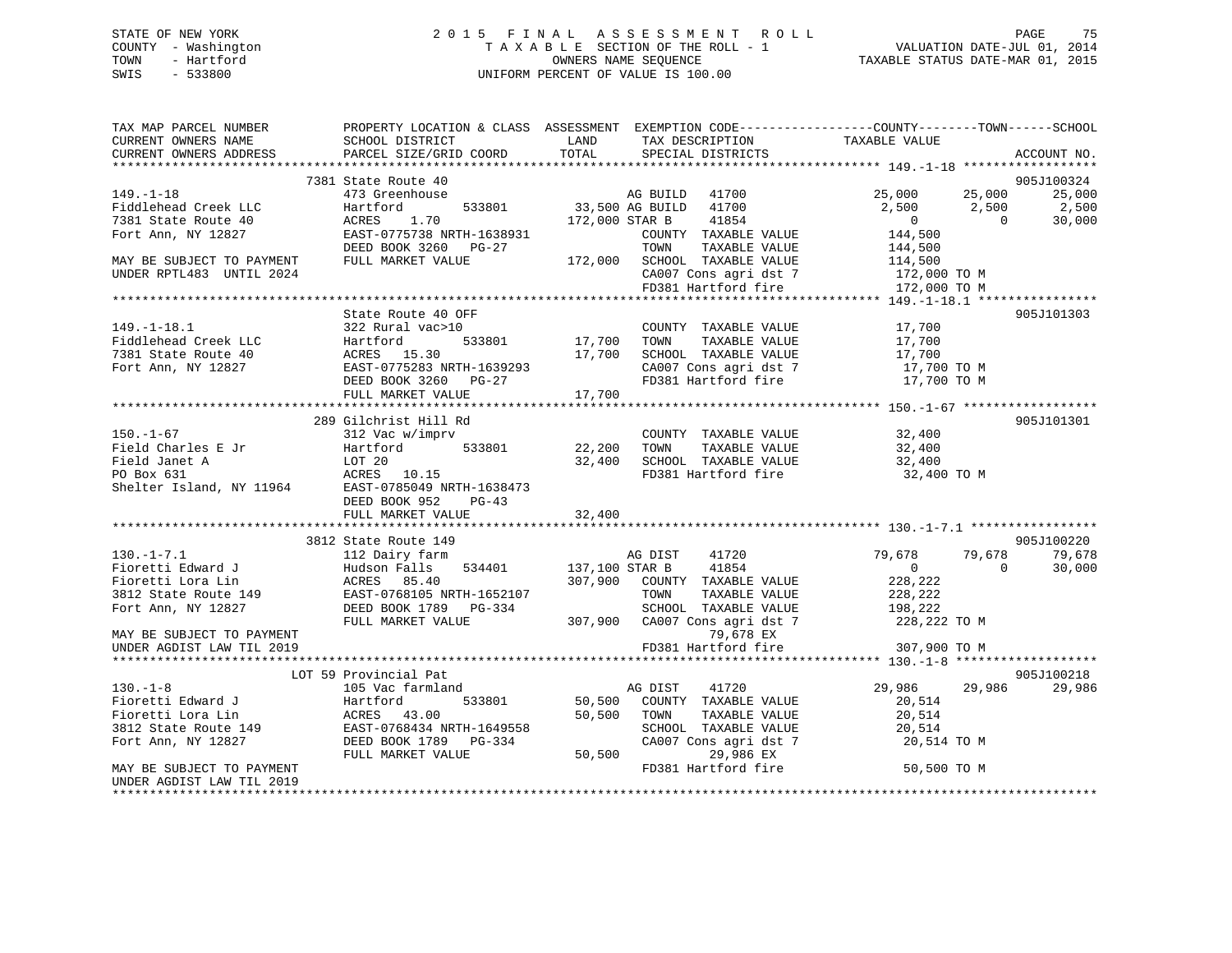# STATE OF NEW YORK 2 0 1 5 F I N A L A S S E S S M E N T R O L L PAGE 76 COUNTY - Washington T A X A B L E SECTION OF THE ROLL - 1 VALUATION DATE-JUL 01, 2014 TOWN - Hartford **TAXABLE STATUS DATE-MAR 01, 2015** OWNERS NAME SEQUENCE TAXABLE STATUS DATE-MAR 01, 2015 SWIS - 533800 UNIFORM PERCENT OF VALUE IS 100.00

| TAX MAP PARCEL NUMBER<br>CURRENT OWNERS NAME | SCHOOL DISTRICT                     | LAND                                            | PROPERTY LOCATION & CLASS ASSESSMENT EXEMPTION CODE----------------COUNTY-------TOWN-----SCHOOL<br>TAX DESCRIPTION | TAXABLE VALUE  |          |                |
|----------------------------------------------|-------------------------------------|-------------------------------------------------|--------------------------------------------------------------------------------------------------------------------|----------------|----------|----------------|
| CURRENT OWNERS ADDRESS                       | PARCEL SIZE/GRID COORD              | TOTAL                                           | SPECIAL DISTRICTS                                                                                                  |                |          | ACCOUNT NO.    |
|                                              | 3758 State Route 149                |                                                 |                                                                                                                    |                |          | 905J100110     |
| $130.-1-9.1$                                 | 113 Cattle farm                     |                                                 | AG DIST<br>41720                                                                                                   | 73,773         | 73,773   | 73,773         |
| Fioretti Edward J                            | 533801<br>Hartford                  | 119,100                                         | COUNTY TAXABLE VALUE                                                                                               | 96,327         |          |                |
| Fioretti Lora Lin                            | ACRES 76.80                         | 170,100                                         | TOWN<br>TAXABLE VALUE                                                                                              | 96,327         |          |                |
| 3812 State Route 149                         | EAST-0767210 NRTH-1650507           |                                                 | SCHOOL TAXABLE VALUE                                                                                               | 96,327         |          |                |
| Fort Ann, NY 12827                           | DEED BOOK 1789 PG-330               |                                                 | CA007 Cons agri dst 7                                                                                              | 96,327 TO M    |          |                |
|                                              | FULL MARKET VALUE                   | 170,100                                         | 73,773 EX                                                                                                          |                |          |                |
| MAY BE SUBJECT TO PAYMENT                    |                                     |                                                 | FD381 Hartford fire                                                                                                | 170,100 TO M   |          |                |
| UNDER AGDIST LAW TIL 2019                    |                                     |                                                 |                                                                                                                    |                |          |                |
|                                              |                                     |                                                 |                                                                                                                    |                |          |                |
|                                              | 7236 State Route 40                 |                                                 |                                                                                                                    |                |          | 905J100016     |
| $149. - 1 - 36$                              | 210 1 Family Res                    |                                                 | STAR EN 41834                                                                                                      | $\overline{0}$ | $\Omega$ | 65,300         |
| Fish Owen Jr                                 | 533801<br>Hartford                  |                                                 | 26,000 COUNTY TAXABLE VALUE                                                                                        | 92,400         |          |                |
| Fish Juanita                                 | 1.80<br>ACRES                       | 92,400                                          | TAXABLE VALUE<br>TOWN                                                                                              | 92,400         |          |                |
| 7236 State Route 40                          | EAST-0773858 NRTH-1635915           |                                                 | SCHOOL TAXABLE VALUE                                                                                               | 27,100         |          |                |
| Argyle, NY 12809                             | DEED BOOK 471<br>PG-1001            | $\begin{array}{c}\n92 \text{ } 42\n\end{array}$ | CA006 Cons agri dst 6                                                                                              | 92,400 TO M    |          |                |
|                                              | FULL MARKET VALUE                   |                                                 | 92,400 FD381 Hartford fire                                                                                         | 92,400 TO M    |          |                |
|                                              |                                     |                                                 |                                                                                                                    |                |          |                |
|                                              | 70 Townsend Rd                      |                                                 |                                                                                                                    |                |          |                |
| $141. - 1 - 1.8$                             | 240 Rural res                       |                                                 | STAR B<br>41854                                                                                                    | $\overline{0}$ | $\Omega$ | 30,000         |
| Fiske Nathan                                 | Hartford<br>533801                  | 41,500                                          | COUNTY TAXABLE VALUE                                                                                               | 284,000        |          |                |
| Fiske Hillary                                | 2048-54, 1996/239, 2726/47 284, 000 |                                                 | TAXABLE VALUE<br>TOWN                                                                                              | 284,000        |          |                |
| 70 Townsend Rd                               | ACRES 10.00                         |                                                 | SCHOOL TAXABLE VALUE                                                                                               | 254,000        |          |                |
| Hartford, NY 12838                           | EAST-0782424 NRTH-1647863           |                                                 | CA007 Cons agri dst 7                                                                                              | 284,000 TO M   |          |                |
|                                              | DEED BOOK 1996 PG-239               |                                                 | FD381 Hartford fire                                                                                                | 284,000 TO M   |          |                |
|                                              | FULL MARKET VALUE                   | 284,000                                         |                                                                                                                    |                |          |                |
|                                              |                                     |                                                 |                                                                                                                    |                |          |                |
|                                              | 169 North Rd                        |                                                 |                                                                                                                    |                |          | 905J100221     |
| $140. - 1 - 19$                              | 210 1 Family Res                    |                                                 | VET WAR CT 41121                                                                                                   | 18,450         | 18,450   | $\overline{0}$ |
| Fleming Denzel B                             | 533801<br>Hartford                  | 32,400 STAR EN                                  | 41834                                                                                                              | $\overline{0}$ | $\Omega$ | 65,300         |
| Fleming Cynthia                              | 537-109                             | 123,000                                         | COUNTY TAXABLE VALUE                                                                                               | 104,550        |          |                |
| 169 North Rd                                 | ACRES<br>7.80                       |                                                 | TAXABLE VALUE<br>TOWN                                                                                              | 104,550        |          |                |
| Fort Ann, NY 12827                           | EAST-0772067 NRTH-1642577           |                                                 | SCHOOL TAXABLE VALUE                                                                                               | 57,700         |          |                |
|                                              | DEED BOOK 424<br>PG-224             |                                                 | FD381 Hartford fire                                                                                                | 123,000 TO M   |          |                |
|                                              | FULL MARKET VALUE                   | 123,000                                         |                                                                                                                    |                |          |                |
|                                              |                                     |                                                 |                                                                                                                    |                |          |                |
|                                              | State Route 149                     |                                                 |                                                                                                                    |                |          | 905J101307     |
| $131. - 1 - 19$                              | 311 Res vac land                    |                                                 | COUNTY TAXABLE VALUE                                                                                               | 100            |          |                |
| Florian Lori F                               | Hartford<br>533801                  | 100                                             | TOWN<br>TAXABLE VALUE                                                                                              | 100            |          |                |
| 92 Tee Hill Rd                               | Roadway                             | 100                                             | SCHOOL TAXABLE VALUE                                                                                               | 100            |          |                |
| Queensbury, NY 12804                         | FRNT 17.00 DPTH 900.00              |                                                 | CA007 Cons agri dst 7                                                                                              | 100 TO M       |          |                |
|                                              | EAST-0776312 NRTH-1651221           |                                                 | FD381 Hartford fire                                                                                                | 100 TO M       |          |                |
|                                              | DEED BOOK 679<br>PG-343             |                                                 |                                                                                                                    |                |          |                |
|                                              | FULL MARKET VALUE                   | 100                                             |                                                                                                                    |                |          |                |
|                                              |                                     |                                                 |                                                                                                                    |                |          |                |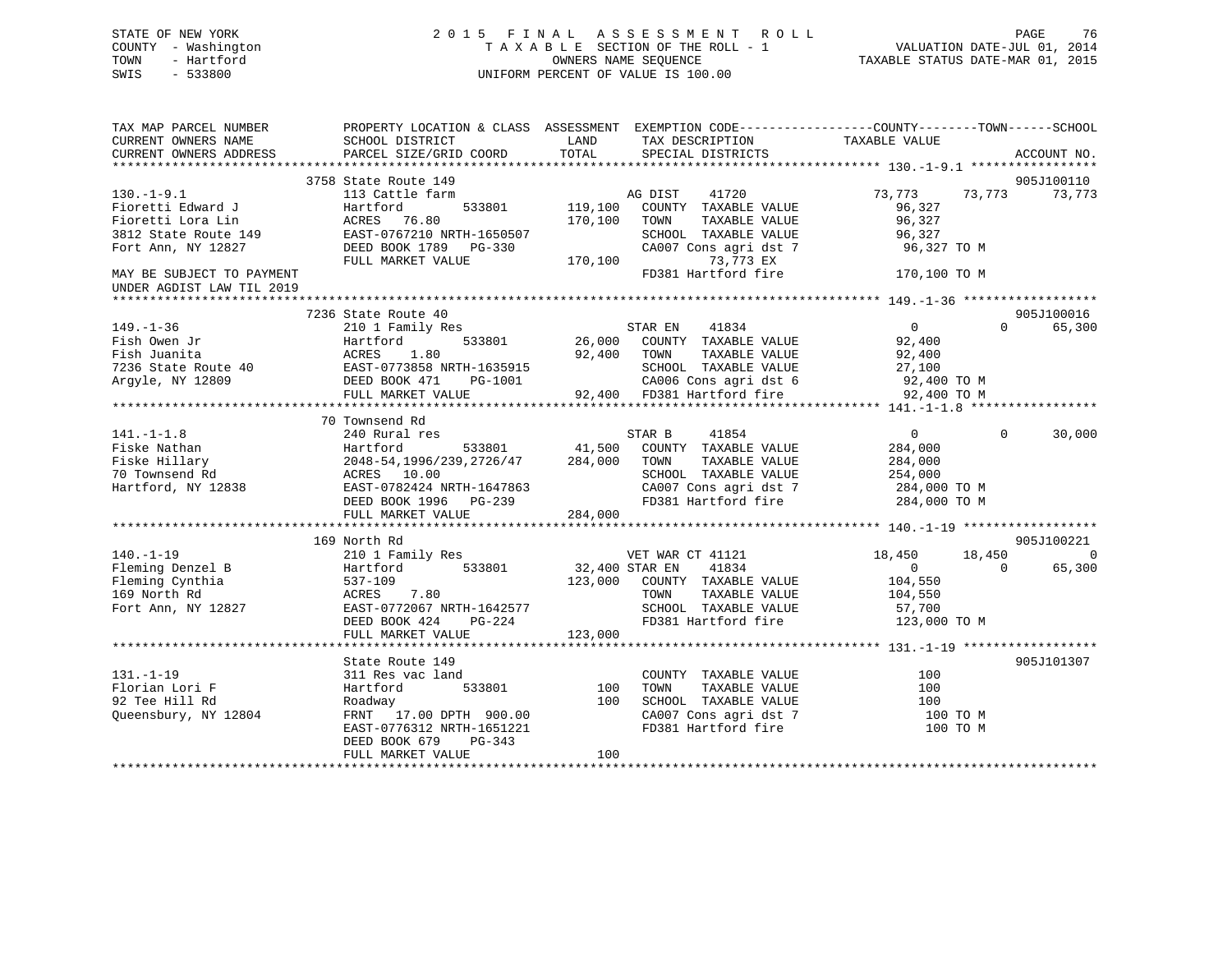# STATE OF NEW YORK 2 0 1 5 F I N A L A S S E S S M E N T R O L L PAGE 77 COUNTY - Washington T A X A B L E SECTION OF THE ROLL - 1 VALUATION DATE-JUL 01, 2014 TOWN - Hartford OWNERS NAME SEQUENCE TAXABLE STATUS DATE-MAR 01, 2015 SWIS - 533800 UNIFORM PERCENT OF VALUE IS 100.00

| TAX MAP PARCEL NUMBER     | PROPERTY LOCATION & CLASS ASSESSMENT EXEMPTION CODE----------------COUNTY-------TOWN-----SCHOOL |                |                                      |                |                    |
|---------------------------|-------------------------------------------------------------------------------------------------|----------------|--------------------------------------|----------------|--------------------|
| CURRENT OWNERS NAME       | SCHOOL DISTRICT                                                                                 | LAND           | TAX DESCRIPTION<br>SERCIAL DISTRICTS |                |                    |
| CURRENT OWNERS ADDRESS    | PARCEL SIZE/GRID COORD                                                                          | TOTAL          | SPECIAL DISTRICTS                    |                | ACCOUNT NO.        |
|                           |                                                                                                 |                |                                      |                |                    |
|                           | State Route 196                                                                                 |                |                                      |                | 905J101105         |
| $140. - 1 - 4$            | 323 Vacant rural                                                                                |                | COUNTY TAXABLE VALUE                 | 111,100        |                    |
| Florian Lori F            | Hartford                                                                                        | 533801 111,100 | TOWN<br>TAXABLE VALUE                | 111,100        |                    |
| 92 Tee Hill Rd            | Green Mountain Explosives                                                                       | 111,100        | SCHOOL TAXABLE VALUE                 | 111,100        |                    |
| Oueensbury, NY 12804      | ACRES 40.20                                                                                     |                | CA007 Cons agri dst 7                | 111,100 TO M   |                    |
|                           | EAST-0773585 NRTH-1647667                                                                       |                | FD381 Hartford fire                  | 111,100 TO M   |                    |
|                           | DEED BOOK 2468 PG-259                                                                           |                |                                      |                |                    |
|                           | FULL MARKET VALUE                                                                               | 111,100        |                                      |                |                    |
|                           |                                                                                                 |                |                                      |                |                    |
|                           | Townsend Rd                                                                                     |                |                                      |                | 905J100640         |
| $141. - 1 - 1$            | 105 Vac farmland                                                                                |                | 41720<br>AG DIST                     | 55,691         | 55,691<br>55,691   |
| Foot-Hill Farm LLC        | 533801<br>Hartford                                                                              | 93,200         | COUNTY TAXABLE VALUE                 | 37,509         |                    |
| 7969 State Route 40       | ACRES 80.70                                                                                     | 93,200         | TOWN<br>TAXABLE VALUE                | 37,509         |                    |
| Hartford, NY 12838        | EAST-0780527 NRTH-1648665                                                                       |                | SCHOOL TAXABLE VALUE                 | 37,509         |                    |
|                           | DEED BOOK 920<br>$PG-250$                                                                       |                | CA007 Cons agri dst 7                | 37,509 TO M    |                    |
|                           |                                                                                                 |                |                                      |                |                    |
| MAY BE SUBJECT TO PAYMENT | FULL MARKET VALUE                                                                               | 93,200         | 55,691 EX                            |                |                    |
| UNDER AGDIST LAW TIL 2019 |                                                                                                 |                | FD381 Hartford fire                  | 93,200 TO M    |                    |
|                           |                                                                                                 |                |                                      |                |                    |
|                           | 7969 State Route 40                                                                             |                |                                      |                | 905J100196         |
| $141. - 1 - 2.1$          | 112 Dairy farm                                                                                  |                | AG DIST<br>41720                     | 164,142        | 164, 142 164, 142  |
| Foot-Hill Farm LLC        | 533801<br>Hartford                                                                              |                | 311,100 STAR B<br>41854              | $\overline{0}$ | $\Omega$<br>30,000 |
| 7969 State Route 40       | ACRES 255.40                                                                                    | 480,900        | COUNTY TAXABLE VALUE                 | 316,758        |                    |
| Hartford, NY 12838        | EAST-0783590 NRTH-1650080                                                                       |                | TOWN<br>TAXABLE VALUE                | 316,758        |                    |
|                           | DEED BOOK 920<br>$PG-250$                                                                       |                | SCHOOL TAXABLE VALUE                 | 286,758        |                    |
| MAY BE SUBJECT TO PAYMENT | FULL MARKET VALUE                                                                               | 480,900        | CA007 Cons agri dst 7                | 316,758 TO M   |                    |
| UNDER AGDIST LAW TIL 2019 |                                                                                                 |                | 164,142 EX                           |                |                    |
|                           |                                                                                                 |                | FD381 Hartford fire                  | 480,900 TO M   |                    |
|                           |                                                                                                 |                |                                      |                |                    |
|                           | State Route 40                                                                                  |                |                                      |                | 905J100099         |
| $141. - 1 - 8$            | 105 Vac farmland                                                                                |                | AG DIST<br>41720                     | 9,564          | 9,564<br>9,564     |
| Foot-Hill Farm LLC        | 533801<br>Hartford                                                                              |                | 16,800 COUNTY TAXABLE VALUE          | 7,236          |                    |
| 7969 State Route 40       | ACRES 12.00                                                                                     | 16,800         | TOWN<br>TAXABLE VALUE                | 7,236          |                    |
| Hartford, NY 12838        | EAST-0783838 NRTH-1648219                                                                       |                | SCHOOL TAXABLE VALUE                 | 7,236          |                    |
|                           | DEED BOOK 920<br>PG-250                                                                         |                | CA007 Cons agri dst 7                | 7,236 TO M     |                    |
| MAY BE SUBJECT TO PAYMENT | FULL MARKET VALUE                                                                               | 16,800         | 9,564 EX                             |                |                    |
| UNDER AGDIST LAW TIL 2019 |                                                                                                 |                | FD381 Hartford fire                  | 16,800 TO M    |                    |
|                           |                                                                                                 |                |                                      |                |                    |
|                           | 7635 State Route 40                                                                             |                |                                      |                | 905J100363         |
| $140. - 2 - 40$           | 112 Dairy farm                                                                                  |                | AG BUILD 41700                       | 100,000        | 100,000<br>100,000 |
| Foote Wayne E             | Hartford<br>533801                                                                              |                | 124,700 AG DIST<br>41720             | 63,049         | 63,049<br>63,049   |
| Foote Elizabeth           | 922/243                                                                                         |                | 319,400 STAR B<br>41854              | $\mathbf{0}$   | $\Omega$<br>30,000 |
|                           |                                                                                                 |                |                                      |                |                    |
| 7635 State Route 40       | ACRES 86.41                                                                                     |                | COUNTY TAXABLE VALUE                 | 156,351        |                    |
| Hartford, NY 12838        | EAST-0779309 NRTH-1643203                                                                       |                | TOWN<br>TAXABLE VALUE                | 156,351        |                    |
|                           | DEED BOOK 623<br>PG-313                                                                         |                | SCHOOL TAXABLE VALUE                 | 126,351        |                    |
| MAY BE SUBJECT TO PAYMENT | FULL MARKET VALUE                                                                               | 319,400        | CA007 Cons agri dst 7                | 256,351 TO M   |                    |
| UNDER AGDIST LAW TIL 2024 |                                                                                                 |                | 63,049 EX                            |                |                    |
|                           |                                                                                                 |                | FD381 Hartford fire                  | 319,400 TO M   |                    |
|                           |                                                                                                 |                |                                      |                |                    |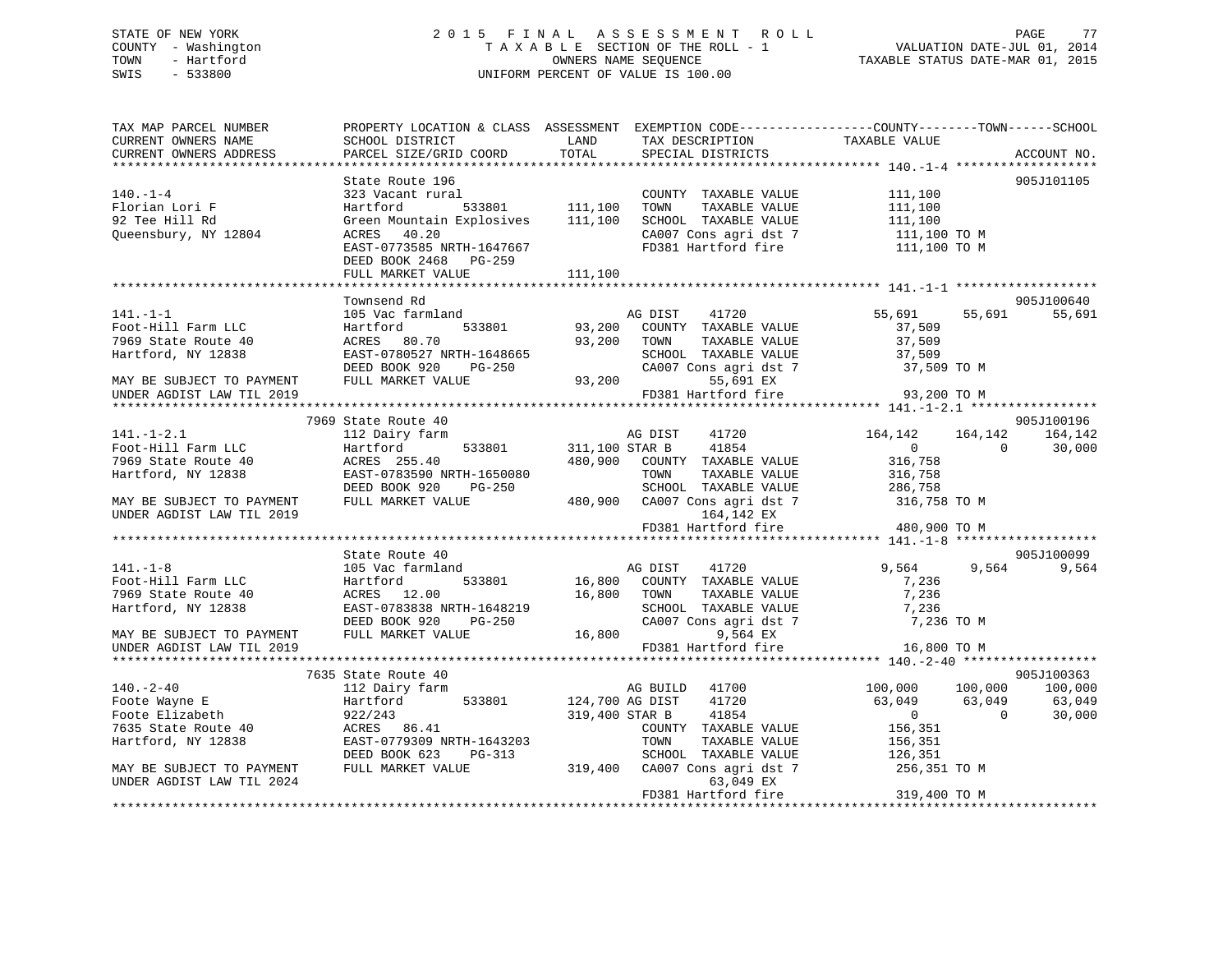# STATE OF NEW YORK 2 0 1 5 F I N A L A S S E S S M E N T R O L L PAGE 78 COUNTY - Washington T A X A B L E SECTION OF THE ROLL - 1 VALUATION DATE-JUL 01, 2014 TOWN - Hartford **TAXABLE STATUS DATE-MAR 01, 2015** OWNERS NAME SEQUENCE TAXABLE STATUS DATE-MAR 01, 2015 SWIS - 533800 UNIFORM PERCENT OF VALUE IS 100.00

| TAX MAP PARCEL NUMBER<br>CURRENT OWNERS NAME<br>CURRENT OWNERS ADDRESS | SCHOOL DISTRICT<br>PARCEL SIZE/GRID COORD                                                                                                                                                                                                                                                                                                                       | LAND<br>TOTAL | PROPERTY LOCATION & CLASS ASSESSMENT EXEMPTION CODE----------------COUNTY-------TOWN------SCHOOL<br>TAX DESCRIPTION<br>SPECIAL DISTRICTS | TAXABLE VALUE           | ACCOUNT NO.      |
|------------------------------------------------------------------------|-----------------------------------------------------------------------------------------------------------------------------------------------------------------------------------------------------------------------------------------------------------------------------------------------------------------------------------------------------------------|---------------|------------------------------------------------------------------------------------------------------------------------------------------|-------------------------|------------------|
|                                                                        |                                                                                                                                                                                                                                                                                                                                                                 |               |                                                                                                                                          |                         |                  |
|                                                                        | James Rd OFF                                                                                                                                                                                                                                                                                                                                                    |               |                                                                                                                                          |                         | 905J100442       |
| $151. - 2 - 7.1$<br>Foran Richard P<br>PO Box 456                      | $322$ Rural vac $>10$<br>533801<br>Hartford<br>Forest Tax 3219/160 14,200 TOWN                                                                                                                                                                                                                                                                                  |               | FOR 480A 47460<br>14,200 COUNTY TAXABLE VALUE<br>TAXABLE VALUE                                                                           | 9,300<br>4,900<br>4,900 | 9,300<br>9,300   |
| Fort Ann, NY 12827                                                     | $151. - 1 - 7.1$                                                                                                                                                                                                                                                                                                                                                |               | SCHOOL TAXABLE VALUE                                                                                                                     | 4,900                   |                  |
|                                                                        | ACRES 21.90                                                                                                                                                                                                                                                                                                                                                     |               | CA008 Cons agri dst 8                                                                                                                    | 14,200 TO M             |                  |
| MAY BE SUBJECT TO PAYMENT<br>UNDER RPTL480A UNTIL 2024                 | EAST-0793944 NRTH-1632624<br>DEED BOOK 675<br>PG-154<br>FULL MARKET VALUE                                                                                                                                                                                                                                                                                       | 14,200        | FD381 Hartford fire                                                                                                                      | 14,200 TO M             |                  |
|                                                                        |                                                                                                                                                                                                                                                                                                                                                                 |               |                                                                                                                                          |                         |                  |
|                                                                        | Burch Rd OFF                                                                                                                                                                                                                                                                                                                                                    |               |                                                                                                                                          |                         | 905J101062       |
| $151 - 2 - 7.2$                                                        | 314 Rural vac<10                                                                                                                                                                                                                                                                                                                                                |               | FOR 480A 47460                                                                                                                           | 2,400                   | 2,400<br>2,400   |
| Foran Richard P                                                        | Hartford                                                                                                                                                                                                                                                                                                                                                        |               | 533801 3,000 COUNTY TAXABLE VALUE                                                                                                        | 600                     |                  |
| PO Box 456                                                             | Forest Tax 3219/160                                                                                                                                                                                                                                                                                                                                             | 3,000 TOWN    | TOWN TAXABLE VALUE<br>SCHOOL TAXABLE VALUE                                                                                               | 600                     |                  |
| Fort Ann, NY 12827                                                     | $151. - 1 - 7.2$                                                                                                                                                                                                                                                                                                                                                |               |                                                                                                                                          | 600                     |                  |
|                                                                        | ACRES 4.60                                                                                                                                                                                                                                                                                                                                                      |               | CA008 Cons agri dst 8<br>FD381 Hartford fire                                                                                             | 3,000 TO M              |                  |
| MAY BE SUBJECT TO PAYMENT                                              | EAST-0795652 NRTH-1633053                                                                                                                                                                                                                                                                                                                                       |               |                                                                                                                                          | 3,000 TO M              |                  |
| UNDER RPTL480A UNTIL 2024                                              | DEED BOOK 886<br>$PG-128$<br>FULL MARKET VALUE                                                                                                                                                                                                                                                                                                                  | 3,000         |                                                                                                                                          |                         |                  |
|                                                                        |                                                                                                                                                                                                                                                                                                                                                                 |               |                                                                                                                                          |                         |                  |
|                                                                        | James Rd OFF                                                                                                                                                                                                                                                                                                                                                    |               |                                                                                                                                          |                         | 905J101070       |
| $151. - 2 - 7.3$                                                       | 323 Vacant rural                                                                                                                                                                                                                                                                                                                                                |               | FOR 480A 47460                                                                                                                           | 14,480                  | 14,480<br>14,480 |
| Foran Richard P                                                        | 533801<br>Hartford                                                                                                                                                                                                                                                                                                                                              |               | 18,100 COUNTY TAXABLE VALUE                                                                                                              | 3,620                   |                  |
| PO Box 456                                                             | Forest Tax 3219/60                                                                                                                                                                                                                                                                                                                                              | 18,100        | TOWN<br>TAXABLE VALUE                                                                                                                    | 3,620                   |                  |
| Fort Ann, NY 12827                                                     | $151. - 1 - 7.3$                                                                                                                                                                                                                                                                                                                                                |               |                                                                                                                                          | 3,620                   |                  |
|                                                                        | ACRES 27.80                                                                                                                                                                                                                                                                                                                                                     |               | CA008 Cons agri dst 8<br>CA008 Cons agri dst 8<br>ED201 V                                                                                | 18,100 TO M             |                  |
| MAY BE SUBJECT TO PAYMENT                                              | EAST-0795025 NRTH-1632962                                                                                                                                                                                                                                                                                                                                       |               | FD381 Hartford fire                                                                                                                      | 18,100 TO M             |                  |
| UNDER RPTL480A UNTIL 2024                                              | DEED BOOK 524<br>PG-86                                                                                                                                                                                                                                                                                                                                          |               |                                                                                                                                          |                         |                  |
|                                                                        | FULL MARKET VALUE                                                                                                                                                                                                                                                                                                                                               | 18,100        |                                                                                                                                          |                         |                  |
|                                                                        |                                                                                                                                                                                                                                                                                                                                                                 |               |                                                                                                                                          |                         |                  |
|                                                                        | 65 Deer Run Way                                                                                                                                                                                                                                                                                                                                                 |               |                                                                                                                                          |                         | 905J101328       |
| $141. - 3 - 56$                                                        | 322 Rural vac>10                                                                                                                                                                                                                                                                                                                                                | 19,500        | COUNTY TAXABLE VALUE 19,500                                                                                                              |                         |                  |
| Ford Paul                                                              | 533801<br>Hartford                                                                                                                                                                                                                                                                                                                                              |               | TOWN<br>TAXABLE VALUE                                                                                                                    | 19,500                  |                  |
| Ford Carol L                                                           | $\begin{array}{r} \text{LOT 7} \\ \text{ACRES} \\ \text{ACRES} \\ \text{EAST-0782608 NRTH-1642331} \\ \text{FAST-0782608 NRTH-1642331} \\ \text{FST-0.024} \\ \text{FST-0.024} \\ \text{FST-0.024} \\ \text{FST-0.014} \\ \text{FST-0.014} \\ \text{FST-0.024} \\ \text{FST-0.014} \\ \text{FST-0.014} \\ \text{FST-0.014} \\ \text{FST-0.014} \\ \text{FST-0.$ | 19,500        | SCHOOL TAXABLE VALUE                                                                                                                     | 19,500                  |                  |
| 45 Lorraine St                                                         |                                                                                                                                                                                                                                                                                                                                                                 |               | FD381 Hartford fire                                                                                                                      | 19,500 TO M             |                  |
| PO Box 878                                                             |                                                                                                                                                                                                                                                                                                                                                                 |               |                                                                                                                                          |                         |                  |
| Crystal Beach, FL 34681-0878 DEED BOOK 562 PG-38                       |                                                                                                                                                                                                                                                                                                                                                                 |               |                                                                                                                                          |                         |                  |
|                                                                        | FULL MARKET VALUE                                                                                                                                                                                                                                                                                                                                               | 19,500        |                                                                                                                                          |                         |                  |
|                                                                        | 14 Russell Ln                                                                                                                                                                                                                                                                                                                                                   |               |                                                                                                                                          |                         |                  |
| $149. - 1 - 37.4$                                                      | 714 Lite Ind Man                                                                                                                                                                                                                                                                                                                                                |               | COUNTY TAXABLE VALUE                                                                                                                     | 103,100                 |                  |
|                                                                        | Hartford<br>533801                                                                                                                                                                                                                                                                                                                                              | 69,500        | TAXABLE VALUE<br>TOWN                                                                                                                    | 103,100                 |                  |
|                                                                        | 9.07                                                                                                                                                                                                                                                                                                                                                            | 103,100       | SCHOOL TAXABLE VALUE                                                                                                                     | 103,100                 |                  |
|                                                                        |                                                                                                                                                                                                                                                                                                                                                                 |               |                                                                                                                                          |                         |                  |
|                                                                        |                                                                                                                                                                                                                                                                                                                                                                 |               | CA006 Cons agri dst 6 103,100 TO M<br>FD381 Hartford fire 103,100 TO M                                                                   |                         |                  |
|                                                                        | EAST-0772460 NRTH-1635101<br>DEED BOOK 2100 PG-283<br>FULL MARKET VALUE 103,100                                                                                                                                                                                                                                                                                 |               |                                                                                                                                          |                         |                  |
|                                                                        |                                                                                                                                                                                                                                                                                                                                                                 |               |                                                                                                                                          |                         |                  |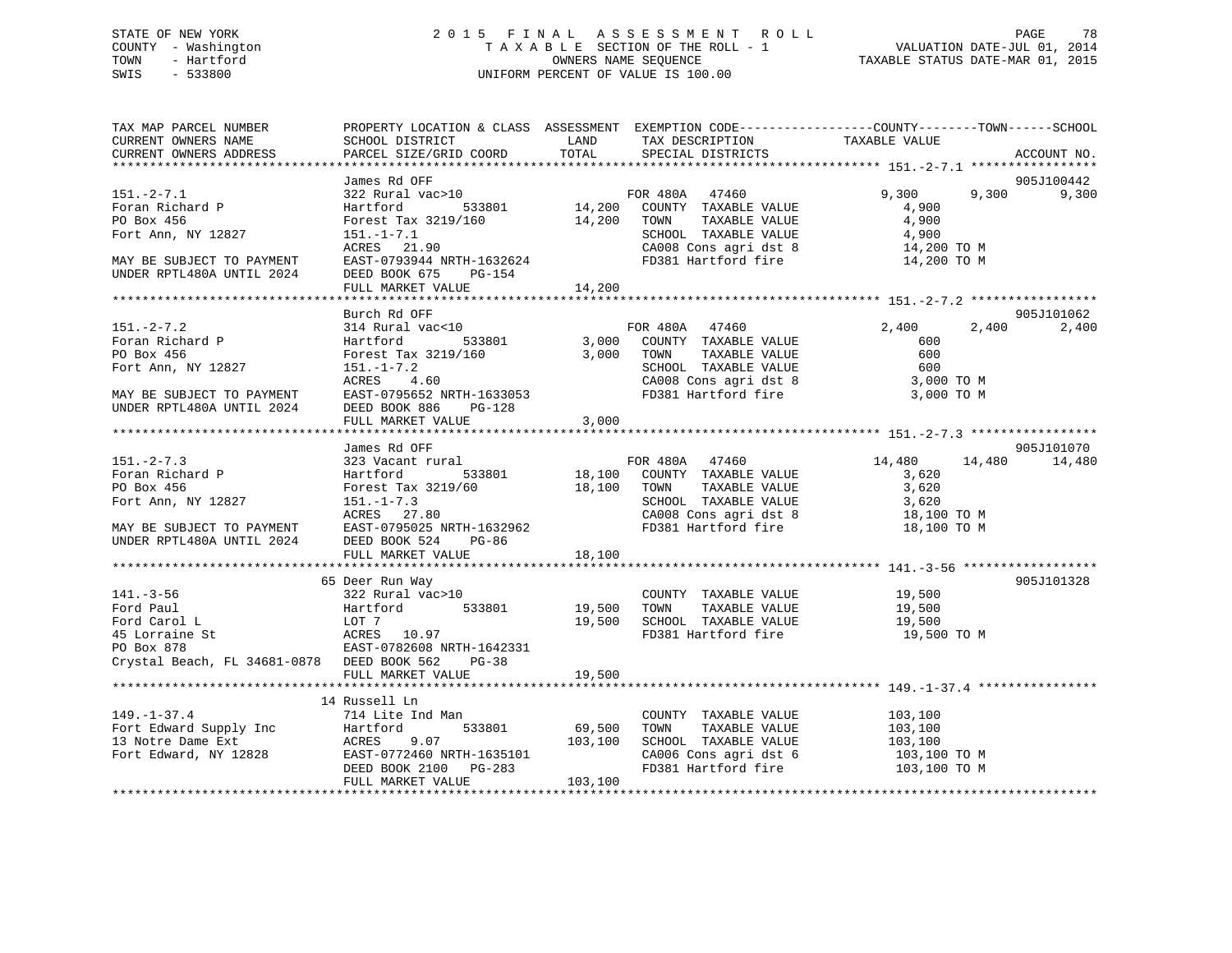# STATE OF NEW YORK 2 0 1 5 F I N A L A S S E S S M E N T R O L L PAGE 79 COUNTY - Washington T A X A B L E SECTION OF THE ROLL - 1 VALUATION DATE-JUL 01, 2014 TOWN - Hartford OWNERS NAME SEQUENCE TAXABLE STATUS DATE-MAR 01, 2015 SWIS - 533800 UNIFORM PERCENT OF VALUE IS 100.00

| TAX MAP PARCEL NUMBER<br>CURRENT OWNERS NAME<br>CURRENT OWNERS ADDRESS              | SCHOOL DISTRICT<br>PARCEL SIZE/GRID COORD                                                                                                                                                | LAND<br>TOTAL           | TAX DESCRIPTION TAXABLE VALUE<br>SPECIAL DISTRICTS                                                                                   | PROPERTY LOCATION & CLASS ASSESSMENT EXEMPTION CODE---------------COUNTY-------TOWN------SCHOOL<br>ACCOUNT NO.                                                                                                                                    |
|-------------------------------------------------------------------------------------|------------------------------------------------------------------------------------------------------------------------------------------------------------------------------------------|-------------------------|--------------------------------------------------------------------------------------------------------------------------------------|---------------------------------------------------------------------------------------------------------------------------------------------------------------------------------------------------------------------------------------------------|
| $131. - 1 - 21$<br>Fountaine Craig M<br>60 County Route 17<br>Hartford, NY 12827    | 60 County Route 17<br>210 1 Family Res<br>533801<br>Hartford<br>870/80<br>1.80<br>ACRES<br>EAST-0771338 NRTH-1656138                                                                     | 27,200<br>140,800       | STAR B<br>41854<br>COUNTY TAXABLE VALUE<br>TAXABLE VALUE<br>TOWN<br>SCHOOL TAXABLE VALUE<br>CA007 Cons agri dst 7<br>FD381 IL-15     | 905J100224<br>$0 \qquad \qquad$<br>$\Omega$<br>30,000<br>140,800<br>140,800<br>110,800<br>$140,800$ TO M<br>140,800 TO M                                                                                                                          |
|                                                                                     |                                                                                                                                                                                          |                         |                                                                                                                                      |                                                                                                                                                                                                                                                   |
| $122. - 1 - 26$<br>Fountaine Michelle C<br>48 County Route 17<br>Fort Ann, NY 12827 | County Route 17<br>314 Rural vac<10<br>Hartford<br>870/72<br>ACRES 4.00<br>EAST-0771820 NRTH-1658140<br>DEED BOOK 3481 PG-274                                                            | 533801 15,500<br>15,500 | COUNTY TAXABLE VALUE<br>TAXABLE VALUE<br>TOWN<br>SCHOOL TAXABLE VALUE<br>FD381 Hartford fire                                         | 905J100339<br>15,500<br>15,500<br>15,500<br>CA007 Cons agri dst 7 15,500 TO M<br>15,500 TO M                                                                                                                                                      |
|                                                                                     | FULL MARKET VALUE                                                                                                                                                                        | 15,500                  |                                                                                                                                      |                                                                                                                                                                                                                                                   |
| $132.15 - 2 - 11$<br>Fowler Jessica<br>1887 Hinds Rd<br>Fort Edward, NY 12828       | East St<br>312 Vac w/imprv<br>$533801$ 500<br>Hartford<br>FRNT 41.00 DPTH 52.00 1,700<br>EAST-0786585 NRTH-1652302<br>DEED BOOK 875<br>PG-29<br>FULL MARKET VALUE                        | 1,700                   | COUNTY TAXABLE VALUE<br>TAXABLE VALUE<br>TOWN<br>FD381 Hartford fire                                                                 | 905J100428<br>1,700<br>1,700<br>$\begin{tabular}{lllllllll} \multicolumn{2}{c}{\textbf{SCHOOL}} & \textbf{TAXABLE VALUE} & & & 1,700 \\ \multicolumn{2}{c}{\textbf{CA007 Cons agri dst 7}} & & & 1,700~\textbf{TO M} \end{tabular}$<br>1,700 TO M |
|                                                                                     | 4352 State Route 149                                                                                                                                                                     |                         |                                                                                                                                      | 905J101410                                                                                                                                                                                                                                        |
| $131. - 1 - 5.2$<br>Fox John F<br>4352 State Route 149<br>Fort Ann, NY 12827        | 240 Rural res<br>533801 57,200<br>Hartford<br>LOT 4<br>ACRES 10.00<br>EAST-0777234 NRTH-1650785<br>DEED BOOK 2444 PG-115<br>FULL MARKET VALUE                                            | 243,700<br>243,700      | 41854<br>STAR B<br>COUNTY TAXABLE VALUE<br>TOWN<br>TAXABLE VALUE<br>SCHOOL TAXABLE VALUE                                             | $\overline{0}$<br>$\Omega$<br>30,000<br>243,700<br>243,700<br>213,700<br>CA007 Cons agri dst 7 243,700 TO M<br>FD381 Hartford fire 243,700 TO M                                                                                                   |
|                                                                                     |                                                                                                                                                                                          |                         |                                                                                                                                      |                                                                                                                                                                                                                                                   |
| $132. - 1 - 23.1$<br>Fraley John<br>194 County Route 23<br>Granville, NY 12832      | 194 County Route 23<br>210 1 Family Res<br>Hartford<br>FRNT 214.00 DPTH 79.00 55,300<br>EAST-0788448 NRTH-1655593<br>DEED BOOK 2387 PG-177<br>PEED BOOK 2387 PG-177<br>FULL MARKET VALUE |                         | STAR B<br>41854<br>533801 14,700 COUNTY TAXABLE VALUE<br>TOWN<br>TAXABLE VALUE<br>SCHOOL TAXABLE VALUE<br>55,300 FD381 Hartford fire | 905J100227<br>$\Omega$<br>$0 \qquad \qquad$<br>30,000<br>55,300<br>55,300<br>25,300<br>CA007 Cons agri dst 7 55,300 TO M<br>55,300 TO M                                                                                                           |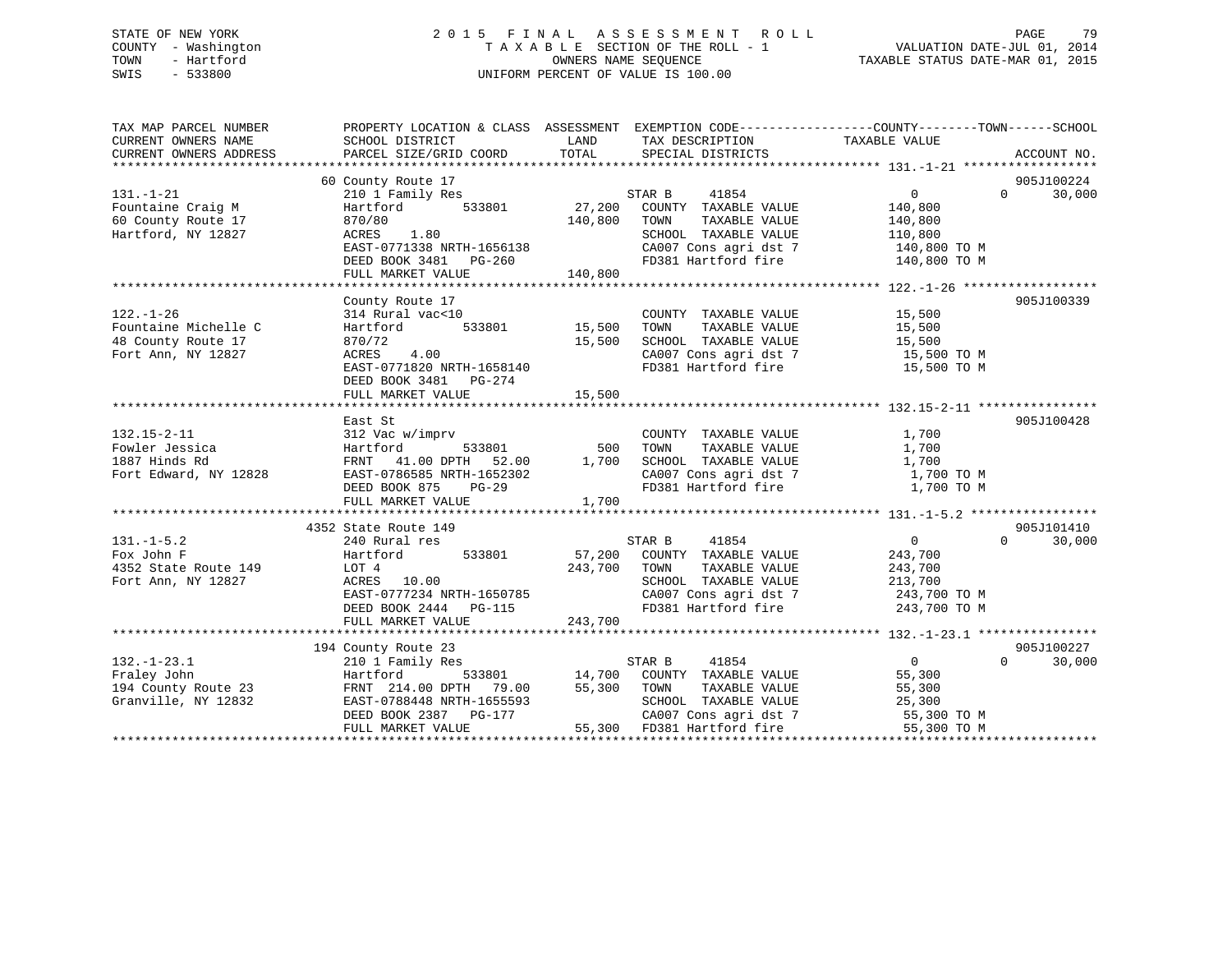# STATE OF NEW YORK 2 0 1 5 F I N A L A S S E S S M E N T R O L L PAGE 80 COUNTY - Washington T A X A B L E SECTION OF THE ROLL - 1 VALUATION DATE-JUL 01, 2014 TOWN - Hartford **TAXABLE STATUS DATE-MAR 01, 2015** OWNERS NAME SEQUENCE TAXABLE STATUS DATE-MAR 01, 2015 SWIS - 533800 UNIFORM PERCENT OF VALUE IS 100.00

| TAX MAP PARCEL NUMBER<br>CURRENT OWNERS NAME<br>CURRENT OWNERS ADDRESS              | PROPERTY LOCATION & CLASS ASSESSMENT EXEMPTION CODE----------------COUNTY-------TOWN------SCHOOL<br>SCHOOL DISTRICT<br>PARCEL SIZE/GRID COORD                                                                                                                                                 | LAND<br>TOTAL                | TAX DESCRIPTION TAXABLE VALUE<br>SPECIAL DISTRICTS                                                                                                                                                                                                                                                  |                                                                                       |                   | ACCOUNT NO.                                          |
|-------------------------------------------------------------------------------------|-----------------------------------------------------------------------------------------------------------------------------------------------------------------------------------------------------------------------------------------------------------------------------------------------|------------------------------|-----------------------------------------------------------------------------------------------------------------------------------------------------------------------------------------------------------------------------------------------------------------------------------------------------|---------------------------------------------------------------------------------------|-------------------|------------------------------------------------------|
| $132. - 1 - 23.2$                                                                   | 192 County Route 23<br>270 Mfg housing<br>Exancis Rodney E Francis Rodney E Hartford 533801 10,100 COUNTY TAXABLE VALUE<br>Francis Eileen P FRNT 50.00 DPTH 195.00 26,900 TOWN TAXABLE VALUE 26,900<br>192 County Route 23 EAST-0788452 NRTH-1655507 SCHOOL TAXABLE VALUE 0<br>               |                              | ing<br>533801 10,100 COUNTY TAXABLE VALUE 26,900<br>FD381 Hartford fire                                                                                                                                                                                                                             | 26,900 TO M                                                                           | $0 \qquad \qquad$ | 905J101066<br>26,900                                 |
|                                                                                     |                                                                                                                                                                                                                                                                                               |                              |                                                                                                                                                                                                                                                                                                     |                                                                                       |                   |                                                      |
| $114. - 1 - 9.4$                                                                    | 8802 State Route 40<br>210 1 Family Res<br>114.-1-9.4<br>Franck Ruth R<br>Whitney Kendrick B<br>802 State Route 40<br>Fort Ann, NY 12827<br>FULL MARKET VALUE BOOK 2039<br>FORE BOOK 2039<br>FULL MARKET VALUE BOOK 2039<br>FULL MARKET VALUE BOOK 2039<br>FULL MARKET VALUE 159,500<br>159,5 | STAR B<br>159,500 TOWN       | 41854<br>$24,400$ COUNTY TAXABLE VALUE<br>TAXABLE VALUE<br>SCHOOL TAXABLE VALUE<br>159,500 FD381 Hartford fire 159,500 TO M                                                                                                                                                                         | $\overline{0}$<br>159,500<br>159,500<br>129,500<br>CA007 Cons agri dst 7 159,500 TO M | $\Omega$          | 30,000                                               |
|                                                                                     | 18 Miller Rdg                                                                                                                                                                                                                                                                                 |                              |                                                                                                                                                                                                                                                                                                     |                                                                                       |                   | 905J101160                                           |
|                                                                                     |                                                                                                                                                                                                                                                                                               | 60,600<br>60,600             | COUNTY TAXABLE VALUE<br>TOWN       TAXABLE  VALUE<br>SCHOOL    TAXABLE  VALUE                                                                                                                                                                                                                       | 60,600<br>60,600<br>60,600<br>FD381 Hartford fire 60,600 TO M                         |                   |                                                      |
|                                                                                     | 291 & 294 Gilchrist Hill Rd 79 PCT OF VALUE USED FOR EXEMPTION PURPOSES                                                                                                                                                                                                                       |                              |                                                                                                                                                                                                                                                                                                     |                                                                                       |                   | 905J101207                                           |
| $150. - 1 - 46$<br>Franck William Scott<br>Franck Stephanie R<br>Hartford, NY 12838 | 240 Rural res<br>Hartford<br>3304/249<br>EAST-0785151 NRTH-1639397<br>DEED BOOK 2700 PG-294<br>FULL MARKET VALUE                                                                                                                                                                              |                              | VET COM CT 41131<br>$\frac{125}{533801}$ 533801 114,700 VET DIS CT 41141 103,411 90,000<br>261 800 STAR EN 41834 0 0<br>261,800 STAR EN 41834<br>COUNTY TAXABLE VALUE 106,683<br>9397 70000 70000 70000 70000 70000 70000 70000 70000 70000 136,500<br>94 7261,800 70381 Hartford fire 261,800 70 M | 45,000<br>51,706<br>$\overline{0}$                                                    | $\overline{0}$    | $\overline{\phantom{0}}$<br>$\overline{0}$<br>65,300 |
|                                                                                     |                                                                                                                                                                                                                                                                                               |                              |                                                                                                                                                                                                                                                                                                     |                                                                                       |                   |                                                      |
| $141. - 3 - 10.1$<br>Frawley Donna C<br>95 Gilchrist Hill Ext<br>Hartford, NY 12838 | 97 Gilchrist Hill Ext<br>210 1 Family Res<br>533801<br>Hartford<br>2.40<br>ACRES<br>EAST-0785257 NRTH-1645260<br>DEED BOOK 698<br>PG-76<br>FULL MARKET VALUE                                                                                                                                  | 37,600<br>105,000<br>105,000 | COUNTY TAXABLE VALUE 105,000<br>TOWN<br>SCHOOL TAXABLE VALUE                                                                                                                                                                                                                                        | TAXABLE VALUE 105,000<br>TAXABLE VALUE 105,000<br>FD381 Hartford fire 105,000 TO M    |                   | 905J100103                                           |
|                                                                                     |                                                                                                                                                                                                                                                                                               |                              |                                                                                                                                                                                                                                                                                                     |                                                                                       |                   |                                                      |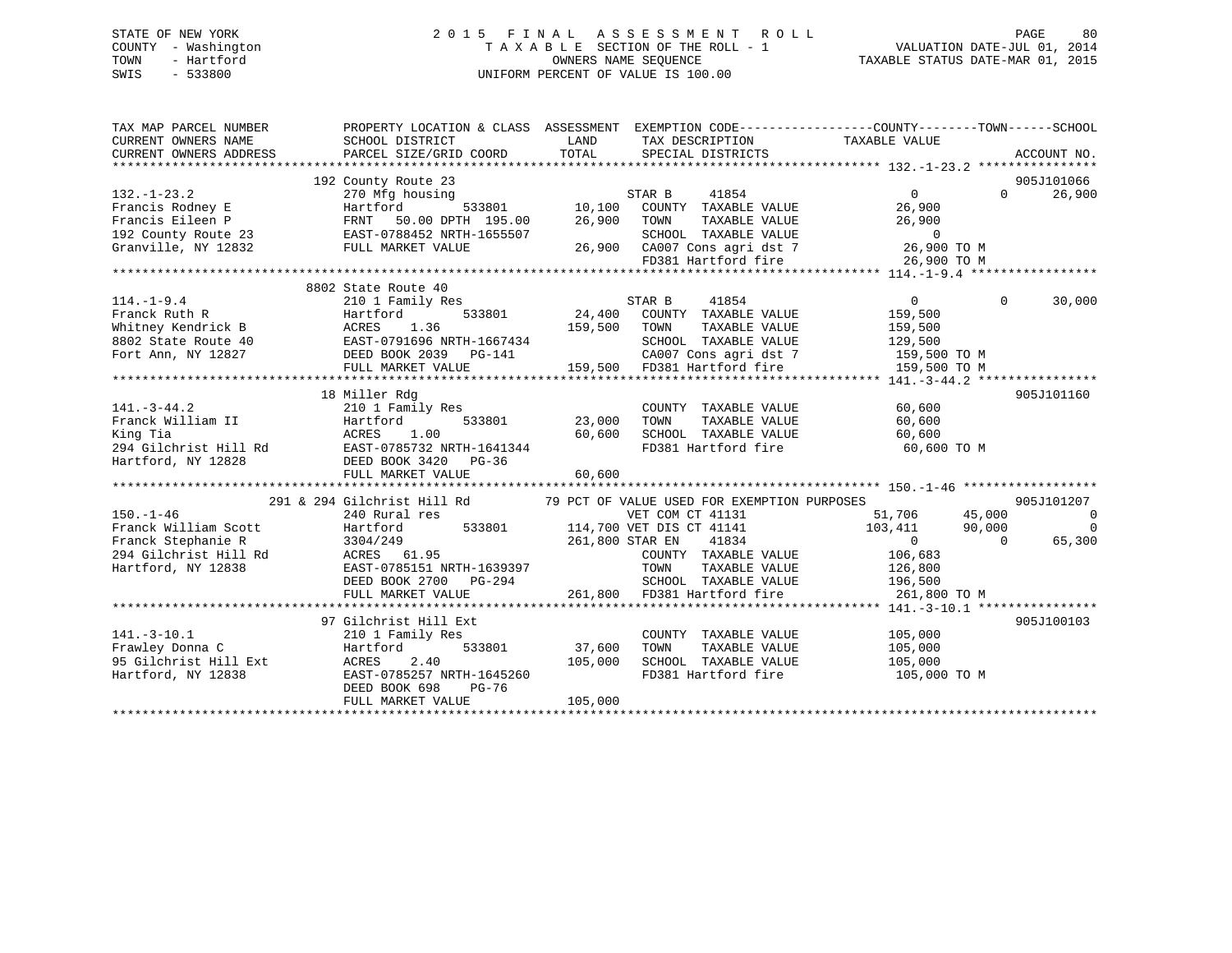# STATE OF NEW YORK 2 0 1 5 F I N A L A S S E S S M E N T R O L L PAGE 81 COUNTY - Washington T A X A B L E SECTION OF THE ROLL - 1 VALUATION DATE-JUL 01, 2014 TOWN - Hartford OWNERS NAME SEQUENCE TAXABLE STATUS DATE-MAR 01, 2015 SWIS - 533800 UNIFORM PERCENT OF VALUE IS 100.00

| TOTAL<br>CURRENT OWNERS ADDRESS<br>PARCEL SIZE/GRID COORD<br>SPECIAL DISTRICTS<br>ACCOUNT NO.<br>95 Gilchrist Hill Ext<br>905J100229<br>65,300<br>$141. - 3 - 12$<br>210 1 Family Res<br>STAR EN<br>41834<br>$\overline{0}$<br>$\Omega$<br>26,600<br>Frawley Donna C<br>533801<br>COUNTY TAXABLE VALUE<br>181,000<br>Hartford<br>95 Gilchrist Hill Ext<br>181,000<br>ACRES<br>1.65<br>TOWN<br>TAXABLE VALUE<br>181,000<br>Hartford, NY 12838<br>EAST-0785123 NRTH-1645029<br>SCHOOL TAXABLE VALUE<br>115,700<br>DEED BOOK 567<br>FD381 Hartford fire<br>181,000 TO M<br>PG-252<br>FULL MARKET VALUE<br>181,000<br>Marlboro Country Rd<br>905J101074<br>$141. - 3 - 24.4$<br>323 Vacant rural<br>COUNTY TAXABLE VALUE<br>83,000<br>Frawley Donna C<br>Hartford<br>533801<br>83,000<br>TAXABLE VALUE<br>TOWN<br>83,000<br>95 Gilchrist Hill Ext<br>ACRES 62.30<br>83,000<br>SCHOOL TAXABLE VALUE<br>83,000<br>Hartford, NY 12838<br>EAST-0786302 NRTH-1644606<br>FD381 Hartford fire<br>83,000 TO M<br>DEED BOOK 567<br>PG-254<br>FULL MARKET VALUE<br>83,000 | EXEMPTION CODE-----------------COUNTY-------TOWN------SCHOOL |
|-------------------------------------------------------------------------------------------------------------------------------------------------------------------------------------------------------------------------------------------------------------------------------------------------------------------------------------------------------------------------------------------------------------------------------------------------------------------------------------------------------------------------------------------------------------------------------------------------------------------------------------------------------------------------------------------------------------------------------------------------------------------------------------------------------------------------------------------------------------------------------------------------------------------------------------------------------------------------------------------------------------------------------------------------------------|--------------------------------------------------------------|
|                                                                                                                                                                                                                                                                                                                                                                                                                                                                                                                                                                                                                                                                                                                                                                                                                                                                                                                                                                                                                                                             |                                                              |
|                                                                                                                                                                                                                                                                                                                                                                                                                                                                                                                                                                                                                                                                                                                                                                                                                                                                                                                                                                                                                                                             |                                                              |
|                                                                                                                                                                                                                                                                                                                                                                                                                                                                                                                                                                                                                                                                                                                                                                                                                                                                                                                                                                                                                                                             |                                                              |
|                                                                                                                                                                                                                                                                                                                                                                                                                                                                                                                                                                                                                                                                                                                                                                                                                                                                                                                                                                                                                                                             |                                                              |
|                                                                                                                                                                                                                                                                                                                                                                                                                                                                                                                                                                                                                                                                                                                                                                                                                                                                                                                                                                                                                                                             |                                                              |
|                                                                                                                                                                                                                                                                                                                                                                                                                                                                                                                                                                                                                                                                                                                                                                                                                                                                                                                                                                                                                                                             |                                                              |
|                                                                                                                                                                                                                                                                                                                                                                                                                                                                                                                                                                                                                                                                                                                                                                                                                                                                                                                                                                                                                                                             |                                                              |
|                                                                                                                                                                                                                                                                                                                                                                                                                                                                                                                                                                                                                                                                                                                                                                                                                                                                                                                                                                                                                                                             |                                                              |
|                                                                                                                                                                                                                                                                                                                                                                                                                                                                                                                                                                                                                                                                                                                                                                                                                                                                                                                                                                                                                                                             |                                                              |
|                                                                                                                                                                                                                                                                                                                                                                                                                                                                                                                                                                                                                                                                                                                                                                                                                                                                                                                                                                                                                                                             |                                                              |
|                                                                                                                                                                                                                                                                                                                                                                                                                                                                                                                                                                                                                                                                                                                                                                                                                                                                                                                                                                                                                                                             |                                                              |
|                                                                                                                                                                                                                                                                                                                                                                                                                                                                                                                                                                                                                                                                                                                                                                                                                                                                                                                                                                                                                                                             |                                                              |
|                                                                                                                                                                                                                                                                                                                                                                                                                                                                                                                                                                                                                                                                                                                                                                                                                                                                                                                                                                                                                                                             |                                                              |
|                                                                                                                                                                                                                                                                                                                                                                                                                                                                                                                                                                                                                                                                                                                                                                                                                                                                                                                                                                                                                                                             |                                                              |
|                                                                                                                                                                                                                                                                                                                                                                                                                                                                                                                                                                                                                                                                                                                                                                                                                                                                                                                                                                                                                                                             |                                                              |
|                                                                                                                                                                                                                                                                                                                                                                                                                                                                                                                                                                                                                                                                                                                                                                                                                                                                                                                                                                                                                                                             |                                                              |
|                                                                                                                                                                                                                                                                                                                                                                                                                                                                                                                                                                                                                                                                                                                                                                                                                                                                                                                                                                                                                                                             |                                                              |
| 7212 State Route 40<br>905J100365                                                                                                                                                                                                                                                                                                                                                                                                                                                                                                                                                                                                                                                                                                                                                                                                                                                                                                                                                                                                                           |                                                              |
| $149. - 1 - 37.1$<br>115,300<br>331 Com vac w/im<br>COUNTY TAXABLE VALUE                                                                                                                                                                                                                                                                                                                                                                                                                                                                                                                                                                                                                                                                                                                                                                                                                                                                                                                                                                                    |                                                              |
| Friedman Charles E<br>Hartford<br>533801<br>95,300<br>TOWN<br>TAXABLE VALUE<br>115,300                                                                                                                                                                                                                                                                                                                                                                                                                                                                                                                                                                                                                                                                                                                                                                                                                                                                                                                                                                      |                                                              |
| 54 North St<br>ACRES<br>25.50<br>115,300<br>SCHOOL TAXABLE VALUE<br>115,300                                                                                                                                                                                                                                                                                                                                                                                                                                                                                                                                                                                                                                                                                                                                                                                                                                                                                                                                                                                 |                                                              |
| Hudson Falls, NY 12839<br>EAST-0774140 NRTH-1635460<br>CA006 Cons agri dst 6<br>115,300 TO M                                                                                                                                                                                                                                                                                                                                                                                                                                                                                                                                                                                                                                                                                                                                                                                                                                                                                                                                                                |                                                              |
| FD381 Hartford fire<br>DEED BOOK 2841 PG-150<br>115,300 TO M                                                                                                                                                                                                                                                                                                                                                                                                                                                                                                                                                                                                                                                                                                                                                                                                                                                                                                                                                                                                |                                                              |
| FULL MARKET VALUE<br>115,300                                                                                                                                                                                                                                                                                                                                                                                                                                                                                                                                                                                                                                                                                                                                                                                                                                                                                                                                                                                                                                |                                                              |
|                                                                                                                                                                                                                                                                                                                                                                                                                                                                                                                                                                                                                                                                                                                                                                                                                                                                                                                                                                                                                                                             |                                                              |
| 905J100349<br>5 Wright Rd                                                                                                                                                                                                                                                                                                                                                                                                                                                                                                                                                                                                                                                                                                                                                                                                                                                                                                                                                                                                                                   |                                                              |
| 41854<br>$132.11 - 3 - 1$<br>STAR B<br>$\overline{0}$<br>$\Omega$<br>30,000<br>210 1 Family Res                                                                                                                                                                                                                                                                                                                                                                                                                                                                                                                                                                                                                                                                                                                                                                                                                                                                                                                                                             |                                                              |
| Fronhofer Leonard V<br>533801<br>28,900<br>COUNTY TAXABLE VALUE<br>Hartford<br>117,000                                                                                                                                                                                                                                                                                                                                                                                                                                                                                                                                                                                                                                                                                                                                                                                                                                                                                                                                                                      |                                                              |
| PO Box 23<br>3312/305<br>117,000<br>TAXABLE VALUE<br>TOWN<br>117,000                                                                                                                                                                                                                                                                                                                                                                                                                                                                                                                                                                                                                                                                                                                                                                                                                                                                                                                                                                                        |                                                              |
| Hartford, NY 12838<br>survey 12420 lot 2<br>SCHOOL TAXABLE VALUE<br>87,000                                                                                                                                                                                                                                                                                                                                                                                                                                                                                                                                                                                                                                                                                                                                                                                                                                                                                                                                                                                  |                                                              |
| CA007 Cons agri dst 7<br>$132 - 3 - 1$<br>117,000 TO M                                                                                                                                                                                                                                                                                                                                                                                                                                                                                                                                                                                                                                                                                                                                                                                                                                                                                                                                                                                                      |                                                              |
| 5.20<br>FD381 Hartford fire<br>117,000 TO M<br>ACRES                                                                                                                                                                                                                                                                                                                                                                                                                                                                                                                                                                                                                                                                                                                                                                                                                                                                                                                                                                                                        |                                                              |
| EAST-0786850 NRTH-1654399                                                                                                                                                                                                                                                                                                                                                                                                                                                                                                                                                                                                                                                                                                                                                                                                                                                                                                                                                                                                                                   |                                                              |
| DEED BOOK 766<br>PG-298                                                                                                                                                                                                                                                                                                                                                                                                                                                                                                                                                                                                                                                                                                                                                                                                                                                                                                                                                                                                                                     |                                                              |
| 117,000<br>FULL MARKET VALUE                                                                                                                                                                                                                                                                                                                                                                                                                                                                                                                                                                                                                                                                                                                                                                                                                                                                                                                                                                                                                                |                                                              |
|                                                                                                                                                                                                                                                                                                                                                                                                                                                                                                                                                                                                                                                                                                                                                                                                                                                                                                                                                                                                                                                             |                                                              |
| 3152 County Route 43                                                                                                                                                                                                                                                                                                                                                                                                                                                                                                                                                                                                                                                                                                                                                                                                                                                                                                                                                                                                                                        |                                                              |
| $148. - 1 - 8.5$<br>8,000<br>8,000<br>210 1 Family Res<br>CW_10_VET/ 41151                                                                                                                                                                                                                                                                                                                                                                                                                                                                                                                                                                                                                                                                                                                                                                                                                                                                                                                                                                                  | $\mathbf 0$                                                  |
| Fuller Daniel Sr<br>533801<br>33,100 AGED-CO/TN 41801<br>77,450<br>77,450<br>Hartford                                                                                                                                                                                                                                                                                                                                                                                                                                                                                                                                                                                                                                                                                                                                                                                                                                                                                                                                                                       | $\Omega$                                                     |
| 3152 County Route 43<br>3.66<br>162,900 STAR EN 41834<br>65,300<br>ACRES<br>$\overline{0}$<br>$\Omega$                                                                                                                                                                                                                                                                                                                                                                                                                                                                                                                                                                                                                                                                                                                                                                                                                                                                                                                                                      |                                                              |
| Fort Ann, NY 12827<br>EAST-0765495 NRTH-1637688<br>77,450<br>COUNTY TAXABLE VALUE                                                                                                                                                                                                                                                                                                                                                                                                                                                                                                                                                                                                                                                                                                                                                                                                                                                                                                                                                                           |                                                              |
| DEED BOOK 677<br>PG-102<br>TOWN<br>TAXABLE VALUE<br>77,450                                                                                                                                                                                                                                                                                                                                                                                                                                                                                                                                                                                                                                                                                                                                                                                                                                                                                                                                                                                                  |                                                              |
| FULL MARKET VALUE<br>162,900 SCHOOL TAXABLE VALUE<br>97,600                                                                                                                                                                                                                                                                                                                                                                                                                                                                                                                                                                                                                                                                                                                                                                                                                                                                                                                                                                                                 |                                                              |
| FD381 Hartford fire<br>162,900 TO M                                                                                                                                                                                                                                                                                                                                                                                                                                                                                                                                                                                                                                                                                                                                                                                                                                                                                                                                                                                                                         |                                                              |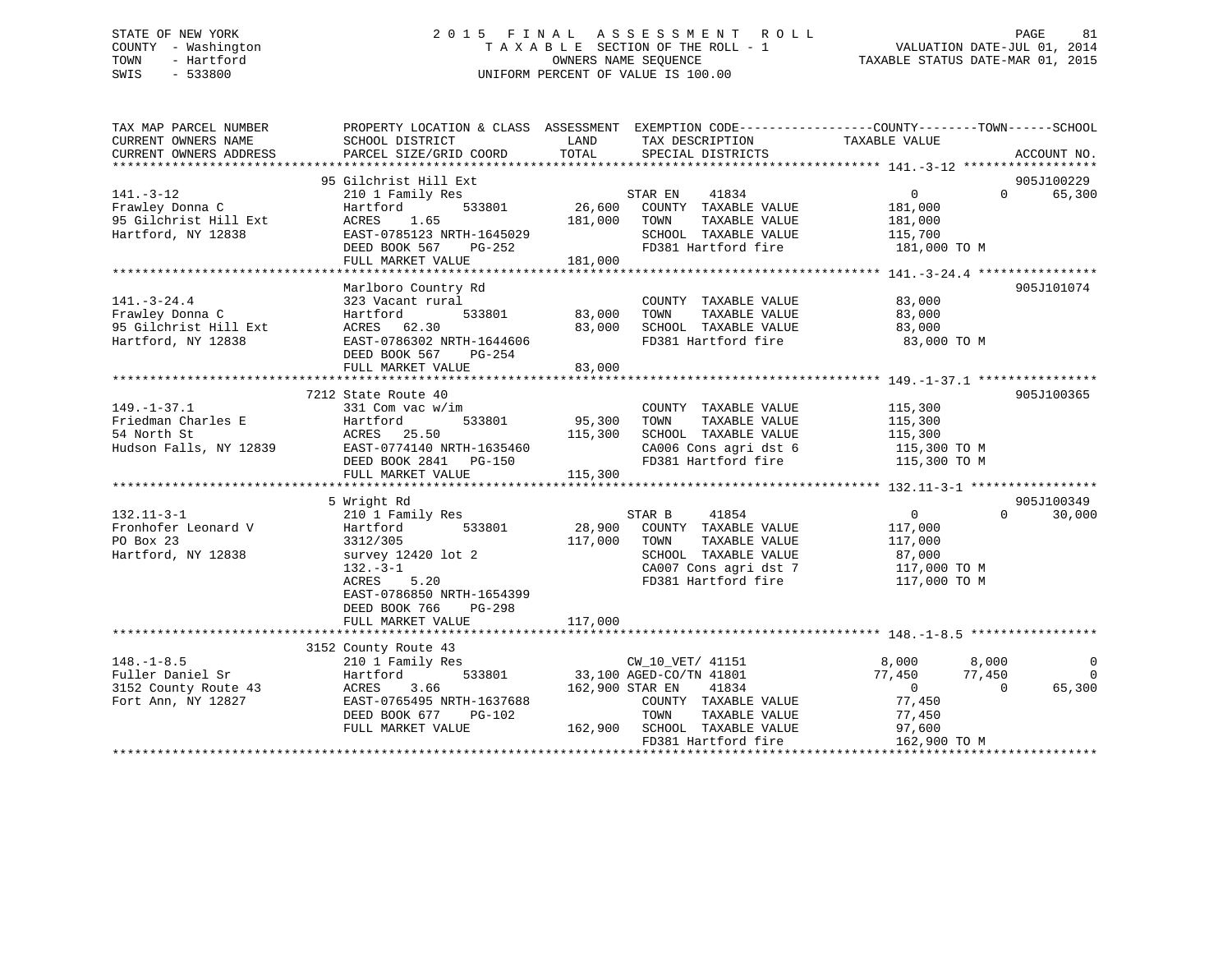# STATE OF NEW YORK 2 0 1 5 F I N A L A S S E S S M E N T R O L L PAGE 82 COUNTY - Washington T A X A B L E SECTION OF THE ROLL - 1 VALUATION DATE-JUL 01, 2014 TOWN - Hartford OWNERS NAME SEQUENCE TAXABLE STATUS DATE-MAR 01, 2015 SWIS - 533800 UNIFORM PERCENT OF VALUE IS 100.00

| TAX MAP PARCEL NUMBER<br>CURRENT OWNERS NAME           | PROPERTY LOCATION & CLASS ASSESSMENT EXEMPTION CODE----------------COUNTY-------TOWN------SCHOOL<br>SCHOOL DISTRICT | LAND    | TAX DESCRIPTION                     | TAXABLE VALUE  |                    |  |
|--------------------------------------------------------|---------------------------------------------------------------------------------------------------------------------|---------|-------------------------------------|----------------|--------------------|--|
| CURRENT OWNERS ADDRESS                                 | PARCEL SIZE/GRID COORD                                                                                              | TOTAL   | SPECIAL DISTRICTS                   |                | ACCOUNT NO.        |  |
|                                                        |                                                                                                                     |         |                                     |                |                    |  |
|                                                        | 7389 State Route 40                                                                                                 |         |                                     |                | 905J100267         |  |
| $149. - 1 - 20$                                        | 210 1 Family Res                                                                                                    |         | STAR EN 41834                       | $\overline{0}$ | 65,300<br>$\Omega$ |  |
| Fuller Marjorie M                                      | 533801<br>Hartford                                                                                                  |         | 26,000 COUNTY TAXABLE VALUE         | 75,600         |                    |  |
| 7389 State Route 40                                    | 451/483-461/309                                                                                                     | 75,600  | TAXABLE VALUE<br>TOWN               | 75,600         |                    |  |
| Fort Ann, NY 12827                                     | ACRES<br>1.80                                                                                                       |         | SCHOOL TAXABLE VALUE                | 10,300         |                    |  |
|                                                        | EAST-0775834 NRTH-1639094<br>DEED BOOK 740<br>PG-148                                                                |         | FD381 Hartford fire                 | 75,600 TO M    |                    |  |
|                                                        | FULL MARKET VALUE                                                                                                   | 75,600  |                                     |                |                    |  |
|                                                        |                                                                                                                     |         |                                     |                |                    |  |
|                                                        | Eldridge Ln                                                                                                         |         |                                     |                | 905J100202         |  |
| $140. - 1 - 1$                                         | 105 Vac farmland                                                                                                    |         | AGRI-D IND 41730                    | 154,685        | 154,685<br>154,685 |  |
| Fullerton Gary L                                       | Hartford                                                                                                            |         | 533801 268,700 COUNTY TAXABLE VALUE | 114,015        |                    |  |
| Fullerton Ellen C                                      | Filed Survey: 3038 & 3042                                                                                           | 268,700 | TOWN<br>TAXABLE VALUE               | 114,015        |                    |  |
| 382 County Route 44                                    | 662/73 663/272                                                                                                      |         | SCHOOL TAXABLE VALUE                | 114,015        |                    |  |
| Argyle, NY 12809                                       | ACRES 241.40                                                                                                        |         | FD381 Hartford fire                 | 268,700 ТО М   |                    |  |
|                                                        | EAST-0770547 NRTH-1649252                                                                                           |         |                                     |                |                    |  |
| MAY BE SUBJECT TO PAYMENT                              | DEED BOOK 3381 PG-129                                                                                               |         |                                     |                |                    |  |
| UNDER AGDIST LAW TIL 2022                              | FULL MARKET VALUE                                                                                                   | 268,700 |                                     |                |                    |  |
|                                                        |                                                                                                                     |         |                                     |                |                    |  |
|                                                        | Eldridge Ln                                                                                                         |         |                                     |                |                    |  |
| $140. - 1 - 1.2$                                       | 105 Vac farmland                                                                                                    |         | COUNTY TAXABLE VALUE                | 200            |                    |  |
| Fullerton Gary L                                       | 533801<br>Hartford                                                                                                  | 200     | TAXABLE VALUE<br>TOWN               | 200            |                    |  |
| Fullerton Ellen C                                      | Ts #14715                                                                                                           | 200     | SCHOOL TAXABLE VALUE                | 200            |                    |  |
| 382 County Route 44                                    | FRNT 335.00 DPTH 40.00                                                                                              |         | FD381 Hartford fire                 | 200 TO M       |                    |  |
| Argyle, NY 12809                                       | EAST-0772287 NRTH-1648828                                                                                           |         |                                     |                |                    |  |
|                                                        | DEED BOOK 3381 PG-122<br>FULL MARKET VALUE                                                                          | 200     |                                     |                |                    |  |
|                                                        |                                                                                                                     |         |                                     |                |                    |  |
|                                                        | Eldridge Ln                                                                                                         |         |                                     |                |                    |  |
| $140. - 1 - 1.4$                                       | 311 Res vac land                                                                                                    |         | COUNTY TAXABLE VALUE                | 12,200         |                    |  |
| Fullerton Gary L                                       | Hartford<br>533801                                                                                                  | 12,200  | TOWN<br>TAXABLE VALUE               | 12,200         |                    |  |
| Fullerton Ellen C                                      | FRNT 249.00 DPTH 165.00                                                                                             | 12,200  | SCHOOL TAXABLE VALUE                | 12,200         |                    |  |
| 382 County Route 44                                    | EAST-0772071 NRTH-1644786                                                                                           |         | FD381 Hartford fire                 | 12,200 TO M    |                    |  |
| Argyle, NY 12809                                       | DEED BOOK 3381 PG-129                                                                                               |         |                                     |                |                    |  |
|                                                        | FULL MARKET VALUE                                                                                                   | 12,200  |                                     |                |                    |  |
|                                                        |                                                                                                                     |         |                                     |                |                    |  |
|                                                        | Eldridge Ln                                                                                                         |         |                                     |                |                    |  |
| $140. - 1 - 1.6$                                       | 105 Vac farmland                                                                                                    |         | AGRI-D IND 41730                    | 68,839 68,839  | 68,839             |  |
| Fullerton Gary L                                       | 533801<br>Hartford                                                                                                  | 121,700 | COUNTY TAXABLE VALUE                | 52,861         |                    |  |
| Fullerton Ellen C                                      | Filed Survey 3039&3042                                                                                              | 121,700 | TOWN<br>TAXABLE VALUE               | 52,861         |                    |  |
| 382 County Route 44                                    | ACRES 114.50                                                                                                        |         | SCHOOL TAXABLE VALUE                | 52,861         |                    |  |
| Argyle, NY 12809                                       | EAST-0771410 NRTH-1646739                                                                                           |         | FD381 Hartford fire                 | 121,700 TO M   |                    |  |
|                                                        | DEED BOOK 3381 PG-129                                                                                               |         |                                     |                |                    |  |
| MAY BE SUBJECT TO PAYMENT<br>UNDER AGDIST LAW TIL 2022 | FULL MARKET VALUE                                                                                                   | 121,700 |                                     |                |                    |  |
|                                                        |                                                                                                                     |         |                                     |                |                    |  |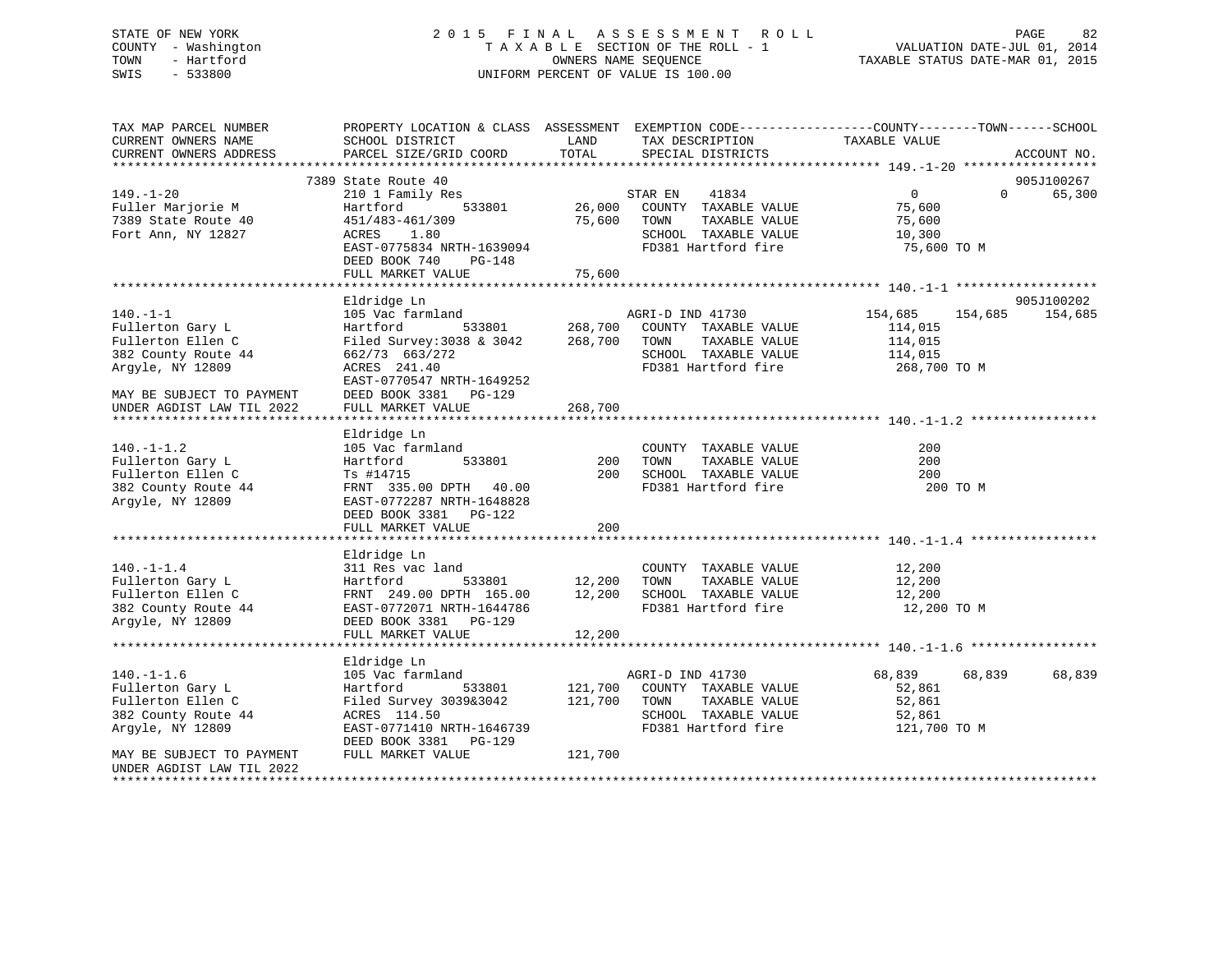| STATE OF NEW YORK<br>COUNTY - Washington<br>TOWN<br>- Hartford<br>SWIS<br>$-533800$ |                                                                                                                     | TAXABLE SECTION OF THE ROLL - 1<br>OWNERS NAME SEOUENCE<br>UNIFORM PERCENT OF VALUE IS 100.00 |                  | 2015 FINAL ASSESSMENT ROLL                  |                | PAGE<br>83<br>VALUATION DATE-JUL 01, 2014<br>TAXABLE STATUS DATE-MAR 01, 2015 |  |
|-------------------------------------------------------------------------------------|---------------------------------------------------------------------------------------------------------------------|-----------------------------------------------------------------------------------------------|------------------|---------------------------------------------|----------------|-------------------------------------------------------------------------------|--|
| TAX MAP PARCEL NUMBER<br>CURRENT OWNERS NAME                                        | PROPERTY LOCATION & CLASS ASSESSMENT EXEMPTION CODE----------------COUNTY-------TOWN------SCHOOL<br>SCHOOL DISTRICT | LAND                                                                                          |                  | TAX DESCRIPTION                             | TAXABLE VALUE  |                                                                               |  |
| CURRENT OWNERS ADDRESS                                                              | PARCEL SIZE/GRID COORD                                                                                              | TOTAL                                                                                         |                  | SPECIAL DISTRICTS                           |                | ACCOUNT NO.                                                                   |  |
|                                                                                     |                                                                                                                     |                                                                                               |                  |                                             |                |                                                                               |  |
|                                                                                     | Eldridge Ln                                                                                                         |                                                                                               |                  |                                             |                |                                                                               |  |
| $140. - 1 - 1.7$                                                                    | 105 Vac farmland                                                                                                    |                                                                                               | AGRI-D IND 41730 |                                             | 77,415         | 77,415<br>77,415                                                              |  |
| Fullerton Gary L                                                                    | Hartford<br>533801                                                                                                  | 139,100                                                                                       |                  | COUNTY TAXABLE VALUE                        | 61,685         |                                                                               |  |
| Fullerton Ellen C                                                                   | field Survey3041;3042;124                                                                                           | 139,100                                                                                       | TOWN             | TAXABLE VALUE                               | 61,685         |                                                                               |  |
| 382 County Route 44                                                                 | ACRES 129.38                                                                                                        |                                                                                               |                  | SCHOOL TAXABLE VALUE                        | 61,685         |                                                                               |  |
| Argyle, NY 12809                                                                    | EAST-0769304 NRTH-1645608<br>DEED BOOK 3381 PG-136                                                                  |                                                                                               |                  | FD381 Hartford fire                         | 139,100 TO M   |                                                                               |  |
| MAY BE SUBJECT TO PAYMENT                                                           | FULL MARKET VALUE                                                                                                   | 139,100                                                                                       |                  |                                             |                |                                                                               |  |
| UNDER AGDIST LAW TIL 2022                                                           |                                                                                                                     |                                                                                               |                  |                                             |                |                                                                               |  |
|                                                                                     |                                                                                                                     |                                                                                               |                  |                                             |                |                                                                               |  |
| $141. - 3 - 34.1$                                                                   | 5549 County Route 30<br>210 1 Family Res                                                                            |                                                                                               | STAR B           | 41854                                       | $\mathbf{0}$   | $\Omega$<br>30,000                                                            |  |
| Gage Richard                                                                        | 533801<br>Hartford                                                                                                  | 25,700                                                                                        |                  | COUNTY TAXABLE VALUE                        | 91,000         |                                                                               |  |
| Gage Kathy J                                                                        | LOT A                                                                                                               | 91,000                                                                                        | TOWN             | TAXABLE VALUE                               | 91,000         |                                                                               |  |
| 5549 County Route 30                                                                | 937/305                                                                                                             |                                                                                               |                  | SCHOOL TAXABLE VALUE                        | 61,000         |                                                                               |  |
| Granville, NY 12832                                                                 | ACRES<br>1.71                                                                                                       |                                                                                               |                  | FD381 Hartford fire                         | 91,000 TO M    |                                                                               |  |
|                                                                                     | EAST-0788492 NRTH-1642082                                                                                           |                                                                                               |                  |                                             |                |                                                                               |  |
|                                                                                     | DEED BOOK 937<br>PG-307                                                                                             |                                                                                               |                  |                                             |                |                                                                               |  |
|                                                                                     | FULL MARKET VALUE                                                                                                   | 91,000                                                                                        |                  |                                             |                |                                                                               |  |
|                                                                                     |                                                                                                                     |                                                                                               |                  |                                             |                |                                                                               |  |
| $141. - 3 - 34.3$                                                                   | County Route 30<br>311 Res vac land                                                                                 |                                                                                               |                  | COUNTY TAXABLE VALUE                        | 500            |                                                                               |  |
| Gage Richard                                                                        | 533801<br>Hartford                                                                                                  | 500                                                                                           | TOWN             | TAXABLE VALUE                               | 500            |                                                                               |  |
| Gage Kathy                                                                          | FRNT 31.00 DPTH 235.00                                                                                              | 500                                                                                           |                  | SCHOOL TAXABLE VALUE                        | 500            |                                                                               |  |
| 5549 County Route 30                                                                | EAST-0788594 NRTH-1642222                                                                                           |                                                                                               |                  | FD381 Hartford fire                         | 500 TO M       |                                                                               |  |
| Granville, NY 12832                                                                 | DEED BOOK 1686 PG-247                                                                                               |                                                                                               |                  |                                             |                |                                                                               |  |
|                                                                                     | FULL MARKET VALUE                                                                                                   | 500                                                                                           |                  |                                             |                |                                                                               |  |
|                                                                                     |                                                                                                                     |                                                                                               |                  |                                             |                |                                                                               |  |
|                                                                                     | 175 Blood St                                                                                                        |                                                                                               |                  |                                             |                | 905J100314                                                                    |  |
| $142. - 1 - 34$                                                                     | 240 Rural res                                                                                                       |                                                                                               | STAR EN          | 41834                                       | $\mathbf 0$    | $\Omega$<br>65,300                                                            |  |
| Gallinari Henry E                                                                   | Hartford<br>533801                                                                                                  | 57,800                                                                                        |                  | COUNTY TAXABLE VALUE                        | 163,000        |                                                                               |  |
| Gallinari Theresa L                                                                 | ACRES 16.80                                                                                                         | 163,000                                                                                       | TOWN             | TAXABLE VALUE                               | 163,000        |                                                                               |  |
| PO Box 56                                                                           | EAST-0792350 NRTH-1645820<br>PG-956                                                                                 |                                                                                               |                  | SCHOOL TAXABLE VALUE<br>FD381 Hartford fire | 97,700         |                                                                               |  |
| Hartford, NY 12838                                                                  | DEED BOOK 449<br>FULL MARKET VALUE                                                                                  | 163,000                                                                                       |                  |                                             | 163,000 TO M   |                                                                               |  |
|                                                                                     |                                                                                                                     |                                                                                               |                  |                                             |                |                                                                               |  |
|                                                                                     | 3228 Coach Rd                                                                                                       |                                                                                               |                  |                                             |                | 905J101080                                                                    |  |
| $149. - 1 - 24.2$                                                                   | 210 1 Family Res                                                                                                    |                                                                                               | STAR B           | 41854                                       | $\overline{0}$ | $\Omega$<br>30,000                                                            |  |
| Galusha Dennis                                                                      | 533801<br>Hartford                                                                                                  | 31,400                                                                                        |                  | COUNTY TAXABLE VALUE                        | 219,600        |                                                                               |  |
| Galusha Colleen                                                                     | ACRES<br>1.70                                                                                                       | 219,600                                                                                       | TOWN             | TAXABLE VALUE                               | 219,600        |                                                                               |  |
| 3228 Coach Rd                                                                       | EAST-0779794 NRTH-1639727                                                                                           |                                                                                               |                  | SCHOOL TAXABLE VALUE                        | 189,600        |                                                                               |  |
| Argyle, NY 12809                                                                    | DEED BOOK 920<br>$PG-33$                                                                                            |                                                                                               |                  | FD381 Hartford fire                         | 219,600 TO M   |                                                                               |  |
|                                                                                     | FULL MARKET VALUE                                                                                                   | 219,600                                                                                       |                  |                                             |                | + + + + + + + + + + + + + + + + + +                                           |  |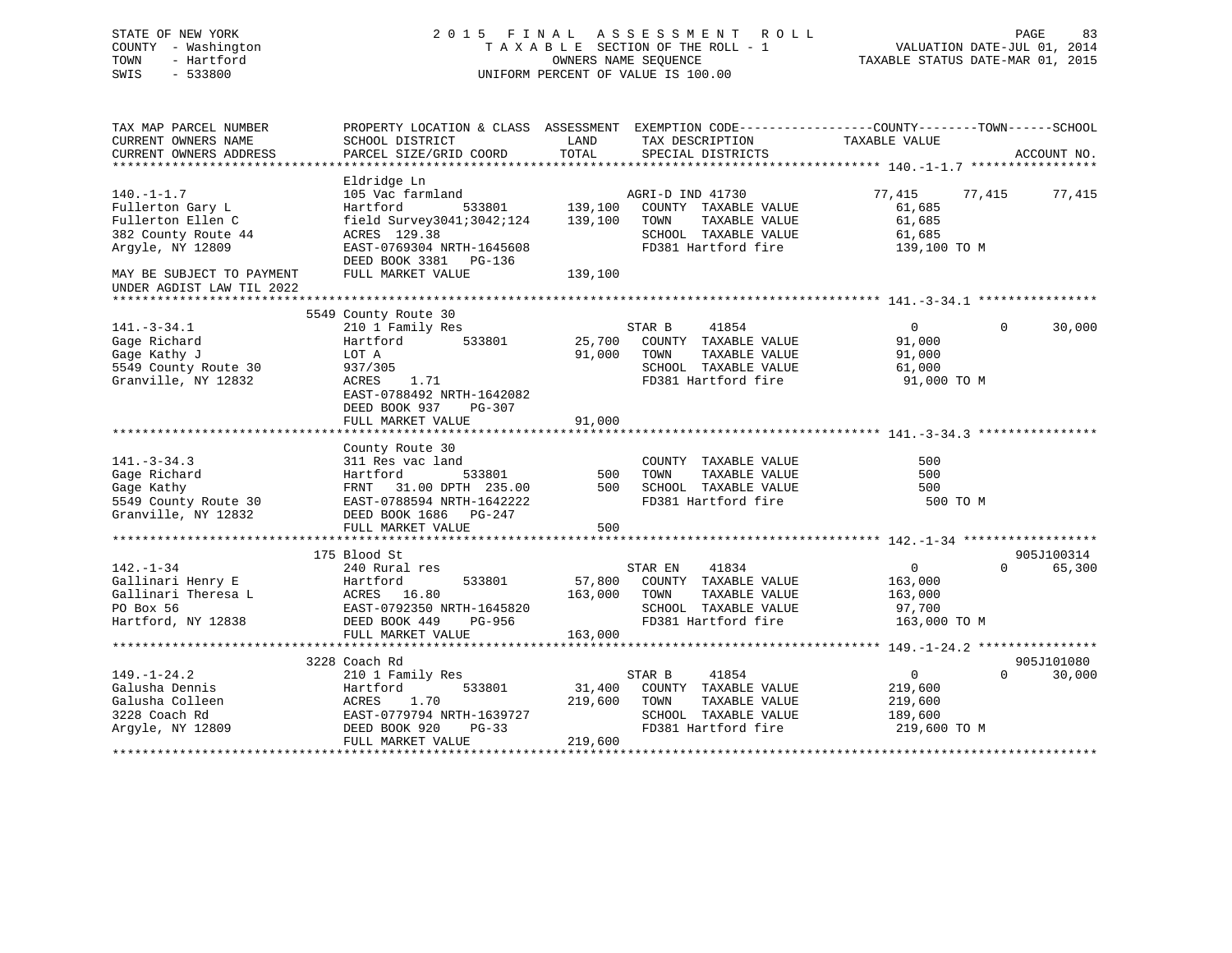# STATE OF NEW YORK 2 0 1 5 F I N A L A S S E S S M E N T R O L L PAGE 84 COUNTY - Washington T A X A B L E SECTION OF THE ROLL - 1 VALUATION DATE-JUL 01, 2014 TOWN - Hartford OWNERS NAME SEQUENCE TAXABLE STATUS DATE-MAR 01, 2015 SWIS - 533800 UNIFORM PERCENT OF VALUE IS 100.00

| TAX MAP PARCEL NUMBER<br>CURRENT OWNERS NAME<br>CURRENT OWNERS ADDRESS                             | SCHOOL DISTRICT<br>PARCEL SIZE/GRID COORD                                                                                                                                                | LAND<br>TOTAL                | TAX DESCRIPTION<br>SPECIAL DISTRICTS                                                                                                                           | PROPERTY LOCATION & CLASS ASSESSMENT EXEMPTION CODE---------------COUNTY-------TOWN------SCHOOL<br>TAXABLE VALUE       | ACCOUNT NO.               |
|----------------------------------------------------------------------------------------------------|------------------------------------------------------------------------------------------------------------------------------------------------------------------------------------------|------------------------------|----------------------------------------------------------------------------------------------------------------------------------------------------------------|------------------------------------------------------------------------------------------------------------------------|---------------------------|
| $150. - 1 - 29.16$<br>Gann Russell<br>Gann Julie P<br>163 Pope Hill Rd<br>Argyle, NY 12809         | 163 Pope Hill Rd<br>210 1 Family Res<br>532001<br>Arqyle<br>5.03<br>ACRES<br>AURED 5.00<br>EAST-0780745 NRTH-1633746<br>- TACY 0737 DC-335<br>DEED BOOK 2737 PG-335<br>FULL MARKET VALUE | 399,600 STAR B               | VETWAR CTS 41120<br>39,500 VETDIS CTS 41140<br>41854<br>COUNTY TAXABLE VALUE<br>TAXABLE VALUE<br>TOWN<br>399,600 SCHOOL TAXABLE VALUE<br>CA006 Cons agri dst 6 | 33,000 27,000<br>59,940<br>59,940<br>$\overline{0}$<br>$\overline{0}$<br>306,660<br>312,660<br>343,600<br>399,600 TO M | 6,000<br>20,000<br>30,000 |
|                                                                                                    |                                                                                                                                                                                          |                              | FD381 Hartford fire                                                                                                                                            | 399,600 TO M                                                                                                           |                           |
| $132. - 2 - 12.4$<br>Garewal Karan<br>6 Brentwood Ct<br>Mt Kisco, NY 10549                         | 8171 State Route 40<br>210 1 Family Res<br>Hartford<br>533801<br>Hartfo<br>ACRES<br>EAST-0<br>3.00<br>EAST-0787851 NRTH-1653903<br>DEED BOOK 2269 PG-223<br>FULL MARKET VALUE            | 30,600<br>155,000<br>155,000 | COUNTY TAXABLE VALUE<br>TAXABLE VALUE<br>TOWN<br>SCHOOL TAXABLE VALUE<br>CA007 Cons agri dst 7<br>FD381 Hartford fire                                          | 155,000<br>155,000<br>155,000<br>155,000 TO M<br>155,000 TO M                                                          | 905J101341                |
|                                                                                                    | 60 Dick Hill Rd                                                                                                                                                                          |                              |                                                                                                                                                                |                                                                                                                        | 905J100235                |
| $141. - 1 - 69$<br>Gauthier Charlotte<br>60 Dick Hill Rd<br>Granville, NY 12832                    | 210 1 Family Res<br>Hartford 533801<br>LOT 1<br>ACRES<br>2.40<br>EAST-0787786 NRTH-1647677<br>DEED BOOK 2564 PG-87<br>FULL MARKET VALUE                                                  | 135,000<br>135,000           | STAR EN 41834<br>32,100 COUNTY TAXABLE VALUE<br>TAXABLE VALUE<br>TOWN<br>SCHOOL TAXABLE VALUE<br>CA007 Cons agri dst 7<br>FD381 Hartford fire                  | $\overline{0}$<br>$\Omega$<br>135,000<br>135,000<br>69,700<br>135,000 TO M<br>135,000 TO M                             | 65,300                    |
|                                                                                                    | Dick Hill Rd                                                                                                                                                                             |                              |                                                                                                                                                                |                                                                                                                        |                           |
| $141. - 1 - 69.3$<br>Gauthier Charlotte<br>Dessaint Tina<br>60 Dick Hill Rd<br>Granville, NY 12832 | 314 Rural vac<10<br>533801<br>Hartford<br>LOT 4<br>1.22<br>ACRES<br>EAST-0788446 NRTH-1647984<br>DEED BOOK 652<br>PG-301                                                                 | 10,000<br>10,000             | COUNTY TAXABLE VALUE<br>TAXABLE VALUE<br>TOWN<br>SCHOOL TAXABLE VALUE<br>CA007 Cons agri dst 7<br>FD381 Hartford fire                                          | 10,000<br>10,000<br>10,000<br>10,000 TO M<br>10,000 TO M                                                               |                           |
|                                                                                                    | FULL MARKET VALUE                                                                                                                                                                        | 10,000                       |                                                                                                                                                                |                                                                                                                        |                           |
|                                                                                                    | Dick Hill Rd                                                                                                                                                                             |                              |                                                                                                                                                                |                                                                                                                        |                           |
| $141. - 1 - 69.4$<br>Gauthier Charlotte<br>Dessaint Tina<br>60 Dick Hill Rd<br>Granville, NY 12832 | 314 Rural vac<10<br>533801<br>Hartford<br>LOT 5<br>5.39<br>ACRES<br>EAST-0788631 NRTH-1647788<br>DEED BOOK 908<br>PG-231                                                                 | 20,500<br>20,500             | COUNTY TAXABLE VALUE<br>TOWN<br>TAXABLE VALUE<br>SCHOOL TAXABLE VALUE<br>CA007 Cons agri dst 7<br>FD381 Hartford fire                                          | 20,500<br>20,500<br>20,500<br>20,500 TO M<br>20,500 TO M                                                               |                           |
|                                                                                                    | FULL MARKET VALUE                                                                                                                                                                        | 20,500                       |                                                                                                                                                                |                                                                                                                        |                           |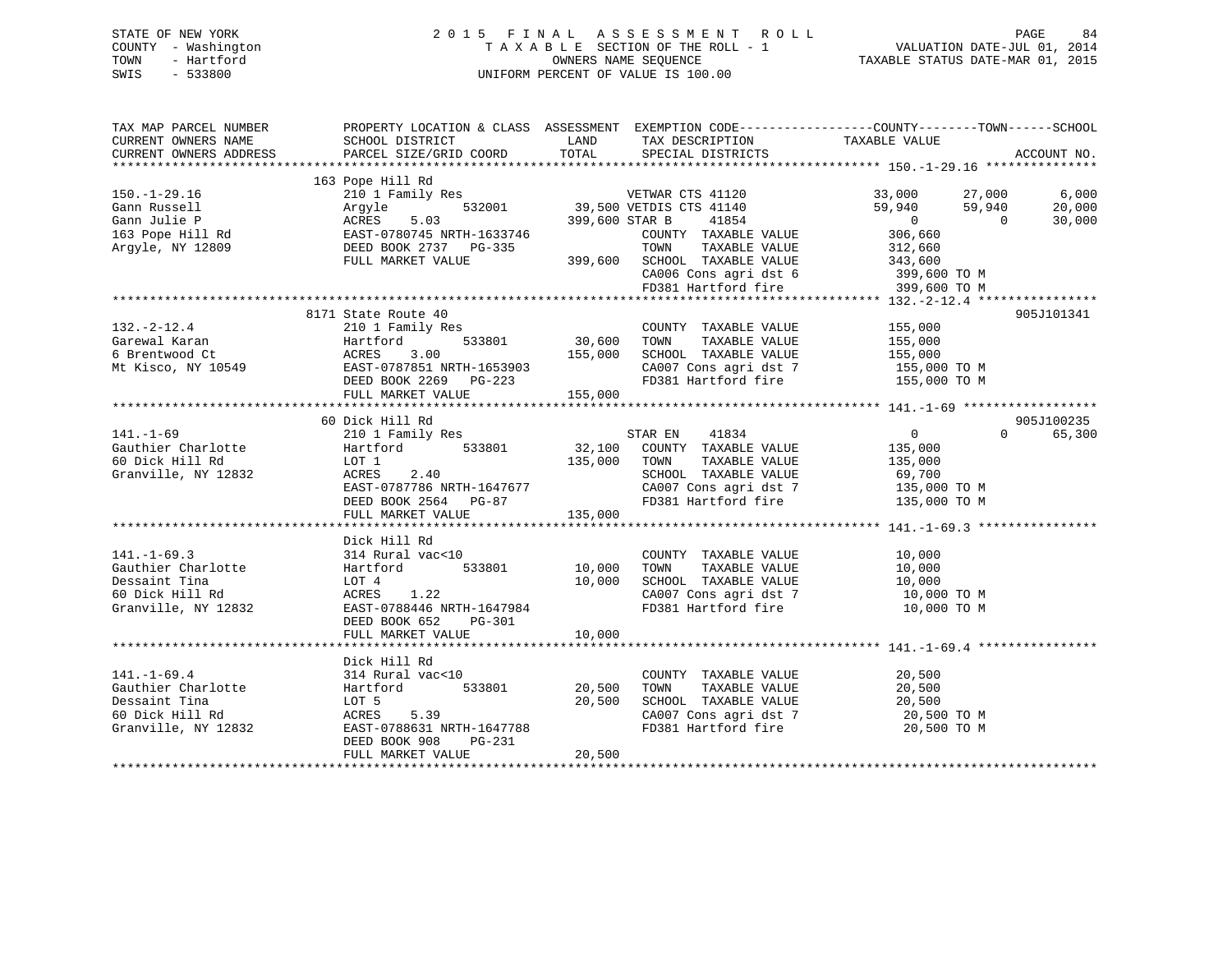| STATE OF NEW YORK   | 2015 FINAL ASSESSMENT ROLL         | PAGE                             | 85 |
|---------------------|------------------------------------|----------------------------------|----|
| COUNTY - Washington | TAXABLE SECTION OF THE ROLL - 1    | VALUATION DATE-JUL 01, 2014      |    |
| - Hartford<br>TOWN  | OWNERS NAME SEOUENCE               | TAXABLE STATUS DATE-MAR 01, 2015 |    |
| SWIS<br>- 533800    | UNIFORM PERCENT OF VALUE IS 100.00 |                                  |    |
|                     |                                    |                                  |    |
|                     |                                    |                                  |    |
|                     |                                    |                                  |    |

TAX MAP PARCEL NUMBER PROPERTY LOCATION & CLASS ASSESSMENT EXEMPTION CODE------------------COUNTY--------TOWN------SCHOOL

| CURRENT OWNERS NAME      | SCHOOL DISTRICT           | LAND    | TAX DESCRIPTION              | TAXABLE VALUE                                 |                          |
|--------------------------|---------------------------|---------|------------------------------|-----------------------------------------------|--------------------------|
| CURRENT OWNERS ADDRESS   | PARCEL SIZE/GRID COORD    | TOTAL   | SPECIAL DISTRICTS            |                                               | ACCOUNT NO.              |
|                          |                           |         |                              |                                               |                          |
|                          | 72 Dick Hill Rd           |         |                              |                                               |                          |
| $141. - 1 - 69.1$        | 210 1 Family Res          |         | STAR B<br>41854              | $\overline{0}$                                | $\overline{0}$<br>30,000 |
| Gauthier Roger G Jr      | 533801<br>Hartford        |         | 23,800 COUNTY TAXABLE VALUE  | 73,200                                        |                          |
| 72 Dick Hill Rd          | Ease 665/34               |         | 73,200 TOWN<br>TAXABLE VALUE | 73,200                                        |                          |
| Granville, NY 12832      | LOT 2                     |         | SCHOOL TAXABLE VALUE         | 43,200                                        |                          |
|                          | ACRES<br>1.20             |         | CA007 Cons agri dst 7        | 73,200 TO M                                   |                          |
|                          | EAST-0788045 NRTH-1647717 |         | FD381 Hartford fire          | 73,200 TO M                                   |                          |
|                          | DEED BOOK 773<br>PG-119   |         |                              |                                               |                          |
|                          | FULL MARKET VALUE         | 73,200  |                              |                                               |                          |
|                          |                           |         |                              |                                               |                          |
|                          | Dick Hill Rd              |         |                              |                                               |                          |
| $141. - 1 - 69.2$        | 314 Rural vac<10          |         | COUNTY TAXABLE VALUE         | 13,000                                        |                          |
| Gauthier Roger G Jr      | 533801<br>Hartford        | 13,000  | TOWN<br>TAXABLE VALUE        | 13,000                                        |                          |
| 72 Dick Hill Rd          | LOT 3                     | 13,000  | SCHOOL TAXABLE VALUE         |                                               |                          |
| Granville, NY 12832      | ACRES<br>1.10             |         | CA007 Cons agri dst 7        |                                               |                          |
|                          | EAST-0788188 NRTH-1647780 |         | FD381 Hartford fire          | $13,000$ TO M<br>$13,000$ TO M<br>13,000 TO M |                          |
|                          |                           |         |                              |                                               |                          |
|                          | DEED BOOK 878<br>PG-248   |         |                              |                                               |                          |
|                          | FULL MARKET VALUE         | 13,000  |                              |                                               |                          |
|                          |                           |         |                              |                                               |                          |
|                          | 44 Dick Hill Rd           |         |                              |                                               | $\Omega$                 |
| $141. - 1 - 70.6$        | 210 1 Family Res          |         | STAR B<br>41854              | $0 \qquad \qquad$                             | 30,000                   |
| Gauthier Tina            | Hartford<br>533801        | 34,700  | COUNTY TAXABLE VALUE         | 134,000                                       |                          |
| Kurjiaka Charles         | LOT 3                     | 134,000 | TAXABLE VALUE<br>TOWN        | 134,000                                       |                          |
| 44 Dick Hill Rd          | 7.19<br>ACRES             |         | SCHOOL TAXABLE VALUE         | 104,000                                       |                          |
| Granville, NY 12832      | EAST-0787340 NRTH-1647359 |         | CA007 Cons agri dst 7        | 134,000 TO M                                  |                          |
|                          | DEED BOOK 2032    PG-192  |         | FD381 Hartford fire          | 134,000 TO M                                  |                          |
|                          | FULL MARKET VALUE         | 134,000 |                              |                                               |                          |
|                          |                           |         |                              |                                               |                          |
|                          | 108 Dick Hill Rd          |         |                              |                                               |                          |
| $141. - 1 - 69.5$        | 270 Mfg housing           |         | COUNTY TAXABLE VALUE         | 63,300                                        |                          |
| Gauthier-Berry Charlotte | Hartford 533801           | 27,100  | TOWN<br>TAXABLE VALUE        | 63,300                                        |                          |
| Gauthier Raymond         | LOT 6                     | 63,300  | SCHOOL TAXABLE VALUE         | 63,300                                        |                          |
| 108 Dick Hill Rd         | ACRES<br>5.39             |         | CA007 Cons agri dst 7        | 63,300 TO M                                   |                          |
| Granville, NY 12832      | EAST-0788937 NRTH-1648091 |         | FD381 Hartford fire          | 63,300 TO M                                   |                          |
|                          | DEED BOOK 2947 PG-108     |         |                              |                                               |                          |
|                          | FULL MARKET VALUE         | 63,300  |                              |                                               |                          |
|                          |                           |         |                              |                                               |                          |
|                          | 1 Deer Run Way            |         |                              |                                               | 905J101344               |
| $141. - 3 - 52$          | 210 1 Family Res          |         | 41854<br>STAR B              | $\overline{0}$                                | 30,000<br>$\Omega$       |
| Gayton Ralph             | 533801<br>Hartford        |         | 25,600 COUNTY TAXABLE VALUE  | 183,200                                       |                          |
| Grayton Autumn           | LOT 3                     | 183,200 | TAXABLE VALUE<br>TOWN        | 183,200                                       |                          |
| 1 Deer Run Way           | ACRES<br>5.00             |         | SCHOOL TAXABLE VALUE         | 153,200                                       |                          |
| Hartford, NY 12838       | EAST-0783863 NRTH-1642821 |         | FD381 Hartford fire          | 183,200 TO M                                  |                          |
|                          | DEED BOOK 2997 PG-256     |         |                              |                                               |                          |
|                          | FULL MARKET VALUE         | 183,200 |                              |                                               |                          |
|                          |                           |         |                              |                                               |                          |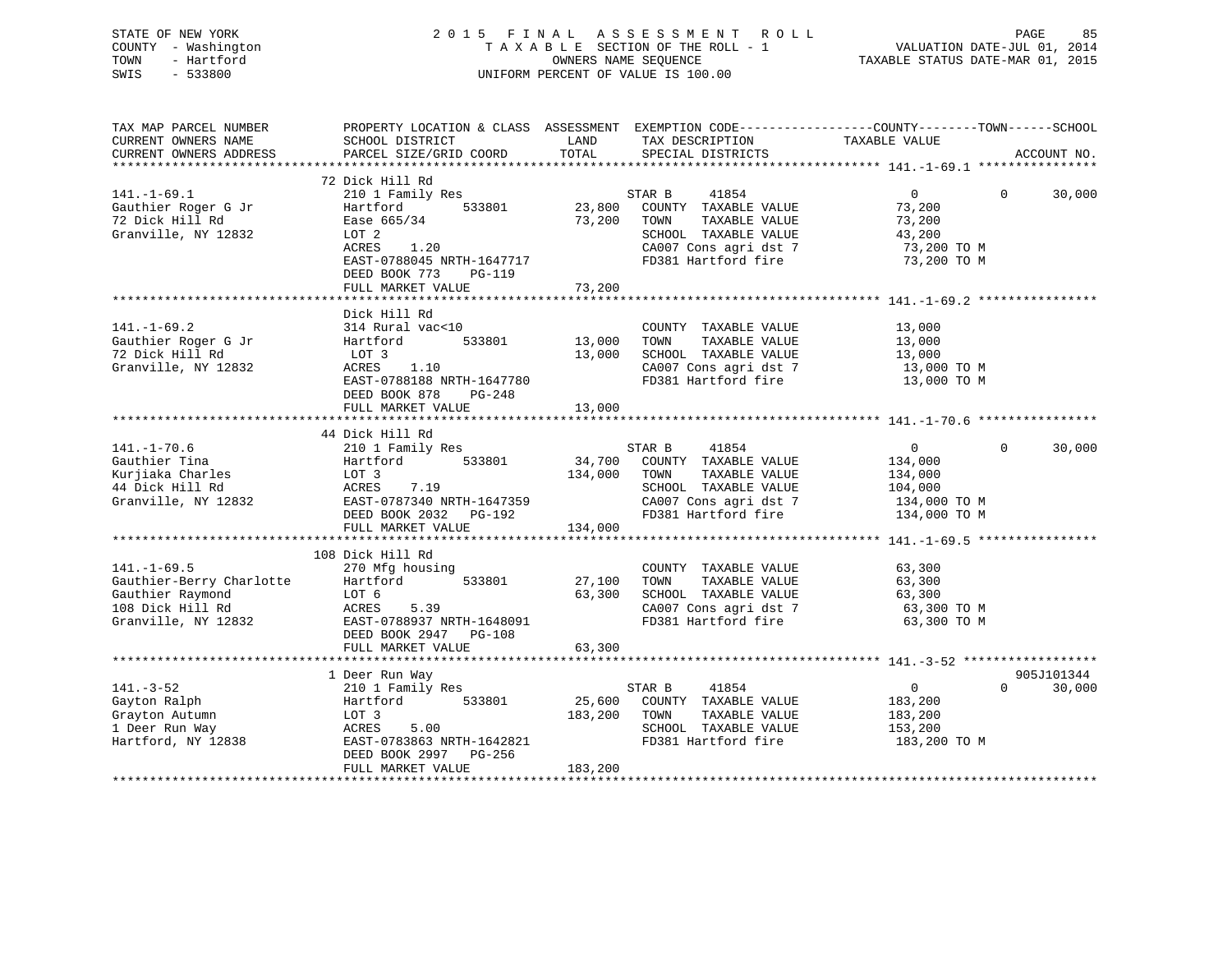# STATE OF NEW YORK 2 0 1 5 F I N A L A S S E S S M E N T R O L L PAGE 86 COUNTY - Washington T A X A B L E SECTION OF THE ROLL - 1 VALUATION DATE-JUL 01, 2014 TOWN - Hartford **TAXABLE STATUS DATE-MAR 01, 2015** OWNERS NAME SEQUENCE TAXABLE STATUS DATE-MAR 01, 2015 SWIS - 533800 UNIFORM PERCENT OF VALUE IS 100.00

| TAX MAP PARCEL NUMBER<br>CURRENT OWNERS NAME<br>CURRENT OWNERS ADDRESS | PROPERTY LOCATION & CLASS ASSESSMENT EXEMPTION CODE----------------COUNTY-------TOWN-----SCHOOL<br>SCHOOL DISTRICT<br>PARCEL SIZE/GRID COORD | LAND<br>TOTAL | TAX DESCRIPTION TAXABLE VALUE<br>SPECIAL DISTRICTS  |                | ACCOUNT NO.        |
|------------------------------------------------------------------------|----------------------------------------------------------------------------------------------------------------------------------------------|---------------|-----------------------------------------------------|----------------|--------------------|
|                                                                        |                                                                                                                                              |               |                                                     |                |                    |
|                                                                        | 269 Townsend Rd                                                                                                                              |               |                                                     |                |                    |
| $131. - 1 - 5.9$                                                       | 210 1 Family Res                                                                                                                             |               | STAR B<br>41854                                     | $\Omega$       | $\Omega$<br>30,000 |
| Gebo Michael                                                           | Hartford                                                                                                                                     | 533801 44,500 | COUNTY TAXABLE VALUE                                | 240,400        |                    |
| Vannamee Jaclyn<br>PO Box 113<br>Hartford, NY 12838                    | 9.16<br>ACRES                                                                                                                                | 240,400       | TOWN<br>TAXABLE VALUE                               | 240,400        |                    |
|                                                                        | EAST-0779269 NRTH-1650760                                                                                                                    |               | SCHOOL TAXABLE VALUE                                | 210,400        |                    |
|                                                                        | EASI-0773269 NRTH-1650760<br>DEED BOOK 2112 PG-194<br>THIT TICKLES TO                                                                        |               | CA007 Cons agri dst 7 240,400 TO M                  |                |                    |
|                                                                        | FULL MARKET VALUE                                                                                                                            |               | 240,400 FD381 Hartford fire                         | 240,400 TO M   |                    |
|                                                                        |                                                                                                                                              |               |                                                     |                |                    |
|                                                                        | 1730 Burch Rd                                                                                                                                |               |                                                     |                | 905J100644         |
| 142.-1-27                                                              | 210 1 Family Res                                                                                                                             |               | 41854<br>STAR B                                     | $\overline{0}$ | 30,000<br>$\Omega$ |
| Gee Lawrence                                                           | Hartford                                                                                                                                     |               | $533801$ 29,900 COUNTY TAXABLE VALUE                | 134,500        |                    |
| Gee Sheryl                                                             | 2.81<br>ACRES                                                                                                                                | 134,500 TOWN  | TAXABLE VALUE                                       | 134,500        |                    |
| 1730 Burch Rd                                                          | EAST-0794309 NRTH-1641583                                                                                                                    |               | SCHOOL TAXABLE VALUE                                | 104,500        |                    |
| Granville, NY 12832                                                    | DEED BOOK 2854 PG-285                                                                                                                        |               | CA008 Cons agri dst 8 134,500 TO M                  |                |                    |
|                                                                        | FULL MARKET VALUE                                                                                                                            |               | 134,500 FD381 Hartford fire                         | 134,500 TO M   |                    |
|                                                                        |                                                                                                                                              |               |                                                     |                |                    |
|                                                                        | Hall Rd                                                                                                                                      |               |                                                     |                | 905J100113         |
| $122. - 1 - 28$                                                        | 323 Vacant rural                                                                                                                             |               | COUNTY TAXABLE VALUE                                | 91,500         |                    |
| Genco Imports Exports Co LLC                                           | Hartford<br>533801                                                                                                                           | 91,500        |                                                     | 91,500         |                    |
| 4 Carriage Dr                                                          | ACRES 73.30                                                                                                                                  | 91,500        | TOWN      TAXABLE  VALUE<br>SCHOOL   TAXABLE  VALUE | 91,500         |                    |
| Latham, NY 12110                                                       | EAST-0772180 NRTH-1662409                                                                                                                    |               | CA007 Cons agri dst 7 91,500 TO M                   |                |                    |
|                                                                        | DEED BOOK 1978 PG-1                                                                                                                          |               | FD381 Hartford fire                                 | 91,500 TO M    |                    |
|                                                                        | FULL MARKET VALUE                                                                                                                            | 91,500        |                                                     |                |                    |
|                                                                        |                                                                                                                                              |               |                                                     |                |                    |
|                                                                        | 86 County Route 23                                                                                                                           |               |                                                     |                | 905J100672         |
| $132.15 - 2 - 38$                                                      | 210 1 Family Res                                                                                                                             |               | STAR B<br>41854                                     | $\overline{0}$ | $\Omega$<br>30,000 |
| Gentry-Zeno Amber R                                                    | Hartford                                                                                                                                     | 533801 17,000 | COUNTY TAXABLE VALUE                                | 115,000        |                    |
| 86 County Route 23                                                     | FRNT 100.00 DPTH 230.00                                                                                                                      | 115,000       | TAXABLE VALUE<br>TOWN                               | 115,000        |                    |
| Hartford, NY 12838                                                     | EAST-0786853 NRTH-1653499                                                                                                                    |               | SCHOOL TAXABLE VALUE                                | 85,000         |                    |
|                                                                        | DEED BOOK 3154 PG-150                                                                                                                        |               | CA007 Cons agri dst 7                               | 115,000 TO M   |                    |
|                                                                        | FULL MARKET VALUE                                                                                                                            |               | 115,000 FD381 Hartford fire                         | 115,000 TO M   |                    |
|                                                                        |                                                                                                                                              |               |                                                     |                |                    |
|                                                                        | Swamp Ln                                                                                                                                     |               |                                                     |                | 905J101275         |
| $149. - 1 - 30.17$                                                     | 314 Rural vac<10                                                                                                                             |               | COUNTY TAXABLE VALUE                                | 28,500         |                    |
| George Paul                                                            | 533801<br>Hartford                                                                                                                           | 28,500        | TAXABLE VALUE<br>TOWN                               | 28,500         |                    |
| 19 Taylor brook Ln                                                     | LOT 17                                                                                                                                       | 28,500        | SCHOOL TAXABLE VALUE                                | 28,500         |                    |
| Derry, NH 03038                                                        | ACRES<br>7.31                                                                                                                                |               | CA006 Cons agri dst 6                               | 28,500 TO M    |                    |
|                                                                        | EAST-0777080 NRTH-1634203                                                                                                                    |               | FD381 Hartford fire                                 | 28,500 TO M    |                    |
|                                                                        | DEED BOOK 2622<br>$PG-96$                                                                                                                    |               |                                                     |                |                    |
|                                                                        | FULL MARKET VALUE                                                                                                                            | 28,500        |                                                     |                |                    |
|                                                                        |                                                                                                                                              |               |                                                     |                |                    |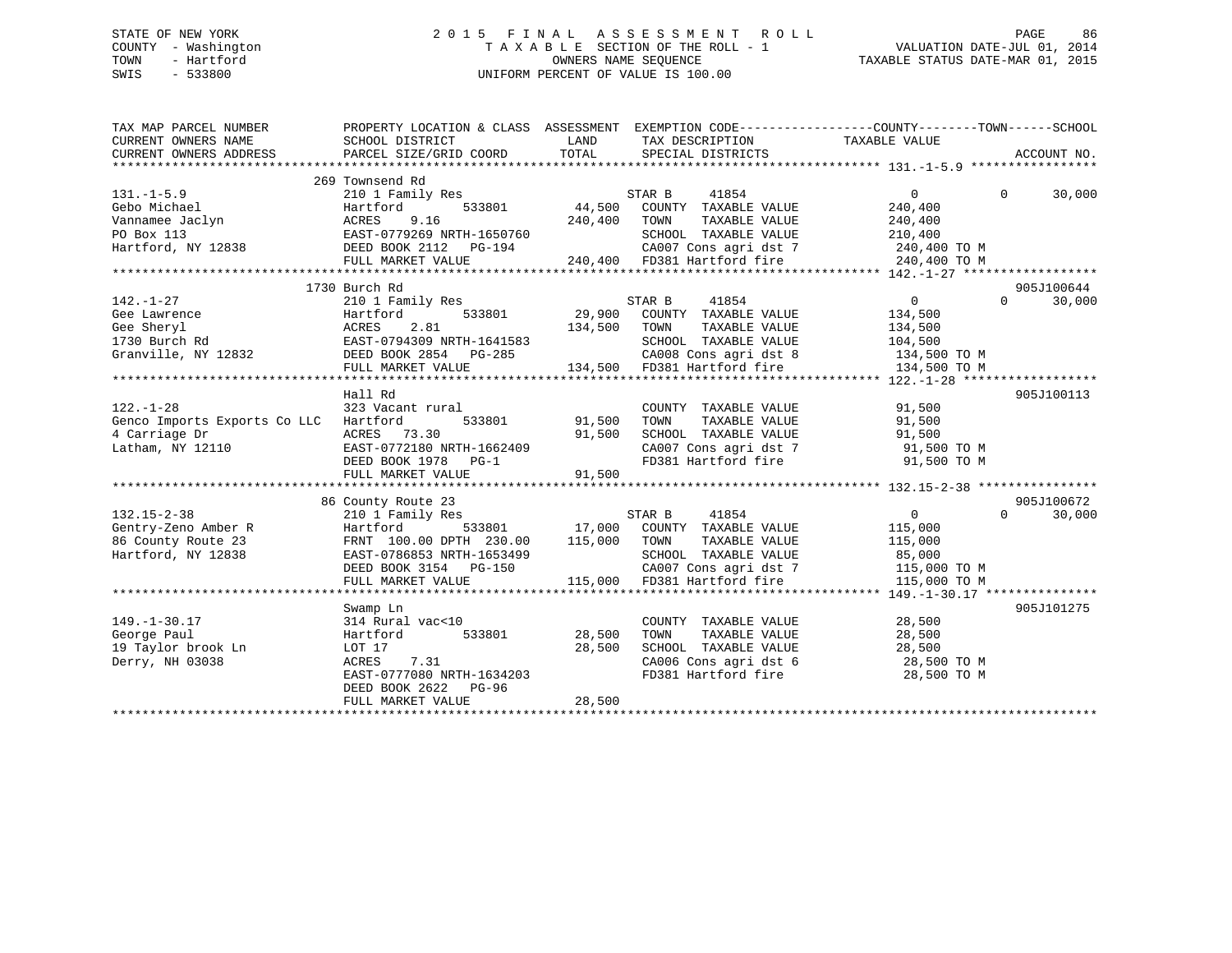# STATE OF NEW YORK 2 0 1 5 F I N A L A S S E S S M E N T R O L L PAGE 87 COUNTY - Washington T A X A B L E SECTION OF THE ROLL - 1 VALUATION DATE-JUL 01, 2014 TOWN - Hartford **TAXABLE STATUS DATE-MAR 01, 2015** OWNERS NAME SEQUENCE TAXABLE STATUS DATE-MAR 01, 2015 SWIS - 533800 UNIFORM PERCENT OF VALUE IS 100.00

| TAX MAP PARCEL NUMBER<br>CURRENT OWNERS NAME<br>CURRENT OWNERS ADDRESS | PROPERTY LOCATION & CLASS ASSESSMENT<br>SCHOOL DISTRICT<br>PARCEL SIZE/GRID COORD | LAND<br>TOTAL | TAX DESCRIPTION<br>SPECIAL DISTRICTS          | EXEMPTION CODE-----------------COUNTY-------TOWN------SCHOOL<br>TAXABLE VALUE | ACCOUNT NO.        |
|------------------------------------------------------------------------|-----------------------------------------------------------------------------------|---------------|-----------------------------------------------|-------------------------------------------------------------------------------|--------------------|
|                                                                        |                                                                                   |               |                                               |                                                                               |                    |
|                                                                        | Burch Rd                                                                          |               |                                               |                                                                               | 905J101338         |
| $151. - 2 - 8.1$                                                       | 323 Vacant rural                                                                  |               | COUNTY TAXABLE VALUE                          | 40,200                                                                        |                    |
| Germon Edward F                                                        | Hartford<br>533801                                                                | 40,200        | TAXABLE VALUE<br>TOWN                         | 40,200                                                                        |                    |
| Germon Anne Whitney                                                    | ease 2688/227                                                                     | 40,200        | SCHOOL TAXABLE VALUE                          | 40,200                                                                        |                    |
| 96 South Hollow Rd                                                     | $151. - 1 - 8.1$                                                                  |               | CA008 Cons agri dst 8                         | 40,200 TO M                                                                   |                    |
| Stowe, VT 05672                                                        | ACRES 45.20<br>EAST-0796490 NRTH-1633103                                          |               | FD381 Hartford fire                           | 40,200 TO M                                                                   |                    |
| MAY BE SUBJECT TO PAYMENT                                              | DEED BOOK 3353 PG-259                                                             |               |                                               |                                                                               |                    |
| UNDER AGDIST LAW TIL 2018                                              | FULL MARKET VALUE                                                                 | 40,200        |                                               |                                                                               |                    |
|                                                                        |                                                                                   |               |                                               |                                                                               |                    |
|                                                                        | 27 County Route 23                                                                |               |                                               |                                                                               | 905J100243         |
| $132.15 - 1 - 20$                                                      | 220 2 Family Res                                                                  |               | STAR B<br>41854                               | $\overline{0}$                                                                | 30,000<br>$\Omega$ |
| Gibbs David A                                                          | Hartford<br>533801                                                                | 12,400        | COUNTY TAXABLE VALUE                          | 121,600                                                                       |                    |
| St John Linda                                                          | FRNT<br>50.00 DPTH 254.00                                                         | 121,600       | TOWN<br>TAXABLE VALUE                         | 121,600                                                                       |                    |
| 27 County Route 23                                                     | EAST-0786083 NRTH-1652266                                                         |               | SCHOOL TAXABLE VALUE                          | 91,600                                                                        |                    |
| Hartford, NY 12838                                                     | DEED BOOK 1787 PG-333                                                             | 121,600       | CA007 Cons agri dst 7<br>FD381 Hartford fire  | 121,600 TO M                                                                  |                    |
|                                                                        | FULL MARKET VALUE                                                                 |               |                                               | 121,600 TO M                                                                  |                    |
|                                                                        | 41 County Route 23                                                                |               |                                               |                                                                               | 905J100250         |
| $132.15 - 1 - 16$                                                      | 331 Com vac w/im                                                                  |               | COUNTY TAXABLE VALUE                          | 6,000                                                                         |                    |
| Gibson Jane P                                                          | Hartford<br>533801                                                                | 1,900         | TAXABLE VALUE<br>TOWN                         | 6,000                                                                         |                    |
| Gibson Kenneth                                                         | FRNT 35.00 DPTH 100.00                                                            | 6,000         | SCHOOL TAXABLE VALUE                          | 6,000                                                                         |                    |
| PO Box 186                                                             | EAST-0786261 NRTH-1652474                                                         |               | CA007 Cons agri dst 7                         | 6,000 TO M                                                                    |                    |
| Hartford, NY 12838                                                     | DEED BOOK 424<br>PG-1055                                                          |               | FD381 Hartford fire                           | 6,000 TO M                                                                    |                    |
|                                                                        | FULL MARKET VALUE                                                                 | 6,000         |                                               |                                                                               |                    |
|                                                                        |                                                                                   |               |                                               |                                                                               | 905J100302         |
| $132.15 - 1 - 21$                                                      | 25 County Route 23                                                                |               |                                               |                                                                               |                    |
| Gibson Jane P                                                          | 210 1 Family Res<br>Hartford<br>533801                                            | 12,700        | COUNTY TAXABLE VALUE<br>TOWN<br>TAXABLE VALUE | 118,700<br>118,700                                                            |                    |
| PO Box 186                                                             | 54.00 DPTH 246.00<br>FRNT                                                         | 118,700       | SCHOOL TAXABLE VALUE                          | 118,700                                                                       |                    |
| Hartford, NY 12838                                                     | EAST-0786087 NRTH-1652215                                                         |               | CA007 Cons agri dst 7                         | 118,700 TO M                                                                  |                    |
|                                                                        | DEED BOOK 950<br>PG-117                                                           |               | FD381 Hartford fire                           | 118,700 TO M                                                                  |                    |
|                                                                        | FULL MARKET VALUE                                                                 | 118,700       |                                               |                                                                               |                    |
|                                                                        |                                                                                   |               |                                               |                                                                               |                    |
|                                                                        | 26 County Route 23                                                                |               |                                               |                                                                               | 905J101058         |
| $132.15 - 2 - 15$                                                      | 312 Vac w/imprv                                                                   |               | COUNTY TAXABLE VALUE                          | 17,700                                                                        |                    |
| Gibson Jane P                                                          | Hartford<br>533801                                                                | 8,600         | TOWN<br>TAXABLE VALUE                         | 17,700                                                                        |                    |
| Gibson Kenneth M                                                       | 459/33 465/397 476/187                                                            | 17,700        | SCHOOL TAXABLE VALUE                          | 17,700                                                                        |                    |
| PO Box 186                                                             | 2.10<br>ACRES                                                                     |               | CA007 Cons agri dst 7                         | 17,700 TO M                                                                   |                    |
| Hartford, NY 12838                                                     | EAST-0786553 NRTH-1651973                                                         |               | FD381 Hartford fire                           | 17,700 TO M                                                                   |                    |
|                                                                        | FULL MARKET VALUE                                                                 | 17,700        |                                               |                                                                               |                    |
|                                                                        |                                                                                   |               |                                               |                                                                               |                    |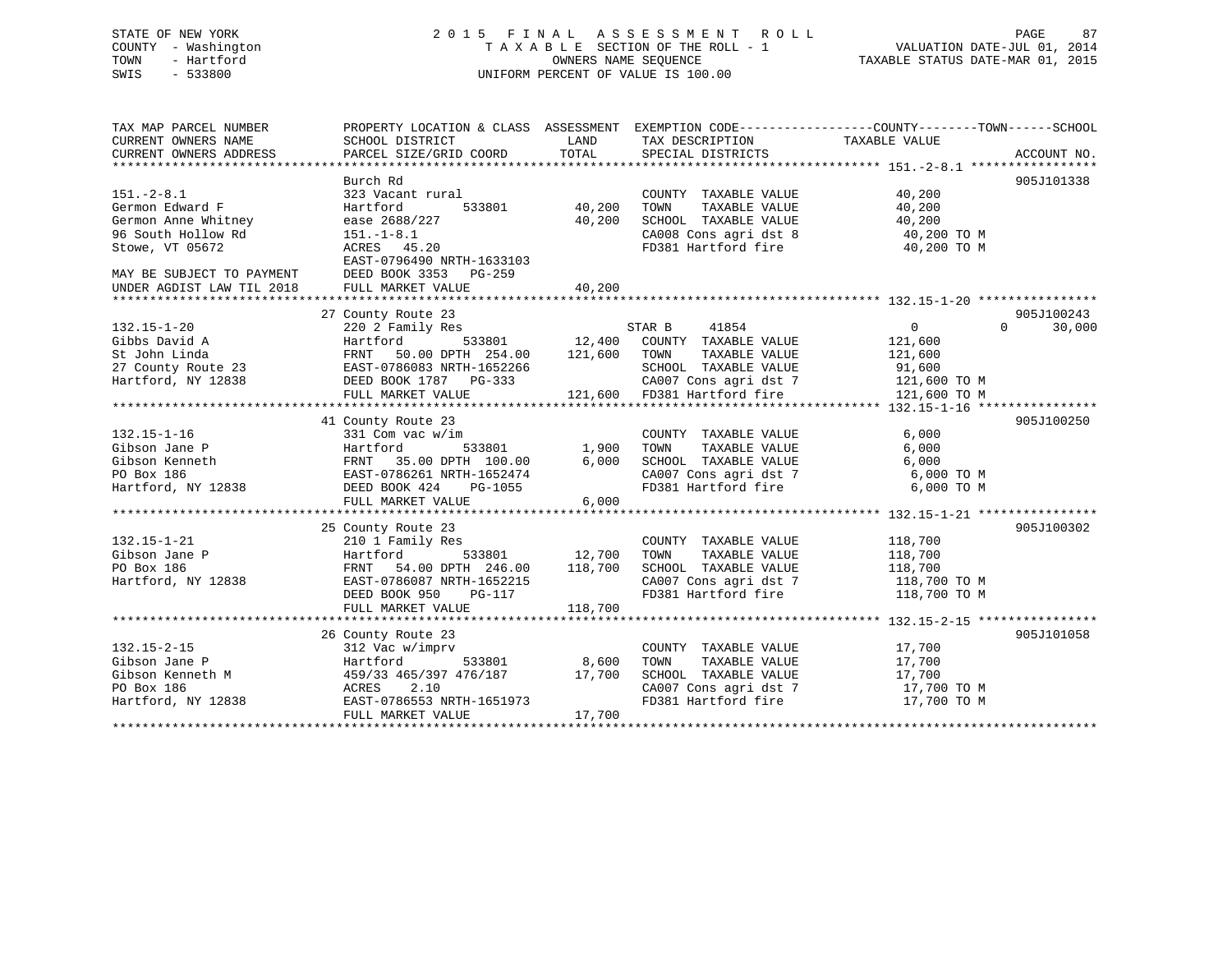# STATE OF NEW YORK 2 0 1 5 F I N A L A S S E S S M E N T R O L L PAGE 88 COUNTY - Washington T A X A B L E SECTION OF THE ROLL - 1 VALUATION DATE-JUL 01, 2014 TOWN - Hartford **TAXABLE STATUS DATE-MAR 01, 2015** OWNERS NAME SEQUENCE TAXABLE STATUS DATE-MAR 01, 2015 SWIS - 533800 UNIFORM PERCENT OF VALUE IS 100.00

| TAX MAP PARCEL NUMBER<br>CURRENT OWNERS NAME                                                                                                                                          | PROPERTY LOCATION & CLASS ASSESSMENT EXEMPTION CODE----------------COUNTY-------TOWN-----SCHOOL<br>SCHOOL DISTRICT | <b>EXAMPLE THE STATE OF STATE OF STATE OF STATE OF STATE OF STATE OF STATE OF STATE</b> | TAX DESCRIPTION                                | TAXABLE VALUE                                                                                                 |                    |
|---------------------------------------------------------------------------------------------------------------------------------------------------------------------------------------|--------------------------------------------------------------------------------------------------------------------|-----------------------------------------------------------------------------------------|------------------------------------------------|---------------------------------------------------------------------------------------------------------------|--------------------|
| CURRENT OWNERS ADDRESS                                                                                                                                                                | PARCEL SIZE/GRID COORD                                                                                             | TOTAL                                                                                   | SPECIAL DISTRICTS                              |                                                                                                               | ACCOUNT NO.        |
|                                                                                                                                                                                       |                                                                                                                    |                                                                                         |                                                |                                                                                                               |                    |
|                                                                                                                                                                                       | 24 County Route 23                                                                                                 |                                                                                         |                                                |                                                                                                               | 905J100291         |
| $132.15 - 2 - 20$                                                                                                                                                                     | 210 1 Family Res                                                                                                   |                                                                                         | COUNTY TAXABLE VALUE                           | 111,700                                                                                                       |                    |
| Gibson Jane P                                                                                                                                                                         | Hartford                                                                                                           |                                                                                         | TAXABLE VALUE<br>TOWN                          | 111,700                                                                                                       |                    |
| PO Box 186                                                                                                                                                                            | FRNT 110.00 DPTH 198.00 111,700                                                                                    |                                                                                         | SCHOOL TAXABLE VALUE                           | 111,700                                                                                                       |                    |
| Hartford, NY 12838                                                                                                                                                                    | EAST-0786282 NRTH-1652045<br>DEED BOOK 846 PG-195                                                                  |                                                                                         |                                                | CA007 Cons agri dst 7 111,700 TO M<br>FD381 Hartford fire 111,700 TO M                                        |                    |
|                                                                                                                                                                                       |                                                                                                                    |                                                                                         |                                                |                                                                                                               |                    |
|                                                                                                                                                                                       | FULL MARKET VALUE                                                                                                  | 111,700                                                                                 |                                                |                                                                                                               |                    |
|                                                                                                                                                                                       |                                                                                                                    |                                                                                         |                                                |                                                                                                               |                    |
|                                                                                                                                                                                       | 28 County Route 23                                                                                                 |                                                                                         |                                                |                                                                                                               | 905J100251         |
| $132.15 - 2 - 21$                                                                                                                                                                     | 210 1 Family Res                                                                                                   |                                                                                         | STAR EN 41834                                  | $\overline{0}$                                                                                                | 65,300<br>$\Omega$ |
| COUNT:<br>Cibson Jane P<br>Gibson Kenneth M<br>PO Box 186<br>Hartford, NY 12838<br>Hartford, NY 12838<br>PEED BOOK 434<br>DEED BOOK 434<br>PC-241<br>CA007<br>COUNT:                  |                                                                                                                    |                                                                                         | 533801 12,200 COUNTY TAXABLE VALUE 152,800     |                                                                                                               |                    |
|                                                                                                                                                                                       |                                                                                                                    |                                                                                         | TAXABLE VALUE                                  | 152,800                                                                                                       |                    |
|                                                                                                                                                                                       |                                                                                                                    |                                                                                         | SCHOOL TAXABLE VALUE                           |                                                                                                               |                    |
|                                                                                                                                                                                       |                                                                                                                    |                                                                                         |                                                |                                                                                                               |                    |
|                                                                                                                                                                                       | FULL MARKET VALUE                                                                                                  |                                                                                         |                                                | SCHOOL TAXABLE VALUE 87,500<br>CA007 Cons agri dst 7 152,800 TO M<br>152,800 FD381 Hartford fire 152,800 TO M |                    |
|                                                                                                                                                                                       |                                                                                                                    |                                                                                         |                                                |                                                                                                               |                    |
|                                                                                                                                                                                       | 30 County Route 23                                                                                                 |                                                                                         |                                                |                                                                                                               | 905J100290         |
| $132.15 - 2 - 22$                                                                                                                                                                     | 480 Mult-use bld                                                                                                   |                                                                                         | COUNTY TAXABLE VALUE 75,500                    |                                                                                                               |                    |
| Gibson Jane P<br>Gibson Kenneth M<br>FRNT 28.00 DPTH 159.00 75,500<br>PO Box 186<br>Hartford, NY 12838<br>EAST-0786331 NRTH-1652175<br>DEED BOOK 533 PG-11<br>FINT MAPKET VALUE PC-11 |                                                                                                                    |                                                                                         | TOWN<br>TAXABLE VALUE                          | 75,500<br>75,500                                                                                              |                    |
|                                                                                                                                                                                       |                                                                                                                    |                                                                                         | SCHOOL TAXABLE VALUE                           |                                                                                                               |                    |
|                                                                                                                                                                                       |                                                                                                                    |                                                                                         |                                                | CA007 Cons agri dst 7 75,500 TO M                                                                             |                    |
|                                                                                                                                                                                       |                                                                                                                    |                                                                                         | FD381 Hartford fire                            | 75,500 TO M                                                                                                   |                    |
|                                                                                                                                                                                       | FULL MARKET VALUE                                                                                                  | 75,500                                                                                  |                                                |                                                                                                               |                    |
|                                                                                                                                                                                       |                                                                                                                    |                                                                                         |                                                |                                                                                                               |                    |
|                                                                                                                                                                                       | 38 County Route 23                                                                                                 |                                                                                         |                                                |                                                                                                               | 905J100264         |
| $132.15 - 2 - 26$                                                                                                                                                                     | 449 Other Storag                                                                                                   |                                                                                         | COUNTY TAXABLE VALUE                           | 120,500                                                                                                       |                    |
|                                                                                                                                                                                       | 533801 9,700                                                                                                       |                                                                                         | TAXABLE VALUE<br>TOWN                          | 120,500                                                                                                       |                    |
|                                                                                                                                                                                       |                                                                                                                    |                                                                                         | SCHOOL TAXABLE VALUE                           | 120,500                                                                                                       |                    |
|                                                                                                                                                                                       |                                                                                                                    |                                                                                         |                                                |                                                                                                               |                    |
|                                                                                                                                                                                       |                                                                                                                    |                                                                                         |                                                | CA007 Cons agri dst 7 120,500 TO M<br>FD381 Hartford fire 120,500 TO M                                        |                    |
|                                                                                                                                                                                       | FULL MARKET VALUE                                                                                                  | 120,500                                                                                 |                                                |                                                                                                               |                    |
|                                                                                                                                                                                       |                                                                                                                    |                                                                                         |                                                |                                                                                                               |                    |
|                                                                                                                                                                                       | 235 Washburn Hill Rd                                                                                               |                                                                                         |                                                |                                                                                                               | 905J101088         |
| $151. - 2 - 15$                                                                                                                                                                       | 210 1 Family Res                                                                                                   |                                                                                         |                                                |                                                                                                               |                    |
|                                                                                                                                                                                       | ly Res<br>533801 27,100<br>Hartford                                                                                |                                                                                         | COUNTY TAXABLE VALUE<br>TOWN     TAXABLE VALUE | 179,200<br>179,200                                                                                            |                    |
|                                                                                                                                                                                       | 3078/224                                                                                                           | 179,200                                                                                 | SCHOOL TAXABLE VALUE                           |                                                                                                               |                    |
| 151.-2-15<br>Gibson Jane P<br>PO Box 186<br>Hartford, NY 12838                                                                                                                        | $151. - 1 - 15$                                                                                                    |                                                                                         |                                                | 179,200<br>179,200 TO M                                                                                       |                    |
|                                                                                                                                                                                       | FRNT 270.00 DPTH 169.00                                                                                            |                                                                                         |                                                | CA008 Cons agri dst 8 179,200 TO M<br>FD381 Hartford fire 179,200 TO M                                        |                    |
|                                                                                                                                                                                       | ACRES<br>2.08                                                                                                      |                                                                                         |                                                |                                                                                                               |                    |
|                                                                                                                                                                                       | EAST-0794545 NRTH-1638796                                                                                          |                                                                                         |                                                |                                                                                                               |                    |
|                                                                                                                                                                                       | PG-326<br>DEED BOOK 808                                                                                            |                                                                                         |                                                |                                                                                                               |                    |
|                                                                                                                                                                                       | FULL MARKET VALUE                                                                                                  | 179,200                                                                                 |                                                |                                                                                                               |                    |
|                                                                                                                                                                                       |                                                                                                                    |                                                                                         |                                                |                                                                                                               |                    |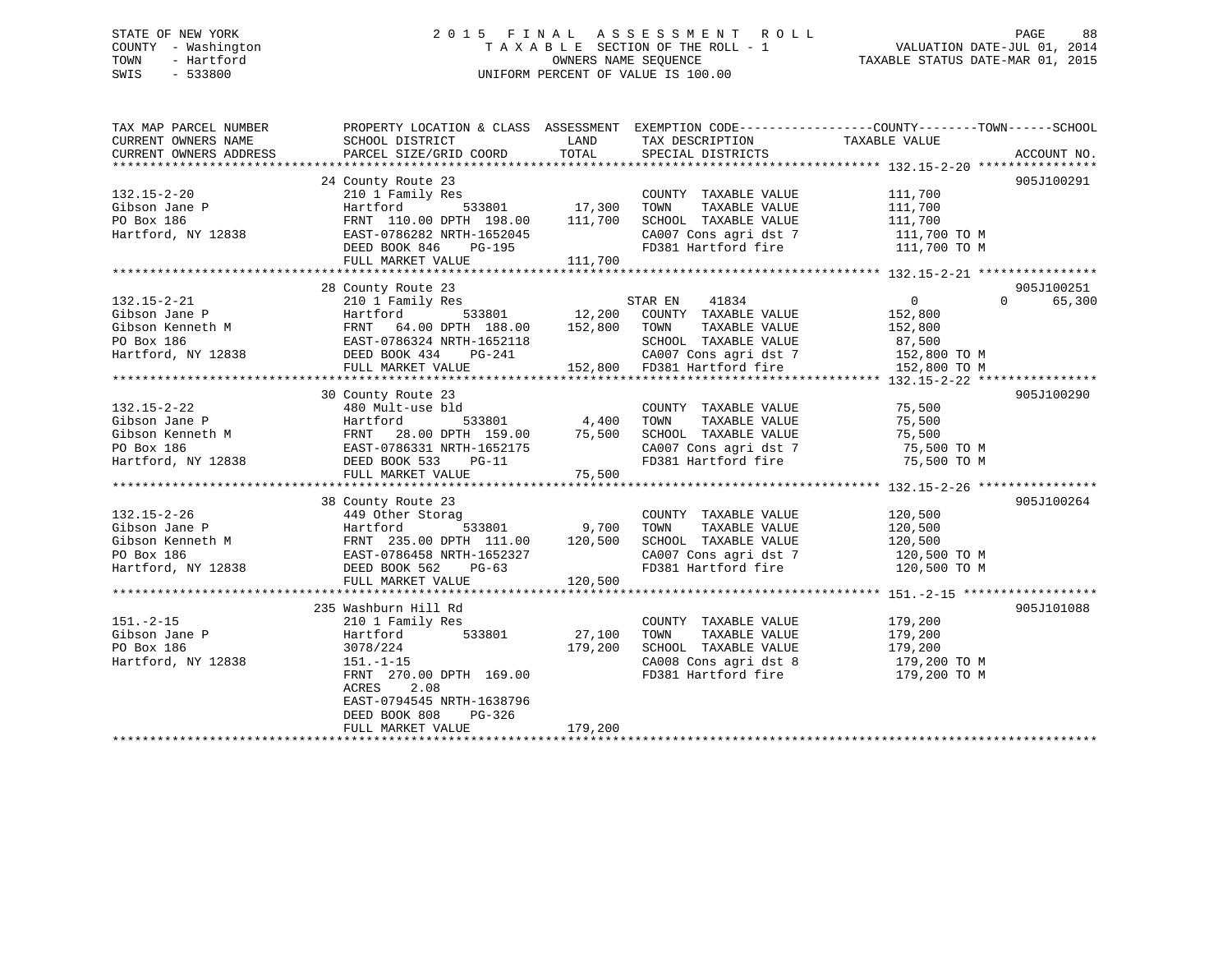# STATE OF NEW YORK 2 0 1 5 F I N A L A S S E S S M E N T R O L L PAGE 89 COUNTY - Washington T A X A B L E SECTION OF THE ROLL - 1 VALUATION DATE-JUL 01, 2014 TOWN - Hartford **TAXABLE STATUS DATE-MAR 01, 2015** OWNERS NAME SEQUENCE TAXABLE STATUS DATE-MAR 01, 2015 SWIS - 533800 UNIFORM PERCENT OF VALUE IS 100.00

| TAX MAP PARCEL NUMBER<br>CURRENT OWNERS NAME<br>CURRENT OWNERS ADDRESS PARCEL SIZE/GRID COORD                                                                                                                                        | PROPERTY LOCATION & CLASS ASSESSMENT EXEMPTION CODE---------------COUNTY-------TOWN-----SCHOOL<br>SCHOOL DISTRICT | LAND<br>TOTAL | TAX DESCRIPTION TAXABLE VALUE<br>SPECIAL DISTRICTS                        |                               |                | ACCOUNT NO.              |
|--------------------------------------------------------------------------------------------------------------------------------------------------------------------------------------------------------------------------------------|-------------------------------------------------------------------------------------------------------------------|---------------|---------------------------------------------------------------------------|-------------------------------|----------------|--------------------------|
|                                                                                                                                                                                                                                      |                                                                                                                   |               |                                                                           |                               |                |                          |
|                                                                                                                                                                                                                                      | 7745 State Route 40                                                                                               |               |                                                                           |                               |                | 905J100247               |
| $140. - 2 - 30$                                                                                                                                                                                                                      | 210 1 Family Res                                                                                                  |               | 3<br>533801 10,100 AGED-SCH 41804<br>.<br>$\label{eq:1} \text{UL}$ .      | 78,250                        | 78,250         | $\overline{\phantom{0}}$ |
|                                                                                                                                                                                                                                      |                                                                                                                   |               |                                                                           | $\overline{0}$<br>$\Omega$    | $\Omega$       | 39,125                   |
|                                                                                                                                                                                                                                      |                                                                                                                   |               |                                                                           |                               | $\Omega$       | 65,300                   |
| Gibson Philip H (Gibson Mary Lou FRNT 208.00 DPTH 198.00 10,100 AGED-SCH 41804<br>Gibson Mary Lou FRNT 208.00 DPTH 198.00 156,500 STAR EN 41834<br>7745 State Route 40 EAST-0782022 NRTH-1645282 (COUNTY TAXABLE<br>Hartford, NY 128 |                                                                                                                   |               | COUNTY TAXABLE VALUE 78,250                                               | , J , 250<br>78 , 250<br>52 . |                |                          |
|                                                                                                                                                                                                                                      |                                                                                                                   |               | TAXABLE VALUE                                                             |                               |                |                          |
|                                                                                                                                                                                                                                      | FULL MARKET VALUE                                                                                                 |               | 156,500 SCHOOL TAXABLE VALUE<br>FD381 Hartford fire                       | 156,500 TO M                  |                |                          |
|                                                                                                                                                                                                                                      |                                                                                                                   |               |                                                                           |                               |                |                          |
|                                                                                                                                                                                                                                      | 3938 & 3942 State Route 196                                                                                       |               |                                                                           |                               |                | 905J100245               |
| $140. -2 - 36$                                                                                                                                                                                                                       | 240 Rural res                                                                                                     |               | AG DIST 41720                                                             | 29,556                        | 29,556         | 29,556                   |
| Gibson Philip H                                                                                                                                                                                                                      | Hartford                                                                                                          |               | 533801 79,600 COUNTY TAXABLE VALUE                                        | 134,244                       |                |                          |
|                                                                                                                                                                                                                                      |                                                                                                                   | 163,800       | TOWN<br>TAXABLE VALUE                                                     | 134,244                       |                |                          |
|                                                                                                                                                                                                                                      |                                                                                                                   |               | SCHOOL TAXABLE VALUE                                                      |                               |                |                          |
| Gibson Mary Lou A<br>7745 State Route 40<br>Hartford, NY 12838<br>Hartford, NY 12838<br>DEED BOOK 456 PG-271                                                                                                                         |                                                                                                                   |               | SCHOOL TAXABLE VALUE<br>CA007 Cons agri dst 7                             | 134,244<br>134,244 TO M       |                |                          |
|                                                                                                                                                                                                                                      | FULL MARKET VALUE                                                                                                 | 163,800       | 29,556 EX                                                                 |                               |                |                          |
| MAY BE SUBJECT TO PAYMENT                                                                                                                                                                                                            |                                                                                                                   |               | FD381 Hartford fire                                                       | 163,800 TO M                  |                |                          |
| UNDER AGDIST LAW TIL 2019                                                                                                                                                                                                            |                                                                                                                   |               |                                                                           |                               |                |                          |
|                                                                                                                                                                                                                                      |                                                                                                                   |               |                                                                           |                               |                |                          |
|                                                                                                                                                                                                                                      | 45 Rowe Hill Rd                                                                                                   |               |                                                                           |                               |                | 905J100258               |
| $141. - 1 - 40$                                                                                                                                                                                                                      | 210 1 Family Res                                                                                                  |               | AGED-CO/TN 41801                                                          | 80,000                        | 80,000         | - 0                      |
| Gilman Ruth M -LE-                                                                                                                                                                                                                   |                                                                                                                   |               | 533801 24,900 AGED-SCH 41804                                              | $\overline{0}$                | $\overline{0}$ | 56,000                   |
| Gilman Trafton Donna                                                                                                                                                                                                                 | Hartford 533801<br>ACRES 1.50<br>EAST-0785716 NRTH-1649121                                                        |               | 160,000 STAR EN 41834                                                     | $\overline{0}$                | $\Omega$       | 65,300                   |
| 45 Rowe Hill Rd                                                                                                                                                                                                                      |                                                                                                                   |               | COUNTY TAXABLE VALUE 80,000                                               |                               |                |                          |
| Hartford, NY 12838                                                                                                                                                                                                                   | DEED BOOK 875<br>PG-328                                                                                           |               | TOWN                                                                      | TAXABLE VALUE 80,000          |                |                          |
|                                                                                                                                                                                                                                      | FULL MARKET VALUE                                                                                                 |               | 160,000 SCHOOL TAXABLE VALUE 38,700<br>CA007 Cons agri dst 7 160,000 TO M |                               |                |                          |
|                                                                                                                                                                                                                                      |                                                                                                                   |               |                                                                           |                               |                |                          |
|                                                                                                                                                                                                                                      |                                                                                                                   |               | FD381 Hartford fire                                                       | 160,000 TO M                  |                |                          |
|                                                                                                                                                                                                                                      |                                                                                                                   |               |                                                                           |                               |                |                          |
|                                                                                                                                                                                                                                      | County Route 17                                                                                                   |               |                                                                           |                               |                | 905J100278               |
| $122. - 1 - 54$                                                                                                                                                                                                                      | 692 Road/str/hwy                                                                                                  |               | RPTL1138 29700                                                            | 1,500                         | 1,500          | 1,500                    |
| Gilmore Harold Estate                                                                                                                                                                                                                | Hartford                                                                                                          | 533801 1,500  | COUNTY TAXABLE VALUE                                                      | $\Omega$                      |                |                          |
| Bomoseen, VT 05732                                                                                                                                                                                                                   | Road                                                                                                              | 1,500         | TOWN<br>TAXABLE VALUE                                                     | $\mathbf 0$                   |                |                          |
|                                                                                                                                                                                                                                      | ACRES 5.80                                                                                                        |               | SCHOOL TAXABLE VALUE                                                      | $\Omega$                      |                |                          |
|                                                                                                                                                                                                                                      | EAST-0768631 NRTH-1658694                                                                                         |               | CA007 Cons agri dst 7                                                     |                               | 0 TO M         |                          |
|                                                                                                                                                                                                                                      | DEED BOOK 657<br>PG-327                                                                                           |               | 1,500 EX                                                                  |                               |                |                          |
|                                                                                                                                                                                                                                      | FULL MARKET VALUE                                                                                                 |               | 1,500 FD381 Hartford fire<br>1,500 EX                                     |                               | 0 TO M         |                          |
|                                                                                                                                                                                                                                      |                                                                                                                   |               |                                                                           |                               |                |                          |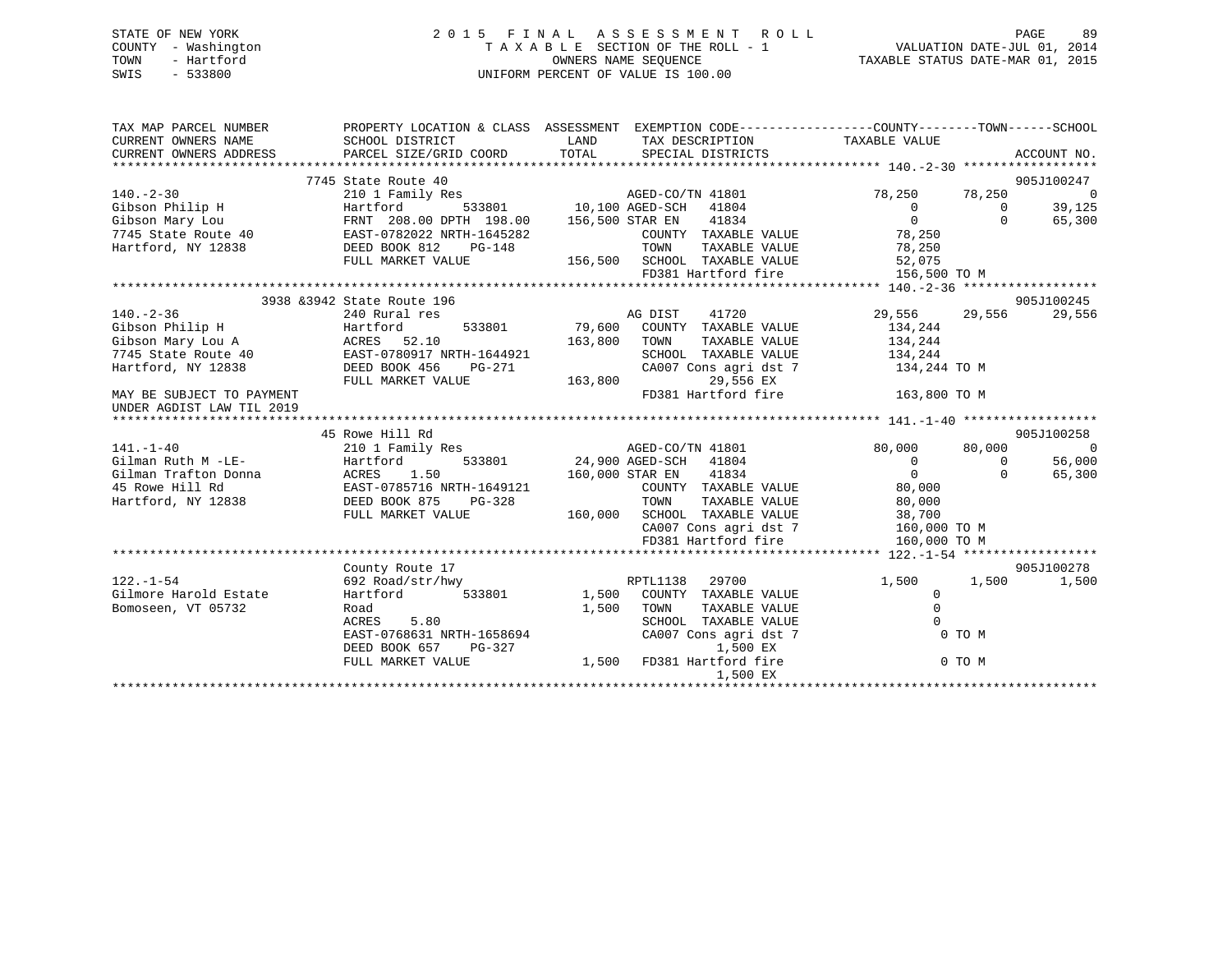# STATE OF NEW YORK 2 0 1 5 F I N A L A S S E S S M E N T R O L L PAGE 90 COUNTY - Washington T A X A B L E SECTION OF THE ROLL - 1 VALUATION DATE-JUL 01, 2014 TOWN - Hartford **TAXABLE STATUS DATE-MAR 01, 2015** OWNERS NAME SEQUENCE TAXABLE STATUS DATE-MAR 01, 2015 SWIS - 533800 UNIFORM PERCENT OF VALUE IS 100.00

| TAX MAP PARCEL NUMBER<br>CURRENT OWNERS NAME | SCHOOL DISTRICT                                                                                                                                                                                                                                 | LAND         | TAX DESCRIPTION                                                                | PROPERTY LOCATION & CLASS ASSESSMENT EXEMPTION CODE----------------COUNTY-------TOWN------SCHOOL<br>TAXABLE VALUE |             |
|----------------------------------------------|-------------------------------------------------------------------------------------------------------------------------------------------------------------------------------------------------------------------------------------------------|--------------|--------------------------------------------------------------------------------|-------------------------------------------------------------------------------------------------------------------|-------------|
| CURRENT OWNERS ADDRESS                       | PARCEL SIZE/GRID COORD                                                                                                                                                                                                                          | TOTAL        | SPECIAL DISTRICTS                                                              |                                                                                                                   | ACCOUNT NO. |
|                                              |                                                                                                                                                                                                                                                 |              |                                                                                |                                                                                                                   |             |
|                                              | County Route 17 OFF                                                                                                                                                                                                                             |              |                                                                                |                                                                                                                   |             |
| $122. - 1 - 54.1$                            |                                                                                                                                                                                                                                                 |              |                                                                                | 100<br>100                                                                                                        | 100         |
| Gilmore Harold Estate                        |                                                                                                                                                                                                                                                 |              |                                                                                | $\mathbf 0$                                                                                                       |             |
| Bomoseen, VT 05732                           | Road                                                                                                                                                                                                                                            | 100          | TOWN<br>TAXABLE VALUE                                                          | $\overline{0}$                                                                                                    |             |
|                                              | 50.00 DPTH 349.00<br>FRNT                                                                                                                                                                                                                       |              | SCHOOL TAXABLE VALUE                                                           | $\overline{0}$                                                                                                    |             |
|                                              | EAST-0769624 NRTH-1660009                                                                                                                                                                                                                       |              | CA007 Cons agri dst 7                                                          | O TO M                                                                                                            |             |
|                                              | DEED BOOK 456 PG-261                                                                                                                                                                                                                            |              | 100 EX<br>100 EX 100 EX<br>100 FD381 Hartford fire                             |                                                                                                                   |             |
|                                              | FULL MARKET VALUE                                                                                                                                                                                                                               |              | 100 EX                                                                         | 0 TO M                                                                                                            |             |
|                                              |                                                                                                                                                                                                                                                 |              |                                                                                |                                                                                                                   |             |
|                                              | County Route 17 OFF                                                                                                                                                                                                                             |              |                                                                                |                                                                                                                   |             |
| $122. - 1 - 54.2$                            | 692 Road/str/hwy                                                                                                                                                                                                                                |              |                                                                                | 400<br>400                                                                                                        | 400         |
| Gilmore Harold Estate                        | Hartford                                                                                                                                                                                                                                        |              |                                                                                | $\mathbf{0}$                                                                                                      |             |
| Bomoseen, VT 05732                           | Road                                                                                                                                                                                                                                            |              | 400 TOWN<br>TAXABLE VALUE                                                      | $\Omega$                                                                                                          |             |
|                                              | ACRES 1.90                                                                                                                                                                                                                                      |              | SCHOOL TAXABLE VALUE                                                           |                                                                                                                   |             |
|                                              |                                                                                                                                                                                                                                                 |              | $CA007$ Cons agri dst $7$                                                      | 0 TO M                                                                                                            |             |
|                                              |                                                                                                                                                                                                                                                 |              |                                                                                |                                                                                                                   |             |
|                                              | EAST-0770826 NRTH-1660729<br>DEED BOOK 456 PG-261 400 FD381 Hartford fire<br>FULL MARKET VALUE 400 FD381 Hartford fire                                                                                                                          |              |                                                                                | 0 TO M                                                                                                            |             |
|                                              |                                                                                                                                                                                                                                                 |              | 400 EX                                                                         |                                                                                                                   |             |
|                                              |                                                                                                                                                                                                                                                 |              |                                                                                |                                                                                                                   |             |
|                                              | 208 Pope Hill Rd                                                                                                                                                                                                                                |              |                                                                                |                                                                                                                   |             |
| $150. - 1 - 29.8$                            | 210 1 Family Res                                                                                                                                                                                                                                |              | CLERGY<br>41400                                                                | 1,500<br>1,500                                                                                                    | 1,500       |
|                                              |                                                                                                                                                                                                                                                 |              | 532001 43,200 STAR B 41854                                                     | $\overline{0}$<br>$\Omega$                                                                                        | 30,000      |
|                                              |                                                                                                                                                                                                                                                 |              | 198,700 COUNTY TAXABLE VALUE                                                   | 197,200                                                                                                           |             |
|                                              |                                                                                                                                                                                                                                                 |              | TOWN                                                                           |                                                                                                                   |             |
|                                              | Contract Contract Circums (Circums 1988)<br>Circums Circums (Circums 1989)<br>208 Pope Hill Rd (CRES 6.00 198)<br>208 Pope Hill Rd (CRES 6.00 198)<br>208 Pope Hill Rd (CRES 6.00 198)<br>DEED BOOK 654 PG-215                                  |              | SCHOOL TAXABLE VALUE                                                           | TAXABLE VALUE<br>$\begin{array}{ccc}\n 191120 \\  - & 191120 \\  - & 167120 \\  - & 167120\n \end{array}$         |             |
|                                              | FULL MARKET VALUE                                                                                                                                                                                                                               |              | 198,700 CA006 Cons agri dst 6 198,700 TO M<br>FD381 Hartford fire 198,700 TO M |                                                                                                                   |             |
|                                              |                                                                                                                                                                                                                                                 |              |                                                                                |                                                                                                                   |             |
|                                              |                                                                                                                                                                                                                                                 |              |                                                                                |                                                                                                                   |             |
|                                              | 20 Mcdougal Rd                                                                                                                                                                                                                                  |              | STAR B 41854                                                                   | $\overline{0}$<br>$\Omega$                                                                                        | 905J100237  |
| $148. - 1 - 12$                              | 210 1 Family Res<br>Hartford 533801 47,300 COUNTY TAXABLE VALUE 143,800                                                                                                                                                                         |              |                                                                                |                                                                                                                   | 30,000      |
| Girard Peter J                               |                                                                                                                                                                                                                                                 | 143,800 TOWN |                                                                                |                                                                                                                   |             |
| Girard Martha<br>20 McDougal Rd              | 887/168<br>7.10                                                                                                                                                                                                                                 |              | TAXABLE VALUE<br>SCHOOL TAXABLE VALUE 113,800                                  | 143,800                                                                                                           |             |
| Fort Ann, NY 12827                           | Hartfo<br>Hartfo<br>887/16<br>ACRES<br>EAST-0<br>EAST-0766135 NRTH-1636904                                                                                                                                                                      |              | FD381 Hartford fire                                                            | 143,800 TO M                                                                                                      |             |
|                                              | DEED BOOK 433<br>PG-1031                                                                                                                                                                                                                        |              |                                                                                |                                                                                                                   |             |
|                                              | FULL MARKET VALUE                                                                                                                                                                                                                               | 143,800      |                                                                                |                                                                                                                   |             |
|                                              |                                                                                                                                                                                                                                                 |              |                                                                                |                                                                                                                   |             |
|                                              | 23 Big Burch Hill Rd                                                                                                                                                                                                                            |              |                                                                                |                                                                                                                   |             |
|                                              |                                                                                                                                                                                                                                                 |              |                                                                                | 11,651 11,651                                                                                                     | 11,651      |
|                                              |                                                                                                                                                                                                                                                 |              | AG DIST 41720<br>41,500 COUNTY TAXABLE VALUE                                   | 73,549                                                                                                            |             |
|                                              | Subdiv12367 Lot 2 85,200                                                                                                                                                                                                                        |              | TOWN<br>TAXABLE VALUE                                                          |                                                                                                                   |             |
|                                              | Contracts and the Martin Clens Falls Lawn Care LLC<br>113 Cattle farm<br>113 Cattle farm<br>123 Pope Hill Rd<br>183 Pope Hill Rd<br>183 Pope Hill Rd<br>183 Pope Hill Rd<br>2 Rockes<br>2 ACRES<br>184 Pope Acres 36.37<br>184 Pope Acres 36.37 |              | SCHOOL TAXABLE VALUE                                                           | 73,549<br>73,549                                                                                                  |             |
|                                              |                                                                                                                                                                                                                                                 |              | CA008 Cons agri dst 8 73,549 TO M                                              |                                                                                                                   |             |
|                                              | Argyle, NY 12809<br>EAST-0796387 NRTH-1639568<br>MAY BE SUBJECT TO PAYMENT DEED BOOK 3242 PG-135<br>UNDER AGDIST LAW TIL 2019 FULL MARKET VALUE 85,200 FD381 Hartford fire                                                                      |              |                                                                                |                                                                                                                   |             |
|                                              |                                                                                                                                                                                                                                                 |              |                                                                                | 85,200 TO M                                                                                                       |             |
|                                              |                                                                                                                                                                                                                                                 |              |                                                                                |                                                                                                                   |             |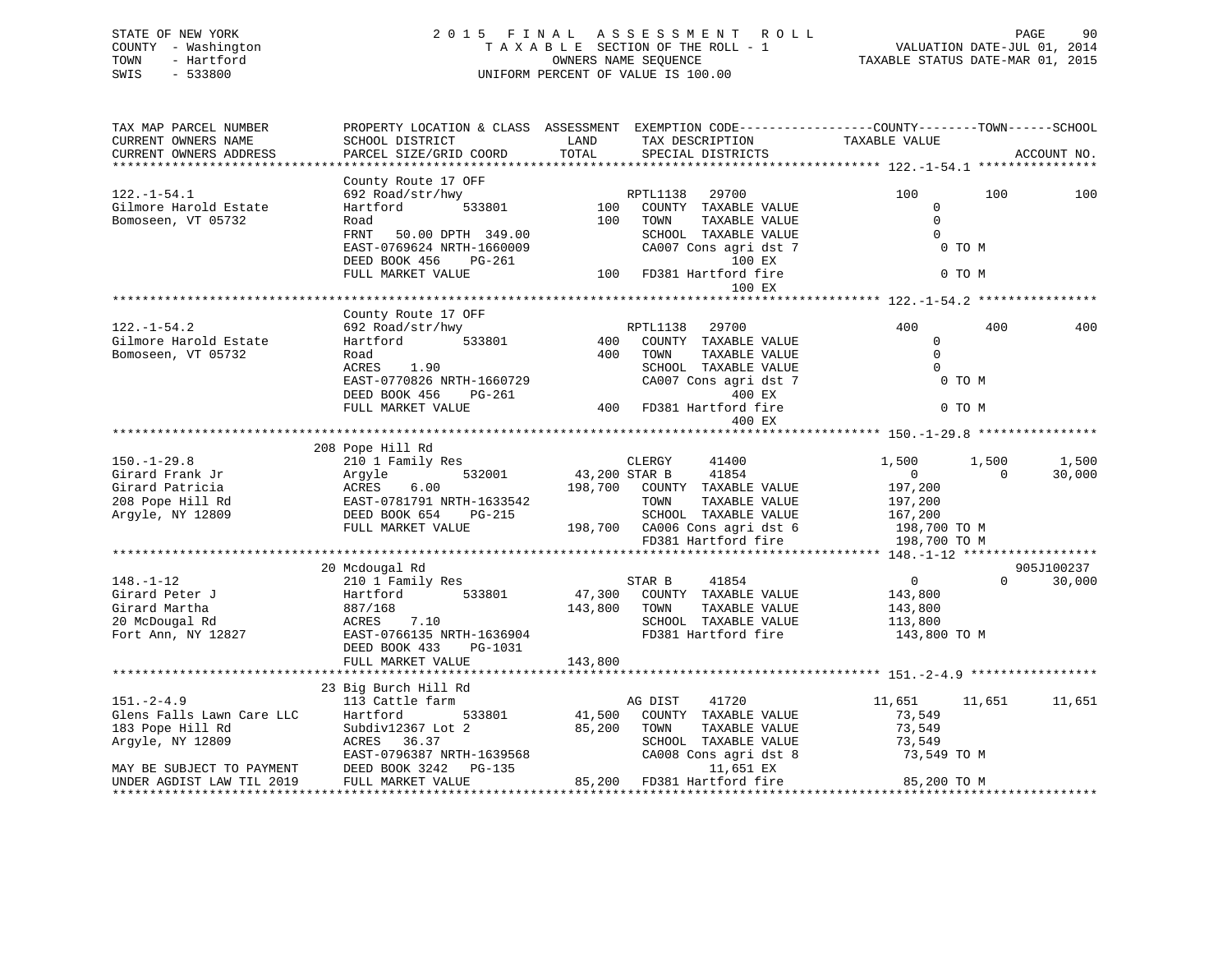# STATE OF NEW YORK 2 0 1 5 F I N A L A S S E S S M E N T R O L L PAGE 91 COUNTY - Washington T A X A B L E SECTION OF THE ROLL - 1 VALUATION DATE-JUL 01, 2014 TOWN - Hartford **TAXABLE STATUS DATE-MAR 01, 2015** OWNERS NAME SEQUENCE TAXABLE STATUS DATE-MAR 01, 2015 SWIS - 533800 UNIFORM PERCENT OF VALUE IS 100.00

| TAX MAP PARCEL NUMBER<br>CURRENT OWNERS NAME                                     | PROPERTY LOCATION & CLASS ASSESSMENT EXEMPTION CODE----------------COUNTY-------TOWN------SCHOOL<br>SCHOOL DISTRICT | LAND    | TAX DESCRIPTION                                      | TAXABLE VALUE                 |             |
|----------------------------------------------------------------------------------|---------------------------------------------------------------------------------------------------------------------|---------|------------------------------------------------------|-------------------------------|-------------|
| CURRENT OWNERS ADDRESS                                                           | PARCEL SIZE/GRID COORD                                                                                              | TOTAL   | SPECIAL DISTRICTS                                    |                               | ACCOUNT NO. |
|                                                                                  | 4 Outatha Way                                                                                                       |         |                                                      |                               | 905J101093  |
| $131. - 1 - 9.2$                                                                 | 240 Rural res                                                                                                       |         | COUNTY TAXABLE VALUE                                 | 225,800                       |             |
|                                                                                  |                                                                                                                     | 38,800  | TOWN<br>TAXABLE VALUE                                | 225,800                       |             |
|                                                                                  |                                                                                                                     | 225,800 | SCHOOL TAXABLE VALUE                                 | 225,800                       |             |
|                                                                                  |                                                                                                                     |         | CA007 Cons agri dst 7                                | 225,800 TO M                  |             |
|                                                                                  |                                                                                                                     |         | FD381 Hartford fire 225,800 TO M                     |                               |             |
|                                                                                  | FULL MARKET VALUE                                                                                                   | 225,800 |                                                      |                               |             |
|                                                                                  |                                                                                                                     |         |                                                      |                               |             |
|                                                                                  | 7134 State Route 40                                                                                                 |         |                                                      |                               | 905J100560  |
| $149. - 1 - 42$                                                                  | 210 1 Family Res                                                                                                    |         | STAR B 41854                                         | $0 \qquad \qquad$<br>$\Omega$ | 30,000      |
| Golden Kirstin P                                                                 | 533801<br>Hartford                                                                                                  |         | 33,900 COUNTY TAXABLE VALUE                          | 141,200                       |             |
| 7134 State Route 40                                                              | 3.88<br>ACRES                                                                                                       | 141,200 | TOWN<br>TAXABLE VALUE                                | 141,200                       |             |
| Argyle, NY 12809                                                                 |                                                                                                                     |         | SCHOOL TAXABLE VALUE                                 | 111,200                       |             |
|                                                                                  | DEED BOOK 3502 PG-84                                                                                                |         | CA006 Cons agri dst 6                                | 141,200 TO M                  |             |
| DEED BOOK 3502 I<br>PRIOR OWNER ON 3/01/2015 FULL MARKET VALUE<br>Golden Patti A |                                                                                                                     |         | CA006 Cons agri dst 6<br>141,200 FD381 Hartford fire | 141,200 TO M                  |             |
|                                                                                  |                                                                                                                     |         |                                                      |                               |             |
|                                                                                  | LOT 22 Provincial Pat                                                                                               |         |                                                      |                               | 905J100344  |
| $121. - 4 - 10$                                                                  | 322 Rural vac>10                                                                                                    |         | COUNTY TAXABLE VALUE                                 | 5,000                         |             |
| Goldfarb Rona                                                                    | 533801<br>Hartford                                                                                                  | 5,000   | TAXABLE VALUE<br>TOWN                                | 5,000                         |             |
| 60 Warren Rd                                                                     | $121.-1-10$                                                                                                         | 5,000   | SCHOOL TAXABLE VALUE<br>CA007 Cons agri dst 7        | 5,000                         |             |
| West Orange, NJ 07052                                                            | ACRES 10.90                                                                                                         |         |                                                      | 5,000 TO M                    |             |
|                                                                                  | EAST-0767476 NRTH-1660359                                                                                           |         | FD381 Hartford fire                                  | 5,000 TO M                    |             |
|                                                                                  | DEED BOOK 810<br>$PG-144$                                                                                           |         |                                                      |                               |             |
|                                                                                  | FULL MARKET VALUE                                                                                                   | 5,000   |                                                      |                               |             |
|                                                                                  |                                                                                                                     |         |                                                      |                               |             |
|                                                                                  | 1678 Baldwin Corners Rd                                                                                             |         |                                                      |                               | 905J100346  |
| $122. - 1 - 8$<br>Goldfarb Rona                                                  | 240 Rural res<br>533801                                                                                             |         | AG DIST 41720<br>243,300 COUNTY TAXABLE VALUE        | 76,009<br>76,009<br>373,991   | 76,009      |
| 60 Warren Rd                                                                     | Hartford<br>ACRES 194.40                                                                                            | 450,000 | TOWN<br>TAXABLE VALUE                                | 373,991                       |             |
| West Orange, NJ 07052                                                            | EAST-0775594 NRTH-1665443                                                                                           |         | SCHOOL TAXABLE VALUE                                 | 373,991                       |             |
|                                                                                  | DEED BOOK 810<br>PG-144                                                                                             |         | CA007 Cons agri dst 7                                | 373,991 TO M                  |             |
| MAY BE SUBJECT TO PAYMENT                                                        | FULL MARKET VALUE                                                                                                   | 450,000 | 76,009 EX                                            |                               |             |
| UNDER AGDIST LAW TIL 2019                                                        |                                                                                                                     |         | FD381 Hartford fire                                  | 450,000 TO M                  |             |
|                                                                                  |                                                                                                                     |         |                                                      |                               |             |
|                                                                                  | County Route 17                                                                                                     |         |                                                      |                               | 905J100066  |
| $122. - 1 - 9$                                                                   | 113 Cattle farm                                                                                                     |         | AG DIST<br>41720                                     | 150,789<br>150,789            | 150,789     |
| Goldstein Living Trust Barry S Hartford                                          | 533801                                                                                                              |         | 279,500 COUNTY TAXABLE VALUE                         | 135,911                       |             |
| Goldstein Living Trust Ami B ACRES 259.70                                        |                                                                                                                     | 286,700 | TOWN<br>TAXABLE VALUE                                | 135,911                       |             |
|                                                                                  |                                                                                                                     |         | SCHOOL TAXABLE VALUE                                 | 135,911                       |             |
| Lanexa, VA 23089                                                                 | DEED BOOK 3123 PG-307                                                                                               |         | CA007 Cons agri dst 7                                | 135,911 TO M                  |             |
|                                                                                  | FULL MARKET VALUE                                                                                                   | 286,700 | 150,789 EX                                           |                               |             |
| MAY BE SUBJECT TO PAYMENT                                                        |                                                                                                                     |         | FD381 Hartford fire                                  | 286,700 TO M                  |             |
| UNDER AGDIST LAW TIL 2019                                                        |                                                                                                                     |         |                                                      |                               |             |
|                                                                                  |                                                                                                                     |         |                                                      |                               |             |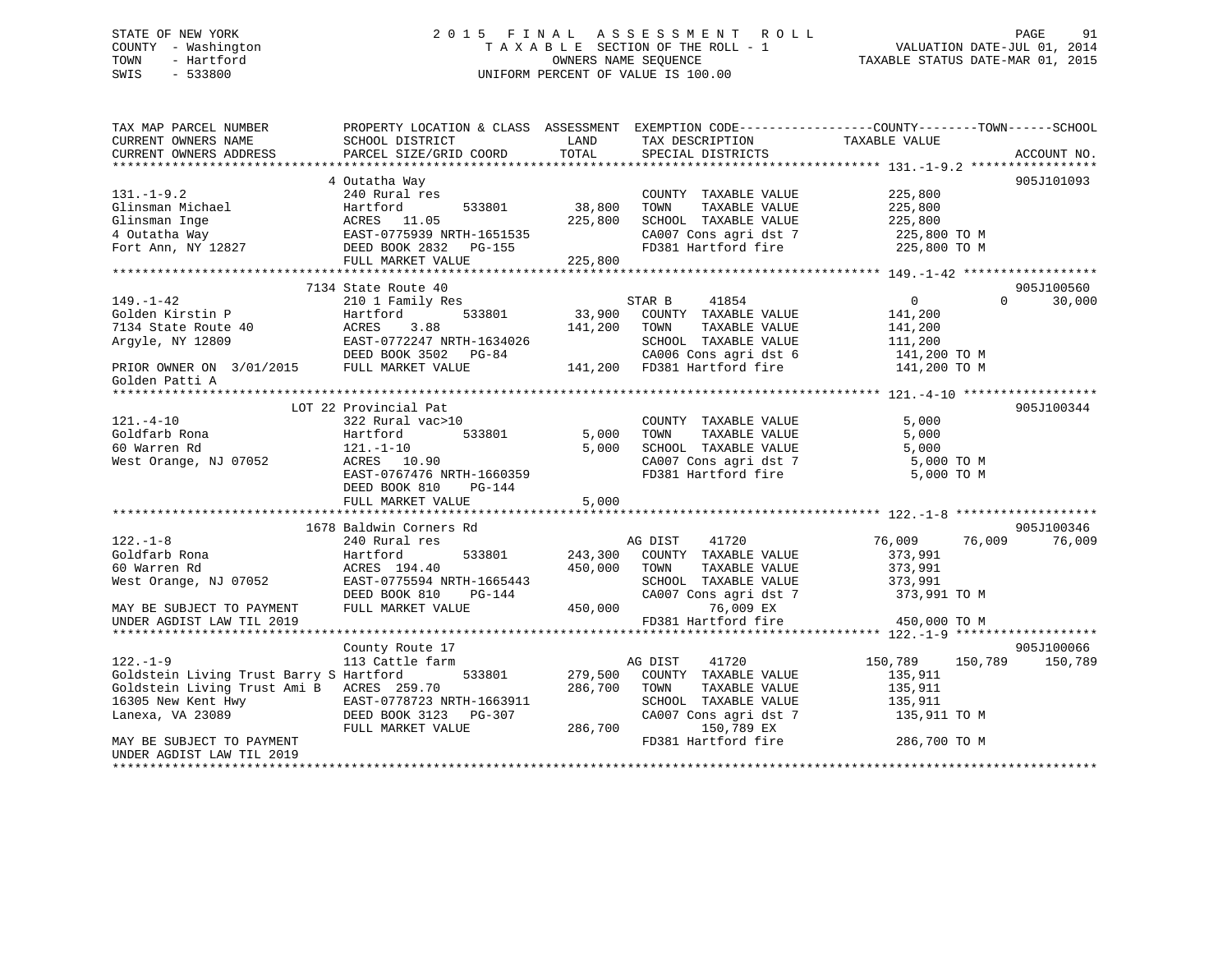|      | STATE OF NEW YORK   | 2015 FINAL ASSESSMENT ROLL         | 92<br>PAGE                       |
|------|---------------------|------------------------------------|----------------------------------|
|      | COUNTY - Washington | TAXABLE SECTION OF THE ROLL - 1    | VALUATION DATE-JUL 01, 2014      |
| TOWN | - Hartford          | OWNERS NAME SEOUENCE               | TAXABLE STATUS DATE-MAR 01, 2015 |
| SWIS | $-533800$           | UNIFORM PERCENT OF VALUE IS 100.00 |                                  |
|      |                     |                                    |                                  |
|      |                     |                                    |                                  |
|      |                     |                                    |                                  |

| TAX MAP PARCEL NUMBER                                                                                                                                                                                                                                                                                                                                                                                                                  | PROPERTY LOCATION & CLASS ASSESSMENT EXEMPTION CODE----------------COUNTY-------TOWN------SCHOOL                                                                                                                                 |         |                                                                                                                                                                                                                                               |                      |        |                 |
|----------------------------------------------------------------------------------------------------------------------------------------------------------------------------------------------------------------------------------------------------------------------------------------------------------------------------------------------------------------------------------------------------------------------------------------|----------------------------------------------------------------------------------------------------------------------------------------------------------------------------------------------------------------------------------|---------|-----------------------------------------------------------------------------------------------------------------------------------------------------------------------------------------------------------------------------------------------|----------------------|--------|-----------------|
| CURRENT OWNERS NAME                                                                                                                                                                                                                                                                                                                                                                                                                    | SCHOOL DISTRICT                                                                                                                                                                                                                  | LAND    | TAX DESCRIPTION                                                                                                                                                                                                                               | TAXABLE VALUE        |        |                 |
| CURRENT OWNERS ADDRESS PARCEL SIZE/GRID COORD TOTAL                                                                                                                                                                                                                                                                                                                                                                                    |                                                                                                                                                                                                                                  |         | SPECIAL DISTRICTS                                                                                                                                                                                                                             |                      |        | ACCOUNT NO.     |
|                                                                                                                                                                                                                                                                                                                                                                                                                                        |                                                                                                                                                                                                                                  |         |                                                                                                                                                                                                                                               |                      |        |                 |
|                                                                                                                                                                                                                                                                                                                                                                                                                                        | 65 Gibbs Rd                                                                                                                                                                                                                      |         |                                                                                                                                                                                                                                               |                      |        | 905J100491      |
|                                                                                                                                                                                                                                                                                                                                                                                                                                        |                                                                                                                                                                                                                                  |         |                                                                                                                                                                                                                                               |                      |        | 103,668 103,668 |
| 123.-1-23 103,668<br>Goldstein Living Trust Barry S Hartford 533801 189,100 COUNTY TAXABLE VALUE 368,532                                                                                                                                                                                                                                                                                                                               |                                                                                                                                                                                                                                  |         |                                                                                                                                                                                                                                               |                      |        |                 |
|                                                                                                                                                                                                                                                                                                                                                                                                                                        |                                                                                                                                                                                                                                  |         |                                                                                                                                                                                                                                               |                      |        |                 |
|                                                                                                                                                                                                                                                                                                                                                                                                                                        |                                                                                                                                                                                                                                  |         |                                                                                                                                                                                                                                               |                      |        |                 |
| Goldstein Living Trust Barry Seather (1937)<br>Goldstein Living Trust Ami B 2123/302<br>16305 New Kent Hwy ACRES 134.20<br>16305 New Kent Hwy ACRES 134.20<br>2007 Cons agri dst 7 368,532<br>2007 Cons agri dst 7 368,532<br>2007 Cons ag                                                                                                                                                                                             |                                                                                                                                                                                                                                  |         |                                                                                                                                                                                                                                               |                      |        |                 |
|                                                                                                                                                                                                                                                                                                                                                                                                                                        |                                                                                                                                                                                                                                  |         |                                                                                                                                                                                                                                               |                      |        |                 |
|                                                                                                                                                                                                                                                                                                                                                                                                                                        |                                                                                                                                                                                                                                  |         |                                                                                                                                                                                                                                               |                      |        |                 |
|                                                                                                                                                                                                                                                                                                                                                                                                                                        |                                                                                                                                                                                                                                  |         |                                                                                                                                                                                                                                               |                      |        |                 |
|                                                                                                                                                                                                                                                                                                                                                                                                                                        |                                                                                                                                                                                                                                  |         |                                                                                                                                                                                                                                               |                      |        |                 |
|                                                                                                                                                                                                                                                                                                                                                                                                                                        |                                                                                                                                                                                                                                  |         |                                                                                                                                                                                                                                               |                      |        |                 |
|                                                                                                                                                                                                                                                                                                                                                                                                                                        | 47 Wright Rd                                                                                                                                                                                                                     |         |                                                                                                                                                                                                                                               |                      |        | 905J100131      |
| $132. - 1 - 3$                                                                                                                                                                                                                                                                                                                                                                                                                         | 113 Cattle farm                                                                                                                                                                                                                  |         | AG DIST<br>41720                                                                                                                                                                                                                              | 55,521               | 55,521 | 55,521          |
| Goldstein Living Trust Barry S Hartford                                                                                                                                                                                                                                                                                                                                                                                                |                                                                                                                                                                                                                                  |         | 533801 105,700 COUNTY TAXABLE VALUE                                                                                                                                                                                                           | 141,479              |        |                 |
| Goldstein Living Trust Ami B ACRES 67.30                                                                                                                                                                                                                                                                                                                                                                                               |                                                                                                                                                                                                                                  | 197,000 | TOWN<br>TAXABLE VALUE                                                                                                                                                                                                                         | 141,479              |        |                 |
|                                                                                                                                                                                                                                                                                                                                                                                                                                        |                                                                                                                                                                                                                                  |         |                                                                                                                                                                                                                                               |                      |        |                 |
| 16305 New Kent Hwy<br>Lanexa, VA 23089 DEED BOOK 3123 PG-302 CAO<br>FULL MARKET VALUE 197,000                                                                                                                                                                                                                                                                                                                                          |                                                                                                                                                                                                                                  |         | $\begin{tabular}{lllllllll} \texttt{SCHOOL} & \texttt{TAXABLE} & \texttt{VALUE} & & \texttt{141,479} \\ \texttt{CA007} & \texttt{Cons}\ \texttt{agri}\ \texttt{dst}\ \texttt{7} & & \texttt{141,479} \ \texttt{TO}\ \texttt{M} \end{tabular}$ |                      |        |                 |
|                                                                                                                                                                                                                                                                                                                                                                                                                                        |                                                                                                                                                                                                                                  |         | 55,521 EX                                                                                                                                                                                                                                     |                      |        |                 |
| MAY BE SUBJECT TO PAYMENT                                                                                                                                                                                                                                                                                                                                                                                                              |                                                                                                                                                                                                                                  |         | FD381 Hartford fire                                                                                                                                                                                                                           | 197,000 TO M         |        |                 |
|                                                                                                                                                                                                                                                                                                                                                                                                                                        |                                                                                                                                                                                                                                  |         |                                                                                                                                                                                                                                               |                      |        |                 |
| UNDER AGDIST LAW TIL 2019                                                                                                                                                                                                                                                                                                                                                                                                              |                                                                                                                                                                                                                                  |         |                                                                                                                                                                                                                                               |                      |        |                 |
|                                                                                                                                                                                                                                                                                                                                                                                                                                        |                                                                                                                                                                                                                                  |         |                                                                                                                                                                                                                                               |                      |        |                 |
|                                                                                                                                                                                                                                                                                                                                                                                                                                        | 57 Wright Rd                                                                                                                                                                                                                     |         |                                                                                                                                                                                                                                               |                      |        |                 |
| $132. -1 - 3.3$                                                                                                                                                                                                                                                                                                                                                                                                                        | 210 <sup>1</sup> Family Res                                                                                                                                                                                                      |         | COUNTY TAXABLE VALUE                                                                                                                                                                                                                          | 98,000               |        |                 |
| Goldstein Living Trust Barry S Hartford 533801 23,600                                                                                                                                                                                                                                                                                                                                                                                  |                                                                                                                                                                                                                                  |         | TOWN                                                                                                                                                                                                                                          | TAXABLE VALUE 98,000 |        |                 |
| Goldstein Living Trust Ami B Surbey 12420 Lot 1 98,000<br>16305 New Kent Hwy ACRES 1.15                                                                                                                                                                                                                                                                                                                                                |                                                                                                                                                                                                                                  |         |                                                                                                                                                                                                                                               |                      |        |                 |
|                                                                                                                                                                                                                                                                                                                                                                                                                                        |                                                                                                                                                                                                                                  |         |                                                                                                                                                                                                                                               |                      |        |                 |
| 16305 New Kent Hwy $\overline{ACRES}$ 1.15<br>Lanexa, VA 23089 EAST-0785608 NRTH-1654854<br>DEED BOOK 3123 PG-302                                                                                                                                                                                                                                                                                                                      |                                                                                                                                                                                                                                  |         | SCHOOL TAXABLE VALUE 98,000<br>CA007 Cons agri dst 7 98,000 TO M<br>FD381 Hartford fire 98,000 TO M                                                                                                                                           |                      |        |                 |
|                                                                                                                                                                                                                                                                                                                                                                                                                                        | DEED BOOK 3123 PG-302                                                                                                                                                                                                            |         |                                                                                                                                                                                                                                               |                      |        |                 |
|                                                                                                                                                                                                                                                                                                                                                                                                                                        | FULL MARKET VALUE                                                                                                                                                                                                                | 98,000  |                                                                                                                                                                                                                                               |                      |        |                 |
|                                                                                                                                                                                                                                                                                                                                                                                                                                        |                                                                                                                                                                                                                                  |         |                                                                                                                                                                                                                                               |                      |        |                 |
|                                                                                                                                                                                                                                                                                                                                                                                                                                        | Hastings Rd                                                                                                                                                                                                                      |         |                                                                                                                                                                                                                                               |                      |        | 905J100673      |
| $132. -1 - 9$                                                                                                                                                                                                                                                                                                                                                                                                                          | and the state of the state of the state of the state of the state of the state of the state of the state of th<br>and the state of the state of the state of the state of the state of the state of the state of the state of th |         | COUNTY TAXABLE VALUE                                                                                                                                                                                                                          | 500                  |        |                 |
|                                                                                                                                                                                                                                                                                                                                                                                                                                        |                                                                                                                                                                                                                                  |         |                                                                                                                                                                                                                                               |                      |        |                 |
|                                                                                                                                                                                                                                                                                                                                                                                                                                        |                                                                                                                                                                                                                                  |         |                                                                                                                                                                                                                                               |                      |        |                 |
|                                                                                                                                                                                                                                                                                                                                                                                                                                        |                                                                                                                                                                                                                                  |         |                                                                                                                                                                                                                                               |                      |        |                 |
| 311 Res vac 1and Coldstein Living Trust Barry S Hartford 533801 500 TOWN TAXABLE VALUE 500<br>16305 New Kent Hwy FRNT 99.00 DPTH 150.00 500 SCHOOL TAXABLE VALUE 500 500<br>16305 New Kent Hwy FRNT 99.00 DPTH 150.00 500 SCHOOL TAX                                                                                                                                                                                                   |                                                                                                                                                                                                                                  |         |                                                                                                                                                                                                                                               |                      |        |                 |
|                                                                                                                                                                                                                                                                                                                                                                                                                                        |                                                                                                                                                                                                                                  |         |                                                                                                                                                                                                                                               |                      |        |                 |
|                                                                                                                                                                                                                                                                                                                                                                                                                                        |                                                                                                                                                                                                                                  |         |                                                                                                                                                                                                                                               |                      |        |                 |
|                                                                                                                                                                                                                                                                                                                                                                                                                                        |                                                                                                                                                                                                                                  |         |                                                                                                                                                                                                                                               |                      |        |                 |
|                                                                                                                                                                                                                                                                                                                                                                                                                                        | Dick Hill Rd                                                                                                                                                                                                                     |         |                                                                                                                                                                                                                                               |                      |        | 905J101365      |
|                                                                                                                                                                                                                                                                                                                                                                                                                                        |                                                                                                                                                                                                                                  |         | $\begin{tabular}{lllllllll} \multicolumn{2}{c}{\textbf{COUNTY}} & \textbf{TXABLE VALUE} & & & 24,400 \\ \multicolumn{2}{c}{\textbf{TONN}} & \textbf{TXABLE VALUE} & & 24,400 \\ \end{tabular}$                                                |                      |        |                 |
|                                                                                                                                                                                                                                                                                                                                                                                                                                        |                                                                                                                                                                                                                                  |         |                                                                                                                                                                                                                                               |                      |        |                 |
|                                                                                                                                                                                                                                                                                                                                                                                                                                        |                                                                                                                                                                                                                                  |         |                                                                                                                                                                                                                                               |                      |        |                 |
|                                                                                                                                                                                                                                                                                                                                                                                                                                        |                                                                                                                                                                                                                                  |         |                                                                                                                                                                                                                                               | 24,400 TO M          |        |                 |
|                                                                                                                                                                                                                                                                                                                                                                                                                                        |                                                                                                                                                                                                                                  |         |                                                                                                                                                                                                                                               |                      |        |                 |
| $\begin{array}{cccccc} \text{132. -2-38.6} & \text{322 Rural vac}>10 & \text{COUNTY TAXABLE VALUE} & \text{24,400} \\ \text{Goodrow Ronald R} & \text{Hartford} & \text{533801} & \text{24,400 TOWN TAXABLE VALUE} & \text{24,400} \\ \text{Goodrow Linda} & \text{ACRES} & 18.50 & \text{24,400} & \text{SCHOOL TAXABLE VALUE} & \text{24,400} \\ \text{12997 Plowden Mill Rd} & \text{EAST-0789136 NRTH-1651007} & \text{FD381 Hart$ |                                                                                                                                                                                                                                  |         |                                                                                                                                                                                                                                               |                      |        |                 |
|                                                                                                                                                                                                                                                                                                                                                                                                                                        |                                                                                                                                                                                                                                  |         |                                                                                                                                                                                                                                               |                      |        |                 |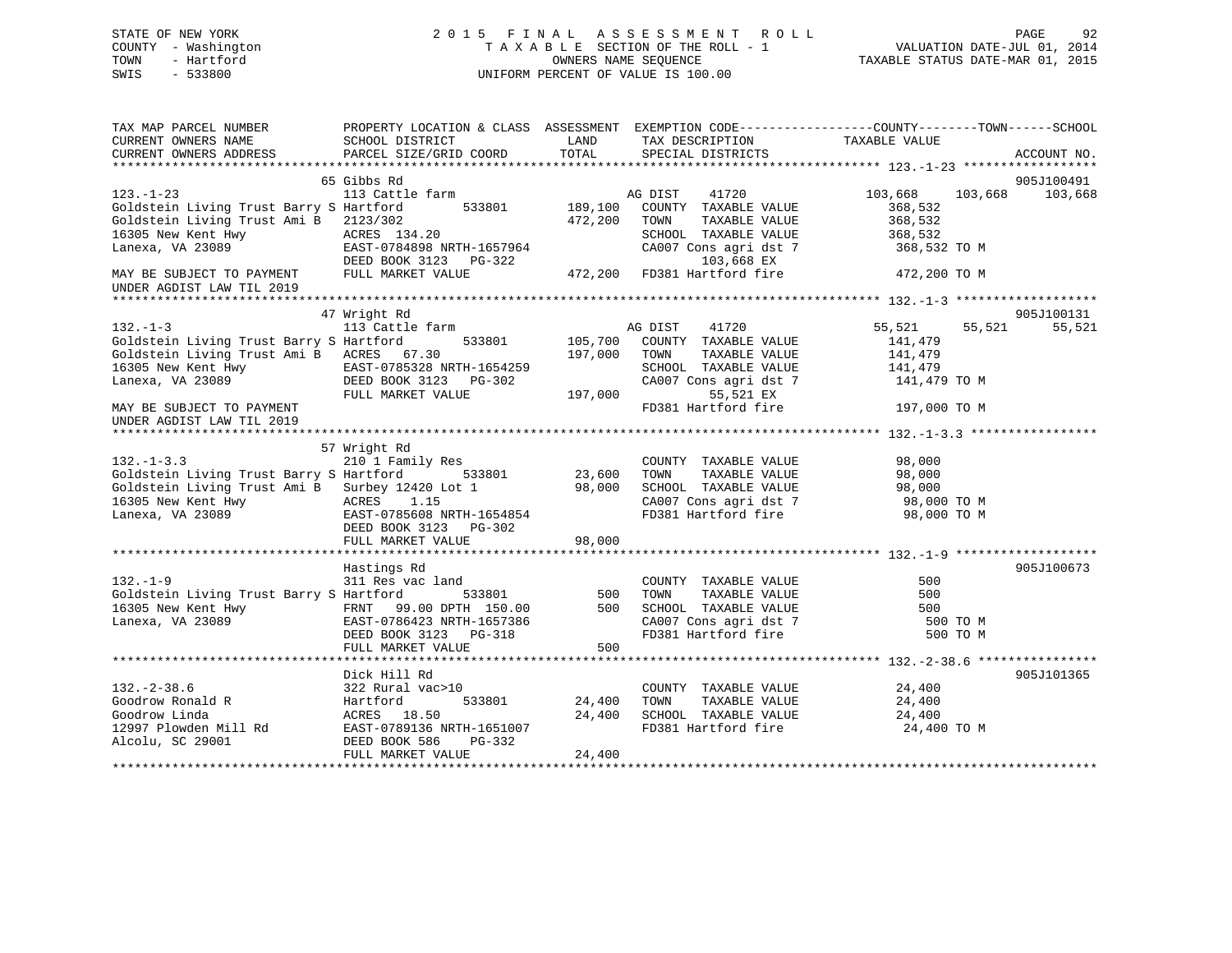# STATE OF NEW YORK 2 0 1 5 F I N A L A S S E S S M E N T R O L L PAGE 93 COUNTY - Washington T A X A B L E SECTION OF THE ROLL - 1 VALUATION DATE-JUL 01, 2014 TOWN - Hartford **TAXABLE STATUS DATE-MAR 01, 2015** OWNERS NAME SEQUENCE TAXABLE STATUS DATE-MAR 01, 2015 SWIS - 533800 UNIFORM PERCENT OF VALUE IS 100.00

| TAX MAP PARCEL NUMBER<br>CURRENT OWNERS NAME<br>CURRENT OWNERS ADDRESS                                | SCHOOL DISTRICT<br>PARCEL SIZE/GRID COORD                                                                                                                                                                                                                                                                                                                                                                                                                                                                                      | LAND<br>TOTAL SPECIAL DISTRICTS                                                                                                                                                                                                                                                                 | PROPERTY LOCATION & CLASS ASSESSMENT EXEMPTION CODE----------------COUNTY-------TOWN------SCHOOL<br>ACCOUNT NO. |
|-------------------------------------------------------------------------------------------------------|--------------------------------------------------------------------------------------------------------------------------------------------------------------------------------------------------------------------------------------------------------------------------------------------------------------------------------------------------------------------------------------------------------------------------------------------------------------------------------------------------------------------------------|-------------------------------------------------------------------------------------------------------------------------------------------------------------------------------------------------------------------------------------------------------------------------------------------------|-----------------------------------------------------------------------------------------------------------------|
| $150. - 1 - 54$<br>Hartford, NY 12838                                                                 | 328 Gilchrist Hill Rd<br>210 1 Family Res<br>5.32<br>ACRES                                                                                                                                                                                                                                                                                                                                                                                                                                                                     | STAR B<br>41854<br>533801 39,400 COUNTY TAXABLE VALUE 85,300<br>85,300 TOWN TAXABLE VALUE 85,300                                                                                                                                                                                                | 905J101291<br>$\overline{0}$<br>$\Omega$<br>30,000<br>85,300                                                    |
|                                                                                                       | EAST-0784614 NRTH-1640560<br>DEED BOOK 2244 PG-98                                                                                                                                                                                                                                                                                                                                                                                                                                                                              | FD381 Hartford fire                                                                                                                                                                                                                                                                             | SCHOOL TAXABLE VALUE 55,300<br>85,300 TO M                                                                      |
|                                                                                                       |                                                                                                                                                                                                                                                                                                                                                                                                                                                                                                                                |                                                                                                                                                                                                                                                                                                 |                                                                                                                 |
|                                                                                                       | 1579 Baldwin Corners Rd<br>$\begin{tabular}{lllllllllllllllllllll} \multicolumn{4}{l}{} & & & & & & 312\;\mathrm{Vac}\;\mathrm{w/1up1v} \\ \text{Goodson Jason B} & & & & \text{Hartford} & & & 533801 \\ \text{1578 Baldwin \,Corners \,Rd} & & & & \text{ACRES} & 59.70 \\ \text{Fort Ann, NY 12827} & & & & \text{EAST-0773157 \, NRTH-1664730} \\ & & & & \text{DEED BOOK 2150} & \text{PG-306} \\ & & & & & \text{CPE} & & \text{CPE} & \text$<br>EAST-0773157 NRTH-1664730<br>DEED BOOK 2150 PG-306<br>FULL MARKET VALUE | COUNTY<br>533801 51,200 TOWN<br>56,900<br>56,900                                                                                                                                                                                                                                                | 905J100563<br>COUNTY TAXABLE VALUE 56,900<br>TOWN TAXABLE VALUE 56,900                                          |
|                                                                                                       |                                                                                                                                                                                                                                                                                                                                                                                                                                                                                                                                |                                                                                                                                                                                                                                                                                                 |                                                                                                                 |
| $122.-1-28.4$ Goodson Jason B $$\tt Hartford$$<br>1578 Baldwin Corners Rd ACRES<br>Fort Ann, NY 12827 | 1578 Baldwin Corners Rd<br>270 Mfg housing                                                                                                                                                                                                                                                                                                                                                                                                                                                                                     | STAR B 41854<br>533801 33,700 COUNTY TAXABLE VALUE<br>ACRES 3.81 66,000 TOWN TAXABLE VALUE<br>EAST-0773052 NRTH-1663665 SCHOOL TAXABLE VALUE 36,000<br>DEED BOOK 830 PG-84 CA007 Cons agri dst 7 66,000 TO M<br>FULL MARKET VALUE 66,000 FD381 Hartford fire<br>$109 - 0.000$ TO M<br>FULL MARK | $\overline{0}$<br>$\Omega$<br>30,000<br>66,000                                                                  |
|                                                                                                       | 312 Blood St                                                                                                                                                                                                                                                                                                                                                                                                                                                                                                                   |                                                                                                                                                                                                                                                                                                 |                                                                                                                 |
|                                                                                                       | 142.-1-13.1<br>Gordon Nathan A<br>Gordon Loni (1993)<br>240 Rural res<br>Hartford 533801 37,300<br>37,300<br>37,300<br>37,300<br>250,800<br>312 Blood St<br>Granville, NY 12832<br>DEED BOOK 949<br>PG-148<br>FULL MARKET VALUE                                                                                                                                                                                                                                                                                                | 250,800 TOWN<br>SCHOOL TAXABLE VALUE<br>FD381 Hartford fire<br>250,800                                                                                                                                                                                                                          | 30,000<br>$\overline{0}$<br>$\Omega$<br>250,800<br>TAXABLE VALUE<br>250,800<br>220,800<br>250,800 TO M          |
|                                                                                                       | Gilchrist Hill Rd                                                                                                                                                                                                                                                                                                                                                                                                                                                                                                              |                                                                                                                                                                                                                                                                                                 | 905J101293                                                                                                      |
| $150. - 1 - 56$<br>Goulet Michael J<br>Goulet Tracey M<br>68 Mountain Ave<br>Winsted, CT 06098        | 314 Rural vac<10<br>Hartford<br>LOT 9<br>ACRES 0.25<br>EAST-0784798 NRTH-1639931<br>DEED BOOK 2392 PG-323<br>FULL MARKET VALUE                                                                                                                                                                                                                                                                                                                                                                                                 | COUNTY TAXABLE VALUE<br>533801 34,000 TOWN<br>TAXABLE VALUE<br>34,000<br>FD381 Hartford fire<br>34,000                                                                                                                                                                                          | 34,000<br>34,000<br>SCHOOL TAXABLE VALUE 34,000<br>34,000 TO M                                                  |
|                                                                                                       |                                                                                                                                                                                                                                                                                                                                                                                                                                                                                                                                |                                                                                                                                                                                                                                                                                                 |                                                                                                                 |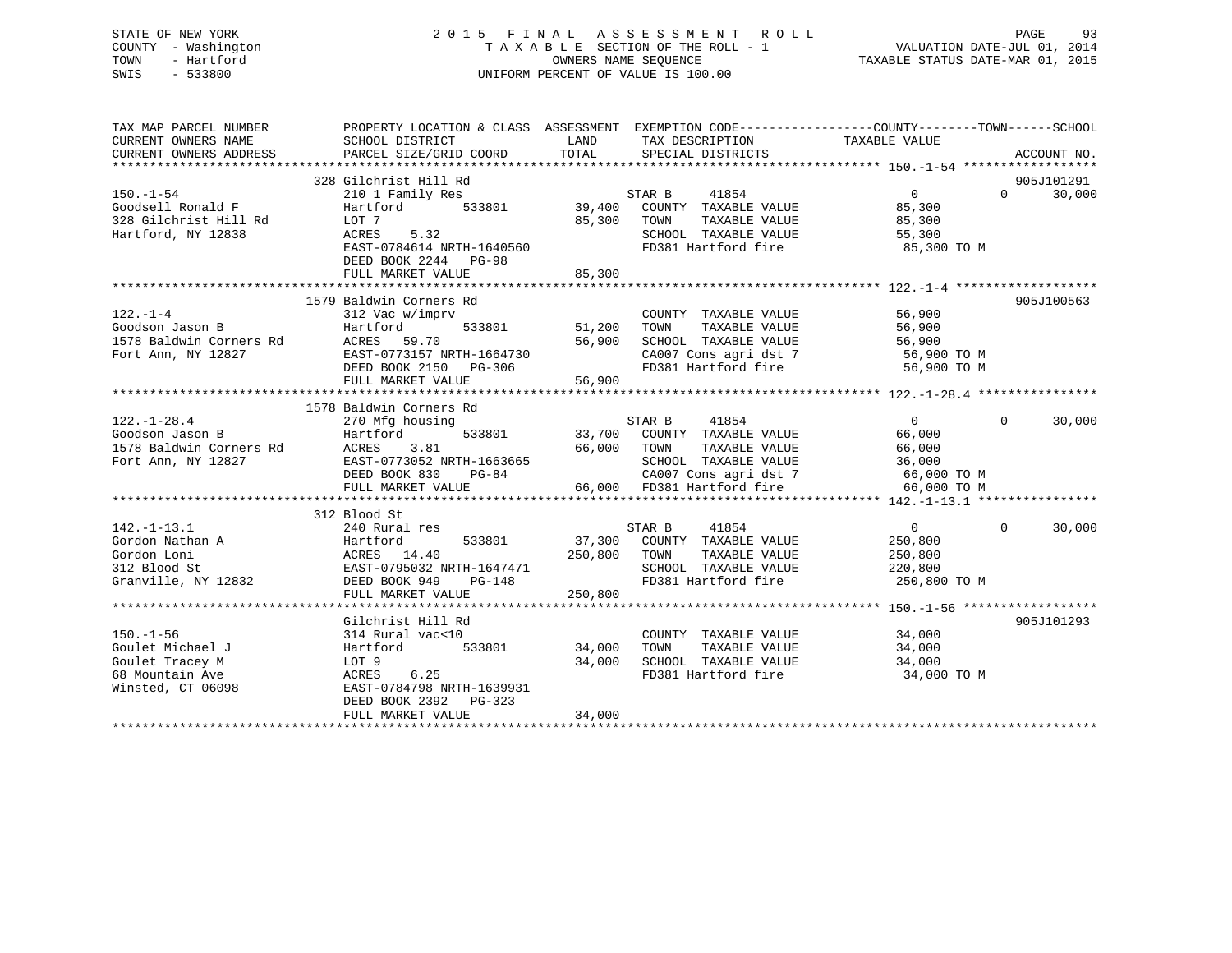| STATE OF NEW YORK<br>- Washington<br>COUNTY<br>- Hartford<br>TOWN<br>$-533800$<br>SWIS |                                                                        |                             | 2015 FINAL ASSESSMENT ROLL<br>TAXABLE SECTION OF THE ROLL - 1<br>OWNERS NAME SEQUENCE<br>UNIFORM PERCENT OF VALUE IS 100.00 | TAXABLE STATUS DATE-MAR 01, 2015                                              | PAGE<br>VALUATION DATE-JUL 01, 2014 | 94          |
|----------------------------------------------------------------------------------------|------------------------------------------------------------------------|-----------------------------|-----------------------------------------------------------------------------------------------------------------------------|-------------------------------------------------------------------------------|-------------------------------------|-------------|
| TAX MAP PARCEL NUMBER<br>CURRENT OWNERS NAME<br>CURRENT OWNERS ADDRESS                 | PROPERTY LOCATION & CLASS<br>SCHOOL DISTRICT<br>PARCEL SIZE/GRID COORD | ASSESSMENT<br>LAND<br>TOTAL | TAX DESCRIPTION<br>SPECIAL DISTRICTS                                                                                        | EXEMPTION CODE-----------------COUNTY-------TOWN------SCHOOL<br>TAXABLE VALUE |                                     | ACCOUNT NO. |

150.-1-23 210 1 Family Res COUNTY TAXABLE VALUE 155,300 Graham James R Hartford 533801 23,600 TOWN TAXABLE VALUE 155,300 Graham Laura A LOT 4 155,300 SCHOOL TAXABLE VALUE 155,300 5248 Madison St ACRES 1.16 FD381 Hartford fire 155,300 TO M

New Prt Rchy, FL 34652-4307 EAST-0784659 NRTH-1631949

5051 County Route 30 905J100145

|                                                   |                                              | DEED BOOK 2080 PG-39                                                             |                                                                                                                                                                                            |
|---------------------------------------------------|----------------------------------------------|----------------------------------------------------------------------------------|--------------------------------------------------------------------------------------------------------------------------------------------------------------------------------------------|
|                                                   |                                              |                                                                                  |                                                                                                                                                                                            |
|                                                   |                                              |                                                                                  |                                                                                                                                                                                            |
| 905J100042                                        |                                              | 122 Rowe Hill Rd                                                                 |                                                                                                                                                                                            |
| 65,300<br>$\overline{0}$<br>$\Omega$ and $\Omega$ | STAR EN 41834                                | 210 1 Family Res                                                                 | $141. - 1 - 47$                                                                                                                                                                            |
| 123,200                                           | 533801 25,600 COUNTY TAXABLE VALUE           | Hartford                                                                         | Graham Willard A LE                                                                                                                                                                        |
| 123,200                                           | TAXABLE VALUE<br>TOWN                        | ACRES 1.68 123,200<br>EAST-0786583 NRTH-1650569 123,200<br>DEED BOOK 3316 PG-314 | Graham Phyllis A LE                                                                                                                                                                        |
| 57,900                                            | SCHOOL TAXABLE VALUE                         |                                                                                  | PO Box 91                                                                                                                                                                                  |
| 123,200 TO M                                      | CA007 Cons agri dst 7                        |                                                                                  | Hartford, NY 12838                                                                                                                                                                         |
| 123,200 TO M                                      | 123,200 FD381 Hartford fire                  | FULL MARKET VALUE                                                                |                                                                                                                                                                                            |
|                                                   |                                              |                                                                                  |                                                                                                                                                                                            |
| 905J100659                                        |                                              | Rowe Hill OFF Rd                                                                 |                                                                                                                                                                                            |
| 28,000                                            | COUNTY TAXABLE VALUE                         | 323 Vacant rural                                                                 | $141. - 1 - 49$                                                                                                                                                                            |
| 28,000                                            | TOWN<br>TAXABLE VALUE                        | 533801 28,000<br>Hartford                                                        | Graham Willard A LE                                                                                                                                                                        |
| 28,000                                            | SCHOOL TAXABLE VALUE                         | 28,000<br>ACRES 43.00                                                            | Graham Phyllis A LE                                                                                                                                                                        |
|                                                   | CA007 Cons agri dst 7 28,000 TO M            | EAST-0787042 NRTH-1649747                                                        | PO Box 91                                                                                                                                                                                  |
|                                                   | FD381 Hartford fire 28,000 TO M              |                                                                                  | Hartford, NY 12838                                                                                                                                                                         |
|                                                   |                                              | FULL MARKET VALUE<br>28,000                                                      |                                                                                                                                                                                            |
|                                                   |                                              |                                                                                  |                                                                                                                                                                                            |
|                                                   |                                              |                                                                                  |                                                                                                                                                                                            |
| 905J101360                                        |                                              | 1465 Baldwin Corners Rd                                                          |                                                                                                                                                                                            |
| $\mathbf{0}$<br>30,000<br>$\Omega$                | STAR B 41854                                 | 210 1 Family Res                                                                 |                                                                                                                                                                                            |
| 55,300<br>55,300                                  |                                              | Hartford 533801 39,700 DISAB-C/T 41931                                           |                                                                                                                                                                                            |
| 55,300                                            | 110,600 COUNTY TAXABLE VALUE                 |                                                                                  |                                                                                                                                                                                            |
| 55,300                                            | TOWN                                         |                                                                                  |                                                                                                                                                                                            |
| 80,600                                            | TAXABLE VALUE                                | ACRES 5.39<br>EAST-0770491 NRTH-1663897                                          |                                                                                                                                                                                            |
| 110,600 TO M                                      | SCHOOL TAXABLE VALUE<br>FD381 Hartford fire  | DEED BOOK 575 PG-145                                                             |                                                                                                                                                                                            |
|                                                   |                                              | FULL MARKET VALUE<br>110,600                                                     |                                                                                                                                                                                            |
|                                                   |                                              |                                                                                  |                                                                                                                                                                                            |
| 905J101276                                        |                                              | Swamp Ln                                                                         |                                                                                                                                                                                            |
| 27,000                                            | COUNTY TAXABLE VALUE                         | 314 Rural vac<10                                                                 |                                                                                                                                                                                            |
| 27,000                                            | TOWN<br>TAXABLE VALUE                        | Hartford<br>533801 27,000                                                        |                                                                                                                                                                                            |
| 27,000                                            | 27,000                                       | LOT 18                                                                           |                                                                                                                                                                                            |
|                                                   | SCHOOL TAXABLE VALUE                         | ACRES<br>5.56                                                                    |                                                                                                                                                                                            |
| 27,000 TO M<br>27,000 TO M                        | CA006 Cons agri dst 6<br>FD381 Hartford fire | EAST-0776033 NRTH-1635970                                                        |                                                                                                                                                                                            |
|                                                   |                                              | DEED BOOK 3293 PG-303                                                            | $122. - 1 - 33.3$<br>Grant Marcia Ann<br>1465 Baldwin Corners Rd 635/264<br>Fort Ann, NY 12827<br>$149. - 1 - 30.18$<br>Graves John<br>Graves Amy<br>31 Cardinal Way<br>Fort Ann, NY 12827 |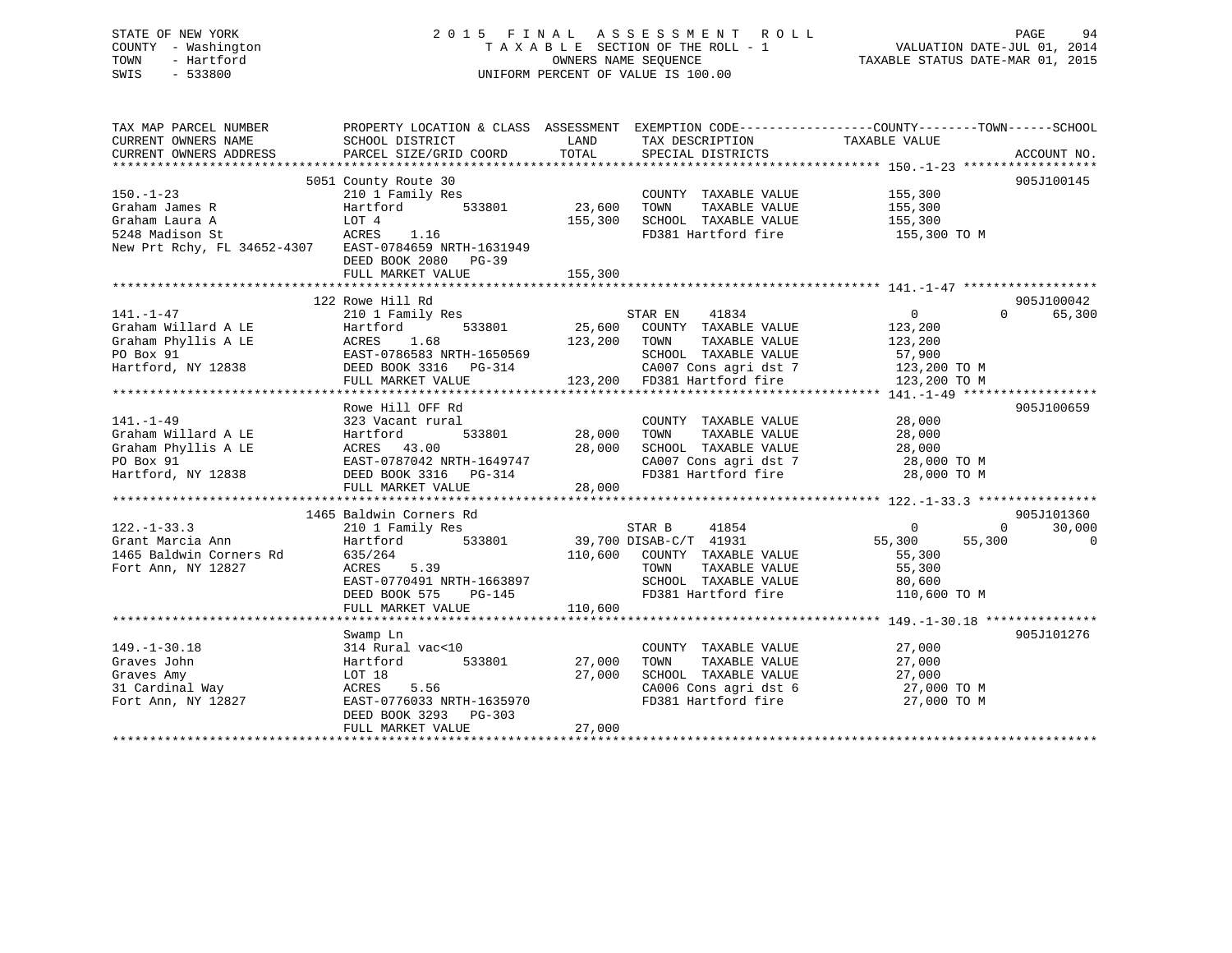# STATE OF NEW YORK 2 0 1 5 F I N A L A S S E S S M E N T R O L L PAGE 95 COUNTY - Washington T A X A B L E SECTION OF THE ROLL - 1 VALUATION DATE-JUL 01, 2014 TOWN - Hartford OWNERS NAME SEQUENCE TAXABLE STATUS DATE-MAR 01, 2015 SWIS - 533800 UNIFORM PERCENT OF VALUE IS 100.00

| TAX MAP PARCEL NUMBER             |                                                                                                                                                                                                                                                                                  |         |                                            | PROPERTY LOCATION & CLASS ASSESSMENT EXEMPTION CODE---------------COUNTY-------TOWN------SCHOOL |  |
|-----------------------------------|----------------------------------------------------------------------------------------------------------------------------------------------------------------------------------------------------------------------------------------------------------------------------------|---------|--------------------------------------------|-------------------------------------------------------------------------------------------------|--|
| CURRENT OWNERS NAME               | SCHOOL DISTRICT                                                                                                                                                                                                                                                                  | LAND    | TAX DESCRIPTION TAXABLE VALUE              |                                                                                                 |  |
| CURRENT OWNERS ADDRESS            |                                                                                                                                                                                                                                                                                  |         |                                            |                                                                                                 |  |
|                                   |                                                                                                                                                                                                                                                                                  |         |                                            |                                                                                                 |  |
|                                   | Swamp Ln                                                                                                                                                                                                                                                                         |         |                                            | 905J101277                                                                                      |  |
| $149. - 1 - 30.19$                | 314 Rural vac<10                                                                                                                                                                                                                                                                 |         | COUNTY TAXABLE VALUE                       | 28,500<br>28,500                                                                                |  |
| Graves John                       | Hartford 533801 28,500                                                                                                                                                                                                                                                           |         | TOWN<br>TAXABLE VALUE                      |                                                                                                 |  |
| Graves Amy                        | LOT 19                                                                                                                                                                                                                                                                           | 28,500  | SCHOOL TAXABLE VALUE 28,500                |                                                                                                 |  |
|                                   |                                                                                                                                                                                                                                                                                  |         |                                            | CA006 Cons agri dst 6 28,500 TO M<br>FD381 Hartford fire 28,500 TO M                            |  |
|                                   |                                                                                                                                                                                                                                                                                  |         |                                            |                                                                                                 |  |
|                                   | DEED BOOK 3293 PG-301                                                                                                                                                                                                                                                            |         |                                            |                                                                                                 |  |
|                                   |                                                                                                                                                                                                                                                                                  |         |                                            |                                                                                                 |  |
|                                   |                                                                                                                                                                                                                                                                                  |         |                                            |                                                                                                 |  |
|                                   | 12 Country Ln Ext                                                                                                                                                                                                                                                                |         |                                            |                                                                                                 |  |
|                                   |                                                                                                                                                                                                                                                                                  |         | COUNTY TAXABLE VALUE                       | 43,300                                                                                          |  |
|                                   |                                                                                                                                                                                                                                                                                  |         | TOWN                                       | TAXABLE VALUE 43,300                                                                            |  |
|                                   |                                                                                                                                                                                                                                                                                  |         |                                            | SCHOOL TAXABLE VALUE 43,300<br>CA007 Cons agri dst 7 43,300 TO M                                |  |
|                                   | 122.-1-35.2<br>370 Mfg housing<br>33801<br>33,300<br>33,300<br>43,300<br>43,300<br>Fort Ann, NY 12827<br>$R = 0.770302 \times 10^{9}$<br>$R = 0.09$<br>Fort Ann, NY 12827<br>$R = 0.770302 \times 10^{9}$<br>$R = 0.0282 \times 10^{10}$<br>$R = 0.0282 \times 10^{10}$<br>$R =$ |         |                                            |                                                                                                 |  |
|                                   |                                                                                                                                                                                                                                                                                  |         |                                            | FD381 Hartford fire 43,300 TO M                                                                 |  |
|                                   | DEED BOOK 832<br>PG-36                                                                                                                                                                                                                                                           |         |                                            |                                                                                                 |  |
|                                   | FULL MARKET VALUE                                                                                                                                                                                                                                                                | 43,300  |                                            |                                                                                                 |  |
|                                   |                                                                                                                                                                                                                                                                                  |         |                                            |                                                                                                 |  |
|                                   | 7840 State Route 40                                                                                                                                                                                                                                                              |         |                                            | 905J100432                                                                                      |  |
|                                   |                                                                                                                                                                                                                                                                                  |         |                                            |                                                                                                 |  |
|                                   |                                                                                                                                                                                                                                                                                  |         |                                            |                                                                                                 |  |
|                                   |                                                                                                                                                                                                                                                                                  |         |                                            |                                                                                                 |  |
|                                   |                                                                                                                                                                                                                                                                                  |         |                                            |                                                                                                 |  |
|                                   |                                                                                                                                                                                                                                                                                  |         |                                            |                                                                                                 |  |
|                                   |                                                                                                                                                                                                                                                                                  |         |                                            |                                                                                                 |  |
|                                   |                                                                                                                                                                                                                                                                                  |         |                                            |                                                                                                 |  |
|                                   | 220 County Route 23                                                                                                                                                                                                                                                              |         |                                            | 905J101404                                                                                      |  |
| $132. - 1 - 19.1$                 | 220 2 Family Res                                                                                                                                                                                                                                                                 |         | 41854<br>STAR B                            | $\overline{0}$<br>$\Omega$<br>30,000                                                            |  |
|                                   |                                                                                                                                                                                                                                                                                  |         | 533801 17,900 COUNTY TAXABLE VALUE 225,300 |                                                                                                 |  |
|                                   |                                                                                                                                                                                                                                                                                  |         | TAXABLE VALUE                              | 225,300                                                                                         |  |
|                                   |                                                                                                                                                                                                                                                                                  |         | SCHOOL TAXABLE VALUE 195,300               |                                                                                                 |  |
| Granville, NY 12832 DEED BOOK 779 | PG-230                                                                                                                                                                                                                                                                           |         |                                            | CA007 Cons agri dst 7 225,300 TO M                                                              |  |
|                                   | FULL MARKET VALUE                                                                                                                                                                                                                                                                |         | 225,300 FD381 Hartford fire                | 225,300 TO M                                                                                    |  |
|                                   |                                                                                                                                                                                                                                                                                  |         |                                            |                                                                                                 |  |
|                                   | 7755 State Route 40<br>blate koute 40<br>210 1 Family Res                                                                                                                                                                                                                        |         |                                            | 905J100298                                                                                      |  |
| $140. - 2 - 29$                   |                                                                                                                                                                                                                                                                                  |         | 41854<br>STAR B                            | $\overline{0}$<br>$\Omega$<br>30,000                                                            |  |
| Greco Michael L                   | Hartford                                                                                                                                                                                                                                                                         |         | 533801 13,000 COUNTY TAXABLE VALUE         | 182,300                                                                                         |  |
|                                   |                                                                                                                                                                                                                                                                                  |         | TAXABLE VALUE                              | 182,300                                                                                         |  |
|                                   |                                                                                                                                                                                                                                                                                  |         | SCHOOL TAXABLE VALUE                       | 152, 300                                                                                        |  |
|                                   |                                                                                                                                                                                                                                                                                  |         |                                            | FD381 Hartford fire 182,300 TO M                                                                |  |
|                                   | FULL MARKET VALUE                                                                                                                                                                                                                                                                | 182,300 |                                            |                                                                                                 |  |
|                                   |                                                                                                                                                                                                                                                                                  |         |                                            |                                                                                                 |  |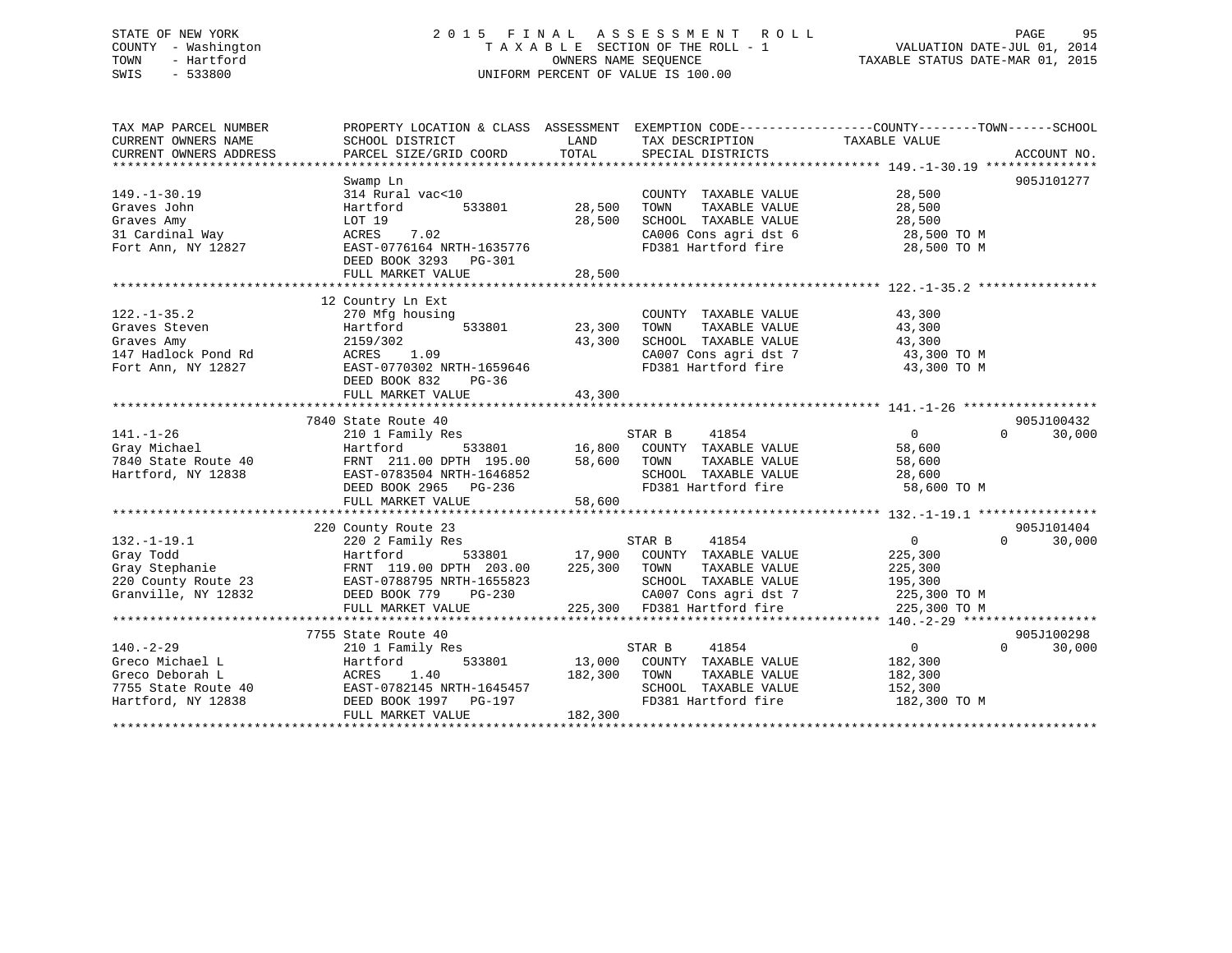# STATE OF NEW YORK 2 0 1 5 F I N A L A S S E S S M E N T R O L L PAGE 96 COUNTY - Washington T A X A B L E SECTION OF THE ROLL - 1 VALUATION DATE-JUL 01, 2014 TOWN - Hartford **TAXABLE STATUS DATE-MAR 01, 2015** OWNERS NAME SEQUENCE TAXABLE STATUS DATE-MAR 01, 2015 SWIS - 533800 UNIFORM PERCENT OF VALUE IS 100.00

| TAX MAP PARCEL NUMBER                                                                                                                                                                                                          | PROPERTY LOCATION & CLASS ASSESSMENT EXEMPTION CODE-----------------COUNTY-------TOWN------SCHOOL                                                                                                                              |                                                                                         |                                                |                                              |                   |                |
|--------------------------------------------------------------------------------------------------------------------------------------------------------------------------------------------------------------------------------|--------------------------------------------------------------------------------------------------------------------------------------------------------------------------------------------------------------------------------|-----------------------------------------------------------------------------------------|------------------------------------------------|----------------------------------------------|-------------------|----------------|
| CURRENT OWNERS NAME                                                                                                                                                                                                            | SCHOOL DISTRICT                                                                                                                                                                                                                | LAND<br>TAX DESCRIPTION                                                                 |                                                | TAXABLE VALUE                                |                   |                |
|                                                                                                                                                                                                                                |                                                                                                                                                                                                                                |                                                                                         |                                                |                                              |                   |                |
|                                                                                                                                                                                                                                |                                                                                                                                                                                                                                |                                                                                         |                                                |                                              |                   |                |
|                                                                                                                                                                                                                                | Camp A Way                                                                                                                                                                                                                     |                                                                                         |                                                |                                              |                   | 905J100568     |
| $142. - 1 - 5$                                                                                                                                                                                                                 | $322$ Rural vac > 10                                                                                                                                                                                                           |                                                                                         |                                                | COUNTY TAXABLE VALUE 13,500                  |                   |                |
| Greene Steven                                                                                                                                                                                                                  | Hartford                                                                                                                                                                                                                       | 533801 13,500 TOWN                                                                      |                                                |                                              |                   |                |
| Greene Kristen                                                                                                                                                                                                                 | Hartford<br>142.–1–5.–1                                                                                                                                                                                                        | 13,500 SCHOOL TAXABLE VALUE                                                             |                                                | TAXABLE VALUE 13,500<br>TAXABLE VALUE 13,500 |                   |                |
|                                                                                                                                                                                                                                | 9060 Aldingham Pl<br>Mechanicsville, VA 23116 EAST-0792551 NRTH-1648452<br>DEED BOOK 3004 PG-225                                                                                                                               |                                                                                         |                                                | FD381 Hartford fire 13,500 TO M              |                   |                |
|                                                                                                                                                                                                                                |                                                                                                                                                                                                                                |                                                                                         |                                                |                                              |                   |                |
|                                                                                                                                                                                                                                |                                                                                                                                                                                                                                |                                                                                         |                                                |                                              |                   |                |
|                                                                                                                                                                                                                                | FULL MARKET VALUE                                                                                                                                                                                                              | 13,500                                                                                  |                                                |                                              |                   |                |
|                                                                                                                                                                                                                                |                                                                                                                                                                                                                                |                                                                                         |                                                |                                              |                   |                |
|                                                                                                                                                                                                                                | 21 Camp A Way                                                                                                                                                                                                                  |                                                                                         |                                                |                                              |                   | 905J100608     |
| $142. - 1 - 6$                                                                                                                                                                                                                 | $322$ Rural vac>10                                                                                                                                                                                                             |                                                                                         |                                                | COUNTY TAXABLE VALUE 16,600                  |                   |                |
|                                                                                                                                                                                                                                | Fraction and the correction of the matrices of the contraction of the contraction of the matrices of the matrices of the matrices of the matrices of the matrices of the matrices of the matrices of the matrices of the matri |                                                                                         |                                                |                                              |                   |                |
|                                                                                                                                                                                                                                |                                                                                                                                                                                                                                |                                                                                         |                                                |                                              |                   |                |
|                                                                                                                                                                                                                                |                                                                                                                                                                                                                                |                                                                                         |                                                |                                              |                   |                |
|                                                                                                                                                                                                                                |                                                                                                                                                                                                                                |                                                                                         |                                                |                                              |                   |                |
|                                                                                                                                                                                                                                |                                                                                                                                                                                                                                |                                                                                         |                                                |                                              |                   |                |
|                                                                                                                                                                                                                                |                                                                                                                                                                                                                                |                                                                                         |                                                |                                              |                   |                |
|                                                                                                                                                                                                                                | 8982 State Route 40                                                                                                                                                                                                            |                                                                                         |                                                |                                              |                   |                |
| $114.-1-5.1$                                                                                                                                                                                                                   | 240 Rural res                                                                                                                                                                                                                  | AG DIST                                                                                 | 41720                                          | 117,749                                      | 117,749           | 117,749        |
|                                                                                                                                                                                                                                | Greenery One LLC The Bartford 533801<br>8982 State Route 40 130.495 Deeded                                                                                                                                                     |                                                                                         |                                                | $\sim$ 0 $\sim$ 0                            | $\sim$ 0          | 30,000         |
|                                                                                                                                                                                                                                |                                                                                                                                                                                                                                | 533801 182,800 STAR B 41854<br>eeded 249,100 DISAB-C/T 41931                            |                                                | 37,365 37,365                                |                   | $\overline{0}$ |
| Fort Ann, NY 12827                                                                                                                                                                                                             | ACRES 120.20                                                                                                                                                                                                                   |                                                                                         |                                                |                                              |                   |                |
|                                                                                                                                                                                                                                | EAST-0790517 NRTH-1671126<br>DEED BOOK 2333                                                                                                                                                                                    |                                                                                         | COUNTY TAXABLE VALUE<br>TOWN     TAXABLE VALUE | 93,986<br>93,986                             |                   |                |
|                                                                                                                                                                                                                                | DEED BOOK 2323 PG-1                                                                                                                                                                                                            |                                                                                         |                                                | SCHOOL TAXABLE VALUE 101,351                 |                   |                |
| MAY BE SUBJECT TO PAYMENT<br>FIRIT 10DICT LAW TIL 2019                                                                                                                                                                         | FULL MARKET VALUE                                                                                                                                                                                                              |                                                                                         |                                                | 131,351 TO M                                 |                   |                |
|                                                                                                                                                                                                                                |                                                                                                                                                                                                                                |                                                                                         | 117,749 EX                                     |                                              |                   |                |
|                                                                                                                                                                                                                                |                                                                                                                                                                                                                                |                                                                                         |                                                |                                              |                   |                |
|                                                                                                                                                                                                                                |                                                                                                                                                                                                                                |                                                                                         |                                                |                                              |                   |                |
|                                                                                                                                                                                                                                | 8552 State Route 40                                                                                                                                                                                                            |                                                                                         |                                                |                                              |                   | 905J101322     |
| $123. - 1 - 11.2$                                                                                                                                                                                                              | 210 1 Family Res                                                                                                                                                                                                               | STAR B 41854                                                                            |                                                | $\overline{0}$                               | $0 \qquad \qquad$ | 30,000         |
|                                                                                                                                                                                                                                |                                                                                                                                                                                                                                |                                                                                         |                                                |                                              |                   |                |
|                                                                                                                                                                                                                                |                                                                                                                                                                                                                                |                                                                                         |                                                |                                              |                   |                |
|                                                                                                                                                                                                                                |                                                                                                                                                                                                                                |                                                                                         |                                                |                                              |                   |                |
|                                                                                                                                                                                                                                |                                                                                                                                                                                                                                |                                                                                         |                                                |                                              |                   |                |
|                                                                                                                                                                                                                                |                                                                                                                                                                                                                                |                                                                                         |                                                |                                              |                   |                |
|                                                                                                                                                                                                                                |                                                                                                                                                                                                                                |                                                                                         |                                                |                                              |                   |                |
|                                                                                                                                                                                                                                |                                                                                                                                                                                                                                |                                                                                         |                                                |                                              |                   |                |
| $140.-1-41.4$                                                                                                                                                                                                                  | 210 1 Family Res                                                                                                                                                                                                               |                                                                                         |                                                | $\overline{0}$                               | $\Omega$          | 30,000         |
| Changed Transferred Transferred Transferred Transferred Transferred Transferred Transferred Transferred Transferred Transferred Transferred Transferred Transferred Transferred Transferred Transferred Transferred Transferre | Hartford                                                                                                                                                                                                                       | ily Res 533801 (1875)<br>533801 (43,400 COUNTY TAXABLE VALUE 137,100 TOWN TAXABLE VALUE |                                                | 137,100                                      |                   |                |
|                                                                                                                                                                                                                                | 8.12                                                                                                                                                                                                                           |                                                                                         |                                                | 137,100                                      |                   |                |
| Fort Ann, NY 12827                                                                                                                                                                                                             |                                                                                                                                                                                                                                |                                                                                         |                                                | 107,100                                      |                   |                |
|                                                                                                                                                                                                                                | EAST-0770495 NRTH-1642780<br>DEED BOOK 669 PG-114                                                                                                                                                                              |                                                                                         | SCHOOL TAXABLE VALUE<br>FD381 Hartford fire    | 137,100 TO M                                 |                   |                |
|                                                                                                                                                                                                                                | FULL MARKET VALUE                                                                                                                                                                                                              | 137,100                                                                                 |                                                |                                              |                   |                |
|                                                                                                                                                                                                                                |                                                                                                                                                                                                                                |                                                                                         |                                                |                                              |                   |                |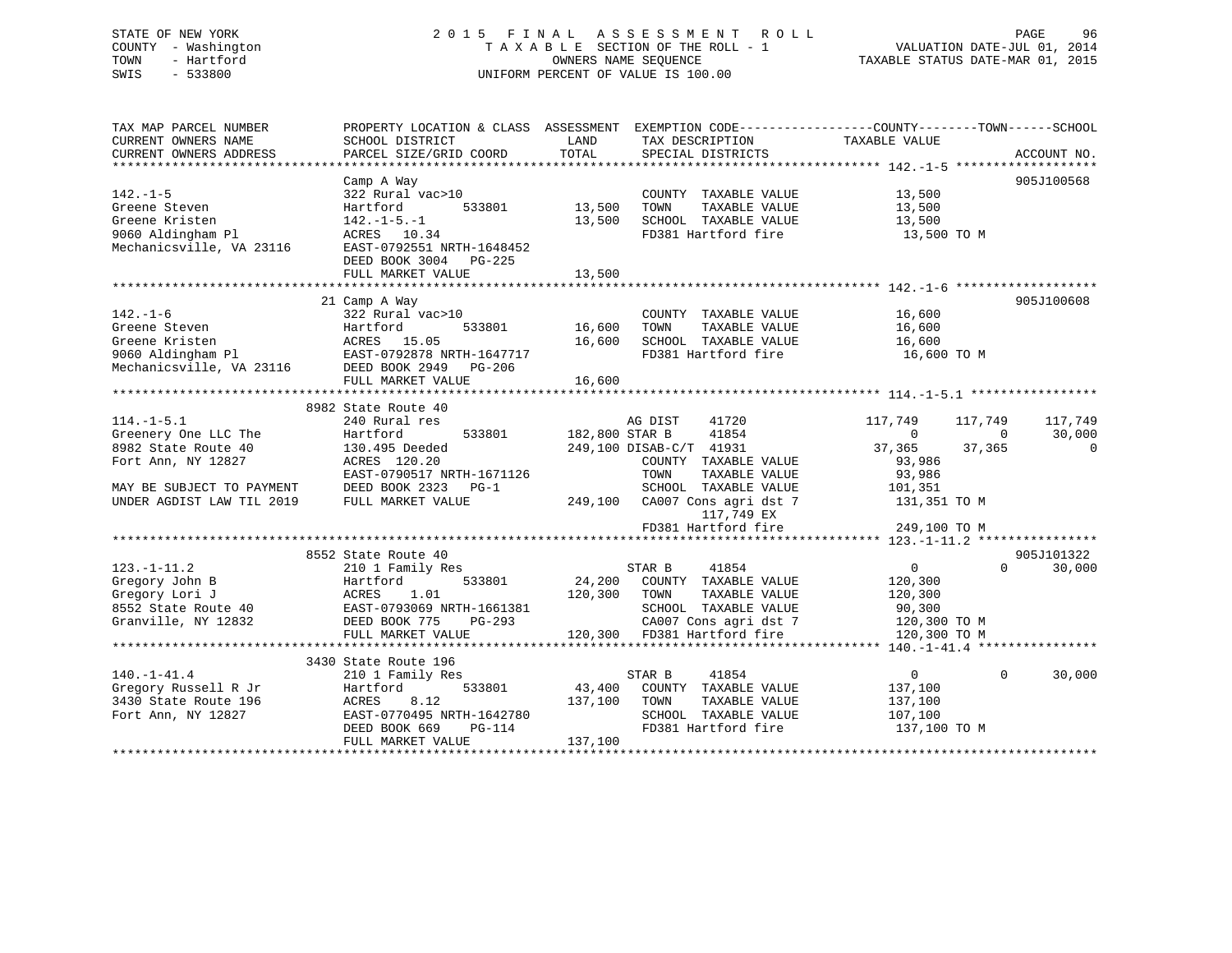# STATE OF NEW YORK 2 0 1 5 F I N A L A S S E S S M E N T R O L L PAGE 97 COUNTY - Washington T A X A B L E SECTION OF THE ROLL - 1 VALUATION DATE-JUL 01, 2014 TOWN - Hartford OWNERS NAME SEQUENCE TAXABLE STATUS DATE-MAR 01, 2015 SWIS - 533800 UNIFORM PERCENT OF VALUE IS 100.00

| TAX MAP PARCEL NUMBER<br>CURRENT OWNERS ADDRESS                                                                                                                | PROPERTY LOCATION & CLASS ASSESSMENT EXEMPTION CODE----------------COUNTY-------TOWN------SCHOOL |               |                                                                    |                                             |                    |
|----------------------------------------------------------------------------------------------------------------------------------------------------------------|--------------------------------------------------------------------------------------------------|---------------|--------------------------------------------------------------------|---------------------------------------------|--------------------|
|                                                                                                                                                                |                                                                                                  |               |                                                                    |                                             |                    |
|                                                                                                                                                                | 559 Blood St                                                                                     |               |                                                                    |                                             | 905J100112         |
| $132. - 4 - 14$                                                                                                                                                | 210 1 Family Res                                                                                 |               |                                                                    | $\overline{0}$                              | 30,000<br>$\Omega$ |
| Grinnell Stephen W<br>559 Blood St<br>Granville, NY 12832                                                                                                      | Hartford                                                                                         |               |                                                                    | 81,400                                      |                    |
|                                                                                                                                                                | 3.70<br>ACRES                                                                                    | 81,400 TOWN   | TAXABLE VALUE                                                      | 81,400                                      |                    |
|                                                                                                                                                                | EAST-0794488 NRTH-1653416                                                                        |               | SCHOOL TAXABLE VALUE 51,400<br>FD381 Hartford fire 61,400 TO M     |                                             |                    |
|                                                                                                                                                                | DEED BOOK 931 PG-325                                                                             |               |                                                                    |                                             |                    |
|                                                                                                                                                                | FULL MARKET VALUE                                                                                | 81,400        |                                                                    |                                             |                    |
|                                                                                                                                                                |                                                                                                  |               |                                                                    |                                             |                    |
|                                                                                                                                                                | 45 Gilchrist Hill Ext                                                                            |               |                                                                    |                                             | 905J100230         |
| $141. - 3 - 9$                                                                                                                                                 | 210 1 Family Res                                                                                 |               | s<br>533801 32,800 COUNTY TAXABLE VALUE 146,700                    |                                             | $\Omega$<br>30,000 |
| THI.-3-9<br>Grow Anne S Trustee Hartford 533801<br>45 Gilchrist Hill Rd Ext ACRES 3.28<br>Hartford, NY 12838 EAST-0784698 NRTH-1644327<br>DEED BOOK 2897 PG-58 |                                                                                                  |               |                                                                    |                                             |                    |
|                                                                                                                                                                |                                                                                                  | 146,700       | TOWN<br>TAXABLE VALUE                                              | 146,700                                     |                    |
|                                                                                                                                                                |                                                                                                  |               | SCHOOL TAXABLE VALUE                                               | 116,700                                     |                    |
|                                                                                                                                                                | DEED BOOK 2897 PG-58                                                                             |               | FD381 Hartford fire 146,700 TO M                                   |                                             |                    |
|                                                                                                                                                                | FULL MARKET VALUE                                                                                | 146,700       |                                                                    |                                             |                    |
|                                                                                                                                                                |                                                                                                  |               |                                                                    |                                             |                    |
|                                                                                                                                                                | 379 Gilchrist Hill Rd                                                                            |               |                                                                    |                                             | 905J101294         |
| $150. - 1 - 57$                                                                                                                                                |                                                                                                  |               | <b>STAR EN</b> 41834                                               | $\overline{0}$                              | $\Omega$<br>65,300 |
|                                                                                                                                                                | 210 1 Family Res                                                                                 |               |                                                                    |                                             |                    |
| Guarino Mark A                                                                                                                                                 | Hartford                                                                                         |               | 533801 30,200 COUNTY TAXABLE VALUE                                 | 107,700                                     |                    |
| Brodeen Melody A<br>Brodeen Melody A<br>379 Gilchrist Hill Rd                                                                                                  | LOT 2                                                                                            | 107,700 TOWN  | TOWN TAXABLE VALUE 107,700<br>SCHOOL TAXABLE VALUE 12,400          |                                             |                    |
|                                                                                                                                                                | 2.89<br>ACRES                                                                                    |               |                                                                    |                                             |                    |
| Hartford, NY 12838                                                                                                                                             | EAST-0783841 NRTH-1639289                                                                        |               | FD381 Hartford fire 107,700 TO M                                   |                                             |                    |
|                                                                                                                                                                | DEED BOOK 786<br>$PG-233$                                                                        |               |                                                                    |                                             |                    |
|                                                                                                                                                                |                                                                                                  |               |                                                                    |                                             |                    |
|                                                                                                                                                                |                                                                                                  |               |                                                                    |                                             |                    |
|                                                                                                                                                                | Gulf Ln                                                                                          |               |                                                                    |                                             | 905J100390         |
| $139 - 4 - 1$                                                                                                                                                  | 323 Vacant rural                                                                                 |               | AG DIST<br>41720                                                   | 178,031<br>178,031                          | 178,031            |
| Gulf Road Hartford LLC                                                                                                                                         | 533801 413,300 FOR 480A 47460<br>Hartford                                                        |               |                                                                    | 59,280<br>59,280                            | 59,280             |
| 50 Broad St Ste 1137                                                                                                                                           | $139. - 1 - 1$                                                                                   |               | 413,300 COUNTY TAXABLE VALUE                                       | 175,989                                     |                    |
| New York, NY 10004                                                                                                                                             | ACRES 436.20                                                                                     |               | TOWN<br>TAXABLE VALUE                                              | 175,989                                     |                    |
|                                                                                                                                                                | EAST-0766200 NRTH-1647256                                                                        |               |                                                                    |                                             |                    |
| MAY BE SUBJECT TO PAYMENT                                                                                                                                      | DEED BOOK 2664 PG-152                                                                            |               | SCHOOL TAXABLE VALUE 175,989<br>CA007 Cons agri dst 7 235,269 TO M |                                             |                    |
| UNDER RPTL480A UNTIL 2024                                                                                                                                      | FULL MARKET VALUE                                                                                | $300$ CAUU    | 178,031 EX                                                         |                                             |                    |
|                                                                                                                                                                |                                                                                                  |               | FD381 Hartford fire                                                | 413,300 TO M                                |                    |
|                                                                                                                                                                |                                                                                                  |               |                                                                    |                                             |                    |
|                                                                                                                                                                | Country Ln                                                                                       |               |                                                                    |                                             |                    |
| $122. - 1 - 46.3$                                                                                                                                              | 314 Rural vac<10                                                                                 |               | COUNTY TAXABLE VALUE                                               | 15,000                                      |                    |
|                                                                                                                                                                |                                                                                                  |               |                                                                    |                                             |                    |
| Hadrick Dennis                                                                                                                                                 | Hartford                                                                                         | 533801 15,000 | TAXABLE VALUE<br>TOWN                                              | 15,000<br>15,000<br>15,000 TO M<br>200 TO M |                    |
| Hadrick Susan D                                                                                                                                                | ACRES<br>1.65                                                                                    | 15,000        | SCHOOL TAXABLE VALUE                                               |                                             |                    |
| 14216 Roland Ct                                                                                                                                                | EAST-0769111 NRTH-1659624                                                                        |               | SCHOOL TAXABLE WILL<br>CA007 Cons agri dst 7                       |                                             |                    |
| Moodbridge, VA 22193 DEED BOOK 875                                                                                                                             | PG-255                                                                                           |               |                                                                    | 15,000 TO M                                 |                    |
|                                                                                                                                                                | FULL MARKET VALUE                                                                                | 15,000        |                                                                    |                                             |                    |
|                                                                                                                                                                |                                                                                                  |               |                                                                    |                                             |                    |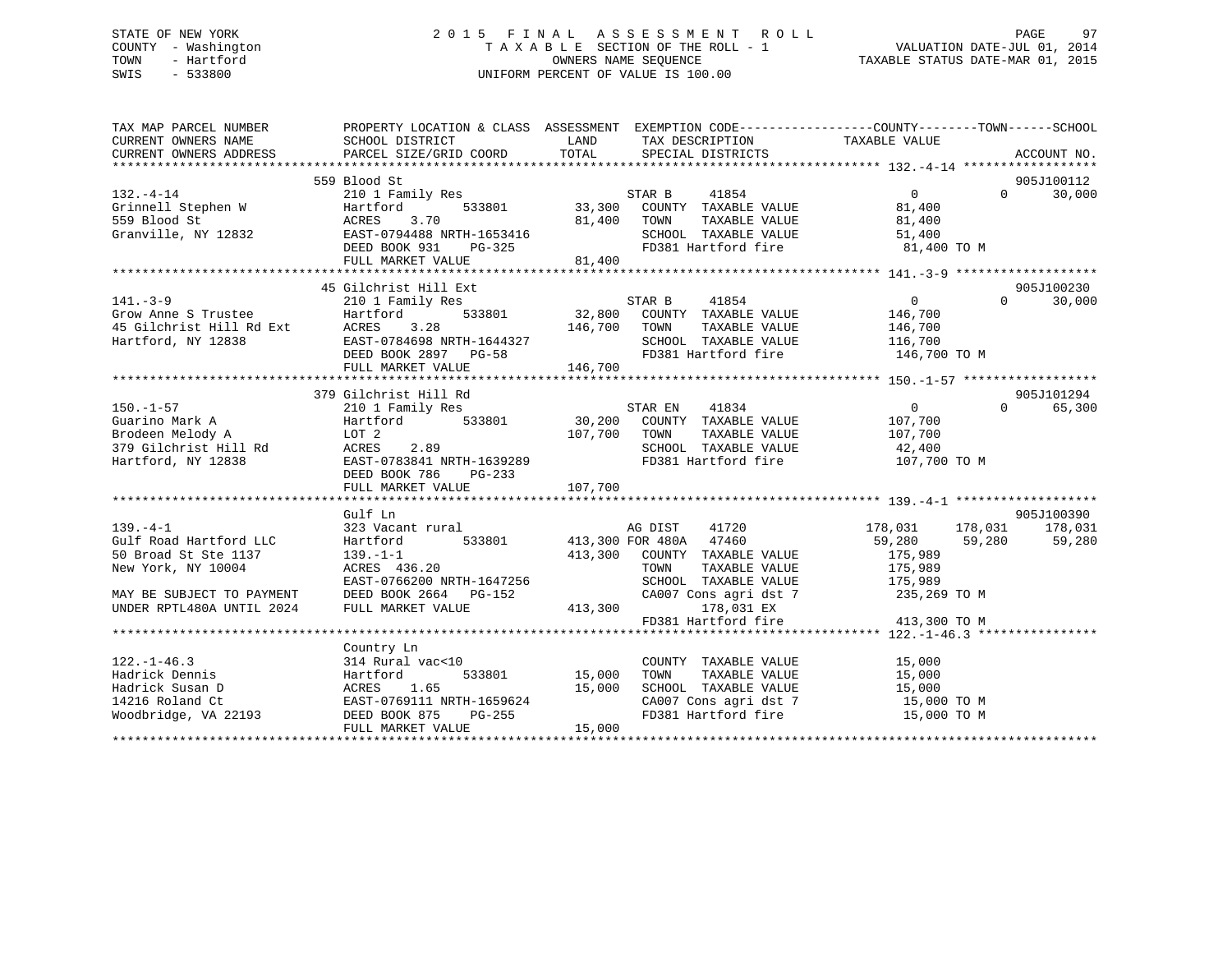# STATE OF NEW YORK 2 0 1 5 F I N A L A S S E S S M E N T R O L L PAGE 98 COUNTY - Washington T A X A B L E SECTION OF THE ROLL - 1 VALUATION DATE-JUL 01, 2014 TOWN - Hartford **TAXABLE STATUS DATE-MAR 01, 2015** OWNERS NAME SEQUENCE TAXABLE STATUS DATE-MAR 01, 2015 SWIS - 533800 UNIFORM PERCENT OF VALUE IS 100.00

| TAX MAP PARCEL NUMBER THE PROPERTY LOCATION & CLASS ASSESSMENT EXEMPTION CODE---------------COUNTY--------TOWN------SCHOOL<br>CURRENT OWNERS NAME SCHOOL DISTRICT                                                                                   |                       |        |                                    |               |               |
|-----------------------------------------------------------------------------------------------------------------------------------------------------------------------------------------------------------------------------------------------------|-----------------------|--------|------------------------------------|---------------|---------------|
| CURRENT OWNERS ADDRESS PARCEL SIZE/GRID COORD TOTAL SPECIAL DISTRICTS                                                                                                                                                                               |                       |        | LAND TAX DESCRIPTION TAXABLE VALUE |               | ACCOUNT NO.   |
|                                                                                                                                                                                                                                                     |                       |        |                                    |               |               |
|                                                                                                                                                                                                                                                     | 3967 State Route 149  |        |                                    |               | 905J101325    |
| 3967 State Route 149<br>3967 State Route 149<br>240 Rural res<br>3967 State Route 149<br>3967 State Route 149<br>3967 State Route 149<br>3967 State Route 149<br>3967 State Route 149<br>240 Rural res<br>3967 State Route 149<br>240 Rural res<br> |                       |        |                                    |               | $0 \t 30,000$ |
|                                                                                                                                                                                                                                                     |                       |        |                                    |               |               |
|                                                                                                                                                                                                                                                     |                       |        |                                    |               |               |
|                                                                                                                                                                                                                                                     |                       |        |                                    |               |               |
|                                                                                                                                                                                                                                                     |                       |        |                                    |               |               |
|                                                                                                                                                                                                                                                     |                       |        |                                    |               |               |
|                                                                                                                                                                                                                                                     |                       |        |                                    |               |               |
|                                                                                                                                                                                                                                                     | 7315 State Route 40   |        |                                    |               | 905J101119    |
|                                                                                                                                                                                                                                                     |                       |        |                                    |               |               |
|                                                                                                                                                                                                                                                     |                       |        |                                    |               |               |
|                                                                                                                                                                                                                                                     |                       |        |                                    |               |               |
|                                                                                                                                                                                                                                                     |                       |        |                                    |               |               |
|                                                                                                                                                                                                                                                     |                       |        |                                    |               |               |
|                                                                                                                                                                                                                                                     |                       |        |                                    |               |               |
|                                                                                                                                                                                                                                                     |                       |        |                                    |               |               |
|                                                                                                                                                                                                                                                     |                       |        | FD381 Hartford fire 182,100 TO M   |               |               |
| UNDER AGDIST LAW TIL 2019                                                                                                                                                                                                                           |                       |        |                                    |               |               |
|                                                                                                                                                                                                                                                     |                       |        |                                    |               |               |
|                                                                                                                                                                                                                                                     |                       |        |                                    |               |               |
|                                                                                                                                                                                                                                                     |                       |        |                                    | 29,813 29,813 | 29,813        |
|                                                                                                                                                                                                                                                     |                       |        |                                    |               |               |
|                                                                                                                                                                                                                                                     |                       |        |                                    |               |               |
|                                                                                                                                                                                                                                                     |                       |        |                                    |               |               |
|                                                                                                                                                                                                                                                     |                       |        |                                    |               |               |
|                                                                                                                                                                                                                                                     |                       |        |                                    |               |               |
| UNDER AGDIST LAW TIL 2019                                                                                                                                                                                                                           |                       |        |                                    |               |               |
|                                                                                                                                                                                                                                                     |                       |        |                                    |               |               |
|                                                                                                                                                                                                                                                     | Shine Hill Rd         |        |                                    |               |               |
|                                                                                                                                                                                                                                                     |                       |        |                                    |               |               |
|                                                                                                                                                                                                                                                     |                       |        |                                    |               |               |
|                                                                                                                                                                                                                                                     |                       |        |                                    |               |               |
|                                                                                                                                                                                                                                                     |                       |        |                                    |               |               |
| 311 Res vac land<br>Haff Dana E Hartford 533801 11,100 TOWN TAXABLE VALUE 11,100<br>Haff Judith 778/253 876/194 11,100 SCHOOL TAXABLE VALUE 11,100<br>TOWN TAXABLE VALUE 11,100<br>TAXABLE VALUE 11,100<br>11,100 TOWN TAXABLE VALUE 11,            |                       |        |                                    |               |               |
|                                                                                                                                                                                                                                                     | DEED BOOK 1986 PG-321 |        |                                    |               |               |
|                                                                                                                                                                                                                                                     | FULL MARKET VALUE     | 11,100 |                                    |               |               |
|                                                                                                                                                                                                                                                     |                       |        |                                    |               |               |
|                                                                                                                                                                                                                                                     | Shine Hill Rd S/off   |        |                                    |               |               |
|                                                                                                                                                                                                                                                     |                       |        |                                    |               |               |
|                                                                                                                                                                                                                                                     |                       |        |                                    |               |               |
|                                                                                                                                                                                                                                                     |                       |        |                                    |               |               |
|                                                                                                                                                                                                                                                     |                       |        |                                    |               |               |
|                                                                                                                                                                                                                                                     |                       |        |                                    |               |               |
|                                                                                                                                                                                                                                                     |                       |        |                                    |               |               |
|                                                                                                                                                                                                                                                     | FULL MARKET VALUE     | 600    |                                    |               |               |
|                                                                                                                                                                                                                                                     |                       |        |                                    |               |               |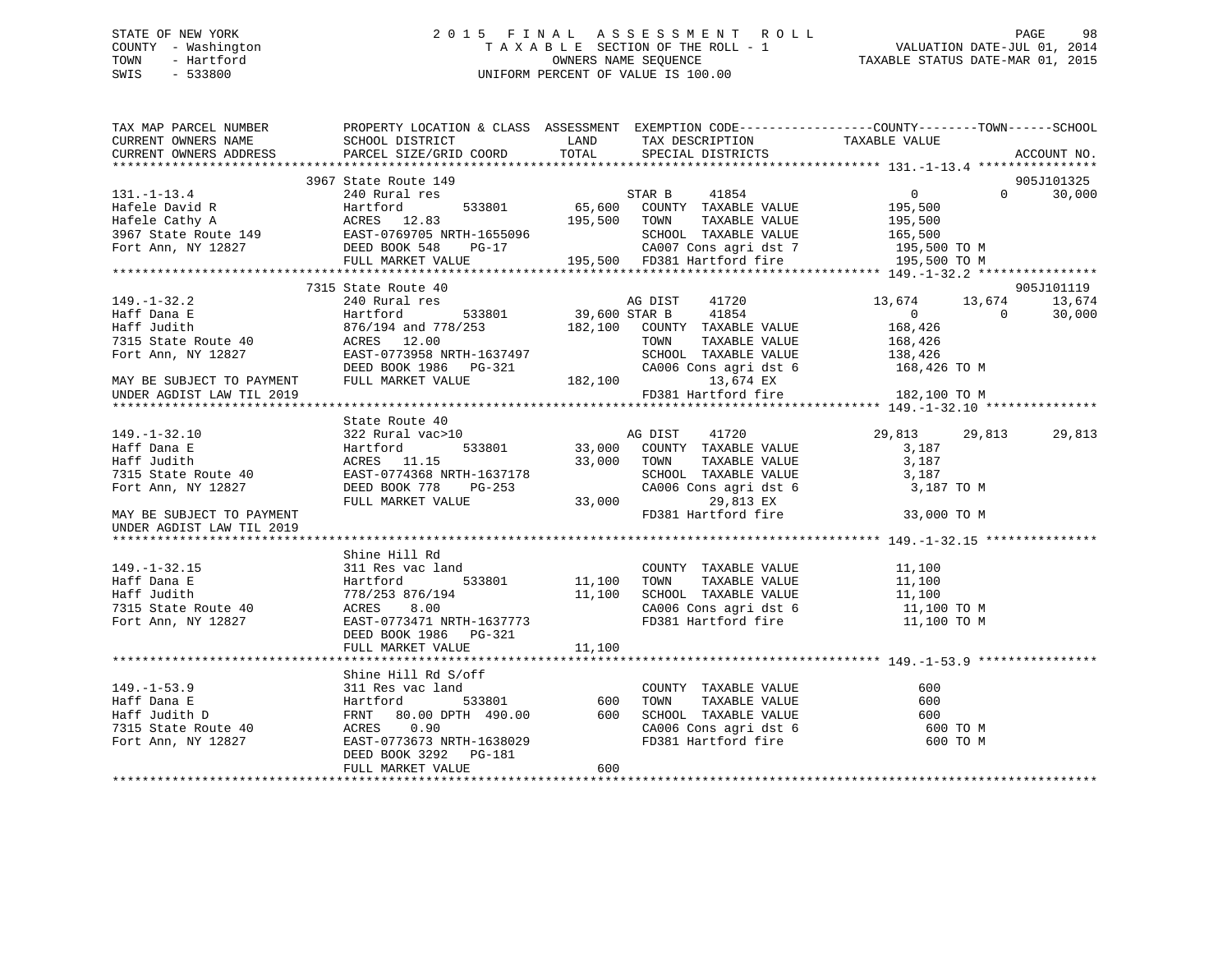# STATE OF NEW YORK 2 0 1 5 F I N A L A S S E S S M E N T R O L L PAGE 99 COUNTY - Washington T A X A B L E SECTION OF THE ROLL - 1 VALUATION DATE-JUL 01, 2014 TOWN - Hartford **TAXABLE STATUS DATE-MAR 01, 2015** OWNERS NAME SEQUENCE TAXABLE STATUS DATE-MAR 01, 2015 SWIS - 533800 UNIFORM PERCENT OF VALUE IS 100.00

| TAX MAP PARCEL NUMBER                         | PROPERTY LOCATION & CLASS ASSESSMENT EXEMPTION CODE----------------COUNTY-------TOWN------SCHOOL |                |                                             |                               |                          |
|-----------------------------------------------|--------------------------------------------------------------------------------------------------|----------------|---------------------------------------------|-------------------------------|--------------------------|
| CURRENT OWNERS NAME<br>CURRENT OWNERS ADDRESS | SCHOOL DISTRICT<br>PARCEL SIZE/GRID COORD                                                        | LAND<br>TOTAL  | TAX DESCRIPTION<br>SPECIAL DISTRICTS        | TAXABLE VALUE                 | ACCOUNT NO.              |
|                                               |                                                                                                  |                |                                             |                               |                          |
|                                               | 5675 County Route 30                                                                             |                |                                             |                               | 905J100364               |
| $141. - 3 - 28$                               | 240 Rural res                                                                                    |                | 41854<br>STAR B                             | $0 \qquad \qquad$<br>$\Omega$ | 30,000                   |
| Hafner Erik G                                 | 533801<br>Hartford                                                                               | 38,100         | COUNTY TAXABLE VALUE                        | 223,200                       |                          |
| Hafner Lynda M                                |                                                                                                  | 223,200        | TOWN<br>TAXABLE VALUE                       |                               |                          |
|                                               | Trans Exempt Repay 2015                                                                          |                |                                             | 223,200                       |                          |
| 5675 County Route 30                          | 16.59<br>ACRES                                                                                   |                | SCHOOL TAXABLE VALUE<br>FD381 Hartford fire | 193,200                       |                          |
| Granville, NY 12832                           | EAST-0787118 NRTH-1645225                                                                        |                |                                             | 223,200 TO M                  |                          |
|                                               | DEED BOOK 3482 PG-123                                                                            |                | TE533 Trans exmt repay-flg                  | $.00$ MT                      |                          |
|                                               | FULL MARKET VALUE                                                                                | 223,200        |                                             |                               |                          |
|                                               | 25 Hillcrest Way                                                                                 |                |                                             |                               | 905J101150               |
|                                               |                                                                                                  |                |                                             |                               |                          |
| $132. - 2 - 2.5$                              | 210 1 Family Res                                                                                 |                | COUNTY TAXABLE VALUE                        | 96,400                        |                          |
| Hahn Scott D                                  | 533801<br>Hartford                                                                               | 23,500         | TAXABLE VALUE<br>TOWN                       | 96,400                        |                          |
| Hahn Sheila                                   | ACRES<br>1.12                                                                                    | 96,400         | SCHOOL TAXABLE VALUE                        | 96,400                        |                          |
| 105 Marlboro Country Rd                       |                                                                                                  |                | FD381 Hartford fire                         | 96,400 TO M                   |                          |
| Hartford, NY 12838                            |                                                                                                  |                |                                             |                               |                          |
|                                               | FULL MARKET VALUE                                                                                | 96,400         |                                             |                               |                          |
|                                               |                                                                                                  |                |                                             |                               |                          |
|                                               | 105 Marlboro Country Rd                                                                          |                |                                             |                               | 905J100191               |
| $141. - 3 - 25$                               | 210 1 Family Res                                                                                 |                | VET COM CT 41131                            | 37,750<br>37,750              | $\overline{\phantom{0}}$ |
| Hahn Scott D                                  | Hartford                                                                                         |                | 533801 28,400 VET DIS CT 41141              | 37,750<br>37,750              | $\Omega$                 |
| Hahn Shelia R                                 | 2.13<br>ACRES                                                                                    | 151,000 STAR B | 41854                                       | $\overline{0}$<br>$\bigcirc$  | 30,000                   |
| 105 Marlboro Country Rd                       | EAST-0786440 NRTH-1643569                                                                        |                | COUNTY TAXABLE VALUE                        | 75,500                        |                          |
| Hartford, NY 12838                            | DEED BOOK 2810 PG-234                                                                            |                | TOWN<br>TAXABLE VALUE                       | 75,500                        |                          |
|                                               | FULL MARKET VALUE                                                                                |                | 151,000 SCHOOL TAXABLE VALUE                | 121,000                       |                          |
|                                               |                                                                                                  |                | FD381 Hartford fire                         | 151,000 TO M                  |                          |
|                                               |                                                                                                  |                |                                             |                               |                          |
|                                               | LOT 5 Provincial Pat                                                                             |                |                                             |                               | 905J100282               |
| $113. - 2 - 6$                                | 322 Rural vac>10                                                                                 |                | COUNTY TAXABLE VALUE                        | 11,700                        |                          |
| Hall David R                                  | 533801<br>Hartford                                                                               | 11,700         | TOWN<br>TAXABLE VALUE                       | 11,700                        |                          |
| 68 Hall Rd                                    | $113. - 1 - 6$                                                                                   | 11,700         | SCHOOL TAXABLE VALUE                        | 11,700                        |                          |
| Fort Ann, NY 12827                            | ACRES 18.00                                                                                      |                | CA007 Cons agri dst 7                       | 11,700 TO M                   |                          |
|                                               | EAST-0773537 NRTH-1666172                                                                        |                | FD381 Hartford fire                         | 11,700 TO M                   |                          |
|                                               | DEED BOOK W776 PG-254                                                                            |                |                                             |                               |                          |
|                                               | FULL MARKET VALUE                                                                                | 11,700         |                                             |                               |                          |
|                                               |                                                                                                  |                |                                             |                               |                          |
|                                               | County Route 17                                                                                  |                |                                             |                               | 905J100068               |
| $122. - 1 - 10.1$                             | 323 Vacant rural                                                                                 |                | 41720<br>AG DIST                            | 42,314<br>42,314              | 42,314                   |
| Hall David R                                  | 533801<br>Hartford                                                                               | 51,600         | COUNTY TAXABLE VALUE                        | 9,286                         |                          |
| 68 Hall Rd                                    | 1774/262                                                                                         | 51,600         | TAXABLE VALUE<br>TOWN                       | 9,286                         |                          |
| Fort Ann, NY 12827                            | ACRES 33.10                                                                                      |                | SCHOOL TAXABLE VALUE                        | 9,286                         |                          |
|                                               | EAST-0779095 NRTH-1662983                                                                        |                | CA007 Cons agri dst 7                       | 9,286 TO M                    |                          |
| MAY BE SUBJECT TO PAYMENT                     | DEED BOOK 3442<br>PG-303                                                                         |                | 42,314 EX                                   |                               |                          |
| UNDER AGDIST LAW TIL 2019                     | FULL MARKET VALUE                                                                                |                | 51,600 FD381 Hartford fire                  | 51,600 TO M                   |                          |
|                                               |                                                                                                  |                |                                             |                               |                          |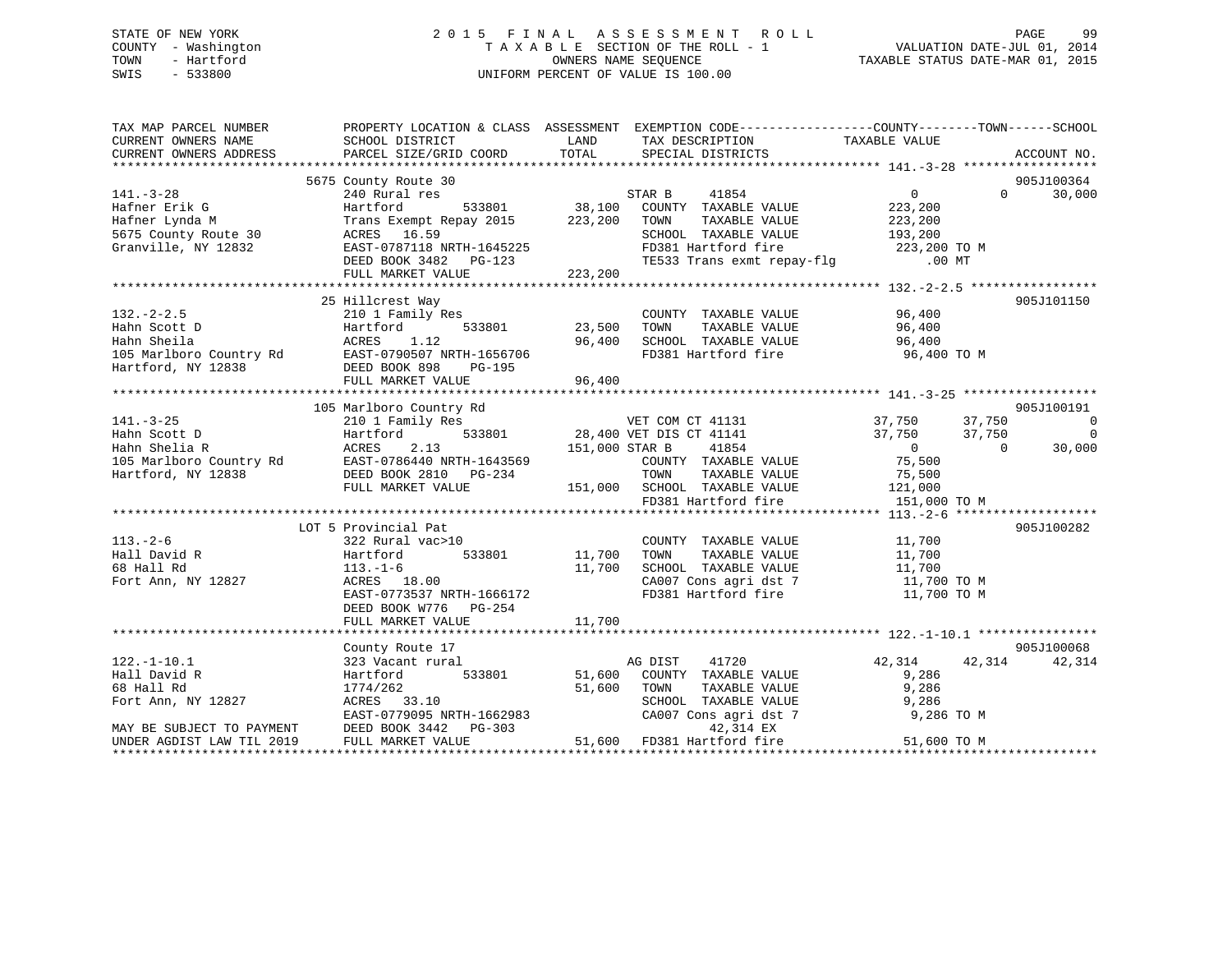# STATE OF NEW YORK 2 0 1 5 F I N A L A S S E S S M E N T R O L L PAGE 100 COUNTY - Washington T A X A B L E SECTION OF THE ROLL - 1 VALUATION DATE-JUL 01, 2014 TOWN - Hartford **TAXABLE STATUS DATE-MAR 01, 2015** OWNERS NAME SEQUENCE TAXABLE STATUS DATE-MAR 01, 2015 SWIS - 533800 UNIFORM PERCENT OF VALUE IS 100.00

| TAX MAP PARCEL NUMBER                                                                                                                                                                                                              | PROPERTY LOCATION & CLASS ASSESSMENT EXEMPTION CODE-----------------COUNTY-------TOWN------SCHOOL        |       |                                                                                                                                                                                                                                            |                                                   |        |                    |
|------------------------------------------------------------------------------------------------------------------------------------------------------------------------------------------------------------------------------------|----------------------------------------------------------------------------------------------------------|-------|--------------------------------------------------------------------------------------------------------------------------------------------------------------------------------------------------------------------------------------------|---------------------------------------------------|--------|--------------------|
| CURRENT OWNERS NAME                                                                                                                                                                                                                | SCHOOL DISTRICT                                                                                          | LAND  | TAX DESCRIPTION                                                                                                                                                                                                                            | TAXABLE VALUE                                     |        |                    |
| CURRENT OWNERS ADDRESS                                                                                                                                                                                                             | PARCEL SIZE/GRID COORD                                                                                   | TOTAL | SPECIAL DISTRICTS                                                                                                                                                                                                                          |                                                   |        | ACCOUNT NO.        |
|                                                                                                                                                                                                                                    | 612 + 619 County Route 17                                                                                |       |                                                                                                                                                                                                                                            |                                                   |        | 905J101214         |
| $122. - 1 - 10.3$                                                                                                                                                                                                                  | 240 Rural res                                                                                            |       |                                                                                                                                                                                                                                            | 99,755                                            | 99,755 | 99,755             |
| Hall David R                                                                                                                                                                                                                       |                                                                                                          |       | res<br>Tes 533801 180,200 COUNTY TAXABLE VALUE                                                                                                                                                                                             | 179,745                                           |        |                    |
| 68 Hall Rd                                                                                                                                                                                                                         | Hartford<br>Trans Exempt F<br>ACRES 127.00<br>Trans Exempt Repay 2015 279,500 TOWN                       |       | TAXABLE VALUE                                                                                                                                                                                                                              | 179,745                                           |        |                    |
| Fort Ann, NY 12827                                                                                                                                                                                                                 |                                                                                                          |       | SCHOOL TAXABLE VALUE                                                                                                                                                                                                                       | $\frac{1}{179}$ , 745                             |        |                    |
|                                                                                                                                                                                                                                    |                                                                                                          |       | CA007 Cons agri dst 7                                                                                                                                                                                                                      | 179,745 TO M                                      |        |                    |
|                                                                                                                                                                                                                                    |                                                                                                          |       |                                                                                                                                                                                                                                            |                                                   |        |                    |
| MAY BE SUBJECT TO PAYMENT<br>MAY BE SUBJECT TO PAYMENT<br>EAST-0779356 NRTH-1665798 CA007 Cons agri dst<br>DEED BOOK 3442 PG-303 99,755 EX<br>UNDER AGDIST LAW TIL 2019 FULL MARKET VALUE 279,500 FD381 Hartford fire              |                                                                                                          |       |                                                                                                                                                                                                                                            |                                                   |        |                    |
|                                                                                                                                                                                                                                    |                                                                                                          |       | FD381 Hartford fire 279,500 TO M<br>TE533 Trans exmt repay-flg 00 MT                                                                                                                                                                       |                                                   |        |                    |
|                                                                                                                                                                                                                                    |                                                                                                          |       |                                                                                                                                                                                                                                            |                                                   |        |                    |
|                                                                                                                                                                                                                                    | State Route 149                                                                                          |       |                                                                                                                                                                                                                                            |                                                   |        | 905J100277         |
| $131. - 1 - 2$                                                                                                                                                                                                                     | 120 Field crops                                                                                          |       | MG DIST 41720<br>533801 215,800 COUNTY TAXABLE VALUE                                                                                                                                                                                       | 117,502 117,502 117,502                           |        |                    |
| Hall David R                                                                                                                                                                                                                       | Hartford                                                                                                 |       |                                                                                                                                                                                                                                            | 123,998                                           |        |                    |
| 68 Hall Rd                                                                                                                                                                                                                         | ACRES 173.20<br>EAST-0772456 NRTH-1654077<br>DEED BOOK W776 PG-254 CA007 CC<br>FULL MARKET VALUE 241,500 |       | TAXABLE VALUE                                                                                                                                                                                                                              | 123,998                                           |        |                    |
| Fort Ann, NY 12827                                                                                                                                                                                                                 |                                                                                                          |       | SCHOOL TAXABLE VALUE 123,998                                                                                                                                                                                                               |                                                   |        |                    |
|                                                                                                                                                                                                                                    |                                                                                                          |       | CA007 Cons agri dst 7                                                                                                                                                                                                                      | 123,998 TO M                                      |        |                    |
| MAY BE SUBJECT TO PAYMENT                                                                                                                                                                                                          |                                                                                                          |       | 117,502 EX                                                                                                                                                                                                                                 |                                                   |        |                    |
| UNDER AGDIST LAW TIL 2019                                                                                                                                                                                                          |                                                                                                          |       | FD381 Hartford fire                                                                                                                                                                                                                        | 241,500 TO M                                      |        |                    |
|                                                                                                                                                                                                                                    |                                                                                                          |       |                                                                                                                                                                                                                                            |                                                   |        |                    |
|                                                                                                                                                                                                                                    | 68 Hall Rd                                                                                               |       |                                                                                                                                                                                                                                            |                                                   |        | 905J100283         |
| $131. - 1 - 3$                                                                                                                                                                                                                     |                                                                                                          |       |                                                                                                                                                                                                                                            |                                                   |        |                    |
| Hall David R                                                                                                                                                                                                                       |                                                                                                          |       |                                                                                                                                                                                                                                            |                                                   |        | 6,000<br>25,000    |
| 68 Hall Rd                                                                                                                                                                                                                         | ACRES 226.19                                                                                             |       | 537,100 AG DIST 41720                                                                                                                                                                                                                      | 172,954 172,954                                   |        | 172,954            |
| Fort Ann, NY 12827                                                                                                                                                                                                                 | EAST-0774553 NRTH-1654999                                                                                |       | STAR B 41854                                                                                                                                                                                                                               | $\begin{array}{ccc} & & 0 & & \hline \end{array}$ |        | 30,000             |
|                                                                                                                                                                                                                                    |                                                                                                          |       | COUNTY TAXABLE VALUE                                                                                                                                                                                                                       | 333,146                                           |        |                    |
| MAY BE SUBJECT TO PAYMENT                                                                                                                                                                                                          | DEED BOOK W776 PG-254 COUNT<br>FULL MARKET VALUE 537,100 TOWN                                            |       | TAXABLE VALUE                                                                                                                                                                                                                              | 333,146                                           |        |                    |
| UNDER AGDIST LAW TIL 2019                                                                                                                                                                                                          |                                                                                                          |       |                                                                                                                                                                                                                                            |                                                   |        |                    |
|                                                                                                                                                                                                                                    |                                                                                                          |       | $\begin{tabular}{lllllllll} \texttt{SCHOOL} & \texttt{TAXABLE} & \texttt{VALUE} & \texttt{303,146} \\ \texttt{CA007} & \texttt{Cons}\ \texttt{agri}\ \texttt{dst}\ \texttt{7} & \texttt{364,146} & \texttt{TO} \ \texttt{M} \end{tabular}$ |                                                   |        |                    |
|                                                                                                                                                                                                                                    |                                                                                                          |       | 172,954 EX                                                                                                                                                                                                                                 |                                                   |        |                    |
|                                                                                                                                                                                                                                    |                                                                                                          |       | FD381 Hartford fire                                                                                                                                                                                                                        | 537,100 TO M                                      |        |                    |
|                                                                                                                                                                                                                                    |                                                                                                          |       |                                                                                                                                                                                                                                            |                                                   |        |                    |
|                                                                                                                                                                                                                                    | 178 Townsend Rd                                                                                          |       |                                                                                                                                                                                                                                            |                                                   |        | 905J101226         |
| $141. -1 - 1.1$                                                                                                                                                                                                                    | 210 1 Family Res                                                                                         |       | STAR EN 41834                                                                                                                                                                                                                              | $\overline{0}$                                    |        | $\Omega$<br>65,300 |
|                                                                                                                                                                                                                                    |                                                                                                          |       |                                                                                                                                                                                                                                            |                                                   |        |                    |
|                                                                                                                                                                                                                                    |                                                                                                          |       | 1y Res<br>533801 22,300 COUNTY TAXABLE VALUE 95,500<br>00 PTH 200.00 95.500 TOWN TAXABLE VALUE 95,500                                                                                                                                      |                                                   |        |                    |
|                                                                                                                                                                                                                                    |                                                                                                          |       |                                                                                                                                                                                                                                            |                                                   |        |                    |
|                                                                                                                                                                                                                                    |                                                                                                          |       |                                                                                                                                                                                                                                            |                                                   |        |                    |
|                                                                                                                                                                                                                                    |                                                                                                          |       |                                                                                                                                                                                                                                            |                                                   |        |                    |
| 141.-1-1.1<br>Hartermann Daniel J<br>Hartermann Daniel J<br>Hartermann Daniel J<br>Hartermann Daniel J<br>Hartford, NY 12838<br>Hartford, NY 12838<br>Hartford, NY 12838<br>EAST-0779971 NRTH-1649395<br>EED BOOK 2212 PG-305<br>F |                                                                                                          |       |                                                                                                                                                                                                                                            |                                                   |        |                    |
|                                                                                                                                                                                                                                    | 24 Toad Ln                                                                                               |       |                                                                                                                                                                                                                                            |                                                   |        | 905J100687         |
|                                                                                                                                                                                                                                    |                                                                                                          |       |                                                                                                                                                                                                                                            | $\overline{0}$                                    |        | $\Omega$<br>30,000 |
|                                                                                                                                                                                                                                    |                                                                                                          |       |                                                                                                                                                                                                                                            |                                                   |        |                    |
|                                                                                                                                                                                                                                    |                                                                                                          |       |                                                                                                                                                                                                                                            | 125,500<br>125,500                                |        |                    |
|                                                                                                                                                                                                                                    |                                                                                                          |       |                                                                                                                                                                                                                                            |                                                   |        |                    |
|                                                                                                                                                                                                                                    |                                                                                                          |       | SCHOOL TAXABLE VALUE 95,500<br>FD381 Hartford fire 125,500 TO M                                                                                                                                                                            |                                                   |        |                    |
|                                                                                                                                                                                                                                    |                                                                                                          |       |                                                                                                                                                                                                                                            |                                                   |        |                    |
|                                                                                                                                                                                                                                    |                                                                                                          |       |                                                                                                                                                                                                                                            |                                                   |        |                    |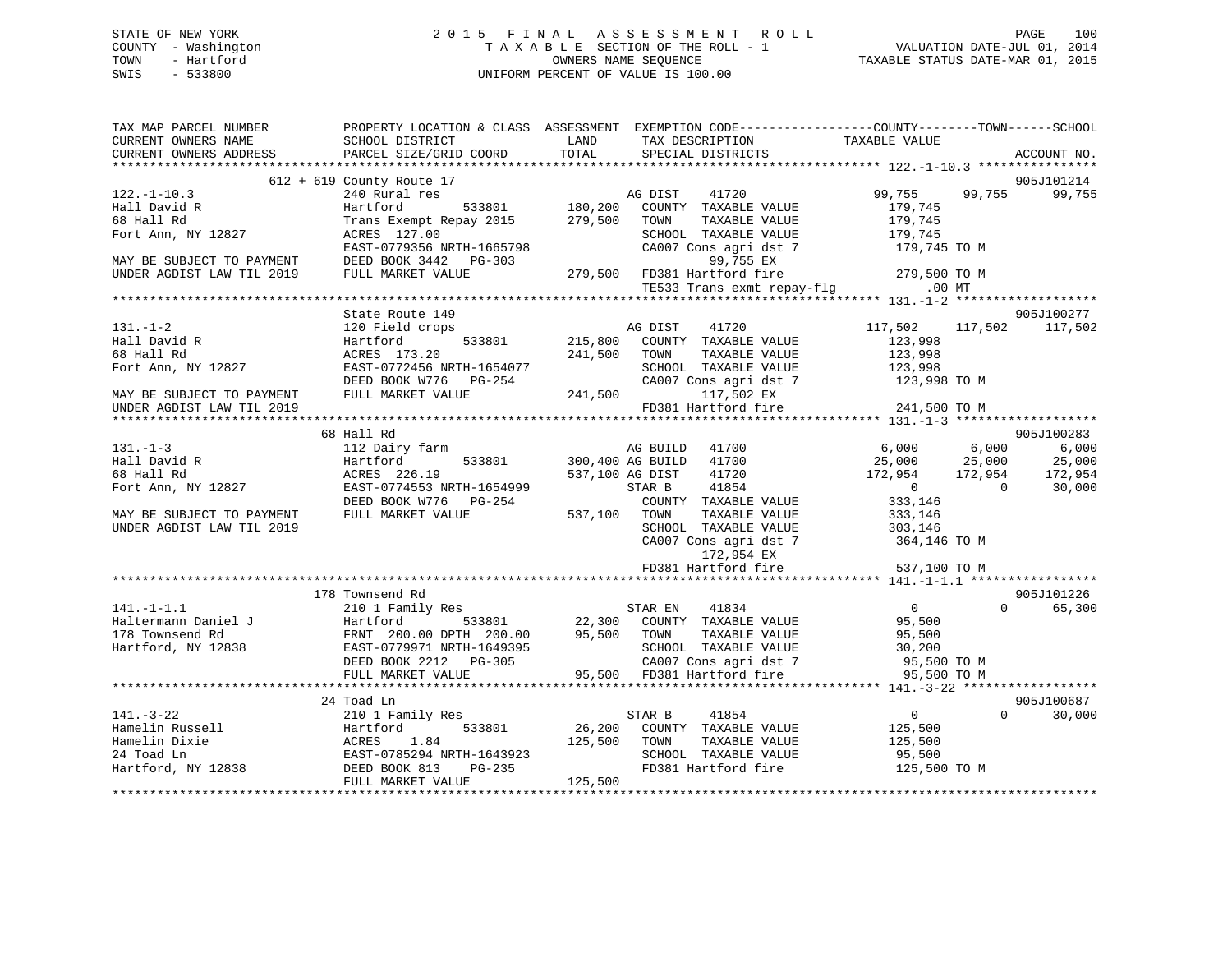# STATE OF NEW YORK 2 0 1 5 F I N A L A S S E S S M E N T R O L L PAGE 101 COUNTY - Washington T A X A B L E SECTION OF THE ROLL - 1 VALUATION DATE-JUL 01, 2014 TOWN - Hartford **TAXABLE STATUS DATE-MAR 01, 2015** OWNERS NAME SEQUENCE TAXABLE STATUS DATE-MAR 01, 2015 SWIS - 533800 UNIFORM PERCENT OF VALUE IS 100.00

| LAND<br>TAXABLE VALUE<br>CURRENT OWNERS NAME<br>SCHOOL DISTRICT<br>TAX DESCRIPTION<br>TOTAL<br>CURRENT OWNERS ADDRESS<br>PARCEL SIZE/GRID COORD<br>SPECIAL DISTRICTS<br>ACCOUNT NO.               |        |
|---------------------------------------------------------------------------------------------------------------------------------------------------------------------------------------------------|--------|
|                                                                                                                                                                                                   |        |
|                                                                                                                                                                                                   |        |
|                                                                                                                                                                                                   |        |
| 60 County Route 23                                                                                                                                                                                |        |
| $132.15 - 2 - 31$<br>210 1 Family Res<br>COUNTY TAXABLE VALUE<br>115,000                                                                                                                          |        |
| 533801 14,700<br>Hamilton Ian W<br>Hartford<br>TOWN<br>TAXABLE VALUE<br>115,000                                                                                                                   |        |
| 25 Sheridan St<br>FRNT 106.00 DPTH 161.00<br>115,000<br>SCHOOL TAXABLE VALUE<br>115,000                                                                                                           |        |
| Argyle, NY 12809<br>EAST-0786632 NRTH-1652983<br>CA007 Cons agri dst 7 115,000 TO M                                                                                                               |        |
| DEED BOOK 475<br>FD381 Hartford fire<br>115,000 TO M<br>PG-982                                                                                                                                    |        |
| FULL MARKET VALUE<br>115,000                                                                                                                                                                      |        |
|                                                                                                                                                                                                   |        |
| 905J100262<br>51 Christian Hill Rd                                                                                                                                                                |        |
| 41854<br>$\overline{0}$<br>$132. - 1 - 26.2$<br>210 1 Family Res<br>STAR B<br>$\Omega$                                                                                                            | 30,000 |
| 533801 23,000 COUNTY TAXABLE VALUE<br>Hamilton Shawn<br>89,300<br>Hartford 533801<br>FRNT 203.00 DPTH 214.00 89,300 TOWN<br>EAST-0785347 NRTH-1652427 SCHOOL<br>EAST-0785347 NRTH-1652427 CA007 C |        |
| Lemaire Veronica<br>TOWN        TAXABLE  VALUE<br>SCHOOL    TAXABLE  VALUE<br>89,300                                                                                                              |        |
| PO Box 54<br>59,300                                                                                                                                                                               |        |
| CA007 Cons agri dst 7 89,300 TO M<br>Hartford, NY 12838                                                                                                                                           |        |
| 89,300 TO M                                                                                                                                                                                       |        |
|                                                                                                                                                                                                   |        |
| 905J101201<br>8455+8457 State Route 40                                                                                                                                                            |        |
| $123. - 1 - 12.1$<br>$\overline{0}$<br>$\Omega$<br>280 Res Multiple<br>STAR B<br>41854<br>30,100 COUNTY TAXABLE VALUE                                                                             | 30,000 |
| ENGLAND MALLETING 533801<br>Hartford 533801<br>ACRES 7.00<br>EAST-0792023 NRTH-1659648<br>DEED BOOK 569 PG-333<br>188,200<br>Hamilton Steven P                                                    |        |
| Hamilton Kendra J<br>188,200<br>TOWN<br>TAXABLE VALUE<br>188,200                                                                                                                                  |        |
| 8455 State Route 40<br>SCHOOL TAXABLE VALUE 158,200<br>CA007 Cons agri dst 7 188,200 TO M<br>1-1059048<br>PG-333                                                                                  |        |
| Granville, NY 12832                                                                                                                                                                               |        |
| 188,200 FD381 Hartford fire<br>FULL MARKET VALUE<br>188,200 TO M                                                                                                                                  |        |
|                                                                                                                                                                                                   |        |
| 75 Cedar Ridge Way<br>905J101120<br>$\overline{0}$<br>$\Omega$                                                                                                                                    |        |
| $121. - 4 - 18$<br>STAR B<br>41854<br>270 Mfg housing<br>Hammond Steven D                                                                                                                         | 30,000 |
| Hartford<br>533801<br>26,800<br>COUNTY TAXABLE VALUE<br>48,900                                                                                                                                    |        |
| Hammond Nicolette G<br>$121.-1-18$<br>48,900<br>TOWN<br>TAXABLE VALUE<br>48,900                                                                                                                   |        |
| 75 Cedar Ridge Way<br>SCHOOL TAXABLE VALUE<br>18,900<br>ACKES 2.01<br>EAST-0767745 NRTH-1659405<br>DEED BOOK 2233 PG-154<br>Fort Ann, NY 12827                                                    |        |
| CA007 Cons agri dst 7<br>48,900 TO M                                                                                                                                                              |        |
| FD381 Hartford fire<br>48,900 TO M                                                                                                                                                                |        |
| 48,900<br>FULL MARKET VALUE                                                                                                                                                                       |        |
| 905J100060<br>30 Rowe Hill Rd                                                                                                                                                                     |        |
| $141. - 1 - 43$<br>41834<br>$\overline{0}$<br>STAR EN<br>$\Omega$                                                                                                                                 | 65,300 |
| 210 1 Family Res<br>Handley Albert J<br>533801<br>29,700 COUNTY TAXABLE VALUE<br>167,000                                                                                                          |        |
| Hartford<br>TAXABLE VALUE<br>167,000<br>2.76<br>167,000<br>Handley Nancy M<br>ACRES<br>TOWN                                                                                                       |        |
| EAST-0786310 NRTH-1648730<br>30 Rowe Hill Rd<br>SCHOOL TAXABLE VALUE<br>101,700                                                                                                                   |        |
| DEED BOOK 787<br>PG-231<br>167,000 TO M                                                                                                                                                           |        |
| Hartford, NY 12838<br>CA007 Cons agri dst 7<br>167,000 FD381 Hartford fire<br>167,000 TO M<br>FULL MARKET VALUE                                                                                   |        |
|                                                                                                                                                                                                   |        |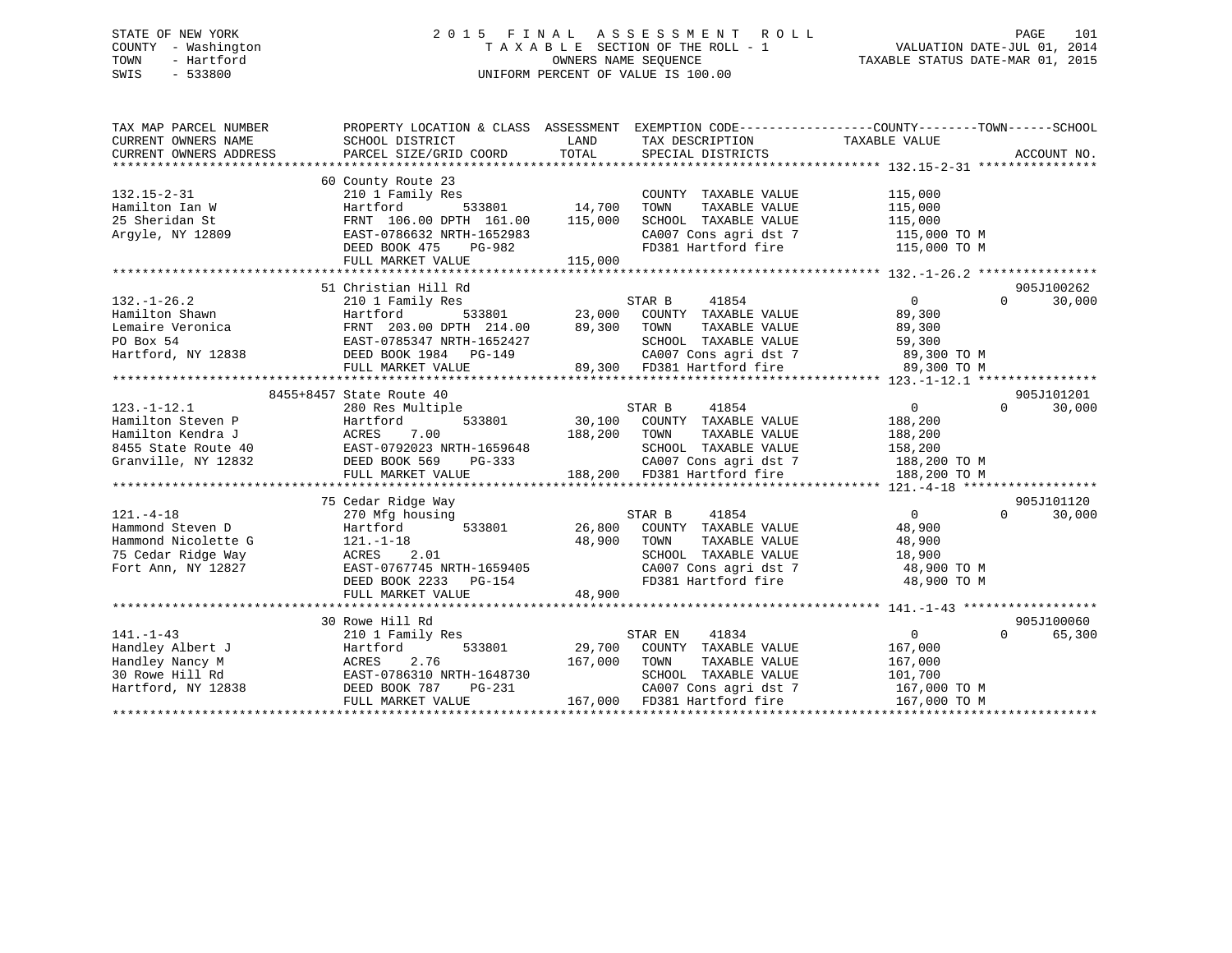# STATE OF NEW YORK 2 0 1 5 F I N A L A S S E S S M E N T R O L L PAGE 102 COUNTY - Washington T A X A B L E SECTION OF THE ROLL - 1 VALUATION DATE-JUL 01, 2014 TOWN - Hartford **TAXABLE STATUS DATE-MAR 01, 2015** OWNERS NAME SEQUENCE TAXABLE STATUS DATE-MAR 01, 2015 SWIS - 533800 UNIFORM PERCENT OF VALUE IS 100.00

| TAX MAP PARCEL NUMBER<br>CURRENT OWNERS NAME | SCHOOL DISTRICT                                                                                               | LAND<br>TAX DESCRIPTION                              | PROPERTY LOCATION & CLASS ASSESSMENT EXEMPTION CODE----------------COUNTY-------TOWN-----SCHOOL<br>TAXABLE VALUE |
|----------------------------------------------|---------------------------------------------------------------------------------------------------------------|------------------------------------------------------|------------------------------------------------------------------------------------------------------------------|
| CURRENT OWNERS ADDRESS                       | PARCEL SIZE/GRID COORD                                                                                        | TOTAL<br>SPECIAL DISTRICTS                           | ACCOUNT NO.                                                                                                      |
|                                              | 7780 State Route 40                                                                                           |                                                      | 905J100287                                                                                                       |
| $140.-2-18$                                  | 210 1 Family Res                                                                                              |                                                      | 16,230<br>16,230<br>$\mathbf 0$                                                                                  |
| Hanna Gordon                                 | Hartford                                                                                                      | 3<br>533801 77,900 AGED-CO 41802                     | 9,197<br>$\mathbf 0$<br>$\Omega$                                                                                 |
| Hanna Edna                                   |                                                                                                               | 395-1017, 418-1153, 836-278 108, 200 AGED-TOWN 41803 | $\overline{0}$<br>9,197<br>$\Omega$                                                                              |
| 7780 State Route 40                          | 434-538                                                                                                       | STAR EN<br>41834                                     | $\overline{0}$<br>$\Omega$<br>65,300                                                                             |
| Hartford, NY 12838                           | ACRES<br>2.30                                                                                                 | COUNTY TAXABLE VALUE                                 | 82,773                                                                                                           |
|                                              | EAST-0782685 NRTH-1645590                                                                                     | TOWN<br>TAXABLE VALUE                                | 82,773                                                                                                           |
|                                              | DEED BOOK 267<br><b>PG-580</b>                                                                                | SCHOOL TAXABLE VALUE                                 | 42,900                                                                                                           |
|                                              | FULL MARKET VALUE                                                                                             | 108,200 FD381 Hartford fire                          | 108,200 TO M                                                                                                     |
|                                              |                                                                                                               |                                                      |                                                                                                                  |
|                                              | 419 Lily Pond Rd                                                                                              |                                                      | 905J101053                                                                                                       |
| $142. - 1 - 23$                              | 322 Rural vac>10                                                                                              | COUNTY TAXABLE VALUE                                 | 11,400                                                                                                           |
| Hannon Peter J                               | 533801<br>Hartford                                                                                            | 11,400<br>TAXABLE VALUE<br>TOWN                      | 11,400                                                                                                           |
|                                              | Hannon Natalie R<br>Fannon Natalie R<br>600 West End Ave Apt 4F<br>New York, NY 10024<br>DEED BOOK 897 PG-348 | SCHOOL TAXABLE VALUE<br>11,400                       | 11,400                                                                                                           |
|                                              |                                                                                                               | FD381 Hartford fire                                  | 11,400 TO M                                                                                                      |
|                                              |                                                                                                               |                                                      |                                                                                                                  |
|                                              | FULL MARKET VALUE                                                                                             | 11,400                                               |                                                                                                                  |
|                                              |                                                                                                               |                                                      | 905J100562                                                                                                       |
| $142. - 1 - 24$                              | Lily Pond Rd OFF<br>322 Rural vac>10                                                                          | COUNTY TAXABLE VALUE                                 | 11,800                                                                                                           |
| Hannon Peter J                               | 533801<br>Hartford                                                                                            | 11,800<br>TAXABLE VALUE<br>TOWN                      | 11,800                                                                                                           |
| Hannon Natalie                               | ACRES 18.13                                                                                                   | SCHOOL TAXABLE VALUE<br>11,800                       | 11,800                                                                                                           |
|                                              |                                                                                                               | FD381 Hartford fire                                  | 11,800 TO M                                                                                                      |
|                                              |                                                                                                               |                                                      |                                                                                                                  |
|                                              | FULL MARKET VALUE                                                                                             | 11,800                                               |                                                                                                                  |
|                                              |                                                                                                               |                                                      |                                                                                                                  |
|                                              | 7 Gibbs Rd                                                                                                    |                                                      | 905J101155                                                                                                       |
| $132. - 1 - 32.2$                            | 240 Rural res                                                                                                 | AG BUILD 41700                                       | 30,000<br>30,000<br>30,000                                                                                       |
| Happy Joseph D                               | 533801<br>Hartford                                                                                            | 93,900 AG DIST<br>41720                              | 50,434<br>50,434<br>50,434                                                                                       |
| Happy Patty                                  | 949/137                                                                                                       | 41854<br>297,100 STAR B                              | $\overline{0}$<br>$\overline{0}$<br>30,000                                                                       |
| 7 Gibbs Rd                                   | ACRES 52.70                                                                                                   | COUNTY TAXABLE VALUE                                 | 216,666                                                                                                          |
| Granville, NY 12832                          | EAST-0783432 NRTH-1656808                                                                                     | TOWN<br>TAXABLE VALUE                                | 216,666                                                                                                          |
|                                              | DEED BOOK 957<br>PG-194                                                                                       | SCHOOL TAXABLE VALUE                                 | 186,666                                                                                                          |
| MAY BE SUBJECT TO PAYMENT                    | FULL MARKET VALUE                                                                                             | 297,100<br>CA007 Cons agri dst 7                     | $246,666$ TO M                                                                                                   |
| UNDER AGDIST LAW TIL 2024                    |                                                                                                               | 50,434 EX                                            |                                                                                                                  |
|                                              |                                                                                                               | FD381 Hartford fire                                  | 297,100 TO M                                                                                                     |
|                                              |                                                                                                               |                                                      |                                                                                                                  |
|                                              | Halls Pond Rd                                                                                                 |                                                      |                                                                                                                  |
| $150. - 1 - 18.1$                            | 105 Vac farmland                                                                                              | 41720<br>AG DIST                                     | 78,729<br>78,729<br>78,729                                                                                       |
| Happy Joseph D                               | Hartford<br>533801                                                                                            | 106,700<br>COUNTY TAXABLE VALUE                      | 27,971                                                                                                           |
| Happy Patricia A                             | Filey Survey 12511                                                                                            | 106,700<br>TOWN<br>TAXABLE VALUE                     | 27,971                                                                                                           |
| 7 Gibbs Rd                                   | Sub Div Lot 1                                                                                                 | SCHOOL TAXABLE VALUE                                 | 27,971                                                                                                           |
| Granville, NY 12832                          | ACRES 67.90                                                                                                   | CA008 Cons agri dst 8                                | 27,971 TO M                                                                                                      |
| MAY BE SUBJECT TO PAYMENT                    | EAST-0790814 NRTH-1636495<br>PG-161                                                                           | 78,729 EX<br>FD381 Hartford fire                     | 106,700 TO M                                                                                                     |
| UNDER AGDIST LAW TIL 2019                    | DEED BOOK 3369<br>FULL MARKET VALUE                                                                           | 106,700                                              |                                                                                                                  |
|                                              |                                                                                                               |                                                      |                                                                                                                  |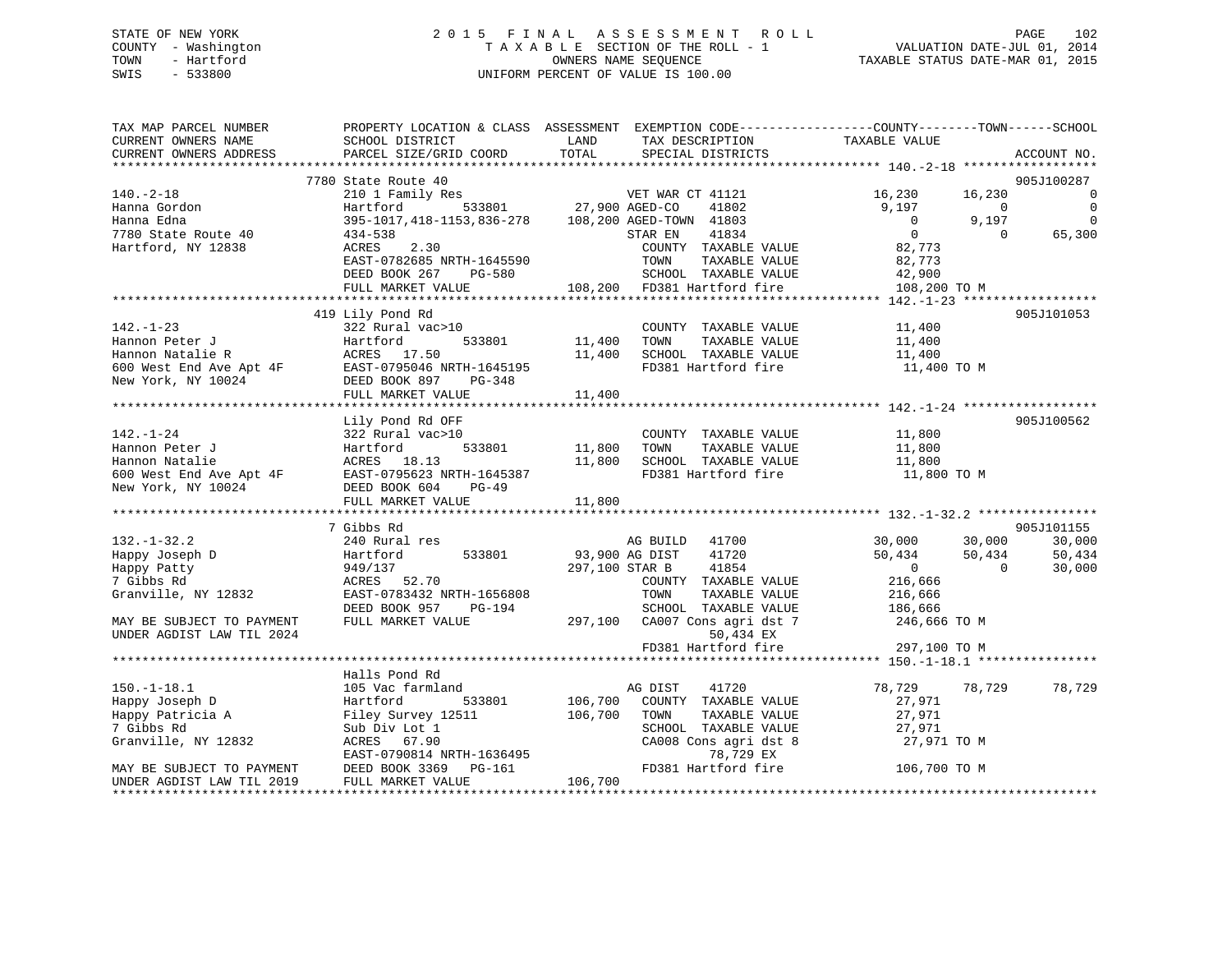# STATE OF NEW YORK 2 0 1 5 F I N A L A S S E S S M E N T R O L L PAGE 103 COUNTY - Washington T A X A B L E SECTION OF THE ROLL - 1 VALUATION DATE-JUL 01, 2014 TOWN - Hartford **TAXABLE STATUS DATE-MAR 01, 2015** OWNERS NAME SEQUENCE TAXABLE STATUS DATE-MAR 01, 2015 SWIS - 533800 UNIFORM PERCENT OF VALUE IS 100.00

| TAX MAP PARCEL NUMBER<br>CURRENT OWNERS NAME<br>CURRENT OWNERS ADDRESS | PROPERTY LOCATION & CLASS ASSESSMENT<br>SCHOOL DISTRICT<br>PARCEL SIZE/GRID COORD | LAND<br>TAX DESCRIPTION<br>TOTAL<br>SPECIAL DISTRICTS | EXEMPTION CODE-----------------COUNTY-------TOWN------SCHOOL<br>TAXABLE VALUE<br>ACCOUNT NO. |
|------------------------------------------------------------------------|-----------------------------------------------------------------------------------|-------------------------------------------------------|----------------------------------------------------------------------------------------------|
|                                                                        | 74 County Route 23                                                                |                                                       | 905J100493                                                                                   |
| $132.15 - 2 - 36$                                                      | 210 1 Family Res                                                                  | VET WAR CT 41121                                      | 12,045<br>$\mathbf 0$                                                                        |
| Harrington Armand N                                                    | 533801<br>Hartford                                                                | 23,300 STAR EN<br>41834                               | 12,045<br>$\Omega$<br>65,300<br>$\Omega$                                                     |
| Harrington Karen M                                                     | FRNT 105.00 DPTH 427.00                                                           | 80,300<br>COUNTY TAXABLE VALUE                        | 68,255                                                                                       |
| 74 County Route 23                                                     | EAST-0786849 NRTH-1653242                                                         | TAXABLE VALUE<br>TOWN                                 | 68,255                                                                                       |
| Hartford, NY 12838                                                     | DEED BOOK 953<br>PG-296                                                           | SCHOOL TAXABLE VALUE                                  | 15,000                                                                                       |
|                                                                        | FULL MARKET VALUE                                                                 | 80,300 CA007 Cons agri dst 7                          |                                                                                              |
|                                                                        |                                                                                   | FD381 Hartford fire                                   | 80,300 TO M<br>80,300 TO M                                                                   |
|                                                                        |                                                                                   |                                                       |                                                                                              |
|                                                                        | 7800 State Route 40                                                               |                                                       | 905J100300                                                                                   |
| $141. - 1 - 14$                                                        | 210 1 Family Res                                                                  | 41834<br>STAR EN                                      | $\overline{0}$<br>$\Omega$<br>65,300                                                         |
| Harrington Charles R                                                   | 533801<br>Hartford                                                                | 11,000<br>COUNTY TAXABLE VALUE                        | 115,000                                                                                      |
| Harrington Audrey A                                                    | 399/619                                                                           | 115,000<br>TOWN<br>TAXABLE VALUE                      | 115,000                                                                                      |
| 7800 State Route 40                                                    | FRNT 64.00 DPTH 160.00                                                            | SCHOOL TAXABLE VALUE                                  | 49,700                                                                                       |
| Hartford, NY 12838                                                     | EAST-0782933 NRTH-1646095                                                         | FD381 Hartford fire                                   | 115,000 TO M                                                                                 |
|                                                                        | DEED BOOK 918<br>PG-255                                                           |                                                       |                                                                                              |
|                                                                        | FULL MARKET VALUE                                                                 | 115,000                                               |                                                                                              |
|                                                                        |                                                                                   |                                                       |                                                                                              |
|                                                                        | 96 Blood St                                                                       |                                                       | 905J101329                                                                                   |
| $142. - 1 - 31.1$                                                      | 210 1 Family Res                                                                  | STAR B<br>41854                                       | $\overline{0}$<br>$\Omega$<br>30,000                                                         |
| Harrington David T                                                     | 533801<br>Hartford                                                                | 23,400<br>COUNTY TAXABLE VALUE                        | 110,800                                                                                      |
| Harrington Jody L                                                      | 1.10<br>ACRES                                                                     | 110,800<br>TOWN<br>TAXABLE VALUE                      | 110,800                                                                                      |
| 96 Blood St                                                            | EAST-0791454 NRTH-1643003                                                         | SCHOOL TAXABLE VALUE                                  | 80,800                                                                                       |
| Granville, NY 12832                                                    | PG-190<br>DEED BOOK 763                                                           | CA008 Cons agri dst 8                                 | 110,800 TO M                                                                                 |
|                                                                        | FULL MARKET VALUE                                                                 | 110,800 FD381 Hartford fire                           | 110,800 TO M                                                                                 |
|                                                                        |                                                                                   |                                                       |                                                                                              |
|                                                                        | 133 Swamp Ln                                                                      | 91 PCT OF VALUE USED FOR EXEMPTION PURPOSES           | 905J101282                                                                                   |
| $149. - 1 - 30.24$                                                     | 240 Rural res                                                                     | VET WAR CT 41121                                      | 26,222<br>26,222<br>$\mathbf 0$                                                              |
| Harrington Gary                                                        | 533801<br>Hartford                                                                | 27,600 STAR B<br>41854                                | 30,000<br>$\Omega$<br>$\Omega$                                                               |
| Harrington Theresa                                                     | LOT 24                                                                            | 192,100 COUNTY TAXABLE VALUE                          | 165,878                                                                                      |
| 133 Swamp Ln                                                           | ACRES<br>25.22                                                                    | TOWN<br>TAXABLE VALUE                                 | 165,878                                                                                      |
| Argyle, NY 12809                                                       | EAST-0777474 NRTH-1635644                                                         | SCHOOL TAXABLE VALUE                                  | 162,100                                                                                      |
|                                                                        | DEED BOOK 621<br>PG-244                                                           | CA006 Cons agri dst 6                                 | 192,100 TO M                                                                                 |
|                                                                        | FULL MARKET VALUE                                                                 | 192,100 FD381 Hartford fire                           | 192,100 TO M                                                                                 |
|                                                                        |                                                                                   |                                                       |                                                                                              |
|                                                                        | 28 Pope Hill Rd                                                                   |                                                       | 905J100231                                                                                   |
| $149. - 1 - 29.1$                                                      | 210 1 Family Res                                                                  | 41854<br>STAR B                                       | $\overline{0}$<br>$\Omega$<br>30,000                                                         |
| Harrington Jason C                                                     | 533801<br>Hartford                                                                | 39,000<br>COUNTY TAXABLE VALUE                        | 177,600                                                                                      |
| Harrington Wendy G                                                     | 8.97<br>ACRES                                                                     | 177,600<br>TOWN<br>TAXABLE VALUE                      | 177,600                                                                                      |
| 28 Pope Hill Rd                                                        | EAST-0777852 NRTH-1632903                                                         | SCHOOL TAXABLE VALUE                                  | 147,600                                                                                      |
| Argyle, NY 12809                                                       | DEED BOOK 761<br>PG-177                                                           | CA006 Cons agri dst 6                                 | 177,600 TO M                                                                                 |
|                                                                        | FULL MARKET VALUE                                                                 | 177,600 FD381 Hartford fire                           | 177,600 TO M                                                                                 |
|                                                                        |                                                                                   |                                                       |                                                                                              |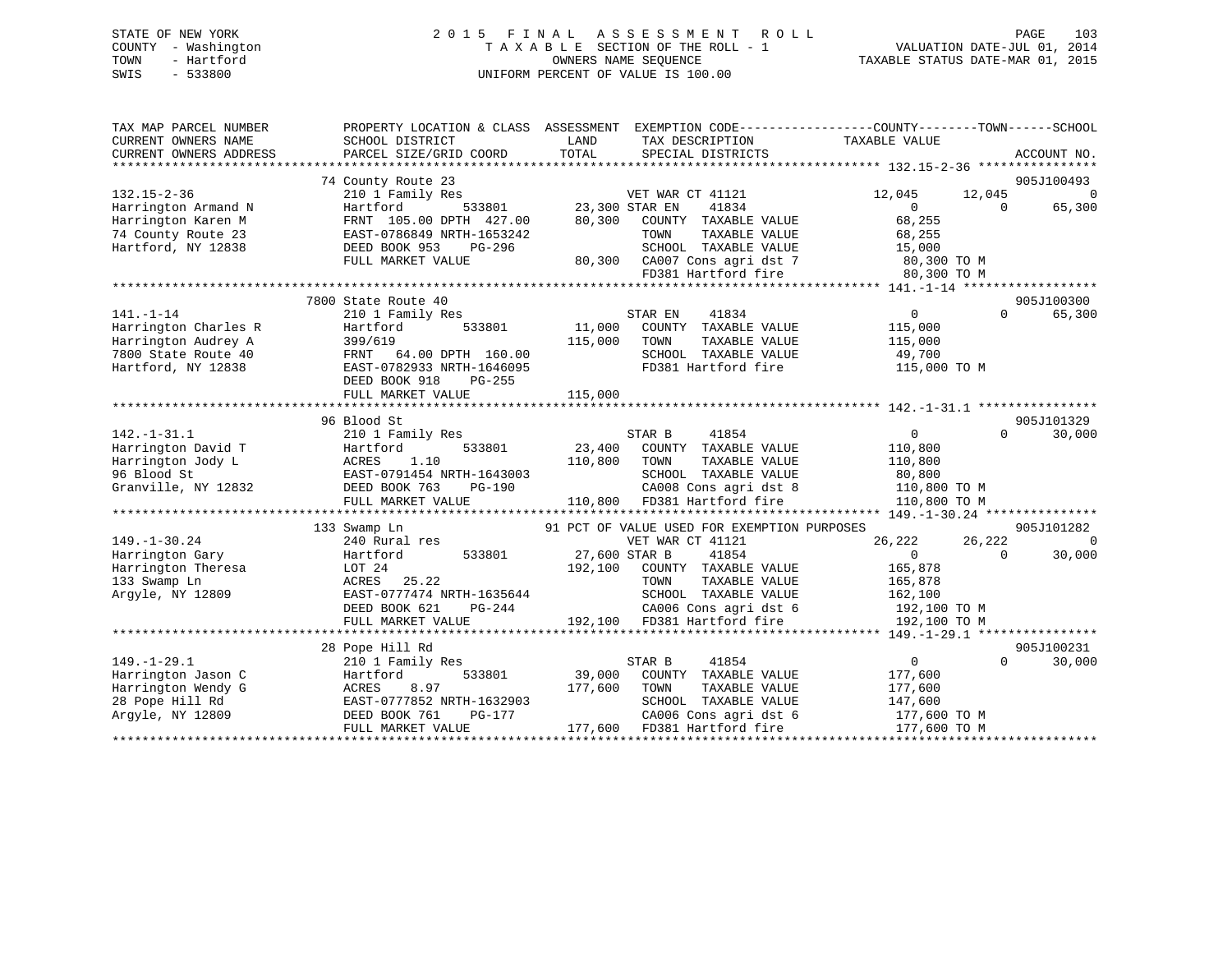# STATE OF NEW YORK 2 0 1 5 F I N A L A S S E S S M E N T R O L L PAGE 104 COUNTY - Washington T A X A B L E SECTION OF THE ROLL - 1 VALUATION DATE-JUL 01, 2014 TOWN - Hartford OWNERS NAME SEQUENCE TAXABLE STATUS DATE-MAR 01, 2015 SWIS - 533800 UNIFORM PERCENT OF VALUE IS 100.00UNIFORM PERCENT OF VALUE IS 100.00

| TAX MAP PARCEL NUMBER<br>CURRENT OWNERS NAME | SCHOOL DISTRICT                                                                 | LAND<br>TAX DESCRIPTION                                                      | PROPERTY LOCATION & CLASS ASSESSMENT EXEMPTION CODE---------------COUNTY-------TOWN-----SCHOOL<br>TAXABLE VALUE |
|----------------------------------------------|---------------------------------------------------------------------------------|------------------------------------------------------------------------------|-----------------------------------------------------------------------------------------------------------------|
| CURRENT OWNERS ADDRESS                       | PARCEL SIZE/GRID COORD                                                          | TOTAL<br>SPECIAL DISTRICTS                                                   | ACCOUNT NO.                                                                                                     |
|                                              |                                                                                 |                                                                              |                                                                                                                 |
|                                              | 55 Skyview Meadows Ln                                                           |                                                                              | 905J101015<br>$\Omega$                                                                                          |
| $141. - 1 - 52$                              | 210 1 Family Res                                                                | STAR B<br>41854                                                              | 30,000<br>$0 \qquad \qquad$                                                                                     |
| Harrington Keith A                           | 533801<br>Hartford                                                              | 21,100 COUNTY TAXABLE VALUE                                                  | 153,800                                                                                                         |
| Harrington Armand                            | FRNT 125.00 DPTH 275.00<br>FRNT 125.00 DPIH 275.00<br>EAST-0787501 NRTH-1648998 | 153,800 TOWN<br>TAXABLE VALUE                                                | 153,800                                                                                                         |
| 74 County Route 23                           |                                                                                 | SCHOOL TAXABLE VALUE                                                         | 123,800                                                                                                         |
| Hartford, NY 12838                           | DEED BOOK 2881 PG-227                                                           | SCHOOL TAXABLE VALUE<br>CA007 Cons agri dst 7<br>153,800 FD381 Hartford fire | CA007 Cons agri dst 7 153,800 TO M                                                                              |
|                                              | FULL MARKET VALUE                                                               |                                                                              | 153,800 TO M                                                                                                    |
|                                              | 236 Eldridge Ln                                                                 |                                                                              | 905J101196                                                                                                      |
| $131. - 1 - 1.2$                             | 312 Vac w/imprv                                                                 | COUNTY TAXABLE VALUE                                                         | 15,500                                                                                                          |
| Harsha Barbara J                             | Hartford                                                                        | TAXABLE VALUE<br>TOWN                                                        | 15,500                                                                                                          |
| 3344 County Route 43                         | 1.00<br>ACRES                                                                   | 533801 13,000<br>15,500<br>SCHOOL TAXABLE VALUE                              | 15,500                                                                                                          |
|                                              | EAST-0771573 NRTH-1650354                                                       | CA007 Cons agri dst 7                                                        |                                                                                                                 |
| Fort Ann, NY 12827                           |                                                                                 | FD381 Hartford fire                                                          | 15,500 TO M                                                                                                     |
|                                              | DEED BOOK 488<br>PG-649                                                         |                                                                              | 15,500 TO M                                                                                                     |
|                                              | FULL MARKET VALUE                                                               | 15,500                                                                       |                                                                                                                 |
|                                              | Eldridge Ln OFF                                                                 |                                                                              | 905J101408                                                                                                      |
| $131. -1 - 1.3$                              | 314 Rural vac<10                                                                | COUNTY TAXABLE VALUE                                                         | 16,500                                                                                                          |
| Harsha Myron R                               | 533801                                                                          | $16,500$ TOWN<br>TAXABLE VALUE                                               | 16,500                                                                                                          |
| Harsha Barbara J                             | Hartford<br>2.02                                                                | 16,500<br>SCHOOL TAXABLE VALUE                                               | 16,500                                                                                                          |
|                                              | ACRES                                                                           |                                                                              |                                                                                                                 |
| 3344 County Route 43                         | EAST-0771689 NRTH-1650433<br>DEED BOOK 623                                      | CA007 Cons agri dst 7<br>FD381 Hartford fire                                 | 16,500 TO M<br>16,500 TO M                                                                                      |
| Fort Ann, NY 12827                           | PG-202                                                                          |                                                                              |                                                                                                                 |
|                                              | FULL MARKET VALUE                                                               | 16,500                                                                       |                                                                                                                 |
|                                              | Gulf Ln                                                                         |                                                                              | 905J100619                                                                                                      |
| $139. -4 - 5$                                | 105 Vac farmland                                                                | AG DIST<br>41720                                                             | 61,361<br>61,361<br>61,361                                                                                      |
|                                              | 533801                                                                          | 96,200 COUNTY TAXABLE VALUE                                                  |                                                                                                                 |
| Harsha Richard                               | Hartford                                                                        | TOWN                                                                         | 34,839                                                                                                          |
| Harsha Odelie<br>3260 County Route 43        | $139. - 1 - 5$<br>ACRES 70.30                                                   | 96,200<br>TAXABLE VALUE<br>SCHOOL TAXABLE VALUE                              | 34,839                                                                                                          |
| Fort Ann, NY 12827                           | EAST-0765314 NRTH-1642709                                                       | CA007 Cons agri dst 7                                                        | 34,839                                                                                                          |
|                                              |                                                                                 | 61,361 EX                                                                    | 34,839 TO M                                                                                                     |
|                                              | DEED BOOK 675<br>PG-294                                                         | FD381 Hartford fire                                                          |                                                                                                                 |
| MAY BE SUBJECT TO PAYMENT                    | FULL MARKET VALUE                                                               | 96,200                                                                       | 96,200 TO M                                                                                                     |
| UNDER AGDIST LAW TIL 2019                    |                                                                                 |                                                                              |                                                                                                                 |
|                                              |                                                                                 |                                                                              |                                                                                                                 |
| $148. - 1 - 3.1$                             | County Route 43                                                                 | AG DIST<br>41720                                                             | 11,330                                                                                                          |
|                                              | 105 Vac farmland                                                                |                                                                              | 11,330 11,330                                                                                                   |
| Harsha Richard                               | 533801<br>Hartford<br>ACRES 13.30                                               | 16,800 COUNTY TAXABLE VALUE<br>16,800<br>TOWN                                | 5,470<br>5,470                                                                                                  |
| Harsha Odelie                                |                                                                                 | TAXABLE VALUE                                                                |                                                                                                                 |
| 3260 County Route 43                         | EAST-0765586 NRTH-1641441                                                       | SCHOOL TAXABLE VALUE                                                         | 5,470                                                                                                           |
| Fort Ann, NY 12827                           | DEED BOOK 675<br>PG-291                                                         | CA007 Cons agri dst 7                                                        | 5,470 TO M                                                                                                      |
|                                              | FULL MARKET VALUE                                                               | 16,800<br>11,330 EX                                                          |                                                                                                                 |
| MAY BE SUBJECT TO PAYMENT                    |                                                                                 | FD381 Hartford fire                                                          | 16,800 TO M                                                                                                     |
| UNDER AGDIST LAW TIL 2019                    |                                                                                 |                                                                              |                                                                                                                 |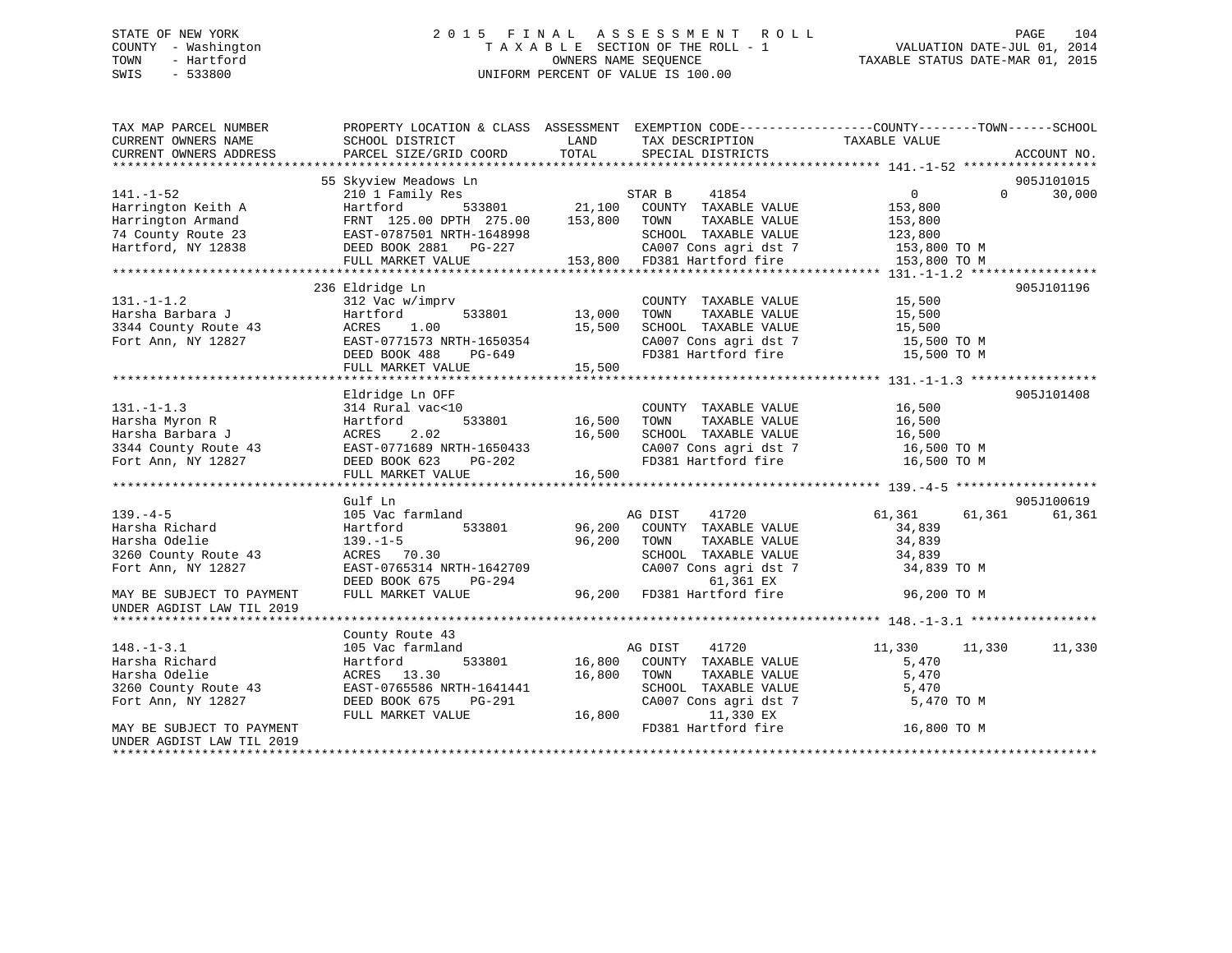# STATE OF NEW YORK 2 0 1 5 F I N A L A S S E S S M E N T R O L L PAGE 105 COUNTY - Washington T A X A B L E SECTION OF THE ROLL - 1 VALUATION DATE-JUL 01, 2014 TOWN - Hartford **TAXABLE STATUS DATE-MAR 01, 2015** OWNERS NAME SEQUENCE TAXABLE STATUS DATE-MAR 01, 2015 SWIS - 533800 UNIFORM PERCENT OF VALUE IS 100.00

| TAX MAP PARCEL NUMBER<br>CURRENT OWNERS NAME<br>CURRENT OWNERS ADDRESS                                                                           | PROPERTY LOCATION & CLASS ASSESSMENT EXEMPTION CODE----------------COUNTY-------TOWN------SCHOOL<br>SCHOOL DISTRICT<br>PARCEL SIZE/GRID COORD                      | LAND<br>TOTAL              | TAX DESCRIPTION<br>SPECIAL DISTRICTS                                                                                  | TAXABLE VALUE                                                                          | ACCOUNT NO.          |
|--------------------------------------------------------------------------------------------------------------------------------------------------|--------------------------------------------------------------------------------------------------------------------------------------------------------------------|----------------------------|-----------------------------------------------------------------------------------------------------------------------|----------------------------------------------------------------------------------------|----------------------|
| $148. - 1 - 4$<br>Harsha Richard<br>Harsha Odelie<br>3260 County Route 43<br>Fort Ann, NY 12827                                                  | 3260 County Route 43<br>220 2 Family Res<br>533801<br>Hartford<br>499/101<br>ACRES 20.08<br>EAST-0765470 NRTH-1640725<br>DEED BOOK 675<br>PG-294                   | 47,700<br>189,800          | AG DIST<br>41720<br>COUNTY TAXABLE VALUE<br>TOWN<br>TAXABLE VALUE<br>SCHOOL TAXABLE VALUE<br>13,195 EX                | 13, 195 13, 195<br>176,605<br>176,605<br>176,605<br>CA007 Cons agri dst 7 176,605 TO M | 905J101007<br>13,195 |
| MAY BE SUBJECT TO PAYMENT<br>UNDER AGDIST LAW TIL 2019                                                                                           | FULL MARKET VALUE                                                                                                                                                  |                            | 189,800 FD381 Hartford fire 189,800 TO M                                                                              |                                                                                        |                      |
| $148. - 1 - 5.2$<br>Harsha Richard<br>Harsha Odelie<br>3260 County Route 43<br>Fort Ann, NY 12827                                                | County Route 43 OFF<br>314 Rural vac<10<br>533801<br>Hartford<br>1.75<br>ACRES<br>EAST-0766213 NRTH-1639611<br>DEED BOOK 675<br>PG-294<br>FULL MARKET VALUE        | 2,000<br>2,000<br>2,000    | COUNTY TAXABLE VALUE<br>TAXABLE VALUE<br>TOWN<br>SCHOOL TAXABLE VALUE                                                 | 2,000<br>2,000<br>2,000<br>FD381 Hartford fire 2,000 TO M                              | 905J101079           |
| $148. - 1 - 5.3$<br>Harsha Richard<br>Harsha Odelie<br>3260 County Route 43 EAST-0765957 NRTH-1639580<br>Fort Ann, NY 12827 DEED BOOK 675 PG-294 | County Route 43 OFF<br>314 Rural vac<10<br>533801<br>Hartford<br>FULL MARKET VALUE                                                                                 | 2,000<br>2,000<br>2,000    | COUNTY TAXABLE VALUE<br>TOWN<br>TAXABLE VALUE<br>SCHOOL TAXABLE VALUE<br>FD381 Hartford fire                          | 2,000<br>2,000<br>2,000<br>2,000 TO M                                                  | 905J101078           |
| $140 - 2 - 4$<br>Hartford Fish and Game Club In Hartford<br>PO Box 182<br>Hartford, NY 12838                                                     | 3913 State Route 196<br>682 Rec facility<br>533801<br>329/87 743/195<br>ACRES<br>4.36<br>EAST-0780277 NRTH-1645653<br>DEED BOOK 274<br>PG-324<br>FULL MARKET VALUE | 23,400<br>75,200<br>75,200 | COUNTY TAXABLE VALUE<br>TOWN<br>TAXABLE VALUE<br>SCHOOL TAXABLE VALUE<br>CA007 Cons agri dst 7<br>FD381 Hartford fire | 75,200<br>75,200<br>75,200<br>75,200 TO M<br>75,200 TO M                               | 905J100216           |
| $148. - 1 - 6.2$<br>Hartung Christian<br>1313 Sawyer Bend Cir<br>Franklin, TN 37069                                                              | State Route 196<br>314 Rural vac<10<br>533801<br>Hartford<br>LOT 2<br>ACRES<br>4.62<br>EAST-0767522 NRTH-1640120<br>DEED BOOK 777<br>PG-285<br>FULL MARKET VALUE   | 15,400<br>15,400<br>15,400 | COUNTY TAXABLE VALUE<br>TOWN<br>TAXABLE VALUE<br>SCHOOL TAXABLE VALUE<br>FD381 Hartford fire                          | 15,400<br>15,400<br>15,400<br>15,400 TO M                                              |                      |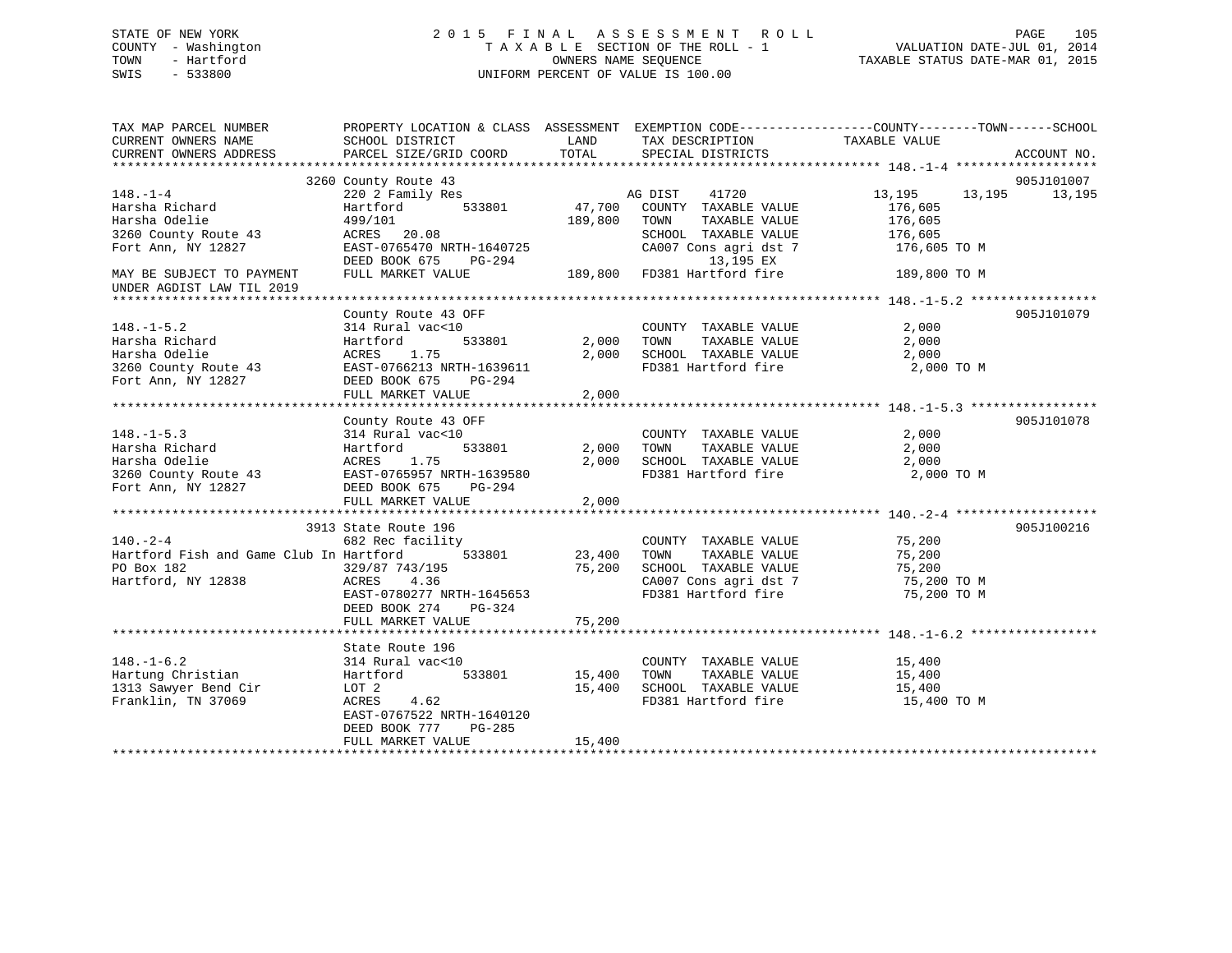# STATE OF NEW YORK 2 0 1 5 F I N A L A S S E S S M E N T R O L L PAGE 106 COUNTY - Washington T A X A B L E SECTION OF THE ROLL - 1 VALUATION DATE-JUL 01, 2014 TOWN - Hartford **TAXABLE STATUS DATE-MAR 01, 2015** OWNERS NAME SEQUENCE TAXABLE STATUS DATE-MAR 01, 2015 SWIS - 533800 UNIFORM PERCENT OF VALUE IS 100.00

| TAX MAP PARCEL NUMBER<br>CURRENT OWNERS NAME<br>CURRENT OWNERS ADDRESS                        | SCHOOL DISTRICT<br>PARCEL SIZE/GRID COORD                                                                                                                   | LAND<br>TOTAL | TAX DESCRIPTION TAXABLE VALUE<br>SPECIAL DISTRICTS                     | PROPERTY LOCATION & CLASS ASSESSMENT EXEMPTION CODE----------------COUNTY-------TOWN-----SCHOOL<br>ACCOUNT NO. |
|-----------------------------------------------------------------------------------------------|-------------------------------------------------------------------------------------------------------------------------------------------------------------|---------------|------------------------------------------------------------------------|----------------------------------------------------------------------------------------------------------------|
|                                                                                               |                                                                                                                                                             |               |                                                                        |                                                                                                                |
|                                                                                               | 1319 Baldwin Corners Rd                                                                                                                                     |               |                                                                        | 905J100373                                                                                                     |
| $121. -4 - 5.1$                                                                               | 240 Rural res                                                                                                                                               |               | 41854<br>STAR B                                                        | $\overline{0}$<br>$0 \t 30,000$                                                                                |
| Hartung Robert S                                                                              | Fort Ann 532802                                                                                                                                             |               | 32,100 COUNTY TAXABLE VALUE 131,700                                    |                                                                                                                |
|                                                                                               |                                                                                                                                                             |               | 131,700 TOWN<br>TAXABLE VALUE<br>SCHOOL TAXABLE VALUE 101,700          | 131,700                                                                                                        |
| 121.-1-5.1<br>1319 Baldwin Corners Rd ACRES 15.02<br>Fort Ann. NV 12827<br>Fort Ann, NY 12827 |                                                                                                                                                             |               |                                                                        |                                                                                                                |
|                                                                                               | EAST-0766975 NRTH-1662883<br>$PG-54$                                                                                                                        |               | FD381 Hartford fire 131,700 TO M                                       |                                                                                                                |
|                                                                                               | DEED BOOK 748<br>FULL MARKET VALUE                                                                                                                          | 131,700       |                                                                        |                                                                                                                |
|                                                                                               |                                                                                                                                                             |               |                                                                        |                                                                                                                |
|                                                                                               | State Route 196                                                                                                                                             |               |                                                                        |                                                                                                                |
| $148. - 1 - 6.1$                                                                              | 314 Rural vac<10                                                                                                                                            |               | COUNTY TAXABLE VALUE 17,600                                            |                                                                                                                |
|                                                                                               |                                                                                                                                                             |               | TOWN TAXABLE VALUE                                                     |                                                                                                                |
|                                                                                               |                                                                                                                                                             |               | SCHOOL TAXABLE VALUE                                                   | 17,600<br>17,600                                                                                               |
|                                                                                               |                                                                                                                                                             |               | FD381 Hartford fire 17,600 TO M                                        |                                                                                                                |
|                                                                                               | Hartung Robert W Hartford 533801 17,600<br>Hartung Lisa A LOT 1 17,600<br>3126 State Route 4 ACRES 8.07<br>Hudson Falls, NY 12839 EAST-0767574 NRTH-1639863 |               |                                                                        |                                                                                                                |
|                                                                                               | DEED BOOK 757 PG-317                                                                                                                                        |               |                                                                        |                                                                                                                |
|                                                                                               | FULL MARKET VALUE                                                                                                                                           | 17,600        |                                                                        |                                                                                                                |
|                                                                                               |                                                                                                                                                             |               |                                                                        |                                                                                                                |
|                                                                                               | State Route 196                                                                                                                                             |               |                                                                        |                                                                                                                |
| $148. - 1 - 6.3$                                                                              | 314 Rural vac<10                                                                                                                                            |               | COUNTY TAXABLE VALUE 16,600                                            |                                                                                                                |
| Hartung Scott R                                                                               | Hartford 533801                                                                                                                                             | 16,600        | TAXABLE VALUE<br>TOWN                                                  | 16,600                                                                                                         |
| 22 8th Ave                                                                                    | LOT 3                                                                                                                                                       | 16,600        | SCHOOL TAXABLE VALUE 16,600                                            |                                                                                                                |
| Hudson Falls, NY 12839                                                                        | ACRES 5.25                                                                                                                                                  |               | FD381 Hartford fire                                                    | 16,600 TO M                                                                                                    |
|                                                                                               | EAST-0768190 NRTH-1640065                                                                                                                                   |               |                                                                        |                                                                                                                |
|                                                                                               | DEED BOOK 757 PG-315                                                                                                                                        |               |                                                                        |                                                                                                                |
|                                                                                               | FULL MARKET VALUE                                                                                                                                           | 16,600        |                                                                        |                                                                                                                |
|                                                                                               |                                                                                                                                                             |               |                                                                        |                                                                                                                |
|                                                                                               | 287 Gilchrist Hill Rd                                                                                                                                       |               |                                                                        | 905J100309                                                                                                     |
| $150. - 1 - 2$                                                                                | 240 Rural res                                                                                                                                               |               | STAR B 41854<br>92,000 FOR 480A 47460                                  | $\overline{0}$<br>$0 \qquad \qquad$<br>30,000                                                                  |
|                                                                                               | Harwood F Douglas<br>Harwood F Douglas<br>Harwood Joanne M 682/127 2801/314<br>287 Gilchrist Hill Rd Forest Tax 3230/160                                    |               |                                                                        | 38,480<br>38,480<br>38,480                                                                                     |
|                                                                                               |                                                                                                                                                             |               | 140,900 COUNTY TAXABLE VALUE                                           | 102,420                                                                                                        |
|                                                                                               |                                                                                                                                                             |               | TAXABLE VALUE<br>TOWN                                                  | 102,420                                                                                                        |
| Hartford, NY 12838                                                                            | ACRES 96.60                                                                                                                                                 |               | SCHOOL TAXABLE VALUE                                                   | 72,420<br>140,900 TO M                                                                                         |
|                                                                                               | EAST-0786436 NRTH-1639785                                                                                                                                   |               |                                                                        |                                                                                                                |
|                                                                                               | PG-129                                                                                                                                                      |               | CA008 Cons agri dst 8 140,900 TO M<br>FD381 Hartford fire 140,900 TO M |                                                                                                                |
| MAY BE SUBJECT TO PAYMENT DEED BOOK 682 F<br>UNDER RPTL480A UNTIL 2024 FULL MARKET VALUE      |                                                                                                                                                             | 140,900       |                                                                        |                                                                                                                |
|                                                                                               |                                                                                                                                                             |               |                                                                        |                                                                                                                |
|                                                                                               | 1 Townsend Rd                                                                                                                                               |               |                                                                        | 905J100577                                                                                                     |
| $140. - 2 - 7$                                                                                | 411 Apartment                                                                                                                                               |               | COUNTY TAXABLE VALUE                                                   | 267,300                                                                                                        |
| Harwood Mark                                                                                  | Hartford                                                                                                                                                    | 533801 45,000 | TAXABLE VALUE<br>TOWN                                                  | 267,300                                                                                                        |
| PO Box 91                                                                                     | ACRES 1.50                                                                                                                                                  | 267,300       | SCHOOL TAXABLE VALUE 267,300                                           |                                                                                                                |
| Cossayuna, NY 12823                                                                           | EAST-0782819 NRTH-1646607                                                                                                                                   |               | FD381 Hartford fire                                                    | 267,300 TO M                                                                                                   |
|                                                                                               | DEED BOOK 681<br>PG-272                                                                                                                                     |               |                                                                        |                                                                                                                |
|                                                                                               | FULL MARKET VALUE                                                                                                                                           | 267,300       |                                                                        |                                                                                                                |
|                                                                                               |                                                                                                                                                             |               |                                                                        |                                                                                                                |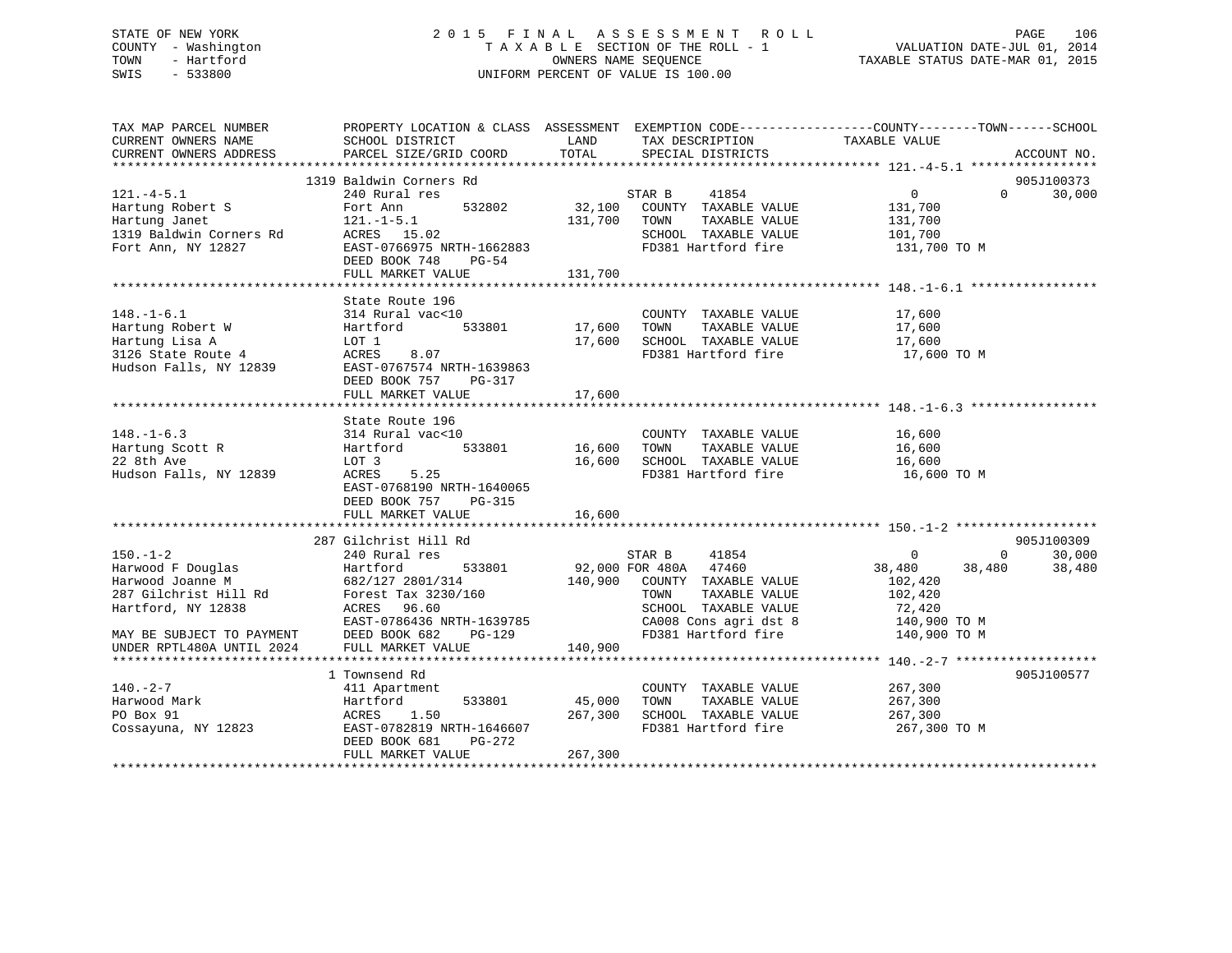# STATE OF NEW YORK 2 0 1 5 F I N A L A S S E S S M E N T R O L L PAGE 107 COUNTY - Washington T A X A B L E SECTION OF THE ROLL - 1 VALUATION DATE-JUL 01, 2014 TOWN - Hartford OWNERS NAME SEQUENCE TAXABLE STATUS DATE-MAR 01, 2015 SWIS - 533800 UNIFORM PERCENT OF VALUE IS 100.00

| TAX MAP PARCEL NUMBER<br>CURRENT OWNERS NAME                                                                         | PROPERTY LOCATION & CLASS ASSESSMENT EXEMPTION CODE---------------COUNTY-------TOWN-----SCHOOL<br>SCHOOL DISTRICT                                             | LAND                          | TAX DESCRIPTION                                                                                                                                                                | TAXABLE VALUE                                                      |                      |                    |
|----------------------------------------------------------------------------------------------------------------------|---------------------------------------------------------------------------------------------------------------------------------------------------------------|-------------------------------|--------------------------------------------------------------------------------------------------------------------------------------------------------------------------------|--------------------------------------------------------------------|----------------------|--------------------|
| CURRENT OWNERS ADDRESS                                                                                               | PARCEL SIZE/GRID COORD                                                                                                                                        | TOTAL                         | SPECIAL DISTRICTS                                                                                                                                                              |                                                                    |                      | ACCOUNT NO.        |
|                                                                                                                      | 31 Skyview Meadows Ln                                                                                                                                         |                               |                                                                                                                                                                                |                                                                    |                      | 905J100193         |
| $141. - 1 - 71$<br>Hasemann Rebecca<br>PO Box 82<br>Hartford, NY 12838                                               | 210 1 Family Res<br>533801<br>Hartford<br>Trans Exempt Repay 2015<br>1.90<br>ACRES<br>EAST-0786970 NRTH-1648327<br>DEED BOOK 3401 PG-329<br>FULL MARKET VALUE | 27,600<br>137,400             | 41854<br>STAR B<br>COUNTY TAXABLE VALUE<br>TOWN<br>TAXABLE VALUE<br>SCHOOL TAXABLE VALUE<br>CA007 Cons agri dst 7<br>FD381 Hartford fire<br>137,400 TE533 Trans exmt repay-flg | 0<br>137,400<br>137,400<br>107,400<br>137,400 TO M<br>137,400 TO M | $\Omega$<br>$.00$ MT | 30,000             |
|                                                                                                                      | 5232 State Route 149                                                                                                                                          |                               |                                                                                                                                                                                |                                                                    |                      | 905J101229         |
| $132 - 2 - 27.2$<br>Haxstun Jason L<br>5232 State Route 149 Rd<br>Granville, NY 12832                                | 210 1 Family Res<br>533801<br>Hartford<br>ACRES<br>9.10<br>EAST-0793121 NRTH-1652706<br>DEED BOOK 1977 PG-94<br>FULL MARKET VALUE                             | 31,400<br>118,300<br>118,300  | 41854<br>STAR B<br>COUNTY TAXABLE VALUE<br>TAXABLE VALUE<br>TOWN<br>SCHOOL TAXABLE VALUE<br>FD381 Hartford fire                                                                | $\overline{0}$<br>118,300<br>118,300<br>88,300<br>118,300 TO M     | $\Omega$             | 30,000             |
|                                                                                                                      | 56+61+69 Strainer Ln                                                                                                                                          |                               |                                                                                                                                                                                |                                                                    |                      | 905J100621         |
| $131. - 1 - 1.1$<br>Hayes Alice E Etal<br>Lewis Jennier Etal<br>Jennifer Lewis<br>40 Strainer Ln<br>Ft Ann, NY 12827 | 240 Rural res<br>Hartford<br>533801<br>ACRES 197.90<br>EAST-0771523 NRTH-1652270<br>DEED BOOK 2480 PG-124<br>FULL MARKET VALUE                                | 263,500<br>391,300<br>391,300 | AG DIST<br>41720<br>COUNTY TAXABLE VALUE<br>TOWN<br>TAXABLE VALUE<br>SCHOOL TAXABLE VALUE<br>CA007 Cons agri dst 7<br>108,559 EX                                               | 108,559<br>282,741<br>282,741<br>282,741<br>282,741 TO M           | 108,559              | 108,559            |
| MAY BE SUBJECT TO PAYMENT<br>UNDER AGDIST LAW TIL 2019                                                               |                                                                                                                                                               |                               | FD381 Hartford fire                                                                                                                                                            | 391,300 TO M                                                       |                      |                    |
|                                                                                                                      | 5197 State Route 149                                                                                                                                          |                               |                                                                                                                                                                                |                                                                    |                      | 905J100449         |
| $132 - 2 - 23$<br>Hayes James A<br>Hayes Lettie A<br>5197 State Route 149<br>Granville, NY 12832                     | 210 1 Family Res<br>533801<br>Hartford<br>ACRES<br>5.09<br>EAST-0792476 NRTH-1653421<br>DEED BOOK 683<br>$PG-39$<br>FULL MARKET VALUE                         | 38,500<br>118,400<br>118,400  | STAR EN<br>41834<br>COUNTY TAXABLE VALUE<br>TAXABLE VALUE<br>TOWN<br>SCHOOL TAXABLE VALUE<br>FD381 Hartford fire                                                               | $\overline{0}$<br>118,400<br>118,400<br>53,100<br>118,400 TO M     | $\Omega$             | 65,300             |
|                                                                                                                      |                                                                                                                                                               |                               |                                                                                                                                                                                |                                                                    |                      |                    |
| $130. - 1 - 7.3$<br>Hayes Justin<br>3874 State Route 149<br>Fort Ann, NY 12827                                       | 3874 State Route 149<br>210 1 Family Res<br>Hudson Falls<br>534401<br>ACRES<br>1.57<br>EAST-0767980 NRTH-1653716<br>DEED BOOK 3388<br>PG-102                  | 20,600 STAR B<br>127,300      | VET WAR CT 41121<br>41854<br>COUNTY TAXABLE VALUE<br>TOWN<br>TAXABLE VALUE<br>SCHOOL TAXABLE VALUE                                                                             | 19,095<br>$\Omega$<br>108,205<br>108,205<br>97,300                 | 19,095<br>$\Omega$   | $\Omega$<br>30,000 |
|                                                                                                                      | FULL MARKET VALUE                                                                                                                                             |                               | 127,300 CA007 Cons agri dst 7<br>FD381 Hartford fire                                                                                                                           | 127,300 TO M<br>127,300 TO M                                       |                      |                    |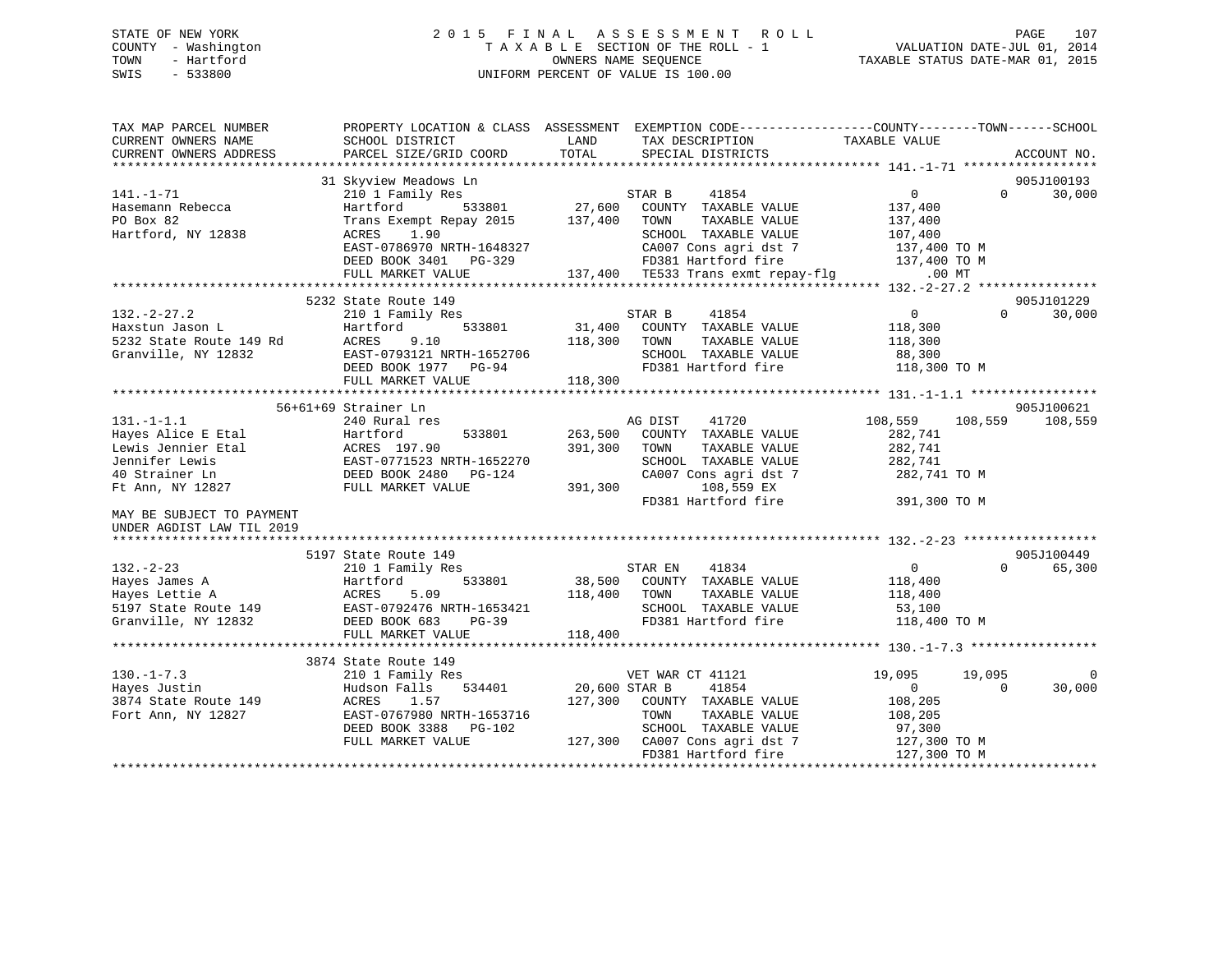# STATE OF NEW YORK 2 0 1 5 F I N A L A S S E S S M E N T R O L L PAGE 108 COUNTY - Washington T A X A B L E SECTION OF THE ROLL - 1 VALUATION DATE-JUL 01, 2014 TOWN - Hartford **TAXABLE STATUS DATE-MAR 01, 2015** OWNERS NAME SEQUENCE TAXABLE STATUS DATE-MAR 01, 2015 SWIS - 533800 UNIFORM PERCENT OF VALUE IS 100.00

| TAX MAP PARCEL NUMBER<br>CURRENT OWNERS NAME<br>CURRENT OWNERS ADDRESS                                                                  | SCHOOL DISTRICT<br>PARCEL SIZE/GRID COORD                                                                                                                                       | LAND<br>TOTAL                | TAX DESCRIPTION<br>SPECIAL DISTRICTS                                                                                  | PROPERTY LOCATION & CLASS ASSESSMENT EXEMPTION CODE----------------COUNTY-------TOWN------SCHOOL<br>TAXABLE VALUE<br>ACCOUNT NO. |
|-----------------------------------------------------------------------------------------------------------------------------------------|---------------------------------------------------------------------------------------------------------------------------------------------------------------------------------|------------------------------|-----------------------------------------------------------------------------------------------------------------------|----------------------------------------------------------------------------------------------------------------------------------|
| $132.15 - 1 - 7$<br>Hayes Raymond A<br>Hayes Rebecca M<br>63 County Route 23<br>Hartford, NY 12838                                      | 63 County Route 23<br>210 1 Family Res<br>533801<br>Hartford<br>3062/255<br>FRNT 42.00 DPTH 104.00<br>EAST-0786482 NRTH-1653105<br>DEED BOOK 3364 PG-267<br>FULL MARKET VALUE   | 4,600<br>50,300<br>50,300    | COUNTY TAXABLE VALUE<br>TOWN<br>TAXABLE VALUE<br>SCHOOL TAXABLE VALUE<br>CA007 Cons agri dst 7<br>FD381 Hartford fire | 905J100406<br>50,300<br>50,300<br>50,300<br>50,300 TO M<br>50,300 TO M                                                           |
|                                                                                                                                         |                                                                                                                                                                                 |                              |                                                                                                                       |                                                                                                                                  |
| $149. - 1 - 22.2$<br>Hayes Shawn C<br>355 Shine Hill Rd<br>Fort Ann, NY 12827                                                           | 355 Shine Hill Rd<br>210 1 Family Res<br>533801<br>Hartford<br>2.00<br>ACRES<br>EAST-0775413 NRTH-1638310<br>DEED BOOK 3278 PG-62<br>FULL MARKET VALUE<br>366 Gilchrist Hill Rd | 26,800<br>100,300<br>100,300 | STAR B<br>41854<br>COUNTY TAXABLE VALUE<br>TOWN<br>TAXABLE VALUE<br>SCHOOL TAXABLE VALUE<br>FD381 Hartford fire       | 905J101035<br>$\Omega$<br>$\overline{0}$<br>30,000<br>100,300<br>100,300<br>70,300<br>100,300 TO M<br>905J101288                 |
| $150. - 1 - 51$<br>Heath Russell W<br>Prevost Jody A<br>11018 State Route 22<br>Granville, NY 12832                                     | 314 Rural vac<10<br>533801<br>Hartford<br>$P/O$ LOT 4<br>ACRES 5.56<br>EAST-0783479 NRTH-1639936<br>DEED BOOK 3176<br>PG-102<br>FULL MARKET VALUE                               | 30,300<br>30,300<br>30,300   | COUNTY TAXABLE VALUE<br>TOWN<br>TAXABLE VALUE<br>SCHOOL TAXABLE VALUE<br>FD381 Hartford fire                          | 30,300<br>30,300<br>30,300<br>30,300 TO M                                                                                        |
| $149. - 1 - 27$<br>Held Milton<br>Held Kalman M<br>Attn: Linda Held, Co-Administr ACRES 75.80<br>801 Rensens Ln<br>Oyster Bay, NY 11771 | Coach Rd<br>323 Vacant rural<br>533801<br>Hartford<br>W 644/140<br>EAST-0778587 NRTH-1636782<br>DEED BOOK 419<br>PG-1141<br>FULL MARKET VALUE                                   | 92,500<br>92,500<br>92,500   | COUNTY TAXABLE VALUE<br>TOWN<br>TAXABLE VALUE<br>SCHOOL TAXABLE VALUE<br>FD381 Hartford fire                          | 905J100315<br>92,500<br>92,500<br>92,500<br>92,500 TO M                                                                          |
| $150.-1-29.21$<br>Hemsing Robert C<br>Hemsing Melissa J<br>70 Pope Hill Rd<br>Argyle, NY 12809                                          | Pope Hill Rd<br>314 Rural vac<10<br>532001<br>Argyle<br>1.00<br>ACRES<br>EAST-0778778 NRTH-1632606<br>DEED BOOK 843<br>PG-257<br>FULL MARKET VALUE                              | 3,500<br>3,500<br>3,500      | COUNTY TAXABLE VALUE<br>TOWN<br>TAXABLE VALUE<br>SCHOOL TAXABLE VALUE<br>CA006 Cons agri dst 6<br>FD381 Hartford fire | 3,500<br>3,500<br>3,500<br>3,500 TO M<br>3,500 TO M                                                                              |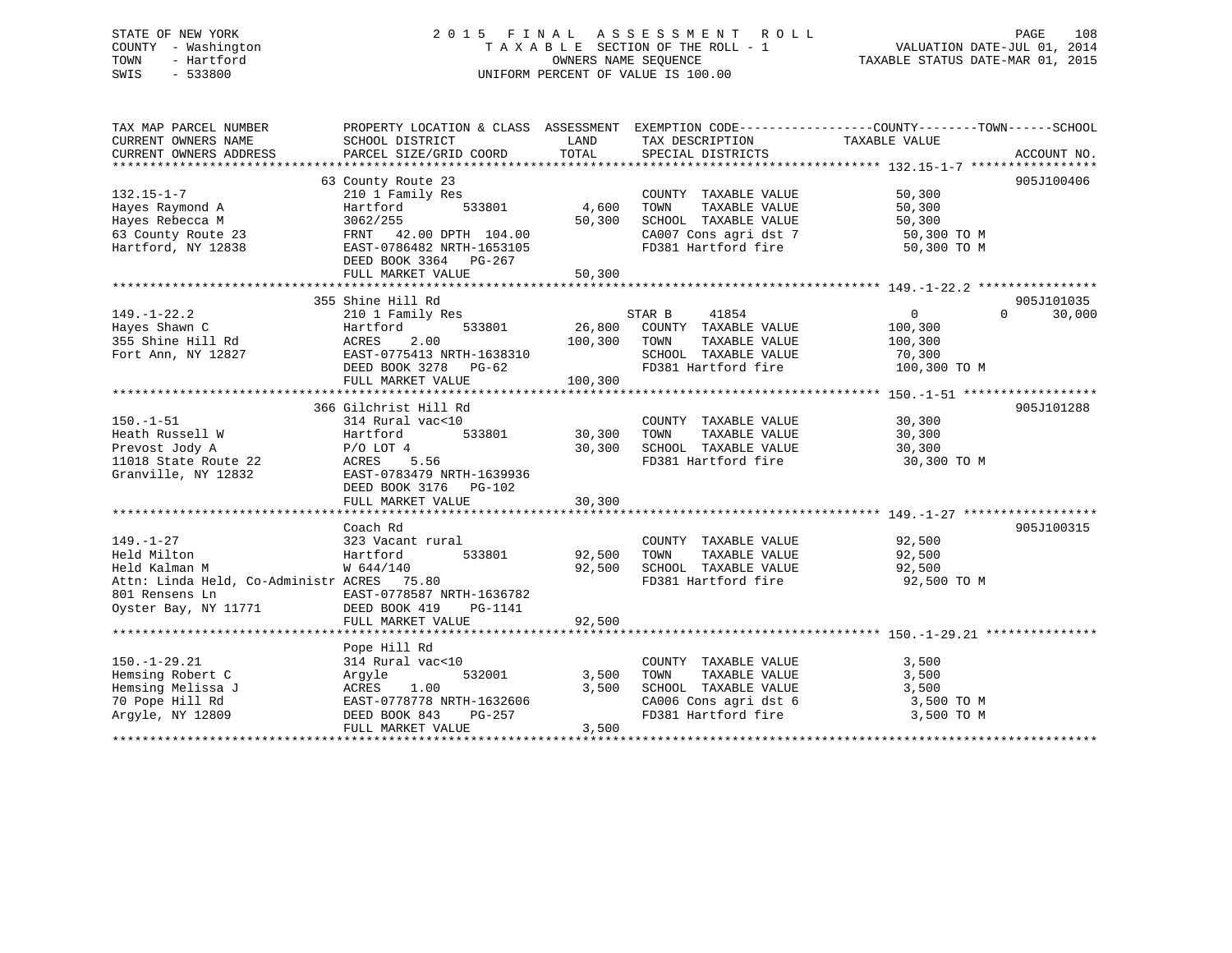## STATE OF NEW YORK 2 0 1 5 F I N A L A S S E S S M E N T R O L L PAGE 109 COUNTY - Washington T A X A B L E SECTION OF THE ROLL - 1 VALUATION DATE-JUL 01, 2014 TOWN - Hartford **TAXABLE STATUS DATE-MAR 01, 2015** OWNERS NAME SEQUENCE TAXABLE STATUS DATE-MAR 01, 2015 SWIS - 533800 UNIFORM PERCENT OF VALUE IS 100.00

| TAX MAP PARCEL NUMBER<br>CURRENT OWNERS NAME<br>CURRENT OWNERS ADDRESS | PROPERTY LOCATION & CLASS ASSESSMENT<br>SCHOOL DISTRICT<br>PARCEL SIZE/GRID COORD | LAND<br>TOTAL | TAX DESCRIPTION<br>SPECIAL DISTRICTS             | EXEMPTION CODE-----------------COUNTY-------TOWN------SCHOOL<br>TAXABLE VALUE | ACCOUNT NO. |
|------------------------------------------------------------------------|-----------------------------------------------------------------------------------|---------------|--------------------------------------------------|-------------------------------------------------------------------------------|-------------|
|                                                                        |                                                                                   |               |                                                  |                                                                               |             |
|                                                                        | 697 East Starbuck Ln                                                              |               |                                                  |                                                                               | 905J101193  |
| $113.-2-1.3$                                                           | 312 Vac w/imprv                                                                   |               | COUNTY TAXABLE VALUE                             | 13,000                                                                        |             |
| Henck Karl N                                                           | 532802<br>Fort Ann                                                                | 4,500         | TOWN<br>TAXABLE VALUE                            | 13,000                                                                        |             |
| 10 Charles St                                                          | $113.-1-1.3$                                                                      | 13,000        | SCHOOL TAXABLE VALUE                             | 13,000                                                                        |             |
| Quincy, MA 02169                                                       | FRNT 314.00 DPTH 130.00                                                           |               | CA007 Cons agri dst 7                            | 13,000 TO M                                                                   |             |
|                                                                        | EAST-0772963 NRTH-1669202                                                         |               | FD381 Hartford fire                              | 13,000 TO M                                                                   |             |
|                                                                        | DEED BOOK 560<br>PG-223                                                           |               |                                                  |                                                                               |             |
|                                                                        | FULL MARKET VALUE                                                                 | 13,000        |                                                  |                                                                               |             |
|                                                                        |                                                                                   |               |                                                  |                                                                               |             |
|                                                                        | 1490 Burch Rd                                                                     |               |                                                  |                                                                               | 905J100106  |
| $151 - 2 - 4.1$                                                        | 113 Cattle farm<br>533801                                                         |               | AG DIST<br>41720                                 | 43,815<br>43,815                                                              | 43,815      |
| Hensel Jeffrey<br>10 Duncan Dr                                         | Hartford<br>sub div 12357                                                         | 162,500       | 102,500 TEMP GRHSE 42120<br>COUNTY TAXABLE VALUE | 60,000<br>60,000<br>58,685                                                    | 60,000      |
| Troy, NY 12182                                                         | $151. - 1 - 4.1$                                                                  |               | TOWN<br>TAXABLE VALUE                            | 58,685                                                                        |             |
|                                                                        | ACRES 78.60                                                                       |               | SCHOOL TAXABLE VALUE                             | 58,685                                                                        |             |
| MAY BE SUBJECT TO PAYMENT                                              | EAST-0796508 NRTH-1637051                                                         |               | CA008 Cons agri dst 8                            | 58,685 TO M                                                                   |             |
| UNDER AGDIST LAW TIL 2019                                              | DEED BOOK 3431 PG-326                                                             |               | 103,815 EX                                       |                                                                               |             |
|                                                                        | FULL MARKET VALUE                                                                 |               | 162,500 FD381 Hartford fire                      | 102,500 TO M                                                                  |             |
|                                                                        |                                                                                   |               | 60,000 EX                                        |                                                                               |             |
|                                                                        |                                                                                   |               |                                                  |                                                                               |             |
|                                                                        | Big Burch Hill Rd                                                                 |               |                                                  |                                                                               | 905J101005  |
| $151 - 2 - 6$                                                          | 105 Vac farmland                                                                  |               | COUNTY TAXABLE VALUE                             | 2,300                                                                         |             |
| Hensel Jeffrey J                                                       | 533801<br>Hartford                                                                | 2,300         | TAXABLE VALUE<br>TOWN                            | 2,300                                                                         |             |
| 10 Duncan Dr                                                           | 507/531                                                                           | 2,300         | SCHOOL TAXABLE VALUE                             | 2,300                                                                         |             |
| Troy, NY 12182                                                         | $151. - 1 - 6$                                                                    |               | CA008 Cons agri dst 8                            | 2,300 TO M                                                                    |             |
|                                                                        | ACRES<br>4.60                                                                     |               | FD381 Hartford fire                              | 2,300 TO M                                                                    |             |
| MAY BE SUBJECT TO PAYMENT                                              | EAST-0796684 NRTH-1639403                                                         |               |                                                  |                                                                               |             |
| UNDER AGDIST LAW TIL 2019                                              | DEED BOOK 3400<br>PG-114                                                          |               |                                                  |                                                                               |             |
|                                                                        | FULL MARKET VALUE                                                                 | 2,300         |                                                  |                                                                               |             |
|                                                                        | 100 Swamp Ln                                                                      |               |                                                  |                                                                               | 905J101264  |
| $149. - 1 - 30.5$                                                      | 312 Vac w/imprv                                                                   |               | COUNTY TAXABLE VALUE                             | 24,600                                                                        |             |
| Hermance Theresa L                                                     | Hartford<br>533801                                                                | 24,500        | TAXABLE VALUE<br>TOWN                            | 24,600                                                                        |             |
| Pelkey Shawn M                                                         | LOT 5                                                                             | 24,600        | SCHOOL TAXABLE VALUE                             | 24,600                                                                        |             |
| PO Box 2678                                                            | ACRES<br>6.71                                                                     |               | CA006 Cons agri dst 6                            | 24,600 TO M                                                                   |             |
| Glens Falls, NY 12801                                                  | EAST-0775648 NRTH-1634764                                                         |               | FD381 Hartford fire                              | 24,600 TO M                                                                   |             |
|                                                                        | DEED BOOK 908<br><b>PG-90</b>                                                     |               |                                                  |                                                                               |             |
|                                                                        | FULL MARKET VALUE                                                                 | 24,600        |                                                  |                                                                               |             |
|                                                                        |                                                                                   |               |                                                  |                                                                               |             |
|                                                                        | 24 Old Town Way                                                                   |               |                                                  |                                                                               | 905J101230  |
| $150. - 1 - 34.3$                                                      | 210 1 Family Res                                                                  |               | COUNTY TAXABLE VALUE                             | 90,000                                                                        |             |
| Hernandez Rafael                                                       | 533801<br>Hartford                                                                | 42,400        | TAXABLE VALUE<br>TOWN                            | 90,000                                                                        |             |
| 24 Old Town Way                                                        | ACRES<br>6.10                                                                     | 90,000        | SCHOOL TAXABLE VALUE                             | 90,000                                                                        |             |
| Granville, NY 12832                                                    | EAST-0785779 NRTH-1634156                                                         |               | FD381 Hartford fire                              | 90,000 TO M                                                                   |             |
|                                                                        | DEED BOOK 915<br>$PG-205$                                                         |               |                                                  |                                                                               |             |
|                                                                        | FULL MARKET VALUE                                                                 | 90,000        |                                                  |                                                                               |             |
|                                                                        |                                                                                   |               |                                                  |                                                                               |             |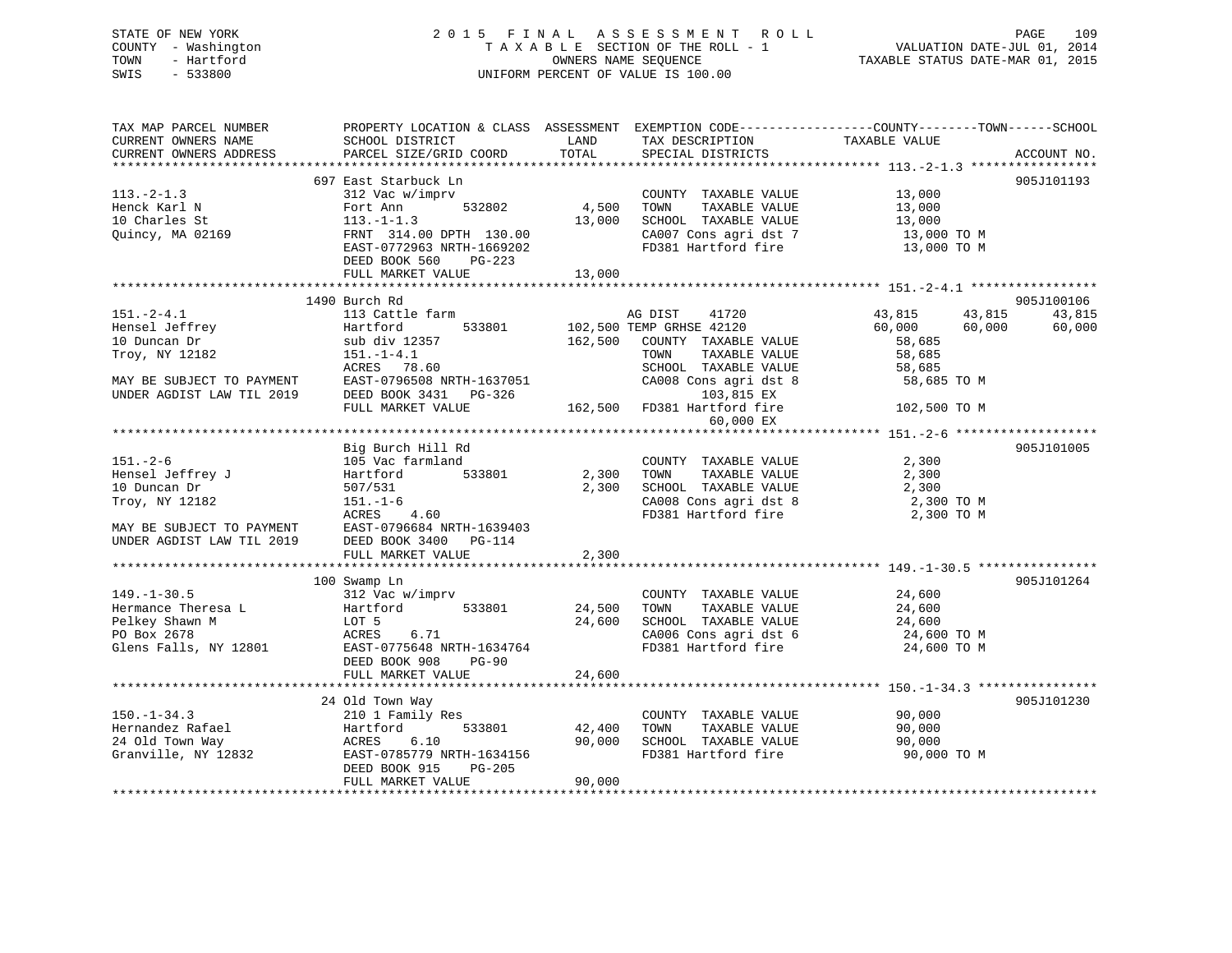## STATE OF NEW YORK 2 0 1 5 F I N A L A S S E S S M E N T R O L L PAGE 110 COUNTY - Washington T A X A B L E SECTION OF THE ROLL - 1 VALUATION DATE-JUL 01, 2014 TOWN - Hartford **TAXABLE STATUS DATE-MAR 01, 2015** OWNERS NAME SEQUENCE TAXABLE STATUS DATE-MAR 01, 2015 SWIS - 533800 UNIFORM PERCENT OF VALUE IS 100.00

| TAX MAP PARCEL NUMBER<br>CURRENT OWNERS NAME<br>CURRENT OWNERS ADDRESS                                                | PROPERTY LOCATION & CLASS ASSESSMENT<br>SCHOOL DISTRICT<br>PARCEL SIZE/GRID COORD                                                                 | LAND<br>TOTAL                | TAX DESCRIPTION<br>SPECIAL DISTRICTS                                                                                                      | EXEMPTION CODE-----------------COUNTY-------TOWN------SCHOOL<br>TAXABLE VALUE          | ACCOUNT NO.          |
|-----------------------------------------------------------------------------------------------------------------------|---------------------------------------------------------------------------------------------------------------------------------------------------|------------------------------|-------------------------------------------------------------------------------------------------------------------------------------------|----------------------------------------------------------------------------------------|----------------------|
| *************************                                                                                             |                                                                                                                                                   |                              |                                                                                                                                           |                                                                                        |                      |
| $121. -4 - 5.11$<br>Herringshaw Joshua M<br>1288 Baldwin Corners Rd<br>Fort Ann, NY 12827<br>PRIOR OWNER ON 3/01/2015 | Baldwin Corners Rd<br>314 Rural vac<10<br>Fort Ann<br>532802<br>LOT 2<br>$121.-1-5.11$<br>ACRES<br>1.83<br>EAST-0766391 NRTH-1661547              | 15,500<br>15,500             | COUNTY TAXABLE VALUE<br>TOWN<br>TAXABLE VALUE<br>SCHOOL TAXABLE VALUE<br>CA007 Cons agri dst 7<br>FD381 Hartford fire                     | 15,500<br>15,500<br>15,500<br>15,500 TO M<br>15,500 TO M                               |                      |
| Herringshaw Melton H                                                                                                  | DEED BOOK 3507<br>PG-186                                                                                                                          |                              |                                                                                                                                           |                                                                                        |                      |
|                                                                                                                       | FULL MARKET VALUE<br>********************                                                                                                         | 15,500                       |                                                                                                                                           |                                                                                        |                      |
| $121. -4 - 5.4$                                                                                                       | 1264 Baldwin Corners Rd<br>240 Rural res                                                                                                          |                              | STAR B<br>41854                                                                                                                           | $\overline{0}$<br>$\mathbf 0$                                                          | 905J101223<br>30,000 |
| Herringshaw Melton<br>Herringshaw Shonah<br>1264 Baldwin Corners Rd<br>Fort Ann, NY 12827                             | 532802<br>Fort Ann<br>BLA 867-285<br>$121. - 1 - 5.4$<br>ACRES 22.80<br>EAST-0765750 NRTH-1661126<br>DEED BOOK 867<br>PG-288<br>FULL MARKET VALUE | 41,700<br>207,100<br>207,100 | COUNTY TAXABLE VALUE<br>TAXABLE VALUE<br>TOWN<br>SCHOOL TAXABLE VALUE<br>CA007 Cons agri dst 7<br>FD381 Hartford fire                     | 207,100<br>207,100<br>177,100<br>207,100 TO M<br>207,100 TO M                          |                      |
|                                                                                                                       |                                                                                                                                                   |                              |                                                                                                                                           |                                                                                        |                      |
|                                                                                                                       | 1288 Baldwin Corners Rd                                                                                                                           |                              |                                                                                                                                           |                                                                                        |                      |
| $121. -4 - 5.10$<br>Herringshaw Melton H<br>Herringshaw Sharon<br>1288 Baldwin Corners Rd<br>Fort Ann, NY 12827       | 210 1 Family Res<br>532802<br>Fort Ann<br>LOT 1<br>$121. - 1 - 5.10$<br>ACRES<br>1.66<br>EAST-0766202 NRTH-1661496<br>DEED BOOK 942<br>PG-222     | 25,500<br>99,600             | 41834<br>STAR EN<br>COUNTY TAXABLE VALUE<br>TAXABLE VALUE<br>TOWN<br>SCHOOL TAXABLE VALUE<br>CA007 Cons agri dst 7<br>FD381 Hartford fire | $\overline{0}$<br>$\Omega$<br>99,600<br>99,600<br>34,300<br>99,600 то м<br>99,600 TO M | 65,300               |
|                                                                                                                       | FULL MARKET VALUE                                                                                                                                 | 99,600                       |                                                                                                                                           |                                                                                        |                      |
| $132.15 - 2 - 24.1$                                                                                                   | ********************<br>34 County Route 23<br>311 Res vac land                                                                                    |                              | COUNTY TAXABLE VALUE                                                                                                                      | ******************** 132.15-2-24.1<br>3,500                                            |                      |
| Hershel Lodge No. 508<br>ATT:David Townsend<br>11 Spring St<br>Hudson Falls, NY 12839                                 | 533801<br>Hartford<br>1711/343<br>58.00 DPTH 245.00<br>FRNT<br>EAST-0786425 NRTH-1652202<br>DEED BOOK 1871<br>PG-179<br>FULL MARKET VALUE         | 3,500<br>3,500<br>3,500      | TOWN<br>TAXABLE VALUE<br>SCHOOL TAXABLE VALUE<br>CA007 Cons agri dst 7<br>FD381 Hartford fire                                             | 3,500<br>3,500<br>3,500 TO M<br>3,500 TO M                                             |                      |
|                                                                                                                       |                                                                                                                                                   |                              |                                                                                                                                           |                                                                                        |                      |
| $141. - 1 - 43.2$<br>Heuser Jennifer<br>37 Morrison Ave Apt 3<br>Granville, NY 12832                                  | Rowe Hill Rd<br>314 Rural vac<10<br>Hartford<br>533801<br>2573/67<br>ACRES<br>2.57<br>EAST-0786190 NRTH-1648950<br>DEED BOOK 3435 PG-302          | 19,000<br>19,000             | COUNTY TAXABLE VALUE<br>TAXABLE VALUE<br>TOWN<br>SCHOOL TAXABLE VALUE<br>CA007 Cons agri dst 7<br>FD381 Hartford fire                     | 19,000<br>19,000<br>19,000<br>19,000 TO M<br>19,000 TO M                               |                      |
| *********************                                                                                                 | FULL MARKET VALUE                                                                                                                                 | 19,000                       |                                                                                                                                           |                                                                                        |                      |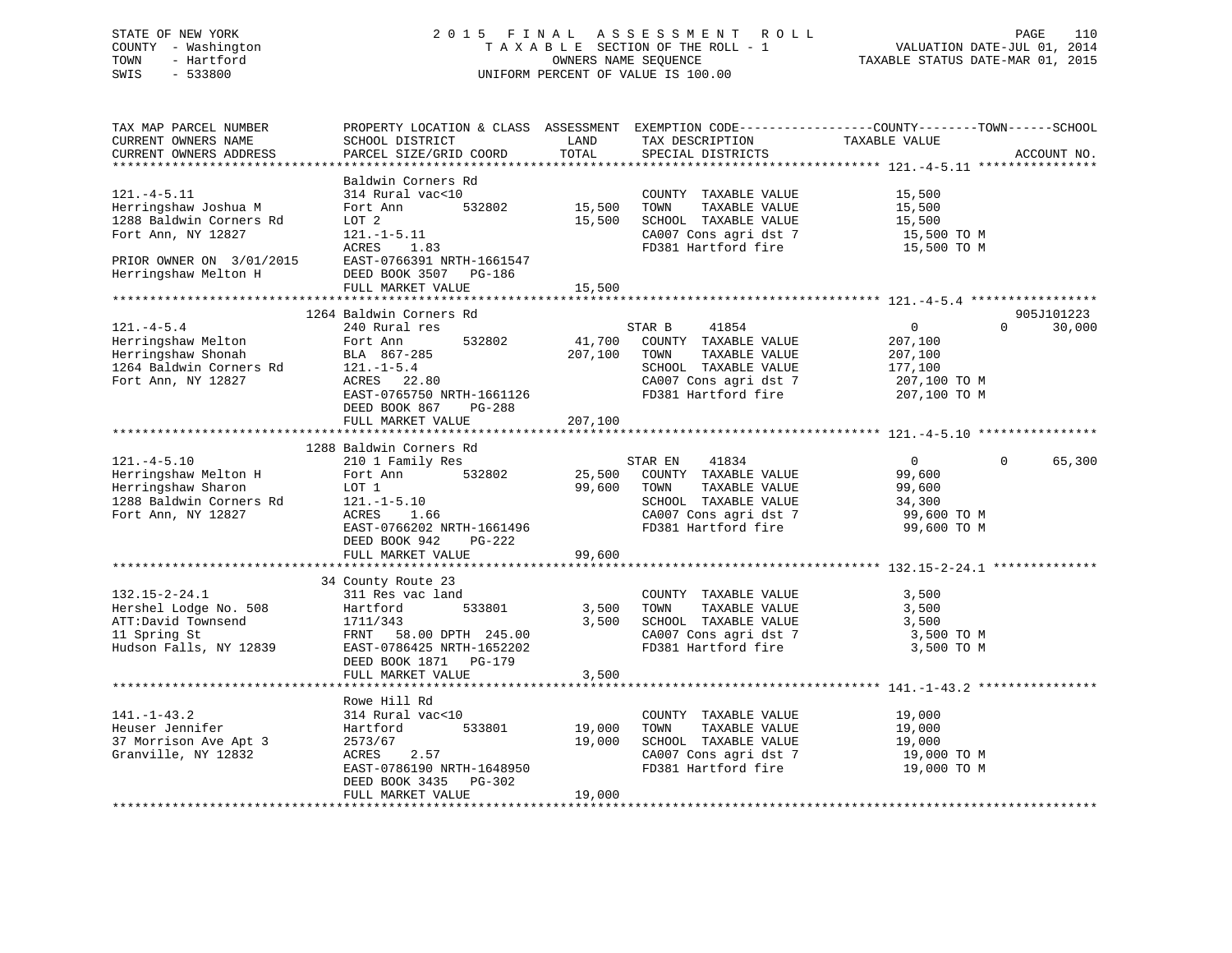## STATE OF NEW YORK 2 0 1 5 F I N A L A S S E S S M E N T R O L L PAGE 111 COUNTY - Washington T A X A B L E SECTION OF THE ROLL - 1 VALUATION DATE-JUL 01, 2014 TOWN - Hartford **TAXABLE STATUS DATE-MAR 01, 2015** OWNERS NAME SEQUENCE TAXABLE STATUS DATE-MAR 01, 2015 SWIS - 533800 UNIFORM PERCENT OF VALUE IS 100.00

| TAX MAP PARCEL NUMBER<br>CURRENT OWNERS NAME  | PROPERTY LOCATION & CLASS ASSESSMENT EXEMPTION CODE---------------COUNTY-------TOWN-----SCHOOL<br>SCHOOL DISTRICT | LAND          | TAX DESCRIPTION                                                                                                                                                                                                | TAXABLE VALUE    |                |             |
|-----------------------------------------------|-------------------------------------------------------------------------------------------------------------------|---------------|----------------------------------------------------------------------------------------------------------------------------------------------------------------------------------------------------------------|------------------|----------------|-------------|
| CURRENT OWNERS ADDRESS                        | PARCEL SIZE/GRID COORD                                                                                            | TOTAL         | SPECIAL DISTRICTS                                                                                                                                                                                              |                  |                | ACCOUNT NO. |
|                                               | 8422 State Route 40                                                                                               |               |                                                                                                                                                                                                                |                  |                | 905J100285  |
| $123. - 1 - 12$                               | State Route 40<br>230 3 Family Res<br>Hartford 533801 115,900 STAR B                                              |               | AG DIST 41720                                                                                                                                                                                                  | 11,667           | 11,667         | 11,667      |
| Hicks Davis A                                 |                                                                                                                   |               | 41854                                                                                                                                                                                                          | $\Omega$         | $\sim$ 0       | 30,000      |
| PO Box 90                                     | ACRES 137.10                                                                                                      |               | 267,100 FOR 480A 47460                                                                                                                                                                                         | 58,880           | 58,880         | 58,880      |
| Granville, NY 12832                           | EAST-0792537 NRTH-1656882                                                                                         |               | COUNTY TAXABLE VALUE                                                                                                                                                                                           | 196,553          |                |             |
|                                               | DEED BOOK 605<br>PG-181                                                                                           |               | TOWN<br>TAXABLE VALUE                                                                                                                                                                                          | 196,553          |                |             |
| MAY BE SUBJECT TO PAYMENT                     | FULL MARKET VALUE                                                                                                 |               | 267,100 SCHOOL TAXABLE VALUE 166,553                                                                                                                                                                           |                  |                |             |
| UNDER RPTL480A UNTIL 2024                     |                                                                                                                   |               | CA007 Cons agri dst 7 255,433 TO M                                                                                                                                                                             |                  |                |             |
|                                               |                                                                                                                   |               | 11,667 EX                                                                                                                                                                                                      |                  |                |             |
|                                               |                                                                                                                   |               | FD381 Hartford fire                                                                                                                                                                                            | 267,100 TO M     |                |             |
|                                               |                                                                                                                   |               |                                                                                                                                                                                                                |                  |                |             |
|                                               | State Route 40                                                                                                    |               |                                                                                                                                                                                                                |                  |                |             |
| $123. - 1 - 12.4$                             | 323 Vacant rural                                                                                                  |               | COUNTY TAXABLE VALUE                                                                                                                                                                                           | 32,300           |                |             |
| Hicks Davis A                                 | Hartford                                                                                                          | 533801 32,300 | TAXABLE VALUE<br>TOWN                                                                                                                                                                                          | 32,300           |                |             |
| PO Box 90                                     | ACRES 30.70                                                                                                       |               | 32,300 SCHOOL TAXABLE VALUE                                                                                                                                                                                    | 32,300           |                |             |
| Granville, NY 12832 EAST-0791418 NRTH-1660003 |                                                                                                                   |               | CA007 Cons agri dst 7 32,300 TO M                                                                                                                                                                              |                  |                |             |
|                                               | DEED BOOK 3083 PG-255                                                                                             |               | FD381 Hartford fire                                                                                                                                                                                            | 32,300 TO M      |                |             |
|                                               | FULL MARKET VALUE                                                                                                 | 32,300        |                                                                                                                                                                                                                |                  |                |             |
|                                               | LOT 50 Provincial Pat                                                                                             |               |                                                                                                                                                                                                                |                  |                | 905J101033  |
| $132 - 2 - 2.2$                               | 323 Vacant rural                                                                                                  |               | FOR 480A 47460                                                                                                                                                                                                 | 18,200           | 18,200         | 18,200      |
| Hicks Davis A                                 | Hartford                                                                                                          |               | 533801 22,800 COUNTY TAXABLE VALUE                                                                                                                                                                             | 4,600            |                |             |
| PO Box 90                                     | ACRES 35.00                                                                                                       | 22,800        | TOWN                                                                                                                                                                                                           | 4,600            |                |             |
| Granville, NY 12832                           | EAST-0791611 NRTH-1655863                                                                                         |               | TOWN      TAXABLE  VALUE<br>SCHOOL    TAXABLE  VALUE                                                                                                                                                           | 4,600            |                |             |
|                                               | DEED BOOK 875<br>PG-201                                                                                           |               | FD381 Hartford fire                                                                                                                                                                                            | 22,800 TO M      |                |             |
| MAY BE SUBJECT TO PAYMENT                     | FULL MARKET VALUE                                                                                                 | 22,800        |                                                                                                                                                                                                                |                  |                |             |
| UNDER RPTL480A UNTIL 2024                     |                                                                                                                   |               |                                                                                                                                                                                                                |                  |                |             |
|                                               |                                                                                                                   |               |                                                                                                                                                                                                                |                  |                |             |
|                                               | 1 East St                                                                                                         |               |                                                                                                                                                                                                                |                  |                | 905J100327  |
| $132.15 - 2 - 27$                             | 210 1 Family Res                                                                                                  |               | AGED-ALL 41800                                                                                                                                                                                                 | 31,900           | 31,900         | 31,900      |
|                                               |                                                                                                                   |               | 533801 9,700 STAR EN 41834                                                                                                                                                                                     | $\overline{0}$   | $\overline{0}$ | 31,900      |
|                                               |                                                                                                                   |               |                                                                                                                                                                                                                | 31,900           |                |             |
|                                               |                                                                                                                   |               | TAXABLE VALUE                                                                                                                                                                                                  | 31,900           |                |             |
| Hartford, NY 12838                            | DEED BOOK 512<br>PG-135                                                                                           |               | $\begin{tabular}{lllllllll} \multicolumn{2}{c}{\texttt{SCHOOL}} & \texttt{TAXABLE VALUE} & & & & 0 \\ \multicolumn{2}{c}{\texttt{63,800}} & \texttt{CAO07 Cons agri dst 7} & & & 63,800 TO M \\ \end{tabular}$ |                  |                |             |
|                                               | FULL MARKET VALUE                                                                                                 |               |                                                                                                                                                                                                                |                  |                |             |
|                                               |                                                                                                                   |               | FD381 Hartford fire                                                                                                                                                                                            | 63,800 TO M      |                |             |
|                                               | Blood St                                                                                                          |               |                                                                                                                                                                                                                |                  |                |             |
| $132. -4 - 8.5$                               | 322 Rural vac>10                                                                                                  |               |                                                                                                                                                                                                                |                  |                |             |
|                                               |                                                                                                                   |               | COUNTY TAXABLE VALUE 19,800<br>TOWN                                                                                                                                                                            |                  |                |             |
|                                               | 533801 19,800<br>Hartford<br>ACRES 11.45                                                                          | 19,800        | TAXABLE VALUE<br>SCHOOL TAXABLE VALUE                                                                                                                                                                          | 19,800<br>19,800 |                |             |
|                                               | EAST-0794731 NRTH-1652318                                                                                         |               | FD381 Hartford fire                                                                                                                                                                                            | 19,800 TO M      |                |             |
|                                               | DEED BOOK 3105 PG-6                                                                                               |               |                                                                                                                                                                                                                |                  |                |             |
|                                               | FULL MARKET VALUE                                                                                                 | 19,800        |                                                                                                                                                                                                                |                  |                |             |
|                                               |                                                                                                                   |               |                                                                                                                                                                                                                |                  |                |             |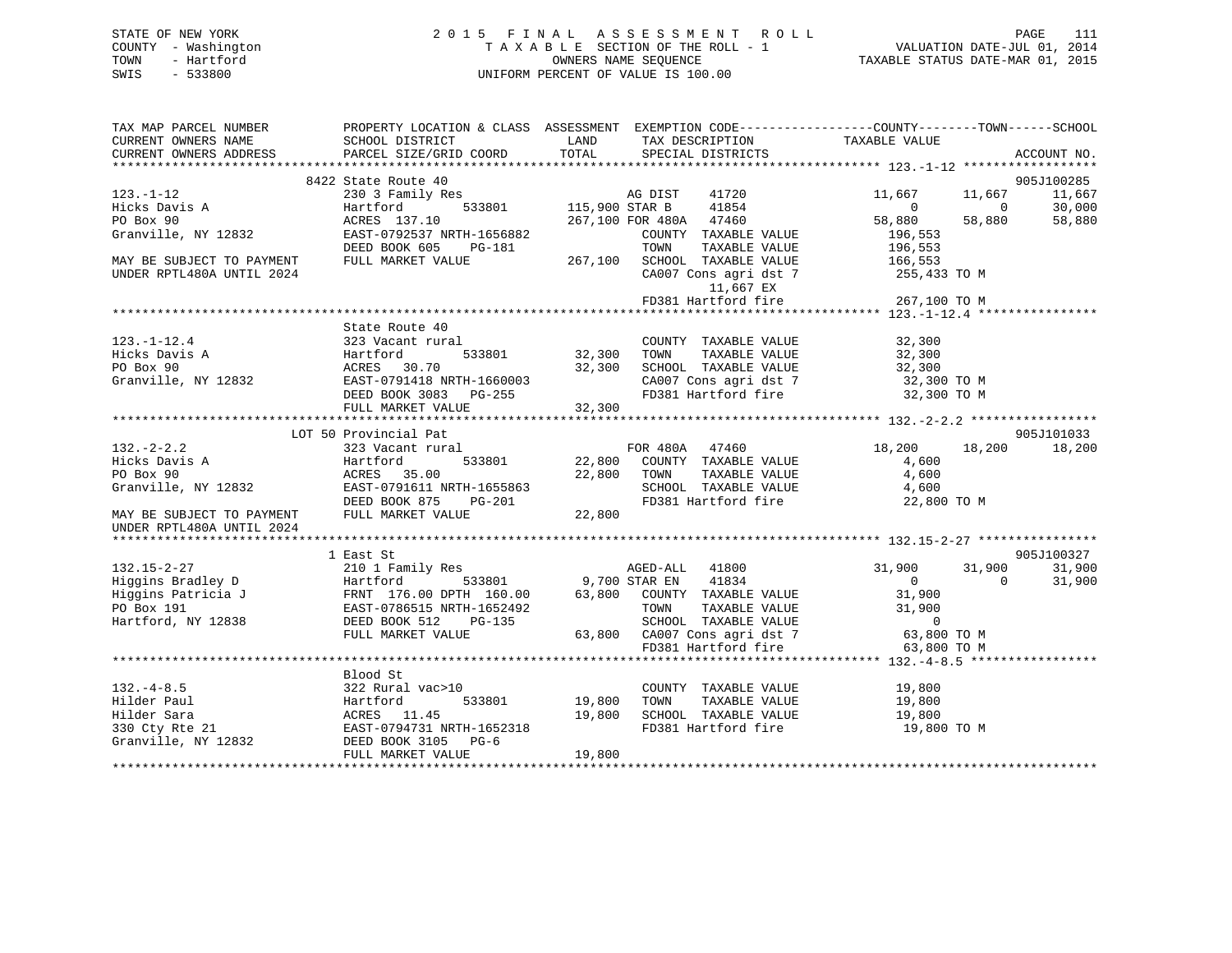# STATE OF NEW YORK 2015 FINAL ASSESSMENT ROLL PAGE 112 COUNTY - Washington  $T A X A B L E$  SECTION OF THE ROLL - 1<br>TOWN - Hartford SWIS - 533800 UNIFORM PERCENT OF VALUE IS 100.00

VALUATION DATE-JUL  $01$ , 2014

TAXABLE STATUS DATE-MAR 01, 2015

| TAX MAP PARCEL NUMBER<br>CURRENT OWNERS NAME<br>CURRENT OWNERS ADDRESS                                                                  | PROPERTY LOCATION & CLASS ASSESSMENT EXEMPTION CODE---------------COUNTY-------TOWN-----SCHOOL<br>SCHOOL DISTRICT<br>PARCEL SIZE/GRID COORD                   | LAND<br>TOTAL                | TAX DESCRIPTION<br>SPECIAL DISTRICTS                                                                                                                      | TAXABLE VALUE                                                                                  |          | ACCOUNT NO.                            |
|-----------------------------------------------------------------------------------------------------------------------------------------|---------------------------------------------------------------------------------------------------------------------------------------------------------------|------------------------------|-----------------------------------------------------------------------------------------------------------------------------------------------------------|------------------------------------------------------------------------------------------------|----------|----------------------------------------|
|                                                                                                                                         |                                                                                                                                                               |                              |                                                                                                                                                           |                                                                                                |          |                                        |
| $132.15 - 1 - 5$<br>Hilder Raymond E<br>Hilder Patricia Ann<br>PO Box 2<br>Hartford, NY 12838                                           | 77 County Route 23<br>210 1 Family Res<br>Hartford<br>533801<br>3.20<br>ACRES<br>EAST-0786397 NRTH-1653419<br>DEED BOOK 903<br>PG-137<br>FULL MARKET VALUE    | 31,400 STAR EN<br>99,300     | VET WAR CT 41121<br>41834<br>COUNTY TAXABLE VALUE<br>TOWN<br>TAXABLE VALUE<br>SCHOOL TAXABLE VALUE<br>99,300 CA007 Cons agri dst 7<br>FD381 Hartford fire | 14,895<br>14,895<br>$\overline{0}$<br>84,405<br>84,405<br>34,000<br>99,300 TO M<br>99,300 TO M | $\Omega$ | 905J100084<br>$\overline{0}$<br>65,300 |
|                                                                                                                                         |                                                                                                                                                               |                              |                                                                                                                                                           |                                                                                                |          |                                        |
| $141. - 3 - 6$<br>Hinchliffe James T<br>29 Gilchrist Hill Ext<br>Hartford, NY 12838                                                     | 29 Gilchrist Hill Ext<br>210 1 Family Res<br>533801<br>Hartford<br>2.54<br>ACRES<br>EAST-0784330 NRTH-1643789<br>DEED BOOK 444<br>PG-292<br>FULL MARKET VALUE | 30,000<br>93,800<br>93,800   | 41834<br>STAR EN<br>COUNTY TAXABLE VALUE<br>TOWN<br>TAXABLE VALUE<br>SCHOOL TAXABLE VALUE<br>FD381 Hartford fire                                          | $\overline{0}$<br>93,800<br>93,800<br>28,500<br>93,800 TO M                                    | $\Omega$ | 905J100321<br>65,300                   |
|                                                                                                                                         | **************************                                                                                                                                    |                              |                                                                                                                                                           |                                                                                                |          |                                        |
| $141. - 1 - 70.5$<br>Hitchcock Lisa K<br>12 Dick Hill Rd<br>Granville, NY 12832                                                         | 12 Dick Hill Rd<br>210 1 Family Res<br>533801<br>Hartford<br>ACRES<br>2.96<br>EAST-0786987 NRTH-1647504<br>DEED BOOK 2858 PG-106                              | 31,600<br>102,900            | STAR B<br>41854<br>COUNTY TAXABLE VALUE<br>TAXABLE VALUE<br>TOWN<br>SCHOOL TAXABLE VALUE<br>CA007 Cons agri dst 7                                         | $\overline{0}$<br>102,900<br>102,900<br>72,900<br>102,900 TO M                                 | $\Omega$ | 30,000                                 |
|                                                                                                                                         | FULL MARKET VALUE                                                                                                                                             |                              | 102,900 FD381 Hartford fire                                                                                                                               | 102,900 TO M                                                                                   |          |                                        |
|                                                                                                                                         |                                                                                                                                                               |                              |                                                                                                                                                           |                                                                                                |          |                                        |
| $122. - 1 - 52$<br>Hoag Rolland G<br>C/O Compassionate Funeral Care ACRES<br>402 Maple Ave<br>Saratoga Springs, NY 12866 DEED BOOK 2631 | 51 Cedar Ridge Way<br>314 Rural vac<10<br>Hartford<br>533801<br>5.00<br>EAST-0769304 NRTH-1658822<br>PG-100<br>FULL MARKET VALUE                              | 15,600<br>15,600<br>15,600   | COUNTY TAXABLE VALUE<br>TAXABLE VALUE<br>TOWN<br>SCHOOL TAXABLE VALUE<br>CA007 Cons agri dst 7<br>FD381 Hartford fire                                     | 15,600<br>15,600<br>15,600<br>15,600 TO M<br>15,600 TO M                                       |          | 905J101068                             |
|                                                                                                                                         |                                                                                                                                                               |                              |                                                                                                                                                           |                                                                                                |          |                                        |
| $141. - 3 - 38.1$<br>Hoaque John J<br>Hoague Rebecca Sue<br>54 Marlboro Country Rd<br>Hartford, NY 12838                                | 54 Marlboro Country Rd<br>210 1 Family Res<br>533801<br>Hartford<br>7.70<br>ACRES<br>EAST-0786630 NRTH-1642558<br>DEED BOOK 538<br><b>PG-70</b>               | 48,500<br>146,300            | 41854<br>STAR B<br>COUNTY TAXABLE VALUE<br>TOWN<br>TAXABLE VALUE<br>SCHOOL TAXABLE VALUE<br>FD381 Hartford fire                                           | $\overline{0}$<br>146,300<br>146,300<br>116,300<br>146,300 TO M                                | $\Omega$ | 905J100434<br>30,000                   |
|                                                                                                                                         | FULL MARKET VALUE                                                                                                                                             | 146,300                      |                                                                                                                                                           |                                                                                                |          |                                        |
| $142. - 1 - 22$<br>Hoard Raymond K<br>Hoard Kelly J<br>380 Truthville Rd<br>Granville, NY 12832                                         | 176 Blood St<br>240 Rural res<br>533801<br>Hartford<br>ACRES 47.70<br>EAST-0793583 NRTH-1644989<br>DEED BOOK 3098<br>$PG-24$<br>FULL MARKET VALUE             | 53,400<br>113,600<br>113,600 | COUNTY TAXABLE VALUE<br>TOWN<br>TAXABLE VALUE<br>SCHOOL TAXABLE VALUE<br>FD381 Hartford fire                                                              | 113,600<br>113,600<br>113,600<br>113,600 TO M                                                  |          | 905J100652                             |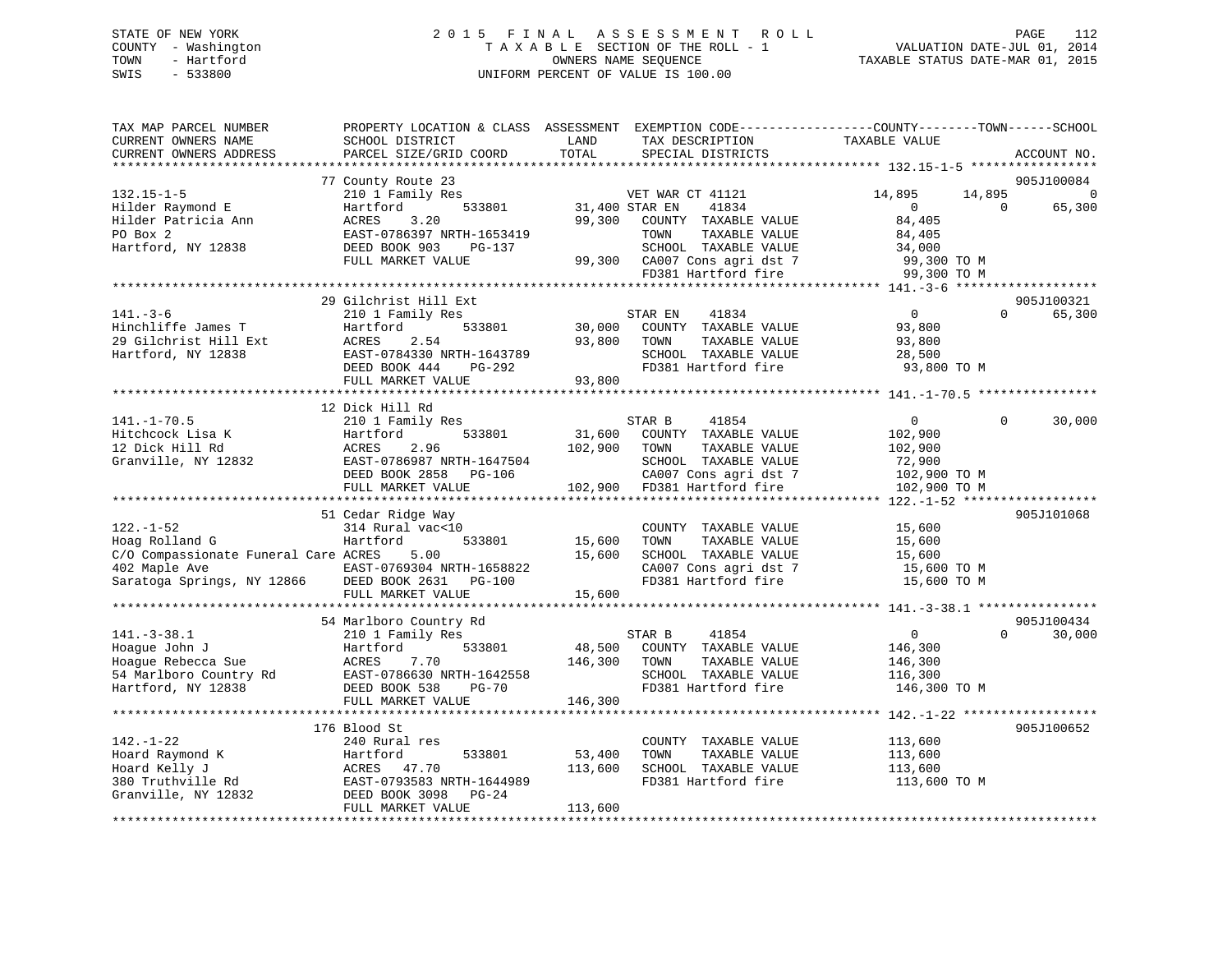## STATE OF NEW YORK 2 0 1 5 F I N A L A S S E S S M E N T R O L L PAGE 113 COUNTY - Washington T A X A B L E SECTION OF THE ROLL - 1 VALUATION DATE-JUL 01, 2014 TOWN - Hartford **TAXABLE STATUS DATE-MAR 01, 2015** OWNERS NAME SEQUENCE TAXABLE STATUS DATE-MAR 01, 2015 SWIS - 533800 UNIFORM PERCENT OF VALUE IS 100.00

| TAX MAP PARCEL NUMBER                                             | PROPERTY LOCATION & CLASS ASSESSMENT EXEMPTION CODE---------------COUNTY-------TOWN-----SCHOOL                                                                                                       |                                   |                                                                                                                                            |                  |                |                          |
|-------------------------------------------------------------------|------------------------------------------------------------------------------------------------------------------------------------------------------------------------------------------------------|-----------------------------------|--------------------------------------------------------------------------------------------------------------------------------------------|------------------|----------------|--------------------------|
| CURRENT OWNERS NAME                                               | SCHOOL DISTRICT                                                                                                                                                                                      | LAND                              |                                                                                                                                            |                  |                |                          |
| CURRENT OWNERS ADDRESS                                            | PARCEL SIZE/GRID COORD                                                                                                                                                                               | TOTAL                             | TAX DESCRIPTION TAXABLE VALUE SPECIAL DISTRICTS                                                                                            |                  |                | ACCOUNT NO.              |
|                                                                   |                                                                                                                                                                                                      |                                   |                                                                                                                                            |                  |                |                          |
|                                                                   |                                                                                                                                                                                                      |                                   |                                                                                                                                            |                  |                |                          |
|                                                                   | 4377 State Route 149                                                                                                                                                                                 | AG DIST<br>3801 107,600 STAR EN   |                                                                                                                                            |                  |                |                          |
| $131. - 1 - 5.5$                                                  | 241 Rural res&ag<br>533801                                                                                                                                                                           |                                   | 41720                                                                                                                                      | 54,818           | 54,818         | 54,818                   |
| ----<br>Hodge Philip W<br>Hodge Carolyn C<br>4377 State Route 149 | Hartford                                                                                                                                                                                             |                                   | 41834                                                                                                                                      | $\overline{0}$   | $\overline{0}$ | 65,300                   |
|                                                                   | ACRES 67.90                                                                                                                                                                                          |                                   | 383,100 COUNTY TAXABLE VALUE                                                                                                               | 328,282          |                |                          |
|                                                                   | EAST-0778460 NRTH-1652178                                                                                                                                                                            |                                   | TOWN<br>TAXABLE VALUE                                                                                                                      | 328,282          |                |                          |
| Fort Ann, NY 12827                                                | DEED BOOK 956<br>PG-289                                                                                                                                                                              |                                   | SCHOOL TAXABLE VALUE 262,982                                                                                                               |                  |                |                          |
|                                                                   | FULL MARKET VALUE                                                                                                                                                                                    |                                   | 383,100 CA007 Cons agri dst 7                                                                                                              | 328,282 TO M     |                |                          |
| MAY BE SUBJECT TO PAYMENT                                         |                                                                                                                                                                                                      |                                   | 54,818 EX                                                                                                                                  |                  |                |                          |
| UNDER AGDIST LAW TIL 2019                                         |                                                                                                                                                                                                      |                                   | FD381 Hartford fire                                                                                                                        | 383,100 TO M     |                |                          |
|                                                                   |                                                                                                                                                                                                      |                                   |                                                                                                                                            |                  |                |                          |
|                                                                   | 86 Wright Rd                                                                                                                                                                                         |                                   |                                                                                                                                            |                  |                | 905J100323               |
| $132. - 1 - 2$                                                    | 210 1 Family Res 69. 200 1 Family Res 69. 200 1 Family Res 69. 210 1 Family Res 69. 210 1 Family Res 69. 215 1                                                                                       |                                   |                                                                                                                                            |                  |                | $\overline{\phantom{0}}$ |
|                                                                   |                                                                                                                                                                                                      |                                   | 533801 23,800 VET DIS CT 41141                                                                                                             | 71,650<br>71,650 |                | $\overline{0}$           |
|                                                                   | Hoffer Rodney K LE<br>Hoffer Joanne K LE<br>Hoffer Joanne K LE<br>23 East St<br>23 East St<br>Hartford, NY 12838<br>23 EAST-0785029 NRTH-1655130<br>DEED BOOK 3058 PG-112<br>FILITE MOOK 3058 PG-112 | 143,300 STAR EN                   | 41834                                                                                                                                      | $\overline{0}$   | $\overline{0}$ | 65,300                   |
|                                                                   |                                                                                                                                                                                                      |                                   | COUNTY TAXABLE VALUE 35,825                                                                                                                |                  |                |                          |
|                                                                   |                                                                                                                                                                                                      |                                   |                                                                                                                                            |                  |                |                          |
|                                                                   | FULL MARKET VALUE                                                                                                                                                                                    |                                   | TOWN TAXABLE VALUE 35,825<br>143,300 SCHOOL TAXABLE VALUE 78,000<br>CA007 Cons agri dst 7 143,300 TO M<br>FD381 Hartford fire 143,300 TO M |                  |                |                          |
|                                                                   |                                                                                                                                                                                                      |                                   |                                                                                                                                            |                  |                |                          |
|                                                                   |                                                                                                                                                                                                      |                                   |                                                                                                                                            |                  |                |                          |
|                                                                   |                                                                                                                                                                                                      |                                   |                                                                                                                                            |                  |                |                          |
|                                                                   | 8922 State Route 40                                                                                                                                                                                  |                                   |                                                                                                                                            |                  |                | 905J101305               |
|                                                                   |                                                                                                                                                                                                      |                                   | COUNTY TAXABLE VALUE                                                                                                                       |                  |                |                          |
|                                                                   |                                                                                                                                                                                                      |                                   |                                                                                                                                            | 38,000           |                |                          |
|                                                                   | 533801                                                                                                                                                                                               | 38,000                            | TAXABLE VALUE                                                                                                                              |                  |                |                          |
|                                                                   |                                                                                                                                                                                                      | 38,000                            |                                                                                                                                            |                  |                |                          |
|                                                                   |                                                                                                                                                                                                      |                                   | CA007 Cons agri dst 7 38,000 TO M<br>FD381 Hartford fire 38,000 TO M                                                                       |                  |                |                          |
|                                                                   |                                                                                                                                                                                                      |                                   |                                                                                                                                            | 38,000 TO M      |                |                          |
|                                                                   | FULL MARKET VALUE                                                                                                                                                                                    | 38,000                            |                                                                                                                                            |                  |                |                          |
|                                                                   |                                                                                                                                                                                                      |                                   |                                                                                                                                            |                  |                |                          |
|                                                                   | 5526 County Route 30                                                                                                                                                                                 |                                   |                                                                                                                                            |                  |                |                          |
| $150. - 1 - 5.1$                                                  | 210 1 Family Res                                                                                                                                                                                     |                                   | COUNTY TAXABLE VALUE                                                                                                                       | 48,200           |                |                          |
|                                                                   |                                                                                                                                                                                                      |                                   | TAXABLE VALUE<br>TOWN                                                                                                                      | 48,200           |                |                          |
|                                                                   | Holcomb Peter Jr<br>Holcomb Peter Jr<br>C/O Cindy Hayes<br>679 Lily Pond Rd<br>Granville, NY 12832<br>FRNT 180.00 DPTH 147.00 48,200<br>EAST-0752590 NRTH-1216510<br>DEED BOOK 3265 PG-109           |                                   | SCHOOL TAXABLE VALUE 48,200<br>CA008 Cons agri dst 8 48,200 TO M<br>FD381 Hartford fire 48,200 TO M                                        |                  |                |                          |
|                                                                   |                                                                                                                                                                                                      |                                   |                                                                                                                                            |                  |                |                          |
|                                                                   |                                                                                                                                                                                                      |                                   |                                                                                                                                            |                  |                |                          |
|                                                                   |                                                                                                                                                                                                      |                                   |                                                                                                                                            |                  |                |                          |
|                                                                   |                                                                                                                                                                                                      |                                   |                                                                                                                                            |                  |                |                          |
|                                                                   | 3459 State Route 196                                                                                                                                                                                 |                                   |                                                                                                                                            |                  |                | 905J100677               |
| $140. - 1 - 48$                                                   | 270 Mfg housing                                                                                                                                                                                      |                                   | STAR B<br>41854                                                                                                                            | $\overline{0}$   | $\Omega$       | 30,000                   |
| Holcomb Wanda                                                     | Hartford                                                                                                                                                                                             |                                   | COUNTY TAXABLE VALUE                                                                                                                       | 30,900           |                |                          |
| 3459 State Route 196                                              | FRNT 125.00 DPTH 144.00                                                                                                                                                                              | 533801 15,200<br>TH 144.00 30,900 |                                                                                                                                            | 30,900           |                |                          |
| Fort Ann, NY 12827                                                | EAST-0769960 NRTH-1643719                                                                                                                                                                            |                                   |                                                                                                                                            | 900              |                |                          |
|                                                                   | DEED BOOK 2692<br>$PG-20$                                                                                                                                                                            |                                   | TOWN TAXABLE VALUE<br>SCHOOL TAXABLE VALUE<br>FD381 Hartford fire                                                                          | 30,900 TO M      |                |                          |
|                                                                   | FULL MARKET VALUE                                                                                                                                                                                    | 30,900                            |                                                                                                                                            |                  |                |                          |
|                                                                   |                                                                                                                                                                                                      |                                   |                                                                                                                                            |                  |                |                          |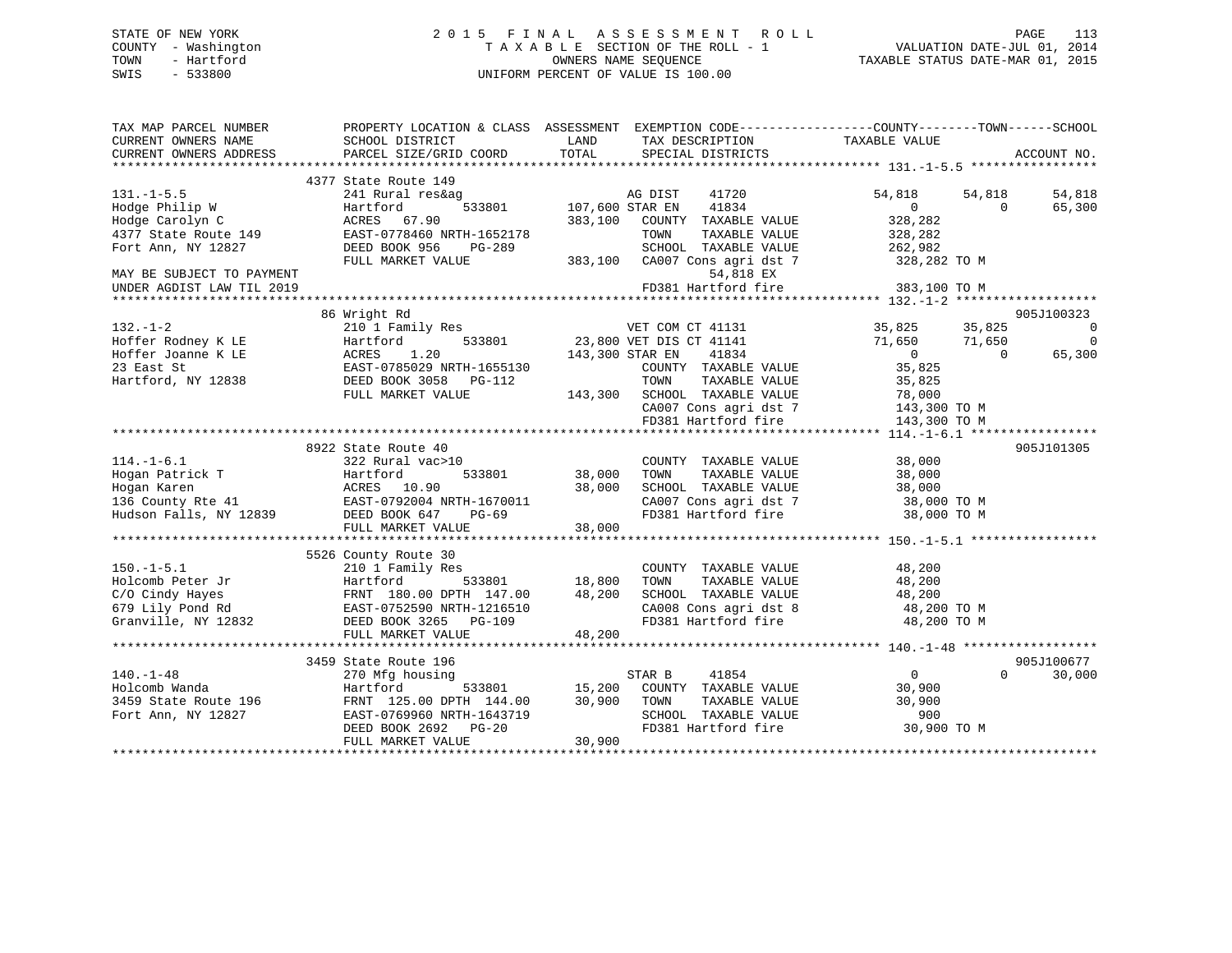## STATE OF NEW YORK 2 0 1 5 F I N A L A S S E S S M E N T R O L L PAGE 114 COUNTY - Washington T A X A B L E SECTION OF THE ROLL - 1 VALUATION DATE-JUL 01, 2014 TOWN - Hartford **TAXABLE STATUS DATE-MAR 01, 2015** OWNERS NAME SEQUENCE TAXABLE STATUS DATE-MAR 01, 2015 SWIS - 533800 UNIFORM PERCENT OF VALUE IS 100.00

| TAX MAP PARCEL NUMBER<br>CURRENT OWNERS NAME<br>CURRENT OWNERS ADDRESS                                                                          | PROPERTY LOCATION & CLASS ASSESSMENT<br>SCHOOL DISTRICT<br>PARCEL SIZE/GRID COORD                                                                   | LAND<br>TOTAL                 | EXEMPTION CODE-----------------COUNTY-------TOWN------SCHOOL<br>TAX DESCRIPTION<br>SPECIAL DISTRICTS                                                                                                                                   | TAXABLE VALUE                                                                                                                                                 | ACCOUNT NO.                                               |
|-------------------------------------------------------------------------------------------------------------------------------------------------|-----------------------------------------------------------------------------------------------------------------------------------------------------|-------------------------------|----------------------------------------------------------------------------------------------------------------------------------------------------------------------------------------------------------------------------------------|---------------------------------------------------------------------------------------------------------------------------------------------------------------|-----------------------------------------------------------|
| $142. - 1 - 2.1$<br>Hollister Miles<br>Cleaver Mary<br>248 Sackett St<br>Brooklyn, NY 11231                                                     | 170 Dick Hill Rd<br>210 1 Family Res<br>Hartford<br>533801<br>596/94<br>ACRES<br>1.10<br>EAST-0790026 NRTH-1649881<br>DEED BOOK 3170<br>PG-217      | 24,500<br>154,100             | COUNTY TAXABLE VALUE<br>TOWN<br>TAXABLE VALUE<br>SCHOOL TAXABLE VALUE<br>CA007 Cons agri dst 7<br>FD381 Hartford fire                                                                                                                  | 154,100<br>154,100<br>154,100<br>154,100 TO M<br>154,100 TO M                                                                                                 | 905J101393                                                |
|                                                                                                                                                 | FULL MARKET VALUE                                                                                                                                   | 154,100                       |                                                                                                                                                                                                                                        |                                                                                                                                                               |                                                           |
| $142. - 1 - 1.2$<br>Hollister Miles A<br>Cleaver Mary R<br>248 Sackett St<br>Brooklyn, NY 11231                                                 | 166 Dick Hill Rd<br>311 Res vac land<br>Hartford<br>533801<br>FRNT 273.00 DPTH 80.00<br>EAST-0789653 NRTH-1649452<br>DEED BOOK 3223 PG-214          | 500<br>500                    | COUNTY TAXABLE VALUE<br>TOWN<br>TAXABLE VALUE<br>SCHOOL TAXABLE VALUE<br>CA007 Cons agri dst 7<br>FD381 Hartford fire                                                                                                                  | 500<br>500<br>500<br>500 TO M<br>500 TO M                                                                                                                     |                                                           |
|                                                                                                                                                 | FULL MARKET VALUE<br>**********************                                                                                                         | 500                           |                                                                                                                                                                                                                                        | ************* 142.-1-2.2 **                                                                                                                                   |                                                           |
| $142. - 1 - 2.2$<br>Hollister Miles A<br>Cleaver Mary R<br>248 Sackett St<br>Brooklyn, NY 11231                                                 | Dick Hill Rd<br>120 Field crops<br>Hartford<br>533801<br>ACRES 195.20<br>EAST-0790734 NRTH-1649049<br>DEED BOOK 3223<br>PG-213<br>FULL MARKET VALUE | 172,600<br>217,700<br>217,700 | COUNTY TAXABLE VALUE<br>TAXABLE VALUE<br>TOWN<br>SCHOOL TAXABLE VALUE<br>CA007 Cons agri dst 7<br>FD381 Hartford fire                                                                                                                  | 217,700<br>217,700<br>217,700<br>217,700 TO M<br>217,700 TO M                                                                                                 |                                                           |
|                                                                                                                                                 | 83 Hinck Ln                                                                                                                                         |                               |                                                                                                                                                                                                                                        |                                                                                                                                                               | 905J100322                                                |
| $150. - 1 - 1$<br>Holmes John U<br>Holmes Linda P<br>PO Box 114<br>Hartford, NY 12838<br>MAY BE SUBJECT TO PAYMENT<br>UNDER RPTL480A UNTIL 2024 | 240 Rural res<br>Hartford<br>533801<br>ACRES 226.50<br>EAST-0781611 NRTH-1641672<br>DEED BOOK 913<br>PG-206<br>FULL MARKET VALUE                    | 320,000 AG DIST<br>320,000    | AG BUILD<br>41700<br>168,200 AG BUILD<br>41700<br>41720<br>41834<br>STAR EN<br>FOR 480A<br>47460<br>COUNTY TAXABLE VALUE<br>TOWN<br>TAXABLE VALUE<br>SCHOOL TAXABLE VALUE<br>CA007 Cons agri dst 7<br>22,340 EX<br>FD381 Hartford fire | 33,000<br>33,000<br>4,000<br>4,000<br>22,340<br>22,340<br>$\overline{0}$<br>88,160<br>88,160<br>172,500<br>172,500<br>107,200<br>297,660 TO M<br>320,000 TO M | 33,000<br>4,000<br>22,340<br>$\Omega$<br>65,300<br>88,160 |
|                                                                                                                                                 |                                                                                                                                                     |                               |                                                                                                                                                                                                                                        |                                                                                                                                                               |                                                           |
| $149. - 1 - 35$<br>Holmes Robert M<br>Holmes Debra L<br>125 Old North Rd<br>Winsted, CT 06098                                                   | 42 Swamp Ln<br>240 Rural res<br>533801<br>Hartford<br>16.26<br>ACRES<br>EAST-0774773 NRTH-1636056<br>DEED BOOK 3152<br>$PG-330$                     | 46,700<br>334,800             | COUNTY TAXABLE VALUE<br>TAXABLE VALUE<br>TOWN<br>SCHOOL TAXABLE VALUE<br>CA006 Cons agri dst 6<br>FD381 Hartford fire                                                                                                                  | 334,800<br>334,800<br>334,800<br>334,800 TO M<br>334,800 TO M                                                                                                 | 905J100611                                                |
|                                                                                                                                                 | FULL MARKET VALUE                                                                                                                                   | 334,800                       |                                                                                                                                                                                                                                        |                                                                                                                                                               |                                                           |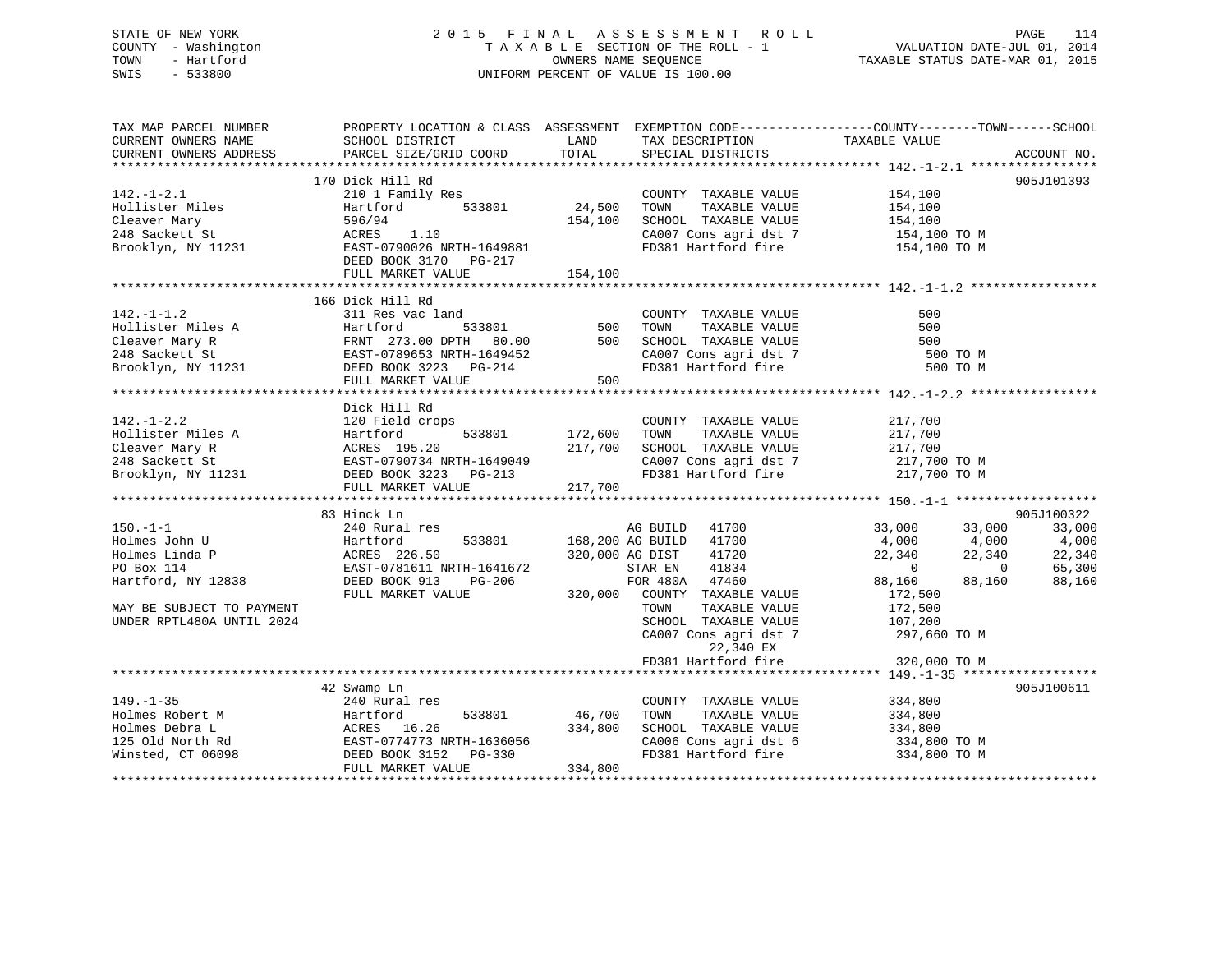## STATE OF NEW YORK 2 0 1 5 F I N A L A S S E S S M E N T R O L L PAGE 115 COUNTY - Washington T A X A B L E SECTION OF THE ROLL - 1 VALUATION DATE-JUL 01, 2014 TOWN - Hartford **TAXABLE STATUS DATE-MAR 01, 2015** OWNERS NAME SEQUENCE TAXABLE STATUS DATE-MAR 01, 2015 SWIS - 533800 UNIFORM PERCENT OF VALUE IS 100.00

| TAX MAP PARCEL NUMBER<br>CURRENT OWNERS NAME<br>CURRENT OWNERS ADDRESS                                 | PROPERTY LOCATION & CLASS ASSESSMENT<br>SCHOOL DISTRICT<br>PARCEL SIZE/GRID COORD                                                                                              | LAND<br>TOTAL                       | EXEMPTION CODE-----------------COUNTY-------TOWN------SCHOOL<br>TAX DESCRIPTION<br>SPECIAL DISTRICTS                                                        | TAXABLE VALUE                                                                              |          | ACCOUNT NO.          |
|--------------------------------------------------------------------------------------------------------|--------------------------------------------------------------------------------------------------------------------------------------------------------------------------------|-------------------------------------|-------------------------------------------------------------------------------------------------------------------------------------------------------------|--------------------------------------------------------------------------------------------|----------|----------------------|
| $150. - 1 - 1.1$<br>Holmes Robert U 2nd<br>PO Box 114<br>Hartford, NY 12838                            | 45 Hinck Ln<br>210 1 Family Res<br>Hartford<br>533801<br>ACRES<br>2.00<br>EAST-0780520 NRTH-1640896<br>DEED BOOK 1951 PG-99<br>FULL MARKET VALUE                               | 26,800<br>185,800                   | STAR B<br>41854<br>COUNTY TAXABLE VALUE<br>TOWN<br>TAXABLE VALUE<br>SCHOOL TAXABLE VALUE<br>CA007 Cons agri dst 7<br>185,800 FD381 Hartford fire            | $\Omega$<br>185,800<br>185,800<br>155,800<br>185,800 TO M<br>185,800 TO M                  | $\Omega$ | 30,000               |
| $150. - 1 - 37.3$<br>Horton Raymond D<br>Horton Valerie<br>5245 County Route 30<br>Granville, NY 12832 | 5245 County Route 30<br>210 1 Family Res<br>Hartford<br>FRNT 159.00 DPTH 290.00<br>PRN1 132.00 21<br>EAST-0788170 NRTH-1635456<br>DEED BOOK 551<br>PG-244<br>FULL MARKET VALUE | 533801 20,900<br>99,900             | 41854<br>STAR B<br>COUNTY TAXABLE VALUE<br>TOWN<br>TAXABLE VALUE<br>SCHOOL TAXABLE VALUE<br>CA008 Cons agri dst 8 99,900 TO M<br>99,900 FD381 Hartford fire | $\overline{0}$<br>99,900<br>99,900<br>69,900<br>99,900 TO M                                | $\Omega$ | 905J101337<br>30,000 |
| $140. - 1 - 9.1$<br>Houle Michael<br>4 Rojcewicz Ln<br>Fort Ann, NY 12827                              | 4 Rojcewicz Ln<br>210 1 Family Res<br>Hartford<br>533801<br>2.06<br>ACRES<br>EAST-0774678 NRTH-1646044<br>DEED BOOK 825<br>$PG-93$<br>FULL MARKET VALUE                        | 167,600                             | STAR B<br>41854<br>27,000 COUNTY TAXABLE VALUE<br>TOWN<br>TAXABLE VALUE<br>SCHOOL TAXABLE VALUE<br>CA007 Cons agri dst 7<br>167,600 FD381 Hartford fire     | $\overline{0}$<br>167,600<br>167,600<br>137,600<br>137,600<br>167,600 TO M<br>167,600 TO M | $\Omega$ | 30,000               |
| $140. -1 - 9$<br>Houle Richard LE<br>Houle Michelle<br>3668 State Route 196<br>Fort Ann, NY 12827      | 3668 State Route 196<br>240 Rural res<br>533801<br>Hartford<br>ACRES<br>28.40<br>EAST-0774642 NRTH-1645137<br>DEED BOOK 2948 PG-261<br>FULL MARKET VALUE                       | 46,000<br>133,400<br>133,400        | 41834<br>STAR EN<br>COUNTY TAXABLE VALUE<br>TAXABLE VALUE<br>TOWN<br>SCHOOL TAXABLE VALUE<br>CA007 Cons agri dst 7<br>FD381 Hartford fire                   | $\overline{0}$<br>133,400<br>133,400<br>68,100<br>133,400 TO M<br>133,400 TO M             | $\Omega$ | 905J101134<br>65,300 |
| $149. - 1 - 16$<br>Howard Melissa<br>7370 State Route 40<br>Fort Ann, NY 12827                         | 7370 State Route 40<br>210 1 Family Res<br>Hartford<br>BLA 772/5<br>ACRES<br>1.92<br>EAST-0776005 NRTH-1638413<br>DEED BOOK 3048 PG-294<br>FULL MARKET VALUE                   | 533801 26,500<br>157,000<br>157,000 | 41854<br>STAR B<br>COUNTY TAXABLE VALUE<br>TOWN<br>TAXABLE VALUE<br>SCHOOL TAXABLE VALUE<br>FD381 Hartford fire                                             | $\overline{0}$<br>157,000<br>157,000<br>127,000<br>157,000 TO M                            | $\Omega$ | 905J100317<br>30,000 |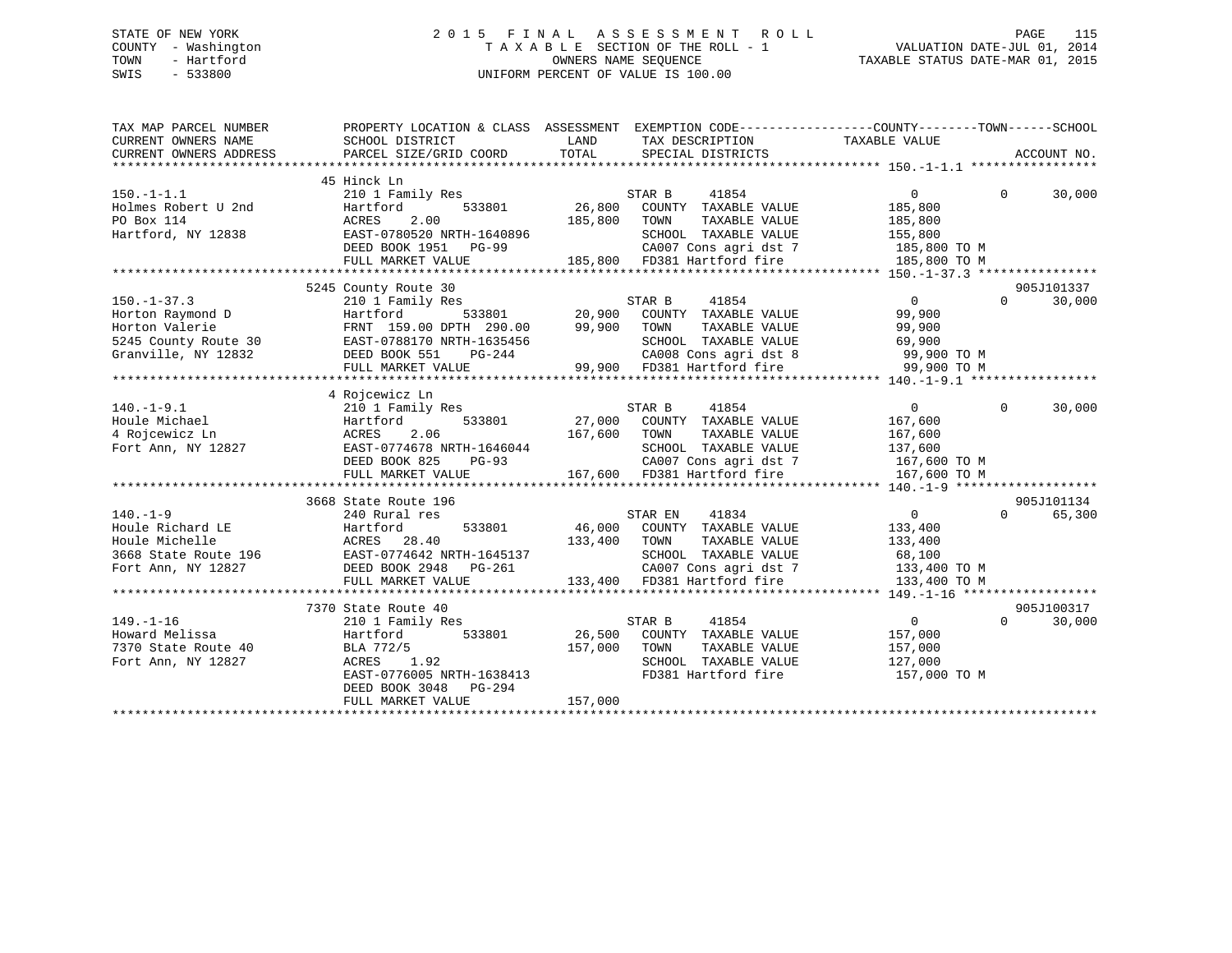## STATE OF NEW YORK 2 0 1 5 F I N A L A S S E S S M E N T R O L L PAGE 116 COUNTY - Washington T A X A B L E SECTION OF THE ROLL - 1 VALUATION DATE-JUL 01, 2014 TOWN - Hartford OWNERS NAME SEQUENCE TAXABLE STATUS DATE-MAR 01, 2015 SWIS - 533800 UNIFORM PERCENT OF VALUE IS 100.00

| TAX MAP PARCEL NUMBER<br>CURRENT OWNERS NAME<br>CURRENT OWNERS ADDRESS | SCHOOL DISTRICT<br>PARCEL SIZE/GRID COORD                                               | LAND<br>TOTAL | TAX DESCRIPTION<br>SPECIAL DISTRICTS          | PROPERTY LOCATION & CLASS ASSESSMENT EXEMPTION CODE---------------COUNTY-------TOWN-----SCHOOL<br>TAXABLE VALUE | ACCOUNT NO.  |
|------------------------------------------------------------------------|-----------------------------------------------------------------------------------------|---------------|-----------------------------------------------|-----------------------------------------------------------------------------------------------------------------|--------------|
|                                                                        |                                                                                         |               |                                               |                                                                                                                 |              |
|                                                                        | Wright Rd                                                                               |               |                                               |                                                                                                                 |              |
| $122. - 1 - 15.4$                                                      | 323 Vacant rural                                                                        |               | COUNTY TAXABLE VALUE                          | 83,000                                                                                                          |              |
| Howard Scott                                                           | Hartford<br>533801                                                                      | 83,000        | TOWN<br>TAXABLE VALUE                         | 83,000                                                                                                          |              |
| PO Box 71                                                              | Lot 1- Subject to Debt to                                                               | 83,000        | SCHOOL TAXABLE VALUE                          | 83,000                                                                                                          |              |
| Hartford, NY 12838                                                     | Nature Cnsrvtn Cntract 95                                                               |               | CA007 Cons agri dst 7                         | 83,000 TO M                                                                                                     |              |
|                                                                        | ACRES 103.73<br>EAST-0779253 NRTH-1657959<br>DEED BOOK 2455 PG-170<br>FULL MARKET VALUE | 83,000        | FD381 Hartford fire                           | 83,000 TO M                                                                                                     |              |
|                                                                        |                                                                                         |               |                                               |                                                                                                                 |              |
|                                                                        | Country Ln                                                                              |               |                                               |                                                                                                                 | 905J101126   |
| $122. - 1 - 42$                                                        | 322 Rural vac>10                                                                        |               | COUNTY TAXABLE VALUE                          | 53,700                                                                                                          |              |
| Howard Shelly S                                                        | 533801<br>Hartford                                                                      | 53,700        | TOWN<br>TAXABLE VALUE                         | 53,700                                                                                                          |              |
| ATT:Shelly Marcantonio                                                 | ACRES 15.20                                                                             | 53,700        | SCHOOL TAXABLE VALUE                          | 53,700                                                                                                          |              |
| 9 Marine Dr                                                            | EAST-0770071 NRTH-1658308                                                               |               | CA007 Cons agri dst 7                         | $53,700$ TO M<br>53,700 TO M                                                                                    |              |
| South Glens Falls, NY 12803                                            | DEED BOOK 812<br>PG-343                                                                 |               | FD381 Hartford fire                           | 53,700 TO M                                                                                                     |              |
|                                                                        | FULL MARKET VALUE                                                                       | 53,700        |                                               |                                                                                                                 |              |
|                                                                        |                                                                                         |               |                                               |                                                                                                                 |              |
|                                                                        | 228 Shine Hill Rd                                                                       |               |                                               |                                                                                                                 |              |
| $149. - 1 - 53.5$                                                      | 210 1 Family Res                                                                        |               | STAR B<br>41854                               | $\overline{0}$<br>$\Omega$                                                                                      | 30,000       |
| Howe Keith                                                             | 533801<br>Hartford                                                                      | 30,900        | COUNTY TAXABLE VALUE                          | 173,600                                                                                                         |              |
| 228 Shine Hill Rd                                                      | ACRES<br>3.07                                                                           | 173,600       | TOWN<br>TAXABLE VALUE                         | 173,600                                                                                                         |              |
| Fort Ann, NY 12827                                                     | EAST-0772424 NRTH-1638954                                                               |               | SCHOOL TAXABLE VALUE                          | 143,600                                                                                                         |              |
|                                                                        | DEED BOOK 732<br>PG-255                                                                 |               | CA006 Cons agri dst 6                         | 173,600 TO M                                                                                                    |              |
|                                                                        | FULL MARKET VALUE                                                                       | 173,600       | FD381 Hartford fire                           | 173,600 TO M                                                                                                    |              |
|                                                                        |                                                                                         |               |                                               |                                                                                                                 |              |
|                                                                        | 2 Townsend Rd                                                                           |               |                                               |                                                                                                                 | 905J100569   |
| $141. - 1 - 12$<br>Howk Phyllis                                        | 210 1 Family Res<br>533801                                                              | 28,800        | COUNTY TAXABLE VALUE                          | 142,100                                                                                                         |              |
| Howk Elroy                                                             | Hartford<br>ACRES<br>3.09                                                               | 142,100       | TAXABLE VALUE<br>TOWN<br>SCHOOL TAXABLE VALUE | 142,100<br>142,100                                                                                              |              |
| 2 Townsend Rd                                                          | EAST-0783074 NRTH-1646924                                                               |               | FD381 Hartford fire                           | 142,100 TO M                                                                                                    |              |
| Hartford, NY 12838                                                     | DEED BOOK 2990 PG-74                                                                    |               |                                               |                                                                                                                 |              |
|                                                                        | FULL MARKET VALUE                                                                       | 142,100       |                                               |                                                                                                                 |              |
|                                                                        | *****************************                                                           |               |                                               |                                                                                                                 |              |
|                                                                        | 298 Warren Rd                                                                           |               |                                               |                                                                                                                 | 905J100631   |
| $123. - 1 - 19$                                                        | 113 Cattle farm                                                                         |               | AG DIST<br>41720                              | 19,562<br>19,562                                                                                                | 19,562       |
| Hoyt W Jason                                                           | 533801<br>Hartford                                                                      |               | 54,100 TEMP GRHSE 42120                       | $\mathbf{1}$<br>$\overline{1}$                                                                                  | $\mathbf{1}$ |
| Hoyt Lori                                                              | ACRES 38.80                                                                             |               | 182,700 COUNTY TAXABLE VALUE                  | 163,137                                                                                                         |              |
| 304 Warren Rd                                                          | EAST-0786140 NRTH-1661858                                                               |               | TOWN<br>TAXABLE VALUE                         | 163,137                                                                                                         |              |
| Fort Ann, NY 12827                                                     | DEED BOOK 792<br>$PG-108$                                                               |               | SCHOOL TAXABLE VALUE                          | 163,137                                                                                                         |              |
|                                                                        | FULL MARKET VALUE                                                                       | 182,700       | CA007 Cons agri dst 7                         | 163,137 TO M                                                                                                    |              |
| MAY BE SUBJECT TO PAYMENT                                              |                                                                                         |               | 19,563 EX                                     |                                                                                                                 |              |
| UNDER AGDIST LAW TIL 2019                                              |                                                                                         |               | FD381 Hartford fire<br>1 EX                   | 182,699 TO M                                                                                                    |              |
|                                                                        |                                                                                         |               |                                               |                                                                                                                 |              |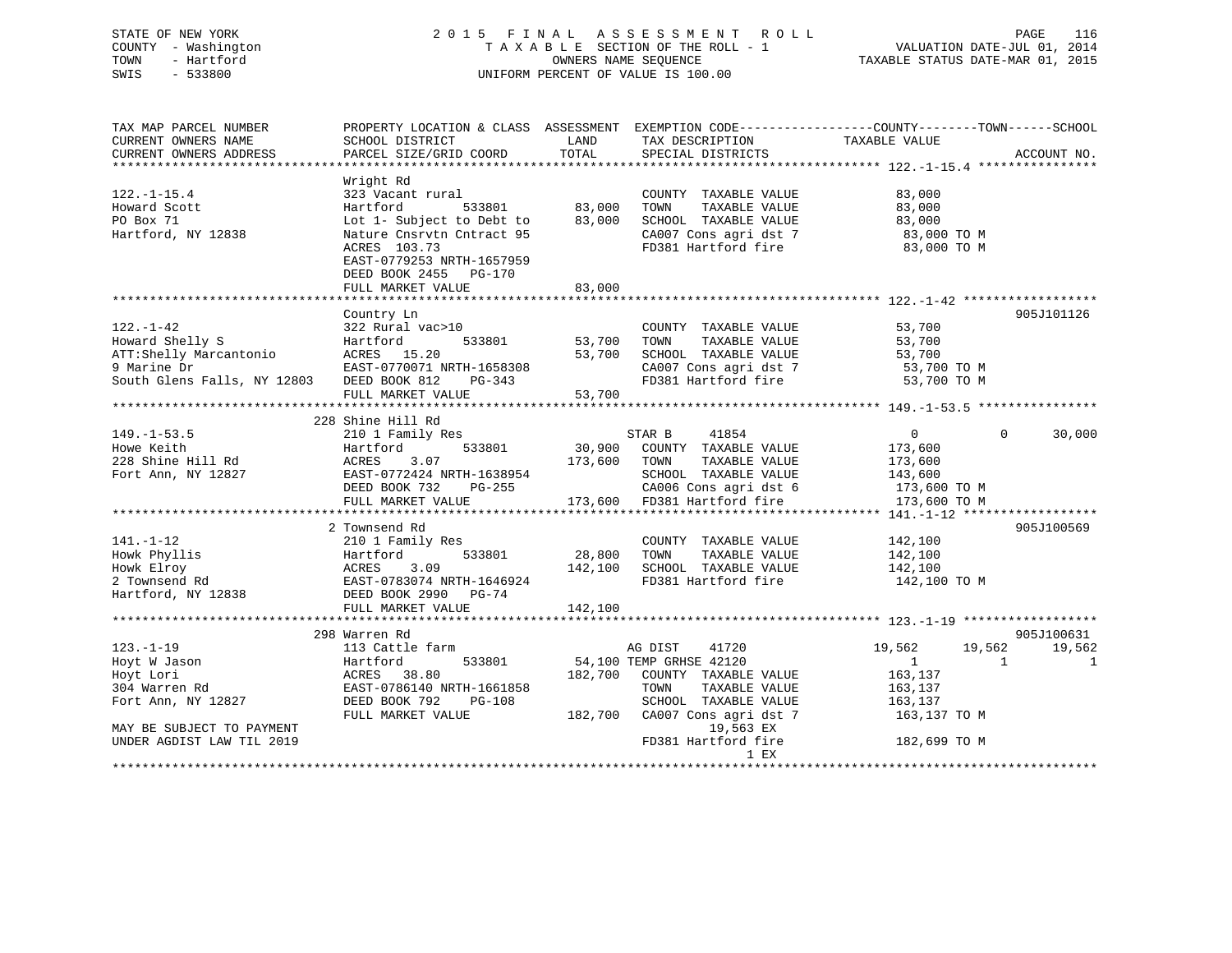## STATE OF NEW YORK 2 0 1 5 F I N A L A S S E S S M E N T R O L L PAGE 117 COUNTY - Washington T A X A B L E SECTION OF THE ROLL - 1 VALUATION DATE-JUL 01, 2014 TOWN - Hartford OWNERS NAME SEQUENCE TAXABLE STATUS DATE-MAR 01, 2015 SWIS - 533800 UNIFORM PERCENT OF VALUE IS 100.00

| TAX MAP PARCEL NUMBER<br>CURRENT OWNERS NAME<br>CURRENT OWNERS ADDRESS | PROPERTY LOCATION & CLASS ASSESSMENT<br>SCHOOL DISTRICT<br>PARCEL SIZE/GRID COORD | LAND<br>TOTAL               | TAX DESCRIPTION<br>SPECIAL DISTRICTS                                  | EXEMPTION CODE-----------------COUNTY-------TOWN------SCHOOL<br>TAXABLE VALUE | ACCOUNT NO. |
|------------------------------------------------------------------------|-----------------------------------------------------------------------------------|-----------------------------|-----------------------------------------------------------------------|-------------------------------------------------------------------------------|-------------|
| **********************                                                 | ****************                                                                  |                             |                                                                       |                                                                               |             |
| $149. -1 - 32.2 - 8801$<br>Hudson Valley Wireless<br>34 Russell Rd     | State Route 40<br>837 Cell Tower<br>Hartford<br>533801                            | $\mathbf 0$<br>$\mathbf{0}$ | COUNTY TAXABLE VALUE<br>TOWN<br>TAXABLE VALUE<br>SCHOOL TAXABLE VALUE | $\mathbf 0$<br>$\mathbf 0$<br>$\Omega$                                        |             |
| Albany, NY 12205                                                       | FULL MARKET VALUE                                                                 | $\Omega$                    | CA006 Cons agri dst 6<br>FD381 Hartford fire                          | 0 TO M<br>0 TO M                                                              |             |
|                                                                        |                                                                                   |                             |                                                                       |                                                                               |             |
|                                                                        | Swamp Ln                                                                          |                             |                                                                       |                                                                               | 905J101261  |
| $149. - 1 - 30.2$                                                      | 314 Rural vac<10                                                                  |                             | COUNTY TAXABLE VALUE                                                  | 27,000                                                                        |             |
| Hufnagel John S                                                        | Hartford<br>533801                                                                | 27,000                      | TAXABLE VALUE<br>TOWN                                                 | 27,000                                                                        |             |
| Hufnagel Barbara A                                                     | LOT 2                                                                             | 27,000                      | SCHOOL TAXABLE VALUE                                                  | 27,000                                                                        |             |
| 352 Warburton Ave                                                      | ACRES<br>5.71                                                                     |                             | CA006 Cons agri dst 6                                                 | 27,000 TO M                                                                   |             |
| Hastings On Hudson, NY 10706                                           | EAST-0775259 NRTH-1635498                                                         |                             | FD381 Hartford fire                                                   | 27,000 TO M                                                                   |             |
|                                                                        | DEED BOOK 525<br>PG-224                                                           |                             |                                                                       |                                                                               |             |
|                                                                        | FULL MARKET VALUE                                                                 | 27,000                      |                                                                       |                                                                               |             |
|                                                                        | ***************************                                                       |                             |                                                                       |                                                                               |             |
|                                                                        | 35 Christian Hill Rd                                                              |                             |                                                                       |                                                                               |             |
| $132. - 1 - 29.2$                                                      | 210 1 Family Res                                                                  |                             | STAR B<br>41854                                                       | $\overline{0}$<br>$\Omega$                                                    | 30,000      |
| Hughes Henry J III                                                     | 533801<br>Hartford                                                                | 20,100                      | COUNTY TAXABLE VALUE                                                  | 130,200                                                                       |             |
| Nash-Hughes Elizabeth A                                                | FRNT 127.00 DPTH 220.00                                                           | 130,200                     | TOWN<br>TAXABLE VALUE                                                 | 130,200                                                                       |             |
| PO Box 64                                                              | EAST-0784941 NRTH-1652360                                                         |                             | SCHOOL TAXABLE VALUE                                                  | 100,200                                                                       |             |
| Hartford, NY 12838                                                     | DEED BOOK 3108 PG-16                                                              |                             | CA007 Cons agri dst 7                                                 | 130,200 TO M                                                                  |             |
|                                                                        | FULL MARKET VALUE<br>***********************                                      | 130,200                     | FD381 Hartford fire                                                   | 130,200 TO M                                                                  |             |
|                                                                        | 19 East St                                                                        |                             |                                                                       | ***** 132.15-2-8 *****************                                            | 905J100342  |
| $132.15 - 2 - 8$                                                       | 281 Multiple res                                                                  |                             | 41854<br>STAR B                                                       | $\overline{0}$<br>$\Omega$                                                    | 30,000      |
| Huguley Joanne                                                         | Hartford<br>533801                                                                | 22,400                      | COUNTY TAXABLE VALUE                                                  | 111,300                                                                       |             |
| 21 East St                                                             | 68.00 DPTH 365.00<br>FRNT                                                         | 111,300                     | TAXABLE VALUE<br>TOWN                                                 | 111,300                                                                       |             |
| Hartford, NY 12838                                                     | ACRES<br>0.61                                                                     |                             | SCHOOL TAXABLE VALUE                                                  | 81,300                                                                        |             |
|                                                                        | EAST-0786841 NRTH-1652470                                                         |                             | CA007 Cons agri dst 7                                                 | 111,300 TO M                                                                  |             |
|                                                                        | DEED BOOK W1780 PG-266                                                            |                             | FD381 Hartford fire                                                   | 111,300 TO M                                                                  |             |
|                                                                        | FULL MARKET VALUE                                                                 | 111,300                     |                                                                       |                                                                               |             |
|                                                                        | ***********************                                                           |                             |                                                                       | ************ 132.-2-26 *******************                                    |             |
|                                                                        | 5202 State Route 149                                                              |                             | 87 PCT OF VALUE USED FOR EXEMPTION PURPOSES                           |                                                                               | 905J100330  |
| $132. - 2 - 26$                                                        | 220 2 Family Res                                                                  |                             | AGED-CO/TN 41801                                                      | 49,538<br>49,538                                                              | $\Omega$    |
| Hunsperger Paul                                                        | Hartford<br>533801                                                                |                             | 32,900 STAR EN<br>41834                                               | $\overline{0}$<br>$\Omega$                                                    | 65,300      |
| 5202 State Route 149                                                   | 386/86-446/373                                                                    | 189,800                     | COUNTY TAXABLE VALUE                                                  | 140,262                                                                       |             |
| Granville, NY 12832                                                    | ACRES 16.30                                                                       |                             | TOWN<br>TAXABLE VALUE                                                 | 140,262                                                                       |             |
|                                                                        | EAST-0791972 NRTH-1652798                                                         |                             | SCHOOL TAXABLE VALUE                                                  | 124,500                                                                       |             |
|                                                                        | FULL MARKET VALUE<br>***************************                                  | 189,800                     | FD381 Hartford fire                                                   | 189,800 TO M                                                                  |             |
|                                                                        |                                                                                   |                             |                                                                       |                                                                               |             |
|                                                                        | State Route 149                                                                   |                             |                                                                       |                                                                               | 905J100377  |
| $132 - 2 - 27.1$                                                       | 322 Rural vac>10                                                                  |                             | COUNTY TAXABLE VALUE                                                  | 25,500                                                                        |             |
| Hunsperger Paul                                                        | 533801<br>Hartford                                                                | 25,500                      | TAXABLE VALUE<br>TOWN                                                 | 25,500                                                                        |             |
| Hunsperger Elma<br>5202 State Route 149                                | 503/4<br>ACRES 15.90                                                              | 25,500                      | SCHOOL TAXABLE VALUE<br>FD381 Hartford fire                           | 25,500<br>25,500 TO M                                                         |             |
| Granville, NY 12832                                                    | EAST-0792823 NRTH-1652646                                                         |                             |                                                                       |                                                                               |             |
|                                                                        | $PG-1$<br>DEED BOOK 503                                                           |                             |                                                                       |                                                                               |             |
|                                                                        | FULL MARKET VALUE                                                                 | 25,500                      |                                                                       |                                                                               |             |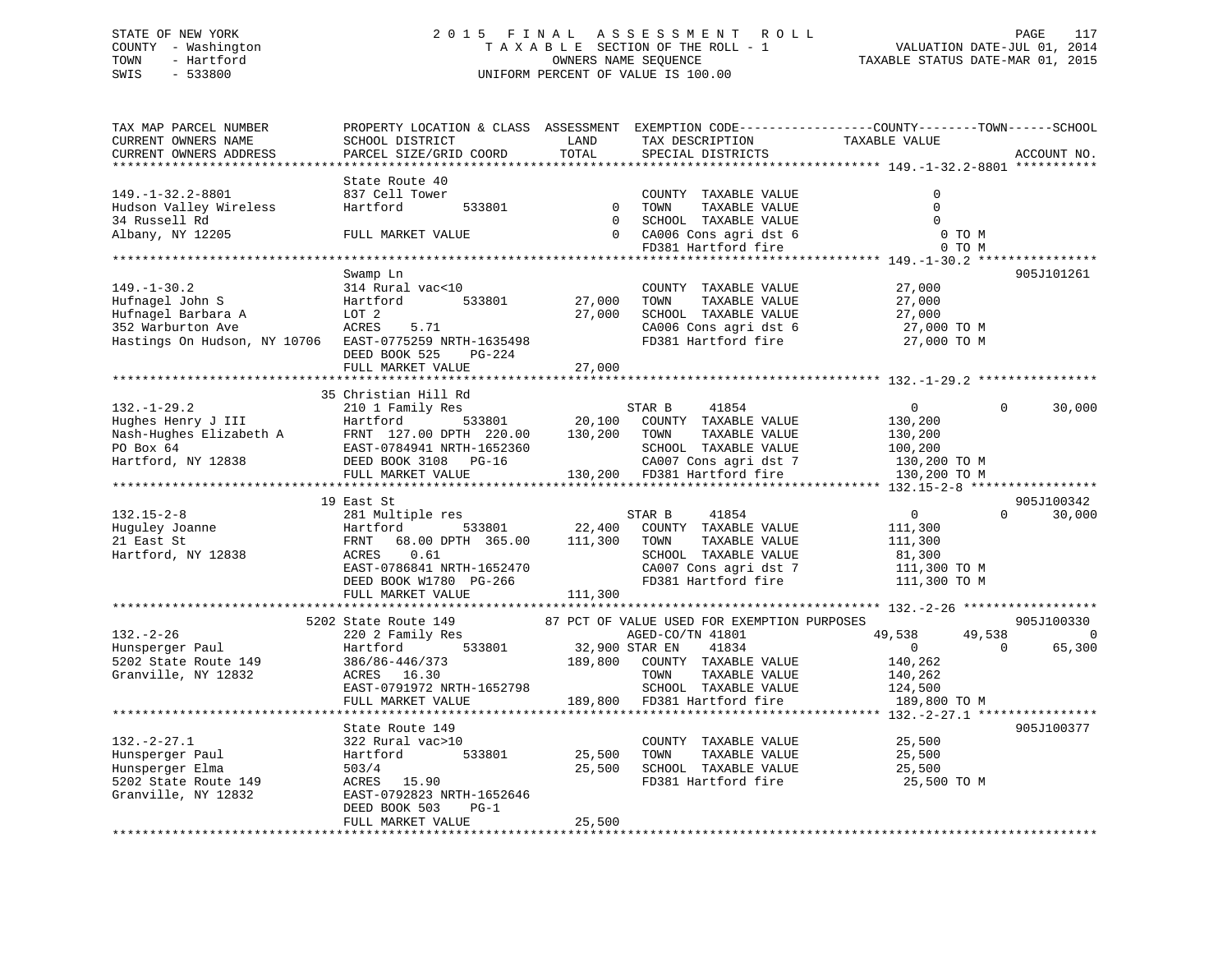## STATE OF NEW YORK 2 0 1 5 F I N A L A S S E S S M E N T R O L L PAGE 118 COUNTY - Washington T A X A B L E SECTION OF THE ROLL - 1 VALUATION DATE-JUL 01, 2014 TOWN - Hartford **TAXABLE STATUS DATE-MAR 01, 2015** OWNERS NAME SEQUENCE TAXABLE STATUS DATE-MAR 01, 2015 SWIS - 533800 UNIFORM PERCENT OF VALUE IS 100.00

| TAX MAP PARCEL NUMBER<br>CURRENT OWNERS NAME<br>CURRENT OWNERS ADDRESS | PROPERTY LOCATION & CLASS ASSESSMENT<br>SCHOOL DISTRICT<br>PARCEL SIZE/GRID COORD | LAND<br>TOTAL | EXEMPTION CODE----------------COUNTY-------TOWN------SCHOOL<br>TAX DESCRIPTION TAXABLE VALUE<br>SPECIAL DISTRICTS |                   | ACCOUNT NO.        |
|------------------------------------------------------------------------|-----------------------------------------------------------------------------------|---------------|-------------------------------------------------------------------------------------------------------------------|-------------------|--------------------|
|                                                                        | 64 County Route 23                                                                |               |                                                                                                                   |                   | 905J100057         |
| $132.15 - 2 - 32$                                                      | 210 1 Family Res                                                                  |               | STAR EN<br>41834                                                                                                  | $\overline{0}$    | $\Omega$<br>65,300 |
| Ingersoll Arlene -LE-                                                  | 533801<br>Hartford                                                                | 24,700        | COUNTY TAXABLE VALUE                                                                                              | 122,000           |                    |
| Brynes Marlene Ingers                                                  | ACRES<br>1.45                                                                     | 122,000       | TOWN<br>TAXABLE VALUE                                                                                             | 122,000           |                    |
| 64 County Route 23                                                     | EAST-0786921 NRTH-1653028                                                         |               | SCHOOL TAXABLE VALUE                                                                                              | 56,700            |                    |
| Hartford, NY 12838                                                     | DEED BOOK 2291<br>PG-137                                                          |               | CA007 Cons agri dst 7                                                                                             | 122,000 TO M      |                    |
|                                                                        | FULL MARKET VALUE                                                                 |               | 122,000 FD381 Hartford fire                                                                                       | 122,000 TO M      |                    |
|                                                                        |                                                                                   |               |                                                                                                                   |                   |                    |
|                                                                        | 20 Old Mill Ln                                                                    |               |                                                                                                                   |                   | 905J100141         |
| $141. - 1 - 24$                                                        | 210 1 Family Res                                                                  |               | STAR B<br>41854                                                                                                   | $0 \qquad \qquad$ | $\Omega$<br>30,000 |
| Ingraham Scott                                                         | Hartford<br>533801                                                                | 23,000        | COUNTY TAXABLE VALUE                                                                                              | 52,700            |                    |
| Currie-Ingraham Correna                                                | 764/297                                                                           | 52,700        | TOWN<br>TAXABLE VALUE                                                                                             | 52,700            |                    |
| PO Box 194                                                             | ACRES<br>1.00                                                                     |               | SCHOOL TAXABLE VALUE                                                                                              | 22,700            |                    |
| Hartford, NY 12838                                                     | EAST-0783671 NRTH-1646400                                                         |               | FD381 Hartford fire                                                                                               | 52,700 TO M       |                    |
|                                                                        | DEED BOOK 2904<br>$PG-13$                                                         |               |                                                                                                                   |                   |                    |
|                                                                        | FULL MARKET VALUE                                                                 | 52,700        |                                                                                                                   |                   |                    |
|                                                                        |                                                                                   |               |                                                                                                                   |                   |                    |
|                                                                        | Old Mill Ln OFF                                                                   |               |                                                                                                                   |                   |                    |
| $141. - 1 - 25.2$                                                      | 311 Res vac land                                                                  |               | COUNTY TAXABLE VALUE                                                                                              | 100               |                    |
| Ingraham Scott                                                         | Hartford<br>533801                                                                | 100           | TOWN<br>TAXABLE VALUE                                                                                             | 100               |                    |
| Currie-Ingraham Correna                                                | FRNT 15.00 DPTH<br>69.00                                                          | 100           | SCHOOL TAXABLE VALUE                                                                                              | 100               |                    |
| PO Box 194                                                             | EAST-0783541 NRTH-1646382                                                         |               | FD381 Hartford fire                                                                                               | 100 TO M          |                    |
| Hartford, NY 12838                                                     | DEED BOOK 2904 PG-13                                                              |               |                                                                                                                   |                   |                    |
|                                                                        | FULL MARKET VALUE                                                                 | 100           |                                                                                                                   |                   |                    |
|                                                                        |                                                                                   |               |                                                                                                                   |                   |                    |
|                                                                        | 89 Hastings Rd                                                                    |               |                                                                                                                   |                   | 905J100479         |
| $132. - 1 - 7$                                                         | 210 1 Family Res                                                                  |               | STAR EN<br>41834                                                                                                  | $\overline{0}$    | 65,300<br>$\Omega$ |
| Introne James J                                                        | Hartford<br>533801                                                                | 30,600        | COUNTY TAXABLE VALUE                                                                                              | 119,000           |                    |
| Introne Holly M                                                        | 3.00<br>ACRES                                                                     | 119,000       | TOWN<br>TAXABLE VALUE                                                                                             | 119,000           |                    |
| 89 Hastings Rd                                                         | EAST-0786608 NRTH-1656980                                                         |               | SCHOOL TAXABLE VALUE                                                                                              | 53,700            |                    |
| Granville, NY 12832                                                    | DEED BOOK 513<br>PG-286                                                           |               | CA007 Cons agri dst 7                                                                                             | 119,000 TO M      |                    |
|                                                                        | FULL MARKET VALUE                                                                 | 119,000       | FD381 Hartford fire                                                                                               | 119,000 TO M      |                    |
|                                                                        |                                                                                   |               |                                                                                                                   |                   |                    |
|                                                                        | 7251 State Route 40                                                               |               |                                                                                                                   |                   | 905J100272         |
| $149. - 1 - 52$                                                        | 240 Rural res                                                                     |               | 41854<br>STAR B                                                                                                   | $\overline{0}$    | $\Omega$<br>30,000 |
| Irion John V                                                           | 533801<br>Hartford                                                                | 42,500        | COUNTY TAXABLE VALUE                                                                                              | 184,400           |                    |
| Irion Patricia A                                                       | ACRES 16.51                                                                       | 184,400       | TOWN<br>TAXABLE VALUE                                                                                             | 184,400           |                    |
| 7251 State Route 40                                                    | EAST-0773666 NRTH-1636735                                                         |               | SCHOOL TAXABLE VALUE                                                                                              | 154,400           |                    |
| Argyle, NY 12809                                                       | DEED BOOK 3253<br>PG-152                                                          |               | CA006 Cons agri dst 6                                                                                             | 184,400 TO M      |                    |
|                                                                        | FULL MARKET VALUE                                                                 |               | 184,400 FD381 Hartford fire                                                                                       | 184,400 TO M      |                    |
|                                                                        |                                                                                   |               |                                                                                                                   |                   |                    |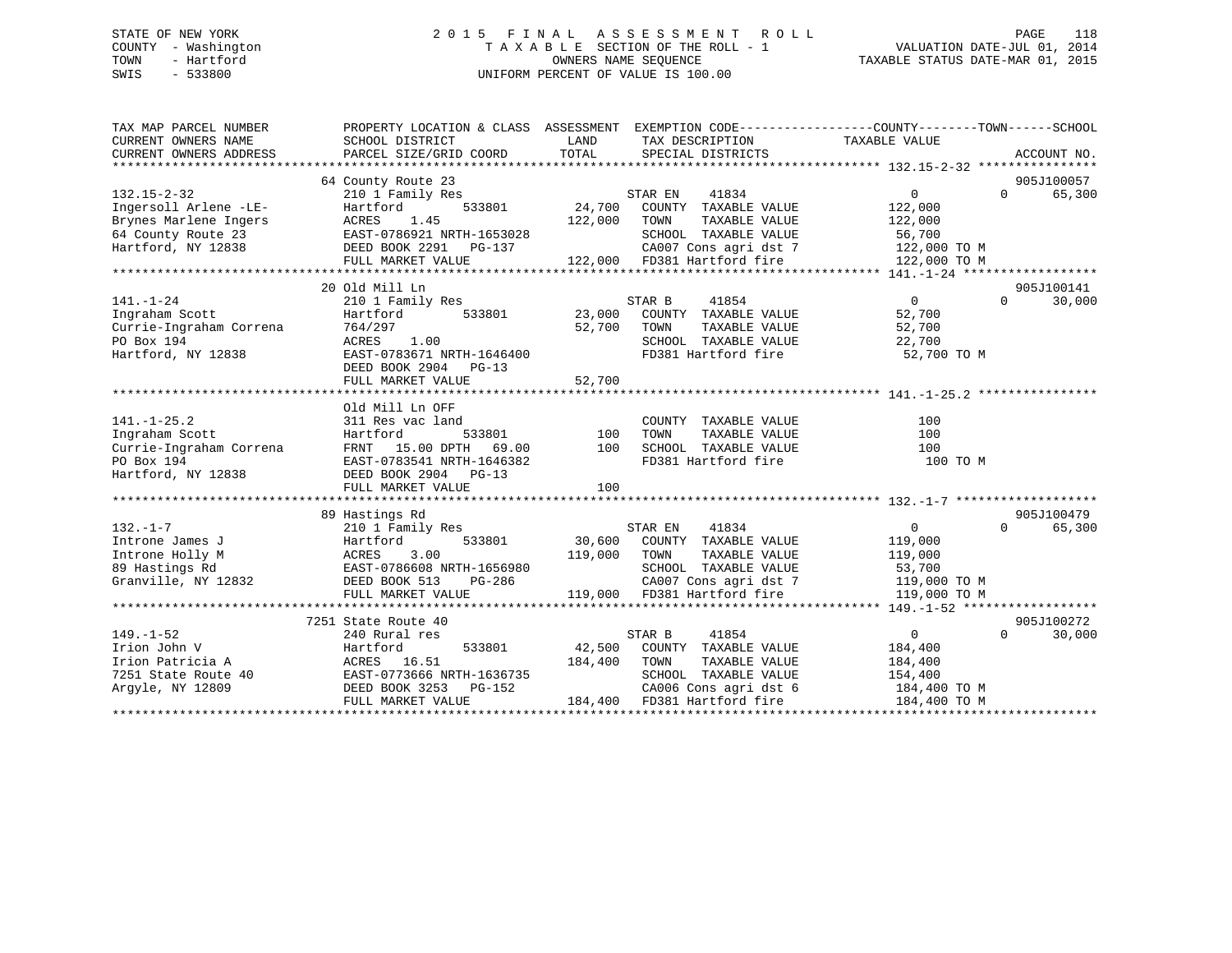## STATE OF NEW YORK 2 0 1 5 F I N A L A S S E S S M E N T R O L L PAGE 119 COUNTY - Washington T A X A B L E SECTION OF THE ROLL - 1 VALUATION DATE-JUL 01, 2014 TOWN - Hartford **TAXABLE STATUS DATE-MAR 01, 2015** OWNERS NAME SEQUENCE TAXABLE STATUS DATE-MAR 01, 2015 SWIS - 533800 UNIFORM PERCENT OF VALUE IS 100.00

| TAX MAP PARCEL NUMBER<br>CURRENT OWNERS NAME | PROPERTY LOCATION & CLASS ASSESSMENT<br>SCHOOL DISTRICT | LAND<br>TAX DESCRIPTION          | EXEMPTION CODE-----------------COUNTY-------TOWN------SCHOOL<br>TAXABLE VALUE |
|----------------------------------------------|---------------------------------------------------------|----------------------------------|-------------------------------------------------------------------------------|
| CURRENT OWNERS ADDRESS                       | PARCEL SIZE/GRID COORD                                  | TOTAL<br>SPECIAL DISTRICTS       | ACCOUNT NO.                                                                   |
|                                              |                                                         |                                  |                                                                               |
|                                              | 74 County Route 17                                      |                                  | 905J100225                                                                    |
| $131. - 1 - 20$                              | 120 Field crops                                         | 41720<br>AG DIST                 | 101,860<br>101,860<br>101,860                                                 |
| Irwin Joyce I LE                             | 533801<br>Hartford                                      | 175,900<br>COUNTY TAXABLE VALUE  | 81,040                                                                        |
| Fountaine Craig M                            | 870/83                                                  | 182,900<br>TOWN<br>TAXABLE VALUE | 81,040                                                                        |
| 60 County Route 17                           | $122. - 1 - 23$                                         | SCHOOL TAXABLE VALUE             | 81,040                                                                        |
| Hartford, NY 12827                           | ACRES 131.00                                            | CA007 Cons agri dst 7            | 81,040 TO M                                                                   |
|                                              | EAST-0770396 NRTH-1656632                               | 101,860 EX                       |                                                                               |
| MAY BE SUBJECT TO PAYMENT                    | DEED BOOK 3481<br>PG-256                                | FD381 Hartford fire              | 182,900 TO M                                                                  |
| UNDER AGDIST LAW TIL 2019                    | FULL MARKET VALUE                                       | 182,900                          |                                                                               |
|                                              |                                                         |                                  |                                                                               |
|                                              | 48 County Route 17                                      |                                  | 905J100340                                                                    |
| $131. - 1 - 22$                              | 210 1 Family Res                                        | STAR EN<br>41834                 | $\overline{0}$<br>65,300<br>$\Omega$                                          |
| Irwin Joyce LE                               | 533801<br>Hartford                                      | 25,700<br>COUNTY TAXABLE VALUE   | 119,200                                                                       |
| Fountaine Michelle C                         | $122. - 1 - 22$                                         | 119,200<br>TOWN<br>TAXABLE VALUE | 119,200                                                                       |
| 48 County Route 17                           | 1.40<br>ACRES                                           | SCHOOL TAXABLE VALUE             | 53,900                                                                        |
| Fort Ann, NY 12827                           | EAST-0771248 NRTH-1655892                               | CA007 Cons agri dst 7            | 119,200 TO M                                                                  |
|                                              | DEED BOOK 3481 PG-268                                   | FD381 Hartford fire              | 119,200 TO M                                                                  |
|                                              | FULL MARKET VALUE                                       | 119,200                          |                                                                               |
|                                              |                                                         |                                  |                                                                               |
|                                              | 59 Russell Ln                                           |                                  | 905J100341                                                                    |
| $149. - 1 - 46$                              | 210 1 Family Res                                        | 41854<br>STAR B                  | $\overline{0}$<br>$\Omega$<br>30,000                                          |
| Irwin Michael E                              | 533801<br>Hartford                                      | 50,400<br>COUNTY TAXABLE VALUE   | 177,100                                                                       |
| Irwin Claudia                                | ACRES<br>6.70                                           | 177,100<br>TAXABLE VALUE<br>TOWN | 177,100                                                                       |
| 59 Russell Ln                                | EAST-0771377 NRTH-1635637                               | SCHOOL TAXABLE VALUE             | 147,100                                                                       |
| Argyle, NY 12809                             | DEED BOOK 441<br>PG-704                                 | CA006 Cons agri dst 6            | 177,100 TO M                                                                  |
|                                              | FULL MARKET VALUE                                       | 177,100 FD381 Hartford fire      | 177,100 TO M                                                                  |
|                                              |                                                         |                                  |                                                                               |
|                                              | 636 Warren Rd                                           |                                  |                                                                               |
| $123. - 1 - 11.10$                           | 270 Mfg housing                                         | STAR B<br>41854                  | $\overline{0}$<br>$\Omega$<br>30,000                                          |
| Irwin Russell C                              | Hartford<br>533801                                      | 28,800<br>COUNTY TAXABLE VALUE   | 69,800                                                                        |
| 636 Warren Rd                                | ACRES<br>5.00                                           | 69,800<br>TOWN<br>TAXABLE VALUE  | 69,800                                                                        |
| Fort Ann, NY 12827                           | EAST-0792523 NRTH-1664032                               | SCHOOL TAXABLE VALUE             | 39,800                                                                        |
|                                              | DEED BOOK 782<br>PG-308                                 | CA007 Cons agri dst 7            | 69,800 TO M                                                                   |
|                                              | FULL MARKET VALUE                                       | 69,800<br>FD381 Hartford fire    | 69,800 TO M                                                                   |
|                                              |                                                         |                                  |                                                                               |
|                                              | 70 Christian Hill Rd                                    |                                  | 905J100326                                                                    |
| $132.15 - 1 - 26$                            | 210 1 Family Res                                        | COUNTY TAXABLE VALUE             | 108,400                                                                       |
| Irwin Samuel                                 | 533801<br>Hartford                                      | 17,300<br>TOWN<br>TAXABLE VALUE  | 108,400                                                                       |
| Irwin Merry                                  | FRNT<br>60.00 DPTH 110.00                               | 108,400<br>SCHOOL TAXABLE VALUE  | 108,400                                                                       |
| PO Box 13                                    | ACRES<br>0.50                                           | CA007 Cons agri dst 7            | 108,400 TO M                                                                  |
| Hartford, NY 12838                           | EAST-0785785 NRTH-1652232                               | FD381 Hartford fire              | 108,400 TO M                                                                  |
|                                              | DEED BOOK 2999<br>PG-152                                |                                  |                                                                               |
|                                              | FULL MARKET VALUE                                       | 108,400                          |                                                                               |
|                                              |                                                         |                                  |                                                                               |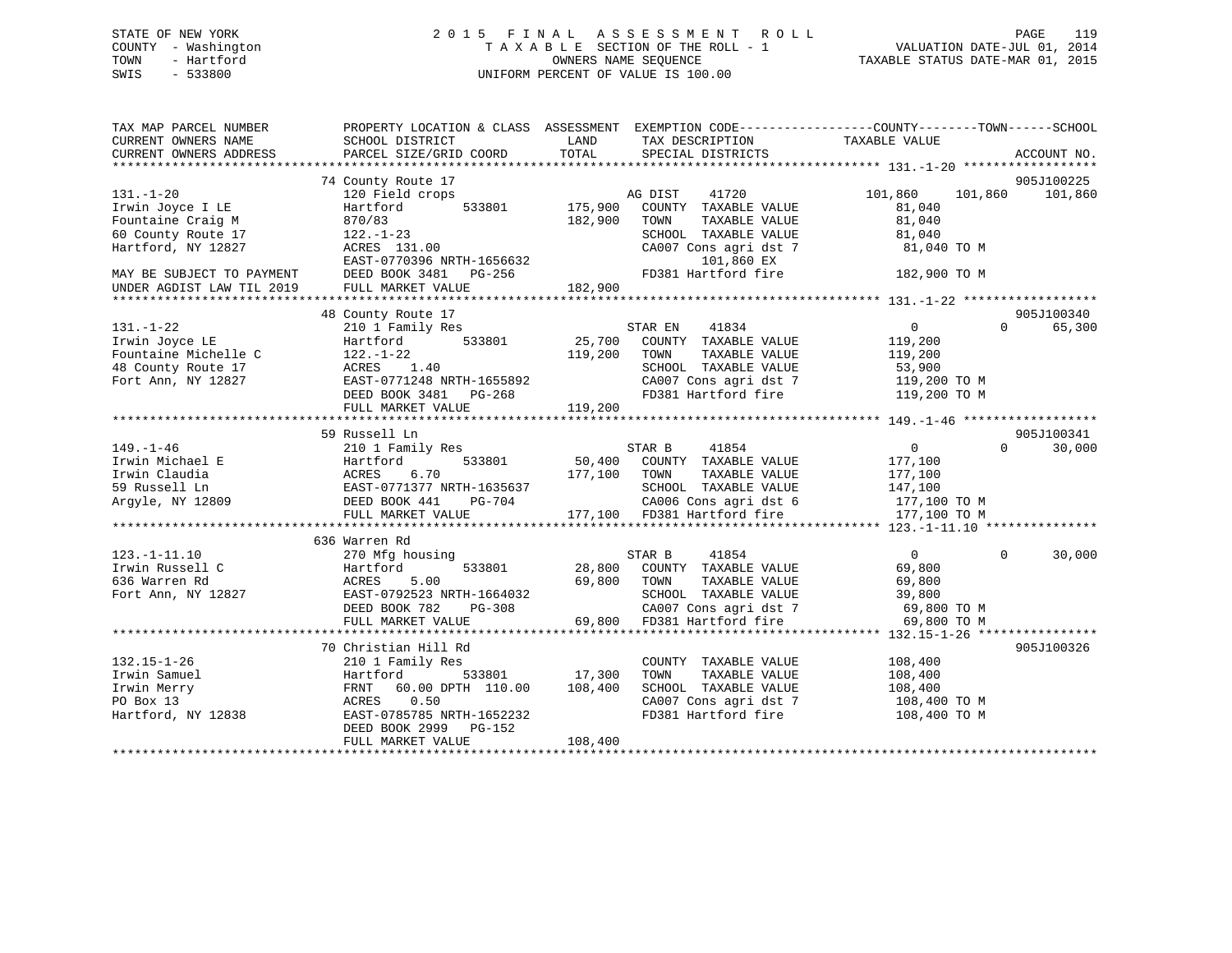## STATE OF NEW YORK 2 0 1 5 F I N A L A S S E S S M E N T R O L L PAGE 120 COUNTY - Washington T A X A B L E SECTION OF THE ROLL - 1 VALUATION DATE-JUL 01, 2014 TOWN - Hartford **TAXABLE STATUS DATE-MAR 01, 2015** OWNERS NAME SEQUENCE TAXABLE STATUS DATE-MAR 01, 2015 SWIS - 533800 UNIFORM PERCENT OF VALUE IS 100.00

| TAX MAP PARCEL NUMBER<br>CURRENT OWNERS NAME<br>CURRENT OWNERS ADDRESS                                                                                                                                                                                   | PROPERTY LOCATION & CLASS ASSESSMENT EXEMPTION CODE---------------COUNTY-------TOWN------SCHOOL<br>SCHOOL DISTRICT<br>PARCEL SIZE/GRID COORD | <b>LAND</b>              |                                                                                                                                                                |                              |           | ACCOUNT NO.              |
|----------------------------------------------------------------------------------------------------------------------------------------------------------------------------------------------------------------------------------------------------------|----------------------------------------------------------------------------------------------------------------------------------------------|--------------------------|----------------------------------------------------------------------------------------------------------------------------------------------------------------|------------------------------|-----------|--------------------------|
|                                                                                                                                                                                                                                                          |                                                                                                                                              |                          |                                                                                                                                                                |                              |           |                          |
| $149. - 1 - 43.2$                                                                                                                                                                                                                                        | 7143 State Route 40<br>210 1 Family Res                                                                                                      |                          | STAR B<br>41854                                                                                                                                                | $\overline{0}$               | $\Omega$  | 30,000                   |
| Iuliucci John James<br>7143 State Route 40                                                                                                                                                                                                               | ALU I Family 1<br>Hartford<br>Lot 2<br>ACRES 3.00<br>EAST-0771040<br>Hartford                                                                | 122,600 TOWN             | 533801 25,800 COUNTY TAXABLE VALUE                                                                                                                             | 122,600                      |           |                          |
| Argyle, NY 12809                                                                                                                                                                                                                                         |                                                                                                                                              |                          | TOWN TAXABLE VALUE 122,600<br>SCHOOL TAXABLE VALUE 92,600                                                                                                      |                              |           |                          |
| EAST-0771942 NRTH-1634245<br>EAST-0771942 NRTH-1634245<br>MAY BE SUBJECT TO PAYMENT DEED BOOK 3325 PG-327 FO381 Hartford fire 122,600 TO M<br>UNDER AGDIST LAW TIL 2018                                                                                  | FULL MARKET VALUE                                                                                                                            | 122,600                  |                                                                                                                                                                |                              |           |                          |
|                                                                                                                                                                                                                                                          |                                                                                                                                              |                          |                                                                                                                                                                |                              |           |                          |
|                                                                                                                                                                                                                                                          | 7143 State Route 40                                                                                                                          |                          |                                                                                                                                                                |                              |           |                          |
| $149. - 1 - 43.4$                                                                                                                                                                                                                                        | 311 Res vac land                                                                                                                             | $\frac{3}{533801}$ 7,000 | COUNTY TAXABLE VALUE                                                                                                                                           | 7,000                        |           |                          |
| Tuliucci John James<br>7143 State Route 40 Lot 2B                                                                                                                                                                                                        | Hartford                                                                                                                                     |                          | 7,000 TOWN TAXABLE VALUE 7,000<br>7,000 SCHOOL TAXABLE VALUE 7,000<br>CA006 Cons agri dst 6 7,000 TO M<br>FD381 Hartford fire 7,000 TO M                       |                              |           |                          |
|                                                                                                                                                                                                                                                          |                                                                                                                                              |                          |                                                                                                                                                                |                              |           |                          |
| Argyle, NY 12809                                                                                                                                                                                                                                         | Filed Survey: 12395                                                                                                                          |                          |                                                                                                                                                                |                              |           |                          |
|                                                                                                                                                                                                                                                          | ACRES 5.01                                                                                                                                   |                          |                                                                                                                                                                |                              |           |                          |
| MAY BE SUBJECT TO PAYMENT EAST-7772120 NRTH-1634612<br>UNDER AGDIST LAW TIL 2019 DEED BOOK 3325 PG-331                                                                                                                                                   |                                                                                                                                              |                          |                                                                                                                                                                |                              |           |                          |
|                                                                                                                                                                                                                                                          |                                                                                                                                              |                          |                                                                                                                                                                |                              |           |                          |
|                                                                                                                                                                                                                                                          | FULL MARKET VALUE                                                                                                                            | 7,000                    |                                                                                                                                                                |                              |           |                          |
|                                                                                                                                                                                                                                                          |                                                                                                                                              |                          |                                                                                                                                                                |                              |           |                          |
|                                                                                                                                                                                                                                                          | East St                                                                                                                                      |                          |                                                                                                                                                                |                              |           | 905J100078               |
|                                                                                                                                                                                                                                                          |                                                                                                                                              |                          | COUNTY TAXABLE VALUE                                                                                                                                           | 1,000                        |           |                          |
|                                                                                                                                                                                                                                                          |                                                                                                                                              | 533801 1,000             | TAXABLE VALUE<br>TOWN                                                                                                                                          | 1,000                        |           |                          |
|                                                                                                                                                                                                                                                          |                                                                                                                                              |                          | SCHOOL TAXABLE VALUE 1,000<br>CA007 Cons agri dst 7 1,000 TO M                                                                                                 |                              |           |                          |
|                                                                                                                                                                                                                                                          |                                                                                                                                              |                          |                                                                                                                                                                |                              |           |                          |
|                                                                                                                                                                                                                                                          |                                                                                                                                              |                          | FD381 Hartford fire                                                                                                                                            | 1,000 TO M                   |           |                          |
|                                                                                                                                                                                                                                                          |                                                                                                                                              |                          |                                                                                                                                                                |                              |           |                          |
|                                                                                                                                                                                                                                                          |                                                                                                                                              |                          |                                                                                                                                                                |                              |           |                          |
| 132.15-2-13<br>132.15-2-13<br>132.15-2-13<br>132.15-2-13<br>132.15-2-13<br>132.15-2-13<br>132.15-2-13<br>132.15-2-13<br>132.15-2-13<br>132.16 VET MAR CT 41121<br>132.100 VET DIS CT 41141<br>133.100 VET DIS CT 41141<br>133.100 VET DIS CT 41141<br>13 | 18 East St                                                                                                                                   |                          |                                                                                                                                                                |                              |           | 905J100343               |
|                                                                                                                                                                                                                                                          |                                                                                                                                              |                          |                                                                                                                                                                | 13,725 13,725<br>4,575 4,575 |           | $\overline{\phantom{0}}$ |
|                                                                                                                                                                                                                                                          |                                                                                                                                              |                          |                                                                                                                                                                |                              | $\bigcap$ | $\overline{\phantom{0}}$ |
|                                                                                                                                                                                                                                                          |                                                                                                                                              |                          |                                                                                                                                                                | $\overline{0}$<br>73,200     |           | 30,000                   |
|                                                                                                                                                                                                                                                          |                                                                                                                                              |                          |                                                                                                                                                                |                              |           |                          |
|                                                                                                                                                                                                                                                          |                                                                                                                                              |                          |                                                                                                                                                                |                              |           |                          |
|                                                                                                                                                                                                                                                          | FULL MARKET VALUE                                                                                                                            |                          |                                                                                                                                                                |                              |           |                          |
|                                                                                                                                                                                                                                                          |                                                                                                                                              |                          |                                                                                                                                                                |                              |           |                          |
|                                                                                                                                                                                                                                                          |                                                                                                                                              |                          |                                                                                                                                                                |                              |           |                          |
|                                                                                                                                                                                                                                                          | 4211 State Route 149                                                                                                                         |                          | TOWN TAXABLE VALUE 61,500<br>91,500 SCHOOL TAXABLE VALUE 61,500<br>CA007 Cons agri dst 7 91,500 TO M<br>FD381 Hartford fire 91,500 TO M<br>PRINT 131.-1-8.1 ** |                              |           | 905J101324               |
|                                                                                                                                                                                                                                                          |                                                                                                                                              |                          | COUNTY TAXABLE VALUE                                                                                                                                           | 134,100                      |           |                          |
|                                                                                                                                                                                                                                                          |                                                                                                                                              |                          | TAXABLE VALUE<br>TOWN                                                                                                                                          | 134,100                      |           |                          |
| 131.-1-8.1<br>Jackson Kenneth Hartford 533801 23,800<br>Jackson Vicky ACRES 1.20 134,100<br>4211 State Route 149 EAST-0775698 NRTH-1654084<br>Fort Ann, NY 12827 DEED BOOK 2040 PG-105<br>FULL MARKET VALUE AND FULL MARKET VALUE 134,                   |                                                                                                                                              |                          | SCHOOL TAXABLE VALUE 134,100                                                                                                                                   |                              |           |                          |
|                                                                                                                                                                                                                                                          |                                                                                                                                              |                          |                                                                                                                                                                |                              |           |                          |
|                                                                                                                                                                                                                                                          |                                                                                                                                              |                          | CA007 Cons agri dst 7 134,100 TO M<br>FD381 Hartford fire 134,100 TO M                                                                                         |                              |           |                          |
|                                                                                                                                                                                                                                                          |                                                                                                                                              |                          |                                                                                                                                                                |                              |           |                          |
|                                                                                                                                                                                                                                                          |                                                                                                                                              |                          |                                                                                                                                                                |                              |           |                          |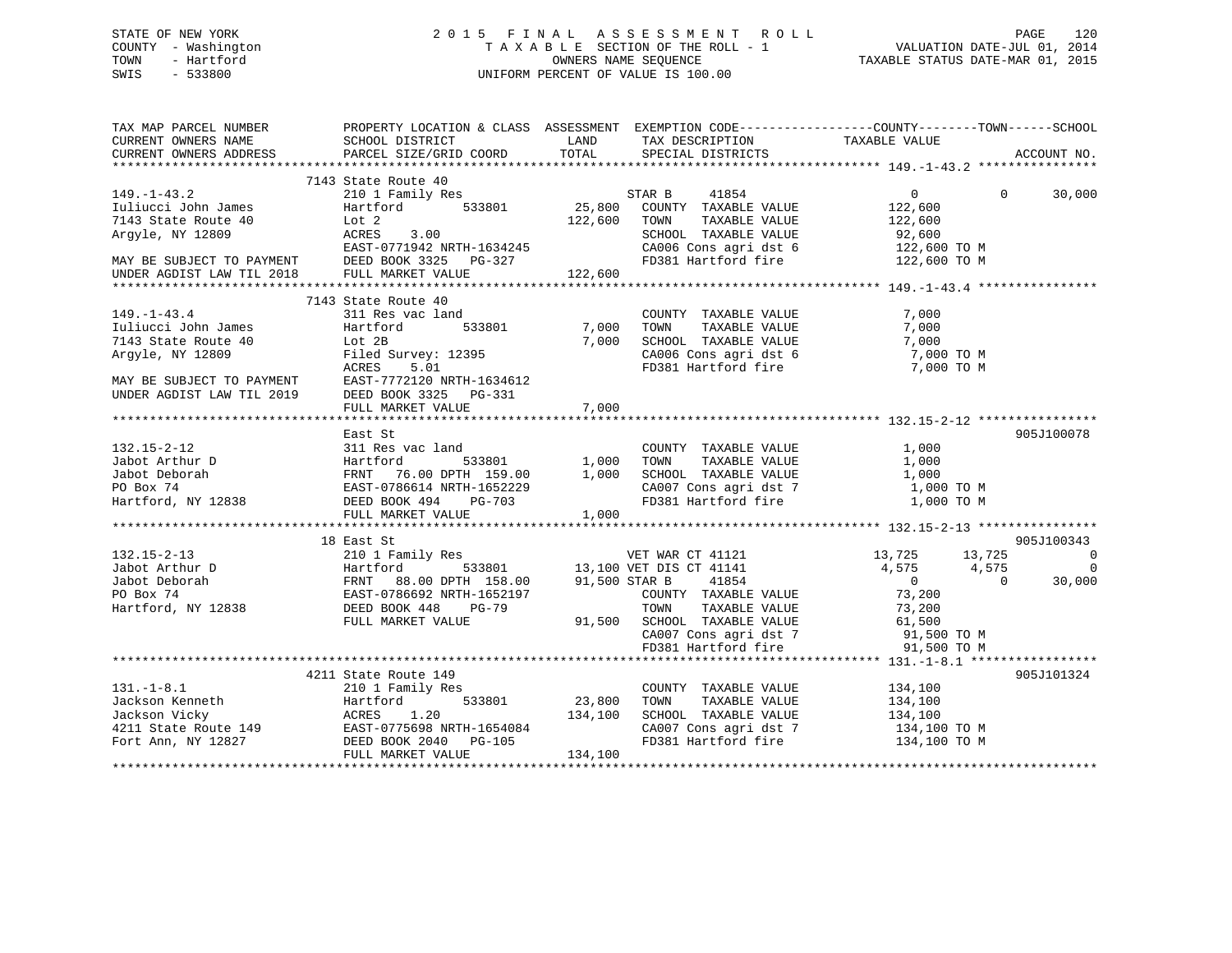## STATE OF NEW YORK 2 0 1 5 F I N A L A S S E S S M E N T R O L L PAGE 121 COUNTY - Washington T A X A B L E SECTION OF THE ROLL - 1 VALUATION DATE-JUL 01, 2014 TOWN - Hartford **TAXABLE STATUS DATE-MAR 01, 2015** OWNERS NAME SEQUENCE TAXABLE STATUS DATE-MAR 01, 2015 SWIS - 533800 UNIFORM PERCENT OF VALUE IS 100.00

| TAX MAP PARCEL NUMBER            | PROPERTY LOCATION & CLASS ASSESSMENT EXEMPTION CODE---------------COUNTY-------TOWN------SCHOOL                                                                                                                                          |        |                                                                                                                                                                     |                                                                                                                                             |            |
|----------------------------------|------------------------------------------------------------------------------------------------------------------------------------------------------------------------------------------------------------------------------------------|--------|---------------------------------------------------------------------------------------------------------------------------------------------------------------------|---------------------------------------------------------------------------------------------------------------------------------------------|------------|
|                                  |                                                                                                                                                                                                                                          |        |                                                                                                                                                                     |                                                                                                                                             |            |
|                                  |                                                                                                                                                                                                                                          |        |                                                                                                                                                                     |                                                                                                                                             |            |
|                                  |                                                                                                                                                                                                                                          |        |                                                                                                                                                                     |                                                                                                                                             |            |
|                                  | 1443 Baldwin Corners Rd 83 PCT OF VALUE USED FOR EXEMPTION PURPOSES                                                                                                                                                                      |        |                                                                                                                                                                     |                                                                                                                                             |            |
|                                  |                                                                                                                                                                                                                                          |        |                                                                                                                                                                     |                                                                                                                                             |            |
|                                  |                                                                                                                                                                                                                                          |        |                                                                                                                                                                     |                                                                                                                                             |            |
|                                  |                                                                                                                                                                                                                                          |        |                                                                                                                                                                     | $\begin{array}{cccc} & & & & & 905J100347 \\ 48,182 & & & 48\,,182 & & & 0 \\ & & & 0 & & 33\,,727 \\ & & 0 & & 0 & & 65\,,300 \end{array}$ |            |
|                                  |                                                                                                                                                                                                                                          |        |                                                                                                                                                                     |                                                                                                                                             |            |
|                                  | 122.-1-33<br>340 Hartford For Sales CO/TN 41801<br>340 Hartford 533801 46,400 AGED-CO/TN 41804 6<br>340 Hartford 533801 46,400 AGED-CO/TN 41804 0<br>316,100 STAR EN 41834 0<br>Fort Ann, NY 12827 EAST-0770037 NRTH-1664305 COUNTY TAXA |        | COUNTY TAXABLE VALUE 67,918                                                                                                                                         |                                                                                                                                             |            |
|                                  |                                                                                                                                                                                                                                          |        |                                                                                                                                                                     |                                                                                                                                             |            |
|                                  |                                                                                                                                                                                                                                          |        |                                                                                                                                                                     |                                                                                                                                             |            |
|                                  |                                                                                                                                                                                                                                          |        | FD381 Hartford fire                                                                                                                                                 | 116,100 TO M                                                                                                                                |            |
|                                  |                                                                                                                                                                                                                                          |        |                                                                                                                                                                     |                                                                                                                                             |            |
|                                  | Pope Hill Rd                                                                                                                                                                                                                             |        |                                                                                                                                                                     |                                                                                                                                             | 905J101090 |
| $149. - 1 - 29.3$                | - 27,500<br>214 Rural vac<10<br>Hartford 533801 27,500 TOWN TAXABLE VALUE 27,500                                                                                                                                                         |        |                                                                                                                                                                     |                                                                                                                                             |            |
| Jamieson David                   |                                                                                                                                                                                                                                          |        |                                                                                                                                                                     |                                                                                                                                             |            |
| Jamieson Keiko                   | 314 Rural vac<10 (COUNTY TAXABLE VALUE 27,500<br>Hartford 533801 27,500 TOWN TAXABLE VALUE 27,500<br>ROW 797-278 Dusty Hy Way 27,500 SCHOOL TAXABLE VALUE 27,500<br>ACRES 6.40 (CA006 Cons agri dst 6 27,500 TO M                        |        |                                                                                                                                                                     |                                                                                                                                             |            |
| 30 Dusty Hwy                     |                                                                                                                                                                                                                                          |        | CA006 Cons agri dst 6 27,500 TO M<br>FD381 Hartford fire 27,500 TO M                                                                                                |                                                                                                                                             |            |
| su Dusty Hwy<br>Argyle, NY 12809 | EAST-0778102 NRTH-1632642                                                                                                                                                                                                                |        |                                                                                                                                                                     |                                                                                                                                             |            |
|                                  | DEED BOOK 1969 PG-67                                                                                                                                                                                                                     |        |                                                                                                                                                                     |                                                                                                                                             |            |
|                                  |                                                                                                                                                                                                                                          |        |                                                                                                                                                                     |                                                                                                                                             |            |
|                                  |                                                                                                                                                                                                                                          |        |                                                                                                                                                                     |                                                                                                                                             |            |
|                                  | Shine Hill Rd                                                                                                                                                                                                                            |        |                                                                                                                                                                     |                                                                                                                                             | 905J100668 |
| $149. - 1 - 4.1$                 | 314 Rural vac<10                                                                                                                                                                                                                         |        | COUNTY TAXABLE VALUE 14,100                                                                                                                                         |                                                                                                                                             |            |
|                                  | 533801 14,100<br>Hartford                                                                                                                                                                                                                |        | TOWN                                                                                                                                                                |                                                                                                                                             |            |
| Jarrett H Thomas<br>PO Box 4737  | ACRES 1.30                                                                                                                                                                                                                               |        | 14,100 SCHOOL TAXABLE VALUE                                                                                                                                         | TAXABLE VALUE 14,100<br>TAXABLE VALUE 14,100                                                                                                |            |
|                                  |                                                                                                                                                                                                                                          |        | FD381 Hartford fire 14,100 TO M                                                                                                                                     |                                                                                                                                             |            |
| Oueensbury, NY 12804             | EAST-0770540 NRTH-1638345                                                                                                                                                                                                                |        |                                                                                                                                                                     |                                                                                                                                             |            |
|                                  | DEED BOOK 2482    PG-193                                                                                                                                                                                                                 |        |                                                                                                                                                                     |                                                                                                                                             |            |
|                                  | FULL MARKET VALUE                                                                                                                                                                                                                        | 14,100 |                                                                                                                                                                     |                                                                                                                                             |            |
|                                  |                                                                                                                                                                                                                                          |        |                                                                                                                                                                     |                                                                                                                                             |            |
|                                  | Shine Hill Rd                                                                                                                                                                                                                            |        |                                                                                                                                                                     |                                                                                                                                             | 905J101073 |
| $149. - 1 - 4.2$                 | 314 Rural vac<10                                                                                                                                                                                                                         |        | COUNTY TAXABLE VALUE 13,800                                                                                                                                         |                                                                                                                                             |            |
| Jarrett H Thomas                 | 533801<br>Hartford                                                                                                                                                                                                                       |        |                                                                                                                                                                     |                                                                                                                                             |            |
| PO Box 4737                      | ACRES 1.21                                                                                                                                                                                                                               |        | $13,800 \qquad \qquad \text{TONN} \qquad \text{TAXABLE VALUE} \qquad \qquad 13,800 \\ 13,800 \qquad \text{SCHOOL} \qquad \text{TAXABLE VALUE} \qquad \qquad 13,800$ |                                                                                                                                             |            |
| Queensbury, NY 12804             | EAST-0770358 NRTH-1638334                                                                                                                                                                                                                |        | FD381 Hartford fire 13,800 TO M                                                                                                                                     |                                                                                                                                             |            |
|                                  | DEED BOOK 2482 PG-193                                                                                                                                                                                                                    |        |                                                                                                                                                                     |                                                                                                                                             |            |
|                                  | FULL MARKET VALUE                                                                                                                                                                                                                        | 13,800 |                                                                                                                                                                     |                                                                                                                                             |            |
|                                  |                                                                                                                                                                                                                                          |        |                                                                                                                                                                     |                                                                                                                                             |            |
|                                  | Shine Hill Rd                                                                                                                                                                                                                            |        |                                                                                                                                                                     |                                                                                                                                             |            |
| $149. - 1 - 4.4$                 | 314 Rural vac<10                                                                                                                                                                                                                         |        |                                                                                                                                                                     | 20,000                                                                                                                                      |            |
| Jarrett H Thomas<br>DO Ber 4727  | 533801 20,000<br>Hartford                                                                                                                                                                                                                |        | COUNTY TAXABLE VALUE<br>TOWN       TAXABLE  VALUE<br>TAXABLE VALUE<br>TOWN                                                                                          | 20,000                                                                                                                                      |            |
| PO Box 4737                      | Sub DIv Lot 3                                                                                                                                                                                                                            | 20,000 | SCHOOL TAXABLE VALUE 20,000                                                                                                                                         |                                                                                                                                             |            |
| Queensbury, NY 12804             | ACRES 2.85                                                                                                                                                                                                                               |        | FD381 Hartford fire 20,000 TO M                                                                                                                                     |                                                                                                                                             |            |
|                                  | EAST-0770457 NRTH-1638768                                                                                                                                                                                                                |        |                                                                                                                                                                     |                                                                                                                                             |            |
|                                  | DEED BOOK 2482    PG-193                                                                                                                                                                                                                 |        |                                                                                                                                                                     |                                                                                                                                             |            |
|                                  | FULL MARKET VALUE                                                                                                                                                                                                                        | 20,000 |                                                                                                                                                                     |                                                                                                                                             |            |
|                                  |                                                                                                                                                                                                                                          |        |                                                                                                                                                                     |                                                                                                                                             |            |
|                                  |                                                                                                                                                                                                                                          |        |                                                                                                                                                                     |                                                                                                                                             |            |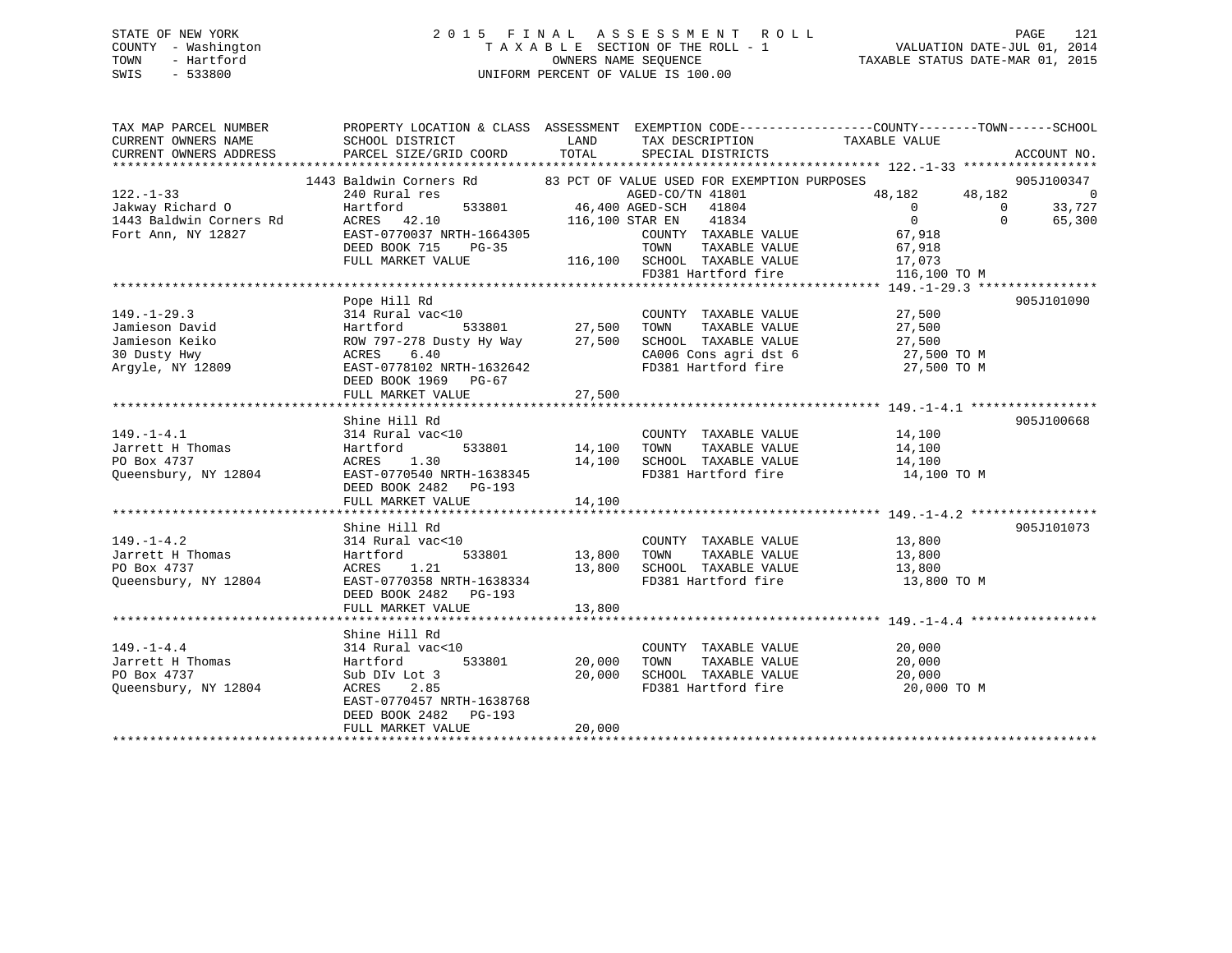## STATE OF NEW YORK 2 0 1 5 F I N A L A S S E S S M E N T R O L L PAGE 122 COUNTY - Washington T A X A B L E SECTION OF THE ROLL - 1 VALUATION DATE-JUL 01, 2014 TOWN - Hartford **TAXABLE STATUS DATE-MAR 01, 2015** OWNERS NAME SEQUENCE TAXABLE STATUS DATE-MAR 01, 2015 SWIS - 533800 UNIFORM PERCENT OF VALUE IS 100.00

| TAX MAP PARCEL NUMBER                                                       | PROPERTY LOCATION & CLASS ASSESSMENT EXEMPTION CODE---------------COUNTY-------TOWN-----SCHOOL                                                                                                                                                                            |                                   |                                                                                                                                                                                                                                                    |                                                                                                     |                                                          |
|-----------------------------------------------------------------------------|---------------------------------------------------------------------------------------------------------------------------------------------------------------------------------------------------------------------------------------------------------------------------|-----------------------------------|----------------------------------------------------------------------------------------------------------------------------------------------------------------------------------------------------------------------------------------------------|-----------------------------------------------------------------------------------------------------|----------------------------------------------------------|
| CURRENT OWNERS NAME<br>CURRENT OWNERS ADDRESS                               | SCHOOL DISTRICT<br>PARCEL SIZE/GRID COORD                                                                                                                                                                                                                                 | LAND<br>TOTAL                     | TAX DESCRIPTION<br>SPECIAL DISTRICTS                                                                                                                                                                                                               | TAXABLE VALUE                                                                                       | ACCOUNT NO.                                              |
|                                                                             |                                                                                                                                                                                                                                                                           |                                   |                                                                                                                                                                                                                                                    |                                                                                                     |                                                          |
| $149. - 1 - 4.5$<br>Jarrett H Thomas<br>PO Box 4737<br>Queensbury, NY 12804 | Shine Hill Rd<br>314 Rural vac<10<br>Hartford<br>Sub Div Lot 4<br>2.92<br>ACRES<br>EAST-0770192 NRTH-1638701<br>DEED BOOK 2482 PG-193<br>FULL MARKET VALUE                                                                                                                | 533801 20,300<br>20,300<br>20,300 | COUNTY TAXABLE VALUE 20,300<br>TOWN<br>TAXABLE VALUE<br>SCHOOL TAXABLE VALUE<br>FD381 Hartford fire                                                                                                                                                | 20,300<br>20,300<br>20,300 TO M                                                                     |                                                          |
| $149. - 1 - 4.6$                                                            | Shine Hill Rd<br>311 Res vac land<br>Fractional Hartford 533801 300 TOWN TAXABLE VALUE<br>PO Box 4737 FRNT 10.00 DPTH 400.00 300 SCHOOL TAXABLE VALUE<br>Queensbury, NY 12804 EAST-0770297 NRTH-1638155 FD381 Hartford fire<br>DEED BOOK 2482 PG-193<br>FULL MARKET VALUE | 300                               | COUNTY TAXABLE VALUE                                                                                                                                                                                                                               | 300<br>300<br>300<br>300 TO M                                                                       |                                                          |
|                                                                             | 74 Gilchrist Hill Ext                                                                                                                                                                                                                                                     |                                   | STAR B<br>41854<br>$533801 \qquad 32,100 \qquad \text{COUNTY} \qquad \text{TXABLE VALUE}$ $140,900 \qquad \text{TOWN} \qquad \text{TAXABLE VALUE}$<br>SCHOOL TAXABLE VALUE 110,900<br>FD381 Hartford fire 140,900 TO M<br>FD381 Hartford fire      | $\overline{0}$<br>140,900<br>140,900                                                                | 905J100091<br>$0 \qquad \qquad$<br>30,000                |
| $130. -1 - 7.2$<br>Fort Ann, NY 12827                                       | 3803 State Route 149<br>210 1 Family Res<br>Forms and Deborah G and Hudson Falls 534401<br>Johnsen Robert D ACRES 7.80<br>3803 State Route 149 EAST-0766916 NRTH-1652711<br>DEED BOOK 676<br>PG-311<br>FULL MARKET VALUE                                                  |                                   | VET WAR CT 41121<br>25,300 VET DIS CT 41141<br>160,400 STAR B 41854<br>COUNTY TAXABLE VALUE<br>TAXABLE VALUE 104,260<br>TAXABLE VALUE 130,400<br>TOWN<br>160,400 SCHOOL TAXABLE VALUE<br>CA007 Cons agri dst 7 160,400 TO M<br>FD381 Hartford fire | 24,060<br>24,060<br>32,080<br>32,080<br>$\overline{0}$<br>$\overline{0}$<br>104,260<br>160,400 TO M | 905J101094<br>$\overline{0}$<br>$\overline{0}$<br>30,000 |
| $150. - 1 - 24$<br>Salem, NY 12865                                          | 280 Pope Hill Rd<br>312 Vac w/imprv<br>533801<br>Hartford<br>ACRES 28.50<br>EAST-0783012 NRTH-1632480<br>DEED BOOK 764<br>PG-121<br>FULL MARKET VALUE                                                                                                                     | 54,500<br>57,300<br>57,300        | COUNTY TAXABLE VALUE<br>TOWN<br>TAXABLE VALUE<br>SCHOOL TAXABLE VALUE<br>FD381 Hartford fire                                                                                                                                                       | 57,300<br>57,300<br>57,300<br>57,300 TO M                                                           | 905J100666                                               |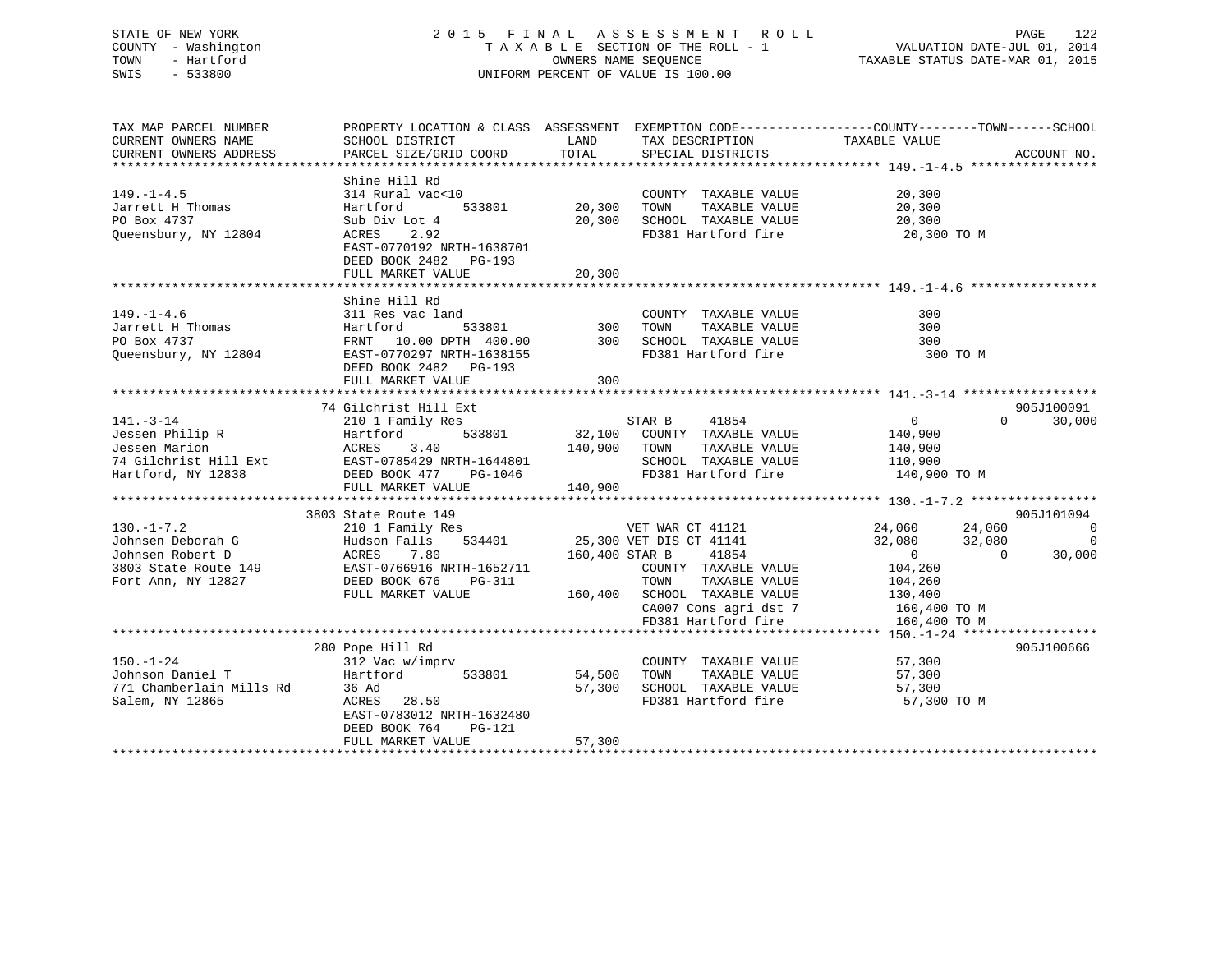## STATE OF NEW YORK 2 0 1 5 F I N A L A S S E S S M E N T R O L L PAGE 123 COUNTY - Washington T A X A B L E SECTION OF THE ROLL - 1 VALUATION DATE-JUL 01, 2014 TOWN - Hartford OWNERS NAME SEQUENCE TAXABLE STATUS DATE-MAR 01, 2015 SWIS - 533800 UNIFORM PERCENT OF VALUE IS 100.00UNIFORM PERCENT OF VALUE IS 100.00

| TAX MAP PARCEL NUMBER                         | PROPERTY LOCATION & CLASS ASSESSMENT EXEMPTION CODE----------------COUNTY-------TOWN------SCHOOL |               |                                      |                |                    |
|-----------------------------------------------|--------------------------------------------------------------------------------------------------|---------------|--------------------------------------|----------------|--------------------|
| CURRENT OWNERS NAME<br>CURRENT OWNERS ADDRESS | SCHOOL DISTRICT<br>PARCEL SIZE/GRID COORD                                                        | LAND<br>TOTAL | TAX DESCRIPTION<br>SPECIAL DISTRICTS | TAXABLE VALUE  | ACCOUNT NO.        |
|                                               |                                                                                                  |               |                                      |                |                    |
|                                               | 41 Warren Rd                                                                                     |               |                                      |                | 905J100064         |
| $122. - 1 - 11$                               | 210 1 Family Res                                                                                 |               | STAR B<br>41854                      | $\overline{0}$ | $\Omega$<br>30,000 |
| Johnson Rachel                                | 533801<br>Hartford                                                                               |               | 26,800 COUNTY TAXABLE VALUE          | 127,700        |                    |
| 41 Warren Rd                                  | 2.00<br>ACRES                                                                                    | 127,700 TOWN  | TAXABLE VALUE                        | 127,700        |                    |
| Fort Ann, NY 12827                            | EAST-0779419 NRTH-1662149                                                                        |               | SCHOOL TAXABLE VALUE                 | 97,700         |                    |
|                                               | DEED BOOK 3262 PG-50                                                                             |               | CA007 Cons agri dst 7                | 127,700 TO M   |                    |
|                                               | FULL MARKET VALUE                                                                                |               | 127,700 FD381 Hartford fire          | 127,700 TO M   |                    |
|                                               |                                                                                                  |               |                                      |                |                    |
|                                               | Baldwin Corners Rd OFF                                                                           |               |                                      |                | 905J101161         |
| $121. - 4 - 5.2$                              | 340 Vacant indus                                                                                 |               | COUNTY TAXABLE VALUE                 | 4,000          |                    |
| Jointa Galusha LLC                            | 533801<br>Hartford                                                                               | 4,000         | TOWN<br>TAXABLE VALUE                | 4,000          |                    |
| 269 Ballard Rd                                | $121.-1-5.2$                                                                                     | 4,000         | SCHOOL TAXABLE VALUE                 | 4,000          |                    |
| Wilton, NY 12831                              | ACRES 10.00                                                                                      |               | CA007 Cons agri dst 7                | 4,000 TO M     |                    |
|                                               | EAST-0765829 NRTH-1660708                                                                        |               | FD381 Hartford fire                  | 4,000 TO M     |                    |
|                                               | DEED BOOK 899<br>PG-94                                                                           |               |                                      |                |                    |
|                                               | FULL MARKET VALUE                                                                                | 4,000         |                                      |                |                    |
|                                               | 1168 Baldwin Corners Rd                                                                          |               |                                      |                | 905J100663         |
| $121. - 4 - 11$                               | $341$ Ind vac w/im                                                                               |               | COUNTY TAXABLE VALUE                 | 447,700        |                    |
| Jointa Galusha LLC                            | 532802<br>Fort Ann                                                                               | 350,100       | TOWN<br>TAXABLE VALUE                | 447,700        |                    |
| 269 Ballard Rd                                | 506/68                                                                                           | 447,700       | SCHOOL TAXABLE VALUE                 | 447,700        |                    |
| Wilton, NY 12831                              | 488/210                                                                                          |               | CA007 Cons agri dst 7                | 447,700 TO M   |                    |
|                                               | $121. - 1 - 11$                                                                                  |               | FD381 Hartford fire                  | 447,700 TO M   |                    |
|                                               | ACRES 288.70                                                                                     |               |                                      |                |                    |
|                                               | EAST-0763982 NRTH-1659511                                                                        |               |                                      |                |                    |
|                                               | DEED BOOK 891<br><b>PG-78</b>                                                                    |               |                                      |                |                    |
|                                               | FULL MARKET VALUE                                                                                | 447,700       |                                      |                |                    |
|                                               |                                                                                                  |               |                                      |                |                    |
|                                               | 1154 Baldwin Corners Rd                                                                          |               |                                      |                | 905J101340         |
| $121. - 4 - 11.1$                             | $341$ Ind vac w/im                                                                               |               | COUNTY TAXABLE VALUE                 | 64,800         |                    |
| Jointa Galusha LLC                            | 532802<br>Fort Ann                                                                               | 23,200        | TOWN<br>TAXABLE VALUE                | 64,800         |                    |
| 269 Ballard Rd                                | $121.-1-11.1$                                                                                    | 64,800        | SCHOOL TAXABLE VALUE                 | 64,800         |                    |
| Wilton, NY 12831                              | ACRES 1.30                                                                                       |               | CA007 Cons agri dst 7                | 64,800 TO M    |                    |
|                                               | EAST-0763164 NRTH-1660957                                                                        |               | FD381 Hartford fire                  | 64,800 TO M    |                    |
|                                               | DEED BOOK 891<br>PG-78                                                                           |               |                                      |                |                    |
|                                               | FULL MARKET VALUE                                                                                | 64,800        |                                      |                |                    |
|                                               |                                                                                                  |               |                                      |                |                    |
|                                               | Baldwin Corners Rd OFF                                                                           |               |                                      |                | 905J1010317        |
| $121. - 4 - 15$                               | 340 Vacant indus                                                                                 |               | COUNTY TAXABLE VALUE                 | 1,200          |                    |
| Jointa Galusha LLC                            | 532802<br>Fort Ann                                                                               | 1,200         | TAXABLE VALUE<br>TOWN                | 1,200          |                    |
| 269 Ballard Rd                                | $121. - 1 - 15$                                                                                  | 1,200         | SCHOOL TAXABLE VALUE                 | 1,200          |                    |
| Wilton, NY 12831                              | ACRES 3.08                                                                                       |               | CA007 Cons agri dst 7                | 1,200 TO M     |                    |
|                                               | EAST-0766571 NRTH-1660203                                                                        |               | FD381 Hartford fire                  | 1,200 TO M     |                    |
|                                               | DEED BOOK 894<br>PG-335                                                                          |               |                                      |                |                    |
|                                               | FULL MARKET VALUE                                                                                | 1,200         |                                      |                |                    |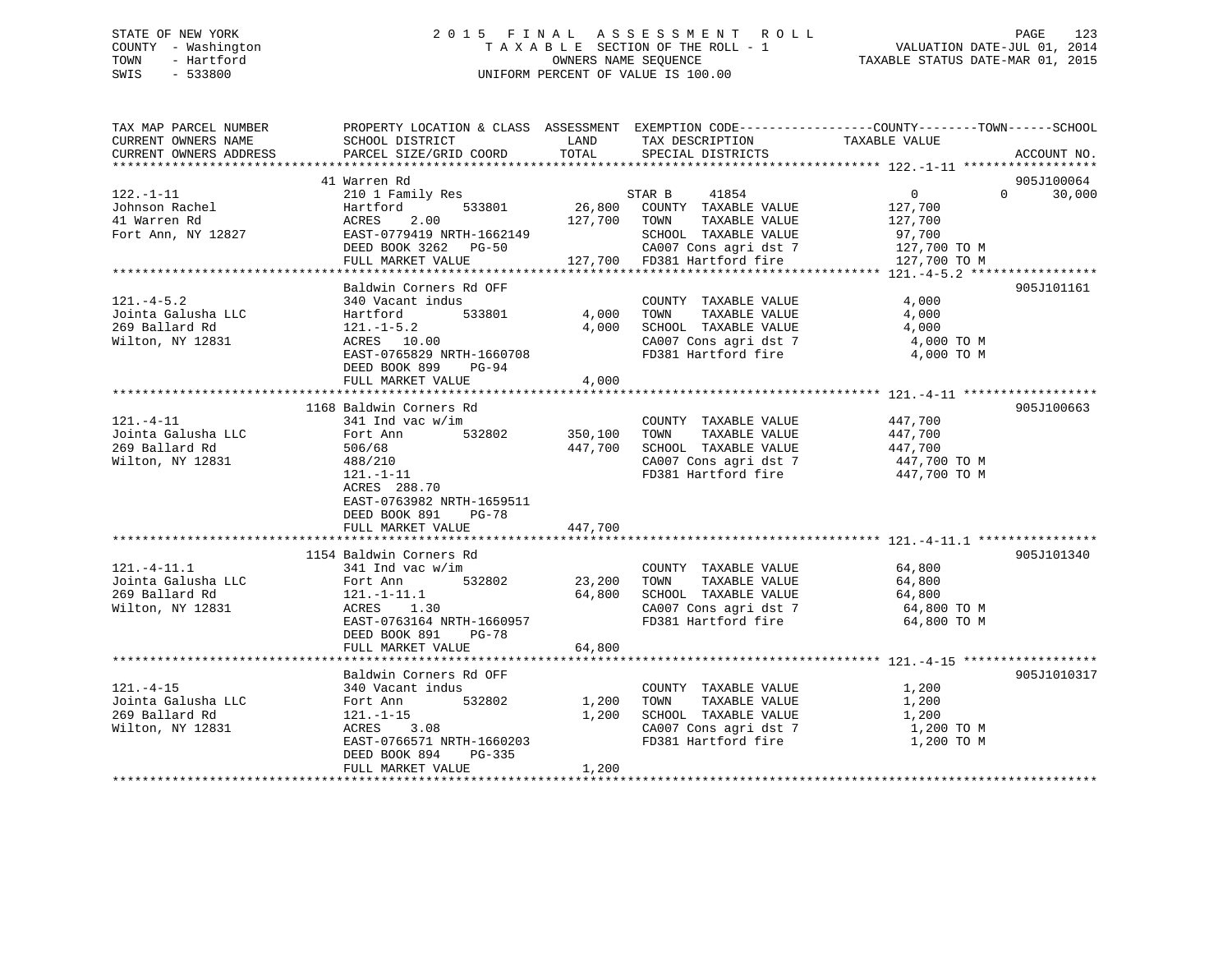## STATE OF NEW YORK 2 0 1 5 F I N A L A S S E S S M E N T R O L L PAGE 124 COUNTY - Washington T A X A B L E SECTION OF THE ROLL - 1 VALUATION DATE-JUL 01, 2014 TOWN - Hartford **TAXABLE STATUS DATE-MAR 01, 2015** OWNERS NAME SEQUENCE TAXABLE STATUS DATE-MAR 01, 2015 SWIS - 533800 UNIFORM PERCENT OF VALUE IS 100.00

| TAX MAP PARCEL NUMBER<br>CURRENT OWNERS NAME<br>CURRENT OWNERS ADDRESS      | SCHOOL DISTRICT<br>PARCEL SIZE/GRID COORD TOTAL                                                                                                                                                                                                          | LAND                                | TAX DESCRIPTION TAXABLE VALUE SPECIAL DISTRICTS<br>SPECIAL DISTRICTS                                                                                                                          | PROPERTY LOCATION & CLASS ASSESSMENT EXEMPTION CODE---------------COUNTY-------TOWN------SCHOOL<br>ACCOUNT NO. |
|-----------------------------------------------------------------------------|----------------------------------------------------------------------------------------------------------------------------------------------------------------------------------------------------------------------------------------------------------|-------------------------------------|-----------------------------------------------------------------------------------------------------------------------------------------------------------------------------------------------|----------------------------------------------------------------------------------------------------------------|
| $121. -4 - 16$<br>Jointa Galusha LLC<br>269 Ballard Rd<br>121.-1-16         | LOT 22 Provincial Pat<br>340 Vacant indus<br>121.-1-16<br>$1-16$<br>5.74<br>EAST-0766919 NRTH-1660315<br>DEED BOOK 2211 PG-180<br>FULL MARKET VALUE                                                                                                      | 533801 2,300 TOWN<br>2,300<br>2,300 | COUNTY TAXABLE VALUE<br>SCHOOL TAXABLE VALUE 2,300<br>CA007 Cons agri dst 7 2,300 TO M<br>FD381 Hartford fire                                                                                 | 905J101216<br>2,300<br>TAXABLE VALUE 2,300<br>2,300 TO M                                                       |
| $121. -4-19$                                                                | LOT Provincial Pat<br>340 Vacant indus<br>533801 11,300<br>EAST-0768397 NRTH-1657968<br>DEED BOOK 1864 PG-191<br>FULL MARKET VALUE                                                                                                                       | 11,300<br>11,300                    | COUNTY TAXABLE VALUE 11,300<br>TOWN TAXABLE VALUE<br>SCHOOL TAXABLE VALUE 11,300<br>CA007 Cons agri dst 7 11,300 TO M<br>CA007 Cons agri dst 7 11,300 TO M<br>FD381 Hartford fire 11,300 TO M | 905J101121<br>11,300                                                                                           |
| $121. - 4 - 20$<br>Jointa Galusha LLC<br>269 Ballard Rd<br>Wilton, NY 12831 | LOT 22 Provincial Pat<br>340 Vacant indus<br>Hartford<br>533801 6,100<br>594/286<br>$121. - 1 - 20$<br>ACRES 10.10<br>EAST-0767916 NRTH-1657797<br>DEED BOOK 848<br>PG-208<br>FULL MARKET VALUE                                                          | 6,100<br>6,100                      | COUNTY TAXABLE VALUE<br>TAXABLE VALUE<br>TOWN<br>SCHOOL TAXABLE VALUE<br>FD381 Hartford fire                                                                                                  | 905J101122<br>6,100<br>6,100<br>6,100<br>CA007 Cons agri dst 7 6,100 TO M<br>6,100 TO M                        |
| $121. - 4 - 21$                                                             | 95 Kelly Way<br>340 Vacant indus<br>121.1.2<br>15,600<br>269 Ballard Rd 121.1.21<br>269 Ballard Rd 121.1.21<br>269 Ballard Rd 121.1.21<br>26.600<br>269 Ballard Rd 121.1.21<br>EAST-0766780 NRTH-1657582<br>DEED BOOK 860<br>PG-336<br>FULL MARKET VALUE | 15,600                              | COUNTY TAXABLE VALUE 15,600<br>TOWN TAXABLE VALUE 15,600<br>SCHOOL TAXABLE VALUE 15,600<br>CA007 Cons agri dst 7<br>FD381 Hartford fire                                                       | 905J101138<br>15,600 TO M<br>15,600 TO M                                                                       |
| 269 Ballard Rd<br>Wilton, NY 12831                                          | LOT 22 Provincial Pat<br>t indus<br>533801 6,000<br>340 vacant 1000<br>EAST-0767539 NRTH-1657772<br>DEED BOOK 844<br>PG-194<br>FULL MARKET VALUE                                                                                                         | 6,000<br>6,000                      | COUNTY TAXABLE VALUE<br>TOWN<br>TAXABLE VALUE<br>FD381 Hartford fire                                                                                                                          | 905J101124<br>6,000<br>6,000<br>SCHOOL TAXABLE VALUE 6,000<br>CA007 Cons agri dst 7 6,000 TO M<br>6,000 TO M   |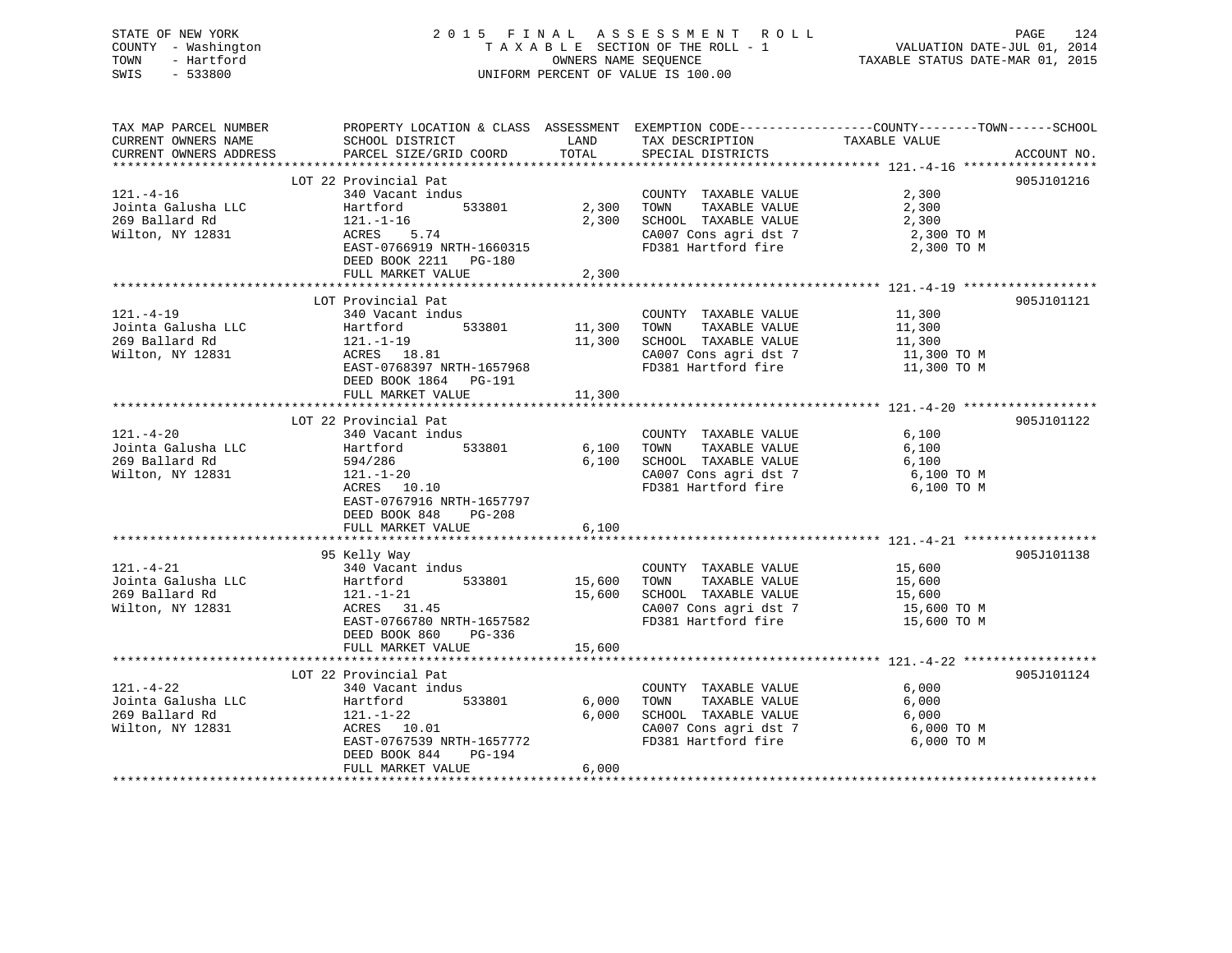## STATE OF NEW YORK 2 0 1 5 F I N A L A S S E S S M E N T R O L L PAGE 125 COUNTY - Washington T A X A B L E SECTION OF THE ROLL - 1 VALUATION DATE-JUL 01, 2014 TOWN - Hartford **TAXABLE STATUS DATE-MAR 01, 2015** OWNERS NAME SEQUENCE TAXABLE STATUS DATE-MAR 01, 2015 SWIS - 533800 UNIFORM PERCENT OF VALUE IS 100.00

| TAX MAP PARCEL NUMBER<br>CURRENT OWNERS NAME<br>CURRENT OWNERS ADDRESS                         | SCHOOL DISTRICT<br>PARCEL SIZE/GRID COORD                                                                                                                           | LAND<br>TOTAL                                    | TAX DESCRIPTION TAXABLE VALUE<br>SPECIAL DISTRICTS                                                                                                                            | PROPERTY LOCATION & CLASS ASSESSMENT EXEMPTION CODE----------------COUNTY-------TOWN------SCHOOL<br>ACCOUNT NO. |
|------------------------------------------------------------------------------------------------|---------------------------------------------------------------------------------------------------------------------------------------------------------------------|--------------------------------------------------|-------------------------------------------------------------------------------------------------------------------------------------------------------------------------------|-----------------------------------------------------------------------------------------------------------------|
| $121. - 4 - 23$<br>Jointa Galusha LLC<br>269 Ballard Rd<br>Wilton, NY 12831                    | LOT 22 Provincial Pat<br>340 Vacant indus<br>Hartford<br>$121. - 1 - 23$<br>ACRES 37.71<br>EAST-0766844 NRTH-1658698<br>DEED BOOK 843<br>PG-69<br>FULL MARKET VALUE | 533801 22,600<br>22,600<br>22,600                | COUNTY TAXABLE VALUE<br>TOWN<br>TAXABLE VALUE<br>SCHOOL TAXABLE VALUE<br>CA007 Cons agri dst 7 22,600 TO M<br>FD381 Hartford fire 22,600 TO M                                 | 905J101123<br>22,600<br>22,600<br>22,600                                                                        |
| $122. - 1 - 47$<br>122.-1-47<br>Jointa Galusha LLC Martford<br>ACRES 10.03<br>Wilton, NY 12831 | 116 Country Ln<br>340 Vacant indus<br>533801<br>EAST-0769786 NRTH-1660261<br>DEED BOOK 1997 PG-56<br>FULL MARKET VALUE                                              | 6,000<br>6,000<br>6,000                          | COUNTY TAXABLE VALUE<br>TOWN<br>TAXABLE VALUE<br>SCHOOL TAXABLE VALUE 6,000<br>CA007 Cons agri dst 7 6,000 TO M<br>FD381 Hartford fire 6,000 TO M                             | 905J101129<br>6,000<br>6,000                                                                                    |
| $130. -1 - 1$<br>Jointa Galusha LLC Fort Ann<br>269 Ballard Rd<br>Wilton, NY 12831             | LOT 21 Provincial Pat<br>340 Vacant indus<br>ACRES 117.00<br>EAST-0764337 N<br>EAST-0764337 NRTH-1657314<br>DEED BOOK 839<br>FULL MARKET VALUE                      | 532802 354,800<br>354,800<br>$PG-104$<br>354,800 | COUNTY TAXABLE VALUE<br>TAXABLE VALUE<br>TOWN<br>SCHOOL TAXABLE VALUE<br>SCHOOL TAXABLE VALUE<br>CA007 Cons agri dst 7<br>FD381 Hartford fire 354,800 TO M                    | 905J100501<br>354,800<br>354,800<br>354,800<br>354,800 TO M                                                     |
| $130. - 1 - 2$<br>Jointa Galusha LLC<br>269 Ballard Rd<br>Wilton, NY 12831                     | Reynolds Ln<br>484 1 use sm bld<br>534401<br>Hudson Falls<br>ACRES 122.00<br>EAST-0766368 NRTH-1655591<br>$PG-104$<br>DEED BOOK 839<br>FULL MARKET VALUE            | 326,800                                          | BUSIN97<br>47610<br>75,000 COUNTY TAXABLE VALUE<br>TAXABLE VALUE<br>TOWN<br>SCHOOL TAXABLE VALUE 301,800<br>CA007 Cons agri dst 7 326,800 TO M<br>326,800 FD381 Hartford fire | 905J100219<br>25,000<br>25,000<br>25,000<br>301,800<br>301,800<br>326,800 TO M                                  |
| $130. -1 - 3$<br>Jointa Galusha LLC<br>269 Ballard Rd<br>Wilton, NY 12831                      | Reynolds Ln OFF<br>340 Vacant indus<br>Hartford<br>533801<br>2.80<br>ACRES<br>EAST-0766256 NRTH-1654122<br>DEED BOOK 845<br>$PG-53$<br>FULL MARKET VALUE            | 1,700<br>1,700<br>1,700                          | COUNTY TAXABLE VALUE<br>CA007 Cons agri dst 7 1,700 TO M<br>FD381 Hartford fire                                                                                               | 905J100122<br>1,700<br>1,700<br>1,700<br>1,700 TO M                                                             |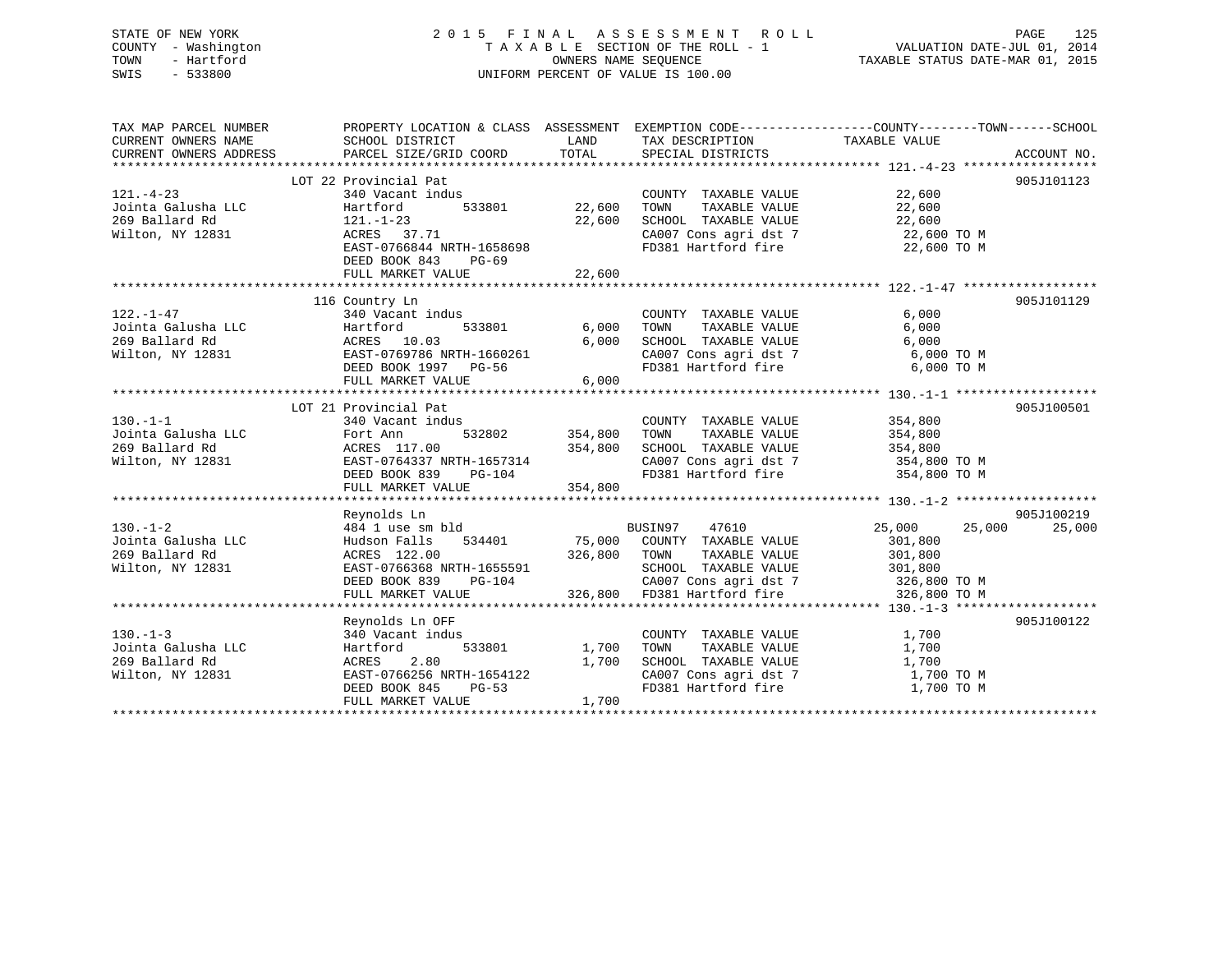## STATE OF NEW YORK 2 0 1 5 F I N A L A S S E S S M E N T R O L L PAGE 126 COUNTY - Washington T A X A B L E SECTION OF THE ROLL - 1 VALUATION DATE-JUL 01, 2014 TOWN - Hartford **TAXABLE STATUS DATE-MAR 01, 2015** OWNERS NAME SEQUENCE TAXABLE STATUS DATE-MAR 01, 2015 SWIS - 533800 UNIFORM PERCENT OF VALUE IS 100.00

| TAX MAP PARCEL NUMBER                                                                                                                     | PROPERTY LOCATION & CLASS ASSESSMENT EXEMPTION CODE-----------------COUNTY-------TOWN------SCHOOL                                                                                                                                                                                                    |         | LAND TAX DESCRIPTION TAXABLE VALUE                                                                                                                                                                                       |            |             |
|-------------------------------------------------------------------------------------------------------------------------------------------|------------------------------------------------------------------------------------------------------------------------------------------------------------------------------------------------------------------------------------------------------------------------------------------------------|---------|--------------------------------------------------------------------------------------------------------------------------------------------------------------------------------------------------------------------------|------------|-------------|
|                                                                                                                                           |                                                                                                                                                                                                                                                                                                      |         |                                                                                                                                                                                                                          |            | ACCOUNT NO. |
|                                                                                                                                           |                                                                                                                                                                                                                                                                                                      |         |                                                                                                                                                                                                                          |            |             |
|                                                                                                                                           | 3847 State Route 149                                                                                                                                                                                                                                                                                 |         |                                                                                                                                                                                                                          |            | 905L100572  |
|                                                                                                                                           |                                                                                                                                                                                                                                                                                                      |         |                                                                                                                                                                                                                          |            |             |
|                                                                                                                                           |                                                                                                                                                                                                                                                                                                      |         |                                                                                                                                                                                                                          |            |             |
|                                                                                                                                           |                                                                                                                                                                                                                                                                                                      |         |                                                                                                                                                                                                                          |            |             |
|                                                                                                                                           |                                                                                                                                                                                                                                                                                                      |         |                                                                                                                                                                                                                          |            |             |
|                                                                                                                                           | 130.-1-4<br>3917 Sources and Vacant indus<br>340 Vacant indus<br>33801 600 TOWN TAXABLE VALUE 600<br>269 Ballard Rd ACRES 1.00<br>3600 SCHOOL TAXABLE VALUE 600<br>269 Ballard Rd ACRES 1.00<br>269 Ballard Rd ACRES 1.00<br>269 Ballard Rd A                                                        |         |                                                                                                                                                                                                                          |            |             |
|                                                                                                                                           |                                                                                                                                                                                                                                                                                                      |         |                                                                                                                                                                                                                          |            |             |
|                                                                                                                                           | 3837 State Route 149                                                                                                                                                                                                                                                                                 |         |                                                                                                                                                                                                                          |            | 905J100485  |
| $130. - 1 - 5$                                                                                                                            | 340 Vacant indus                                                                                                                                                                                                                                                                                     |         | COUNTY TAXABLE VALUE                                                                                                                                                                                                     | 700        |             |
|                                                                                                                                           |                                                                                                                                                                                                                                                                                                      |         |                                                                                                                                                                                                                          | 700        |             |
|                                                                                                                                           |                                                                                                                                                                                                                                                                                                      |         |                                                                                                                                                                                                                          | 700        |             |
|                                                                                                                                           |                                                                                                                                                                                                                                                                                                      |         | CA007 Cons agri dst 7<br>FD381 Hartford fire                                                                                                                                                                             | 700 TO M   |             |
|                                                                                                                                           |                                                                                                                                                                                                                                                                                                      |         |                                                                                                                                                                                                                          | 700 TO M   |             |
|                                                                                                                                           | 150.-1-5<br>150.-1-5<br>269 Ballard Rd<br>Milton, NY 12831 269 Ballard Rd<br>Milton, NY 12831 262ED BOOK 844 PG-239 700 TOWN TAXABLE VALUE<br>EXT-0767185 NRTH-1652899 2007 Cons agri dst 7<br>DEED BOOK 844 PG-239 700<br>FD381 Hartford fi                                                         |         |                                                                                                                                                                                                                          |            |             |
|                                                                                                                                           |                                                                                                                                                                                                                                                                                                      |         |                                                                                                                                                                                                                          |            |             |
|                                                                                                                                           | Reynolds Ln                                                                                                                                                                                                                                                                                          |         |                                                                                                                                                                                                                          |            | 905J101131  |
| $130. - 1 - 9.3$                                                                                                                          | 340 Vacant indus                                                                                                                                                                                                                                                                                     |         | COUNTY TAXABLE VALUE<br>TOWN      TAXABLE VALUE                                                                                                                                                                          | 20,400     |             |
|                                                                                                                                           | Hartford 533801                                                                                                                                                                                                                                                                                      |         | 20,400 TOWN TAXABLE VALUE                                                                                                                                                                                                | 20,400     |             |
| 130.-1-9.3<br>Jointa Galusha LLC<br>269 Ballard Rd<br>Wilton, NY 12831                                                                    | ACRES 33.30                                                                                                                                                                                                                                                                                          |         | 20,400 SCHOOL TAXABLE VALUE 20,400<br>CA007 Cons agri dst 7 20,400 TO M                                                                                                                                                  |            |             |
|                                                                                                                                           |                                                                                                                                                                                                                                                                                                      |         |                                                                                                                                                                                                                          |            |             |
|                                                                                                                                           | ACRES 33.30<br>EAST-0767018 NRTH-1654030<br>DEED BOOK 842 PG-247<br>FULL MARKET VALUE 20,400                                                                                                                                                                                                         |         | FD381 Hartford fire 20,400 TO M                                                                                                                                                                                          |            |             |
|                                                                                                                                           |                                                                                                                                                                                                                                                                                                      |         |                                                                                                                                                                                                                          |            |             |
|                                                                                                                                           | State Route 149                                                                                                                                                                                                                                                                                      |         |                                                                                                                                                                                                                          |            | 905J101180  |
| $130.-1-9.4$                                                                                                                              | 340 Vacant indus                                                                                                                                                                                                                                                                                     |         | COUNTY TAXABLE VALUE                                                                                                                                                                                                     | 3,300      |             |
|                                                                                                                                           |                                                                                                                                                                                                                                                                                                      |         |                                                                                                                                                                                                                          |            |             |
|                                                                                                                                           |                                                                                                                                                                                                                                                                                                      |         | 533801 3,300 TOWN TAXABLE VALUE 3,300<br>3,300 SCHOOL TAXABLE VALUE 3,300                                                                                                                                                |            |             |
| Jointa Galusha LLC<br>269 Ballard Rd<br>269 Ballard Rd<br>269 Ballard Rd<br>268 Ballard Rd<br>268 BAST-0767567 NRT<br>2000 BAST DOOK BAST |                                                                                                                                                                                                                                                                                                      |         | 3,300 SCHOOL TAXABLE VALUE 3,300<br>CA007 Cons agri dst 7 3,300 TO M<br>FD381 Hartford fire 3,300 TO M                                                                                                                   |            |             |
|                                                                                                                                           |                                                                                                                                                                                                                                                                                                      |         |                                                                                                                                                                                                                          |            |             |
|                                                                                                                                           | FULL MARKET VALUE                                                                                                                                                                                                                                                                                    | 3,300   |                                                                                                                                                                                                                          |            |             |
|                                                                                                                                           |                                                                                                                                                                                                                                                                                                      |         |                                                                                                                                                                                                                          |            |             |
|                                                                                                                                           | 13 Reynolds Ln<br>130.-1-9.5<br>130.-1-9.5<br>137,600<br>137,600<br>24,600<br>24,600<br>24,600<br>24,600<br>24,600<br>24,600<br>24,600<br>24,600<br>24,600<br>24,600<br>24,600<br>24,600<br>24,600<br>24,600<br>24,600<br>24,600<br>24,600<br>24,600<br>24,600<br>24,600<br>24,600<br>24,600<br>24,6 |         |                                                                                                                                                                                                                          |            |             |
|                                                                                                                                           |                                                                                                                                                                                                                                                                                                      |         |                                                                                                                                                                                                                          |            |             |
|                                                                                                                                           |                                                                                                                                                                                                                                                                                                      |         |                                                                                                                                                                                                                          |            |             |
|                                                                                                                                           |                                                                                                                                                                                                                                                                                                      |         |                                                                                                                                                                                                                          |            |             |
|                                                                                                                                           |                                                                                                                                                                                                                                                                                                      |         |                                                                                                                                                                                                                          |            |             |
|                                                                                                                                           | FULL MARKET VALUE                                                                                                                                                                                                                                                                                    | 137,600 |                                                                                                                                                                                                                          |            |             |
|                                                                                                                                           |                                                                                                                                                                                                                                                                                                      |         |                                                                                                                                                                                                                          |            |             |
|                                                                                                                                           |                                                                                                                                                                                                                                                                                                      |         |                                                                                                                                                                                                                          |            |             |
|                                                                                                                                           |                                                                                                                                                                                                                                                                                                      |         |                                                                                                                                                                                                                          |            |             |
|                                                                                                                                           |                                                                                                                                                                                                                                                                                                      |         | $\begin{tabular}{lllllllllll} \multicolumn{2}{c}{\text{COUNTY}} & \text{TAXABLE VALUE} & & & & 3 \, , \mathit{700} \\ \multicolumn{2}{c}{\text{TONN}} & \text{TAXABLE VALUE} & & & 3 \, , \mathit{700} \\ \end{tabular}$ |            |             |
|                                                                                                                                           |                                                                                                                                                                                                                                                                                                      |         |                                                                                                                                                                                                                          |            |             |
| Wilton, NY 12831                                                                                                                          | ACRES 6.10 3,70<br>EAST-0765620 NRTH-1652644<br>DEED BOOK 1793 PG-331                                                                                                                                                                                                                                |         | 3,700 10mm<br>3,700 SCHOOL TAXABLE VALUE 3,700 TO M<br>CA007 Cons agri dst 7 3,700 TO M<br>3.700 TO M                                                                                                                    |            |             |
|                                                                                                                                           | DEED BOOK 1793 PG-331                                                                                                                                                                                                                                                                                |         | FD381 Hartford fire                                                                                                                                                                                                      | 3,700 TO M |             |
|                                                                                                                                           | FULL MARKET VALUE                                                                                                                                                                                                                                                                                    | 3,700   |                                                                                                                                                                                                                          |            |             |
|                                                                                                                                           |                                                                                                                                                                                                                                                                                                      |         |                                                                                                                                                                                                                          |            |             |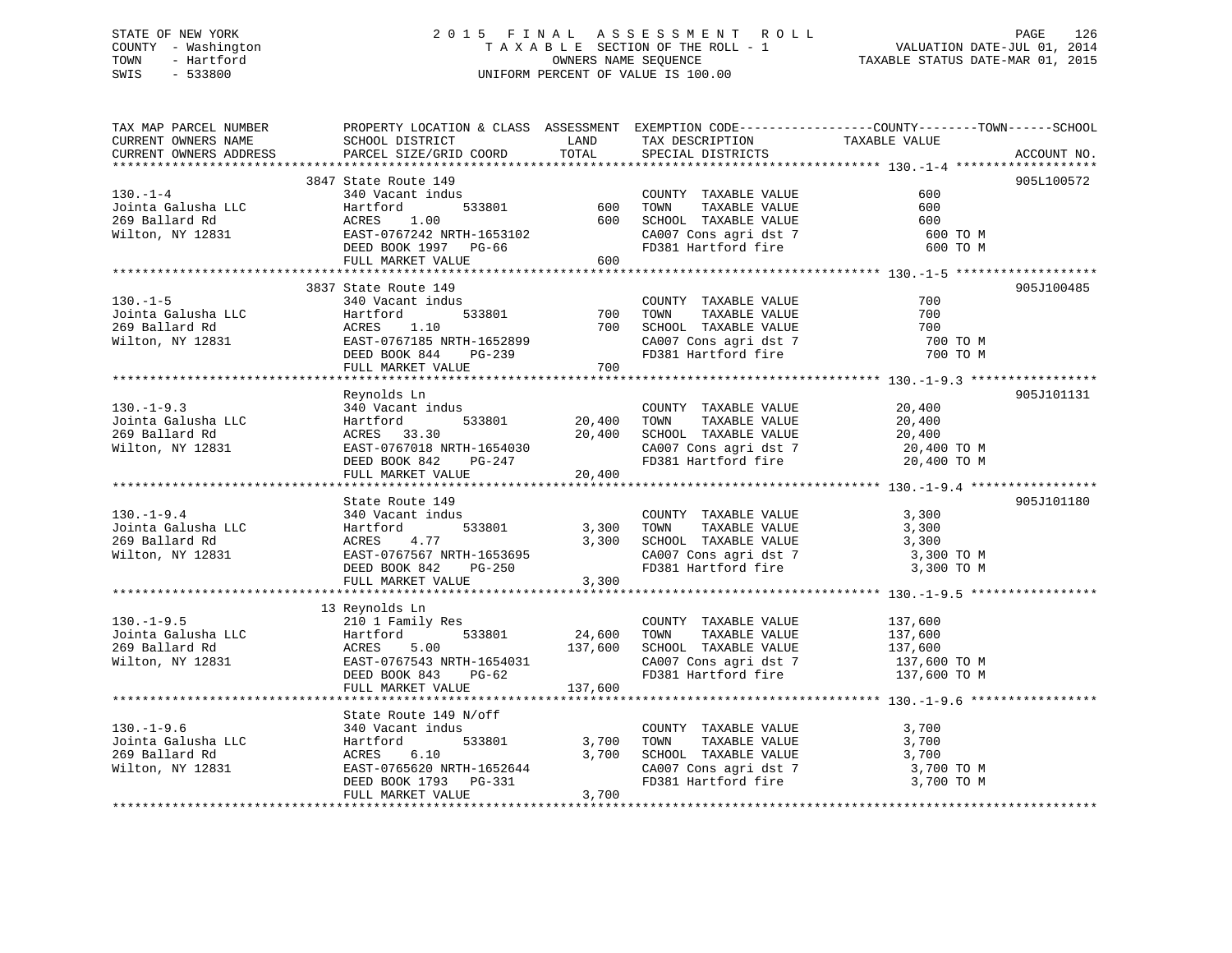## STATE OF NEW YORK 2 0 1 5 F I N A L A S S E S S M E N T R O L L PAGE 127 COUNTY - Washington T A X A B L E SECTION OF THE ROLL - 1 VALUATION DATE-JUL 01, 2014 TOWN - Hartford **TAXABLE STATUS DATE-MAR 01, 2015** OWNERS NAME SEQUENCE TAXABLE STATUS DATE-MAR 01, 2015 SWIS - 533800 UNIFORM PERCENT OF VALUE IS 100.00

| TAX MAP PARCEL NUMBER<br>CURRENT OWNERS NAME<br>CURRENT OWNERS ADDRESS                           | PROPERTY LOCATION & CLASS ASSESSMENT EXEMPTION CODE----------------COUNTY-------TOWN------SCHOOL<br>SCHOOL DISTRICT<br>PARCEL SIZE/GRID COORD                                                                                                       | LAND<br>TOTAL                             | TAX DESCRIPTION<br>SPECIAL DISTRICTS                                                                                                          | TAXABLE VALUE                                                                                           | ACCOUNT NO. |
|--------------------------------------------------------------------------------------------------|-----------------------------------------------------------------------------------------------------------------------------------------------------------------------------------------------------------------------------------------------------|-------------------------------------------|-----------------------------------------------------------------------------------------------------------------------------------------------|---------------------------------------------------------------------------------------------------------|-------------|
|                                                                                                  |                                                                                                                                                                                                                                                     |                                           |                                                                                                                                               |                                                                                                         |             |
| $130.-1-9.7$<br>Jointa Galusha LLC<br>269 Ballard Rd<br>Wilton, NY 12831                         | State Route 149 N/off<br>340 Vacant indus<br>Hartford<br>FRNT 100.00 DPTH 840.00<br>EAST-0765397 NRTH-1652338<br>DEED BOOK 1793 PG-331<br>FULL MARKET VALUE                                                                                         | 1,200<br>1,200                            | COUNTY TAXABLE VALUE<br>TOWN<br>TAXABLE VALUE<br>SCHOOL TAXABLE VALUE<br>CA007 Cons agri dst 7<br>FD381 Hartford fire                         | 1,200<br>1,200<br>1,200<br>1,200 TO M<br>1,200 TO M                                                     |             |
|                                                                                                  | State Route 149 N/off                                                                                                                                                                                                                               |                                           |                                                                                                                                               |                                                                                                         |             |
| $130. - 1 - 10.1$<br>Jointa Galusha LLC<br>269 Ballard Rd<br>Wilton, NY 12831                    | 340 Vacant indus<br>Hudson Falls<br>534401<br>ACRES 71.30<br>EAST-0764404 NRTH-1651784<br>DEED BOOK 1793 PG-331<br>FULL MARKET VALUE                                                                                                                | 28,500<br>28,500<br>28,500                | COUNTY TAXABLE VALUE<br>TOWN<br>TAXABLE VALUE<br>SCHOOL TAXABLE VALUE                                                                         | 28,500<br>28,500<br>28,500<br>CA007 Cons agri dst 7 28,500 TO M<br>FD381 Hartford fire 28,500 TO M      |             |
|                                                                                                  |                                                                                                                                                                                                                                                     |                                           |                                                                                                                                               |                                                                                                         |             |
| $130. -1 - 11$<br>Jointa Galusha LLC<br>Jointa Galusha LLC<br>269 Ballard Rd<br>Wilton, NY 12831 | 119 Reynolds Ln<br>340 Vacant indus<br>Hudson Falls<br>534401<br>ACRES 24.70<br>EAST-0765841 NRTH-1653383<br>DEED BOOK 1875 PG-109<br>FULL MARKET VALUE                                                                                             | 14,800<br>14,800<br>14,800                | COUNTY TAXABLE VALUE<br>TAXABLE VALUE<br>TOWN<br>SCHOOL TAXABLE VALUE<br>CA007 Cons agri dst 7<br>FD381 Hartford fire                         | 14,800<br>14,800<br>14,800<br>14,800 TO M<br>14,800 TO M                                                | 905J100162  |
|                                                                                                  |                                                                                                                                                                                                                                                     |                                           |                                                                                                                                               |                                                                                                         |             |
| $130. - 1 - 12$<br>Jointa Galusha LLC<br>269 Ballard Rd<br>Wilton, NY 12831                      | 3865 State Route 149<br>340 Vacant indus<br>Hudson Falls<br>534401<br>ACRES 240.80<br>EAST-0764059 NRTH-1654600<br>DEED BOOK 839<br>FULL MARKET VALUE                                                                                               | 692,300<br>692,300<br>$PG-104$<br>692,300 | COUNTY TAXABLE VALUE<br>TAXABLE VALUE<br>TOWN<br>SCHOOL TAXABLE VALUE<br>CA007 Cons agri dst 7<br>FD381 Hartford fire                         | 692,300<br>692,300<br>692,300<br>692,300 ТО М<br>692,300 TO M                                           | 905J100502  |
|                                                                                                  | State Route 149                                                                                                                                                                                                                                     |                                           |                                                                                                                                               |                                                                                                         | 905J100509  |
| $131. - 1 - 13.1$<br>Jointa Galusha LLC<br>269 Ballard Rd<br>Wilton, NY 12831                    | з<br>533801<br>340 Vacant indus<br>340 Vacant Inc<br>Hartford<br>ACRES 93.00<br>EAST-0768236 M<br>EAST-0768236 NRTH-1655926<br>DEED BOOK 885 PG-166<br>FULL MARKET VALUE                                                                            | 83,700<br>83,700<br>83,700                | COUNTY TAXABLE VALUE<br>TOWN<br>TAXABLE VALUE<br>FD381 Hartford fire                                                                          | 83,700<br>83,700<br>SCHOOL TAXABLE VALUE $83,700$<br>CA007 Cons agri dst 7 $83,700$ TO M<br>83,700 TO M |             |
|                                                                                                  |                                                                                                                                                                                                                                                     |                                           |                                                                                                                                               |                                                                                                         |             |
| $131. - 1 - 14$<br>Jointa Galusha LLC<br>269 Ballard Rd<br>Wilton, NY 12831                      | 24 Reynolds Ln<br>340 Vacant indus<br>C<br>Hartford 533801<br>FRNT 200.00 DPTH 150.00<br>EAST-0767945 NRTH-1654687<br>FILLERED FRITH-1654687<br>FRNT 200.00 DEIR 100.00<br>EAST-0767945 NRTH-1654687<br>DEED BOOK 843<br>PG-64<br>FULL MARKET VALUE | 400<br>400<br>400                         | COUNTY TAXABLE VALUE<br>TAXABLE VALUE<br>TOWN<br>SCHOOL TAXABLE VALUE<br>SCHOOL TAXABLE VALUE<br>CA007 Cons agri dst 7<br>FD381 Hartford fire | 400<br>400<br>400<br>400 TO M<br>400 TO M                                                               | 905J100207  |
|                                                                                                  |                                                                                                                                                                                                                                                     |                                           |                                                                                                                                               |                                                                                                         |             |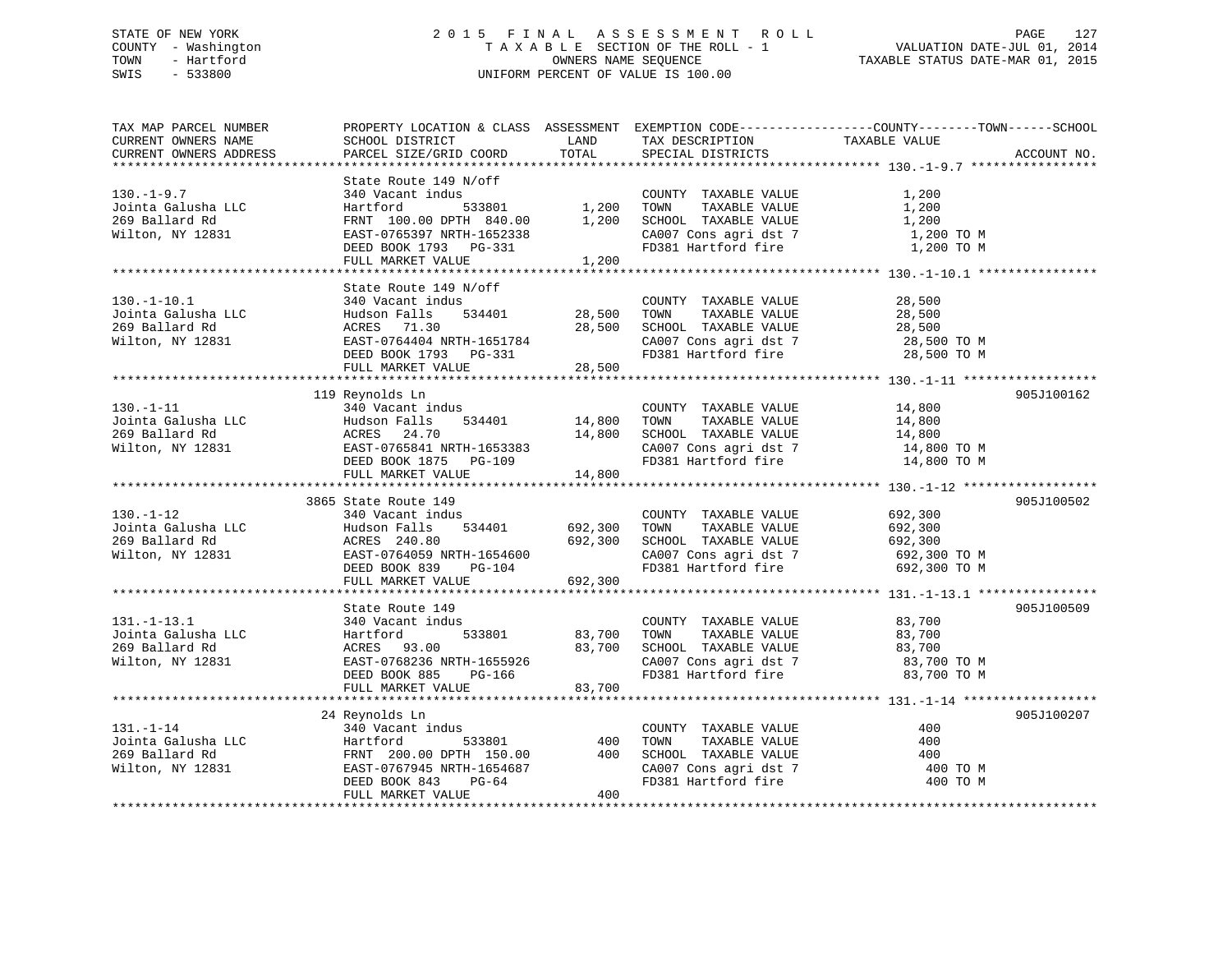## STATE OF NEW YORK 2 0 1 5 F I N A L A S S E S S M E N T R O L L PAGE 128 COUNTY - Washington T A X A B L E SECTION OF THE ROLL - 1 VALUATION DATE-JUL 01, 2014 TOWN - Hartford **TAXABLE STATUS DATE-MAR 01, 2015** OWNERS NAME SEQUENCE TAXABLE STATUS DATE-MAR 01, 2015 SWIS - 533800 UNIFORM PERCENT OF VALUE IS 100.00

| TAX MAP PARCEL NUMBER<br>CURRENT OWNERS NAME                                                                                                                                                                                     | SCHOOL DISTRICT                                                                                                                                                    | LAND                         | TAX DESCRIPTION                                                                                                                                                                                                                                               | PROPERTY LOCATION & CLASS ASSESSMENT EXEMPTION CODE---------------COUNTY-------TOWN-----SCHOOL<br>TAXABLE VALUE                                                                          |                                                          |
|----------------------------------------------------------------------------------------------------------------------------------------------------------------------------------------------------------------------------------|--------------------------------------------------------------------------------------------------------------------------------------------------------------------|------------------------------|---------------------------------------------------------------------------------------------------------------------------------------------------------------------------------------------------------------------------------------------------------------|------------------------------------------------------------------------------------------------------------------------------------------------------------------------------------------|----------------------------------------------------------|
| CURRENT OWNERS ADDRESS                                                                                                                                                                                                           | PARCEL SIZE/GRID COORD                                                                                                                                             | TOTAL                        | SPECIAL DISTRICTS                                                                                                                                                                                                                                             |                                                                                                                                                                                          | ACCOUNT NO.                                              |
|                                                                                                                                                                                                                                  | 34 Reynolds Ln                                                                                                                                                     |                              |                                                                                                                                                                                                                                                               |                                                                                                                                                                                          | 905J100535                                               |
| $131. -1 - 15$<br>Jointa Galusha LLC<br>269 Ballard Rd<br>Wilton, NY 12831                                                                                                                                                       | 681 Culture bldg<br>533801<br>Hartford<br>2.00<br>ACRES<br>EAST-0767801 NRTH-1655052<br>DEED BOOK 844<br>PG-106<br>FULL MARKET VALUE                               | 108,600 TOWN                 | BUSIN97<br>47610<br>23,600 COUNTY TAXABLE VALUE<br>TAXABLE VALUE                                                                                                                                                                                              | 8,500<br>8,500<br>100,100<br>100,100<br>100,100<br>2 SCHOOL TAXABLE VALUE 108,600 TO M<br>CA007 Cons agri dst 7 108,600 TO M<br>108,600 FD381 Hartford fire 108,600 TO M<br>108,600 TO M | 8,500                                                    |
|                                                                                                                                                                                                                                  |                                                                                                                                                                    |                              |                                                                                                                                                                                                                                                               |                                                                                                                                                                                          |                                                          |
| $122. - 1 - 45$<br>Jones Anthony InterVivos Trust Hartford<br>Jones Anthony<br>5 Cedar Ridge Way<br>Fort Ann, NY 12827<br>Fort Ann, NY 12827<br>DEED BOOK 2344<br>PG-105                                                         | 95 Country Ln<br>280 Res Multiple<br>FULL MARKET VALUE                                                                                                             |                              | 63 PCT OF VALUE USED FOR EXEMPTION PURPOSES<br>AGED-CO<br>41802<br>533801 47,500 AGED-TOWN 41803<br>41834<br>125,800 STAR EN<br>COUNTY TAXABLE VALUE<br>TOWN<br>TAXABLE VALUE<br>125,800 SCHOOL TAXABLE VALUE<br>CA007 Cons agri dst 7<br>FD381 Hartford fire | 7,925<br>$\Omega$<br>$\overline{0}$<br>7,925<br>$\overline{0}$<br>$\Omega$<br>117,875<br>117,875<br>60,500<br>125,800 TO M<br>125,800 TO M                                               | 905J101176<br>$\overline{0}$<br>$\overline{0}$<br>65,300 |
|                                                                                                                                                                                                                                  |                                                                                                                                                                    |                              |                                                                                                                                                                                                                                                               |                                                                                                                                                                                          |                                                          |
| $141. - 1 - 29$<br>Jones Brian F<br><b>Jones Christine EXECUSE ACRES</b> 2.00 <b>190,200 TOWN</b><br>5841 County Route 30 <b>EAST-0785210 NRTH-1647745 SCHOO</b><br>Granville, NY 12832 <b>DEED BOOK 460</b> PG-668 <b>FD381</b> | 5841 County Route 30<br>210 1 Family Res<br>533801<br>Hartford<br>FULL MARKET VALUE                                                                                | STAR B<br>190,200            | 41854<br>28,000 COUNTY TAXABLE VALUE<br>TAXABLE VALUE<br>SCHOOL TAXABLE VALUE                                                                                                                                                                                 | $\overline{0}$<br>$\Omega$<br>190,200<br>190,200<br>160,200<br>FD381 Hartford fire 190,200 TO M                                                                                          | 905J100533<br>30,000                                     |
|                                                                                                                                                                                                                                  | 1735 Burch Rd                                                                                                                                                      |                              |                                                                                                                                                                                                                                                               |                                                                                                                                                                                          | 905J100578                                               |
| $151 - 2 - 3$<br>Jones Daniel<br>Jones Laura E<br>PO Box 101<br>Hartford, NY 12838                                                                                                                                               | 240 Rural res<br>533801<br>Hartford<br>$151. - 1 - 3$<br>ACRES 10.38<br>EAST-0794018 NRTH-1641204<br>$PG-245$<br>DEED BOOK 624<br>FULL MARKET VALUE                | 40,300<br>100,600<br>100,600 | 41854<br>STAR B<br>COUNTY TAXABLE VALUE<br>TOWN<br>TAXABLE VALUE<br>SCHOOL TAXABLE VALUE<br>CA008 Cons agri dst 8<br>FD381 Hartford fire                                                                                                                      | $\overline{0}$<br>100,600<br>100,600<br>70,600<br>100,600 TO M<br>100,600 TO M                                                                                                           | $\Omega$<br>30,000                                       |
|                                                                                                                                                                                                                                  |                                                                                                                                                                    |                              |                                                                                                                                                                                                                                                               |                                                                                                                                                                                          |                                                          |
| $142. - 1 - 7$<br>Jones Danny<br>Mahoney John<br>PO Box 168<br>Poultney, VT 05764                                                                                                                                                | Camp A Way<br>323 Vacant rural<br>533801<br>Hartford<br>142.-1-7.-1<br>ACRES 30.10<br>EAST-0793486 NRTH-1648480<br>DEED BOOK 3386<br>$PG-186$<br>FULL MARKET VALUE | 26,400<br>26,400             | COUNTY TAXABLE VALUE<br>TOWN<br>TAXABLE VALUE<br>SCHOOL TAXABLE VALUE<br>FD381 Hartford fire                                                                                                                                                                  | 26,400<br>26,400<br>26,400<br>26,400 TO M                                                                                                                                                | 905J100450                                               |
|                                                                                                                                                                                                                                  |                                                                                                                                                                    | 26,400                       |                                                                                                                                                                                                                                                               |                                                                                                                                                                                          |                                                          |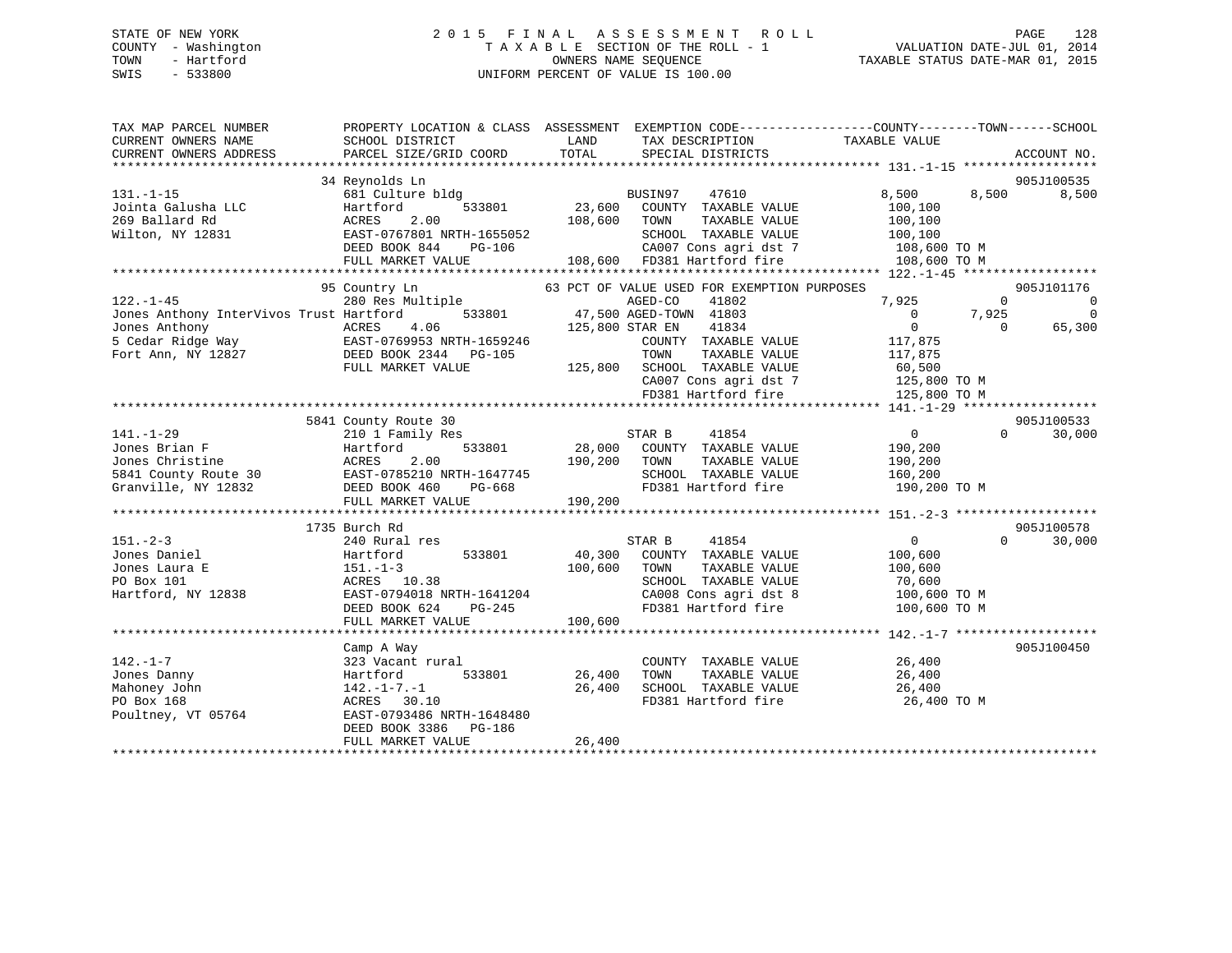## STATE OF NEW YORK 2 0 1 5 F I N A L A S S E S S M E N T R O L L PAGE 129 COUNTY - Washington T A X A B L E SECTION OF THE ROLL - 1 VALUATION DATE-JUL 01, 2014 TOWN - Hartford **TAXABLE STATUS DATE-MAR 01, 2015** OWNERS NAME SEQUENCE TAXABLE STATUS DATE-MAR 01, 2015 SWIS - 533800 UNIFORM PERCENT OF VALUE IS 100.00

| TAX MAP PARCEL NUMBER<br>CURRENT OWNERS NAME<br>CURRENT OWNERS ADDRESS                            | PROPERTY LOCATION & CLASS ASSESSMENT EXEMPTION CODE---------------COUNTY-------TOWN------SCHOOL<br>SCHOOL DISTRICT<br>PARCEL SIZE/GRID COORD                                                  | LAND<br>TOTAL              | TAX DESCRIPTION<br>SPECIAL DISTRICTS                                                                                                             | TAXABLE VALUE                                                                    | ACCOUNT NO.                                        |
|---------------------------------------------------------------------------------------------------|-----------------------------------------------------------------------------------------------------------------------------------------------------------------------------------------------|----------------------------|--------------------------------------------------------------------------------------------------------------------------------------------------|----------------------------------------------------------------------------------|----------------------------------------------------|
| $142. - 1 - 3$<br>Jones Danny S<br>99 Grove St<br>Poultney, VT 05764                              | 45 Camp A Way<br>260 Seasonal res<br>Hartford<br>533801<br>$142. - 1 - 3. - 1$<br>ACRES 30.37<br>EAST-0792540 NRTH-1649886<br>DEED BOOK 2478 PG-225<br>FULL MARKET VALUE                      | 26,500<br>85,500<br>85,500 | COUNTY TAXABLE VALUE<br>TOWN<br>TAXABLE VALUE<br>SCHOOL TAXABLE VALUE<br>FD381 Hartford fire                                                     | 85,500<br>85,500<br>85,500<br>85,500 TO M                                        | 905J100174                                         |
| $142. - 1 - 4$<br>Jones Danny S<br>99 Grove St<br>Poultney, VT 05764                              | Camp A Way<br>322 Rural vac>10<br>533801<br>Hartford<br>ACRES 10.63<br>EAST-0792335 NRTH-1649037<br>DEED BOOK 2478 PG-225                                                                     | 13,700                     | COUNTY TAXABLE VALUE<br>TOWN<br>TAXABLE VALUE<br>13,700    SCHOOL   TAXABLE VALUE<br>FD381 Hartford fire                                         | 13,700<br>13,700<br>13,700<br>13,700 TO M                                        | 905J100648                                         |
| $141. - 1 - 28$<br>Jones Irrevoc Trust Gerald<br>5871 County Route 30<br>Hartford, NY 12838       | 5871 County Route 30<br>210 1 Family Res<br>Hartford<br>ACRES<br>2.59<br>EAST-0784674 NRTH-1647509<br>DEED BOOK 3213 PG-263<br>FULL MARKET VALUE                                              | 533801 29,000 STAR EN      | AGED-CO/TN 41801<br>41834<br>149,500 COUNTY TAXABLE VALUE<br>TOWN<br>TAXABLE VALUE<br>SCHOOL TAXABLE VALUE<br>149,500 FD381 Hartford fire        | 59,800<br>59,800<br>$\overline{0}$<br>89,700<br>89,700<br>84,200<br>149,500 TO M | 905J100359<br>$\overline{0}$<br>65,300<br>$\Omega$ |
| $132. - 1 - 20.1$<br>Jones James M<br>Jones Jodie L<br>208 County Route 23<br>Granville, NY 12832 | 208 County Route 23<br>210 1 Family Res<br>Hartford<br>533801<br>FRNT 110.00 DPTH 161.00<br>EAST-0788757 NRTH-1655696<br>DEED BOOK 752 PG-178<br>PG-178<br>DEED BOOK 752<br>FULL MARKET VALUE | 112,300 TOWN               | 41854<br>STAR B<br>7,600 COUNTY TAXABLE VALUE<br>TAXABLE VALUE<br>SCHOOL TAXABLE VALUE<br>CA007 Cons agri dst 7<br>112,300 FD381 Hartford fire   | $\overline{0}$<br>112,300<br>112,300<br>82,300<br>112,300 TO M<br>112,300 TO M   | $\Omega$<br>30,000                                 |
| $132. - 1 - 3.1$<br>Jones Lynne M<br>Jones Gary W<br>48 Wright Rd<br>Granville, NY 12832          | 48 Wright Rd<br>210 1 Family Res<br>533801<br>Hartford<br>1.66<br>ACRES<br>EAST-0785945 NRTH-1654896<br>DEED BOOK 778<br>PG-348<br>FULL MARKET VALUE                                          | 25,500<br>168,100          | 41854<br>STAR B<br>COUNTY TAXABLE VALUE<br>TOWN<br>TAXABLE VALUE<br>SCHOOL TAXABLE VALUE<br>CA007 Cons agri dst 7<br>168,100 FD381 Hartford fire | $\overline{0}$<br>168,100<br>168,100<br>138,100<br>168,100 TO M<br>168,100 TO M  | $\Omega$<br>30,000                                 |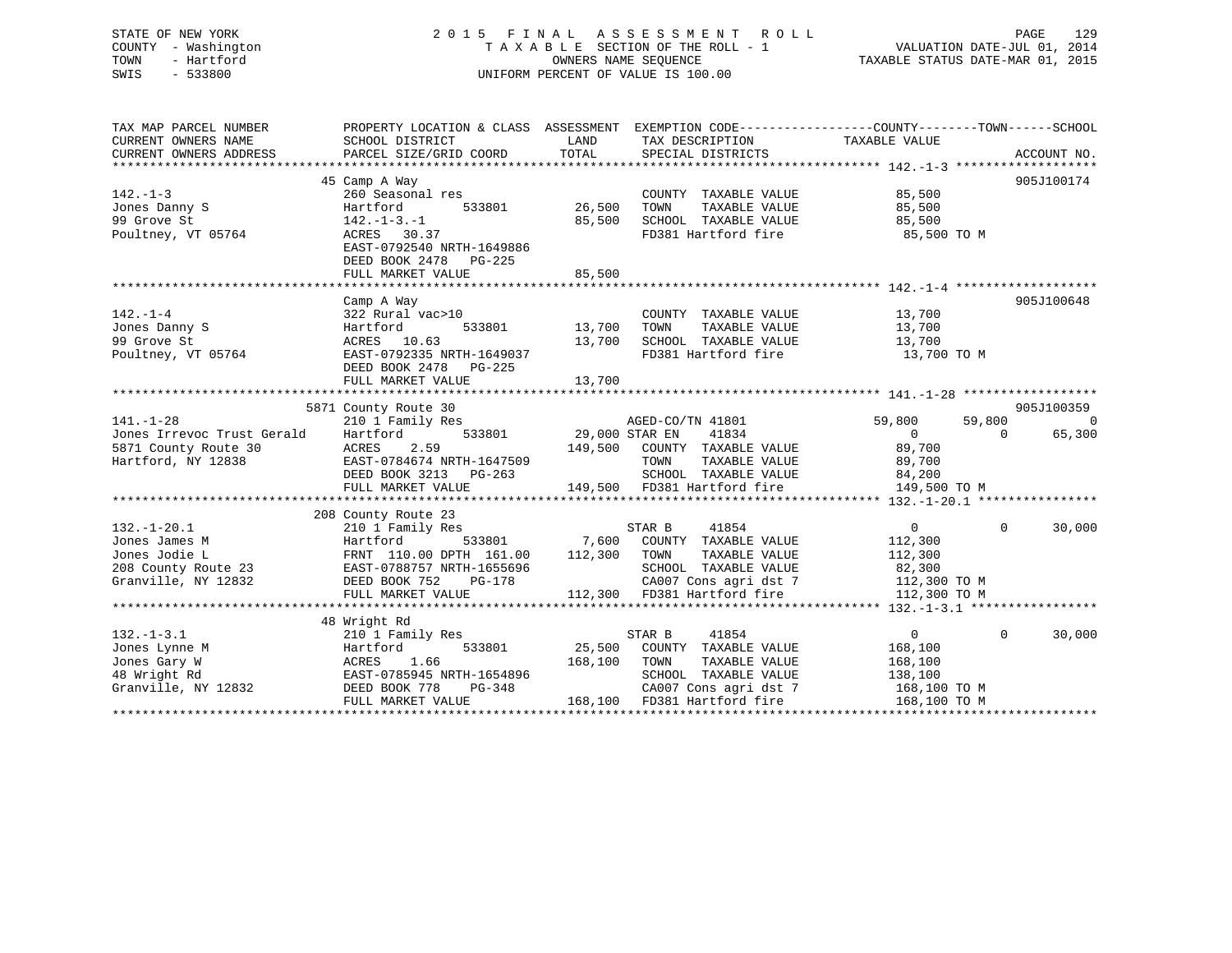## STATE OF NEW YORK 2 0 1 5 F I N A L A S S E S S M E N T R O L L PAGE 130 COUNTY - Washington T A X A B L E SECTION OF THE ROLL - 1 VALUATION DATE-JUL 01, 2014 TOWN - Hartford OWNERS NAME SEQUENCE TAXABLE STATUS DATE-MAR 01, 2015 SWIS - 533800 UNIFORM PERCENT OF VALUE IS 100.00

| 61 County Route 23<br>905J100257<br>s<br>533801 19,400 COUNTY TAXABLE VALUE<br>30,000<br>$132.15 - 1 - 8$<br>$0 \qquad \qquad$<br>$\Omega$<br>210 1 Family Res<br>Jones Mark<br>Hartford<br>192,500<br>Jones Mary Elizabeth FRNT 81.00 DPTH 395.00 192,500 TOWN<br>61 County Route 23 EAST-0786314 NRTH-1653094 SCHOC<br>TAXABLE VALUE<br>192,500<br>SCHOOL TAXABLE VALUE<br>162,500<br>Hartford, NY 12838 DEED BOOK 721<br>CA007 Cons agri dst 7 192,500 TO M<br>FULL MARKET VALUE<br>192,500 TO M<br>519 Blood St<br>$132. -4 - 13.1$<br>210 1 Family Res<br>185,700<br>COUNTY TAXABLE VALUE<br>32. The European Martine Hartford<br>Jones Marten A Hartford<br>Jones Christopher J<br>519 Blood St<br>62. EAST-0794251 NRTH-1652584<br>62. EAST-0794251 NRTH-1652584<br>62. EAST-0794251 NRTH-1652584<br>FIII.I. MARKET VALUE<br>533801 30,700<br>TOWN<br>TAXABLE VALUE<br>185,700<br>185,700<br>SCHOOL TAXABLE VALUE<br>185,700<br>FD381 Hartford fire 185,700 TO M<br>FULL MARKET VALUE<br>185,700<br>3685 State Route 196<br>905J101103<br>EFVET CL/T 41003 0<br>35,500 ELG FVT/CO 41102 5,000<br>$140. - 1 - 6$<br>68,600<br>210 1 Family Res<br>$\overline{\phantom{0}}$<br>з<br>533801<br>$\Omega$<br>Jones Theresa V<br>$\overline{0}$<br>Hartford<br>3685 State Route 196<br>Fort Ann, NY 12827<br>35,500 AGED - CO/TN 41801<br>68,600 AGED - CO/TN 41801<br>$\Omega$<br>ACRES<br>4.30<br>28,620<br>$\Omega$<br>EAST-0774895 NRTH-1646548<br>STAR EN<br>41834<br>$\overline{0}$<br>$\Omega$<br>65,300<br>Fort Ann, NY 12827<br>34,980<br>COUNTY TAXABLE VALUE<br>DEED BOOK 470<br>PG-607<br>68,600 TOWN<br>FULL MARKET VALUE<br>TOWN TAXABLE VALUE 0<br>SCHOOL TAXABLE VALUE 3,300<br>CA007 Cons agri dst 7<br>FD381 Hartford fire<br>68,600 TO M<br>68,600 TO M<br>1350 Baldwin Corners Rd<br>905J100599<br>$121. - 4 - 6$<br>$\overline{0}$<br>210 1 Family Res<br>STAR B<br>41854<br>$\Omega$<br>30,000<br>25,000 COUNTY TAXABLE VALUE<br>Jordan Amy M<br>532802<br>80,900<br>Fort Ann<br>$121. -1-6$<br>80,900<br>1350 Baldwin Corners Rd<br>TAXABLE VALUE<br>80,900<br>TOWN<br>Fort Ann, NY 12827<br>ACRES 1.52<br>SCHOOL TAXABLE VALUE 50,900<br>CA007 Cons agri dst 7 60,900 TO M<br>$RAST-0767739$ NRTH-1662746<br>FD381 Hartford fire 80,900 TO M<br>DEED BOOK 2876 PG-159<br>80,900<br>FULL MARKET VALUE<br>177 County Route 23<br>905J100009<br>$\overline{0}$<br>$\Omega$<br>$132. - 1 - 15.1$<br>STAR B<br>41854<br>30,000<br>270 Mfg housing<br>533801 23,000 COUNTY TAXABLE VALUE<br>95,700<br>Jordan Craig<br>Jordan Cherry<br>177 County Route 23<br>Granville, NY 12832<br>2008 DEED BOOK 494<br>2019 DEED BOOK 494<br>2019 DEED BOOK 494<br>95,700<br>TOWN<br>TAXABLE VALUE<br>95,700<br>H-1655469<br>PG-846<br>SCHOOL TAXABLE VALUE<br>65,700<br>95,700 TO M<br>900 TO M<br>CA007 Cons agri dst 7<br>95,700 FD381 Hartford fire 95,700 TO M<br>FULL MARKET VALUE | TAX MAP PARCEL NUMBER<br>CURRENT OWNERS NAME<br>CURRENT OWNERS ADDRESS | SCHOOL DISTRICT<br>PARCEL SIZE/GRID COORD | PROPERTY LOCATION & CLASS ASSESSMENT EXEMPTION CODE----------------COUNTY-------TOWN-----SCHOOL<br>TAX DESCRIPTION TAXABLE VALUE SPECIAL DISTRICTS<br>LAND<br>TOTAL | ACCOUNT NO. |
|-------------------------------------------------------------------------------------------------------------------------------------------------------------------------------------------------------------------------------------------------------------------------------------------------------------------------------------------------------------------------------------------------------------------------------------------------------------------------------------------------------------------------------------------------------------------------------------------------------------------------------------------------------------------------------------------------------------------------------------------------------------------------------------------------------------------------------------------------------------------------------------------------------------------------------------------------------------------------------------------------------------------------------------------------------------------------------------------------------------------------------------------------------------------------------------------------------------------------------------------------------------------------------------------------------------------------------------------------------------------------------------------------------------------------------------------------------------------------------------------------------------------------------------------------------------------------------------------------------------------------------------------------------------------------------------------------------------------------------------------------------------------------------------------------------------------------------------------------------------------------------------------------------------------------------------------------------------------------------------------------------------------------------------------------------------------------------------------------------------------------------------------------------------------------------------------------------------------------------------------------------------------------------------------------------------------------------------------------------------------------------------------------------------------------------------------------------------------------------------------------------------------------------------------------------------------------------------------------------------------------------------------------------------------------------------------------------------------------------------------------------------------------------------------------------------------------------------------------------------------------------------------------|------------------------------------------------------------------------|-------------------------------------------|---------------------------------------------------------------------------------------------------------------------------------------------------------------------|-------------|
|                                                                                                                                                                                                                                                                                                                                                                                                                                                                                                                                                                                                                                                                                                                                                                                                                                                                                                                                                                                                                                                                                                                                                                                                                                                                                                                                                                                                                                                                                                                                                                                                                                                                                                                                                                                                                                                                                                                                                                                                                                                                                                                                                                                                                                                                                                                                                                                                                                                                                                                                                                                                                                                                                                                                                                                                                                                                                                 |                                                                        |                                           |                                                                                                                                                                     |             |
|                                                                                                                                                                                                                                                                                                                                                                                                                                                                                                                                                                                                                                                                                                                                                                                                                                                                                                                                                                                                                                                                                                                                                                                                                                                                                                                                                                                                                                                                                                                                                                                                                                                                                                                                                                                                                                                                                                                                                                                                                                                                                                                                                                                                                                                                                                                                                                                                                                                                                                                                                                                                                                                                                                                                                                                                                                                                                                 |                                                                        |                                           |                                                                                                                                                                     |             |
|                                                                                                                                                                                                                                                                                                                                                                                                                                                                                                                                                                                                                                                                                                                                                                                                                                                                                                                                                                                                                                                                                                                                                                                                                                                                                                                                                                                                                                                                                                                                                                                                                                                                                                                                                                                                                                                                                                                                                                                                                                                                                                                                                                                                                                                                                                                                                                                                                                                                                                                                                                                                                                                                                                                                                                                                                                                                                                 |                                                                        |                                           |                                                                                                                                                                     |             |
|                                                                                                                                                                                                                                                                                                                                                                                                                                                                                                                                                                                                                                                                                                                                                                                                                                                                                                                                                                                                                                                                                                                                                                                                                                                                                                                                                                                                                                                                                                                                                                                                                                                                                                                                                                                                                                                                                                                                                                                                                                                                                                                                                                                                                                                                                                                                                                                                                                                                                                                                                                                                                                                                                                                                                                                                                                                                                                 |                                                                        |                                           |                                                                                                                                                                     |             |
|                                                                                                                                                                                                                                                                                                                                                                                                                                                                                                                                                                                                                                                                                                                                                                                                                                                                                                                                                                                                                                                                                                                                                                                                                                                                                                                                                                                                                                                                                                                                                                                                                                                                                                                                                                                                                                                                                                                                                                                                                                                                                                                                                                                                                                                                                                                                                                                                                                                                                                                                                                                                                                                                                                                                                                                                                                                                                                 |                                                                        |                                           |                                                                                                                                                                     |             |
|                                                                                                                                                                                                                                                                                                                                                                                                                                                                                                                                                                                                                                                                                                                                                                                                                                                                                                                                                                                                                                                                                                                                                                                                                                                                                                                                                                                                                                                                                                                                                                                                                                                                                                                                                                                                                                                                                                                                                                                                                                                                                                                                                                                                                                                                                                                                                                                                                                                                                                                                                                                                                                                                                                                                                                                                                                                                                                 |                                                                        |                                           |                                                                                                                                                                     |             |
|                                                                                                                                                                                                                                                                                                                                                                                                                                                                                                                                                                                                                                                                                                                                                                                                                                                                                                                                                                                                                                                                                                                                                                                                                                                                                                                                                                                                                                                                                                                                                                                                                                                                                                                                                                                                                                                                                                                                                                                                                                                                                                                                                                                                                                                                                                                                                                                                                                                                                                                                                                                                                                                                                                                                                                                                                                                                                                 |                                                                        |                                           |                                                                                                                                                                     |             |
|                                                                                                                                                                                                                                                                                                                                                                                                                                                                                                                                                                                                                                                                                                                                                                                                                                                                                                                                                                                                                                                                                                                                                                                                                                                                                                                                                                                                                                                                                                                                                                                                                                                                                                                                                                                                                                                                                                                                                                                                                                                                                                                                                                                                                                                                                                                                                                                                                                                                                                                                                                                                                                                                                                                                                                                                                                                                                                 |                                                                        |                                           |                                                                                                                                                                     |             |
|                                                                                                                                                                                                                                                                                                                                                                                                                                                                                                                                                                                                                                                                                                                                                                                                                                                                                                                                                                                                                                                                                                                                                                                                                                                                                                                                                                                                                                                                                                                                                                                                                                                                                                                                                                                                                                                                                                                                                                                                                                                                                                                                                                                                                                                                                                                                                                                                                                                                                                                                                                                                                                                                                                                                                                                                                                                                                                 |                                                                        |                                           |                                                                                                                                                                     |             |
|                                                                                                                                                                                                                                                                                                                                                                                                                                                                                                                                                                                                                                                                                                                                                                                                                                                                                                                                                                                                                                                                                                                                                                                                                                                                                                                                                                                                                                                                                                                                                                                                                                                                                                                                                                                                                                                                                                                                                                                                                                                                                                                                                                                                                                                                                                                                                                                                                                                                                                                                                                                                                                                                                                                                                                                                                                                                                                 |                                                                        |                                           |                                                                                                                                                                     |             |
|                                                                                                                                                                                                                                                                                                                                                                                                                                                                                                                                                                                                                                                                                                                                                                                                                                                                                                                                                                                                                                                                                                                                                                                                                                                                                                                                                                                                                                                                                                                                                                                                                                                                                                                                                                                                                                                                                                                                                                                                                                                                                                                                                                                                                                                                                                                                                                                                                                                                                                                                                                                                                                                                                                                                                                                                                                                                                                 |                                                                        |                                           |                                                                                                                                                                     |             |
|                                                                                                                                                                                                                                                                                                                                                                                                                                                                                                                                                                                                                                                                                                                                                                                                                                                                                                                                                                                                                                                                                                                                                                                                                                                                                                                                                                                                                                                                                                                                                                                                                                                                                                                                                                                                                                                                                                                                                                                                                                                                                                                                                                                                                                                                                                                                                                                                                                                                                                                                                                                                                                                                                                                                                                                                                                                                                                 |                                                                        |                                           |                                                                                                                                                                     |             |
|                                                                                                                                                                                                                                                                                                                                                                                                                                                                                                                                                                                                                                                                                                                                                                                                                                                                                                                                                                                                                                                                                                                                                                                                                                                                                                                                                                                                                                                                                                                                                                                                                                                                                                                                                                                                                                                                                                                                                                                                                                                                                                                                                                                                                                                                                                                                                                                                                                                                                                                                                                                                                                                                                                                                                                                                                                                                                                 |                                                                        |                                           |                                                                                                                                                                     |             |
|                                                                                                                                                                                                                                                                                                                                                                                                                                                                                                                                                                                                                                                                                                                                                                                                                                                                                                                                                                                                                                                                                                                                                                                                                                                                                                                                                                                                                                                                                                                                                                                                                                                                                                                                                                                                                                                                                                                                                                                                                                                                                                                                                                                                                                                                                                                                                                                                                                                                                                                                                                                                                                                                                                                                                                                                                                                                                                 |                                                                        |                                           |                                                                                                                                                                     |             |
|                                                                                                                                                                                                                                                                                                                                                                                                                                                                                                                                                                                                                                                                                                                                                                                                                                                                                                                                                                                                                                                                                                                                                                                                                                                                                                                                                                                                                                                                                                                                                                                                                                                                                                                                                                                                                                                                                                                                                                                                                                                                                                                                                                                                                                                                                                                                                                                                                                                                                                                                                                                                                                                                                                                                                                                                                                                                                                 |                                                                        |                                           |                                                                                                                                                                     |             |
|                                                                                                                                                                                                                                                                                                                                                                                                                                                                                                                                                                                                                                                                                                                                                                                                                                                                                                                                                                                                                                                                                                                                                                                                                                                                                                                                                                                                                                                                                                                                                                                                                                                                                                                                                                                                                                                                                                                                                                                                                                                                                                                                                                                                                                                                                                                                                                                                                                                                                                                                                                                                                                                                                                                                                                                                                                                                                                 |                                                                        |                                           |                                                                                                                                                                     |             |
|                                                                                                                                                                                                                                                                                                                                                                                                                                                                                                                                                                                                                                                                                                                                                                                                                                                                                                                                                                                                                                                                                                                                                                                                                                                                                                                                                                                                                                                                                                                                                                                                                                                                                                                                                                                                                                                                                                                                                                                                                                                                                                                                                                                                                                                                                                                                                                                                                                                                                                                                                                                                                                                                                                                                                                                                                                                                                                 |                                                                        |                                           |                                                                                                                                                                     |             |
|                                                                                                                                                                                                                                                                                                                                                                                                                                                                                                                                                                                                                                                                                                                                                                                                                                                                                                                                                                                                                                                                                                                                                                                                                                                                                                                                                                                                                                                                                                                                                                                                                                                                                                                                                                                                                                                                                                                                                                                                                                                                                                                                                                                                                                                                                                                                                                                                                                                                                                                                                                                                                                                                                                                                                                                                                                                                                                 |                                                                        |                                           |                                                                                                                                                                     |             |
|                                                                                                                                                                                                                                                                                                                                                                                                                                                                                                                                                                                                                                                                                                                                                                                                                                                                                                                                                                                                                                                                                                                                                                                                                                                                                                                                                                                                                                                                                                                                                                                                                                                                                                                                                                                                                                                                                                                                                                                                                                                                                                                                                                                                                                                                                                                                                                                                                                                                                                                                                                                                                                                                                                                                                                                                                                                                                                 |                                                                        |                                           |                                                                                                                                                                     |             |
|                                                                                                                                                                                                                                                                                                                                                                                                                                                                                                                                                                                                                                                                                                                                                                                                                                                                                                                                                                                                                                                                                                                                                                                                                                                                                                                                                                                                                                                                                                                                                                                                                                                                                                                                                                                                                                                                                                                                                                                                                                                                                                                                                                                                                                                                                                                                                                                                                                                                                                                                                                                                                                                                                                                                                                                                                                                                                                 |                                                                        |                                           |                                                                                                                                                                     |             |
|                                                                                                                                                                                                                                                                                                                                                                                                                                                                                                                                                                                                                                                                                                                                                                                                                                                                                                                                                                                                                                                                                                                                                                                                                                                                                                                                                                                                                                                                                                                                                                                                                                                                                                                                                                                                                                                                                                                                                                                                                                                                                                                                                                                                                                                                                                                                                                                                                                                                                                                                                                                                                                                                                                                                                                                                                                                                                                 |                                                                        |                                           |                                                                                                                                                                     |             |
|                                                                                                                                                                                                                                                                                                                                                                                                                                                                                                                                                                                                                                                                                                                                                                                                                                                                                                                                                                                                                                                                                                                                                                                                                                                                                                                                                                                                                                                                                                                                                                                                                                                                                                                                                                                                                                                                                                                                                                                                                                                                                                                                                                                                                                                                                                                                                                                                                                                                                                                                                                                                                                                                                                                                                                                                                                                                                                 |                                                                        |                                           |                                                                                                                                                                     |             |
|                                                                                                                                                                                                                                                                                                                                                                                                                                                                                                                                                                                                                                                                                                                                                                                                                                                                                                                                                                                                                                                                                                                                                                                                                                                                                                                                                                                                                                                                                                                                                                                                                                                                                                                                                                                                                                                                                                                                                                                                                                                                                                                                                                                                                                                                                                                                                                                                                                                                                                                                                                                                                                                                                                                                                                                                                                                                                                 |                                                                        |                                           |                                                                                                                                                                     |             |
|                                                                                                                                                                                                                                                                                                                                                                                                                                                                                                                                                                                                                                                                                                                                                                                                                                                                                                                                                                                                                                                                                                                                                                                                                                                                                                                                                                                                                                                                                                                                                                                                                                                                                                                                                                                                                                                                                                                                                                                                                                                                                                                                                                                                                                                                                                                                                                                                                                                                                                                                                                                                                                                                                                                                                                                                                                                                                                 |                                                                        |                                           |                                                                                                                                                                     |             |
|                                                                                                                                                                                                                                                                                                                                                                                                                                                                                                                                                                                                                                                                                                                                                                                                                                                                                                                                                                                                                                                                                                                                                                                                                                                                                                                                                                                                                                                                                                                                                                                                                                                                                                                                                                                                                                                                                                                                                                                                                                                                                                                                                                                                                                                                                                                                                                                                                                                                                                                                                                                                                                                                                                                                                                                                                                                                                                 |                                                                        |                                           |                                                                                                                                                                     |             |
|                                                                                                                                                                                                                                                                                                                                                                                                                                                                                                                                                                                                                                                                                                                                                                                                                                                                                                                                                                                                                                                                                                                                                                                                                                                                                                                                                                                                                                                                                                                                                                                                                                                                                                                                                                                                                                                                                                                                                                                                                                                                                                                                                                                                                                                                                                                                                                                                                                                                                                                                                                                                                                                                                                                                                                                                                                                                                                 |                                                                        |                                           |                                                                                                                                                                     |             |
|                                                                                                                                                                                                                                                                                                                                                                                                                                                                                                                                                                                                                                                                                                                                                                                                                                                                                                                                                                                                                                                                                                                                                                                                                                                                                                                                                                                                                                                                                                                                                                                                                                                                                                                                                                                                                                                                                                                                                                                                                                                                                                                                                                                                                                                                                                                                                                                                                                                                                                                                                                                                                                                                                                                                                                                                                                                                                                 |                                                                        |                                           |                                                                                                                                                                     |             |
|                                                                                                                                                                                                                                                                                                                                                                                                                                                                                                                                                                                                                                                                                                                                                                                                                                                                                                                                                                                                                                                                                                                                                                                                                                                                                                                                                                                                                                                                                                                                                                                                                                                                                                                                                                                                                                                                                                                                                                                                                                                                                                                                                                                                                                                                                                                                                                                                                                                                                                                                                                                                                                                                                                                                                                                                                                                                                                 |                                                                        |                                           |                                                                                                                                                                     |             |
|                                                                                                                                                                                                                                                                                                                                                                                                                                                                                                                                                                                                                                                                                                                                                                                                                                                                                                                                                                                                                                                                                                                                                                                                                                                                                                                                                                                                                                                                                                                                                                                                                                                                                                                                                                                                                                                                                                                                                                                                                                                                                                                                                                                                                                                                                                                                                                                                                                                                                                                                                                                                                                                                                                                                                                                                                                                                                                 |                                                                        |                                           |                                                                                                                                                                     |             |
|                                                                                                                                                                                                                                                                                                                                                                                                                                                                                                                                                                                                                                                                                                                                                                                                                                                                                                                                                                                                                                                                                                                                                                                                                                                                                                                                                                                                                                                                                                                                                                                                                                                                                                                                                                                                                                                                                                                                                                                                                                                                                                                                                                                                                                                                                                                                                                                                                                                                                                                                                                                                                                                                                                                                                                                                                                                                                                 |                                                                        |                                           |                                                                                                                                                                     |             |
|                                                                                                                                                                                                                                                                                                                                                                                                                                                                                                                                                                                                                                                                                                                                                                                                                                                                                                                                                                                                                                                                                                                                                                                                                                                                                                                                                                                                                                                                                                                                                                                                                                                                                                                                                                                                                                                                                                                                                                                                                                                                                                                                                                                                                                                                                                                                                                                                                                                                                                                                                                                                                                                                                                                                                                                                                                                                                                 |                                                                        |                                           |                                                                                                                                                                     |             |
|                                                                                                                                                                                                                                                                                                                                                                                                                                                                                                                                                                                                                                                                                                                                                                                                                                                                                                                                                                                                                                                                                                                                                                                                                                                                                                                                                                                                                                                                                                                                                                                                                                                                                                                                                                                                                                                                                                                                                                                                                                                                                                                                                                                                                                                                                                                                                                                                                                                                                                                                                                                                                                                                                                                                                                                                                                                                                                 |                                                                        |                                           |                                                                                                                                                                     |             |
|                                                                                                                                                                                                                                                                                                                                                                                                                                                                                                                                                                                                                                                                                                                                                                                                                                                                                                                                                                                                                                                                                                                                                                                                                                                                                                                                                                                                                                                                                                                                                                                                                                                                                                                                                                                                                                                                                                                                                                                                                                                                                                                                                                                                                                                                                                                                                                                                                                                                                                                                                                                                                                                                                                                                                                                                                                                                                                 |                                                                        |                                           |                                                                                                                                                                     |             |
|                                                                                                                                                                                                                                                                                                                                                                                                                                                                                                                                                                                                                                                                                                                                                                                                                                                                                                                                                                                                                                                                                                                                                                                                                                                                                                                                                                                                                                                                                                                                                                                                                                                                                                                                                                                                                                                                                                                                                                                                                                                                                                                                                                                                                                                                                                                                                                                                                                                                                                                                                                                                                                                                                                                                                                                                                                                                                                 |                                                                        |                                           |                                                                                                                                                                     |             |
|                                                                                                                                                                                                                                                                                                                                                                                                                                                                                                                                                                                                                                                                                                                                                                                                                                                                                                                                                                                                                                                                                                                                                                                                                                                                                                                                                                                                                                                                                                                                                                                                                                                                                                                                                                                                                                                                                                                                                                                                                                                                                                                                                                                                                                                                                                                                                                                                                                                                                                                                                                                                                                                                                                                                                                                                                                                                                                 |                                                                        |                                           |                                                                                                                                                                     |             |
|                                                                                                                                                                                                                                                                                                                                                                                                                                                                                                                                                                                                                                                                                                                                                                                                                                                                                                                                                                                                                                                                                                                                                                                                                                                                                                                                                                                                                                                                                                                                                                                                                                                                                                                                                                                                                                                                                                                                                                                                                                                                                                                                                                                                                                                                                                                                                                                                                                                                                                                                                                                                                                                                                                                                                                                                                                                                                                 |                                                                        |                                           |                                                                                                                                                                     |             |
|                                                                                                                                                                                                                                                                                                                                                                                                                                                                                                                                                                                                                                                                                                                                                                                                                                                                                                                                                                                                                                                                                                                                                                                                                                                                                                                                                                                                                                                                                                                                                                                                                                                                                                                                                                                                                                                                                                                                                                                                                                                                                                                                                                                                                                                                                                                                                                                                                                                                                                                                                                                                                                                                                                                                                                                                                                                                                                 |                                                                        |                                           |                                                                                                                                                                     |             |
|                                                                                                                                                                                                                                                                                                                                                                                                                                                                                                                                                                                                                                                                                                                                                                                                                                                                                                                                                                                                                                                                                                                                                                                                                                                                                                                                                                                                                                                                                                                                                                                                                                                                                                                                                                                                                                                                                                                                                                                                                                                                                                                                                                                                                                                                                                                                                                                                                                                                                                                                                                                                                                                                                                                                                                                                                                                                                                 |                                                                        |                                           |                                                                                                                                                                     |             |
|                                                                                                                                                                                                                                                                                                                                                                                                                                                                                                                                                                                                                                                                                                                                                                                                                                                                                                                                                                                                                                                                                                                                                                                                                                                                                                                                                                                                                                                                                                                                                                                                                                                                                                                                                                                                                                                                                                                                                                                                                                                                                                                                                                                                                                                                                                                                                                                                                                                                                                                                                                                                                                                                                                                                                                                                                                                                                                 |                                                                        |                                           |                                                                                                                                                                     |             |
|                                                                                                                                                                                                                                                                                                                                                                                                                                                                                                                                                                                                                                                                                                                                                                                                                                                                                                                                                                                                                                                                                                                                                                                                                                                                                                                                                                                                                                                                                                                                                                                                                                                                                                                                                                                                                                                                                                                                                                                                                                                                                                                                                                                                                                                                                                                                                                                                                                                                                                                                                                                                                                                                                                                                                                                                                                                                                                 |                                                                        |                                           |                                                                                                                                                                     |             |
|                                                                                                                                                                                                                                                                                                                                                                                                                                                                                                                                                                                                                                                                                                                                                                                                                                                                                                                                                                                                                                                                                                                                                                                                                                                                                                                                                                                                                                                                                                                                                                                                                                                                                                                                                                                                                                                                                                                                                                                                                                                                                                                                                                                                                                                                                                                                                                                                                                                                                                                                                                                                                                                                                                                                                                                                                                                                                                 |                                                                        |                                           |                                                                                                                                                                     |             |
|                                                                                                                                                                                                                                                                                                                                                                                                                                                                                                                                                                                                                                                                                                                                                                                                                                                                                                                                                                                                                                                                                                                                                                                                                                                                                                                                                                                                                                                                                                                                                                                                                                                                                                                                                                                                                                                                                                                                                                                                                                                                                                                                                                                                                                                                                                                                                                                                                                                                                                                                                                                                                                                                                                                                                                                                                                                                                                 |                                                                        |                                           |                                                                                                                                                                     |             |
|                                                                                                                                                                                                                                                                                                                                                                                                                                                                                                                                                                                                                                                                                                                                                                                                                                                                                                                                                                                                                                                                                                                                                                                                                                                                                                                                                                                                                                                                                                                                                                                                                                                                                                                                                                                                                                                                                                                                                                                                                                                                                                                                                                                                                                                                                                                                                                                                                                                                                                                                                                                                                                                                                                                                                                                                                                                                                                 |                                                                        |                                           |                                                                                                                                                                     |             |
|                                                                                                                                                                                                                                                                                                                                                                                                                                                                                                                                                                                                                                                                                                                                                                                                                                                                                                                                                                                                                                                                                                                                                                                                                                                                                                                                                                                                                                                                                                                                                                                                                                                                                                                                                                                                                                                                                                                                                                                                                                                                                                                                                                                                                                                                                                                                                                                                                                                                                                                                                                                                                                                                                                                                                                                                                                                                                                 |                                                                        |                                           |                                                                                                                                                                     |             |
|                                                                                                                                                                                                                                                                                                                                                                                                                                                                                                                                                                                                                                                                                                                                                                                                                                                                                                                                                                                                                                                                                                                                                                                                                                                                                                                                                                                                                                                                                                                                                                                                                                                                                                                                                                                                                                                                                                                                                                                                                                                                                                                                                                                                                                                                                                                                                                                                                                                                                                                                                                                                                                                                                                                                                                                                                                                                                                 |                                                                        |                                           |                                                                                                                                                                     |             |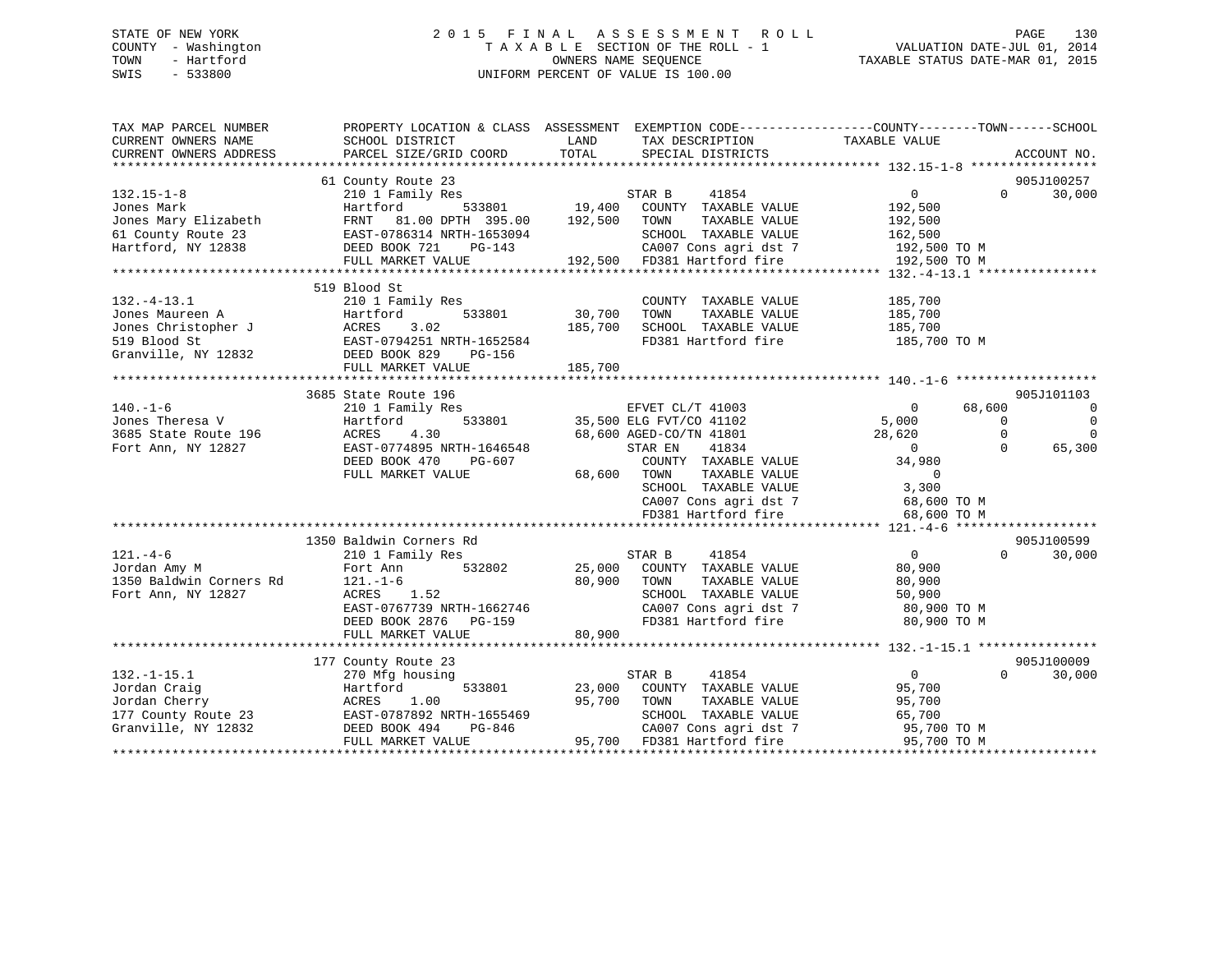## STATE OF NEW YORK 2 0 1 5 F I N A L A S S E S S M E N T R O L L PAGE 131 COUNTY - Washington T A X A B L E SECTION OF THE ROLL - 1 VALUATION DATE-JUL 01, 2014 TOWN - Hartford **TAXABLE STATUS DATE-MAR 01, 2015** OWNERS NAME SEQUENCE TAXABLE STATUS DATE-MAR 01, 2015 SWIS - 533800 UNIFORM PERCENT OF VALUE IS 100.00

| TAX MAP PARCEL NUMBER<br>CURRENT OWNERS NAME<br>CURRENT OWNERS ADDRESS                                                                                                                                                                                           | SCHOOL DISTRICT<br>PARCEL SIZE/GRID COORD | LAND<br>TOTAL | TAX DESCRIPTION TAXABLE VALUE<br>SPECIAL DISTRICTS   | PROPERTY LOCATION & CLASS ASSESSMENT EXEMPTION CODE---------------COUNTY-------TOWN-----SCHOOL | ACCOUNT NO.          |
|------------------------------------------------------------------------------------------------------------------------------------------------------------------------------------------------------------------------------------------------------------------|-------------------------------------------|---------------|------------------------------------------------------|------------------------------------------------------------------------------------------------|----------------------|
|                                                                                                                                                                                                                                                                  |                                           |               |                                                      |                                                                                                |                      |
| $140. - 2 - 41$                                                                                                                                                                                                                                                  | 3868 State Route 196<br>240 Rural res     |               | STAR B<br>41854                                      | $\overline{0}$<br>$\Omega$                                                                     | 905J100054<br>30,000 |
| Joy Edward S                                                                                                                                                                                                                                                     | Hartford<br>533801                        | 73,900        | COUNTY TAXABLE VALUE                                 | 136,400                                                                                        |                      |
| 3868 State Route 196                                                                                                                                                                                                                                             | ACRES 33.30                               | 136,400       | TOWN<br>TAXABLE VALUE                                | 136,400                                                                                        |                      |
| Fort Ann, NY 12827                                                                                                                                                                                                                                               | EAST-0779163 NRTH-1644619                 |               | SCHOOL TAXABLE VALUE                                 | 106,400                                                                                        |                      |
|                                                                                                                                                                                                                                                                  | DEED BOOK 882<br>PG-176                   |               |                                                      | 136,400 TO M                                                                                   |                      |
|                                                                                                                                                                                                                                                                  | FULL MARKET VALUE                         |               | CA007 Cons agri dst 7<br>136,400 FD381 Hartford fire | 136,400 TO M                                                                                   |                      |
|                                                                                                                                                                                                                                                                  |                                           |               |                                                      |                                                                                                |                      |
|                                                                                                                                                                                                                                                                  | State Route 196                           |               |                                                      |                                                                                                |                      |
| $140. -2 - 41.5$                                                                                                                                                                                                                                                 | 311 Res vac land                          |               | COUNTY TAXABLE VALUE                                 | 13,000                                                                                         |                      |
| Joy Seth L                                                                                                                                                                                                                                                       | 533801<br>Hartford                        | 13,000        | TOWN<br>TAXABLE VALUE                                | $\frac{1}{13}$ , 000                                                                           |                      |
| Hooper Angela                                                                                                                                                                                                                                                    | 1.01<br>ACRES                             | 13,000        | SCHOOL TAXABLE VALUE                                 |                                                                                                |                      |
|                                                                                                                                                                                                                                                                  |                                           |               | CA007 Cons agri dst 7 13,000 TO M                    |                                                                                                |                      |
| 3868 State Route 196<br>Fort Ann, NY 12827<br>Fort Ann, NY 12827<br>COME 2364<br>COME 2364<br>COME 2364<br>COME 2364<br>COME 2364<br>COME 2364<br>COME 2364<br>COME 2364<br>COME 2364<br>COME 2364<br>COME 2364<br>COME 2364<br>COME 2364<br>COME 2364<br>COME 2 |                                           |               | FD381 Hartford fire                                  | 13,000 TO M                                                                                    |                      |
|                                                                                                                                                                                                                                                                  | FULL MARKET VALUE                         | 13,000        |                                                      |                                                                                                |                      |
|                                                                                                                                                                                                                                                                  |                                           |               |                                                      |                                                                                                |                      |
|                                                                                                                                                                                                                                                                  | 46 Townsend Rd                            |               |                                                      |                                                                                                |                      |
| $141. - 1 - 1.6$                                                                                                                                                                                                                                                 | 210 1 Family Res                          |               | COUNTY TAXABLE VALUE                                 | 132,700                                                                                        |                      |
|                                                                                                                                                                                                                                                                  | 533801<br>Hartford                        | 38,100        | TOWN<br>TAXABLE VALUE                                | 132,700                                                                                        |                      |
|                                                                                                                                                                                                                                                                  | 4.97                                      | 132,700       | SCHOOL TAXABLE VALUE                                 | 132,700                                                                                        |                      |
| Columbus, OH 43219 EAST-0782533 NRTH-1647444                                                                                                                                                                                                                     |                                           |               | CA007 Cons agri dst 7 132,700 TO M                   |                                                                                                |                      |
|                                                                                                                                                                                                                                                                  | DEED BOOK 3489 PG-226                     |               | FD381 Hartford fire                                  | 132,700 TO M                                                                                   |                      |
|                                                                                                                                                                                                                                                                  | FULL MARKET VALUE                         | 132,700       |                                                      |                                                                                                |                      |
|                                                                                                                                                                                                                                                                  |                                           |               |                                                      |                                                                                                |                      |
|                                                                                                                                                                                                                                                                  | 3026 Coach Rd                             |               |                                                      |                                                                                                | 905J100669           |
| $149. - 1 - 28.4$                                                                                                                                                                                                                                                | 240 Rural res                             |               | 41834<br>STAR EN                                     | $\overline{0}$<br>$\Omega$                                                                     | 65,300               |
| Kameda Tetsuo                                                                                                                                                                                                                                                    | 533801<br>Hartford                        |               | 41,100 COUNTY TAXABLE VALUE                          | 160,500                                                                                        |                      |
| Kameda Helen                                                                                                                                                                                                                                                     | Sub Div Lot 4                             | 160,500       | TOWN<br>TAXABLE VALUE                                | 160,500                                                                                        |                      |
| 3026 Coach Rd                                                                                                                                                                                                                                                    | ACRES 10.57                               |               | SCHOOL TAXABLE VALUE 95,200                          |                                                                                                |                      |
| Argyle, NY 12809                                                                                                                                                                                                                                                 | EAST-0778486 NRTH-1634785                 |               | FD381 Hartford fire                                  | 160,500 TO M                                                                                   |                      |
|                                                                                                                                                                                                                                                                  | DEED BOOK 2432 PG-230                     |               |                                                      |                                                                                                |                      |
|                                                                                                                                                                                                                                                                  | FULL MARKET VALUE                         | 160,500       |                                                      |                                                                                                |                      |
|                                                                                                                                                                                                                                                                  |                                           |               |                                                      |                                                                                                |                      |
|                                                                                                                                                                                                                                                                  | 36 County Route 23                        |               |                                                      |                                                                                                | 905J100328           |
| $132.15 - 2 - 25$                                                                                                                                                                                                                                                | 210 1 Family Res                          |               | COUNTY TAXABLE VALUE                                 | 82,200                                                                                         |                      |
| Kearns Sandra J Estate                                                                                                                                                                                                                                           | 533801                                    | 11,500        | TAXABLE VALUE<br>TOWN                                | 82,200                                                                                         |                      |
| 13 North Rd                                                                                                                                                                                                                                                      | 640-250                                   | 82,200        | SCHOOL TAXABLE VALUE                                 | 82,200                                                                                         |                      |
| South Glens Falls, NY 12803                                                                                                                                                                                                                                      | FRNT 39.00 DPTH 279.00                    |               | CA007 Cons agri dst 7<br>ED381 Hartford fire         | 82,200 TO M                                                                                    |                      |
|                                                                                                                                                                                                                                                                  | EAST-0786421 NRTH-1652267                 |               | FD381 Hartford fire                                  | 82,200 TO M                                                                                    |                      |
|                                                                                                                                                                                                                                                                  | DEED BOOK 3444 PG-71<br>FULL MARKET VALUE | 82,200        |                                                      |                                                                                                |                      |
|                                                                                                                                                                                                                                                                  |                                           |               |                                                      |                                                                                                |                      |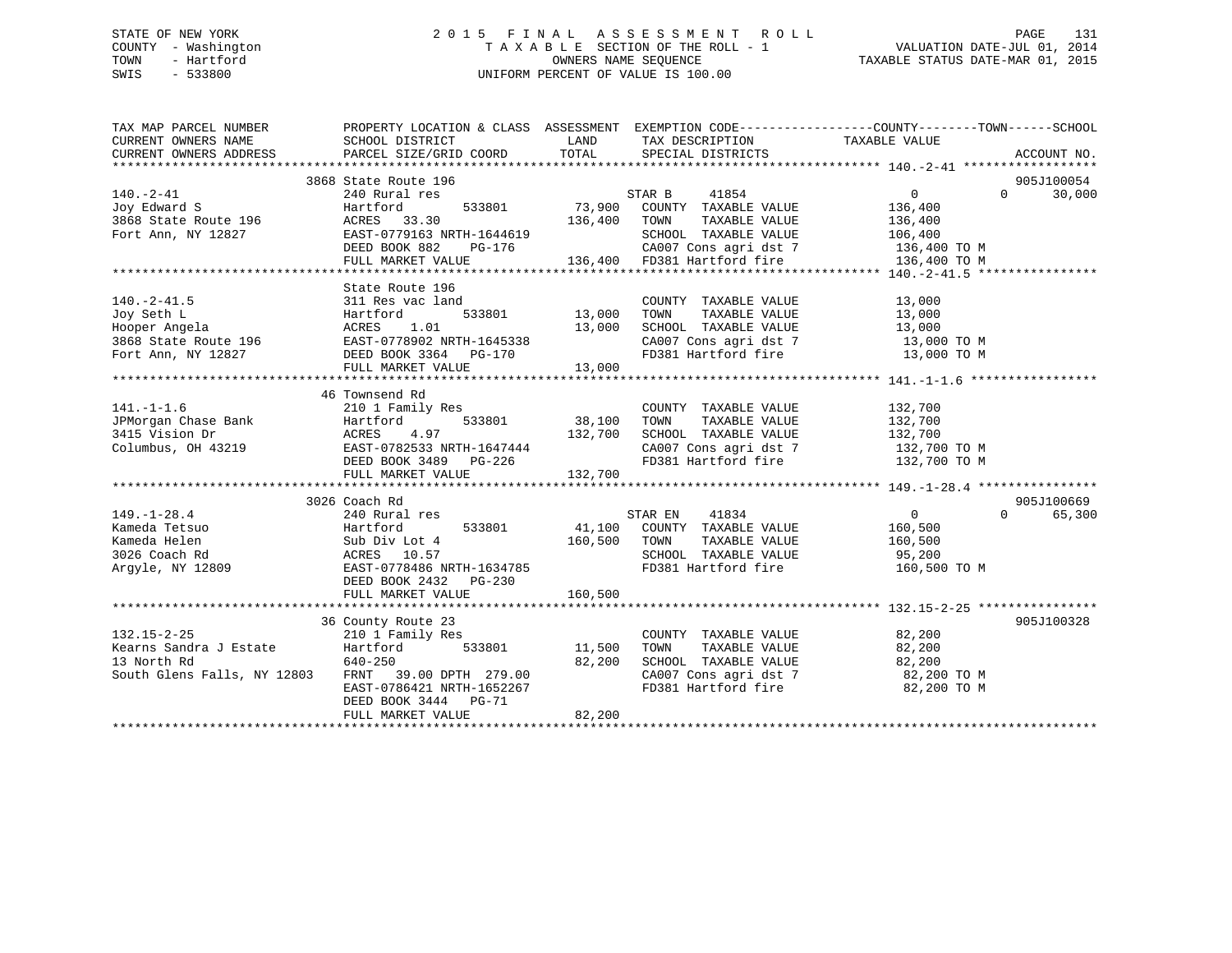## STATE OF NEW YORK 2 0 1 5 F I N A L A S S E S S M E N T R O L L PAGE 132 COUNTY - Washington T A X A B L E SECTION OF THE ROLL - 1 VALUATION DATE-JUL 01, 2014 TOWN - Hartford **TAXABLE STATUS DATE-MAR 01, 2015** OWNERS NAME SEQUENCE TAXABLE STATUS DATE-MAR 01, 2015 SWIS - 533800 UNIFORM PERCENT OF VALUE IS 100.00

| TAX MAP PARCEL NUMBER  | PROPERTY LOCATION & CLASS ASSESSMENT EXEMPTION CODE---------------COUNTY-------TOWN-----SCHOOL |                       |                             |                  |                    |
|------------------------|------------------------------------------------------------------------------------------------|-----------------------|-----------------------------|------------------|--------------------|
| CURRENT OWNERS NAME    | SCHOOL DISTRICT                                                                                | LAND                  | TAX DESCRIPTION             | TAXABLE VALUE    |                    |
| CURRENT OWNERS ADDRESS | PARCEL SIZE/GRID COORD                                                                         | TOTAL                 | SPECIAL DISTRICTS           |                  | ACCOUNT NO.        |
|                        |                                                                                                |                       |                             |                  |                    |
| $132 - 2 - 28.2$       | State Route 149                                                                                |                       |                             |                  | 905J101181         |
|                        | 314 Rural vac<10                                                                               |                       | COUNTY TAXABLE VALUE        | 12,500           |                    |
| Kelly William          | 533801<br>Hartford                                                                             | 12,500                | TOWN<br>TAXABLE VALUE       | 12,500           |                    |
| 22 Warwick Dr          | ACRES<br>1.00                                                                                  | 12,500                | SCHOOL TAXABLE VALUE        | 12,500           |                    |
| Fairport, NY 14450     | EAST-0793318 NRTH-1653253                                                                      |                       | FD381 Hartford fire         | 12,500 TO M      |                    |
|                        | DEED BOOK 486<br>PG-277                                                                        |                       |                             |                  |                    |
|                        | FULL MARKET VALUE                                                                              | 12,500                |                             |                  |                    |
|                        | 1080 Lundy Rd                                                                                  |                       |                             |                  | 905J100361         |
| $158. - 2 - 7$         |                                                                                                |                       | STAR B<br>41854             | 0                | $\Omega$           |
|                        | 240 Rural res                                                                                  |                       |                             |                  | 30,000             |
| Keys David             | Hartford<br>533801                                                                             |                       | 31,400 COUNTY TAXABLE VALUE | 177,300          |                    |
| Pitts Jean             | $158. - 1 - 7$                                                                                 | 177,300 TOWN          | TAXABLE VALUE               | 177,300          |                    |
| 1080 Lundy Rd          | ACRES 10.61 BANK 40                                                                            |                       | SCHOOL TAXABLE VALUE        | 147,300          |                    |
| Granville, NY 12832    | EAST-0786625 NRTH-1632047                                                                      |                       | FD381 Hartford fire         | 177,300 TO M     |                    |
|                        | DEED BOOK 564<br>PG-243                                                                        |                       |                             |                  |                    |
|                        | FULL MARKET VALUE                                                                              | 177,300               |                             |                  |                    |
|                        |                                                                                                |                       |                             |                  |                    |
|                        | 7779 State Route 40                                                                            |                       | AGED-CO/TN 41801            |                  | 905J101115         |
| $140. -2 - 16$         | 210 1 Family Res                                                                               |                       |                             | 50,850<br>50,850 | $\overline{0}$     |
| Keyser Sandra K        | Hartford                                                                                       | 533801 19,500 STAR EN | 41834                       | $\overline{0}$   | 65,300<br>$\Omega$ |
| 7779 State Route 40    | FRNT 266.00 DPTH 216.00 101,700 COUNTY TAXABLE VALUE                                           |                       |                             | 50,850           |                    |
| Hartford, NY 12838     | EAST-0782472 NRTH-1645883                                                                      |                       | TOWN<br>TAXABLE VALUE       | 50,850           |                    |
|                        | DEED BOOK 502 PG-918                                                                           |                       | SCHOOL TAXABLE VALUE        | 36,400           |                    |
|                        | FULL MARKET VALUE                                                                              |                       | 101,700 FD381 Hartford fire | 101,700 TO M     |                    |
|                        |                                                                                                |                       |                             |                  |                    |
|                        | 351 Gilchrist Hill Rd                                                                          |                       |                             |                  | 905J101425         |
| $150. - 1 - 57.2$      | 210 1 Family Res                                                                               |                       | 41854<br>STAR B             | 0                | $\Omega$<br>30,000 |
| Kibling Glenn          | 533801<br>Hartford                                                                             |                       | 32,800 COUNTY TAXABLE VALUE | 130,800          |                    |
| Kibling Kimberly       | LOT 5                                                                                          | 130,800               | TOWN<br>TAXABLE VALUE       | 130,800          |                    |
| 351 Gilchrist Hill Rd  | ACRES<br>3.57 BANK 185                                                                         |                       | SCHOOL TAXABLE VALUE        | 100,800          |                    |
| Hartford, NY 12838     | EAST-0784363 NRTH-1639807                                                                      |                       | FD381 Hartford fire         | 130,800 TO M     |                    |
|                        | DEED BOOK 910<br>$PG-12$                                                                       |                       |                             |                  |                    |
|                        | FULL MARKET VALUE                                                                              | 130,800               |                             |                  |                    |
|                        |                                                                                                |                       |                             |                  |                    |
|                        | Camp A Way                                                                                     |                       |                             |                  | 905J100613         |
| $142. - 1 - 37$        | 322 Rural vac>10                                                                               |                       | COUNTY TAXABLE VALUE        | 16,800           |                    |
| Kilmartin Jerald W     | 533801<br>Hartford                                                                             | 16,800                | TOWN<br>TAXABLE VALUE       | 16,800           |                    |
| Kilmartin Rosana A     | ACRES 15.25                                                                                    | 16,800                | SCHOOL TAXABLE VALUE        | 16,800           |                    |
| 14 Harrison Ave        | EAST-0791433 NRTH-1645697                                                                      |                       | FD381 Hartford fire         | 16,800 TO M      |                    |
| Hudson Falls, NY 12839 | DEED BOOK 918<br>PG-79                                                                         |                       |                             |                  |                    |
|                        | FULL MARKET VALUE                                                                              | 16,800                |                             |                  |                    |
|                        |                                                                                                |                       |                             |                  |                    |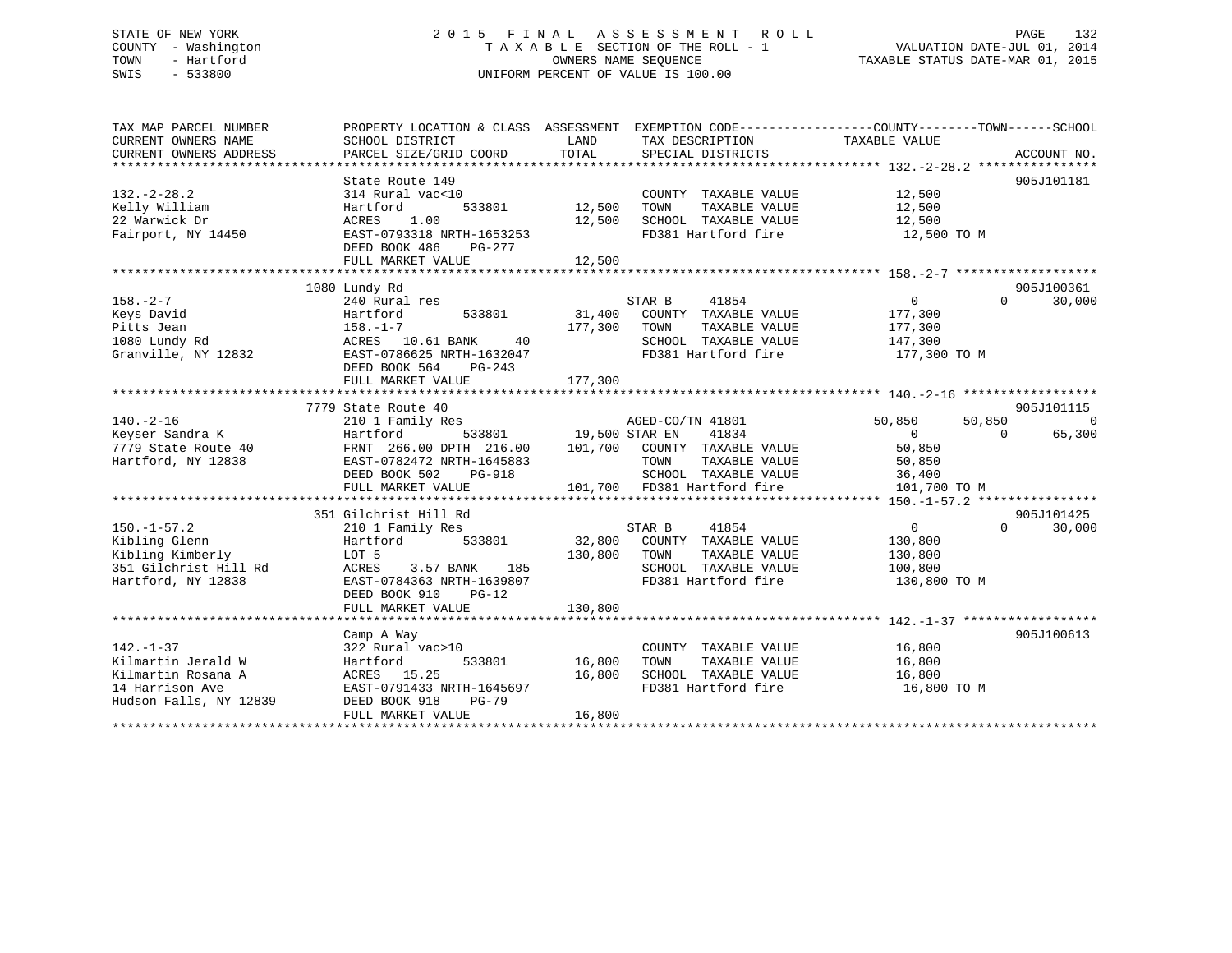## STATE OF NEW YORK 2 0 1 5 F I N A L A S S E S S M E N T R O L L PAGE 133 COUNTY - Washington T A X A B L E SECTION OF THE ROLL - 1 VALUATION DATE-JUL 01, 2014 TOWN - Hartford **TAXABLE STATUS DATE-MAR 01, 2015** OWNERS NAME SEQUENCE TAXABLE STATUS DATE-MAR 01, 2015 SWIS - 533800 UNIFORM PERCENT OF VALUE IS 100.00

| TAX MAP PARCEL NUMBER  | PROPERTY LOCATION & CLASS ASSESSMENT EXEMPTION CODE---------------COUNTY-------TOWN------SCHOOL |         |                                                |                |                    |
|------------------------|-------------------------------------------------------------------------------------------------|---------|------------------------------------------------|----------------|--------------------|
| CURRENT OWNERS NAME    | SCHOOL DISTRICT                                                                                 | LAND    | TAX DESCRIPTION                                | TAXABLE VALUE  |                    |
| CURRENT OWNERS ADDRESS | PARCEL SIZE/GRID COORD                                                                          | TOTAL   | SPECIAL DISTRICTS                              |                | ACCOUNT NO.        |
|                        | ******************                                                                              |         |                                                |                |                    |
|                        | Christian Hill Rd                                                                               |         |                                                |                | 9079900733         |
| $132.15 - 1 - 17$      | 330 Vacant comm                                                                                 |         | COUNTY TAXABLE VALUE                           | 1,000          |                    |
| King Burch LLC         | 533801<br>Hartford                                                                              | 1,000   | TOWN<br>TAXABLE VALUE                          | 1,000          |                    |
| Attn: Brian Burch      | FRNT 75.00 DPTH 151.00                                                                          | 1,000   | SCHOOL TAXABLE VALUE                           | 1,000          |                    |
| 183 Pope Hill Rd       | EAST-0786122 NRTH-1652512                                                                       |         | CA007 Cons agri dst 7                          | 1,000 TO M     |                    |
| Argyle, NY 12809       | DEED BOOK 2017 PG-62                                                                            |         | FD381 Hartford fire                            | 1,000 TO M     |                    |
|                        | FULL MARKET VALUE                                                                               | 1,000   |                                                |                |                    |
|                        |                                                                                                 |         |                                                |                |                    |
|                        | 85 Christian Hill Rd                                                                            |         |                                                |                | 9079900727         |
| $132.15 - 1 - 18$      | 449 Other Storag                                                                                |         | COUNTY TAXABLE VALUE                           | 72,500         |                    |
| King Burch LLC         | 533801<br>Hartford                                                                              | 3,500   | TAXABLE VALUE<br>TOWN                          | 72,500         |                    |
| Attn: Brian Burch      | FRNT 49.00 DPTH 71.00                                                                           | 72,500  | SCHOOL TAXABLE VALUE                           | 72,500         |                    |
| 183 Pope Hill Rd       | EAST-0786195 NRTH-1652483                                                                       |         | CA007 Cons agri dst 7<br>CA007 Cons agri dst 7 | 72,500 TO M    |                    |
| Argyle, NY 12809       | DEED BOOK 2017 PG-62                                                                            |         | FD381 Hartford fire                            | 72,500 TO M    |                    |
|                        | FULL MARKET VALUE                                                                               | 72,500  |                                                |                |                    |
|                        |                                                                                                 |         |                                                |                |                    |
|                        | County Route 23                                                                                 |         |                                                |                | 905J100430         |
| $132. - 1 - 17$        | 312 Vac w/imprv                                                                                 |         | COUNTY TAXABLE VALUE                           | 46,600         |                    |
| King David J           | Hartford<br>533801                                                                              | 43,500  | TOWN<br>TAXABLE VALUE                          | 46,600         |                    |
| Burch Brian S          | ACRES 18.70                                                                                     | 46,600  | SCHOOL TAXABLE VALUE                           | 46,600         |                    |
| 210 County Route 23    | EAST-0788356 NRTH-1656416                                                                       |         | CA007 Cons agri dst 7                          | 46,600 TO M    |                    |
| Granville, NY 12832    | DEED BOOK 924<br>PG-254                                                                         |         | FD381 Hartford fire                            | 46,600 TO M    |                    |
|                        | FULL MARKET VALUE                                                                               | 46,600  |                                                |                |                    |
|                        |                                                                                                 |         |                                                |                |                    |
|                        | County Route 23 OFF                                                                             |         |                                                |                | 905J100073         |
| $132. - 1 - 19$        | 311 Res vac land                                                                                |         | COUNTY TAXABLE VALUE                           | 3,000          |                    |
| King David J           | Hartford<br>533801                                                                              | 3,000   | TOWN<br>TAXABLE VALUE                          | 3,000          |                    |
| 210 County Route 23    | FRNT 260.00 DPTH 150.00                                                                         | 3,000   | SCHOOL TAXABLE VALUE                           | 3,000          |                    |
| Granville, NY 12832    | EAST-0788872 NRTH-1655652                                                                       |         | CA007 Cons agri dst 7                          | 3,000 TO M     |                    |
|                        | DEED BOOK 2375<br>PG-184                                                                        |         | FD381 Hartford fire                            | 3,000 TO M     |                    |
|                        | FULL MARKET VALUE                                                                               | 3,000   |                                                |                |                    |
|                        |                                                                                                 |         |                                                |                |                    |
|                        | 210 County Route 23                                                                             |         |                                                |                | 905J100081         |
| $132. - 1 - 21$        | 210 1 Family Res                                                                                |         | COUNTY TAXABLE VALUE                           | 150,200        |                    |
| King David J           | 533801<br>Hartford                                                                              | 42,100  | TOWN<br>TAXABLE VALUE                          | 150,200        |                    |
| 210 County Route 23    | 4.50<br>ACRES                                                                                   | 150,200 | SCHOOL TAXABLE VALUE                           | 150,200        |                    |
| Granville, NY 12832    | EAST-0789003 NRTH-1655802                                                                       |         | CA007 Cons agri dst 7                          | 150,200 ТО М   |                    |
|                        | DEED BOOK 2375 PG-184                                                                           |         | FD381 Hartford fire                            | 150,200 TO M   |                    |
|                        | FULL MARKET VALUE                                                                               | 150,200 |                                                |                |                    |
|                        |                                                                                                 |         |                                                |                |                    |
|                        | 3402 State Route 196                                                                            |         |                                                |                | 905J100379         |
| $140. - 1 - 45$        | 210 1 Family Res                                                                                |         | 41854<br>STAR B                                | $\overline{0}$ | $\Omega$<br>30,000 |
| King David J           | 533801<br>Hartford                                                                              | 26,000  | COUNTY TAXABLE VALUE                           | 170,000        |                    |
| Sisco Danielle         | ACRES<br>1.80                                                                                   | 170,000 | TOWN<br>TAXABLE VALUE                          | 170,000        |                    |
| 3402 State Route 196   | EAST-0770107 NRTH-1642297                                                                       |         | SCHOOL TAXABLE VALUE                           | 140,000        |                    |
| Fort Ann, NY 12827     | DEED BOOK 2168<br>PG-152                                                                        |         | FD381 Hartford fire                            | 170,000 TO M   |                    |
|                        | FULL MARKET VALUE                                                                               | 170,000 |                                                |                |                    |
|                        |                                                                                                 |         |                                                |                |                    |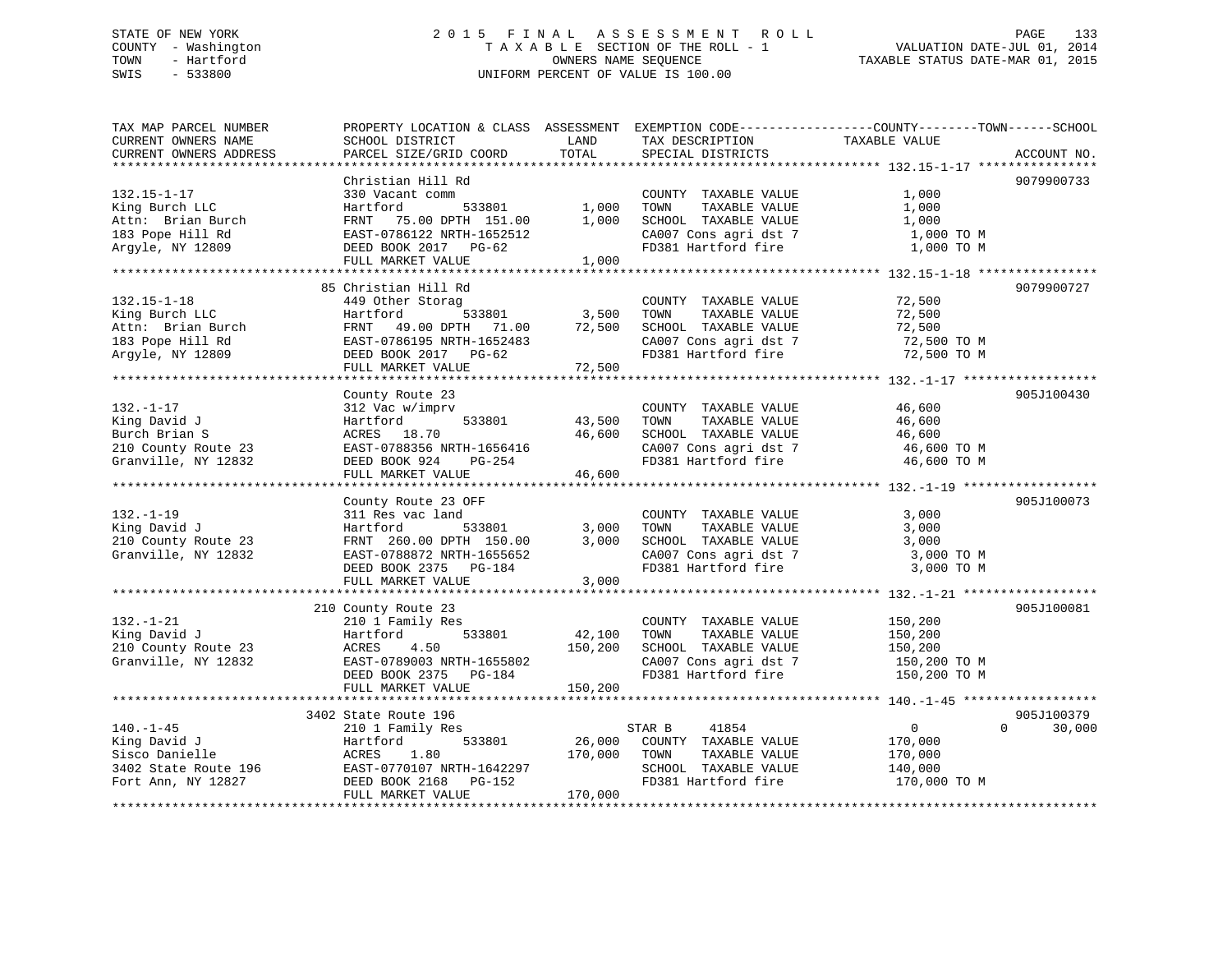## STATE OF NEW YORK 2 0 1 5 F I N A L A S S E S S M E N T R O L L PAGE 134 COUNTY - Washington T A X A B L E SECTION OF THE ROLL - 1 VALUATION DATE-JUL 01, 2014 TOWN - Hartford **TAXABLE STATUS DATE-MAR 01, 2015** OWNERS NAME SEQUENCE TAXABLE STATUS DATE-MAR 01, 2015 SWIS - 533800 UNIFORM PERCENT OF VALUE IS 100.00

| Kittie Mae Way<br>$132. - 1 - 21.6$<br>311 Res vac land<br>COUNTY TAXABLE VALUE<br>6,500<br>6,500<br>TAXABLE VALUE<br>King Donna G<br>Hartford<br>533801<br>TOWN<br>6,500<br>3 Kittie Mae Way<br>6,500<br>FRNT 22.00 DPTH 366.00<br>SCHOOL TAXABLE VALUE<br>6,500<br>$CA007$ Cons agri dst 7<br>Granville, NY 12832<br>EAST-0788388 NRTH-1654743<br>6,500 TO M<br>FD381 Hartford fire<br>DEED BOOK 862<br>$PG-72$<br>6,500 TO M<br>FULL MARKET VALUE<br>6.500<br>3 Kittie Mae Way<br>$\overline{0}$<br>$\Omega$<br>$132. - 1 - 21.7$<br>STAR B<br>41854<br>210 1 Family Res<br>18,500 COUNTY TAXABLE VALUE<br>533801<br>King Donna G<br>Hartford<br>82,500<br>3 Kittie Mae Way<br>FRNT 148.00 DPTH 157.00 82,500 TOWN<br>TAXABLE VALUE<br>82,500<br>Granville, NY 12832<br>SCHOOL TAXABLE VALUE<br>EAST-0788332 NRTH-1654875<br>52,500<br>CA007 Cons agri dst 7<br>DEED BOOK 862 PG-78<br>82,500 TO M<br>82,500 FD381 Hartford fire<br>FULL MARKET VALUE<br>82,500 TO M | EXEMPTION CODE----------------COUNTY-------TOWN------SCHOOL<br>ACCOUNT NO. |
|-------------------------------------------------------------------------------------------------------------------------------------------------------------------------------------------------------------------------------------------------------------------------------------------------------------------------------------------------------------------------------------------------------------------------------------------------------------------------------------------------------------------------------------------------------------------------------------------------------------------------------------------------------------------------------------------------------------------------------------------------------------------------------------------------------------------------------------------------------------------------------------------------------------------------------------------------------------------------|----------------------------------------------------------------------------|
|                                                                                                                                                                                                                                                                                                                                                                                                                                                                                                                                                                                                                                                                                                                                                                                                                                                                                                                                                                         |                                                                            |
|                                                                                                                                                                                                                                                                                                                                                                                                                                                                                                                                                                                                                                                                                                                                                                                                                                                                                                                                                                         | 30,000                                                                     |
| 905J101413<br>5 Kittie Mae Way                                                                                                                                                                                                                                                                                                                                                                                                                                                                                                                                                                                                                                                                                                                                                                                                                                                                                                                                          |                                                                            |
| $132. - 1 - 21.2$<br>41854<br>$\overline{0}$<br>$\Omega$<br>210 1 Family Res<br>STAR B<br>533801 18,700 COUNTY TAXABLE VALUE<br>King Lisa E<br>Hartford<br>178,300<br>178,300<br>5 Kittie Mae Wa<br>FRNT 52.00 DPTH 209.00<br>TAXABLE VALUE<br>TOWN<br>178,300<br>Granville, NY 12832<br>EAST-0788378 NRTH-1654942<br>SCHOOL TAXABLE VALUE<br>148,300<br>DEED BOOK 2111 PG-25<br>CA007 Cons agri dst 7<br>178,300 TO M<br>178,300 FD381 Hartford fire<br>FULL MARKET VALUE<br>178,300 TO M                                                                                                                                                                                                                                                                                                                                                                                                                                                                              | 30,000                                                                     |
| LOT 49 Provincial Pat                                                                                                                                                                                                                                                                                                                                                                                                                                                                                                                                                                                                                                                                                                                                                                                                                                                                                                                                                   |                                                                            |
| 905J100082<br>$132 - 2 - 3$<br>314 Rural vac<10<br>5,600<br>COUNTY TAXABLE VALUE<br>King Raymond E<br>533801<br>5,600<br>TAXABLE VALUE<br>5,600<br>Hartford<br>TOWN<br>210 County Route 23<br>SCHOOL TAXABLE VALUE<br>2.75 Ad<br>5,600<br>5,600<br>FD381 Hartford fire<br>5,600 TO M<br>Granville, NY 12832<br>ACRES<br>8.60<br>EAST-0791066 NRTH-1655291<br>DEED BOOK 899<br>PG-232<br>5,600<br>FULL MARKET VALUE                                                                                                                                                                                                                                                                                                                                                                                                                                                                                                                                                      |                                                                            |
|                                                                                                                                                                                                                                                                                                                                                                                                                                                                                                                                                                                                                                                                                                                                                                                                                                                                                                                                                                         |                                                                            |
| 128 Blood St<br>905J100088<br>$142. - 1 - 33$<br>312 Vac w/imprv<br>COUNTY TAXABLE VALUE<br>27,600<br>King Scott<br>533801<br>21,900<br>27,600<br>Hartford<br>TOWN<br>TAXABLE VALUE<br>PO Box 131<br>ACRES 14.74<br>27,600<br>SCHOOL TAXABLE VALUE<br>27,600<br>FD381 Hartford fire<br>Hudson Falls, NY 12939<br>EAST-0792485 NRTH-1644083<br>27,600 TO M<br>DEED BOOK 1797 PG-271<br>27,600<br>FULL MARKET VALUE                                                                                                                                                                                                                                                                                                                                                                                                                                                                                                                                                       |                                                                            |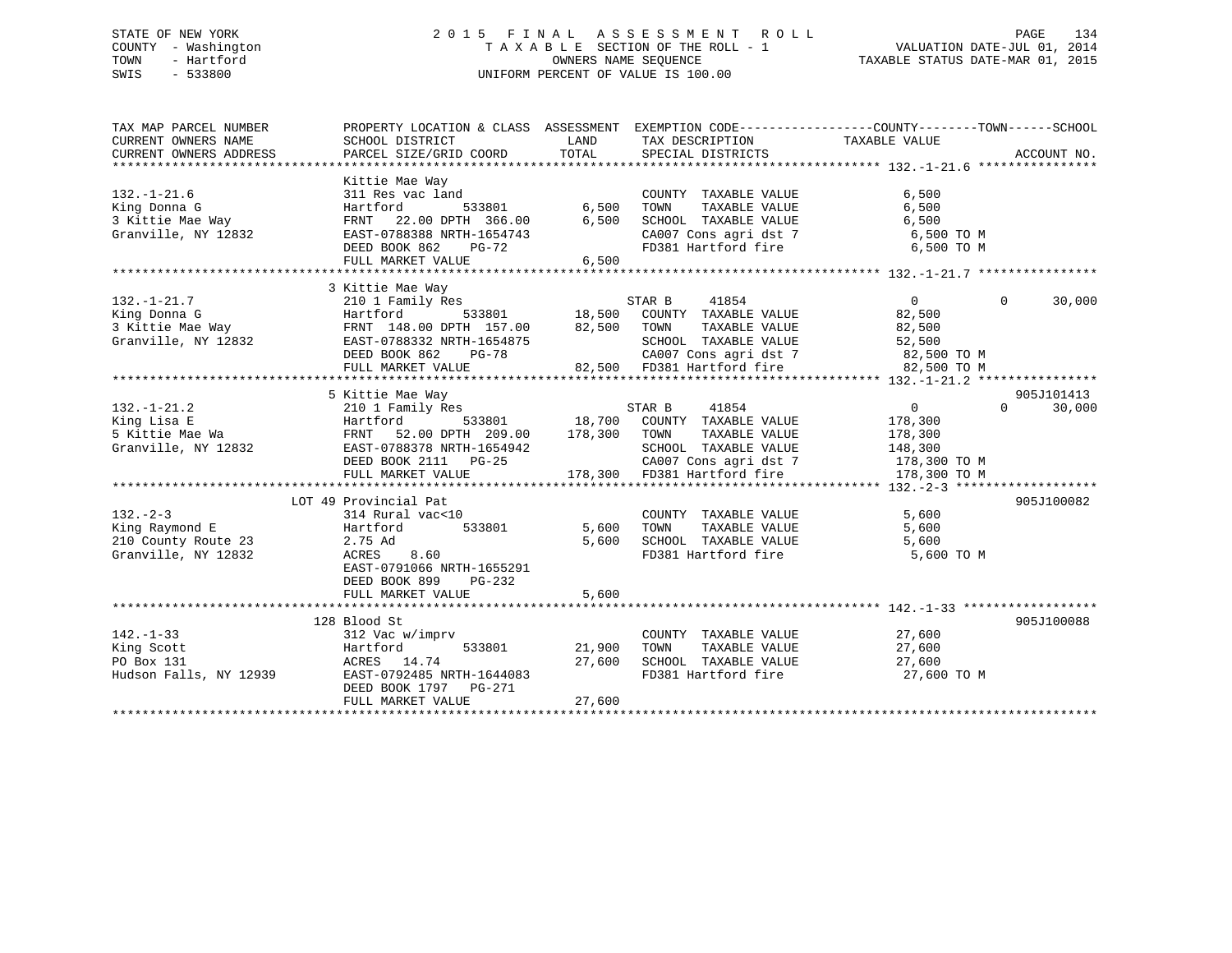## STATE OF NEW YORK 2 0 1 5 F I N A L A S S E S S M E N T R O L L PAGE 135 COUNTY - Washington T A X A B L E SECTION OF THE ROLL - 1 VALUATION DATE-JUL 01, 2014 TOWN - Hartford **TAXABLE STATUS DATE-MAR 01, 2015** OWNERS NAME SEQUENCE TAXABLE STATUS DATE-MAR 01, 2015 SWIS - 533800 UNIFORM PERCENT OF VALUE IS 100.00

| TAX MAP PARCEL NUMBER<br>CURRENT OWNERS NAME<br>CURRENT OWNERS ADDRESS                        | PROPERTY LOCATION & CLASS ASSESSMENT                                                                                                                                |                            | EXEMPTION CODE-----------------COUNTY-------TOWN------SCHOOL                                                                        |                                                                                             |                                              |
|-----------------------------------------------------------------------------------------------|---------------------------------------------------------------------------------------------------------------------------------------------------------------------|----------------------------|-------------------------------------------------------------------------------------------------------------------------------------|---------------------------------------------------------------------------------------------|----------------------------------------------|
| $132. - 1 - 21.5$<br>King Thomas E<br>15 Berry Dr<br>Queensbury, NY 12804                     | Kittie Mae Way<br>314 Rural vac<10<br>533801<br>Hartford<br>3.16<br>ACRES<br>EAST-0788674 NRTH-1655343<br>DEED BOOK 782<br>PG-326<br>FULL MARKET VALUE              | 20,000<br>20,000<br>20,000 | COUNTY TAXABLE VALUE<br>TOWN<br>TAXABLE VALUE<br>SCHOOL TAXABLE VALUE<br>CA007 Cons agri dst $7$<br>FD381 Hartford fire 20,000 TO M | 20,000<br>20,000<br>20,000<br>20,000 TO M                                                   |                                              |
|                                                                                               | 11 Blood St Ext                                                                                                                                                     |                            |                                                                                                                                     |                                                                                             |                                              |
| $132. -4 - 4.2$<br>Kingsley Mark F<br>Nartz Terri L<br>11 Blood St Ext<br>Granville, NY 12832 | 210 1 Family Res<br>Hartford<br>FRNT 137.00 DPTH 296.00<br>BANK<br>185<br>EAST-0794513 NRTH-1653989<br>DEED BOOK 678<br>PG-346                                      | 111,700                    | STAR B<br>41854<br>533801 22,400 COUNTY TAXABLE VALUE<br>TOWN<br>TAXABLE VALUE<br>SCHOOL TAXABLE VALUE<br>FD381 Hartford fire       | $\overline{0}$<br>111,700<br>111,700<br>81,700<br>111,700 TO M                              | $\Omega$<br>30,000                           |
|                                                                                               | FULL MARKET VALUE                                                                                                                                                   | 111,700                    |                                                                                                                                     |                                                                                             |                                              |
|                                                                                               |                                                                                                                                                                     |                            |                                                                                                                                     |                                                                                             |                                              |
| $141. - 3 - 45.2$<br>Klaiber Peter J<br>209 Gilchrist Hill Rd<br>Hartford, NY 12838           | Gilchrist Hill Rd<br>311 Res vac land<br>533801<br>Hartford<br>FRNT 336.00 DPTH 111.00<br>EAST-0785006 NRTH-1642132<br>DEED BOOK 3368 PG-246<br>FULL MARKET VALUE   | 2,500<br>2,500<br>2,500    | COUNTY TAXABLE VALUE<br>TOWN      TAXABLE VALUE<br>SCHOOL TAXABLE VALUE 2,500<br>FD381 Hartford fire                                | 2,500<br>2,500<br>2,500 TO M                                                                |                                              |
|                                                                                               |                                                                                                                                                                     |                            |                                                                                                                                     |                                                                                             |                                              |
| $141. - 3 - 48$<br>Klaiber Peter J<br>209 Gilchrist Hill Rd<br>Hartford, NY 12838             | 209 Gilchrist Hill Rd<br>210 1 Family Res<br>Hartford<br>ACRES<br>1.10<br>EAST-0784905 NRTH-1642456<br>DEED BOOK 830<br>$PG-12$<br>FULL MARKET VALUE                | 533801 23,800 STAR EN      | CW_10_VET/ 41151<br>41834<br>92,400 COUNTY TAXABLE VALUE<br>TOWN<br>SCHOOL TAXABLE VALUE<br>92,400 FD381 Hartford fire              | 8,000<br>8,000<br>$\overline{0}$<br>84,400<br>TAXABLE VALUE 84,400<br>27,100<br>92,400 TO M | 905J100297<br>$\Omega$<br>$\Omega$<br>65,300 |
|                                                                                               |                                                                                                                                                                     |                            |                                                                                                                                     |                                                                                             |                                              |
| $141. - 3 - 48.1$<br>Klaiber Peter J<br>209 Gilchrist Hill Rd<br>Hartford, NY 12838           | Gilchrist Hill Rd<br>311 Res vac land<br>Hartford<br>533801<br>FRNT 23.00 DPTH 376.00<br>EAST-0785004 NRTH-1642249<br>DEED BOOK 3368<br>PG-250<br>FULL MARKET VALUE | 1,000<br>1,000<br>1,000    | COUNTY TAXABLE VALUE<br>TOWN<br>TAXABLE VALUE<br>SCHOOL TAXABLE VALUE<br>FD381 Hartford fire                                        | 1,000<br>1,000<br>1,000<br>1,000 TO M                                                       |                                              |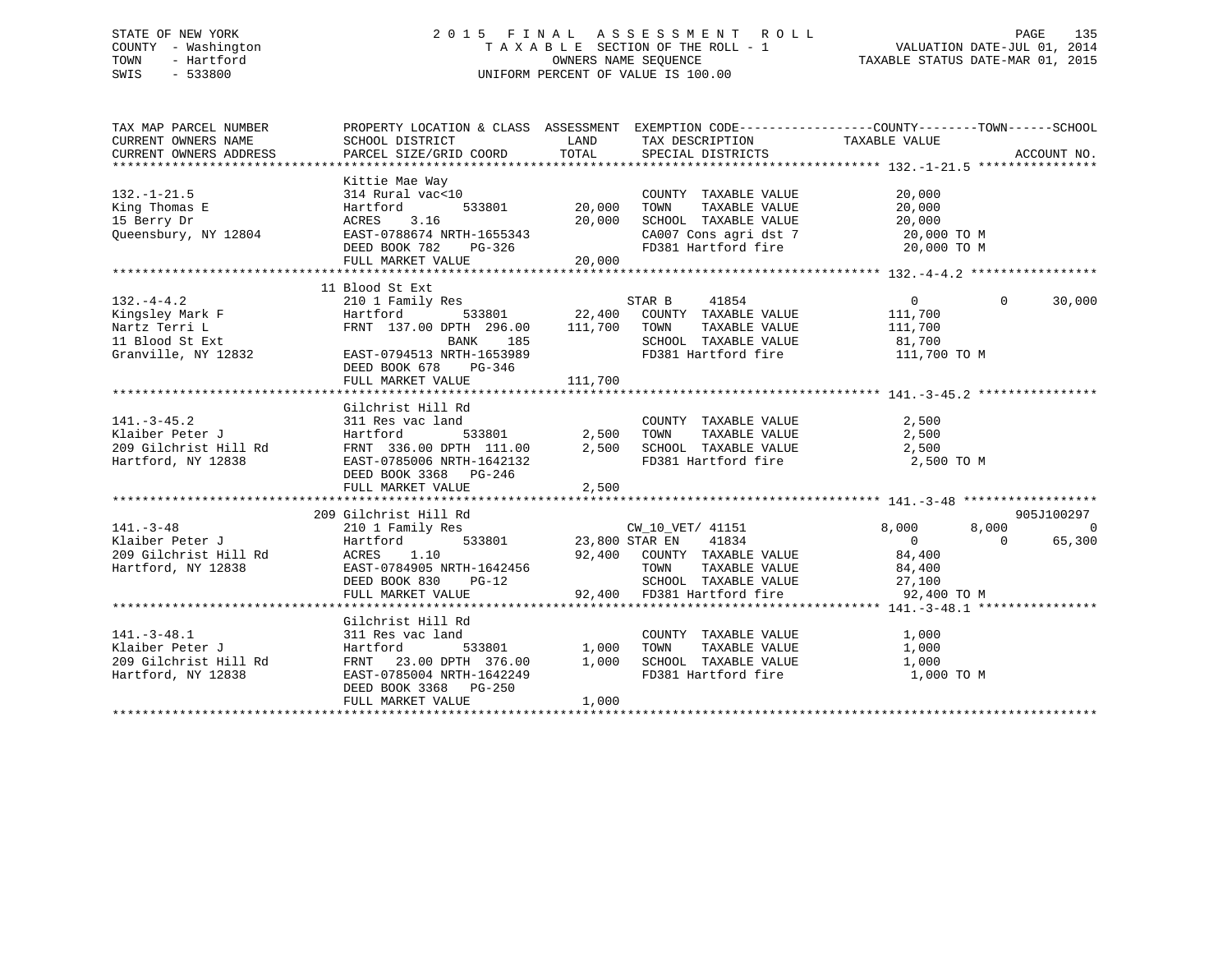## STATE OF NEW YORK 2 0 1 5 F I N A L A S S E S S M E N T R O L L PAGE 136 COUNTY - Washington T A X A B L E SECTION OF THE ROLL - 1 VALUATION DATE-JUL 01, 2014 TOWN - Hartford **TAXABLE STATUS DATE-MAR 01, 2015** OWNERS NAME SEQUENCE TAXABLE STATUS DATE-MAR 01, 2015 SWIS - 533800 UNIFORM PERCENT OF VALUE IS 100.00

| TAX MAP PARCEL NUMBER<br>CURRENT OWNERS NAME<br>CURRENT OWNERS ADDRESS                                                                                                                   | SCHOOL DISTRICT<br>PARCEL SIZE/GRID COORD                                                   | LAND<br>TOTAL   | TAX DESCRIPTION<br>SPECIAL DISTRICTS                            | PROPERTY LOCATION & CLASS ASSESSMENT EXEMPTION CODE----------------COUNTY-------TOWN-----SCHOOL<br>TAXABLE VALUE | ACCOUNT NO.    |
|------------------------------------------------------------------------------------------------------------------------------------------------------------------------------------------|---------------------------------------------------------------------------------------------|-----------------|-----------------------------------------------------------------|------------------------------------------------------------------------------------------------------------------|----------------|
|                                                                                                                                                                                          |                                                                                             |                 |                                                                 |                                                                                                                  |                |
|                                                                                                                                                                                          | 3092 Coach Rd                                                                               |                 |                                                                 |                                                                                                                  | 905J101435     |
| $149. - 1 - 26.18$                                                                                                                                                                       | 210 1 Family Res<br>Hartford 533801 23,900                                                  |                 | TAR B       41854<br>COUNTY   TAXABLE VALUE<br>STAR B           | 0<br>95,900<br>$\Omega$                                                                                          | 30,000         |
| Klicki John                                                                                                                                                                              |                                                                                             |                 |                                                                 |                                                                                                                  |                |
|                                                                                                                                                                                          |                                                                                             | 95,900          | TOWN<br>TAXABLE VALUE                                           | 95,900                                                                                                           |                |
|                                                                                                                                                                                          |                                                                                             |                 | SCHOOL TAXABLE VALUE                                            | 65,900                                                                                                           |                |
|                                                                                                                                                                                          |                                                                                             |                 | FD381 Hartford fire                                             | 95,900 TO M                                                                                                      |                |
|                                                                                                                                                                                          | FULL MARKET VALUE                                                                           | 95,900          |                                                                 |                                                                                                                  |                |
|                                                                                                                                                                                          |                                                                                             |                 |                                                                 |                                                                                                                  |                |
|                                                                                                                                                                                          | 59 Blood St                                                                                 |                 |                                                                 |                                                                                                                  | 905J101183     |
|                                                                                                                                                                                          |                                                                                             |                 | STAR B<br>41854                                                 | $\overline{0}$<br>$\Omega$                                                                                       | 30,000         |
|                                                                                                                                                                                          |                                                                                             | 533801 34,300   | COUNTY TAXABLE VALUE                                            | 112,000                                                                                                          |                |
|                                                                                                                                                                                          |                                                                                             |                 | TOWN<br>TAXABLE VALUE<br>SCHOOL TAXABLE VALUE                   | 112,000                                                                                                          |                |
|                                                                                                                                                                                          |                                                                                             |                 |                                                                 | 82,000<br>112,000 TO M                                                                                           |                |
| 142.-1-30<br>Kloss Christine Hartford 533801 59<br>Blood St ACRES 8.07 112,000<br>Granville, NY 12832 EAST-0790268 NRTH-1642815<br>DEED BOOK 782 PG-288<br>THE MATHE VALUE VALUE 112,000 | DEED BOOK 782 PG-288 CA008 Cons agri dst 8<br>FULL MARKET VALUE 112,000 FD381 Hartford fire |                 |                                                                 | 112,000 TO M                                                                                                     |                |
|                                                                                                                                                                                          |                                                                                             |                 |                                                                 |                                                                                                                  |                |
|                                                                                                                                                                                          | 8850 State Route 40                                                                         |                 |                                                                 |                                                                                                                  |                |
| $114. - 1 - 9.5$                                                                                                                                                                         | 210 1 Family Res                                                                            |                 | COUNTY TAXABLE VALUE                                            | 218,900                                                                                                          |                |
|                                                                                                                                                                                          |                                                                                             |                 | TAXABLE VALUE<br>TOWN                                           | 218,900                                                                                                          |                |
|                                                                                                                                                                                          |                                                                                             |                 | SCHOOL TAXABLE VALUE                                            | 218,900                                                                                                          |                |
|                                                                                                                                                                                          |                                                                                             |                 |                                                                 |                                                                                                                  |                |
|                                                                                                                                                                                          |                                                                                             |                 |                                                                 | CA007 Cons agri dst 7 218,900 TO M<br>FD381 Hartford fire 218,900 TO M                                           |                |
| 114.-1-9.5<br>Xnapp Barry Hartford 533801 46,600<br>Xnapp Cheryl ACRES 6.92<br>8850 State Route 40<br>Fort Ann, NY 12827 DEED BOOK 2681 PG-59<br>FULL MARKET VALUE<br>PULL MARKET VALUE  |                                                                                             |                 |                                                                 |                                                                                                                  |                |
|                                                                                                                                                                                          |                                                                                             |                 |                                                                 |                                                                                                                  |                |
|                                                                                                                                                                                          | 8880 State Route 40                                                                         |                 | 64 PCT OF VALUE USED FOR EXEMPTION PURPOSES                     |                                                                                                                  | 905J100370     |
| $114.-1-9.1$                                                                                                                                                                             | 240 Rural res                                                                               |                 | EFVET CL/T 41003                                                | $\overline{0}$<br>73,283                                                                                         | $\overline{0}$ |
| Knapp Catherine                                                                                                                                                                          | Hartford                                                                                    |                 | 533801 110,600 ELG FVT/CO 41102 3,850                           | $\overline{0}$                                                                                                   | $\overline{0}$ |
| Knapp Eugene                                                                                                                                                                             | 263/591 485/113                                                                             | 208,700 AG DIST | AG DIST 41720<br>AGED-CO/TN 41801                               | 47,244<br>47,244                                                                                                 | 47,244         |
| 8880 State Route 40                                                                                                                                                                      | ACRES 75.60                                                                                 |                 |                                                                 | 65,552<br>43,334                                                                                                 | $\Omega$       |
| Fort Ann, NY 12827                                                                                                                                                                       | EAST-0790789 NRTH-1668895                                                                   |                 | AGED-SCH 41804                                                  | $\overline{0}$<br>$\sim$ 0                                                                                       | 40,070         |
|                                                                                                                                                                                          | DEED BOOK 263<br>PG-582                                                                     |                 | AGED-SCH 41804<br>STAR EN 41834<br>208,700 COUNTY TAXABLE VALUE | $\overline{0}$<br>$\Omega$                                                                                       | 65,300         |
| MAY BE SUBJECT TO PAYMENT                                                                                                                                                                | FULL MARKET VALUE                                                                           |                 |                                                                 | 92,054                                                                                                           |                |
| UNDER AGDIST LAW TIL 2019                                                                                                                                                                |                                                                                             |                 | TOWN      TAXABLE VALUE<br>SCHOOL   TAXABLE VALUE               | 44,839                                                                                                           |                |
|                                                                                                                                                                                          |                                                                                             |                 |                                                                 | SCHOOL TAXABLE VALUE<br>CA007 Cons agri dst 7 56,086<br>47 244 EV 161,456 TO M<br>47 244 EV                      |                |
|                                                                                                                                                                                          |                                                                                             |                 |                                                                 |                                                                                                                  |                |
|                                                                                                                                                                                          |                                                                                             |                 | 47,244 EX                                                       |                                                                                                                  |                |
|                                                                                                                                                                                          |                                                                                             |                 | FD381 Hartford fire                                             | 208,700 TO M                                                                                                     |                |
|                                                                                                                                                                                          |                                                                                             |                 |                                                                 |                                                                                                                  |                |
| $114. - 1 - 9.2$                                                                                                                                                                         | State Route 40                                                                              |                 |                                                                 |                                                                                                                  | 905J100371     |
|                                                                                                                                                                                          | 323 Vacant rural<br>533801<br>Hartford                                                      |                 | AG DIST<br>41720<br>28,800 COUNTY TAXABLE VALUE                 | 17,610<br>17,610                                                                                                 | 17,610         |
| Xnapp Catherine<br>Eugene                                                                                                                                                                | ACRES 27.20                                                                                 | 28,800 TOWN     | TAXABLE VALUE                                                   | 11,190<br>11,190                                                                                                 |                |
| 8880 State Route 40                                                                                                                                                                      | EAST-0792169 NRTH-1667856                                                                   |                 | SCHOOL TAXABLE VALUE                                            | 11,190                                                                                                           |                |
| Fort Ann, NY 12827                                                                                                                                                                       | DEED BOOK 370<br>PG-367                                                                     |                 | CA007 Cons agri dst 7                                           | 11,190 TO M                                                                                                      |                |
|                                                                                                                                                                                          | FULL MARKET VALUE                                                                           | 28,800          | 17,610 EX                                                       |                                                                                                                  |                |
| MAY BE SUBJECT TO PAYMENT                                                                                                                                                                |                                                                                             |                 | FD381 Hartford fire                                             | 28,800 TO M                                                                                                      |                |
| UNDER AGDIST LAW TIL 2019                                                                                                                                                                |                                                                                             |                 |                                                                 |                                                                                                                  |                |
|                                                                                                                                                                                          |                                                                                             |                 |                                                                 |                                                                                                                  |                |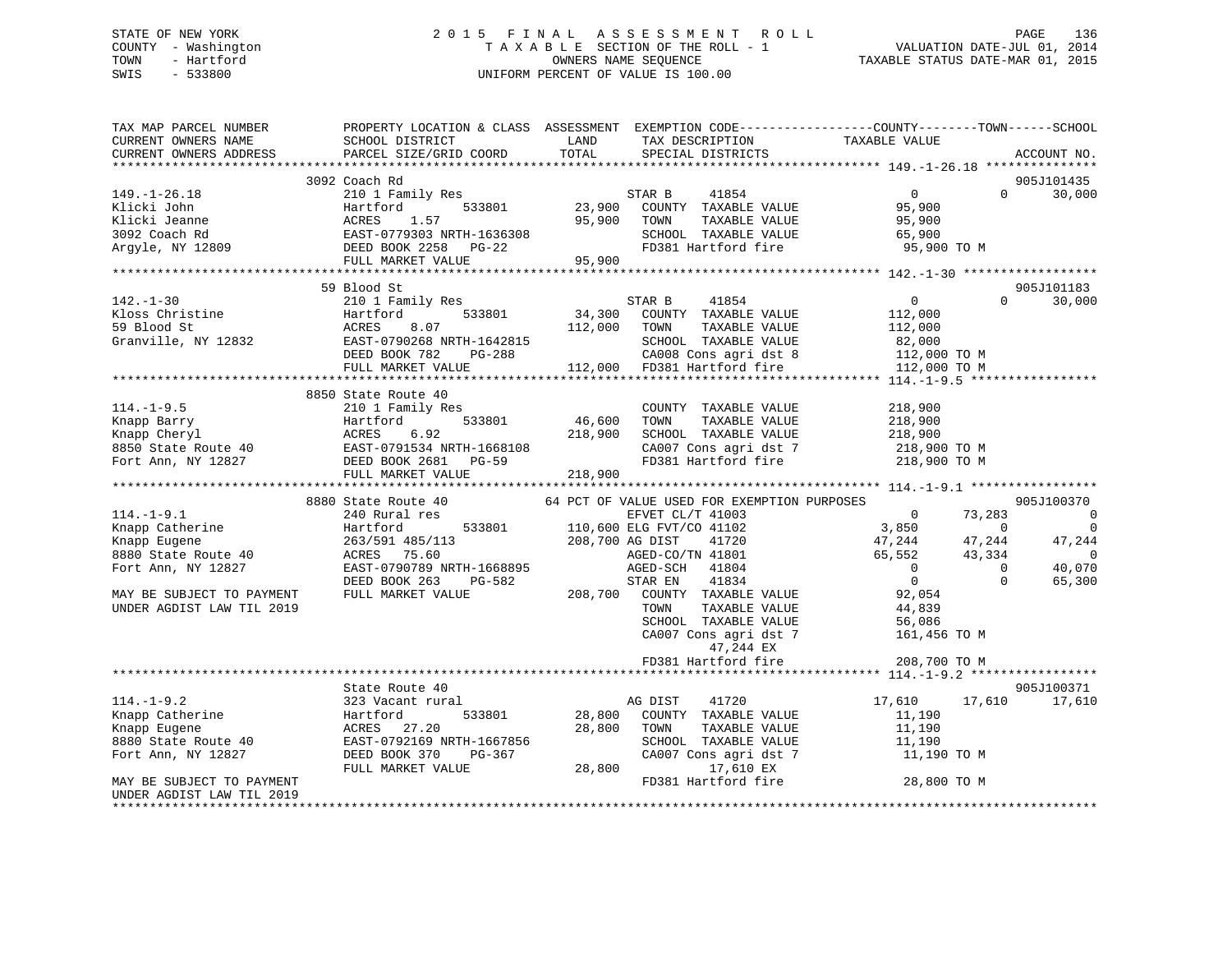## STATE OF NEW YORK 2 0 1 5 F I N A L A S S E S S M E N T R O L L PAGE 137 COUNTY - Washington T A X A B L E SECTION OF THE ROLL - 1 VALUATION DATE-JUL 01, 2014 TOWN - Hartford **TAXABLE STATUS DATE-MAR 01, 2015** OWNERS NAME SEQUENCE TAXABLE STATUS DATE-MAR 01, 2015 SWIS - 533800 UNIFORM PERCENT OF VALUE IS 100.00

| TAX MAP PARCEL NUMBER                                                                                                                                                   | PROPERTY LOCATION & CLASS ASSESSMENT EXEMPTION CODE----------------COUNTY-------TOWN-----SCHOOL |             |                                                      |                            |                    |
|-------------------------------------------------------------------------------------------------------------------------------------------------------------------------|-------------------------------------------------------------------------------------------------|-------------|------------------------------------------------------|----------------------------|--------------------|
| CURRENT OWNERS NAME                                                                                                                                                     | SCHOOL DISTRICT                                                                                 | LAND        | TAX DESCRIPTION                                      | TAXABLE VALUE              |                    |
| CURRENT OWNERS ADDRESS                                                                                                                                                  | PARCEL SIZE/GRID COORD                                                                          | TOTAL       | SPECIAL DISTRICTS                                    |                            | ACCOUNT NO.        |
|                                                                                                                                                                         |                                                                                                 |             |                                                      |                            |                    |
|                                                                                                                                                                         | State Route 40                                                                                  |             |                                                      |                            |                    |
| $114. - 1 - 9.6$                                                                                                                                                        | 311 Res vac land                                                                                |             | COUNTY TAXABLE VALUE                                 | 3,000                      |                    |
| Knapp Catherine                                                                                                                                                         | Hartford<br>533801                                                                              | 3,000       | TAXABLE VALUE<br>TOWN                                | 3,000                      |                    |
| Knapp Eugene                                                                                                                                                            | FRNT 219.00 DPTH 180.00                                                                         | 3,000       | SCHOOL TAXABLE VALUE                                 | 3,000                      |                    |
| 8880 State Route 40 EAST-0791428 NRTH-1667717<br>Fort Ann, NY 12827 DEED BOOK 370 PG-367                                                                                |                                                                                                 |             | CA007 Cons agri dst 7                                | 3,000 TO M                 |                    |
| Fort Ann, NY 12827                                                                                                                                                      | DEED BOOK 370                                                                                   |             | FD381 Hartford fire                                  | 3,000 TO M                 |                    |
|                                                                                                                                                                         | FULL MARKET VALUE                                                                               | 3,000       |                                                      |                            |                    |
|                                                                                                                                                                         |                                                                                                 |             |                                                      |                            |                    |
|                                                                                                                                                                         | 22 Country Ln Ext                                                                               |             |                                                      |                            | 905J101159         |
| $122. - 1 - 35$                                                                                                                                                         | 314 Rural vac<10                                                                                |             | COUNTY TAXABLE VALUE 17,400                          |                            |                    |
| دد-1-د<br>Knapp William F<br>مانیہ                                                                                                                                      |                                                                                                 | 17,400      |                                                      | 17,400                     |                    |
|                                                                                                                                                                         |                                                                                                 | 17,400      | TOWN      TAXABLE  VALUE<br>SCHOOL    TAXABLE  VALUE | 17,400                     |                    |
|                                                                                                                                                                         |                                                                                                 |             | CA007 Cons agri dst 7 17,400 TO M                    |                            |                    |
| Example William F (Example 2013)<br>Example 2013 M (EXAMPLE 2014)<br>PO Box 16 (EXAMPLE 2014)<br>EXAST-0770783 NRTH-1659785<br>Comstock, NY 12821 (DEED BOOK 811 PG-254 |                                                                                                 |             | FD381 Hartford fire                                  | 17,400 TO M                |                    |
|                                                                                                                                                                         | FULL MARKET VALUE                                                                               | 17,400      |                                                      |                            |                    |
|                                                                                                                                                                         |                                                                                                 |             |                                                      |                            |                    |
|                                                                                                                                                                         | 6 Country Ln Ext                                                                                |             |                                                      |                            |                    |
| $122. - 1 - 35.1$                                                                                                                                                       | 270 Mfg housing                                                                                 |             | COUNTY TAXABLE VALUE                                 | 49,500                     |                    |
| Knapp William F                                                                                                                                                         | Hartford<br>533801                                                                              | 23,200      | TOWN<br>TAXABLE VALUE                                | 49,500                     |                    |
| Knapp Gail                                                                                                                                                              | 2159/307                                                                                        | 49,500      | SCHOOL TAXABLE VALUE                                 | 49,500                     |                    |
| PO Box 16                                                                                                                                                               | FRNT 198.00 DPTH 186.00                                                                         |             | CA007 Cons agri dst 7                                | 49,500 TO M                |                    |
| Comstock, NY 12821                                                                                                                                                      | ACRES 1.02                                                                                      |             | FD381 Hartford fire                                  | 49,500 TO M                |                    |
|                                                                                                                                                                         | EAST-0770162 NRTH-1659578                                                                       |             |                                                      |                            |                    |
|                                                                                                                                                                         | DEED BOOK 811<br>PG-254                                                                         |             |                                                      |                            |                    |
|                                                                                                                                                                         | FULL MARKET VALUE                                                                               | 49,500      |                                                      |                            |                    |
|                                                                                                                                                                         |                                                                                                 |             |                                                      |                            |                    |
|                                                                                                                                                                         | 407 Gilchrist Hill Rd                                                                           |             |                                                      |                            | 905J100205         |
| $150. - 1 - 41$                                                                                                                                                         | 210 1 Family Res                                                                                |             | STAR B<br>41854                                      | $\overline{0}$<br>$\Omega$ | 30,000             |
| Knowlton Michael                                                                                                                                                        | 533801<br>Hartford                                                                              |             | 29,400 COUNTY TAXABLE VALUE                          | 64,500                     |                    |
| Smith Terri                                                                                                                                                             |                                                                                                 | 64,500      | TOWN<br>TAXABLE VALUE                                | 64,500                     |                    |
| Smith Terri<br>407 Gilchrist Hill Rd<br>EAST-0783424 NRTH-1638838                                                                                                       |                                                                                                 |             | SCHOOL TAXABLE VALUE                                 | 34,500                     |                    |
| Hartford, NY 12838                                                                                                                                                      | DEED BOOK 913<br>PG-154                                                                         |             | FD381 Hartford fire                                  | 64,500 TO M                |                    |
|                                                                                                                                                                         | FULL MARKET VALUE                                                                               | 64,500      |                                                      |                            |                    |
|                                                                                                                                                                         |                                                                                                 |             |                                                      |                            |                    |
|                                                                                                                                                                         | 59 Townsend Rd                                                                                  |             |                                                      |                            |                    |
| $140. -2 - 2.2$                                                                                                                                                         | 210 1 Family Res                                                                                |             | STAR B<br>41854                                      | $\overline{0}$             | $\Omega$<br>30,000 |
| Kober Shannon M                                                                                                                                                         | 533801<br>Hartford                                                                              |             | 23,900 COUNTY TAXABLE VALUE                          | 83,100                     |                    |
| Howe Adam T                                                                                                                                                             | 1.24<br>ACRES                                                                                   | 83,100 TOWN | TAXABLE VALUE                                        | 83,100                     |                    |
| 59 Townsend Rd                                                                                                                                                          | EAST-0782030 NRTH-1647347                                                                       |             | SCHOOL TAXABLE VALUE                                 | 53,100                     |                    |
| Hartford, NY 12838                                                                                                                                                      | DEED BOOK 3124 PG-95                                                                            |             | CA007 Cons agri dst 7                                | 83,100 TO M                |                    |
|                                                                                                                                                                         | FULL MARKET VALUE                                                                               |             | 83,100 FD381 Hartford fire                           | 83,100 TO M                |                    |
|                                                                                                                                                                         |                                                                                                 |             |                                                      |                            |                    |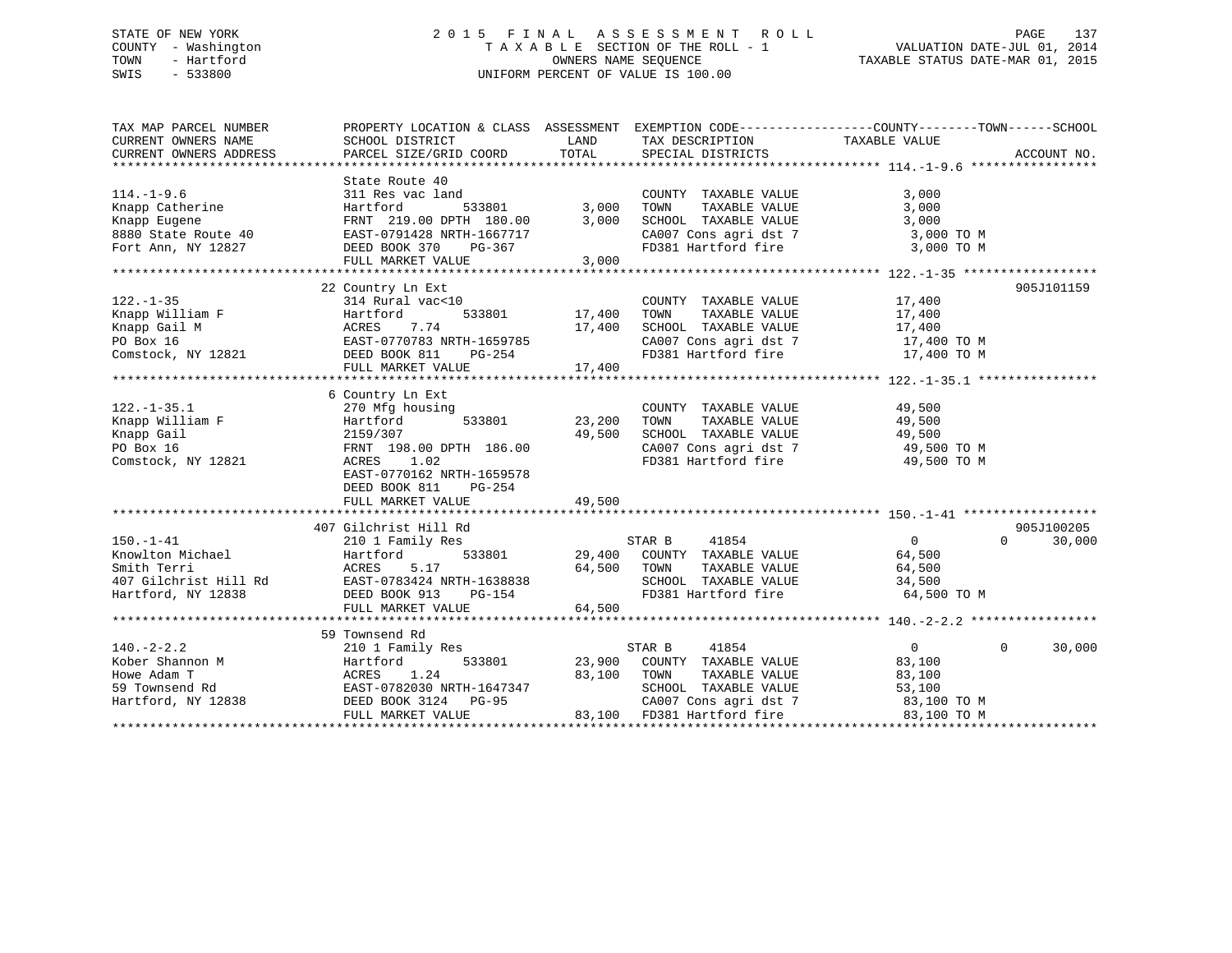## STATE OF NEW YORK 2 0 1 5 F I N A L A S S E S S M E N T R O L L PAGE 138 COUNTY - Washington T A X A B L E SECTION OF THE ROLL - 1 VALUATION DATE-JUL 01, 2014 TOWN - Hartford **TAXABLE STATUS DATE-MAR 01, 2015** OWNERS NAME SEQUENCE TAXABLE STATUS DATE-MAR 01, 2015 SWIS - 533800 UNIFORM PERCENT OF VALUE IS 100.00

| TAX MAP PARCEL NUMBER<br>CURRENT OWNERS NAME<br>CURRENT OWNERS ADDRESS | PROPERTY LOCATION & CLASS ASSESSMENT EXEMPTION CODE---------------COUNTY-------TOWN-----SCHOOL<br>SCHOOL DISTRICT<br>PARCEL SIZE/GRID COORD | LAND<br>TOTAL            | TAX DESCRIPTION TAXABLE VALUE<br>SPECIAL DISTRICTS |                        | ACCOUNT NO.            |
|------------------------------------------------------------------------|---------------------------------------------------------------------------------------------------------------------------------------------|--------------------------|----------------------------------------------------|------------------------|------------------------|
|                                                                        | 8115 State Route 40                                                                                                                         |                          |                                                    |                        |                        |
| $132.15 - 2 - 4.1$                                                     | 210 1 Family Res                                                                                                                            |                          | STAR EN<br>41834                                   | $\overline{0}$         | $\Omega$<br>65,300     |
| Korn Frederick B                                                       | 533801<br>Hartford                                                                                                                          | 27,000                   | COUNTY TAXABLE VALUE                               | 215,100                |                        |
| PO Box 190                                                             | 2.62<br>ACRES                                                                                                                               | 215,100                  | TAXABLE VALUE<br>TOWN                              | 215,100                |                        |
| Hartford, NY 12838                                                     | EAST-0787205 NRTH-1652744                                                                                                                   |                          | SCHOOL TAXABLE VALUE                               | 149,800                |                        |
|                                                                        | DEED BOOK 1737    PG-124                                                                                                                    |                          | CA007 Cons agri dst 7                              | 215,100 TO M           |                        |
|                                                                        | FULL MARKET VALUE                                                                                                                           | 215,100                  | FD381 Hartford fire                                | 215,100 TO M           |                        |
|                                                                        |                                                                                                                                             |                          |                                                    |                        |                        |
|                                                                        | 3378 State Route 196                                                                                                                        |                          |                                                    |                        | 905J100692             |
| $140. - 1 - 43$                                                        | 714 Lite Ind Man                                                                                                                            |                          | COUNTY TAXABLE VALUE                               | 119,900                |                        |
| Kresgies Holdings LLC                                                  | 533801<br>Hartford                                                                                                                          | $18,900$<br>00 $119,900$ | TOWN<br>TAXABLE VALUE                              | 119,900                |                        |
| 1546 State Route 196                                                   | FRNT 198.00 DPTH 150.00                                                                                                                     |                          | SCHOOL TAXABLE VALUE                               | 119,900                |                        |
| Fort Edward, NY 12828                                                  | EAST-0769828 NRTH-1641683                                                                                                                   |                          | FD381 Hartford fire                                | 119,900 TO M           |                        |
|                                                                        | DEED BOOK 3431 PG-222                                                                                                                       |                          |                                                    |                        |                        |
|                                                                        | FULL MARKET VALUE                                                                                                                           | 119,900                  |                                                    |                        |                        |
|                                                                        |                                                                                                                                             |                          |                                                    |                        |                        |
|                                                                        | 3244 Coach Rd                                                                                                                               |                          |                                                    |                        | 905J100453<br>$\Omega$ |
| $149. - 1 - 23$                                                        | 210 1 Family Res                                                                                                                            |                          | STAR B<br>41854                                    | $\mathbf{0}$           | 30,000                 |
| Kroosz Jeffrey M                                                       | 533801<br>Hartford                                                                                                                          | 29,900                   | COUNTY TAXABLE VALUE                               | 111,500                |                        |
| 3244 Coach Rd                                                          | 1.30<br>ACRES<br>EAST-0779602 NRTH-1639842                                                                                                  | 111,500                  | TOWN<br>TAXABLE VALUE<br>SCHOOL TAXABLE VALUE      | 111,500                |                        |
| Argyle, NY 12809                                                       | DEED BOOK 2387 PG-207                                                                                                                       |                          | FD381 Hartford fire                                | 81,500<br>111,500 TO M |                        |
|                                                                        | FULL MARKET VALUE                                                                                                                           | 111,500                  |                                                    |                        |                        |
|                                                                        |                                                                                                                                             |                          |                                                    |                        |                        |
|                                                                        | 61 Pope Hill Rd                                                                                                                             |                          |                                                    |                        | 905J100669             |
| $149. - 1 - 28$                                                        | 323 Vacant rural                                                                                                                            |                          | COUNTY TAXABLE VALUE                               | 96,500                 |                        |
| Krug Matthew                                                           | 533801<br>Hartford                                                                                                                          | 96,500                   | TOWN<br>TAXABLE VALUE                              | 96,500                 |                        |
| 405 Clay Hill Rd                                                       | Sub Div Lot 5                                                                                                                               | 96,500                   | SCHOOL TAXABLE VALUE                               | 96,500                 |                        |
| Fort Ann, NY 12827                                                     | ACRES 48.00                                                                                                                                 |                          | FD381 Hartford fire                                | 96,500 TO M            |                        |
|                                                                        | EAST-0778990 NRTH-1634254                                                                                                                   |                          |                                                    |                        |                        |
| PRIOR OWNER ON 3/01/2015                                               | DEED BOOK 3524 PG-250                                                                                                                       |                          |                                                    |                        |                        |
| Dern Claude                                                            | FULL MARKET VALUE                                                                                                                           | 96,500                   |                                                    |                        |                        |
|                                                                        |                                                                                                                                             |                          |                                                    |                        |                        |
|                                                                        | Lundy Rd OFF                                                                                                                                |                          |                                                    |                        | 905J101118             |
| $158. - 2 - 6.7$                                                       | 322 Rural vac>10                                                                                                                            |                          | COUNTY TAXABLE VALUE                               | 20,000                 |                        |
| Kuhr Ronald W                                                          | 533801<br>Hartford                                                                                                                          | 20,000                   | TAXABLE VALUE<br>TOWN                              | 20,000                 |                        |
| PO Box 275                                                             | $158. - 1 - 6.7$                                                                                                                            | 20,000                   | SCHOOL TAXABLE VALUE                               | 20,000                 |                        |
| Argyle, NY 12809-0275                                                  | ACRES 23.31                                                                                                                                 |                          | FD381 Hartford fire                                | 20,000 TO M            |                        |
|                                                                        | EAST-0787996 NRTH-1632966                                                                                                                   |                          |                                                    |                        |                        |
|                                                                        | DEED BOOK 475<br>PG-740                                                                                                                     |                          |                                                    |                        |                        |
|                                                                        | FULL MARKET VALUE                                                                                                                           | 20,000                   |                                                    |                        |                        |
|                                                                        |                                                                                                                                             |                          |                                                    |                        |                        |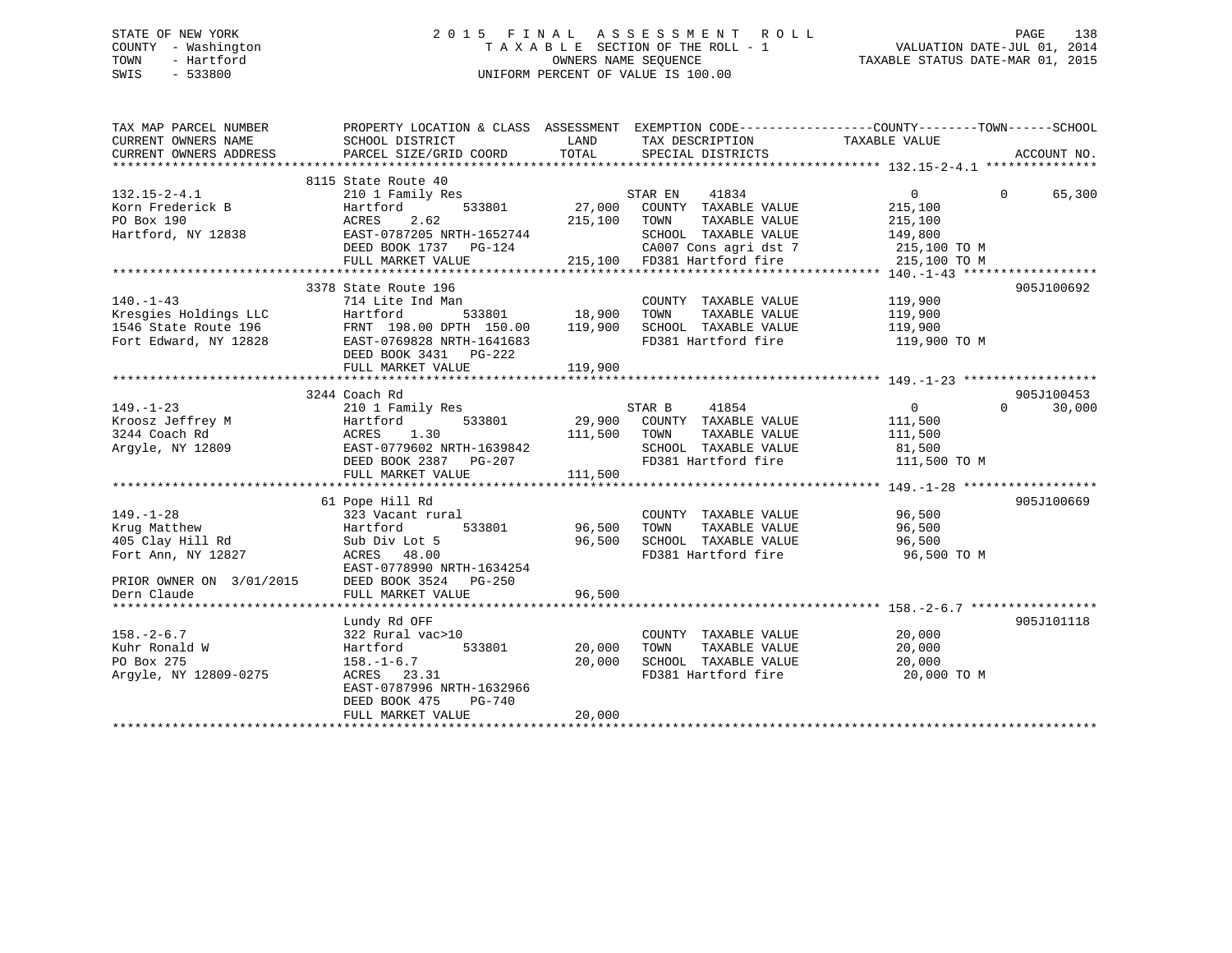## STATE OF NEW YORK 2 0 1 5 F I N A L A S S E S S M E N T R O L L PAGE 139 COUNTY - Washington T A X A B L E SECTION OF THE ROLL - 1 VALUATION DATE-JUL 01, 2014 TOWN - Hartford **TAXABLE STATUS DATE-MAR 01, 2015** OWNERS NAME SEQUENCE TAXABLE STATUS DATE-MAR 01, 2015 SWIS - 533800 UNIFORM PERCENT OF VALUE IS 100.00

| TAX MAP PARCEL NUMBER<br>CURRENT OWNERS NAME<br>CURRENT OWNERS ADDRESS                            | PROPERTY LOCATION & CLASS ASSESSMENT EXEMPTION CODE----------------COUNTY-------TOWN-----SCHOOL<br>SCHOOL DISTRICT<br>PARCEL SIZE/GRID COORD                                | LAND<br>TOTAL                | TAX DESCRIPTION<br>SPECIAL DISTRICTS                                                                                                            | TAXABLE VALUE                                                                   |          | ACCOUNT NO.          |
|---------------------------------------------------------------------------------------------------|-----------------------------------------------------------------------------------------------------------------------------------------------------------------------------|------------------------------|-------------------------------------------------------------------------------------------------------------------------------------------------|---------------------------------------------------------------------------------|----------|----------------------|
| $139. -4 -7$<br>Labarge Patrick M<br>Labarge Lorraine C<br>210 Gulf Ln<br>Fort Ann, NY 12827      | 210 Gulf Ln<br>240 Rural res<br>Hartford<br>533801<br>LOT 1<br>$139. - 1 - 7$<br>ACRES 15.56<br>EAST-0766013 NRTH-1645174<br>DEED BOOK 1925<br>$PG-27$<br>FULL MARKET VALUE | 46,800<br>100,700<br>100,700 | 41854<br>STAR B<br>COUNTY TAXABLE VALUE<br>TOWN<br>TAXABLE VALUE<br>SCHOOL TAXABLE VALUE<br>CA007 Cons agri dst 7<br>FD381 Hartford fire        | $\Omega$<br>100,700<br>100,700<br>70,700<br>100,700 TO M<br>100,700 TO M        | $\Omega$ | 905J100019<br>30,000 |
| $140. - 1 - 11.1$<br>LaBrum Roberta<br>93 Rojcewicz Ln<br>Fort Ann, NY 12827                      | 93 Rojcewicz Ln<br>210 1 Family Res<br>Hartford<br>533801<br>1.00<br>ACRES<br>EAST-0775492 NRTH-1643990<br>DEED BOOK 744<br>$PG-309$<br>FULL MARKET VALUE                   | 23,000<br>67,600             | STAR B<br>41854<br>COUNTY TAXABLE VALUE<br>TOWN<br>TAXABLE VALUE<br>SCHOOL TAXABLE VALUE<br>CA007 Cons agri dst 7<br>67,600 FD381 Hartford fire | $\Omega$<br>67,600<br>67,600<br>37,600<br>67,600 TO M<br>67,600 TO M            | $\Omega$ | 30,000               |
| $132. - 2 - 16$<br>Lacross Paul<br>Lacross Darcy<br>5082 State Route 149<br>Granville, NY 12832   | 5082 State Route 149<br>270 Mfg housing<br>533801<br>Hartford<br>ACRES 10.48<br>EAST-0789618 NRTH-1652359<br>DEED BOOK 646<br>PG-333<br>FULL MARKET VALUE                   | 29,200<br>80,200<br>80,200   | 41854<br>STAR B<br>COUNTY TAXABLE VALUE<br>TOWN<br>TAXABLE VALUE<br>SCHOOL TAXABLE VALUE<br>FD381 Hartford fire                                 | $\Omega$<br>80,200<br>80,200<br>50,200<br>80,200 TO M                           | $\Omega$ | 905J100306<br>30,000 |
| $140. -1 - 8$<br>Lafond Gabriel J<br>Lafond Karen E<br>3640 State Route 196<br>Fort Ann, NY 12827 | 3640 State Route 196<br>240 Rural res<br>Hartford<br>533801<br>ACRES 21.00<br>EAST-0773997 NRTH-1645291<br>DEED BOOK 862<br><b>PG-70</b><br>FULL MARKET VALUE               | 77,900<br>183,000<br>183,000 | 41854<br>STAR B<br>COUNTY TAXABLE VALUE<br>TAXABLE VALUE<br>TOWN<br>SCHOOL TAXABLE VALUE<br>CA007 Cons agri dst 7<br>FD381 Hartford fire        | $\overline{0}$<br>183,000<br>183,000<br>153,000<br>183,000 TO M<br>183,000 TO M | $\Omega$ | 905J101135<br>30,000 |
| $140. - 1 - 34$<br>Lafountain Heidi<br>3513 State Route 196<br>Fort Ann, NY 12827                 | 3513 State Route 196<br>210 1 Family Res<br>533801<br>Hartford<br>ACRES<br>2.21<br>EAST-0771051 NRTH-1644784<br>DEED BOOK 1926<br>PG-301<br>FULL MARKET VALUE               | 25,300<br>80,900<br>80,900   | 41854<br>STAR B<br>COUNTY TAXABLE VALUE<br>TOWN<br>TAXABLE VALUE<br>SCHOOL TAXABLE VALUE<br>FD381 Hartford fire                                 | $\overline{0}$<br>80,900<br>80,900<br>50,900<br>80,900 TO M                     | $\Omega$ | 905J100116<br>30,000 |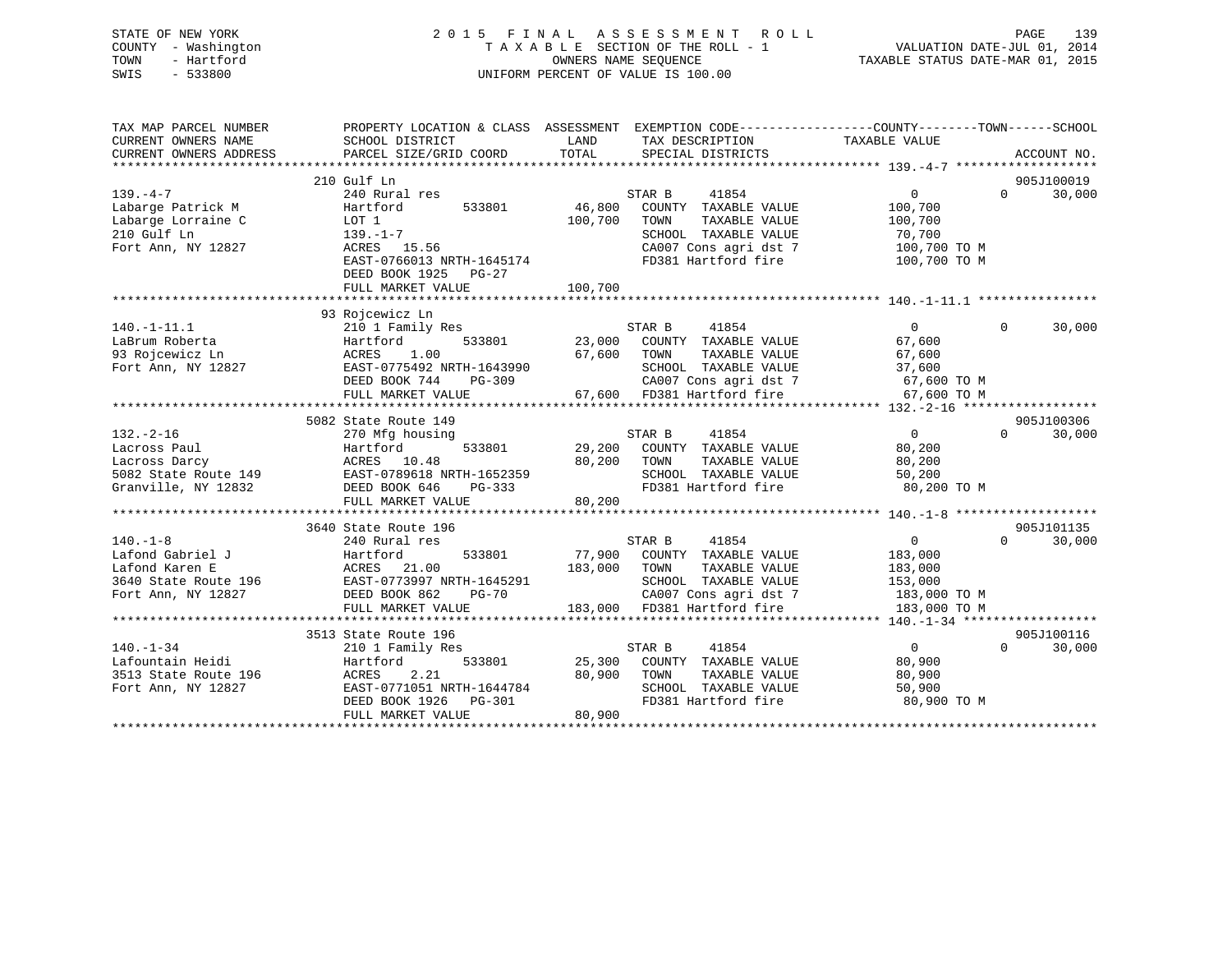## STATE OF NEW YORK 2 0 1 5 F I N A L A S S E S S M E N T R O L L PAGE 140 COUNTY - Washington T A X A B L E SECTION OF THE ROLL - 1 VALUATION DATE-JUL 01, 2014 TOWN - Hartford **TAXABLE STATUS DATE-MAR 01, 2015** OWNERS NAME SEQUENCE TAXABLE STATUS DATE-MAR 01, 2015 SWIS - 533800 UNIFORM PERCENT OF VALUE IS 100.00

| TAX MAP PARCEL NUMBER   |                                |               |                            | PROPERTY LOCATION & CLASS ASSESSMENT EXEMPTION CODE---------------COUNTY-------TOWN------SCHOOL |             |
|-------------------------|--------------------------------|---------------|----------------------------|-------------------------------------------------------------------------------------------------|-------------|
| CURRENT OWNERS NAME     | SCHOOL DISTRICT                | LAND          | TAX DESCRIPTION            | TAXABLE VALUE                                                                                   |             |
| CURRENT OWNERS ADDRESS  | PARCEL SIZE/GRID COORD         | TOTAL         | SPECIAL DISTRICTS          |                                                                                                 | ACCOUNT NO. |
|                         | 5021 State Route 149           |               |                            |                                                                                                 | 905J100376  |
| $132.15 - 2 - 2$        | 210 1 Family Res               |               | COUNTY TAXABLE VALUE       | 30,800                                                                                          |             |
| LaGoy Richard X         | Hartford                       | 533801 20,900 | TOWN<br>TAXABLE VALUE      | 30,800                                                                                          |             |
| PO Box 44               | FRNT 115.00 DPTH 350.00 30,800 |               | SCHOOL TAXABLE VALUE       | 30,800                                                                                          |             |
| Hartford, NY 12838      | EAST-0788016 NRTH-1652882      |               | FD381 Hartford fire        | 30,800 TO M                                                                                     |             |
|                         | DEED BOOK 2466 PG-35           |               |                            |                                                                                                 |             |
|                         | FULL MARKET VALUE              | 30,800        |                            |                                                                                                 |             |
|                         |                                |               |                            |                                                                                                 |             |
|                         | Swamp Ln                       |               |                            |                                                                                                 | 905J101263  |
| $149. - 1 - 30.4$       | 314 Rural vac<10               |               | COUNTY TAXABLE VALUE       | 28,500                                                                                          |             |
| Lalla Joseph C          | 533801<br>Hartford             | 28,500        | TOWN<br>TAXABLE VALUE      | 28,500                                                                                          |             |
| Lalla Shirley Ann       | LOT 4                          | 28,500        | SCHOOL TAXABLE VALUE       | 28,500                                                                                          |             |
| 94 Maple St             | ACRES<br>6.99                  |               | CA006 Cons agri dst 6      | 28,500 TO M                                                                                     |             |
| Yonkers, NY 10701       | EAST-0775487 NRTH-1634986      |               | FD381 Hartford fire        | 28,500 TO M                                                                                     |             |
|                         | DEED BOOK 527<br>PG-157        |               |                            |                                                                                                 |             |
|                         | FULL MARKET VALUE              | 28,500        |                            |                                                                                                 |             |
|                         |                                |               |                            |                                                                                                 |             |
|                         | Swamp Ln                       |               |                            |                                                                                                 | 905J101262  |
| $149. - 1 - 30.3$       | 314 Rural vac<10               |               | COUNTY TAXABLE VALUE       | 26,500                                                                                          |             |
| Lalla Shirley Ann       | 533801<br>Hartford             | 26,500        | TOWN<br>TAXABLE VALUE      | 26,500                                                                                          |             |
| 94 Maple St             | LOT 3                          | 26,500        | SCHOOL TAXABLE VALUE       | 26,500                                                                                          |             |
| Yonkers, NY 10701       | 5.29<br>ACRES                  |               | CA006 Cons agri dst 6      | $26,500$ TO M<br>$26,500$ TO M                                                                  |             |
|                         | EAST-0775391 NRTH-1635240      |               | FD381 Hartford fire        | 26,500 TO M                                                                                     |             |
|                         | DEED BOOK 527<br>PG-154        |               |                            |                                                                                                 |             |
|                         | FULL MARKET VALUE              | 26,500        |                            |                                                                                                 |             |
|                         |                                |               |                            |                                                                                                 |             |
|                         | 68 County Route 23             |               |                            |                                                                                                 | 905J100487  |
| $132.15 - 2 - 33$       | 210 1 Family Res               |               | STAR EN<br>41834           | $0 \qquad \qquad$<br>$\Omega$                                                                   | 45,400      |
| Lamoureux Raymond L     | Hartford<br>533801             |               | 9,700 COUNTY TAXABLE VALUE | 45,400                                                                                          |             |
| Lamoureux Florence      | 47.00 DPTH 233.00<br>FRNT      | 45,400        | TOWN<br>TAXABLE VALUE      | 45,400                                                                                          |             |
| 68 County Route 23      | EAST-0786704 NRTH-1653106      |               | SCHOOL TAXABLE VALUE       | $\overline{0}$                                                                                  |             |
| Hartford, NY 12838      | DEED BOOK 465<br>PG-288        |               | $CAO07$ Cons agri dst 7    | 45,400 TO M                                                                                     |             |
|                         | FULL MARKET VALUE              |               | 45,400 FD381 Hartford fire | 45,400 TO M                                                                                     |             |
|                         |                                |               |                            |                                                                                                 |             |
|                         | 1230 Baldwin Corners Rd        |               |                            |                                                                                                 | 905J101252  |
| $121. -4 - 5.5$         | 210 1 Family Res               |               | 41854<br>STAR B            | $\overline{0}$<br>$\Omega$                                                                      | 30,000      |
| Lancette Carol Lee      | 532802<br>Fort Ann             | 24,900        | COUNTY TAXABLE VALUE       | 97,100                                                                                          |             |
| 1230 Baldwin Corners Rd | $121. - 1 - 5.5$               | 97,100        | TOWN<br>TAXABLE VALUE      | 97,100                                                                                          |             |
| Fort Ann, NY 12827      | ACRES 1.50                     |               | SCHOOL TAXABLE VALUE       | 67,100                                                                                          |             |
|                         | EAST-0765114 NRTH-1661376      |               | CA007 Cons agri dst 7      | 97,100 TO M                                                                                     |             |
|                         | DEED BOOK 3269 PG-345          |               | FD381 Hartford fire        | 97,100 TO M                                                                                     |             |
|                         | FULL MARKET VALUE              | 97,100        |                            |                                                                                                 |             |
|                         |                                |               |                            |                                                                                                 |             |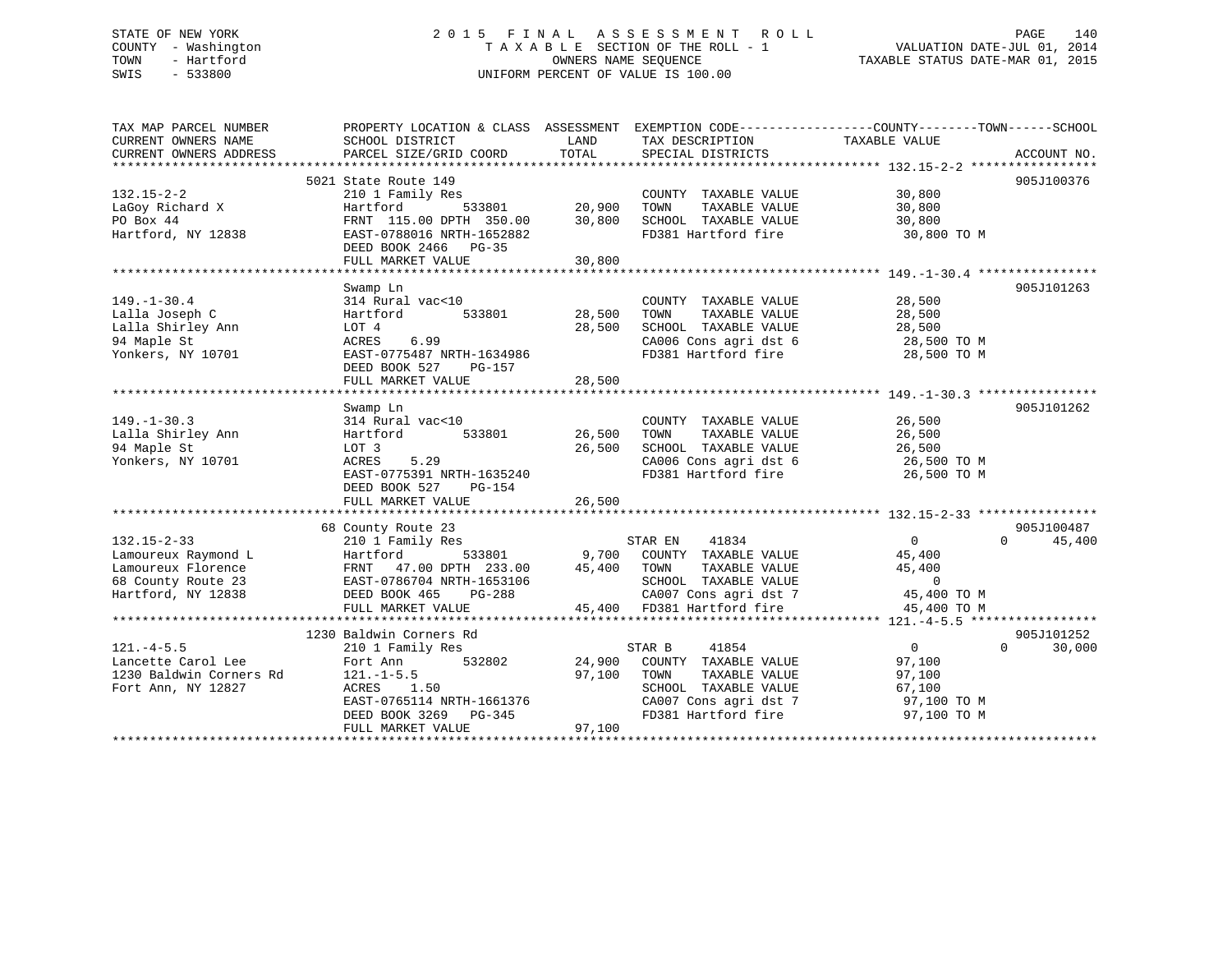## STATE OF NEW YORK 2 0 1 5 F I N A L A S S E S S M E N T R O L L PAGE 141 COUNTY - Washington T A X A B L E SECTION OF THE ROLL - 1 VALUATION DATE-JUL 01, 2014 TOWN - Hartford **TAXABLE STATUS DATE-MAR 01, 2015** OWNERS NAME SEQUENCE TAXABLE STATUS DATE-MAR 01, 2015 SWIS - 533800 UNIFORM PERCENT OF VALUE IS 100.00

| TAX MAP PARCEL NUMBER<br>CURRENT OWNERS NAME                                 | PROPERTY LOCATION & CLASS ASSESSMENT EXEMPTION CODE---------------COUNTY-------TOWN-----SCHOOL<br>SCHOOL DISTRICT                                             | LAND           | TAX DESCRIPTION                             | TAXABLE VALUE                      |                           |
|------------------------------------------------------------------------------|---------------------------------------------------------------------------------------------------------------------------------------------------------------|----------------|---------------------------------------------|------------------------------------|---------------------------|
| CURRENT OWNERS ADDRESS                                                       | PARCEL SIZE/GRID COORD                                                                                                                                        | TOTAL          | SPECIAL DISTRICTS                           |                                    | ACCOUNT NO.               |
|                                                                              | 3511 State Route 196                                                                                                                                          |                |                                             |                                    | 905J100465                |
| $140. - 1 - 35$                                                              | State Route 196<br>210 1 Family Res<br>Hartford 533801 28,100 VET DIS CT 41141                                                                                |                |                                             | 34, 275 34, 275                    | - 0                       |
|                                                                              |                                                                                                                                                               |                |                                             | 54,840 54,840                      | $\mathbf 0$               |
| 140.-1-35<br>Lancette Sharron L<br>3511 State Route 196<br>Tort Ann NY 12827 | 3.68<br>ACRES                                                                                                                                                 | 137,100 STAR B | 41854                                       | $\overline{0}$                     | $\Omega$<br>30,000        |
|                                                                              | EAST-0770871 NRTH-1644785                                                                                                                                     |                | COUNTY TAXABLE VALUE                        | 47,985                             |                           |
|                                                                              | DEED BOOK 3210 PG-273                                                                                                                                         |                | TOWN<br>TAXABLE VALUE                       | 47,985                             |                           |
|                                                                              | FULL MARKET VALUE                                                                                                                                             |                | 137,100 SCHOOL TAXABLE VALUE 107,100        |                                    |                           |
|                                                                              |                                                                                                                                                               |                | FD381 Hartford fire                         | 137,100 TO M                       |                           |
|                                                                              |                                                                                                                                                               |                |                                             |                                    |                           |
|                                                                              | 7378 State Route 40                                                                                                                                           |                |                                             |                                    | 905J101330                |
| $149. - 1 - 22.5$                                                            | 210 1 Family Res                                                                                                                                              |                | COUNTY TAXABLE VALUE 152,300                |                                    |                           |
| Lancour Elizabeth<br>7378 State Route 40                                     | Hartford 533801                                                                                                                                               | 32,900 TOWN    | TAXABLE VALUE                               | 152,300<br>152,300                 |                           |
|                                                                              | BLA 772/5<br>$\frac{2}{5}$ 3.60                                                                                                                               |                | 152,300 SCHOOL TAXABLE VALUE                |                                    |                           |
| Fort Ann, NY 12827                                                           | ACRES                                                                                                                                                         |                |                                             | FD381 Hartford fire 152,300 TO M   |                           |
|                                                                              | EAST-0776223 NRTH-1638644                                                                                                                                     |                |                                             |                                    |                           |
|                                                                              | DEED BOOK 2611 PG-98                                                                                                                                          |                |                                             |                                    |                           |
|                                                                              | FULL MARKET VALUE                                                                                                                                             | 152,300        |                                             |                                    |                           |
|                                                                              |                                                                                                                                                               |                |                                             |                                    |                           |
|                                                                              | 57 Rowe Hill Rd                                                                                                                                               |                |                                             |                                    | 905J100378                |
| $141. - 1 - 38$                                                              | $210 1 Family ResHartford 533801 25,300 COUNTY TXABLE VALUE$                                                                                                  |                |                                             | $\overline{0}$                     | $\Omega$<br>65,300        |
|                                                                              | Landon Mark Hartford 533801 25,300<br>Landon Donna ACRES 1.30 140,700<br>57 Rowe Hill Rd EAST-0785881 NRTH-1649444<br>Hartford, NY 12838 DEED BOOK 760 PG-348 | 140,700 TOWN   |                                             | 140,700                            |                           |
|                                                                              |                                                                                                                                                               |                | TAXABLE VALUE<br>SCHOOL TAXABLE VALUE       | 140,700<br>75,400                  |                           |
|                                                                              |                                                                                                                                                               |                |                                             | CA007 Cons agri dst 7 140,700 TO M |                           |
|                                                                              | FULL MARKET VALUE                                                                                                                                             |                | 140,700 FD381 Hartford fire                 | 140,700 TO M                       |                           |
|                                                                              |                                                                                                                                                               |                |                                             |                                    |                           |
|                                                                              | 5682 County Route 30                                                                                                                                          |                |                                             |                                    |                           |
| $141. - 3 - 28.2$                                                            | 210 1 Family Res                                                                                                                                              |                | 41854<br>STAR B                             | $\overline{0}$                     | $\Omega$<br>30,000        |
| Lane Amy                                                                     | 533801<br>Hartford                                                                                                                                            |                | 31,800 COUNTY TAXABLE VALUE                 | 112,800                            |                           |
| 5682 County Route 30                                                         | ACRES<br>4.00                                                                                                                                                 | 112,800 TOWN   | TAXABLE VALUE                               | 112,800                            |                           |
| Granville, NY 12832                                                          |                                                                                                                                                               |                | SCHOOL TAXABLE VALUE                        | 82,800                             |                           |
|                                                                              | EAST-0787928 NRTH-1645511<br>DEED BOOK 3002 PG-76                                                                                                             |                | FD381 Hartford fire                         | 112,800 TO M                       |                           |
|                                                                              | FULL MARKET VALUE                                                                                                                                             | 112,800        |                                             |                                    |                           |
|                                                                              |                                                                                                                                                               |                |                                             |                                    |                           |
|                                                                              | 3433 State Route 196                                                                                                                                          |                | 97 PCT OF VALUE USED FOR EXEMPTION PURPOSES |                                    | 905J100089                |
| $140. - 1 - 47$                                                              | 240 Rural res                                                                                                                                                 |                | AG BUILD<br>41700                           | 60,000<br>60,000                   | 60,000                    |
| Lane Daryl B                                                                 | Hartford                                                                                                                                                      |                | 533801 41,300 AGRI-D IND 41730              | 11,752<br>11,752                   | 11,752                    |
| Lane Nancy B                                                                 | ACRES 16.16                                                                                                                                                   |                | 361,400 AGED-CO/TN 41801                    | 175,279                            | 175,279<br>$\sim$ 0       |
| 3433 State Route 196                                                         |                                                                                                                                                               |                | 41804<br>AGED-SCH                           | $\overline{0}$                     | $\overline{0}$<br>122,695 |
| Fort Ann, NY 12827                                                           | EAST-0769501 NRTH-1642740<br>DEED BOOK 3416 PG-110<br>TITE :                                                                                                  |                | STAR EN<br>41834                            | $\overline{0}$                     | $\Omega$<br>65,300        |
|                                                                              | FULL MARKET VALUE                                                                                                                                             |                | 361,400 COUNTY TAXABLE VALUE                | 114,369                            |                           |
| MAY BE SUBJECT TO PAYMENT                                                    |                                                                                                                                                               |                | TOWN<br>TAXABLE VALUE                       | 114,369                            |                           |
| UNDER AGDIST LAW TIL 2023                                                    |                                                                                                                                                               |                | SCHOOL TAXABLE VALUE                        | $114,309$<br>$101,653$             |                           |
|                                                                              |                                                                                                                                                               |                |                                             |                                    |                           |
|                                                                              |                                                                                                                                                               |                |                                             |                                    |                           |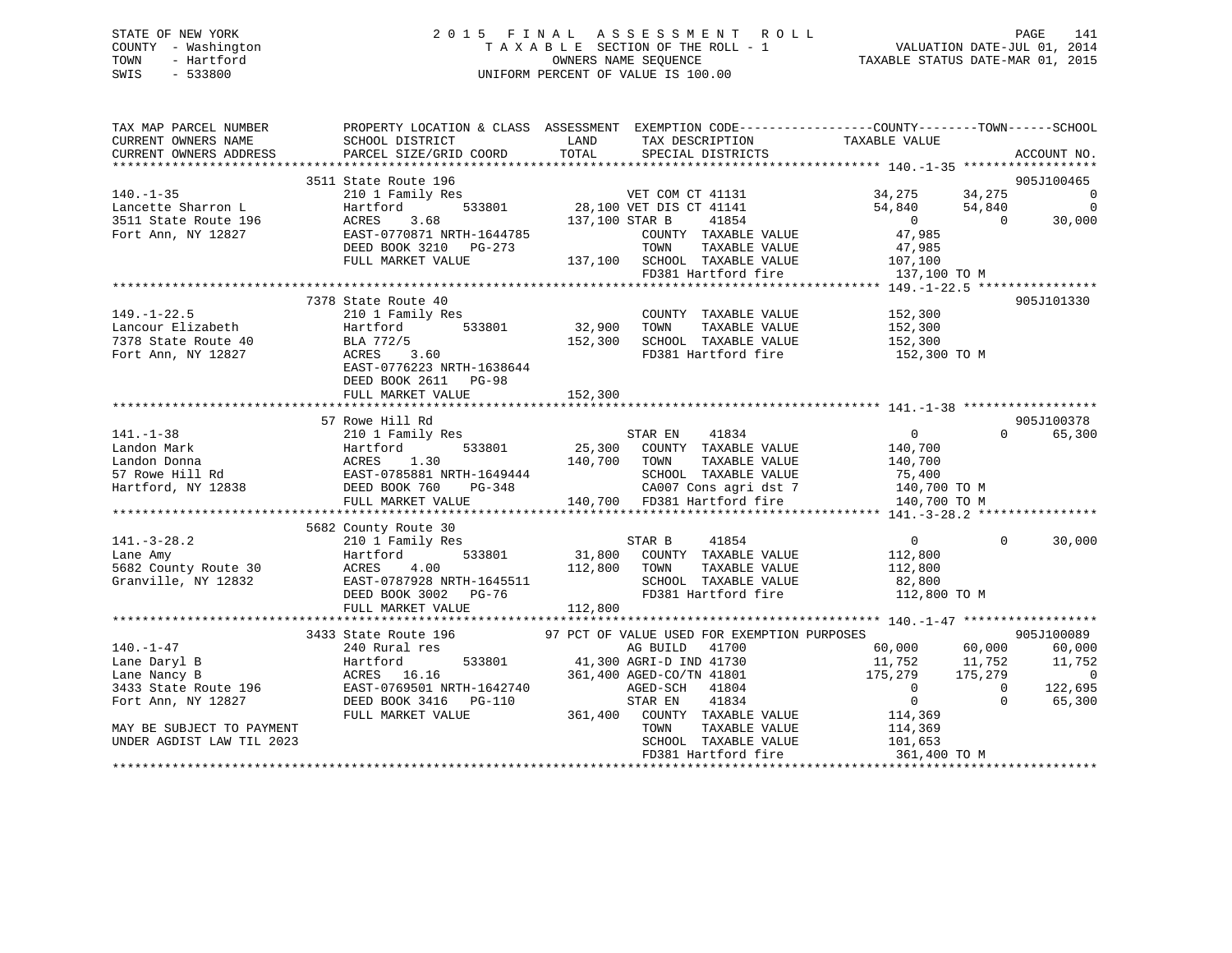## STATE OF NEW YORK 2 0 1 5 F I N A L A S S E S S M E N T R O L L PAGE 142 COUNTY - Washington T A X A B L E SECTION OF THE ROLL - 1 VALUATION DATE-JUL 01, 2014 TOWN - Hartford **TAXABLE STATUS DATE-MAR 01, 2015** OWNERS NAME SEQUENCE TAXABLE STATUS DATE-MAR 01, 2015 SWIS - 533800 UNIFORM PERCENT OF VALUE IS 100.00

| TAX MAP PARCEL NUMBER  |                           |               |                       | PROPERTY LOCATION & CLASS ASSESSMENT EXEMPTION CODE----------------COUNTY-------TOWN------SCHOOL |                             |
|------------------------|---------------------------|---------------|-----------------------|--------------------------------------------------------------------------------------------------|-----------------------------|
| CURRENT OWNERS NAME    | SCHOOL DISTRICT           | LAND          | TAX DESCRIPTION       | TAXABLE VALUE                                                                                    |                             |
| CURRENT OWNERS ADDRESS | PARCEL SIZE/GRID COORD    | TOTAL         | SPECIAL DISTRICTS     |                                                                                                  | ACCOUNT NO.                 |
|                        |                           |               |                       |                                                                                                  |                             |
|                        | 105 Camp A Way            |               |                       |                                                                                                  | 905J100614                  |
| $142. - 1 - 39$        | 322 Rural vac>10          |               | COUNTY TAXABLE VALUE  | 13,500                                                                                           |                             |
| Lapan Wade             | 533801<br>Hartford        | 13,500        | TOWN<br>TAXABLE VALUE | 13,500                                                                                           |                             |
| 8 Cherry St            | ACRES 10.18               | 13,500        | SCHOOL TAXABLE VALUE  | 13,500                                                                                           |                             |
| Hudson Falls, NY 12839 | EAST-0789912 NRTH-1645688 |               | FD381 Hartford fire   | 13,500 TO M                                                                                      |                             |
|                        | DEED BOOK 855<br>PG-131   |               |                       |                                                                                                  |                             |
|                        | FULL MARKET VALUE         | 13,500        |                       |                                                                                                  |                             |
|                        |                           |               |                       |                                                                                                  |                             |
|                        |                           |               |                       |                                                                                                  | 905J100047                  |
|                        | Camp A Way                |               |                       |                                                                                                  |                             |
| $142. - 1 - 45$        | 322 Rural vac>10          |               | COUNTY TAXABLE VALUE  | 14,000                                                                                           |                             |
| Lapan Wade             | Hartford<br>533801        | 14,000        | TAXABLE VALUE<br>TOWN | 14,000                                                                                           |                             |
| 8 Cherry St            | LOT Q                     | 14,000        | SCHOOL TAXABLE VALUE  | 14,000                                                                                           |                             |
| Hudson Falls, NY 12839 | 11.06<br>ACRES            |               | FD381 Hartford fire   | 14,000 TO M                                                                                      |                             |
|                        | EAST-0790712 NRTH-1646737 |               |                       |                                                                                                  |                             |
|                        | DEED BOOK 785<br>PG-231   |               |                       |                                                                                                  |                             |
|                        | FULL MARKET VALUE         | 14,000        |                       |                                                                                                  |                             |
|                        |                           |               |                       |                                                                                                  |                             |
|                        | 7803 State Route 40       |               |                       |                                                                                                  | 905J100395                  |
| $140. - 2 - 8.1$       | 210 1 Family Res          |               | 41854<br>STAR B       | $\overline{0}$                                                                                   | $0 \qquad \qquad$<br>30,000 |
| Lapoint Dale           | 533801<br>Hartford        | 29,200        | COUNTY TAXABLE VALUE  | 110,800                                                                                          |                             |
| 7803 State Route 40    | ACRES<br>4.30             | 110,800       | TOWN<br>TAXABLE VALUE | 110,800                                                                                          |                             |
| Hartford, NY 12838     | EAST-0782577 NRTH-1646359 |               | SCHOOL TAXABLE VALUE  | 80,800                                                                                           |                             |
|                        | DEED BOOK 793<br>PG-144   |               | FD381 Hartford fire   | 110,800 TO M                                                                                     |                             |
|                        | FULL MARKET VALUE         | 110,800       |                       |                                                                                                  |                             |
|                        |                           |               |                       |                                                                                                  |                             |
|                        | 3395 State Route 196      |               |                       |                                                                                                  |                             |
| $139. -4 - 4.5$        | 433 Auto body             |               | COUNTY TAXABLE VALUE  | 105,300                                                                                          |                             |
| Lapointe Robert        | Hartford<br>533801        | 38,500        | TOWN<br>TAXABLE VALUE | 105,300                                                                                          |                             |
| 3395 State Route 196   | $139. - 1 - 4.5$          | 105,300       | SCHOOL TAXABLE VALUE  | 105,300                                                                                          |                             |
| Fort Ann, NY 12827     | 2.10<br>ACRES             |               | FD381 Hartford fire   | 105,300 TO M                                                                                     |                             |
|                        | EAST-0769735 NRTH-1642224 |               |                       |                                                                                                  |                             |
|                        | DEED BOOK 2590<br>PG-258  |               |                       |                                                                                                  |                             |
|                        | FULL MARKET VALUE         | 105,300       |                       |                                                                                                  |                             |
|                        |                           |               |                       |                                                                                                  |                             |
|                        | 20 Deer Run Way           |               |                       |                                                                                                  | 905J101345                  |
| $141. - 3 - 53$        |                           |               | VET WAR CT 41121      | 22,650<br>22,650                                                                                 | $\bigcirc$                  |
|                        | 210 1 Family Res          | 37,200 STAR B | 41854                 | $\Omega$                                                                                         |                             |
| Larson Thomas          | Hartford<br>533801        |               |                       | $\overline{0}$                                                                                   | 30,000                      |
| Larson Deborah         | Lots B C D<br>ACRES 4.    | 151,000       | COUNTY TAXABLE VALUE  | 128,350                                                                                          |                             |
| 20 Deer Run Way        | 4.74                      |               | TOWN<br>TAXABLE VALUE | 128,350                                                                                          |                             |
| Hartford, NY 12838     | EAST-0783519 NRTH-1643061 |               | SCHOOL TAXABLE VALUE  | 121,000                                                                                          |                             |
|                        | DEED BOOK 948<br>$PG-240$ |               | FD381 Hartford fire   | 151,000 TO M                                                                                     |                             |
|                        | FULL MARKET VALUE         | 151,000       |                       |                                                                                                  |                             |
|                        |                           |               |                       |                                                                                                  |                             |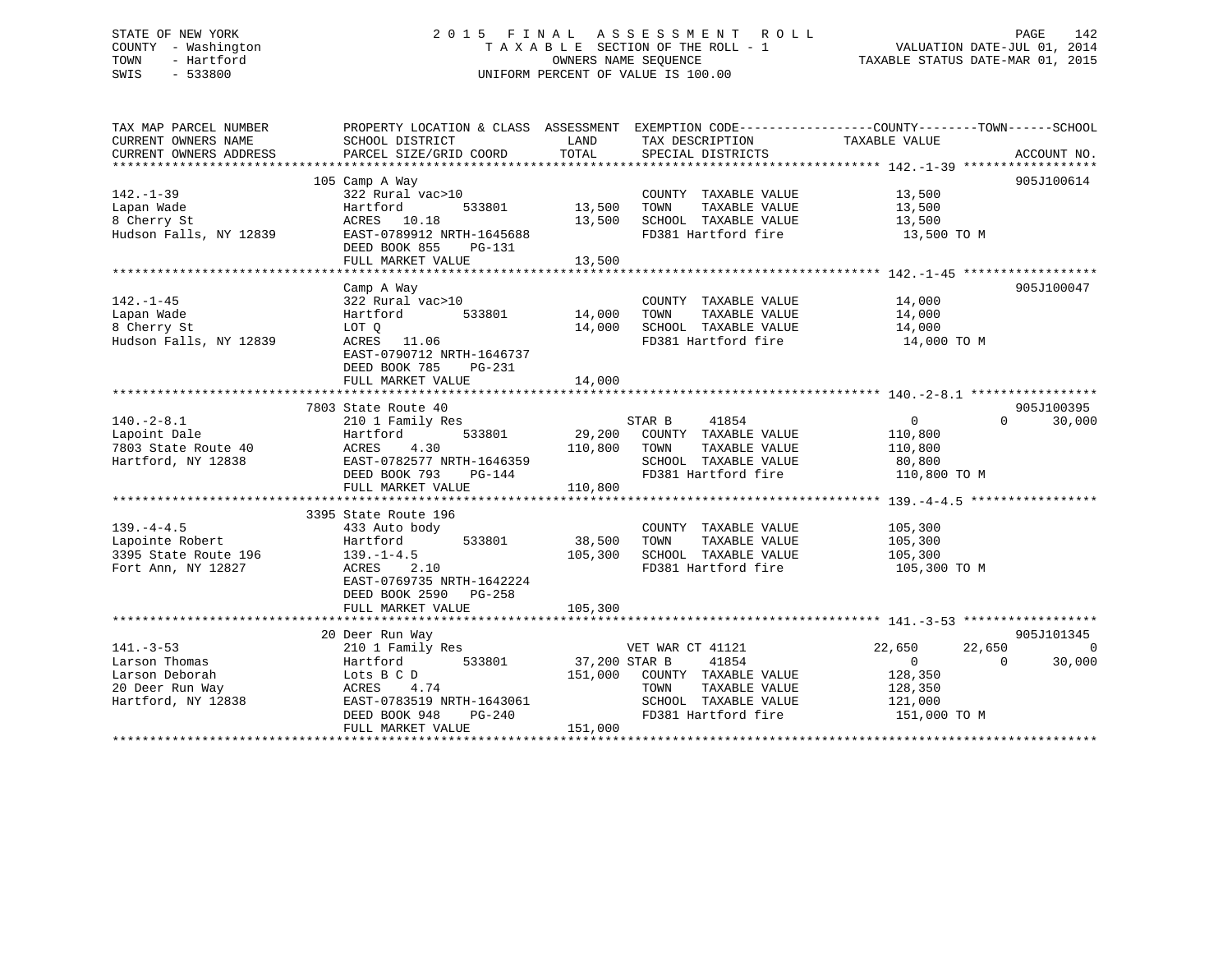## STATE OF NEW YORK 2 0 1 5 F I N A L A S S E S S M E N T R O L L PAGE 143 COUNTY - Washington T A X A B L E SECTION OF THE ROLL - 1 VALUATION DATE-JUL 01, 2014 TOWN - Hartford **TAXABLE STATUS DATE-MAR 01, 2015** OWNERS NAME SEQUENCE TAXABLE STATUS DATE-MAR 01, 2015 SWIS - 533800 UNIFORM PERCENT OF VALUE IS 100.00

| TAX MAP PARCEL NUMBER     | PROPERTY LOCATION & CLASS ASSESSMENT EXEMPTION CODE---------------COUNTY-------TOWN-----SCHOOL                                                                                                                                                                                                    |        |                                                                                                                                                                                                                                        |                                                                                                                                                                                                                                                                                                                                    |             |        |
|---------------------------|---------------------------------------------------------------------------------------------------------------------------------------------------------------------------------------------------------------------------------------------------------------------------------------------------|--------|----------------------------------------------------------------------------------------------------------------------------------------------------------------------------------------------------------------------------------------|------------------------------------------------------------------------------------------------------------------------------------------------------------------------------------------------------------------------------------------------------------------------------------------------------------------------------------|-------------|--------|
|                           |                                                                                                                                                                                                                                                                                                   |        |                                                                                                                                                                                                                                        |                                                                                                                                                                                                                                                                                                                                    |             |        |
|                           |                                                                                                                                                                                                                                                                                                   |        |                                                                                                                                                                                                                                        |                                                                                                                                                                                                                                                                                                                                    |             |        |
|                           | 42 Mcdougal Rd                                                                                                                                                                                                                                                                                    |        |                                                                                                                                                                                                                                        |                                                                                                                                                                                                                                                                                                                                    | $\Omega$    |        |
|                           |                                                                                                                                                                                                                                                                                                   |        |                                                                                                                                                                                                                                        | $\overline{0}$ and $\overline{0}$ and $\overline{0}$ and $\overline{0}$ and $\overline{0}$ and $\overline{0}$ and $\overline{0}$ and $\overline{0}$ and $\overline{0}$ and $\overline{0}$ and $\overline{0}$ and $\overline{0}$ and $\overline{0}$ and $\overline{0}$ and $\overline{0}$ and $\overline{0}$ and $\overline{0}$ and |             | 30,000 |
|                           |                                                                                                                                                                                                                                                                                                   |        |                                                                                                                                                                                                                                        | 115,500                                                                                                                                                                                                                                                                                                                            |             |        |
|                           |                                                                                                                                                                                                                                                                                                   |        |                                                                                                                                                                                                                                        | TAXABLE VALUE 115,500                                                                                                                                                                                                                                                                                                              |             |        |
|                           |                                                                                                                                                                                                                                                                                                   |        | SCHOOL TAXABLE VALUE 85,500<br>CA006 Cons agri dst 6 115,500 TO M                                                                                                                                                                      |                                                                                                                                                                                                                                                                                                                                    |             |        |
|                           |                                                                                                                                                                                                                                                                                                   |        |                                                                                                                                                                                                                                        |                                                                                                                                                                                                                                                                                                                                    |             |        |
|                           |                                                                                                                                                                                                                                                                                                   |        | FD381 Hartford fire 115,500 TO M                                                                                                                                                                                                       |                                                                                                                                                                                                                                                                                                                                    |             |        |
|                           |                                                                                                                                                                                                                                                                                                   |        |                                                                                                                                                                                                                                        |                                                                                                                                                                                                                                                                                                                                    |             |        |
|                           |                                                                                                                                                                                                                                                                                                   |        |                                                                                                                                                                                                                                        |                                                                                                                                                                                                                                                                                                                                    |             |        |
|                           | 206 North Rd                                                                                                                                                                                                                                                                                      |        |                                                                                                                                                                                                                                        |                                                                                                                                                                                                                                                                                                                                    |             |        |
|                           |                                                                                                                                                                                                                                                                                                   |        |                                                                                                                                                                                                                                        | 50,700 50,700                                                                                                                                                                                                                                                                                                                      |             | 50,700 |
|                           |                                                                                                                                                                                                                                                                                                   |        |                                                                                                                                                                                                                                        | 14,256 14,256                                                                                                                                                                                                                                                                                                                      |             | 14,256 |
|                           |                                                                                                                                                                                                                                                                                                   |        |                                                                                                                                                                                                                                        | $\sim$ 0                                                                                                                                                                                                                                                                                                                           |             | 30,000 |
|                           |                                                                                                                                                                                                                                                                                                   |        |                                                                                                                                                                                                                                        | $\begin{array}{c} 0 \\ 176,344 \end{array}$                                                                                                                                                                                                                                                                                        |             |        |
|                           |                                                                                                                                                                                                                                                                                                   |        | TAXABLE VALUE                                                                                                                                                                                                                          | 176,344                                                                                                                                                                                                                                                                                                                            |             |        |
|                           |                                                                                                                                                                                                                                                                                                   |        |                                                                                                                                                                                                                                        |                                                                                                                                                                                                                                                                                                                                    |             |        |
| MAY BE SUBJECT TO PAYMENT | FULL MARKET VALUE                                                                                                                                                                                                                                                                                 |        | 3-84 SCHOOL TAXABLE VALUE 146,344<br>241,300 CA007 Cons agri dst 7 227,044 TO M                                                                                                                                                        |                                                                                                                                                                                                                                                                                                                                    |             |        |
|                           |                                                                                                                                                                                                                                                                                                   |        |                                                                                                                                                                                                                                        |                                                                                                                                                                                                                                                                                                                                    |             |        |
|                           |                                                                                                                                                                                                                                                                                                   |        |                                                                                                                                                                                                                                        |                                                                                                                                                                                                                                                                                                                                    |             |        |
|                           |                                                                                                                                                                                                                                                                                                   |        |                                                                                                                                                                                                                                        |                                                                                                                                                                                                                                                                                                                                    |             |        |
|                           | State Route 196 S/off                                                                                                                                                                                                                                                                             |        |                                                                                                                                                                                                                                        |                                                                                                                                                                                                                                                                                                                                    |             |        |
| $140. - 1 - 28.6$         | 323 Vacant rural                                                                                                                                                                                                                                                                                  |        |                                                                                                                                                                                                                                        |                                                                                                                                                                                                                                                                                                                                    |             |        |
|                           |                                                                                                                                                                                                                                                                                                   |        |                                                                                                                                                                                                                                        |                                                                                                                                                                                                                                                                                                                                    |             |        |
|                           |                                                                                                                                                                                                                                                                                                   |        |                                                                                                                                                                                                                                        |                                                                                                                                                                                                                                                                                                                                    |             |        |
|                           |                                                                                                                                                                                                                                                                                                   |        |                                                                                                                                                                                                                                        |                                                                                                                                                                                                                                                                                                                                    |             |        |
|                           |                                                                                                                                                                                                                                                                                                   |        |                                                                                                                                                                                                                                        |                                                                                                                                                                                                                                                                                                                                    |             |        |
|                           | Lavin Christopher M<br>Lavin Michele D<br>2015 Morth Rd<br>2016 North Rd<br>2016 North Rd<br>2016 North Rd<br>2016 North Rd<br>2016 North Rd<br>2016 North Rd<br>2016 North Rd<br>2016 North Rd<br>2016 North Rd<br>2016 North Rd<br>2016 North Rd<br>2016                                        |        |                                                                                                                                                                                                                                        |                                                                                                                                                                                                                                                                                                                                    |             |        |
|                           |                                                                                                                                                                                                                                                                                                   |        | te 196 S/off<br>(t rural coUNTY TAXABLE VALUE 533801 30,800 TOWN TAXABLE VALUE 30,800<br>22.02 30,800 SCHOOL TAXABLE VALUE 30,800 30,800<br>3447 NRTH-1644667 CA007 Cons agri dst 7 30,800 TO M<br>PG-42 PG-42 FD381 Hartford fire 30, |                                                                                                                                                                                                                                                                                                                                    |             |        |
|                           |                                                                                                                                                                                                                                                                                                   |        |                                                                                                                                                                                                                                        |                                                                                                                                                                                                                                                                                                                                    |             |        |
|                           | 233 North Rd<br>270 Mfg housing STAR B 41854                                                                                                                                                                                                                                                      |        |                                                                                                                                                                                                                                        |                                                                                                                                                                                                                                                                                                                                    |             |        |
| $140. - 1 - 22.2$         |                                                                                                                                                                                                                                                                                                   |        |                                                                                                                                                                                                                                        | $\overline{0}$                                                                                                                                                                                                                                                                                                                     | $\Omega$    | 30,000 |
|                           |                                                                                                                                                                                                                                                                                                   |        |                                                                                                                                                                                                                                        |                                                                                                                                                                                                                                                                                                                                    |             |        |
|                           |                                                                                                                                                                                                                                                                                                   |        |                                                                                                                                                                                                                                        |                                                                                                                                                                                                                                                                                                                                    |             |        |
|                           |                                                                                                                                                                                                                                                                                                   |        |                                                                                                                                                                                                                                        |                                                                                                                                                                                                                                                                                                                                    |             |        |
|                           |                                                                                                                                                                                                                                                                                                   |        |                                                                                                                                                                                                                                        |                                                                                                                                                                                                                                                                                                                                    |             |        |
|                           |                                                                                                                                                                                                                                                                                                   |        |                                                                                                                                                                                                                                        |                                                                                                                                                                                                                                                                                                                                    |             |        |
|                           | $\begin{array}{cccccccc} 140.-1-22.2 & 270 & \text{MTg} \text{ nouns} & 533801 & 26,800 & \text{COUNTY} & 74.00 \text{+} & 39,300 & 39,300 & 39,300 & 39,300 & 39,300 & 39,300 & 39,300 & 39,300 & 39,300 & 39,300 & 39,300 & 39,300 & 39,300 & 39,300 & 39,300 & 39,300 & 39,300 & 39,300 & 39,$ |        |                                                                                                                                                                                                                                        |                                                                                                                                                                                                                                                                                                                                    |             |        |
|                           | 3484 State Route 196                                                                                                                                                                                                                                                                              |        |                                                                                                                                                                                                                                        |                                                                                                                                                                                                                                                                                                                                    |             |        |
|                           |                                                                                                                                                                                                                                                                                                   |        |                                                                                                                                                                                                                                        | $\overline{0}$                                                                                                                                                                                                                                                                                                                     | $\mathbf 0$ | 30,000 |
|                           |                                                                                                                                                                                                                                                                                                   |        |                                                                                                                                                                                                                                        | 81,300                                                                                                                                                                                                                                                                                                                             |             |        |
|                           |                                                                                                                                                                                                                                                                                                   |        | TAXABLE VALUE                                                                                                                                                                                                                          | 81,300                                                                                                                                                                                                                                                                                                                             |             |        |
|                           |                                                                                                                                                                                                                                                                                                   |        |                                                                                                                                                                                                                                        | 51,300                                                                                                                                                                                                                                                                                                                             |             |        |
|                           |                                                                                                                                                                                                                                                                                                   |        | SCHOOL TAXABLE VALUE<br>FD381 Hartford fire                                                                                                                                                                                            | 81,300 TO M                                                                                                                                                                                                                                                                                                                        |             |        |
|                           | 140.-1-37.1 210 1 Family Res<br>Lavin James J<br>Sixtee State Sixtee State Res<br>Sixtee Sixtee Sixtee Sixtee Sixtee Sixtee Sixtee Sixtee Sixtee Sixtee Sixtee Sixtee Sixtee Sixtee Sixtee Sixtee Sixtee Sixtee Sixtee Sixtee Sixte<br>FULL MARKET VALUE                                          | 81,300 |                                                                                                                                                                                                                                        |                                                                                                                                                                                                                                                                                                                                    |             |        |
|                           |                                                                                                                                                                                                                                                                                                   |        |                                                                                                                                                                                                                                        |                                                                                                                                                                                                                                                                                                                                    |             |        |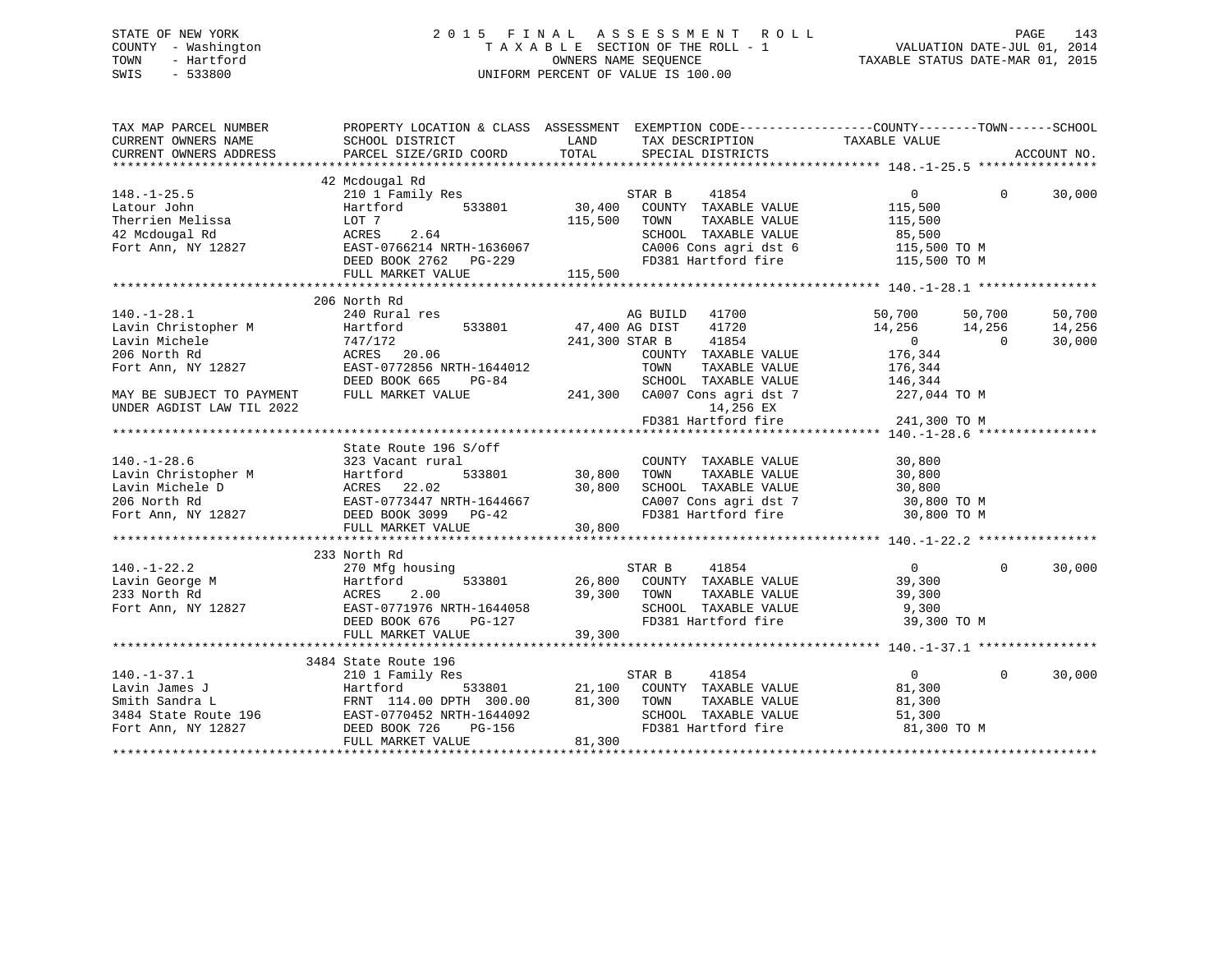## STATE OF NEW YORK 2 0 1 5 F I N A L A S S E S S M E N T R O L L PAGE 144 COUNTY - Washington T A X A B L E SECTION OF THE ROLL - 1 VALUATION DATE-JUL 01, 2014 TOWN - Hartford **TAXABLE STATUS DATE-MAR 01, 2015** OWNERS NAME SEQUENCE TAXABLE STATUS DATE-MAR 01, 2015 SWIS - 533800 UNIFORM PERCENT OF VALUE IS 100.00

| TAX MAP PARCEL NUMBER  | PROPERTY LOCATION & CLASS ASSESSMENT EXEMPTION CODE-----------------COUNTY--------TOWN------SCHOOL                                                                                                                                         |              |                                                                                   |                                             |          |                |
|------------------------|--------------------------------------------------------------------------------------------------------------------------------------------------------------------------------------------------------------------------------------------|--------------|-----------------------------------------------------------------------------------|---------------------------------------------|----------|----------------|
| CURRENT OWNERS NAME    | SCHOOL DISTRICT                                                                                                                                                                                                                            | LAND         | TAX DESCRIPTION TAXABLE VALUE                                                     |                                             |          |                |
| CURRENT OWNERS ADDRESS |                                                                                                                                                                                                                                            |              |                                                                                   |                                             |          |                |
|                        | 234 North Rd                                                                                                                                                                                                                               |              |                                                                                   |                                             |          |                |
| $140. - 1 - 28.3$      |                                                                                                                                                                                                                                            |              |                                                                                   | $\overline{0}$                              | $\Omega$ | 30,000         |
| Lavin Kalub            | Hartford                                                                                                                                                                                                                                   |              |                                                                                   | 155,200                                     |          |                |
| 234 North Rd           | 1.00<br>ACRES                                                                                                                                                                                                                              | 155,200 TOWN |                                                                                   | TAXABLE VALUE 155,200                       |          |                |
|                        | Ft. Ann, NY 12827 EAST-0772192 NRTH-1644217                                                                                                                                                                                                |              | SCHOOL TAXABLE VALUE 125,200                                                      |                                             |          |                |
|                        | DEED BOOK 2855 PG-120                                                                                                                                                                                                                      |              |                                                                                   |                                             |          |                |
|                        | FULL MARKET VALUE                                                                                                                                                                                                                          |              | 20 CA007 Cons agri dst 7 155,200 TO M<br>155,200 FD381 Hartford fire 155,200 TO M |                                             |          |                |
|                        |                                                                                                                                                                                                                                            |              |                                                                                   |                                             |          |                |
|                        | 447 Gilchrist Hill Rd                                                                                                                                                                                                                      |              |                                                                                   |                                             |          | 905J100069     |
| $150. - 1 - 42$        | 270 Mfg housing                                                                                                                                                                                                                            |              |                                                                                   | 19,400   19,400                             |          | $\overline{0}$ |
|                        |                                                                                                                                                                                                                                            |              | DISAB-C/T 41931<br>533801 26,000 STAR B 41854                                     |                                             |          |                |
|                        |                                                                                                                                                                                                                                            |              |                                                                                   |                                             |          |                |
|                        |                                                                                                                                                                                                                                            |              |                                                                                   |                                             |          |                |
|                        |                                                                                                                                                                                                                                            |              |                                                                                   |                                             |          |                |
|                        |                                                                                                                                                                                                                                            |              |                                                                                   |                                             |          |                |
|                        | 150.-1-42<br>150.-1-42<br>160.-1-42<br>160.000 Max = 180.000 Max = 1854<br>1612 Max = 180 (2000 Max = 180 1864 1854 18966 19,400<br>19,400 EAST-0782378 NRTH-1638966 TOWN TAXABLE VALUE 19,400<br>19,400 DEED BOOK 3392 PG-181 SCHOOL TAXA |              |                                                                                   |                                             |          |                |
|                        | 237 North Rd                                                                                                                                                                                                                               |              |                                                                                   |                                             |          | 905J100584     |
| $140. - 1 - 23$        | 210 1 Family Res                                                                                                                                                                                                                           |              |                                                                                   | $\overline{0}$                              | $\Omega$ | 65,300         |
| Lavin Linda            | 210 1 Family Res<br>Hartford 533801<br>FRNT 130.00 DPTH 260.00<br>EAST-0771894 NRTH-1644382<br>DEED BOOK 479 PG-359                                                                                                                        |              |                                                                                   |                                             |          |                |
| 237 North Rd           | FRNT 130.00 DPTH 260.00 72,100 TOWN<br>EAST-0771894 NRTH-1644382 SCHOC<br>DEED BOOK 479 PG-359 FD381                                                                                                                                       |              |                                                                                   | TAXABLE VALUE 72,100<br>TAXABLE VALUE 6,800 |          |                |
| Fort Ann, NY 12827     |                                                                                                                                                                                                                                            |              |                                                                                   |                                             |          |                |
|                        |                                                                                                                                                                                                                                            |              |                                                                                   |                                             |          |                |
|                        | FULL MARKET VALUE                                                                                                                                                                                                                          | 72,100       |                                                                                   |                                             |          |                |
|                        |                                                                                                                                                                                                                                            |              |                                                                                   |                                             |          |                |
|                        | State Route 196                                                                                                                                                                                                                            |              |                                                                                   |                                             |          | 905J100581     |
| $140. - 1 - 22$        | 312 Vac w/imprv                                                                                                                                                                                                                            |              | COUNTY TAXABLE VALUE                                                              | 164,400                                     |          |                |
| Lavin Matthew S        | Hartford 533801 148,700<br>Hartford<br>652/293                                                                                                                                                                                             |              | TAXABLE VALUE                                                                     |                                             |          |                |
| Lavin Linda L          |                                                                                                                                                                                                                                            | 164,400      |                                                                                   |                                             |          |                |
| 237 North Rd           | ACRES 104.20<br>EAST-0772054 NRTH-1643131                                                                                                                                                                                                  |              | CA007 Cons agri dst 7 164,400 TO M                                                |                                             |          |                |
| Fort Ann, NY 12827     |                                                                                                                                                                                                                                            |              | FD381 Hartford fire                                                               | 164,400 TO M                                |          |                |
|                        | DEED BOOK 739 PG-166                                                                                                                                                                                                                       |              |                                                                                   |                                             |          |                |
|                        | FULL MARKET VALUE                                                                                                                                                                                                                          | 164,400      |                                                                                   |                                             |          |                |
|                        |                                                                                                                                                                                                                                            |              |                                                                                   |                                             |          |                |
|                        | 3496 State Route 196                                                                                                                                                                                                                       |              |                                                                                   |                                             |          | 905J101036     |
|                        |                                                                                                                                                                                                                                            |              | 41854<br>STAR B                                                                   | $\overline{0}$                              | $\Omega$ | 30,000         |
|                        |                                                                                                                                                                                                                                            |              | 23,000 COUNTY TAXABLE VALUE<br>TAXABLE VALUE                                      | 50,000                                      |          |                |
|                        |                                                                                                                                                                                                                                            |              | 50,000 TOWN                                                                       | 50,000                                      |          |                |
|                        |                                                                                                                                                                                                                                            |              | SCHOOL TAXABLE VALUE<br>FD381 Hartford fire                                       | 20,000<br>50,000 TO M                       |          |                |
|                        |                                                                                                                                                                                                                                            |              |                                                                                   |                                             |          |                |
|                        |                                                                                                                                                                                                                                            |              |                                                                                   |                                             |          |                |
|                        |                                                                                                                                                                                                                                            |              |                                                                                   |                                             |          |                |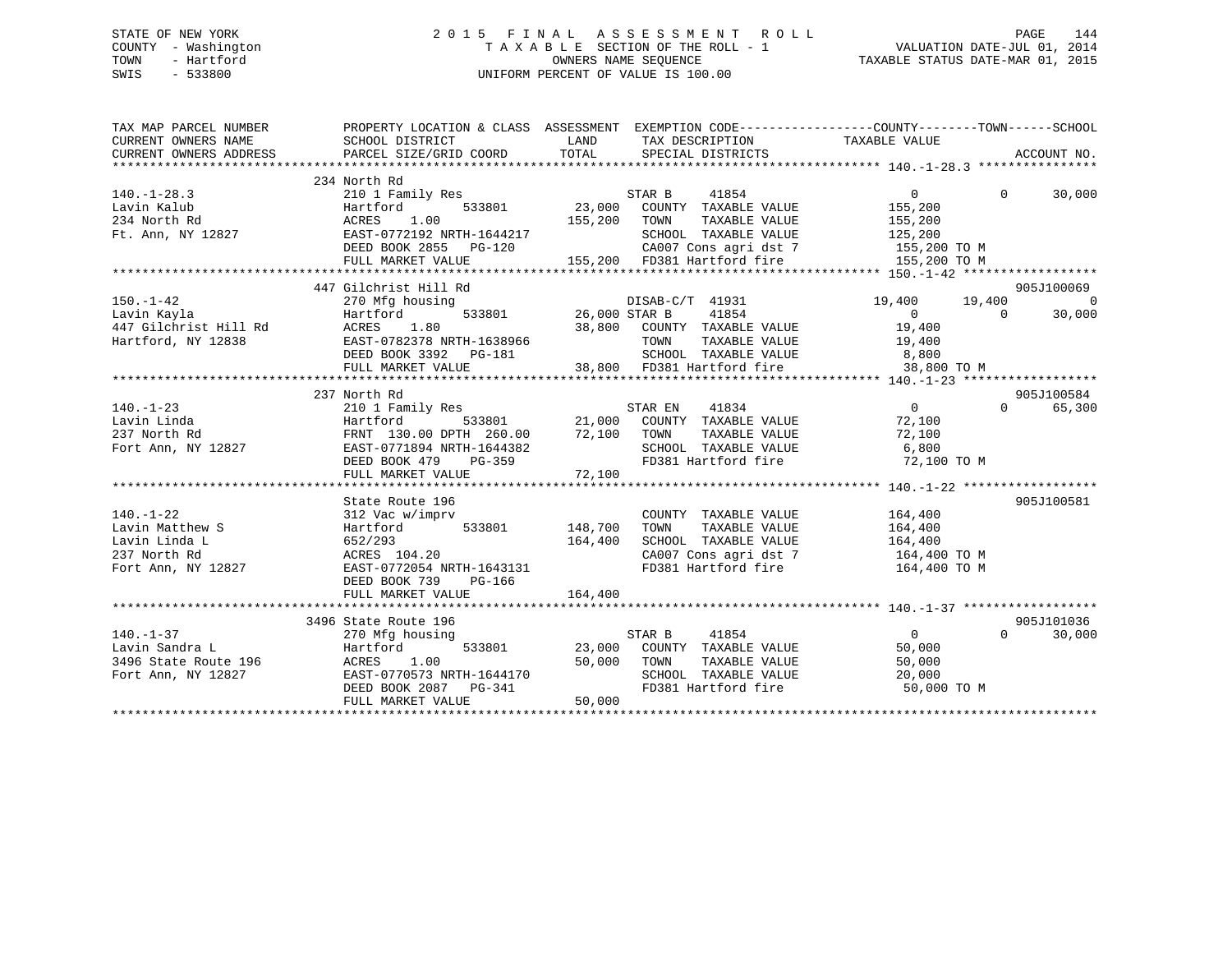## STATE OF NEW YORK 2 0 1 5 F I N A L A S S E S S M E N T R O L L PAGE 145 COUNTY - Washington T A X A B L E SECTION OF THE ROLL - 1 VALUATION DATE-JUL 01, 2014 TOWN - Hartford **TAXABLE STATUS DATE-MAR 01, 2015** OWNERS NAME SEQUENCE TAXABLE STATUS DATE-MAR 01, 2015 SWIS - 533800 UNIFORM PERCENT OF VALUE IS 100.00

| TAX MAP PARCEL NUMBER                       |                                                                                                                                                                                                                                                                                                                                                                                                                                            |                                  |                                                                   | PROPERTY LOCATION & CLASS ASSESSMENT EXEMPTION CODE----------------COUNTY-------TOWN------SCHOOL                                                                 |                          |
|---------------------------------------------|--------------------------------------------------------------------------------------------------------------------------------------------------------------------------------------------------------------------------------------------------------------------------------------------------------------------------------------------------------------------------------------------------------------------------------------------|----------------------------------|-------------------------------------------------------------------|------------------------------------------------------------------------------------------------------------------------------------------------------------------|--------------------------|
| CURRENT OWNERS NAME                         | SCHOOL DISTRICT                                                                                                                                                                                                                                                                                                                                                                                                                            | LAND                             | TAX DESCRIPTION                                                   | TAXABLE VALUE                                                                                                                                                    |                          |
| CURRENT OWNERS ADDRESS                      | PARCEL SIZE/GRID COORD                                                                                                                                                                                                                                                                                                                                                                                                                     | TOTAL                            | SPECIAL DISTRICTS                                                 |                                                                                                                                                                  | ACCOUNT NO.              |
|                                             |                                                                                                                                                                                                                                                                                                                                                                                                                                            |                                  |                                                                   |                                                                                                                                                                  |                          |
|                                             | 3603 State Route 196 $\,$ 71 PCT OF VALUE USED FOR EXEMPTION PURPOSES 240 Rural res $\,$ VET WAR CT 41121                                                                                                                                                                                                                                                                                                                                  |                                  |                                                                   |                                                                                                                                                                  | 905J100380               |
| $140. - 1 - 28$                             |                                                                                                                                                                                                                                                                                                                                                                                                                                            | VET WAR<br>533801 98,800 AG DIST |                                                                   | 20,842 20,842<br>52,233 52,233                                                                                                                                   | $\overline{0}$           |
| Lavin Susan                                 | Hartford                                                                                                                                                                                                                                                                                                                                                                                                                                   |                                  |                                                                   |                                                                                                                                                                  | 52,233                   |
| 3603 State Route 196                        | ACRES 55.30                                                                                                                                                                                                                                                                                                                                                                                                                                |                                  | 98,800 AG DIST 41720<br>195,700 AGED-CO/TN 41801<br>STAR EN 41834 | 59,053<br>59,053                                                                                                                                                 | $\overline{\phantom{0}}$ |
| Fort Ann, NY 12827                          | EAST-0773016 NRTH-1645717                                                                                                                                                                                                                                                                                                                                                                                                                  |                                  |                                                                   | $\overline{\phantom{a}}$<br>$\overline{0}$                                                                                                                       | 65,300                   |
| MAY BE SUBJECT TO PAYMENT FULL MARKET VALUE | DEED BOOK 456<br>PG-1054                                                                                                                                                                                                                                                                                                                                                                                                                   |                                  | COUNTY TAXABLE VALUE                                              | 63,572                                                                                                                                                           |                          |
|                                             |                                                                                                                                                                                                                                                                                                                                                                                                                                            |                                  | TAXABLE VALUE                                                     | 63,572                                                                                                                                                           |                          |
| UNDER AGDIST LAW TIL 2019                   |                                                                                                                                                                                                                                                                                                                                                                                                                                            |                                  |                                                                   | $\begin{tabular}{lllllllll} \texttt{SCHOOL} & \texttt{TAXABLE VALUE} & & & & 78,167 \\ \texttt{CA007 Cons agri dst 7} & & & 143,467\texttt{ TO M} \end{tabular}$ |                          |
|                                             |                                                                                                                                                                                                                                                                                                                                                                                                                                            |                                  |                                                                   |                                                                                                                                                                  |                          |
|                                             |                                                                                                                                                                                                                                                                                                                                                                                                                                            |                                  | 52,233 EX                                                         |                                                                                                                                                                  |                          |
|                                             |                                                                                                                                                                                                                                                                                                                                                                                                                                            |                                  | FD381 Hartford fire                                               | 195,700 TO M                                                                                                                                                     |                          |
|                                             |                                                                                                                                                                                                                                                                                                                                                                                                                                            |                                  |                                                                   |                                                                                                                                                                  |                          |
|                                             | Eldridge Ln                                                                                                                                                                                                                                                                                                                                                                                                                                |                                  |                                                                   |                                                                                                                                                                  |                          |
| $140. - 1 - 28.4$                           | 314 Rural vac<10                                                                                                                                                                                                                                                                                                                                                                                                                           | 32,600                           | AG DIST 41720                                                     | 12,823<br>12,823                                                                                                                                                 | 12,823                   |
| Lavin Susan                                 | 533801<br>Hartford                                                                                                                                                                                                                                                                                                                                                                                                                         |                                  | COUNTY TAXABLE VALUE                                              | 19,777                                                                                                                                                           |                          |
| Lavin Francis                               | Lot 2                                                                                                                                                                                                                                                                                                                                                                                                                                      | 32,600                           | TOWN<br>TAXABLE VALUE                                             | 19,777                                                                                                                                                           |                          |
| 3603 State Route 196                        | ACRES 15.00<br>EAST-0772877 NRTH-1647398                                                                                                                                                                                                                                                                                                                                                                                                   |                                  | SCHOOL TAXABLE VALUE                                              | 19,777                                                                                                                                                           |                          |
| Fort Ann, NY 12827                          |                                                                                                                                                                                                                                                                                                                                                                                                                                            |                                  | CA007 Cons agri dst 7                                             | 19,777 TO M                                                                                                                                                      |                          |
| MAY BE SUBJECT TO PAYMENT                   | DEED BOOK 456<br>PG-1054                                                                                                                                                                                                                                                                                                                                                                                                                   |                                  |                                                                   |                                                                                                                                                                  |                          |
|                                             | FULL MARKET VALUE                                                                                                                                                                                                                                                                                                                                                                                                                          |                                  |                                                                   | 32,600 TO M                                                                                                                                                      |                          |
| UNDER AGDIST LAW TIL 2019                   |                                                                                                                                                                                                                                                                                                                                                                                                                                            |                                  |                                                                   |                                                                                                                                                                  |                          |
|                                             | Eldridge Ln                                                                                                                                                                                                                                                                                                                                                                                                                                |                                  |                                                                   |                                                                                                                                                                  |                          |
| $140. - 1 - 28.5$                           | 311 Res vac land                                                                                                                                                                                                                                                                                                                                                                                                                           |                                  | COUNTY TAXABLE VALUE 18,600                                       |                                                                                                                                                                  |                          |
|                                             | 533801                                                                                                                                                                                                                                                                                                                                                                                                                                     |                                  | TOWN TAXABLE VALUE                                                |                                                                                                                                                                  |                          |
|                                             |                                                                                                                                                                                                                                                                                                                                                                                                                                            | 18,600<br>18,600                 | SCHOOL TAXABLE VALUE                                              | 18,600<br>18,600                                                                                                                                                 |                          |
|                                             |                                                                                                                                                                                                                                                                                                                                                                                                                                            |                                  | CA007 Cons agri dst 7                                             |                                                                                                                                                                  |                          |
|                                             | Lavin Susan Martford 533801<br>Lavin Francis Lot 1<br>3603 State Route 196 ACRES 5.00<br>Fort Ann, NY 12827 EAST-0772755 NRTH-1647702                                                                                                                                                                                                                                                                                                      |                                  | FD381 Hartford fire                                               | 18,600 TO M<br>18,600 TO M                                                                                                                                       |                          |
|                                             | DEED BOOK 456<br>PG-1054                                                                                                                                                                                                                                                                                                                                                                                                                   |                                  |                                                                   |                                                                                                                                                                  |                          |
|                                             | FULL MARKET VALUE                                                                                                                                                                                                                                                                                                                                                                                                                          | 18,600                           |                                                                   |                                                                                                                                                                  |                          |
|                                             |                                                                                                                                                                                                                                                                                                                                                                                                                                            |                                  |                                                                   |                                                                                                                                                                  |                          |
|                                             | State Route 149                                                                                                                                                                                                                                                                                                                                                                                                                            |                                  |                                                                   |                                                                                                                                                                  | 905J101385               |
| $131. - 1 - 8.4$                            | 314 Rural vac<10                                                                                                                                                                                                                                                                                                                                                                                                                           |                                  | COUNTY TAXABLE VALUE 13,500                                       |                                                                                                                                                                  |                          |
| Law Jason                                   | 314 Ru<br>Hartfc<br>ACRES<br>Hartford                                                                                                                                                                                                                                                                                                                                                                                                      | 533801 13,500                    | TOWN                                                              |                                                                                                                                                                  |                          |
|                                             |                                                                                                                                                                                                                                                                                                                                                                                                                                            |                                  | SCHOOL TAXABLE VALUE                                              | TAXABLE VALUE 13,500<br>TAXABLE VALUE 13,500                                                                                                                     |                          |
|                                             |                                                                                                                                                                                                                                                                                                                                                                                                                                            |                                  | CA007 Cons agri dst 7                                             | 13,500 TO M                                                                                                                                                      |                          |
|                                             |                                                                                                                                                                                                                                                                                                                                                                                                                                            |                                  | FD381 Hartford fire                                               | 13,500 TO M                                                                                                                                                      |                          |
|                                             | Bristol, PA 19007<br>Bristol, PA 19007<br>DEED BOOK 3378 PG-40<br>DEED BOOK 3378 PG-40<br>FULL MARKET VALUE 13,500                                                                                                                                                                                                                                                                                                                         |                                  |                                                                   |                                                                                                                                                                  |                          |
|                                             |                                                                                                                                                                                                                                                                                                                                                                                                                                            |                                  |                                                                   |                                                                                                                                                                  |                          |
|                                             | 15 Baker Rd                                                                                                                                                                                                                                                                                                                                                                                                                                |                                  |                                                                   |                                                                                                                                                                  | 905J101171               |
|                                             |                                                                                                                                                                                                                                                                                                                                                                                                                                            |                                  |                                                                   | $\overline{0}$                                                                                                                                                   | $\Omega$<br>30,000       |
|                                             |                                                                                                                                                                                                                                                                                                                                                                                                                                            |                                  |                                                                   | 262,200                                                                                                                                                          |                          |
|                                             |                                                                                                                                                                                                                                                                                                                                                                                                                                            |                                  |                                                                   | 262,200                                                                                                                                                          |                          |
|                                             |                                                                                                                                                                                                                                                                                                                                                                                                                                            |                                  |                                                                   |                                                                                                                                                                  |                          |
|                                             |                                                                                                                                                                                                                                                                                                                                                                                                                                            |                                  |                                                                   | SCHOOL TAXABLE VALUE 232,200<br>FD381 Hartford fire 262,200 TO M                                                                                                 |                          |
|                                             |                                                                                                                                                                                                                                                                                                                                                                                                                                            |                                  |                                                                   |                                                                                                                                                                  |                          |
|                                             | $\begin{tabular}{lllllllllllllllllll} \texttt{132.-2-10.2} & \texttt{15 Baker}~\text{ru} & \texttt{STAR B} & \texttt{41854} \\ \texttt{Lawrence Jeffrey G} & \texttt{Hartford} & 533801 & 28,200 & \texttt{COUNTY} & \texttt{TAXABLE VALUE} \\ \texttt{Lawrence Jennifer M} & \texttt{ACRES} & 2.37 & 262,200 & \texttt{TOWN} & \texttt{TAXABLE VALUE} \\ \texttt{15 Baker Rd} & \texttt{EAST-0790939 NRTH-1653425} & \texttt{SEEO BOK 27$ |                                  |                                                                   |                                                                                                                                                                  |                          |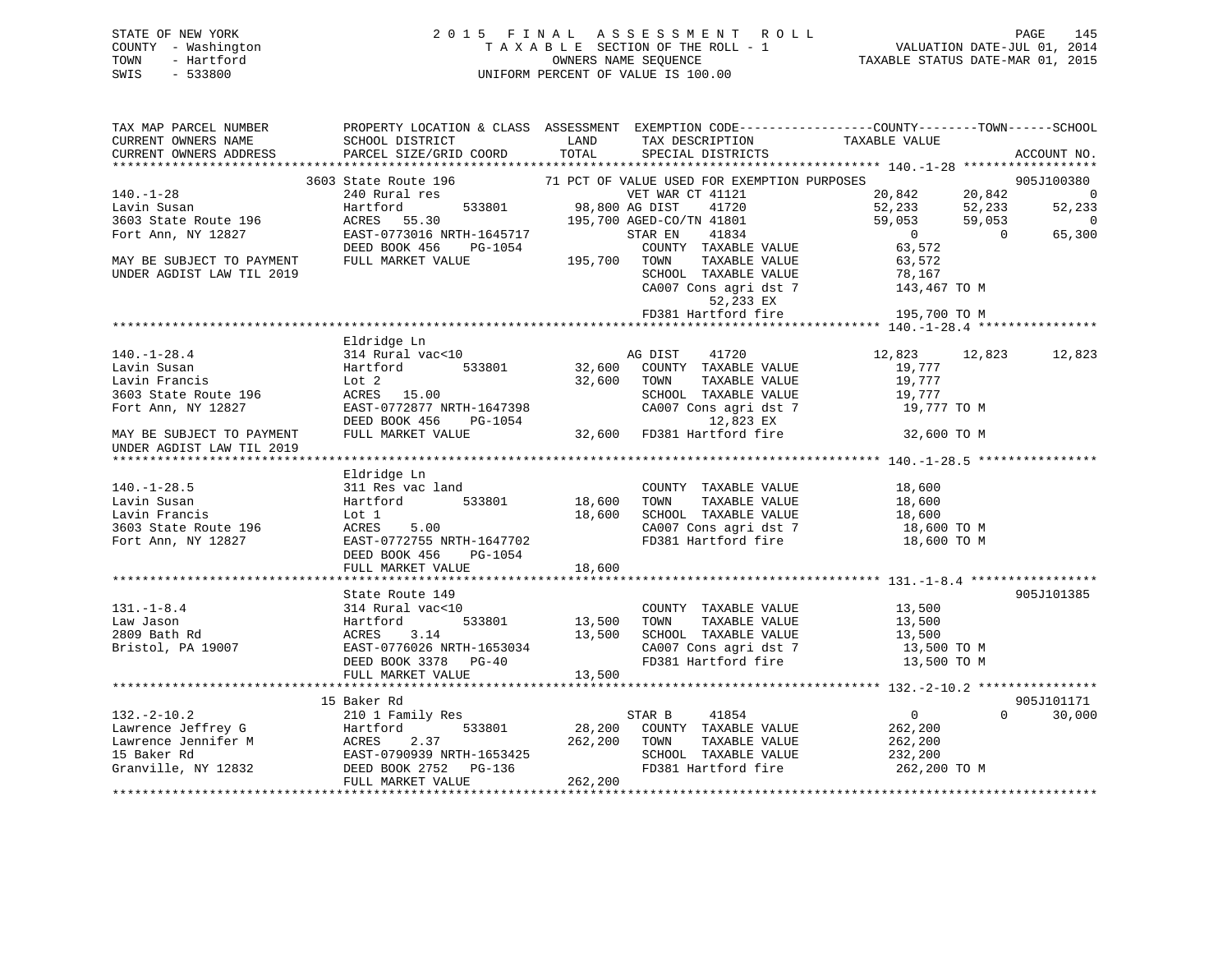## STATE OF NEW YORK 2 0 1 5 F I N A L A S S E S S M E N T R O L L PAGE 146 COUNTY - Washington T A X A B L E SECTION OF THE ROLL - 1 VALUATION DATE-JUL 01, 2014 TOWN - Hartford OWNERS NAME SEQUENCE TAXABLE STATUS DATE-MAR 01, 2015 SWIS - 533800 UNIFORM PERCENT OF VALUE IS 100.00

| TAX MAP PARCEL NUMBER     | PROPERTY LOCATION & CLASS ASSESSMENT EXEMPTION CODE----------------COUNTY-------TOWN------SCHOOL                                                                                                                                                                       |                                                                                                                                                |                      |                                                                    |                |                    |
|---------------------------|------------------------------------------------------------------------------------------------------------------------------------------------------------------------------------------------------------------------------------------------------------------------|------------------------------------------------------------------------------------------------------------------------------------------------|----------------------|--------------------------------------------------------------------|----------------|--------------------|
| CURRENT OWNERS NAME       | SCHOOL DISTRICT                                                                                                                                                                                                                                                        | LAND                                                                                                                                           | TAX DESCRIPTION      | TAXABLE VALUE                                                      |                |                    |
| CURRENT OWNERS ADDRESS    | PARCEL SIZE/GRID COORD                                                                                                                                                                                                                                                 | TOTAL                                                                                                                                          | SPECIAL DISTRICTS    |                                                                    |                | ACCOUNT NO.        |
|                           |                                                                                                                                                                                                                                                                        |                                                                                                                                                |                      |                                                                    |                |                    |
|                           | 4215 State Route 149                                                                                                                                                                                                                                                   |                                                                                                                                                |                      |                                                                    |                | 905J101363         |
| $131. -1 - 8.3$           | 210 1 Family Res                                                                                                                                                                                                                                                       | STAR B                                                                                                                                         | 41854                | $\overline{0}$                                                     |                | $\Omega$<br>30,000 |
| Lawrence Robert L         | 533801<br>Hartford                                                                                                                                                                                                                                                     | 28,600 COUNTY TAXABLE VALUE                                                                                                                    |                      | 269,800                                                            |                |                    |
|                           |                                                                                                                                                                                                                                                                        |                                                                                                                                                |                      |                                                                    |                |                    |
|                           |                                                                                                                                                                                                                                                                        |                                                                                                                                                |                      |                                                                    |                |                    |
|                           |                                                                                                                                                                                                                                                                        |                                                                                                                                                |                      |                                                                    |                |                    |
|                           |                                                                                                                                                                                                                                                                        |                                                                                                                                                |                      |                                                                    |                |                    |
|                           |                                                                                                                                                                                                                                                                        |                                                                                                                                                |                      |                                                                    |                |                    |
|                           | 304 Warren Rd                                                                                                                                                                                                                                                          |                                                                                                                                                |                      |                                                                    |                | 905J101384         |
| $123. - 1 - 18.1$         | 210 1 Family Res                                                                                                                                                                                                                                                       | STAR B                                                                                                                                         | 41854                | 0                                                                  | $\Omega$       | 30,000             |
| Lebarron Lori             | 533801<br>Hartford                                                                                                                                                                                                                                                     | 23,600 COUNTY TAXABLE VALUE<br>133,100 TOWN TAXABLE VALUE                                                                                      |                      | 133,100<br>133,100                                                 |                |                    |
| 304 Warren Rd             | ACRES<br>1.15                                                                                                                                                                                                                                                          | 133,100 TOWN                                                                                                                                   | TAXABLE VALUE        |                                                                    |                |                    |
| Fort Ann, NY 12827        | EAST-0785432 NRTH-1661967                                                                                                                                                                                                                                              |                                                                                                                                                |                      | SCHOOL TAXABLE VALUE 103,100<br>CA007 Cons agri dst 7 133,100 TO M |                |                    |
|                           | EAST-0785432 NRTH-1661967<br>DEED BOOK 599 PG-232                                                                                                                                                                                                                      |                                                                                                                                                |                      |                                                                    |                |                    |
|                           | FULL MARKET VALUE                                                                                                                                                                                                                                                      | 133,100 FD381 Hartford fire                                                                                                                    |                      | 133,100 TO M                                                       |                |                    |
|                           |                                                                                                                                                                                                                                                                        |                                                                                                                                                |                      |                                                                    |                |                    |
|                           | 544 Halls Pond Rd                                                                                                                                                                                                                                                      |                                                                                                                                                |                      |                                                                    |                |                    |
| $150. - 1 - 17.3$         | 240 Rural res                                                                                                                                                                                                                                                          | STAR B                                                                                                                                         | 41854                | $\overline{0}$                                                     | $\Omega$       | 30,000             |
|                           | 150.-1-17.3<br>Leblanc Stephen D<br>Abbott Kate M<br>544 Halls Pond Rd<br>66,300<br>544 Halls Pond Rd<br>66,300<br>544 Halls Pond Rd<br>86,300<br>86,300<br>86,300<br>86,300<br>86,300<br>86,300<br>86,300<br>86,300<br>86,300<br>86,300<br>86,300<br>86,300<br>86,300 |                                                                                                                                                |                      |                                                                    |                |                    |
|                           |                                                                                                                                                                                                                                                                        | 195,500 TOWN                                                                                                                                   | TAXABLE VALUE        |                                                                    |                |                    |
|                           |                                                                                                                                                                                                                                                                        |                                                                                                                                                | SCHOOL TAXABLE VALUE | 195,500<br>165,500                                                 |                |                    |
|                           |                                                                                                                                                                                                                                                                        |                                                                                                                                                |                      | CA008 Cons agri dst 8 195,500 TO M                                 |                |                    |
|                           | FULL MARKET VALUE                                                                                                                                                                                                                                                      | 195,500 FD381 Hartford fire                                                                                                                    |                      | 195,500 TO M                                                       |                |                    |
|                           |                                                                                                                                                                                                                                                                        |                                                                                                                                                |                      |                                                                    |                |                    |
|                           | 8309 State Route 40                                                                                                                                                                                                                                                    |                                                                                                                                                |                      |                                                                    |                |                    |
| $123.-1-15.1$             | 210 1 Family Res<br>210 1 Family Res<br>Hartford 533801 23,600 VET DIS CT 41141<br>FRNT 191.00 DPTH 263.00 108,500 STAR B 41854                                                                                                                                        |                                                                                                                                                |                      | 16,275 16,275                                                      |                | $\mathbf 0$        |
| Lee Melissa               |                                                                                                                                                                                                                                                                        |                                                                                                                                                |                      | 5,425 5,425                                                        |                | $\Omega$           |
| 8309 State Route 40       |                                                                                                                                                                                                                                                                        |                                                                                                                                                |                      | $\overline{0}$                                                     | $\overline{0}$ | 30,000             |
| Granville, NY 12832       | EAST-0789709 NRTH-1656893                                                                                                                                                                                                                                              |                                                                                                                                                |                      |                                                                    |                |                    |
|                           | DEED BOOK 893                                                                                                                                                                                                                                                          |                                                                                                                                                | TAXABLE VALUE        | COUNTY TAXABLE VALUE 86,800                                        |                |                    |
|                           | $PG-4$                                                                                                                                                                                                                                                                 | TOWN                                                                                                                                           |                      | 86,800                                                             |                |                    |
|                           | FULL MARKET VALUE                                                                                                                                                                                                                                                      |                                                                                                                                                |                      |                                                                    |                |                    |
|                           |                                                                                                                                                                                                                                                                        | 108,500 SCHOOL TAXABLE VALUE<br>278,500 CA007 Cons agri dst 7 108,500 TO M<br>281 Hartford fire 108,500 TO M<br>281 Hartford fire 108,500 TO M |                      |                                                                    |                |                    |
|                           |                                                                                                                                                                                                                                                                        |                                                                                                                                                | FD381 Hartford fire  | 108,500 TO M                                                       |                |                    |
|                           |                                                                                                                                                                                                                                                                        |                                                                                                                                                |                      |                                                                    |                |                    |
|                           | Pope Hill Rd                                                                                                                                                                                                                                                           |                                                                                                                                                |                      |                                                                    |                | 905J100538         |
| $150. - 1 - 29.1$         | 323 Vacant rural                                                                                                                                                                                                                                                       | AG DIST                                                                                                                                        | 41720                | 9,620                                                              | 9,620          | 9,620              |
| Lemieux Robert D          | Argyle 532001                                                                                                                                                                                                                                                          | 44,100 COUNTY TAXABLE VALUE                                                                                                                    |                      | 34,480                                                             |                |                    |
| Lemieux Linda             | LOT 1                                                                                                                                                                                                                                                                  | 44,100 TOWN                                                                                                                                    | TAXABLE VALUE        | 34,480                                                             |                |                    |
| 219 Pope Hill Rd          | ACRES 37.18                                                                                                                                                                                                                                                            |                                                                                                                                                | SCHOOL TAXABLE VALUE | 34,480                                                             |                |                    |
| Argyle, NY 12809          |                                                                                                                                                                                                                                                                        |                                                                                                                                                |                      | 34,480 TO M                                                        |                |                    |
|                           | EAST-0780896 NRTH-1634561<br>DEED BOOK 958 PG-84 9,620 EX<br>FULL MARKET VALUE 44,100 FD381 Hartford fire                                                                                                                                                              |                                                                                                                                                |                      |                                                                    |                |                    |
| MAY BE SUBJECT TO PAYMENT |                                                                                                                                                                                                                                                                        |                                                                                                                                                |                      | 44,100 TO M                                                        |                |                    |
| UNDER AGDIST LAW TIL 2019 |                                                                                                                                                                                                                                                                        |                                                                                                                                                |                      |                                                                    |                |                    |
|                           |                                                                                                                                                                                                                                                                        |                                                                                                                                                |                      |                                                                    |                |                    |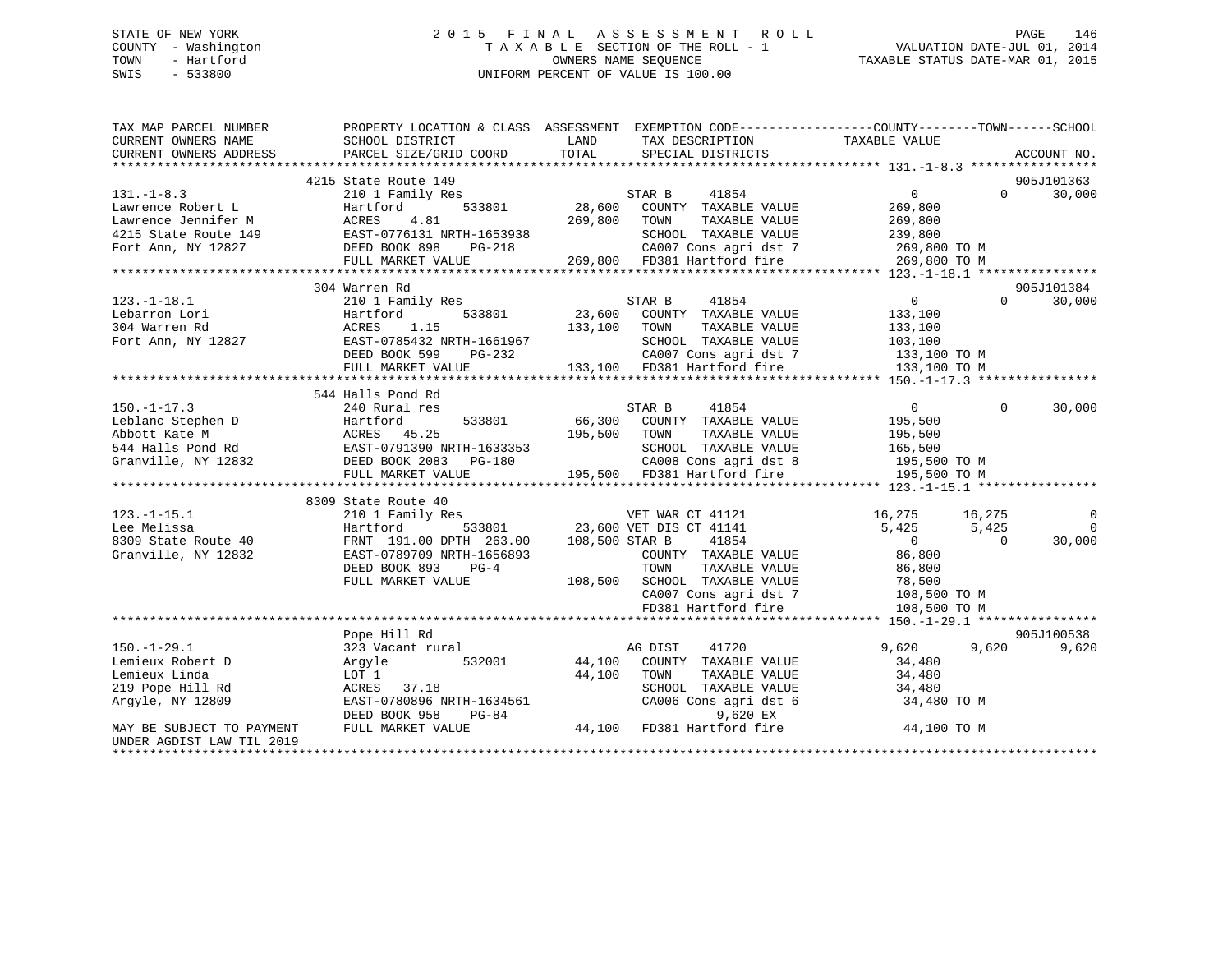## STATE OF NEW YORK 2 0 1 5 F I N A L A S S E S S M E N T R O L L PAGE 147 COUNTY - Washington T A X A B L E SECTION OF THE ROLL - 1 VALUATION DATE-JUL 01, 2014 TOWN - Hartford **TAXABLE STATUS DATE-MAR 01, 2015** OWNERS NAME SEQUENCE TAXABLE STATUS DATE-MAR 01, 2015 SWIS - 533800 UNIFORM PERCENT OF VALUE IS 100.00

| TAX MAP PARCEL NUMBER<br>CURRENT OWNERS NAME<br>CURRENT OWNERS ADDRESS                                                                                    | PROPERTY LOCATION & CLASS ASSESSMENT EXEMPTION CODE----------------COUNTY-------TOWN------SCHOOL<br>SCHOOL DISTRICT                                              | LAND<br>TOTAL            | TAX DESCRIPTION TAXABLE VALUE<br>SPECIAL DISTRICTS                                                                                               |                                                                                |                             |
|-----------------------------------------------------------------------------------------------------------------------------------------------------------|------------------------------------------------------------------------------------------------------------------------------------------------------------------|--------------------------|--------------------------------------------------------------------------------------------------------------------------------------------------|--------------------------------------------------------------------------------|-----------------------------|
| $150. - 1 - 29.22$<br>Lemieux Robert D<br>Lemieux Linda<br>219 Pope Hill Rd<br>Arqyle, NY 12809                                                           | 219 Pope Hill Rd<br>240 Rural res<br>Argyle<br>532001<br>LOT 2<br>ACRES 30.00<br>EAST-0781533 NRTH-1635176                                                       | 50,800 STAR B<br>235,100 | 41720<br>AG DIST<br>41854<br>COUNTY TAXABLE VALUE<br>TOWN<br>TAXABLE VALUE<br>SCHOOL TAXABLE VALUE                                               | 4,418<br>4,418<br>$\overline{0}$<br>230,682<br>230,682<br>200,682              | 4,418<br>30,000<br>$\Omega$ |
| MAY BE SUBJECT TO PAYMENT<br>UNDER AGDIST LAW TIL 2019                                                                                                    | DEED BOOK 1962 PG-222<br>FULL MARKET VALUE                                                                                                                       | 235,100                  | CA006 Cons agri dst 6<br>4,418 EX<br>FD381 Hartford fire                                                                                         | 230,682 TO M<br>235,100 TO M                                                   |                             |
| $149. - 1 - 32.13$<br>LeRoux David E<br>17 Swamp Ln<br>Argyle, NY 12809                                                                                   | 17 Swamp Ln<br>210 1 Family Res<br>Hartford<br>533801<br>ACRES<br>2.77<br>EAST-0774828 NRTH-1636506<br>DEED BOOK 954<br>PG-311<br>FULL MARKET VALUE              | 38,800<br>101,600        | STAR B<br>41854<br>COUNTY TAXABLE VALUE<br>TOWN<br>TAXABLE VALUE<br>SCHOOL TAXABLE VALUE<br>CA006 Cons agri dst 6<br>101,600 FD381 Hartford fire | $\overline{0}$<br>101,600<br>101,600<br>71,600<br>101,600 TO M<br>101,600 TO M | $\Omega$<br>30,000          |
| $140. - 1 - 41$<br>Lewis Michael<br>Lewis Carol Anne<br>PO Box 113<br>PO Box 113 EAST-0770195 NRTH-164253<br>Katskill Bay, NY 12844 DEED BOOK 2647 PG-188 | State Route 196<br>311 Res vac land<br>533801<br>Hartford<br>FRNT 123.00 DPTH 119.00<br>EAST-0770195 NRTH-1642539<br>FULL MARKET VALUE                           | 2,000<br>2,000<br>2,000  | COUNTY TAXABLE VALUE<br>TAXABLE VALUE<br>TOWN<br>SCHOOL TAXABLE VALUE<br>FD381 Hartford fire                                                     | 2,000<br>2,000<br>2,000<br>2,000 TO M                                          | 905J101006                  |
| $140. - 1 - 46$<br>Lewis Michael<br>Lewis Carol Anne<br>PO Box 113<br>Katskill Bay, NY 12844                                                              | 3414 State Route 196<br>210 1 Family Res<br>Hartford<br>---<br>FRNT 102.00 DPTH 99.00<br>EAST-0770087 NRTH-1642520<br>DEED BOOK 2771 PG-106<br>FULL MARKET VALUE | 56,800<br>56,800         | COUNTY TAXABLE VALUE<br>TAXABLE VALUE<br>TOWN<br>SCHOOL TAXABLE VALUE<br>FD381 Hartford fire                                                     | 56,800<br>56,800<br>56,800<br>56,800 TO M                                      | 905J100059                  |
| $131. - 1 - 1.4$<br>Lewis Neal<br>Lewis Jennifer<br>40 Strainer Ln<br>40 Strainer Ln<br>Fort Ann, NY 12827                                                | 40 Strainer Ln<br>210 1 Family Res<br>533801<br>Hartford<br>ACRES<br>6.11<br>EAST-0770153 NRTH-1653532<br><b>PG-318</b><br>DEED BOOK 663                         | 197,200                  | 41854<br>STAR B<br>43,600 COUNTY TAXABLE VALUE<br>TAXABLE VALUE<br>TOWN<br>SCHOOL TAXABLE VALUE<br>CA007 Cons agri dst 7                         | $0 \qquad \qquad$<br>197,200<br>197,200<br>167,200<br>197,200 TO M             | 30,000<br>$\Omega$          |
|                                                                                                                                                           | FULL MARKET VALUE                                                                                                                                                |                          | 197,200 FD381 Hartford fire                                                                                                                      | 197,200 TO M                                                                   |                             |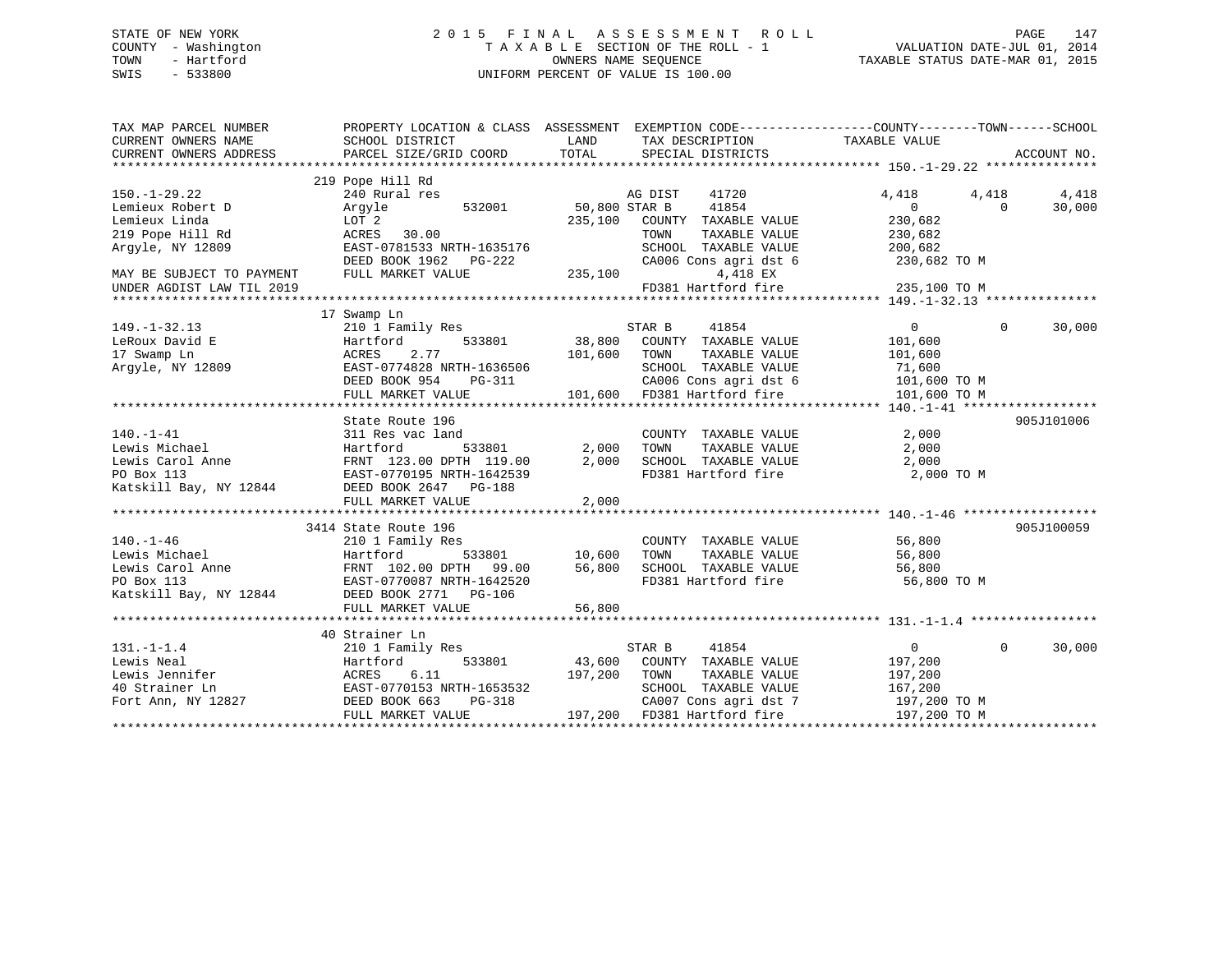## STATE OF NEW YORK 2 0 1 5 F I N A L A S S E S S M E N T R O L L PAGE 148 COUNTY - Washington T A X A B L E SECTION OF THE ROLL - 1 VALUATION DATE-JUL 01, 2014 TOWN - Hartford **TAXABLE STATUS DATE-MAR 01, 2015** OWNERS NAME SEQUENCE TAXABLE STATUS DATE-MAR 01, 2015 SWIS - 533800 UNIFORM PERCENT OF VALUE IS 100.00

| TAX MAP PARCEL NUMBER<br>CURRENT OWNERS NAME<br>CURRENT OWNERS ADDRESS | SCHOOL DISTRICT<br>PARCEL SIZE/GRID COORD | PROPERTY LOCATION & CLASS ASSESSMENT EXEMPTION CODE----------------COUNTY-------TOWN------SCHOOL<br>TAX DESCRIPTION TAXABLE VALUE<br>LAND<br>TOTAL<br>SPECIAL DISTRICTS | ACCOUNT NO.                          |
|------------------------------------------------------------------------|-------------------------------------------|-------------------------------------------------------------------------------------------------------------------------------------------------------------------------|--------------------------------------|
|                                                                        | 5551 County Route 30                      |                                                                                                                                                                         | 905J100217                           |
| $141. - 3 - 36$                                                        | 210 1 Family Res                          | VET COM CT 41131                                                                                                                                                        | 31,975<br>31,975<br>$\overline{0}$   |
|                                                                        | Hartford                                  |                                                                                                                                                                         | $\overline{0}$<br>63,950<br>63,950   |
| Liebig Frederick W                                                     |                                           | 533801 32,500 VET DIS CT 41141<br>97/17 127,900 STAR B 41854                                                                                                            | $\overline{0}$<br>$\bigcap$          |
| Liebig Deborah A                                                       | Bdy Line Agmt 897/17                      |                                                                                                                                                                         | 30,000<br>31,975                     |
| 18379 SE 55th Pl                                                       | ACRES 5.00                                | COUNTY TAXABLE VALUE                                                                                                                                                    |                                      |
| Ocklawaha, FL 32179                                                    | EAST-0788343 NRTH-1642421                 | TOWN TAXABLE VALUE 31,975<br>SCHOOL TAXABLE VALUE 97,900                                                                                                                |                                      |
|                                                                        | DEED BOOK 1668 PG-116                     |                                                                                                                                                                         |                                      |
|                                                                        | FULL MARKET VALUE                         | 127,900 FD381 Hartford fire                                                                                                                                             | 127,900 TO M                         |
|                                                                        |                                           |                                                                                                                                                                         |                                      |
|                                                                        | 25 Marlboro Country Rd                    |                                                                                                                                                                         | 905J100387                           |
| $141. - 3 - 41$                                                        | 210 1 Family Res                          | 41854<br>STAR B                                                                                                                                                         | $\overline{0}$<br>$\Omega$<br>30,000 |
| Liebig Michael B Sr                                                    | Hartford<br>533801                        |                                                                                                                                                                         | 131,000                              |
| 25 Marlboro Country Rd                                                 | 3.73<br>ACRES                             | 131,000 TOWN<br>TAXABLE VALUE                                                                                                                                           | 131,000                              |
| Hartford, NY 12838                                                     | EAST-0785918 NRTH-1642252                 | SCHOOL TAXABLE VALUE                                                                                                                                                    | 101,000                              |
|                                                                        | DEED BOOK 674<br>PG-259                   | FD381 Hartford fire                                                                                                                                                     | 131,000 TO M                         |
|                                                                        | FULL MARKET VALUE                         | 131,000                                                                                                                                                                 |                                      |
|                                                                        |                                           |                                                                                                                                                                         |                                      |
|                                                                        | 7331 State Route 40                       |                                                                                                                                                                         | 905J101438                           |
| $149. - 1 - 32.9$                                                      | 210 1 Family Res                          | STAR B<br>41854                                                                                                                                                         | $\mathbf{0}$<br>$\Omega$<br>30,000   |
| Liebig Michael Jr                                                      | Hartford<br>533801                        | 29,900 COUNTY TAXABLE VALUE                                                                                                                                             | 144,400                              |
| Liebig Meri                                                            | LOT 5                                     | 144,400<br>TOWN<br>TAXABLE VALUE                                                                                                                                        | 144,400                              |
| 7331 State Route 40                                                    | 3.42<br>ACRES                             | SCHOOL TAXABLE VALUE                                                                                                                                                    | 114,400                              |
| Fort Ann, NY 12827                                                     | EAST-0774927 NRTH-1637692                 | CA006 Cons agri dst 6<br>FD381 Hartford fire                                                                                                                            | 144,400 TO M                         |
|                                                                        | DEED BOOK 1792 PG-230                     |                                                                                                                                                                         | 144,400 TO M                         |
|                                                                        |                                           |                                                                                                                                                                         |                                      |
|                                                                        |                                           |                                                                                                                                                                         |                                      |
|                                                                        | 43 County Route 23                        |                                                                                                                                                                         | 905J100384                           |
| $132.15 - 1 - 15$                                                      | 210 1 Family Res                          | 41854<br>STAR B                                                                                                                                                         | $\overline{0}$<br>$\Omega$<br>30,000 |
| Liebig Robert E                                                        | Hartford                                  | 533801 8,700 COUNTY TAXABLE VALUE                                                                                                                                       | 93,200                               |
| Liebig Karen B                                                         | FRNT 48.00 DPTH 170.00                    | 93,200 TOWN<br>TAXABLE VALUE                                                                                                                                            | 93,200                               |
| PO Box 151                                                             | EAST-0786235 NRTH-1652531                 | SCHOOL TAXABLE VALUE                                                                                                                                                    | 63,200                               |
| Hartford, NY 12838                                                     | DEED BOOK 728<br>$PG-90$                  | CA007 Cons agri dst 7                                                                                                                                                   | 93,200 TO M                          |
|                                                                        | FULL MARKET VALUE                         | 93,200 FD381 Hartford fire                                                                                                                                              | 93,200 TO M                          |
|                                                                        |                                           |                                                                                                                                                                         |                                      |
|                                                                        | 7769 State Route 40                       |                                                                                                                                                                         | 905J100101                           |
| $140. - 2 - 27$                                                        | 210 1 Family Res                          | COUNTY TAXABLE VALUE                                                                                                                                                    | 145,400<br>145,400                   |
| Liebig Robert E Sr                                                     | 533801<br>Hartford                        | 6,600<br>TAXABLE VALUE<br>TOWN                                                                                                                                          |                                      |
| Liebig Barbara L                                                       | FRNT 150.00 DPTH 250.00                   | 145,400<br>SCHOOL TAXABLE VALUE                                                                                                                                         | 145,400                              |
| 7765 State Route 40                                                    | EAST-0782371 NRTH-1645692                 | FD381 Hartford fire                                                                                                                                                     | 145,400 TO M                         |
| Hartford, NY 12838                                                     | DEED BOOK 719<br>$PG-213$                 |                                                                                                                                                                         |                                      |
|                                                                        | FULL MARKET VALUE                         | 145,400                                                                                                                                                                 |                                      |
|                                                                        |                                           |                                                                                                                                                                         |                                      |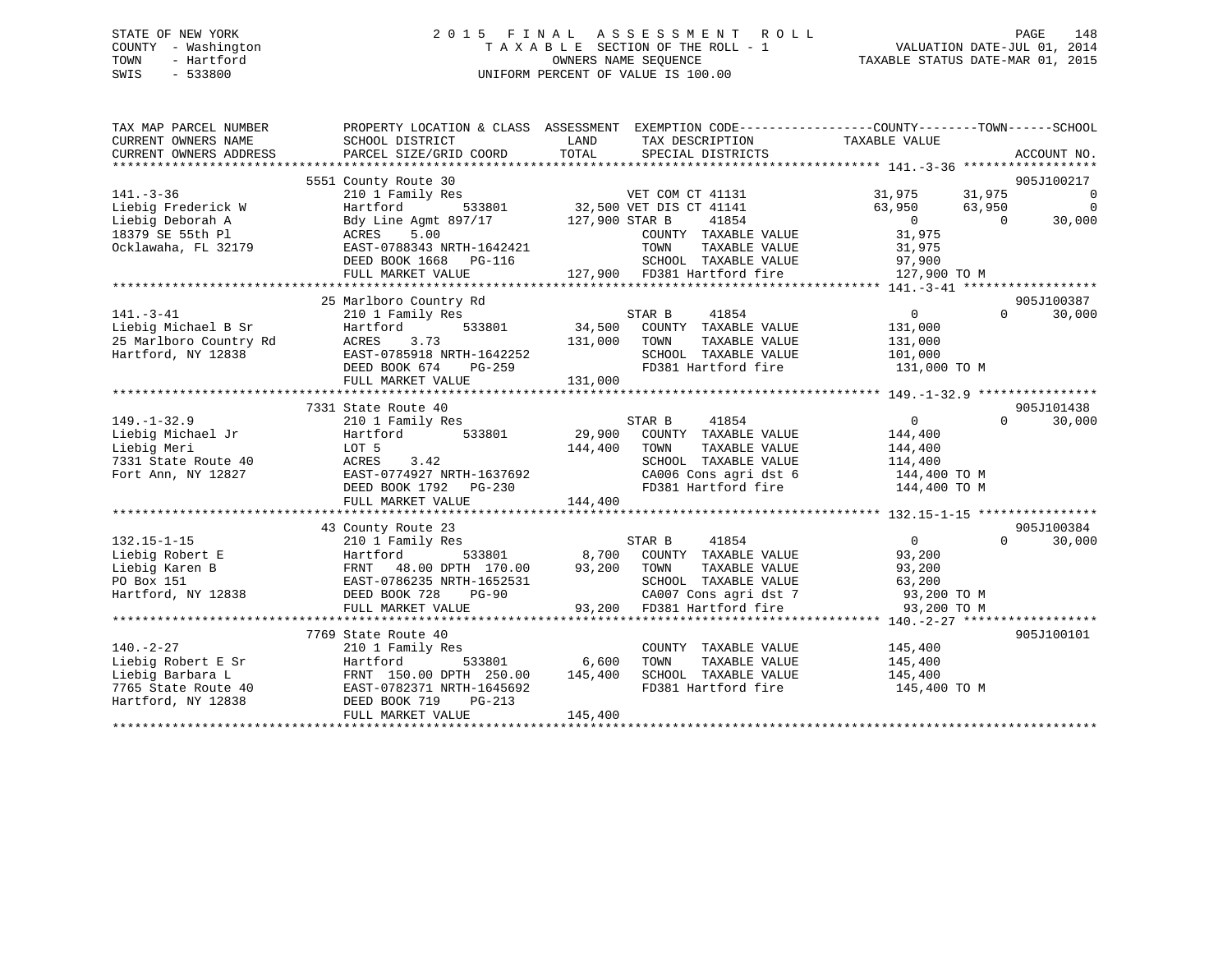## STATE OF NEW YORK 2 0 1 5 F I N A L A S S E S S M E N T R O L L PAGE 149 COUNTY - Washington T A X A B L E SECTION OF THE ROLL - 1 VALUATION DATE-JUL 01, 2014 TOWN - Hartford **TAXABLE STATUS DATE-MAR 01, 2015** OWNERS NAME SEQUENCE TAXABLE STATUS DATE-MAR 01, 2015 SWIS - 533800 UNIFORM PERCENT OF VALUE IS 100.00

| TAX MAP PARCEL NUMBER                                                                                                                                        |                                                                                  |               |                                                               | PROPERTY LOCATION & CLASS ASSESSMENT EXEMPTION CODE----------------COUNTY-------TOWN------SCHOOL |             |
|--------------------------------------------------------------------------------------------------------------------------------------------------------------|----------------------------------------------------------------------------------|---------------|---------------------------------------------------------------|--------------------------------------------------------------------------------------------------|-------------|
| CURRENT OWNERS NAME                                                                                                                                          | SCHOOL DISTRICT                                                                  | LAND          | TAX DESCRIPTION                                               | TAXABLE VALUE                                                                                    |             |
| CURRENT OWNERS ADDRESS                                                                                                                                       | PARCEL SIZE/GRID COORD                                                           | TOTAL         | SPECIAL DISTRICTS                                             |                                                                                                  | ACCOUNT NO. |
|                                                                                                                                                              |                                                                                  |               |                                                               |                                                                                                  |             |
|                                                                                                                                                              | 7765 State Route 40                                                              |               |                                                               |                                                                                                  | 905J100152  |
| $140. - 2 - 28$                                                                                                                                              | s<br>533801 17,700<br>210 1 Family Res                                           |               | STAR EN<br>41834                                              | 0<br>$\Omega$                                                                                    | 65,300      |
| Liebig Robert E Sr                                                                                                                                           | Hartford                                                                         |               | COUNTY TAXABLE VALUE                                          | 132,000                                                                                          |             |
|                                                                                                                                                              | FRNT 89.00 DPTH 190.00 132,000                                                   |               | TOWN<br>TAXABLE VALUE                                         | 132,000                                                                                          |             |
| Liebig Robert E SI<br>Liebig Barbara L<br>The ERNT 89.00 DPTH 190.00<br>7765 State Route 40<br>Hartford, NY 12838<br>EED BOOK 762 PG-67<br>FULL MARKET VALUE |                                                                                  |               | SCHOOL TAXABLE VALUE                                          | 66,700                                                                                           |             |
|                                                                                                                                                              |                                                                                  |               | FD381 Hartford fire                                           | 132,000 TO M                                                                                     |             |
|                                                                                                                                                              | FULL MARKET VALUE                                                                | 132,000       |                                                               |                                                                                                  |             |
|                                                                                                                                                              |                                                                                  |               |                                                               |                                                                                                  |             |
|                                                                                                                                                              | 7767 State Route 40                                                              |               |                                                               |                                                                                                  | 905J101326  |
| $140.-2-28.1$                                                                                                                                                | 220 2 Family Res                                                                 |               | COUNTY TAXABLE VALUE                                          | 103,900                                                                                          |             |
|                                                                                                                                                              |                                                                                  | 533801 7,900  | TOWN<br>TAXABLE VALUE                                         | 103,900                                                                                          |             |
|                                                                                                                                                              |                                                                                  |               | SCHOOL TAXABLE VALUE 103,900                                  |                                                                                                  |             |
|                                                                                                                                                              |                                                                                  |               | FD381 Hartford fire 103,900 TO M                              |                                                                                                  |             |
|                                                                                                                                                              |                                                                                  |               |                                                               |                                                                                                  |             |
|                                                                                                                                                              | FULL MARKET VALUE                                                                | 103,900       |                                                               |                                                                                                  |             |
|                                                                                                                                                              |                                                                                  |               |                                                               |                                                                                                  |             |
|                                                                                                                                                              | 7860&7864 State Route 40                                                         |               |                                                               |                                                                                                  | 905J100415  |
| $141. - 1 - 30.3$                                                                                                                                            | 240 Rural res                                                                    |               | AG DIST<br>41720                                              | 23,814<br>23,814                                                                                 | 23,814      |
| Liebig Robert E Sr                                                                                                                                           | 533801                                                                           | 65,400        | COUNTY TAXABLE VALUE                                          | 99,286                                                                                           |             |
| Liebig Barbara                                                                                                                                               | Hartford<br>959/197+199+201                                                      | 123,100       | TOWN<br>TAXABLE VALUE                                         | 99,286                                                                                           |             |
|                                                                                                                                                              |                                                                                  |               | SCHOOL TAXABLE VALUE                                          | 99,286                                                                                           |             |
|                                                                                                                                                              |                                                                                  |               | CA007 Cons agri dst 7                                         | 99,286 TO M                                                                                      |             |
|                                                                                                                                                              |                                                                                  |               |                                                               |                                                                                                  |             |
|                                                                                                                                                              |                                                                                  |               |                                                               |                                                                                                  |             |
| MAY BE SUBJECT TO PAYMENT DEED BOOK 2611 PG-34<br>UNDER AGDIST LAW TIL 2019 FULL MARKET VALUE                                                                |                                                                                  |               |                                                               |                                                                                                  |             |
|                                                                                                                                                              |                                                                                  |               |                                                               |                                                                                                  |             |
|                                                                                                                                                              | 5256 State Route 149                                                             |               |                                                               |                                                                                                  | 905J100018  |
| $132 - 2 - 28.1$                                                                                                                                             | 322 Rural vac>10                                                                 |               | COUNTY TAXABLE VALUE                                          | 40,500                                                                                           |             |
| Liles Donald R                                                                                                                                               | Hartford                                                                         | 533801 40,500 | TAXABLE VALUE<br>TOWN                                         | 40,500                                                                                           |             |
| 107 John St                                                                                                                                                  | ACRES 18.75                                                                      | 40,500        |                                                               | 40,500                                                                                           |             |
| Hudson Falls, NY 12839 EAST-0793741 NRTH-1653069                                                                                                             |                                                                                  |               | SCHOOL TAXABLE VALUE<br>FD381 Hartford fire                   | 40,500 TO M                                                                                      |             |
|                                                                                                                                                              | DEED BOOK 2950 PG-92                                                             |               |                                                               |                                                                                                  |             |
|                                                                                                                                                              | FULL MARKET VALUE                                                                | 40,500        |                                                               |                                                                                                  |             |
|                                                                                                                                                              |                                                                                  |               |                                                               |                                                                                                  |             |
|                                                                                                                                                              | 60 Country Ln                                                                    |               |                                                               |                                                                                                  | 905J101153  |
| $122. - 1 - 38$                                                                                                                                              | 210 1 Family Res                                                                 |               | STAR B<br>41854                                               | $\overline{0}$<br>$\Omega$                                                                       | 30,000      |
| Livingston Robert H                                                                                                                                          | Hartford                                                                         | 533801 40,400 | COUNTY TAXABLE VALUE                                          | 120,100                                                                                          |             |
| Dunkowski Christine                                                                                                                                          |                                                                                  | 120,100       | TOWN<br>TAXABLE VALUE                                         | 120,100                                                                                          |             |
| 60 Country Ln                                                                                                                                                |                                                                                  |               | SCHOOL TAXABLE VALUE                                          | 90,100                                                                                           |             |
| Fort Ann, NY 12827                                                                                                                                           | ACRES 5.5/ PANI.<br>EAST-0771233 NRTH-1658888<br>AST-054 PG-156<br>DEED BOOK 954 |               | CA007 Cons agri dst 7                                         | 120,100 TO M                                                                                     |             |
|                                                                                                                                                              | FULL MARKET VALUE                                                                |               | PG-156 CA007 Cons agri dst 7<br>E 120,100 FD381 Hartford fire | 120,100 TO M                                                                                     |             |
|                                                                                                                                                              |                                                                                  |               |                                                               |                                                                                                  |             |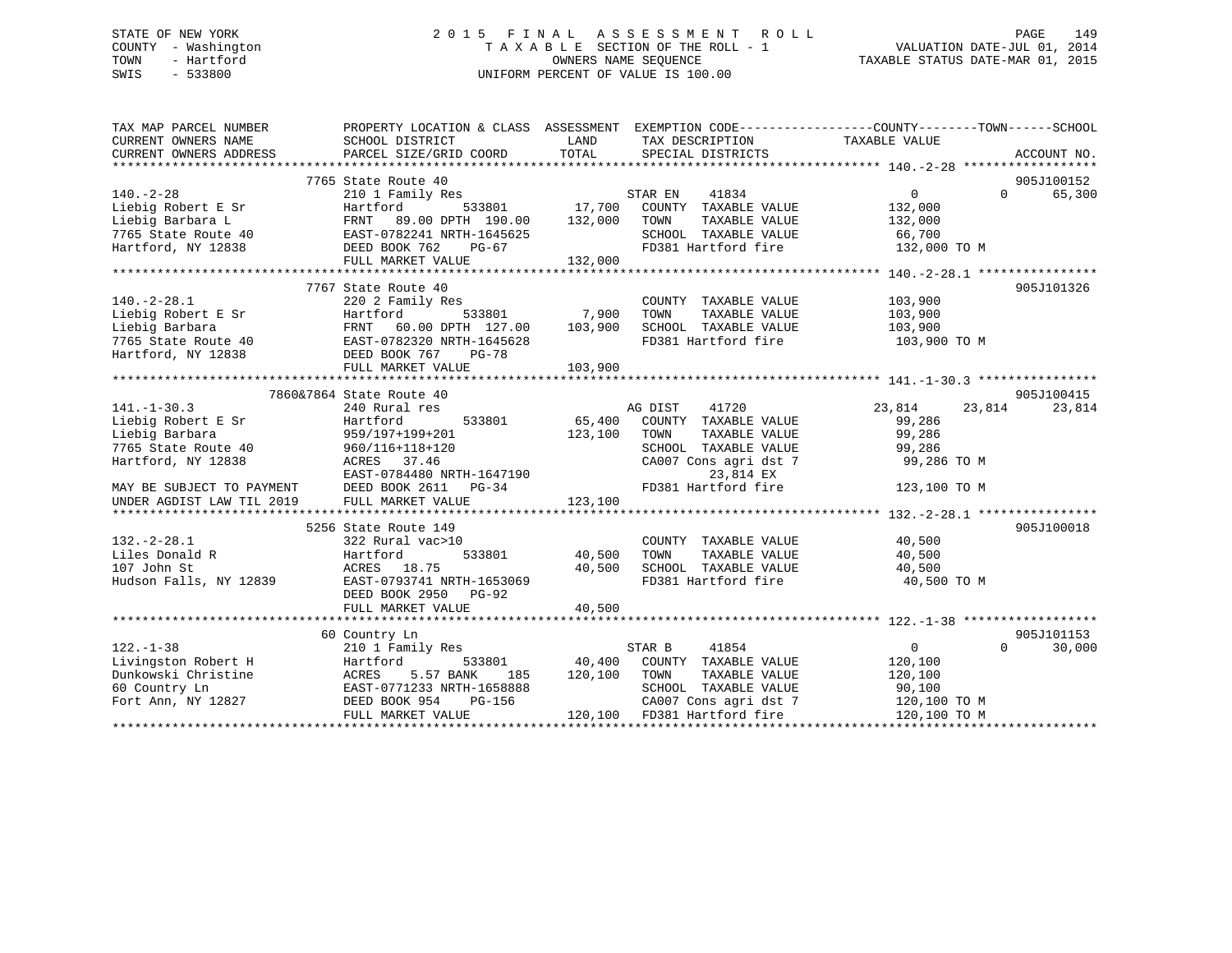## STATE OF NEW YORK 2 0 1 5 F I N A L A S S E S S M E N T R O L L PAGE 150 COUNTY - Washington T A X A B L E SECTION OF THE ROLL - 1 VALUATION DATE-JUL 01, 2014 TOWN - Hartford **TAXABLE STATUS DATE-MAR 01, 2015** OWNERS NAME SEQUENCE TAXABLE STATUS DATE-MAR 01, 2015 SWIS - 533800 UNIFORM PERCENT OF VALUE IS 100.00

| TAX MAP PARCEL NUMBER<br>CURRENT OWNERS NAME<br>CURRENT OWNERS ADDRESS                                                                                                                                                                 | PROPERTY LOCATION & CLASS ASSESSMENT EXEMPTION CODE----------------COUNTY-------TOWN------SCHOOL<br>SCHOOL DISTRICT<br>PARCEL SIZE/GRID COORD | LAND<br>TOTAL                       | TAX DESCRIPTION TAXABLE VALUE<br>SPECIAL DISTRICTS                |                                                                        | ACCOUNT NO.                 |
|----------------------------------------------------------------------------------------------------------------------------------------------------------------------------------------------------------------------------------------|-----------------------------------------------------------------------------------------------------------------------------------------------|-------------------------------------|-------------------------------------------------------------------|------------------------------------------------------------------------|-----------------------------|
|                                                                                                                                                                                                                                        | 5263 County Route 30                                                                                                                          |                                     |                                                                   |                                                                        | 905J101175                  |
| $150. - 1 - 37.2$                                                                                                                                                                                                                      | 210 1 Family Res                                                                                                                              |                                     | STAR B<br>41854                                                   | $\overline{0}$                                                         | $0 \qquad \qquad$<br>30,000 |
| 150.-1-37.2<br>Logan John W.Jr. Hartford Henrich (129,300 COUNTY TAXABLE VALUE<br>Logan John W.Jr. Hartford Henrich (129,300 COUNTY TAXABLE VALUE 129,300<br>EAST-0788319 NRTH-1635674 SCHOOL TAXABLE VALUE 99,300<br>Granville, NY 12 |                                                                                                                                               |                                     |                                                                   |                                                                        |                             |
|                                                                                                                                                                                                                                        |                                                                                                                                               |                                     |                                                                   |                                                                        |                             |
|                                                                                                                                                                                                                                        |                                                                                                                                               |                                     |                                                                   |                                                                        |                             |
|                                                                                                                                                                                                                                        |                                                                                                                                               |                                     |                                                                   |                                                                        |                             |
|                                                                                                                                                                                                                                        |                                                                                                                                               |                                     |                                                                   |                                                                        |                             |
|                                                                                                                                                                                                                                        |                                                                                                                                               |                                     |                                                                   |                                                                        |                             |
|                                                                                                                                                                                                                                        | 231 Gibbs Rd                                                                                                                                  |                                     |                                                                   |                                                                        | 905J101163                  |
| $123. - 1 - 16.2$                                                                                                                                                                                                                      | 210 1 Family Res                                                                                                                              |                                     | STAR B 41854                                                      | $\overline{0}$                                                         | $\Omega$<br>30,000          |
|                                                                                                                                                                                                                                        |                                                                                                                                               |                                     | 533801 27,000 COUNTY TAXABLE VALUE                                | 77,700                                                                 |                             |
|                                                                                                                                                                                                                                        |                                                                                                                                               |                                     |                                                                   | 77,700                                                                 |                             |
|                                                                                                                                                                                                                                        |                                                                                                                                               |                                     | TAXABLE VALUE<br>TAXABLE VALUE<br>SCHOOL TAXABLE VALUE            | 47,700                                                                 |                             |
|                                                                                                                                                                                                                                        | $PG-55$<br>DEED BOOK 931                                                                                                                      |                                     |                                                                   | CA007 Cons agri dst 7 $77,700$ TO M                                    |                             |
|                                                                                                                                                                                                                                        |                                                                                                                                               |                                     |                                                                   |                                                                        |                             |
|                                                                                                                                                                                                                                        |                                                                                                                                               |                                     |                                                                   |                                                                        |                             |
|                                                                                                                                                                                                                                        | Gibbs Rd                                                                                                                                      |                                     |                                                                   |                                                                        | 905J101427                  |
| $123. - 1 - 16.3$                                                                                                                                                                                                                      | 323 Vacant rural                                                                                                                              |                                     | COUNTY TAXABLE VALUE                                              | 49,900                                                                 |                             |
| Loscalzo Sarah                                                                                                                                                                                                                         | Hartford                                                                                                                                      | l<br>533801                  49,900 | TOWN<br>TAXABLE VALUE                                             | 49,900                                                                 |                             |
| 231 Gibbs Rd                                                                                                                                                                                                                           | ACRES 33.60                                                                                                                                   | 49,900                              | SCHOOL TAXABLE VALUE 49,900                                       |                                                                        |                             |
| Fort Ann, NY 12827                                                                                                                                                                                                                     |                                                                                                                                               |                                     |                                                                   |                                                                        |                             |
|                                                                                                                                                                                                                                        | EAST-0785872 NRTH-1660517<br>DEED BOOK 931 PG-55                                                                                              |                                     |                                                                   | CA007 Cons agri dst 7 (49,900 TO M<br>FD381 Hartford fire (49,900 TO M |                             |
|                                                                                                                                                                                                                                        | FULL MARKET VALUE                                                                                                                             | 49,900                              |                                                                   |                                                                        |                             |
|                                                                                                                                                                                                                                        |                                                                                                                                               |                                     |                                                                   |                                                                        |                             |
|                                                                                                                                                                                                                                        | 105 Shine Hill Rd                                                                                                                             |                                     |                                                                   |                                                                        |                             |
| $149. - 1 - 3.1$                                                                                                                                                                                                                       | 280 Res Multiple                                                                                                                              |                                     | STAR B<br>41854                                                   | $\overline{0}$                                                         | $\Omega$<br>30,000          |
|                                                                                                                                                                                                                                        |                                                                                                                                               |                                     |                                                                   |                                                                        |                             |
| Louie Leanna<br>Waters Mark Mark ACRES 5.10<br>105 Shine Hill Rd EAST-0769933 NRTH-1638493                                                                                                                                             |                                                                                                                                               | 114,300 TOWN                        | $533801$ $57,800$ COUNTY TAXABLE VALUE $114,300$<br>TAXABLE VALUE | 114,300                                                                |                             |
|                                                                                                                                                                                                                                        |                                                                                                                                               |                                     | SCHOOL TAXABLE VALUE 84,300                                       |                                                                        |                             |
| Fort Ann, NY 12827 DEED BOOK 2785 PG-37                                                                                                                                                                                                |                                                                                                                                               |                                     |                                                                   | FD381 Hartford fire 114,300 TO M                                       |                             |
|                                                                                                                                                                                                                                        | FULL MARKET VALUE                                                                                                                             | 114,300                             |                                                                   |                                                                        |                             |
|                                                                                                                                                                                                                                        |                                                                                                                                               |                                     |                                                                   |                                                                        |                             |
|                                                                                                                                                                                                                                        | 8393 State Route 40                                                                                                                           |                                     |                                                                   |                                                                        | 905J100393                  |
| $123. - 1 - 13.1$                                                                                                                                                                                                                      | 210 1 Family Res                                                                                                                              |                                     | AGED-ALL 41800                                                    | 35,100 35,100                                                          | 35,100                      |
| Luedders Gertrude                                                                                                                                                                                                                      | Hartford                                                                                                                                      |                                     | 533801 22,500 STAR EN 41834                                       | $\overline{0}$<br>$\overline{0}$                                       | 35,100                      |
|                                                                                                                                                                                                                                        |                                                                                                                                               |                                     |                                                                   |                                                                        |                             |
|                                                                                                                                                                                                                                        |                                                                                                                                               |                                     |                                                                   |                                                                        |                             |
|                                                                                                                                                                                                                                        |                                                                                                                                               |                                     |                                                                   |                                                                        |                             |
|                                                                                                                                                                                                                                        | FULL MARKET VALUE                                                                                                                             |                                     |                                                                   |                                                                        |                             |
|                                                                                                                                                                                                                                        |                                                                                                                                               |                                     | 70,200 CA007 Cons agri dst 7 70,200 TO M<br>FD381 Hartford fire   | 70,200 TO M                                                            |                             |
|                                                                                                                                                                                                                                        |                                                                                                                                               |                                     |                                                                   |                                                                        |                             |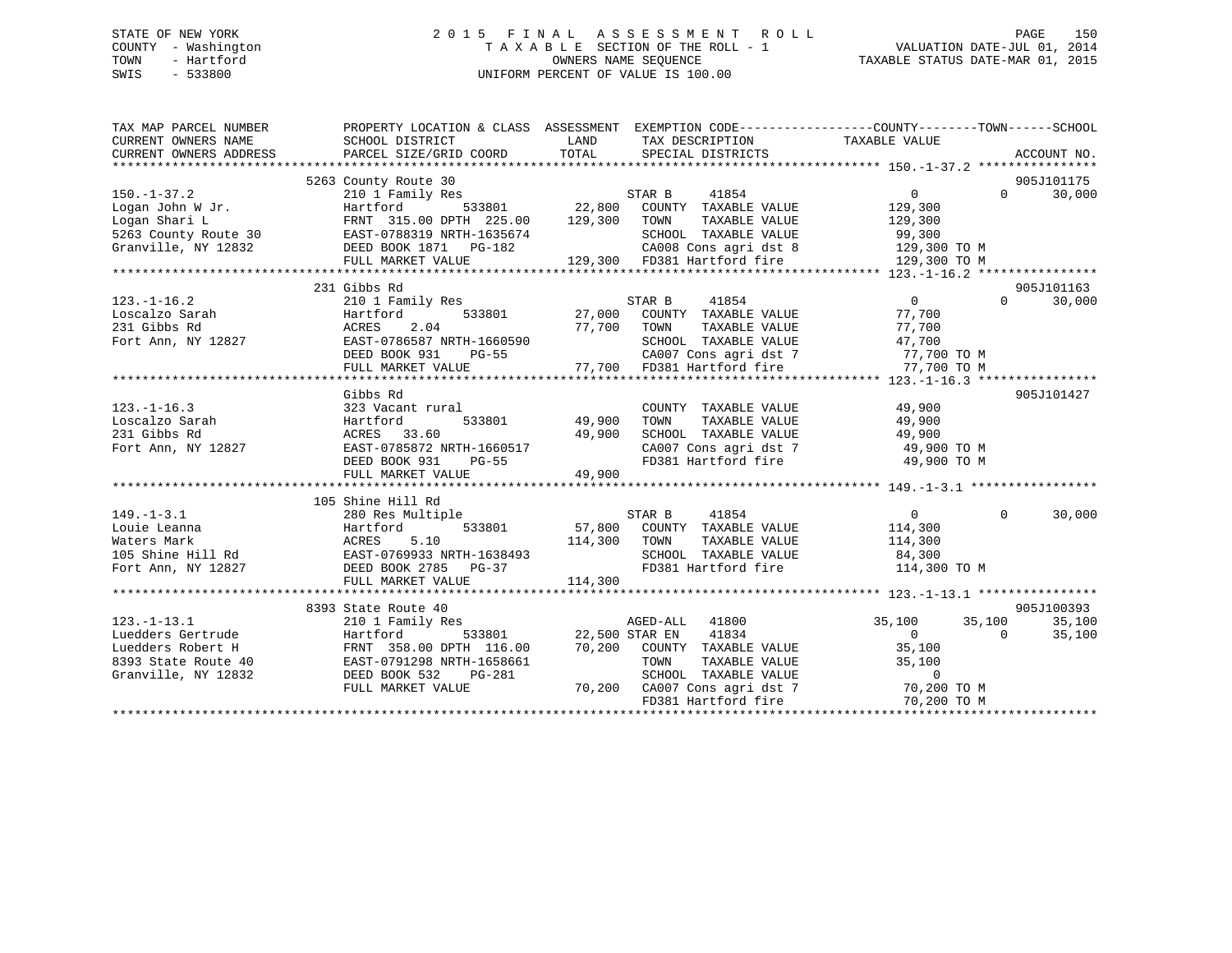## STATE OF NEW YORK 2 0 1 5 F I N A L A S S E S S M E N T R O L L PAGE 151 COUNTY - Washington T A X A B L E SECTION OF THE ROLL - 1 VALUATION DATE-JUL 01, 2014 TOWN - Hartford **TAXABLE STATUS DATE-MAR 01, 2015** OWNERS NAME SEQUENCE TAXABLE STATUS DATE-MAR 01, 2015 SWIS - 533800 UNIFORM PERCENT OF VALUE IS 100.00

| TAX MAP PARCEL NUMBER<br>CURRENT OWNERS NAME<br>CURRENT OWNERS ADDRESS                                                | SCHOOL DISTRICT<br>PARCEL SIZE/GRID COORD                                                                                                                                    | PROPERTY LOCATION & CLASS ASSESSMENT EXEMPTION CODE---------------COUNTY-------TOWN-----SCHOOL<br>LAND<br>TAX DESCRIPTION<br>TOTAL<br>SPECIAL DISTRICTS                                                                                                                                                                      | TAXABLE VALUE<br>ACCOUNT NO.                                                                        |                            |
|-----------------------------------------------------------------------------------------------------------------------|------------------------------------------------------------------------------------------------------------------------------------------------------------------------------|------------------------------------------------------------------------------------------------------------------------------------------------------------------------------------------------------------------------------------------------------------------------------------------------------------------------------|-----------------------------------------------------------------------------------------------------|----------------------------|
|                                                                                                                       |                                                                                                                                                                              |                                                                                                                                                                                                                                                                                                                              |                                                                                                     |                            |
|                                                                                                                       | 1040 Lundy Rd                                                                                                                                                                |                                                                                                                                                                                                                                                                                                                              | 905J100394                                                                                          |                            |
| $158. - 2 - 3$<br>Lundy William Reid<br>Lundy Regina C<br>1040 Lundy Rd<br>Granville, NY 12832                        | 112 Dairy farm<br>533801<br>Hartford<br>$158. - 1 - 3$<br>ACRES 82.10<br>EAST-0786312 NRTH-1631595                                                                           | AG DIST<br>41720<br>127,500 STAR B<br>41854<br>277,500 COUNTY TAXABLE VALUE<br>TAXABLE VALUE<br>TOWN<br>SCHOOL TAXABLE VALUE                                                                                                                                                                                                 | 66,578<br>66,578<br>66,578<br>$\overline{0}$<br>$\Omega$<br>30,000<br>210,922<br>210,922<br>180,922 |                            |
| MAY BE SUBJECT TO PAYMENT FULL MARKET VALUE<br>UNDER AGDIST LAW TIL 2019                                              | DEED BOOK 721<br>PG-239                                                                                                                                                      | CA008 Cons agri dst 8<br>66,578 EX<br>FD381 Hartford fire<br>277,500                                                                                                                                                                                                                                                         | 210,922 TO M<br>277,500 TO M                                                                        |                            |
|                                                                                                                       |                                                                                                                                                                              |                                                                                                                                                                                                                                                                                                                              |                                                                                                     |                            |
| $140. - 2 - 34$<br>Lunt Keith R<br>7729 State Route 40<br>Hartford, NY 12838                                          | 7729 State Route 40<br>210 1 Family Res<br>Hartford<br>FRNT 98.00 DPTH 100.00 112,700 TOWN<br>EAST-0781830 NRTH-1644972<br>DEED BOOK 2950 PG-13<br>FULL MARKET VALUE 112,700 | $\begin{array}{cccc}\texttt{533801} & \texttt{533801} & \texttt{10,600} & \texttt{COUNTY} & \texttt{TAXABLE VALUE} \end{array}$<br>TAXABLE VALUE<br>SCHOOL TAXABLE VALUE<br>FD381 Hartford fire 112,700 TO M                                                                                                                 | 905J100279<br>$\overline{0}$<br>$\Omega$<br>30,000<br>112,700<br>112,700<br>82,700                  |                            |
|                                                                                                                       | East Starbuck Ln                                                                                                                                                             |                                                                                                                                                                                                                                                                                                                              | 905J100223                                                                                          |                            |
| $113.-2-1.1$<br>Lupo Realty LLC<br>17 Peconic Ave<br>Medford, NY 11763                                                | 323 Vacant rural<br>Fort Ann<br>$113.-1-1.1$<br>ACRES 149.71<br>EAST-0772209 NRTH-1667106<br>DEED BOOK 2527 PG-144                                                           | 41720<br>AG DIST<br>532802 141,400 FOR 480A 47460<br>141,400 COUNTY TAXABLE VALUE<br>TOWN<br>TAXABLE VALUE<br>SCHOOL TAXABLE VALUE<br>CA007 Cons agri dst 7 65,359 TO M                                                                                                                                                      | 76,041<br>76,041<br>76,041<br>53,800<br>53,800<br>53,800<br>11,559<br>11,559<br>11,559              |                            |
| MAY BE SUBJECT TO PAYMENT<br>UNDER RPTL480A UNTIL 2024<br>UNDER RPTL480A UNTIL 2024                                   | FULL MARKET VALUE                                                                                                                                                            | 141,400<br>76,041 EX<br>FD381 Hartford fire                                                                                                                                                                                                                                                                                  | 141,400 TO M                                                                                        |                            |
|                                                                                                                       |                                                                                                                                                                              |                                                                                                                                                                                                                                                                                                                              |                                                                                                     |                            |
|                                                                                                                       | East Starbuck Ln                                                                                                                                                             |                                                                                                                                                                                                                                                                                                                              | 905J101056                                                                                          |                            |
| $113. - 2 - 1.2$<br>113.-2-1.2<br>Lupo Realty LLC<br>17 Peconic Ave<br>Medford, NY 11763<br>MAY BE SUBJECT TO PAYMENT | 323 Vacant rural<br>532802<br>Fort Ann<br>$113.-1-1.2$<br>ACRES 41.54<br>EAST-0773407 NRTH-1668409<br>DEED BOOK 2527 PG-144                                                  | AG DIST<br>41720<br>67,900 COUNTY TAXABLE VALUE<br>67,900 TOWN<br>TAXABLE VALUE<br>$\begin{tabular}{lllllllll} \texttt{SCHOOL} & \texttt{TAXABLE} & \texttt{VALUE} & & & 28,004 \\ \texttt{CA007} & \texttt{Cons}\ \texttt{agri}\ \texttt{dst}\ \texttt{7} & & & 28,004\ \texttt{TO}\ \texttt{M} \end{tabular}$<br>39,896 EX | 39,896<br>39,896<br>39,896<br>28,004<br>28,004                                                      |                            |
| UNDER AGDIST LAW TIL 2019                                                                                             | FULL MARKET VALUE                                                                                                                                                            | 67,900 FD381 Hartford fire                                                                                                                                                                                                                                                                                                   | 67,900 TO M                                                                                         |                            |
|                                                                                                                       |                                                                                                                                                                              |                                                                                                                                                                                                                                                                                                                              | 905J100398                                                                                          |                            |
| $122. - 1 - 25$<br>122.-1-25<br>Lyman Dorothy A<br>Hartford, NY 12838                                                 | 123 County Route 17<br>270 Mfg housing<br>533801<br>Hartford<br>3.40<br>ACRES<br>EAST-0771569 NRTH-1657974<br>DEED BOOK 411<br>PG-975<br>FULL MARKET VALUE                   | VET COM CT 41131<br>32,100 AGED-CO/TN 41801<br>57,800 STAR EN<br>41834<br>COUNTY TAXABLE VALUE<br>FOWN TAXABLE VALUE<br>TOWN TAXABLE VALUE<br>SCHOOL TAXABLE VALUE<br>CA007 Cons agri dst 7 57,800 TO M<br>FD381 Hartford fire 57,800 TO M<br>57,800 SCHOOL TAXABLE VALUE                                                    | 14,450 14,450<br>8,670<br>8,670<br>$\overline{0}$<br>$\bigcirc$<br>57,800<br>34,680<br>34,680       | $\overline{0}$<br>$\Omega$ |
|                                                                                                                       |                                                                                                                                                                              |                                                                                                                                                                                                                                                                                                                              |                                                                                                     |                            |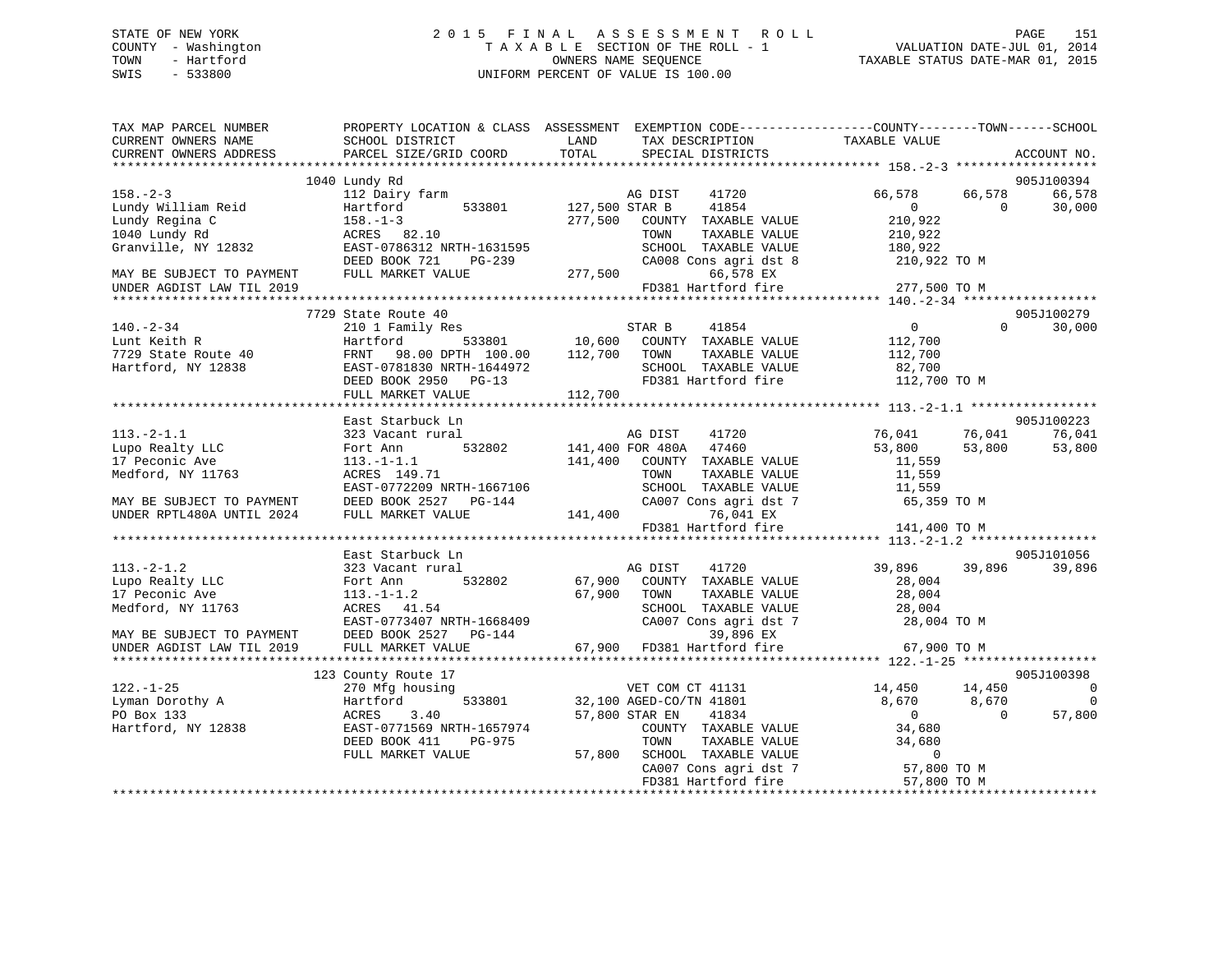## STATE OF NEW YORK 2 0 1 5 F I N A L A S S E S S M E N T R O L L PAGE 152 COUNTY - Washington T A X A B L E SECTION OF THE ROLL - 1 VALUATION DATE-JUL 01, 2014 TOWN - Hartford **TAXABLE STATUS DATE-MAR 01, 2015** OWNERS NAME SEQUENCE TAXABLE STATUS DATE-MAR 01, 2015 SWIS - 533800 UNIFORM PERCENT OF VALUE IS 100.00

| TAX MAP PARCEL NUMBER<br>CURRENT OWNERS NAME<br>CURRENT OWNERS ADDRESS | SCHOOL DISTRICT<br>PARCEL SIZE/GRID COORD         | PROPERTY LOCATION & CLASS ASSESSMENT EXEMPTION CODE----------------COUNTY-------TOWN------SCHOOL<br>LAND<br>TAX DESCRIPTION<br>TOTAL<br>SPECIAL DISTRICTS | TAXABLE VALUE<br>ACCOUNT NO.          |
|------------------------------------------------------------------------|---------------------------------------------------|-----------------------------------------------------------------------------------------------------------------------------------------------------------|---------------------------------------|
|                                                                        |                                                   |                                                                                                                                                           |                                       |
|                                                                        | 24 Lily Pond Rd                                   |                                                                                                                                                           | 905J100355                            |
| $150. - 1 - 9$                                                         | 210 1 Family Res                                  | STAR B<br>41854                                                                                                                                           | $\overline{0}$<br>$\Omega$<br>30,000  |
| Lyman Tobey<br>PO Box 193                                              | 533801<br>Hartford                                | 29,200<br>COUNTY TAXABLE VALUE                                                                                                                            | 95,100                                |
| Hartford, NY 12838                                                     | LOT 1<br>ACRES<br>2.64                            | 95,100<br>TAXABLE VALUE<br>TOWN<br>SCHOOL TAXABLE VALUE                                                                                                   | 95,100<br>65,100                      |
|                                                                        | EAST-0792060 NRTH-1641388                         | CA008 Cons agri dst 8                                                                                                                                     | 95,100 TO M                           |
|                                                                        | DEED BOOK 2582    PG-129                          | FD381 Hartford fire                                                                                                                                       | 95,100 TO M                           |
|                                                                        | FULL MARKET VALUE                                 | 95,100                                                                                                                                                    |                                       |
|                                                                        |                                                   |                                                                                                                                                           |                                       |
|                                                                        | 104 Blood St                                      | 41 PCT OF VALUE USED FOR EXEMPTION PURPOSES                                                                                                               | 905J100357                            |
| $142. - 1 - 25$                                                        | 113 Cattle farm                                   | VET WAR CT 41121                                                                                                                                          | 19,428<br>19,428<br>$\overline{0}$    |
| Lynch Mark                                                             | 533801<br>Hartford                                | 188,300 AG DIST<br>41720                                                                                                                                  | 61,494<br>61,494<br>61,494            |
| Lynch Peggy                                                            | Filed Survey: 12517                               | 41854<br>315,900 STAR B                                                                                                                                   | $\overline{0}$<br>30,000<br>$\bigcap$ |
| 104 Blood St                                                           | ACRES 208.20                                      | COUNTY TAXABLE VALUE                                                                                                                                      | 234,978                               |
| Granville, NY 12832                                                    | EAST-0793748 NRTH-1643455                         | TAXABLE VALUE<br>TOWN                                                                                                                                     | 234,978                               |
|                                                                        | DEED BOOK 3377 PG-202                             | SCHOOL TAXABLE VALUE                                                                                                                                      | 224,406                               |
| MAY BE SUBJECT TO PAYMENT                                              | FULL MARKET VALUE                                 | 315,900 CA008 Cons agri dst 8                                                                                                                             | 254,406 TO M                          |
| UNDER AGDIST LAW TIL 2019                                              |                                                   | 61,494 EX                                                                                                                                                 |                                       |
|                                                                        |                                                   | FD381 Hartford fire                                                                                                                                       | 315,900 TO M                          |
|                                                                        |                                                   |                                                                                                                                                           |                                       |
|                                                                        | 187 Marlboro Country Rd                           |                                                                                                                                                           | 905J100426                            |
| $141. - 3 - 20$                                                        | 210 1 Family Res                                  | COUNTY TAXABLE VALUE                                                                                                                                      | 120,600                               |
| MacDuff Jerry T                                                        | 533801<br>Hartford                                | 23,600<br>TAXABLE VALUE<br>TOWN                                                                                                                           | 120,600                               |
| 396 Bowen Hill Rd                                                      | ACRES<br>1.15                                     | 120,600<br>SCHOOL TAXABLE VALUE                                                                                                                           | 120,600                               |
| Thurman, NY 12885                                                      | EAST-0784896 NRTH-1643435<br>DEED BOOK 3241 PG-34 | FD381 Hartford fire                                                                                                                                       | 120,600 TO M                          |
|                                                                        | FULL MARKET VALUE                                 | 120,600                                                                                                                                                   |                                       |
|                                                                        |                                                   |                                                                                                                                                           |                                       |
|                                                                        | 208 Gulf Ln                                       |                                                                                                                                                           |                                       |
| $139. -4 - 7.4$                                                        | 210 1 Family Res                                  | STAR B<br>41854                                                                                                                                           | 30,000<br>$\overline{0}$<br>$\Omega$  |
| Macduff Thomas W                                                       | 533801<br>Hartford                                | 20,700 COUNTY TAXABLE VALUE                                                                                                                               | 100,700                               |
| Macduff Jodi L                                                         | Sub Div Lot 2                                     | 100,700<br>TAXABLE VALUE<br>TOWN                                                                                                                          | 100,700                               |
| 208 Gulf Rd                                                            | $139. - 1 - 7.4$                                  | SCHOOL TAXABLE VALUE                                                                                                                                      | 70,700                                |
| Fort Ann, NY 12827                                                     | FRNT 100.00 DPTH 326.00                           | CA007 Cons agri dst 7                                                                                                                                     | 100,700 TO M                          |
|                                                                        | EAST-0765443 NRTH-1644752                         | FD381 Hartford fire                                                                                                                                       | 100,700 TO M                          |
|                                                                        | DEED BOOK 2369 PG-158                             |                                                                                                                                                           |                                       |
|                                                                        | FULL MARKET VALUE                                 | 100,700                                                                                                                                                   |                                       |
|                                                                        |                                                   |                                                                                                                                                           |                                       |
|                                                                        | 11 Gilchrist Hill Ext                             |                                                                                                                                                           | 905J100143                            |
| $141 - 3 - 4$                                                          | 210 1 Family Res                                  | 41854<br>STAR B                                                                                                                                           | $\overline{0}$<br>30,000<br>$\Omega$  |
| Macura Joseph M                                                        | 533801<br>Hartford                                | 28,300<br>COUNTY TAXABLE VALUE                                                                                                                            | 170,900                               |
| Macura Emily J                                                         | ACRES<br>2.40                                     | 170,900<br>TOWN<br>TAXABLE VALUE                                                                                                                          | 170,900                               |
| 11 Gilchrist Hill Ext                                                  | EAST-0784178 NRTH-1643345                         | SCHOOL TAXABLE VALUE                                                                                                                                      | 140,900                               |
| Hartford, NY 12838                                                     | DEED BOOK 3214 PG-313<br>FULL MARKET VALUE        | FD381 Hartford fire<br>170,900                                                                                                                            | 170,900 TO M                          |
|                                                                        |                                                   |                                                                                                                                                           |                                       |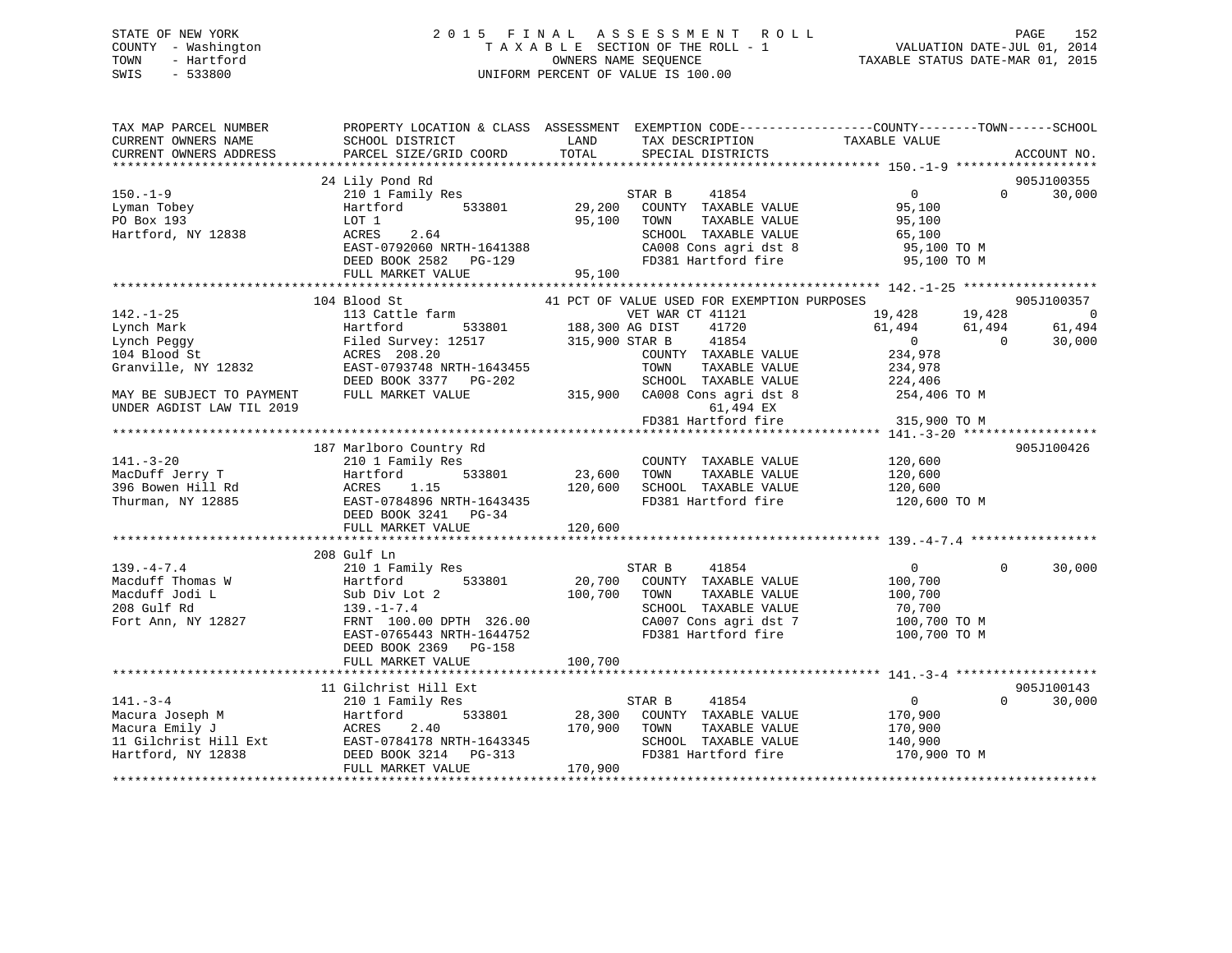## STATE OF NEW YORK 2 0 1 5 F I N A L A S S E S S M E N T R O L L PAGE 153 COUNTY - Washington T A X A B L E SECTION OF THE ROLL - 1 VALUATION DATE-JUL 01, 2014 TOWN - Hartford **TAXABLE STATUS DATE-MAR 01, 2015** OWNERS NAME SEQUENCE TAXABLE STATUS DATE-MAR 01, 2015 SWIS - 533800 UNIFORM PERCENT OF VALUE IS 100.00

| TAX MAP PARCEL NUMBER<br>CURRENT OWNERS NAME<br>CURRENT OWNERS ADDRESS | PROPERTY LOCATION & CLASS ASSESSMENT EXEMPTION CODE----------------COUNTY-------TOWN------SCHOOL<br>SCHOOL DISTRICT<br>PARCEL SIZE/GRID COORD | LAND<br>TOTAL         | TAX DESCRIPTION TAXABLE VALUE<br>SPECIAL DISTRICTS                                                      |                |          | ACCOUNT NO. |
|------------------------------------------------------------------------|-----------------------------------------------------------------------------------------------------------------------------------------------|-----------------------|---------------------------------------------------------------------------------------------------------|----------------|----------|-------------|
|                                                                        | 1624 Baldwin Corners Rd                                                                                                                       |                       |                                                                                                         |                |          | 905J100403  |
| $122. - 1 - 7$                                                         | 210 1 Family Res                                                                                                                              |                       | STAR B<br>41854                                                                                         | $\Omega$       | $\Omega$ | 30,000      |
| Mallory Samuel S Jr                                                    | Hartford                                                                                                                                      |                       | ${\tt 533801} \hspace{20pt} {\tt 10,100} \hspace{20pt} {\tt COUNTY} \hspace{20pt} {\tt TAXABLE~ VALUE}$ | 59,100         |          |             |
| 1624 Baldwin Corners Rd                                                | FRNT 80.00 DPTH 120.00                                                                                                                        | 59,100                | TAXABLE VALUE<br>TOWN                                                                                   | 59,100         |          |             |
| Fort Ann, NY 12827                                                     | EAST-0774065 NRTH-1664333                                                                                                                     |                       | SCHOOL TAXABLE VALUE                                                                                    | 29,100         |          |             |
|                                                                        | DEED BOOK 2418 PG-313                                                                                                                         |                       | CA007 Cons agri dst 7 59,100 TO M                                                                       |                |          |             |
|                                                                        | FULL MARKET VALUE                                                                                                                             |                       | 59,100 FD381 Hartford fire                                                                              | 59,100 TO M    |          |             |
|                                                                        |                                                                                                                                               |                       |                                                                                                         |                |          |             |
|                                                                        | 76 Christian Hill Rd                                                                                                                          |                       |                                                                                                         |                |          | 905J100678  |
| $132.15 - 1 - 27$                                                      | 220 2 Family Res                                                                                                                              |                       | AGED-ALL 41800                                                                                          | 25,950         | 25,950   | 25,950      |
| Mangan-Lagoy Paula E                                                   | Hartford                                                                                                                                      | 533801 12,400 STAR EN | 41834                                                                                                   | $\Omega$       | $\Omega$ | 25,950      |
| Lagoy Richard X                                                        | FRNT 135.00 DPTH 95.00                                                                                                                        |                       | 51,900 COUNTY TAXABLE VALUE                                                                             | 25,950         |          |             |
| 76 Christian Hill Rd                                                   | EAST-0785928 NRTH-1652327                                                                                                                     |                       | TOWN<br>TAXABLE VALUE                                                                                   | 25,950         |          |             |
| PO Box 138                                                             | DEED BOOK 720<br>PG-273                                                                                                                       |                       | SCHOOL TAXABLE VALUE                                                                                    | $\overline{0}$ |          |             |
| Hartford, NY 12838                                                     | FULL MARKET VALUE                                                                                                                             |                       | 51,900 CA007 Cons agri dst 7 51,900 TO M                                                                |                |          |             |
|                                                                        |                                                                                                                                               |                       | FD381 Hartford fire                                                                                     | 51,900 TO M    |          |             |
|                                                                        |                                                                                                                                               |                       |                                                                                                         |                |          |             |
|                                                                        | 8210 State Route 40                                                                                                                           |                       |                                                                                                         |                |          | 905J101364  |
| $132 - 2 - 1.1$                                                        | 210 1 Family Res                                                                                                                              |                       | COUNTY TAXABLE VALUE                                                                                    | 136,000        |          |             |
| Mangini Anthony                                                        | Hartford                                                                                                                                      | 533801 34,400         | TOWN<br>TAXABLE VALUE                                                                                   | 136,000        |          |             |
| 60 Knoll Crest Rd<br>Mesonset NY 11767                                 | 4.00<br>ACRES                                                                                                                                 | 136,000               | SCHOOL TAXABLE VALUE                                                                                    | 136,000        |          |             |
| Nesconset, NY 11767                                                    | EAST-0789469 NRTH-1654703                                                                                                                     |                       | FD381 Hartford fire                                                                                     | 136,000 TO M   |          |             |
|                                                                        | DEED BOOK 896<br>PG-316                                                                                                                       |                       |                                                                                                         |                |          |             |
|                                                                        | FULL MARKET VALUE                                                                                                                             | 136,000               |                                                                                                         |                |          |             |
|                                                                        |                                                                                                                                               |                       |                                                                                                         |                |          |             |
|                                                                        | 101 North Rd                                                                                                                                  |                       |                                                                                                         |                |          | 905J100404  |
| $140. - 1 - 14$                                                        | 210 1 Family Res                                                                                                                              |                       | COUNTY TAXABLE VALUE                                                                                    | 129,000        |          |             |
| Manning Michael                                                        | Hartford<br>533801                                                                                                                            | 23,000                | TAXABLE VALUE<br>TOWN                                                                                   | 129,000        |          |             |
| 17 Schuyler St                                                         | ACRES<br>1.00                                                                                                                                 | 129,000               | SCHOOL TAXABLE VALUE 129,000                                                                            |                |          |             |
| Hudson Falls, NY 12839                                                 | EAST-0773147 NRTH-1641208                                                                                                                     |                       | FD381 Hartford fire                                                                                     | 129,000 TO M   |          |             |
|                                                                        | DEED BOOK 443<br>PG-941                                                                                                                       |                       |                                                                                                         |                |          |             |
|                                                                        | FULL MARKET VALUE                                                                                                                             | 129,000               |                                                                                                         |                |          |             |
|                                                                        |                                                                                                                                               |                       |                                                                                                         |                |          |             |
|                                                                        | 137 Marlboro Country Rd                                                                                                                       |                       |                                                                                                         |                |          | 905J101049  |
| $141. - 3 - 24.3$                                                      | 210 1 Family Res                                                                                                                              |                       | 41854<br>STAR B                                                                                         | $\overline{0}$ | $\Omega$ | 30,000      |
| Martin Randy A                                                         | 533801<br>Hartford                                                                                                                            |                       | 29,700 COUNTY TAXABLE VALUE                                                                             | 92,600         |          |             |
| Martin Alisa L                                                         | 2.45<br>ACRES                                                                                                                                 | 92,600                | TOWN<br>TAXABLE VALUE                                                                                   | 92,600         |          |             |
| PO Box 207                                                             | EAST-0786211 NRTH-1643776                                                                                                                     |                       | SCHOOL TAXABLE VALUE                                                                                    | 62,600         |          |             |
| Hartford, NY 12838                                                     | DEED BOOK 539<br>PG-257                                                                                                                       |                       | FD381 Hartford fire 92,600 TO M                                                                         |                |          |             |
|                                                                        | FULL MARKET VALUE                                                                                                                             | 92,600                |                                                                                                         |                |          |             |
|                                                                        |                                                                                                                                               |                       |                                                                                                         |                |          |             |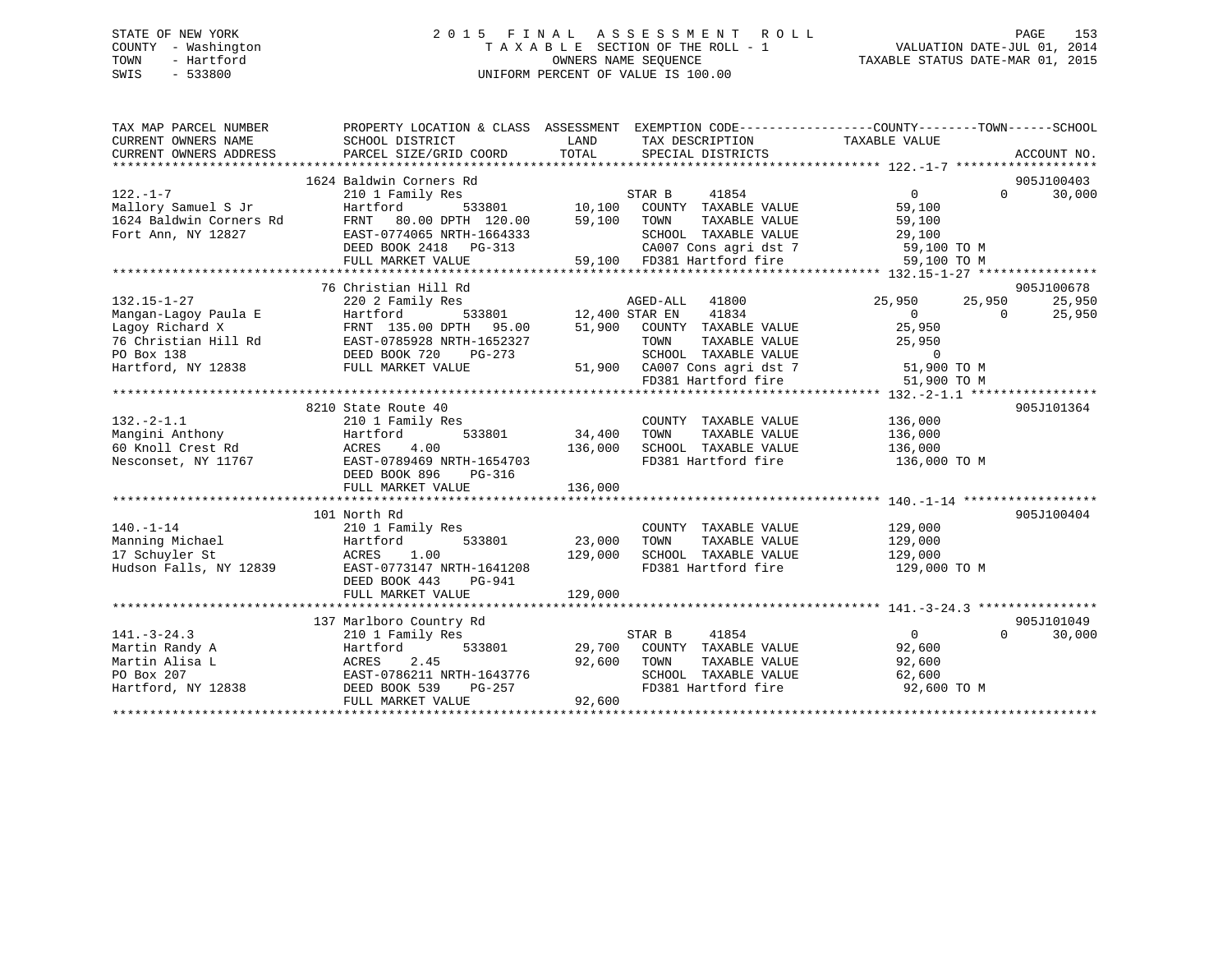## STATE OF NEW YORK 2 0 1 5 F I N A L A S S E S S M E N T R O L L PAGE 154 COUNTY - Washington T A X A B L E SECTION OF THE ROLL - 1 VALUATION DATE-JUL 01, 2014 TOWN - Hartford OWNERS NAME SEQUENCE TAXABLE STATUS DATE-MAR 01, 2015 SWIS - 533800 UNIFORM PERCENT OF VALUE IS 100.00UNIFORM PERCENT OF VALUE IS 100.00

| TAX MAP PARCEL NUMBER<br>CURRENT OWNERS NAME<br>CURRENT OWNERS ADDRESS | PROPERTY LOCATION & CLASS ASSESSMENT EXEMPTION CODE----------------COUNTY-------TOWN------SCHOOL<br>SCHOOL DISTRICT<br>PARCEL SIZE/GRID COORD | LAND<br>TOTAL | TAX DESCRIPTION<br>SPECIAL DISTRICTS | TAXABLE VALUE            | ACCOUNT NO. |
|------------------------------------------------------------------------|-----------------------------------------------------------------------------------------------------------------------------------------------|---------------|--------------------------------------|--------------------------|-------------|
|                                                                        |                                                                                                                                               |               |                                      |                          |             |
|                                                                        | Swamp Ln OFF                                                                                                                                  |               |                                      |                          | 905J101283  |
| $149. - 1 - 30.25$                                                     | 322 Rural vac>10                                                                                                                              |               | COUNTY TAXABLE VALUE                 | 8,000                    |             |
| Martindale Raymond                                                     | 533801<br>Hartford                                                                                                                            | 8,000         | TAXABLE VALUE<br>TOWN                | 8,000                    |             |
| Martindale Michelle                                                    | LOT 25                                                                                                                                        | 8,000         | SCHOOL TAXABLE VALUE                 | 8,000                    |             |
| 139 Swamp Ln                                                           | 12.65                                                                                                                                         |               | CA006 Cons agri dst 6                | 8,000 TO M               |             |
|                                                                        | ACRES                                                                                                                                         |               |                                      |                          |             |
| Argyle, NY 12809                                                       | EAST-0777607 NRTH-1634851                                                                                                                     |               | FD381 Hartford fire                  | 8,000 TO M               |             |
|                                                                        | DEED BOOK 804<br>$PG-150$                                                                                                                     |               |                                      |                          |             |
|                                                                        | FULL MARKET VALUE                                                                                                                             | 8,000         |                                      |                          |             |
|                                                                        |                                                                                                                                               |               |                                      |                          |             |
|                                                                        | 139 Swamp Ln                                                                                                                                  |               |                                      |                          | 905J101284  |
| $149. - 1 - 30.26$                                                     | 210 1 Family Res                                                                                                                              |               | STAR EN<br>41834                     | $\Omega$<br>$\Omega$     | 65,300      |
| Martindale Raymond                                                     | 533801<br>Hartford                                                                                                                            | 26,800        | COUNTY TAXABLE VALUE                 | 133,000                  |             |
| Martindale Michelle                                                    | LOT 26                                                                                                                                        | 133,000       | TAXABLE VALUE<br>TOWN                | 133,000                  |             |
| 139 Swamp Ln                                                           | ACRES<br>7.64                                                                                                                                 |               | SCHOOL TAXABLE VALUE                 | 67,700                   |             |
| Argyle, NY 12809                                                       | EAST-0777397 NRTH-1634510                                                                                                                     |               | CA006 Cons agri dst 6                | 133,000 TO M             |             |
|                                                                        | DEED BOOK 699<br><b>PG-216</b>                                                                                                                |               | FD381 Hartford fire                  | 133,000 TO M             |             |
|                                                                        | FULL MARKET VALUE                                                                                                                             | 133,000       |                                      |                          |             |
|                                                                        |                                                                                                                                               |               |                                      |                          |             |
|                                                                        | 5 Northrup Ln                                                                                                                                 |               |                                      |                          | 905J100445  |
| $131. - 1 - 7$                                                         | 210 1 Family Res                                                                                                                              |               | COUNTY TAXABLE VALUE                 | 64,500                   |             |
| Martindale Raymond L                                                   | Hartford<br>533801                                                                                                                            | 22,300        | TOWN<br>TAXABLE VALUE                | 64,500                   |             |
| Martindale Judith                                                      | FRNT 200.00 DPTH 200.00                                                                                                                       | 64,500        | SCHOOL TAXABLE VALUE                 | 64,500                   |             |
| 92 Martindale Way                                                      | EAST-0776403 NRTH-1651823                                                                                                                     |               | CA007 Cons agri dst 7                | 64,500 TO M              |             |
|                                                                        |                                                                                                                                               |               | FD381 Hartford fire                  |                          |             |
| Salem, NY 12865                                                        | DEED BOOK 454<br>PG-968                                                                                                                       |               |                                      | 64,500 TO M              |             |
|                                                                        | FULL MARKET VALUE                                                                                                                             | 64,500        |                                      |                          |             |
|                                                                        |                                                                                                                                               |               |                                      |                          |             |
|                                                                        | 32 County Route 23                                                                                                                            |               |                                      |                          | 905J100407  |
| $132.15 - 2 - 23$                                                      | 632 Benevolent                                                                                                                                |               | COUNTY TAXABLE VALUE                 | 56,600                   |             |
| Masonic Hall                                                           | 533801<br>Hartford                                                                                                                            | 4,000         | TAXABLE VALUE<br>TOWN                | 56,600                   |             |
| ATT: David Townsend                                                    | 36.00 DPTH 109.00<br>FRNT                                                                                                                     | 56,600        | SCHOOL TAXABLE VALUE                 | 56,600                   |             |
| 11 Spring St                                                           | EAST-0786322 NRTH-1652216                                                                                                                     |               | CA007 Cons agri dst 7                | 56,600 TO M              |             |
| Hudson Falls, NY 12839                                                 | DEED BOOK 144<br>PG-378                                                                                                                       |               | FD381 Hartford fire                  | 56,600 TO M              |             |
|                                                                        | FULL MARKET VALUE                                                                                                                             | 56,600        |                                      |                          |             |
|                                                                        |                                                                                                                                               |               |                                      |                          |             |
|                                                                        | 70 County Route 23                                                                                                                            |               |                                      |                          | 905J100276  |
| $132.15 - 2 - 34$                                                      | 210 1 Family Res                                                                                                                              |               | VET COM CT 41131                     | 16,100<br>16,100         |             |
| Matte Joel N                                                           | 533801<br>Hartford                                                                                                                            |               | 11,500 STAR EN<br>41834              | $\mathbf{0}$<br>$\Omega$ | 64,400      |
| Matte Linda C                                                          | 47.00 DPTH 233.00<br>FRNT                                                                                                                     | 64,400        | COUNTY TAXABLE VALUE                 | 48,300                   |             |
| 70 County Route 23                                                     | EAST-0786728 NRTH-1653145                                                                                                                     |               | TOWN<br>TAXABLE VALUE                | 48,300                   |             |
| Hartford, NY 12838                                                     | DEED BOOK 3521<br>PG-280                                                                                                                      |               | SCHOOL TAXABLE VALUE                 | $\Omega$                 |             |
|                                                                        | FULL MARKET VALUE                                                                                                                             | 64,400        | CA007 Cons agri dst 7                | 64,400 TO M              |             |
| PRIOR OWNER ON 3/01/2015                                               |                                                                                                                                               |               | FD381 Hartford fire                  | 64,400 TO M              |             |
| Miller George                                                          |                                                                                                                                               |               |                                      |                          |             |
| ****************                                                       |                                                                                                                                               |               |                                      |                          |             |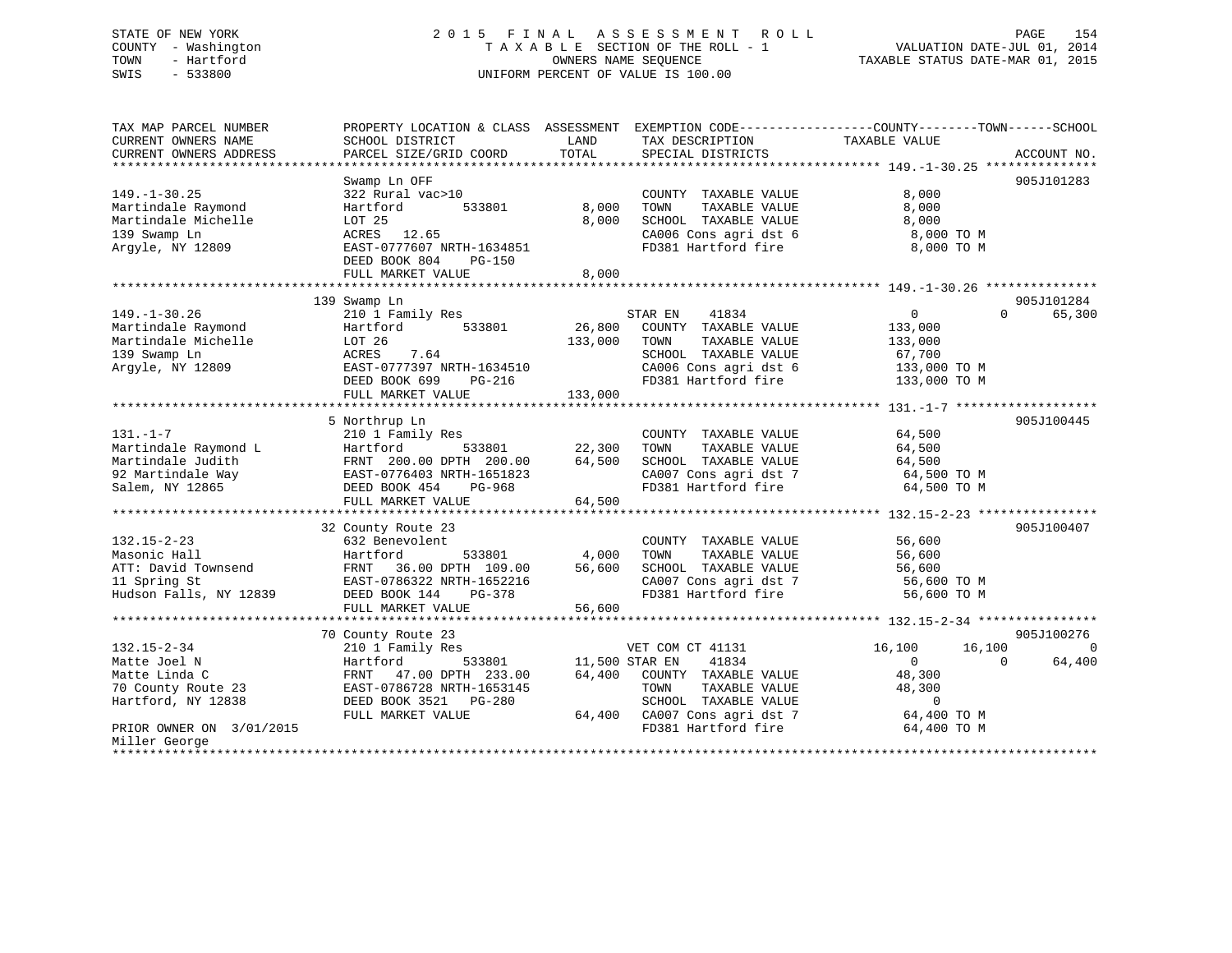## STATE OF NEW YORK 2 0 1 5 F I N A L A S S E S S M E N T R O L L PAGE 155 COUNTY - Washington T A X A B L E SECTION OF THE ROLL - 1 VALUATION DATE-JUL 01, 2014 TOWN - Hartford OWNERS NAME SEQUENCE TAXABLE STATUS DATE-MAR 01, 2015 SWIS - 533800 UNIFORM PERCENT OF VALUE IS 100.00

TAX MAP PARCEL NUMBER PROPERTY LOCATION & CLASS ASSESSMENT EXEMPTION CODE------------------COUNTY--------TOWN------SCHOOL

| TOTAL<br>PARCEL SIZE/GRID COORD<br>SPECIAL DISTRICTS<br>ACCOUNT NO.<br>State Route 149<br>905J101377<br>322 Rural vac>10<br>9,100<br>COUNTY TAXABLE VALUE<br>Hartford<br>533801<br>9,100<br>TOWN<br>TAXABLE VALUE<br>9,100<br>9,100<br>FRNT 580.00 DPTH<br>9,100<br>SCHOOL TAXABLE VALUE<br>ACRES 14.00<br>FD381 Hartford fire<br>9,100 TO M<br>EAST-0790143 NRTH-1652561<br>DEED BOOK 740<br>$PG-207$<br>9,100<br>FULL MARKET VALUE<br>5106 State Route 149<br>905J100389<br>210 1 Family Res<br>STAR B<br>41854<br>$\overline{0}$<br>$\Omega$<br>30,000<br>533801<br>36,100<br>Mattia Ronald T<br>Hartford<br>COUNTY TAXABLE VALUE<br>165,600<br>Mattia Christine M<br>ACRES<br>4.14<br>165,600<br>TOWN<br>TAXABLE VALUE<br>165,600<br>5 Helen Dr<br>EAST-0790500 NRTH-1652893<br>SCHOOL TAXABLE VALUE<br>135,600<br>165,600 TO M<br>Oueensbury, NY 12804<br>DEED BOOK 740<br>$PG-207$<br>FD381 Hartford fire<br>FULL MARKET VALUE<br>165,600<br>326 Pope Hill Rd<br>$\mathbf{0}$<br>$150. - 1 - 23.1$<br>STAR B<br>41854<br>$\Omega$<br>30,000<br>270 Mfg housing<br>Mattison Brian S<br>34,400<br>COUNTY TAXABLE VALUE<br>60,700<br>Hartford<br>533801<br>Mattison Kellie J<br>60,700<br>LOT 1<br>TOWN<br>TAXABLE VALUE<br>60,700<br>SCHOOL TAXABLE VALUE<br>326 Pope Hill Rd<br>ACRES<br>8.84<br>30,700<br>Arqyle, NY 12809<br>EAST-0783748 NRTH-1632203<br>FD381 Hartford fire<br>60,700 TO M<br>DEED BOOK 1739 PG-138<br>60,700<br>FULL MARKET VALUE<br>Pope Hill Rd<br>$150. - 1 - 23.2$<br>22,000<br>314 Rural vac<10<br>COUNTY TAXABLE VALUE<br>533801<br>22,000<br>22,000<br>Mattison Brian S<br>Hartford<br>TOWN<br>TAXABLE VALUE<br>22,000<br>SCHOOL TAXABLE VALUE<br>22,000<br>Mattison Kellie J<br>LOT 2A<br>FD381 Hartford fire<br>326 Pope Hill Rd<br>ACRES<br>3.79<br>22,000 TO M<br>EAST-0784001 NRTH-1632087<br>Argyle, NY 12809<br>DEED BOOK 1739<br>PG-138<br>22,000<br>FULL MARKET VALUE<br>905J100027<br>7859 State Route 40<br>$141. - 1 - 9$<br>COUNTY TAXABLE VALUE<br>31,000<br>270 Mfg housing<br>Mattison John<br>18,600<br>Hartford<br>533801<br>TOWN<br>TAXABLE VALUE<br>31,000<br>15 Holly Corner Rd<br>31,000<br>SCHOOL TAXABLE VALUE<br>FRNT 150.00 DPTH 175.00<br>31,000<br>Fredericksburg, VA 22406<br>CA007 Cons agri dst 7<br>31,000 TO M<br>EAST-0783507 NRTH-1647437<br>FD381 Hartford fire<br>DEED BOOK 3191<br>PG-289<br>31,000 TO M<br>31,000<br>FULL MARKET VALUE | CURRENT OWNERS NAME    | SCHOOL DISTRICT | LAND | TAX DESCRIPTION | TAXABLE VALUE |  |
|----------------------------------------------------------------------------------------------------------------------------------------------------------------------------------------------------------------------------------------------------------------------------------------------------------------------------------------------------------------------------------------------------------------------------------------------------------------------------------------------------------------------------------------------------------------------------------------------------------------------------------------------------------------------------------------------------------------------------------------------------------------------------------------------------------------------------------------------------------------------------------------------------------------------------------------------------------------------------------------------------------------------------------------------------------------------------------------------------------------------------------------------------------------------------------------------------------------------------------------------------------------------------------------------------------------------------------------------------------------------------------------------------------------------------------------------------------------------------------------------------------------------------------------------------------------------------------------------------------------------------------------------------------------------------------------------------------------------------------------------------------------------------------------------------------------------------------------------------------------------------------------------------------------------------------------------------------------------------------------------------------------------------------------------------------------------------------------------------------------------------------------------------------------------------------------------------------------------------------------------------------------------------------------------------------------------------------------------------------------------------------------------------------------|------------------------|-----------------|------|-----------------|---------------|--|
|                                                                                                                                                                                                                                                                                                                                                                                                                                                                                                                                                                                                                                                                                                                                                                                                                                                                                                                                                                                                                                                                                                                                                                                                                                                                                                                                                                                                                                                                                                                                                                                                                                                                                                                                                                                                                                                                                                                                                                                                                                                                                                                                                                                                                                                                                                                                                                                                                | CURRENT OWNERS ADDRESS |                 |      |                 |               |  |
|                                                                                                                                                                                                                                                                                                                                                                                                                                                                                                                                                                                                                                                                                                                                                                                                                                                                                                                                                                                                                                                                                                                                                                                                                                                                                                                                                                                                                                                                                                                                                                                                                                                                                                                                                                                                                                                                                                                                                                                                                                                                                                                                                                                                                                                                                                                                                                                                                |                        |                 |      |                 |               |  |
|                                                                                                                                                                                                                                                                                                                                                                                                                                                                                                                                                                                                                                                                                                                                                                                                                                                                                                                                                                                                                                                                                                                                                                                                                                                                                                                                                                                                                                                                                                                                                                                                                                                                                                                                                                                                                                                                                                                                                                                                                                                                                                                                                                                                                                                                                                                                                                                                                |                        |                 |      |                 |               |  |
|                                                                                                                                                                                                                                                                                                                                                                                                                                                                                                                                                                                                                                                                                                                                                                                                                                                                                                                                                                                                                                                                                                                                                                                                                                                                                                                                                                                                                                                                                                                                                                                                                                                                                                                                                                                                                                                                                                                                                                                                                                                                                                                                                                                                                                                                                                                                                                                                                | $132. - 2 - 10.3$      |                 |      |                 |               |  |
|                                                                                                                                                                                                                                                                                                                                                                                                                                                                                                                                                                                                                                                                                                                                                                                                                                                                                                                                                                                                                                                                                                                                                                                                                                                                                                                                                                                                                                                                                                                                                                                                                                                                                                                                                                                                                                                                                                                                                                                                                                                                                                                                                                                                                                                                                                                                                                                                                | Mattia Ronald T        |                 |      |                 |               |  |
|                                                                                                                                                                                                                                                                                                                                                                                                                                                                                                                                                                                                                                                                                                                                                                                                                                                                                                                                                                                                                                                                                                                                                                                                                                                                                                                                                                                                                                                                                                                                                                                                                                                                                                                                                                                                                                                                                                                                                                                                                                                                                                                                                                                                                                                                                                                                                                                                                | Mattia Christine       |                 |      |                 |               |  |
|                                                                                                                                                                                                                                                                                                                                                                                                                                                                                                                                                                                                                                                                                                                                                                                                                                                                                                                                                                                                                                                                                                                                                                                                                                                                                                                                                                                                                                                                                                                                                                                                                                                                                                                                                                                                                                                                                                                                                                                                                                                                                                                                                                                                                                                                                                                                                                                                                | 5 Helen Dr             |                 |      |                 |               |  |
|                                                                                                                                                                                                                                                                                                                                                                                                                                                                                                                                                                                                                                                                                                                                                                                                                                                                                                                                                                                                                                                                                                                                                                                                                                                                                                                                                                                                                                                                                                                                                                                                                                                                                                                                                                                                                                                                                                                                                                                                                                                                                                                                                                                                                                                                                                                                                                                                                | Queensbury, NY 12804   |                 |      |                 |               |  |
|                                                                                                                                                                                                                                                                                                                                                                                                                                                                                                                                                                                                                                                                                                                                                                                                                                                                                                                                                                                                                                                                                                                                                                                                                                                                                                                                                                                                                                                                                                                                                                                                                                                                                                                                                                                                                                                                                                                                                                                                                                                                                                                                                                                                                                                                                                                                                                                                                |                        |                 |      |                 |               |  |
|                                                                                                                                                                                                                                                                                                                                                                                                                                                                                                                                                                                                                                                                                                                                                                                                                                                                                                                                                                                                                                                                                                                                                                                                                                                                                                                                                                                                                                                                                                                                                                                                                                                                                                                                                                                                                                                                                                                                                                                                                                                                                                                                                                                                                                                                                                                                                                                                                |                        |                 |      |                 |               |  |
|                                                                                                                                                                                                                                                                                                                                                                                                                                                                                                                                                                                                                                                                                                                                                                                                                                                                                                                                                                                                                                                                                                                                                                                                                                                                                                                                                                                                                                                                                                                                                                                                                                                                                                                                                                                                                                                                                                                                                                                                                                                                                                                                                                                                                                                                                                                                                                                                                |                        |                 |      |                 |               |  |
|                                                                                                                                                                                                                                                                                                                                                                                                                                                                                                                                                                                                                                                                                                                                                                                                                                                                                                                                                                                                                                                                                                                                                                                                                                                                                                                                                                                                                                                                                                                                                                                                                                                                                                                                                                                                                                                                                                                                                                                                                                                                                                                                                                                                                                                                                                                                                                                                                |                        |                 |      |                 |               |  |
|                                                                                                                                                                                                                                                                                                                                                                                                                                                                                                                                                                                                                                                                                                                                                                                                                                                                                                                                                                                                                                                                                                                                                                                                                                                                                                                                                                                                                                                                                                                                                                                                                                                                                                                                                                                                                                                                                                                                                                                                                                                                                                                                                                                                                                                                                                                                                                                                                | $132 - 2 - 37$         |                 |      |                 |               |  |
|                                                                                                                                                                                                                                                                                                                                                                                                                                                                                                                                                                                                                                                                                                                                                                                                                                                                                                                                                                                                                                                                                                                                                                                                                                                                                                                                                                                                                                                                                                                                                                                                                                                                                                                                                                                                                                                                                                                                                                                                                                                                                                                                                                                                                                                                                                                                                                                                                |                        |                 |      |                 |               |  |
|                                                                                                                                                                                                                                                                                                                                                                                                                                                                                                                                                                                                                                                                                                                                                                                                                                                                                                                                                                                                                                                                                                                                                                                                                                                                                                                                                                                                                                                                                                                                                                                                                                                                                                                                                                                                                                                                                                                                                                                                                                                                                                                                                                                                                                                                                                                                                                                                                |                        |                 |      |                 |               |  |
|                                                                                                                                                                                                                                                                                                                                                                                                                                                                                                                                                                                                                                                                                                                                                                                                                                                                                                                                                                                                                                                                                                                                                                                                                                                                                                                                                                                                                                                                                                                                                                                                                                                                                                                                                                                                                                                                                                                                                                                                                                                                                                                                                                                                                                                                                                                                                                                                                |                        |                 |      |                 |               |  |
|                                                                                                                                                                                                                                                                                                                                                                                                                                                                                                                                                                                                                                                                                                                                                                                                                                                                                                                                                                                                                                                                                                                                                                                                                                                                                                                                                                                                                                                                                                                                                                                                                                                                                                                                                                                                                                                                                                                                                                                                                                                                                                                                                                                                                                                                                                                                                                                                                |                        |                 |      |                 |               |  |
|                                                                                                                                                                                                                                                                                                                                                                                                                                                                                                                                                                                                                                                                                                                                                                                                                                                                                                                                                                                                                                                                                                                                                                                                                                                                                                                                                                                                                                                                                                                                                                                                                                                                                                                                                                                                                                                                                                                                                                                                                                                                                                                                                                                                                                                                                                                                                                                                                |                        |                 |      |                 |               |  |
|                                                                                                                                                                                                                                                                                                                                                                                                                                                                                                                                                                                                                                                                                                                                                                                                                                                                                                                                                                                                                                                                                                                                                                                                                                                                                                                                                                                                                                                                                                                                                                                                                                                                                                                                                                                                                                                                                                                                                                                                                                                                                                                                                                                                                                                                                                                                                                                                                |                        |                 |      |                 |               |  |
|                                                                                                                                                                                                                                                                                                                                                                                                                                                                                                                                                                                                                                                                                                                                                                                                                                                                                                                                                                                                                                                                                                                                                                                                                                                                                                                                                                                                                                                                                                                                                                                                                                                                                                                                                                                                                                                                                                                                                                                                                                                                                                                                                                                                                                                                                                                                                                                                                |                        |                 |      |                 |               |  |
|                                                                                                                                                                                                                                                                                                                                                                                                                                                                                                                                                                                                                                                                                                                                                                                                                                                                                                                                                                                                                                                                                                                                                                                                                                                                                                                                                                                                                                                                                                                                                                                                                                                                                                                                                                                                                                                                                                                                                                                                                                                                                                                                                                                                                                                                                                                                                                                                                |                        |                 |      |                 |               |  |
|                                                                                                                                                                                                                                                                                                                                                                                                                                                                                                                                                                                                                                                                                                                                                                                                                                                                                                                                                                                                                                                                                                                                                                                                                                                                                                                                                                                                                                                                                                                                                                                                                                                                                                                                                                                                                                                                                                                                                                                                                                                                                                                                                                                                                                                                                                                                                                                                                |                        |                 |      |                 |               |  |
|                                                                                                                                                                                                                                                                                                                                                                                                                                                                                                                                                                                                                                                                                                                                                                                                                                                                                                                                                                                                                                                                                                                                                                                                                                                                                                                                                                                                                                                                                                                                                                                                                                                                                                                                                                                                                                                                                                                                                                                                                                                                                                                                                                                                                                                                                                                                                                                                                |                        |                 |      |                 |               |  |
|                                                                                                                                                                                                                                                                                                                                                                                                                                                                                                                                                                                                                                                                                                                                                                                                                                                                                                                                                                                                                                                                                                                                                                                                                                                                                                                                                                                                                                                                                                                                                                                                                                                                                                                                                                                                                                                                                                                                                                                                                                                                                                                                                                                                                                                                                                                                                                                                                |                        |                 |      |                 |               |  |
|                                                                                                                                                                                                                                                                                                                                                                                                                                                                                                                                                                                                                                                                                                                                                                                                                                                                                                                                                                                                                                                                                                                                                                                                                                                                                                                                                                                                                                                                                                                                                                                                                                                                                                                                                                                                                                                                                                                                                                                                                                                                                                                                                                                                                                                                                                                                                                                                                |                        |                 |      |                 |               |  |
|                                                                                                                                                                                                                                                                                                                                                                                                                                                                                                                                                                                                                                                                                                                                                                                                                                                                                                                                                                                                                                                                                                                                                                                                                                                                                                                                                                                                                                                                                                                                                                                                                                                                                                                                                                                                                                                                                                                                                                                                                                                                                                                                                                                                                                                                                                                                                                                                                |                        |                 |      |                 |               |  |
|                                                                                                                                                                                                                                                                                                                                                                                                                                                                                                                                                                                                                                                                                                                                                                                                                                                                                                                                                                                                                                                                                                                                                                                                                                                                                                                                                                                                                                                                                                                                                                                                                                                                                                                                                                                                                                                                                                                                                                                                                                                                                                                                                                                                                                                                                                                                                                                                                |                        |                 |      |                 |               |  |
|                                                                                                                                                                                                                                                                                                                                                                                                                                                                                                                                                                                                                                                                                                                                                                                                                                                                                                                                                                                                                                                                                                                                                                                                                                                                                                                                                                                                                                                                                                                                                                                                                                                                                                                                                                                                                                                                                                                                                                                                                                                                                                                                                                                                                                                                                                                                                                                                                |                        |                 |      |                 |               |  |
|                                                                                                                                                                                                                                                                                                                                                                                                                                                                                                                                                                                                                                                                                                                                                                                                                                                                                                                                                                                                                                                                                                                                                                                                                                                                                                                                                                                                                                                                                                                                                                                                                                                                                                                                                                                                                                                                                                                                                                                                                                                                                                                                                                                                                                                                                                                                                                                                                |                        |                 |      |                 |               |  |
|                                                                                                                                                                                                                                                                                                                                                                                                                                                                                                                                                                                                                                                                                                                                                                                                                                                                                                                                                                                                                                                                                                                                                                                                                                                                                                                                                                                                                                                                                                                                                                                                                                                                                                                                                                                                                                                                                                                                                                                                                                                                                                                                                                                                                                                                                                                                                                                                                |                        |                 |      |                 |               |  |
|                                                                                                                                                                                                                                                                                                                                                                                                                                                                                                                                                                                                                                                                                                                                                                                                                                                                                                                                                                                                                                                                                                                                                                                                                                                                                                                                                                                                                                                                                                                                                                                                                                                                                                                                                                                                                                                                                                                                                                                                                                                                                                                                                                                                                                                                                                                                                                                                                |                        |                 |      |                 |               |  |
|                                                                                                                                                                                                                                                                                                                                                                                                                                                                                                                                                                                                                                                                                                                                                                                                                                                                                                                                                                                                                                                                                                                                                                                                                                                                                                                                                                                                                                                                                                                                                                                                                                                                                                                                                                                                                                                                                                                                                                                                                                                                                                                                                                                                                                                                                                                                                                                                                |                        |                 |      |                 |               |  |
|                                                                                                                                                                                                                                                                                                                                                                                                                                                                                                                                                                                                                                                                                                                                                                                                                                                                                                                                                                                                                                                                                                                                                                                                                                                                                                                                                                                                                                                                                                                                                                                                                                                                                                                                                                                                                                                                                                                                                                                                                                                                                                                                                                                                                                                                                                                                                                                                                |                        |                 |      |                 |               |  |
|                                                                                                                                                                                                                                                                                                                                                                                                                                                                                                                                                                                                                                                                                                                                                                                                                                                                                                                                                                                                                                                                                                                                                                                                                                                                                                                                                                                                                                                                                                                                                                                                                                                                                                                                                                                                                                                                                                                                                                                                                                                                                                                                                                                                                                                                                                                                                                                                                |                        |                 |      |                 |               |  |
|                                                                                                                                                                                                                                                                                                                                                                                                                                                                                                                                                                                                                                                                                                                                                                                                                                                                                                                                                                                                                                                                                                                                                                                                                                                                                                                                                                                                                                                                                                                                                                                                                                                                                                                                                                                                                                                                                                                                                                                                                                                                                                                                                                                                                                                                                                                                                                                                                |                        |                 |      |                 |               |  |
|                                                                                                                                                                                                                                                                                                                                                                                                                                                                                                                                                                                                                                                                                                                                                                                                                                                                                                                                                                                                                                                                                                                                                                                                                                                                                                                                                                                                                                                                                                                                                                                                                                                                                                                                                                                                                                                                                                                                                                                                                                                                                                                                                                                                                                                                                                                                                                                                                |                        |                 |      |                 |               |  |
|                                                                                                                                                                                                                                                                                                                                                                                                                                                                                                                                                                                                                                                                                                                                                                                                                                                                                                                                                                                                                                                                                                                                                                                                                                                                                                                                                                                                                                                                                                                                                                                                                                                                                                                                                                                                                                                                                                                                                                                                                                                                                                                                                                                                                                                                                                                                                                                                                |                        |                 |      |                 |               |  |
|                                                                                                                                                                                                                                                                                                                                                                                                                                                                                                                                                                                                                                                                                                                                                                                                                                                                                                                                                                                                                                                                                                                                                                                                                                                                                                                                                                                                                                                                                                                                                                                                                                                                                                                                                                                                                                                                                                                                                                                                                                                                                                                                                                                                                                                                                                                                                                                                                |                        |                 |      |                 |               |  |
|                                                                                                                                                                                                                                                                                                                                                                                                                                                                                                                                                                                                                                                                                                                                                                                                                                                                                                                                                                                                                                                                                                                                                                                                                                                                                                                                                                                                                                                                                                                                                                                                                                                                                                                                                                                                                                                                                                                                                                                                                                                                                                                                                                                                                                                                                                                                                                                                                |                        |                 |      |                 |               |  |
|                                                                                                                                                                                                                                                                                                                                                                                                                                                                                                                                                                                                                                                                                                                                                                                                                                                                                                                                                                                                                                                                                                                                                                                                                                                                                                                                                                                                                                                                                                                                                                                                                                                                                                                                                                                                                                                                                                                                                                                                                                                                                                                                                                                                                                                                                                                                                                                                                |                        |                 |      |                 |               |  |
|                                                                                                                                                                                                                                                                                                                                                                                                                                                                                                                                                                                                                                                                                                                                                                                                                                                                                                                                                                                                                                                                                                                                                                                                                                                                                                                                                                                                                                                                                                                                                                                                                                                                                                                                                                                                                                                                                                                                                                                                                                                                                                                                                                                                                                                                                                                                                                                                                |                        |                 |      |                 |               |  |
|                                                                                                                                                                                                                                                                                                                                                                                                                                                                                                                                                                                                                                                                                                                                                                                                                                                                                                                                                                                                                                                                                                                                                                                                                                                                                                                                                                                                                                                                                                                                                                                                                                                                                                                                                                                                                                                                                                                                                                                                                                                                                                                                                                                                                                                                                                                                                                                                                |                        |                 |      |                 |               |  |
|                                                                                                                                                                                                                                                                                                                                                                                                                                                                                                                                                                                                                                                                                                                                                                                                                                                                                                                                                                                                                                                                                                                                                                                                                                                                                                                                                                                                                                                                                                                                                                                                                                                                                                                                                                                                                                                                                                                                                                                                                                                                                                                                                                                                                                                                                                                                                                                                                |                        |                 |      |                 |               |  |
|                                                                                                                                                                                                                                                                                                                                                                                                                                                                                                                                                                                                                                                                                                                                                                                                                                                                                                                                                                                                                                                                                                                                                                                                                                                                                                                                                                                                                                                                                                                                                                                                                                                                                                                                                                                                                                                                                                                                                                                                                                                                                                                                                                                                                                                                                                                                                                                                                |                        |                 |      |                 |               |  |
|                                                                                                                                                                                                                                                                                                                                                                                                                                                                                                                                                                                                                                                                                                                                                                                                                                                                                                                                                                                                                                                                                                                                                                                                                                                                                                                                                                                                                                                                                                                                                                                                                                                                                                                                                                                                                                                                                                                                                                                                                                                                                                                                                                                                                                                                                                                                                                                                                |                        |                 |      |                 |               |  |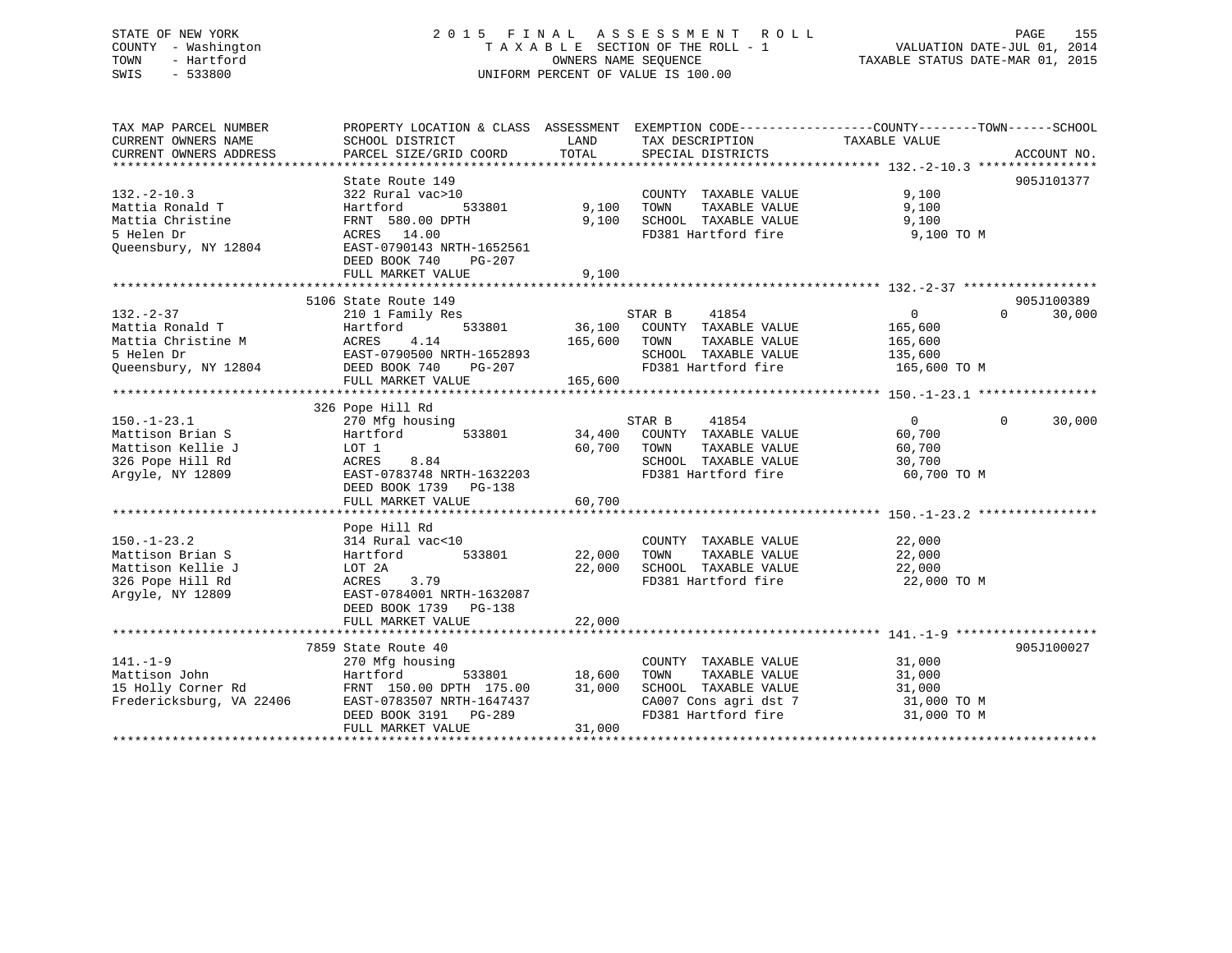## STATE OF NEW YORK 2 0 1 5 F I N A L A S S E S S M E N T R O L L PAGE 156 COUNTY - Washington T A X A B L E SECTION OF THE ROLL - 1 VALUATION DATE-JUL 01, 2014 TOWN - Hartford **TAXABLE STATUS DATE-MAR 01, 2015** OWNERS NAME SEQUENCE TAXABLE STATUS DATE-MAR 01, 2015 SWIS - 533800 UNIFORM PERCENT OF VALUE IS 100.00

| TAX MAP PARCEL NUMBER                                                                                                                                                                                                                                                                                                                                                                 | PROPERTY LOCATION & CLASS ASSESSMENT EXEMPTION CODE---------------COUNTY-------TOWN------SCHOOL                 |             |                                                                                       |                |          |               |
|---------------------------------------------------------------------------------------------------------------------------------------------------------------------------------------------------------------------------------------------------------------------------------------------------------------------------------------------------------------------------------------|-----------------------------------------------------------------------------------------------------------------|-------------|---------------------------------------------------------------------------------------|----------------|----------|---------------|
| CURRENT OWNERS NAME                                                                                                                                                                                                                                                                                                                                                                   | SCHOOL DISTRICT                                                                                                 | LAND        |                                                                                       |                |          |               |
| CURRENT OWNERS ADDRESS                                                                                                                                                                                                                                                                                                                                                                | PARCEL SIZE/GRID COORD                                                                                          | TOTAL       |                                                                                       |                |          | ACCOUNT NO.   |
|                                                                                                                                                                                                                                                                                                                                                                                       |                                                                                                                 |             |                                                                                       |                |          |               |
|                                                                                                                                                                                                                                                                                                                                                                                       | 1550 Baldwin Corners Rd                                                                                         |             |                                                                                       |                |          |               |
| $122. - 1 - 28.6$                                                                                                                                                                                                                                                                                                                                                                     | 210 1 Family Res                                                                                                |             | STAR B<br>41854                                                                       | $\overline{0}$ | $\Omega$ | 30,000        |
|                                                                                                                                                                                                                                                                                                                                                                                       |                                                                                                                 |             | 3<br>533801 29,200 COUNTY TAXABLE VALUE 127,800<br>127.800 TOWN TAXABLE VALUE 127,800 |                |          |               |
|                                                                                                                                                                                                                                                                                                                                                                                       |                                                                                                                 |             |                                                                                       |                |          |               |
|                                                                                                                                                                                                                                                                                                                                                                                       |                                                                                                                 |             |                                                                                       |                |          |               |
|                                                                                                                                                                                                                                                                                                                                                                                       |                                                                                                                 |             |                                                                                       |                |          |               |
| $\begin{tabular}{lllllllllllllllllllllll} \textsc{122.1--28.0} & \textsc{210.1 mm} & \textsc{121.0 mm} & \textsc{122.00} & \textsc{210.0 mm} & \textsc{210.0 mm} & \textsc{210.0 mm} & \textsc{210.0 mm} & \textsc{210.0 mm} & \textsc{210.0 mm} & \textsc{210.0 mm} & \textsc{210.0 mm} & \textsc{210.0 mm} & \textsc{210.0 mm} & \textsc{210.0 mm} & \textsc{210.0 mm} & \textsc{2$ |                                                                                                                 |             |                                                                                       |                |          |               |
|                                                                                                                                                                                                                                                                                                                                                                                       |                                                                                                                 |             |                                                                                       |                |          |               |
|                                                                                                                                                                                                                                                                                                                                                                                       | 88 Blood St                                                                                                     |             |                                                                                       |                |          | 905J100305    |
| 142.-1-31 00 bloud be<br>Maynard Thomas E Hartford 533801 Pamily Res<br>Harrington Darly A ACRES 1.62 114,800 TOWN TAXABLE VALUE 114,800<br>SEED BOOK 888 PG-14 CED BOOK 888 PG-14 114,800 COUNTY TAXABLE VALUE 114,800 TOWN TAXABL                                                                                                                                                   |                                                                                                                 |             |                                                                                       |                | $\Omega$ | 30,000        |
|                                                                                                                                                                                                                                                                                                                                                                                       |                                                                                                                 |             |                                                                                       |                |          |               |
|                                                                                                                                                                                                                                                                                                                                                                                       |                                                                                                                 |             |                                                                                       |                |          |               |
|                                                                                                                                                                                                                                                                                                                                                                                       |                                                                                                                 |             |                                                                                       |                |          |               |
|                                                                                                                                                                                                                                                                                                                                                                                       |                                                                                                                 |             |                                                                                       |                |          |               |
|                                                                                                                                                                                                                                                                                                                                                                                       |                                                                                                                 |             |                                                                                       |                |          |               |
|                                                                                                                                                                                                                                                                                                                                                                                       |                                                                                                                 |             |                                                                                       |                |          |               |
|                                                                                                                                                                                                                                                                                                                                                                                       | 8796 State Route 40                                                                                             |             |                                                                                       |                |          | 905J101405    |
| $114. - 1 - 9.3$                                                                                                                                                                                                                                                                                                                                                                      | 270 Mfg housing                                                                                                 |             | STAR EN 41834                                                                         | $\overline{0}$ |          | $0 \t 42,500$ |
|                                                                                                                                                                                                                                                                                                                                                                                       |                                                                                                                 |             |                                                                                       |                |          |               |
|                                                                                                                                                                                                                                                                                                                                                                                       |                                                                                                                 |             |                                                                                       |                |          |               |
|                                                                                                                                                                                                                                                                                                                                                                                       |                                                                                                                 |             |                                                                                       |                |          |               |
|                                                                                                                                                                                                                                                                                                                                                                                       |                                                                                                                 |             |                                                                                       |                |          |               |
|                                                                                                                                                                                                                                                                                                                                                                                       |                                                                                                                 |             |                                                                                       |                |          |               |
| 114.-1-9.3<br>McCabe Brenda J<br>8796 State Route 40<br>Fort Ann, NY 12827<br>Fort Ann, NY 12827<br>FULL MARKET VALUE<br>FULL MARKET VALUE<br>FULL MARKET VALUE<br>FULL MARKET VALUE<br>CAO07 Cons agri dst 7<br>42,500 TOM CAO07 Cons agri dst 7                                                                                                                                     |                                                                                                                 |             |                                                                                       |                |          |               |
|                                                                                                                                                                                                                                                                                                                                                                                       | Country Ln                                                                                                      |             |                                                                                       |                |          | 905J101152    |
| $122. - 1 - 36$                                                                                                                                                                                                                                                                                                                                                                       | 322 Rural vac>10                                                                                                |             | COUNTY TAXABLE VALUE 31,500                                                           |                |          |               |
|                                                                                                                                                                                                                                                                                                                                                                                       | $533801$ $31,500$                                                                                               |             |                                                                                       |                |          |               |
| McCane Daniel Martford 533801 31,500<br>McCane Daniel McCane Darleen ACRES 10.11 31,500<br>76 Country Ln EAST-0770847 NRTH-1659387<br>Fort Ann, NY 12827 DEED BOOK 2300 PG-261                                                                                                                                                                                                        |                                                                                                                 |             |                                                                                       |                |          |               |
|                                                                                                                                                                                                                                                                                                                                                                                       |                                                                                                                 |             |                                                                                       |                |          |               |
|                                                                                                                                                                                                                                                                                                                                                                                       |                                                                                                                 |             |                                                                                       |                |          |               |
|                                                                                                                                                                                                                                                                                                                                                                                       | FULL MARKET VALUE                                                                                               | 31,500      |                                                                                       |                |          |               |
|                                                                                                                                                                                                                                                                                                                                                                                       |                                                                                                                 |             |                                                                                       |                |          |               |
|                                                                                                                                                                                                                                                                                                                                                                                       | 76 Country Ln                                                                                                   |             |                                                                                       |                |          | 905J101165    |
|                                                                                                                                                                                                                                                                                                                                                                                       |                                                                                                                 |             |                                                                                       |                | $\Omega$ | 30,000        |
|                                                                                                                                                                                                                                                                                                                                                                                       |                                                                                                                 |             |                                                                                       |                |          |               |
|                                                                                                                                                                                                                                                                                                                                                                                       |                                                                                                                 |             |                                                                                       |                |          |               |
|                                                                                                                                                                                                                                                                                                                                                                                       |                                                                                                                 |             |                                                                                       |                |          |               |
|                                                                                                                                                                                                                                                                                                                                                                                       |                                                                                                                 |             |                                                                                       |                |          |               |
|                                                                                                                                                                                                                                                                                                                                                                                       |                                                                                                                 |             |                                                                                       |                |          |               |
|                                                                                                                                                                                                                                                                                                                                                                                       |                                                                                                                 |             |                                                                                       |                |          |               |
|                                                                                                                                                                                                                                                                                                                                                                                       | 7754 State Route 40                                                                                             |             |                                                                                       |                |          | 905J100414    |
| $140. - 2 - 24$                                                                                                                                                                                                                                                                                                                                                                       |                                                                                                                 |             |                                                                                       | $\overline{0}$ | $\Omega$ | 30,000        |
|                                                                                                                                                                                                                                                                                                                                                                                       |                                                                                                                 |             |                                                                                       | 55,000         |          |               |
|                                                                                                                                                                                                                                                                                                                                                                                       |                                                                                                                 | 55,000 TOWN | TAXABLE VALUE                                                                         | 55,000         |          |               |
| McCarthy Charles E<br>7754 State Route 40<br>Hartford, NY 12838                                                                                                                                                                                                                                                                                                                       | FRNT 175.00 DPTH 122.00 55,000<br>EAST-0782325 NRTH-1645317<br>DEED BOOK 3127 PG-93<br>FULL MARKET VALUE 55,000 |             | SCHOOL TAXABLE VALUE                                                                  | 25,000         |          |               |
|                                                                                                                                                                                                                                                                                                                                                                                       |                                                                                                                 |             | FD381 Hartford fire                                                                   | 55,000 TO M    |          |               |
|                                                                                                                                                                                                                                                                                                                                                                                       |                                                                                                                 | 55,000      |                                                                                       |                |          |               |
|                                                                                                                                                                                                                                                                                                                                                                                       |                                                                                                                 |             |                                                                                       |                |          |               |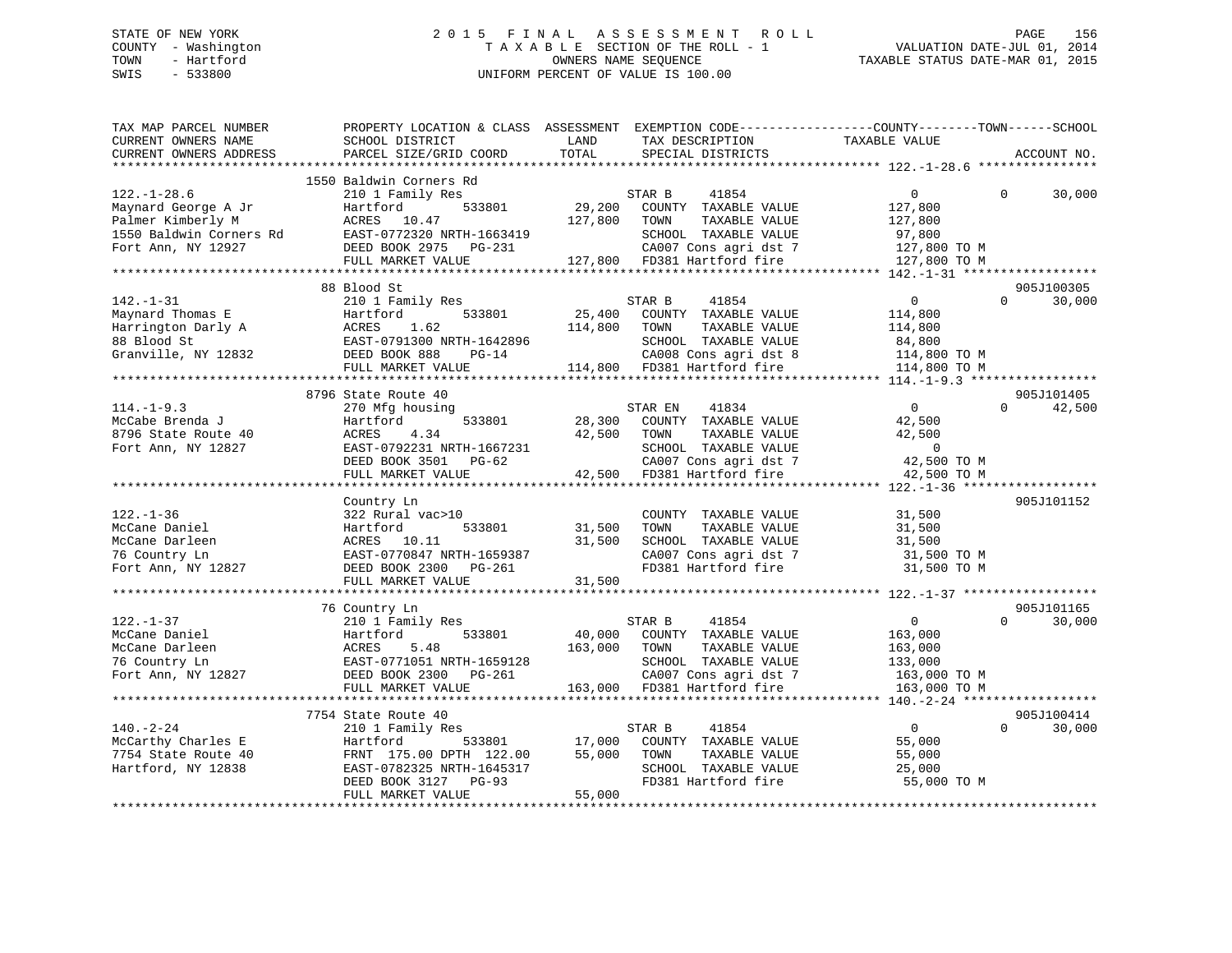## STATE OF NEW YORK 2 0 1 5 F I N A L A S S E S S M E N T R O L L PAGE 157 COUNTY - Washington T A X A B L E SECTION OF THE ROLL - 1 VALUATION DATE-JUL 01, 2014 TOWN - Hartford OWNERS NAME SEQUENCE TAXABLE STATUS DATE-MAR 01, 2015 SWIS - 533800 UNIFORM PERCENT OF VALUE IS 100.00

| TAX MAP PARCEL NUMBER     | PROPERTY LOCATION & CLASS ASSESSMENT EXEMPTION CODE-----------------COUNTY--------TOWN------SCHOOL |                |                             |                   |          |             |
|---------------------------|----------------------------------------------------------------------------------------------------|----------------|-----------------------------|-------------------|----------|-------------|
| CURRENT OWNERS NAME       | SCHOOL DISTRICT                                                                                    | LAND           | TAX DESCRIPTION             | TAXABLE VALUE     |          |             |
| CURRENT OWNERS ADDRESS    | PARCEL SIZE/GRID COORD                                                                             | TOTAL          | SPECIAL DISTRICTS           |                   |          | ACCOUNT NO. |
|                           |                                                                                                    |                |                             |                   |          |             |
|                           | 48 Winch Way                                                                                       |                |                             |                   |          | 905J101194  |
| $149. - 1 - 26.3$         | 240 Rural res                                                                                      |                | 41854<br>STAR B             | $0 \qquad \qquad$ | $\Omega$ | 30,000      |
| McCarthy Dale             | Hartford<br>533801                                                                                 | 28,600         | COUNTY TAXABLE VALUE        | 113,800           |          |             |
| 41 Winch Way              | ACRES 13.11                                                                                        | 113,800        | TOWN<br>TAXABLE VALUE       | 113,800           |          |             |
| Argyle, NY 12809          | EAST-0780181 NRTH-1636132                                                                          |                | SCHOOL TAXABLE VALUE        | 83,800            |          |             |
|                           | DEED BOOK 1951 PG-223                                                                              |                | FD381 Hartford fire         | 113,800 TO M      |          |             |
|                           | FULL MARKET VALUE                                                                                  | 113,800        |                             |                   |          |             |
|                           |                                                                                                    |                |                             |                   |          |             |
|                           | 18 Brodie Way                                                                                      |                |                             |                   |          | 905J101084  |
| $132 - 2 - 35.3$          | 280 Res Multiple                                                                                   |                | STAR B<br>41854             | $\overline{0}$    | $\Omega$ | 30,000      |
| McCarthy Holly J          | 533801<br>Hartford 533801<br>FRNT 270.00 DPTH 110.00<br>EAST-0791440 NRTH-1652338                  | 19,700         | COUNTY TAXABLE VALUE        | 125,400           |          |             |
| McCarthy Duane F          |                                                                                                    | 125,400        | TAXABLE VALUE<br>TOWN       | 125,400           |          |             |
| 18 Brodie Way             |                                                                                                    |                | SCHOOL TAXABLE VALUE        | 95,400            |          |             |
| PO Box 82                 | DEED BOOK 860<br>2007 DEED BOOK 860<br>2017 FULL MARKET V<br>$PG-10$                               |                | FD381 Hartford fire         | 125,400 TO M      |          |             |
| Hartford, NY 12838        | FULL MARKET VALUE                                                                                  | 125,400        |                             |                   |          |             |
|                           |                                                                                                    |                |                             |                   |          |             |
|                           | 286 Hall Rd                                                                                        |                |                             |                   |          | 905J101357  |
| $122. - 1 - 27.1$         | 210 1 Family Res                                                                                   |                | STAR B<br>41854             | $\overline{0}$    | $\Omega$ | 30,000      |
| McCarthy Jeffrey J        | 533801<br>Hartford                                                                                 | 46,500         | COUNTY TAXABLE VALUE        | 240,400           |          |             |
| McCarthy Melanie E        | 8.84<br>ACRES                                                                                      | 240,400        | TAXABLE VALUE<br>TOWN       | 240,400           |          |             |
| 286 Hall Rd               | EAST-0774048 NRTH-1661996                                                                          |                | SCHOOL TAXABLE VALUE        | 210,400           |          |             |
| Fort Ann, NY 12827        | DEED BOOK 571<br>PG-222                                                                            |                | CA007 Cons agri dst 7       | 240,400 TO M      |          |             |
|                           | FULL MARKET VALUE                                                                                  |                | 240,400 FD381 Hartford fire | 240,400 TO M      |          |             |
|                           |                                                                                                    |                |                             |                   |          |             |
|                           | Pope Hill Rd                                                                                       |                |                             |                   |          |             |
| $150. - 1 - 29.6$         | 314 Rural vac<10                                                                                   |                | COUNTY TAXABLE VALUE        | 36,200            |          |             |
| McCarthy Kevin T          | 532001<br>Arqyle                                                                                   | 36,200         | TOWN<br>TAXABLE VALUE       | 36,200            |          |             |
| McCarthy Barbara          | $654/211 - 214$                                                                                    | 36,200         | SCHOOL TAXABLE VALUE        | 36,200            |          |             |
| 19 Heritage Pkwy          | 6.26<br>ACRES                                                                                      |                | CA006 Cons agri dst 6       | 36,200 TO M       |          |             |
| Glenville, NY 12302       | EAST-0781505 NRTH-1633372                                                                          |                | FD381 Hartford fire         | 36,200 TO M       |          |             |
|                           | DEED BOOK 650<br>$PG-10$                                                                           |                |                             |                   |          |             |
|                           | FULL MARKET VALUE                                                                                  | 36,200         |                             |                   |          |             |
|                           |                                                                                                    |                |                             |                   |          |             |
|                           | 5860 County Route 30                                                                               |                |                             |                   |          | 905J100415  |
| $141. - 1 - 30$           | 240 Rural res                                                                                      |                | 41720<br>AG DIST            | 43,166            | 43,166   | 43,166      |
| McCauley Natalie          | 533801<br>Hartford                                                                                 | 89,000 STAR EN | 41834                       | $\overline{0}$    | $\Omega$ | 65,300      |
| 5860 County Route 40      | 766/347                                                                                            | 257,800        | COUNTY TAXABLE VALUE        | 214,634           |          |             |
| Hartford, NY 12838        | ACRES 35.80                                                                                        |                | TOWN<br>TAXABLE VALUE       | 214,634           |          |             |
|                           | EAST-0785100 NRTH-1648402                                                                          |                | SCHOOL TAXABLE VALUE        | 149,334           |          |             |
| MAY BE SUBJECT TO PAYMENT | DEED BOOK 960<br>PG-122                                                                            |                | CA007 Cons agri dst 7       | 214,634 TO M      |          |             |
| UNDER AGDIST LAW TIL 2019 | FULL MARKET VALUE                                                                                  | 257,800        | 43,166 EX                   |                   |          |             |
|                           |                                                                                                    |                | FD381 Hartford fire         | 257,800 TO M      |          |             |
|                           |                                                                                                    |                |                             |                   |          |             |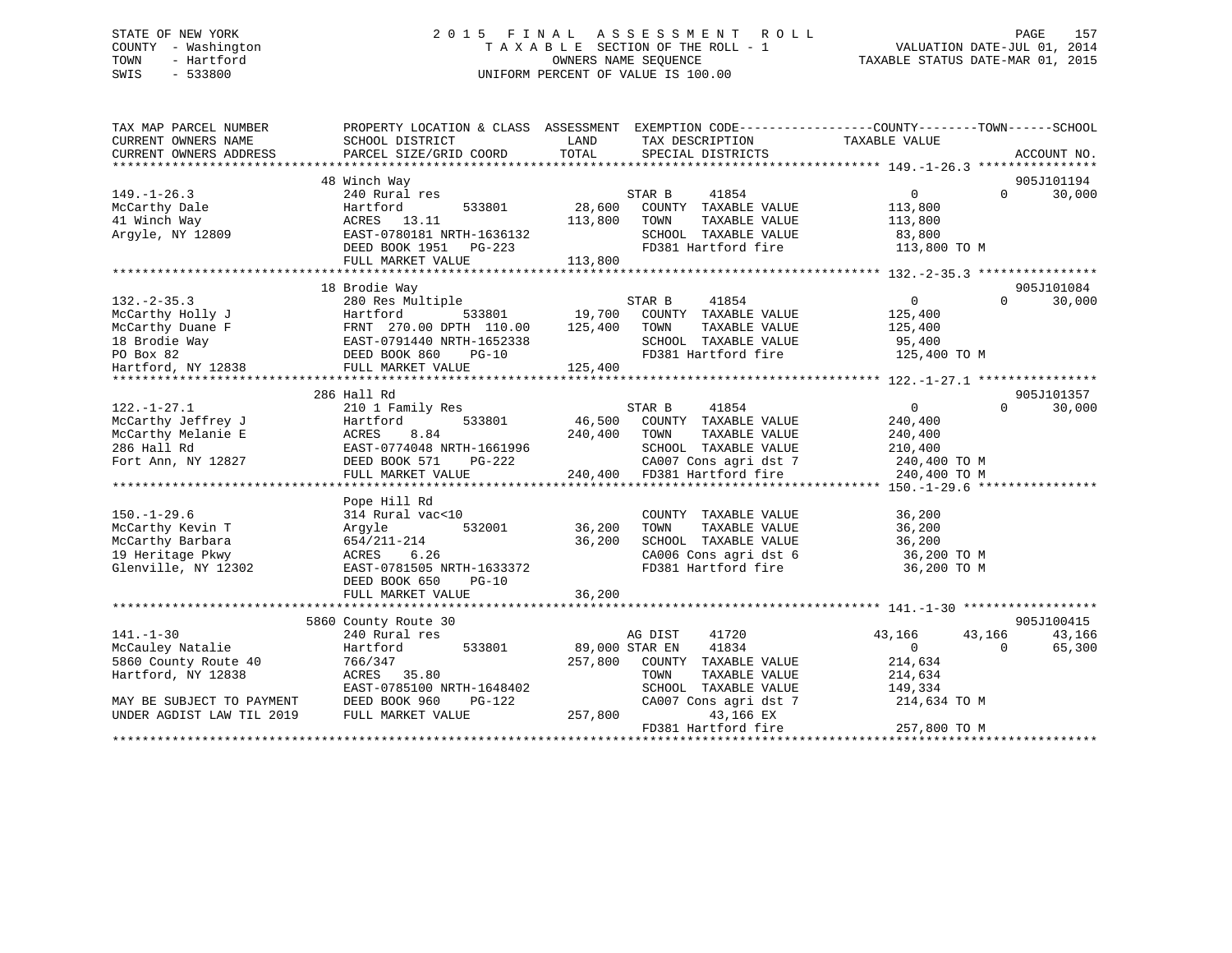## STATE OF NEW YORK 2 0 1 5 F I N A L A S S E S S M E N T R O L L PAGE 158 COUNTY - Washington T A X A B L E SECTION OF THE ROLL - 1 VALUATION DATE-JUL 01, 2014 TOWN - Hartford **TAXABLE STATUS DATE-MAR 01, 2015** OWNERS NAME SEQUENCE TAXABLE STATUS DATE-MAR 01, 2015 SWIS - 533800 UNIFORM PERCENT OF VALUE IS 100.00

| TAX MAP PARCEL NUMBER<br>CURRENT OWNERS NAME<br>CURRENT OWNERS ADDRESS | PROPERTY LOCATION & CLASS ASSESSMENT EXEMPTION CODE---------------COUNTY-------TOWN------SCHOOL<br>SCHOOL DISTRICT<br>PARCEL SIZE/GRID COORD | LAND<br>TOTAL           | TAX DESCRIPTION TAXABLE VALUE<br>SPECIAL DISTRICTS               |                  | ACCOUNT NO.        |
|------------------------------------------------------------------------|----------------------------------------------------------------------------------------------------------------------------------------------|-------------------------|------------------------------------------------------------------|------------------|--------------------|
| $148. - 1 - 25.3$                                                      | 48 Mcdougal Rd<br>210 1 Family Res                                                                                                           |                         | STAR B<br>41854                                                  | 0                | $\Omega$<br>30,000 |
| McClellan Heather A                                                    | Hartford<br>533801                                                                                                                           | 27,800                  | COUNTY TAXABLE VALUE                                             | 93,800           |                    |
| 48 McDougal Rd                                                         | LOT 8                                                                                                                                        | 93,800                  | TOWN<br>TAXABLE VALUE                                            | 93,800           |                    |
| Fort Ann, NY 12827                                                     | ACRES<br>2.26                                                                                                                                |                         | SCHOOL TAXABLE VALUE                                             | 63,800           |                    |
|                                                                        | EAST-0766509 NRTH-1636150                                                                                                                    |                         | $CAO06$ Cons agri dst $6$ FD381 IL-15                            | 93,800 TO M      |                    |
|                                                                        | DEED BOOK 821<br>PG-163                                                                                                                      |                         | FD381 Hartford fire 93,800 TO M                                  |                  |                    |
|                                                                        | FULL MARKET VALUE                                                                                                                            | 93,800                  |                                                                  |                  |                    |
|                                                                        |                                                                                                                                              |                         |                                                                  |                  |                    |
|                                                                        | Mcdougal Rd                                                                                                                                  |                         |                                                                  |                  |                    |
| $148. - 1 - 25.4$<br>McClellan Heather A                               | 314 Rural vac<10                                                                                                                             |                         | COUNTY TAXABLE VALUE<br>TAXABLE VALUE<br>TOWN                    | 18,000<br>18,000 |                    |
| 48 McDougal Rd                                                         | Hartford<br>LOT 9                                                                                                                            | 533801 18,000<br>18,000 | SCHOOL TAXABLE VALUE                                             | 18,000           |                    |
| Fort Ann, NY 12827                                                     | ACRES<br>2.57                                                                                                                                |                         | CA006 Cons agri dst 6 18,000 TO M                                |                  |                    |
|                                                                        | EAST-0766525 NRTH-1635886                                                                                                                    |                         | FD381 Hartford fire                                              | 18,000 TO M      |                    |
|                                                                        | DEED BOOK 2282 PG-196                                                                                                                        |                         |                                                                  |                  |                    |
|                                                                        | FULL MARKET VALUE                                                                                                                            | 18,000                  |                                                                  |                  |                    |
|                                                                        |                                                                                                                                              |                         |                                                                  |                  |                    |
|                                                                        | State Route 40                                                                                                                               |                         |                                                                  |                  | 905J100417         |
| $114. - 1 - 12$                                                        | 314 Rural vac<10                                                                                                                             |                         | COUNTY TAXABLE VALUE                                             | 17,000           |                    |
| McClenning Robert L                                                    | Hartford                                                                                                                                     | 533801 17,000           | TAXABLE VALUE<br>TOWN                                            | 17,000           |                    |
| 2629 County Route 17                                                   | ACRES<br>7.20                                                                                                                                | 17,000                  | SCHOOL TAXABLE VALUE                                             | 17,000           |                    |
| Granville, NY 12832                                                    | EAST-0792537 NRTH-1666537                                                                                                                    |                         | SCHOOL TAXABLE VALUE 17,000<br>CA007 Cons agri dst 7 17,000 TO M |                  |                    |
|                                                                        | DEED BOOK 470<br>PG-68                                                                                                                       |                         | FD381 Hartford fire 17,000 TO M                                  |                  |                    |
|                                                                        | FULL MARKET VALUE                                                                                                                            | 17,000                  |                                                                  |                  |                    |
|                                                                        |                                                                                                                                              |                         |                                                                  |                  |                    |
|                                                                        | State Route 40                                                                                                                               |                         |                                                                  |                  | 905J101034         |
| $114. - 1 - 14$                                                        | 314 Rural vac<10                                                                                                                             |                         | COUNTY TAXABLE VALUE                                             | 2,000            |                    |
| McClenning Robert L                                                    | 533801<br>Hartford                                                                                                                           | 2,000                   | TAXABLE VALUE<br>TOWN                                            | 2,000            |                    |
| 2629 County Route 17                                                   | ACRES<br>4.10                                                                                                                                | 2,000                   | SCHOOL TAXABLE VALUE                                             | 2,000            |                    |
| Granville, NY 12832                                                    | EAST-0792894 NRTH-1665464                                                                                                                    |                         | CA007 Cons agri dst 7 2,000 TO M                                 |                  |                    |
|                                                                        | DEED BOOK 470<br>PG-68                                                                                                                       |                         | FD381 Hartford fire                                              | 2,000 TO M       |                    |
|                                                                        | FULL MARKET VALUE                                                                                                                            | 2,000                   |                                                                  |                  |                    |
|                                                                        | 126 Country Ln                                                                                                                               |                         |                                                                  |                  | 905J101125         |
| $122. - 1 - 49$                                                        | 323 Vacant rural                                                                                                                             |                         | COUNTY TAXABLE VALUE                                             | 44,500           |                    |
| McClure Lee                                                            | Hartford<br>533801                                                                                                                           | 44,500                  | TAXABLE VALUE<br>TOWN                                            | 44,500           |                    |
| 32 Stone Schoolhouse Rd                                                | 723-111 Easement & ROW                                                                                                                       | 44,500                  | SCHOOL TAXABLE VALUE                                             | 44,500           |                    |
| Hudson Falls, NY 12839                                                 | ACRES 50.03                                                                                                                                  |                         | CA007 Cons agri dst 7                                            | 44,500 TO M      |                    |
|                                                                        | EAST-0768741 NRTH-1660322                                                                                                                    |                         | FD381 Hartford fire                                              | 44,500 TO M      |                    |
|                                                                        | DEED BOOK 472<br>$PG-149$                                                                                                                    |                         |                                                                  |                  |                    |
|                                                                        | FULL MARKET VALUE                                                                                                                            | 44,500                  |                                                                  |                  |                    |
|                                                                        |                                                                                                                                              |                         |                                                                  |                  |                    |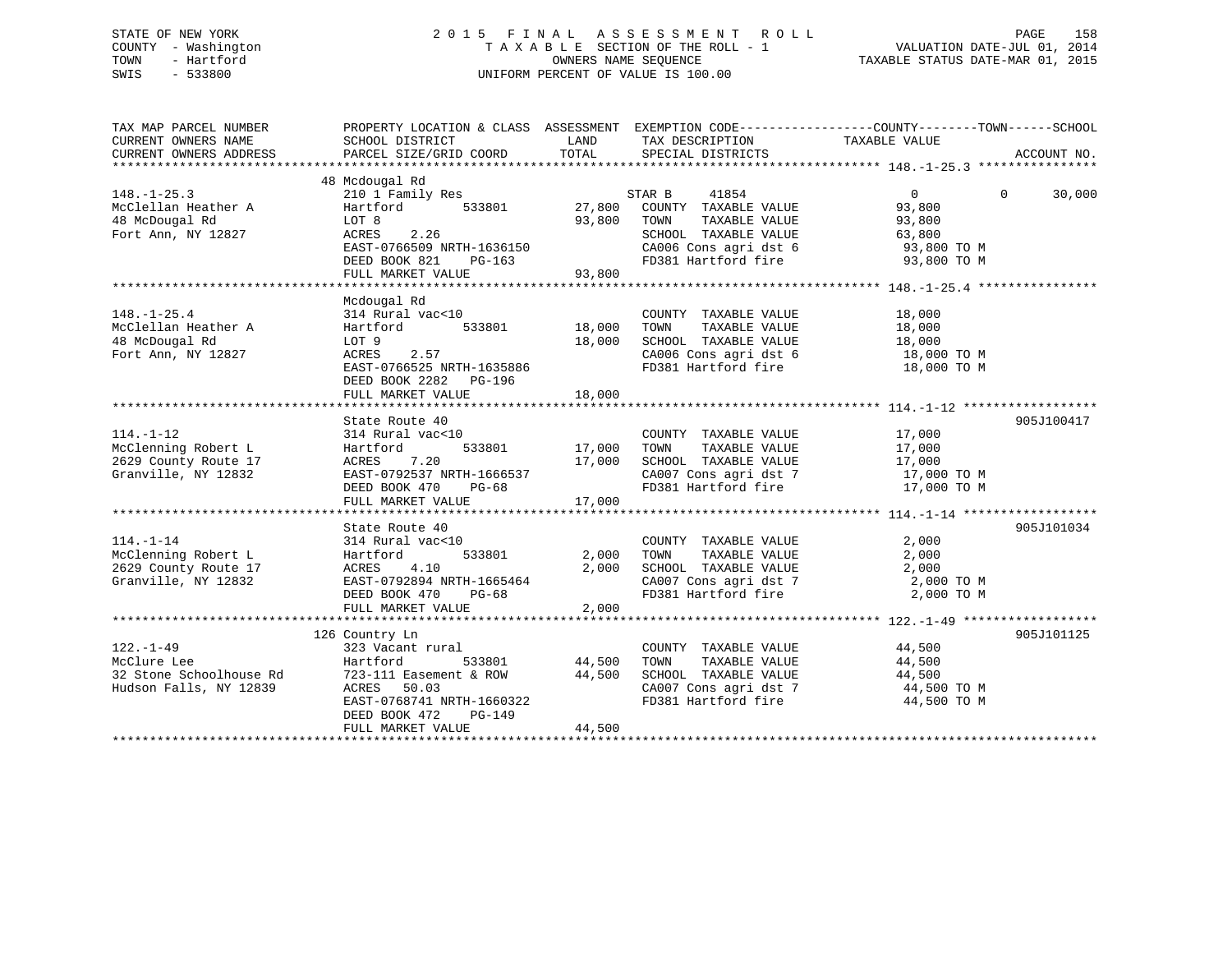## STATE OF NEW YORK 2 0 1 5 F I N A L A S S E S S M E N T R O L L PAGE 159 COUNTY - Washington T A X A B L E SECTION OF THE ROLL - 1 VALUATION DATE-JUL 01, 2014 TOWN - Hartford **TAXABLE STATUS DATE-MAR 01, 2015** OWNERS NAME SEQUENCE TAXABLE STATUS DATE-MAR 01, 2015 SWIS - 533800 UNIFORM PERCENT OF VALUE IS 100.00

| TAX MAP PARCEL NUMBER             | PROPERTY LOCATION & CLASS ASSESSMENT EXEMPTION CODE---------------COUNTY-------TOWN------SCHOOL |         |                                                                        |                                                                      |                             |
|-----------------------------------|-------------------------------------------------------------------------------------------------|---------|------------------------------------------------------------------------|----------------------------------------------------------------------|-----------------------------|
|                                   |                                                                                                 |         |                                                                        |                                                                      |                             |
|                                   | 83 County Route 23                                                                              |         |                                                                        |                                                                      | 905J100655                  |
|                                   |                                                                                                 |         |                                                                        | $\begin{array}{c} 0 \end{array}$                                     | $0 \qquad \qquad$<br>30,000 |
|                                   |                                                                                                 |         |                                                                        |                                                                      |                             |
|                                   |                                                                                                 |         |                                                                        |                                                                      |                             |
|                                   |                                                                                                 |         |                                                                        |                                                                      |                             |
|                                   |                                                                                                 |         |                                                                        |                                                                      |                             |
|                                   |                                                                                                 |         |                                                                        |                                                                      |                             |
|                                   |                                                                                                 |         |                                                                        |                                                                      |                             |
|                                   | 38 Hinck Ln                                                                                     |         |                                                                        |                                                                      | 905J101313                  |
| $149. - 1 - 24.4$                 |                                                                                                 |         | 41854<br>STAR B                                                        | $\overline{0}$                                                       | $\Omega$<br>30,000          |
|                                   |                                                                                                 |         | 533801 35,300 COUNTY TAXABLE VALUE<br>150,900 TOWN TAXABLE VALUE       | 150,900                                                              |                             |
|                                   |                                                                                                 |         | TAXABLE VALUE                                                          | 150,900                                                              |                             |
|                                   |                                                                                                 |         | SCHOOL TAXABLE VALUE 120,900                                           |                                                                      |                             |
|                                   |                                                                                                 |         | FD381 Hartford fire 150,900 TO M                                       |                                                                      |                             |
|                                   |                                                                                                 |         |                                                                        |                                                                      |                             |
|                                   |                                                                                                 |         |                                                                        |                                                                      |                             |
|                                   | 300 Hall Rd                                                                                     |         |                                                                        |                                                                      | 905J100142                  |
| $122. - 1 - 27$                   | 210 1 Family Res                                                                                |         | 41854<br>STAR B                                                        | $\overline{0}$                                                       | $\Omega$<br>30,000          |
| McFarren Renee<br>300 Hall Rd     | Hartford 533801 40,400                                                                          |         | COUNTY TAXABLE VALUE                                                   | 165,600                                                              |                             |
| 300 Hall Rd<br>Fort Ann, NY 12827 | LOT 4                                                                                           | 165,600 | TOWN<br>TAXABLE VALUE                                                  | 165,600                                                              |                             |
|                                   | ACRES 5.58                                                                                      |         | SCHOOL TAXABLE VALUE                                                   | 135,600                                                              |                             |
|                                   |                                                                                                 |         | CA007 Cons agri dst 7 165,600 TO M<br>FD381 Hartford fire 165,600 TO M |                                                                      |                             |
|                                   | EAST-0773606 NRTH-1662060<br>DEED BOOK 2592 PG-61<br>FULL MARKET VALUE                          |         |                                                                        |                                                                      |                             |
|                                   | FULL MARKET VALUE                                                                               | 165,600 |                                                                        |                                                                      |                             |
|                                   |                                                                                                 |         |                                                                        |                                                                      |                             |
|                                   | 332 Hall Rd                                                                                     |         |                                                                        |                                                                      |                             |
| $122. - 1 - 27.5$                 | 314 Rural vac<10                                                                                |         | COUNTY TAXABLE VALUE 25,700                                            |                                                                      |                             |
| McFarren Renee                    |                                                                                                 | 25,700  | TOWN<br>TAXABLE VALUE                                                  | 25,700                                                               |                             |
| 300 Hall Rd                       | LOT 5                                                                                           | 25,700  | SCHOOL TAXABLE VALUE 25,700                                            |                                                                      |                             |
| Fort Ann, NY 12827                | ACRES<br>8.34                                                                                   |         |                                                                        | CA007 Cons agri dst 7 $25,700$ TO M<br>FD201 Usubfaud fine           |                             |
|                                   | EAST-0773922 NRTH-1662533                                                                       |         | FD381 Hartford fire                                                    | 25,700 TO M                                                          |                             |
|                                   | DEED BOOK 3478 PG-302                                                                           |         |                                                                        |                                                                      |                             |
|                                   |                                                                                                 |         |                                                                        |                                                                      |                             |
|                                   |                                                                                                 |         |                                                                        |                                                                      |                             |
|                                   | 3701 State Route 196                                                                            |         |                                                                        |                                                                      | 905J101367                  |
| $140. - 1 - 6.1$                  | 312 Vac w/imprv<br>533801 26,800                                                                |         | COUNTY TAXABLE VALUE 36,500<br>TOWN TAXABLE VALUE 36,500               |                                                                      |                             |
|                                   |                                                                                                 |         |                                                                        |                                                                      |                             |
|                                   |                                                                                                 |         | SCHOOL TAXABLE VALUE 36,500<br>CA007 Cons agri dst 7 36,500 TO M       |                                                                      |                             |
|                                   | ACRES 2.00 36,500<br>EAST-0775231 NRTH-1646616 36,500<br>DEED BOOK 3461 PG-301                  |         |                                                                        | CA007 Cons agri dst 7 36,500 TO M<br>FD381 Hartford fire 36,500 TO M |                             |
|                                   | FULL MARKET VALUE                                                                               | 36,500  |                                                                        |                                                                      |                             |
|                                   |                                                                                                 |         |                                                                        |                                                                      |                             |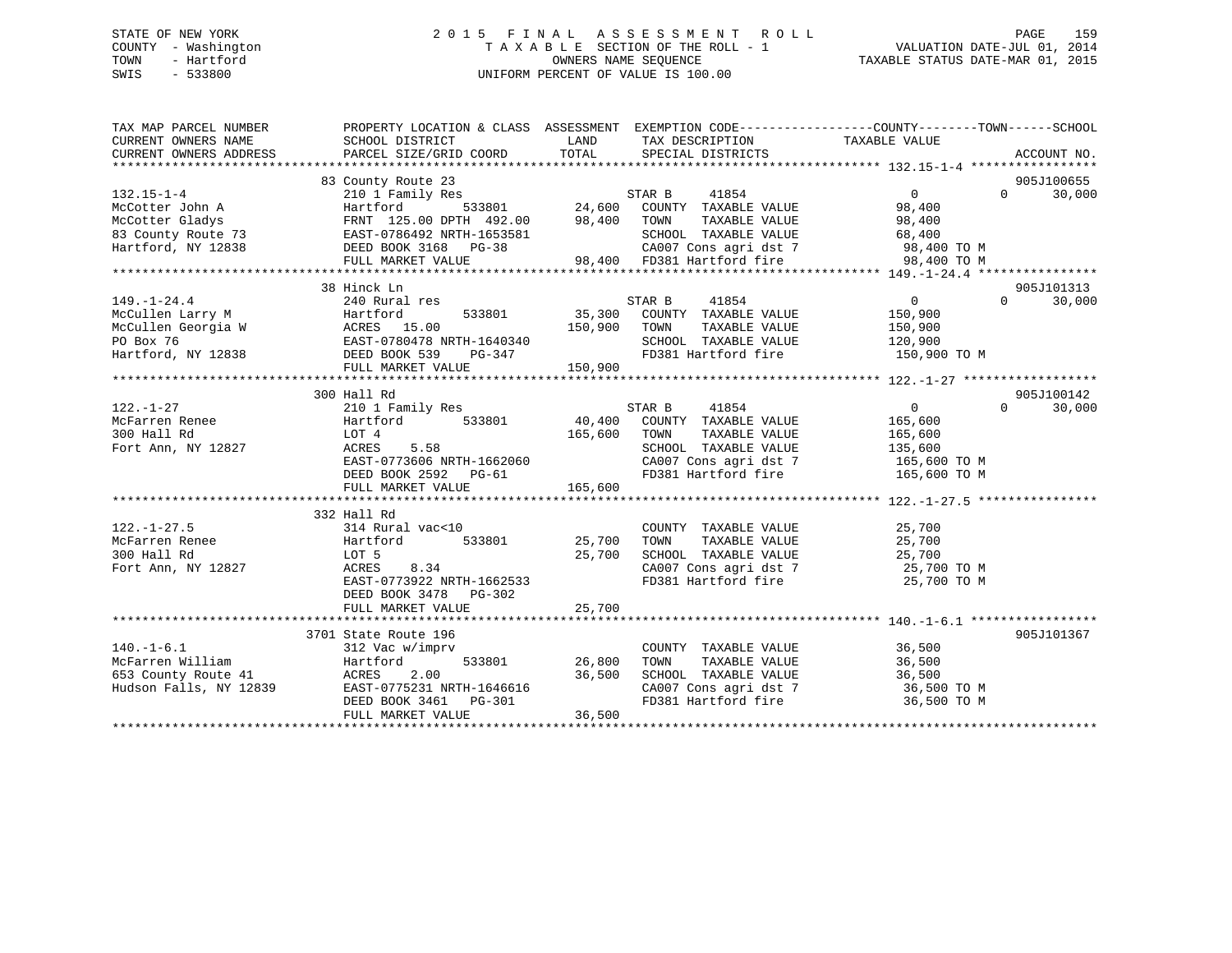## STATE OF NEW YORK 2 0 1 5 F I N A L A S S E S S M E N T R O L L PAGE 160 COUNTY - Washington T A X A B L E SECTION OF THE ROLL - 1 VALUATION DATE-JUL 01, 2014 TOWN - Hartford **TAXABLE STATUS DATE-MAR 01, 2015** OWNERS NAME SEQUENCE TAXABLE STATUS DATE-MAR 01, 2015 SWIS - 533800 UNIFORM PERCENT OF VALUE IS 100.00

| TAX MAP PARCEL NUMBER<br>CURRENT OWNERS NAME<br>CURRENT OWNERS ADDRESS | PROPERTY LOCATION & CLASS ASSESSMENT EXEMPTION CODE----------------COUNTY-------TOWN-----SCHOOL<br>SCHOOL DISTRICT<br>PARCEL SIZE/GRID COORD | LAND<br>TOTAL | TAX DESCRIPTION<br>SPECIAL DISTRICTS | TAXABLE VALUE | ACCOUNT NO.                      |
|------------------------------------------------------------------------|----------------------------------------------------------------------------------------------------------------------------------------------|---------------|--------------------------------------|---------------|----------------------------------|
|                                                                        |                                                                                                                                              |               |                                      |               |                                  |
| $141. - 3 - 39.5$                                                      | 31 Miller Rdg<br>240 Rural res                                                                                                               |               | STAR EN<br>41834                     | $\mathbf{0}$  | 905J101164<br>65,300<br>$\Omega$ |
| Mcgee Martha                                                           | Hartford<br>533801                                                                                                                           | 40,100        | COUNTY TAXABLE VALUE                 | 178,500       |                                  |
| 31 Miller Rdg                                                          | ACRES 13.80                                                                                                                                  | 178,500       | TOWN<br>TAXABLE VALUE                | 178,500       |                                  |
| Hartford, NY 12838                                                     | EAST-0786514 NRTH-1641529                                                                                                                    |               | SCHOOL TAXABLE VALUE                 | 113,200       |                                  |
|                                                                        | DEED BOOK 2049 PG-224                                                                                                                        |               | FD381 Hartford fire                  | 178,500 TO M  |                                  |
|                                                                        | FULL MARKET VALUE                                                                                                                            | 178,500       |                                      |               |                                  |
|                                                                        |                                                                                                                                              |               |                                      |               |                                  |
|                                                                        | County Route 30                                                                                                                              |               |                                      |               | 905J101009                       |
| $141. - 3 - 37$                                                        | 322 Rural vac>10                                                                                                                             |               | COUNTY TAXABLE VALUE                 | 31,500        |                                  |
| McKernon Glen                                                          | 533801<br>Hartford                                                                                                                           | 31,500        | TOWN<br>TAXABLE VALUE                | 31,500        |                                  |
| Stoner Mae                                                             | LOT 2                                                                                                                                        | 31,500        | SCHOOL TAXABLE VALUE                 | 31,500        |                                  |
| 66 Queen Mary Dr                                                       | ACRES<br>10.20                                                                                                                               |               | CA008 Cons agri dst 8                | 31,500 TO M   |                                  |
| Oueensbury, NY 12804                                                   | EAST-0787667 NRTH-1642681                                                                                                                    |               | FD381 Hartford fire                  | 31,500 TO M   |                                  |
|                                                                        | DEED BOOK 499<br>PG-184                                                                                                                      |               |                                      |               |                                  |
|                                                                        | FULL MARKET VALUE                                                                                                                            | 31,500        |                                      |               |                                  |
|                                                                        |                                                                                                                                              |               |                                      |               |                                  |
|                                                                        | 7400 State Route 40                                                                                                                          |               |                                      |               | 905J100671                       |
| $149. - 1 - 22.1$                                                      | 240 Rural res                                                                                                                                |               | COUNTY TAXABLE VALUE                 | 290,700       |                                  |
| McKinstry Matthew                                                      | 533801<br>Hartford                                                                                                                           | 97,000        | TAXABLE VALUE<br>TOWN                | 290,700       |                                  |
| White Jacquelyn                                                        | ACRES 72.11                                                                                                                                  | 290,700       | SCHOOL TAXABLE VALUE                 | 290,700       |                                  |
| 7400 State Route 40                                                    | EAST-0777204 NRTH-1638329                                                                                                                    |               | FD381 Hartford fire                  | 290,700 TO M  |                                  |
| Fort Ann, NY 12827                                                     | DEED BOOK 3251 PG-203                                                                                                                        |               |                                      |               |                                  |
|                                                                        | FULL MARKET VALUE                                                                                                                            | 290,700       |                                      |               |                                  |
|                                                                        |                                                                                                                                              |               |                                      |               |                                  |
|                                                                        | 44 Russell Ln                                                                                                                                |               |                                      |               | 905J100512                       |
| $149. - 1 - 45$                                                        | 210 1 Family Res                                                                                                                             |               | 41854<br>STAR B                      | $\Omega$      | 30,000<br>$\Omega$               |
| McMurry John E Sr                                                      | Hartford<br>533801                                                                                                                           |               | 30,200 COUNTY TAXABLE VALUE          | 143,000       |                                  |
| McMurry Norma J                                                        | 2.90<br>ACRES                                                                                                                                | 143,000       | TOWN<br>TAXABLE VALUE                | 143,000       |                                  |
| 44 Russell Ln                                                          | EAST-0771743 NRTH-1635425                                                                                                                    |               | SCHOOL TAXABLE VALUE                 | 113,000       |                                  |
| Argyle, NY 12809                                                       | DEED BOOK 956<br>PG-59                                                                                                                       |               | CA006 Cons agri dst 6                | 143,000 TO M  |                                  |
|                                                                        | FULL MARKET VALUE                                                                                                                            | 143,000       | FD381 Hartford fire                  | 143,000 TO M  |                                  |
|                                                                        |                                                                                                                                              |               |                                      |               |                                  |
|                                                                        | 15 Marlboro Country Rd                                                                                                                       |               |                                      |               | 905J100351                       |
| $141. - 3 - 42$                                                        | 210 1 Family Res                                                                                                                             |               | COUNTY TAXABLE VALUE                 | 126,000       |                                  |
| Meager Alice M                                                         | 533801<br>Hartford                                                                                                                           | 26,100        | TOWN<br>TAXABLE VALUE                | 126,000       |                                  |
| 28 Collins Ter                                                         | ACRES<br>1.52                                                                                                                                | 126,000       | SCHOOL TAXABLE VALUE                 | 126,000       |                                  |
| Saratoga Springs, NY 12866                                             | EAST-0785666 NRTH-1641867                                                                                                                    |               | FD381 Hartford fire                  | 126,000 TO M  |                                  |
|                                                                        | DEED BOOK 554<br>PG-127                                                                                                                      |               |                                      |               |                                  |
|                                                                        | FULL MARKET VALUE                                                                                                                            | 126,000       |                                      |               |                                  |
|                                                                        |                                                                                                                                              |               |                                      |               |                                  |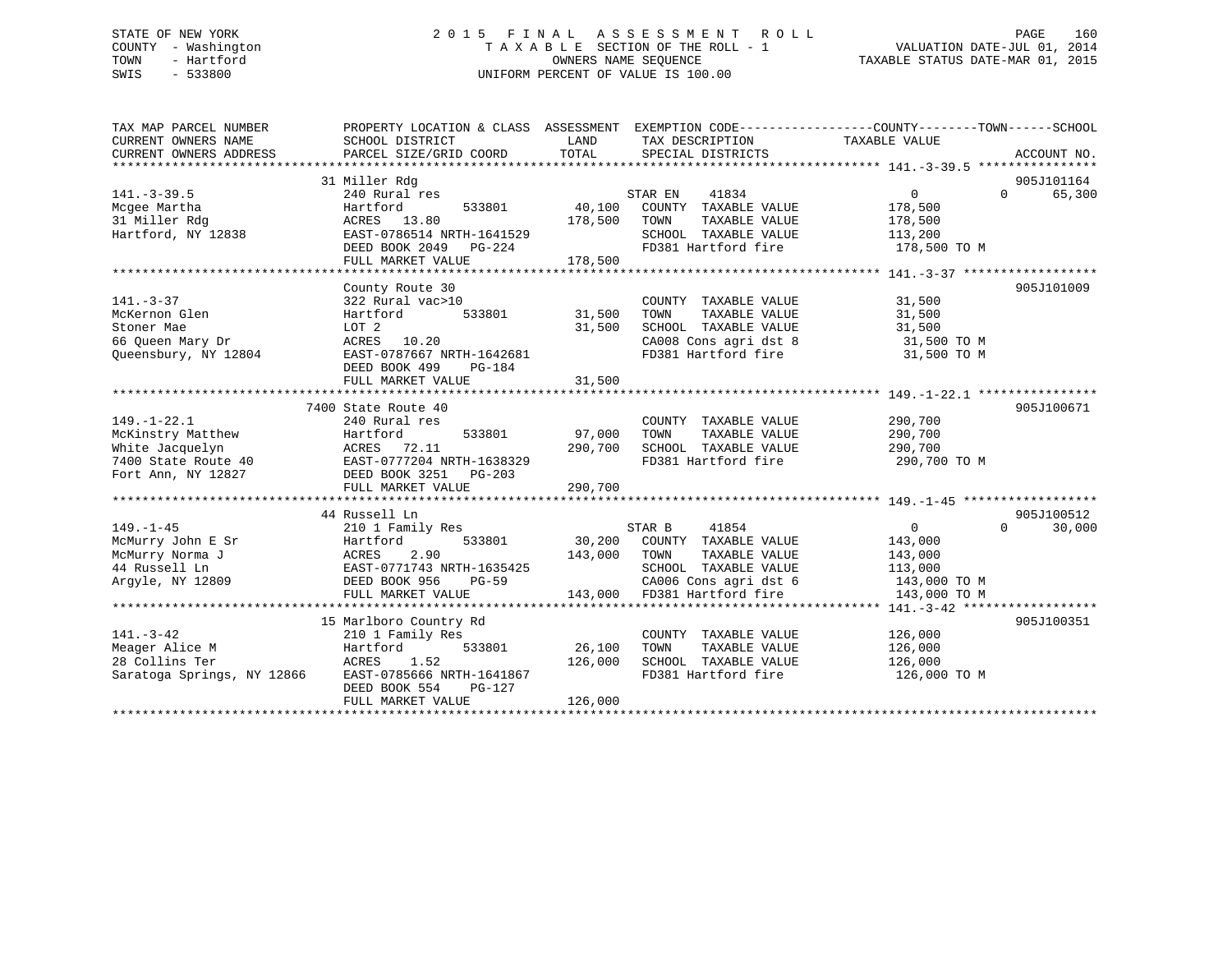## STATE OF NEW YORK 2 0 1 5 F I N A L A S S E S S M E N T R O L L PAGE 161 COUNTY - Washington T A X A B L E SECTION OF THE ROLL - 1 VALUATION DATE-JUL 01, 2014 TOWN - Hartford **TAXABLE STATUS DATE-MAR 01, 2015** OWNERS NAME SEQUENCE TAXABLE STATUS DATE-MAR 01, 2015 SWIS - 533800 UNIFORM PERCENT OF VALUE IS 100.00

| TAX MAP PARCEL NUMBER<br>CURRENT OWNERS NAME<br>CURRENT OWNERS ADDRESS                                                                                            | SCHOOL DISTRICT<br>PARCEL SIZE/GRID COORD                                                                                                                           | PROPERTY LOCATION & CLASS ASSESSMENT EXEMPTION CODE---------------COUNTY-------TOWN-----SCHOOL<br>LAND<br>TAX DESCRIPTION<br>TOTAL<br>SPECIAL DISTRICTS                                                                                             | TAXABLE VALUE<br>ACCOUNT NO.                                                                         |  |
|-------------------------------------------------------------------------------------------------------------------------------------------------------------------|---------------------------------------------------------------------------------------------------------------------------------------------------------------------|-----------------------------------------------------------------------------------------------------------------------------------------------------------------------------------------------------------------------------------------------------|------------------------------------------------------------------------------------------------------|--|
|                                                                                                                                                                   |                                                                                                                                                                     |                                                                                                                                                                                                                                                     |                                                                                                      |  |
| $141. - 3 - 47$<br>Mehalick James Trustee<br>Sulzer Simon O<br>Attn: Simon Sulzer<br>PO Box 1<br>Hartford, NY 12838                                               | 227 Gilchrist Hill Rd<br>210 1 Family Res<br>533801<br>Hartford<br>3368/259,3368/242<br>ACRES 5.37<br>EAST-0785283 NRTH-1642066<br>DEED BOOK 2785 PG-207<br>142 600 | STAR EN<br>41834<br>25,800 COUNTY TAXABLE VALUE<br>TAXABLE VALUE<br>142,600 TOWN<br>SCHOOL TAXABLE VALUE<br>FD381 Hartford fire                                                                                                                     | 905J100623<br>0<br>$\Omega$<br>65,300<br>142,600<br>142,600<br>77,300<br>142,600 TO M                |  |
|                                                                                                                                                                   | FULL MARKET VALUE                                                                                                                                                   | 142,600                                                                                                                                                                                                                                             |                                                                                                      |  |
| $132.15 - 1 - 9$<br>Mercure Ronald A<br>Mercure Diane<br>5319 County Route 30<br>Granville, NY 12832<br>Granville, NY 12832                                       | 59 County Route 23<br>210 1 Family Res<br>533801<br>Hartford<br>FRNT 99.00 DPTH 422.00<br>EAST-0786274 NRTH-1652999<br>DEED BOOK 506<br>PG-447<br>FULL MARKET VALUE | COUNTY TAXABLE VALUE<br>22,600<br>78,900<br>TAXABLE VALUE<br>TOWN<br>SCHOOL TAXABLE VALUE<br>CA007 Cons agri dst 7<br>CA007 Cons agri dst 7<br>FD381 Hartford fire<br>78,900                                                                        | 905J100031<br>78,900<br>78,900<br>78,900<br>78,900 TO M<br>78,900 TO M                               |  |
|                                                                                                                                                                   |                                                                                                                                                                     |                                                                                                                                                                                                                                                     |                                                                                                      |  |
| $150. - 1 - 19$<br>Mercure Ronald A<br>Mercure Brian R<br>5319 County Route 30<br>Granville, NY 12832<br>MAY BE SUBJECT TO PAYMENT<br>UNDER AGDIST LAW TIL 2019   | County Route 30<br>323 Vacant rural<br>533801<br>Hartford<br>LOT 1<br>ACRES<br>29.91<br>EAST-0789605 NRTH-1635530<br>DEED BOOK 826<br>PG-190<br>FULL MARKET VALUE   | AG DIST<br>41720<br>40,800<br>COUNTY TAXABLE VALUE<br>40,800<br>TOWN<br>TAXABLE VALUE<br>SCHOOL TAXABLE VALUE<br>CA008 Cons agri dst 8<br>30,797 EX<br>40,800 FD381 Hartford fire                                                                   | 905J100214<br>30,797<br>30,797<br>30,797<br>10,003<br>10,003<br>10,003<br>10,003 TO M<br>40,800 TO M |  |
| $150.-1-19.1$<br>Mercure Ronald A<br>Mercure Brian R<br>5319 County Route 30<br>Granville, NY 12832<br>MAY BE SUBJECT TO PAYMENT                                  | County Route 30<br>323 Vacant rural<br>533801<br>Hartford<br>LOT 2<br>ACRES 33.09<br>EAST-0789369 NRTH-1634787<br>DEED BOOK 940<br>PG-117<br>FULL MARKET VALUE      | AG DIST 41720<br>33,900 COUNTY TAXABLE VALUE<br>33,900<br>TOWN<br>TAXABLE VALUE<br>SCHOOL TAXABLE VALUE<br>CA008 Cons agri dst 8<br>21,193 EX<br>33,900 FD381 Hartford fire                                                                         | 21,193<br>21,193<br>21,193<br>12,707<br>12,707<br>12,707<br>12,707 TO M<br>33,900 TO M               |  |
| UNDER AGDIST LAW TIL 2019                                                                                                                                         |                                                                                                                                                                     |                                                                                                                                                                                                                                                     |                                                                                                      |  |
| $150. - 1 - 19.2$<br>Mercure Ronald A<br>Mercure Brian R<br>5319 County Route 30<br>Granville, NY 12832<br>MAY BE SUBJECT TO PAYMENT<br>UNDER AGDIST LAW TIL 2019 | County Route 30<br>323 Vacant rural<br>533801<br>Hartford<br>LOT 3<br>ACRES 35.54                                                                                   | AG DIST<br>41720<br>35,500 COUNTY TAXABLE VALUE<br>35,500<br>TAXABLE VALUE<br>TOWN<br>SCHOOL TAXABLE VALUE<br>EAST-0788879 NRTH-1634073<br>DEED BOOK 1993 PG-165 21,853 EX<br>FULL MARKET VALUE 35,500 FD381 Hartford fire<br>CA008 Cons agri dst 8 | 21,853<br>21,853<br>21,853<br>13,647<br>13,647<br>13,647<br>13,647 TO M<br>35,500 TO M               |  |
| ********************                                                                                                                                              |                                                                                                                                                                     |                                                                                                                                                                                                                                                     |                                                                                                      |  |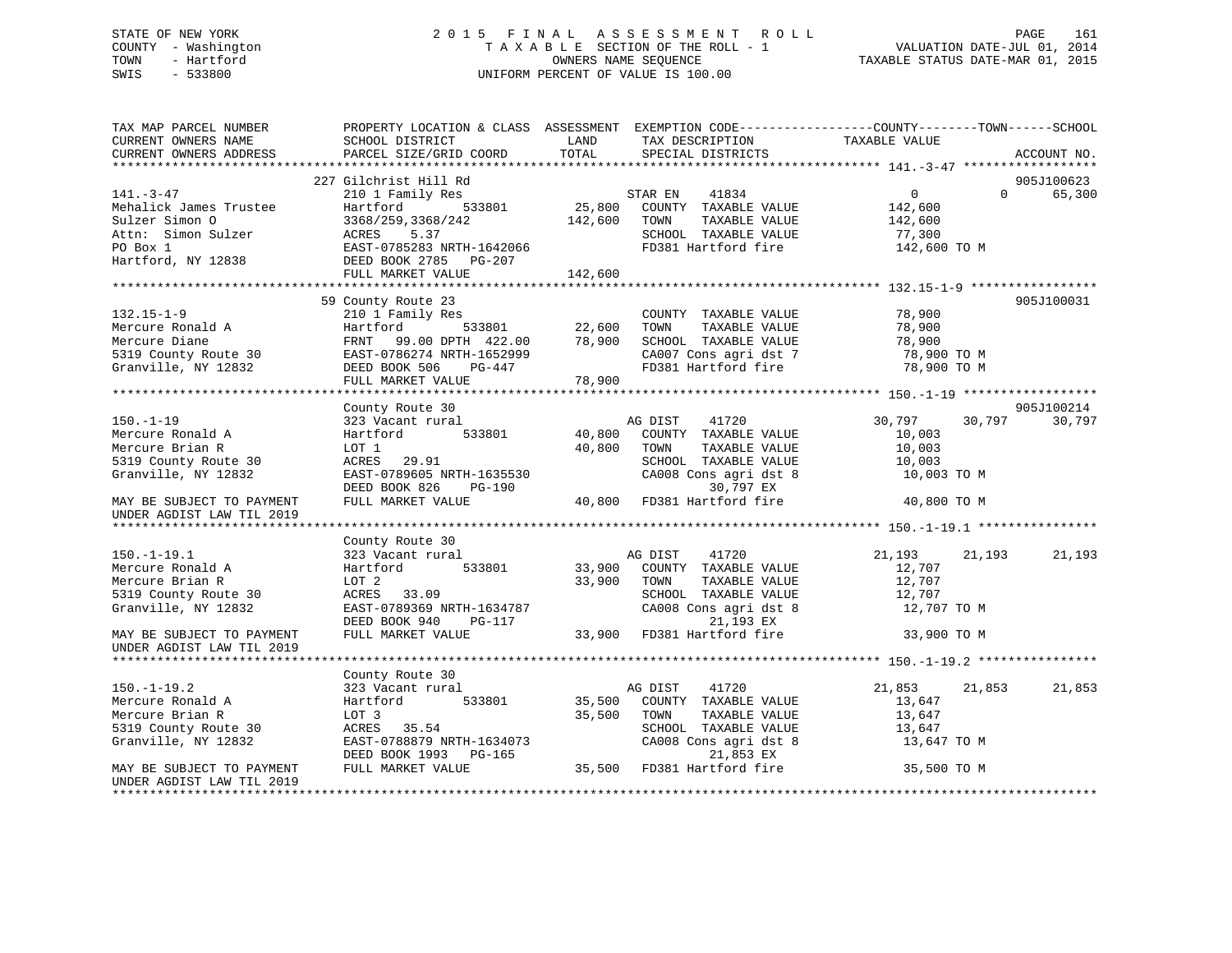## STATE OF NEW YORK 2 0 1 5 F I N A L A S S E S S M E N T R O L L PAGE 162 COUNTY - Washington T A X A B L E SECTION OF THE ROLL - 1 VALUATION DATE-JUL 01, 2014 TOWN - Hartford **TAXABLE STATUS DATE-MAR 01, 2015** OWNERS NAME SEQUENCE TAXABLE STATUS DATE-MAR 01, 2015 SWIS - 533800 UNIFORM PERCENT OF VALUE IS 100.00

| TAX MAP PARCEL NUMBER<br>CURRENT OWNERS NAME<br>CURRENT OWNERS ADDRESS | PROPERTY LOCATION & CLASS ASSESSMENT<br>SCHOOL DISTRICT<br>PARCEL SIZE/GRID COORD | LAND<br>TOTAL                     | EXEMPTION CODE-----------------COUNTY-------TOWN------SCHOOL<br>TAX DESCRIPTION<br>SPECIAL DISTRICTS | TAXABLE VALUE                  | ACCOUNT NO.                  |
|------------------------------------------------------------------------|-----------------------------------------------------------------------------------|-----------------------------------|------------------------------------------------------------------------------------------------------|--------------------------------|------------------------------|
|                                                                        |                                                                                   |                                   |                                                                                                      |                                |                              |
| $150. - 1 - 36$                                                        | 5195 County Route 30<br>241 Rural res&ag                                          |                                   | 41720<br>AG DIST                                                                                     | 23,382<br>23,382               | 905J100433<br>23,382         |
| Mercure Ronald A<br>Mercure Diane<br>5319 County Route 30              | Hartford<br>533801<br>ACRES 32.00<br>EAST-0787217 NRTH-1636038                    | 56,700<br>137,700                 | COUNTY TAXABLE VALUE<br>TAXABLE VALUE<br>TOWN<br>SCHOOL TAXABLE VALUE                                | 114,318<br>114,318<br>114,318  |                              |
| Granville, NY 12832                                                    | DEED BOOK 752<br>$PG-5$<br>FULL MARKET VALUE                                      | 137,700                           | CA008 Cons agri dst 8<br>23,382 EX                                                                   | 114,318 TO M                   |                              |
| MAY BE SUBJECT TO PAYMENT<br>UNDER AGDIST LAW TIL 2019                 |                                                                                   |                                   | FD381 Hartford fire                                                                                  | 137,700 TO M                   |                              |
|                                                                        |                                                                                   |                                   |                                                                                                      |                                |                              |
|                                                                        | 47 Washburn Hill Rd                                                               |                                   |                                                                                                      |                                | 905J100431                   |
| $150. - 1 - 38$                                                        | 112 Dairy farm<br>Hartford                                                        |                                   | 41720<br>AG DIST<br>41834                                                                            | 178,107<br>178,107<br>$\Omega$ | 178,107<br>$\Omega$          |
| Mercure Ronald A<br>Mercure Diane                                      | 533801<br>2 STAR Exemptions                                                       | 353,100 STAR EN<br>649,800 STAR B | 41854                                                                                                | $\overline{0}$                 | 65,300<br>$\Omega$<br>30,000 |
| 5319 County Route 30                                                   | ACRES 330.20                                                                      |                                   | COUNTY TAXABLE VALUE                                                                                 | 471,693                        |                              |
| Granville, NY 12832                                                    | EAST-0789288 NRTH-1638356                                                         |                                   | TOWN<br>TAXABLE VALUE                                                                                | 471,693                        |                              |
|                                                                        | DEED BOOK 752<br>$PG-1$                                                           |                                   | SCHOOL TAXABLE VALUE                                                                                 | 376,393                        |                              |
| MAY BE SUBJECT TO PAYMENT                                              | FULL MARKET VALUE                                                                 | 649,800                           | CA008 Cons agri dst 8                                                                                | 471,693 TO M                   |                              |
| UNDER AGDIST LAW TIL 2019                                              |                                                                                   |                                   | 178,107 EX                                                                                           |                                |                              |
|                                                                        |                                                                                   |                                   | FD381 Hartford fire                                                                                  | 649,800 TO M                   |                              |
|                                                                        |                                                                                   |                                   |                                                                                                      |                                |                              |
|                                                                        | Shine Hill Rd                                                                     |                                   |                                                                                                      |                                | 905J100438                   |
| $149. - 1 - 5$                                                         | 322 Rural vac>10                                                                  |                                   | COUNTY TAXABLE VALUE                                                                                 | 38,300                         |                              |
| Middleton Daniel A                                                     | Hartford<br>533801                                                                | 38,300                            | TOWN<br>TAXABLE VALUE                                                                                | 38,300                         |                              |
| 1450 Patten Mills Rd                                                   | ACRES 12.46                                                                       | 38,300                            | SCHOOL TAXABLE VALUE                                                                                 | 38,300                         |                              |
| Fort Ann, NY 12827                                                     | EAST-0770961 NRTH-1638715                                                         |                                   | FD381 Hartford fire                                                                                  | 38,300 TO M                    |                              |
|                                                                        | DEED BOOK 463<br>PG-773                                                           |                                   |                                                                                                      |                                |                              |
|                                                                        | FULL MARKET VALUE                                                                 | 38,300                            |                                                                                                      |                                |                              |
|                                                                        |                                                                                   |                                   |                                                                                                      |                                |                              |
|                                                                        | Hastings Rd                                                                       |                                   |                                                                                                      |                                | 905J100439                   |
| $132. - 1 - 6$                                                         | 323 Vacant rural                                                                  |                                   | AG DIST<br>41720                                                                                     | 51,416<br>51,416               | 51,416                       |
| Mihaly Luke B Etal                                                     | 533801<br>Hartford                                                                | 98,900                            | COUNTY TAXABLE VALUE                                                                                 | 47,484                         |                              |
| Mihaly Matthew Etal<br>111 Booth Hill Rd                               | 718/343<br>ACRES 72.00                                                            | 98,900                            | TAXABLE VALUE<br>TOWN<br>SCHOOL TAXABLE VALUE                                                        | 47,484                         |                              |
| Trumbull, CT 06611                                                     | EAST-0786682 NRTH-1655724                                                         |                                   | CA007 Cons agri dst 7                                                                                | 47,484<br>47,484 TO M          |                              |
|                                                                        | DEED BOOK 906<br>$PG-200$                                                         |                                   | 51,416 EX                                                                                            |                                |                              |
| MAY BE SUBJECT TO PAYMENT                                              | FULL MARKET VALUE                                                                 |                                   | 98,900 FD381 Hartford fire                                                                           | 98,900 TO M                    |                              |
| UNDER AGDIST LAW TIL 2019                                              |                                                                                   |                                   |                                                                                                      |                                |                              |
|                                                                        |                                                                                   |                                   |                                                                                                      |                                |                              |
|                                                                        | Gilchrist Hill Rd                                                                 |                                   |                                                                                                      |                                | 905J100441                   |
| $141. - 1 - 21$<br>Mihaly Luke B Etal                                  | 323 Vacant rural<br>533801<br>Hartford                                            | 67,800                            | AGRI-D IND 41730<br>COUNTY TAXABLE VALUE                                                             | 16,981<br>16,981<br>50,819     | 16,981                       |
| Mihaly Matthew G Etal                                                  | 718/347                                                                           | 67,800                            | TOWN<br>TAXABLE VALUE                                                                                | 50,819                         |                              |
| 111 Booth Hill Rd                                                      | ACRES 64.00                                                                       |                                   | SCHOOL TAXABLE VALUE                                                                                 | 50,819                         |                              |
| Trumbull, CT 06611                                                     | EAST-0784451 NRTH-1645614                                                         |                                   | FD381 Hartford fire                                                                                  | 67,800 TO M                    |                              |
|                                                                        | DEED BOOK 906<br>PG-204                                                           |                                   |                                                                                                      |                                |                              |
| MAY BE SUBJECT TO PAYMENT                                              | FULL MARKET VALUE                                                                 | 67,800                            |                                                                                                      |                                |                              |
| UNDER AGDIST LAW TIL 2022                                              |                                                                                   |                                   |                                                                                                      |                                |                              |
|                                                                        |                                                                                   |                                   |                                                                                                      |                                |                              |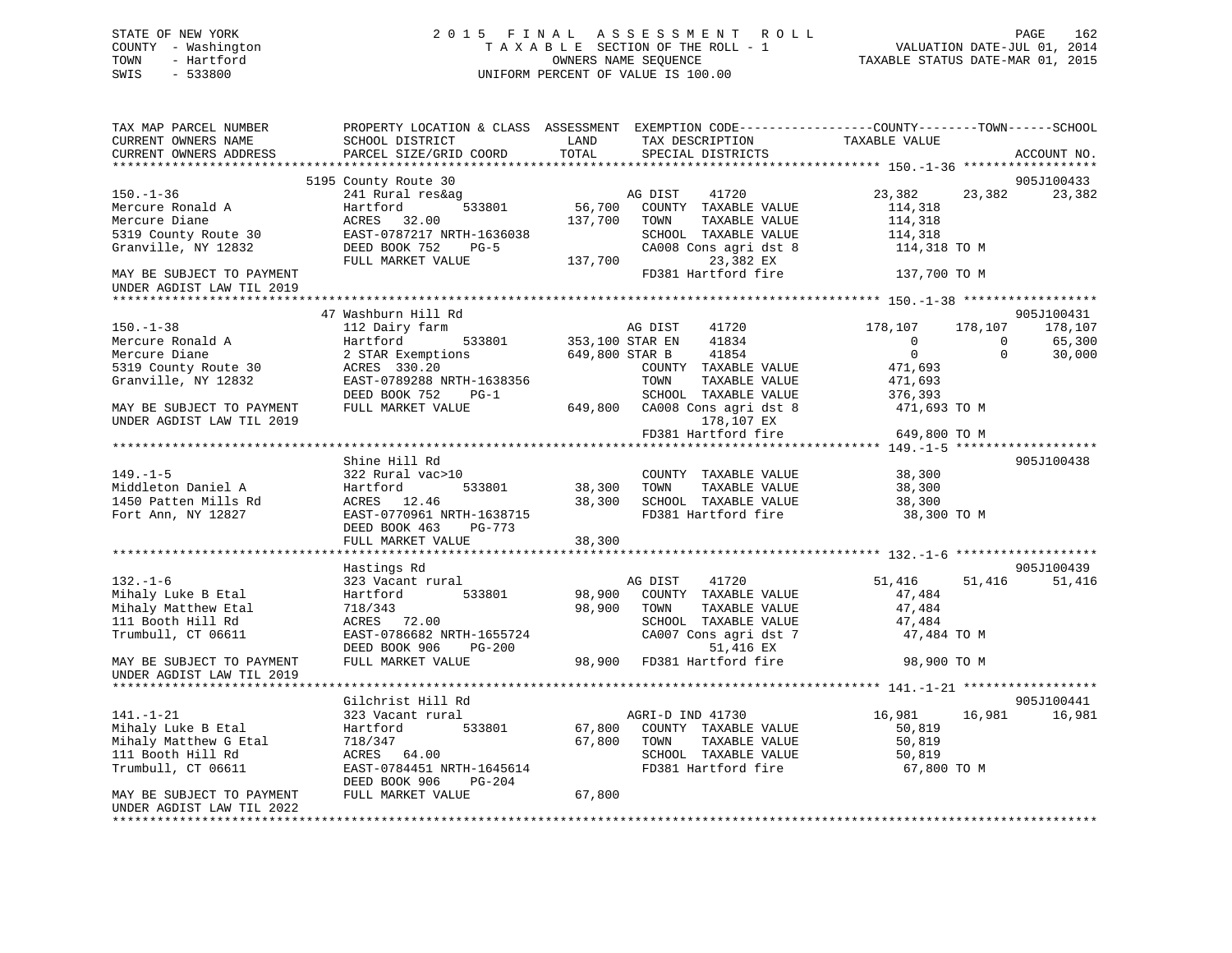## STATE OF NEW YORK 2 0 1 5 F I N A L A S S E S S M E N T R O L L PAGE 163 COUNTY - Washington T A X A B L E SECTION OF THE ROLL - 1 VALUATION DATE-JUL 01, 2014 TOWN - Hartford **TAXABLE STATUS DATE-MAR 01, 2015** OWNERS NAME SEQUENCE TAXABLE STATUS DATE-MAR 01, 2015 SWIS - 533800 UNIFORM PERCENT OF VALUE IS 100.00

| TAX MAP PARCEL NUMBER<br>CURRENT OWNERS NAME<br>CURRENT OWNERS ADDRESS                                                                    | PROPERTY LOCATION & CLASS ASSESSMENT EXEMPTION CODE---------------COUNTY-------TOWN-----SCHOOL<br>SCHOOL DISTRICT<br>PARCEL SIZE/GRID COORD | LAND<br>TOTAL                   | TAX DESCRIPTION TAXABLE VALUE<br>SPECIAL DISTRICTS                              |                          | ACCOUNT NO.                  |
|-------------------------------------------------------------------------------------------------------------------------------------------|---------------------------------------------------------------------------------------------------------------------------------------------|---------------------------------|---------------------------------------------------------------------------------|--------------------------|------------------------------|
|                                                                                                                                           | 3906 State Route 149                                                                                                                        |                                 |                                                                                 |                          | 905J101132<br>$\overline{0}$ |
| $131. - 1 - 13.2$                                                                                                                         | 210 1 Family Res                                                                                                                            |                                 | VET COM CT 41131                                                                | 28,775<br>28,775         |                              |
| Miller Gary I<br>Hartford Hartford Hartford Hartford Hartford Hartford Hartford Hartford Hartford Hartford Hartford H<br>Miller Shirley I | Hartford<br>3.35                                                                                                                            | 533801 31,900 STAR B<br>115,100 | 41854<br>COUNTY TAXABLE VALUE                                                   | $\overline{0}$<br>86,325 | $\overline{0}$<br>30,000     |
|                                                                                                                                           |                                                                                                                                             |                                 | TOWN                                                                            |                          |                              |
| 3906 State Route 149<br>Fort Ann, NY 12827<br>Fort Ann, NY 12827<br>CHED BOOK 471 PG-107                                                  |                                                                                                                                             |                                 |                                                                                 | TAXABLE VALUE 86,325     |                              |
|                                                                                                                                           | FULL MARKET VALUE                                                                                                                           |                                 | 3-107 SCHOOL TAXABLE VALUE 85,100<br>115,100 CA007 Cons agri dst 7 115,100 TO M |                          |                              |
|                                                                                                                                           |                                                                                                                                             |                                 | FD381 Hartford fire                                                             | 115,100 TO M             |                              |
|                                                                                                                                           |                                                                                                                                             |                                 |                                                                                 |                          |                              |
|                                                                                                                                           |                                                                                                                                             |                                 |                                                                                 |                          | 905J100423                   |
| $141. - 3 - 32$                                                                                                                           | 5582 County Route 30                                                                                                                        |                                 |                                                                                 | $\overline{0}$           | $\Omega$<br>30,000           |
| Miller George                                                                                                                             | 210 1 Family Res<br>ly Res<br>533801<br>Hartford                                                                                            |                                 | STAR B 41854<br>37,800 COUNTY TAXABLE VALUE                                     | 211,100                  |                              |
| Miller Suann                                                                                                                              | ROW 1992-323                                                                                                                                | 211,100                         | TOWN<br>TAXABLE VALUE                                                           | 211,100                  |                              |
| $-2838$<br>PO Box 165                                                                                                                     | ACRES 4.90                                                                                                                                  |                                 | SCHOOL TAXABLE VALUE                                                            | 181,100                  |                              |
| Hartford, NY 12838                                                                                                                        | AUKES 4.90<br>EAST-0788801 NRTH-1642780                                                                                                     |                                 | CA008 Cons agri dst 8 101,100<br>CA008 Cons agri dst 8 11,100 TO M              |                          |                              |
|                                                                                                                                           | DEED BOOK 3032 PG-174                                                                                                                       |                                 | FD381 Hartford fire 211,100 TO M                                                |                          |                              |
|                                                                                                                                           | FULL MARKET VALUE                                                                                                                           | 211,100                         |                                                                                 |                          |                              |
|                                                                                                                                           |                                                                                                                                             |                                 |                                                                                 |                          |                              |
|                                                                                                                                           | County Route 30                                                                                                                             |                                 |                                                                                 |                          |                              |
| $141. - 3 - 33.1$                                                                                                                         | 314 Rural vac<10                                                                                                                            |                                 | COUNTY TAXABLE VALUE 18,500                                                     |                          |                              |
| Miller George                                                                                                                             | Hartford                                                                                                                                    | 533801 18,500                   | TAXABLE VALUE<br>TOWN                                                           | 18,500                   |                              |
|                                                                                                                                           |                                                                                                                                             |                                 |                                                                                 |                          |                              |
|                                                                                                                                           | ACRES 2.79 18,500<br>EAST-0788898 NRTH-1642451 18,500<br>DEED BOOK 3032 PG-170                                                              |                                 | SCHOOL TAXABLE VALUE 18,500<br>CA008 Cons agri dst 8 18,500 TO M                |                          |                              |
|                                                                                                                                           |                                                                                                                                             |                                 | FD381 Hartford fire 18,500 TO M                                                 |                          |                              |
|                                                                                                                                           |                                                                                                                                             |                                 |                                                                                 |                          |                              |
|                                                                                                                                           |                                                                                                                                             |                                 |                                                                                 |                          |                              |
|                                                                                                                                           | 7798 State Route 40                                                                                                                         |                                 |                                                                                 |                          | 905J100605                   |
| $141. - 1 - 15$                                                                                                                           | 280 Res Multiple                                                                                                                            |                                 | COUNTY TAXABLE VALUE                                                            | 145,000                  |                              |
| Miller Mark A                                                                                                                             | Hartford                                                                                                                                    | $533801$ 16,100                 | TOWN<br>TAXABLE VALUE                                                           | 145,000                  |                              |
| 7803 State Route 40                                                                                                                       | FRNT 85.00 DPTH 179.00                                                                                                                      | 145,000                         |                                                                                 | 145,000                  |                              |
| Hartford, NY 12838                                                                                                                        | EAST-0782904 NRTH-1646016                                                                                                                   |                                 | SCHOOL TAXABLE VALUE<br>FD381 Hartford fire                                     | 145,000 TO M             |                              |
|                                                                                                                                           | DEED BOOK 2490 PG-219                                                                                                                       |                                 |                                                                                 |                          |                              |
|                                                                                                                                           | FULL MARKET VALUE                                                                                                                           | 145,000                         |                                                                                 |                          |                              |
|                                                                                                                                           |                                                                                                                                             |                                 |                                                                                 |                          |                              |
|                                                                                                                                           | 7792 State Route 40                                                                                                                         |                                 |                                                                                 |                          | 905J100292                   |
| $141. - 1 - 16$                                                                                                                           | 312 Vac w/imprv                                                                                                                             |                                 | COUNTY TAXABLE VALUE                                                            | 5,100                    |                              |
| Miller Mark A                                                                                                                             | Hartford                                                                                                                                    | 533801 1,200                    | TOWN<br>TAXABLE VALUE                                                           | 5,100                    |                              |
|                                                                                                                                           |                                                                                                                                             | 5,100                           |                                                                                 | 5,100                    |                              |
|                                                                                                                                           | FRNT 46.00 DPTH 84.00<br>٥٦٩-٩٦٩٥٩٤٨ ٦٢٣٣-1645981                                                                                           |                                 | SCHOOL TAXABLE VALUE<br>FD381 Hartford fire                                     | 5,100 TO M               |                              |
| Hartford, NY 12838                                                                                                                        | DEED BOOK 3135 PG-341                                                                                                                       |                                 |                                                                                 |                          |                              |
|                                                                                                                                           | FULL MARKET VALUE                                                                                                                           | 5,100                           |                                                                                 |                          |                              |
|                                                                                                                                           |                                                                                                                                             |                                 |                                                                                 |                          |                              |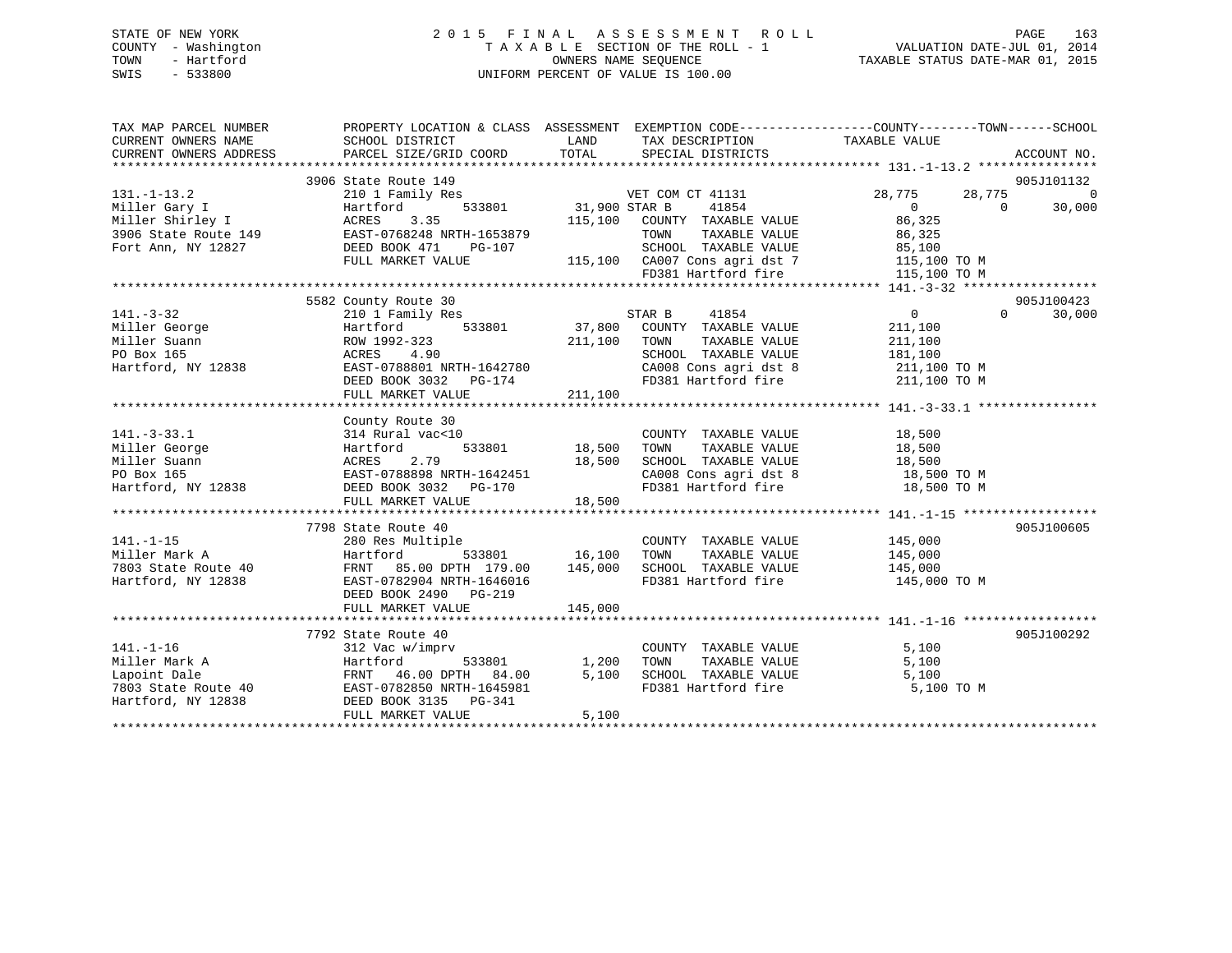## STATE OF NEW YORK 2 0 1 5 F I N A L A S S E S S M E N T R O L L PAGE 164 COUNTY - Washington T A X A B L E SECTION OF THE ROLL - 1 VALUATION DATE-JUL 01, 2014 TOWN - Hartford **TAXABLE STATUS DATE-MAR 01, 2015** OWNERS NAME SEQUENCE TAXABLE STATUS DATE-MAR 01, 2015 SWIS - 533800 UNIFORM PERCENT OF VALUE IS 100.00

| TAX MAP PARCEL NUMBER | PROPERTY LOCATION & CLASS ASSESSMENT EXEMPTION CODE---------------COUNTY-------TOWN------SCHOOL                                                                                                                                                                                                              |       |                                                                                       |                |                    |
|-----------------------|--------------------------------------------------------------------------------------------------------------------------------------------------------------------------------------------------------------------------------------------------------------------------------------------------------------|-------|---------------------------------------------------------------------------------------|----------------|--------------------|
|                       |                                                                                                                                                                                                                                                                                                              |       |                                                                                       |                |                    |
|                       |                                                                                                                                                                                                                                                                                                              |       |                                                                                       |                |                    |
|                       |                                                                                                                                                                                                                                                                                                              |       |                                                                                       |                |                    |
|                       | 77 Skyview Meadows Ln                                                                                                                                                                                                                                                                                        |       |                                                                                       |                | 905J100147         |
| $141. - 1 - 50$       | 210 1 Family Res                                                                                                                                                                                                                                                                                             |       |                                                                                       | $\overline{0}$ | $\Omega$<br>30,000 |
|                       |                                                                                                                                                                                                                                                                                                              |       |                                                                                       |                |                    |
|                       |                                                                                                                                                                                                                                                                                                              |       |                                                                                       |                |                    |
|                       |                                                                                                                                                                                                                                                                                                              |       |                                                                                       |                |                    |
|                       |                                                                                                                                                                                                                                                                                                              |       |                                                                                       |                |                    |
|                       |                                                                                                                                                                                                                                                                                                              |       |                                                                                       |                |                    |
|                       |                                                                                                                                                                                                                                                                                                              |       |                                                                                       |                |                    |
|                       | 2092 County Route 43                                                                                                                                                                                                                                                                                         |       |                                                                                       |                | 905J100021         |
| $148. - 1 - 26$       | 411 Apartment<br>Hartford 533801 29,200                                                                                                                                                                                                                                                                      |       | COUNTY TAXABLE VALUE 199,600                                                          |                |                    |
|                       |                                                                                                                                                                                                                                                                                                              |       |                                                                                       |                |                    |
|                       |                                                                                                                                                                                                                                                                                                              |       |                                                                                       |                |                    |
|                       |                                                                                                                                                                                                                                                                                                              |       |                                                                                       |                |                    |
|                       | Miller Robert R<br>Miller Susan H<br>Miller Susan H<br>Miller Susan H<br>Miller Susan H<br>Miller Susan H<br>Miller Susan H<br>Miller Susan H<br>Miller Susan H<br>Miller Susan H<br>Miller Susan H<br>Miller Susan H<br>Miller Susan H<br>Miller Susan<br>DEED BOOK 563 PG-198<br>FULL MARKET VALUE 199,600 |       |                                                                                       |                |                    |
|                       |                                                                                                                                                                                                                                                                                                              |       |                                                                                       |                |                    |
|                       | 142.-1-2<br>Miller Tracy (2008) Hartford (22,900 TOWN TAXABLE VALUE<br>2006 Moores Mill Rd (29,900 TOWN TAXABLE VALUE 59,100<br>Aynor, SC 29511 (29,000 DPTH 134 00 SCHOOL TAXABLE VALUE 50,100<br>Aynor, SC 29511 (29,000 DPTH 134 00                                                                       |       |                                                                                       |                |                    |
|                       |                                                                                                                                                                                                                                                                                                              |       |                                                                                       |                | 905J100120         |
|                       |                                                                                                                                                                                                                                                                                                              |       |                                                                                       |                |                    |
|                       |                                                                                                                                                                                                                                                                                                              |       |                                                                                       |                |                    |
|                       | filed subdiv #12290 59,100 SCHOOL TAXABLE VALUE 59,100<br>FRNT 460.00 DPTH 134.00 CA007 Cons agri dst 7 59,100 TO M<br>EAST-0789211 NRTH-1648513 FD381 Hartford fire 59,100 TO M                                                                                                                             |       |                                                                                       |                |                    |
|                       |                                                                                                                                                                                                                                                                                                              |       |                                                                                       |                |                    |
|                       |                                                                                                                                                                                                                                                                                                              |       |                                                                                       |                |                    |
|                       | DEED BOOK 3171 PG-169                                                                                                                                                                                                                                                                                        |       |                                                                                       |                |                    |
|                       |                                                                                                                                                                                                                                                                                                              |       |                                                                                       |                |                    |
|                       |                                                                                                                                                                                                                                                                                                              |       |                                                                                       |                |                    |
|                       | 1620 Baldwin Corners Rd                                                                                                                                                                                                                                                                                      |       | Rd<br>533801 23,800 COUNTY TAKABLE VALUE<br>533801 23,800 COUNTY TAKABLE VALUE 79,800 |                | 905J100056         |
|                       |                                                                                                                                                                                                                                                                                                              |       |                                                                                       | $\overline{0}$ | $\Omega$<br>30,000 |
|                       |                                                                                                                                                                                                                                                                                                              |       |                                                                                       |                |                    |
|                       |                                                                                                                                                                                                                                                                                                              |       |                                                                                       |                |                    |
|                       |                                                                                                                                                                                                                                                                                                              |       |                                                                                       |                |                    |
|                       |                                                                                                                                                                                                                                                                                                              |       |                                                                                       |                |                    |
|                       |                                                                                                                                                                                                                                                                                                              |       |                                                                                       |                |                    |
|                       |                                                                                                                                                                                                                                                                                                              |       |                                                                                       |                |                    |
|                       | 7 Kittie Mae Way                                                                                                                                                                                                                                                                                             |       |                                                                                       |                |                    |
|                       |                                                                                                                                                                                                                                                                                                              |       |                                                                                       |                |                    |
|                       |                                                                                                                                                                                                                                                                                                              |       |                                                                                       |                |                    |
|                       |                                                                                                                                                                                                                                                                                                              |       |                                                                                       |                |                    |
|                       |                                                                                                                                                                                                                                                                                                              |       | CA007 Cons agri dst 7 1,500 TO M                                                      |                |                    |
|                       | 132.-1-21.3<br>Milne Lisa King<br>Milne Lisa King<br>S Kittie Mae Way<br>Granville, NY 12832<br>Granville, NY 12832<br>SEED BOOK 3276<br>DEED BOOK 3276<br>PG-270<br>TEAS PG-270<br>FEAST PG-270<br>FEAS PG-270<br>FEAS PG-270<br>FEAS PG-270<br>FEAS PG-2                                                   |       |                                                                                       | 1,500 TO M     |                    |
|                       | FULL MARKET VALUE                                                                                                                                                                                                                                                                                            | 1,500 |                                                                                       |                |                    |
|                       |                                                                                                                                                                                                                                                                                                              |       |                                                                                       |                |                    |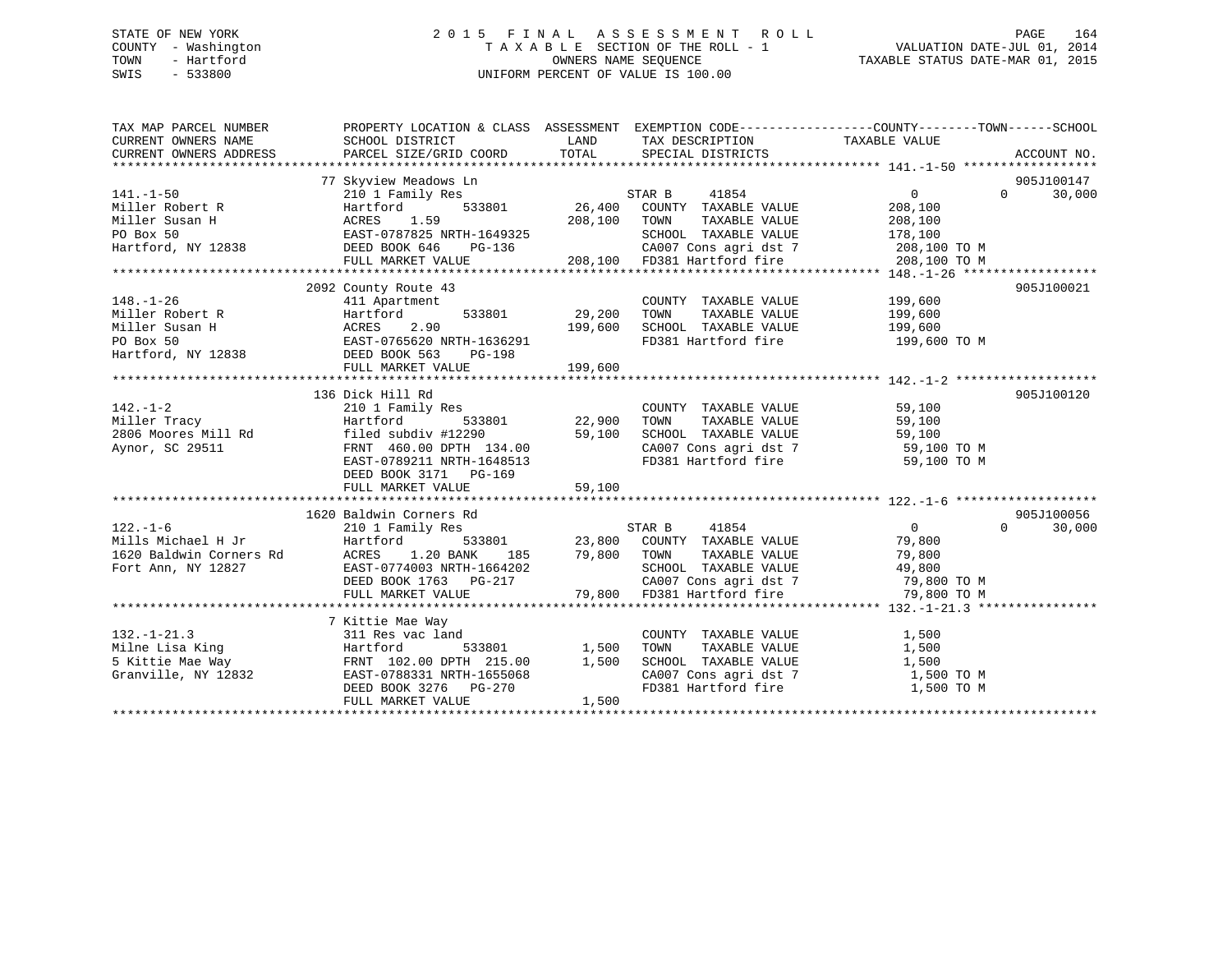## STATE OF NEW YORK 2 0 1 5 F I N A L A S S E S S M E N T R O L L PAGE 165 COUNTY - Washington T A X A B L E SECTION OF THE ROLL - 1 VALUATION DATE-JUL 01, 2014 TOWN - Hartford **TAXABLE STATUS DATE-MAR 01, 2015** OWNERS NAME SEQUENCE TAXABLE STATUS DATE-MAR 01, 2015 SWIS - 533800 UNIFORM PERCENT OF VALUE IS 100.00

| TAX MAP PARCEL NUMBER<br>CURRENT OWNERS NAME<br>CURRENT OWNERS ADDRESS                                                                                                                                                                                                                                                                                                                                                                                                                                                                                                              | PROPERTY LOCATION & CLASS ASSESSMENT<br>SCHOOL DISTRICT<br>PARCEL SIZE/GRID COORD                                                                                                          | LAND<br>TOTAL              | TAX DESCRIPTION TAXABLE VALUE SPECIAL DISTRICTS                                                     | EXEMPTION CODE-----------------COUNTY-------TOWN------SCHOOL                        | ACCOUNT NO.                          |
|-------------------------------------------------------------------------------------------------------------------------------------------------------------------------------------------------------------------------------------------------------------------------------------------------------------------------------------------------------------------------------------------------------------------------------------------------------------------------------------------------------------------------------------------------------------------------------------|--------------------------------------------------------------------------------------------------------------------------------------------------------------------------------------------|----------------------------|-----------------------------------------------------------------------------------------------------|-------------------------------------------------------------------------------------|--------------------------------------|
| $132. - 1 - 21.8$<br>Milne Robert J<br>Milne Lisa E<br>5 Kittie Mae Way<br>5 Kittie Mae Way 6 EAST-0788583 NRTH-1654906<br>Granville, NY 12832                                                                                                                                                                                                                                                                                                                                                                                                                                      | State Route 40<br>314 Rural vac<10<br>Hartford<br>533801 13,000<br>1.07<br>ACRES<br>DEED BOOK 3120 PG-202<br>FULL MARKET VALUE                                                             | 13,000<br>13,000           | COUNTY TAXABLE VALUE<br>TOWN<br>TAXABLE VALUE<br>SCHOOL TAXABLE VALUE<br>FD381 Hartford fire        | 13,000<br>13,000<br>13,000<br>CA007 Cons agri dst 7 13,000 TO M<br>13,000 TO M      |                                      |
| $142. - 1 - 13.2$                                                                                                                                                                                                                                                                                                                                                                                                                                                                                                                                                                   | 287 Blood St<br>240 Rural res                                                                                                                                                              |                            | 41854<br>STAR B                                                                                     | $\overline{0}$                                                                      | $\Omega$<br>30,000                   |
| Mitchell Christopher P Hartford 533801<br>Mitchell Cynthia-Mary N ACRES 15.02 BANK 6<br>287 Blood St EAST-0793344 NRTH-1647211<br>Granville, NY 12832 DEED BOOK 2026 PG-279<br>NEW MARKET MARKET MARKET<br>$\begin{tabular}{lllllllll} 287 \text{ Blood St} & \text{EAST}-0793344 \text{ NRTH}-1647211 & \text{SCHOOL} & \text{TAXABLE VALUE} & 105,200 \\ \text{Gramville, NY 12832} & \text{DEED BOOK 2026} & \text{PG}-279 & \text{TD381 Hartford fire} & 135,200 \text{ TO M} \\ & & & & & & \\ \text{FULL MARKET VALUE} & 135,200 & & & \\ & & & & & 135,200 \\ \end{tabular}$ |                                                                                                                                                                                            |                            |                                                                                                     | 135,200<br>135,200                                                                  |                                      |
|                                                                                                                                                                                                                                                                                                                                                                                                                                                                                                                                                                                     | 7778 State Route 40                                                                                                                                                                        |                            |                                                                                                     |                                                                                     | 905J100451                           |
| $140. -2 - 19$<br>Modeen Stanley E<br>Modeen Veontha P<br>2,200 STAR EN 41834<br>Modeen Veontha P<br>2,778 State Route 40<br>EAST-0782660 NRTH-1645692<br>EAST-0782660 NRTH-1645692<br>2000 TOWN TAXABLE VALUE<br>2000 TOWN TAXABLE VALUE<br>Hartford, NY 12838 DEED BOOK 409                                                                                                                                                                                                                                                                                                       | 210 1 Family Res<br>PG-636<br>FULL MARKET VALUE                                                                                                                                            | 533801 12,200 STAR EN      | VET WAR CT 41121<br>SCHOOL TAXABLE VALUE 26,200<br>91,500 FD381 Hartford fire 91,500                | 13,725<br>13,725<br>$\overline{0}$<br>77,775<br>TAXABLE VALUE 77,775<br>91,500 TO M | $\overline{0}$<br>$\Omega$<br>65,300 |
|                                                                                                                                                                                                                                                                                                                                                                                                                                                                                                                                                                                     | 123 Rowe Hill Rd                                                                                                                                                                           |                            |                                                                                                     |                                                                                     | 905J100201                           |
| $141. - 1 - 36$<br>Molgano, Jr Frank A Trustee<br>PO Box 1592<br>Manchester Center, VT 05255                                                                                                                                                                                                                                                                                                                                                                                                                                                                                        | 433 Auto body<br>533801<br>Hartford<br>ACRES 2.26<br>EAST-0786304 NRTH-1650773<br>DEED BOOK 3404 PG-223<br>FULL MARKET VALUE                                                               | 40,900<br>94,100<br>94,100 | COUNTY TAXABLE VALUE 94,100<br>TOWN<br>TAXABLE VALUE<br>SCHOOL TAXABLE VALUE<br>FD381 Hartford fire | 94,100<br>94,100<br>CA007 Cons agri dst 7 $94,100$ TO M<br>94,100 TO M              |                                      |
|                                                                                                                                                                                                                                                                                                                                                                                                                                                                                                                                                                                     |                                                                                                                                                                                            |                            |                                                                                                     |                                                                                     |                                      |
| $112. - 2 - 2$<br>Moni Charles<br>124 Parkside Dr<br>Princeton, NJ 08540                                                                                                                                                                                                                                                                                                                                                                                                                                                                                                            | West Starbuck Ln<br>322 Rural vac>10<br>533801<br>Hartford<br>939/107<br>$112. - 1 - 2$<br>ACRES 10.24<br>EAST-0765668 NRTH-1667689<br>DEED BOOK 939<br><b>PG-109</b><br>FULL MARKET VALUE | 31,500<br>31,500<br>31,500 | COUNTY TAXABLE VALUE<br>TOWN<br>TAXABLE VALUE<br>SCHOOL TAXABLE VALUE                               | 31,500<br>31,500<br>31,500<br>FD381 Hartford fire 31,500 TO M                       | 905J100452                           |
|                                                                                                                                                                                                                                                                                                                                                                                                                                                                                                                                                                                     |                                                                                                                                                                                            |                            |                                                                                                     |                                                                                     |                                      |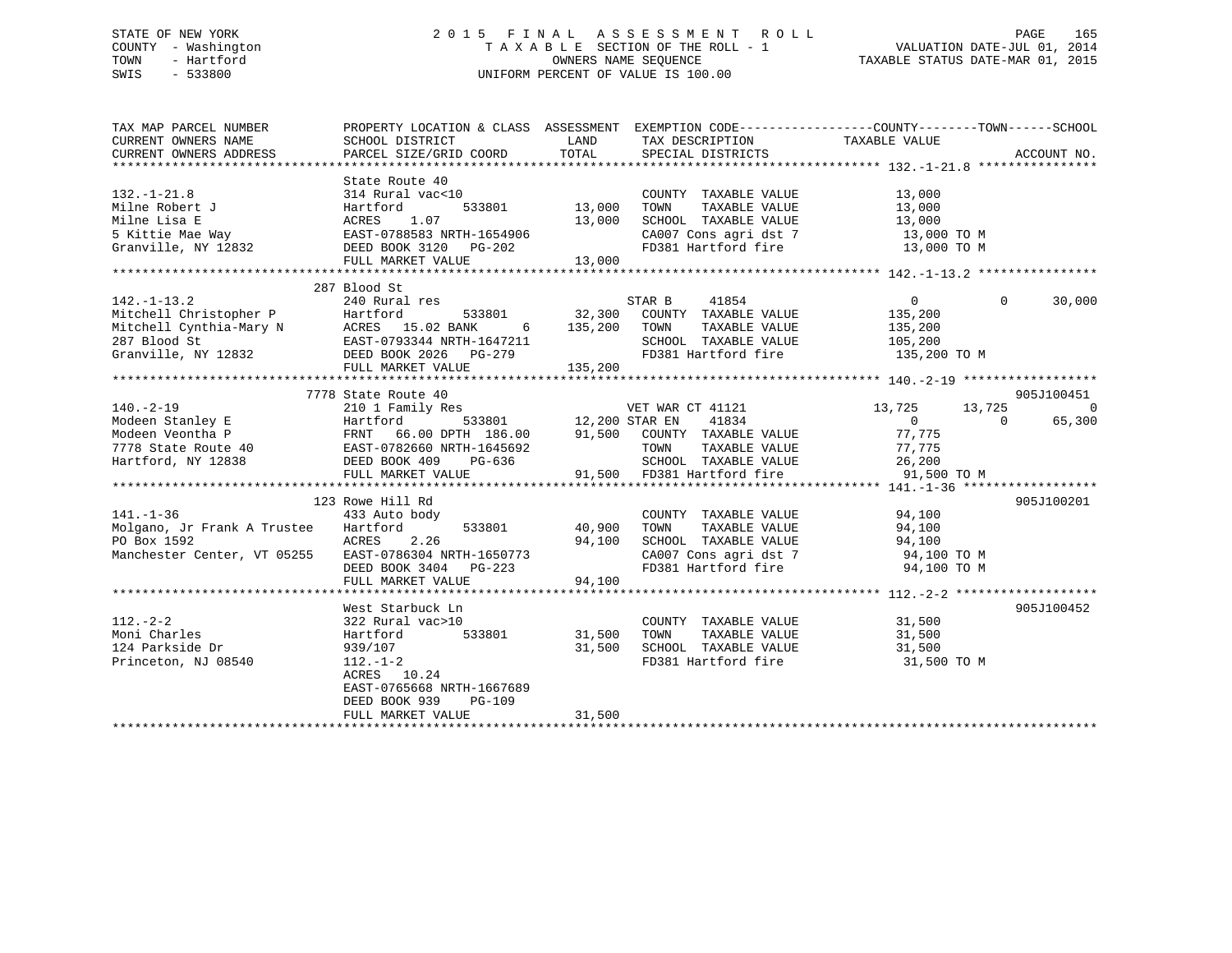## STATE OF NEW YORK 2 0 1 5 F I N A L A S S E S S M E N T R O L L PAGE 166 COUNTY - Washington T A X A B L E SECTION OF THE ROLL - 1 VALUATION DATE-JUL 01, 2014 TOWN - Hartford **TAXABLE STATUS DATE-MAR 01, 2015** OWNERS NAME SEQUENCE TAXABLE STATUS DATE-MAR 01, 2015 SWIS - 533800 UNIFORM PERCENT OF VALUE IS 100.00

| TAX MAP PARCEL NUMBER                                                                                  | PROPERTY LOCATION & CLASS ASSESSMENT EXEMPTION CODE----------------COUNTY-------TOWN------SCHOOL                                       |                                                 |                                                                                                                                                |                                                                              |                  |
|--------------------------------------------------------------------------------------------------------|----------------------------------------------------------------------------------------------------------------------------------------|-------------------------------------------------|------------------------------------------------------------------------------------------------------------------------------------------------|------------------------------------------------------------------------------|------------------|
|                                                                                                        |                                                                                                                                        |                                                 |                                                                                                                                                |                                                                              |                  |
| $123. - 1 - 12.2$<br>Monikowski Frank                                                                  | 8421 State Route 40<br>210 1 Family Res<br>533801<br>Hartford                                                                          | $\begin{array}{cc} 801 & 25,800 \end{array}$ ST | STAR B<br>41854<br>COUNTY TAXABLE VALUE                                                                                                        | $0 \qquad \qquad$<br>$\Omega$<br>215,000                                     | 30,000           |
| Monikowski Linda<br>PO Box 33<br>Hartford, NY 12838                                                    | LOT 1<br>ACRES<br>5.27<br>EAST-0791473 NRTH-1659057                                                                                    | 215,000                                         | TAXABLE VALUE<br>TOWN<br>SCHOOL TAXABLE VALUE<br>CA007 Cons agri dst 7 215,000 TO M                                                            | 215,000<br>185,000                                                           |                  |
|                                                                                                        | DEED BOOK 3098 PG-58<br>FULL MARKET VALUE                                                                                              | 215,000                                         | FD381 Hartford fire 215,000 TO M                                                                                                               |                                                                              |                  |
|                                                                                                        |                                                                                                                                        |                                                 |                                                                                                                                                |                                                                              |                  |
| $123. - 1 - 12.3$<br>Monikowski Frank<br>Monikowski Linda<br>12 Old Kenyon Rd<br>Hope Valley, RI 02832 | State Route 40<br>314 Rural vac<10<br>Hartford<br>LOT 2<br>ACRES<br>2.97<br>EAST-0791866 NRTH-1659283<br>DEED BOOK 3098 PG-58          | 533801 19,500<br>19,500                         | COUNTY TAXABLE VALUE<br>TAXABLE VALUE<br>TOWN<br>SCHOOL TAXABLE VALUE<br>CA007 Cons agri dst 7<br>CA007 Cons agri dst 7<br>FD381 Hartford fire | 19,500<br>19,500<br>19,500<br>19,500 TO M<br>19,500 TO M                     |                  |
|                                                                                                        |                                                                                                                                        |                                                 |                                                                                                                                                |                                                                              |                  |
|                                                                                                        |                                                                                                                                        |                                                 |                                                                                                                                                |                                                                              |                  |
|                                                                                                        | 68 Rowe Hill Rd                                                                                                                        |                                                 |                                                                                                                                                |                                                                              | 905J101392       |
| $141. - 1 - 44.1$<br>Monn Stephen<br>68 Rowe Hill Rd<br>Hartford, NY 12838                             | 210 1 Family Res<br>533801<br>Hartford<br>$628 - 115, 636 - 33$<br>ACRES<br>4.81<br>EAST-0786176 NRTH-1649326<br>DEED BOOK 3373 PG-276 | 37,500<br>171,400                               | COUNTY TAXABLE VALUE<br>TAXABLE VALUE<br>TOWN<br>SCHOOL TAXABLE VALUE<br>CA007 Cons agri dst 7<br>FD381 Hartford fire                          | 171,400<br>171,400<br>171,400<br>171,400 TO M<br>171,400 TO M                |                  |
|                                                                                                        |                                                                                                                                        |                                                 |                                                                                                                                                |                                                                              |                  |
|                                                                                                        |                                                                                                                                        |                                                 |                                                                                                                                                |                                                                              |                  |
|                                                                                                        | 166 Gulf Ln                                                                                                                            |                                                 |                                                                                                                                                |                                                                              |                  |
| $139. -4 - 7.5$<br>Monroe Jonathan S<br>Monroe Krystal M<br>166 Gulf Ln<br>Fort Ann, NY 12827          | 314 Rural vac<10<br>Hartford 533801 16,800<br>ACRES 2.11 16,800<br>EAST-0766209<br>DEED BOOK 2835 PG-317<br>16.800                     |                                                 | COUNTY TAXABLE VALUE<br>TAXABLE VALUE<br>TOWN<br>SCHOOL TAXABLE VALUE<br>CA007 Cons agri dst 7<br>FD381 Hartford fire                          | 16,800<br>16,800<br>16,800<br>16,800 TO M<br>16,800 TO M                     |                  |
|                                                                                                        |                                                                                                                                        |                                                 |                                                                                                                                                |                                                                              |                  |
|                                                                                                        |                                                                                                                                        |                                                 |                                                                                                                                                |                                                                              |                  |
| $150. - 1 - 29.10$<br>Monroe Kenneth R Sr<br>139 Pope Hill Rd<br>Argyle, NY 12809                      | 139 Pope Hill Rd<br>210 1 Family Res<br>532001<br>Argyle<br>ACRES<br>2.30<br>EAST-0780315 NRTH-1633368<br>DEED BOOK 936<br>PG-95       |                                                 | AGED-ALL 41800<br>29,100 STAR EN 41834<br>155,500 COUNTY TAXABLE VALUE<br>TOWN<br>TAXABLE VALUE<br>SCHOOL TAXABLE VALUE                        | 77,750<br>77,750<br>$\Omega$<br>$\overline{0}$<br>77,750<br>77,750<br>12,450 | 77,750<br>65,300 |
|                                                                                                        | FULL MARKET VALUE                                                                                                                      |                                                 | 155,500 CA006 Cons agri dst 6<br>FD381 Hartford fire                                                                                           | $12,722$<br>155,500 TO M<br>155,500 TO M                                     |                  |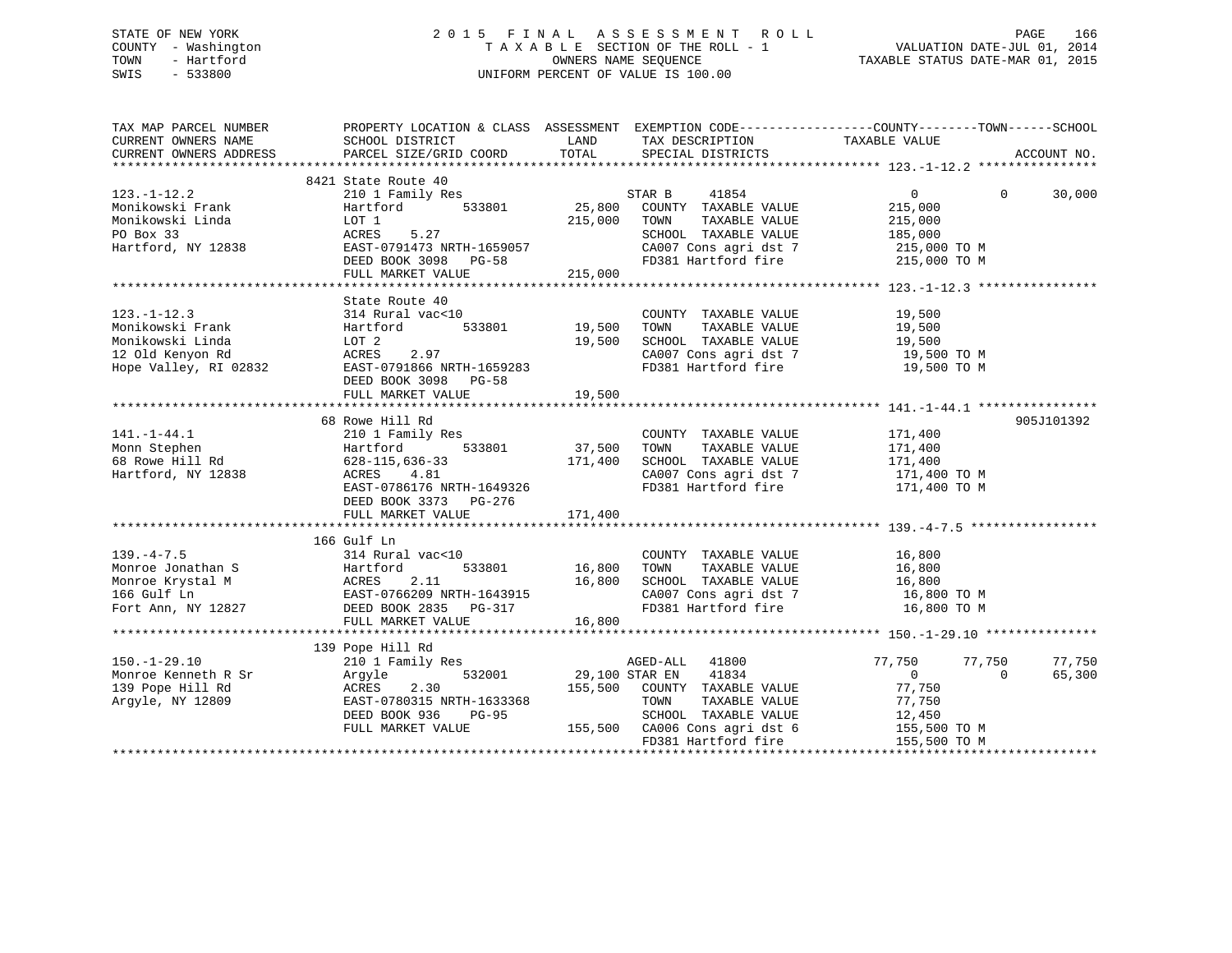## STATE OF NEW YORK 2 0 1 5 F I N A L A S S E S S M E N T R O L L PAGE 167 COUNTY - Washington T A X A B L E SECTION OF THE ROLL - 1 VALUATION DATE-JUL 01, 2014 TOWN - Hartford **TAXABLE STATUS DATE-MAR 01, 2015** OWNERS NAME SEQUENCE TAXABLE STATUS DATE-MAR 01, 2015 SWIS - 533800 UNIFORM PERCENT OF VALUE IS 100.00

| TAX MAP PARCEL NUMBER<br>CURRENT OWNERS NAME<br>CURRENT OWNERS ADDRESS                                                                                                                                                                                                                        |                                                                                                                                                                 |              |                                                                                                                                                                                                                                                                                                                        | PROPERTY LOCATION & CLASS ASSESSMENT EXEMPTION CODE---------------COUNTY-------TOWN-----SCHOOL | ACCOUNT NO. |
|-----------------------------------------------------------------------------------------------------------------------------------------------------------------------------------------------------------------------------------------------------------------------------------------------|-----------------------------------------------------------------------------------------------------------------------------------------------------------------|--------------|------------------------------------------------------------------------------------------------------------------------------------------------------------------------------------------------------------------------------------------------------------------------------------------------------------------------|------------------------------------------------------------------------------------------------|-------------|
|                                                                                                                                                                                                                                                                                               |                                                                                                                                                                 |              |                                                                                                                                                                                                                                                                                                                        |                                                                                                |             |
| 139.-4-7.1<br>Monroe Kermit 0<br>Monroe Dianna<br>139.-1-7.1<br>182 Gulf Ln<br>Fort Ann, NY 12827<br>12827<br>182 Gulf Ln<br>12827<br>182 Gulf Ln<br>12827<br>182 Gulf Ln<br>12827<br>182 Gulf Ln<br>12827<br>182 Gulf Ln<br>12827<br>182 Gulf Ln<br>12827<br>182 G                           | 182 Gulf Ln<br>FULL MARKET VALUE                                                                                                                                | 104,300      | CA007 Cons agri dst 7 104,300 TO M<br>FD381 Hartford fire 104,300 TO M                                                                                                                                                                                                                                                 | $\overline{0}$<br>$\Omega$<br>104,300<br>TAXABLE VALUE 104,300<br>74,300                       | 30,000      |
|                                                                                                                                                                                                                                                                                               |                                                                                                                                                                 |              |                                                                                                                                                                                                                                                                                                                        |                                                                                                |             |
| $139. - 4 - 7.2$<br>139.-4-7.2<br>Monroe Kermit 0<br>Monroe Dianna L<br>1,000<br>1,000<br>1,000<br>139.-1-7.2<br>139.-1-7.2<br>4,500<br>139.-1-7.2<br>4,500<br>Fort Ann, NY 12827<br>EAST-0765236 NRTH-1643830                                                                                | 172 Gulf Ln<br>312 Vac w/imprv<br>DEED BOOK 836 PG-272                                                                                                          | $1,000$ TOWN | COUNTY TAXABLE VALUE<br>TAXABLE VALUE<br>SCHOOL TAXABLE VALUE<br>$\begin{array}{lllllll} \texttt{CA007} & \texttt{Cons}\ \texttt{agri}\ \texttt{dst}\ \texttt{7} & \texttt{4,500}\ \texttt{T0}\ \texttt{M} & \texttt{FD381}\ \texttt{Hartford}\ \texttt{fire} & \texttt{4,500}\ \texttt{T0}\ \texttt{M} & \end{array}$ | 4,500<br>4,500<br>4,500                                                                        |             |
|                                                                                                                                                                                                                                                                                               | FULL MARKET VALUE 4,500                                                                                                                                         |              |                                                                                                                                                                                                                                                                                                                        |                                                                                                |             |
|                                                                                                                                                                                                                                                                                               | Gulf Ln                                                                                                                                                         |              |                                                                                                                                                                                                                                                                                                                        |                                                                                                |             |
| $139. -4 - 7.3$<br>Monroe Kermit O<br>Monroe Dianna L<br>Fort Ann, NY 12827                                                                                                                                                                                                                   | 323 Vacant rural<br>t rural COUNT<br>533801 45,600 TOWN<br>Hartford<br>LOT 2<br>139.-1-7.3<br>ACRES 28.05<br>EAST-0765897 NRTH-1644310<br>DEED BOOK 2586 PG-134 | 45,600       | COUNTY TAXABLE VALUE<br>TAXABLE VALUE<br>SCHOOL TAXABLE VALUE 45,600<br>CA007 Cons agri dst 7 45,600 TO M<br>FD381 Hartford fire 45,600 TO M                                                                                                                                                                           | 45,600<br>45,600                                                                               |             |
|                                                                                                                                                                                                                                                                                               | FULL MARKET VALUE                                                                                                                                               | 45,600       |                                                                                                                                                                                                                                                                                                                        |                                                                                                |             |
|                                                                                                                                                                                                                                                                                               |                                                                                                                                                                 |              |                                                                                                                                                                                                                                                                                                                        |                                                                                                |             |
| $148. - 1 - 25.8$<br>148.-1-25.8<br>Monroe Richard K<br>Monroe Marcia D<br>4D Autumn Terr<br>Ballston Lake, NY 12019<br>26,000<br>26,000<br>26,000<br>26,000<br>26,000<br>26,000<br>26,000<br>26,000<br>26,000<br>26,000<br>26,000<br>26,000<br>26,000<br>26,000<br>26,000<br>26,000<br>26,00 | 40 Mcdougal Rd<br>rcuougai kd<br>314 Rural vac<10                                                                                                               |              | COUNTY TAXABLE VALUE 26,000<br>TOWN TAXABLE VALUE 26,000<br>SCHOOL TAXABLE VALUE $26,000$<br>CA006 Cons agri dst 6 $26,000$ TO M<br>FD381 Hartford fire $26,000$ TO M                                                                                                                                                  |                                                                                                |             |
|                                                                                                                                                                                                                                                                                               |                                                                                                                                                                 |              |                                                                                                                                                                                                                                                                                                                        |                                                                                                |             |
|                                                                                                                                                                                                                                                                                               | 3918 State Route 149                                                                                                                                            |              |                                                                                                                                                                                                                                                                                                                        |                                                                                                | 905J101411  |
| $131. - 1 - 13.6$<br>Fort Ann, NY 12827                                                                                                                                                                                                                                                       | 240 Rural res<br>EAST-0768673 NRTH-1653821<br>DEED BOOK 2467 PG-73<br>FULL MARKET VALUE                                                                         | 176,900      | STAR B<br>41854<br>533801 $\begin{array}{cccc} 41,800 & \text{COUNTY} & \text{TAXABLE VALUE} \\ 175,900 & \text{TOMI} & \text{TAYDIF, VAYIIF} \end{array}$<br>TAXABLE VALUE<br>TOWN<br>SCHOOL TAXABLE VALUE<br>CA007 Cons agri dst 7<br>176,900 FD381 Hartford fire 176,900 TO M                                       | $\overline{0}$<br>$\Omega$<br>176,900<br>176,900<br>146,900<br>176,900 TO M                    | 30,000      |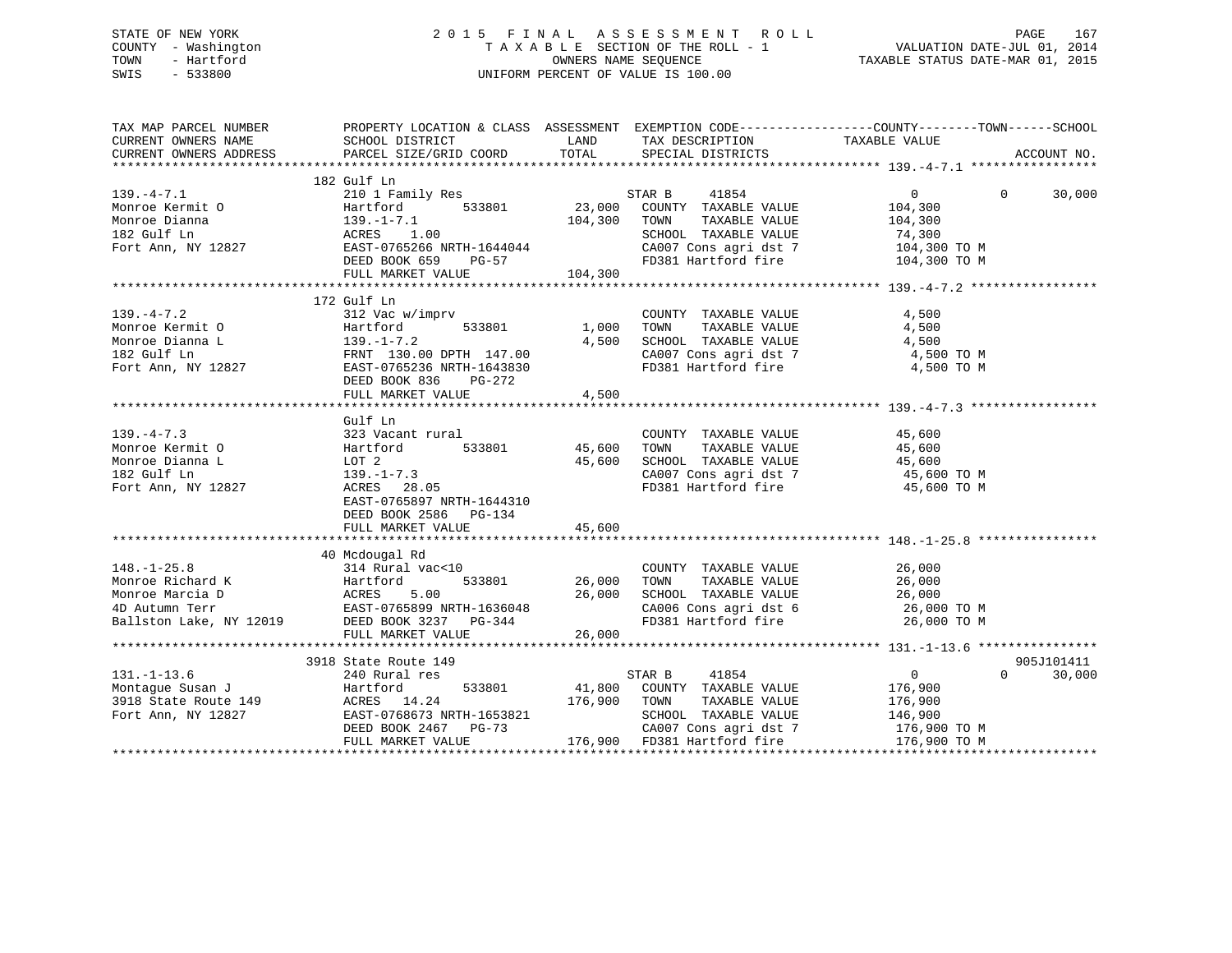# STATE OF NEW YORK 2015 FINAL ASSESSMENT ROLL PAGE 168 COUNTY - Washington  $T A X A B L E$  SECTION OF THE ROLL - 1<br>TOWN - Hartford SWIS - 533800 UNIFORM PERCENT OF VALUE IS 100.00

VALUATION DATE-JUL 01, 2014

| TAX MAP PARCEL NUMBER     |                                  | PROPERTY LOCATION & CLASS ASSESSMENT EXEMPTION CODE---------------COUNTY-------TOWN------SCHOOL                                                                                                                                                                                              |            |
|---------------------------|----------------------------------|----------------------------------------------------------------------------------------------------------------------------------------------------------------------------------------------------------------------------------------------------------------------------------------------|------------|
|                           |                                  |                                                                                                                                                                                                                                                                                              |            |
|                           |                                  |                                                                                                                                                                                                                                                                                              |            |
|                           |                                  |                                                                                                                                                                                                                                                                                              |            |
|                           |                                  |                                                                                                                                                                                                                                                                                              |            |
|                           |                                  |                                                                                                                                                                                                                                                                                              |            |
|                           |                                  |                                                                                                                                                                                                                                                                                              |            |
|                           |                                  |                                                                                                                                                                                                                                                                                              |            |
|                           |                                  | CA007 Cons agri dst 7 2,700 TO M                                                                                                                                                                                                                                                             |            |
|                           |                                  | State Route 149<br>131.-1-13.9<br>Montague Susan J<br>Montague Susan J<br>2,700<br>3918 State Route 149<br>FRNT 160.00 DPTH 192.00<br>Fort Ann, NY 12827<br>EAST 0.68<br>EAST 0.68<br>EAST 0.67<br>EAST 1654142<br>FRNT 1654142<br>FRNT 1654142<br>FRNT 16<br>FD381 Hartford fire 2,700 TO M |            |
|                           | DEED BOOK 2467 PG-73             |                                                                                                                                                                                                                                                                                              |            |
|                           | FULL MARKET VALUE                | 2,700                                                                                                                                                                                                                                                                                        |            |
|                           |                                  |                                                                                                                                                                                                                                                                                              |            |
|                           |                                  |                                                                                                                                                                                                                                                                                              | 905J100454 |
|                           |                                  |                                                                                                                                                                                                                                                                                              | 116,379    |
|                           |                                  |                                                                                                                                                                                                                                                                                              | $\sim$ 0   |
|                           |                                  |                                                                                                                                                                                                                                                                                              | 65,300     |
|                           |                                  |                                                                                                                                                                                                                                                                                              |            |
|                           |                                  |                                                                                                                                                                                                                                                                                              |            |
|                           |                                  |                                                                                                                                                                                                                                                                                              |            |
|                           |                                  |                                                                                                                                                                                                                                                                                              |            |
|                           |                                  | 116,379 EX                                                                                                                                                                                                                                                                                   |            |
|                           |                                  | $FD381$ Hartford fire<br>FD381 Hartford fire<br>All $1 + 376$ , $200$ TO M                                                                                                                                                                                                                   |            |
|                           |                                  |                                                                                                                                                                                                                                                                                              |            |
|                           | State Route 196                  |                                                                                                                                                                                                                                                                                              | 905J100553 |
|                           |                                  |                                                                                                                                                                                                                                                                                              | 22,022     |
|                           |                                  |                                                                                                                                                                                                                                                                                              |            |
|                           |                                  | 139.-4-4.1<br>Moore Leonard F<br>Moore Leonard F<br>3491 State Route 196 139.-1-4.1<br>Fort Ann, NY 12827 22,022<br>EAST-0766481 NRTH-1642689 533801 33,900 COUNTY TAXABLE VALUE<br>TOWN TAXABLE VALUE 11,878<br>SCHOOL TAXABLE VALUE 11,878                                                 |            |
|                           |                                  |                                                                                                                                                                                                                                                                                              |            |
|                           |                                  |                                                                                                                                                                                                                                                                                              |            |
|                           |                                  |                                                                                                                                                                                                                                                                                              |            |
|                           |                                  |                                                                                                                                                                                                                                                                                              |            |
|                           |                                  |                                                                                                                                                                                                                                                                                              |            |
|                           | State Route 196                  |                                                                                                                                                                                                                                                                                              |            |
|                           |                                  |                                                                                                                                                                                                                                                                                              | 32,249     |
|                           |                                  | 139.-4-4.3<br>Moore Leonard F Moore Example 26,451<br>Moore Dawn 139.-1-4.3<br>Moore Dawn 139.-1-4.3<br>Moore Dawn 139.-1-4.3<br>Moore Dawn 139.-1-4.3<br>Moore Dawn 26,451<br>Moore Dawn 26,451                                                                                             |            |
|                           |                                  | $58,700$ TOWN                                                                                                                                                                                                                                                                                |            |
|                           | 3491 State Route 196 MCRES 39.68 | SCHOOL TAXABLE VALUE 26,451                                                                                                                                                                                                                                                                  |            |
|                           |                                  |                                                                                                                                                                                                                                                                                              |            |
|                           |                                  | 3491 Scale Route 190<br>Fort Ann, NY 12827 EAST-0768741 NRTH-1641745<br>DEED BOOK 953 PG-29 32,249 EX<br>MAY BE SUBJECT TO PAYMENT FULL MARKET VALUE 58,700 FD381 Hartford fire 58,700 TO M                                                                                                  |            |
|                           |                                  |                                                                                                                                                                                                                                                                                              |            |
| UNDER AGDIST LAW TIL 2019 |                                  |                                                                                                                                                                                                                                                                                              |            |
|                           |                                  |                                                                                                                                                                                                                                                                                              |            |
|                           |                                  |                                                                                                                                                                                                                                                                                              |            |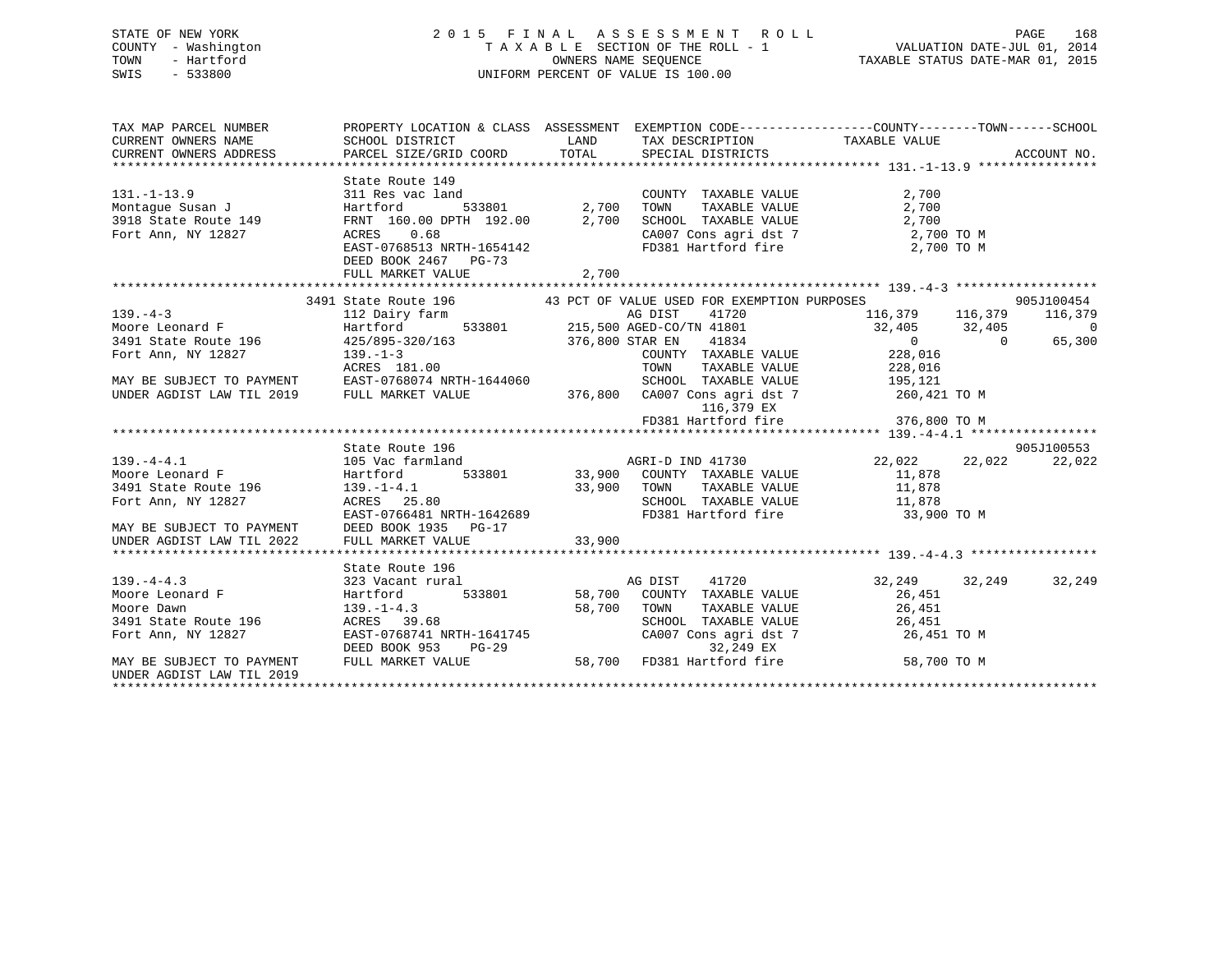## STATE OF NEW YORK 2 0 1 5 F I N A L A S S E S S M E N T R O L L PAGE 169 COUNTY - Washington T A X A B L E SECTION OF THE ROLL - 1 VALUATION DATE-JUL 01, 2014 TOWN - Hartford **TAXABLE STATUS DATE-MAR 01, 2015** OWNERS NAME SEQUENCE TAXABLE STATUS DATE-MAR 01, 2015 SWIS - 533800 UNIFORM PERCENT OF VALUE IS 100.00

| TAX MAP PARCEL NUMBER<br>CURRENT OWNERS NAME | SCHOOL DISTRICT           | LAND    | PROPERTY LOCATION & CLASS ASSESSMENT EXEMPTION CODE----------------COUNTY-------TOWN------SCHOOL<br>TAX DESCRIPTION | TAXABLE VALUE    |                    |
|----------------------------------------------|---------------------------|---------|---------------------------------------------------------------------------------------------------------------------|------------------|--------------------|
| CURRENT OWNERS ADDRESS                       | PARCEL SIZE/GRID COORD    | TOTAL   | SPECIAL DISTRICTS                                                                                                   |                  | ACCOUNT NO.        |
|                                              |                           |         |                                                                                                                     |                  |                    |
|                                              | State Route 196 OFF       |         |                                                                                                                     |                  |                    |
| $139. -4 - 4.4$                              | 105 Vac farmland          |         | AG DIST 41720                                                                                                       | 17,941 17,941    | 17,941             |
| Moore Leonard F                              | 533801<br>Hartford        | 25,100  | COUNTY TAXABLE VALUE                                                                                                | 7,159            |                    |
| Moore Dawn                                   | W527/335                  | 25,100  | TOWN<br>TAXABLE VALUE                                                                                               | 7,159            |                    |
| 3491 State Route 196                         | $139. - 1 - 4.4$          |         | SCHOOL TAXABLE VALUE                                                                                                | 7,159            |                    |
| Fort Ann, NY 12827                           | ACRES 17.90               |         | CA007 Cons agri dst 7                                                                                               | 7,159 TO M       |                    |
|                                              | EAST-0768704 NRTH-1642751 |         | 17,941 EX                                                                                                           |                  |                    |
| MAY BE SUBJECT TO PAYMENT                    | DEED BOOK 953<br>$PG-29$  |         | FD381 Hartford fire                                                                                                 | 25,100 TO M      |                    |
| UNDER AGDIST LAW TIL 2019                    | FULL MARKET VALUE         | 25,100  |                                                                                                                     |                  |                    |
|                                              |                           |         |                                                                                                                     |                  |                    |
|                                              | Gilchrist Hill Rd         |         |                                                                                                                     |                  | 905J100015         |
| $150. - 1 - 45$                              | 323 Vacant rural          |         | FOR 480A 47460                                                                                                      | 70,000<br>70,000 | 70,000             |
| Moore Marlene Trustee                        | 533801<br>Hartford        |         | 102,600 COUNTY TAXABLE VALUE                                                                                        | 32,600           |                    |
| Pike Mary Ellen Trustee                      | 823/75                    | 102,600 | TOWN<br>TAXABLE VALUE                                                                                               | 32,600           |                    |
| 456 Gilchrist Hill Rd                        | Forest Tax 2324/32        |         | SCHOOL TAXABLE VALUE                                                                                                | 32,600           |                    |
| Hartford, NY 12838                           | ACRES 155.60              |         | FD381 Hartford fire                                                                                                 | 102,600 TO M     |                    |
|                                              | EAST-0782161 NRTH-1637361 |         |                                                                                                                     |                  |                    |
| MAY BE SUBJECT TO PAYMENT                    | DEED BOOK 3378 PG-49      |         |                                                                                                                     |                  |                    |
| UNDER RPTL480A UNTIL 2024                    | FULL MARKET VALUE         | 102,600 |                                                                                                                     |                  |                    |
|                                              |                           |         |                                                                                                                     |                  |                    |
|                                              | Durkee Ln                 |         |                                                                                                                     |                  |                    |
| $114. - 1 - 20.2$                            | 323 Vacant rural          |         | COUNTY TAXABLE VALUE                                                                                                | 41,000           |                    |
| Morelli Jeanine                              | Hartford<br>533801        | 41,000  | TAXABLE VALUE<br>TOWN                                                                                               | 41,000           |                    |
| C/O Cary Morelli                             | ACRES<br>25.85            | 41,000  | SCHOOL TAXABLE VALUE                                                                                                | 41,000           |                    |
| 21 Sloan Dr                                  | EAST-0785329 NRTH-1663866 |         | CA007 Cons agri dst 7                                                                                               | 41,000 TO M      |                    |
| Greenwich, NY 12834                          | DEED BOOK 1977 PG-1       |         | FD381 Hartford fire                                                                                                 | 41,000 TO M      |                    |
|                                              | FULL MARKET VALUE         | 41,000  |                                                                                                                     |                  |                    |
|                                              |                           |         |                                                                                                                     |                  |                    |
|                                              | 142 Baker Rd              |         |                                                                                                                     |                  | 905J101069         |
| $132. - 2 - 21.3$                            | 210 1 Family Res          |         | COUNTY TAXABLE VALUE                                                                                                | 133,300          |                    |
| Morizio Mark J                               | 533801<br>Hartford        | 34,500  | TOWN<br>TAXABLE VALUE                                                                                               | 133,300          |                    |
| PO Box 202                                   | ACRES<br>4.03             | 133,300 | SCHOOL TAXABLE VALUE                                                                                                | 133,300          |                    |
| Hartford, NY 12838                           | EAST-0793666 NRTH-1654121 |         | FD381 Hartford fire                                                                                                 | 133,300 TO M     |                    |
|                                              | DEED BOOK 2873 PG-143     |         |                                                                                                                     |                  |                    |
|                                              | FULL MARKET VALUE         | 133,300 |                                                                                                                     |                  |                    |
|                                              |                           |         |                                                                                                                     |                  |                    |
|                                              | 146 Mcdougal Rd           |         |                                                                                                                     |                  | 905J100607         |
| $148. - 1 - 23$                              | 240 Rural res             |         | 41854<br>STAR B                                                                                                     | $\overline{0}$   | $\Omega$<br>30,000 |
| Morris Deborah A                             | 533801<br>Hartford        | 52,600  | COUNTY TAXABLE VALUE                                                                                                | 229,400          |                    |
| 146 McDougal Rd                              | ACRES 13.30               | 229,400 | TOWN<br>TAXABLE VALUE                                                                                               | 229,400          |                    |
| Argyle, NY 12809                             | EAST-0767571 NRTH-1634438 |         | SCHOOL TAXABLE VALUE                                                                                                | 199,400          |                    |
|                                              | DEED BOOK 561<br>$PG-58$  |         | CA006 Cons agri dst 6                                                                                               | 229,400 TO M     |                    |
|                                              | FULL MARKET VALUE         |         | 229,400 FD381 Hartford fire                                                                                         | 229,400 TO M     |                    |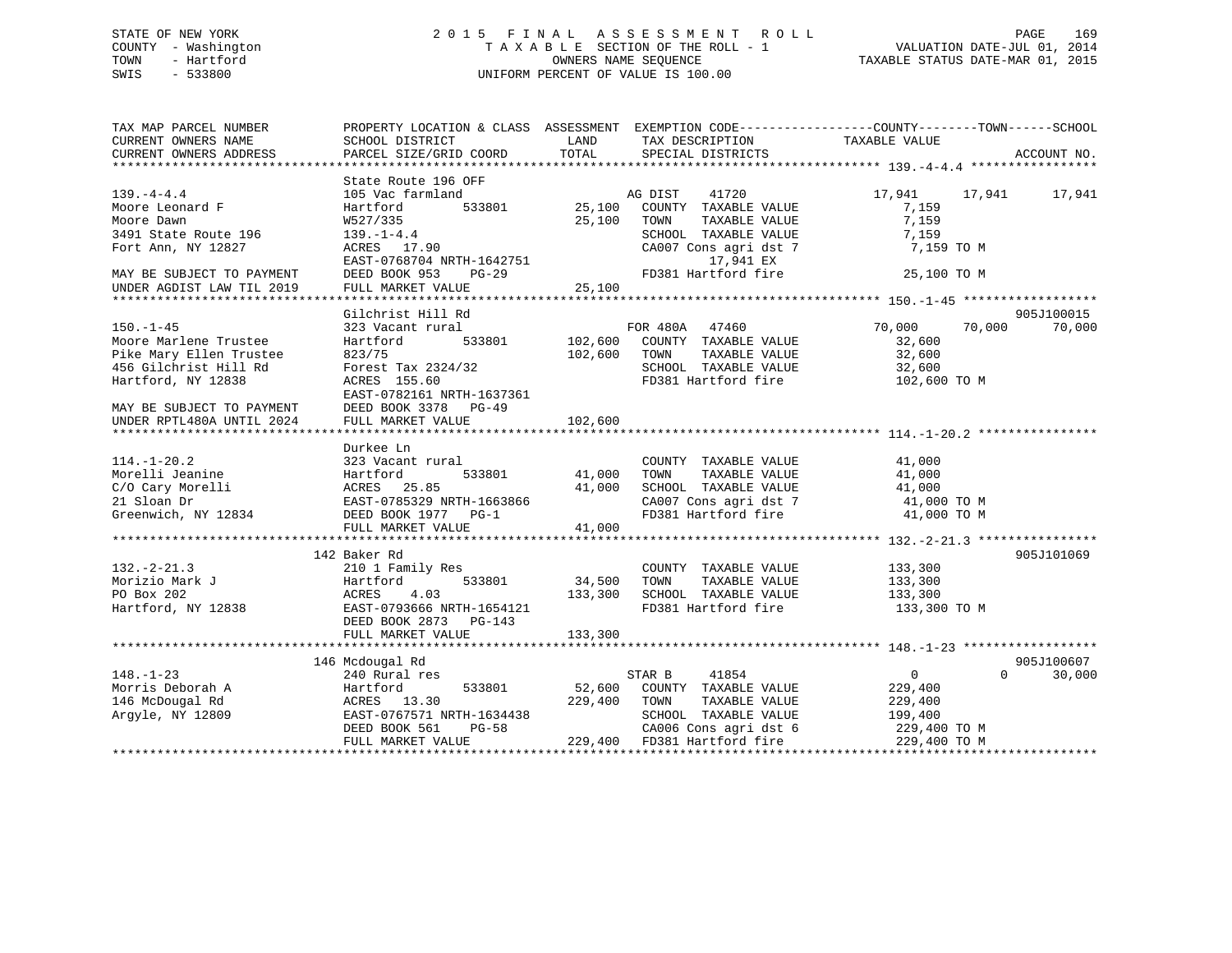## STATE OF NEW YORK 2 0 1 5 F I N A L A S S E S S M E N T R O L L PAGE 170 COUNTY - Washington T A X A B L E SECTION OF THE ROLL - 1 VALUATION DATE-JUL 01, 2014 TOWN - Hartford **TAXABLE STATUS DATE-MAR 01, 2015** OWNERS NAME SEQUENCE TAXABLE STATUS DATE-MAR 01, 2015 SWIS - 533800 UNIFORM PERCENT OF VALUE IS 100.00

| TAX MAP PARCEL NUMBER                                                           | PROPERTY LOCATION & CLASS ASSESSMENT EXEMPTION CODE----------------COUNTY-------TOWN------SCHOOL                                                                                                                                                                                                                                                           |                        |                                                                                                                                                           |                                                                                                                                                                                                                                  |                                     |
|---------------------------------------------------------------------------------|------------------------------------------------------------------------------------------------------------------------------------------------------------------------------------------------------------------------------------------------------------------------------------------------------------------------------------------------------------|------------------------|-----------------------------------------------------------------------------------------------------------------------------------------------------------|----------------------------------------------------------------------------------------------------------------------------------------------------------------------------------------------------------------------------------|-------------------------------------|
| CURRENT OWNERS NAME                                                             | SCHOOL DISTRICT<br><b>EXAMPLE EXAMPLE THE EXAMPLE EXAMPLE EXAMPLE EXAMPLE EXAMPLE EXAMPLE EXAMPLE EXAMPLE EXAMPLE EXAMPLE EXAMPLE E</b>                                                                                                                                                                                                                    |                        | TAX DESCRIPTION<br>SPECIAL DISTRICTS                                                                                                                      |                                                                                                                                                                                                                                  |                                     |
| CURRENT OWNERS ADDRESS                                                          | PARCEL SIZE/GRID COORD                                                                                                                                                                                                                                                                                                                                     | TOTAL                  | SPECIAL DISTRICTS                                                                                                                                         |                                                                                                                                                                                                                                  | ACCOUNT NO.                         |
|                                                                                 |                                                                                                                                                                                                                                                                                                                                                            |                        |                                                                                                                                                           |                                                                                                                                                                                                                                  |                                     |
|                                                                                 | 354 Shine Hill Rd                                                                                                                                                                                                                                                                                                                                          |                        |                                                                                                                                                           |                                                                                                                                                                                                                                  | 905J101380<br>$\Omega$ and $\Omega$ |
| $149. - 1 - 32.7$                                                               | 210 1 Family Res                                                                                                                                                                                                                                                                                                                                           |                        | 41854<br>STAR B                                                                                                                                           | $\overline{0}$                                                                                                                                                                                                                   | 30,000                              |
| 11. 11.<br>Morrison Patricia Santista Hartfo<br>354 Shine Hill Rd (1970) 1007 4 | Hartford                                                                                                                                                                                                                                                                                                                                                   |                        | 533801 32,200 COUNTY TAXABLE VALUE                                                                                                                        | 151,100                                                                                                                                                                                                                          |                                     |
|                                                                                 | ACRES 3.42                                                                                                                                                                                                                                                                                                                                                 | 151,100 TOWN           | TAXABLE VALUE                                                                                                                                             | 151,100                                                                                                                                                                                                                          |                                     |
| Fort Ann, NY 12827                                                              |                                                                                                                                                                                                                                                                                                                                                            |                        |                                                                                                                                                           | SCHOOL TAXABLE VALUE 121,100<br>CA006 Cons agri dst 6 151,100 TO M                                                                                                                                                               |                                     |
|                                                                                 | EAST-0775172 NRTH-1638019                                                                                                                                                                                                                                                                                                                                  |                        | CA006 Cons agri dst 6<br>FD381 Hartford fire 151,100 TO M                                                                                                 |                                                                                                                                                                                                                                  |                                     |
|                                                                                 | DEED BOOK 2608 PG-183                                                                                                                                                                                                                                                                                                                                      |                        |                                                                                                                                                           |                                                                                                                                                                                                                                  |                                     |
|                                                                                 | FULL MARKET VALUE                                                                                                                                                                                                                                                                                                                                          | 151,100                |                                                                                                                                                           |                                                                                                                                                                                                                                  |                                     |
|                                                                                 |                                                                                                                                                                                                                                                                                                                                                            |                        |                                                                                                                                                           |                                                                                                                                                                                                                                  |                                     |
| $123. - 1 - 11.12$                                                              | 8492 State Route 40<br>314 Rural vac<10                                                                                                                                                                                                                                                                                                                    |                        | COUNTY TAXABLE VALUE                                                                                                                                      |                                                                                                                                                                                                                                  |                                     |
|                                                                                 | 123.-1-11.12<br>Morrow Brian 0<br>24 Pacific St 81 MCRES<br>Cranville, NY 12832<br>CRES 1.34<br>CRES 1.34<br>CRES 1.34<br>DEED BOOK 2056 PG-265                                                                                                                                                                                                            | 」<br>533801     14,000 | TOWN                                                                                                                                                      | TAXABLE VALUE 14,000<br>TAXABLE VALUE 14,000                                                                                                                                                                                     |                                     |
|                                                                                 |                                                                                                                                                                                                                                                                                                                                                            | 14,000                 |                                                                                                                                                           |                                                                                                                                                                                                                                  |                                     |
|                                                                                 |                                                                                                                                                                                                                                                                                                                                                            |                        |                                                                                                                                                           | $\begin{tabular}{lllllllll} \texttt{SCHOOL} & \texttt{TAXABLE} & \texttt{VAJUE} & & & 14,000 \\ \texttt{CA007} & \texttt{Cons}\ \texttt{agri}\ \texttt{dst}\ 7 && & 14,000\ \texttt{\footnotesize TO}\ \texttt{M} \end{tabular}$ |                                     |
|                                                                                 |                                                                                                                                                                                                                                                                                                                                                            |                        |                                                                                                                                                           | FD381 Hartford fire 14,000 TO M                                                                                                                                                                                                  |                                     |
|                                                                                 |                                                                                                                                                                                                                                                                                                                                                            | 14,000                 |                                                                                                                                                           |                                                                                                                                                                                                                                  |                                     |
|                                                                                 | FULL MARKET VALUE                                                                                                                                                                                                                                                                                                                                          |                        |                                                                                                                                                           |                                                                                                                                                                                                                                  |                                     |
|                                                                                 | 13 Guilder Hollow Rd                                                                                                                                                                                                                                                                                                                                       |                        | 56 PCT OF VALUE USED FOR EXEMPTION PURPOSES                                                                                                               |                                                                                                                                                                                                                                  | 905J100459                          |
|                                                                                 |                                                                                                                                                                                                                                                                                                                                                            |                        | VET COM CT 41151<br>533801 289,900 VET DIS CT 41141<br>479,100 AG DIST 41720                                                                              |                                                                                                                                                                                                                                  | $\sim$ 0                            |
|                                                                                 |                                                                                                                                                                                                                                                                                                                                                            |                        |                                                                                                                                                           |                                                                                                                                                                                                                                  |                                     |
|                                                                                 |                                                                                                                                                                                                                                                                                                                                                            |                        |                                                                                                                                                           |                                                                                                                                                                                                                                  |                                     |
|                                                                                 | $\begin{tabular}{lllllllllllllllllllll} \textbf{123. -1-11} & \textbf{23. -1-11} & \textbf{23. -1-11} & \textbf{24. -1} & \textbf{25. -1-11} & \textbf{26. -1-11} & \textbf{27. -1-11} & \textbf{28. -1-11} & \textbf{28. -1-12} & \textbf{28. -1-12} & \textbf{28. -1-13} & \textbf{28. -1-13} & \textbf{28. -1-13} & \textbf{28. -1-14} & \textbf{28. -$ |                        |                                                                                                                                                           |                                                                                                                                                                                                                                  |                                     |
|                                                                                 |                                                                                                                                                                                                                                                                                                                                                            |                        |                                                                                                                                                           |                                                                                                                                                                                                                                  |                                     |
|                                                                                 |                                                                                                                                                                                                                                                                                                                                                            |                        | COUNTY TAXABLE VALUE<br>TOWN     TAXABLE VALUE                                                                                                            | 253,250<br>283,250                                                                                                                                                                                                               |                                     |
|                                                                                 |                                                                                                                                                                                                                                                                                                                                                            |                        |                                                                                                                                                           |                                                                                                                                                                                                                                  |                                     |
| MAY BE SUBJECT TO PAYMENT                                                       |                                                                                                                                                                                                                                                                                                                                                            |                        |                                                                                                                                                           | SCHOOL TAXABLE VALUE 352,950<br>CA007 Cons agri dst 7 418,250 TO M                                                                                                                                                               |                                     |
| UNDER AGDIST LAW TIL 2019                                                       |                                                                                                                                                                                                                                                                                                                                                            |                        |                                                                                                                                                           |                                                                                                                                                                                                                                  |                                     |
|                                                                                 |                                                                                                                                                                                                                                                                                                                                                            |                        | 60,850 EX                                                                                                                                                 |                                                                                                                                                                                                                                  |                                     |
|                                                                                 |                                                                                                                                                                                                                                                                                                                                                            |                        | FD381 Hartford fire                                                                                                                                       | 479,100 TO M                                                                                                                                                                                                                     |                                     |
|                                                                                 |                                                                                                                                                                                                                                                                                                                                                            |                        |                                                                                                                                                           |                                                                                                                                                                                                                                  |                                     |
|                                                                                 | 8518 State Route 40                                                                                                                                                                                                                                                                                                                                        |                        |                                                                                                                                                           |                                                                                                                                                                                                                                  | 905J101321                          |
| $123. - 1 - 11.1$                                                               | 210 1 Family Res                                                                                                                                                                                                                                                                                                                                           |                        | AGED-ALL 41800                                                                                                                                            | 58,350                                                                                                                                                                                                                           | 58,350 58,350                       |
| Morrow Jean O -LE-                                                              | 533801                                                                                                                                                                                                                                                                                                                                                     |                        | 27,800 STAR EN 41834                                                                                                                                      | $\overline{0}$                                                                                                                                                                                                                   | 58,350<br>$\overline{0}$            |
| Morrow Paula ETAL                                                               | E10 1 Family Res<br>Hartford 533801<br>ACRES 6.66<br>EAST-0793113 NRTH-1661043<br>DEED BOOK 831 PG-319<br>FULL MARKET MALLER                                                                                                                                                                                                                               |                        | 116,700 COUNTY TAXABLE VALUE                                                                                                                              | 58,350<br>58,350                                                                                                                                                                                                                 |                                     |
| 8518 State Route 40                                                             |                                                                                                                                                                                                                                                                                                                                                            |                        | TAXABLE VALUE<br>TOWN                                                                                                                                     |                                                                                                                                                                                                                                  |                                     |
| Granville, NY 12832                                                             |                                                                                                                                                                                                                                                                                                                                                            |                        | SCHOOL TAXABLE VALUE 0<br>116,700 CA007 Consider dst 7 116,700 TO M                                                                                       |                                                                                                                                                                                                                                  |                                     |
|                                                                                 | FULL MARKET VALUE                                                                                                                                                                                                                                                                                                                                          |                        | FD381 Hartford fire                                                                                                                                       |                                                                                                                                                                                                                                  |                                     |
|                                                                                 |                                                                                                                                                                                                                                                                                                                                                            |                        |                                                                                                                                                           | 116,700 TO M                                                                                                                                                                                                                     |                                     |
|                                                                                 |                                                                                                                                                                                                                                                                                                                                                            |                        |                                                                                                                                                           |                                                                                                                                                                                                                                  |                                     |
|                                                                                 | 8488 State Route 40                                                                                                                                                                                                                                                                                                                                        |                        |                                                                                                                                                           |                                                                                                                                                                                                                                  | 905J101323                          |
| $123. - 1 - 11.3$                                                               |                                                                                                                                                                                                                                                                                                                                                            |                        | 41854<br>STAR B                                                                                                                                           | $\overline{0}$                                                                                                                                                                                                                   | $\Omega$<br>30,000                  |
| Morrow Paula J                                                                  |                                                                                                                                                                                                                                                                                                                                                            |                        | 533801 23,000 COUNTY TAXABLE VALUE<br>TAXABLE VALUE                                                                                                       | 42,600                                                                                                                                                                                                                           |                                     |
| 8518 State Route 40                                                             |                                                                                                                                                                                                                                                                                                                                                            |                        | TOWN                                                                                                                                                      | 42,600                                                                                                                                                                                                                           |                                     |
| Granville, NY 12832                                                             | 270 Mfg housing<br>270 Mfg housing<br>Hartford 533801 23,000<br>23,000<br>23,000<br>23,000<br>23,000<br>23,000<br>23,000<br>23,000<br>23,000<br>23,000<br>23,000<br>23,000<br>23,000<br>23,000<br>23,000<br>23,000<br>23,000<br>23,000                                                                                                                     |                        | $\begin{tabular}{lllllllllll} \texttt{SCHOOL} & \texttt{TAXABLE VALUE} & & & 12,600 \\ \texttt{CA007 Cons agri dst 7} & & & 42,600 TO M \\ \end{tabular}$ |                                                                                                                                                                                                                                  |                                     |
|                                                                                 |                                                                                                                                                                                                                                                                                                                                                            |                        |                                                                                                                                                           |                                                                                                                                                                                                                                  |                                     |
|                                                                                 |                                                                                                                                                                                                                                                                                                                                                            |                        |                                                                                                                                                           | 42,600 TO M                                                                                                                                                                                                                      |                                     |
|                                                                                 |                                                                                                                                                                                                                                                                                                                                                            |                        |                                                                                                                                                           |                                                                                                                                                                                                                                  |                                     |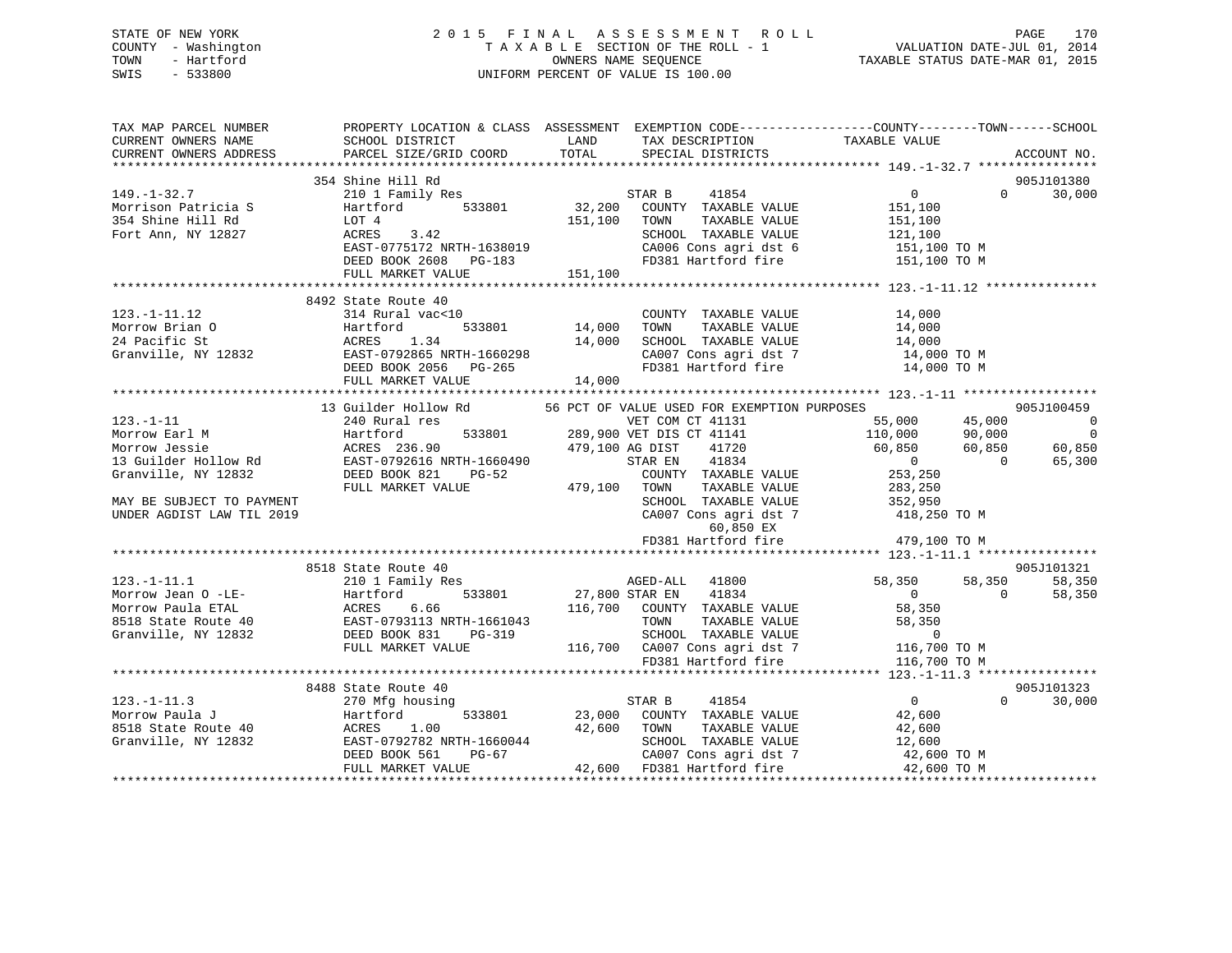## STATE OF NEW YORK 2 0 1 5 F I N A L A S S E S S M E N T R O L L PAGE 171 COUNTY - Washington T A X A B L E SECTION OF THE ROLL - 1 VALUATION DATE-JUL 01, 2014 TOWN - Hartford OWNERS NAME SEQUENCE TAXABLE STATUS DATE-MAR 01, 2015 SWIS - 533800 UNIFORM PERCENT OF VALUE IS 100.00

| TAX MAP PARCEL NUMBER     | PROPERTY LOCATION & CLASS ASSESSMENT |                                  | EXEMPTION CODE-----------------COUNTY-------TOWN------SCHOOL |
|---------------------------|--------------------------------------|----------------------------------|--------------------------------------------------------------|
| CURRENT OWNERS NAME       | SCHOOL DISTRICT                      | LAND<br>TAX DESCRIPTION          | TAXABLE VALUE                                                |
| CURRENT OWNERS ADDRESS    | PARCEL SIZE/GRID COORD               | TOTAL<br>SPECIAL DISTRICTS       | ACCOUNT NO.                                                  |
|                           |                                      |                                  |                                                              |
|                           | 72 County Route 23                   |                                  | 905J100161                                                   |
| $132.15 - 2 - 35$         | 210 1 Family Res                     | STAR B<br>41854                  | $\overline{0}$<br>30,000<br>$\Omega$                         |
| Morse Diane S             | 533801<br>Hartford                   | 17,000<br>COUNTY TAXABLE VALUE   | 74,200                                                       |
| 72 County Route 23        | FRNT<br>50.00 DPTH 427.00            | 74,200<br>TOWN<br>TAXABLE VALUE  | 74,200                                                       |
| Hartford, NY 12838        | EAST-0786860 NRTH-1653161            | SCHOOL TAXABLE VALUE             | 44,200                                                       |
|                           | DEED BOOK 2917 PG-285                | CA007 Cons agri dst 7            | 74,200 TO M                                                  |
|                           | FULL MARKET VALUE                    | 74,200 FD381 Hartford fire       | 74,200 TO M                                                  |
|                           |                                      |                                  |                                                              |
|                           | 3216 Coach Rd                        |                                  | 905J101157                                                   |
| $149. - 1 - 24.3$         | 210 1 Family Res                     | 41854<br>STAR B                  | $\Omega$<br>30,000<br>$\overline{0}$                         |
| Morse Donald              | Hartford<br>533801                   | 40,100<br>COUNTY TAXABLE VALUE   | 204,600                                                      |
| Morse Carol               | ACRES<br>5.50 BANK<br>150            | 204,600<br>TOWN<br>TAXABLE VALUE | 204,600                                                      |
|                           |                                      | SCHOOL TAXABLE VALUE             |                                                              |
| 3216 Coach Rd             | EAST-0779665 NRTH-1638993            |                                  | 174,600                                                      |
| Argyle, NY 12809          | DEED BOOK 477<br>PG-189              | FD381 Hartford fire              | 204,600 TO M                                                 |
|                           | FULL MARKET VALUE                    | 204,600                          |                                                              |
|                           |                                      |                                  |                                                              |
|                           | 8284 State Route 40                  |                                  | 905J100686                                                   |
| $132. - 1 - 18.1$         | 240 Rural res                        | AGRI-D IND 41730                 | 14,690<br>14,690<br>14,690                                   |
| Moselle Bruce             | Hartford<br>533801                   | 57,100 STAR B<br>41854           | $\overline{0}$<br>$\Omega$<br>30,000                         |
| Moselle Darlene           | ACRES<br>36.65                       | 329,500<br>COUNTY TAXABLE VALUE  | 314,810                                                      |
| 8284 State Route 40       | EAST-0790034 NRTH-1655552            | TOWN<br>TAXABLE VALUE            | 314,810                                                      |
| Granville, NY 12832       | DEED BOOK 926<br>$PG-89$             | SCHOOL TAXABLE VALUE             | 284,810                                                      |
|                           | FULL MARKET VALUE                    | 329,500<br>FD381 Hartford fire   | 329,500 TO M                                                 |
| MAY BE SUBJECT TO PAYMENT |                                      |                                  |                                                              |
| UNDER AGDIST LAW TIL 2022 |                                      |                                  |                                                              |
|                           |                                      |                                  |                                                              |
|                           | 232 Eldridge Ln                      |                                  | 905J100204                                                   |
| $140. - 1 - 2$            | 240 Rural res                        | AG BUILD<br>41700                | 22,900<br>22,900<br>22,900                                   |
| Moulton Daniel            | Hartford<br>533801                   | 41854<br>59,800 STAR B           | $\Omega$<br>$\Omega$<br>30,000                               |
| Moulton Jane              | ACRES 36.67                          | 168,300<br>COUNTY TAXABLE VALUE  | 145,400                                                      |
| 232 Eldridge Ln           | EAST-0772524 NRTH-1649696            | TAXABLE VALUE<br>TOWN            | 145,400                                                      |
| Fort Ann, NY 12827        | DEED BOOK 783<br>$PG-44$             | SCHOOL TAXABLE VALUE             | 115,400                                                      |
|                           | FULL MARKET VALUE                    | FD381 Hartford fire<br>168,300   | 168,300 TO M                                                 |
| MAY BE SUBJECT TO PAYMENT |                                      |                                  |                                                              |
| UNDER RPTL483 UNTIL 2020  |                                      |                                  |                                                              |
|                           |                                      |                                  |                                                              |
|                           | 187 North Rd                         |                                  | 905J100645                                                   |
| $140. - 1 - 21$           | 210 1 Family Res                     | VET COM CT 41131                 | 36,075<br>36,075<br>$\Omega$                                 |
| Mulhall Michael S         | Hartford<br>533801                   | 31,700 STAR B<br>41854           | 30,000<br>$\overline{0}$<br>$\Omega$                         |
| Mulhall Claudia J         | ACRES<br>3.30                        | 144,300<br>COUNTY TAXABLE VALUE  | 108,225                                                      |
|                           |                                      |                                  |                                                              |
| 187 North Rd              | EAST-0772456 NRTH-1643067            | TAXABLE VALUE<br>TOWN            | 108,225                                                      |
| Fort Ann, NY 12827        | DEED BOOK 464<br>PG-265              | SCHOOL TAXABLE VALUE             | 114,300                                                      |
|                           | FULL MARKET VALUE                    | 144,300 FD381 Hartford fire      | 144,300 TO M                                                 |
|                           |                                      |                                  |                                                              |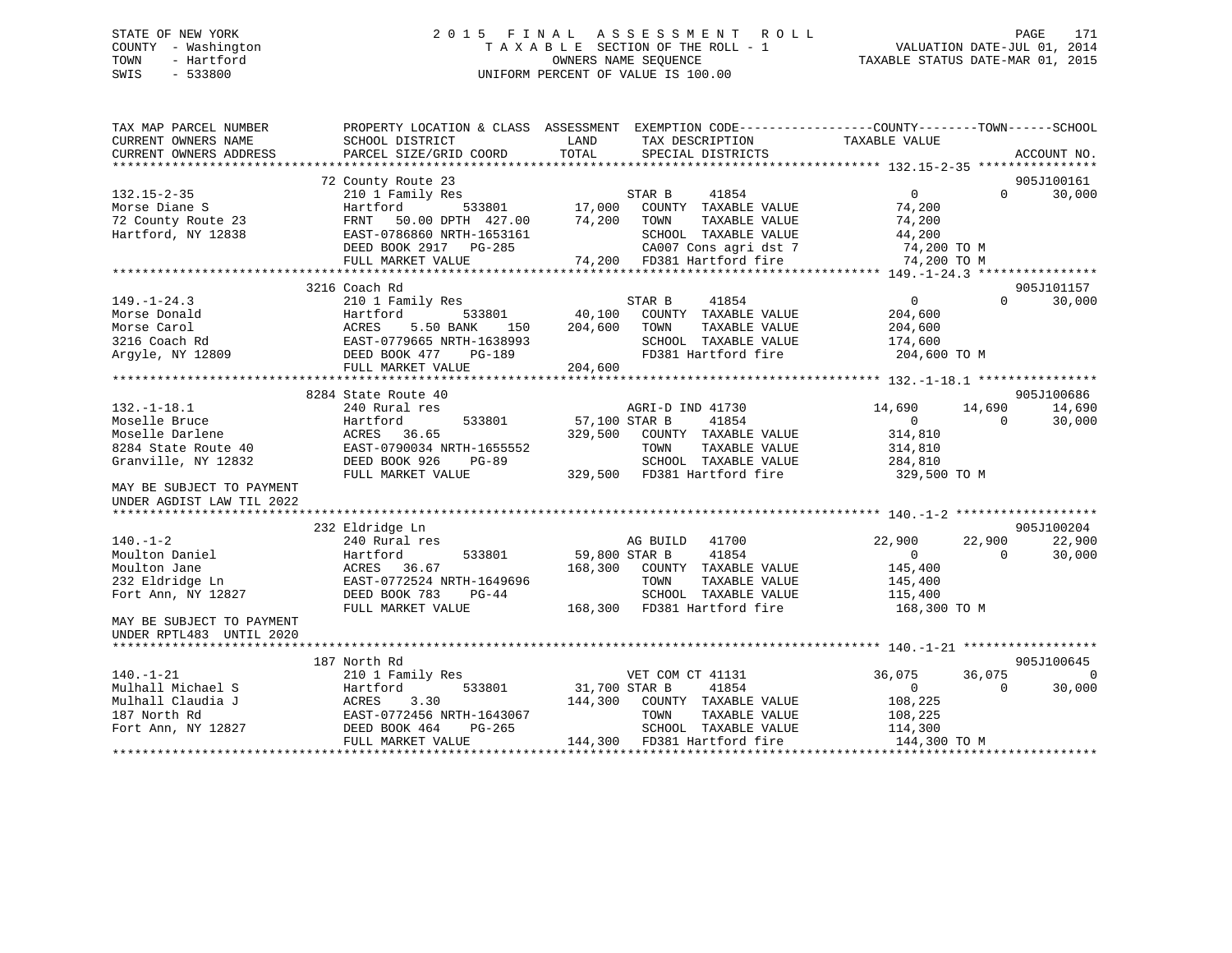## STATE OF NEW YORK 2 0 1 5 F I N A L A S S E S S M E N T R O L L PAGE 172 COUNTY - Washington T A X A B L E SECTION OF THE ROLL - 1 VALUATION DATE-JUL 01, 2014 TOWN - Hartford **TAXABLE STATUS DATE-MAR 01, 2015** OWNERS NAME SEQUENCE TAXABLE STATUS DATE-MAR 01, 2015 SWIS - 533800 UNIFORM PERCENT OF VALUE IS 100.00

| TAX MAP PARCEL NUMBER<br>CURRENT OWNERS NAME | SCHOOL DISTRICT                                                                                                                                                                                                                                              | PROPERTY LOCATION & CLASS ASSESSMENT EXEMPTION CODE---------------COUNTY-------TOWN-----SCHOOL<br>LAND TAX DESCRIPTION TAXABLE VALUE COORD TOTAL SPECIAL DISTRICTS                                                                                                         |                                              |
|----------------------------------------------|--------------------------------------------------------------------------------------------------------------------------------------------------------------------------------------------------------------------------------------------------------------|----------------------------------------------------------------------------------------------------------------------------------------------------------------------------------------------------------------------------------------------------------------------------|----------------------------------------------|
| CURRENT OWNERS ADDRESS                       | PARCEL SIZE/GRID COORD                                                                                                                                                                                                                                       |                                                                                                                                                                                                                                                                            | ACCOUNT NO.                                  |
|                                              | 99 Shine Hill Rd                                                                                                                                                                                                                                             |                                                                                                                                                                                                                                                                            | 905J100184                                   |
|                                              |                                                                                                                                                                                                                                                              |                                                                                                                                                                                                                                                                            | 30,000<br>$\Omega$                           |
|                                              |                                                                                                                                                                                                                                                              |                                                                                                                                                                                                                                                                            |                                              |
|                                              |                                                                                                                                                                                                                                                              |                                                                                                                                                                                                                                                                            |                                              |
|                                              |                                                                                                                                                                                                                                                              |                                                                                                                                                                                                                                                                            |                                              |
|                                              |                                                                                                                                                                                                                                                              |                                                                                                                                                                                                                                                                            |                                              |
|                                              |                                                                                                                                                                                                                                                              |                                                                                                                                                                                                                                                                            |                                              |
|                                              |                                                                                                                                                                                                                                                              |                                                                                                                                                                                                                                                                            |                                              |
|                                              | 1806 Burch Rd                                                                                                                                                                                                                                                |                                                                                                                                                                                                                                                                            |                                              |
| $150. - 1 - 9.1$                             | 210 1 Family Res                                                                                                                                                                                                                                             | STAR B<br>41854                                                                                                                                                                                                                                                            | $\overline{0}$<br>30,000<br>$\Omega$         |
|                                              | Hartford                                                                                                                                                                                                                                                     | --2 112,400<br>533801 30,900 COUNTY TAXABLE VALUE 172,400<br>172,400 TOWN TAXABLE VALUE 172,400                                                                                                                                                                            |                                              |
|                                              |                                                                                                                                                                                                                                                              |                                                                                                                                                                                                                                                                            |                                              |
| Granville, NY 12832                          | LOT 2<br>ACRES 3.07                                                                                                                                                                                                                                          | SCHOOL TAXABLE VALUE 142,400                                                                                                                                                                                                                                               |                                              |
|                                              |                                                                                                                                                                                                                                                              |                                                                                                                                                                                                                                                                            |                                              |
|                                              |                                                                                                                                                                                                                                                              |                                                                                                                                                                                                                                                                            |                                              |
|                                              |                                                                                                                                                                                                                                                              |                                                                                                                                                                                                                                                                            |                                              |
|                                              |                                                                                                                                                                                                                                                              |                                                                                                                                                                                                                                                                            |                                              |
|                                              | Hall Rd                                                                                                                                                                                                                                                      |                                                                                                                                                                                                                                                                            | 905J101306                                   |
| $122. - 1 - 28.1$                            | 314 Rural vac<10                                                                                                                                                                                                                                             | COUNTY TAXABLE VALUE                                                                                                                                                                                                                                                       | 34,900                                       |
|                                              |                                                                                                                                                                                                                                                              | TOWN                                                                                                                                                                                                                                                                       |                                              |
|                                              | $533801$ $34,900$<br>6                                                                                                                                                                                                                                       | SCHOOL TAXABLE VALUE                                                                                                                                                                                                                                                       | TAXABLE VALUE 34,900<br>TAXABLE VALUE 34,900 |
|                                              |                                                                                                                                                                                                                                                              | CA007 Cons agri dst 7 34,900 TO M                                                                                                                                                                                                                                          |                                              |
|                                              |                                                                                                                                                                                                                                                              | FD381 Hartford fire                                                                                                                                                                                                                                                        | 34,900 TO M                                  |
|                                              | 122.-1-28.1<br>Mullins Denis L<br>Mullins Maria (ACRES 6.76 34,900<br>34,900<br>34,900<br>34,900<br>34,900<br>34,900<br>34,900<br>34,900<br>26 EAST-0772992 NRTH-1663283<br>Fort Ann, NY 12827<br>DEED BOOK 742 PG-243<br>FULL MARKET VALUE<br>24.900<br>24, |                                                                                                                                                                                                                                                                            |                                              |
|                                              |                                                                                                                                                                                                                                                              |                                                                                                                                                                                                                                                                            |                                              |
|                                              | 349 Hall Rd                                                                                                                                                                                                                                                  |                                                                                                                                                                                                                                                                            |                                              |
|                                              |                                                                                                                                                                                                                                                              |                                                                                                                                                                                                                                                                            | $\Omega$<br>30,000                           |
|                                              |                                                                                                                                                                                                                                                              |                                                                                                                                                                                                                                                                            |                                              |
|                                              |                                                                                                                                                                                                                                                              |                                                                                                                                                                                                                                                                            |                                              |
|                                              |                                                                                                                                                                                                                                                              |                                                                                                                                                                                                                                                                            |                                              |
|                                              |                                                                                                                                                                                                                                                              | CA007 Cons agri dst 7 168,300 TO M                                                                                                                                                                                                                                         |                                              |
|                                              |                                                                                                                                                                                                                                                              | 122.-1-28.3 210 1 Family Res<br>Mullins Denis L Hartford 533801 26,800 COUNTY TAXABLE VALUE 168,300<br>Mullins Maria Lot A 168,300 TOWN TAXABLE VALUE 168,300<br>349 Hall Rd ACRES 2.00 SCHOOL TAXABLE VALUE 138,300<br>Fort Ann, NY 1<br>FD381 Hartford fire 168,300 TO M |                                              |
|                                              | FULL MARKET VALUE                                                                                                                                                                                                                                            | 168,300                                                                                                                                                                                                                                                                    |                                              |
|                                              |                                                                                                                                                                                                                                                              |                                                                                                                                                                                                                                                                            |                                              |
|                                              | 232 Mcdougal Rd                                                                                                                                                                                                                                              |                                                                                                                                                                                                                                                                            | 905J100466                                   |
|                                              |                                                                                                                                                                                                                                                              | A Surface Control of the Magnus Magnus AG DIST<br>Hartford 533801 105,600 COUNTY TAXABLE VALUE                                                                                                                                                                             | 30,532 30,532<br>30,532                      |
|                                              |                                                                                                                                                                                                                                                              |                                                                                                                                                                                                                                                                            | 212,468                                      |
|                                              |                                                                                                                                                                                                                                                              | 243,000<br>TOWN<br>TAXABLE VALUE                                                                                                                                                                                                                                           | 212,468                                      |
|                                              |                                                                                                                                                                                                                                                              |                                                                                                                                                                                                                                                                            |                                              |
|                                              | 148.-1-21<br>Munson-Farley Jenifer H<br>Munson Lori J<br>Munson Lori J<br>3114 Coach Rd<br>Argyle, NY 12809<br>200 RAST-0767231 NRTH-1632879<br>200 RAST-0767231 NRTH-1632879<br>200 DEED BOOK 572<br>2016                                                   | $\begin{tabular}{lllllllllll} \texttt{SCHOOL} & \texttt{TAXABLE VALUE} & & & & 212,468 \\ \texttt{CA006 Cons agri dst 6} & & & 212,468 \texttt{ TO M} \end{tabular}$                                                                                                       |                                              |
|                                              | FULL MARKET VALUE                                                                                                                                                                                                                                            | 243,000<br>30,532 EX<br>FD381 Hartford fire                                                                                                                                                                                                                                |                                              |
| MAY BE SUBJECT TO PAYMENT                    |                                                                                                                                                                                                                                                              |                                                                                                                                                                                                                                                                            | 243,000 TO M                                 |
| UNDER AGDIST LAW TIL 2019                    |                                                                                                                                                                                                                                                              |                                                                                                                                                                                                                                                                            |                                              |
|                                              |                                                                                                                                                                                                                                                              |                                                                                                                                                                                                                                                                            |                                              |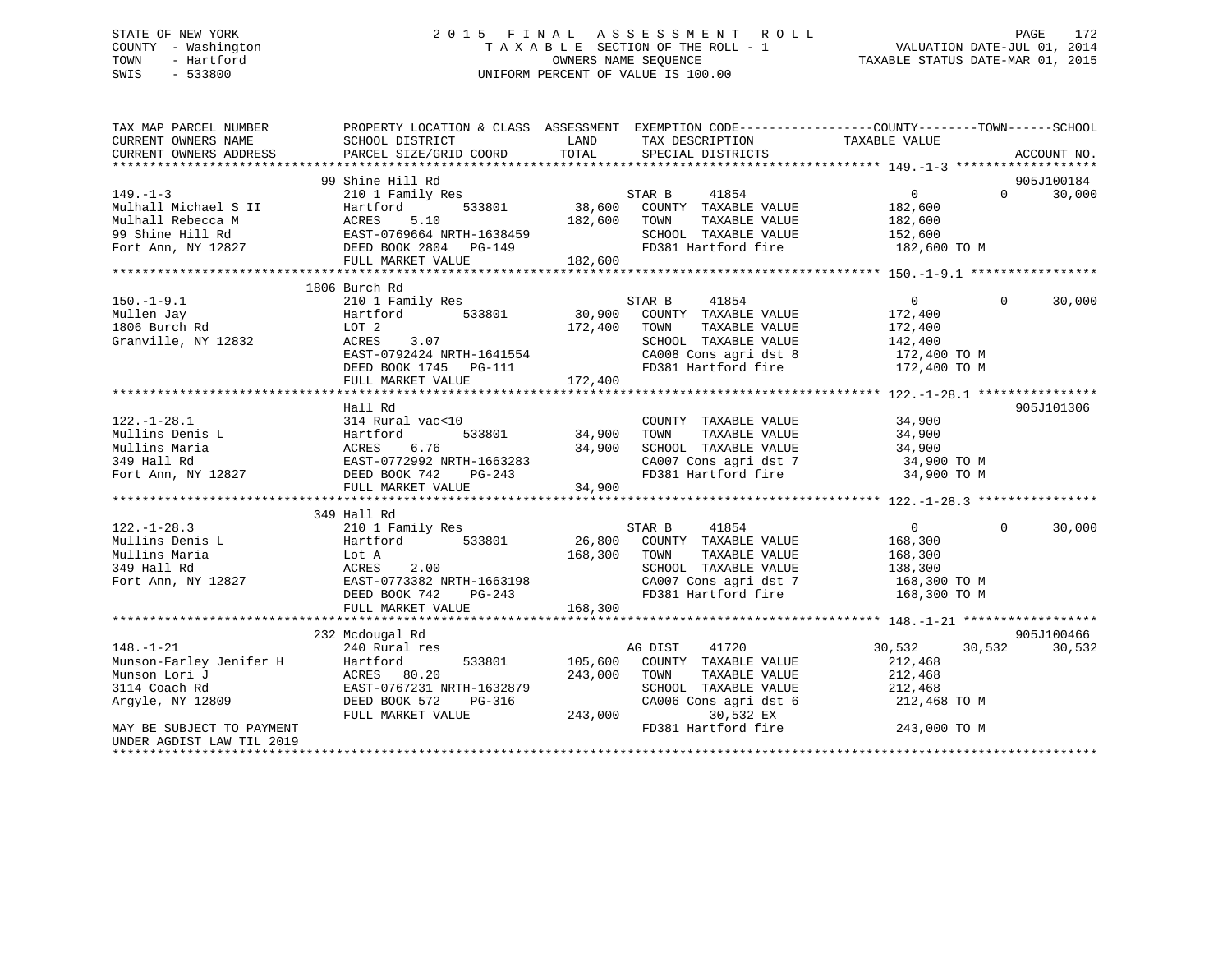## STATE OF NEW YORK 2 0 1 5 F I N A L A S S E S S M E N T R O L L PAGE 173 COUNTY - Washington T A X A B L E SECTION OF THE ROLL - 1 VALUATION DATE-JUL 01, 2014 TOWN - Hartford **TAXABLE STATUS DATE-MAR 01, 2015** OWNERS NAME SEQUENCE TAXABLE STATUS DATE-MAR 01, 2015 SWIS - 533800 UNIFORM PERCENT OF VALUE IS 100.00

| TAX MAP PARCEL NUMBER<br>CURRENT OWNERS NAME | PROPERTY LOCATION & CLASS ASSESSMENT<br>SCHOOL DISTRICT | LAND<br>TAX DESCRIPTION          | EXEMPTION CODE-----------------COUNTY-------TOWN------SCHOOL<br>TAXABLE VALUE |
|----------------------------------------------|---------------------------------------------------------|----------------------------------|-------------------------------------------------------------------------------|
| CURRENT OWNERS ADDRESS                       | PARCEL SIZE/GRID COORD                                  | TOTAL<br>SPECIAL DISTRICTS       | ACCOUNT NO.                                                                   |
|                                              | Mcdougal Rd OFF                                         |                                  | 905J100467                                                                    |
| $148. - 1 - 17$                              | 323 Vacant rural                                        | AG DIST<br>41720                 | 20,283<br>20,283<br>20,283                                                    |
| Munson-Franchini Lori J                      | 533801<br>Hartford                                      | 47,400<br>COUNTY TAXABLE VALUE   | 27,117                                                                        |
| Munson-Farley Jenifer H                      | ACRES 52.10                                             | 47,400<br>TOWN<br>TAXABLE VALUE  | 27,117                                                                        |
| 1624 Sycamora Dr                             | EAST-0769587 NRTH-1633089                               | SCHOOL TAXABLE VALUE             | 27,117                                                                        |
| Oakley, CA 94561                             | DEED BOOK 572<br>PG-316                                 | CA006 Cons agri dst 6            | 27,117 TO M                                                                   |
|                                              | FULL MARKET VALUE                                       | 20,283 EX<br>47,400              |                                                                               |
| MAY BE SUBJECT TO PAYMENT                    |                                                         | FD381 Hartford fire              | 47,400 TO M                                                                   |
| UNDER AGDIST LAW TIL 2019                    |                                                         |                                  |                                                                               |
|                                              |                                                         |                                  |                                                                               |
|                                              | Pope Hill Rd                                            |                                  |                                                                               |
| $150. - 1 - 29.17$                           | 314 Rural vac<10                                        | AG DIST<br>41720                 | 20,604<br>20,604<br>20,604                                                    |
| Murphy Brian                                 | 532001<br>Argyle                                        | 23,600<br>COUNTY TAXABLE VALUE   | 2,996                                                                         |
| Murphy Kathy L                               | 756/116                                                 | 23,600<br>TAXABLE VALUE<br>TOWN  | 2,996                                                                         |
| 823 Bay Rd                                   | ACRES<br>8.10                                           | SCHOOL TAXABLE VALUE             | 2,996                                                                         |
|                                              | EAST-0780092 NRTH-1633762                               |                                  | 2,996 TO M                                                                    |
| Queensbury, NY 12804                         |                                                         | CA006 Cons agri dst 6            |                                                                               |
|                                              | DEED BOOK 707<br>PG-222                                 | 20,604 EX                        |                                                                               |
| MAY BE SUBJECT TO PAYMENT                    | FULL MARKET VALUE                                       | 23,600<br>FD381 Hartford fire    | 23,600 TO M                                                                   |
| UNDER AGDIST LAW TIL 2019                    |                                                         |                                  |                                                                               |
|                                              |                                                         |                                  | 905J100369                                                                    |
|                                              | 40 Christian Hill Rd                                    |                                  | $\Omega$                                                                      |
| $132. - 1 - 28$                              | 210 1 Family Res                                        | 41854<br>STAR B                  | $\overline{0}$<br>30,000                                                      |
| Murphy Elise M                               | 533801<br>Hartford                                      | 25,700<br>COUNTY TAXABLE VALUE   | 171,900                                                                       |
| PO Box 218                                   | 1.40<br>ACRES                                           | 171,900<br>TOWN<br>TAXABLE VALUE | 171,900                                                                       |
| Hartford, NY 12838                           | EAST-0785093 NRTH-1652136                               | SCHOOL TAXABLE VALUE             | 141,900                                                                       |
|                                              | DEED BOOK 700<br>$PG-190$                               | CA007 Cons agri dst 7            | 171,900 TO M                                                                  |
|                                              | FULL MARKET VALUE                                       | 171,900<br>FD381 Hartford fire   | 171,900 TO M                                                                  |
|                                              |                                                         |                                  |                                                                               |
|                                              | Skyview Meadows Ln                                      |                                  | 905J101021                                                                    |
| $141. - 1 - 59$                              | 311 Res vac land                                        | COUNTY TAXABLE VALUE             | 1,500                                                                         |
| Murphy Steven D                              | 533801<br>Hartford                                      | 1,500<br>TOWN<br>TAXABLE VALUE   | 1,500                                                                         |
| 44 Skyview Meadows Ln                        | FRNT 150.00 DPTH 532.00                                 | 1,500<br>SCHOOL TAXABLE VALUE    | 1,500                                                                         |
| Granville, NY 12832                          | EAST-0787592 NRTH-1648694                               | CA007 Cons agri dst 7            | 1,500 TO M                                                                    |
|                                              | DEED BOOK 2536 PG-1                                     | FD381 Hartford fire              | 1,500 TO M                                                                    |
|                                              | FULL MARKET VALUE                                       | 1,500                            |                                                                               |
|                                              |                                                         |                                  |                                                                               |
|                                              | 44 Skyview Meadows Ln                                   |                                  | 905J101026                                                                    |
| $141. - 1 - 65$                              | 210 1 Family Res                                        | STAR B<br>41854                  | $\Omega$<br>30,000<br>0                                                       |
| Murphy Steven D                              | 533801<br>Hartford                                      | 32,300<br>COUNTY TAXABLE VALUE   | 195,600                                                                       |
| Murphy Salenda                               | 9.24<br>ACRES                                           | 195,600<br>TOWN<br>TAXABLE VALUE | 195,600                                                                       |
| 44 Skyview Meadows Ln                        | EAST-0788343 NRTH-1648774                               | SCHOOL TAXABLE VALUE             | 165,600                                                                       |
| Granville, NY 12832                          | DEED BOOK 558<br>PG-75                                  | CA007 Cons agri dst 7            | 195,600 ТО М                                                                  |
|                                              | FULL MARKET VALUE                                       | 195,600<br>FD381 Hartford fire   | 195,600 TO M                                                                  |
|                                              |                                                         |                                  |                                                                               |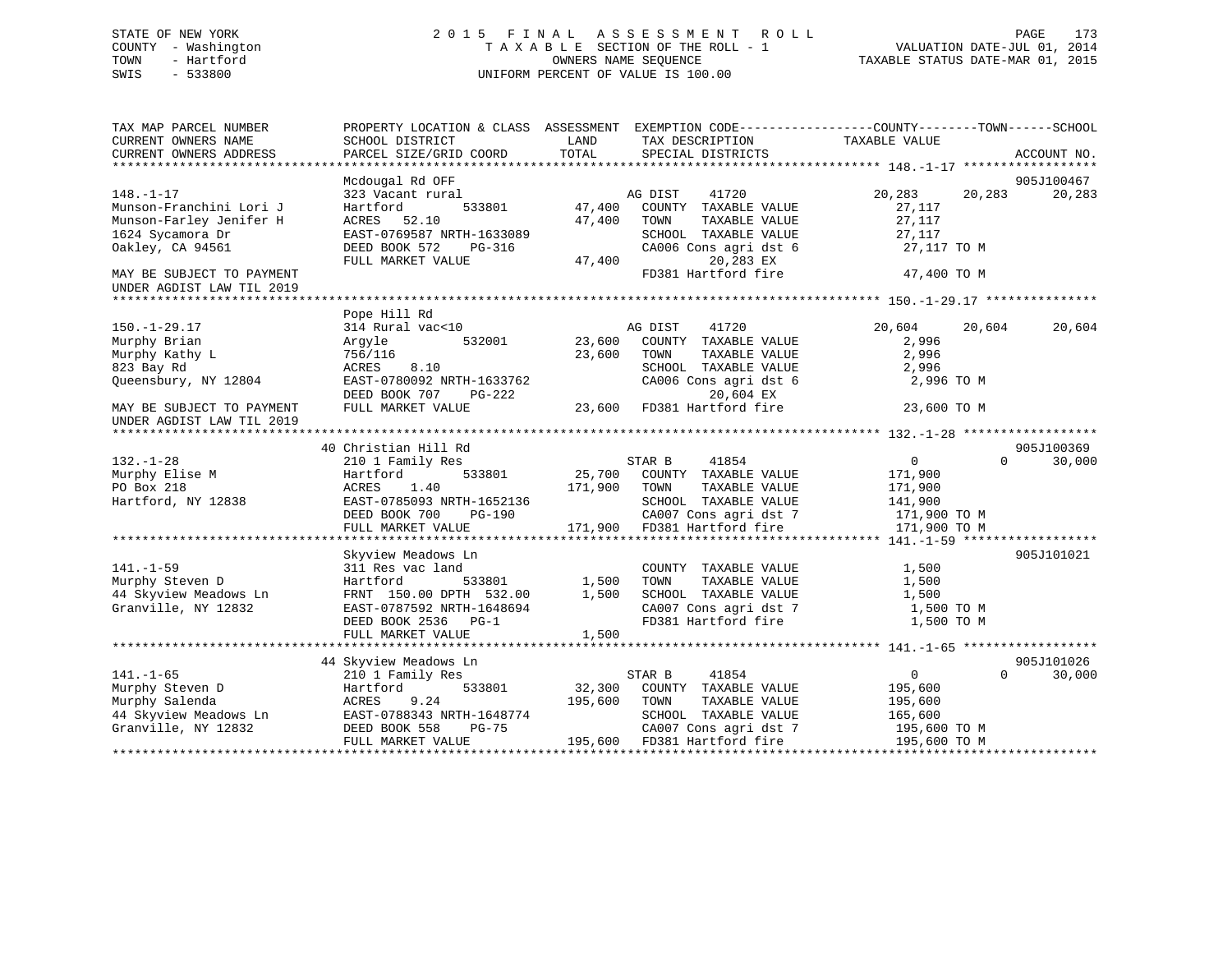## STATE OF NEW YORK 2 0 1 5 F I N A L A S S E S S M E N T R O L L PAGE 174 COUNTY - Washington T A X A B L E SECTION OF THE ROLL - 1 VALUATION DATE-JUL 01, 2014 TOWN - Hartford **TAXABLE STATUS DATE-MAR 01, 2015** OWNERS NAME SEQUENCE TAXABLE STATUS DATE-MAR 01, 2015 SWIS - 533800 UNIFORM PERCENT OF VALUE IS 100.00

| TAX MAP PARCEL NUMBER<br>CURRENT OWNERS NAME<br>CURRENT OWNERS ADDRESS | PROPERTY LOCATION & CLASS ASSESSMENT EXEMPTION CODE----------------COUNTY-------TOWN-----SCHOOL<br>SCHOOL DISTRICT<br>PARCEL SIZE/GRID COORD | LAND<br>TOTAL | TAX DESCRIPTION TAXABLE VALUE<br>SPECIAL DISTRICTS   |                                                  | ACCOUNT NO.        |
|------------------------------------------------------------------------|----------------------------------------------------------------------------------------------------------------------------------------------|---------------|------------------------------------------------------|--------------------------------------------------|--------------------|
|                                                                        | 5255 State Route 149                                                                                                                         |               |                                                      |                                                  | 905J100332         |
| $132. - 2 - 21.1$                                                      | 210 1 Family Res                                                                                                                             |               | 41854<br>STAR B                                      | 0                                                | $\Omega$<br>30,000 |
| Murray David                                                           | Hartford<br>5.00                                                                                                                             | 533801 38,200 | COUNTY TAXABLE VALUE                                 | 104,500                                          |                    |
| Murray Shari<br>5255 State Route 149 EAST-0794015 NRTH-1653862         | ACRES                                                                                                                                        | 104,500       | TOWN<br>TAXABLE VALUE<br>SCHOOL TAXABLE VALUE 74,500 | 104,500                                          |                    |
|                                                                        |                                                                                                                                              |               |                                                      |                                                  |                    |
| Granville, NY 12832 DEED BOOK 2466                                     | PG-161                                                                                                                                       |               |                                                      | FD381 Hartford fire 104,500 TO M                 |                    |
|                                                                        | FULL MARKET VALUE                                                                                                                            | 104,500       |                                                      |                                                  |                    |
|                                                                        | 52 Cedar Ridge Way                                                                                                                           |               |                                                      |                                                  | 905J101128         |
| $122. - 1 - 50$                                                        |                                                                                                                                              |               | STAR B 41854                                         | $\overline{0}$                                   | $\Omega$<br>30,000 |
| Murray Kristy                                                          | 210 1 Family Res<br>Hartford                                                                                                                 |               | 533801 27,100 COUNTY TAXABLE VALUE                   | 81,400                                           |                    |
|                                                                        |                                                                                                                                              |               | TAXABLE VALUE                                        | 81,400                                           |                    |
| 52 Cedar Ridge Way<br>Fort Ann. NY 12827<br>Fort Ann, NY 12827         | ACRES 7.37 81,400 TOWN<br>EAST-0768702 NRTH-1659403                                                                                          |               | SCHOOL TAXABLE VALUE                                 | 51,400                                           |                    |
|                                                                        | DEED BOOK 3428 PG-200                                                                                                                        |               |                                                      | CA007 Cons agri dst 7 $81,400$ TO M              |                    |
|                                                                        | FULL MARKET VALUE                                                                                                                            |               | 81,400 FD381 Hartford fire                           | 81,400 TO M                                      |                    |
|                                                                        |                                                                                                                                              |               |                                                      |                                                  |                    |
|                                                                        | 229 Blood St                                                                                                                                 |               |                                                      |                                                  | 905J100469         |
| $142. - 1 - 17$                                                        | 312 Vac w/imprv                                                                                                                              |               | COUNTY TAXABLE VALUE                                 | 21,200                                           |                    |
| Myer Roy I Jr                                                          | Hartford 533801                                                                                                                              | 20,000        | TOWN<br>TAXABLE VALUE                                | 21,200                                           |                    |
| Myer Douglas A                                                         | 2329/156                                                                                                                                     | 21,200        | SCHOOL TAXABLE VALUE                                 | 21,200                                           |                    |
|                                                                        | ACRES 11.70                                                                                                                                  |               |                                                      | FD381 Hartford fire 21,200 TO M                  |                    |
| C/O Myer Apiaries<br>148 Honey Hill Ln                                 | EAST-0793038 NRTH-1646185                                                                                                                    |               |                                                      |                                                  |                    |
| Granville, NY 12832                                                    | DEED BOOK 3137 PG-149                                                                                                                        |               |                                                      |                                                  |                    |
|                                                                        | FULL MARKET VALUE                                                                                                                            | 21,200        |                                                      |                                                  |                    |
|                                                                        |                                                                                                                                              |               |                                                      |                                                  |                    |
|                                                                        | Country Ln Ext                                                                                                                               |               |                                                      |                                                  | 905J101139         |
| $122. - 1 - 34$                                                        | 323 Vacant rural                                                                                                                             |               | COUNTY TAXABLE VALUE                                 |                                                  |                    |
| Myhrberg Gustaf H                                                      | 533801<br>Hartford                                                                                                                           | 56,000        | TAXABLE VALUE<br>TOWN                                | 56,000<br>56,000                                 |                    |
| 88 Everts Ave                                                          | ACRES 30.46                                                                                                                                  | 56,000        | SCHOOL TAXABLE VALUE                                 | 56,000                                           |                    |
| Queensbury, NY 12804                                                   | EAST-0770902 NRTH-1660608                                                                                                                    |               |                                                      |                                                  |                    |
|                                                                        | DEED BOOK 2677 PG-76                                                                                                                         |               | FD381 Hartford fire                                  | CA007 Cons agri dst 7 56,000 TO M<br>56,000 TO M |                    |
|                                                                        | FULL MARKET VALUE                                                                                                                            | 56,000        |                                                      |                                                  |                    |
|                                                                        |                                                                                                                                              |               |                                                      |                                                  |                    |
|                                                                        | Country Ln Ext                                                                                                                               |               |                                                      |                                                  |                    |
| $122. - 1 - 34.1$                                                      | 314 Rural vac<10                                                                                                                             |               | COUNTY TAXABLE VALUE                                 | 24,600                                           |                    |
| Myhrberg Gustaf H                                                      | 533801<br>Hartford                                                                                                                           | 24,600        | TOWN<br>TAXABLE VALUE                                | 24,600                                           |                    |
| 88 Everts Ave                                                          | 4.04<br>ACRES                                                                                                                                | 24,600        | SCHOOL TAXABLE VALUE                                 | 24,600                                           |                    |
| Oueensbury, NY 12804                                                   | EAST-0770642 NRTH-1660116                                                                                                                    |               |                                                      | CA007 Cons agri dst 7 24,600 TO M                |                    |
|                                                                        | DEED BOOK 785<br>PG-145                                                                                                                      |               |                                                      | FD381 Hartford fire 24,600 TO M                  |                    |
|                                                                        | FULL MARKET VALUE                                                                                                                            | 24,600        |                                                      |                                                  |                    |
|                                                                        |                                                                                                                                              |               |                                                      |                                                  |                    |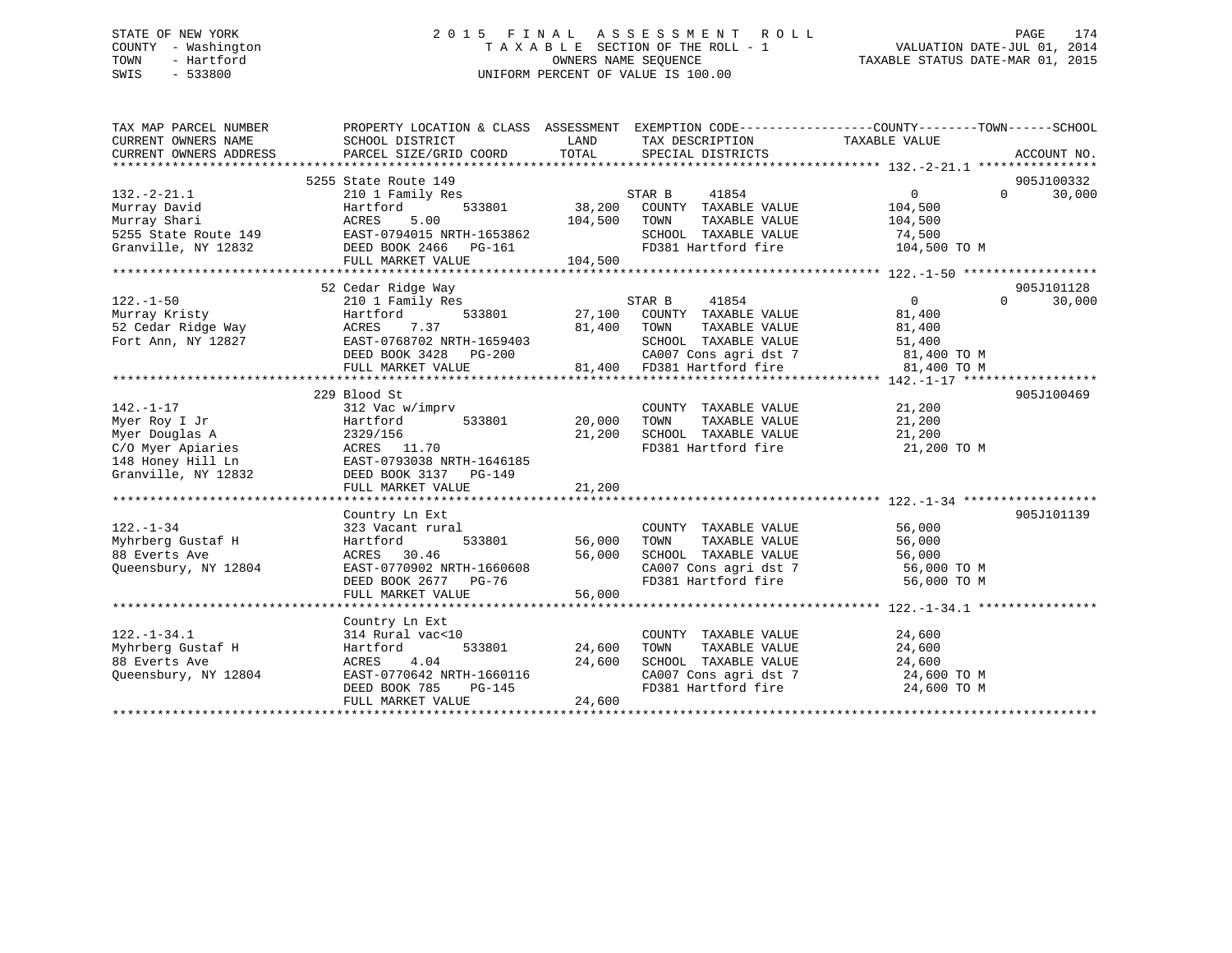#### STATE OF NEW YORK 2 0 1 5 F I N A L A S S E S S M E N T R O L L PAGE 175COUNTY - Washington  $T A X A B L E$  SECTION OF THE ROLL - 1<br>TOWN - Hartford OWNERS NAME SEQUENCE TAXABLE STATUS DATE-MAR 01, 2015 SWIS - 533800 UNIFORM PERCENT OF VALUE IS 100.00

| TAX MAP PARCEL NUMBER                          |                                                    |                       |                                                                                                                            | PROPERTY LOCATION & CLASS ASSESSMENT EXEMPTION CODE---------------COUNTY-------TOWN-----SCHOOL |                    |
|------------------------------------------------|----------------------------------------------------|-----------------------|----------------------------------------------------------------------------------------------------------------------------|------------------------------------------------------------------------------------------------|--------------------|
| CURRENT OWNERS NAME                            | SCHOOL DISTRICT                                    | LAND                  | TAX DESCRIPTION                                                                                                            | TAXABLE VALUE                                                                                  |                    |
| CURRENT OWNERS ADDRESS                         | PARCEL SIZE/GRID COORD                             | TOTAL                 | SPECIAL DISTRICTS                                                                                                          |                                                                                                | ACCOUNT NO.        |
|                                                | 32 Brayton Rd                                      |                       |                                                                                                                            |                                                                                                | 905J101339         |
| $114. - 1 - 1.1$                               | 210 1 Family Res                                   |                       | VET COM CT 41131                                                                                                           | 17,975<br>17,975                                                                               | $\overline{0}$     |
| Myott David T                                  | Hartford                                           | 533801 19,900 STAR EN | 41834                                                                                                                      | $\Omega$<br>$\overline{0}$                                                                     | 65,300             |
| Myott Audrey J                                 |                                                    |                       |                                                                                                                            | 53,925                                                                                         |                    |
| 32 Brayton Rd                                  |                                                    |                       |                                                                                                                            | 53,925                                                                                         |                    |
| Fort Ann, NY 12827                             | EAST-0780047 NRTH-1668045                          |                       | SCHOOL TAXABLE VALUE                                                                                                       | 6,600<br>71,900 то м                                                                           |                    |
|                                                | DEED BOOK 825<br>PG-257                            |                       |                                                                                                                            |                                                                                                |                    |
|                                                | FULL MARKET VALUE                                  |                       |                                                                                                                            |                                                                                                |                    |
|                                                |                                                    |                       |                                                                                                                            |                                                                                                |                    |
|                                                | 65 County Route 23                                 |                       |                                                                                                                            |                                                                                                | 905J100011         |
| $132.15 - 1 - 6$                               | 210 1 Family Res                                   |                       | STAR EN<br>41834                                                                                                           | $\overline{0}$<br>$\Omega$                                                                     | 65,300             |
| Myott Margaret<br>PO Box 158                   | 533801<br>Hartford<br>ACRES<br>1.10                | 23,400<br>91,700 TOWN | COUNTY TAXABLE VALUE<br>TAXABLE VALUE                                                                                      | 91,700                                                                                         |                    |
| Hartford, NY 12838                             | EAST-0786355 NRTH-1653206                          |                       |                                                                                                                            | 91,700<br>26,400                                                                               |                    |
|                                                | DEED BOOK 502<br>PG-1027                           |                       |                                                                                                                            |                                                                                                |                    |
|                                                | FULL MARKET VALUE                                  |                       | 1653206 SCHOOL TAXABLE VALUE 26,400<br>26-1027 2A007 Cons agridst 7 31,700 TO M<br>291,700 5D381 Hartford fire 31,700 TO M |                                                                                                |                    |
|                                                |                                                    |                       |                                                                                                                            |                                                                                                |                    |
|                                                | 7848 State Route 40                                |                       |                                                                                                                            |                                                                                                | 905J100301         |
| $141. - 1 - 27$                                | 210 1 Family Res                                   |                       | COUNTY TAXABLE VALUE                                                                                                       | 68,700                                                                                         |                    |
| Narkiewicz Peter                               | Hartford<br>533801                                 | 21,200                | TAXABLE VALUE<br>TOWN                                                                                                      | 68,700                                                                                         |                    |
| Narkiewicz Sarah                               | FRNT 225.00 DPTH                                   | 68,700                | SCHOOL TAXABLE VALUE                                                                                                       | 68,700                                                                                         |                    |
| 56 Deer Run Way                                | ACRES 0.79                                         |                       | FD381 Hartford fire                                                                                                        | 68,700 TO M                                                                                    |                    |
| Hartford, NY 12838                             | EAST-0783591 NRTH-1647034                          |                       |                                                                                                                            |                                                                                                |                    |
|                                                | DEED BOOK 3417 PG-120                              |                       |                                                                                                                            |                                                                                                |                    |
|                                                | FULL MARKET VALUE                                  | 68,700                |                                                                                                                            |                                                                                                |                    |
|                                                |                                                    |                       |                                                                                                                            |                                                                                                |                    |
|                                                | 56 Deer Run Way                                    |                       |                                                                                                                            |                                                                                                | 905J101348         |
| $141. - 3 - 57$                                | 210 1 Family Res                                   |                       | 41854<br>STAR B                                                                                                            | $\overline{0}$                                                                                 | $\Omega$<br>30,000 |
| Narkiewicz Revocable Trust Pet Hartford 533801 |                                                    | 39,300                | COUNTY TAXABLE VALUE                                                                                                       | 179,100                                                                                        |                    |
| Narkiewicz Peter D                             | LOT 8                                              | 179,100               | TOWN<br>TAXABLE VALUE                                                                                                      | 179,100                                                                                        |                    |
| 56 Deer Run Wa                                 | ACRES<br>6.95                                      |                       | SCHOOL TAXABLE VALUE<br>FD381 Hartford fire                                                                                | 149,100                                                                                        |                    |
| Hartford, NY 12838                             | EAST-0783072 NRTH-1642057<br>DEED BOOK 2277 PG-125 |                       |                                                                                                                            | 179,100 TO M                                                                                   |                    |
|                                                |                                                    |                       |                                                                                                                            |                                                                                                |                    |
|                                                |                                                    |                       |                                                                                                                            |                                                                                                |                    |
|                                                | 1292 Baldwin Corners Rd                            |                       | 96 PCT OF VALUE USED FOR EXEMPTION PURPOSES                                                                                |                                                                                                | 905J100471         |
| $121 - 4 - 9$                                  | 240 Rural res                                      |                       | AGED-ALL 41800                                                                                                             | 37,776<br>37,776                                                                               | 37,776             |
| Neddo Thomas R Sr-LE-                          | Hartford                                           | 533801 41,700 STAR EN | 41834                                                                                                                      | $\overline{0}$<br>$\sim$ 0                                                                     | 40,924             |
| Neddo Scott E                                  | $121. - 1 - 9$                                     |                       | 78,700 COUNTY TAXABLE VALUE                                                                                                | 40,924                                                                                         |                    |
| 1292 Baldwin Corners Rd                        | ACRES 11.02                                        |                       | TOWN                                                                                                                       | TAXABLE VALUE 40,924                                                                           |                    |
| Fort Ann, NY 12827                             | EAST-0766714 NRTH-1661267                          |                       |                                                                                                                            |                                                                                                |                    |
|                                                | DEED BOOK 933                                      |                       | PG-241<br>PG-241<br>E 78,700 FD381 Hartford fire                                                                           | SCHOOL TAXABLE VALUE 0<br>CA007 Cons agri dst 7                        78,700 TO M             |                    |
|                                                | FULL MARKET VALUE                                  |                       |                                                                                                                            | 78,700 TO M                                                                                    |                    |
|                                                |                                                    |                       |                                                                                                                            |                                                                                                |                    |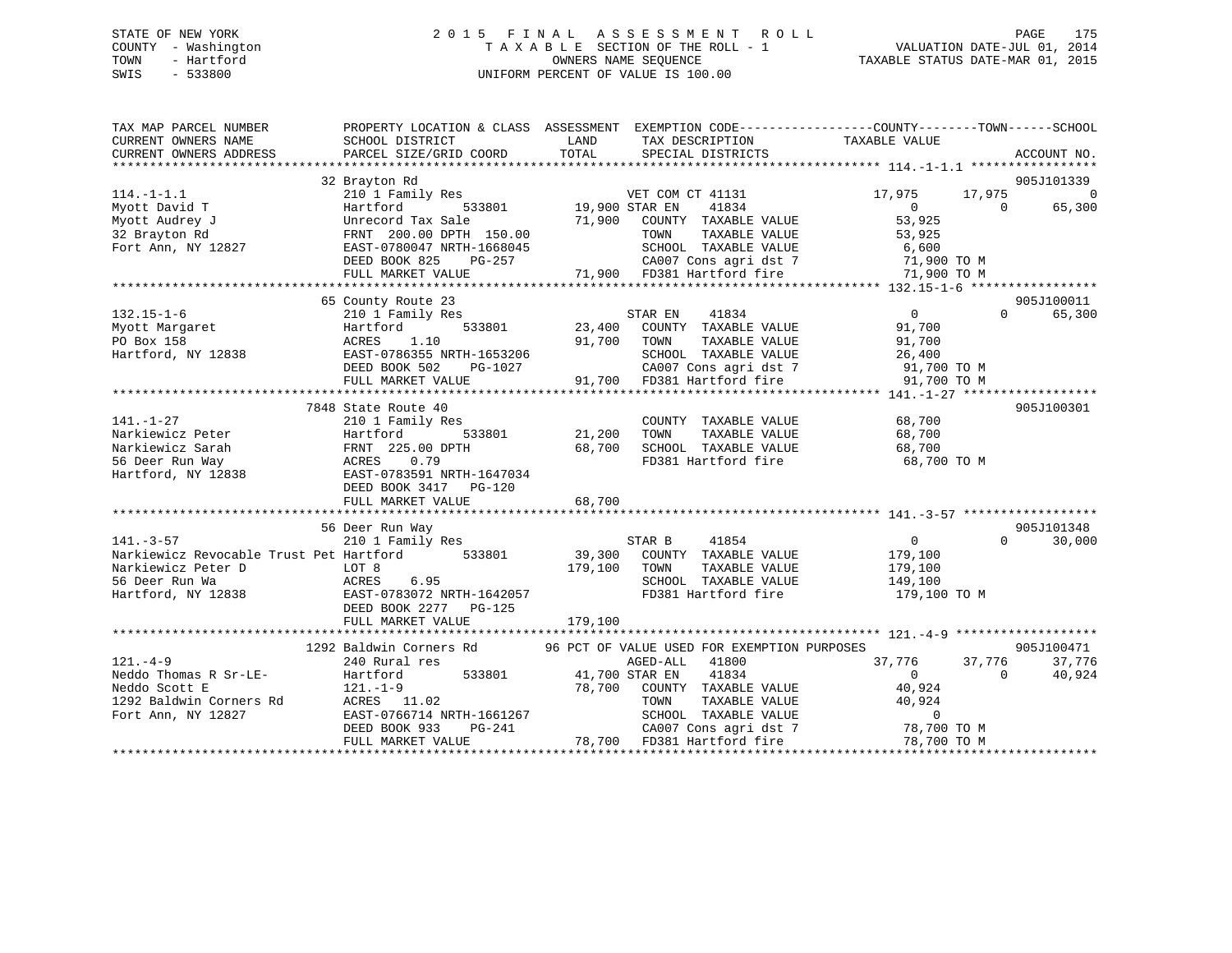# STATE OF NEW YORK 2 0 1 5 F I N A L A S S E S S M E N T R O L L PAGE 176COUNTY - Washington  $T A X A B L E$  SECTION OF THE ROLL - 1<br>TOWN - Hartford SWIS - 533800 UNIFORM PERCENT OF VALUE IS 100.00

VALUATION DATE-JUL 01, 2014

TAXABLE STATUS DATE-MAR 01, 2015

| SCHOOL DISTRICT<br>TAXABLE VALUE<br>CURRENT OWNERS NAME<br>LAND<br>TAX DESCRIPTION<br>TOTAL<br>PARCEL SIZE/GRID COORD<br>SPECIAL DISTRICTS<br>CURRENT OWNERS ADDRESS<br>ACCOUNT NO.<br>24 Gibson Rd<br>905J100575<br>$\Omega$<br>$141. - 1 - 22$<br>240 Rural res<br>30,000<br>533801<br>FD381 Hartford fire<br>173,500 TO M<br>173,500<br>FULL MARKET VALUE<br>Christian Hill Rd<br>905J101415<br>500<br>$132. - 1 - 27.2$<br>311 Res vac land<br>COUNTY TAXABLE VALUE<br>Nicholson Patricia L<br>Martford 533801 500<br>Nicholson Phillip FRNT 30.00 DPTH 143.00 500<br>PO Box 71<br>Hartford, NY 12838 DEED BOOK 1709 PG-112<br>THE MART MART MART PRODUCED PG-112<br>500<br>TOWN       TAXABLE  VALUE<br>SCHOOL    TAXABLE  VALUE<br>500<br>CA007 Cons agri dst 7<br>FD381 Hartford fire<br>500 TO M<br>500 TO M<br>FULL MARKET VALUE<br>500<br>*********************<br>62 Christian Hill Rd<br>905J100123<br>$\overline{0}$<br>$0 \t 30,000$<br>STAR B<br>41854<br>210 1 Family Res<br>132.15-1-24 $\mu$ 108,200<br>Nicholson Patricia L Hartford 533801 18,700 COUNTI IAAADLE VALUE 108,200<br>PO Box 71 FRNT 117.00 DPTH 202.00 108,200 TOWN TAXABLE VALUE 108,200<br>Hartford, NY 12838 EAST-0785645 NRTH-1652223 SCHOOL<br>7948 State Route 40<br>905J100558<br>$\overline{0}$<br>$\Omega$<br>$141. - 1 - 34$<br>41854<br>30,000<br>210 1 Family Res<br>STAR B<br>533801<br>30,200 COUNTY TAXABLE VALUE<br>133,200<br>133,200<br>Nims Adam Martford 533801 30,200<br>Nims Jennifer ACRES 2.60 133,200<br>PO Box 145 EAST-0784945 NRTH-1649201<br>Hartford, NY 12838 DEED BOOK 2759 PG-47<br>133,200 TOWN<br>TAXABLE VALUE<br>SCHOOL TAXABLE VALUE 103,200<br>CA007 Cons agri dst 7 133,200 TO M<br>133,200 FD381 Hartford fire<br>FULL MARKET VALUE<br>133,200 TO M<br>3376 State Route 196<br>905J100690<br>$140. - 1 - 42$<br>210 1 Family Res<br>Hartford 533801 24,500<br>COUNTY TAXABLE VALUE 169,800<br>TOWN TAXABLE VALUE 169,800<br>Nims Chad<br>TOWN<br>Hartford<br>1546 State Route 196<br>ACRES 1.40<br>169,800<br>SCHOOL TAXABLE VALUE<br>169,800<br>FD381 Hartford fire<br>Fort Edward, NY 12828<br>EAST-0769942 NRTH-1641612<br>169,800 TO M<br>DEED BOOK 2293 PG-345<br>FULL MARKET VALUE<br>169,800<br>3134 Coach Rd<br>905J101249<br>$\overline{0}$<br>$\Omega$<br>30,000<br>149.-1-26.16 240 Rural res<br>Nims Chad E<br>1546 State Route 196 240 Rural res<br>1546 State Route 196 200 RCRES 46.79 316,400<br>16,400<br>16,400<br>16,400<br>16,400<br>16,400<br>16,400<br>16,400<br>16,400<br>16,400<br>16,400<br>216,400<br>216,400<br>2<br>STAR B<br>41854<br>85,400<br>316,400<br>COUNTY TAXABLE VALUE<br>316,400<br>316,400<br>TAXABLE VALUE<br>TOWN<br>SCHOOL TAXABLE VALUE 286,400<br>FD381 Hartford fire 316,400 TO M<br>316,400<br>FULL MARKET VALUE | TAX MAP PARCEL NUMBER | PROPERTY LOCATION & CLASS ASSESSMENT EXEMPTION CODE----------------COUNTY-------TOWN------SCHOOL |  |  |  |
|-------------------------------------------------------------------------------------------------------------------------------------------------------------------------------------------------------------------------------------------------------------------------------------------------------------------------------------------------------------------------------------------------------------------------------------------------------------------------------------------------------------------------------------------------------------------------------------------------------------------------------------------------------------------------------------------------------------------------------------------------------------------------------------------------------------------------------------------------------------------------------------------------------------------------------------------------------------------------------------------------------------------------------------------------------------------------------------------------------------------------------------------------------------------------------------------------------------------------------------------------------------------------------------------------------------------------------------------------------------------------------------------------------------------------------------------------------------------------------------------------------------------------------------------------------------------------------------------------------------------------------------------------------------------------------------------------------------------------------------------------------------------------------------------------------------------------------------------------------------------------------------------------------------------------------------------------------------------------------------------------------------------------------------------------------------------------------------------------------------------------------------------------------------------------------------------------------------------------------------------------------------------------------------------------------------------------------------------------------------------------------------------------------------------------------------------------------------------------------------------------------------------------------------------------------------------------------------------------------------------------------------------------------------------------------------------------------------------------------------------------------------------------------------------|-----------------------|--------------------------------------------------------------------------------------------------|--|--|--|
|                                                                                                                                                                                                                                                                                                                                                                                                                                                                                                                                                                                                                                                                                                                                                                                                                                                                                                                                                                                                                                                                                                                                                                                                                                                                                                                                                                                                                                                                                                                                                                                                                                                                                                                                                                                                                                                                                                                                                                                                                                                                                                                                                                                                                                                                                                                                                                                                                                                                                                                                                                                                                                                                                                                                                                                           |                       |                                                                                                  |  |  |  |
|                                                                                                                                                                                                                                                                                                                                                                                                                                                                                                                                                                                                                                                                                                                                                                                                                                                                                                                                                                                                                                                                                                                                                                                                                                                                                                                                                                                                                                                                                                                                                                                                                                                                                                                                                                                                                                                                                                                                                                                                                                                                                                                                                                                                                                                                                                                                                                                                                                                                                                                                                                                                                                                                                                                                                                                           |                       |                                                                                                  |  |  |  |
|                                                                                                                                                                                                                                                                                                                                                                                                                                                                                                                                                                                                                                                                                                                                                                                                                                                                                                                                                                                                                                                                                                                                                                                                                                                                                                                                                                                                                                                                                                                                                                                                                                                                                                                                                                                                                                                                                                                                                                                                                                                                                                                                                                                                                                                                                                                                                                                                                                                                                                                                                                                                                                                                                                                                                                                           |                       |                                                                                                  |  |  |  |
|                                                                                                                                                                                                                                                                                                                                                                                                                                                                                                                                                                                                                                                                                                                                                                                                                                                                                                                                                                                                                                                                                                                                                                                                                                                                                                                                                                                                                                                                                                                                                                                                                                                                                                                                                                                                                                                                                                                                                                                                                                                                                                                                                                                                                                                                                                                                                                                                                                                                                                                                                                                                                                                                                                                                                                                           |                       |                                                                                                  |  |  |  |
|                                                                                                                                                                                                                                                                                                                                                                                                                                                                                                                                                                                                                                                                                                                                                                                                                                                                                                                                                                                                                                                                                                                                                                                                                                                                                                                                                                                                                                                                                                                                                                                                                                                                                                                                                                                                                                                                                                                                                                                                                                                                                                                                                                                                                                                                                                                                                                                                                                                                                                                                                                                                                                                                                                                                                                                           |                       |                                                                                                  |  |  |  |
|                                                                                                                                                                                                                                                                                                                                                                                                                                                                                                                                                                                                                                                                                                                                                                                                                                                                                                                                                                                                                                                                                                                                                                                                                                                                                                                                                                                                                                                                                                                                                                                                                                                                                                                                                                                                                                                                                                                                                                                                                                                                                                                                                                                                                                                                                                                                                                                                                                                                                                                                                                                                                                                                                                                                                                                           |                       |                                                                                                  |  |  |  |
|                                                                                                                                                                                                                                                                                                                                                                                                                                                                                                                                                                                                                                                                                                                                                                                                                                                                                                                                                                                                                                                                                                                                                                                                                                                                                                                                                                                                                                                                                                                                                                                                                                                                                                                                                                                                                                                                                                                                                                                                                                                                                                                                                                                                                                                                                                                                                                                                                                                                                                                                                                                                                                                                                                                                                                                           |                       |                                                                                                  |  |  |  |
|                                                                                                                                                                                                                                                                                                                                                                                                                                                                                                                                                                                                                                                                                                                                                                                                                                                                                                                                                                                                                                                                                                                                                                                                                                                                                                                                                                                                                                                                                                                                                                                                                                                                                                                                                                                                                                                                                                                                                                                                                                                                                                                                                                                                                                                                                                                                                                                                                                                                                                                                                                                                                                                                                                                                                                                           |                       |                                                                                                  |  |  |  |
|                                                                                                                                                                                                                                                                                                                                                                                                                                                                                                                                                                                                                                                                                                                                                                                                                                                                                                                                                                                                                                                                                                                                                                                                                                                                                                                                                                                                                                                                                                                                                                                                                                                                                                                                                                                                                                                                                                                                                                                                                                                                                                                                                                                                                                                                                                                                                                                                                                                                                                                                                                                                                                                                                                                                                                                           |                       |                                                                                                  |  |  |  |
|                                                                                                                                                                                                                                                                                                                                                                                                                                                                                                                                                                                                                                                                                                                                                                                                                                                                                                                                                                                                                                                                                                                                                                                                                                                                                                                                                                                                                                                                                                                                                                                                                                                                                                                                                                                                                                                                                                                                                                                                                                                                                                                                                                                                                                                                                                                                                                                                                                                                                                                                                                                                                                                                                                                                                                                           |                       |                                                                                                  |  |  |  |
|                                                                                                                                                                                                                                                                                                                                                                                                                                                                                                                                                                                                                                                                                                                                                                                                                                                                                                                                                                                                                                                                                                                                                                                                                                                                                                                                                                                                                                                                                                                                                                                                                                                                                                                                                                                                                                                                                                                                                                                                                                                                                                                                                                                                                                                                                                                                                                                                                                                                                                                                                                                                                                                                                                                                                                                           |                       |                                                                                                  |  |  |  |
|                                                                                                                                                                                                                                                                                                                                                                                                                                                                                                                                                                                                                                                                                                                                                                                                                                                                                                                                                                                                                                                                                                                                                                                                                                                                                                                                                                                                                                                                                                                                                                                                                                                                                                                                                                                                                                                                                                                                                                                                                                                                                                                                                                                                                                                                                                                                                                                                                                                                                                                                                                                                                                                                                                                                                                                           |                       |                                                                                                  |  |  |  |
|                                                                                                                                                                                                                                                                                                                                                                                                                                                                                                                                                                                                                                                                                                                                                                                                                                                                                                                                                                                                                                                                                                                                                                                                                                                                                                                                                                                                                                                                                                                                                                                                                                                                                                                                                                                                                                                                                                                                                                                                                                                                                                                                                                                                                                                                                                                                                                                                                                                                                                                                                                                                                                                                                                                                                                                           |                       |                                                                                                  |  |  |  |
|                                                                                                                                                                                                                                                                                                                                                                                                                                                                                                                                                                                                                                                                                                                                                                                                                                                                                                                                                                                                                                                                                                                                                                                                                                                                                                                                                                                                                                                                                                                                                                                                                                                                                                                                                                                                                                                                                                                                                                                                                                                                                                                                                                                                                                                                                                                                                                                                                                                                                                                                                                                                                                                                                                                                                                                           |                       |                                                                                                  |  |  |  |
|                                                                                                                                                                                                                                                                                                                                                                                                                                                                                                                                                                                                                                                                                                                                                                                                                                                                                                                                                                                                                                                                                                                                                                                                                                                                                                                                                                                                                                                                                                                                                                                                                                                                                                                                                                                                                                                                                                                                                                                                                                                                                                                                                                                                                                                                                                                                                                                                                                                                                                                                                                                                                                                                                                                                                                                           |                       |                                                                                                  |  |  |  |
|                                                                                                                                                                                                                                                                                                                                                                                                                                                                                                                                                                                                                                                                                                                                                                                                                                                                                                                                                                                                                                                                                                                                                                                                                                                                                                                                                                                                                                                                                                                                                                                                                                                                                                                                                                                                                                                                                                                                                                                                                                                                                                                                                                                                                                                                                                                                                                                                                                                                                                                                                                                                                                                                                                                                                                                           |                       |                                                                                                  |  |  |  |
|                                                                                                                                                                                                                                                                                                                                                                                                                                                                                                                                                                                                                                                                                                                                                                                                                                                                                                                                                                                                                                                                                                                                                                                                                                                                                                                                                                                                                                                                                                                                                                                                                                                                                                                                                                                                                                                                                                                                                                                                                                                                                                                                                                                                                                                                                                                                                                                                                                                                                                                                                                                                                                                                                                                                                                                           |                       |                                                                                                  |  |  |  |
|                                                                                                                                                                                                                                                                                                                                                                                                                                                                                                                                                                                                                                                                                                                                                                                                                                                                                                                                                                                                                                                                                                                                                                                                                                                                                                                                                                                                                                                                                                                                                                                                                                                                                                                                                                                                                                                                                                                                                                                                                                                                                                                                                                                                                                                                                                                                                                                                                                                                                                                                                                                                                                                                                                                                                                                           |                       |                                                                                                  |  |  |  |
|                                                                                                                                                                                                                                                                                                                                                                                                                                                                                                                                                                                                                                                                                                                                                                                                                                                                                                                                                                                                                                                                                                                                                                                                                                                                                                                                                                                                                                                                                                                                                                                                                                                                                                                                                                                                                                                                                                                                                                                                                                                                                                                                                                                                                                                                                                                                                                                                                                                                                                                                                                                                                                                                                                                                                                                           |                       |                                                                                                  |  |  |  |
|                                                                                                                                                                                                                                                                                                                                                                                                                                                                                                                                                                                                                                                                                                                                                                                                                                                                                                                                                                                                                                                                                                                                                                                                                                                                                                                                                                                                                                                                                                                                                                                                                                                                                                                                                                                                                                                                                                                                                                                                                                                                                                                                                                                                                                                                                                                                                                                                                                                                                                                                                                                                                                                                                                                                                                                           | 132.15-1-24           |                                                                                                  |  |  |  |
|                                                                                                                                                                                                                                                                                                                                                                                                                                                                                                                                                                                                                                                                                                                                                                                                                                                                                                                                                                                                                                                                                                                                                                                                                                                                                                                                                                                                                                                                                                                                                                                                                                                                                                                                                                                                                                                                                                                                                                                                                                                                                                                                                                                                                                                                                                                                                                                                                                                                                                                                                                                                                                                                                                                                                                                           |                       |                                                                                                  |  |  |  |
|                                                                                                                                                                                                                                                                                                                                                                                                                                                                                                                                                                                                                                                                                                                                                                                                                                                                                                                                                                                                                                                                                                                                                                                                                                                                                                                                                                                                                                                                                                                                                                                                                                                                                                                                                                                                                                                                                                                                                                                                                                                                                                                                                                                                                                                                                                                                                                                                                                                                                                                                                                                                                                                                                                                                                                                           |                       |                                                                                                  |  |  |  |
|                                                                                                                                                                                                                                                                                                                                                                                                                                                                                                                                                                                                                                                                                                                                                                                                                                                                                                                                                                                                                                                                                                                                                                                                                                                                                                                                                                                                                                                                                                                                                                                                                                                                                                                                                                                                                                                                                                                                                                                                                                                                                                                                                                                                                                                                                                                                                                                                                                                                                                                                                                                                                                                                                                                                                                                           |                       |                                                                                                  |  |  |  |
|                                                                                                                                                                                                                                                                                                                                                                                                                                                                                                                                                                                                                                                                                                                                                                                                                                                                                                                                                                                                                                                                                                                                                                                                                                                                                                                                                                                                                                                                                                                                                                                                                                                                                                                                                                                                                                                                                                                                                                                                                                                                                                                                                                                                                                                                                                                                                                                                                                                                                                                                                                                                                                                                                                                                                                                           |                       |                                                                                                  |  |  |  |
|                                                                                                                                                                                                                                                                                                                                                                                                                                                                                                                                                                                                                                                                                                                                                                                                                                                                                                                                                                                                                                                                                                                                                                                                                                                                                                                                                                                                                                                                                                                                                                                                                                                                                                                                                                                                                                                                                                                                                                                                                                                                                                                                                                                                                                                                                                                                                                                                                                                                                                                                                                                                                                                                                                                                                                                           |                       |                                                                                                  |  |  |  |
|                                                                                                                                                                                                                                                                                                                                                                                                                                                                                                                                                                                                                                                                                                                                                                                                                                                                                                                                                                                                                                                                                                                                                                                                                                                                                                                                                                                                                                                                                                                                                                                                                                                                                                                                                                                                                                                                                                                                                                                                                                                                                                                                                                                                                                                                                                                                                                                                                                                                                                                                                                                                                                                                                                                                                                                           |                       |                                                                                                  |  |  |  |
|                                                                                                                                                                                                                                                                                                                                                                                                                                                                                                                                                                                                                                                                                                                                                                                                                                                                                                                                                                                                                                                                                                                                                                                                                                                                                                                                                                                                                                                                                                                                                                                                                                                                                                                                                                                                                                                                                                                                                                                                                                                                                                                                                                                                                                                                                                                                                                                                                                                                                                                                                                                                                                                                                                                                                                                           |                       |                                                                                                  |  |  |  |
|                                                                                                                                                                                                                                                                                                                                                                                                                                                                                                                                                                                                                                                                                                                                                                                                                                                                                                                                                                                                                                                                                                                                                                                                                                                                                                                                                                                                                                                                                                                                                                                                                                                                                                                                                                                                                                                                                                                                                                                                                                                                                                                                                                                                                                                                                                                                                                                                                                                                                                                                                                                                                                                                                                                                                                                           |                       |                                                                                                  |  |  |  |
|                                                                                                                                                                                                                                                                                                                                                                                                                                                                                                                                                                                                                                                                                                                                                                                                                                                                                                                                                                                                                                                                                                                                                                                                                                                                                                                                                                                                                                                                                                                                                                                                                                                                                                                                                                                                                                                                                                                                                                                                                                                                                                                                                                                                                                                                                                                                                                                                                                                                                                                                                                                                                                                                                                                                                                                           |                       |                                                                                                  |  |  |  |
|                                                                                                                                                                                                                                                                                                                                                                                                                                                                                                                                                                                                                                                                                                                                                                                                                                                                                                                                                                                                                                                                                                                                                                                                                                                                                                                                                                                                                                                                                                                                                                                                                                                                                                                                                                                                                                                                                                                                                                                                                                                                                                                                                                                                                                                                                                                                                                                                                                                                                                                                                                                                                                                                                                                                                                                           |                       |                                                                                                  |  |  |  |
|                                                                                                                                                                                                                                                                                                                                                                                                                                                                                                                                                                                                                                                                                                                                                                                                                                                                                                                                                                                                                                                                                                                                                                                                                                                                                                                                                                                                                                                                                                                                                                                                                                                                                                                                                                                                                                                                                                                                                                                                                                                                                                                                                                                                                                                                                                                                                                                                                                                                                                                                                                                                                                                                                                                                                                                           |                       |                                                                                                  |  |  |  |
|                                                                                                                                                                                                                                                                                                                                                                                                                                                                                                                                                                                                                                                                                                                                                                                                                                                                                                                                                                                                                                                                                                                                                                                                                                                                                                                                                                                                                                                                                                                                                                                                                                                                                                                                                                                                                                                                                                                                                                                                                                                                                                                                                                                                                                                                                                                                                                                                                                                                                                                                                                                                                                                                                                                                                                                           |                       |                                                                                                  |  |  |  |
|                                                                                                                                                                                                                                                                                                                                                                                                                                                                                                                                                                                                                                                                                                                                                                                                                                                                                                                                                                                                                                                                                                                                                                                                                                                                                                                                                                                                                                                                                                                                                                                                                                                                                                                                                                                                                                                                                                                                                                                                                                                                                                                                                                                                                                                                                                                                                                                                                                                                                                                                                                                                                                                                                                                                                                                           |                       |                                                                                                  |  |  |  |
|                                                                                                                                                                                                                                                                                                                                                                                                                                                                                                                                                                                                                                                                                                                                                                                                                                                                                                                                                                                                                                                                                                                                                                                                                                                                                                                                                                                                                                                                                                                                                                                                                                                                                                                                                                                                                                                                                                                                                                                                                                                                                                                                                                                                                                                                                                                                                                                                                                                                                                                                                                                                                                                                                                                                                                                           |                       |                                                                                                  |  |  |  |
|                                                                                                                                                                                                                                                                                                                                                                                                                                                                                                                                                                                                                                                                                                                                                                                                                                                                                                                                                                                                                                                                                                                                                                                                                                                                                                                                                                                                                                                                                                                                                                                                                                                                                                                                                                                                                                                                                                                                                                                                                                                                                                                                                                                                                                                                                                                                                                                                                                                                                                                                                                                                                                                                                                                                                                                           |                       |                                                                                                  |  |  |  |
|                                                                                                                                                                                                                                                                                                                                                                                                                                                                                                                                                                                                                                                                                                                                                                                                                                                                                                                                                                                                                                                                                                                                                                                                                                                                                                                                                                                                                                                                                                                                                                                                                                                                                                                                                                                                                                                                                                                                                                                                                                                                                                                                                                                                                                                                                                                                                                                                                                                                                                                                                                                                                                                                                                                                                                                           |                       |                                                                                                  |  |  |  |
|                                                                                                                                                                                                                                                                                                                                                                                                                                                                                                                                                                                                                                                                                                                                                                                                                                                                                                                                                                                                                                                                                                                                                                                                                                                                                                                                                                                                                                                                                                                                                                                                                                                                                                                                                                                                                                                                                                                                                                                                                                                                                                                                                                                                                                                                                                                                                                                                                                                                                                                                                                                                                                                                                                                                                                                           |                       |                                                                                                  |  |  |  |
|                                                                                                                                                                                                                                                                                                                                                                                                                                                                                                                                                                                                                                                                                                                                                                                                                                                                                                                                                                                                                                                                                                                                                                                                                                                                                                                                                                                                                                                                                                                                                                                                                                                                                                                                                                                                                                                                                                                                                                                                                                                                                                                                                                                                                                                                                                                                                                                                                                                                                                                                                                                                                                                                                                                                                                                           |                       |                                                                                                  |  |  |  |
|                                                                                                                                                                                                                                                                                                                                                                                                                                                                                                                                                                                                                                                                                                                                                                                                                                                                                                                                                                                                                                                                                                                                                                                                                                                                                                                                                                                                                                                                                                                                                                                                                                                                                                                                                                                                                                                                                                                                                                                                                                                                                                                                                                                                                                                                                                                                                                                                                                                                                                                                                                                                                                                                                                                                                                                           |                       |                                                                                                  |  |  |  |
|                                                                                                                                                                                                                                                                                                                                                                                                                                                                                                                                                                                                                                                                                                                                                                                                                                                                                                                                                                                                                                                                                                                                                                                                                                                                                                                                                                                                                                                                                                                                                                                                                                                                                                                                                                                                                                                                                                                                                                                                                                                                                                                                                                                                                                                                                                                                                                                                                                                                                                                                                                                                                                                                                                                                                                                           |                       |                                                                                                  |  |  |  |
|                                                                                                                                                                                                                                                                                                                                                                                                                                                                                                                                                                                                                                                                                                                                                                                                                                                                                                                                                                                                                                                                                                                                                                                                                                                                                                                                                                                                                                                                                                                                                                                                                                                                                                                                                                                                                                                                                                                                                                                                                                                                                                                                                                                                                                                                                                                                                                                                                                                                                                                                                                                                                                                                                                                                                                                           |                       |                                                                                                  |  |  |  |
|                                                                                                                                                                                                                                                                                                                                                                                                                                                                                                                                                                                                                                                                                                                                                                                                                                                                                                                                                                                                                                                                                                                                                                                                                                                                                                                                                                                                                                                                                                                                                                                                                                                                                                                                                                                                                                                                                                                                                                                                                                                                                                                                                                                                                                                                                                                                                                                                                                                                                                                                                                                                                                                                                                                                                                                           |                       |                                                                                                  |  |  |  |
|                                                                                                                                                                                                                                                                                                                                                                                                                                                                                                                                                                                                                                                                                                                                                                                                                                                                                                                                                                                                                                                                                                                                                                                                                                                                                                                                                                                                                                                                                                                                                                                                                                                                                                                                                                                                                                                                                                                                                                                                                                                                                                                                                                                                                                                                                                                                                                                                                                                                                                                                                                                                                                                                                                                                                                                           |                       |                                                                                                  |  |  |  |
|                                                                                                                                                                                                                                                                                                                                                                                                                                                                                                                                                                                                                                                                                                                                                                                                                                                                                                                                                                                                                                                                                                                                                                                                                                                                                                                                                                                                                                                                                                                                                                                                                                                                                                                                                                                                                                                                                                                                                                                                                                                                                                                                                                                                                                                                                                                                                                                                                                                                                                                                                                                                                                                                                                                                                                                           |                       |                                                                                                  |  |  |  |
|                                                                                                                                                                                                                                                                                                                                                                                                                                                                                                                                                                                                                                                                                                                                                                                                                                                                                                                                                                                                                                                                                                                                                                                                                                                                                                                                                                                                                                                                                                                                                                                                                                                                                                                                                                                                                                                                                                                                                                                                                                                                                                                                                                                                                                                                                                                                                                                                                                                                                                                                                                                                                                                                                                                                                                                           |                       |                                                                                                  |  |  |  |
|                                                                                                                                                                                                                                                                                                                                                                                                                                                                                                                                                                                                                                                                                                                                                                                                                                                                                                                                                                                                                                                                                                                                                                                                                                                                                                                                                                                                                                                                                                                                                                                                                                                                                                                                                                                                                                                                                                                                                                                                                                                                                                                                                                                                                                                                                                                                                                                                                                                                                                                                                                                                                                                                                                                                                                                           |                       |                                                                                                  |  |  |  |
|                                                                                                                                                                                                                                                                                                                                                                                                                                                                                                                                                                                                                                                                                                                                                                                                                                                                                                                                                                                                                                                                                                                                                                                                                                                                                                                                                                                                                                                                                                                                                                                                                                                                                                                                                                                                                                                                                                                                                                                                                                                                                                                                                                                                                                                                                                                                                                                                                                                                                                                                                                                                                                                                                                                                                                                           |                       |                                                                                                  |  |  |  |
|                                                                                                                                                                                                                                                                                                                                                                                                                                                                                                                                                                                                                                                                                                                                                                                                                                                                                                                                                                                                                                                                                                                                                                                                                                                                                                                                                                                                                                                                                                                                                                                                                                                                                                                                                                                                                                                                                                                                                                                                                                                                                                                                                                                                                                                                                                                                                                                                                                                                                                                                                                                                                                                                                                                                                                                           |                       |                                                                                                  |  |  |  |
|                                                                                                                                                                                                                                                                                                                                                                                                                                                                                                                                                                                                                                                                                                                                                                                                                                                                                                                                                                                                                                                                                                                                                                                                                                                                                                                                                                                                                                                                                                                                                                                                                                                                                                                                                                                                                                                                                                                                                                                                                                                                                                                                                                                                                                                                                                                                                                                                                                                                                                                                                                                                                                                                                                                                                                                           |                       |                                                                                                  |  |  |  |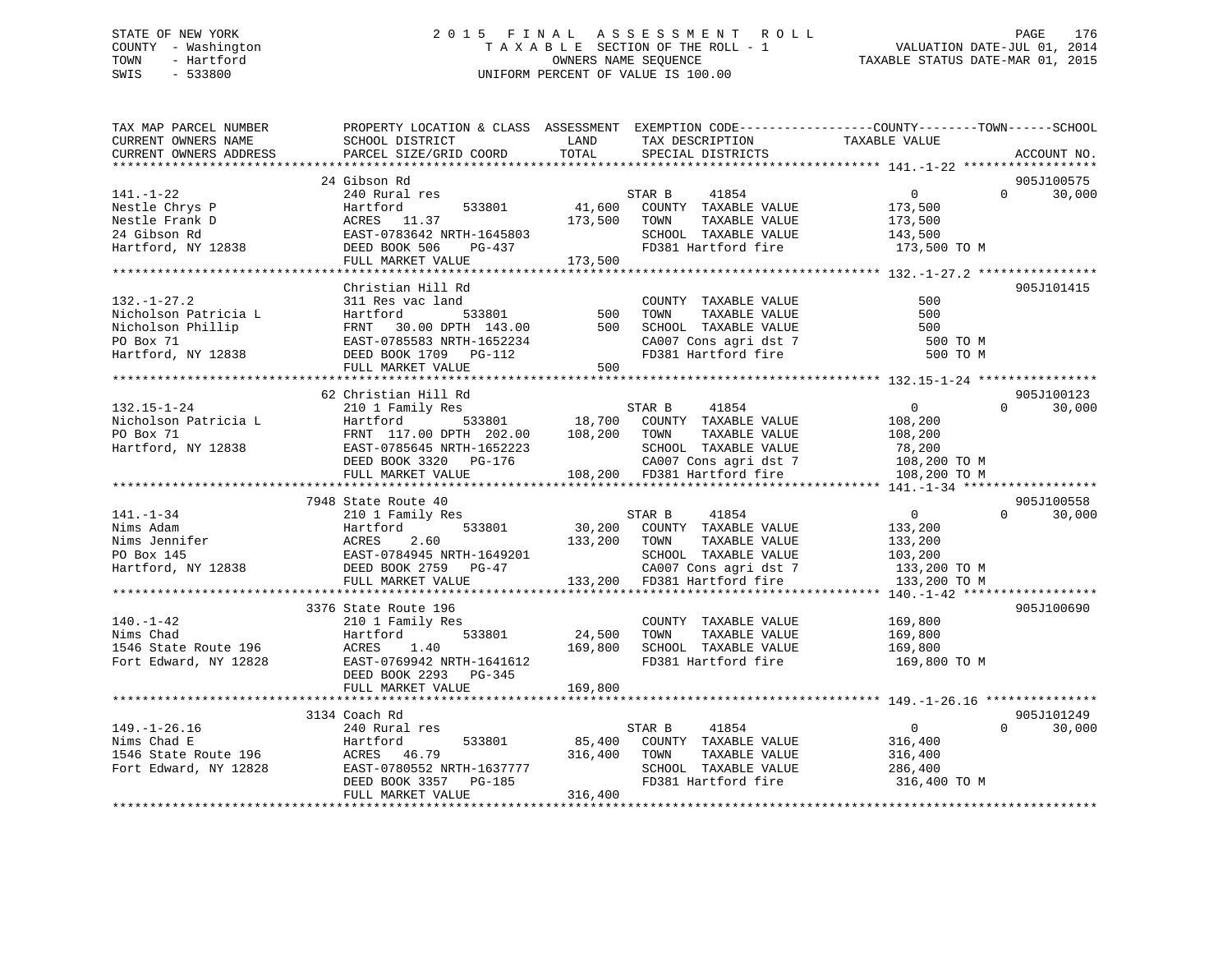## STATE OF NEW YORK 2 0 1 5 F I N A L A S S E S S M E N T R O L L PAGE 177 COUNTY - Washington T A X A B L E SECTION OF THE ROLL - 1 VALUATION DATE-JUL 01, 2014 TOWN - Hartford **TAXABLE STATUS DATE-MAR 01, 2015** OWNERS NAME SEQUENCE TAXABLE STATUS DATE-MAR 01, 2015 SWIS - 533800 UNIFORM PERCENT OF VALUE IS 100.00

| TAX MAP PARCEL NUMBER<br>CURRENT OWNERS NAME<br>CURRENT OWNERS ADDRESS                                                                                       | PROPERTY LOCATION & CLASS ASSESSMENT<br>SCHOOL DISTRICT<br>PARCEL SIZE/GRID COORD | LAND<br>TOTAL | TAX DESCRIPTION<br>SPECIAL DISTRICTS                                 | EXEMPTION CODE-----------------COUNTY-------TOWN------SCHOOL<br>TAXABLE VALUE | ACCOUNT NO.              |
|--------------------------------------------------------------------------------------------------------------------------------------------------------------|-----------------------------------------------------------------------------------|---------------|----------------------------------------------------------------------|-------------------------------------------------------------------------------|--------------------------|
| *********************                                                                                                                                        | **************************                                                        |               |                                                                      |                                                                               |                          |
| $140. - 2 - 37$<br>Nims Outdoor Services Inc                                                                                                                 | 7684 State Route 40<br>240 Rural res<br>Hartford<br>533801                        | 44,900        | COUNTY TAXABLE VALUE<br>TAXABLE VALUE<br>TOWN                        | 126,400<br>126,400                                                            | 905J100168               |
| 1546 State Route 196<br>Fort Edward, NY 12828                                                                                                                | ACRES<br>39.00<br>EAST-0781074 NRTH-1643311                                       | 126,400       | SCHOOL TAXABLE VALUE<br>CA007 Cons agri dst 7<br>FD381 Hartford fire | 126,400<br>126,400 TO M                                                       |                          |
|                                                                                                                                                              | DEED BOOK 3480 PG-124<br>FULL MARKET VALUE                                        | 126,400       |                                                                      | 126,400 TO M                                                                  |                          |
|                                                                                                                                                              |                                                                                   |               |                                                                      |                                                                               |                          |
|                                                                                                                                                              | 14 Hillcrest Way                                                                  |               |                                                                      |                                                                               | 905J101110               |
| $132 - 2 - 2.3$                                                                                                                                              | 210 1 Family Res                                                                  |               | VET WAR CT 41121                                                     | 19,875<br>19,875                                                              | $\overline{\phantom{0}}$ |
| Noble Stanley Martford 533801<br>Noble Jean (16 Moble Jean ACRES 1.16<br>14 Hillcrest Way (1790051 NRTH-1656540<br>Granville, NY 12832 (DEED BOOK 494 PG-282 |                                                                                   | 23,600 STAR B | 41854                                                                | $\overline{0}$                                                                | 30,000<br>$\Omega$       |
|                                                                                                                                                              |                                                                                   |               | 132,500 COUNTY TAXABLE VALUE                                         | 112,625                                                                       |                          |
|                                                                                                                                                              |                                                                                   |               | TOWN<br>TAXABLE VALUE                                                | 112,625                                                                       |                          |
|                                                                                                                                                              |                                                                                   |               | SCHOOL TAXABLE VALUE                                                 | 102,500                                                                       |                          |
|                                                                                                                                                              | FULL MARKET VALUE                                                                 |               | 132,500 FD381 Hartford fire                                          | 132,500 TO M                                                                  |                          |
|                                                                                                                                                              |                                                                                   |               |                                                                      |                                                                               |                          |
|                                                                                                                                                              | 7936 State Route 40                                                               |               |                                                                      |                                                                               | 905J100179               |
| $141. - 1 - 33$                                                                                                                                              | 314 Rural vac<10                                                                  |               | COUNTY TAXABLE VALUE                                                 | 24,000                                                                        |                          |
| Nokes Barbara                                                                                                                                                | Hartford<br>533801                                                                | 24,000        | TOWN<br>TAXABLE VALUE                                                | 24,000                                                                        |                          |
| Zumbach John                                                                                                                                                 | ACRES<br>1.97                                                                     | 24,000        | SCHOOL TAXABLE VALUE                                                 | 24,000                                                                        |                          |
| Zumbach John<br>PO Box 777<br>Vernon, VT 05354                                                                                                               | EAST-0784734 NRTH-1648921<br>DEED BOOK 1845 PG-1                                  |               | CA007 Cons agri dst 7<br>FD381 Hartford fire                         | 24,000 TO M<br>24,000 TO M                                                    |                          |
|                                                                                                                                                              | FULL MARKET VALUE                                                                 | 24,000        |                                                                      |                                                                               |                          |
|                                                                                                                                                              |                                                                                   |               |                                                                      |                                                                               |                          |
|                                                                                                                                                              | Blood St Ext                                                                      |               |                                                                      |                                                                               |                          |
| $132. - 4 - 4.6$                                                                                                                                             | 311 Res vac land                                                                  |               | COUNTY TAXABLE VALUE                                                 | 9,600                                                                         |                          |
| Norman Andrew                                                                                                                                                | Hartford<br>533801                                                                | 9,600         | TOWN<br>TAXABLE VALUE                                                | 9,600                                                                         |                          |
| 166 Baker Rd                                                                                                                                                 | FRNT 144.00 DPTH 296.00                                                           | 9,600         | SCHOOL TAXABLE VALUE                                                 | 9,600                                                                         |                          |
| Granville, NY 12832                                                                                                                                          | 0.98<br>ACRES                                                                     |               | FD381 Hartford fire                                                  | 9,600 TO M                                                                    |                          |
|                                                                                                                                                              | EAST-0794486 NRTH-1654126                                                         |               |                                                                      |                                                                               |                          |
|                                                                                                                                                              | DEED BOOK 2865 PG-61                                                              |               |                                                                      |                                                                               |                          |
|                                                                                                                                                              | FULL MARKET VALUE                                                                 | 9,600         |                                                                      |                                                                               |                          |
|                                                                                                                                                              |                                                                                   |               |                                                                      |                                                                               |                          |
|                                                                                                                                                              | 166 Baker Rd                                                                      |               |                                                                      |                                                                               | 9079900745               |
| $132 - 4 - 4$                                                                                                                                                | 210 1 Family Res                                                                  |               | 41854<br>STAR B                                                      | $\overline{0}$                                                                | $\Omega$<br>30,000       |
| Norman James A                                                                                                                                               | 533801                                                                            |               | 24,700 COUNTY TAXABLE VALUE                                          | 114,500                                                                       |                          |
| 166 Baker Rd                                                                                                                                                 |                                                                                   | 114,500 TOWN  | TAXABLE VALUE                                                        | 114,500                                                                       |                          |
| Granville, NY 12832                                                                                                                                          | EAST-0794313 NRTH-1654245                                                         |               | SCHOOL TAXABLE VALUE                                                 | 84,500                                                                        |                          |
|                                                                                                                                                              | DEED BOOK 1683 PG-216                                                             |               | FD381 Hartford fire                                                  | 114,500 TO M                                                                  |                          |
|                                                                                                                                                              | FULL MARKET VALUE                                                                 | 114,500       |                                                                      |                                                                               |                          |
|                                                                                                                                                              | 30 Gibson Rd                                                                      |               |                                                                      |                                                                               | 905J101391               |
| $141. - 1 - 20.3$                                                                                                                                            | 280 Res Multiple                                                                  |               | COUNTY TAXABLE VALUE                                                 | 115,000                                                                       |                          |
| North Country Storage Solution Hartford                                                                                                                      | 533801                                                                            | 38,000        | TOWN<br>TAXABLE VALUE                                                | 115,000                                                                       |                          |
| 290-R North St                                                                                                                                               | ACRES 1.40                                                                        | 115,000       | SCHOOL TAXABLE VALUE                                                 | 115,000                                                                       |                          |
| Newburgh, NY 12550                                                                                                                                           | EAST-0783180 NRTH-1646383                                                         |               | FD381 Hartford fire                                                  | 115,000 TO M                                                                  |                          |
|                                                                                                                                                              |                                                                                   |               |                                                                      |                                                                               |                          |
| DEED BOOK 3512 PG-188<br>PRIOR OWNER ON 3/01/2015 FULL MARKET VALUE                                                                                          |                                                                                   | 115,000       |                                                                      |                                                                               |                          |
| US Bank Trust NA                                                                                                                                             |                                                                                   |               |                                                                      |                                                                               |                          |
|                                                                                                                                                              |                                                                                   |               |                                                                      |                                                                               |                          |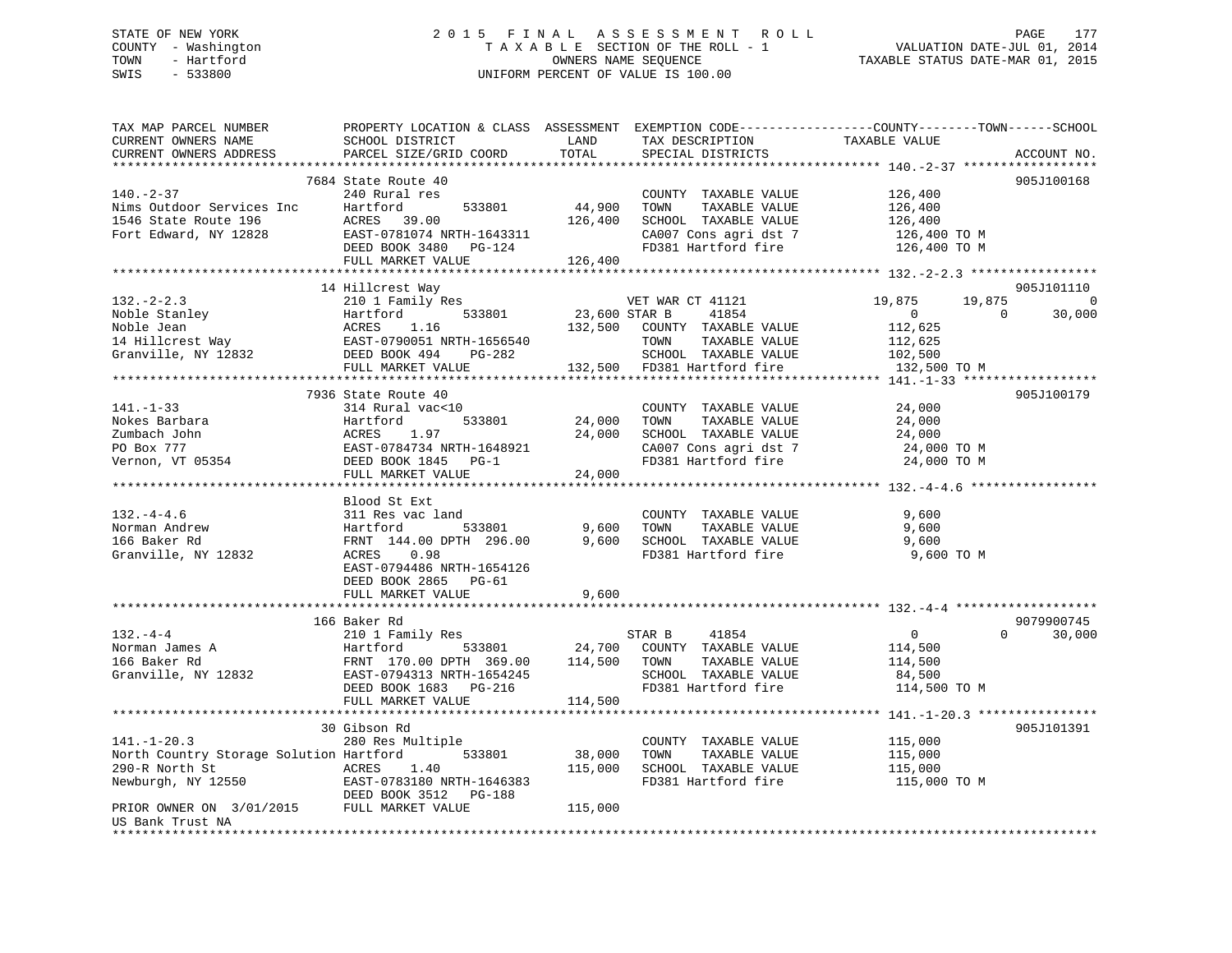## STATE OF NEW YORK 2 0 1 5 F I N A L A S S E S S M E N T R O L L PAGE 178 COUNTY - Washington T A X A B L E SECTION OF THE ROLL - 1 VALUATION DATE-JUL 01, 2014 TOWN - Hartford **TAXABLE STATUS DATE-MAR 01, 2015** OWNERS NAME SEQUENCE TAXABLE STATUS DATE-MAR 01, 2015 SWIS - 533800 UNIFORM PERCENT OF VALUE IS 100.00

| TAX MAP PARCEL NUMBER<br>CURRENT OWNERS NAME | SCHOOL DISTRICT                             | LAND<br>TAX DESCRIPTION                                  | PROPERTY LOCATION & CLASS ASSESSMENT EXEMPTION CODE---------------COUNTY-------TOWN-----SCHOOL<br>TAXABLE VALUE |
|----------------------------------------------|---------------------------------------------|----------------------------------------------------------|-----------------------------------------------------------------------------------------------------------------|
| CURRENT OWNERS ADDRESS                       | PARCEL SIZE/GRID COORD                      | TOTAL<br>SPECIAL DISTRICTS                               | ACCOUNT NO.                                                                                                     |
|                                              | 7021 State Route 40                         |                                                          | 905J100680                                                                                                      |
| $149. - 1 - 40$                              | 240 Rural res                               | AG DIST<br>41720                                         | 40,493<br>40,493<br>40,493                                                                                      |
| North Wayne                                  | 533801<br>Hartford                          | 95,500 STAR EN<br>41834                                  | $\Omega$<br>$\Omega$<br>65,300                                                                                  |
| North Marion                                 | ACRES<br>68.30<br>EAST-0770973 NRTH-1631805 | 194,700<br>COUNTY TAXABLE VALUE<br>TAXABLE VALUE<br>TOWN | 154,207                                                                                                         |
| 7021 State Route 40<br>Argyle, NY 12809      | DEED BOOK 727<br>PG-127                     | SCHOOL TAXABLE VALUE                                     | 154,207<br>88,907                                                                                               |
|                                              | FULL MARKET VALUE                           | 194,700<br>CA006 Cons agri dst 6                         | 154,207 TO M                                                                                                    |
| MAY BE SUBJECT TO PAYMENT                    |                                             | 40,493 EX                                                |                                                                                                                 |
| UNDER AGDIST LAW TIL 2019                    |                                             | FD381 Hartford fire                                      | 194,700 TO M                                                                                                    |
|                                              |                                             |                                                          |                                                                                                                 |
|                                              | 34 Country Ln                               |                                                          | 905J101102                                                                                                      |
| $122. - 1 - 39$                              | 210 1 Family Res                            | 41854<br>STAR B                                          | 30,000<br>$\mathbf{0}$<br>$\Omega$                                                                              |
| Norton Dale                                  | 533801<br>Hartford                          | 38,500<br>COUNTY TAXABLE VALUE                           | 191,000                                                                                                         |
| Norton Suzanne                               | 5.07<br>ACRES                               | 191,000<br>TOWN<br>TAXABLE VALUE                         | 191,000                                                                                                         |
| 34 Country Ln                                | EAST-0771418 NRTH-1658489                   | SCHOOL TAXABLE VALUE                                     | 161,000                                                                                                         |
| Fort Ann, NY 12827                           | DEED BOOK 564<br>PG-277                     | CA007 Cons agri dst 7                                    | 191,000 TO M                                                                                                    |
|                                              | FULL MARKET VALUE                           | 191,000 FD381 Hartford fire                              | 191,000 TO M                                                                                                    |
|                                              |                                             |                                                          |                                                                                                                 |
|                                              | 280 Dick Hill Rd                            |                                                          | 905J100518                                                                                                      |
| $132 - 2 - 30$                               | 240 Rural res                               | STAR B<br>41854                                          | 30,000<br>$\mathbf{0}$<br>$\Omega$                                                                              |
| Norton Forrest                               | 533801<br>Hartford                          | 34,400<br>COUNTY TAXABLE VALUE                           | 109,000                                                                                                         |
| Norton Sheryl                                | ACRES 13.70                                 | 109,000<br>TOWN<br>TAXABLE VALUE                         | 109,000                                                                                                         |
| 280 Dick Hill Rd                             | EAST-0791768 NRTH-1651799                   | SCHOOL TAXABLE VALUE                                     | 79,000                                                                                                          |
| Granville, NY 12832                          | DEED BOOK 2241 PG-51                        | FD381 Hartford fire                                      | 109,000 TO M                                                                                                    |
|                                              | FULL MARKET VALUE                           | 109,000                                                  |                                                                                                                 |
|                                              |                                             |                                                          | 905J100477                                                                                                      |
| $113. - 2 - 3$                               | Brayton Rd<br>311 Res vac land              | COUNTY TAXABLE VALUE                                     | 2,500                                                                                                           |
| Norton Frederick H                           | 533801<br>Hartford                          | 2,500<br>TAXABLE VALUE<br>TOWN                           | 2,500                                                                                                           |
| Norton Genevieve S                           | 373/364                                     | 2,500<br>SCHOOL TAXABLE VALUE                            | 2,500                                                                                                           |
| 1218 Baker Rd                                | Ex & Res 563/194                            | CA007 Cons agri dst 7                                    | 2,500 TO M                                                                                                      |
| Granville, NY 12832                          | $113. - 1 - 3$                              | FD381 Hartford fire                                      | 2,500 TO M                                                                                                      |
|                                              | FRNT 160.00 DPTH 219.00                     |                                                          |                                                                                                                 |
|                                              | EAST-0779820 NRTH-1668190                   |                                                          |                                                                                                                 |
|                                              | DEED BOOK 371<br>PG-712                     |                                                          |                                                                                                                 |
|                                              | FULL MARKET VALUE                           | 2,500                                                    |                                                                                                                 |
|                                              |                                             |                                                          |                                                                                                                 |
|                                              | 3456 State Route 196                        |                                                          | 905J100180                                                                                                      |
| $140. - 1 - 40$                              | 210 1 Family Res                            | STAR B<br>41854                                          | $\overline{0}$<br>$\Omega$<br>30,000                                                                            |
| O'Hara Brian P                               | Hartford<br>533801                          | 14,300<br>COUNTY TAXABLE VALUE                           | 100,300                                                                                                         |
| 3456 State Route 196                         | FRNT 142.00 DPTH 112.00                     | 100,300<br>TOWN<br>TAXABLE VALUE                         | 100,300                                                                                                         |
| Fort Ann, NY 12827                           | ACRES<br>0.31                               | SCHOOL TAXABLE VALUE                                     | 70,300                                                                                                          |
|                                              | EAST-0770117 NRTH-1643591                   | FD381 Hartford fire                                      | 100,300 TO M                                                                                                    |
|                                              | DEED BOOK 3458<br>PG-204                    |                                                          |                                                                                                                 |
|                                              | FULL MARKET VALUE                           | 100,300                                                  |                                                                                                                 |
|                                              |                                             |                                                          |                                                                                                                 |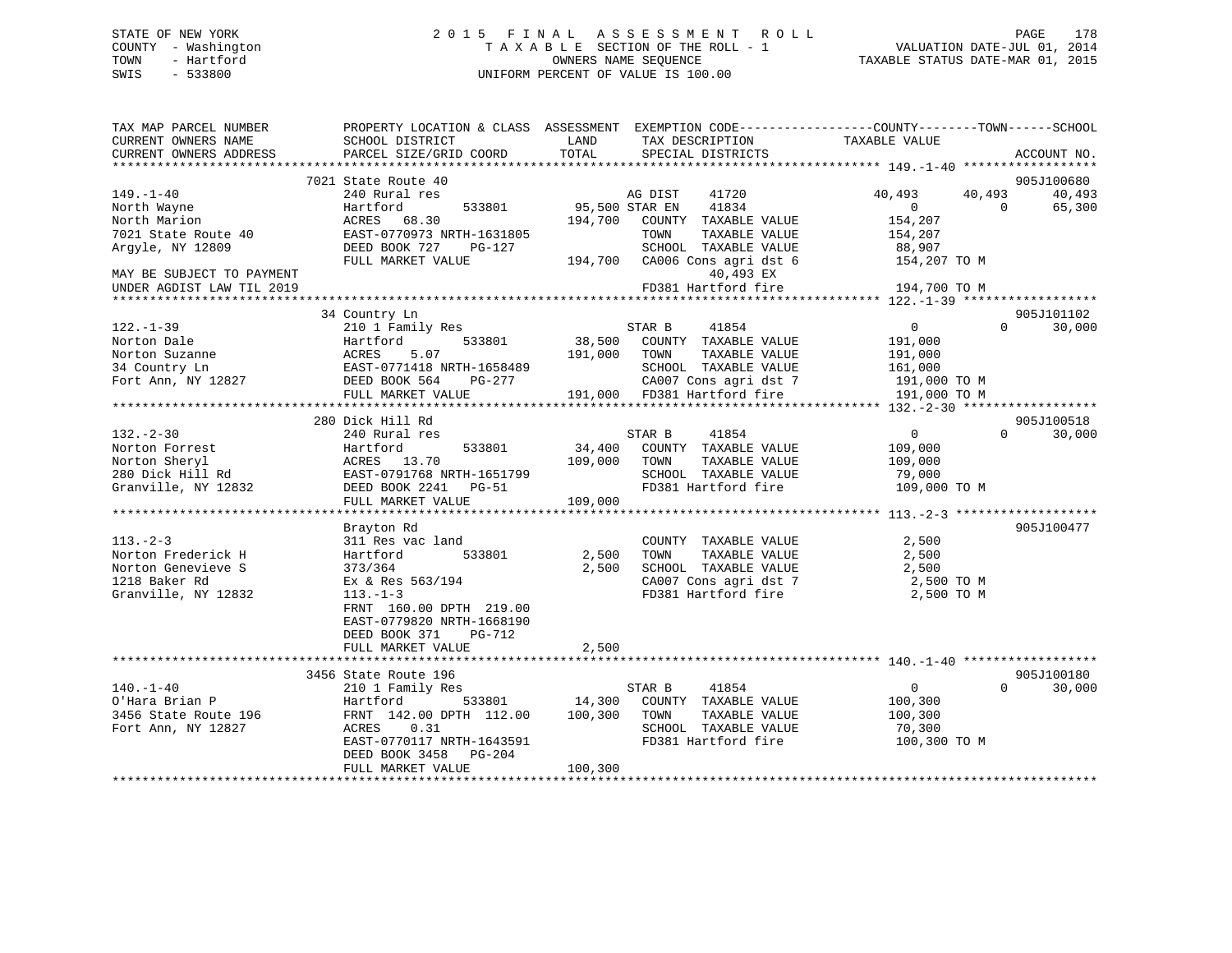## STATE OF NEW YORK 2 0 1 5 F I N A L A S S E S S M E N T R O L L PAGE 179 COUNTY - Washington T A X A B L E SECTION OF THE ROLL - 1 VALUATION DATE-JUL 01, 2014 TOWN - Hartford **TAXABLE STATUS DATE-MAR 01, 2015** OWNERS NAME SEQUENCE TAXABLE STATUS DATE-MAR 01, 2015 SWIS - 533800 UNIFORM PERCENT OF VALUE IS 100.00

| TAX MAP PARCEL NUMBER<br>CURRENT OWNERS NAME<br>CURRENT OWNERS ADDRESS | PROPERTY LOCATION & CLASS ASSESSMENT<br>SCHOOL DISTRICT<br>PARCEL SIZE/GRID COORD | LAND<br>TOTAL   | TAX DESCRIPTION<br>SPECIAL DISTRICTS        | EXEMPTION CODE-----------------COUNTY-------TOWN------SCHOOL<br>TAXABLE VALUE | ACCOUNT NO.              |
|------------------------------------------------------------------------|-----------------------------------------------------------------------------------|-----------------|---------------------------------------------|-------------------------------------------------------------------------------|--------------------------|
|                                                                        |                                                                                   |                 |                                             |                                                                               |                          |
|                                                                        | Blood St                                                                          |                 |                                             |                                                                               | 905J100481               |
| $142. - 1 - 8$                                                         | 323 Vacant rural                                                                  |                 | COUNTY TAXABLE VALUE                        | 36,800                                                                        |                          |
| Oatman Thomas Elliott                                                  | 533801<br>Hartford                                                                | 36,800          | TOWN<br>TAXABLE VALUE                       | 36,800                                                                        |                          |
| 2025 Hanson Ln                                                         | 37.60<br>ACRES                                                                    | 36,800          | SCHOOL TAXABLE VALUE                        | 36,800                                                                        |                          |
| Woodbridge, VA 22191                                                   | EAST-0794656 NRTH-1648839<br>DEED BOOK 840<br>PG-199<br>FULL MARKET VALUE         | 36,800          | FD381 Hartford fire                         | 36,800 TO M                                                                   |                          |
|                                                                        |                                                                                   |                 |                                             |                                                                               |                          |
|                                                                        | State Route 149 OFF                                                               |                 |                                             |                                                                               | 915J101387               |
| $132. - 2 - 38.8$                                                      | 314 Rural vac<10                                                                  |                 | COUNTY TAXABLE VALUE                        | 10,000                                                                        |                          |
| Ogden Jason                                                            | Hartford<br>533801                                                                | 10,000          | TOWN<br>TAXABLE VALUE                       | 10,000                                                                        |                          |
| 2 Goldfinch Rd                                                         | ACRES<br>2.91                                                                     | 10,000          | SCHOOL TAXABLE VALUE                        | 10,000                                                                        |                          |
| Queensbury, NY 12804                                                   | EAST-0789365 NRTH-1651867                                                         |                 | FD381 Hartford fire                         | 10,000 TO M                                                                   |                          |
|                                                                        | DEED BOOK 1913 PG-94                                                              |                 |                                             |                                                                               |                          |
|                                                                        | FULL MARKET VALUE                                                                 | 10,000          |                                             |                                                                               |                          |
|                                                                        |                                                                                   |                 |                                             |                                                                               |                          |
|                                                                        | 30 Baker Rd                                                                       |                 |                                             |                                                                               | 905J100571               |
| $132 - 2 - 18$                                                         | 210 1 Family Res                                                                  |                 | CW 10 VET/ 41151                            | 8,000<br>8,000                                                                | $\overline{0}$           |
| Olsen George Jr                                                        | 533801<br>Hartford                                                                |                 | 28,300 CW 10 VET/ 41151                     | 8,000<br>8,000                                                                | $\overline{0}$           |
| Olsen Celine                                                           | two veteran owners                                                                | 132,000 STAR B  | 41854                                       | $\overline{0}$                                                                | 30,000<br>$\Omega$       |
| 30 Baker Rd                                                            | ACRES<br>2.40                                                                     |                 | COUNTY TAXABLE VALUE                        | 116,000                                                                       |                          |
| Granville, NY 12832                                                    | EAST-0791351 NRTH-1653218                                                         |                 | TOWN<br>TAXABLE VALUE                       | 116,000                                                                       |                          |
|                                                                        | DEED BOOK 2634 PG-224                                                             |                 | SCHOOL TAXABLE VALUE                        | 102,000                                                                       |                          |
|                                                                        | FULL MARKET VALUE                                                                 |                 | 132,000 FD381 Hartford fire                 | 132,000 TO M                                                                  |                          |
|                                                                        | 5499 County Route 30                                                              |                 | 36 PCT OF VALUE USED FOR EXEMPTION PURPOSES |                                                                               | 905J100310               |
| $150. - 1 - 3$                                                         | 582 Camping park                                                                  |                 |                                             | 46,482<br>46,482                                                              | 46,482                   |
| Oreschnick Robert LE                                                   | Hartford                                                                          |                 |                                             | 89,694<br>89,694                                                              | $\overline{0}$           |
| Oreschnick Hillary LE                                                  | 3189/42                                                                           | 498,300 STAR EN | 41834                                       | $\overline{0}$                                                                | 65,300<br>$\overline{0}$ |
| 5499 County Route 30                                                   | ACRES 117.48                                                                      |                 | COUNTY TAXABLE VALUE                        | 362,124                                                                       |                          |
| Granville, NY 12832                                                    | EAST-0788861 NRTH-1640895                                                         |                 | TOWN<br>TAXABLE VALUE                       | 362,124                                                                       |                          |
|                                                                        | DEED BOOK 3221<br>PG-201                                                          |                 | SCHOOL TAXABLE VALUE                        | 386,518                                                                       |                          |
| MAY BE SUBJECT TO PAYMENT                                              | FULL MARKET VALUE                                                                 | 498,300         | CA008 Cons agri dst 8                       | 451,818 TO M                                                                  |                          |
| UNDER AGDIST LAW TIL 2019                                              |                                                                                   |                 | 46,482 EX                                   |                                                                               |                          |
|                                                                        |                                                                                   |                 | FD381 Hartford fire                         | 498,300 TO M                                                                  |                          |
|                                                                        |                                                                                   |                 |                                             |                                                                               |                          |
|                                                                        | 5732 County Route 30                                                              |                 |                                             |                                                                               | 905J100488               |
| $141. - 1 - 70.1$                                                      | 240 Rural res                                                                     |                 | 41720<br>AG DIST                            | 112,094                                                                       | 112,094 112,094          |
| Osborne Franklin D                                                     | 533801<br>Hartford                                                                | 193,000         | COUNTY TAXABLE VALUE                        | 137,006                                                                       |                          |
| Osborne Georgia                                                        | LOT 5                                                                             | 249,100         | TOWN<br>TAXABLE VALUE                       | 137,006                                                                       |                          |
| 5836 County Route 30                                                   | 421/1085 433/1098                                                                 |                 | SCHOOL TAXABLE VALUE                        | 137,006                                                                       |                          |
| Granville, NY 12832                                                    | ACRES 140.76                                                                      |                 | CA007 Cons agri dst 7                       | 137,006 TO M                                                                  |                          |
|                                                                        | EAST-0786993 NRTH-1646727                                                         |                 | 112,094 EX<br>FD381 Hartford fire           |                                                                               |                          |
| MAY BE SUBJECT TO PAYMENT<br>UNDER AGDIST LAW TIL 2019                 | DEED BOOK 433<br>PG-1098<br>FULL MARKET VALUE                                     | 249,100         |                                             | 249,100 TO M                                                                  |                          |
| **********************                                                 |                                                                                   |                 |                                             |                                                                               |                          |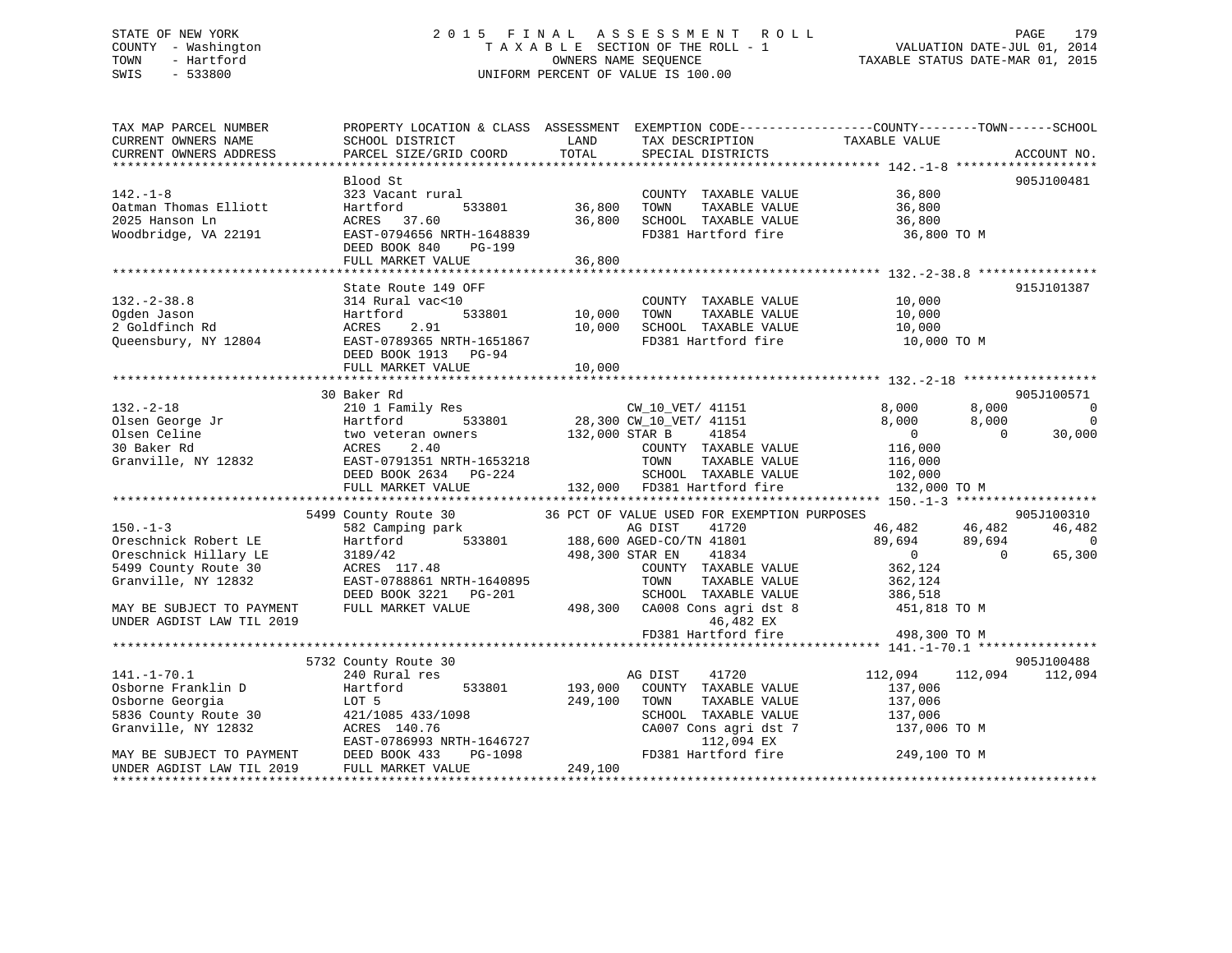## STATE OF NEW YORK 2 0 1 5 F I N A L A S S E S S M E N T R O L L PAGE 180 COUNTY - Washington T A X A B L E SECTION OF THE ROLL - 1 VALUATION DATE-JUL 01, 2014 TOWN - Hartford **TAXABLE STATUS DATE-MAR 01, 2015** OWNERS NAME SEQUENCE TAXABLE STATUS DATE-MAR 01, 2015 SWIS - 533800 UNIFORM PERCENT OF VALUE IS 100.00

| TAX MAP PARCEL NUMBER<br>CURRENT OWNERS NAME<br>CURRENT OWNERS ADDRESS                                                                                                                                                                                                    | PROPERTY LOCATION & CLASS ASSESSMENT EXEMPTION CODE----------------COUNTY-------TOWN------SCHOOL<br>SCHOOL DISTRICT<br>PARCEL SIZE/GRID COORD TOTAL                                       | LAND                    | TAX DESCRIPTION TAXABLE VALUE SPECIAL DISTRICTS                                                                                                                                                                                                                                         |                                                                 | ACCOUNT NO.                      |
|---------------------------------------------------------------------------------------------------------------------------------------------------------------------------------------------------------------------------------------------------------------------------|-------------------------------------------------------------------------------------------------------------------------------------------------------------------------------------------|-------------------------|-----------------------------------------------------------------------------------------------------------------------------------------------------------------------------------------------------------------------------------------------------------------------------------------|-----------------------------------------------------------------|----------------------------------|
| $141. - 1 - 70.7$<br>Osborne Franklin D<br>Osborne Georgia I<br>5836 County Route 30<br>Granville, NY 12832                                                                                                                                                               | 5711 County Route 30<br>210 1 Family Res<br>533801<br>Hartford<br>LOT 4<br>LOT 4<br>ACRES 1.57<br>EAST-0787097 NRTH-1645906<br>DEED BOOK 2966 PG-268                                      | 24,100<br>78,300        | COUNTY TAXABLE VALUE<br>TAXABLE VALUE<br>TOWN<br>SCHOOL TAXABLE VALUE<br>CA007 Cons agri dst 7 78,300 TO M<br>FD381 Hartford fire 78,300 TO M                                                                                                                                           | 78,300<br>78,300<br>78,300                                      |                                  |
|                                                                                                                                                                                                                                                                           |                                                                                                                                                                                           |                         |                                                                                                                                                                                                                                                                                         |                                                                 |                                  |
| 141.-1-70.8<br>Osborne Franklin D<br>Osborne Georgia<br>Granville, NY 12832 EAST-0785527 NRTH-1648083                                                                                                                                                                     | 5836 County Route 30<br>210 1 Family Res<br>Hartford 533801 26,200 COUNTY TAXABLE VALUE<br>LOT 1<br>AUKES 1.55<br>EAST-0785527 NRTH-1648083<br>DEED BOOK 421 PG-1085<br>FULL MARKET VALUE | 160,600 TOWN<br>160,600 | STAR EN<br>41834<br>TAXABLE VALUE<br>SCHOOL TAXABLE VALUE<br>CA007 Cons agri dst 7 160,600 TO M<br>FD381 Hartford fire 160,600 TO M                                                                                                                                                     | $\overline{0}$<br>160,600<br>160,600<br>95,300                  | $\Omega$<br>65,300               |
|                                                                                                                                                                                                                                                                           | 7 Rowe Hill Rd                                                                                                                                                                            |                         |                                                                                                                                                                                                                                                                                         |                                                                 |                                  |
| $141. - 1 - 70.9$<br>Osborne Franklin D<br>Continued a contract of the contract of the contract of the contract of the contract of the contract of the contract of the contract of the contract of the contract of the contract of the contract of the contract of the co | ACRES 2.15<br>EAST-0785834 NRTH-1648100<br>DEED BOOK 421 PG-1085<br>FULL MARKET VALUE                                                                                                     | 32,800<br>32,800        | COUNTY TAXABLE VALUE<br>TOWN TAXABLE VALUE<br>SCHOOL TAXABLE VALUE 32,800<br>CA007 Cons agri dst 7 32,800 TO M<br>CA007 Cons agri dst 7 32,800 TO M<br>FD381 Hartford fire 32,800 TO M                                                                                                  | 32,800<br>32,800                                                |                                  |
|                                                                                                                                                                                                                                                                           | Gilchrist Hill Ext                                                                                                                                                                        |                         |                                                                                                                                                                                                                                                                                         |                                                                 | 905J100688                       |
| $141. - 3 - 15$<br>Osborne G Keith<br>Osborne Brenda<br>25 Toad Ln<br>Hartford, NY 12838                                                                                                                                                                                  | 314 Rural vac<10<br>Hartford<br>ACRES<br>1.52<br>EAST-0785024 NRTH-1644047<br>DEED BOOK 872 PG-120<br>FULL MARKET VALUE                                                                   | 14,500                  | COUNTY TAXABLE VALUE 14,500<br>$\begin{array}{cccccc} \texttt{533801} & \texttt{14,500} & \texttt{TOWN} & \texttt{TAXABLE VALUE} & \texttt{14,500} \\ & \texttt{14,500} & \texttt{SCHOOL} & \texttt{TAXABLE VALUE} & \texttt{14,500} \\ \end{array}$<br>FD381 Hartford fire 14,500 TO M |                                                                 |                                  |
|                                                                                                                                                                                                                                                                           |                                                                                                                                                                                           |                         |                                                                                                                                                                                                                                                                                         |                                                                 |                                  |
| $141. - 3 - 15.1$<br>Osborne G Keith<br>Osborne Brenda                                                                                                                                                                                                                    | 25 Toad Ln<br>210 1 Family Res<br>533801<br>Hartford<br>2.81<br>ACRES<br>FULL MARKET VALUE                                                                                                | 173,600 TOWN<br>173,600 | STAR B<br>41854<br>29,900 COUNTY TAXABLE VALUE<br>TAXABLE VALUE<br>SCHOOL TAXABLE VALUE<br>FD381 Hartford fire                                                                                                                                                                          | $\overline{0}$<br>173,600<br>173,600<br>143,600<br>173,600 TO M | 905J101420<br>$\Omega$<br>30,000 |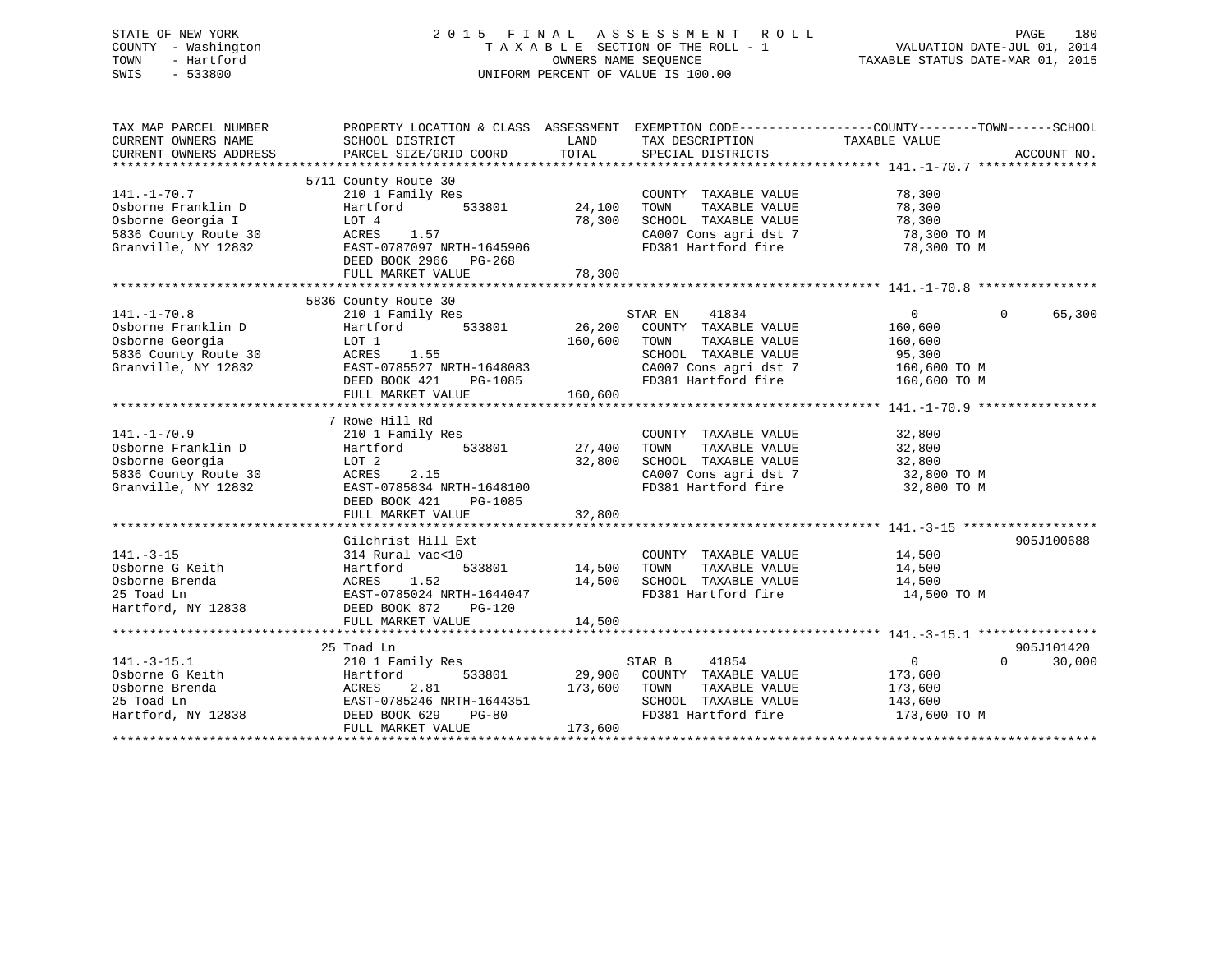## STATE OF NEW YORK 2 0 1 5 F I N A L A S S E S S M E N T R O L L PAGE 181COUNTY - Washington  $T A X A B L E$  SECTION OF THE ROLL - 1<br>TOWN - Hartford OWNERS NAME SEQUENCE TAXABLE STATUS DATE-MAR 01, 2015 SWIS - 533800 UNIFORM PERCENT OF VALUE IS 100.00

| SCHOOL DISTRICT<br>PARCEL SIZE/GRID COORD                                                                       | LAND<br>TOTAL                                                                                                                                                               | TAX DESCRIPTION<br>SPECIAL DISTRICTS                                                                                                  |                                                                                                                                                                                                        | ACCOUNT NO.                                                                                                                                                                                                                                                                                                                                                                                  |
|-----------------------------------------------------------------------------------------------------------------|-----------------------------------------------------------------------------------------------------------------------------------------------------------------------------|---------------------------------------------------------------------------------------------------------------------------------------|--------------------------------------------------------------------------------------------------------------------------------------------------------------------------------------------------------|----------------------------------------------------------------------------------------------------------------------------------------------------------------------------------------------------------------------------------------------------------------------------------------------------------------------------------------------------------------------------------------------|
|                                                                                                                 |                                                                                                                                                                             |                                                                                                                                       |                                                                                                                                                                                                        |                                                                                                                                                                                                                                                                                                                                                                                              |
| 240 Rural res<br>533801<br>Hartford<br>2608/317<br>ACRES 10.31<br>DEED BOOK 3081<br>PG-125<br>FULL MARKET VALUE |                                                                                                                                                                             | 41854<br>COUNTY TAXABLE VALUE<br>TAXABLE VALUE<br>TOWN<br>SCHOOL TAXABLE VALUE<br>CA007 Cons agri dst 7                               | $\overline{0}$<br>232,800<br>232,800<br>202,800<br>232,800 TO M<br>232,800 TO M                                                                                                                        | $\Omega$<br>30,000                                                                                                                                                                                                                                                                                                                                                                           |
|                                                                                                                 |                                                                                                                                                                             |                                                                                                                                       |                                                                                                                                                                                                        |                                                                                                                                                                                                                                                                                                                                                                                              |
| 533801<br>Hartford<br>ACRES<br>6.40<br>EAST-0791735 NRTH-1652251<br>DEED BOOK 2729 PG-53<br>FULL MARKET VALUE   |                                                                                                                                                                             | 41854<br>TOWN<br>TAXABLE VALUE<br>SCHOOL TAXABLE VALUE                                                                                | $\overline{0}$<br>$\Omega$<br>80,900<br>80,900<br>50,900<br>80,900 TO M                                                                                                                                | 905J101051<br>30,000                                                                                                                                                                                                                                                                                                                                                                         |
|                                                                                                                 |                                                                                                                                                                             |                                                                                                                                       |                                                                                                                                                                                                        |                                                                                                                                                                                                                                                                                                                                                                                              |
| $121.-1-18.1$<br>ACRES 24.68<br>DEED BOOK 939<br>$PG-175$                                                       | 28,400<br>28,400                                                                                                                                                            | COUNTY TAXABLE VALUE<br>TAXABLE VALUE<br>TOWN<br>FD381 Hartford fire                                                                  | 28,400<br>28,400<br>28,400<br>28,400 TO M                                                                                                                                                              |                                                                                                                                                                                                                                                                                                                                                                                              |
|                                                                                                                 |                                                                                                                                                                             |                                                                                                                                       |                                                                                                                                                                                                        |                                                                                                                                                                                                                                                                                                                                                                                              |
| 210 1 Family Res<br>533801<br>2.10<br>EAST-0769606 NRTH-1663113<br>DEED BOOK 897 PG-186<br>FULL MARKET VALUE    |                                                                                                                                                                             | 41854<br>TOWN                                                                                                                         | 39,425<br>39,425<br>$\overline{0}$<br>$\overline{0}$<br>78,850<br>78,850<br>157,700 TO M                                                                                                               | $\overline{0}$<br>$\overline{0}$<br>30,000                                                                                                                                                                                                                                                                                                                                                   |
|                                                                                                                 |                                                                                                                                                                             |                                                                                                                                       |                                                                                                                                                                                                        |                                                                                                                                                                                                                                                                                                                                                                                              |
| 210 1 Family Res<br>533801<br>LOT 2<br>6.25<br>DEED BOOK 729<br>$PG-223$<br>FULL MARKET VALUE                   | 136,100<br>136,100                                                                                                                                                          | 41854<br>COUNTY TAXABLE VALUE<br>TOWN<br>TAXABLE VALUE<br>SCHOOL TAXABLE VALUE<br>FD381 Hartford fire                                 | $\overline{0}$<br>$\Omega$<br>136,100<br>136,100<br>106,100<br>136,100 TO M                                                                                                                            | 30,000                                                                                                                                                                                                                                                                                                                                                                                       |
|                                                                                                                 | 3943 State Route 149<br>282 Dick Hill Rd<br>Kelly Way<br>Hartford<br>FULL MARKET VALUE<br>1434 Baldwin Corners Rd<br>Hartford<br>ACRES<br>31 Slate Way<br>Hartford<br>ACRES | EAST-0769069 NRTH-1654853<br>210 1 Family Res<br>322 Rural vac>10<br>533801<br>EAST-0767706 NRTH-1659434<br>EAST-0770543 NRTH-1642043 | STAR B<br>58,400<br>232,800<br>232,800<br>STAR B<br>80,900<br>80,900<br>28,400<br>27,200 VET DIS CT 41141<br>157,700 STAR B<br>157,700 SCHOOL TAXABLE VALUE<br>FD381 Hartford fire<br>STAR B<br>38,000 | PROPERTY LOCATION & CLASS ASSESSMENT EXEMPTION CODE----------------COUNTY-------TOWN------SCHOOL<br>TAXABLE VALUE<br>$FD381$ Hartford fire<br>26,500 COUNTY TAXABLE VALUE<br>FD381 Hartford fire<br>SCHOOL TAXABLE VALUE<br>CA007 Cons agri dst 7 28,400 TO M<br>VET COM CT 41131 39,425 39,425<br>COUNTY TAXABLE VALUE<br>TAXABLE VALUE<br>127,700<br>CA007 Cons agri dst 7<br>157,700 TO M |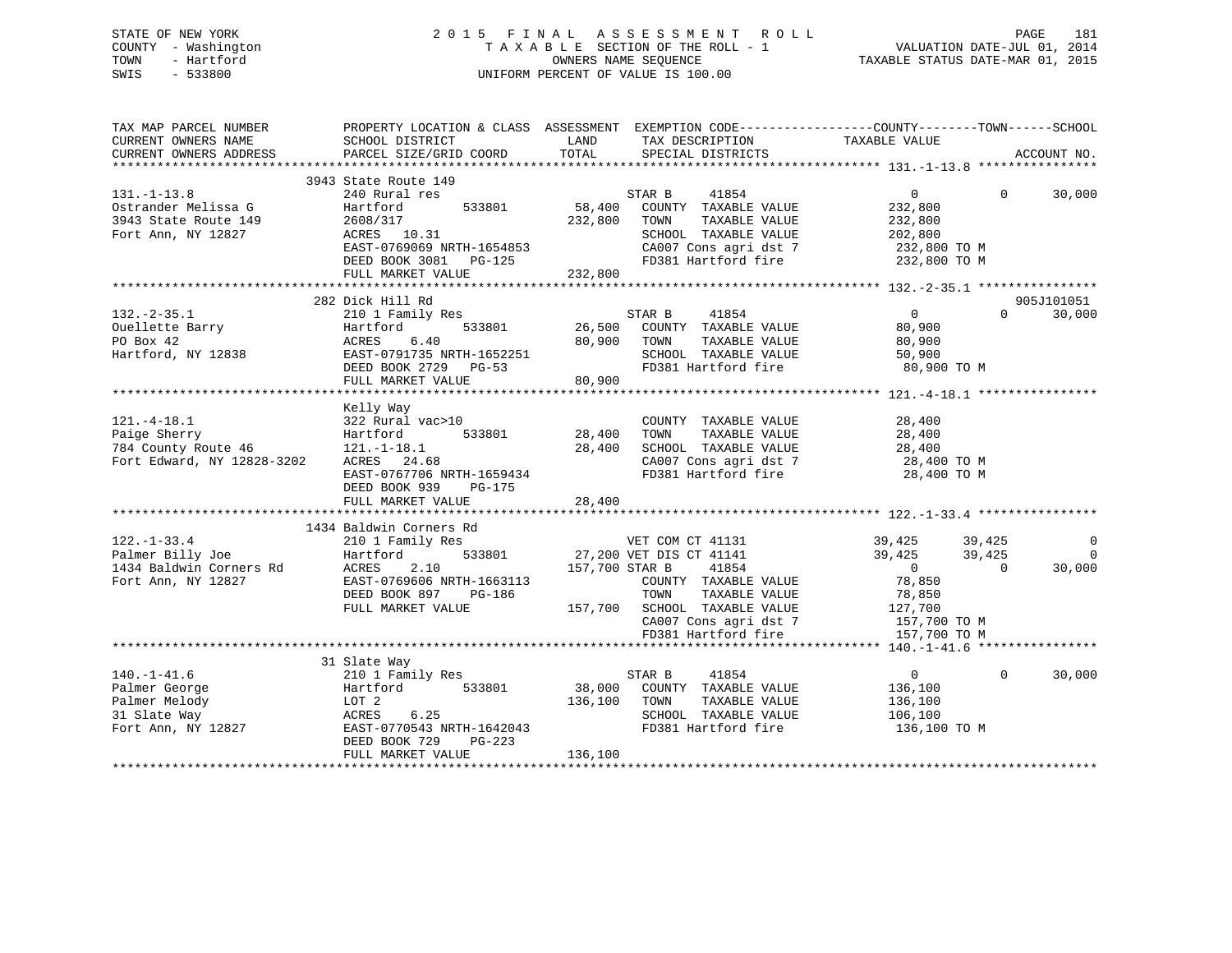# STATE OF NEW YORK 2 0 1 5 F I N A L A S S E S S M E N T R O L L PAGE 182 COUNTY - Washington T A X A B L E SECTION OF THE ROLL - 1 VALUATION DATE-JUL 01, 2014 TOWN - Hartford **TAXABLE STATUS DATE-MAR 01, 2015** OWNERS NAME SEQUENCE TAXABLE STATUS DATE-MAR 01, 2015 SWIS - 533800 UNIFORM PERCENT OF VALUE IS 100.00

| TAX MAP PARCEL NUMBER<br>CURRENT OWNERS NAME | SCHOOL DISTRICT           | PROPERTY LOCATION & CLASS ASSESSMENT EXEMPTION CODE---------------COUNTY-------TOWN------SCHOOL<br>LAND<br>TAX DESCRIPTION | TAXABLE VALUE                        |
|----------------------------------------------|---------------------------|----------------------------------------------------------------------------------------------------------------------------|--------------------------------------|
| CURRENT OWNERS ADDRESS                       | PARCEL SIZE/GRID COORD    | TOTAL<br>SPECIAL DISTRICTS                                                                                                 | ACCOUNT NO.                          |
|                                              |                           |                                                                                                                            |                                      |
|                                              | 3434 State Route 196      |                                                                                                                            |                                      |
| $140. - 1 - 41.3$                            | 210 1 Family Res          | STAR EN<br>41834                                                                                                           | $\overline{0}$<br>$\Omega$<br>65,300 |
| Palmer John                                  | 533801<br>Hartford        | 38,500 COUNTY TAXABLE VALUE                                                                                                | 94,500                               |
| Palmer Mildred                               | ACRES<br>5.00             | 94,500<br>TOWN<br>TAXABLE VALUE                                                                                            | 94,500                               |
| 3434 State Route 196                         | EAST-0770449 NRTH-1643129 | SCHOOL TAXABLE VALUE                                                                                                       | 29,200                               |
| Fort Ann, NY 12827                           | DEED BOOK 654<br>PG-140   | FD381 Hartford fire                                                                                                        | 94,500 TO M                          |
|                                              | FULL MARKET VALUE         | 94,500                                                                                                                     |                                      |
|                                              |                           |                                                                                                                            |                                      |
|                                              | 5173 State Route 149      |                                                                                                                            | 905J100383                           |
| $132 - 2 - 24$                               | 210 1 Family Res          | VET COM CT 41131                                                                                                           | 40,625<br>$\bigcirc$<br>40,625       |
| Palmer Kenneth D                             | 533801<br>Hartford        | 25,700 STAR B<br>41854                                                                                                     | $\overline{0}$<br>$\Omega$<br>30,000 |
| 5173 State Route 149                         | 568-295 568-297           | 162,500<br>COUNTY TAXABLE VALUE                                                                                            | 121,875                              |
| Granville, NY 12832                          | ACRES<br>1.70             | TOWN<br>TAXABLE VALUE                                                                                                      | 121,875                              |
|                                              | EAST-0791881 NRTH-1653230 | SCHOOL TAXABLE VALUE                                                                                                       | 132,500                              |
|                                              |                           | FD381 Hartford fire                                                                                                        |                                      |
|                                              | DEED BOOK 2852 PG-171     |                                                                                                                            | 162,500 TO M                         |
|                                              | FULL MARKET VALUE         | 162,500                                                                                                                    |                                      |
|                                              |                           |                                                                                                                            |                                      |
|                                              | 5087 State Route 149      |                                                                                                                            | 905J100362                           |
| $132. - 2 - 10.1$                            | 240 Rural res             | AGRI-D IND 41730                                                                                                           | 16,376<br>16,376<br>16,376           |
| Palmer Lydia R                               | Hartford                  | 533801 81,100 STAR B<br>41854                                                                                              | 30,000<br>$\overline{0}$<br>$\Omega$ |
| 5087 State Route 149                         | ACRES 70.80               | 194,400<br>COUNTY TAXABLE VALUE                                                                                            | 178,024                              |
| Granville, NY 12832                          | EAST-0790145 NRTH-1653994 | TAXABLE VALUE<br>TOWN                                                                                                      | 178,024                              |
|                                              | DEED BOOK 3058 PG-231     | SCHOOL TAXABLE VALUE                                                                                                       | 148,024                              |
| MAY BE SUBJECT TO PAYMENT                    | FULL MARKET VALUE         | 194,400 FD381 Hartford fire                                                                                                | 194,400 TO M                         |
| UNDER AGDIST LAW TIL 2022                    |                           |                                                                                                                            |                                      |
|                                              |                           |                                                                                                                            |                                      |
|                                              | Burch Rd                  |                                                                                                                            |                                      |
| $151. - 2 - 4.6$                             | 323 Vacant rural          | COUNTY TAXABLE VALUE                                                                                                       | 93,000                               |
| Papandrea Raymond                            | Hartford<br>533801        | 93,000<br>TAXABLE VALUE<br>TOWN                                                                                            | 93,000                               |
|                                              |                           |                                                                                                                            |                                      |
| 182 Fisher Rd                                | ACRES 42.60               | 93,000<br>SCHOOL TAXABLE VALUE                                                                                             | 93,000                               |
| Orwell, VT 05760                             | EAST-0795312 NRTH-1637681 | CA008 Cons agri dst 8                                                                                                      | 93,000 TO M                          |
|                                              | DEED BOOK 3073 PG-96      | FD381 Hartford fire                                                                                                        | 93,000 TO M                          |
| MAY BE SUBJECT TO PAYMENT                    | FULL MARKET VALUE         | 93,000                                                                                                                     |                                      |
| UNDER AGDIST LAW TIL 2016                    |                           |                                                                                                                            |                                      |
|                                              |                           |                                                                                                                            |                                      |
|                                              | 122 County Route 23       |                                                                                                                            | 905J100348                           |
| $132.11 - 3 - 2$                             | 210 1 Family Res          | STAR B<br>41854                                                                                                            | $\overline{0}$<br>$\Omega$<br>30,000 |
| Parrott-Fuller Linda W                       | Hartford<br>533801        | 17,000<br>COUNTY TAXABLE VALUE                                                                                             | 170,000                              |
| 122 County Route 23                          | $132 - 3 - 2$             | 170,000<br>TAXABLE VALUE<br>TOWN                                                                                           | 170,000                              |
| Granville, NY 12832                          | FRNT 152.00 DPTH 140.00   | SCHOOL TAXABLE VALUE                                                                                                       | 140,000                              |
|                                              | EAST-0787122 NRTH-1654360 | CA007 Cons agri dst 7                                                                                                      | 170,000 TO M                         |
|                                              | DEED BOOK 2846 PG-144     | FD381 Hartford fire                                                                                                        | 170,000 TO M                         |
|                                              | FULL MARKET VALUE         | 170,000                                                                                                                    |                                      |
|                                              |                           |                                                                                                                            |                                      |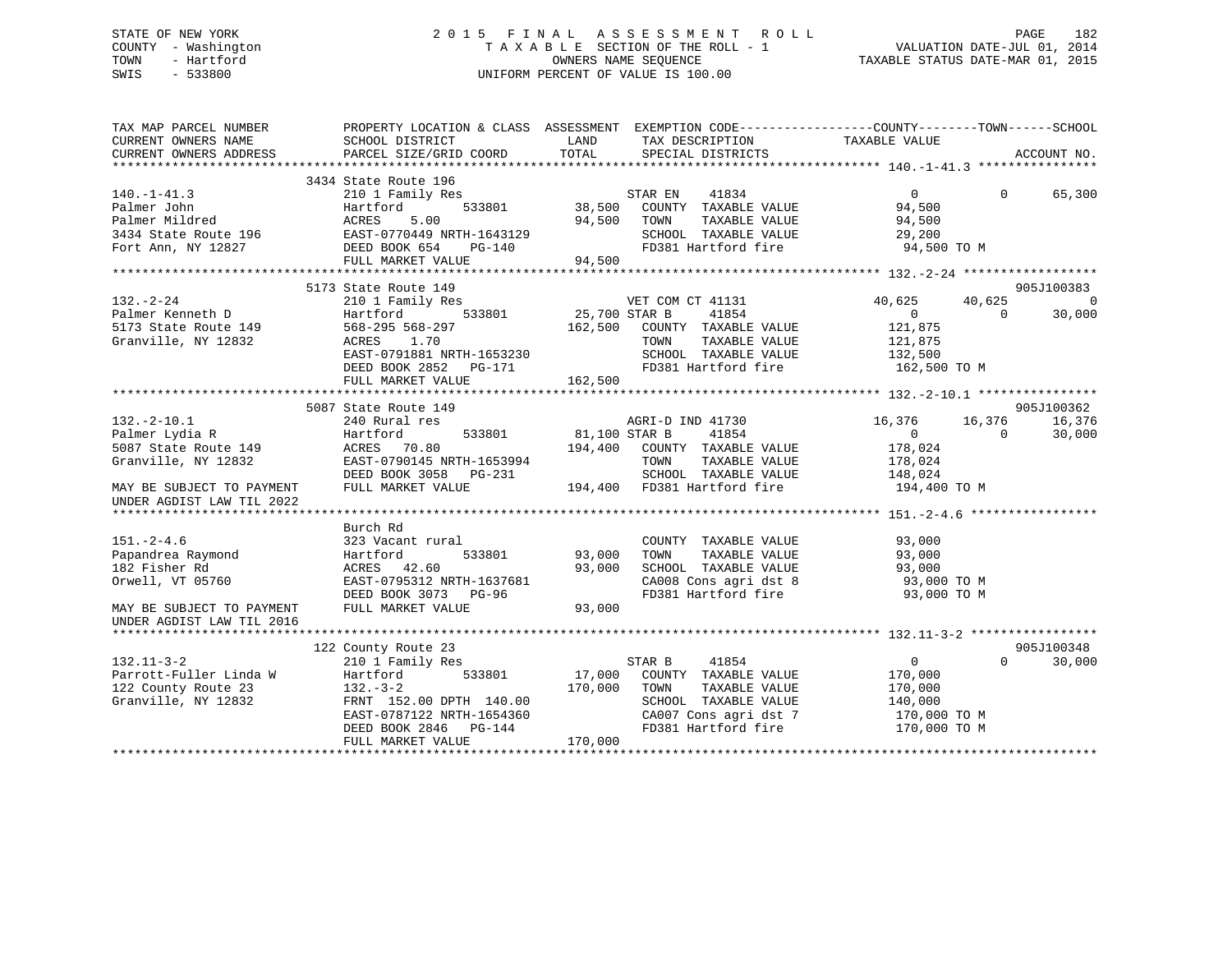# STATE OF NEW YORK 2 0 1 5 F I N A L A S S E S S M E N T R O L L PAGE 183 COUNTY - Washington T A X A B L E SECTION OF THE ROLL - 1 VALUATION DATE-JUL 01, 2014 TOWN - Hartford **TAXABLE STATUS DATE-MAR 01, 2015** OWNERS NAME SEQUENCE TAXABLE STATUS DATE-MAR 01, 2015 SWIS - 533800 UNIFORM PERCENT OF VALUE IS 100.00

| TAX MAP PARCEL NUMBER<br>CURRENT OWNERS NAME   | PROPERTY LOCATION & CLASS ASSESSMENT EXEMPTION CODE----------------COUNTY-------TOWN-----SCHOOL<br>SCHOOL DISTRICT | LAND            | TAX DESCRIPTION                             | TAXABLE VALUE      |                        |                |
|------------------------------------------------|--------------------------------------------------------------------------------------------------------------------|-----------------|---------------------------------------------|--------------------|------------------------|----------------|
| CURRENT OWNERS ADDRESS<br>******************** | PARCEL SIZE/GRID COORD<br>***********************                                                                  | TOTAL           | SPECIAL DISTRICTS                           |                    | ACCOUNT NO.            |                |
|                                                | 16 Brayton Rd                                                                                                      |                 | 33 PCT OF VALUE USED FOR EXEMPTION PURPOSES |                    | 905J101315             |                |
| $113 - 2 - 3.2$                                | 114 Sheep farm                                                                                                     |                 | VET WAR CT 41121                            | 16,988<br>16,988   |                        | $\overline{0}$ |
| Paulsen Paul H                                 | Hartford<br>533801                                                                                                 | 245,000 AG DIST | 41720                                       | 139,437<br>139,437 | 139,437                |                |
| Paulsen Cynthia                                | $113. - 1 - 3.2$                                                                                                   |                 | 343,200 AGED-CO/TN 41801                    | 48,134             | 48,134                 | 0              |
| 16 Brayton Rd                                  | ACRES 202.30                                                                                                       |                 | AGED-SCH 41804                              | $\overline{0}$     | 28,314<br>$\bigcirc$   |                |
| Fort Ann, NY 12827                             | EAST-0778023 NRTH-1668882                                                                                          |                 | 41834<br>STAR EN                            | $\overline{0}$     | $\mathbf{0}$<br>65,300 |                |
|                                                | DEED BOOK 563<br>PG-194                                                                                            |                 | COUNTY TAXABLE VALUE                        | 138,641            |                        |                |
| MAY BE SUBJECT TO PAYMENT                      | FULL MARKET VALUE                                                                                                  | 343,200         | TOWN<br>TAXABLE VALUE                       | 138,641            |                        |                |
| UNDER AGDIST LAW TIL 2019                      |                                                                                                                    |                 | SCHOOL TAXABLE VALUE                        | 110,149            |                        |                |
|                                                |                                                                                                                    |                 | CA007 Cons agri dst 7                       | 203,763 TO M       |                        |                |
|                                                |                                                                                                                    |                 | 139,437 EX                                  |                    |                        |                |
|                                                |                                                                                                                    |                 | FD381 Hartford fire                         | 343,200 TO M       |                        |                |
|                                                |                                                                                                                    |                 |                                             |                    |                        |                |
|                                                | 143 Marlboro Country Rd                                                                                            |                 |                                             |                    | 905J101225             |                |
| $141. - 3 - 24.7$                              | 210 1 Family Res                                                                                                   |                 | COUNTY TAXABLE VALUE                        | 93,500             |                        |                |
| Pauquette Edmund                               | 533801<br>Hartford                                                                                                 | 24,000          | TOWN<br>TAXABLE VALUE                       | 93,500             |                        |                |
| Pauquette Margaret                             | Survey 12636                                                                                                       | 93,500          | SCHOOL TAXABLE VALUE                        | 93,500             |                        |                |
| 143 Marlboro Country Rd                        | 3466/219                                                                                                           |                 | FD381 Hartford fire                         | 93,500 TO M        |                        |                |
| Hartford, NY 12838                             | 2.57<br>ACRES                                                                                                      |                 |                                             |                    |                        |                |
|                                                | EAST-0785766 NRTH-1643708                                                                                          |                 |                                             |                    |                        |                |
|                                                | DEED BOOK 3021 PG-143                                                                                              |                 |                                             |                    |                        |                |
|                                                | FULL MARKET VALUE                                                                                                  | 93,500          |                                             |                    |                        |                |
|                                                |                                                                                                                    |                 |                                             |                    |                        |                |
|                                                | 3446 State Route 196                                                                                               |                 |                                             |                    |                        |                |
| $140.-1-41.2$                                  | 210 1 Family Res                                                                                                   |                 | COUNTY TAXABLE VALUE                        | 177,500            |                        |                |
| Pearson Jane                                   | Hartford<br>533801                                                                                                 | 38,200          | TAXABLE VALUE<br>TOWN                       | 177,500            |                        |                |
| 3446 State Route 196                           | ACRES<br>5.00                                                                                                      | 177,500         | SCHOOL TAXABLE VALUE                        | 177,500            |                        |                |
| Fort Ann, NY 12827                             | EAST-0770423 NRTH-1643413                                                                                          |                 | FD381 Hartford fire                         | 177,500 TO M       |                        |                |
|                                                | DEED BOOK 2188 PG-106                                                                                              |                 |                                             |                    |                        |                |
|                                                | FULL MARKET VALUE                                                                                                  | 177,500         |                                             |                    |                        |                |
|                                                |                                                                                                                    |                 |                                             |                    |                        |                |
|                                                | 108 County Route 23                                                                                                |                 |                                             |                    | 905J100192             |                |
| $132.11 - 3 - 4$                               | 210 1 Family Res                                                                                                   |                 | STAR EN<br>41834                            | $\overline{0}$     | $\Omega$<br>65,300     |                |
| Pelkey William C                               | 533801<br>Hartford                                                                                                 | 22,600          | COUNTY TAXABLE VALUE                        | 165,600            |                        |                |
| Pelkey Kelly A                                 | $132 - 3 - 4$                                                                                                      | 165,600         | TOWN<br>TAXABLE VALUE                       | 165,600            |                        |                |
| 108 County Route 23                            | FRNT 146.00 DPTH 168.00                                                                                            |                 | SCHOOL TAXABLE VALUE                        | 100,300            |                        |                |
| Granville, NY 12832                            | BANK<br>151                                                                                                        |                 | CA007 Cons agri dst 7                       | 165,600 TO M       |                        |                |
|                                                | EAST-0787006 NRTH-1654107                                                                                          |                 | FD381 Hartford fire                         | 165,600 TO M       |                        |                |
|                                                | DEED BOOK 1968 PG-299                                                                                              |                 |                                             |                    |                        |                |
|                                                | FULL MARKET VALUE                                                                                                  | 165,600         |                                             |                    |                        |                |
|                                                |                                                                                                                    |                 |                                             |                    |                        |                |
|                                                | 70 Camp A Way                                                                                                      |                 |                                             |                    | 905J100029             |                |
| $142. - 1 - 47$                                | 260 Seasonal res                                                                                                   |                 | COUNTY TAXABLE VALUE                        | 60,000             |                        |                |
| Pelletier Denis A                              |                                                                                                                    | 13,500          | TOWN<br>TAXABLE VALUE                       | 60,000             |                        |                |
| Pelletier Diane L                              |                                                                                                                    | 60,000          | SCHOOL TAXABLE VALUE                        | 60,000             |                        |                |
| 16 Malboeuf Rd                                 |                                                                                                                    |                 | FD381 Hartford fire                         | 60,000 TO M        |                        |                |
| Ware, MA 01082                                 | Hartford 533801<br>ACRES 10.17<br>EAST-0791643 NRTH-1647315<br>DEED BOOK 2256 PG-101                               |                 |                                             |                    |                        |                |
|                                                | FULL MARKET VALUE                                                                                                  | 60,000          |                                             |                    |                        |                |
|                                                |                                                                                                                    |                 |                                             |                    |                        |                |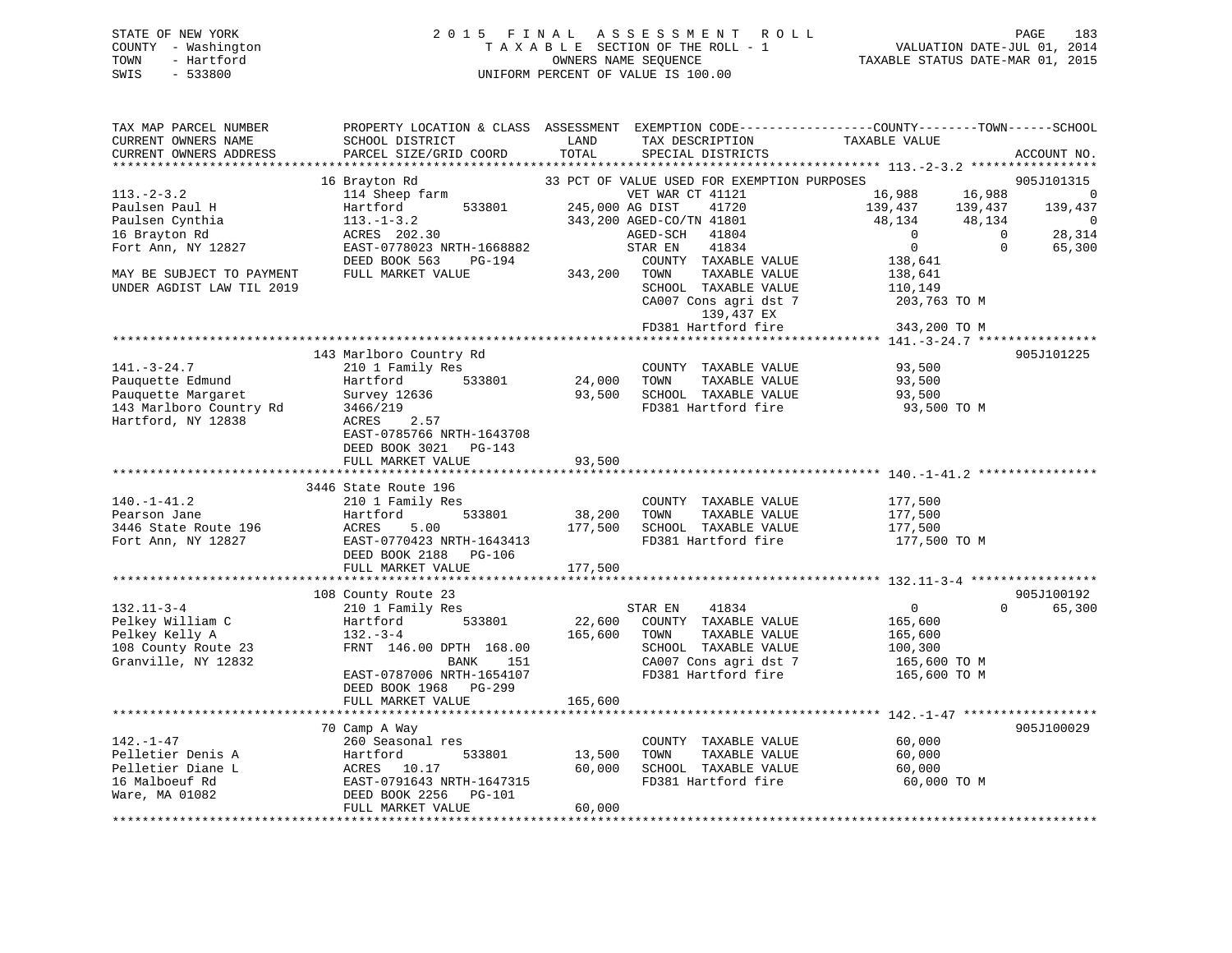# STATE OF NEW YORK 2 0 1 5 F I N A L A S S E S S M E N T R O L L PAGE 184 COUNTY - Washington T A X A B L E SECTION OF THE ROLL - 1 VALUATION DATE-JUL 01, 2014 TOWN - Hartford **TAXABLE STATUS DATE-MAR 01, 2015** OWNERS NAME SEQUENCE TAXABLE STATUS DATE-MAR 01, 2015 SWIS - 533800 UNIFORM PERCENT OF VALUE IS 100.00

| TAX MAP PARCEL NUMBER                                                                 | PROPERTY LOCATION & CLASS ASSESSMENT EXEMPTION CODE---------------COUNTY-------TOWN------SCHOOL                                                                                                                                      |                                            |                                                      |                  |            |
|---------------------------------------------------------------------------------------|--------------------------------------------------------------------------------------------------------------------------------------------------------------------------------------------------------------------------------------|--------------------------------------------|------------------------------------------------------|------------------|------------|
| CURRENT OWNERS NAME                                                                   | SCHOOL DISTRICT                                                                                                                                                                                                                      | <b>EXAMPLE THE STATE OF STATE OF STATE</b> | TAX DESCRIPTION                                      | TAXABLE VALUE    |            |
| CURRENT OWNERS ADDRESS                                                                |                                                                                                                                                                                                                                      |                                            |                                                      |                  |            |
|                                                                                       |                                                                                                                                                                                                                                      |                                            |                                                      |                  |            |
|                                                                                       | 1842 Burch Rd                                                                                                                                                                                                                        |                                            |                                                      |                  | 905J100320 |
| $150. - 1 - 8$                                                                        | 312 Vac w/imprv                                                                                                                                                                                                                      |                                            | COUNTY TAXABLE VALUE                                 | 32,300           |            |
| Perkins Gregory                                                                       | Hartford<br>533801                                                                                                                                                                                                                   | 32,300                                     | TOWN<br>TAXABLE VALUE                                | 32,300           |            |
| PO Box 632                                                                            | ACRES<br>8.43                                                                                                                                                                                                                        | 32,300                                     | SCHOOL TAXABLE VALUE                                 | 32,300           |            |
| Salem, NY 12865                                                                       | EAST-0791485 NRTH-1641256                                                                                                                                                                                                            |                                            | CA008 Cons agri dst 8 32,300 TO M                    |                  |            |
|                                                                                       | DEED BOOK 2816    PG-124                                                                                                                                                                                                             |                                            | FD381 Hartford fire                                  | 32,300 TO M      |            |
|                                                                                       | FULL MARKET VALUE                                                                                                                                                                                                                    | 32,300                                     |                                                      |                  |            |
|                                                                                       |                                                                                                                                                                                                                                      |                                            |                                                      |                  |            |
|                                                                                       | 461 Blood St                                                                                                                                                                                                                         |                                            |                                                      |                  | 905J101059 |
| $132. - 4 - 11.2$                                                                     | 312 Vac w/imprv                                                                                                                                                                                                                      |                                            | COUNTY TAXABLE VALUE 17,700                          |                  |            |
|                                                                                       |                                                                                                                                                                                                                                      | 14,300                                     | TOWN      TAXABLE  VALUE<br>SCHOOL    TAXABLE  VALUE | 17,700<br>17,700 |            |
|                                                                                       |                                                                                                                                                                                                                                      | 17,700                                     |                                                      |                  |            |
|                                                                                       |                                                                                                                                                                                                                                      |                                            | FD381 Hartford fire 17,700 TO M                      |                  |            |
|                                                                                       | Pesha Charles R<br>Pesha Ronna<br>22 Fourth St<br>Fair Haven, VT 05743<br>DEED BOOK 2062<br>Pesha Rasmeter Bass Rasmeter Pair Haven, VT 05743<br>DEED BOOK 2062<br>Person Person                                                     |                                            |                                                      |                  |            |
|                                                                                       | FULL MARKET VALUE                                                                                                                                                                                                                    | 17,700                                     |                                                      |                  |            |
|                                                                                       |                                                                                                                                                                                                                                      |                                            |                                                      |                  |            |
|                                                                                       | 47 Marlboro Country Rd                                                                                                                                                                                                               |                                            |                                                      |                  | 905J101031 |
| $141. - 3 - 38.2$                                                                     | 210 1 Family Res                                                                                                                                                                                                                     |                                            | COUNTY TAXABLE VALUE                                 | 169,300          |            |
| Petit Chas R                                                                          | Hartford                                                                                                                                                                                                                             | 533801 28,600                              | TAXABLE VALUE<br>TOWN                                | 169,300          |            |
| Petit Kim M                                                                           | Hartforu<br>465/197-200                                                                                                                                                                                                              | 169,300                                    | SCHOOL TAXABLE VALUE                                 | 169,300          |            |
|                                                                                       | 2.47                                                                                                                                                                                                                                 |                                            | FD381 Hartford fire                                  | 169,300 TO M     |            |
| 47 Marlboro County Ln<br>Hartford, NY 12838<br>Hartford, NY 12838<br>The County Lines | EAST-0786211 NRTH-1642614                                                                                                                                                                                                            |                                            |                                                      |                  |            |
|                                                                                       | FULL MARKET VALUE                                                                                                                                                                                                                    | 169,300                                    |                                                      |                  |            |
|                                                                                       |                                                                                                                                                                                                                                      |                                            |                                                      |                  |            |
|                                                                                       | 50 Harper Hill Rd                                                                                                                                                                                                                    |                                            |                                                      |                  | 905J100504 |
| $123. - 1 - 20$                                                                       | 312 Vac w/imprv                                                                                                                                                                                                                      |                                            | COUNTY TAXABLE VALUE 106,100                         |                  |            |
|                                                                                       |                                                                                                                                                                                                                                      |                                            |                                                      |                  |            |
|                                                                                       |                                                                                                                                                                                                                                      |                                            |                                                      |                  |            |
|                                                                                       |                                                                                                                                                                                                                                      |                                            |                                                      |                  |            |
|                                                                                       |                                                                                                                                                                                                                                      |                                            |                                                      |                  |            |
|                                                                                       | Petrie Carol C ETAL Fartford 533801 97,700 TOWN TAXABLE VALUE 106,100<br>Cal Janice M ETAL ACRES 100.08 106,100 SCHOOL TAXABLE VALUE 106,100<br>ATT:Clark Miller EAST-0784546 NRTH-1659993 CA007 Cons agri dst 7 106,100 TO M<br>Swa |                                            |                                                      |                  |            |
|                                                                                       | 89 Warren Rd                                                                                                                                                                                                                         |                                            |                                                      |                  | 905J100515 |
| $122. - 1 - 12$                                                                       | 113 Cattle farm                                                                                                                                                                                                                      |                                            | AG DIST<br>41720                                     | 77,881<br>77,881 | 77,881     |
| Petteys Brent H                                                                       | Hartford                                                                                                                                                                                                                             | 533801 135,200                             | COUNTY TAXABLE VALUE                                 | 152,119          |            |
| Petteys Donna Lea                                                                     | ACRES 88.80                                                                                                                                                                                                                          | 230,000                                    | TOWN<br>TAXABLE VALUE                                | 152,119          |            |
| 299 County Route 17                                                                   | EAST-0780394 NRTH-1663219                                                                                                                                                                                                            |                                            | SCHOOL TAXABLE VALUE                                 | 152,119          |            |
| Fort Ann, NY 12827                                                                    | DEED BOOK 509<br>PG-312                                                                                                                                                                                                              |                                            | CA007 Cons agri dst 7 152,119 TO M                   |                  |            |
|                                                                                       | FULL MARKET VALUE                                                                                                                                                                                                                    | 230,000                                    | 77,881 EX                                            |                  |            |
| MAY BE SUBJECT TO PAYMENT                                                             |                                                                                                                                                                                                                                      |                                            | FD381 Hartford fire                                  | 230,000 TO M     |            |
| UNDER AGDIST LAW TIL 2019                                                             |                                                                                                                                                                                                                                      |                                            |                                                      |                  |            |
|                                                                                       |                                                                                                                                                                                                                                      |                                            |                                                      |                  |            |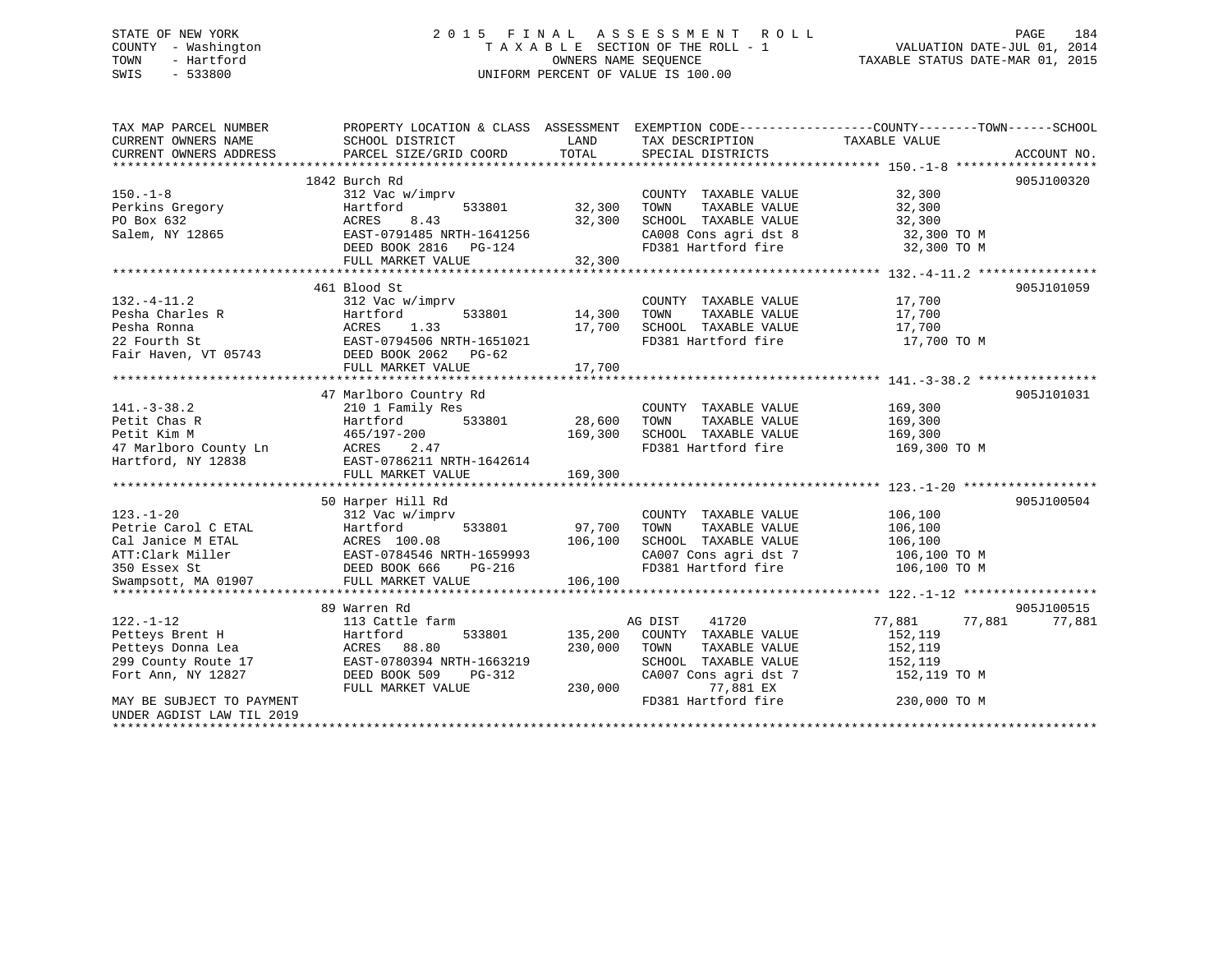# STATE OF NEW YORK 2 0 1 5 F I N A L A S S E S S M E N T R O L L PAGE 185 COUNTY - Washington T A X A B L E SECTION OF THE ROLL - 1 VALUATION DATE-JUL 01, 2014 TOWN - Hartford **TAXABLE STATUS DATE-MAR 01, 2015** OWNERS NAME SEQUENCE TAXABLE STATUS DATE-MAR 01, 2015 SWIS - 533800 UNIFORM PERCENT OF VALUE IS 100.00

| TAX MAP PARCEL NUMBER     |                           |                 |                                              | PROPERTY LOCATION & CLASS ASSESSMENT EXEMPTION CODE---------------COUNTY-------TOWN-----SCHOOL |             |
|---------------------------|---------------------------|-----------------|----------------------------------------------|------------------------------------------------------------------------------------------------|-------------|
| CURRENT OWNERS NAME       | SCHOOL DISTRICT           | LAND            | TAX DESCRIPTION                              | TAXABLE VALUE                                                                                  |             |
| CURRENT OWNERS ADDRESS    | PARCEL SIZE/GRID COORD    | TOTAL           | SPECIAL DISTRICTS                            |                                                                                                | ACCOUNT NO. |
|                           |                           |                 |                                              |                                                                                                |             |
|                           | 299 + 322 County Route 17 |                 |                                              |                                                                                                | 905J100506  |
| $122. - 1 - 16$           | 112 Dairy farm            |                 | AG DIST<br>41720                             | 160,001<br>160,001                                                                             | 160,001     |
| Petteys Brent H           | 533801<br>Hartford        | 316,000 STAR EN | 41834                                        | $\overline{0}$<br>$\Omega$                                                                     | 65,300      |
| Petteys Donna Lea         | ACRES 272.20              | 627,600         | COUNTY TAXABLE VALUE                         | 467,599                                                                                        |             |
| 299 County Route 17       | EAST-0776086 NRTH-1660342 |                 | TOWN<br>TAXABLE VALUE                        | 467,599                                                                                        |             |
| Fort Ann, NY 12827        | DEED BOOK 420<br>PG-217   |                 | SCHOOL TAXABLE VALUE                         | 402,299                                                                                        |             |
|                           | FULL MARKET VALUE         |                 | 627,600 CA007 Cons agri dst 7                | 467,599 TO M                                                                                   |             |
| MAY BE SUBJECT TO PAYMENT |                           |                 | 160,001 EX                                   |                                                                                                |             |
| UNDER AGDIST LAW TIL 2019 |                           |                 | FD381 Hartford fire                          | 627,600 TO M                                                                                   |             |
|                           |                           |                 |                                              |                                                                                                |             |
|                           | 336 Hall Rd               |                 |                                              |                                                                                                |             |
| $122. - 1 - 28.5$         | 120 Field crops           |                 | AG DIST<br>41720                             | 60,914<br>60,914                                                                               | 60,914      |
| Petteys Brent H           | 533801<br>Hartford        | 96,500          | COUNTY TAXABLE VALUE                         | 50,186                                                                                         |             |
| Petteys Donna             | 83.50<br>ACRES            | 111,100         | TOWN<br>TAXABLE VALUE                        | 50,186                                                                                         |             |
| 299 County Route 17       | EAST-0774858 NRTH-1662961 |                 | SCHOOL TAXABLE VALUE                         | 50,186                                                                                         |             |
| Fort Ann, NY 12827        | DEED BOOK 885<br>PG-164   |                 | CA007 Cons agri dst 7                        | 50,186 TO M                                                                                    |             |
|                           | FULL MARKET VALUE         | 111,100         | 60,914 EX                                    |                                                                                                |             |
| MAY BE SUBJECT TO PAYMENT |                           |                 | FD381 Hartford fire                          | 111,100 TO M                                                                                   |             |
| UNDER AGDIST LAW TIL 2019 |                           |                 |                                              |                                                                                                |             |
|                           |                           |                 |                                              |                                                                                                |             |
|                           | State Route 149           |                 |                                              |                                                                                                | 905J202523  |
| $131. - 1 - 13.7$         | 105 Vac farmland          |                 | AG DIST<br>41720                             | 65,752<br>65,752                                                                               | 65,752      |
| Petteys Brent H           | 533801<br>Hartford        | 98,500          | COUNTY TAXABLE VALUE                         | 32,748                                                                                         |             |
| Petteys Donna Lea         | ACRES<br>88.10            | 98,500          | TOWN<br>TAXABLE VALUE                        | 32,748                                                                                         |             |
| 299 County Route 17       | EAST-0769709 NRTH-1653244 |                 | SCHOOL TAXABLE VALUE                         | 32,748                                                                                         |             |
| Fort Ann, NY 12827        | DEED BOOK 446<br>PG-514   |                 | CA007 Cons agri dst 7                        | 32,748 TO M                                                                                    |             |
|                           | FULL MARKET VALUE         | 98,500          | 65,752 EX                                    |                                                                                                |             |
| MAY BE SUBJECT TO PAYMENT |                           |                 | FD381 Hartford fire                          | 98,500 TO M                                                                                    |             |
| UNDER AGDIST LAW TIL 2019 |                           |                 |                                              |                                                                                                |             |
|                           |                           |                 |                                              |                                                                                                |             |
|                           | Mcdougal Rd               |                 |                                              |                                                                                                | 905J101244  |
| $148. - 1 - 23.1$         | 314 Rural vac<10          |                 | COUNTY TAXABLE VALUE                         | 17,100                                                                                         |             |
| Petteys Glenn C Jr        | 533801<br>Hartford        | 17,100          | TOWN<br>TAXABLE VALUE                        | 17,100                                                                                         |             |
| Petteys Brenda L          | ACRES<br>5.65             | 17,100          | SCHOOL TAXABLE VALUE                         | 17,100                                                                                         |             |
| 94 McDougal Rd            | EAST-0767151 NRTH-1634534 |                 | CA006 Cons agri dst 6<br>FD381 Hartford fire | 17,100 TO M                                                                                    |             |
| Fort Ann, NY 12827        | DEED BOOK 503<br>PG-540   |                 |                                              | 17,100 TO M                                                                                    |             |
|                           | FULL MARKET VALUE         | 17,100          |                                              |                                                                                                |             |
|                           |                           |                 |                                              |                                                                                                |             |
|                           | 94 Mcdougal Rd            |                 |                                              |                                                                                                | 905J100350  |
| $148. - 1 - 24$           | 210 1 Family Res          |                 | STAR B<br>41854                              | $\overline{0}$<br>$\Omega$                                                                     | 30,000      |
| Petteys Glenn C Jr        | Hartford<br>533801        | 23,700          | COUNTY TAXABLE VALUE                         | 130,900                                                                                        |             |
| Petteys Brenda L          | 2.42<br>ACRES             | 130,900         | TOWN<br>TAXABLE VALUE                        | 130,900                                                                                        |             |
| 94 McDougal Rd            | EAST-0767011 NRTH-1634713 |                 | SCHOOL TAXABLE VALUE                         | 100,900                                                                                        |             |
| Fort Ann, NY 12827        | DEED BOOK 445<br>PG-842   |                 | CA006 Cons agri dst 6                        | 130,900 TO M                                                                                   |             |
|                           | FULL MARKET VALUE         | 130,900         | FD381 Hartford fire                          | 130,900 TO M                                                                                   |             |
|                           |                           |                 |                                              |                                                                                                |             |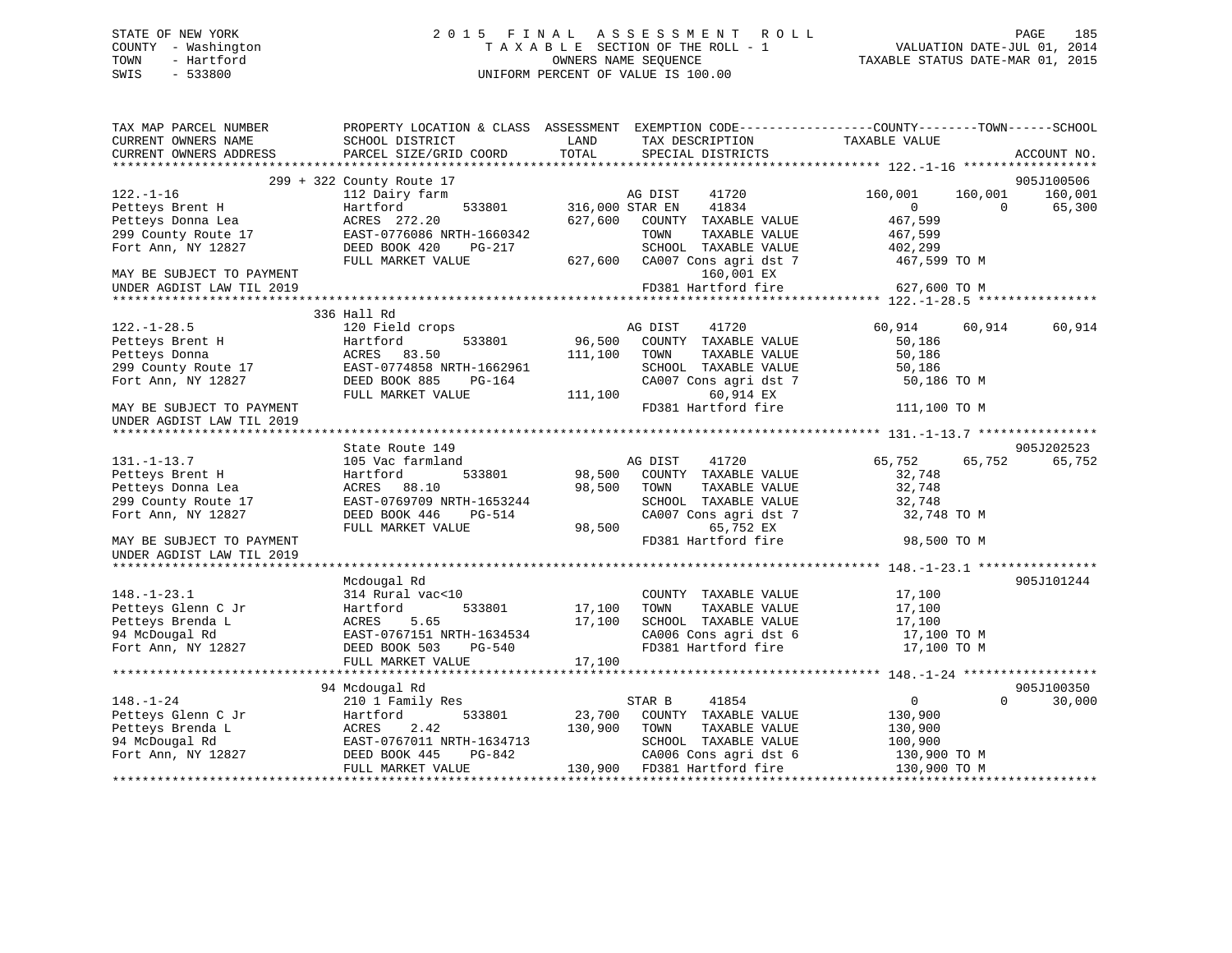# STATE OF NEW YORK 2 0 1 5 F I N A L A S S E S S M E N T R O L L PAGE 186 COUNTY - Washington T A X A B L E SECTION OF THE ROLL - 1 VALUATION DATE-JUL 01, 2014 TOWN - Hartford **TAXABLE STATUS DATE-MAR 01, 2015** OWNERS NAME SEQUENCE TAXABLE STATUS DATE-MAR 01, 2015 SWIS - 533800 UNIFORM PERCENT OF VALUE IS 100.00

| TAX MAP PARCEL NUMBER<br>CURRENT OWNERS NAME<br>CURRENT OWNERS ADDRESS                                                                                                                           | PROPERTY LOCATION & CLASS ASSESSMENT EXEMPTION CODE---------------COUNTY-------TOWN------SCHOOL<br>SCHOOL DISTRICT<br>PARCEL SIZE/GRID COORD                   | LAND<br>TOTAL                | TAX DESCRIPTION<br>SPECIAL DISTRICTS                                                                                                             | TAXABLE VALUE                                                                   | ACCOUNT NO.                      |
|--------------------------------------------------------------------------------------------------------------------------------------------------------------------------------------------------|----------------------------------------------------------------------------------------------------------------------------------------------------------------|------------------------------|--------------------------------------------------------------------------------------------------------------------------------------------------|---------------------------------------------------------------------------------|----------------------------------|
| ************************                                                                                                                                                                         |                                                                                                                                                                |                              |                                                                                                                                                  |                                                                                 |                                  |
| $140. -2 - 25$<br>Petteys Kimberly A<br>7752 State Route 40<br>Hartford, NY 12828                                                                                                                | 7752 State Route 40<br>210 1 Family Res<br>Hartford<br>533801<br>FRNT 104.00 DPTH 102.00<br>EAST-0782226 NRTH-1645208<br>DEED BOOK 2812 PG-135                 | 11,000<br>91,500             | 41854<br>STAR B<br>COUNTY TAXABLE VALUE<br>TOWN<br>TAXABLE VALUE<br>SCHOOL TAXABLE VALUE<br>FD381 Hartford fire                                  | $\overline{0}$<br>91,500<br>91,500<br>61,500<br>91,500 TO M                     | 905J100446<br>$\Omega$<br>30,000 |
|                                                                                                                                                                                                  | FULL MARKET VALUE                                                                                                                                              | 91,500                       |                                                                                                                                                  |                                                                                 |                                  |
|                                                                                                                                                                                                  |                                                                                                                                                                |                              |                                                                                                                                                  |                                                                                 |                                  |
| $123. - 1 - 11.5$<br>Petteys Phillip E<br>Petteys Emily<br>8549 State Route 40<br>Granville, NY 12832                                                                                            | 8549 State Route 40<br>210 1 Family Res<br>533801<br>Hartford<br>ACRES<br>6.70<br>EAST-0792321 NRTH-1661577<br>DEED BOOK 589<br>PG-237<br>FULL MARKET VALUE    | 26,700<br>187,400            | 41854<br>STAR B<br>COUNTY TAXABLE VALUE<br>TAXABLE VALUE<br>TOWN<br>SCHOOL TAXABLE VALUE<br>CA007 Cons agri dst 7<br>187,400 FD381 Hartford fire | $\overline{0}$<br>187,400<br>187,400<br>157,400<br>187,400 TO M<br>187,400 TO M | 905J101376<br>30,000<br>$\Omega$ |
|                                                                                                                                                                                                  |                                                                                                                                                                |                              |                                                                                                                                                  |                                                                                 |                                  |
| $149. - 1 - 22.3$<br>Phillips John W<br>Phillips Sharon<br>Phillips Sharon<br>7386 State Route 40<br>Fort Ann, NY 12827<br>Fort Ann, NY 12827<br>PEED BOOK 463<br>PEED BOOK 463<br>PEED BOOK 463 | 7386 State Route 40<br>210 1 Family Res<br>Hartford<br>533801<br>FULL MARKET VALUE                                                                             | 23,800<br>127,000<br>127,000 | 41834<br>STAR EN<br>COUNTY TAXABLE VALUE<br>TOWN<br>TAXABLE VALUE<br>SCHOOL TAXABLE VALUE<br>FD381 Hartford fire                                 | $\overline{0}$<br>127,000<br>127,000<br>61,700<br>127,000 TO M                  | 905J101071<br>65,300<br>$\Omega$ |
|                                                                                                                                                                                                  | Hinck Ln                                                                                                                                                       |                              |                                                                                                                                                  |                                                                                 |                                  |
| $149. - 1 - 24.7$<br>Pike William F Jr<br>Pike Mary Ellen<br>456 Gilchrist Hill Rd<br>Hartford, NY 12838                                                                                         | 323 Vacant rural<br>533801<br>Hartford<br>ACRES 27.80<br>EAST-0780387 NRTH-1639274<br>DEED BOOK 3357 PG-181<br>FULL MARKET VALUE                               | 18,100<br>18,100<br>18,100   | COUNTY TAXABLE VALUE<br>TOWN<br>TAXABLE VALUE<br>SCHOOL TAXABLE VALUE<br>FD381 Hartford fire                                                     | 18,100<br>18,100<br>18,100<br>18,100 TO M                                       |                                  |
|                                                                                                                                                                                                  | *******************************                                                                                                                                |                              |                                                                                                                                                  |                                                                                 |                                  |
| $150. - 1 - 44$<br>Pike William F Jr<br>Pike Mary Ellen<br>456 Gilchrist Hill Rd<br>Hartford, NY 12838                                                                                           | 456 Gilchrist Hill Rd<br>210 1 Family Res<br>533801<br>Hartford<br>ACRES<br>1.40<br>EAST-0782050 NRTH-1639291<br>DEED BOOK 424<br>PG-1047<br>FULL MARKET VALUE | 24,500<br>118,400<br>118,400 | 41834<br>STAR EN<br>COUNTY TAXABLE VALUE<br>TOWN<br>TAXABLE VALUE<br>SCHOOL TAXABLE VALUE<br>FD381 Hartford fire                                 | $\overline{0}$<br>118,400<br>118,400<br>53,100<br>118,400 TO M                  | 905J100510<br>$\Omega$<br>65,300 |
|                                                                                                                                                                                                  | Gilchrist Hill Rd                                                                                                                                              |                              |                                                                                                                                                  |                                                                                 |                                  |
| $150. - 1 - 45.2$<br>Pike William F Jr<br>Pike Maryellen<br>456 Gilchrist Hill Rd<br>Hartford, NY 12838                                                                                          | 323 Vacant rural<br>533801<br>Hartford<br>ACRES<br>30.30<br>EAST-0781602 NRTH-1639851<br>DEED BOOK 2109 PG-100                                                 | 36,400<br>36,400             | COUNTY TAXABLE VALUE<br>TOWN<br>TAXABLE VALUE<br>SCHOOL TAXABLE VALUE<br>FD381 Hartford fire                                                     | 36,400<br>36,400<br>36,400<br>36,400 TO M                                       |                                  |
|                                                                                                                                                                                                  | FULL MARKET VALUE                                                                                                                                              | 36,400                       |                                                                                                                                                  |                                                                                 |                                  |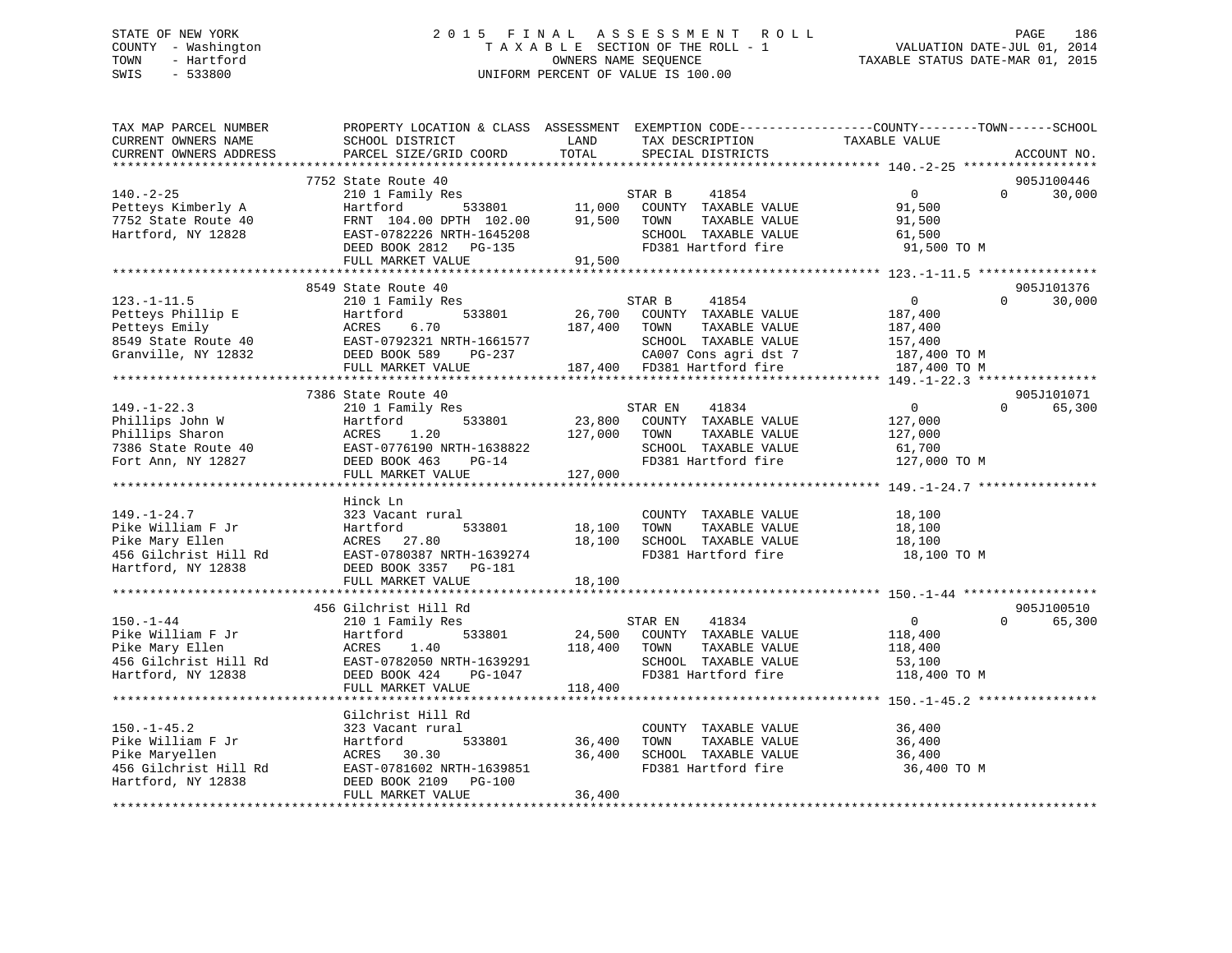# STATE OF NEW YORK 2 0 1 5 F I N A L A S S E S S M E N T R O L L PAGE 187 COUNTY - Washington T A X A B L E SECTION OF THE ROLL - 1 VALUATION DATE-JUL 01, 2014 TOWN - Hartford **TAXABLE STATUS DATE-MAR 01, 2015** OWNERS NAME SEQUENCE TAXABLE STATUS DATE-MAR 01, 2015 SWIS - 533800 UNIFORM PERCENT OF VALUE IS 100.00

| TAX MAP PARCEL NUMBER<br>CURRENT OWNERS NAME | PROPERTY LOCATION & CLASS ASSESSMENT EXEMPTION CODE---------------COUNTY-------TOWN-----SCHOOL<br>SCHOOL DISTRICT                                                                                |                      | LAND TAX DESCRIPTION                 | TAXABLE VALUE                                                                 |                    |
|----------------------------------------------|--------------------------------------------------------------------------------------------------------------------------------------------------------------------------------------------------|----------------------|--------------------------------------|-------------------------------------------------------------------------------|--------------------|
| CURRENT OWNERS ADDRESS                       | PARCEL SIZE/GRID COORD                                                                                                                                                                           | TOTAL                | SPECIAL DISTRICTS                    |                                                                               | ACCOUNT NO.        |
|                                              |                                                                                                                                                                                                  |                      |                                      |                                                                               |                    |
|                                              | 7369 State Route 40                                                                                                                                                                              |                      |                                      |                                                                               | 905J100004         |
| $149. - 1 - 17$                              | 210 1 Family Res                                                                                                                                                                                 | COUNT<br>42,300 TOWN | COUNTY TAXABLE VALUE                 | 234,000                                                                       |                    |
| Piller Nancy L                               | 533801<br>Hartford                                                                                                                                                                               |                      | TAXABLE VALUE                        | 234,000                                                                       |                    |
| Vigilante Charles J                          | 9.10<br>ACRES                                                                                                                                                                                    |                      | 234,000 SCHOOL TAXABLE VALUE 234,000 |                                                                               |                    |
| 7369 State Route 40                          | EAST-0775395 NRTH-1638716<br>DEED BOOK 2052 PG-43                                                                                                                                                |                      |                                      | FD381 Hartford fire 234,000 TO M                                              |                    |
| Fort Ann, NY 12827                           |                                                                                                                                                                                                  |                      |                                      |                                                                               |                    |
|                                              | FULL MARKET VALUE                                                                                                                                                                                | 234,000              |                                      |                                                                               |                    |
|                                              |                                                                                                                                                                                                  |                      |                                      |                                                                               |                    |
|                                              | Baldwin Corners Rd                                                                                                                                                                               |                      |                                      |                                                                               | 905J101358         |
| $122. - 1 - 28.2$                            |                                                                                                                                                                                                  |                      |                                      |                                                                               |                    |
| Plude Theodore C                             |                                                                                                                                                                                                  |                      |                                      |                                                                               |                    |
| Plude Alma L                                 |                                                                                                                                                                                                  |                      |                                      |                                                                               |                    |
|                                              |                                                                                                                                                                                                  |                      |                                      | CA007 Cons agri dst 7 7,400 TO M                                              |                    |
|                                              |                                                                                                                                                                                                  |                      | FD381 Hartford fire                  | 7,400 TO M                                                                    |                    |
|                                              | FULL MARKET VALUE                                                                                                                                                                                | 7,400                |                                      |                                                                               |                    |
|                                              |                                                                                                                                                                                                  |                      |                                      |                                                                               |                    |
|                                              | 1558 Baldwin Corners Rd                                                                                                                                                                          |                      |                                      |                                                                               | 905J100511         |
| $122. - 1 - 30$                              | 210 1 Family Res                                                                                                                                                                                 |                      | STAR EN<br>41834                     | $\overline{0}$                                                                | $\Omega$<br>65,300 |
| Plude Theodore C                             |                                                                                                                                                                                                  |                      |                                      | 78,000                                                                        |                    |
| 1558 Baldwin Corners Rd                      |                                                                                                                                                                                                  |                      |                                      | 78,000                                                                        |                    |
| Fort Ann, NY 12827                           |                                                                                                                                                                                                  |                      | SCHOOL TAXABLE VALUE 12,700          |                                                                               |                    |
|                                              | Hartford 533801 22,300 COUNTY TAXABLE VALUE<br>FRNT 200.00 DPTH 200.00 78,000 TOWN TAXABLE VALUE<br>EAST-0772669 NRTH-1663654 SCHOOL TAXABLE VALUE<br>DEED BOOK 444 PG-504 CA007 Cons agri dst 7 |                      |                                      | 78,000 TO M                                                                   |                    |
|                                              | FULL MARKET VALUE                                                                                                                                                                                |                      |                                      | 78,000 TO M                                                                   |                    |
|                                              |                                                                                                                                                                                                  |                      |                                      |                                                                               |                    |
|                                              | 243 Pope Hill Rd                                                                                                                                                                                 |                      |                                      |                                                                               | 905J101335         |
| $150. - 1 - 30.3$                            | 240 Rural res                                                                                                                                                                                    |                      | 41854<br>STAR B                      | $\overline{0}$                                                                | $\Omega$<br>30,000 |
| Plude Thomas M                               | Hartford 533801<br>Hartfo<br>LOT 3                                                                                                                                                               |                      | 45,700 COUNTY TAXABLE VALUE          | 134,600                                                                       |                    |
| Mattison Katie E                             |                                                                                                                                                                                                  | 134,600 TOWN         | TAXABLE VALUE                        | 134,600                                                                       |                    |
| 243 Pope Hill Rd                             | ACRES 13.60                                                                                                                                                                                      |                      | SCHOOL TAXABLE VALUE 104,600         |                                                                               |                    |
| Argyle, NY 12809                             | EAST-0782671 NRTH-1634848                                                                                                                                                                        |                      | FD381 Hartford fire                  | 134,600 TO M                                                                  |                    |
|                                              | DEED BOOK 3349 PG-265                                                                                                                                                                            |                      |                                      |                                                                               |                    |
|                                              | FULL MARKET VALUE                                                                                                                                                                                | 134,600              |                                      |                                                                               |                    |
|                                              |                                                                                                                                                                                                  |                      |                                      |                                                                               |                    |
|                                              | State Route 196                                                                                                                                                                                  |                      |                                      |                                                                               | 905J100053         |
| $140. -1 - 5$                                | 330 Vacant comm                                                                                                                                                                                  |                      | COUNTY TAXABLE VALUE                 | 47,200                                                                        |                    |
| Pole Valley Players Club Corp Hartford       |                                                                                                                                                                                                  | 533801 47,200        | TOWN<br>TAXABLE VALUE                | 47,200                                                                        |                    |
| PO Box 209                                   | Part of Golf Course 47,200                                                                                                                                                                       |                      | SCHOOL TAXABLE VALUE                 | 47,200                                                                        |                    |
| Hartford, NY 12838                           | ACRES 43.95                                                                                                                                                                                      |                      |                                      |                                                                               |                    |
|                                              | EAST-0775140 NRTH-1647602                                                                                                                                                                        |                      |                                      | CA007 Cons agri dst 7 <a><br/>FD381 Hartford fire <a><br/>47,200 TO M</a></a> |                    |
|                                              | DEED BOOK 828<br>PG-259                                                                                                                                                                          |                      |                                      |                                                                               |                    |
|                                              | FULL MARKET VALUE                                                                                                                                                                                | 47,200               |                                      |                                                                               |                    |
|                                              |                                                                                                                                                                                                  |                      |                                      |                                                                               |                    |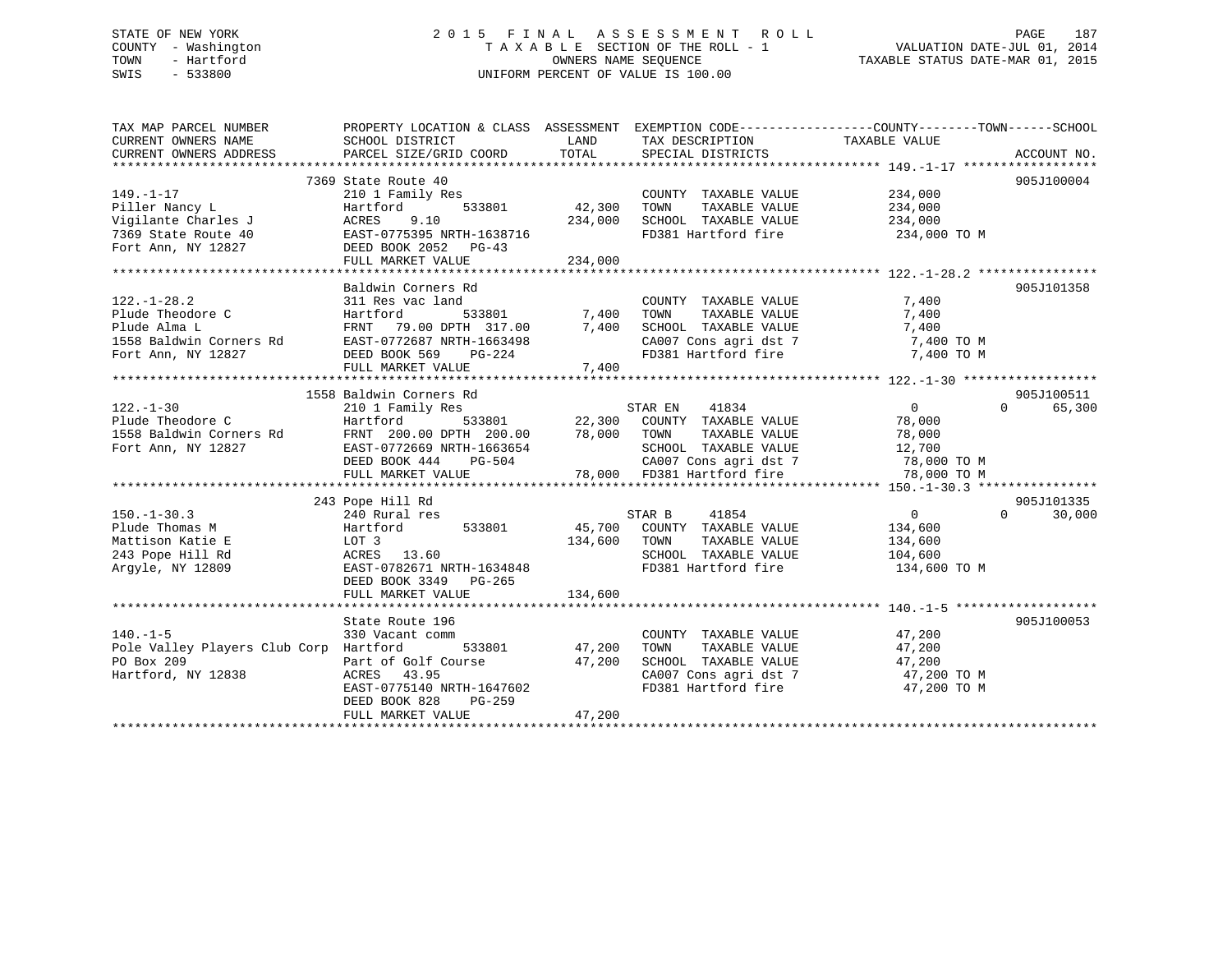# STATE OF NEW YORK 2 0 1 5 F I N A L A S S E S S M E N T R O L L PAGE 188 COUNTY - Washington T A X A B L E SECTION OF THE ROLL - 1 VALUATION DATE-JUL 01, 2014 TOWN - Hartford **TAXABLE STATUS DATE-MAR 01, 2015** OWNERS NAME SEQUENCE TAXABLE STATUS DATE-MAR 01, 2015 SWIS - 533800 UNIFORM PERCENT OF VALUE IS 100.00

| TAX MAP PARCEL NUMBER                                                                                                                                                                                                                                                                                                                                                                                                   | PROPERTY LOCATION & CLASS ASSESSMENT EXEMPTION CODE----------------COUNTY-------TOWN------SCHOOL                                                          |        |                                                                                               |                |          |            |
|-------------------------------------------------------------------------------------------------------------------------------------------------------------------------------------------------------------------------------------------------------------------------------------------------------------------------------------------------------------------------------------------------------------------------|-----------------------------------------------------------------------------------------------------------------------------------------------------------|--------|-----------------------------------------------------------------------------------------------|----------------|----------|------------|
|                                                                                                                                                                                                                                                                                                                                                                                                                         |                                                                                                                                                           |        |                                                                                               |                |          |            |
|                                                                                                                                                                                                                                                                                                                                                                                                                         | 3737 State Route 196                                                                                                                                      |        |                                                                                               |                |          | 905J100552 |
| $140. -2 - 1.1$                                                                                                                                                                                                                                                                                                                                                                                                         | 552 Golf course                                                                                                                                           |        | COUNTY TAXABLE VALUE                                                                          | 527,800        |          |            |
| Pole Valley Players Club Corp Hartford                                                                                                                                                                                                                                                                                                                                                                                  | $\frac{3}{2}$ 1.50<br>ourse 533801 215,500                                                                                                                |        | TAXABLE VALUE 527,800<br>TOWN                                                                 |                |          |            |
|                                                                                                                                                                                                                                                                                                                                                                                                                         |                                                                                                                                                           |        |                                                                                               |                |          |            |
|                                                                                                                                                                                                                                                                                                                                                                                                                         |                                                                                                                                                           |        |                                                                                               |                |          |            |
|                                                                                                                                                                                                                                                                                                                                                                                                                         |                                                                                                                                                           |        |                                                                                               |                |          |            |
| FOR EXAMPLE PERSON CRIMINAL COLLOCATER AND MATE OF THE VALUE<br>FOR 209 RESS 165.90 EXT-0776582 NRTH-1648251 CA007 CONS agri dst 7 527,800 TO M<br>DEED BOOK 819 PG-208 EZ014 Empire Zone-Site 14 527,800 TO M<br>FULL MARKET VALUE                                                                                                                                                                                     |                                                                                                                                                           |        |                                                                                               |                |          |            |
|                                                                                                                                                                                                                                                                                                                                                                                                                         |                                                                                                                                                           |        |                                                                                               |                |          |            |
| 3898 State Route 196<br>Pollack Brian T<br>Pollack Monica Morto 210 1 Family Res<br>Pollack Monica ACRES 8.13<br>3898 State Route 196<br>EAST-0779900 NRTH-1644695<br>Fort Ann, NY 12827 DEED BOOK 875 PG-78<br>221,000 TOWN TAXABLE VALUE<br>                                                                                                                                                                          | 3898 State Route 196                                                                                                                                      |        |                                                                                               |                |          |            |
|                                                                                                                                                                                                                                                                                                                                                                                                                         |                                                                                                                                                           |        |                                                                                               | $\overline{0}$ | $\Omega$ | 30,000     |
|                                                                                                                                                                                                                                                                                                                                                                                                                         |                                                                                                                                                           |        |                                                                                               |                |          |            |
|                                                                                                                                                                                                                                                                                                                                                                                                                         |                                                                                                                                                           |        |                                                                                               |                |          |            |
|                                                                                                                                                                                                                                                                                                                                                                                                                         |                                                                                                                                                           |        |                                                                                               |                |          |            |
|                                                                                                                                                                                                                                                                                                                                                                                                                         |                                                                                                                                                           |        |                                                                                               |                |          |            |
|                                                                                                                                                                                                                                                                                                                                                                                                                         |                                                                                                                                                           |        |                                                                                               |                |          |            |
|                                                                                                                                                                                                                                                                                                                                                                                                                         |                                                                                                                                                           |        |                                                                                               |                |          |            |
|                                                                                                                                                                                                                                                                                                                                                                                                                         |                                                                                                                                                           |        |                                                                                               |                |          |            |
|                                                                                                                                                                                                                                                                                                                                                                                                                         | 3220 Coach Rd                                                                                                                                             |        |                                                                                               |                |          | 905J101332 |
|                                                                                                                                                                                                                                                                                                                                                                                                                         |                                                                                                                                                           |        |                                                                                               |                |          |            |
|                                                                                                                                                                                                                                                                                                                                                                                                                         |                                                                                                                                                           |        |                                                                                               |                |          |            |
|                                                                                                                                                                                                                                                                                                                                                                                                                         |                                                                                                                                                           |        |                                                                                               |                |          |            |
|                                                                                                                                                                                                                                                                                                                                                                                                                         |                                                                                                                                                           |        |                                                                                               |                |          |            |
|                                                                                                                                                                                                                                                                                                                                                                                                                         |                                                                                                                                                           |        |                                                                                               |                |          |            |
| $\begin{tabular}{cccccccc} 149.-1-24.6 & 3420 \text{ Couch }\atop & 240 \text{ Rurl}\atop & 240 \text{ Rurl}\atop & 240 \text{ Rurl}\atop & 240 \text{ Rurl}\atop & 240 \text{ Rurl}\atop & 240 \text{ Rurl}\atop & 240 \text{ Rurl}\atop & 240 \text{ Rurl}\atop & 240 \text{ Rurl}\atop & 240 \text{ Rurl}\atop & 240 \text{ Rurl}\atop & 240 \text{ Rurl}\atop & 240 \text{ Rurl}\atop & 240 \text{ Rurl}\atop & 24$ |                                                                                                                                                           |        |                                                                                               |                |          |            |
|                                                                                                                                                                                                                                                                                                                                                                                                                         |                                                                                                                                                           |        |                                                                                               |                |          |            |
|                                                                                                                                                                                                                                                                                                                                                                                                                         | Russell Ln                                                                                                                                                |        |                                                                                               |                |          |            |
|                                                                                                                                                                                                                                                                                                                                                                                                                         |                                                                                                                                                           |        |                                                                                               |                |          |            |
|                                                                                                                                                                                                                                                                                                                                                                                                                         |                                                                                                                                                           |        | COUNTY TAXABLE VALUE 39,700<br>TOWN      TAXABLE VALUE 39,700                                 |                |          |            |
|                                                                                                                                                                                                                                                                                                                                                                                                                         |                                                                                                                                                           |        |                                                                                               |                |          |            |
| 149.-1-43.3<br>Pollack Thomas W<br>Pollack Debbie H<br>Pollack Debbie H<br>Samuel Martford<br>Samuel Martford<br>Samuel Martford<br>Samuel Martford<br>Samuel Martford<br>Samuel Martford<br>Samuel Martford<br>Samuel Martford<br>Samuel Martford<br>Sa                                                                                                                                                                |                                                                                                                                                           |        | SCHOOL TAXABLE VALUE 39,700<br>CA006 Cons agri dst 6 39,700 TO M                              |                |          |            |
| Argyle, NY 12809                                                                                                                                                                                                                                                                                                                                                                                                        | EAST-0771277 NRTH-1634331                                                                                                                                 |        | FD381 Hartford fire 39,700 TO M                                                               |                |          |            |
|                                                                                                                                                                                                                                                                                                                                                                                                                         | DEED BOOK 3235 PG-97                                                                                                                                      |        |                                                                                               |                |          |            |
|                                                                                                                                                                                                                                                                                                                                                                                                                         | FULL MARKET VALUE                                                                                                                                         | 39,700 |                                                                                               |                |          |            |
|                                                                                                                                                                                                                                                                                                                                                                                                                         |                                                                                                                                                           |        |                                                                                               |                |          |            |
|                                                                                                                                                                                                                                                                                                                                                                                                                         |                                                                                                                                                           |        |                                                                                               |                |          |            |
|                                                                                                                                                                                                                                                                                                                                                                                                                         |                                                                                                                                                           |        |                                                                                               |                |          | 905J100514 |
| $149. - 1 - 51.1$                                                                                                                                                                                                                                                                                                                                                                                                       |                                                                                                                                                           |        | COUNTY TAXABLE VALUE 18,400                                                                   |                |          |            |
| Pollack Thomas W                                                                                                                                                                                                                                                                                                                                                                                                        |                                                                                                                                                           |        | TOWN TAXABLE VALUE 18,400<br>SCHOOL TAXABLE VALUE 18,400<br>CA006 Cons agri dst 6 18,400 TO M |                |          |            |
| 66 Russell Ln                                                                                                                                                                                                                                                                                                                                                                                                           |                                                                                                                                                           |        |                                                                                               |                |          |            |
| Argyle, NY 12809                                                                                                                                                                                                                                                                                                                                                                                                        |                                                                                                                                                           |        |                                                                                               |                |          |            |
|                                                                                                                                                                                                                                                                                                                                                                                                                         |                                                                                                                                                           |        | FD381 Hartford fire 18,400 TO M                                                               |                |          |            |
|                                                                                                                                                                                                                                                                                                                                                                                                                         | Russell Ln OFF<br>Natural vac<10<br>Hartford 533801 18,400<br>DERES 9.30 BANK 40 18,400<br>DEED BOOK 807 PG-122<br>FULL MARKET VALUE<br>TULL MARKET VALUE |        |                                                                                               |                |          |            |
|                                                                                                                                                                                                                                                                                                                                                                                                                         |                                                                                                                                                           |        |                                                                                               |                |          |            |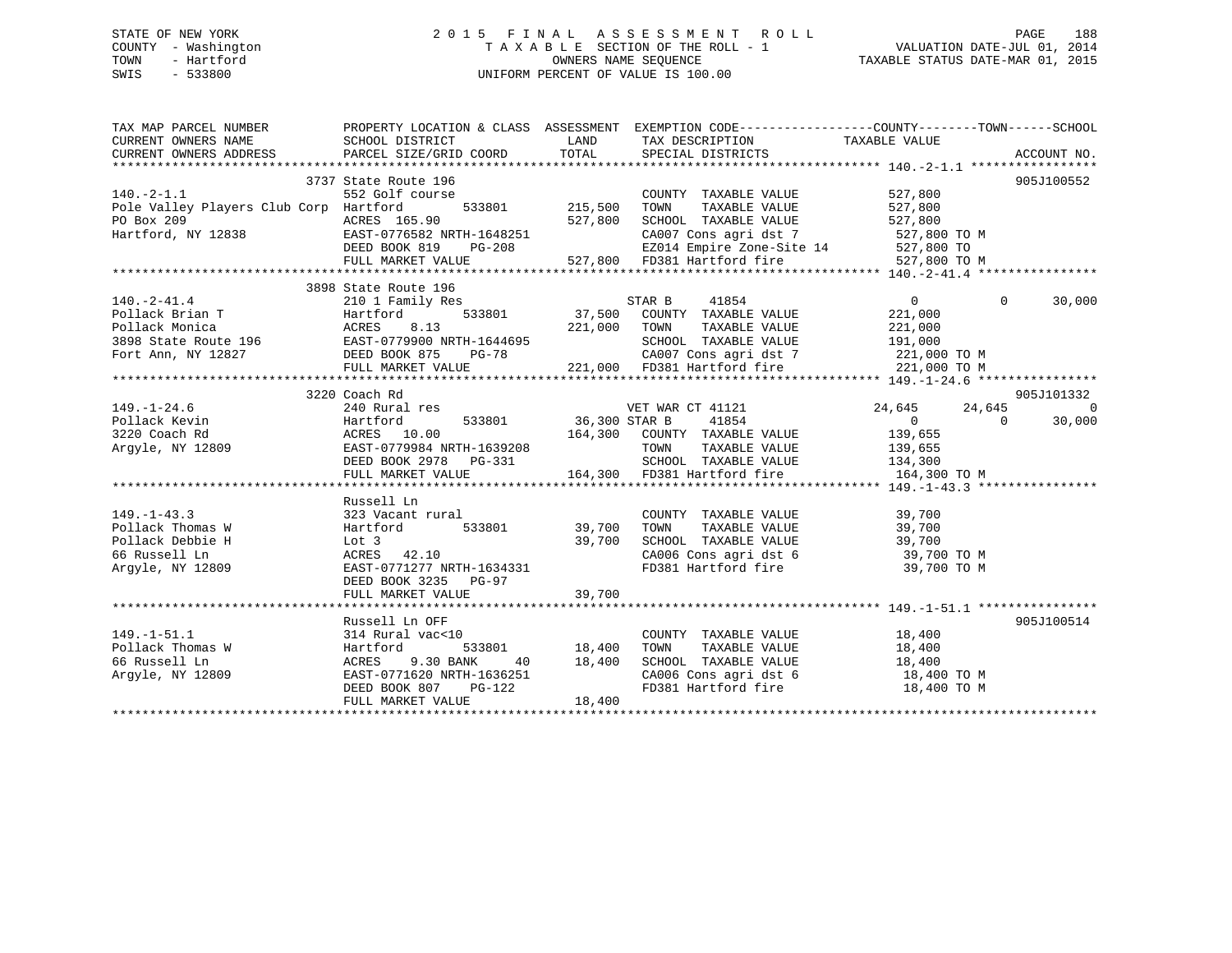# STATE OF NEW YORK 2 0 1 5 F I N A L A S S E S S M E N T R O L L PAGE 189 COUNTY - Washington T A X A B L E SECTION OF THE ROLL - 1 VALUATION DATE-JUL 01, 2014 TOWN - Hartford **TAXABLE STATUS DATE-MAR 01, 2015** OWNERS NAME SEQUENCE TAXABLE STATUS DATE-MAR 01, 2015 SWIS - 533800 UNIFORM PERCENT OF VALUE IS 100.00

| TAX MAP PARCEL NUMBER<br>CURRENT OWNERS NAME<br>CURRENT OWNERS ADDRESS | SCHOOL DISTRICT<br>PARCEL SIZE/GRID COORD     | LAND<br>TAX DESCRIPTION TAXABLE VALUE SPECIAL DISTRICTS<br>TOTAL<br>SPECIAL DISTRICTS                                                                                                                                                        | PROPERTY LOCATION & CLASS ASSESSMENT EXEMPTION CODE----------------COUNTY-------TOWN------SCHOOL<br>ACCOUNT NO.                                                                                       |
|------------------------------------------------------------------------|-----------------------------------------------|----------------------------------------------------------------------------------------------------------------------------------------------------------------------------------------------------------------------------------------------|-------------------------------------------------------------------------------------------------------------------------------------------------------------------------------------------------------|
|                                                                        |                                               |                                                                                                                                                                                                                                              |                                                                                                                                                                                                       |
|                                                                        | 66 Russell Ln                                 |                                                                                                                                                                                                                                              | 905J100513                                                                                                                                                                                            |
| $149. - 1 - 51.2$                                                      | Xusseii in:<br>210 1 Family Res 533801 29,800 | 41834<br>STAR EN                                                                                                                                                                                                                             | $\overline{0}$<br>65,300<br>$\Omega$                                                                                                                                                                  |
| Pollack Thomas W                                                       |                                               | COUNTY TAXABLE VALUE                                                                                                                                                                                                                         | 149,800                                                                                                                                                                                               |
| 66 Russell Ln                                                          | 2.48 BANK<br>ACRES<br>40                      | 149,800<br>TAXABLE VALUE<br>TOWN                                                                                                                                                                                                             | 149,800                                                                                                                                                                                               |
| Argyle, NY 12809                                                       | EAST-0771897 NRTH-1635797                     | SCHOOL TAXABLE VALUE                                                                                                                                                                                                                         | 84,500                                                                                                                                                                                                |
|                                                                        |                                               | CA006 Cons agri dst 6 149,800 TO M                                                                                                                                                                                                           |                                                                                                                                                                                                       |
|                                                                        |                                               | EAST-0771897 NRTH-1635797 SCHOOL TAXABLE VALUE<br>DEED BOOK 807 PG-122 CA006 Cons agri dst 6<br>FULL MARKET VALUE 149,800 FD381 Hartford fire                                                                                                | 149,800 TO M                                                                                                                                                                                          |
|                                                                        |                                               |                                                                                                                                                                                                                                              |                                                                                                                                                                                                       |
|                                                                        | 355 Wright Rd                                 |                                                                                                                                                                                                                                              | 905J101318                                                                                                                                                                                            |
| $122. - 1 - 15.2$                                                      |                                               | VET COM CT 41131                                                                                                                                                                                                                             | 34,600 34,600<br>$\overline{0}$                                                                                                                                                                       |
|                                                                        |                                               | 210 I Family Res<br>Hartford 533801 22,100 VET DIS CT 41141<br>FRNT 160.00 DPTH 245.00 138,400 STAR B 41854                                                                                                                                  | $\overline{\phantom{0}}$<br>41,520<br>41,520                                                                                                                                                          |
| Pollock Faylene I<br>355 Wright Rd                                     |                                               | 41854                                                                                                                                                                                                                                        | $\overline{0}$<br>$\overline{0}$<br>30,000                                                                                                                                                            |
| Fort Ann, NY 12827                                                     | EAST-0780844 NRTH-1658986                     | COUNTY TAXABLE VALUE                                                                                                                                                                                                                         | 62,280                                                                                                                                                                                                |
|                                                                        | DEED BOOK 792<br>PG-190                       | TOWN<br>TAXABLE VALUE                                                                                                                                                                                                                        | 62,280                                                                                                                                                                                                |
|                                                                        |                                               | 138,400 SCHOOL TAXABLE VALUE 108,400                                                                                                                                                                                                         |                                                                                                                                                                                                       |
|                                                                        | FULL MARKET VALUE                             |                                                                                                                                                                                                                                              |                                                                                                                                                                                                       |
|                                                                        |                                               |                                                                                                                                                                                                                                              | $\begin{array}{lll} \texttt{CA007} \texttt{ Cons} & \texttt{agri} \texttt{dst} & 7 & 138,400 \texttt{ TO M} \\ \texttt{FD381} & \texttt{Hartford} \texttt{fire} & 138,400 \texttt{ TO M} \end{array}$ |
|                                                                        |                                               |                                                                                                                                                                                                                                              |                                                                                                                                                                                                       |
|                                                                        |                                               |                                                                                                                                                                                                                                              |                                                                                                                                                                                                       |
|                                                                        | 123 Shine Hill Rd                             |                                                                                                                                                                                                                                              |                                                                                                                                                                                                       |
| $149. - 1 - 4.3$                                                       |                                               |                                                                                                                                                                                                                                              | $\overline{0}$<br>$\Omega$<br>30,000                                                                                                                                                                  |
| Pomainville Leonard                                                    |                                               | 9110 1 Family Res<br>26,000 COUNTY TAXABLE VALUE<br>26,000 COUNTY TAXABLE VALUE<br>26,000 COUNTY TAXABLE VALUE<br>26,000 COUNTY TAXABLE VALUE<br>26,700 TOWN TAXABLE VALUE<br>EAST-0770186 NRTH-1638299 SCHOOL TAXABLE VALUE<br>DEED BOOK 22 | 162,700                                                                                                                                                                                               |
| Pomainville Julie A                                                    |                                               |                                                                                                                                                                                                                                              | 162,700                                                                                                                                                                                               |
| 123 Shine Hill Rd                                                      |                                               | SCHOOL TAXABLE VALUE                                                                                                                                                                                                                         | 132,700                                                                                                                                                                                               |
| Fort Ann, NY 12827                                                     |                                               |                                                                                                                                                                                                                                              | FD381 Hartford fire 162,700 TO M                                                                                                                                                                      |
|                                                                        | FULL MARKET VALUE                             | 162,700                                                                                                                                                                                                                                      |                                                                                                                                                                                                       |
|                                                                        |                                               |                                                                                                                                                                                                                                              |                                                                                                                                                                                                       |
|                                                                        | Blood St                                      |                                                                                                                                                                                                                                              | 905J100564                                                                                                                                                                                            |
| $132 - 4 - 5$                                                          | 311 Res vac land                              | COUNTY TAXABLE VALUE                                                                                                                                                                                                                         | 1,000                                                                                                                                                                                                 |
| Potter Carol L                                                         | 533801 1,000<br>Hartford                      | TOWN<br>TAXABLE VALUE                                                                                                                                                                                                                        | 1,000                                                                                                                                                                                                 |
| 15 Pacific St                                                          | $P/O$ Lot 5                                   | 1,000<br>SCHOOL TAXABLE VALUE                                                                                                                                                                                                                | 1,000                                                                                                                                                                                                 |
| Granville, NY 12832                                                    | FRNT 256.00 DPTH 22.00                        | FD381 Hartford fire                                                                                                                                                                                                                          | 1,000 TO M                                                                                                                                                                                            |
|                                                                        | EAST-0794744 NRTH-1653562                     |                                                                                                                                                                                                                                              |                                                                                                                                                                                                       |
|                                                                        | DEED BOOK 867<br>PG-137                       |                                                                                                                                                                                                                                              |                                                                                                                                                                                                       |
|                                                                        | FULL MARKET VALUE                             | 1,000                                                                                                                                                                                                                                        |                                                                                                                                                                                                       |
|                                                                        |                                               |                                                                                                                                                                                                                                              |                                                                                                                                                                                                       |
|                                                                        |                                               |                                                                                                                                                                                                                                              |                                                                                                                                                                                                       |
|                                                                        | Baldwin Corners Rd OFF                        |                                                                                                                                                                                                                                              | 905J101316                                                                                                                                                                                            |
| $121. - 4 - 14$                                                        | 314 Rural vac<10                              | COUNTY TAXABLE VALUE                                                                                                                                                                                                                         | 1,800                                                                                                                                                                                                 |
| Potter Charles W                                                       | 532802<br>Fort Ann                            | 1,800<br>TOWN<br>TAXABLE VALUE                                                                                                                                                                                                               | 1,800                                                                                                                                                                                                 |
| Potter Lois                                                            | $121. - 1 - 14$                               | 1,800<br>SCHOOL TAXABLE VALUE                                                                                                                                                                                                                | 1,800                                                                                                                                                                                                 |
| 77 Northrup Ln                                                         | ACRES<br>3.67                                 |                                                                                                                                                                                                                                              | $\frac{1}{20007}$ Cons agri dst 7 1,800 TO M                                                                                                                                                          |
| Fort Ann, NY 12827                                                     | EAST-0766692 NRTH-1659601                     | FD381 Hartford fire                                                                                                                                                                                                                          | 1,800 TO M                                                                                                                                                                                            |
|                                                                        | DEED BOOK 464<br>PG-819                       |                                                                                                                                                                                                                                              |                                                                                                                                                                                                       |
|                                                                        | FULL MARKET VALUE                             | 1,800                                                                                                                                                                                                                                        |                                                                                                                                                                                                       |
|                                                                        |                                               |                                                                                                                                                                                                                                              |                                                                                                                                                                                                       |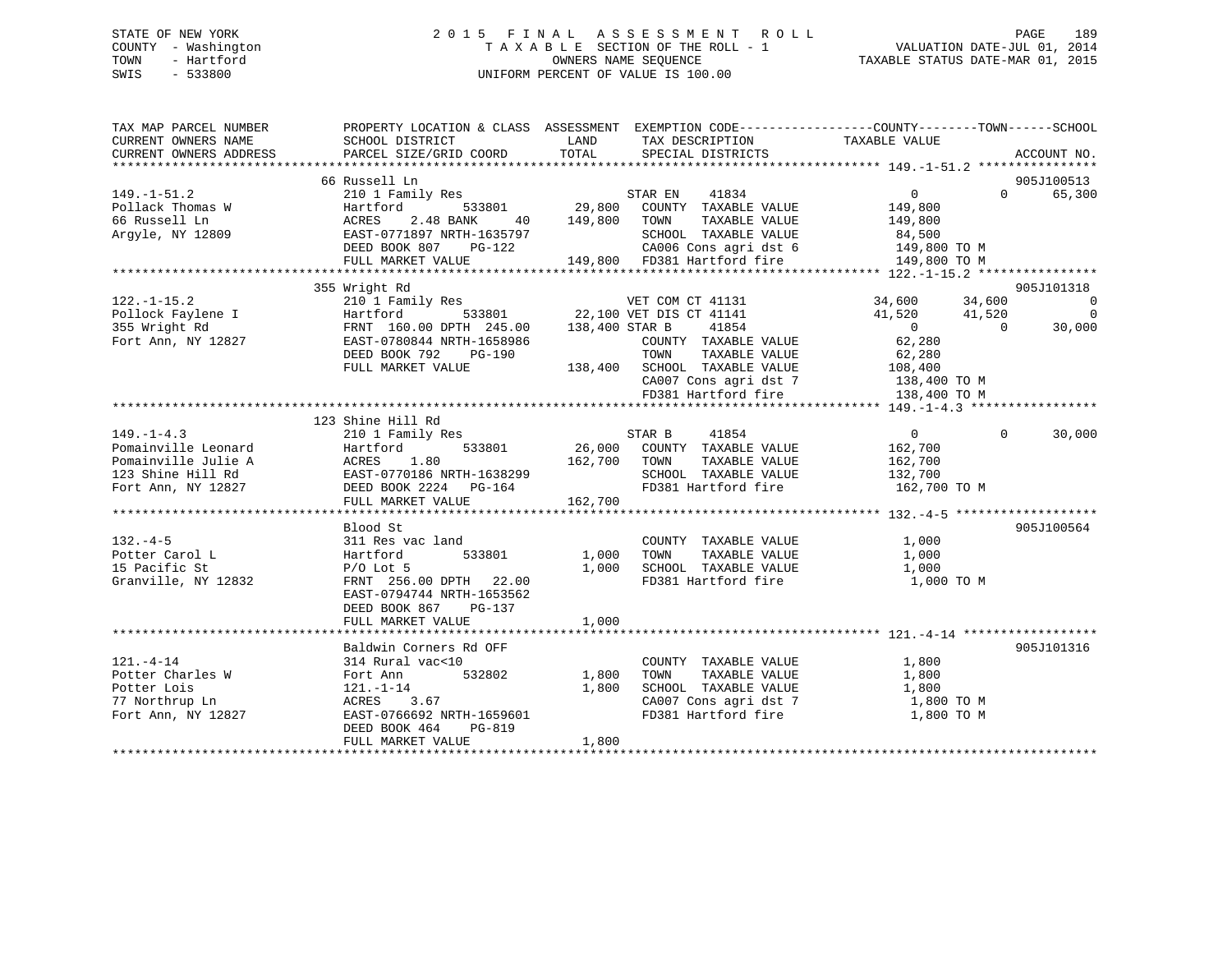# STATE OF NEW YORK 2 0 1 5 F I N A L A S S E S S M E N T R O L L PAGE 190 COUNTY - Washington T A X A B L E SECTION OF THE ROLL - 1 VALUATION DATE-JUL 01, 2014 TOWN - Hartford **TAXABLE STATUS DATE-MAR 01, 2015** OWNERS NAME SEQUENCE TAXABLE STATUS DATE-MAR 01, 2015 SWIS - 533800 UNIFORM PERCENT OF VALUE IS 100.00

| TAX MAP PARCEL NUMBER<br>CURRENT OWNERS NAME<br>CURRENT OWNERS ADDRESS                                                                                | SCHOOL DISTRICT<br>PARCEL SIZE/GRID COORD                                                                                                                              | LAND<br>TOTAL              | TAX DESCRIPTION<br>SPECIAL DISTRICTS                                                                                                                                                                                                | PROPERTY LOCATION & CLASS ASSESSMENT EXEMPTION CODE---------------COUNTY-------TOWN-----SCHOOL<br>TAXABLE VALUE                              | ACCOUNT NO.                                           |
|-------------------------------------------------------------------------------------------------------------------------------------------------------|------------------------------------------------------------------------------------------------------------------------------------------------------------------------|----------------------------|-------------------------------------------------------------------------------------------------------------------------------------------------------------------------------------------------------------------------------------|----------------------------------------------------------------------------------------------------------------------------------------------|-------------------------------------------------------|
|                                                                                                                                                       |                                                                                                                                                                        |                            |                                                                                                                                                                                                                                     |                                                                                                                                              |                                                       |
| $131. - 1 - 4$<br>Potter Charles W<br>Potter Lois F<br>77 Northrup Ln<br>Fort Ann, NY 12827<br>MAY BE SUBJECT TO PAYMENT<br>UNDER AGDIST LAW TIL 2019 | 77 Northrup Ln<br>113 Cattle farm<br>533801<br>Hartford<br>ACRES 301.80<br>EAST-0777303 NRTH-1654917<br>DEED BOOK 464<br>PG-819<br>FULL MARKET VALUE                   | 439,300                    | 32 PCT OF VALUE USED FOR EXEMPTION PURPOSES<br>AG DIST<br>41720<br>333,700 AGED-ALL 41800<br>41834<br>439,300 STAR EN<br>COUNTY TAXABLE VALUE<br>TOWN<br>TAXABLE VALUE<br>SCHOOL TAXABLE VALUE<br>167,893 EX<br>FD381 Hartford fire | 167,893 167,893<br>70,288<br>70,288<br>$\overline{0}$<br>201,119<br>201,119<br>135,819<br>CA007 Cons agri dst 7 271,407 TO M<br>439,300 TO M | 905J100149<br>167,893<br>70,288<br>$\Omega$<br>65,300 |
| $122. - 1 - 48$<br>Potter Gerald Jr.<br>29 Country Lane Ext.<br>Fort Ann, NY 12827                                                                    | 29 Country Ln Ext<br>210 1 Family Res<br>533801<br>Hartford<br>185<br>ACRES 9.22 BANK 185<br>EAST-0770043 NRTH-1660658<br>DEED BOOK 100<br>PG-101<br>FULL MARKET VALUE | 28,300<br>94,500           | STAR B<br>41854<br>COUNTY TAXABLE VALUE<br>TOWN<br>TAXABLE VALUE<br>SCHOOL TAXABLE VALUE<br>94,500 FD381 Hartford fire                                                                                                              | $\overline{0}$<br>94,500<br>94,500<br>64,500<br>CA007 Cons agri dst 7 94,500 TO M<br>94,500 TO M                                             | 905J101141<br>$\Omega$<br>30,000                      |
| $122. - 1 - 48.1$                                                                                                                                     | 27 Country Ln Ext<br>314 Rural vac<10<br>533801<br>185<br>EAST-0769990 NRTH-1660200<br>DEED BOOK 1780 PG-325<br>FULL MARKET VALUE                                      | 12,500<br>12,500<br>12,500 | COUNTY TAXABLE VALUE<br>TOWN       TAXABLE  VALUE<br>SCHOOL    TAXABLE  VALUE<br>CA007 Cons agri dst 7<br>FD381 Hartford fire                                                                                                       | 12,500<br>12,500<br>12,500<br>12,500 TO M<br>12,500 TO M                                                                                     |                                                       |
| $142. - 1 - 11$<br>Powers Martin<br>PO Box 972<br>Bernardston, MA 01337                                                                               | 13 Camp A Way<br>314 Rural vac<10<br>Hartford<br>533801<br>3.42<br>ACRES<br>EAST-0793797 NRTH-1647664<br>DEED BOOK 2939 PG-341<br>FULL MARKET VALUE                    | 9,000<br>9,000<br>9,000    | COUNTY TAXABLE VALUE<br>TAXABLE VALUE<br>TOWN<br>SCHOOL TAXABLE VALUE 9,000<br>FD381 Hartford fire                                                                                                                                  | 9,000<br>9,000<br>9,000 TO M                                                                                                                 | 905J100136                                            |
| $150. - 1 - 30$<br>Pritchard Timothy<br>Pritchard Elizabeth<br>185 Paisley Rd 69<br>Ballston Spa, NY 12020                                            | Pope Hill Rd<br>314 Rural vac<10<br>533801<br>Hartford<br>LOT 5<br>ACRES 1.20<br>EAST-0782920 NRTH-1633475<br>DEED BOOK 2885<br>PG-234<br>FULL MARKET VALUE            | 13,800<br>13,800<br>13,800 | COUNTY TAXABLE VALUE<br>TAXABLE VALUE<br>TOWN<br>SCHOOL TAXABLE VALUE<br>FD381 Hartford fire                                                                                                                                        | 13,800<br>13,800<br>13,800<br>13,800 TO M                                                                                                    | 905J100050                                            |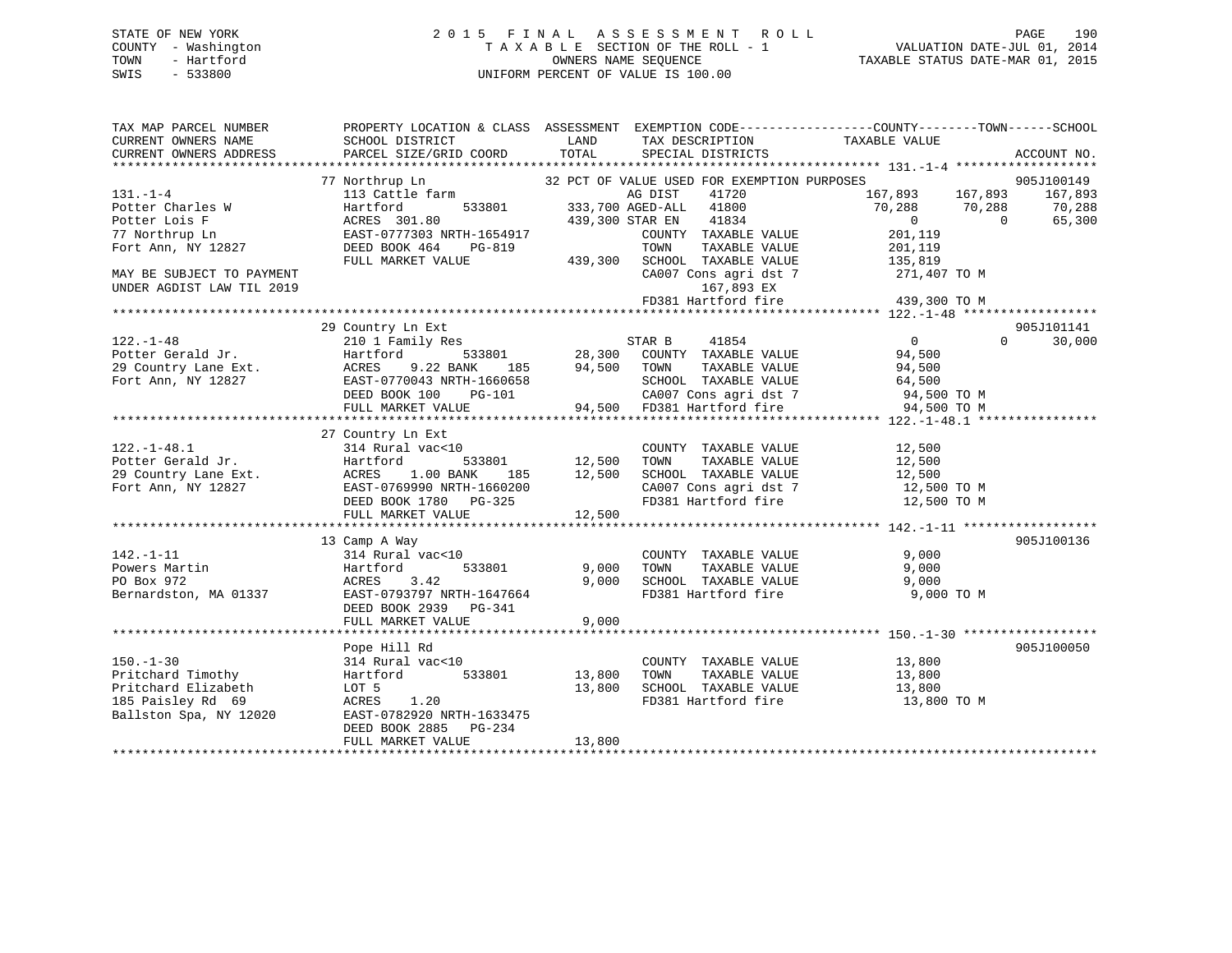# STATE OF NEW YORK 2 0 1 5 F I N A L A S S E S S M E N T R O L L PAGE 191 COUNTY - Washington T A X A B L E SECTION OF THE ROLL - 1 VALUATION DATE-JUL 01, 2014 TOWN - Hartford **TAXABLE STATUS DATE-MAR 01, 2015** OWNERS NAME SEQUENCE TAXABLE STATUS DATE-MAR 01, 2015 SWIS - 533800 UNIFORM PERCENT OF VALUE IS 100.00

| TOTAL<br>PARCEL SIZE/GRID COORD<br>SPECIAL DISTRICTS<br>ACCOUNT NO.<br>21 Gilchrist Hill Ext<br>905J100274<br>30,000<br>$141. - 3 - 5$<br>41854<br>$\Omega$<br>210 1 Family Res<br>STAR B<br>$\Omega$<br>28,900 COUNTY TAXABLE VALUE<br>Pritzker Stan L<br>533801<br>192,100<br>Hartford<br>ACRES 2.25<br>Rd EAST-0784248 NRTH-1643596<br>192,100<br>TAXABLE VALUE<br>TOWN<br>192,100<br>21 Gilchrest Hill Rd<br>SCHOOL TAXABLE VALUE<br>162,100<br>DEED BOOK 530<br>FD381 Hartford fire<br>PG-46<br>192,100 TO M<br>FULL MARKET VALUE<br>192,100<br>5291 State Route 149<br>440 Warehouse<br>COUNTY TAXABLE VALUE<br>117,000<br>25,000<br>Properties of Hartford NY LLC Hartford<br>533801<br>117,000<br>TOWN<br>TAXABLE VALUE<br>732/8<br>SCHOOL TAXABLE VALUE<br>117,000<br>117,000<br>1.80<br>FD381 Hartford fire<br>ACRES<br>117,000 TO M<br>EAST-0794443 NRTH-1653862<br>DEED BOOK 3297 PG-25<br>FULL MARKET VALUE<br>117,000<br>905J100013<br>149 Wright Rd<br>$132. - 1 - 1$<br>210 1 Family Res<br>COUNTY TAXABLE VALUE<br>125,800<br>Pruiksma Trudy L<br>Hartford<br>24,200<br>TAXABLE VALUE<br>125,800<br>533801<br>TOWN<br>125,800<br>Attn: Richard & Nancy Armstron ACRES<br>1.00<br>125,800<br>SCHOOL TAXABLE VALUE<br>$\begin{tabular}{llllll} 143 \text{ Wright Rd} & \multicolumn{2}{c}{ \text{EAST-0783631 NRTH-165565}} \\ \text{Granville, NY 12832} & \multicolumn{2}{c}{ \text{DEED BOK 3132} } & \text{PG-342} \end{tabular}$<br>CA007 Cons agri dst 7<br>125,800 TO M<br>EAST-0783631 NRTH-1655693<br>125,800 TO M<br>FD381 Hartford fire<br>125,800<br>FULL MARKET VALUE<br>118 Townsend Rd<br>905J100643<br>$\overline{0}$<br>$141. - 1 - 73$<br>VET WAR CT 41121<br>16,050<br>16,050<br>210 1 Family Res<br>27,600 VET COM CT 41131<br>26,750<br>$\Omega$<br>Pugh Carol<br>Hartford<br>533801<br>26,750<br>65,300<br>2.22<br>107,000 STAR EN<br>41834<br>Pugh Kenneth<br>ACRES<br>$\overline{0}$<br>$\Omega$<br>EAST-0781560 NRTH-1649329<br>64,200<br>PO Box 83<br>COUNTY TAXABLE VALUE<br>Hartford, NY 12838<br>DEED BOOK 3019 PG-182<br>TAXABLE VALUE<br>TOWN<br>64,200<br>FULL MARKET VALUE<br>107,000 SCHOOL TAXABLE VALUE<br>41,700<br>CA007 Cons agri dst 7<br>107,000 TO M<br>FD381 Hartford fire<br>107,000 TO M<br>905J100522<br>219 Shine Hill Rd<br>$149. - 1 - 7.1$<br>162,300<br>240 Rural res<br>COUNTY TAXABLE VALUE<br>Purdy Dorothy LE<br>72,000<br>TAXABLE VALUE<br>162,300<br>Hartford<br>533801<br>TOWN<br>SCHOOL TAXABLE VALUE<br>Purdy Kenneth R Etal<br>ACRES 51.21<br>162,300<br>162,300<br>ACRES 51.21<br>EAST-0772399 NRTH-1640231<br>DEED BOOK 917 PG-320<br>FULL MARKET VALUE<br>FD381 Hartford fire<br>c/o Marcia Dwyer<br>162,300 TO M<br>58 Cronin Rd<br>Queensbury, NY 12804<br>162,300 | TAX MAP PARCEL NUMBER<br>CURRENT OWNERS NAME | PROPERTY LOCATION & CLASS ASSESSMENT EXEMPTION CODE----------------COUNTY-------TOWN------SCHOOL<br>SCHOOL DISTRICT | LAND | TAX DESCRIPTION | TAXABLE VALUE |  |
|-----------------------------------------------------------------------------------------------------------------------------------------------------------------------------------------------------------------------------------------------------------------------------------------------------------------------------------------------------------------------------------------------------------------------------------------------------------------------------------------------------------------------------------------------------------------------------------------------------------------------------------------------------------------------------------------------------------------------------------------------------------------------------------------------------------------------------------------------------------------------------------------------------------------------------------------------------------------------------------------------------------------------------------------------------------------------------------------------------------------------------------------------------------------------------------------------------------------------------------------------------------------------------------------------------------------------------------------------------------------------------------------------------------------------------------------------------------------------------------------------------------------------------------------------------------------------------------------------------------------------------------------------------------------------------------------------------------------------------------------------------------------------------------------------------------------------------------------------------------------------------------------------------------------------------------------------------------------------------------------------------------------------------------------------------------------------------------------------------------------------------------------------------------------------------------------------------------------------------------------------------------------------------------------------------------------------------------------------------------------------------------------------------------------------------------------------------------------------------------------------------------------------------------------------------------------------------------------------------------------------------------------------------------------------------------------------------------------------------------------------------|----------------------------------------------|---------------------------------------------------------------------------------------------------------------------|------|-----------------|---------------|--|
|                                                                                                                                                                                                                                                                                                                                                                                                                                                                                                                                                                                                                                                                                                                                                                                                                                                                                                                                                                                                                                                                                                                                                                                                                                                                                                                                                                                                                                                                                                                                                                                                                                                                                                                                                                                                                                                                                                                                                                                                                                                                                                                                                                                                                                                                                                                                                                                                                                                                                                                                                                                                                                                                                                                                                     | CURRENT OWNERS ADDRESS                       |                                                                                                                     |      |                 |               |  |
|                                                                                                                                                                                                                                                                                                                                                                                                                                                                                                                                                                                                                                                                                                                                                                                                                                                                                                                                                                                                                                                                                                                                                                                                                                                                                                                                                                                                                                                                                                                                                                                                                                                                                                                                                                                                                                                                                                                                                                                                                                                                                                                                                                                                                                                                                                                                                                                                                                                                                                                                                                                                                                                                                                                                                     |                                              |                                                                                                                     |      |                 |               |  |
|                                                                                                                                                                                                                                                                                                                                                                                                                                                                                                                                                                                                                                                                                                                                                                                                                                                                                                                                                                                                                                                                                                                                                                                                                                                                                                                                                                                                                                                                                                                                                                                                                                                                                                                                                                                                                                                                                                                                                                                                                                                                                                                                                                                                                                                                                                                                                                                                                                                                                                                                                                                                                                                                                                                                                     |                                              |                                                                                                                     |      |                 |               |  |
|                                                                                                                                                                                                                                                                                                                                                                                                                                                                                                                                                                                                                                                                                                                                                                                                                                                                                                                                                                                                                                                                                                                                                                                                                                                                                                                                                                                                                                                                                                                                                                                                                                                                                                                                                                                                                                                                                                                                                                                                                                                                                                                                                                                                                                                                                                                                                                                                                                                                                                                                                                                                                                                                                                                                                     |                                              |                                                                                                                     |      |                 |               |  |
|                                                                                                                                                                                                                                                                                                                                                                                                                                                                                                                                                                                                                                                                                                                                                                                                                                                                                                                                                                                                                                                                                                                                                                                                                                                                                                                                                                                                                                                                                                                                                                                                                                                                                                                                                                                                                                                                                                                                                                                                                                                                                                                                                                                                                                                                                                                                                                                                                                                                                                                                                                                                                                                                                                                                                     |                                              |                                                                                                                     |      |                 |               |  |
|                                                                                                                                                                                                                                                                                                                                                                                                                                                                                                                                                                                                                                                                                                                                                                                                                                                                                                                                                                                                                                                                                                                                                                                                                                                                                                                                                                                                                                                                                                                                                                                                                                                                                                                                                                                                                                                                                                                                                                                                                                                                                                                                                                                                                                                                                                                                                                                                                                                                                                                                                                                                                                                                                                                                                     | Levine Marna L                               |                                                                                                                     |      |                 |               |  |
|                                                                                                                                                                                                                                                                                                                                                                                                                                                                                                                                                                                                                                                                                                                                                                                                                                                                                                                                                                                                                                                                                                                                                                                                                                                                                                                                                                                                                                                                                                                                                                                                                                                                                                                                                                                                                                                                                                                                                                                                                                                                                                                                                                                                                                                                                                                                                                                                                                                                                                                                                                                                                                                                                                                                                     |                                              |                                                                                                                     |      |                 |               |  |
|                                                                                                                                                                                                                                                                                                                                                                                                                                                                                                                                                                                                                                                                                                                                                                                                                                                                                                                                                                                                                                                                                                                                                                                                                                                                                                                                                                                                                                                                                                                                                                                                                                                                                                                                                                                                                                                                                                                                                                                                                                                                                                                                                                                                                                                                                                                                                                                                                                                                                                                                                                                                                                                                                                                                                     | Hartford, NY 12838                           |                                                                                                                     |      |                 |               |  |
|                                                                                                                                                                                                                                                                                                                                                                                                                                                                                                                                                                                                                                                                                                                                                                                                                                                                                                                                                                                                                                                                                                                                                                                                                                                                                                                                                                                                                                                                                                                                                                                                                                                                                                                                                                                                                                                                                                                                                                                                                                                                                                                                                                                                                                                                                                                                                                                                                                                                                                                                                                                                                                                                                                                                                     |                                              |                                                                                                                     |      |                 |               |  |
|                                                                                                                                                                                                                                                                                                                                                                                                                                                                                                                                                                                                                                                                                                                                                                                                                                                                                                                                                                                                                                                                                                                                                                                                                                                                                                                                                                                                                                                                                                                                                                                                                                                                                                                                                                                                                                                                                                                                                                                                                                                                                                                                                                                                                                                                                                                                                                                                                                                                                                                                                                                                                                                                                                                                                     |                                              |                                                                                                                     |      |                 |               |  |
|                                                                                                                                                                                                                                                                                                                                                                                                                                                                                                                                                                                                                                                                                                                                                                                                                                                                                                                                                                                                                                                                                                                                                                                                                                                                                                                                                                                                                                                                                                                                                                                                                                                                                                                                                                                                                                                                                                                                                                                                                                                                                                                                                                                                                                                                                                                                                                                                                                                                                                                                                                                                                                                                                                                                                     |                                              |                                                                                                                     |      |                 |               |  |
|                                                                                                                                                                                                                                                                                                                                                                                                                                                                                                                                                                                                                                                                                                                                                                                                                                                                                                                                                                                                                                                                                                                                                                                                                                                                                                                                                                                                                                                                                                                                                                                                                                                                                                                                                                                                                                                                                                                                                                                                                                                                                                                                                                                                                                                                                                                                                                                                                                                                                                                                                                                                                                                                                                                                                     | $132. -4 - 4.4$                              |                                                                                                                     |      |                 |               |  |
|                                                                                                                                                                                                                                                                                                                                                                                                                                                                                                                                                                                                                                                                                                                                                                                                                                                                                                                                                                                                                                                                                                                                                                                                                                                                                                                                                                                                                                                                                                                                                                                                                                                                                                                                                                                                                                                                                                                                                                                                                                                                                                                                                                                                                                                                                                                                                                                                                                                                                                                                                                                                                                                                                                                                                     |                                              |                                                                                                                     |      |                 |               |  |
|                                                                                                                                                                                                                                                                                                                                                                                                                                                                                                                                                                                                                                                                                                                                                                                                                                                                                                                                                                                                                                                                                                                                                                                                                                                                                                                                                                                                                                                                                                                                                                                                                                                                                                                                                                                                                                                                                                                                                                                                                                                                                                                                                                                                                                                                                                                                                                                                                                                                                                                                                                                                                                                                                                                                                     | PO Box 321                                   |                                                                                                                     |      |                 |               |  |
|                                                                                                                                                                                                                                                                                                                                                                                                                                                                                                                                                                                                                                                                                                                                                                                                                                                                                                                                                                                                                                                                                                                                                                                                                                                                                                                                                                                                                                                                                                                                                                                                                                                                                                                                                                                                                                                                                                                                                                                                                                                                                                                                                                                                                                                                                                                                                                                                                                                                                                                                                                                                                                                                                                                                                     | Argyle, NY 12809                             |                                                                                                                     |      |                 |               |  |
|                                                                                                                                                                                                                                                                                                                                                                                                                                                                                                                                                                                                                                                                                                                                                                                                                                                                                                                                                                                                                                                                                                                                                                                                                                                                                                                                                                                                                                                                                                                                                                                                                                                                                                                                                                                                                                                                                                                                                                                                                                                                                                                                                                                                                                                                                                                                                                                                                                                                                                                                                                                                                                                                                                                                                     |                                              |                                                                                                                     |      |                 |               |  |
|                                                                                                                                                                                                                                                                                                                                                                                                                                                                                                                                                                                                                                                                                                                                                                                                                                                                                                                                                                                                                                                                                                                                                                                                                                                                                                                                                                                                                                                                                                                                                                                                                                                                                                                                                                                                                                                                                                                                                                                                                                                                                                                                                                                                                                                                                                                                                                                                                                                                                                                                                                                                                                                                                                                                                     |                                              |                                                                                                                     |      |                 |               |  |
|                                                                                                                                                                                                                                                                                                                                                                                                                                                                                                                                                                                                                                                                                                                                                                                                                                                                                                                                                                                                                                                                                                                                                                                                                                                                                                                                                                                                                                                                                                                                                                                                                                                                                                                                                                                                                                                                                                                                                                                                                                                                                                                                                                                                                                                                                                                                                                                                                                                                                                                                                                                                                                                                                                                                                     |                                              |                                                                                                                     |      |                 |               |  |
|                                                                                                                                                                                                                                                                                                                                                                                                                                                                                                                                                                                                                                                                                                                                                                                                                                                                                                                                                                                                                                                                                                                                                                                                                                                                                                                                                                                                                                                                                                                                                                                                                                                                                                                                                                                                                                                                                                                                                                                                                                                                                                                                                                                                                                                                                                                                                                                                                                                                                                                                                                                                                                                                                                                                                     |                                              |                                                                                                                     |      |                 |               |  |
|                                                                                                                                                                                                                                                                                                                                                                                                                                                                                                                                                                                                                                                                                                                                                                                                                                                                                                                                                                                                                                                                                                                                                                                                                                                                                                                                                                                                                                                                                                                                                                                                                                                                                                                                                                                                                                                                                                                                                                                                                                                                                                                                                                                                                                                                                                                                                                                                                                                                                                                                                                                                                                                                                                                                                     |                                              |                                                                                                                     |      |                 |               |  |
|                                                                                                                                                                                                                                                                                                                                                                                                                                                                                                                                                                                                                                                                                                                                                                                                                                                                                                                                                                                                                                                                                                                                                                                                                                                                                                                                                                                                                                                                                                                                                                                                                                                                                                                                                                                                                                                                                                                                                                                                                                                                                                                                                                                                                                                                                                                                                                                                                                                                                                                                                                                                                                                                                                                                                     |                                              |                                                                                                                     |      |                 |               |  |
|                                                                                                                                                                                                                                                                                                                                                                                                                                                                                                                                                                                                                                                                                                                                                                                                                                                                                                                                                                                                                                                                                                                                                                                                                                                                                                                                                                                                                                                                                                                                                                                                                                                                                                                                                                                                                                                                                                                                                                                                                                                                                                                                                                                                                                                                                                                                                                                                                                                                                                                                                                                                                                                                                                                                                     |                                              |                                                                                                                     |      |                 |               |  |
|                                                                                                                                                                                                                                                                                                                                                                                                                                                                                                                                                                                                                                                                                                                                                                                                                                                                                                                                                                                                                                                                                                                                                                                                                                                                                                                                                                                                                                                                                                                                                                                                                                                                                                                                                                                                                                                                                                                                                                                                                                                                                                                                                                                                                                                                                                                                                                                                                                                                                                                                                                                                                                                                                                                                                     |                                              |                                                                                                                     |      |                 |               |  |
|                                                                                                                                                                                                                                                                                                                                                                                                                                                                                                                                                                                                                                                                                                                                                                                                                                                                                                                                                                                                                                                                                                                                                                                                                                                                                                                                                                                                                                                                                                                                                                                                                                                                                                                                                                                                                                                                                                                                                                                                                                                                                                                                                                                                                                                                                                                                                                                                                                                                                                                                                                                                                                                                                                                                                     |                                              |                                                                                                                     |      |                 |               |  |
|                                                                                                                                                                                                                                                                                                                                                                                                                                                                                                                                                                                                                                                                                                                                                                                                                                                                                                                                                                                                                                                                                                                                                                                                                                                                                                                                                                                                                                                                                                                                                                                                                                                                                                                                                                                                                                                                                                                                                                                                                                                                                                                                                                                                                                                                                                                                                                                                                                                                                                                                                                                                                                                                                                                                                     |                                              |                                                                                                                     |      |                 |               |  |
|                                                                                                                                                                                                                                                                                                                                                                                                                                                                                                                                                                                                                                                                                                                                                                                                                                                                                                                                                                                                                                                                                                                                                                                                                                                                                                                                                                                                                                                                                                                                                                                                                                                                                                                                                                                                                                                                                                                                                                                                                                                                                                                                                                                                                                                                                                                                                                                                                                                                                                                                                                                                                                                                                                                                                     |                                              |                                                                                                                     |      |                 |               |  |
|                                                                                                                                                                                                                                                                                                                                                                                                                                                                                                                                                                                                                                                                                                                                                                                                                                                                                                                                                                                                                                                                                                                                                                                                                                                                                                                                                                                                                                                                                                                                                                                                                                                                                                                                                                                                                                                                                                                                                                                                                                                                                                                                                                                                                                                                                                                                                                                                                                                                                                                                                                                                                                                                                                                                                     |                                              |                                                                                                                     |      |                 |               |  |
|                                                                                                                                                                                                                                                                                                                                                                                                                                                                                                                                                                                                                                                                                                                                                                                                                                                                                                                                                                                                                                                                                                                                                                                                                                                                                                                                                                                                                                                                                                                                                                                                                                                                                                                                                                                                                                                                                                                                                                                                                                                                                                                                                                                                                                                                                                                                                                                                                                                                                                                                                                                                                                                                                                                                                     |                                              |                                                                                                                     |      |                 |               |  |
|                                                                                                                                                                                                                                                                                                                                                                                                                                                                                                                                                                                                                                                                                                                                                                                                                                                                                                                                                                                                                                                                                                                                                                                                                                                                                                                                                                                                                                                                                                                                                                                                                                                                                                                                                                                                                                                                                                                                                                                                                                                                                                                                                                                                                                                                                                                                                                                                                                                                                                                                                                                                                                                                                                                                                     |                                              |                                                                                                                     |      |                 |               |  |
|                                                                                                                                                                                                                                                                                                                                                                                                                                                                                                                                                                                                                                                                                                                                                                                                                                                                                                                                                                                                                                                                                                                                                                                                                                                                                                                                                                                                                                                                                                                                                                                                                                                                                                                                                                                                                                                                                                                                                                                                                                                                                                                                                                                                                                                                                                                                                                                                                                                                                                                                                                                                                                                                                                                                                     |                                              |                                                                                                                     |      |                 |               |  |
|                                                                                                                                                                                                                                                                                                                                                                                                                                                                                                                                                                                                                                                                                                                                                                                                                                                                                                                                                                                                                                                                                                                                                                                                                                                                                                                                                                                                                                                                                                                                                                                                                                                                                                                                                                                                                                                                                                                                                                                                                                                                                                                                                                                                                                                                                                                                                                                                                                                                                                                                                                                                                                                                                                                                                     |                                              |                                                                                                                     |      |                 |               |  |
|                                                                                                                                                                                                                                                                                                                                                                                                                                                                                                                                                                                                                                                                                                                                                                                                                                                                                                                                                                                                                                                                                                                                                                                                                                                                                                                                                                                                                                                                                                                                                                                                                                                                                                                                                                                                                                                                                                                                                                                                                                                                                                                                                                                                                                                                                                                                                                                                                                                                                                                                                                                                                                                                                                                                                     |                                              |                                                                                                                     |      |                 |               |  |
|                                                                                                                                                                                                                                                                                                                                                                                                                                                                                                                                                                                                                                                                                                                                                                                                                                                                                                                                                                                                                                                                                                                                                                                                                                                                                                                                                                                                                                                                                                                                                                                                                                                                                                                                                                                                                                                                                                                                                                                                                                                                                                                                                                                                                                                                                                                                                                                                                                                                                                                                                                                                                                                                                                                                                     |                                              |                                                                                                                     |      |                 |               |  |
|                                                                                                                                                                                                                                                                                                                                                                                                                                                                                                                                                                                                                                                                                                                                                                                                                                                                                                                                                                                                                                                                                                                                                                                                                                                                                                                                                                                                                                                                                                                                                                                                                                                                                                                                                                                                                                                                                                                                                                                                                                                                                                                                                                                                                                                                                                                                                                                                                                                                                                                                                                                                                                                                                                                                                     |                                              |                                                                                                                     |      |                 |               |  |
|                                                                                                                                                                                                                                                                                                                                                                                                                                                                                                                                                                                                                                                                                                                                                                                                                                                                                                                                                                                                                                                                                                                                                                                                                                                                                                                                                                                                                                                                                                                                                                                                                                                                                                                                                                                                                                                                                                                                                                                                                                                                                                                                                                                                                                                                                                                                                                                                                                                                                                                                                                                                                                                                                                                                                     |                                              |                                                                                                                     |      |                 |               |  |
|                                                                                                                                                                                                                                                                                                                                                                                                                                                                                                                                                                                                                                                                                                                                                                                                                                                                                                                                                                                                                                                                                                                                                                                                                                                                                                                                                                                                                                                                                                                                                                                                                                                                                                                                                                                                                                                                                                                                                                                                                                                                                                                                                                                                                                                                                                                                                                                                                                                                                                                                                                                                                                                                                                                                                     |                                              |                                                                                                                     |      |                 |               |  |
|                                                                                                                                                                                                                                                                                                                                                                                                                                                                                                                                                                                                                                                                                                                                                                                                                                                                                                                                                                                                                                                                                                                                                                                                                                                                                                                                                                                                                                                                                                                                                                                                                                                                                                                                                                                                                                                                                                                                                                                                                                                                                                                                                                                                                                                                                                                                                                                                                                                                                                                                                                                                                                                                                                                                                     |                                              |                                                                                                                     |      |                 |               |  |
|                                                                                                                                                                                                                                                                                                                                                                                                                                                                                                                                                                                                                                                                                                                                                                                                                                                                                                                                                                                                                                                                                                                                                                                                                                                                                                                                                                                                                                                                                                                                                                                                                                                                                                                                                                                                                                                                                                                                                                                                                                                                                                                                                                                                                                                                                                                                                                                                                                                                                                                                                                                                                                                                                                                                                     |                                              |                                                                                                                     |      |                 |               |  |
|                                                                                                                                                                                                                                                                                                                                                                                                                                                                                                                                                                                                                                                                                                                                                                                                                                                                                                                                                                                                                                                                                                                                                                                                                                                                                                                                                                                                                                                                                                                                                                                                                                                                                                                                                                                                                                                                                                                                                                                                                                                                                                                                                                                                                                                                                                                                                                                                                                                                                                                                                                                                                                                                                                                                                     |                                              |                                                                                                                     |      |                 |               |  |
|                                                                                                                                                                                                                                                                                                                                                                                                                                                                                                                                                                                                                                                                                                                                                                                                                                                                                                                                                                                                                                                                                                                                                                                                                                                                                                                                                                                                                                                                                                                                                                                                                                                                                                                                                                                                                                                                                                                                                                                                                                                                                                                                                                                                                                                                                                                                                                                                                                                                                                                                                                                                                                                                                                                                                     |                                              |                                                                                                                     |      |                 |               |  |
|                                                                                                                                                                                                                                                                                                                                                                                                                                                                                                                                                                                                                                                                                                                                                                                                                                                                                                                                                                                                                                                                                                                                                                                                                                                                                                                                                                                                                                                                                                                                                                                                                                                                                                                                                                                                                                                                                                                                                                                                                                                                                                                                                                                                                                                                                                                                                                                                                                                                                                                                                                                                                                                                                                                                                     |                                              |                                                                                                                     |      |                 |               |  |
|                                                                                                                                                                                                                                                                                                                                                                                                                                                                                                                                                                                                                                                                                                                                                                                                                                                                                                                                                                                                                                                                                                                                                                                                                                                                                                                                                                                                                                                                                                                                                                                                                                                                                                                                                                                                                                                                                                                                                                                                                                                                                                                                                                                                                                                                                                                                                                                                                                                                                                                                                                                                                                                                                                                                                     |                                              |                                                                                                                     |      |                 |               |  |
|                                                                                                                                                                                                                                                                                                                                                                                                                                                                                                                                                                                                                                                                                                                                                                                                                                                                                                                                                                                                                                                                                                                                                                                                                                                                                                                                                                                                                                                                                                                                                                                                                                                                                                                                                                                                                                                                                                                                                                                                                                                                                                                                                                                                                                                                                                                                                                                                                                                                                                                                                                                                                                                                                                                                                     |                                              |                                                                                                                     |      |                 |               |  |
|                                                                                                                                                                                                                                                                                                                                                                                                                                                                                                                                                                                                                                                                                                                                                                                                                                                                                                                                                                                                                                                                                                                                                                                                                                                                                                                                                                                                                                                                                                                                                                                                                                                                                                                                                                                                                                                                                                                                                                                                                                                                                                                                                                                                                                                                                                                                                                                                                                                                                                                                                                                                                                                                                                                                                     |                                              |                                                                                                                     |      |                 |               |  |
|                                                                                                                                                                                                                                                                                                                                                                                                                                                                                                                                                                                                                                                                                                                                                                                                                                                                                                                                                                                                                                                                                                                                                                                                                                                                                                                                                                                                                                                                                                                                                                                                                                                                                                                                                                                                                                                                                                                                                                                                                                                                                                                                                                                                                                                                                                                                                                                                                                                                                                                                                                                                                                                                                                                                                     |                                              |                                                                                                                     |      |                 |               |  |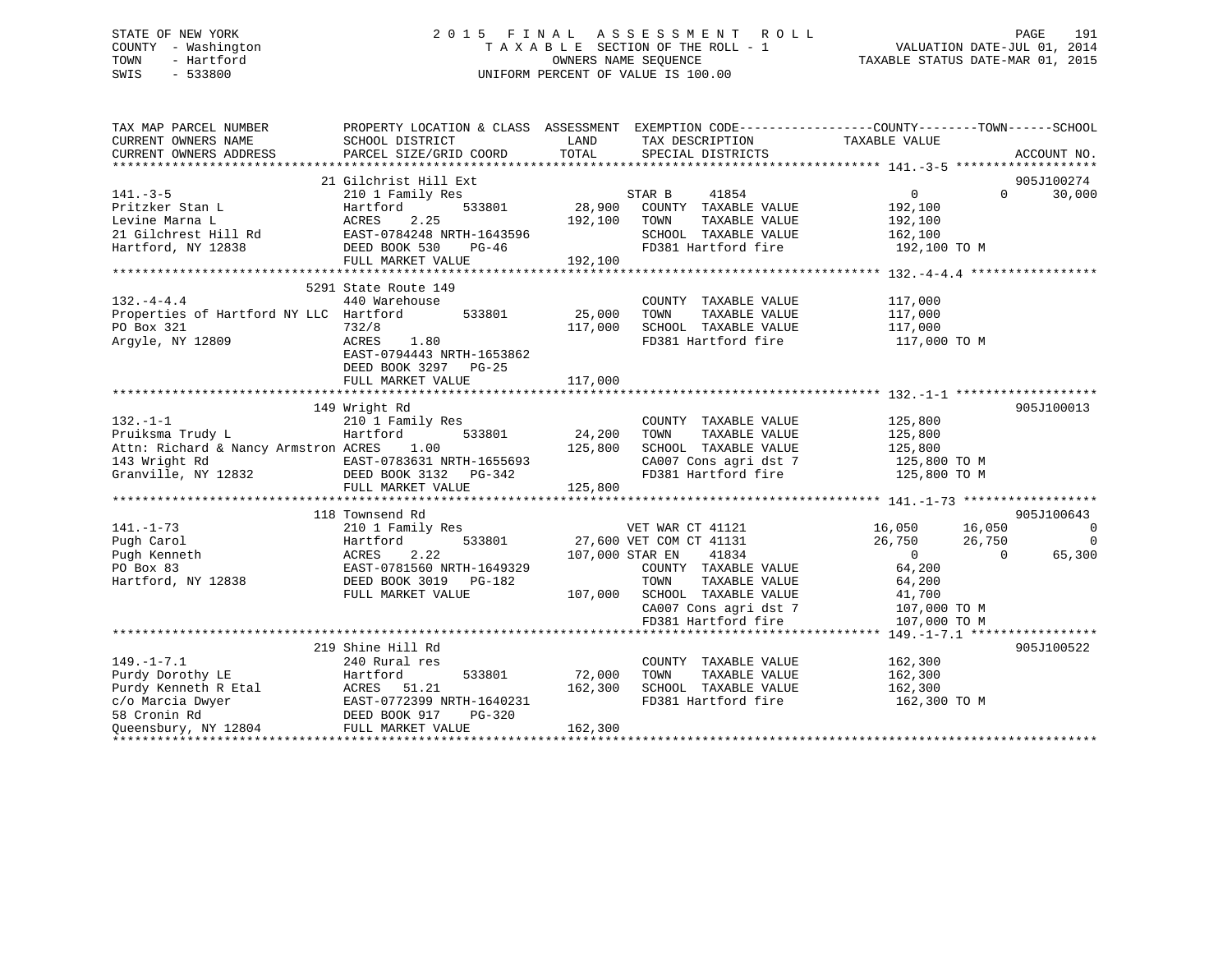# STATE OF NEW YORK 2 0 1 5 F I N A L A S S E S S M E N T R O L L PAGE 192 COUNTY - Washington T A X A B L E SECTION OF THE ROLL - 1 VALUATION DATE-JUL 01, 2014 TOWN - Hartford **TAXABLE STATUS DATE-MAR 01, 2015** OWNERS NAME SEQUENCE TAXABLE STATUS DATE-MAR 01, 2015 SWIS - 533800 UNIFORM PERCENT OF VALUE IS 100.00

| TAX MAP PARCEL NUMBER<br>CURRENT OWNERS NAME<br>CURRENT OWNERS ADDRESS                                                                                                                                                                                                   | PROPERTY LOCATION & CLASS ASSESSMENT EXEMPTION CODE---------------COUNTY-------TOWN------SCHOOL<br>SCHOOL DISTRICT                                   | <b>Example 12</b> LAND | TAX DESCRIPTION TAXABLE VALUE                                                                 |                                                |                |                |
|--------------------------------------------------------------------------------------------------------------------------------------------------------------------------------------------------------------------------------------------------------------------------|------------------------------------------------------------------------------------------------------------------------------------------------------|------------------------|-----------------------------------------------------------------------------------------------|------------------------------------------------|----------------|----------------|
|                                                                                                                                                                                                                                                                          | 83 North Rd                                                                                                                                          |                        |                                                                                               |                                                |                | 905J101030     |
| $149. - 1 - 7.2$                                                                                                                                                                                                                                                         | 210 1 Family Res                                                                                                                                     |                        | VET COM CT 41131                                                                              | 38,500 38,500                                  |                | $\overline{0}$ |
|                                                                                                                                                                                                                                                                          | 533801 30,800 STAR EN                                                                                                                                |                        | 41834                                                                                         |                                                | $\overline{0}$ | 65,300         |
|                                                                                                                                                                                                                                                                          |                                                                                                                                                      |                        | 154,000 COUNTY TAXABLE VALUE                                                                  | $\begin{array}{c} 0 \\ 115,500 \end{array}$    |                |                |
|                                                                                                                                                                                                                                                                          |                                                                                                                                                      |                        | TOWN                                                                                          | TAXABLE VALUE 115,500                          |                |                |
|                                                                                                                                                                                                                                                                          |                                                                                                                                                      |                        |                                                                                               |                                                |                |                |
|                                                                                                                                                                                                                                                                          | FULL MARKET VALUE                                                                                                                                    |                        | $3-214$ SCHOOL TAXABLE VALUE $88,700$<br>154,000 FD381 Hartford fire $154,000$ TO M           |                                                |                |                |
|                                                                                                                                                                                                                                                                          |                                                                                                                                                      |                        |                                                                                               |                                                |                |                |
|                                                                                                                                                                                                                                                                          | 58 North Rd                                                                                                                                          |                        |                                                                                               |                                                |                |                |
| 149.-1-9.1<br>Purdy Lester M<br>58 North Rd<br>Fort Ann, NY 12827<br>29,800<br>EAST-0773743 NRTH-1640522<br>DEED BOOK 850<br>PC-10<br>29,800<br>29,800<br>29,800<br>29,800<br>29,800<br>29,800<br>29,800<br>29,800<br>29,800<br>29,800<br>29,800<br>29,800<br>29,800<br> |                                                                                                                                                      |                        | 41854                                                                                         | $\Omega$                                       | $\Omega$       | 30,000         |
|                                                                                                                                                                                                                                                                          | Hartford 533801 29,800 COUNTY TAXABLE VALUE                                                                                                          |                        |                                                                                               | 101,700                                        |                |                |
|                                                                                                                                                                                                                                                                          |                                                                                                                                                      |                        | TAXABLE VALUE                                                                                 | 101,700                                        |                |                |
|                                                                                                                                                                                                                                                                          |                                                                                                                                                      |                        |                                                                                               |                                                |                |                |
|                                                                                                                                                                                                                                                                          |                                                                                                                                                      |                        | SCHOOL TAXABLE VALUE 71,700<br>FD381 Hartford fire 101,700 TO M                               |                                                |                |                |
|                                                                                                                                                                                                                                                                          |                                                                                                                                                      |                        |                                                                                               |                                                |                |                |
|                                                                                                                                                                                                                                                                          |                                                                                                                                                      |                        |                                                                                               |                                                |                |                |
|                                                                                                                                                                                                                                                                          | 57 North Rd                                                                                                                                          |                        | 83 PCT OF VALUE USED FOR EXEMPTION PURPOSES                                                   |                                                |                | 905J100523     |
|                                                                                                                                                                                                                                                                          |                                                                                                                                                      |                        |                                                                                               |                                                |                |                |
|                                                                                                                                                                                                                                                                          |                                                                                                                                                      |                        |                                                                                               |                                                |                |                |
|                                                                                                                                                                                                                                                                          |                                                                                                                                                      |                        |                                                                                               |                                                |                |                |
|                                                                                                                                                                                                                                                                          |                                                                                                                                                      |                        |                                                                                               |                                                |                |                |
|                                                                                                                                                                                                                                                                          |                                                                                                                                                      |                        |                                                                                               |                                                |                |                |
| 149.-1-9<br>Purdy Lester T<br>Purdy Lester T<br>240 Rural res<br>B North Rd<br>240 Rural res<br>240 Rural res<br>240 Rural res<br>240 Rural res<br>240 Rural res<br>240 Rural res<br>24.50<br>26 165,732<br>24.50<br>26 165,732<br>24.50<br>26 165,732<br>26 165         |                                                                                                                                                      |                        |                                                                                               |                                                |                |                |
|                                                                                                                                                                                                                                                                          |                                                                                                                                                      |                        |                                                                                               |                                                |                |                |
|                                                                                                                                                                                                                                                                          | 91 County Route 23                                                                                                                                   |                        |                                                                                               |                                                |                | 905J100633     |
| $132.15 - 1 - 3$                                                                                                                                                                                                                                                         | ES<br>Res<br>533801 28,100 STAR EN<br>533801 28,100 STAR EN<br>210 1 Family Res                                                                      |                        | VET WAR CT 41121                                                                              | 22,605 22,605 0                                |                |                |
|                                                                                                                                                                                                                                                                          |                                                                                                                                                      |                        | 41834                                                                                         | $\overline{0}$                                 | $\overline{0}$ | 65,300         |
| Puirk Margaret E<br>Po Box 176<br>Hartford BACRES 2.35<br>Po Box 176<br>Hartford, NY 12838<br>BEED BOOK 583<br>Po Hartford, NY 12838<br>DEED BOOK 583<br>Po Hartford, NY 12838                                                                                           |                                                                                                                                                      |                        | 150,700 COUNTY TAXABLE VALUE                                                                  |                                                |                |                |
|                                                                                                                                                                                                                                                                          |                                                                                                                                                      |                        | TOWN                                                                                          | TAXABLE VALUE 128,095<br>TAXABLE VALUE 128,095 |                |                |
|                                                                                                                                                                                                                                                                          |                                                                                                                                                      |                        |                                                                                               |                                                |                |                |
|                                                                                                                                                                                                                                                                          |                                                                                                                                                      |                        |                                                                                               |                                                |                |                |
|                                                                                                                                                                                                                                                                          | DEED BOOK 583 PG-161 SCHOOL TAXABLE VALUE 85,400<br>FULL MARKET VALUE 150,700 CA007 Cons agri dst 7 150,700 TO M<br>FD381 Hartford fire 150,700 TO M |                        |                                                                                               |                                                |                |                |
|                                                                                                                                                                                                                                                                          |                                                                                                                                                      |                        |                                                                                               |                                                |                |                |
|                                                                                                                                                                                                                                                                          | 43 Cedar Ridge Way                                                                                                                                   |                        |                                                                                               |                                                |                | 905J101178     |
| $122. - 1 - 51$                                                                                                                                                                                                                                                          | 210 1 Family Res                                                                                                                                     |                        | COUNTY TAXABLE VALUE 93,500                                                                   |                                                |                |                |
|                                                                                                                                                                                                                                                                          |                                                                                                                                                      |                        |                                                                                               |                                                |                |                |
|                                                                                                                                                                                                                                                                          |                                                                                                                                                      |                        | TOWN TAXABLE VALUE 93,500<br>SCHOOL TAXABLE VALUE 93,500<br>CA007 Cons agri dst 7 93,500 TO M |                                                |                |                |
|                                                                                                                                                                                                                                                                          |                                                                                                                                                      |                        |                                                                                               |                                                |                |                |
|                                                                                                                                                                                                                                                                          |                                                                                                                                                      |                        |                                                                                               | FD381 Hartford fire 93,500 TO M                |                |                |
| 122.-1-51<br>Rane Anoo Hartford 533801 34,400<br>3 York Wa ACRES 4.00 93,500<br>PO Box 182 EAST-0769374 NRTH-1659055<br>N Granville, NY 12854 DEED BOOK 2281 PG-339<br>FULL MARKET VALUE 93,500                                                                          |                                                                                                                                                      |                        |                                                                                               |                                                |                |                |
|                                                                                                                                                                                                                                                                          |                                                                                                                                                      |                        |                                                                                               |                                                |                |                |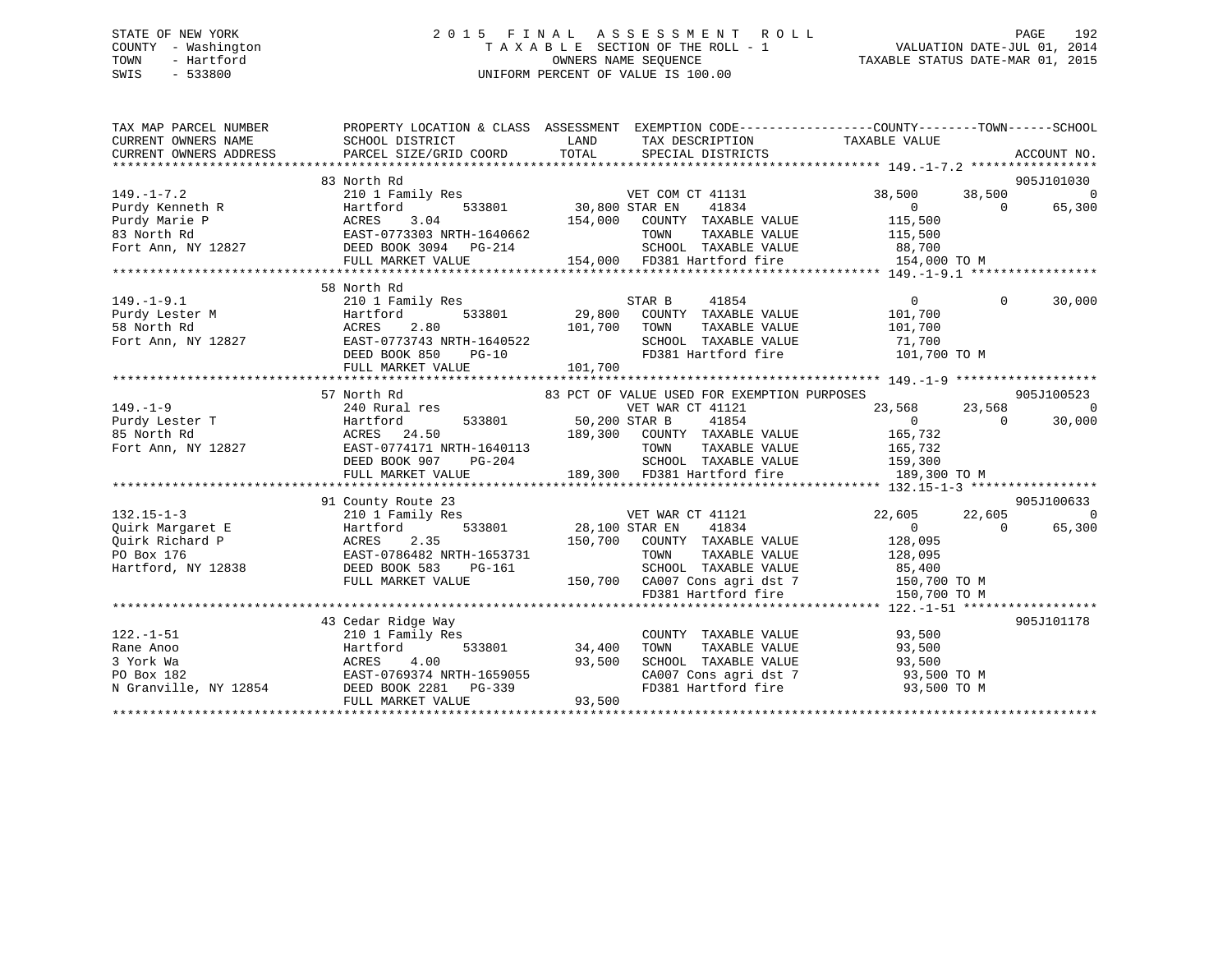# STATE OF NEW YORK 2 0 1 5 F I N A L A S S E S S M E N T R O L L PAGE 193 COUNTY - Washington T A X A B L E SECTION OF THE ROLL - 1 VALUATION DATE-JUL 01, 2014 TOWN - Hartford **TAXABLE STATUS DATE-MAR 01, 2015** OWNERS NAME SEQUENCE TAXABLE STATUS DATE-MAR 01, 2015 SWIS - 533800 UNIFORM PERCENT OF VALUE IS 100.00

| TAX MAP PARCEL NUMBER<br>CURRENT OWNERS NAME           | PROPERTY LOCATION & CLASS ASSESSMENT EXEMPTION CODE----------------COUNTY-------TOWN------SCHOOL<br>SCHOOL DISTRICT | LAND           | TAX DESCRIPTION                 | TAXABLE VALUE        |             |
|--------------------------------------------------------|---------------------------------------------------------------------------------------------------------------------|----------------|---------------------------------|----------------------|-------------|
| CURRENT OWNERS ADDRESS                                 | PARCEL SIZE/GRID COORD                                                                                              | TOTAL          | SPECIAL DISTRICTS               |                      | ACCOUNT NO. |
|                                                        | 104 Durkee Ln                                                                                                       |                |                                 |                      |             |
| $114. - 1 - 20.1$                                      | 240 Rural res                                                                                                       |                | AG DIST<br>41720                | 101,502<br>101,502   | 101,502     |
| Ranney Thomas K                                        | Hartford<br>533801                                                                                                  | 205,700 STAR B | 41854                           | $\Omega$<br>$\Omega$ | 30,000      |
| Ranney Debra                                           | ACRES 156.77                                                                                                        | 356,900        | COUNTY TAXABLE VALUE            | 255,398              |             |
| 104 Durkee Ln                                          | EAST-0783433 NRTH-1664854                                                                                           |                | TAXABLE VALUE<br>TOWN           | 255,398              |             |
| Fort Ann, NY 12827                                     | DEED BOOK 2628<br><b>PG-188</b>                                                                                     |                | SCHOOL TAXABLE VALUE            | 225,398              |             |
|                                                        | FULL MARKET VALUE                                                                                                   | 356,900        | CA007 Cons agri dst 7           | 255,398 TO M         |             |
| MAY BE SUBJECT TO PAYMENT                              |                                                                                                                     |                | 101,502 EX                      |                      |             |
| UNDER AGDIST LAW TIL 2019                              |                                                                                                                     |                | FD381 Hartford fire             | 356,900 TO M         |             |
|                                                        |                                                                                                                     |                |                                 |                      |             |
|                                                        | LOT 14 Provincial Pat                                                                                               |                |                                 |                      | 905J101215  |
| $122. - 1 - 10.4$                                      | 314 Rural vac<10                                                                                                    |                | AG DIST<br>41720                | 6,628<br>6,628       | 6,628       |
| Ranney Thomas K                                        | 533801<br>Hartford                                                                                                  | 10,500         | COUNTY TAXABLE VALUE            | 3,872                |             |
| Ranney Debra P                                         | 8.00<br>ACRES                                                                                                       | 10,500         | TAXABLE VALUE<br>TOWN           | 3,872                |             |
| 104 Durkee Ln                                          | EAST-0782551 NRTH-1664305                                                                                           |                | SCHOOL TAXABLE VALUE            | 3,872                |             |
| Fort Ann, NY 12827                                     | DEED BOOK 2307 PG-172                                                                                               |                | CA007 Cons agri dst 7           | 3,872 TO M           |             |
|                                                        | FULL MARKET VALUE                                                                                                   | 10,500         | 6,628 EX<br>FD381 Hartford fire | 10,500 TO M          |             |
| MAY BE SUBJECT TO PAYMENT<br>UNDER AGDIST LAW TIL 2019 |                                                                                                                     |                |                                 |                      |             |
|                                                        |                                                                                                                     |                |                                 |                      |             |
|                                                        | 1108 Lundy Rd                                                                                                       |                |                                 |                      | 905J100529  |
| $158. - 2 - 6.4$                                       | 312 Vac w/imprv                                                                                                     |                | COUNTY TAXABLE VALUE            | 39,500               |             |
| Rasweiler Frances H                                    | Hartford<br>533801                                                                                                  | 38,500         | TAXABLE VALUE<br>TOWN           | 39,500               |             |
| 514 Madison Green                                      | 1683-292                                                                                                            | 39,500         | SCHOOL TAXABLE VALUE            | 39,500               |             |
| Pompton Plains, NJ 07444                               | $158. - 1 - 6.4$                                                                                                    |                | FD381 Hartford fire             | 39,500 TO M          |             |
|                                                        | ACRES<br>29.94                                                                                                      |                |                                 |                      |             |
|                                                        | EAST-0786871 NRTH-1632395                                                                                           |                |                                 |                      |             |
|                                                        | DEED BOOK 519<br>PG-66                                                                                              |                |                                 |                      |             |
|                                                        | FULL MARKET VALUE                                                                                                   | 39,500         |                                 |                      |             |
|                                                        |                                                                                                                     |                |                                 |                      |             |
|                                                        | Townsend Rd OFF                                                                                                     |                |                                 |                      | 905J101117  |
| $131. - 1 - 17$                                        | 314 Rural vac<10                                                                                                    |                | COUNTY TAXABLE VALUE            | 12,500               |             |
| Ratcliff Elizabeth H                                   | 533801<br>Hartford                                                                                                  | 12,500         | TAXABLE VALUE<br>TOWN           | 12,500               |             |
| PO Box 45                                              | ACRES<br>2.80                                                                                                       | 12,500         | SCHOOL TAXABLE VALUE            | 12,500               |             |
| Hartford, NY 12838                                     | EAST-0778389 NRTH-1650751                                                                                           |                | CA007 Cons agri dst 7           | 12,500 TO M          |             |
|                                                        | DEED BOOK 475<br>PG-242                                                                                             |                | FD381 Hartford fire             | 12,500 TO M          |             |
|                                                        | FULL MARKET VALUE                                                                                                   | 12,500         |                                 |                      |             |
|                                                        |                                                                                                                     |                |                                 |                      |             |
|                                                        | 257 Townsend Rd                                                                                                     |                |                                 |                      | 905J100271  |
| $131. - 1 - 18$                                        | 210 1 Family Res                                                                                                    |                | 41854<br>STAR B                 | 0<br>$\Omega$        | 30,000      |
| Ratcliff Elizabeth H                                   | 533801<br>Hartford                                                                                                  | 26,800         | COUNTY TAXABLE VALUE            | 146,400              |             |
| PO Box 45                                              | 2.00<br>ACRES                                                                                                       | 146,400        | TAXABLE VALUE<br>TOWN           | 146,400              |             |
| Hartford, NY 12838                                     | EAST-0778694 NRTH-1650807                                                                                           |                | SCHOOL TAXABLE VALUE            | 116,400              |             |
|                                                        | DEED BOOK 475<br>PG-240                                                                                             |                | CA007 Cons agri dst 7           | 146,400 TO M         |             |
|                                                        | FULL MARKET VALUE                                                                                                   |                | 146,400 FD381 Hartford fire     | 146,400 TO M         |             |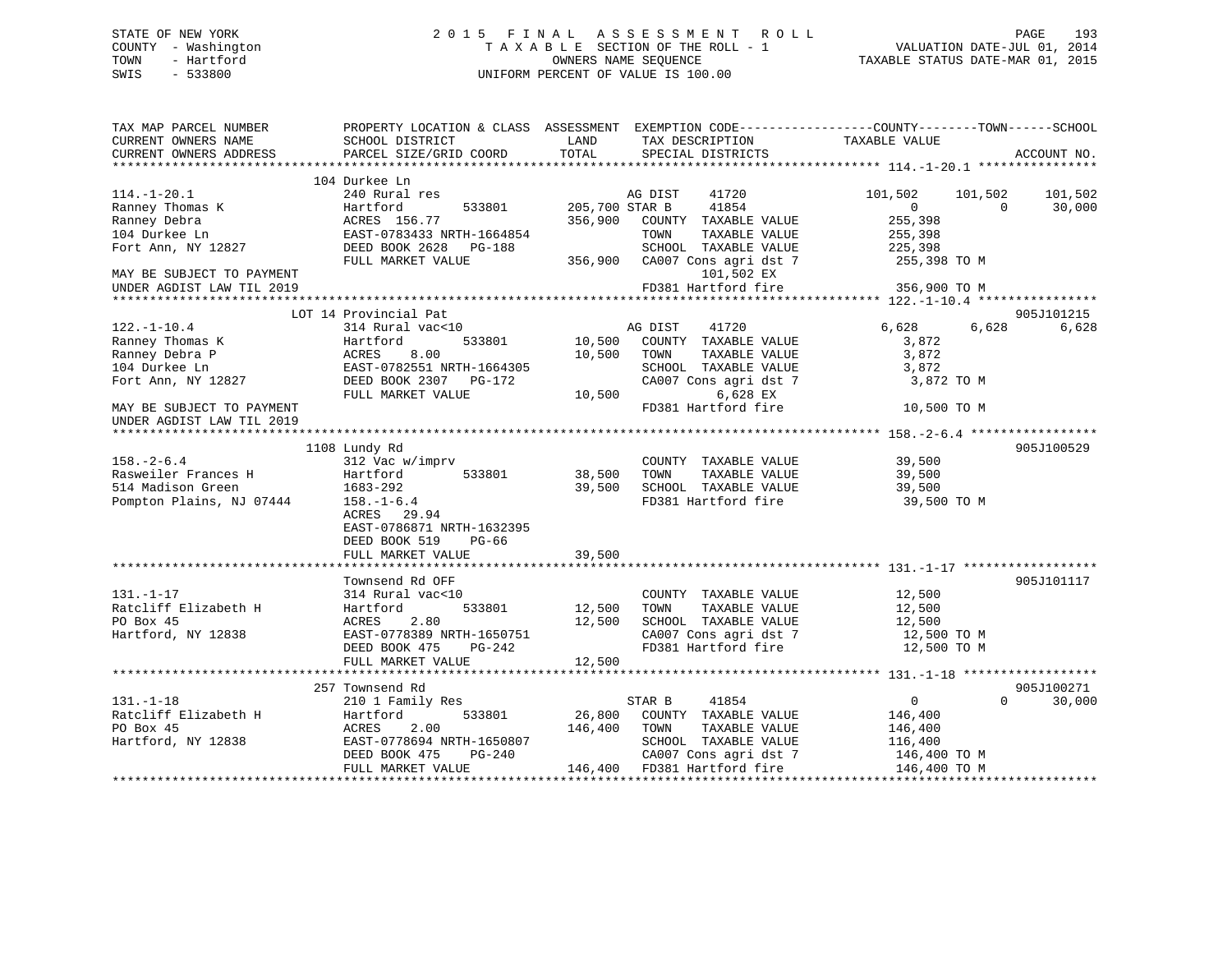# STATE OF NEW YORK 2 0 1 5 F I N A L A S S E S S M E N T R O L L PAGE 194 COUNTY - Washington T A X A B L E SECTION OF THE ROLL - 1 VALUATION DATE-JUL 01, 2014 TOWN - Hartford **TAXABLE STATUS DATE-MAR 01, 2015** OWNERS NAME SEQUENCE TAXABLE STATUS DATE-MAR 01, 2015 SWIS - 533800 UNIFORM PERCENT OF VALUE IS 100.00

| TAX MAP PARCEL NUMBER<br>CURRENT OWNERS NAME<br>CURRENT OWNERS ADDRESS                                   | PROPERTY LOCATION & CLASS ASSESSMENT EXEMPTION CODE----------------COUNTY-------TOWN------SCHOOL<br>SCHOOL DISTRICT<br>PARCEL SIZE/GRID COORD                                                | LAND<br>TOTAL              | TAX DESCRIPTION<br>SPECIAL DISTRICTS                                                                                                                       | TAXABLE VALUE                                                                                                   | ACCOUNT NO.                      |
|----------------------------------------------------------------------------------------------------------|----------------------------------------------------------------------------------------------------------------------------------------------------------------------------------------------|----------------------------|------------------------------------------------------------------------------------------------------------------------------------------------------------|-----------------------------------------------------------------------------------------------------------------|----------------------------------|
| $132. - 1 - 16$<br>Rathbun Dorothy<br>191 County Route 23<br>Granville, NY 12832                         | 191 County Route 23<br>210 1 Family Res<br>533801<br>Hartford<br>8.10<br>ACRES<br>EAST-0788028 NRTH-1656060<br>DEED BOOK 443<br>PG-181<br>FULL MARKET VALUE                                  | 27,900 STAR EN<br>172,800  | AGED-CO/TN 41801<br>41834<br>COUNTY TAXABLE VALUE<br>TAXABLE VALUE<br>TOWN<br>SCHOOL TAXABLE VALUE<br>172,800 CA007 Cons agri dst 7<br>FD381 Hartford fire | 34,560<br>34,560<br>$\Omega$<br>$\overline{0}$<br>138,240<br>138,240<br>107,500<br>172,800 TO M<br>172,800 TO M | 905J100530<br>$\Omega$<br>65,300 |
| $132 - 4 - 9.2$<br>Ratti David B<br>PO Box 1951<br>Manchester Center, VT 05255 EAST-0793837 NRTH-1649793 | 419 Blood St<br>323 Vacant rural<br>Hartford<br>533801<br>ACRES 27.30<br>DEED BOOK 875<br>PG-226<br>FULL MARKET VALUE                                                                        | 29,400<br>29,400<br>29,400 | COUNTY TAXABLE VALUE<br>TAXABLE VALUE<br>TOWN<br>SCHOOL TAXABLE VALUE<br>FD381 Hartford fire                                                               | 29,400<br>29,400<br>29,400<br>29,400 TO M                                                                       | 905J101064                       |
| $149. - 1 - 30.8$<br>Rattlesnake Hill LLC<br>PO Box 1140<br>Gardiner, ME 04345                           | Swamp Ln OFF<br>314 Rural vac<10<br>Hartford<br>533801<br>LOT 8<br>8.03<br>ACRES<br>EAST-0775386 NRTH-1633798<br>DEED BOOK 2595 PG-213<br>FULL MARKET VALUE                                  | 9,000<br>9,000<br>9,000    | COUNTY TAXABLE VALUE<br>TAXABLE VALUE<br>TOWN<br>SCHOOL TAXABLE VALUE<br>CA006 Cons agri dst 6<br>FD381 Hartford fire                                      | 9,000<br>9,000<br>9,000<br>9,000 TO M<br>9,000 TO M                                                             | 905J101267                       |
| $149. - 1 - 30.9$<br>Rattlesnake Hill LLC<br>PO Box 1140<br>Gardiner, ME 04345                           | Swamp Ln OFF<br>314 Rural vac<10<br>533801<br>Hartford<br>LOT 9<br>ACRES<br>5.24<br>EAST-0775707 NRTH-1634016<br>DEED BOOK 2595 PG-213<br>FULL MARKET VALUE                                  | 7,500<br>7,500<br>7,500    | COUNTY TAXABLE VALUE<br>TAXABLE VALUE<br>TOWN<br>SCHOOL TAXABLE VALUE<br>CA006 Cons agri dst 6<br>FD381 Hartford fire                                      | 7,500<br>7,500<br>7,500<br>7,500 TO M<br>7,500 TO M                                                             | 905J101304                       |
| $149. - 1 - 30.10$<br>Rattlesnake Hill LLC<br>PO Box 1140<br>Gardiner, ME 04345                          | Swamp Ln OFF<br>314 Rural vac<10<br>533801<br>Hartford<br>LOT 10<br>ACRES<br>2.82<br>EAST-0776015 NRTH-1634163<br>DEED BOOK 2595 PG-213<br>FULL MARKET VALUE<br>**************************** | 5,000<br>5,000<br>5,000    | COUNTY TAXABLE VALUE<br>TAXABLE VALUE<br>TOWN<br>SCHOOL TAXABLE VALUE<br>CA006 Cons agri dst 6<br>FD381 Hartford fire                                      | 5,000<br>5,000<br>5,000<br>5,000 TO M<br>5,000 TO M                                                             | 905J101268                       |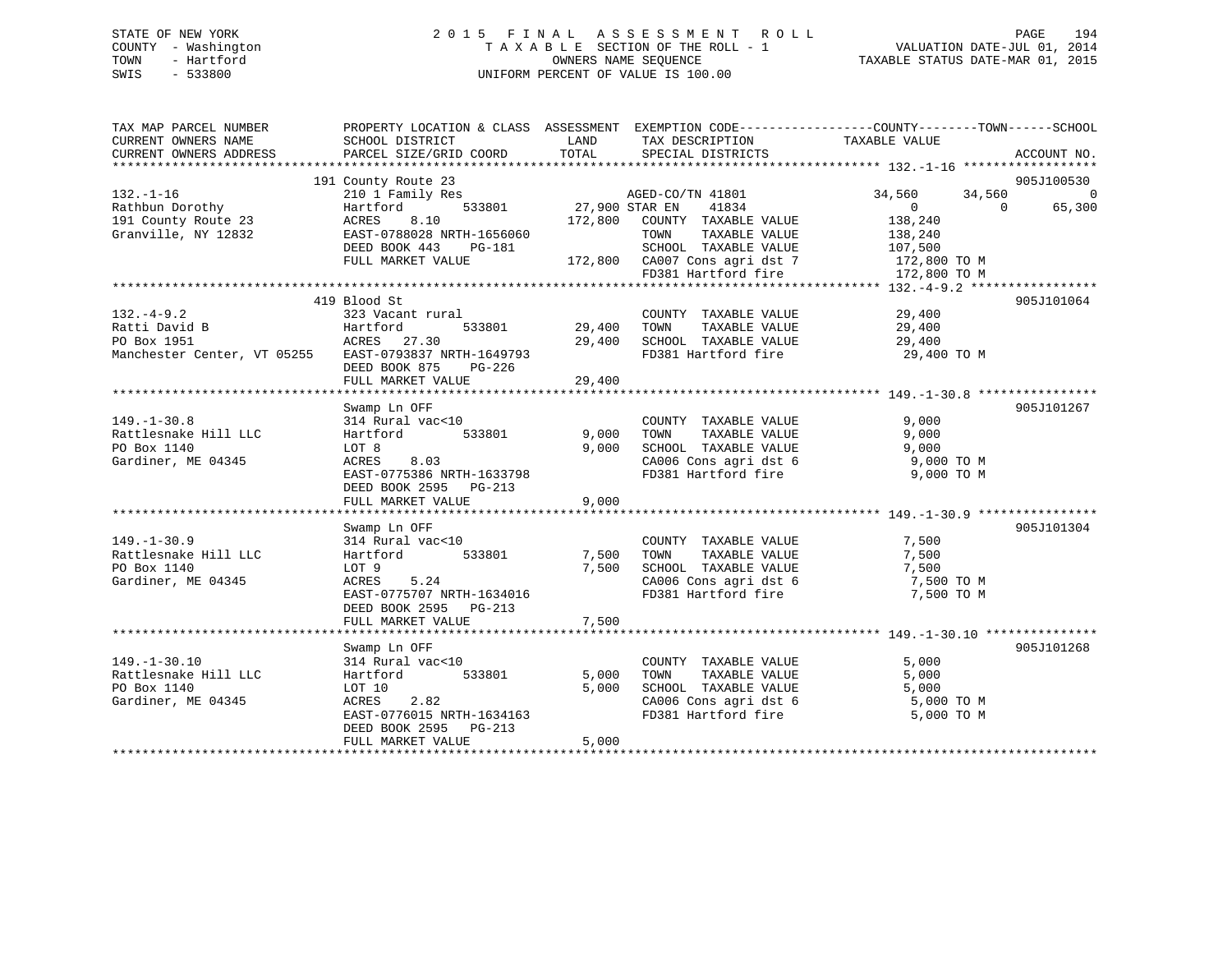# STATE OF NEW YORK 2 0 1 5 F I N A L A S S E S S M E N T R O L L PAGE 195 COUNTY - Washington T A X A B L E SECTION OF THE ROLL - 1 VALUATION DATE-JUL 01, 2014 TOWN - Hartford OWNERS NAME SEQUENCE TAXABLE STATUS DATE-MAR 01, 2015 SWIS - 533800 UNIFORM PERCENT OF VALUE IS 100.00

| TAX MAP PARCEL NUMBER<br>CURRENT OWNERS NAME | SCHOOL DISTRICT                          | LAND           | TAX DESCRIPTION                               | PROPERTY LOCATION & CLASS ASSESSMENT EXEMPTION CODE-----------------COUNTY--------TOWN------SCHOOL<br>TAXABLE VALUE |
|----------------------------------------------|------------------------------------------|----------------|-----------------------------------------------|---------------------------------------------------------------------------------------------------------------------|
| CURRENT OWNERS ADDRESS                       | PARCEL SIZE/GRID COORD                   | TOTAL          | SPECIAL DISTRICTS                             | ACCOUNT NO.                                                                                                         |
| ******************************               |                                          |                |                                               |                                                                                                                     |
|                                              | Swamp Ln OFF                             |                |                                               | 905J101269                                                                                                          |
| $149. - 1 - 30.11$                           | 322 Rural vac>10                         |                | COUNTY TAXABLE VALUE                          | 14,500                                                                                                              |
| Rattlesnake Hill LLC                         | 533801<br>Hartford                       | 14,500         | TOWN<br>TAXABLE VALUE                         | 14,500                                                                                                              |
| PO Box 1140                                  | LOT 11                                   | 14,500         | SCHOOL TAXABLE VALUE                          | 14,500                                                                                                              |
| Gardiner, ME 04345                           | ACRES 18.78<br>EAST-0775582 NRTH-1632718 |                | CA006 Cons agri dst 6<br>FD381 Hartford fire  | 14,500 TO M                                                                                                         |
|                                              | DEED BOOK 2595 PG-213                    |                |                                               | 14,500 TO M                                                                                                         |
|                                              | FULL MARKET VALUE                        | 14,500         |                                               |                                                                                                                     |
|                                              |                                          | ************** |                                               |                                                                                                                     |
|                                              | Swamp Ln OFF                             |                |                                               | 905J101270                                                                                                          |
| $149. - 1 - 30.12$                           | 314 Rural vac<10                         |                | COUNTY TAXABLE VALUE                          | 9.000                                                                                                               |
| Rattlesnake Hill LLC                         | 533801<br>Hartford                       | 9,000          | TOWN<br>TAXABLE VALUE                         | 9,000                                                                                                               |
| PO Box 1140                                  | LOT 12                                   | 9,000          | SCHOOL TAXABLE VALUE                          | 9,000                                                                                                               |
| Gardiner, ME 04345                           | ACRES<br>8.61                            |                | CA006 Cons agri dst 6                         | 9,000 TO M                                                                                                          |
|                                              | EAST-0775979 NRTH-1632828                |                | FD381 Hartford fire                           | 9,000 TO M                                                                                                          |
|                                              | DEED BOOK 2595 PG-213                    |                |                                               |                                                                                                                     |
|                                              | FULL MARKET VALUE                        | 9,000          |                                               |                                                                                                                     |
|                                              |                                          |                |                                               |                                                                                                                     |
|                                              | Swamp Ln OFF                             |                |                                               | 905J101271                                                                                                          |
| $149. - 1 - 30.13$<br>Rattlesnake Hill LLC   | 314 Rural vac<10<br>533801               | 9,500          | COUNTY TAXABLE VALUE<br>TAXABLE VALUE<br>TOWN | 9,500                                                                                                               |
| PO Box 1140                                  | Hartford<br>LOT 13                       | 9.500          | SCHOOL TAXABLE VALUE                          | 9,500<br>9,500                                                                                                      |
| Gardiner, ME 04345                           | 9.13<br>ACRES                            |                | CA006 Cons agri dst 6                         | 9,500 TO M                                                                                                          |
|                                              | EAST-0776170 NRTH-1633074                |                | FD381 Hartford fire                           | 9,500 TO M                                                                                                          |
|                                              | DEED BOOK 2595 PG-213                    |                |                                               |                                                                                                                     |
|                                              | FULL MARKET VALUE                        | 9,500          |                                               |                                                                                                                     |
|                                              |                                          |                |                                               |                                                                                                                     |
|                                              | Swamp Ln OFF                             |                |                                               | 905J101272                                                                                                          |
| $149. - 1 - 30.14$                           | 314 Rural vac<10                         |                | COUNTY TAXABLE VALUE                          | 10,000                                                                                                              |
| Rattlesnake Hill LLC                         | 533801<br>Hartford                       | 10,000         | TAXABLE VALUE<br>TOWN                         | 10,000                                                                                                              |
| PO Box 1140                                  | LOT 14                                   | 10,000         | SCHOOL TAXABLE VALUE                          | 10,000                                                                                                              |
| Gardiner, ME 04345                           | ACRES<br>9.64                            |                | CA006 Cons agri dst 6                         | 10,000 TO M                                                                                                         |
|                                              | EAST-0776364 NRTH-1633385                |                | FD381 Hartford fire                           | 10,000 TO M                                                                                                         |
|                                              | DEED BOOK 2595 PG-213                    |                |                                               |                                                                                                                     |
|                                              | FULL MARKET VALUE                        | 10,000         |                                               |                                                                                                                     |
|                                              | Swamp Ln OFF                             |                |                                               | 905J101273                                                                                                          |
| $149. - 1 - 30.15$                           | 314 Rural vac<10                         |                | COUNTY TAXABLE VALUE                          | 10,000                                                                                                              |
| Rattlesnake Hill LLC                         | 533801<br>Hartford                       | 10,000         | TAXABLE VALUE<br>TOWN                         | 10,000                                                                                                              |
| PO Box 1140                                  | LOT 15                                   | 10,000         | SCHOOL TAXABLE VALUE                          | 10,000                                                                                                              |
| Gardiner, ME 04345                           | ACRES<br>9.94                            |                | CA006 Cons agri dst 6                         | 10,000 TO M                                                                                                         |
|                                              | EAST-0776530 NRTH-1633771                |                | FD381 Hartford fire                           | 10,000 TO M                                                                                                         |
|                                              | DEED BOOK 2595 PG-213                    |                |                                               |                                                                                                                     |
|                                              | FULL MARKET VALUE                        | 10,000         |                                               |                                                                                                                     |
|                                              |                                          |                |                                               |                                                                                                                     |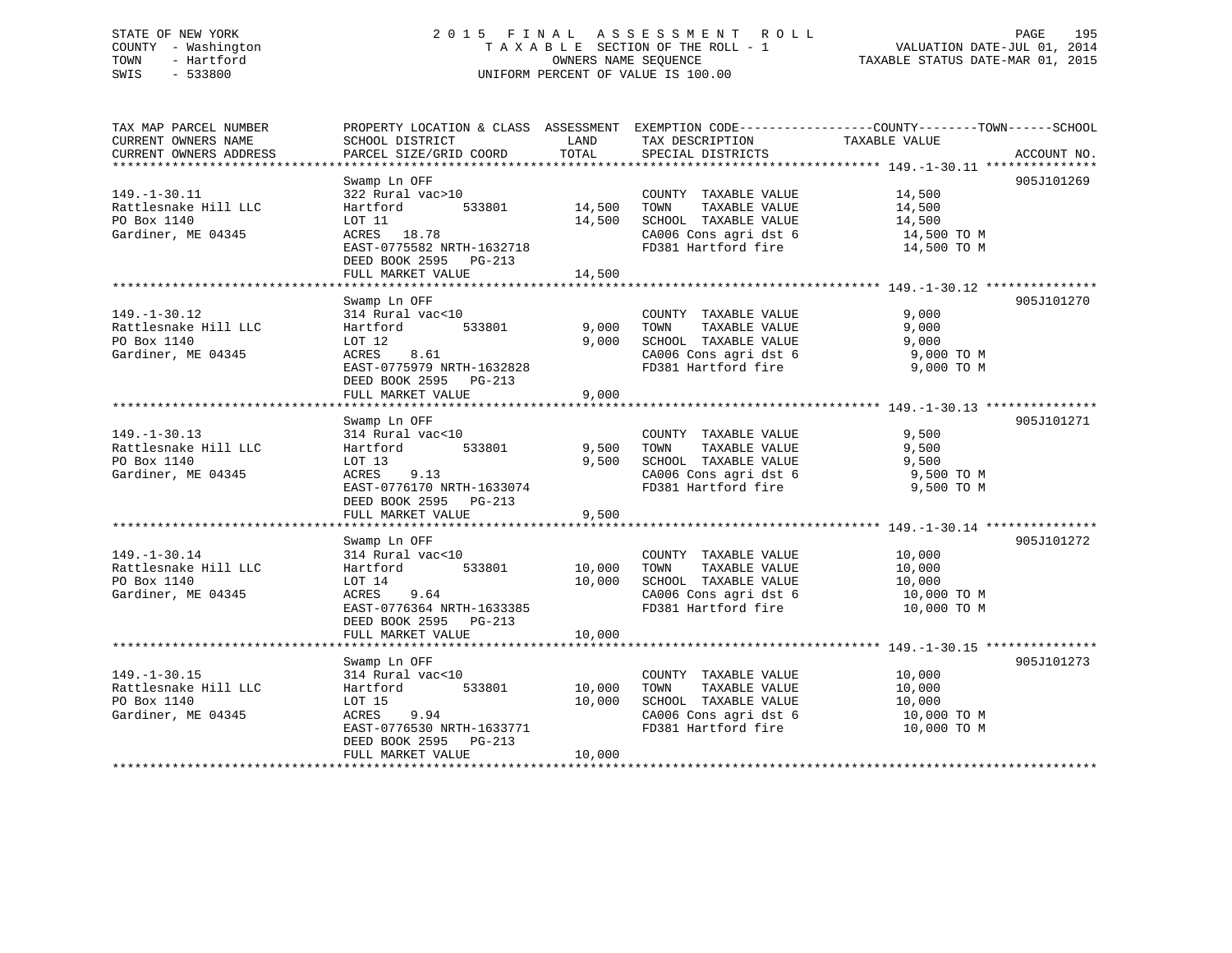# STATE OF NEW YORK 2 0 1 5 F I N A L A S S E S S M E N T R O L L PAGE 196 COUNTY - Washington T A X A B L E SECTION OF THE ROLL - 1 VALUATION DATE-JUL 01, 2014 TOWN - Hartford **TAXABLE STATUS DATE-MAR 01, 2015** OWNERS NAME SEQUENCE TAXABLE STATUS DATE-MAR 01, 2015 SWIS - 533800 UNIFORM PERCENT OF VALUE IS 100.00

| TAX MAP PARCEL NUMBER | PROPERTY LOCATION & CLASS ASSESSMENT EXEMPTION CODE---------------COUNTY-------TOWN-----SCHOOL                                                                                                                                                       |                    |                                                                                                                                                                                                                                                                                 |                       |            |
|-----------------------|------------------------------------------------------------------------------------------------------------------------------------------------------------------------------------------------------------------------------------------------------|--------------------|---------------------------------------------------------------------------------------------------------------------------------------------------------------------------------------------------------------------------------------------------------------------------------|-----------------------|------------|
| CURRENT OWNERS NAME   | SCHOOL DISTRICT                                                                                                                                                                                                                                      |                    | LAND TAX DESCRIPTION TAXABLE VALUE                                                                                                                                                                                                                                              |                       |            |
|                       |                                                                                                                                                                                                                                                      |                    |                                                                                                                                                                                                                                                                                 |                       |            |
|                       |                                                                                                                                                                                                                                                      |                    |                                                                                                                                                                                                                                                                                 |                       |            |
|                       | Swamp Ln OFF                                                                                                                                                                                                                                         |                    |                                                                                                                                                                                                                                                                                 |                       | 905J101274 |
| $149. - 1 - 30.16$    | 314 Rural vac<10                                                                                                                                                                                                                                     |                    | $\begin{tabular}{lllllllllll} \multicolumn{2}{c}{\textbf{COUNTY}} & \textbf{TXABLE VALUE} & & & & 9,000 \\ \multicolumn{2}{c}{\textbf{TOWN}} & \textbf{TXABLE VALUE} & & & & 9,000 \\ \multicolumn{2}{c}{\textbf{TOWN}} & \textbf{TXABLE VALUE} & & & & 9,000 \\ \end{tabular}$ |                       |            |
| Rattlesnake Hill LLC  | Hartford                                                                                                                                                                                                                                             | 533801 9,000 TOWN  |                                                                                                                                                                                                                                                                                 |                       |            |
| PO Box 1140           | LOT 16                                                                                                                                                                                                                                               | 9,000              | SCHOOL TAXABLE VALUE 9,000                                                                                                                                                                                                                                                      |                       |            |
| Gardiner, ME 04345    |                                                                                                                                                                                                                                                      |                    |                                                                                                                                                                                                                                                                                 |                       |            |
|                       | EAST-0776790 NRTH-1633956                                                                                                                                                                                                                            |                    | CA006 Cons agri dst 6 9,000 TO M<br>FD381 Hartford fire 9,000 TO M                                                                                                                                                                                                              |                       |            |
|                       | DEED BOOK 2595 PG-213                                                                                                                                                                                                                                |                    |                                                                                                                                                                                                                                                                                 |                       |            |
|                       | FULL MARKET VALUE 9,000                                                                                                                                                                                                                              |                    |                                                                                                                                                                                                                                                                                 |                       |            |
|                       |                                                                                                                                                                                                                                                      |                    |                                                                                                                                                                                                                                                                                 |                       |            |
|                       | Coach Rd                                                                                                                                                                                                                                             |                    |                                                                                                                                                                                                                                                                                 |                       | 905J101285 |
| $149. - 1 - 30.27$    |                                                                                                                                                                                                                                                      |                    | COUNTY TAXABLE VALUE 28,000                                                                                                                                                                                                                                                     |                       |            |
| Rattlesnake Hill LLC  |                                                                                                                                                                                                                                                      |                    | TOWN                                                                                                                                                                                                                                                                            | TAXABLE VALUE 28,000  |            |
| PO Box 1140           |                                                                                                                                                                                                                                                      |                    |                                                                                                                                                                                                                                                                                 |                       |            |
| Gardiner, ME 04345    | LOT 27<br>ACRES 40.60                                                                                                                                                                                                                                | 28,000             |                                                                                                                                                                                                                                                                                 |                       |            |
|                       | EAST-0777259 NRTH-1633150                                                                                                                                                                                                                            |                    | FD381 Hartford fire 28,000 TO M                                                                                                                                                                                                                                                 |                       |            |
|                       | DEED BOOK 2595 PG-213                                                                                                                                                                                                                                |                    |                                                                                                                                                                                                                                                                                 |                       |            |
|                       | FULL MARKET VALUE                                                                                                                                                                                                                                    |                    |                                                                                                                                                                                                                                                                                 |                       |            |
|                       |                                                                                                                                                                                                                                                      | 28,000             |                                                                                                                                                                                                                                                                                 |                       |            |
|                       | State Route 40                                                                                                                                                                                                                                       |                    |                                                                                                                                                                                                                                                                                 |                       |            |
|                       |                                                                                                                                                                                                                                                      |                    |                                                                                                                                                                                                                                                                                 |                       |            |
|                       |                                                                                                                                                                                                                                                      |                    |                                                                                                                                                                                                                                                                                 |                       |            |
|                       |                                                                                                                                                                                                                                                      |                    |                                                                                                                                                                                                                                                                                 |                       |            |
|                       |                                                                                                                                                                                                                                                      |                    |                                                                                                                                                                                                                                                                                 |                       |            |
|                       |                                                                                                                                                                                                                                                      |                    |                                                                                                                                                                                                                                                                                 |                       |            |
|                       |                                                                                                                                                                                                                                                      |                    |                                                                                                                                                                                                                                                                                 |                       |            |
|                       | 149.-1-37.5<br>2000 EXTI FRAME COUNTY TAXABLE VALUE<br>219.-1-37.5<br>211 Res vac land<br>211 Res vac land<br>233801<br>22,000 TOWN TAXABLE VALUE<br>22,000<br>22,000 EXABLE VALUE<br>22,000 EXABLE VALUE<br>22,000 EXABLE VALUE<br>22,000 EXABLE VA |                    |                                                                                                                                                                                                                                                                                 |                       |            |
|                       |                                                                                                                                                                                                                                                      |                    |                                                                                                                                                                                                                                                                                 |                       |            |
| $149. - 1 - 37.6$     | State Route 40 OFF<br>311 Res vac land                                                                                                                                                                                                               |                    |                                                                                                                                                                                                                                                                                 |                       |            |
|                       |                                                                                                                                                                                                                                                      |                    | COUNTY TAXABLE VALUE                                                                                                                                                                                                                                                            | 600                   |            |
|                       |                                                                                                                                                                                                                                                      |                    |                                                                                                                                                                                                                                                                                 |                       |            |
|                       |                                                                                                                                                                                                                                                      |                    |                                                                                                                                                                                                                                                                                 |                       |            |
|                       |                                                                                                                                                                                                                                                      |                    |                                                                                                                                                                                                                                                                                 |                       |            |
|                       |                                                                                                                                                                                                                                                      |                    |                                                                                                                                                                                                                                                                                 |                       |            |
|                       | 149.-1-37.6<br>Rattlesnake Hill LLC Hartford 533801 600 TOWN TAXABLE VALUE<br>PO Box 1140 FRNT 98.00 DPTH 106.00 600 SCHOOL TAXABLE VALUE<br>Gardiner, ME 04345 EAST-0773983 NRTH-1634219 CA006 Cons agri dst 6 600 TO M<br>DEED BOOK                |                    |                                                                                                                                                                                                                                                                                 |                       |            |
|                       |                                                                                                                                                                                                                                                      |                    |                                                                                                                                                                                                                                                                                 |                       |            |
|                       | 7186 State Route 40                                                                                                                                                                                                                                  |                    | COUNTY TAXABLE VALUE 389,800                                                                                                                                                                                                                                                    |                       | 905J100604 |
| $149. - 1 - 39.1$     | 480 Mult-use bld                                                                                                                                                                                                                                     |                    |                                                                                                                                                                                                                                                                                 | TAXABLE VALUE 389,800 |            |
|                       |                                                                                                                                                                                                                                                      | 533801 88,700 TOWN |                                                                                                                                                                                                                                                                                 |                       |            |
|                       |                                                                                                                                                                                                                                                      |                    |                                                                                                                                                                                                                                                                                 |                       |            |
|                       |                                                                                                                                                                                                                                                      |                    |                                                                                                                                                                                                                                                                                 |                       |            |
|                       | 149.-1-39.1<br>Rattlesnake Hill LLC Hartford 533801 88,700<br>PO Box 1140<br>Gardiner, ME 04345<br>RASST-0773154 NRTH-1634498<br>DEED BOOK 2839 PG-18<br>PO-18<br>PO-18<br>PO-18<br>PO-18<br>PO-18<br>PO-18<br>PO-18<br>289,800                      |                    |                                                                                                                                                                                                                                                                                 |                       |            |
|                       | FULL MARKET VALUE                                                                                                                                                                                                                                    | 389,800            |                                                                                                                                                                                                                                                                                 |                       |            |
|                       |                                                                                                                                                                                                                                                      |                    |                                                                                                                                                                                                                                                                                 |                       |            |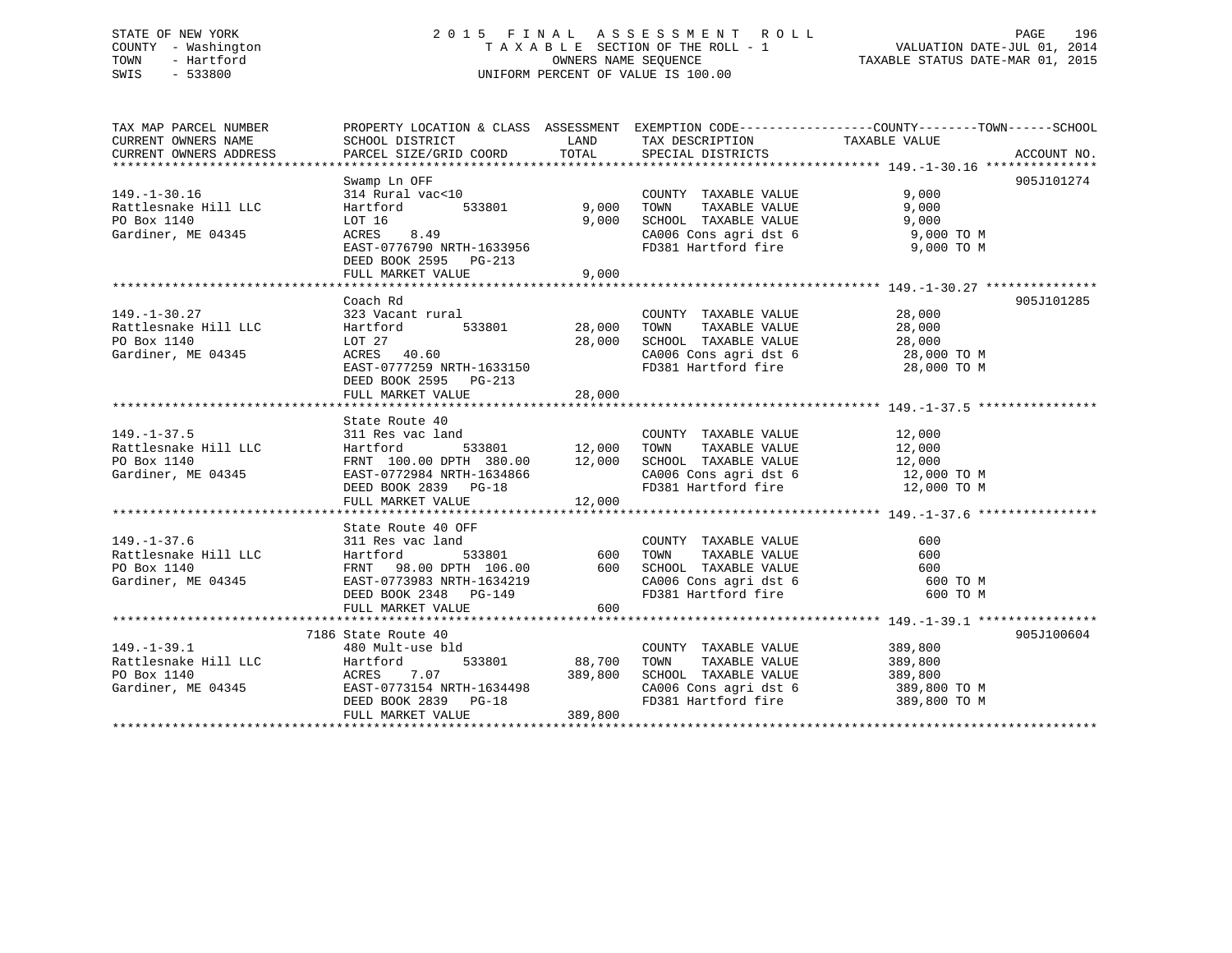# STATE OF NEW YORK 2 0 1 5 F I N A L A S S E S S M E N T R O L L PAGE 197 COUNTY - Washington T A X A B L E SECTION OF THE ROLL - 1 VALUATION DATE-JUL 01, 2014 TOWN - Hartford **TAXABLE STATUS DATE-MAR 01, 2015** OWNERS NAME SEQUENCE TAXABLE STATUS DATE-MAR 01, 2015 SWIS - 533800 UNIFORM PERCENT OF VALUE IS 100.00

| TAX MAP PARCEL NUMBER<br>CURRENT OWNERS NAME                                                                                                                                                                                                                           | PROPERTY LOCATION & CLASS ASSESSMENT EXEMPTION CODE---------------COUNTY-------TOWN------SCHOOL<br>SCHOOL DISTRICT                                                                                                                     | <b>LAND</b> | TAX DESCRIPTION TAXABLE VALUE SPECIAL DISTRICTS                                                          |                                                            |                    |
|------------------------------------------------------------------------------------------------------------------------------------------------------------------------------------------------------------------------------------------------------------------------|----------------------------------------------------------------------------------------------------------------------------------------------------------------------------------------------------------------------------------------|-------------|----------------------------------------------------------------------------------------------------------|------------------------------------------------------------|--------------------|
| CURRENT OWNERS ADDRESS                                                                                                                                                                                                                                                 | PARCEL SIZE/GRID COORD                                                                                                                                                                                                                 | TOTAL       |                                                                                                          |                                                            | ACCOUNT NO.        |
|                                                                                                                                                                                                                                                                        |                                                                                                                                                                                                                                        |             |                                                                                                          |                                                            |                    |
|                                                                                                                                                                                                                                                                        | 7162 State Route 40                                                                                                                                                                                                                    |             |                                                                                                          |                                                            | 905J101167         |
|                                                                                                                                                                                                                                                                        |                                                                                                                                                                                                                                        |             | COUNTY TAXABLE VALUE 13,000                                                                              |                                                            |                    |
|                                                                                                                                                                                                                                                                        |                                                                                                                                                                                                                                        |             | TOWN<br>TOWN TAXABLE VALUE 13,000<br>SCHOOL TAXABLE VALUE 13,000                                         |                                                            |                    |
|                                                                                                                                                                                                                                                                        |                                                                                                                                                                                                                                        |             |                                                                                                          |                                                            |                    |
|                                                                                                                                                                                                                                                                        |                                                                                                                                                                                                                                        |             | CA006 Cons agri dst 6 $13,000$ TO M                                                                      |                                                            |                    |
|                                                                                                                                                                                                                                                                        |                                                                                                                                                                                                                                        |             | FD381 Hartford fire                                                                                      | 13,000 TO M                                                |                    |
| 149.-1-39.2<br>Rattlesnake Hill LLC (Hartford 533001 13,000<br>PO Box 1140 (Gardiner, ME 04345 EAST-0772488 NRTH-1634314 DEED BOOK 2410 PG-214 13,000 13,000                                                                                                           |                                                                                                                                                                                                                                        |             |                                                                                                          |                                                            |                    |
|                                                                                                                                                                                                                                                                        |                                                                                                                                                                                                                                        |             |                                                                                                          |                                                            |                    |
|                                                                                                                                                                                                                                                                        | State Route 40                                                                                                                                                                                                                         |             |                                                                                                          |                                                            | 905J101168         |
| $149. - 1 - 39.3$                                                                                                                                                                                                                                                      |                                                                                                                                                                                                                                        |             |                                                                                                          |                                                            |                    |
| Rattlesnake Hill LLC<br>PO Box 1140                                                                                                                                                                                                                                    |                                                                                                                                                                                                                                        |             |                                                                                                          |                                                            |                    |
| Gardiner, ME 04345                                                                                                                                                                                                                                                     |                                                                                                                                                                                                                                        |             |                                                                                                          |                                                            |                    |
|                                                                                                                                                                                                                                                                        |                                                                                                                                                                                                                                        |             | CA006 Cons agri dst 6 2,500 TO M                                                                         | 2,500 TO M                                                 |                    |
|                                                                                                                                                                                                                                                                        | 311 Res vac land COUNTY TAXABLE VALUE 2,500<br>Hartford 533801 2,500 TOWN TAXABLE VALUE 2,500<br>FRNT 150.00 DPTH 200.00 2,500 SCHOOL TAXABLE VALUE 2,500<br>EAST-0772364 NRTH-1634307 CA006 Cons agri dst 6 2,500<br>DEED BOOK 2410 P |             |                                                                                                          |                                                            |                    |
|                                                                                                                                                                                                                                                                        |                                                                                                                                                                                                                                        |             |                                                                                                          |                                                            |                    |
|                                                                                                                                                                                                                                                                        | 7190 State Route 40                                                                                                                                                                                                                    |             |                                                                                                          |                                                            |                    |
| $149. - 1 - 39.4$                                                                                                                                                                                                                                                      | 331 Com vac w/im                                                                                                                                                                                                                       |             | 41720<br>AG DIST                                                                                         | 34,753<br>34,753                                           | 34,753             |
|                                                                                                                                                                                                                                                                        |                                                                                                                                                                                                                                        |             | 533801 196,700 COUNTY TAXABLE VALUE                                                                      | 229,547                                                    |                    |
|                                                                                                                                                                                                                                                                        |                                                                                                                                                                                                                                        | 264,300     | TAXABLE VALUE<br>TOWN                                                                                    | 229,547                                                    |                    |
|                                                                                                                                                                                                                                                                        |                                                                                                                                                                                                                                        |             | SCHOOL TAXABLE VALUE 229,547                                                                             |                                                            |                    |
|                                                                                                                                                                                                                                                                        |                                                                                                                                                                                                                                        |             | CA006 Cons agri dst 6 229,547 TO M                                                                       |                                                            |                    |
| FORD TRINING CONDUCTED TRINING TRINING TRINING CONTROL DEED BOOK 2348 PG-149 CA006 CONTRACT CONTRACT CALCULAR PULL MARKET VALUE                                                                                                                                        |                                                                                                                                                                                                                                        |             | 34,753 EX                                                                                                |                                                            |                    |
| UNDER AGDIST LAW TIL 2019                                                                                                                                                                                                                                              |                                                                                                                                                                                                                                        |             | FD381 Hartford fire                                                                                      | 264,300 TO M                                               |                    |
|                                                                                                                                                                                                                                                                        |                                                                                                                                                                                                                                        |             |                                                                                                          |                                                            |                    |
|                                                                                                                                                                                                                                                                        | 289 Hall Rd                                                                                                                                                                                                                            |             |                                                                                                          |                                                            |                    |
| 122.-1-27.2<br>Reaffel Joanne M<br>Smith Sandra E<br>289 Hall Rd<br>Fort Ann, NY 12827<br>289 Hall Rd<br>201.600 TOWN TAXABLE VALUE<br>201.600 TOWN TAXABLE VALUE<br>201.600 TOWN TAXABLE VALUE<br>201.600 TOWN TAXABLE VALUE<br>201.600 TOWN TAX                      |                                                                                                                                                                                                                                        |             |                                                                                                          | $\begin{array}{c}\n0 \\ 201 \end{array}$<br>$\overline{0}$ | 65,300             |
|                                                                                                                                                                                                                                                                        |                                                                                                                                                                                                                                        |             |                                                                                                          |                                                            |                    |
|                                                                                                                                                                                                                                                                        |                                                                                                                                                                                                                                        |             | TAXABLE VALUE                                                                                            | 201,600                                                    |                    |
|                                                                                                                                                                                                                                                                        |                                                                                                                                                                                                                                        |             |                                                                                                          |                                                            |                    |
|                                                                                                                                                                                                                                                                        |                                                                                                                                                                                                                                        |             | SCHOOL TAXABLE VALUE 136,300<br>CA007 Cons agri dst 7 1201,600 TO M<br>FD381 Hartford fire 1201,600 TO M |                                                            |                    |
|                                                                                                                                                                                                                                                                        | DEED BOOK 937 PG-284                                                                                                                                                                                                                   |             |                                                                                                          |                                                            |                    |
|                                                                                                                                                                                                                                                                        | FULL MARKET VALUE                                                                                                                                                                                                                      | 201,600     |                                                                                                          |                                                            |                    |
|                                                                                                                                                                                                                                                                        |                                                                                                                                                                                                                                        |             |                                                                                                          |                                                            |                    |
|                                                                                                                                                                                                                                                                        | 3388 State Route 196                                                                                                                                                                                                                   |             |                                                                                                          |                                                            | 905J100532         |
|                                                                                                                                                                                                                                                                        | State Route 196<br>220 2 Family Res                                                                                                                                                                                                    |             |                                                                                                          | $\overline{0}$                                             | $\Omega$<br>65,300 |
| 140.-1-44<br>Reid Mildred F<br>Reid Mildred F<br>3388 State Route 196<br>Fort Ann, NY 12827<br>REED BOOK 384<br>REED BOOK 384<br>PG-353<br>PG-353<br>PG-353<br>PG-353<br>PG-353<br>PG-353<br>PG-353<br>PG-353<br>PG-353<br>PG-353<br>PG-353<br>PG-353<br>PG-353<br>PG- |                                                                                                                                                                                                                                        |             |                                                                                                          |                                                            |                    |
|                                                                                                                                                                                                                                                                        |                                                                                                                                                                                                                                        |             |                                                                                                          |                                                            |                    |
|                                                                                                                                                                                                                                                                        |                                                                                                                                                                                                                                        |             |                                                                                                          |                                                            |                    |
|                                                                                                                                                                                                                                                                        |                                                                                                                                                                                                                                        |             |                                                                                                          | FD381 Hartford fire 132,300 TO M                           |                    |
|                                                                                                                                                                                                                                                                        |                                                                                                                                                                                                                                        |             |                                                                                                          |                                                            |                    |
|                                                                                                                                                                                                                                                                        |                                                                                                                                                                                                                                        |             |                                                                                                          |                                                            |                    |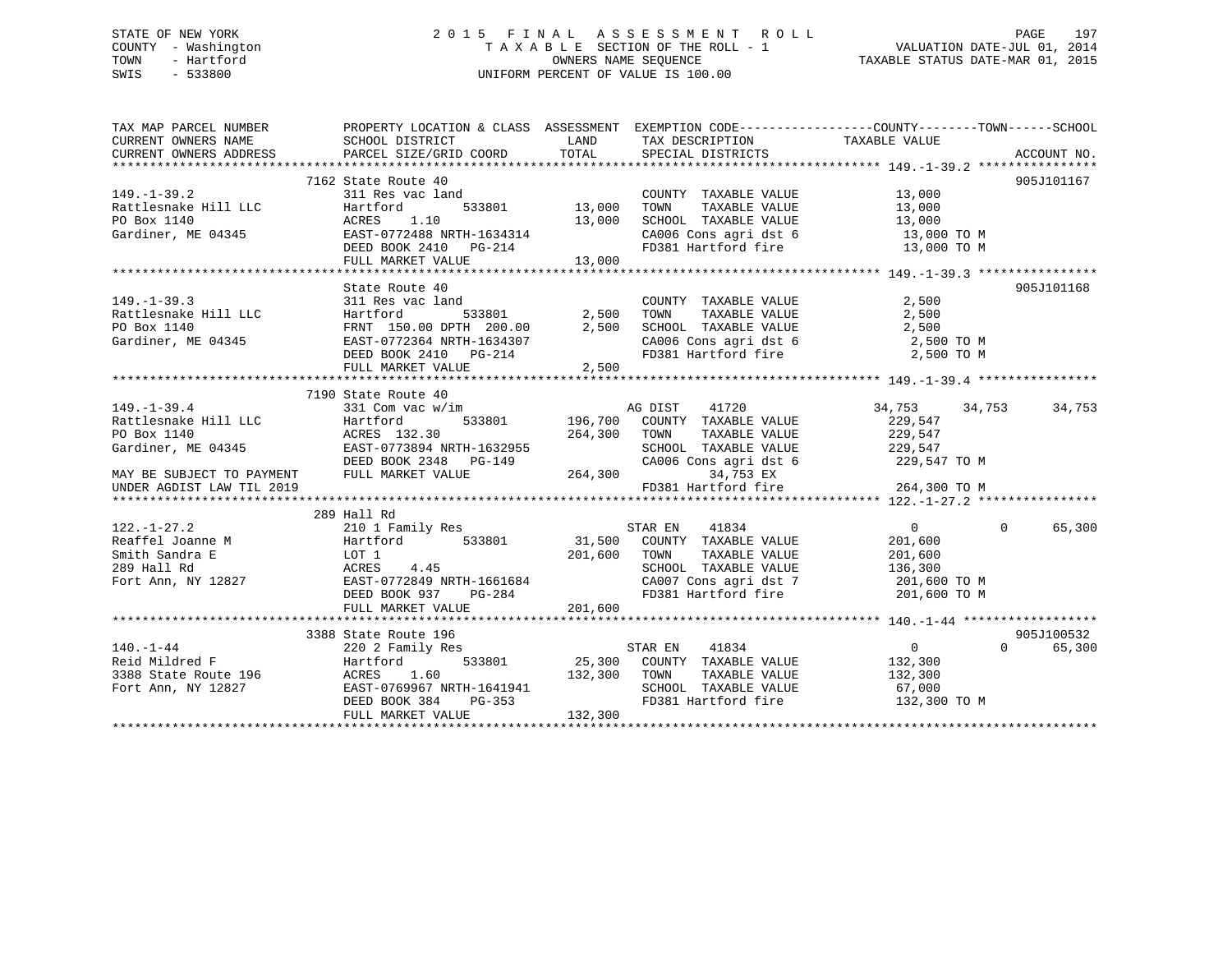# STATE OF NEW YORK 2 0 1 5 F I N A L A S S E S S M E N T R O L L PAGE 198 COUNTY - Washington T A X A B L E SECTION OF THE ROLL - 1 VALUATION DATE-JUL 01, 2014 TOWN - Hartford **TAXABLE STATUS DATE-MAR 01, 2015** OWNERS NAME SEQUENCE TAXABLE STATUS DATE-MAR 01, 2015 SWIS - 533800 UNIFORM PERCENT OF VALUE IS 100.00

| TAX MAP PARCEL NUMBER     |                               |               |                                    | PROPERTY LOCATION & CLASS ASSESSMENT EXEMPTION CODE---------------COUNTY-------TOWN------SCHOOL |             |
|---------------------------|-------------------------------|---------------|------------------------------------|-------------------------------------------------------------------------------------------------|-------------|
| CURRENT OWNERS NAME       | SCHOOL DISTRICT               | LAND          | TAX DESCRIPTION                    | TAXABLE VALUE                                                                                   |             |
| CURRENT OWNERS ADDRESS    | PARCEL SIZE/GRID COORD        | TOTAL         | SPECIAL DISTRICTS                  |                                                                                                 | ACCOUNT NO. |
|                           |                               |               |                                    |                                                                                                 |             |
|                           | Pope Hill Rd                  |               |                                    |                                                                                                 |             |
| $150. - 1 - 29.19$        | 311 Res vac land              |               | COUNTY TAXABLE VALUE               | 1,000                                                                                           |             |
| Reid Steven               | Arqyle                        | 532001 1,000  | TOWN<br>TAXABLE VALUE              | 1,000                                                                                           |             |
| Reid Marlene              | FRNT 220.00 DPTH 125.00       | 1,000         | SCHOOL TAXABLE VALUE               | 1,000                                                                                           |             |
|                           |                               |               | CA006 Cons agri dst 6              |                                                                                                 |             |
| PO Box 156                | EAST-0778998 NRTH-1632589     |               |                                    | 1,000 TO M                                                                                      |             |
| Argyle, NY 12809          | DEED BOOK 1973 PG-176         | 1,000         | FD381 Hartford fire                | 1,000 TO M                                                                                      |             |
|                           | FULL MARKET VALUE             |               |                                    |                                                                                                 |             |
|                           |                               |               |                                    |                                                                                                 |             |
|                           | County Route 23               |               |                                    |                                                                                                 | 905J100119  |
| $132. - 1 - 27$           | 314 Rural vac<10              |               | COUNTY TAXABLE VALUE               | 21,400                                                                                          |             |
| Reinman David E           | 533801<br>Hartford            | 21,400        | TOWN<br>TAXABLE VALUE              | 21,400                                                                                          |             |
| Reinman Cynthia           | 3.20<br>ACRES                 | 21,400        | SCHOOL TAXABLE VALUE               | 21,400                                                                                          |             |
| PO Box 115                | EAST-0785722 NRTH-1651870     |               | CA007 Cons agri dst 7 21,400 TO M  |                                                                                                 |             |
| Elizabethtown, NY 12932   | DEED BOOK 960<br>PG-178       |               | FD381 Hartford fire                | 21,400 TO M                                                                                     |             |
|                           | FULL MARKET VALUE             | 21,400        |                                    |                                                                                                 |             |
|                           |                               |               |                                    |                                                                                                 |             |
|                           | Camp A Way                    |               |                                    |                                                                                                 | 905J100534  |
| $142. - 1 - 35$           | 322 Rural vac>10              |               | COUNTY TAXABLE VALUE               | 13,400                                                                                          |             |
|                           |                               |               |                                    |                                                                                                 |             |
| Reisinger Adam            | 533801<br>Hartford            | 13,400        | TOWN<br>TAXABLE VALUE              | 13,400                                                                                          |             |
| Reisinger Olga            | ACRES 10.12                   | 13,400        | SCHOOL TAXABLE VALUE               | 13,400                                                                                          |             |
| 1 Elder Ave               | EAST-0792218 NRTH-1646821     |               | FD381 Hartford fire                | 13,400 TO M                                                                                     |             |
| Farmingville, NY 11738    | DEED BOOK 444<br><b>PG-81</b> |               |                                    |                                                                                                 |             |
|                           | FULL MARKET VALUE             | 13,400        |                                    |                                                                                                 |             |
|                           |                               |               |                                    |                                                                                                 |             |
|                           | 61 Blood St                   |               |                                    |                                                                                                 |             |
| $142. - 1 - 30.2$         | 210 1 Family Res              |               | STAR B<br>41854                    | $\overline{0}$<br>$\overline{0}$                                                                | 30,000      |
| Rentas Jennifer M         | 533801<br>Hartford            |               | 26,800 DISAB-C/T 41931             | 96,500<br>96,500                                                                                | $\Omega$    |
| 61 Blood St               | LOT 2                         | 193,000       | COUNTY TAXABLE VALUE               | 96,500                                                                                          |             |
| Granville, NY 12832       | 2.00<br>ACRES                 |               | TOWN<br>TAXABLE VALUE              | 96,500                                                                                          |             |
|                           | EAST-0790638 NRTH-1642952     |               | SCHOOL TAXABLE VALUE               | 163,000                                                                                         |             |
|                           | DEED BOOK 2650 PG-205         |               | CA008 Cons agri dst 8 193,000 TO M |                                                                                                 |             |
|                           | FULL MARKET VALUE             |               | 193,000 FD381 Hartford fire        | 193,000 TO M                                                                                    |             |
|                           |                               |               |                                    |                                                                                                 |             |
|                           | 111 Pope Hill Rd              |               |                                    |                                                                                                 |             |
| $150. - 1 - 29.18$        |                               |               | 41720                              |                                                                                                 |             |
|                           | 240 Rural res                 |               | AG DIST                            | 15,610<br>15,610                                                                                | 15,610      |
| Reynolds Daniel J         | 532001<br>Argyle              | 46,500 STAR B | 41854                              | $\Omega$<br>$\Omega$                                                                            | 30,000      |
| Reynolds Melissa A        | $875/83 + 85$                 | 174,500       | COUNTY TAXABLE VALUE               | 158,890                                                                                         |             |
| 111 Pope Hill Rd          | ACRES 16.98                   |               | TOWN<br>TAXABLE VALUE              | 158,890                                                                                         |             |
| Argyle, NY 12809          | EAST-0779419 NRTH-1633480     |               | SCHOOL TAXABLE VALUE               | 128,890                                                                                         |             |
|                           | DEED BOOK 707<br>PG-219       |               | CA006 Cons agri dst 6              | 158,890 TO M                                                                                    |             |
| MAY BE SUBJECT TO PAYMENT | FULL MARKET VALUE             | 174,500       | 15,610 EX                          |                                                                                                 |             |
| UNDER AGDIST LAW TIL 2019 |                               |               | FD381 Hartford fire                | 174,500 TO M                                                                                    |             |
|                           |                               |               |                                    |                                                                                                 |             |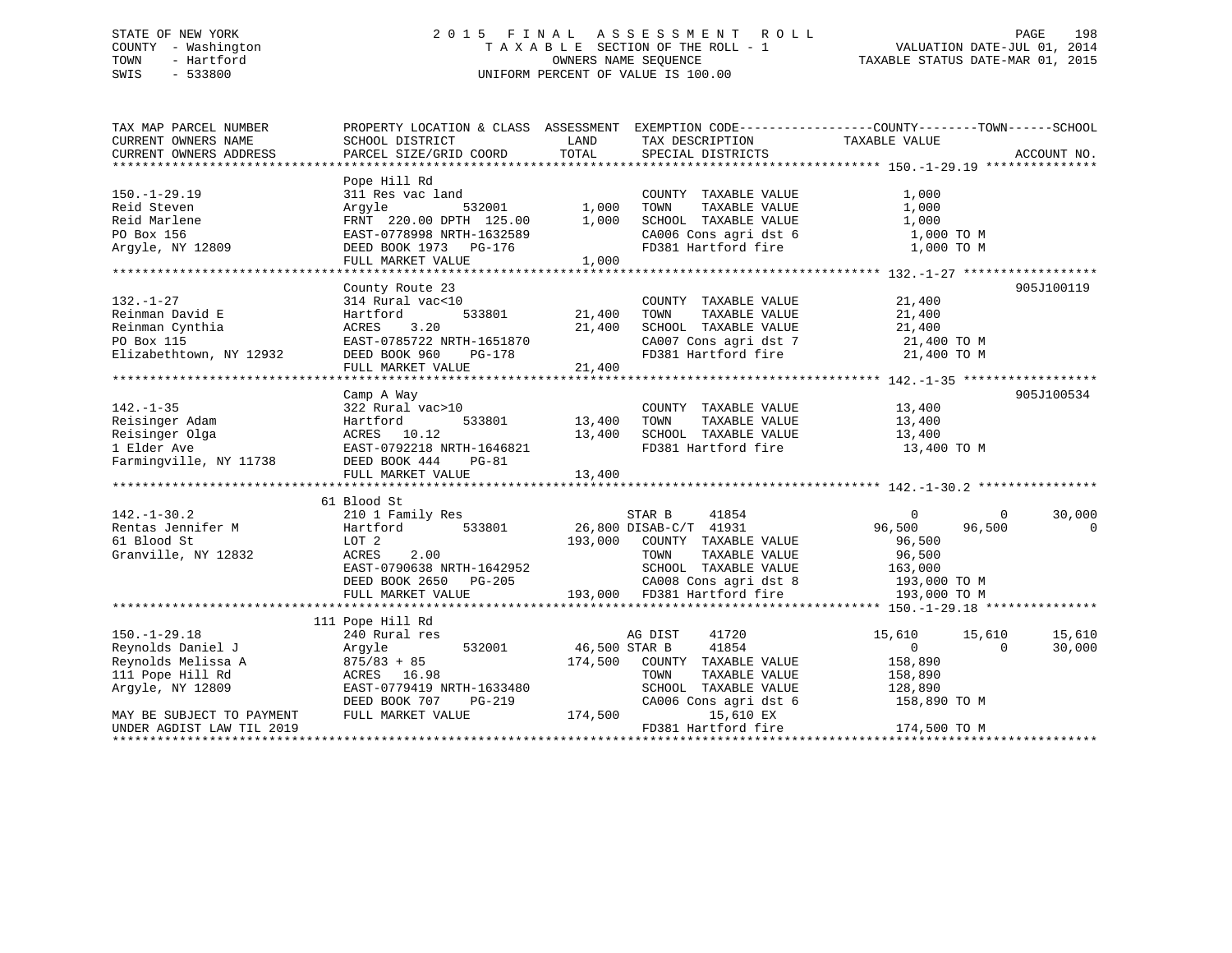# STATE OF NEW YORK 2 0 1 5 F I N A L A S S E S S M E N T R O L L PAGE 199 COUNTY - Washington T A X A B L E SECTION OF THE ROLL - 1 VALUATION DATE-JUL 01, 2014 TOWN - Hartford **TAXABLE STATUS DATE-MAR 01, 2015** OWNERS NAME SEQUENCE TAXABLE STATUS DATE-MAR 01, 2015 SWIS - 533800 UNIFORM PERCENT OF VALUE IS 100.00

| Pope Hill Rd<br>$150. - 1 - 29.23$<br>312 Vac w/imprv<br>38,100<br>COUNTY TAXABLE VALUE<br>Reynolds Daniel J<br>532001<br>17,200<br>TAXABLE VALUE<br>38,100<br>Arqyle<br>TOWN<br>2.10<br>38,100<br>Reynolds Melissa A<br>ACRES<br>SCHOOL TAXABLE VALUE<br>38,100<br>111 Pope Hill Rd<br>EAST-0779591 NRTH-1632906<br>CA006 Cons agri dst 6 38,100 TO M<br>Argyle, NY 12809<br>FD381 Hartford fire<br>38,100 TO M<br>DEED BOOK 3178 PG-174<br>FULL MARKET VALUE<br>38,100<br>905J100536<br>85 Pope Hill Rd<br>$150. - 1 - 26$<br>210 1 Family Res<br>75,300<br>75,300<br>75,300<br>AGED-ALL 41800<br>532001<br>44,500 STAR EN<br>Reynolds Naomi<br>Argyle<br>41834<br>$\overline{0}$<br>$\Omega$<br>65,300<br>75,300<br>Reynolds Merritt A Jr<br>875/80<br>150,600 COUNTY TAXABLE VALUE<br>85 Pope Hill Rd<br>6.36<br>TAXABLE VALUE<br>ACRES<br>TOWN<br>75,300<br>Argyle, NY 12809<br>EAST-0779176 NRTH-1632863<br>SCHOOL TAXABLE VALUE<br>10,000<br>150,600 TO M<br>CA006 Cons agri dst 6<br>DEED BOOK 707<br>PG-210<br>150,600 FD381 Hartford fire<br>FULL MARKET VALUE<br>150,600 TO M<br>905J101403<br>3669 State Route 196<br>$140. - 1 - 6.2$<br>122,100<br>210 1 Family Res<br>COUNTY TAXABLE VALUE<br>Reynolds Rebecca<br>Hartford<br>533801<br>23,600<br>TAXABLE VALUE<br>122,100<br>TOWN<br>$861/27 + 722/281$<br>122,100<br>3669 State Route 196<br>SCHOOL TAXABLE VALUE<br>122,100<br>CA007 Cons agri dst 7<br>Fort Ann, NY 12827<br>ACRES<br>2.70<br>122,100 TO M<br>FD381 Hartford fire<br>EAST-0774539 NRTH-1646488<br>122,100 TO M<br>DEED BOOK 3469 PG-142<br>122,100<br>FULL MARKET VALUE<br>Pope Hill Rd<br>$150. - 1 - 29.7$<br>311 Res vac land<br>COUNTY TAXABLE VALUE<br>1,000<br>Reynolds Robert E<br>532001<br>1,000<br>TAXABLE VALUE<br>1,000<br>Arqyle<br>TOWN<br>Reynolds Elizabeth L<br>FRNT 430.00 DPTH 150.00<br>1,000<br>SCHOOL TAXABLE VALUE<br>1,000<br>276 Safford Rd<br>CA006 Cons agri dst 6<br>1,000 TO M<br>EAST-0779776 NRTH-1632718<br>Argyle, NY 12809<br>FD381 Hartford fire<br>1,000 TO M<br>DEED BOOK 2359 PG-38<br>1,000<br>FULL MARKET VALUE<br>3568 State Route 196<br>905J100063<br>$140. - 1 - 26$<br>210 1 Family Res<br>COUNTY TAXABLE VALUE<br>132,400<br>Rich Matthew J<br>Hartford<br>533801 21,700<br>TOWN<br>TAXABLE VALUE<br>132,400<br>FRNT 150.00 DPTH 250.00 132,400<br>3568 State Route 196<br>SCHOOL TAXABLE VALUE<br>132,400<br>EAST-0772351 NRTH-1644731<br>FD381 Hartford fire<br>132,400 TO M<br>Fort Ann, NY 12827 | TAX MAP PARCEL NUMBER<br>CURRENT OWNERS NAME<br>CURRENT OWNERS ADDRESS | PROPERTY LOCATION & CLASS ASSESSMENT<br>SCHOOL DISTRICT<br>PARCEL SIZE/GRID COORD | LAND<br>TOTAL | EXEMPTION CODE-----------------COUNTY-------TOWN------SCHOOL<br>TAX DESCRIPTION TAXABLE VALUE<br>SPECIAL DISTRICTS | ACCOUNT NO. |
|---------------------------------------------------------------------------------------------------------------------------------------------------------------------------------------------------------------------------------------------------------------------------------------------------------------------------------------------------------------------------------------------------------------------------------------------------------------------------------------------------------------------------------------------------------------------------------------------------------------------------------------------------------------------------------------------------------------------------------------------------------------------------------------------------------------------------------------------------------------------------------------------------------------------------------------------------------------------------------------------------------------------------------------------------------------------------------------------------------------------------------------------------------------------------------------------------------------------------------------------------------------------------------------------------------------------------------------------------------------------------------------------------------------------------------------------------------------------------------------------------------------------------------------------------------------------------------------------------------------------------------------------------------------------------------------------------------------------------------------------------------------------------------------------------------------------------------------------------------------------------------------------------------------------------------------------------------------------------------------------------------------------------------------------------------------------------------------------------------------------------------------------------------------------------------------------------------------------------------------------------------------------------------------------------------------------------------------------------------------------------------------------------------------------------------------------------------------------------------------|------------------------------------------------------------------------|-----------------------------------------------------------------------------------|---------------|--------------------------------------------------------------------------------------------------------------------|-------------|
|                                                                                                                                                                                                                                                                                                                                                                                                                                                                                                                                                                                                                                                                                                                                                                                                                                                                                                                                                                                                                                                                                                                                                                                                                                                                                                                                                                                                                                                                                                                                                                                                                                                                                                                                                                                                                                                                                                                                                                                                                                                                                                                                                                                                                                                                                                                                                                                                                                                                                       |                                                                        |                                                                                   |               |                                                                                                                    |             |
|                                                                                                                                                                                                                                                                                                                                                                                                                                                                                                                                                                                                                                                                                                                                                                                                                                                                                                                                                                                                                                                                                                                                                                                                                                                                                                                                                                                                                                                                                                                                                                                                                                                                                                                                                                                                                                                                                                                                                                                                                                                                                                                                                                                                                                                                                                                                                                                                                                                                                       |                                                                        |                                                                                   |               |                                                                                                                    |             |
|                                                                                                                                                                                                                                                                                                                                                                                                                                                                                                                                                                                                                                                                                                                                                                                                                                                                                                                                                                                                                                                                                                                                                                                                                                                                                                                                                                                                                                                                                                                                                                                                                                                                                                                                                                                                                                                                                                                                                                                                                                                                                                                                                                                                                                                                                                                                                                                                                                                                                       |                                                                        |                                                                                   |               |                                                                                                                    |             |
|                                                                                                                                                                                                                                                                                                                                                                                                                                                                                                                                                                                                                                                                                                                                                                                                                                                                                                                                                                                                                                                                                                                                                                                                                                                                                                                                                                                                                                                                                                                                                                                                                                                                                                                                                                                                                                                                                                                                                                                                                                                                                                                                                                                                                                                                                                                                                                                                                                                                                       |                                                                        |                                                                                   |               |                                                                                                                    |             |
|                                                                                                                                                                                                                                                                                                                                                                                                                                                                                                                                                                                                                                                                                                                                                                                                                                                                                                                                                                                                                                                                                                                                                                                                                                                                                                                                                                                                                                                                                                                                                                                                                                                                                                                                                                                                                                                                                                                                                                                                                                                                                                                                                                                                                                                                                                                                                                                                                                                                                       |                                                                        |                                                                                   |               |                                                                                                                    |             |
|                                                                                                                                                                                                                                                                                                                                                                                                                                                                                                                                                                                                                                                                                                                                                                                                                                                                                                                                                                                                                                                                                                                                                                                                                                                                                                                                                                                                                                                                                                                                                                                                                                                                                                                                                                                                                                                                                                                                                                                                                                                                                                                                                                                                                                                                                                                                                                                                                                                                                       |                                                                        |                                                                                   |               |                                                                                                                    |             |
|                                                                                                                                                                                                                                                                                                                                                                                                                                                                                                                                                                                                                                                                                                                                                                                                                                                                                                                                                                                                                                                                                                                                                                                                                                                                                                                                                                                                                                                                                                                                                                                                                                                                                                                                                                                                                                                                                                                                                                                                                                                                                                                                                                                                                                                                                                                                                                                                                                                                                       |                                                                        |                                                                                   |               |                                                                                                                    |             |
|                                                                                                                                                                                                                                                                                                                                                                                                                                                                                                                                                                                                                                                                                                                                                                                                                                                                                                                                                                                                                                                                                                                                                                                                                                                                                                                                                                                                                                                                                                                                                                                                                                                                                                                                                                                                                                                                                                                                                                                                                                                                                                                                                                                                                                                                                                                                                                                                                                                                                       |                                                                        |                                                                                   |               |                                                                                                                    |             |
|                                                                                                                                                                                                                                                                                                                                                                                                                                                                                                                                                                                                                                                                                                                                                                                                                                                                                                                                                                                                                                                                                                                                                                                                                                                                                                                                                                                                                                                                                                                                                                                                                                                                                                                                                                                                                                                                                                                                                                                                                                                                                                                                                                                                                                                                                                                                                                                                                                                                                       |                                                                        |                                                                                   |               |                                                                                                                    |             |
|                                                                                                                                                                                                                                                                                                                                                                                                                                                                                                                                                                                                                                                                                                                                                                                                                                                                                                                                                                                                                                                                                                                                                                                                                                                                                                                                                                                                                                                                                                                                                                                                                                                                                                                                                                                                                                                                                                                                                                                                                                                                                                                                                                                                                                                                                                                                                                                                                                                                                       |                                                                        |                                                                                   |               |                                                                                                                    |             |
|                                                                                                                                                                                                                                                                                                                                                                                                                                                                                                                                                                                                                                                                                                                                                                                                                                                                                                                                                                                                                                                                                                                                                                                                                                                                                                                                                                                                                                                                                                                                                                                                                                                                                                                                                                                                                                                                                                                                                                                                                                                                                                                                                                                                                                                                                                                                                                                                                                                                                       |                                                                        |                                                                                   |               |                                                                                                                    |             |
|                                                                                                                                                                                                                                                                                                                                                                                                                                                                                                                                                                                                                                                                                                                                                                                                                                                                                                                                                                                                                                                                                                                                                                                                                                                                                                                                                                                                                                                                                                                                                                                                                                                                                                                                                                                                                                                                                                                                                                                                                                                                                                                                                                                                                                                                                                                                                                                                                                                                                       |                                                                        |                                                                                   |               |                                                                                                                    |             |
|                                                                                                                                                                                                                                                                                                                                                                                                                                                                                                                                                                                                                                                                                                                                                                                                                                                                                                                                                                                                                                                                                                                                                                                                                                                                                                                                                                                                                                                                                                                                                                                                                                                                                                                                                                                                                                                                                                                                                                                                                                                                                                                                                                                                                                                                                                                                                                                                                                                                                       |                                                                        |                                                                                   |               |                                                                                                                    |             |
|                                                                                                                                                                                                                                                                                                                                                                                                                                                                                                                                                                                                                                                                                                                                                                                                                                                                                                                                                                                                                                                                                                                                                                                                                                                                                                                                                                                                                                                                                                                                                                                                                                                                                                                                                                                                                                                                                                                                                                                                                                                                                                                                                                                                                                                                                                                                                                                                                                                                                       |                                                                        |                                                                                   |               |                                                                                                                    |             |
|                                                                                                                                                                                                                                                                                                                                                                                                                                                                                                                                                                                                                                                                                                                                                                                                                                                                                                                                                                                                                                                                                                                                                                                                                                                                                                                                                                                                                                                                                                                                                                                                                                                                                                                                                                                                                                                                                                                                                                                                                                                                                                                                                                                                                                                                                                                                                                                                                                                                                       |                                                                        |                                                                                   |               |                                                                                                                    |             |
|                                                                                                                                                                                                                                                                                                                                                                                                                                                                                                                                                                                                                                                                                                                                                                                                                                                                                                                                                                                                                                                                                                                                                                                                                                                                                                                                                                                                                                                                                                                                                                                                                                                                                                                                                                                                                                                                                                                                                                                                                                                                                                                                                                                                                                                                                                                                                                                                                                                                                       |                                                                        |                                                                                   |               |                                                                                                                    |             |
|                                                                                                                                                                                                                                                                                                                                                                                                                                                                                                                                                                                                                                                                                                                                                                                                                                                                                                                                                                                                                                                                                                                                                                                                                                                                                                                                                                                                                                                                                                                                                                                                                                                                                                                                                                                                                                                                                                                                                                                                                                                                                                                                                                                                                                                                                                                                                                                                                                                                                       |                                                                        |                                                                                   |               |                                                                                                                    |             |
|                                                                                                                                                                                                                                                                                                                                                                                                                                                                                                                                                                                                                                                                                                                                                                                                                                                                                                                                                                                                                                                                                                                                                                                                                                                                                                                                                                                                                                                                                                                                                                                                                                                                                                                                                                                                                                                                                                                                                                                                                                                                                                                                                                                                                                                                                                                                                                                                                                                                                       |                                                                        |                                                                                   |               |                                                                                                                    |             |
|                                                                                                                                                                                                                                                                                                                                                                                                                                                                                                                                                                                                                                                                                                                                                                                                                                                                                                                                                                                                                                                                                                                                                                                                                                                                                                                                                                                                                                                                                                                                                                                                                                                                                                                                                                                                                                                                                                                                                                                                                                                                                                                                                                                                                                                                                                                                                                                                                                                                                       |                                                                        |                                                                                   |               |                                                                                                                    |             |
|                                                                                                                                                                                                                                                                                                                                                                                                                                                                                                                                                                                                                                                                                                                                                                                                                                                                                                                                                                                                                                                                                                                                                                                                                                                                                                                                                                                                                                                                                                                                                                                                                                                                                                                                                                                                                                                                                                                                                                                                                                                                                                                                                                                                                                                                                                                                                                                                                                                                                       |                                                                        |                                                                                   |               |                                                                                                                    |             |
|                                                                                                                                                                                                                                                                                                                                                                                                                                                                                                                                                                                                                                                                                                                                                                                                                                                                                                                                                                                                                                                                                                                                                                                                                                                                                                                                                                                                                                                                                                                                                                                                                                                                                                                                                                                                                                                                                                                                                                                                                                                                                                                                                                                                                                                                                                                                                                                                                                                                                       |                                                                        |                                                                                   |               |                                                                                                                    |             |
|                                                                                                                                                                                                                                                                                                                                                                                                                                                                                                                                                                                                                                                                                                                                                                                                                                                                                                                                                                                                                                                                                                                                                                                                                                                                                                                                                                                                                                                                                                                                                                                                                                                                                                                                                                                                                                                                                                                                                                                                                                                                                                                                                                                                                                                                                                                                                                                                                                                                                       |                                                                        |                                                                                   |               |                                                                                                                    |             |
|                                                                                                                                                                                                                                                                                                                                                                                                                                                                                                                                                                                                                                                                                                                                                                                                                                                                                                                                                                                                                                                                                                                                                                                                                                                                                                                                                                                                                                                                                                                                                                                                                                                                                                                                                                                                                                                                                                                                                                                                                                                                                                                                                                                                                                                                                                                                                                                                                                                                                       |                                                                        |                                                                                   |               |                                                                                                                    |             |
|                                                                                                                                                                                                                                                                                                                                                                                                                                                                                                                                                                                                                                                                                                                                                                                                                                                                                                                                                                                                                                                                                                                                                                                                                                                                                                                                                                                                                                                                                                                                                                                                                                                                                                                                                                                                                                                                                                                                                                                                                                                                                                                                                                                                                                                                                                                                                                                                                                                                                       |                                                                        |                                                                                   |               |                                                                                                                    |             |
|                                                                                                                                                                                                                                                                                                                                                                                                                                                                                                                                                                                                                                                                                                                                                                                                                                                                                                                                                                                                                                                                                                                                                                                                                                                                                                                                                                                                                                                                                                                                                                                                                                                                                                                                                                                                                                                                                                                                                                                                                                                                                                                                                                                                                                                                                                                                                                                                                                                                                       |                                                                        |                                                                                   |               |                                                                                                                    |             |
|                                                                                                                                                                                                                                                                                                                                                                                                                                                                                                                                                                                                                                                                                                                                                                                                                                                                                                                                                                                                                                                                                                                                                                                                                                                                                                                                                                                                                                                                                                                                                                                                                                                                                                                                                                                                                                                                                                                                                                                                                                                                                                                                                                                                                                                                                                                                                                                                                                                                                       |                                                                        |                                                                                   |               |                                                                                                                    |             |
|                                                                                                                                                                                                                                                                                                                                                                                                                                                                                                                                                                                                                                                                                                                                                                                                                                                                                                                                                                                                                                                                                                                                                                                                                                                                                                                                                                                                                                                                                                                                                                                                                                                                                                                                                                                                                                                                                                                                                                                                                                                                                                                                                                                                                                                                                                                                                                                                                                                                                       |                                                                        |                                                                                   |               |                                                                                                                    |             |
|                                                                                                                                                                                                                                                                                                                                                                                                                                                                                                                                                                                                                                                                                                                                                                                                                                                                                                                                                                                                                                                                                                                                                                                                                                                                                                                                                                                                                                                                                                                                                                                                                                                                                                                                                                                                                                                                                                                                                                                                                                                                                                                                                                                                                                                                                                                                                                                                                                                                                       |                                                                        |                                                                                   |               |                                                                                                                    |             |
|                                                                                                                                                                                                                                                                                                                                                                                                                                                                                                                                                                                                                                                                                                                                                                                                                                                                                                                                                                                                                                                                                                                                                                                                                                                                                                                                                                                                                                                                                                                                                                                                                                                                                                                                                                                                                                                                                                                                                                                                                                                                                                                                                                                                                                                                                                                                                                                                                                                                                       |                                                                        |                                                                                   |               |                                                                                                                    |             |
|                                                                                                                                                                                                                                                                                                                                                                                                                                                                                                                                                                                                                                                                                                                                                                                                                                                                                                                                                                                                                                                                                                                                                                                                                                                                                                                                                                                                                                                                                                                                                                                                                                                                                                                                                                                                                                                                                                                                                                                                                                                                                                                                                                                                                                                                                                                                                                                                                                                                                       |                                                                        |                                                                                   |               |                                                                                                                    |             |
|                                                                                                                                                                                                                                                                                                                                                                                                                                                                                                                                                                                                                                                                                                                                                                                                                                                                                                                                                                                                                                                                                                                                                                                                                                                                                                                                                                                                                                                                                                                                                                                                                                                                                                                                                                                                                                                                                                                                                                                                                                                                                                                                                                                                                                                                                                                                                                                                                                                                                       |                                                                        |                                                                                   |               |                                                                                                                    |             |
|                                                                                                                                                                                                                                                                                                                                                                                                                                                                                                                                                                                                                                                                                                                                                                                                                                                                                                                                                                                                                                                                                                                                                                                                                                                                                                                                                                                                                                                                                                                                                                                                                                                                                                                                                                                                                                                                                                                                                                                                                                                                                                                                                                                                                                                                                                                                                                                                                                                                                       |                                                                        |                                                                                   |               |                                                                                                                    |             |
|                                                                                                                                                                                                                                                                                                                                                                                                                                                                                                                                                                                                                                                                                                                                                                                                                                                                                                                                                                                                                                                                                                                                                                                                                                                                                                                                                                                                                                                                                                                                                                                                                                                                                                                                                                                                                                                                                                                                                                                                                                                                                                                                                                                                                                                                                                                                                                                                                                                                                       |                                                                        |                                                                                   |               |                                                                                                                    |             |
|                                                                                                                                                                                                                                                                                                                                                                                                                                                                                                                                                                                                                                                                                                                                                                                                                                                                                                                                                                                                                                                                                                                                                                                                                                                                                                                                                                                                                                                                                                                                                                                                                                                                                                                                                                                                                                                                                                                                                                                                                                                                                                                                                                                                                                                                                                                                                                                                                                                                                       |                                                                        |                                                                                   |               |                                                                                                                    |             |
|                                                                                                                                                                                                                                                                                                                                                                                                                                                                                                                                                                                                                                                                                                                                                                                                                                                                                                                                                                                                                                                                                                                                                                                                                                                                                                                                                                                                                                                                                                                                                                                                                                                                                                                                                                                                                                                                                                                                                                                                                                                                                                                                                                                                                                                                                                                                                                                                                                                                                       |                                                                        |                                                                                   |               |                                                                                                                    |             |
|                                                                                                                                                                                                                                                                                                                                                                                                                                                                                                                                                                                                                                                                                                                                                                                                                                                                                                                                                                                                                                                                                                                                                                                                                                                                                                                                                                                                                                                                                                                                                                                                                                                                                                                                                                                                                                                                                                                                                                                                                                                                                                                                                                                                                                                                                                                                                                                                                                                                                       |                                                                        |                                                                                   |               |                                                                                                                    |             |
|                                                                                                                                                                                                                                                                                                                                                                                                                                                                                                                                                                                                                                                                                                                                                                                                                                                                                                                                                                                                                                                                                                                                                                                                                                                                                                                                                                                                                                                                                                                                                                                                                                                                                                                                                                                                                                                                                                                                                                                                                                                                                                                                                                                                                                                                                                                                                                                                                                                                                       |                                                                        |                                                                                   |               |                                                                                                                    |             |
|                                                                                                                                                                                                                                                                                                                                                                                                                                                                                                                                                                                                                                                                                                                                                                                                                                                                                                                                                                                                                                                                                                                                                                                                                                                                                                                                                                                                                                                                                                                                                                                                                                                                                                                                                                                                                                                                                                                                                                                                                                                                                                                                                                                                                                                                                                                                                                                                                                                                                       |                                                                        |                                                                                   |               |                                                                                                                    |             |
|                                                                                                                                                                                                                                                                                                                                                                                                                                                                                                                                                                                                                                                                                                                                                                                                                                                                                                                                                                                                                                                                                                                                                                                                                                                                                                                                                                                                                                                                                                                                                                                                                                                                                                                                                                                                                                                                                                                                                                                                                                                                                                                                                                                                                                                                                                                                                                                                                                                                                       |                                                                        |                                                                                   |               |                                                                                                                    |             |
|                                                                                                                                                                                                                                                                                                                                                                                                                                                                                                                                                                                                                                                                                                                                                                                                                                                                                                                                                                                                                                                                                                                                                                                                                                                                                                                                                                                                                                                                                                                                                                                                                                                                                                                                                                                                                                                                                                                                                                                                                                                                                                                                                                                                                                                                                                                                                                                                                                                                                       |                                                                        |                                                                                   |               |                                                                                                                    |             |
| DEED BOOK 941<br>PG-153                                                                                                                                                                                                                                                                                                                                                                                                                                                                                                                                                                                                                                                                                                                                                                                                                                                                                                                                                                                                                                                                                                                                                                                                                                                                                                                                                                                                                                                                                                                                                                                                                                                                                                                                                                                                                                                                                                                                                                                                                                                                                                                                                                                                                                                                                                                                                                                                                                                               |                                                                        |                                                                                   |               |                                                                                                                    |             |
| 132,400<br>FULL MARKET VALUE                                                                                                                                                                                                                                                                                                                                                                                                                                                                                                                                                                                                                                                                                                                                                                                                                                                                                                                                                                                                                                                                                                                                                                                                                                                                                                                                                                                                                                                                                                                                                                                                                                                                                                                                                                                                                                                                                                                                                                                                                                                                                                                                                                                                                                                                                                                                                                                                                                                          |                                                                        |                                                                                   |               |                                                                                                                    |             |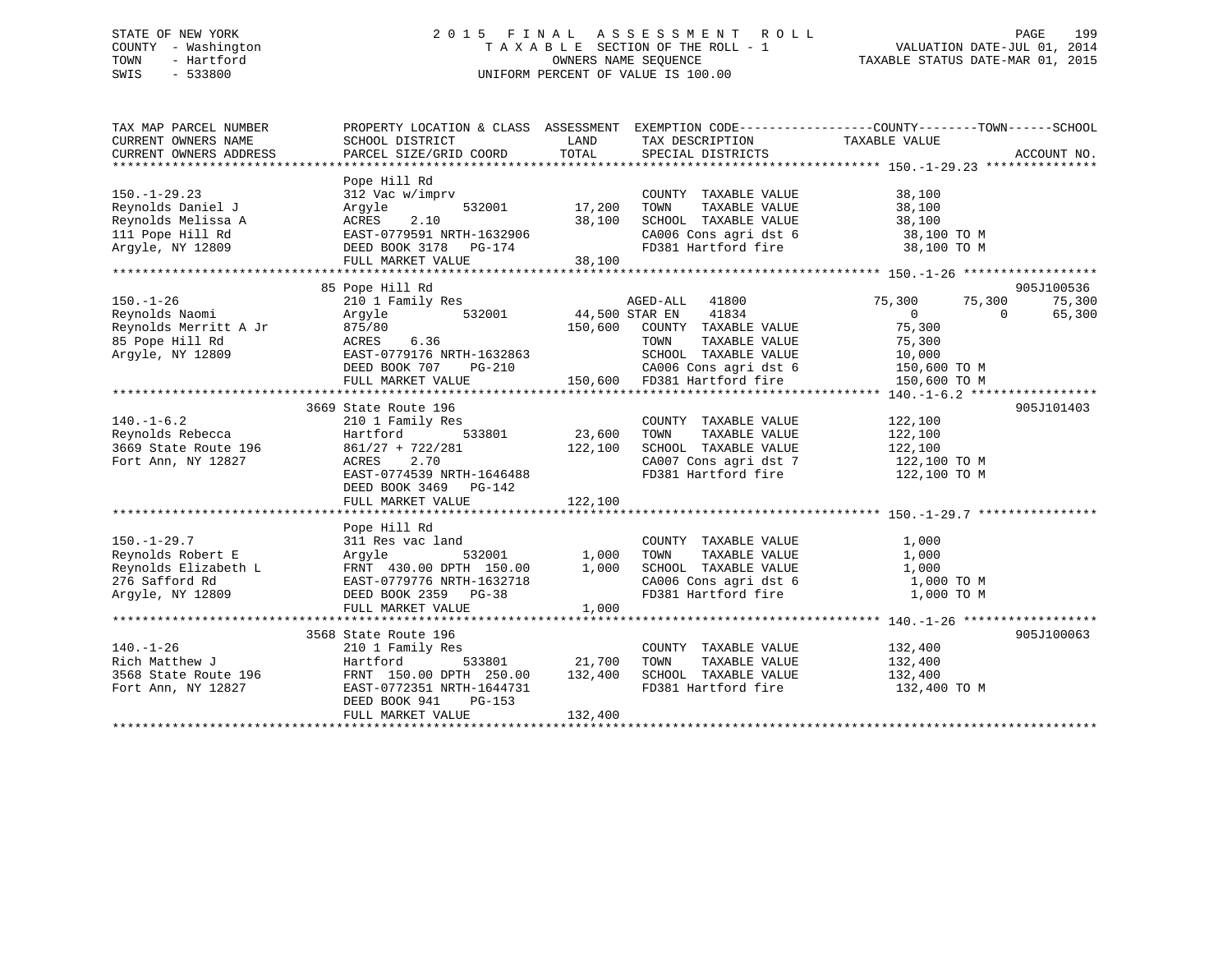# STATE OF NEW YORK 2 0 1 5 F I N A L A S S E S S M E N T R O L L PAGE 200 COUNTY - Washington T A X A B L E SECTION OF THE ROLL - 1 VALUATION DATE-JUL 01, 2014 TOWN - Hartford OWNERS NAME SEQUENCE TAXABLE STATUS DATE-MAR 01, 2015 SWIS - 533800 UNIFORM PERCENT OF VALUE IS 100.00

| 5126 County Route 30<br>$150. - 1 - 21.1$<br>210 1 Family Res<br>STAR B<br>41854<br>$\overline{0}$<br>$\Omega$<br>29,200<br>533801<br>Richards Gretchen<br>Hartford<br>COUNTY TAXABLE VALUE<br>226,600<br>226,600<br>Richards Jeffrey W<br>BLA 1963-180<br>TAXABLE VALUE<br>TOWN<br>226,600<br>5126 County Route 30<br>SCHOOL TAXABLE VALUE<br>ACRES<br>4.28<br>196,600<br>SCHOOL TAXABLE VALUE 196,600<br>CA008 Cons agri dst 8 226,600 TO M<br>FD381 Hartford fire 226,600 TO M<br>EAST-0785910 NRTH-1633463<br>DEED BOOK 919 PG-54<br>FULL MARKET VALUE<br>Granville, NY 12832<br>905J101189<br>7336 State Route 40<br>$149. - 1 - 32.3$<br>210 1 Family Res<br>CLERGY<br>41400<br>1,500<br>1,500<br>533801 58,100 STAR EN 41834<br>Richards Michael Rev<br>Hartford 533801<br>ACRES 6.09<br>EAST-0775459 NRTH-1637745<br>DEED BOOK 857 PG-170<br>THE BOOK 857 PG-170<br>$\overline{0}$<br>$\Omega$<br>Weber Sharon Rev<br>335,700 COUNTY TAXABLE VALUE<br>334,200<br>7336 State Route 40<br>TOWN<br>TAXABLE VALUE<br>334,200<br>Fort Ann, NY 12827 | ACCOUNT NO.          |
|--------------------------------------------------------------------------------------------------------------------------------------------------------------------------------------------------------------------------------------------------------------------------------------------------------------------------------------------------------------------------------------------------------------------------------------------------------------------------------------------------------------------------------------------------------------------------------------------------------------------------------------------------------------------------------------------------------------------------------------------------------------------------------------------------------------------------------------------------------------------------------------------------------------------------------------------------------------------------------------------------------------------------------------------------------|----------------------|
|                                                                                                                                                                                                                                                                                                                                                                                                                                                                                                                                                                                                                                                                                                                                                                                                                                                                                                                                                                                                                                                        | 30,000               |
|                                                                                                                                                                                                                                                                                                                                                                                                                                                                                                                                                                                                                                                                                                                                                                                                                                                                                                                                                                                                                                                        |                      |
|                                                                                                                                                                                                                                                                                                                                                                                                                                                                                                                                                                                                                                                                                                                                                                                                                                                                                                                                                                                                                                                        |                      |
|                                                                                                                                                                                                                                                                                                                                                                                                                                                                                                                                                                                                                                                                                                                                                                                                                                                                                                                                                                                                                                                        |                      |
|                                                                                                                                                                                                                                                                                                                                                                                                                                                                                                                                                                                                                                                                                                                                                                                                                                                                                                                                                                                                                                                        | 1,500<br>65,300      |
|                                                                                                                                                                                                                                                                                                                                                                                                                                                                                                                                                                                                                                                                                                                                                                                                                                                                                                                                                                                                                                                        |                      |
| SCHOOL TAXABLE VALUE 268,900<br>335,700 CA006 Cons agri dst 6 335,700 TO M<br>FULL MARKET VALUE<br>FD381 Hartford fire<br>335,700 TO M                                                                                                                                                                                                                                                                                                                                                                                                                                                                                                                                                                                                                                                                                                                                                                                                                                                                                                                 |                      |
|                                                                                                                                                                                                                                                                                                                                                                                                                                                                                                                                                                                                                                                                                                                                                                                                                                                                                                                                                                                                                                                        |                      |
| Swamp Ln<br>$149. - 1 - 32.12$<br>314 Rural vac<10<br>3,000<br>COUNTY TAXABLE VALUE<br>533801 3,000<br>TAXABLE VALUE<br>TOWN<br>3,000                                                                                                                                                                                                                                                                                                                                                                                                                                                                                                                                                                                                                                                                                                                                                                                                                                                                                                                  |                      |
| 149.-1-32.12<br>Richards Michael Rev Hartford 533801<br>Richards Michael Rev Hartford 533801<br>Weber Sharon Rev ACRES 1.86<br>7336 State Route 40 EAST-0775561 NRTH-1637516<br>Fort Ann, NY 12827 DEED BOOK 857 PG-170<br>3,000<br>SCHOOL TAXABLE VALUE<br>$3,000$ TO M<br>$3,000$ TO M<br>$\begin{array}{lllllll} \texttt{CA006} & \texttt{Cons}\ \texttt{agri}\ \texttt{dst}\ \texttt{6} & \texttt{3,000}\ \texttt{TO}\ \texttt{M} & \texttt{3,000}\ \texttt{TO}\ \texttt{M} & \texttt{1,000}\ \texttt{C} & \texttt{M} & \texttt{1,000}\ \texttt{M} & \texttt{M} & \texttt{M} & \texttt{M} & \texttt{M} \end{array}$                                                                                                                                                                                                                                                                                                                                                                                                                                |                      |
| 3,000<br>FULL MARKET VALUE                                                                                                                                                                                                                                                                                                                                                                                                                                                                                                                                                                                                                                                                                                                                                                                                                                                                                                                                                                                                                             |                      |
|                                                                                                                                                                                                                                                                                                                                                                                                                                                                                                                                                                                                                                                                                                                                                                                                                                                                                                                                                                                                                                                        |                      |
| 220 Blood St<br>905J100542                                                                                                                                                                                                                                                                                                                                                                                                                                                                                                                                                                                                                                                                                                                                                                                                                                                                                                                                                                                                                             |                      |
| $142. - 1 - 18$<br>210 1 Family Res<br>AGED-CO 41802<br>1,610<br>$\Omega$<br>533801 29,100 AGED-TOWN 41803<br>1,610<br>$\begin{matrix} 0 \\ 0 \end{matrix}$                                                                                                                                                                                                                                                                                                                                                                                                                                                                                                                                                                                                                                                                                                                                                                                                                                                                                            | $\sim$ 0<br>$\Omega$ |
| Ficketts Harold R LE<br>Ricketts Harold W (ACRES 2.60<br>220 Blood St (BAST-0793349 NRTH-1645749<br>32,200 STAR EN 41834<br>$\Omega$<br>COUNTY TAXABLE VALUE 30,590<br>Granville, NY 12832<br>TOWN TAXABLE VALUE 30,590<br>32,200 SCHOOL TAXABLE VALUE 0<br>FD381 Hartford fire 32,200<br>DEED BOOK 3347 PG-31                                                                                                                                                                                                                                                                                                                                                                                                                                                                                                                                                                                                                                                                                                                                         | 32,200               |
| FULL MARKET VALUE<br>32,200 TO M                                                                                                                                                                                                                                                                                                                                                                                                                                                                                                                                                                                                                                                                                                                                                                                                                                                                                                                                                                                                                       |                      |
|                                                                                                                                                                                                                                                                                                                                                                                                                                                                                                                                                                                                                                                                                                                                                                                                                                                                                                                                                                                                                                                        |                      |
| 230 Blood St                                                                                                                                                                                                                                                                                                                                                                                                                                                                                                                                                                                                                                                                                                                                                                                                                                                                                                                                                                                                                                           |                      |
| $142. - 1 - 18.1$<br>210 1 Family Res<br>STAR B<br>41854<br>$\overline{0}$<br>$\Omega$<br>142.-1-18.1 210 1 Family Res<br>Ricketts Harold W Hartford 533801 23,000<br>Ricketts Penny ACRES 1.00 106,800<br>230 Blood St EAST-0793376 NRTH-1645904<br>Granville, NY 12832 DEED BOOK 669 PG-199<br>23,000 COUNTY TAXABLE VALUE<br>106,800<br>106,800<br>TOWN<br>TAXABLE VALUE<br>106,800<br>SCHOOL TAXABLE VALUE<br>76,800<br>FD381 Hartford fire<br>106,800 TO M                                                                                                                                                                                                                                                                                                                                                                                                                                                                                                                                                                                        | 30,000               |
| 106,800<br>FULL MARKET VALUE                                                                                                                                                                                                                                                                                                                                                                                                                                                                                                                                                                                                                                                                                                                                                                                                                                                                                                                                                                                                                           |                      |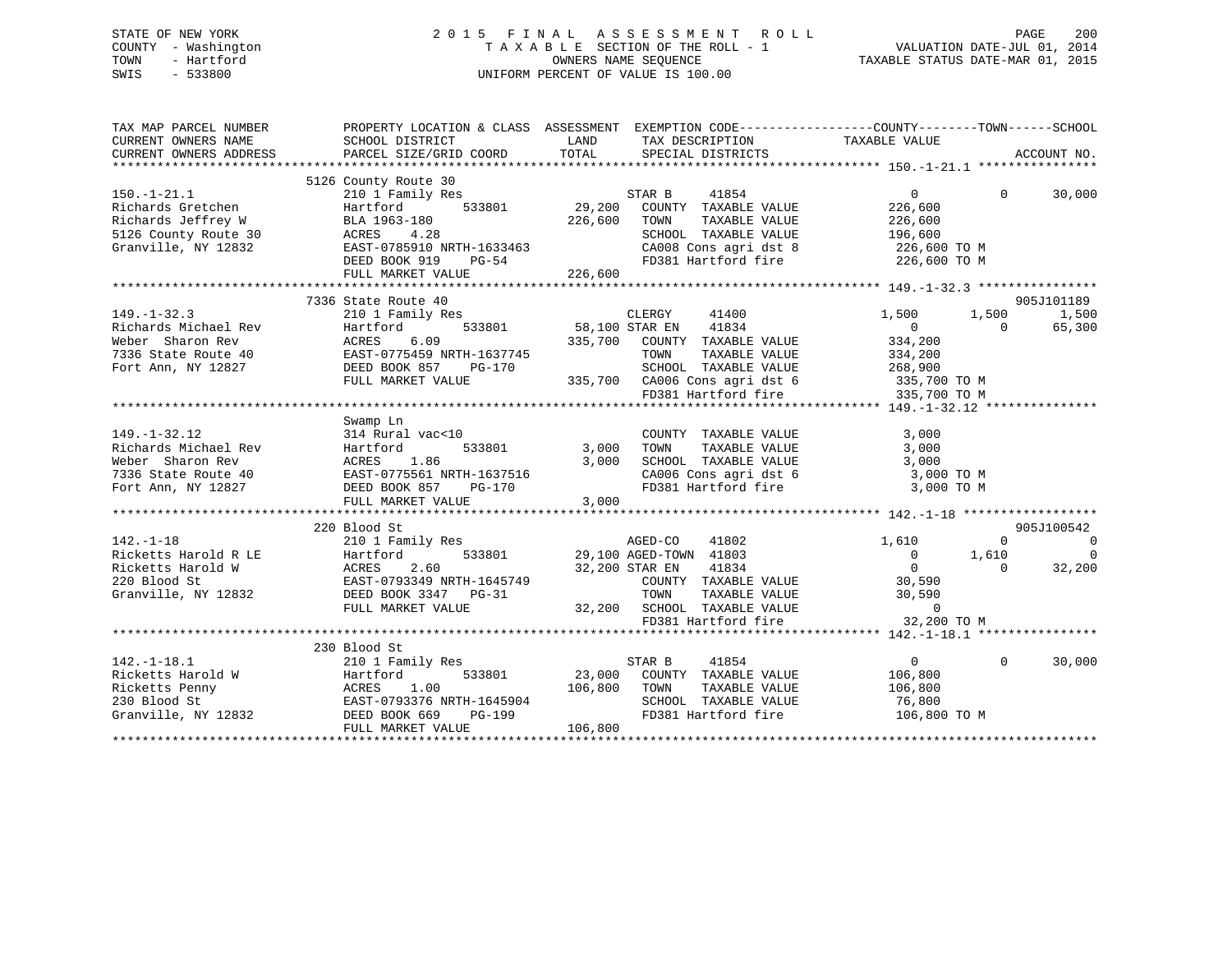# STATE OF NEW YORK 2 0 1 5 F I N A L A S S E S S M E N T R O L L PAGE 201 COUNTY - Washington T A X A B L E SECTION OF THE ROLL - 1 VALUATION DATE-JUL 01, 2014 TOWN - Hartford **TAXABLE STATUS DATE-MAR 01, 2015** OWNERS NAME SEQUENCE TAXABLE STATUS DATE-MAR 01, 2015 SWIS - 533800 UNIFORM PERCENT OF VALUE IS 100.00

| TAX MAP PARCEL NUMBER<br>CURRENT OWNERS NAME<br>CURRENT OWNERS ADDRESS                                           | PROPERTY LOCATION & CLASS ASSESSMENT EXEMPTION CODE----------------COUNTY-------TOWN------SCHOOL<br>SCHOOL DISTRICT<br>PARCEL SIZE/GRID COORD                                   | LAND<br>TOTAL            | TAX DESCRIPTION<br>SPECIAL DISTRICTS                                                                                                                                                                                       | TAXABLE VALUE                                                                                                              |                                                                  | ACCOUNT NO.                                                            |
|------------------------------------------------------------------------------------------------------------------|---------------------------------------------------------------------------------------------------------------------------------------------------------------------------------|--------------------------|----------------------------------------------------------------------------------------------------------------------------------------------------------------------------------------------------------------------------|----------------------------------------------------------------------------------------------------------------------------|------------------------------------------------------------------|------------------------------------------------------------------------|
|                                                                                                                  |                                                                                                                                                                                 |                          |                                                                                                                                                                                                                            |                                                                                                                            |                                                                  |                                                                        |
| $140. - 1 - 1.3$<br>Riley Donna J<br>3 Eldridge Ln<br>Fort Ann, NY 12827                                         | 3 Eldridge Ln<br>210 1 Family Res<br>533801<br>Hartford<br>ACRES<br>5.75<br>EAST-0771751 NRTH-1644846<br>DEED BOOK 1939 PG-304<br>FULL MARKET VALUE                             | 142,000 TOWN<br>142,000  | STAR B<br>41854<br>41,100 COUNTY TAXABLE VALUE<br>TAXABLE VALUE<br>SCHOOL TAXABLE VALUE 112,000<br>FD381 Hartford fire 142,000 TO M                                                                                        | $\overline{0}$<br>142,000<br>142,000                                                                                       | $\Omega$                                                         | 30,000                                                                 |
|                                                                                                                  |                                                                                                                                                                                 |                          |                                                                                                                                                                                                                            |                                                                                                                            |                                                                  |                                                                        |
| $132. -4 - 13$<br>Ritchie William Jr<br>Box 50<br>Middle Granville, NY 12849                                     | Blood St<br>322 Rural vac>10<br>533801<br>Hartford<br>Survey 12474<br>ACRES 13.43<br>EAST-0794022 NRTH-1652641<br>DEED BOOK 423<br>PG-337<br>FULL MARKET VALUE                  | 15,600<br>15,600         | COUNTY TAXABLE VALUE<br>TAXABLE VALUE<br>TOWN<br>15,600 SCHOOL TAXABLE VALUE<br>FD381 Hartford fire                                                                                                                        | 15,600<br>15,600<br>15,600<br>15,600 TO M                                                                                  |                                                                  | 905J100543                                                             |
|                                                                                                                  |                                                                                                                                                                                 |                          |                                                                                                                                                                                                                            |                                                                                                                            |                                                                  |                                                                        |
| $132.15 - 2 - 40$<br>Rivers Jennifer Kathleen<br>Winchell Jeffery Jr<br>96 County Route 23<br>Hartford, NY 12838 | 96 County Route 23<br>210 1 Family Res<br>Hartford<br>FRNT 55.00 DPTH 226.00 136,900<br>ACRES<br>0.28<br>EAST-0786941 NRTH-1653797<br>DEED BOOK 3483 PG-21<br>FULL MARKET VALUE | 533801 12,400<br>136,900 | COUNTY TAXABLE VALUE<br>TOWN<br>TAXABLE VALUE<br>SCHOOL TAXABLE VALUE<br>CA007 Cons agri dst 7 136,900 TO M<br>FD381 Hartford fire                                                                                         | 136,900<br>136,900<br>136,900<br>136,900 ТО М                                                                              |                                                                  | 905J100299                                                             |
|                                                                                                                  | 3251 Coach Rd                                                                                                                                                                   |                          |                                                                                                                                                                                                                            |                                                                                                                            |                                                                  |                                                                        |
| $149. - 1 - 24.9$<br>Robbins Darrell W<br>Robbins Jodi A<br>PO Box 132<br>Hartford, NY 12838                     | 210 1 Family Res<br>533801<br>Hartford<br>ACRES 3.50<br>EAST-0779027 NRTH-1640389<br>DEED BOOK 2442 PG-135                                                                      | 160,100 TOWN             | STAR B 41854<br>32,500 COUNTY TAXABLE VALUE<br>TAXABLE VALUE<br>SCHOOL TAXABLE VALUE 130,100<br>FD381 Hartford fire                                                                                                        | $\overline{0}$<br>160,100<br>160,100<br>160,100 TO M                                                                       | $\Omega$                                                         | 30,000                                                                 |
|                                                                                                                  | FULL MARKET VALUE                                                                                                                                                               | 160,100                  |                                                                                                                                                                                                                            |                                                                                                                            |                                                                  |                                                                        |
|                                                                                                                  | 119 Gilchrist Hill Rd                                                                                                                                                           |                          |                                                                                                                                                                                                                            |                                                                                                                            |                                                                  | 905J100544                                                             |
| $141. - 3 - 3$<br>Robbins Virginia<br>Robbins Davis<br>119 Gilchrist Hill Rd<br>Hartford, NY 12838               | 210 1 Family Res<br>Hartford<br>ACRES 3.20<br>EAST-0783890 NRTH-1643457<br>DEED BOOK 437<br>PG-560<br>FULL MARKET VALUE                                                         |                          | EFVET CL/T 41003<br>533801 31,400 ELG FVT/CO 41102<br>67,600 AGED-CO/TN 41801<br>AGED-SCH 41804<br>STAR EN<br>41834<br>67,600 COUNTY TAXABLE VALUE<br>TOWN<br>TAXABLE VALUE<br>SCHOOL TAXABLE VALUE<br>FD381 Hartford fire | $\overline{0}$<br>1,500<br>33,050<br>$\overline{0}$<br>$\overline{0}$<br>33,050<br>19,524<br>$\overline{0}$<br>67,600 TO M | 28,552<br>$\overline{0}$<br>19,524<br>$\overline{0}$<br>$\Omega$ | $\overline{0}$<br>$\overline{0}$<br>$\overline{0}$<br>27,040<br>40,560 |
|                                                                                                                  |                                                                                                                                                                                 |                          |                                                                                                                                                                                                                            |                                                                                                                            |                                                                  |                                                                        |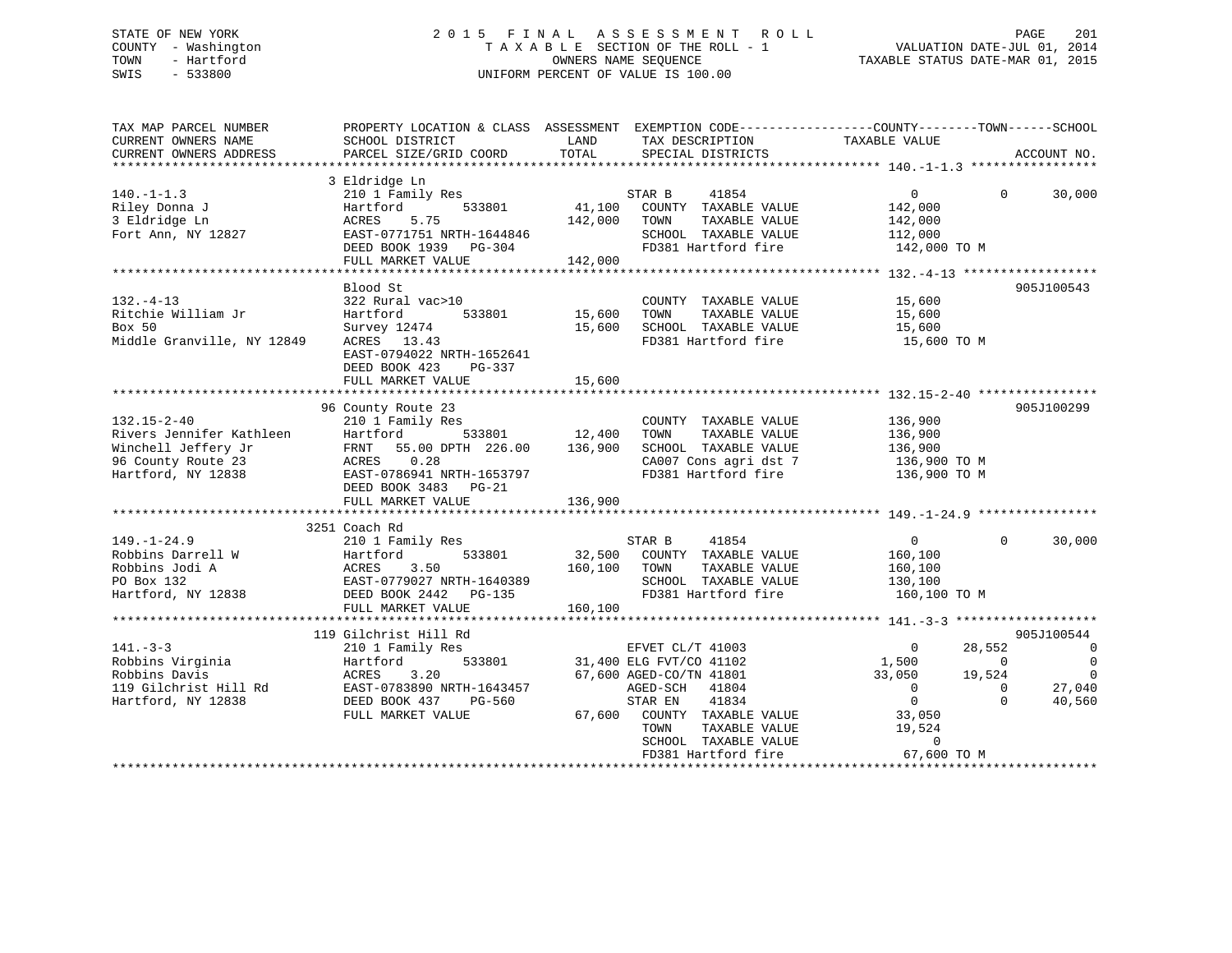# STATE OF NEW YORK 2 0 1 5 F I N A L A S S E S S M E N T R O L L PAGE 202 COUNTY - Washington T A X A B L E SECTION OF THE ROLL - 1 VALUATION DATE-JUL 01, 2014 TOWN - Hartford **TAXABLE STATUS DATE-MAR 01, 2015** OWNERS NAME SEQUENCE TAXABLE STATUS DATE-MAR 01, 2015 SWIS - 533800 UNIFORM PERCENT OF VALUE IS 100.00

| TAX MAP PARCEL NUMBER                                                                                                                                                                                                                                  | PROPERTY LOCATION & CLASS ASSESSMENT                                                                                                                      |                                                                                 |                                                                                                      | EXEMPTION CODE-----------------COUNTY-------TOWN------SCHOOL                                                                                                                                                                                                                                                                                                                                                                                                                         |                                 |
|--------------------------------------------------------------------------------------------------------------------------------------------------------------------------------------------------------------------------------------------------------|-----------------------------------------------------------------------------------------------------------------------------------------------------------|---------------------------------------------------------------------------------|------------------------------------------------------------------------------------------------------|--------------------------------------------------------------------------------------------------------------------------------------------------------------------------------------------------------------------------------------------------------------------------------------------------------------------------------------------------------------------------------------------------------------------------------------------------------------------------------------|---------------------------------|
| $149. - 1 - 24.1$<br>Robbins Virginia<br>119 Gilchrist Hill Rd<br>Hartford, NY 12838                                                                                                                                                                   | Coach Rd<br>323 Vacant rural<br>Hartford<br>533801<br>ACRES 70.20<br>EAST-0778729 NRTH-1639371                                                            | 118,500<br>118,500                                                              | COUNTY TAXABLE VALUE<br>TOWN<br>TAXABLE VALUE<br>SCHOOL TAXABLE VALUE 118,500<br>FD381 Hartford fire | 118,500<br>118,500<br>118,500 TO M                                                                                                                                                                                                                                                                                                                                                                                                                                                   | 905J100252                      |
|                                                                                                                                                                                                                                                        | DEED BOOK 841<br>PG-167<br>FULL MARKET VALUE                                                                                                              | 118,500                                                                         |                                                                                                      |                                                                                                                                                                                                                                                                                                                                                                                                                                                                                      |                                 |
|                                                                                                                                                                                                                                                        |                                                                                                                                                           |                                                                                 |                                                                                                      |                                                                                                                                                                                                                                                                                                                                                                                                                                                                                      |                                 |
| $141. - 1 - 35$<br>Roberts David M<br>628 Lower Oak St<br>Hudson Falls, NY 12839                                                                                                                                                                       | State Route 40<br>311 Res vac land<br>Hartford<br>Hartford<br>FRNT 402.00 DPTH 76.00 1,00<br>1,00<br>$PG-11$<br>DEED BOOK 911                             | 533801 1,000<br>1,000<br>$\begin{array}{cc} 1 & 0 & 0 \\ 0 & 0 & 0 \end{array}$ | COUNTY TAXABLE VALUE<br>TAXABLE VALUE<br>TOWN                                                        | 1,000<br>1,000<br>${\tt SCH OOL} \quad {\tt TAXABLE} \quad {\tt VALUE} \qquad \qquad {\tt 1,000} \quad {\tt CO7} \quad {\tt Cons} \quad {\tt get} \quad {\tt 7} \qquad \qquad {\tt 1,000} \quad {\tt TO} \quad {\tt M} \qquad \qquad {\tt 0,000} \quad {\tt 0,000} \quad {\tt 1,000} \quad {\tt 1,000} \quad {\tt 1,000} \quad {\tt 1,000} \quad {\tt 2,000} \quad {\tt 3,000} \quad {\tt 4,000} \quad {\tt 5,000} \quad {\tt 6,000} \quad {\tt 7$<br>FD381 Hartford fire 1,000 TO M | 905J100199                      |
|                                                                                                                                                                                                                                                        | FULL MARKET VALUE                                                                                                                                         | 1,000                                                                           |                                                                                                      |                                                                                                                                                                                                                                                                                                                                                                                                                                                                                      |                                 |
|                                                                                                                                                                                                                                                        |                                                                                                                                                           |                                                                                 |                                                                                                      |                                                                                                                                                                                                                                                                                                                                                                                                                                                                                      |                                 |
|                                                                                                                                                                                                                                                        | 206 County Route 23                                                                                                                                       |                                                                                 |                                                                                                      |                                                                                                                                                                                                                                                                                                                                                                                                                                                                                      | 905J100367                      |
| $132. - 1 - 22$                                                                                                                                                                                                                                        | 210 1 Family Res                                                                                                                                          |                                                                                 | STAR B<br>41854                                                                                      | $\overline{0}$                                                                                                                                                                                                                                                                                                                                                                                                                                                                       | $\Omega$<br>30,000              |
| 132.-1 22<br>Robillard Mark E<br>206 County Route 23<br>Granville, NY 12832                                                                                                                                                                            | $Hartford$ 533801 20,600 COUNTY TAXABLE VALUE<br>FRNT 107.00 DPTH 300.00 120,500 TOWN TAXABLE VALUE<br>EAST-0788653 NRTH-1655591<br>DEED BOOK 2637 PG-143 |                                                                                 |                                                                                                      | 120,500<br>120,500<br>SCHOOL TAXABLE VALUE<br>CAOOL TAXABLE VALUE 90,500<br>CAOOZ Cons agri dst 7 120,500 TO M<br>55591 SCHOOL TAXABLE VALUE 90,500<br>143 CA007 Cons agri dst 7 120,500 TO M<br>120,500 FD381 Hartford fire 120,500 TO M                                                                                                                                                                                                                                            |                                 |
|                                                                                                                                                                                                                                                        | FULL MARKET VALUE                                                                                                                                         |                                                                                 |                                                                                                      |                                                                                                                                                                                                                                                                                                                                                                                                                                                                                      |                                 |
|                                                                                                                                                                                                                                                        |                                                                                                                                                           |                                                                                 |                                                                                                      |                                                                                                                                                                                                                                                                                                                                                                                                                                                                                      |                                 |
|                                                                                                                                                                                                                                                        | 659 Halls Pond Rd                                                                                                                                         |                                                                                 | 65 PCT OF VALUE USED FOR EXEMPTION PURPOSES                                                          |                                                                                                                                                                                                                                                                                                                                                                                                                                                                                      | 905J100255                      |
|                                                                                                                                                                                                                                                        | 241 Rural res&ag                                                                                                                                          |                                                                                 | VET COM CT 41131                                                                                     | 50,310 45,000                                                                                                                                                                                                                                                                                                                                                                                                                                                                        | $\overline{0}$                  |
| 150.-1-17.1<br>Rock Stanley D                                                                                                                                                                                                                          | 533801 147,300 AG DIST                                                                                                                                    |                                                                                 | 41720                                                                                                | $82,185$ $82,185$ 0                                                                                                                                                                                                                                                                                                                                                                                                                                                                  | 82,185                          |
|                                                                                                                                                                                                                                                        |                                                                                                                                                           |                                                                                 | 309,600 STAR EN 41834                                                                                |                                                                                                                                                                                                                                                                                                                                                                                                                                                                                      | $\Omega$<br>65,300              |
|                                                                                                                                                                                                                                                        |                                                                                                                                                           |                                                                                 | COUNTY TAXABLE VALUE                                                                                 | 177,105                                                                                                                                                                                                                                                                                                                                                                                                                                                                              |                                 |
| Rock Stanley D<br>Rock Janet R<br>659 Halls Pond Rd<br>659 Halls Pond Rd<br>679 Halls Pond Rd<br>679 Halls Pond Rd<br>679 Halls Pond Rd<br>679 Halls Pond Rd<br>679 Halls Pond Rd<br>679 Halls Pond Rd<br>679 Halls Pond Rd<br>6850 Halls Pond Rd<br>6 |                                                                                                                                                           |                                                                                 | TAXABLE VALUE<br>TOWN                                                                                | 182,415                                                                                                                                                                                                                                                                                                                                                                                                                                                                              |                                 |
|                                                                                                                                                                                                                                                        | FULL MARKET VALUE                                                                                                                                         | 309,600                                                                         | SCHOOL TAXABLE VALUE                                                                                 | 162, 115                                                                                                                                                                                                                                                                                                                                                                                                                                                                             |                                 |
| MAY BE SUBJECT TO PAYMENT<br>UNDER AGDIST LAW TIL 2019                                                                                                                                                                                                 |                                                                                                                                                           |                                                                                 | CA008 Cons agri dst 8<br>82,185 EX                                                                   | 227,415 TO M                                                                                                                                                                                                                                                                                                                                                                                                                                                                         |                                 |
|                                                                                                                                                                                                                                                        |                                                                                                                                                           |                                                                                 | FD381 Hartford fire                                                                                  | 309,600 TO M                                                                                                                                                                                                                                                                                                                                                                                                                                                                         |                                 |
|                                                                                                                                                                                                                                                        |                                                                                                                                                           |                                                                                 |                                                                                                      |                                                                                                                                                                                                                                                                                                                                                                                                                                                                                      |                                 |
|                                                                                                                                                                                                                                                        | 40 Skyview Meadows Ln                                                                                                                                     |                                                                                 |                                                                                                      | $\overline{0}$                                                                                                                                                                                                                                                                                                                                                                                                                                                                       | 905J101020<br>$0 \qquad \qquad$ |
| $141. - 1 - 58$                                                                                                                                                                                                                                        | 210 1 Family Res                                                                                                                                          | 533801 24,000                                                                   | 41854<br>STAR B<br>COUNTY TAXABLE VALUE                                                              |                                                                                                                                                                                                                                                                                                                                                                                                                                                                                      | 30,000                          |
| Rogers Joshua L                                                                                                                                                                                                                                        | Hartford<br>ACRES 1.25                                                                                                                                    | 165,000                                                                         | TOWN<br>TAXABLE VALUE                                                                                | 165,000                                                                                                                                                                                                                                                                                                                                                                                                                                                                              |                                 |
| 40 Skyview Meadows Ln<br>Granville, NY 12832<br>Granville, NY 12832                                                                                                                                                                                    | EAST-0787514 NRTH-1648544                                                                                                                                 |                                                                                 | SCHOOL TAXABLE VALUE                                                                                 | 165,000<br>135,000                                                                                                                                                                                                                                                                                                                                                                                                                                                                   |                                 |
|                                                                                                                                                                                                                                                        | DEED BOOK 2535 PG-349                                                                                                                                     |                                                                                 | CA007 Cons agri dst 7                                                                                |                                                                                                                                                                                                                                                                                                                                                                                                                                                                                      |                                 |
|                                                                                                                                                                                                                                                        | FULL MARKET VALUE                                                                                                                                         |                                                                                 | 165,000 FD381 Hartford fire                                                                          | 165,000 ТО М<br>165,000 ТО М                                                                                                                                                                                                                                                                                                                                                                                                                                                         |                                 |
|                                                                                                                                                                                                                                                        |                                                                                                                                                           |                                                                                 |                                                                                                      |                                                                                                                                                                                                                                                                                                                                                                                                                                                                                      |                                 |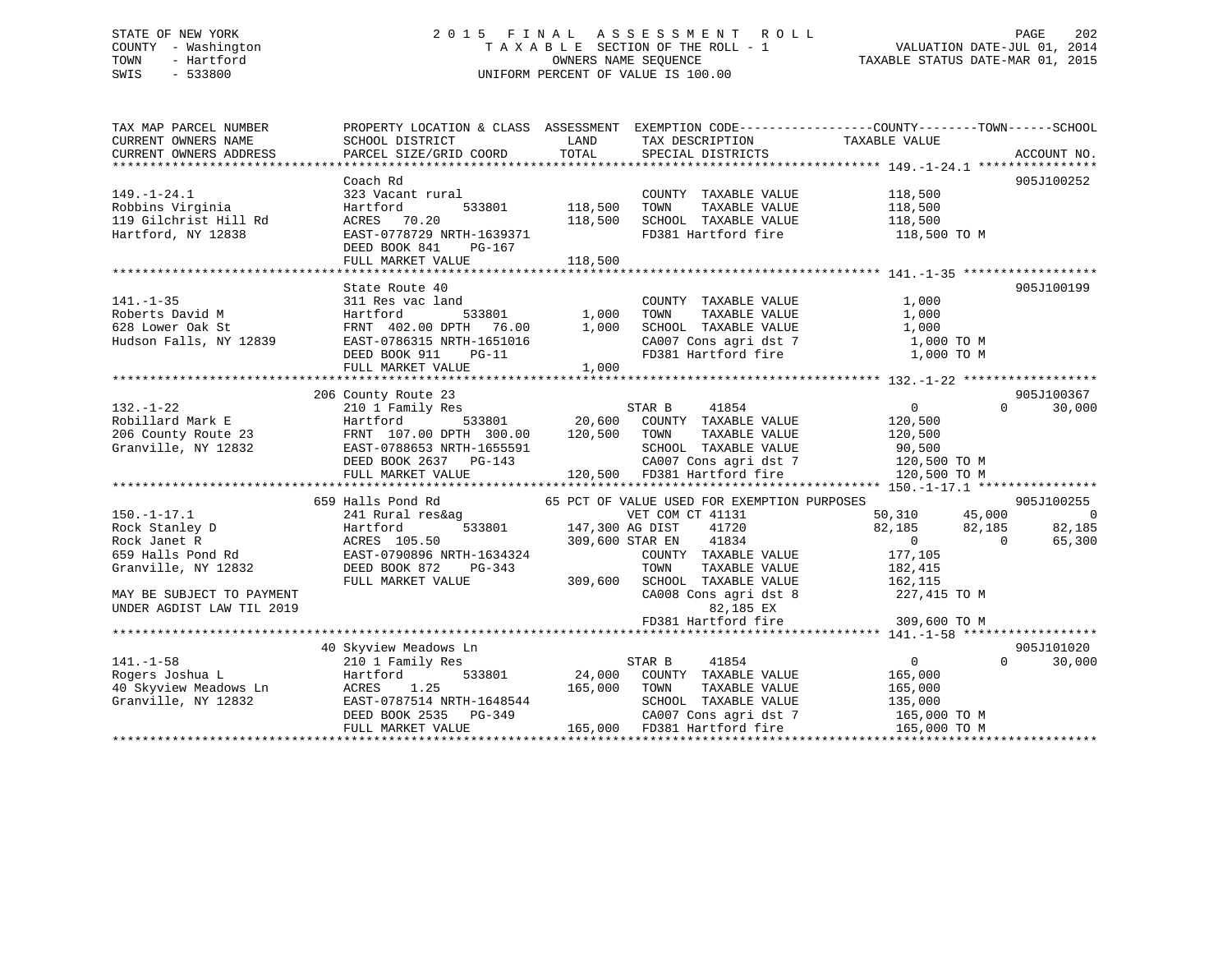# STATE OF NEW YORK 2 0 1 5 F I N A L A S S E S S M E N T R O L L PAGE 203 COUNTY - Washington T A X A B L E SECTION OF THE ROLL - 1 VALUATION DATE-JUL 01, 2014 TOWN - Hartford **TAXABLE STATUS DATE-MAR 01, 2015** OWNERS NAME SEQUENCE TAXABLE STATUS DATE-MAR 01, 2015 SWIS - 533800 UNIFORM PERCENT OF VALUE IS 100.00

| TAX MAP PARCEL NUMBER<br>CURRENT OWNERS NAME<br>CURRENT OWNERS ADDRESS | PROPERTY LOCATION & CLASS ASSESSMENT<br>SCHOOL DISTRICT<br>PARCEL SIZE/GRID COORD | LAND<br>TOTAL | TAX DESCRIPTION<br>SPECIAL DISTRICTS                 | EXEMPTION CODE----------------COUNTY-------TOWN-----SCHOOL<br>TAXABLE VALUE | ACCOUNT NO.        |
|------------------------------------------------------------------------|-----------------------------------------------------------------------------------|---------------|------------------------------------------------------|-----------------------------------------------------------------------------|--------------------|
|                                                                        |                                                                                   |               |                                                      |                                                                             |                    |
|                                                                        | 5601 County Route 30                                                              |               |                                                      |                                                                             | 905J100548         |
| $141. - 3 - 30$                                                        | 240 Rural res                                                                     |               | STAR EN<br>41834                                     | $\overline{0}$                                                              | 65,300<br>$\Omega$ |
| Rogers June Q                                                          | Hartford<br>533801                                                                | 36,100        | COUNTY TAXABLE VALUE                                 | 236,600                                                                     |                    |
| 5601 County Route 30                                                   | $870 - 64$                                                                        | 236,600       | TOWN<br>TAXABLE VALUE                                | 236,600                                                                     |                    |
| Granville, NY 12832                                                    | ACRES 12.44                                                                       |               | SCHOOL TAXABLE VALUE                                 | 171,300                                                                     |                    |
|                                                                        | EAST-0787677 NRTH-1643032                                                         |               | CA008 Cons agri dst 8                                | 236,600 TO M                                                                |                    |
| PRIOR OWNER ON 3/01/2015<br>Rogers Marcus B Rev                        | DEED BOOK 3509 PG-14                                                              |               |                                                      | FD381 Hartford fire 236,600 TO M                                            |                    |
|                                                                        | FULL MARKET VALUE                                                                 | 236,600       |                                                      |                                                                             |                    |
|                                                                        |                                                                                   |               |                                                      |                                                                             |                    |
|                                                                        | 11 East St                                                                        |               |                                                      |                                                                             | 905J100580         |
| $132.15 - 2 - 9$                                                       | 210 1 Family Res                                                                  |               | STAR B<br>41854                                      | $\overline{0}$                                                              | $\Omega$<br>30,000 |
| Rogers Matthew A                                                       | 533801<br>Hartford                                                                | 24,300        | COUNTY TAXABLE VALUE                                 | 106,000                                                                     |                    |
| 11 East St                                                             | 1.35<br>ACRES                                                                     | 106,000       | TAXABLE VALUE<br>TOWN                                | 106,000                                                                     |                    |
| Hartford, NY 12838                                                     | EAST-0786732 NRTH-1652513                                                         |               | SCHOOL TAXABLE VALUE                                 | 76,000                                                                      |                    |
|                                                                        | DEED BOOK 554<br>PG-205                                                           |               | CA007 Cons agri dst 7<br>106,000 FD381 Hartford fire | 106,000 TO M                                                                |                    |
|                                                                        | FULL MARKET VALUE                                                                 |               |                                                      | 106,000 TO M                                                                |                    |
|                                                                        |                                                                                   |               |                                                      |                                                                             |                    |
|                                                                        | 419 Gilchrist Hill Rd                                                             |               |                                                      |                                                                             | 905J101402         |
| $150. - 1 - 64.1$                                                      | 210 1 Family Res                                                                  |               | STAR B<br>41854                                      | $\overline{0}$                                                              | $\Omega$<br>30,000 |
| Rogers Paul W                                                          | 533801<br>Hartford                                                                |               | 31,300 COUNTY TAXABLE VALUE                          | 215,700                                                                     |                    |
| Rogers Wendy C                                                         | $P/O$ 11                                                                          | 215,700       | TAXABLE VALUE<br>TOWN                                | 215,700                                                                     |                    |
| 419 Gilchrist Hill Rd                                                  | ACRES<br>6.50 BANK<br>40                                                          |               | SCHOOL TAXABLE VALUE                                 | 185,700                                                                     |                    |
| Hartford, NY 12838                                                     | EAST-0783049 NRTH-1638601                                                         |               | FD381 Hartford fire                                  | 215,700 TO M                                                                |                    |
|                                                                        | DEED BOOK 692<br>PG-292                                                           |               |                                                      |                                                                             |                    |
|                                                                        | FULL MARKET VALUE                                                                 | 215,700       |                                                      |                                                                             |                    |
|                                                                        |                                                                                   |               |                                                      |                                                                             |                    |
|                                                                        | Blood St                                                                          |               |                                                      |                                                                             | 905J100574         |
| $142. - 1 - 15$                                                        | 323 Vacant rural                                                                  |               | COUNTY TAXABLE VALUE                                 | 50,100                                                                      |                    |
| Rogers Richard C Major                                                 | 533801<br>Hartford                                                                | 50,100        | TAXABLE VALUE<br>TOWN                                | 50,100                                                                      |                    |
| Rogers Margaret A                                                      | ACRES 58.02                                                                       | 50,100        | SCHOOL TAXABLE VALUE                                 | 50,100                                                                      |                    |
| PO Box 1091                                                            | EAST-0794844 NRTH-1646462                                                         |               | FD381 Hartford fire                                  | 50,100 TO M                                                                 |                    |
| Cordova, AK 99574                                                      | DEED BOOK 2338 PG-161                                                             |               |                                                      |                                                                             |                    |
|                                                                        | FULL MARKET VALUE                                                                 | 50,100        |                                                      |                                                                             |                    |
|                                                                        |                                                                                   |               |                                                      |                                                                             |                    |
|                                                                        | 33 Gilchrist Hill Ext                                                             |               |                                                      |                                                                             | 905J100270         |
| $141. - 3 - 7$                                                         | 210 1 Family Res                                                                  |               | COUNTY TAXABLE VALUE                                 | 144,500                                                                     |                    |
| Ross David                                                             | Hartford<br>533801                                                                | 30,100        | TOWN<br>TAXABLE VALUE                                | 144,500                                                                     |                    |
|                                                                        |                                                                                   | 144,500       | SCHOOL TAXABLE VALUE                                 |                                                                             |                    |
| Ross Kay<br>2304 NW 51st Ter                                           | Trans Exempt Repay 2015<br>2.86                                                   |               | FD381 Hartford fire                                  | 144,500                                                                     |                    |
|                                                                        | ACRES<br>EAST-0784414 NRTH-1643988                                                |               |                                                      | 144,500 TO M<br>$.00$ MT                                                    |                    |
| Ocala, FL 34482                                                        |                                                                                   |               | TE533 Trans exmt repay-flg                           |                                                                             |                    |
|                                                                        | DEED BOOK 3448 PG-252                                                             |               |                                                      |                                                                             |                    |
|                                                                        | FULL MARKET VALUE                                                                 | 144,500       |                                                      |                                                                             |                    |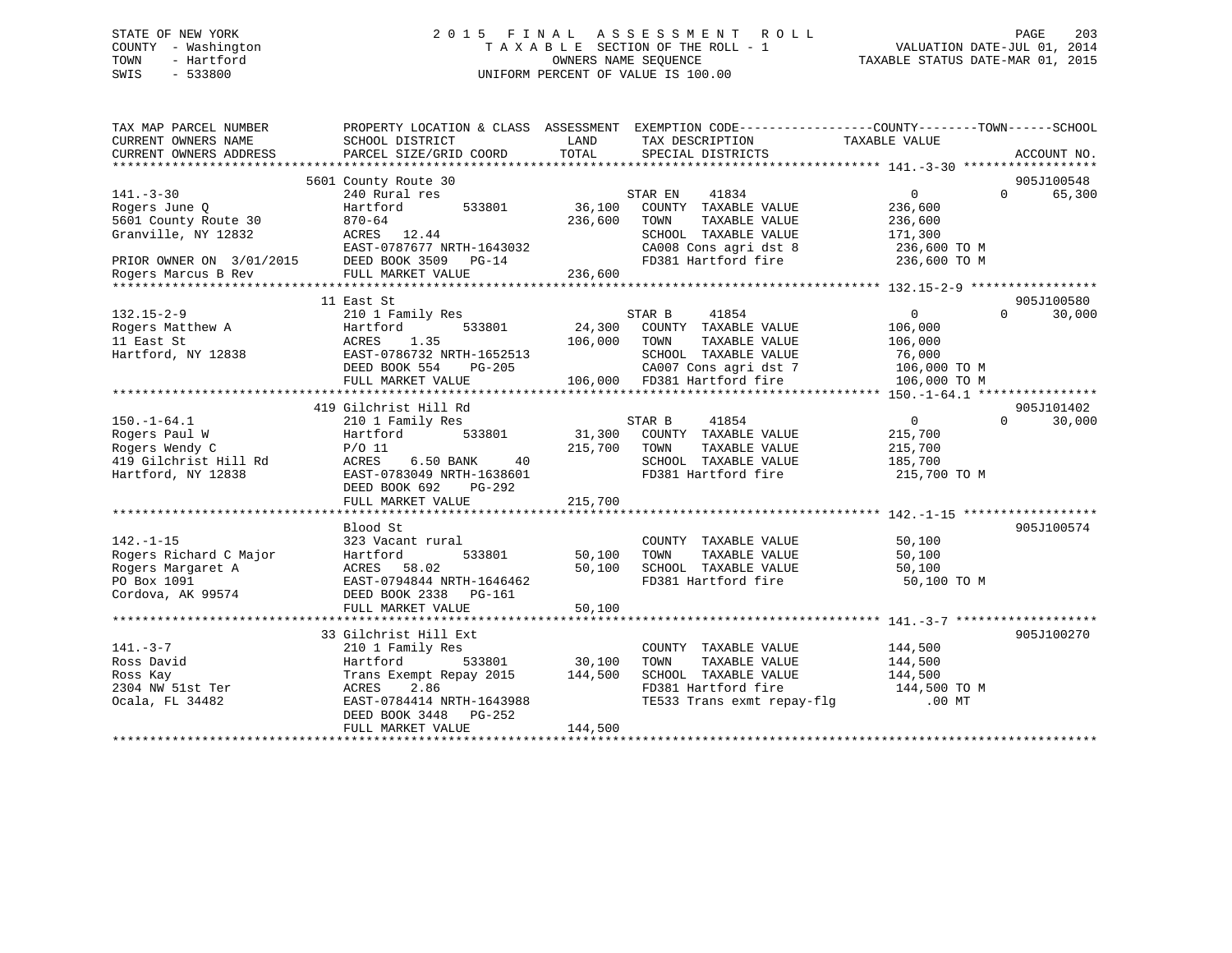# STATE OF NEW YORK 2 0 1 5 F I N A L A S S E S S M E N T R O L L PAGE 204 COUNTY - Washington T A X A B L E SECTION OF THE ROLL - 1 VALUATION DATE-JUL 01, 2014 TOWN - Hartford OWNERS NAME SEQUENCE TAXABLE STATUS DATE-MAR 01, 2015 SWIS - 533800 UNIFORM PERCENT OF VALUE IS 100.00

TAX MAP PARCEL NUMBER PROPERTY LOCATION & CLASS ASSESSMENT EXEMPTION CODE------------------COUNTY--------TOWN------SCHOOL CURRENT OWNERS NAME SCHOOL DISTRICT LAND TAX DESCRIPTION TAXABLE VALUE CURRENT OWNERS ADDRESS PARCEL SIZE/GRID COORD TOTAL SPECIAL DISTRICTS ACCOUNT NO. \*\*\*\*\*\*\*\*\*\*\*\*\*\*\*\*\*\*\*\*\*\*\*\*\*\*\*\*\*\*\*\*\*\*\*\*\*\*\*\*\*\*\*\*\*\*\*\*\*\*\*\*\*\*\*\*\*\*\*\*\*\*\*\*\*\*\*\*\*\*\*\*\*\*\*\*\*\*\*\*\*\*\*\*\*\*\*\*\*\*\*\*\*\*\*\*\*\*\*\*\*\*\* 149.-1-26.9 \*\*\*\*\*\*\*\*\*\*\*\*\*\*\*\* Coach Rd 905J101186149.-1-26.9 314 Rural vac<10 COUNTY TAXABLE VALUE 26,000 Ross Gerald F Hartford 533801 26,000 TOWN TAXABLE VALUE 26,000 Ross Patricia ACRES 5.00 26,000 SCHOOL TAXABLE VALUE 26,000 3144 Coach Rd EAST-0779593 NRTH-1637825 FD381 Hartford fire 26,000 TO M Argyle, NY 12809 DEED BOOK 658 PG-67 FULL MARKET VALUE 26,000 \*\*\*\*\*\*\*\*\*\*\*\*\*\*\*\*\*\*\*\*\*\*\*\*\*\*\*\*\*\*\*\*\*\*\*\*\*\*\*\*\*\*\*\*\*\*\*\*\*\*\*\*\*\*\*\*\*\*\*\*\*\*\*\*\*\*\*\*\*\*\*\*\*\*\*\*\*\*\*\*\*\*\*\*\*\*\*\*\*\*\*\*\*\*\*\*\*\*\*\*\*\*\* 149.-1-26.10 \*\*\*\*\*\*\*\*\*\*\*\*\*\*\*3144 Coach Rd و3144 Coach Rd<br>149.-1-26.10 20,940 2010 1 Family Res (20,940 20,940 20,940 20,940 20,940 20,940 20,940 Ross Gerald F Hartford 533801 37,400 STAR B 41854 0 0 30,000 Ross Patricia 594/257 139,600 COUNTY TAXABLE VALUE 118,660 3144 Coach Rd ACRES 7.36 TOWN TAXABLE VALUE 118,660 Argyle, NY 12809 EAST-0779653 NRTH-1637475 SCHOOL TAXABLE VALUE 109,600 DEED BOOK 658 PG-65 FD381 Hartford fire 139,600 TO M FULL MARKET VALUE 139,600 \*\*\*\*\*\*\*\*\*\*\*\*\*\*\*\*\*\*\*\*\*\*\*\*\*\*\*\*\*\*\*\*\*\*\*\*\*\*\*\*\*\*\*\*\*\*\*\*\*\*\*\*\*\*\*\*\*\*\*\*\*\*\*\*\*\*\*\*\*\*\*\*\*\*\*\*\*\*\*\*\*\*\*\*\*\*\*\*\*\*\*\*\*\*\*\*\*\*\*\*\*\*\* 141.-3-33 \*\*\*\*\*\*\*\*\*\*\*\*\*\*\*\*\*\* 5538 County Route 30 905J100424 141.-3-33 240 Rural res STAR B 41854 0 0 30,000 Roy Diane Hartford 533801 27,700 COUNTY TAXABLE VALUE 105,800 5538 County Route 30 ACRES 10.43 105,800 TOWN TAXABLE VALUE 105,800 Granville, NY 12832 EAST-0789488 NRTH-1642326 SCHOOL TAXABLE VALUE 75,800 DEED BOOK 918 PG-116 CA008 Cons agri dst 8 105,800 TO M FULL MARKET VALUE 105,800 FD381 Hartford fire 105,800 TO M \*\*\*\*\*\*\*\*\*\*\*\*\*\*\*\*\*\*\*\*\*\*\*\*\*\*\*\*\*\*\*\*\*\*\*\*\*\*\*\*\*\*\*\*\*\*\*\*\*\*\*\*\*\*\*\*\*\*\*\*\*\*\*\*\*\*\*\*\*\*\*\*\*\*\*\*\*\*\*\*\*\*\*\*\*\*\*\*\*\*\*\*\*\*\*\*\*\*\*\*\*\*\* 141.-3-33.2 \*\*\*\*\*\*\*\*\*\*\*\*\*\*\*\* County Route 30 OFF 141.-3-33.2 323 Vacant rural COUNTY TAXABLE VALUE 48,300 Roy Diane Hartford 533801 48,300 TOWN TAXABLE VALUE 48,300 5538 County Route 30 ACRES 58.57 48,300 SCHOOL TAXABLE VALUE 48,300 Granville, NY 12832 EAST-0790029 NRTH-1643948 CA008 Cons agri dst 8 48,300 TO M DEED BOOK 918 PG-116 FD381 Hartford fire 48,300 TO M EAST-0790029 NKIR-100020<br>DEED BOOK 918 PG-116 48,300 F \*\*\*\*\*\*\*\*\*\*\*\*\*\*\*\*\*\*\*\*\*\*\*\*\*\*\*\*\*\*\*\*\*\*\*\*\*\*\*\*\*\*\*\*\*\*\*\*\*\*\*\*\*\*\*\*\*\*\*\*\*\*\*\*\*\*\*\*\*\*\*\*\*\*\*\*\*\*\*\*\*\*\*\*\*\*\*\*\*\*\*\*\*\*\*\*\*\*\*\*\*\*\* 140.-1-13 \*\*\*\*\*\*\*\*\*\*\*\*\*\*\*\*\*\*905J100170 128 North Rd 905J100170 $0 \t30.000$ 140.-1-13 240 Rural res STAR B 41854 0 0 30,000 Roycewicz Clifford L Hartford 533801 87,400 COUNTY TAXABLE VALUE 159,300 Roycewicz Denise A ACRES 47.00 159,300 TOWN TAXABLE VALUE 159,300 128 North Rd EAST-0773792 NRTH-1641729 SCHOOL TAXABLE VALUE 129,300 Fort Ann, NY 12827 DEED BOOK 845 PG-40 FD381 Hartford fire 159,300 TO M FULL MARKET VALUE 159,300 \*\*\*\*\*\*\*\*\*\*\*\*\*\*\*\*\*\*\*\*\*\*\*\*\*\*\*\*\*\*\*\*\*\*\*\*\*\*\*\*\*\*\*\*\*\*\*\*\*\*\*\*\*\*\*\*\*\*\*\*\*\*\*\*\*\*\*\*\*\*\*\*\*\*\*\*\*\*\*\*\*\*\*\*\*\*\*\*\*\*\*\*\*\*\*\*\*\*\*\*\*\*\* 140.-1-15 \*\*\*\*\*\*\*\*\*\*\*\*\*\*\*\*\*\*905.T100549 North Rd 905J100549140.-1-15 314 Rural vac<10 COUNTY TAXABLE VALUE 15,000 Roycewicz Clifford L Hartford 533801 15,000 TOWN TAXABLE VALUE 15,000 128 North Rd ACRES 2.40 15,000 SCHOOL TAXABLE VALUE 15,000 Fort Ann, NY 12827 EAST-0772889 NRTH-1641230 FD381 Hartford fire 15,000 TO M DEED BOOK 504 PG-135 FULL MARKET VALUE 15,000 \*\*\*\*\*\*\*\*\*\*\*\*\*\*\*\*\*\*\*\*\*\*\*\*\*\*\*\*\*\*\*\*\*\*\*\*\*\*\*\*\*\*\*\*\*\*\*\*\*\*\*\*\*\*\*\*\*\*\*\*\*\*\*\*\*\*\*\*\*\*\*\*\*\*\*\*\*\*\*\*\*\*\*\*\*\*\*\*\*\*\*\*\*\*\*\*\*\*\*\*\*\*\*\*\*\*\*\*\*\*\*\*\*\*\*\*\*\*\*\*\*\*\*\*\*\*\*\*\*\*\*\*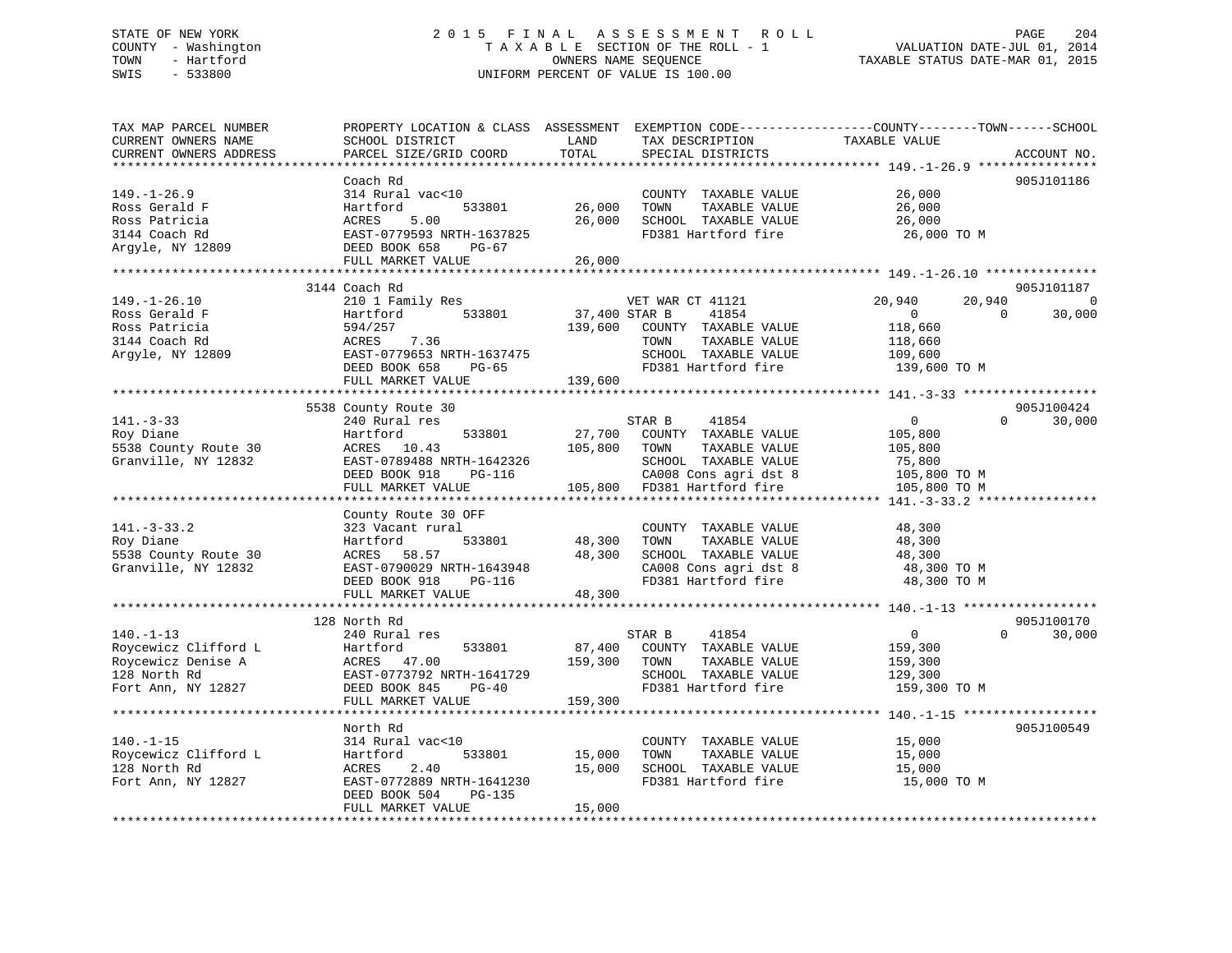# STATE OF NEW YORK 2 0 1 5 F I N A L A S S E S S M E N T R O L L PAGE 205 COUNTY - Washington T A X A B L E SECTION OF THE ROLL - 1 VALUATION DATE-JUL 01, 2014 TOWN - Hartford **TAXABLE STATUS DATE-MAR 01, 2015** OWNERS NAME SEQUENCE TAXABLE STATUS DATE-MAR 01, 2015 SWIS - 533800 UNIFORM PERCENT OF VALUE IS 100.00

| TAX MAP PARCEL NUMBER     |                                                   |                  |                             | PROPERTY LOCATION & CLASS ASSESSMENT EXEMPTION CODE---------------COUNTY-------TOWN------SCHOOL |        |
|---------------------------|---------------------------------------------------|------------------|-----------------------------|-------------------------------------------------------------------------------------------------|--------|
| CURRENT OWNERS NAME       | SCHOOL DISTRICT                                   | LAND             | TAX DESCRIPTION             | TAXABLE VALUE                                                                                   |        |
| CURRENT OWNERS ADDRESS    | PARCEL SIZE/GRID COORD                            | TOTAL            | SPECIAL DISTRICTS           | ACCOUNT NO.                                                                                     |        |
|                           |                                                   |                  |                             |                                                                                                 |        |
|                           | Shine Hill Rd OFF                                 |                  |                             | 905J101184                                                                                      |        |
| $149. - 1 - 6.2$          | 314 Rural vac<10                                  |                  | COUNTY TAXABLE VALUE        | 2,700                                                                                           |        |
| Roycewicz Clifford L      | Hartford<br>533801                                | 2,700            | TAXABLE VALUE<br>TOWN       | 2,700                                                                                           |        |
| 128 North Rd              | $149. - 1 - 6.2 - 1$                              | 2,700            | SCHOOL TAXABLE VALUE        | 2,700                                                                                           |        |
| Fort Ann, NY 12827        | 4.12<br>ACRES                                     |                  | FD381 Hartford fire         | 2,700 TO M                                                                                      |        |
|                           | EAST-0771494 NRTH-1640594                         |                  |                             |                                                                                                 |        |
|                           | DEED BOOK 504<br>PG-135                           |                  |                             |                                                                                                 |        |
|                           | FULL MARKET VALUE                                 | 2,700            |                             |                                                                                                 |        |
|                           |                                                   |                  |                             |                                                                                                 |        |
|                           | 5630 County Route 30                              |                  |                             |                                                                                                 |        |
| $141. - 3 - 29.2$         | 240 Rural res                                     |                  | STAR B<br>41854             | $\overline{0}$<br>$\Omega$                                                                      | 30,000 |
| Rozell Matthew A          | Hartford<br>533801                                | 75,800           | COUNTY TAXABLE VALUE        | 297,700                                                                                         |        |
| Rozell Laura L            | ACRES 64.08                                       | 297,700          | TOWN<br>TAXABLE VALUE       | 297,700                                                                                         |        |
| 5630 County Route 30      |                                                   |                  | SCHOOL TAXABLE VALUE        | 267,700                                                                                         |        |
| Granville, NY 12832       | EAST-0788901 NRTH-1644224<br>DEED BOOK 760 PG-309 | $\angle$ 4 $\pm$ | CA008 Cons agri dst 8       | 297,700 TO M                                                                                    |        |
|                           | FULL MARKET VALUE                                 |                  | 297,700 FD381 Hartford fire | 297,700 TO M                                                                                    |        |
|                           |                                                   |                  |                             |                                                                                                 |        |
|                           | 293 Shine Hill Rd                                 |                  |                             | 905J101373                                                                                      |        |
| $149. - 1 - 53.1$         | 210 1 Family Res                                  |                  | 41854<br>STAR B             | $\overline{0}$<br>$\Omega$                                                                      | 30,000 |
| Rubin Mary                | Hartford<br>533801                                | 30,600           | COUNTY TAXABLE VALUE        | 230,700                                                                                         |        |
|                           |                                                   |                  |                             |                                                                                                 |        |
| 293 Shine Hill Rd         | LOT 1                                             | 230,700          | TOWN<br>TAXABLE VALUE       | 230,700                                                                                         |        |
| Fort Ann, NY 12827        | 700/293. 2707/111                                 |                  | SCHOOL TAXABLE VALUE        | 200,700                                                                                         |        |
|                           | 3.00<br>ACRES                                     |                  | CA007 Cons agri dst 7       | 230,700 TO M                                                                                    |        |
|                           | EAST-0774001 NRTH-1638940                         |                  | FD381 Hartford fire         | 230,700 TO M                                                                                    |        |
|                           | DEED BOOK 2707 PG-111                             |                  |                             |                                                                                                 |        |
|                           | FULL MARKET VALUE                                 | 230,700          |                             |                                                                                                 |        |
|                           |                                                   |                  |                             |                                                                                                 |        |
|                           | 427 Gilchrist Hill Rd                             |                  |                             | 905J101374                                                                                      |        |
| $150. - 1 - 45.1$         | 210 1 Family Res                                  |                  | 41854<br>STAR B             | $\overline{0}$<br>$\Omega$                                                                      | 30,000 |
| Ruckert Christopher J     | 533801<br>Hartford                                |                  | 40,300 COUNTY TAXABLE VALUE | 198,500                                                                                         |        |
| 427 Gilchrist Hill Rd     | ROW 2622/73                                       | 198,500          | TOWN<br>TAXABLE VALUE       | 198,500                                                                                         |        |
| Hartford, NY 12838        | ACRES<br>5.56                                     |                  | SCHOOL TAXABLE VALUE        | 168,500                                                                                         |        |
|                           | EAST-0782524 NRTH-1638685                         |                  | FD381 Hartford fire         | 198,500 TO M                                                                                    |        |
|                           | DEED BOOK 2622<br><b>PG-70</b>                    |                  |                             |                                                                                                 |        |
|                           | FULL MARKET VALUE                                 | 198,500          |                             |                                                                                                 |        |
|                           |                                                   |                  |                             |                                                                                                 |        |
|                           | 672 County Route 17                               |                  |                             | 905J100662                                                                                      |        |
| $113. - 2 - 5$            | 113 Cattle farm                                   |                  | AG DIST<br>41720            | 110,269<br>110,269<br>110,269                                                                   |        |
| Rudenko Denise            | 533801<br>Hartford                                | 236,300 STAR B   | 41854                       | $\overline{0}$<br>$\Omega$                                                                      | 30,000 |
| Arno John M               | $113.-1-5$                                        | 352,200          | COUNTY TAXABLE VALUE        | 241,931                                                                                         |        |
| PO Box 130                | ACRES 254.10                                      |                  | TOWN<br>TAXABLE VALUE       | 241,931                                                                                         |        |
| Fort Ann, NY 12827        | EAST-0776194 NRTH-1667474                         |                  | SCHOOL TAXABLE VALUE        | 211,931                                                                                         |        |
|                           | DEED BOOK 3370 PG-57                              |                  | CA007 Cons agri dst 7       | 241,931 TO M                                                                                    |        |
| MAY BE SUBJECT TO PAYMENT | FULL MARKET VALUE                                 | 352,200          | 110,269 EX                  |                                                                                                 |        |
| UNDER AGDIST LAW TIL 2019 |                                                   |                  | FD381 Hartford fire         | 352,200 TO M                                                                                    |        |
|                           |                                                   |                  |                             |                                                                                                 |        |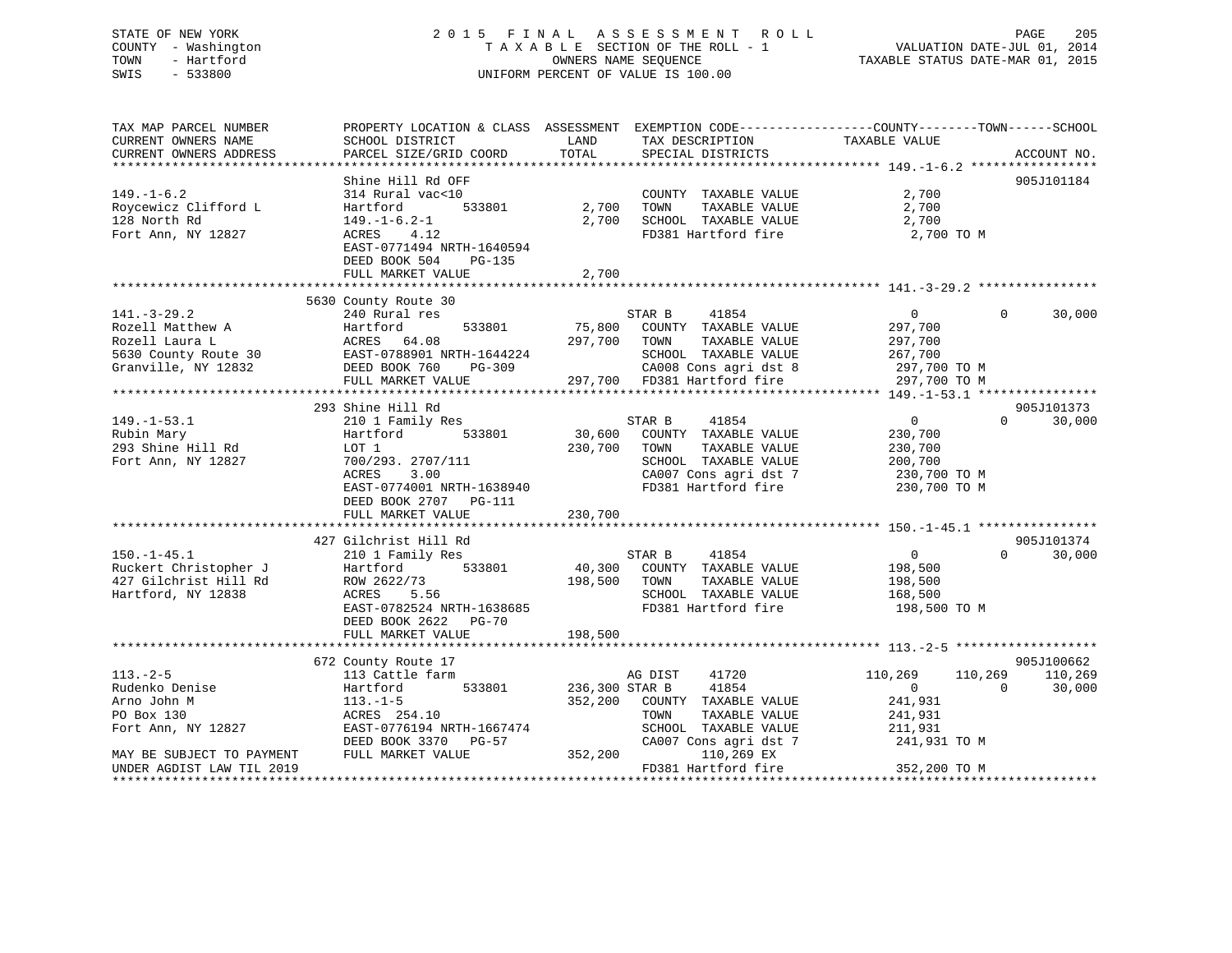# STATE OF NEW YORK 2 0 1 5 F I N A L A S S E S S M E N T R O L L PAGE 206 COUNTY - Washington T A X A B L E SECTION OF THE ROLL - 1 VALUATION DATE-JUL 01, 2014 TOWN - Hartford **TAXABLE STATUS DATE-MAR 01, 2015** OWNERS NAME SEQUENCE TAXABLE STATUS DATE-MAR 01, 2015 SWIS - 533800 UNIFORM PERCENT OF VALUE IS 100.00

| TAX MAP PARCEL NUMBER                                                                                                                                                                                                                                     | PROPERTY LOCATION & CLASS ASSESSMENT EXEMPTION CODE---------------COUNTY-------TOWN------SCHOOL         |         |                                                                                             |                                     |                          |
|-----------------------------------------------------------------------------------------------------------------------------------------------------------------------------------------------------------------------------------------------------------|---------------------------------------------------------------------------------------------------------|---------|---------------------------------------------------------------------------------------------|-------------------------------------|--------------------------|
|                                                                                                                                                                                                                                                           |                                                                                                         |         |                                                                                             |                                     |                          |
|                                                                                                                                                                                                                                                           | 5125 County Route 30                                                                                    |         |                                                                                             |                                     | 905J100557               |
| $150. - 1 - 33$                                                                                                                                                                                                                                           | 240 Rural res                                                                                           |         | COUNTY TAXABLE VALUE                                                                        | 50,500                              |                          |
|                                                                                                                                                                                                                                                           | 533801 33,700                                                                                           |         |                                                                                             |                                     |                          |
| Russell James S II (1998)<br>Same S Hartford (1998)<br>Same S Hall Rd (1998)<br>New Fairfield, CT 06812 (1998)<br>EAST-0785310 NRTH-1633317                                                                                                               |                                                                                                         | 50,500  | TOWN TAXABLE VALUE 50,500<br>SCHOOL TAXABLE VALUE 50,500<br>FD381 Hartford fire 50,500 TO M |                                     |                          |
|                                                                                                                                                                                                                                                           |                                                                                                         |         |                                                                                             |                                     |                          |
|                                                                                                                                                                                                                                                           | DEED BOOK 3401 PG-85                                                                                    |         |                                                                                             |                                     |                          |
|                                                                                                                                                                                                                                                           | FULL MARKET VALUE                                                                                       | 50,500  |                                                                                             |                                     |                          |
|                                                                                                                                                                                                                                                           |                                                                                                         |         |                                                                                             |                                     |                          |
|                                                                                                                                                                                                                                                           | 350 Gilchrist Hill Rd 83 PCT OF VALUE USED FOR EXEMPTION PURPOSES                                       |         |                                                                                             |                                     | 905J101290               |
| $150. -1 - 53$                                                                                                                                                                                                                                            |                                                                                                         |         | VET COM CT 41131                                                                            | ES<br>14,982<br>14,982<br>0 65      | $\overline{0}$           |
|                                                                                                                                                                                                                                                           | 210 1 Family Res WET COM<br>Hartford 533801 46,900 STAR EN                                              |         |                                                                                             | $14.982$<br>$1131$<br>$14.982$<br>0 |                          |
|                                                                                                                                                                                                                                                           |                                                                                                         |         |                                                                                             |                                     |                          |
|                                                                                                                                                                                                                                                           |                                                                                                         |         |                                                                                             |                                     |                          |
|                                                                                                                                                                                                                                                           |                                                                                                         |         |                                                                                             |                                     |                          |
|                                                                                                                                                                                                                                                           |                                                                                                         |         |                                                                                             |                                     |                          |
| 190.-1-53<br>Russell Robert H LE Hartford 533801 46,900 STAR EN 41834<br>210 1 Falling Form 1933801 46,900 STAR EN 47.702<br>210 1 Falling 533801 46,900 STAR 41834 0<br>216 ACRES 9.10 72,200 COUNTY TAXABLE VALUE 57,218<br>350 Gilchr                  |                                                                                                         |         |                                                                                             |                                     |                          |
|                                                                                                                                                                                                                                                           | 1121 Lundy Rd                                                                                           |         |                                                                                             |                                     | 905J101000               |
|                                                                                                                                                                                                                                                           | 240 Rural res<br>Hartford 533801 533801 35,400 STAR EN 41834<br>158.-1-6.2 126,300 COUNTY TAXABLE VALUE |         | AGED-CO/TN 41801 63,150                                                                     |                                     | 63,150<br>$\overline{0}$ |
|                                                                                                                                                                                                                                                           |                                                                                                         |         |                                                                                             | $\overline{0}$                      | 65,300<br>$\Omega$       |
|                                                                                                                                                                                                                                                           |                                                                                                         |         |                                                                                             | 63,150                              |                          |
|                                                                                                                                                                                                                                                           |                                                                                                         |         |                                                                                             |                                     |                          |
|                                                                                                                                                                                                                                                           |                                                                                                         |         |                                                                                             |                                     |                          |
|                                                                                                                                                                                                                                                           |                                                                                                         |         |                                                                                             |                                     |                          |
|                                                                                                                                                                                                                                                           |                                                                                                         |         |                                                                                             |                                     |                          |
|                                                                                                                                                                                                                                                           |                                                                                                         |         |                                                                                             |                                     |                          |
|                                                                                                                                                                                                                                                           | 7 Baker Rd                                                                                              |         |                                                                                             |                                     | 905J100587               |
| $132. - 2 - 17$                                                                                                                                                                                                                                           | 210 1 Family Res                                                                                        |         | STAR B<br>41854                                                                             | 0<br>129,500<br>129,500             | $\overline{0}$<br>30,000 |
|                                                                                                                                                                                                                                                           |                                                                                                         |         |                                                                                             |                                     |                          |
|                                                                                                                                                                                                                                                           |                                                                                                         |         | TAXABLE VALUE                                                                               |                                     |                          |
|                                                                                                                                                                                                                                                           |                                                                                                         |         | SCHOOL TAXABLE VALUE 99,500                                                                 |                                     |                          |
| 132.-2-17 210 1 Family Res<br>Saboski Albert Hartford 533801 22,100 COUNTY TAXABLE VALUE<br>Saboski Kellie FRNT 300.00 DPTH 130.00 129,500 TOWN TAXABLE VALUE<br>PO Box 695 EAST-0790601 NRTH-1653258 SCHOOL TAXABLE VALUE<br>Hudson F                    |                                                                                                         |         | FD381 Hartford fire                                                                         | 129,500 TO M                        |                          |
|                                                                                                                                                                                                                                                           | FULL MARKET VALUE                                                                                       | 129,500 |                                                                                             |                                     |                          |
|                                                                                                                                                                                                                                                           |                                                                                                         |         |                                                                                             |                                     |                          |
|                                                                                                                                                                                                                                                           | 51 County Route 23                                                                                      | STAR B  |                                                                                             |                                     | 905J100182               |
| $132.15 - 1 - 10.1$                                                                                                                                                                                                                                       | 210 1 Family Res                                                                                        |         | 41854                                                                                       | $\overline{0}$                      | $\Omega$<br>30,000       |
|                                                                                                                                                                                                                                                           |                                                                                                         |         | 533801 24,500 COUNTY TAXABLE VALUE 146,800                                                  |                                     |                          |
|                                                                                                                                                                                                                                                           |                                                                                                         |         | TOWN TAXABLE VALUE 146,800<br>SCHOOL TAXABLE VALUE 116,800                                  |                                     |                          |
|                                                                                                                                                                                                                                                           |                                                                                                         |         |                                                                                             |                                     |                          |
| 132.15-1-10.1<br>Sage Marsha<br>Sage Marsha<br>Sage Marsha<br>Sage Marsha<br>Sage Marsha<br>Sage Marsha<br>Sage Marsha<br>Sage Marsha<br>24, 500<br>TOWN TAXABLE VALUE<br>TAXABLE VALUE<br>SCHOOL TAXABLE VALUE<br>SCHOOL TAXABLE VALUE<br>SCHOOL TAXABLE |                                                                                                         |         | CA007 Cons agri dst 7 146,800 TO M                                                          |                                     |                          |
|                                                                                                                                                                                                                                                           |                                                                                                         |         |                                                                                             | 146,800 TO M                        |                          |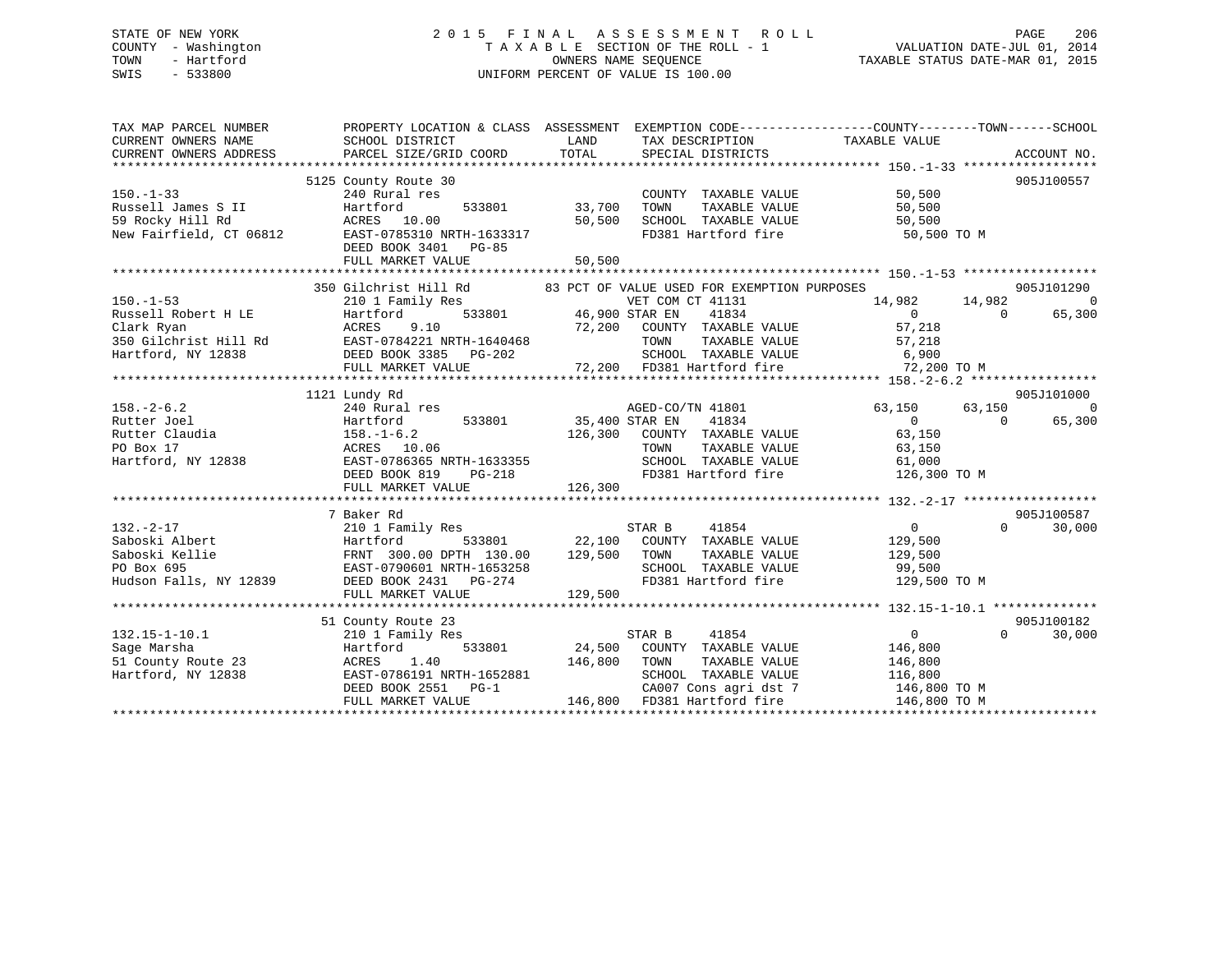# STATE OF NEW YORK 2 0 1 5 F I N A L A S S E S S M E N T R O L L PAGE 207 COUNTY - Washington T A X A B L E SECTION OF THE ROLL - 1 VALUATION DATE-JUL 01, 2014 TOWN - Hartford **TAXABLE STATUS DATE-MAR 01, 2015** OWNERS NAME SEQUENCE TAXABLE STATUS DATE-MAR 01, 2015 SWIS - 533800 UNIFORM PERCENT OF VALUE IS 100.00

| TAX MAP PARCEL NUMBER<br>CURRENT OWNERS NAME<br>CURRENT OWNERS ADDRESS                                   | PROPERTY LOCATION & CLASS ASSESSMENT<br>SCHOOL DISTRICT<br>PARCEL SIZE/GRID COORD                                                                                    | LAND<br>TOTAL                     | TAX DESCRIPTION<br>SPECIAL DISTRICTS                                                                                                                                             | EXEMPTION CODE----------------COUNTY-------TOWN------SCHOOL<br>TAXABLE VALUE                         | ACCOUNT NO.                      |
|----------------------------------------------------------------------------------------------------------|----------------------------------------------------------------------------------------------------------------------------------------------------------------------|-----------------------------------|----------------------------------------------------------------------------------------------------------------------------------------------------------------------------------|------------------------------------------------------------------------------------------------------|----------------------------------|
|                                                                                                          |                                                                                                                                                                      |                                   |                                                                                                                                                                                  |                                                                                                      |                                  |
| $150. - 1 - 29.14$<br>Sands George R<br>176 Pope Hill Rd<br>Argyle, NY 12809                             | 176 Pope Hill Rd<br>314 Rural vac<10<br>532001<br>Argyle<br>6.50<br>ACRES<br>EAST-0781181 NRTH-1633248<br>DEED BOOK 686<br>PG-345                                    | 16,500<br>16,500                  | COUNTY TAXABLE VALUE<br>TOWN<br>TAXABLE VALUE<br>SCHOOL TAXABLE VALUE<br>CA006 Cons agri dst 6 16,500 TO M<br>FD381 Hartford fire                                                | 16,500<br>16,500<br>16,500<br>16,500 TO M                                                            |                                  |
|                                                                                                          | FULL MARKET VALUE                                                                                                                                                    | 16,500                            |                                                                                                                                                                                  |                                                                                                      |                                  |
| $141. - 3 - 24.2$<br>Sargent Matthew<br>Gillis Brittany<br>176 Marlboro Country Rd<br>Hartford, NY 12838 | 176 Marlboro Country Rd<br>210 1 Family Res<br>Hartford<br>FRNT 416.00 DPTH 369.00<br>EAST-0785276 NRTH-1643604<br>DEED BOOK 3433 PG-102<br>FULL MARKET VALUE        | 533801 32,600<br>84,400<br>84,400 | COUNTY TAXABLE VALUE<br>TOWN<br>TAXABLE VALUE<br>SCHOOL TAXABLE VALUE 84,400<br>FD381 Hartford fire                                                                              | 84,400<br>84,400<br>84,400 TO M                                                                      | 905J101039                       |
|                                                                                                          | 250 County Route 23                                                                                                                                                  |                                   |                                                                                                                                                                                  |                                                                                                      | 905J101255                       |
| $132. - 1 - 18.4$<br>Sargent Robert<br>Mesick Wanda<br>250 County Route 23<br>Granville, NY 12832        | 270 Mfg housing<br>533801<br>Hartford<br>ACRES<br>1.90<br>EAST-0789200 NRTH-1656094<br>DEED BOOK 3379 PG-133<br>FULL MARKET VALUE                                    |                                   | STAR B<br>41854<br>26,400 DISAB-C/T 41931<br>52,200 COUNTY TAXABLE VALUE<br>TAXABLE VALUE<br>TOWN<br>SCHOOL TAXABLE VALUE<br>52,200 CA007 Cons agri dst 7<br>FD381 Hartford fire | $\Omega$<br>$\Omega$<br>20,880<br>20,880<br>31,320<br>31,320<br>22,200<br>52,200 TO M<br>52,200 TO M | 30,000<br>$\mathbf 0$            |
|                                                                                                          |                                                                                                                                                                      |                                   |                                                                                                                                                                                  |                                                                                                      |                                  |
| $132 - 4 - 6$<br>Sargent Robert<br>Sargent Marie<br>502 Blood St<br>Granville, NY 12832                  | 502 Blood St<br>210 1 Family Res<br>533801<br>Hartford<br>FRNT 113.00 DPTH 263.00<br>EAST-0794446 NRTH-1652126<br>DEED BOOK 506<br>PG-20<br>FULL MARKET VALUE        | 19,700 STAR EN                    | AGED-CO/TN 41801<br>41834<br>43,200 COUNTY TAXABLE VALUE<br>TOWN<br>TAXABLE VALUE<br>SCHOOL TAXABLE VALUE<br>43,200 FD381 Hartford fire                                          | 19,440<br>19,440<br>$\Omega$<br>$\Omega$<br>23,760<br>23,760<br>$\Omega$<br>43,200 TO M              | 905J100693<br>$\Omega$<br>43,200 |
|                                                                                                          |                                                                                                                                                                      |                                   |                                                                                                                                                                                  |                                                                                                      |                                  |
| $132. - 1 - 14$<br>Sasselman Karl W<br>16 Hastings Rd<br>Granville, NY 12832                             | 16 Hastings Rd<br>210 1 Family Res<br>533801<br>Hartford<br>ACRES<br>1.00 BANK<br>185<br>EAST-0787796 NRTH-1655628<br>DEED BOOK 932<br>$PG-245$<br>FULL MARKET VALUE | 23,000<br>119,000                 | STAR B<br>41854<br>COUNTY TAXABLE VALUE<br>TOWN<br>TAXABLE VALUE<br>SCHOOL<br>TAXABLE VALUE<br>CA007 Cons agri dst 7<br>119,000 FD381 Hartford fire                              | $\overline{0}$<br>$\Omega$<br>119,000<br>119,000<br>89,000<br>119,000 TO M<br>119,000 TO M           | 905J100458<br>30,000             |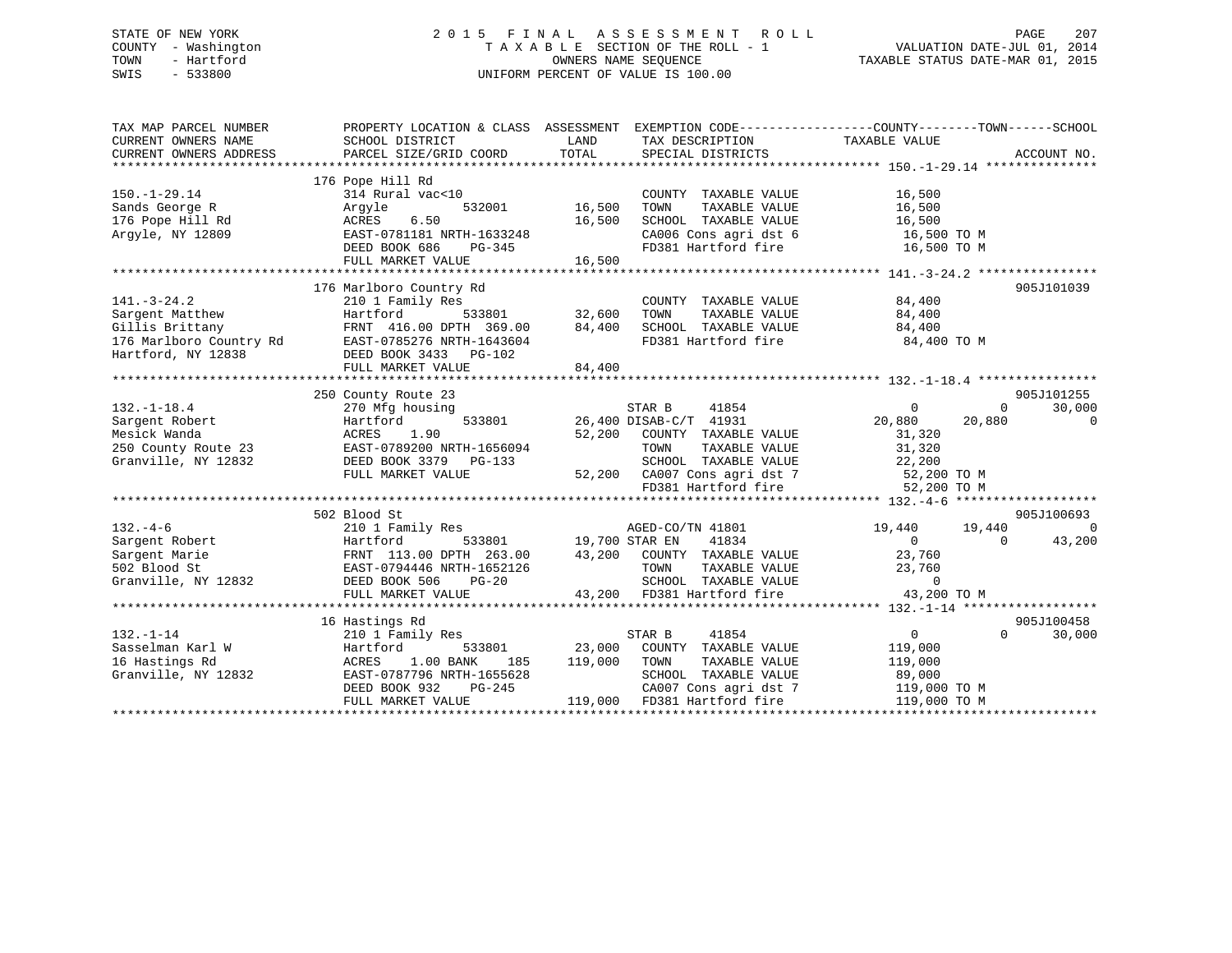# STATE OF NEW YORK 2 0 1 5 F I N A L A S S E S S M E N T R O L L PAGE 208 COUNTY - Washington T A X A B L E SECTION OF THE ROLL - 1 VALUATION DATE-JUL 01, 2014 TOWN - Hartford **TAXABLE STATUS DATE-MAR 01, 2015** OWNERS NAME SEQUENCE TAXABLE STATUS DATE-MAR 01, 2015 SWIS - 533800 UNIFORM PERCENT OF VALUE IS 100.00

| TAX MAP PARCEL NUMBER                                       | PROPERTY LOCATION & CLASS ASSESSMENT EXEMPTION CODE---------------COUNTY-------TOWN-----SCHOOL |                   |                                                                        |                     |                    |
|-------------------------------------------------------------|------------------------------------------------------------------------------------------------|-------------------|------------------------------------------------------------------------|---------------------|--------------------|
| CURRENT OWNERS NAME                                         | SCHOOL DISTRICT                                                                                | <b>Example 18</b> | TAX DESCRIPTION                                                        | TAXABLE VALUE       |                    |
| CURRENT OWNERS ADDRESS                                      | PARCEL SIZE/GRID COORD                                                                         | TOTAL             | SPECIAL DISTRICTS                                                      |                     | ACCOUNT NO.        |
|                                                             |                                                                                                |                   |                                                                        |                     |                    |
|                                                             | County Route 23                                                                                |                   |                                                                        |                     |                    |
| $132. - 1 - 15.3$<br>$\begin{bmatrix} S \\ S \end{bmatrix}$ | $311$ Res vac land<br>Hartford 533801 21,000                                                   |                   | COUNTY TAXABLE VALUE                                                   | $\frac{21,000}{21}$ |                    |
| Sassone Mark S                                              |                                                                                                |                   | TAXABLE VALUE<br>TOWN                                                  |                     |                    |
| 1386 Route 9                                                |                                                                                                |                   | SCHOOL TAXABLE VALUE                                                   | 21,000              |                    |
| South Glens Falls, NY 12803                                 |                                                                                                |                   | CA007 Cons agri dst 7 21,000 TO M<br>FD381 Hartford fire 21,000 TO M   |                     |                    |
|                                                             | ACRES 3.76 21,000<br>EAST-0788125 NRTH-1654855 21,000<br>DEED BOOK 3372 PG-338                 |                   |                                                                        |                     |                    |
|                                                             | FULL MARKET VALUE                                                                              | 21,000            |                                                                        |                     |                    |
|                                                             |                                                                                                |                   |                                                                        |                     |                    |
|                                                             | 4683 State Route 149                                                                           |                   |                                                                        |                     | 905J101416         |
| $132. - 1 - 27.3$                                           |                                                                                                |                   |                                                                        | $\overline{0}$      | $\Omega$<br>30,000 |
|                                                             |                                                                                                |                   |                                                                        |                     |                    |
|                                                             |                                                                                                |                   |                                                                        |                     |                    |
|                                                             |                                                                                                |                   |                                                                        |                     |                    |
|                                                             |                                                                                                |                   |                                                                        |                     |                    |
|                                                             |                                                                                                |                   |                                                                        |                     |                    |
|                                                             |                                                                                                |                   |                                                                        |                     |                    |
|                                                             | State Route 149                                                                                |                   |                                                                        |                     | 905J101417         |
| $132. - 1 - 27.4$                                           | 314 Rural vac<10                                                                               |                   | COUNTY TAXABLE VALUE 12,500                                            |                     |                    |
| Saunders Steven L                                           | 533801 12,500 TOWN<br>Hartford                                                                 |                   | TAXABLE VALUE                                                          | 12,500              |                    |
| 4683 State Route 149                                        | ACRES 1.00                                                                                     | 12,500            | SCHOOL TAXABLE VALUE                                                   | 12,500              |                    |
| Hartford, NY 12838                                          |                                                                                                |                   | CA007 Cons agri dst 7 12,500 TO M                                      |                     |                    |
|                                                             | EAST-0785467 NRTH-1651869<br>DEED BOOK 682 PG-131                                              |                   | FD381 Hartford fire                                                    | 12,500 TO M         |                    |
|                                                             | FULL MARKET VALUE                                                                              | 12,500            |                                                                        |                     |                    |
|                                                             |                                                                                                |                   |                                                                        |                     |                    |
|                                                             | 151 Pope Hill Rd                                                                               |                   |                                                                        |                     | 905J100158         |
| $150. - 1 - 27$                                             | 210 1 Family Res                                                                               |                   | STAR B 41854                                                           | $\overline{0}$      | $\Omega$<br>30,000 |
| Savage Rose Ann                                             | Argyle 532001 533,500 COUNTY TAXABLE VALUE BLA 707/207                                         |                   |                                                                        | 145,900<br>145,900  |                    |
| 151 Pope Hill Rd                                            |                                                                                                |                   |                                                                        |                     |                    |
| Argyle, NY 12809                                            | ACRES<br>2.26                                                                                  |                   |                                                                        |                     |                    |
|                                                             | EAST-0780457 NRTH-1633807                                                                      |                   | SCHOOL TAXABLE VALUE 115,900<br>CA006 Cons agri dst 6 145,900 TO M     |                     |                    |
|                                                             | DEED BOOK 919                                                                                  | $PG-87$           | CA006 Cons agri dst 6 145,900 TO M<br>FD381 Hartford fire 145,900 TO M |                     |                    |
|                                                             | FULL MARKET VALUE                                                                              | 145,900           |                                                                        |                     |                    |
|                                                             |                                                                                                |                   |                                                                        |                     |                    |
|                                                             | County Route 30                                                                                |                   |                                                                        |                     | 905J100447         |
| $150. - 1 - 20$                                             | 323 Vacant rural                                                                               |                   | COUNTY TAXABLE VALUE                                                   | 38,500<br>יח פר     |                    |
| Saville Jay                                                 | Hartford 533801 38,500                                                                         |                   | TAXABLE VALUE<br>TOWN                                                  |                     |                    |
| Saville Lisa                                                |                                                                                                | 38,500            | SCHOOL TAXABLE VALUE                                                   | 38,500              |                    |
| 96 Reservoir Rd                                             | 916/47<br>ACRES 29.90                                                                          |                   |                                                                        |                     |                    |
| Fort Edward, NY 12828                                       | EAST-0788091 NRTH-1634260                                                                      |                   | CA008 Cons agri dst 8 38,500 TO M<br>FD381 Hartford fire 38,500 TO M   |                     |                    |
|                                                             | DEED BOOK 913<br>PG-305                                                                        |                   |                                                                        |                     |                    |
|                                                             | FULL MARKET VALUE                                                                              | 38,500            |                                                                        |                     |                    |
|                                                             |                                                                                                |                   |                                                                        |                     |                    |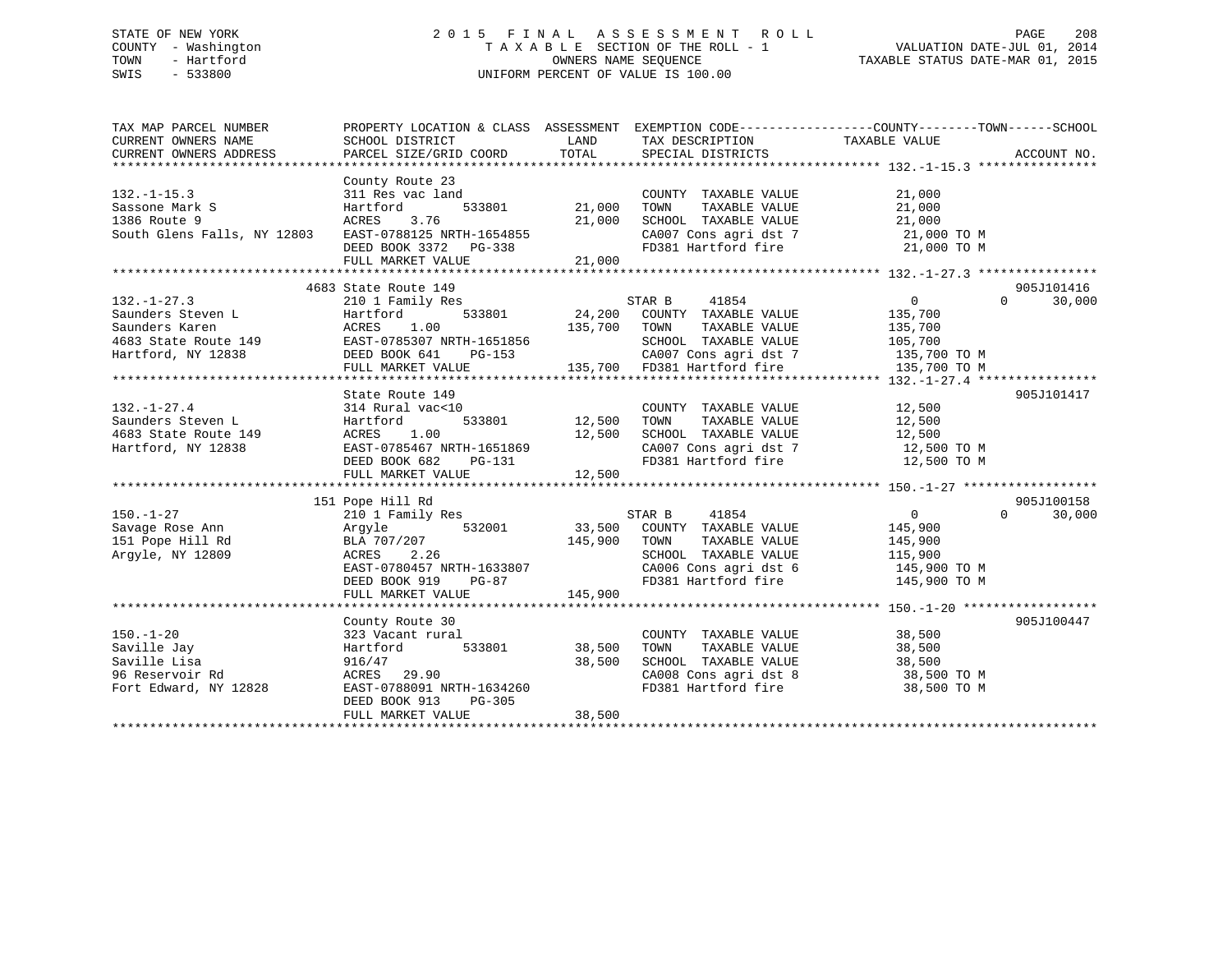# STATE OF NEW YORK 2 0 1 5 F I N A L A S S E S S M E N T R O L L PAGE 209 COUNTY - Washington T A X A B L E SECTION OF THE ROLL - 1 VALUATION DATE-JUL 01, 2014 TOWN - Hartford OWNERS NAME SEQUENCE TAXABLE STATUS DATE-MAR 01, 2015 SWIS - 533800 UNIFORM PERCENT OF VALUE IS 100.00

| TAX MAP PARCEL NUMBER     | PROPERTY LOCATION & CLASS ASSESSMENT |                                                                                                                         | EXEMPTION CODE-----------------COUNTY-------TOWN------SCHOOL |
|---------------------------|--------------------------------------|-------------------------------------------------------------------------------------------------------------------------|--------------------------------------------------------------|
| CURRENT OWNERS NAME       | SCHOOL DISTRICT                      | LAND<br>TAX DESCRIPTION<br>TOTAL                                                                                        | TAXABLE VALUE                                                |
| CURRENT OWNERS ADDRESS    | PARCEL SIZE/GRID COORD               | SPECIAL DISTRICTS                                                                                                       | ACCOUNT NO.                                                  |
|                           |                                      |                                                                                                                         |                                                              |
|                           | 29 County Route 23                   |                                                                                                                         | 905J100399                                                   |
| $132.15 - 1 - 19$         | 210 1 Family Res                     | $\begin{array}{cccc}\n\texttt{STAR EN} & 41834 \\ 3801 & 23,600 & \texttt{COUNTY} & \texttt{TXABLE VALUE}\n\end{array}$ | $\Omega$<br>65,300<br>$\Omega$                               |
| Sawn Sandra R             | 533801<br>Hartford                   |                                                                                                                         | 230,000                                                      |
| PO Box 195                | FRNT 178.00 DPTH 282.00              | 230,000<br>TOWN<br>TAXABLE VALUE                                                                                        | 230,000                                                      |
| Hartford, NY 12838        | EAST-0786148 NRTH-1652334            | SCHOOL TAXABLE VALUE                                                                                                    | 164,700                                                      |
|                           | DEED BOOK 1803 PG-26                 | CA007 Cons agri dst 7 230,000 TO M                                                                                      |                                                              |
|                           | FULL MARKET VALUE                    | 230,000 FD381 Hartford fire                                                                                             | 230,000 TO M                                                 |
|                           |                                      |                                                                                                                         |                                                              |
|                           | 7382 State Route 40                  |                                                                                                                         | 905J100527                                                   |
| $149. - 1 - 19$           | 210 1 Family Res                     | VET COM CT 41131                                                                                                        | 24,500<br>24,500<br>$\overline{0}$                           |
| Sawtell Paul E LE         | Hartford                             | 533801 19,500 AGED-CO/TN 41801                                                                                          | $\Omega$<br>36,750<br>36,750                                 |
| Sawtell Gary C            | FRNT 140.00 DPTH 205.00              | 98,000 AGED-SCH 41804                                                                                                   | $\overline{0}$<br>$\bigcirc$<br>39,200                       |
| 7382 State Route 40       | EAST-0776049 NRTH-1638736            | STAR EN<br>41834                                                                                                        | $\overline{0}$<br>58,800<br>$\Omega$                         |
| Fort Ann, NY 12827        | DEED BOOK 3211 PG-330                | COUNTY TAXABLE VALUE                                                                                                    | 36,750                                                       |
|                           | FULL MARKET VALUE                    | 98,000 TOWN<br>TAXABLE VALUE                                                                                            | 36,750                                                       |
|                           |                                      | SCHOOL TAXABLE VALUE                                                                                                    | $\Omega$                                                     |
|                           |                                      | SCHOOL TAXABLE VALUE<br>FD381 Hartford fire                                                                             | 98,000 TO M                                                  |
|                           |                                      |                                                                                                                         |                                                              |
|                           | State Route 40                       |                                                                                                                         | 905J101254                                                   |
| $123. - 1 - 13.5$         | 314 Rural vac<10                     | COUNTY TAXABLE VALUE                                                                                                    | 24,700                                                       |
| Schiavoni Frank J         | Hartford<br>533801                   | 24,700<br>TOWN<br>TAXABLE VALUE                                                                                         | 24,700                                                       |
| Sellingham Linda          | 4.08                                 | 24,700<br>SCHOOL TAXABLE VALUE                                                                                          |                                                              |
|                           | ACRES                                | CA007 Cons agri dst 7<br>CA007 Cons agri dst 7                                                                          | 24,700                                                       |
| 3220 Del Monte Ct         | EAST-0790307 NRTH-1658216            |                                                                                                                         | 24,700 TO M                                                  |
| Fairfield, CA 94534       | DEED BOOK 686<br>PG-231              |                                                                                                                         | 24,700 TO M                                                  |
|                           | FULL MARKET VALUE                    | 24,700                                                                                                                  |                                                              |
|                           |                                      |                                                                                                                         |                                                              |
|                           | State Route 40                       |                                                                                                                         | 905J100185                                                   |
| $123. - 1 - 15$           | 323 Vacant rural                     | AG DIST<br>41720                                                                                                        | 70,303<br>70,303<br>70,303                                   |
| Schneider William A       | Hartford<br>533801                   | 146,800<br>COUNTY TAXABLE VALUE                                                                                         | 76,497                                                       |
| Schneider Joanne K        | 3185/82                              | 146,800<br>TOWN<br>TAXABLE VALUE                                                                                        | 76,497                                                       |
| 60 Country Club Rd        | ACRES 120.60                         | SCHOOL TAXABLE VALUE                                                                                                    | 76,497                                                       |
| Middletown, CT 06457      | EAST-0789290 NRTH-1658580            | CA007 Cons agri dst 7                                                                                                   | 76,497 TO M                                                  |
|                           | DEED BOOK 2611 PG-25                 | 70,303 EX                                                                                                               |                                                              |
| MAY BE SUBJECT TO PAYMENT | FULL MARKET VALUE                    | 146,800 FD381 Hartford fire                                                                                             | 146,800 TO M                                                 |
| UNDER AGDIST LAW TIL 2019 |                                      |                                                                                                                         |                                                              |
|                           |                                      |                                                                                                                         |                                                              |
|                           | 7735 State Route 40                  |                                                                                                                         | 905J100642                                                   |
| $140. - 2 - 33$           | 210 1 Family Res                     | STAR B<br>41854                                                                                                         | $\overline{0}$<br>30,000<br>$\Omega$                         |
| Schofield Peter H         | Hartford                             | 533801 15,200<br>COUNTY TAXABLE VALUE                                                                                   | 136,600                                                      |
| Schofield Sharon          | FRNT<br>71.00 DPTH 355.00            | 136,600<br>TOWN<br>TAXABLE VALUE                                                                                        | 136,600                                                      |
| 7735 State Route 40       | EAST-0781777 NRTH-1645124            | SCHOOL TAXABLE VALUE                                                                                                    | 106,600                                                      |
| Hartford, NY 12838        | DEED BOOK 937<br>PG-250              | FD381 Hartford fire                                                                                                     | 136,600 TO M                                                 |
|                           |                                      |                                                                                                                         |                                                              |
|                           | FULL MARKET VALUE                    | 136,600                                                                                                                 |                                                              |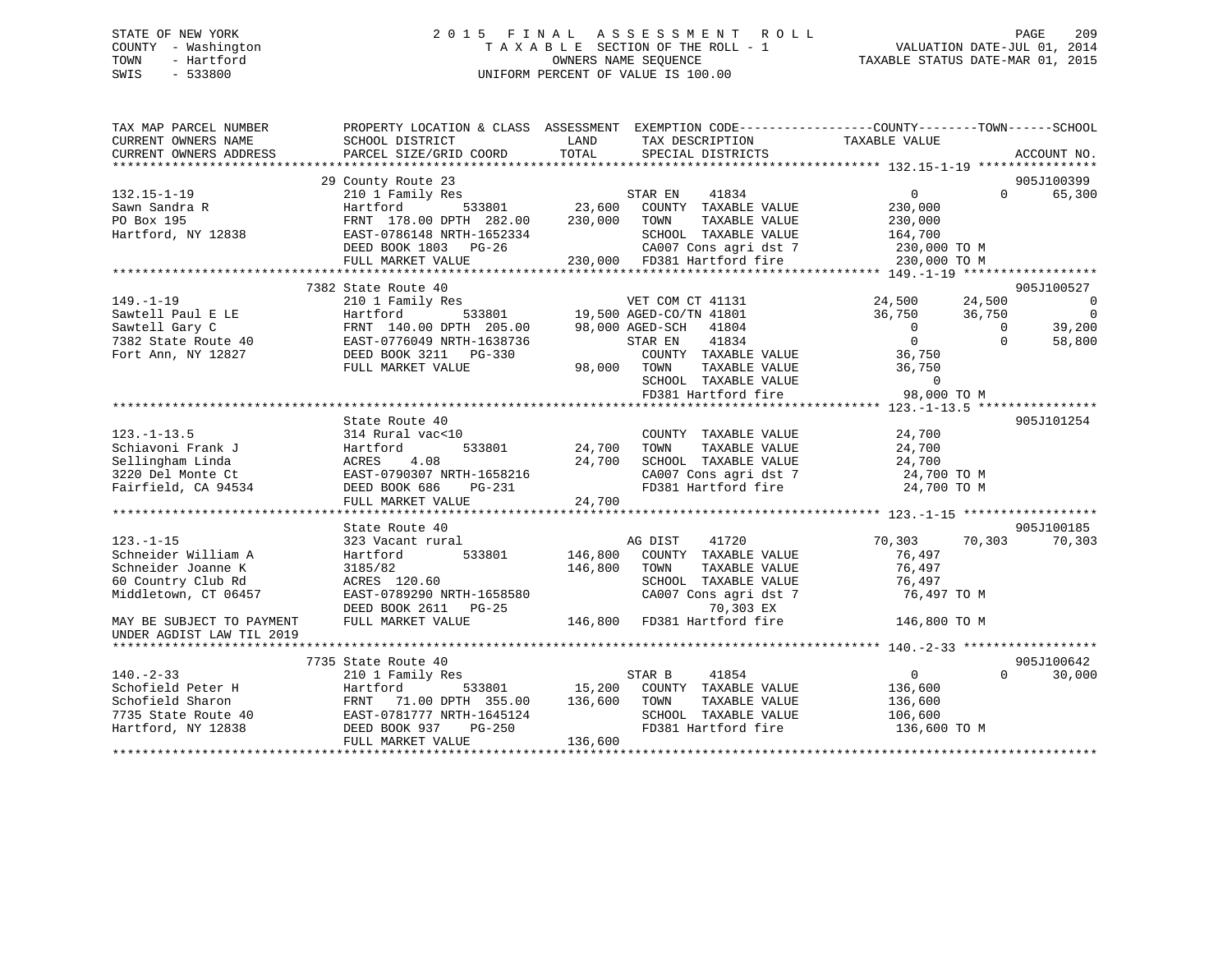# STATE OF NEW YORK 2 0 1 5 F I N A L A S S E S S M E N T R O L L PAGE 210 COUNTY - Washington T A X A B L E SECTION OF THE ROLL - 1 VALUATION DATE-JUL 01, 2014 TOWN - Hartford **TAXABLE STATUS DATE-MAR 01, 2015** OWNERS NAME SEQUENCE TAXABLE STATUS DATE-MAR 01, 2015 SWIS - 533800 UNIFORM PERCENT OF VALUE IS 100.00

| TAX MAP PARCEL NUMBER<br>CURRENT OWNERS NAME | PROPERTY LOCATION & CLASS ASSESSMENT<br>SCHOOL DISTRICT | LAND    | TAX DESCRIPTION       | EXEMPTION CODE-----------------COUNTY-------TOWN------SCHOOL<br>TAXABLE VALUE |                    |
|----------------------------------------------|---------------------------------------------------------|---------|-----------------------|-------------------------------------------------------------------------------|--------------------|
| CURRENT OWNERS ADDRESS                       | PARCEL SIZE/GRID COORD                                  | TOTAL   | SPECIAL DISTRICTS     |                                                                               | ACCOUNT NO.        |
|                                              | 8852 State Route 40                                     |         |                       |                                                                               | 905J100318         |
| $114. - 1 - 8$                               | 210 1 Family Res                                        |         | 41854<br>STAR B       | $\Omega$                                                                      | 30,000<br>$\Omega$ |
| Schroeder Mark                               | 533801<br>Hartford                                      | 26,500  | COUNTY TAXABLE VALUE  | 209,300                                                                       |                    |
| 8852 State Route 40                          | ROW 710/277                                             | 209,300 | TOWN<br>TAXABLE VALUE | 209,300                                                                       |                    |
| Fort Ann, NY 12827                           | ACRES<br>6.31                                           |         | SCHOOL TAXABLE VALUE  | 179,300                                                                       |                    |
|                                              | EAST-0791729 NRTH-1668566                               |         | CA007 Cons agri dst 7 | 209,300 TO M                                                                  |                    |
|                                              | DEED BOOK 1883 PG-114                                   |         | FD381 Hartford fire   | 209,300 TO M                                                                  |                    |
|                                              | FULL MARKET VALUE                                       | 209,300 |                       |                                                                               |                    |
|                                              |                                                         |         |                       |                                                                               |                    |
|                                              | 30 Hillcrest Way                                        |         |                       |                                                                               | 905J100566         |
| $132. - 2 - 2.1$                             | 240 Rural res                                           |         | STAR EN<br>41834      | $\overline{0}$                                                                | $\Omega$<br>65,300 |
| Schult Roy A                                 | 533801<br>Hartford                                      | 70,200  | COUNTY TAXABLE VALUE  | 175,400                                                                       |                    |
| Schult Lucille N                             |                                                         | 175,400 | TOWN<br>TAXABLE VALUE | 175,400                                                                       |                    |
| 30 Hillcrest Way                             | ACRES 30.00<br>EAST-0790726 NRTH-1656231                |         | SCHOOL TAXABLE VALUE  | 110,100                                                                       |                    |
|                                              | $Granville, NY 12832$ DEED BOOK 2355 PG-144             |         | FD381 Hartford fire   | 175,400 TO M                                                                  |                    |
|                                              | FULL MARKET VALUE                                       | 175,400 |                       |                                                                               |                    |
|                                              |                                                         |         |                       |                                                                               |                    |
|                                              | 8322 State Route 40                                     |         |                       |                                                                               |                    |
| $123. - 1 - 13.7$                            | 210 1 Family Res                                        |         | COUNTY TAXABLE VALUE  | 139,900                                                                       |                    |
| Schult Roy A -LE-                            | Hartford<br>533801                                      | 24,800  | TOWN<br>TAXABLE VALUE | 139,900                                                                       |                    |
| Schult Lucille -LE-                          | LOT B                                                   | 139,900 | SCHOOL TAXABLE VALUE  | 139,900                                                                       |                    |
| 8322 State Route 40                          | ACRES<br>4.56                                           |         | FD381 Hartford fire   | 139,900 TO M                                                                  |                    |
| Granville, NY 12832                          | EAST-0790326 NRTH-1657055                               |         |                       |                                                                               |                    |
|                                              | DEED BOOK 2140 PG-194                                   |         |                       |                                                                               |                    |
|                                              | FULL MARKET VALUE                                       | 139,900 |                       |                                                                               |                    |
|                                              |                                                         |         |                       |                                                                               |                    |
|                                              | 6 Hillcrest Way                                         |         |                       |                                                                               |                    |
| $132 - 2 - 2.6$                              | 210 1 Family Res                                        |         | COUNTY TAXABLE VALUE  | 123,200                                                                       |                    |
| Schult Roy A -LE-                            | 533801<br>Hartford                                      | 23,500  | TOWN<br>TAXABLE VALUE | 123,200                                                                       |                    |
| Schult Eric S                                | 2140/190                                                | 123,200 | SCHOOL TAXABLE VALUE  | 123,200                                                                       |                    |
| 6 Hillcrest Way                              | Sub Lot A                                               |         | FD381 Hartford fire   | 123,200 TO M                                                                  |                    |
| Granville, NY 12832                          | FRNT 218.00 DPTH 226.00                                 |         |                       |                                                                               |                    |
|                                              | EAST-0789925 NRTH-1656652                               |         |                       |                                                                               |                    |
|                                              | DEED BOOK 2174 PG-227                                   |         |                       |                                                                               |                    |
|                                              | FULL MARKET VALUE                                       | 123,200 |                       |                                                                               |                    |
|                                              |                                                         |         |                       |                                                                               |                    |
|                                              | State Route 40                                          |         |                       |                                                                               | 905J101040         |
| $123. - 1 - 13.2$                            | 322 Rural vac>10                                        |         | COUNTY TAXABLE VALUE  | 11,500                                                                        |                    |
| Schult Roy A LE                              | Hartford<br>533801                                      | 11,500  | TAXABLE VALUE<br>TOWN | 11,500                                                                        |                    |
| Schult Lucille N LE                          | ACRES 24.40                                             | 11,500  | SCHOOL TAXABLE VALUE  | 11,500                                                                        |                    |
| 8322 State Route 40                          | EAST-0790901 NRTH-1657654                               |         | FD381 Hartford fire   | 11,500 TO M                                                                   |                    |
| Granville, NY 12832                          | DEED BOOK 3472 PG-193                                   |         |                       |                                                                               |                    |
|                                              | FULL MARKET VALUE                                       | 11,500  |                       |                                                                               |                    |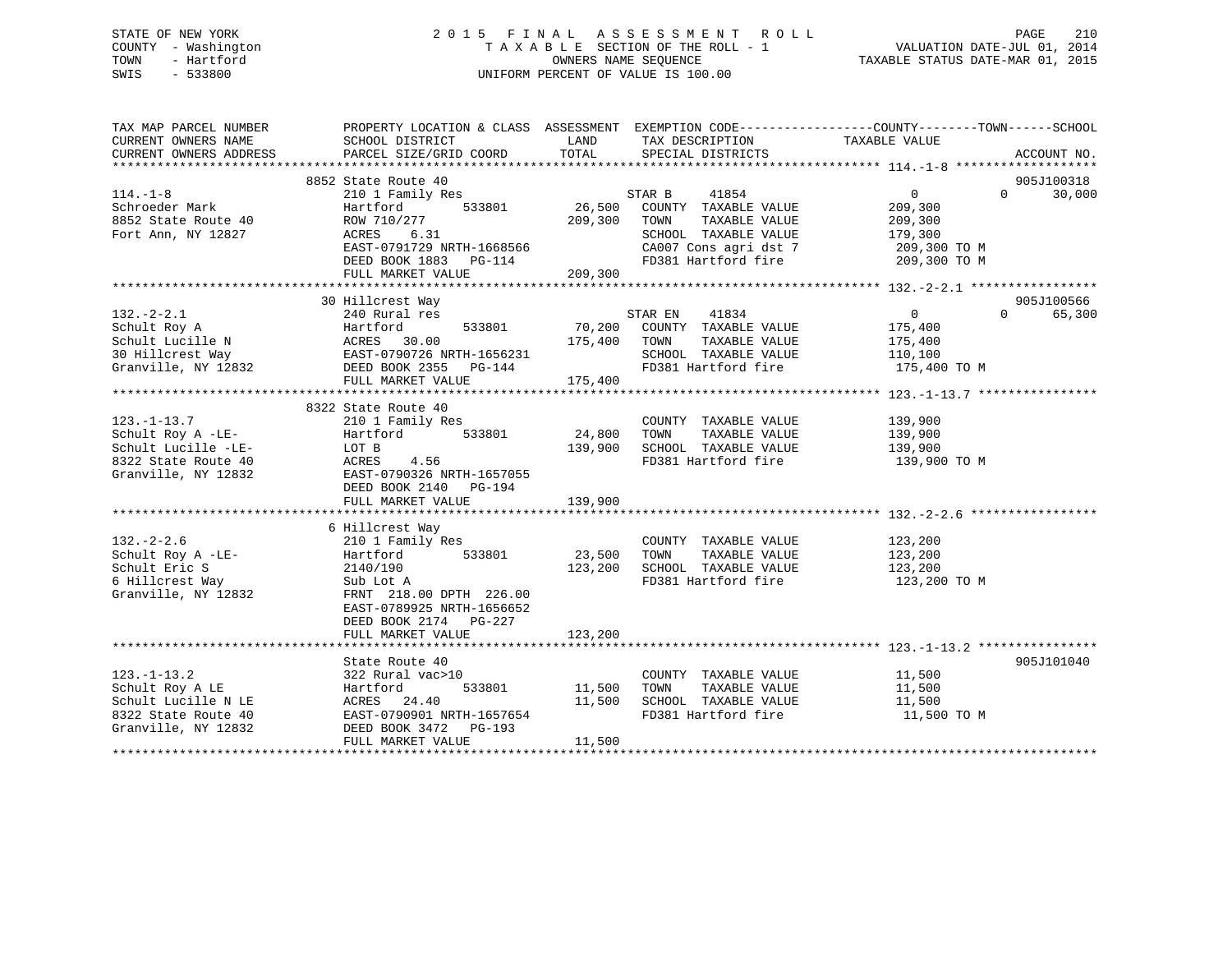# STATE OF NEW YORK 2 0 1 5 F I N A L A S S E S S M E N T R O L L PAGE 211 COUNTY - Washington T A X A B L E SECTION OF THE ROLL - 1 VALUATION DATE-JUL 01, 2014 TOWN - Hartford **TAXABLE STATUS DATE-MAR 01, 2015** OWNERS NAME SEQUENCE TAXABLE STATUS DATE-MAR 01, 2015 SWIS - 533800 UNIFORM PERCENT OF VALUE IS 100.00

| TAX MAP PARCEL NUMBER<br>CURRENT OWNERS NAME | PROPERTY LOCATION & CLASS ASSESSMENT EXEMPTION CODE---------------COUNTY-------TOWN-----SCHOOL<br>SCHOOL DISTRICT | LAND          | TAX DESCRIPTION              | TAXABLE VALUE                      |                    |
|----------------------------------------------|-------------------------------------------------------------------------------------------------------------------|---------------|------------------------------|------------------------------------|--------------------|
| CURRENT OWNERS ADDRESS                       | PARCEL SIZE/GRID COORD                                                                                            | TOTAL         | SPECIAL DISTRICTS            |                                    | ACCOUNT NO.        |
|                                              |                                                                                                                   |               |                              |                                    |                    |
|                                              | 90 County Route 23                                                                                                |               |                              |                                    | 905J100281         |
| $132.15 - 2 - 1$                             | 210 1 Family Res                                                                                                  |               | AG DIST<br>41720             | 9,372<br>9,372                     | 9,372              |
| Schultz Gertrude                             | 533801<br>Hartford                                                                                                | 32,600        | COUNTY TAXABLE VALUE         | 134,928                            |                    |
| 203 County Road 67                           | 9.70<br>ACRES                                                                                                     | 144,300       | TOWN<br>TAXABLE VALUE        | 134,928                            |                    |
| Stillwater, NY 12170                         | EAST-0787221 NRTH-1653352                                                                                         |               | SCHOOL TAXABLE VALUE         | 134,928                            |                    |
|                                              | DEED BOOK 3166 PG-284                                                                                             |               | CA007 Cons agri dst 7        | 134,928 TO M                       |                    |
| MAY BE SUBJECT TO PAYMENT                    | FULL MARKET VALUE                                                                                                 | 144,300       | 9,372 EX                     |                                    |                    |
| UNDER AGDIST LAW TIL 2019                    |                                                                                                                   |               | FD381 Hartford fire          | 144,300 TO M                       |                    |
|                                              | 23 East St                                                                                                        |               |                              |                                    | 905J100413         |
| $132.15 - 2 - 7$                             | 220 2 Family Res                                                                                                  |               |                              |                                    | $\overline{0}$     |
| Scott Eleanor Colleen                        | Hartford                                                                                                          |               | VET WAR CT 41121<br>41854    | 11,910<br>11,910<br>$\overline{0}$ | $\Omega$<br>30,000 |
| 23 East St                                   |                                                                                                                   |               | 79,400 COUNTY TAXABLE VALUE  | 67,490                             |                    |
| Hartford, NY 12838                           | FRNT 100.00 DPTH 183.00<br>EAST-0786881 NRTH-1652376                                                              |               | TOWN<br>TAXABLE VALUE        |                                    |                    |
|                                              |                                                                                                                   |               | SCHOOL TAXABLE VALUE         | 67,490                             |                    |
|                                              | DEED BOOK 2012 PG-316<br>FULL MARKET VALUE                                                                        |               | 79,400 CA007 Cons agri dst 7 | 49,400                             |                    |
|                                              |                                                                                                                   |               | FD381 Hartford fire          | 79,400 TO M<br>79,400 TO M         |                    |
|                                              |                                                                                                                   |               |                              |                                    |                    |
|                                              | State Route 40                                                                                                    |               |                              |                                    | 905J100316         |
| $149. - 1 - 15$                              | 311 Res vac land                                                                                                  |               | COUNTY TAXABLE VALUE         | 9,500                              |                    |
| Scripture Victor M                           | Hartford<br>533801                                                                                                | 9,500         | TOWN<br>TAXABLE VALUE        | 9,500                              |                    |
| Scripture Martha A                           | FRNT 150.00 DPTH 150.00                                                                                           | 9,500         | SCHOOL TAXABLE VALUE         | 9,500                              |                    |
| 7364 State Route 40                          | EAST-0775648 NRTH-1638130                                                                                         |               | FD381 Hartford fire          | 9,500 TO M                         |                    |
| Fort Ann, NY 12827                           | DEED BOOK 1843 PG-275                                                                                             |               |                              |                                    |                    |
|                                              | FULL MARKET VALUE                                                                                                 | 9,500         |                              |                                    |                    |
|                                              |                                                                                                                   |               |                              |                                    |                    |
|                                              | 7364 State Route 40                                                                                               |               |                              |                                    | 905J101312         |
| $149. - 1 - 22.4$                            | 210 1 Family Res                                                                                                  |               | STAR B<br>41854              | $\overline{0}$                     | 30,000<br>$\Omega$ |
| Scripture Victor M                           | Hartford                                                                                                          | 533801 36,800 | COUNTY TAXABLE VALUE         | 95,400                             |                    |
| Scripture Martha A                           |                                                                                                                   | 95,400        | TOWN<br>TAXABLE VALUE        | 95,400                             |                    |
| 7364 State Route 40                          |                                                                                                                   |               | SCHOOL TAXABLE VALUE         | 65,400                             |                    |
| Fort Ann, NY 12827                           | ACRES 4.00<br>EAST-0775961 NRTH-1638140<br>DEED BOOK 1817<br>PG-120                                               |               | FD381 Hartford fire          | 95,400 TO M                        |                    |
|                                              | FULL MARKET VALUE                                                                                                 | 95,400        |                              |                                    |                    |
|                                              |                                                                                                                   |               |                              |                                    |                    |
|                                              | 5245 State Route 149                                                                                              |               |                              |                                    | 905J101104         |
| $132 - 2 - 21.4$                             | 210 1 Family Res                                                                                                  |               | STAR B<br>41854              | $\overline{0}$                     | $\Omega$<br>30,000 |
| Sears Robert J                               | 533801<br>Hartford                                                                                                |               | 29,700 COUNTY TAXABLE VALUE  | 119,000                            |                    |
| Sears Debra A                                | 2.76<br>ACRES                                                                                                     | 119,000       | TAXABLE VALUE<br>TOWN        | 119,000                            |                    |
| 5245 State Route 149                         | EAST-0793327 NRTH-1653670                                                                                         |               | SCHOOL TAXABLE VALUE         | 89,000                             |                    |
| Granville, NY 12832                          | PG-317<br>DEED BOOK 887                                                                                           |               | FD381 Hartford fire          | 119,000 TO M                       |                    |
|                                              | FULL MARKET VALUE                                                                                                 | 119,000       |                              |                                    |                    |
|                                              |                                                                                                                   |               |                              |                                    |                    |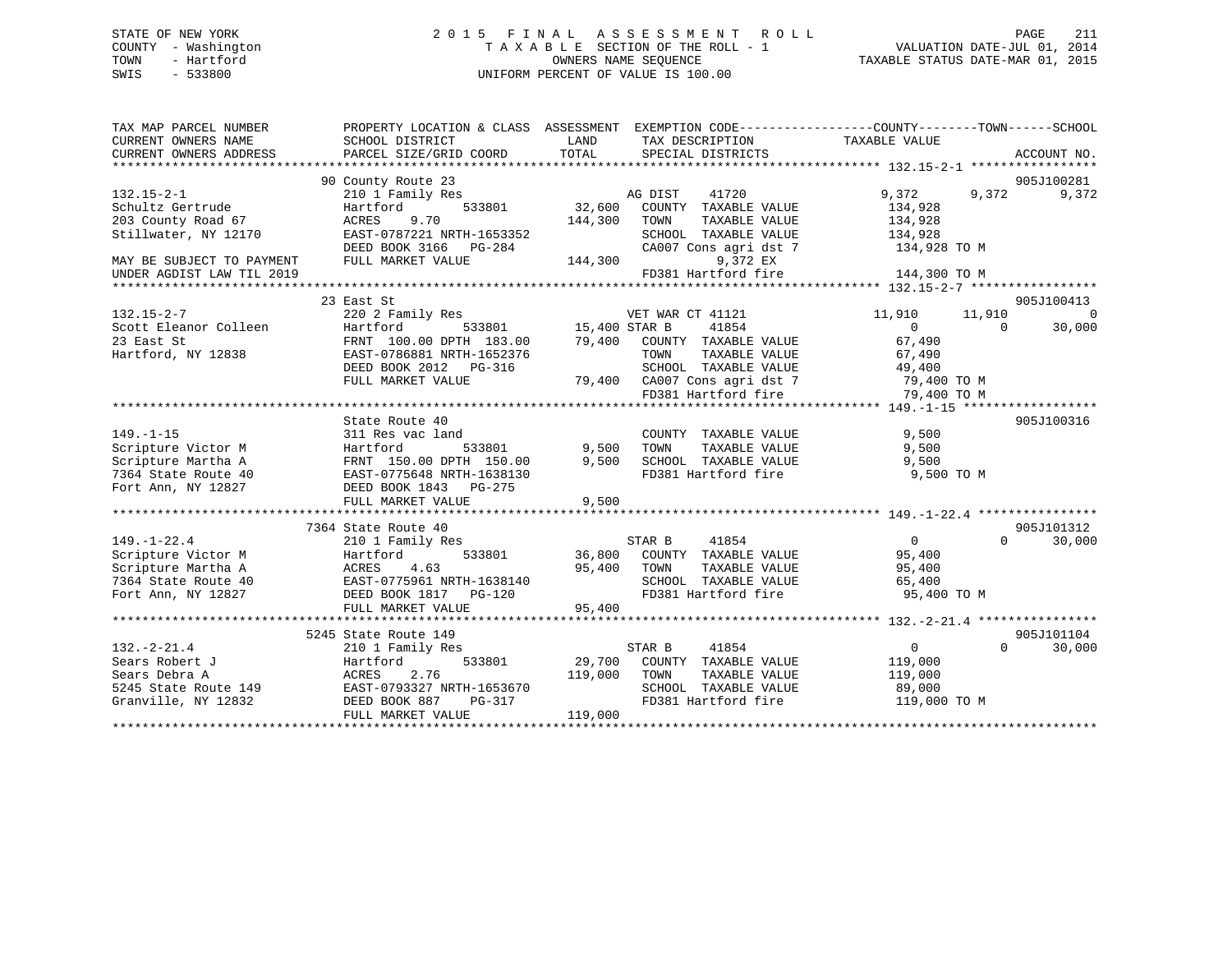# STATE OF NEW YORK 2 0 1 5 F I N A L A S S E S S M E N T R O L L PAGE 212 COUNTY - Washington T A X A B L E SECTION OF THE ROLL - 1 VALUATION DATE-JUL 01, 2014 TOWN - Hartford OWNERS NAME SEQUENCE TAXABLE STATUS DATE-MAR 01, 2015 SWIS - 533800 UNIFORM PERCENT OF VALUE IS 100.00

| TAX MAP PARCEL NUMBER<br>CURRENT OWNERS NAME<br>CURRENT OWNERS ADDRESS                                     | PROPERTY LOCATION & CLASS ASSESSMENT<br>SCHOOL DISTRICT<br>PARCEL SIZE/GRID COORD                                                               | LAND<br>TOTAL             | EXEMPTION CODE-----------------COUNTY-------TOWN------SCHOOL<br>TAX DESCRIPTION<br>SPECIAL DISTRICTS                                             | TAXABLE VALUE                                                                  |                    | ACCOUNT NO.           |
|------------------------------------------------------------------------------------------------------------|-------------------------------------------------------------------------------------------------------------------------------------------------|---------------------------|--------------------------------------------------------------------------------------------------------------------------------------------------|--------------------------------------------------------------------------------|--------------------|-----------------------|
| *************************                                                                                  |                                                                                                                                                 |                           |                                                                                                                                                  |                                                                                |                    |                       |
| $132. - 2 - 21.5$<br>Seitz Linda A<br>5253 State Route 149<br>Granville, NY 12832                          | 5253 State Route 149<br>210 1 Family Res<br>Hartford<br>533801<br>ACRES<br>2.77<br>EAST-0793521 NRTH-1653797<br>DEED BOOK 925<br>PG-66          | 29,700<br>120,500         | STAR B<br>41854<br>COUNTY TAXABLE VALUE<br>TAXABLE VALUE<br>TOWN<br>SCHOOL TAXABLE VALUE<br>FD381 Hartford fire                                  | $\overline{0}$<br>120,500<br>120,500<br>90,500<br>120,500 TO M                 | $\Omega$           | 905J101169<br>30,000  |
|                                                                                                            | FULL MARKET VALUE                                                                                                                               | 120,500                   |                                                                                                                                                  |                                                                                |                    |                       |
|                                                                                                            |                                                                                                                                                 |                           |                                                                                                                                                  |                                                                                |                    |                       |
|                                                                                                            | 71 Old Town Way                                                                                                                                 |                           | 84 PCT OF VALUE USED FOR EXEMPTION PURPOSES                                                                                                      |                                                                                |                    | 905J100519            |
| $150. - 1 - 34.1$<br>Semanscin Michael J<br>Semanscin Margaret A<br>71 Old Town Way<br>Granville, NY 12832 | 240 Rural res<br>Hartford<br>533801<br>ACRES 36.10<br>EAST-0784638 NRTH-1635274<br>DEED BOOK 829<br><b>PG-158</b><br>FULL MARKET VALUE          | 58,200 STAR EN<br>182,800 | VET COM CT 41131<br>41834<br>COUNTY TAXABLE VALUE<br>TOWN<br>TAXABLE VALUE<br>SCHOOL TAXABLE VALUE<br>182,800 FD381 Hartford fire                | 38,388<br>$\overline{0}$<br>144,412<br>144,412<br>117,500<br>182,800 TO M      | 38,388<br>$\Omega$ | $\mathbf 0$<br>65,300 |
| *********************                                                                                      |                                                                                                                                                 |                           |                                                                                                                                                  |                                                                                |                    |                       |
| $140.-1-41.5$<br>Severance Joseph C<br>Severance Angie J<br>19 Slate Way<br>Fort Ann, NY 12827             | 19 Slate Way<br>270 Mfg housing<br>533801<br>Hartford<br>LOT 3<br>ACRES<br>6.19<br>EAST-0770598 NRTH-1642354<br>DEED BOOK 756<br>PG-286         | 42,700<br>66,000          | STAR B<br>41854<br>COUNTY TAXABLE VALUE<br>TOWN<br>TAXABLE VALUE<br>SCHOOL TAXABLE VALUE<br>FD381 Hartford fire                                  | $\overline{0}$<br>66,000<br>66,000<br>36,000<br>66,000 TO M                    | $\Omega$           | 30,000                |
|                                                                                                            | FULL MARKET VALUE                                                                                                                               | 66,000                    |                                                                                                                                                  |                                                                                |                    |                       |
|                                                                                                            |                                                                                                                                                 |                           |                                                                                                                                                  |                                                                                |                    |                       |
|                                                                                                            | 22 East St                                                                                                                                      |                           |                                                                                                                                                  |                                                                                |                    | 905J100559            |
| $132.15 - 2 - 14$<br>Severance Nicholas A<br>Severance Lori A<br>22 East St<br>Hartford, NY 12832          | 210 1 Family Res<br>533801<br>Hartford<br>FRNT 155.00 DPTH 158.00<br>EAST-0786787 NRTH-1652155<br>DEED BOOK 2181    PG-216<br>FULL MARKET VALUE | 15,600<br>114,300         | 41854<br>STAR B<br>COUNTY TAXABLE VALUE<br>TOWN<br>TAXABLE VALUE<br>SCHOOL TAXABLE VALUE<br>CA007 Cons agri dst 7<br>114,300 FD381 Hartford fire | $\overline{0}$<br>114,300<br>114,300<br>84,300<br>114,300 TO M<br>114,300 TO M | $\Omega$           | 30,000                |
|                                                                                                            |                                                                                                                                                 |                           |                                                                                                                                                  |                                                                                |                    |                       |
|                                                                                                            | 69 Townsend Rd                                                                                                                                  |                           |                                                                                                                                                  |                                                                                |                    | 905J101212            |
| $140. -2 - 2.1$<br>Sharp Matthew S<br>Sharp Jennifer M<br>69 Townsend Rd<br>Hartford, NY 12838             | 210 1 Family Res<br>533801<br>Hartford<br>ACRES<br>4.00<br>EAST-0781557 NRTH-1647491<br>DEED BOOK 932<br>PG-206                                 | 34,400<br>132,500         | 41854<br>STAR B<br>COUNTY TAXABLE VALUE<br>TOWN<br>TAXABLE VALUE<br>SCHOOL TAXABLE VALUE<br>CA007 Cons agri dst 7                                | $\overline{0}$<br>132,500<br>132,500<br>102,500<br>132,500 TO M                | $\cap$             | 30,000                |
|                                                                                                            | FULL MARKET VALUE                                                                                                                               | 132,500                   | FD381 Hartford fire                                                                                                                              | 132,500 TO M                                                                   |                    |                       |
| $132. -4 - 9.1$<br>Shaw David E<br>Shaw Nina<br>423 Blood St<br>Granville, NY 12832                        | Blood St<br>312 Vac w/imprv<br>Hartford<br>533801<br>FRNT 150.00 DPTH 150.00<br>EAST-0794618 NRTH-1650111<br>DEED BOOK 604<br>$PG-27$           | 1,000<br>8,000            | COUNTY TAXABLE VALUE<br>TOWN<br>TAXABLE VALUE<br>SCHOOL TAXABLE VALUE<br>FD381 Hartford fire                                                     | 8,000<br>8,000<br>8,000<br>8,000 TO M                                          |                    | 905J100498            |
|                                                                                                            | FULL MARKET VALUE                                                                                                                               | 8,000                     |                                                                                                                                                  |                                                                                |                    |                       |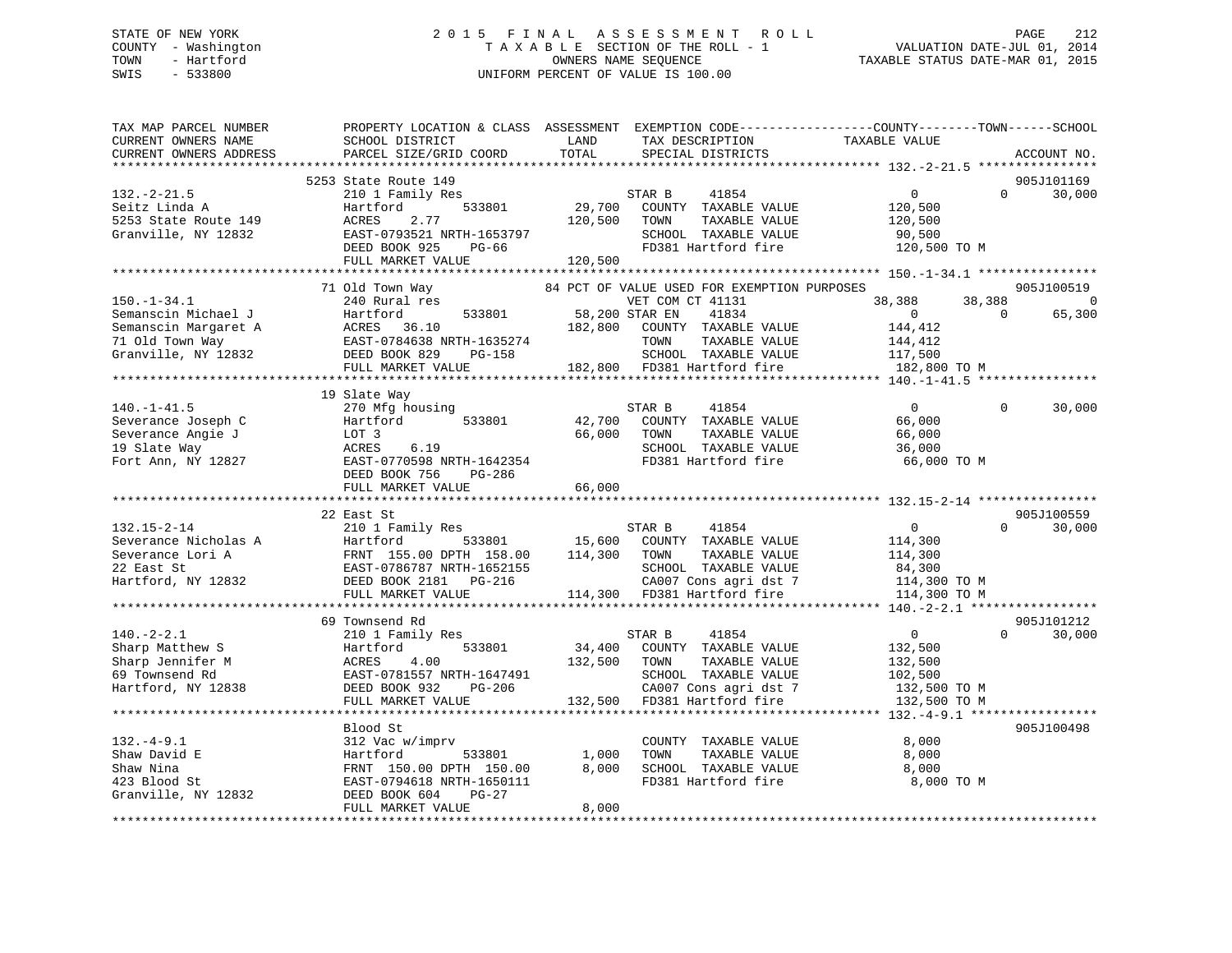# STATE OF NEW YORK 2 0 1 5 F I N A L A S S E S S M E N T R O L L PAGE 213 COUNTY - Washington T A X A B L E SECTION OF THE ROLL - 1 VALUATION DATE-JUL 01, 2014 TOWN - Hartford **TAXABLE STATUS DATE-MAR 01, 2015** OWNERS NAME SEQUENCE TAXABLE STATUS DATE-MAR 01, 2015 SWIS - 533800 UNIFORM PERCENT OF VALUE IS 100.00

| TAX MAP PARCEL NUMBER<br>CURRENT OWNERS NAME | PROPERTY LOCATION & CLASS ASSESSMENT<br>SCHOOL DISTRICT | LAND<br>TAX DESCRIPTION                           | EXEMPTION CODE-----------------COUNTY-------TOWN------SCHOOL<br>TAXABLE VALUE |
|----------------------------------------------|---------------------------------------------------------|---------------------------------------------------|-------------------------------------------------------------------------------|
| CURRENT OWNERS ADDRESS                       | PARCEL SIZE/GRID COORD                                  | TOTAL<br>SPECIAL DISTRICTS                        | ACCOUNT NO.                                                                   |
|                                              | 423 Blood St                                            |                                                   | 905J100117                                                                    |
| $132. - 4 - 10$                              | 210 1 Family Res                                        | STAR B<br>41854                                   | 30,000<br>$\overline{0}$<br>$\Omega$                                          |
| Shaw David E                                 | 533801<br>Hartford                                      | 26,400<br>COUNTY TAXABLE VALUE                    | 148,400                                                                       |
| Shaw Nina L                                  | ACRES<br>1.90                                           | 148,400<br>TOWN<br>TAXABLE VALUE                  | 148,400                                                                       |
| 423 Blood St                                 | EAST-0794485 NRTH-1650322                               | SCHOOL TAXABLE VALUE                              | 118,400                                                                       |
| Granville, NY 12832                          | DEED BOOK 477<br>PG-876                                 | FD381 Hartford fire                               | 148,400 TO M                                                                  |
|                                              | FULL MARKET VALUE                                       | 148,400                                           |                                                                               |
|                                              |                                                         |                                                   |                                                                               |
|                                              | 1485 Baldwin Corners Rd                                 |                                                   | 905J100573                                                                    |
| $122. - 1 - 2$                               | 270 Mfg housing                                         | 41834<br>STAR EN                                  | 0<br>$\Omega$<br>45,300                                                       |
| Shaw Walter                                  | Hartford<br>533801                                      | 29,500<br>COUNTY TAXABLE VALUE                    | 45,300                                                                        |
| Shaw Phyllis                                 | ACRES<br>2.70                                           | 45,300<br>TAXABLE VALUE<br>TOWN                   | 45,300                                                                        |
| 1485 Baldwin Corners Rd                      | EAST-0770714 NRTH-1663785                               | SCHOOL TAXABLE VALUE                              | $\overline{0}$                                                                |
| Fort Ann, NY 12827                           | DEED BOOK 422<br>PG-822                                 | FD381 Hartford fire                               | 45,300 TO M                                                                   |
|                                              | FULL MARKET VALUE                                       | 45,300                                            |                                                                               |
|                                              |                                                         |                                                   |                                                                               |
|                                              | 41 Skyview Meadows Ln                                   |                                                   | 905J101018                                                                    |
| $141. - 1 - 55$                              | 210 1 Family Res                                        | AGED-CO<br>41802                                  | 9,320<br>$\Omega$<br>$\Omega$                                                 |
| Sherman Solon I                              | 533801<br>Hartford                                      | 30,600 AGED-TOWN 41803                            | 9,320<br>$\Omega$<br>$\overline{0}$                                           |
| Sherman Mary E                               | 2.70<br>ACRES                                           | 186,400 STAR EN<br>41834                          | $\mathbf{0}$<br>$\Omega$<br>65,300                                            |
| 41 Skyview Meadows Ln                        | EAST-0787085 NRTH-1648719                               | COUNTY TAXABLE VALUE                              | 177,080                                                                       |
| Granville, NY 12832                          | DEED BOOK 468<br>PG-331                                 | TOWN<br>TAXABLE VALUE                             | 177,080                                                                       |
|                                              | FULL MARKET VALUE                                       | 186,400<br>SCHOOL TAXABLE VALUE                   | 121,100                                                                       |
|                                              |                                                         | CA007 Cons agri dst 7                             | 186,400 TO M                                                                  |
|                                              |                                                         | FD381 Hartford fire                               | 186,400 TO M                                                                  |
|                                              |                                                         |                                                   |                                                                               |
| $140. - 2 - 6$                               | 31 Townsend Rd                                          |                                                   | 905J100338<br>$\overline{0}$<br>$\Omega$                                      |
| Sherwin Jack L Jr                            | 210 1 Family Res<br>533801                              | STAR B<br>41854<br>23,200<br>COUNTY TAXABLE VALUE | 30,000                                                                        |
| Sherwin Melanie J                            | Hartford<br>ACRES<br>1.06                               | 118,900<br>TOWN<br>TAXABLE VALUE                  | 118,900                                                                       |
| 31 Townsend Rd                               | EAST-0782335 NRTH-1646842                               | SCHOOL TAXABLE VALUE                              | 118,900<br>88,900                                                             |
| Hartford, NY 12838                           | DEED BOOK 735<br>$PG-247$                               | CA007 Cons agri dst 7                             | 118,900 TO M                                                                  |
|                                              | FULL MARKET VALUE                                       | 118,900 FD381 Hartford fire                       | 118,900 TO M                                                                  |
|                                              |                                                         |                                                   |                                                                               |
|                                              | 638 Warren Rd                                           |                                                   |                                                                               |
| $123. - 1 - 11.11$                           | 270 Mfg housing                                         | 41854<br>STAR B                                   | $\overline{0}$<br>$\Omega$<br>30,000                                          |
| Shields Timothy J                            | 533801<br>Hartford                                      | 25,600<br>COUNTY TAXABLE VALUE                    | 51,100                                                                        |
| PO Box 37                                    | 5.01<br>ACRES                                           | 51,100<br>TOWN<br>TAXABLE VALUE                   | 51,100                                                                        |
| Hartford, NY 12838                           | EAST-0792084 NRTH-1663969                               | SCHOOL TAXABLE VALUE                              | 21,100                                                                        |
|                                              | DEED BOOK 788<br>PG-187                                 | CA007 Cons agri dst 7                             | 51,100 TO M                                                                   |
|                                              | FULL MARKET VALUE                                       | 51,100<br>FD381 Hartford fire                     | 51,100 TO M                                                                   |
|                                              |                                                         |                                                   |                                                                               |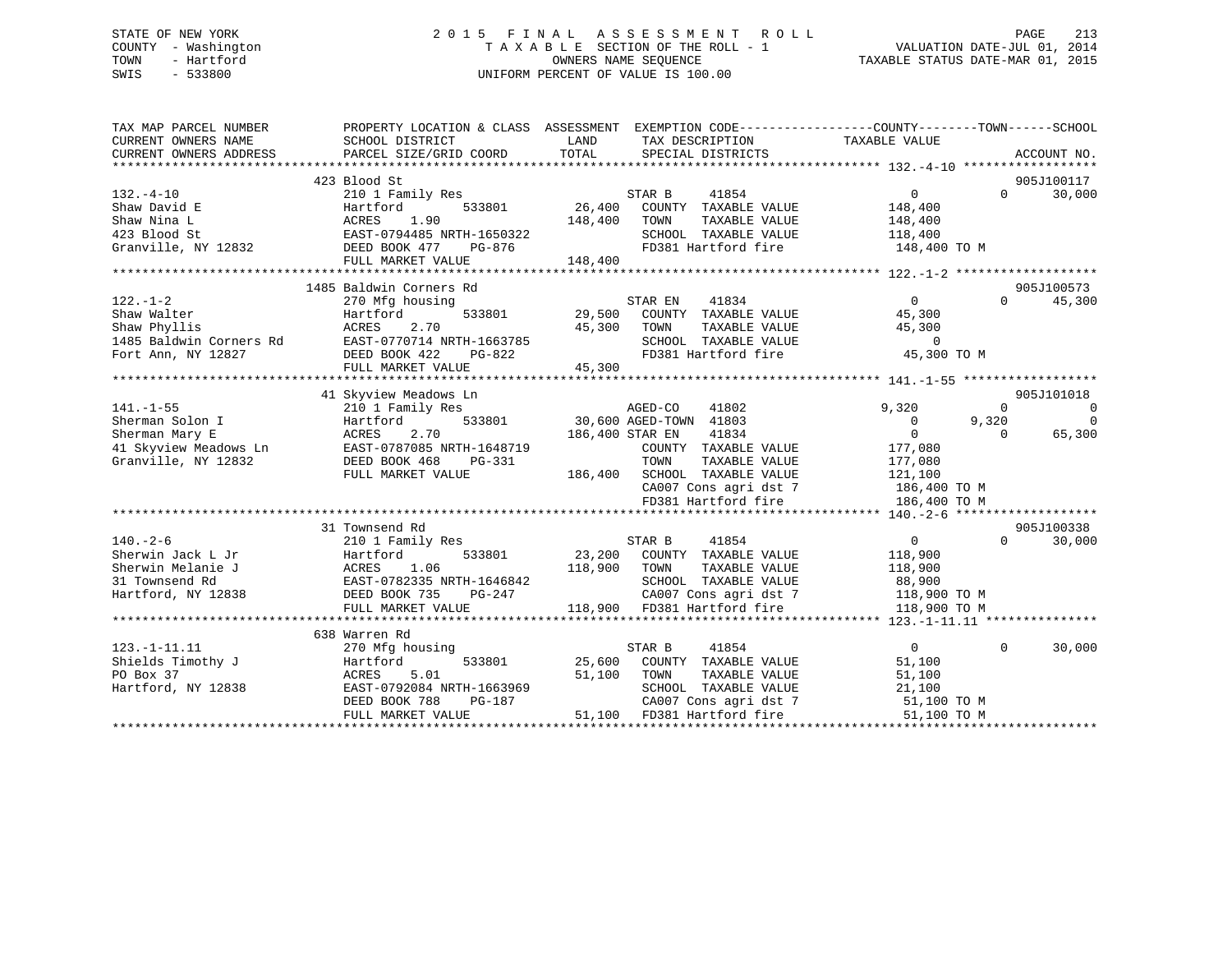# STATE OF NEW YORK 2 0 1 5 F I N A L A S S E S S M E N T R O L L PAGE 214 COUNTY - Washington T A X A B L E SECTION OF THE ROLL - 1 VALUATION DATE-JUL 01, 2014 TOWN - Hartford **TAXABLE STATUS DATE-MAR 01, 2015** OWNERS NAME SEQUENCE TAXABLE STATUS DATE-MAR 01, 2015 SWIS - 533800 UNIFORM PERCENT OF VALUE IS 100.00

| TAX MAP PARCEL NUMBER<br>CURRENT OWNERS NAME | PROPERTY LOCATION & CLASS ASSESSMENT EXEMPTION CODE---------------COUNTY-------TOWN-----SCHOOL<br>SCHOOL DISTRICT                                                                            | LAND                  | TAX DESCRIPTION                                                                                            | TAXABLE VALUE              |                    |
|----------------------------------------------|----------------------------------------------------------------------------------------------------------------------------------------------------------------------------------------------|-----------------------|------------------------------------------------------------------------------------------------------------|----------------------------|--------------------|
| CURRENT OWNERS ADDRESS                       | PARCEL SIZE/GRID COORD                                                                                                                                                                       | TOTAL                 | SPECIAL DISTRICTS                                                                                          |                            | ACCOUNT NO.        |
|                                              | 747 County Route 17                                                                                                                                                                          |                       |                                                                                                            |                            | 905J101355         |
| $114. - 1 - 1.2$                             | 210 1 Family Res                                                                                                                                                                             |                       | STAR B<br>41854                                                                                            | 0                          | $\Omega$<br>30,000 |
| Sill Brenda                                  | Hartford<br>533801                                                                                                                                                                           | 34,400                | COUNTY TAXABLE VALUE                                                                                       | 162,900                    |                    |
| 747 County Route 17                          | 573/103                                                                                                                                                                                      | 162,900               | TOWN<br>TAXABLE VALUE                                                                                      | 162,900                    |                    |
| Fort Ann, NY 12827                           | 4.00<br>ACRES                                                                                                                                                                                |                       | SCHOOL TAXABLE VALUE                                                                                       | 132,900                    |                    |
|                                              | EAST-0780477 NRTH-1668611                                                                                                                                                                    |                       |                                                                                                            |                            |                    |
|                                              | DEED BOOK 929 PG-23                                                                                                                                                                          |                       | CA007 Cons agri dst 7 162,900 TO M<br>FD381 Hartford fire 162,900 TO M                                     |                            |                    |
|                                              | FULL MARKET VALUE                                                                                                                                                                            | 162,900               |                                                                                                            |                            |                    |
|                                              |                                                                                                                                                                                              |                       |                                                                                                            |                            |                    |
|                                              | 8095 State Route 40                                                                                                                                                                          |                       |                                                                                                            |                            | 905J100044         |
|                                              | 210 1 Family Res                                                                                                                                                                             |                       | COUNTY TAXABLE VALUE                                                                                       | 83,600                     |                    |
| 132.15-2-5<br>Sipowicz James                 | Hartford                                                                                                                                                                                     | ,<br>533801     6,300 | TAXABLE VALUE<br>TAXABLE VALUE                                                                             |                            |                    |
|                                              | FRNT 184.00 DPTH 70.00                                                                                                                                                                       | 83,600                | TOWN TAXABLE VALUE 83,600<br>SCHOOL TAXABLE VALUE 83,600 TO M                                              |                            |                    |
| Hartford, NY 12838                           | 26<br>BANK                                                                                                                                                                                   |                       |                                                                                                            |                            |                    |
|                                              | EAST-0787161 NRTH-1652295                                                                                                                                                                    |                       | CA007 Cons agri dst 7<br>FD381 Hartford fire                                                               | 83,600 TO M                |                    |
|                                              | DEED BOOK 920<br>PG-147                                                                                                                                                                      |                       |                                                                                                            |                            |                    |
|                                              | FULL MARKET VALUE                                                                                                                                                                            | 83,600                |                                                                                                            |                            |                    |
|                                              |                                                                                                                                                                                              |                       |                                                                                                            |                            |                    |
|                                              | 20 Skyview Meadows Ln                                                                                                                                                                        |                       |                                                                                                            |                            | 905J101370         |
| $141. - 1 - 66.3$                            | 210 1 Family Res                                                                                                                                                                             |                       | STAR B 41854                                                                                               | $\overline{0}$<br>$\Omega$ | 30,000             |
| Sipowicz James                               | Hartford                                                                                                                                                                                     |                       | 533801 38,100 COUNTY TAXABLE VALUE                                                                         | 210,400                    |                    |
| Sipowicz Melody                              |                                                                                                                                                                                              |                       |                                                                                                            | 210,400                    |                    |
| PO Box 169                                   |                                                                                                                                                                                              |                       | SCHOOL TAXABLE VALUE 180,400                                                                               |                            |                    |
| Hartford, NY 12838                           |                                                                                                                                                                                              |                       | CA007 Cons agri dst 7 $\begin{array}{ccc} 210,400 \text{ TO M} \\ \text{F2221} & \text{H2321} \end{array}$ |                            |                    |
|                                              | ACRES 1.95 210,400 TOWN TAXABLE VALUE<br>EAST-0787416 NRTH-1647959 SCHOOL TAXABLE VALUE<br>DEED BOOK 764 PG-136 210,400 FD381 Hartford fire<br>FULL MARKET VALUE 210,400 FD381 Hartford fire |                       |                                                                                                            | 210,400 TO M               |                    |
|                                              |                                                                                                                                                                                              |                       |                                                                                                            |                            |                    |
|                                              | Dick Hill Rd                                                                                                                                                                                 |                       |                                                                                                            |                            |                    |
| $141. - 1 - 66.4$                            | 314 Rural vac<10                                                                                                                                                                             |                       | COUNTY TAXABLE VALUE                                                                                       | 14,000                     |                    |
| Sipowicz James                               | Hartford                                                                                                                                                                                     | 533801 14,000         | TOWN<br>TAXABLE VALUE                                                                                      | 14,000                     |                    |
| Sipowicz Melody                              |                                                                                                                                                                                              | 14,000                | SCHOOL TAXABLE VALUE 14,000<br>CA007 Cons agri dst 7 14,000 TO M                                           |                            |                    |
| PO Box 169                                   | ACRES 1.44<br>EAST-0787210 NRTH-1647915<br>ACRES 100 100 100 100 136                                                                                                                         |                       |                                                                                                            |                            |                    |
| Hartford, NY 12838                           |                                                                                                                                                                                              |                       | FD381 Hartford fire                                                                                        | 14,000 TO M                |                    |
|                                              | FULL MARKET VALUE                                                                                                                                                                            | 14,000                |                                                                                                            |                            |                    |
|                                              |                                                                                                                                                                                              |                       |                                                                                                            |                            |                    |
|                                              | 3498 State Route 196                                                                                                                                                                         |                       |                                                                                                            | $\Omega$                   |                    |
| $140. - 1 - 22.3$                            | 270 Mfg housing                                                                                                                                                                              |                       | 41854<br>STAR B                                                                                            | $\overline{0}$             | 30,000             |
| Sisco Craig                                  | Hartford                                                                                                                                                                                     |                       | 533801 23,400 COUNTY TAXABLE VALUE 36,700                                                                  |                            |                    |
| 3498 State Route 196                         | ACRES 1.10<br>EAST-0770761 NRTH-1644223                                                                                                                                                      |                       | 36,700 TOWN<br>TAXABLE VALUE                                                                               | 36,700                     |                    |
| Fort Ann, NY 12827                           |                                                                                                                                                                                              |                       | FD381 Hartford fire                                                                                        | 36,700 TO M                |                    |
|                                              | DEED BOOK 1778 PG-41<br>FULL MARKET VALUE                                                                                                                                                    | 36,700                |                                                                                                            |                            |                    |
|                                              |                                                                                                                                                                                              |                       |                                                                                                            |                            |                    |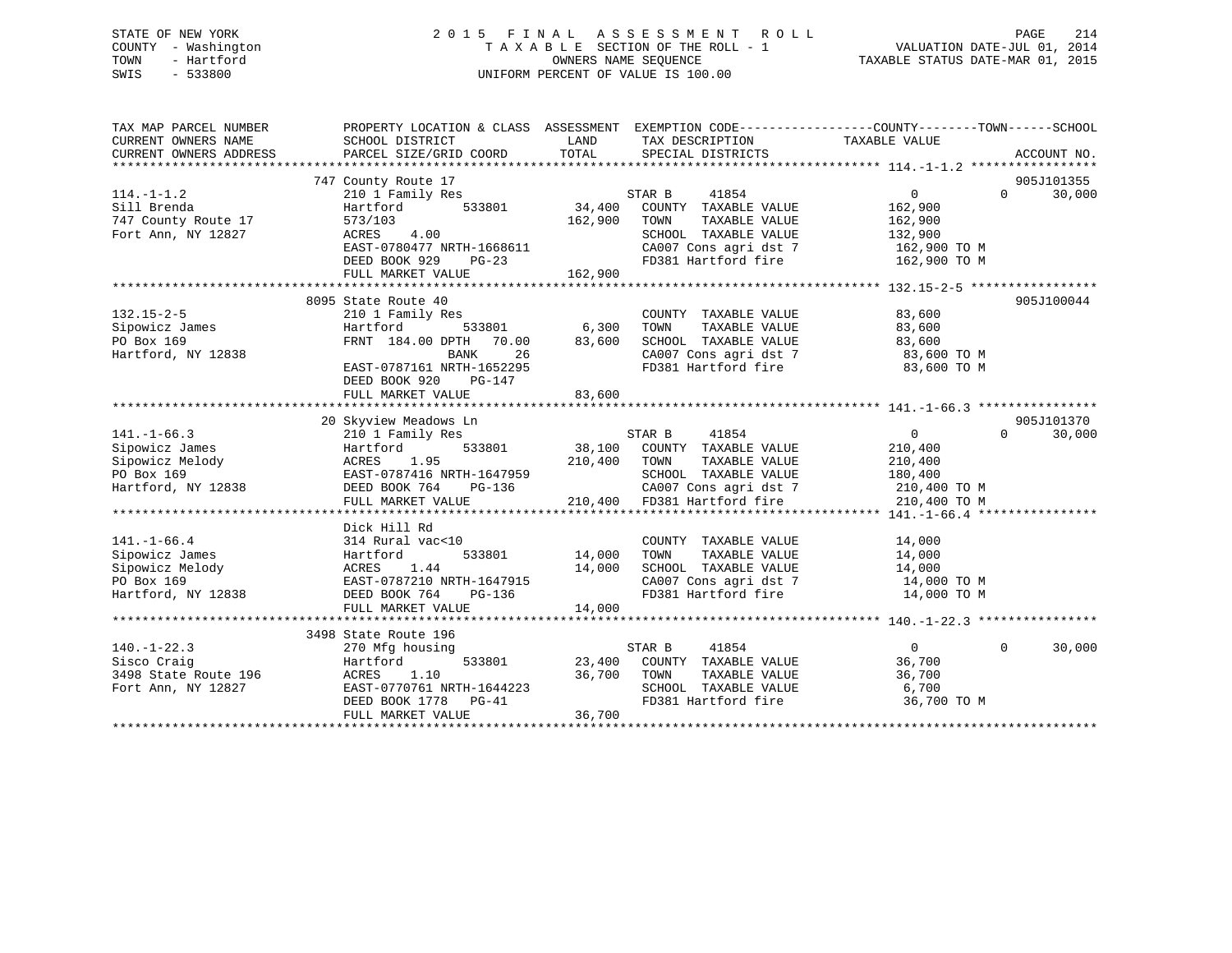# STATE OF NEW YORK 2 0 1 5 F I N A L A S S E S S M E N T R O L L PAGE 215 COUNTY - Washington T A X A B L E SECTION OF THE ROLL - 1 VALUATION DATE-JUL 01, 2014 TOWN - Hartford **TAXABLE STATUS DATE-MAR 01, 2015** OWNERS NAME SEQUENCE TAXABLE STATUS DATE-MAR 01, 2015 SWIS - 533800 UNIFORM PERCENT OF VALUE IS 100.00

| TAX MAP PARCEL NUMBER<br>CURRENT OWNERS NAME<br>CURRENT OWNERS ADDRESS           | SCHOOL DISTRICT                                                                                                                                                                                                                         | LAND TAX DESCRIPTION<br>PARCEL SIZE/GRID COORD TOTAL SPECIAL DISTRICTS                                  | PROPERTY LOCATION & CLASS ASSESSMENT EXEMPTION CODE---------------COUNTY-------TOWN-----SCHOOL<br>TAXABLE VALUE<br>ACCOUNT NO. |
|----------------------------------------------------------------------------------|-----------------------------------------------------------------------------------------------------------------------------------------------------------------------------------------------------------------------------------------|---------------------------------------------------------------------------------------------------------|--------------------------------------------------------------------------------------------------------------------------------|
| $140. - 1 - 31$<br>Sisco Kenneth W<br>Sisco Kenneth W<br>3531 State Route 196    | 3531 State Route 196<br>210 1 Family Res<br>Hartford                                                                                                                                                                                    |                                                                                                         | 905J100585<br>40,320<br>- 0<br>$\overline{0}$<br>65,300                                                                        |
|                                                                                  | 1.40<br>ACRES<br>Fort Ann, NY 12827 EAST-0771411 NRTH-1644691<br>DEED BOOK 824 PG-284<br>FULL MARKET VALUE                                                                                                                              | 4691 TOWN TAXABLE VALUE 60,480<br>84 SCHOOL TAXABLE VALUE 35,500<br>100,800 FD381 Hartford fire 100,800 | 100,800 TO M                                                                                                                   |
|                                                                                  |                                                                                                                                                                                                                                         |                                                                                                         |                                                                                                                                |
| $140. - 1 - 32$<br>Sisco Kenneth W<br>3531 State Route 196<br>Fort Ann, NY 12827 | State Route 196<br>0.39<br>ACRES<br>EAST-0771349 NRTH-1644570<br>DEED BOOK 824<br>PG-284<br>FULL MARKET VALUE                                                                                                                           | FD381 Hartford fire 16,700 TO M<br>16,700                                                               | 905J100381                                                                                                                     |
|                                                                                  |                                                                                                                                                                                                                                         |                                                                                                         |                                                                                                                                |
|                                                                                  | 190 North Rd                                                                                                                                                                                                                            |                                                                                                         | 905J101257                                                                                                                     |
|                                                                                  | 140.-1-22.1 210 1 Family ACL<br>Sisco Roberta A Hartford 533801 23,300 CODN.<br>190 North Rd ACRES 1.09 139,000 TOWN<br>Fort Ann, NY 12827 EAST-0772670 NRTH-1643379 SCHOOL<br>DEED BOOK 936 PG-11 139,000 FD381 H<br>THE MADAGER VALUE | STAR B 41854<br>23,300 COUNTY TAXABLE VALUE                                                             | $\overline{0}$<br>30,000<br>$\Omega$<br>139,000<br>TAXABLE VALUE 139,000                                                       |
|                                                                                  |                                                                                                                                                                                                                                         |                                                                                                         |                                                                                                                                |
|                                                                                  | 3518 State Route 196                                                                                                                                                                                                                    |                                                                                                         | $\Omega$<br>30,000                                                                                                             |
|                                                                                  |                                                                                                                                                                                                                                         |                                                                                                         |                                                                                                                                |
|                                                                                  |                                                                                                                                                                                                                                         |                                                                                                         |                                                                                                                                |
| $142. - 1 - 28.1$                                                                | 24 Blood St<br>210 1 Family Res<br>142.-1-28.1 210 1 Family Res<br>Smelik Ricky Hartford 533801<br>Smelik Nancy ACRES 1.16<br>24 Blood St EAST-0790214 NRTH-1641891<br>Granville, NY 12832 DEED BOOK 687 PG-11<br>FULL MARKET VALUE     | 116,700 CA008 Cons agri dst 8                                                                           | 17,505 17,505<br>$\Omega$<br>30,000<br>116,700 TO M                                                                            |
|                                                                                  |                                                                                                                                                                                                                                         | FD381 Hartford fire                                                                                     | 116,700 TO M                                                                                                                   |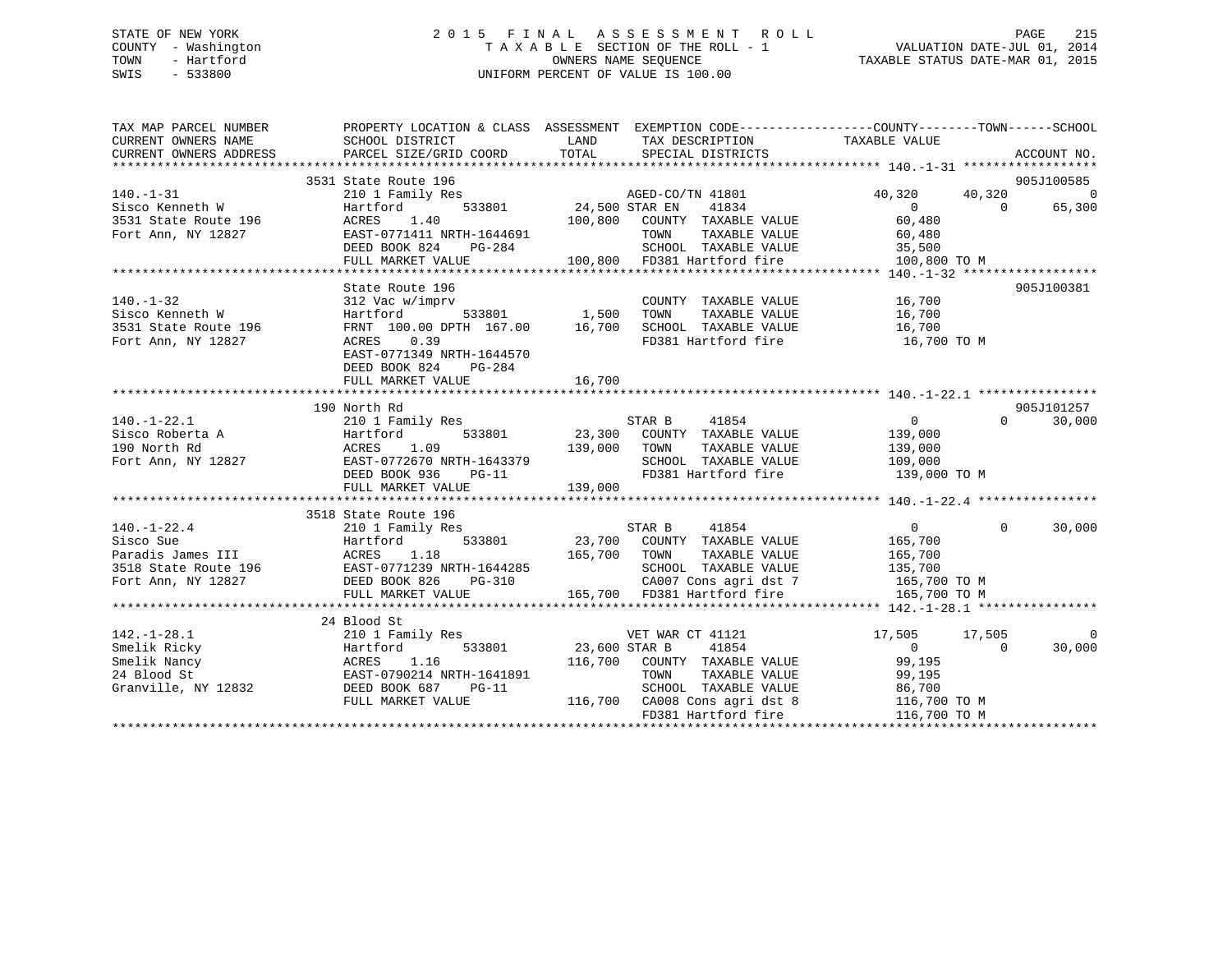# STATE OF NEW YORK 2 0 1 5 F I N A L A S S E S S M E N T R O L L PAGE 216 COUNTY - Washington T A X A B L E SECTION OF THE ROLL - 1 VALUATION DATE-JUL 01, 2014 TOWN - Hartford **TAXABLE STATUS DATE-MAR 01, 2015** OWNERS NAME SEQUENCE TAXABLE STATUS DATE-MAR 01, 2015 SWIS - 533800 UNIFORM PERCENT OF VALUE IS 100.00

| TAX MAP PARCEL NUMBER<br>CURRENT OWNERS NAME<br>CURRENT OWNERS ADDRESS                  | PROPERTY LOCATION & CLASS ASSESSMENT<br>SCHOOL DISTRICT<br>PARCEL SIZE/GRID COORD                                                                     | LAND<br>TOTAL              | TAX DESCRIPTION<br>SPECIAL DISTRICTS                                                                                                                 | EXEMPTION CODE-----------------COUNTY-------TOWN------SCHOOL<br>TAXABLE VALUE                  | ACCOUNT NO.                      |
|-----------------------------------------------------------------------------------------|-------------------------------------------------------------------------------------------------------------------------------------------------------|----------------------------|------------------------------------------------------------------------------------------------------------------------------------------------------|------------------------------------------------------------------------------------------------|----------------------------------|
| *******************                                                                     | **********************                                                                                                                                |                            |                                                                                                                                                      |                                                                                                |                                  |
| $150. - 1 - 34.4$<br>Smelik Ricky<br>Smelik Nancy<br>24 Blood St<br>Granville, NY 12832 | Old Town Way<br>322 Rural vac>10<br>Hartford<br>533801<br>ACRES<br>24.10<br>EAST-0784371 NRTH-1636042<br>DEED BOOK 841<br>PG-335<br>FULL MARKET VALUE | 28,600<br>28,600<br>28,600 | COUNTY TAXABLE VALUE<br>TOWN<br>TAXABLE VALUE<br>SCHOOL TAXABLE VALUE<br>FD381 Hartford fire                                                         | 28,600<br>28,600<br>28,600<br>28,600 TO M                                                      | 905J101400                       |
|                                                                                         | ********************                                                                                                                                  |                            |                                                                                                                                                      |                                                                                                |                                  |
| $149. - 1 - 31$<br>Smith Beth A                                                         | 43 Swamp Ln<br>240 Rural res<br>533801<br>Hartford                                                                                                    | 48,500                     | STAR B<br>41854<br>COUNTY TAXABLE VALUE                                                                                                              | $\mathbf{0}$<br>154,600                                                                        | 905J100157<br>$\Omega$<br>30,000 |
| 43 Swamp Ln<br>Argyle, NY 12809                                                         | ACRES 10.98<br>EAST-0775747 NRTH-1636314<br>DEED BOOK 3463 PG-211<br>FULL MARKET VALUE                                                                | 154,600                    | TOWN<br>TAXABLE VALUE<br>SCHOOL TAXABLE VALUE<br>CA006 Cons agri dst 6<br>154,600 FD381 Hartford fire                                                | 154,600<br>124,600<br>154,600 TO M<br>154,600 TO M                                             |                                  |
|                                                                                         | *******************************                                                                                                                       |                            |                                                                                                                                                      | ****** 132.-2-5 ******                                                                         |                                  |
|                                                                                         | Baker Rd                                                                                                                                              |                            |                                                                                                                                                      |                                                                                                | 905J100596                       |
| $132 - 2 - 5$<br>Smith Betty L<br>92 Baker Rd<br>Granville, NY 12832                    | 314 Rural vac<10<br>533801<br>Hartford<br>1.70<br>ACRES<br>EAST-0792812 NRTH-1654191<br>DEED BOOK 503<br>PG-1128<br>FULL MARKET VALUE                 | 15,000<br>15,000<br>15,000 | COUNTY TAXABLE VALUE<br>TOWN<br>TAXABLE VALUE<br>SCHOOL TAXABLE VALUE<br>FD381 Hartford fire                                                         | 15,000<br>15,000<br>15,000<br>15,000 TO M                                                      |                                  |
|                                                                                         |                                                                                                                                                       | ********                   |                                                                                                                                                      | *********** 132.-2-20 ******************                                                       |                                  |
|                                                                                         | 92 Baker Rd                                                                                                                                           |                            |                                                                                                                                                      |                                                                                                | 905J100594                       |
| $132. - 2 - 20$<br>Smith Betty L<br>92 Baker Rd<br>Granville, NY 12832                  | 210 1 Family Res<br>Hartford<br>533801<br>ACRES<br>3.50<br>EAST-0792703 NRTH-1653793<br>DEED BOOK 416<br>PG-518<br>FULL MARKET VALUE                  | 133,300 STAR EN<br>133,300 | VET COM CT 41131<br>32,500 AGED-CO/TN 41801<br>41834<br>COUNTY TAXABLE VALUE<br>TOWN<br>TAXABLE VALUE<br>SCHOOL TAXABLE VALUE<br>FD381 Hartford fire | 33,325<br>33,325<br>49,988<br>49,988<br>$\Omega$<br>49,987<br>49,987<br>68,000<br>133,300 TO M | 0<br>0<br>65,300<br>$\Omega$     |
|                                                                                         | **********************************                                                                                                                    |                            | ***********************************                                                                                                                  | ********* 132.-2-6 ********************                                                        |                                  |
| $132 - 2 - 6$<br>Smith Bonnie L<br>Walls Larry A<br>85 Baker Rd<br>Granville, NY 12832  | 85 Baker Rd<br>240 Rural res<br>Hartford<br>533801<br>ACRES 10.50<br>EAST-0792559 NRTH-1654457<br>DEED BOOK 922<br>$PG-229$                           | 41,800<br>163,200          | STAR B<br>41854<br>COUNTY TAXABLE VALUE<br>TAXABLE VALUE<br>TOWN<br>SCHOOL TAXABLE VALUE<br>FD381 Hartford fire                                      | $\overline{0}$<br>163,200<br>163,200<br>133,200<br>163,200 TO M                                | 905J100588<br>$\Omega$<br>30,000 |
|                                                                                         | FULL MARKET VALUE                                                                                                                                     | 163,200                    |                                                                                                                                                      |                                                                                                |                                  |
|                                                                                         | **********************<br>Baker Rd                                                                                                                    |                            |                                                                                                                                                      |                                                                                                | 905J100589                       |
| $132. - 2 - 7$<br>Smith Bonnie L<br>Walls Larry A<br>85 Baker Rd<br>Granville, NY 12832 | 322 Rural vac>10<br>533801<br>Hartford<br>10.70<br>ACRES<br>EAST-0792120 NRTH-1654306<br>DEED BOOK 922<br>PG-229<br>FULL MARKET VALUE                 | 32,000<br>32,000<br>32,000 | COUNTY TAXABLE VALUE<br>TOWN<br>TAXABLE VALUE<br>SCHOOL TAXABLE VALUE<br>FD381 Hartford fire                                                         | 32,000<br>32,000<br>32,000<br>32,000 TO M                                                      |                                  |
|                                                                                         |                                                                                                                                                       |                            |                                                                                                                                                      |                                                                                                |                                  |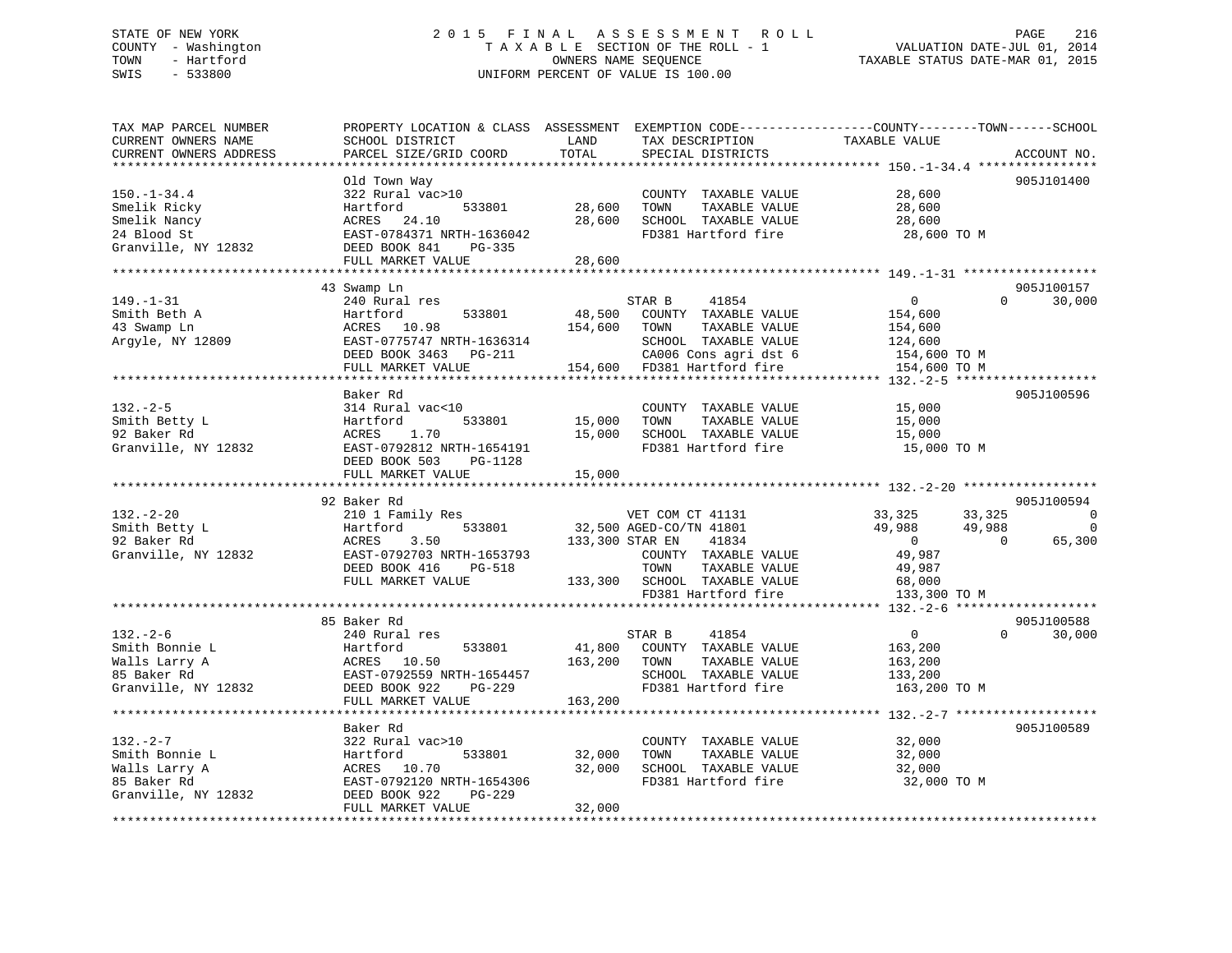## STATE OF NEW YORK 2 0 1 5 F I N A L A S S E S S M E N T R O L L PAGE 217 COUNTY - Washington T A X A B L E SECTION OF THE ROLL - 1 VALUATION DATE-JUL 01, 2014 TOWN - Hartford **TAXABLE STATUS DATE-MAR 01, 2015** OWNERS NAME SEQUENCE TAXABLE STATUS DATE-MAR 01, 2015 SWIS - 533800 UNIFORM PERCENT OF VALUE IS 100.00

| TAX MAP PARCEL NUMBER<br>CURRENT OWNERS NAME<br>CURRENT OWNERS ADDRESS                                                                                     | PROPERTY LOCATION & CLASS ASSESSMENT<br>SCHOOL DISTRICT<br>PARCEL SIZE/GRID COORD                                                                                              | LAND<br>TOTAL                | TAX DESCRIPTION<br>SPECIAL DISTRICTS                                                                                                                                                                      | EXEMPTION CODE-----------------COUNTY-------TOWN------SCHOOL<br>TAXABLE VALUE                                   | ACCOUNT NO.               |
|------------------------------------------------------------------------------------------------------------------------------------------------------------|--------------------------------------------------------------------------------------------------------------------------------------------------------------------------------|------------------------------|-----------------------------------------------------------------------------------------------------------------------------------------------------------------------------------------------------------|-----------------------------------------------------------------------------------------------------------------|---------------------------|
| $151. - 2 - 13.1$<br>Smith Daniel J<br>PO Box 3<br>Hartford, NY 12838                                                                                      | 179 Washburn Hill Rd<br>210 1 Family Res<br>533801<br>Hartford<br>$151.-1-13.1$<br>ACRES 2.45<br>EAST-0793350 NRTH-1637947<br>DEED BOOK 2348<br>PG-241<br>FULL MARKET VALUE    | 28,500<br>178,200<br>178,200 | STAR B<br>41854<br>COUNTY TAXABLE VALUE<br>TAXABLE VALUE<br>TOWN<br>SCHOOL TAXABLE VALUE<br>CA008 Cons agri dst 8<br>FD381 Hartford fire                                                                  | $\overline{0}$<br>$\Omega$<br>178,200<br>178,200<br>148,200<br>178,200 TO M<br>178,200 TO M                     | 905J101375<br>30,000      |
| $141. - 1 - 62$<br>Smith David W<br>Smith Bonny A<br>72 Skyview Meadows Ln<br>Granville, NY 12832                                                          | 72 Skyview Meadows Ln<br>210 1 Family Res<br>533801<br>Hartford<br>495/34<br>ACRES<br>3.10<br>EAST-0788017 NRTH-1649035<br>DEED BOOK 470<br>PG-153<br>FULL MARKET VALUE        | 218,800<br>218,800           | STAR B<br>41854<br>31,000 COUNTY TAXABLE VALUE<br>TAXABLE VALUE<br>TOWN<br>SCHOOL TAXABLE VALUE<br>CA007 Cons agri dst 7<br>FD381 Hartford fire                                                           | $\overline{0}$<br>$\Omega$<br>218,800<br>218,800<br>188,800<br>218,800 TO M<br>218,800 TO M                     | 905J101024<br>30,000      |
| $132 - 4 - 7$<br>Smith Garry<br>Smith Marsha<br>488 Blood St<br>Granville, NY 12832                                                                        | 488 Blood St<br>210 1 Family Res<br>Hartford 533801<br>445/298<br>ACRES 1.30<br>EAST-0794534 NRTH-1651735<br>DEED BOOK 427<br>$PG-342$<br>FULL MARKET VALUE                    | 51,300<br>51,300             | STAR EN<br>41834<br>24,100 COUNTY TAXABLE VALUE<br>TOWN<br>TAXABLE VALUE<br>SCHOOL TAXABLE VALUE<br>FD381 Hartford fire                                                                                   | $\overline{0}$<br>$\Omega$<br>51,300<br>51,300<br>$\overline{0}$<br>51,300 TO M                                 | 905J100590<br>51,300      |
| $141. - 3 - 24.8$<br>Smith James A<br>Canale Tammy<br>171 Marlboro Country Rd<br>Hartford, NY 12838                                                        | 171 Marlboro Country Rd<br>210 1 Family Res<br>Hartford<br>533801<br>ACRES<br>1.61<br>EAST-0785390 NRTH-1643433<br>DEED BOOK 3501<br>PG-227<br>FULL MARKET VALUE               | 62,700<br>62,700             | STAR B<br>41854<br>25,300 COUNTY TAXABLE VALUE<br>TOWN<br>TAXABLE VALUE<br>SCHOOL TAXABLE VALUE<br>FD381 Hartford fire                                                                                    | $\overline{0}$<br>$\Omega$<br>62,700<br>62,700<br>32,700<br>62,700 TO M                                         | 30,000                    |
| $121. -4 - 5.3$<br>Smith Kenneth<br>Smith Cathy<br>1330 Baldwin Corners Rd<br>Fort Ann, NY 12827<br>MAY BE SUBJECT TO PAYMENT<br>UNDER AGDIST LAW TIL 2017 | 1330 Baldwin Corners Rd<br>240 Rural res<br>532802<br>Fort Ann<br>$121. - 1 - 5.3$<br>ACRES 43.67<br>EAST-0767507 NRTH-1661616<br>PG-409<br>DEED BOOK 497<br>FULL MARKET VALUE | 60,200 STAR EN<br>195,400    | 87 PCT OF VALUE USED FOR EXEMPTION PURPOSES<br>AGED-CO/TN 41801<br>41834<br>COUNTY TAXABLE VALUE<br>TAXABLE VALUE<br>TOWN<br>SCHOOL TAXABLE VALUE<br>CA007 Cons agri dst 7<br>195,400 FD381 Hartford fire | 59,499<br>59,499<br>$\overline{0}$<br>$\Omega$<br>135,901<br>135,901<br>130,100<br>195,400 TO M<br>195,400 TO M | 905J101162<br>0<br>65,300 |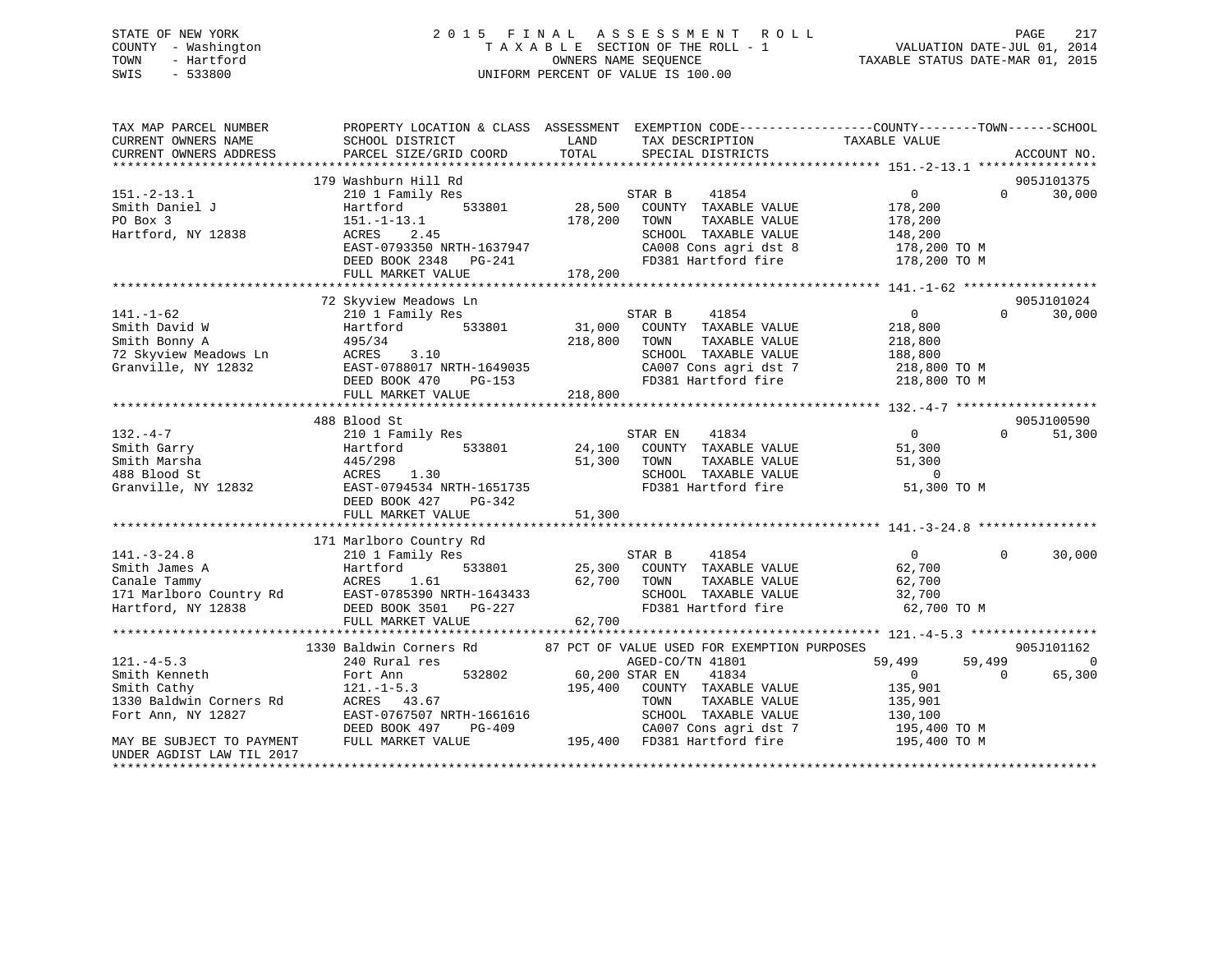## STATE OF NEW YORK 2 0 1 5 F I N A L A S S E S S M E N T R O L L PAGE 218 COUNTY - Washington T A X A B L E SECTION OF THE ROLL - 1 VALUATION DATE-JUL 01, 2014 TOWN - Hartford **TAXABLE STATUS DATE-MAR 01, 2015** OWNERS NAME SEQUENCE TAXABLE STATUS DATE-MAR 01, 2015 SWIS - 533800 UNIFORM PERCENT OF VALUE IS 100.00

| TAX MAP PARCEL NUMBER | PROPERTY LOCATION & CLASS ASSESSMENT EXEMPTION CODE----------------COUNTY-------TOWN------SCHOOL                                                                                                                                                                                        |               |                                                                                                          |                                |                              |
|-----------------------|-----------------------------------------------------------------------------------------------------------------------------------------------------------------------------------------------------------------------------------------------------------------------------------------|---------------|----------------------------------------------------------------------------------------------------------|--------------------------------|------------------------------|
| $132. -2 - 21.2$      | 152 Baker Rd<br>210 1 Family Res                                                                                                                                                                                                                                                        |               |                                                                                                          | VET COM CT 41131 29,800 29,800 | 905J101038<br>$\overline{0}$ |
|                       |                                                                                                                                                                                                                                                                                         |               |                                                                                                          |                                | $\overline{0}$               |
|                       |                                                                                                                                                                                                                                                                                         |               |                                                                                                          |                                | 30,000                       |
|                       |                                                                                                                                                                                                                                                                                         |               |                                                                                                          |                                |                              |
|                       |                                                                                                                                                                                                                                                                                         |               |                                                                                                          |                                |                              |
|                       |                                                                                                                                                                                                                                                                                         |               |                                                                                                          |                                |                              |
|                       | 30,600 STAR B<br>Smith Michael S<br>Smith Christina (ACRES 3.00<br>152 Baker Rd EAST-0794018 NRTH-1654266 TOWN TAXABLE VALUE 89,400<br>Granville, NY 12832 DEED BOOK 2708 PG-226 SCHOOL TAXABLE VALUE 119,200 TO M<br>TULL MARKET VALUE                                                 |               |                                                                                                          |                                |                              |
|                       | 478 Blood St                                                                                                                                                                                                                                                                            |               |                                                                                                          |                                | 905J101418                   |
| $132 - 4 - 8.3$       |                                                                                                                                                                                                                                                                                         |               |                                                                                                          | $\overline{0}$                 | $\Omega$<br>30,000           |
|                       |                                                                                                                                                                                                                                                                                         |               |                                                                                                          |                                |                              |
|                       |                                                                                                                                                                                                                                                                                         |               |                                                                                                          |                                |                              |
|                       |                                                                                                                                                                                                                                                                                         |               |                                                                                                          |                                |                              |
|                       |                                                                                                                                                                                                                                                                                         |               | SCHOOL TAXABLE VALUE                      89,900<br>FD381 Hartford fire                     119,900 TO M |                                |                              |
|                       |                                                                                                                                                                                                                                                                                         |               |                                                                                                          |                                |                              |
|                       |                                                                                                                                                                                                                                                                                         |               |                                                                                                          |                                |                              |
|                       | Blood St OFF                                                                                                                                                                                                                                                                            |               |                                                                                                          |                                |                              |
|                       |                                                                                                                                                                                                                                                                                         |               |                                                                                                          |                                |                              |
|                       |                                                                                                                                                                                                                                                                                         |               |                                                                                                          |                                |                              |
|                       |                                                                                                                                                                                                                                                                                         |               |                                                                                                          |                                |                              |
|                       |                                                                                                                                                                                                                                                                                         |               | FD381 Hartford fire 3,500 TO M                                                                           |                                |                              |
|                       |                                                                                                                                                                                                                                                                                         |               |                                                                                                          |                                |                              |
|                       | 132.-4-8.6<br>Smith Patrick G<br>Smith Lori M<br>478 Blood St<br>Granville, NY 12832<br>Granville, NY 12832<br>FULL MARKET VALUE<br>FULL MARKET VALUE<br>FULL MARKET VALUE<br>76-270<br>3,500<br>3,500<br>8,500<br>8,500<br>8,500<br>8,500<br>8,500<br>8,500<br>8,<br>FULL MARKET VALUE |               |                                                                                                          |                                |                              |
|                       |                                                                                                                                                                                                                                                                                         | 3,500         |                                                                                                          |                                |                              |
|                       | 125 Smith Ln                                                                                                                                                                                                                                                                            |               |                                                                                                          |                                |                              |
| $149. - 1 - 48.1$     | 240 Rural res                                                                                                                                                                                                                                                                           |               |                                                                                                          | $\overline{0}$<br>$\Omega$     | 30,000                       |
|                       |                                                                                                                                                                                                                                                                                         |               | STAR B<br>41854                                                                                          |                                |                              |
|                       |                                                                                                                                                                                                                                                                                         |               | 533801 38,400 COUNTY TAXABLE VALUE 222,300                                                               |                                |                              |
|                       |                                                                                                                                                                                                                                                                                         | 222,300 TOWN  | TAXABLE VALUE<br>SCHOOL TAXABLE VALUE 192,300                                                            | 222,300                        |                              |
|                       |                                                                                                                                                                                                                                                                                         |               |                                                                                                          |                                |                              |
|                       |                                                                                                                                                                                                                                                                                         |               | FD381 Hartford fire 222,300 TO M                                                                         |                                |                              |
|                       | 149.-1-48.1<br>Smith Randy G Trustee<br>Smith Diane G Trustee<br>125 Smith Ln<br>Argyle, NY 12809<br>222,300<br>PULL MARKET VALUE<br>222,300<br>PULL MARKET VALUE<br>222,300<br>222,300<br>222,300<br>222,300<br>222,300<br>222,300                                                     |               |                                                                                                          |                                |                              |
|                       |                                                                                                                                                                                                                                                                                         |               |                                                                                                          |                                |                              |
|                       | Smith Ln<br>314 Rural vac<10                                                                                                                                                                                                                                                            |               |                                                                                                          |                                |                              |
| $148. - 1 - 18.2$     |                                                                                                                                                                                                                                                                                         |               | COUNTY TAXABLE VALUE                                                                                     | 32,100                         |                              |
| Smith Robert F Jr     | Hartford                                                                                                                                                                                                                                                                                | 533801 32,100 | TOWN                                                                                                     | TAXABLE VALUE 32,100           |                              |
| Smith Ruth A          | 504/710 32,100<br>ACRES 6.03 32,100                                                                                                                                                                                                                                                     |               | SCHOOL TAXABLE VALUE 32,100<br>CA006 Cons agri dst 6 32,100 TO M<br>FD381 Hartford fire 32,100 TO M      |                                |                              |
| 97 Smith Ln           | ACRES        6.03<br>EAST-0768514  NRTH-1634853                                                                                                                                                                                                                                         |               |                                                                                                          |                                |                              |
| Fort Ann, NY 12827    |                                                                                                                                                                                                                                                                                         |               |                                                                                                          |                                |                              |
|                       | DEED BOOK 504<br><b>PG-710</b>                                                                                                                                                                                                                                                          |               |                                                                                                          |                                |                              |
|                       |                                                                                                                                                                                                                                                                                         |               |                                                                                                          |                                |                              |
|                       |                                                                                                                                                                                                                                                                                         |               |                                                                                                          |                                |                              |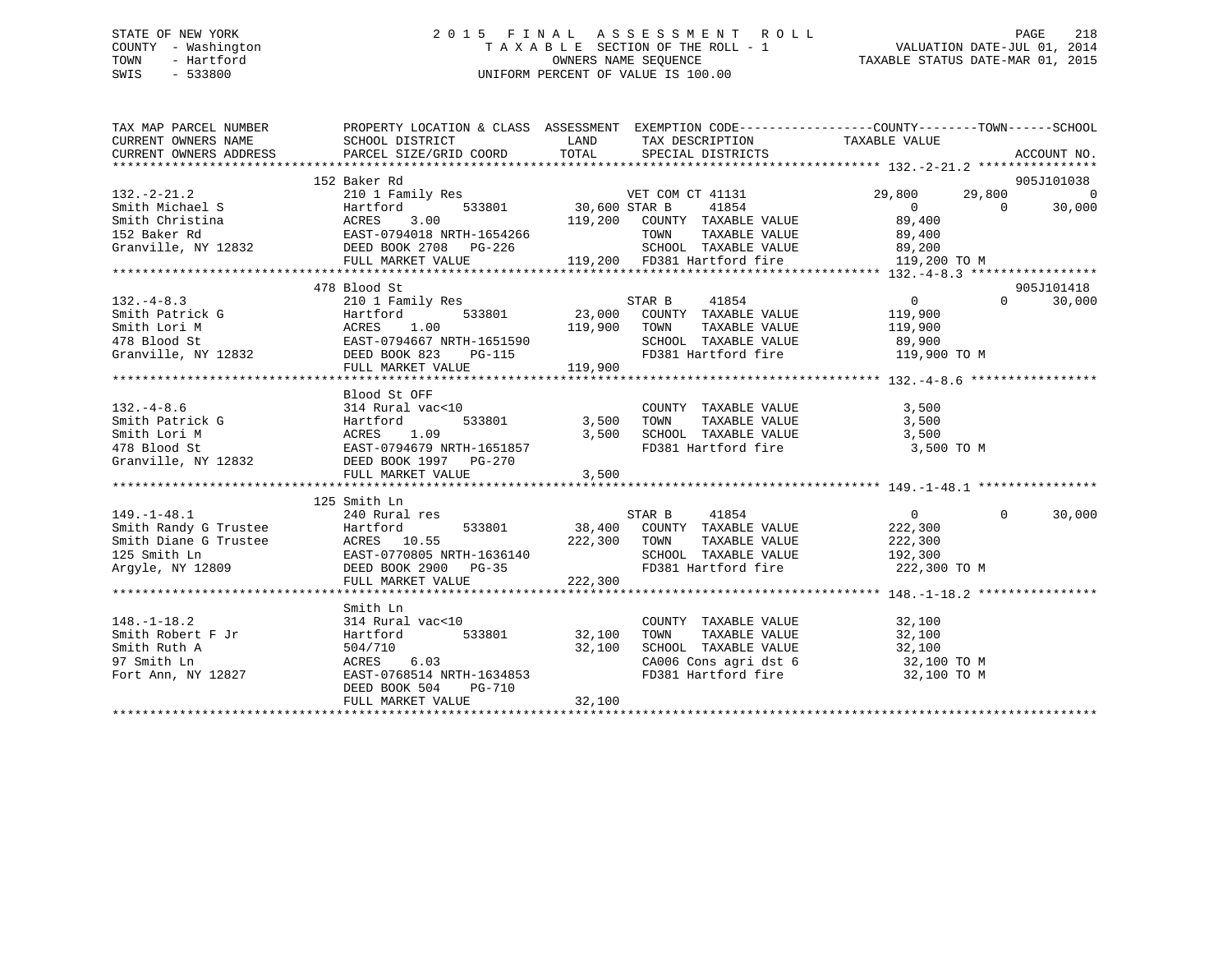## STATE OF NEW YORK 2 0 1 5 F I N A L A S S E S S M E N T R O L L PAGE 219 COUNTY - Washington T A X A B L E SECTION OF THE ROLL - 1 VALUATION DATE-JUL 01, 2014 TOWN - Hartford **TAXABLE STATUS DATE-MAR 01, 2015** OWNERS NAME SEQUENCE TAXABLE STATUS DATE-MAR 01, 2015 SWIS - 533800 UNIFORM PERCENT OF VALUE IS 100.00

| TAX MAP PARCEL NUMBER  | PROPERTY LOCATION & CLASS ASSESSMENT EXEMPTION CODE----------------COUNTY-------TOWN------SCHOOL |         |                                   |                |          |             |
|------------------------|--------------------------------------------------------------------------------------------------|---------|-----------------------------------|----------------|----------|-------------|
| CURRENT OWNERS NAME    | SCHOOL DISTRICT                                                                                  | LAND    | TAX DESCRIPTION                   | TAXABLE VALUE  |          |             |
| CURRENT OWNERS ADDRESS | PARCEL SIZE/GRID COORD                                                                           | TOTAL   | SPECIAL DISTRICTS                 |                |          | ACCOUNT NO. |
|                        |                                                                                                  |         |                                   |                |          |             |
|                        | 94 Smith Ln                                                                                      |         |                                   |                |          | 905J100593  |
| 149. – 1–47            | 240 Rural res                                                                                    |         | 41854<br>STAR B                   | $\overline{0}$ | $\Omega$ | 30,000      |
| Smith Robert F Jr      | 533801<br>Hartford                                                                               | 29,200  | COUNTY TAXABLE VALUE              | 129,200        |          |             |
| Smith Roger G          | LOT A                                                                                            | 129,200 | TOWN<br>TAXABLE VALUE             | 129,200        |          |             |
| 97 Smith Ln            | BLA 925-259                                                                                      |         | SCHOOL TAXABLE VALUE              | 99,200         |          |             |
| Fort Ann, NY 12827     | ACRES 10.59                                                                                      |         | CA006 Cons agri dst 6             | 129,200 TO M   |          |             |
|                        | EAST-0770083 NRTH-1634652                                                                        |         | FD381 Hartford fire 129,200 TO M  |                |          |             |
|                        | DEED BOOK 2006 PG-41                                                                             |         |                                   |                |          |             |
|                        | FULL MARKET VALUE                                                                                | 129,200 |                                   |                |          |             |
|                        |                                                                                                  |         |                                   |                |          |             |
|                        | 120 Smith Ln                                                                                     |         |                                   |                |          |             |
| $149. - 1 - 47.2$      | 210 1 Family Res                                                                                 |         | STAR B<br>41854                   | $\overline{0}$ | $\Omega$ | 30,000      |
| Smith Robert G         | 533801<br>Hartford                                                                               |         | 53,200 COUNTY TAXABLE VALUE       | 167,400        |          |             |
| Smith Gayle            | LOT C<br>ACRES     8.94<br>EAST-0770743 NRTH-1635412                                             | 167,400 | TOWN<br>TAXABLE VALUE             | 167,400        |          |             |
| 120 Smith Ln           |                                                                                                  |         | SCHOOL TAXABLE VALUE              | 137,400        |          |             |
| Argyle, NY 12809       |                                                                                                  |         | CA006 Cons agri dst 6             | $167,400$ TO M |          |             |
|                        | DEED BOOK 686<br>PG-354                                                                          |         | FD381 Hartford fire               | 167,400 ТО М   |          |             |
|                        | FULL MARKET VALUE                                                                                | 167,400 |                                   |                |          |             |
|                        |                                                                                                  |         |                                   |                |          |             |
|                        | 143 Mcdougal Rd                                                                                  |         |                                   |                |          | 905J101241  |
| $148. - 1 - 18.1$      | 322 Rural vac>10                                                                                 |         | COUNTY TAXABLE VALUE              | 40,700         |          |             |
| Smith Ronald G         | 533801                                                                                           | 40,700  | TOWN<br>TAXABLE VALUE             | 40,700         |          |             |
| 102 Smith Ln           | Hartford<br>2807/21<br>2807/21                                                                   | 40,700  | SCHOOL TAXABLE VALUE              | 40,700         |          |             |
| Fort Ann, NY 12827     | ACRES 23.97                                                                                      |         | CA006 Cons agri dst 6 40,700 TO M |                |          |             |
|                        | EAST-0768374 NRTH-1634260                                                                        |         | FD381 Hartford fire               | 40,700 TO M    |          |             |
|                        | DEED BOOK 2950 PG-103                                                                            |         |                                   |                |          |             |
|                        | FULL MARKET VALUE                                                                                | 40,700  |                                   |                |          |             |
|                        |                                                                                                  |         |                                   |                |          |             |
|                        | 102 Smith Ln                                                                                     |         |                                   |                |          |             |
| $149. - 1 - 47.1$      | 240 Rural res                                                                                    |         | STAR B<br>41854                   | $\overline{0}$ | $\Omega$ | 30,000      |
| Smith Ronald G         | 533801<br>Hartford                                                                               | 42,500  | COUNTY TAXABLE VALUE              | 230,600        |          |             |
| 102 Smith Ln           | LOT B                                                                                            | 230,600 | TOWN<br>TAXABLE VALUE             | 230,600        |          |             |
| Fort Ann, NY 12827     | BLA 925/259                                                                                      |         | SCHOOL TAXABLE VALUE              | 200,600        |          |             |
|                        | ACRES 17.43                                                                                      |         | CA006 Cons agri dst 6             | 230,600 TO M   |          |             |
|                        | EAST-0770534 NRTH-1634640                                                                        |         | FD381 Hartford fire               | 230,600 TO M   |          |             |
|                        | DEED BOOK 359<br>PG-188                                                                          |         |                                   |                |          |             |
|                        | FULL MARKET VALUE                                                                                | 230,600 |                                   |                |          |             |
|                        |                                                                                                  |         |                                   |                |          |             |
|                        | Smith Ln                                                                                         |         |                                   |                |          |             |
| $149. - 1 - 48.2$      | 323 Vacant rural                                                                                 |         | COUNTY TAXABLE VALUE              | 67,100         |          |             |
| Smith Ronald G         | Hartford<br>533801                                                                               | 67,100  | TOWN<br>TAXABLE VALUE             | 67,100         |          |             |
| 102 Smith Ln           | 2483/249,2757/63                                                                                 | 67,100  | SCHOOL TAXABLE VALUE              | 67,100         |          |             |
| Fort Ann, NY 12827     | ACRES 50.34                                                                                      |         | FD381 Hartford fire               | 67,100 TO M    |          |             |
|                        | EAST-0769369 NRTH-1636082                                                                        |         |                                   |                |          |             |
|                        | DEED BOOK 2483 PG-249                                                                            |         |                                   |                |          |             |
|                        | FULL MARKET VALUE                                                                                | 67,100  |                                   |                |          |             |
|                        |                                                                                                  |         |                                   |                |          |             |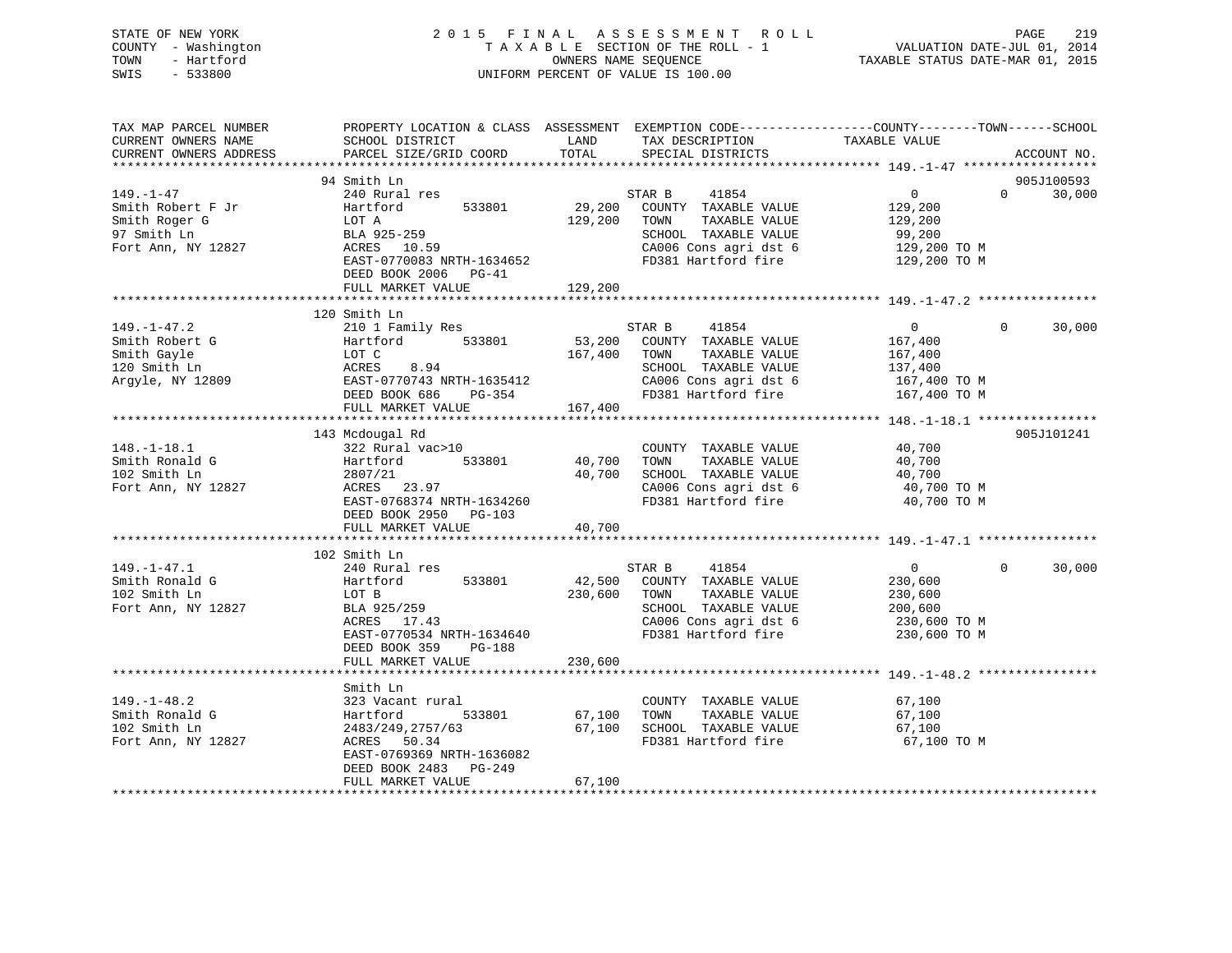## STATE OF NEW YORK 2 0 1 5 F I N A L A S S E S S M E N T R O L L PAGE 220 COUNTY - Washington T A X A B L E SECTION OF THE ROLL - 1 VALUATION DATE-JUL 01, 2014 TOWN - Hartford **TAXABLE STATUS DATE-MAR 01, 2015** OWNERS NAME SEQUENCE TAXABLE STATUS DATE-MAR 01, 2015 SWIS - 533800 UNIFORM PERCENT OF VALUE IS 100.00

| TAX MAP PARCEL NUMBER<br>THA WAP PARCEL NOWBER<br>CURRENT OWNERS NAME SCHOOL DISTRICT<br>CURRENT OWNERS ADDRESS PARCEL SIZE/GRIL | PROPERTY LOCATION & CLASS ASSESSMENT EXEMPTION CODE----------------COUNTY-------TOWN------SCHOOL                                                                                                                                                                              |        |                                                                                                                |                                                   |                    |
|----------------------------------------------------------------------------------------------------------------------------------|-------------------------------------------------------------------------------------------------------------------------------------------------------------------------------------------------------------------------------------------------------------------------------|--------|----------------------------------------------------------------------------------------------------------------|---------------------------------------------------|--------------------|
|                                                                                                                                  |                                                                                                                                                                                                                                                                               |        |                                                                                                                |                                                   |                    |
|                                                                                                                                  | 97 Smith Ln                                                                                                                                                                                                                                                                   |        |                                                                                                                |                                                   | 905J100592         |
| $149. -1 - 48$                                                                                                                   | 210 1 Family Res<br>Hartford 533801 32,000 AGED-SCH 41804<br>674/49 533801 122,300 STAR EN 41834                                                                                                                                                                              |        |                                                                                                                | $61,150$ $61,150$ 0<br>0<br>0<br>0<br>0<br>55,300 |                    |
|                                                                                                                                  |                                                                                                                                                                                                                                                                               |        |                                                                                                                |                                                   |                    |
|                                                                                                                                  |                                                                                                                                                                                                                                                                               |        |                                                                                                                |                                                   |                    |
|                                                                                                                                  | Smith Robert F<br>97 Smith Ln<br>97 Smith Ln<br>Port Ann, NY 12827<br>Fort Ann, NY 12827<br>EAST-0770065 NRTH-1635612                                                                                                                                                         |        | COUNTY TAXABLE VALUE 61,150<br>TOWN TAXABLE VALUE 61,150                                                       | 61,150                                            |                    |
|                                                                                                                                  |                                                                                                                                                                                                                                                                               |        |                                                                                                                |                                                   |                    |
|                                                                                                                                  |                                                                                                                                                                                                                                                                               |        |                                                                                                                |                                                   |                    |
|                                                                                                                                  |                                                                                                                                                                                                                                                                               |        |                                                                                                                |                                                   |                    |
|                                                                                                                                  |                                                                                                                                                                                                                                                                               |        |                                                                                                                |                                                   |                    |
|                                                                                                                                  | 212 Blood St                                                                                                                                                                                                                                                                  |        |                                                                                                                |                                                   | 905J101032         |
|                                                                                                                                  |                                                                                                                                                                                                                                                                               |        | COUNTY TAXABLE VALUE 69,300                                                                                    |                                                   |                    |
|                                                                                                                                  |                                                                                                                                                                                                                                                                               |        | TOWN TAXABLE VALUE 69,300<br>SCHOOL TAXABLE VALUE 69,300                                                       |                                                   |                    |
|                                                                                                                                  |                                                                                                                                                                                                                                                                               |        |                                                                                                                |                                                   |                    |
|                                                                                                                                  |                                                                                                                                                                                                                                                                               |        |                                                                                                                | FD381 Hartford fire 69,300 TO M                   |                    |
|                                                                                                                                  | 142.-1-19<br>Smith Walter Sr (COUNT:<br>Smith Margaret Hartford 533801 25,700 TOWN<br>69,300 SCHOOI<br>69,300 SCHOOI<br>69,300 SCHOOI<br>69,300 SCHOOI<br>69,300 SCHOOI<br>69,300 SCHOOI<br>EED BOOK 494 PG-420<br>FULL MARKET VALUE 69.300                                   |        |                                                                                                                |                                                   |                    |
|                                                                                                                                  | FULL MARKET VALUE                                                                                                                                                                                                                                                             |        |                                                                                                                |                                                   |                    |
|                                                                                                                                  |                                                                                                                                                                                                                                                                               |        |                                                                                                                |                                                   |                    |
|                                                                                                                                  | 1227 Baldwin Corners Rd                                                                                                                                                                                                                                                       |        |                                                                                                                |                                                   | 905J100598         |
|                                                                                                                                  |                                                                                                                                                                                                                                                                               |        | COUNTY TAXABLE VALUE 56,100                                                                                    |                                                   |                    |
|                                                                                                                                  |                                                                                                                                                                                                                                                                               |        |                                                                                                                |                                                   |                    |
|                                                                                                                                  |                                                                                                                                                                                                                                                                               |        |                                                                                                                |                                                   |                    |
|                                                                                                                                  |                                                                                                                                                                                                                                                                               |        | 56,100<br>34,800 TOWN TAXABLE VALUE 56,100<br>56,100 SCHOOL TAXABLE VALUE 56,100<br>FD381 Hartford fire 56,100 | FD381 Hartford fire 56,100 TO M                   |                    |
|                                                                                                                                  |                                                                                                                                                                                                                                                                               |        |                                                                                                                |                                                   |                    |
|                                                                                                                                  | 121.-4-4<br>Show Clyde H<br>Show Mary A<br>121.-1-4<br>1227 Baldwin Corners Rd<br>Fort Ann, NY 12827<br>12827<br>12827<br>12827<br>12827<br>12827<br>12827<br>12827<br>12827<br>12827<br>12827<br>12827<br>12827<br>12827<br>12827<br>12827<br>12827<br>12827<br>12827<br>128 |        |                                                                                                                |                                                   |                    |
|                                                                                                                                  | FULL MARKET VALUE                                                                                                                                                                                                                                                             | 56,100 |                                                                                                                |                                                   |                    |
|                                                                                                                                  |                                                                                                                                                                                                                                                                               |        |                                                                                                                |                                                   |                    |
|                                                                                                                                  | 7090 State Route 40<br>71 PCT OF VALUE USED FOR EXEMPTION PURPOSES<br>71 PCT OF VALUE USED FOR EXEMPTION PURPOSES<br>701 DESITENT COM CT 41131<br>735,482<br>7090 State Route 40<br>7090 State Route 40<br>7090 State Route 40<br>83,000<br>80,0                              |        |                                                                                                                |                                                   |                    |
|                                                                                                                                  |                                                                                                                                                                                                                                                                               |        |                                                                                                                |                                                   |                    |
|                                                                                                                                  |                                                                                                                                                                                                                                                                               |        |                                                                                                                |                                                   |                    |
|                                                                                                                                  |                                                                                                                                                                                                                                                                               |        |                                                                                                                |                                                   |                    |
|                                                                                                                                  |                                                                                                                                                                                                                                                                               |        |                                                                                                                |                                                   |                    |
|                                                                                                                                  |                                                                                                                                                                                                                                                                               |        |                                                                                                                |                                                   |                    |
|                                                                                                                                  |                                                                                                                                                                                                                                                                               |        |                                                                                                                |                                                   |                    |
|                                                                                                                                  | EAST-0771553 NRTH-1632971<br>DEED BOOK 420 PG-947 SCHOOL TAXABLE VALUE<br>FULL MARKET VALUE 199,900 CA006 Cons agri dst 6 199,900 TO M<br>FULL MARKET VALUE 199,900 CA006 Cons agri dst 6 199,900 TO M<br>FD381 Hartford fire<br>FID381                                       |        |                                                                                                                |                                                   |                    |
|                                                                                                                                  |                                                                                                                                                                                                                                                                               |        |                                                                                                                |                                                   |                    |
|                                                                                                                                  | 62 Cedar Ridge Way                                                                                                                                                                                                                                                            |        |                                                                                                                |                                                   |                    |
| $122. - 1 - 50.1$                                                                                                                | Cedar Ridge Way<br>210 1 Family Res                                                                                                                                                                                                                                           |        | 41854<br>STAR B                                                                                                | $\overline{0}$                                    | $\Omega$<br>30,000 |
|                                                                                                                                  |                                                                                                                                                                                                                                                                               |        |                                                                                                                |                                                   |                    |
|                                                                                                                                  |                                                                                                                                                                                                                                                                               |        |                                                                                                                |                                                   |                    |
|                                                                                                                                  |                                                                                                                                                                                                                                                                               |        |                                                                                                                |                                                   |                    |
|                                                                                                                                  |                                                                                                                                                                                                                                                                               |        |                                                                                                                |                                                   |                    |
|                                                                                                                                  |                                                                                                                                                                                                                                                                               |        |                                                                                                                |                                                   |                    |
|                                                                                                                                  |                                                                                                                                                                                                                                                                               |        |                                                                                                                |                                                   |                    |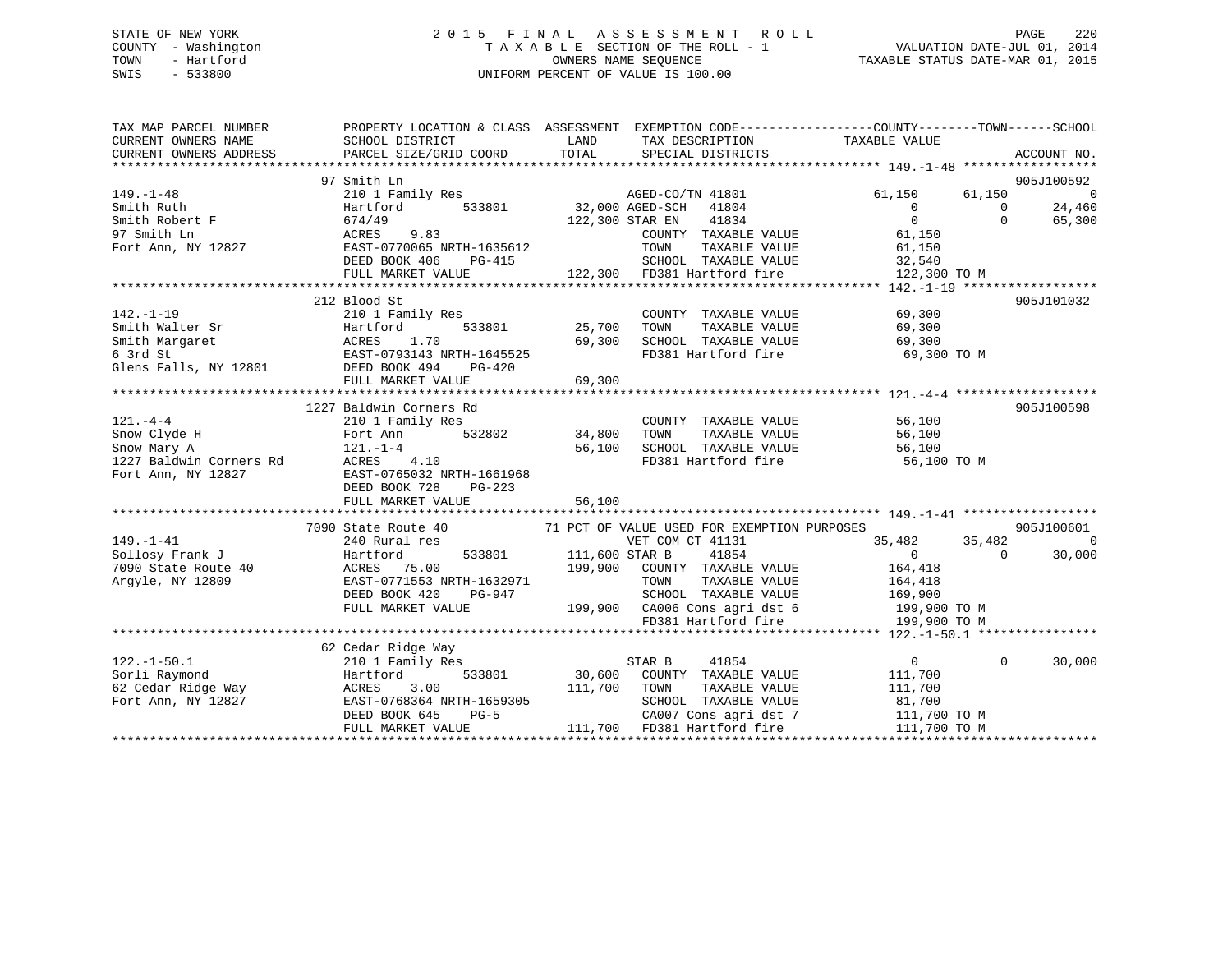## STATE OF NEW YORK 2 0 1 5 F I N A L A S S E S S M E N T R O L L PAGE 221 COUNTY - Washington T A X A B L E SECTION OF THE ROLL - 1 VALUATION DATE-JUL 01, 2014 TOWN - Hartford **TAXABLE STATUS DATE-MAR 01, 2015** OWNERS NAME SEQUENCE TAXABLE STATUS DATE-MAR 01, 2015 SWIS - 533800 UNIFORM PERCENT OF VALUE IS 100.00

| TAX MAP PARCEL NUMBER<br>CURRENT OWNERS NAME<br>CURRENT OWNERS ADDRESS                                                                                                                                                        | PROPERTY LOCATION & CLASS ASSESSMENT EXEMPTION CODE----------------COUNTY-------TOWN------SCHOOL<br><b>Example 12</b> LAND<br>SCHOOL DISTRICT<br>PARCEL SIZE/GRID COORD                                                  | TOTAL                          | TAX DESCRIPTION TAXABLE VALUE<br>SPECIAL DISTRICTS                                                                                                                                                                                                                                                                                                                                                                                                                                                                                                      |                                                                           | ACCOUNT NO.        |
|-------------------------------------------------------------------------------------------------------------------------------------------------------------------------------------------------------------------------------|--------------------------------------------------------------------------------------------------------------------------------------------------------------------------------------------------------------------------|--------------------------------|---------------------------------------------------------------------------------------------------------------------------------------------------------------------------------------------------------------------------------------------------------------------------------------------------------------------------------------------------------------------------------------------------------------------------------------------------------------------------------------------------------------------------------------------------------|---------------------------------------------------------------------------|--------------------|
| $122. - 1 - 16.3$<br>St Germaine David<br>St Germaine Erin<br>284 Hall Rd<br>Fort Ann, NY 12827<br>EAST-0773584 NRTH-1661450                                                                                                  | 284 Hall Rd<br>210 1 Family Res<br>533801<br>DEED BOOK 809 PG-324<br>FULL MARKET VALUE                                                                                                                                   | 217,000 TOWN<br>217,000        | STAR B<br>41854<br>37,300 COUNTY TAXABLE VALUE<br>TAXABLE VALUE<br>SCHOOL TAXABLE VALUE 187,000<br>CA007 Cons agri dst 7 1217,000 TO M<br>FD381 Hartford fire                                                                                                                                                                                                                                                                                                                                                                                           | $\overline{0}$<br>217,000<br>217,000<br>217,000 TO M                      | $\Omega$<br>30,000 |
| $141. - 1 - 8.3$<br>St Louis Robert<br>St Louis Brenda<br>PO Box 124<br>Hartford, NY 12838                                                                                                                                    | 7939 State Route 40<br>210 1 Family Res<br>533801<br>Hartford !<br>781/195;2826/99<br>ACRES 1.08<br>EAST-0784463 NRTI<br>EAST-0784463 NRTH-1649161<br>DEED BOOK 2926 - 1955<br>DEED BOOK 2826 PG-99<br>FULL MARKET VALUE |                                | STAR B<br>41854<br>24,500 BUSIN97 47610<br>179,100 COUNTY TAXABLE VALUE<br>TOWN<br>TAXABLE VALUE<br>SCHOOL TAXABLE VALUE<br>2G-99 2G-99 CA007 Cons agridst 7<br>179,100 TO M 5D381 Hartford fire 179,100 TO M                                                                                                                                                                                                                                                                                                                                           | $\Omega$<br>$\bigcirc$<br>1,600<br>1,600<br>177,500<br>177,500<br>147,500 | 30,000<br>1,600    |
| $112. - 2 - 5$<br>Starbuck Properties Inc Fort Ann<br>Attn: Fallimento Flex<br>112.-1-5<br>14 Diaz St<br>Latina, Italy 04100<br>DEED BOOK 595<br>PG-164<br>REED BOOK 595<br>PG-164                                            | 98 West Starbuck Ln<br>240 Rural res<br>FULL MARKET VALUE                                                                                                                                                                | 532802 422,700 TOWN<br>553,100 | COUNTY TAXABLE VALUE<br>TAXABLE VALUE<br>553,100 SCHOOL TAXABLE VALUE<br>FD381 Hartford fire                                                                                                                                                                                                                                                                                                                                                                                                                                                            | 553,100<br>553,100<br>553,100<br>553,100 TO M                             | 905J101047         |
| Continues the control of the Starbuck Properties Inc 210 1 Family Res<br>Starbuck Properties Inc Fort Ann 532802<br>Attn: Fallimento Flex LOT 1<br>14 Diaz St<br>Latina The Control Control 212.-1-5.1<br>Latina, Italy 04100 | 152 West Starbuck Ln<br>210 1 Family Res<br>2.07<br>ACRES<br>EAST-0766642 NRTH-1667955<br>DEED BOOK 595<br>PG-164<br>FULL MARKET VALUE                                                                                   | 27,100<br>140,600<br>140,600   | $\begin{tabular}{llllll} \multicolumn{2}{l}{{\small \texttt{COUNTY}}} & \multicolumn{2}{l}{\small \texttt{TAXABLE} } \texttt{VALUE} & \multicolumn{2}{l}{\small \texttt{140,600}} \\ \multicolumn{2}{l}{\small \texttt{TONNN}} & \multicolumn{2}{l}{\small \texttt{TAXABLE} } \texttt{VALUE} & \multicolumn{2}{l}{\small \texttt{140,600}} \\ \multicolumn{2}{l}{\small \texttt{TONNN}} & \multicolumn{2}{l}{\small \texttt{TAXABLE} } \texttt{VALUE} & \multicolumn{2}{l}{\small \texttt{140,6$<br>SCHOOL TAXABLE VALUE 140,600<br>FD381 Hartford fire | 140,600 TO M                                                              |                    |
| $112.-2-5.2$<br>Starbuck Properties Inc 532802 27,100 TOWN<br>Attn: Fallimento Flex<br>14 Diaz St<br>Latina, Italy 04100                                                                                                      | 160 West Starbuck Ln<br>210 1 Family Res<br>LOT 2<br>$112. - 1 - 5.2$<br>ACRES<br>2.08<br>EAST-0766864 NRTH-1667986<br>DEED BOOK 595<br>PG-164<br>FULL MARKET VALUE                                                      | 143,500                        | COUNTY TAXABLE VALUE<br>TAXABLE VALUE<br>143,500 SCHOOL TAXABLE VALUE<br>FD381 Hartford fire 143,500 TO M                                                                                                                                                                                                                                                                                                                                                                                                                                               | 143,500<br>143,500<br>143,500                                             |                    |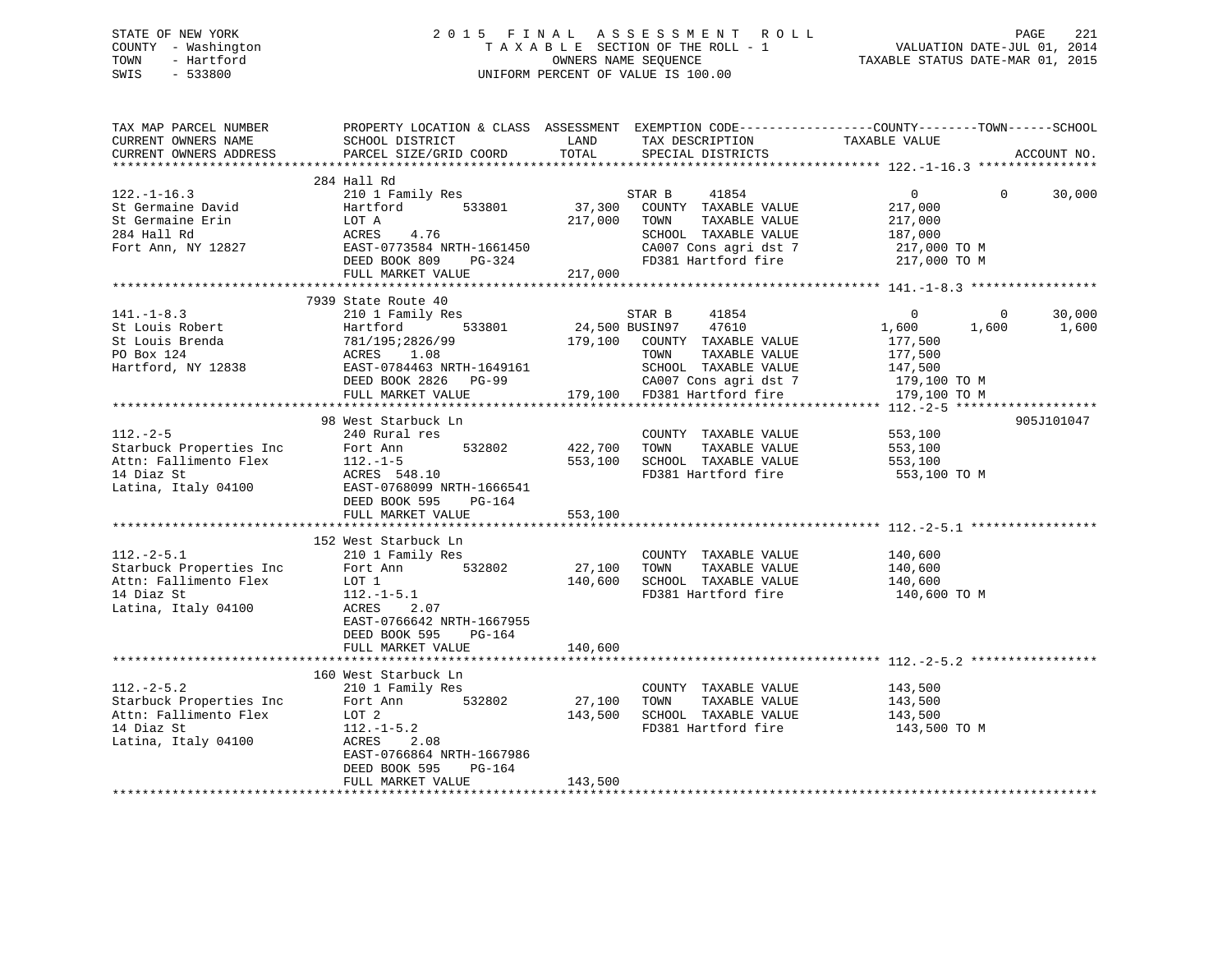| STATE OF NEW YORK<br>COUNTY - Washington<br>- Hartford<br>TOWN<br>SWIS - 533800                                 |                                                                                                                                                                                                           |             | 2015 FINAL ASSESSMENT ROLL<br>PAGE 222 PAGE 222<br>TAXABLE SECTION OF THE ROLL - 1 VALUATION DATE-JUL 01, 2014<br>OWNERS NAME SEQUENCE TAXABLE STATUS DATE-MAR 01, 2015<br>UNIFORM PERCENT OF VALUE IS 100.00 |                            | 222<br>PAGE          |
|-----------------------------------------------------------------------------------------------------------------|-----------------------------------------------------------------------------------------------------------------------------------------------------------------------------------------------------------|-------------|---------------------------------------------------------------------------------------------------------------------------------------------------------------------------------------------------------------|----------------------------|----------------------|
| TAX MAP PARCEL NUMBER<br>CURRENT OWNERS NAME                                                                    | PROPERTY LOCATION & CLASS ASSESSMENT EXEMPTION CODE----------------COUNTY-------TOWN------SCHOOL<br>SCHOOL DISTRICT                                                                                       |             | LAND TAX DESCRIPTION TAXABLE VALUE                                                                                                                                                                            |                            |                      |
| CURRENT OWNERS ADDRESS                                                                                          | PARCEL SIZE/GRID COORD TOTAL SPECIAL DISTRICTS                                                                                                                                                            |             |                                                                                                                                                                                                               |                            | ACCOUNT NO.          |
|                                                                                                                 |                                                                                                                                                                                                           |             |                                                                                                                                                                                                               |                            |                      |
| $112. - 2 - 5.3$<br>Starbuck Properties Inc<br>Attn: Fallimento Flex LOT 3<br>14 Diaz St<br>Latina, Italy 04100 | 170 West Starbuck Ln<br>210 1 Family Res<br>Fort Ann 532802 29,700 TOWN<br>$112. -1 - 5.3$<br>ACRES 2.77<br>EAST-0767122 NRTH-1668025                                                                     |             | COUNTY TAXABLE VALUE 134,000<br>134,000 SCHOOL TAXABLE VALUE 134,000<br>FD381 Hartford fire 134,000 TO M                                                                                                      | TAXABLE VALUE 134,000      |                      |
|                                                                                                                 | DEED BOOK 595 PG-164                                                                                                                                                                                      |             |                                                                                                                                                                                                               |                            |                      |
|                                                                                                                 | FULL MARKET VALUE                                                                                                                                                                                         | 134,000     |                                                                                                                                                                                                               |                            |                      |
|                                                                                                                 |                                                                                                                                                                                                           |             |                                                                                                                                                                                                               |                            |                      |
| $114. - 1 - 7$                                                                                                  | 8876 State Route 40<br>210 1 Family Res                                                                                                                                                                   |             | 41854<br>STAR B                                                                                                                                                                                               | $\overline{0}$<br>$\Omega$ | 905J100667<br>30,000 |
| Stautner Monica                                                                                                 | Hartford                                                                                                                                                                                                  |             | 533801 31,800 COUNTY TAXABLE VALUE 119,200                                                                                                                                                                    |                            |                      |
| 8876 State Route 40                                                                                             | ACRES 1.79 119,200 TOWN                                                                                                                                                                                   |             |                                                                                                                                                                                                               |                            |                      |
| Fort Ann, NY 12827 EAST-0791757 NRTH-1668837                                                                    |                                                                                                                                                                                                           |             |                                                                                                                                                                                                               |                            |                      |
|                                                                                                                 |                                                                                                                                                                                                           |             |                                                                                                                                                                                                               |                            |                      |
|                                                                                                                 | ACRES 1.79 119,200 TOWN TAXABLE VALUE ---<br>EAST-0791757 NRTH-1668837 SCHOOL TAXABLE VALUE 89,200<br>DEED BOOK 1977 PG-109 119,200 CA007 Cons agri dst 7 119,200 TO M<br>TRR1 Hartford fire 119,200 TO M |             |                                                                                                                                                                                                               |                            |                      |
|                                                                                                                 |                                                                                                                                                                                                           |             |                                                                                                                                                                                                               |                            |                      |
|                                                                                                                 | Baldwin Corners Rd OFF                                                                                                                                                                                    |             |                                                                                                                                                                                                               |                            | 905J101356           |
| $121 - 4 - 2.1$<br>Steck Danna                                                                                  | 105 Vac farmland<br>Fort Ann                                                                                                                                                                              |             | AGRI-D IND 41730<br>532802 70,700 COUNTY TAXABLE VALUE 51,641                                                                                                                                                 | 19,059 19,059              | 19,059               |
| 313 Araneo Dr                                                                                                   | $121. - 1 - 2.1$                                                                                                                                                                                          | 70,700 TOWN |                                                                                                                                                                                                               |                            |                      |
| West Orange, NJ 07052                                                                                           | ACRES 83.50                                                                                                                                                                                               |             | TOWN TAXABLE VALUE 51,641<br>SCHOOL TAXABLE VALUE 51,641<br>FD381 Hartford fire 70,700                                                                                                                        |                            |                      |
|                                                                                                                 | EAST-0763485 NRTH-1664629                                                                                                                                                                                 |             | FD381 Hartford fire                                                                                                                                                                                           | 70,700 TO M                |                      |

MAY BE SUBJECT TO PAYMENT DEED BOOK 818 PG-334 UNDER AGDIST LAW TIL 2022 FULL MARKET VALUE 70,700 \*\*\*\*\*\*\*\*\*\*\*\*\*\*\*\*\*\*\*\*\*\*\*\*\*\*\*\*\*\*\*\*\*\*\*\*\*\*\*\*\*\*\*\*\*\*\*\*\*\*\*\*\*\*\*\*\*\*\*\*\*\*\*\*\*\*\*\*\*\*\*\*\*\*\*\*\*\*\*\*\*\*\*\*\*\*\*\*\*\*\*\*\*\*\*\*\*\*\*\*\*\*\* 121.-4-3 \*\*\*\*\*\*\*\*\*\*\*\*\*\*\*\*\*\*\* 1187 Baldwin Corners Rd 905J100462121.-4-3 240 Rural res AGRI-D IND 41730 72,724 72,724 72,724 Steck Danna Fort Ann 532802 149,500 COUNTY TAXABLE VALUE 273,676 313 Araneo Dr 121.-1-3 346,400 TOWN TAXABLE VALUE 273,676<br>
West Orange, NJ 07052 ACRES 90.29<br>
Next Orange, NJ 07052 ACRES 90.29<br>
Next Orange, NJ 07052 ACRES 90.29 West Orange, NJ 07052 ACRES 90.29 SCHOOL TAXABLE VALUE 273,676 EAST-0764082 NRTH-1662703 FD381 Hartford fire 346,400 TO M MAY BE SUBJECT TO PAYMENT DEED BOOK 818 PG-334 UNDER AGDIST LAW TIL 2022 FULL MARKET VALUE 346,400 \*\*\*\*\*\*\*\*\*\*\*\*\*\*\*\*\*\*\*\*\*\*\*\*\*\*\*\*\*\*\*\*\*\*\*\*\*\*\*\*\*\*\*\*\*\*\*\*\*\*\*\*\*\*\*\*\*\*\*\*\*\*\*\*\*\*\*\*\*\*\*\*\*\*\*\*\*\*\*\*\*\*\*\*\*\*\*\*\*\*\*\*\*\*\*\*\*\*\*\*\*\*\* 122.-1-15.5 \*\*\*\*\*\*\*\*\*\*\*\*\*\*\*\* Wright Rd 122.-1-15.5 323 Vacant rural COUNTY TAXABLE VALUE 54,700 Steele John E Hartford 533801 54,700 TOWN TAXABLE VALUE 54,700 Brown Kelly A Survey 12587 54,700 SCHOOL TAXABLE VALUE 54,700 304 Wright Rd ACRES 45.44 CA007 Cons agri dst 7 54,700 TO M EAST-0780622 NRTH-1657110

\*\*\*\*\*\*\*\*\*\*\*\*\*\*\*\*\*\*\*\*\*\*\*\*\*\*\*\*\*\*\*\*\*\*\*\*\*\*\*\*\*\*\*\*\*\*\*\*\*\*\*\*\*\*\*\*\*\*\*\*\*\*\*\*\*\*\*\*\*\*\*\*\*\*\*\*\*\*\*\*\*\*\*\*\*\*\*\*\*\*\*\*\*\*\*\*\*\*\*\*\*\*\*\*\*\*\*\*\*\*\*\*\*\*\*\*\*\*\*\*\*\*\*\*\*\*\*\*\*\*\*\*

DEED BOOK 3410 PG-153

FULL MARKET VALUE 54,700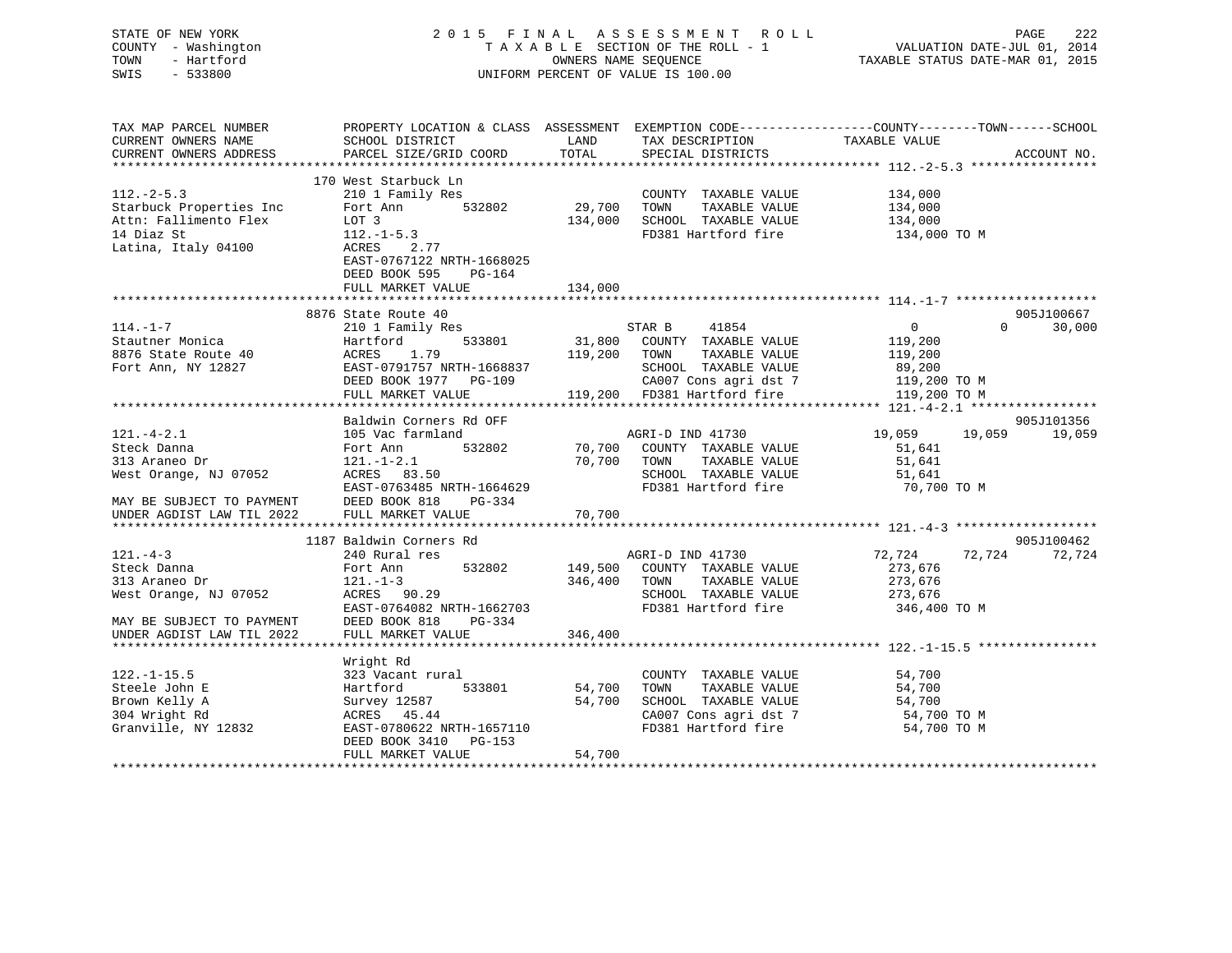## STATE OF NEW YORK 2 0 1 5 F I N A L A S S E S S M E N T R O L L PAGE 223 COUNTY - Washington T A X A B L E SECTION OF THE ROLL - 1 VALUATION DATE-JUL 01, 2014 TOWN - Hartford **TAXABLE STATUS DATE-MAR 01, 2015** OWNERS NAME SEQUENCE TAXABLE STATUS DATE-MAR 01, 2015 SWIS - 533800 UNIFORM PERCENT OF VALUE IS 100.00

| TAX MAP PARCEL NUMBER<br>CURRENT OWNERS NAME<br>CURRENT OWNERS ADDRESS | PROPERTY LOCATION & CLASS ASSESSMENT EXEMPTION CODE----------------COUNTY-------TOWN-----SCHOOL<br>SCHOOL DISTRICT<br>PARCEL SIZE/GRID COORD | LAND<br>TOTAL | TAX DESCRIPTION<br>SPECIAL DISTRICTS         | TAXABLE VALUE  |            | ACCOUNT NO. |
|------------------------------------------------------------------------|----------------------------------------------------------------------------------------------------------------------------------------------|---------------|----------------------------------------------|----------------|------------|-------------|
|                                                                        |                                                                                                                                              |               |                                              |                |            |             |
|                                                                        | 309 Dick Hill Rd                                                                                                                             |               |                                              |                | 905J100476 |             |
| $132 - 2 - 36$                                                         | 240 Rural res                                                                                                                                |               | STAR B<br>41854                              | $\Omega$       | $\Omega$   | 30,000      |
| Stein Terry B                                                          |                                                                                                                                              | 533801 44,100 | COUNTY TAXABLE VALUE                         | 142,000        |            |             |
| Stein Susan M                                                          |                                                                                                                                              | 142,000       | TOWN<br>TAXABLE VALUE                        | 142,000        |            |             |
| 309 Dick Hill Rd                                                       | Hartford 533801<br>ACRES 10.70<br>Rd EAST-0790984 NRTH-1652658<br>Fig. 10.77 CENT DO 317                                                     |               | SCHOOL TAXABLE VALUE 112,000                 |                |            |             |
| Granville, NY 12832 DEED BOOK 2505 PG-217                              |                                                                                                                                              |               | FD381 Hartford fire 142,000 TO M             |                |            |             |
|                                                                        | FULL MARKET VALUE                                                                                                                            | 142,000       |                                              |                |            |             |
|                                                                        |                                                                                                                                              |               |                                              |                |            |             |
|                                                                        | 1472 Baldwin Corners Rd                                                                                                                      |               |                                              |                |            |             |
| $122. - 1 - 32.1$                                                      | 210 1 Family Res                                                                                                                             |               | STAR B<br>41854                              | $\overline{0}$ | $\Omega$   | 30,000      |
| Stemp David                                                            | Hartford                                                                                                                                     |               | 533801 26,400 COUNTY TAXABLE VALUE           | 135,000        |            |             |
| Stemp Debra                                                            |                                                                                                                                              | 135,000 TOWN  | TAXABLE VALUE                                | 135,000        |            |             |
| 1472 Baldwin Corners Rd                                                |                                                                                                                                              |               | SCHOOL TAXABLE VALUE                         | 105,000        |            |             |
| Fort Ann, NY 12827                                                     |                                                                                                                                              |               | CA007 Cons agri dst 7 135,000 TO M           |                |            |             |
|                                                                        |                                                                                                                                              |               | 135,000 FD381 Hartford fire                  | 135,000 TO M   |            |             |
|                                                                        |                                                                                                                                              |               |                                              |                |            |             |
|                                                                        | 1524 Baldwin Corners Rd                                                                                                                      |               |                                              |                |            | 905J101406  |
| $122. - 1 - 31.5$                                                      |                                                                                                                                              |               | STAR B 41854<br>29,200 COUNTY TAXABLE VALUE  | $\overline{0}$ | $\Omega$   | 30,000      |
|                                                                        |                                                                                                                                              |               |                                              |                |            |             |
|                                                                        |                                                                                                                                              |               |                                              |                |            |             |
|                                                                        |                                                                                                                                              |               |                                              |                |            |             |
|                                                                        |                                                                                                                                              |               |                                              |                |            |             |
|                                                                        |                                                                                                                                              |               |                                              |                |            |             |
|                                                                        |                                                                                                                                              |               |                                              |                |            |             |
|                                                                        | 54 Skyview Meadows Ln                                                                                                                        |               |                                              |                |            | 905J101022  |
| $141. - 1 - 60$                                                        | 210 1 Family Res                                                                                                                             |               | STAR B<br>41854                              | $\overline{0}$ | $\Omega$   | 30,000      |
| Steves Beth                                                            | 533801<br>Hartford                                                                                                                           | 23,000        | COUNTY TAXABLE VALUE                         | 185,800        |            |             |
| Steves Robert                                                          | LOT 13                                                                                                                                       | 185,800       | TOWN<br>TAXABLE VALUE                        | 185,800        |            |             |
| 54 Skyview Meadows Ln                                                  | 1.00<br>ACRES                                                                                                                                |               | SCHOOL TAXABLE VALUE                         | 155,800        |            |             |
|                                                                        |                                                                                                                                              |               | CA007 Cons agri dst 7                        | 185,800 TO M   |            |             |
|                                                                        |                                                                                                                                              |               | FD381 Hartford fire                          | 185,800 TO M   |            |             |
|                                                                        | FULL MARKET VALUE                                                                                                                            | 185,800       |                                              |                |            |             |
|                                                                        |                                                                                                                                              |               |                                              |                |            |             |
|                                                                        | 283 Townsend Rd                                                                                                                              |               |                                              |                |            | 905J101428  |
| $131. -1 - 5.3$                                                        | 210 1 Family Res                                                                                                                             |               | STAR B<br>41854                              | $\overline{0}$ | $\Omega$   | 30,000      |
|                                                                        | Hartford<br>533801                                                                                                                           |               | 27,800 COUNTY TAXABLE VALUE                  | 143,400        |            |             |
| Stewart Edward N<br>4495 State Route 149<br>Fort Ann. NY 12827         | 2.26<br>ACRES                                                                                                                                | 143,400 TOWN  | TAXABLE VALUE                                | 143,400        |            |             |
|                                                                        | EAST-0778668 NRTH-1651245                                                                                                                    |               | SCHOOL TAXABLE VALUE                         | 113,400        |            |             |
|                                                                        | DEED BOOK 1663                                                                                                                               |               | CA007 Cons agri dst 7 143,400 TO M           |                |            |             |
|                                                                        | FULL MARKET VALUE                                                                                                                            |               | PG-307<br>PG-307 143,400 PD381 Hartford fire | 143,400 TO M   |            |             |
|                                                                        |                                                                                                                                              |               |                                              |                |            |             |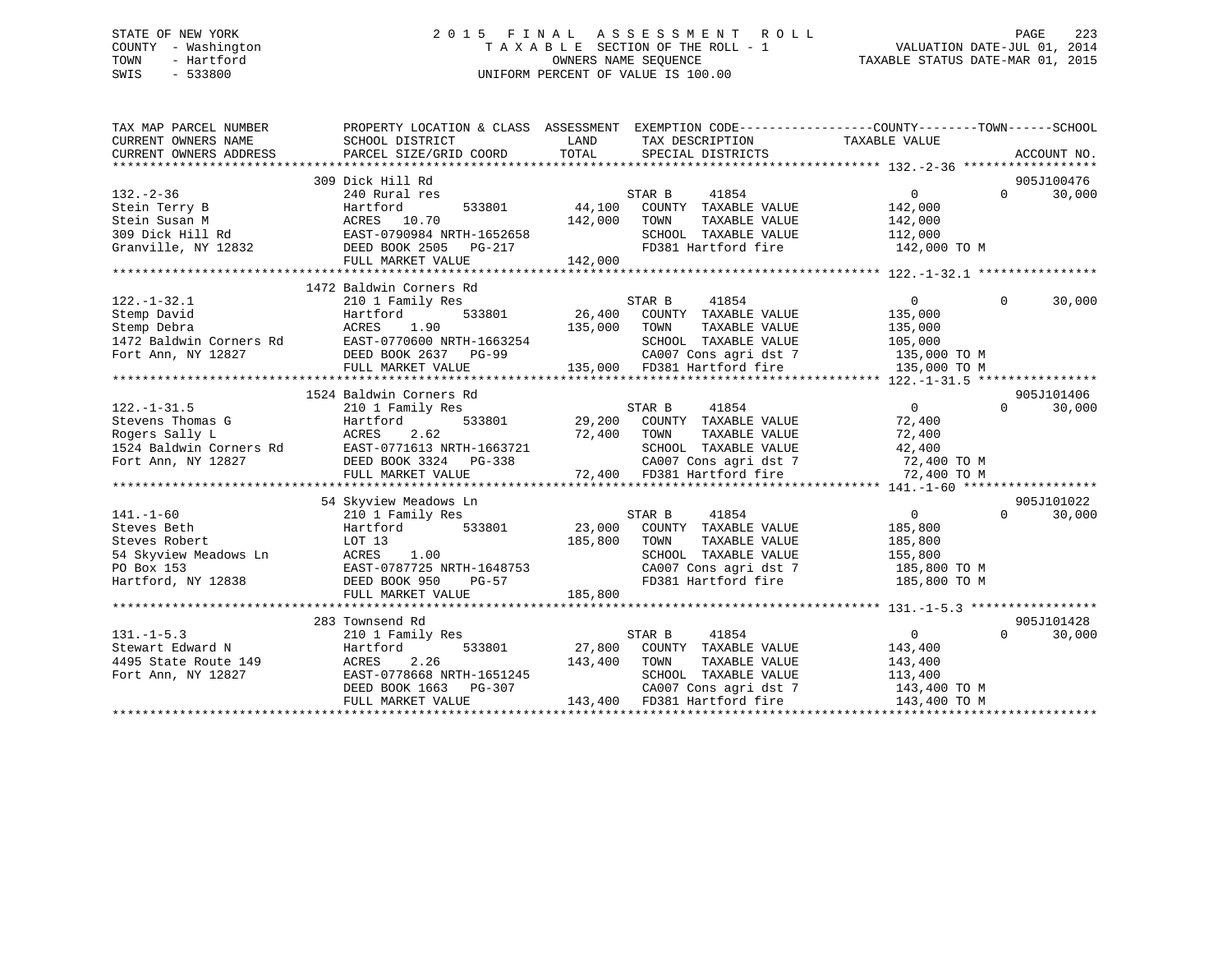## STATE OF NEW YORK 2 0 1 5 F I N A L A S S E S S M E N T R O L L PAGE 224 COUNTY - Washington T A X A B L E SECTION OF THE ROLL - 1 VALUATION DATE-JUL 01, 2014 TOWN - Hartford **TAXABLE STATUS DATE-MAR 01, 2015** OWNERS NAME SEQUENCE TAXABLE STATUS DATE-MAR 01, 2015 SWIS - 533800 UNIFORM PERCENT OF VALUE IS 100.00

| TAX MAP PARCEL NUMBER<br>CURRENT OWNERS NAME<br>CURRENT OWNERS ADDRESS                                                                                                                                                                                                                                                                                                                                                          | PROPERTY LOCATION & CLASS ASSESSMENT EXEMPTION CODE----------------COUNTY-------TOWN------SCHOOL<br>SCHOOL DISTRICT<br>PARCEL SIZE/GRID COORD | LAND<br>TOTAL      | TAX DESCRIPTION TAXABLE VALUE SPECIAL DISTRICTS                                   |                                                                                                                                                                                               | ACCOUNT NO. |
|---------------------------------------------------------------------------------------------------------------------------------------------------------------------------------------------------------------------------------------------------------------------------------------------------------------------------------------------------------------------------------------------------------------------------------|-----------------------------------------------------------------------------------------------------------------------------------------------|--------------------|-----------------------------------------------------------------------------------|-----------------------------------------------------------------------------------------------------------------------------------------------------------------------------------------------|-------------|
|                                                                                                                                                                                                                                                                                                                                                                                                                                 |                                                                                                                                               |                    |                                                                                   |                                                                                                                                                                                               |             |
|                                                                                                                                                                                                                                                                                                                                                                                                                                 | State Route 149                                                                                                                               |                    |                                                                                   |                                                                                                                                                                                               | 905J100443  |
| $131. -1 - 5$                                                                                                                                                                                                                                                                                                                                                                                                                   | 120 Field crops                                                                                                                               | 533801 58,000      | AG DIST<br>41720                                                                  | 25, 271 25, 271 25, 271                                                                                                                                                                       |             |
| Stewart Richard E                                                                                                                                                                                                                                                                                                                                                                                                               | Hartford<br>ACRES 55.60                                                                                                                       | 62,000             | COUNTY TAXABLE VALUE<br>TOWN                                                      | 36,729                                                                                                                                                                                        |             |
| Stewart Mary<br>4495 State Route 149                                                                                                                                                                                                                                                                                                                                                                                            | EAST-0779517 NRTH-1653198                                                                                                                     |                    | TOWN TAXABLE VALUE 36,729<br>SCHOOL TAXABLE VALUE 36,729                          |                                                                                                                                                                                               |             |
| Hartford, NY 12838                                                                                                                                                                                                                                                                                                                                                                                                              | DEED BOOK 626<br>PG-63                                                                                                                        |                    | CA007 Cons agri dst 7                                                             | 36,729 TO M                                                                                                                                                                                   |             |
|                                                                                                                                                                                                                                                                                                                                                                                                                                 | FULL MARKET VALUE                                                                                                                             | 62,000             | 25,271 EX                                                                         |                                                                                                                                                                                               |             |
| MAY BE SUBJECT TO PAYMENT                                                                                                                                                                                                                                                                                                                                                                                                       |                                                                                                                                               |                    | FD381 Hartford fire                                                               | 62,000 TO M                                                                                                                                                                                   |             |
| UNDER AGDIST LAW TIL 2019                                                                                                                                                                                                                                                                                                                                                                                                       |                                                                                                                                               |                    |                                                                                   |                                                                                                                                                                                               |             |
|                                                                                                                                                                                                                                                                                                                                                                                                                                 |                                                                                                                                               |                    |                                                                                   |                                                                                                                                                                                               |             |
|                                                                                                                                                                                                                                                                                                                                                                                                                                 | 4495 State Route 149                                                                                                                          |                    |                                                                                   | $\begin{array}{ccc} 100\,, 000 && 100\,, 000\ 177\,, 663 && 177\,, 663\ 0 && 0\ 473\,, 037 \end{array}$                                                                                       | 905J100409  |
| $132. - 1 - 29$                                                                                                                                                                                                                                                                                                                                                                                                                 | 112 Dairy farm                                                                                                                                |                    | -----<br>Farm              AG BUILD   41700<br>533801     341,300 AG DIST   41720 |                                                                                                                                                                                               | 100,000     |
| Stewart Richard E<br>Stewart Mary<br>ACRES 329.60<br>4495 State Route 149<br>Hartford, NY 12838<br>BEED BOOK 592<br>PG-312                                                                                                                                                                                                                                                                                                      |                                                                                                                                               |                    |                                                                                   |                                                                                                                                                                                               | 177,663     |
|                                                                                                                                                                                                                                                                                                                                                                                                                                 |                                                                                                                                               |                    | 41834<br>750,700 STAR EN                                                          |                                                                                                                                                                                               | 65,300      |
|                                                                                                                                                                                                                                                                                                                                                                                                                                 |                                                                                                                                               |                    | COUNTY TAXABLE VALUE                                                              |                                                                                                                                                                                               |             |
|                                                                                                                                                                                                                                                                                                                                                                                                                                 |                                                                                                                                               | $T=312$ $T=50,700$ | TOWN                                                                              | TAXABLE VALUE 473,037                                                                                                                                                                         |             |
|                                                                                                                                                                                                                                                                                                                                                                                                                                 | FULL MARKET VALUE                                                                                                                             |                    |                                                                                   |                                                                                                                                                                                               |             |
| MAY BE SUBJECT TO PAYMENT                                                                                                                                                                                                                                                                                                                                                                                                       |                                                                                                                                               |                    |                                                                                   | SCHOOL TAXABLE VALUE 407,737<br>CA007 Cons agri dst 7 573,037 TO M                                                                                                                            |             |
|                                                                                                                                                                                                                                                                                                                                                                                                                                 |                                                                                                                                               |                    |                                                                                   |                                                                                                                                                                                               |             |
|                                                                                                                                                                                                                                                                                                                                                                                                                                 |                                                                                                                                               |                    |                                                                                   |                                                                                                                                                                                               |             |
|                                                                                                                                                                                                                                                                                                                                                                                                                                 | State Route 40                                                                                                                                |                    |                                                                                   |                                                                                                                                                                                               |             |
| $132. - 2 - 39.2$                                                                                                                                                                                                                                                                                                                                                                                                               | 330 Vacant comm                                                                                                                               |                    |                                                                                   |                                                                                                                                                                                               |             |
|                                                                                                                                                                                                                                                                                                                                                                                                                                 |                                                                                                                                               |                    |                                                                                   |                                                                                                                                                                                               |             |
|                                                                                                                                                                                                                                                                                                                                                                                                                                 |                                                                                                                                               |                    |                                                                                   |                                                                                                                                                                                               |             |
|                                                                                                                                                                                                                                                                                                                                                                                                                                 |                                                                                                                                               |                    |                                                                                   |                                                                                                                                                                                               |             |
|                                                                                                                                                                                                                                                                                                                                                                                                                                 |                                                                                                                                               |                    |                                                                                   | COUNTY TAXABLE VALUE 16,500<br>TOWN TAXABLE VALUE 16,500<br>SCHOOL TAXABLE VALUE 16,500<br>CA007 Cons agri dst 7 16,500 TO M<br>FD381 Hartford fire 16,500 TO M<br>16,500 TO M<br>16,500 TO M |             |
|                                                                                                                                                                                                                                                                                                                                                                                                                                 |                                                                                                                                               |                    |                                                                                   |                                                                                                                                                                                               |             |
| $\begin{tabular}{lllllllllllllllllll} \multicolumn{3.5}{lcll} \multicolumn{3.5}{lcll} \multicolumn{3.5}{lcll} \multicolumn{3.5}{lcll} \multicolumn{3.5}{lcll} \multicolumn{3.5}{lcll} \multicolumn{3.5}{lcll} \multicolumn{3.5}{lcll} \multicolumn{3.5}{lcll} \multicolumn{3.5}{lcll} \multicolumn{3.5}{lcll} \multicolumn{3.5}{lcll} \multicolumn{3.5}{lcll} \multicolumn{3.5}{lcll} \multicolumn{3.5}{lcll} \multicolumn{3.5$ |                                                                                                                                               |                    |                                                                                   |                                                                                                                                                                                               |             |
|                                                                                                                                                                                                                                                                                                                                                                                                                                 | 8062 State Route 40                                                                                                                           |                    |                                                                                   |                                                                                                                                                                                               | 905J100259  |
| $132 - 2 - 40$                                                                                                                                                                                                                                                                                                                                                                                                                  | 486 Mini-mart                                                                                                                                 |                    | BUSIN97<br>47610                                                                  | 40,600<br>40,600                                                                                                                                                                              | 40,600      |
|                                                                                                                                                                                                                                                                                                                                                                                                                                 |                                                                                                                                               |                    |                                                                                   |                                                                                                                                                                                               |             |
|                                                                                                                                                                                                                                                                                                                                                                                                                                 |                                                                                                                                               |                    |                                                                                   |                                                                                                                                                                                               |             |
| Stewart's Shops Corp<br>PO Box 435<br>Saratoga Springs, NY 12866<br>EAST-0786                                                                                                                                                                                                                                                                                                                                                   |                                                                                                                                               |                    |                                                                                   |                                                                                                                                                                                               |             |
|                                                                                                                                                                                                                                                                                                                                                                                                                                 |                                                                                                                                               |                    |                                                                                   |                                                                                                                                                                                               |             |
|                                                                                                                                                                                                                                                                                                                                                                                                                                 |                                                                                                                                               |                    |                                                                                   |                                                                                                                                                                                               |             |
|                                                                                                                                                                                                                                                                                                                                                                                                                                 |                                                                                                                                               |                    |                                                                                   |                                                                                                                                                                                               |             |
|                                                                                                                                                                                                                                                                                                                                                                                                                                 | 8060 State Route 40                                                                                                                           |                    | COUNTY TAXABLE VALUE                                                              | 105,200                                                                                                                                                                                       |             |
|                                                                                                                                                                                                                                                                                                                                                                                                                                 |                                                                                                                                               |                    | TAXABLE VALUE<br>TOWN                                                             | 105,200                                                                                                                                                                                       |             |
| 132.-2-40.1 12.-2-40.1 464 Office bldg.<br>Stewart's Shops Corp 11.00 533801 39,500<br>PO Box 435 FRNT 101.00 DPTH 232.00 105,200                                                                                                                                                                                                                                                                                               |                                                                                                                                               |                    | SCHOOL TAXABLE VALUE                                                              | 105, 200                                                                                                                                                                                      |             |
| Saratoga Springs, NY                                                                                                                                                                                                                                                                                                                                                                                                            |                                                                                                                                               |                    |                                                                                   |                                                                                                                                                                                               |             |
|                                                                                                                                                                                                                                                                                                                                                                                                                                 | EAST-0786613 NRTH-1651262<br>DEED BOOK 2202 PG-230<br>12866-0435 DEED BOOK 2202 PG-230                                                        |                    |                                                                                   | $\begin{array}{lll} \texttt{CA007} \texttt{ Cons} & \texttt{apri} \texttt{dst} & 7 & \texttt{105,200 T0 M} \\ \texttt{FD381} & \texttt{Hartford fire} & & \texttt{105,200 T0 M} \end{array}$  |             |
|                                                                                                                                                                                                                                                                                                                                                                                                                                 | FULL MARKET VALUE                                                                                                                             | 105, 200           |                                                                                   |                                                                                                                                                                                               |             |
|                                                                                                                                                                                                                                                                                                                                                                                                                                 |                                                                                                                                               |                    |                                                                                   |                                                                                                                                                                                               |             |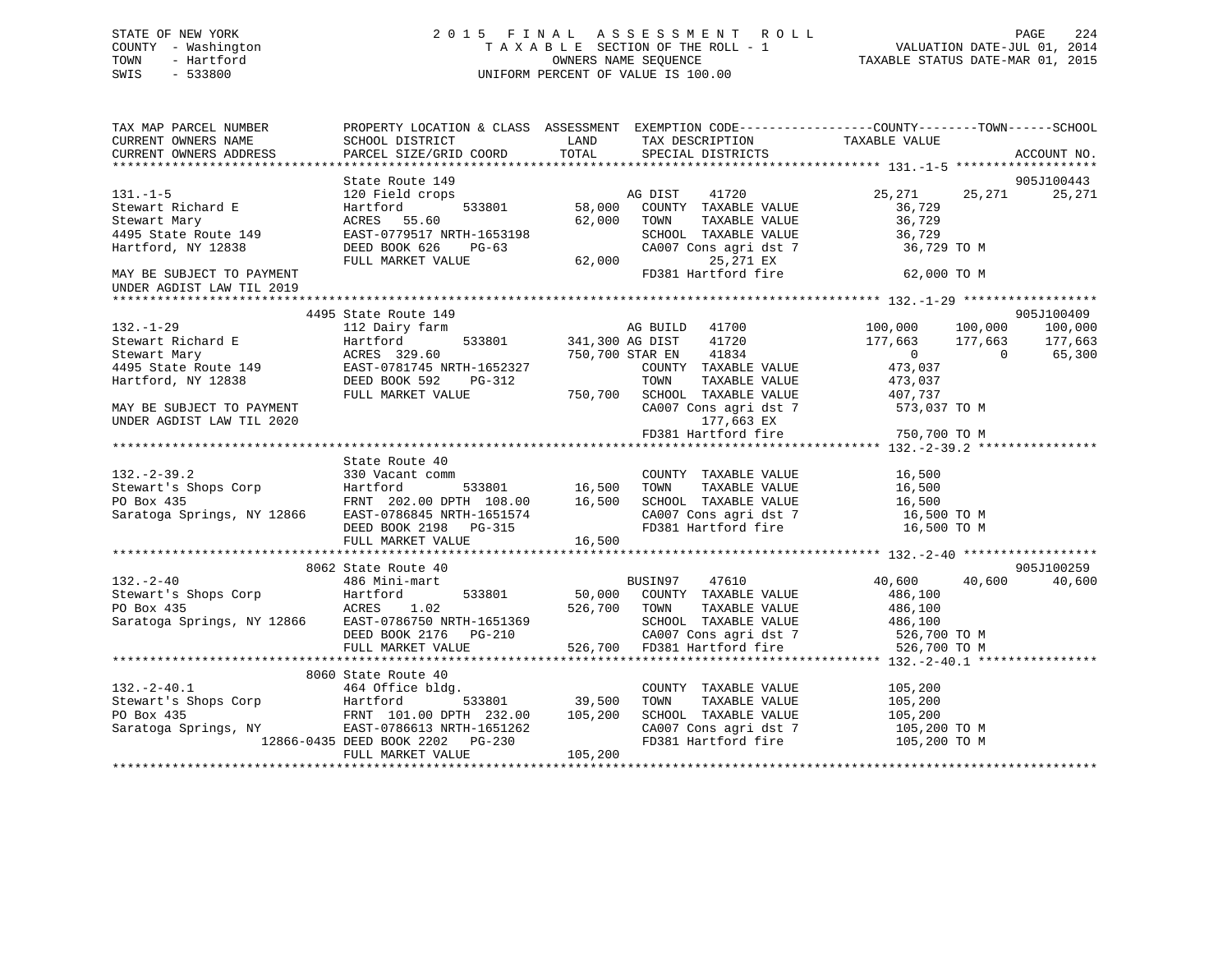## STATE OF NEW YORK 2 0 1 5 F I N A L A S S E S S M E N T R O L L PAGE 225 COUNTY - Washington T A X A B L E SECTION OF THE ROLL - 1 VALUATION DATE-JUL 01, 2014 TOWN - Hartford **TAXABLE STATUS DATE-MAR 01, 2015** OWNERS NAME SEQUENCE TAXABLE STATUS DATE-MAR 01, 2015 SWIS - 533800 UNIFORM PERCENT OF VALUE IS 100.00

| TAX MAP PARCEL NUMBER<br>CURRENT OWNERS NAME                                                   | PROPERTY LOCATION & CLASS ASSESSMENT<br>SCHOOL DISTRICT                                                                                                               | LAND                         | TAX DESCRIPTION                                                                                                       | EXEMPTION CODE-----------------COUNTY-------TOWN------SCHOOL<br>TAXABLE VALUE |                                    |
|------------------------------------------------------------------------------------------------|-----------------------------------------------------------------------------------------------------------------------------------------------------------------------|------------------------------|-----------------------------------------------------------------------------------------------------------------------|-------------------------------------------------------------------------------|------------------------------------|
| CURRENT OWNERS ADDRESS                                                                         | PARCEL SIZE/GRID COORD                                                                                                                                                | TOTAL                        | SPECIAL DISTRICTS                                                                                                     |                                                                               | ACCOUNT NO.                        |
|                                                                                                |                                                                                                                                                                       |                              |                                                                                                                       |                                                                               |                                    |
| $121. - 4 - 13$<br>Stockbridge-Munsee Community Fort Ann<br>PO Box 70<br>Bowler, WI 54416      | LOT 22 Provincial Pat<br>314 Rural vac<10<br>532802<br>$121. - 1 - 13$<br>ACRES<br>5.05<br>EAST-0766179 NRTH-1660136<br>DEED BOOK 927<br>$PG-44$<br>FULL MARKET VALUE | 2,500<br>2,500<br>2,500      | COUNTY TAXABLE VALUE<br>TOWN<br>TAXABLE VALUE<br>SCHOOL TAXABLE VALUE<br>CA007 Cons agri dst 7<br>FD381 Hartford fire | 2,500<br>2,500<br>2,500<br>2,500 TO M<br>2,500 TO M                           | 905J101170                         |
|                                                                                                |                                                                                                                                                                       |                              |                                                                                                                       |                                                                               |                                    |
| $121. - 4 - 17$<br>Stockbridge-Munsee Community Fort Ann<br>PO Box 70<br>Bowler, WI 54416      | LOT 22 Provincial Pat<br>314 Rural vac<10<br>532802<br>$121. - 1 - 17$<br>5.73<br>ACRES<br>EAST-0766801 NRTH-1660555<br>DEED BOOK 927<br>PG-44<br>FULL MARKET VALUE   | 2,900<br>2,900<br>2,900      | COUNTY TAXABLE VALUE<br>TOWN<br>TAXABLE VALUE<br>SCHOOL TAXABLE VALUE<br>CA007 Cons agri dst 7<br>FD381 Hartford fire | 2,900<br>2,900<br>2,900<br>2,900 TO M<br>2,900 TO M                           | 905J101209                         |
|                                                                                                |                                                                                                                                                                       |                              |                                                                                                                       |                                                                               |                                    |
| $140. - 2 - 8.2$<br>Stoddard Gina M<br>Stoddard Ronald<br>23 Townsend Rd<br>Hartford, NY 12838 | 23 Townsend Rd<br>210 1 Family Res<br>533801<br>Hartford<br>1.08<br>ACRES<br>EAST-0782506 NRTH-1646660<br>DEED BOOK 815<br>PG-159<br>FULL MARKET VALUE                | 23,300<br>191,300<br>191,300 | STAR B<br>41854<br>COUNTY TAXABLE VALUE<br>TOWN<br>TAXABLE VALUE<br>SCHOOL TAXABLE VALUE<br>FD381 Hartford fire       | $\Omega$<br>$\Omega$<br>191,300<br>191,300<br>161,300<br>191,300 TO M         | 905J101182<br>30,000               |
|                                                                                                |                                                                                                                                                                       |                              |                                                                                                                       |                                                                               |                                    |
| $142. - 1 - 10$<br>Stoddard William<br>327 Blood St<br>Granville, NY 12832                     | 327 Blood St<br>210 1 Family Res<br>533801<br>Hartford<br>$142.-1-10.-1$<br>ACRES<br>3.50<br>EAST-0794270 NRTH-1647774<br>DEED BOOK 752<br>$PG-77$                    | 32,500<br>73,900             | STAR B<br>41854<br>COUNTY TAXABLE VALUE<br>TOWN<br>TAXABLE VALUE<br>SCHOOL TAXABLE VALUE<br>FD381 Hartford fire       | $\circ$<br>$\Omega$<br>73,900<br>73,900<br>43,900<br>73,900 TO M              | 905J100401<br>30,000               |
|                                                                                                | FULL MARKET VALUE                                                                                                                                                     | 73,900                       |                                                                                                                       |                                                                               |                                    |
| $141. - 1 - 61$<br>Stokem George<br>Stokem Marion<br>PO Box 144                                | 60 Skyview Meadows Ln<br>210 1 Family Res<br>533801<br>Hartford<br>ACRES<br>1.00<br>EAST-0787815 NRTH-1648837                                                         | 23,000 STAR EN<br>167,200    | VET COM CT 41131<br>41834<br>COUNTY TAXABLE VALUE<br>TOWN<br>TAXABLE VALUE                                            | 41,800<br>41,800<br>$\overline{0}$<br>$\Omega$<br>125,400<br>125,400          | 905J101023<br>$\bigcirc$<br>65,300 |
| Hartford, NY 12838                                                                             | DEED BOOK 469<br>PG-1061<br>FULL MARKET VALUE                                                                                                                         | 167,200                      | SCHOOL TAXABLE VALUE<br>CA007 Cons agri dst 7<br>FD381 Hartford fire                                                  | 101,900<br>167,200 TO M<br>167,200 TO M                                       |                                    |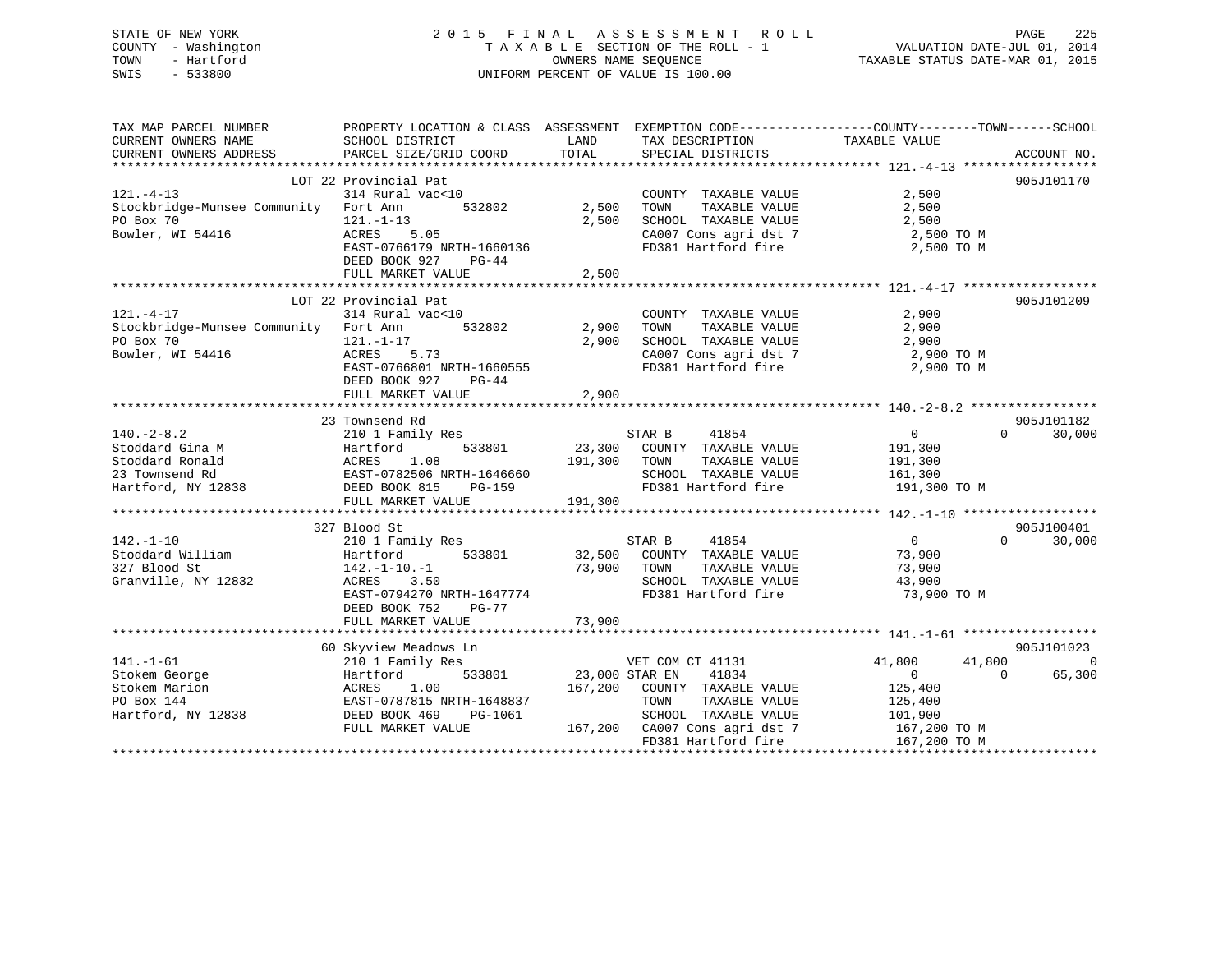## STATE OF NEW YORK 2 0 1 5 F I N A L A S S E S S M E N T R O L L PAGE 226 COUNTY - Washington T A X A B L E SECTION OF THE ROLL - 1 VALUATION DATE-JUL 01, 2014 TOWN - Hartford **TAXABLE STATUS DATE-MAR 01, 2015** OWNERS NAME SEQUENCE TAXABLE STATUS DATE-MAR 01, 2015 SWIS - 533800 UNIFORM PERCENT OF VALUE IS 100.00

| TAX MAP PARCEL NUMBER<br>CURRENT OWNERS NAME           | PROPERTY LOCATION & CLASS ASSESSMENT EXEMPTION CODE----------------COUNTY-------TOWN------SCHOOL<br>SCHOOL DISTRICT | LAND                  |                  | TAX DESCRIPTION                                     | TAXABLE VALUE  |              |             |
|--------------------------------------------------------|---------------------------------------------------------------------------------------------------------------------|-----------------------|------------------|-----------------------------------------------------|----------------|--------------|-------------|
| CURRENT OWNERS ADDRESS                                 | PARCEL SIZE/GRID COORD                                                                                              | TOTAL                 |                  | SPECIAL DISTRICTS                                   |                |              | ACCOUNT NO. |
|                                                        |                                                                                                                     |                       |                  |                                                     |                |              |             |
|                                                        | 107 Blood St                                                                                                        |                       |                  |                                                     |                |              | 905J100374  |
| $142. - 1 - 32$                                        | 240 Rural res                                                                                                       |                       | STAR B           | 41854                                               | $\mathbf{0}$   | $\mathbf{0}$ | 30,000      |
| Stokowski John T 111                                   | 533801<br>Hartford                                                                                                  | 30,800 FOR 480A 47460 |                  |                                                     | 4,700          | 4,700        | 4,700       |
| Vargas Olga M                                          | ACRES 10.50                                                                                                         |                       |                  | 194,100 COUNTY TAXABLE VALUE                        | 189,400        |              |             |
| 107 Blood St                                           | EAST-0792149 NRTH-1644808                                                                                           |                       | TOWN             | TAXABLE VALUE                                       | 189,400        |              |             |
| Granville, NY 12832                                    | DEED BOOK 2051 PG-258                                                                                               |                       |                  | SCHOOL TAXABLE VALUE<br>194,100 FD381 Hartford fire | 159,400        |              |             |
|                                                        | FULL MARKET VALUE                                                                                                   |                       |                  |                                                     | 194,100 TO M   |              |             |
| MAY BE SUBJECT TO PAYMENT<br>UNDER RPTL480A UNTIL 2024 |                                                                                                                     |                       |                  |                                                     |                |              |             |
|                                                        |                                                                                                                     |                       |                  |                                                     |                |              |             |
|                                                        | Blood St                                                                                                            |                       |                  |                                                     |                |              |             |
| $142. - 1 - 32.1$                                      | 323 Vacant rural                                                                                                    |                       | FOR 480A 47460   |                                                     | 24,400         | 24,400       | 24,400      |
| Stokowski John T 111                                   | Hartford<br>533801                                                                                                  |                       |                  | 43,600 COUNTY TAXABLE VALUE                         | 19,200         |              |             |
| Vargas Olga M                                          | ACRES 48.00                                                                                                         | 43,600                | TOWN             | TAXABLE VALUE                                       | 19,200         |              |             |
| 107 Blood St                                           | EAST-0791374 NRTH-1644546                                                                                           |                       |                  | SCHOOL TAXABLE VALUE                                | 19,200         |              |             |
| Granville, NY 12832                                    | DEED BOOK 2051    PG-258                                                                                            |                       |                  | FD381 Hartford fire                                 | 43,600 TO M    |              |             |
|                                                        | FULL MARKET VALUE                                                                                                   | 43,600                |                  |                                                     |                |              |             |
| MAY BE SUBJECT TO PAYMENT                              |                                                                                                                     |                       |                  |                                                     |                |              |             |
| UNDER RPTL480A UNTIL 2024                              |                                                                                                                     |                       |                  |                                                     |                |              |             |
|                                                        | 418 Blood St                                                                                                        |                       |                  |                                                     |                |              | 905J101378  |
| $132. -4 - 8.2$                                        | 312 Vac w/imprv                                                                                                     |                       |                  | COUNTY TAXABLE VALUE                                | 18,600         |              |             |
|                                                        | Hartford<br>533801                                                                                                  | 12,000                | TOWN             | TAXABLE VALUE                                       | 18,600         |              |             |
| Storm Allyson<br>418 Blood St<br>418 Blood St          | 2.00<br>ACRES                                                                                                       | 18,600                |                  | SCHOOL TAXABLE VALUE                                | 18,600         |              |             |
| Granville, NY 12832                                    | EAST-0795042 NRTH-1649844                                                                                           |                       |                  | FD381 Hartford fire                                 | 18,600 TO M    |              |             |
|                                                        | DEED BOOK 3040 PG-50                                                                                                |                       |                  |                                                     |                |              |             |
|                                                        | FULL MARKET VALUE                                                                                                   | 18,600                |                  |                                                     |                |              |             |
|                                                        |                                                                                                                     |                       |                  |                                                     |                |              |             |
|                                                        | Blood St OFF                                                                                                        |                       |                  |                                                     |                |              |             |
| $132 - 4 - 8.7$                                        | 311 Res vac land                                                                                                    |                       |                  | COUNTY TAXABLE VALUE                                | 2,900          |              |             |
| Storm Allyson                                          | 533801<br>Hartford                                                                                                  | 2,900                 | TOWN             | TAXABLE VALUE                                       | 2,900          |              |             |
| 418 Blood St                                           | FRNT 290.00 DPTH 148.00                                                                                             | 2,900                 |                  | SCHOOL TAXABLE VALUE                                | 2,900          |              |             |
| Granville, NY 12832                                    | EAST-0795247 NRTH-1649856                                                                                           |                       |                  | FD381 Hartford fire                                 | 2,900 TO M     |              |             |
|                                                        | DEED BOOK 3040 PG-50                                                                                                |                       |                  |                                                     |                |              |             |
|                                                        | FULL MARKET VALUE                                                                                                   | 2,900                 |                  |                                                     |                |              |             |
|                                                        |                                                                                                                     |                       |                  |                                                     |                |              |             |
|                                                        | 3290 County Route 43                                                                                                |                       |                  |                                                     |                |              | 905J100618  |
| $148. - 1 - 3$                                         | 210 1 Family Res                                                                                                    |                       | AGED-CO/TN 41801 |                                                     | 62,850         | 62,850       | $\mathbf 0$ |
| Story Jane -LE-                                        | Hartford<br>533801                                                                                                  | 33,300 STAR EN        |                  | 41834                                               | $\overline{0}$ | $\Omega$     | 65,300      |
| Story Albert H                                         | ACRES<br>3.70                                                                                                       |                       |                  | 125,700 COUNTY TAXABLE VALUE                        | 62,850         |              |             |
| 3294 County Route 43                                   | EAST-0765016 NRTH-1641273                                                                                           |                       | TOWN             | TAXABLE VALUE                                       | 62,850         |              |             |
| Fort Ann, NY 12827                                     | DEED BOOK 2330 PG-153                                                                                               |                       |                  | SCHOOL TAXABLE VALUE                                | 60,400         |              |             |
|                                                        | FULL MARKET VALUE                                                                                                   |                       |                  | 125,700 CA007 Cons agri dst 7                       | 125,700 TO M   |              |             |
|                                                        |                                                                                                                     |                       |                  | FD381 Hartford fire                                 | 125,700 TO M   |              |             |
|                                                        |                                                                                                                     |                       |                  |                                                     |                |              |             |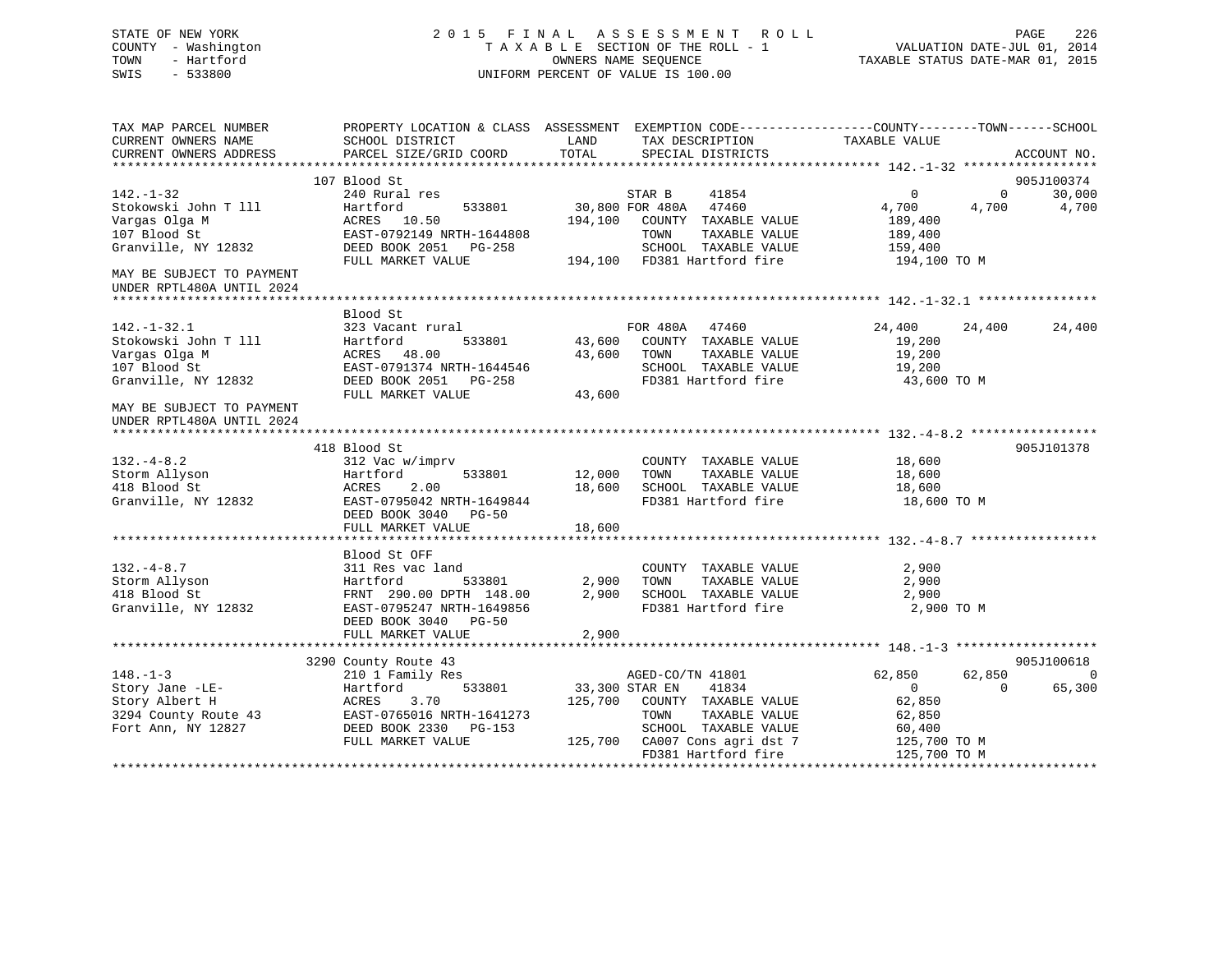## STATE OF NEW YORK 2 0 1 5 F I N A L A S S E S S M E N T R O L L PAGE 227 COUNTY - Washington T A X A B L E SECTION OF THE ROLL - 1 VALUATION DATE-JUL 01, 2014 TOWN - Hartford **TAXABLE STATUS DATE-MAR 01, 2015** OWNERS NAME SEQUENCE TAXABLE STATUS DATE-MAR 01, 2015 SWIS - 533800 UNIFORM PERCENT OF VALUE IS 100.00

| TAX MAP PARCEL NUMBER<br>CURRENT OWNERS NAME | PROPERTY LOCATION & CLASS ASSESSMENT EXEMPTION CODE---------------COUNTY-------TOWN-----SCHOOL<br>SCHOOL DISTRICT | LAND          | TAX DESCRIPTION                                                                                               | TAXABLE VALUE                 |                      |
|----------------------------------------------|-------------------------------------------------------------------------------------------------------------------|---------------|---------------------------------------------------------------------------------------------------------------|-------------------------------|----------------------|
| CURRENT OWNERS ADDRESS                       | PARCEL SIZE/GRID COORD                                                                                            | TOTAL         | SPECIAL DISTRICTS                                                                                             |                               | ACCOUNT NO.          |
|                                              |                                                                                                                   |               |                                                                                                               |                               |                      |
| $148. - 1 - 1.1$                             | 3294 County Route 43<br>210 1 Family Res                                                                          |               | STAR B<br>41854                                                                                               | $0 \qquad \qquad$<br>$\Omega$ | 905J100639<br>30,000 |
| Story M Alexander II                         | 533801<br>Hartford                                                                                                |               | 31,400 COUNTY TAXABLE VALUE                                                                                   | 125,000                       |                      |
| Story Dorothy M                              | 3.20<br>ACRES                                                                                                     | 125,000 TOWN  | TAXABLE VALUE                                                                                                 | 125,000                       |                      |
|                                              |                                                                                                                   |               | SCHOOL TAXABLE VALUE                                                                                          | 95,000                        |                      |
|                                              |                                                                                                                   |               |                                                                                                               |                               |                      |
|                                              | FULL MARKET VALUE                                                                                                 |               | SCHOOL TAXABLE VALUE 95,000<br>CA007 Cons agri dst 7 125,000 TO M<br>125,000 FD381 Hartford fire 125,000 TO M |                               |                      |
|                                              |                                                                                                                   |               |                                                                                                               |                               |                      |
|                                              | 3292 County Route 43                                                                                              |               |                                                                                                               |                               | 905J101192           |
| $148. - 1 - 1.2$                             | 312 Vac w/imprv                                                                                                   |               | COUNTY TAXABLE VALUE                                                                                          | 2,200                         |                      |
| Story M Alexander II                         | Hartford<br>533801                                                                                                | 1,200         | TOWN<br>TAXABLE VALUE                                                                                         | 2,200                         |                      |
| 3294 County Route 43                         | unrecorded t/s deed                                                                                               | 2,200         | SCHOOL TAXABLE VALUE                                                                                          | 2,200                         |                      |
| Fort Ann, NY 12827                           |                                                                                                                   |               | CA007 Cons agri dst 7 2,200 TO M                                                                              |                               |                      |
|                                              | FRNT 50.00 DPTH 165.00<br>EAST-0764799 NRTH-1641229                                                               |               | FD381 Hartford fire                                                                                           | 2,200 TO M                    |                      |
|                                              | DEED BOOK 2838 PG-332                                                                                             |               |                                                                                                               |                               |                      |
|                                              | FULL MARKET VALUE                                                                                                 | 2,200         |                                                                                                               |                               |                      |
|                                              |                                                                                                                   |               |                                                                                                               |                               |                      |
|                                              | Mcdougal Rd                                                                                                       |               |                                                                                                               |                               | 905J100615           |
| $148. - 1 - 22$                              | 323 Vacant rural                                                                                                  |               | COUNTY TAXABLE VALUE                                                                                          | 30,600                        |                      |
| Story Thomas F                               | Hartford                                                                                                          | 533801 30,600 | TAXABLE VALUE<br>TOWN                                                                                         | 30,600                        |                      |
| 2022 County Route 43                         | ACRES 42.50                                                                                                       | 30,600        | SCHOOL TAXABLE VALUE                                                                                          | 30,600                        |                      |
| Fort Edward, NY 12828                        | EAST-0766315 NRTH-1634109                                                                                         |               | CA006 Cons agri dst 6 30,600 TO M                                                                             |                               |                      |
|                                              | DEED BOOK 910<br>$PG-1$                                                                                           |               | FD381 Hartford fire                                                                                           | 30,600 TO M                   |                      |
|                                              | FULL MARKET VALUE                                                                                                 | 30,600        |                                                                                                               |                               |                      |
|                                              |                                                                                                                   |               |                                                                                                               |                               |                      |
|                                              | 1296 Baldwin Corners Rd                                                                                           |               |                                                                                                               |                               |                      |
| $121. -4 - 5.12$                             | 210 1 Family Res                                                                                                  |               | VET WAR CT 41121                                                                                              | 26,565<br>26,565              | $\Omega$             |
| Stowhas Alejandro                            | 532802<br>Fort Ann                                                                                                | 28,800 STAR B | 41854                                                                                                         | $\overline{0}$<br>$\Omega$    | 30,000               |
| Stowhas Elizabeth                            | 5.00<br>ACRES                                                                                                     |               | 177,100 COUNTY TAXABLE VALUE                                                                                  | 150,535                       |                      |
| 1296 Baldwin Corners Rd                      | EAST-0766980 NRTH-1661622                                                                                         |               | TAXABLE VALUE<br>TOWN                                                                                         | 150,535                       |                      |
| Fort Ann, NY 12827                           | DEED BOOK 3199 PG-134                                                                                             |               | SCHOOL TAXABLE VALUE                                                                                          | 147,100                       |                      |
|                                              | FULL MARKET VALUE                                                                                                 |               | $177,100$ CA007 Cons agri dst 7<br>$22.77 + 5 \times 100$                                                     | 177,100 TO M                  |                      |
|                                              |                                                                                                                   |               | FD381 Hartford fire                                                                                           | 177,100 TO M                  |                      |
|                                              |                                                                                                                   |               |                                                                                                               |                               |                      |
|                                              | 347 Pope Hill Rd                                                                                                  |               |                                                                                                               |                               |                      |
| $150. - 1 - 32.1$                            | 210 1 Family Res                                                                                                  | 33,800        | COUNTY TAXABLE VALUE                                                                                          | 140,800                       |                      |
| Strainer Jeffrey                             | 533801<br>Hartford                                                                                                |               | TOWN<br>TAXABLE VALUE                                                                                         | 140,800                       |                      |
| 347 Pope Hill Rd                             | Lot 2                                                                                                             | 140,800       | SCHOOL TAXABLE VALUE 140,800                                                                                  |                               |                      |
| Granville, NY 12832                          | Filed Survey 12398                                                                                                |               | FD381 Hartford fire                                                                                           | 140,800 TO M                  |                      |
|                                              | 3.84<br>ACRES                                                                                                     |               |                                                                                                               |                               |                      |
|                                              | EAST-0784627 NRTH-1632865                                                                                         |               |                                                                                                               |                               |                      |
|                                              | DEED BOOK 3306 PG-74                                                                                              |               |                                                                                                               |                               |                      |
|                                              | FULL MARKET VALUE                                                                                                 | 140,800       |                                                                                                               |                               |                      |
|                                              |                                                                                                                   |               |                                                                                                               |                               |                      |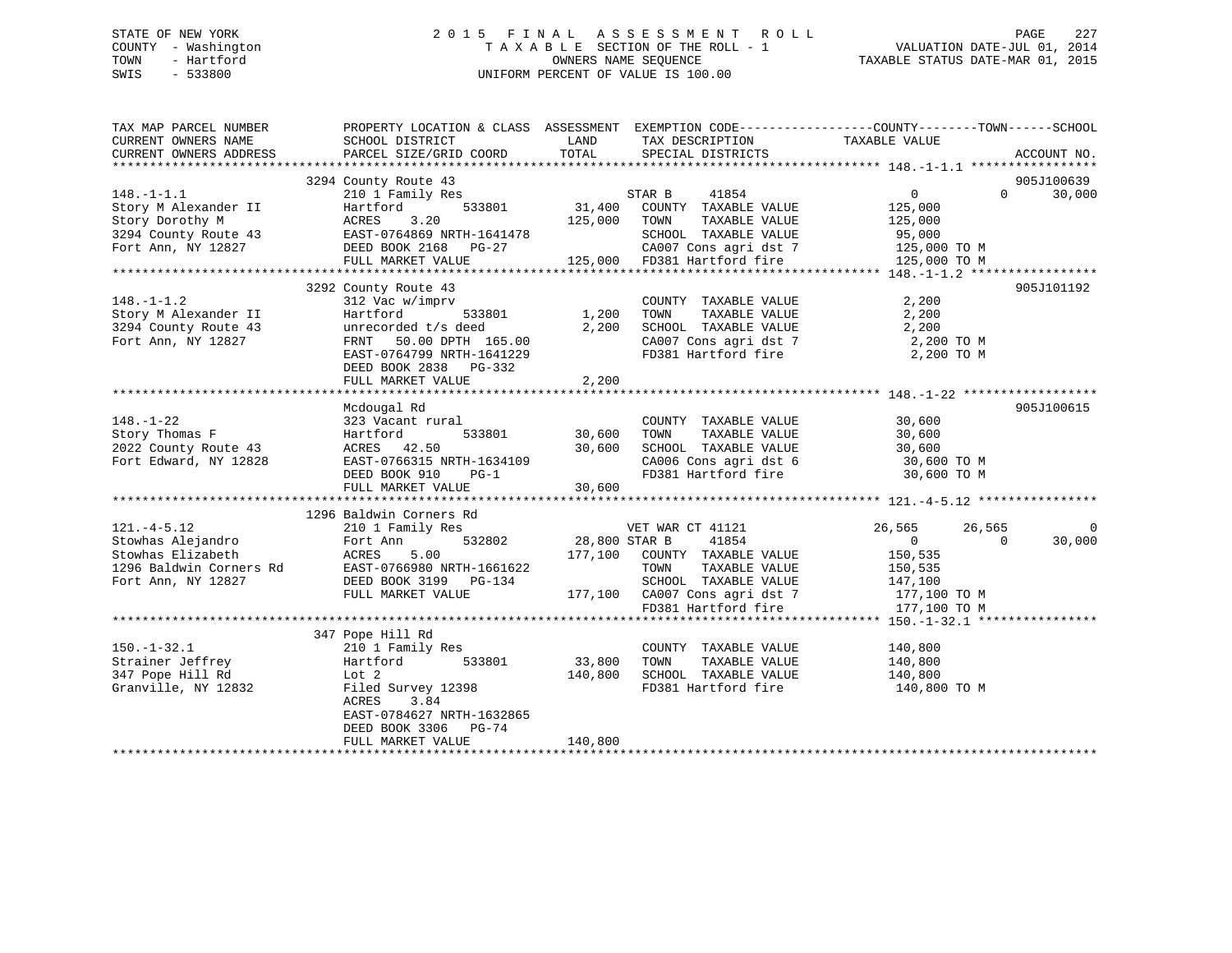## STATE OF NEW YORK 2 0 1 5 F I N A L A S S E S S M E N T R O L L PAGE 228 COUNTY - Washington T A X A B L E SECTION OF THE ROLL - 1 VALUATION DATE-JUL 01, 2014 TOWN - Hartford OWNERS NAME SEQUENCE TAXABLE STATUS DATE-MAR 01, 2015 SWIS - 533800 UNIFORM PERCENT OF VALUE IS 100.00

| TAX MAP PARCEL NUMBER<br>CURRENT OWNERS NAME<br>CURRENT OWNERS ADDRESS | SCHOOL DISTRICT                          | PROPERTY LOCATION & CLASS ASSESSMENT EXEMPTION CODE---------------COUNTY-------TOWN-----SCHOOL<br>LAND<br>TAX DESCRIPTION<br>TOTAL<br>SPECIAL DISTRICTS | TAXABLE VALUE                                  | ACCOUNT NO.      |
|------------------------------------------------------------------------|------------------------------------------|---------------------------------------------------------------------------------------------------------------------------------------------------------|------------------------------------------------|------------------|
|                                                                        | PARCEL SIZE/GRID COORD                   |                                                                                                                                                         |                                                |                  |
|                                                                        | 168 Eldridge Ln                          |                                                                                                                                                         |                                                | 905J100382       |
| $140. - 1 - 3$                                                         | 240 Rural res                            | 41854<br>STAR B                                                                                                                                         | $0 \qquad \qquad$<br>$\Omega$                  | 30,000           |
| Strainer Stanley                                                       | Hartford<br>533801                       | 31,800<br>COUNTY TAXABLE VALUE                                                                                                                          | 179,500                                        |                  |
| Strainer Kelly                                                         | ACRES 15.00                              | 179,500<br>TOWN<br>TAXABLE VALUE                                                                                                                        | 179,500                                        |                  |
| 168 Eldridge Ln                                                        | EAST-0772823 NRTH-1648598                | SCHOOL TAXABLE VALUE                                                                                                                                    | 149,500                                        |                  |
| Fort Ann, NY 12839                                                     | DEED BOOK 703<br>PG-86                   | FD381 Hartford fire                                                                                                                                     | 179,500 TO M                                   |                  |
|                                                                        | FULL MARKET VALUE                        | 179,500                                                                                                                                                 |                                                |                  |
|                                                                        |                                          |                                                                                                                                                         |                                                |                  |
|                                                                        | 131 Pope Hill Rd                         |                                                                                                                                                         |                                                | 905J101436       |
| $150. - 1 - 29.4$                                                      | 210 1 Family Res                         | VETCOM CTS 41130                                                                                                                                        | 30,450<br>30,450                               | 10,000           |
| Streit Peter L                                                         | 532001<br>Argyle                         | 39,400 VETDIS CTS 41140                                                                                                                                 | 6,090<br>6,090                                 | 6,090            |
| Streit Theresa                                                         | 5.00<br>ACRES                            | 121,800 STAR EN<br>41834                                                                                                                                | $\overline{0}$<br>$\Omega$                     | 65,300           |
| 131 Pope Hill Rd                                                       | EAST-0779967 NRTH-1633159                | COUNTY TAXABLE VALUE                                                                                                                                    | 85,260                                         |                  |
| Argyle, NY 12809                                                       | DEED BOOK 684<br>PG-267                  | TOWN<br>TAXABLE VALUE                                                                                                                                   | 85,260                                         |                  |
|                                                                        | FULL MARKET VALUE                        | SCHOOL TAXABLE VALUE<br>121,800                                                                                                                         | 40,410                                         |                  |
|                                                                        |                                          | CA006 Cons agri dst 6                                                                                                                                   | 121,800 TO M                                   |                  |
|                                                                        |                                          | FD381 Hartford fire                                                                                                                                     | 121,800 TO M                                   |                  |
|                                                                        |                                          |                                                                                                                                                         |                                                |                  |
|                                                                        | 66 Hastings Rd                           |                                                                                                                                                         |                                                | 905J100148       |
| $132. - 1 - 10$<br>Strong Geraldine                                    | 240 Rural res                            | AG DIST<br>41720<br>41854                                                                                                                               | 10,958<br>10,958<br>$\overline{0}$<br>$\Omega$ | 10,958<br>30,000 |
| 66 Hastings Rd                                                         | Hartford<br>533801                       | 43,000 STAR B                                                                                                                                           |                                                |                  |
|                                                                        | BLA 764/233                              | 142,000<br>COUNTY TAXABLE VALUE                                                                                                                         | 131,042                                        |                  |
| Granville, NY 12832                                                    | ACRES 23.00<br>EAST-0787218 NRTH-1657557 | TAXABLE VALUE<br>TOWN<br>SCHOOL TAXABLE VALUE                                                                                                           | 131,042                                        |                  |
| MAY BE SUBJECT TO PAYMENT                                              | DEED BOOK 2901<br>PG-146                 | CA007 Cons agri dst 7                                                                                                                                   | 101,042<br>131,042 TO M                        |                  |
| UNDER AGDIST LAW TIL 2019                                              | FULL MARKET VALUE                        | 142,000<br>10,958 EX                                                                                                                                    |                                                |                  |
|                                                                        |                                          | FD381 Hartford fire                                                                                                                                     | 142,000 TO M                                   |                  |
|                                                                        |                                          |                                                                                                                                                         |                                                |                  |
|                                                                        | Mcdougal Rd                              |                                                                                                                                                         |                                                | 905J100022       |
| $148. - 1 - 25$                                                        | 314 Rural vac<10                         | COUNTY TAXABLE VALUE                                                                                                                                    | 23,700                                         |                  |
| Sullivan Richard E                                                     | Hartford<br>533801                       | 23,700<br>TOWN<br>TAXABLE VALUE                                                                                                                         | 23,700                                         |                  |
| Sullivan Elizabeth                                                     | LOT 6                                    | 23,700<br>SCHOOL TAXABLE VALUE                                                                                                                          | 23,700                                         |                  |
| 64 Mcdougal Rd                                                         | 3.81<br>ACRES                            | CA006 Cons agri dst 6                                                                                                                                   | 23,700 TO M                                    |                  |
| Fort Ann, NY 12827                                                     | EAST-0766125 NRTH-1635704                | FD381 Hartford fire                                                                                                                                     | 23,700 TO M                                    |                  |
|                                                                        | DEED BOOK 2224 PG-313                    |                                                                                                                                                         |                                                |                  |
|                                                                        | FULL MARKET VALUE                        | 23,700                                                                                                                                                  |                                                |                  |
|                                                                        | **********************                   |                                                                                                                                                         |                                                |                  |
|                                                                        | 64 Mcdougal Rd                           |                                                                                                                                                         |                                                |                  |
| $148. - 1 - 25.7$                                                      | 210 1 Family Res                         | VET COM CT 41131                                                                                                                                        | 55,000<br>45,000                               |                  |
| Sullivan Richard E                                                     | 533801<br>Hartford                       | 37,900 STAR EN<br>41834                                                                                                                                 | $\overline{0}$<br>$\Omega$                     | 65,300           |
| Sullivan Elizabeth                                                     | LOT 5                                    | 230,700<br>COUNTY TAXABLE VALUE                                                                                                                         | 175,700                                        |                  |
| 64 Mcdougal Rd                                                         | 7.53<br>ACRES                            | TOWN<br>TAXABLE VALUE                                                                                                                                   | 185,700                                        |                  |
| Fort Ann, NY 12827                                                     | EAST-0766371 NRTH-1635467                | SCHOOL TAXABLE VALUE                                                                                                                                    | 165,400                                        |                  |
|                                                                        | DEED BOOK 2177 PG-1                      | CA006 Cons agri dst 6                                                                                                                                   | 230,700 TO M                                   |                  |
|                                                                        | FULL MARKET VALUE                        | 230,700 FD381 Hartford fire                                                                                                                             | 230,700 TO M                                   |                  |
|                                                                        |                                          |                                                                                                                                                         |                                                |                  |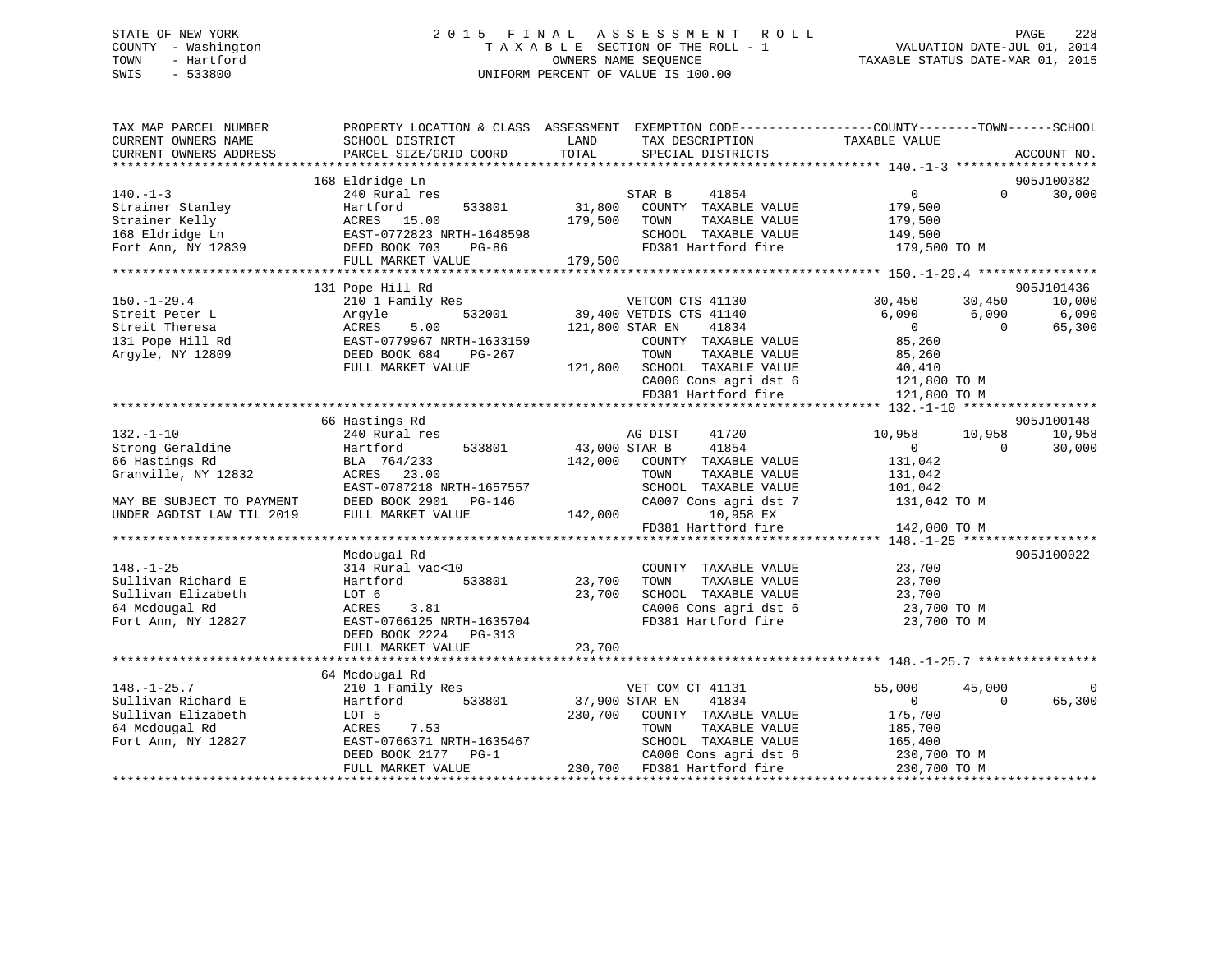## STATE OF NEW YORK 2 0 1 5 F I N A L A S S E S S M E N T R O L L PAGE 229 COUNTY - Washington T A X A B L E SECTION OF THE ROLL - 1 VALUATION DATE-JUL 01, 2014 TOWN - Hartford **TAXABLE STATUS DATE-MAR 01, 2015** OWNERS NAME SEQUENCE TAXABLE STATUS DATE-MAR 01, 2015 SWIS - 533800 UNIFORM PERCENT OF VALUE IS 100.00

| TAX MAP PARCEL NUMBER                                                                                                       | PROPERTY LOCATION & CLASS ASSESSMENT EXEMPTION CODE-----------------COUNTY-------TOWN------SCHOOL                                                                                      |         |                                                                    |                                                 |                |                          |
|-----------------------------------------------------------------------------------------------------------------------------|----------------------------------------------------------------------------------------------------------------------------------------------------------------------------------------|---------|--------------------------------------------------------------------|-------------------------------------------------|----------------|--------------------------|
| CURRENT OWNERS NAME                                                                                                         | SCHOOL DISTRICT                                                                                                                                                                        | LAND    | TAX DESCRIPTION                                                    | TAXABLE VALUE                                   |                |                          |
| CURRENT OWNERS ADDRESS                                                                                                      | PARCEL SIZE/GRID COORD                                                                                                                                                                 | TOTAL   | SPECIAL DISTRICTS                                                  |                                                 |                | ACCOUNT NO.              |
|                                                                                                                             |                                                                                                                                                                                        |         |                                                                    |                                                 |                |                          |
|                                                                                                                             | 1532 Baldwin Corners Rd                                                                                                                                                                |         |                                                                    |                                                 |                | 905J101179               |
| $122. - 1 - 31.2$                                                                                                           | 210 1 Family Res                                                                                                                                                                       |         | STAR B 41854                                                       | $\overline{0}$                                  |                | $\Omega$<br>30,000       |
| Sullivan Steven T<br>$\begin{tabular}{ll} \tt Sullivan & \tt Rartfo \\ \tt Sullivan & \tt Ann & \tt ACRES \\ \end{tabular}$ | 533801<br>Hartford                                                                                                                                                                     |         | 37,800 COUNTY TAXABLE VALUE<br>170,200 TOWN TAXABLE VALUE          | 170,200<br>170,200                              |                |                          |
|                                                                                                                             | 7.39                                                                                                                                                                                   |         |                                                                    |                                                 |                |                          |
|                                                                                                                             |                                                                                                                                                                                        |         | SCHOOL TAXABLE VALUE 140,200<br>CA007 Cons agri dst 7 170,200 TO M |                                                 |                |                          |
|                                                                                                                             |                                                                                                                                                                                        |         |                                                                    |                                                 |                |                          |
|                                                                                                                             | FULL MARKET VALUE                                                                                                                                                                      |         | 170,200 FD381 Hartford fire                                        | 170,200 TO M                                    |                |                          |
|                                                                                                                             |                                                                                                                                                                                        |         |                                                                    |                                                 |                |                          |
|                                                                                                                             | 164 County Route 23                                                                                                                                                                    |         |                                                                    |                                                 |                | 905J100622               |
| $132. - 1 - 25.2$                                                                                                           | 210 1 Family Res                                                                                                                                                                       |         | COUNTY TAXABLE VALUE 46,300                                        |                                                 |                |                          |
| Sullivan Steven T                                                                                                           | Hartford 533801 29,800<br>ACRES 2.80 46,300                                                                                                                                            |         | TAXABLE VALUE<br>TOWN                                              | 46,300<br>46,300                                |                |                          |
|                                                                                                                             |                                                                                                                                                                                        |         | SCHOOL TAXABLE VALUE 46,300<br>CA007 Cons agri dst 7 16,300 TO M   |                                                 |                |                          |
|                                                                                                                             |                                                                                                                                                                                        |         |                                                                    |                                                 |                |                          |
|                                                                                                                             |                                                                                                                                                                                        |         | FD381 Hartford fire                                                | 46,300 TO M                                     |                |                          |
|                                                                                                                             | Sullivan Ann M<br>1532 Baldwin Corners Rd<br>Fort Ann, NY 12827<br>Fort Ann, NY 12827<br>Fort Ann, NY 12827<br>FORED BOOK 2684<br>FILIT, MARKET VALUE<br>FILIT, MARKET VALUE<br>16,300 |         |                                                                    |                                                 |                |                          |
|                                                                                                                             |                                                                                                                                                                                        |         |                                                                    |                                                 |                |                          |
|                                                                                                                             | 5622 County Route 30                                                                                                                                                                   |         |                                                                    |                                                 |                |                          |
|                                                                                                                             | 210 1 Family Res                                                                                                                                                                       |         |                                                                    |                                                 | 7,500          | 7,500                    |
|                                                                                                                             |                                                                                                                                                                                        |         |                                                                    |                                                 | $\overline{0}$ | 30,000                   |
|                                                                                                                             |                                                                                                                                                                                        |         |                                                                    |                                                 |                |                          |
|                                                                                                                             |                                                                                                                                                                                        |         |                                                                    |                                                 |                |                          |
|                                                                                                                             |                                                                                                                                                                                        |         |                                                                    |                                                 |                |                          |
|                                                                                                                             |                                                                                                                                                                                        |         |                                                                    |                                                 |                |                          |
|                                                                                                                             |                                                                                                                                                                                        |         |                                                                    |                                                 |                |                          |
| UNDER RPTL483 UNTIL 2021                                                                                                    |                                                                                                                                                                                        |         |                                                                    |                                                 |                |                          |
|                                                                                                                             |                                                                                                                                                                                        |         |                                                                    |                                                 |                |                          |
|                                                                                                                             | 1149 Baldwin Corners Rd 75 PCT OF VALUE USED FOR EXEMPTION PURPOSES                                                                                                                    |         |                                                                    |                                                 |                | 905J100261               |
| $121. - 4 - 2$                                                                                                              | Baldwin Corners and<br>240 Rural res<br>Fort Ann 532802 115,800 AGED-CO/TN 41801<br>229 E00 STAR EN 41834                                                                              |         |                                                                    | $49,505$<br>$123,563$<br>$123,563$<br>$123,563$ |                | 49,505                   |
| Sutherland Peter W                                                                                                          |                                                                                                                                                                                        |         |                                                                    |                                                 |                | $\overline{\phantom{0}}$ |
| Sutherland Nancy L                                                                                                          |                                                                                                                                                                                        |         | 329,500 STAR EN                                                    | $\overline{0}$                                  | $\Omega$       | 65,300                   |
| 1161 Dix Ave                                                                                                                | $121. - 1 - 2$                                                                                                                                                                         |         | COUNTY TAXABLE VALUE                                               | 156,432<br>156,432                              |                |                          |
| Hudson Falls, NY 12839                                                                                                      | $ACRES$ 81.50                                                                                                                                                                          |         | TOWN<br>TAXABLE VALUE                                              |                                                 |                |                          |
|                                                                                                                             |                                                                                                                                                                                        |         |                                                                    |                                                 |                |                          |
| MAY BE SUBJECT TO PAYMENT                                                                                                   |                                                                                                                                                                                        |         |                                                                    |                                                 |                |                          |
| UNDER AGDIST LAW TIL 2022                                                                                                   | FULL MARKET VALUE                                                                                                                                                                      | 329,500 |                                                                    |                                                 |                |                          |
|                                                                                                                             |                                                                                                                                                                                        |         |                                                                    |                                                 |                |                          |
|                                                                                                                             | Gilchrist Hill Rd                                                                                                                                                                      |         |                                                                    |                                                 |                | 905J101346               |
| $141. - 3 - 54$                                                                                                             | 314 Rural vac<10                                                                                                                                                                       |         | COUNTY TAXABLE VALUE 15,800                                        |                                                 |                |                          |
| Swears II Allie G Trustee                                                                                                   | 533801<br>Hartford                                                                                                                                                                     | 15,800  | TOWN                                                               | TAXABLE VALUE 15,800<br>TAXABLE VALUE 15,800    |                |                          |
| 3606 State Route 22 Lot 74                                                                                                  | LOT 5                                                                                                                                                                                  | 15,800  | SCHOOL TAXABLE VALUE                                               |                                                 |                |                          |
| Salem, NY 12865                                                                                                             | ACRES<br>5.31                                                                                                                                                                          |         | FD381 Hartford fire 15,800 TO M                                    |                                                 |                |                          |
|                                                                                                                             | EAST-0783425 NRTH-1643593                                                                                                                                                              |         |                                                                    |                                                 |                |                          |
| PRIOR OWNER ON 3/01/2015                                                                                                    | DEED BOOK 3512 PG-331                                                                                                                                                                  |         |                                                                    |                                                 |                |                          |
| Swears Allie                                                                                                                | FULL MARKET VALUE                                                                                                                                                                      | 15,800  |                                                                    |                                                 |                |                          |
|                                                                                                                             |                                                                                                                                                                                        |         |                                                                    |                                                 |                |                          |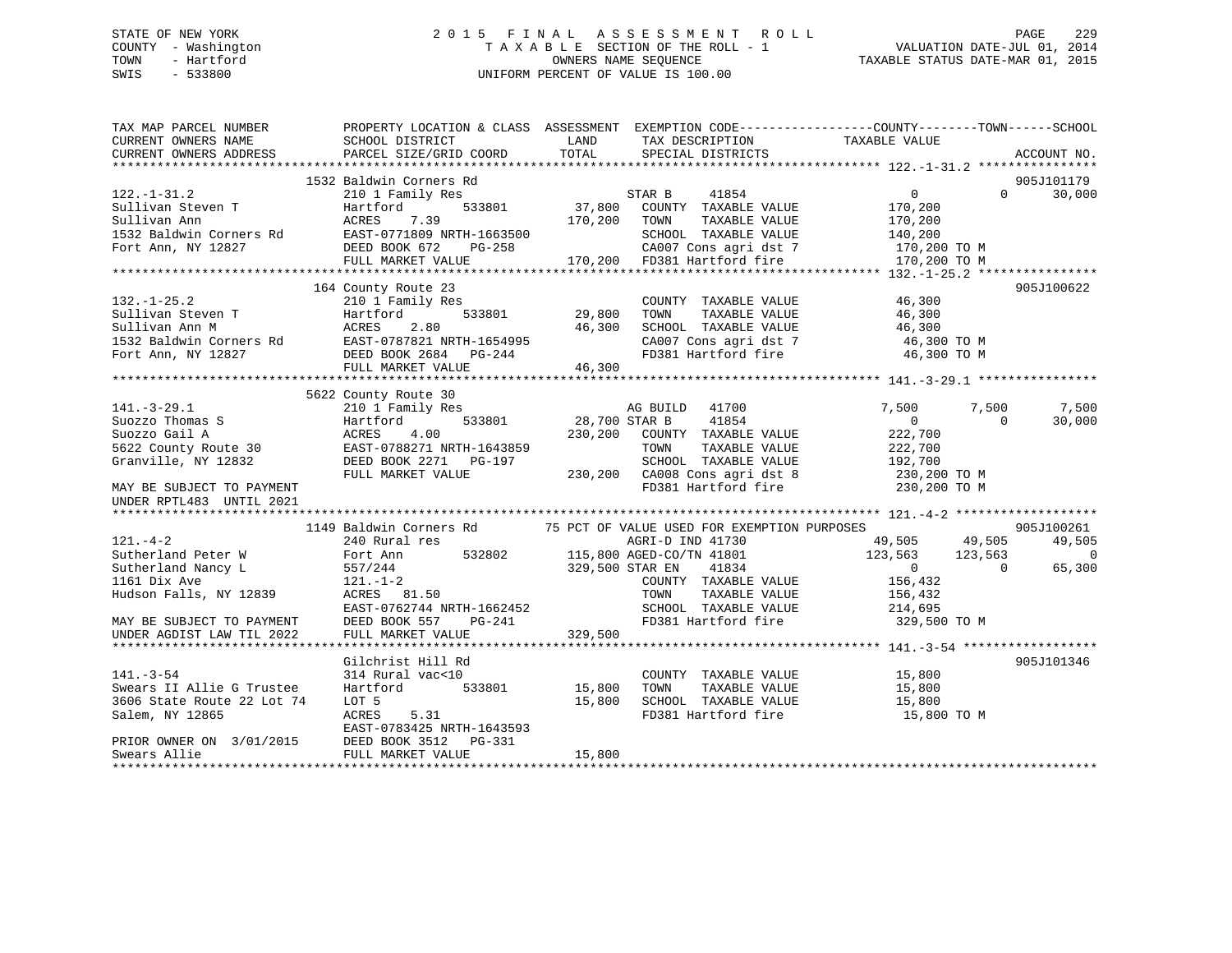## STATE OF NEW YORK 2 0 1 5 F I N A L A S S E S S M E N T R O L L PAGE 230 COUNTY - Washington T A X A B L E SECTION OF THE ROLL - 1 VALUATION DATE-JUL 01, 2014 TOWN - Hartford **TAXABLE STATUS DATE-MAR 01, 2015** OWNERS NAME SEQUENCE TAXABLE STATUS DATE-MAR 01, 2015 SWIS - 533800 UNIFORM PERCENT OF VALUE IS 100.00

| TAX MAP PARCEL NUMBER<br>CURRENT OWNERS NAME           | PROPERTY LOCATION & CLASS ASSESSMENT EXEMPTION CODE----------------COUNTY-------TOWN-----SCHOOL<br>SCHOOL DISTRICT<br>PARCEL SIZE/GRID COORD TOTAL | LAND        | TAX DESCRIPTION TAXABLE VALUE                         |                |             |
|--------------------------------------------------------|----------------------------------------------------------------------------------------------------------------------------------------------------|-------------|-------------------------------------------------------|----------------|-------------|
| CURRENT OWNERS ADDRESS                                 |                                                                                                                                                    |             | SPECIAL DISTRICTS                                     |                | ACCOUNT NO. |
|                                                        | State Route 149                                                                                                                                    |             |                                                       |                |             |
| $131. -1 - 5.6$                                        | 322 Rural vac>10                                                                                                                                   |             | 41720<br>AG DIST                                      | 5,809<br>5,809 | 5,809       |
| Sweeney Donald P                                       | Hartford                                                                                                                                           |             | 0 MG DIST 41720<br>533801 13,400 COUNTY TAXABLE VALUE | 7,591          |             |
| Sweeney Margaret A                                     | LOT 1                                                                                                                                              | 13,400      | TOWN<br>TAXABLE VALUE                                 | 7,591          |             |
| 38 Outatha Way                                         | ACRES 12.55                                                                                                                                        |             | SCHOOL TAXABLE VALUE                                  | 7,591          |             |
| Fort Ann, NY 12827                                     | EAST-0776422 NRTH-1650824                                                                                                                          |             | CA007 Cons agri dst 7                                 | 7,591 TO M     |             |
|                                                        | DEED BOOK 1779 PG-167                                                                                                                              |             | 5,809 EX                                              |                |             |
| MAY BE SUBJECT TO PAYMENT                              | FULL MARKET VALUE                                                                                                                                  | 13,400      | FD381 Hartford fire                                   | 13,400 TO M    |             |
| UNDER AGDIST LAW TIL 2019                              |                                                                                                                                                    |             |                                                       |                |             |
|                                                        |                                                                                                                                                    |             |                                                       |                |             |
|                                                        | State Route 149                                                                                                                                    |             |                                                       |                |             |
| $131. - 1 - 5.7$                                       | 322 Rural vac>10                                                                                                                                   |             | AG DIST 41720<br>10,300 COUNTY TAXABLE                | 4,797<br>4,797 | 4,797       |
| Sweeney Donald P                                       | 533801<br>Hartford                                                                                                                                 |             | 10,300 COUNTY TAXABLE VALUE                           | 5,503          |             |
| Sweeney Margaret A                                     | LOT <sub>2</sub>                                                                                                                                   | 10,300 TOWN | TAXABLE VALUE                                         | 5,503          |             |
| 38 Outatha Way                                         | ACRES 10.00                                                                                                                                        |             | SCHOOL TAXABLE VALUE                                  | 5,503          |             |
| Fort Ann, NY 12827                                     | EAST-0776706 NRTH-1650766                                                                                                                          |             | CA007 Cons agri dst 7                                 | 5,503 TO M     |             |
|                                                        | DEED BOOK 1885 PG-77                                                                                                                               |             | 4,797 EX                                              |                |             |
| MAY BE SUBJECT TO PAYMENT                              | FULL MARKET VALUE                                                                                                                                  |             | 4,797 EX<br>10,300 FD381 Hartford fire                | 10,300 TO M    |             |
| UNDER AGDIST LAW TIL 2019                              |                                                                                                                                                    |             |                                                       |                |             |
|                                                        |                                                                                                                                                    |             |                                                       |                |             |
|                                                        | State Route 149                                                                                                                                    |             |                                                       |                |             |
| $131. -1 - 5.8$                                        | 322 Rural vac>10                                                                                                                                   |             | 41720<br>AG DIST                                      | 3,907<br>3,907 | 3,907       |
| Sweeney Donald P                                       | 533801<br>Hartford                                                                                                                                 |             | 9,700 COUNTY TAXABLE VALUE                            | 5,793          |             |
| Sweeney Margaret A                                     | LOT 3                                                                                                                                              | 9,700       | TOWN<br>TAXABLE VALUE                                 | 5,793          |             |
| 38 Outatha Way                                         | ACRES 10.00                                                                                                                                        |             | SCHOOL TAXABLE VALUE                                  | 5,793          |             |
| Fort Ann, NY 12827                                     | EAST-0776989 NRTH-1650835                                                                                                                          |             | CA007 Cons agri dst 7                                 | 5,793 TO M     |             |
|                                                        | DEED BOOK 1885 PG-77                                                                                                                               |             | 3,907 EX                                              |                |             |
| MAY BE SUBJECT TO PAYMENT<br>UNDER AGDIST LAW TIL 2019 | FULL MARKET VALUE                                                                                                                                  | 9,700       | FD381 Hartford fire                                   | 9,700 TO M     |             |
|                                                        |                                                                                                                                                    |             |                                                       |                |             |
|                                                        | State Route 149                                                                                                                                    |             |                                                       |                | 905J100551  |
| $131. - 1 - 9.1$                                       | 323 Vacant rural                                                                                                                                   |             | AG DIST<br>41720                                      | 47,006 47,006  | 47,006      |
| Sweeney Donald P                                       | 533801<br>Hartford                                                                                                                                 |             | 134,100 COUNTY TAXABLE VALUE                          | 87,094         |             |
| Sweeney Margaret A                                     | ACRES 148.68                                                                                                                                       | 134,100     | TOWN<br>TAXABLE VALUE                                 | 87,094         |             |
| 38 Outatha Way                                         | EAST-0774520 NRTH-1651306                                                                                                                          |             | SCHOOL TAXABLE VALUE                                  | 87,094         |             |
| Fort Ann, NY 12827                                     | DEED BOOK 2416    PG-140                                                                                                                           |             | CA007 Cons agri dst 7                                 | 87,094 TO M    |             |
|                                                        | FULL MARKET VALUE                                                                                                                                  | 134,100     | 47,006 EX                                             |                |             |
| MAY BE SUBJECT TO PAYMENT                              |                                                                                                                                                    |             | FD381 Hartford fire                                   | 134,100 TO M   |             |
| UNDER AGDIST LAW TIL 2019                              |                                                                                                                                                    |             |                                                       |                |             |
|                                                        |                                                                                                                                                    |             |                                                       |                |             |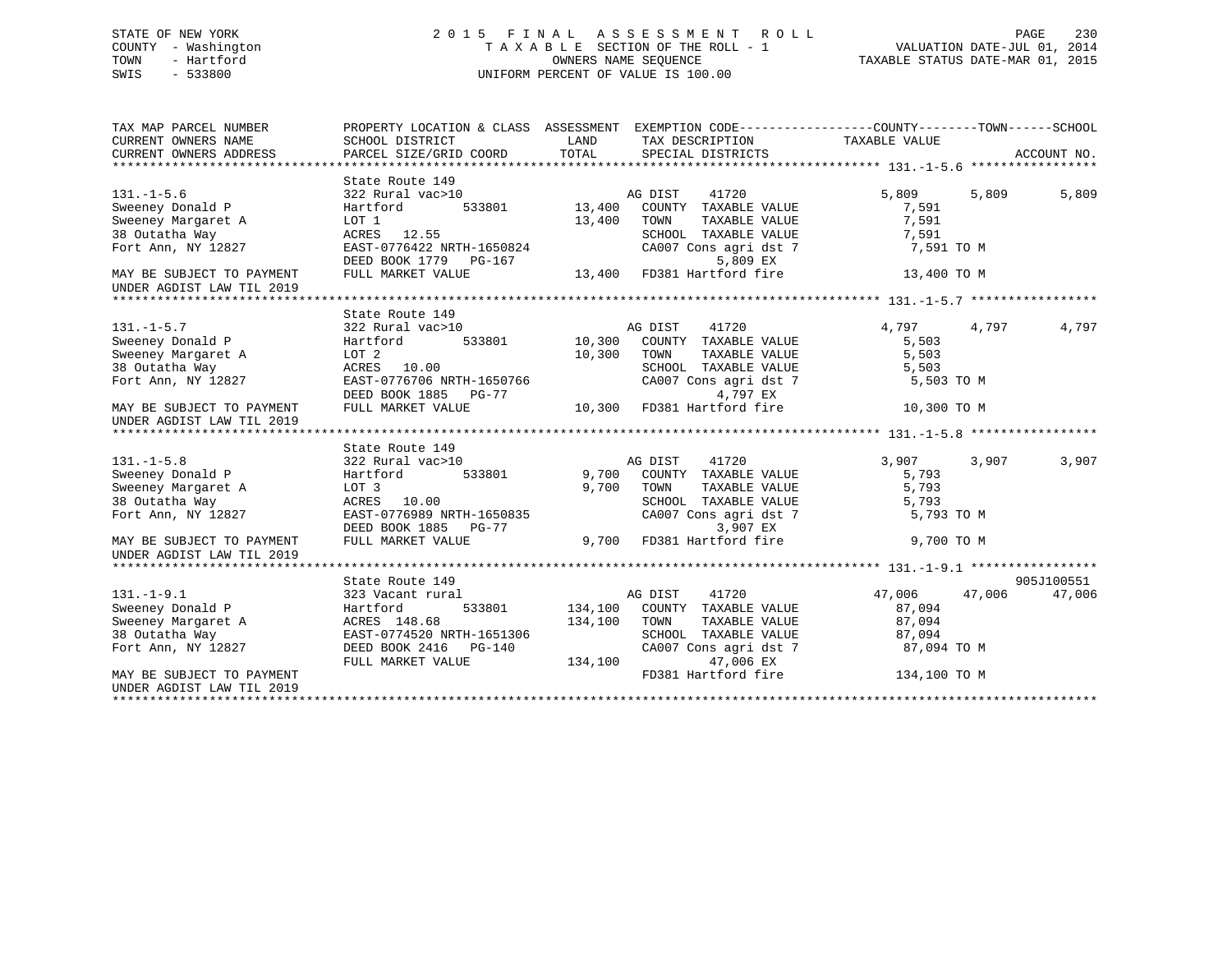## STATE OF NEW YORK 2 0 1 5 F I N A L A S S E S S M E N T R O L L PAGE 231 COUNTY - Washington T A X A B L E SECTION OF THE ROLL - 1 VALUATION DATE-JUL 01, 2014 TOWN - Hartford **TAXABLE STATUS DATE-MAR 01, 2015** OWNERS NAME SEQUENCE TAXABLE STATUS DATE-MAR 01, 2015 SWIS - 533800 UNIFORM PERCENT OF VALUE IS 100.00

| TAX MAP PARCEL NUMBER<br>CURRENT OWNERS NAME<br>CURRENT OWNERS ADDRESS | SCHOOL DISTRICT<br>PARCEL SIZE/GRID COORD    | LAND<br>TOTAL  | TAX DESCRIPTION<br>SPECIAL DISTRICTS | PROPERTY LOCATION & CLASS ASSESSMENT EXEMPTION CODE----------------COUNTY-------TOWN-----SCHOOL<br>TAXABLE VALUE | ACCOUNT NO. |
|------------------------------------------------------------------------|----------------------------------------------|----------------|--------------------------------------|------------------------------------------------------------------------------------------------------------------|-------------|
|                                                                        |                                              |                |                                      |                                                                                                                  |             |
|                                                                        | 38 Outatha Way                               |                |                                      |                                                                                                                  |             |
| $131. -1 - 9.3$                                                        | 240 Rural res                                |                | 41720<br>AG DIST                     | 11,270<br>11,270                                                                                                 | 11,270      |
| Sweeney Donald P                                                       | 533801<br>Hartford                           | 50,100 STAR EN | 41834                                | $\overline{0}$<br>$\Omega$                                                                                       | 65,300      |
| Sweeney Margaret A                                                     | 1702/242                                     | 197,400        | COUNTY TAXABLE VALUE                 | 186,130                                                                                                          |             |
| 38 Outatha Way                                                         | ACRES 30.02                                  |                | TOWN<br>TAXABLE VALUE                | 186,130                                                                                                          |             |
| Fort Ann, NY 12827                                                     | EAST-0775267 NRTH-1650482                    |                | SCHOOL TAXABLE VALUE                 | 120,830                                                                                                          |             |
|                                                                        | DEED BOOK 1702 PG-242                        |                | CA007 Cons agri dst 7                | 186,130 TO M                                                                                                     |             |
| MAY BE SUBJECT TO PAYMENT                                              | FULL MARKET VALUE                            | 197,400        | 11,270 EX                            |                                                                                                                  |             |
| UNDER AGDIST LAW TIL 2019                                              |                                              |                | FD381 Hartford fire                  | 197,400 TO M                                                                                                     |             |
|                                                                        |                                              |                |                                      |                                                                                                                  |             |
|                                                                        | 164 Gilchrist Hill Rd                        |                |                                      |                                                                                                                  | 905J101343  |
| $141. - 3 - 51$                                                        | 210 1 Family Res                             |                | COUNTY TAXABLE VALUE                 | 115,300                                                                                                          |             |
| Sweeney Family Nominee Trust Hartford                                  | 533801                                       | 28,700         | TOWN<br>TAXABLE VALUE                | 115,300                                                                                                          |             |
| Sweeney Brian J Trustee                                                | LOT <sub>2</sub>                             | 115,300        | SCHOOL TAXABLE VALUE                 | 115,300                                                                                                          |             |
| 105 Lenox Ave                                                          | ACRES<br>2.51                                |                | FD381 Hartford fire                  | 115,300 TO M                                                                                                     |             |
| Pittsfield, MA 01201                                                   | EAST-0784230 NRTH-1642839                    |                |                                      |                                                                                                                  |             |
|                                                                        | DEED BOOK 2357 PG-178<br>FULL MARKET VALUE   | 115,300        |                                      |                                                                                                                  |             |
|                                                                        |                                              |                |                                      |                                                                                                                  |             |
|                                                                        | 301 Gibbs Rd                                 |                |                                      |                                                                                                                  | 905J100239  |
| $123. - 1 - 9$                                                         | 112 Dairy farm                               |                | 41720<br>AG DIST                     | 132,068<br>132,068                                                                                               | 132,068     |
| Swezey David J<br>Swezey David J                                       | Hartford<br>533801                           |                | 224,000 STAR B MH 41864              | $\overline{0}$<br>$\Omega$                                                                                       | 30,000      |
| 301 Gibbs Rd                                                           | ACRES 170.00                                 | 327,000        | COUNTY TAXABLE VALUE                 | 194,932                                                                                                          |             |
| Fort Ann, NY 12827                                                     | EAST-0789486 NRTH-1661479                    |                | TOWN<br>TAXABLE VALUE                | 194,932                                                                                                          |             |
|                                                                        | DEED BOOK 3389 PG-156                        |                | SCHOOL TAXABLE VALUE                 | 164,932                                                                                                          |             |
| MAY BE SUBJECT TO PAYMENT                                              | FULL MARKET VALUE                            |                | 327,000 CA007 Cons agri dst 7        | 194,932 TO M                                                                                                     |             |
| UNDER AGDIST LAW TIL 2019                                              |                                              |                | 132,068 EX                           |                                                                                                                  |             |
|                                                                        |                                              |                | FD381 Hartford fire                  | 327,000 TO M                                                                                                     |             |
|                                                                        |                                              |                |                                      |                                                                                                                  |             |
|                                                                        | 327 Gibbs Rd                                 |                |                                      |                                                                                                                  | 905J100240  |
| $123. - 1 - 16.1$                                                      | 112 Dairy farm                               |                | 41720<br>AG DIST                     | 112,693<br>112,693                                                                                               | 112,693     |
| Swezey Michael                                                         | Hartford<br>533801                           | 210,000 STAR B | 41854                                | $\overline{0}$<br>$\Omega$                                                                                       | 30,000      |
| Swezey Rita                                                            | ConsEas 3019/260                             | 276,000        | COUNTY TAXABLE VALUE                 | 163,307                                                                                                          |             |
| 327 Gibbs Rd                                                           | ACRES 169.80                                 |                | TOWN<br>TAXABLE VALUE                | 163,307                                                                                                          |             |
| Fort Ann, NY 12827                                                     | EAST-0787119 NRTH-1660403                    |                | SCHOOL TAXABLE VALUE                 | 133,307                                                                                                          |             |
|                                                                        | DEED BOOK 494<br>PG-801<br>FULL MARKET VALUE | 276,000        | CA007 Cons agri dst 7<br>112,693 EX  | 163,307 TO M                                                                                                     |             |
| MAY BE SUBJECT TO PAYMENT<br>UNDER AGDIST LAW TIL 2019                 |                                              |                | FD381 Hartford fire                  | 276,000 TO M                                                                                                     |             |
|                                                                        |                                              |                |                                      |                                                                                                                  |             |
|                                                                        | County Route 30                              |                |                                      |                                                                                                                  |             |
| $141. - 3 - 28.3$                                                      | 322 Rural vac>10                             |                | COUNTY TAXABLE VALUE                 | 33,500                                                                                                           |             |
| Tanner Valen                                                           | 533801<br>Hartford                           | 33,500         | TOWN<br>TAXABLE VALUE                | 33,500                                                                                                           |             |
| 138 S Main St                                                          | Sub Div Lot 2                                | 33,500         | SCHOOL TAXABLE VALUE                 | 33,500                                                                                                           |             |
| Washington, UT 84780                                                   | ACRES 11.98                                  |                | FD381 Hartford fire                  | 33,500 TO M                                                                                                      |             |
|                                                                        | EAST-0788260 NRTH-1645931                    |                |                                      |                                                                                                                  |             |
|                                                                        | DEED BOOK 2012 PG-232                        |                |                                      |                                                                                                                  |             |
|                                                                        | FULL MARKET VALUE                            | 33,500         |                                      |                                                                                                                  |             |
|                                                                        |                                              |                |                                      |                                                                                                                  |             |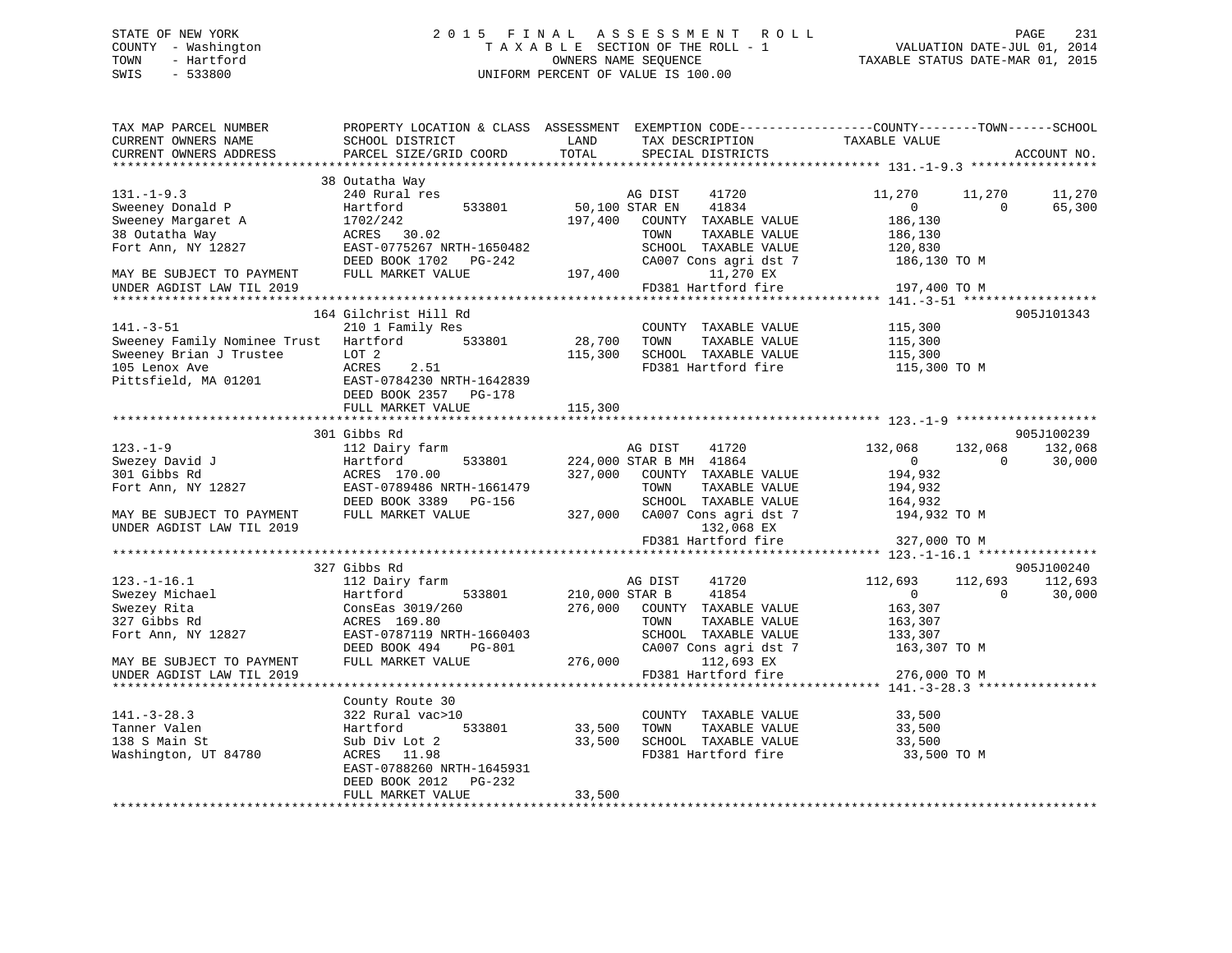## STATE OF NEW YORK 2 0 1 5 F I N A L A S S E S S M E N T R O L L PAGE 232 COUNTY - Washington T A X A B L E SECTION OF THE ROLL - 1 VALUATION DATE-JUL 01, 2014 TOWN - Hartford OWNERS NAME SEQUENCE TAXABLE STATUS DATE-MAR 01, 2015 SWIS - 533800 UNIFORM PERCENT OF VALUE IS 100.00

| TAX MAP PARCEL NUMBER                     | PROPERTY LOCATION & CLASS ASSESSMENT EXEMPTION CODE-----------------COUNTY-------TOWN------SCHOOL |               |                       |               |             |
|-------------------------------------------|---------------------------------------------------------------------------------------------------|---------------|-----------------------|---------------|-------------|
| CURRENT OWNERS NAME                       | SCHOOL DISTRICT                                                                                   | LAND          | TAX DESCRIPTION       | TAXABLE VALUE |             |
| CURRENT OWNERS ADDRESS                    | PARCEL SIZE/GRID COORD                                                                            | TOTAL         | SPECIAL DISTRICTS     |               | ACCOUNT NO. |
|                                           |                                                                                                   |               |                       |               |             |
|                                           |                                                                                                   |               |                       |               |             |
|                                           | County Route 30                                                                                   |               |                       |               |             |
| $141. - 3 - 28.4$                         | 322 Rural vac>10                                                                                  |               | COUNTY TAXABLE VALUE  | 34,500        |             |
| Tanner Valen                              | 533801<br>Hartford                                                                                | $34,500$ TOWN | TAXABLE VALUE         | 34,500        |             |
| 138 S Main St                             | Sub Div Lot 3                                                                                     | 34,500        | SCHOOL TAXABLE VALUE  | 34,500        |             |
| Washington, UT 84780                      | ACRES 12.81                                                                                       |               | FD381 Hartford fire   | 34,500 TO M   |             |
|                                           | EAST-0788373 NRTH-1645264                                                                         |               |                       |               |             |
|                                           | DEED BOOK 2012 PG-232                                                                             |               |                       |               |             |
|                                           | FULL MARKET VALUE                                                                                 | 34,500        |                       |               |             |
|                                           |                                                                                                   |               |                       |               |             |
|                                           |                                                                                                   |               |                       |               |             |
|                                           | County Route 30                                                                                   |               |                       |               |             |
| $141. - 3 - 28.5$                         | 323 Vacant rural                                                                                  |               | COUNTY TAXABLE VALUE  | 33,700        |             |
| Tanner Valen                              | 533801<br>Hartford                                                                                | 33,700 TOWN   | TAXABLE VALUE         | 33,700        |             |
| 138 S Main St                             | Sub Div Lot 4                                                                                     | 33,700        | SCHOOL TAXABLE VALUE  | 33,700        |             |
| Washington, UT 84780                      | ACRES 32.86                                                                                       |               | FD381 Hartford fire   | 33,700 TO M   |             |
|                                           | EAST-0789151 NRTH-1645843                                                                         |               |                       |               |             |
|                                           | DEED BOOK 2012    PG-232                                                                          |               |                       |               |             |
|                                           | FULL MARKET VALUE                                                                                 | 33,700        |                       |               |             |
|                                           |                                                                                                   |               |                       |               |             |
|                                           |                                                                                                   |               |                       |               |             |
|                                           | County Route 30                                                                                   |               |                       |               | 905J101240  |
| $141. - 3 - 28.1$                         | 314 Rural vac<10                                                                                  |               | COUNTY TAXABLE VALUE  | 19,500        |             |
| Tanner Valen J Trustee                    | 533801<br>Hartford                                                                                | 19,500 TOWN   | TAXABLE VALUE         | 19,500        |             |
| 138 South Main St                         | Sub Div Lot                                                                                       | 19,500        | SCHOOL TAXABLE VALUE  | 19,500        |             |
| Washington, UT 84780                      | ACRES 2.96                                                                                        |               | FD381 Hartford fire   | 19,500 TO M   |             |
|                                           | EAST-0787652 NRTH-1645832                                                                         |               |                       |               |             |
|                                           | DEED BOOK 2012 PG-232                                                                             |               |                       |               |             |
|                                           |                                                                                                   |               |                       |               |             |
|                                           | FULL MARKET VALUE                                                                                 | 19,500        |                       |               |             |
|                                           |                                                                                                   |               |                       |               |             |
|                                           | Halls Pond Rd OFF                                                                                 |               |                       |               | 905J101208  |
| $158. - 2 - 8.2$                          | 311 Res vac land                                                                                  |               | COUNTY TAXABLE VALUE  | 500           |             |
| Taylor John                               | Hartford<br>533801                                                                                | 500           | TOWN<br>TAXABLE VALUE | 500           |             |
| Taylor Marjorie Johnson<br>2004 - Will Pl | Ex & Res 488/977                                                                                  | 500           | SCHOOL TAXABLE VALUE  | 500           |             |
| 301 Shine Hill Rd                         | $158. - 1 - 8.2$                                                                                  |               | CA008 Cons agri dst 8 | 500 TO M      |             |
| Fort Ann, NY 12827                        | FRNT 111.00 DPTH 194.00                                                                           |               | FD381 Hartford fire   | 500 TO M      |             |
|                                           |                                                                                                   |               |                       |               |             |
|                                           | EAST-0789481 NRTH-1631486                                                                         |               |                       |               |             |
|                                           | DEED BOOK 2331 PG-284                                                                             |               |                       |               |             |
|                                           | FULL MARKET VALUE                                                                                 | 500           |                       |               |             |
|                                           |                                                                                                   |               |                       |               |             |
|                                           | 301 Shine Hill Rd                                                                                 |               |                       |               | 905J101434  |
| $149. - 1 - 13.1$                         | 210 1 Family Res                                                                                  |               | COUNTY TAXABLE VALUE  | 139,800       |             |
| Taylor Joseph Trust                       | Hartford<br>533801                                                                                | 32,400        | TAXABLE VALUE<br>TOWN | 139,800       |             |
| Taylor Betty Trust                        | ACRES<br>3.18                                                                                     | 139,800       | SCHOOL TAXABLE VALUE  | 139,800       |             |
| 29 Hills Rd                               | EAST-0774288 NRTH-1638865                                                                         |               | CA007 Cons agri dst 7 |               |             |
|                                           |                                                                                                   |               |                       | 139,800 TO M  |             |
| Loudonville, NY 12211                     | DEED BOOK 3269    PG-341                                                                          |               | FD381 Hartford fire   | 139,800 TO M  |             |
|                                           | FULL MARKET VALUE                                                                                 | 139,800       |                       |               |             |
|                                           |                                                                                                   |               |                       |               |             |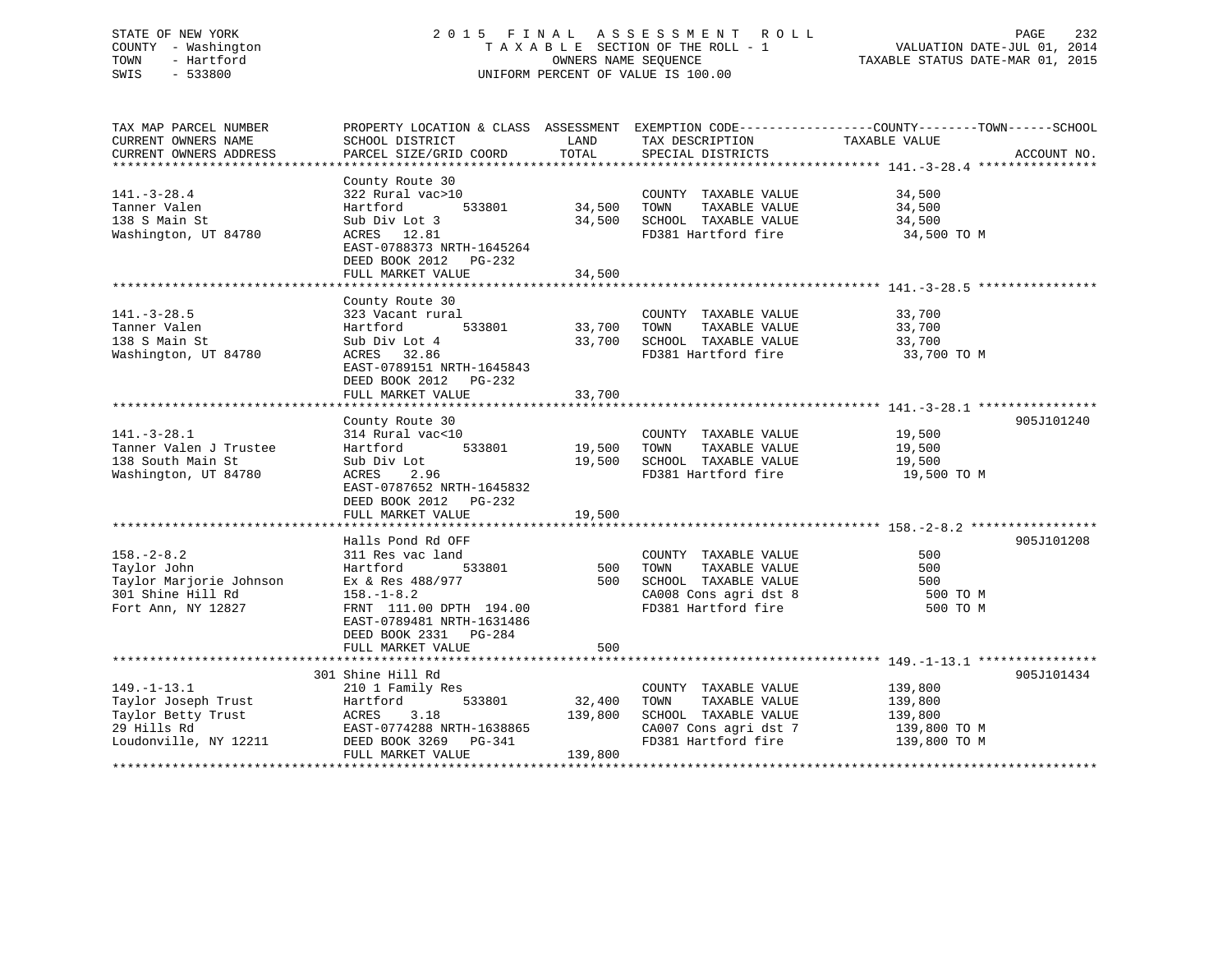## STATE OF NEW YORK 2 0 1 5 F I N A L A S S E S S M E N T R O L L PAGE 233 COUNTY - Washington T A X A B L E SECTION OF THE ROLL - 1 VALUATION DATE-JUL 01, 2014 TOWN - Hartford **TAXABLE STATUS DATE-MAR 01, 2015** OWNERS NAME SEQUENCE TAXABLE STATUS DATE-MAR 01, 2015 SWIS - 533800 UNIFORM PERCENT OF VALUE IS 100.00

| TAX MAP PARCEL NUMBER<br>CURRENT OWNERS NAME<br>CURRENT OWNERS ADDRESS | PROPERTY LOCATION & CLASS ASSESSMENT<br>SCHOOL DISTRICT<br>PARCEL SIZE/GRID COORD | LAND<br>TOTAL  | EXEMPTION CODE----------------COUNTY-------TOWN------SCHOOL<br>TAX DESCRIPTION<br>SPECIAL DISTRICTS | TAXABLE VALUE    | ACCOUNT NO.            |
|------------------------------------------------------------------------|-----------------------------------------------------------------------------------|----------------|-----------------------------------------------------------------------------------------------------|------------------|------------------------|
|                                                                        |                                                                                   |                |                                                                                                     |                  |                        |
|                                                                        | 3359 State Route 196                                                              |                | 59 PCT OF VALUE USED FOR EXEMPTION PURPOSES                                                         |                  | 905J100308             |
| $148. - 1 - 6$                                                         | 240 Rural res                                                                     |                | VET WAR CT 41121                                                                                    | 16,231<br>16,231 | - 0                    |
| Taylor Michael M                                                       | 533801<br>Hartford                                                                | 90,800 AG DIST | 41720                                                                                               | 40,074<br>40,074 | 40,074                 |
| Taylor Ida M                                                           | ACRES 63.40                                                                       | 183,400 STAR B | 41854                                                                                               | $\overline{0}$   | 30,000<br>$\Omega$     |
| 3359 State Route 196                                                   | EAST-0767748 NRTH-1641089                                                         |                | COUNTY TAXABLE VALUE                                                                                | 127,095          |                        |
| Fort Ann, NY 12827                                                     | DEED BOOK 860<br>PG-7                                                             |                | TOWN<br>TAXABLE VALUE                                                                               | 127,095          |                        |
|                                                                        | FULL MARKET VALUE                                                                 | 183,400        | SCHOOL TAXABLE VALUE                                                                                | 113,326          |                        |
| MAY BE SUBJECT TO PAYMENT<br>UNDER AGDIST LAW TIL 2019                 |                                                                                   |                | FD381 Hartford fire                                                                                 | 183,400 TO M     |                        |
|                                                                        |                                                                                   |                |                                                                                                     |                  |                        |
|                                                                        | 626 Halls Pond Rd                                                                 |                |                                                                                                     |                  | 905J100392<br>$\Omega$ |
| $150. - 1 - 16$                                                        | 210 1 Family Res                                                                  |                | STAR EN<br>41834                                                                                    | $\overline{0}$   | 65,300                 |
| Taylor Nancy J                                                         | 533801<br>Hartford<br>1.50                                                        | 26,100         | COUNTY TAXABLE VALUE                                                                                | 156,000          |                        |
| 626 Halls Pond Rd                                                      | ACRES                                                                             | 156,000        | TOWN<br>TAXABLE VALUE                                                                               | 156,000          |                        |
| Granville, NY 12832                                                    | EAST-0791742 NRTH-1634554                                                         |                | SCHOOL TAXABLE VALUE                                                                                | 90,700           |                        |
|                                                                        | DEED BOOK 723<br>PG-24                                                            |                | CA008 Cons agri dst 8                                                                               | 156,000 TO M     |                        |
|                                                                        | FULL MARKET VALUE                                                                 |                | 156,000 FD381 Hartford fire                                                                         | 156,000 TO M     |                        |
|                                                                        | Halls Pond Rd                                                                     |                |                                                                                                     |                  | 905J101045             |
|                                                                        |                                                                                   |                |                                                                                                     | 21,400           |                        |
| $150. - 1 - 17.2$<br>Taylor Nancy J                                    | 314 Rural vac<10<br>533801                                                        | 21,400         | COUNTY TAXABLE VALUE<br>TOWN<br>TAXABLE VALUE                                                       | 21,400           |                        |
| 626 Halls Pond Rd                                                      | Hartford<br>3.20<br>ACRES                                                         | 21,400         | SCHOOL TAXABLE VALUE                                                                                | 21,400           |                        |
| Granville, NY 12832                                                    | EAST-0791299 NRTH-1634105                                                         |                | CA008 Cons agri dst 8                                                                               | 21,400 TO M      |                        |
|                                                                        |                                                                                   |                | FD381 Hartford fire                                                                                 |                  |                        |
|                                                                        | DEED BOOK 723<br>PG-24                                                            |                |                                                                                                     | 21,400 TO M      |                        |
|                                                                        | FULL MARKET VALUE                                                                 | 21,400         |                                                                                                     |                  |                        |
|                                                                        |                                                                                   |                |                                                                                                     |                  | 905J100233             |
| $122. - 1 - 29$                                                        | 363 Hall Rd                                                                       |                |                                                                                                     | $\overline{0}$   | $\Omega$               |
| Theusch Patricia A                                                     | 270 Mfg housing<br>533801                                                         | 22,300         | 41854<br>STAR B<br>COUNTY TAXABLE VALUE                                                             | 83,300           | 30,000                 |
| 363 Hall Rd                                                            | Hartford                                                                          | 83,300         | TOWN                                                                                                |                  |                        |
|                                                                        | FRNT 200.00 DPTH 200.00                                                           |                | TAXABLE VALUE<br>SCHOOL TAXABLE VALUE                                                               | 83,300           |                        |
| Fort Ann, NY 12827                                                     | EAST-0773342 NRTH-1663504                                                         |                |                                                                                                     | 53,300           |                        |
|                                                                        | DEED BOOK 2563<br>PG-320                                                          |                | CA007 Cons agri dst 7<br>83,300 FD381 Hartford fire                                                 | 83,300 TO M      |                        |
|                                                                        | FULL MARKET VALUE                                                                 |                |                                                                                                     | 83,300 TO M      |                        |
|                                                                        |                                                                                   |                |                                                                                                     |                  | 905J101253             |
| $122. - 1 - 16.1$                                                      | 240 Hall Rd                                                                       |                |                                                                                                     | $\overline{0}$   | $\Omega$<br>30,000     |
| Thomas Bruce A                                                         | 240 Rural res                                                                     | 50,600         | STAR B<br>41854                                                                                     |                  |                        |
|                                                                        | 533801<br>Hartford                                                                |                | COUNTY TAXABLE VALUE                                                                                | 246,500          |                        |
| Thomas Janine T                                                        | ACRES 11.59                                                                       | 246,500        | TOWN<br>TAXABLE VALUE                                                                               | 246,500          |                        |
| PO Box 29                                                              | EAST-0773411 NRTH-1660732                                                         |                | SCHOOL TAXABLE VALUE                                                                                | 216,500          |                        |
| Hartford, NY 12838                                                     | DEED BOOK 506<br><b>PG-219</b>                                                    |                | CA007 Cons agri dst 7                                                                               | 246,500 TO M     |                        |
|                                                                        | FULL MARKET VALUE                                                                 |                | 246,500 FD381 Hartford fire                                                                         | 246,500 TO M     |                        |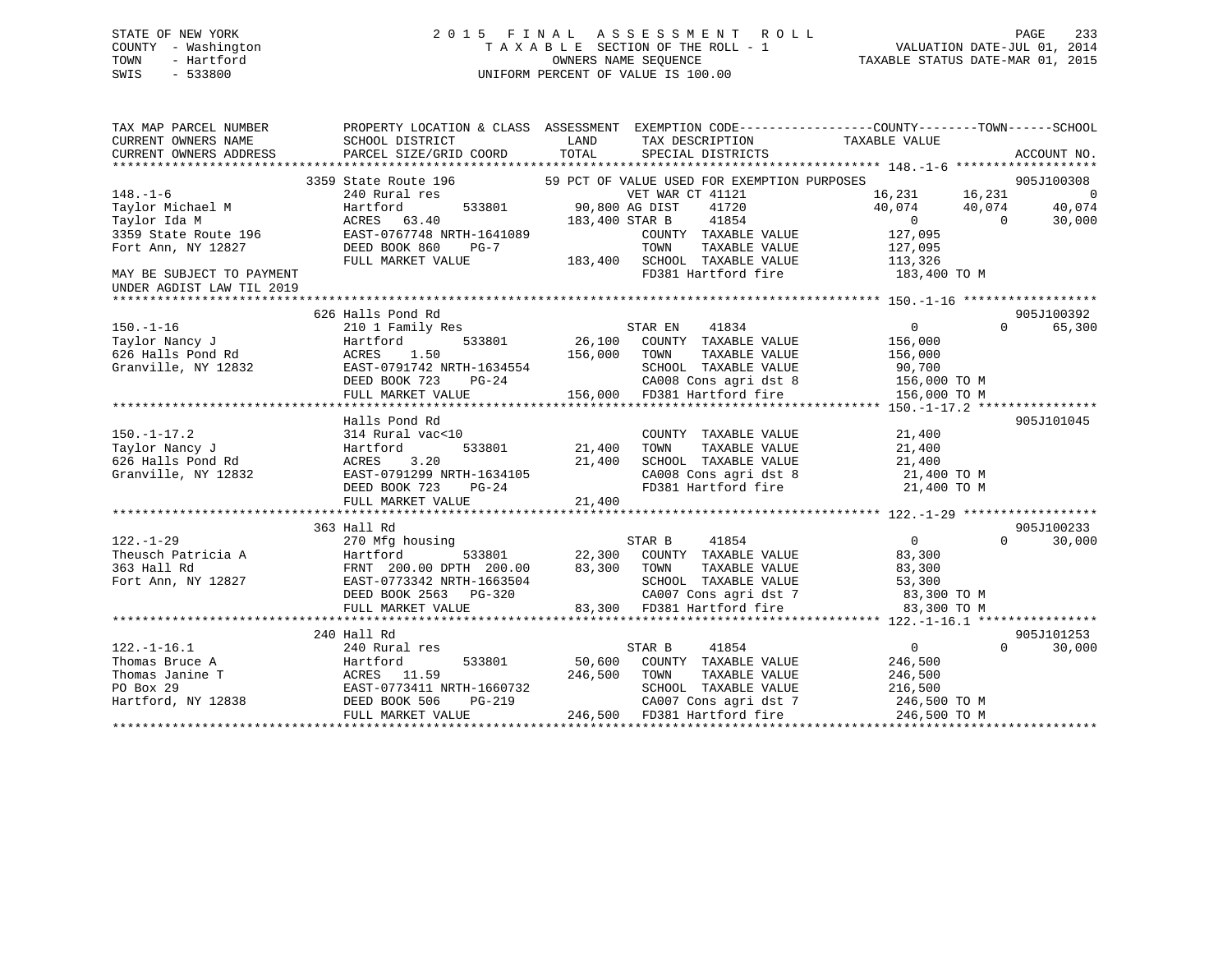|      | STATE OF NEW YORK   |  |  | 2015 FINAL ASSESSMENT ROLL         | PAGE                             | 234 |
|------|---------------------|--|--|------------------------------------|----------------------------------|-----|
|      | COUNTY - Washington |  |  | TAXABLE SECTION OF THE ROLL - 1    | VALUATION DATE-JUL 01, 2014      |     |
| TOWN | - Hartford          |  |  | OWNERS NAME SEOUENCE               | TAXABLE STATUS DATE-MAR 01, 2015 |     |
| SWIS | $-533800$           |  |  | UNIFORM PERCENT OF VALUE IS 100.00 |                                  |     |

| TAX MAP PARCEL NUMBER                 | PROPERTY LOCATION & CLASS ASSESSMENT EXEMPTION CODE----------------COUNTY-------TOWN------SCHOOL |               |                                                                                 |                              |                |                          |
|---------------------------------------|--------------------------------------------------------------------------------------------------|---------------|---------------------------------------------------------------------------------|------------------------------|----------------|--------------------------|
| CURRENT OWNERS NAME                   | SCHOOL DISTRICT                                                                                  | LAND          | TAX DESCRIPTION                                                                 | TAXABLE VALUE                |                |                          |
| CURRENT OWNERS ADDRESS                | PARCEL SIZE/GRID COORD                                                                           | TOTAL         | SPECIAL DISTRICTS                                                               |                              |                | ACCOUNT NO.              |
|                                       |                                                                                                  |               |                                                                                 |                              |                |                          |
|                                       | 43 Rowe Hill Rd                                                                                  |               |                                                                                 |                              |                | 905J100606               |
| 141.-1-41                             | 210 1 Family Res                                                                                 |               | VET COM CT 41131                                                                | 55,000                       | 45,000         | $\overline{0}$           |
| Thomas John W                         | 533801<br>Hartford                                                                               |               | 27,900 VET DIS CT 41141                                                         | 22,800                       | 22,800         | $\overline{0}$           |
| Thomas Christine E                    | ACRES<br>2.30                                                                                    |               | 228,000 STAR EN<br>41834                                                        | $\overline{0}$<br>150,200    | $\overline{0}$ | 65,300                   |
| 43 Rowe Hill Rd                       | EAST-0785552 NRTH-1648912                                                                        |               | COUNTY TAXABLE VALUE<br>TOWN                                                    |                              |                |                          |
| Hartford, NY 12838                    | DEED BOOK 1716 PG-303<br>FULL MARKET VALUE                                                       |               | TAXABLE VALUE<br>228,000 SCHOOL TAXABLE VALUE                                   | 160,200<br>162,700           |                |                          |
|                                       |                                                                                                  |               | CA007 Cons agri dst 7                                                           |                              |                |                          |
|                                       |                                                                                                  |               | FD381 Hartford fire                                                             | 228,000 ТО М<br>228,000 ТО М |                |                          |
|                                       |                                                                                                  |               |                                                                                 |                              |                |                          |
|                                       | 19 County Route 23                                                                               |               |                                                                                 |                              |                | 905J100632               |
| $132.15 - 1 - 23$                     | 210 1 Family Res                                                                                 |               | VET COM CT 41131                                                                | 28,125                       | 28,125         | $\overline{\phantom{0}}$ |
| Thompson Christine S                  | Hartford                                                                                         |               | 533801 14,300 AGED-CO/TN 41801                                                  | 42,188                       | 42,188         | $\overline{\phantom{0}}$ |
| PO Box 16                             | FRNT 50.00 DPTH 324.00 112,500 AGED-SCH 41804                                                    |               |                                                                                 | $\overline{0}$               | $\Omega$       | 39,375                   |
| Hartford, NY 12838                    | EAST-0785977 NRTH-1652119                                                                        |               | 41834<br>STAR EN                                                                | $\overline{0}$               | $\Omega$       | 65,300                   |
|                                       | DEED BOOK 448<br>PG-451                                                                          |               | COUNTY TAXABLE VALUE                                                            | 42,187                       |                |                          |
|                                       | FULL MARKET VALUE                                                                                | 112,500 TOWN  | TAXABLE VALUE                                                                   | 42,187                       |                |                          |
|                                       |                                                                                                  |               | SCHOOL TAXABLE VALUE                                                            | 7,825                        |                |                          |
|                                       |                                                                                                  |               | CA007 Cons agri dst 7 $112,500$ TO M                                            |                              |                |                          |
|                                       |                                                                                                  |               | FD381 Hartford fire                                                             | 112,500 TO M                 |                |                          |
|                                       |                                                                                                  |               |                                                                                 |                              |                |                          |
|                                       | 276 Shine Hill Rd                                                                                |               |                                                                                 |                              |                | 905J100043               |
| $149. - 1 - 53$                       | 240 Rural res                                                                                    |               | AG DIST<br>41720                                                                | 43,708                       | 43,708         | 43,708                   |
| Thorne Jacqlyn H B                    | 533801<br>Hartford                                                                               | 79,900 STAR B | 41854                                                                           | $\overline{0}$               | $\Omega$       | 30,000                   |
| 276 Shine Hill Rd                     | ACRES 41.10                                                                                      |               | 211,500 COUNTY TAXABLE VALUE                                                    | 167,792                      |                |                          |
| Fort Ann, NY 12827                    | EAST-0772779 NRTH-1638064                                                                        |               | TOWN<br>TAXABLE VALUE                                                           | 167,792                      |                |                          |
|                                       | DEED BOOK 3038 PG-86                                                                             |               | SCHOOL TAXABLE VALUE                                                            | 137,792                      |                |                          |
| MAY BE SUBJECT TO PAYMENT             | FULL MARKET VALUE                                                                                |               | 211,500 CA006 Cons agri dst 6                                                   | 167,792 TO M                 |                |                          |
| UNDER AGDIST LAW TIL 2019             |                                                                                                  |               | 43,708 EX                                                                       |                              |                |                          |
|                                       |                                                                                                  |               | FD381 Hartford fire                                                             | 211,500 TO M                 |                |                          |
|                                       | 93 County Route 23                                                                               |               |                                                                                 |                              |                | 905J100654               |
| $132.15 - 1 - 2$                      | 210 1 Family Res                                                                                 |               | 41854<br>STAR B                                                                 | $\overline{0}$               | $\Omega$       | 30,000                   |
| Thornton Dawn                         | Hartford                                                                                         |               | 533801 12,200 COUNTY TAXABLE VALUE                                              | 89,300                       |                |                          |
| 93 County Route 23                    |                                                                                                  |               | 89,300 TOWN<br>TAXABLE VALUE                                                    | 89,300                       |                |                          |
| Hartford, NY 12838                    | FRNT 97.00 DPTH 118.00<br>EAST-0786707 NRTH-1653785                                              |               | SCHOOL TAXABLE VALUE                                                            | 59,300                       |                |                          |
|                                       | DEED BOOK 3434 PG-3                                                                              |               |                                                                                 | 89,300 TO M                  |                |                          |
|                                       | FULL MARKET VALUE                                                                                |               | SCHOOD Information dst 7<br>CA007 Cons agri dst 7<br>89,300 FD381 Hartford fire | 89,300 TO M                  |                |                          |
|                                       |                                                                                                  |               |                                                                                 |                              |                |                          |
|                                       | 109 Dick Hill Rd                                                                                 |               |                                                                                 |                              |                | 905J100591               |
| $141. - 1 - 68$                       | 210 1 Family Res                                                                                 |               | COUNTY TAXABLE VALUE                                                            | 50,900                       |                |                          |
| Thorpe Christopher S -LE-&1/ Hartford | 533801                                                                                           | 24,100        | TOWN<br>TAXABLE VALUE                                                           | 50,900                       |                |                          |
| Allen Barbara Decease                 | FRNT 400.00 DPTH 140.00                                                                          | 50,900        | SCHOOL TAXABLE VALUE                                                            | 50,900                       |                |                          |
| 109 Dick Hill Rd                      | EAST-0788905 I<br>32 DEED BOOK 928<br>EAST-0788905 NRTH-1648487                                  |               | CA007 Cons agri dst 7                                                           | 50,900 TO M                  |                |                          |
| Granville, NY 12832                   | PG-56                                                                                            |               | FD381 Hartford fire                                                             | 50,900 TO M                  |                |                          |
|                                       | FULL MARKET VALUE                                                                                | 50,900        |                                                                                 |                              |                |                          |
|                                       |                                                                                                  |               |                                                                                 |                              |                |                          |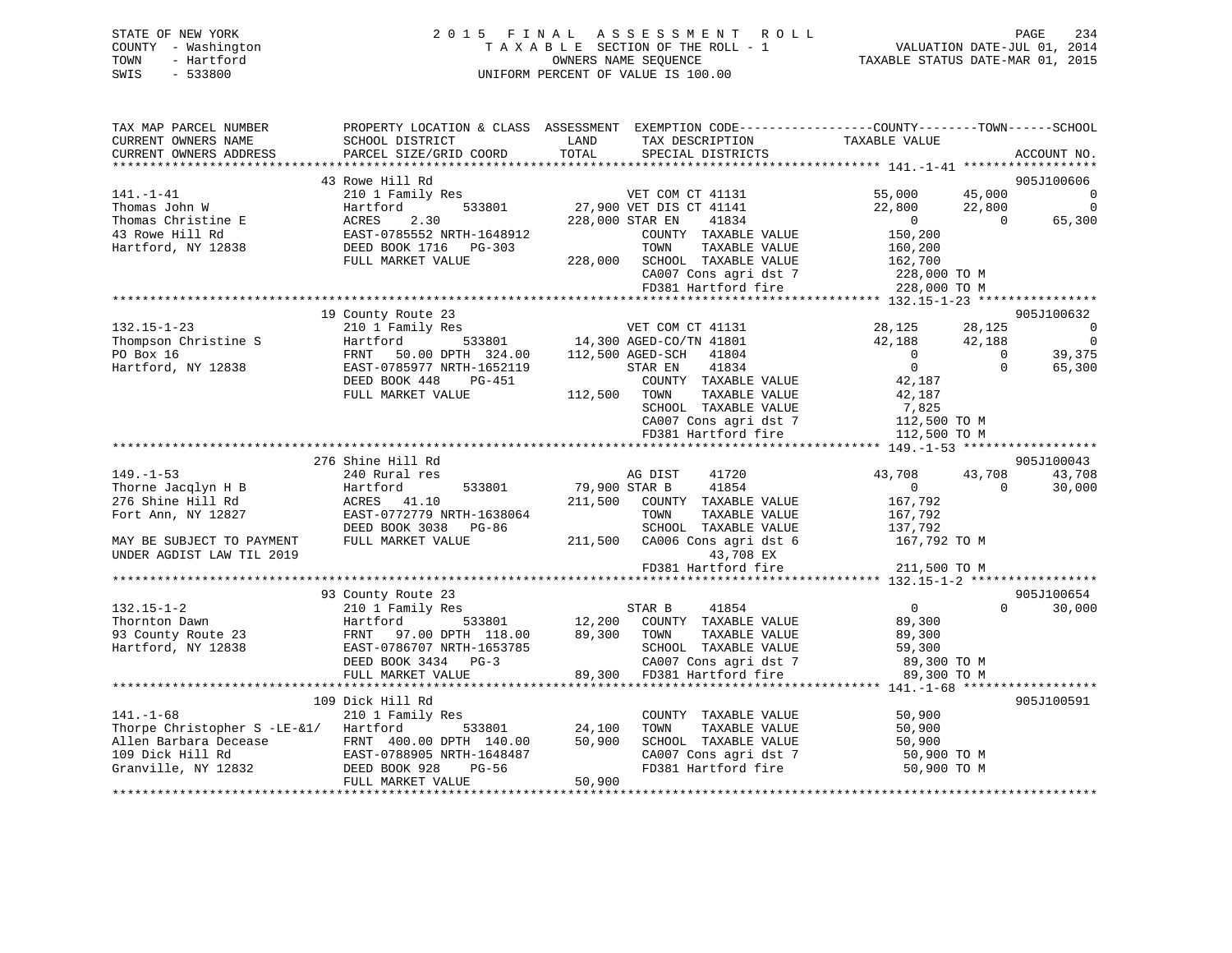# STATE OF NEW YORK 235 2 0 1 5 F I N A L A S S E S S M E N T R O L L PAGE 235 COUNTY - Washington  $T A X A B L E$  SECTION OF THE ROLL - 1<br>TOWN - Hartford SWIS - 533800 UNIFORM PERCENT OF VALUE IS 100.00

TAXABLE STATUS DATE-MAR 01, 2015

| TAX MAP PARCEL NUMBER     | PROPERTY LOCATION & CLASS ASSESSMENT |               | EXEMPTION CODE-----------------COUNTY-------TOWN------SCHOOL |                                |             |
|---------------------------|--------------------------------------|---------------|--------------------------------------------------------------|--------------------------------|-------------|
| CURRENT OWNERS NAME       | SCHOOL DISTRICT                      | LAND          | TAX DESCRIPTION                                              | TAXABLE VALUE                  |             |
| CURRENT OWNERS ADDRESS    | PARCEL SIZE/GRID COORD               | TOTAL         | SPECIAL DISTRICTS                                            |                                | ACCOUNT NO. |
| ************************* |                                      |               |                                                              |                                |             |
|                           | 26 Hastings Rd                       |               |                                                              |                                | 905J100638  |
| $132. - 1 - 13$           | 314 Rural vac<10                     |               | COUNTY TAXABLE VALUE                                         | 15,600                         |             |
| Tifft Harvey C            | 533801<br>Hartford                   | 15,600        | TOWN<br>TAXABLE VALUE                                        | 15,600                         |             |
| Attn: Tifft Jack          | 417/686                              | 15,600        | SCHOOL TAXABLE VALUE                                         | 15,600                         |             |
| 6 Brenda Dr               | ACRES<br>6.10                        |               | CA007 Cons agri dst 7                                        | 15,600 TO M                    |             |
| Hudson Falls, NY 12839    | EAST-0787713 NRTH-1656061            |               | FD381 Hartford fire                                          | 15,600 TO M                    |             |
|                           | DEED BOOK 411<br>$PG-213$            |               |                                                              |                                |             |
|                           | FULL MARKET VALUE                    | 15,600        |                                                              |                                |             |
|                           |                                      |               |                                                              |                                |             |
|                           | 124 Pope Hill Rd                     |               |                                                              |                                | 905J101424  |
| $150. - 1 - 29.3$         | 312 Vac w/imprv                      |               | COUNTY TAXABLE VALUE                                         | 67,600                         |             |
| Townsend Glen S Jr        | 532001<br>Arqyle                     | 26,800        | TOWN<br>TAXABLE VALUE                                        | 67,600                         |             |
| 124 Pope Hill Rd          | 1.70<br>ACRES                        | 67,600        | SCHOOL TAXABLE VALUE                                         | 67,600                         |             |
| Argyle, NY 12809          | EAST-0780083 NRTH-1632811            |               | SCHOOL TAXABLE VALUE<br>CA006 Cons agri dst 6                | 67,600 TO M                    |             |
|                           | DEED BOOK 2901<br>$PG-33$            |               | FD381 Hartford fire                                          | 67,600 TO M                    |             |
|                           | FULL MARKET VALUE                    | 67,600        |                                                              |                                |             |
|                           |                                      |               |                                                              |                                |             |
|                           | 132 Pope Hill Rd                     |               |                                                              |                                |             |
| $150. - 1 - 29.20$        | 210 1 Family Res                     |               | 41854<br>STAR B                                              | $\overline{0}$<br>$\mathbf{0}$ | 30,000      |
| Townsend Jessica D        | 532001<br>Argyle                     | 28,300        | COUNTY TAXABLE VALUE                                         | 127,700                        |             |
| 132 Pope Hill Rd          | 2.40<br>ACRES                        | 127,700       | TOWN<br>TAXABLE VALUE                                        | 127,700                        |             |
| Arqyle, NY 12809          | EAST-0780381 NRTH-1633023            |               | SCHOOL TAXABLE VALUE                                         | 97,700                         |             |
|                           | DEED BOOK 2901 PG-29                 |               | CA006 Cons agri dst 6                                        | 127,700 TO M                   |             |
|                           | FULL MARKET VALUE                    |               | 127,700 FD381 Hartford fire                                  | 127,700 TO M                   |             |
|                           |                                      |               |                                                              |                                |             |
|                           | 128 Townsend Rd                      |               |                                                              |                                |             |
| $141. - 1 - 1.3$          | 210 1 Family Res                     |               | STAR B<br>41854                                              | $\overline{0}$<br>$\Omega$     | 30,000      |
| Townsend Peter C          | 533801<br>Hartford                   |               | 34,600 COUNTY TAXABLE VALUE                                  | 131,900                        |             |
| 128 Townsend Rd           | 4.04<br>ACRES                        | 131,900       | TOWN<br>TAXABLE VALUE                                        | 131,900                        |             |
| Hartford, NY 12838        | EAST-0781334 NRTH-1649113            |               | SCHOOL TAXABLE VALUE                                         | 101,900                        |             |
|                           | DEED BOOK 714<br>PG-277              |               | CA007 Cons agri dst 7                                        | 131,900 TO M                   |             |
|                           | FULL MARKET VALUE                    |               | 131,900 FD381 Hartford fire                                  | 131,900 TO M                   |             |
|                           |                                      |               |                                                              |                                |             |
|                           | 78 Townsend Rd                       |               |                                                              |                                | 905J101052  |
| $141. - 1 - 72$           | 240 Rural res                        |               | 41720<br>AG DIST                                             | 47,394<br>47,394               | 47,394      |
| Townsend William M        | Hartford<br>533801                   | 92,100 STAR B | 41854                                                        | $\overline{0}$<br>$\Omega$     | 30,000      |
| Townsend Colleen M        | $770 - 319$                          | 245,500       | COUNTY TAXABLE VALUE                                         | 198,106                        |             |
| 78 Townsend Rd            | ACRES 50.90                          |               | TOWN<br>TAXABLE VALUE                                        | 198,106                        |             |
| Hartford, NY 12838        | EAST-0782263 NRTH-1648816            |               | SCHOOL TAXABLE VALUE                                         |                                |             |
|                           | DEED BOOK 457<br>PG-551              |               | CA007 Cons agri dst 7                                        | 168,106<br>198,106 TO M        |             |
| MAY BE SUBJECT TO PAYMENT | FULL MARKET VALUE                    | 245,500       | 47,394 EX                                                    |                                |             |
| UNDER AGDIST LAW TIL 2019 |                                      |               | FD381 Hartford fire                                          | 245,500 TO M                   |             |
|                           |                                      |               |                                                              |                                |             |
|                           |                                      |               |                                                              |                                |             |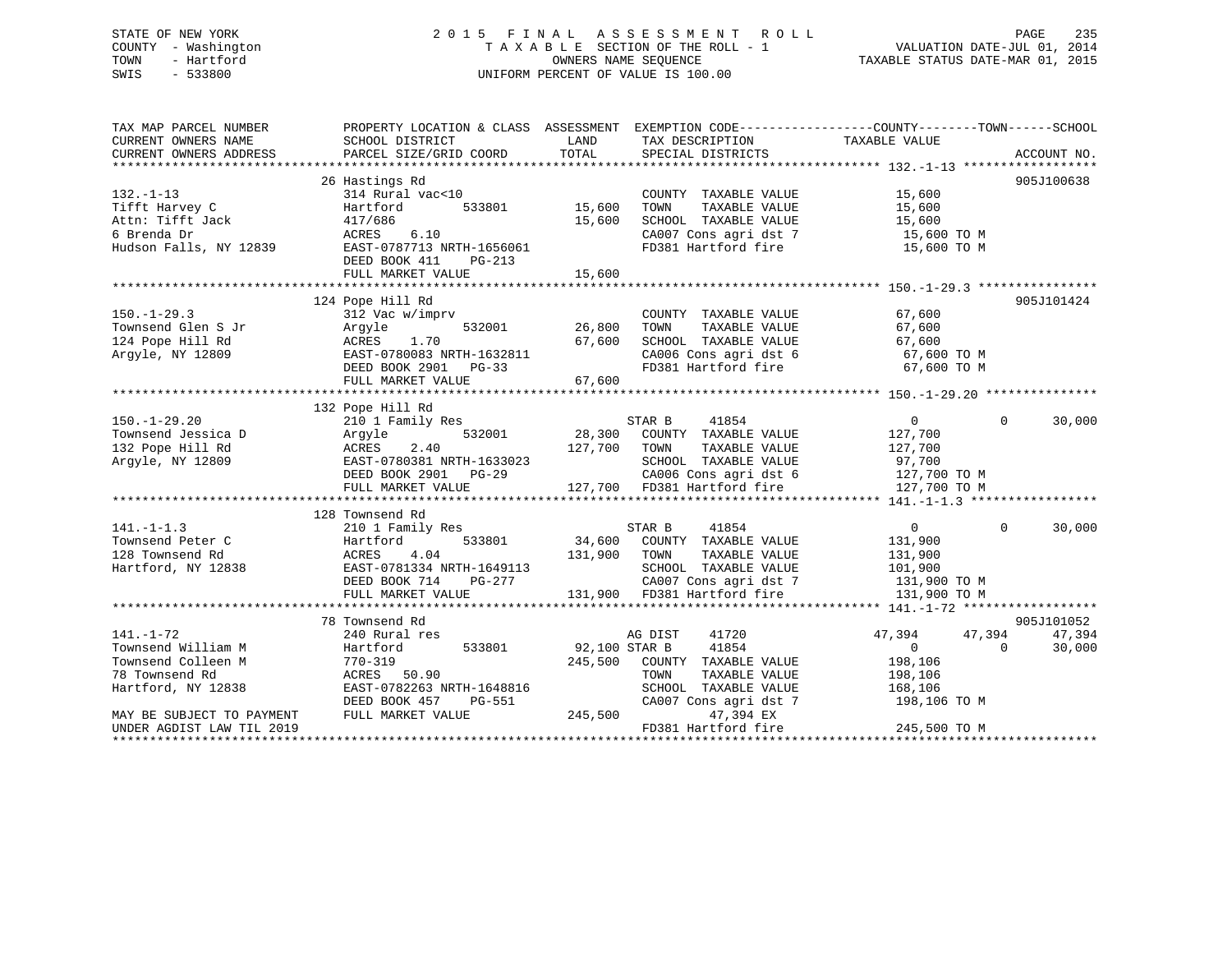## STATE OF NEW YORK 2 0 1 5 F I N A L A S S E S S M E N T R O L L PAGE 236 COUNTY - Washington T A X A B L E SECTION OF THE ROLL - 1 VALUATION DATE-JUL 01, 2014 TOWN - Hartford **TAXABLE STATUS DATE-MAR 01, 2015** OWNERS NAME SEQUENCE TAXABLE STATUS DATE-MAR 01, 2015 SWIS - 533800 UNIFORM PERCENT OF VALUE IS 100.00

| ACCOUNT NO.<br>905J100474<br>Mcdougal Rd<br>46,545 46,545<br>46,545<br>$148. - 1 - 15$<br>323 Vacant rural<br>AG DIST<br>41720<br>Tripp Helene B<br>Hartford<br>533801<br>60,500<br>COUNTY TAXABLE VALUE<br>13,955<br>248 McDougal Rd<br>ACRES 34.62<br>60,500<br>13,955<br>TOWN<br>TAXABLE VALUE<br>EAST-0767317 NRTH-1635817<br>Argyle, NY 12809<br>SCHOOL TAXABLE VALUE<br>13,955<br>13,955 TO M<br>DEED BOOK W 477 PG-911<br>CA006 Cons agri dst 6<br>FULL MARKET VALUE<br>60,500<br>46,545 EX<br>MAY BE SUBJECT TO PAYMENT<br>FD381 Hartford fire<br>60,500 TO M<br>UNDER AGDIST LAW TIL 2019<br>248 Mcdougal Rd<br>905J100472<br>95,684<br>AG DIST<br>41720<br>95,684<br>240 Rural res<br>95,684<br>533801<br>160,000 STAR EN<br>41834<br>$\overline{0}$<br>65,300<br>Hartford<br>$\Omega$<br>W 477/911 Ref 249/502<br>256,900<br>COUNTY TAXABLE VALUE<br>161,216<br>ACRES 92.00<br>TOWN<br>TAXABLE VALUE<br>161,216<br>EAST-0767963 NRTH-1631871<br>SCHOOL TAXABLE VALUE<br>95,916<br>MAY BE SUBJECT TO PAYMENT<br>256,900 CA006 Cons agri dst 6<br>FULL MARKET VALUE<br>161,216 TO M<br>95,684 EX<br>FD381 Hartford fire<br>256,900 TO M<br>3174 County Route 43<br>905J101433<br>$\overline{0}$<br>41854<br>$\Omega$<br>30,000<br>210 1 Family Res<br>STAR B<br>533801<br>32,300 COUNTY TAXABLE VALUE<br>191,500<br>Hartford<br>ACRES<br>3.14<br>191,500 TOWN<br>TAXABLE VALUE<br>191,500<br>3174 County Route 43 EAST-0765475 NRTH-1638247<br>161,500<br>SCHOOL TAXABLE VALUE<br>FD381 Hartford fire<br>DEED BOOK 635<br>PG-170<br>191,500 TO M<br>191,500<br>FULL MARKET VALUE<br>51 Harper Hill Rd<br>30,000<br>210 1 Family Res<br>STAR B<br>41854<br>$\mathbf{0}$<br>0<br>24,600 DISAB-C/T 41931<br>44,200<br>Hartford<br>533801<br>44,200<br>$\Omega$<br>1.12<br>88,400 COUNTY TAXABLE VALUE<br>ACRES<br>44,200<br>EAST-0783921 NRTH-1658668<br>TAXABLE VALUE<br>44,200<br>TOWN<br>DEED BOOK 952<br>SCHOOL TAXABLE VALUE<br>58,400<br>PG-87<br>88,400 CA007 Cons agridst 7 88,400 TO M<br>FD381 Hartford fire 88,400 TO M<br>FULL MARKET VALUE<br>FD381 Hartford fire<br>88,400 TO M<br>75 Harper Hill Rd<br>30,000<br>$123. - 1 - 25.2$<br>210 1 Family Res<br>STAR B<br>41854<br>$\overline{0}$<br>$\Omega$<br>Truehart Anthony Jr<br>533801<br>25,500 COUNTY TAXABLE VALUE<br>Hartford<br>163,300<br>75 Harper Hill Rd<br>ACRES<br>3.08<br>163,300<br>TOWN<br>TAXABLE VALUE<br>163,300<br>Granville, NY 12832<br>SCHOOL TAXABLE VALUE<br>EAST-0783714 NRTH-1658800<br>133,300<br>DEED BOOK 2662    PG-339<br>CA007 Cons agri dst 7<br>163,300 TO M<br>163,300 FD381 Hartford fire<br>FULL MARKET VALUE<br>163,300 TO M | TAX MAP PARCEL NUMBER<br>CURRENT OWNERS NAME | SCHOOL DISTRICT        | PROPERTY LOCATION & CLASS ASSESSMENT EXEMPTION CODE----------------COUNTY-------TOWN-----SCHOOL<br>LAND<br>TAX DESCRIPTION<br>TOTAL | TAXABLE VALUE |  |
|------------------------------------------------------------------------------------------------------------------------------------------------------------------------------------------------------------------------------------------------------------------------------------------------------------------------------------------------------------------------------------------------------------------------------------------------------------------------------------------------------------------------------------------------------------------------------------------------------------------------------------------------------------------------------------------------------------------------------------------------------------------------------------------------------------------------------------------------------------------------------------------------------------------------------------------------------------------------------------------------------------------------------------------------------------------------------------------------------------------------------------------------------------------------------------------------------------------------------------------------------------------------------------------------------------------------------------------------------------------------------------------------------------------------------------------------------------------------------------------------------------------------------------------------------------------------------------------------------------------------------------------------------------------------------------------------------------------------------------------------------------------------------------------------------------------------------------------------------------------------------------------------------------------------------------------------------------------------------------------------------------------------------------------------------------------------------------------------------------------------------------------------------------------------------------------------------------------------------------------------------------------------------------------------------------------------------------------------------------------------------------------------------------------------------------------------------------------------------------------------------------------------------------------------------------------------------------------------------------------------------------------|----------------------------------------------|------------------------|-------------------------------------------------------------------------------------------------------------------------------------|---------------|--|
|                                                                                                                                                                                                                                                                                                                                                                                                                                                                                                                                                                                                                                                                                                                                                                                                                                                                                                                                                                                                                                                                                                                                                                                                                                                                                                                                                                                                                                                                                                                                                                                                                                                                                                                                                                                                                                                                                                                                                                                                                                                                                                                                                                                                                                                                                                                                                                                                                                                                                                                                                                                                                                          | CURRENT OWNERS ADDRESS                       | PARCEL SIZE/GRID COORD | SPECIAL DISTRICTS                                                                                                                   |               |  |
|                                                                                                                                                                                                                                                                                                                                                                                                                                                                                                                                                                                                                                                                                                                                                                                                                                                                                                                                                                                                                                                                                                                                                                                                                                                                                                                                                                                                                                                                                                                                                                                                                                                                                                                                                                                                                                                                                                                                                                                                                                                                                                                                                                                                                                                                                                                                                                                                                                                                                                                                                                                                                                          |                                              |                        |                                                                                                                                     |               |  |
|                                                                                                                                                                                                                                                                                                                                                                                                                                                                                                                                                                                                                                                                                                                                                                                                                                                                                                                                                                                                                                                                                                                                                                                                                                                                                                                                                                                                                                                                                                                                                                                                                                                                                                                                                                                                                                                                                                                                                                                                                                                                                                                                                                                                                                                                                                                                                                                                                                                                                                                                                                                                                                          |                                              |                        |                                                                                                                                     |               |  |
|                                                                                                                                                                                                                                                                                                                                                                                                                                                                                                                                                                                                                                                                                                                                                                                                                                                                                                                                                                                                                                                                                                                                                                                                                                                                                                                                                                                                                                                                                                                                                                                                                                                                                                                                                                                                                                                                                                                                                                                                                                                                                                                                                                                                                                                                                                                                                                                                                                                                                                                                                                                                                                          |                                              |                        |                                                                                                                                     |               |  |
|                                                                                                                                                                                                                                                                                                                                                                                                                                                                                                                                                                                                                                                                                                                                                                                                                                                                                                                                                                                                                                                                                                                                                                                                                                                                                                                                                                                                                                                                                                                                                                                                                                                                                                                                                                                                                                                                                                                                                                                                                                                                                                                                                                                                                                                                                                                                                                                                                                                                                                                                                                                                                                          |                                              |                        |                                                                                                                                     |               |  |
|                                                                                                                                                                                                                                                                                                                                                                                                                                                                                                                                                                                                                                                                                                                                                                                                                                                                                                                                                                                                                                                                                                                                                                                                                                                                                                                                                                                                                                                                                                                                                                                                                                                                                                                                                                                                                                                                                                                                                                                                                                                                                                                                                                                                                                                                                                                                                                                                                                                                                                                                                                                                                                          |                                              |                        |                                                                                                                                     |               |  |
|                                                                                                                                                                                                                                                                                                                                                                                                                                                                                                                                                                                                                                                                                                                                                                                                                                                                                                                                                                                                                                                                                                                                                                                                                                                                                                                                                                                                                                                                                                                                                                                                                                                                                                                                                                                                                                                                                                                                                                                                                                                                                                                                                                                                                                                                                                                                                                                                                                                                                                                                                                                                                                          |                                              |                        |                                                                                                                                     |               |  |
|                                                                                                                                                                                                                                                                                                                                                                                                                                                                                                                                                                                                                                                                                                                                                                                                                                                                                                                                                                                                                                                                                                                                                                                                                                                                                                                                                                                                                                                                                                                                                                                                                                                                                                                                                                                                                                                                                                                                                                                                                                                                                                                                                                                                                                                                                                                                                                                                                                                                                                                                                                                                                                          |                                              |                        |                                                                                                                                     |               |  |
|                                                                                                                                                                                                                                                                                                                                                                                                                                                                                                                                                                                                                                                                                                                                                                                                                                                                                                                                                                                                                                                                                                                                                                                                                                                                                                                                                                                                                                                                                                                                                                                                                                                                                                                                                                                                                                                                                                                                                                                                                                                                                                                                                                                                                                                                                                                                                                                                                                                                                                                                                                                                                                          |                                              |                        |                                                                                                                                     |               |  |
|                                                                                                                                                                                                                                                                                                                                                                                                                                                                                                                                                                                                                                                                                                                                                                                                                                                                                                                                                                                                                                                                                                                                                                                                                                                                                                                                                                                                                                                                                                                                                                                                                                                                                                                                                                                                                                                                                                                                                                                                                                                                                                                                                                                                                                                                                                                                                                                                                                                                                                                                                                                                                                          |                                              |                        |                                                                                                                                     |               |  |
|                                                                                                                                                                                                                                                                                                                                                                                                                                                                                                                                                                                                                                                                                                                                                                                                                                                                                                                                                                                                                                                                                                                                                                                                                                                                                                                                                                                                                                                                                                                                                                                                                                                                                                                                                                                                                                                                                                                                                                                                                                                                                                                                                                                                                                                                                                                                                                                                                                                                                                                                                                                                                                          |                                              |                        |                                                                                                                                     |               |  |
|                                                                                                                                                                                                                                                                                                                                                                                                                                                                                                                                                                                                                                                                                                                                                                                                                                                                                                                                                                                                                                                                                                                                                                                                                                                                                                                                                                                                                                                                                                                                                                                                                                                                                                                                                                                                                                                                                                                                                                                                                                                                                                                                                                                                                                                                                                                                                                                                                                                                                                                                                                                                                                          | $148. - 1 - 18$                              |                        |                                                                                                                                     |               |  |
|                                                                                                                                                                                                                                                                                                                                                                                                                                                                                                                                                                                                                                                                                                                                                                                                                                                                                                                                                                                                                                                                                                                                                                                                                                                                                                                                                                                                                                                                                                                                                                                                                                                                                                                                                                                                                                                                                                                                                                                                                                                                                                                                                                                                                                                                                                                                                                                                                                                                                                                                                                                                                                          | Tripp Helene B                               |                        |                                                                                                                                     |               |  |
|                                                                                                                                                                                                                                                                                                                                                                                                                                                                                                                                                                                                                                                                                                                                                                                                                                                                                                                                                                                                                                                                                                                                                                                                                                                                                                                                                                                                                                                                                                                                                                                                                                                                                                                                                                                                                                                                                                                                                                                                                                                                                                                                                                                                                                                                                                                                                                                                                                                                                                                                                                                                                                          | 248 Mcdougal Rd                              |                        |                                                                                                                                     |               |  |
|                                                                                                                                                                                                                                                                                                                                                                                                                                                                                                                                                                                                                                                                                                                                                                                                                                                                                                                                                                                                                                                                                                                                                                                                                                                                                                                                                                                                                                                                                                                                                                                                                                                                                                                                                                                                                                                                                                                                                                                                                                                                                                                                                                                                                                                                                                                                                                                                                                                                                                                                                                                                                                          | Argyle, NY 12809                             |                        |                                                                                                                                     |               |  |
|                                                                                                                                                                                                                                                                                                                                                                                                                                                                                                                                                                                                                                                                                                                                                                                                                                                                                                                                                                                                                                                                                                                                                                                                                                                                                                                                                                                                                                                                                                                                                                                                                                                                                                                                                                                                                                                                                                                                                                                                                                                                                                                                                                                                                                                                                                                                                                                                                                                                                                                                                                                                                                          |                                              |                        |                                                                                                                                     |               |  |
|                                                                                                                                                                                                                                                                                                                                                                                                                                                                                                                                                                                                                                                                                                                                                                                                                                                                                                                                                                                                                                                                                                                                                                                                                                                                                                                                                                                                                                                                                                                                                                                                                                                                                                                                                                                                                                                                                                                                                                                                                                                                                                                                                                                                                                                                                                                                                                                                                                                                                                                                                                                                                                          |                                              |                        |                                                                                                                                     |               |  |
|                                                                                                                                                                                                                                                                                                                                                                                                                                                                                                                                                                                                                                                                                                                                                                                                                                                                                                                                                                                                                                                                                                                                                                                                                                                                                                                                                                                                                                                                                                                                                                                                                                                                                                                                                                                                                                                                                                                                                                                                                                                                                                                                                                                                                                                                                                                                                                                                                                                                                                                                                                                                                                          | UNDER AGDIST LAW TIL 2019                    |                        |                                                                                                                                     |               |  |
|                                                                                                                                                                                                                                                                                                                                                                                                                                                                                                                                                                                                                                                                                                                                                                                                                                                                                                                                                                                                                                                                                                                                                                                                                                                                                                                                                                                                                                                                                                                                                                                                                                                                                                                                                                                                                                                                                                                                                                                                                                                                                                                                                                                                                                                                                                                                                                                                                                                                                                                                                                                                                                          |                                              |                        |                                                                                                                                     |               |  |
|                                                                                                                                                                                                                                                                                                                                                                                                                                                                                                                                                                                                                                                                                                                                                                                                                                                                                                                                                                                                                                                                                                                                                                                                                                                                                                                                                                                                                                                                                                                                                                                                                                                                                                                                                                                                                                                                                                                                                                                                                                                                                                                                                                                                                                                                                                                                                                                                                                                                                                                                                                                                                                          |                                              |                        |                                                                                                                                     |               |  |
|                                                                                                                                                                                                                                                                                                                                                                                                                                                                                                                                                                                                                                                                                                                                                                                                                                                                                                                                                                                                                                                                                                                                                                                                                                                                                                                                                                                                                                                                                                                                                                                                                                                                                                                                                                                                                                                                                                                                                                                                                                                                                                                                                                                                                                                                                                                                                                                                                                                                                                                                                                                                                                          |                                              |                        |                                                                                                                                     |               |  |
|                                                                                                                                                                                                                                                                                                                                                                                                                                                                                                                                                                                                                                                                                                                                                                                                                                                                                                                                                                                                                                                                                                                                                                                                                                                                                                                                                                                                                                                                                                                                                                                                                                                                                                                                                                                                                                                                                                                                                                                                                                                                                                                                                                                                                                                                                                                                                                                                                                                                                                                                                                                                                                          | $148. - 1 - 8.4$                             |                        |                                                                                                                                     |               |  |
|                                                                                                                                                                                                                                                                                                                                                                                                                                                                                                                                                                                                                                                                                                                                                                                                                                                                                                                                                                                                                                                                                                                                                                                                                                                                                                                                                                                                                                                                                                                                                                                                                                                                                                                                                                                                                                                                                                                                                                                                                                                                                                                                                                                                                                                                                                                                                                                                                                                                                                                                                                                                                                          | Tripp Philip L                               |                        |                                                                                                                                     |               |  |
|                                                                                                                                                                                                                                                                                                                                                                                                                                                                                                                                                                                                                                                                                                                                                                                                                                                                                                                                                                                                                                                                                                                                                                                                                                                                                                                                                                                                                                                                                                                                                                                                                                                                                                                                                                                                                                                                                                                                                                                                                                                                                                                                                                                                                                                                                                                                                                                                                                                                                                                                                                                                                                          | Tripp Elizabeth A                            |                        |                                                                                                                                     |               |  |
|                                                                                                                                                                                                                                                                                                                                                                                                                                                                                                                                                                                                                                                                                                                                                                                                                                                                                                                                                                                                                                                                                                                                                                                                                                                                                                                                                                                                                                                                                                                                                                                                                                                                                                                                                                                                                                                                                                                                                                                                                                                                                                                                                                                                                                                                                                                                                                                                                                                                                                                                                                                                                                          |                                              |                        |                                                                                                                                     |               |  |
|                                                                                                                                                                                                                                                                                                                                                                                                                                                                                                                                                                                                                                                                                                                                                                                                                                                                                                                                                                                                                                                                                                                                                                                                                                                                                                                                                                                                                                                                                                                                                                                                                                                                                                                                                                                                                                                                                                                                                                                                                                                                                                                                                                                                                                                                                                                                                                                                                                                                                                                                                                                                                                          | Fort Ann, NY 12827                           |                        |                                                                                                                                     |               |  |
|                                                                                                                                                                                                                                                                                                                                                                                                                                                                                                                                                                                                                                                                                                                                                                                                                                                                                                                                                                                                                                                                                                                                                                                                                                                                                                                                                                                                                                                                                                                                                                                                                                                                                                                                                                                                                                                                                                                                                                                                                                                                                                                                                                                                                                                                                                                                                                                                                                                                                                                                                                                                                                          |                                              |                        |                                                                                                                                     |               |  |
|                                                                                                                                                                                                                                                                                                                                                                                                                                                                                                                                                                                                                                                                                                                                                                                                                                                                                                                                                                                                                                                                                                                                                                                                                                                                                                                                                                                                                                                                                                                                                                                                                                                                                                                                                                                                                                                                                                                                                                                                                                                                                                                                                                                                                                                                                                                                                                                                                                                                                                                                                                                                                                          |                                              |                        |                                                                                                                                     |               |  |
|                                                                                                                                                                                                                                                                                                                                                                                                                                                                                                                                                                                                                                                                                                                                                                                                                                                                                                                                                                                                                                                                                                                                                                                                                                                                                                                                                                                                                                                                                                                                                                                                                                                                                                                                                                                                                                                                                                                                                                                                                                                                                                                                                                                                                                                                                                                                                                                                                                                                                                                                                                                                                                          |                                              |                        |                                                                                                                                     |               |  |
|                                                                                                                                                                                                                                                                                                                                                                                                                                                                                                                                                                                                                                                                                                                                                                                                                                                                                                                                                                                                                                                                                                                                                                                                                                                                                                                                                                                                                                                                                                                                                                                                                                                                                                                                                                                                                                                                                                                                                                                                                                                                                                                                                                                                                                                                                                                                                                                                                                                                                                                                                                                                                                          | $123. - 1 - 25.1$                            |                        |                                                                                                                                     |               |  |
|                                                                                                                                                                                                                                                                                                                                                                                                                                                                                                                                                                                                                                                                                                                                                                                                                                                                                                                                                                                                                                                                                                                                                                                                                                                                                                                                                                                                                                                                                                                                                                                                                                                                                                                                                                                                                                                                                                                                                                                                                                                                                                                                                                                                                                                                                                                                                                                                                                                                                                                                                                                                                                          | Truehart Anthony C                           |                        |                                                                                                                                     |               |  |
|                                                                                                                                                                                                                                                                                                                                                                                                                                                                                                                                                                                                                                                                                                                                                                                                                                                                                                                                                                                                                                                                                                                                                                                                                                                                                                                                                                                                                                                                                                                                                                                                                                                                                                                                                                                                                                                                                                                                                                                                                                                                                                                                                                                                                                                                                                                                                                                                                                                                                                                                                                                                                                          | Truehart Patricia R                          |                        |                                                                                                                                     |               |  |
|                                                                                                                                                                                                                                                                                                                                                                                                                                                                                                                                                                                                                                                                                                                                                                                                                                                                                                                                                                                                                                                                                                                                                                                                                                                                                                                                                                                                                                                                                                                                                                                                                                                                                                                                                                                                                                                                                                                                                                                                                                                                                                                                                                                                                                                                                                                                                                                                                                                                                                                                                                                                                                          | 51 Harper Hill Rd                            |                        |                                                                                                                                     |               |  |
|                                                                                                                                                                                                                                                                                                                                                                                                                                                                                                                                                                                                                                                                                                                                                                                                                                                                                                                                                                                                                                                                                                                                                                                                                                                                                                                                                                                                                                                                                                                                                                                                                                                                                                                                                                                                                                                                                                                                                                                                                                                                                                                                                                                                                                                                                                                                                                                                                                                                                                                                                                                                                                          | Granville, NY 12832                          |                        |                                                                                                                                     |               |  |
|                                                                                                                                                                                                                                                                                                                                                                                                                                                                                                                                                                                                                                                                                                                                                                                                                                                                                                                                                                                                                                                                                                                                                                                                                                                                                                                                                                                                                                                                                                                                                                                                                                                                                                                                                                                                                                                                                                                                                                                                                                                                                                                                                                                                                                                                                                                                                                                                                                                                                                                                                                                                                                          |                                              |                        |                                                                                                                                     |               |  |
|                                                                                                                                                                                                                                                                                                                                                                                                                                                                                                                                                                                                                                                                                                                                                                                                                                                                                                                                                                                                                                                                                                                                                                                                                                                                                                                                                                                                                                                                                                                                                                                                                                                                                                                                                                                                                                                                                                                                                                                                                                                                                                                                                                                                                                                                                                                                                                                                                                                                                                                                                                                                                                          |                                              |                        |                                                                                                                                     |               |  |
|                                                                                                                                                                                                                                                                                                                                                                                                                                                                                                                                                                                                                                                                                                                                                                                                                                                                                                                                                                                                                                                                                                                                                                                                                                                                                                                                                                                                                                                                                                                                                                                                                                                                                                                                                                                                                                                                                                                                                                                                                                                                                                                                                                                                                                                                                                                                                                                                                                                                                                                                                                                                                                          |                                              |                        |                                                                                                                                     |               |  |
|                                                                                                                                                                                                                                                                                                                                                                                                                                                                                                                                                                                                                                                                                                                                                                                                                                                                                                                                                                                                                                                                                                                                                                                                                                                                                                                                                                                                                                                                                                                                                                                                                                                                                                                                                                                                                                                                                                                                                                                                                                                                                                                                                                                                                                                                                                                                                                                                                                                                                                                                                                                                                                          |                                              |                        |                                                                                                                                     |               |  |
|                                                                                                                                                                                                                                                                                                                                                                                                                                                                                                                                                                                                                                                                                                                                                                                                                                                                                                                                                                                                                                                                                                                                                                                                                                                                                                                                                                                                                                                                                                                                                                                                                                                                                                                                                                                                                                                                                                                                                                                                                                                                                                                                                                                                                                                                                                                                                                                                                                                                                                                                                                                                                                          |                                              |                        |                                                                                                                                     |               |  |
|                                                                                                                                                                                                                                                                                                                                                                                                                                                                                                                                                                                                                                                                                                                                                                                                                                                                                                                                                                                                                                                                                                                                                                                                                                                                                                                                                                                                                                                                                                                                                                                                                                                                                                                                                                                                                                                                                                                                                                                                                                                                                                                                                                                                                                                                                                                                                                                                                                                                                                                                                                                                                                          |                                              |                        |                                                                                                                                     |               |  |
|                                                                                                                                                                                                                                                                                                                                                                                                                                                                                                                                                                                                                                                                                                                                                                                                                                                                                                                                                                                                                                                                                                                                                                                                                                                                                                                                                                                                                                                                                                                                                                                                                                                                                                                                                                                                                                                                                                                                                                                                                                                                                                                                                                                                                                                                                                                                                                                                                                                                                                                                                                                                                                          |                                              |                        |                                                                                                                                     |               |  |
|                                                                                                                                                                                                                                                                                                                                                                                                                                                                                                                                                                                                                                                                                                                                                                                                                                                                                                                                                                                                                                                                                                                                                                                                                                                                                                                                                                                                                                                                                                                                                                                                                                                                                                                                                                                                                                                                                                                                                                                                                                                                                                                                                                                                                                                                                                                                                                                                                                                                                                                                                                                                                                          |                                              |                        |                                                                                                                                     |               |  |
|                                                                                                                                                                                                                                                                                                                                                                                                                                                                                                                                                                                                                                                                                                                                                                                                                                                                                                                                                                                                                                                                                                                                                                                                                                                                                                                                                                                                                                                                                                                                                                                                                                                                                                                                                                                                                                                                                                                                                                                                                                                                                                                                                                                                                                                                                                                                                                                                                                                                                                                                                                                                                                          |                                              |                        |                                                                                                                                     |               |  |
|                                                                                                                                                                                                                                                                                                                                                                                                                                                                                                                                                                                                                                                                                                                                                                                                                                                                                                                                                                                                                                                                                                                                                                                                                                                                                                                                                                                                                                                                                                                                                                                                                                                                                                                                                                                                                                                                                                                                                                                                                                                                                                                                                                                                                                                                                                                                                                                                                                                                                                                                                                                                                                          |                                              |                        |                                                                                                                                     |               |  |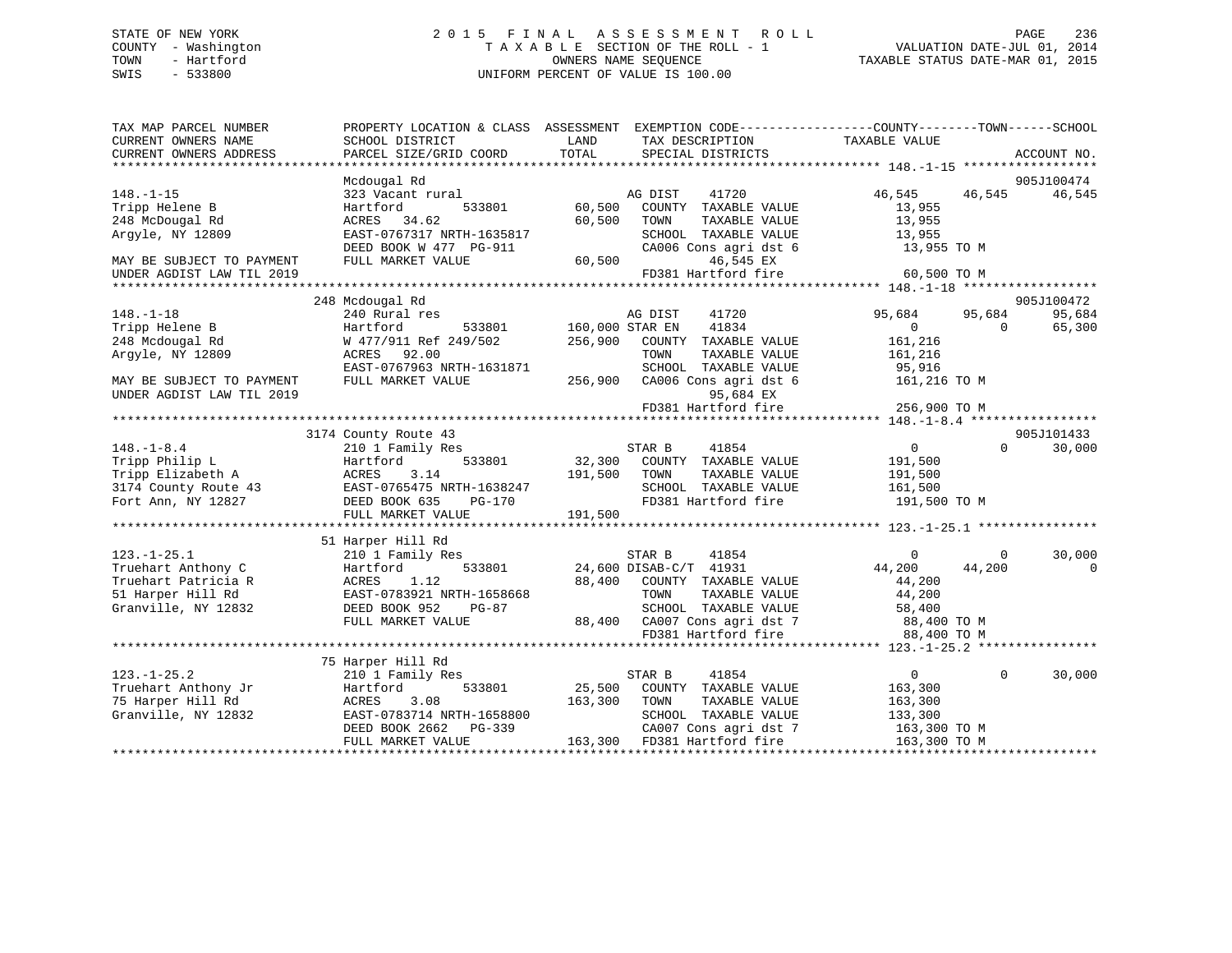## STATE OF NEW YORK 2 0 1 5 F I N A L A S S E S S M E N T R O L L PAGE 237 COUNTY - Washington T A X A B L E SECTION OF THE ROLL - 1 VALUATION DATE-JUL 01, 2014 TOWN - Hartford **TAXABLE STATUS DATE-MAR 01, 2015** OWNERS NAME SEQUENCE TAXABLE STATUS DATE-MAR 01, 2015 SWIS - 533800 UNIFORM PERCENT OF VALUE IS 100.00

| TAX MAP PARCEL NUMBER     | PROPERTY LOCATION & CLASS ASSESSMENT EXEMPTION CODE----------------COUNTY-------TOWN-----SCHOOL     |               |                                    |                                      |                    |
|---------------------------|-----------------------------------------------------------------------------------------------------|---------------|------------------------------------|--------------------------------------|--------------------|
| CURRENT OWNERS NAME       | SCHOOL DISTRICT                                                                                     | LAND          | TAX DESCRIPTION                    | TAXABLE VALUE                        |                    |
| CURRENT OWNERS ADDRESS    | PARCEL SIZE/GRID COORD                                                                              | TOTAL         | SPECIAL DISTRICTS                  |                                      | ACCOUNT NO.        |
|                           |                                                                                                     |               |                                    |                                      |                    |
|                           | Harper Hill Rd W/off                                                                                |               |                                    |                                      |                    |
| $123. - 1 - 25.3$         | 311 Res vac land                                                                                    |               | COUNTY TAXABLE VALUE               | 1,600                                |                    |
| Truehart Anthony Jr       | 533801<br>Hartford                                                                                  | 1,600         | TAXABLE VALUE<br>TOWN              | 1,600                                |                    |
| 75 Harper Hill Rd         | 2.40<br>ACRES                                                                                       | 1,600         | SCHOOL TAXABLE VALUE               | 1,600                                |                    |
| Granville, NY 12832       | EAST-0783356 NRTH-1658633                                                                           |               | CA007 Cons agri dst 7              | 1,600 TO M                           |                    |
|                           | DEED BOOK 3154 PG-252                                                                               |               | FD381 Hartford fire                | 1,600 TO M                           |                    |
|                           | FULL MARKET VALUE                                                                                   | 1,600         |                                    |                                      |                    |
|                           |                                                                                                     |               |                                    |                                      |                    |
|                           | 173 North Rd                                                                                        |               |                                    |                                      | 905J100463         |
| $140. - 1 - 20$           | 210 1 Family Res                                                                                    |               | STAR B<br>41854                    | $\overline{0}$                       | 30,000<br>$\Omega$ |
| Tucker James P            |                                                                                                     |               | 28,300 COUNTY TAXABLE VALUE        | 145,000                              |                    |
| Tucker Darlene K          |                                                                                                     | 145,000       | TOWN<br>TAXABLE VALUE              | 145,000                              |                    |
| 173 North Rd              |                                                                                                     |               | SCHOOL TAXABLE VALUE               | 115,000                              |                    |
| Ft Ann, NY 12827          | Hartford 533801<br>ACRES 2.40<br>EAST-0772383 NRTH-1642833<br>DEED BOOK 469 PG-839<br>DEED BOOK 469 |               | FD381 Hartford fire                | 145,000 TO M                         |                    |
|                           | FULL MARKET VALUE                                                                                   | 145,000       |                                    |                                      |                    |
|                           |                                                                                                     |               |                                    |                                      |                    |
|                           | 1494 Baldwin Corners Rd                                                                             |               |                                    |                                      | 905J101381         |
| $122. - 1 - 31.4$         | 210 1 Family Res                                                                                    |               | COUNTY TAXABLE VALUE               | 140,300                              |                    |
| Tyler Darren H            | Hartford<br>533801                                                                                  | 26,000        | TAXABLE VALUE<br>TOWN              | 140,300                              |                    |
| Tyler Brenda              |                                                                                                     | 140,300       | SCHOOL TAXABLE VALUE               | 140,300                              |                    |
| 331 Warren Rd             | Hartford 533801<br>ACRES 1.80<br>EAST-0771098 NRTH-1663504<br>27 DEED BOOK 905 PG-303               |               | CA007 Cons agri dst 7              |                                      |                    |
|                           |                                                                                                     |               |                                    | 140,300 TO M                         |                    |
| Fort Ann, NY 12827        |                                                                                                     |               | FD381 Hartford fire                | 140,300 TO M                         |                    |
|                           | FULL MARKET VALUE                                                                                   | 140,300       |                                    |                                      |                    |
|                           |                                                                                                     |               |                                    |                                      |                    |
|                           | 8341 State Route 40                                                                                 |               |                                    |                                      | 905J101158         |
| $123. - 1 - 13.3$         | 280 Res Multiple                                                                                    |               | COUNTY TAXABLE VALUE               | 112,300                              |                    |
| Tyler Darren H            | 533801<br>Hartford                                                                                  | 38,000        | TOWN<br>TAXABLE VALUE              |                                      |                    |
| 331 Warren Rd             | 1.40<br>ACRES                                                                                       | 112,300       | SCHOOL TAXABLE VALUE               | $\frac{112}{112}$ , $\frac{300}{12}$ |                    |
| Fort Ann, NY 12827        | EAST-0790114 NRTH-1657836                                                                           |               | CA007 Cons agri dst 7 112,300 TO M |                                      |                    |
|                           | DEED BOOK 3462 PG-46                                                                                |               | FD381 Hartford fire                | 112,300 TO M                         |                    |
|                           | FULL MARKET VALUE                                                                                   | 112,300       |                                    |                                      |                    |
|                           |                                                                                                     |               |                                    |                                      |                    |
|                           | 331 Warren Rd                                                                                       |               |                                    |                                      |                    |
| $123. - 1 - 19.1$         | 240 Rural res                                                                                       |               | AG DIST<br>41720                   | 28,517<br>28,517                     | 28,517             |
| Tyler Darren H            | 533801<br>Hartford                                                                                  | 57,600 STAR B | 41854                              | $\overline{0}$                       | 30,000<br>$\Omega$ |
| Tyler Brenda              | ACRES 25.74 BANK<br>40                                                                              | 134,600       | COUNTY TAXABLE VALUE               | 106,083                              |                    |
| 331 Warren Rd             | EAST-0785315 NRTH-1662827                                                                           |               | TOWN<br>TAXABLE VALUE              | 106,083                              |                    |
| Fort Ann, NY 12827        | DEED BOOK 2427    PG-201                                                                            |               | SCHOOL TAXABLE VALUE               | 76,083                               |                    |
|                           | FULL MARKET VALUE                                                                                   |               | 134,600 CA007 Cons agri dst 7      | 106,083 TO M                         |                    |
| MAY BE SUBJECT TO PAYMENT |                                                                                                     |               | 28,517 EX                          |                                      |                    |
| UNDER AGDIST LAW TIL 2019 |                                                                                                     |               | FD381 Hartford fire                | 134,600 TO M                         |                    |
|                           |                                                                                                     |               |                                    |                                      |                    |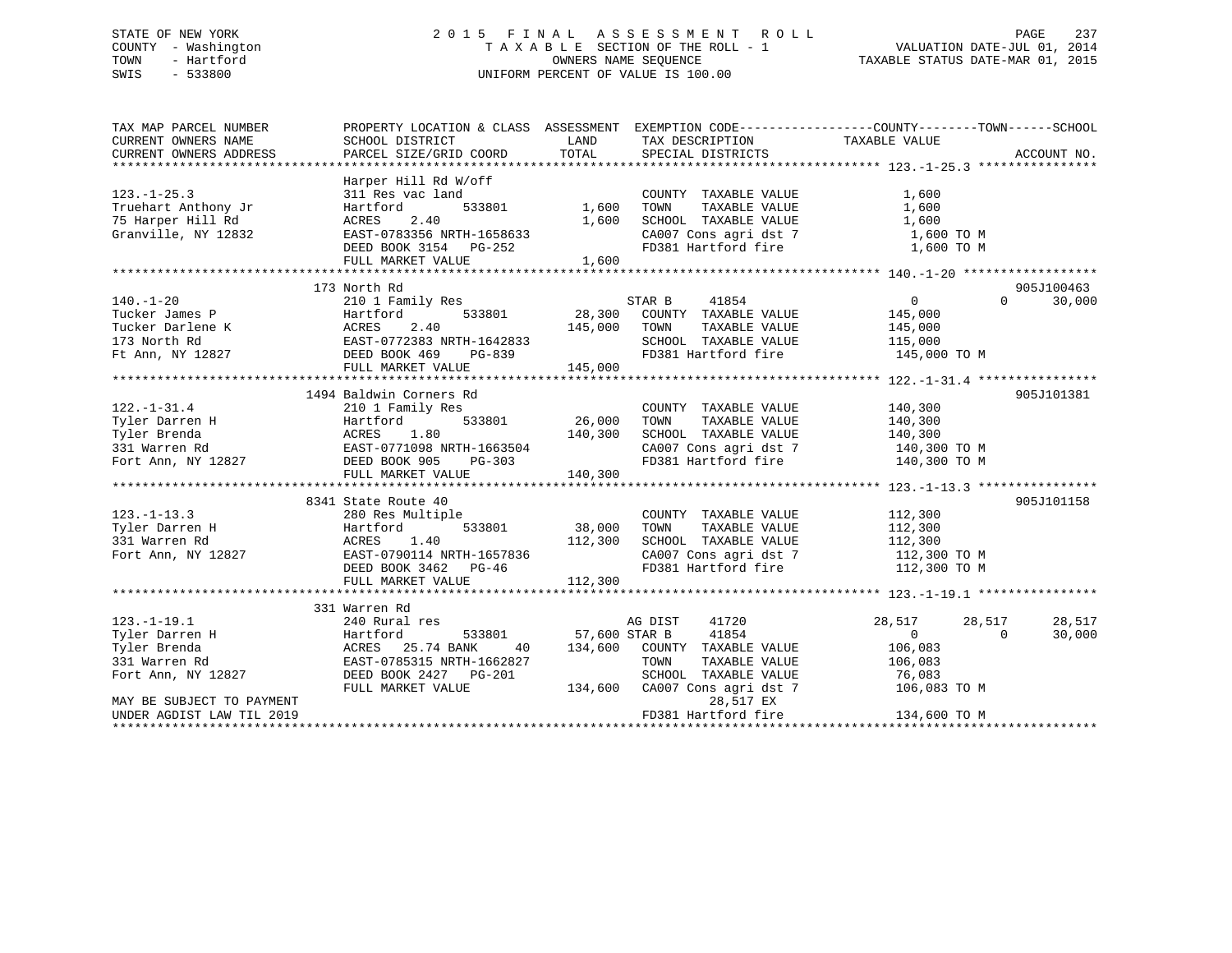## STATE OF NEW YORK 2 0 1 5 F I N A L A S S E S S M E N T R O L L PAGE 238 COUNTY - Washington T A X A B L E SECTION OF THE ROLL - 1 VALUATION DATE-JUL 01, 2014 TOWN - Hartford OWNERS NAME SEQUENCE TAXABLE STATUS DATE-MAR 01, 2015 SWIS - 533800 UNIFORM PERCENT OF VALUE IS 100.00

| SCHOOL DISTRICT<br>TAXABLE VALUE<br>LAND<br>TAX DESCRIPTION<br>TOTAL<br>PARCEL SIZE/GRID COORD<br>SPECIAL DISTRICTS<br>ACCOUNT NO.<br>905J101111<br>Wright Rd<br>105 Vac farmland<br>AG DIST 41720<br>17,360<br>17,360<br>17,360<br>533801 19,900 COUNTY TAXABLE VALUE<br>Hartford<br>2,540<br>2,540<br>Tyler Milton G<br>ACRES<br>8.10<br>19,900 TOWN<br>TAXABLE VALUE<br>188 Warren Rd<br>EAST-0781013 NRTH-1661013<br>$\begin{tabular}{lllllllll} \texttt{SCHODL} & \texttt{TAXABLE VALUE} & & & & 2,540 \\ \texttt{CA007 Cons agri det 7} & & & 2,540 \\ & & 17,360 \text{ EX} & & & \end{tabular}$<br>DEED BOOK 499 PG-757<br>DEED BOOK 499 PG-757<br>Fort Ann, NY 12827<br>2,540 TO M<br>19,900<br>FULL MARKET VALUE<br>FD381 Hartford fire 19,900 TO M<br>UNDER AGDIST LAW TIL 2019<br>30 PCT OF VALUE USED FOR EXEMPTION PURPOSES<br>905J100650<br>188 Warren Rd<br>148,687    148,687    148,687<br>$123. - 1 - 26$<br>112 Dairy farm<br>AG DIST<br>41720<br>$\overline{0}$<br>65,300<br>CA007 Cons agri dst 7 390,413 TO M<br>UNDER AGDIST LAW TIL 2019<br>148,687 EX<br>FD381 Hartford fire 539,100 TO M<br>104 Rowe Hill Rd<br>905J100444<br>210 1 Family Res 30 STAR B<br>$\overline{0}$<br>$141. - 1 - 46$<br>41854<br>$\Omega$<br>30,000<br>$[141. -1-46$ $[141. -1-46$ $[141. -1-46$ $[141. -1-46$<br>$[141. -1-46$ $[141. -1-46$<br>$[141. -1-46$ $[141. -1-46$ $[141. -1-46$ $[141. -1-46$ $[141. -1-46$ $[141. -1-46$ $[141. -1-46$ $[141. -1-46$ $[141. -1-46$ $[141. -1-46$ $[141. -1-46$<br>905J100545<br>192 Marlboro Country Rd<br>192 Marlboro Country Rd<br>210 1 Family Res<br>U.S. Bank Trust, NA<br>16210 1 Family Res<br>1633801<br>189,000 SCHOO!<br>16745 West Bernando Dr Ste 300 EAST-0784907 NRTH-1643750<br>189,000 SCHOO!<br>189,000 SCHOO!<br>COUNTY TAXABLE VALUE 189,000<br>TOWN TAXABLE VALUE 189,000<br>SCHOOL TAXABLE VALUE 189,000<br>FD381 Hartford fire<br>189,000 TO M<br>San Diego, CA 92127<br>DEED BOOK 3481 PG-102 | TAX MAP PARCEL NUMBER     | PROPERTY LOCATION & CLASS ASSESSMENT EXEMPTION CODE----------------COUNTY-------TOWN------SCHOOL |  |  |  |
|-----------------------------------------------------------------------------------------------------------------------------------------------------------------------------------------------------------------------------------------------------------------------------------------------------------------------------------------------------------------------------------------------------------------------------------------------------------------------------------------------------------------------------------------------------------------------------------------------------------------------------------------------------------------------------------------------------------------------------------------------------------------------------------------------------------------------------------------------------------------------------------------------------------------------------------------------------------------------------------------------------------------------------------------------------------------------------------------------------------------------------------------------------------------------------------------------------------------------------------------------------------------------------------------------------------------------------------------------------------------------------------------------------------------------------------------------------------------------------------------------------------------------------------------------------------------------------------------------------------------------------------------------------------------------------------------------------------------------------------------------------------------------------------------------------------------------------------------------------------------------------------------------------------------------------------------------------------------------|---------------------------|--------------------------------------------------------------------------------------------------|--|--|--|
|                                                                                                                                                                                                                                                                                                                                                                                                                                                                                                                                                                                                                                                                                                                                                                                                                                                                                                                                                                                                                                                                                                                                                                                                                                                                                                                                                                                                                                                                                                                                                                                                                                                                                                                                                                                                                                                                                                                                                                       | CURRENT OWNERS NAME       |                                                                                                  |  |  |  |
|                                                                                                                                                                                                                                                                                                                                                                                                                                                                                                                                                                                                                                                                                                                                                                                                                                                                                                                                                                                                                                                                                                                                                                                                                                                                                                                                                                                                                                                                                                                                                                                                                                                                                                                                                                                                                                                                                                                                                                       | CURRENT OWNERS ADDRESS    |                                                                                                  |  |  |  |
|                                                                                                                                                                                                                                                                                                                                                                                                                                                                                                                                                                                                                                                                                                                                                                                                                                                                                                                                                                                                                                                                                                                                                                                                                                                                                                                                                                                                                                                                                                                                                                                                                                                                                                                                                                                                                                                                                                                                                                       |                           |                                                                                                  |  |  |  |
|                                                                                                                                                                                                                                                                                                                                                                                                                                                                                                                                                                                                                                                                                                                                                                                                                                                                                                                                                                                                                                                                                                                                                                                                                                                                                                                                                                                                                                                                                                                                                                                                                                                                                                                                                                                                                                                                                                                                                                       |                           |                                                                                                  |  |  |  |
|                                                                                                                                                                                                                                                                                                                                                                                                                                                                                                                                                                                                                                                                                                                                                                                                                                                                                                                                                                                                                                                                                                                                                                                                                                                                                                                                                                                                                                                                                                                                                                                                                                                                                                                                                                                                                                                                                                                                                                       | $122. - 1 - 13.2$         |                                                                                                  |  |  |  |
|                                                                                                                                                                                                                                                                                                                                                                                                                                                                                                                                                                                                                                                                                                                                                                                                                                                                                                                                                                                                                                                                                                                                                                                                                                                                                                                                                                                                                                                                                                                                                                                                                                                                                                                                                                                                                                                                                                                                                                       | Tyler Jane                |                                                                                                  |  |  |  |
|                                                                                                                                                                                                                                                                                                                                                                                                                                                                                                                                                                                                                                                                                                                                                                                                                                                                                                                                                                                                                                                                                                                                                                                                                                                                                                                                                                                                                                                                                                                                                                                                                                                                                                                                                                                                                                                                                                                                                                       |                           |                                                                                                  |  |  |  |
|                                                                                                                                                                                                                                                                                                                                                                                                                                                                                                                                                                                                                                                                                                                                                                                                                                                                                                                                                                                                                                                                                                                                                                                                                                                                                                                                                                                                                                                                                                                                                                                                                                                                                                                                                                                                                                                                                                                                                                       |                           |                                                                                                  |  |  |  |
|                                                                                                                                                                                                                                                                                                                                                                                                                                                                                                                                                                                                                                                                                                                                                                                                                                                                                                                                                                                                                                                                                                                                                                                                                                                                                                                                                                                                                                                                                                                                                                                                                                                                                                                                                                                                                                                                                                                                                                       |                           |                                                                                                  |  |  |  |
|                                                                                                                                                                                                                                                                                                                                                                                                                                                                                                                                                                                                                                                                                                                                                                                                                                                                                                                                                                                                                                                                                                                                                                                                                                                                                                                                                                                                                                                                                                                                                                                                                                                                                                                                                                                                                                                                                                                                                                       |                           |                                                                                                  |  |  |  |
|                                                                                                                                                                                                                                                                                                                                                                                                                                                                                                                                                                                                                                                                                                                                                                                                                                                                                                                                                                                                                                                                                                                                                                                                                                                                                                                                                                                                                                                                                                                                                                                                                                                                                                                                                                                                                                                                                                                                                                       | MAY BE SUBJECT TO PAYMENT |                                                                                                  |  |  |  |
|                                                                                                                                                                                                                                                                                                                                                                                                                                                                                                                                                                                                                                                                                                                                                                                                                                                                                                                                                                                                                                                                                                                                                                                                                                                                                                                                                                                                                                                                                                                                                                                                                                                                                                                                                                                                                                                                                                                                                                       |                           |                                                                                                  |  |  |  |
|                                                                                                                                                                                                                                                                                                                                                                                                                                                                                                                                                                                                                                                                                                                                                                                                                                                                                                                                                                                                                                                                                                                                                                                                                                                                                                                                                                                                                                                                                                                                                                                                                                                                                                                                                                                                                                                                                                                                                                       |                           |                                                                                                  |  |  |  |
|                                                                                                                                                                                                                                                                                                                                                                                                                                                                                                                                                                                                                                                                                                                                                                                                                                                                                                                                                                                                                                                                                                                                                                                                                                                                                                                                                                                                                                                                                                                                                                                                                                                                                                                                                                                                                                                                                                                                                                       |                           |                                                                                                  |  |  |  |
|                                                                                                                                                                                                                                                                                                                                                                                                                                                                                                                                                                                                                                                                                                                                                                                                                                                                                                                                                                                                                                                                                                                                                                                                                                                                                                                                                                                                                                                                                                                                                                                                                                                                                                                                                                                                                                                                                                                                                                       |                           |                                                                                                  |  |  |  |
|                                                                                                                                                                                                                                                                                                                                                                                                                                                                                                                                                                                                                                                                                                                                                                                                                                                                                                                                                                                                                                                                                                                                                                                                                                                                                                                                                                                                                                                                                                                                                                                                                                                                                                                                                                                                                                                                                                                                                                       |                           |                                                                                                  |  |  |  |
|                                                                                                                                                                                                                                                                                                                                                                                                                                                                                                                                                                                                                                                                                                                                                                                                                                                                                                                                                                                                                                                                                                                                                                                                                                                                                                                                                                                                                                                                                                                                                                                                                                                                                                                                                                                                                                                                                                                                                                       |                           |                                                                                                  |  |  |  |
|                                                                                                                                                                                                                                                                                                                                                                                                                                                                                                                                                                                                                                                                                                                                                                                                                                                                                                                                                                                                                                                                                                                                                                                                                                                                                                                                                                                                                                                                                                                                                                                                                                                                                                                                                                                                                                                                                                                                                                       |                           |                                                                                                  |  |  |  |
|                                                                                                                                                                                                                                                                                                                                                                                                                                                                                                                                                                                                                                                                                                                                                                                                                                                                                                                                                                                                                                                                                                                                                                                                                                                                                                                                                                                                                                                                                                                                                                                                                                                                                                                                                                                                                                                                                                                                                                       |                           |                                                                                                  |  |  |  |
|                                                                                                                                                                                                                                                                                                                                                                                                                                                                                                                                                                                                                                                                                                                                                                                                                                                                                                                                                                                                                                                                                                                                                                                                                                                                                                                                                                                                                                                                                                                                                                                                                                                                                                                                                                                                                                                                                                                                                                       |                           |                                                                                                  |  |  |  |
|                                                                                                                                                                                                                                                                                                                                                                                                                                                                                                                                                                                                                                                                                                                                                                                                                                                                                                                                                                                                                                                                                                                                                                                                                                                                                                                                                                                                                                                                                                                                                                                                                                                                                                                                                                                                                                                                                                                                                                       |                           |                                                                                                  |  |  |  |
|                                                                                                                                                                                                                                                                                                                                                                                                                                                                                                                                                                                                                                                                                                                                                                                                                                                                                                                                                                                                                                                                                                                                                                                                                                                                                                                                                                                                                                                                                                                                                                                                                                                                                                                                                                                                                                                                                                                                                                       |                           |                                                                                                  |  |  |  |
|                                                                                                                                                                                                                                                                                                                                                                                                                                                                                                                                                                                                                                                                                                                                                                                                                                                                                                                                                                                                                                                                                                                                                                                                                                                                                                                                                                                                                                                                                                                                                                                                                                                                                                                                                                                                                                                                                                                                                                       |                           |                                                                                                  |  |  |  |
|                                                                                                                                                                                                                                                                                                                                                                                                                                                                                                                                                                                                                                                                                                                                                                                                                                                                                                                                                                                                                                                                                                                                                                                                                                                                                                                                                                                                                                                                                                                                                                                                                                                                                                                                                                                                                                                                                                                                                                       |                           |                                                                                                  |  |  |  |
|                                                                                                                                                                                                                                                                                                                                                                                                                                                                                                                                                                                                                                                                                                                                                                                                                                                                                                                                                                                                                                                                                                                                                                                                                                                                                                                                                                                                                                                                                                                                                                                                                                                                                                                                                                                                                                                                                                                                                                       |                           |                                                                                                  |  |  |  |
|                                                                                                                                                                                                                                                                                                                                                                                                                                                                                                                                                                                                                                                                                                                                                                                                                                                                                                                                                                                                                                                                                                                                                                                                                                                                                                                                                                                                                                                                                                                                                                                                                                                                                                                                                                                                                                                                                                                                                                       |                           |                                                                                                  |  |  |  |
|                                                                                                                                                                                                                                                                                                                                                                                                                                                                                                                                                                                                                                                                                                                                                                                                                                                                                                                                                                                                                                                                                                                                                                                                                                                                                                                                                                                                                                                                                                                                                                                                                                                                                                                                                                                                                                                                                                                                                                       |                           |                                                                                                  |  |  |  |
|                                                                                                                                                                                                                                                                                                                                                                                                                                                                                                                                                                                                                                                                                                                                                                                                                                                                                                                                                                                                                                                                                                                                                                                                                                                                                                                                                                                                                                                                                                                                                                                                                                                                                                                                                                                                                                                                                                                                                                       |                           |                                                                                                  |  |  |  |
|                                                                                                                                                                                                                                                                                                                                                                                                                                                                                                                                                                                                                                                                                                                                                                                                                                                                                                                                                                                                                                                                                                                                                                                                                                                                                                                                                                                                                                                                                                                                                                                                                                                                                                                                                                                                                                                                                                                                                                       |                           |                                                                                                  |  |  |  |
|                                                                                                                                                                                                                                                                                                                                                                                                                                                                                                                                                                                                                                                                                                                                                                                                                                                                                                                                                                                                                                                                                                                                                                                                                                                                                                                                                                                                                                                                                                                                                                                                                                                                                                                                                                                                                                                                                                                                                                       |                           |                                                                                                  |  |  |  |
|                                                                                                                                                                                                                                                                                                                                                                                                                                                                                                                                                                                                                                                                                                                                                                                                                                                                                                                                                                                                                                                                                                                                                                                                                                                                                                                                                                                                                                                                                                                                                                                                                                                                                                                                                                                                                                                                                                                                                                       |                           |                                                                                                  |  |  |  |
|                                                                                                                                                                                                                                                                                                                                                                                                                                                                                                                                                                                                                                                                                                                                                                                                                                                                                                                                                                                                                                                                                                                                                                                                                                                                                                                                                                                                                                                                                                                                                                                                                                                                                                                                                                                                                                                                                                                                                                       |                           |                                                                                                  |  |  |  |
|                                                                                                                                                                                                                                                                                                                                                                                                                                                                                                                                                                                                                                                                                                                                                                                                                                                                                                                                                                                                                                                                                                                                                                                                                                                                                                                                                                                                                                                                                                                                                                                                                                                                                                                                                                                                                                                                                                                                                                       |                           |                                                                                                  |  |  |  |
|                                                                                                                                                                                                                                                                                                                                                                                                                                                                                                                                                                                                                                                                                                                                                                                                                                                                                                                                                                                                                                                                                                                                                                                                                                                                                                                                                                                                                                                                                                                                                                                                                                                                                                                                                                                                                                                                                                                                                                       |                           |                                                                                                  |  |  |  |
|                                                                                                                                                                                                                                                                                                                                                                                                                                                                                                                                                                                                                                                                                                                                                                                                                                                                                                                                                                                                                                                                                                                                                                                                                                                                                                                                                                                                                                                                                                                                                                                                                                                                                                                                                                                                                                                                                                                                                                       |                           |                                                                                                  |  |  |  |
|                                                                                                                                                                                                                                                                                                                                                                                                                                                                                                                                                                                                                                                                                                                                                                                                                                                                                                                                                                                                                                                                                                                                                                                                                                                                                                                                                                                                                                                                                                                                                                                                                                                                                                                                                                                                                                                                                                                                                                       |                           |                                                                                                  |  |  |  |
|                                                                                                                                                                                                                                                                                                                                                                                                                                                                                                                                                                                                                                                                                                                                                                                                                                                                                                                                                                                                                                                                                                                                                                                                                                                                                                                                                                                                                                                                                                                                                                                                                                                                                                                                                                                                                                                                                                                                                                       |                           |                                                                                                  |  |  |  |
|                                                                                                                                                                                                                                                                                                                                                                                                                                                                                                                                                                                                                                                                                                                                                                                                                                                                                                                                                                                                                                                                                                                                                                                                                                                                                                                                                                                                                                                                                                                                                                                                                                                                                                                                                                                                                                                                                                                                                                       |                           |                                                                                                  |  |  |  |
|                                                                                                                                                                                                                                                                                                                                                                                                                                                                                                                                                                                                                                                                                                                                                                                                                                                                                                                                                                                                                                                                                                                                                                                                                                                                                                                                                                                                                                                                                                                                                                                                                                                                                                                                                                                                                                                                                                                                                                       |                           |                                                                                                  |  |  |  |
|                                                                                                                                                                                                                                                                                                                                                                                                                                                                                                                                                                                                                                                                                                                                                                                                                                                                                                                                                                                                                                                                                                                                                                                                                                                                                                                                                                                                                                                                                                                                                                                                                                                                                                                                                                                                                                                                                                                                                                       |                           |                                                                                                  |  |  |  |
| 3840 State Route 196                                                                                                                                                                                                                                                                                                                                                                                                                                                                                                                                                                                                                                                                                                                                                                                                                                                                                                                                                                                                                                                                                                                                                                                                                                                                                                                                                                                                                                                                                                                                                                                                                                                                                                                                                                                                                                                                                                                                                  |                           |                                                                                                  |  |  |  |
| 710 Manufacture<br>COUNTY TAXABLE VALUE 341,300                                                                                                                                                                                                                                                                                                                                                                                                                                                                                                                                                                                                                                                                                                                                                                                                                                                                                                                                                                                                                                                                                                                                                                                                                                                                                                                                                                                                                                                                                                                                                                                                                                                                                                                                                                                                                                                                                                                       | $140. -2 - 41.3$          |                                                                                                  |  |  |  |
| $533801$ $82,500$<br>Utopia Enterprises of Hartford Hartford<br>TOWN<br>TAXABLE VALUE 341,300<br>TAXABLE VALUE 341,300                                                                                                                                                                                                                                                                                                                                                                                                                                                                                                                                                                                                                                                                                                                                                                                                                                                                                                                                                                                                                                                                                                                                                                                                                                                                                                                                                                                                                                                                                                                                                                                                                                                                                                                                                                                                                                                |                           |                                                                                                  |  |  |  |
| SCHOOL TAXABLE VALUE                                                                                                                                                                                                                                                                                                                                                                                                                                                                                                                                                                                                                                                                                                                                                                                                                                                                                                                                                                                                                                                                                                                                                                                                                                                                                                                                                                                                                                                                                                                                                                                                                                                                                                                                                                                                                                                                                                                                                  | 7769 State Route 40       |                                                                                                  |  |  |  |
| 341,300<br>ACRES 5.50<br>EAST-0778610 NRTH-1645239<br>DERT ROOK 811 PG-59<br>CA007 Cons agri dst 7 341,300 TO M<br>FD381 Hartford fire 341,300 TO M                                                                                                                                                                                                                                                                                                                                                                                                                                                                                                                                                                                                                                                                                                                                                                                                                                                                                                                                                                                                                                                                                                                                                                                                                                                                                                                                                                                                                                                                                                                                                                                                                                                                                                                                                                                                                   | Hartford, NY 12838        |                                                                                                  |  |  |  |
| DEED BOOK 811<br>PG-59                                                                                                                                                                                                                                                                                                                                                                                                                                                                                                                                                                                                                                                                                                                                                                                                                                                                                                                                                                                                                                                                                                                                                                                                                                                                                                                                                                                                                                                                                                                                                                                                                                                                                                                                                                                                                                                                                                                                                |                           |                                                                                                  |  |  |  |
| FULL MARKET VALUE<br>341,300                                                                                                                                                                                                                                                                                                                                                                                                                                                                                                                                                                                                                                                                                                                                                                                                                                                                                                                                                                                                                                                                                                                                                                                                                                                                                                                                                                                                                                                                                                                                                                                                                                                                                                                                                                                                                                                                                                                                          |                           |                                                                                                  |  |  |  |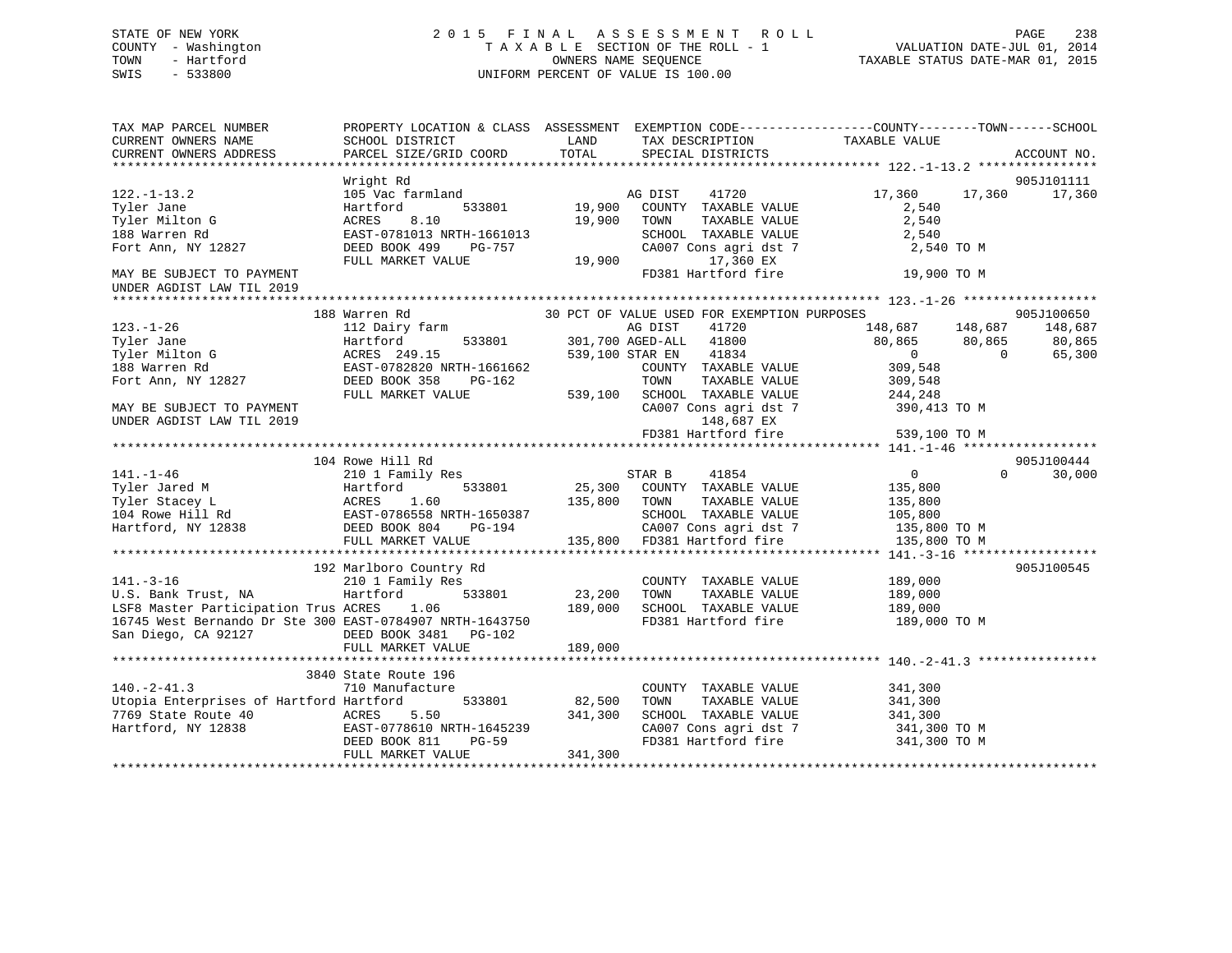## STATE OF NEW YORK 2 0 1 5 F I N A L A S S E S S M E N T R O L L PAGE 239 COUNTY - Washington T A X A B L E SECTION OF THE ROLL - 1 VALUATION DATE-JUL 01, 2014 TOWN - Hartford **TAXABLE STATUS DATE-MAR 01, 2015** OWNERS NAME SEQUENCE TAXABLE STATUS DATE-MAR 01, 2015 SWIS - 533800 UNIFORM PERCENT OF VALUE IS 100.00

| TAX MAP PARCEL NUMBER<br>CURRENT OWNERS NAME<br>CURRENT OWNERS ADDRESS | PROPERTY LOCATION & CLASS ASSESSMENT<br>SCHOOL DISTRICT<br>PARCEL SIZE/GRID COORD | LAND<br>TOTAL                    | TAX DESCRIPTION<br>SPECIAL DISTRICTS         | EXEMPTION CODE-----------------COUNTY-------TOWN------SCHOOL<br>TAXABLE VALUE | ACCOUNT NO. |
|------------------------------------------------------------------------|-----------------------------------------------------------------------------------|----------------------------------|----------------------------------------------|-------------------------------------------------------------------------------|-------------|
|                                                                        |                                                                                   |                                  |                                              |                                                                               |             |
|                                                                        | Pope Hill Rd                                                                      |                                  |                                              |                                                                               | 905J101336  |
| $150. - 1 - 30.4$                                                      | 314 Rural vac<10                                                                  |                                  | RPTL1138<br>29700                            | 12,000<br>12,000                                                              | 12,000      |
| Van Buskirk Keith                                                      | 533801<br>Hartford                                                                | 12,000                           | COUNTY TAXABLE VALUE                         | $\mathbf{0}$                                                                  |             |
| 350 Flat Rock Rd                                                       | LOT 4                                                                             | 12,000                           | TAXABLE VALUE<br>TOWN                        | $\Omega$                                                                      |             |
| Lake George, NY 12845                                                  | 0.63<br>ACRES                                                                     |                                  | SCHOOL TAXABLE VALUE                         | $\mathbf 0$                                                                   |             |
|                                                                        | EAST-0782974 NRTH-1633725                                                         |                                  | FD381 Hartford fire                          | 0 TO M                                                                        |             |
|                                                                        | DEED BOOK 2617 PG-345                                                             |                                  | 12,000 EX                                    |                                                                               |             |
|                                                                        | FULL MARKET VALUE                                                                 | 12,000                           |                                              |                                                                               |             |
|                                                                        |                                                                                   |                                  |                                              |                                                                               |             |
|                                                                        | 200 Townsend Rd                                                                   |                                  |                                              |                                                                               | 905J100470  |
| $141. - 1 - 74$                                                        | 210 1 Family Res                                                                  |                                  | COUNTY TAXABLE VALUE                         | 150,800                                                                       |             |
| Vandenburg Lloyd<br>6149 Veeder Rd                                     | Hartford                                                                          | 533801 25,600<br>ANK 185 150.800 | TOWN<br>TAXABLE VALUE                        | 150,800                                                                       |             |
| 6149 Veeder Rd                                                         | ACRES 1.69 BANK<br>185                                                            | 150,800                          | SCHOOL TAXABLE VALUE                         | 150,800                                                                       |             |
| Slingerlands, NY 12159                                                 | EAST-0779591 NRTH-1649523                                                         |                                  |                                              | CA007 Cons agri dst 7 150,800 TO M                                            |             |
|                                                                        | DEED BOOK 2611 PG-259                                                             |                                  | FD381 Hartford fire                          | 150,800 TO M                                                                  |             |
|                                                                        | FULL MARKET VALUE                                                                 | 150,800                          |                                              |                                                                               |             |
|                                                                        |                                                                                   |                                  |                                              |                                                                               | 905J100096  |
| $140. - 1 - 38$                                                        | 3474 State Route 196<br>210 1 Family Res                                          |                                  |                                              | $\overline{0}$<br>$\Omega$                                                    | 30,000      |
|                                                                        | Hartford                                                                          |                                  |                                              | 97,800                                                                        |             |
| Vanderwarker Jacqueline<br>3474 State Route 196                        | FRNT 300.00 DPTH 295.00                                                           | 97,800 TOWN                      | TAXABLE VALUE                                | 97,800                                                                        |             |
| Fort Ann, NY 12827                                                     | EAST-0770313 NRTH-1644029                                                         |                                  |                                              | 67,800                                                                        |             |
|                                                                        | DEED BOOK 2482    PG-141                                                          |                                  | SCHOOL TAXABLE VALUE<br>FD381 Hartford fire  | 97,800 TO M                                                                   |             |
|                                                                        | FULL MARKET VALUE                                                                 | 97,800                           |                                              |                                                                               |             |
|                                                                        |                                                                                   |                                  |                                              |                                                                               |             |
|                                                                        | Mcdougal Rd                                                                       |                                  |                                              |                                                                               |             |
| $148. - 1 - 25.9$                                                      | 311 Res vac land                                                                  |                                  | COUNTY TAXABLE VALUE                         | 500                                                                           |             |
| Vanderwarker Ronald L                                                  | 533801<br>Hartford                                                                | 500                              | TAXABLE VALUE<br>TOWN                        | 500                                                                           |             |
| 30 McDougal Rd                                                         | LOT 3                                                                             | 500                              | SCHOOL TAXABLE VALUE                         | 500                                                                           |             |
| Fort Ann, NY 12827                                                     | FRNT<br>36.00 DPTH 221.00                                                         |                                  |                                              | 500 TO M                                                                      |             |
|                                                                        | EAST-0766504 NRTH-1636643                                                         |                                  | CA006 Cons agri dst 6<br>FD381 Hartford fire | 500 TO M                                                                      |             |
|                                                                        | DEED BOOK 2356 PG-247                                                             |                                  |                                              |                                                                               |             |
|                                                                        | FULL MARKET VALUE                                                                 | 500                              |                                              |                                                                               |             |
|                                                                        |                                                                                   |                                  |                                              |                                                                               |             |
|                                                                        | Mcdougal Rd                                                                       |                                  |                                              |                                                                               |             |
| $148. - 1 - 25.10$                                                     | 314 Rural vac<10                                                                  |                                  | COUNTY TAXABLE VALUE                         | 21,000                                                                        |             |
| Vanderwarker Ronald L                                                  | 533801<br>Hartford                                                                | 21,000                           | TAXABLE VALUE<br>TOWN                        | 21,000                                                                        |             |
| 30 McDougal Rd                                                         | LOT 1                                                                             | 21,000                           | SCHOOL TAXABLE VALUE                         | 21,000                                                                        |             |
| Fort Ann, NY 12827                                                     | ACRES<br>3.11                                                                     |                                  |                                              | CA006 Cons agri dst 6 21,000 TO M                                             |             |
|                                                                        | EAST-0766089 NRTH-1636387                                                         |                                  | FD381 Hartford fire                          | 21,000 TO M                                                                   |             |
|                                                                        | DEED BOOK 2356<br>PG-243                                                          |                                  |                                              |                                                                               |             |
|                                                                        | FULL MARKET VALUE                                                                 | 21,000                           |                                              |                                                                               |             |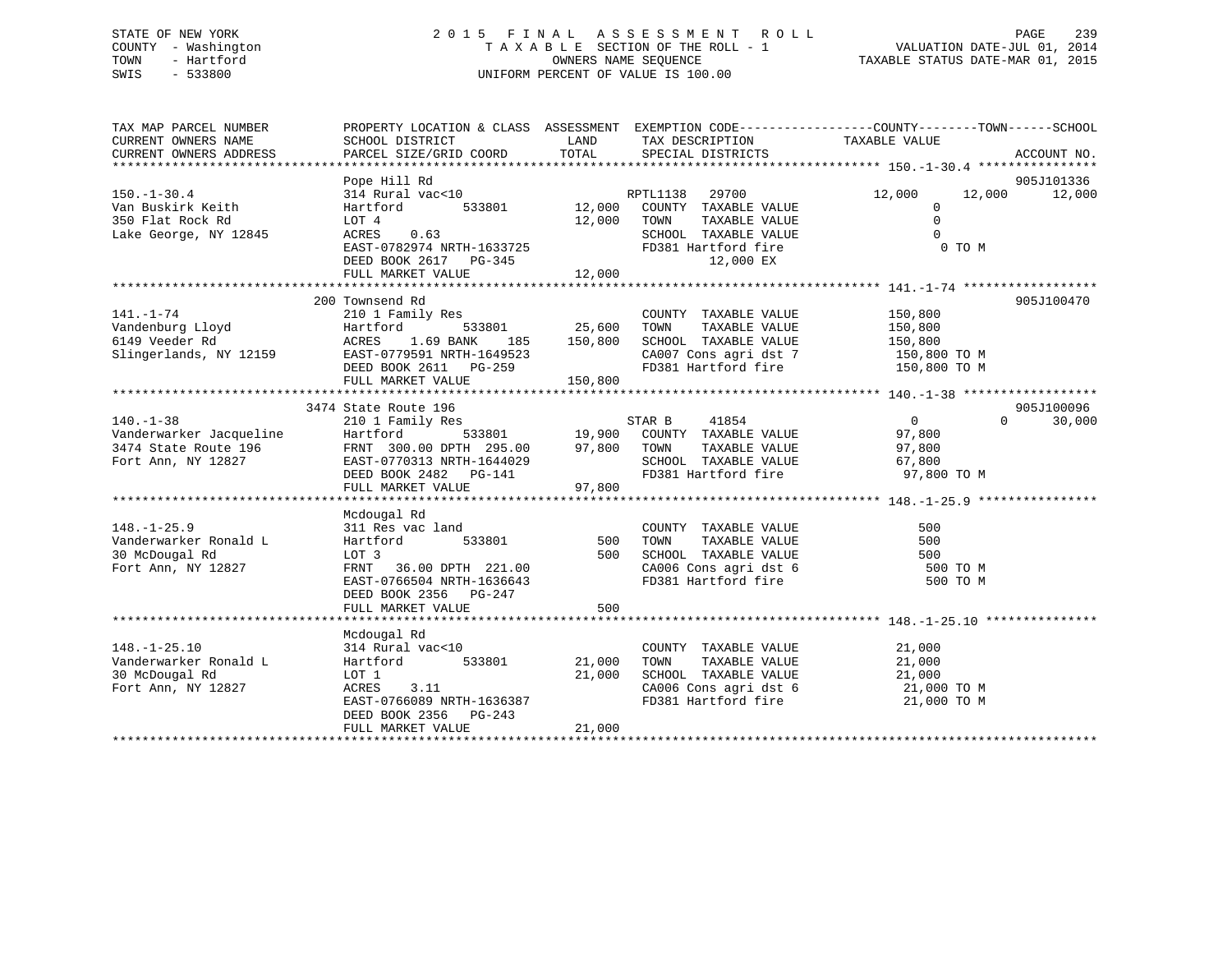## STATE OF NEW YORK 2 0 1 5 F I N A L A S S E S S M E N T R O L L PAGE 240 COUNTY - Washington T A X A B L E SECTION OF THE ROLL - 1 VALUATION DATE-JUL 01, 2014 TOWN - Hartford **TAXABLE STATUS DATE-MAR 01, 2015** OWNERS NAME SEQUENCE TAXABLE STATUS DATE-MAR 01, 2015 SWIS - 533800 UNIFORM PERCENT OF VALUE IS 100.00

| TAX MAP PARCEL NUMBER                        | PROPERTY LOCATION & CLASS ASSESSMENT |         |                             | EXEMPTION CODE-----------------COUNTY-------TOWN------SCHOOL |            |             |
|----------------------------------------------|--------------------------------------|---------|-----------------------------|--------------------------------------------------------------|------------|-------------|
| CURRENT OWNERS NAME                          | SCHOOL DISTRICT                      | LAND    | TAX DESCRIPTION             | TAXABLE VALUE                                                |            |             |
| CURRENT OWNERS ADDRESS<br>****************** | PARCEL SIZE/GRID COORD               | TOTAL   | SPECIAL DISTRICTS           |                                                              |            | ACCOUNT NO. |
|                                              |                                      |         |                             |                                                              |            |             |
|                                              | 5659 County Route 30                 |         |                             |                                                              | 905J100635 |             |
| $141. - 3 - 26$                              | 210 1 Family Res                     |         | STAR B<br>41854             | $\mathbf{0}$                                                 | $\Omega$   | 30,000      |
| Vanek Frederick F                            | 533801<br>Hartford                   | 31,100  | COUNTY TAXABLE VALUE        | 107,400                                                      |            |             |
| Vanek Pamela A                               | ACRES<br>8.11                        | 107,400 | TOWN<br>TAXABLE VALUE       | 107,400                                                      |            |             |
| 5659 County Route 30                         | EAST-0787460 NRTH-1644730            |         | SCHOOL TAXABLE VALUE        | 77,400                                                       |            |             |
| Granville, NY 12832                          | DEED BOOK 506<br>PG-409              |         | FD381 Hartford fire         | 107,400 TO M                                                 |            |             |
|                                              | FULL MARKET VALUE                    | 107,400 |                             |                                                              |            |             |
|                                              |                                      |         |                             | ***************** 130.-1-6 ********************              |            |             |
|                                              | 3817 State Route 149                 |         |                             |                                                              |            | 905J101072  |
| $130. - 1 - 6$                               | 210 1 Family Res                     |         | STAR B<br>41854             | $\overline{0}$                                               | $\Omega$   | 30,000      |
| Vanlint Gordon R                             | Hudson Falls<br>534401               | 20,500  | COUNTY TAXABLE VALUE        | 108,300                                                      |            |             |
| Vanlint Joreen L                             | ACRES<br>1.54 BANK<br>40             | 108,300 | TOWN<br>TAXABLE VALUE       | 108,300                                                      |            |             |
| 3817 State Route 149<br>Fort Ann NY 12827    | EAST-0767116 NRTH-1652626            |         | SCHOOL TAXABLE VALUE        | 78,300                                                       |            |             |
| Fort Ann, NY 12827                           | DEED BOOK 542<br>PG-102              |         | CA007 Cons agri dst 7       | 108,300 TO M                                                 |            |             |
|                                              | FULL MARKET VALUE                    |         | 108,300 FD381 Hartford fire | 108,300 TO M                                                 |            |             |
|                                              |                                      |         |                             |                                                              |            |             |
|                                              | 7764 State Route 40                  |         |                             |                                                              | 905J100475 |             |
| $140. - 2 - 23$                              | 210 1 Family Res                     |         | STAR B<br>41854             | $\overline{0}$                                               | $\Omega$   | 30,000      |
| Vanness Arthur W                             | Hartford<br>533801                   | 14,500  | COUNTY TAXABLE VALUE        | 112,000                                                      |            |             |
| Vanness Diana                                | FRNT 135.00 DPTH 122.00              | 112,000 | TAXABLE VALUE<br>TOWN       | 112,000                                                      |            |             |
| 7764 State Route 40                          | EAST-0782424 NRTH-1645443            |         | SCHOOL TAXABLE VALUE        | 82,000                                                       |            |             |
| Hartford, NY 12838                           | DEED BOOK 511<br>PG-316              |         | FD381 Hartford fire         | 112,000 TO M                                                 |            |             |
|                                              | FULL MARKET VALUE                    | 112,000 |                             |                                                              |            |             |
|                                              |                                      |         |                             |                                                              |            |             |
|                                              | 3 Dick Hill Rd                       |         |                             |                                                              |            |             |
| $141. - 1 - 70.4$                            | 270 Mfg housing                      |         | 41854<br>STAR B             | $\overline{0}$                                               | $\Omega$   | 30,000      |
| Vaughn Linda A                               | 533801<br>Hartford                   | 24,500  | COUNTY TAXABLE VALUE        | 60,100                                                       |            |             |
| 3 Dick Hill Rd                               | ACRES<br>1.40                        | 60,100  | TOWN<br>TAXABLE VALUE       | 60,100                                                       |            |             |
| Granville, NY 12832                          | EAST-0786474 NRTH-1647703            |         | SCHOOL TAXABLE VALUE        | 30,100                                                       |            |             |
|                                              | DEED BOOK 2314 PG-345                |         | CA007 Cons agri dst 7       | 60,100 TO M                                                  |            |             |
|                                              | FULL MARKET VALUE                    |         | 60,100 FD381 Hartford fire  | 60,100 TO M                                                  |            |             |
|                                              |                                      |         |                             |                                                              |            |             |
|                                              | 68 Baker Rd                          |         |                             |                                                              |            | 905J101044  |
| $132. - 2 - 19.2$                            | 210 1 Family Res                     |         | STAR B<br>41854             | $\overline{0}$                                               | $\Omega$   | 30,000      |
| Venner William H                             | 533801<br>Hartford                   | 31,000  | COUNTY TAXABLE VALUE        | 157,800                                                      |            |             |
| Venner Shirley P                             | ACRES<br>3.10                        | 157,800 | TAXABLE VALUE<br>TOWN       | 157,800                                                      |            |             |
| 68 Baker Rd                                  | EAST-0792164 NRTH-1653543            |         | SCHOOL TAXABLE VALUE        | 127,800                                                      |            |             |
| Granville, NY 12832                          | DEED BOOK 607<br>PG-74               |         | FD381 Hartford fire         | 157,800 TO M                                                 |            |             |
|                                              | FULL MARKET VALUE                    | 157,800 |                             |                                                              |            |             |
|                                              |                                      |         |                             |                                                              |            |             |
|                                              | Northrup Ln                          |         |                             |                                                              | 905J101409 |             |
| $131.-1-5.1$                                 | 312 Vac w/imprv                      |         | COUNTY TAXABLE VALUE        | 68,600                                                       |            |             |
| Verdi John G                                 | 533801<br>Hartford                   | 44,000  | TAXABLE VALUE<br>TOWN       | 68,600                                                       |            |             |
| Verdi Ellen M                                | ACRES<br>5.00                        | 68,600  | SCHOOL TAXABLE VALUE        | 68,600                                                       |            |             |
| 50 Taber Knolls Dr                           | EAST-0776729 NRTH-1652088            |         | CA007 Cons agri dst 7       | 68,600 TO M                                                  |            |             |
| Pawling, NY 12504                            | DEED BOOK 2513<br>PG-142             |         | FD381 Hartford fire         | 68,600 TO M                                                  |            |             |
|                                              | FULL MARKET VALUE                    | 68,600  |                             |                                                              |            |             |
|                                              |                                      |         |                             |                                                              |            |             |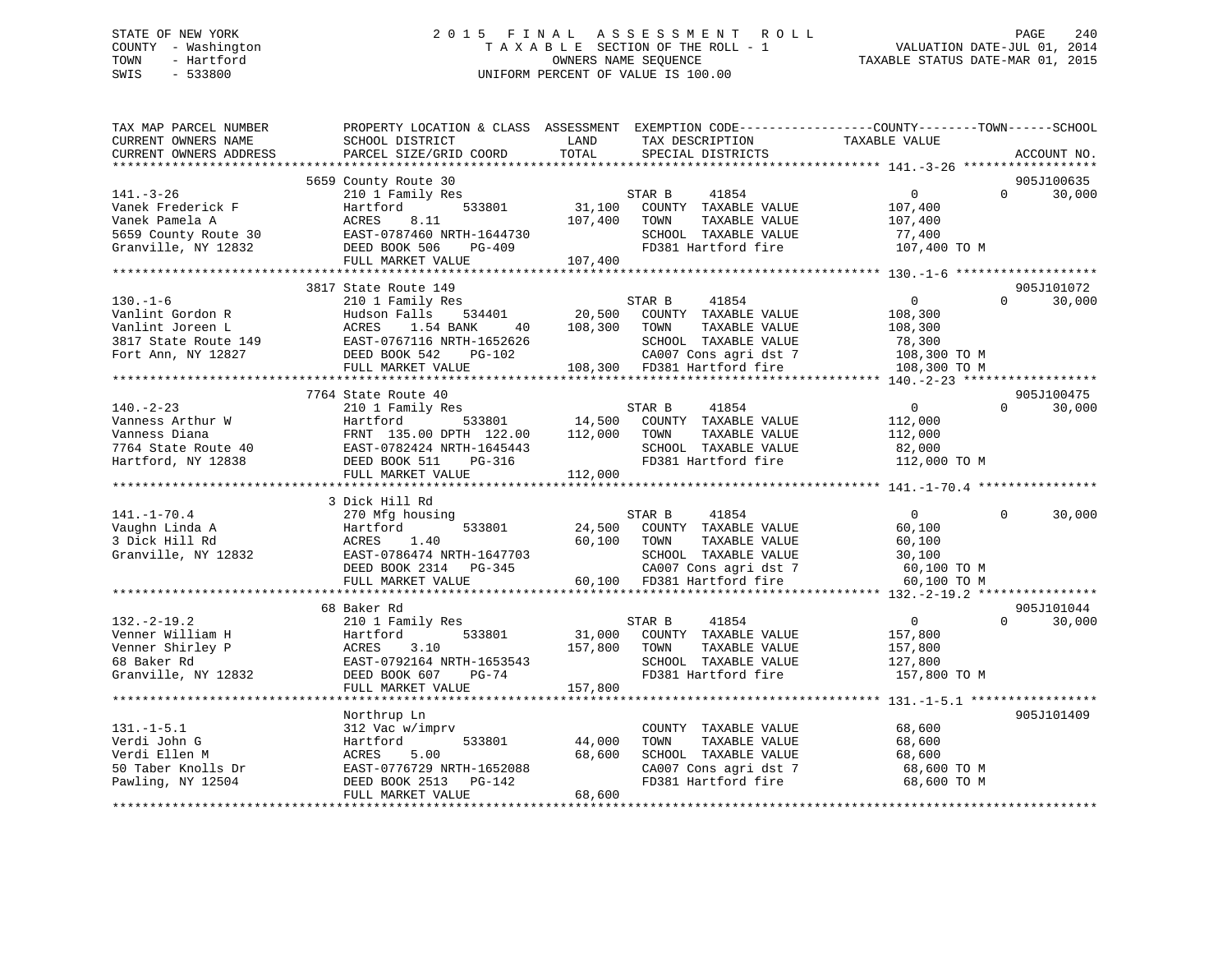## STATE OF NEW YORK 2 0 1 5 F I N A L A S S E S S M E N T R O L L PAGE 241 COUNTY - Washington T A X A B L E SECTION OF THE ROLL - 1 VALUATION DATE-JUL 01, 2014 TOWN - Hartford OWNERS NAME SEQUENCE TAXABLE STATUS DATE-MAR 01, 2015 SWIS - 533800 UNIFORM PERCENT OF VALUE IS 100.00

| TAX MAP PARCEL NUMBER<br>CURRENT OWNERS NAME<br>CURRENT OWNERS ADDRESS                            | PROPERTY LOCATION & CLASS ASSESSMENT EXEMPTION CODE----------------COUNTY-------TOWN-----SCHOOL<br>SCHOOL DISTRICT<br>PARCEL SIZE/GRID COORD                         | LAND<br>TOTAL              | TAX DESCRIPTION TAXABLE VALUE<br>SPECIAL DISTRICTS                                                                                |                                                             | ACCOUNT NO.                      |
|---------------------------------------------------------------------------------------------------|----------------------------------------------------------------------------------------------------------------------------------------------------------------------|----------------------------|-----------------------------------------------------------------------------------------------------------------------------------|-------------------------------------------------------------|----------------------------------|
| $131. - 1 - 5.4$<br>Verdi John G<br>Verdi Ellen M<br>50 Taber Knolls Dr<br>Pawling, NY 12504      | 18 Northrup Ln<br>314 Rural vac<10<br>Hartford<br>533801<br>4.90<br>ACRES<br>EAST-0776983 NRTH-1652117<br>DEED BOOK 2513 PG-142<br>FULL MARKET VALUE                 | 27,800<br>27,800<br>27,800 | COUNTY TAXABLE VALUE<br>TOWN<br>TAXABLE VALUE<br>SCHOOL TAXABLE VALUE<br>CA007 Cons agri dst 7 27,800 TO M<br>FD381 Hartford fire | 27,800<br>27,800<br>27,800<br>27,800 TO M                   |                                  |
| $150. - 1 - 30.5$<br>Vincini Robert<br>Vincini Denise<br>9 Karen Ct<br>Rock Tavern, NY 12575      | Pope Hill Rd<br>323 Vacant rural<br>Hartford<br>533801<br>FRNT 296.00 DPTH<br>ACRES 51.34<br>EAST-0783365 NRTH-1634928<br>DEED BOOK 2859 PG-150<br>FULL MARKET VALUE | 96,400<br>96,400<br>96,400 | COUNTY TAXABLE VALUE<br>TOWN<br>TAXABLE VALUE<br>SCHOOL TAXABLE VALUE<br>FD381 Hartford fire                                      | 96,400<br>96,400<br>96,400<br>96,400 TO M                   |                                  |
| $149. - 1 - 6.1$<br>Wade Patricia A<br>Wade Randy L<br>199 Shine Hill Rd<br>Fort Ann, NY 12827    | 197 Shine Hill Rd<br>270 Mfg housing<br>533801<br>Hartford 533801<br>ACRES 6.00<br>EAST-0771610 NRTH-1639807<br>DEED BOOK 3127 PG-95<br>FULL MARKET VALUE            | 32,600<br>58,300<br>58,300 | COUNTY TAXABLE VALUE<br>TAXABLE VALUE<br>TOWN<br>SCHOOL TAXABLE VALUE<br>WALUE COMMANDS VALUE                                     | 58,300<br>58,300<br>58,300<br>58,300 TO M                   | 905J100085                       |
| $149. - 1 - 54$<br>Wade Rocky E Jr<br>Wade Desiree<br>194 Shine Hill Rd<br>Fort Ann, NY 12827     | 194 Shine Hill Rd<br>210 1 Family Res<br>533801<br>Hartford<br>5.00<br>ACRES<br>EAST-0771422 NRTH-1638561<br>DEED BOOK 1875 PG-106<br>FULL MARKET VALUE              | 60,200<br>60,200           | 41854<br>STAR B<br>25,500 COUNTY TAXABLE VALUE<br>TAXABLE VALUE<br>TOWN<br>SCHOOL TAXABLE VALUE<br>FD381 Hartford fire            | $\overline{0}$<br>60,200<br>60,200<br>30,200<br>60,200 TO M | 905J100146<br>30,000<br>$\Omega$ |
| $149. - 1 - 54.1$<br>Wade Rocky E Jr<br>Wade Desiree C<br>194 Shine Hill Rd<br>Fort Ann, NY 12827 | Shine Hill Rd<br>322 Rural vac>10<br>533801<br>Hartford<br>ACRES 20.00<br>EAST-0771322 NRTH-1637808<br>DEED BOOK 1875 PG-69<br>FULL MARKET VALUE                     | 23,300<br>23,300<br>23,300 | COUNTY TAXABLE VALUE<br>TAXABLE VALUE<br>TOWN<br>SCHOOL TAXABLE VALUE 23,300<br>FD381 Hartford fire                               | 23,300<br>23,300<br>23,300 TO M                             |                                  |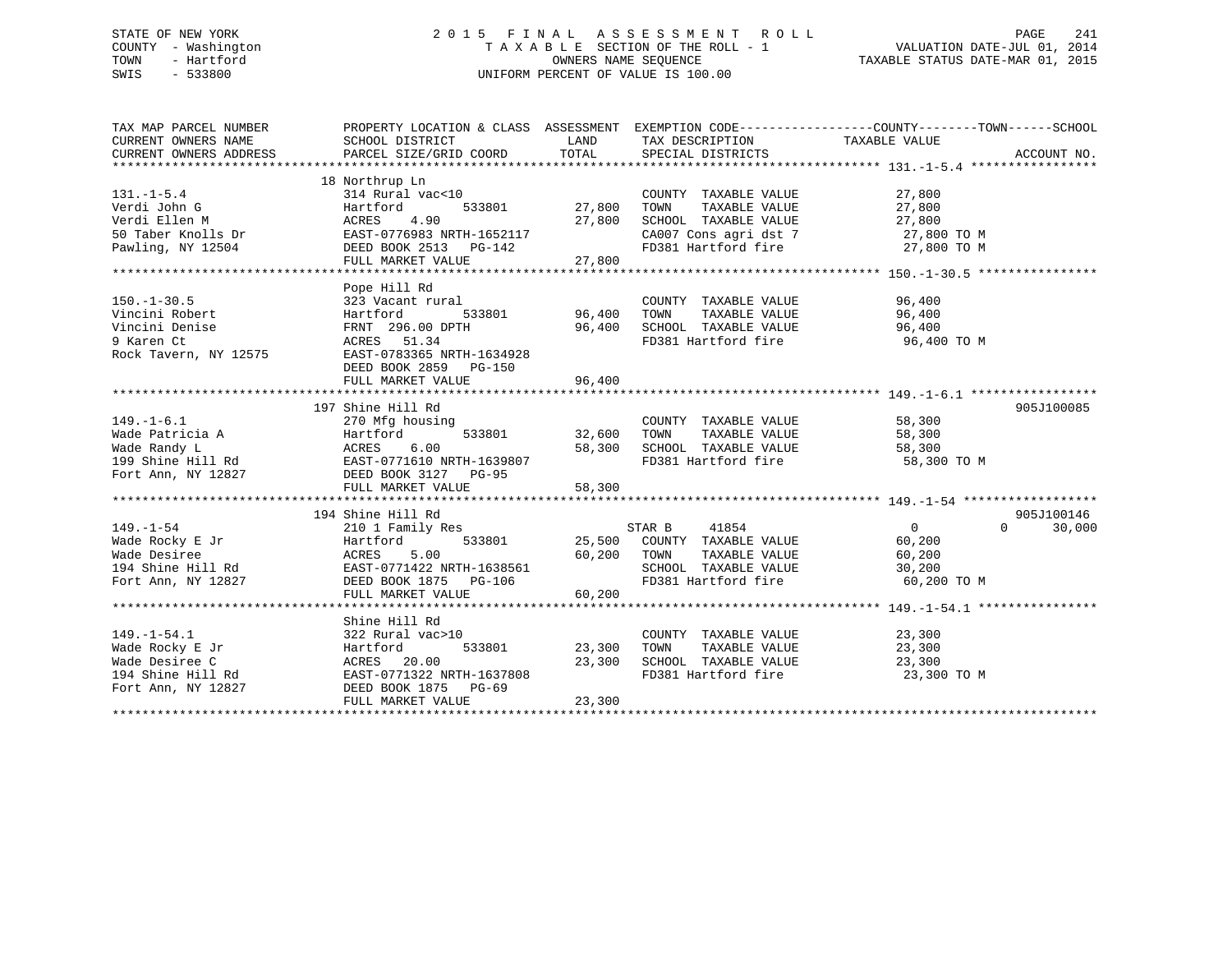## STATE OF NEW YORK 2 0 1 5 F I N A L A S S E S S M E N T R O L L PAGE 242 COUNTY - Washington T A X A B L E SECTION OF THE ROLL - 1 VALUATION DATE-JUL 01, 2014 TOWN - Hartford **TAXABLE STATUS DATE-MAR 01, 2015** OWNERS NAME SEQUENCE TAXABLE STATUS DATE-MAR 01, 2015 SWIS - 533800 UNIFORM PERCENT OF VALUE IS 100.00

| TAX MAP PARCEL NUMBER                                                                                                                                                                                                                                                                                                                                                                                                                             | PROPERTY LOCATION & CLASS ASSESSMENT EXEMPTION CODE---------------COUNTY-------TOWN-----SCHOOL<br>SCHOOL DISTRICT                                                                    |                                                               |                         |          |        |
|---------------------------------------------------------------------------------------------------------------------------------------------------------------------------------------------------------------------------------------------------------------------------------------------------------------------------------------------------------------------------------------------------------------------------------------------------|--------------------------------------------------------------------------------------------------------------------------------------------------------------------------------------|---------------------------------------------------------------|-------------------------|----------|--------|
| CURRENT OWNERS NAME                                                                                                                                                                                                                                                                                                                                                                                                                               |                                                                                                                                                                                      | LAND TAX DESCRIPTION                                          | TAXABLE VALUE           |          |        |
|                                                                                                                                                                                                                                                                                                                                                                                                                                                   |                                                                                                                                                                                      |                                                               |                         |          |        |
|                                                                                                                                                                                                                                                                                                                                                                                                                                                   |                                                                                                                                                                                      |                                                               |                         |          |        |
|                                                                                                                                                                                                                                                                                                                                                                                                                                                   |                                                                                                                                                                                      |                                                               |                         |          |        |
|                                                                                                                                                                                                                                                                                                                                                                                                                                                   |                                                                                                                                                                                      |                                                               |                         |          |        |
|                                                                                                                                                                                                                                                                                                                                                                                                                                                   |                                                                                                                                                                                      |                                                               |                         |          |        |
|                                                                                                                                                                                                                                                                                                                                                                                                                                                   |                                                                                                                                                                                      |                                                               |                         |          |        |
|                                                                                                                                                                                                                                                                                                                                                                                                                                                   |                                                                                                                                                                                      |                                                               |                         |          |        |
|                                                                                                                                                                                                                                                                                                                                                                                                                                                   |                                                                                                                                                                                      |                                                               |                         |          |        |
|                                                                                                                                                                                                                                                                                                                                                                                                                                                   |                                                                                                                                                                                      |                                                               |                         |          |        |
|                                                                                                                                                                                                                                                                                                                                                                                                                                                   | Dick Hill Rd                                                                                                                                                                         |                                                               |                         |          |        |
|                                                                                                                                                                                                                                                                                                                                                                                                                                                   |                                                                                                                                                                                      |                                                               |                         |          |        |
|                                                                                                                                                                                                                                                                                                                                                                                                                                                   |                                                                                                                                                                                      |                                                               |                         |          |        |
|                                                                                                                                                                                                                                                                                                                                                                                                                                                   |                                                                                                                                                                                      |                                                               |                         |          |        |
|                                                                                                                                                                                                                                                                                                                                                                                                                                                   |                                                                                                                                                                                      | FD381 Hartford fire 1,500 TO M                                |                         |          |        |
|                                                                                                                                                                                                                                                                                                                                                                                                                                                   |                                                                                                                                                                                      |                                                               |                         |          |        |
|                                                                                                                                                                                                                                                                                                                                                                                                                                                   |                                                                                                                                                                                      |                                                               |                         |          |        |
|                                                                                                                                                                                                                                                                                                                                                                                                                                                   | Brodie Way                                                                                                                                                                           |                                                               |                         |          |        |
|                                                                                                                                                                                                                                                                                                                                                                                                                                                   |                                                                                                                                                                                      |                                                               |                         |          |        |
|                                                                                                                                                                                                                                                                                                                                                                                                                                                   |                                                                                                                                                                                      |                                                               |                         |          |        |
|                                                                                                                                                                                                                                                                                                                                                                                                                                                   |                                                                                                                                                                                      |                                                               |                         |          |        |
|                                                                                                                                                                                                                                                                                                                                                                                                                                                   |                                                                                                                                                                                      | FD381 Hartford fire 13,000 TO M                               |                         |          |        |
|                                                                                                                                                                                                                                                                                                                                                                                                                                                   |                                                                                                                                                                                      |                                                               |                         |          |        |
| $\begin{array}{cccccc} \texttt{132.-2-35.5} & \texttt{314 Rural vac} & \texttt{COUNTYY} & \texttt{TAXABLE VALUE} & \texttt{13,000} \\ \texttt{Wade Roy M} & \texttt{Hartford} & \texttt{533801} & \texttt{13,000} & \texttt{TOWN} & \texttt{TAXABLE VALUE} & \texttt{13,000} \\ \texttt{Wade Diane} & \texttt{ACRES} & \texttt{2.00} & \texttt{13,000} & \texttt{SCHOOL TAXABLE VALUE} & \texttt{13,000} \\ \texttt{288 Dick Hill Rd} & \texttt{$ |                                                                                                                                                                                      |                                                               |                         |          |        |
|                                                                                                                                                                                                                                                                                                                                                                                                                                                   |                                                                                                                                                                                      |                                                               |                         |          |        |
|                                                                                                                                                                                                                                                                                                                                                                                                                                                   | 4 Brodie Way                                                                                                                                                                         |                                                               |                         |          |        |
|                                                                                                                                                                                                                                                                                                                                                                                                                                                   |                                                                                                                                                                                      |                                                               |                         |          |        |
|                                                                                                                                                                                                                                                                                                                                                                                                                                                   |                                                                                                                                                                                      |                                                               |                         |          |        |
|                                                                                                                                                                                                                                                                                                                                                                                                                                                   |                                                                                                                                                                                      |                                                               |                         |          |        |
|                                                                                                                                                                                                                                                                                                                                                                                                                                                   |                                                                                                                                                                                      | FD381 Hartford fire 35,500 TO M                               |                         |          |        |
|                                                                                                                                                                                                                                                                                                                                                                                                                                                   |                                                                                                                                                                                      |                                                               |                         |          |        |
|                                                                                                                                                                                                                                                                                                                                                                                                                                                   |                                                                                                                                                                                      |                                                               |                         |          |        |
|                                                                                                                                                                                                                                                                                                                                                                                                                                                   |                                                                                                                                                                                      |                                                               |                         |          |        |
|                                                                                                                                                                                                                                                                                                                                                                                                                                                   | 4 North Rd                                                                                                                                                                           |                                                               |                         |          |        |
| $149. - 1 - 53.3$                                                                                                                                                                                                                                                                                                                                                                                                                                 | 210 1 Family Res<br>M Hartford 533801 28,300 COUNTY TAXABLE VALUE<br>LOT 2 192,000 TOWN TAXABLE VALUE<br>12827 2327/233 5 2327/233 2327/233 5 26HOOL TAXABLE VALUE<br>12827 2327 233 |                                                               | 0<br>192,000<br>192,000 | $\Omega$ | 30,000 |
| Wade Russell M                                                                                                                                                                                                                                                                                                                                                                                                                                    |                                                                                                                                                                                      |                                                               |                         |          |        |
| $L$<br>$(12827)$<br>Wade Andrea L                                                                                                                                                                                                                                                                                                                                                                                                                 |                                                                                                                                                                                      |                                                               |                         |          |        |
| 4 North Rd                                                                                                                                                                                                                                                                                                                                                                                                                                        |                                                                                                                                                                                      | SCHOOL TAXABLE VALUE 162,000<br>CA007 Cons agri dst 7 192,000 |                         |          |        |
| Fort Ann, NY 12827                                                                                                                                                                                                                                                                                                                                                                                                                                |                                                                                                                                                                                      |                                                               | 192,000 TO M            |          |        |
|                                                                                                                                                                                                                                                                                                                                                                                                                                                   | EAST-0773800 NRTH-1639160                                                                                                                                                            | FD381 Hartford fire 192,000 TO M                              |                         |          |        |
|                                                                                                                                                                                                                                                                                                                                                                                                                                                   | DEED BOOK 950<br>$PG-35$                                                                                                                                                             |                                                               |                         |          |        |
|                                                                                                                                                                                                                                                                                                                                                                                                                                                   |                                                                                                                                                                                      |                                                               |                         |          |        |
|                                                                                                                                                                                                                                                                                                                                                                                                                                                   |                                                                                                                                                                                      |                                                               |                         |          |        |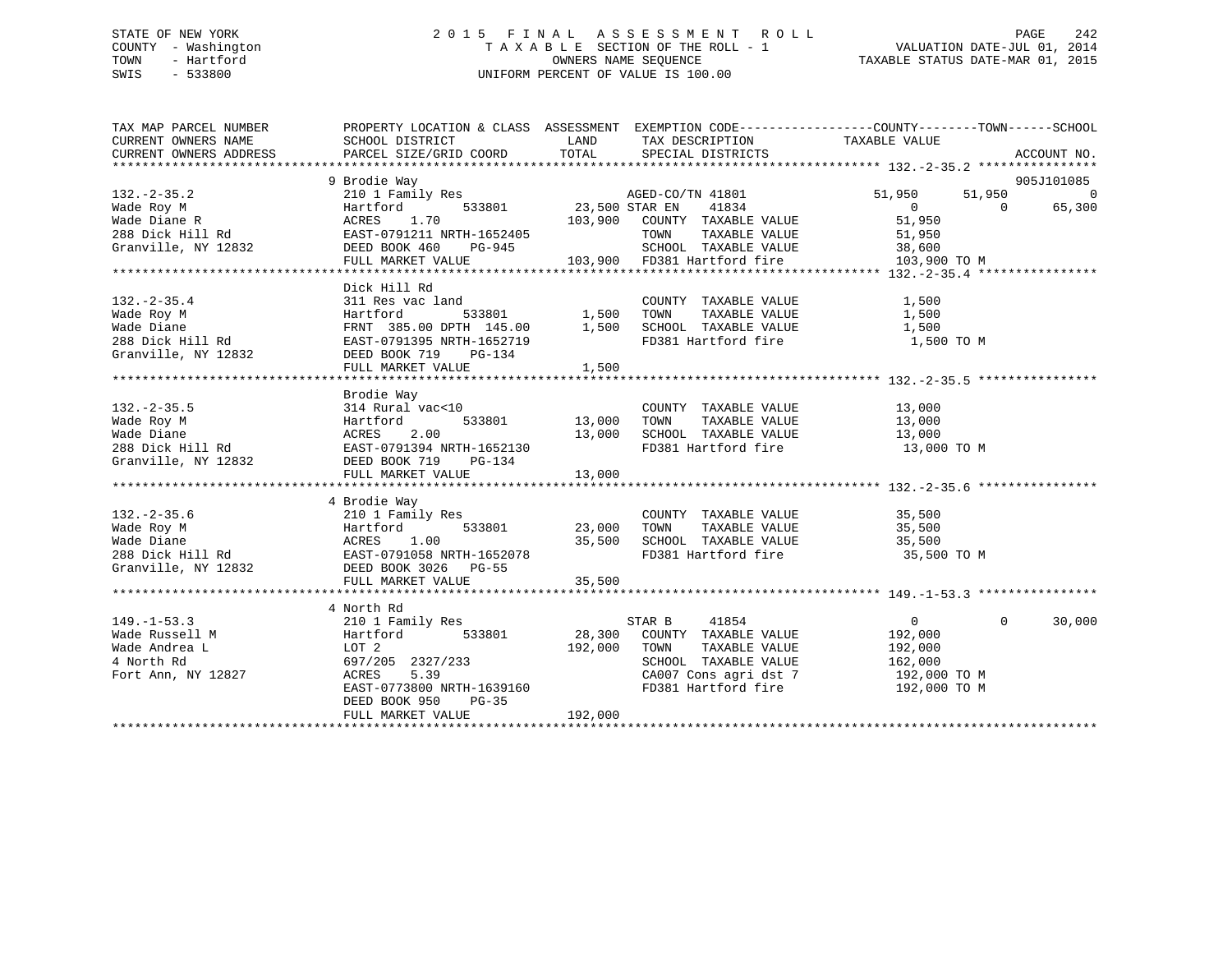## STATE OF NEW YORK 2 0 1 5 F I N A L A S S E S S M E N T R O L L PAGE 243 COUNTY - Washington T A X A B L E SECTION OF THE ROLL - 1 VALUATION DATE-JUL 01, 2014 TOWN - Hartford **TAXABLE STATUS DATE-MAR 01, 2015** OWNERS NAME SEQUENCE TAXABLE STATUS DATE-MAR 01, 2015 SWIS - 533800 UNIFORM PERCENT OF VALUE IS 100.00

| TAX MAP PARCEL NUMBER<br>CURRENT OWNERS NAME<br>CURRENT OWNERS ADDRESS | PROPERTY LOCATION & CLASS ASSESSMENT EXEMPTION CODE---------------COUNTY-------TOWN-----SCHOOL<br>SCHOOL DISTRICT<br>PARCEL SIZE/GRID COORD | LAND<br>TOTAL | TAX DESCRIPTION<br>SPECIAL DISTRICTS | TAXABLE VALUE  | ACCOUNT NO.              |
|------------------------------------------------------------------------|---------------------------------------------------------------------------------------------------------------------------------------------|---------------|--------------------------------------|----------------|--------------------------|
|                                                                        |                                                                                                                                             |               |                                      |                |                          |
|                                                                        | LOT 1 Provincial Pat                                                                                                                        |               |                                      |                | 905J101151<br>12,768     |
| $112. - 2 - 9$                                                         | 105 Vac farmland                                                                                                                            |               | AG DIST<br>41720                     | 12,768 12,768  |                          |
| Walker Farms LLC                                                       | Fort Ann                                                                                                                                    |               | 532802 19,600 COUNTY TAXABLE VALUE   | 6,832          |                          |
| 5565 State Route 4                                                     | $112.-1-9$                                                                                                                                  | 19,600 TOWN   | TAXABLE VALUE                        | 6,832          |                          |
| Fort Ann, NY 12827                                                     | ACRES 14.00                                                                                                                                 |               | SCHOOL TAXABLE VALUE                 | 6,832          |                          |
|                                                                        | EAST-0761574 NRTH-1665779                                                                                                                   |               | CA007 Cons agri dst 7                | 6,832 TO M     |                          |
| MAY BE SUBJECT TO PAYMENT                                              | DEED BOOK 822<br>PG-104                                                                                                                     |               | 12,768 EX                            |                |                          |
| UNDER AGDIST LAW TIL 2019                                              | FULL MARKET VALUE                                                                                                                           |               | 19,600 FD381 Hartford fire           | 19,600 TO M    |                          |
|                                                                        |                                                                                                                                             |               |                                      |                |                          |
|                                                                        | Rojcewicz Ln                                                                                                                                |               |                                      |                | 905J101098               |
| $140. - 1 - 12$                                                        | 120 Field crops                                                                                                                             |               | AG DIST<br>41720                     | 87,731         | 87,731<br>87,731         |
| Walker Farms LLC                                                       | 533801<br>Hartford                                                                                                                          |               | 238,300 COUNTY TAXABLE VALUE         | 152,569        |                          |
| 5565 State Route 4                                                     | ACRES 146.90                                                                                                                                | 240,300       | TOWN<br>TAXABLE VALUE                | 152,569        |                          |
| Fort Ann, NY 12827                                                     | EAST-0775371 NRTH-1643327                                                                                                                   |               | SCHOOL TAXABLE VALUE                 | 152,569        |                          |
|                                                                        | DEED BOOK 822<br>PG-104                                                                                                                     |               | CA007 Cons agri dst 7                | 152,569 TO M   |                          |
| MAY BE SUBJECT TO PAYMENT                                              | FULL MARKET VALUE                                                                                                                           |               | 240,300<br>87,731 EX                 |                |                          |
| UNDER AGDIST LAW TIL 2019                                              |                                                                                                                                             |               | FD381 Hartford fire                  | 240,300 TO M   |                          |
|                                                                        |                                                                                                                                             |               |                                      |                |                          |
|                                                                        | 9 Mcdougal Rd                                                                                                                               |               |                                      |                | 905J100269               |
| $148. - 1 - 14$                                                        | 241 Rural res&ag                                                                                                                            |               | AGRI-D IND 41730                     | 94,888         | 94,888<br>94,888         |
| Walker Farms LLC                                                       | Hartford<br>533801                                                                                                                          |               | 193,600 COUNTY TAXABLE VALUE         | 177,712        |                          |
| 5565 State Route 4                                                     | ACRES 114.90                                                                                                                                | 272,600 TOWN  | TAXABLE VALUE                        | 177,712        |                          |
|                                                                        |                                                                                                                                             |               |                                      |                |                          |
| Fort Ann, NY 12827                                                     | EAST-0768897 NRTH-1637266                                                                                                                   |               | SCHOOL TAXABLE VALUE                 | 177,712        |                          |
|                                                                        | DEED BOOK 876<br>PG-322                                                                                                                     |               | FD381 Hartford fire                  | 272,600 TO M   |                          |
| MAY BE SUBJECT TO PAYMENT                                              | FULL MARKET VALUE                                                                                                                           | 272,600       |                                      |                |                          |
| UNDER AGDIST LAW TIL 2022                                              |                                                                                                                                             |               |                                      |                |                          |
|                                                                        |                                                                                                                                             |               |                                      |                |                          |
|                                                                        | Russell Ln OFF                                                                                                                              |               |                                      |                | 905J100617               |
| $149. - 1 - 50$                                                        | 322 Rural vac>10                                                                                                                            |               | AGRI-D IND 41730                     | 3,223          | 3,223<br>3,223           |
| Walker Farms LLC                                                       | Hartford<br>533801                                                                                                                          |               | 7,900 COUNTY TAXABLE VALUE           | 4,677          |                          |
| 5565 State Route 4                                                     | ACRES 12.18                                                                                                                                 | 7,900         | TOWN<br>TAXABLE VALUE                | 4,677          |                          |
| Fort Ann, NY 12827                                                     | EAST-0771368 NRTH-1636929                                                                                                                   |               | SCHOOL TAXABLE VALUE                 | 4,677          |                          |
|                                                                        | DEED BOOK 876<br>PG-322                                                                                                                     |               | FD381 Hartford fire                  | 7,900 TO M     |                          |
| MAY BE SUBJECT TO PAYMENT                                              | FULL MARKET VALUE                                                                                                                           | 7,900         |                                      |                |                          |
| UNDER AGDIST LAW TIL 2022                                              |                                                                                                                                             |               |                                      |                |                          |
|                                                                        |                                                                                                                                             |               |                                      |                |                          |
|                                                                        | 320 Pope Hill Rd                                                                                                                            |               |                                      |                |                          |
| $150.-1-31.1$                                                          | 240 Rural res                                                                                                                               |               | STAR B<br>41854                      | $\overline{0}$ | $\overline{0}$<br>30,000 |
| Walker James S                                                         | 533801<br>Hartford                                                                                                                          | 28,900        | COUNTY TAXABLE VALUE                 | 136,900        |                          |
| Walker Elaine A                                                        | LOT 2                                                                                                                                       | 136,900       | TOWN<br>TAXABLE VALUE                | 136,900        |                          |
| 320 Pope Hill Rd                                                       | ACRES 10.01                                                                                                                                 |               | SCHOOL TAXABLE VALUE                 | 106,900        |                          |
| Granville, NY 12832                                                    | EAST-0783686 NRTH-1633560                                                                                                                   |               | CA006 Cons agri dst 6                | 136,900 TO M   |                          |
|                                                                        | DEED BOOK 771<br>$PG-102$                                                                                                                   |               | FD381 Hartford fire                  | 136,900 TO M   |                          |
|                                                                        |                                                                                                                                             |               |                                      |                |                          |
|                                                                        | FULL MARKET VALUE                                                                                                                           | 136,900       |                                      |                |                          |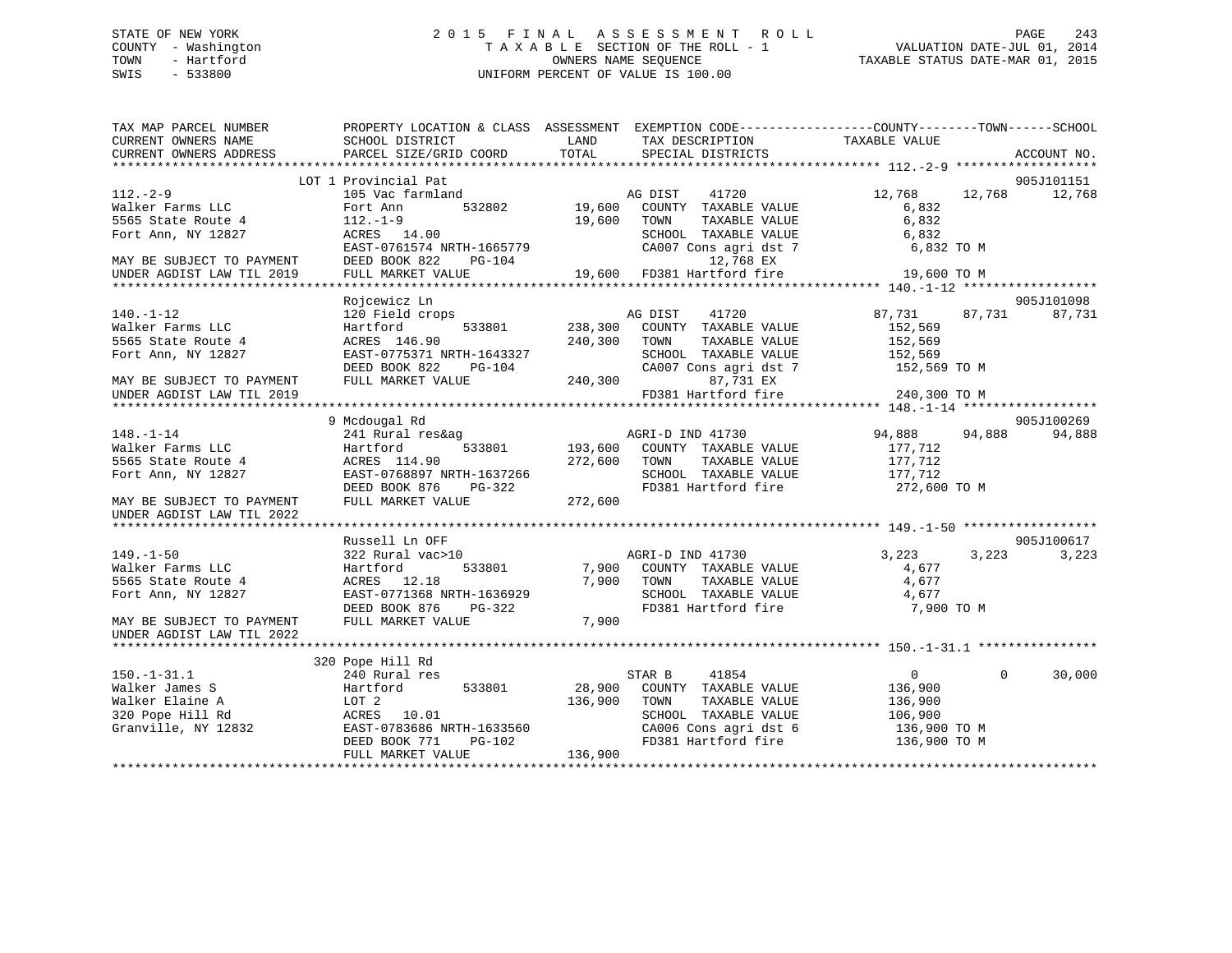## STATE OF NEW YORK 2 0 1 5 F I N A L A S S E S S M E N T R O L L PAGE 244 COUNTY - Washington T A X A B L E SECTION OF THE ROLL - 1 VALUATION DATE-JUL 01, 2014 TOWN - Hartford **TAXABLE STATUS DATE-MAR 01, 2015** OWNERS NAME SEQUENCE TAXABLE STATUS DATE-MAR 01, 2015 SWIS - 533800 UNIFORM PERCENT OF VALUE IS 100.00

| TAX MAP PARCEL NUMBER<br>CURRENT OWNERS NAME<br>CURRENT OWNERS ADDRESS                                                                                                                                                                                                       | PROPERTY LOCATION & CLASS ASSESSMENT EXEMPTION CODE---------------COUNTY-------TOWN-----SCHOOL<br><b>EXAMPLE SERVICE SERVICE SERVICE SERVICE SERVICE SERVICE SERVICE SERVICE SERVICE SERVICE SERVICE SERVICE SERVICE</b><br>SCHOOL DISTRICT<br>PARCEL SIZE/GRID COORD | TOTAL | TAX DESCRIPTION TAXABLE VALUE<br>SPECIAL DISTRICTS TAXABLE VALUE                                                                                                                                                 | ACCOUNT NO.                      |
|------------------------------------------------------------------------------------------------------------------------------------------------------------------------------------------------------------------------------------------------------------------------------|-----------------------------------------------------------------------------------------------------------------------------------------------------------------------------------------------------------------------------------------------------------------------|-------|------------------------------------------------------------------------------------------------------------------------------------------------------------------------------------------------------------------|----------------------------------|
| $141. -3 - 1$<br>walldorff Andrew<br>11.5 10<br>Walldorff Andrew Hartford 533801 45,600 COUNTY TAXABLE VALUE 146,400<br>70 Gilchrist Hill Rd ACRES 15.23 146,400 TOWN TAXABLE VALUE 146,400<br>Hartford, NY 12838 EAST-0783320 NRTH-1644195 SCHOOL TAXABLE VALUE 116,400<br> |                                                                                                                                                                                                                                                                       |       |                                                                                                                                                                                                                  | 905J100461<br>30,000<br>$\Omega$ |
| 132.-2-18.1<br>Walls Larry A Hartford 533801<br>Malls Larry A Hartford 533801 3,900 TOWN TAXABLE VALUE 3,900<br>Smith Bonnie L FRNT 360.00 DPTH 53.00 3,900 SCHOOL TAXABLE VALUE 3,900<br>S Baker Rd ACRES 0.30 ACRES 2625 PG-253<br>G                                       | FULL MARKET VALUE                                                                                                                                                                                                                                                     | 3,900 | FD381 Hartford fire 3,900 TO M                                                                                                                                                                                   | 905J101202                       |
| 149.-1-34<br>314 Rural vac<10<br>Walsh Charles F<br>14,300<br>Nalsh Vickie D<br>316 Bub Div Lot 1<br>7280 State Route 40<br>7280 State Route 40<br>7280 State Route 40<br>7280 NRTH-1636773<br>7280 NRTH-1636773<br>7280 NRTH-1636773<br>7280 NRTH                           | State Route 40<br>$533801$ $14,300$<br>bt 1 $14,300$                                                                                                                                                                                                                  |       | COUNTY TAXABLE VALUE 14,300<br>TOWN TAXABLE VALUE 14,300<br>SCHOOL TAXABLE VALUE 14,300<br>CA006 Cons agri dst 6 14,300 TO M<br>FD381 Hartford fire 14,300 TO M                                                  | 905J100610                       |
|                                                                                                                                                                                                                                                                              | 7280 State Route 40                                                                                                                                                                                                                                                   |       |                                                                                                                                                                                                                  | 905J100610                       |
| 113.-2-2<br>Ward Charles S<br>671 County Route 17<br>Fort Ann NY 12927<br>13.-1-2<br>Fort Ann, NY 12827                                                                                                                                                                      | East Starbuck Ln OFF<br>Hartford 533801 8,600<br>$113.-1-2$ 8,600<br>ACRES 15.50 8,600<br>ACRES     15.50<br>EAST-0775031  NRTH-1669271<br>DEED BOOK 455<br>PG-185<br>FULL MARKET VALUE                                                                               | 8,600 | $\begin{minipage}{.4\linewidth} \textbf{COUNTY} & \textbf{TAXABLE} & \textbf{VALUE} & \textbf{0} & \textbf{0} & \textbf{0} \end{minipage}$<br>CA007 Cons agri dst 7 8,600 TO M<br>FD381 Hartford fire 8,600 TO M | 905J100629                       |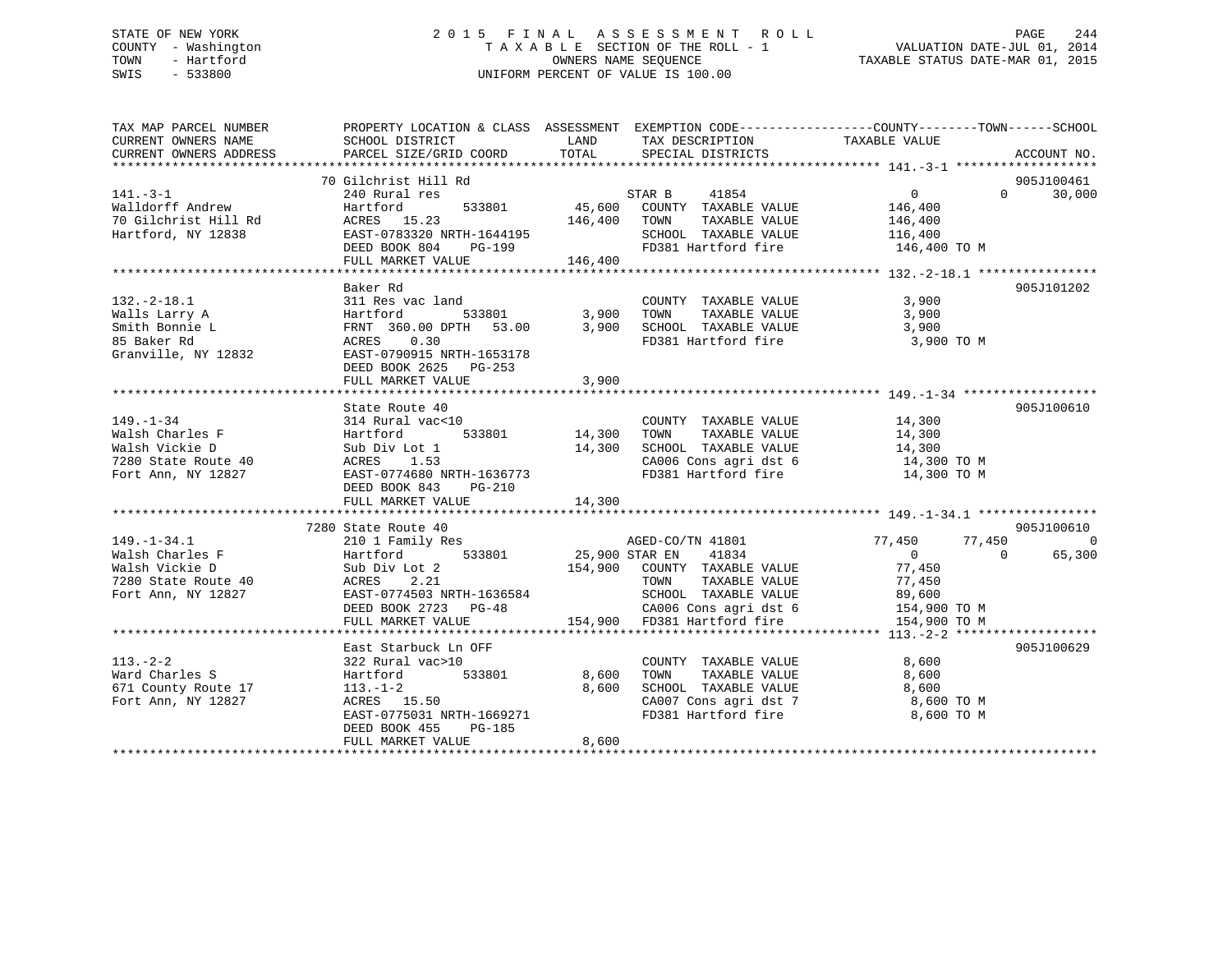## STATE OF NEW YORK 2 0 1 5 F I N A L A S S E S S M E N T R O L L PAGE 245 COUNTY - Washington T A X A B L E SECTION OF THE ROLL - 1 VALUATION DATE-JUL 01, 2014 TOWN - Hartford **TAXABLE STATUS DATE-MAR 01, 2015** OWNERS NAME SEQUENCE TAXABLE STATUS DATE-MAR 01, 2015 SWIS - 533800 UNIFORM PERCENT OF VALUE IS 100.00

| TAX MAP PARCEL NUMBER              | PROPERTY LOCATION & CLASS ASSESSMENT EXEMPTION CODE----------------COUNTY-------TOWN------SCHOOL      |                 |                                             |                   |          |                |
|------------------------------------|-------------------------------------------------------------------------------------------------------|-----------------|---------------------------------------------|-------------------|----------|----------------|
| CURRENT OWNERS NAME                | SCHOOL DISTRICT                                                                                       | LAND            | TAX DESCRIPTION                             | TAXABLE VALUE     |          |                |
| CURRENT OWNERS ADDRESS             | PARCEL SIZE/GRID COORD                                                                                | TOTAL           | SPECIAL DISTRICTS                           |                   |          | ACCOUNT NO.    |
|                                    |                                                                                                       |                 |                                             |                   |          |                |
|                                    | 671 County Route 17                                                                                   |                 |                                             |                   |          | 905J100661     |
| $113. - 2 - 4$                     | 210 1 Family Res                                                                                      |                 | 41834<br>STAR EN                            | $0 \qquad \qquad$ | $\Omega$ | 65,300         |
| Ward Charles S                     | 533801<br>Hartford                                                                                    | 19,900          | COUNTY TAXABLE VALUE                        | 112,700           |          |                |
| 671 County Route 17                | $113. - 1 - 4$                                                                                        | 112,700         | TOWN<br>TAXABLE VALUE                       | 112,700           |          |                |
| Fort Ann, NY 12827                 | FRNT 150.00 DPTH 200.00                                                                               |                 | SCHOOL TAXABLE VALUE                        | 47,400            |          |                |
|                                    | EAST-0779084 NRTH-1666913                                                                             |                 | CA007 Cons agri dst 7                       | 112,700 TO M      |          |                |
|                                    | DEED BOOK 669<br>PG-69                                                                                |                 | FD381 Hartford fire                         | 112,700 TO M      |          |                |
|                                    | FULL MARKET VALUE                                                                                     | 112,700         |                                             |                   |          |                |
|                                    |                                                                                                       |                 |                                             |                   |          |                |
|                                    | 80 Rowe Hill Rd                                                                                       |                 |                                             |                   |          | 905J100626     |
| $141. - 1 - 44$                    | 280 Res Multiple                                                                                      |                 | STAR B<br>41854                             | $\overline{0}$    | $\Omega$ | 30,000         |
| Ward Edward S                      | 533801<br>Hartford                                                                                    | 32,600          | COUNTY TAXABLE VALUE                        | 290,600           |          |                |
|                                    |                                                                                                       | 290,600         | TOWN<br>TAXABLE VALUE                       | 290,600           |          |                |
|                                    |                                                                                                       |                 | SCHOOL TAXABLE VALUE                        | 260,600           |          |                |
|                                    | Ward Beth G<br>80 Rowe Hill Rd<br>Hartford, NY 12838<br>Hartford, NY 12838<br>DEED BOOK 725<br>PG-141 |                 | CA007 Cons agri dst 7 290,600 TO M          |                   |          |                |
|                                    | FULL MARKET VALUE                                                                                     |                 | 290,600 FD381 Hartford fire                 | 290,600 TO M      |          |                |
|                                    |                                                                                                       |                 |                                             |                   |          |                |
|                                    | 71 Gilchrist Hill Ext                                                                                 |                 |                                             |                   |          | 905J100228     |
| $141. - 3 - 10.2$                  | 210 1 Family Res                                                                                      |                 | STAR B<br>41854                             | $\overline{0}$    | $\Omega$ | 30,000         |
| Ward Elizabeth M                   | 533801<br>Hartford                                                                                    |                 | 35,400 COUNTY TAXABLE VALUE                 | 175,000           |          |                |
| Ward R Kevin                       | 3.96<br>ACRES                                                                                         | 175,000         | TOWN<br>TAXABLE VALUE                       | 175,000           |          |                |
|                                    | 71 Gilchrist Hill Ext EAST-0784843 NRTH-1644609                                                       |                 | SCHOOL TAXABLE VALUE                        | 145,000           |          |                |
| Hartford, NY 12838                 | DEED BOOK 709 PG-144                                                                                  |                 | FD381 Hartford fire                         | 175,000 TO M      |          |                |
|                                    | FULL MARKET VALUE                                                                                     | 175,000         |                                             |                   |          |                |
|                                    |                                                                                                       |                 |                                             |                   |          |                |
|                                    | 392 Wright Rd                                                                                         |                 | 34 PCT OF VALUE USED FOR EXEMPTION PURPOSES |                   |          | 905J100704     |
| $122. - 1 - 13.1$                  | 240 Rural res                                                                                         |                 | 41720<br>AG DIST                            | 171,216 171,216   |          | 171,216        |
| Ward Hiram                         | 533801<br>Hartford                                                                                    |                 | 304,800 AGED-CO/TN 41801                    | 58,803 58,803     |          | $\overline{0}$ |
| 392 Wright Rd                      | ACRES 257.00                                                                                          | 345,900 STAR EN | 41834                                       | $\sim$ 0          | $\Omega$ | 65,300         |
| Fort Ann, NY 12827                 | EAST-0779406 NRTH-1660388                                                                             |                 | COUNTY TAXABLE VALUE                        | 115,881           |          |                |
|                                    | DEED BOOK 499<br>PG-1061                                                                              |                 | TOWN<br>TAXABLE VALUE                       | 115,881           |          |                |
| MAY BE SUBJECT TO PAYMENT          | FULL MARKET VALUE                                                                                     | 345,900         | SCHOOL TAXABLE VALUE                        | 109,384           |          |                |
| UNDER AGDIST LAW TIL 2019          |                                                                                                       |                 | CA007 Cons agri dst 7                       | 174,684 TO M      |          |                |
|                                    |                                                                                                       |                 | 171,216 EX                                  |                   |          |                |
|                                    |                                                                                                       |                 | FD381 Hartford fire                         | 345,900 TO M      |          |                |
|                                    |                                                                                                       |                 |                                             |                   |          |                |
|                                    | Wright Rd                                                                                             |                 |                                             |                   |          | 905J101314     |
| $122. - 1 - 13.3$                  | 322 Rural vac>10                                                                                      |                 | COUNTY TAXABLE VALUE                        | 21,500            |          |                |
|                                    |                                                                                                       |                 |                                             |                   |          |                |
| Ward Hiram                         | Hartford<br>533801                                                                                    | 21,500          | TAXABLE VALUE<br>TOWN                       | 21,500            |          |                |
| Ward Judith                        | ACRES 11.75                                                                                           | 21,500          | SCHOOL TAXABLE VALUE                        | 21,500            |          |                |
|                                    | EAST-0782155 NRTH-1657675                                                                             |                 | CA007 Cons agri dst 7                       | 21,500 TO M       |          |                |
| دد wright Rd<br>Fort Ann, NY 12827 | DEED BOOK 499<br>PG-1060                                                                              |                 | FD381 Hartford fire                         | 21,500 TO M       |          |                |
|                                    | FULL MARKET VALUE                                                                                     | 21,500          |                                             |                   |          |                |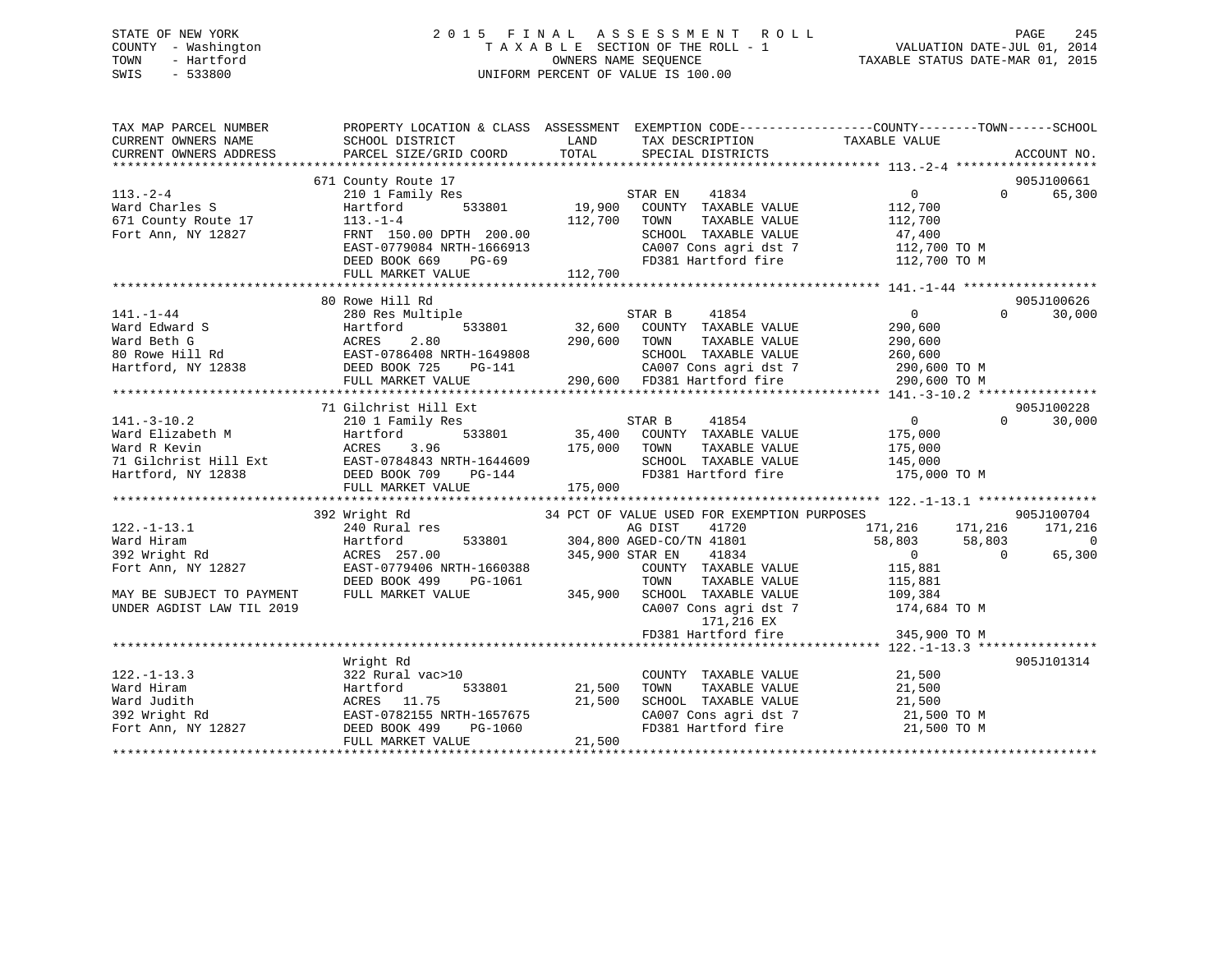## STATE OF NEW YORK 2 0 1 5 F I N A L A S S E S S M E N T R O L L PAGE 246 COUNTY - Washington T A X A B L E SECTION OF THE ROLL - 1 VALUATION DATE-JUL 01, 2014 TOWN - Hartford **TAXABLE STATUS DATE-MAR 01, 2015** OWNERS NAME SEQUENCE TAXABLE STATUS DATE-MAR 01, 2015 SWIS - 533800 UNIFORM PERCENT OF VALUE IS 100.00

| TAX MAP PARCEL NUMBER<br>CURRENT OWNERS NAME<br>CURRENT OWNERS ADDRESS | SCHOOL DISTRICT<br>PARCEL SIZE/GRID COORD                   | PROPERTY LOCATION & CLASS ASSESSMENT EXEMPTION CODE---------------COUNTY-------TOWN------SCHOOL<br>LAND<br>TAX DESCRIPTION<br>TOTAL<br>SPECIAL DISTRICTS | TAXABLE VALUE<br>ACCOUNT NO.                       |
|------------------------------------------------------------------------|-------------------------------------------------------------|----------------------------------------------------------------------------------------------------------------------------------------------------------|----------------------------------------------------|
|                                                                        | 300 Wright Rd                                               |                                                                                                                                                          | 905J101228                                         |
| $122. - 1 - 15.1$                                                      | 270 Mfg housing                                             | 41854<br>STAR B                                                                                                                                          | $\overline{0}$<br>$\Omega$<br>30,000               |
| Ward Hiram S Jr                                                        | 533801<br>Hartford                                          | 25,900 COUNTY TAXABLE VALUE                                                                                                                              | 74,100                                             |
| Ward Carol                                                             | LOT 1                                                       | 74,100 TOWN<br>TAXABLE VALUE                                                                                                                             | 74,100                                             |
| 300 Wright Rd                                                          | ACRES 1.77                                                  | SCHOOL TAXABLE VALUE                                                                                                                                     | 44,100                                             |
| Granville, NY 12832                                                    | EAST-0781449 NRTH-1657889                                   | CA007 Cons agri dst 7                                                                                                                                    | 74,100 TO M                                        |
|                                                                        | DEED BOOK 500 PG-582                                        | FD381 Hartford fire                                                                                                                                      | 74,100 TO M                                        |
|                                                                        | FULL MARKET VALUE                                           | 74,100                                                                                                                                                   |                                                    |
|                                                                        |                                                             |                                                                                                                                                          |                                                    |
|                                                                        | 304 Wright Rd                                               |                                                                                                                                                          |                                                    |
| $122. - 1 - 15.3$                                                      | 270 Mfg housing                                             | COUNTY TAXABLE VALUE                                                                                                                                     | 30,000                                             |
| Ward Hiram S Jr                                                        | Hartford<br>533801                                          | 13,000<br>TOWN<br>TAXABLE VALUE                                                                                                                          | 30,000                                             |
| 300 Wright Rd                                                          | LOT 3                                                       | 30,000<br>SCHOOL TAXABLE VALUE                                                                                                                           | 30,000                                             |
| Granville, NY 12832                                                    | ACRES<br>1.78                                               | CA007 Cons agri dst 7                                                                                                                                    | 30,000 TO M                                        |
|                                                                        | EAST-0781616 NRTH-1657968                                   | FD381 Hartford fire                                                                                                                                      | 30,000 TO M                                        |
|                                                                        | $PG-84$<br>DEED BOOK 761                                    |                                                                                                                                                          |                                                    |
|                                                                        | FULL MARKET VALUE                                           | 30,000                                                                                                                                                   |                                                    |
|                                                                        |                                                             |                                                                                                                                                          |                                                    |
|                                                                        | 1397 Baldwin Corners Rd                                     | 58 PCT OF VALUE USED FOR EXEMPTION PURPOSES                                                                                                              | 905J100665                                         |
| $121. -4 -7$<br>Ward Marilyn                                           | 240 Rural res<br>533801<br>Hartford                         | AG DIST<br>41720<br>91,800 AGED-ALL 41800                                                                                                                | 33,483<br>33,483 33,483<br>60,523 60,523<br>60,523 |
| 1397 Baldwin Corners Rd                                                |                                                             | 208,700 STAR EN 41834                                                                                                                                    | $\overline{0}$<br>$\Omega$<br>65,300               |
| Fort Ann, NY 12827                                                     | $ACRES$ 63.00                                               | COUNTY TAXABLE VALUE                                                                                                                                     | 114,694                                            |
|                                                                        | EAST-0768522 NRTH-1663947                                   | TOWN<br>TAXABLE VALUE                                                                                                                                    | 114,694                                            |
| MAY BE SUBJECT TO PAYMENT                                              | DEED BOOK 406<br>PG-575                                     | SCHOOL TAXABLE VALUE                                                                                                                                     | 49,394                                             |
| UNDER AGDIST LAW TIL 2019                                              | FULL MARKET VALUE                                           |                                                                                                                                                          | 175,217 TO M                                       |
|                                                                        |                                                             |                                                                                                                                                          |                                                    |
|                                                                        |                                                             | 208,700 CA007 Cons agri dst 7<br>33,483 EX<br>FD381 Hartford fire                                                                                        | 208,700 TO M                                       |
|                                                                        |                                                             |                                                                                                                                                          |                                                    |
|                                                                        | 50 Christian Hill Rd                                        |                                                                                                                                                          | 905J101414                                         |
| $132. - 1 - 27.1$                                                      | 210 1 Family Res                                            | STAR EN 41834                                                                                                                                            | $\overline{0}$<br>65,300<br>$\Omega$               |
| Ward Richard                                                           | 533801<br>Hartford                                          | 28,900 COUNTY TAXABLE VALUE                                                                                                                              | 128,200                                            |
| PO Box 107                                                             | ACRES<br>2.24                                               | 128,200 TOWN<br>TAXABLE VALUE                                                                                                                            | 128,200                                            |
| Hartford, NY 12838                                                     | EAST-0785417 NRTH-1652136                                   | SCHOOL TAXABLE VALUE                                                                                                                                     | 62,900                                             |
|                                                                        | DEED BOOK 3283 PG-322                                       | CA007 Cons agri dst 7                                                                                                                                    | 128,200 TO M                                       |
|                                                                        | FULL MARKET VALUE                                           |                                                                                                                                                          | 128,200 TO M                                       |
|                                                                        |                                                             |                                                                                                                                                          |                                                    |
|                                                                        | 3499 State Route 196                                        |                                                                                                                                                          | 905J100001                                         |
| $140. - 1 - 36$                                                        | 270 Mfg housing                                             | CW_10_VET/ 41151                                                                                                                                         | 6,940<br>6,940<br>$\Omega$                         |
| Washburn Gerald W Sr                                                   | Hartford                                                    | 533801 26,800 CW_DISBLD_ 41171                                                                                                                           | $3,470$ $3,470$<br>$\overline{0}$                  |
| Washburn Marilla                                                       | ACRES<br>3.00                                               | 69,400 AGED-CO/TN 41801                                                                                                                                  | 11,798 11,798<br>$\overline{\phantom{0}}$          |
| 3499 State Route 196                                                   | ----- -<br>EAST-0770669 NRTH-1644720<br>DEED BOOK 683 PG-90 | STAR EN<br>41834                                                                                                                                         | $\overline{0}$<br>$\Omega$<br>65,300               |
| Fort Ann, NY 12827                                                     | FULL MARKET VALUE                                           | COUNTY TAXABLE VALUE<br>69,400 TOWN<br>TAXABLE VALUE                                                                                                     | 47,192<br>47,192                                   |
|                                                                        |                                                             | SCHOOL TAXABLE VALUE                                                                                                                                     | 47,192<br>4,100                                    |
|                                                                        |                                                             | FD381 Hartford fire                                                                                                                                      | 69,400 TO M                                        |
|                                                                        |                                                             |                                                                                                                                                          |                                                    |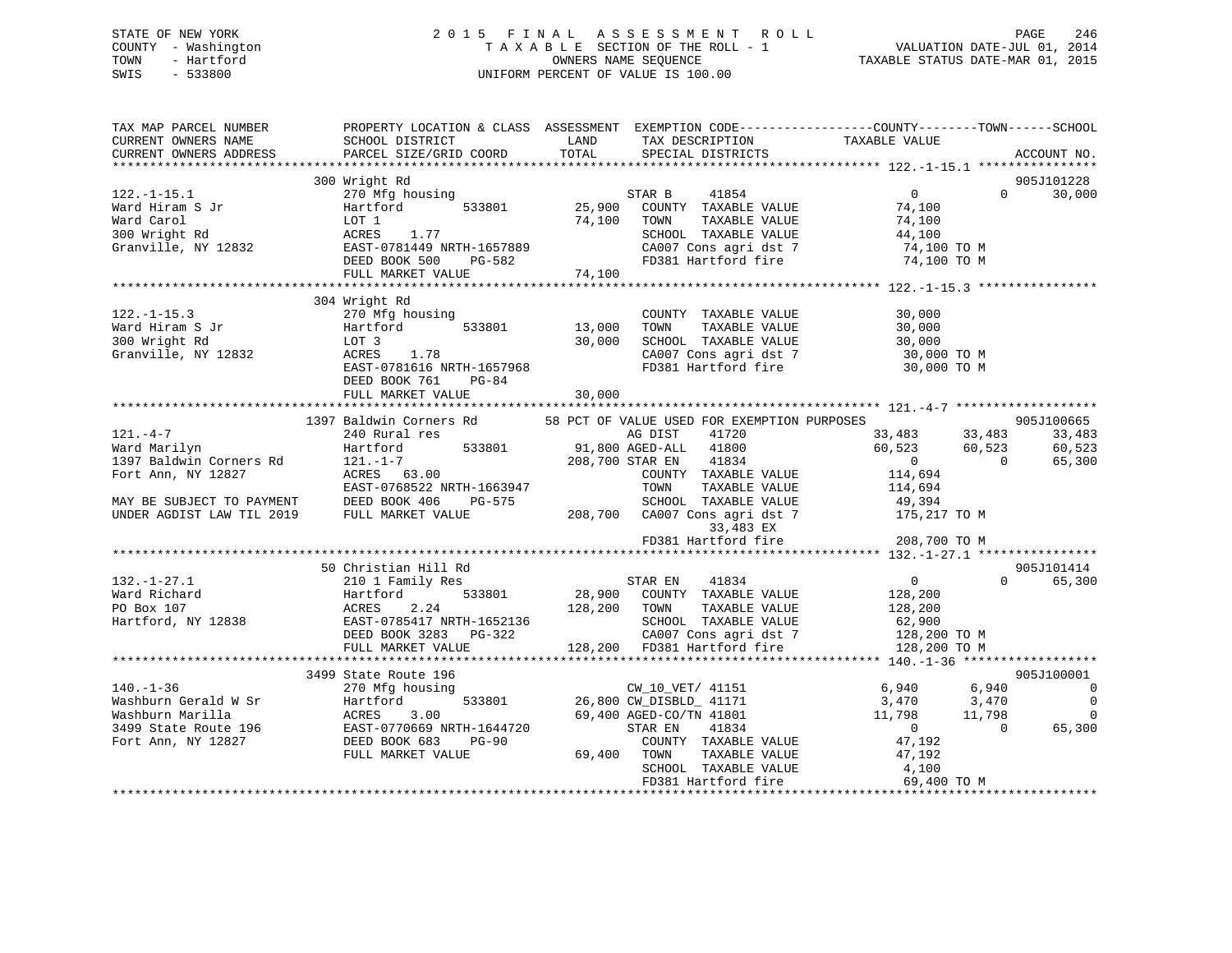## STATE OF NEW YORK 2 0 1 5 F I N A L A S S E S S M E N T R O L L PAGE 247 COUNTY - Washington T A X A B L E SECTION OF THE ROLL - 1 VALUATION DATE-JUL 01, 2014 TOWN - Hartford **TAXABLE STATUS DATE-MAR 01, 2015** OWNERS NAME SEQUENCE TAXABLE STATUS DATE-MAR 01, 2015 SWIS - 533800 UNIFORM PERCENT OF VALUE IS 100.00

| TAX MAP PARCEL NUMBER                      | PROPERTY LOCATION & CLASS ASSESSMENT EXEMPTION CODE---------------COUNTY-------TOWN------SCHOOL |              |                                              |                   |                    |
|--------------------------------------------|-------------------------------------------------------------------------------------------------|--------------|----------------------------------------------|-------------------|--------------------|
| CURRENT OWNERS NAME                        | SCHOOL DISTRICT                                                                                 | LAND         | TAX DESCRIPTION                              | TAXABLE VALUE     |                    |
| CURRENT OWNERS ADDRESS                     | PARCEL SIZE/GRID COORD                                                                          | TOTAL        | SPECIAL DISTRICTS                            |                   | ACCOUNT NO.        |
|                                            |                                                                                                 |              |                                              |                   |                    |
|                                            | 7401 State Route 40                                                                             |              |                                              |                   | 905J100111         |
| 149.-1-21                                  | 210 1 Family Res                                                                                |              | STAR B<br>41854                              | $\overline{0}$    | 30,000<br>$\Omega$ |
| Washburn Michael                           | 533801<br>Hartford                                                                              |              | 19,900 COUNTY TAXABLE VALUE                  | 128,100           |                    |
| 7401 State Route 40                        | 744/286 556/183                                                                                 | 128,100 TOWN | TAXABLE VALUE                                | 128,100           |                    |
| Fort Ann, NY 12827                         | FRNT 200.00 DPTH 150.00                                                                         |              | SCHOOL TAXABLE VALUE                         | 98,100            |                    |
|                                            | EAST-0776131 NRTH-1639313                                                                       |              | FD381 Hartford fire                          | 128,100 TO M      |                    |
|                                            | DEED BOOK 721<br>$PG-80$                                                                        |              |                                              |                   |                    |
|                                            |                                                                                                 |              |                                              |                   |                    |
|                                            |                                                                                                 |              |                                              |                   |                    |
|                                            | Mcdougal Rd OFF                                                                                 |              |                                              |                   | 905J100437         |
| $148. - 1 - 20$                            | 314 Rural vac<10                                                                                |              | COUNTY TAXABLE VALUE                         | 3,600             |                    |
| Washington County                          | 533801<br>Hartford                                                                              | 3,600        | TAXABLE VALUE<br>TOWN                        | 3,600             |                    |
| C/O Mary Jean Frazer                       | 5.50<br>ACRES                                                                                   | 3,600        | SCHOOL TAXABLE VALUE                         | 3,600             |                    |
| 1930 County Route 43                       | EAST-0766293 NRTH-1632365                                                                       |              | CA006 Cons agri dst 6                        | 3,600 TO M        |                    |
| Fort Edward, NY 12828                      | DEED BOOK 2712 PG-95                                                                            |              | FD381 Hartford fire                          | 3,600 TO M        |                    |
|                                            | FULL MARKET VALUE                                                                               | 3,600        |                                              |                   |                    |
|                                            |                                                                                                 |              |                                              |                   |                    |
|                                            | Swamp Ln                                                                                        |              |                                              |                   | 905J100335         |
| $149. - 1 - 32.1$                          | 323 Vacant rural                                                                                |              | COUNTY TAXABLE VALUE                         | 36,500            |                    |
| Weatherwax Tyler J                         | Hartford<br>533801                                                                              | 36,500       | TAXABLE VALUE<br>TOWN                        | 36,500            |                    |
| 847 West River Rd                          | ACRES 43.70                                                                                     | 36,500       | SCHOOL TAXABLE VALUE                         | 36,500            |                    |
| Gansevoort, NY 12831                       | EAST-0776921 NRTH-1636828                                                                       |              | CA006 Cons agri dst 6<br>FD381 Hartford fire | 36,500 TO M       |                    |
|                                            | DEED BOOK 3491 PG-118                                                                           |              |                                              | 36,500 TO M       |                    |
|                                            | FULL MARKET VALUE                                                                               | 36,500       |                                              |                   |                    |
|                                            |                                                                                                 |              |                                              |                   |                    |
|                                            | 3876 State Route 196                                                                            |              |                                              |                   | $\Omega$           |
| $140. -2 - 41.1$                           | 210 1 Family Res                                                                                |              | STAR B 41854                                 | $0 \qquad \qquad$ | 30,000             |
| Weils Theresa D                            | 533801<br>Hartford                                                                              |              | 23,800 COUNTY TAXABLE VALUE                  | 110,600           |                    |
| 3876 State Route 196                       | 785/207                                                                                         | 110,600 TOWN | TAXABLE VALUE                                | 110,600           |                    |
| Fort Ann, NY 12827                         | ACRES<br>1.20                                                                                   |              | SCHOOL TAXABLE VALUE                         | 80,600            |                    |
|                                            | EAST-0779465 NRTH-1645430                                                                       |              | CA007 Cons agri dst 7 110,600 TO M           |                   |                    |
|                                            | DEED BOOK 2372    PG-310                                                                        | 110,600      | FD381 Hartford fire                          | 110,600 TO M      |                    |
|                                            | FULL MARKET VALUE                                                                               |              |                                              |                   |                    |
|                                            | 57 Strainer Ln                                                                                  |              |                                              |                   |                    |
| $131. - 1 - 2.2$                           | 210 1 Family Res                                                                                |              | COUNTY TAXABLE VALUE                         | 170,000           |                    |
| Wells Fargo Bank NA                        | 533801<br>Hartford                                                                              | 28,600       | TOWN<br>TAXABLE VALUE                        | 170,000           |                    |
| 3476 Stateview Blvd                        | ACRES<br>2.47                                                                                   | 170,000      | SCHOOL TAXABLE VALUE                         | 170,000           |                    |
| Fort Mill, SC 29715                        | EAST-0771220 NRTH-1654020                                                                       |              | CA007 Cons agri dst 7                        | 170,000 TO M      |                    |
|                                            | DEED BOOK 3527 PG-228                                                                           |              | FD381 Hartford fire                          | 170,000 TO M      |                    |
| PRIOR OWNER ON 3/01/2015 FULL MARKET VALUE |                                                                                                 | 170,000      |                                              |                   |                    |
| Roberts Joseph W                           |                                                                                                 |              |                                              |                   |                    |
|                                            |                                                                                                 |              |                                              |                   |                    |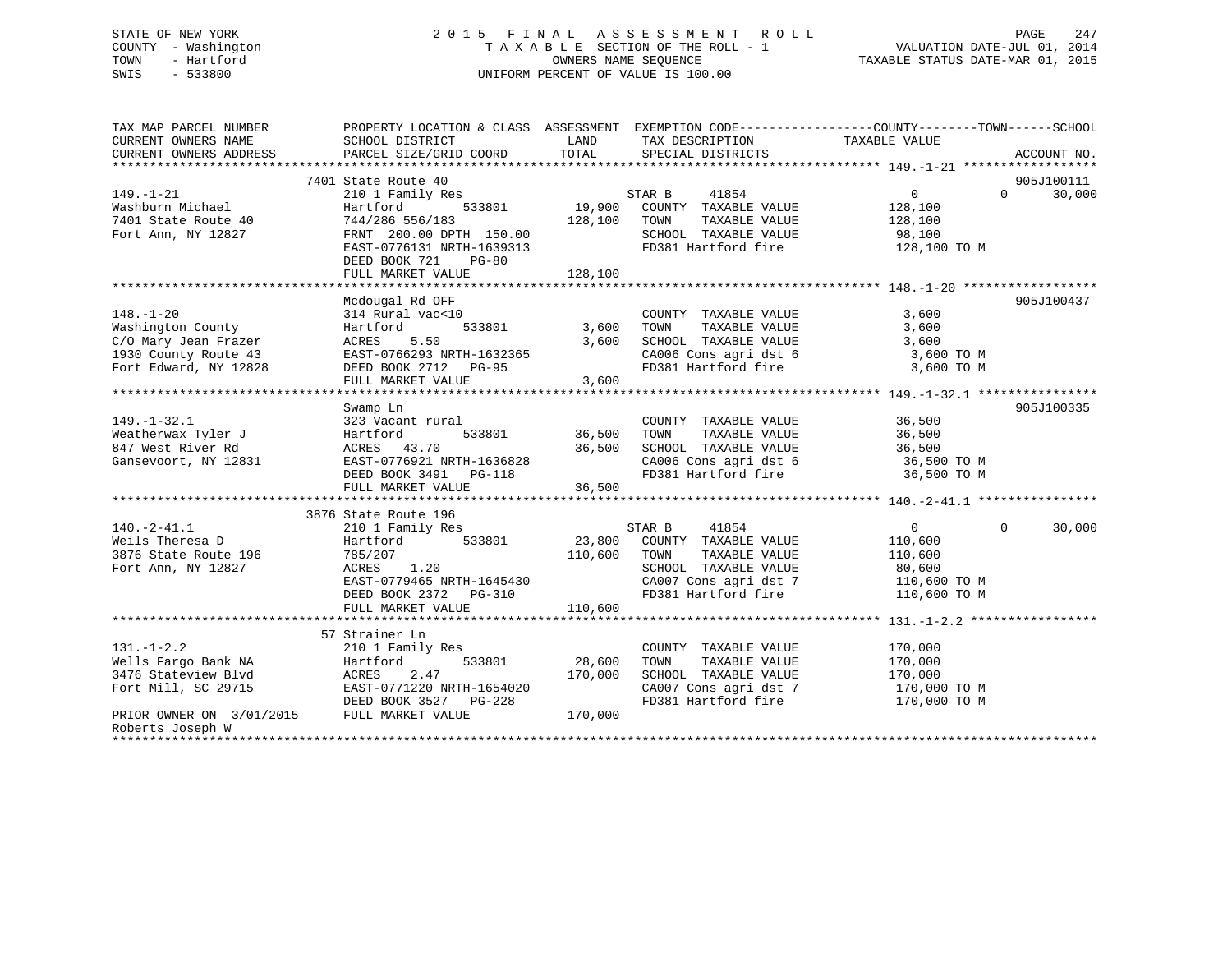## STATE OF NEW YORK 2 0 1 5 F I N A L A S S E S S M E N T R O L L PAGE 248 COUNTY - Washington T A X A B L E SECTION OF THE ROLL - 1 VALUATION DATE-JUL 01, 2014 TOWN - Hartford **TAXABLE STATUS DATE-MAR 01, 2015** OWNERS NAME SEQUENCE TAXABLE STATUS DATE-MAR 01, 2015 SWIS - 533800 UNIFORM PERCENT OF VALUE IS 100.00

| TAX MAP PARCEL NUMBER<br>CURRENT OWNERS NAME<br>CURRENT OWNERS ADDRESS                    | PROPERTY LOCATION & CLASS ASSESSMENT<br>SCHOOL DISTRICT<br>PARCEL SIZE/GRID COORD                                                                                                           | LAND<br>TOTAL                              | EXEMPTION CODE----------------COUNTY-------TOWN------SCHOOL<br>TAX DESCRIPTION<br>SPECIAL DISTRICTS                                              | TAXABLE VALUE                                                                   |                    | ACCOUNT NO.          |
|-------------------------------------------------------------------------------------------|---------------------------------------------------------------------------------------------------------------------------------------------------------------------------------------------|--------------------------------------------|--------------------------------------------------------------------------------------------------------------------------------------------------|---------------------------------------------------------------------------------|--------------------|----------------------|
| $132. - 2 - 39.1$<br>Wensley Thomas E<br>78 Skyview Meadows Ln<br>Granville, NY 12832     | 78 Skyview Meadows Ln<br>240 Rural res<br>Hartford<br>SUBJ TO EASEMENT 2417/211<br>ACRES 11.23<br>EAST-0788674 NRTH-1649364<br>DEED BOOK 3377 PG-20<br>FULL MARKET VALUE                    | 533801 30,800 STAR B<br>208,000<br>208,000 | VET WAR CT 41121<br>41854<br>COUNTY TAXABLE VALUE<br>TOWN<br>TAXABLE VALUE<br>SCHOOL TAXABLE VALUE<br>FD381 Hartford fire                        | 31,200<br>$\overline{0}$<br>176,800<br>181,000<br>178,000<br>208,000 TO M       | 27,000<br>$\Omega$ | 0<br>30,000          |
|                                                                                           |                                                                                                                                                                                             |                                            |                                                                                                                                                  |                                                                                 |                    | 905J100372           |
| $114. - 1 - 10$<br>West Paul D Jr<br>8808 State Route 40<br>Fort Ann, NY 12827            | 8808 State Route 40<br>210 1 Family Res<br>Hartford<br>533801<br>FRNT 196.00 DPTH 180.00<br><b>BANK</b><br>26<br>EAST-0791525 NRTH-1667561<br>DEED BOOK 2526<br>PG-285<br>FULL MARKET VALUE | 21,300<br>165,600<br>165,600               | STAR B<br>41854<br>COUNTY TAXABLE VALUE<br>TAXABLE VALUE<br>TOWN<br>SCHOOL TAXABLE VALUE<br>CA007 Cons agri dst 7<br>FD381 Hartford fire         | $\overline{0}$<br>165,600<br>165,600<br>135,600<br>165,600 TO M<br>165,600 TO M | $\Omega$           | 30,000               |
|                                                                                           | 20 Country Ln Ext                                                                                                                                                                           |                                            |                                                                                                                                                  |                                                                                 |                    |                      |
| $122. - 1 - 35.3$<br>West Ronald<br>West Karin<br>20 Country Ln Ext<br>Fort Ann, NY 12827 | 210 1 Family Res<br>533801<br>Hartford<br>2.00<br>ACRES<br>EAST-0770288 NRTH-1659844<br>DEED BOOK 1886 PG-349<br>FULL MARKET VALUE                                                          | 26,800<br>127,000                          | STAR B<br>41854<br>COUNTY TAXABLE VALUE<br>TOWN<br>TAXABLE VALUE<br>SCHOOL TAXABLE VALUE<br>CA007 Cons agri dst 7<br>127,000 FD381 Hartford fire | $\Omega$<br>127,000<br>127,000<br>97,000<br>127,000 TO M<br>127,000 TO M        | $\Omega$           | 30,000               |
|                                                                                           |                                                                                                                                                                                             |                                            |                                                                                                                                                  | ***************** 148.-1-9 *************                                        |                    |                      |
| $148. - 1 - 9$<br>Wever Nancy LE<br>3142 County Route 43<br>Fort Ann, NY 12827            | 3142 County Route 43<br>210 1 Family Res<br>533801<br>Hartford<br>FRNT 115.00 DPTH 135.00<br>EAST-0765356 NRTH-1637442<br>DEED BOOK 2917<br>$PG-24$<br>FULL MARKET VALUE                    | 14,000<br>65,000<br>65,000                 | 41854<br>STAR B<br>COUNTY TAXABLE VALUE<br>TOWN<br>TAXABLE VALUE<br>SCHOOL TAXABLE VALUE<br>FD381 Hartford fire                                  | $\Omega$<br>65,000<br>65,000<br>35,000<br>65,000 TO M                           | $\Omega$           | 905J100093<br>30,000 |
|                                                                                           | ********************************                                                                                                                                                            |                                            |                                                                                                                                                  |                                                                                 |                    |                      |
| $149. - 1 - 8$<br>Wheeler Randy L<br>Wheeler Barbara A<br>85 North Rd<br>Ft Ann, NY 12827 | 85 North Rd<br>210 1 Family Res<br>533801<br>Hartford<br>1.10<br>ACRES<br>EAST-0773279 NRTH-1640994<br>DEED BOOK 929<br>$PG-42$<br>FULL MARKET VALUE                                        | 23,400<br>118,700<br>118,700               | 41854<br>STAR B<br>COUNTY TAXABLE VALUE<br>TOWN<br>TAXABLE VALUE<br>SCHOOL TAXABLE VALUE<br>FD381 Hartford fire                                  | $\overline{0}$<br>118,700<br>118,700<br>88,700<br>118,700 TO M                  | $\Omega$           | 905J100526<br>30,000 |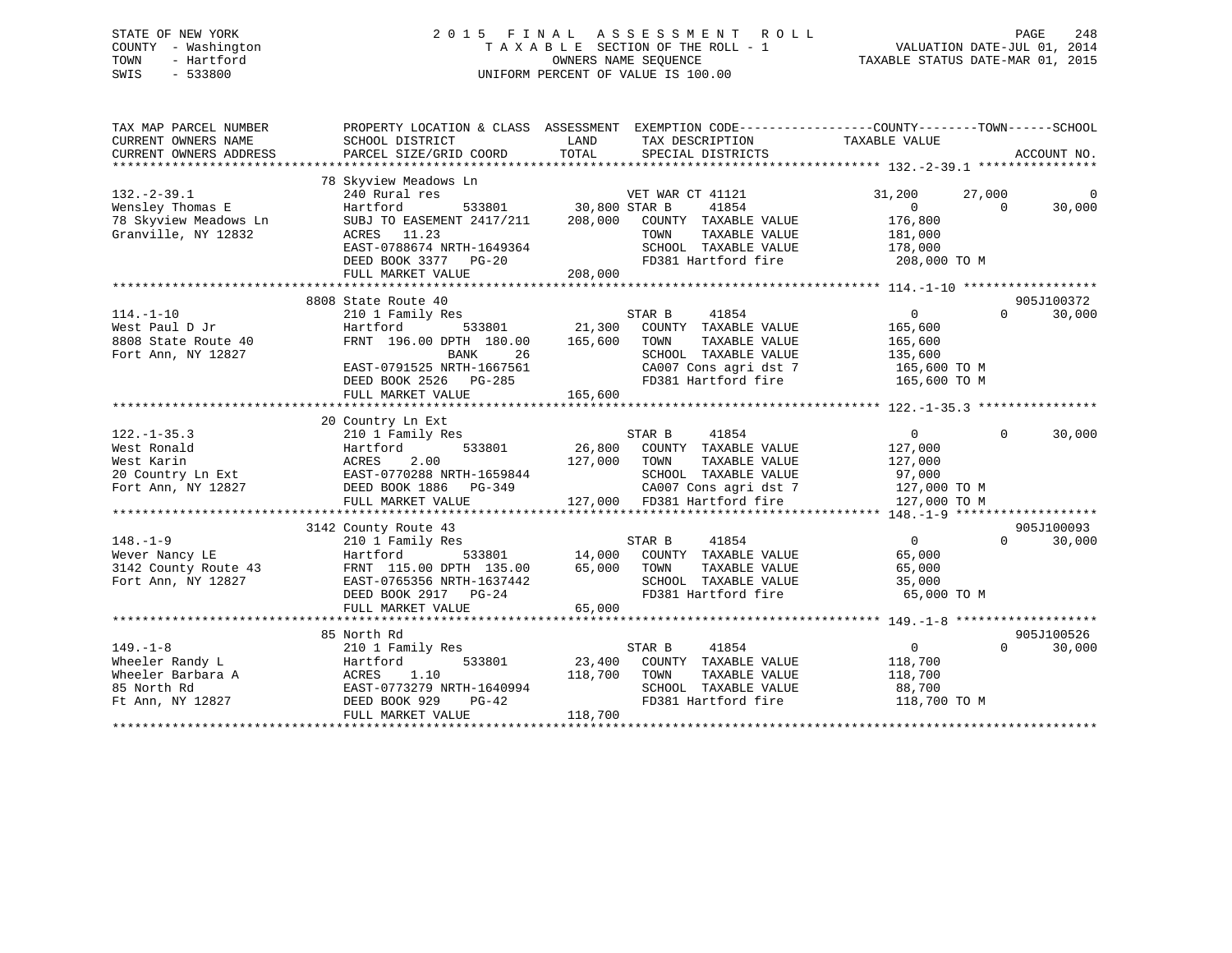| STATE OF NEW YORK 20<br>COUNTY - Washington<br>TOWN - Hartford<br>SWIS - 533800                                                                                                                                                                                                                                                                                                                                                                                     | 2015 FINAL ASSESSMENT ROLL<br>UNIFORM PERCENT OF VALUE IS 100.00                                                                                                                      | FINAL ASSESSMENT ROLL PAGE 249<br>TAXABLE SECTION OF THE ROLL - 1 VALUATION DATE-JUL 01, 2014<br>OWNERS NAME SEQUENCE TAXABLE STATUS DATE-MAR 01, 2015 |                                                                                                                                                                  |                                                                                                                                                                                                                                                   |                    |
|---------------------------------------------------------------------------------------------------------------------------------------------------------------------------------------------------------------------------------------------------------------------------------------------------------------------------------------------------------------------------------------------------------------------------------------------------------------------|---------------------------------------------------------------------------------------------------------------------------------------------------------------------------------------|--------------------------------------------------------------------------------------------------------------------------------------------------------|------------------------------------------------------------------------------------------------------------------------------------------------------------------|---------------------------------------------------------------------------------------------------------------------------------------------------------------------------------------------------------------------------------------------------|--------------------|
| TAX MAP PARCEL NUMBER<br>CURRENT OWNERS NAME<br>CURRENT OWNERS ADDRESS                                                                                                                                                                                                                                                                                                                                                                                              | PROPERTY LOCATION & CLASS ASSESSMENT EXEMPTION CODE----------------COUNTY-------TOWN------SCHOOL<br>SCHOOL DISTRICT LAND<br>PARCEL SIZE/GRID COORD                                    | TOTAL                                                                                                                                                  | TAX DESCRIPTION<br>SPECIAL PISTRICES<br>SPECIAL DISTRICTS                                                                                                        | TAXABLE VALUE                                                                                                                                                                                                                                     | ACCOUNT NO.        |
|                                                                                                                                                                                                                                                                                                                                                                                                                                                                     | North Rd                                                                                                                                                                              |                                                                                                                                                        |                                                                                                                                                                  |                                                                                                                                                                                                                                                   |                    |
| $149. - 1 - 9.3$<br>Wheeler Randy L<br>85 North Rd<br>85 North Rd<br>Fort Ann, NY 12827                                                                                                                                                                                                                                                                                                                                                                             | 311 Res vac land<br>Hartford 533801<br>Survey 12506<br>ACRES 2.03<br>EAST-0773752 NRTH-1639788<br>DEED BOOK 3417 PG-79                                                                |                                                                                                                                                        | COUNTY TAXABLE VALUE 13,700<br>13,700 TOWN TAXABLE VALUE<br>13,700 SCHOOL TAXABLE VALUE<br>FD381 Hartford fire                                                   | 13,700<br>13,700<br>13,700 TO M                                                                                                                                                                                                                   |                    |
|                                                                                                                                                                                                                                                                                                                                                                                                                                                                     | FULL MARKET VALUE                                                                                                                                                                     | 13,700                                                                                                                                                 |                                                                                                                                                                  |                                                                                                                                                                                                                                                   |                    |
| $\begin{tabular}{lllllllllllllllllllll} \hline & 140.-2-2.5 && 205\text{ 'Townsend }\kappa \\ \hline \hline \text{White Charles D Jr} && \text{Hartford} && 533801 && 24,300\text{ COUNTY TAXABLE VALUE} \\ \hline \text{White Deboran B} && \text{ACRES} && 1.05 && 199,400\text{ TOWN TAXABLE VALUE} \\ \hline \text{205 Townsend }\kappa \\ \hline \text{205 Townsend }\kappa \\ \text{Rartford, NY} && 12838 && \text{DEED BOOK 903} && \text{PG-7} && 199,400$ | 205 Townsend Rd                                                                                                                                                                       |                                                                                                                                                        |                                                                                                                                                                  | 0<br>199,400<br>199,400<br>169,400<br>199,400 TO M<br>199,400 TO M                                                                                                                                                                                | 30,000<br>$\Omega$ |
|                                                                                                                                                                                                                                                                                                                                                                                                                                                                     | Blood St                                                                                                                                                                              |                                                                                                                                                        |                                                                                                                                                                  |                                                                                                                                                                                                                                                   |                    |
| 132.-4-5.1<br>White Deb Hartford 533801<br>Gyori Liz P/O Lot 3<br>P/O Lot 3<br>Dorset, VT 05251<br>Dorset, VT 05251<br>PRNT 266.00 DPTH 58.00<br>PORSE CALUB 1,000<br>PORSE CALUB 1,000<br>PORSE CALUB 1,000<br>PORSE CALUB 1,000<br>PORSE CALUB 1,0                                                                                                                                                                                                                | DEED BOOK 2527 PG-342                                                                                                                                                                 |                                                                                                                                                        |                                                                                                                                                                  | 1,000 TO M                                                                                                                                                                                                                                        |                    |
|                                                                                                                                                                                                                                                                                                                                                                                                                                                                     | FULL MARKET VALUE                                                                                                                                                                     | 1,000                                                                                                                                                  |                                                                                                                                                                  |                                                                                                                                                                                                                                                   |                    |
|                                                                                                                                                                                                                                                                                                                                                                                                                                                                     |                                                                                                                                                                                       |                                                                                                                                                        |                                                                                                                                                                  |                                                                                                                                                                                                                                                   |                    |
| $141. - 1 - 34.1$<br>White Debora B<br>205 Townsend Rd<br>Hartford, NY 12838                                                                                                                                                                                                                                                                                                                                                                                        | 7952 State Route 40<br>7952 State Route 40<br>484 1 use sm bld<br>"-wiford 533801<br>Ease 937/305<br>FRNT 375.00 DPTH 203.00<br>EAST-0785046 NRTH-1649475<br>DEED BOOK 775<br>$PG-13$ | $20,000$ TOWN                                                                                                                                          | COUNTY TAXABLE VALUE<br>TAXABLE VALUE<br>111,200 SCHOOL TAXABLE VALUE<br>CA007 Cons agri dst 7 111,200 TO M<br>FD381 Hartford fire 111,200 TO M                  | 111,200<br>111,200<br>111,200                                                                                                                                                                                                                     | 905J101239         |
|                                                                                                                                                                                                                                                                                                                                                                                                                                                                     | FULL MARKET VALUE                                                                                                                                                                     | 111,200                                                                                                                                                |                                                                                                                                                                  |                                                                                                                                                                                                                                                   |                    |
| $123. - 1 - 25$                                                                                                                                                                                                                                                                                                                                                                                                                                                     | 212 Warren Rd<br>240 Rural res                                                                                                                                                        |                                                                                                                                                        | 55 PCT OF VALUE USED FOR EXEMPTION PURPOSES<br>VET COM CT 41131 13,791 13,791 13,791 0<br>TOWN<br>TAXABLE VALUE<br>SCHOOL TAXABLE VALUE<br>CA007 Cons agri dst 7 | $\begin{array}{cccc} 13\, ,79\, ,&\\ 8\, ,275\, &\quad 8\, ,275\, &\quad 0\,\\ 16\, ,550\, &\quad 16\, ,550\, &\quad 0\,\\ 0\, &\quad 0\, &\quad 24\, ,824\,\\ 0\, &\quad 0\, &\quad 65\, ,300\, \end{array}$<br>61,684<br>10,176<br>100,300 ТО М | 905J100675         |
|                                                                                                                                                                                                                                                                                                                                                                                                                                                                     |                                                                                                                                                                                       |                                                                                                                                                        | FD381 Hartford fire                                                                                                                                              | 100,300 TO M                                                                                                                                                                                                                                      |                    |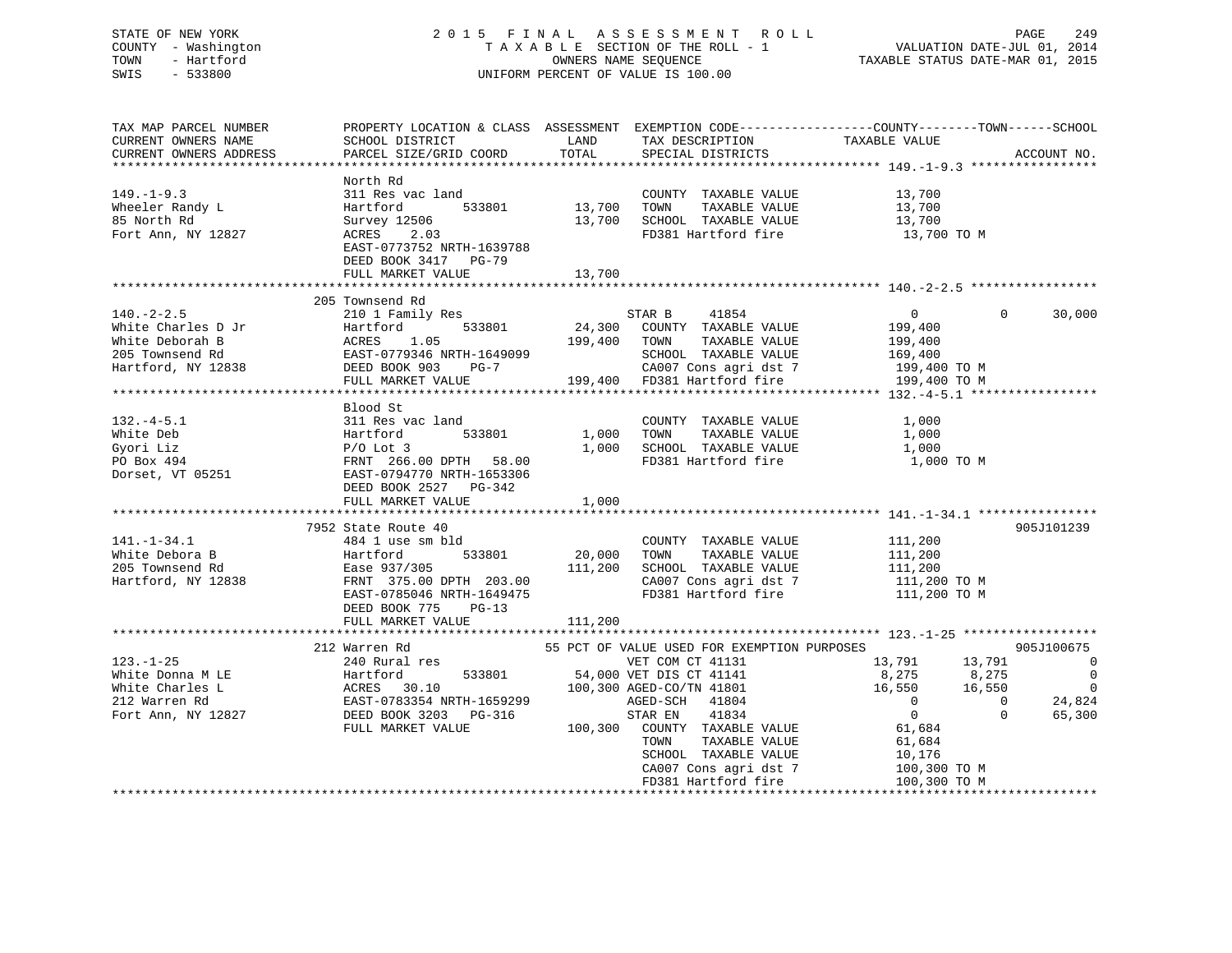## STATE OF NEW YORK 2 0 1 5 F I N A L A S S E S S M E N T R O L L PAGE 250 COUNTY - Washington T A X A B L E SECTION OF THE ROLL - 1 VALUATION DATE-JUL 01, 2014 TOWN - Hartford **TAXABLE STATUS DATE-MAR 01, 2015** OWNERS NAME SEQUENCE TAXABLE STATUS DATE-MAR 01, 2015 SWIS - 533800 UNIFORM PERCENT OF VALUE IS 100.00

| TAX MAP PARCEL NUMBER                    |                                                        |                                                                    | PROPERTY LOCATION & CLASS ASSESSMENT EXEMPTION CODE---------------COUNTY-------TOWN-----SCHOOL |
|------------------------------------------|--------------------------------------------------------|--------------------------------------------------------------------|------------------------------------------------------------------------------------------------|
| CURRENT OWNERS NAME                      | SCHOOL DISTRICT                                        | LAND<br>TAX DESCRIPTION                                            | TAXABLE VALUE                                                                                  |
| CURRENT OWNERS ADDRESS                   | PARCEL SIZE/GRID COORD                                 | TOTAL<br>SPECIAL DISTRICTS                                         | ACCOUNT NO.                                                                                    |
|                                          |                                                        |                                                                    |                                                                                                |
|                                          | 57 Cedar Ridge Way                                     |                                                                    | 905J101154                                                                                     |
| $122. - 1 - 53$                          | 210 1 Family Res                                       | s<br>28,600<br>STAR B<br>41854                                     | 30,000<br>$\overline{0}$<br>$\Omega$                                                           |
| White Michael A III                      | 533801<br>Hartford                                     | COUNTY TAXABLE VALUE<br>159,000<br>TAXABLE VALUE                   | 159,000                                                                                        |
| White Erin A                             | ACRES<br>9.56<br>EAST-0768803 NRTH-1658141             | TOWN                                                               | 159,000                                                                                        |
| 57 Cedar Ridge Way<br>Fort Ann, NY 12827 | DEED BOOK 2123 PG-232                                  | SCHOOL TAXABLE VALUE 129,000<br>CA007 Cons agri dst 7 159,000 TO M |                                                                                                |
|                                          | FULL MARKET VALUE                                      | 159,000 FD381 Hartford fire                                        | 159,000 TO M                                                                                   |
|                                          |                                                        |                                                                    |                                                                                                |
|                                          | State Route 40                                         |                                                                    | 905J100366                                                                                     |
| $132 - 2 - 1$                            | 322 Rural vac>10                                       | COUNTY TAXABLE VALUE                                               | 41,200                                                                                         |
| White Orin Jr                            | 533801<br>Hartford                                     | 41,200<br>TAXABLE VALUE<br>TOWN                                    | 41,200                                                                                         |
| 8642 State Route 40                      | ACRES 16.72                                            | SCHOOL TAXABLE VALUE<br>41,200                                     | 41,200                                                                                         |
| Granville, NY 12832                      | EAST-0789258 NRTH-1654930                              | FD381 Hartford fire 41,200 TO M                                    |                                                                                                |
|                                          | DEED BOOK 651<br>PG-178                                |                                                                    |                                                                                                |
|                                          | FULL MARKET VALUE                                      | 41,200                                                             |                                                                                                |
|                                          |                                                        |                                                                    |                                                                                                |
|                                          | 90 Rowe Hill Rd                                        |                                                                    | 905J100494                                                                                     |
| $141. - 1 - 45$                          | 210 1 Family Res                                       | VET COM CT 41131                                                   | 41,275 41,275<br>$\sim$ 0                                                                      |
| White Randy A                            | Hartford                                               | 533801 26,300 VET DIS CT 41141                                     | $\Omega$<br>24,765<br>24,765                                                                   |
| White Suzanne M                          | 1.88<br>ACRES                                          | 41854<br>165,100 STAR B                                            | $\overline{0}$<br>$\overline{0}$<br>30,000                                                     |
| 90 Rowe Hill Rd                          | EAST-0786482 NRTH-1650200                              | COUNTY TAXABLE VALUE                                               | 99,060                                                                                         |
| Hartford, NY 12838                       | DEED BOOK 1924 PG-203                                  | TOWN TAXABLE VALUE 99,060<br>165,100 SCHOOL TAXABLE VALUE 135,100  |                                                                                                |
|                                          | FULL MARKET VALUE                                      |                                                                    |                                                                                                |
|                                          |                                                        | CA007 Cons agri dst 7 165,100 TO M                                 |                                                                                                |
|                                          |                                                        | FD381 Hartford fire                                                | 165,100 TO M                                                                                   |
|                                          |                                                        |                                                                    |                                                                                                |
|                                          | 27 Swamp Ln                                            |                                                                    |                                                                                                |
| $149. - 1 - 32.11$                       | 240 Rural res                                          | 41854<br>STAR B                                                    | $\overline{0}$<br>$\Omega$<br>30,000                                                           |
| White Scott A                            | 533801<br>Hartford                                     | 53,500 COUNTY TAXABLE VALUE                                        | 203,700                                                                                        |
| White Billie Jo                          | ACRES 18.00<br>EAST-0775699 NRTH-1637181<br>Ann PG-345 | 203,700<br>TOWN<br>TAXABLE VALUE                                   | 203,700                                                                                        |
| 27 Swamp Ln                              |                                                        | SCHOOL TAXABLE VALUE                                               | 173,700                                                                                        |
| Arqyle, NY 12809                         |                                                        | $PG-345$<br>CA006 Cons agri dst 6                                  | 203,700 TO M                                                                                   |
|                                          | FULL MARKET VALUE                                      | 203,700 FD381 Hartford fire                                        | 203,700 TO M                                                                                   |
|                                          |                                                        |                                                                    |                                                                                                |
|                                          | 7711 State Route 40                                    |                                                                    | 905J100038                                                                                     |
| $140. - 2 - 35$                          | 230 3 Family Res                                       | COUNTY TAXABLE VALUE                                               | 102,400                                                                                        |
| Whitney Carolyn G                        | Hartford                                               | 533801 7,900<br>TOWN<br>TAXABLE VALUE                              | 102,400                                                                                        |
| Whitney James                            | FRNT 100.00 DPTH 100.00                                | 102,400<br>SCHOOL TAXABLE VALUE                                    | 102,400                                                                                        |
| 1177 County Route 23                     | EAST-0781537 NRTH-1644595                              | FD381 Hartford fire                                                | 102,400 TO M                                                                                   |
| Granville, NY 12832                      | DEED BOOK 672<br>PG-216                                |                                                                    |                                                                                                |
|                                          | FULL MARKET VALUE                                      | 102,400                                                            |                                                                                                |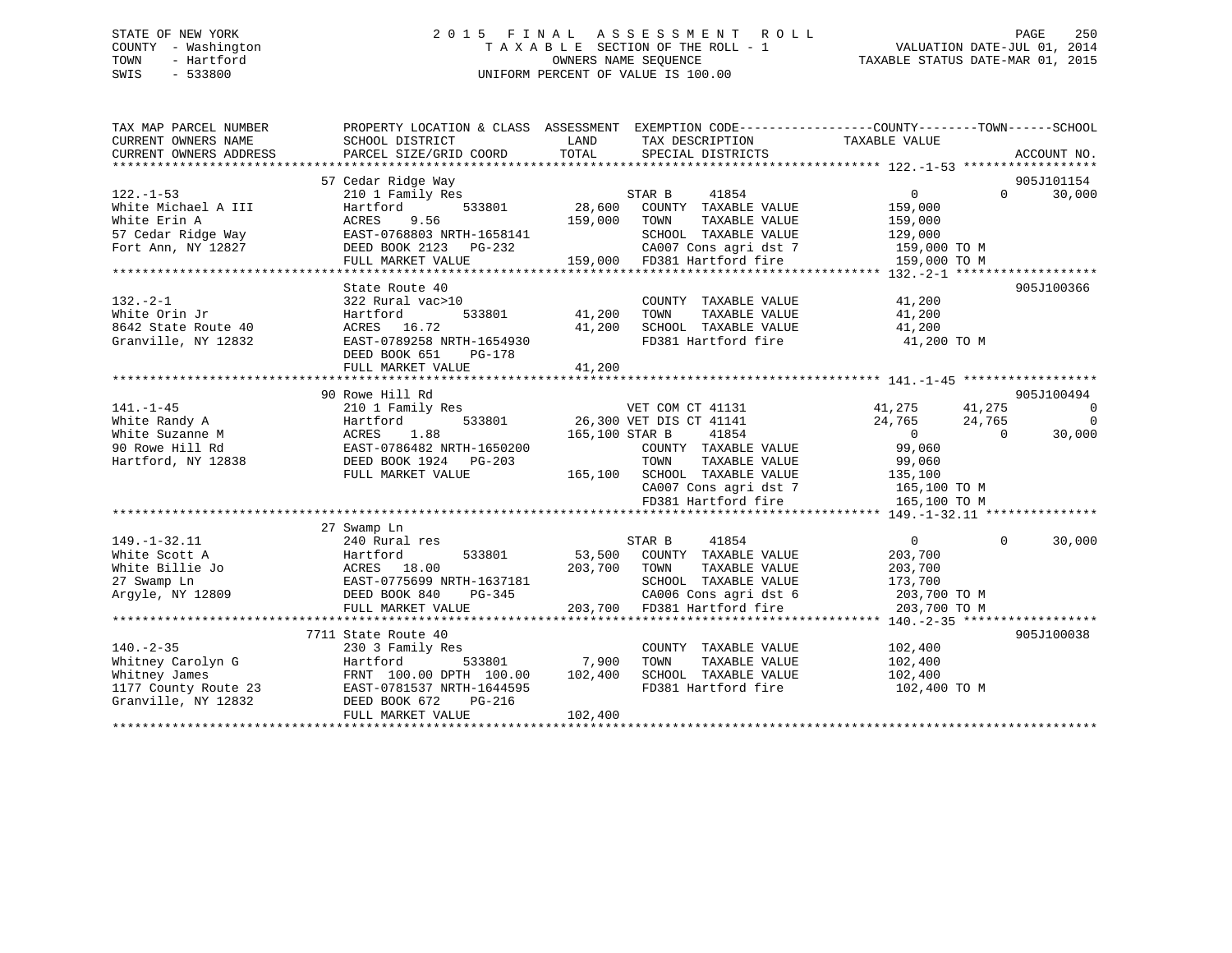## STATE OF NEW YORK 2 0 1 5 F I N A L A S S E S S M E N T R O L L PAGE 251 COUNTY - Washington T A X A B L E SECTION OF THE ROLL - 1 VALUATION DATE-JUL 01, 2014 TOWN - Hartford **TAXABLE STATUS DATE-MAR 01, 2015** OWNERS NAME SEQUENCE TAXABLE STATUS DATE-MAR 01, 2015 SWIS - 533800 UNIFORM PERCENT OF VALUE IS 100.00

| TAX MAP PARCEL NUMBER<br>CURRENT OWNERS NAME<br>CURRENT OWNERS ADDRESS                                                                                                                                                                                               | PROPERTY LOCATION & CLASS ASSESSMENT EXEMPTION CODE---------------COUNTY-------TOWN-----SCHOOL<br>SCHOOL DISTRICT<br><b>LAND</b><br>PARCEL SIZE/GRID COORD TOTAL |                         | TAX DESCRIPTION TAXABLE VALUE<br>SPECIAL DISTRICTS                       |                |          | ACCOUNT NO. |
|----------------------------------------------------------------------------------------------------------------------------------------------------------------------------------------------------------------------------------------------------------------------|------------------------------------------------------------------------------------------------------------------------------------------------------------------|-------------------------|--------------------------------------------------------------------------|----------------|----------|-------------|
|                                                                                                                                                                                                                                                                      |                                                                                                                                                                  |                         |                                                                          |                |          |             |
|                                                                                                                                                                                                                                                                      | 278 Eldridge Ln                                                                                                                                                  |                         |                                                                          |                |          |             |
| $140. -1 - 1.5$                                                                                                                                                                                                                                                      | 210 1 Family Res<br>Hartford 533801 24,200 STAR B<br>ACRES 1.00 BANK 6 197,000 COUNTY                                                                            |                         | CW 10 VET/ 41151                                                         | 8,000          | 8,000    | $\Omega$    |
| Whitney Keith Allen<br>White Cheryl<br>278 Eldridge Ln<br>278 Eldridge Ln<br>278 Eldridge Ln<br>279 Eldridge Ln<br>279 Eldridge Ln<br>279 Eldridge Ln<br>279 Eldridge Ln<br>279 Eldridge Ln<br>279 Eldridge Ln                                                       |                                                                                                                                                                  |                         | 41854                                                                    | $\overline{0}$ | $\Omega$ | 30,000      |
|                                                                                                                                                                                                                                                                      |                                                                                                                                                                  |                         | COUNTY TAXABLE VALUE                                                     | 189,000        |          |             |
|                                                                                                                                                                                                                                                                      |                                                                                                                                                                  |                         | TOWN<br>TAXABLE VALUE                                                    | 189,000        |          |             |
| Fort Ann, NY 12827                                                                                                                                                                                                                                                   | PG-82<br>DEED BOOK 830                                                                                                                                           |                         | SCHOOL TAXABLE VALUE 167,000<br>197,000 FD381 Hartford fire 197,000 TO M |                |          |             |
|                                                                                                                                                                                                                                                                      | FULL MARKET VALUE                                                                                                                                                |                         |                                                                          |                |          |             |
|                                                                                                                                                                                                                                                                      |                                                                                                                                                                  |                         |                                                                          |                |          |             |
|                                                                                                                                                                                                                                                                      | State Route 40                                                                                                                                                   |                         |                                                                          |                |          | 905J100238  |
| $114. - 1 - 13$                                                                                                                                                                                                                                                      | 314 Rural vac<10                                                                                                                                                 |                         | COUNTY TAXABLE VALUE 15,200                                              |                |          |             |
|                                                                                                                                                                                                                                                                      |                                                                                                                                                                  | 15,200                  | TOWN TAXABLE VALUE 15,200<br>SCHOOL TAXABLE VALUE 15,200                 |                |          |             |
|                                                                                                                                                                                                                                                                      |                                                                                                                                                                  | 15,200                  |                                                                          |                |          |             |
|                                                                                                                                                                                                                                                                      |                                                                                                                                                                  |                         | CA007 Cons agri dst 7 15,200 TO M                                        |                |          |             |
| 111.1 TV<br>Whitney Richard<br>Whitney Shirley<br>Box 140<br>North Granville, NY 12854<br>DEED BOOK 765 PG-67<br>PULLE PRINCE PRINCE PRINCE PRINCE<br>PULLE<br>PULLE<br>PULLE<br>PULLE<br>PULLE<br>PULLE<br>PULLE<br>PULLE<br>PULLE<br>PULLE<br>PULLE<br>PULLE<br>PU |                                                                                                                                                                  |                         |                                                                          |                |          |             |
|                                                                                                                                                                                                                                                                      |                                                                                                                                                                  |                         |                                                                          |                |          |             |
|                                                                                                                                                                                                                                                                      |                                                                                                                                                                  |                         |                                                                          |                |          |             |
|                                                                                                                                                                                                                                                                      | 8909 State Route 40                                                                                                                                              |                         |                                                                          |                |          | 905J100295  |
| $114. - 1 - 6$<br>$114. -1 - 0$<br>Whitney Robert F                                                                                                                                                                                                                  | 113 Cattle farm                                                                                                                                                  |                         | AG DIST<br>41720                                                         | 30,990         | 30,990   | 30,990      |
|                                                                                                                                                                                                                                                                      | Hartford                                                                                                                                                         | 533801 72,000           | COUNTY TAXABLE VALUE                                                     | 113,510        |          |             |
| 8007 State Route 40                                                                                                                                                                                                                                                  | ACRES 44.80                                                                                                                                                      | 144,500                 | TOWN<br>TAXABLE VALUE                                                    | 113,510        |          |             |
| Hartford, NY 12838                                                                                                                                                                                                                                                   | EAST-0790404 NRTH-1669819                                                                                                                                        |                         | SCHOOL TAXABLE VALUE                                                     | 113,510        |          |             |
|                                                                                                                                                                                                                                                                      | DEED BOOK 3105 PG-333                                                                                                                                            | 144,500                 | CA007 Cons agri dst 7 113,510 TO M                                       |                |          |             |
| MAY BE SUBJECT TO PAYMENT                                                                                                                                                                                                                                            | FULL MARKET VALUE                                                                                                                                                |                         | 30,990 EX                                                                |                |          |             |
| UNDER AGDIST LAW TIL 2019                                                                                                                                                                                                                                            |                                                                                                                                                                  |                         | FD381 Hartford fire                                                      | 144,500 TO M   |          |             |
|                                                                                                                                                                                                                                                                      |                                                                                                                                                                  |                         |                                                                          |                |          | 905J100080  |
| $132.15 - 1 - 29$                                                                                                                                                                                                                                                    | 73 Christian Hill Rd<br>210 1 Family Res                                                                                                                         |                         | COUNTY TAXABLE VALUE                                                     | 35,900         |          |             |
|                                                                                                                                                                                                                                                                      | Hartford                                                                                                                                                         | s<br>533801 15,900 TOWN | TAXABLE VALUE                                                            | 35,900         |          |             |
| Whitney Robert F<br>8007 State Route 40                                                                                                                                                                                                                              | FRNT 95.00 DPTH 200.00                                                                                                                                           | 35,900                  | SCHOOL TAXABLE VALUE 35,900                                              |                |          |             |
| Hartford, NY 12838                                                                                                                                                                                                                                                   | EAST-0785929 NRTH-1652516                                                                                                                                        |                         |                                                                          |                |          |             |
|                                                                                                                                                                                                                                                                      | DEED BOOK 827<br>PG-181                                                                                                                                          |                         | CA007 Cons agri dst 7 35,900 TO M<br>FD381 Hartford fire 35,900 TO M     |                |          |             |
|                                                                                                                                                                                                                                                                      | FULL MARKET VALUE                                                                                                                                                | 35,900                  |                                                                          |                |          |             |
|                                                                                                                                                                                                                                                                      |                                                                                                                                                                  |                         |                                                                          |                |          |             |
|                                                                                                                                                                                                                                                                      | State Route 40                                                                                                                                                   |                         |                                                                          |                |          |             |
| $141. - 1 - 4.1$                                                                                                                                                                                                                                                     | 314 Rural vac<10                                                                                                                                                 |                         | AG DIST<br>41720                                                         | 4,668          | 4,668    | 4,668       |
| Whitney Robert F                                                                                                                                                                                                                                                     | Hartford<br>533801                                                                                                                                               | 7,500                   | COUNTY TAXABLE VALUE                                                     | 2,832          |          |             |
| 8007 State Route 40                                                                                                                                                                                                                                                  | 6.23<br>ACRES                                                                                                                                                    | 7,500                   | TOWN<br>TAXABLE VALUE                                                    | 2,832          |          |             |
| Hartford, NY 12838                                                                                                                                                                                                                                                   | EAST-0786013 NRTH-1650475                                                                                                                                        |                         | SCHOOL TAXABLE VALUE                                                     | 2,832          |          |             |
|                                                                                                                                                                                                                                                                      | DEED BOOK 1727 PG-332                                                                                                                                            |                         | CA007 Cons agri dst 7                                                    | 2,832 TO M     |          |             |
| MAY BE SUBJECT TO PAYMENT                                                                                                                                                                                                                                            | FULL MARKET VALUE                                                                                                                                                | 7,500                   | 4,668 EX                                                                 |                |          |             |
| UNDER AGDIST LAW TIL 2019                                                                                                                                                                                                                                            |                                                                                                                                                                  |                         | FD381 Hartford fire                                                      | 7,500 TO M     |          |             |
|                                                                                                                                                                                                                                                                      |                                                                                                                                                                  |                         |                                                                          |                |          |             |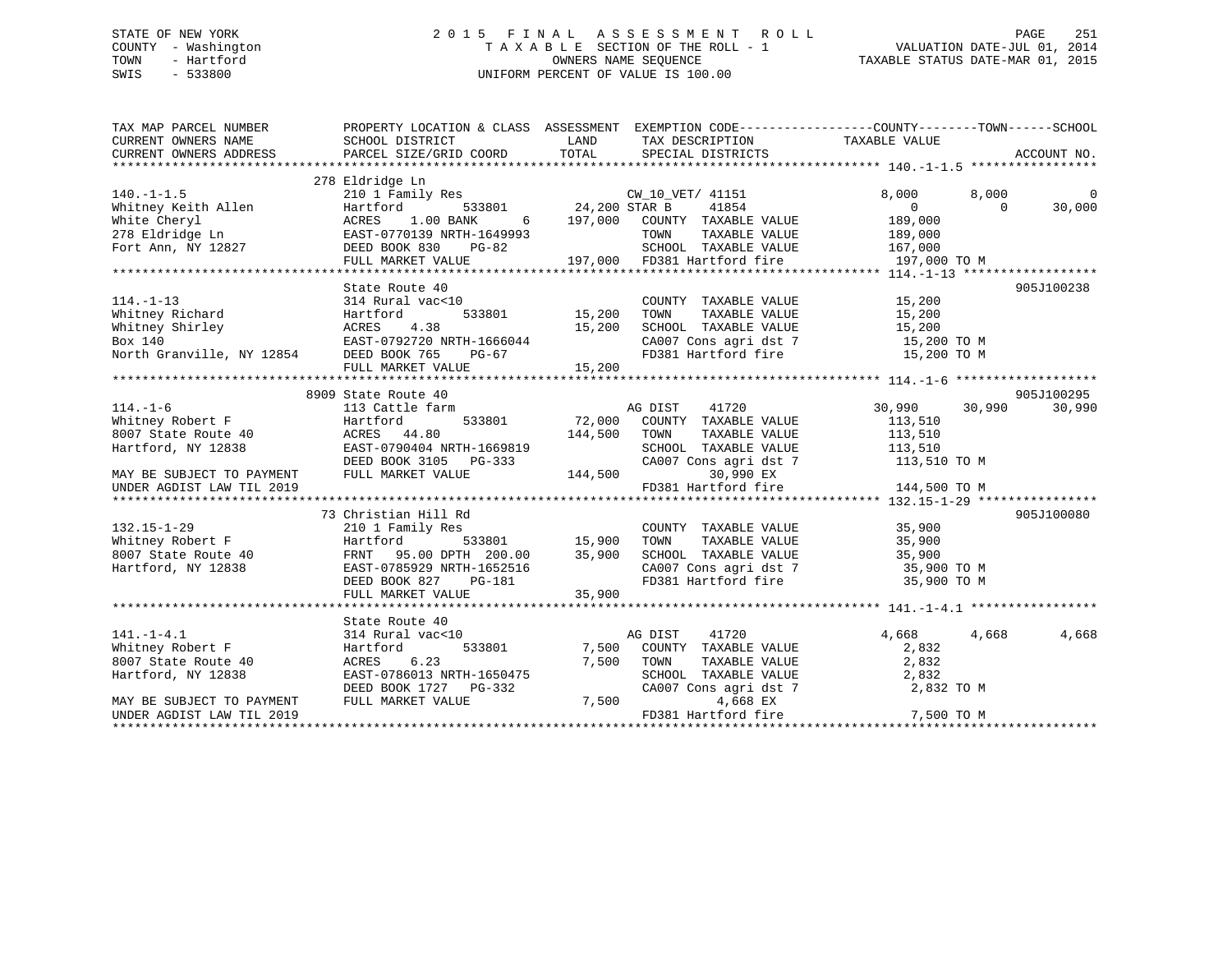## STATE OF NEW YORK 2 0 1 5 F I N A L A S S E S S M E N T R O L L PAGE 252 COUNTY - Washington T A X A B L E SECTION OF THE ROLL - 1 VALUATION DATE-JUL 01, 2014 TOWN - Hartford **TAXABLE STATUS DATE-MAR 01, 2015** OWNERS NAME SEQUENCE TAXABLE STATUS DATE-MAR 01, 2015 SWIS - 533800 UNIFORM PERCENT OF VALUE IS 100.00

| 8009 State Route 40<br>905J100653<br>41854<br>$\overline{0}$<br>30,000<br>411 Apartment<br>STAR B<br>$\Omega$<br>39,300<br>Hartford<br>533801<br>COUNTY TAXABLE VALUE<br>298,300<br>8007 State Route 40<br>298,300<br>TAXABLE VALUE<br>10 Apts<br>TOWN<br>298,300<br>Hartford, NY 12838<br>385/47 470/361<br>SCHOOL TAXABLE VALUE<br>268,300<br>CA007 Cons agri dst 7<br>ACRES<br>1.50<br>298,300 TO M<br>EAST-0785620 NRTH-1650487<br>FD381 Hartford fire<br>298,300 TO M<br>DEED BOOK 506<br>$PG-122$<br>298,300<br>FULL MARKET VALUE<br>18 Pope Hill Rd<br>905J101055<br>$149. - 1 - 29.2$<br>210 1 Family Res<br>41854<br>$\Omega$<br>30,000<br>STAR B<br>$\Omega$<br>Wicks Leslie<br>533801<br>27,500<br>Hartford<br>COUNTY TAXABLE VALUE<br>159,700<br>2.70<br>Wicks Nicole<br>159,700<br>ACRES<br>TOWN<br>TAXABLE VALUE<br>159,700<br>18 Pope Hill Rd<br>EAST-0778087 NRTH-1633534<br>SCHOOL TAXABLE VALUE<br>129,700<br>Argyle, NY 12809<br>DEED BOOK 1971 PG-109<br>CA006 Cons agri dst 6<br>159,700 TO M<br>159,700 FD381 Hartford fire<br>FULL MARKET VALUE<br>159,700 TO M<br>West Starbuck Ln OFF<br>905J100646<br>9,164<br>314 Rural vac<10<br>AG DIST<br>41720<br>9,164<br>9,164<br>532802<br>12,500<br>COUNTY TAXABLE VALUE<br>Fort Ann<br>3,336<br>$112. - 1 - 3$<br>12,500<br>3,336<br>TOWN<br>TAXABLE VALUE<br>6.60<br>SCHOOL TAXABLE VALUE<br>3,336<br>ACRES<br>EAST-0764620 NRTH-1667643<br>CA007 Cons agri dst 7<br>3,336 TO M<br>9,164 EX<br>DEED BOOK 3462 PG-23<br>12,500 FD381 Hartford fire<br>MAY BE SUBJECT TO PAYMENT<br>FULL MARKET VALUE<br>12,500 TO M<br>905J100679<br>16 County Route 23<br>$\overline{0}$<br>$132.15 - 2 - 18$<br>VET WAR CT 41121<br>12,855<br>12,855<br>210 1 Family Res<br>Wilkins Robert W<br>14,300 STAR EN<br>41834<br>65,300<br>Hartford<br>533801<br>$\overline{0}$<br>$\Omega$<br>PO Box 102<br>85,700<br>72,845<br>FRNT 84.00 DPTH 190.00<br>COUNTY TAXABLE VALUE<br>Hartford, NY 12838<br>EAST-0786207 NRTH-1651872<br>TOWN<br>TAXABLE VALUE<br>72,845<br>DEED BOOK 387<br>PG-691<br>SCHOOL TAXABLE VALUE<br>20,400<br>FULL MARKET VALUE<br>85,700 CA007 Cons agri dst 7<br>85,700 TO M<br>FD381 Hartford fire<br>85,700 TO M<br>177 Townsend Rd<br>30,000<br>210 1 Family Res<br>STAR B<br>41854<br>$\mathbf{0}$<br>$\Omega$<br>Willary Enterprises, LLC<br>Hartford<br>533801<br>25,700<br>COUNTY TAXABLE VALUE<br>106,000<br>756/177<br>106,000<br>TOWN<br>TAXABLE VALUE<br>106,000<br>ACRES<br>1.40<br>SCHOOL TAXABLE VALUE<br>76,000<br>EAST-0779983 NRTH-1649119<br>CA007 Cons agri dst 7<br>106,000 TO M<br>DEED BOOK 3518<br>FD381 Hartford fire<br>106,000 TO M<br>PG-124<br>106,000<br>FULL MARKET VALUE | TAX MAP PARCEL NUMBER<br>CURRENT OWNERS NAME<br>CURRENT OWNERS ADDRESS | PROPERTY LOCATION & CLASS ASSESSMENT EXEMPTION CODE---------------COUNTY-------TOWN------SCHOOL<br>SCHOOL DISTRICT<br>PARCEL SIZE/GRID COORD | LAND<br>TOTAL | TAX DESCRIPTION<br>SPECIAL DISTRICTS | TAXABLE VALUE | ACCOUNT NO. |
|-----------------------------------------------------------------------------------------------------------------------------------------------------------------------------------------------------------------------------------------------------------------------------------------------------------------------------------------------------------------------------------------------------------------------------------------------------------------------------------------------------------------------------------------------------------------------------------------------------------------------------------------------------------------------------------------------------------------------------------------------------------------------------------------------------------------------------------------------------------------------------------------------------------------------------------------------------------------------------------------------------------------------------------------------------------------------------------------------------------------------------------------------------------------------------------------------------------------------------------------------------------------------------------------------------------------------------------------------------------------------------------------------------------------------------------------------------------------------------------------------------------------------------------------------------------------------------------------------------------------------------------------------------------------------------------------------------------------------------------------------------------------------------------------------------------------------------------------------------------------------------------------------------------------------------------------------------------------------------------------------------------------------------------------------------------------------------------------------------------------------------------------------------------------------------------------------------------------------------------------------------------------------------------------------------------------------------------------------------------------------------------------------------------------------------------------------------------------------------------------------------------------------------------------------------------------------------------------------------------------------------------------------------------------------------------|------------------------------------------------------------------------|----------------------------------------------------------------------------------------------------------------------------------------------|---------------|--------------------------------------|---------------|-------------|
|                                                                                                                                                                                                                                                                                                                                                                                                                                                                                                                                                                                                                                                                                                                                                                                                                                                                                                                                                                                                                                                                                                                                                                                                                                                                                                                                                                                                                                                                                                                                                                                                                                                                                                                                                                                                                                                                                                                                                                                                                                                                                                                                                                                                                                                                                                                                                                                                                                                                                                                                                                                                                                                                                   |                                                                        |                                                                                                                                              |               |                                      |               |             |
|                                                                                                                                                                                                                                                                                                                                                                                                                                                                                                                                                                                                                                                                                                                                                                                                                                                                                                                                                                                                                                                                                                                                                                                                                                                                                                                                                                                                                                                                                                                                                                                                                                                                                                                                                                                                                                                                                                                                                                                                                                                                                                                                                                                                                                                                                                                                                                                                                                                                                                                                                                                                                                                                                   |                                                                        |                                                                                                                                              |               |                                      |               |             |
|                                                                                                                                                                                                                                                                                                                                                                                                                                                                                                                                                                                                                                                                                                                                                                                                                                                                                                                                                                                                                                                                                                                                                                                                                                                                                                                                                                                                                                                                                                                                                                                                                                                                                                                                                                                                                                                                                                                                                                                                                                                                                                                                                                                                                                                                                                                                                                                                                                                                                                                                                                                                                                                                                   | $141. - 1 - 6$                                                         |                                                                                                                                              |               |                                      |               |             |
|                                                                                                                                                                                                                                                                                                                                                                                                                                                                                                                                                                                                                                                                                                                                                                                                                                                                                                                                                                                                                                                                                                                                                                                                                                                                                                                                                                                                                                                                                                                                                                                                                                                                                                                                                                                                                                                                                                                                                                                                                                                                                                                                                                                                                                                                                                                                                                                                                                                                                                                                                                                                                                                                                   | Whitney Robert F                                                       |                                                                                                                                              |               |                                      |               |             |
|                                                                                                                                                                                                                                                                                                                                                                                                                                                                                                                                                                                                                                                                                                                                                                                                                                                                                                                                                                                                                                                                                                                                                                                                                                                                                                                                                                                                                                                                                                                                                                                                                                                                                                                                                                                                                                                                                                                                                                                                                                                                                                                                                                                                                                                                                                                                                                                                                                                                                                                                                                                                                                                                                   |                                                                        |                                                                                                                                              |               |                                      |               |             |
|                                                                                                                                                                                                                                                                                                                                                                                                                                                                                                                                                                                                                                                                                                                                                                                                                                                                                                                                                                                                                                                                                                                                                                                                                                                                                                                                                                                                                                                                                                                                                                                                                                                                                                                                                                                                                                                                                                                                                                                                                                                                                                                                                                                                                                                                                                                                                                                                                                                                                                                                                                                                                                                                                   |                                                                        |                                                                                                                                              |               |                                      |               |             |
|                                                                                                                                                                                                                                                                                                                                                                                                                                                                                                                                                                                                                                                                                                                                                                                                                                                                                                                                                                                                                                                                                                                                                                                                                                                                                                                                                                                                                                                                                                                                                                                                                                                                                                                                                                                                                                                                                                                                                                                                                                                                                                                                                                                                                                                                                                                                                                                                                                                                                                                                                                                                                                                                                   |                                                                        |                                                                                                                                              |               |                                      |               |             |
|                                                                                                                                                                                                                                                                                                                                                                                                                                                                                                                                                                                                                                                                                                                                                                                                                                                                                                                                                                                                                                                                                                                                                                                                                                                                                                                                                                                                                                                                                                                                                                                                                                                                                                                                                                                                                                                                                                                                                                                                                                                                                                                                                                                                                                                                                                                                                                                                                                                                                                                                                                                                                                                                                   |                                                                        |                                                                                                                                              |               |                                      |               |             |
|                                                                                                                                                                                                                                                                                                                                                                                                                                                                                                                                                                                                                                                                                                                                                                                                                                                                                                                                                                                                                                                                                                                                                                                                                                                                                                                                                                                                                                                                                                                                                                                                                                                                                                                                                                                                                                                                                                                                                                                                                                                                                                                                                                                                                                                                                                                                                                                                                                                                                                                                                                                                                                                                                   |                                                                        |                                                                                                                                              |               |                                      |               |             |
|                                                                                                                                                                                                                                                                                                                                                                                                                                                                                                                                                                                                                                                                                                                                                                                                                                                                                                                                                                                                                                                                                                                                                                                                                                                                                                                                                                                                                                                                                                                                                                                                                                                                                                                                                                                                                                                                                                                                                                                                                                                                                                                                                                                                                                                                                                                                                                                                                                                                                                                                                                                                                                                                                   |                                                                        |                                                                                                                                              |               |                                      |               |             |
|                                                                                                                                                                                                                                                                                                                                                                                                                                                                                                                                                                                                                                                                                                                                                                                                                                                                                                                                                                                                                                                                                                                                                                                                                                                                                                                                                                                                                                                                                                                                                                                                                                                                                                                                                                                                                                                                                                                                                                                                                                                                                                                                                                                                                                                                                                                                                                                                                                                                                                                                                                                                                                                                                   |                                                                        |                                                                                                                                              |               |                                      |               |             |
|                                                                                                                                                                                                                                                                                                                                                                                                                                                                                                                                                                                                                                                                                                                                                                                                                                                                                                                                                                                                                                                                                                                                                                                                                                                                                                                                                                                                                                                                                                                                                                                                                                                                                                                                                                                                                                                                                                                                                                                                                                                                                                                                                                                                                                                                                                                                                                                                                                                                                                                                                                                                                                                                                   |                                                                        |                                                                                                                                              |               |                                      |               |             |
|                                                                                                                                                                                                                                                                                                                                                                                                                                                                                                                                                                                                                                                                                                                                                                                                                                                                                                                                                                                                                                                                                                                                                                                                                                                                                                                                                                                                                                                                                                                                                                                                                                                                                                                                                                                                                                                                                                                                                                                                                                                                                                                                                                                                                                                                                                                                                                                                                                                                                                                                                                                                                                                                                   |                                                                        |                                                                                                                                              |               |                                      |               |             |
|                                                                                                                                                                                                                                                                                                                                                                                                                                                                                                                                                                                                                                                                                                                                                                                                                                                                                                                                                                                                                                                                                                                                                                                                                                                                                                                                                                                                                                                                                                                                                                                                                                                                                                                                                                                                                                                                                                                                                                                                                                                                                                                                                                                                                                                                                                                                                                                                                                                                                                                                                                                                                                                                                   |                                                                        |                                                                                                                                              |               |                                      |               |             |
|                                                                                                                                                                                                                                                                                                                                                                                                                                                                                                                                                                                                                                                                                                                                                                                                                                                                                                                                                                                                                                                                                                                                                                                                                                                                                                                                                                                                                                                                                                                                                                                                                                                                                                                                                                                                                                                                                                                                                                                                                                                                                                                                                                                                                                                                                                                                                                                                                                                                                                                                                                                                                                                                                   |                                                                        |                                                                                                                                              |               |                                      |               |             |
|                                                                                                                                                                                                                                                                                                                                                                                                                                                                                                                                                                                                                                                                                                                                                                                                                                                                                                                                                                                                                                                                                                                                                                                                                                                                                                                                                                                                                                                                                                                                                                                                                                                                                                                                                                                                                                                                                                                                                                                                                                                                                                                                                                                                                                                                                                                                                                                                                                                                                                                                                                                                                                                                                   |                                                                        |                                                                                                                                              |               |                                      |               |             |
|                                                                                                                                                                                                                                                                                                                                                                                                                                                                                                                                                                                                                                                                                                                                                                                                                                                                                                                                                                                                                                                                                                                                                                                                                                                                                                                                                                                                                                                                                                                                                                                                                                                                                                                                                                                                                                                                                                                                                                                                                                                                                                                                                                                                                                                                                                                                                                                                                                                                                                                                                                                                                                                                                   |                                                                        |                                                                                                                                              |               |                                      |               |             |
|                                                                                                                                                                                                                                                                                                                                                                                                                                                                                                                                                                                                                                                                                                                                                                                                                                                                                                                                                                                                                                                                                                                                                                                                                                                                                                                                                                                                                                                                                                                                                                                                                                                                                                                                                                                                                                                                                                                                                                                                                                                                                                                                                                                                                                                                                                                                                                                                                                                                                                                                                                                                                                                                                   |                                                                        |                                                                                                                                              |               |                                      |               |             |
|                                                                                                                                                                                                                                                                                                                                                                                                                                                                                                                                                                                                                                                                                                                                                                                                                                                                                                                                                                                                                                                                                                                                                                                                                                                                                                                                                                                                                                                                                                                                                                                                                                                                                                                                                                                                                                                                                                                                                                                                                                                                                                                                                                                                                                                                                                                                                                                                                                                                                                                                                                                                                                                                                   | $112. - 2 - 3$                                                         |                                                                                                                                              |               |                                      |               |             |
|                                                                                                                                                                                                                                                                                                                                                                                                                                                                                                                                                                                                                                                                                                                                                                                                                                                                                                                                                                                                                                                                                                                                                                                                                                                                                                                                                                                                                                                                                                                                                                                                                                                                                                                                                                                                                                                                                                                                                                                                                                                                                                                                                                                                                                                                                                                                                                                                                                                                                                                                                                                                                                                                                   | Wilder Ernest L                                                        |                                                                                                                                              |               |                                      |               |             |
|                                                                                                                                                                                                                                                                                                                                                                                                                                                                                                                                                                                                                                                                                                                                                                                                                                                                                                                                                                                                                                                                                                                                                                                                                                                                                                                                                                                                                                                                                                                                                                                                                                                                                                                                                                                                                                                                                                                                                                                                                                                                                                                                                                                                                                                                                                                                                                                                                                                                                                                                                                                                                                                                                   | Wilder Elizabeth A                                                     |                                                                                                                                              |               |                                      |               |             |
|                                                                                                                                                                                                                                                                                                                                                                                                                                                                                                                                                                                                                                                                                                                                                                                                                                                                                                                                                                                                                                                                                                                                                                                                                                                                                                                                                                                                                                                                                                                                                                                                                                                                                                                                                                                                                                                                                                                                                                                                                                                                                                                                                                                                                                                                                                                                                                                                                                                                                                                                                                                                                                                                                   | 33 West Starbuck Ln                                                    |                                                                                                                                              |               |                                      |               |             |
|                                                                                                                                                                                                                                                                                                                                                                                                                                                                                                                                                                                                                                                                                                                                                                                                                                                                                                                                                                                                                                                                                                                                                                                                                                                                                                                                                                                                                                                                                                                                                                                                                                                                                                                                                                                                                                                                                                                                                                                                                                                                                                                                                                                                                                                                                                                                                                                                                                                                                                                                                                                                                                                                                   | Fort Ann, NY 12827                                                     |                                                                                                                                              |               |                                      |               |             |
|                                                                                                                                                                                                                                                                                                                                                                                                                                                                                                                                                                                                                                                                                                                                                                                                                                                                                                                                                                                                                                                                                                                                                                                                                                                                                                                                                                                                                                                                                                                                                                                                                                                                                                                                                                                                                                                                                                                                                                                                                                                                                                                                                                                                                                                                                                                                                                                                                                                                                                                                                                                                                                                                                   |                                                                        |                                                                                                                                              |               |                                      |               |             |
|                                                                                                                                                                                                                                                                                                                                                                                                                                                                                                                                                                                                                                                                                                                                                                                                                                                                                                                                                                                                                                                                                                                                                                                                                                                                                                                                                                                                                                                                                                                                                                                                                                                                                                                                                                                                                                                                                                                                                                                                                                                                                                                                                                                                                                                                                                                                                                                                                                                                                                                                                                                                                                                                                   | UNDER AGDIST LAW TIL 2019                                              |                                                                                                                                              |               |                                      |               |             |
|                                                                                                                                                                                                                                                                                                                                                                                                                                                                                                                                                                                                                                                                                                                                                                                                                                                                                                                                                                                                                                                                                                                                                                                                                                                                                                                                                                                                                                                                                                                                                                                                                                                                                                                                                                                                                                                                                                                                                                                                                                                                                                                                                                                                                                                                                                                                                                                                                                                                                                                                                                                                                                                                                   |                                                                        |                                                                                                                                              |               |                                      |               |             |
|                                                                                                                                                                                                                                                                                                                                                                                                                                                                                                                                                                                                                                                                                                                                                                                                                                                                                                                                                                                                                                                                                                                                                                                                                                                                                                                                                                                                                                                                                                                                                                                                                                                                                                                                                                                                                                                                                                                                                                                                                                                                                                                                                                                                                                                                                                                                                                                                                                                                                                                                                                                                                                                                                   |                                                                        |                                                                                                                                              |               |                                      |               |             |
|                                                                                                                                                                                                                                                                                                                                                                                                                                                                                                                                                                                                                                                                                                                                                                                                                                                                                                                                                                                                                                                                                                                                                                                                                                                                                                                                                                                                                                                                                                                                                                                                                                                                                                                                                                                                                                                                                                                                                                                                                                                                                                                                                                                                                                                                                                                                                                                                                                                                                                                                                                                                                                                                                   |                                                                        |                                                                                                                                              |               |                                      |               |             |
|                                                                                                                                                                                                                                                                                                                                                                                                                                                                                                                                                                                                                                                                                                                                                                                                                                                                                                                                                                                                                                                                                                                                                                                                                                                                                                                                                                                                                                                                                                                                                                                                                                                                                                                                                                                                                                                                                                                                                                                                                                                                                                                                                                                                                                                                                                                                                                                                                                                                                                                                                                                                                                                                                   |                                                                        |                                                                                                                                              |               |                                      |               |             |
|                                                                                                                                                                                                                                                                                                                                                                                                                                                                                                                                                                                                                                                                                                                                                                                                                                                                                                                                                                                                                                                                                                                                                                                                                                                                                                                                                                                                                                                                                                                                                                                                                                                                                                                                                                                                                                                                                                                                                                                                                                                                                                                                                                                                                                                                                                                                                                                                                                                                                                                                                                                                                                                                                   |                                                                        |                                                                                                                                              |               |                                      |               |             |
|                                                                                                                                                                                                                                                                                                                                                                                                                                                                                                                                                                                                                                                                                                                                                                                                                                                                                                                                                                                                                                                                                                                                                                                                                                                                                                                                                                                                                                                                                                                                                                                                                                                                                                                                                                                                                                                                                                                                                                                                                                                                                                                                                                                                                                                                                                                                                                                                                                                                                                                                                                                                                                                                                   |                                                                        |                                                                                                                                              |               |                                      |               |             |
|                                                                                                                                                                                                                                                                                                                                                                                                                                                                                                                                                                                                                                                                                                                                                                                                                                                                                                                                                                                                                                                                                                                                                                                                                                                                                                                                                                                                                                                                                                                                                                                                                                                                                                                                                                                                                                                                                                                                                                                                                                                                                                                                                                                                                                                                                                                                                                                                                                                                                                                                                                                                                                                                                   |                                                                        |                                                                                                                                              |               |                                      |               |             |
|                                                                                                                                                                                                                                                                                                                                                                                                                                                                                                                                                                                                                                                                                                                                                                                                                                                                                                                                                                                                                                                                                                                                                                                                                                                                                                                                                                                                                                                                                                                                                                                                                                                                                                                                                                                                                                                                                                                                                                                                                                                                                                                                                                                                                                                                                                                                                                                                                                                                                                                                                                                                                                                                                   |                                                                        |                                                                                                                                              |               |                                      |               |             |
|                                                                                                                                                                                                                                                                                                                                                                                                                                                                                                                                                                                                                                                                                                                                                                                                                                                                                                                                                                                                                                                                                                                                                                                                                                                                                                                                                                                                                                                                                                                                                                                                                                                                                                                                                                                                                                                                                                                                                                                                                                                                                                                                                                                                                                                                                                                                                                                                                                                                                                                                                                                                                                                                                   |                                                                        |                                                                                                                                              |               |                                      |               |             |
|                                                                                                                                                                                                                                                                                                                                                                                                                                                                                                                                                                                                                                                                                                                                                                                                                                                                                                                                                                                                                                                                                                                                                                                                                                                                                                                                                                                                                                                                                                                                                                                                                                                                                                                                                                                                                                                                                                                                                                                                                                                                                                                                                                                                                                                                                                                                                                                                                                                                                                                                                                                                                                                                                   |                                                                        |                                                                                                                                              |               |                                      |               |             |
|                                                                                                                                                                                                                                                                                                                                                                                                                                                                                                                                                                                                                                                                                                                                                                                                                                                                                                                                                                                                                                                                                                                                                                                                                                                                                                                                                                                                                                                                                                                                                                                                                                                                                                                                                                                                                                                                                                                                                                                                                                                                                                                                                                                                                                                                                                                                                                                                                                                                                                                                                                                                                                                                                   | $141. - 1 - 1.4$                                                       |                                                                                                                                              |               |                                      |               |             |
|                                                                                                                                                                                                                                                                                                                                                                                                                                                                                                                                                                                                                                                                                                                                                                                                                                                                                                                                                                                                                                                                                                                                                                                                                                                                                                                                                                                                                                                                                                                                                                                                                                                                                                                                                                                                                                                                                                                                                                                                                                                                                                                                                                                                                                                                                                                                                                                                                                                                                                                                                                                                                                                                                   |                                                                        |                                                                                                                                              |               |                                      |               |             |
|                                                                                                                                                                                                                                                                                                                                                                                                                                                                                                                                                                                                                                                                                                                                                                                                                                                                                                                                                                                                                                                                                                                                                                                                                                                                                                                                                                                                                                                                                                                                                                                                                                                                                                                                                                                                                                                                                                                                                                                                                                                                                                                                                                                                                                                                                                                                                                                                                                                                                                                                                                                                                                                                                   | 78 Townsend Rd                                                         |                                                                                                                                              |               |                                      |               |             |
|                                                                                                                                                                                                                                                                                                                                                                                                                                                                                                                                                                                                                                                                                                                                                                                                                                                                                                                                                                                                                                                                                                                                                                                                                                                                                                                                                                                                                                                                                                                                                                                                                                                                                                                                                                                                                                                                                                                                                                                                                                                                                                                                                                                                                                                                                                                                                                                                                                                                                                                                                                                                                                                                                   | Hartford, NY 12838                                                     |                                                                                                                                              |               |                                      |               |             |
|                                                                                                                                                                                                                                                                                                                                                                                                                                                                                                                                                                                                                                                                                                                                                                                                                                                                                                                                                                                                                                                                                                                                                                                                                                                                                                                                                                                                                                                                                                                                                                                                                                                                                                                                                                                                                                                                                                                                                                                                                                                                                                                                                                                                                                                                                                                                                                                                                                                                                                                                                                                                                                                                                   |                                                                        |                                                                                                                                              |               |                                      |               |             |
|                                                                                                                                                                                                                                                                                                                                                                                                                                                                                                                                                                                                                                                                                                                                                                                                                                                                                                                                                                                                                                                                                                                                                                                                                                                                                                                                                                                                                                                                                                                                                                                                                                                                                                                                                                                                                                                                                                                                                                                                                                                                                                                                                                                                                                                                                                                                                                                                                                                                                                                                                                                                                                                                                   | PRIOR OWNER ON 3/01/2015                                               |                                                                                                                                              |               |                                      |               |             |
|                                                                                                                                                                                                                                                                                                                                                                                                                                                                                                                                                                                                                                                                                                                                                                                                                                                                                                                                                                                                                                                                                                                                                                                                                                                                                                                                                                                                                                                                                                                                                                                                                                                                                                                                                                                                                                                                                                                                                                                                                                                                                                                                                                                                                                                                                                                                                                                                                                                                                                                                                                                                                                                                                   | Townsend Linda M                                                       |                                                                                                                                              |               |                                      |               |             |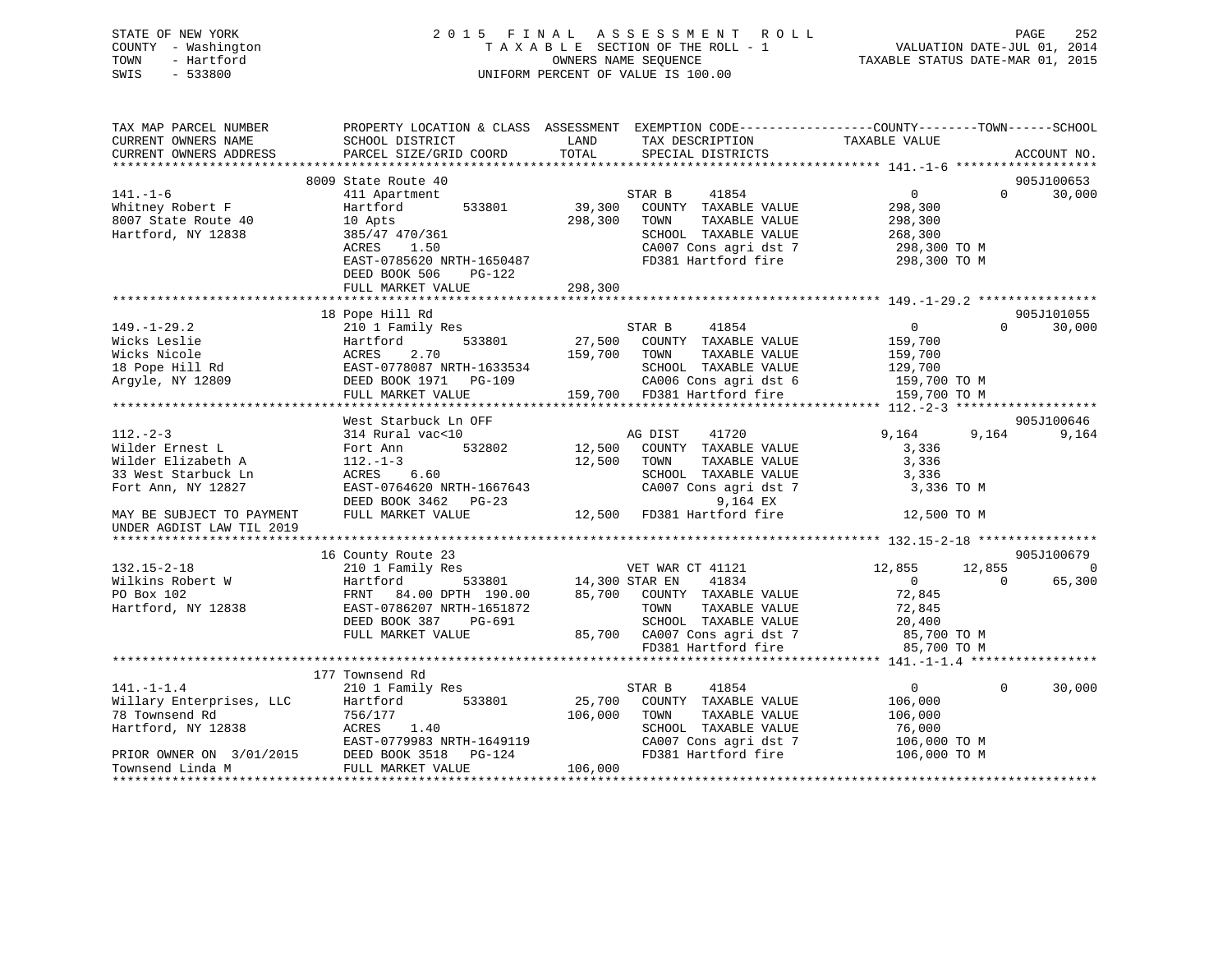| STATE OF NEW YORK<br>COUNTY - Washington<br>- Hartford<br>TOWN<br>SWIS<br>$-533800$ |                                                                                       |                 | 2015 FINAL ASSESSMENT ROLL<br>TAXABLE SECTION OF THE ROLL - 1<br>OWNERS NAME SEQUENCE<br>UNIFORM PERCENT OF VALUE IS 100.00 | VALUATION DATE-JUL 01, 2014<br>TAXABLE STATUS DATE-MAR 01, 2015                                                   | PAGE<br>253     |
|-------------------------------------------------------------------------------------|---------------------------------------------------------------------------------------|-----------------|-----------------------------------------------------------------------------------------------------------------------------|-------------------------------------------------------------------------------------------------------------------|-----------------|
| TAX MAP PARCEL NUMBER<br>CURRENT OWNERS NAME<br>CURRENT OWNERS ADDRESS              | SCHOOL DISTRICT<br>PARCEL SIZE/GRID COORD                                             | LAND<br>TOTAL   | TAX DESCRIPTION<br>SPECIAL DISTRICTS                                                                                        | PROPERTY LOCATION & CLASS ASSESSMENT EXEMPTION CODE----------------COUNTY-------TOWN------SCHOOL<br>TAXABLE VALUE | ACCOUNT NO.     |
|                                                                                     | 291 Blood St                                                                          |                 |                                                                                                                             |                                                                                                                   | 905J100500      |
| $142. - 1 - 12$                                                                     | 270 Mfg housing                                                                       |                 | COUNTY TAXABLE VALUE                                                                                                        | 41,700                                                                                                            |                 |
| Willary Enterprises, LLC                                                            | Hartford<br>533801                                                                    | 34,000          | TOWN<br>TAXABLE VALUE                                                                                                       | 41,700                                                                                                            |                 |
| 78 Townsend Rd                                                                      | 495/541                                                                               | 41,700          | SCHOOL TAXABLE VALUE                                                                                                        | 41,700                                                                                                            |                 |
| Hartford, NY 12838                                                                  | $142.-1-12.-1$<br>ACRES<br>3.90<br>EAST-0794157 NRTH-1647384<br>DEED BOOK 3451 PG-147 |                 | FD381 Hartford fire                                                                                                         | 41,700 TO M                                                                                                       |                 |
|                                                                                     | FULL MARKET VALUE                                                                     | 41,700          |                                                                                                                             |                                                                                                                   |                 |
|                                                                                     | 69 Washburn Hill Rd                                                                   |                 |                                                                                                                             |                                                                                                                   | 905J100356      |
| $150. - 1 - 18$                                                                     | 240 Rural res                                                                         |                 | AG DIST<br>41720                                                                                                            | 15,596                                                                                                            | 15,596 15,596   |
| Willary Enterprises, LLC                                                            | Hartford<br>533801                                                                    | 46,000          | COUNTY TAXABLE VALUE                                                                                                        | 91,104                                                                                                            |                 |
| 78 Townsend Rd                                                                      | ACRES 21.13                                                                           | 106,700         | TOWN<br>TAXABLE VALUE                                                                                                       | 91,104                                                                                                            |                 |
| Hartford, NY 12838                                                                  | EAST-0791032 NRTH-1637667                                                             |                 | SCHOOL TAXABLE VALUE                                                                                                        | 91,104                                                                                                            |                 |
|                                                                                     | DEED BOOK 3451 PG-143                                                                 |                 | CA008 Cons agri dst 8                                                                                                       | 91,104 TO M                                                                                                       |                 |
| MAY BE SUBJECT TO PAYMENT                                                           | FULL MARKET VALUE                                                                     |                 | 106,700 15,596 EX                                                                                                           |                                                                                                                   |                 |
| UNDER AGDIST LAW TIL 2019                                                           |                                                                                       |                 | FD381 Hartford fire                                                                                                         | 106,700 TO M                                                                                                      |                 |
|                                                                                     |                                                                                       |                 |                                                                                                                             |                                                                                                                   |                 |
| 142.-1-44                                                                           | 90 Camp A Way<br>260 Seasonal res                                                     |                 |                                                                                                                             | 19,900                                                                                                            | 905J100026      |
|                                                                                     | Hartford<br>533801                                                                    | 8,400           | COUNTY TAXABLE VALUE<br>TOWN<br>TAXABLE VALUE                                                                               | 19,900                                                                                                            |                 |
| Williams Bonnie E<br>13 Dayton Hill Rd                                              | ACRES<br>2.36                                                                         |                 | 19,900 SCHOOL TAXABLE VALUE                                                                                                 | 19,900                                                                                                            |                 |
| Middle Granville, NY 12849                                                          | EAST-0791026 NRTH-1646229                                                             |                 | FD381 Hartford fire                                                                                                         | 19,900 TO M                                                                                                       |                 |
|                                                                                     | DEED BOOK 752<br>PG-204                                                               |                 |                                                                                                                             |                                                                                                                   |                 |
|                                                                                     | FULL MARKET VALUE                                                                     | 19,900          |                                                                                                                             |                                                                                                                   |                 |
|                                                                                     |                                                                                       |                 |                                                                                                                             |                                                                                                                   |                 |
|                                                                                     | 28 Hayes Way                                                                          |                 |                                                                                                                             |                                                                                                                   | 905J101238      |
| $132 - 2 - 38.5$                                                                    | 210 1 Family Res                                                                      |                 | COUNTY TAXABLE VALUE                                                                                                        | 86,000                                                                                                            |                 |
| Williams Kristi                                                                     | $533801$ $34,400$<br>Hartford                                                         |                 | TAXABLE VALUE<br>TOWN                                                                                                       | 86,000                                                                                                            |                 |
| Williams Michael G<br>8311 State Route 40                                           | ACRES 4.00 BANK 185                                                                   |                 | 86,000 SCHOOL TAXABLE VALUE<br>FD381 Hartford fire                                                                          | 86,000<br>86,000 TO M                                                                                             |                 |
| Granville, NY 12832                                                                 | ACRES 4.00 BANK 185<br>EAST-0789021 NRTH-1652067<br>DEED BOOK 2665                    |                 |                                                                                                                             |                                                                                                                   |                 |
|                                                                                     | FULL MARKET VALUE                                                                     | 86,000          |                                                                                                                             |                                                                                                                   |                 |
|                                                                                     |                                                                                       |                 |                                                                                                                             |                                                                                                                   |                 |
|                                                                                     | 379 Gibbs Rd                                                                          |                 | 85 PCT OF VALUE USED FOR EXEMPTION PURPOSES                                                                                 |                                                                                                                   | 905J100630      |
| $123. - 1 - 17$                                                                     | 240 Rural res                                                                         |                 | VET COM CT 41131                                                                                                            | 34,000<br>34,000                                                                                                  | $\sim$ 0        |
| Williams Michael G                                                                  | 533801<br>Hartford                                                                    |                 | 37,700 VET DIS CT 41141                                                                                                     | 20,400<br>20,400                                                                                                  | $\bigcirc$      |
| Williams Tami                                                                       | Hartford 533<br>ACRES 11.19 BANK<br>ELGT 0700070 NPTU<br>59                           | 160,000 AG DIST | 41720                                                                                                                       | 9,284<br>9,284                                                                                                    | 9,284<br>30.000 |
| 379 Gibbs Rd                                                                        | EAST-0788072 NRTH-1663412                                                             |                 | STAR B<br>41854                                                                                                             | $\overline{0}$<br>$\sim$ 0                                                                                        | 30,000          |
| Fort Ann, NY 12827                                                                  | DEED BOOK 589 PG-8                                                                    |                 | COUNTY TAXABLE VALUE                                                                                                        | 96,316                                                                                                            |                 |
| MAY BE SUBJECT TO PAYMENT                                                           | FULL MARKET VALUE                                                                     | 160,000 TOWN    | TAXABLE VALUE<br>SCHOOL TAXABLE VALUE                                                                                       | 96,316<br>120,716                                                                                                 |                 |
| UNDER AGDIST LAW TIL 2019                                                           |                                                                                       |                 | CA007 Cons agri dst 7                                                                                                       | 150,716 TO M                                                                                                      |                 |
|                                                                                     |                                                                                       |                 | 9,284 EX                                                                                                                    |                                                                                                                   |                 |
|                                                                                     |                                                                                       |                 | FD381 Hartford fire                                                                                                         | 160,000 TO M                                                                                                      |                 |
|                                                                                     |                                                                                       |                 |                                                                                                                             |                                                                                                                   |                 |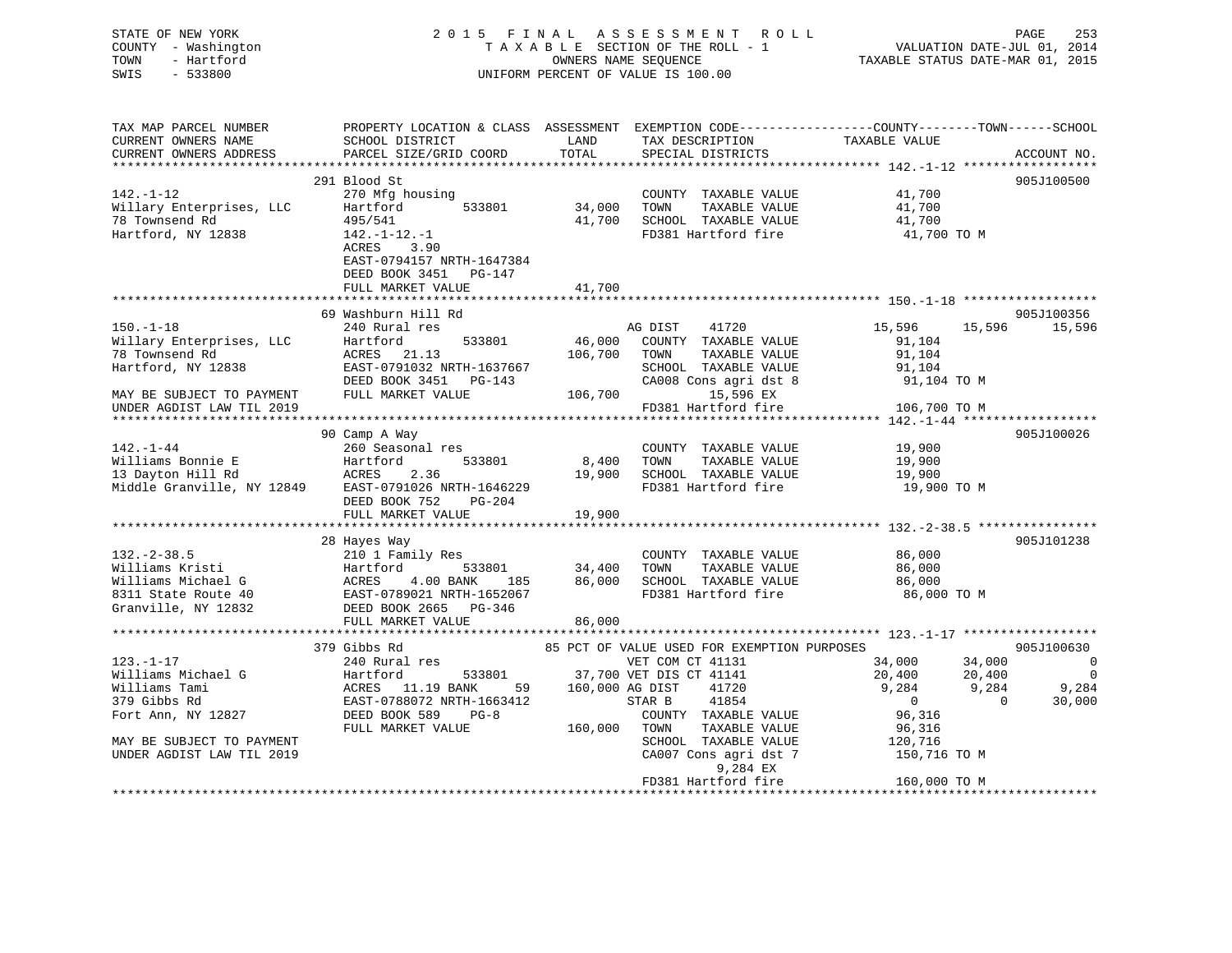# STATE OF NEW YORK 2 0 1 5 F I N A L A S S E S S M E N T R O L L PAGE 254 COUNTY - Washington T A X A B L E SECTION OF THE ROLL - 1 VALUATION DATE-JUL 01, 2014 TOWN - Hartford **TAXABLE STATUS DATE-MAR 01, 2015** OWNERS NAME SEQUENCE TAXABLE STATUS DATE-MAR 01, 2015 SWIS - 533800 UNIFORM PERCENT OF VALUE IS 100.00

| TAX MAP PARCEL NUMBER<br>CURRENT OWNERS NAME<br>CURRENT OWNERS ADDRESS | SCHOOL DISTRICT<br>PARCEL SIZE/GRID COORD                       | LAND<br>TAX DESCRIPTION<br>TOTAL<br>SPECIAL DISTRICTS            | PROPERTY LOCATION & CLASS ASSESSMENT EXEMPTION CODE---------------COUNTY-------TOWN-----SCHOOL<br>TAXABLE VALUE | ACCOUNT NO.                        |
|------------------------------------------------------------------------|-----------------------------------------------------------------|------------------------------------------------------------------|-----------------------------------------------------------------------------------------------------------------|------------------------------------|
|                                                                        |                                                                 |                                                                  |                                                                                                                 |                                    |
| $123. - 1 - 23.1$<br>Williams Michael P                                | 28 Harper Hill Rd<br>240 Rural res<br>Hartford<br>533801        | STAR B<br>66,100<br>COUNTY TAXABLE VALUE                         | 41854<br>$\overline{0}$<br>202,200                                                                              | $\Omega$<br>30,000                 |
| Williams Tina L<br>28 Harper Rd<br>Granville, NY 12832                 | Survey 12626, Lot 1<br>ACRES 31.55<br>EAST-0784821 NRTH-1658381 | 202,200<br>TOWN<br>SCHOOL TAXABLE VALUE<br>CA007 Cons agri dst 7 | TAXABLE VALUE<br>202,200<br>172,200<br>202,200 TO M                                                             |                                    |
|                                                                        | DEED BOOK 3462 PG-65<br>FULL MARKET VALUE                       | FD381 Hartford fire<br>202,200                                   |                                                                                                                 | 202,200 TO M                       |
|                                                                        |                                                                 |                                                                  |                                                                                                                 |                                    |
| $132.15 - 1 - 22$                                                      | 23 County Route 23<br>210 1 Family Res                          | 90 PCT OF VALUE USED FOR EXEMPTION PURPOSES                      | 17,577                                                                                                          | 905J100486<br>$\overline{0}$       |
| Williamson Bonnie L                                                    | а<br>_533801 18<br>---<br>Hartford                              | VET WAR CT 41121<br>18,500 AGED-CO/TN 41801                      | 29,881                                                                                                          | 17,577<br>$\overline{0}$<br>29,881 |
| 23 County Route 23                                                     | FRNT<br>78.00 DPTH 332.00                                       | 130,200 STAR EN                                                  | $\sim$ 0<br>41834                                                                                               | 65,300<br>$\Omega$                 |
| Hartford, NY 12838                                                     | EAST-0786006 NRTH-1652185                                       | COUNTY TAXABLE VALUE                                             | 82,742                                                                                                          |                                    |
|                                                                        | DEED BOOK 746<br><b>PG-58</b>                                   | TOWN                                                             | TAXABLE VALUE<br>82,742                                                                                         |                                    |
|                                                                        | FULL MARKET VALUE                                               | 130,200 SCHOOL TAXABLE VALUE                                     | 64,900                                                                                                          |                                    |
|                                                                        |                                                                 | CA007 Cons agri dst 7                                            | 130,200 TO M                                                                                                    |                                    |
|                                                                        |                                                                 | FD381 Hartford fire                                              | 130,200 TO M                                                                                                    |                                    |
|                                                                        |                                                                 |                                                                  |                                                                                                                 |                                    |
|                                                                        | 1661 Burch Rd                                                   |                                                                  |                                                                                                                 |                                    |
| $151 - 2 - 4.7$                                                        | 323 Vacant rural                                                | AG DIST                                                          | 41720<br>41,053                                                                                                 | 41,053<br>41,053                   |
| Willis Richard                                                         | Hartford<br>533801                                              | 98,200<br>COUNTY TAXABLE VALUE                                   | 57,147                                                                                                          |                                    |
| 3152 State Rte 4                                                       | ACRES 75.80                                                     | 98,200<br>TOWN                                                   | TAXABLE VALUE<br>57,147                                                                                         |                                    |
| Hudson Falls, NY 12839                                                 | EAST-0794687 NRTH-1640171                                       | SCHOOL TAXABLE VALUE                                             | 57,147                                                                                                          |                                    |
|                                                                        | DEED BOOK 3073 PG-96                                            | CA008 Cons agri dst 8                                            |                                                                                                                 | 57,147 TO M                        |
| MAY BE SUBJECT TO PAYMENT                                              | FULL MARKET VALUE                                               | 98,200                                                           | 41,053 EX                                                                                                       |                                    |
| UNDER AGDIST LAW TIL 2019                                              |                                                                 | FD381 Hartford fire                                              |                                                                                                                 | 98,200 TO M                        |
|                                                                        |                                                                 |                                                                  |                                                                                                                 | ************                       |
|                                                                        | Russell Ln OFF                                                  |                                                                  |                                                                                                                 | 905J100682                         |
| $149. - 1 - 49$                                                        | 314 Rural vac<10                                                | COUNTY TAXABLE VALUE                                             | 3,300                                                                                                           |                                    |
| Wilson Guy R                                                           | 533801<br>Hartford                                              | 3,300<br>TOWN                                                    | TAXABLE VALUE<br>3,300                                                                                          |                                    |
| Wilson Shaun M                                                         | ACRES<br>5.00                                                   | 3,300                                                            | SCHOOL TAXABLE VALUE<br>3,300                                                                                   |                                    |
| 54 Parker Hill Rd                                                      | EAST-0771206 NRTH-1636357                                       |                                                                  | FD381 Hartford fire                                                                                             | 3,300 TO M                         |
| Granville, NY 12832                                                    | DEED BOOK 560<br>PG-286                                         |                                                                  |                                                                                                                 |                                    |
|                                                                        | FULL MARKET VALUE                                               | 3,300                                                            |                                                                                                                 |                                    |
|                                                                        |                                                                 |                                                                  |                                                                                                                 |                                    |
| $123. - 1 - 14$                                                        | 8311 State Route 40                                             |                                                                  | 41854<br>$\overline{0}$                                                                                         | 905J100625<br>30,000<br>$\Omega$   |
| Wilson Kristi L                                                        | 210 1 Family Res<br>Hartford<br>533801                          | STAR B<br>24,100<br>COUNTY TAXABLE VALUE                         | 129,500                                                                                                         |                                    |
| 8311 State Route 40                                                    | Sub Div Lot 3                                                   | 129,500<br>TOWN                                                  | TAXABLE VALUE<br>129,500                                                                                        |                                    |
| Granville, NY 12832                                                    | 3133/293                                                        | SCHOOL TAXABLE VALUE                                             | 99,500                                                                                                          |                                    |
|                                                                        | ACRES<br>1.33                                                   | CA007 Cons agri dst 7                                            | 129,500 TO M                                                                                                    |                                    |
|                                                                        | EAST-0789620 NRTH-1657090                                       | FD381 Hartford fire                                              | 129,500 TO M                                                                                                    |                                    |
|                                                                        | DEED BOOK 3425<br>PG-278                                        |                                                                  |                                                                                                                 |                                    |
|                                                                        | FULL MARKET VALUE                                               | 129,500                                                          |                                                                                                                 |                                    |
|                                                                        |                                                                 |                                                                  |                                                                                                                 |                                    |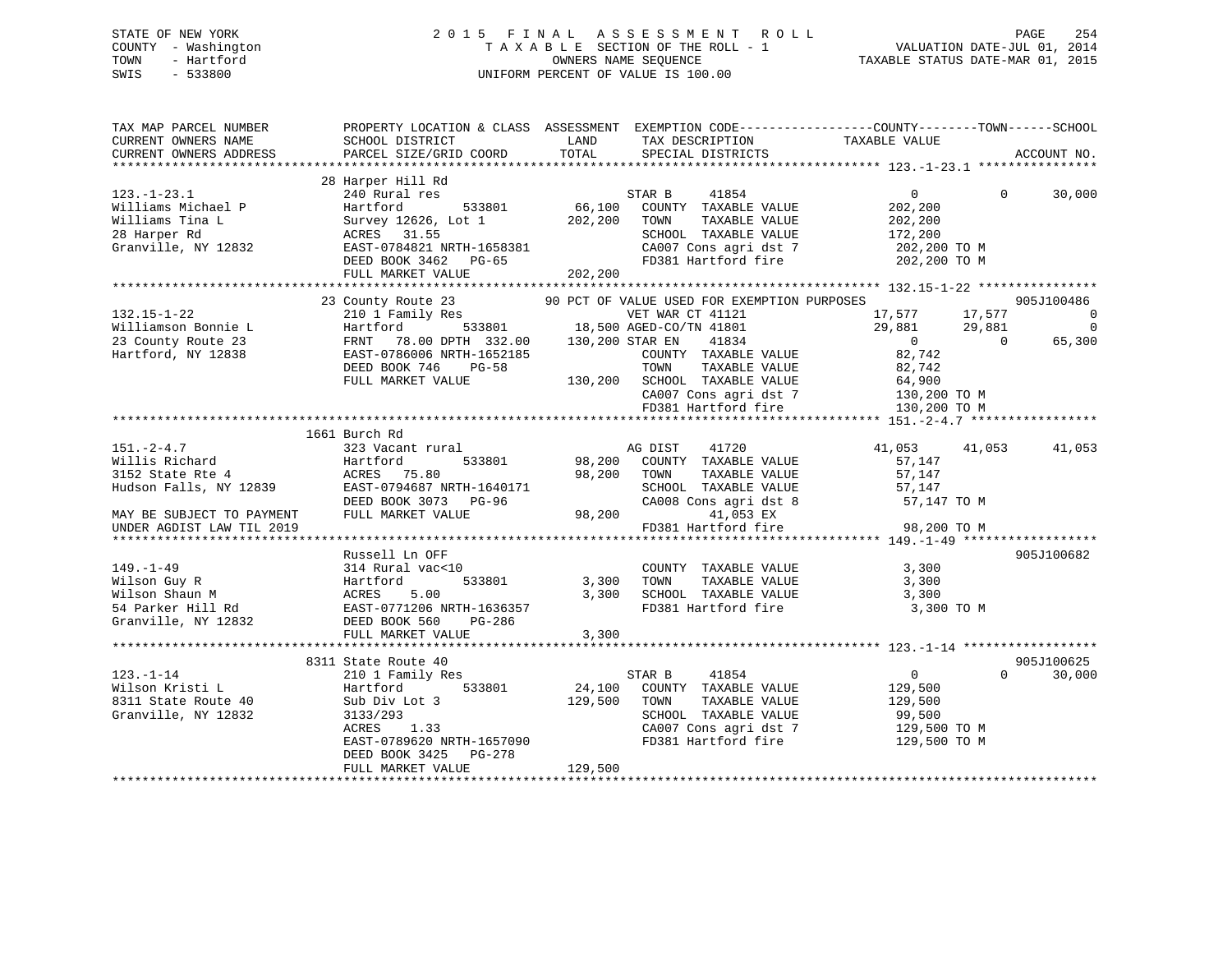# STATE OF NEW YORK 2 0 1 5 F I N A L A S S E S S M E N T R O L L PAGE 255 COUNTY - Washington T A X A B L E SECTION OF THE ROLL - 1 VALUATION DATE-JUL 01, 2014 TOWN - Hartford **TAXABLE STATUS DATE-MAR 01, 2015** OWNERS NAME SEQUENCE TAXABLE STATUS DATE-MAR 01, 2015 SWIS - 533800 UNIFORM PERCENT OF VALUE IS 100.00

| TAX MAP PARCEL NUMBER<br>CURRENT OWNERS NAME<br>CURRENT OWNERS ADDRESS | PROPERTY LOCATION & CLASS ASSESSMENT EXEMPTION CODE----------------COUNTY-------TOWN-----SCHOOL<br>SCHOOL DISTRICT<br>PARCEL SIZE/GRID COORD | LAND<br>TOTAL    | TAX DESCRIPTION<br>SPECIAL DISTRICTS                                                                             | TAXABLE VALUE                                    | ACCOUNT NO.        |
|------------------------------------------------------------------------|----------------------------------------------------------------------------------------------------------------------------------------------|------------------|------------------------------------------------------------------------------------------------------------------|--------------------------------------------------|--------------------|
|                                                                        |                                                                                                                                              |                  |                                                                                                                  |                                                  |                    |
|                                                                        | 587 Warren Rd                                                                                                                                |                  |                                                                                                                  |                                                  | 905J100480         |
| $114. - 1 - 15$                                                        | 112 Dairy farm                                                                                                                               | 262,700 STAR B   | AG DIST<br>41720                                                                                                 | 141,052<br>141,052<br>$\overline{0}$<br>$\Omega$ | 141,052            |
| Wilson Lee M<br>587 Warren Rd                                          | Hartford<br>533801<br>ACRES 213.40                                                                                                           |                  | 41854<br>347,700 COUNTY TAXABLE VALUE                                                                            | 206,648                                          | 30,000             |
| Ft Ann, NY 12827                                                       | EAST-0790945 NRTH-1666109                                                                                                                    |                  | TOWN<br>TAXABLE VALUE                                                                                            | 206,648                                          |                    |
|                                                                        | DEED BOOK 479<br>PG-137                                                                                                                      |                  | SCHOOL TAXABLE VALUE                                                                                             | 176,648                                          |                    |
| MAY BE SUBJECT TO PAYMENT<br>UNDER AGDIST LAW TIL 2019                 | FULL MARKET VALUE                                                                                                                            |                  | 347,700 CA007 Cons agri dst 7<br>141,052 EX                                                                      | 206,648 TO M                                     |                    |
|                                                                        |                                                                                                                                              |                  | FD381 Hartford fire                                                                                              | 347,700 TO M                                     |                    |
|                                                                        |                                                                                                                                              |                  |                                                                                                                  |                                                  |                    |
|                                                                        | 78 Winch Way                                                                                                                                 |                  |                                                                                                                  |                                                  | 905J100077         |
| $149. - 1 - 26.1$                                                      | 210 1 Family Res                                                                                                                             |                  | COUNTY TAXABLE VALUE                                                                                             | 35,400                                           |                    |
| Winch Charles LE                                                       | Hartford<br>533801                                                                                                                           |                  | TOWN<br>TAXABLE VALUE                                                                                            | 35,400                                           |                    |
| Boucher Brian D                                                        | Trans Exempt Repay 2015                                                                                                                      | 27,600<br>35,400 | SCHOOL TAXABLE VALUE                                                                                             | 35,400                                           |                    |
| 78 Winch Way                                                           | 7.80<br>ACRES                                                                                                                                |                  |                                                                                                                  |                                                  |                    |
| Argyle, NY 12809                                                       | ACRES 7.80<br>EAST-0780504 NRTH-1636459                                                                                                      |                  | FD381 Hartford fire 35,400 TO M<br>TE533 Trans exmt repay-flg .00 MT                                             |                                                  |                    |
|                                                                        | DEED BOOK 931<br>PG-238                                                                                                                      |                  |                                                                                                                  |                                                  |                    |
|                                                                        |                                                                                                                                              |                  |                                                                                                                  |                                                  |                    |
|                                                                        |                                                                                                                                              |                  |                                                                                                                  |                                                  |                    |
|                                                                        | Gilchrist Hill Ext                                                                                                                           |                  |                                                                                                                  |                                                  | 905J100195         |
| $141. - 3 - 18$                                                        | 311 Res vac land                                                                                                                             |                  | COUNTY TAXABLE VALUE                                                                                             | 1,000                                            |                    |
| Winchell George                                                        | 533801<br>Hartford                                                                                                                           | 1,000            | TAXABLE VALUE<br>TOWN                                                                                            | 1,000                                            |                    |
| 1335 County Route 23                                                   | FRNT 167.00 DPTH 138.00 1,000                                                                                                                |                  | SCHOOL TAXABLE VALUE                                                                                             | 1,000                                            |                    |
| Granville, NY 12832                                                    | EAST-0784628 NRTH-1643513                                                                                                                    |                  | FD381 Hartford fire                                                                                              | 1,000 TO M                                       |                    |
|                                                                        | DEED BOOK 749<br>PG-292                                                                                                                      |                  |                                                                                                                  |                                                  |                    |
|                                                                        | FULL MARKET VALUE                                                                                                                            | 1,000            |                                                                                                                  |                                                  |                    |
|                                                                        |                                                                                                                                              |                  |                                                                                                                  |                                                  |                    |
|                                                                        | 319 Shine Hill Rd                                                                                                                            |                  |                                                                                                                  |                                                  | 905J100683         |
| $149. - 1 - 14$                                                        | 210 1 Family Res                                                                                                                             |                  | STAR EN<br>41834                                                                                                 | $\overline{0}$                                   | $\Omega$<br>65,300 |
| Winchell Harold L                                                      | 533801<br>Hartford                                                                                                                           |                  | $24,000$ COUNTY TAXABLE VALUE                                                                                    | 134,400                                          |                    |
| Winchell Beatrice E                                                    |                                                                                                                                              |                  | TAXABLE VALUE                                                                                                    | 134,400                                          |                    |
| 319 Shine Hill Rd                                                      | 463/216 480/459 134,400 TOWN<br>FRNT 250.00 DPTH 170.00 5CHOOI<br>EAST-0774637 NRTH-1638611 CA007                                            |                  | SCHOOL TAXABLE VALUE                                                                                             | 69,100                                           |                    |
| Fort Ann, NY 12827                                                     |                                                                                                                                              |                  | $\text{CA007}$ Cons agri dst 7 $\text{C400T}$ ON $\text{F}$ $\text{D34}$ 400 TO M<br>134,400 FD381 Hartford fire |                                                  |                    |
|                                                                        | FULL MARKET VALUE                                                                                                                            |                  |                                                                                                                  | 134,400 TO M                                     |                    |
|                                                                        | 1355 Baldwin Corners Rd                                                                                                                      |                  |                                                                                                                  |                                                  |                    |
| $121. -4 - 5.6$                                                        | 240 Rural res                                                                                                                                |                  | STAR B<br>41854                                                                                                  | $\overline{0}$<br>$\Omega$                       | 30,000             |
| Winfield Peter M                                                       | 532802<br>Fort Ann                                                                                                                           |                  | 139,000 FOR 480A 47460                                                                                           | 52,000<br>52,000                                 | 52,000             |
| Winfield Alice H                                                       | 928/225                                                                                                                                      | 361,300          | COUNTY TAXABLE VALUE                                                                                             | 309,300                                          |                    |
| PO Box 464                                                             | Forest Tax 2305/134(1/200                                                                                                                    |                  | TOWN<br>TAXABLE VALUE                                                                                            | 309,300                                          |                    |
| Fort Ann, NY 12827                                                     | $121. - 1 - 5.6$                                                                                                                             |                  | SCHOOL TAXABLE VALUE                                                                                             | 279,300                                          |                    |
|                                                                        | ACRES 145.87                                                                                                                                 |                  | FD381 Hartford fire                                                                                              | 361,300 TO M                                     |                    |
| MAY BE SUBJECT TO PAYMENT                                              | EAST-0766141 NRTH-1663234                                                                                                                    |                  |                                                                                                                  |                                                  |                    |
| UNDER RPTL480A UNTIL 2024                                              | $PG-204$<br>DEED BOOK 922                                                                                                                    |                  |                                                                                                                  |                                                  |                    |
|                                                                        | FULL MARKET VALUE                                                                                                                            | 361,300          |                                                                                                                  |                                                  |                    |
|                                                                        |                                                                                                                                              |                  |                                                                                                                  |                                                  |                    |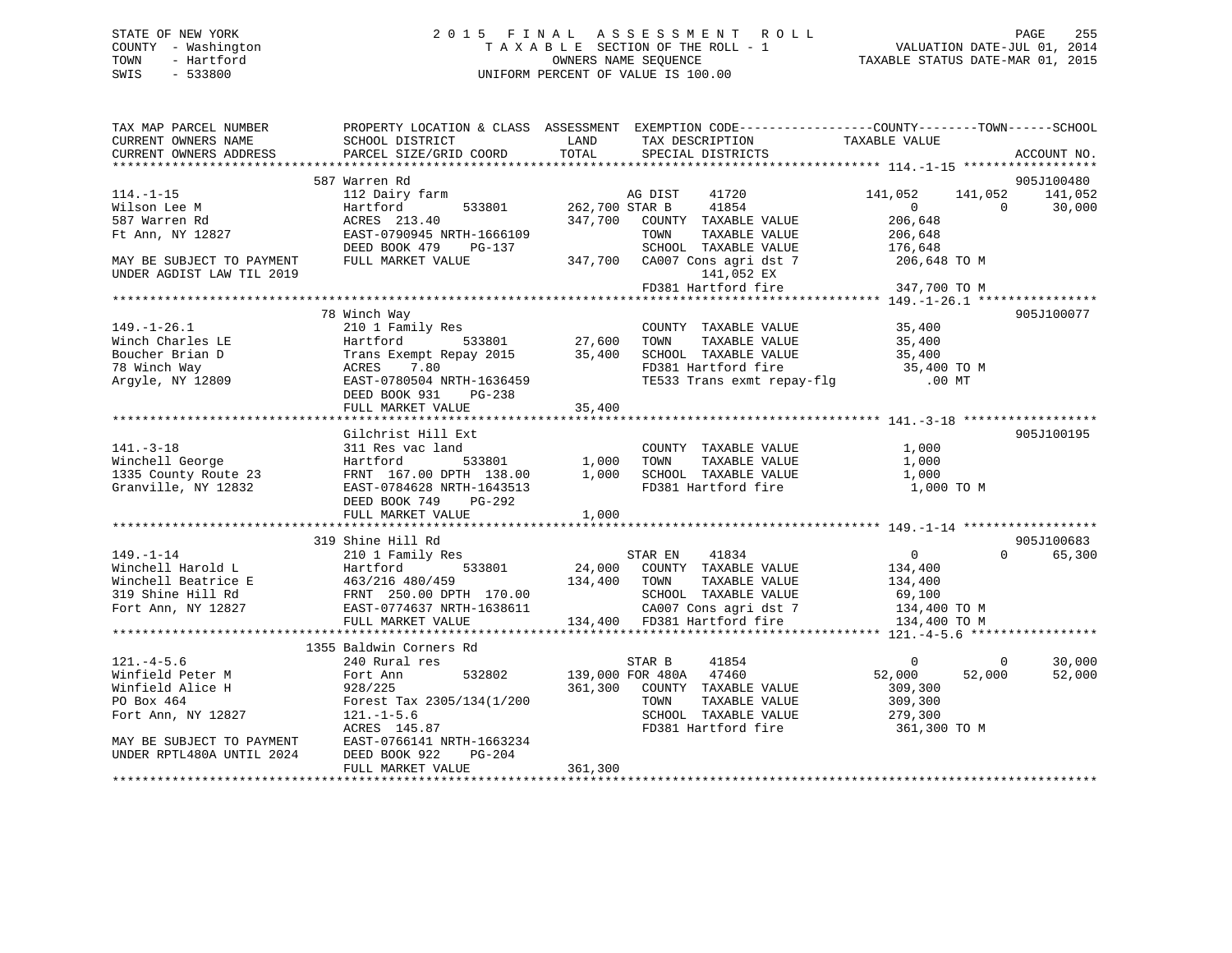# STATE OF NEW YORK 2 0 1 5 F I N A L A S S E S S M E N T R O L L PAGE 256 COUNTY - Washington T A X A B L E SECTION OF THE ROLL - 1 VALUATION DATE-JUL 01, 2014 TOWN - Hartford **TAXABLE STATUS DATE-MAR 01, 2015** OWNERS NAME SEQUENCE TAXABLE STATUS DATE-MAR 01, 2015 SWIS - 533800 UNIFORM PERCENT OF VALUE IS 100.00

| TAX MAP PARCEL NUMBER<br>CURRENT OWNERS ADDRESS                                                                                                                                                                             | PROPERTY LOCATION & CLASS ASSESSMENT                                                                                                                                 |                               | EXEMPTION CODE-----------------COUNTY-------TOWN------SCHOOL                                                                                                                  |                                                         |          |            |
|-----------------------------------------------------------------------------------------------------------------------------------------------------------------------------------------------------------------------------|----------------------------------------------------------------------------------------------------------------------------------------------------------------------|-------------------------------|-------------------------------------------------------------------------------------------------------------------------------------------------------------------------------|---------------------------------------------------------|----------|------------|
| $149. - 1 - 10.1$<br>Winn Stephen C<br>Winn Sandra A<br>241 Shine Hill Rd<br>Fort Ann, NY 12827                                                                                                                             | 241 Shine Hill Rd<br>240 Rural res<br>533801 53,100<br>Hartford<br>850/10<br>ACRES 19.70<br>EAST-0773134 NRTH-1639448<br>DEED BOOK 902<br>PG-36<br>FULL MARKET VALUE | 163,400<br>163,400            | 41854<br>STAR B<br>COUNTY TAXABLE VALUE<br>TOWN<br>TAXABLE VALUE<br>SCHOOL TAXABLE VALUE<br>FD381 Hartford fire 163,400 TO M                                                  | $\Omega$<br>163,400<br>163,400<br>133,400               | $\Omega$ | 30,000     |
| $123. - 1 - 11.8$<br>Withrow Ronald L Jr<br>Withrow Shalene M<br>10 Cardinal Ln<br>Gales Ferry, CT 06335 DEED BOOK 2097 PG-70                                                                                               | Warren Rd<br>322 Rural vac>10<br>Hartford 533001<br>ACRES 10.00 31,500<br>EAST-0791763 NRTH-1663910 31,500<br>PERD ROOK 2097 PG-70 31 500<br>FULL MARKET VALUE       | 31,500                        | COUNTY TAXABLE VALUE 31,500<br>TOWN<br>TAXABLE VALUE<br>SCHOOL TAXABLE VALUE 31,500<br>CA007 Cons agri dst 7 31,500 TO M<br>FD381 Hartford fire 31,500 TO M                   | 31,500                                                  |          | 905J101426 |
|                                                                                                                                                                                                                             | 49 County Route 23                                                                                                                                                   |                               |                                                                                                                                                                               |                                                         |          | 9079900721 |
| $132.15 - 1 - 12$<br>132.13-1-12<br>Woodard Franklin L Hartford 533801 13,300<br>Woodard Sandra E FRNT 76.00 DPTH 187.00 130,800<br>49 County Route 23 EAST-0786307 NRTH-1652769<br>Hartford, NY 12838 DEED BOOK 847 PG-283 | 280 Res Multiple<br>FULL MARKET VALUE                                                                                                                                | -<br>533801 13,300<br>130,800 | COUNTY TAXABLE VALUE<br>TOWN<br>TAXABLE VALUE<br>SCHOOL TAXABLE VALUE<br>CA007 Cons agri dst 7 130,800 TO M<br>FD381 Hartford fire 130,800 TO M                               | 130,800<br>130,800<br>130,800                           |          |            |
|                                                                                                                                                                                                                             | 3572 State Route 196                                                                                                                                                 |                               |                                                                                                                                                                               |                                                         |          |            |
| $140. - 1 - 27.1$<br>Woodcock James E<br>Woodcock Madge T<br>3572 State Route 196 EAST-0772440 NRTH-1644852<br>Fort Ann, NY 12827                                                                                           | 210 1 Family Res<br>210 1 ram11y Res<br>Hartford 533801 21,700 COUNT<br>FRNT 150.00 DPTH 250.00 125,800 TOWN<br>DEED BOOK 826<br>PG-273<br>FULL MARKET VALUE         | 125,800                       | STAR EN<br>41834<br>533801 21,700 COUNTY TAXABLE VALUE<br>TAXABLE VALUE<br>SCHOOL TAXABLE VALUE 60,500<br>FD381 Hartford fire                                                 | $0 \qquad \qquad$<br>125,800<br>125,800<br>125,800 TO M | $\Omega$ | 65,300     |
|                                                                                                                                                                                                                             |                                                                                                                                                                      |                               |                                                                                                                                                                               |                                                         |          |            |
| $140. - 1 - 27.2$<br>Woodcock James E<br>Woodcock Madge T<br>3572 State Route 196<br>Fort Ann, NY 12827                                                                                                                     | State Route 196<br>312 Vac w/imprv<br>533801<br>Hartford<br>ACRES 2.32<br>EAST-0772578 NRTH-1644841<br>DEED BOOK 826<br>PG-270<br>FULL MARKET VALUE                  | 18,000<br>42,700<br>42,700    | COUNTY TAXABLE VALUE<br>TOWN TAXABLE VALUE $\begin{array}{ccc} 42,700 \\ \text{SCH OOL} & \text{TAXABLE VALUE} \\ \text{FD381 } \text{Hartford fire} & 42,700 \\ \end{array}$ | 42,700<br>42,700                                        |          |            |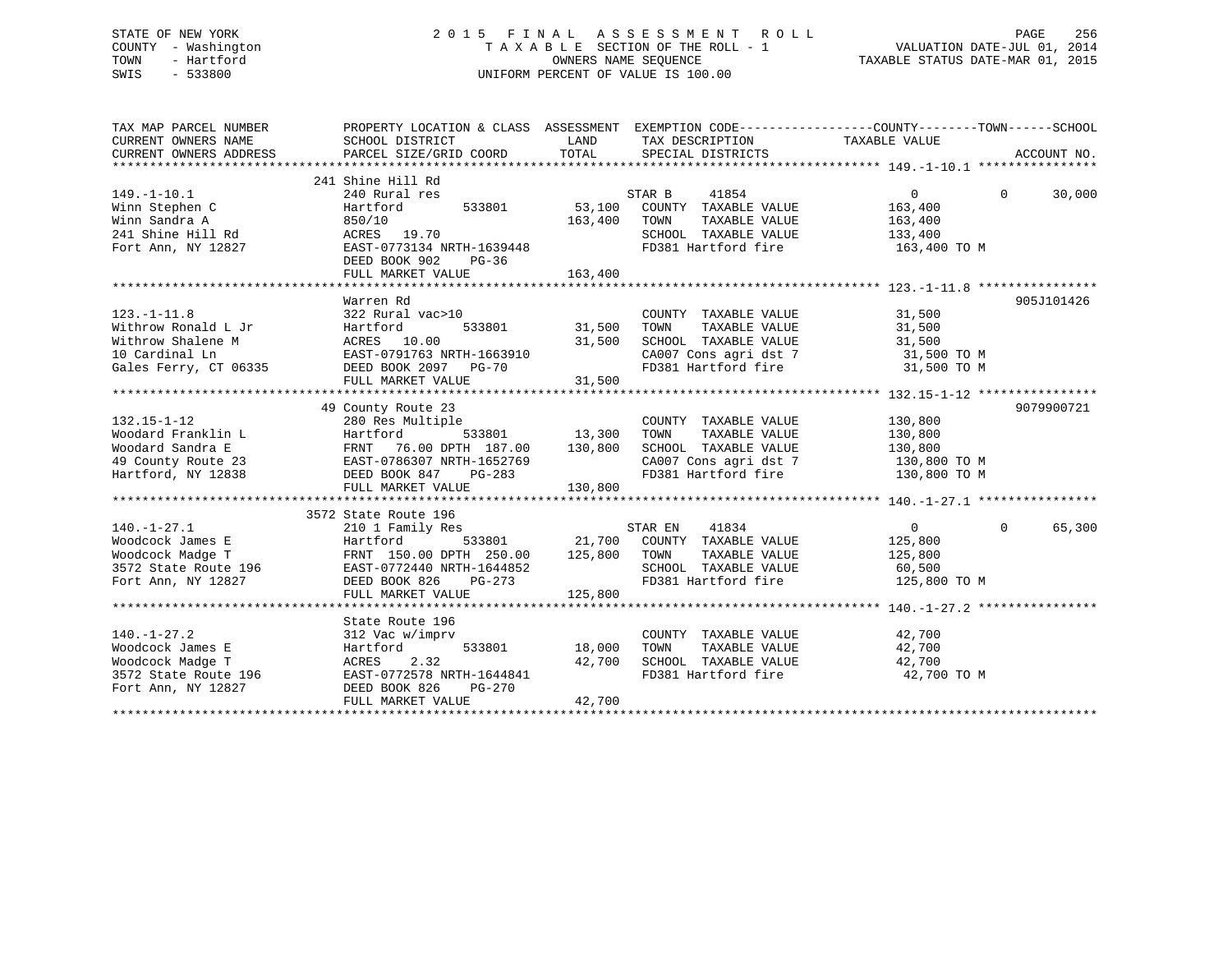# STATE OF NEW YORK 2 0 1 5 F I N A L A S S E S S M E N T R O L L PAGE 257 COUNTY - Washington T A X A B L E SECTION OF THE ROLL - 1 VALUATION DATE-JUL 01, 2014 TOWN - Hartford **TAXABLE STATUS DATE-MAR 01, 2015** OWNERS NAME SEQUENCE TAXABLE STATUS DATE-MAR 01, 2015 SWIS - 533800 UNIFORM PERCENT OF VALUE IS 100.00

| TAX MAP PARCEL NUMBER<br>CURRENT OWNERS NAME<br>CURRENT OWNERS ADDRESS                                                                                     | PROPERTY LOCATION & CLASS ASSESSMENT EXEMPTION CODE----------------COUNTY-------TOWN------SCHOOL<br><b>LAND</b><br>SCHOOL DISTRICT<br>PARCEL SIZE/GRID COORD | TOTAL                       | SPECIAL DISTRICTS                   |               | TAX DESCRIPTION TAXABLE VALUE      |                | ACCOUNT NO.     |
|------------------------------------------------------------------------------------------------------------------------------------------------------------|--------------------------------------------------------------------------------------------------------------------------------------------------------------|-----------------------------|-------------------------------------|---------------|------------------------------------|----------------|-----------------|
|                                                                                                                                                            |                                                                                                                                                              |                             |                                     |               |                                    |                |                 |
|                                                                                                                                                            | 5 Durkee Ln                                                                                                                                                  |                             |                                     |               |                                    |                | 905J100696      |
| $114. - 1 - 17$                                                                                                                                            | 112 Dairy farm                                                                                                                                               |                             | AG DIST 41720                       |               | 142,246                            |                | 142,246 142,246 |
| Wooddell Michael D                                                                                                                                         | Hartford                                                                                                                                                     |                             | 533801 218,100 COUNTY TAXABLE VALUE |               | 200,454                            |                |                 |
| Wooddell Louise                                                                                                                                            | ACRES 165.90                                                                                                                                                 | 342,700                     | TOWN                                | TAXABLE VALUE | 200,454                            |                |                 |
| 406 Warren Rd                                                                                                                                              | EAST-0786723 NRTH-1665384                                                                                                                                    |                             | SCHOOL TAXABLE VALUE                |               | 200,454                            |                |                 |
| Fort Ann, NY 12827                                                                                                                                         | DEED BOOK 829                                                                                                                                                |                             |                                     |               | CA007 Cons agri dst 7 200,454 TO M |                |                 |
|                                                                                                                                                            | PG-123 CA00<br>LUE 342,700<br>FULL MARKET VALUE                                                                                                              |                             | 142,246 EX                          |               |                                    |                |                 |
| MAY BE SUBJECT TO PAYMENT                                                                                                                                  |                                                                                                                                                              |                             | FD381 Hartford fire                 |               | 342,700 TO M                       |                |                 |
| UNDER AGDIST LAW TIL 2019                                                                                                                                  |                                                                                                                                                              |                             |                                     |               |                                    |                |                 |
|                                                                                                                                                            |                                                                                                                                                              |                             |                                     |               |                                    |                |                 |
|                                                                                                                                                            | Warren Rd                                                                                                                                                    |                             |                                     |               |                                    |                |                 |
| $114. - 1 - 17.1$                                                                                                                                          | 105 Vac farmland                                                                                                                                             |                             | AG DIST 41720                       |               | 139,543                            | 139,543        | 139,543         |
| Wooddell Michael D                                                                                                                                         | Hartford                                                                                                                                                     |                             | 533801 197,200 COUNTY TAXABLE VALUE |               | 59,657                             |                |                 |
| Wooddell Louise                                                                                                                                            | 1800/67                                                                                                                                                      | 199,200 TOWN                |                                     | TAXABLE VALUE | 59,657                             |                |                 |
| 406 Warren Rd                                                                                                                                              | ACRES 145.20                                                                                                                                                 |                             | SCHOOL TAXABLE VALUE                |               | 59,657                             |                |                 |
| Fort Ann, NY 12827                                                                                                                                         | EAST-0788888 NRTH-1665702                                                                                                                                    |                             | CA007 Cons agri dst 7               |               | 59,657 TO M                        |                |                 |
|                                                                                                                                                            |                                                                                                                                                              |                             |                                     | 139,543 EX    |                                    |                |                 |
| MAY BE SUBJECT TO PAYMENT                                                                                                                                  | EAST-0788888 NRTH-1665702 CA007 Cons agri dst<br>DEED BOOK 1800 PG-81 199,200 FD381 Hartford fire<br>FULL MARKET VALUE 199,200 FD381 Hartford fire           |                             |                                     |               | 199,200 TO M                       |                |                 |
| UNDER AGDIST LAW TIL 2019                                                                                                                                  |                                                                                                                                                              |                             |                                     |               |                                    |                |                 |
|                                                                                                                                                            |                                                                                                                                                              |                             |                                     |               |                                    |                |                 |
|                                                                                                                                                            | 368 Warren Rd                                                                                                                                                |                             |                                     |               |                                    |                |                 |
|                                                                                                                                                            |                                                                                                                                                              |                             | AG DIST<br>41720                    |               | 18,778 18,778                      |                | 18,778          |
|                                                                                                                                                            |                                                                                                                                                              |                             | 37,200 COUNTY TAXABLE VALUE         |               | 73,422                             |                |                 |
| 123.-1-16.4<br>Wooddell Michael D<br>Wooddell Louise (1.13 EAST-0786362 NRTH-1663054<br>406 Warren Rd<br>2006 2008 NRTH-1663054                            |                                                                                                                                                              |                             |                                     |               |                                    |                |                 |
|                                                                                                                                                            |                                                                                                                                                              |                             | 92,200 TOWN                         | TAXABLE VALUE | 73,422                             |                |                 |
|                                                                                                                                                            |                                                                                                                                                              |                             | SCHOOL TAXABLE VALUE                |               | 73,422                             |                |                 |
| Fort Ann, NY 12827                                                                                                                                         | DEED BOOK 1800 PG-77                                                                                                                                         |                             | CA007 Cons agri dst 7               |               | 73,422 TO M                        |                |                 |
|                                                                                                                                                            | FULL MARKET VALUE                                                                                                                                            | SCHOOL<br>CA007 C<br>92,200 |                                     | 18,778 EX     |                                    |                |                 |
| MAY BE SUBJECT TO PAYMENT                                                                                                                                  |                                                                                                                                                              |                             | FD381 Hartford fire                 |               | 92,200 TO M                        |                |                 |
| UNDER AGDIST LAW TIL 2019                                                                                                                                  |                                                                                                                                                              |                             |                                     |               |                                    |                |                 |
|                                                                                                                                                            |                                                                                                                                                              |                             |                                     |               |                                    |                |                 |
|                                                                                                                                                            | 406 Warren Rd                                                                                                                                                |                             |                                     |               |                                    |                |                 |
|                                                                                                                                                            | 210 1 Family Res                                                                                                                                             |                             | AGED-CO/TN 41801                    |               | 50,250                             | 50,250         | $\overline{0}$  |
|                                                                                                                                                            | 533801 24,900 STAR EN                                                                                                                                        |                             | 41834                               |               | $\overline{0}$                     | $\overline{0}$ | 65,300          |
|                                                                                                                                                            |                                                                                                                                                              |                             | 201,000 COUNTY TAXABLE VALUE        |               | 150,750                            |                |                 |
|                                                                                                                                                            |                                                                                                                                                              |                             | TOWN                                | TAXABLE VALUE | 150,750                            |                |                 |
| 123.-1-16.5<br>Wooddell Michael D<br>Wooddell Louise Bartford 533801<br>406 Warren Rd<br>Fort Ann, NY 12827<br>Fort Ann, NY 12827<br>EED BOOK 651<br>PG-87 |                                                                                                                                                              |                             | SCHOOL TAXABLE VALUE                |               | 135,700                            |                |                 |
|                                                                                                                                                            | FULL MARKET VALUE                                                                                                                                            |                             | 201,000 CA007 Cons agri dst 7       |               | 201,000 TO M                       |                |                 |
|                                                                                                                                                            |                                                                                                                                                              |                             | FD381 Hartford fire                 |               | 201,000 TO M                       |                |                 |
|                                                                                                                                                            |                                                                                                                                                              |                             |                                     |               |                                    |                |                 |
|                                                                                                                                                            | 360 Warren Rd                                                                                                                                                |                             |                                     |               |                                    |                |                 |
| $123. - 1 - 16.6$                                                                                                                                          | 210 1 Family Res                                                                                                                                             |                             | STAR B<br>41854                     |               | $\overline{0}$                     | $\mathbf{0}$   | 30,000          |
|                                                                                                                                                            | 533801<br>Hartford                                                                                                                                           |                             | 23,100 COUNTY TAXABLE VALUE         |               | 111,700                            |                |                 |
| 123.-1-10.0<br>Wooddell Paul E                                                                                                                             | LOT B                                                                                                                                                        | 111,700 TOWN                |                                     | TAXABLE VALUE | 111,700                            |                |                 |
| Fort Ann, NY 12827                                                                                                                                         | 1.02<br>ACRES                                                                                                                                                |                             | SCHOOL TAXABLE VALUE                |               | 81,700                             |                |                 |
|                                                                                                                                                            |                                                                                                                                                              |                             | CA007 Cons agri dst 7               |               | 111,700 TO M                       |                |                 |
|                                                                                                                                                            | DEED BOOK 1941 PG-232                                                                                                                                        |                             | FD381 Hartford fire                 |               | 111,700 TO M                       |                |                 |
|                                                                                                                                                            | FULL MARKET VALUE                                                                                                                                            | 111,700                     |                                     |               |                                    |                |                 |
|                                                                                                                                                            |                                                                                                                                                              |                             |                                     |               |                                    |                |                 |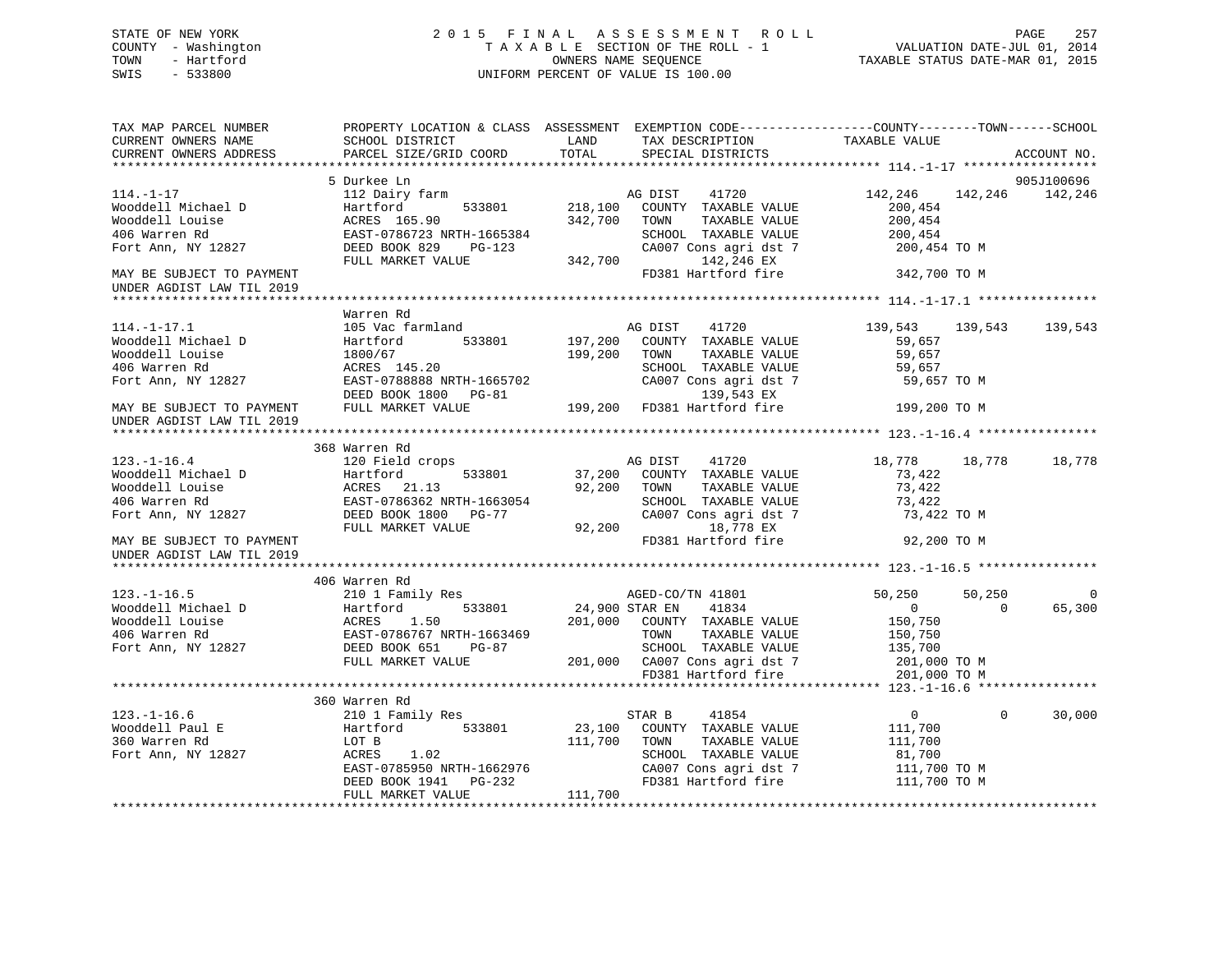# STATE OF NEW YORK 2 0 1 5 F I N A L A S S E S S M E N T R O L L PAGE 258 COUNTY - Washington T A X A B L E SECTION OF THE ROLL - 1 VALUATION DATE-JUL 01, 2014 TOWN - Hartford **TAXABLE STATUS DATE-MAR 01, 2015** OWNERS NAME SEQUENCE TAXABLE STATUS DATE-MAR 01, 2015 SWIS - 533800 UNIFORM PERCENT OF VALUE IS 100.00

| TAX MAP PARCEL NUMBER<br>CURRENT OWNERS NAME                                                                                                     | PROPERTY LOCATION & CLASS ASSESSMENT<br>SCHOOL DISTRICT                                                                                                                                            | LAND                         | EXEMPTION CODE-----------------COUNTY-------TOWN------SCHOOL<br>TAX DESCRIPTION                                                          | TAXABLE VALUE                                                                   |                                  |
|--------------------------------------------------------------------------------------------------------------------------------------------------|----------------------------------------------------------------------------------------------------------------------------------------------------------------------------------------------------|------------------------------|------------------------------------------------------------------------------------------------------------------------------------------|---------------------------------------------------------------------------------|----------------------------------|
| CURRENT OWNERS ADDRESS                                                                                                                           | PARCEL SIZE/GRID COORD                                                                                                                                                                             | TOTAL                        | SPECIAL DISTRICTS                                                                                                                        |                                                                                 | ACCOUNT NO.                      |
|                                                                                                                                                  |                                                                                                                                                                                                    |                              |                                                                                                                                          |                                                                                 |                                  |
| $149. - 1 - 30.6$<br>Wooddell Stephanie A<br>Bates James M<br>114 Swamp Ln<br>Argyle, NY 12809                                                   | 114 Swamp Ln<br>210 1 Family Res<br>Hartford<br>533801<br>LOT 6<br>ACRES<br>6.94<br>EAST-0775838 NRTH-1634596<br>DEED BOOK 2156 PG-76<br>FULL MARKET VALUE                                         | 45,600<br>160,000<br>160,000 | STAR B<br>41854<br>COUNTY TAXABLE VALUE<br>TAXABLE VALUE<br>TOWN<br>SCHOOL TAXABLE VALUE<br>CA006 Cons agri dst 6<br>FD381 Hartford fire | $\overline{0}$<br>160,000<br>160,000<br>130,000<br>160,000 TO M<br>160,000 TO M | 905J101265<br>30,000<br>$\Omega$ |
|                                                                                                                                                  |                                                                                                                                                                                                    |                              |                                                                                                                                          |                                                                                 |                                  |
| $150. - 1 - 7$<br>Woodell Edna T<br>Woodell George H Jr.<br>1939 Burch Rd<br>Granville, NY 12832                                                 | 1939 Burch Rd<br>210 1 Family Res<br>533801<br>Hartford<br>FRNT 185.00 DPTH 170.00<br>EAST-0789338 NRTH-1641583<br>DEED BOOK 1704 PG-91<br>FULL MARKET VALUE                                       | 20,300<br>95,300<br>95,300   | COUNTY TAXABLE VALUE<br>TAXABLE VALUE<br>TOWN<br>SCHOOL TAXABLE VALUE<br>CA008 Cons agri dst 8<br>FD381 Hartford fire                    | 95,300<br>95,300<br>95,300<br>95,300 TO M<br>95,300 TO M                        | 905J100698                       |
|                                                                                                                                                  |                                                                                                                                                                                                    |                              |                                                                                                                                          |                                                                                 | 905J100700                       |
| $132.11 - 3 - 3$<br>Woods Donald N<br>Woods Bonnie L<br>104 County Route 23<br>Granville, NY 12832                                               | 114 County Route 23<br>312 Vac w/imprv<br>533801<br>Hartford<br>BLA 876/190<br>$132 - 3 - 3$<br>FRNT 137.00 DPTH 156.00<br>EAST-0787061 NRTH-1654232<br>DEED BOOK 3004 PG-342<br>FULL MARKET VALUE | 6,400<br>6,400<br>6,400      | COUNTY TAXABLE VALUE<br>TOWN<br>TAXABLE VALUE<br>SCHOOL TAXABLE VALUE<br>CA007 Cons agri dst 7<br>FD381 Hartford fire                    | 6,400<br>6,400<br>6,400<br>6,400 TO M<br>6,400 TO M                             |                                  |
|                                                                                                                                                  | County Route 23                                                                                                                                                                                    |                              |                                                                                                                                          |                                                                                 |                                  |
| $132.11 - 3 - 4.1$<br>Woods Donald N<br>Woods Bonnie L<br>104 County Route 23<br>Granville, NY 12832                                             | 311 Res vac land<br>533801<br>Hartford<br>BLA 876/186+190<br>$132.-3-4.1$<br>FRNT 10.00 DPTH 156.00<br>EAST-0787058 NRTH-1654159<br>DEED BOOK 3004 PG-342                                          | 500<br>500                   | COUNTY TAXABLE VALUE<br>TAXABLE VALUE<br>TOWN<br>SCHOOL TAXABLE VALUE<br>CA007 Cons agri dst 7<br>FD381 Hartford fire                    | 500<br>500<br>500<br>500 TO M<br>500 TO M                                       |                                  |
|                                                                                                                                                  | FULL MARKET VALUE                                                                                                                                                                                  | 500                          |                                                                                                                                          |                                                                                 |                                  |
| $132.11 - 3 - 5$<br>Woods Verona A Estate<br>Morehouse Forrest R<br>rehose<br>C/O Forrest Morehose<br>19 Nolan Rd<br>South Glens Falls, NY 12803 | 104 County Route 23<br>210 1 Family Res<br>Hartford<br>533801<br>BLA 876/186<br>FRNT 66.00 DPTH 238.00<br>EAST-0787039 NRTH-1653988<br>DEED BOOK 2103<br>$PG-123$                                  | 17,500<br>62,300             | COUNTY TAXABLE VALUE<br>TOWN<br>TAXABLE VALUE<br>SCHOOL TAXABLE VALUE<br>CA007 Cons agri dst 7<br>FD381 Hartford fire                    | 62,300<br>62,300<br>62,300<br>62,300 ТО М<br>62,300 TO M                        | 905J100457                       |
|                                                                                                                                                  | FULL MARKET VALUE                                                                                                                                                                                  | 62,300                       |                                                                                                                                          |                                                                                 |                                  |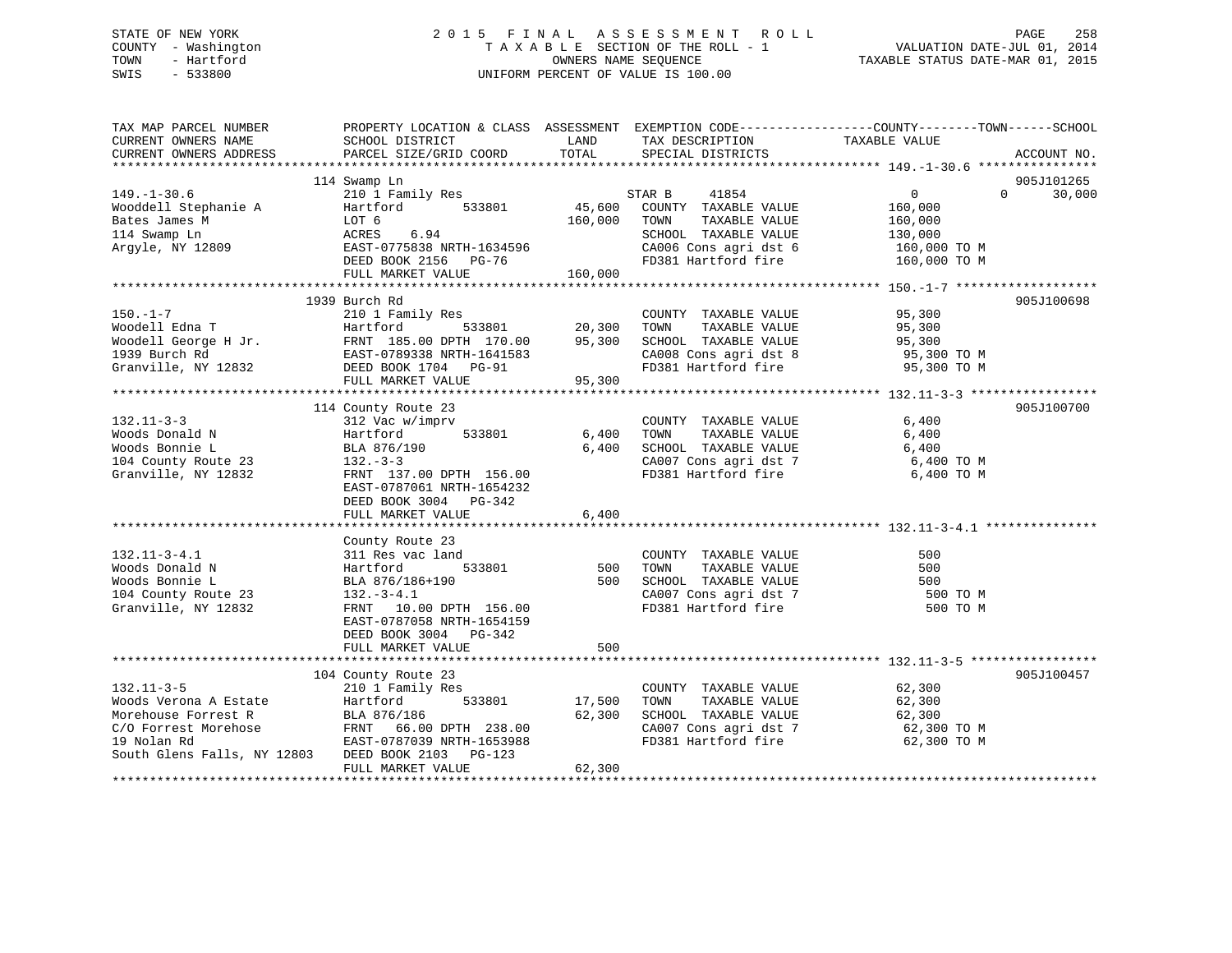# STATE OF NEW YORK 2 0 1 5 F I N A L A S S E S S M E N T R O L L PAGE 259 COUNTY - Washington T A X A B L E SECTION OF THE ROLL - 1 VALUATION DATE-JUL 01, 2014 TOWN - Hartford **TAXABLE STATUS DATE-MAR 01, 2015** OWNERS NAME SEQUENCE TAXABLE STATUS DATE-MAR 01, 2015 SWIS - 533800 UNIFORM PERCENT OF VALUE IS 100.00

|                                                                                                                                                                                                                                       | PROPERTY LOCATION & CLASS ASSESSMENT EXEMPTION CODE----------------COUNTY-------TOWN------SCHOOL |              |                                                                  |                                 |                          |
|---------------------------------------------------------------------------------------------------------------------------------------------------------------------------------------------------------------------------------------|--------------------------------------------------------------------------------------------------|--------------|------------------------------------------------------------------|---------------------------------|--------------------------|
|                                                                                                                                                                                                                                       |                                                                                                  |              | LAND TAX DESCRIPTION TAXABLE VALUE COORD TOTAL SPECIAL DISTRICTS |                                 |                          |
| CURRENT OWNERS ADDRESS                                                                                                                                                                                                                | PARCEL SIZE/GRID COORD TOTAL SPECIAL DISTRICTS                                                   |              |                                                                  |                                 | ACCOUNT NO.              |
|                                                                                                                                                                                                                                       | 1461 Baldwin Corners Rd                                                                          |              |                                                                  |                                 | 905J100492               |
|                                                                                                                                                                                                                                       |                                                                                                  |              |                                                                  |                                 | $\overline{0}$<br>30,000 |
|                                                                                                                                                                                                                                       |                                                                                                  |              |                                                                  |                                 |                          |
|                                                                                                                                                                                                                                       |                                                                                                  |              |                                                                  |                                 |                          |
|                                                                                                                                                                                                                                       |                                                                                                  |              |                                                                  |                                 |                          |
|                                                                                                                                                                                                                                       |                                                                                                  |              |                                                                  |                                 |                          |
|                                                                                                                                                                                                                                       |                                                                                                  |              |                                                                  |                                 |                          |
|                                                                                                                                                                                                                                       |                                                                                                  |              |                                                                  |                                 |                          |
|                                                                                                                                                                                                                                       | 1460 Baldwin Corners Rd                                                                          |              |                                                                  |                                 |                          |
| $122. - 1 - 33.5$                                                                                                                                                                                                                     | 314 Rural vac<10                                                                                 | $\mathbf{r}$ | COUNTY TAXABLE VALUE 15,000                                      |                                 |                          |
|                                                                                                                                                                                                                                       |                                                                                                  |              | 533801 15,000 TOWN TAXABLE VALUE 15,000                          |                                 |                          |
|                                                                                                                                                                                                                                       |                                                                                                  |              |                                                                  |                                 |                          |
| Accress the main value of the Manuford and Manuford and the main of the main of the main of the main of the main of the main of the main of the main of the main of the main of the main of the main of the main of the main o        |                                                                                                  |              |                                                                  |                                 |                          |
|                                                                                                                                                                                                                                       |                                                                                                  |              |                                                                  |                                 |                          |
|                                                                                                                                                                                                                                       |                                                                                                  |              |                                                                  |                                 |                          |
|                                                                                                                                                                                                                                       |                                                                                                  |              |                                                                  |                                 |                          |
|                                                                                                                                                                                                                                       | Baldwin Corners Rd                                                                               |              |                                                                  |                                 |                          |
|                                                                                                                                                                                                                                       |                                                                                                  |              |                                                                  |                                 |                          |
|                                                                                                                                                                                                                                       |                                                                                                  |              |                                                                  |                                 |                          |
|                                                                                                                                                                                                                                       |                                                                                                  |              |                                                                  |                                 |                          |
|                                                                                                                                                                                                                                       |                                                                                                  |              | FD381 Hartford fire 15,600 TO M                                  |                                 |                          |
|                                                                                                                                                                                                                                       |                                                                                                  |              |                                                                  |                                 |                          |
|                                                                                                                                                                                                                                       |                                                                                                  | 15,600       |                                                                  |                                 |                          |
|                                                                                                                                                                                                                                       |                                                                                                  |              |                                                                  |                                 |                          |
|                                                                                                                                                                                                                                       | 1443 Baldwin Corners Rd                                                                          |              |                                                                  |                                 |                          |
| $122. - 1 - 33.9$                                                                                                                                                                                                                     | 311 Res vac land                                                                                 |              | COUNTY TAXABLE VALUE 14,200                                      |                                 |                          |
|                                                                                                                                                                                                                                       | 533801 14,200                                                                                    |              | TOWN<br>TAXABLE VALUE 14,200<br>L TAXABLE VALUE 14,200           |                                 |                          |
|                                                                                                                                                                                                                                       |                                                                                                  | t 2 $14,200$ | SCHOOL TAXABLE VALUE                                             | FD381 Hartford fire 14,200 TO M |                          |
| Moodward Randy S<br>Bassett Lisa M<br>1461 Baldwin Corners Rd<br>1461 Baldwin Corners Rd<br>1461 Baldwin Corners Rd<br>2.90<br>10007 PAST-0769882 NRTH-1                                                                              |                                                                                                  |              |                                                                  |                                 |                          |
| Fort Ann, NY 12827 EAST-0769882 NRTH-1663127                                                                                                                                                                                          | DEED BOOK 3394 PG-259                                                                            |              |                                                                  |                                 |                          |
|                                                                                                                                                                                                                                       | FULL MARKET VALUE                                                                                | 14,200       |                                                                  |                                 |                          |
|                                                                                                                                                                                                                                       |                                                                                                  |              |                                                                  |                                 |                          |
|                                                                                                                                                                                                                                       | 263 Wright Rd                                                                                    |              |                                                                  |                                 | 905J100048               |
|                                                                                                                                                                                                                                       |                                                                                                  |              |                                                                  |                                 |                          |
|                                                                                                                                                                                                                                       |                                                                                                  |              |                                                                  |                                 |                          |
|                                                                                                                                                                                                                                       |                                                                                                  |              |                                                                  |                                 |                          |
|                                                                                                                                                                                                                                       |                                                                                                  |              |                                                                  |                                 |                          |
|                                                                                                                                                                                                                                       |                                                                                                  |              |                                                                  |                                 |                          |
| 122.-1-14<br>Wordelmann Mary Estate 20.9 Wildem Mary 2000 Hamily Res<br>263 Wright Rd FRNT 150.00 DPTH 160.00 97,600 SCHOOL TAXABLE VALUE<br>33801 13,500 TOWN TAXABLE VALUE 97,600<br>263 Wright Rd FRNT 150.00 DPTH 160.00 97,600 S |                                                                                                  |              |                                                                  |                                 |                          |
|                                                                                                                                                                                                                                       |                                                                                                  |              |                                                                  |                                 |                          |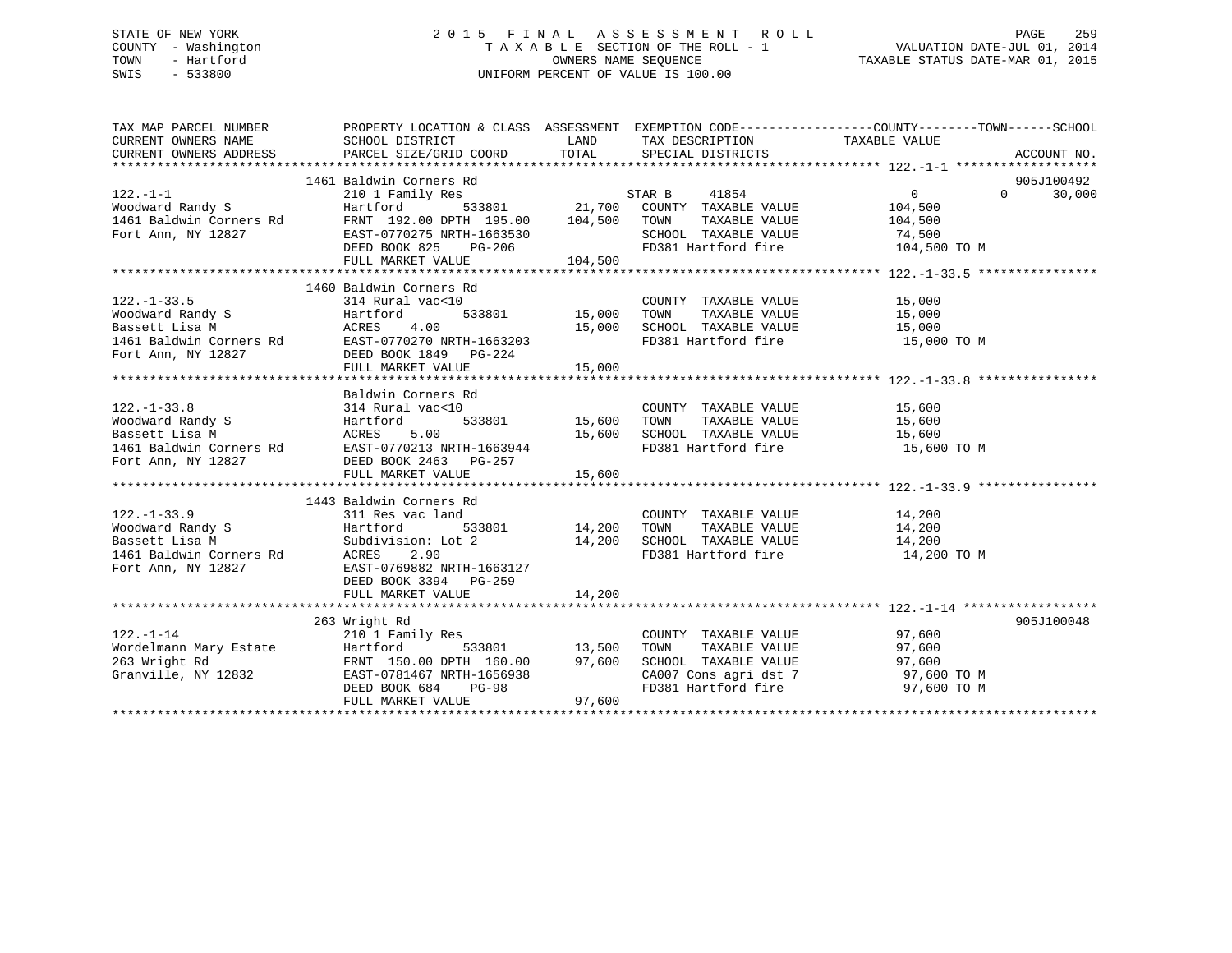# STATE OF NEW YORK 2 0 1 5 F I N A L A S S E S S M E N T R O L L PAGE 260 COUNTY - Washington T A X A B L E SECTION OF THE ROLL - 1 VALUATION DATE-JUL 01, 2014 TOWN - Hartford **TAXABLE STATUS DATE-MAR 01, 2015** OWNERS NAME SEQUENCE TAXABLE STATUS DATE-MAR 01, 2015 SWIS - 533800 UNIFORM PERCENT OF VALUE IS 100.00

| TAX MAP PARCEL NUMBER                  |                                    |                   |                                               | PROPERTY LOCATION & CLASS ASSESSMENT EXEMPTION CODE----------------COUNTY-------TOWN------SCHOOL |             |
|----------------------------------------|------------------------------------|-------------------|-----------------------------------------------|--------------------------------------------------------------------------------------------------|-------------|
| CURRENT OWNERS NAME                    | SCHOOL DISTRICT                    | LAND              | TAX DESCRIPTION                               | TAXABLE VALUE                                                                                    |             |
| CURRENT OWNERS ADDRESS                 | PARCEL SIZE/GRID COORD             | TOTAL             | SPECIAL DISTRICTS                             |                                                                                                  | ACCOUNT NO. |
|                                        |                                    |                   |                                               |                                                                                                  |             |
|                                        | 109 Gilchrist Hill Ext             |                   |                                               | $\Omega$                                                                                         | 905J100701  |
| $141. - 3 - 13$                        | 210 1 Family Res<br>533801         |                   | 41854<br>STAR B                               | $\overline{0}$                                                                                   | 30,000      |
| Wright Bruce<br>109 Gilchrist Hill Ext | Hartford<br>513/206                | 27,600<br>186,000 | COUNTY TAXABLE VALUE<br>TAXABLE VALUE<br>TOWN | 186,000                                                                                          |             |
|                                        | 1.92 BANK 165                      |                   | SCHOOL TAXABLE VALUE                          | 186,000                                                                                          |             |
| Hartford, NY 12838                     | ACRES<br>EAST-0785488 NRTH-1645476 |                   | FD381 Hartford fire                           | 156,000<br>186,000 TO M                                                                          |             |
|                                        | DEED BOOK 429<br>PG-761            |                   |                                               |                                                                                                  |             |
|                                        | FULL MARKET VALUE                  | 186,000           |                                               |                                                                                                  |             |
|                                        |                                    |                   |                                               |                                                                                                  |             |
|                                        | 365 Gilchrist Hill Rd              |                   |                                               |                                                                                                  |             |
| $150. - 1 - 57.3$                      | 311 Res vac land                   |                   | COUNTY TAXABLE VALUE                          | 32,100                                                                                           |             |
| Wynn Raymond                           | Hartford<br>533801                 | 32,100            | TOWN<br>TAXABLE VALUE                         | 32,100                                                                                           |             |
| Wynn Ethel                             | LOT 3                              | 32,100            | SCHOOL TAXABLE VALUE                          | 32,100                                                                                           |             |
| 1 Garrison Rd                          | ACRES<br>3.39                      |                   | FD381 Hartford fire                           | 32,100 TO M                                                                                      |             |
| Queensbury, NY 12804                   | EAST-0784009 NRTH-1639487          |                   |                                               |                                                                                                  |             |
|                                        | DEED BOOK 3011 PG-21               |                   |                                               |                                                                                                  |             |
|                                        | FULL MARKET VALUE                  | 32,100            |                                               |                                                                                                  |             |
|                                        |                                    |                   |                                               |                                                                                                  |             |
|                                        | 363 Gilchrist Hill Rd              |                   |                                               |                                                                                                  |             |
| $150. - 1 - 57.4$                      | 314 Rural vac<10                   |                   | COUNTY TAXABLE VALUE                          | 20,000                                                                                           |             |
| Wynn Raymond                           | 533801<br>Hartford                 | 20,000            | TOWN<br>TAXABLE VALUE                         | 20,000                                                                                           |             |
| Wynn Ethel                             | LOT 4                              | 20,000            | SCHOOL TAXABLE VALUE                          | 20,000                                                                                           |             |
| 1 Garrison Rd                          | ACRES<br>3.19                      |                   | FD381 Hartford fire                           | 20,000 TO M                                                                                      |             |
| Queensbury, NY 12804                   | EAST-0784182 NRTH-1639647          |                   |                                               |                                                                                                  |             |
|                                        | DEED BOOK 3011<br>PG-21            |                   |                                               |                                                                                                  |             |
|                                        | FULL MARKET VALUE                  | 20,000            |                                               |                                                                                                  |             |
|                                        |                                    |                   |                                               |                                                                                                  |             |
|                                        | 23 Deer Run Way                    |                   |                                               |                                                                                                  | 905J101349  |
| $141. - 3 - 58$                        | 240 Rural res                      |                   | COUNTY TAXABLE VALUE                          | 128,000                                                                                          |             |
| Yando Margaret                         | 533801<br>Hartford                 | 31,000            | TOWN<br>TAXABLE VALUE                         | 128,000                                                                                          |             |
| 66 Harrison Ave Apt 12                 | LOT 9                              | 128,000           | SCHOOL TAXABLE VALUE                          | 128,000                                                                                          |             |
| South Glens Falls, NY 12803            | ACRES 10.15                        |                   | FD381 Hartford fire                           | 128,000 TO M                                                                                     |             |
|                                        | EAST-0783632 NRTH-1642044          |                   |                                               |                                                                                                  |             |
|                                        | DEED BOOK 639<br>PG-152            |                   |                                               |                                                                                                  |             |
|                                        | FULL MARKET VALUE                  | 128,000           |                                               |                                                                                                  |             |
|                                        |                                    |                   |                                               |                                                                                                  |             |
|                                        | Halls Pond Rd OFF                  |                   |                                               |                                                                                                  | 905J100685  |
| $158. - 2 - 8.1$                       | 322 Rural vac>10                   |                   | COUNTY TAXABLE VALUE                          | 7,700                                                                                            |             |
| Yarish Theodore M                      | Hartford<br>533801                 | 7,700             | TAXABLE VALUE<br>TOWN                         | 7,700                                                                                            |             |
| Yarish Diane L                         | $158. - 1 - 8.1$                   | 7,700             | SCHOOL TAXABLE VALUE                          | 7,700                                                                                            |             |
| 50 Wolfe Ln                            | ACRES 11.90                        |                   | CA008 Cons agri dst 8                         | 7,700 TO M                                                                                       |             |
| Salem, NY 12865                        | EAST-0789114 NRTH-1631571          |                   | FD381 Hartford fire                           | 7,700 TO M                                                                                       |             |
|                                        | DEED BOOK 921<br>PG-198            |                   |                                               |                                                                                                  |             |
|                                        | FULL MARKET VALUE                  | 7,700             |                                               |                                                                                                  |             |
|                                        |                                    |                   |                                               |                                                                                                  |             |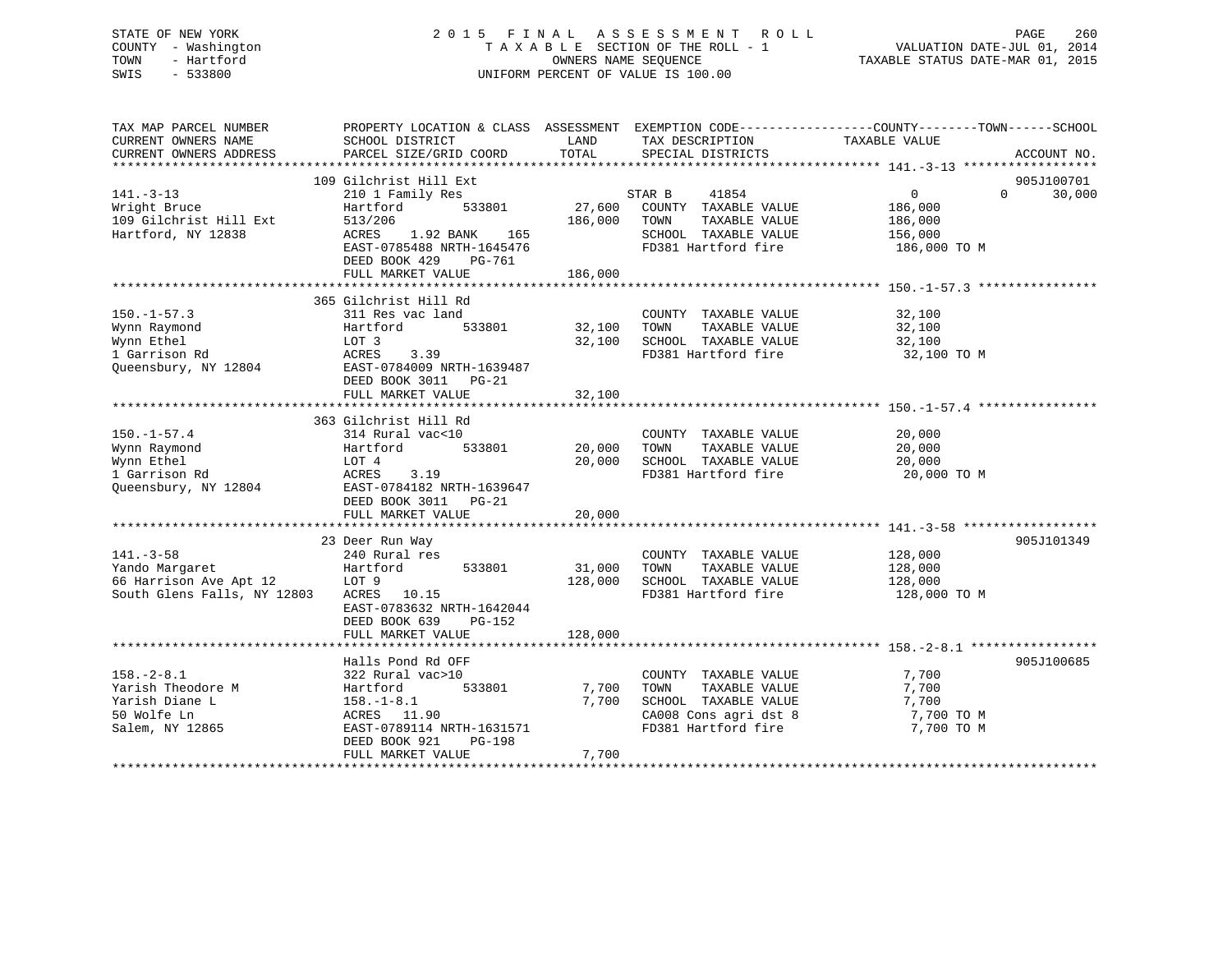# STATE OF NEW YORK 2 0 1 5 F I N A L A S S E S S M E N T R O L L PAGE 261 COUNTY - Washington T A X A B L E SECTION OF THE ROLL - 1 VALUATION DATE-JUL 01, 2014 TOWN - Hartford **TAXABLE STATUS DATE-MAR 01, 2015** OWNERS NAME SEQUENCE TAXABLE STATUS DATE-MAR 01, 2015 SWIS - 533800 UNIFORM PERCENT OF VALUE IS 100.00

| TAX MAP PARCEL NUMBER   |                                              |               |                                               | PROPERTY LOCATION & CLASS ASSESSMENT EXEMPTION CODE--------------COUNTY-------TOWN-----SCHOOL |            |
|-------------------------|----------------------------------------------|---------------|-----------------------------------------------|-----------------------------------------------------------------------------------------------|------------|
| CURRENT OWNERS NAME     | SCHOOL DISTRICT                              | LAND          | TAX DESCRIPTION                               | TAXABLE VALUE                                                                                 |            |
|                         |                                              |               |                                               |                                                                                               |            |
|                         |                                              |               |                                               |                                                                                               |            |
|                         | Swamp Ln                                     |               |                                               |                                                                                               | 905J101278 |
| $149. - 1 - 30.20$      | 314 Rural vac<10                             |               | COUNTY TAXABLE VALUE                          | 27,500                                                                                        |            |
| Yarter Harold S         | 533801<br>Hartford                           | 27,500        | TOWN<br>TAXABLE VALUE                         | 27,500                                                                                        |            |
| Yarter Debra L          | LOT 20                                       | 27,500        | SCHOOL TAXABLE VALUE                          | $\frac{27}{1}$ , 500                                                                          |            |
| 305B Lindsay Rd         | 6.32<br>ACRES                                |               | CA006 Cons agri dst 6 27,500 TO M             |                                                                                               |            |
| Gansevoort, NY 12831    | EAST-0776319 NRTH-1635566                    |               | FD381 Hartford fire                           | 27,500 TO M                                                                                   |            |
|                         | DEED BOOK 802<br>PG-103                      |               |                                               |                                                                                               |            |
|                         | FULL MARKET VALUE                            | 27,500        |                                               |                                                                                               |            |
|                         |                                              |               |                                               |                                                                                               |            |
|                         | Swamp Ln                                     |               |                                               |                                                                                               | 905J101279 |
| $149. - 1 - 30.21$      | 314 Rural vac<10                             |               | COUNTY TAXABLE VALUE                          | 26,500                                                                                        |            |
| Yarter Harold S         | Hartford                                     | 533801 26,500 | TOWN<br>TAXABLE VALUE                         | 26,500                                                                                        |            |
| Yarter Debra L          | LOT 21                                       | 26,500        | SCHOOL TAXABLE VALUE                          | 26,500                                                                                        |            |
| 305B Lindsay Rd         | 5.23<br>ACRES                                |               |                                               | 26,500 TO M                                                                                   |            |
| Gansevoort, NY 12831    | EAST-0776480 NRTH-1635411                    |               | CA006 Cons agri dst 6<br>FD381 Hartford fire  | 26,500 TO M                                                                                   |            |
|                         | DEED BOOK 802<br>PG-103                      |               |                                               |                                                                                               |            |
|                         |                                              |               |                                               |                                                                                               |            |
|                         |                                              |               |                                               |                                                                                               |            |
|                         | 326 Shine Hill Rd                            |               |                                               |                                                                                               |            |
| $149. - 1 - 32.14$      | 210 1 Family Res                             |               | STAR B<br>41854                               | $\overline{0}$<br>$\Omega$                                                                    | 30,000     |
| Yattaw Jeffrey A        | 533801<br>Hartford                           |               | 33,000 COUNTY TAXABLE VALUE                   | 154,200                                                                                       |            |
| Yattaw Vickie L         | Hartford<br>P/O LOT 2B                       | 154,200       | TOWN<br>TAXABLE VALUE                         | 154,200                                                                                       |            |
| 326 Shine Hill Rd       | 1.00                                         |               | SCHOOL TAXABLE VALUE                          | 124,200                                                                                       |            |
| Fort Ann, NY 12827      | ACRES<br>EAST-0<br>EAST-0774648 NRTH-1638335 |               |                                               | 154,200 TO M                                                                                  |            |
|                         | $PG-62$<br>DEED BOOK 831                     |               | CA006 Cons agri dst 6<br>FD381 Hartford fire  | 154,200 TO M                                                                                  |            |
|                         | FULL MARKET VALUE                            | 154,200       |                                               |                                                                                               |            |
|                         |                                              |               |                                               |                                                                                               |            |
|                         | 1604 Baldwin Corners Rd                      |               |                                               |                                                                                               |            |
| $122. - 1 - 5.1$        | 210 1 Family Res                             |               | STAR B<br>41854                               | $\overline{0}$<br>$\Omega$                                                                    | 30,000     |
| Yole James              | Hartford<br>533801                           |               | 26,800 COUNTY TAXABLE VALUE                   | 150,700                                                                                       |            |
| Yole Sandra             | ACRES<br>2.00                                | 150,700       | TOWN<br>TAXABLE VALUE                         | 150,700                                                                                       |            |
| 1604 Baldwin Corners Rd | EAST-0773773 NRTH-1663869                    |               | SCHOOL TAXABLE VALUE                          | 120,700                                                                                       |            |
| Fort Ann, NY 12827      | DEED BOOK 821<br>PG-349                      |               | CA007 Cons agri dst 7                         | 150,700 TO M                                                                                  |            |
|                         | FULL MARKET VALUE                            |               | 150,700 FD381 Hartford fire                   | 150,700 TO M                                                                                  |            |
|                         |                                              |               |                                               |                                                                                               |            |
|                         | 1610 Baldwin Corners Rd                      |               |                                               |                                                                                               | 905J100385 |
| $122. - 1 - 5$          | 270 Mfg housing                              |               | COUNTY TAXABLE VALUE                          | 60,300                                                                                        |            |
| Yole Sandra             | Hartford                                     | 533801 32,900 | TOWN<br>TAXABLE VALUE                         | 60,300                                                                                        |            |
| 1604 Baldwin Corners Rd | ACRES<br>3.60                                | 60,300        |                                               | 60,300                                                                                        |            |
| Fort Ann, NY 12827      | EAST-0773940 NRTH-1663993                    |               | SCHOOL TAXABLE VALUE<br>CA007 Cons agri dst 7 | 60,300 TO M                                                                                   |            |
|                         | DEED BOOK 3007 PG-190                        |               | FD381 Hartford fire                           | 60,300 TO M                                                                                   |            |
|                         | FULL MARKET VALUE                            | 60,300        |                                               |                                                                                               |            |
|                         |                                              |               |                                               |                                                                                               |            |
|                         |                                              |               |                                               |                                                                                               |            |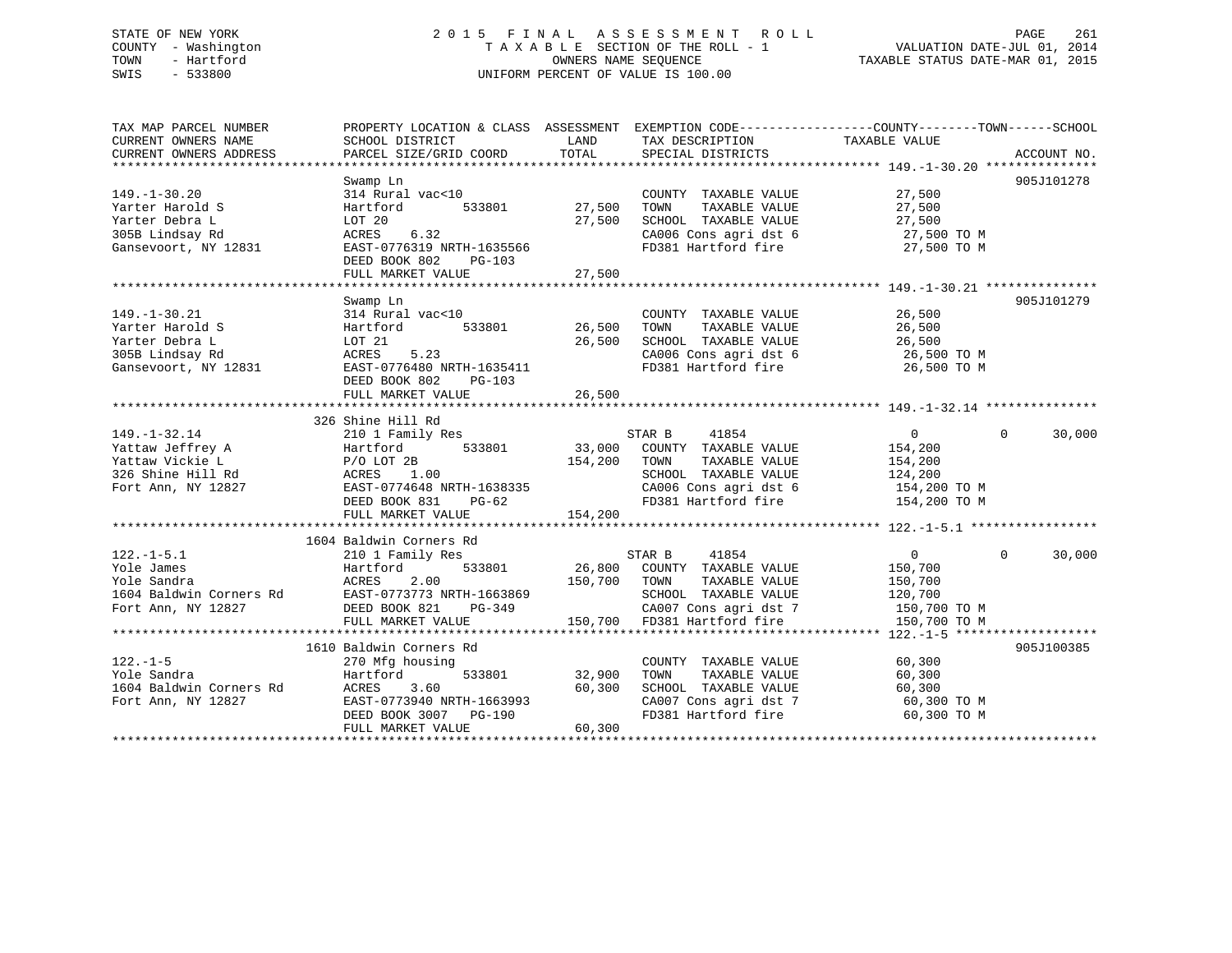# STATE OF NEW YORK 2 0 1 5 F I N A L A S S E S S M E N T R O L L PAGE 262 COUNTY - Washington T A X A B L E SECTION OF THE ROLL - 1 VALUATION DATE-JUL 01, 2014 TOWN - Hartford **TAXABLE STATUS DATE-MAR 01, 2015** OWNERS NAME SEQUENCE TAXABLE STATUS DATE-MAR 01, 2015 SWIS - 533800 UNIFORM PERCENT OF VALUE IS 100.00

| TAX MAP PARCEL NUMBER                        | PROPERTY LOCATION & CLASS ASSESSMENT EXEMPTION CODE---------------COUNTY-------TOWN------SCHOOL                                                                                                                                                                                                                                         |                         |                                                                                                                                                      |                                              |                    |
|----------------------------------------------|-----------------------------------------------------------------------------------------------------------------------------------------------------------------------------------------------------------------------------------------------------------------------------------------------------------------------------------------|-------------------------|------------------------------------------------------------------------------------------------------------------------------------------------------|----------------------------------------------|--------------------|
| CURRENT OWNERS NAME                          | SCHOOL DISTRICT                                                                                                                                                                                                                                                                                                                         | LAND                    | TAX DESCRIPTION                                                                                                                                      | TAXABLE VALUE                                |                    |
| CURRENT OWNERS ADDRESS                       | PARCEL SIZE/GRID COORD                                                                                                                                                                                                                                                                                                                  | TOTAL                   | SPECIAL DISTRICTS                                                                                                                                    |                                              | ACCOUNT NO.        |
|                                              |                                                                                                                                                                                                                                                                                                                                         |                         |                                                                                                                                                      |                                              |                    |
|                                              | 567 Blood St                                                                                                                                                                                                                                                                                                                            |                         |                                                                                                                                                      |                                              | 905J100658         |
| $132 - 4 - 15$                               | 210 1 Family Res                                                                                                                                                                                                                                                                                                                        |                         | COUNTY TAXABLE VALUE<br>TOWN TAXABLE VALUE                                                                                                           | 50,500                                       |                    |
|                                              | 132.-4-15<br>Young Robert Jr.<br>Quimby Douglas<br>567 Blood St<br>Granville, NY 12832<br>The CAST-0794502 NRTH-1653645<br>Cranville, NY 12832<br>The CAST-0794502 NRTH-1653645<br>CREED BOOK 909<br>THE COOK 909<br>THE COOK 909<br>THE COOK 909<br>T                                                                                  | 23,000                  | TOWN                                                                                                                                                 | 50,500                                       |                    |
|                                              |                                                                                                                                                                                                                                                                                                                                         |                         | 50,500 SCHOOL TAXABLE VALUE                                                                                                                          | 50,500                                       |                    |
|                                              |                                                                                                                                                                                                                                                                                                                                         |                         | FD381 Hartford fire                                                                                                                                  | 50,500 TO M                                  |                    |
|                                              |                                                                                                                                                                                                                                                                                                                                         |                         |                                                                                                                                                      |                                              |                    |
|                                              | FULL MARKET VALUE                                                                                                                                                                                                                                                                                                                       | 50,500                  |                                                                                                                                                      |                                              |                    |
|                                              |                                                                                                                                                                                                                                                                                                                                         |                         |                                                                                                                                                      |                                              |                    |
|                                              | 5106 County Route 30                                                                                                                                                                                                                                                                                                                    |                         |                                                                                                                                                      |                                              | 905J100586         |
| $150. - 1 - 21$                              | 314 Rural vac<10                                                                                                                                                                                                                                                                                                                        |                         | COUNTY TAXABLE VALUE                                                                                                                                 |                                              |                    |
| Zayachek Peter M                             | 314 Rurai<br>Hartford<br>BLA 1963-                                                                                                                                                                                                                                                                                                      |                         |                                                                                                                                                      | 17,900<br>17,900                             |                    |
| PO Box 321                                   | BLA 1963-180                                                                                                                                                                                                                                                                                                                            |                         |                                                                                                                                                      |                                              |                    |
| Argyle, NY 12809                             | ACRES 8.54                                                                                                                                                                                                                                                                                                                              |                         |                                                                                                                                                      |                                              |                    |
|                                              | EAST-0785608 NRTH-1632930                                                                                                                                                                                                                                                                                                               |                         | 17,900 TOWN TAXABLE VALUE<br>17,900 SCHOOL TAXABLE VALUE 17,900<br>CA008 Cons agri dst 8 17,900 TO M<br>CA008 Cons agri dst 8<br>FD381 Hartford fire | 17,900 TO M                                  |                    |
|                                              | DEED BOOK 1782    PG-282                                                                                                                                                                                                                                                                                                                |                         |                                                                                                                                                      |                                              |                    |
|                                              | FULL MARKET VALUE                                                                                                                                                                                                                                                                                                                       | 17,900                  |                                                                                                                                                      |                                              |                    |
|                                              |                                                                                                                                                                                                                                                                                                                                         |                         |                                                                                                                                                      |                                              |                    |
|                                              | 7781 State Route 40                                                                                                                                                                                                                                                                                                                     |                         |                                                                                                                                                      |                                              | 905J100226         |
| $140. - 2 - 14$                              |                                                                                                                                                                                                                                                                                                                                         |                         |                                                                                                                                                      | $\overline{0}$                               | $\Omega$<br>30,000 |
|                                              |                                                                                                                                                                                                                                                                                                                                         |                         | 533801 12,900 COUNTY TAXABLE VALUE 48,200                                                                                                            |                                              |                    |
|                                              |                                                                                                                                                                                                                                                                                                                                         |                         |                                                                                                                                                      |                                              |                    |
|                                              |                                                                                                                                                                                                                                                                                                                                         |                         |                                                                                                                                                      | TAXABLE VALUE 48,200<br>TAXABLE VALUE 18,200 |                    |
|                                              |                                                                                                                                                                                                                                                                                                                                         |                         |                                                                                                                                                      |                                              |                    |
|                                              | 210 1 Family Res 31801 12,900 COUNTY<br>210 1 Family Res 33801 12,900 COUNTY<br>210 1 Family Res 33801 12,900 COUNTY<br>210 1 Family Res 533801 12,900 COUNTY<br>210 1 Family Res 533801 21,900 COUNTY<br>210 1 Family Res 533801 21,900                                                                                                |                         |                                                                                                                                                      |                                              |                    |
|                                              | FULL MARKET VALUE                                                                                                                                                                                                                                                                                                                       | 48,200                  |                                                                                                                                                      |                                              |                    |
|                                              |                                                                                                                                                                                                                                                                                                                                         |                         |                                                                                                                                                      |                                              |                    |
|                                              | 7300 State Route 40                                                                                                                                                                                                                                                                                                                     |                         |                                                                                                                                                      |                                              |                    |
|                                              |                                                                                                                                                                                                                                                                                                                                         | 3<br>533801 46,000 TOWN | COUNTY TAXABLE VALUE 214,300<br>TOWN TAXABLE VALUE 214,300                                                                                           |                                              |                    |
|                                              | $\begin{tabular}{lllllllllll} 149.-1-33.1 & 210\ 1\ Family Res \\ \hline \texttt{Zimmerman Frederick E} & Hartford & 533801 & 46,000 \\ \texttt{Zimmerman Susan F} & ACRES & 5.00 & 214,300 \\ \texttt{7300 State Route 40} & EAST-0774967 NRTH-1636920 \\ \texttt{Fort Ann, NY 12827-9659} & DEED BOOK 2290 & PG-143 \\ \end{tabular}$ |                         |                                                                                                                                                      | 214,300                                      |                    |
|                                              |                                                                                                                                                                                                                                                                                                                                         |                         | SCHOOL TAXABLE VALUE 214,300<br>CA006 Cons agri dst 6 214,300 TO M                                                                                   |                                              |                    |
|                                              |                                                                                                                                                                                                                                                                                                                                         |                         | CA006 Cons agri dst 6 214,300 TO M<br>FD381 Hartford fire 214,300 TO M                                                                               |                                              |                    |
|                                              |                                                                                                                                                                                                                                                                                                                                         |                         |                                                                                                                                                      |                                              |                    |
|                                              | FULL MARKET VALUE                                                                                                                                                                                                                                                                                                                       | 214,300                 |                                                                                                                                                      |                                              |                    |
|                                              |                                                                                                                                                                                                                                                                                                                                         |                         |                                                                                                                                                      |                                              |                    |
|                                              | 65 Skyview Meadows Ln                                                                                                                                                                                                                                                                                                                   |                         |                                                                                                                                                      |                                              | 905J100709         |
| $141. - 1 - 51$                              | 210 1 Family Res                                                                                                                                                                                                                                                                                                                        |                         | VET COM CT 41131                                                                                                                                     | 21,275<br>21,275                             | $\Omega$           |
| Zmitrovitch Charles                          | 210 1 Family Res<br>Hartford<br>423/477                                                                                                                                                                                                                                                                                                 |                         | 533801 25,000 STAR EN 41834                                                                                                                          | $\overline{0}$<br>$\overline{0}$             | 65,300             |
| Zmitrovitch Mary                             |                                                                                                                                                                                                                                                                                                                                         |                         | 85,100 COUNTY TAXABLE VALUE 63,825                                                                                                                   |                                              |                    |
| 65 Skyview Meadows Ln<br>Granville. NY 12832 | ACRES 1.53                                                                                                                                                                                                                                                                                                                              |                         | TOWN TAXABLE VALUE 63,825<br>SCHOOL TAXABLE VALUE 19,800                                                                                             |                                              |                    |
| Granville, NY 12832                          | AURED 1.53<br>EAST-0787654 NRTH-1649143                                                                                                                                                                                                                                                                                                 |                         |                                                                                                                                                      |                                              |                    |
|                                              | DEED BOOK 417                                                                                                                                                                                                                                                                                                                           |                         | CA007 Cons agri dst 7 85,100 TO M                                                                                                                    |                                              |                    |
|                                              | FULL MARKET VALUE                                                                                                                                                                                                                                                                                                                       |                         | PG-585 CA007 Cons agri dst 7<br>LUE 85,100 FD381 Hartford fire                                                                                       | 85,100 TO M                                  |                    |
|                                              |                                                                                                                                                                                                                                                                                                                                         |                         |                                                                                                                                                      |                                              |                    |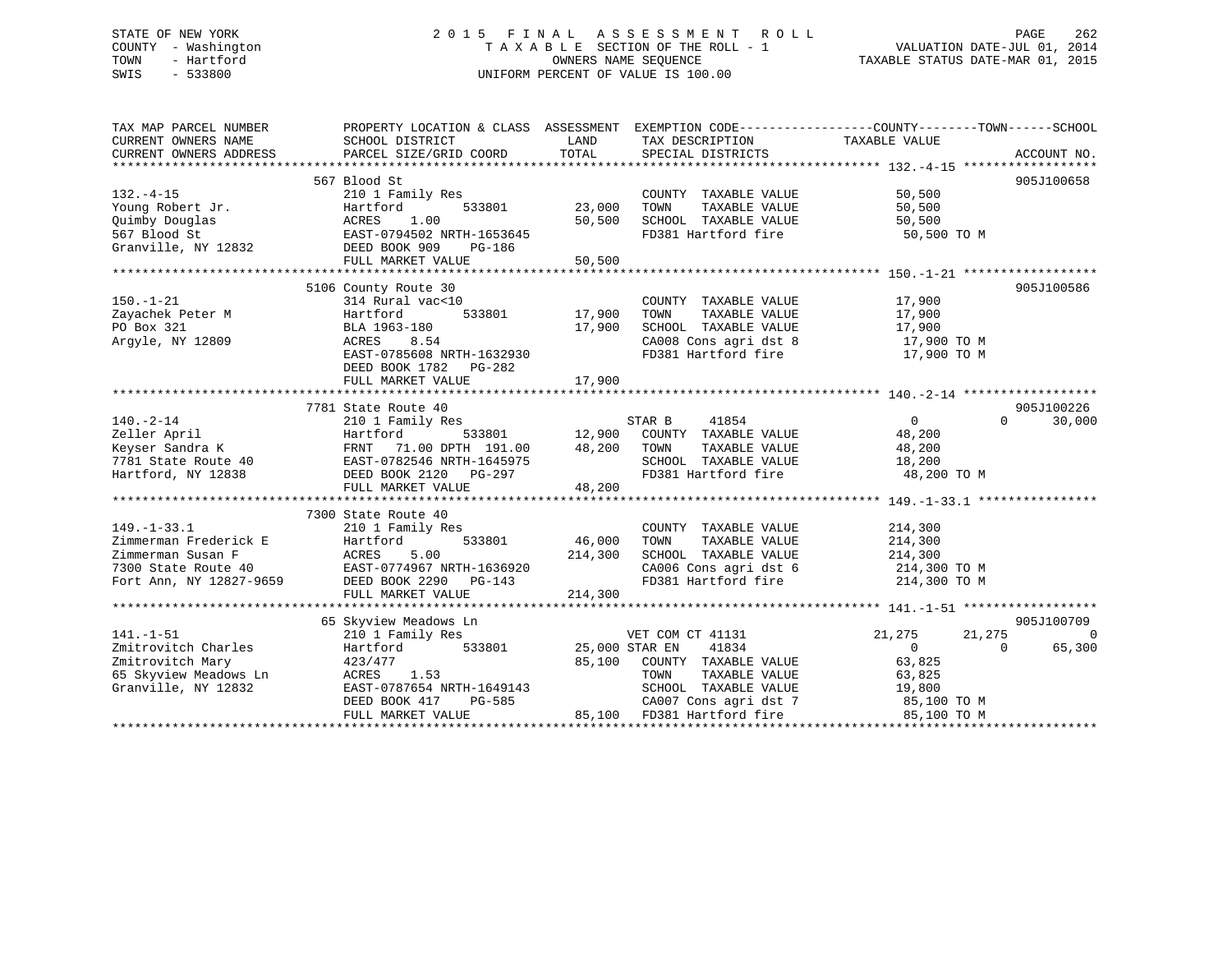| STATE OF NEW YORK<br>- Washington<br>COUNTY<br>- Hartford<br>TOWN<br>SWIS<br>$-533800$ |                                                                        |                             | 2015 FINAL ASSESSMENT ROLL<br>TAXABLE SECTION OF THE ROLL - 1<br>OWNERS NAME SEQUENCE<br>UNIFORM PERCENT OF VALUE IS 100.00 |                                                                                | 263<br>PAGE<br>VALUATION DATE-JUL 01, 2014<br>TAXABLE STATUS DATE-MAR 01, 2015 |
|----------------------------------------------------------------------------------------|------------------------------------------------------------------------|-----------------------------|-----------------------------------------------------------------------------------------------------------------------------|--------------------------------------------------------------------------------|--------------------------------------------------------------------------------|
| TAX MAP PARCEL NUMBER<br>CURRENT OWNERS NAME<br>CURRENT OWNERS ADDRESS                 | PROPERTY LOCATION & CLASS<br>SCHOOL DISTRICT<br>PARCEL SIZE/GRID COORD | ASSESSMENT<br>LAND<br>TOTAL | TAX DESCRIPTION<br>SPECIAL DISTRICTS                                                                                        | EXEMPTION CODE-----------------COUNTY--------TOWN------SCHOOL<br>TAXABLE VALUE | ACCOUNT NO.                                                                    |
|                                                                                        | Halls Pond Rd                                                          |                             |                                                                                                                             |                                                                                | 905J100710                                                                     |

|                   |                           |        |                         |             | --------- |
|-------------------|---------------------------|--------|-------------------------|-------------|-----------|
| 158.–2–10         | 322 Rural vac>10          |        | TAXABLE VALUE<br>COUNTY | 21,800      |           |
| Zweig Felice      | Hartford<br>533801        | 21,800 | TAXABLE VALUE<br>TOWN   | 21,800      |           |
| 461 Halls Pond Rd | $158. - 1 - 10$           | 21,800 | SCHOOL TAXABLE VALUE    | 21,800      |           |
| Salem, NY 12865   | ACRES 11.10               |        | CA008 Cons agri dst 8   | 21,800 TO M |           |
|                   | EAST-0791203 NRTH-1631965 |        | FD381 Hartford fire     | 21,800 TO M |           |
|                   | DEED BOOK 385<br>PG-88    |        |                         |             |           |
|                   | FULL MARKET VALUE         | 21,800 |                         |             |           |
|                   |                           |        |                         |             |           |
|                   |                           |        |                         |             |           |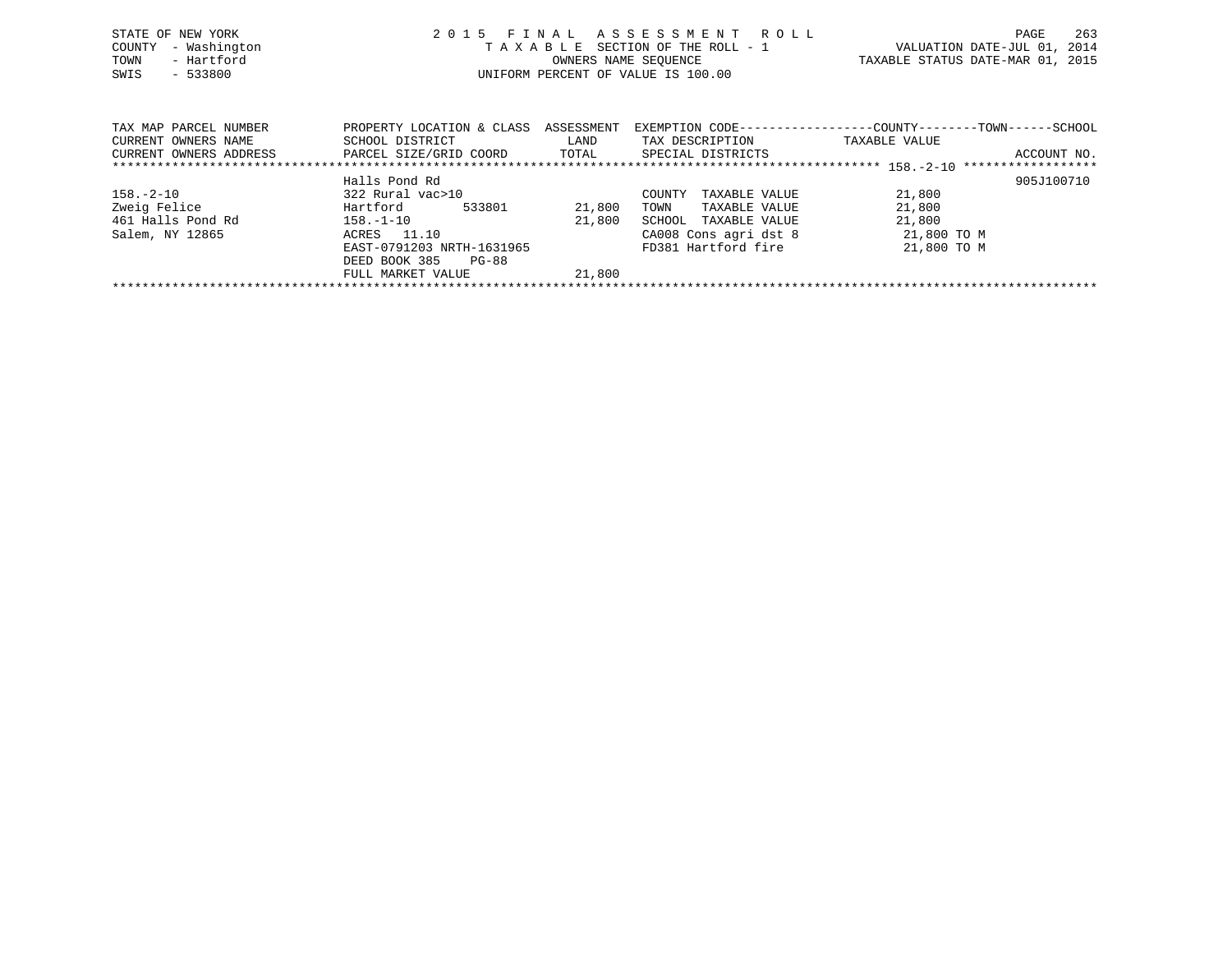ROLL SUB SECTION - - TOTALS

### \*\*\* S P E C I A L D I S T R I C T S U M M A R Y \*\*\*

| CODE | DISTRICT NAME        | TOTAL<br>PARCELS | EXTENSION<br>TYPE | EXTENSION<br>VALUE | AD VALOREM<br>VALUE | EXEMPT<br>AMOUNT | TAXABLE<br>VALUE |
|------|----------------------|------------------|-------------------|--------------------|---------------------|------------------|------------------|
|      | TE533 Trans exmt rep |                  | 8 MOVTAX          |                    |                     |                  |                  |
|      | EZ014 Empire Zone-Si |                  | 1 TOTAL           |                    | 527,800             |                  | 527,800          |
|      | CA006 Cons agri dst  |                  | 139 TOTAL M       |                    | 13460,000           | 444,290          | 13015,710        |
|      | CA007 Cons agri dst  |                  | 579 TOTAL M       |                    | 74541,300           | 7227,958         | 67313,342        |
|      | CA008 Cons agri dst  |                  | 94 TOTAL M        |                    | 11070,000           | 1192,852         | 9877,148         |
|      | FD381 Hartford fire  |                  | 1,323 TOTAL M     |                    | 151102,800          | 125,201          | 150977,599       |

# \*\*\* S C H O O L D I S T R I C T S U M M A R Y \*\*\*

| CODE                                 | DISTRICT NAME                                  | TOTAL<br>PARCELS        | ASSESSED<br>LAND                             | ASSESSED<br>TOTAL                              | EXEMPT<br>AMOUNT                           | TOTAL<br>TAXABLE                               | STAR<br>AMOUNT                             | STAR<br>TAXABLE                                |
|--------------------------------------|------------------------------------------------|-------------------------|----------------------------------------------|------------------------------------------------|--------------------------------------------|------------------------------------------------|--------------------------------------------|------------------------------------------------|
| 532001<br>532802<br>533801<br>534401 | Arqyle<br>Fort Ann<br>Hartford<br>Hudson Falls | 23<br>34<br>1,256<br>10 | 706,000<br>2423,100<br>50145,956<br>1188,100 | 2576,100<br>4632,300<br>141954,100<br>1940,300 | 246,892<br>384,957<br>11674,597<br>190,656 | 2329,208<br>4247,343<br>130279,503<br>1749,644 | 465,900<br>471,200<br>26158,919<br>120,000 | 1863,308<br>3776,143<br>104120,584<br>1629,644 |
|                                      | SUB-TOTAL                                      | 1,323                   | 54463,156                                    | 151102,800                                     | 12497,102                                  | 138605,698                                     | 27216,019                                  | 111389,679                                     |
|                                      | TOTAL                                          | 1,323                   | 54463,156                                    | 151102,800                                     | 12497,102                                  | 138605,698                                     | 27216,019                                  | 111389,679                                     |

### \*\*\* S Y S T E M C O D E S S U M M A R Y \*\*\*

## NO SYSTEM EXEMPTIONS AT THIS LEVEL

# \*\*\* E X E M P T I O N S U M M A R Y \*\*\*

| CODE                    | DESCRIPTION                           | TOTAL<br>PARCELS | COUNTY                      | TOWN              | SCHOOL |
|-------------------------|---------------------------------------|------------------|-----------------------------|-------------------|--------|
| 29700<br>41003          | RPTL1138<br>EFVET CL/T                |                  | 15,200                      | 15,200<br>231,346 | 15,200 |
| 41102                   | ELG FVT/CO                            |                  | 13,550                      |                   |        |
| 41120<br>41121<br>41122 | VETWAR CTS<br>VET WAR CT<br>VET WAR C | 47               | 33,000<br>879,706<br>28,350 | 27,000<br>874,636 | 6,000  |

SWIS - 533800 RPS150/V04/L015 UNIFORM PERCENT OF VALUE IS 100.00 CURRENT DATE 6/16/2015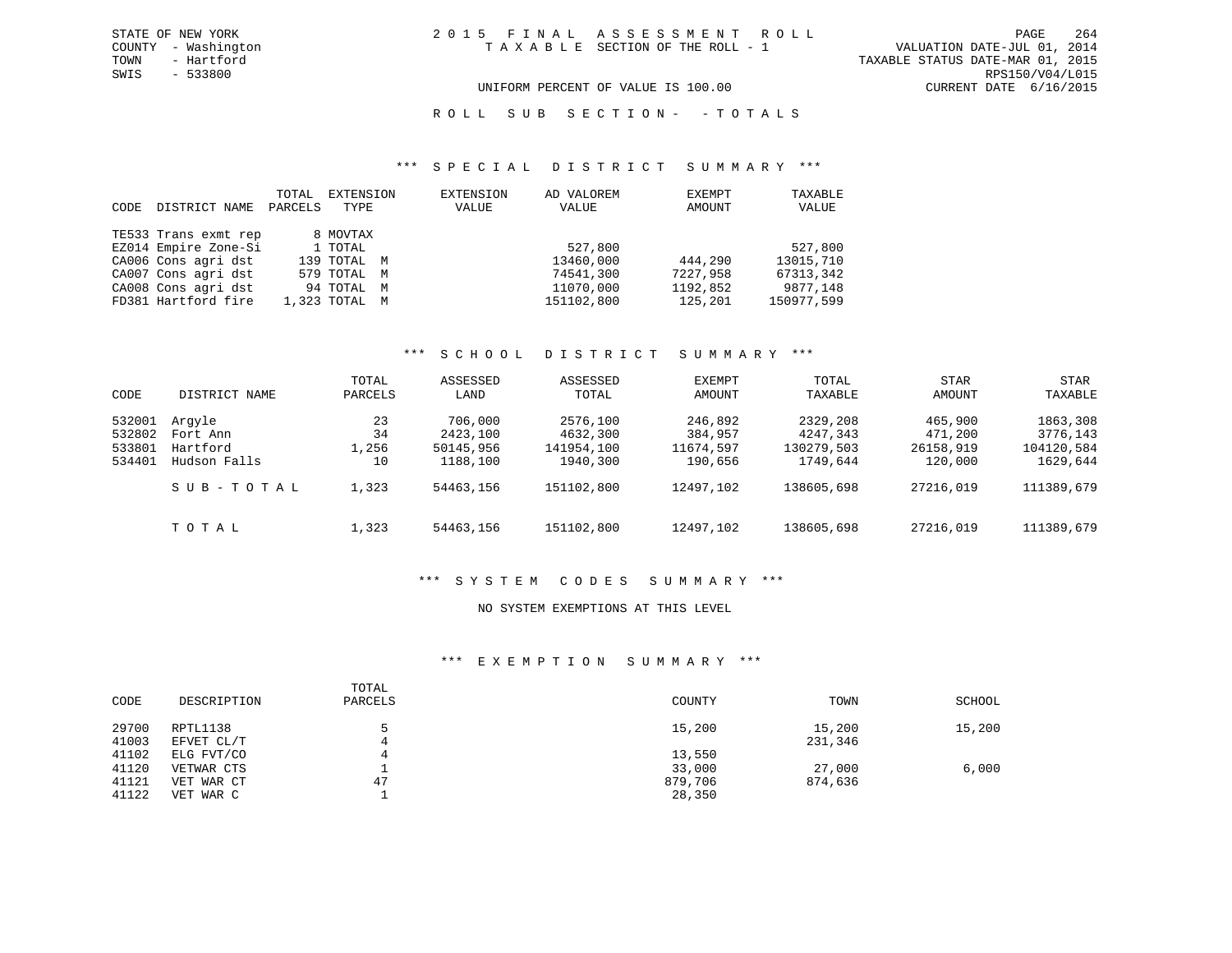|  | 2015 FINAL ASSESSMENT ROLL         |                                  | PAGE                        | - 265 |
|--|------------------------------------|----------------------------------|-----------------------------|-------|
|  | TAXABLE SECTION OF THE ROLL - 1    |                                  | VALUATION DATE-JUL 01, 2014 |       |
|  |                                    | TAXABLE STATUS DATE-MAR 01, 2015 |                             |       |
|  |                                    |                                  | RPS150/V04/L015             |       |
|  | UNIFORM PERCENT OF VALUE IS 100.00 |                                  | CURRENT DATE $6/16/2015$    |       |

ROLL SUB SECTION - - TOTALS

### \*\*\* E X E M P T I O N S U M M A R Y \*\*\*

|       |              | TOTAL          |           |           |           |
|-------|--------------|----------------|-----------|-----------|-----------|
| CODE  | DESCRIPTION  | PARCELS        | COUNTY    | TOWN      | SCHOOL    |
| 41123 | VET WAR T    | 1              |           | 27,000    |           |
| 41130 | VETCOM CTS   |                | 30,450    | 30,450    | 10,000    |
| 41131 | VET COM CT   | 48             | 1596,075  | 1538,953  |           |
| 41140 | VETDIS CTS   | $\overline{2}$ | 66,030    | 66,030    | 26,090    |
| 41141 | VET DIS CT   | 22             | 1000,818  | 964,507   |           |
| 41151 | $CW_10_VET/$ | 6              | 54,940    | 54,940    |           |
| 41171 | CW DISBLD    |                | 3,470     | 3,470     |           |
| 41400 | CLERGY       | $\overline{2}$ | 3,000     | 3,000     | 3,000     |
| 41700 | AG BUILD     | 11             | 470,400   | 470,400   | 470,400   |
| 41720 | AG DIST      | 135            | 8793,173  | 8793,173  | 8793,173  |
| 41730 | AGRI-D IND   | 18             | 811,767   | 811,767   | 811,767   |
| 41800 | AGED-ALL     | 17             | 900,807   | 900,807   | 907,495   |
| 41801 | AGED-CO/TN   | 52             | 2776,340  | 2683,121  |           |
| 41802 | AGED-CO      | 5              | 38,689    |           |           |
| 41803 | AGED-TOWN    | 5              |           | 38,689    |           |
| 41804 | AGED-SCH     | 17             |           |           | 675,716   |
| 41834 | STAR EN      | 206            |           |           | 13031,119 |
| 41854 | STAR B       | 471            |           |           | 14126,900 |
| 41864 | STAR B MH    | $\overline{2}$ |           |           | 58,000    |
| 41931 | DISAB-C/T    | 6              | 273,645   | 273,645   |           |
| 42120 | TEMP GRHSE   | $\overline{3}$ | 110,001   | 110,001   | 110,001   |
| 47460 | FOR 480A     | 16             | 592,560   | 592,560   | 592,560   |
| 47610 | BUSIN97      |                | 75,700    | 75,700    | 75,700    |
|       | TOTAL        | 1,113          | 18567,671 | 18586,395 | 39713,121 |

| <b>ROLL</b><br><b>SEC</b> |                        | TOTAL           | ASSESSED          | RSSED               | TAXABLE              | TAXABLE            | TAXABLE              | STAR                  |
|---------------------------|------------------------|-----------------|-------------------|---------------------|----------------------|--------------------|----------------------|-----------------------|
|                           | DESCRIPTION<br>TAXABLE | PARCELS<br>,323 | LAND<br>54463,156 | TOTAL<br>151102,800 | COUNTY<br>132535,129 | TOWN<br>132516,405 | SCHOOL<br>138605,698 | TAXABLE<br>111389,679 |
|                           |                        |                 |                   |                     |                      |                    |                      |                       |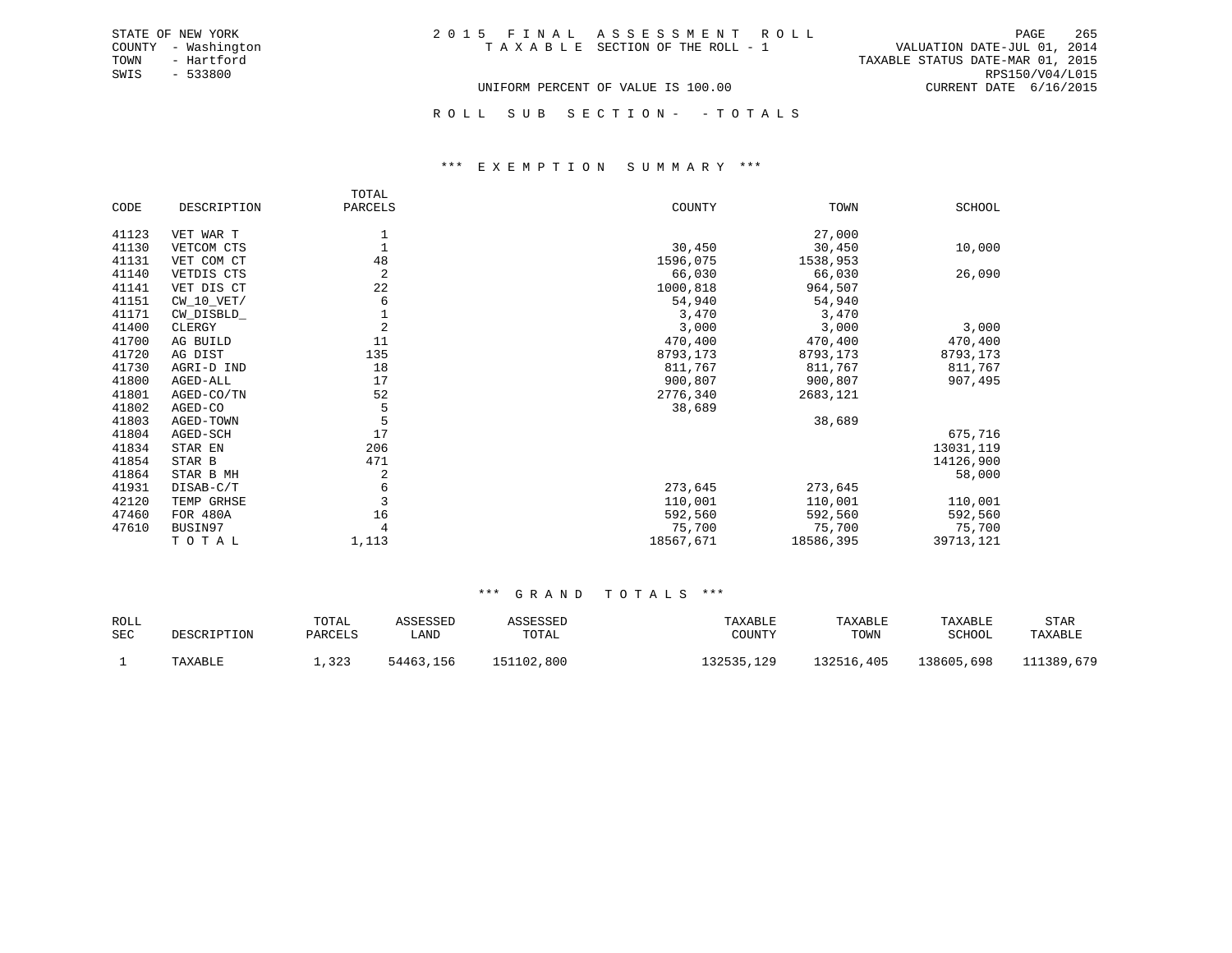|      | STATE OF NEW YORK   | 2015 FINAL ASSESSMENT ROLL         | -266<br>PAGE                     |
|------|---------------------|------------------------------------|----------------------------------|
|      | COUNTY - Washington | TAXABLE SECTION OF THE ROLL - 1    | VALUATION DATE-JUL 01, 2014      |
| TOWN | - Hartford          |                                    | TAXABLE STATUS DATE-MAR 01, 2015 |
| SWIS | - 533800            | UNIFORM PERCENT OF VALUE IS 100.00 | RPS150/V04/L015                  |
|      |                     |                                    | CURRENT DATE 6/16/2015           |

### R O L L S E C T I O N T O T A L S

### \*\*\* S P E C I A L D I S T R I C T S U M M A R Y \*\*\*

| CODE | DISTRICT NAME        | TOTAL<br>PARCELS | EXTENSION<br>TYPE | EXTENSION<br>VALUE | AD VALOREM<br>VALUE | EXEMPT<br>AMOUNT | TAXABLE<br>VALUE |
|------|----------------------|------------------|-------------------|--------------------|---------------------|------------------|------------------|
|      | TE533 Trans exmt rep |                  | 8 MOVTAX          |                    |                     |                  |                  |
|      | EZ014 Empire Zone-Si |                  | 1 TOTAL           |                    | 527,800             |                  | 527,800          |
|      | CA006 Cons agri dst  |                  | 139 TOTAL M       |                    | 13460,000           | 444,290          | 13015,710        |
|      | CA007 Cons agri dst  |                  | 579 TOTAL M       |                    | 74541,300           | 7227,958         | 67313,342        |
|      | CA008 Cons agri dst  |                  | 94 TOTAL M        |                    | 11070,000           | 1192,852         | 9877,148         |
|      | FD381 Hartford fire  |                  | 1,323 TOTAL M     |                    | 151102,800          | 125,201          | 150977,599       |

# \*\*\* S C H O O L D I S T R I C T S U M M A R Y \*\*\*

| CODE                                 | DISTRICT NAME                                  | TOTAL<br>PARCELS        | ASSESSED<br>LAND                             | ASSESSED<br>TOTAL                              | <b>EXEMPT</b><br>AMOUNT                    | TOTAL<br>TAXABLE                               | <b>STAR</b><br>AMOUNT                      | <b>STAR</b><br>TAXABLE                         |
|--------------------------------------|------------------------------------------------|-------------------------|----------------------------------------------|------------------------------------------------|--------------------------------------------|------------------------------------------------|--------------------------------------------|------------------------------------------------|
| 532001<br>532802<br>533801<br>534401 | Arqyle<br>Fort Ann<br>Hartford<br>Hudson Falls | 23<br>34<br>1,256<br>10 | 706,000<br>2423,100<br>50145,956<br>1188,100 | 2576,100<br>4632,300<br>141954,100<br>1940,300 | 246,892<br>384,957<br>11674,597<br>190,656 | 2329,208<br>4247,343<br>130279,503<br>1749,644 | 465,900<br>471,200<br>26158,919<br>120,000 | 1863,308<br>3776,143<br>104120,584<br>1629,644 |
|                                      | SUB-TOTAL                                      | 1,323                   | 54463,156                                    | 151102,800                                     | 12497,102                                  | 138605,698                                     | 27216,019                                  | 111389,679                                     |
|                                      | TOTAL                                          | 1,323                   | 54463,156                                    | 151102,800                                     | 12497,102                                  | 138605,698                                     | 27216,019                                  | 111389,679                                     |

### \*\*\* S Y S T E M C O D E S S U M M A R Y \*\*\*

### NO SYSTEM EXEMPTIONS AT THIS LEVEL

### \*\*\* E X E M P T I O N S U M M A R Y \*\*\*

| CODE           | DESCRIPTION            | TOTAL<br>PARCELS | COUNTY  | TOWN              | SCHOOL |
|----------------|------------------------|------------------|---------|-------------------|--------|
| 29700<br>41003 | RPTL1138<br>EFVET CL/T | 4                | 15,200  | 15,200<br>231,346 | 15,200 |
| 41102          | ELG FVT/CO             |                  | 13,550  |                   |        |
| 41120          | VETWAR CTS             |                  | 33,000  | 27,000            | 6,000  |
| 41121          | VET WAR CT             | 47               | 879,706 | 874,636           |        |
| 41122          | VET WAR C              |                  | 28,350  |                   |        |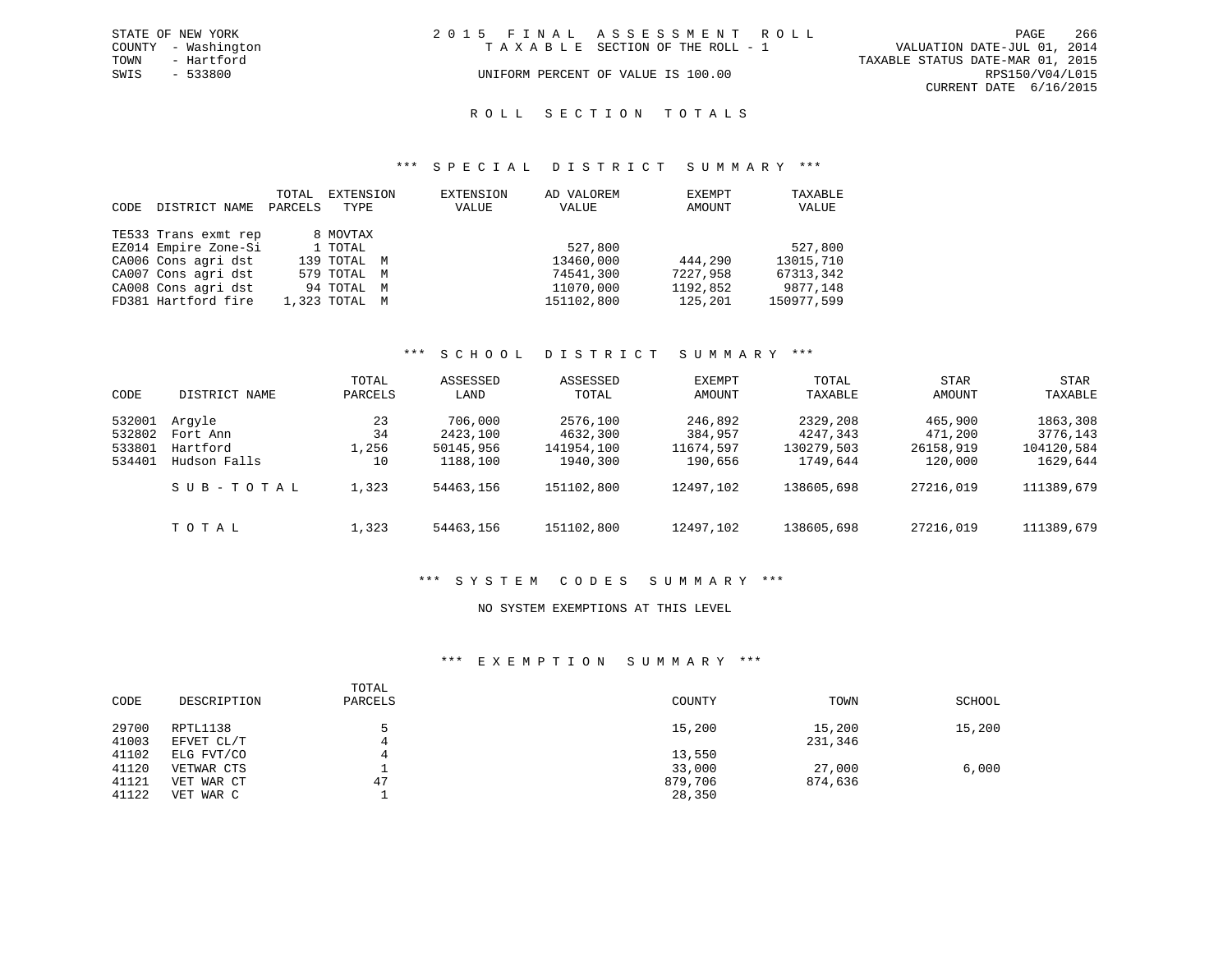|      | STATE OF NEW YORK   | 2015 FINAL ASSESSMENT ROLL         |                                  | PAGE            | 267 |
|------|---------------------|------------------------------------|----------------------------------|-----------------|-----|
|      | COUNTY - Washington | TAXABLE SECTION OF THE ROLL - 1    | VALUATION DATE-JUL 01, 2014      |                 |     |
| TOWN | - Hartford          |                                    | TAXABLE STATUS DATE-MAR 01, 2015 |                 |     |
| SWIS | - 533800            | UNIFORM PERCENT OF VALUE IS 100.00 |                                  | RPS150/V04/L015 |     |
|      |                     |                                    | CURRENT DATE 6/16/2015           |                 |     |
|      |                     |                                    |                                  |                 |     |

### R O L L S E C T I O N T O T A L S

### \*\*\* E X E M P T I O N S U M M A R Y \*\*\*

|       |              | TOTAL          |           |           |           |
|-------|--------------|----------------|-----------|-----------|-----------|
| CODE  | DESCRIPTION  | PARCELS        | COUNTY    | TOWN      | SCHOOL    |
| 41123 | VET WAR T    |                |           | 27,000    |           |
| 41130 | VETCOM CTS   |                | 30,450    | 30,450    | 10,000    |
| 41131 | VET COM CT   | 48             | 1596,075  | 1538,953  |           |
| 41140 | VETDIS CTS   | $\overline{2}$ | 66,030    | 66,030    | 26,090    |
| 41141 | VET DIS CT   | 22             | 1000,818  | 964,507   |           |
| 41151 | $CW_10_VET/$ | 6              | 54,940    | 54,940    |           |
| 41171 | CW_DISBLD_   |                | 3,470     | 3,470     |           |
| 41400 | CLERGY       | $\overline{2}$ | 3,000     | 3,000     | 3,000     |
| 41700 | AG BUILD     | 11             | 470,400   | 470,400   | 470,400   |
| 41720 | AG DIST      | 135            | 8793,173  | 8793,173  | 8793,173  |
| 41730 | AGRI-D IND   | 18             | 811,767   | 811,767   | 811,767   |
| 41800 | AGED-ALL     | 17             | 900,807   | 900,807   | 907,495   |
| 41801 | AGED-CO/TN   | 52             | 2776,340  | 2683,121  |           |
| 41802 | AGED-CO      | 5              | 38,689    |           |           |
| 41803 | AGED-TOWN    | 5              |           | 38,689    |           |
| 41804 | AGED-SCH     | 17             |           |           | 675,716   |
| 41834 | STAR EN      | 206            |           |           | 13031,119 |
| 41854 | STAR B       | 471            |           |           | 14126,900 |
| 41864 | STAR B MH    | 2              |           |           | 58,000    |
| 41931 | DISAB-C/T    | 6              | 273,645   | 273,645   |           |
| 42120 | TEMP GRHSE   | $\overline{3}$ | 110,001   | 110,001   | 110,001   |
| 47460 | FOR 480A     | 16             | 592,560   | 592,560   | 592,560   |
| 47610 | BUSIN97      |                | 75,700    | 75,700    | 75,700    |
|       | TOTAL        | 1,113          | 18567,671 | 18586,395 | 39713,121 |

| <b>ROLL</b><br><b>SEC</b> | DESCRIPTION | TOTAL<br>PARCELS | ASSESSED<br>LAND | ASSESSED<br>TOTAL | TAXABLE<br>COUNTY | TAXABLE<br>TOWN | TAXABLE<br>SCHOOL | STAR<br>TAXABLE |
|---------------------------|-------------|------------------|------------------|-------------------|-------------------|-----------------|-------------------|-----------------|
|                           | TAXABLE     | ⊥,323            | 54463,156        | 151102,800        | 132535,129        | 132516,405      | 138605,698        | 111389,679      |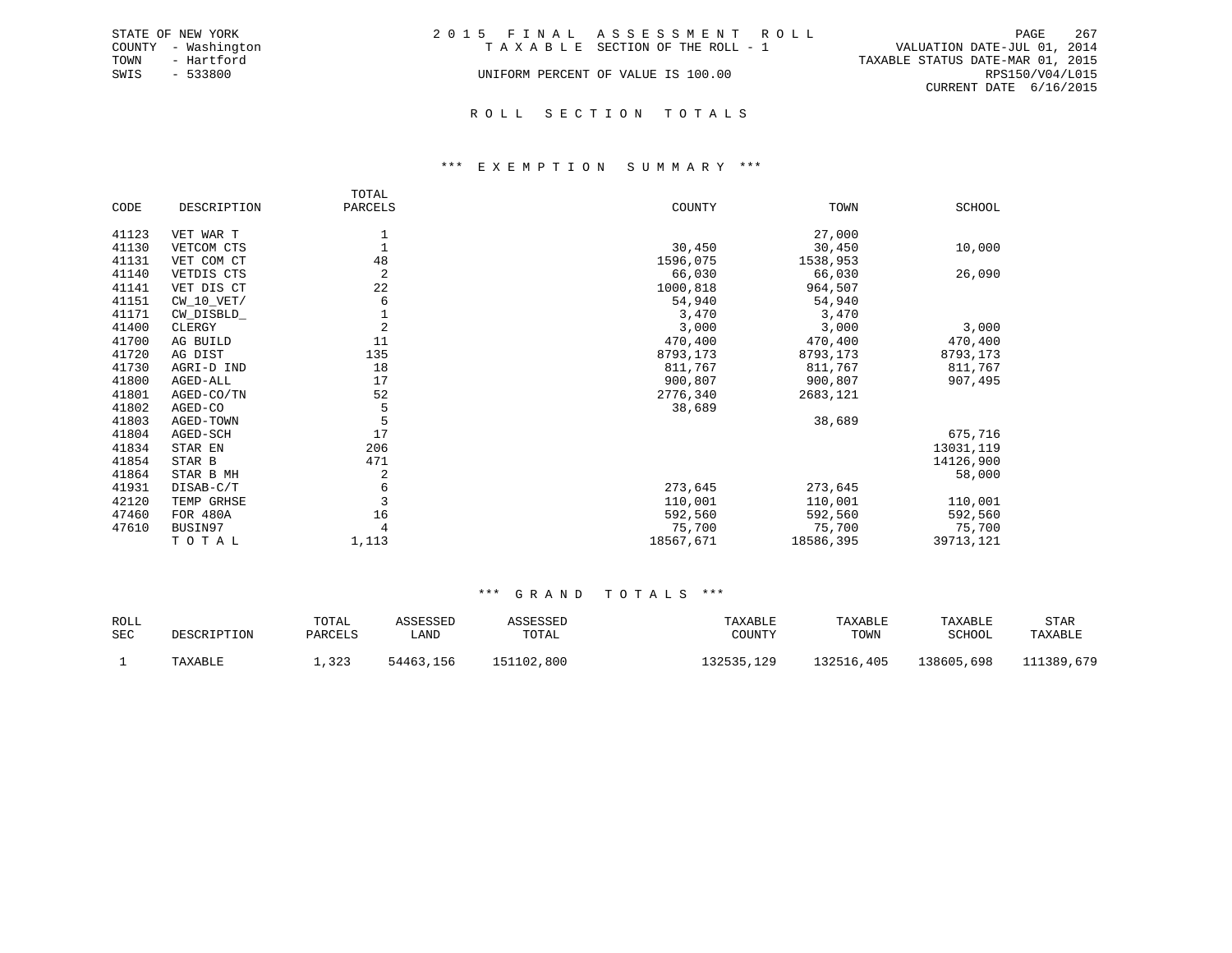| STATE OF NEW YORK<br>COUNTY<br>- Washington<br>TOWN<br>- Hartford<br>$-533800$<br>SWIS |                                                 | STATE OWNED LAND SECTION OF THE ROLL - 3<br>UNIFORM PERCENT OF VALUE IS 100.00 |          | 2015 FINAL ASSESSMENT ROLL | VALUATION DATE-JUL 01, 2014<br>OWNERS NAME SEQUENCE TAXABLE STATUS DATE-MAR 01, 2015                                                                                                                                                                                | PAGE   | 268                 |
|----------------------------------------------------------------------------------------|-------------------------------------------------|--------------------------------------------------------------------------------|----------|----------------------------|---------------------------------------------------------------------------------------------------------------------------------------------------------------------------------------------------------------------------------------------------------------------|--------|---------------------|
| TAX MAP PARCEL NUMBER TROPERTY LOCATION & CLASS ASSESSMENT<br>CURRENT OWNERS NAME      | SCHOOL DISTRICT                                 |                                                                                |          |                            | EXEMPTION CODE-----------------COUNTY-------TOWN------SCHOOL<br>LAND TAX DESCRIPTION TAXABLE VALUE                                                                                                                                                                  |        |                     |
| CURRENT OWNERS ADDRESS FARCEL SIZE/GRID COORD TOTAL SPECIAL DISTRICTS                  |                                                 |                                                                                |          |                            |                                                                                                                                                                                                                                                                     |        | ACCOUNT NO.         |
|                                                                                        |                                                 |                                                                                |          |                            |                                                                                                                                                                                                                                                                     |        |                     |
| $112. - 2 - 8$                                                                         | Parcel 429, 425, 427, 423, 42<br>972 Underwater |                                                                                | NY STATE | 32301                      | 51,400                                                                                                                                                                                                                                                              | 51,400 | 0150001<br>$\Omega$ |
| New York State                                                                         | Fort Ann 532802 51,400 COUNTY                   |                                                                                |          | TAXABLE VALUE              |                                                                                                                                                                                                                                                                     |        |                     |
|                                                                                        |                                                 | 51,400                                                                         | TOWN     | TAXABLE VALUE              |                                                                                                                                                                                                                                                                     |        |                     |
| Attn: Washington County Treas 112.-1-8.-8801                                           |                                                 |                                                                                | SCHOOL   | TAXABLE VALUE              | 51,400                                                                                                                                                                                                                                                              |        |                     |
| 383 Broadway                                                                           | ACRES 71.95                                     |                                                                                |          |                            |                                                                                                                                                                                                                                                                     |        |                     |
| Fort Edward, NY 12828 EAST-0762012 NRTH-1664697                                        |                                                 |                                                                                |          |                            |                                                                                                                                                                                                                                                                     |        |                     |
|                                                                                        | FULL MARKET VALUE                               | 51,400                                                                         |          |                            |                                                                                                                                                                                                                                                                     |        |                     |
|                                                                                        | transition                                      |                                                                                |          |                            |                                                                                                                                                                                                                                                                     |        |                     |
| $300 - 74 - 1$                                                                         | 993 Transition t NYS/CO+TWN 12101               |                                                                                |          |                            | 90                                                                                                                                                                                                                                                                  | 90     | $\overline{0}$      |
| . 그는 그 사람들은 그 사람들은 그 사람들을 지나 않고 있다. 그 사람들은 그 사람들은 그 사람들을 지나 않고 있다.                     |                                                 |                                                                                |          |                            | $\sim$ 0.000 $\sim$ 0.000 $\sim$ 0.000 $\sim$ 0.000 $\sim$ 0.000 $\sim$ 0.000 $\sim$ 0.000 $\sim$ 0.000 $\sim$ 0.000 $\sim$ 0.000 $\sim$ 0.000 $\sim$ 0.000 $\sim$ 0.000 $\sim$ 0.000 $\sim$ 0.000 $\sim$ 0.000 $\sim$ 0.000 $\sim$ 0.000 $\sim$ 0.000 $\sim$ 0.000 |        |                     |

New York State 6 6 20 Fort Ann 532802 0 COUNTY TAXABLE VALUE 0  $\mathbb O$ c/o Washington County Treas 90 TOWN TAXABLE VALUE 0<br>383 Broadway FULL MARKET VALUE 90 SCHOOL TAXABLE VALUE 90 90 SCHOOL TAXABLE VALUE Fort Edward, NY 12828 \*\*\*\*\*\*\*\*\*\*\*\*\*\*\*\*\*\*\*\*\*\*\*\*\*\*\*\*\*\*\*\*\*\*\*\*\*\*\*\*\*\*\*\*\*\*\*\*\*\*\*\*\*\*\*\*\*\*\*\*\*\*\*\*\*\*\*\*\*\*\*\*\*\*\*\*\*\*\*\*\*\*\*\*\*\*\*\*\*\*\*\*\*\*\*\*\*\*\*\*\*\*\*\*\*\*\*\*\*\*\*\*\*\*\*\*\*\*\*\*\*\*\*\*\*\*\*\*\*\*\*\*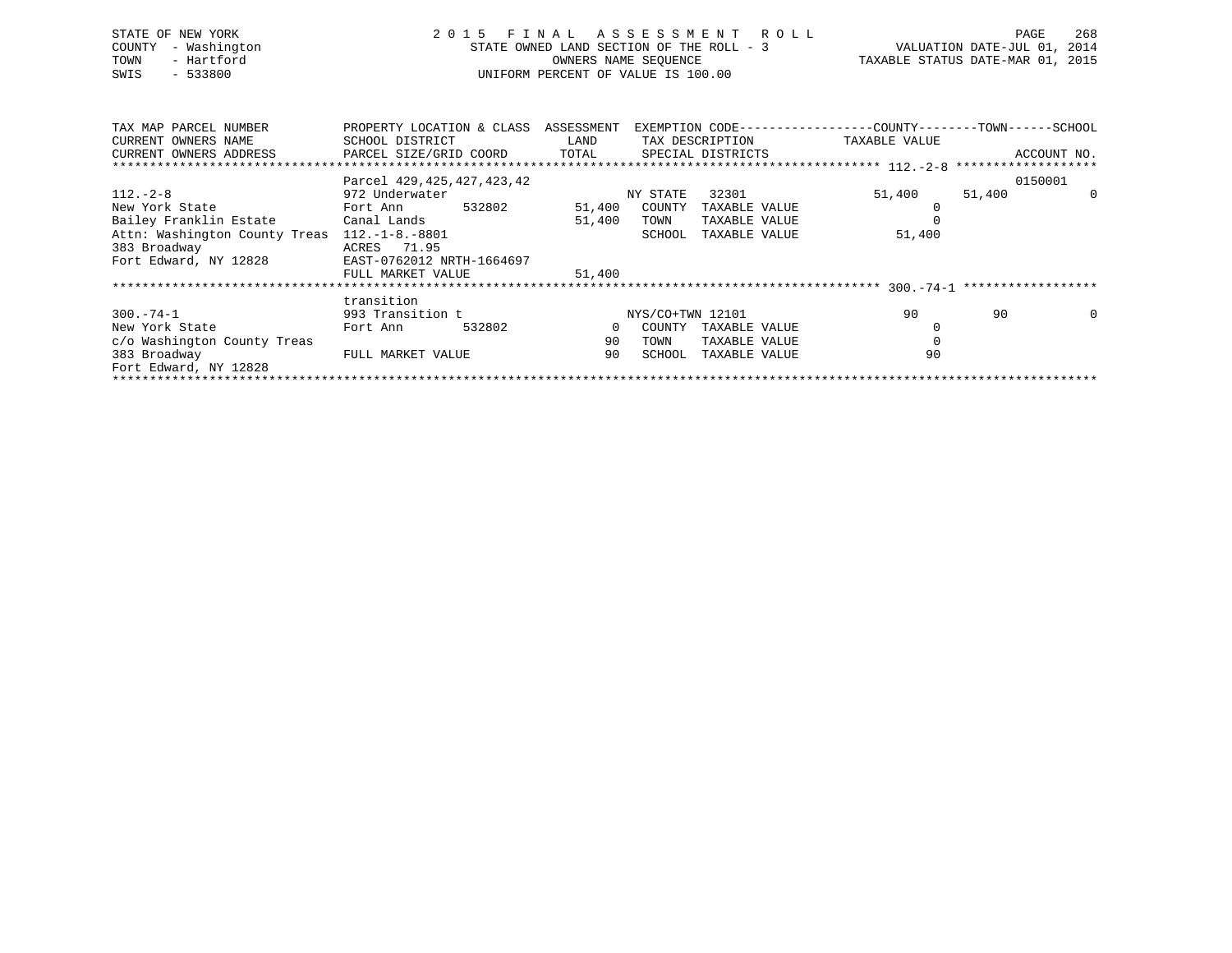| 2015 FINAL ASSESSMENT ROLL               |                                  | PAGE                   | 269             |
|------------------------------------------|----------------------------------|------------------------|-----------------|
| STATE OWNED LAND SECTION OF THE ROLL - 3 | VALUATION DATE-JUL 01, 2014      |                        |                 |
|                                          | TAXABLE STATUS DATE-MAR 01, 2015 |                        |                 |
|                                          |                                  |                        | RPS150/V04/L015 |
| UNIFORM PERCENT OF VALUE IS 100.00       |                                  | CURRENT DATE 6/16/2015 |                 |

ROLL SUB SECTION - - TOTALS

### \*\*\* S P E C I A L D I S T R I C T S U M M A R Y \*\*\*

|                    |    | זור<br>вv. | $\cdots$<br>-- |  |
|--------------------|----|------------|----------------|--|
| חר<br>,,,,,,<br>ľМ | m. |            |                |  |

STATE OF NEW YORK COUNTY - Washington TOWN - Hartford SWIS - 533800

### NO SPECIAL DISTRICTS AT THIS LEVEL

## \*\*\* S C H O O L D I S T R I C T S U M M A R Y \*\*\*

| CODE   | DISTRICT NAME | TOTAL<br>PARCELS | ASSESSED<br>LAND | ASSESSED<br>TOTAL | <b>EXEMPT</b><br>AMOUNT | TOTAL<br>TAXABLE | <b>STAR</b><br>AMOUNT | STAR<br>TAXABLE |
|--------|---------------|------------------|------------------|-------------------|-------------------------|------------------|-----------------------|-----------------|
| 532802 | Fort Ann      | 2                | 51,400           | 51,490            |                         | 51,490           |                       | 51,490          |
|        | SUB-TOTAL     |                  | 51,400           | 51,490            |                         | 51,490           |                       | 51,490          |
|        | TOTAL         |                  | 51,400           | 51,490            |                         | 51,490           |                       | 51,490          |

### \*\*\* S Y S T E M C O D E S S U M M A R Y \*\*\*

## NO SYSTEM EXEMPTIONS AT THIS LEVEL

## \*\*\* E X E M P T I O N S U M M A R Y \*\*\*

| CODE  | DESCRIPTION  | TOTAL<br>PARCELS | COUNTY | TOWN   | SCHOOL |
|-------|--------------|------------------|--------|--------|--------|
| 12101 | NYS/CO+TWN   |                  | 90     | 90     |        |
| 32301 | NY.<br>STATE |                  | 51,400 | 51,400 |        |
|       | TOTAL        |                  | 51,490 | 51,490 |        |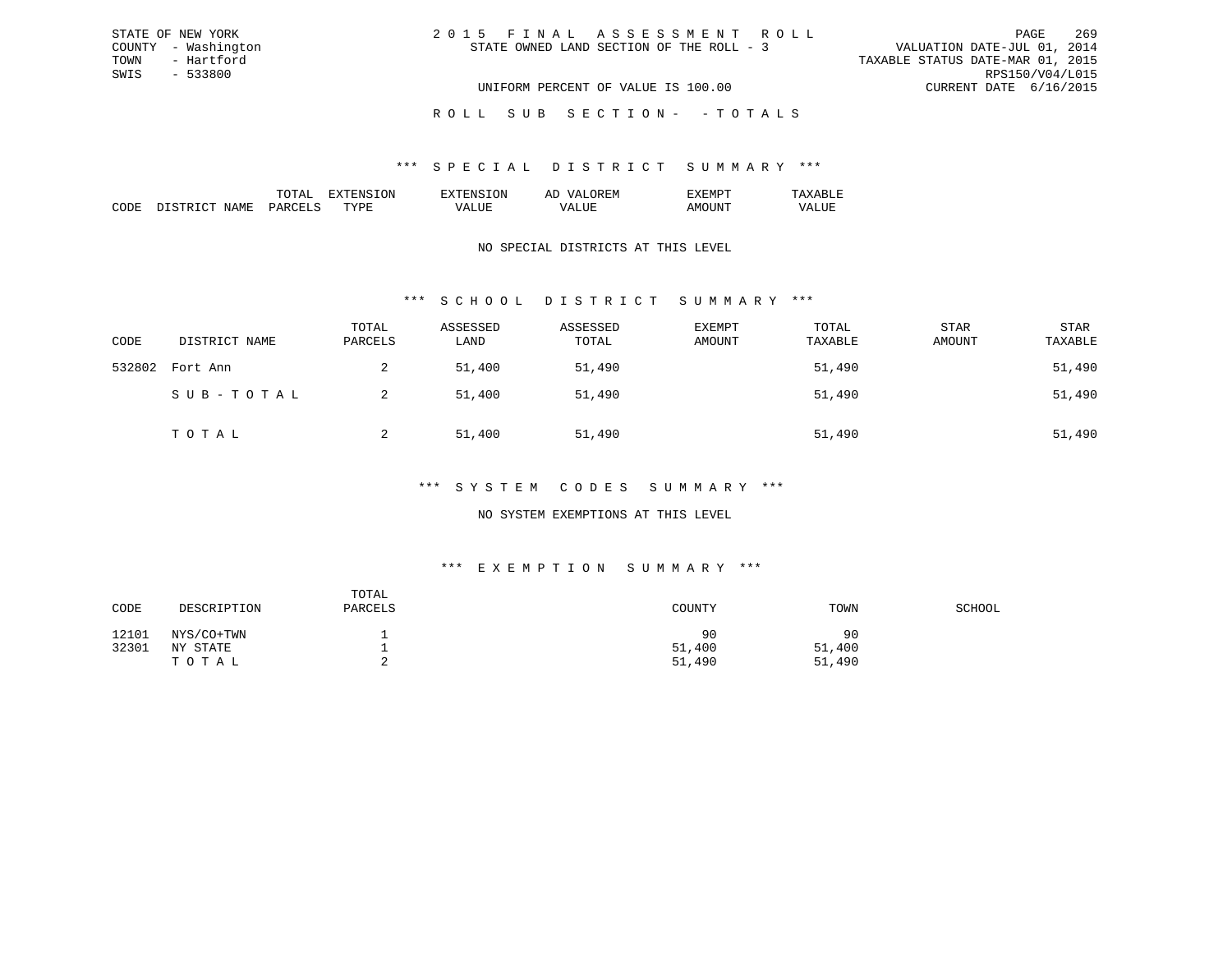|      | STATE OF NEW YORK   | 2015 FINAL ASSESSMENT ROLL                                              |                        | PAGE | 2.70 |
|------|---------------------|-------------------------------------------------------------------------|------------------------|------|------|
|      | COUNTY - Washington | VALUATION DATE-JUL 01, 2014<br>STATE OWNED LAND SECTION OF THE ROLL - 3 |                        |      |      |
| TOWN | - Hartford          | TAXABLE STATUS DATE-MAR 01, 2015                                        |                        |      |      |
| SWIS | $-533800$           |                                                                         | RPS150/V04/L015        |      |      |
|      |                     | UNIFORM PERCENT OF VALUE IS 100.00                                      | CURRENT DATE 6/16/2015 |      |      |
|      |                     |                                                                         |                        |      |      |

R O L L S U B S E C T I O N - - T O T A L S

| ROLL |                        | TOTAL   | ASSESSED | <b>ASSESSED</b> | TAXABLE | TAXABLE | TAXABLE | STAR    |
|------|------------------------|---------|----------|-----------------|---------|---------|---------|---------|
| SEC  | DESCRIPTION            | PARCELS | LAND     | TOTAL           | COUNTY  | TOWN    | SCHOOL  | TAXABLE |
|      | OWNED<br>STATE<br>LAND |         | ,400     | 490             |         |         | 490     | 490     |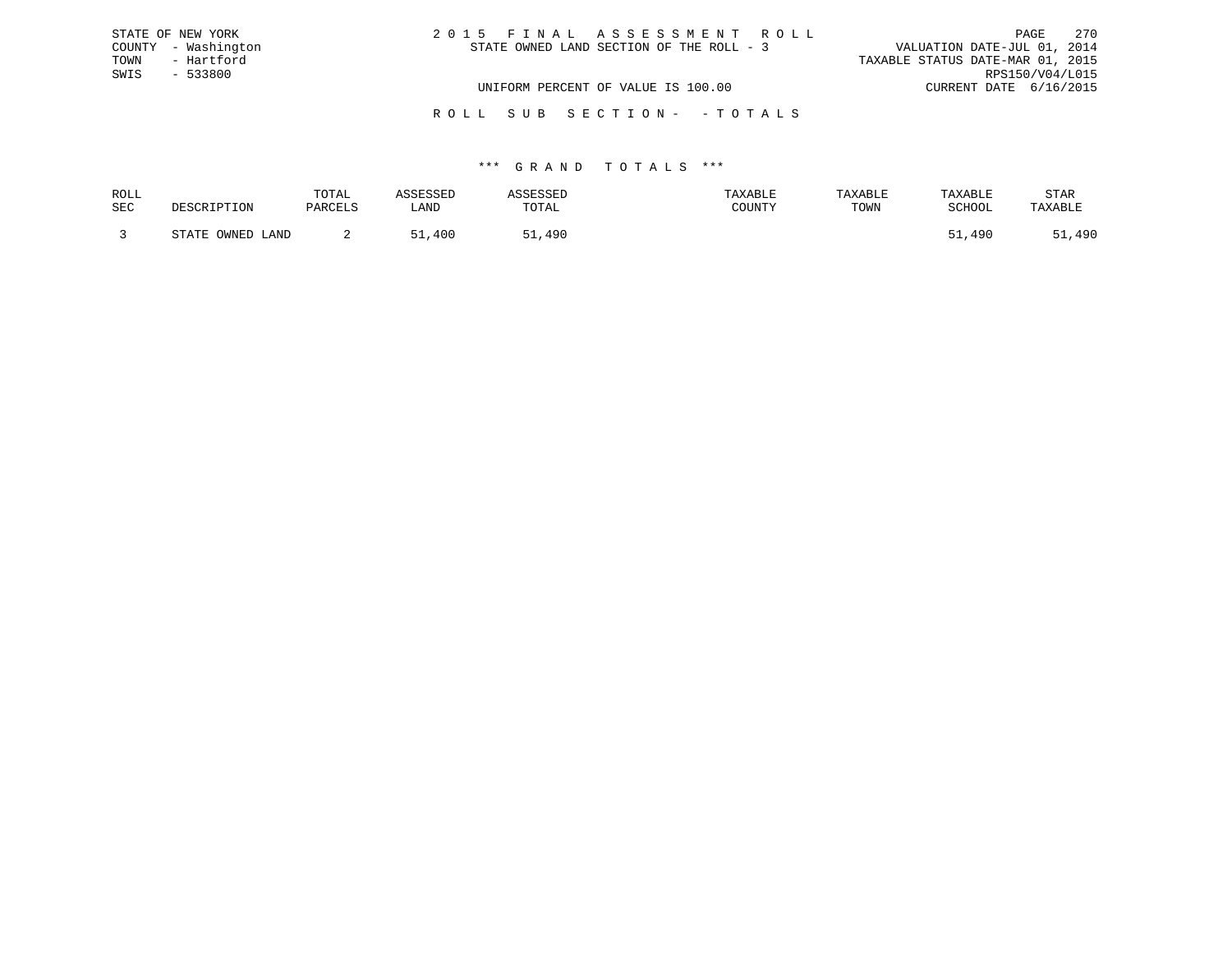| STATE OF NEW YORK   | 2015 FINAL ASSESSMENT ROLL               | 271<br>PAGE                      |
|---------------------|------------------------------------------|----------------------------------|
| COUNTY - Washington | STATE OWNED LAND SECTION OF THE ROLL - 3 | VALUATION DATE-JUL 01, 2014      |
| TOWN<br>- Hartford  |                                          | TAXABLE STATUS DATE-MAR 01, 2015 |
| SWIS<br>- 533800    | UNIFORM PERCENT OF VALUE IS 100.00       | RPS150/V04/L015                  |
|                     |                                          | CURRENT DATE 6/16/2015           |
|                     |                                          |                                  |

R O L L S E C T I O N T O T A L S

### \*\*\* S P E C I A L D I S T R I C T S U M M A R Y \*\*\*

|                                                                                                                               |                      |    | $\cdots$ | . IVI<br>-- |  |
|-------------------------------------------------------------------------------------------------------------------------------|----------------------|----|----------|-------------|--|
| ┓<br>1 V I<br>the contract of the contract of the contract of the contract of the contract of the contract of the contract of | $\sim$ $\sim$ $\sim$ | m. |          |             |  |

## NO SPECIAL DISTRICTS AT THIS LEVEL

## \*\*\* S C H O O L D I S T R I C T S U M M A R Y \*\*\*

| CODE   | DISTRICT NAME | TOTAL<br>PARCELS | ASSESSED<br>LAND | ASSESSED<br>TOTAL | EXEMPT<br>AMOUNT | TOTAL<br>TAXABLE | <b>STAR</b><br>AMOUNT | <b>STAR</b><br>TAXABLE |
|--------|---------------|------------------|------------------|-------------------|------------------|------------------|-----------------------|------------------------|
| 532802 | Fort Ann      | 2                | 51,400           | 51,490            |                  | 51,490           |                       | 51,490                 |
|        | SUB-TOTAL     |                  | 51,400           | 51,490            |                  | 51,490           |                       | 51,490                 |
|        | TOTAL         |                  | 51,400           | 51,490            |                  | 51,490           |                       | 51,490                 |

## \*\*\* S Y S T E M C O D E S S U M M A R Y \*\*\*

## NO SYSTEM EXEMPTIONS AT THIS LEVEL

# \*\*\* E X E M P T I O N S U M M A R Y \*\*\*

| CODE  | DESCRIPTION | TOTAL<br>PARCELS | COUNTY | TOWN   | SCHOOL |
|-------|-------------|------------------|--------|--------|--------|
| 12101 | NYS/CO+TWN  | -                | 90     | 90     |        |
| 32301 | NY STATE    | -                | 51,400 | 51,400 |        |
|       | TOTAL       | ▵                | 51,490 | 51,490 |        |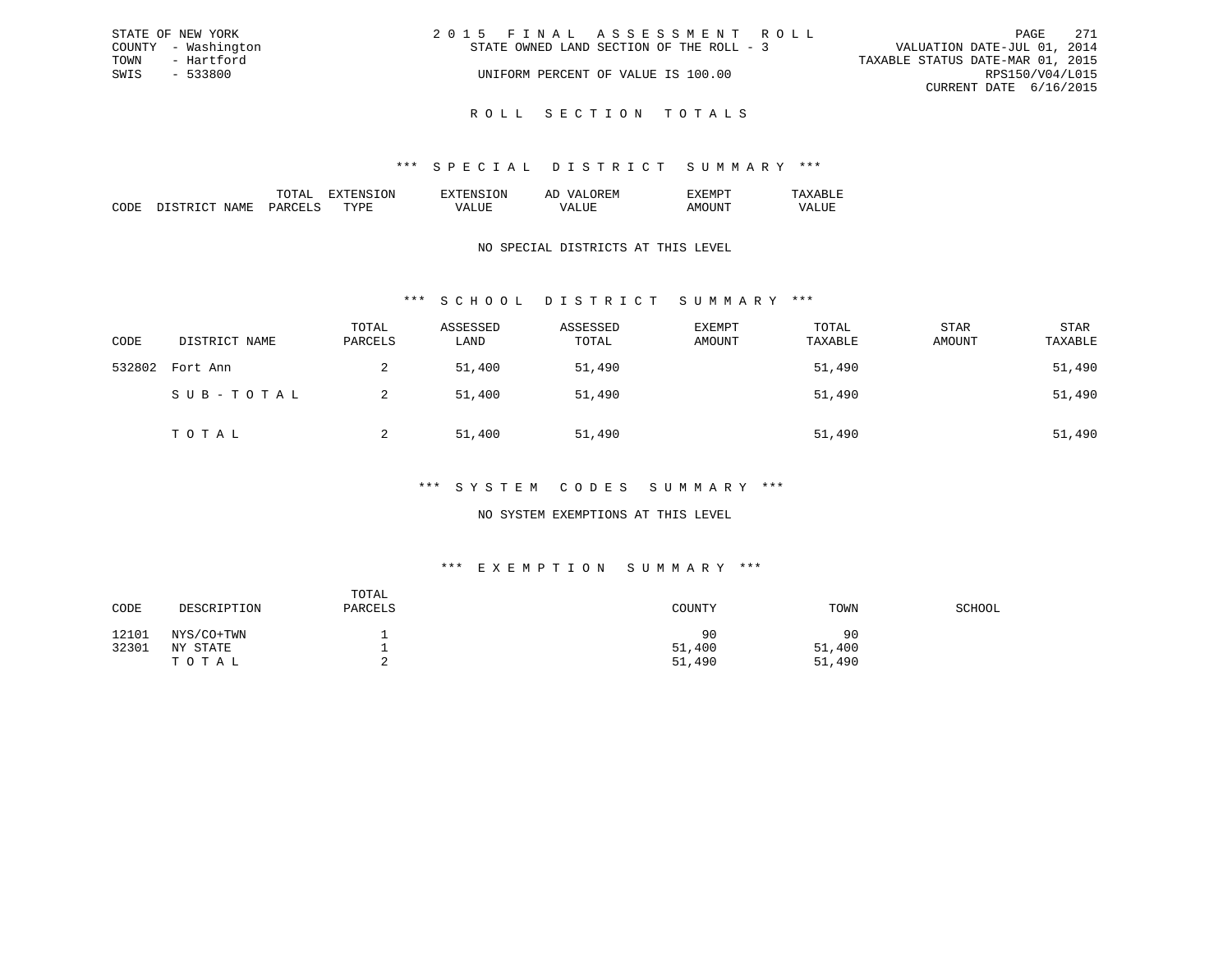| STATE OF NEW YORK   | 2015 FINAL ASSESSMENT ROLL               | 2.72<br>PAGE                     |
|---------------------|------------------------------------------|----------------------------------|
| COUNTY - Washington | STATE OWNED LAND SECTION OF THE ROLL - 3 | VALUATION DATE-JUL 01, 2014      |
| TOWN<br>- Hartford  |                                          | TAXABLE STATUS DATE-MAR 01, 2015 |
| SWIS<br>$-533800$   | UNIFORM PERCENT OF VALUE IS 100.00       | RPS150/V04/L015                  |
|                     |                                          | CURRENT DATE 6/16/2015           |
|                     |                                          |                                  |

R O L L S E C T I O N T O T A L S

| ROLL       |                     | TOTAL   | ASSESSED | ASSESSED | TAXABLE | TAXABLE | TAXABLE          | <b>STAR</b> |
|------------|---------------------|---------|----------|----------|---------|---------|------------------|-------------|
| <b>SEC</b> | DESCRIPTION         | PARCELS | LAND     | TOTAL    | COUNTY  | TOWN    | SCHOOL           | TAXABLE     |
|            | STATE OWNED<br>LAND |         | ,400     | ,490     |         |         | $-1$<br>1,490ء ر | 51,490      |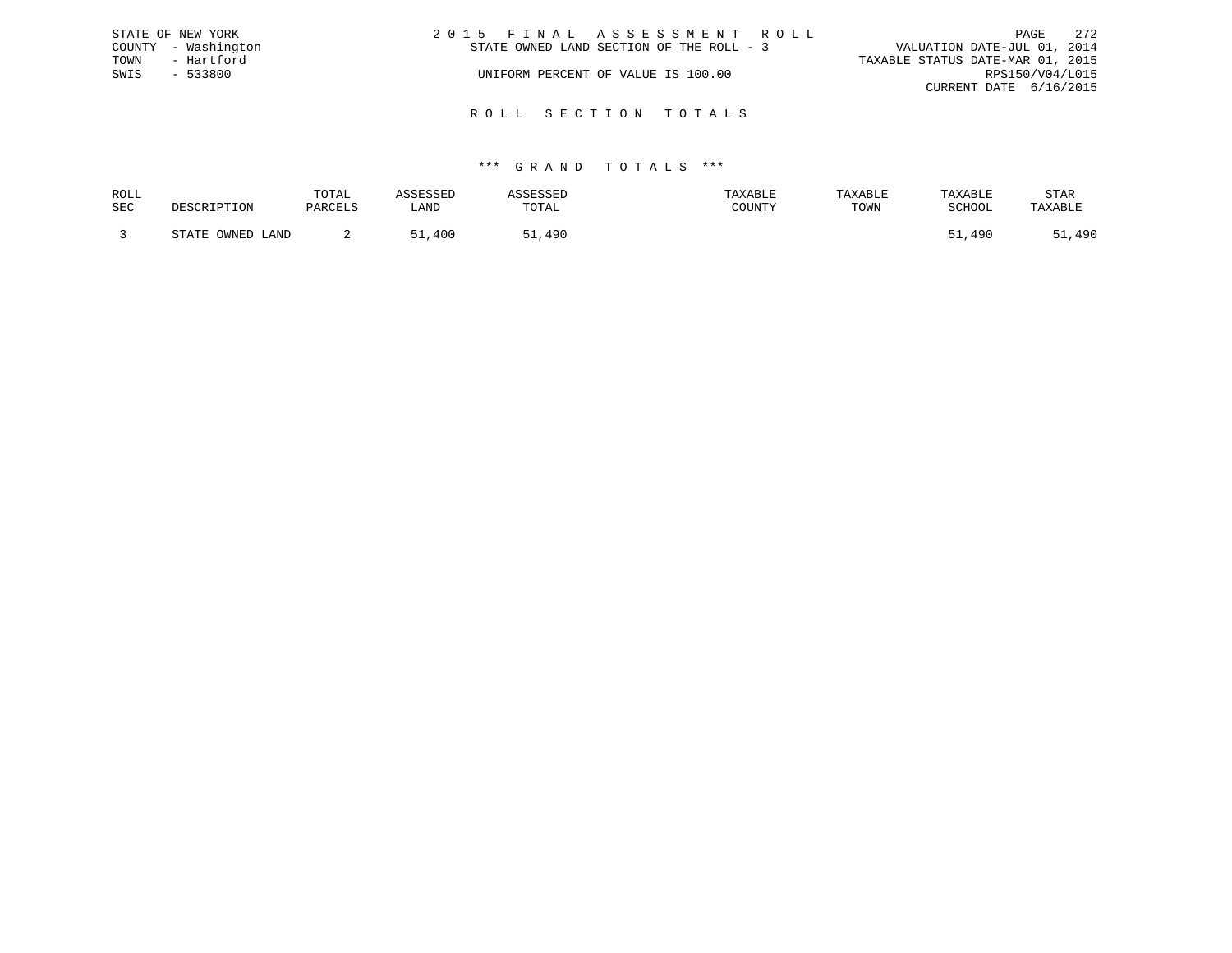# STATE OF NEW YORK 2 0 1 5 F I N A L A S S E S S M E N T R O L L PAGE 273 COUNTY - Washington SPECIAL FRANCHISE SECTION OF THE ROLL - 5 VALUATION DATE-JUL 01, 2014 TOWN - Hartford OWNERS NAME SEQUENCE TAXABLE STATUS DATE-MAR 01, 2015 SWIS - 533800 UNIFORM PERCENT OF VALUE IS 100.00

| TAX MAP PARCEL NUMBER               | PROPERTY LOCATION & CLASS ASSESSMENT |          |                       | EXEMPTION CODE-----------------COUNTY-------TOWN------SCHOOL   |
|-------------------------------------|--------------------------------------|----------|-----------------------|----------------------------------------------------------------|
| CURRENT OWNERS NAME                 | SCHOOL DISTRICT                      | LAND     | TAX DESCRIPTION       | TAXABLE VALUE                                                  |
| CURRENT OWNERS ADDRESS              | PARCEL SIZE/GRID COORD               | TOTAL    | SPECIAL DISTRICTS     | ACCOUNT NO.                                                    |
|                                     |                                      |          |                       |                                                                |
|                                     | Special Franchise Propert            |          |                       | 9050300718                                                     |
| $500. -15 - 2. -1$                  | 861 Elec & gas                       |          | COUNTY TAXABLE VALUE  | 1500,993                                                       |
| National Grid                       | Hartford<br>533801                   | $\Omega$ | TOWN<br>TAXABLE VALUE | 1500,993                                                       |
| Real Estate Tax Dept                | Apport For Sch 96.3%                 | 1500,993 | SCHOOL TAXABLE VALUE  | 1500,993                                                       |
| 300 Erie Boulevard West             | Parcel 1 Of 3                        |          | FD381 Hartford fire   | 1500,993 TO M                                                  |
| Syracuse, NY 13202                  | FULL MARKET VALUE                    | 1500,993 |                       |                                                                |
| **********************              | *********************                |          |                       |                                                                |
|                                     | Special Franchise Propert            |          |                       | 9076300765                                                     |
| $500. -15 - 2. -2$                  | 861 Elec & gas                       |          | COUNTY TAXABLE VALUE  | 48,287                                                         |
| National Grid                       | Fort Ann<br>532802                   | $\Omega$ | TAXABLE VALUE<br>TOWN | 48,287                                                         |
| Real Estate Tax Dept                | Apport For Sch 3.098%                | 48,287   | SCHOOL TAXABLE VALUE  | 48,287                                                         |
| 300 Erie Boulevard West             | Parcel 2 Of 3                        |          | FD381 Hartford fire   | 48,287 TO M                                                    |
| Syracuse, NY 13202                  | FULL MARKET VALUE                    | 48,287   |                       |                                                                |
| * * * * * * * * * * * * * * * * * * | ****************************         |          |                       |                                                                |
|                                     | Special Franchise Propert            |          |                       | 9076300766                                                     |
| $500. -15 - 2. -3$                  | 861 Elec & gas                       |          | COUNTY TAXABLE VALUE  | 9,384                                                          |
| National Grid                       | Hudson Falls<br>534401               | $\Omega$ | TOWN<br>TAXABLE VALUE | 9,384                                                          |
| Real Estate Tax Dept                | Apport For Sch. 602%                 | 9,384    | SCHOOL TAXABLE VALUE  | 9,384                                                          |
| 300 Erie Boulevard West             | Parcel 3 Of 3                        |          | FD381 Hartford fire   | 9,384 TO M                                                     |
| Syracuse, NY 13202                  | FULL MARKET VALUE                    | 9,384    |                       |                                                                |
|                                     |                                      |          |                       |                                                                |
|                                     | Special Franchise Prop               |          |                       |                                                                |
| $500. - 51 - 1$                     | 869 Television                       |          | COUNTY TAXABLE VALUE  | 71,009                                                         |
| TW Telecom                          | Hartford<br>533801                   | $\Omega$ | TAXABLE VALUE<br>TOWN | 71,009                                                         |
| Adirondack 994                      |                                      | 71,009   | SCHOOL TAXABLE VALUE  | 71,009                                                         |
| PO Box 7467                         | FULL MARKET VALUE                    | 71,009   | FD381 Hartford fire   | 71,009 TO M                                                    |
| Charlotte, NC 28241-7467            |                                      |          |                       |                                                                |
| ****************************        |                                      |          |                       |                                                                |
|                                     | Special Franchise Propert            |          |                       | 9050300717                                                     |
| $500. -60 - 5. -1$                  | 866 Telephone                        |          | COUNTY TAXABLE VALUE  | 260,692                                                        |
| Verizon New York Inc                | Hartford<br>533801                   | $\Omega$ | TAXABLE VALUE<br>TOWN | 260,692                                                        |
| PO Box 2749                         | Apport For Sch 97.002%               | 260,692  | SCHOOL TAXABLE VALUE  | 260,692                                                        |
| Addison, TX 75001                   | Parcel 1 Of 3                        |          | FD381 Hartford fire   | 260,692 TO M                                                   |
|                                     | FULL MARKET VALUE                    | 260,692  |                       |                                                                |
|                                     | **********************               |          |                       | ********************************* 500.-60-5.-2 *************** |
|                                     | Special Franchise Propert            |          |                       | 9076300762                                                     |
| $500. -60 - 5. -2$                  | 866 Telephone                        |          | COUNTY TAXABLE VALUE  | 6,987                                                          |
| Verizon New York Inc                | Fort Ann<br>532802                   | $\Omega$ | TOWN<br>TAXABLE VALUE | 6,987                                                          |
| PO Box 2749                         | Apport For Sch 2.6%                  | 6,987    | SCHOOL TAXABLE VALUE  | 6,987                                                          |
| Addison, TX 75001                   | Parcel 2 Of 3                        |          | FD381 Hartford fire   | 6,987 TO M                                                     |
|                                     | FULL MARKET VALUE                    | 6,987    |                       |                                                                |
|                                     |                                      |          |                       |                                                                |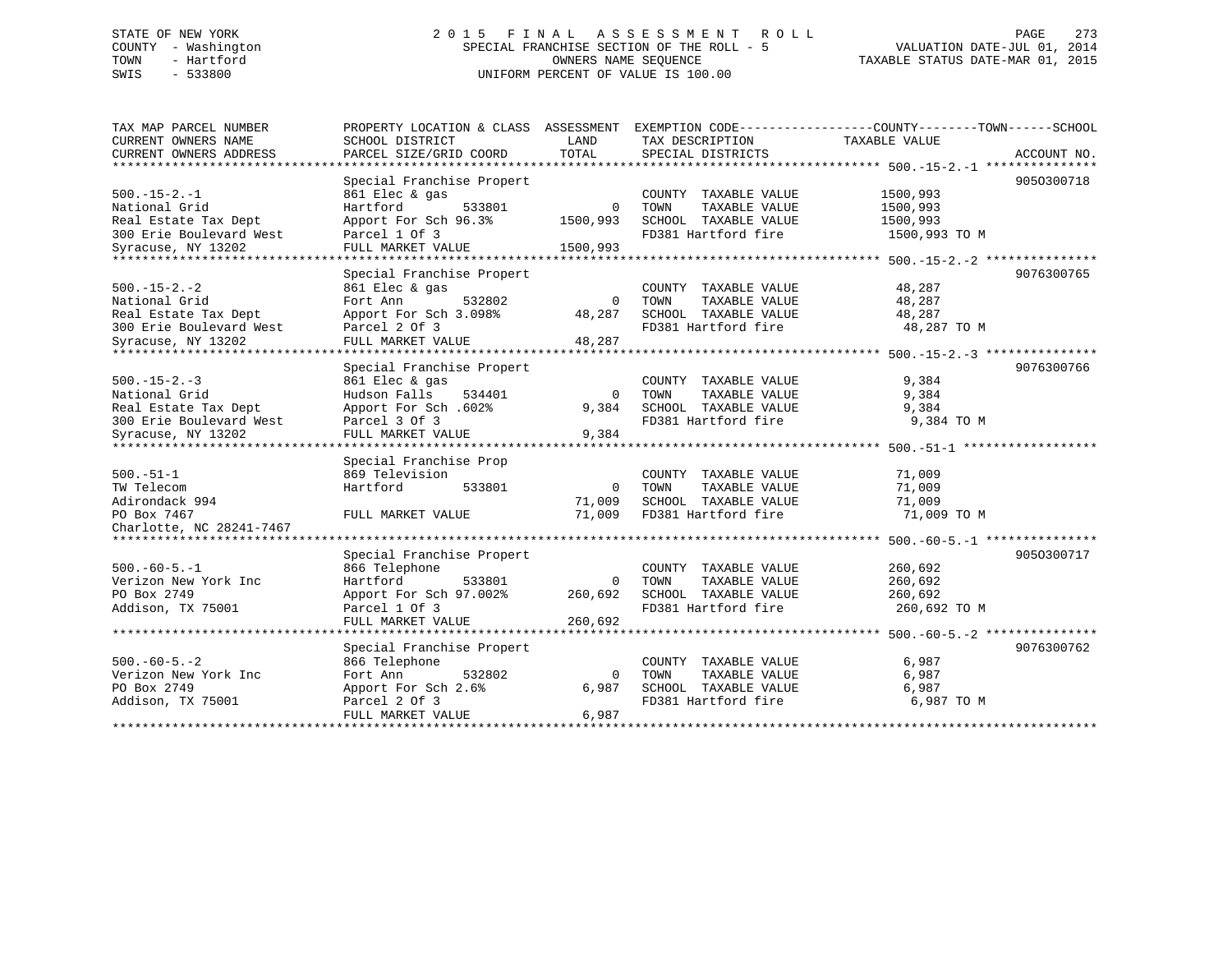|      | STATE OF NEW YORK   | 2015 FINAL ASSESSMENT ROLL                | 274<br>PAGE                      |
|------|---------------------|-------------------------------------------|----------------------------------|
|      | COUNTY - Washington | SPECIAL FRANCHISE SECTION OF THE ROLL - 5 | VALUATION DATE-JUL 01, 2014      |
| TOWN | - Hartford          | OWNERS NAME SEOUENCE                      | TAXABLE STATUS DATE-MAR 01, 2015 |
| SWIS | $-533800$           | UNIFORM PERCENT OF VALUE IS 100.00        |                                  |
|      |                     |                                           |                                  |
|      |                     |                                           |                                  |
|      |                     |                                           |                                  |

| TAX MAP PARCEL NUMBER  | PROPERTY LOCATION & CLASS ASSESSMENT |       |                         |               |             |
|------------------------|--------------------------------------|-------|-------------------------|---------------|-------------|
| CURRENT OWNERS NAME    | SCHOOL DISTRICT                      | LAND  | TAX DESCRIPTION         | TAXABLE VALUE |             |
| CURRENT OWNERS ADDRESS | PARCEL SIZE/GRID COORD               | TOTAL | SPECIAL DISTRICTS       |               | ACCOUNT NO. |
|                        |                                      |       |                         |               |             |
|                        | Special Franchise Propert            |       |                         |               | 9076300763  |
| $500. -60 - 5. -3$     | 866 Telephone                        |       | TAXABLE VALUE<br>COUNTY | 1,070         |             |
| Verizon New York Inc   | Hudson Falls<br>534401               |       | TAXABLE VALUE<br>TOWN   | 1,070         |             |
| PO Box 2749            | 198%. Apport For Sch                 | 1.070 | TAXABLE VALUE<br>SCHOOL | 1,070         |             |
| Addison, TX 75001      | Parcel 3 Of 3                        |       | FD381 Hartford fire     | 1,070 TO M    |             |
|                        | FULL MARKET VALUE                    | 1,070 |                         |               |             |
|                        |                                      |       |                         |               |             |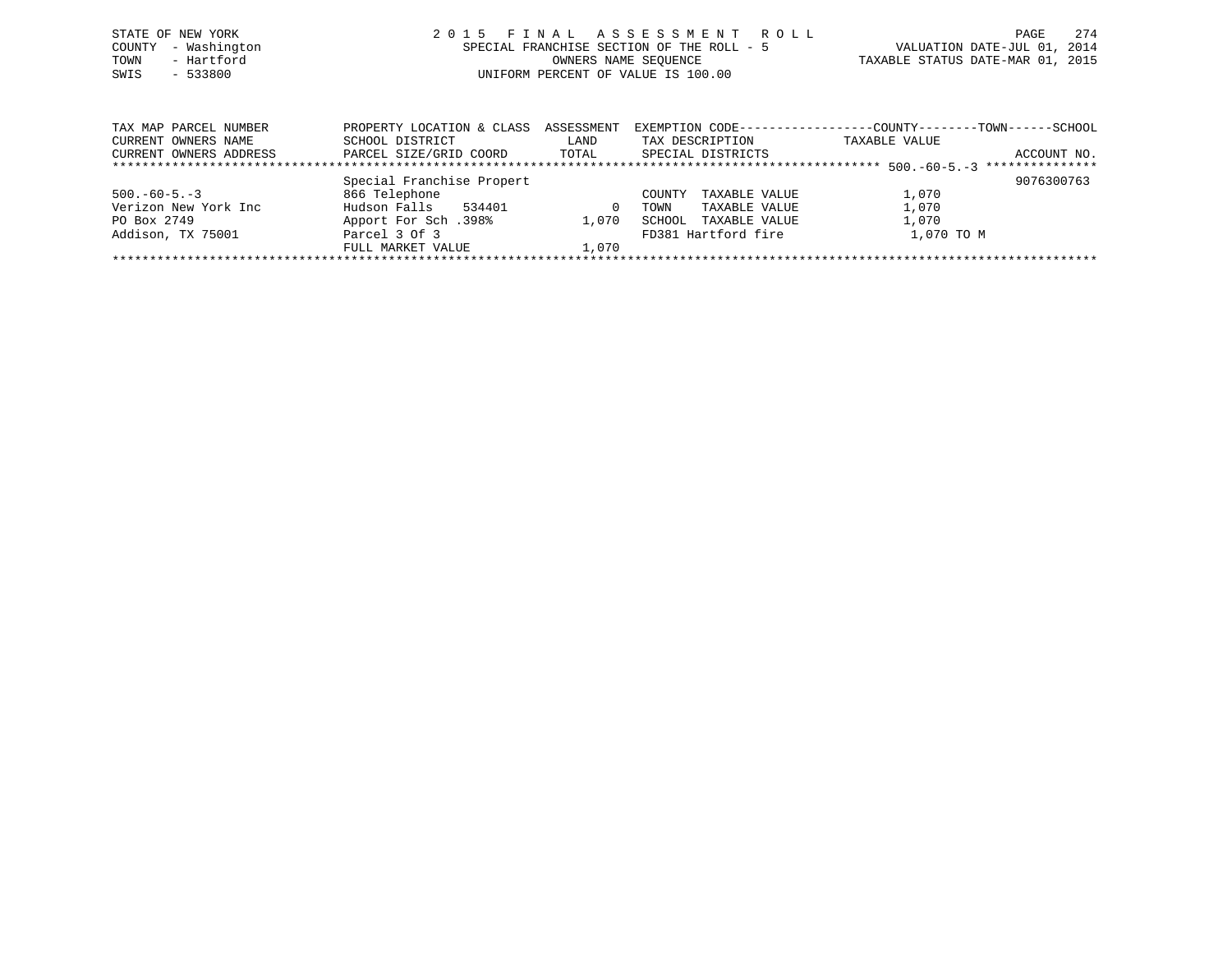| 2015 FINAL ASSESSMENT ROLL                | 2.75<br>PAGE                     |
|-------------------------------------------|----------------------------------|
| SPECIAL FRANCHISE SECTION OF THE ROLL - 5 | VALUATION DATE-JUL 01, 2014      |
|                                           | TAXABLE STATUS DATE-MAR 01, 2015 |
|                                           | RPS150/V04/L015                  |
| UNIFORM PERCENT OF VALUE IS 100.00        | CURRENT DATE 6/16/2015           |

ROLL SUB SECTION - - TOTALS

#### \*\*\* S P E C I A L D I S T R I C T S U M M A R Y \*\*\*

|      |                     | TOTAL   | EXTENSION    | EXTENSION | AD VALOREM | EXEMPT | TAXABLE  |
|------|---------------------|---------|--------------|-----------|------------|--------|----------|
| CODE | DISTRICT NAME       | PARCELS | TYPE.        | VALUE     | VALUE      | AMOUNT | VALUE    |
|      | FD381 Hartford fire |         | 7 TOTAL<br>M |           | 1898,422   |        | 1898,422 |

STATE OF NEW YORK COUNTY - Washington TOWN - Hartford SWIS - 533800

### \*\*\* S C H O O L D I S T R I C T S U M M A R Y \*\*\*

| CODE                       | DISTRICT NAME                        | TOTAL<br>PARCELS | ASSESSED<br>LAND | ASSESSED<br>TOTAL            | EXEMPT<br>AMOUNT | TOTAL<br>TAXABLE             | <b>STAR</b><br>AMOUNT | STAR<br>TAXABLE              |
|----------------------------|--------------------------------------|------------------|------------------|------------------------------|------------------|------------------------------|-----------------------|------------------------------|
| 532802<br>533801<br>534401 | Fort Ann<br>Hartford<br>Hudson Falls |                  |                  | 55,274<br>1832,694<br>10,454 |                  | 55,274<br>1832,694<br>10,454 |                       | 55,274<br>1832,694<br>10,454 |
|                            | SUB-TOTAL                            |                  |                  | 1898,422                     |                  | 1898,422                     |                       | 1898,422                     |
|                            | TOTAL                                |                  |                  | 1898,422                     |                  | 1898,422                     |                       | 1898,422                     |

### \*\*\* S Y S T E M C O D E S S U M M A R Y \*\*\*

### NO SYSTEM EXEMPTIONS AT THIS LEVEL

#### \*\*\* E X E M P T I O N S U M M A R Y \*\*\*

## NO EXEMPTIONS AT THIS LEVEL

| ROLL       |                   | TOTAL   | ASSESSED | <b>\SSESSED</b> | TAXABLE  | TAXABLE  | TAXABLE  | <b>STAR</b> |
|------------|-------------------|---------|----------|-----------------|----------|----------|----------|-------------|
| <b>SEC</b> | DESCRIPTION       | PARCELS | `AND     | TOTAL           | COUNTY   | TOWN     | SCHOOL   | TAXABLE     |
|            | SPECIAL FRANCHISE |         |          | 1898,422        | 1898,422 | 1898,422 | 1898,422 | 1898, 422   |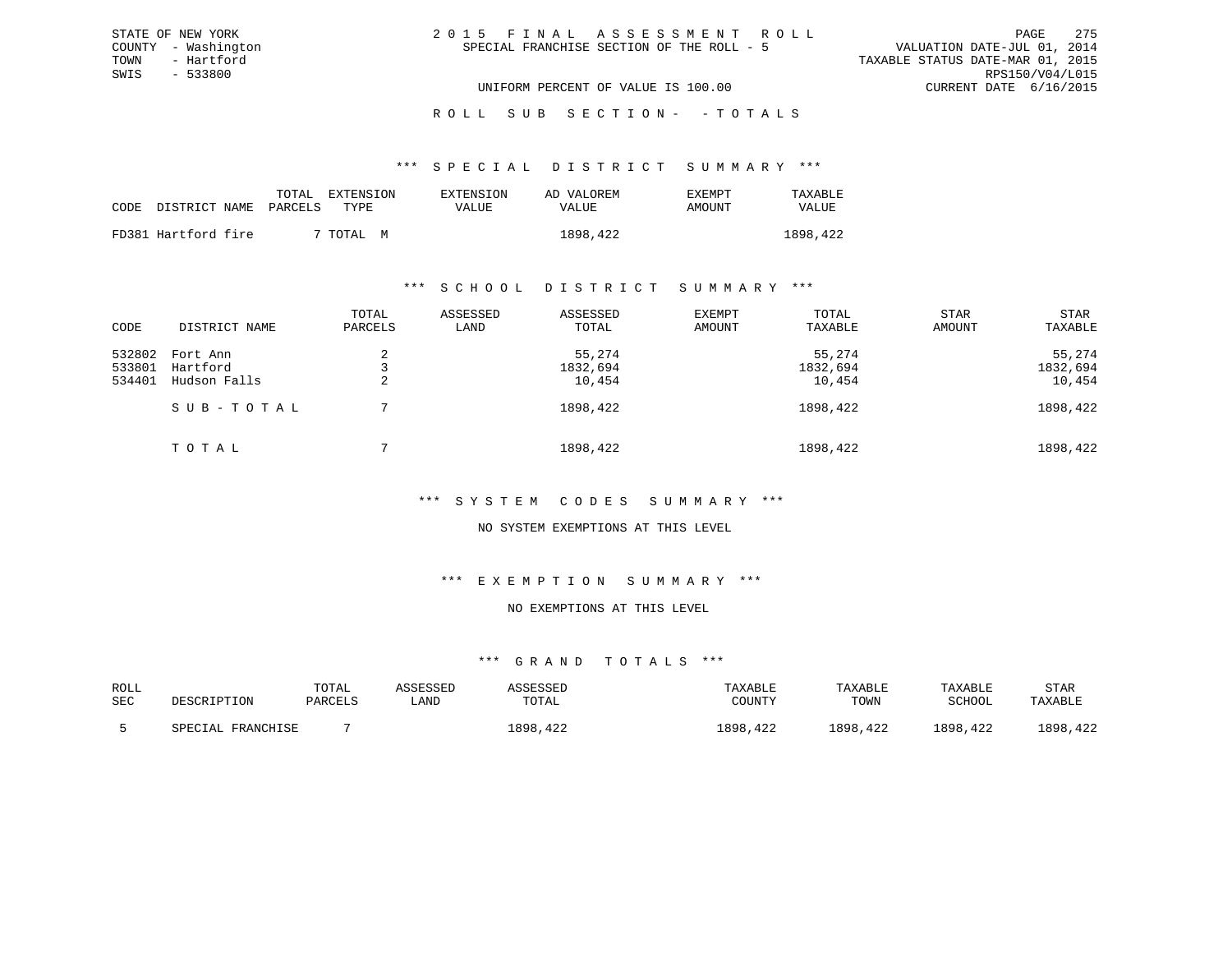|      | STATE OF NEW YORK   | 2015 FINAL ASSESSMENT ROLL                                               | PAGE            | 276 |
|------|---------------------|--------------------------------------------------------------------------|-----------------|-----|
|      | COUNTY - Washington | VALUATION DATE-JUL 01, 2014<br>SPECIAL FRANCHISE SECTION OF THE ROLL - 5 |                 |     |
| TOWN | - Hartford          | TAXABLE STATUS DATE-MAR 01, 2015                                         |                 |     |
| SWIS | $-533800$           | UNIFORM PERCENT OF VALUE IS 100.00                                       | RPS150/V04/L015 |     |
|      |                     | CURRENT DATE 6/16/2015                                                   |                 |     |
|      |                     |                                                                          |                 |     |

# ROLL SECTION TOTALS

### \*\*\* S P E C I A L D I S T R I C T S U M M A R Y \*\*\*

|      |                       | TOTAL<br>EXTENSION | EXTENSION | AD VALOREM | EXEMPT | TAXABLE  |
|------|-----------------------|--------------------|-----------|------------|--------|----------|
| CODE | DISTRICT NAME PARCELS | TYPE.              | VALUE     | VALUE      | AMOUNT | VALUE    |
|      | FD381 Hartford fire   | 7 TOTAL .<br>M     |           | 1898,422   |        | 1898,422 |

### \*\*\* S C H O O L D I S T R I C T S U M M A R Y \*\*\*

| CODE                       | DISTRICT NAME                        | TOTAL<br>PARCELS | ASSESSED<br>LAND | ASSESSED<br>TOTAL            | EXEMPT<br>AMOUNT | TOTAL<br>TAXABLE             | <b>STAR</b><br>AMOUNT | STAR<br>TAXABLE              |
|----------------------------|--------------------------------------|------------------|------------------|------------------------------|------------------|------------------------------|-----------------------|------------------------------|
| 532802<br>533801<br>534401 | Fort Ann<br>Hartford<br>Hudson Falls |                  |                  | 55,274<br>1832,694<br>10,454 |                  | 55,274<br>1832,694<br>10,454 |                       | 55,274<br>1832,694<br>10,454 |
|                            | SUB-TOTAL                            |                  |                  | 1898,422                     |                  | 1898,422                     |                       | 1898,422                     |
|                            | TOTAL                                |                  |                  | 1898,422                     |                  | 1898,422                     |                       | 1898,422                     |

### \*\*\* S Y S T E M C O D E S S U M M A R Y \*\*\*

### NO SYSTEM EXEMPTIONS AT THIS LEVEL

#### \*\*\* E X E M P T I O N S U M M A R Y \*\*\*

### NO EXEMPTIONS AT THIS LEVEL

| ROLL |                   | TOTAL   | ASSESSED | ASSESSED | TAXABLE   | TAXABLE  | TAXABLE  | <b>STAR</b> |
|------|-------------------|---------|----------|----------|-----------|----------|----------|-------------|
| SEC  | DESCRIPTION       | PARCELS | ≒AND     | TOTAL    | COUNTY    | TOWN     | SCHOOL   | TAXABLE     |
|      | SPECIAL FRANCHISE |         |          | 1898,422 | 1898, 422 | 1898,422 | 1898,422 | 1898, 422   |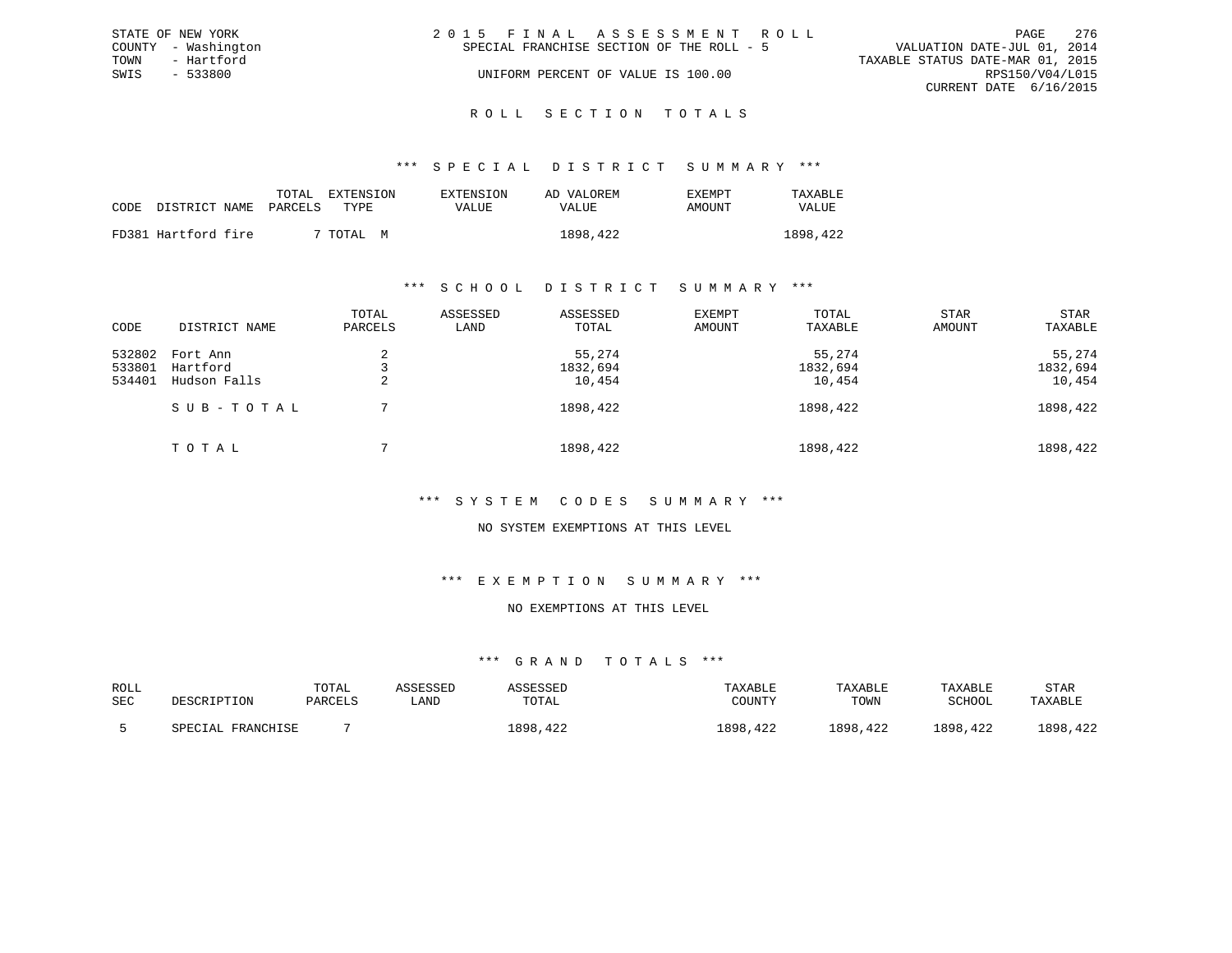# STATE OF NEW YORK 2 0 1 5 F I N A L A S S E S S M E N T R O L L PAGE 277 COUNTY - Washington UTILITY & R.R. SECTION OF THE ROLL - 6 VALUATION DATE-JUL 01, 2014 TOWN - Hartford **TAXABLE STATUS DATE-MAR 01, 2015** OWNERS NAME SEQUENCE TAXABLE STATUS DATE-MAR 01, 2015 SWIS - 533800 UNIFORM PERCENT OF VALUE IS 100.00

| TAX MAP PARCEL NUMBER<br>CURRENT OWNERS NAME<br>CURRENT OWNERS ADDRESS | PROPERTY LOCATION & CLASS ASSESSMENT<br>SCHOOL DISTRICT<br>PARCEL SIZE/GRID COORD | LAND<br>TOTAL  | TAX DESCRIPTION<br>SPECIAL DISTRICTS          | EXEMPTION CODE-----------------COUNTY-------TOWN------SCHOOL<br>TAXABLE VALUE<br>ACCOUNT NO. |
|------------------------------------------------------------------------|-----------------------------------------------------------------------------------|----------------|-----------------------------------------------|----------------------------------------------------------------------------------------------|
| *********************                                                  | *******************<br>Outside Plant                                              |                |                                               | ********************************* 638.000-9999-132.350-1882***<br>9075200759                 |
| 638.000-9999-132.350-1882                                              | 884 Elec Dist Out                                                                 |                | COUNTY TAXABLE VALUE                          | 23,324                                                                                       |
| National Grid                                                          | Fort Ann<br>532802                                                                | $\overline{0}$ | TAXABLE VALUE<br>TOWN                         | 23,324                                                                                       |
| Real Estate Tax Dept                                                   | Poles Wires Cables                                                                | 23,324         | SCHOOL TAXABLE VALUE                          | 23,324                                                                                       |
| 300 Erie Boulevard West                                                | FULL MARKET VALUE                                                                 | 23,324         | FD381 Hartford fire                           | 23,324 TO M                                                                                  |
| Syracuse, NY 13202                                                     |                                                                                   |                |                                               |                                                                                              |
| **************************                                             |                                                                                   |                |                                               |                                                                                              |
|                                                                        | Outside Plant                                                                     |                |                                               | 905N200716                                                                                   |
| 638.000-9999-132.350-1883                                              | 884 Elec Dist Out                                                                 |                | COUNTY TAXABLE VALUE                          | 715,791                                                                                      |
| National Grid                                                          | Hartford<br>533801                                                                | $\mathbf 0$    | TOWN<br>TAXABLE VALUE                         | 715,791                                                                                      |
| Real Estate Tax Dept                                                   | Poles Wires Cables                                                                | 715,791        | SCHOOL TAXABLE VALUE                          | 715,791                                                                                      |
| 300 Erie Boulevard West<br>Syracuse, NY 13202                          | FULL MARKET VALUE                                                                 | 715,791        | FD381 Hartford fire                           | 715,791 TO M                                                                                 |
| ************************                                               | ***********************                                                           |                |                                               |                                                                                              |
|                                                                        | Outside Plant                                                                     |                |                                               | 9075200760                                                                                   |
| 638.000-9999-132.350-1884                                              | 884 Elec Dist Out                                                                 |                | COUNTY TAXABLE VALUE                          | 8,447                                                                                        |
| National Grid                                                          | Hudson Falls<br>534401                                                            | $\Omega$       | TOWN<br>TAXABLE VALUE                         | 8,447                                                                                        |
| Real Estate Tax Dept                                                   | Apport For Sch. 6%                                                                | 8,447          | SCHOOL TAXABLE VALUE                          | 8,447                                                                                        |
| 300 Erie Boulevard West                                                | FULL MARKET VALUE                                                                 | 8,447          | FD381 Hartford fire                           | 8,447 TO M                                                                                   |
| Syracuse, NY 13202                                                     |                                                                                   |                |                                               |                                                                                              |
|                                                                        | 5900 County Route 30                                                              |                |                                               | 905N200712                                                                                   |
| $141. - 1 - 31$                                                        | 831 Tele Comm                                                                     |                | COUNTY TAXABLE VALUE                          | 95,500                                                                                       |
| Verizon New York Inc                                                   | Hartford<br>533801                                                                | 10,600         | TOWN<br>TAXABLE VALUE                         | 95,500                                                                                       |
| PO Box 2749                                                            | 456/69 221/422                                                                    | 95,500         | SCHOOL TAXABLE VALUE                          | 95,500                                                                                       |
| Addison, TX 75001                                                      | FRNT 100.00 DPTH 103.00                                                           |                | CA007 Cons agri dst 7                         | 95,500 TO M                                                                                  |
|                                                                        | EAST-0783963 NRTH-1647888                                                         |                | FD381 Hartford fire                           | 95,500 TO M                                                                                  |
|                                                                        | FULL MARKET VALUE                                                                 | 95,500         |                                               |                                                                                              |
|                                                                        |                                                                                   |                |                                               |                                                                                              |
|                                                                        | Outside Plant                                                                     |                |                                               | 9075200756                                                                                   |
| 638.000-9999-631.900-1882                                              | 836 Telecom. eq.                                                                  |                | COUNTY TAXABLE VALUE                          | 3,027                                                                                        |
| Verizon New York Inc                                                   | Fort Ann<br>532802                                                                | 0              | TOWN<br>TAXABLE VALUE                         | 3,027                                                                                        |
| PO Box 2749                                                            | Poles Wires Cables                                                                | 3,027          | SCHOOL TAXABLE VALUE                          | 3,027                                                                                        |
| Addison, TX 75001<br>*************************                         | FULL MARKET VALUE<br>********************                                         | 3,027          | FD381 Hartford fire                           | 3,027 TO M                                                                                   |
|                                                                        |                                                                                   |                |                                               |                                                                                              |
|                                                                        | Outside Plant                                                                     |                |                                               | 905N200711                                                                                   |
| 638.000-9999-631.900-1883<br>Verizon New York Inc                      | 836 Telecom. eq.<br>Hartford<br>533801                                            | 0              | COUNTY TAXABLE VALUE<br>TOWN<br>TAXABLE VALUE | 107,076<br>107,076                                                                           |
| PO Box 2749                                                            | Poles Wires Cables                                                                | 107,076        | SCHOOL TAXABLE VALUE                          | 107,076                                                                                      |
| Addison, TX 75001                                                      | FULL MARKET VALUE                                                                 | 107,076        | FD381 Hartford fire                           | 107,076 TO M                                                                                 |
|                                                                        |                                                                                   |                |                                               | ***************** 638.000-9999-631.900-1884***                                               |
|                                                                        | Outside Plant                                                                     |                |                                               | 9075200757                                                                                   |
| 638.000-9999-631.900-1884                                              | 836 Telecom. eq.                                                                  |                | COUNTY TAXABLE VALUE                          | 1,220                                                                                        |
| Verizon New York Inc                                                   | Hudson Falls<br>534401                                                            | $\Omega$       | TOWN<br>TAXABLE VALUE                         | 1,220                                                                                        |
| PO Box 2749                                                            | Apport For Sch.399%                                                               | 1,220          | SCHOOL TAXABLE VALUE                          | 1,220                                                                                        |
| Addison, TX 75001                                                      | Poles Wires Cables                                                                |                | FD381 Hartford fire                           | 1,220 TO M                                                                                   |
|                                                                        | FULL MARKET VALUE                                                                 | 1,220          |                                               |                                                                                              |
|                                                                        |                                                                                   |                |                                               |                                                                                              |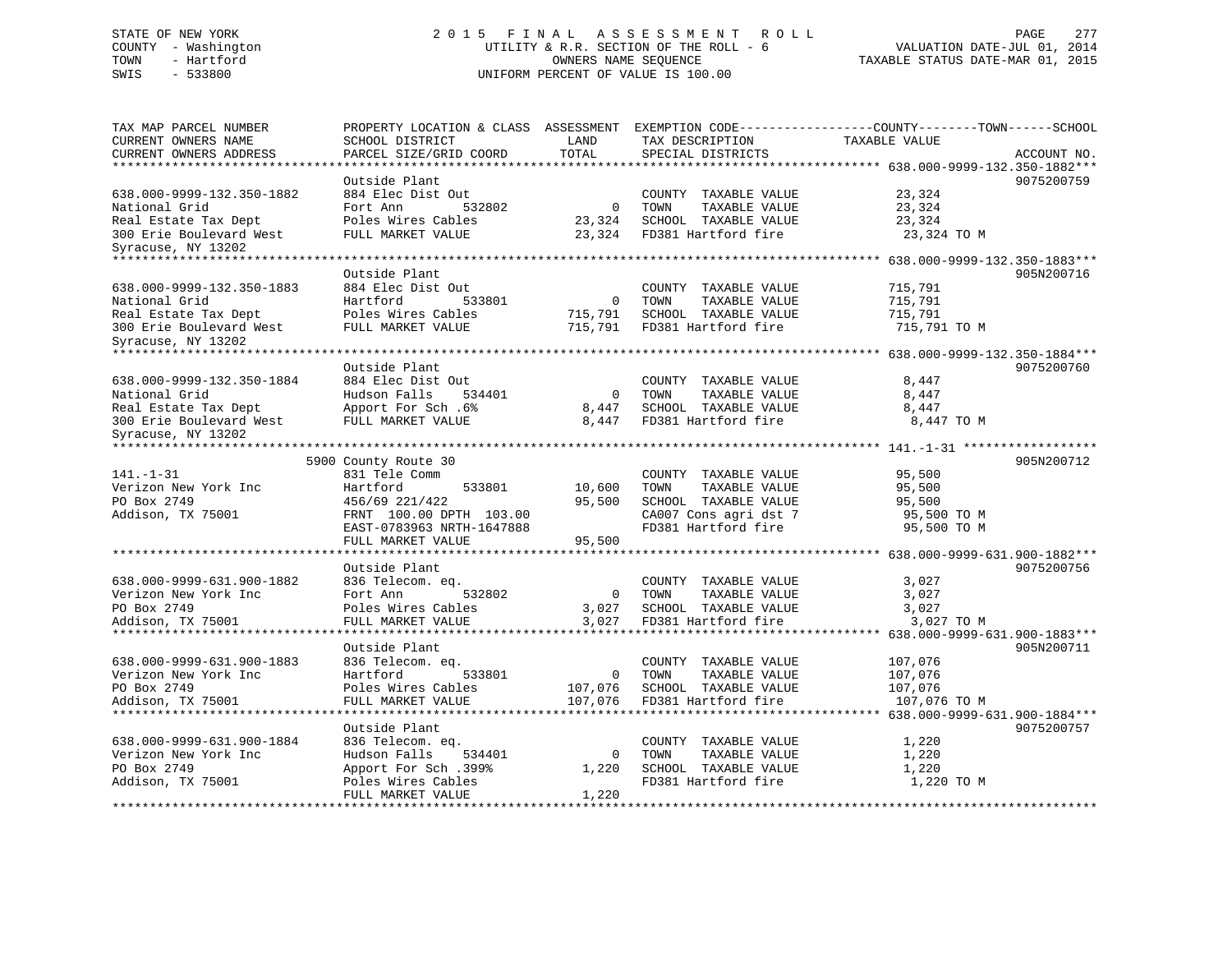| STATE OF NEW YORK<br>COUNTY - Washington<br>- Hartford<br>TOWN<br>$-533800$<br>SWIS | 2015 FINAL ASSESSMENT ROLL<br>UTILITY & R.R. SECTION OF THE ROLL - 6<br>OWNERS NAME SEOUENCE<br>UNIFORM PERCENT OF VALUE IS 100.00 | 2.78<br>PAGE<br>VALUATION DATE-JUL 01, 2014<br>TAXABLE STATUS DATE-MAR 01, 2015 |
|-------------------------------------------------------------------------------------|------------------------------------------------------------------------------------------------------------------------------------|---------------------------------------------------------------------------------|
| TAX MAP PARCEL NUMBER                                                               | PROPERTY LOCATION & CLASS ASSESSMENT EXEMPTION CODE---------------COUNTY-------TOWN-----SCHOOL                                     |                                                                                 |

|                           |                    |                        |       |        |                   |               | ----- | ------      |
|---------------------------|--------------------|------------------------|-------|--------|-------------------|---------------|-------|-------------|
| CURRENT OWNERS NAME       | SCHOOL DISTRICT    |                        | LAND  |        | TAX DESCRIPTION   | TAXABLE VALUE |       |             |
| CURRENT OWNERS ADDRESS    |                    | PARCEL SIZE/GRID COORD | TOTAL |        | SPECIAL DISTRICTS |               |       | ACCOUNT NO. |
|                           |                    |                        |       |        |                   |               |       |             |
|                           | Tel Communications |                        |       |        |                   |               |       |             |
| 638.000-0000-631.900-1881 | 836 Telecom. eq.   |                        |       | COUNTY | TAXABLE VALUE     | 1,615         |       |             |
| Verizon New York, Inc.    | Arqvle             | 532001                 |       | TOWN   | TAXABLE VALUE     | 1,615         |       |             |
| Property Tax Department   |                    |                        | 1,615 | SCHOOL | TAXABLE VALUE     | 1,615         |       |             |
| PO Box 2749               | FULL MARKET VALUE  |                        | 1,615 |        |                   |               |       |             |
| Addison, TX 75001         |                    |                        |       |        |                   |               |       |             |
|                           |                    |                        |       |        |                   |               |       |             |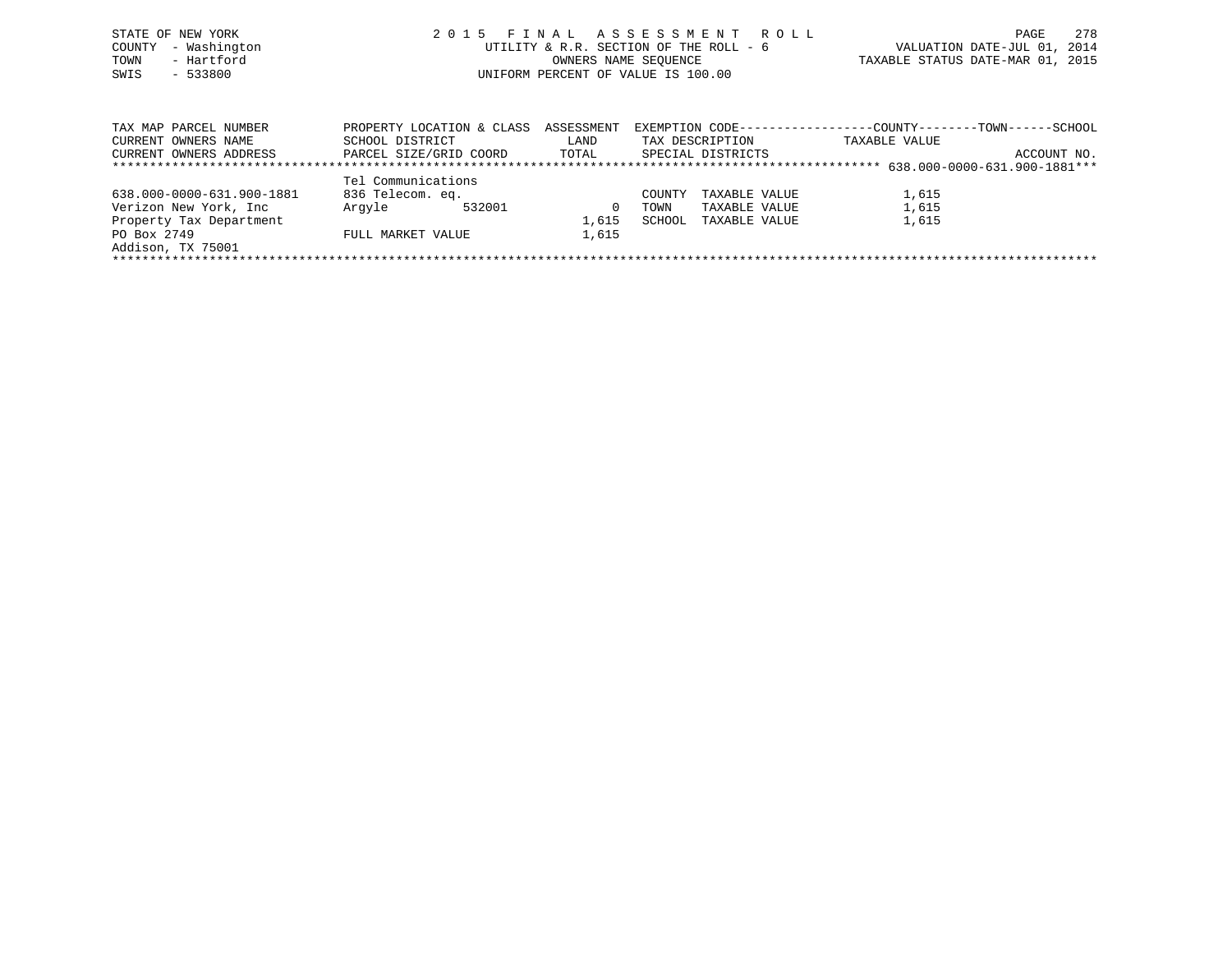#### \*\*\* S P E C I A L D I S T R I C T S U M M A R Y \*\*\*

|                            | TOTAL | EXTENSION | EXTENSION    | AD VALOREM | <b>EXEMPT</b> | TAXABLE |
|----------------------------|-------|-----------|--------------|------------|---------------|---------|
| CODE DISTRICT NAME PARCELS |       | TYPE.     | <b>VALUE</b> | VALUE      | AMOUNT        | VALUE   |
| CA007 Cons agri dst        |       | 1 TOTAL M |              | 95,500     |               | 95,500  |
| FD381 Hartford fire        |       | 7 TOTAL M |              | 954,385    |               | 954,385 |

### \*\*\* S C H O O L D I S T R I C T S U M M A R Y \*\*\*

|        |               | TOTAL   | ASSESSED | ASSESSED | <b>EXEMPT</b> | TOTAL   | <b>STAR</b> | <b>STAR</b> |
|--------|---------------|---------|----------|----------|---------------|---------|-------------|-------------|
| CODE   | DISTRICT NAME | PARCELS | LAND     | TOTAL    | AMOUNT        | TAXABLE | AMOUNT      | TAXABLE     |
| 532001 | Arqyle        |         |          | 1,615    |               | 1,615   |             | 1,615       |
| 532802 | Fort Ann      | 2       |          | 26,351   |               | 26,351  |             | 26,351      |
| 533801 | Hartford      |         | 10,600   | 918,367  |               | 918,367 |             | 918,367     |
| 534401 | Hudson Falls  | 2       |          | 9,667    |               | 9,667   |             | 9,667       |
|        | SUB-TOTAL     | 8       | 10,600   | 956,000  |               | 956,000 |             | 956,000     |
|        | TOTAL         | 8       | 10,600   | 956,000  |               | 956,000 |             | 956,000     |

### \*\*\* S Y S T E M C O D E S S U M M A R Y \*\*\*

#### NO SYSTEM EXEMPTIONS AT THIS LEVEL

### \*\*\* E X E M P T I O N S U M M A R Y \*\*\*

### NO EXEMPTIONS AT THIS LEVEL

| ROLL<br>SEC | DESCRIPTION      | TOTAL<br>PARCELS | ASSESSED<br>LAND | ASSESSED<br>TOTAL | TAXABLE<br>COUNTY | TAXABLE<br>TOWN | TAXABLE<br>SCHOOL | STAR<br>TAXABLE |
|-------------|------------------|------------------|------------------|-------------------|-------------------|-----------------|-------------------|-----------------|
|             | UTILITIES & N.C. |                  | 10,600           | 956,000           | 956,000           | 956,000         | 956,000           | 956,000         |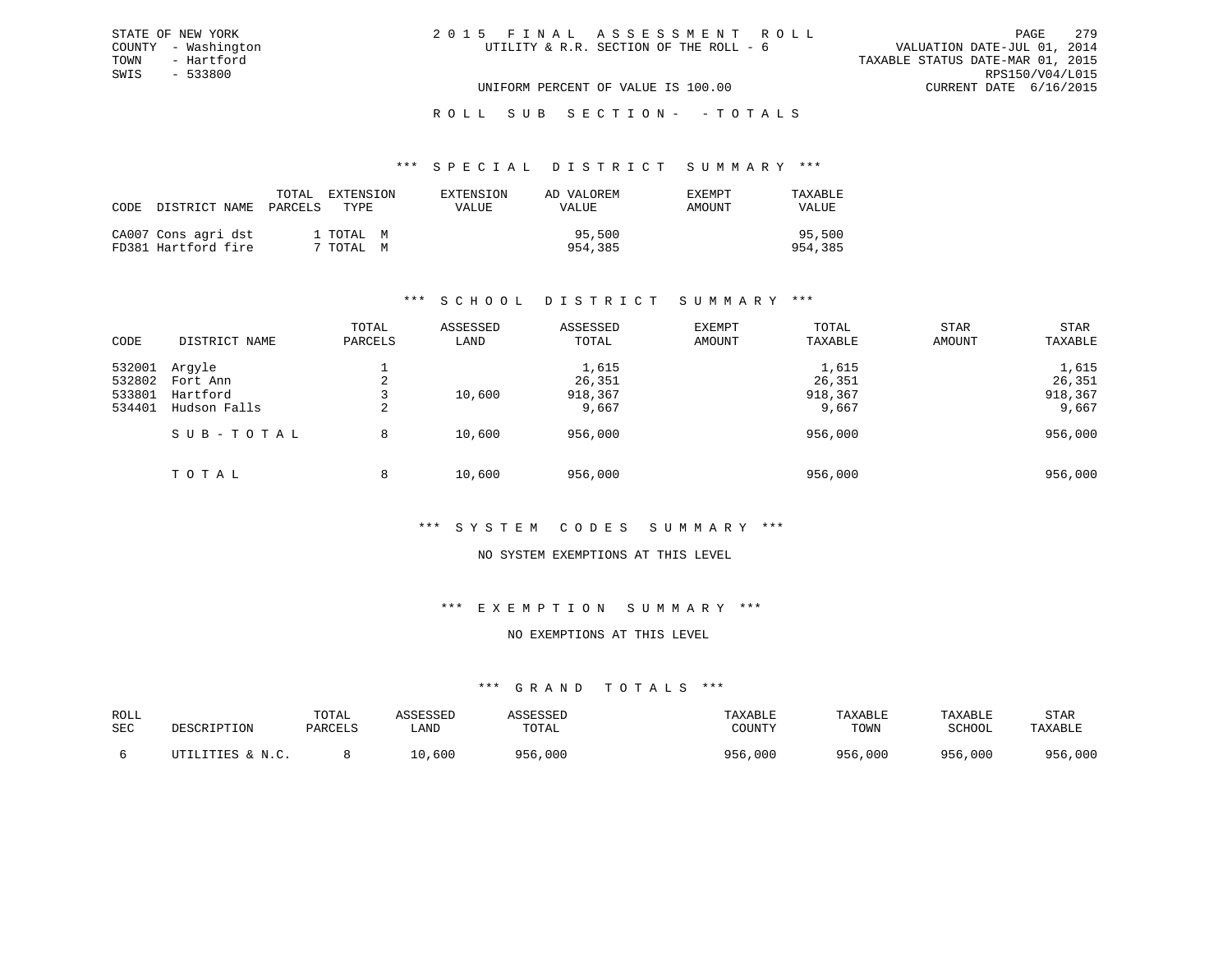|      | STATE OF NEW YORK   | 2015 FINAL ASSESSMENT ROLL                                            |                        | PAGE | 280 |
|------|---------------------|-----------------------------------------------------------------------|------------------------|------|-----|
|      | COUNTY - Washington | VALUATION DATE-JUL 01, 2014<br>UTILITY & R.R. SECTION OF THE ROLL - 6 |                        |      |     |
| TOWN | - Hartford          | TAXABLE STATUS DATE-MAR 01, 2015                                      |                        |      |     |
| SWIS | - 533800            | UNIFORM PERCENT OF VALUE IS 100.00                                    | RPS150/V04/L015        |      |     |
|      |                     |                                                                       | CURRENT DATE 6/16/2015 |      |     |
|      |                     |                                                                       |                        |      |     |

# ROLL SECTION TOTALS

### \*\*\* S P E C I A L D I S T R I C T S U M M A R Y \*\*\*

| CODE | DISTRICT NAME                              | TOTAL<br>PARCELS | EXTENSION<br>TYPE    | EXTENSION<br>VALUE | AD VALOREM<br>VALUE | EXEMPT<br>AMOUNT | TAXABLE<br><b>VALUE</b> |
|------|--------------------------------------------|------------------|----------------------|--------------------|---------------------|------------------|-------------------------|
|      | CA007 Cons agri dst<br>FD381 Hartford fire |                  | 1 TOTAL M<br>TOTAL M |                    | 95,500<br>954,385   |                  | 95,500<br>954,385       |

## \*\*\* S C H O O L D I S T R I C T S U M M A R Y \*\*\*

|        |               | TOTAL          | ASSESSED | ASSESSED | <b>EXEMPT</b> | TOTAL   | <b>STAR</b> | <b>STAR</b> |
|--------|---------------|----------------|----------|----------|---------------|---------|-------------|-------------|
| CODE   | DISTRICT NAME | PARCELS        | LAND     | TOTAL    | AMOUNT        | TAXABLE | AMOUNT      | TAXABLE     |
| 532001 | Arqyle        |                |          | 1,615    |               | 1,615   |             | 1,615       |
| 532802 | Fort Ann      | $\mathfrak{D}$ |          | 26,351   |               | 26,351  |             | 26,351      |
| 533801 | Hartford      |                | 10,600   | 918,367  |               | 918,367 |             | 918,367     |
| 534401 | Hudson Falls  | 2              |          | 9,667    |               | 9,667   |             | 9,667       |
|        | SUB-TOTAL     | 8              | 10,600   | 956,000  |               | 956,000 |             | 956,000     |
|        | TOTAL         | 8              | 10,600   | 956,000  |               | 956,000 |             | 956,000     |

### \*\*\* S Y S T E M C O D E S S U M M A R Y \*\*\*

#### NO SYSTEM EXEMPTIONS AT THIS LEVEL

### \*\*\* E X E M P T I O N S U M M A R Y \*\*\*

## NO EXEMPTIONS AT THIS LEVEL

| ROLL<br>SEC | DESCRIPTION      | TOTAL<br>PARCELS | ASSESSED<br>LAND | ASSESSED<br>TOTAL | TAXABLE<br>COUNTY | TAXABLE<br>TOWN | TAXABLE<br>SCHOOL | STAR<br>TAXABLE |
|-------------|------------------|------------------|------------------|-------------------|-------------------|-----------------|-------------------|-----------------|
|             | UTILITIES & N.C. |                  | 10,600           | 956,000           | 956,000           | 956,000         | 956,000           | 956,000         |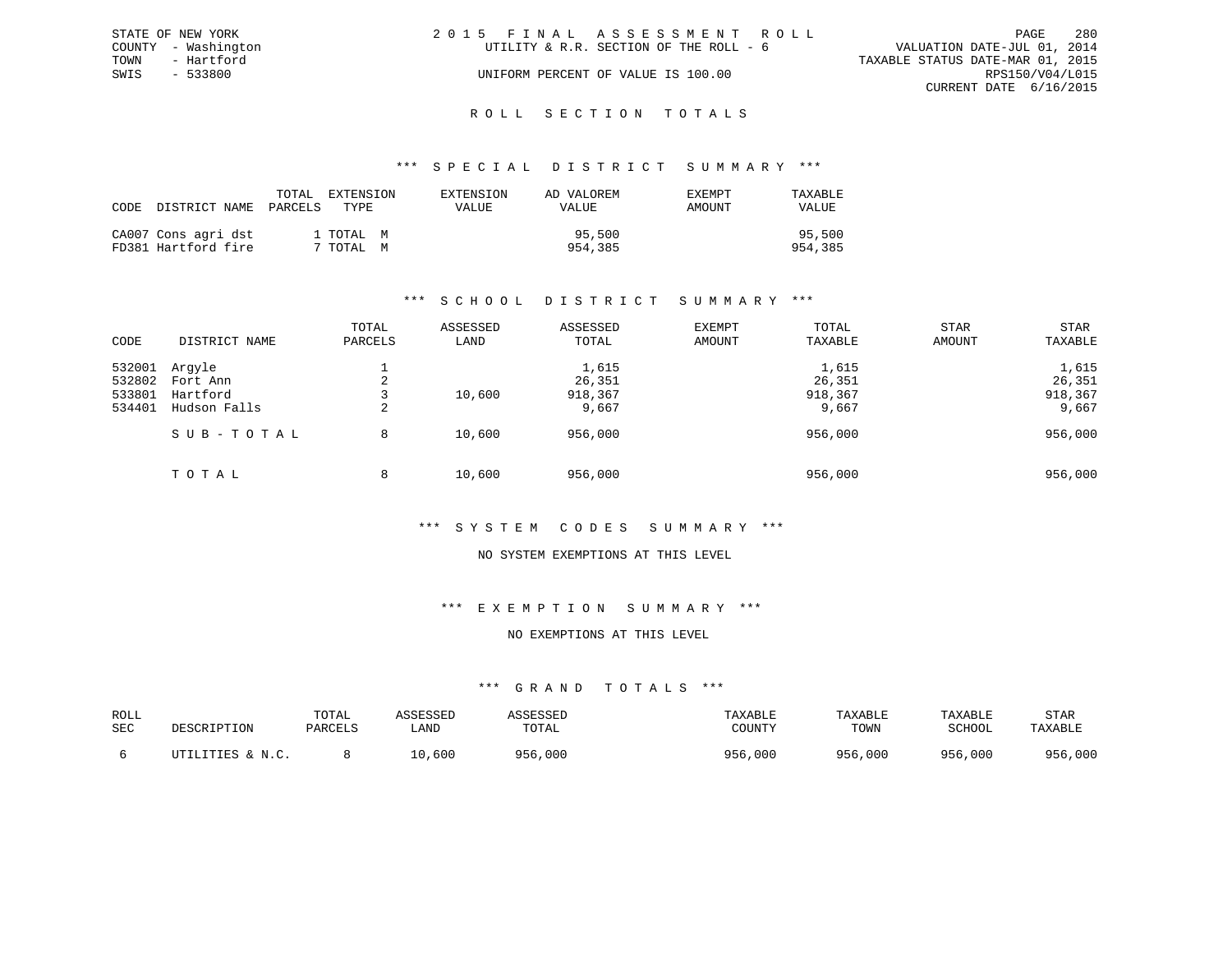| STATE OF NEW YORK<br>- Washington<br>COUNTY<br>- Hartford<br>TOWN<br>$-533800$<br>SWIS                                  |                                                         | OWNERS NAME SEOUENCE | 2015 FINAL ASSESSMENT ROLL<br>CEILING RAILROAD SECTION OF THE ROLL - 7<br>UNIFORM PERCENT OF VALUE IS 100.00 | TAXABLE STATUS DATE-MAR 01, 2015 | 281<br>PAGE<br>VALUATION DATE-JUL 01, 2014 |
|-------------------------------------------------------------------------------------------------------------------------|---------------------------------------------------------|----------------------|--------------------------------------------------------------------------------------------------------------|----------------------------------|--------------------------------------------|
| TAX MAP PARCEL NUMBER<br>CURRENT OWNERS NAME<br>CURRENT OWNERS ADDRESS             PARCEL SIZE/GRID COORD         TOTAL | PROPERTY LOCATION & CLASS ASSESSMENT<br>SCHOOL DISTRICT | LAND                 | EXEMPTION CODE-----------------COUNTY-------TOWN------SCHOOL<br>TAX DESCRIPTION<br>SPECIAL DISTRICTS         | TAXABLE VALUE                    | ACCOUNT NO.                                |
|                                                                                                                         |                                                         |                      |                                                                                                              |                                  |                                            |
|                                                                                                                         | Fort Ann Town Line                                      |                      |                                                                                                              |                                  | 905N201144                                 |
| 112.-2-10                                                                                                               | 842 Ceiling rr                                          |                      | TAXABLE VALUE<br>COUNTY                                                                                      | 20,739                           |                                            |
| Delaware & Hudson Railway Corp Fort Ann                                                                                 | 532802                                                  | 13,550               | TOWN<br>TAXABLE VALUE                                                                                        | 20,739                           |                                            |
| Tax Department                                                                                                          | Land/.22 Mi Main Tr                                     | 20,739               | SCHOOL<br>TAXABLE VALUE                                                                                      | 20,739                           |                                            |
| 7th Floor                                                                                                               | $112.-1-10$                                             |                      | CA007 Cons agri dst 7                                                                                        | 20,739 TO M                      |                                            |
| 120 S 6th St                                                                                                            | 4.50<br>ACRES                                           |                      | FD381 Hartford fire                                                                                          | 20,739 TO M                      |                                            |

Minneapolis, MN 55402-1201 EAST-0761440 NRTH-1666053

 DEED BOOK 639 PG-168FULL MARKET VALUE 20,739 \*\*\*\*\*\*\*\*\*\*\*\*\*\*\*\*\*\*\*\*\*\*\*\*\*\*\*\*\*\*\*\*\*\*\*\*\*\*\*\*\*\*\*\*\*\*\*\*\*\*\*\*\*\*\*\*\*\*\*\*\*\*\*\*\*\*\*\*\*\*\*\*\*\*\*\*\*\*\*\*\*\*\*\*\*\*\*\*\*\*\*\*\*\*\*\*\*\*\*\*\*\*\*\*\*\*\*\*\*\*\*\*\*\*\*\*\*\*\*\*\*\*\*\*\*\*\*\*\*\*\*\*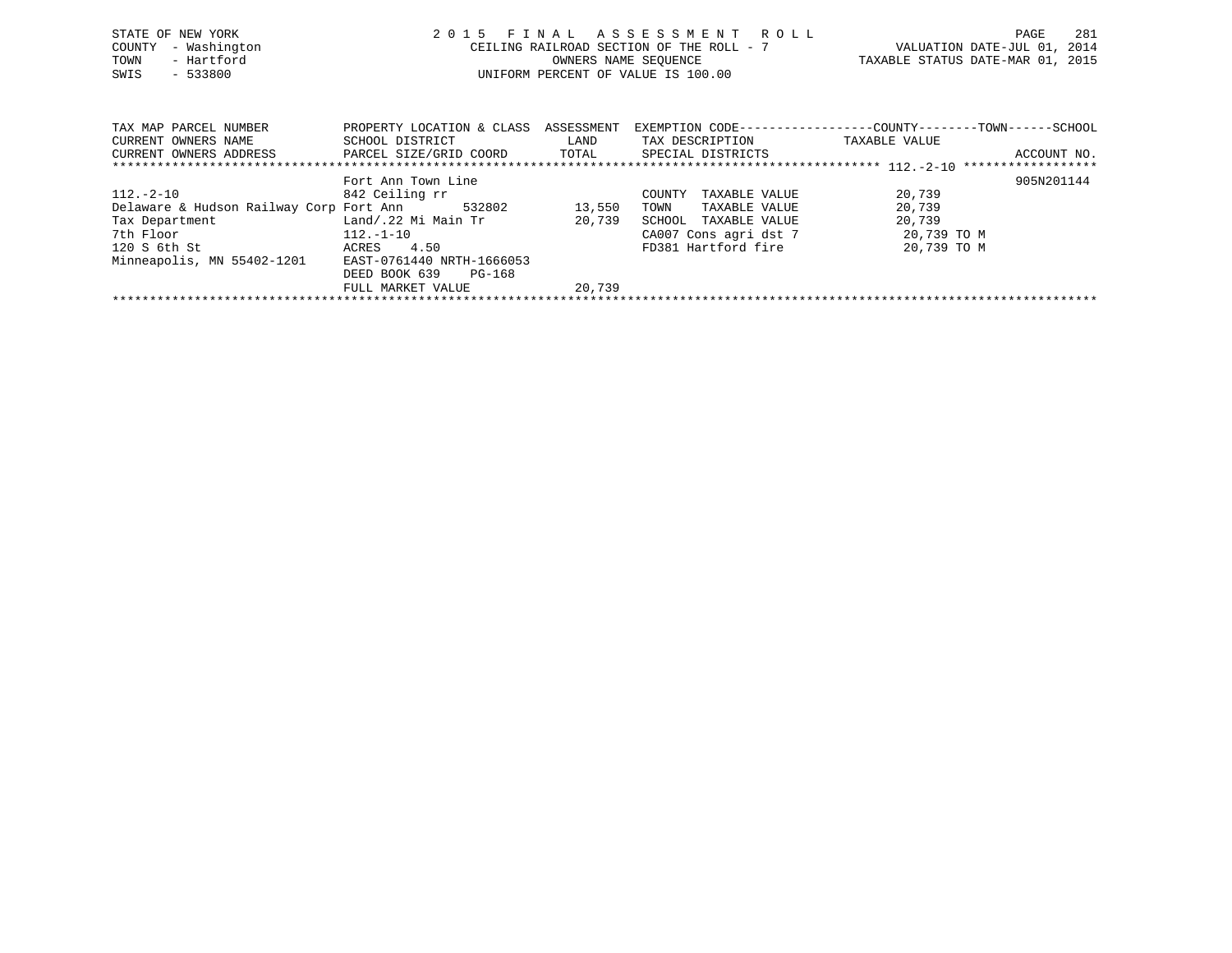| 2015 FINAL ASSESSMENT ROLL               | 282<br>PAGE                      |
|------------------------------------------|----------------------------------|
| CEILING RAILROAD SECTION OF THE ROLL - 7 | VALUATION DATE-JUL 01, 2014      |
|                                          | TAXABLE STATUS DATE-MAR 01, 2015 |
|                                          | RPS150/V04/L015                  |
| UNIFORM PERCENT OF VALUE IS 100.00       | CURRENT DATE 6/16/2015           |

#### \*\*\* S P E C I A L D I S T R I C T S U M M A R Y \*\*\*

| CODE DISTRICT NAME PARCELS                 | TOTAL | EXTENSION<br>TYPE.     | EXTENSION<br><b>VALUE</b> | AD VALOREM<br>VALUE | EXEMPT<br>AMOUNT | TAXABLE<br>VALUE |
|--------------------------------------------|-------|------------------------|---------------------------|---------------------|------------------|------------------|
| CA007 Cons agri dst<br>FD381 Hartford fire |       | 1 TOTAL M<br>1 TOTAL M |                           | 20,739<br>20,739    |                  | 20,739<br>20,739 |

STATE OF NEW YORK COUNTY - Washington TOWN - Hartford SWIS - 533800

## \*\*\* S C H O O L D I S T R I C T S U M M A R Y \*\*\*

| CODE   | DISTRICT NAME | TOTAL<br>PARCELS | ASSESSED<br>LAND | ASSESSED<br>TOTAL | EXEMPT<br>AMOUNT | TOTAL<br>TAXABLE | STAR<br>AMOUNT | STAR<br>TAXABLE |
|--------|---------------|------------------|------------------|-------------------|------------------|------------------|----------------|-----------------|
| 532802 | Fort Ann      |                  | 13,550           | 20,739            |                  | 20,739           |                | 20,739          |
|        | SUB-TOTAL     |                  | 13,550           | 20,739            |                  | 20,739           |                | 20,739          |
|        | TOTAL         |                  | 13,550           | 20,739            |                  | 20,739           |                | 20,739          |

### \*\*\* S Y S T E M C O D E S S U M M A R Y \*\*\*

## NO SYSTEM EXEMPTIONS AT THIS LEVEL

### \*\*\* E X E M P T I O N S U M M A R Y \*\*\*

#### NO EXEMPTIONS AT THIS LEVEL

| ROLL       |                                     | TOTAL   | <b>\CCTCCT</b> |       | TAXABLE                | TAXABLE   | TAXABLE       | STAR         |
|------------|-------------------------------------|---------|----------------|-------|------------------------|-----------|---------------|--------------|
| <b>SEC</b> | DESCRIPTION                         | PARCELS | LAND           | TOTAL | CCTINTTY<br>+ :UUN'I ⊥ | TOWN      | <b>SCHOOL</b> | TAXABLE      |
|            | RAILROADS<br>T. TNIC<br>$\sqrt{17}$ |         | ,550           | 720   | 739<br>20              | 739<br>20 | 720<br>20     | 739<br>ر ر ، |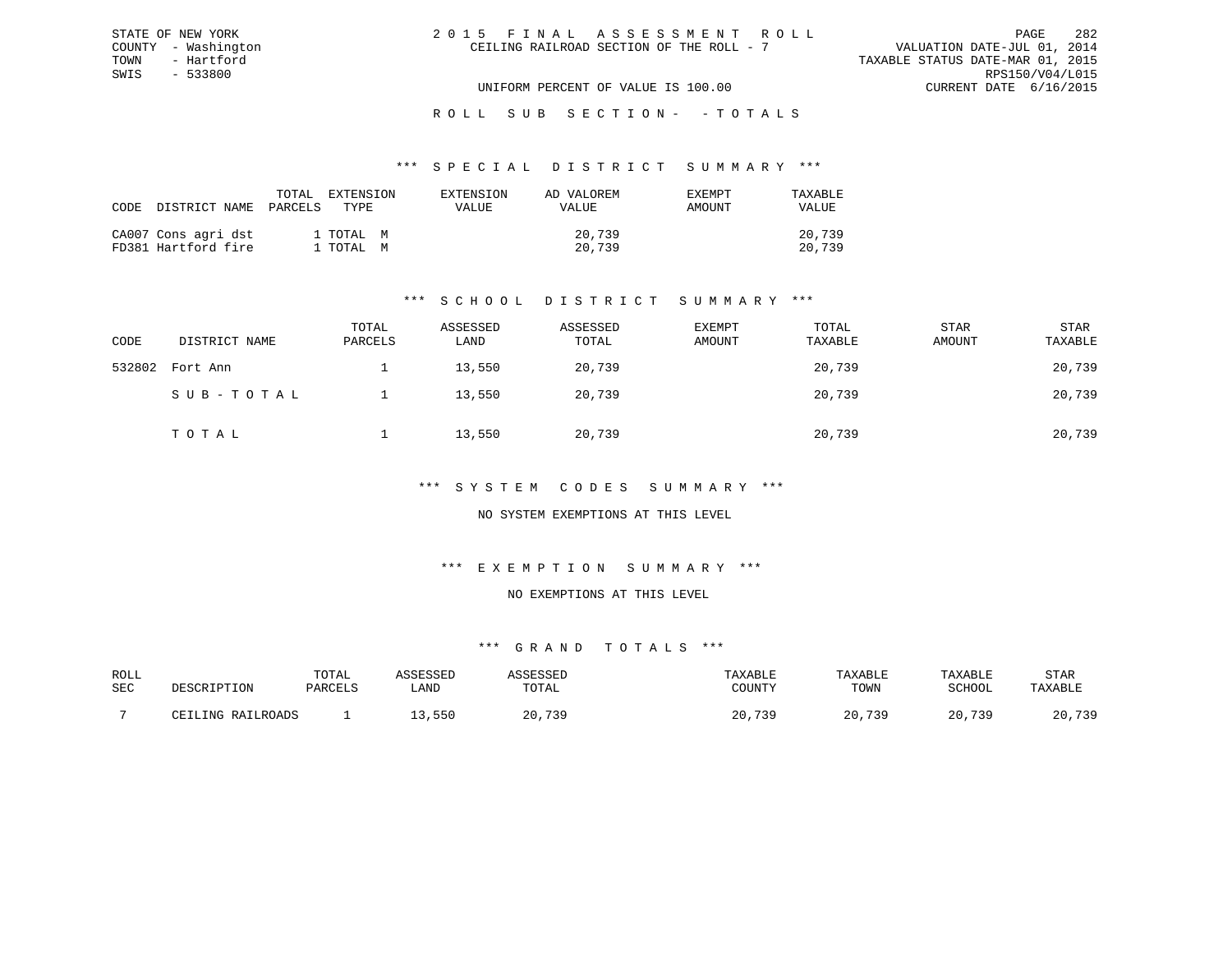| STATE OF NEW YORK   | 2015 FINAL ASSESSMENT ROLL               | 283<br>PAGE                      |
|---------------------|------------------------------------------|----------------------------------|
| COUNTY - Washington | CEILING RAILROAD SECTION OF THE ROLL - 7 | VALUATION DATE-JUL 01, 2014      |
| TOWN<br>- Hartford  |                                          | TAXABLE STATUS DATE-MAR 01, 2015 |
| SWIS<br>- 533800    | UNIFORM PERCENT OF VALUE IS 100.00       | RPS150/V04/L015                  |
|                     |                                          | CURRENT DATE 6/16/2015           |
|                     |                                          |                                  |

### R O L L S E C T I O N T O T A L S

### \*\*\* S P E C I A L D I S T R I C T S U M M A R Y \*\*\*

| CODE | DISTRICT NAME                              | TOTAL<br>PARCELS | EXTENSION<br>TYPE.     | EXTENSION<br>VALUE | AD VALOREM<br><b>VALUE</b> | EXEMPT<br>AMOUNT | TAXABLE<br>VALUE |
|------|--------------------------------------------|------------------|------------------------|--------------------|----------------------------|------------------|------------------|
|      | CA007 Cons agri dst<br>FD381 Hartford fire |                  | 1 ТОТАL М<br>1 ТОТАL М |                    | 20,739<br>20,739           |                  | 20,739<br>20,739 |

## \*\*\* S C H O O L D I S T R I C T S U M M A R Y \*\*\*

| CODE   | DISTRICT NAME | TOTAL<br>PARCELS | ASSESSED<br>LAND | ASSESSED<br>TOTAL | <b>EXEMPT</b><br>AMOUNT | TOTAL<br>TAXABLE | <b>STAR</b><br>AMOUNT | STAR<br>TAXABLE |
|--------|---------------|------------------|------------------|-------------------|-------------------------|------------------|-----------------------|-----------------|
| 532802 | Fort Ann      |                  | 13,550           | 20,739            |                         | 20,739           |                       | 20,739          |
|        | SUB-TOTAL     |                  | 13,550           | 20,739            |                         | 20,739           |                       | 20,739          |
|        | TOTAL         |                  | 13,550           | 20,739            |                         | 20,739           |                       | 20,739          |

### \*\*\* S Y S T E M C O D E S S U M M A R Y \*\*\*

## NO SYSTEM EXEMPTIONS AT THIS LEVEL

# \*\*\* E X E M P T I O N S U M M A R Y \*\*\*

#### NO EXEMPTIONS AT THIS LEVEL

| ROLL | TOTAL  |      |            |            | $\Delta$ $\rm H$ $\rm H$ | ABL.                | STAR             |
|------|--------|------|------------|------------|--------------------------|---------------------|------------------|
| SEC  | דסומתח | ∟AND | 1 A I      | CCTINTEM   | TOWN                     | COUOOT              |                  |
|      |        |      |            |            |                          |                     |                  |
|      |        | 55C  | $\sqrt{2}$ | 720<br>2 U | 720                      | 720<br>$\cap$<br>∠∪ | 72 C<br>n r<br>. |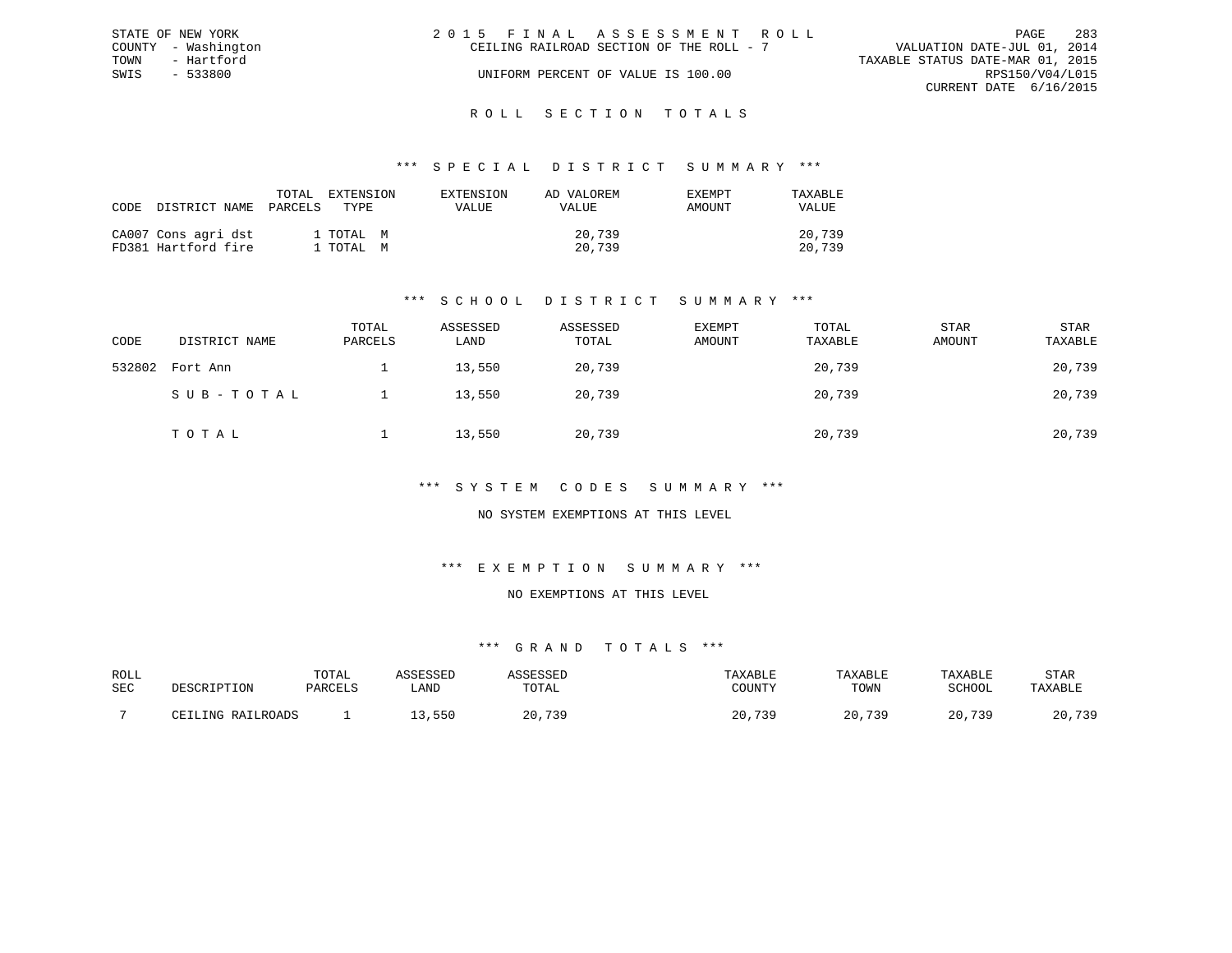| STATE OF NEW YORK<br>COUNTY - Washington<br>- Hartford<br>TOWN<br>SWIS<br>$-533800$ | 2015 FINAL                                                                                                         | WHOLLY EXEMPT SECTION OF THE ROLL - 8<br>OWNERS NAME SEQUENCE<br>UNIFORM PERCENT OF VALUE IS 100.00 |                  | ASSESSMENT ROLL                               | VALUATION DATE-JUL 01, 2014<br>TAXABLE STATUS DATE-MAR 01, 2015 |              | PAGE<br>284 |
|-------------------------------------------------------------------------------------|--------------------------------------------------------------------------------------------------------------------|-----------------------------------------------------------------------------------------------------|------------------|-----------------------------------------------|-----------------------------------------------------------------|--------------|-------------|
| TAX MAP PARCEL NUMBER<br>CURRENT OWNERS NAME                                        | PROPERTY LOCATION & CLASS ASSESSMENT EXEMPTION CODE----------------COUNTY-------TOWN-----SCHOOL<br>SCHOOL DISTRICT | LAND                                                                                                |                  | TAX DESCRIPTION                               | TAXABLE VALUE                                                   |              |             |
| CURRENT OWNERS ADDRESS                                                              | PARCEL SIZE/GRID COORD                                                                                             | TOTAL                                                                                               |                  | SPECIAL DISTRICTS                             |                                                                 |              | ACCOUNT NO. |
|                                                                                     |                                                                                                                    |                                                                                                     |                  |                                               |                                                                 |              |             |
|                                                                                     | 56 County Route 23                                                                                                 |                                                                                                     |                  |                                               |                                                                 |              | 9079900720  |
| $132.15 - 2 - 30$                                                                   | 620 Religious                                                                                                      |                                                                                                     | NON-PR REL 25110 |                                               | 246,300                                                         | 246,300      | 246,300     |
| Baptist Church                                                                      | Hartford<br>533801                                                                                                 |                                                                                                     |                  | 18,900 COUNTY TAXABLE VALUE                   | 0                                                               |              |             |
| Hartford, NY 12838                                                                  | FRNT 119.00 DPTH 248.00                                                                                            | 246,300                                                                                             | TOWN             | TAXABLE VALUE                                 | $\Omega$                                                        | $\Omega$     |             |
|                                                                                     | EAST-0786663 NRTH-1652879<br>DEED BOOK DD                                                                          |                                                                                                     |                  | SCHOOL TAXABLE VALUE<br>CA007 Cons agri dst 7 |                                                                 | 0 TO M       |             |
|                                                                                     | PG-544<br>FULL MARKET VALUE                                                                                        | 246,300                                                                                             |                  | 246,300 EX                                    |                                                                 |              |             |
|                                                                                     |                                                                                                                    |                                                                                                     |                  | FD381 Hartford fire                           |                                                                 | 0 TO M       |             |
|                                                                                     |                                                                                                                    |                                                                                                     |                  | 246,300 EX                                    |                                                                 |              |             |
|                                                                                     |                                                                                                                    |                                                                                                     |                  |                                               |                                                                 |              |             |
|                                                                                     | 7788 State Route 40                                                                                                |                                                                                                     |                  |                                               |                                                                 |              | 9079900724  |
| $141. - 1 - 18$                                                                     | 620 Religious                                                                                                      |                                                                                                     | NON-PR REL 25110 |                                               | 173,000                                                         | 173,000      | 173,000     |
| Cong Church                                                                         | Hartford<br>533801                                                                                                 |                                                                                                     |                  | 7,500 COUNTY TAXABLE VALUE                    | $\mathbf{0}$                                                    |              |             |
| Hartford, NY 12838                                                                  | 108/192                                                                                                            | 173,000 TOWN                                                                                        |                  | TAXABLE VALUE                                 | $\mathbf{0}$                                                    |              |             |
|                                                                                     | 50.00 DPTH 150.00<br>FRNT                                                                                          |                                                                                                     |                  | SCHOOL TAXABLE VALUE                          |                                                                 |              |             |
|                                                                                     | EAST-0782795 NRTH-1645900<br>DEED BOOK 107<br>PG-569                                                               |                                                                                                     |                  | FD381 Hartford fire<br>173,000 EX             |                                                                 | 0 TO M       |             |
|                                                                                     | FULL MARKET VALUE                                                                                                  | 173,000                                                                                             |                  |                                               |                                                                 |              |             |
|                                                                                     |                                                                                                                    |                                                                                                     |                  |                                               |                                                                 |              |             |
|                                                                                     | Warren Rd                                                                                                          |                                                                                                     |                  |                                               |                                                                 |              | 9079900725  |
| $114. - 1 - 19$                                                                     | 330 Vacant comm                                                                                                    |                                                                                                     | SCH DIST         | 13800                                         | 300                                                             | 300          | 300         |
| District No 9                                                                       | 533801<br>Hartford                                                                                                 | 300                                                                                                 |                  | COUNTY TAXABLE VALUE                          |                                                                 | $\mathbf{0}$ |             |
| Hartford, NY 12838                                                                  | 50.00 DPTH 80.00<br>FRNT                                                                                           | 300                                                                                                 | TOWN             | TAXABLE VALUE                                 | $\mathbf{0}$                                                    |              |             |
|                                                                                     | EAST-0787326 NRTH-1663833                                                                                          |                                                                                                     |                  | SCHOOL TAXABLE VALUE                          |                                                                 | $\cap$       |             |
|                                                                                     | DEED BOOK 19<br>$PG-287$                                                                                           |                                                                                                     |                  | CA007 Cons agri dst 7                         |                                                                 | 0 TO M       |             |
|                                                                                     | FULL MARKET VALUE                                                                                                  | 300                                                                                                 |                  | 300 EX<br>FD381 Hartford fire                 |                                                                 | 0 TO M       |             |
|                                                                                     |                                                                                                                    |                                                                                                     |                  | 300 EX                                        |                                                                 |              |             |
|                                                                                     |                                                                                                                    |                                                                                                     |                  |                                               |                                                                 |              |             |
|                                                                                     | Blood St                                                                                                           |                                                                                                     |                  |                                               |                                                                 |              | 9079900726  |
| $142. - 1 - 29$                                                                     | 695 Cemetery                                                                                                       |                                                                                                     | TN CEM           | 13510                                         | 10,700                                                          | 10,700       | 10,700      |

East Hartford Cemetery Hartford 533801 10,700 COUNTY TAXABLE VALUE 0

EAST-0790546 NRTH-1642446 SCHOOL TAXABLE VALUE

DEED BOOK O PG-250 CA008 Cons agri dst 8<br>FULL MARKET VALUE 10,700 10,700 EX

\*\*\*\*\*\*\*\*\*\*\*\*\*\*\*\*\*\*\*\*\*\*\*\*\*\*\*\*\*\*\*\*\*\*\*\*\*\*\*\*\*\*\*\*\*\*\*\*\*\*\*\*\*\*\*\*\*\*\*\*\*\*\*\*\*\*\*\*\*\*\*\*\*\*\*\*\*\*\*\*\*\*\*\*\*\*\*\*\*\*\*\*\*\*\*\*\*\*\*\*\*\*\*\*\*\*\*\*\*\*\*\*\*\*\*\*\*\*\*\*\*\*\*\*\*\*\*\*\*\*\*\*

0<br>0 TO M

FD381 Hartford fire 0 TO M

10,700 EX

FRNT 115.00 DPTH 120.00

FULL MARKET VALUE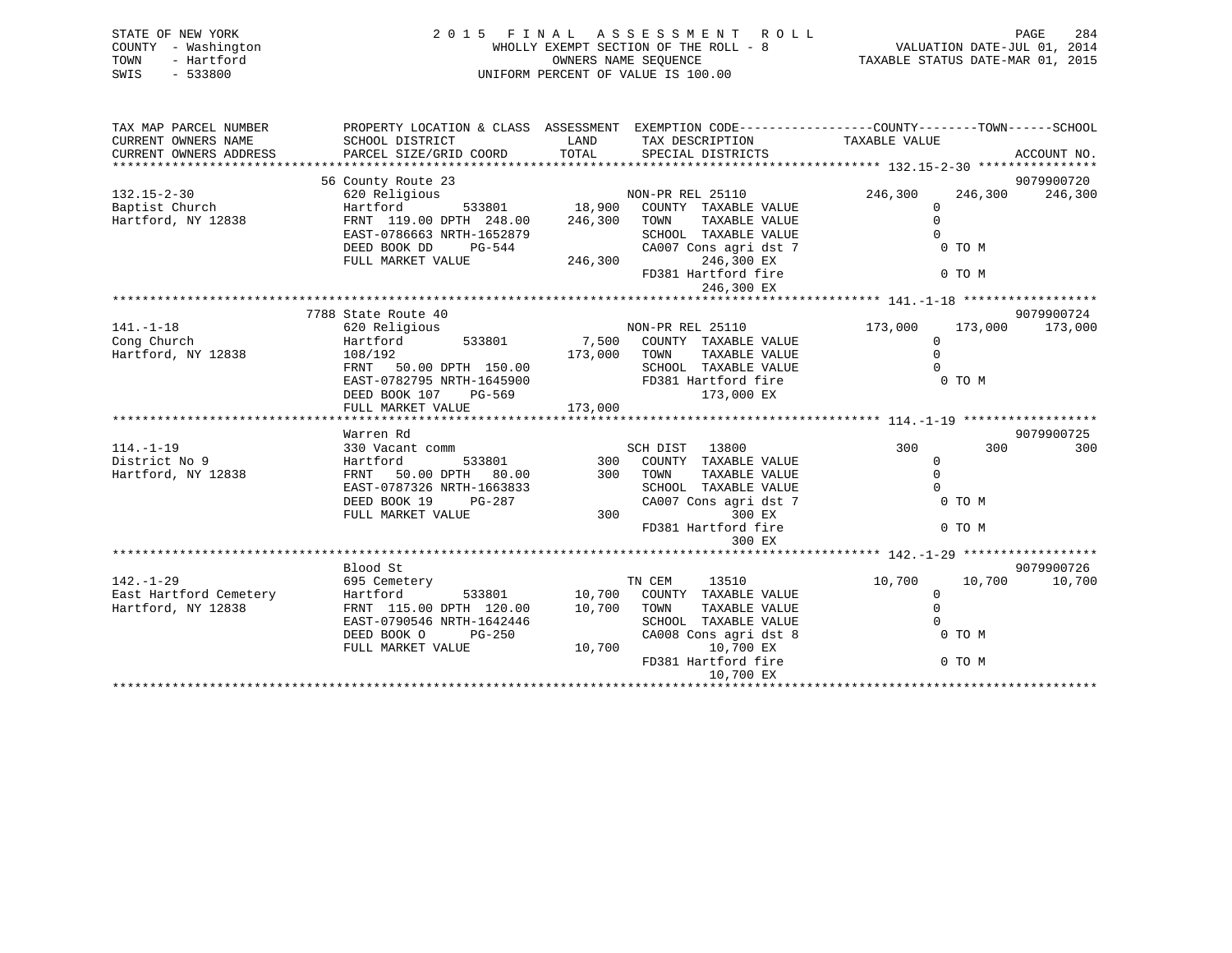| STATE OF NEW YORK<br>COUNTY - Washington<br>- Hartford<br>TOWN<br>SWIS - 533800 | 2 0 1 5 F I N A L A S S E S S M E N T R (WHOLLY EXEMPT SECTION OF THE ROLL - 8<br>WHOLLY EXEMPT SECTION OF THE ROLL - 8<br>OWNERS NAME SEQUENCE<br>UNIFORM PERCENT OF VALUE IS 100.00 | PAGE 285 A S S E S S M E N T R O L L<br>WHOLLY EXEMPT SECTION OF THE ROLL - 8 VALUATION DATE-JUL 01, 2014<br>OWNERS NAME SEQUENCE TAXABLE STATUS DATE-MAR 01, 2015 |                               |                                                               |  |  |  |  |  |
|---------------------------------------------------------------------------------|---------------------------------------------------------------------------------------------------------------------------------------------------------------------------------------|--------------------------------------------------------------------------------------------------------------------------------------------------------------------|-------------------------------|---------------------------------------------------------------|--|--|--|--|--|
| TAX MAP PARCEL NUMBER TROPERTY LOCATION & CLASS ASSESSMENT                      |                                                                                                                                                                                       |                                                                                                                                                                    |                               | EXEMPTION CODE-----------------COUNTY--------TOWN------SCHOOL |  |  |  |  |  |
| CURRENT OWNERS NAME SCHOOL DISTRICT                                             |                                                                                                                                                                                       | <b>LAND</b>                                                                                                                                                        | TAX DESCRIPTION TAXABLE VALUE |                                                               |  |  |  |  |  |
| CURRENT OWNERS ADDRESS PARCEL SIZE/GRID COORD TOTAL SPECIAL DISTRICTS           |                                                                                                                                                                                       |                                                                                                                                                                    |                               | ACCOUNT NO.                                                   |  |  |  |  |  |
|                                                                                 |                                                                                                                                                                                       |                                                                                                                                                                    |                               |                                                               |  |  |  |  |  |
| $141. - 1 - 3$                                                                  | State Route 149<br>612 School                                                                                                                                                         |                                                                                                                                                                    |                               | 905J100125<br>76,700 76,700 76,700                            |  |  |  |  |  |
| Hartford Central School Hartford 533801 76,700 COUNTY TAXABLE VALUE             |                                                                                                                                                                                       |                                                                                                                                                                    | SCH DIST 13800                | 0                                                             |  |  |  |  |  |
| 4704 State Route 149                                                            |                                                                                                                                                                                       |                                                                                                                                                                    | TAXABLE VALUE<br>TOWN         |                                                               |  |  |  |  |  |
| Hartford, NY 12838                                                              | ACRES 5.46 76,700<br>EAST-0785026 NRTH-1651261 76,700                                                                                                                                 |                                                                                                                                                                    | SCHOOL TAXABLE VALUE          |                                                               |  |  |  |  |  |
|                                                                                 |                                                                                                                                                                                       |                                                                                                                                                                    |                               | 0 TO M                                                        |  |  |  |  |  |
|                                                                                 | DEED BOOK 2348 PG-19 CA007 Cons agri dst 7<br>FULL MARKET VALUE 76,700 76,700 EX                                                                                                      |                                                                                                                                                                    |                               |                                                               |  |  |  |  |  |
|                                                                                 |                                                                                                                                                                                       |                                                                                                                                                                    | FD381 Hartford fire           | 0 TO M                                                        |  |  |  |  |  |
|                                                                                 |                                                                                                                                                                                       |                                                                                                                                                                    | 76,700 EX                     |                                                               |  |  |  |  |  |
|                                                                                 |                                                                                                                                                                                       |                                                                                                                                                                    |                               |                                                               |  |  |  |  |  |
|                                                                                 | 4704 State Route 149                                                                                                                                                                  |                                                                                                                                                                    |                               | 9079900722                                                    |  |  |  |  |  |
| $141. -1 - 4$                                                                   | 612 School                                                                                                                                                                            |                                                                                                                                                                    | SCH DIST 13800                | 26833,100 26833,100 26833,100                                 |  |  |  |  |  |
| Hartford Central School                                                         | Hartford 533801 91,300 COUNTY TAXABLE VALUE                                                                                                                                           |                                                                                                                                                                    |                               | <sup>0</sup>                                                  |  |  |  |  |  |
| Hartford, NY 12838                                                              | 213/57 411/121 413/411 26833,100                                                                                                                                                      |                                                                                                                                                                    | TOWN<br>TAXABLE VALUE         |                                                               |  |  |  |  |  |
|                                                                                 | ACRES 14.30                                                                                                                                                                           |                                                                                                                                                                    | TAXABLE VALUE<br>SCHOOL       |                                                               |  |  |  |  |  |
|                                                                                 | EAST-0785594 NRTH-1651250                                                                                                                                                             |                                                                                                                                                                    | CA007 Cons agri dst 7         | 0 TO M                                                        |  |  |  |  |  |
|                                                                                 | DEED BOOK 406 PG-164                                                                                                                                                                  |                                                                                                                                                                    | 26833,100 EX                  |                                                               |  |  |  |  |  |
|                                                                                 | FULL MARKET VALUE                                                                                                                                                                     |                                                                                                                                                                    | 26833,100 FD381 Hartford fire | 0 TO M                                                        |  |  |  |  |  |

|                                         |                           |         | 26833,100 EX            |         |                    |
|-----------------------------------------|---------------------------|---------|-------------------------|---------|--------------------|
|                                         |                           |         |                         |         |                    |
|                                         | 3867 State Route 196      |         |                         |         | 905J100600         |
| $140. -2 - 3$                           | 612 School                |         | 13800<br>SCH DIST       | 211,000 | 211,000<br>211,000 |
| Hartford Central School Distri Hartford | 533801                    | 60,600  | COUNTY<br>TAXABLE VALUE |         |                    |
| 4704 State Route 149                    | ACRES 3.57                | 211,000 | TOWN<br>TAXABLE VALUE   |         |                    |
| Hartford, NY 12838                      | EAST-0779327 NRTH-1645799 |         | SCHOOL<br>TAXABLE VALUE |         |                    |
|                                         | DEED BOOK 2614 PG-142     |         | CA007 Cons agri dst 7   |         | 0 TO M             |
|                                         | FULL MARKET VALUE         | 211,000 | 211,000 EX              |         |                    |
|                                         |                           |         | FD381 Hartford fire     |         | 0 TO M             |
|                                         |                           |         | 211,000 EX              |         |                    |
|                                         |                           |         |                         |         |                    |
|                                         | 3556 State Route 196      |         |                         |         | 905J100657         |
| $140. - 1 - 24$                         | 620 Religious             |         | NON-PR REL 25110        | 203,000 | 203,000<br>203,000 |
| Hartford Christian Fellowship           | Hartford 533801           | 24,400  | COUNTY TAXABLE VALUE    |         |                    |
| Attn: Assemblies of God                 | 677/199                   | 203,000 | TAXABLE VALUE<br>TOWN   |         |                    |
| PO Box 146                              | ACRES 1.16                |         | TAXABLE VALUE<br>SCHOOL |         |                    |
| Hartford, NY 12838                      | EAST-0772111 NRTH-1644507 |         | FD381 Hartford fire     |         | 0 TO M             |
|                                         | DEED BOOK 605<br>PG-94    |         | 203,000 EX              |         |                    |
|                                         | FULL MARKET VALUE         | 203,000 |                         |         |                    |
|                                         |                           |         |                         |         |                    |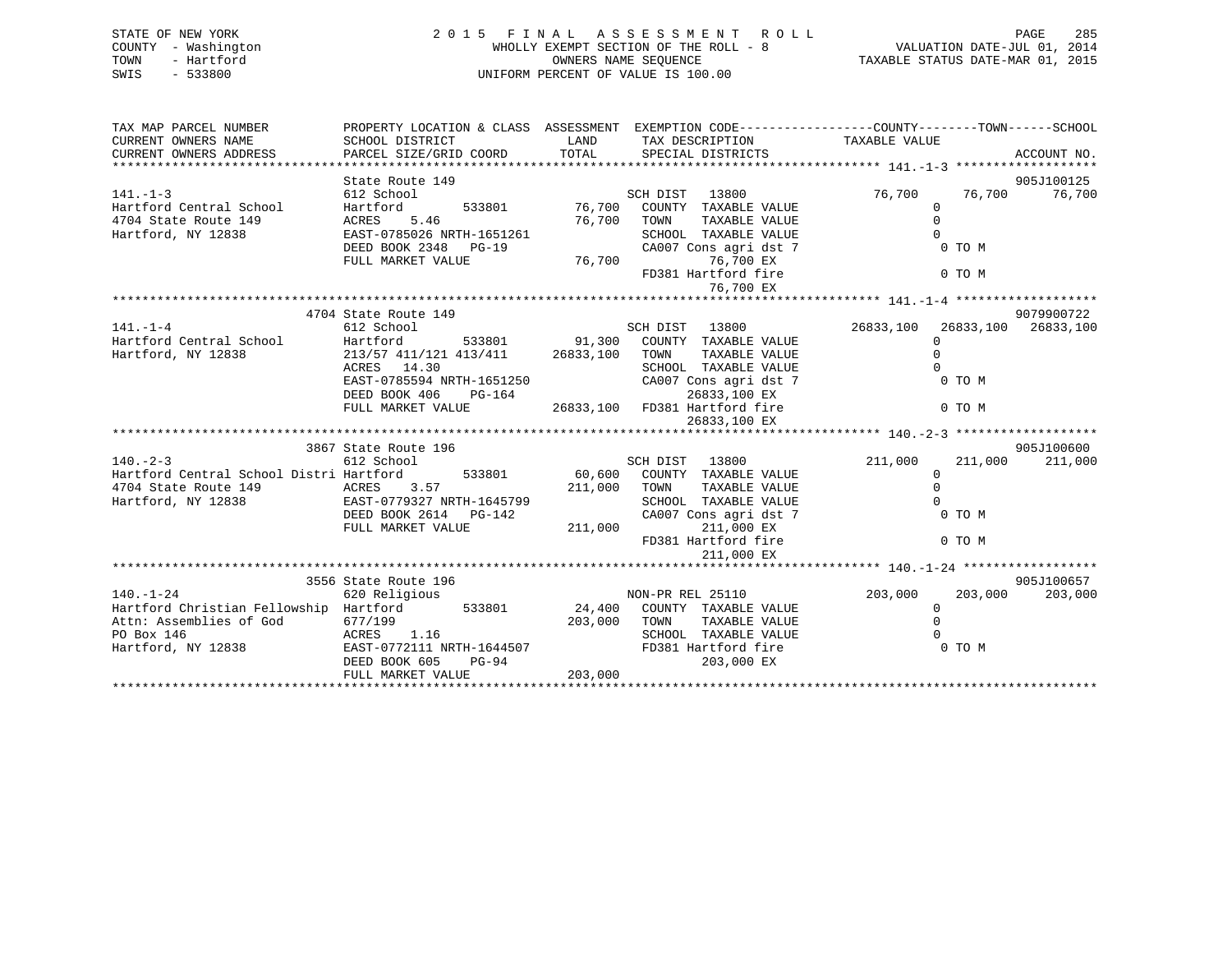| STATE OF NEW YORK<br>COUNTY - Washington<br>TOWN<br>- Hartford<br>SWIS<br>$-533800$ | 2015 FINAL ASSESSMENT ROLL<br>WHOLLY EXEMPT SECTION OF THE ROLL - 8<br>UNIFORM PERCENT OF VALUE IS 100.00                                    | PAGE<br>286<br>PAGE 286 PAGE 286<br>VALUATION DATE-JUL 01, 2014<br>TAXABLE STATUS DATE-MAR 01, 2015 |                                                                                                                                                                     |                                 |                             |             |
|-------------------------------------------------------------------------------------|----------------------------------------------------------------------------------------------------------------------------------------------|-----------------------------------------------------------------------------------------------------|---------------------------------------------------------------------------------------------------------------------------------------------------------------------|---------------------------------|-----------------------------|-------------|
| TAX MAP PARCEL NUMBER<br>CURRENT OWNERS NAME<br>CURRENT OWNERS ADDRESS              | SCHOOL DISTRICT<br>PARCEL SIZE/GRID COORD                                                                                                    | LAND<br>TOTAL                                                                                       | PROPERTY LOCATION & CLASS ASSESSMENT EXEMPTION CODE----------------COUNTY-------TOWN-----SCHOOL<br>TAX DESCRIPTION<br>SPECIAL DISTRICTS                             | TAXABLE VALUE                   |                             | ACCOUNT NO. |
|                                                                                     | 165 County Route 23                                                                                                                          |                                                                                                     |                                                                                                                                                                     |                                 |                             | 9079900743  |
| $132. -1 - 5$<br>Hartford Town Highway<br>Hartford, NY 12838                        | 651 Highway gar<br>533801<br>Hartford<br>1.86<br>ACRES<br>EAST-0787620 NRTH-1655414<br>DEED BOOK 350<br>PG-371<br>FULL MARKET VALUE          | 34,900<br>232,300 TOWN<br>232,300                                                                   | OTHER TOWN 13500<br>COUNTY TAXABLE VALUE<br>TAXABLE VALUE<br>SCHOOL TAXABLE VALUE<br>CA007 Cons agri dst 7<br>232,300 EX<br>FD381 Hartford fire<br>232,300 EX       | 232,300<br>$\Omega$<br>$\Omega$ | 232,300<br>0 TO M<br>0 TO M | 232,300     |
|                                                                                     |                                                                                                                                              |                                                                                                     |                                                                                                                                                                     |                                 |                             |             |
|                                                                                     | 97 County Route 23                                                                                                                           |                                                                                                     |                                                                                                                                                                     |                                 |                             | 9079900741  |
| $132.15 - 1 - 1$<br>Hartford Town Highway<br>Hartford, NY 12838                     | 651 Highway gar<br>533801<br>Hartford<br>FRNT 180.00 DPTH 65.00<br>EAST-0786773 NRTH-1653883<br>DEED BOOK 379<br>PG-580<br>FULL MARKET VALUE | 15,400<br>20,800<br>20,800                                                                          | OTHER TOWN 13500<br>COUNTY TAXABLE VALUE<br>TAXABLE VALUE<br>TOWN<br>SCHOOL TAXABLE VALUE<br>CA007 Cons agri dst 7<br>20,800 EX<br>FD381 Hartford fire<br>20,800 EX | 20,800<br>0<br>$\Omega$         | 20,800<br>0 TO M<br>0 TO M  | 20,800      |
|                                                                                     |                                                                                                                                              |                                                                                                     |                                                                                                                                                                     |                                 |                             |             |
|                                                                                     | 52 County Route 23                                                                                                                           |                                                                                                     |                                                                                                                                                                     |                                 |                             | 9079900731  |
| $132.15 - 2 - 29$<br>Hartford Village Cemetery<br>Hartford, NY 12838                | 695 Cemetery<br>Hartford<br>533801<br>ACRES<br>3.14<br>EAST-0786765 NRTH-1652771<br>DEED BOOK 41<br><b>PG-576</b>                            | 41,400 TOWN                                                                                         | TN CEM<br>13510<br>41,400 COUNTY TAXABLE VALUE<br>TAXABLE VALUE<br>SCHOOL TAXABLE VALUE<br>CA007 Cons agri dst 7                                                    | 41,400<br>0                     | 41,400<br>0 TO M            | 41,400      |

|                          | FULL MARKET VALUE         | 41,400  |          | 41,400 EX             |                    |         |
|--------------------------|---------------------------|---------|----------|-----------------------|--------------------|---------|
|                          |                           |         |          | FD381 Hartford fire   | 0 TO M             |         |
|                          |                           |         |          | 41,400 EX             |                    |         |
|                          |                           |         |          |                       |                    |         |
|                          | 8118 State Route 40       |         |          |                       |                    |         |
| $132.15 - 2 - 4.2$       | 662 Police/fire           |         | VOL FIRE | 26400                 | 398,300<br>398,300 | 398,300 |
| Hartford Vol Fire Co Inc | Hartford<br>533801        | 44,300  | COUNTY   | TAXABLE VALUE         |                    |         |
| PO Box 121               | 3230/40                   | 398,300 | TOWN     | TAXABLE VALUE         |                    |         |
| Hartford, NY 12838       | ACRES 11.48               |         | SCHOOL   | TAXABLE VALUE         |                    |         |
|                          | EAST-0788052 NRTH-1652399 |         |          | CA007 Cons agri dst 7 | 0 TO M             |         |
|                          | DEED BOOK 871<br>PG-166   |         |          | 398,300 EX            |                    |         |
|                          | FULL MARKET VALUE         | 398,300 |          | FD381 Hartford fire   | 0 TO M             |         |
|                          |                           |         |          | 398,300 EX            |                    |         |
|                          |                           |         |          |                       |                    |         |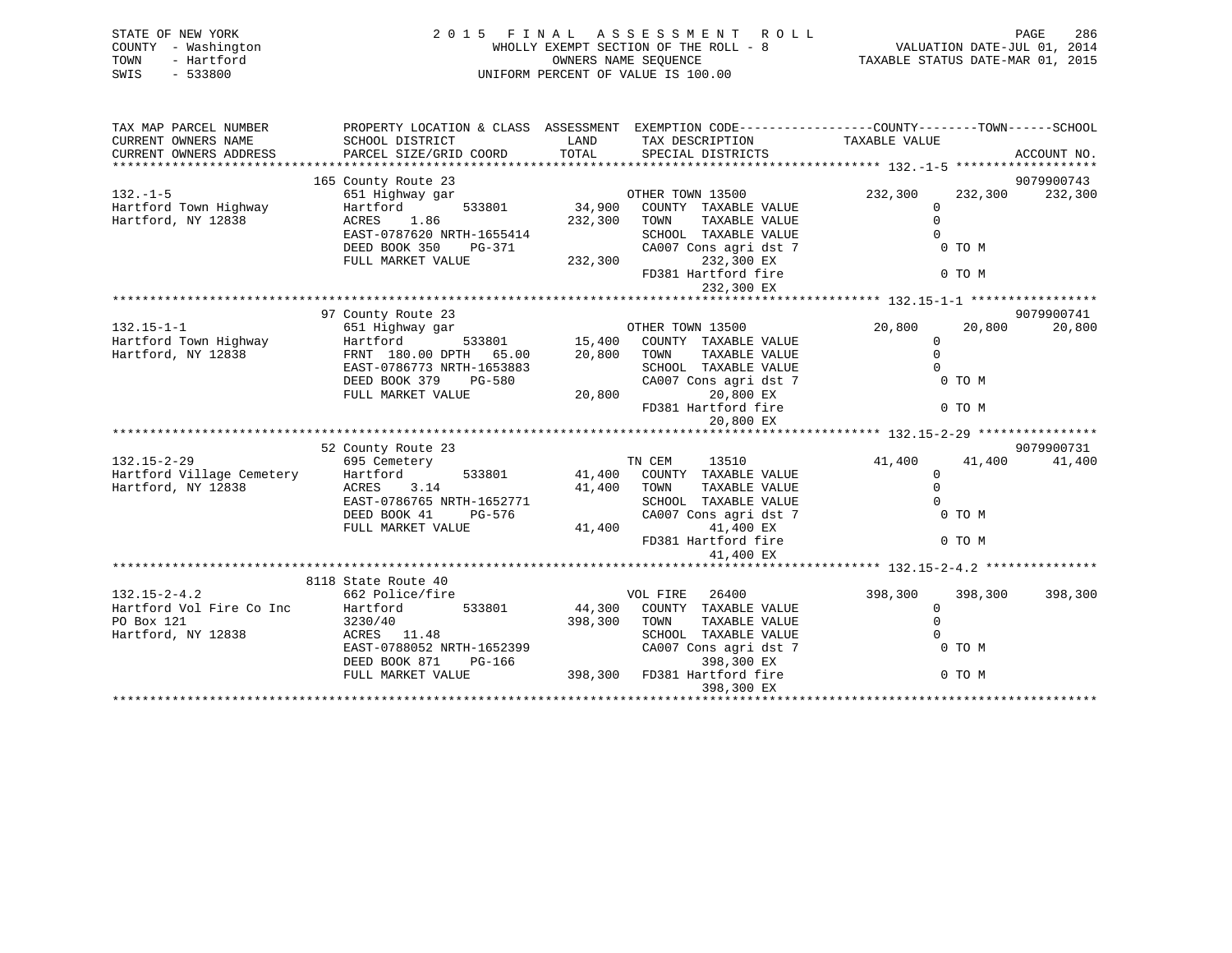| STATE OF NEW YORK<br>- Washington<br>COUNTY<br>- Hartford<br>TOWN<br>$-533800$<br>SWIS | A S S E S S M E N T<br>2015<br>FINAL<br>R O L L<br>WHOLLY EXEMPT SECTION OF THE ROLL - 8<br>OWNERS NAME SEOUENCE<br>UNIFORM PERCENT OF VALUE IS 100.00 |                             |                                                                                                                           | TAXABLE STATUS DATE-MAR 01, 2015                                               | 287<br>PAGE<br>VALUATION DATE-JUL 01, 2014 |
|----------------------------------------------------------------------------------------|--------------------------------------------------------------------------------------------------------------------------------------------------------|-----------------------------|---------------------------------------------------------------------------------------------------------------------------|--------------------------------------------------------------------------------|--------------------------------------------|
| TAX MAP PARCEL NUMBER<br>CURRENT OWNERS NAME<br>CURRENT OWNERS ADDRESS                 | PROPERTY LOCATION & CLASS<br>SCHOOL DISTRICT<br>PARCEL SIZE/GRID COORD                                                                                 | ASSESSMENT<br>LAND<br>TOTAL | TAX DESCRIPTION<br>SPECIAL DISTRICTS                                                                                      | EXEMPTION CODE-----------------COUNTY--------TOWN------SCHOOL<br>TAXABLE VALUE | ACCOUNT NO.                                |
|                                                                                        | State Route 149                                                                                                                                        |                             |                                                                                                                           |                                                                                | 9079900732                                 |
| $141. - 1 - 5$<br>Hartford Vol Fire Co Inc<br>PO Box 121<br>Hartford, NY 12838         | 662 Police/fire<br>Hartford<br>533801<br>2.00<br>ACRES<br>EAST-0786113 NRTH-1651268<br>DEED BOOK 397<br><b>PG-901</b>                                  | 3,000<br>3,000              | 26400<br>VOL FIRE<br>COUNTY<br>TAXABLE VALUE<br>TOWN<br>TAXABLE VALUE<br>SCHOOL<br>TAXABLE VALUE<br>CA007 Cons agri dst 7 | 3,000<br>0 TO M                                                                | 3,000<br>3,000                             |

|                          | DEED BOOK 397<br><b>PG-901</b><br>FULL MARKET VALUE | 3,000   | CA007 Cons agri dst 7<br>3,000 EX                                 | 0 TO M      |                    |
|--------------------------|-----------------------------------------------------|---------|-------------------------------------------------------------------|-------------|--------------------|
|                          |                                                     |         | FD381 Hartford fire<br>3,000 EX                                   | 0 TO M      |                    |
|                          |                                                     |         |                                                                   |             |                    |
|                          | 47 County Route 23                                  |         |                                                                   |             | 9079900735         |
| $132.15 - 1 - 13$        | 620 Religious                                       |         | NON-PR REL 25110                                                  | 209,800     | 209,800<br>209,800 |
| M E Church               | Hartford<br>533801                                  | 14,500  | COUNTY TAXABLE VALUE                                              | 0           |                    |
| Hartford, NY 12838       | BLA 589/69 1701/215                                 | 209,800 | TOWN<br>TAXABLE VALUE                                             | $\Omega$    |                    |
|                          | 87.00 DPTH 206.00<br>FRNT                           |         | SCHOOL TAXABLE VALUE                                              | $\cap$      |                    |
|                          | EAST-0786283 NRTH-1652691                           |         | CA007 Cons agri dst 7                                             | 0 TO M      |                    |
|                          | DEED BOOK 11<br>$PG-126$                            |         | 209,800 EX                                                        |             |                    |
|                          | FULL MARKET VALUE                                   | 209,800 | FD381 Hartford fire                                               | 0 TO M      |                    |
|                          |                                                     |         | 209,800 EX                                                        |             |                    |
|                          | **************************************              |         | **************************************32.-1-25.3 **************** |             |                    |
|                          | County Route 23                                     |         |                                                                   |             | 9079900737         |
| $132. - 1 - 25.3$        | 695 Cemetery                                        |         | 13510<br>TN CEM                                                   | 96,000      | 96,000<br>96,000   |
| Morning Side Cemetery    | Hartford<br>533801                                  | 96,000  | COUNTY TAXABLE VALUE                                              | $\Omega$    |                    |
| Hartford, NY 12838       | ACRES 12.20                                         | 96,000  | TOWN<br>TAXABLE VALUE                                             | $\Omega$    |                    |
|                          | EAST-0787475 NRTH-1654464                           |         | SCHOOL TAXABLE VALUE                                              |             |                    |
|                          | FULL MARKET VALUE                                   | 96,000  | CA007 Cons agri dst 7<br>96,000 EX                                | 0 TO M      |                    |
|                          |                                                     |         | FD381 Hartford fire                                               | 0 TO M      |                    |
|                          |                                                     |         | 96,000 EX                                                         |             |                    |
|                          |                                                     |         |                                                                   |             |                    |
|                          | County Route 23 OFF                                 |         |                                                                   |             |                    |
| $132.15 - 2 - 1.1$       | 695 Cemetery                                        |         | TN CEM<br>13510                                                   | 36,900      | 36,900<br>36,900   |
| Morningside Cemetery Inc | Hartford<br>533801                                  | 36,900  | COUNTY TAXABLE VALUE                                              | 0           |                    |
| ATT: Janet Rock          | 1.99<br>ACRES                                       | 36,900  | TOWN<br>TAXABLE VALUE                                             | $\mathbf 0$ |                    |
| 659 Halls Pond Rd        | EAST-0787334 NRTH-1653852                           |         | SCHOOL<br>TAXABLE VALUE                                           |             |                    |
| Granville, NY 12832      | DEED BOOK 763<br>$PG-13$                            |         | CA007 Cons agri dst 7                                             | 0 TO M      |                    |
|                          | FULL MARKET VALUE                                   | 36,900  | 36,900 EX                                                         |             |                    |
|                          |                                                     |         | FD381 Hartford fire                                               | 0 TO M      |                    |
|                          |                                                     |         | 36,900 EX                                                         |             |                    |
|                          |                                                     |         |                                                                   |             |                    |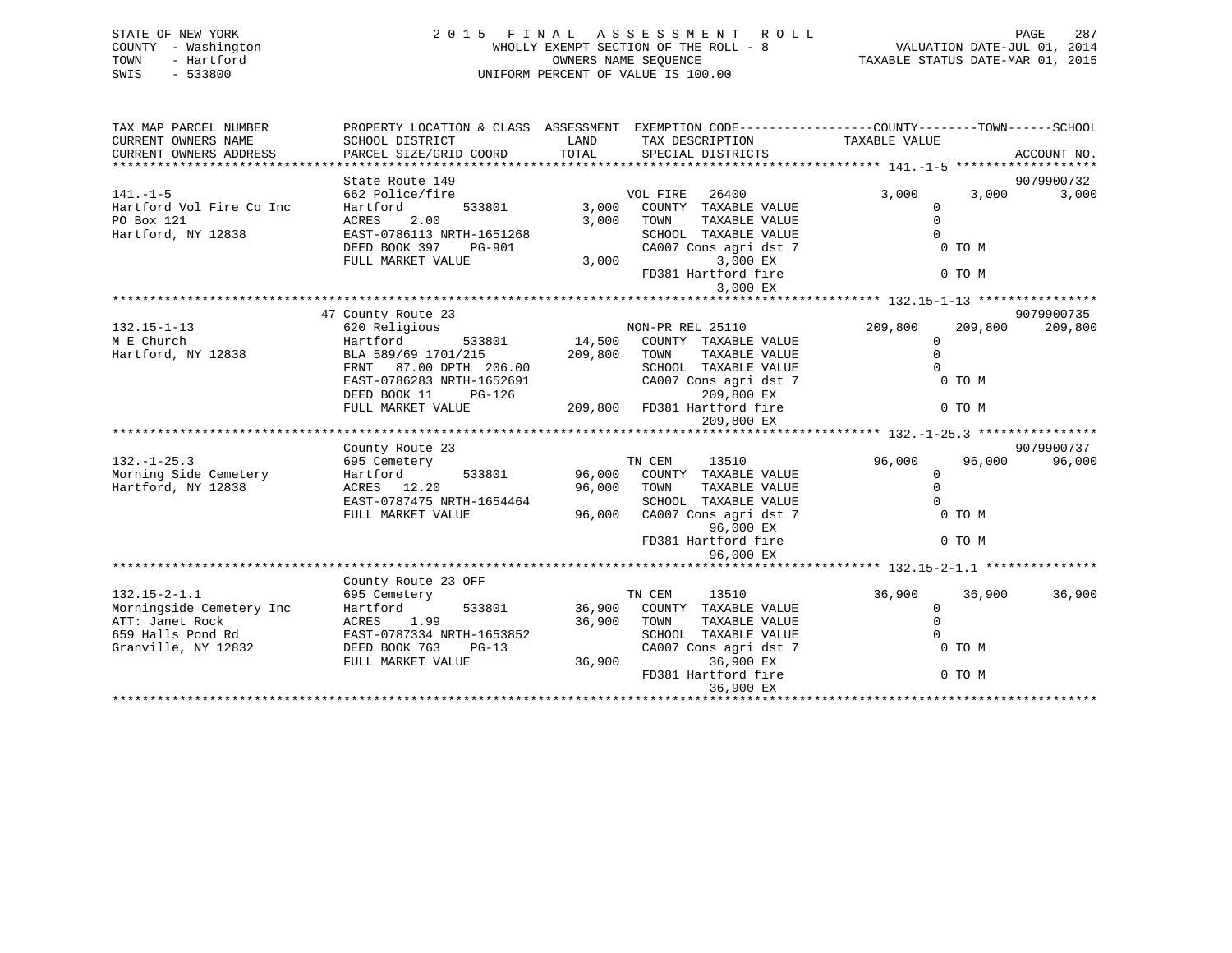| STATE OF NEW YORK   | 2015 FINAL ASSESSMENT ROLL            | 288<br>PAGE                      |
|---------------------|---------------------------------------|----------------------------------|
| COUNTY - Washington | WHOLLY EXEMPT SECTION OF THE ROLL - 8 | VALUATION DATE-JUL 01, 2014      |
| TOWN<br>- Hartford  | OWNERS NAME SEOUENCE                  | TAXABLE STATUS DATE-MAR 01, 2015 |
| SWIS - 533800       | UNIFORM PERCENT OF VALUE IS 100.00    |                                  |
|                     |                                       |                                  |

| TAX MAP PARCEL NUMBER                                         | PROPERTY LOCATION & CLASS ASSESSMENT EXEMPTION CODE----------------COUNTY-------TOWN-----SCHOOL                                                                                                                                |                  |                                                                                                                              |                |                  |
|---------------------------------------------------------------|--------------------------------------------------------------------------------------------------------------------------------------------------------------------------------------------------------------------------------|------------------|------------------------------------------------------------------------------------------------------------------------------|----------------|------------------|
| CURRENT OWNERS NAME                                           | SCHOOL DISTRICT                                                                                                                                                                                                                | LAND             | TAX DESCRIPTION                                                                                                              | TAXABLE VALUE  |                  |
| CURRENT OWNERS ADDRESS                                        | PARCEL SIZE/GRID COORD                                                                                                                                                                                                         |                  | TOTAL SPECIAL DISTRICTS                                                                                                      |                | ACCOUNT NO.      |
|                                                               |                                                                                                                                                                                                                                |                  |                                                                                                                              |                |                  |
|                                                               | 7790 State Route 40                                                                                                                                                                                                            |                  |                                                                                                                              |                | 9079900738       |
| $141. - 1 - 17$                                               | 620 Religious                                                                                                                                                                                                                  |                  |                                                                                                                              | 95,500         | 95,500<br>95,500 |
| Phillips Memorial Church House Hartford                       |                                                                                                                                                                                                                                |                  | ous<br>533801 7,500 COUNTY TAXABLE VALUE                                                                                     | $\Omega$       |                  |
| Hartford, NY 12838                                            | 20011<br>FRNT 50.00 DPTH 150.00<br>EAST-0782824 NPTH 1645040                                                                                                                                                                   | 95,500 TOWN      | TAXABLE VALUE                                                                                                                | $\Omega$       |                  |
|                                                               |                                                                                                                                                                                                                                |                  |                                                                                                                              |                |                  |
|                                                               | FULL MARKET VALUE                                                                                                                                                                                                              |                  | 1645942 SCHOOL TAXABLE VALUE 0<br>95,500 FD381 Hartford fire 0 TO M                                                          |                |                  |
|                                                               |                                                                                                                                                                                                                                |                  | 95,500 EX                                                                                                                    |                |                  |
|                                                               |                                                                                                                                                                                                                                |                  |                                                                                                                              |                |                  |
|                                                               | State Route 40 OFF                                                                                                                                                                                                             |                  |                                                                                                                              |                | 9079900739       |
| $141. - 1 - 19$                                               | 695 Cemetery                                                                                                                                                                                                                   |                  |                                                                                                                              | 11,400         | 11,400<br>11,400 |
| South Hartford Cemetery                                       | Hartford                                                                                                                                                                                                                       |                  | $\begin{tabular}{lllllll} \bf TN & \bf CEM & 13510 \\ \bf 533801 & 11,400 & \bf COUNTY & \bf TAXABLE VALUE \\ \end{tabular}$ | $\Omega$       |                  |
| Hartford, NY 12838                                            |                                                                                                                                                                                                                                |                  | TAXABLE VALUE                                                                                                                | $\Omega$       |                  |
|                                                               | FRNT 150.00 DPTH 100.00 11,400 TOWN                                                                                                                                                                                            |                  |                                                                                                                              | $\Omega$       |                  |
|                                                               | EAST-0782941 NRTH-1645851                                                                                                                                                                                                      |                  | SCHOOL TAXABLE VALUE                                                                                                         |                |                  |
|                                                               | FULL MARKET VALUE                                                                                                                                                                                                              |                  |                                                                                                                              | 0 TO M         |                  |
|                                                               |                                                                                                                                                                                                                                |                  | 11,400 EX                                                                                                                    |                |                  |
|                                                               |                                                                                                                                                                                                                                |                  |                                                                                                                              |                |                  |
|                                                               | County Route 43 OFF                                                                                                                                                                                                            |                  |                                                                                                                              |                | 9079900740       |
| $148. - 1 - 2$                                                | 695 Cemetery                                                                                                                                                                                                                   |                  | EXTEM 13510<br>533801 12,000 COUNTY TAXABLE VALUE                                                                            | 12,000         | 12,000<br>12,000 |
| Storey Cemetery<br>Attn: Town of Hartford<br>Attn: Town 19938 | Hartford                                                                                                                                                                                                                       |                  |                                                                                                                              | $\mathbf 0$    |                  |
|                                                               | Ref 374/706 Par 5 Except 12,000 TOWN                                                                                                                                                                                           |                  | TAXABLE VALUE                                                                                                                | $\Omega$       |                  |
|                                                               | FRNT 110.00 DPTH 150.00                                                                                                                                                                                                        |                  | SCHOOL TAXABLE VALUE                                                                                                         | $\Omega$       |                  |
|                                                               | EAST-0765090 NRTH-1640795                                                                                                                                                                                                      | $12,000$ FD381 H | CA007 Cons agri dst 7                                                                                                        | 0 TO M         |                  |
|                                                               | FULL MARKET VALUE                                                                                                                                                                                                              |                  | 12,000 EX                                                                                                                    |                |                  |
|                                                               |                                                                                                                                                                                                                                |                  | FD381 Hartford fire                                                                                                          | 0 TO M         |                  |
|                                                               |                                                                                                                                                                                                                                |                  |                                                                                                                              |                |                  |
|                                                               |                                                                                                                                                                                                                                |                  |                                                                                                                              |                |                  |
|                                                               | Hastings Rd                                                                                                                                                                                                                    |                  |                                                                                                                              |                | 9079901028       |
| $132. - 1 - 12$                                               | 852 Landfill                                                                                                                                                                                                                   |                  | OTHER TOWN 13500                                                                                                             | 30,500         | 30,500<br>30,500 |
| Town of Hartford                                              | Hartford 533801                                                                                                                                                                                                                |                  | 30,500 COUNTY TAXABLE VALUE                                                                                                  | $\Omega$       |                  |
| Hartford, NY 12838                                            | 780/334                                                                                                                                                                                                                        | 30,500 TOWN      | TAXABLE VALUE                                                                                                                | $\Omega$       |                  |
|                                                               | ACRES 2.05                                                                                                                                                                                                                     |                  | SCHOOL TAXABLE VALUE                                                                                                         | $\Omega$       |                  |
|                                                               | EAST-0787817 NRTH-1656736                                                                                                                                                                                                      |                  | CA007 Cons agri dst 7                                                                                                        | 0 TO M         |                  |
|                                                               | DEED BOOK 291<br>PG-297                                                                                                                                                                                                        |                  | 30,500 EX                                                                                                                    |                |                  |
|                                                               | FULL MARKET VALUE                                                                                                                                                                                                              |                  | 30,500 FD381 Hartford fire                                                                                                   | 0 TO M         |                  |
|                                                               |                                                                                                                                                                                                                                |                  | 30,500 EX                                                                                                                    |                |                  |
|                                                               |                                                                                                                                                                                                                                |                  |                                                                                                                              |                |                  |
|                                                               | 55 County Route 23                                                                                                                                                                                                             |                  |                                                                                                                              |                | 9079901108       |
| $132.15 - 1 - 10.2$                                           | Account to the Same of the Same of the Same of the Same of the Same of the Same of the Same of the Same of the Same of the Same of the Same of the Same of the Same of the Same of the Same of the Same of the Same of the Sam |                  |                                                                                                                              | 48,000         | 48,000<br>48,000 |
| Town of Hartford                                              |                                                                                                                                                                                                                                |                  |                                                                                                                              | $\overline{0}$ |                  |
| Hartford, NY 12838                                            | FRNT 70.00 DPTH 92.00                                                                                                                                                                                                          | 48,000 TOWN      | TAXABLE VALUE                                                                                                                | $\Omega$       |                  |
|                                                               |                                                                                                                                                                                                                                |                  |                                                                                                                              | $\Omega$       |                  |
|                                                               | EAST-0786404 NRTH-1652873                                                                                                                                                                                                      |                  | SCHOOL TAXABLE VALUE                                                                                                         |                |                  |
|                                                               | DEED BOOK 470<br>$PG-18$                                                                                                                                                                                                       |                  | CA007 Cons agri dst 7                                                                                                        | 0 TO M         |                  |
|                                                               | FULL MARKET VALUE                                                                                                                                                                                                              | 48,000           | 48,000 EX                                                                                                                    |                |                  |
|                                                               |                                                                                                                                                                                                                                |                  | FD381 Hartford fire                                                                                                          | 0 TO M         |                  |
|                                                               |                                                                                                                                                                                                                                |                  | 48,000 EX                                                                                                                    |                |                  |
|                                                               |                                                                                                                                                                                                                                |                  |                                                                                                                              |                |                  |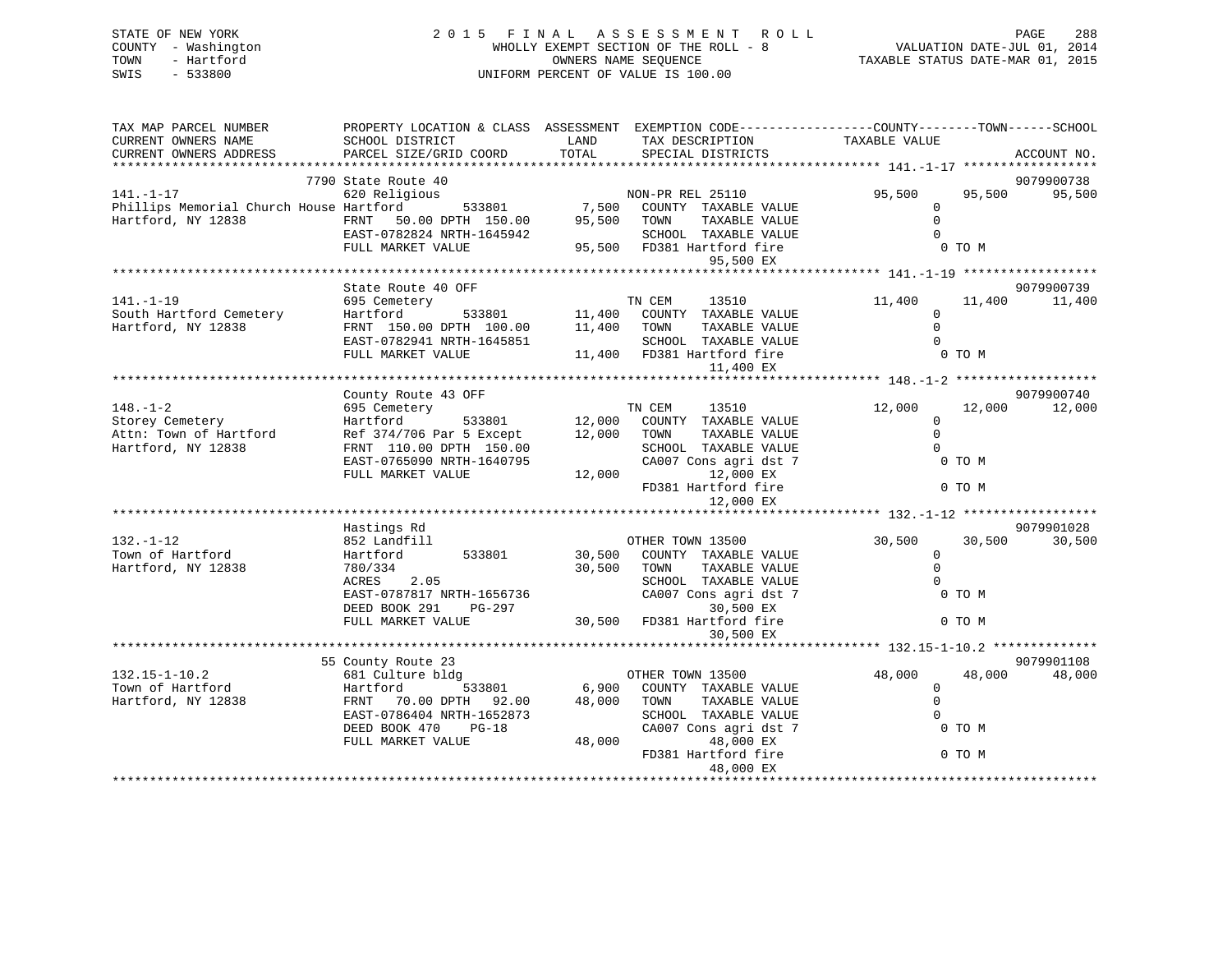| STATE OF NEW YORK<br>COUNTY - Washington<br>- Hartford<br>TOWN<br>$-533800$<br>SWIS | 2 0 1 5                                                                                                                                                              | FINAL                | A S S E S S M E N T R O L L<br>WHOLLY EXEMPT SECTION OF THE ROLL - 8<br>OWNERS NAME SEQUENCE<br>UNIFORM PERCENT OF VALUE IS 100.00 | VALUATION DATE-JUL 01, 2014<br>TAXABLE STATUS DATE-MAR 01, 2015 | 289<br>PAGE      |
|-------------------------------------------------------------------------------------|----------------------------------------------------------------------------------------------------------------------------------------------------------------------|----------------------|------------------------------------------------------------------------------------------------------------------------------------|-----------------------------------------------------------------|------------------|
| TAX MAP PARCEL NUMBER<br>CURRENT OWNERS NAME<br>CURRENT OWNERS ADDRESS              | PROPERTY LOCATION & CLASS ASSESSMENT EXEMPTION CODE---------------COUNTY-------TOWN------SCHOOL<br>SCHOOL DISTRICT<br>PARCEL SIZE/GRID COORD TOTAL SPECIAL DISTRICTS | <b>LAND</b>          | TAX DESCRIPTION TAXABLE VALUE                                                                                                      |                                                                 | ACCOUNT NO.      |
|                                                                                     |                                                                                                                                                                      |                      |                                                                                                                                    |                                                                 |                  |
|                                                                                     | State Route 196                                                                                                                                                      |                      |                                                                                                                                    |                                                                 | 9079900719       |
| $148. - 1 - 11$                                                                     | 695 Cemetery                                                                                                                                                         |                      | 13510<br>TN CEM                                                                                                                    | 13,000                                                          | 13,000<br>13,000 |
| Town of Hartford                                                                    | Hartford                                                                                                                                                             | 533801 13,000 COUNTY | TAXABLE VALUE                                                                                                                      | $\Omega$                                                        |                  |
| C/O Adamsville Cemetery                                                             | FRNT 100.00 DPTH 200.00 13,000 TOWN                                                                                                                                  |                      | TAXABLE VALUE                                                                                                                      |                                                                 |                  |
| Hartford, NY 12838                                                                  | EAST-0765764 NRTH-1636721                                                                                                                                            |                      | TAXABLE VALUE<br>SCHOOL                                                                                                            |                                                                 |                  |
|                                                                                     | FULL MARKET VALUE                                                                                                                                                    |                      | 13,000 FD381 Hartford fire<br>13,000 EX                                                                                            | 0 TO M                                                          |                  |
|                                                                                     |                                                                                                                                                                      |                      |                                                                                                                                    |                                                                 |                  |
|                                                                                     | State Route 40                                                                                                                                                       |                      |                                                                                                                                    |                                                                 | 9079900744       |
| $140. - 2 - 17$                                                                     | 695 Cemetery                                                                                                                                                         |                      | 13510<br>TN CEM                                                                                                                    | 9,500                                                           | 9,500<br>9,500   |
| Townsend Cemetery                                                                   | Hartford<br>533801                                                                                                                                                   | 9,500                | COUNTY<br>TAXABLE VALUE<br>TOWN                                                                                                    | $\mathbf 0$<br>$\Omega$                                         |                  |
| Hartford, NY 12838                                                                  | FRNT 50.00 DPTH 150.00<br>EAST-0782730 NRTH-1645811                                                                                                                  | 9,500                | TAXABLE VALUE<br>SCHOOL<br>TAXABLE VALUE                                                                                           |                                                                 |                  |
|                                                                                     | FULL MARKET VALUE                                                                                                                                                    |                      | 9,500 FD381 Hartford fire                                                                                                          | 0 TO M                                                          |                  |
|                                                                                     |                                                                                                                                                                      |                      | 9,500 EX                                                                                                                           |                                                                 |                  |
|                                                                                     |                                                                                                                                                                      |                      |                                                                                                                                    |                                                                 |                  |

County Route 17 9079900746

EAST-0772257 NRTH-1657713 SCHOOL TAXABLE VALUE 0 FULL MARKET VALUE  $21,000$  CA007 Cons agri dst 7 0 TO M

21,000 COUNTY TAXABLE VALUE

21,000 EX

21,000 EX

FD381 Hartford fire 0 TO M

122.-1-20 695 Cemetery TN CEM 13510 21,000 21,000 21,000

\*\*\*\*\*\*\*\*\*\*\*\*\*\*\*\*\*\*\*\*\*\*\*\*\*\*\*\*\*\*\*\*\*\*\*\*\*\*\*\*\*\*\*\*\*\*\*\*\*\*\*\*\*\*\*\*\*\*\*\*\*\*\*\*\*\*\*\*\*\*\*\*\*\*\*\*\*\*\*\*\*\*\*\*\*\*\*\*\*\*\*\*\*\*\*\*\*\*\*\*\*\*\*\*\*\*\*\*\*\*\*\*\*\*\*\*\*\*\*\*\*\*\*\*\*\*\*\*\*\*\*\*

Hartford, NY 12838 ACRES 1.10 21,000 TOWN TAXABLE VALUE 0

9079900746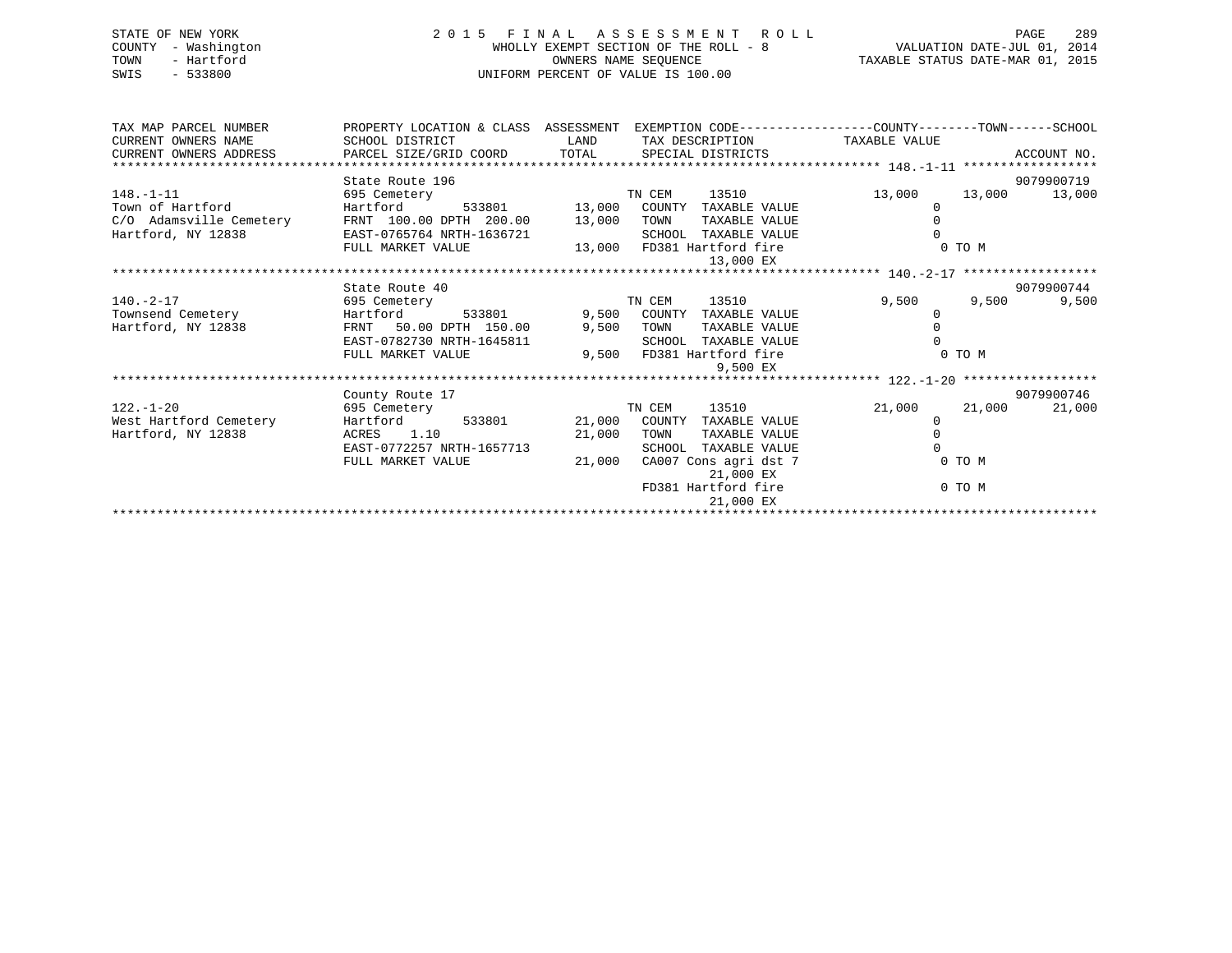# ROLL SUB SECTION - - TOTALS

### \*\*\* S P E C I A L D I S T R I C T S U M M A R Y \*\*\*

| CODE | DISTRICT NAME       | PARCELS | TOTAL EXTENSION<br>TYPE | EXTENSION<br>VALUE | AD VALOREM<br>VALUE | EXEMPT<br>AMOUNT | TAXABLE<br>VALUE |
|------|---------------------|---------|-------------------------|--------------------|---------------------|------------------|------------------|
|      | CA007 Cons agri dst |         | 17 TOTAL M              |                    | 28517,400           | 28517,400        |                  |
|      | CA008 Cons agri dst |         | 1 TOTAL M               |                    | 10,700              | 10,700           |                  |
|      | FD381 Hartford fire |         | 24 TOTAL M              |                    | 29033,500           | 29033,500        |                  |

# \*\*\* S C H O O L D I S T R I C T S U M M A R Y \*\*\*

| CODE   | DISTRICT NAME | TOTAL<br>PARCELS | ASSESSED<br>LAND | ASSESSED<br>TOTAL | EXEMPT<br>AMOUNT | TOTAL<br>TAXABLE | <b>STAR</b><br>AMOUNT | <b>STAR</b><br>TAXABLE |
|--------|---------------|------------------|------------------|-------------------|------------------|------------------|-----------------------|------------------------|
| 533801 | Hartford      | 24               | 688,600          | 29033,500         | 29033,500        |                  |                       |                        |
|        | SUB-TOTAL     | 24               | 688,600          | 29033,500         | 29033,500        |                  |                       |                        |
|        | TOTAL         | 24               | 688,600          | 29033,500         | 29033,500        |                  |                       |                        |

# \*\*\* S Y S T E M C O D E S S U M M A R Y \*\*\*

# NO SYSTEM EXEMPTIONS AT THIS LEVEL

| CODE  | DESCRIPTION | TOTAL<br>PARCELS | COUNTY    | TOWN      | SCHOOL    |
|-------|-------------|------------------|-----------|-----------|-----------|
| 13500 | OTHER TOWN  |                  | 331,600   | 331,600   | 331,600   |
| 13510 | TN CEM      |                  | 251,900   | 251,900   | 251,900   |
| 13800 | SCH DIST    |                  | 27121,100 | 27121,100 | 27121,100 |
| 25110 | NON-PR REL  |                  | 927,600   | 927,600   | 927,600   |
| 26400 | VOL FIRE    | ▵                | 401,300   | 401,300   | 401,300   |
|       | TOTAL       | 24               | 29033,500 | 29033,500 | 29033,500 |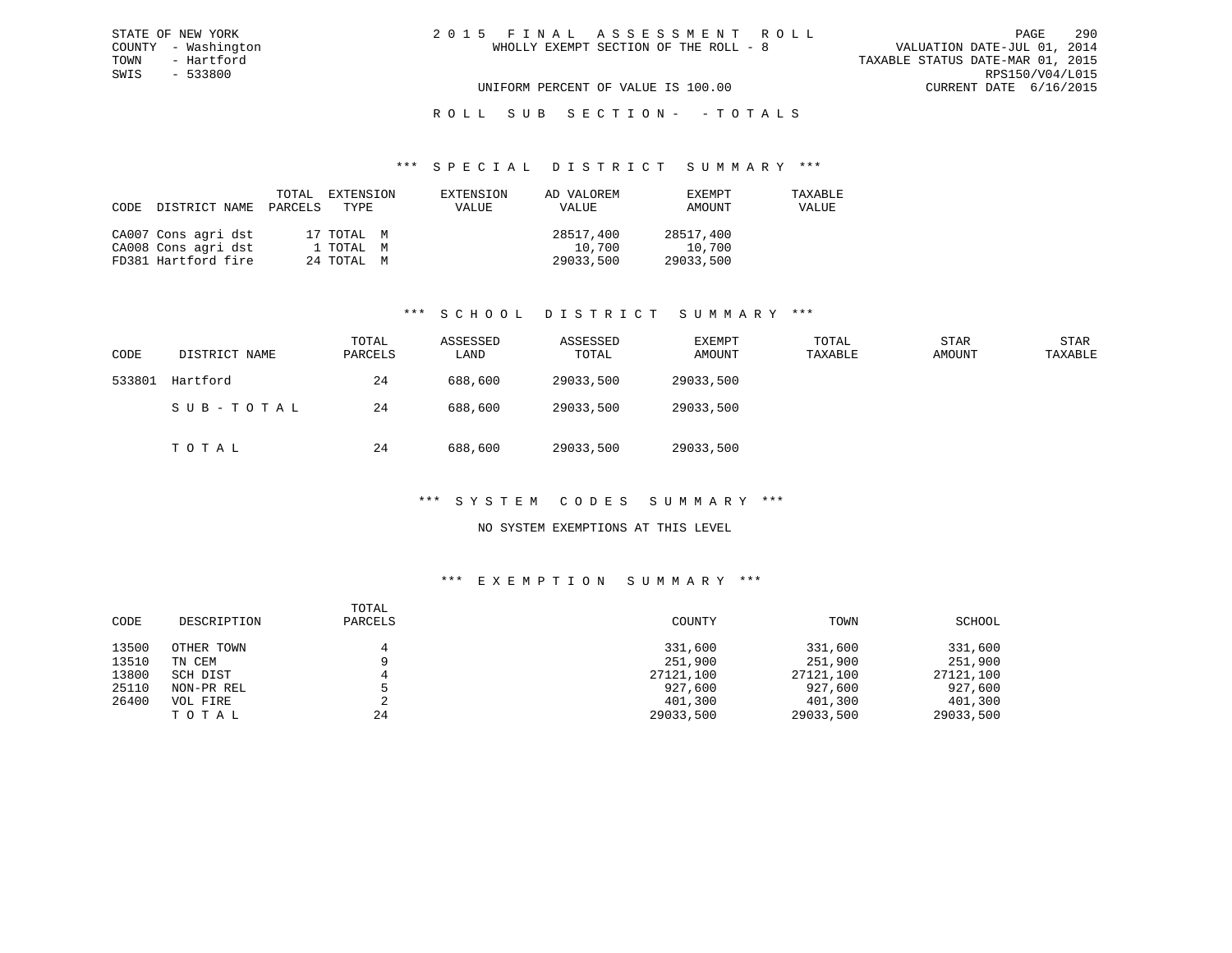| STATE OF NEW YORK   | 2015 FINAL ASSESSMENT ROLL            | 291<br>PAGE                      |
|---------------------|---------------------------------------|----------------------------------|
| COUNTY - Washington | WHOLLY EXEMPT SECTION OF THE ROLL - 8 | VALUATION DATE-JUL 01, 2014      |
| TOWN<br>- Hartford  |                                       | TAXABLE STATUS DATE-MAR 01, 2015 |
| SWIS<br>- 533800    |                                       | RPS150/V04/L015                  |
|                     | UNIFORM PERCENT OF VALUE IS 100.00    | CURRENT DATE 6/16/2015           |
|                     |                                       |                                  |

R O L L S U B S E C T I O N - - T O T A L S

# \*\*\* G R A N D T O T A L S \*\*\*

| ROLL |                             | TOTAL               | ----       | ىىتىن       |        | TAXABLE | TAXABLE          | STAR    |
|------|-----------------------------|---------------------|------------|-------------|--------|---------|------------------|---------|
| SEC  | <sup>י ז ד</sup> י ד<br>ᆂᆂᇦ | DARCFT.S<br>YARULUS | LAND       | TOTAL       | COUNTY | TOWN    | COUOOT<br>SCHOOL | TAXABLE |
|      | <b>DVDMDP</b>               | <u>.</u>            | 600<br>688 | າດ∩າ<br>500 |        |         |                  |         |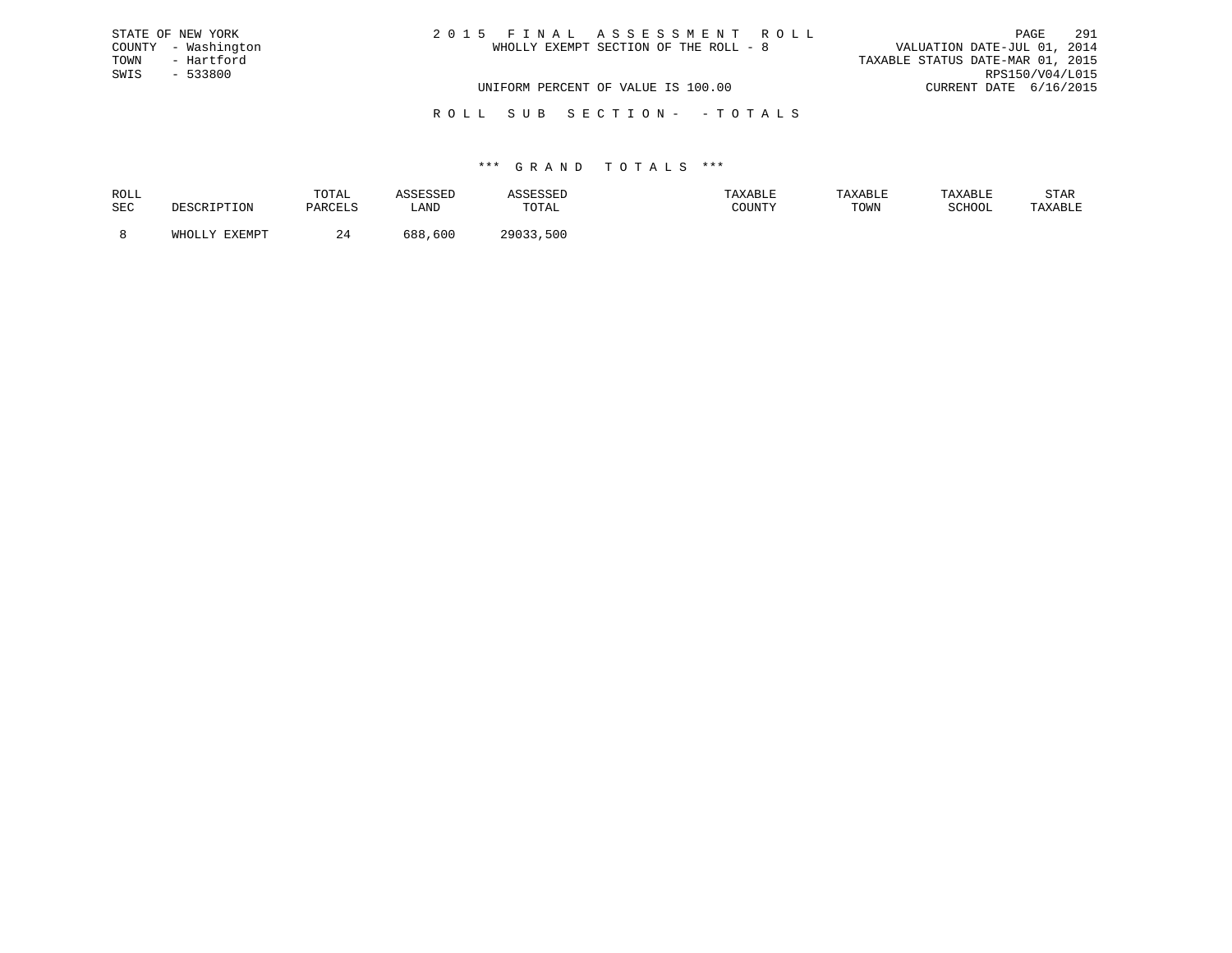| STATE OF NEW YORK   | 2015 FINAL ASSESSMENT ROLL            | -292<br>PAGE                     |
|---------------------|---------------------------------------|----------------------------------|
| COUNTY - Washington | WHOLLY EXEMPT SECTION OF THE ROLL - 8 | VALUATION DATE-JUL 01, 2014      |
| TOWN<br>- Hartford  |                                       | TAXABLE STATUS DATE-MAR 01, 2015 |
| SWIS<br>- 533800    | UNIFORM PERCENT OF VALUE IS 100.00    | RPS150/V04/L015                  |
|                     |                                       | CURRENT DATE 6/16/2015           |
|                     |                                       |                                  |

# ROLL SECTION TOTALS

### \*\*\* S P E C I A L D I S T R I C T S U M M A R Y \*\*\*

| CODE | DISTRICT NAME PARCELS TYPE | TOTAL | EXTENSION  | EXTENSION<br>VALUE | AD VALOREM<br>VALUE | EXEMPT<br>AMOUNT | TAXABLE<br>VALUE |
|------|----------------------------|-------|------------|--------------------|---------------------|------------------|------------------|
|      | CA007 Cons agri dst        |       | 17 TOTAL M |                    | 28517,400           | 28517,400        |                  |
|      | CA008 Cons agri dst        |       | 1 ТОТАL М  |                    | 10,700              | 10,700           |                  |
|      | FD381 Hartford fire        |       | 24 TOTAL M |                    | 29033,500           | 29033,500        |                  |

### \*\*\* S C H O O L D I S T R I C T S U M M A R Y \*\*\*

| CODE   | DISTRICT NAME | TOTAL<br>PARCELS | ASSESSED<br>LAND | ASSESSED<br>TOTAL | EXEMPT<br>AMOUNT | TOTAL<br>TAXABLE | <b>STAR</b><br>AMOUNT | STAR<br>TAXABLE |
|--------|---------------|------------------|------------------|-------------------|------------------|------------------|-----------------------|-----------------|
| 533801 | Hartford      | 24               | 688,600          | 29033,500         | 29033,500        |                  |                       |                 |
|        | SUB-TOTAL     | 24               | 688,600          | 29033,500         | 29033,500        |                  |                       |                 |
|        | TOTAL         | 24               | 688,600          | 29033,500         | 29033,500        |                  |                       |                 |

### \*\*\* S Y S T E M C O D E S S U M M A R Y \*\*\*

### NO SYSTEM EXEMPTIONS AT THIS LEVEL

| CODE  | DESCRIPTION | TOTAL<br>PARCELS | COUNTY    | TOWN      | SCHOOL    |
|-------|-------------|------------------|-----------|-----------|-----------|
| 13500 | OTHER TOWN  |                  | 331,600   | 331,600   | 331,600   |
| 13510 | TN CEM      |                  | 251,900   | 251,900   | 251,900   |
| 13800 | SCH DIST    |                  | 27121,100 | 27121,100 | 27121,100 |
| 25110 | NON-PR REL  |                  | 927,600   | 927,600   | 927,600   |
| 26400 | VOL FIRE    | ∠                | 401,300   | 401,300   | 401,300   |
|       | TOTAL       | 24               | 29033,500 | 29033,500 | 29033,500 |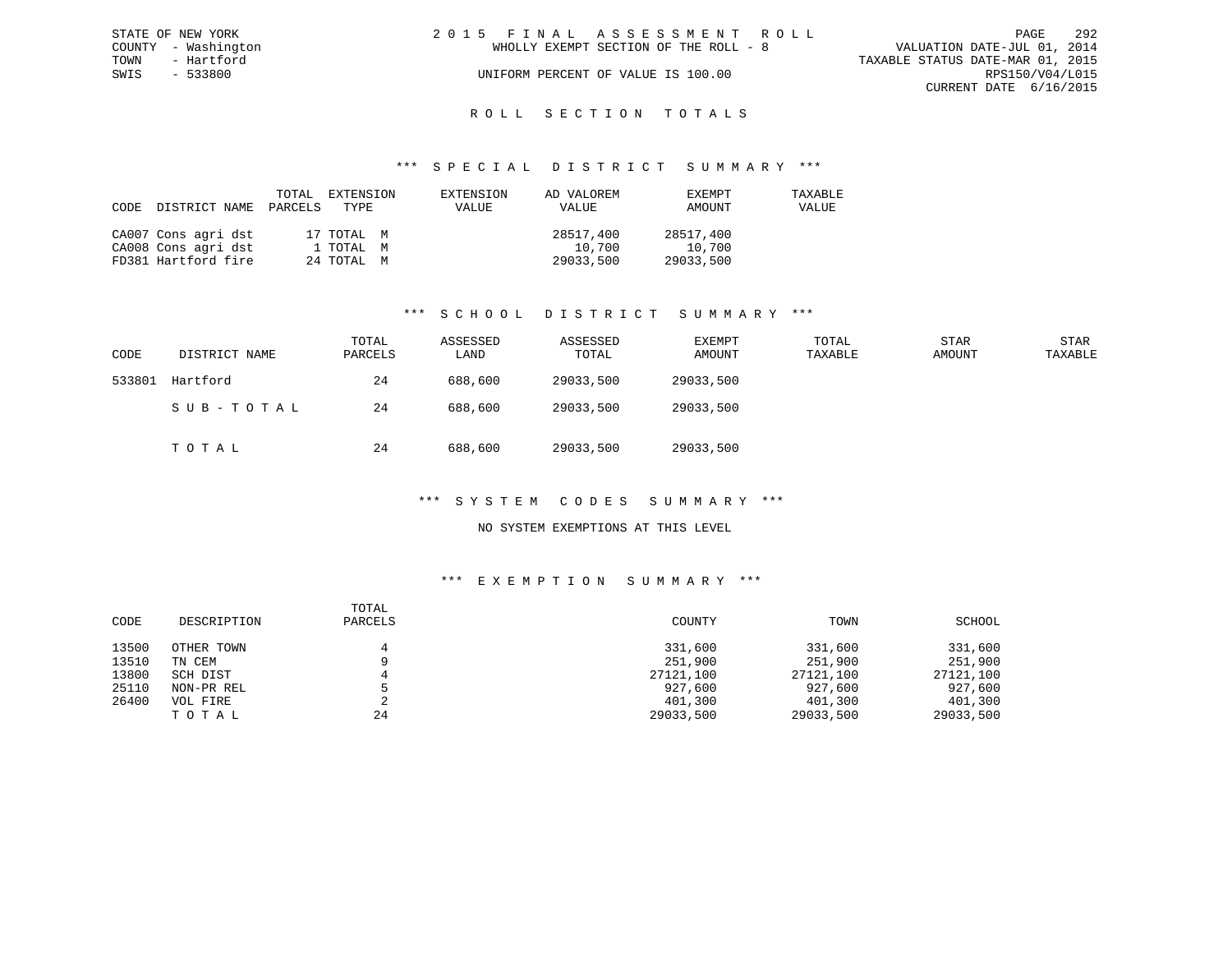|      | STATE OF NEW YORK   | 2015 FINAL ASSESSMENT ROLL            | 293<br>PAGE                      |
|------|---------------------|---------------------------------------|----------------------------------|
|      | COUNTY - Washington | WHOLLY EXEMPT SECTION OF THE ROLL - 8 | VALUATION DATE-JUL 01, 2014      |
| TOWN | - Hartford          |                                       | TAXABLE STATUS DATE-MAR 01, 2015 |
| SWIS | $-533800$           | UNIFORM PERCENT OF VALUE IS 100.00    | RPS150/V04/L015                  |
|      |                     |                                       | CURRENT DATE 6/16/2015           |
|      |                     |                                       |                                  |

R O L L S E C T I O N T O T A L S

# \*\*\* G R A N D T O T A L S \*\*\*

| ROLL |                                      | TOTAL   |             |              | TAXABLE | <b>TAXABL.</b> |        | STAR    |
|------|--------------------------------------|---------|-------------|--------------|---------|----------------|--------|---------|
| SEC  | ים ה                                 | DARCT.S | <b>_AND</b> | TOTAL        | ATINIM  | TOWN           | SCHOOL | TAXABLE |
|      | <b>DVDMDR</b><br>$5.777 \wedge 7.77$ |         | 688<br>,600 | 500<br>つQA33 |         |                |        |         |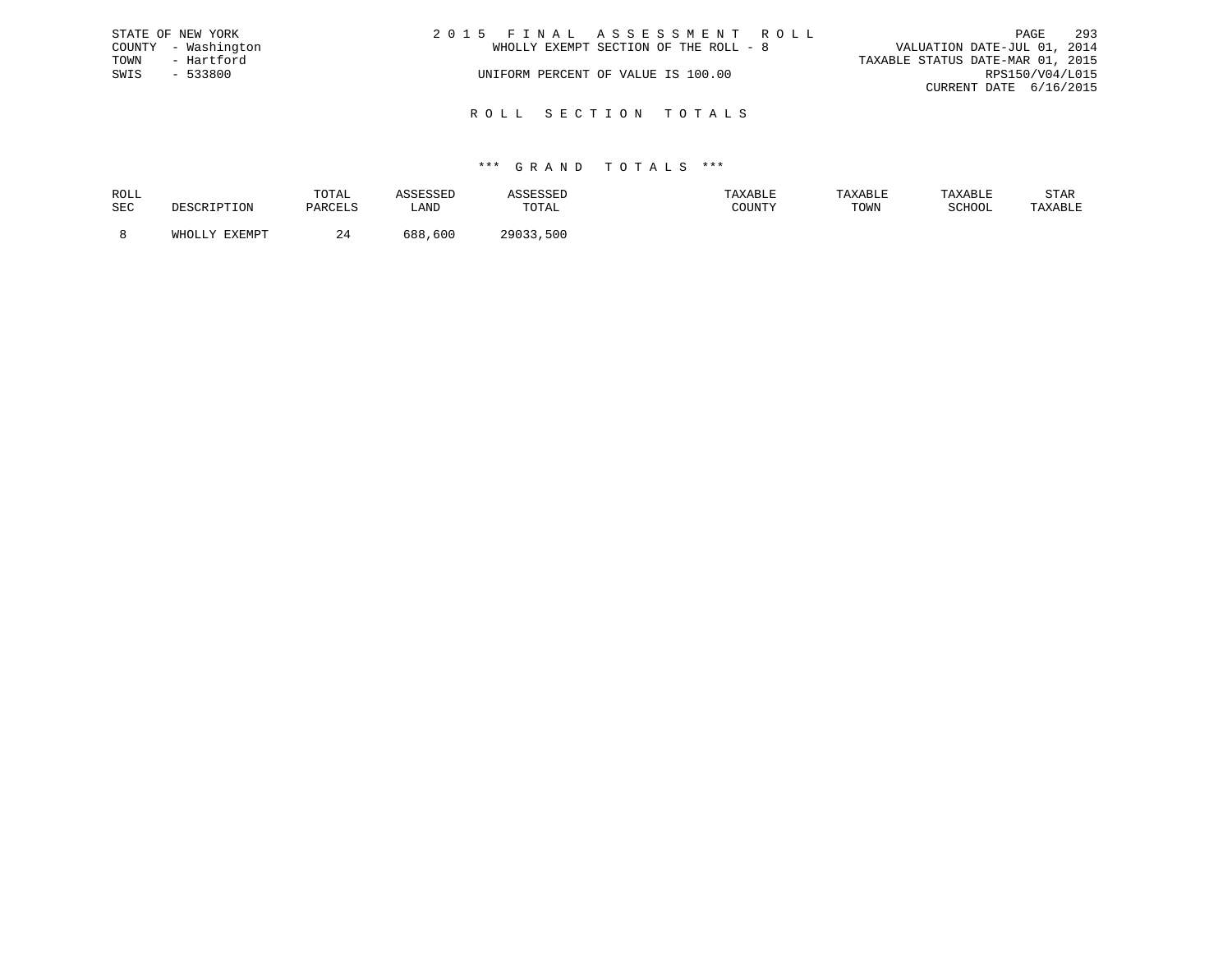CURRENT DATE 6/16/2015

# SWIS - 533800 UNIFORM PERCENT OF VALUE IS 100.00 RPS150/V04/L015

\*\*\* S P E C I A L D I S T R I C T S U M M A R Y \*\*\*

| CODE | DISTRICT NAME        | TOTAL<br>PARCELS | EXTENSION<br>TYPE | EXTENSION<br>VALUE | AD VALOREM<br>VALUE | EXEMPT<br>AMOUNT | TAXABLE<br>VALUE |
|------|----------------------|------------------|-------------------|--------------------|---------------------|------------------|------------------|
|      | TE533 Trans exmt rep |                  | 8 MOVTAX          |                    |                     |                  |                  |
|      | EZ014 Empire Zone-Si |                  | 1 TOTAL           |                    | 527,800             |                  | 527,800          |
|      | CA006 Cons agri dst  |                  | 139 TOTAL M       |                    | 13460,000           | 444,290          | 13015,710        |
|      | CA007 Cons agri dst  |                  | 598 TOTAL M       |                    | 103174,939          | 35745,358        | 67429,581        |
|      | CA008 Cons agri dst  |                  | 95 TOTAL M        |                    | 11080,700           | 1203,552         | 9877,148         |
|      | FD381 Hartford fire  |                  | 1,362 TOTAL M     |                    | 183009,846          | 29158,701        | 153851,145       |

# \*\*\* S C H O O L D I S T R I C T S U M M A R Y \*\*\*

| CODE                                 | DISTRICT NAME                                  | TOTAL<br>PARCELS        | ASSESSED<br>LAND                             | ASSESSED<br>TOTAL                              | EXEMPT<br>AMOUNT                           | TOTAL<br>TAXABLE                               | <b>STAR</b><br>AMOUNT                      | STAR<br>TAXABLE                                |
|--------------------------------------|------------------------------------------------|-------------------------|----------------------------------------------|------------------------------------------------|--------------------------------------------|------------------------------------------------|--------------------------------------------|------------------------------------------------|
| 532001<br>532802<br>533801<br>534401 | Arqyle<br>Fort Ann<br>Hartford<br>Hudson Falls | 24<br>41<br>1,286<br>14 | 706,000<br>2488,050<br>50845,156<br>1188,100 | 2577,715<br>4786,154<br>173738,661<br>1960,421 | 246,892<br>384,957<br>40708,097<br>190,656 | 2330,823<br>4401,197<br>133030,564<br>1769,765 | 465,900<br>471,200<br>26158,919<br>120,000 | 1864,923<br>3929,997<br>106871,645<br>1649,765 |
|                                      | SUB-TOTAL                                      | 1,365                   | 55227,306                                    | 183062,951                                     | 41530,602                                  | 141532,349                                     | 27216,019                                  | 114316,330                                     |
|                                      | TOTAL                                          | 1,365                   | 55227,306                                    | 183062,951                                     | 41530,602                                  | 141532,349                                     | 27216,019                                  | 114316,330                                     |

# \*\*\* S Y S T E M C O D E S S U M M A R Y \*\*\*

# NO SYSTEM EXEMPTIONS AT THIS LEVEL

| CODE  | DESCRIPTION | TOTAL<br>PARCELS | COUNTY    | TOWN      | SCHOOL    |
|-------|-------------|------------------|-----------|-----------|-----------|
| 12101 | NYS/CO+TWN  |                  | 90        | 90        |           |
| 13500 | OTHER TOWN  | 4                | 331,600   | 331,600   | 331,600   |
| 13510 | TN CEM      | Q                | 251,900   | 251,900   | 251,900   |
| 13800 | SCH DIST    | 4                | 27121,100 | 27121,100 | 27121,100 |
| 25110 | NON-PR REL  |                  | 927,600   | 927,600   | 927,600   |
| 26400 | VOL FIRE    |                  | 401,300   | 401,300   | 401,300   |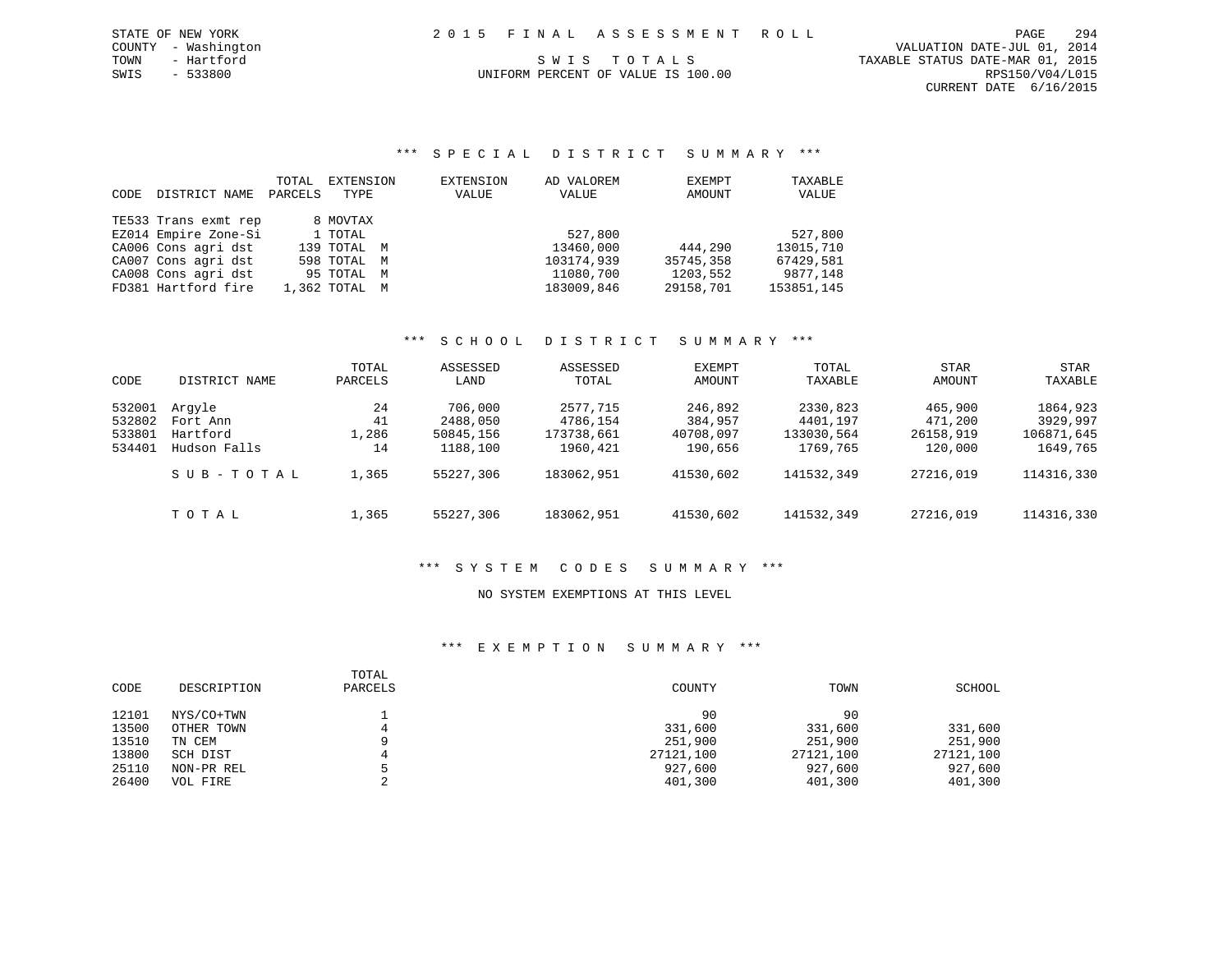SWIS - 533800 UNIFORM PERCENT OF VALUE IS 100.00 RPS150/V04/L015

 COUNTY - Washington VALUATION DATE-JUL 01, 2014 TOWN - Hartford SWIS TO TALS TO THE STATUS DATE-MAR 01, 2015 CURRENT DATE 6/16/2015

|       |              | TOTAL          |           |           |           |
|-------|--------------|----------------|-----------|-----------|-----------|
| CODE  | DESCRIPTION  | PARCELS        | COUNTY    | TOWN      | SCHOOL    |
| 29700 | RPTL1138     | 5              | 15,200    | 15,200    | 15,200    |
| 32301 | NY STATE     | $\mathbf 1$    | 51,400    | 51,400    |           |
| 41003 | EFVET CL/T   | 4              |           | 231,346   |           |
| 41102 | ELG FVT/CO   | 4              | 13,550    |           |           |
| 41120 | VETWAR CTS   | 1              | 33,000    | 27,000    | 6,000     |
| 41121 | VET WAR CT   | 47             | 879,706   | 874,636   |           |
| 41122 | VET WAR C    | 1              | 28,350    |           |           |
| 41123 | VET WAR T    | $\mathbf{1}$   |           | 27,000    |           |
| 41130 | VETCOM CTS   | $\mathbf{1}$   | 30,450    | 30,450    | 10,000    |
| 41131 | VET COM CT   | 48             | 1596,075  | 1538,953  |           |
| 41140 | VETDIS CTS   | 2              | 66,030    | 66,030    | 26,090    |
| 41141 | VET DIS CT   | 22             | 1000,818  | 964,507   |           |
| 41151 | $CW_10_VET/$ | 6              | 54,940    | 54,940    |           |
| 41171 | CW_DISBLD_   | $\mathbf 1$    | 3,470     | 3,470     |           |
| 41400 | CLERGY       | $\overline{2}$ | 3,000     | 3,000     | 3,000     |
| 41700 | AG BUILD     | 11             | 470,400   | 470,400   | 470,400   |
| 41720 | AG DIST      | 135            | 8793,173  | 8793,173  | 8793,173  |
| 41730 | AGRI-D IND   | 18             | 811,767   | 811,767   | 811,767   |
| 41800 | AGED-ALL     | 17             | 900,807   | 900,807   | 907,495   |
| 41801 | AGED-CO/TN   | 52             | 2776,340  | 2683,121  |           |
| 41802 | AGED-CO      | 5              | 38,689    |           |           |
| 41803 | AGED-TOWN    | 5              |           | 38,689    |           |
| 41804 | AGED-SCH     | 17             |           |           | 675,716   |
| 41834 | STAR EN      | 206            |           |           | 13031,119 |
| 41854 | STAR B       | 471            |           |           | 14126,900 |
| 41864 | STAR B MH    | 2              |           |           | 58,000    |
| 41931 | DISAB-C/T    | 6              | 273,645   | 273,645   |           |
| 42120 | TEMP GRHSE   | 3              | 110,001   | 110,001   | 110,001   |
| 47460 | FOR 480A     | 16             | 592,560   | 592,560   | 592,560   |
| 47610 | BUSIN97      | 4              | 75,700    | 75,700    | 75,700    |
|       | TOTAL        | 1,139          | 47652,661 | 47671,385 | 68746,621 |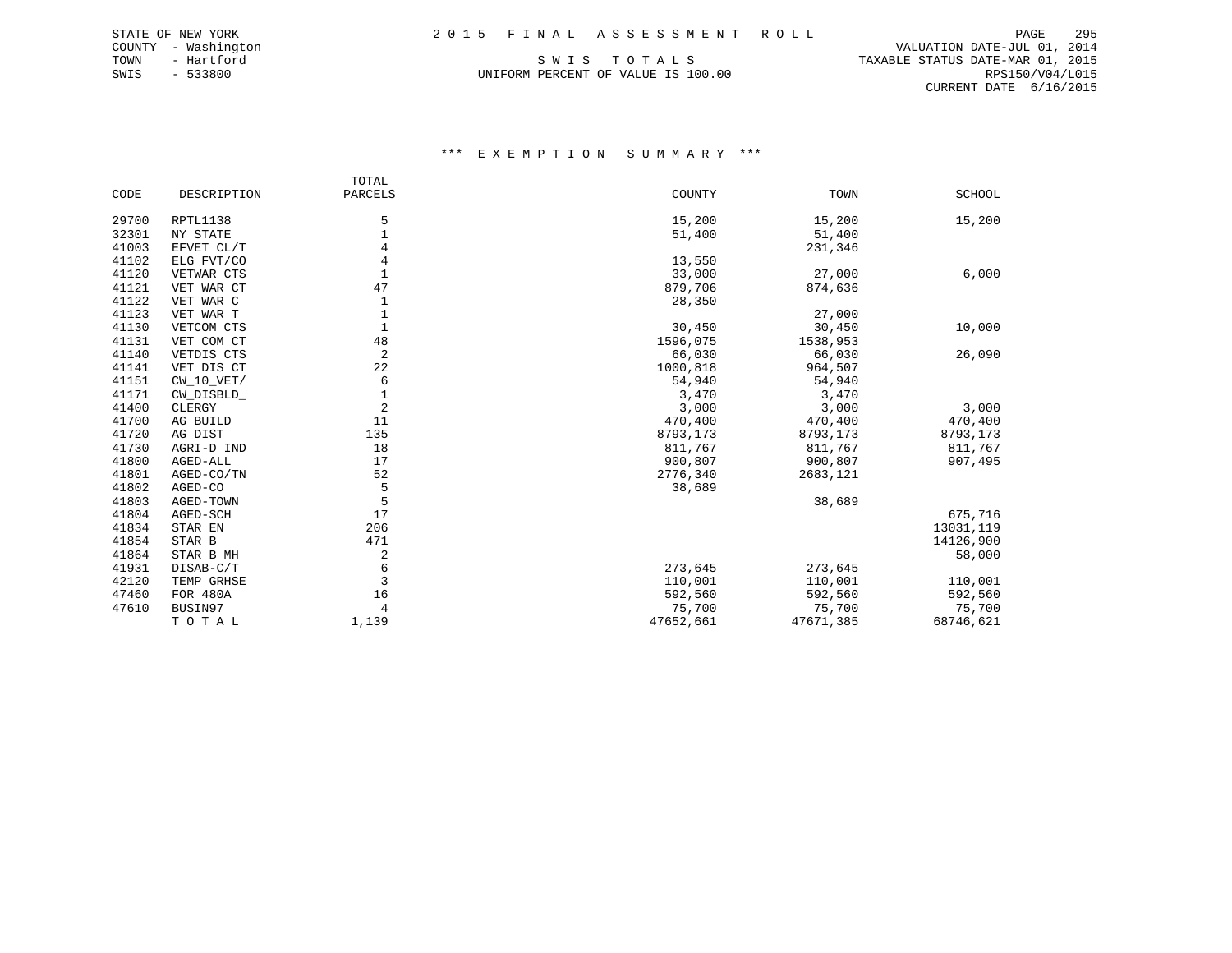|  | 2015 FINAL ASSESSMENT ROLL |                                             | PAGE | 296 |
|--|----------------------------|---------------------------------------------|------|-----|
|  |                            | VALUATION DATE-JUL 01, 2014                 |      |     |
|  | CWTC TOTATO                | ם 101 - 01 תגוא היהיגת מזיהיגיהים הזתגיצגיה |      |     |

CURRENT DATE 6/16/2015

TOWN - Hartford S W I S T O T A L S TAXABLE STATUS DATE-MAR 01, 2015 UNIFORM PERCENT OF VALUE IS 100.00 CONTROLL CAN ACCORDING MALL THAT OF VALUE IS 100.00

\*\*\* G R A N D T O T A L S \*\*\*

| ROLL<br>SEC  | DESCRIPTION       | TOTAL<br>PARCELS | ASSESSED<br>LAND | ASSESSED<br>TOTAL | TAXABLE<br>COUNTY | TAXABLE<br>TOWN | TAXABLE<br>SCHOOL | <b>STAR</b><br>TAXABLE |
|--------------|-------------------|------------------|------------------|-------------------|-------------------|-----------------|-------------------|------------------------|
| $\mathbf{1}$ | TAXABLE           | 1,323            | 54463,156        | 151102,800        | 132535,129        | 132516,405      | 138605,698        | 111389,679             |
| 3            | STATE OWNED LAND  | 2                | 51,400           | 51,490            |                   |                 | 51,490            | 51,490                 |
| 5            | SPECIAL FRANCHISE | 7                |                  | 1898,422          | 1898,422          | 1898,422        | 1898,422          | 1898,422               |
| 6            | UTILITIES & N.C.  | 8                | 10,600           | 956,000           | 956,000           | 956,000         | 956,000           | 956,000                |
| 7            | CEILING RAILROADS | $\mathbf{1}$     | 13,550           | 20,739            | 20,739            | 20,739          | 20,739            | 20,739                 |
| 8            | WHOLLY EXEMPT     | 24               | 688,600          | 29033,500         |                   |                 |                   |                        |
| $\star$      | SUB<br>TOTAL      | 1,365            | 55227,306        | 183062,951        | 135410,290        | 135391,566      | 141532,349        | 114316,330             |
| $***$        | GRAND TOTAL       | 1,365            | 55227,306        | 183062,951        | 135410,290        | 135391,566      | 141532,349        | 114316,330             |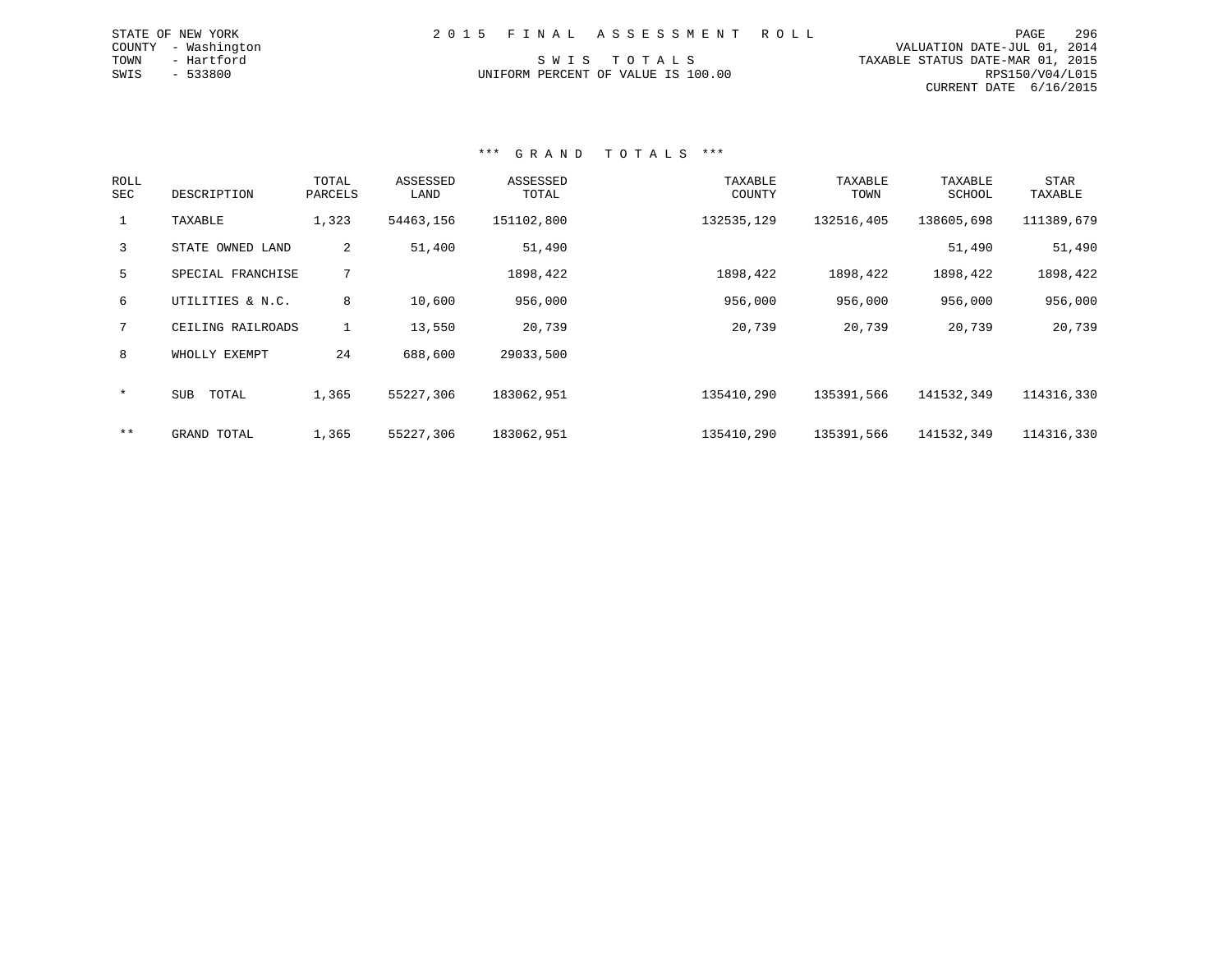| STATE OF NEW YORK |                     |  | 2015 FINAL ASSESSMENT ROLL         |                                  | PAGE            | 297 |
|-------------------|---------------------|--|------------------------------------|----------------------------------|-----------------|-----|
|                   | COUNTY - Washington |  | TOWN TOTALS                        | VALUATION DATE-JUL 01, 2014      |                 |     |
| TOWN              | - Hartford          |  |                                    | TAXABLE STATUS DATE-MAR 01, 2015 |                 |     |
| SWIS              | $-5338$             |  | UNIFORM PERCENT OF VALUE IS 100.00 |                                  | RPS150/V04/L015 |     |
|                   |                     |  |                                    | CURRENT DATE 6/16/2015           |                 |     |

# \*\*\* S P E C I A L D I S T R I C T S U M M A R Y \*\*\*

| CODE. | DISTRICT NAME        | TOTAL<br>PARCELS | EXTENSION<br>TYPE | EXTENSION<br>VALUE | AD VALOREM<br>VALUE | EXEMPT<br>AMOUNT | TAXABLE<br>VALUE |
|-------|----------------------|------------------|-------------------|--------------------|---------------------|------------------|------------------|
|       | TE533 Trans exmt rep |                  | 8 MOVTAX          |                    |                     |                  |                  |
|       | EZ014 Empire Zone-Si |                  | 1 TOTAL           |                    | 527,800             |                  | 527,800          |
|       | CA006 Cons agri dst  |                  | 139 TOTAL M       |                    | 13460,000           | 444,290          | 13015,710        |
|       | CA007 Cons agri dst  |                  | 598 TOTAL M       |                    | 103174,939          | 35745,358        | 67429,581        |
|       | CA008 Cons agri dst  |                  | 95 TOTAL M        |                    | 11080,700           | 1203,552         | 9877,148         |
|       | FD381 Hartford fire  |                  | 1,362 TOTAL M     |                    | 183009,846          | 29158,701        | 153851,145       |

# \*\*\* S C H O O L D I S T R I C T S U M M A R Y \*\*\*

| CODE             | DISTRICT NAME        | TOTAL<br>PARCELS | ASSESSED<br>LAND      | ASSESSED<br>TOTAL      | EXEMPT<br>AMOUNT     | TOTAL<br>TAXABLE       | <b>STAR</b><br>AMOUNT | STAR<br>TAXABLE        |
|------------------|----------------------|------------------|-----------------------|------------------------|----------------------|------------------------|-----------------------|------------------------|
| 532001           | Arqyle               | 24               | 706,000               | 2577,715               | 246,892              | 2330,823               | 465,900               | 1864,923               |
| 532802<br>533801 | Fort Ann<br>Hartford | 41<br>1,286      | 2488,050<br>50845,156 | 4786,154<br>173738,661 | 384,957<br>40708,097 | 4401,197<br>133030,564 | 471,200<br>26158,919  | 3929,997<br>106871,645 |
| 534401           | Hudson Falls         | 14               | 1188,100              | 1960,421               | 190,656              | 1769,765               | 120,000               | 1649,765               |
|                  | SUB-TOTAL            | 1,365            | 55227,306             | 183062,951             | 41530,602            | 141532,349             | 27216,019             | 114316,330             |
|                  | TOTAL                | 1,365            | 55227,306             | 183062,951             | 41530,602            | 141532,349             | 27216,019             | 114316,330             |

# \*\*\* S Y S T E M C O D E S S U M M A R Y \*\*\*

### NO SYSTEM EXEMPTIONS AT THIS LEVEL

| CODE  | DESCRIPTION | TOTAL<br>PARCELS | COUNTY    | TOWN      | SCHOOL    |
|-------|-------------|------------------|-----------|-----------|-----------|
| 12101 | NYS/CO+TWN  |                  | 90        | 90        |           |
| 13500 | OTHER TOWN  |                  | 331,600   | 331,600   | 331,600   |
| 13510 | TN CEM      |                  | 251,900   | 251,900   | 251,900   |
| 13800 | SCH DIST    |                  | 27121,100 | 27121,100 | 27121,100 |
| 25110 | NON-PR REL  |                  | 927,600   | 927,600   | 927,600   |
| 26400 | VOL FIRE    |                  | 401,300   | 401,300   | 401,300   |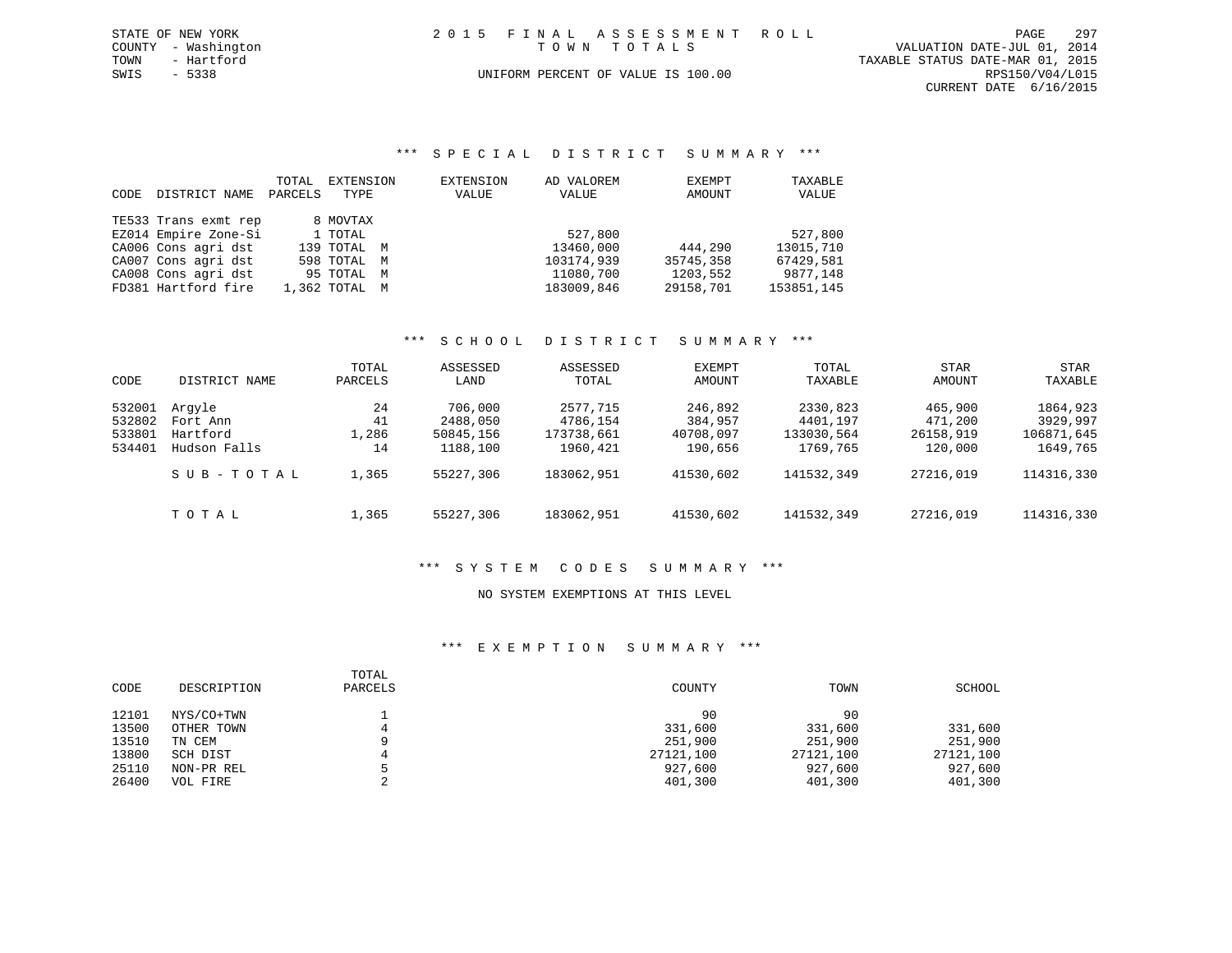|      | STATE OF NEW YORK   | 2015 FINAL ASSESSMENT ROLL         |                                  | PAGE            | 298 |
|------|---------------------|------------------------------------|----------------------------------|-----------------|-----|
|      | COUNTY - Washington | TOWN TOTALS                        | VALUATION DATE-JUL 01, 2014      |                 |     |
| TOWN | - Hartford          |                                    | TAXABLE STATUS DATE-MAR 01, 2015 |                 |     |
| SWIS | - 5338              | UNIFORM PERCENT OF VALUE IS 100.00 |                                  | RPS150/V04/L015 |     |
|      |                     |                                    | CURRENT DATE 6/16/2015           |                 |     |

|       |              | TOTAL          |           |           |               |
|-------|--------------|----------------|-----------|-----------|---------------|
| CODE  | DESCRIPTION  | PARCELS        | COUNTY    | TOWN      | <b>SCHOOL</b> |
| 29700 | RPTL1138     | 5              | 15,200    | 15,200    | 15,200        |
| 32301 | NY STATE     | 1              | 51,400    | 51,400    |               |
| 41003 | EFVET CL/T   | 4              |           | 231,346   |               |
| 41102 | ELG FVT/CO   | 4              | 13,550    |           |               |
| 41120 | VETWAR CTS   | $\mathbf{1}$   | 33,000    | 27,000    | 6,000         |
| 41121 | VET WAR CT   | 47             | 879,706   | 874,636   |               |
| 41122 | VET WAR C    | 1              | 28,350    |           |               |
| 41123 | VET WAR T    |                |           | 27,000    |               |
| 41130 | VETCOM CTS   |                | 30,450    | 30,450    | 10,000        |
| 41131 | VET COM CT   | 48             | 1596,075  | 1538,953  |               |
| 41140 | VETDIS CTS   | 2              | 66,030    | 66,030    | 26,090        |
| 41141 | VET DIS CT   | 22             | 1000,818  | 964,507   |               |
| 41151 | $CW_10_VET/$ | 6              | 54,940    | 54,940    |               |
| 41171 | CW_DISBLD_   | 1              | 3,470     | 3,470     |               |
| 41400 | CLERGY       | 2              | 3,000     | 3,000     | 3,000         |
| 41700 | AG BUILD     | 11             | 470,400   | 470,400   | 470,400       |
| 41720 | AG DIST      | 135            | 8793,173  | 8793,173  | 8793,173      |
| 41730 | AGRI-D IND   | 18             | 811,767   | 811,767   | 811,767       |
| 41800 | AGED-ALL     | 17             | 900,807   | 900,807   | 907,495       |
| 41801 | AGED-CO/TN   | 52             | 2776,340  | 2683,121  |               |
| 41802 | AGED-CO      | 5              | 38,689    |           |               |
| 41803 | AGED-TOWN    | 5              |           | 38,689    |               |
| 41804 | AGED-SCH     | 17             |           |           | 675,716       |
| 41834 | STAR EN      | 206            |           |           | 13031,119     |
| 41854 | STAR B       | 471            |           |           | 14126,900     |
| 41864 | STAR B MH    | 2              |           |           | 58,000        |
| 41931 | DISAB-C/T    | 6              | 273,645   | 273,645   |               |
| 42120 | TEMP GRHSE   | 3              | 110,001   | 110,001   | 110,001       |
| 47460 | FOR 480A     | 16             | 592,560   | 592,560   | 592,560       |
| 47610 | BUSIN97      | $\overline{4}$ | 75,700    | 75,700    | 75,700        |
|       | TOTAL        | 1,139          | 47652,661 | 47671,385 | 68746,621     |